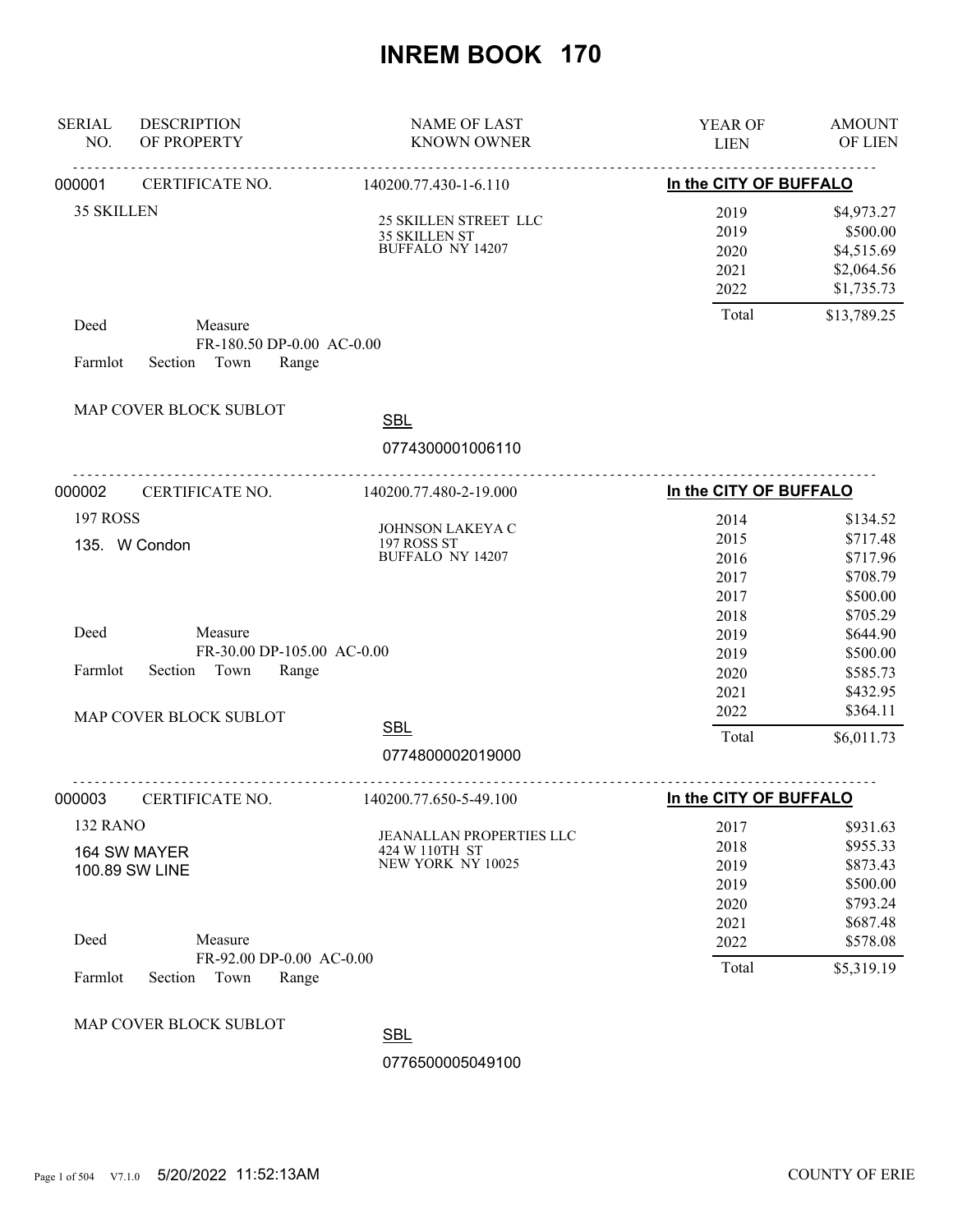| <b>SERIAL</b><br>NO. | <b>DESCRIPTION</b><br>OF PROPERTY | <b>NAME OF LAST</b><br><b>KNOWN OWNER</b>   | YEAR OF<br><b>LIEN</b>           | <b>AMOUNT</b><br>OF LIEN |
|----------------------|-----------------------------------|---------------------------------------------|----------------------------------|--------------------------|
| 000004               | .<br>CERTIFICATE NO.              | .<br>140200.77.680-4-39.000                 | In the CITY OF BUFFALO           |                          |
| 67 SUNSET            |                                   |                                             | 2015                             | \$523.51                 |
| 35. S Lawn           |                                   | <b>GAGLIANO DOMINIC</b><br>270 MAPLEVIEW DR | 2016                             | \$634.98                 |
|                      |                                   | TONAWANDA NY 14150                          | 2017                             | \$626.88                 |
|                      |                                   |                                             | 2018                             | \$623.81                 |
|                      |                                   |                                             | 2019                             | \$570.39                 |
|                      |                                   |                                             | 2019                             | \$500.00                 |
| Deed                 | Measure                           |                                             | 2020                             | \$518.08                 |
|                      | FR-35.00 DP-104.50 AC-0.00        |                                             | 2021                             | \$511.27                 |
| Farmlot              | Section<br>Town<br>Range          |                                             | 2022                             | \$429.94                 |
|                      | MAP COVER BLOCK SUBLOT            | <b>SBL</b>                                  | Total                            | \$4,938.86               |
|                      |                                   |                                             |                                  |                          |
|                      |                                   | 0776800004039000                            | -------------------------------- |                          |
| 000005               | CERTIFICATE NO.                   | 140200.78.370-2-6.000                       | In the CITY OF BUFFALO           |                          |
|                      | 1582 KENMORE                      |                                             | 2014                             | \$905.62                 |
|                      | 537. W Orson                      | NOE PAUL J<br>318 DEXTER TER                | 2015                             | \$845.34                 |
| 11.75 S Of           |                                   | TONAWANDA NY 14150                          | 2016                             | \$845.91                 |
|                      |                                   |                                             | 2017                             | \$835.11                 |
|                      |                                   |                                             | 2018                             | \$831.01                 |
|                      |                                   |                                             | 2019                             | \$759.79                 |
| Deed                 | Measure                           |                                             | 2019                             | \$500.00                 |
|                      | FR-34.00 DP-93.25 AC-0.00         |                                             | 2020                             | \$690.06                 |
| Farmlot              | Town<br>Section<br>Range          |                                             | 2021                             | \$563.48                 |
|                      |                                   |                                             | 2022                             | \$473.84                 |
|                      | MAP COVER BLOCK SUBLOT            | <b>SBL</b>                                  | Total                            | \$7,250.16               |
|                      |                                   | 0783700002006000                            |                                  |                          |
| 000006               | <u>.</u><br>CERTIFICATE NO.       | 140200.78.390-4-6.000                       | In the CITY OF BUFFALO           |                          |
| <b>47 SANDERS</b>    |                                   |                                             | 2016                             | \$557.47                 |
|                      | 439.31 E Delaware                 | HODGES MICHAEL E<br><b>46 SANDERS RD</b>    | 2017                             | \$918.40                 |
|                      |                                   | <b>BUFFALO NY 14216</b>                     | 2017                             | \$500.00                 |
|                      |                                   |                                             | 2018                             | \$913.90                 |
|                      |                                   |                                             | 2019                             | \$835.54                 |
|                      |                                   |                                             | 2019                             | \$500.00                 |
| Deed                 | Measure                           |                                             | 2020                             | \$758.84                 |
|                      | FR-46.00 DP-110.00 AC-0.00        |                                             | 2021                             | \$870.22                 |
| Farmlot              | Town<br>Section<br>Range          |                                             | 2022                             | \$731.70                 |
|                      |                                   |                                             | Total                            | \$6,586.07               |
|                      | MAP COVER BLOCK SUBLOT            | <b>SBL</b>                                  |                                  |                          |
|                      |                                   | 0783900004006000                            |                                  |                          |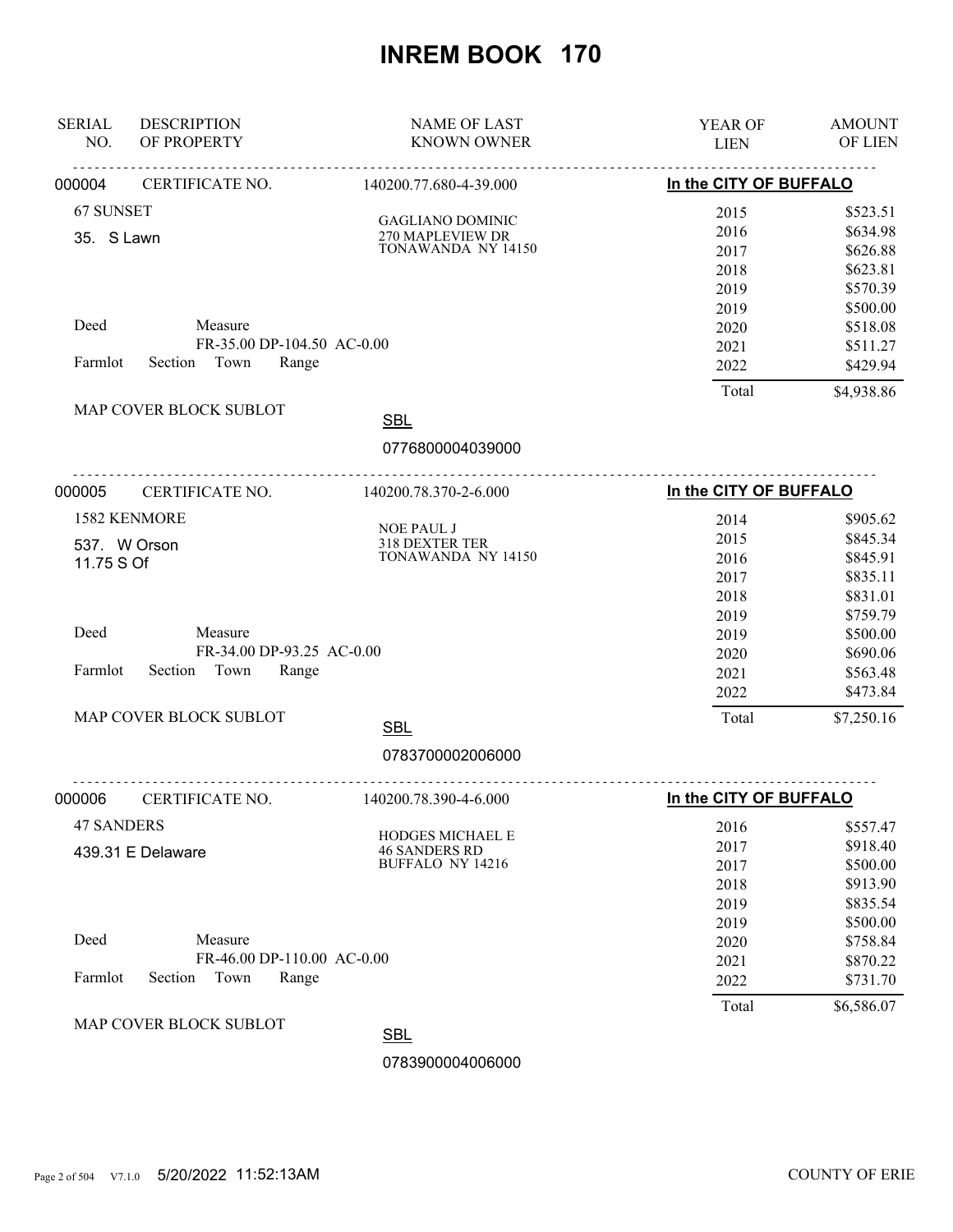| <b>SERIAL</b><br>NO. | <b>DESCRIPTION</b><br>OF PROPERTY                                 | <b>NAME OF LAST</b><br><b>KNOWN OWNER</b>                                        | YEAR OF<br><b>LIEN</b>                       | <b>AMOUNT</b><br>OF LIEN                                                     |
|----------------------|-------------------------------------------------------------------|----------------------------------------------------------------------------------|----------------------------------------------|------------------------------------------------------------------------------|
| 000007               | CERTIFICATE NO.                                                   | 140200.78.520-6-13.000                                                           | In the CITY OF BUFFALO                       |                                                                              |
|                      | <b>444 VOORHEES</b><br>13o. N Parkside                            | LOVULLO MICHAEL J<br><b>444 VOORHEES AVE</b><br><b>BUFFALO NY 14216-2118</b>     | 2018<br>2019<br>2019<br>2020<br>2021<br>2022 | \$1,728.88<br>\$1,580.52<br>\$500.00<br>\$292.23<br>\$1,203.06<br>\$1,011.52 |
| Deed<br>Farmlot      | Measure<br>FR-40.00 DP-140.00 AC-0.00<br>Section<br>Town<br>Range |                                                                                  | Total                                        | \$6,316.21                                                                   |
|                      | MAP COVER BLOCK SUBLOT                                            | <b>SBL</b><br>0785200006013000                                                   |                                              |                                                                              |
| 000008               | CERTIFICATE NO.                                                   | 140200.78.550-2-12.000                                                           | In the CITY OF BUFFALO                       |                                                                              |
|                      | 255 HARTWELL<br>528. E Delaware                                   | KREINHEDER JACQUELYN<br>88 MEADOWVIEW LN<br>WILLIAMSVILLE NY 14221               | 2018<br>2019<br>2019<br>2020<br>2022         | \$1,521.68<br>\$1,391.11<br>\$500.00<br>\$1,263.27<br>\$18.71                |
| Deed<br>Farmlot      | Measure<br>FR-38.00 DP-112.00 AC-0.00<br>Town<br>Range<br>Section |                                                                                  | Total                                        | \$4,694.77                                                                   |
|                      | MAP COVER BLOCK SUBLOT                                            | <b>SBL</b>                                                                       |                                              |                                                                              |
|                      |                                                                   | 0785500002012000                                                                 |                                              |                                                                              |
| 000009               | CERTIFICATE NO.                                                   | 140200.78.740-1-28.000                                                           | In the CITY OF BUFFALO                       |                                                                              |
|                      | 12 WELLINGTON<br>45.o2 N Linden                                   | <b>BAIRD JONATHAN</b><br><b>12 WELLINGTON RD</b><br><b>BUFFALO NY 14216-2809</b> | 2018<br>2019<br>2019<br>2020<br>2021<br>2022 | \$530.23<br>\$1,454.25<br>\$500.00<br>\$1,320.60<br>\$1,314.01<br>\$1,104.78 |
| Deed<br>Farmlot      | Measure<br>FR-35.00 DP-125.00 AC-0.00<br>Section<br>Town<br>Range |                                                                                  | Total                                        | \$6,223.87                                                                   |
|                      | MAP COVER BLOCK SUBLOT                                            | <b>SBL</b><br>0787400001028000                                                   |                                              |                                                                              |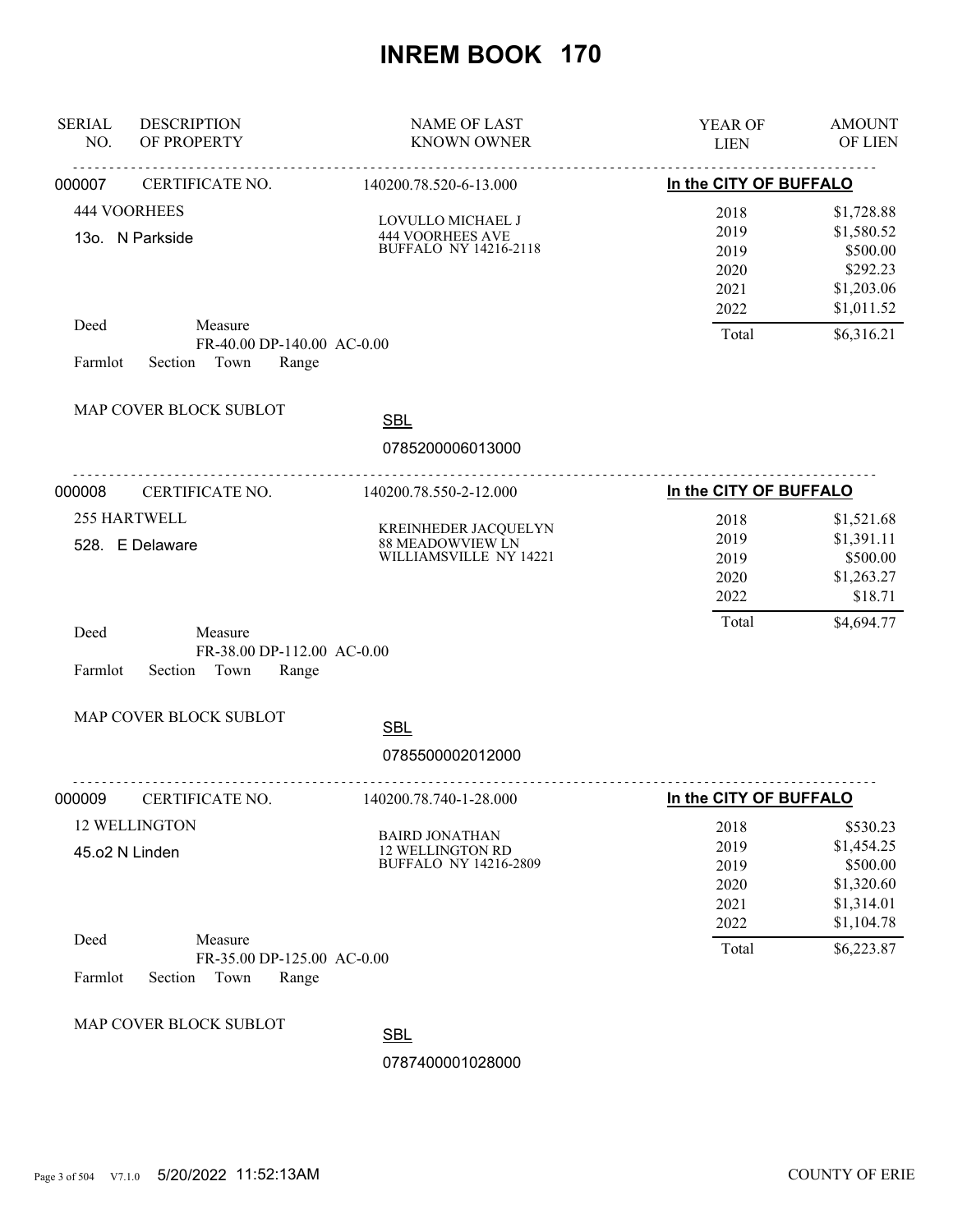| <b>SERIAL</b><br>NO.     | <b>DESCRIPTION</b><br>OF PROPERTY                                 | <b>NAME OF LAST</b><br><b>KNOWN OWNER</b>                                                   | YEAR OF<br><b>LIEN</b>                | <b>AMOUNT</b><br><b>OF LIEN</b>                                  |
|--------------------------|-------------------------------------------------------------------|---------------------------------------------------------------------------------------------|---------------------------------------|------------------------------------------------------------------|
| 000011                   | CERTIFICATE NO.                                                   | 140200.79.470-2-5.000                                                                       | In the CITY OF BUFFALO                |                                                                  |
|                          | <b>40 NIAGARA FALLS BLVD</b><br>375.26 Nw Main                    | <b>LAMAK'S REALTY &amp; MANAGEMENT</b><br>INC.<br>3406 12TH AVE<br><b>BROOKLYN NY 11218</b> | 2018<br>2019<br>2019<br>2020<br>2021  | \$1,657.04<br>\$1,514.85<br>\$500.00<br>\$1,375.62<br>\$1,209.59 |
| Deed<br>Farmlot          | Measure<br>FR-40.00 DP-120.00 AC-0.00<br>Section Town<br>Range    |                                                                                             | 2022<br>Total                         | \$1,017.00<br>\$7,274.10                                         |
|                          | MAP COVER BLOCK SUBLOT                                            | <b>SBL</b><br>0794700002005000                                                              |                                       |                                                                  |
| 000013                   | CERTIFICATE NO.                                                   | 140200.79.720-1-8.000                                                                       | In the CITY OF BUFFALO                |                                                                  |
| 253 LISBON               | 385. W Comstock                                                   | MOODY JEFFREY<br>253 LISBON AVE<br>BUFFALO NY 14215                                         | 2015<br>2016<br>2017<br>2018<br>2019  | \$873.43<br>\$874.04<br>\$862.89<br>\$858.64<br>\$785.04         |
| Deed<br>Farmlot          | Measure<br>FR-35.00 DP-130.00 AC-0.00<br>Section<br>Town<br>Range |                                                                                             | 2019<br>2020<br>2021<br>2022<br>Total | \$500.00<br>\$712.99<br>\$570.00<br>\$479.32<br>\$6,516.35       |
|                          | MAP COVER BLOCK SUBLOT                                            | <b>SBL</b>                                                                                  |                                       |                                                                  |
|                          |                                                                   | 0797200001008000                                                                            |                                       |                                                                  |
| 000015                   | CERTIFICATE NO.                                                   | 140200.79.770-3-12.000                                                                      | In the CITY OF BUFFALO                |                                                                  |
| 61 MERCER<br>582. E Main |                                                                   | YOUNG BRONWYNNE<br>PO BOX 530<br>BUFFALO NY 14215                                           | 2017<br>2018<br>2019<br>2019<br>2020  | \$1,054.44<br>\$1,049.26<br>\$959.28<br>\$500.00<br>\$871.18     |
| Deed                     | Measure<br>FR-40.00 DP-133.00 AC-0.00                             |                                                                                             | 2021<br>2022<br>Total                 | \$948.53<br>\$797.54<br>\$6,180.23                               |
| Farmlot                  | Town<br>Section<br>Range                                          |                                                                                             |                                       |                                                                  |
|                          | MAP COVER BLOCK SUBLOT                                            | <b>SBL</b><br>0797700003012000                                                              |                                       |                                                                  |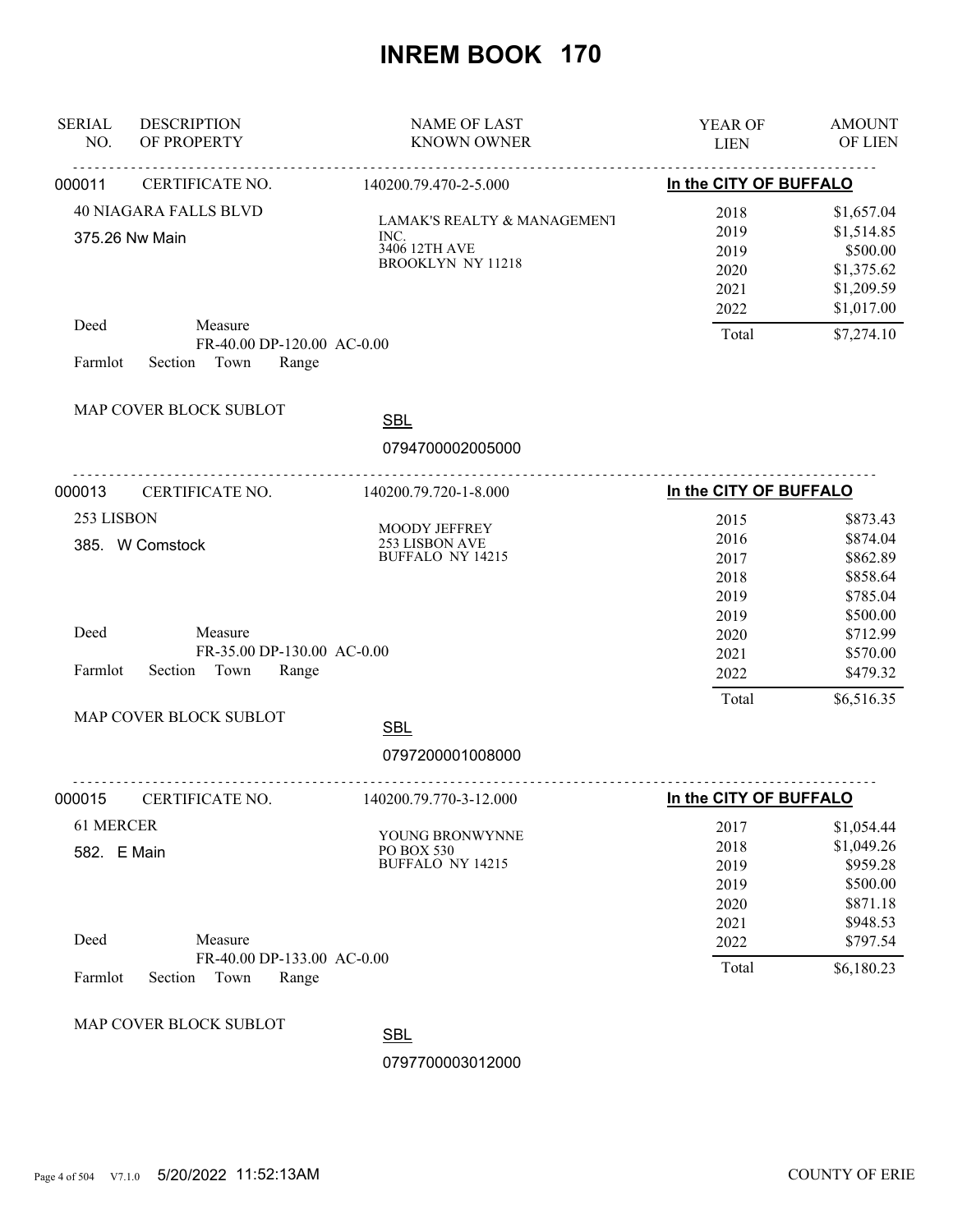| <b>SERIAL</b><br>NO. | <b>DESCRIPTION</b><br>OF PROPERTY | <b>NAME OF LAST</b><br><b>KNOWN OWNER</b>      | <b>YEAR OF</b><br><b>LIEN</b> | <b>AMOUNT</b><br>OF LIEN |
|----------------------|-----------------------------------|------------------------------------------------|-------------------------------|--------------------------|
| 000016               | CERTIFICATE NO.                   | 140200.79.770-5-9.000                          | In the CITY OF BUFFALO        |                          |
| 2772 MAIN            |                                   |                                                |                               |                          |
|                      |                                   | OWENS KATRINA D                                | 2016<br>2017                  | \$919.00<br>\$1,257.12   |
| 56. N Morris         |                                   | <b>2772 MAIN ST</b><br><b>BUFFALO NY 14214</b> | 2018                          | \$1,250.94               |
|                      |                                   |                                                | 2018                          | \$500.00                 |
|                      |                                   |                                                | 2019                          | \$1,143.63               |
|                      |                                   |                                                | 2019                          | \$500.00                 |
| Deed                 | Measure                           |                                                | 2020                          | \$1,038.56               |
|                      | FR-56.00 DP-175.00 AC-0.00        |                                                | 2021                          | \$1,633.81               |
| Farmlot              | Town<br>Section<br>Range          |                                                | 2022                          | \$1,373.62               |
|                      |                                   |                                                | Total                         | \$9,616.68               |
|                      | MAP COVER BLOCK SUBLOT            | <b>SBL</b>                                     |                               |                          |
|                      |                                   | 0797700005009000                               |                               |                          |
|                      | --------------------------------- |                                                |                               |                          |
| 000018               | CERTIFICATE NO.                   | 140200.88.750-3-41.000                         | In the CITY OF BUFFALO        |                          |
| 375 GRANT            |                                   |                                                | 2014                          | \$196.06                 |
|                      | North Cor Potomac                 | HEVLAND JULIET                                 | 2015                          | \$886.09                 |
|                      |                                   | 375 GRANT ST<br>BUFFALO NY 14213               | 2016                          | \$886.69                 |
|                      |                                   |                                                | 2017                          | \$875.38                 |
|                      |                                   |                                                | 2018                          | \$871.07                 |
|                      |                                   |                                                | 2018                          | \$500.00                 |
| Deed                 | Measure                           |                                                | 2019                          | \$796.41                 |
|                      | FR-61.00 DP-42.00 AC-0.00         |                                                | 2019                          | \$500.00                 |
| Farmlot              | Town<br>Section<br>Range          |                                                | 2020                          | \$723.30                 |
|                      |                                   |                                                | 2021                          | \$1,079.06               |
|                      | MAP COVER BLOCK SUBLOT            |                                                | 2022                          | \$907.26                 |
|                      |                                   | <b>SBL</b>                                     | Total                         | \$8,221.32               |
|                      |                                   | 0887500003041000                               |                               |                          |
| 000019               | CERTIFICATE NO.                   | 140200.88.750-3-42.000                         | In the CITY OF BUFFALO        |                          |
| 383 GRANT            |                                   |                                                | 2013                          | \$575.26                 |
|                      |                                   | CICCIA SAMUEL J                                | 2014                          | \$529.21                 |
|                      | 61. N Potomac                     | 375 GRANT ST<br><b>BUFFALO NY 14213</b>        | 2015                          | \$494.02                 |
|                      |                                   |                                                | 2016                          | \$494.38                 |
|                      |                                   |                                                | 2017                          | \$488.07                 |
|                      |                                   |                                                | 2018                          | \$500.00                 |
| Deed                 | Measure                           |                                                | 2018                          | \$485.66                 |
|                      | FR-76.50 DP-35.00 AC-0.00         |                                                | 2019                          | \$500.00                 |
| Farmlot              | Town<br>Section<br>Range          |                                                | 2019                          | \$444.12                 |
|                      |                                   |                                                | 2020                          | \$403.44                 |
|                      | MAP COVER BLOCK SUBLOT            |                                                | 2021                          | \$915.90                 |
|                      |                                   | <b>SBL</b>                                     | 2022                          | \$770.11                 |
|                      |                                   | 0887500003042000                               | Total                         | \$6,600.17               |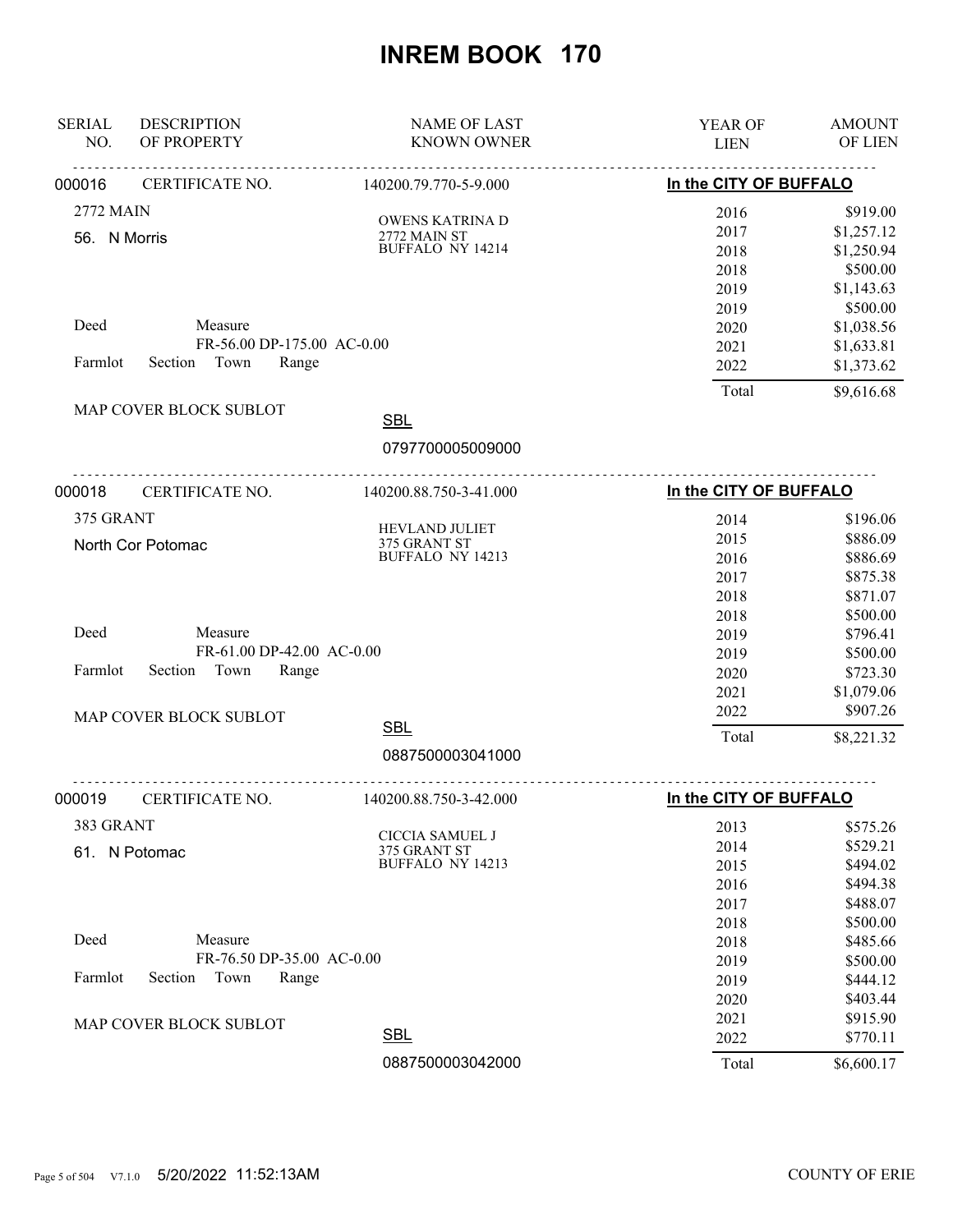| <b>SERIAL</b><br>NO. | <b>DESCRIPTION</b><br>OF PROPERTY                      | <b>NAME OF LAST</b><br><b>KNOWN OWNER</b>                   | YEAR OF<br><b>LIEN</b> | <b>AMOUNT</b><br>OF LIEN |
|----------------------|--------------------------------------------------------|-------------------------------------------------------------|------------------------|--------------------------|
| 000020               | ______________________________<br>CERTIFICATE NO.      | <u>.</u><br>140200.88.750-7-29.000                          | In the CITY OF BUFFALO |                          |
| 369 HERKIMER         |                                                        | SIMPLE MANAGEMENT NY CORP                                   | 2012                   | \$532.07                 |
|                      | 244. N Delavan                                         | 314 SANDERS RD                                              | 2013                   | \$493.36                 |
|                      |                                                        | BUFFALO NY 14216                                            | 2014                   | \$453.92                 |
|                      |                                                        |                                                             | 2015                   | \$423.78                 |
|                      |                                                        |                                                             | 2016                   | \$424.08                 |
|                      |                                                        |                                                             | 2017                   | \$418.64                 |
| Deed                 | Measure                                                |                                                             | 2018                   | \$416.61                 |
|                      | FR-30.00 DP-132.00 AC-0.00                             |                                                             | 2019                   | \$500.00                 |
| Farmlot              | Section Town<br>Range                                  |                                                             | 2019                   | \$381.01                 |
|                      |                                                        |                                                             | 2020                   | \$346.13                 |
|                      | MAP COVER BLOCK SUBLOT                                 |                                                             | 2021                   | \$374.20                 |
|                      |                                                        | <b>SBL</b>                                                  | 2022                   | \$314.73                 |
|                      |                                                        | 0887500007029000                                            | Total                  | \$5,078.53               |
| 000021               | CERTIFICATE NO.                                        | 140200.89.580-3-31.000                                      | In the CITY OF BUFFALO |                          |
| <b>47 CRESCENT</b>   |                                                        |                                                             | 2018                   | \$2,284.19               |
|                      |                                                        | LOCKETT ELIZABETH MEADOWS I<br>LOCKETT-TODD DASIE ELIZABETH | 2019                   | \$2,088.10               |
| 5o. S Robie          | <b>38 LANDON ST</b>                                    | 2019                                                        | \$500.00               |                          |
|                      |                                                        | <b>BUFFALO NY 14208</b>                                     | 2020                   | \$1,896.10               |
|                      |                                                        |                                                             | 2021                   | \$1,686.03               |
|                      |                                                        |                                                             | 2022                   | \$1,417.51               |
| Deed                 | Measure                                                |                                                             | Total                  | \$9,871.93               |
| Farmlot              | FR-50.00 DP-115.00 AC-0.00<br>Section<br>Town<br>Range |                                                             |                        |                          |
|                      | MAP COVER BLOCK SUBLOT                                 |                                                             |                        |                          |
|                      |                                                        | <b>SBL</b>                                                  |                        |                          |
|                      |                                                        | 0895800003031000                                            |                        |                          |
| 000022               | CERTIFICATE NO.                                        | .<br>140200.89.610-2-6.000                                  | In the CITY OF BUFFALO |                          |
|                      | <b>194 CLAREMONT</b>                                   | <b>SHWANI MOHAMED</b>                                       | 2018                   | \$1,922.27               |
| 62. S Forest         |                                                        | 194 CLAREMONT                                               | 2019                   | \$1,757.29               |
|                      |                                                        | BUFFALO NY 14222                                            | 2019                   | \$500.00                 |
|                      |                                                        |                                                             | 2020                   | \$1,595.74               |
|                      |                                                        |                                                             | 2021                   | \$1,562.03               |
| Deed                 | Measure                                                |                                                             | Total                  | \$7,337.33               |
|                      | FR-33.00 DP-100.00 AC-0.00                             |                                                             |                        |                          |
| Farmlot              | Section<br>Town<br>Range                               |                                                             |                        |                          |
|                      | MAP COVER BLOCK SUBLOT                                 |                                                             |                        |                          |
|                      |                                                        | <b>SBL</b>                                                  |                        |                          |
|                      |                                                        | 0896100002006000                                            |                        |                          |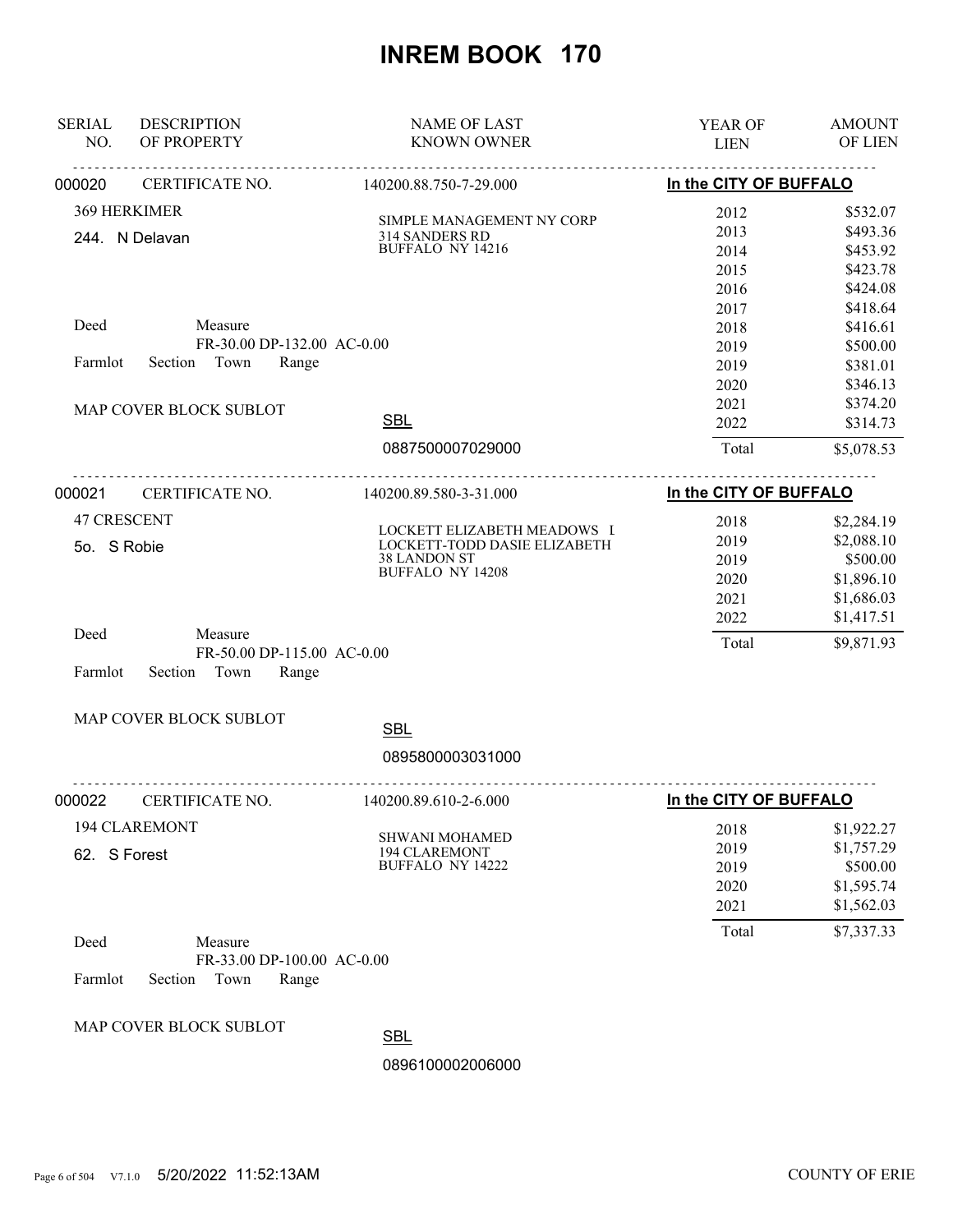| <b>SERIAL</b><br>NO. | <b>DESCRIPTION</b><br>OF PROPERTY | <b>NAME OF LAST</b><br><b>KNOWN OWNER</b> | YEAR OF<br><b>LIEN</b> | <b>AMOUNT</b><br>OF LIEN |
|----------------------|-----------------------------------|-------------------------------------------|------------------------|--------------------------|
|                      | .                                 | <u>.</u>                                  |                        |                          |
| 000025               | CERTIFICATE NO.                   | 140200.89.700-1-19.000                    | In the CITY OF BUFFALO |                          |
| 192 BIDWELL          |                                   | <b>DLJ MORTGAGE CAPITOL</b>               | 2019                   | \$4,232.08               |
|                      | 77.80 Ne Potomac                  | CORPORATION INC.                          | 2019                   | \$500.00                 |
|                      |                                   | <b>STE 400S</b>                           | 2020                   | \$3,842.74               |
|                      |                                   | 9990 RICHMOND AVE<br>HOUSTON TX 77042     | 2021                   | \$3,983.34               |
|                      |                                   |                                           | 2022                   | \$3,348.75               |
| Deed                 | Measure                           |                                           | Total                  | \$15,906.91              |
|                      | FR-45.00 DP-160.00 AC-0.00        |                                           |                        |                          |
| Farmlot              | Section Town<br>Range             |                                           |                        |                          |
|                      | MAP COVER BLOCK SUBLOT            |                                           |                        |                          |
|                      |                                   | <b>SBL</b>                                |                        |                          |
|                      |                                   | 0897000001019000                          |                        |                          |
| 000026               | CERTIFICATE NO.                   | 140200.89.820-5-9.000                     | In the CITY OF BUFFALO |                          |
| 27 BEVERLY           |                                   |                                           | 2015                   | \$567.10                 |
|                      | 262.27 E Jefferson                | <b>HARRIS DANNY B</b><br>35 BEVERLY RD    | 2016                   | \$567.50                 |
|                      |                                   | <b>BUFFALO NY 14208</b>                   | 2017                   | \$560.25                 |
|                      |                                   |                                           | 2018                   | \$557.49                 |
|                      |                                   |                                           | 2018                   | \$500.00                 |
|                      |                                   |                                           | 2019                   | \$509.78                 |
| Deed                 | Measure                           |                                           | 2019                   | \$500.00                 |
|                      | FR-33.00 DP-120.00 AC-0.00        |                                           | 2020                   | \$463.08                 |
| Farmlot              | Section<br>Town<br>Range          |                                           | 2021                   | \$367.68                 |
|                      |                                   |                                           | 2022                   | \$309.24                 |
|                      | MAP COVER BLOCK SUBLOT            | <b>SBL</b>                                | Total                  | \$4,902.12               |
|                      |                                   | 0898200005009000                          |                        |                          |
| 000028               | <u>.</u><br>CERTIFICATE NO.       | <u>.</u><br>140200.90.210-5-13.000        | In the CITY OF BUFFALO |                          |
|                      | 72 DEPEW EAST                     |                                           | 2011                   | \$1,033.14               |
|                      |                                   | MILEWSKI CASSANDRA                        | 2012                   | \$1,362.26               |
| 331. W Hill          |                                   | 72 E DEPEW<br>BUFFALO NY 14214            | 2013                   | \$1,262.90               |
|                      |                                   |                                           | 2014                   | \$1,161.60               |
|                      |                                   |                                           | 2015                   | \$1,084.24               |
|                      |                                   |                                           | 2016                   | \$1,084.97               |
| Deed                 | Measure                           |                                           | 2017                   | \$1,071.10               |
|                      | FR-41.00 DP-133.00 AC-0.00        |                                           | 2018                   | \$1,065.83               |
| Farmlot              | Section<br>Town<br>Range          |                                           | 2019                   | \$974.45                 |
|                      |                                   |                                           | 2019                   | \$500.00                 |
|                      | MAP COVER BLOCK SUBLOT            |                                           | 2020                   | \$884.96                 |
|                      |                                   | <b>SBL</b>                                | 2021                   | \$902.85                 |
|                      |                                   | 0902100005013000                          | 2022                   | \$759.13                 |
|                      |                                   |                                           | Total                  | \$13,147.43              |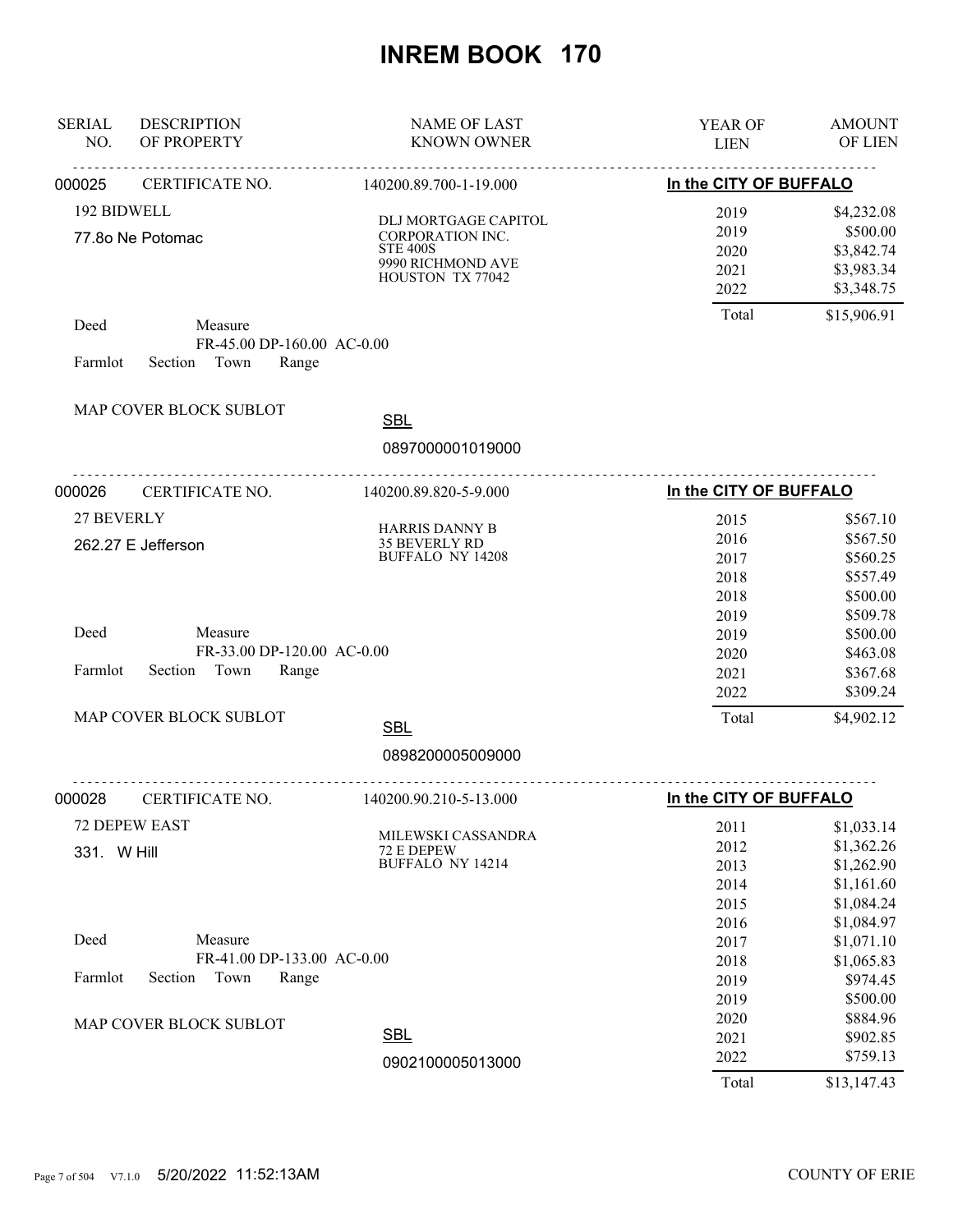| <u>.</u><br><u>.</u><br>In the CITY OF BUFFALO<br>CERTIFICATE NO.<br>140200.90.320-6-59.000<br>27 COMSTOCK<br>2015<br>\$183.62<br>BUCHANAN ANGELA Y T-I-C<br>\$559.06<br>2016<br>TALL MICHAEL K T-I-C<br>7o. S Hutchinson<br>27 COMSTOCK<br>2017<br>\$551.90<br>BUFFALO NY 14215<br>\$500.00<br>2017<br>\$549.23<br>2018<br>2019<br>\$502.22<br>Deed<br>Measure<br>\$500.00<br>2019<br>FR-35.00 DP-113.00 AC-0.00<br>2020<br>\$456.18<br>Town<br>Farmlot<br>Section<br>Range<br>\$328.52<br>2021<br>\$276.32<br>2022<br>MAP COVER BLOCK SUBLOT<br>\$4,407.05<br>Total<br><b>SBL</b><br>0903200006059000<br>CERTIFICATE NO.<br>In the CITY OF BUFFALO<br>140200.90.320-10-20.000<br>49 ELMER<br>2013<br>\$466.13<br>SULLIVAN JOHN A<br>\$488.54<br>2014<br>SULLIVAN LINDA F HIS WIFE<br>16o. S Hutchinson<br>49 ELMER<br>2015<br>\$456.08<br><b>BUFFALO NY 14215-2217</b><br>\$456.39<br>2016<br>\$500.00<br>2017<br>2017<br>\$450.57<br>Deed<br>Measure<br>\$448.37<br>2018<br>FR-32.00 DP-112.00 AC-0.00<br>2019<br>\$500.00<br>Section<br>Town<br>Range<br>Farmlot<br>2019<br>\$410.03<br>\$372.50<br>2020<br>2021<br>\$302.42<br>MAP COVER BLOCK SUBLOT<br><b>SBL</b><br>\$254.38<br>2022<br>0903200010020000<br>Total<br>\$5,105.41<br>In the CITY OF BUFFALO<br>CERTIFICATE NO.<br>140200.90.350-1-30.000<br>19 LEONARD<br>\$53.89<br>2013<br>MARQUIS ENTERPRISES LLC<br>\$920.66<br>2014<br>19 LEONARD<br>184. N Davidson<br><b>BUFFALO NY 14215</b><br>\$859.38<br>2015<br>\$500.00<br>2015<br>\$859.98<br>2016<br>\$849.00<br>2017<br>Deed<br>Measure<br>2018<br>\$844.81<br>FR-34.00 DP-175.00 AC-0.00<br>\$772.41<br>2019<br>Farmlot<br>Section<br>Town<br>Range<br>\$500.00<br>2019<br>\$459.05<br>2021<br>\$386.05<br>2022<br>MAP COVER BLOCK SUBLOT<br><b>SBL</b><br>Total<br>\$7,005.23<br>0903500001030000 | <b>SERIAL</b><br>NO. | <b>DESCRIPTION</b><br>OF PROPERTY | <b>NAME OF LAST</b><br><b>KNOWN OWNER</b> | <b>YEAR OF</b> | <b>AMOUNT</b><br>OF LIEN |
|---------------------------------------------------------------------------------------------------------------------------------------------------------------------------------------------------------------------------------------------------------------------------------------------------------------------------------------------------------------------------------------------------------------------------------------------------------------------------------------------------------------------------------------------------------------------------------------------------------------------------------------------------------------------------------------------------------------------------------------------------------------------------------------------------------------------------------------------------------------------------------------------------------------------------------------------------------------------------------------------------------------------------------------------------------------------------------------------------------------------------------------------------------------------------------------------------------------------------------------------------------------------------------------------------------------------------------------------------------------------------------------------------------------------------------------------------------------------------------------------------------------------------------------------------------------------------------------------------------------------------------------------------------------------------------------------------------------------------------------------------------------------------------------------------------------------------|----------------------|-----------------------------------|-------------------------------------------|----------------|--------------------------|
|                                                                                                                                                                                                                                                                                                                                                                                                                                                                                                                                                                                                                                                                                                                                                                                                                                                                                                                                                                                                                                                                                                                                                                                                                                                                                                                                                                                                                                                                                                                                                                                                                                                                                                                                                                                                                           |                      |                                   |                                           | <b>LIEN</b>    |                          |
|                                                                                                                                                                                                                                                                                                                                                                                                                                                                                                                                                                                                                                                                                                                                                                                                                                                                                                                                                                                                                                                                                                                                                                                                                                                                                                                                                                                                                                                                                                                                                                                                                                                                                                                                                                                                                           | 000029               |                                   |                                           |                |                          |
|                                                                                                                                                                                                                                                                                                                                                                                                                                                                                                                                                                                                                                                                                                                                                                                                                                                                                                                                                                                                                                                                                                                                                                                                                                                                                                                                                                                                                                                                                                                                                                                                                                                                                                                                                                                                                           |                      |                                   |                                           |                |                          |
|                                                                                                                                                                                                                                                                                                                                                                                                                                                                                                                                                                                                                                                                                                                                                                                                                                                                                                                                                                                                                                                                                                                                                                                                                                                                                                                                                                                                                                                                                                                                                                                                                                                                                                                                                                                                                           |                      |                                   |                                           |                |                          |
|                                                                                                                                                                                                                                                                                                                                                                                                                                                                                                                                                                                                                                                                                                                                                                                                                                                                                                                                                                                                                                                                                                                                                                                                                                                                                                                                                                                                                                                                                                                                                                                                                                                                                                                                                                                                                           |                      |                                   |                                           |                |                          |
|                                                                                                                                                                                                                                                                                                                                                                                                                                                                                                                                                                                                                                                                                                                                                                                                                                                                                                                                                                                                                                                                                                                                                                                                                                                                                                                                                                                                                                                                                                                                                                                                                                                                                                                                                                                                                           |                      |                                   |                                           |                |                          |
|                                                                                                                                                                                                                                                                                                                                                                                                                                                                                                                                                                                                                                                                                                                                                                                                                                                                                                                                                                                                                                                                                                                                                                                                                                                                                                                                                                                                                                                                                                                                                                                                                                                                                                                                                                                                                           |                      |                                   |                                           |                |                          |
|                                                                                                                                                                                                                                                                                                                                                                                                                                                                                                                                                                                                                                                                                                                                                                                                                                                                                                                                                                                                                                                                                                                                                                                                                                                                                                                                                                                                                                                                                                                                                                                                                                                                                                                                                                                                                           |                      |                                   |                                           |                |                          |
|                                                                                                                                                                                                                                                                                                                                                                                                                                                                                                                                                                                                                                                                                                                                                                                                                                                                                                                                                                                                                                                                                                                                                                                                                                                                                                                                                                                                                                                                                                                                                                                                                                                                                                                                                                                                                           |                      |                                   |                                           |                |                          |
|                                                                                                                                                                                                                                                                                                                                                                                                                                                                                                                                                                                                                                                                                                                                                                                                                                                                                                                                                                                                                                                                                                                                                                                                                                                                                                                                                                                                                                                                                                                                                                                                                                                                                                                                                                                                                           |                      |                                   |                                           |                |                          |
|                                                                                                                                                                                                                                                                                                                                                                                                                                                                                                                                                                                                                                                                                                                                                                                                                                                                                                                                                                                                                                                                                                                                                                                                                                                                                                                                                                                                                                                                                                                                                                                                                                                                                                                                                                                                                           |                      |                                   |                                           |                |                          |
|                                                                                                                                                                                                                                                                                                                                                                                                                                                                                                                                                                                                                                                                                                                                                                                                                                                                                                                                                                                                                                                                                                                                                                                                                                                                                                                                                                                                                                                                                                                                                                                                                                                                                                                                                                                                                           |                      |                                   |                                           |                |                          |
|                                                                                                                                                                                                                                                                                                                                                                                                                                                                                                                                                                                                                                                                                                                                                                                                                                                                                                                                                                                                                                                                                                                                                                                                                                                                                                                                                                                                                                                                                                                                                                                                                                                                                                                                                                                                                           |                      |                                   |                                           |                |                          |
|                                                                                                                                                                                                                                                                                                                                                                                                                                                                                                                                                                                                                                                                                                                                                                                                                                                                                                                                                                                                                                                                                                                                                                                                                                                                                                                                                                                                                                                                                                                                                                                                                                                                                                                                                                                                                           |                      |                                   |                                           |                |                          |
|                                                                                                                                                                                                                                                                                                                                                                                                                                                                                                                                                                                                                                                                                                                                                                                                                                                                                                                                                                                                                                                                                                                                                                                                                                                                                                                                                                                                                                                                                                                                                                                                                                                                                                                                                                                                                           | 000031               |                                   |                                           |                |                          |
|                                                                                                                                                                                                                                                                                                                                                                                                                                                                                                                                                                                                                                                                                                                                                                                                                                                                                                                                                                                                                                                                                                                                                                                                                                                                                                                                                                                                                                                                                                                                                                                                                                                                                                                                                                                                                           |                      |                                   |                                           |                |                          |
|                                                                                                                                                                                                                                                                                                                                                                                                                                                                                                                                                                                                                                                                                                                                                                                                                                                                                                                                                                                                                                                                                                                                                                                                                                                                                                                                                                                                                                                                                                                                                                                                                                                                                                                                                                                                                           |                      |                                   |                                           |                |                          |
|                                                                                                                                                                                                                                                                                                                                                                                                                                                                                                                                                                                                                                                                                                                                                                                                                                                                                                                                                                                                                                                                                                                                                                                                                                                                                                                                                                                                                                                                                                                                                                                                                                                                                                                                                                                                                           |                      |                                   |                                           |                |                          |
|                                                                                                                                                                                                                                                                                                                                                                                                                                                                                                                                                                                                                                                                                                                                                                                                                                                                                                                                                                                                                                                                                                                                                                                                                                                                                                                                                                                                                                                                                                                                                                                                                                                                                                                                                                                                                           |                      |                                   |                                           |                |                          |
|                                                                                                                                                                                                                                                                                                                                                                                                                                                                                                                                                                                                                                                                                                                                                                                                                                                                                                                                                                                                                                                                                                                                                                                                                                                                                                                                                                                                                                                                                                                                                                                                                                                                                                                                                                                                                           |                      |                                   |                                           |                |                          |
|                                                                                                                                                                                                                                                                                                                                                                                                                                                                                                                                                                                                                                                                                                                                                                                                                                                                                                                                                                                                                                                                                                                                                                                                                                                                                                                                                                                                                                                                                                                                                                                                                                                                                                                                                                                                                           |                      |                                   |                                           |                |                          |
|                                                                                                                                                                                                                                                                                                                                                                                                                                                                                                                                                                                                                                                                                                                                                                                                                                                                                                                                                                                                                                                                                                                                                                                                                                                                                                                                                                                                                                                                                                                                                                                                                                                                                                                                                                                                                           |                      |                                   |                                           |                |                          |
|                                                                                                                                                                                                                                                                                                                                                                                                                                                                                                                                                                                                                                                                                                                                                                                                                                                                                                                                                                                                                                                                                                                                                                                                                                                                                                                                                                                                                                                                                                                                                                                                                                                                                                                                                                                                                           |                      |                                   |                                           |                |                          |
|                                                                                                                                                                                                                                                                                                                                                                                                                                                                                                                                                                                                                                                                                                                                                                                                                                                                                                                                                                                                                                                                                                                                                                                                                                                                                                                                                                                                                                                                                                                                                                                                                                                                                                                                                                                                                           |                      |                                   |                                           |                |                          |
|                                                                                                                                                                                                                                                                                                                                                                                                                                                                                                                                                                                                                                                                                                                                                                                                                                                                                                                                                                                                                                                                                                                                                                                                                                                                                                                                                                                                                                                                                                                                                                                                                                                                                                                                                                                                                           |                      |                                   |                                           |                |                          |
|                                                                                                                                                                                                                                                                                                                                                                                                                                                                                                                                                                                                                                                                                                                                                                                                                                                                                                                                                                                                                                                                                                                                                                                                                                                                                                                                                                                                                                                                                                                                                                                                                                                                                                                                                                                                                           |                      |                                   |                                           |                |                          |
|                                                                                                                                                                                                                                                                                                                                                                                                                                                                                                                                                                                                                                                                                                                                                                                                                                                                                                                                                                                                                                                                                                                                                                                                                                                                                                                                                                                                                                                                                                                                                                                                                                                                                                                                                                                                                           |                      |                                   |                                           |                |                          |
|                                                                                                                                                                                                                                                                                                                                                                                                                                                                                                                                                                                                                                                                                                                                                                                                                                                                                                                                                                                                                                                                                                                                                                                                                                                                                                                                                                                                                                                                                                                                                                                                                                                                                                                                                                                                                           |                      |                                   |                                           |                |                          |
|                                                                                                                                                                                                                                                                                                                                                                                                                                                                                                                                                                                                                                                                                                                                                                                                                                                                                                                                                                                                                                                                                                                                                                                                                                                                                                                                                                                                                                                                                                                                                                                                                                                                                                                                                                                                                           | 000034               |                                   |                                           |                |                          |
|                                                                                                                                                                                                                                                                                                                                                                                                                                                                                                                                                                                                                                                                                                                                                                                                                                                                                                                                                                                                                                                                                                                                                                                                                                                                                                                                                                                                                                                                                                                                                                                                                                                                                                                                                                                                                           |                      |                                   |                                           |                |                          |
|                                                                                                                                                                                                                                                                                                                                                                                                                                                                                                                                                                                                                                                                                                                                                                                                                                                                                                                                                                                                                                                                                                                                                                                                                                                                                                                                                                                                                                                                                                                                                                                                                                                                                                                                                                                                                           |                      |                                   |                                           |                |                          |
|                                                                                                                                                                                                                                                                                                                                                                                                                                                                                                                                                                                                                                                                                                                                                                                                                                                                                                                                                                                                                                                                                                                                                                                                                                                                                                                                                                                                                                                                                                                                                                                                                                                                                                                                                                                                                           |                      |                                   |                                           |                |                          |
|                                                                                                                                                                                                                                                                                                                                                                                                                                                                                                                                                                                                                                                                                                                                                                                                                                                                                                                                                                                                                                                                                                                                                                                                                                                                                                                                                                                                                                                                                                                                                                                                                                                                                                                                                                                                                           |                      |                                   |                                           |                |                          |
|                                                                                                                                                                                                                                                                                                                                                                                                                                                                                                                                                                                                                                                                                                                                                                                                                                                                                                                                                                                                                                                                                                                                                                                                                                                                                                                                                                                                                                                                                                                                                                                                                                                                                                                                                                                                                           |                      |                                   |                                           |                |                          |
|                                                                                                                                                                                                                                                                                                                                                                                                                                                                                                                                                                                                                                                                                                                                                                                                                                                                                                                                                                                                                                                                                                                                                                                                                                                                                                                                                                                                                                                                                                                                                                                                                                                                                                                                                                                                                           |                      |                                   |                                           |                |                          |
|                                                                                                                                                                                                                                                                                                                                                                                                                                                                                                                                                                                                                                                                                                                                                                                                                                                                                                                                                                                                                                                                                                                                                                                                                                                                                                                                                                                                                                                                                                                                                                                                                                                                                                                                                                                                                           |                      |                                   |                                           |                |                          |
|                                                                                                                                                                                                                                                                                                                                                                                                                                                                                                                                                                                                                                                                                                                                                                                                                                                                                                                                                                                                                                                                                                                                                                                                                                                                                                                                                                                                                                                                                                                                                                                                                                                                                                                                                                                                                           |                      |                                   |                                           |                |                          |
|                                                                                                                                                                                                                                                                                                                                                                                                                                                                                                                                                                                                                                                                                                                                                                                                                                                                                                                                                                                                                                                                                                                                                                                                                                                                                                                                                                                                                                                                                                                                                                                                                                                                                                                                                                                                                           |                      |                                   |                                           |                |                          |
|                                                                                                                                                                                                                                                                                                                                                                                                                                                                                                                                                                                                                                                                                                                                                                                                                                                                                                                                                                                                                                                                                                                                                                                                                                                                                                                                                                                                                                                                                                                                                                                                                                                                                                                                                                                                                           |                      |                                   |                                           |                |                          |
|                                                                                                                                                                                                                                                                                                                                                                                                                                                                                                                                                                                                                                                                                                                                                                                                                                                                                                                                                                                                                                                                                                                                                                                                                                                                                                                                                                                                                                                                                                                                                                                                                                                                                                                                                                                                                           |                      |                                   |                                           |                |                          |
|                                                                                                                                                                                                                                                                                                                                                                                                                                                                                                                                                                                                                                                                                                                                                                                                                                                                                                                                                                                                                                                                                                                                                                                                                                                                                                                                                                                                                                                                                                                                                                                                                                                                                                                                                                                                                           |                      |                                   |                                           |                |                          |
|                                                                                                                                                                                                                                                                                                                                                                                                                                                                                                                                                                                                                                                                                                                                                                                                                                                                                                                                                                                                                                                                                                                                                                                                                                                                                                                                                                                                                                                                                                                                                                                                                                                                                                                                                                                                                           |                      |                                   |                                           |                |                          |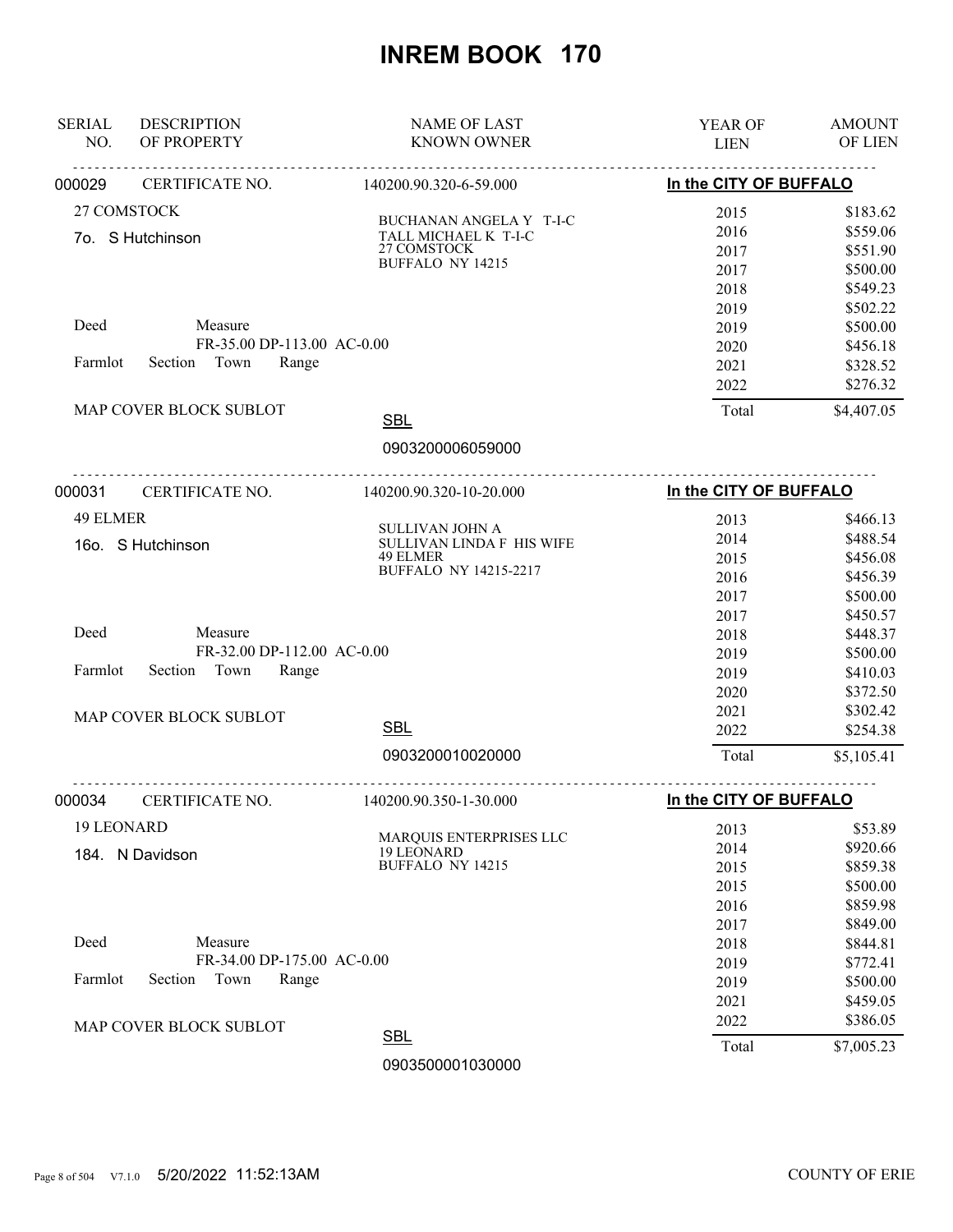| NO.<br>OF PROPERTY<br><b>KNOWN OWNER</b><br><b>LIEN</b><br>In the CITY OF BUFFALO<br>CERTIFICATE NO.<br>140200.90.380-10-7.000<br>000035<br><b>32 RICHLAWN</b><br>2002<br>HARDEN WILLIE SR.<br>2003<br>67 RICKERT<br>335. N Leroy<br>BUFFALO NY 14211<br>2004<br>2005<br>2006<br>2007<br>Deed<br>Measure<br>2008<br>FR-28.50 DP-121.00 AC-0.00<br>2009<br>Town<br>Farmlot<br>Section<br>Range<br>2010<br>2011<br>2012<br>MAP COVER BLOCK SUBLOT<br><b>SBL</b><br>2013<br>2014<br>0903800010007000<br>2015<br>2016<br>2017<br>2018<br>2018<br>2019<br>2019<br>2020<br>2021<br>2022<br>Total<br>In the CITY OF BUFFALO<br>000036<br>CERTIFICATE NO.<br>140200.90.480-1-60.000<br>675 NORFOLK<br>\$585.09<br>2012<br>MARQUIS ENTERPRISES LLC<br>2013<br>\$542.50<br>19 LEONARD<br>73o. S Kensington<br>BUFFALO NY 14215<br>2014<br>\$499.06<br>2015<br>\$465.93<br>2016<br>\$466.23<br>\$460.31<br>2017<br>Deed<br>Measure<br>\$458.05<br>2018<br>FR-30.00 DP-108.00 AC-0.00<br>\$500.00<br>2019<br>Farmlot<br>Section<br>Town<br>Range<br>\$418.89<br>2019<br>\$194.03<br>2022<br>MAP COVER BLOCK SUBLOT<br>Total<br><b>SBL</b> | <b>SERIAL</b> | <b>DESCRIPTION</b> | <b>NAME OF LAST</b> | YEAR OF | <b>AMOUNT</b> |
|-------------------------------------------------------------------------------------------------------------------------------------------------------------------------------------------------------------------------------------------------------------------------------------------------------------------------------------------------------------------------------------------------------------------------------------------------------------------------------------------------------------------------------------------------------------------------------------------------------------------------------------------------------------------------------------------------------------------------------------------------------------------------------------------------------------------------------------------------------------------------------------------------------------------------------------------------------------------------------------------------------------------------------------------------------------------------------------------------------------------------------|---------------|--------------------|---------------------|---------|---------------|
|                                                                                                                                                                                                                                                                                                                                                                                                                                                                                                                                                                                                                                                                                                                                                                                                                                                                                                                                                                                                                                                                                                                               |               |                    |                     |         | OF LIEN       |
|                                                                                                                                                                                                                                                                                                                                                                                                                                                                                                                                                                                                                                                                                                                                                                                                                                                                                                                                                                                                                                                                                                                               |               |                    |                     |         |               |
|                                                                                                                                                                                                                                                                                                                                                                                                                                                                                                                                                                                                                                                                                                                                                                                                                                                                                                                                                                                                                                                                                                                               |               |                    |                     |         | \$713.22      |
|                                                                                                                                                                                                                                                                                                                                                                                                                                                                                                                                                                                                                                                                                                                                                                                                                                                                                                                                                                                                                                                                                                                               |               |                    |                     |         | \$658.52      |
|                                                                                                                                                                                                                                                                                                                                                                                                                                                                                                                                                                                                                                                                                                                                                                                                                                                                                                                                                                                                                                                                                                                               |               |                    |                     |         | \$614.14      |
|                                                                                                                                                                                                                                                                                                                                                                                                                                                                                                                                                                                                                                                                                                                                                                                                                                                                                                                                                                                                                                                                                                                               |               |                    |                     |         | \$576.23      |
|                                                                                                                                                                                                                                                                                                                                                                                                                                                                                                                                                                                                                                                                                                                                                                                                                                                                                                                                                                                                                                                                                                                               |               |                    |                     |         | \$616.46      |
|                                                                                                                                                                                                                                                                                                                                                                                                                                                                                                                                                                                                                                                                                                                                                                                                                                                                                                                                                                                                                                                                                                                               |               |                    |                     |         | \$584.28      |
|                                                                                                                                                                                                                                                                                                                                                                                                                                                                                                                                                                                                                                                                                                                                                                                                                                                                                                                                                                                                                                                                                                                               |               |                    |                     |         | \$565.16      |
|                                                                                                                                                                                                                                                                                                                                                                                                                                                                                                                                                                                                                                                                                                                                                                                                                                                                                                                                                                                                                                                                                                                               |               |                    |                     |         | \$540.79      |
|                                                                                                                                                                                                                                                                                                                                                                                                                                                                                                                                                                                                                                                                                                                                                                                                                                                                                                                                                                                                                                                                                                                               |               |                    |                     |         | \$533.46      |
|                                                                                                                                                                                                                                                                                                                                                                                                                                                                                                                                                                                                                                                                                                                                                                                                                                                                                                                                                                                                                                                                                                                               |               |                    |                     |         | \$492.25      |
|                                                                                                                                                                                                                                                                                                                                                                                                                                                                                                                                                                                                                                                                                                                                                                                                                                                                                                                                                                                                                                                                                                                               |               |                    |                     |         | \$472.03      |
|                                                                                                                                                                                                                                                                                                                                                                                                                                                                                                                                                                                                                                                                                                                                                                                                                                                                                                                                                                                                                                                                                                                               |               |                    |                     |         | \$437.70      |
|                                                                                                                                                                                                                                                                                                                                                                                                                                                                                                                                                                                                                                                                                                                                                                                                                                                                                                                                                                                                                                                                                                                               |               |                    |                     |         | \$402.70      |
|                                                                                                                                                                                                                                                                                                                                                                                                                                                                                                                                                                                                                                                                                                                                                                                                                                                                                                                                                                                                                                                                                                                               |               |                    |                     |         | \$375.99      |
|                                                                                                                                                                                                                                                                                                                                                                                                                                                                                                                                                                                                                                                                                                                                                                                                                                                                                                                                                                                                                                                                                                                               |               |                    |                     |         | \$376.24      |
|                                                                                                                                                                                                                                                                                                                                                                                                                                                                                                                                                                                                                                                                                                                                                                                                                                                                                                                                                                                                                                                                                                                               |               |                    |                     |         | \$371.47      |
|                                                                                                                                                                                                                                                                                                                                                                                                                                                                                                                                                                                                                                                                                                                                                                                                                                                                                                                                                                                                                                                                                                                               |               |                    |                     |         | \$500.00      |
|                                                                                                                                                                                                                                                                                                                                                                                                                                                                                                                                                                                                                                                                                                                                                                                                                                                                                                                                                                                                                                                                                                                               |               |                    |                     |         | \$369.64      |
|                                                                                                                                                                                                                                                                                                                                                                                                                                                                                                                                                                                                                                                                                                                                                                                                                                                                                                                                                                                                                                                                                                                               |               |                    |                     |         | \$500.00      |
|                                                                                                                                                                                                                                                                                                                                                                                                                                                                                                                                                                                                                                                                                                                                                                                                                                                                                                                                                                                                                                                                                                                               |               |                    |                     |         | \$338.07      |
|                                                                                                                                                                                                                                                                                                                                                                                                                                                                                                                                                                                                                                                                                                                                                                                                                                                                                                                                                                                                                                                                                                                               |               |                    |                     |         | \$307.15      |
|                                                                                                                                                                                                                                                                                                                                                                                                                                                                                                                                                                                                                                                                                                                                                                                                                                                                                                                                                                                                                                                                                                                               |               |                    |                     |         | \$335.05      |
|                                                                                                                                                                                                                                                                                                                                                                                                                                                                                                                                                                                                                                                                                                                                                                                                                                                                                                                                                                                                                                                                                                                               |               |                    |                     |         | \$281.81      |
|                                                                                                                                                                                                                                                                                                                                                                                                                                                                                                                                                                                                                                                                                                                                                                                                                                                                                                                                                                                                                                                                                                                               |               |                    |                     |         | \$10,962.36   |
|                                                                                                                                                                                                                                                                                                                                                                                                                                                                                                                                                                                                                                                                                                                                                                                                                                                                                                                                                                                                                                                                                                                               |               |                    |                     |         |               |
|                                                                                                                                                                                                                                                                                                                                                                                                                                                                                                                                                                                                                                                                                                                                                                                                                                                                                                                                                                                                                                                                                                                               |               |                    |                     |         |               |
|                                                                                                                                                                                                                                                                                                                                                                                                                                                                                                                                                                                                                                                                                                                                                                                                                                                                                                                                                                                                                                                                                                                               |               |                    |                     |         |               |
|                                                                                                                                                                                                                                                                                                                                                                                                                                                                                                                                                                                                                                                                                                                                                                                                                                                                                                                                                                                                                                                                                                                               |               |                    |                     |         |               |
|                                                                                                                                                                                                                                                                                                                                                                                                                                                                                                                                                                                                                                                                                                                                                                                                                                                                                                                                                                                                                                                                                                                               |               |                    |                     |         |               |
|                                                                                                                                                                                                                                                                                                                                                                                                                                                                                                                                                                                                                                                                                                                                                                                                                                                                                                                                                                                                                                                                                                                               |               |                    |                     |         |               |
|                                                                                                                                                                                                                                                                                                                                                                                                                                                                                                                                                                                                                                                                                                                                                                                                                                                                                                                                                                                                                                                                                                                               |               |                    |                     |         |               |
|                                                                                                                                                                                                                                                                                                                                                                                                                                                                                                                                                                                                                                                                                                                                                                                                                                                                                                                                                                                                                                                                                                                               |               |                    |                     |         |               |
|                                                                                                                                                                                                                                                                                                                                                                                                                                                                                                                                                                                                                                                                                                                                                                                                                                                                                                                                                                                                                                                                                                                               |               |                    |                     |         |               |
|                                                                                                                                                                                                                                                                                                                                                                                                                                                                                                                                                                                                                                                                                                                                                                                                                                                                                                                                                                                                                                                                                                                               |               |                    |                     |         |               |
|                                                                                                                                                                                                                                                                                                                                                                                                                                                                                                                                                                                                                                                                                                                                                                                                                                                                                                                                                                                                                                                                                                                               |               |                    |                     |         |               |
|                                                                                                                                                                                                                                                                                                                                                                                                                                                                                                                                                                                                                                                                                                                                                                                                                                                                                                                                                                                                                                                                                                                               |               |                    |                     |         |               |
|                                                                                                                                                                                                                                                                                                                                                                                                                                                                                                                                                                                                                                                                                                                                                                                                                                                                                                                                                                                                                                                                                                                               |               |                    |                     |         | \$4,590.09    |

0904800001060000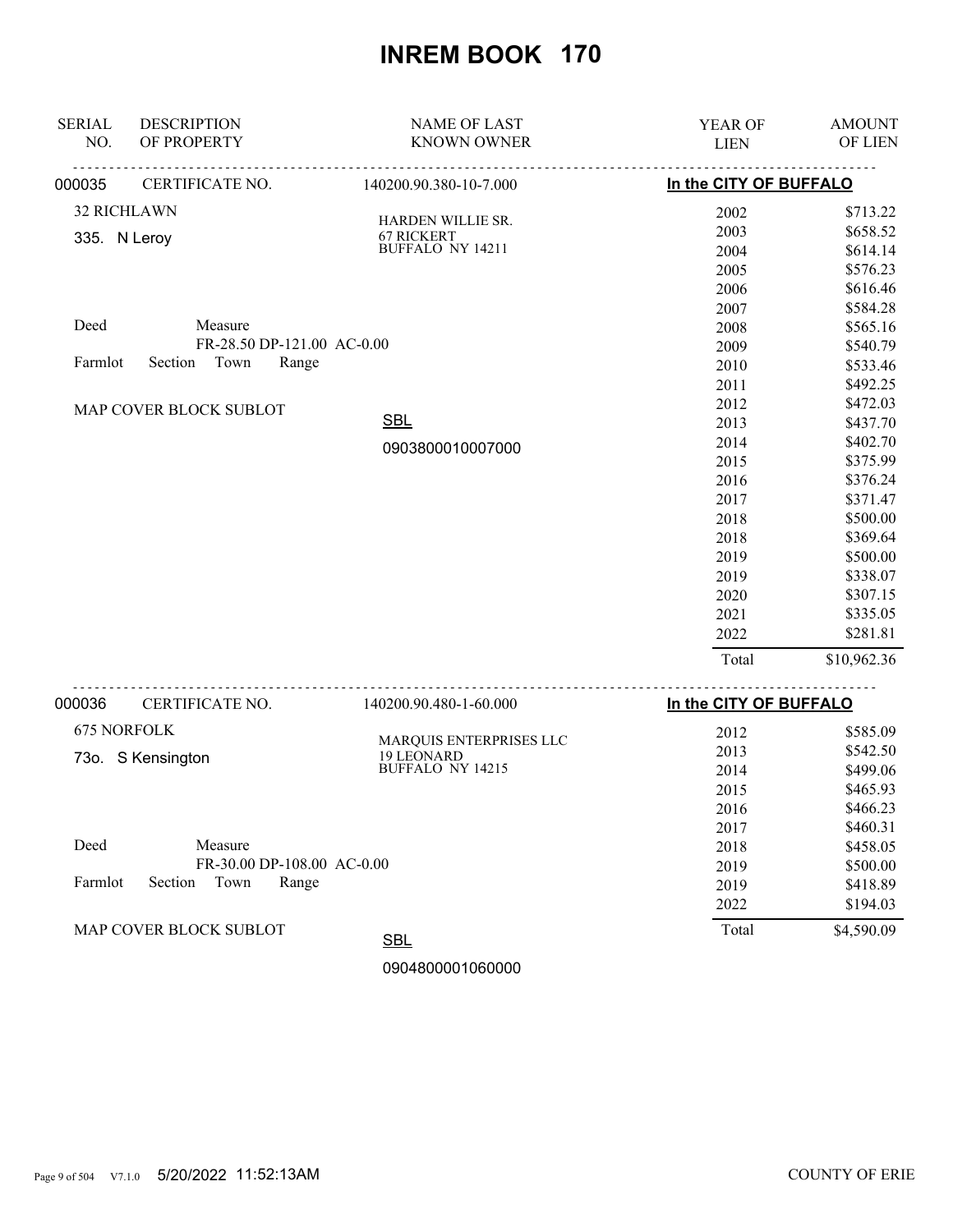| <b>SERIAL</b><br>NO. | <b>DESCRIPTION</b><br>OF PROPERTY                   | <b>NAME OF LAST</b><br><b>KNOWN OWNER</b>   | <b>YEAR OF</b><br><b>LIEN</b> | <b>AMOUNT</b><br><b>OF LIEN</b> |
|----------------------|-----------------------------------------------------|---------------------------------------------|-------------------------------|---------------------------------|
| 000037               | CERTIFICATE NO.                                     | 140200.90.540-5-17.000                      | In the CITY OF BUFFALO        |                                 |
| 50 FERNHILL          |                                                     |                                             |                               |                                 |
|                      |                                                     | <b>SCOTT ALBERT A &amp; W</b>               | 2012                          | \$744.05<br>\$689.85            |
|                      | 75. W Deerfield                                     | 50 FERNHILL<br><b>BUFFALO NY 14215-3033</b> | 2013<br>2014                  | \$634.59                        |
|                      |                                                     |                                             | 2015                          | \$592.39                        |
|                      |                                                     |                                             | 2016                          | \$592.79                        |
|                      |                                                     |                                             | 2017                          | \$585.25                        |
| Deed                 | Measure                                             |                                             | 2017                          | \$500.00                        |
|                      | FR-35.00 DP-105.00 AC-0.00                          |                                             | 2018                          | \$582.35                        |
| Farmlot              | Section Town<br>Range                               |                                             | 2018                          | \$500.00                        |
|                      |                                                     |                                             | 2019                          | \$532.52                        |
|                      |                                                     |                                             | 2019                          | \$500.00                        |
|                      | MAP COVER BLOCK SUBLOT                              | <b>SBL</b>                                  | 2020                          | \$483.70                        |
|                      |                                                     | 0905400005017000                            | 2021                          | \$237.15                        |
|                      |                                                     |                                             | 2022                          | \$199.52                        |
|                      |                                                     |                                             | Total                         | \$7,374.16                      |
| 000038               | CERTIFICATE NO.                                     | 140200.90.620-4-41.000                      | In the CITY OF BUFFALO        |                                 |
|                      |                                                     |                                             |                               |                                 |
|                      | 157 DEERFIELD                                       | TERRY MARIO JT                              | 2007                          | \$263.74                        |
|                      | 528.5o N Litchfield                                 | STEVENS ALITA JT                            | 2008                          | \$764.16                        |
|                      |                                                     | 157 DEERFIELD<br><b>BUFFALO NY 14215</b>    | 2009                          | \$731.16                        |
|                      |                                                     |                                             | 2010                          | \$721.16                        |
|                      |                                                     |                                             | 2011                          | \$665.41                        |
|                      |                                                     |                                             | 2012                          | \$638.04                        |
| Deed                 | Measure                                             |                                             | 2013                          | \$591.60                        |
| Farmlot              | FR-32.50 DP-125.00 AC-0.00<br>Section Town<br>Range |                                             | 2014                          | \$544.25                        |
|                      |                                                     |                                             | 2015                          | \$508.07                        |
|                      |                                                     |                                             | 2016                          | \$508.42                        |
|                      | MAP COVER BLOCK SUBLOT                              | <b>SBL</b>                                  | 2016                          | \$500.00                        |
|                      |                                                     |                                             | 2017                          | \$501.94<br>\$499.48            |
|                      |                                                     | 0906200004041000                            | 2018                          |                                 |
|                      |                                                     |                                             | 2019                          | \$500.00<br>\$456.76            |
|                      |                                                     |                                             | 2019<br>2020                  | \$414.91                        |
|                      |                                                     |                                             | 2021                          | \$230.63                        |
|                      |                                                     |                                             | 2022                          | \$194.03                        |
|                      |                                                     |                                             |                               |                                 |
|                      |                                                     |                                             | Total                         | \$9,233.76                      |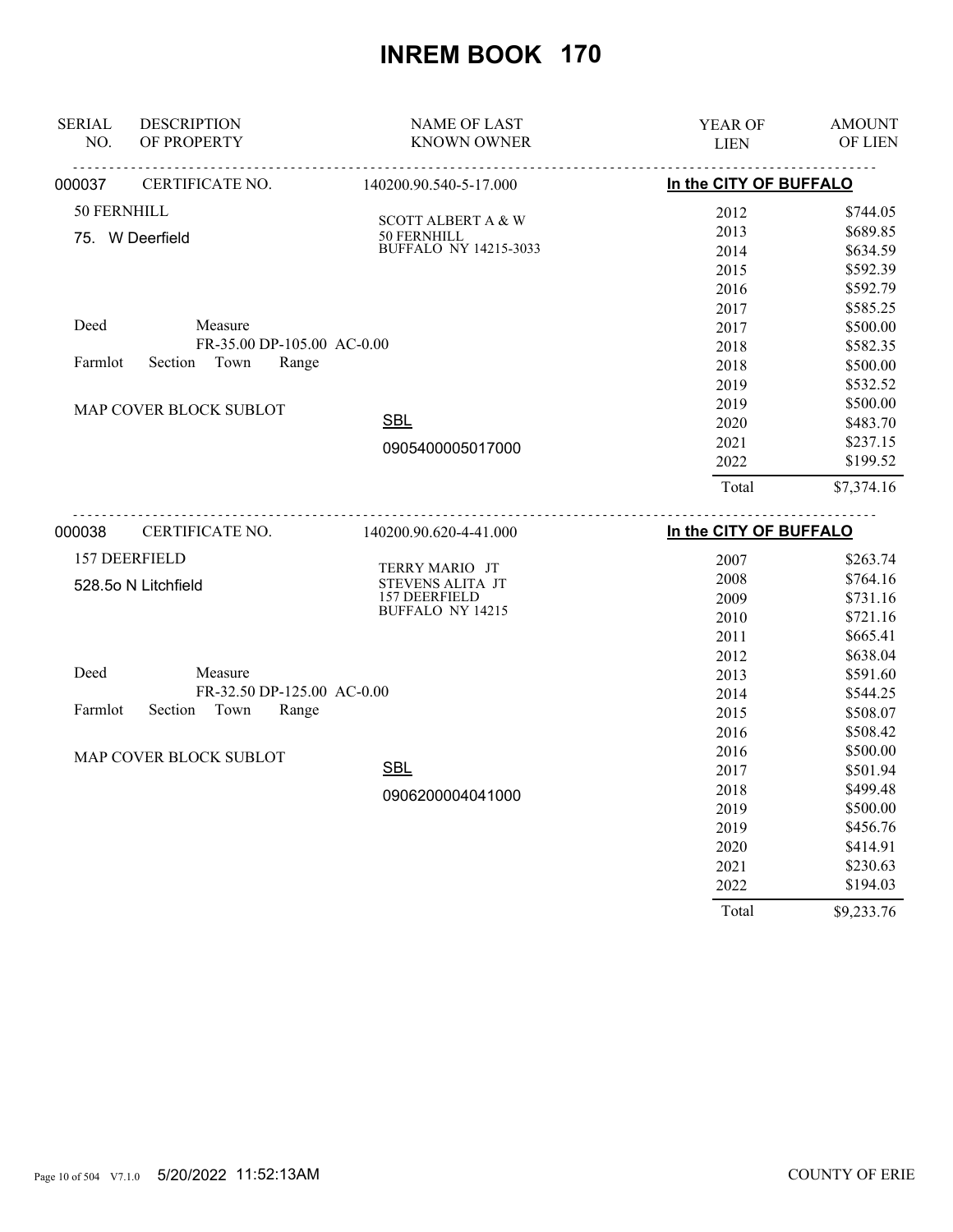| <b>SERIAL</b><br>NO. | <b>DESCRIPTION</b><br>OF PROPERTY | <b>NAME OF LAST</b><br><b>KNOWN OWNER</b> | YEAR OF                | <b>AMOUNT</b><br>OF LIEN |
|----------------------|-----------------------------------|-------------------------------------------|------------------------|--------------------------|
|                      |                                   | <u>.</u>                                  | <b>LIEN</b>            |                          |
| 000040               | CERTIFICATE NO.                   | 140200.90.630-3-9.000                     | In the CITY OF BUFFALO |                          |
| 396 NORFOLK          |                                   | <b>MOORE JERMAINE</b>                     | 2011                   | \$275.02                 |
|                      | 1o47.64 N Delavan                 | 396 NORFOLK AVE                           | 2012                   | \$397.86                 |
|                      |                                   | <b>BUFFALO NY 14215-3109</b>              | 2013                   | \$368.97                 |
|                      |                                   |                                           | 2014                   | \$339.50                 |
|                      |                                   |                                           | 2015                   | \$316.96                 |
|                      |                                   |                                           | 2016                   | \$500.00                 |
| Deed                 | Measure                           |                                           | 2016                   | \$317.21                 |
|                      | FR-35.00 DP-125.00 AC-0.00        |                                           | 2017                   | \$313.14                 |
| Farmlot              | Town<br>Section<br>Range          |                                           | 2018                   | \$311.61                 |
|                      |                                   |                                           | 2019                   | \$500.00                 |
|                      | MAP COVER BLOCK SUBLOT            |                                           | 2019                   | \$285.04                 |
|                      |                                   | <b>SBL</b>                                | 2020                   | \$259.01                 |
|                      |                                   | 0906300003009000                          | 2021                   | \$211.05                 |
|                      |                                   |                                           | 2022                   | \$177.57                 |
|                      |                                   |                                           | Total                  | \$4,572.94               |
| 000041               | <u>.</u><br>CERTIFICATE NO.       | 140200.90.640-3-30.000                    | In the CITY OF BUFFALO |                          |
| 2682 BAILEY          |                                   |                                           | 2000                   | \$1,262.16               |
|                      | South Cor Manhart                 | GEO PROPERTY CORP.<br>6850 MAIN ST        | 2001                   | \$958.40                 |
|                      |                                   | WILLIAMSVILLE NY 14221                    | 2002                   | \$675.72                 |
|                      |                                   |                                           | 2003                   | \$623.91                 |
|                      |                                   |                                           | 2004                   | \$581.85                 |
|                      |                                   |                                           | 2005                   | \$545.86                 |
| Deed                 | Measure                           |                                           | 2006                   | \$584.18                 |
|                      | FR-63.62 DP-100.00 AC-0.00        |                                           | 2007                   | \$553.67                 |
| Farmlot              | Section<br>Town<br>Range          |                                           | 2008                   | \$535.54                 |
|                      |                                   |                                           | 2009                   | \$512.49                 |
|                      | MAP COVER BLOCK SUBLOT            |                                           | 2010                   | \$505.49                 |
|                      |                                   | <b>SBL</b>                                | 2011                   | \$466.44                 |
|                      |                                   | 0906400003030000                          | 2012                   | \$447.31                 |
|                      |                                   |                                           | 2013                   | \$414.80                 |
|                      |                                   |                                           | 2014                   | \$381.65                 |
|                      |                                   |                                           | 2015                   | \$356.30                 |
|                      |                                   |                                           | 2016                   | \$353.76                 |
|                      |                                   |                                           | 2017                   | \$500.00                 |
|                      |                                   |                                           | 2017                   | \$349.26                 |
|                      |                                   |                                           | 2018                   | \$347.53                 |
|                      |                                   |                                           | 2019                   | \$500.00                 |
|                      |                                   |                                           | 2019                   | \$317.87                 |
|                      |                                   |                                           | 2020                   | \$288.80                 |
|                      |                                   |                                           | 2021                   | \$178.41                 |
|                      |                                   |                                           | 2022                   | \$150.13                 |
|                      |                                   |                                           | Total                  | \$12,391.53              |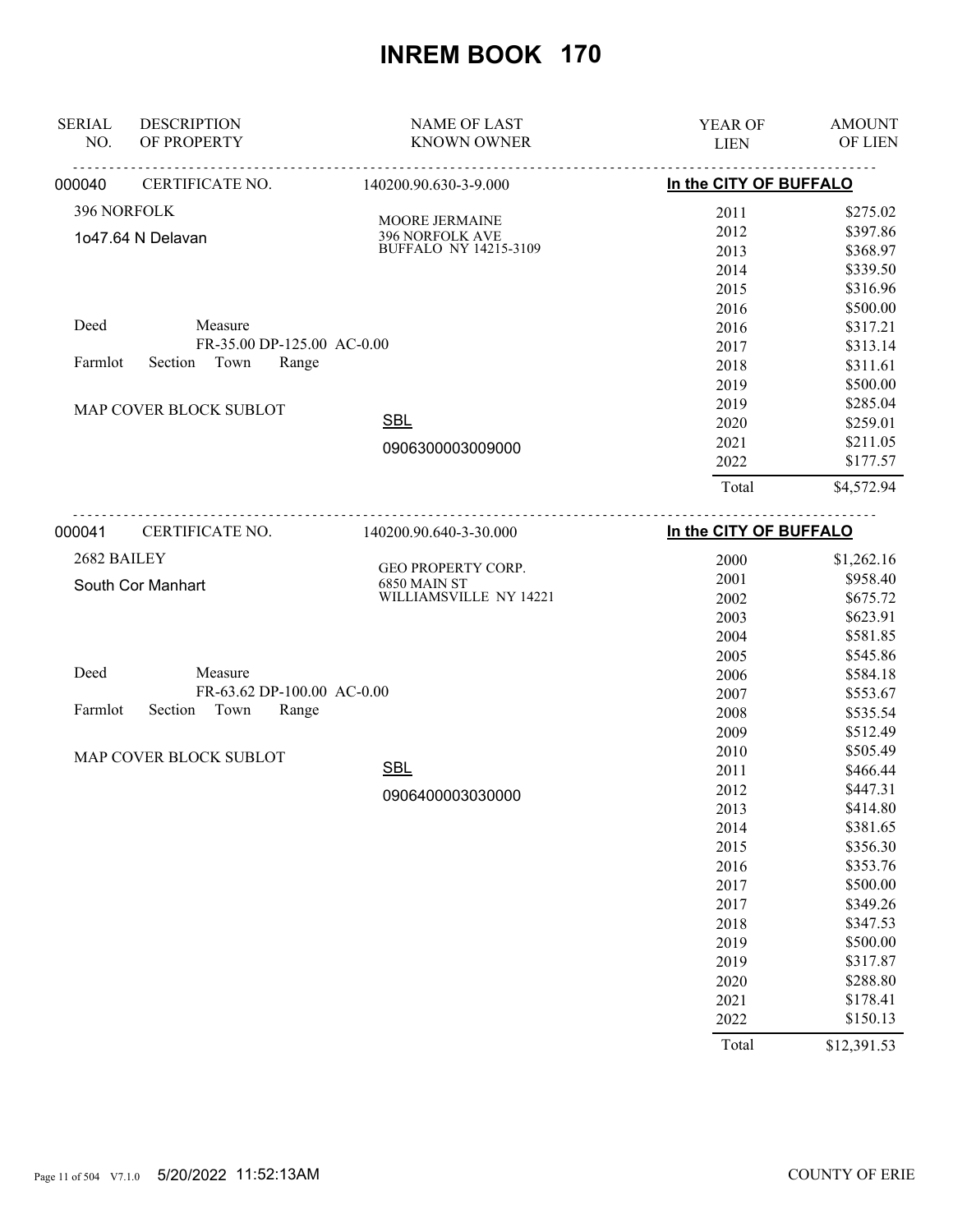| <b>SERIAL</b><br>NO. | <b>DESCRIPTION</b><br>OF PROPERTY | <b>NAME OF LAST</b><br><b>KNOWN OWNER</b> | YEAR OF<br><b>LIEN</b> | <b>AMOUNT</b><br>OF LIEN |
|----------------------|-----------------------------------|-------------------------------------------|------------------------|--------------------------|
| 000042               | CERTIFICATE NO.                   | 140200.90.640-3-31.000                    | In the CITY OF BUFFALO |                          |
| 2662 BAILEY          |                                   |                                           | 2000                   | \$1,992.86               |
|                      | North Cor Alma                    | GEO PROPERTY CORP.<br>6850 MAIN ST        | 2001                   | \$1,513.29               |
|                      |                                   | WILLIAMSVILLE NY 14221                    | 2002                   | \$1,576.55               |
| 120 NI 131.94 SI     |                                   |                                           | 2003                   | \$1,455.71               |
|                      |                                   |                                           | 2004                   | \$1,357.58               |
|                      |                                   |                                           | 2005                   | \$1,273.75               |
| Deed                 | Measure                           |                                           | 2006                   | \$1,360.15               |
|                      | FR-184.62 DP-0.00 AC-0.00         |                                           | 2007                   | \$1,288.97               |
| Farmlot              | Section<br>Town<br>Range          |                                           | 2008                   | \$1,246.73               |
|                      |                                   |                                           | 2009                   | \$1,192.85               |
|                      | MAP COVER BLOCK SUBLOT            |                                           | 2010                   | \$1,176.53               |
|                      |                                   | <b>SBL</b>                                | 2011                   | \$1,085.44               |
|                      |                                   | 0906400003031000                          | 2012                   | \$1,040.79               |
|                      |                                   |                                           | 2013                   | \$964.93                 |
|                      |                                   |                                           | 2014                   | \$887.55                 |
|                      |                                   |                                           | 2015                   | \$828.48                 |
|                      |                                   |                                           | 2016                   | \$829.03                 |
|                      |                                   |                                           | 2017                   | \$818.47                 |
|                      |                                   |                                           | 2017                   | \$500.00                 |
|                      |                                   |                                           | 2018                   | \$814.43                 |
|                      |                                   |                                           | 2018                   | \$500.00                 |
|                      |                                   |                                           | 2019                   | \$744.65                 |
|                      |                                   |                                           | 2019                   | \$500.00                 |
|                      |                                   |                                           | 2020                   | \$676.30                 |
|                      |                                   |                                           | 2021                   | \$641.80                 |
|                      |                                   |                                           | 2022                   | \$539.68                 |
|                      |                                   |                                           | Total                  | \$26,806.52              |
|                      |                                   |                                           |                        |                          |

| 000043    | CERTIFICATE NO.            | 140200.90.640-4-70.000  | In the CITY OF BUFFALO |            |
|-----------|----------------------------|-------------------------|------------------------|------------|
| 20 DORRIS |                            | <b>HALL TIMOTHY</b>     | 2012                   | \$272.25   |
|           | 172.89 E Olympic           | 276 REED ST             | 2013                   | \$575.26   |
|           |                            | <b>BUFFALO NY 14211</b> | 2014                   | \$529.21   |
|           |                            |                         | 2015                   | \$500.00   |
|           |                            |                         | 2015                   | \$494.02   |
|           |                            |                         | 2016                   | \$494.38   |
| Deed      | Measure                    |                         | 2017                   | \$488.07   |
|           | FR-30.00 DP-120.00 AC-0.00 |                         | 2018                   | \$485.66   |
| Farmlot   | Section<br>Town<br>Range   |                         | 2019                   | \$500.00   |
|           |                            |                         | 2019                   | \$444.12   |
|           | MAP COVER BLOCK SUBLOT     |                         | 2020                   | \$403.44   |
|           |                            | <b>SBL</b>              | 2021                   | \$224.10   |
|           |                            | 0906400004070000        | 2022                   | \$188.54   |
|           |                            |                         | Total                  | \$5,599.05 |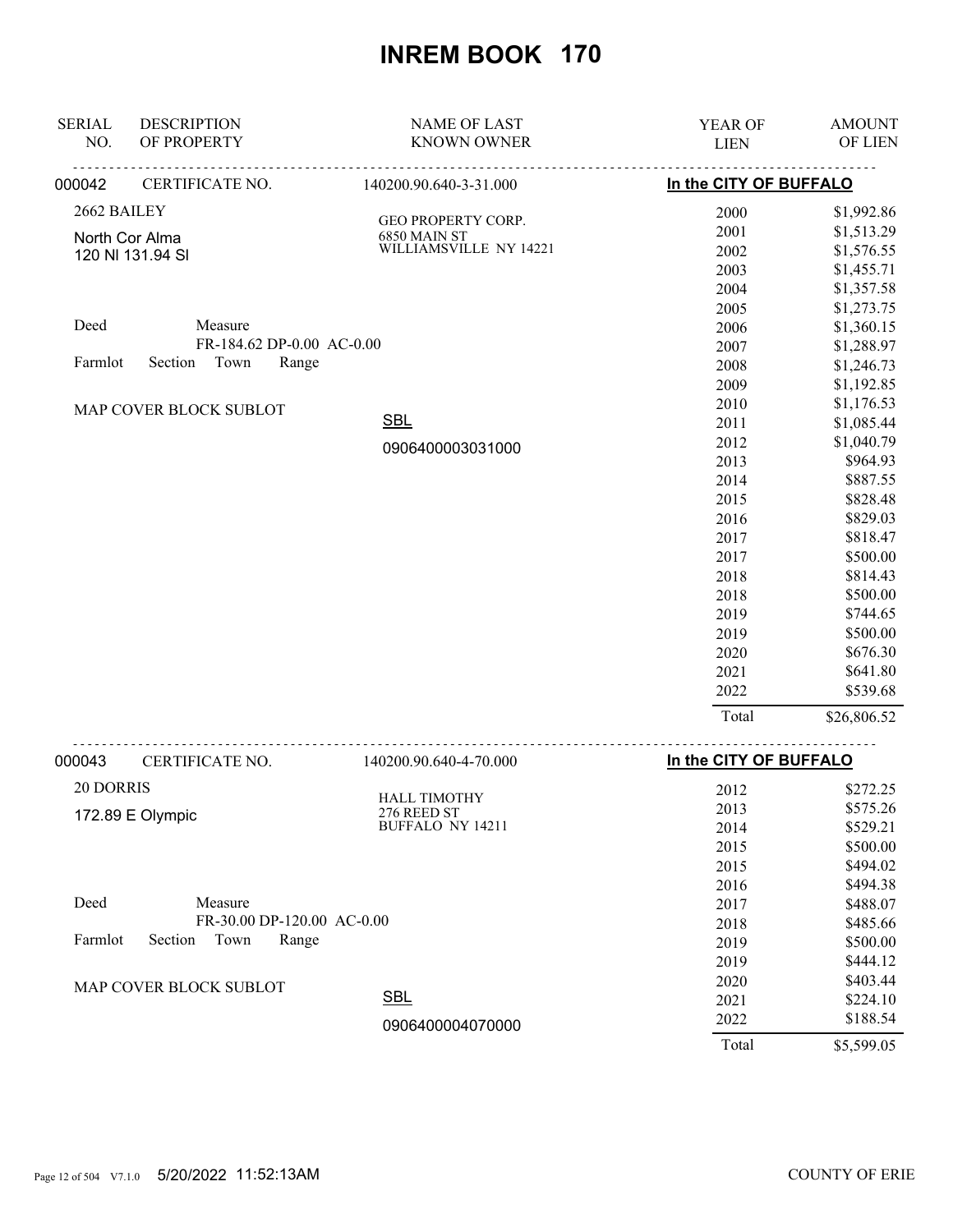| <b>SERIAL</b> | <b>DESCRIPTION</b>         | <b>NAME OF LAST</b>                     | YEAR OF                | <b>AMOUNT</b> |
|---------------|----------------------------|-----------------------------------------|------------------------|---------------|
| NO.           | OF PROPERTY                | <b>KNOWN OWNER</b>                      | <b>LIEN</b>            | OF LIEN       |
| 000044        | CERTIFICATE NO.            | 140200.90.660-5-24.000                  | In the CITY OF BUFFALO |               |
|               | 108 HARRIETT               | WILLOUGHBY MOZELL L;                    | 2015                   | \$619.09      |
|               | 1o83.75 N Delavan          | MCCALL ANTON                            | 2016                   | \$619.52      |
|               |                            | 108 HARRIETT                            | 2017                   | \$611.61      |
|               |                            | <b>BUFFALO NY 14215-3564</b>            | 2018                   | \$608.61      |
|               |                            |                                         | 2018                   | \$500.00      |
|               |                            |                                         | 2019                   | \$556.51      |
| Deed          | Measure                    |                                         | 2019                   | \$500.00      |
|               | FR-30.00 DP-133.00 AC-0.00 |                                         | 2020                   | \$505.48      |
| Farmlot       | Section Town<br>Range      |                                         | 2021                   | \$308.93      |
|               |                            |                                         | 2022                   | \$259.87      |
|               | MAP COVER BLOCK SUBLOT     | <b>SBL</b>                              | Total                  | \$5,089.62    |
|               |                            | 0906600005024000                        |                        |               |
| 000045        | CERTIFICATE NO.            | <u>.</u><br>140200.90.660-8-33.000      | In the CITY OF BUFFALO |               |
|               | <b>415 NEWBURGH</b>        |                                         | 2005                   | \$1,061.40    |
|               |                            | MCDOWELL TRACEY                         | 2009                   | \$1,006.57    |
|               | 1165. N Delavan            | <b>415 NEWBURGH</b><br>BUFFALO NY 14215 | 2010                   | \$992.77      |
|               |                            |                                         | 2011                   | \$915.99      |
|               |                            |                                         | 2012                   | \$878.29      |
|               |                            |                                         | 2013                   | \$814.30      |
| Deed          | Measure                    |                                         | 2014                   | \$749.01      |
|               | FR-35.00 DP-185.00 AC-0.00 |                                         | 2015                   | \$699.21      |
| Farmlot       | Town<br>Section<br>Range   |                                         | 2016                   | \$699.66      |
|               |                            |                                         | 2017                   | \$690.75      |
|               | MAP COVER BLOCK SUBLOT     |                                         | 2017                   | \$500.00      |
|               |                            | <b>SBL</b>                              | 2018                   | \$687.34      |
|               |                            | 0906600008033000                        | 2019                   | \$628.49      |
|               |                            |                                         | 2019                   | \$500.00      |
|               |                            |                                         | 2020                   | \$570.82      |
|               |                            |                                         | 2021                   | \$263.25      |
|               |                            |                                         | 2022                   | \$221.46      |
|               |                            |                                         | Total                  | \$11,879.31   |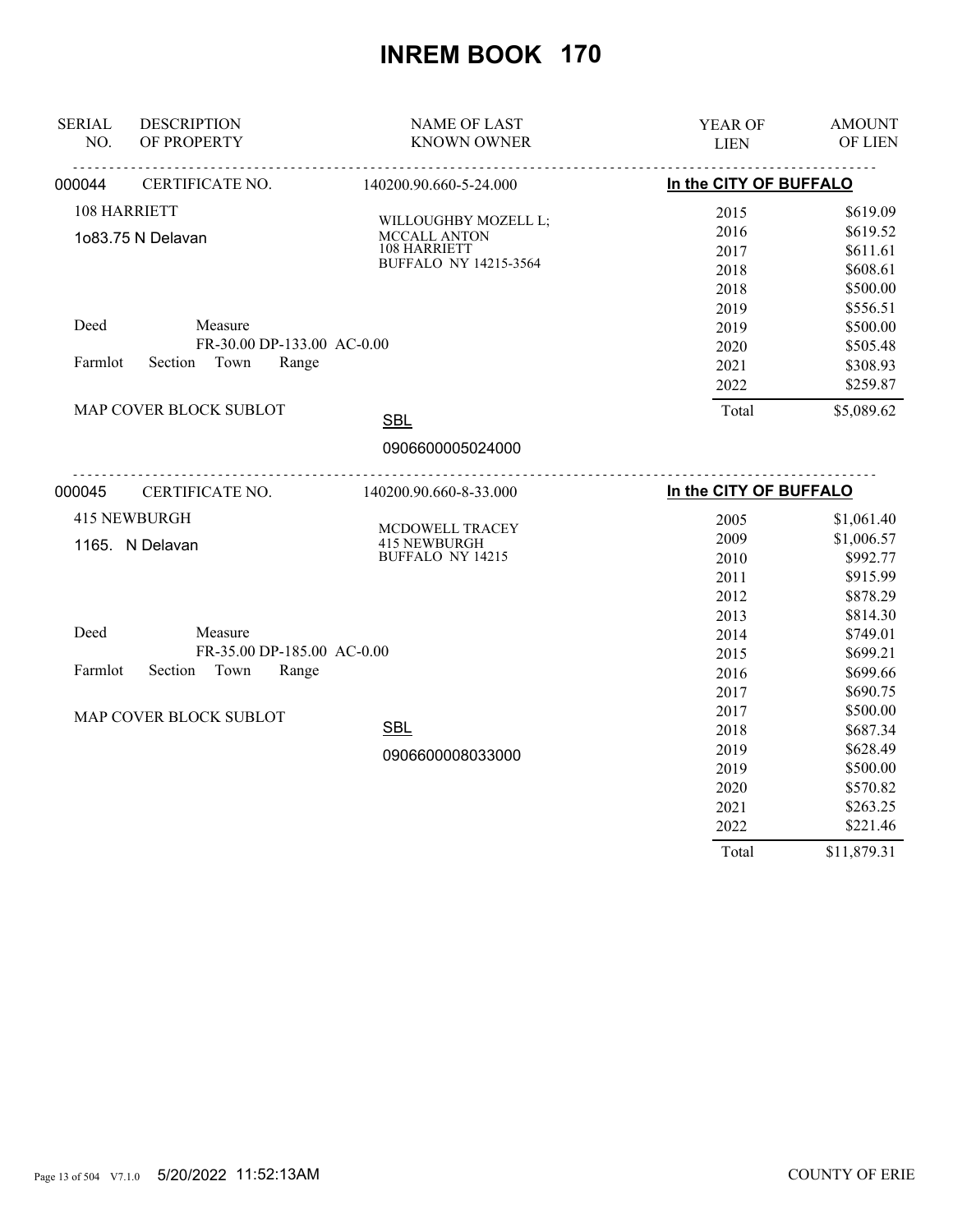| In the CITY OF BUFFALO<br>CERTIFICATE NO.<br>140200.90.710-5-43.000<br>333 NORTHUMBERLAND<br>2013<br>\$508.15<br><b>TOLES WILLIE P</b><br>\$467.46<br>2014<br>333 NORTHUMBERLAND<br>385.61 N Delavan<br><b>BUFFALO NY 14215-3110</b><br>2015<br>\$436.41<br>2016<br>\$436.70<br>2017<br>\$431.16<br>2018<br>\$429.04<br>Deed<br>Measure<br>2019<br>\$500.00<br>FR-35.00 DP-125.00 AC-0.00<br>2019<br>\$392.36<br>Section Town<br>Farmlot<br>Range<br>2021<br>\$250.22<br>2022<br>\$210.49<br>MAP COVER BLOCK SUBLOT<br>Total<br>\$4,061.99<br><b>SBL</b><br>0907100005043000<br>--------------------------------------<br>In the CITY OF BUFFALO<br><b>CERTIFICATE NO.</b><br>140200.90.730-2-27.000<br>92 GERALD<br>2015<br>\$759.50<br>LOWRY KENDELL M<br>\$760.13<br>2016<br>92 GERALD<br>East Cor Suffolk<br><b>BUFFALO NY 14215</b><br>\$746.76<br>2018<br>2019<br>\$682.78<br>2019<br>\$500.00<br>2020<br>\$620.12<br>Deed<br>Measure<br>2022<br>\$320.22<br>FR-75.00 DP-120.00 AC-0.00<br>Total<br>\$4,389.51<br>Farmlot<br>Section<br>Town<br>Range<br>MAP COVER BLOCK SUBLOT<br><b>SBL</b><br>0907300002027000<br>In the CITY OF BUFFALO<br>CERTIFICATE NO.<br>140200.90.750-4-25.110<br>1510 DELAVAN EAST<br>2014<br>\$16.10<br>AVENT ALVIN R JR.<br>\$886.09<br>2015<br>313 DEWEY<br><b>BUFFALO NY 14214</b><br>\$886.69<br>2016<br>\$875.38<br>2017<br>\$500.00<br>2017<br>\$871.07<br>2018<br>Deed<br>Measure<br>2019<br>\$796.41<br>FR-30.00 DP-170.00 AC-0.00<br>2019<br>\$500.00<br>Farmlot<br>Section<br>Town<br>Range<br>2020<br>\$723.30<br>2021<br>\$465.58<br>2022<br>\$391.54<br>MAP COVER BLOCK SUBLOT<br><b>SBL</b><br>Total<br>\$6,912.16<br>0907500004025110 | <b>SERIAL</b><br>NO. | <b>DESCRIPTION</b><br>OF PROPERTY | <b>NAME OF LAST</b><br><b>KNOWN OWNER</b> | <b>YEAR OF</b><br><b>LIEN</b> | <b>AMOUNT</b><br>OF LIEN |
|----------------------------------------------------------------------------------------------------------------------------------------------------------------------------------------------------------------------------------------------------------------------------------------------------------------------------------------------------------------------------------------------------------------------------------------------------------------------------------------------------------------------------------------------------------------------------------------------------------------------------------------------------------------------------------------------------------------------------------------------------------------------------------------------------------------------------------------------------------------------------------------------------------------------------------------------------------------------------------------------------------------------------------------------------------------------------------------------------------------------------------------------------------------------------------------------------------------------------------------------------------------------------------------------------------------------------------------------------------------------------------------------------------------------------------------------------------------------------------------------------------------------------------------------------------------------------------------------------------------------------------------------------------------------------------------|----------------------|-----------------------------------|-------------------------------------------|-------------------------------|--------------------------|
|                                                                                                                                                                                                                                                                                                                                                                                                                                                                                                                                                                                                                                                                                                                                                                                                                                                                                                                                                                                                                                                                                                                                                                                                                                                                                                                                                                                                                                                                                                                                                                                                                                                                                        | 000046               |                                   |                                           |                               |                          |
|                                                                                                                                                                                                                                                                                                                                                                                                                                                                                                                                                                                                                                                                                                                                                                                                                                                                                                                                                                                                                                                                                                                                                                                                                                                                                                                                                                                                                                                                                                                                                                                                                                                                                        |                      |                                   |                                           |                               |                          |
|                                                                                                                                                                                                                                                                                                                                                                                                                                                                                                                                                                                                                                                                                                                                                                                                                                                                                                                                                                                                                                                                                                                                                                                                                                                                                                                                                                                                                                                                                                                                                                                                                                                                                        |                      |                                   |                                           |                               |                          |
|                                                                                                                                                                                                                                                                                                                                                                                                                                                                                                                                                                                                                                                                                                                                                                                                                                                                                                                                                                                                                                                                                                                                                                                                                                                                                                                                                                                                                                                                                                                                                                                                                                                                                        |                      |                                   |                                           |                               |                          |
|                                                                                                                                                                                                                                                                                                                                                                                                                                                                                                                                                                                                                                                                                                                                                                                                                                                                                                                                                                                                                                                                                                                                                                                                                                                                                                                                                                                                                                                                                                                                                                                                                                                                                        |                      |                                   |                                           |                               |                          |
|                                                                                                                                                                                                                                                                                                                                                                                                                                                                                                                                                                                                                                                                                                                                                                                                                                                                                                                                                                                                                                                                                                                                                                                                                                                                                                                                                                                                                                                                                                                                                                                                                                                                                        |                      |                                   |                                           |                               |                          |
|                                                                                                                                                                                                                                                                                                                                                                                                                                                                                                                                                                                                                                                                                                                                                                                                                                                                                                                                                                                                                                                                                                                                                                                                                                                                                                                                                                                                                                                                                                                                                                                                                                                                                        |                      |                                   |                                           |                               |                          |
|                                                                                                                                                                                                                                                                                                                                                                                                                                                                                                                                                                                                                                                                                                                                                                                                                                                                                                                                                                                                                                                                                                                                                                                                                                                                                                                                                                                                                                                                                                                                                                                                                                                                                        |                      |                                   |                                           |                               |                          |
|                                                                                                                                                                                                                                                                                                                                                                                                                                                                                                                                                                                                                                                                                                                                                                                                                                                                                                                                                                                                                                                                                                                                                                                                                                                                                                                                                                                                                                                                                                                                                                                                                                                                                        |                      |                                   |                                           |                               |                          |
|                                                                                                                                                                                                                                                                                                                                                                                                                                                                                                                                                                                                                                                                                                                                                                                                                                                                                                                                                                                                                                                                                                                                                                                                                                                                                                                                                                                                                                                                                                                                                                                                                                                                                        |                      |                                   |                                           |                               |                          |
|                                                                                                                                                                                                                                                                                                                                                                                                                                                                                                                                                                                                                                                                                                                                                                                                                                                                                                                                                                                                                                                                                                                                                                                                                                                                                                                                                                                                                                                                                                                                                                                                                                                                                        |                      |                                   |                                           |                               |                          |
|                                                                                                                                                                                                                                                                                                                                                                                                                                                                                                                                                                                                                                                                                                                                                                                                                                                                                                                                                                                                                                                                                                                                                                                                                                                                                                                                                                                                                                                                                                                                                                                                                                                                                        |                      |                                   |                                           |                               |                          |
|                                                                                                                                                                                                                                                                                                                                                                                                                                                                                                                                                                                                                                                                                                                                                                                                                                                                                                                                                                                                                                                                                                                                                                                                                                                                                                                                                                                                                                                                                                                                                                                                                                                                                        |                      |                                   |                                           |                               |                          |
|                                                                                                                                                                                                                                                                                                                                                                                                                                                                                                                                                                                                                                                                                                                                                                                                                                                                                                                                                                                                                                                                                                                                                                                                                                                                                                                                                                                                                                                                                                                                                                                                                                                                                        | 000047               |                                   |                                           |                               |                          |
|                                                                                                                                                                                                                                                                                                                                                                                                                                                                                                                                                                                                                                                                                                                                                                                                                                                                                                                                                                                                                                                                                                                                                                                                                                                                                                                                                                                                                                                                                                                                                                                                                                                                                        |                      |                                   |                                           |                               |                          |
|                                                                                                                                                                                                                                                                                                                                                                                                                                                                                                                                                                                                                                                                                                                                                                                                                                                                                                                                                                                                                                                                                                                                                                                                                                                                                                                                                                                                                                                                                                                                                                                                                                                                                        |                      |                                   |                                           |                               |                          |
|                                                                                                                                                                                                                                                                                                                                                                                                                                                                                                                                                                                                                                                                                                                                                                                                                                                                                                                                                                                                                                                                                                                                                                                                                                                                                                                                                                                                                                                                                                                                                                                                                                                                                        |                      |                                   |                                           |                               |                          |
|                                                                                                                                                                                                                                                                                                                                                                                                                                                                                                                                                                                                                                                                                                                                                                                                                                                                                                                                                                                                                                                                                                                                                                                                                                                                                                                                                                                                                                                                                                                                                                                                                                                                                        |                      |                                   |                                           |                               |                          |
|                                                                                                                                                                                                                                                                                                                                                                                                                                                                                                                                                                                                                                                                                                                                                                                                                                                                                                                                                                                                                                                                                                                                                                                                                                                                                                                                                                                                                                                                                                                                                                                                                                                                                        |                      |                                   |                                           |                               |                          |
|                                                                                                                                                                                                                                                                                                                                                                                                                                                                                                                                                                                                                                                                                                                                                                                                                                                                                                                                                                                                                                                                                                                                                                                                                                                                                                                                                                                                                                                                                                                                                                                                                                                                                        |                      |                                   |                                           |                               |                          |
|                                                                                                                                                                                                                                                                                                                                                                                                                                                                                                                                                                                                                                                                                                                                                                                                                                                                                                                                                                                                                                                                                                                                                                                                                                                                                                                                                                                                                                                                                                                                                                                                                                                                                        |                      |                                   |                                           |                               |                          |
|                                                                                                                                                                                                                                                                                                                                                                                                                                                                                                                                                                                                                                                                                                                                                                                                                                                                                                                                                                                                                                                                                                                                                                                                                                                                                                                                                                                                                                                                                                                                                                                                                                                                                        |                      |                                   |                                           |                               |                          |
|                                                                                                                                                                                                                                                                                                                                                                                                                                                                                                                                                                                                                                                                                                                                                                                                                                                                                                                                                                                                                                                                                                                                                                                                                                                                                                                                                                                                                                                                                                                                                                                                                                                                                        |                      |                                   |                                           |                               |                          |
|                                                                                                                                                                                                                                                                                                                                                                                                                                                                                                                                                                                                                                                                                                                                                                                                                                                                                                                                                                                                                                                                                                                                                                                                                                                                                                                                                                                                                                                                                                                                                                                                                                                                                        |                      |                                   |                                           |                               |                          |
|                                                                                                                                                                                                                                                                                                                                                                                                                                                                                                                                                                                                                                                                                                                                                                                                                                                                                                                                                                                                                                                                                                                                                                                                                                                                                                                                                                                                                                                                                                                                                                                                                                                                                        |                      |                                   |                                           |                               |                          |
|                                                                                                                                                                                                                                                                                                                                                                                                                                                                                                                                                                                                                                                                                                                                                                                                                                                                                                                                                                                                                                                                                                                                                                                                                                                                                                                                                                                                                                                                                                                                                                                                                                                                                        |                      |                                   |                                           |                               |                          |
|                                                                                                                                                                                                                                                                                                                                                                                                                                                                                                                                                                                                                                                                                                                                                                                                                                                                                                                                                                                                                                                                                                                                                                                                                                                                                                                                                                                                                                                                                                                                                                                                                                                                                        | 000049               |                                   |                                           |                               |                          |
|                                                                                                                                                                                                                                                                                                                                                                                                                                                                                                                                                                                                                                                                                                                                                                                                                                                                                                                                                                                                                                                                                                                                                                                                                                                                                                                                                                                                                                                                                                                                                                                                                                                                                        |                      |                                   |                                           |                               |                          |
|                                                                                                                                                                                                                                                                                                                                                                                                                                                                                                                                                                                                                                                                                                                                                                                                                                                                                                                                                                                                                                                                                                                                                                                                                                                                                                                                                                                                                                                                                                                                                                                                                                                                                        |                      |                                   |                                           |                               |                          |
|                                                                                                                                                                                                                                                                                                                                                                                                                                                                                                                                                                                                                                                                                                                                                                                                                                                                                                                                                                                                                                                                                                                                                                                                                                                                                                                                                                                                                                                                                                                                                                                                                                                                                        |                      |                                   |                                           |                               |                          |
|                                                                                                                                                                                                                                                                                                                                                                                                                                                                                                                                                                                                                                                                                                                                                                                                                                                                                                                                                                                                                                                                                                                                                                                                                                                                                                                                                                                                                                                                                                                                                                                                                                                                                        |                      |                                   |                                           |                               |                          |
|                                                                                                                                                                                                                                                                                                                                                                                                                                                                                                                                                                                                                                                                                                                                                                                                                                                                                                                                                                                                                                                                                                                                                                                                                                                                                                                                                                                                                                                                                                                                                                                                                                                                                        |                      |                                   |                                           |                               |                          |
|                                                                                                                                                                                                                                                                                                                                                                                                                                                                                                                                                                                                                                                                                                                                                                                                                                                                                                                                                                                                                                                                                                                                                                                                                                                                                                                                                                                                                                                                                                                                                                                                                                                                                        |                      |                                   |                                           |                               |                          |
|                                                                                                                                                                                                                                                                                                                                                                                                                                                                                                                                                                                                                                                                                                                                                                                                                                                                                                                                                                                                                                                                                                                                                                                                                                                                                                                                                                                                                                                                                                                                                                                                                                                                                        |                      |                                   |                                           |                               |                          |
|                                                                                                                                                                                                                                                                                                                                                                                                                                                                                                                                                                                                                                                                                                                                                                                                                                                                                                                                                                                                                                                                                                                                                                                                                                                                                                                                                                                                                                                                                                                                                                                                                                                                                        |                      |                                   |                                           |                               |                          |
|                                                                                                                                                                                                                                                                                                                                                                                                                                                                                                                                                                                                                                                                                                                                                                                                                                                                                                                                                                                                                                                                                                                                                                                                                                                                                                                                                                                                                                                                                                                                                                                                                                                                                        |                      |                                   |                                           |                               |                          |
|                                                                                                                                                                                                                                                                                                                                                                                                                                                                                                                                                                                                                                                                                                                                                                                                                                                                                                                                                                                                                                                                                                                                                                                                                                                                                                                                                                                                                                                                                                                                                                                                                                                                                        |                      |                                   |                                           |                               |                          |
|                                                                                                                                                                                                                                                                                                                                                                                                                                                                                                                                                                                                                                                                                                                                                                                                                                                                                                                                                                                                                                                                                                                                                                                                                                                                                                                                                                                                                                                                                                                                                                                                                                                                                        |                      |                                   |                                           |                               |                          |
|                                                                                                                                                                                                                                                                                                                                                                                                                                                                                                                                                                                                                                                                                                                                                                                                                                                                                                                                                                                                                                                                                                                                                                                                                                                                                                                                                                                                                                                                                                                                                                                                                                                                                        |                      |                                   |                                           |                               |                          |
|                                                                                                                                                                                                                                                                                                                                                                                                                                                                                                                                                                                                                                                                                                                                                                                                                                                                                                                                                                                                                                                                                                                                                                                                                                                                                                                                                                                                                                                                                                                                                                                                                                                                                        |                      |                                   |                                           |                               |                          |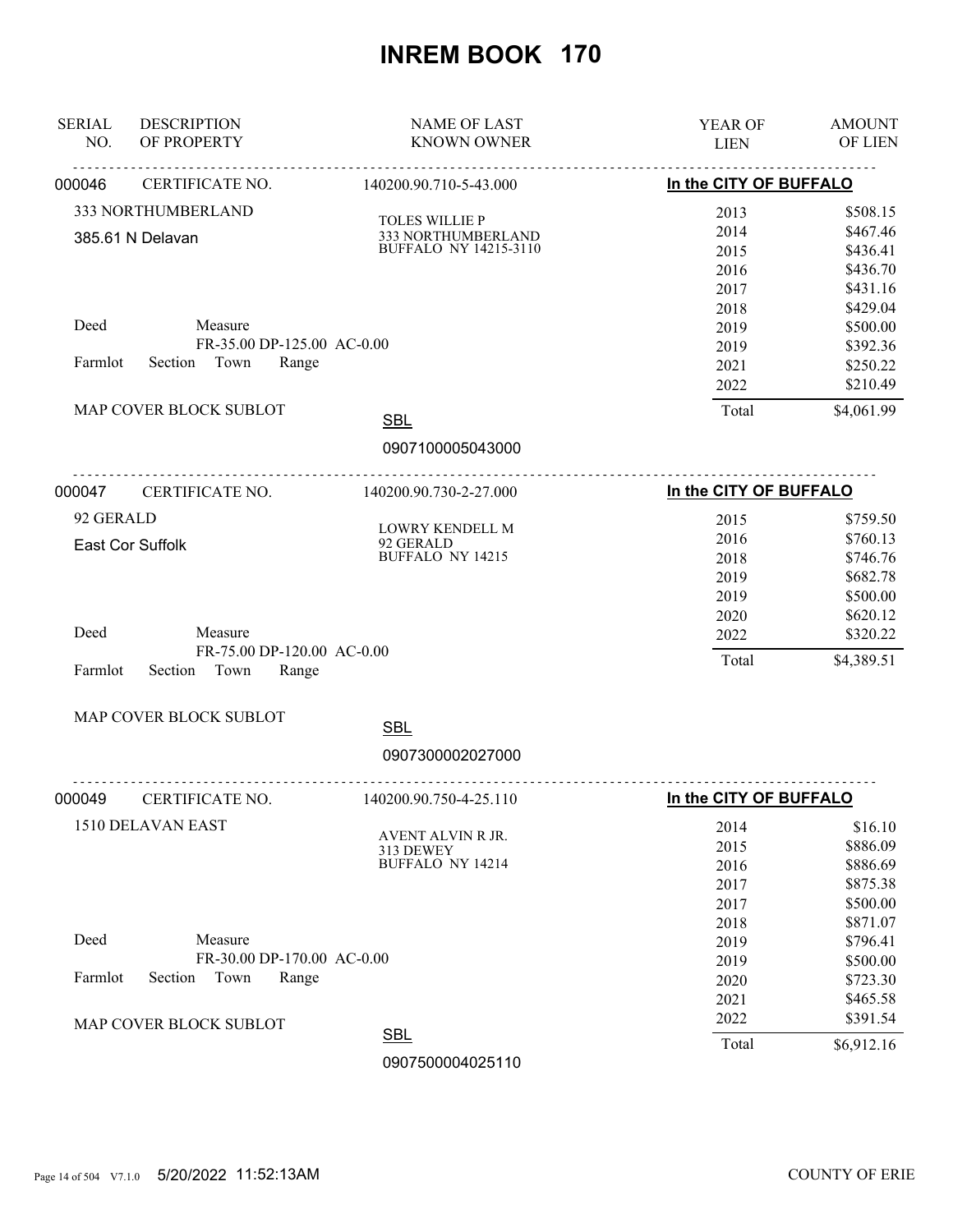| <b>SERIAL</b><br>NO. | <b>DESCRIPTION</b><br>OF PROPERTY                     | <b>NAME OF LAST</b><br><b>KNOWN OWNER</b>       | YEAR OF<br><b>LIEN</b> | <b>AMOUNT</b><br>OF LIEN |
|----------------------|-------------------------------------------------------|-------------------------------------------------|------------------------|--------------------------|
| 000050               | CERTIFICATE NO.                                       | 140200.90.770-2-9.000                           | In the CITY OF BUFFALO |                          |
| 241 DUTTON           |                                                       | <b>NAILOR KEVIN V</b>                           | 2010                   | \$133.74                 |
|                      | 17o.77 S Delavan                                      | 241 DUTTON                                      | 2011                   | \$481.20                 |
|                      |                                                       | <b>BUFFALO NY 14211</b>                         | 2012                   | \$461.44                 |
|                      |                                                       |                                                 | 2013                   | \$427.87                 |
|                      |                                                       |                                                 | 2014                   | \$393.68                 |
|                      |                                                       |                                                 | 2015                   | \$500.00                 |
| Deed                 | Measure                                               |                                                 | 2015                   | \$367.54                 |
|                      | FR-30.00 DP-105.00 AC-0.00                            |                                                 | 2016                   | \$367.82                 |
| Farmlot              | Town<br>Section<br>Range                              |                                                 | 2017                   | \$363.13                 |
|                      |                                                       |                                                 | 2018                   | \$361.35                 |
|                      | MAP COVER BLOCK SUBLOT                                |                                                 | 2019                   | \$500.00                 |
|                      |                                                       | <b>SBL</b>                                      | 2019                   | \$330.49                 |
|                      |                                                       | 0907700002009000                                | 2020                   | \$300.27                 |
|                      |                                                       |                                                 | 2021                   | \$374.20                 |
|                      |                                                       |                                                 | 2022                   | \$314.73                 |
|                      |                                                       |                                                 | Total                  | \$5,677.46               |
| 000052               | CERTIFICATE NO.                                       | 140200.99.340-5-33.000                          | In the CITY OF BUFFALO |                          |
| 103 BARTON           |                                                       |                                                 | 2018                   | \$241.19                 |
|                      |                                                       | HUSSEIN ABDULKADIR IBRAHIM<br>ALI SHUKRI SPOUSE | 2019                   | \$507.25                 |
| 108. N Ferry         |                                                       | 103 BARTON ST                                   | 2019                   | \$500.00                 |
|                      |                                                       | BUFFALO NY 14213                                | 2020                   | \$460.77                 |
|                      |                                                       |                                                 | 2021                   | \$511.27                 |
|                      |                                                       |                                                 | 2022                   | \$429.94                 |
| Deed                 | Measure                                               |                                                 | Total                  | \$2,650.42               |
| Farmlot              | FR-30.00 DP-90.00 AC-0.00<br>Range<br>Section<br>Town |                                                 |                        |                          |
|                      |                                                       |                                                 |                        |                          |
|                      | MAP COVER BLOCK SUBLOT                                | <b>SBL</b>                                      |                        |                          |
|                      |                                                       | 0993400005033000                                |                        |                          |
| 000053               | CERTIFICATE NO.                                       | 140200.99.430-4-1.000                           | In the CITY OF BUFFALO |                          |
|                      | <b>319 MASSACHUSETTS</b>                              |                                                 | 2017                   | \$86.09                  |
|                      | <b>East Cor Fifteenth</b>                             | ALHARBI DEEN TIC<br>SALEH NASER ALI TIC         | 2018                   | \$734.72                 |
|                      | 75 On Utica 77.32                                     | 319 MASSACHUSETTS                               | 2019                   | \$582.54                 |
| On Fifteenth         |                                                       | <b>BUFFALO NY 14213</b>                         | 2019                   | \$0.00                   |
|                      |                                                       |                                                 | 2020                   | \$1,263.27               |
|                      |                                                       |                                                 | 2021                   | \$1,588.13               |
| Deed                 | Measure                                               |                                                 | 2022                   | \$1,335.21               |
| Farmlot              | FR-121.60 DP-0.00 AC-0.00<br>Section<br>Town<br>Range |                                                 | Total                  | \$5,589.96               |
|                      |                                                       |                                                 |                        |                          |
|                      | MAP COVER BLOCK SUBLOT                                | <b>SBL</b>                                      |                        |                          |
|                      |                                                       | 0994300004001000                                |                        |                          |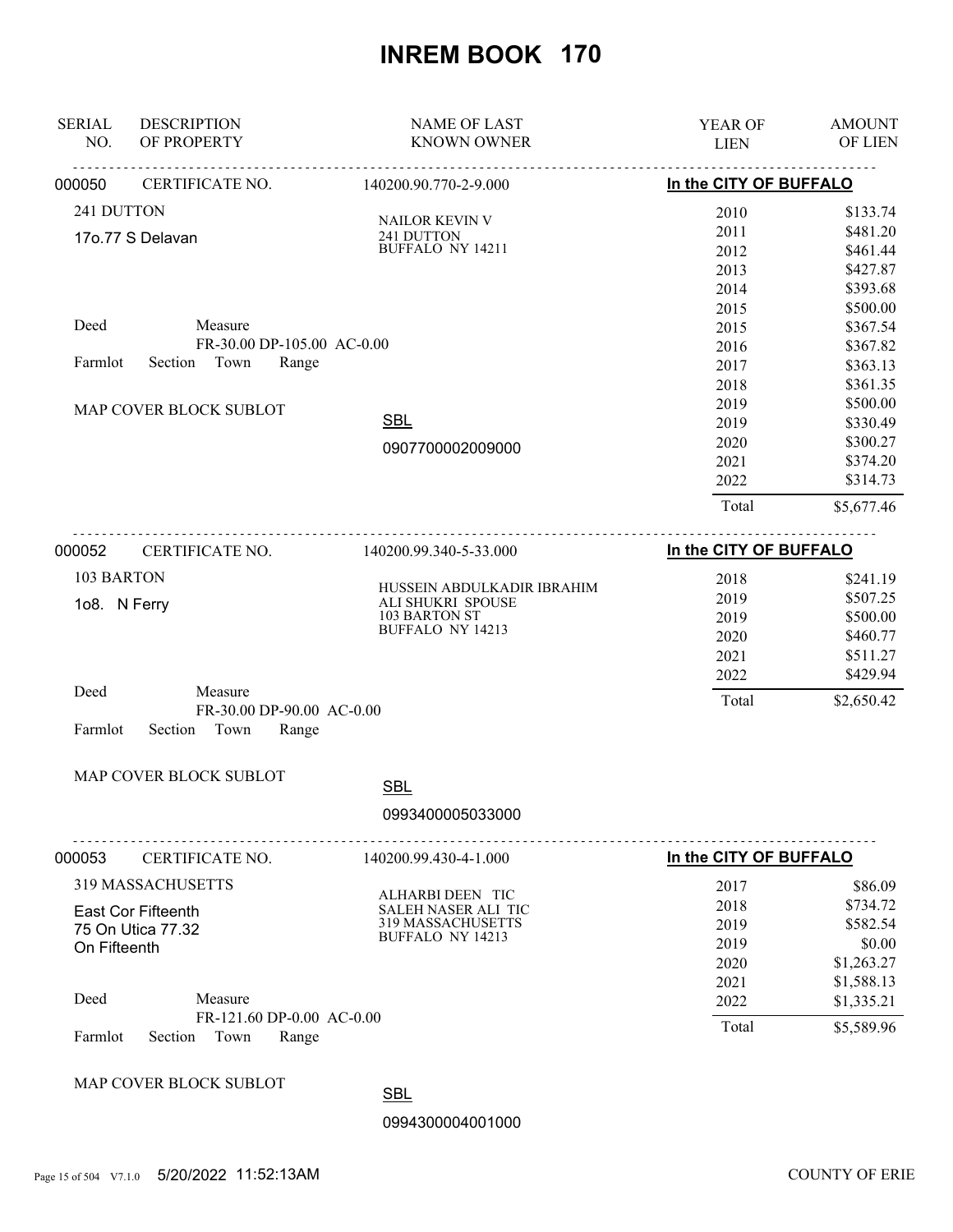| <b>SERIAL</b>     | <b>DESCRIPTION</b>         | <b>NAME OF LAST</b>               | YEAR OF                | <b>AMOUNT</b> |
|-------------------|----------------------------|-----------------------------------|------------------------|---------------|
| NO.               | OF PROPERTY                | <b>KNOWN OWNER</b>                | <b>LIEN</b>            | OF LIEN       |
| 000054            | CERTIFICATE NO.            | 140200.99.660-3-14.000            | In the CITY OF BUFFALO |               |
|                   | 714 PROSPECT               | <b>ELMOUSS SABRI</b>              | 2012                   | \$355.44      |
|                   | 245. Se Rhode Is           | <b>163 FOURTEENTH ST</b>          | 2013                   | \$329.66      |
|                   |                            | <b>BUFFALO NY 14213</b>           | 2014                   | \$303.35      |
|                   |                            |                                   | 2015                   | \$283.25      |
|                   |                            |                                   | 2016                   | \$564.68      |
|                   |                            |                                   | 2017                   | \$557.47      |
| Deed              | Measure                    |                                   | 2018                   | \$554.74      |
|                   | FR-29.50 DP-132.00 AC-0.00 |                                   | 2019                   | \$507.25      |
| Farmlot           | Section Town<br>Range      |                                   | 2019                   | \$500.00      |
|                   |                            |                                   | 2020                   | \$460.77      |
|                   | MAP COVER BLOCK SUBLOT     |                                   | 2021                   | \$1,020.33    |
|                   |                            | <b>SBL</b>                        | 2022                   | \$857.90      |
|                   |                            | 0996600003014000                  | Total                  | \$6,294.84    |
| 000055            | CERTIFICATE NO.            | 140200.100.260-1-40.000           | In the CITY OF BUFFALO |               |
| <b>15 HARWOOD</b> |                            |                                   | 2012                   | \$438.46      |
|                   |                            | <b>GIDNEY HELEN</b><br>PO BOX 412 | 2013                   | \$406.60      |
|                   | 185. E Jefferson           | CHEEKTOWAGA NY 14225              | 2014                   | \$374.08      |
|                   |                            |                                   | 2015                   | \$349.31      |
|                   |                            |                                   | 2016                   | \$500.00      |
|                   |                            |                                   | 2016                   | \$349.52      |
| Deed              | Measure                    |                                   | 2017                   | \$345.09      |
|                   | FR-30.00 DP-120.00 AC-0.00 |                                   | 2018                   | \$343.38      |
| Farmlot           | Section<br>Town<br>Range   |                                   | 2019                   | \$500.00      |
|                   |                            |                                   | 2019                   | \$314.08      |
|                   | MAP COVER BLOCK SUBLOT     |                                   | 2020                   | \$285.36      |
|                   |                            | <b>SBL</b>                        | 2021                   | \$387.26      |
|                   |                            | 1002600001040000                  | 2022                   | \$325.70      |
|                   |                            |                                   | Total                  | \$4,918.84    |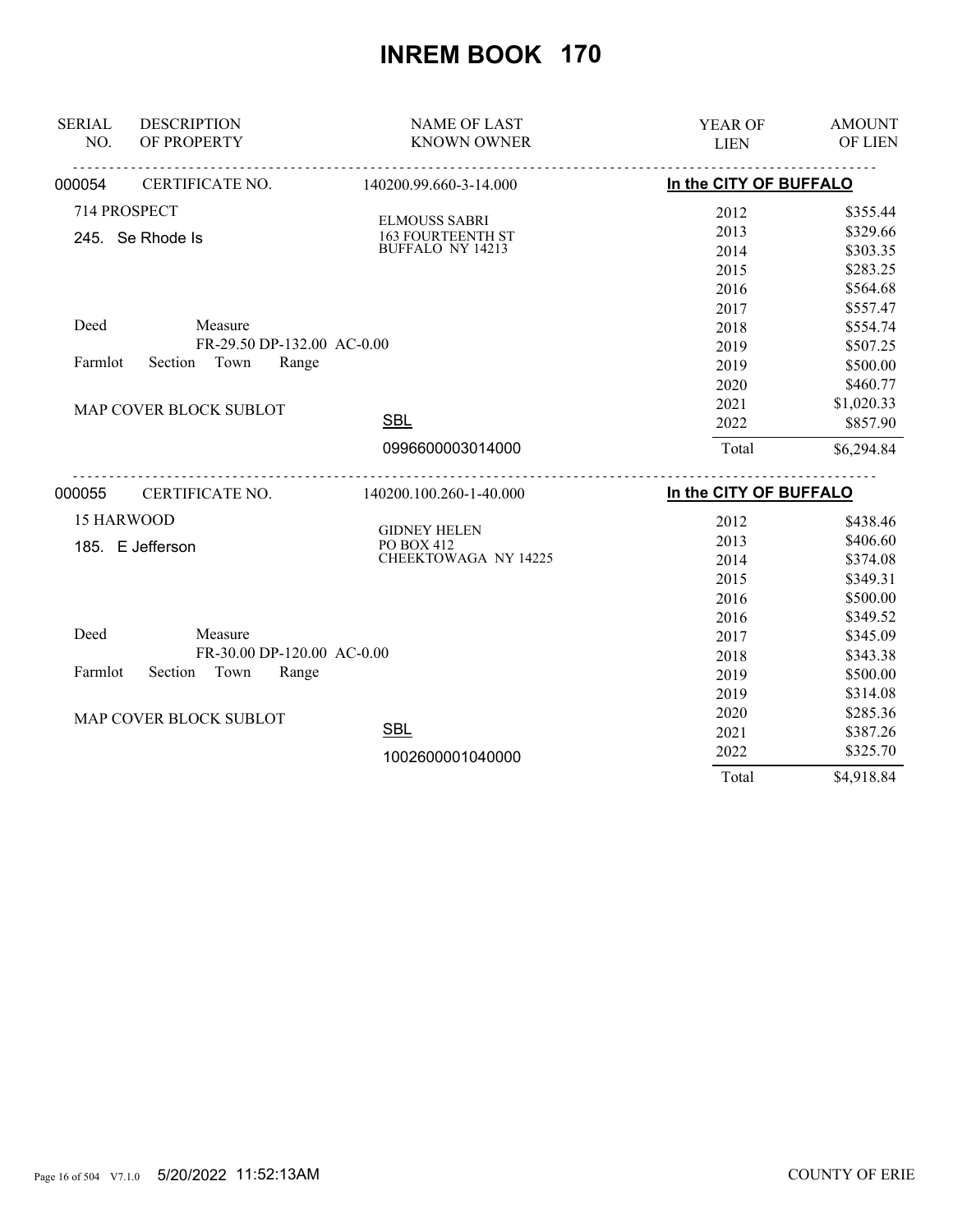| <b>SERIAL</b><br>NO. | <b>DESCRIPTION</b><br>OF PROPERTY | <b>NAME OF LAST</b><br><b>KNOWN OWNER</b>           | YEAR OF<br><b>LIEN</b> | <b>AMOUNT</b><br>OF LIEN |
|----------------------|-----------------------------------|-----------------------------------------------------|------------------------|--------------------------|
| 000056               | .<br>CERTIFICATE NO.              | 140200.100.260-1-41.000                             | In the CITY OF BUFFALO |                          |
|                      |                                   |                                                     |                        |                          |
| 23 HARWOOD           |                                   | <b>GIDNEY HELEN</b>                                 | 2003                   | \$388.69                 |
|                      | 215. E Jefferson                  | <b>62 BURLINGTON AVE</b><br><b>BUFFALO NY 14215</b> | 2010                   | \$315.75<br>\$291.43     |
|                      |                                   |                                                     | 2011                   | \$279.50                 |
|                      |                                   |                                                     | 2012                   | \$259.25                 |
|                      |                                   |                                                     | 2013<br>2014           | \$238.61                 |
| Deed                 | Measure                           |                                                     |                        | \$222.82                 |
|                      | FR-33.27 DP-120.00 AC-0.00        |                                                     | 2015<br>2016           | \$500.00                 |
| Farmlot              | Town<br>Section<br>Range          |                                                     | 2016                   | \$222.96                 |
|                      |                                   |                                                     | 2017                   | \$220.13                 |
|                      |                                   |                                                     | 2018                   | \$219.08                 |
|                      | MAP COVER BLOCK SUBLOT            | <b>SBL</b>                                          | 2019                   | \$500.00                 |
|                      |                                   |                                                     | 2019                   | \$200.43                 |
|                      |                                   | 1002600001041000                                    | 2020                   | \$182.19                 |
|                      |                                   |                                                     | 2021                   | \$315.47                 |
|                      |                                   |                                                     | 2022                   | \$265.34                 |
|                      |                                   |                                                     |                        |                          |
|                      |                                   |                                                     | Total                  | \$4,621.65               |
| 000059               | CERTIFICATE NO.                   | 140200.100.350-2-43.000                             | In the CITY OF BUFFALO |                          |
|                      | 166 GOULDING                      |                                                     | 2008                   | \$760.28                 |
|                      | 525. E Wohlers                    | OGDEN DEBORAH<br>FREELAND SHLAINE                   | 2009                   | \$729.15                 |
|                      |                                   | 166 GOULDING AVE                                    | 2010                   | \$719.19                 |
|                      |                                   | <b>BUFFALO NY 14208</b>                             | 2011                   | \$663.56                 |
|                      |                                   |                                                     | 2012                   | \$636.31                 |
|                      |                                   |                                                     | 2013                   | \$589.98                 |
| Deed                 | Measure                           |                                                     | 2014                   | \$542.75                 |
|                      | FR-35.00 DP-105.00 AC-0.00        |                                                     | 2015                   | \$506.68                 |
| Farmlot              | Section Town<br>Range             |                                                     | 2016                   | \$507.03                 |
|                      |                                   |                                                     | 2017                   | \$500.56                 |
|                      | <b>MAP COVER BLOCK SUBLOT</b>     |                                                     | 2018                   | \$498.11                 |
|                      |                                   | <b>SBL</b>                                          | 2019                   | \$500.00                 |
|                      |                                   | 1003500002043000                                    | 2019                   | \$455.49                 |
|                      |                                   |                                                     | 2020                   | \$413.78                 |
|                      |                                   |                                                     | 2021                   | \$315.47                 |
|                      |                                   |                                                     | 2022                   | \$265.34                 |
|                      |                                   |                                                     | Total                  | \$8,603.68               |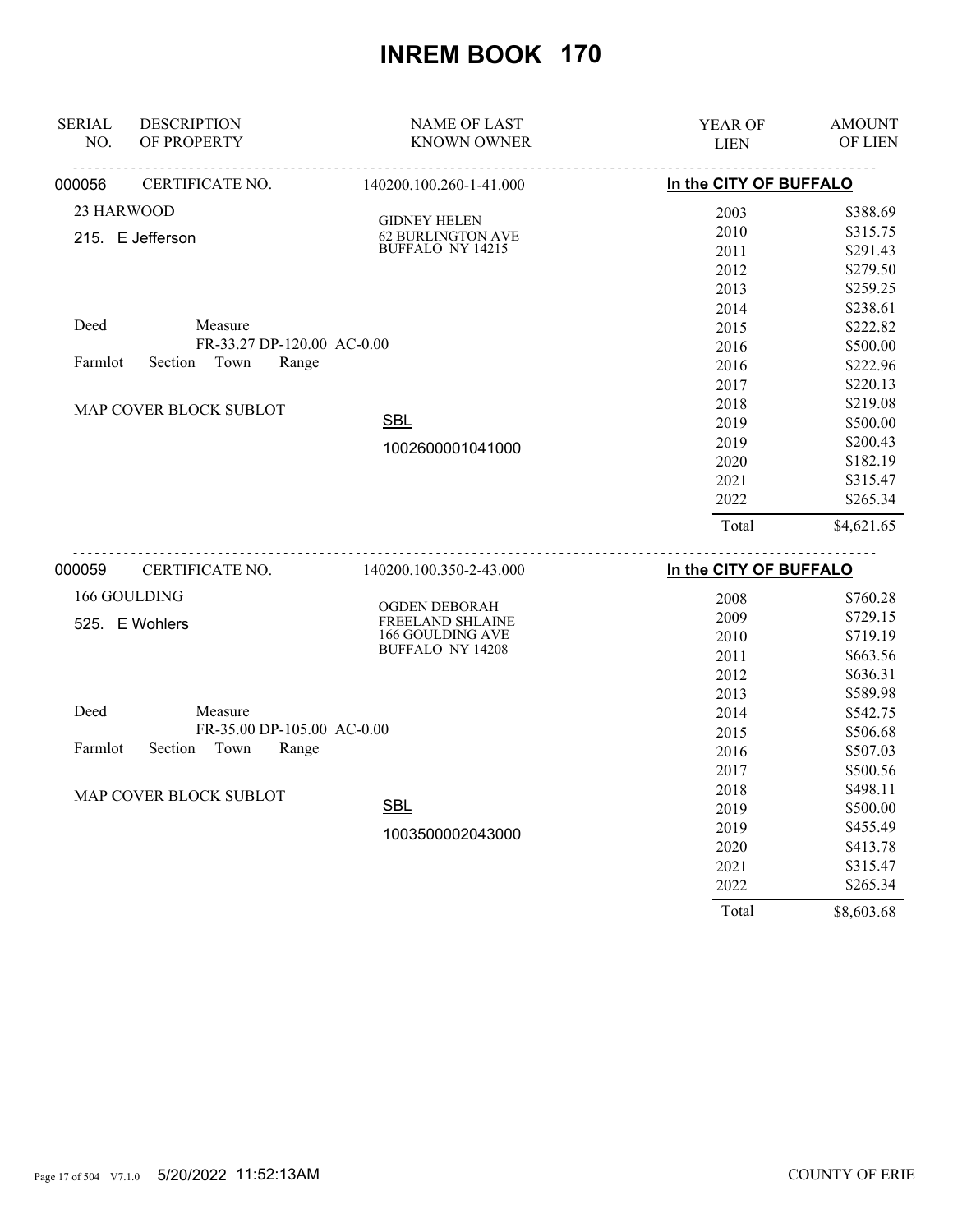| <b>SERIAL</b><br>NO. | <b>DESCRIPTION</b><br>OF PROPERTY                                 | <b>NAME OF LAST</b><br><b>KNOWN OWNER</b>                        | <b>YEAR OF</b><br><b>LIEN</b>                | <b>AMOUNT</b><br>OF LIEN                                             |
|----------------------|-------------------------------------------------------------------|------------------------------------------------------------------|----------------------------------------------|----------------------------------------------------------------------|
| 000060               | CERTIFICATE NO.                                                   | 140200.100.350-4-57.000                                          | In the CITY OF BUFFALO                       |                                                                      |
|                      | 482 WOODLAWN<br>233.12 E Wohlers                                  | <b>GIDNEY HELEN</b><br>PO BOX 703<br><b>CHEEKTOWAGA NY 14225</b> | 2006<br>2007<br>2008<br>2009<br>2010         | \$248.42<br>\$652.12<br>\$630.80<br>\$603.60<br>\$595.38             |
| Deed<br>Farmlot      | Measure<br>FR-30.00 DP-132.00 AC-0.00<br>Section<br>Town<br>Range |                                                                  | 2011<br>2012<br>2013<br>2014<br>2015         | \$549.34<br>\$526.79<br>\$488.46<br>\$449.40<br>\$419.55             |
|                      | MAP COVER BLOCK SUBLOT                                            | <b>SBL</b><br>1003500004057000                                   | 2016<br>2016<br>2017                         | \$500.00<br>\$419.83<br>\$414.49                                     |
|                      |                                                                   |                                                                  | 2018<br>2019<br>2019<br>2020<br>2021<br>2022 | \$412.45<br>\$500.00<br>\$377.20<br>\$342.69<br>\$243.68<br>\$205.00 |
|                      |                                                                   |                                                                  | Total                                        | \$8,579.20                                                           |
| 000062               | CERTIFICATE NO.                                                   | 140200.100.410-4-14.000                                          | In the CITY OF BUFFALO                       |                                                                      |

| <b>64 VERPLANCK</b>                 |                                                   | 2010  | \$78.20    |
|-------------------------------------|---------------------------------------------------|-------|------------|
| N Glenwood<br>15o. l                | <b>BROWN KEITH</b><br><b>BROWN DEBORAH SPOUSE</b> | 2011  | \$370.66   |
|                                     | <b>64 VERPLANCK</b>                               | 2012  | \$348.35   |
|                                     | <b>BUFFALO NY 14205</b>                           | 2013  | \$329.66   |
|                                     |                                                   | 2014  | \$303.35   |
|                                     |                                                   | 2015  | \$500.00   |
| Deed<br>Measure                     |                                                   | 2015  | \$283.25   |
| FR-25.00 DP-100.00 AC-0.00          |                                                   | 2016  | \$283.43   |
| Town<br>Range<br>Farmlot<br>Section |                                                   | 2017  | \$279.84   |
|                                     |                                                   | 2018  | \$500.00   |
| MAP COVER BLOCK SUBLOT              |                                                   | 2018  | \$278.48   |
|                                     | <b>SBL</b>                                        | 2019  | \$500.00   |
|                                     | 1004100004014000                                  | 2019  | \$254.74   |
|                                     |                                                   | 2020  | \$231.48   |
|                                     |                                                   | 2021  | \$191.47   |
|                                     |                                                   | 2022  | \$161.11   |
|                                     |                                                   | Total | \$4,894.02 |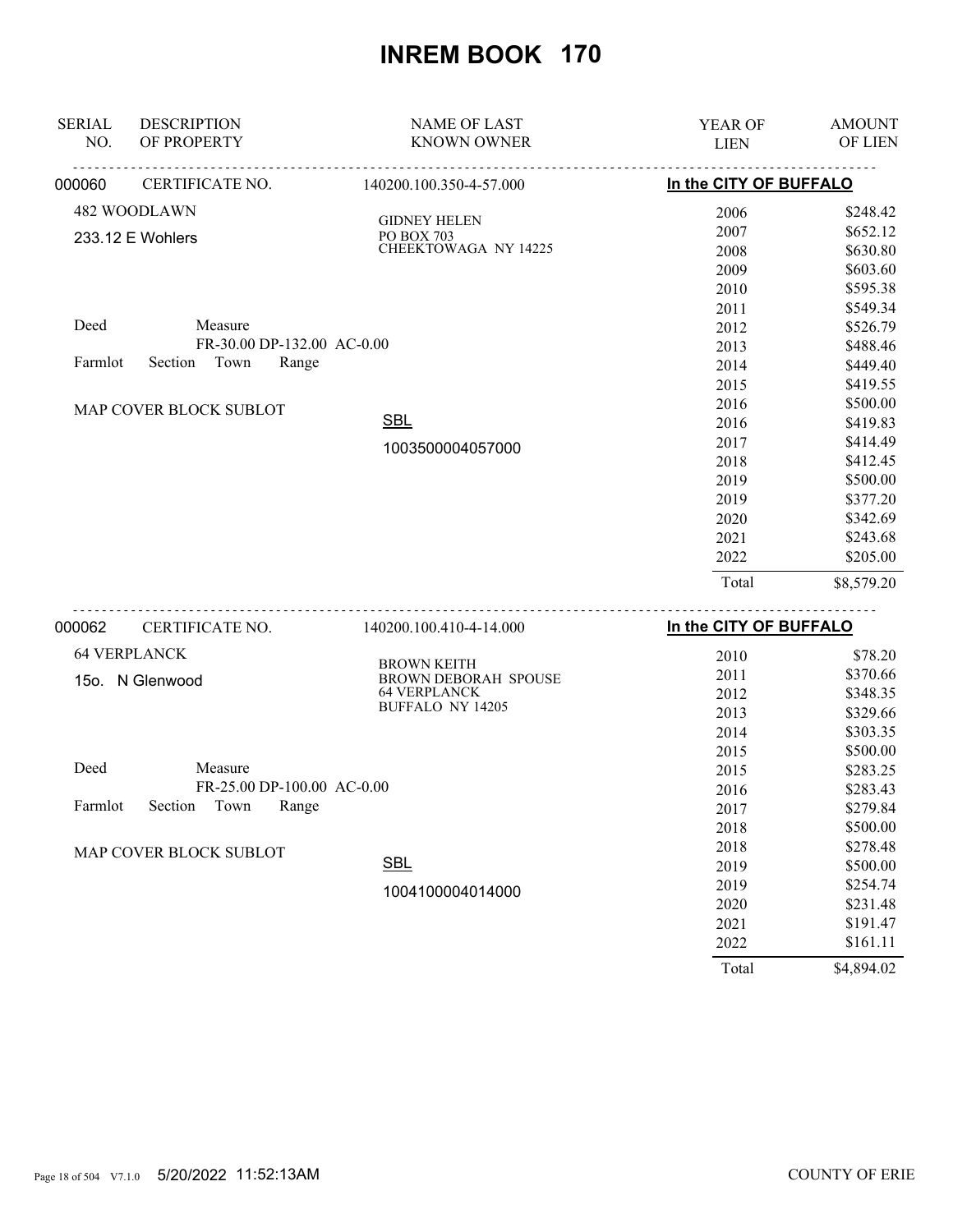| <b>SERIAL</b><br>NO.    | <b>DESCRIPTION</b><br>OF PROPERTY | <b>NAME OF LAST</b><br><b>KNOWN OWNER</b> | YEAR OF<br><b>LIEN</b>             | <b>AMOUNT</b><br>OF LIEN |
|-------------------------|-----------------------------------|-------------------------------------------|------------------------------------|--------------------------|
| 000063                  | CERTIFICATE NO.                   | 140200.100.420-5-17.100                   | In the CITY OF BUFFALO             |                          |
| 271 ROEHRER             |                                   |                                           | 2012                               | \$479.12                 |
|                         |                                   | MCKINZIE CURTIS                           | 2013                               | \$444.25                 |
| 65. N Utica<br>40.25 SI |                                   | 189 HAGEN ST<br><b>BUFFALO NY 14215</b>   | 2014                               | \$408.73                 |
|                         | Exc Pc 55 X 66 In Se              |                                           | 2015                               | \$381.61                 |
| Cor                     |                                   |                                           | 2016                               | \$381.89                 |
|                         |                                   |                                           | 2017                               | \$377.02                 |
| Deed                    | Measure                           |                                           | 2018                               | \$375.18                 |
|                         | FR-85.00 DP-110.25 AC-0.00        |                                           | 2019                               | \$500.00                 |
| Farmlot                 | Town<br>Section<br>Range          |                                           | 2019                               | \$343.10                 |
|                         |                                   |                                           | 2020                               | \$311.73                 |
|                         | MAP COVER BLOCK SUBLOT            |                                           | 2021                               | \$289.36                 |
|                         |                                   | <b>SBL</b>                                | 2022                               | \$243.40                 |
|                         |                                   | 1004200005017100                          | Total                              | \$4,535.39               |
| 000065                  | CERTIFICATE NO.                   | 140200.100.560-1-1.000                    | <u>.</u><br>In the CITY OF BUFFALO |                          |
| 47 RILEY                |                                   |                                           | 2002                               | \$740.06                 |
|                         | <b>East Cor Ellicott</b>          | HARDEN WILLIE SR<br><b>67 RICKERT</b>     | 2003                               | \$683.26                 |
|                         |                                   | <b>BUFFALO NY 14211</b>                   | 2004                               | \$637.21                 |
|                         |                                   |                                           | 2005                               | \$597.88                 |
|                         |                                   |                                           | 2006                               | \$639.60                 |
|                         |                                   |                                           | 2007                               | \$606.20                 |
| Deed                    | Measure                           |                                           | 2008                               | \$586.35                 |
|                         | FR-35.00 DP-112.00 AC-0.00        |                                           | 2009                               | \$561.10                 |
| Farmlot                 | Section<br>Town<br>Range          |                                           | 2010                               | \$553.41                 |
|                         |                                   |                                           | 2011                               | \$510.66                 |
|                         | MAP COVER BLOCK SUBLOT            |                                           | 2012                               | \$489.71                 |
|                         |                                   | <b>SBL</b>                                | 2013                               | \$454.08                 |
|                         |                                   | 1005600001001000                          | 2014                               | \$417.77                 |
|                         |                                   |                                           | 2015                               | \$390.06                 |
|                         |                                   |                                           | 2016                               | \$390.30                 |
|                         |                                   |                                           | 2017                               | \$385.34                 |
|                         |                                   |                                           | 2018                               | \$383.44                 |
|                         |                                   |                                           | 2019                               | \$500.00                 |
|                         |                                   |                                           | 2019                               | \$350.70                 |
|                         |                                   |                                           | 2020                               | \$318.61                 |
|                         |                                   |                                           | 2021                               | \$726.64                 |
|                         |                                   |                                           | 2022                               | \$611.00                 |
|                         |                                   |                                           | Total                              | \$11,533.38              |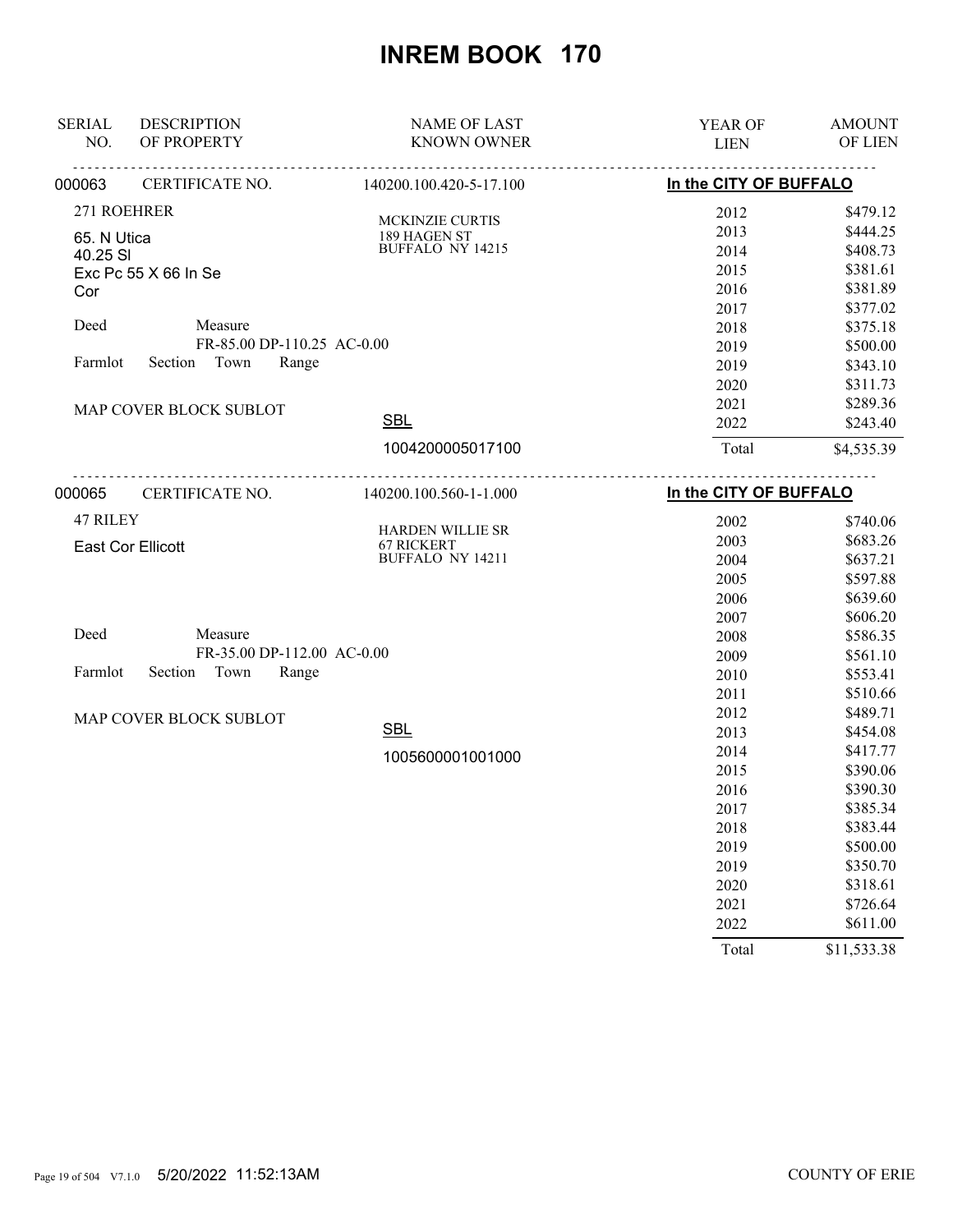| <b>SERIAL</b><br>NO.                           | <b>DESCRIPTION</b><br>OF PROPERTY                                 | <b>NAME OF LAST</b><br><b>KNOWN OWNER</b>                                                                                     | <b>YEAR OF</b><br><b>LIEN</b>                         | <b>AMOUNT</b><br>OF LIEN                                                                    |
|------------------------------------------------|-------------------------------------------------------------------|-------------------------------------------------------------------------------------------------------------------------------|-------------------------------------------------------|---------------------------------------------------------------------------------------------|
| 000066                                         | .<br><b>CERTIFICATE NO.</b>                                       | 140200.100.690-3-15.000                                                                                                       | In the CITY OF BUFFALO                                |                                                                                             |
| 153 COLLEGE<br>347. S North<br>Deed<br>Farmlot | Measure<br>FR-50.00 DP-100.00 AC-0.00<br>Section<br>Town<br>Range | FUCHS TRUST THOMAS AND GLORI<br>C/O ATTN: JESSICA FUCHS TRUSTEI<br>APT <sub>4</sub><br>153 COLLEGE<br><b>BUFFALO NY 14201</b> | 2009<br>2019<br>2019<br>2020<br>2021<br>2022<br>Total | \$274.87<br>\$2,906.30<br>\$500.00<br>\$2,638.98<br>\$3,363.32<br>\$2,827.53<br>\$12,511.00 |
|                                                | MAP COVER BLOCK SUBLOT                                            | <b>SBL</b><br>1006900003015000                                                                                                |                                                       |                                                                                             |
| 000067                                         | CERTIFICATE NO.                                                   | .<br>140200.100.740-2-77.100                                                                                                  | In the CITY OF BUFFALO                                |                                                                                             |
| <b>107 EARL</b>                                |                                                                   | RUTHERFORD JEFFREY M<br>107 EARL PL<br><b>BUFFALO NY 14211</b>                                                                | 2017<br>2018<br>2019<br>2019<br>2020<br>2021          | \$954.48<br>\$949.81<br>\$868.39<br>\$500.00<br>\$788.65<br>\$641.80                        |
| Deed<br>Farmlot                                | Measure<br>FR-60.00 DP-142.50 AC-0.00<br>Town<br>Section<br>Range |                                                                                                                               | 2022<br>Total                                         | \$539.68<br>\$5,242.81                                                                      |

MAP COVER BLOCK SUBLOT

**SBL** 

1007400002077100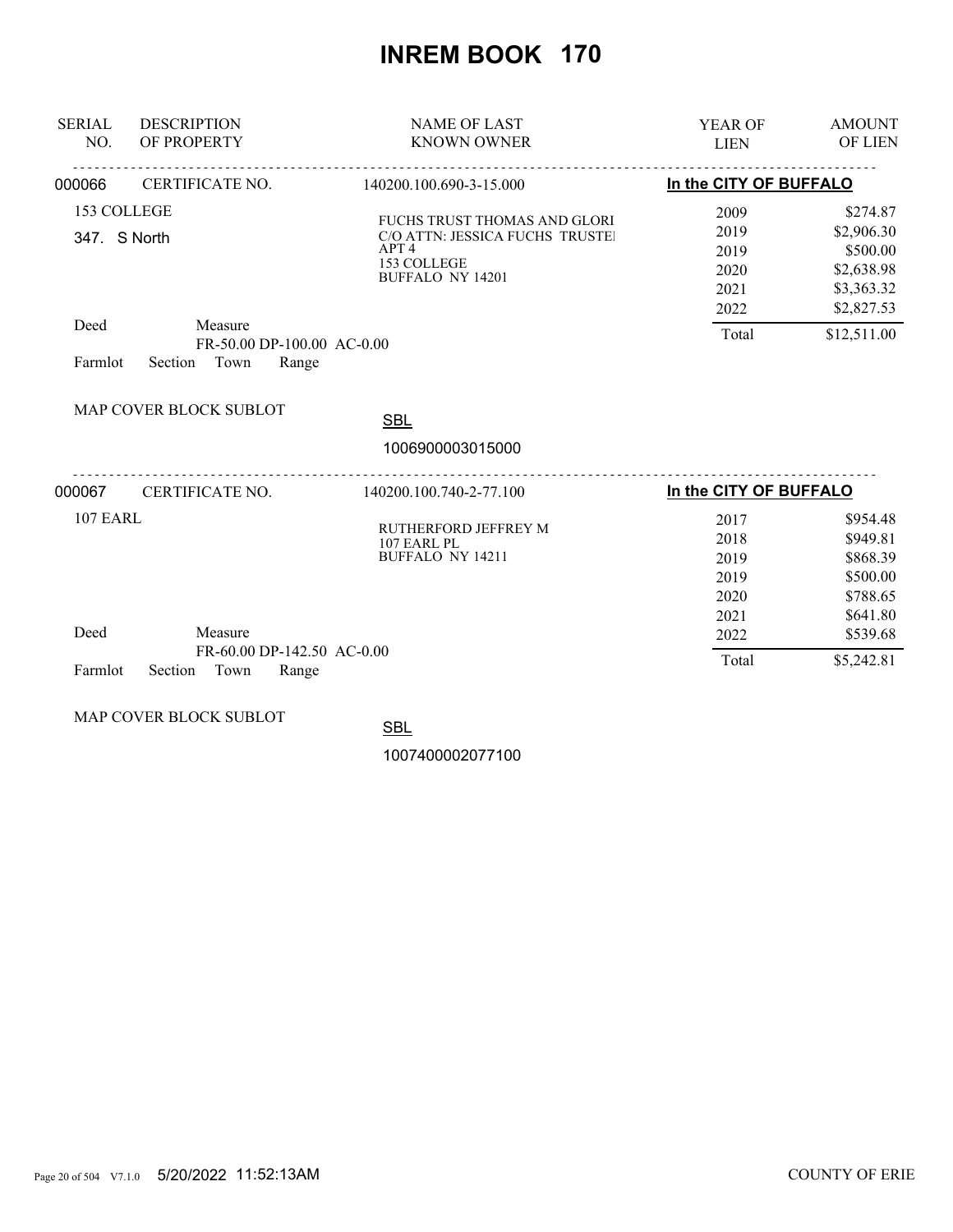| <b>SERIAL</b><br>NO. | <b>DESCRIPTION</b><br>OF PROPERTY | <b>NAME OF LAST</b><br><b>KNOWN OWNER</b> | YEAR OF<br><b>LIEN</b> | <b>AMOUNT</b><br>OF LIEN |
|----------------------|-----------------------------------|-------------------------------------------|------------------------|--------------------------|
| 000068               | CERTIFICATE NO.                   | 140200.100.760-6-46.000                   | In the CITY OF BUFFALO |                          |
|                      | 1037 GENESEE                      |                                           | 2001                   | \$716.28                 |
|                      | 29.1o E Wilson                    | MITCHELL ROOSEVELT<br>76 RICH ST          | 2002                   | \$1,421.03               |
|                      |                                   | <b>BUFFALO NY 14211</b>                   | 2003                   | \$1,312.11               |
|                      |                                   |                                           | 2004                   | \$1,223.69               |
|                      |                                   |                                           | 2005                   | \$1,148.08               |
|                      |                                   |                                           | 2006                   | \$1,226.17               |
| Deed                 | Measure                           |                                           | 2007                   | \$1,161.99               |
|                      | FR-74.64 DP-100.00 AC-0.00        |                                           | 2008                   | \$1,123.97               |
| Farmlot              | Town<br>Section<br>Range          |                                           | 2009                   | \$1,075.41               |
|                      |                                   |                                           | 2010                   | \$1,060.68               |
|                      | MAP COVER BLOCK SUBLOT            |                                           | 2011                   | \$978.60                 |
|                      |                                   | <b>SBL</b>                                | 2012                   | \$938.33                 |
|                      |                                   | 1007600006046000                          | 2013                   | \$869.96                 |
|                      |                                   |                                           | 2014                   | \$800.21                 |
|                      |                                   |                                           | 2015                   | \$746.97                 |
|                      |                                   |                                           | 2016                   | \$747.48                 |
|                      |                                   |                                           | 2017                   | \$737.93                 |
|                      |                                   |                                           | 2018                   | \$734.31                 |
|                      |                                   |                                           | 2019                   | \$671.39                 |
|                      |                                   |                                           | 2019                   | \$500.00                 |
|                      |                                   |                                           | 2020                   | \$65.24                  |
|                      |                                   |                                           | 2021                   | \$47.88                  |
|                      |                                   |                                           | 2022                   | \$40.41                  |
|                      |                                   |                                           | Total                  | \$19,348.12              |
| 000071               | CERTIFICATE NO.                   | 140200.101.220-1-9.000                    | In the CITY OF BUFFALO |                          |
| 172 CARL             |                                   |                                           | 2010                   | \$361.70                 |
|                      | 1oo. N Northland                  | <b>HART GREGORY</b><br>172 CARL ST        | 2011                   | \$333.79                 |
|                      |                                   | <b>BUFFALO NY 14215</b>                   | 2012                   | \$320.15                 |
|                      |                                   |                                           | 2013                   | \$296.93                 |
|                      |                                   |                                           | 2014                   | \$273.23                 |
|                      |                                   |                                           | 2015                   | \$255.15                 |
| Deed                 | Measure                           |                                           | 2016                   | \$255.32                 |
|                      | FR-26.35 DP-95.00 AC-0.00         |                                           | 2017                   | \$252.08                 |
| Farmlot              | Section<br>Town<br>Range          |                                           | 2018                   | \$250.83                 |
|                      |                                   |                                           | 2019                   | \$500.00                 |
|                      | MAP COVER BLOCK SUBLOT            |                                           | 2019                   | \$229.47                 |
|                      |                                   | <b>SBL</b>                                | 2020                   | \$208.56                 |
|                      |                                   | 1012200001009000                          | 2021                   | \$158.83                 |
|                      |                                   |                                           | 2022                   | \$133.68                 |
|                      |                                   |                                           | Total                  | \$3,829.72               |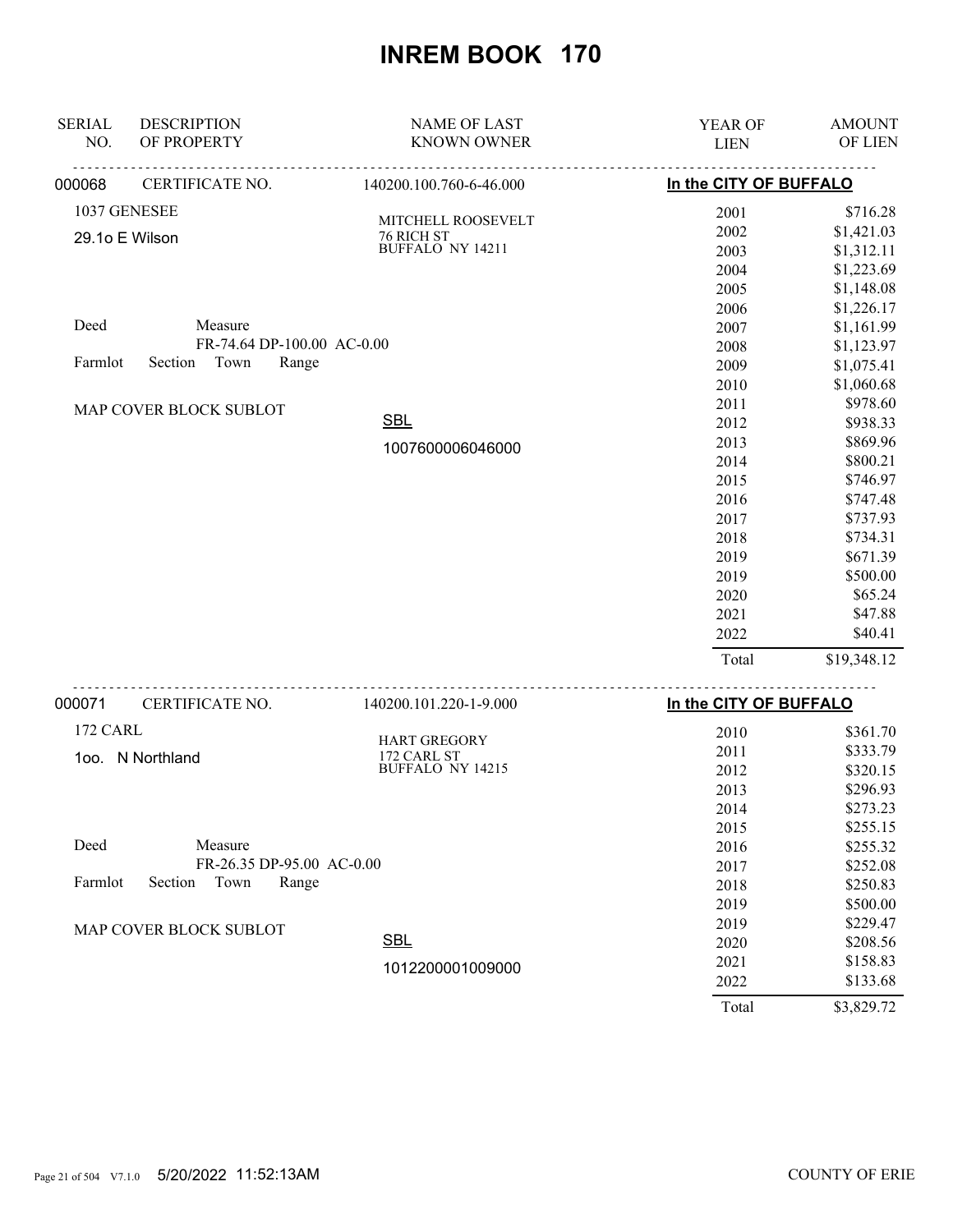| <b>SERIAL</b><br>NO. | <b>DESCRIPTION</b><br>OF PROPERTY | <b>NAME OF LAST</b><br><b>KNOWN OWNER</b> | YEAR OF<br><b>LIEN</b> | <b>AMOUNT</b><br>OF LIEN |
|----------------------|-----------------------------------|-------------------------------------------|------------------------|--------------------------|
|                      |                                   |                                           |                        |                          |
| 000072               | CERTIFICATE NO.                   | 140200.101.230-2-36.000                   | In the CITY OF BUFFALO |                          |
| 105 WYOMING          |                                   |                                           | 2000                   | \$996.40                 |
|                      | 275. N Scajaquada                 | HARDEN WILLIE C. SR.<br>PO BOX 1731       | 2001                   | \$756.62                 |
|                      |                                   | BUFFALO NY 14215                          | 2002                   | \$565.73                 |
|                      |                                   |                                           | 2003                   | \$522.37                 |
|                      |                                   |                                           | 2004                   | \$487.20                 |
|                      |                                   |                                           | 2005                   | \$457.06                 |
| Deed                 | Measure                           |                                           | 2006                   | \$489.50                 |
|                      | FR-40.00 DP-118.00 AC-0.00        |                                           | 2007                   | \$463.96                 |
| Farmlot              | Town<br>Range<br>Section          |                                           | 2008                   | \$448.76                 |
|                      |                                   |                                           | 2009                   | \$429.45                 |
|                      | MAP COVER BLOCK SUBLOT            |                                           | 2010                   | \$68.10                  |
|                      |                                   | <b>SBL</b>                                | 2011                   | \$63.00                  |
|                      |                                   | 1012300002036000                          | 2012                   | \$60.47                  |
|                      |                                   |                                           | 2013                   | \$56.21                  |
|                      |                                   |                                           | 2014                   | \$51.89                  |
|                      |                                   |                                           | 2015                   | \$100.56                 |
|                      |                                   |                                           | 2016                   | \$100.66                 |
|                      |                                   |                                           | 2017                   | \$99.38                  |
|                      |                                   |                                           | 2018                   | \$98.90                  |
|                      |                                   |                                           | 2019                   | \$500.00                 |
|                      |                                   |                                           | 2019                   | \$90.59                  |
|                      |                                   |                                           | 2020                   | \$82.44                  |
|                      |                                   |                                           | 2021                   | \$119.68                 |
|                      |                                   |                                           | 2022                   | \$100.76                 |
|                      |                                   |                                           | Total                  | \$7,209.69               |
| 000073               | CERTIFICATE NO.                   | 140200.101.270-5-4.000                    | In the CITY OF BUFFALO |                          |
| 2284 GENESEE         |                                   |                                           | 2017                   | \$819.37                 |
|                      |                                   | <b>ALWAN ODAY</b>                         | 2018                   | \$988.48                 |
|                      | West Cor East End                 | 2284 GENESEE ST<br>BUFFALO NY 14211       | 2019                   | \$903.73                 |
|                      |                                   |                                           | 2019                   | \$500.00                 |
|                      |                                   |                                           | 2020                   | \$820.75                 |
|                      |                                   |                                           | 2021                   | \$315.47                 |
| Deed                 | Measure                           |                                           | 2022                   | \$265.34                 |
|                      | FR-90.00 DP-181.00 AC-0.00        |                                           |                        |                          |
| Farmlot              | Town<br>Section<br>Range          |                                           | Total                  | \$4,613.14               |

MAP COVER BLOCK SUBLOT

**SBL** 

1012700005004000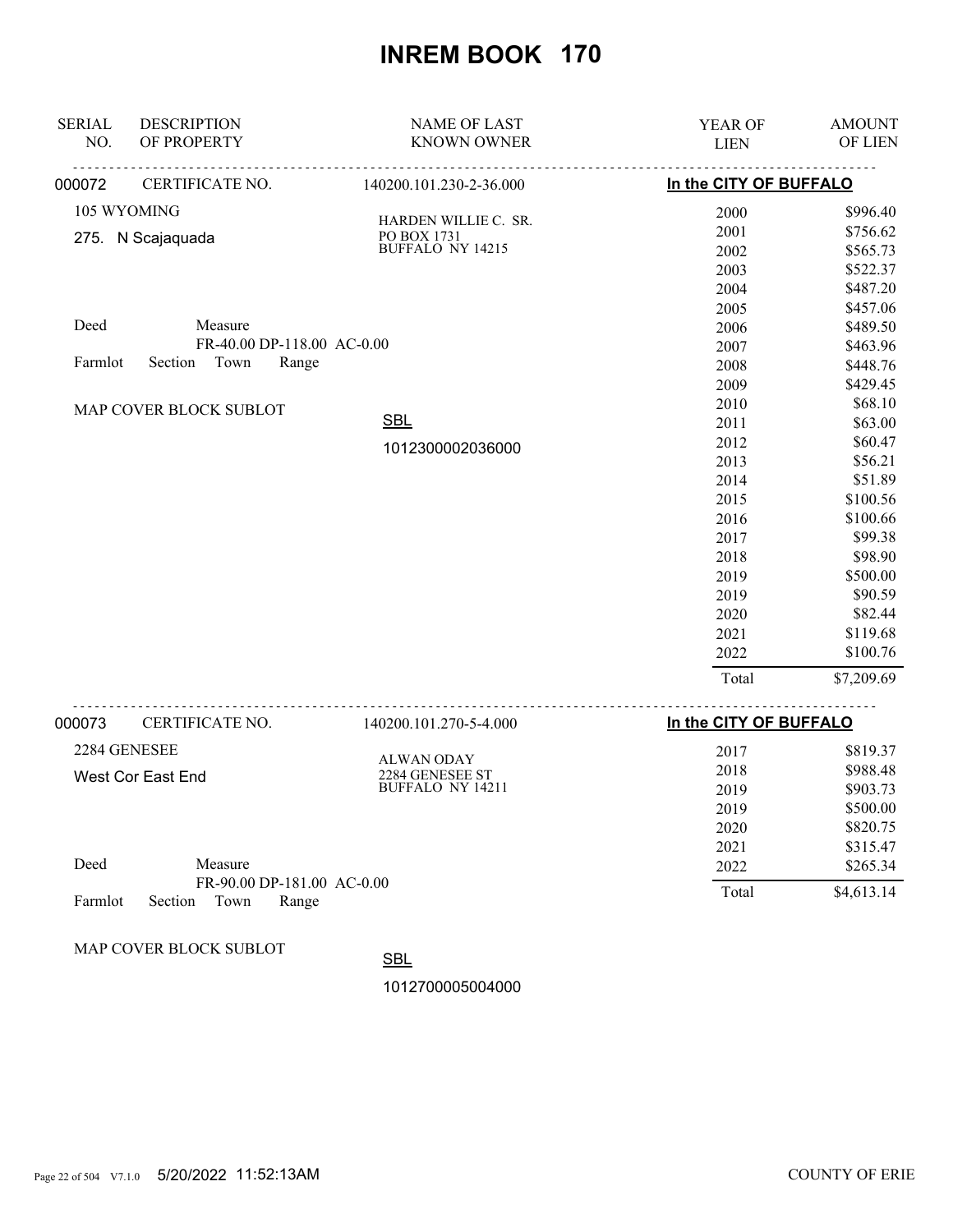| <b>SERIAL</b><br>NO. | <b>DESCRIPTION</b><br>OF PROPERTY | <b>NAME OF LAST</b><br><b>KNOWN OWNER</b> | YEAR OF<br><b>LIEN</b> | <b>AMOUNT</b><br>OF LIEN |
|----------------------|-----------------------------------|-------------------------------------------|------------------------|--------------------------|
| 000075               | CERTIFICATE NO.                   | 140200.101.430-1-28.000                   | In the CITY OF BUFFALO |                          |
|                      | <b>18 CROSSMAN AVE</b>            |                                           | 2014                   | \$423.69                 |
|                      | 156.23 N Heminway                 | <b>BROWN ASIAHA</b><br>18 CROSSMAN AVE    | 2015                   | \$536.19                 |
|                      |                                   | <b>BUFFALO NY 14211</b>                   | 2016                   | \$462.66                 |
|                      |                                   |                                           | 2017                   | \$529.69                 |
|                      |                                   |                                           | 2017                   | \$500.00                 |
|                      |                                   |                                           | 2018                   | \$527.11                 |
| Deed                 | Measure                           |                                           | 2019                   | \$500.00                 |
|                      | FR-32.00 DP-100.00 AC-0.00        |                                           | 2019                   | \$482.01                 |
| Farmlot              | Section<br>Town<br>Range          |                                           | 2020                   | \$437.84                 |
|                      |                                   |                                           | 2021                   | \$269.78                 |
|                      | MAP COVER BLOCK SUBLOT            |                                           | 2022                   | \$226.95                 |
|                      |                                   | <b>SBL</b>                                | Total                  | \$4,895.92               |
|                      |                                   | 1014300001028000                          |                        |                          |
| 000076               | <u>.</u><br>CERTIFICATE NO.       | 140200.101.480-5-35.000                   | In the CITY OF BUFFALO |                          |
| 27 RAWLINS           |                                   |                                           | 2003                   | \$559.51                 |
| 248. N Doat          |                                   | JOHNSON-KIRK BARBARA A.<br>27 RAWLINS     | 2004                   | \$521.81                 |
|                      |                                   | BUFFALO NY 14211                          | 2005                   | \$489.55                 |
|                      |                                   |                                           | 2007                   | \$370.99                 |
|                      |                                   |                                           | 2008                   | \$480.54                 |
|                      |                                   |                                           | 2009                   | \$459.83                 |
| Deed                 | Measure                           |                                           | 2010                   | \$453.60                 |
|                      | FR-28.00 DP-112.00 AC-0.00        |                                           | 2011                   | \$418.55                 |
| Farmlot              | Town<br>Section<br>Range          |                                           | 2012                   | \$401.37                 |
|                      |                                   |                                           | 2013                   | \$372.22                 |
|                      | MAP COVER BLOCK SUBLOT            |                                           | 2014                   | \$342.48                 |
|                      |                                   | <b>SBL</b>                                | 2015                   | \$319.80                 |
|                      |                                   | 1014800005035000                          | 2016                   | \$320.00                 |
|                      |                                   |                                           | 2017                   | \$315.94                 |
|                      |                                   |                                           | 2018                   | \$314.38                 |
|                      |                                   |                                           | 2019                   | \$500.00                 |
|                      |                                   |                                           | 2019                   | \$287.55                 |
|                      |                                   |                                           | 2020                   | \$261.30                 |
|                      |                                   |                                           | 2021                   | \$165.37                 |
|                      |                                   |                                           | 2022                   | \$139.17                 |
|                      |                                   |                                           | Total                  | \$7,493.96               |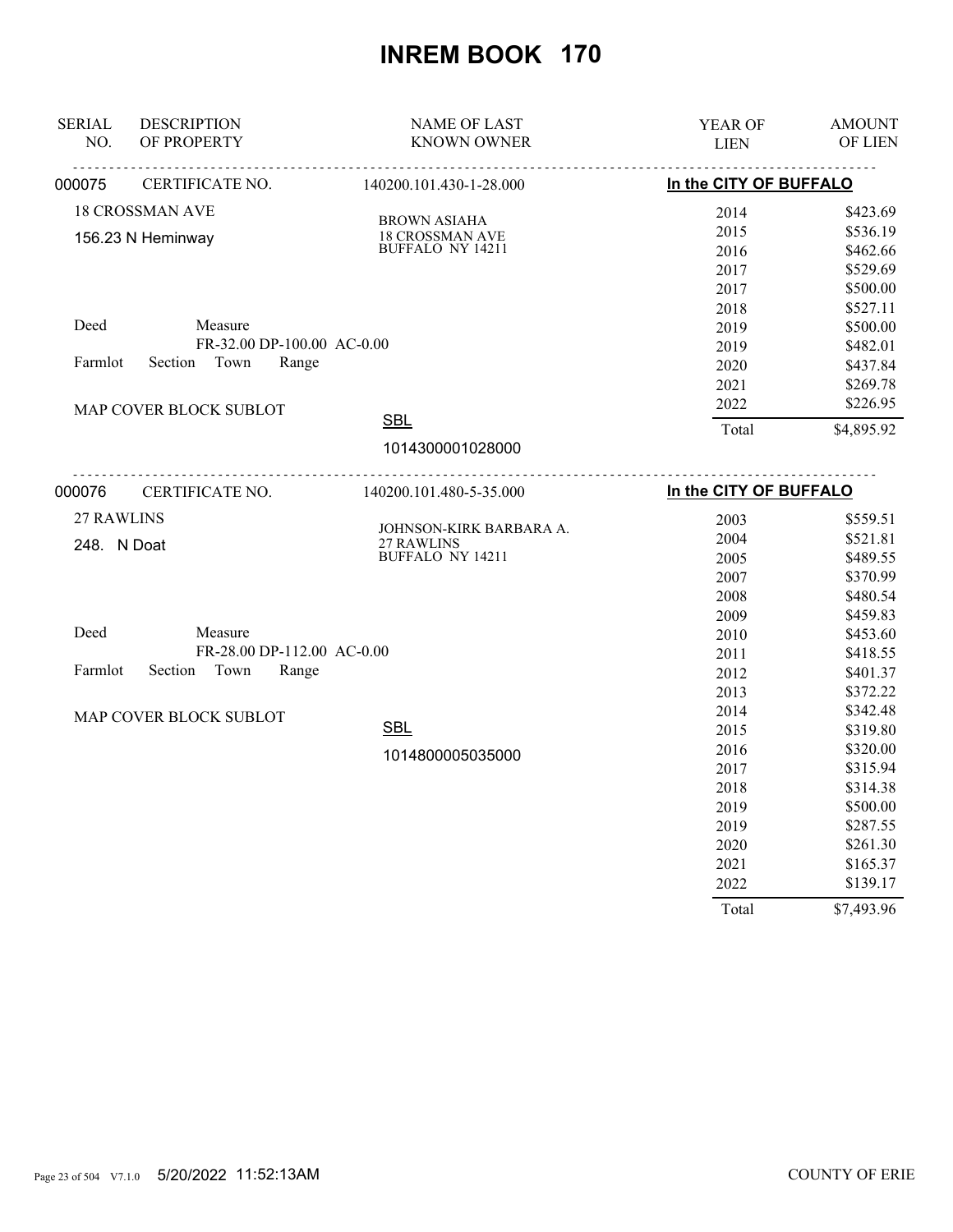| In the CITY OF BUFFALO<br>000077<br>140200.101.530-5-5.000<br>CERTIFICATE NO.<br>111 FOUGERON<br>2008<br>\$193.82<br>LEMON LEE SR.<br>2009<br>\$415.24<br><b>183 EASTON AVE</b><br>197. E East Parad<br>BUFFALO NY 14211<br>2010<br>\$341.75<br>E<br>2011<br>\$315.39<br>2012<br>\$302.48<br>\$280.55<br>2013 |
|---------------------------------------------------------------------------------------------------------------------------------------------------------------------------------------------------------------------------------------------------------------------------------------------------------------|
|                                                                                                                                                                                                                                                                                                               |
|                                                                                                                                                                                                                                                                                                               |
|                                                                                                                                                                                                                                                                                                               |
|                                                                                                                                                                                                                                                                                                               |
|                                                                                                                                                                                                                                                                                                               |
|                                                                                                                                                                                                                                                                                                               |
|                                                                                                                                                                                                                                                                                                               |
| Deed<br>Measure<br>\$256.18<br>2014                                                                                                                                                                                                                                                                           |
| FR-34.00 DP-180.00 AC-0.00<br>\$241.07<br>2015                                                                                                                                                                                                                                                                |
| Farmlot<br>Section<br>Town<br>Range<br>\$241.26<br>2016                                                                                                                                                                                                                                                       |
| \$238.19<br>2017                                                                                                                                                                                                                                                                                              |
| \$237.03<br>2018<br>MAP COVER BLOCK SUBLOT                                                                                                                                                                                                                                                                    |
| <b>SBL</b><br>\$216.87<br>2019                                                                                                                                                                                                                                                                                |
| \$197.08<br>2020<br>1015300005005000                                                                                                                                                                                                                                                                          |
| \$198.00<br>2021                                                                                                                                                                                                                                                                                              |
| \$166.60<br>2022                                                                                                                                                                                                                                                                                              |
| Total<br>\$3,841.51                                                                                                                                                                                                                                                                                           |
| In the CITY OF BUFFALO<br>000078<br>CERTIFICATE NO.<br>140200.101.590-1-37.000                                                                                                                                                                                                                                |
| 922 WALDEN<br>2015<br>\$704.83                                                                                                                                                                                                                                                                                |
| HARRIS DANNY B<br>\$705.31<br>2016                                                                                                                                                                                                                                                                            |
| 35 BEVERLY RD<br>BUFFALO NY 14208<br>123.69 W Stewart<br>\$696.30<br>2017                                                                                                                                                                                                                                     |
| \$692.87<br>2018                                                                                                                                                                                                                                                                                              |
| \$500.00<br>2018                                                                                                                                                                                                                                                                                              |
| \$633.52<br>2019                                                                                                                                                                                                                                                                                              |
| Deed<br>Measure<br>\$500.00<br>2019                                                                                                                                                                                                                                                                           |
| FR-41.23 DP-157.00 AC-0.00<br>\$575.42<br>2020                                                                                                                                                                                                                                                                |
| Farmlot<br>Section<br>Town<br>Range<br>\$361.15<br>2021                                                                                                                                                                                                                                                       |
| \$303.75<br>2022                                                                                                                                                                                                                                                                                              |
| MAP COVER BLOCK SUBLOT<br>Total<br>\$5,673.15<br><b>SBL</b>                                                                                                                                                                                                                                                   |
| 1015900001037000                                                                                                                                                                                                                                                                                              |
| In the CITY OF BUFFALO<br>CERTIFICATE NO.<br>140200.101.630-2-25.100<br>000079                                                                                                                                                                                                                                |
| 332 WALDEN<br>2014<br>\$485.52                                                                                                                                                                                                                                                                                |
| WILSON CHRISTOPHER<br>\$453.30<br>2015                                                                                                                                                                                                                                                                        |
| <b>84 SCHREK</b><br><b>BUFFALO NY 14215</b><br>\$453.58<br>2016                                                                                                                                                                                                                                               |
| 2017<br>\$447.82                                                                                                                                                                                                                                                                                              |
| \$445.62<br>2018                                                                                                                                                                                                                                                                                              |
| \$500.00<br>2019                                                                                                                                                                                                                                                                                              |
| Deed<br>Measure<br>\$407.50<br>2019                                                                                                                                                                                                                                                                           |
| FR-60.00 DP-140.00 AC-0.00<br>\$370.21<br>2020                                                                                                                                                                                                                                                                |
| Town<br>Farmlot<br>Section<br>Range<br>\$237.15<br>2021                                                                                                                                                                                                                                                       |
| \$199.52<br>2022                                                                                                                                                                                                                                                                                              |
| MAP COVER BLOCK SUBLOT<br>Total<br>\$4,000.22<br><b>SBL</b>                                                                                                                                                                                                                                                   |
| 1016300002025100                                                                                                                                                                                                                                                                                              |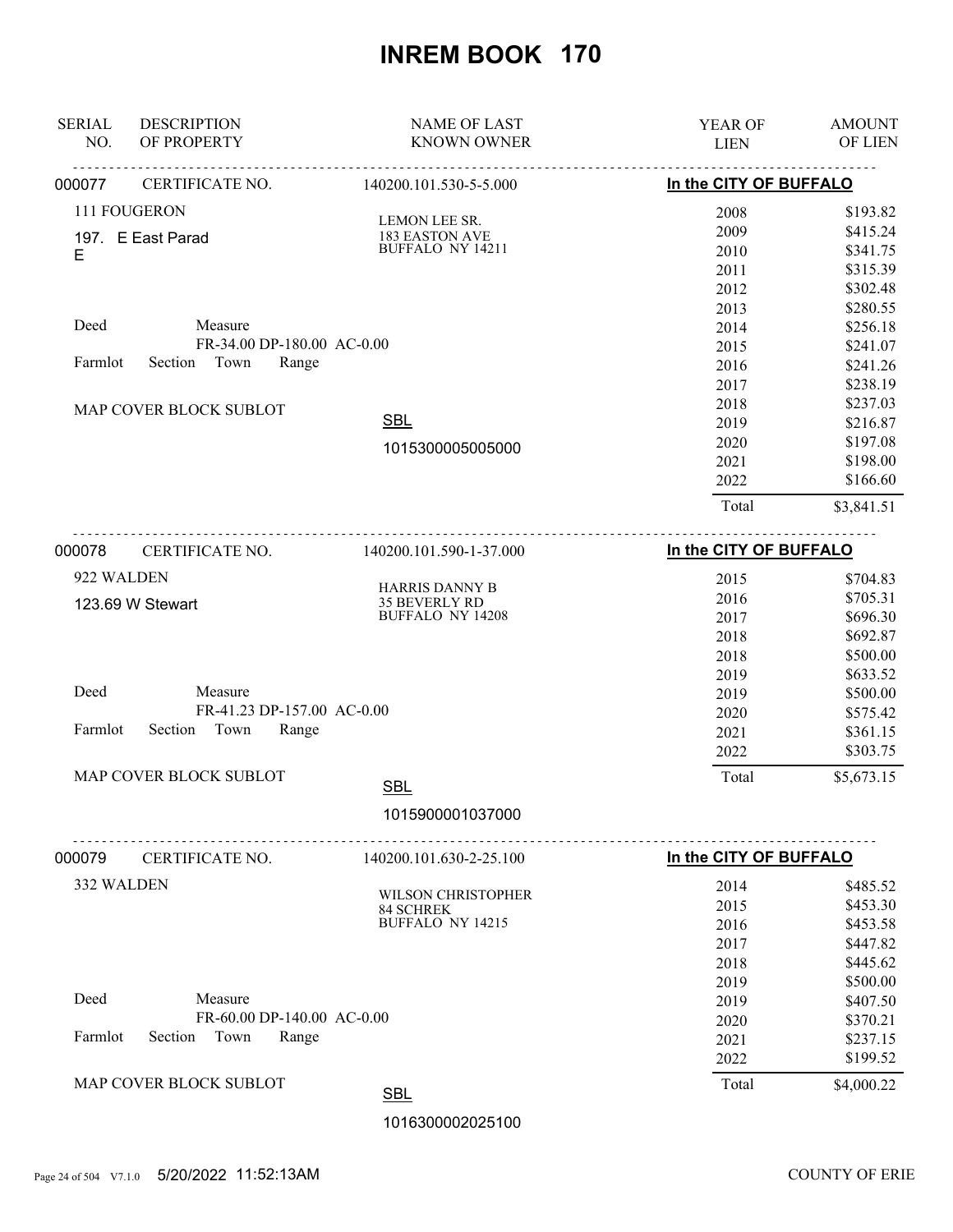| <b>SERIAL</b> | <b>DESCRIPTION</b>         | <b>NAME OF LAST</b>                           | YEAR OF                | <b>AMOUNT</b> |
|---------------|----------------------------|-----------------------------------------------|------------------------|---------------|
| NO.           | OF PROPERTY                | <b>KNOWN OWNER</b>                            | <b>LIEN</b>            | OF LIEN       |
| 000080        | CERTIFICATE NO.            | 140200.101.630-3-36.000                       | In the CITY OF BUFFALO |               |
| 39 BISSELL    |                            | WFI PROPERTIES LLC                            | 2012                   | \$479.12      |
|               | 349.81 N Walden            | 90 ACADEMY RD                                 | 2013                   | \$444.25      |
|               |                            | BUFFALO NY 14211                              | 2014                   | \$408.73      |
|               |                            |                                               | 2015                   | \$381.61      |
|               |                            |                                               | 2016                   | \$381.89      |
|               |                            |                                               | 2017                   | \$377.02      |
| Deed          | Measure                    |                                               | 2018                   | \$375.18      |
|               | FR-45.00 DP-110.00 AC-0.00 |                                               | 2019                   | \$500.00      |
| Farmlot       | Town<br>Range<br>Section   |                                               | 2019                   | \$343.10      |
|               |                            |                                               | 2020                   | \$311.73      |
|               | MAP COVER BLOCK SUBLOT     |                                               | 2021                   | \$211.05      |
|               |                            | <b>SBL</b>                                    | 2022                   | \$177.57      |
|               |                            | 1016300003036000                              | Total                  | \$4,391.25    |
| 000081        | .<br>CERTIFICATE NO.       | 140200.101.640-6-11.000                       | In the CITY OF BUFFALO |               |
| 1836 BAILEY   |                            |                                               | 2008                   | \$657.65      |
|               |                            | HUNLEY CELENA                                 | 2009                   | \$716.99      |
| 76.60 Rear    | 124. S Walden              | <b>41 POULTNEY</b><br><b>BUFFALO NY 14215</b> | 2010                   | \$801.06      |
|               |                            |                                               | 2011                   | \$739.12      |
|               |                            |                                               | 2012                   | \$708.74      |
|               |                            |                                               | 2013                   | \$657.12      |
| Deed          | Measure                    |                                               | 2014                   | \$604.47      |
|               | FR-76.90 DP-123.00 AC-0.00 |                                               | 2015                   | \$564.29      |
| Farmlot       | Section<br>Town<br>Range   |                                               | 2016                   | \$564.68      |
|               |                            |                                               | 2017                   | \$557.47      |
|               | MAP COVER BLOCK SUBLOT     |                                               | 2018                   | \$554.74      |
|               |                            | <b>SBL</b>                                    | 2019                   | \$507.25      |
|               |                            | 1016400006011000                              | 2019                   | \$500.00      |
|               |                            |                                               | 2020                   | \$460.77      |
|               |                            |                                               | 2021                   | \$250.22      |
|               |                            |                                               |                        |               |
|               |                            |                                               | 2022                   | \$210.49      |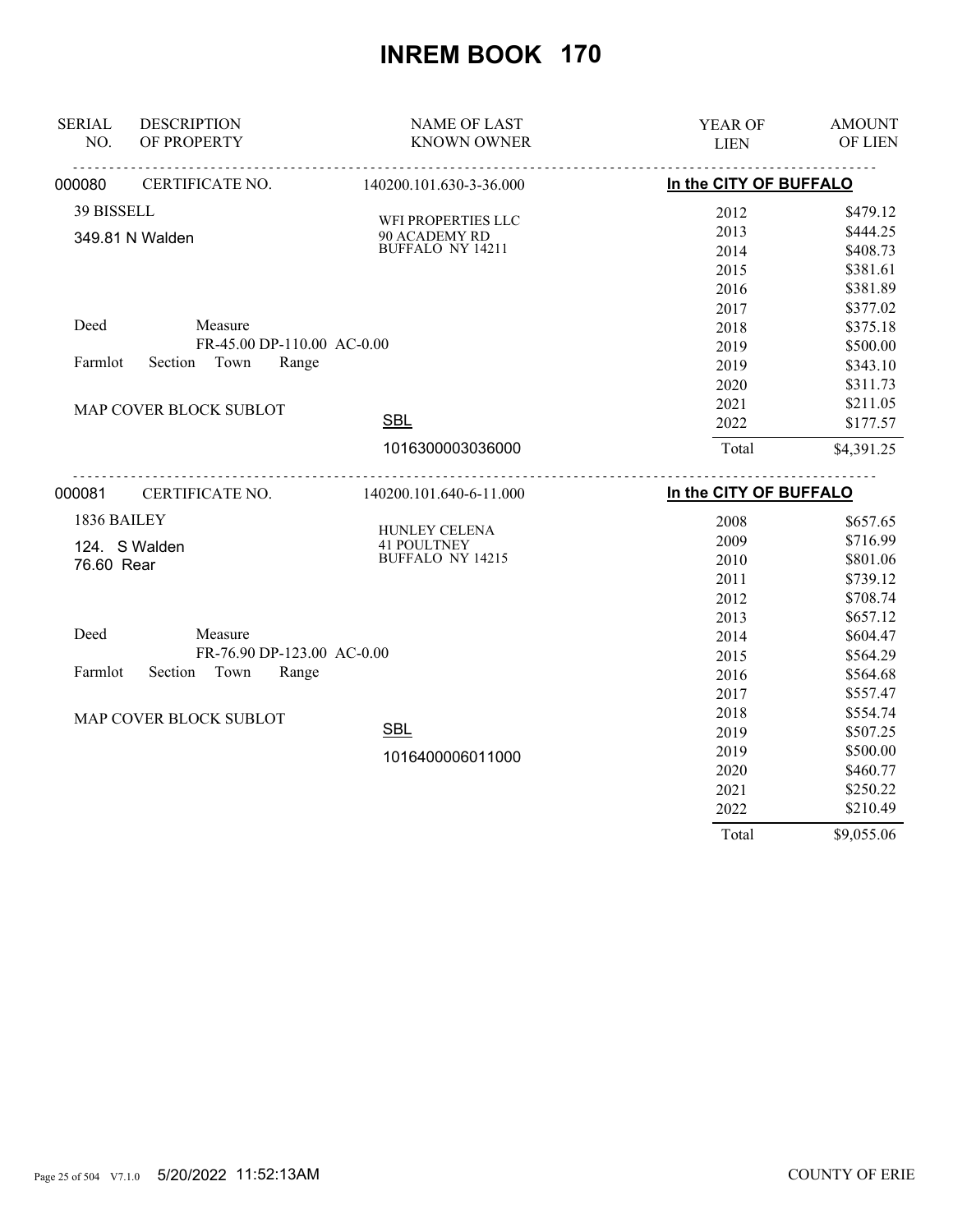| <b>SERIAL</b><br>NO. | <b>DESCRIPTION</b><br>OF PROPERTY | <b>NAME OF LAST</b><br><b>KNOWN OWNER</b> | <b>YEAR OF</b><br><b>LIEN</b> | <b>AMOUNT</b><br>OF LIEN |
|----------------------|-----------------------------------|-------------------------------------------|-------------------------------|--------------------------|
| 000082               | CERTIFICATE NO.                   | 140200.101.720-3-6.000                    | In the CITY OF BUFFALO        |                          |
| <b>100 FAY</b>       |                                   | YOUNG JOHNNIE L                           | 2004                          | \$775.78                 |
|                      | 345.82 S Walden                   | <b>100 FAY</b>                            | 2005                          | \$727.85                 |
|                      |                                   | BUFFALO NY 14211                          | 2006                          | \$778.13                 |
|                      |                                   |                                           | 2007                          | \$737.50                 |
|                      |                                   |                                           | 2008                          | \$713.35                 |
|                      |                                   |                                           | 2009                          | \$682.59                 |
| Deed                 | Measure                           |                                           | 2010                          | \$673.24                 |
|                      | FR-35.00 DP-123.00 AC-0.00        |                                           | 2011                          | \$573.31                 |
| Farmlot              | Town<br>Range<br>Section          |                                           | 2012                          | \$549.74                 |
|                      |                                   |                                           | 2013                          | \$509.74                 |
|                      | MAP COVER BLOCK SUBLOT            |                                           | 2014                          | \$468.97                 |
|                      |                                   | <b>SBL</b>                                | 2015                          | \$437.80                 |
|                      |                                   | 1017200003006000                          | 2016                          | \$500.00                 |
|                      |                                   |                                           | 2016                          | \$438.12                 |
|                      |                                   |                                           | 2017                          | \$432.53                 |
|                      |                                   |                                           | 2018                          | \$430.40                 |
|                      |                                   |                                           | 2019                          | \$500.00                 |
|                      |                                   |                                           | 2019                          | \$393.62                 |
|                      |                                   |                                           | 2020                          | \$357.60                 |
|                      |                                   |                                           | 2021                          | \$224.10                 |
|                      |                                   |                                           | 2022                          | \$188.54                 |
|                      |                                   |                                           | Total                         | \$11,092.91              |
|                      |                                   |                                           |                               |                          |

| 000083  | <b>CERTIFICATE NO.</b>        | 140200.101.800-2-13.000 | In the CITY OF BUFFALO |            |
|---------|-------------------------------|-------------------------|------------------------|------------|
|         | 98 SCHUTRUM                   | <b>RUDOLPH TONY</b>     | 2014                   | \$326.57   |
|         | 954.83 N Broadway             | 47 FREDRO               | 2015                   | \$342.27   |
|         |                               | <b>BUFFALO NY 14206</b> | 2016                   | \$342.50   |
|         |                               |                         | 2017                   | \$338.15   |
|         |                               |                         | 2018                   | \$336.49   |
|         |                               |                         | 2019                   | \$500.00   |
| Deed    | Measure                       |                         | 2019                   | \$307.76   |
|         | FR-30.00 DP-110.00 AC-0.00    |                         | 2020                   | \$279.65   |
| Farmlot | Section<br>Town<br>Range      |                         | 2021                   | \$211.05   |
|         |                               |                         | 2022                   | \$177.57   |
|         | <b>MAP COVER BLOCK SUBLOT</b> | <b>SBL</b>              | Total                  | \$3,162.01 |

1018000002013000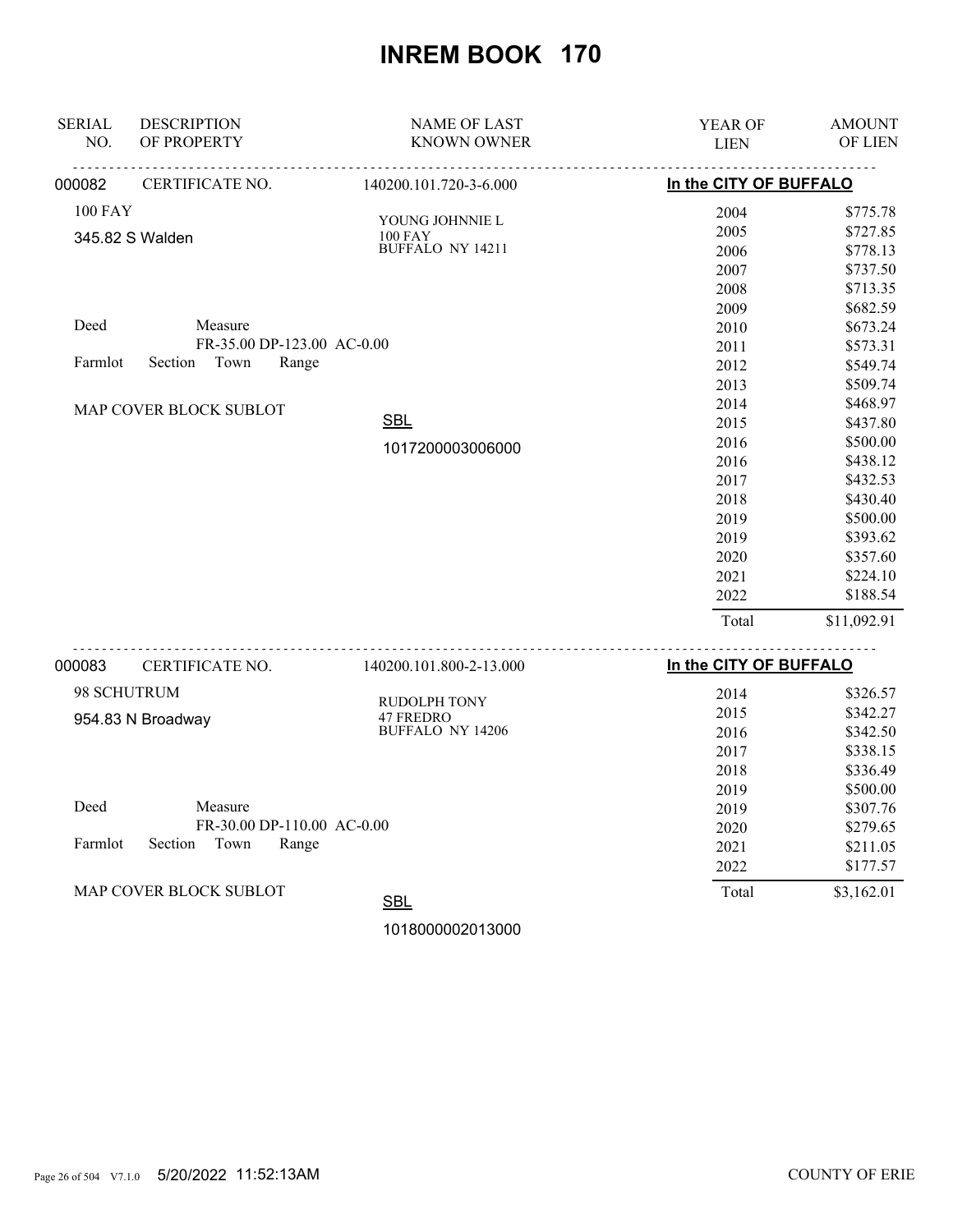| <b>SERIAL</b> | <b>DESCRIPTION</b>                                     | <b>NAME OF LAST</b>                                       | YEAR OF                | <b>AMOUNT</b> |
|---------------|--------------------------------------------------------|-----------------------------------------------------------|------------------------|---------------|
| NO.           | OF PROPERTY                                            | <b>KNOWN OWNER</b>                                        | <b>LIEN</b>            | OF LIEN       |
| 000084        | <b>CERTIFICATE NO.</b>                                 | 140200.111.350-1-19.130                                   | In the CITY OF BUFFALO |               |
|               | 631 SYCAMORE                                           | <b>JACKSON LILLIE</b>                                     | 2015                   | \$873.43      |
|               |                                                        | <b>631 SYCAMORE ST</b>                                    | 2016                   | \$874.04      |
|               |                                                        | BUFFALO NY 14212                                          | 2017                   | \$432.53      |
|               |                                                        |                                                           | 2018                   | \$500.00      |
|               |                                                        |                                                           | 2018                   | \$430.40      |
|               |                                                        |                                                           | 2019                   | \$785.04      |
| Deed          | Measure                                                |                                                           | 2019                   | \$500.00      |
|               | FR-44.46 DP-109.95 AC-0.00                             |                                                           | 2020                   | \$712.99      |
| Farmlot       | Section<br>Town<br>Range                               |                                                           | 2021                   | \$380.74      |
|               |                                                        |                                                           | 2022                   | \$320.22      |
|               | MAP COVER BLOCK SUBLOT                                 | <b>SBL</b>                                                | Total                  | \$5,809.39    |
|               |                                                        | 1113500001019130                                          |                        |               |
| 000085        | CERTIFICATE NO.                                        | 140200.111.350-4-33.000                                   | In the CITY OF BUFFALO |               |
| 122 GUILFORD  |                                                        |                                                           | 2011                   | \$89.60       |
|               |                                                        | UNION CONSTANCE<br>122 GUILFORD                           | 2012                   | \$272.45      |
|               | 2o9.4o S Sycamore                                      | BUFFALO NY 14212                                          | 2013                   | \$252.69      |
|               |                                                        |                                                           | 2014                   | \$232.58      |
|               |                                                        |                                                           | 2015                   | \$217.21      |
|               |                                                        |                                                           | 2016                   | \$217.36      |
| Deed          | Measure                                                |                                                           | 2017                   | \$214.58      |
|               | FR-30.00 DP-115.00 AC-0.00                             |                                                           | 2018                   | \$500.00      |
| Farmlot       | Section<br>Town<br>Range                               |                                                           | 2018                   | \$213.56      |
|               |                                                        |                                                           | 2019                   | \$500.00      |
|               | MAP COVER BLOCK SUBLOT                                 |                                                           | 2019                   | \$195.39      |
|               |                                                        | <b>SBL</b>                                                | 2020                   | \$177.61      |
|               |                                                        | 1113500004033000                                          | 2021                   | \$217.57      |
|               |                                                        |                                                           | 2022                   | \$183.05      |
|               |                                                        |                                                           | Total                  | \$3,483.65    |
| 000088        | CERTIFICATE NO.                                        | 140200.111.380-2-8.100                                    | In the CITY OF BUFFALO |               |
| 424 PEARL ST  |                                                        |                                                           | 2017                   | \$3,195.03    |
|               | 175. N Chippewa                                        | ALOISIO NICHOLAS SR. JTWROS<br><b>ALOISIO MARK JTWROS</b> | 2018                   | \$3,179.29    |
|               | To Asbury Alley                                        | 424 PEARL ST                                              | 2019                   | \$2,906.30    |
|               |                                                        | <b>BUFFALO NY 14202</b>                                   | 2019                   | \$500.00      |
|               |                                                        |                                                           | 2020                   | \$2,638.98    |
|               |                                                        |                                                           | 2021                   | \$3,232.79    |
| Deed          | Measure                                                |                                                           | 2022                   | \$2,717.81    |
| Farmlot       | FR-30.00 DP-110.00 AC-0.00<br>Section<br>Town<br>Range |                                                           | Total                  | \$18,370.20   |

#### MAP COVER BLOCK SUBLOT

**SBL** 

1113800002008100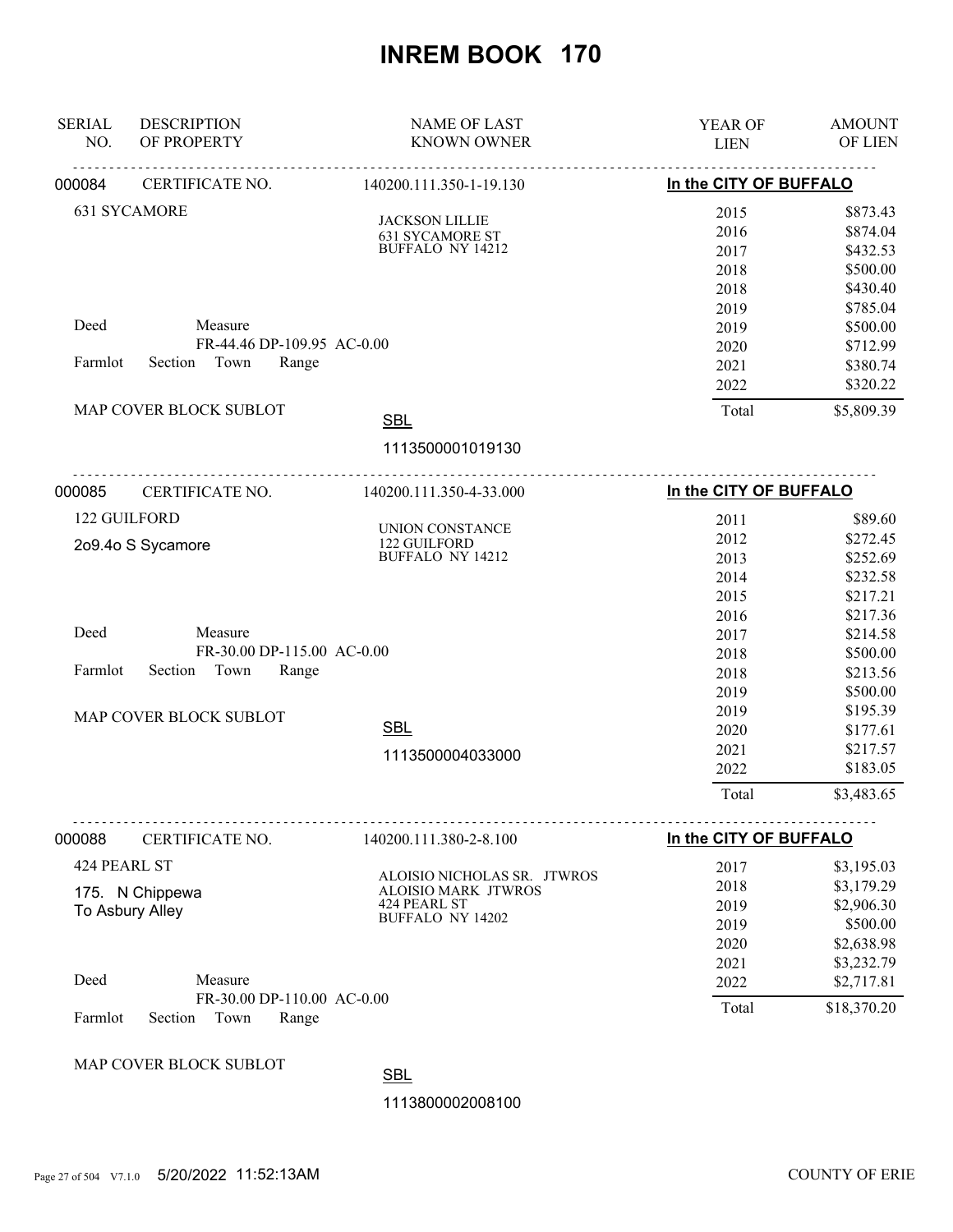| <b>SERIAL</b><br>NO. | <b>DESCRIPTION</b><br>OF PROPERTY | <b>NAME OF LAST</b><br><b>KNOWN OWNER</b> | YEAR OF<br><b>LIEN</b> | <b>AMOUNT</b><br>OF LIEN |
|----------------------|-----------------------------------|-------------------------------------------|------------------------|--------------------------|
|                      |                                   |                                           |                        |                          |
| 000089               | CERTIFICATE NO.                   | 140200.111.740-7-23.100                   | In the CITY OF BUFFALO |                          |
| 19 MADISON           |                                   | <b>LOTT JAMES</b>                         | 2015                   | \$901.56                 |
|                      |                                   | 19 MADISON ST                             | 2017                   | \$890.65                 |
|                      |                                   | <b>BUFFALO NY 14210</b>                   | 2018                   | \$886.25                 |
|                      |                                   |                                           | 2018                   | \$500.00                 |
|                      |                                   |                                           | 2019                   | \$810.31                 |
|                      |                                   |                                           | 2019                   | \$500.00                 |
| Deed                 | Measure                           |                                           | 2020                   | \$735.91                 |
|                      | FR-58.00 DP-109.00 AC-0.00        |                                           | 2021                   | \$680.95                 |
| Farmlot              | Town<br>Range<br>Section          |                                           | 2022                   | \$572.59                 |
|                      |                                   |                                           | Total                  | \$6,478.22               |
|                      | MAP COVER BLOCK SUBLOT            | <b>SBL</b>                                |                        |                          |
|                      |                                   | 1117400007023100                          |                        |                          |
| 000092               | .<br>CERTIFICATE NO.              | .<br>140200.112.420-4-29.000              | In the CITY OF BUFFALO |                          |
|                      | 1160 LOVEJOY                      |                                           | 2008                   | \$501.11                 |
| 36. W Gold           |                                   | RUSSELL COLLEEN E<br>1160 LOVEJOY         | 2010                   | \$481.53                 |
|                      |                                   | <b>BUFFALO NY 14206</b>                   | 2011                   | \$444.33                 |
|                      |                                   |                                           | 2012                   | \$426.13                 |
|                      |                                   |                                           | 2013                   | \$395.15                 |
|                      |                                   |                                           | 2014                   | \$363.59                 |
| Deed                 | Measure                           |                                           | 2015                   | \$339.44                 |
|                      | FR-31.00 DP-126.00 AC-0.00        |                                           | 2016                   | \$339.69                 |
| Farmlot              | Section<br>Town<br>Range          |                                           | 2017                   | \$335.35                 |
|                      |                                   |                                           | 2018                   | \$500.00                 |
|                      | MAP COVER BLOCK SUBLOT            |                                           | 2018                   | \$333.72                 |
|                      |                                   | <b>SBL</b>                                | 2019                   | \$500.00                 |
|                      |                                   | 1124200004029000                          | 2019                   | \$305.23                 |
|                      |                                   |                                           | 2020                   | \$277.35                 |
|                      |                                   |                                           | 2021                   | \$530.85                 |
|                      |                                   |                                           | 2022                   | \$446.40                 |
|                      |                                   |                                           | Total                  | \$6,519.87               |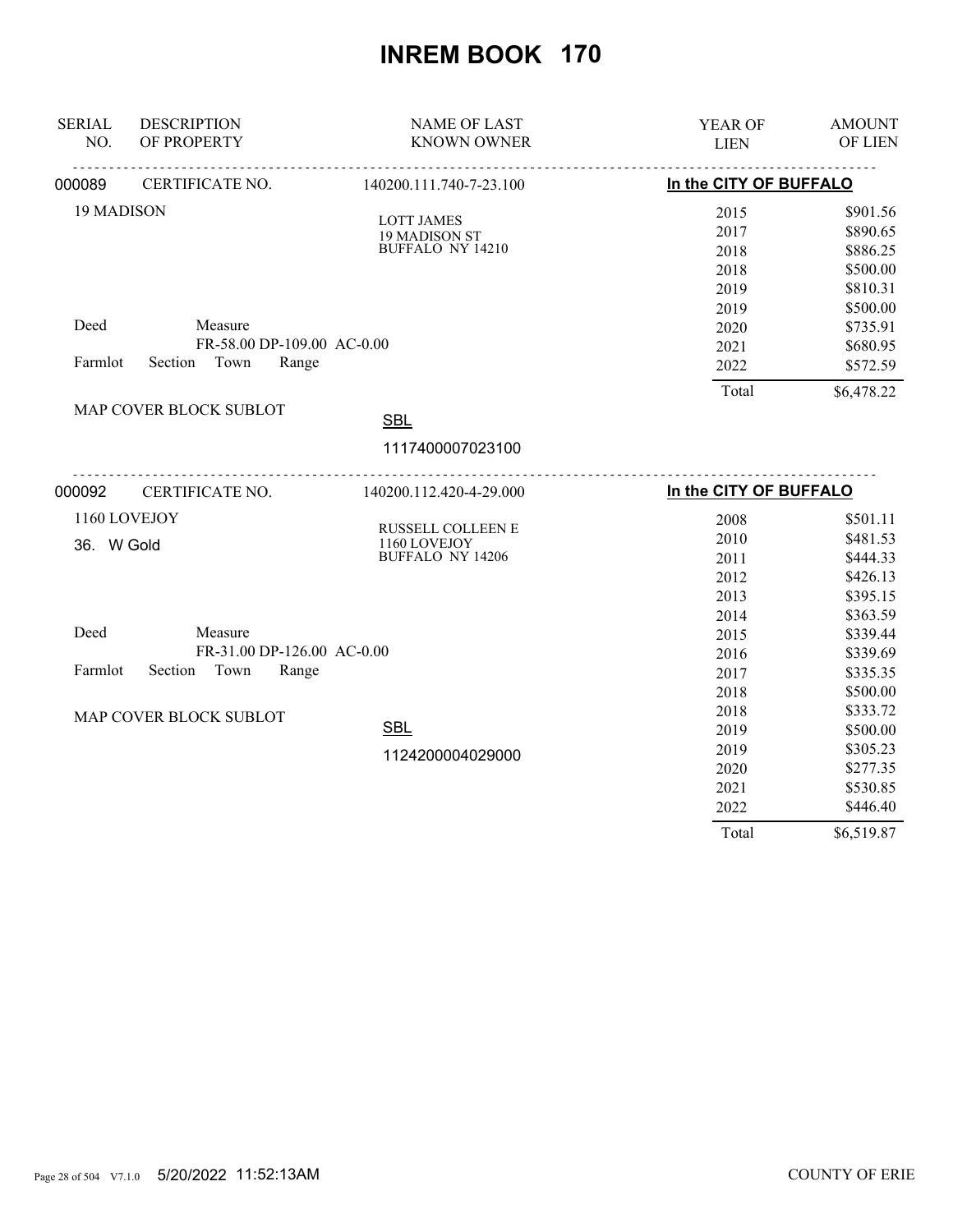| <b>SERIAL</b> | <b>DESCRIPTION</b>          | <b>NAME OF LAST</b>                   | YEAR OF                | <b>AMOUNT</b> |
|---------------|-----------------------------|---------------------------------------|------------------------|---------------|
| NO.           | OF PROPERTY                 | <b>KNOWN OWNER</b>                    | <b>LIEN</b>            | OF LIEN       |
| 000093        | CERTIFICATE NO.             | 140200.112.580-4-24.000               | In the CITY OF BUFFALO |               |
| 28 DAVEY      |                             | <b>GAGLIANO LOUIS &amp; TINA</b>      | 2012                   | \$779.37      |
|               | 24o. N William              | 28 DAVEY                              | 2013                   | \$329.66      |
|               |                             | <b>BUFFALO NY 14206-1414</b>          | 2014                   | \$303.35      |
|               |                             |                                       | 2015                   | \$283.25      |
|               |                             |                                       | 2016                   | \$283.43      |
|               |                             |                                       | 2017                   | \$279.84      |
| Deed          | Measure                     |                                       | 2018                   | \$500.00      |
|               | FR-30.00 DP-134.00 AC-0.00  |                                       | 2018                   | \$278.48      |
| Farmlot       | Section Town<br>Range       |                                       | 2019                   | \$500.00      |
|               |                             |                                       | 2019                   | \$254.74      |
|               | MAP COVER BLOCK SUBLOT      |                                       | 2020                   | \$231.48      |
|               |                             | <b>SBL</b>                            | 2021                   | \$328.52      |
|               |                             | 1125800004024000                      | 2022                   | \$276.32      |
|               |                             |                                       | Total                  | \$4,628.44    |
| 000094        | <u>.</u><br>CERTIFICATE NO. | 140200.122.360-4-1.000                | In the CITY OF BUFFALO |               |
| 1115 SENECA   |                             |                                       | 2003                   | \$1,733.00    |
|               |                             | RATH DANIEL T                         | 2004                   | \$1,616.20    |
|               | <b>East Cor Walter</b>      | 400 MEADOW DR<br>WEST SENECA NY 14224 | 2005                   | \$1,516.34    |
|               |                             |                                       | 2007                   | \$1,534.00    |
|               |                             |                                       | 2008                   | \$1,483.74    |
|               |                             |                                       | 2009                   | \$1,419.62    |
| Deed          | Measure                     |                                       | 2010                   | \$1,400.19    |
|               | FR-30.00 DP-130.00 AC-0.00  |                                       | 2011                   | \$1,291.79    |
| Farmlot       | Town<br>Section<br>Range    |                                       | 2012                   | \$1,238.61    |
|               |                             |                                       | 2014                   | \$1,056.19    |
|               | MAP COVER BLOCK SUBLOT      |                                       | 2015                   | \$985.87      |
|               |                             | <b>SBL</b>                            | 2016                   | \$986.54      |
|               |                             | 1223600004001000                      | 2017                   | \$973.94      |
|               |                             |                                       | 2018                   | \$969.14      |
|               |                             |                                       | 2019                   | \$886.06      |
|               |                             |                                       | 2019                   | \$500.00      |
|               |                             |                                       | 2020                   | \$804.70      |
|               |                             |                                       | 2021                   | \$1,314.01    |
|               |                             |                                       | 2022                   | \$1,104.78    |
|               |                             |                                       | Total                  | \$22,814.72   |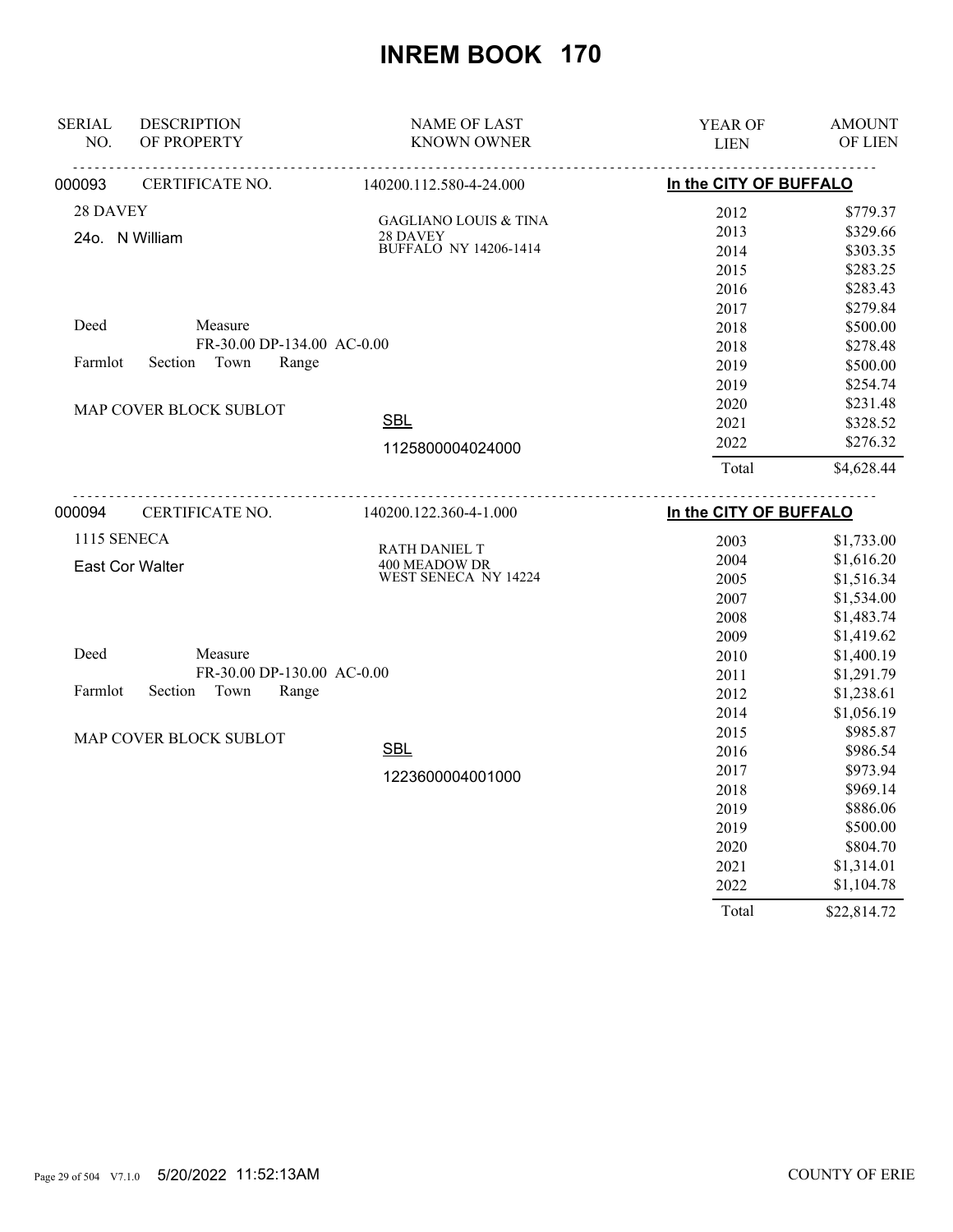| <b>SERIAL</b><br>NO. | <b>DESCRIPTION</b><br>OF PROPERTY                   | <b>NAME OF LAST</b><br><b>KNOWN OWNER</b>                             | YEAR OF<br><b>LIEN</b> | <b>AMOUNT</b><br>OF LIEN             |
|----------------------|-----------------------------------------------------|-----------------------------------------------------------------------|------------------------|--------------------------------------|
| 000095               | CERTIFICATE NO.                                     | 140200.123.090-4-17.000                                               | In the CITY OF BUFFALO |                                      |
|                      |                                                     |                                                                       |                        |                                      |
| 75 HAYES             |                                                     | HAYES PLACE MANAGEMENT GRP I<br>5150 LAKESHORE RD<br>HAMBURG NY 14075 | 2019<br>2019<br>2020   | \$3,790.16<br>\$500.00<br>\$3,441.49 |
|                      |                                                     |                                                                       | 2021<br>2022           | \$11,749.80<br>\$9,877.65            |
| Deed                 | Measure<br>FR-259.01 DP-0.00 AC-0.00                |                                                                       | Total                  | \$29,359.10                          |
| Farmlot              | Town<br>Section<br>Range                            |                                                                       |                        |                                      |
|                      | MAP COVER BLOCK SUBLOT                              | <b>SBL</b>                                                            |                        |                                      |
|                      |                                                     | 1230900004017000                                                      |                        |                                      |
| 000096               | ________________________________<br>CERTIFICATE NO. | 140200.123.140-2-5.100                                                | In the CITY OF BUFFALO |                                      |
|                      | <b>14 LEAMINGTON</b>                                | RATH DANIEL T & JANINE M                                              | 2008                   | \$1,123.97                           |
|                      | 130 Ne Seneca                                       | 400 MEADOW DR                                                         | 2009                   | \$1,075.41                           |
|                      |                                                     | WEST SENECA NY 14224                                                  | 2010                   | \$1,060.68                           |
|                      |                                                     |                                                                       | 2011                   | \$978.60                             |
|                      |                                                     |                                                                       | 2012                   | \$938.33                             |
|                      |                                                     |                                                                       | 2014                   | \$800.21                             |
| Deed                 | Measure                                             |                                                                       | 2015                   | \$746.97                             |
|                      | FR-30.00 DP-190.00 AC-0.00                          |                                                                       | 2016                   | \$747.48                             |
| Farmlot              | Town<br>Section<br>Range                            |                                                                       | 2017                   | \$737.93                             |
|                      |                                                     |                                                                       | 2018                   | \$734.31                             |
|                      | MAP COVER BLOCK SUBLOT                              |                                                                       | 2019                   | \$671.39                             |
|                      |                                                     | <b>SBL</b>                                                            | 2019                   | \$500.00                             |
|                      |                                                     | 1231400002005100                                                      | 2020                   | \$609.80                             |
|                      |                                                     |                                                                       | 2021                   | \$550.42                             |
|                      |                                                     |                                                                       | 2022                   | \$462.86                             |
|                      |                                                     |                                                                       | Total                  | \$11,738.36                          |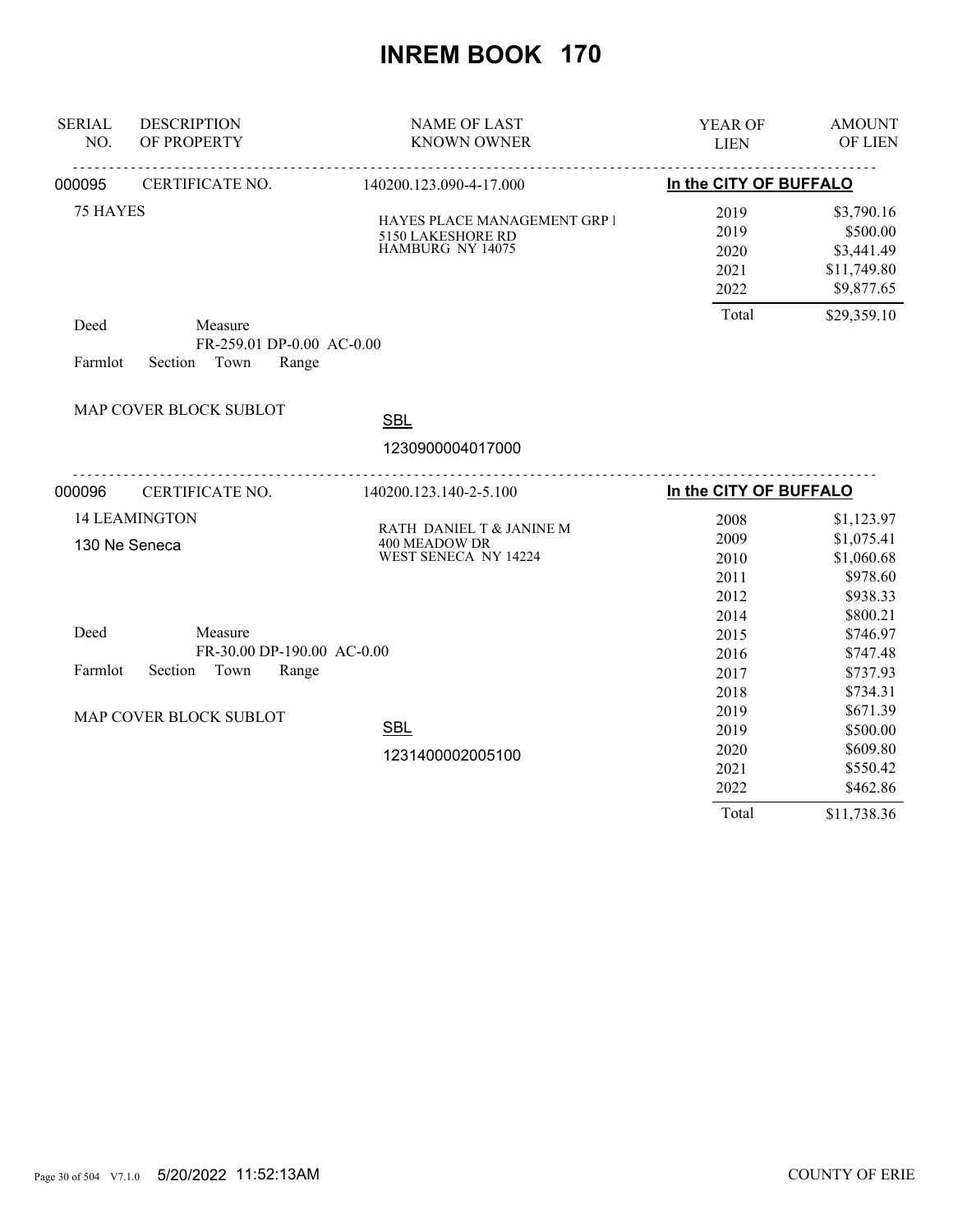| <b>SERIAL</b>      | <b>DESCRIPTION</b>         | <b>NAME OF LAST</b>       | YEAR OF                | <b>AMOUNT</b> |
|--------------------|----------------------------|---------------------------|------------------------|---------------|
| NO.                | OF PROPERTY                | <b>KNOWN OWNER</b>        | <b>LIEN</b>            | OF LIEN       |
| 000098             | CERTIFICATE NO.            | 140200.123.220-2-4.000    | In the CITY OF BUFFALO |               |
| <b>65 MANITOBA</b> |                            | WALDEN JOHN JR.           | 2005                   | \$762.51      |
| 97. E Scoville     |                            | <b>65 MANITOBA</b>        | 2006                   | \$367.45      |
|                    |                            | <b>BUFFALO NY 14206</b>   | 2007                   | \$772.49      |
|                    |                            |                           | 2008                   | \$747.21      |
|                    |                            |                           | 2009                   | \$714.94      |
|                    |                            |                           | 2010                   | \$705.23      |
| Deed               | Measure                    |                           | 2011                   | \$650.69      |
|                    | FR-32.33 DP-120.00 AC-0.00 |                           | 2012                   | \$532.07      |
| Farmlot            | Town<br>Section<br>Range   |                           | 2013                   | \$493.36      |
|                    |                            |                           | 2014                   | \$453.92      |
|                    | MAP COVER BLOCK SUBLOT     |                           | 2015                   | \$423.78      |
|                    |                            | <b>SBL</b>                | 2016                   | \$500.00      |
|                    |                            | 1232200002004000          | 2016                   | \$424.08      |
|                    |                            |                           | 2017                   | \$418.64      |
|                    |                            |                           | 2018                   | \$416.61      |
|                    |                            |                           | 2019                   | \$500.00      |
|                    |                            |                           | 2019                   | \$381.01      |
|                    |                            |                           | 2020                   | \$346.13      |
|                    |                            |                           | 2021                   | \$276.32      |
|                    |                            |                           | 2022                   | \$232.43      |
|                    |                            |                           | Total                  | \$10,118.87   |
| 000099             | CERTIFICATE NO.            | 140200.123.290-3-30.000   | In the CITY OF BUFFALO |               |
| 265 BABCOCK        |                            | TORRES JULIO D & INGRID M | 2012                   | \$507.38      |
|                    | 312.75 N Seneca            | 265 BABCOCK               | 2013                   | \$470.46      |
|                    |                            | <b>BUFFALO NY 14210</b>   | 2014                   | \$432.82      |
|                    |                            |                           | 2015                   | \$404.09      |
|                    |                            |                           | 2016                   | \$404.39      |
|                    |                            |                           | 2017                   | \$500.00      |
| Deed               | Measure                    |                           | 2017                   | \$399.23      |
|                    | FR-30.00 DP-125.00 AC-0.00 |                           | 2018                   | \$500.00      |
| Farmlot            | Section<br>Town<br>Range   |                           | 2018                   | \$397.27      |
|                    |                            |                           | 2019                   | \$500.00      |
|                    | MAP COVER BLOCK SUBLOT     |                           | 2019                   | \$363.31      |
|                    |                            | <b>SBL</b>                | 2020                   | \$330.08      |
|                    |                            | 1232900003030000          | 2021                   | \$295.90      |
|                    |                            |                           | 2022                   | \$248.89      |

Total \$5,753.82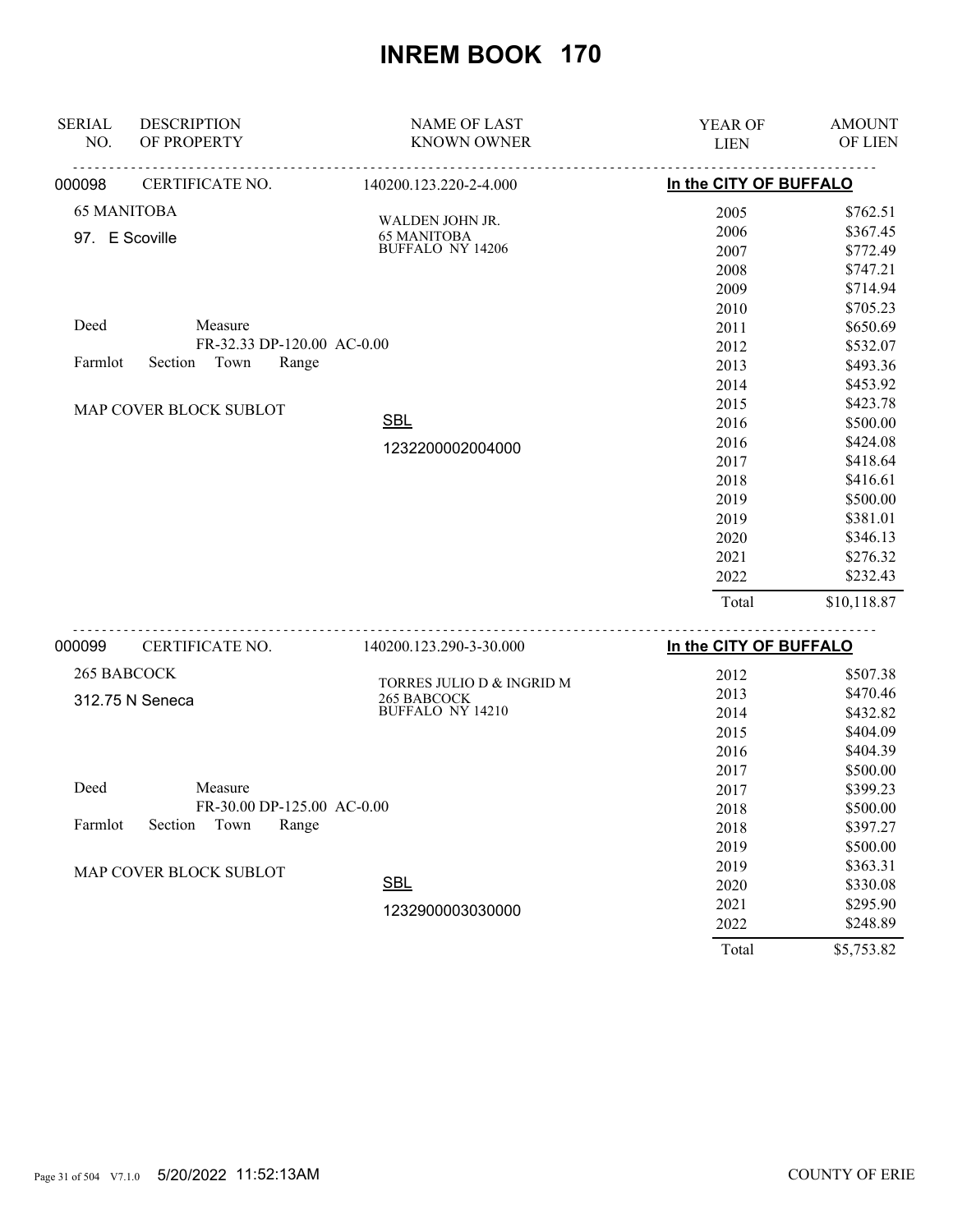| <b>SERIAL</b><br>NO. | <b>DESCRIPTION</b><br>OF PROPERTY | <b>NAME OF LAST</b><br><b>KNOWN OWNER</b> | YEAR OF<br><b>LIEN</b> | <b>AMOUNT</b><br>OF LIEN |
|----------------------|-----------------------------------|-------------------------------------------|------------------------|--------------------------|
| 000100               | .<br>CERTIFICATE NO.              | <u>.</u><br>140200.123.290-4-26.000       | In the CITY OF BUFFALO |                          |
| 97 IMSON             |                                   |                                           | 2004                   | \$877.34                 |
|                      | 1o6.75 N Seneca                   | <b>RATH DAN</b><br>500 MEADOW DR          | 2005                   | \$823.15                 |
|                      |                                   | WEST SENECA NY 14224                      | 2007                   | \$833.77                 |
|                      |                                   |                                           | 2008                   | \$806.49                 |
|                      |                                   |                                           | 2009                   | \$771.65                 |
|                      |                                   |                                           | 2010                   | \$761.09                 |
| Deed                 | Measure                           |                                           | 2011                   | \$702.25                 |
|                      | FR-28.00 DP-119.00 AC-0.00        |                                           | 2012                   | \$673.39                 |
| Farmlot              | Town<br>Section<br>Range          |                                           | 2014                   | \$574.38                 |
|                      |                                   |                                           | 2015                   | \$536.19                 |
|                      | MAP COVER BLOCK SUBLOT            |                                           | 2016                   | \$536.55                 |
|                      |                                   | <b>SBL</b>                                | 2017                   | \$529.69                 |
|                      |                                   | 1232900004026000                          | 2018                   | \$527.11                 |
|                      |                                   |                                           | 2019                   | \$500.00                 |
|                      |                                   |                                           | 2019                   | \$482.01                 |
|                      |                                   |                                           | 2020                   | \$437.84                 |
|                      |                                   |                                           | 2021                   | \$263.25                 |
|                      |                                   |                                           | 2022                   | \$221.46                 |
|                      |                                   |                                           | Total                  | \$10,857.61              |
| 000101               | <u>.</u><br>CERTIFICATE NO.       | 140200.123.290-4-28.000                   | In the CITY OF BUFFALO |                          |
| 101 IMSON            |                                   |                                           | 2002                   | \$890.17                 |
|                      |                                   | RATH DANIEL T & JANINE M                  | 2003                   | \$821.93                 |
|                      | 162.75 N Seneca                   | 400 MEADOW DR<br>WEST SENECA NY 14224     | 2004                   | \$766.57                 |
|                      |                                   |                                           | 2005                   | \$719.17                 |
|                      |                                   |                                           | 2006                   | \$768.90                 |
|                      |                                   |                                           | 2007                   | \$728.71                 |
| Deed                 | Measure                           |                                           | 2008                   | \$704.87                 |
|                      | FR-30.00 DP-119.00 AC-0.00        |                                           | 2009                   | \$674.45                 |
| Farmlot              | Town<br>Section<br>Range          |                                           | 2010                   | \$665.26                 |
|                      |                                   |                                           | 2011                   | \$613.82                 |
|                      | MAP COVER BLOCK SUBLOT            |                                           | 2012                   | \$72.83                  |
|                      |                                   | <b>SBL</b>                                | 2013                   | \$67.69                  |
|                      |                                   |                                           | 2014                   | \$62.41                  |
|                      |                                   | 1232900004028000                          | 2015                   | \$58.39                  |
|                      |                                   |                                           | 2016                   | \$58.46                  |
|                      |                                   |                                           | 2017                   | \$57.74                  |
|                      |                                   |                                           | 2018                   | \$57.46                  |
|                      |                                   |                                           | 2019                   | \$500.00                 |
|                      |                                   |                                           | 2019                   | \$52.72                  |
|                      |                                   |                                           | 2020                   | \$48.05                  |
|                      |                                   |                                           | 2021                   | \$230.63                 |
|                      |                                   |                                           | 2022                   | \$194.03                 |

Total \$8,814.26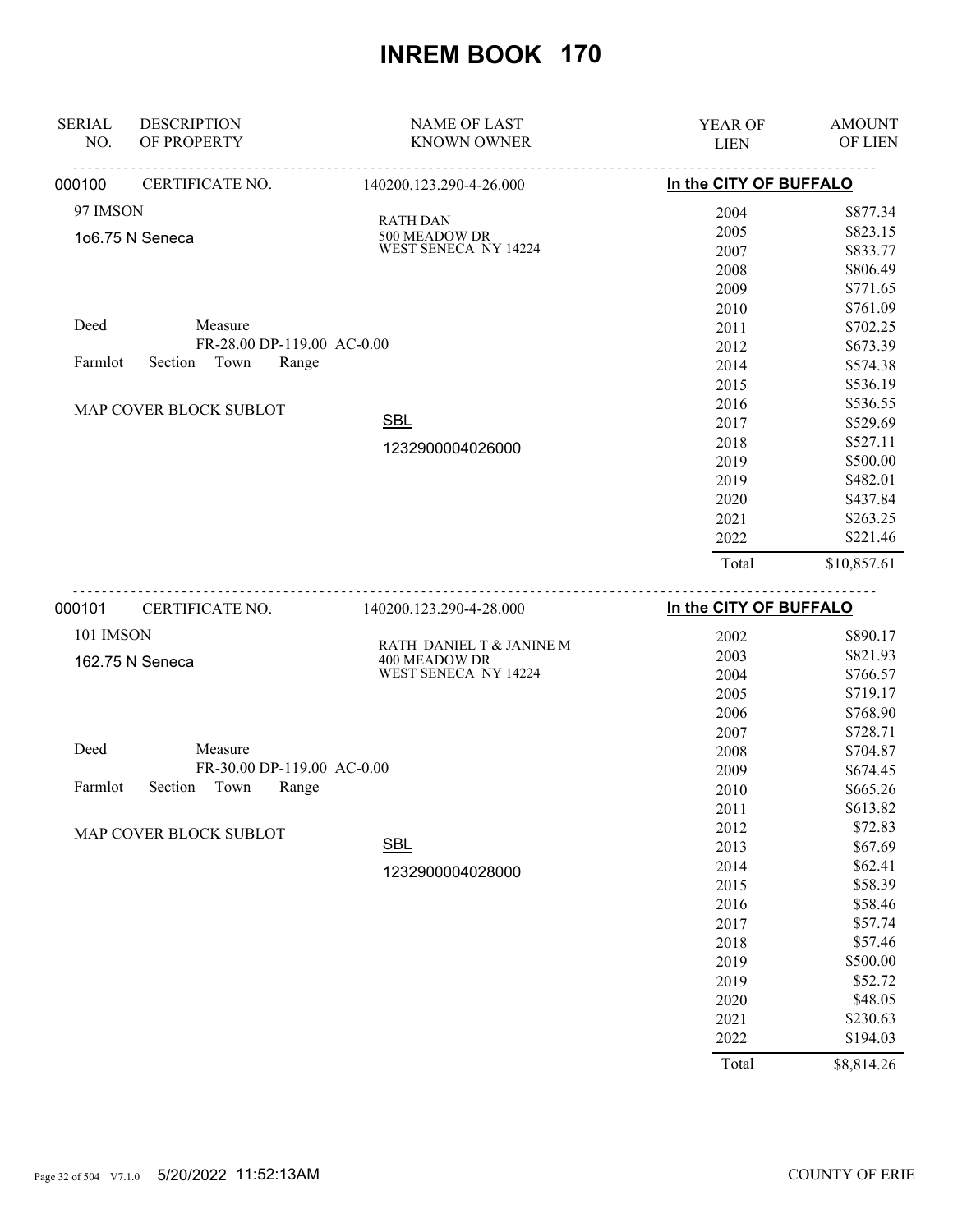| <b>SERIAL</b><br><b>DESCRIPTION</b><br>OF PROPERTY<br>NO. | <b>NAME OF LAST</b><br><b>KNOWN OWNER</b>                                     | YEAR OF<br><b>LIEN</b>               | <b>AMOUNT</b><br>OF LIEN                                 |
|-----------------------------------------------------------|-------------------------------------------------------------------------------|--------------------------------------|----------------------------------------------------------|
| CERTIFICATE NO.<br>000102                                 | 140200.123.300-4-8.000                                                        | <u>.</u><br>In the CITY OF BUFFALO   |                                                          |
| 137 MILTON                                                | HOMA KRISTEN M<br>900 RANSOM RD<br><b>GRAND ISLAND NY 14072</b>               | 2011<br>2012<br>2013<br>2014<br>2015 | \$604.62<br>\$355.44<br>\$329.66<br>\$303.35<br>\$283.25 |
| Deed<br>Measure                                           | FR-26.00 DP-125.00 AC-0.00                                                    | 2016<br>2017                         | \$283.43<br>\$279.84<br>\$278.48                         |
| Town<br>Farmlot<br>Section                                | Range                                                                         | 2018<br>2019<br>2019                 | \$500.00<br>\$254.74                                     |
| MAP COVER BLOCK SUBLOT                                    | <b>SBL</b><br>1233000004008000                                                | 2020<br>2021<br>2022                 | \$231.48<br>\$230.63<br>\$194.03                         |
|                                                           |                                                                               | Total                                | \$4,128.95                                               |
| CERTIFICATE NO.<br>000103                                 | 140200.123.300-5-4.000                                                        | In the CITY OF BUFFALO               |                                                          |
| 136 MILTON                                                | <b>RATH DANIEL T</b><br>400 MEADOW DR<br>WEST SENECA NY 14224                 | 2008<br>2009<br>2010<br>2011<br>2012 | \$806.49<br>\$771.65<br>\$761.09<br>\$702.25<br>\$673.39 |
| Deed<br>Measure<br>Town<br>Farmlot<br>Section             | FR-35.00 DP-125.00 AC-0.00<br>Range                                           | 2014<br>2015<br>2016<br>2017<br>2018 | \$574.38<br>\$536.19<br>\$536.55<br>\$529.69<br>\$527.11 |
| MAP COVER BLOCK SUBLOT                                    | <b>SBL</b><br>1233000005004000                                                | 2019<br>2020<br>2021<br>2022         | \$482.01<br>\$437.84<br>\$269.78<br>\$226.95             |
|                                                           |                                                                               | Total                                | \$7,835.37                                               |
| 000104<br>CERTIFICATE NO.                                 | 140200.123.310-2-11.000                                                       | In the CITY OF BUFFALO               |                                                          |
| 33 HOBART<br>16o. S Clinton                               | SPENCER MICHAEL D<br>SPENCER JUDITH A<br>33 HOBART<br><b>BUFFALO NY 14206</b> | 2013<br>2014<br>2015<br>2016<br>2017 | \$51.31<br>\$345.36<br>\$303.69<br>\$536.55<br>\$529.69  |
| Deed<br>Measure<br>Farmlot<br>Section<br>Town             | FR-45.00 DP-105.00 AC-0.00<br>Range                                           | 2017<br>2018<br>2019<br>2019<br>2020 | \$275.00<br>\$527.11<br>\$500.00<br>\$482.01<br>\$437.84 |
| MAP COVER BLOCK SUBLOT                                    | <b>SBL</b>                                                                    | 2021<br>2022                         | \$308.93<br>\$259.87                                     |
|                                                           | 1233100002011000                                                              | Total                                | \$4,557.36                                               |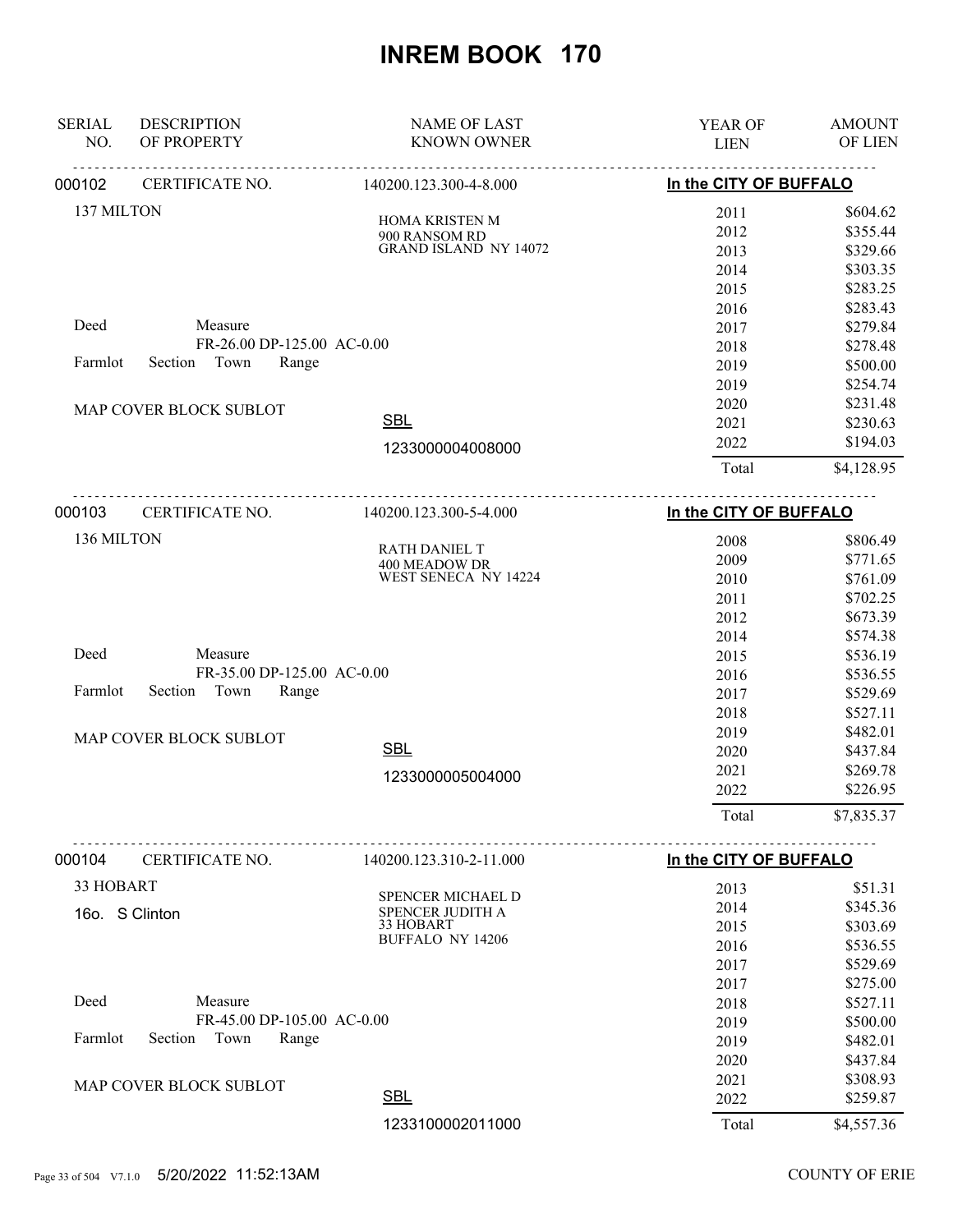| <b>SERIAL</b><br>NO. | <b>DESCRIPTION</b><br>OF PROPERTY | <b>NAME OF LAST</b><br><b>KNOWN OWNER</b> | YEAR OF<br><b>LIEN</b> | <b>AMOUNT</b><br>OF LIEN |
|----------------------|-----------------------------------|-------------------------------------------|------------------------|--------------------------|
| 000106               | CERTIFICATE NO.                   | .<br>140200.123.370-5-5.000               | In the CITY OF BUFFALO |                          |
|                      |                                   |                                           |                        |                          |
| 1267 SENECA          |                                   | RATH DANIEL T & JANINE M                  | 2001                   | \$1,059.24               |
|                      | 137.5o W Milton                   | 400 MEADOW DR<br>WEST SENECA NY 14224     | 2002                   | \$1,126.16               |
|                      |                                   |                                           | 2003                   | \$1,039.81<br>\$969.72   |
|                      |                                   |                                           | 2004<br>2005           | \$909.78                 |
|                      |                                   |                                           | 2008                   | \$891.11                 |
| Deed                 | Measure                           |                                           | 2009                   | \$852.65                 |
|                      | FR-45.00 DP-170.00 AC-0.00        |                                           | 2010                   |                          |
| Farmlot              | Section Town<br>Range             |                                           |                        | \$840.99                 |
|                      |                                   |                                           | 2011                   | \$775.92                 |
|                      |                                   |                                           | 2012                   | \$744.05                 |
|                      | MAP COVER BLOCK SUBLOT            | <b>SBL</b>                                | 2014                   | \$634.59                 |
|                      |                                   |                                           | 2015                   | \$592.39                 |
|                      |                                   | 1233700005005000                          | 2016                   | \$592.79                 |
|                      |                                   |                                           | 2017                   | \$585.25                 |
|                      |                                   |                                           | 2018                   | \$582.35                 |
|                      |                                   |                                           | 2019                   | \$532.52                 |
|                      |                                   |                                           | 2019                   | \$500.00                 |
|                      |                                   |                                           | 2020                   | \$483.70                 |
|                      |                                   |                                           | 2021                   | \$354.63                 |
|                      |                                   |                                           | 2022                   | \$298.27                 |
|                      |                                   |                                           | Total                  | \$14,365.92              |
| 000107               | <u>.</u><br>CERTIFICATE NO.       | 140200.123.370-6-2.000                    | In the CITY OF BUFFALO |                          |
| 67 WESCOTT           |                                   |                                           | 2003                   | \$717.98                 |
|                      |                                   | RATH DANIEL T & JANINE M                  | 2005                   | \$628.20                 |
| 35. E Troupe         |                                   | 400 MEADOW DR<br>WEST SENECA NY 14224     | 2008                   | \$616.01                 |
|                      |                                   |                                           | 2009                   | \$589.40                 |
|                      |                                   |                                           | 2010                   | \$581.34                 |
|                      |                                   |                                           | 2011                   | \$536.47                 |
| Deed                 | Measure                           |                                           | 2012                   | \$514.43                 |
|                      | FR-30.00 DP-120.00 AC-0.00        |                                           | 2014                   | \$438.85                 |
| Farmlot              | Section<br>Town<br>Range          |                                           | 2015                   | \$409.71                 |
|                      |                                   |                                           | 2016                   | \$409.99                 |
|                      |                                   |                                           | 2017                   | \$404.78                 |
|                      | MAP COVER BLOCK SUBLOT            | <b>SBL</b>                                |                        |                          |
|                      |                                   |                                           | 2018                   | \$402.79                 |
|                      |                                   | 1233700006002000                          | 2019                   | \$500.00                 |
|                      |                                   |                                           | 2019                   | \$368.37                 |
|                      |                                   |                                           | 2020                   | \$334.67                 |
|                      |                                   |                                           | 2021                   | \$198.00                 |
|                      |                                   |                                           | 2022                   | \$166.60                 |
|                      |                                   |                                           | Total                  | \$7,817.59               |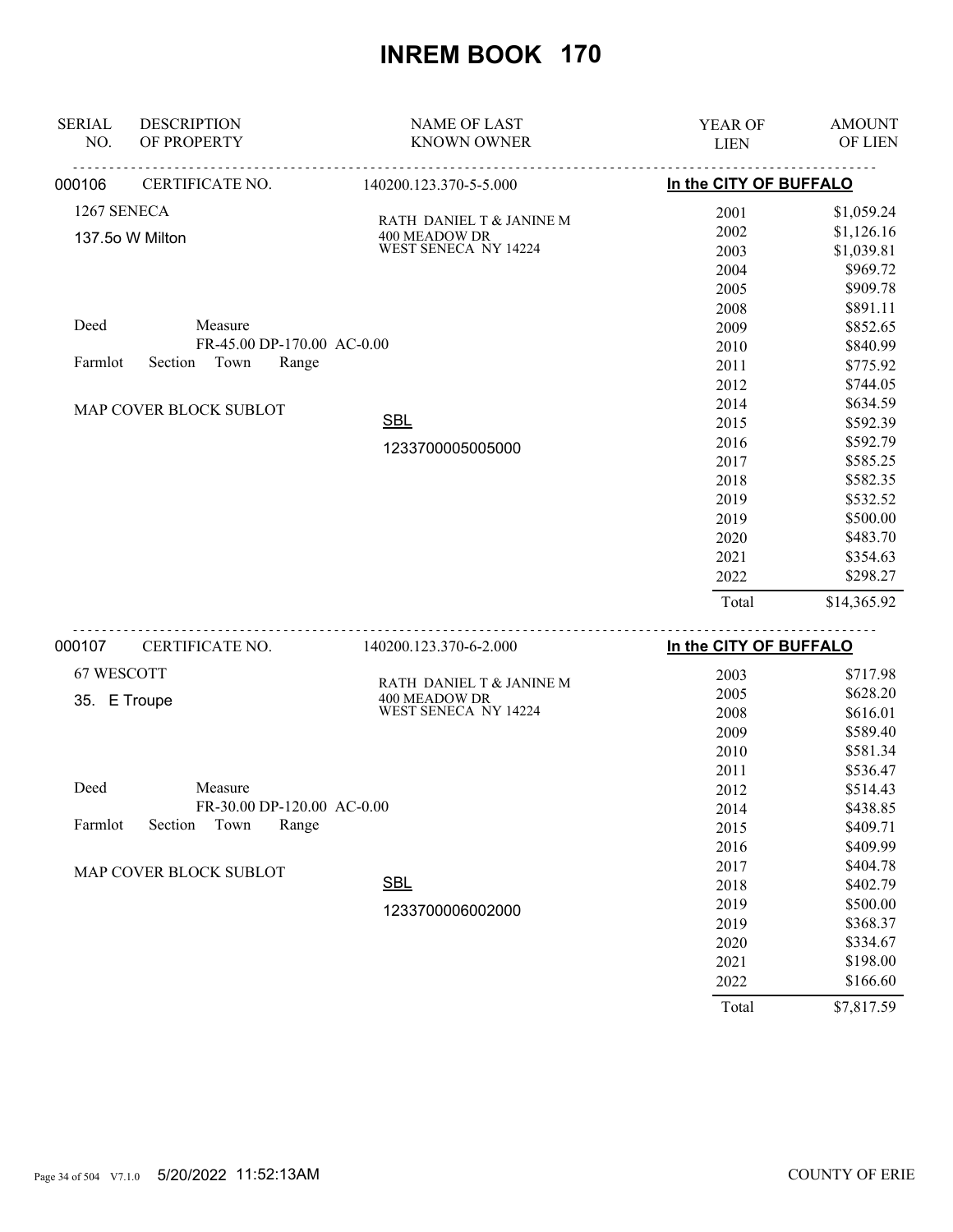| <b>SERIAL</b><br>NO.                          | <b>DESCRIPTION</b><br>OF PROPERTY         | <b>NAME OF LAST</b><br><b>KNOWN OWNER</b> | YEAR OF<br><b>LIEN</b> | <b>AMOUNT</b><br>OF LIEN |  |
|-----------------------------------------------|-------------------------------------------|-------------------------------------------|------------------------|--------------------------|--|
| 000109                                        | CERTIFICATE NO.                           | .<br>140200.123.780-7-13.000              |                        | In the CITY OF BUFFALO   |  |
| 120 SIRRET                                    |                                           |                                           | 2011                   | \$312.09                 |  |
|                                               |                                           | <b>BENES LOUIE</b>                        | 2012                   | \$645.13                 |  |
|                                               | 135. W South Park                         | WALSH JOHN<br>120 SIRRET ST               | 2013                   | \$598.16                 |  |
|                                               |                                           | <b>BUFFALO NY 14220</b>                   | 2014                   | \$550.28                 |  |
|                                               |                                           |                                           | 2015                   | \$513.69                 |  |
|                                               |                                           |                                           | 2016                   | \$514.07                 |  |
| Deed                                          | Measure                                   |                                           | 2016                   | \$500.00                 |  |
|                                               | FR-30.00 DP-100.00 AC-0.00                |                                           | 2017                   | \$507.48                 |  |
| Farmlot                                       | Section Town<br>Range                     |                                           | 2018                   | \$505.00                 |  |
|                                               |                                           |                                           | 2019                   | \$500.00                 |  |
|                                               |                                           |                                           | 2019                   | \$461.81                 |  |
|                                               | MAP COVER BLOCK SUBLOT                    | <b>SBL</b>                                | 2020                   | \$419.49                 |  |
|                                               |                                           | 1237800007013000                          | 2021                   | \$367.68                 |  |
|                                               |                                           |                                           | 2022                   | \$309.24                 |  |
|                                               |                                           |                                           | Total                  | \$6,704.12               |  |
| 000112                                        | CERTIFICATE NO.<br>140200.133.430-5-6.000 |                                           | In the CITY OF BUFFALO |                          |  |
|                                               | 22 BURCH AVE                              |                                           |                        |                          |  |
|                                               |                                           | VASQUEZ LAURA                             | 2014                   | \$264.18                 |  |
|                                               | 16o. Ne Seneca                            | 22 BURCH AVE<br>WEST SENECA NY 14210      | 2015                   | \$246.69                 |  |
| Exc Part In W Seneca                          |                                           |                                           | 2016                   | \$246.86                 |  |
|                                               |                                           |                                           | 2018                   | \$242.56                 |  |
|                                               |                                           |                                           | 2019<br>2020           | \$500.00<br>\$201.68     |  |
| Deed                                          | Measure                                   |                                           | 2022                   | \$391.54                 |  |
|                                               | FR-30.00 DP-116.00 AC-0.00                |                                           |                        |                          |  |
| Farmlot                                       | Section<br>Town<br>Range                  |                                           | Total                  | \$2,093.51               |  |
|                                               | MAP COVER BLOCK SUBLOT                    |                                           |                        |                          |  |
|                                               |                                           | <b>SBL</b>                                |                        |                          |  |
|                                               |                                           | 1334300005006000                          |                        |                          |  |
| 000113                                        | CERTIFICATE NO.                           | 140200.133.460-3-4.000                    | In the CITY OF BUFFALO |                          |  |
| 25 AMBER                                      |                                           |                                           | 2014                   | \$798.73                 |  |
|                                               |                                           | TRAN HIEU HUSBAND                         | 2015                   | \$745.58                 |  |
| 233.1o E Hopkins                              |                                           | PHAN THANH HONG THI WIFE<br>25 AMBER      | 2016                   | \$746.06                 |  |
|                                               |                                           | BUFFALO NY 14220                          | 2017                   | \$736.55                 |  |
|                                               |                                           |                                           | 2018                   | \$1,000.00               |  |
|                                               |                                           |                                           | 2018                   | \$732.94                 |  |
| Deed<br>Measure<br>FR-35.00 DP-127.00 AC-0.00 |                                           |                                           | 2020                   | \$608.66                 |  |
|                                               |                                           |                                           | 2021                   | \$419.90                 |  |
| Farmlot                                       | Section<br>Town<br>Range                  |                                           | Total                  | \$5,788.42               |  |
|                                               |                                           |                                           |                        |                          |  |

#### MAP COVER BLOCK SUBLOT

**SBL** 

1334600003004000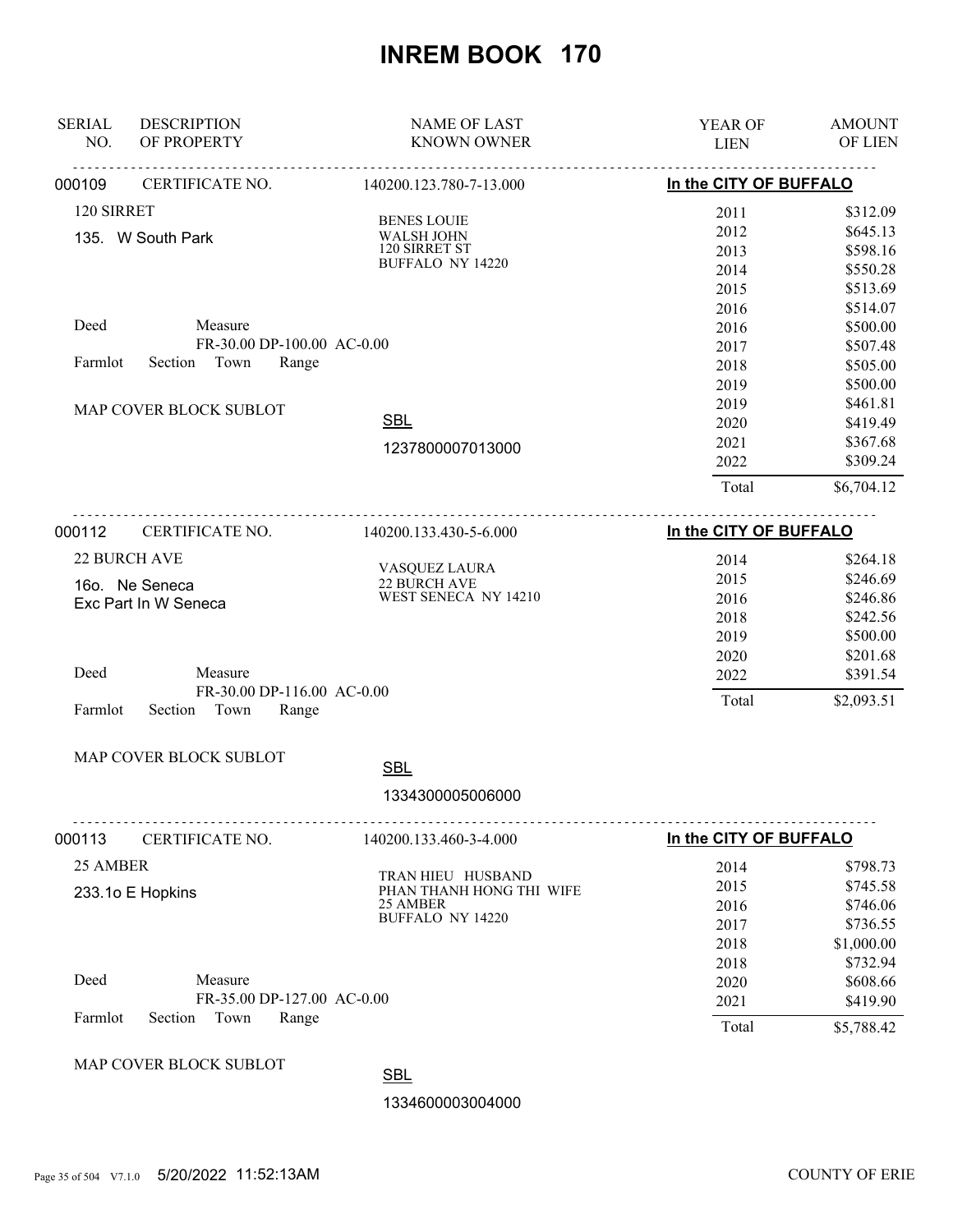| <b>SERIAL</b><br>NO.                                                                     | <b>DESCRIPTION</b><br>OF PROPERTY                                 | <b>NAME OF LAST</b><br><b>KNOWN OWNER</b>                                                | YEAR OF<br><b>LIEN</b>                               | <b>AMOUNT</b><br>OF LIEN                                                             |
|------------------------------------------------------------------------------------------|-------------------------------------------------------------------|------------------------------------------------------------------------------------------|------------------------------------------------------|--------------------------------------------------------------------------------------|
| 000114                                                                                   | CERTIFICATE NO.                                                   | <u>.</u><br>140200.133.550-2-43.000                                                      | In the CITY OF BUFFALO                               |                                                                                      |
| 2036 SOUTH PARK<br>86.90 N Sheffield<br>121 S Pc 80x87 On Sh<br>Effie<br>Deed<br>Measure |                                                                   | ALMADHRAHI ALI H N<br>1148 EAST FERRY<br>BUFFALO NY 14211                                | 2017<br>2018<br>2019<br>2019<br>2020<br>2021<br>2022 | \$1,004.66<br>\$1,005.05<br>\$918.89<br>\$500.00<br>\$834.51<br>\$915.90<br>\$770.11 |
| Farmlot                                                                                  | FR-67.50 DP-180.00 AC-0.00<br>Section Town<br>Range               |                                                                                          | Total                                                | \$5,949.12                                                                           |
|                                                                                          | MAP COVER BLOCK SUBLOT                                            | <b>SBL</b><br>1335500002043000                                                           |                                                      |                                                                                      |
| 000115                                                                                   | CERTIFICATE NO.                                                   | 140200.133.550-2-44.000                                                                  | In the CITY OF BUFFALO                               |                                                                                      |
| 2042 SOUTH PARK<br>North Cor Sheffield                                                   |                                                                   | ALMADRAHI ALI H. N.<br>C/O HUYNH THUTHUY THI<br>2 LITTELL AVE<br><b>BUFFALO NY 14210</b> | 2017<br>2018<br>2018<br>2019<br>2019                 | \$2,084.48<br>\$2,074.22<br>\$500.00<br>\$1,896.19<br>\$500.00                       |
| Deed<br>Farmlot                                                                          | Measure<br>FR-86.90 DP-80.00 AC-0.00<br>Section Town<br>Range     |                                                                                          | 2020<br>2021<br>2022<br>Total                        | \$1,721.85<br>\$2,560.56<br>\$2,152.69<br>\$13,489.99                                |
|                                                                                          | MAP COVER BLOCK SUBLOT                                            | <b>SBL</b>                                                                               |                                                      |                                                                                      |
|                                                                                          |                                                                   | 1335500002044000                                                                         |                                                      |                                                                                      |
| 000116                                                                                   | CERTIFICATE NO.                                                   | <u>.</u><br>140200.133.570-2-22.000                                                      | In the CITY OF BUFFALO                               |                                                                                      |
| 817 ABBOTT<br>North Cor Woodside<br>128s 40 R                                            |                                                                   | ABBOTT DEVELOPMENT GROUP INC<br>817 ABBOTT<br><b>BUFFALO NY 14220-2049</b>               | 2018<br>2019<br>2019<br>2020<br>2021<br>2022         | \$1,452.62<br>\$5,000.00<br>\$1,327.98<br>\$1,205.94<br>\$1,340.11<br>\$1,126.73     |
| Deed<br>Farmlot                                                                          | Measure<br>FR-41.21 DP-118.00 AC-0.00<br>Town<br>Section<br>Range |                                                                                          | Total                                                | \$11,453.38                                                                          |
|                                                                                          | MAP COVER BLOCK SUBLOT                                            | <b>SBL</b>                                                                               |                                                      |                                                                                      |
|                                                                                          |                                                                   | 1335700002022000                                                                         |                                                      |                                                                                      |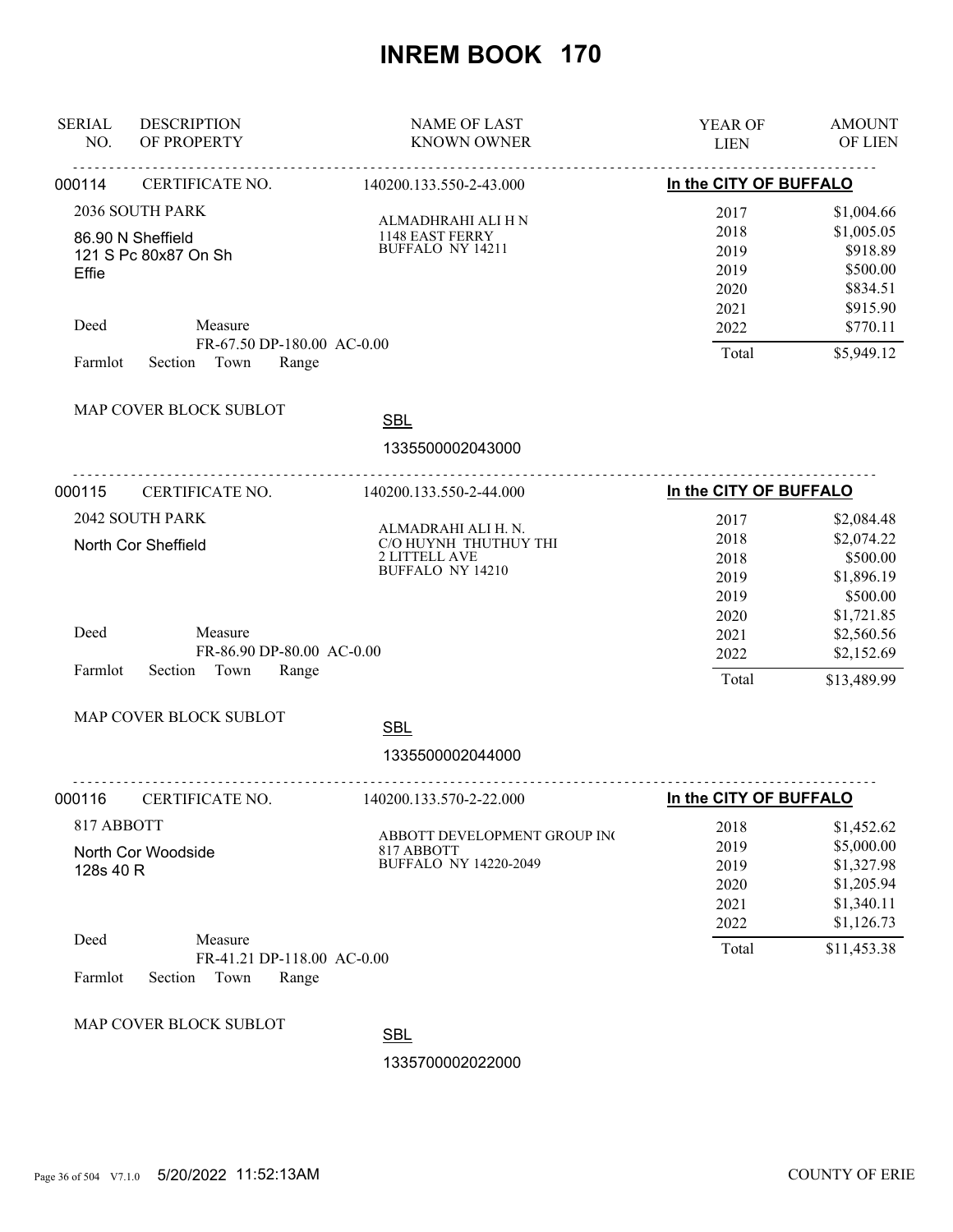| <b>SERIAL</b><br>NO. | <b>DESCRIPTION</b><br>OF PROPERTY                                 | <b>NAME OF LAST</b><br><b>KNOWN OWNER</b>                                                            | YEAR OF<br><b>LIEN</b>               | <b>AMOUNT</b><br>OF LIEN                                       |
|----------------------|-------------------------------------------------------------------|------------------------------------------------------------------------------------------------------|--------------------------------------|----------------------------------------------------------------|
| 000117               | CERTIFICATE NO.                                                   | 140200.133.570-5-11.000                                                                              | In the CITY OF BUFFALO               |                                                                |
|                      | 298 WOODSIDE<br><b>West Cor Hancock</b>                           | WITCZAK DAVID M JR HUSBAND<br>WITCZAK ELIZABETH WIFE<br>298 WOODSIDE<br><b>BUFFALO NY 14220-2013</b> | 2017<br>2018<br>2018<br>2019<br>2019 | \$1,806.85<br>\$1,797.94<br>\$500.00<br>\$1,643.65<br>\$500.00 |
| Deed<br>Farmlot      | Measure<br>FR-51.85 DP-115.00 AC-0.00<br>Section Town<br>Range    |                                                                                                      | 2020<br>2021<br>2022<br>Total        | \$1,492.55<br>\$1,320.55<br>\$1,110.27<br>\$10,171.81          |
|                      | MAP COVER BLOCK SUBLOT                                            | <b>SBL</b><br>1335700005011000                                                                       |                                      |                                                                |
| 000118               | CERTIFICATE NO.                                                   | 140200.133.740-6-11.000                                                                              | In the CITY OF BUFFALO               |                                                                |
| 433 EDEN             | 145.31 W Abbott Rd                                                | ALLEN MICHELLE<br>433 EDEN ST<br><b>BUFFALO NY 14220-2739</b>                                        | 2016<br>2017<br>2018<br>2018         | \$950.33<br>\$938.18<br>\$933.57<br>\$500.00                   |
| Deed<br>Farmlot      | Measure<br>FR-33.00 DP-159.00 AC-0.00<br>Section<br>Town<br>Range |                                                                                                      | 2019<br>2019<br>2020<br>2021<br>2022 | \$864.60<br>\$500.00<br>\$798.97<br>\$752.75<br>\$635.41       |
|                      |                                                                   |                                                                                                      | Total                                | \$6,873.81                                                     |
|                      | MAP COVER BLOCK SUBLOT                                            | <b>SBL</b>                                                                                           |                                      |                                                                |
|                      |                                                                   | 1337400006011000                                                                                     |                                      |                                                                |
| 000119               | CERTIFICATE NO.                                                   | 140200.90.820-3-18.000                                                                               | In the CITY OF BUFFALO               |                                                                |
| 190 FLOSS            | 47o. S Delavan                                                    | MACK-HEDGEPECK LATIFA<br><b>C/O LATOYA RHINES</b><br>190 FLOSS ST<br><b>BUFFALO NY 14215</b>         | 2013<br>2014<br>2015<br>2016<br>2017 | \$165.27<br>\$518.66<br>\$484.20<br>\$484.52<br>\$478.35       |
| Deed<br>Farmlot      | Measure<br>FR-30.00 DP-103.00 AC-0.00<br>Section<br>Town<br>Range |                                                                                                      | 2018<br>2019<br>2019<br>2020<br>2021 | \$476.00<br>\$500.00<br>\$435.29<br>\$395.43<br>\$230.63       |
|                      | MAP COVER BLOCK SUBLOT                                            | <b>SBL</b><br>0908200003018000                                                                       | 2022<br>Total                        | \$194.03<br>\$4,362.38                                         |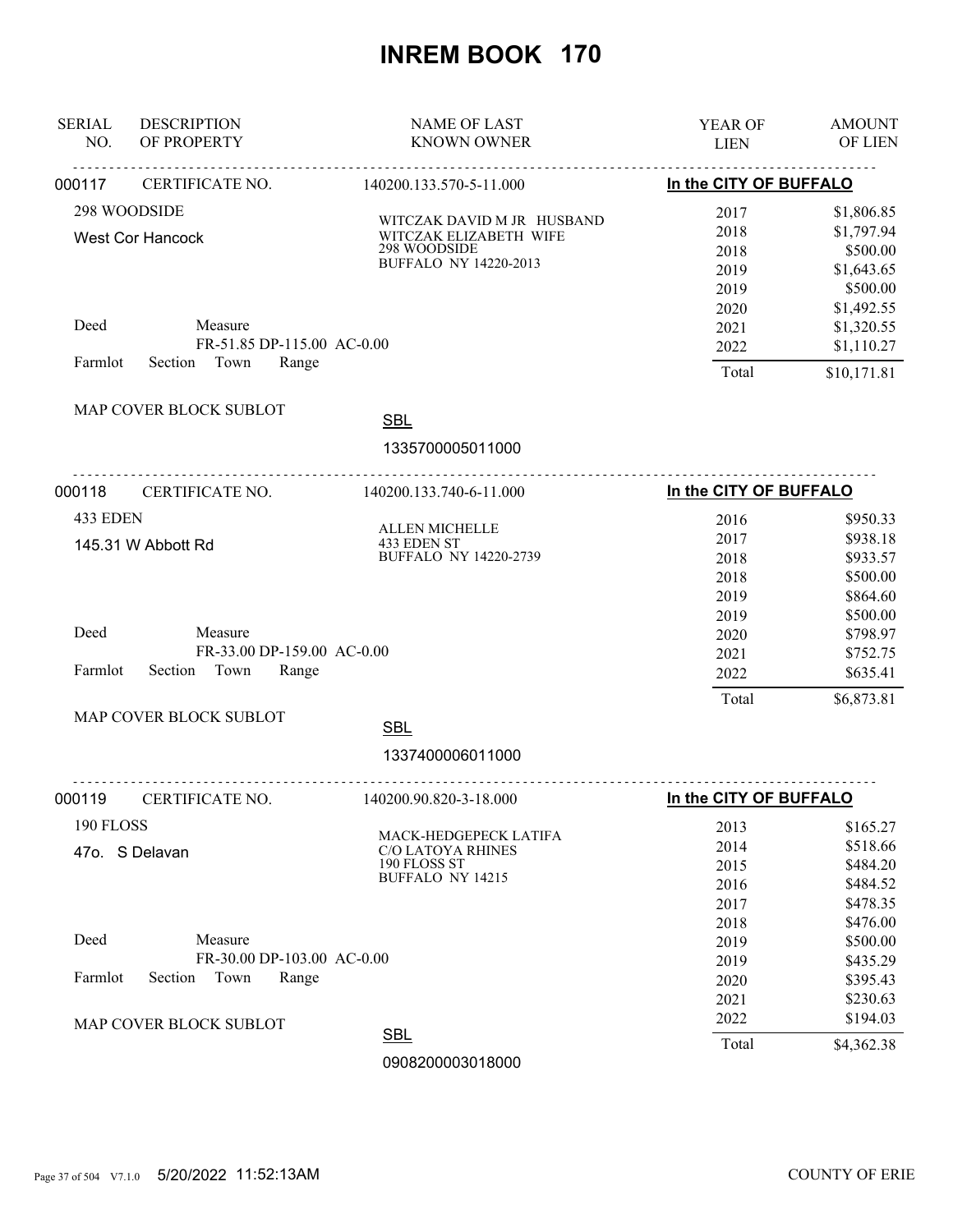| <b>SERIAL</b><br>NO.                                                                                                                                                                                                  | <b>DESCRIPTION</b><br>OF PROPERTY                                                                                           | <b>NAME OF LAST</b><br><b>KNOWN OWNER</b>                                                   | YEAR OF<br><b>LIEN</b>                                                        | <b>AMOUNT</b><br>OF LIEN                                                                                                |
|-----------------------------------------------------------------------------------------------------------------------------------------------------------------------------------------------------------------------|-----------------------------------------------------------------------------------------------------------------------------|---------------------------------------------------------------------------------------------|-------------------------------------------------------------------------------|-------------------------------------------------------------------------------------------------------------------------|
| 000120                                                                                                                                                                                                                | CERTIFICATE NO.                                                                                                             | 140900.141.430-4-9.100                                                                      | In the CITY OF LACKAWANNA                                                     |                                                                                                                         |
| 27 29 LEBANON ST<br>SI31 & 32 W15 Ft SI<br>30<br>Mc676 B3 70&71 W Blk<br>B                                                                                                                                            |                                                                                                                             | <b>ARA TASNIM</b><br>FL3<br>716 SIXTH AVE<br>BROOKLYN NY 11215                              | 2018<br>2019<br>2019<br>2021<br>2022                                          | \$1,793.10<br>\$1,624.99<br>\$500.00<br>\$2,348.94<br>\$896.77                                                          |
| 75 X 100<br>Deed<br>Farmlot<br>0034                                                                                                                                                                                   | Measure<br>FR-75.00 DP-100.00 AC-0.00<br>Section Town<br>Range<br>10<br>00<br>8                                             |                                                                                             | Total                                                                         | \$7,163.80                                                                                                              |
|                                                                                                                                                                                                                       | MAP COVER BLOCK SUBLOT<br>Mc676 Blb Sl31,32p30                                                                              | <b>SBL</b><br>1414300004009100                                                              |                                                                               |                                                                                                                         |
| 000122                                                                                                                                                                                                                | CERTIFICATE NO.                                                                                                             | 140900.141.440-4-13.000                                                                     | In the CITY OF LACKAWANNA                                                     |                                                                                                                         |
| <b>25 LEHIGH AVE</b><br>Lot 9 Stoney Pt Land<br>Co<br><b>Cov 682</b><br><b>B33</b><br>56 W<br>3o X 12o<br>Deed<br>Measure<br>FR-30.00 DP-120.00 AC-0.00<br>Farmlot<br>Section Town<br>Range<br>MAP COVER BLOCK SUBLOT |                                                                                                                             | ALDERWISH IZZADIN<br>69 LEHIGH AVE<br>LACKAWANNA NY 14218<br><b>SBL</b><br>1414400004013000 | 2016<br>2017<br>2018<br>2018<br>2019<br>2019<br>2020<br>2021<br>2022<br>Total | \$44.63<br>\$994.08<br>\$943.35<br>\$500.00<br>\$1,189.05<br>\$500.00<br>\$793.94<br>\$638.22<br>\$385.51<br>\$5,988.78 |
| 000124                                                                                                                                                                                                                | .<br>CERTIFICATE NO.                                                                                                        | .<br>140900.141.440-4-28.000                                                                | In the CITY OF LACKAWANNA                                                     |                                                                                                                         |
| D Co<br>B3 371 W<br>Mc 1017<br>Deed<br>Farmlot<br>0031                                                                                                                                                                | 69 LEHIGH AVE<br>Lot 24 Stoney Pt Lan<br>Measure<br>FR-30.00 DP-120.00 AC-0.00<br>Town<br>Section<br>Range<br>00<br>10<br>8 | ALDERWISH IZZADIN<br>69 LEHIGH AVE<br>LACKAWANNA NY 14218                                   | 2017<br>2018<br>2018<br>2019<br>2019<br>2020<br>2021<br>2022<br>Total         | \$916.57<br>\$1,042.15<br>\$500.00<br>\$878.17<br>\$500.00<br>\$929.20<br>\$608.82<br>\$535.96<br>\$5,910.87            |
| M1017124                                                                                                                                                                                                              | MAP COVER BLOCK SUBLOT                                                                                                      | <b>SBL</b>                                                                                  |                                                                               |                                                                                                                         |
|                                                                                                                                                                                                                       |                                                                                                                             | 1414400004028000                                                                            |                                                                               |                                                                                                                         |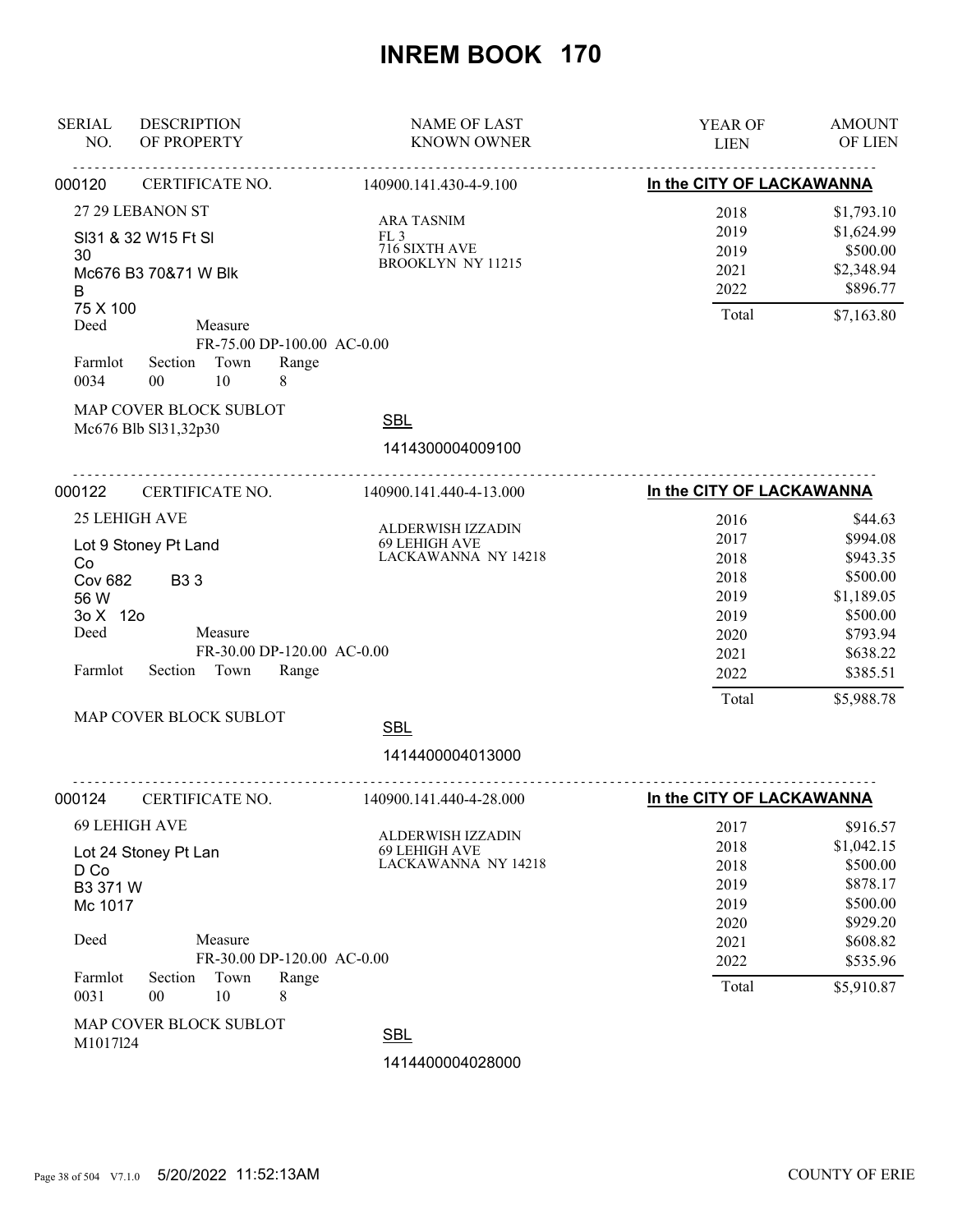| <b>SERIAL</b><br>NO.                   | <b>DESCRIPTION</b><br>OF PROPERTY                                                             | <b>NAME OF LAST</b><br><b>KNOWN OWNER</b>                   | YEAR OF<br><b>LIEN</b>                               | <b>AMOUNT</b><br>OF LIEN                                                             |
|----------------------------------------|-----------------------------------------------------------------------------------------------|-------------------------------------------------------------|------------------------------------------------------|--------------------------------------------------------------------------------------|
| 000125                                 | CERTIFICATE NO.                                                                               | 140900.141.510-1-3.000                                      | In the CITY OF LACKAWANNA                            |                                                                                      |
| N15 Lot 35<br>7o W<br>40 X 100<br>Deed | <b>105 HOLLAND AVE</b><br>Lot 34 Koons Tract<br>B4 1<br>Measure<br>FR-40.00 DP-100.00 AC-0.00 | ALDERWISH IZZADIN A<br>69 LEHIGH AVE<br>LACKAWANNA NY 14218 | 2017<br>2018<br>2019<br>2019<br>2020<br>2021<br>2022 | \$884.28<br>\$796.66<br>\$973.32<br>\$500.00<br>\$1,684.10<br>\$1,777.30<br>\$868.02 |
| Farmlot                                | Section Town<br>Range<br>MAP COVER BLOCK SUBLOT                                               | <b>SBL</b>                                                  | Total                                                | \$7,483.68                                                                           |
|                                        |                                                                                               | 1415100001003000                                            |                                                      |                                                                                      |
| 000127                                 | CERTIFICATE NO.                                                                               | 140900.141.510-5-48.000                                     | In the CITY OF LACKAWANNA                            |                                                                                      |
| <b>B4</b><br>69 W<br>3o X 1o1          | <b>14 WASHINGTON ST</b><br>Lot 116 Homeland                                                   | ALDERWISH IZZADIN A<br>69 LEHIGH AVE<br>LACKAWANNA NY 14218 | 2015<br>2016<br>2017<br>2018<br>2018                 | \$538.98<br>\$539.34<br>\$514.32<br>\$500.00<br>\$471.25                             |
| Deed<br>Farmlot<br>0033                | Measure<br>FR-30.00 DP-101.00 AC-0.00<br>Town<br>Range<br>Section<br>$00\,$<br>10<br>8        |                                                             | 2019<br>2019<br>2020<br>2021<br>2022                 | \$500.00<br>\$444.29<br>\$544.11<br>\$457.74<br>\$384.16                             |
| M9951116                               | MAP COVER BLOCK SUBLOT                                                                        | <b>SBL</b><br>1415100005048000                              | Total                                                | \$4,894.19                                                                           |
| 000128                                 | CERTIFICATE NO.                                                                               | <u>.</u><br>140900.141.510-6-29.100                         | In the CITY OF LACKAWANNA                            |                                                                                      |
|                                        | 52 PEARL AVE                                                                                  | <b>AHMED JEHAN</b><br>58 PEARL AVE<br>LACKAWANNA NY 14218   | 2016<br>2019<br>2019<br>2020<br>2022                 | \$1,274.39<br>\$1,162.54<br>\$500.00<br>\$819.84<br>\$1,057.03                       |
| Deed<br>Farmlot                        | Measure<br>FR-60.00 DP-101.00 AC-0.00<br>Section<br>Town<br>Range                             |                                                             | Total                                                | \$4,813.80                                                                           |
|                                        | MAP COVER BLOCK SUBLOT                                                                        | <b>SBL</b><br>1415100006029100                              |                                                      |                                                                                      |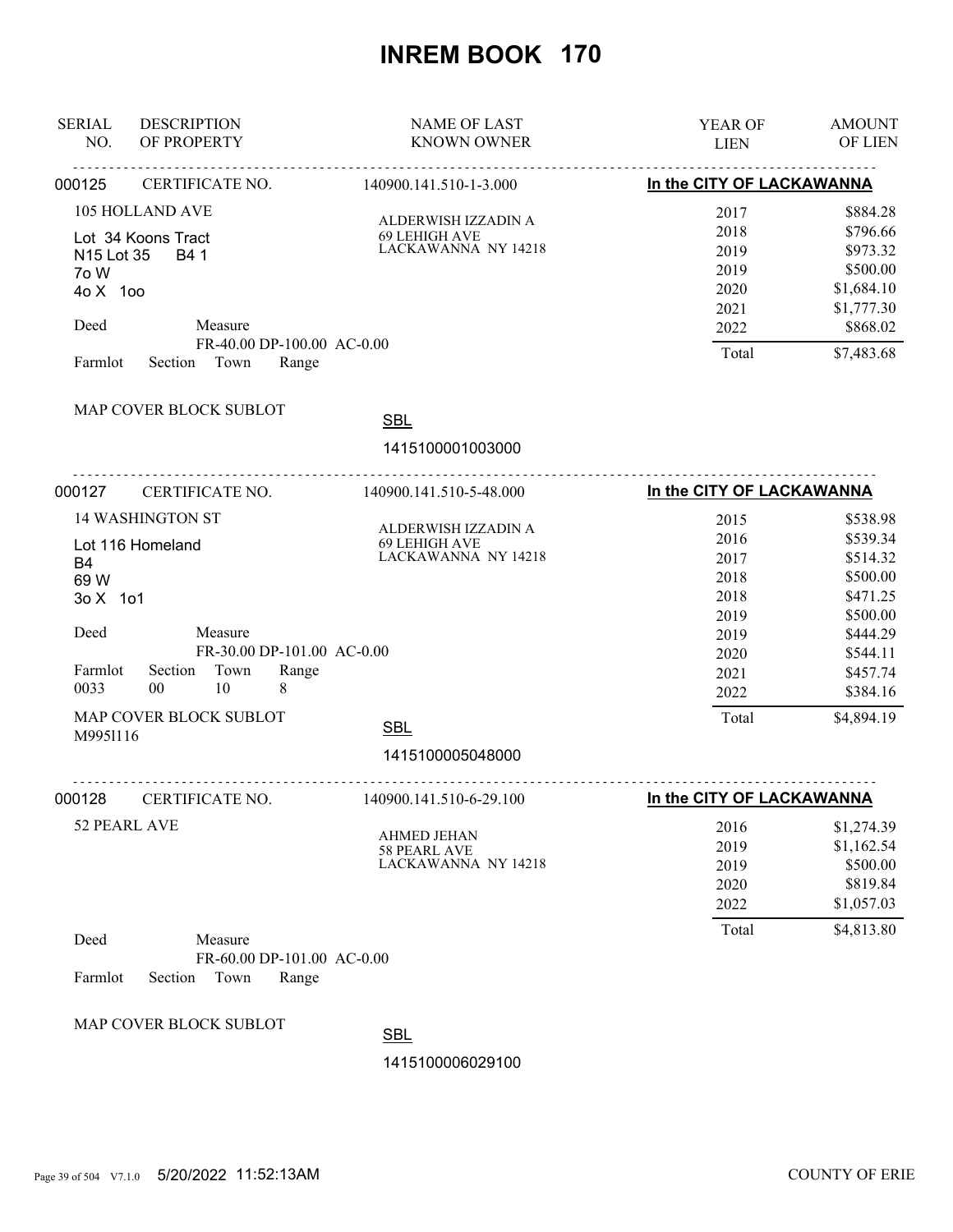| <b>SERIAL</b><br>NO.                                                                        | <b>DESCRIPTION</b><br>OF PROPERTY                                                                                      | <b>NAME OF LAST</b><br><b>KNOWN OWNER</b>                                                                                                                       | YEAR OF<br><b>LIEN</b>                                        | <b>AMOUNT</b><br>OF LIEN                                                                               |
|---------------------------------------------------------------------------------------------|------------------------------------------------------------------------------------------------------------------------|-----------------------------------------------------------------------------------------------------------------------------------------------------------------|---------------------------------------------------------------|--------------------------------------------------------------------------------------------------------|
| 000129                                                                                      | CERTIFICATE NO.                                                                                                        | <u>.</u><br>140900.141.590-5-1.000                                                                                                                              | In the CITY OF LACKAWANNA                                     |                                                                                                        |
| Tr<br>A6 40 Pt 1<br>14o X 98<br>Deed                                                        | 2470 HAMBURG TPKE<br>Grt Lot 26 Stony Pt<br>Measure                                                                    | FTS DEVELOPMENT LLC<br>2470 HAMBURG TPKE<br>LACKAWANNA NY 14218<br>FR-140.00 DP-125.00 AC-0.00                                                                  | 2018<br>2018<br>2019<br>2019<br>2020<br>2021<br>2022          | \$2,084.87<br>\$500.00<br>\$2,854.16<br>\$500.00<br>\$2,434.69<br>\$1,833.26<br>\$1,541.18             |
| Farmlot<br>0025                                                                             | Section<br>Town<br>10<br>8<br>$00\,$                                                                                   | Range                                                                                                                                                           | Total                                                         | \$11,748.16                                                                                            |
|                                                                                             | MAP COVER BLOCK SUBLOT                                                                                                 | <b>SBL</b><br>1415900005001000                                                                                                                                  |                                                               |                                                                                                        |
| 000131                                                                                      | CERTIFICATE NO.                                                                                                        | .<br>.<br>140900.141.830-1-9.000                                                                                                                                | In the CITY OF LACKAWANNA                                     |                                                                                                        |
| <b>Rk</b><br>B <sub>8</sub><br>45 W<br>35 X 1o1<br>Deed<br>Farmlot<br>0019<br>Mc 1318 L 370 | <b>42 JACKSON AVE</b><br>Lot 37o Bethlehem Pa<br>Measure<br>Section<br>Town<br>10<br>00<br>8<br>MAP COVER BLOCK SUBLOT | MCDONALD JOSEPH E<br>MATHES MARGARET C<br><b>42 JACKSON AVE</b><br>LACKAWANNA NY 14218<br>FR-35.00 DP-101.00 AC-0.00<br>Range<br><b>SBL</b><br>1418300001009000 | 2017<br>2018<br>2019<br>2019<br>2020<br>2021<br>2022<br>Total | \$356.44<br>\$1,324.82<br>\$1,254.14<br>\$500.00<br>\$1,310.75<br>\$1,090.47<br>\$841.29<br>\$6,677.91 |
| 000132                                                                                      | CERTIFICATE NO.                                                                                                        | .<br>140900.141.830-3-14.000                                                                                                                                    | In the CITY OF LACKAWANNA                                     |                                                                                                        |
| 20 BEECH ST<br>Pk<br>B81<br>O7W<br>36 X 103.08n<br>Deed<br>Farmlot                          | Lot 351 Bethlehem<br>Measure<br>Section<br>Town                                                                        | DELMONT CAROL<br><b>DELMONT EUGENE</b><br><b>20 BEECH ST</b><br>LACKAWANNA NY 14218<br>FR-36.00 DP-110.00 AC-0.00<br>Range                                      | 2018<br>2019<br>2019<br>2020<br>2021<br>2022<br>Total         | \$1,596.13<br>\$1,366.30<br>\$500.00<br>\$1,188.42<br>\$988.54<br>\$797.75<br>\$6,437.14               |
|                                                                                             | MAP COVER BLOCK SUBLOT                                                                                                 | <b>SBL</b>                                                                                                                                                      |                                                               |                                                                                                        |
|                                                                                             |                                                                                                                        | 1418300003014000                                                                                                                                                |                                                               |                                                                                                        |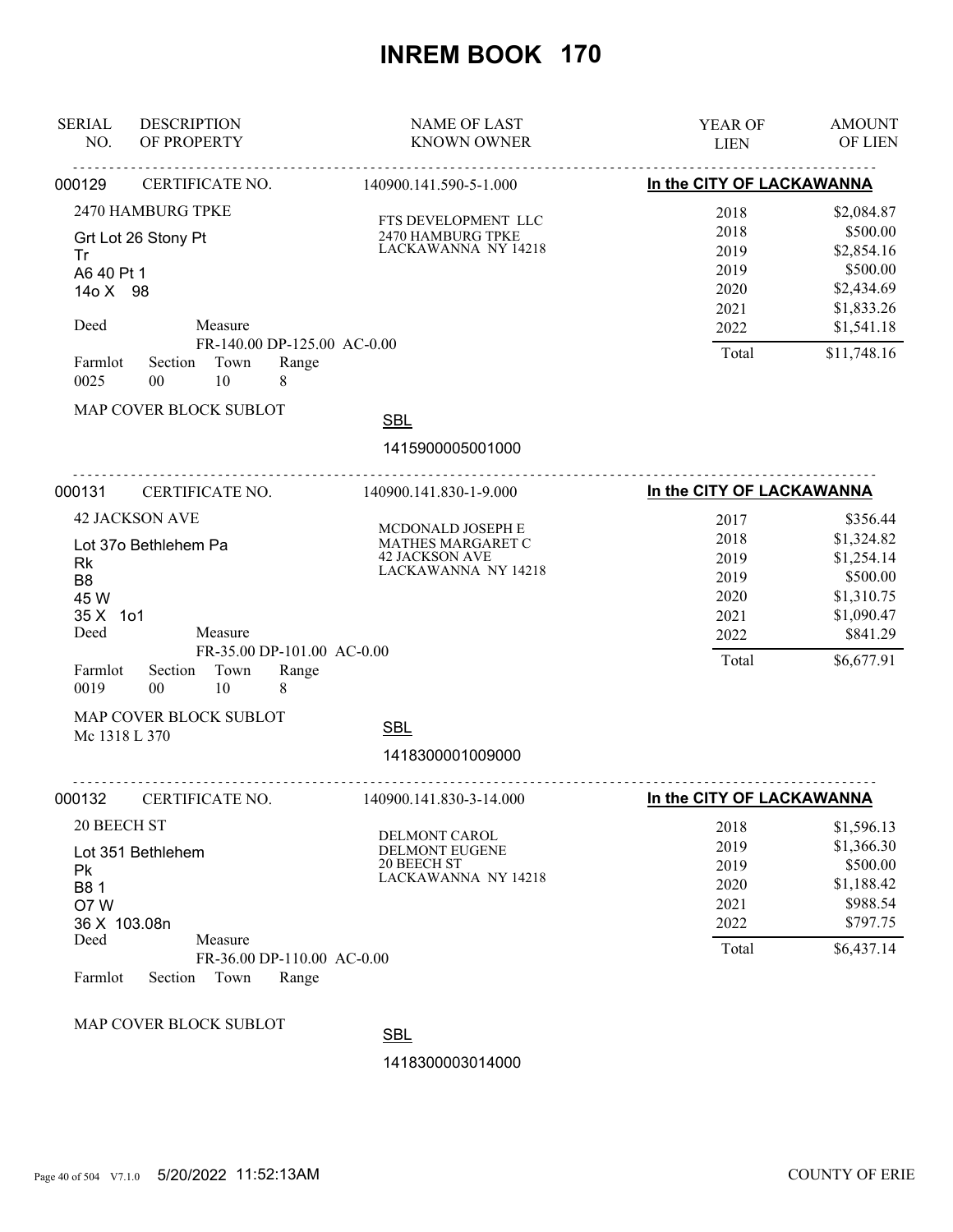| <b>SERIAL</b> | <b>DESCRIPTION</b>      | <b>NAME OF LAST</b>                              | YEAR OF                 | <b>AMOUNT</b> |
|---------------|-------------------------|--------------------------------------------------|-------------------------|---------------|
| NO.           | OF PROPERTY             | <b>KNOWN OWNER</b>                               | <b>LIEN</b>             | OF LIEN       |
| 0001325       | .<br>CERTIFICATE NO.    | 146200.324.000-1-29.300                          | In the TOWN OF SARDINIA |               |
| 0 CREEK RD    |                         |                                                  | 1999                    | \$1,511.93    |
|               |                         | CARPENTER'S HAND INC.<br>C/O C/O JOHN H RING III | 2000                    | \$1,437.73    |
|               |                         | <b>CHAPTER 7 TRUSTEE</b>                         | 2001                    | \$1,391.95    |
|               |                         | 385 CLEVELAND DR                                 | 2002                    | \$1,444.06    |
|               |                         | BUFFALO NY 14215                                 | 2003                    | \$1,526.49    |
|               |                         |                                                  | 2004                    | \$1,586.32    |
| Deed          | Measure                 |                                                  | 2005                    | \$1,576.09    |
|               | FR-0.00 DP-0.00 AC-0.00 |                                                  | 2006                    | \$1,519.75    |
| Farmlot       | Section Town<br>Range   |                                                  | 2007                    | \$1,421.26    |
|               |                         |                                                  | 2008                    | \$1,353.80    |
|               | MAP COVER BLOCK SUBLOT  |                                                  | 2009                    | \$1,315.57    |
|               |                         | <b>SBL</b>                                       | 2010                    | \$1,239.59    |
|               |                         | 3240000001029300                                 | 2011                    | \$1,164.81    |
|               |                         |                                                  | 2012                    | \$1,114.96    |
|               |                         |                                                  | 2013                    | \$1,054.87    |
|               |                         |                                                  | 2014                    | \$994.08      |
|               |                         |                                                  | 2015                    | \$926.92      |
|               |                         |                                                  | 2015                    | \$500.00      |
|               |                         |                                                  | 2016                    | \$900.00      |
|               |                         |                                                  | 2017                    | \$814.17      |
|               |                         |                                                  | 2018                    | \$706.56      |
|               |                         |                                                  | 2018                    | \$500.00      |
|               |                         |                                                  | 2019                    | \$662.25      |
|               |                         |                                                  | 2019                    | \$500.00      |
|               |                         |                                                  | 2020                    | \$577.48      |
|               |                         |                                                  | 2021                    | \$499.24      |
|               |                         |                                                  | Total                   | \$28,239.88   |
|               |                         |                                                  |                         |               |

| 000133          | CERTIFICATE NO.        |            |                                          | 140900.141.830-5-28.000        |      | In the CITY OF LACKAWANNA |            |
|-----------------|------------------------|------------|------------------------------------------|--------------------------------|------|---------------------------|------------|
|                 | <b>32 LINCOLN AVE</b>  |            |                                          | BROS PROS INVESTMENT FIRM INC. |      | 2017                      | \$964.11   |
| SI 66           |                        |            |                                          | 1380 ELECTRIC AVE              |      | 2018                      | \$879.26   |
|                 | Mc 1318 B9-33          |            |                                          | LACKAWANNA NY 14218            |      | 2019                      | \$787.14   |
| 110<br>40 X     |                        |            |                                          |                                | 2019 | \$500.00                  |            |
|                 |                        |            |                                          |                                | 2020 | \$808.01                  |            |
|                 |                        |            |                                          |                                |      | 2021                      | \$1,201.35 |
| Deed            |                        | Measure    |                                          |                                |      | 2022                      | \$1,606.23 |
| Farmlot<br>0019 | Section<br>00          | Town<br>10 | FR-40.00 DP-110.00 AC-0.00<br>Range<br>8 |                                |      | Total                     | \$6,746.10 |
|                 | MAP COVER BLOCK SUBLOT |            |                                          | $\sim$                         |      |                           |            |

Mc 1318 L 66

SBL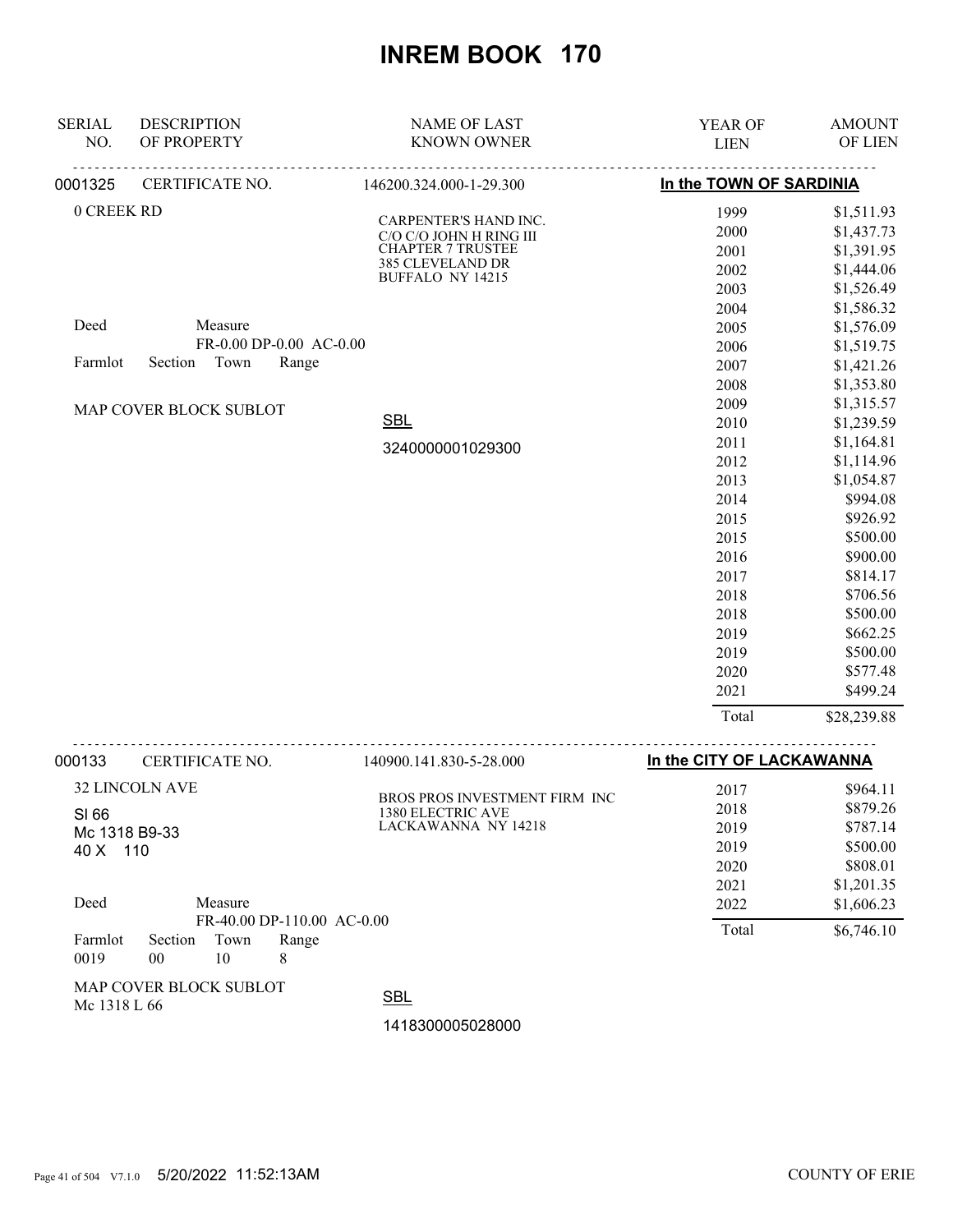| <b>SERIAL</b><br><b>DESCRIPTION</b><br>OF PROPERTY<br>NO.                                                                                                        | <b>NAME OF LAST</b><br><b>KNOWN OWNER</b>                      | YEAR OF<br><b>LIEN</b>                        | <b>AMOUNT</b><br>OF LIEN                                                       |  |  |
|------------------------------------------------------------------------------------------------------------------------------------------------------------------|----------------------------------------------------------------|-----------------------------------------------|--------------------------------------------------------------------------------|--|--|
| CERTIFICATE NO.<br>000134                                                                                                                                        | 140900.141.830-5-40.000                                        |                                               | In the CITY OF LACKAWANNA                                                      |  |  |
| <b>68 WALNUT ST</b><br>L 121 Bethlehem Park<br>B <sub>8</sub><br>84 W<br>35 X 11o                                                                                | KAMINSKI PAUL JOSEPH<br>68 WALNUT<br>LACKAWANNA NY 14218       | 2019<br>2019<br>2020<br>2021<br>2022          | \$1,578.89<br>\$500.00<br>\$1,470.75<br>\$1,207.29<br>\$1,132.76               |  |  |
| Deed<br>Measure<br>FR-35.00 DP-110.00 AC-0.00<br>Town<br>Farmlot<br>Section<br>0019<br>00<br>10<br>8                                                             | Range                                                          | Total                                         | \$5,889.69                                                                     |  |  |
| MAP COVER BLOCK SUBLOT<br>Mc 1318 L 121                                                                                                                          | <b>SBL</b><br>1418300005040000                                 |                                               |                                                                                |  |  |
| 000135<br>CERTIFICATE NO.                                                                                                                                        | 140900.141.840-1-1.000                                         | In the CITY OF LACKAWANNA                     |                                                                                |  |  |
| <b>76 JACKSON AVE</b><br>Lot 378 Bethlehem Pa<br><b>Rk</b><br>B8 132 W<br>Mc 1318<br>Deed<br>Measure<br>FR-41.97 DP-103.70 AC-0.00<br>Town<br>Farmlot<br>Section | CATUZZA LAWRENCE<br>75 JACKSON<br>LACKAWANNA NY 14218<br>Range | 2019<br>2019<br>2020<br>2021<br>2022<br>Total | \$2,204.92<br>\$500.00<br>\$2,027.64<br>\$2,014.85<br>\$1,869.24<br>\$8,616.65 |  |  |
| MAP COVER BLOCK SUBLOT                                                                                                                                           | <b>SBL</b><br>1418400001001000                                 |                                               |                                                                                |  |  |
| 000136<br>CERTIFICATE NO.                                                                                                                                        | <u>.</u><br>140900.141.840-3-15.000                            | In the CITY OF LACKAWANNA                     |                                                                                |  |  |
| 140 MADISON AVE<br>L 272 Bethlehem Park<br>B8 214 W-mc 1318<br>4o X 11o                                                                                          | LING DONNA J<br>140 MADISON AVE<br>LACKAWANNA NY 14218         | 2018<br>2019<br>2019<br>2020<br>2021<br>2022  | \$1,736.45<br>\$1,505.41<br>\$500.00<br>\$1,243.36<br>\$1,023.03<br>\$901.02   |  |  |
| Deed<br>Measure<br>FR-40.00 DP-110.00 AC-0.00<br>Town<br>Farmlot<br>Section<br>0019<br>10<br>00<br>8                                                             | Range                                                          | Total                                         | \$6,909.27                                                                     |  |  |
| MAP COVER BLOCK SUBLOT<br>M13181272                                                                                                                              | <b>SBL</b><br>1418400003015000                                 |                                               |                                                                                |  |  |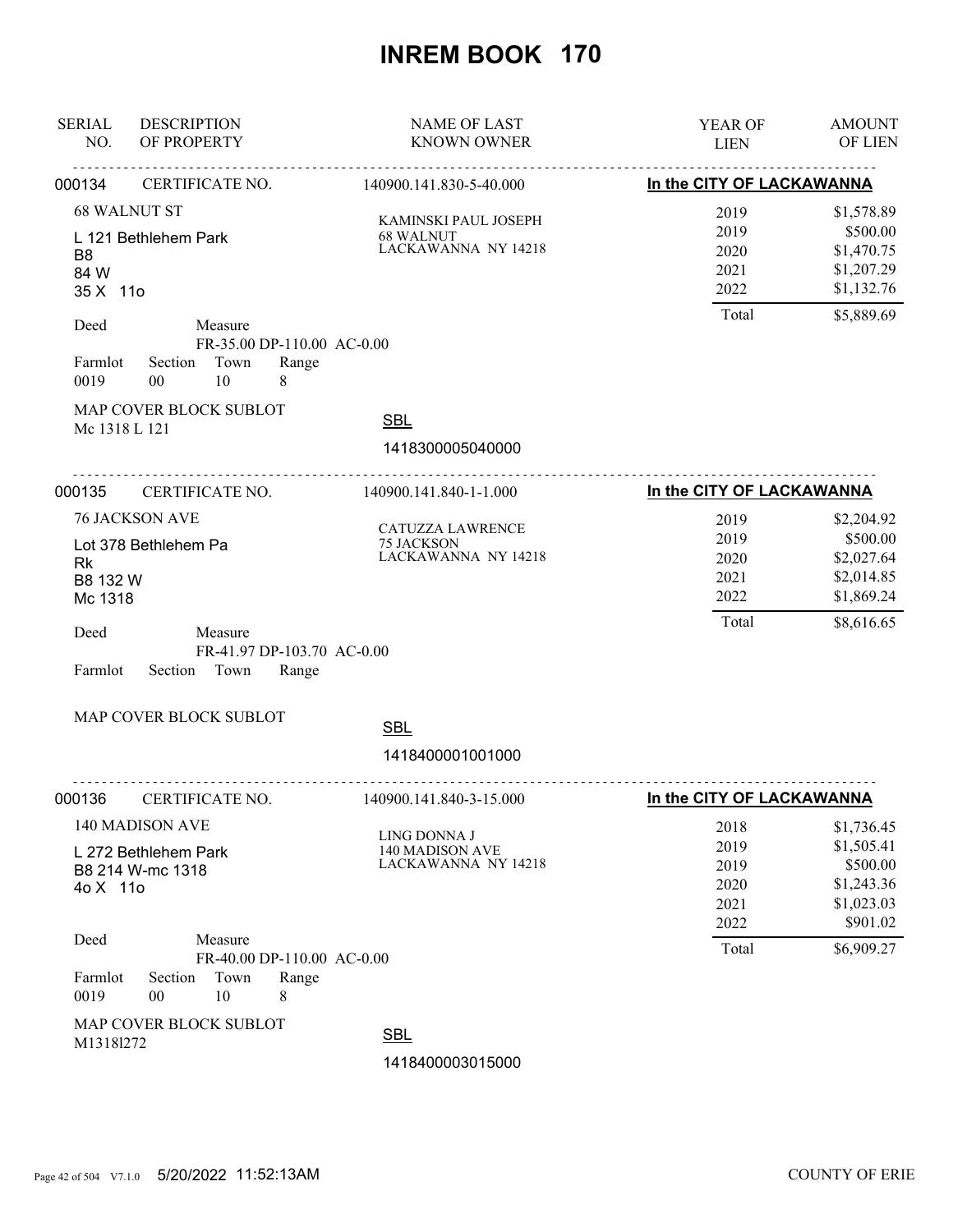| <b>SERIAL</b><br>NO.                               | <b>DESCRIPTION</b><br>OF PROPERTY                              |                                                                                        |                                           | <b>NAME OF LAST</b><br><b>KNOWN OWNER</b>                                 | YEAR OF<br><b>LIEN</b>                                | <b>AMOUNT</b><br>OF LIEN                                                                     |  |
|----------------------------------------------------|----------------------------------------------------------------|----------------------------------------------------------------------------------------|-------------------------------------------|---------------------------------------------------------------------------|-------------------------------------------------------|----------------------------------------------------------------------------------------------|--|
| 000137                                             | CERTIFICATE NO.                                                |                                                                                        |                                           | 140900.142.110-2-27.000                                                   | In the CITY OF LACKAWANNA                             |                                                                                              |  |
| D<br>G <sub>3</sub><br>98 Z<br>4o X 135.3<br>Deed  | 149 LEONARD ST<br>Lot 6 Ridge Terr Blk                         | Measure                                                                                |                                           | <b>KAID MUSHTAQ</b><br>1580 GENESEE ST<br>BUFFALO NY 14211                | 2018<br>2019<br>2019<br>2020<br>2021<br>2022<br>Total | \$2,018.81<br>\$2,130.33<br>\$500.00<br>\$1,894.72<br>\$1,724.77<br>\$1,338.59<br>\$9,607.22 |  |
| Farmlot<br>0342<br>M1296pl6,7bd                    | Section<br>00<br>MAP COVER BLOCK SUBLOT                        | Town<br>10                                                                             | FR-40.00 DP-136.36 AC-0.00<br>Range<br>7  | <b>SBL</b><br>1421100002027000                                            |                                                       |                                                                                              |  |
| 000140                                             | CERTIFICATE NO.                                                |                                                                                        |                                           | 140900.142.180-1-16.200                                                   | In the CITY OF LACKAWANNA                             |                                                                                              |  |
| 120 BROWN ST<br><b>Purchased Land From</b><br>City |                                                                | TIME WARNER CABLE NORTHEAST<br>7800 CRESCENT EXECUTIVE DR<br><b>CHARLOTTE NC 28217</b> | 2018<br>2019<br>2022                      | \$4,835.76<br>\$500.00<br>\$8,488.53                                      |                                                       |                                                                                              |  |
| G Tow<br>Dionts<br>Farmlot                         | Microwave, Earth Sta<br>Section Town<br>MAP COVER BLOCK SUBLOT | Measure                                                                                | FR-436.00 DP-715.00 AC-0.00<br>Range      | <b>SBL</b><br>1421800001016200                                            |                                                       |                                                                                              |  |
| 000142                                             | CERTIFICATE NO.                                                |                                                                                        | <u>.</u>                                  | <u>.</u> .<br>140900.142.230-3-1.000                                      | In the CITY OF LACKAWANNA                             |                                                                                              |  |
| S<br>E <sub>1</sub><br>5Z                          | 2540 SOUTH PARK AVE<br>Lot Buffalo Creek Re<br>175.61x 207.64s |                                                                                        |                                           | WAZA PROPERTIES INC.<br><b>2540 SOUTH PARK AVE</b><br>LACKAWANNA NY 14218 | 2019<br>2019<br>2020<br>2022<br>Total                 | \$2,641.12<br>\$500.00<br>\$2,084.86<br>\$3,086.27<br>\$8,312.25                             |  |
| Deed<br>Farmlot<br>0283                            | Section<br>00                                                  | Measure<br>Town<br>10                                                                  | FR-175.61 DP-207.64 AC-1.10<br>Range<br>7 |                                                                           |                                                       |                                                                                              |  |
|                                                    | MAP COVER BLOCK SUBLOT                                         |                                                                                        |                                           | <b>SBL</b>                                                                |                                                       |                                                                                              |  |
|                                                    |                                                                |                                                                                        |                                           | 1422300003001000                                                          |                                                       |                                                                                              |  |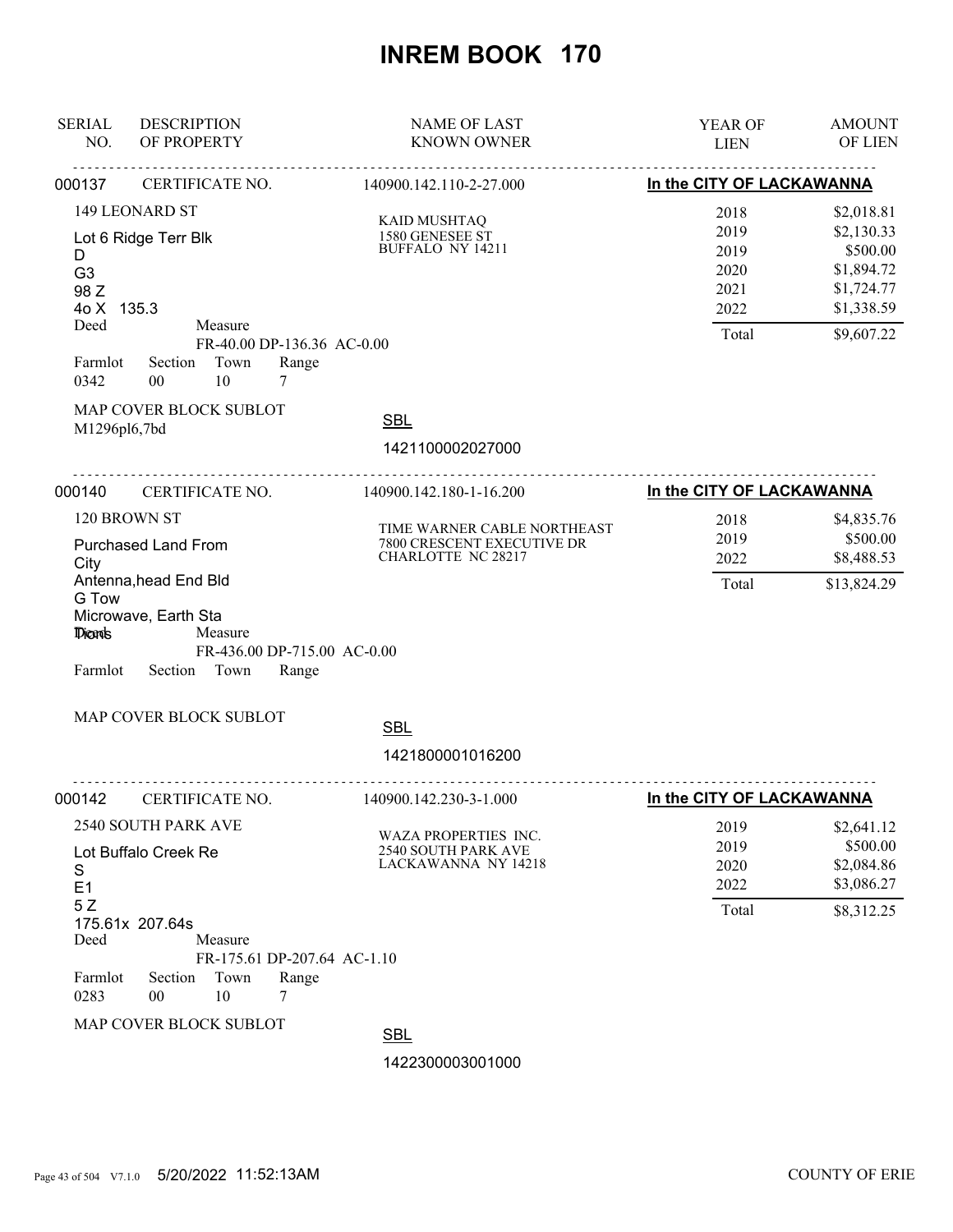| <b>SERIAL</b><br>NO.                             | <b>DESCRIPTION</b><br>OF PROPERTY           |                       |                                          | <b>NAME OF LAST</b><br><b>KNOWN OWNER</b>                                 | YEAR OF<br><b>LIEN</b>                       | <b>AMOUNT</b><br>OF LIEN                                                       |
|--------------------------------------------------|---------------------------------------------|-----------------------|------------------------------------------|---------------------------------------------------------------------------|----------------------------------------------|--------------------------------------------------------------------------------|
| 000144                                           | CERTIFICATE NO.                             |                       | <u>.</u>                                 | <u>.</u><br>140900.142.380-2-22.100                                       | In the CITY OF LACKAWANNA                    |                                                                                |
| S<br>D <sub>3</sub> 45 X<br>$421 -$              | 2711 SOUTH PARK AVE<br>Lot Buffalo Creek Re |                       |                                          | WILLIAM MAI PROPERTIES LLC<br>364 RHODE ISLAND ST<br>BUFFALO NY 14213     | 2019<br>2019<br>2020<br>2021<br>2022         | \$2,205.72<br>\$500.00<br>\$2,140.38<br>\$2,276.20<br>\$1,693.37               |
| Deed<br>Farmlot<br>0041                          | Section<br>$00\,$                           | Measure<br>Town<br>10 | FR-60.00 DP-140.00 AC-0.00<br>Range<br>8 |                                                                           | Total                                        | \$8,815.67                                                                     |
|                                                  | MAP COVER BLOCK SUBLOT                      |                       |                                          | <b>SBL</b><br>1423800002022100<br><u>.</u>                                |                                              |                                                                                |
| 000145                                           | CERTIFICATE NO.                             |                       |                                          | 140900.142.380-5-6.000                                                    |                                              | In the CITY OF LACKAWANNA                                                      |
| 671 RIDGE RD<br>Lk G<br>D <sub>3</sub> 1<br>7o X | Lt 1hlf Colton Trt B                        |                       |                                          | <b>MUFLAHI ANWAR</b><br>AHMED JEHAN<br>58 PEARL ST<br>LACKAWANNA NY 14218 | 2019<br>2019<br>2020<br>Total                | \$2,480.50<br>\$500.00<br>\$2,109.71<br>\$5,090.21                             |
| 30X<br>Deed<br>Farmlot<br>0027                   | 100<br>Section<br>$00\,$                    | Measure<br>Town<br>10 | FR-30.00 DP-100.00 AC-0.00<br>Range<br>8 |                                                                           |                                              |                                                                                |
| M1071111/2                                       | MAP COVER BLOCK SUBLOT                      |                       |                                          | <b>SBL</b><br>1423800005006000                                            |                                              |                                                                                |
| 000146                                           | CERTIFICATE NO.                             |                       |                                          | 140900.142.450-2-9.000                                                    | In the CITY OF LACKAWANNA                    |                                                                                |
| 37 NELSON PL<br>M<br>32 X 122.42                 | L 22 Caldwell Willia<br>Mc 1030 D4-5y       |                       |                                          | BUFFALO KT GROUP LLC<br>9144 193RD ST<br>HOLLIS NY 11423                  | 2018<br>2019<br>2019<br>2020<br>2021<br>2022 | \$1,639.23<br>\$1,611.35<br>\$500.00<br>\$1,709.40<br>\$1,426.58<br>\$1,368.29 |
| Deed<br>Farmlot<br>0029                          | Section<br>$00\,$<br>MAP COVER BLOCK SUBLOT | Measure<br>Town<br>10 | FR-32.00 DP-122.42 AC-0.00<br>Range<br>8 |                                                                           | Total                                        | \$8,254.85                                                                     |
| Mc1030 Lt22                                      |                                             |                       |                                          | <b>SBL</b><br>1424500002009000                                            |                                              |                                                                                |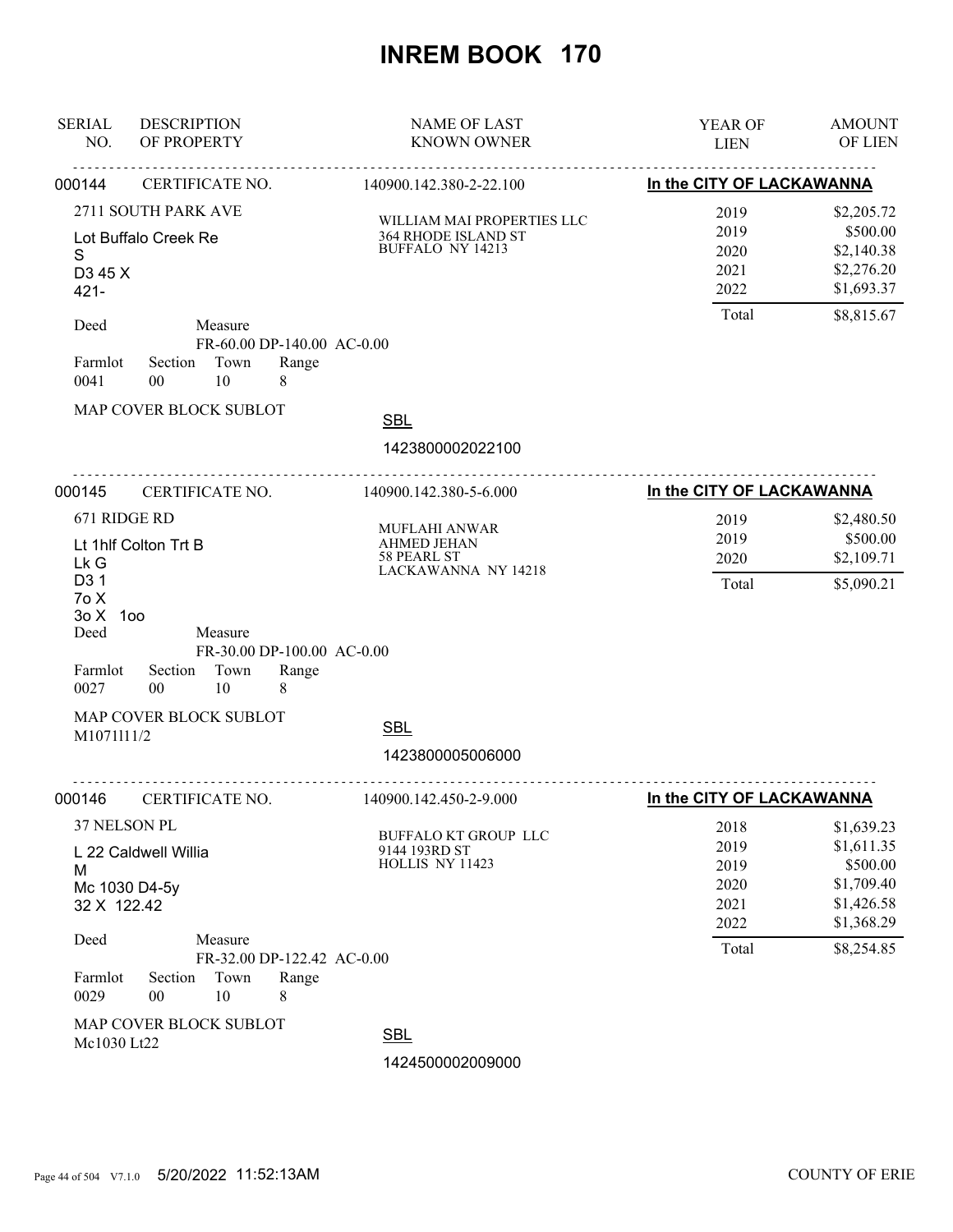| <b>SERIAL</b><br>NO.                                             | <b>DESCRIPTION</b><br>OF PROPERTY                                                                          | <b>NAME OF LAST</b><br><b>KNOWN OWNER</b>                                                                | YEAR OF<br><b>LIEN</b>                                | <b>AMOUNT</b><br>OF LIEN                                                                     |
|------------------------------------------------------------------|------------------------------------------------------------------------------------------------------------|----------------------------------------------------------------------------------------------------------|-------------------------------------------------------|----------------------------------------------------------------------------------------------|
| 000147                                                           | CERTIFICATE NO.                                                                                            | 140900.142.530-2-14.000                                                                                  | In the CITY OF LACKAWANNA                             |                                                                                              |
| F 66<br>D <sub>5</sub><br>34 X<br>5o X 109.35<br>Deed<br>Farmlot | 34 CLINTON ST<br>335ft Of 65 & 15ft O<br>Measure<br>FR-50.00 DP-109.35 AC-0.00<br>Town<br>Section<br>Range | PRZYBYSZEWSKI WANDA LIFE US.<br>ETTERLE CHRIS & GRACE<br>5944 KING HILL RD<br><b>FARMINGTON NY 14425</b> | 2018<br>2019<br>2019<br>2020<br>2021<br>2022<br>Total | \$1,709.15<br>\$1,597.83<br>\$500.00<br>\$1,532.34<br>\$1,237.38<br>\$1,044.34<br>\$7,621.04 |
|                                                                  | MAP COVER BLOCK SUBLOT                                                                                     | <b>SBL</b><br>1425300002014000                                                                           |                                                       |                                                                                              |
| 000149                                                           | CERTIFICATE NO.                                                                                            | 140900.142.610-3-34.000                                                                                  | In the CITY OF LACKAWANNA                             |                                                                                              |
| 24 HOME PL<br>X<br>4o X 12o<br>Deed                              | Lot 162 So Bflo Anne<br>Mc 650 C6-74y<br>Measure<br>FR-40.00 DP-120.00 AC-0.00                             | LEARY ELIZA<br>24 HOME PL<br>LACKAWANNA NY 14218                                                         | 2018<br>2019<br>2019<br>2020<br>2021<br>2022<br>Total | \$1,012.33<br>\$2,134.97<br>\$500.00<br>\$1,596.56<br>\$1,233.81<br>\$804.15<br>\$7,281.82   |
| Farmlot<br>0021                                                  | Town<br>Section<br>Range<br>10<br>00<br>8                                                                  |                                                                                                          |                                                       |                                                                                              |
| Mc650 L162                                                       | MAP COVER BLOCK SUBLOT                                                                                     | <b>SBL</b><br>1426100003034000                                                                           |                                                       |                                                                                              |
| 000150                                                           | CERTIFICATE NO.                                                                                            | 140900.142.620-4-31.000                                                                                  | In the CITY OF LACKAWANNA                             |                                                                                              |
| Tead<br>3o X 117.74<br>Deed                                      | 192 KIRBY AVE<br>Lot 19 Lake Sh Homes<br>Mc462 D6-219x<br>Measure                                          | <b>BALDWIN JEANNE</b><br>192 KIRBY AVE<br>LACKAWANNA NY 14218                                            | 2017<br>2018<br>2019<br>2019<br>2020<br>2021<br>2022  | \$137.01<br>\$1,394.06<br>\$1,223.34<br>\$500.00<br>\$1,059.56<br>\$904.06<br>\$810.84       |
| Farmlot<br>0021                                                  | FR-30.00 DP-117.74 AC-0.00<br>Town<br>Section<br>Range<br>00<br>10<br>8                                    |                                                                                                          | Total                                                 | \$6,028.87                                                                                   |
| M462119                                                          | MAP COVER BLOCK SUBLOT                                                                                     | <b>SBL</b><br>1426200004031000                                                                           |                                                       |                                                                                              |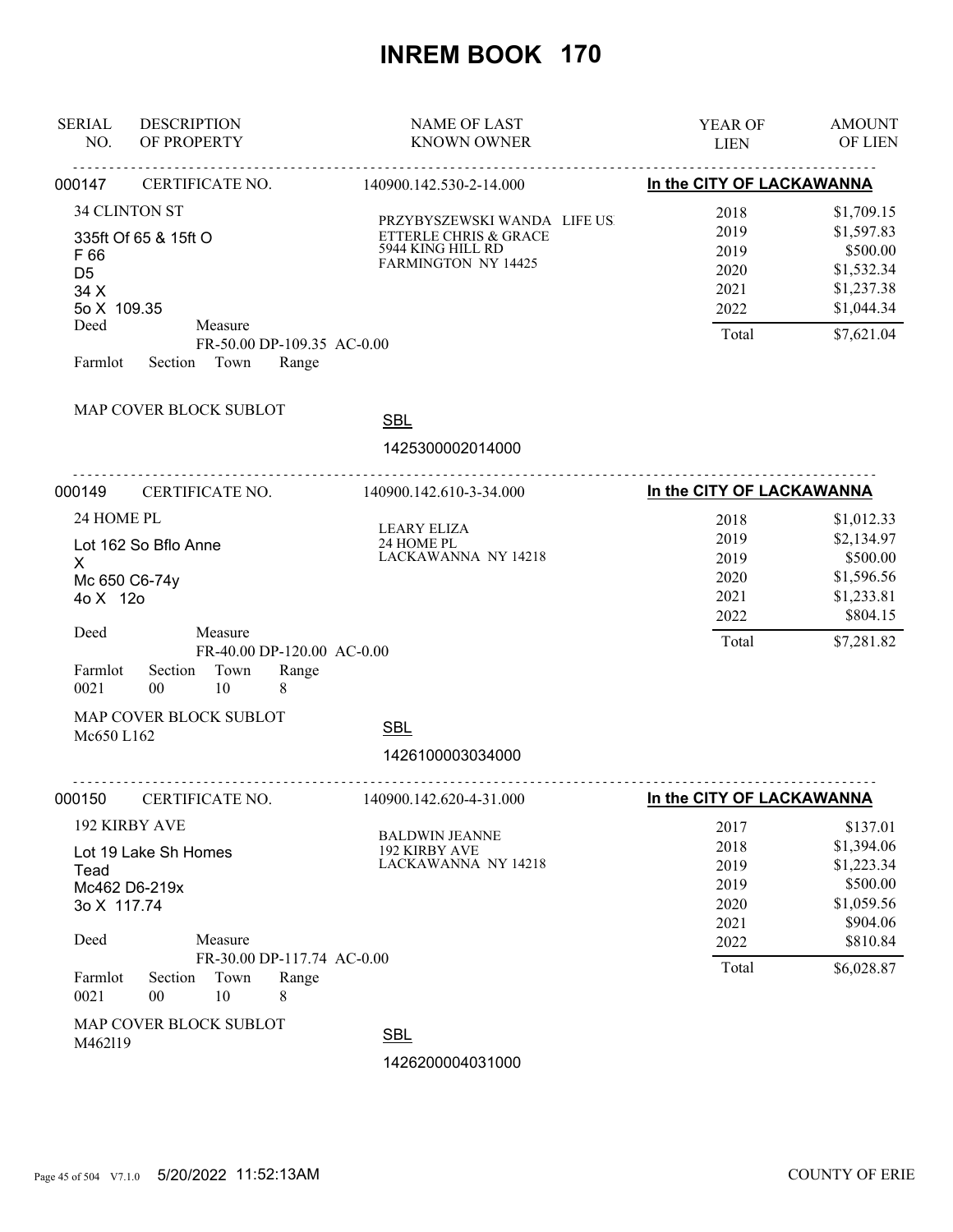| <b>SERIAL</b><br>NO.                                            | <b>DESCRIPTION</b><br>OF PROPERTY                                                                                               | <b>NAME OF LAST</b><br><b>KNOWN OWNER</b>                                           | YEAR OF<br><b>LIEN</b>                                | <b>AMOUNT</b><br>OF LIEN                                                                     |
|-----------------------------------------------------------------|---------------------------------------------------------------------------------------------------------------------------------|-------------------------------------------------------------------------------------|-------------------------------------------------------|----------------------------------------------------------------------------------------------|
| 000151                                                          | CERTIFICATE NO.                                                                                                                 | 140900.142.690-2-20.000                                                             | In the CITY OF LACKAWANNA                             |                                                                                              |
| <b>Nnex</b><br>C7 34 Y<br>Mc 650                                | 15 COTTAGE PL<br>Lot 14o So Buffalo A                                                                                           | WOJCIK KENNETH D<br>WOJCIK BEVERLY A<br>15 COTTAGE PL<br>LACKAWANNA NY 14218        | 2018<br>2019<br>2019<br>2020<br>2021<br>2022          | \$1,496.41<br>\$1,930.02<br>\$500.00<br>\$1,407.92<br>\$1,316.60<br>\$1,059.23               |
| Deed<br>Farmlot<br>0021                                         | Measure<br>FR-40.00 DP-185.00 AC-0.00<br>Town<br>Range<br>Section<br>10<br>8<br>00                                              |                                                                                     | Total                                                 | \$7,710.18                                                                                   |
| Mc650 L140                                                      | MAP COVER BLOCK SUBLOT                                                                                                          | <b>SBL</b><br>1426900002020000                                                      |                                                       |                                                                                              |
| 000152                                                          | CERTIFICATE NO.                                                                                                                 | 140900.142.770-2-7.000                                                              | In the CITY OF LACKAWANNA                             |                                                                                              |
| 75 WOOD ST<br>C <sub>8</sub><br>19 Y<br>40 X<br>Deed<br>Farmlot | Lot 313 Roland Tract<br>1 <sub>05</sub><br>Measure<br>FR-40.00 DP-105.00 AC-0.00<br>Section<br>Town<br>Range                    | ZUHLKE JAMES J<br>DOHERTY JACQULYN<br>75 WOOD ST<br>LACKAWANNA NY 14218             | 2018<br>2019<br>2019<br>2020<br>2021<br>2022<br>Total | \$1,566.95<br>\$1,383.42<br>\$500.00<br>\$1,144.07<br>\$1,228.45<br>\$934.75<br>\$6,757.64   |
|                                                                 | MAP COVER BLOCK SUBLOT                                                                                                          | <b>SBL</b>                                                                          |                                                       |                                                                                              |
|                                                                 |                                                                                                                                 | 1427700002007000                                                                    |                                                       |                                                                                              |
| 000153                                                          | CERTIFICATE NO.                                                                                                                 | 140900.142.770-3-29.100                                                             | In the CITY OF LACKAWANNA                             |                                                                                              |
| 52 WOOD ST<br>Tract<br>80 X<br>Deed<br>Farmlot                  | SI 290 & 291 Roland<br>Mc 579 D8-1 & 2y<br>1 <sub>05</sub><br>Measure<br>FR-80.00 DP-105.00 AC-0.00<br>Town<br>Section<br>Range | MESSECAR WILLIAM N<br><b>MESSECAR GLADYS I</b><br>52 WOOD ST<br>LACKAWANNA NY 14218 | 2018<br>2019<br>2019<br>2020<br>2021<br>2022<br>Total | \$1,550.63<br>\$1,382.49<br>\$500.00<br>\$1,428.54<br>\$1,426.35<br>\$1,259.83<br>\$7,547.84 |
| 0020                                                            | 10<br>00<br>8<br>MAP COVER BLOCK SUBLOT<br>Mc597 Sl290,291                                                                      | <b>SBL</b><br>1427700003029100                                                      |                                                       |                                                                                              |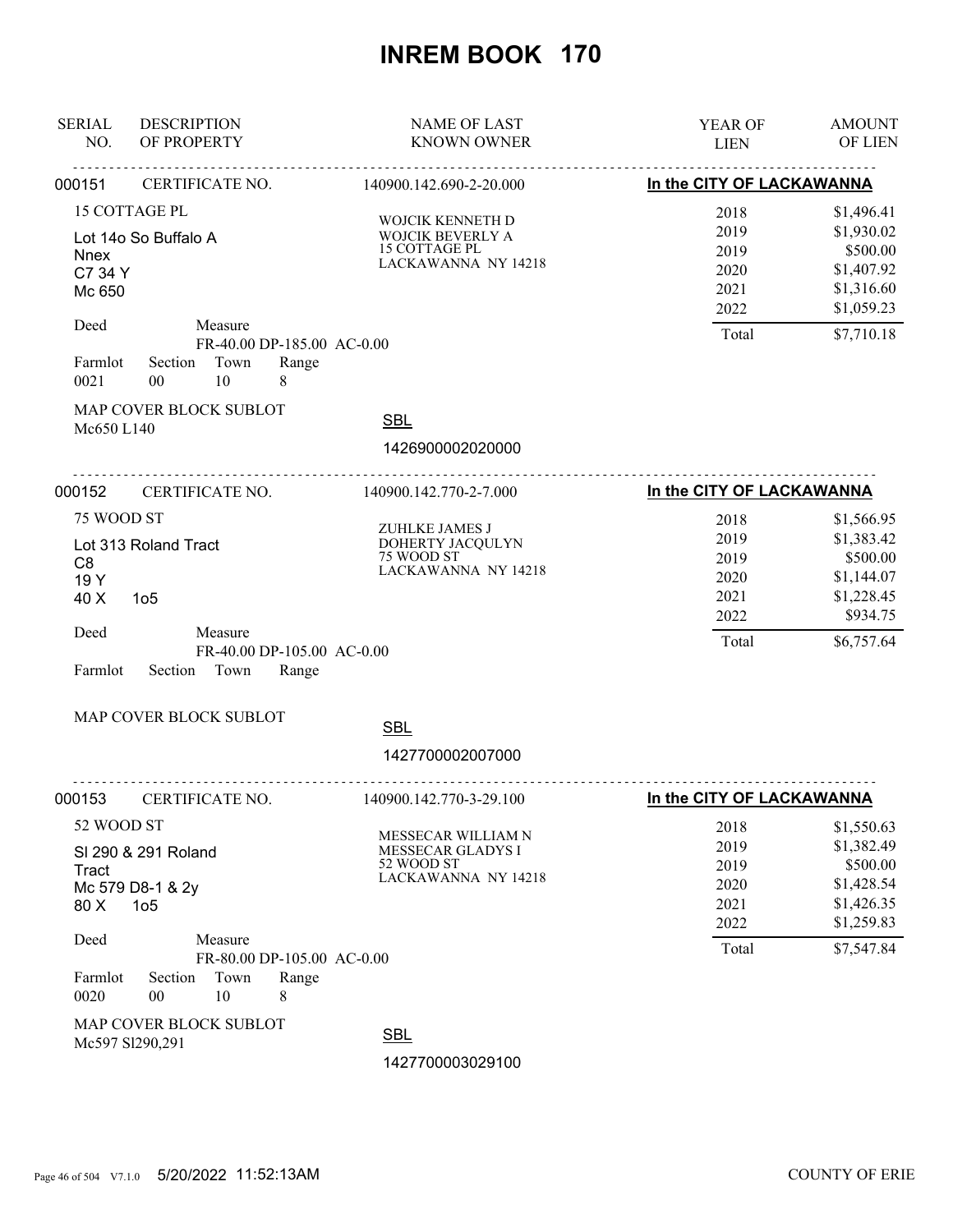| <b>SERIAL</b><br>NO.                                                          | <b>DESCRIPTION</b><br>OF PROPERTY                                                             |                                          | <b>NAME OF LAST</b><br><b>KNOWN OWNER</b>                                                                    | <b>YEAR OF</b><br><b>LIEN</b>                         | <b>AMOUNT</b><br><b>OF LIEN</b>                                                                |
|-------------------------------------------------------------------------------|-----------------------------------------------------------------------------------------------|------------------------------------------|--------------------------------------------------------------------------------------------------------------|-------------------------------------------------------|------------------------------------------------------------------------------------------------|
| 000154                                                                        | ----------------------------------<br>CERTIFICATE NO.                                         |                                          | 140900.142.780-3-14.000                                                                                      | <u>.</u><br>In the CITY OF LACKAWANNA                 |                                                                                                |
| 27 JOHNSON ST<br>Lot 189 Roland Tract<br>D <sub>8</sub> 1<br>2o Y<br>4o X 12o |                                                                                               |                                          | WHEELER LEISA ANN<br>27 JOHNSON ST<br>LACKAWANNA NY 14218                                                    | 2018<br>2019<br>2019<br>2020<br>2021<br>2022          | \$867.68<br>\$1,403.16<br>\$500.00<br>\$1,389.03<br>\$1,512.36<br>\$1,028.69                   |
| Deed<br>Farmlot<br>0020<br>Mc579 L189                                         | Measure<br>Section Town<br>10<br>$00\,$<br>MAP COVER BLOCK SUBLOT                             | FR-40.00 DP-120.00 AC-0.00<br>Range<br>8 | <b>SBL</b>                                                                                                   | Total                                                 | \$6,700.92                                                                                     |
|                                                                               |                                                                                               |                                          | 1427800003014000                                                                                             |                                                       |                                                                                                |
| 000155                                                                        | CERTIFICATE NO.                                                                               |                                          | 140900.151.050-1-28.000                                                                                      | In the CITY OF LACKAWANNA                             |                                                                                                |
| D <sub>9</sub><br>30Y<br>4o X 1o5<br>Deed                                     | <b>14 KEEVER AVE</b><br>Lot 46 Roland Annex<br>Measure                                        | FR-40.00 DP-105.00 AC-0.00               | PIZZACALLA PAMELA E<br><b>14 KEEVER AVE</b><br>LACKAWANNA NY 14218                                           | 2018<br>2019<br>2019<br>2020<br>2021<br>2022<br>Total | \$1,508.32<br>\$1,247.66<br>\$1,000.00<br>\$1,180.06<br>\$1,331.89<br>\$1,156.44<br>\$7,424.37 |
| Farmlot<br>0020                                                               | Town<br>Section<br>$00\,$<br>10                                                               | Range<br>8                               |                                                                                                              |                                                       |                                                                                                |
| Mc626 L46                                                                     | MAP COVER BLOCK SUBLOT                                                                        |                                          | <b>SBL</b><br>1510500001028000                                                                               |                                                       |                                                                                                |
| 000158                                                                        | CERTIFICATE NO.                                                                               |                                          | 140900.151.080-8-12.100                                                                                      | In the CITY OF LACKAWANNA                             |                                                                                                |
| Ts<br>20<br>52.5x 100.41<br>Deed<br>Farmlot                                   | 95 FIRESTONE ST<br>Lot 194 Abbott Heigh<br>Mc1252 FI430<br>G9 1<br>Measure<br>Town<br>Section | FR-52.50 DP-100.41 AC-0.00<br>Range      | LENARTOWICZ RICHARD<br><b>LENARTOWICZ W</b><br>C/O MICHELE HERNANDEZ<br>174 UNION RD<br>WEST SENECA NY 14224 | 2019<br>2019<br>2020<br>2021<br>2022<br>Total         | \$2,299.20<br>\$500.00<br>\$1,844.87<br>\$1,505.78<br>\$1,444.96<br>\$7,594.81                 |
|                                                                               | MAP COVER BLOCK SUBLOT                                                                        |                                          | <b>SBL</b>                                                                                                   |                                                       |                                                                                                |
|                                                                               |                                                                                               |                                          | 1510800008012100                                                                                             |                                                       |                                                                                                |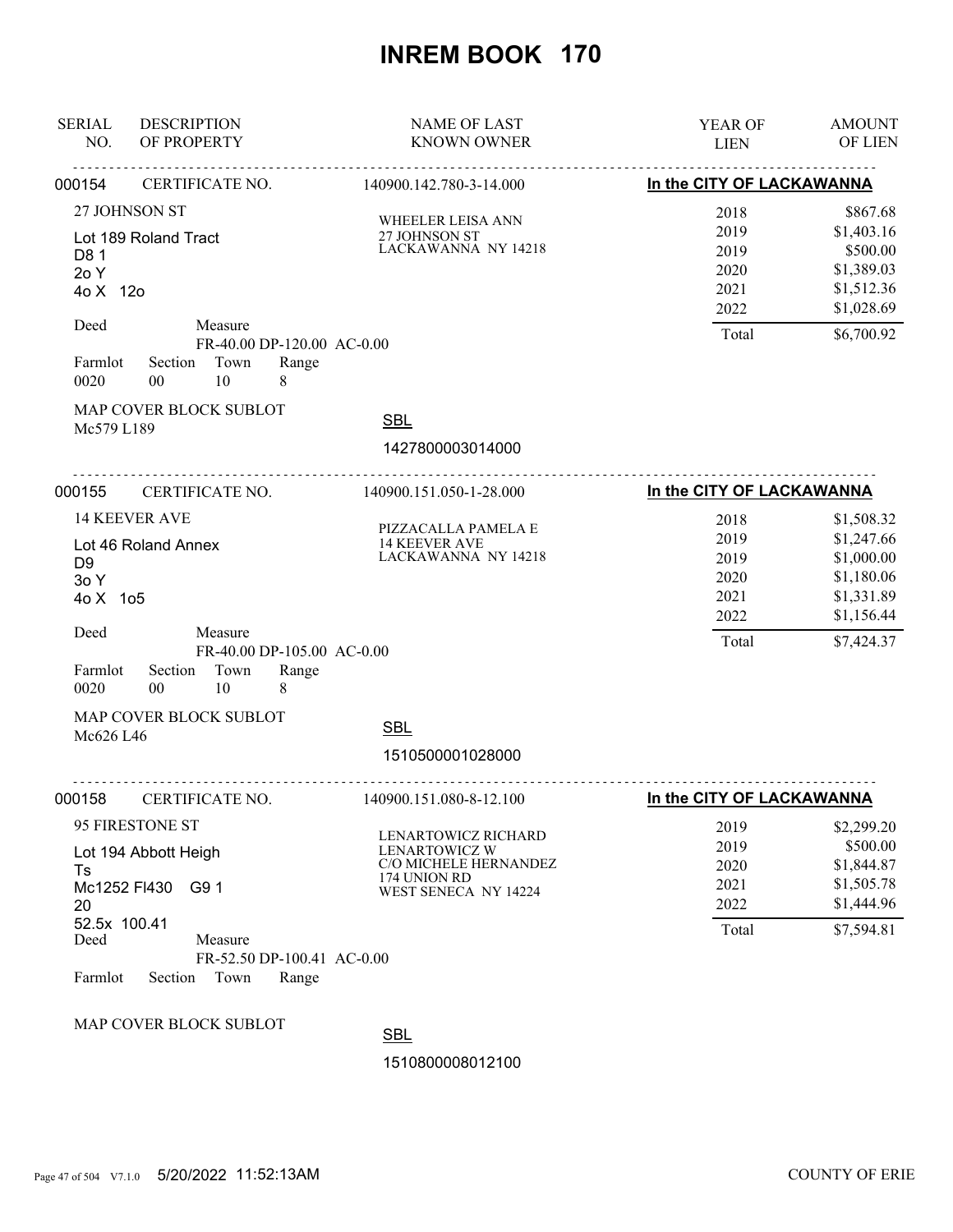| <b>SERIAL</b><br>NO.                    | <b>DESCRIPTION</b><br>OF PROPERTY                                 | <b>NAME OF LAST</b><br><b>KNOWN OWNER</b>                                    | YEAR OF<br><b>LIEN</b>                | <b>AMOUNT</b><br>OF LIEN                                            |
|-----------------------------------------|-------------------------------------------------------------------|------------------------------------------------------------------------------|---------------------------------------|---------------------------------------------------------------------|
| 000159                                  | <u>.</u><br>CERTIFICATE NO.                                       | <u>.</u><br>142001.108.180-3-15.000                                          | In the VILLAGE OF ALDEN               |                                                                     |
| 61.5                                    | 12961 MAIN ST<br>473                                              | MEYER KENNETH M<br>MEYER KATHRYN<br>12961 MAIN ST<br>ALDEN NY 14004-1207     | 2019<br>2019<br>2020<br>2021<br>Total | \$7,760.27<br>\$500.00<br>\$4,986.55<br>\$4,420.12<br>\$17,666.94   |
| Deed<br>Farmlot                         | Measure<br>FR-61.00 DP-511.00 AC-0.00<br>Section Town<br>Range    |                                                                              |                                       |                                                                     |
|                                         | MAP COVER BLOCK SUBLOT                                            | <b>SBL</b><br>1081800003015000                                               |                                       |                                                                     |
| 000160                                  | CERTIFICATE NO.                                                   | <u>.</u> .<br>142001.108.190-7-4.121                                         | In the VILLAGE OF ALDEN               |                                                                     |
|                                         | 1476 MECHANIC ST                                                  | MCALLISTER STEVEN J<br>LINNAN MADDISON<br>1476 MECHANIC ST<br>ALDEN NY 14004 | 2019<br>2019<br>2020<br>2021<br>Total | \$12,211.65<br>\$500.00<br>\$2,039.69<br>\$10,072.39<br>\$24,823.73 |
| Deed<br>Farmlot                         | Measure<br>FR-82.00 DP-201.00 AC-0.00<br>Section<br>Town<br>Range |                                                                              |                                       |                                                                     |
|                                         | MAP COVER BLOCK SUBLOT                                            | <b>SBL</b><br>1081900007004121                                               |                                       |                                                                     |
| 000161                                  | CERTIFICATE NO.                                                   | 142001.108.190-7-14.000                                                      | In the VILLAGE OF ALDEN               |                                                                     |
| 1443 ELM ST<br>Mc 1580<br>SI 8<br>5.7 X | 23.3                                                              | STOCKWEATHER TIMOTHY J<br>1443 ELM ST<br>ALDEN NY 14004-1301                 | 2019<br>2019<br>2020<br>2021<br>Total | \$7,904.35<br>\$500.00<br>\$7,329.80<br>\$5,675.05<br>\$21,409.20   |
| Deed<br>Farmlot                         | Measure<br>FR-57.00 DP-200.00 AC-0.00<br>Section<br>Town<br>Range |                                                                              |                                       |                                                                     |
|                                         | MAP COVER BLOCK SUBLOT                                            | <b>SBL</b><br>1081900007014000                                               |                                       |                                                                     |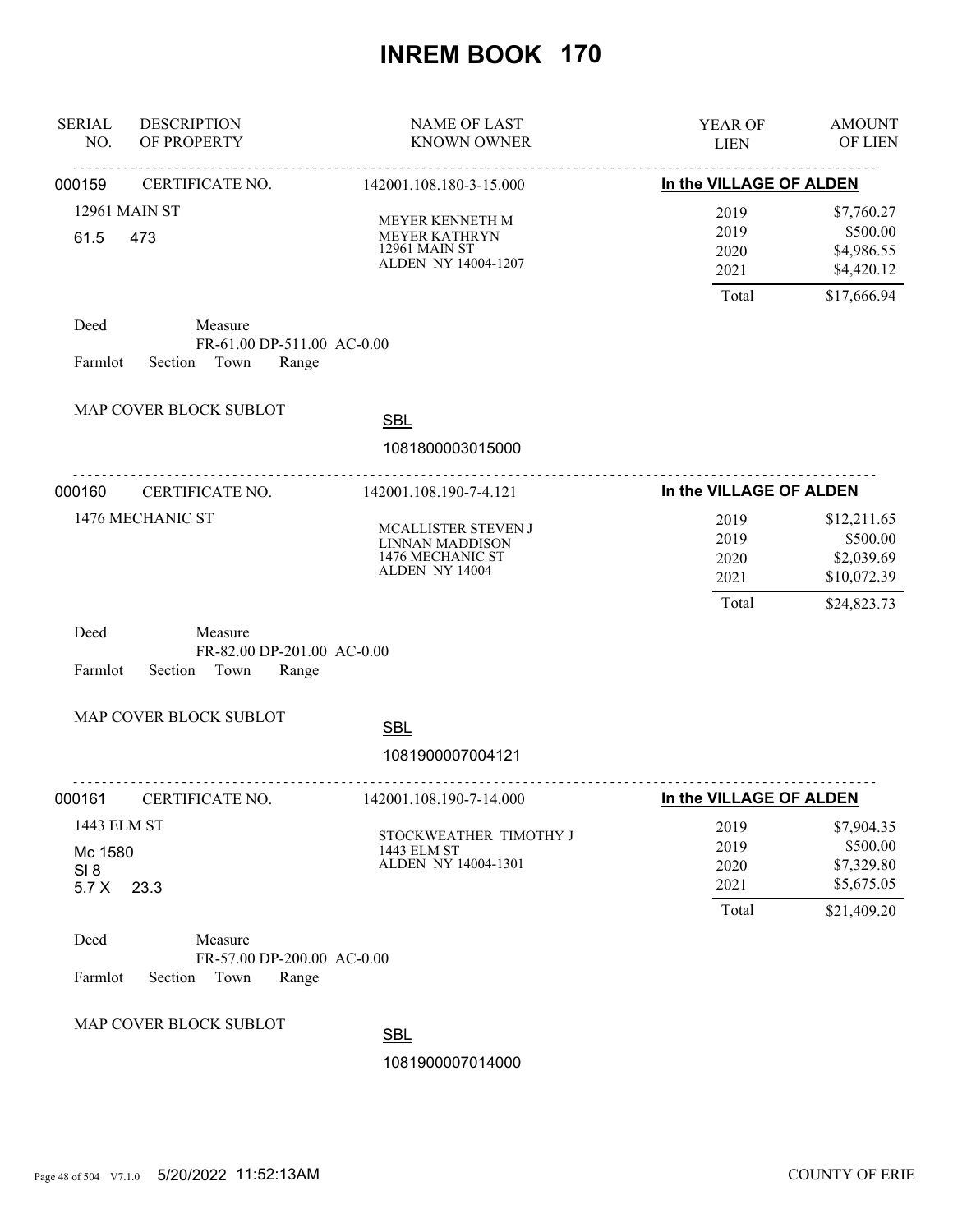| <b>SERIAL</b><br>NO.    | <b>DESCRIPTION</b><br>OF PROPERTY                                | <b>NAME OF LAST</b><br><b>KNOWN OWNER</b>                                                   | <b>YEAR OF</b><br><b>LIEN</b>                | <b>AMOUNT</b><br><b>OF LIEN</b>                                              |
|-------------------------|------------------------------------------------------------------|---------------------------------------------------------------------------------------------|----------------------------------------------|------------------------------------------------------------------------------|
| 000162                  | .<br>CERTIFICATE NO.                                             | .<br>142001.108.200-3-25.000                                                                | In the VILLAGE OF ALDEN                      |                                                                              |
| SI <sub>2</sub><br>7.5x | 1647 CRITTENDEN RD<br>15.0                                       | <b>MIKOS RANDALL</b><br>1647 CRITTENDEN RD<br>ALDEN NY 14004-1008                           | 2019<br>2019<br>2020<br>2021<br>Total        | \$6,882.32<br>\$500.00<br>\$6,289.24<br>\$7,685.41<br>\$21,356.97            |
| Deed<br>Farmlot         | Measure<br>FR-0.00 DP-0.00 AC-0.00<br>Section Town<br>Range      |                                                                                             |                                              |                                                                              |
|                         | MAP COVER BLOCK SUBLOT                                           | <b>SBL</b><br>1082000003025000                                                              |                                              |                                                                              |
| 000166                  | CERTIFICATE NO.                                                  | 142089.97.000-1-14.000                                                                      | In the TOWN OF ALDEN                         |                                                                              |
| 7.5ac                   | 12915 GENESEE ST                                                 | <b>WOZNIAK GEORGE J</b><br><b>WOZNIAK ROSE A</b><br>12915 GENESEE ST<br>AKRON NY 14001-9523 | 2018<br>2018<br>2019<br>2019<br>2020<br>2021 | \$3,915.06<br>\$500.00<br>\$4,151.68<br>\$500.00<br>\$3,784.99<br>\$3,358.46 |
| Deed<br>Farmlot         | Measure<br>FR-350.00 DP-0.00 AC-0.00<br>Section<br>Town<br>Range |                                                                                             | Total                                        | \$16,210.19                                                                  |
|                         | MAP COVER BLOCK SUBLOT                                           | <b>SBL</b><br>0970000001014000                                                              |                                              |                                                                              |
| 000168                  | CERTIFICATE NO.                                                  | .<br>142089.97.000-2-6.000                                                                  | In the TOWN OF ALDEN                         |                                                                              |
| 176 X 856               | 13287 GENESEE ST                                                 | VEIHDEFFER RICHARD L JR<br>13287 GENESEE ST<br>AKRON NY 14001                               | 2019<br>2019<br>2021<br>Total                | \$4,306.06<br>\$500.00<br>\$1,915.79<br>\$6,721.85                           |
| Deed                    | Measure<br>FR-175.00 DP-0.00 AC-0.00                             |                                                                                             |                                              |                                                                              |

Farmlot Section Town Range

MAP COVER BLOCK SUBLOT

**SBL**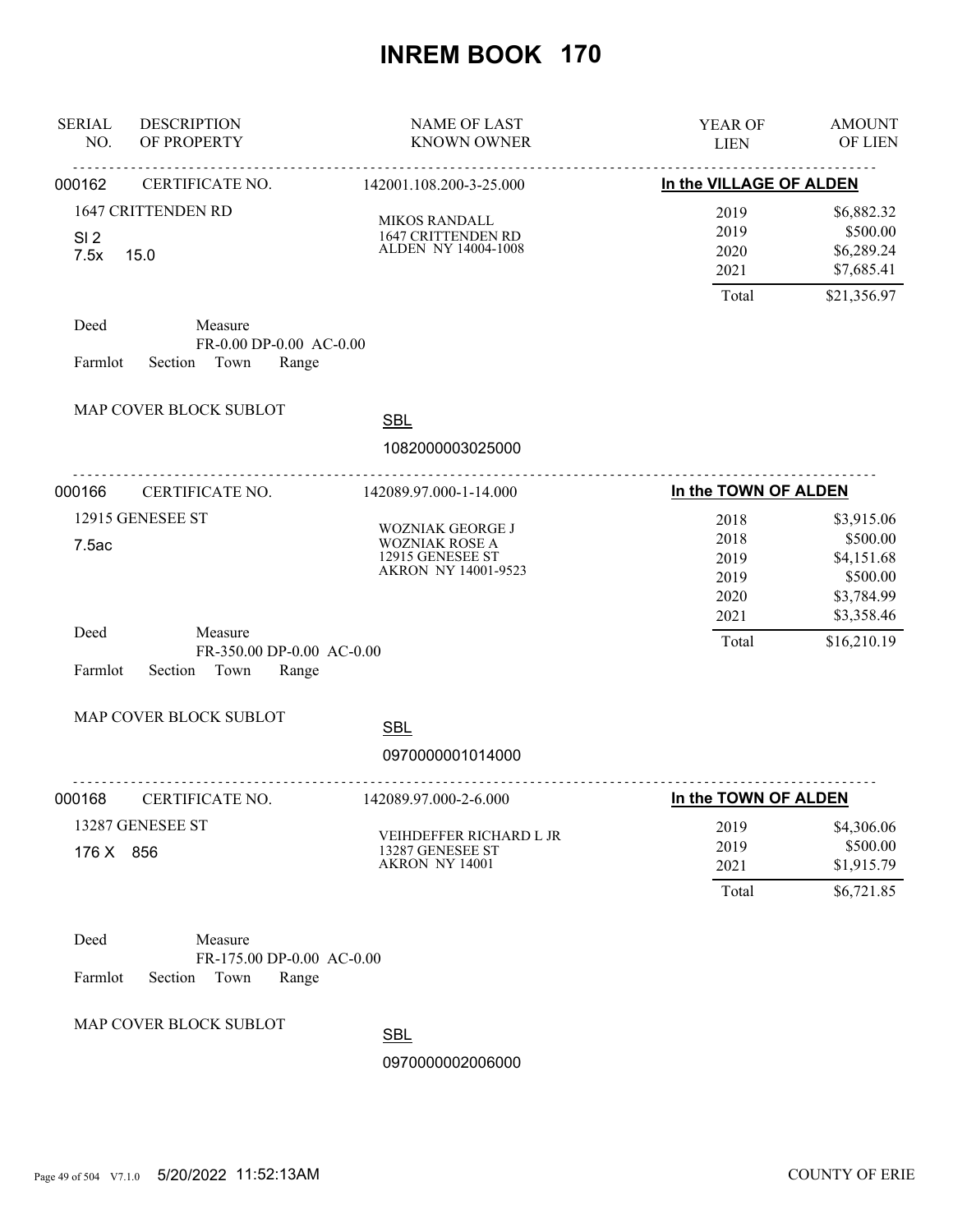| <b>SERIAL</b><br>NO. | <b>DESCRIPTION</b><br>OF PROPERTY                                | <b>NAME OF LAST</b><br><b>KNOWN OWNER</b>                           | YEAR OF<br><b>LIEN</b>                | <b>AMOUNT</b><br>OF LIEN                                          |
|----------------------|------------------------------------------------------------------|---------------------------------------------------------------------|---------------------------------------|-------------------------------------------------------------------|
| 000169               | <u>.</u><br>CERTIFICATE NO.                                      | <u>.</u><br>142089.97.000-3-10.000                                  | In the TOWN OF ALDEN                  | $\sim$ $\sim$ $\sim$                                              |
| 130 X 4o2            | 3203 CRITTENDEN RD                                               | CHOATE WILLIAM G<br>3203 CRITTENDEN RD<br>ALDEN NY 14004-9643       | 2019<br>2019<br>2020<br>2021<br>Total | \$3,573.24<br>\$500.00<br>\$7,475.62<br>\$6,591.02<br>\$18,139.88 |
| Deed<br>Farmlot      | Measure<br>FR-130.00 DP-0.00 AC-0.00<br>Section<br>Town<br>Range |                                                                     |                                       |                                                                   |
|                      | MAP COVER BLOCK SUBLOT                                           | <b>SBL</b><br>0970000003010000                                      |                                       |                                                                   |
| 000170               | .<br>CERTIFICATE NO.                                             | 142089.107.000-7-2.000                                              | In the TOWN OF ALDEN                  |                                                                   |
| 25ac                 | 11733 WESTWOOD RD                                                | <b>KACZMAREK GARY G</b><br>11733 WESTWOOD RD<br>ALDEN NY 14004-9611 | 2019<br>2019<br>2020<br>2021<br>Total | \$9,165.54<br>\$500.00<br>\$8,276.49<br>\$7,246.05<br>\$25,188.08 |
| Deed<br>Farmlot      | Measure<br>FR-283.80 DP-0.00 AC-0.00<br>Section<br>Town<br>Range |                                                                     |                                       |                                                                   |
|                      | MAP COVER BLOCK SUBLOT                                           | <b>SBL</b><br>1070000007002000                                      |                                       |                                                                   |
| 000171               | CERTIFICATE NO.                                                  | 142089.108.020-1-3.000                                              | <u>.</u><br>In the TOWN OF ALDEN      |                                                                   |
| Mc2157<br>12o X 25o  | 2440 CRITTENDEN RD<br>SI <sub>4</sub>                            | MATHEWS CHRISTINE<br>2440 CRITTENDEN RD<br>ALDEN NY 14004-9644      | 2019<br>2019<br>2020<br>2021<br>Total | \$6,163.62<br>\$500.00<br>\$5,608.58<br>\$4,955.71<br>\$17,227.91 |
| Deed<br>Farmlot      | Measure<br>FR-0.00 DP-0.00 AC-0.00<br>Section<br>Town<br>Range   |                                                                     |                                       |                                                                   |
|                      | MAP COVER BLOCK SUBLOT                                           | CDI                                                                 |                                       |                                                                   |

**SBL**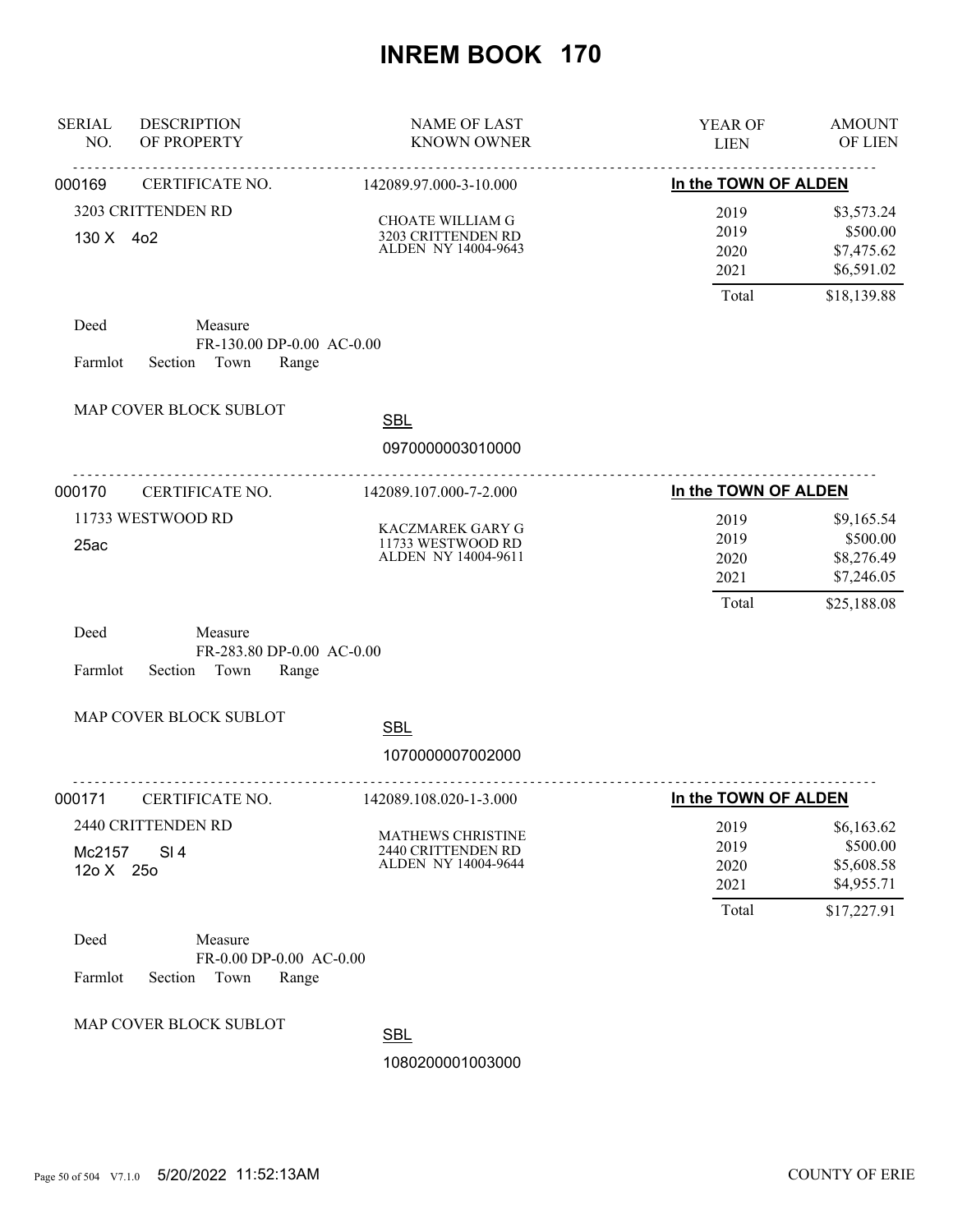| <b>SERIAL</b><br>NO.         | <b>DESCRIPTION</b><br>OF PROPERTY                               | <b>NAME OF LAST</b><br><b>KNOWN OWNER</b>                            | YEAR OF<br><b>LIEN</b>                        | <b>AMOUNT</b><br><b>OF LIEN</b>                                                 |
|------------------------------|-----------------------------------------------------------------|----------------------------------------------------------------------|-----------------------------------------------|---------------------------------------------------------------------------------|
| 000172                       | CERTIFICATE NO.                                                 | 142089.117.120-3-5.100                                               | In the TOWN OF ALDEN                          |                                                                                 |
|                              | 11059 BROADWAY                                                  | <b>FIX ANN E</b><br>11059 BROADWAY<br>ALDEN NY 14004                 | 2018<br>2019<br>2019<br>2020<br>2021          | \$503.86<br>\$6,866.18<br>\$500.00<br>\$6,192.39<br>\$1,911.53                  |
| Deed<br>Farmlot              | Measure<br>FR-116.25 DP-425.00 AC-0.00<br>Section Town<br>Range |                                                                      | Total                                         | \$15,973.96                                                                     |
|                              | MAP COVER BLOCK SUBLOT                                          | <b>SBL</b><br>1171200003005100                                       |                                               |                                                                                 |
| 000174                       | CERTIFICATE NO.                                                 | 142089.118.100-4-21.000                                              | In the TOWN OF ALDEN                          |                                                                                 |
| Mc 1852<br>100 X 218<br>Deed | 1003 CLEARVUE DR<br><b>SI23</b><br>Measure                      | MCANDREW JOHN<br>1003 CLEARVUE DR<br>ALDEN NY 14004-9562             | 2018<br>2019<br>2019<br>2020<br>2021<br>Total | \$4,916.02<br>\$4,556.09<br>\$500.00<br>\$4,141.48<br>\$3,669.55<br>\$17,783.14 |
| Farmlot                      | FR-0.00 DP-0.00 AC-0.00<br>Section Town<br>Range                |                                                                      |                                               |                                                                                 |
|                              | MAP COVER BLOCK SUBLOT                                          | <b>SBL</b><br>1181000004021000                                       |                                               |                                                                                 |
| 000175                       | CERTIFICATE NO.                                                 | 142089.119.050-1-8.000                                               | In the TOWN OF ALDEN                          |                                                                                 |
| Mc 1886<br>100 X 200         | 1214 MAYFIELD DR<br>SI 8                                        | BRENNAN SUSAN H<br>APT 4<br>31 PAYNE ST<br>EAST AURORA NY 14052-2336 | 2016<br>2017<br>2017<br>2018<br>2018          | \$2,284.52<br>\$8,546.77<br>\$500.00<br>\$5,853.66<br>\$500.00                  |
| Deed<br>Farmlot              | Measure<br>FR-0.00 DP-0.00 AC-0.00<br>Section<br>Town<br>Range  |                                                                      | 2019<br>2019<br>2020<br>2021                  | \$5,141.60<br>\$500.00<br>\$15,943.82<br>\$693.59                               |
|                              | MAP COVER BLOCK SUBLOT                                          | <b>SBL</b>                                                           | Total                                         | \$39,963.96                                                                     |
|                              |                                                                 | 1190500001008000                                                     |                                               |                                                                                 |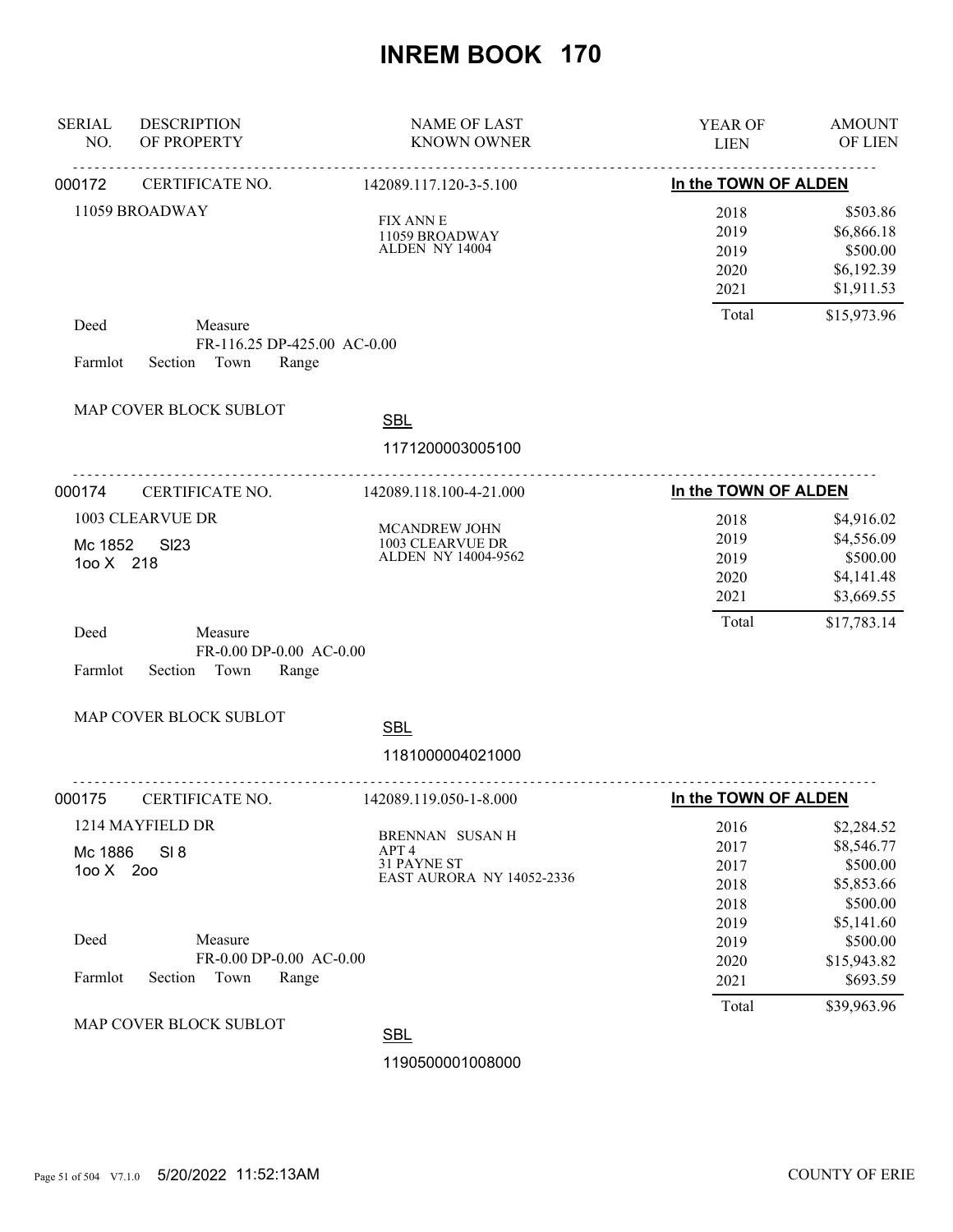| <b>SERIAL</b><br>NO.              | <b>DESCRIPTION</b><br>OF PROPERTY                                 | <b>NAME OF LAST</b><br><b>KNOWN OWNER</b>                                                 | YEAR OF<br><b>LIEN</b>                | <b>AMOUNT</b><br>OF LIEN                                          |
|-----------------------------------|-------------------------------------------------------------------|-------------------------------------------------------------------------------------------|---------------------------------------|-------------------------------------------------------------------|
| 000176                            | <u>.</u><br>CERTIFICATE NO.                                       | 142089.130.000-2-5.000                                                                    | In the TOWN OF ALDEN                  |                                                                   |
| 2ac                               | <b>48 CAYUGA CREEK RD</b>                                         | LUND GEORGE J LIFE USE<br>LUND JOHN J<br><b>48 CAYUGA CREEK RD</b><br>ALDEN NY 14004-9431 | 2019<br>2019<br>2020<br>Total         | \$2,691.46<br>\$500.00<br>\$7,008.21<br>\$10,199.67               |
| Deed<br>Farmlot                   | Measure<br>FR-0.00 DP-0.00 AC-0.00<br>Section Town<br>Range       |                                                                                           |                                       |                                                                   |
|                                   | MAP COVER BLOCK SUBLOT                                            | <b>SBL</b><br>1300000002005000                                                            |                                       |                                                                   |
| 000177                            | CERTIFICATE NO.                                                   | 142201.69.130-1-31.000                                                                    | In the VILLAGE OF WILLIAMSVILLE       |                                                                   |
| E Cor Stanton<br>45 X 123<br>Deed | <b>61 STANTON ST</b><br>880 N Pt 9<br>Measure                     | DOUCETTE LINDA D<br><b>61 STANTON ST</b><br>WILLIAMSVILLE NY 14221-5131                   | 2019<br>2019<br>2020<br>2021<br>Total | \$3,440.51<br>\$500.00<br>\$3,692.74<br>\$2,744.18<br>\$10,377.43 |
| Farmlot                           | FR-45.00 DP-123.00 AC-0.00<br>Section<br>Town<br>Range            |                                                                                           |                                       |                                                                   |
|                                   | MAP COVER BLOCK SUBLOT                                            | <b>SBL</b><br>0691300001031000                                                            |                                       |                                                                   |
| 000180                            | <u>.</u><br>CERTIFICATE NO.                                       | 142201.80.080-5-15.000                                                                    | In the VILLAGE OF WILLIAMSVILLE       |                                                                   |
| 870<br>50 X                       | 51 CALIFORNIA DR<br>3<br>16 <sub>o</sub>                          | MACY JULIAN J<br>51 CALIFORNIA DR<br>WILLIAMSVILLE NY 14221-6650                          | 2019<br>2019<br>Total                 | \$9,691.56<br>\$500.00<br>\$10,191.56                             |
| Deed<br>Farmlot                   | Measure<br>FR-50.00 DP-160.08 AC-0.00<br>Section<br>Town<br>Range |                                                                                           |                                       |                                                                   |
|                                   | MAP COVER BLOCK SUBLOT                                            | <b>ODI</b>                                                                                |                                       |                                                                   |

**SBL**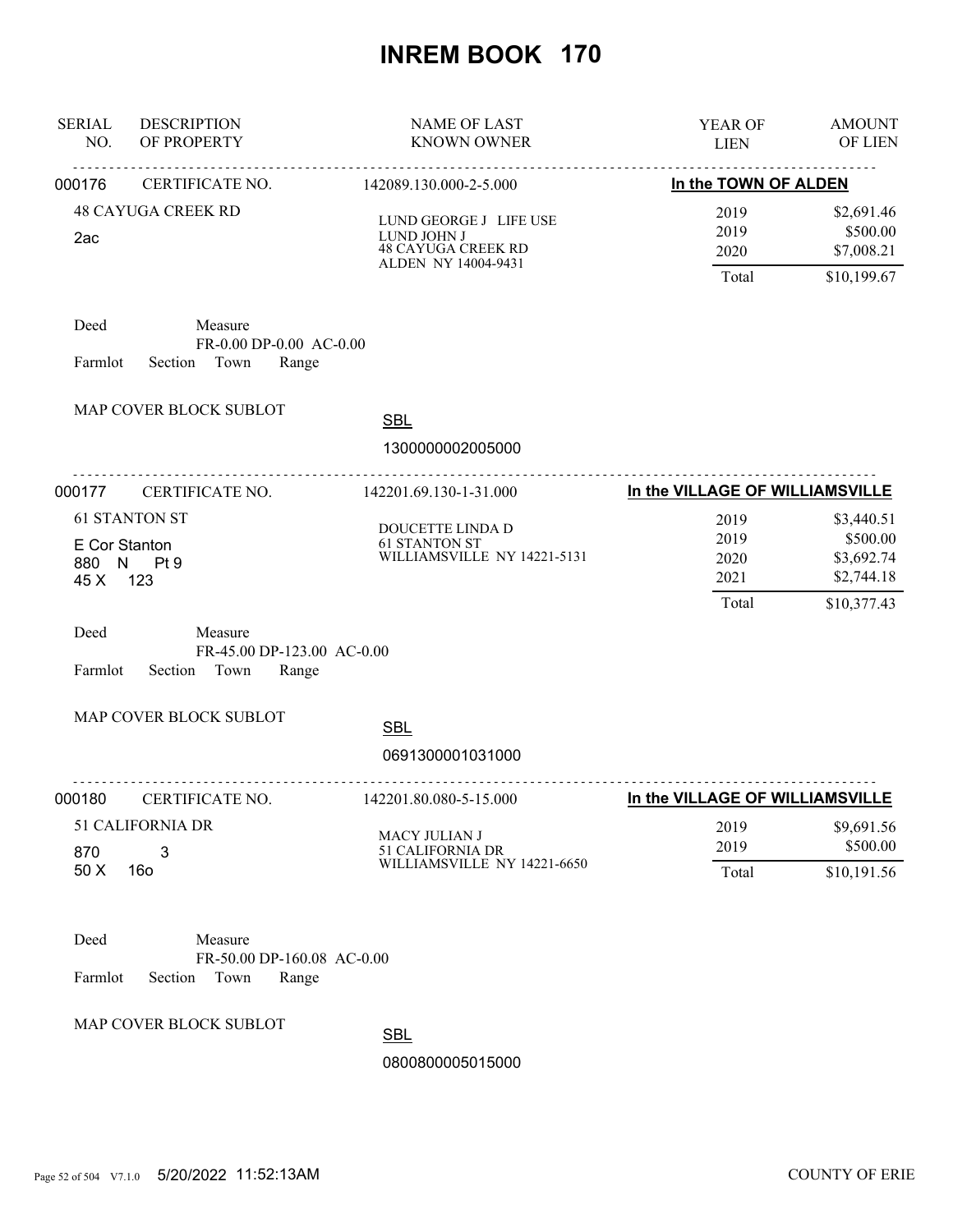| <b>SERIAL</b><br>NO.           | <b>DESCRIPTION</b><br>OF PROPERTY                               | <b>NAME OF LAST</b><br><b>KNOWN OWNER</b>                                                         | YEAR OF<br><b>LIEN</b>               | <b>AMOUNT</b><br>OF LIEN                                         |
|--------------------------------|-----------------------------------------------------------------|---------------------------------------------------------------------------------------------------|--------------------------------------|------------------------------------------------------------------|
| 000181                         | CERTIFICATE NO. 142201.80.080-6-54.000                          |                                                                                                   | In the VILLAGE OF WILLIAMSVILLE      |                                                                  |
| 55 S UNION RD                  | Sw Cor Plymouth Pl<br>1261 Pt 8 & Pt 9                          | <b>JAROS SARA M</b><br>55 S UNION RD<br>WILLIAMSVILLE NY 14221-6508                               | 2019<br>2019<br>2020<br>2021         | \$8,905.23<br>\$500.00<br>\$8,275.72<br>\$7,350.98               |
|                                |                                                                 |                                                                                                   | Total                                | \$25,031.93                                                      |
| Deed<br>Farmlot                | Measure<br>FR-77.00 DP-92.00 AC-0.00<br>Section Town<br>Range   |                                                                                                   |                                      |                                                                  |
|                                | MAP COVER BLOCK SUBLOT                                          | <b>SBL</b><br>0800800006054000                                                                    |                                      |                                                                  |
| 000182                         | ________________________________<br>CERTIFICATE NO.             | 142201.81.060-3-29.000                                                                            | In the VILLAGE OF WILLIAMSVILLE      |                                                                  |
| Sw Cor Scott<br>1052 E<br>50 X | 115 HIGHLAND DR<br>14<br>148                                    | RADEL STEPHANIE<br>115 HIGHLAND DR<br>WILLIAMSVILLE NY 14221-6803                                 | 2018<br>2018<br>2019<br>2019<br>2020 | \$9,695.93<br>\$500.00<br>\$12,443.78<br>\$500.00<br>\$11,245.71 |
| Deed<br>Farmlot                | Measure<br>FR-50.00 DP-147.78 AC-0.00<br>Section Town<br>Range  |                                                                                                   | 2021<br>Total                        | \$10,088.68<br>\$44,474.10                                       |
|                                | MAP COVER BLOCK SUBLOT                                          | <b>SBL</b><br>0810600003029000                                                                    |                                      |                                                                  |
| 000183                         | CERTIFICATE NO.                                                 | 142201.81.100-4-2.000                                                                             | In the VILLAGE OF WILLIAMSVILLE      |                                                                  |
| E 24ft Rear<br>1623<br>130 X   | <b>16 CADMAN DR</b><br>18<br>Var                                | MC NABB JAMES R JR<br>MCNABB MARJORIE C H/W<br><b>16 CADMAN DR</b><br>WILLIAMSVILLE NY 14221-6964 | 2019<br>2019<br>2020<br>2021         | \$3,039.67<br>\$500.00<br>\$8,626.71<br>\$7,707.41               |
| Deed<br>Farmlot                | Measure<br>FR-130.00 DP-130.35 AC-0.00<br>Section Town<br>Range |                                                                                                   | Total                                | \$19,873.79                                                      |
|                                | MAP COVER BLOCK SUBLOT                                          | <b>SBL</b><br>0811000004002000                                                                    |                                      |                                                                  |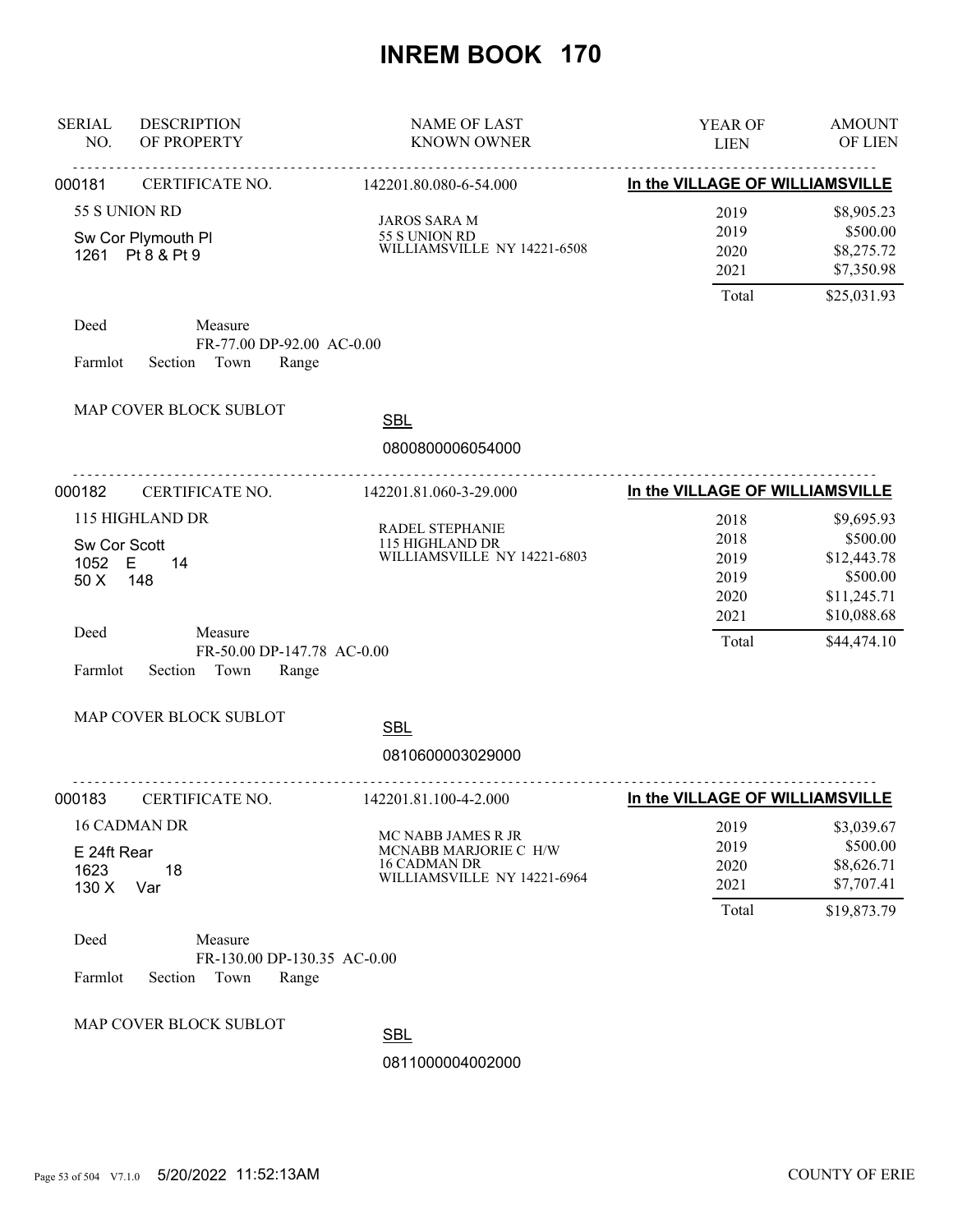| <b>SERIAL</b><br>NO. | <b>DESCRIPTION</b><br>OF PROPERTY                                | <b>NAME OF LAST</b><br><b>KNOWN OWNER</b>                                                   | <b>YEAR OF</b><br><b>LIEN</b>                         | <b>AMOUNT</b><br>OF LIEN                                                                            |
|----------------------|------------------------------------------------------------------|---------------------------------------------------------------------------------------------|-------------------------------------------------------|-----------------------------------------------------------------------------------------------------|
| 000184               | CERTIFICATE NO.                                                  | 142289.4.000-3-12.300                                                                       | In the TOWN OF AMHERST                                |                                                                                                     |
| 1137                 | 11420 TRANSIT RD                                                 | CARDINAL POINTSDEVELOPMENT I<br><b>STE 234</b><br>7954 TRANSIT RD<br>WILLIAMSVILLE NY 14221 | 2018<br>2019<br>2019<br>2020<br>2021                  | \$7,773.57<br>\$6,964.22<br>\$500.00<br>\$825.33<br>\$743.96                                        |
| Deed<br>Farmlot      | Measure<br>FR-608.00 DP-0.00 AC-0.00<br>Section Town<br>Range    |                                                                                             | Total                                                 | \$16,807.08                                                                                         |
|                      | MAP COVER BLOCK SUBLOT                                           | <b>SBL</b><br>0040000003012300                                                              |                                                       |                                                                                                     |
| 000185               | CERTIFICATE NO.                                                  | 142289.16.000-3-15.000                                                                      | In the TOWN OF AMHERST                                |                                                                                                     |
| Deed                 | 4470 MILLERSPORT HWY<br>Measure<br>FR-500.00 DP-0.00 AC-0.00     | <b>ALBINI GINO</b><br>172 WILLOWGROVE SOUTH<br>TONAWANDA NY 14150                           | 2017<br>2018<br>2019<br>2019<br>2020<br>2021<br>Total | \$43,513.78<br>\$17,876.60<br>\$16,086.92<br>\$500.00<br>\$14,483.69<br>\$12,609.02<br>\$105,070.01 |
| Farmlot              | Section Town<br>Range                                            |                                                                                             |                                                       |                                                                                                     |
|                      | MAP COVER BLOCK SUBLOT                                           | <b>SBL</b><br>0160000003015000                                                              |                                                       |                                                                                                     |
| 000186               | CERTIFICATE NO.                                                  | 142289.16.000-5-32.110                                                                      | In the TOWN OF AMHERST                                |                                                                                                     |
|                      | 10500 TRANSIT RD                                                 | WINMAR DEVELOPMENT CORP<br>2501 OUELLETTE AVE<br>WINDSOR ONTARIO<br>CANADA N8X 1-L5         | 2017<br>2018<br>2019<br>2019<br>2020<br>2021          | \$28.60<br>\$26,205.65<br>\$23,553.93<br>\$500.00<br>\$21,227.28<br>\$18,495.74                     |
| Deed<br>Farmlot      | Measure<br>FR-729.36 DP-0.00 AC-0.00<br>Town<br>Section<br>Range |                                                                                             | Total                                                 | \$90,011.20                                                                                         |
|                      | MAP COVER BLOCK SUBLOT                                           | <b>SBL</b><br>0160000005032110                                                              |                                                       |                                                                                                     |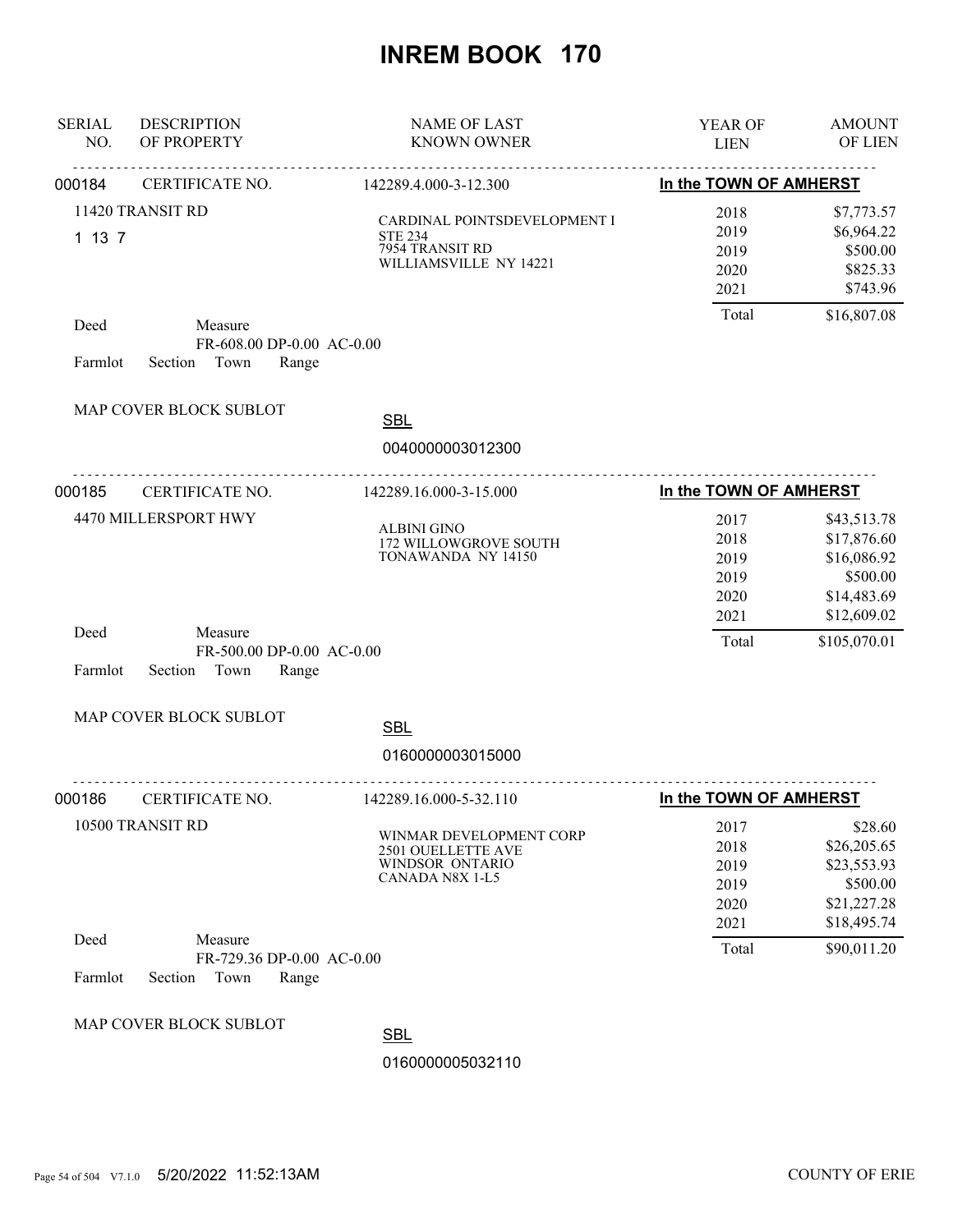| <b>SERIAL</b><br><b>DESCRIPTION</b><br>OF PROPERTY<br>NO.                           | <b>NAME OF LAST</b><br><b>KNOWN OWNER</b>                        | YEAR OF<br><b>LIEN</b>                       | <b>AMOUNT</b><br>OF LIEN                                                     |
|-------------------------------------------------------------------------------------|------------------------------------------------------------------|----------------------------------------------|------------------------------------------------------------------------------|
| <u>.</u><br>000189<br>CERTIFICATE NO.                                               | <u>.</u><br>142289.26.070-2-43.000                               | In the TOWN OF AMHERST                       |                                                                              |
| <b>58 FAIRGREEN DR</b><br>104<br>2295                                               | <b>FARRELL GEORGE &amp;</b><br>FARRELL ALFRIEDA H/W              | 2019<br>2019                                 | \$3,847.91<br>\$500.00                                                       |
| 65 X 125                                                                            | <b>58 FAIRGREEN DR</b><br>AMHERST NY 14228-1856                  | Total                                        | \$4,347.91                                                                   |
| Deed<br>Measure<br>FR-65.00 DP-125.00 AC-0.00<br>Section Town<br>Range<br>Farmlot   |                                                                  |                                              |                                                                              |
| MAP COVER BLOCK SUBLOT                                                              | <b>SBL</b>                                                       |                                              |                                                                              |
|                                                                                     | 0260700002043000                                                 |                                              |                                                                              |
| <u>.</u> .<br>000190<br>CERTIFICATE NO.                                             | .<br>142289.27.000-1-15.100                                      | In the TOWN OF AMHERST                       |                                                                              |
| 1120 N FRENCH RD REAR                                                               | DOUBLE T ARCHERY CLUB INC<br>C/O ATTN: TREASURER                 | 2019<br>2020                                 | \$500.00<br>\$2,023.91                                                       |
|                                                                                     | PO BOX 1883<br><b>AMHERST NY 14226</b>                           | Total                                        | \$2,523.91                                                                   |
| Deed<br>Measure<br>FR-0.00 DP-0.00 AC-0.00<br>Farmlot<br>Section<br>Town<br>Range   |                                                                  |                                              |                                                                              |
| MAP COVER BLOCK SUBLOT                                                              | <b>SBL</b>                                                       |                                              |                                                                              |
|                                                                                     | 0270000001015100                                                 |                                              |                                                                              |
| .<br>CERTIFICATE NO.<br>000192                                                      | .<br>142289.28.100-3-4.000                                       | In the TOWN OF AMHERST                       |                                                                              |
| 3805 MILLERSPORT HWY                                                                | JACOBS RICHARD A<br><b>75 SNOWBERRY LN</b><br>E AMHERST NY 14051 | 2017<br>2018<br>2019<br>2019<br>2020<br>2021 | \$4,058.23<br>\$3,061.53<br>\$2,779.77<br>\$500.00<br>\$2,488.17<br>\$979.00 |
| Deed<br>Measure<br>FR-120.00 DP-0.00 AC-0.00<br>Farmlot<br>Section<br>Town<br>Range |                                                                  | Total                                        | \$13,866.70                                                                  |
| MAP COVER BLOCK SUBLOT                                                              | <b>SBL</b><br>0281000003004000                                   |                                              |                                                                              |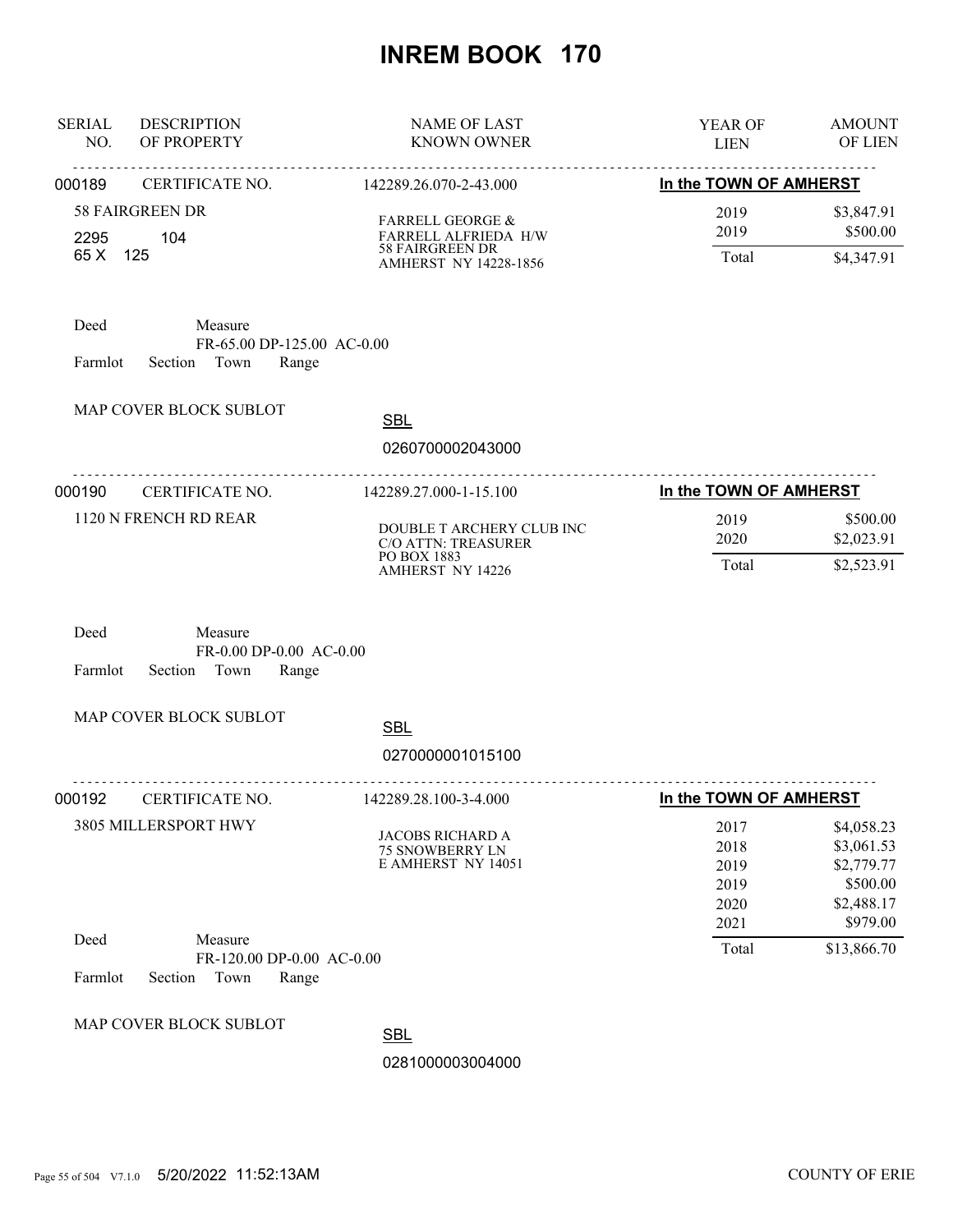| <b>SERIAL</b> | <b>DESCRIPTION</b>         | <b>NAME OF LAST</b>    | YEAR OF                | <b>AMOUNT</b> |
|---------------|----------------------------|------------------------|------------------------|---------------|
| NO.           | OF PROPERTY                | <b>KNOWN OWNER</b>     | <b>LIEN</b>            | OF LIEN       |
| 000196        | CERTIFICATE NO.            | 142289.40.040-2-26.000 | In the TOWN OF AMHERST |               |
|               | 0 ELLICOTT CREEK PKWY      | COHEN LILLIAN S & 1    | 1991                   | \$131.88      |
| 1347          | 116                        | C/O ADDRESS UNKNOWN    | 1992                   | \$199.62      |
|               |                            |                        | 1993                   | \$203.51      |
|               |                            |                        | 1994                   | \$172.32      |
|               |                            |                        | 1995                   | \$185.67      |
|               |                            |                        | 1996                   | \$176.31      |
| Deed          | Measure                    |                        | 1997                   | \$187.56      |
|               | FR-40.00 DP-138.69 AC-0.00 |                        | 1998                   | \$263.99      |
| Farmlot       | Section<br>Town<br>Range   |                        | 1999                   | \$262.27      |
|               |                            |                        | 2000                   | \$205.12      |
|               | MAP COVER BLOCK SUBLOT     |                        | 2001                   | \$188.67      |
|               |                            | <b>SBL</b>             | 2002                   | \$201.49      |
|               |                            | 0400400002026000       | 2003                   | \$199.40      |
|               |                            |                        | 2004                   | \$202.84      |
|               |                            |                        | 2005                   | \$194.28      |
|               |                            |                        | 2006                   | \$191.60      |
|               |                            |                        | 2007                   | \$123.04      |
|               |                            |                        | 2008                   | \$184.53      |
|               |                            |                        | 2009                   | \$158.63      |
|               |                            |                        | 2010                   | \$973.59      |
|               |                            |                        | 2011                   | \$1,005.59    |
|               |                            |                        | 2012                   | \$483.46      |
|               |                            |                        | 2013                   | \$459.73      |
|               |                            |                        | 2014                   | \$424.67      |
|               |                            |                        | 2015                   | \$391.48      |
|               |                            |                        | 2016                   | \$365.29      |
|               |                            |                        | 2017                   | \$336.51      |
|               |                            |                        | 2018                   | \$549.92      |
|               |                            |                        | 2019                   | \$500.00      |
|               |                            |                        | 2019                   | \$496.76      |
|               |                            |                        | 2020                   | \$448.77      |
|               |                            |                        | 2021                   | \$396.90      |

Total \$10,465.40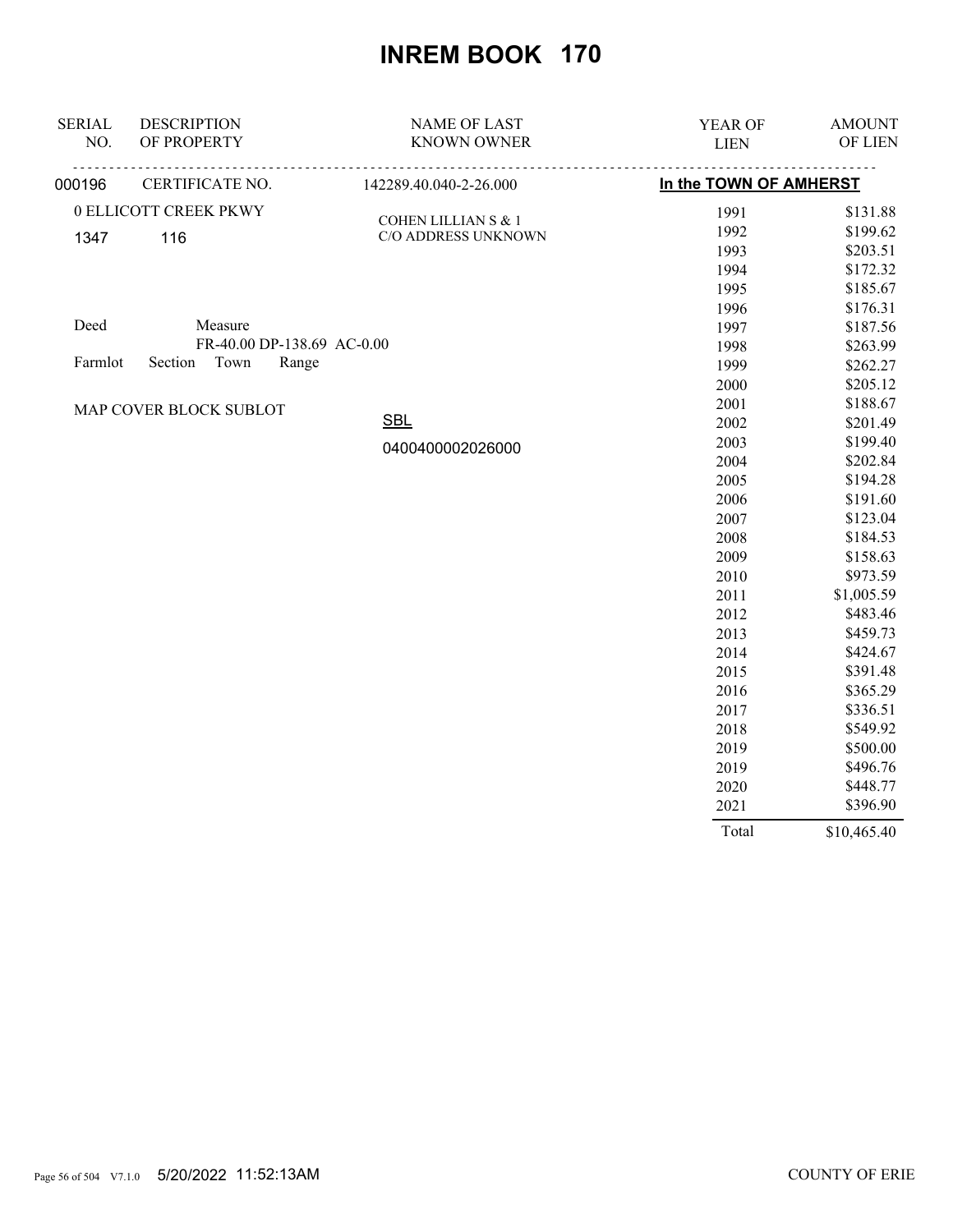| <b>SERIAL</b><br>NO. | <b>DESCRIPTION</b><br>OF PROPERTY | <b>NAME OF LAST</b><br><b>KNOWN OWNER</b>     | YEAR OF<br><b>LIEN</b> | <b>AMOUNT</b><br>OF LIEN |
|----------------------|-----------------------------------|-----------------------------------------------|------------------------|--------------------------|
| 000197               | CERTIFICATE NO.                   | 142289.40.040-2-27.000                        | In the TOWN OF AMHERST |                          |
|                      | ELLICOTT CREEK PKWY               |                                               | 1991                   | \$140.78                 |
| 1347                 | 115                               | COHEN LILLIAN S& ONE<br>C/O GOLDMAN & GOLDMAN | 1992                   | \$220.20                 |
|                      |                                   | 3 LEEWARD                                     | 1993                   | \$225.05                 |
|                      |                                   | ROCHESTER, NY 14618                           | 1994                   | \$189.33                 |
|                      |                                   |                                               | 1995                   | \$202.78                 |
|                      |                                   |                                               | 1996                   | \$192.67                 |
| Deed                 | Measure                           |                                               | 1997                   | \$204.51                 |
|                      | FR-0.00 DP-0.00 AC-0.00           |                                               | 1998                   | \$288.39                 |
| Farmlot              | Section<br>Town<br>Range          |                                               | 1999                   | \$286.08                 |
| 0075                 | 0 <sub>0</sub><br>12<br>7         |                                               | 2000                   | \$226.13                 |
|                      | MAP COVER BLOCK SUBLOT            |                                               | 2001                   | \$216.22                 |
| Mc1347 S1115         |                                   | <b>SBL</b>                                    | 2002                   | \$228.22                 |
|                      |                                   | 0400400002027000                              | 2003                   | \$225.49                 |
|                      |                                   |                                               | 2004                   | \$228.89                 |
|                      |                                   |                                               | 2019                   | \$500.00                 |
|                      |                                   |                                               | Total                  | \$3,574.74               |
| 000198               | CERTIFICATE NO.                   | 142289.40.040-2-27.100                        | In the TOWN OF AMHERST |                          |
|                      | 0 ELLICOTT CREEK PKWY             |                                               |                        |                          |
|                      |                                   | COHEN LILLIAN S & 1                           | 2006                   | \$202.54<br>\$141.87     |
|                      |                                   | C/O ADDRESS UNKNOWN                           | 2007<br>2008           | \$192.52                 |
|                      |                                   |                                               | 2009                   | \$167.97                 |
|                      |                                   |                                               | 2010                   | \$764.05                 |
|                      |                                   |                                               | 2011                   | \$790.06                 |
| Deed                 | Measure                           |                                               | 2012                   | \$389.82                 |
|                      | FR-31.03 DP-138.89 AC-0.00        |                                               | 2013                   | \$370.83                 |
| Farmlot              | Section<br>Town<br>Range          |                                               | 2014                   | \$342.68                 |
|                      |                                   |                                               | 2015                   | \$315.88                 |
|                      |                                   |                                               | 2016                   | \$294.75                 |
|                      | MAP COVER BLOCK SUBLOT            | <b>SBL</b>                                    | 2017                   | \$271.47                 |
|                      |                                   |                                               | 2018                   | \$543.80                 |
|                      |                                   | 0400400002027100                              | 2019                   | \$500.00                 |
|                      |                                   |                                               | 2019                   | \$491.38                 |
|                      |                                   |                                               | 2020                   | \$444.03                 |
|                      |                                   |                                               | 2021                   | \$392.77                 |
|                      |                                   |                                               | Total                  | \$6,616.42               |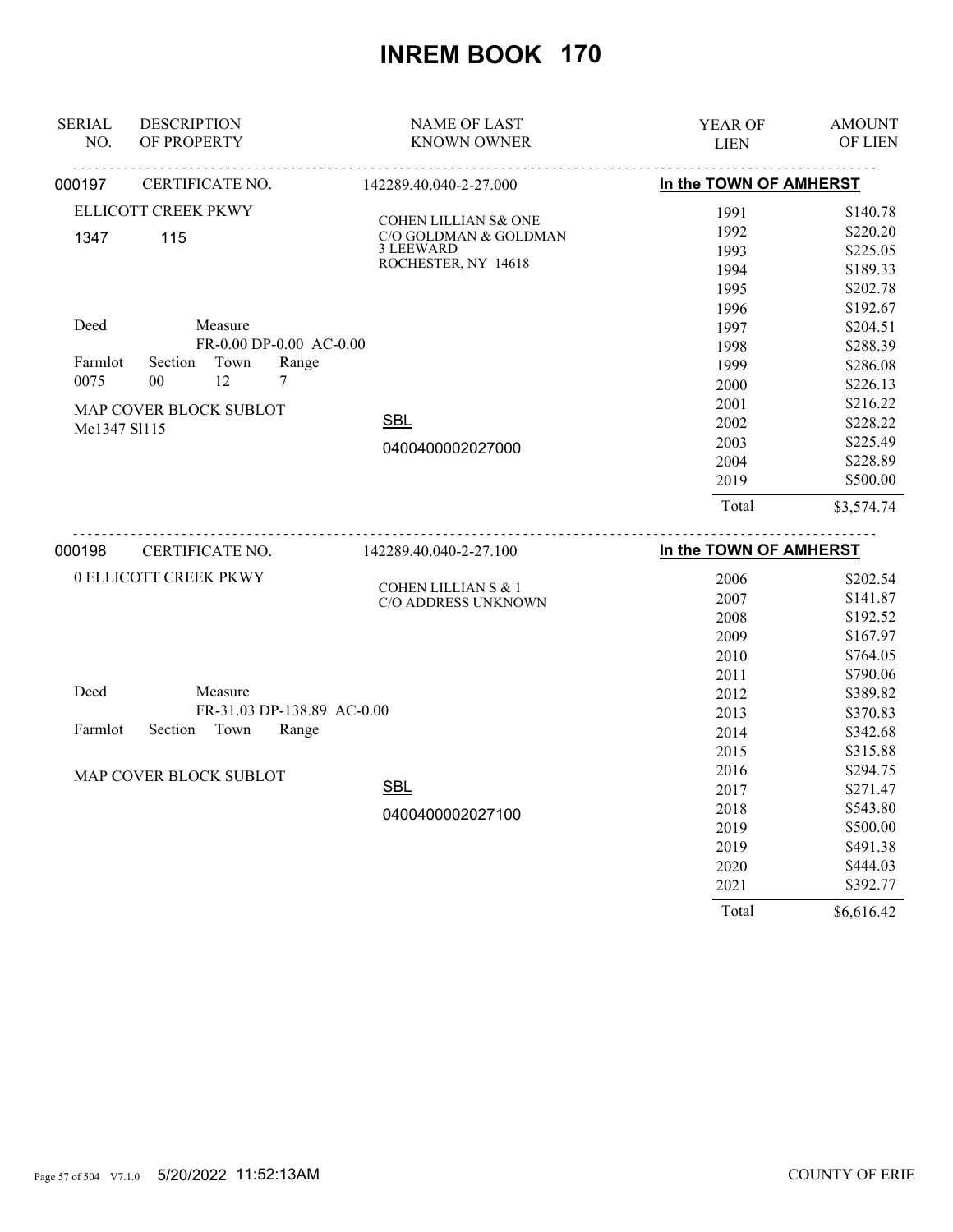| <b>SERIAL</b> | <b>DESCRIPTION</b>                            | <b>NAME OF LAST</b>                        | <b>YEAR OF</b>         | <b>AMOUNT</b>  |
|---------------|-----------------------------------------------|--------------------------------------------|------------------------|----------------|
| NO.           | OF PROPERTY                                   | <b>KNOWN OWNER</b>                         | <b>LIEN</b>            | <b>OF LIEN</b> |
| 000199        | <u>.</u><br>CERTIFICATE NO.                   | 142289.40.040-2-28.100                     | In the TOWN OF AMHERST |                |
|               | 0 ELLICOTT CREEK PKWY                         |                                            | 2007                   | \$39.46        |
|               |                                               | <b>VARGA DANIEL</b><br><b>36 ROBERT ST</b> | 2008                   | \$101.90       |
|               |                                               | TORONTO ONTARIO                            | 2009                   | \$87.40        |
|               |                                               | CANADA M5S 2-K3                            | 2010                   | \$1,078.36     |
|               |                                               |                                            | 2011                   | \$1,106.00     |
|               |                                               |                                            | 2012                   | \$546.11       |
| Deed          | Measure                                       |                                            | 2013                   | \$517.70       |
|               | FR-70.00 DP-124.95 AC-0.00                    |                                            | 2014                   | \$477.79       |
| Farmlot       | Town<br>Section<br>Range                      |                                            | 2015                   | \$441.62       |
|               |                                               |                                            | 2016                   | \$411.69       |
|               | MAP COVER BLOCK SUBLOT                        |                                            | 2017                   | \$380.18       |
|               |                                               | <b>SBL</b>                                 | 2018                   | \$366.04       |
|               |                                               | 0400400002028100                           | 2019                   | \$330.80       |
|               |                                               |                                            | 2020                   | \$298.27       |
|               |                                               |                                            | 2021                   | \$264.50       |
|               |                                               |                                            | Total                  | \$6,447.82     |
| 000200        | CERTIFICATE NO.                               | 142289.40.060-6-1.000                      | In the TOWN OF AMHERST |                |
|               | 136 WAYNE AVE                                 |                                            | 2019                   | \$3,399.50     |
|               | 106                                           | <b>ROBINSON JO IRENE</b><br>136 WAYNE AVE  | 2019                   | \$500.00       |
| 1395<br>Var   | Var                                           | <b>AMHERST NY 14228-2216</b>               | 2020                   | \$5,550.24     |
|               |                                               |                                            | 2021                   | \$4,959.01     |
|               |                                               |                                            | Total                  | \$14,408.75    |
| Deed          | Measure<br>$FD$ 126 14 $DD$ 162 52 + $C$ 0.00 |                                            |                        |                |

FR-136.44 DP-163.53 AC-0.00

Farmlot Section Town Range

MAP COVER BLOCK SUBLOT

**SBL**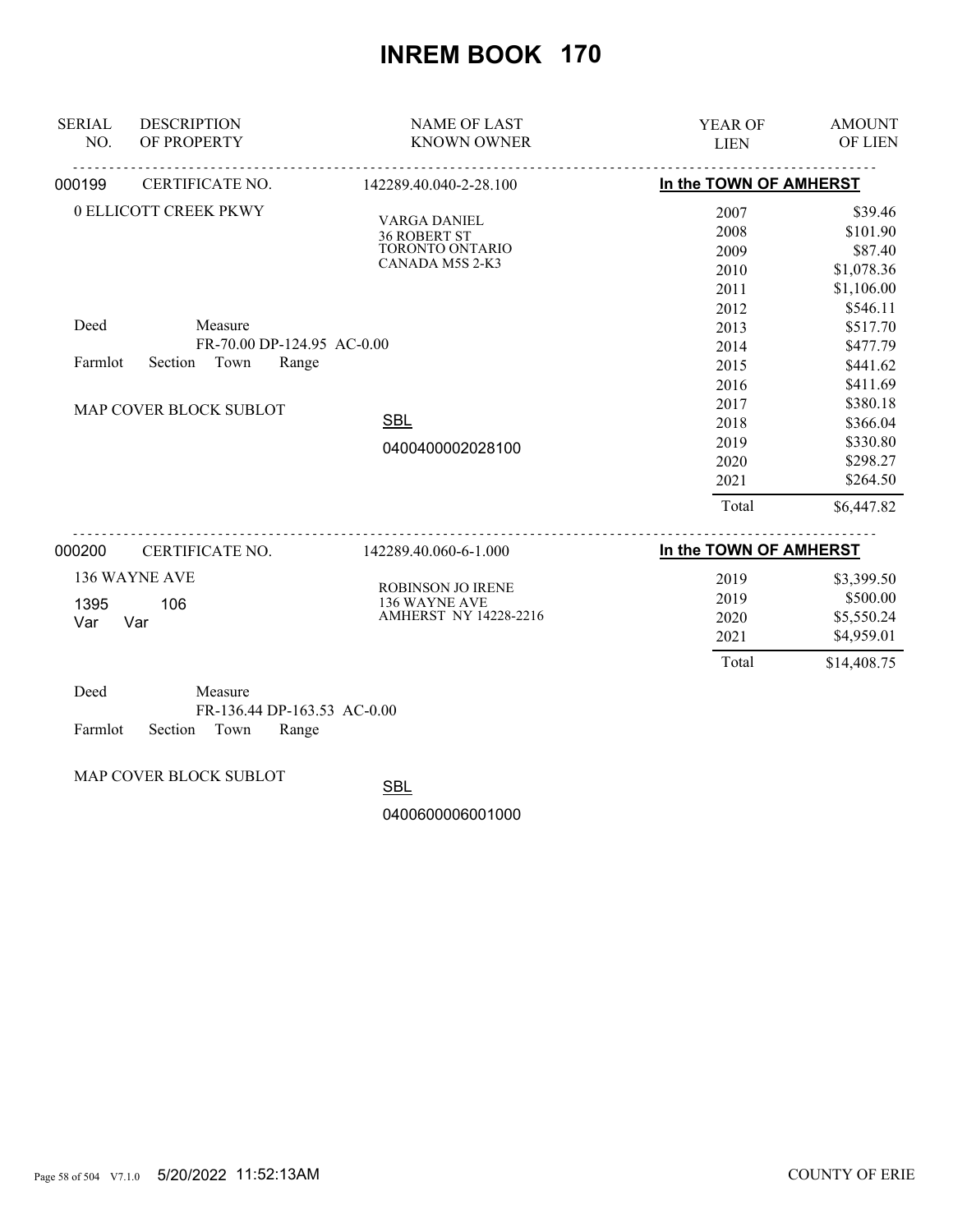| <b>SERIAL</b><br>NO. | <b>DESCRIPTION</b><br>OF PROPERTY | <b>NAME OF LAST</b><br><b>KNOWN OWNER</b> | YEAR OF<br><b>LIEN</b> | <b>AMOUNT</b><br>OF LIEN |
|----------------------|-----------------------------------|-------------------------------------------|------------------------|--------------------------|
| 000201               | CERTIFICATE NO.                   | 142289.40.100-2-1.100                     | In the TOWN OF AMHERST |                          |
|                      | 95 S ELLICOTT CREEK RD            |                                           | 1997                   | \$930.34                 |
|                      |                                   | <b>KNIZLY RICHARD</b>                     | 1998                   | \$1,545.88               |
|                      |                                   | 96 CLINTON ST<br>TONAWANDA NY 14150-2033  | 1999                   | \$12.00                  |
|                      |                                   |                                           | 2000                   | \$1,302.31               |
|                      |                                   |                                           | 2001                   | \$1,176.12               |
|                      |                                   |                                           | 2002                   | \$1,162.59               |
| Deed                 | Measure                           |                                           | 2003                   | \$1,145.97               |
|                      | FR-153.00 DP-50.00 AC-0.00        |                                           | 2004                   | \$1,143.78               |
| Farmlot              | Town<br>Section<br>Range          |                                           | 2005                   | \$1,100.45               |
|                      |                                   |                                           | 2006                   | \$1,072.07               |
|                      | MAP COVER BLOCK SUBLOT            |                                           | 2007                   | \$795.39                 |
|                      |                                   | <b>SBL</b>                                | 2008                   | \$912.71                 |
|                      |                                   | 0401000002001100                          | 2009                   | \$874.66                 |
|                      |                                   |                                           | 2010                   | \$542.65                 |
|                      |                                   |                                           | 2011                   | \$642.52                 |
|                      |                                   |                                           | 2012                   | \$570.09                 |
|                      |                                   |                                           | 2013                   | \$557.88                 |
|                      |                                   |                                           | 2014                   | \$503.16                 |
|                      |                                   |                                           | 2015                   | \$367.87                 |
|                      |                                   |                                           | 2016                   | \$452.26                 |
|                      |                                   |                                           | 2017                   | \$402.91                 |
|                      |                                   |                                           | 2018                   | \$335.16                 |
|                      |                                   |                                           | 2019                   | \$500.00                 |
|                      |                                   |                                           | 2019                   | \$308.21                 |
|                      |                                   |                                           | 2020                   | \$266.83                 |
|                      |                                   |                                           | 2021                   | \$226.78                 |
|                      |                                   |                                           | Total                  | \$18,850.59              |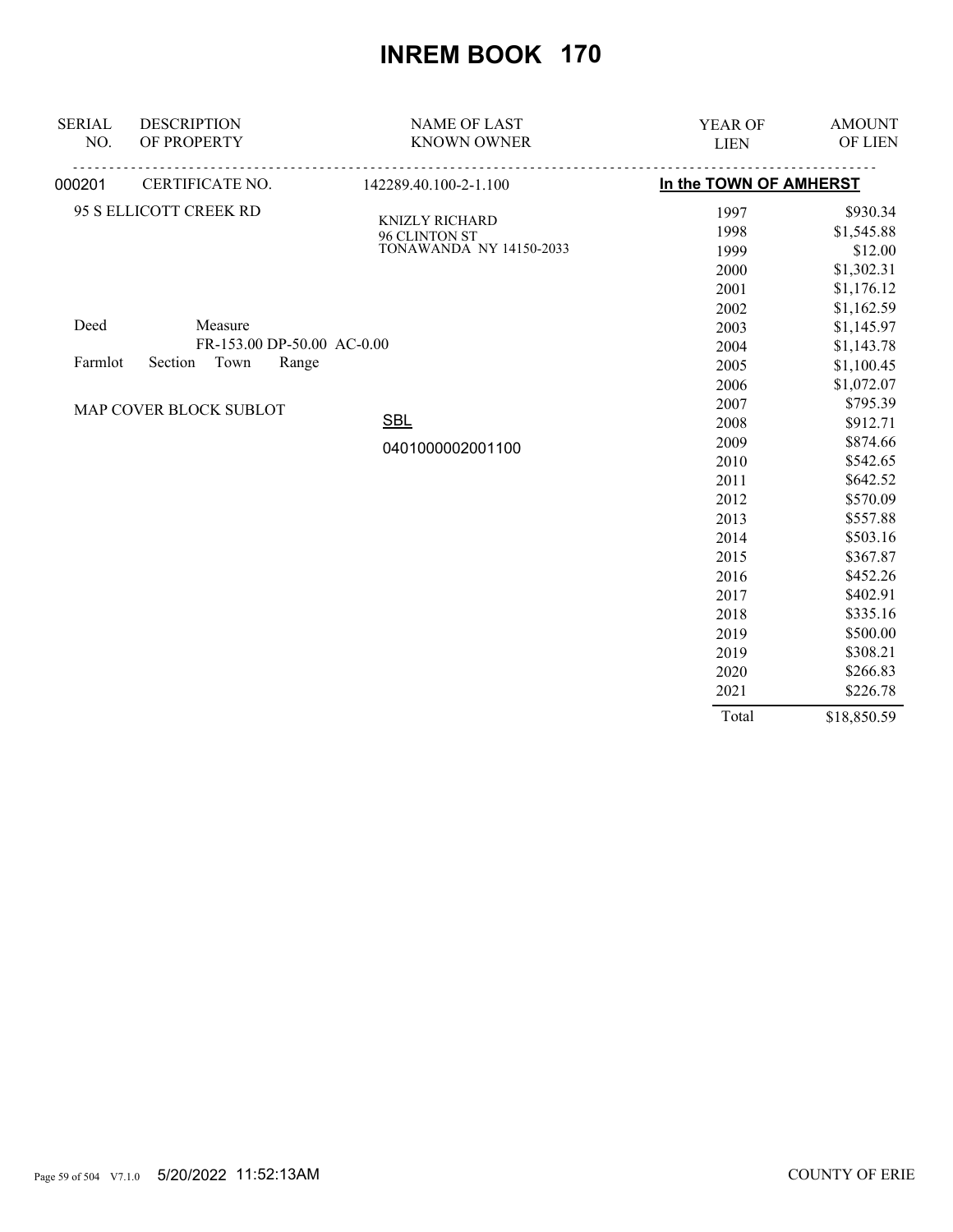| <b>SERIAL</b><br>NO. | <b>DESCRIPTION</b><br>OF PROPERTY | <b>NAME OF LAST</b><br><b>KNOWN OWNER</b> | YEAR OF<br><b>LIEN</b> | <b>AMOUNT</b><br>OF LIEN |
|----------------------|-----------------------------------|-------------------------------------------|------------------------|--------------------------|
| 000203               | CERTIFICATE NO.                   | 142289.40.100-4-1.000                     | In the TOWN OF AMHERST |                          |
|                      | 0 EDGEWATER DR                    | PAWLOWSKI RAYMOND                         | 2000                   | \$1,294.27               |
| E Cor Fourth         |                                   | 111 PONTIAC ST                            | 2001                   | \$1,439.92               |
| 1297                 | 224                               | <b>BUFFALO NY 14206-3330</b>              | 2002                   | \$1,431.47               |
| 40 X                 | 135                               |                                           | 2003                   | \$1,409.63               |
|                      |                                   |                                           | 2004                   | \$1,405.99               |
|                      |                                   |                                           | 2005                   | \$1,383.07               |
| Deed                 | Measure                           |                                           | 2006                   | \$1,342.91               |
|                      | FR-40.00 DP-135.00 AC-0.00        |                                           | 2007                   | \$1,215.55               |
| Farmlot              | Town<br>Section<br>Range          |                                           | 2008                   | \$1,244.69               |
|                      |                                   |                                           | 2009                   | \$1,136.67               |
|                      | MAP COVER BLOCK SUBLOT            |                                           | 2010                   | \$542.54                 |
|                      |                                   | <b>SBL</b>                                | 2011                   | \$567.16                 |
|                      |                                   | 0401000004001000                          | 2012                   | \$143.55                 |
|                      |                                   |                                           | 2013                   | \$138.73                 |
|                      |                                   |                                           | 2014                   | \$128.57                 |
|                      |                                   |                                           | 2015                   | \$117.32                 |
|                      |                                   |                                           | 2016                   | \$110.16                 |
|                      |                                   |                                           | 2017                   | \$100.31                 |
|                      |                                   |                                           | 2018                   | \$89.21                  |
|                      |                                   |                                           | 2019                   | \$500.00                 |
|                      |                                   |                                           | 2019                   | \$80.07                  |
|                      |                                   |                                           | 2020                   | \$69.94                  |
|                      |                                   |                                           | 2021                   | \$63.22                  |
|                      |                                   |                                           | Total                  | \$15,954.95              |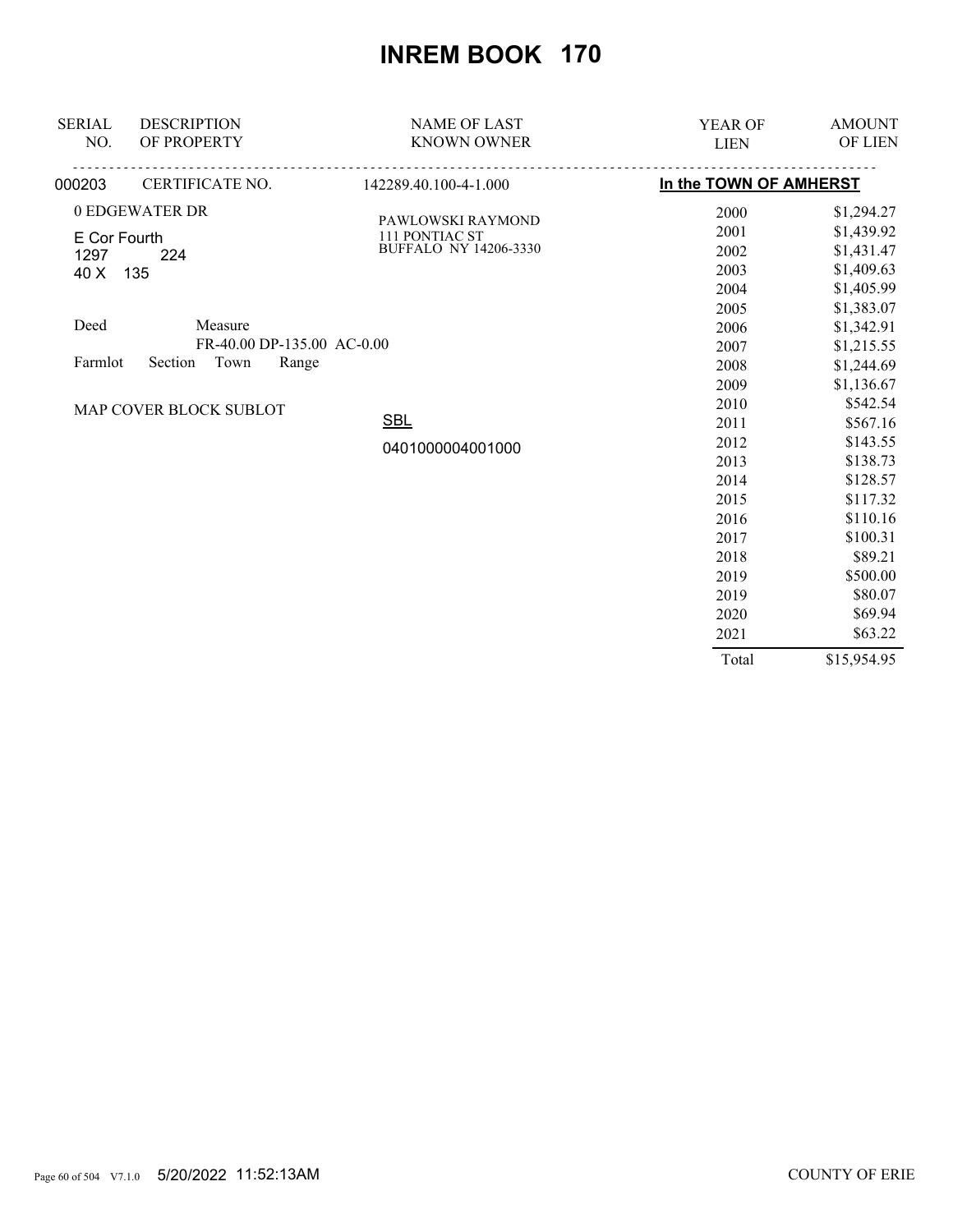| <b>SERIAL</b><br>NO. | <b>DESCRIPTION</b><br>OF PROPERTY             | <b>NAME OF LAST</b><br><b>KNOWN OWNER</b> | <b>YEAR OF</b><br><b>LIEN</b> | <b>AMOUNT</b><br>OF LIEN |
|----------------------|-----------------------------------------------|-------------------------------------------|-------------------------------|--------------------------|
| 000204               | CERTIFICATE NO.                               | 142289.40.100-4-24.000                    | In the TOWN OF AMHERST        |                          |
|                      | 0 EDGEWATER DR                                |                                           | 2001                          | \$1,057.18               |
| 1297                 | 231                                           | KOCSIS IRENE E<br>229 BELMONT CT W        | 2002                          | \$1,059.03               |
|                      |                                               | N TONAWANDA NY 14120                      | 2003                          | \$1,045.11               |
|                      |                                               |                                           | 2004                          | \$1,044.94               |
|                      |                                               |                                           | 2005                          | \$1,024.95               |
|                      |                                               |                                           | 2006                          | \$997.65                 |
| Deed                 | Measure                                       |                                           | 2007                          | \$874.38                 |
|                      | FR-50.00 DP-135.00 AC-0.00                    |                                           | 2008                          | \$929.58                 |
| Farmlot              | Town<br>Section<br>Range                      |                                           | 2009                          | \$843.31                 |
|                      |                                               |                                           | 2010                          | \$679.77                 |
|                      | MAP COVER BLOCK SUBLOT                        | <b>SBL</b>                                | 2011                          | \$710.63                 |
|                      |                                               |                                           | 2012<br>2013                  | \$157.46<br>\$152.62     |
|                      |                                               | 0401000004024000                          | 2014                          | \$141.61                 |
|                      |                                               |                                           | 2015                          | \$128.82                 |
|                      |                                               |                                           | 2016                          | \$121.03                 |
|                      |                                               |                                           | 2017                          | \$109.90                 |
|                      |                                               |                                           | 2018                          | \$99.22                  |
|                      |                                               |                                           | 2019                          | \$500.00                 |
|                      |                                               |                                           | 2019                          | \$88.92                  |
|                      |                                               |                                           | 2020                          | \$77.76                  |
|                      |                                               |                                           | 2021                          | \$69.99                  |
|                      |                                               |                                           | Total                         | \$11,913.86              |
| 000205               | <u>.</u><br>CERTIFICATE NO.                   | 142289.40.100-4-25.000                    | In the TOWN OF AMHERST        |                          |
|                      | 0 EDGEWATER DR                                |                                           | 2001                          | \$837.62                 |
| 1297                 | 230                                           | KOCSIS IRENE E<br>229 BELMONT CT W        | 2002                          | \$839.17                 |
|                      |                                               | N TONAWANDA NY 14120                      | 2003                          | \$829.34                 |
|                      |                                               |                                           | 2004                          | \$829.02                 |
|                      |                                               |                                           | 2005                          | \$813.35                 |
|                      |                                               |                                           | 2006                          | \$791.99                 |
| Deed                 | Measure                                       |                                           | 2007                          | \$693.03                 |
| Farmlot              | FR-40.00 DP-135.00 AC-0.00<br>Section<br>Town |                                           | 2008                          | \$737.43                 |
|                      | Range                                         |                                           | 2009                          | \$668.85                 |
|                      |                                               |                                           | 2010<br>2011                  | \$542.54<br>\$567.16     |
|                      | MAP COVER BLOCK SUBLOT                        | SBL                                       | 2012                          | \$143.55                 |
|                      |                                               |                                           | 2013                          | \$138.73                 |
|                      |                                               | 0401000004025000                          | 2014                          | \$128.57                 |
|                      |                                               |                                           | 2015                          | \$117.32                 |
|                      |                                               |                                           | 2016                          | \$110.16                 |
|                      |                                               |                                           | 2017                          | \$100.31                 |
|                      |                                               |                                           | 2018                          | \$89.21                  |
|                      |                                               |                                           | 2019                          | \$500.00                 |
|                      |                                               |                                           | 2019                          | \$80.07                  |
|                      |                                               |                                           | 2020                          | \$69.94                  |
|                      |                                               |                                           | 2021                          | \$63.22                  |
|                      |                                               |                                           | Total                         | \$9,690.58               |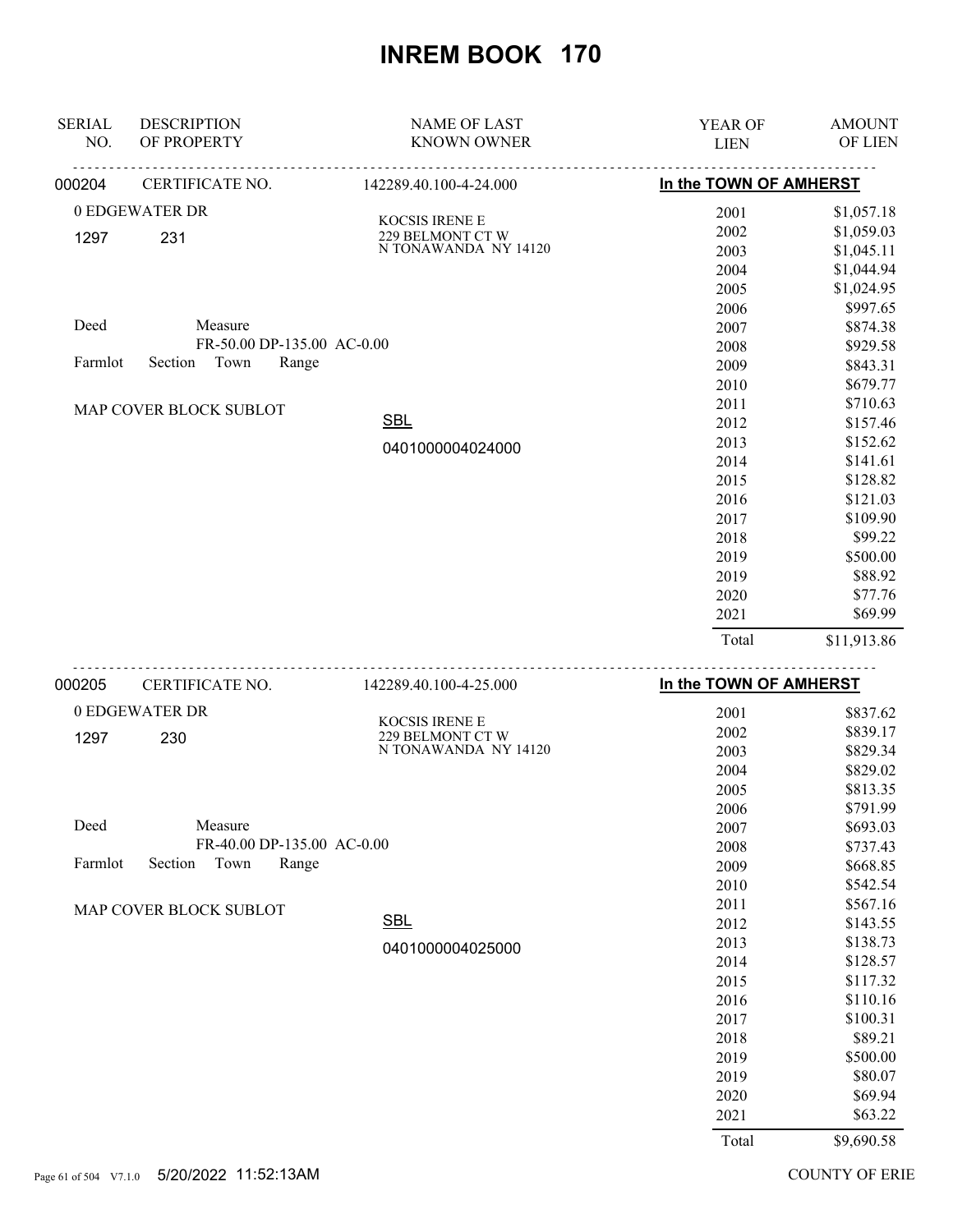| <b>SERIAL</b><br>NO. | <b>DESCRIPTION</b><br>OF PROPERTY        | <b>NAME OF LAST</b><br><b>KNOWN OWNER</b> | <b>YEAR OF</b><br><b>LIEN</b> | <b>AMOUNT</b><br>OF LIEN                                    |
|----------------------|------------------------------------------|-------------------------------------------|-------------------------------|-------------------------------------------------------------|
|                      |                                          |                                           |                               |                                                             |
| 000206               | CERTIFICATE NO.                          | 142289.40.100-4-26.000                    | In the TOWN OF AMHERST        |                                                             |
|                      | 0 EDGEWATER DR                           | KOCSIS IRENE E                            | 2001                          | \$837.62                                                    |
| 1297                 | 229                                      | 229 BELMONT CT W                          | 2002                          | \$839.17                                                    |
|                      |                                          | NTONAWANDA NY 14120                       | 2003                          | \$829.34                                                    |
|                      |                                          |                                           | 2004                          | \$829.02                                                    |
|                      |                                          |                                           | 2005                          | \$813.35                                                    |
|                      |                                          |                                           | 2006                          | \$791.99                                                    |
| Deed                 | Measure                                  |                                           | 2007                          | \$693.03                                                    |
|                      | FR-40.00 DP-135.00 AC-0.00               |                                           | 2008                          | \$737.43                                                    |
| Farmlot              | Town<br>Range<br>Section                 |                                           | 2009                          | \$668.85                                                    |
|                      |                                          |                                           | 2010                          | \$542.54                                                    |
|                      | MAP COVER BLOCK SUBLOT                   |                                           | 2011                          | \$567.16                                                    |
|                      |                                          | <b>SBL</b>                                | 2012                          | \$143.55                                                    |
|                      |                                          | 0401000004026000                          | 2013                          | \$138.73                                                    |
|                      |                                          |                                           | 2014                          | \$128.57                                                    |
|                      |                                          |                                           | 2015                          | \$117.32                                                    |
|                      |                                          |                                           | 2016                          | \$110.16                                                    |
|                      |                                          |                                           | 2017                          | \$100.31                                                    |
|                      |                                          |                                           | 2018                          | \$89.21                                                     |
|                      |                                          |                                           | 2019                          | \$500.00                                                    |
|                      |                                          |                                           | 2019                          | \$80.07                                                     |
|                      |                                          |                                           | 2020                          | \$69.94                                                     |
|                      |                                          |                                           | 2021                          | \$63.22                                                     |
|                      |                                          |                                           | Total                         | \$9,690.58                                                  |
| 000207               | CERTIFICATE NO.                          | <u>.</u><br>142289.40.100-7-39.000        | In the TOWN OF AMHERST        |                                                             |
|                      | $\triangle$ PD $\triangle$ PHILA TED, DD |                                           | $\sim$ $\sim$ $\sim$          | $\triangle$ $\triangle$ $\triangle$ $\triangle$ $\triangle$ |

| 0 EDGEWATER DR                      | <b>CAMPANELLA CHARLES J</b>  | 2007  | \$38.52    |
|-------------------------------------|------------------------------|-------|------------|
| 218<br>1297                         | <b>PO BOX 451</b>            | 2008  | \$752.10   |
| 140<br>40 X                         | <b>BUFFALO NY 14207-0451</b> | 2009  | \$682.01   |
|                                     |                              | 2010  | \$552.39   |
|                                     |                              | 2011  | \$577.77   |
|                                     |                              | 2012  | \$145.61   |
| Deed<br>Measure                     |                              | 2013  | \$140.78   |
| FR-40.00 DP-140.00 AC-0.00          |                              | 2014  | \$130.53   |
| Town<br>Farmlot<br>Section<br>Range |                              | 2015  | \$119.02   |
|                                     |                              | 2016  | \$111.77   |
| MAP COVER BLOCK SUBLOT              |                              | 2017  | \$101.73   |
|                                     | <b>SBL</b>                   | 2018  | \$90.69    |
|                                     | 0401000007039000             | 2019  | \$500.00   |
|                                     |                              | 2019  | \$81.40    |
|                                     |                              | 2020  | \$71.12    |
|                                     |                              | 2021  | \$64.23    |
|                                     |                              | Total | \$4,159.67 |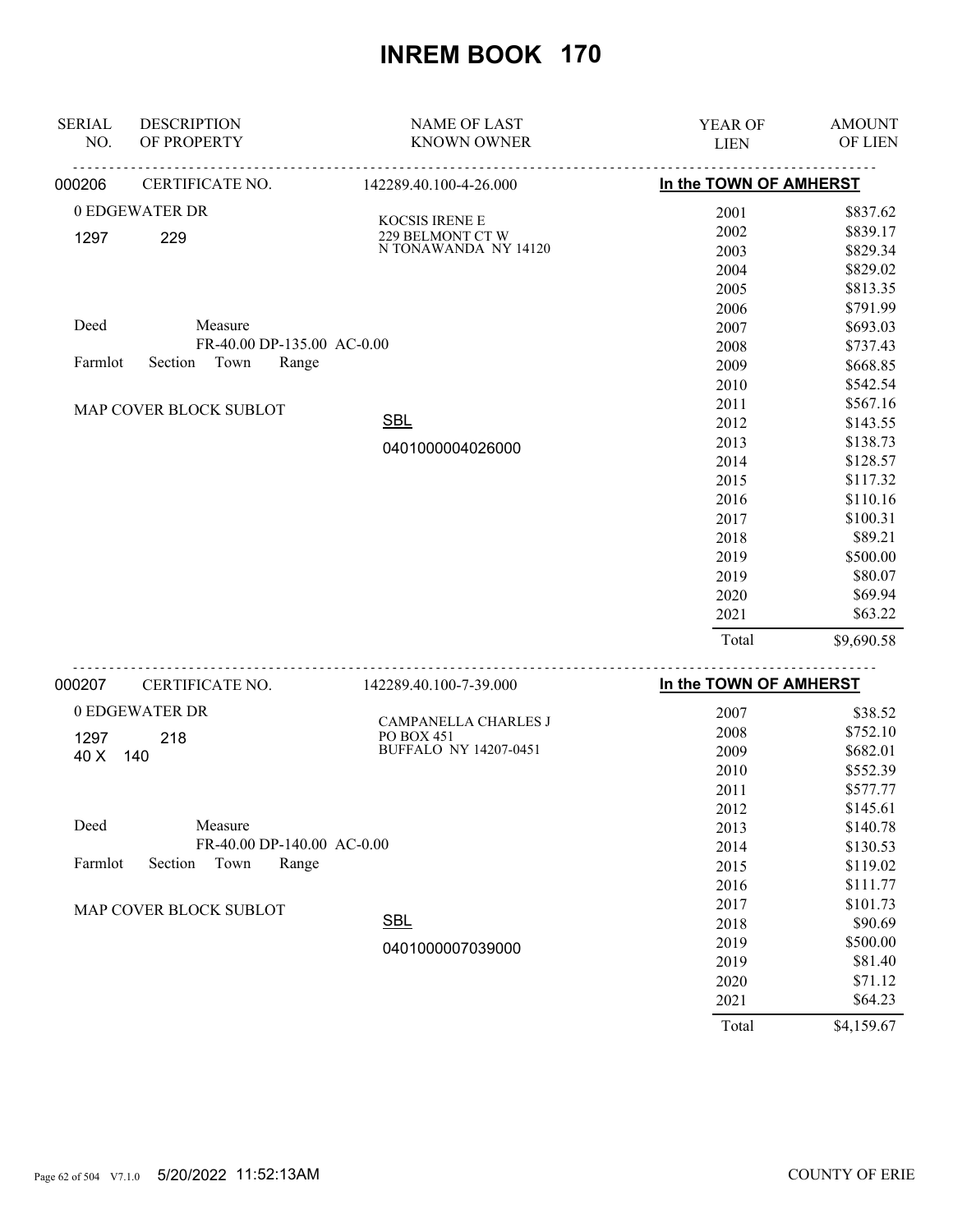| <b>DESCRIPTION</b><br><b>SERIAL</b> | <b>NAME OF LAST</b>                       | <b>YEAR OF</b>         | <b>AMOUNT</b>  |
|-------------------------------------|-------------------------------------------|------------------------|----------------|
| NO.<br>OF PROPERTY                  | <b>KNOWN OWNER</b>                        | <b>LIEN</b>            | <b>OF LIEN</b> |
| 000208<br>CERTIFICATE NO.           | 142289.40.100-7-40.000                    | In the TOWN OF AMHERST |                |
| 0 EDGEWATER DR                      |                                           | 2007                   | \$38.52        |
| 1297<br>217                         | CAMPANELLA CHARLES J<br><b>PO BOX 451</b> | 2008                   | \$752.10       |
| 140<br>40 X                         | <b>BUFFALO NY 14207-0451</b>              | 2009                   | \$682.01       |
|                                     |                                           | 2010                   | \$552.39       |
|                                     |                                           | 2011                   | \$577.77       |
|                                     |                                           | 2012                   | \$145.61       |
| Deed<br>Measure                     |                                           | 2013                   | \$140.78       |
|                                     | FR-40.00 DP-140.00 AC-0.00                | 2014                   | \$130.53       |
| Town<br>Farmlot<br>Section          | Range                                     | 2015                   | \$119.02       |
|                                     |                                           | 2016                   | \$111.77       |
| MAP COVER BLOCK SUBLOT              |                                           | 2017                   | \$101.73       |
|                                     | <b>SBL</b>                                | 2018                   | \$90.69        |
|                                     | 0401000007040000                          | 2019                   | \$500.00       |
|                                     |                                           | 2019                   | \$81.40        |
|                                     |                                           | 2020                   | \$71.12        |
|                                     |                                           | 2021                   | \$64.23        |
|                                     |                                           | Total                  | \$4,159.67     |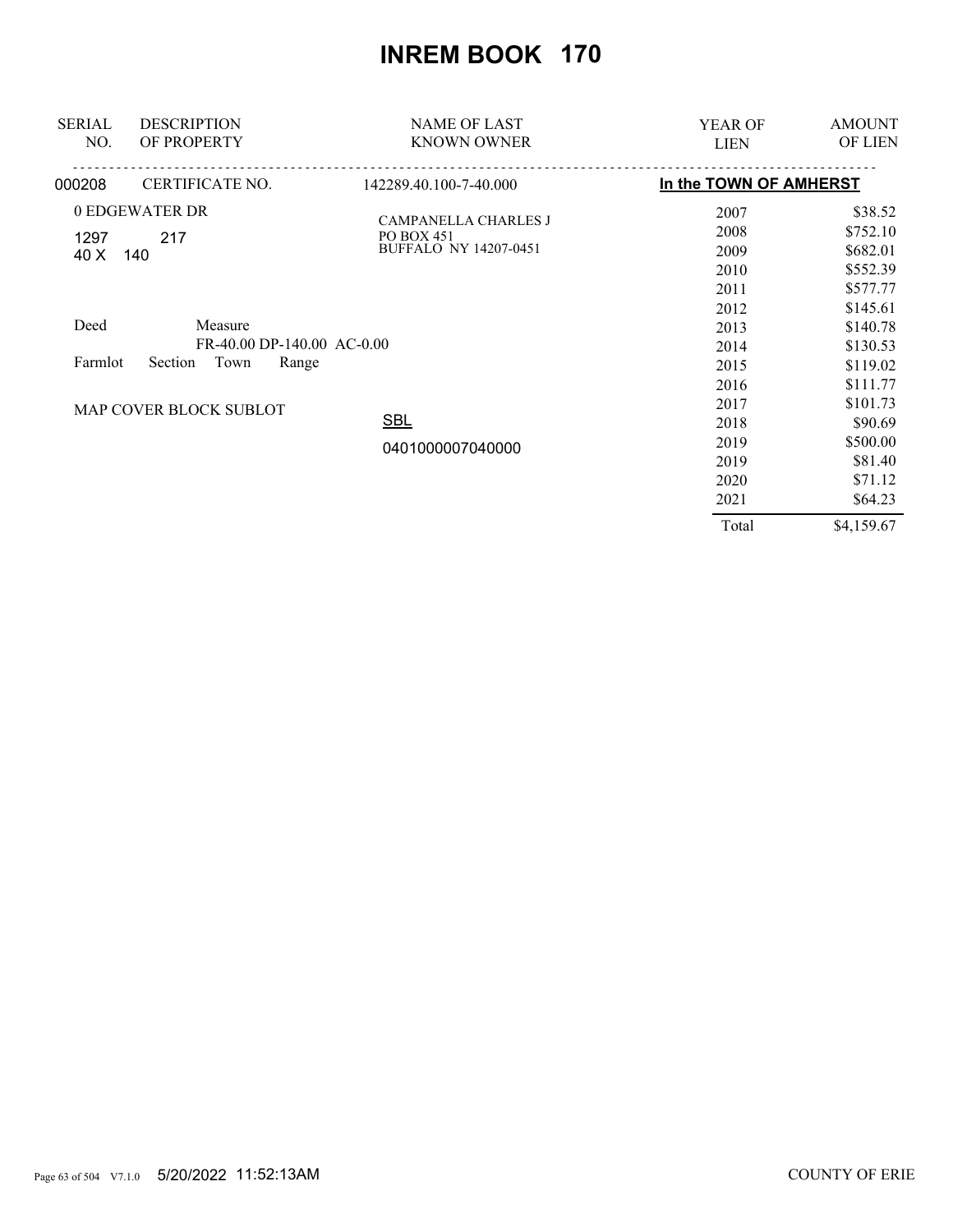| <b>SERIAL</b> | <b>DESCRIPTION</b>         | <b>NAME OF LAST</b>            | YEAR OF                | <b>AMOUNT</b> |
|---------------|----------------------------|--------------------------------|------------------------|---------------|
| NO.           | OF PROPERTY                | <b>KNOWN OWNER</b>             | <b>LIEN</b>            | OF LIEN       |
| 000209        | CERTIFICATE NO.            | 142289.40.100-7-46.000         | In the TOWN OF AMHERST |               |
|               | 0 EDGEWATER DR             | <b>CORIERI JAMES</b>           | 1991                   | \$387.95      |
| 1297          | 211                        | <b>107 PARKEDGE AVE</b>        | 1992                   | \$383.57      |
| 40 X          | 140                        | <b>TONAWANDA NY 14150-7729</b> | 1993                   | \$394.84      |
|               |                            |                                | 1994                   | \$386.48      |
|               |                            |                                | 1995                   | \$391.48      |
|               |                            |                                | 1996                   | \$375.45      |
| Deed          | Measure                    |                                | 1997                   | \$388.79      |
|               | FR-40.00 DP-140.00 AC-0.00 |                                | 1998                   | \$1,297.68    |
| Farmlot       | Section<br>Town<br>Range   |                                | 1999                   | \$12.00       |
|               |                            |                                | 2000                   | \$1,164.45    |
|               | MAP COVER BLOCK SUBLOT     |                                | 2001                   | \$853.83      |
|               |                            | <b>SBL</b>                     | 2002                   | \$855.67      |
|               |                            | 0401000007046000               | 2003                   | \$845.54      |
|               |                            |                                | 2004                   | \$845.49      |
|               |                            |                                | 2005                   | \$829.14      |
|               |                            |                                | 2006                   | \$807.53      |
|               |                            |                                | 2007                   | \$705.60      |
|               |                            |                                | 2008                   | \$752.10      |
|               |                            |                                | 2009                   | \$682.01      |
|               |                            |                                | 2010                   | \$552.39      |
|               |                            |                                | 2011                   | \$577.77      |
|               |                            |                                | 2012                   | \$145.61      |
|               |                            |                                | 2013                   | \$140.78      |
|               |                            |                                | 2014                   | \$130.53      |
|               |                            |                                | 2015                   | \$119.02      |
|               |                            |                                | 2016                   | \$111.77      |
|               |                            |                                | 2017                   | \$101.73      |
|               |                            |                                | 2018                   | \$90.69       |
|               |                            |                                | 2019                   | \$500.00      |
|               |                            |                                | 2019                   | \$81.40       |
|               |                            |                                | 2020                   | \$71.12       |
|               |                            |                                | 2021                   | \$64.23       |

Total \$15,046.64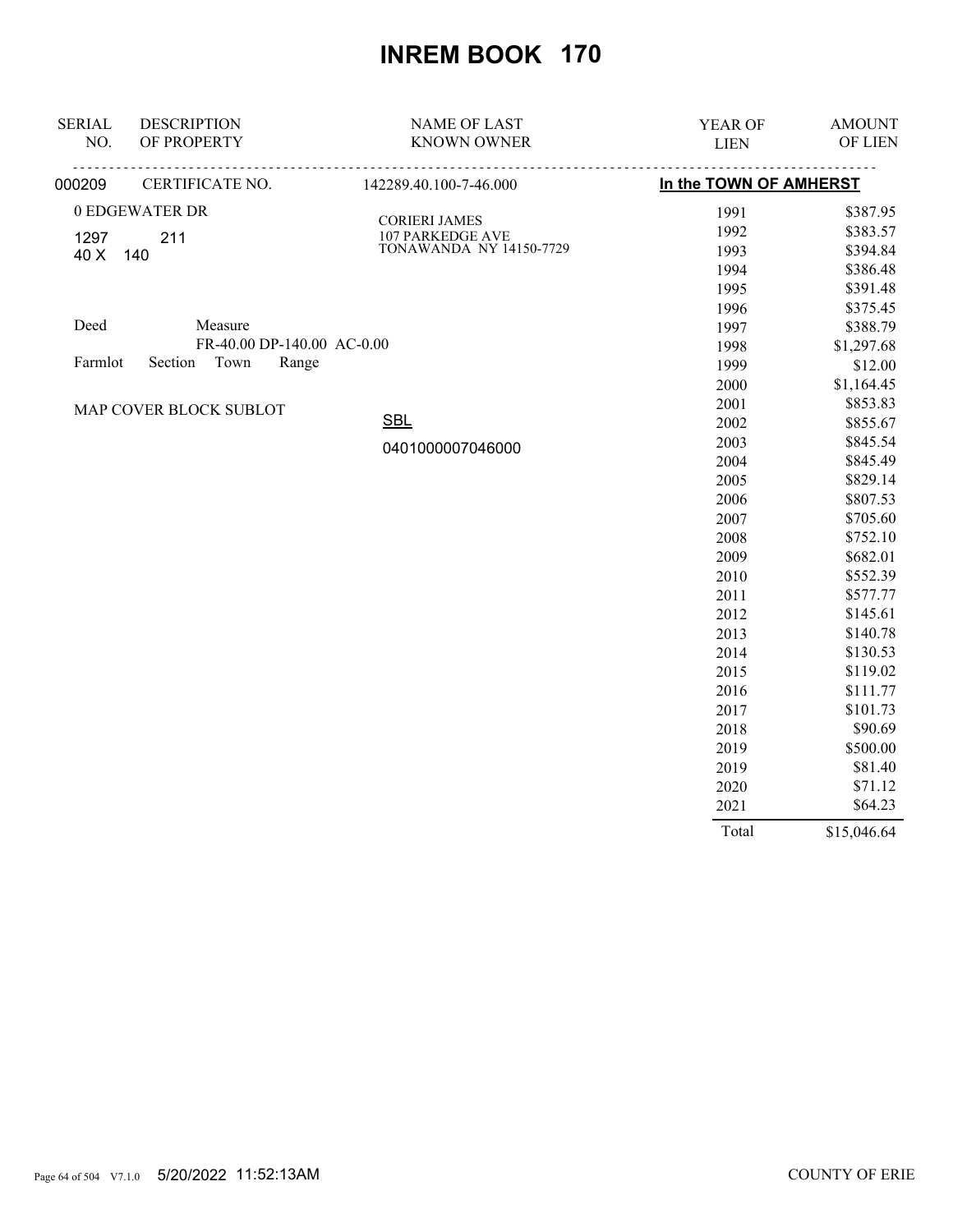| <b>SERIAL</b> | <b>DESCRIPTION</b>         | <b>NAME OF LAST</b>            | YEAR OF                | <b>AMOUNT</b> |
|---------------|----------------------------|--------------------------------|------------------------|---------------|
| NO.           | OF PROPERTY                | <b>KNOWN OWNER</b>             | <b>LIEN</b>            | OF LIEN       |
| 000210        | CERTIFICATE NO.            | 142289.40.100-7-47.000         | In the TOWN OF AMHERST |               |
|               | 0 EDGEWATER DR             | <b>CORIERI JAMES</b>           | 1991                   | \$387.95      |
| 1297          | 210                        | <b>107 PARKEDGE AVE</b>        | 1992                   | \$383.57      |
| 40 X          | 140                        | <b>TONAWANDA NY 14150-7729</b> | 1993                   | \$394.84      |
|               |                            |                                | 1994                   | \$386.48      |
|               |                            |                                | 1995                   | \$391.48      |
|               |                            |                                | 1996                   | \$375.45      |
| Deed          | Measure                    |                                | 1997                   | \$388.79      |
|               | FR-40.00 DP-140.00 AC-0.00 |                                | 1998                   | \$1,297.68    |
| Farmlot       | Section<br>Town<br>Range   |                                | 1999                   | \$12.00       |
|               |                            |                                | 2000                   | \$1,164.45    |
|               | MAP COVER BLOCK SUBLOT     |                                | 2001                   | \$853.83      |
|               |                            | <b>SBL</b>                     | 2002                   | \$855.67      |
|               |                            | 0401000007047000               | 2003                   | \$845.54      |
|               |                            |                                | 2004                   | \$845.49      |
|               |                            |                                | 2005                   | \$829.14      |
|               |                            |                                | 2006                   | \$807.53      |
|               |                            |                                | 2007                   | \$705.60      |
|               |                            |                                | 2008                   | \$752.10      |
|               |                            |                                | 2009                   | \$682.01      |
|               |                            |                                | 2010                   | \$552.39      |
|               |                            |                                | 2011                   | \$577.77      |
|               |                            |                                | 2012                   | \$145.61      |
|               |                            |                                | 2013                   | \$140.78      |
|               |                            |                                | 2014                   | \$130.53      |
|               |                            |                                | 2015                   | \$119.02      |
|               |                            |                                | 2016                   | \$111.77      |
|               |                            |                                | 2017                   | \$101.73      |
|               |                            |                                | 2018                   | \$90.69       |
|               |                            |                                | 2019                   | \$500.00      |
|               |                            |                                | 2019                   | \$81.40       |
|               |                            |                                | 2020                   | \$71.12       |
|               |                            |                                | 2021                   | \$64.23       |

Total \$15,046.64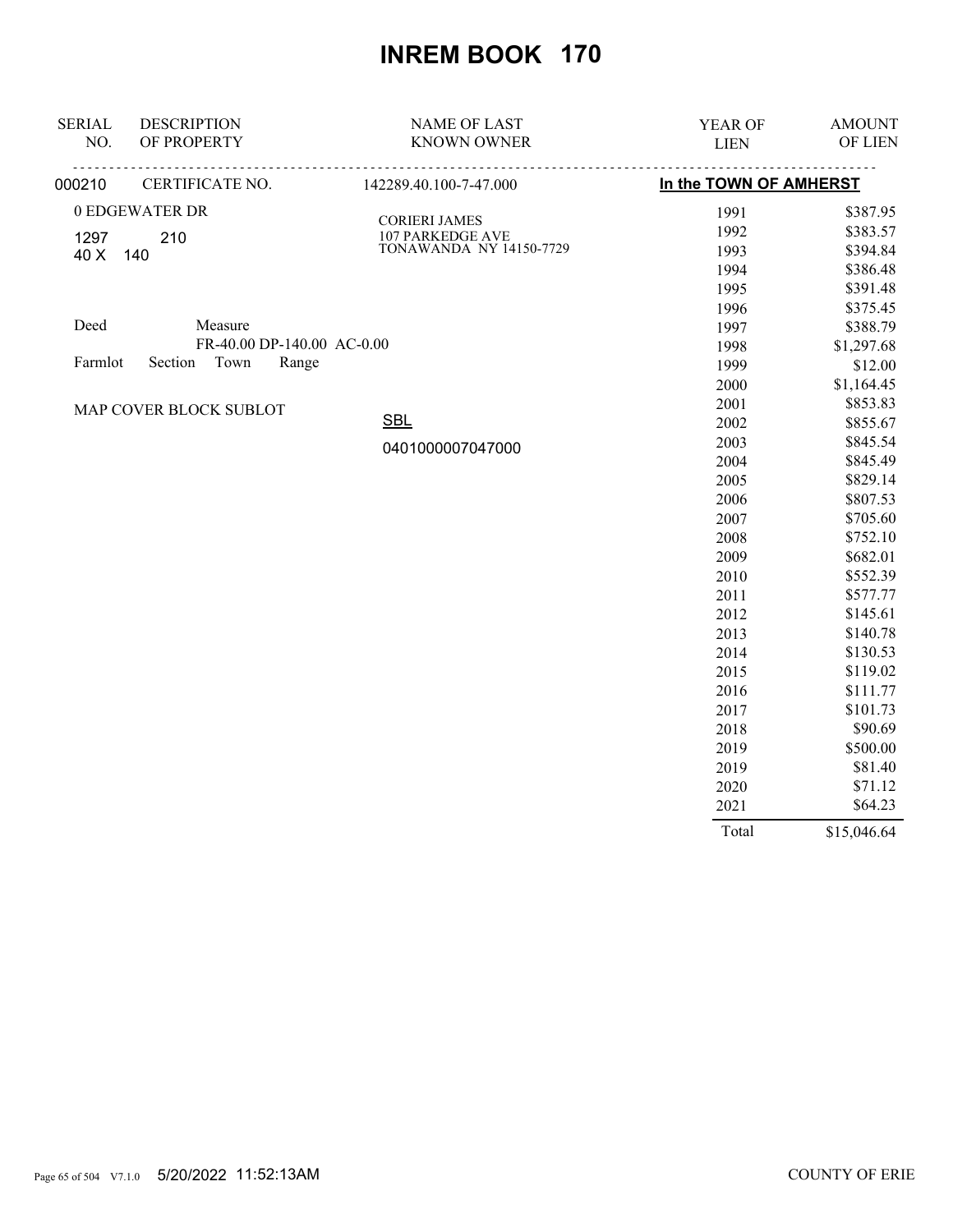| <b>SERIAL</b> | <b>DESCRIPTION</b>         | <b>NAME OF LAST</b>            | YEAR OF                | <b>AMOUNT</b> |
|---------------|----------------------------|--------------------------------|------------------------|---------------|
| NO.           | OF PROPERTY                | <b>KNOWN OWNER</b>             | <b>LIEN</b>            | OF LIEN       |
| 000211        | CERTIFICATE NO.            | 142289.40.100-7-48.000         | In the TOWN OF AMHERST |               |
|               | 0 EDGEWATER DR             | <b>CORIERI JAMES</b>           | 1991                   | \$387.95      |
| 1297          | 209                        | <b>107 PARKEDGE AVE</b>        | 1992                   | \$383.57      |
| 40 X          | 140                        | <b>TONAWANDA NY 14150-7729</b> | 1993                   | \$394.84      |
|               |                            |                                | 1994                   | \$386.48      |
|               |                            |                                | 1995                   | \$391.48      |
|               |                            |                                | 1996                   | \$375.45      |
| Deed          | Measure                    |                                | 1997                   | \$388.79      |
|               | FR-40.00 DP-140.00 AC-0.00 |                                | 1998                   | \$546.65      |
| Farmlot       | Town<br>Section<br>Range   |                                | 1999                   | \$12.00       |
|               |                            |                                | 2000                   | \$472.69      |
|               | MAP COVER BLOCK SUBLOT     |                                | 2001                   | \$515.89      |
|               |                            | <b>SBL</b>                     | 2002                   | \$421.41      |
|               |                            | 0401000007048000               | 2003                   | \$420.02      |
|               |                            |                                | 2004                   | \$422.47      |
|               |                            |                                | 2005                   | \$411.37      |
|               |                            |                                | 2006                   | \$403.56      |
|               |                            |                                | 2007                   | \$322.49      |
|               |                            |                                | 2008                   | \$380.06      |
|               |                            |                                | 2009                   | \$338.88      |
|               |                            |                                | 2010                   | \$1,450.55    |
|               |                            |                                | 2011                   | \$1,491.45    |
|               |                            |                                | 2012                   | \$145.61      |
|               |                            |                                | 2013                   | \$140.78      |
|               |                            |                                | 2014                   | \$130.53      |
|               |                            |                                | 2015                   | \$119.02      |
|               |                            |                                | 2016                   | \$111.77      |
|               |                            |                                | 2017                   | \$101.73      |
|               |                            |                                | 2018                   | \$90.69       |
|               |                            |                                | 2019                   | \$500.00      |
|               |                            |                                | 2019                   | \$81.40       |
|               |                            |                                | 2020                   | \$71.12       |
|               |                            |                                | 2021                   | \$64.23       |

Total \$11,874.93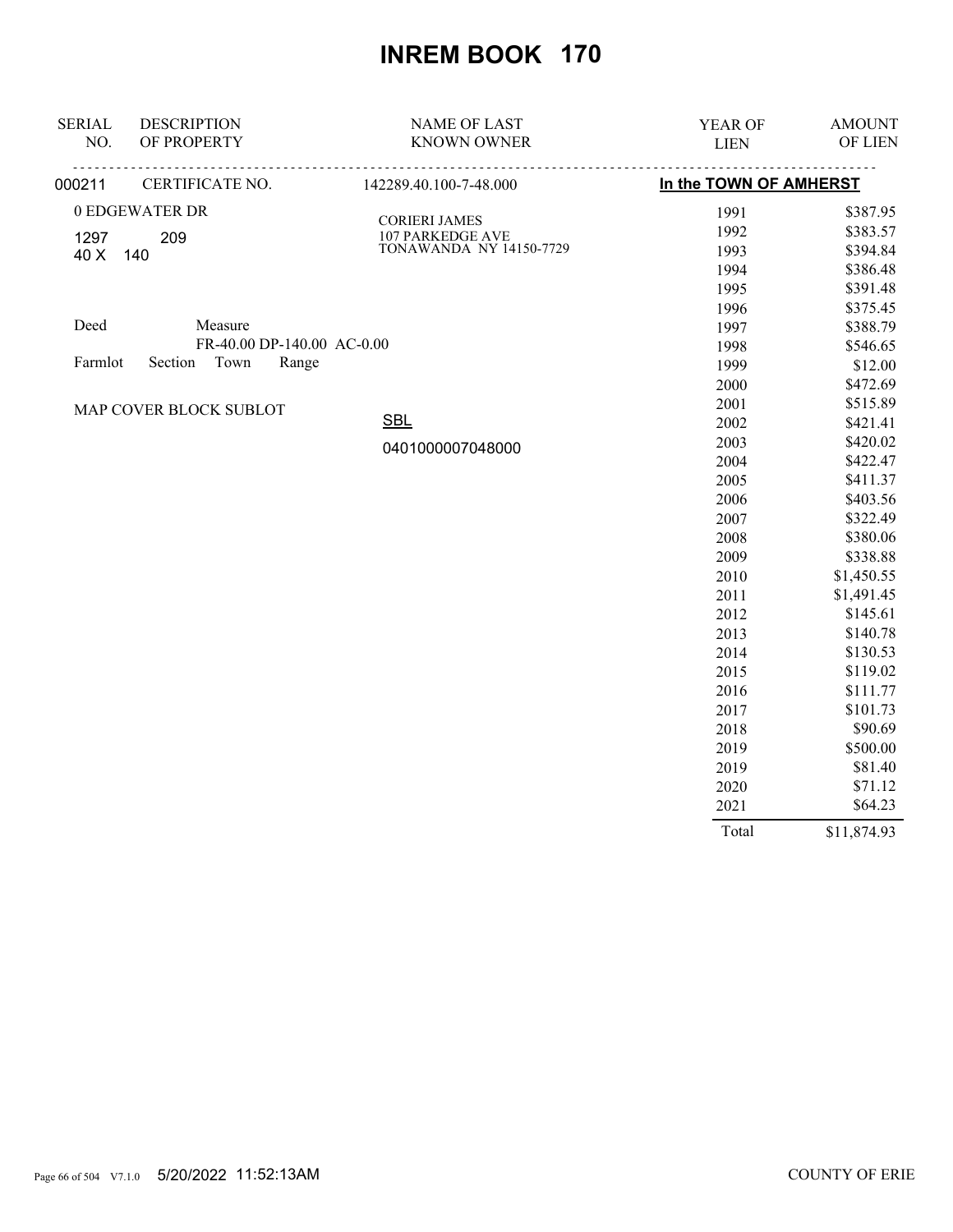| <b>SERIAL</b>  | <b>DESCRIPTION</b>          | <b>NAME OF LAST</b>                     | YEAR OF                | <b>AMOUNT</b>          |
|----------------|-----------------------------|-----------------------------------------|------------------------|------------------------|
| NO.            | OF PROPERTY                 | <b>KNOWN OWNER</b>                      | <b>LIEN</b>            | OF LIEN                |
| 000212         | CERTIFICATE NO.             | 142289.40.110-2-1.000                   | In the TOWN OF AMHERST |                        |
|                | 300 S ELLICOTT CREEK RD     | LUTSCH ROSLYN D &                       | 2001                   | \$1,398.19             |
| 250x           | Var                         | LUTSCH JAMES D                          | 2002                   | \$1,420.17             |
|                |                             | 22023 7TH PLACE WEST                    | 2003                   | \$1,402.27             |
|                |                             | <b>BOTHELL WA 98021-8145</b>            | 2004                   | \$1,408.06             |
|                |                             |                                         | 2005                   | \$1,374.49             |
|                |                             |                                         | 2006                   | \$1,341.33             |
| Deed           | Measure                     |                                         | 2007                   | \$1,109.29             |
|                | FR-284.00 DP-100.00 AC-0.00 |                                         | 2008                   | \$1,265.88             |
| Farmlot        | Town<br>Section<br>Range    |                                         | 2009                   | \$1,134.63             |
|                |                             |                                         | 2010                   | \$2,895.52             |
|                | MAP COVER BLOCK SUBLOT      |                                         | 2011                   | \$2,990.90             |
|                |                             | <b>SBL</b>                              | 2012                   | \$2,956.70             |
|                |                             | 0401100002001000                        | 2013                   | \$2,801.33             |
|                |                             |                                         | 2014                   | \$2,581.33             |
|                |                             |                                         | 2015                   | \$2,389.29             |
|                |                             |                                         | 2015                   | \$500.00               |
|                |                             |                                         | 2016<br>2016           | \$2,228.66<br>\$500.00 |
|                |                             |                                         | 2017                   | \$2,059.05             |
|                |                             |                                         | 2018                   | \$420.37               |
|                |                             |                                         | 2019                   | \$500.00               |
|                |                             |                                         | 2019                   | \$141.34               |
|                |                             |                                         | 2020                   | \$123.86               |
|                |                             |                                         | 2021                   | \$109.85               |
|                |                             |                                         | Total                  | \$35,052.51            |
|                |                             |                                         |                        |                        |
| 000214         | CERTIFICATE NO.             | 142289.40.190-2-9.000                   | In the TOWN OF AMHERST |                        |
|                | 335 WILLOW RIDGE DR         |                                         | 2019                   | \$3,445.80             |
| 2132           | 63                          | PEPI KIMBERLY                           | 2019                   | \$500.00               |
|                |                             | 335 WILLOW RIDGE DR<br>AMHERST NY 14226 | 2020                   | \$378.83               |
|                |                             |                                         | 2021                   | \$2,804.90             |
|                |                             |                                         | Total                  | \$7,129.53             |
| $\mathbf{D}$ 1 | $\mathbf{r}$                |                                         |                        |                        |

| Deed |                            | Measure |                            |  |
|------|----------------------------|---------|----------------------------|--|
|      |                            |         | FR-66.00 DP-115.00 AC-0.00 |  |
|      | Farmlot Section Town Range |         |                            |  |

MAP COVER BLOCK SUBLOT

**SBL**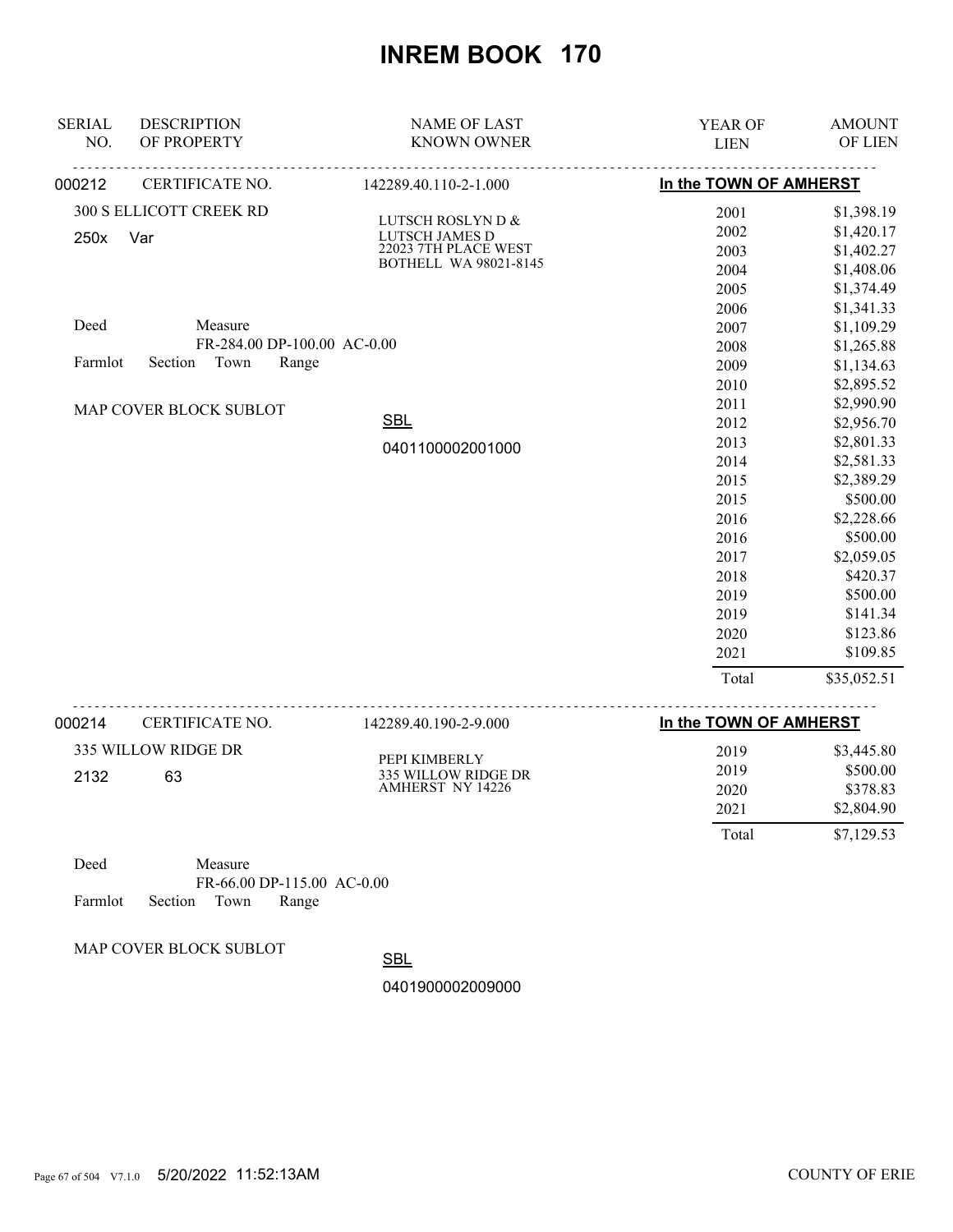| <b>SERIAL</b><br>NO.                      | <b>DESCRIPTION</b><br>OF PROPERTY                                                                         | <b>NAME OF LAST</b><br><b>KNOWN OWNER</b>                                                             | <b>AMOUNT</b><br><b>YEAR OF</b><br><b>OF LIEN</b><br><b>LIEN</b> |                                                                   |
|-------------------------------------------|-----------------------------------------------------------------------------------------------------------|-------------------------------------------------------------------------------------------------------|------------------------------------------------------------------|-------------------------------------------------------------------|
| 000215                                    | CERTIFICATE NO.                                                                                           | 142289.40.190-9-4.000                                                                                 | In the TOWN OF AMHERST                                           |                                                                   |
| 2155<br>60 X<br>Deed<br>Farmlot           | <b>705 EDGEWATER DR</b><br>91<br>125<br>Measure<br>FR-60.00 DP-125.00 AC-0.00<br>Section<br>Town<br>Range | HUGHSON ROBERT I H/W<br>HUGHSON JOAN E H/W<br><b>705 EDGEWATER DR</b><br><b>AMHERST NY 14228-3024</b> | 2019<br>2019<br>2020<br>2021<br>Total                            | \$6,723.46<br>\$500.00<br>\$5,958.98<br>\$5,231.37<br>\$18,413.81 |
|                                           | MAP COVER BLOCK SUBLOT                                                                                    | <b>SBL</b>                                                                                            |                                                                  |                                                                   |
|                                           |                                                                                                           | 0401900009004000                                                                                      |                                                                  |                                                                   |
| 000216                                    | CERTIFICATE NO.                                                                                           | 142289.41.080-2-3.000                                                                                 | In the TOWN OF AMHERST                                           |                                                                   |
| <b>47 MILLER RD</b><br>2595 03<br>58 12 7 |                                                                                                           | <b>SCHNEIDER KIM M</b><br><b>24 S PARRISH CT</b><br><b>AMHERST NY 14228</b>                           | 2019<br>2019<br>2020<br>2021<br>Total                            | \$9,748.47<br>\$500.00<br>\$8,821.23<br>\$7,911.13<br>\$26,980.83 |
| Deed                                      | $M_{\rho\alpha\text{cm}}$                                                                                 |                                                                                                       |                                                                  |                                                                   |

| Deed                       | Measure |                            |  |
|----------------------------|---------|----------------------------|--|
|                            |         | FR-65.00 DP-130.00 AC-0.00 |  |
| Farmlot Section Town Range |         |                            |  |

MAP COVER BLOCK SUBLOT

**SBL**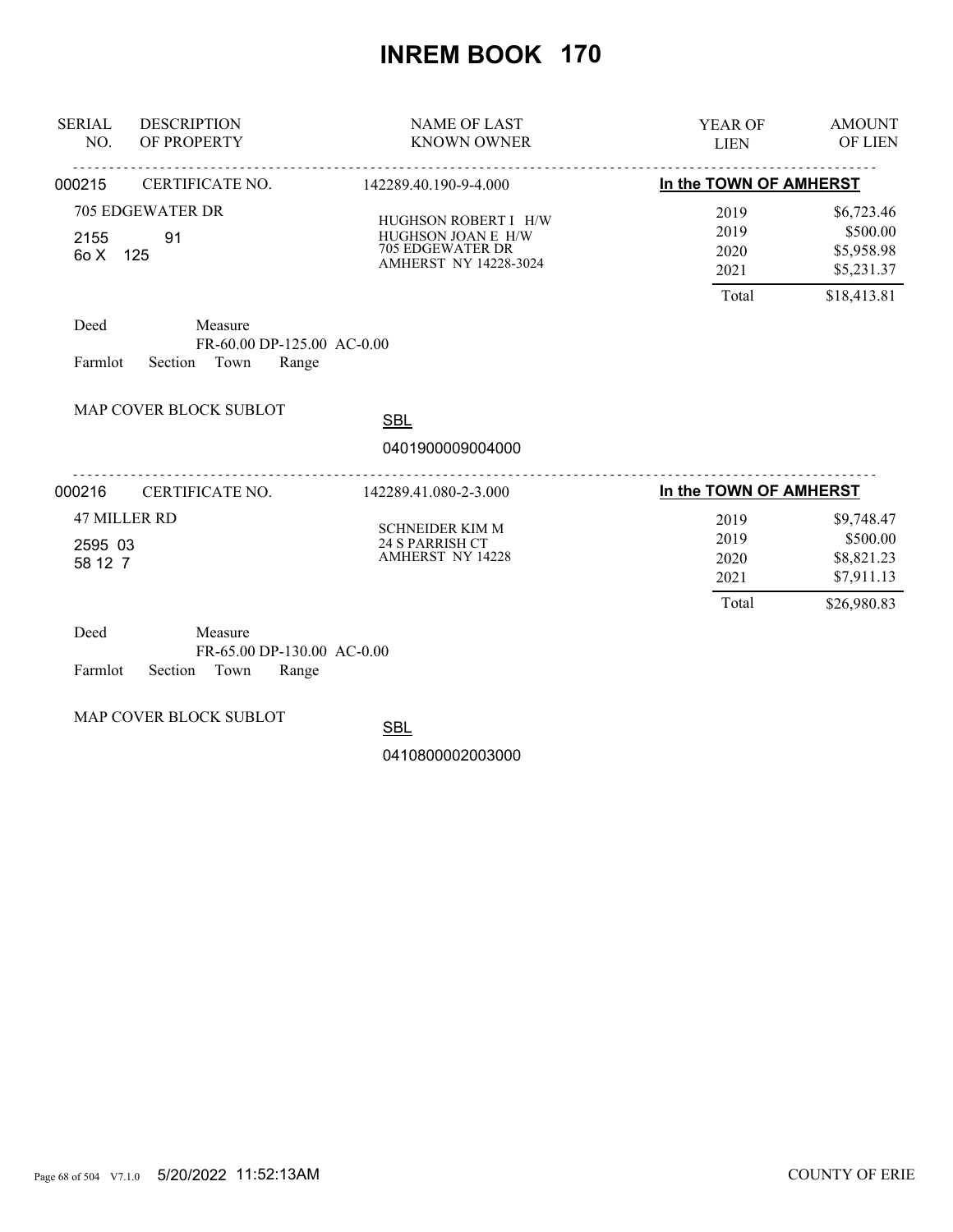| <b>SERIAL</b> | <b>DESCRIPTION</b>          | <b>NAME OF LAST</b>        | <b>YEAR OF</b>         | <b>AMOUNT</b> |
|---------------|-----------------------------|----------------------------|------------------------|---------------|
| NO.           | OF PROPERTY                 | <b>KNOWN OWNER</b>         | <b>LIEN</b>            | OF LIEN       |
| 000217        | CERTIFICATE NO.             | 142289.41.190-1-14.000     | In the TOWN OF AMHERST |               |
| 95 WYETH DR   |                             | SPRUCEWOOD PROPERTIES CORP | 2002                   | \$3,441.81    |
| 2398          |                             | 5550 SHERIDAN DR           | 2003                   | \$3,407.88    |
| 367 X Var     |                             | WILLIAMSVILLE NY 14221     | 2004                   | \$3,286.72    |
|               |                             |                            | 2005                   | \$3,173.07    |
|               |                             |                            | 2006                   | \$3,009.07    |
|               |                             |                            | 2007                   | \$2,703.83    |
| Deed          | Measure                     |                            | 2008                   | \$2,528.66    |
|               | FR-265.39 DP-155.25 AC-0.00 |                            | 2009                   | \$2,507.30    |
| Farmlot       | Town<br>Section<br>Range    |                            | 2010                   | \$3,975.07    |
|               |                             |                            | 2011                   | \$3,943.48    |
|               | MAP COVER BLOCK SUBLOT      |                            | 2012                   | \$933.30      |
|               |                             | <b>SBL</b>                 | 2013                   | \$913.56      |
|               |                             | 0411900001014000           | 2014                   | \$819.41      |
|               |                             |                            | 2015                   | \$817.11      |
|               |                             |                            | 2016                   | \$755.97      |
|               |                             |                            | 2017                   | \$677.19      |
|               |                             |                            | 2018                   | \$357.40      |
|               |                             |                            | 2019                   | \$500.00      |
|               |                             |                            | 2019                   | \$342.76      |
|               |                             |                            | 2020                   | \$294.59      |
|               |                             |                            | 2021                   | \$243.50      |
|               |                             |                            | Total                  | \$38,631.68   |
|               |                             |                            |                        |               |

| 000219                 | CERTIFICATE NO.            | 142289.41.200-10-41.000                       | In the TOWN OF AMHERST |             |
|------------------------|----------------------------|-----------------------------------------------|------------------------|-------------|
| 0 STUEWE RD            |                            |                                               | 2005                   | \$264.42    |
|                        |                            | <b>ESTATE OF NANCY BUNTINS</b><br>106 GARY LN | 2006                   | \$10,508.00 |
|                        |                            | CHEEKTOWAGA NY 14227                          | 2007                   | \$5,284.74  |
|                        |                            |                                               | 2008                   | \$5,112.33  |
|                        |                            |                                               | 2009                   | \$4,782.54  |
|                        |                            |                                               | 2010                   | \$3,803.75  |
| Deed                   | Measure                    |                                               | 2011                   | \$3,676.19  |
|                        | FR-60.70 DP-397.00 AC-0.00 |                                               | 2012                   | \$225.74    |
| Farmlot                | Town<br>Section<br>Range   |                                               | 2013                   | \$221.86    |
|                        |                            |                                               | 2014                   | \$201.26    |
| MAP COVER BLOCK SUBLOT |                            |                                               | 2015                   | \$195.71    |
|                        |                            | <b>SBL</b>                                    | 2016                   | \$182.07    |
|                        |                            | 0412000010041000                              | 2017                   | \$163.45    |
|                        |                            |                                               | 2018                   | \$151.48    |
|                        |                            |                                               | 2019                   | \$500.00    |
|                        |                            |                                               | 2019                   | \$139.67    |
|                        |                            |                                               | 2020                   | \$121.42    |
|                        |                            |                                               | 2021                   | \$105.08    |
|                        |                            |                                               | Total                  | \$35,639.71 |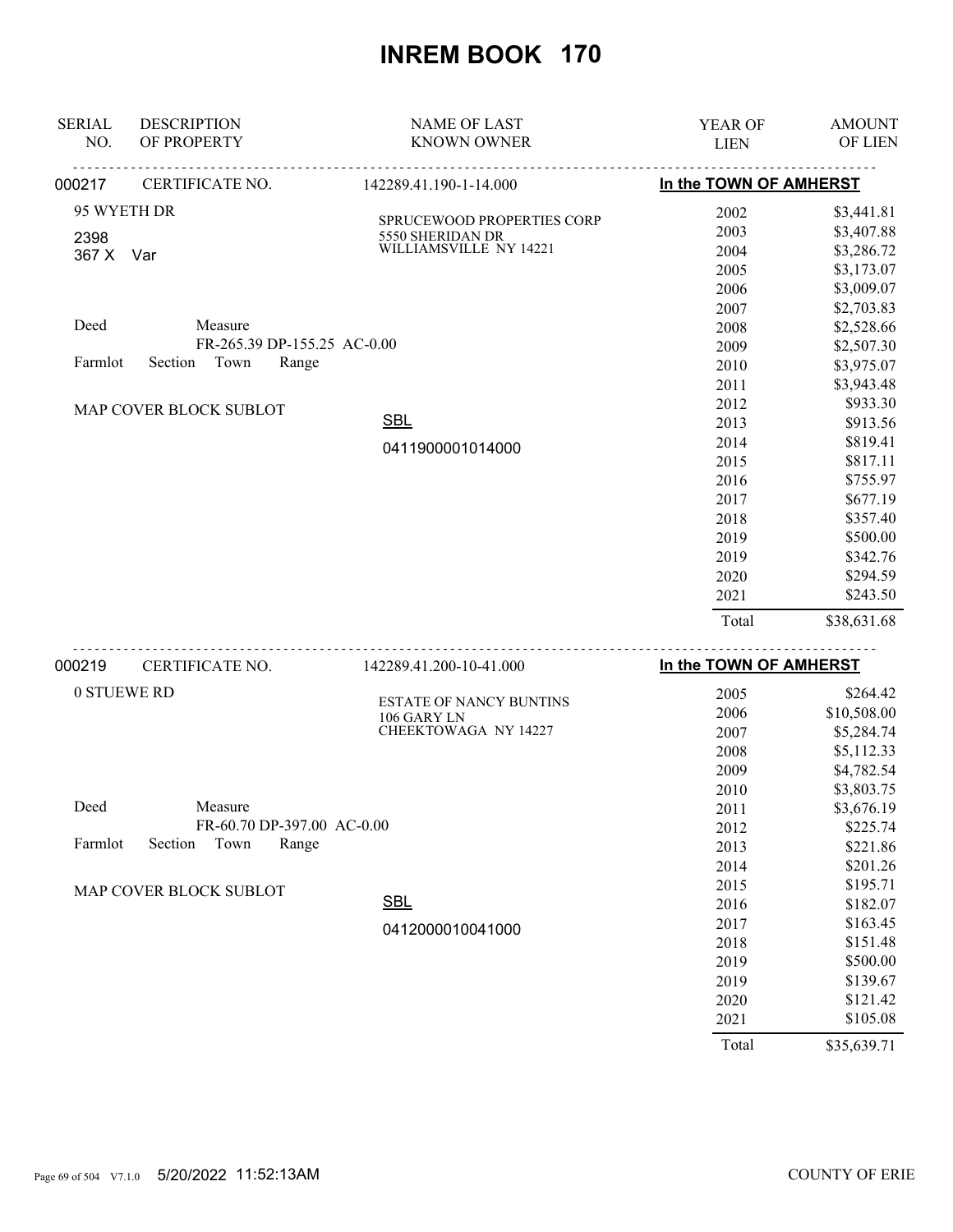| <b>SERIAL</b><br>NO.             | <b>DESCRIPTION</b><br>OF PROPERTY                                                               | <b>NAME OF LAST</b><br><b>KNOWN OWNER</b>                           | <b>YEAR OF</b><br><b>LIEN</b>                         | <b>AMOUNT</b><br>OF LIEN                                                                       |
|----------------------------------|-------------------------------------------------------------------------------------------------|---------------------------------------------------------------------|-------------------------------------------------------|------------------------------------------------------------------------------------------------|
| 000220                           | <u>.</u><br>CERTIFICATE NO.                                                                     | <u>.</u><br>142289.42.030-7-2.000                                   | In the TOWN OF AMHERST                                |                                                                                                |
| 240474<br>75x<br>Deed<br>Farmlot | <b>4 RANDWOOD DR N</b><br>Var<br>Measure<br>FR-75.00 DP-135.00 AC-0.00<br>Section Town<br>Range | ANTONUCCI MARIA C<br>4 RANDWOOD DR N<br>WILLIAMSVILLE NY 14221-1433 | 2017<br>2018<br>2019<br>2019<br>2020<br>2021<br>Total | \$5,035.60<br>\$35,392.42<br>\$5,147.86<br>\$500.00<br>\$3,558.91<br>\$3,081.61<br>\$52,716.40 |
|                                  | MAP COVER BLOCK SUBLOT                                                                          | <b>SBL</b><br>0420300007002000                                      |                                                       |                                                                                                |
| 000221                           | CERTIFICATE NO.                                                                                 | 142289.42.120-2-86.000                                              | In the TOWN OF AMHERST                                |                                                                                                |
| 935 CASEY RD<br>100 X 518        | HONTZ HARVAL H LIFEESTATE<br>HONTZ HARVAL H &<br>935 CASEY RD<br><b>E AMHERST NY 14051-1438</b> | 2019<br>2019<br>2020<br>2021                                        | \$8,511.28<br>\$500.00<br>\$7,491.39<br>\$7,647.99    |                                                                                                |
| Deed<br>Farmlot                  | Measure<br>FR-100.00 DP-0.00 AC-0.00<br>Section<br>Town<br>Range                                |                                                                     | Total                                                 | \$24,150.66                                                                                    |
|                                  | MAP COVER BLOCK SUBLOT                                                                          | <b>SBL</b><br>0421200002086000                                      |                                                       |                                                                                                |
| 000223                           | CERTIFICATE NO.                                                                                 | 142289.42.200-7-7.000                                               | In the TOWN OF AMHERST                                |                                                                                                |
| 2515 7<br>99 12 7                | <b>64 HALSTON PKWY</b>                                                                          | ZARZECKI VIRGINIA<br>64 HALSTON PKWY<br>E AMHERST NY 14051          | 2019<br>2019<br>2020<br>2021                          | \$8,761.73<br>\$500.00<br>\$19,479.55<br>\$16,655.24                                           |
| Deed<br>Farmlot                  | Measure<br>FR-125.00 DP-144.00 AC-0.00<br>Section<br>Town<br>Range                              |                                                                     | Total                                                 | \$45,396.52                                                                                    |
|                                  | MAP COVER BLOCK SUBLOT                                                                          | <b>SBL</b>                                                          |                                                       |                                                                                                |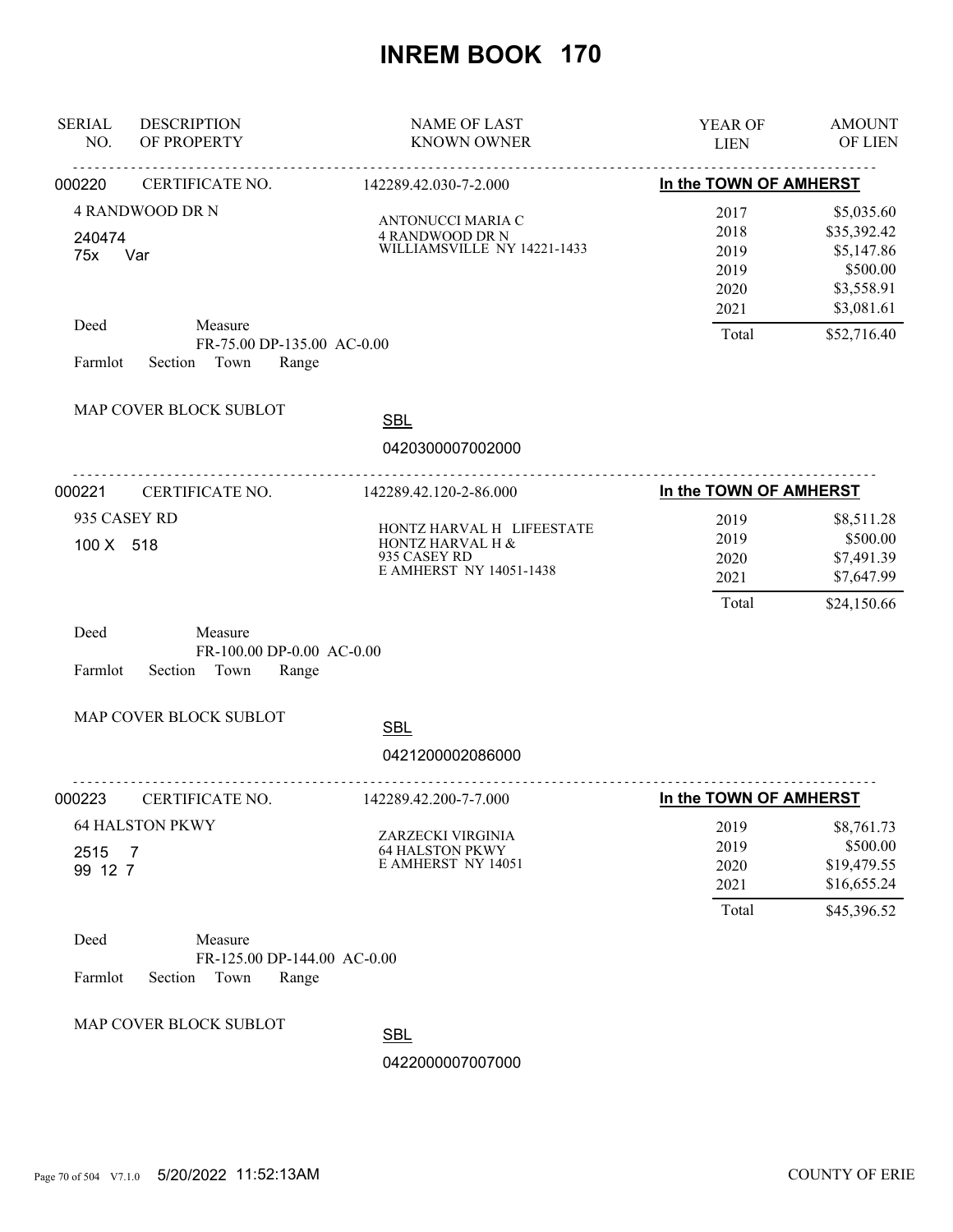| <b>SERIAL</b><br>NO. | <b>DESCRIPTION</b><br>OF PROPERTY | <b>NAME OF LAST</b><br><b>KNOWN OWNER</b> | <b>YEAR OF</b><br><b>LIEN</b> | <b>AMOUNT</b><br>OF LIEN |
|----------------------|-----------------------------------|-------------------------------------------|-------------------------------|--------------------------|
| 000224               | CERTIFICATE NO.                   | <u>.</u><br>142289.43.170-3-8.000         | In the TOWN OF AMHERST        |                          |
|                      | 105 HOBNAIL DR                    |                                           | 2017                          | \$500.00                 |
| 2657 64              |                                   | <b>QUINN WILLIE</b><br>105 HOBNAIL DR     | 2018                          | \$16,369.11              |
| 99 12 7              |                                   | <b>AMHERST NY 14051</b>                   | 2018                          | \$500.00                 |
|                      | Fox Hunt Farms East               |                                           | 2019                          | \$19,611.78              |
| Sec                  |                                   |                                           | 2019                          | \$500.00                 |
|                      |                                   |                                           | 2020                          | \$13,556.70              |
| Deed                 | Measure                           |                                           | 2021                          | \$11,748.30              |
|                      | FR-85.00 DP-152.40 AC-0.00        |                                           | Total                         | \$62,785.89              |
| Farmlot              | Section Town<br>Range             |                                           |                               |                          |
|                      | MAP COVER BLOCK SUBLOT            | <b>SBL</b>                                |                               |                          |
|                      |                                   |                                           |                               |                          |
|                      |                                   | 0431700003008000                          |                               |                          |
| 000225               | CERTIFICATE NO.                   | 142289.54.020-1-26.112                    | In the TOWN OF AMHERST        |                          |
|                      | 0 CHESTNUT RDG RD NO/FRON'        |                                           | 2009                          | \$889.56                 |
| 79 12 7              |                                   | CHESTNUT RIDGE LLC<br><b>STE 1500</b>     | 2010                          | \$11,396.59              |
|                      |                                   | 545 E J CARPENTER FWY                     | 2011                          | \$11,655.89              |
|                      |                                   | IRVING TX 75062                           | 2012                          | \$2,127.86               |
|                      |                                   |                                           | 2013                          | \$2,026.29               |
|                      |                                   |                                           | 2014                          | \$1,862.49               |
| Deed                 | Measure                           |                                           | 2015                          | \$1,720.07               |
|                      | FR-176.82 DP-560.00 AC-0.00       |                                           | 2016                          | \$1,605.47               |
| Farmlot              | Section<br>Town<br>Range          |                                           | 2017                          | \$1,474.23               |
|                      |                                   |                                           | 2018                          | \$3,422.45               |
|                      | MAP COVER BLOCK SUBLOT            |                                           | 2019                          | \$3,098.58               |
|                      |                                   | <b>SBL</b>                                | 2019                          | \$500.00                 |
|                      |                                   | 0540200001026112                          | 2020                          | \$2,805.96               |
|                      |                                   |                                           | 2021                          | \$2,468.83               |
|                      |                                   |                                           | Total                         | \$47,054.27              |
| 000227               | CERTIFICATE NO.                   | 142289.54.740-3-11.000                    | In the TOWN OF AMHERST        |                          |
|                      | 4249 MAPLE RD                     |                                           | 2019                          | \$10,311.05              |
|                      |                                   | DALY RICHARD F                            | 2019                          | \$500.00                 |
| 78 12 7              |                                   | 4249 MAPLE RD<br>AMHERST NY 14226         | 2020                          | \$9,208.66               |
| 2667 11              |                                   |                                           | 2021                          | \$8,024.54               |
|                      |                                   |                                           | Total                         | \$28,044.25              |
|                      |                                   |                                           |                               |                          |
| Deed                 | Measure                           |                                           |                               |                          |
|                      | FR-41.00 DP-41.00 AC-0.00         |                                           |                               |                          |

Farmlot Section Town Range

MAP COVER BLOCK SUBLOT

**SBL**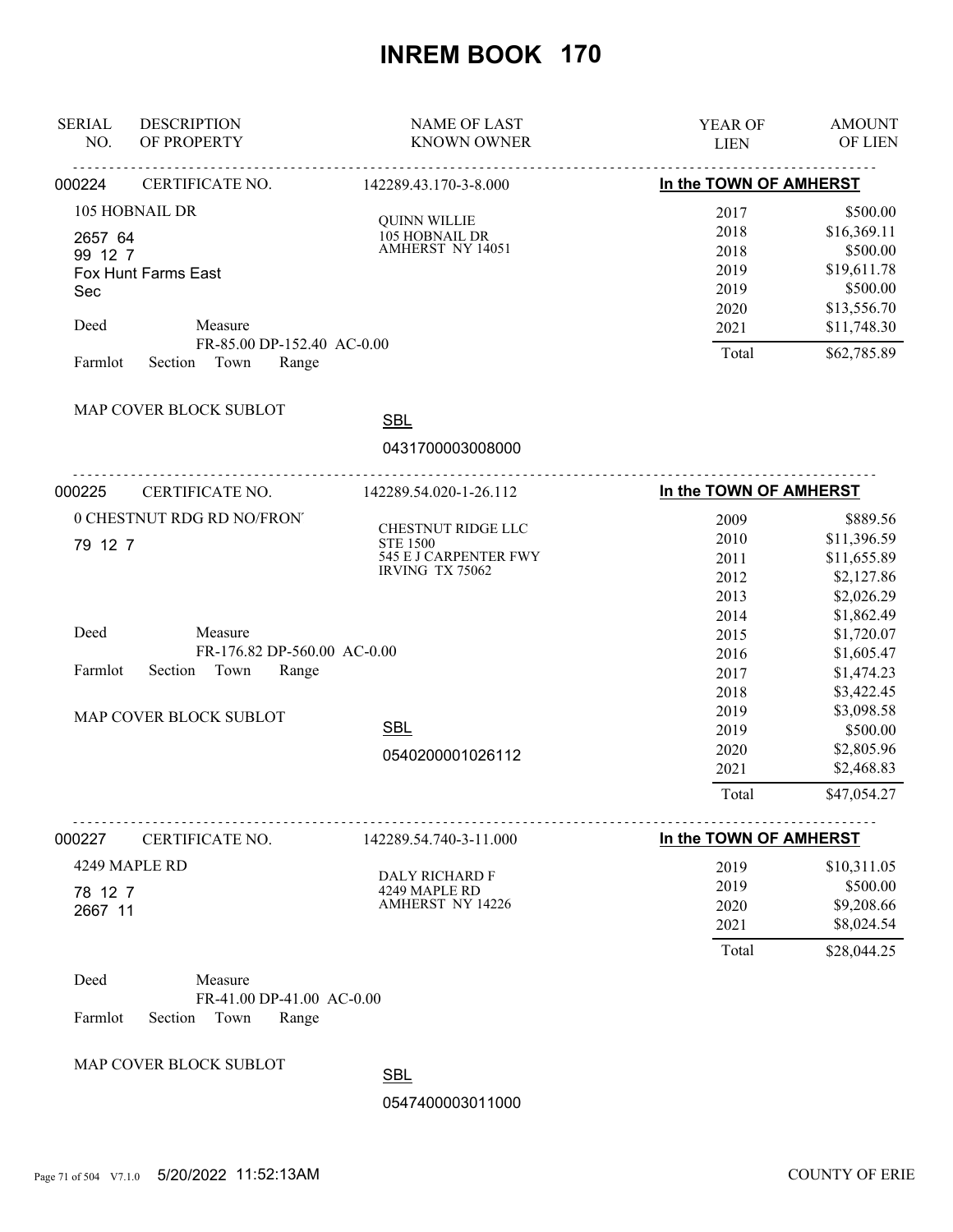| <b>SERIAL</b><br>NO.                              | <b>DESCRIPTION</b><br>OF PROPERTY                              | <b>NAME OF LAST</b><br><b>KNOWN OWNER</b>                                | YEAR OF<br><b>LIEN</b>                        | <b>AMOUNT</b><br>OF LIEN                                                        |
|---------------------------------------------------|----------------------------------------------------------------|--------------------------------------------------------------------------|-----------------------------------------------|---------------------------------------------------------------------------------|
| 000230                                            | CERTIFICATE NO.                                                | .<br>142289.54.820-1-33.000                                              | In the TOWN OF AMHERST                        |                                                                                 |
| 23 MANSER DR<br>1419<br>40<br>40 X<br>120         |                                                                | ROSONOWSKI DAVID R<br>23 MANSER DR<br>AMHERST NY 14226                   | 2019<br>2019<br>2020<br>2021                  | \$3,451.52<br>\$500.00<br>\$3,071.37<br>\$2,773.65                              |
|                                                   |                                                                |                                                                          | Total                                         | \$9,796.54                                                                      |
| Deed<br>Farmlot                                   | Measure<br>FR-40.00 DP-120.00 AC-0.00<br>Section Town<br>Range |                                                                          |                                               |                                                                                 |
| MAP COVER BLOCK SUBLOT                            |                                                                | <b>SBL</b><br>0548200001033000                                           |                                               |                                                                                 |
| 000234                                            | .<br>CERTIFICATE NO.                                           | 142289.55.160-9-28.000                                                   | In the TOWN OF AMHERST                        |                                                                                 |
| <b>45 RANCH TRAIL</b><br>2205<br>6<br>128<br>68 X |                                                                | ABRAMS MARLA JOY<br><b>45 RANCH TRAIL</b><br>WILLIAMSVILLE NY 14221-2436 | 2018<br>2019<br>2019<br>2020<br>2021          | \$593.35<br>\$11,837.15<br>\$500.00<br>\$10,667.58<br>\$9,349.40                |
| Deed<br>Section<br>Farmlot                        | Measure<br>FR-68.00 DP-127.55 AC-0.00<br>Town<br>Range         |                                                                          | Total                                         | \$32,947.48                                                                     |
| MAP COVER BLOCK SUBLOT                            |                                                                | <b>SBL</b><br>0551600009028000                                           |                                               |                                                                                 |
| 000235                                            | CERTIFICATE NO.                                                | 142289.55.170-9-22.000                                                   | In the TOWN OF AMHERST                        |                                                                                 |
| 140 SUDBURY LN<br>Е<br>2101<br>22<br>62 X<br>117  |                                                                | <b>KROLCZYK KAREN</b><br>8698 MURRAY HILL RD<br>BOSTON NY 14025          | 2018<br>2019<br>2019<br>2020<br>2021<br>Total | \$9,953.52<br>\$8,977.69<br>\$500.00<br>\$8,050.41<br>\$7,149.54<br>\$34,631.16 |
| Deed<br>Farmlot<br>Section                        | Measure<br>FR-80.57 DP-121.93 AC-0.00<br>Town<br>Range         |                                                                          |                                               |                                                                                 |
| MAP COVER BLOCK SUBLOT                            |                                                                | <b>SBL</b><br>0551700009022000                                           |                                               |                                                                                 |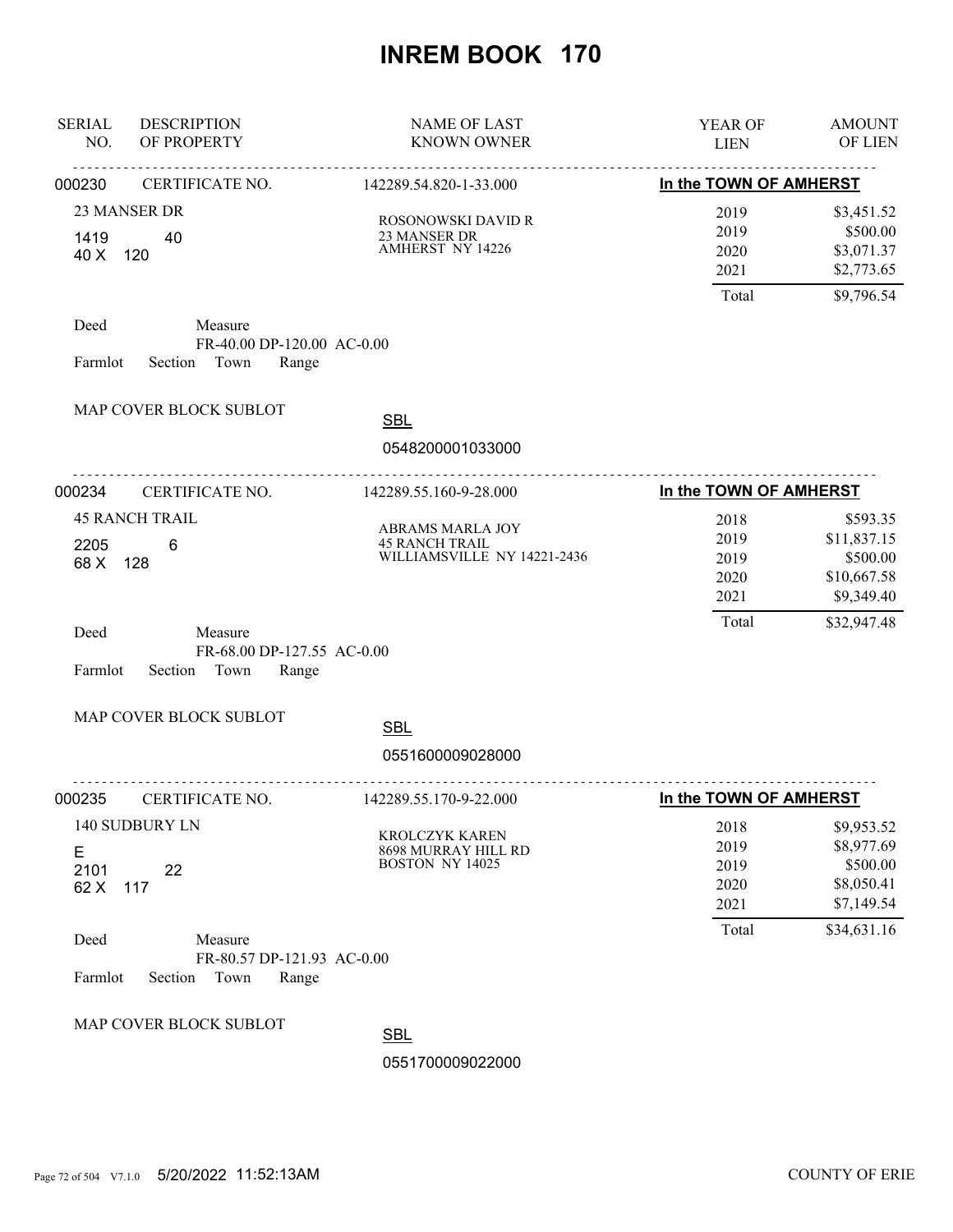| <b>SERIAL</b><br>NO. | <b>DESCRIPTION</b><br>OF PROPERTY                                 | <b>NAME OF LAST</b><br><b>KNOWN OWNER</b>                                                      | YEAR OF<br><b>LIEN</b>                | <b>AMOUNT</b><br>OF LIEN                                             |
|----------------------|-------------------------------------------------------------------|------------------------------------------------------------------------------------------------|---------------------------------------|----------------------------------------------------------------------|
| 000236               | CERTIFICATE NO.                                                   | 142289.55.180-5-13.000                                                                         | In the TOWN OF AMHERST                |                                                                      |
| 1982                 | <b>279 FAIRWAYS BLVD</b><br>57                                    | <b>BUFFALO NIAGARA REALTY GROUI</b><br><b>159 EASTLAND PKWY</b><br><b>CHEEKTOWAGA NY 14225</b> | 2019<br>2019<br>2020<br>2021<br>Total | \$12,826.33<br>\$500.00<br>\$11,614.26<br>\$10,309.44<br>\$35,250.03 |
| Deed<br>Farmlot      | Measure<br>FR-80.00 DP-125.00 AC-0.00<br>Section Town<br>Range    |                                                                                                |                                       |                                                                      |
|                      | MAP COVER BLOCK SUBLOT                                            | <b>SBL</b><br>0551800005013000                                                                 |                                       |                                                                      |
| 000241               | <b>CERTIFICATE NO.</b>                                            | <u>.</u><br>142289.56.100-6-3.000                                                              | In the TOWN OF AMHERST                |                                                                      |
| 2255<br>75 X 130     | <b>22 EASTWICK DR</b><br>234                                      | HERR KIMBERLY J H/W<br>22 EASTWICK DR<br>WILLIAMSVILLE NY 14221-2607                           | 2019<br>2019<br>2020<br>2021<br>Total | \$3,240.38<br>\$500.00<br>\$7,642.73<br>\$6,793.68<br>\$18,176.79    |
| Deed<br>Farmlot      | Measure<br>FR-75.00 DP-130.00 AC-0.00<br>Section Town<br>Range    |                                                                                                |                                       |                                                                      |
|                      | MAP COVER BLOCK SUBLOT                                            | <b>SBL</b><br>0561000006003000                                                                 |                                       |                                                                      |
| 000242               | CERTIFICATE NO.                                                   | 142289.56.170-8-23.000                                                                         | In the TOWN OF AMHERST                |                                                                      |
| 2120<br>65 X         | 53 WICKHAM DR<br>165<br>136                                       | <b>BEACHAM NADINE A</b><br>53 WICKHAM DR<br>WILLIAMSVILLE NY 14221-3340                        | 2019<br>2019<br>2020<br>2021<br>Total | \$9,712.75<br>\$500.00<br>\$8,522.39<br>\$7,613.92<br>\$26,349.06    |
| Deed<br>Farmlot      | Measure<br>FR-65.00 DP-136.00 AC-0.00<br>Section<br>Town<br>Range |                                                                                                |                                       |                                                                      |
|                      | MAP COVER BLOCK SUBLOT                                            | <b>SBL</b>                                                                                     |                                       |                                                                      |
|                      |                                                                   | 0561700008023000                                                                               |                                       |                                                                      |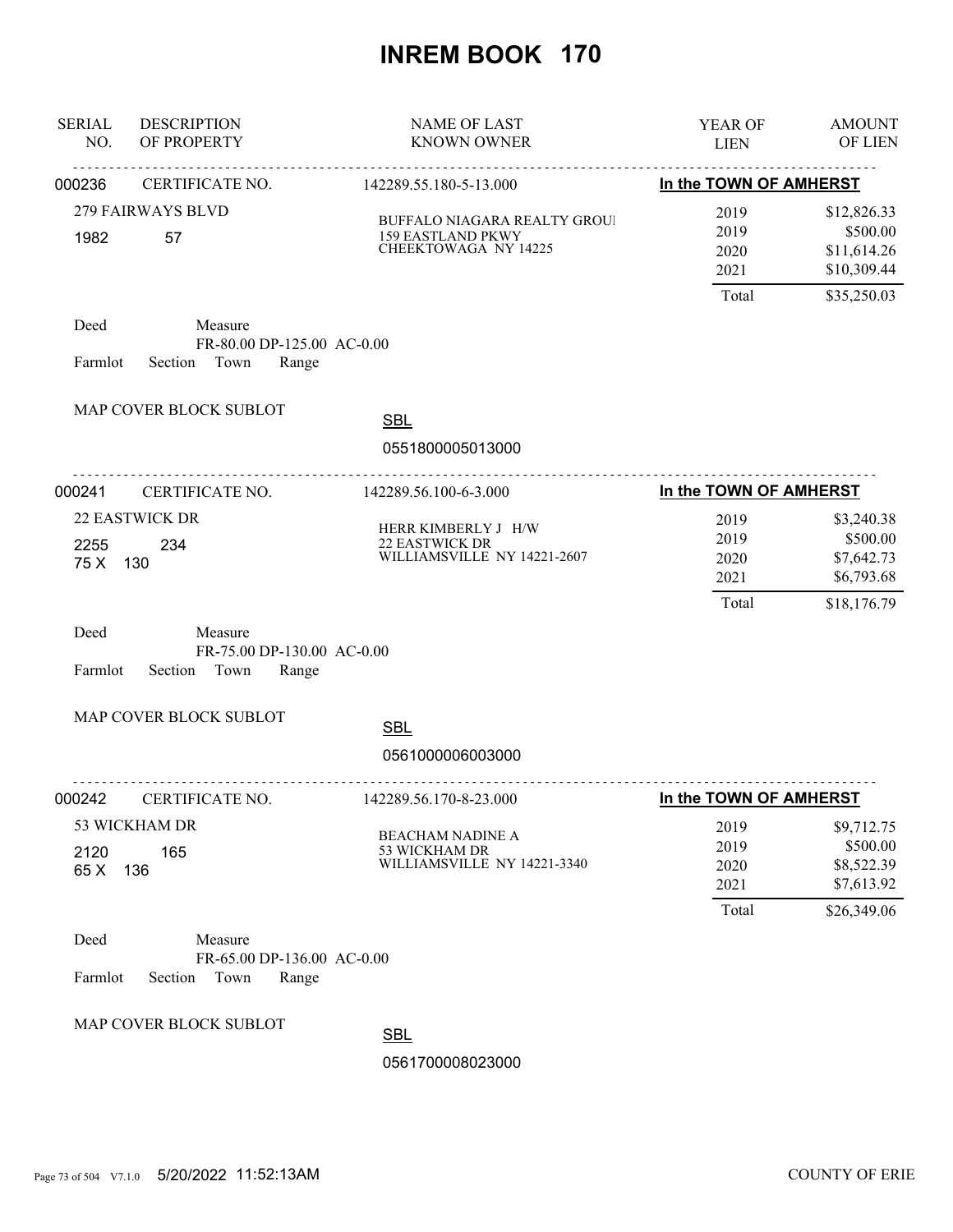| <b>SERIAL</b><br>NO.                   | <b>DESCRIPTION</b><br>OF PROPERTY                                                   | <b>NAME OF LAST</b><br><b>KNOWN OWNER</b>                                                                                                  | <b>YEAR OF</b><br><b>LIEN</b>                 | <b>AMOUNT</b><br>OF LIEN                                                        |
|----------------------------------------|-------------------------------------------------------------------------------------|--------------------------------------------------------------------------------------------------------------------------------------------|-----------------------------------------------|---------------------------------------------------------------------------------|
| 000244                                 | CERTIFICATE NO.                                                                     | 142289.56.180-5-25.000                                                                                                                     | In the TOWN OF AMHERST                        |                                                                                 |
| 2260<br>Deed                           | 170 PRESIDIO PL<br>E Cor Hershey Ct<br>651<br>Measure<br>FR-95.00 DP-125.00 AC-0.00 | WARREN CHRISTOPHER M &<br>SCOTT WARREN DANESSIA H/W<br>170 PRESIDIO PL<br>WILLIAMSVILLE NY 14221-3756                                      | 2018<br>2019<br>2019<br>2020<br>2021<br>Total | \$500.00<br>\$12,537.10<br>\$500.00<br>\$11,488.58<br>\$9,892.26<br>\$34,917.94 |
| Farmlot                                | Section Town<br>Range<br>MAP COVER BLOCK SUBLOT                                     |                                                                                                                                            |                                               |                                                                                 |
|                                        | <u>.</u>                                                                            | <b>SBL</b><br>0561800005025000                                                                                                             |                                               |                                                                                 |
| 000245                                 | CERTIFICATE NO.                                                                     | 142289.67.060-2-11.000                                                                                                                     | In the TOWN OF AMHERST                        |                                                                                 |
| Per Request<br>60 X 138                | 422 CARMEN RD<br>1316 Pt 49pt 50                                                    | LAL PRABHU &<br><b>LAL PRITI AS</b><br><b>APT 348</b><br><b>APT 348</b><br>16911 SAN FERNANDO MISSION BLV<br><b>GRANADA HILLS CA 91344</b> | 2019<br>2019<br>2020<br>2021<br>Total         | \$9,138.55<br>\$500.00<br>\$8,249.84<br>\$7,444.28<br>\$25,332.67               |
| Deed<br>Farmlot                        | Measure<br>FR-60.00 DP-133.00 AC-0.00<br>Section<br>Town<br>Range                   |                                                                                                                                            |                                               |                                                                                 |
|                                        | MAP COVER BLOCK SUBLOT                                                              | <b>SBL</b><br>0670600002011000                                                                                                             |                                               |                                                                                 |
| 000247                                 | CERTIFICATE NO.                                                                     | 142289.67.070-4-9.000                                                                                                                      | In the TOWN OF AMHERST                        |                                                                                 |
| <b>81 HILTON BLVD</b><br>Pt60c<br>1807 |                                                                                     | CIESLA MEGAN K<br>81 HILTON BLVD                                                                                                           | 2019<br>2019                                  | \$3,182.35<br>\$500.00                                                          |
| 50X                                    | 15 <sub>o</sub>                                                                     | <b>AMHERST NY 14226</b>                                                                                                                    | Total                                         | \$3,682.35                                                                      |
| Deed<br>Farmlot                        | Measure<br>FR-50.00 DP-150.00 AC-0.00<br>Town<br>Section<br>Range                   |                                                                                                                                            |                                               |                                                                                 |

MAP COVER BLOCK SUBLOT

**SBL**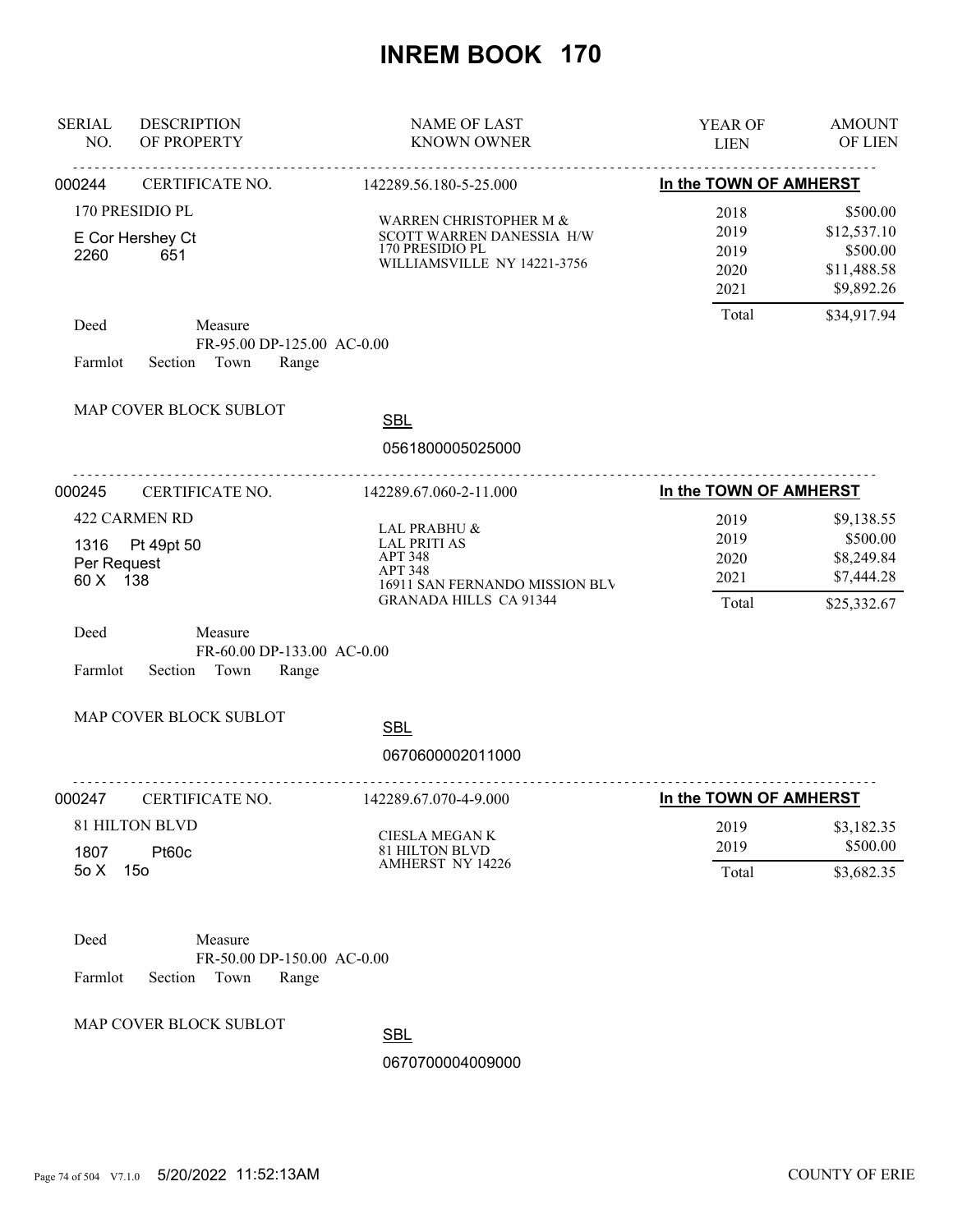| <b>SERIAL</b><br>NO. | <b>DESCRIPTION</b><br>OF PROPERTY          | <b>NAME OF LAST</b><br><b>KNOWN OWNER</b>        | YEAR OF<br><b>LIEN</b> | <b>AMOUNT</b><br>OF LIEN |
|----------------------|--------------------------------------------|--------------------------------------------------|------------------------|--------------------------|
| 000249               | CERTIFICATE NO.                            | 142289.67.120-3-22.000                           | In the TOWN OF AMHERST |                          |
|                      | 431 N IVYHURST RD                          |                                                  | 2016                   | \$4,052.93               |
|                      |                                            | MCGRATH PAUL J &<br>MCGRATH JUDY L H/W           | 2017                   | \$5,959.83               |
| 1090                 | S 359                                      | 431 N IVYHURST RD                                | 2017                   | \$500.00                 |
|                      |                                            | <b>AMHERST NY 14226</b>                          | 2018                   | \$5,752.24               |
|                      |                                            |                                                  | 2019                   | \$5,192.38               |
|                      |                                            |                                                  | 2019                   | \$500.00                 |
| Deed                 | Measure                                    |                                                  | 2020                   | \$4,682.57               |
| Farmlot              | FR-54.00 DP-200.00 AC-0.00<br>Section Town |                                                  | 2021                   | \$3,869.69               |
|                      | Range                                      |                                                  | Total                  | \$30,509.64              |
|                      | MAP COVER BLOCK SUBLOT                     | <b>SBL</b>                                       |                        |                          |
|                      |                                            | 0671200003022000                                 |                        |                          |
| 000250               | CERTIFICATE NO.                            | 142289.67.160-2-57.000                           | In the TOWN OF AMHERST |                          |
|                      | 586 LONGMEADOW RD                          |                                                  | 2019                   | \$6,523.17               |
| S 438<br>1090        |                                            | ZWOLSKI WILLIAM J REMAINDER<br>586 LONGMEADOW RD | 2019                   | \$500.00                 |
| 50 X                 | 15 <sub>o</sub>                            | <b>AMHERST NY 14226</b>                          | 2020                   | \$1,711.18               |
|                      |                                            | 2021                                             | \$1,510.48             |                          |
|                      |                                            |                                                  | Total                  | \$10,244.83              |
| Deed                 | Measure                                    |                                                  |                        |                          |
|                      | FR-50.00 DP-150.00 AC-0.00                 |                                                  |                        |                          |
| Farmlot              | Section<br>Town<br>Range                   |                                                  |                        |                          |
|                      | MAP COVER BLOCK SUBLOT                     | <b>SBL</b>                                       |                        |                          |
|                      |                                            |                                                  |                        |                          |
|                      | <u>.</u>                                   | 0671600002057000                                 |                        |                          |
| 000252               | CERTIFICATE NO.                            | 142289.67.250-2-12.000                           | In the TOWN OF AMHERST |                          |
|                      | 4783 N BAILEY AVE                          | BRUNETTO WILLIAM J                               | 2019                   | \$5,687.01               |
| 1419                 | 179                                        | 4783 N BAILEY AVE                                | 2019                   | \$500.00                 |
| 40 X                 | 125                                        | AMHERST NY 14226                                 | 2020                   | \$5,127.51               |
|                      |                                            |                                                  | 2021                   | \$4,451.71               |
|                      |                                            |                                                  | Total                  | \$15,766.23              |
| Deed                 | Measure                                    |                                                  |                        |                          |
|                      | FR-40.00 DP-124.79 AC-0.00                 |                                                  |                        |                          |
| Farmlot              | Town<br>Section<br>Range                   |                                                  |                        |                          |
|                      | MAP COVER BLOCK SUBLOT                     |                                                  |                        |                          |

**SBL**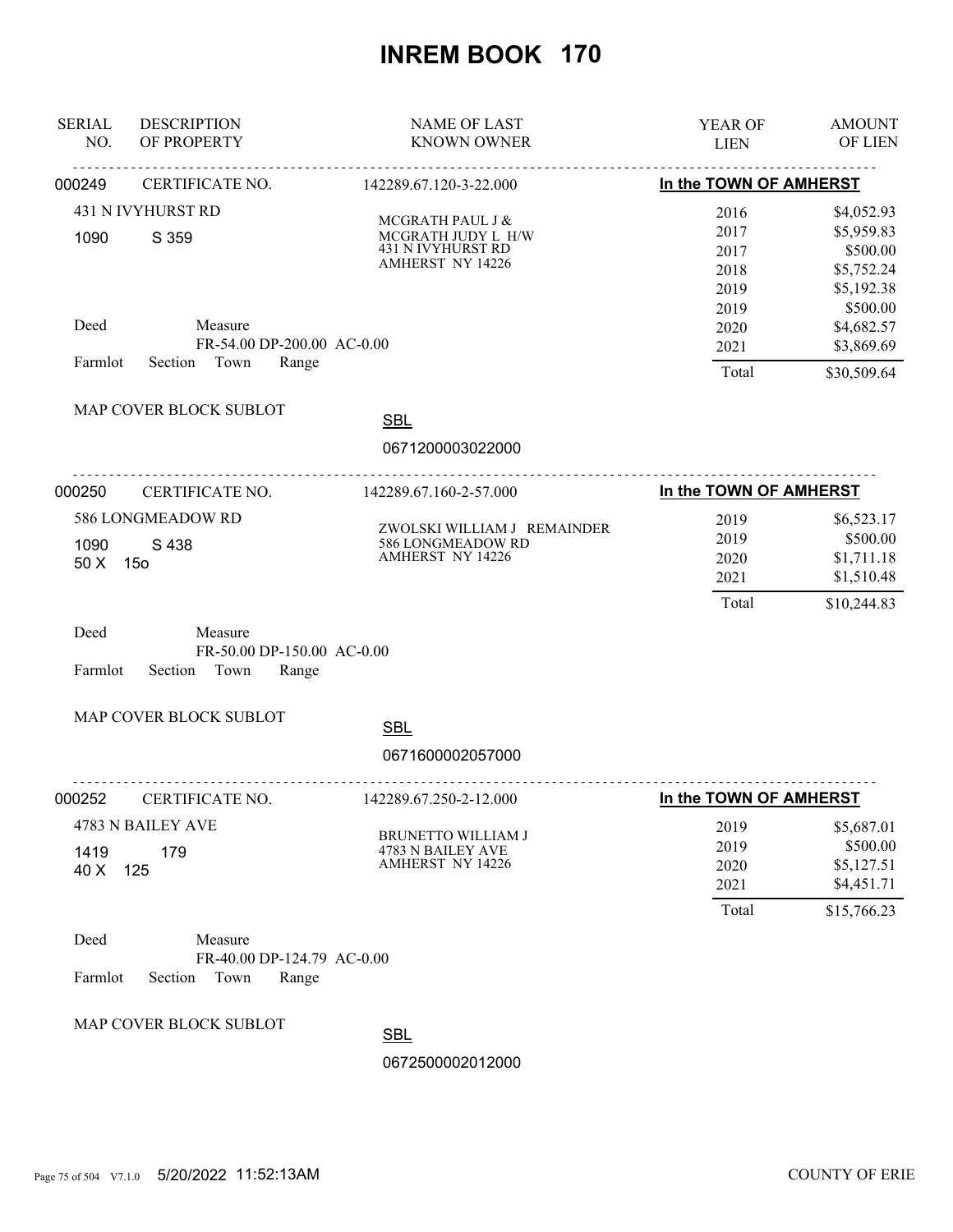| <b>SERIAL</b><br>NO. | <b>DESCRIPTION</b><br>OF PROPERTY                                                       | <b>NAME OF LAST</b><br><b>KNOWN OWNER</b>                                    | YEAR OF<br><b>LIEN</b>                        | <b>AMOUNT</b><br>OF LIEN                                                      |
|----------------------|-----------------------------------------------------------------------------------------|------------------------------------------------------------------------------|-----------------------------------------------|-------------------------------------------------------------------------------|
| 000253               | <b>CERTIFICATE NO.</b>                                                                  | 142289.67.480-4-11.000                                                       | In the TOWN OF AMHERST                        |                                                                               |
| 1299<br>60 X<br>Deed | 151 CARMEN RD<br>Pt178 179<br>138<br>Measure                                            | HUEBSCH THOMAS M<br>151 CARMEN RD<br><b>AMHERST NY 14226-2118</b>            | 2018<br>2019<br>2019<br>2020<br>2021<br>Total | \$674.02<br>\$2,027.83<br>\$500.00<br>\$5,072.06<br>\$3,935.12<br>\$12,209.03 |
| Farmlot              | FR-60.00 DP-138.00 AC-0.00<br>Town<br>Range<br>Section<br><b>MAP COVER BLOCK SUBLOT</b> |                                                                              |                                               |                                                                               |
|                      |                                                                                         | <b>SBL</b><br>0674800004011000                                               |                                               |                                                                               |
| 000254               | CERTIFICATE NO.                                                                         | 142289.67.490-3-23.000                                                       | In the TOWN OF AMHERST                        |                                                                               |
| 571<br>67 X          | 1823 EGGERT RD<br>$4\quad 5$<br>12 <sub>o</sub>                                         | <b>GALDYS JAMES</b><br><b>33 CROSBY BLVD</b><br><b>AMHERST NY 14226-2232</b> | 2019<br>2019<br>2021<br>Total                 | \$4,213.10<br>\$500.00<br>\$10,502.34<br>\$15,215.44                          |

| Deed                       | Measure |                            |  |
|----------------------------|---------|----------------------------|--|
|                            |         | FR-91.50 DP-120.00 AC-0.00 |  |
| Farmlot Section Town Range |         |                            |  |

MAP COVER BLOCK SUBLOT

**SBL**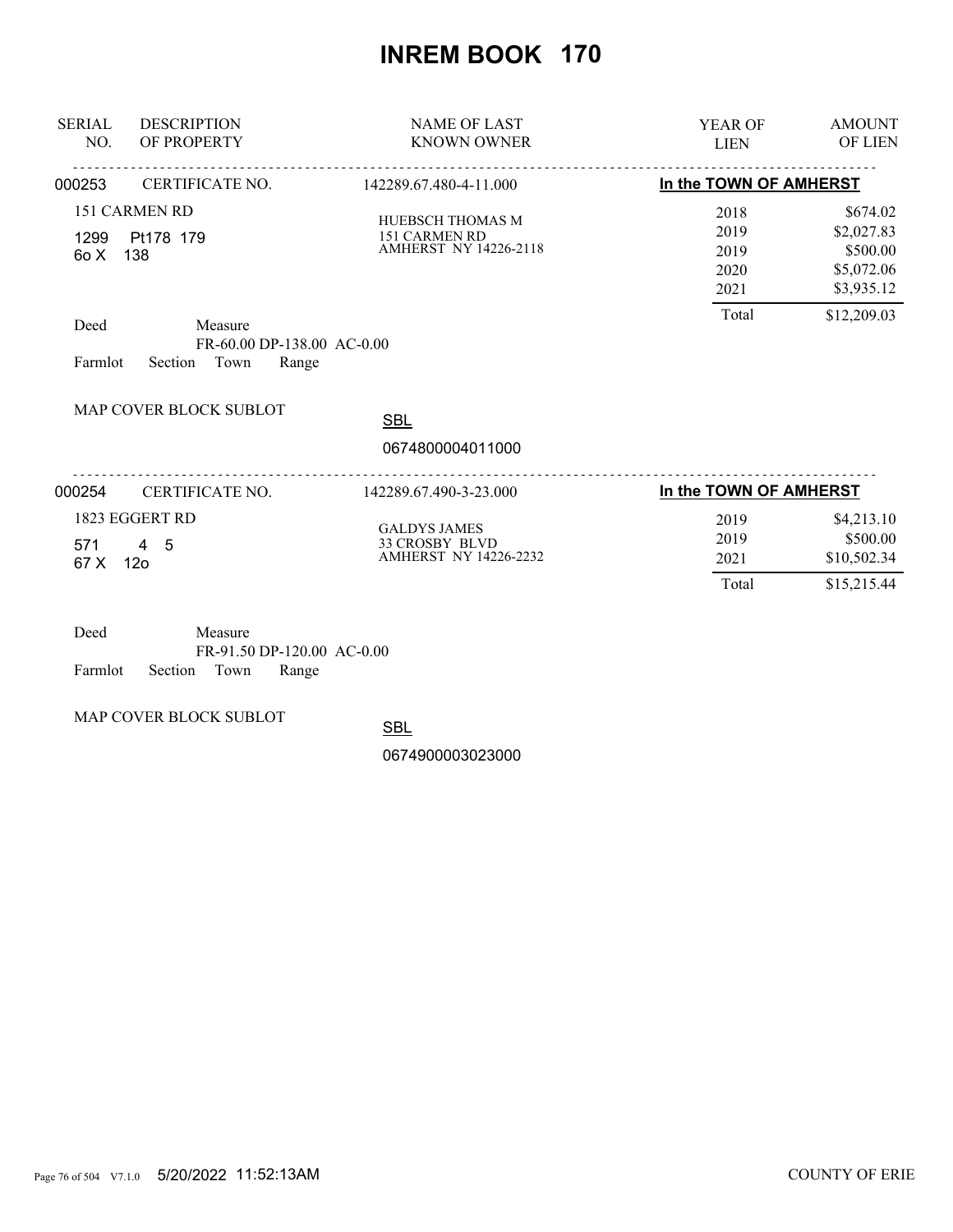| <b>SERIAL</b><br>NO. | <b>DESCRIPTION</b><br>OF PROPERTY | <b>NAME OF LAST</b><br><b>KNOWN OWNER</b>              | YEAR OF<br><b>LIEN</b> | <b>AMOUNT</b><br>OF LIEN |
|----------------------|-----------------------------------|--------------------------------------------------------|------------------------|--------------------------|
| 000257               | CERTIFICATE NO.                   | 142289.67.630-3-24.000                                 | In the TOWN OF AMHERST |                          |
|                      |                                   |                                                        |                        |                          |
|                      | <b>625 NIAGARA FALLS BLVD</b>     | PATTERSON ROBERT A &                                   | 2000                   | \$9,909.04               |
| 1672                 | 40                                | PATTERSON DEBRA H/W                                    | 2001                   | \$11,907.02              |
|                      |                                   | 625 NIAGARA FALLS BLVD<br><b>AMHERST NY 14226-2866</b> | 2002                   | \$11,738.95              |
|                      |                                   |                                                        | 2003                   | \$7,431.94               |
|                      |                                   |                                                        | 2004                   | \$12,995.23              |
|                      |                                   |                                                        | 2005                   | \$12,977.68              |
| Deed                 | Measure                           |                                                        | 2006                   | \$13,672.75              |
|                      | FR-58.00 DP-133.00 AC-0.00        |                                                        | 2007                   | \$12,655.09              |
| Farmlot              | Section<br>Town<br>Range          |                                                        | 2008                   | \$12,186.12              |
|                      |                                   |                                                        | 2008                   | \$400.00                 |
|                      | MAP COVER BLOCK SUBLOT            |                                                        | 2009                   | \$11,934.18              |
|                      |                                   | <b>SBL</b>                                             | 2010                   | \$13,265.82              |
|                      |                                   | 0676300003024000                                       | 2011                   | \$12,422.75              |
|                      |                                   |                                                        | 2011                   | \$500.00                 |
|                      |                                   |                                                        | 2012                   | \$9,371.77               |
|                      |                                   |                                                        | 2013                   | \$8,850.68               |
|                      |                                   |                                                        | 2014                   | \$8,313.91               |
|                      |                                   |                                                        | 2015                   | \$7,815.35               |
|                      |                                   |                                                        | 2016                   | \$5,378.19               |
|                      |                                   |                                                        | 2017                   | \$4,943.32               |
|                      |                                   |                                                        | 2018                   | \$4,476.73               |
|                      |                                   |                                                        | 2019                   | \$5,533.52               |
|                      |                                   |                                                        | 2020                   | \$4,912.34               |
|                      |                                   |                                                        | 2021                   | \$4,237.46               |
|                      |                                   |                                                        | Total                  | \$207,829.84             |
| 000258               | CERTIFICATE NO.                   | 142289.67.710-5-18.000                                 | In the TOWN OF AMHERST |                          |
|                      | 358 WINDERMERE BLVD               |                                                        | 2019                   | \$5,689.76               |
|                      |                                   | MAXWELL LAWRENCE J                                     | 2019                   | \$500.00                 |
| 1355                 | 319                               | 127 WINDERMERE BLVD<br><b>BUFFALO NY 14226-3046</b>    | 2020                   | \$7,312.63               |
|                      |                                   |                                                        | 2021                   | \$2,532.40               |
|                      |                                   |                                                        | Total                  | \$16,034.79              |
|                      |                                   |                                                        |                        |                          |

| Deed |                            | Measure |                            |  |
|------|----------------------------|---------|----------------------------|--|
|      |                            |         | FR-40.00 DP-125.00 AC-0.00 |  |
|      | Farmlot Section Town Range |         |                            |  |

MAP COVER BLOCK SUBLOT

**SBL**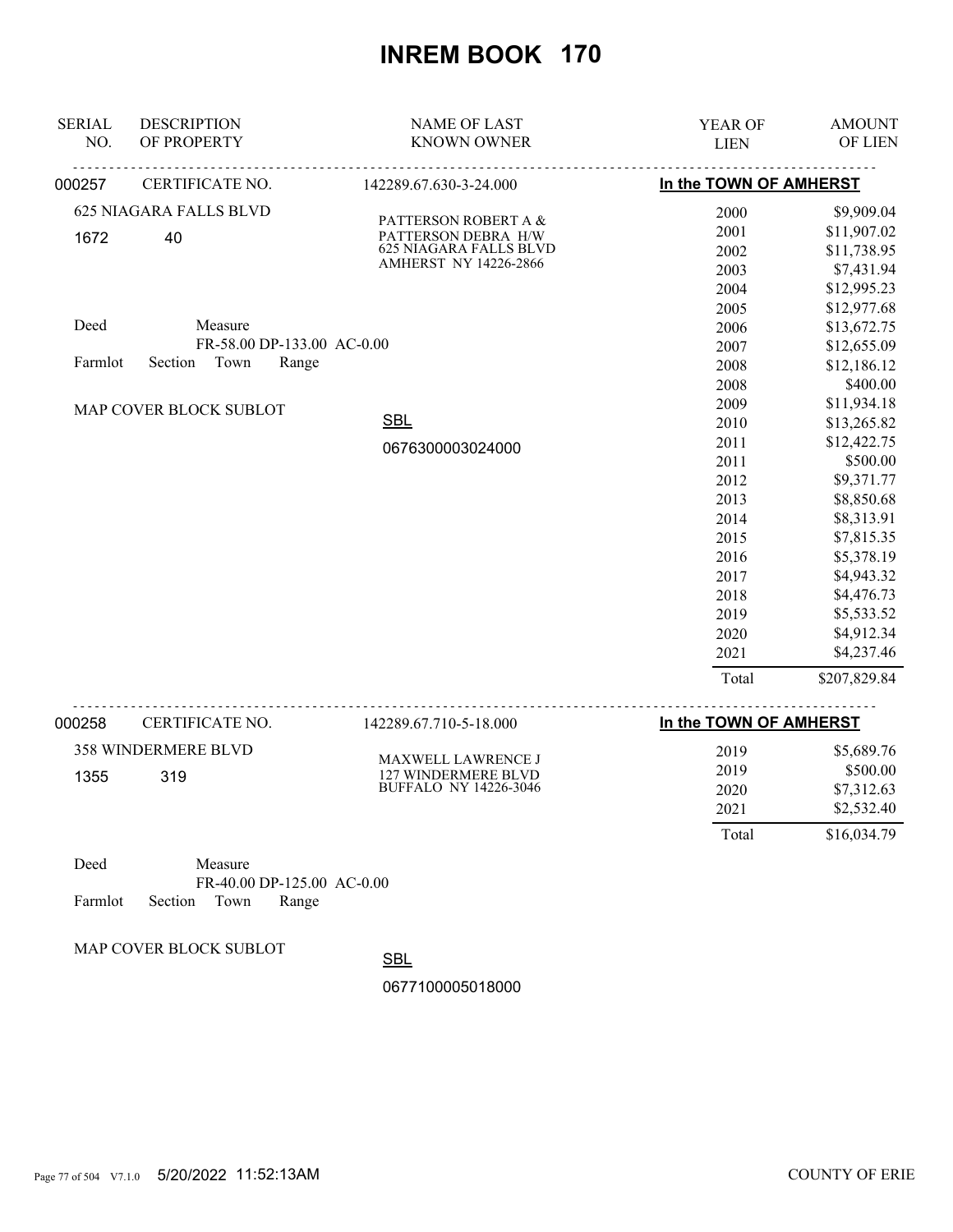| <b>SERIAL</b><br>NO. | <b>DESCRIPTION</b><br>OF PROPERTY                                 | <b>NAME OF LAST</b><br><b>KNOWN OWNER</b>                              | <b>YEAR OF</b><br><b>LIEN</b>         | <b>AMOUNT</b><br><b>OF LIEN</b>                                     |
|----------------------|-------------------------------------------------------------------|------------------------------------------------------------------------|---------------------------------------|---------------------------------------------------------------------|
| 000259               | CERTIFICATE NO.                                                   | 142289.67.730-1-5.000                                                  | In the TOWN OF AMHERST                |                                                                     |
| 419<br>35X           | 4170 BAILEY AVE<br>J 39n 4o<br>112                                | <b>JJAM LLC</b><br>236 BRYANT ST<br><b>BUFFALO NY 14222</b>            | 2019<br>2019<br>2020<br>2021<br>Total | \$8,685.29<br>\$500.00<br>\$7,829.87<br>\$6,911.33<br>\$23,926.49   |
| Deed<br>Farmlot      | Measure<br>FR-35.00 DP-112.00 AC-0.00<br>Town<br>Section<br>Range |                                                                        |                                       |                                                                     |
|                      | MAP COVER BLOCK SUBLOT                                            | <b>SBL</b><br>0677300001005000                                         |                                       |                                                                     |
| 000260               | CERTIFICATE NO.                                                   | 142289.67.810-1-10.000                                                 | In the TOWN OF AMHERST                |                                                                     |
| 1507<br>34 X         | 4060 BAILEY AVE<br>40<br>112                                      | <b>LEO GARY L</b><br><b>4060 BAILEY AVE</b><br><b>AMHERST NY 14226</b> | 2019<br>2019<br>2020<br>2021<br>Total | \$5,000.00<br>\$4,396.14<br>\$3,873.11<br>\$3,419.56<br>\$16,688.81 |
| Deed                 | Measure                                                           |                                                                        |                                       |                                                                     |

| Deed |                            | Measure |                              |  |
|------|----------------------------|---------|------------------------------|--|
|      |                            |         | $FR-34.00$ DP-112.00 AC-0.00 |  |
|      | Farmlot Section Town Range |         |                              |  |

MAP COVER BLOCK SUBLOT

**SBL**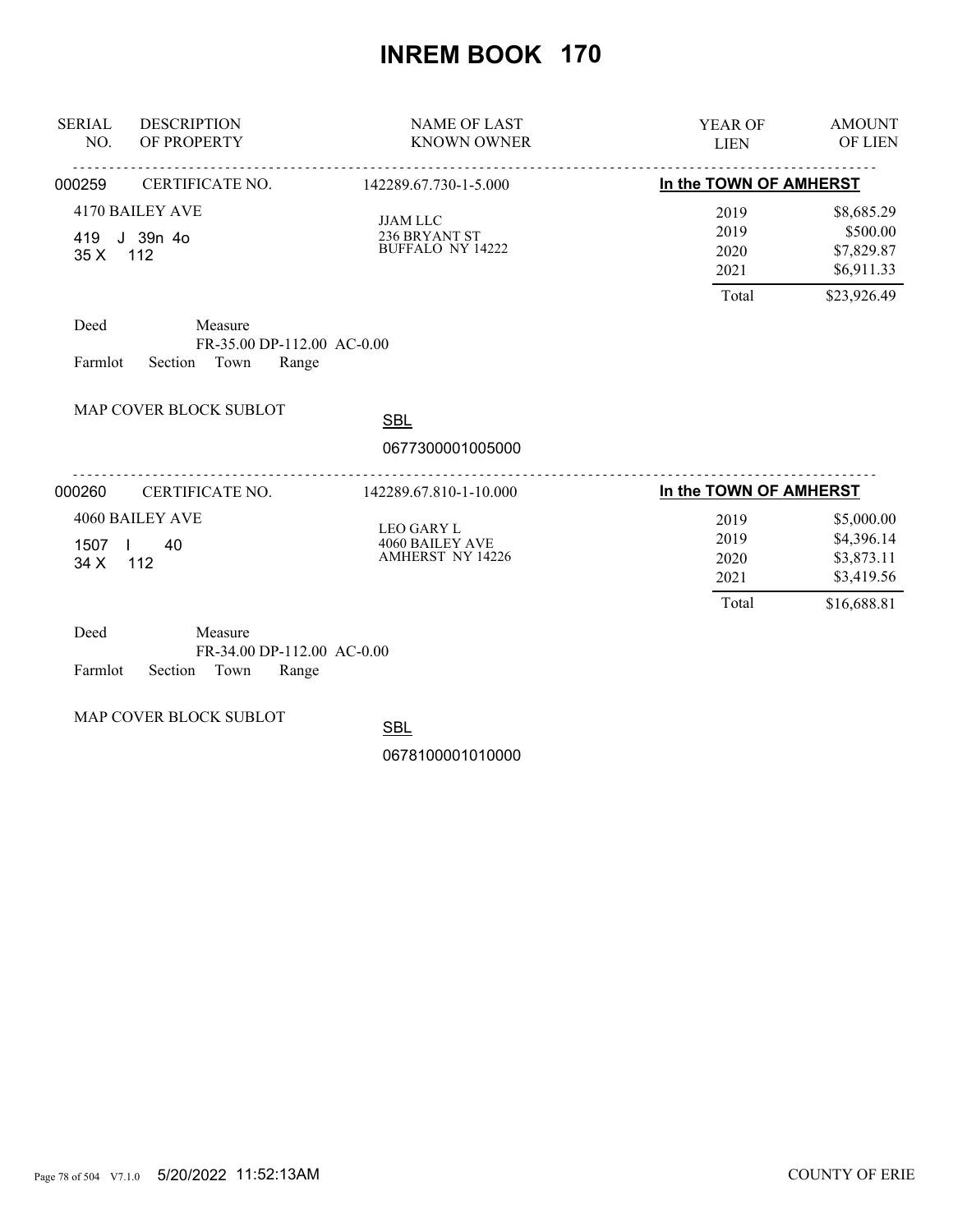| <b>SERIAL</b><br>NO. | <b>DESCRIPTION</b><br>OF PROPERTY | <b>NAME OF LAST</b><br><b>KNOWN OWNER</b> | YEAR OF<br><b>LIEN</b> | <b>AMOUNT</b><br>OF LIEN |
|----------------------|-----------------------------------|-------------------------------------------|------------------------|--------------------------|
|                      |                                   |                                           |                        |                          |
| 000262               | CERTIFICATE NO.                   | 142289.68.070-6-20.000                    | In the TOWN OF AMHERST |                          |
|                      | 910 N FOREST RD                   | LEHRBACH GERTRUDE R                       | 1993                   | \$438.39                 |
| 60 12 7              |                                   | ADDRESS UNKNOWN                           | 1994                   | \$423.06                 |
|                      |                                   |                                           | 1995                   | \$456.15                 |
|                      |                                   |                                           | 1996                   | \$432.33                 |
|                      |                                   |                                           | 1997                   | \$463.38                 |
|                      |                                   |                                           | 1998                   | \$658.41                 |
| Deed                 | Measure                           |                                           | 1999                   | \$12.00                  |
|                      | FR-255.00 DP-61.00 AC-0.00        |                                           | 2000                   | \$501.61                 |
| Farmlot              | Section Town<br>Range             |                                           | 2001                   | \$250.76                 |
|                      |                                   |                                           | 2002                   | \$272.53                 |
|                      | MAP COVER BLOCK SUBLOT            |                                           | 2003                   | \$276.57                 |
|                      |                                   | <b>SBL</b>                                | 2004                   | \$279.71                 |
|                      |                                   | 0680700006020000                          | 2005                   | \$265.03                 |
|                      |                                   |                                           | 2006                   | \$261.74                 |
|                      |                                   |                                           | 2007                   | \$161.34                 |
|                      |                                   |                                           | 2008                   | \$255.95                 |
|                      |                                   |                                           | 2009                   | \$219.59                 |
|                      |                                   |                                           | 2010                   | \$1,352.89               |
|                      |                                   |                                           | 2011                   | \$1,318.53               |
|                      |                                   |                                           | 2012                   | \$187.43                 |
|                      |                                   |                                           | 2013                   | \$182.13                 |
|                      |                                   |                                           | 2014                   | \$171.25                 |
|                      |                                   |                                           | 2015                   | \$155.13                 |
|                      |                                   |                                           | 2016                   | \$145.05                 |
|                      |                                   |                                           | 2017                   | \$131.20                 |
|                      |                                   |                                           | 2018                   | \$80.83                  |
|                      |                                   |                                           | 2019                   | \$500.00                 |
|                      |                                   |                                           | 2019                   | \$71.87                  |
|                      |                                   |                                           | 2020                   | \$61.98                  |
|                      |                                   |                                           | 2021                   | \$55.91                  |
|                      |                                   |                                           | Total                  | \$10,042.75              |

| 000264 | CERTIFICATE NO.                       | 142289.68.130-2-8.000                         | In the TOWN OF AMHERST |             |
|--------|---------------------------------------|-----------------------------------------------|------------------------|-------------|
|        | 433 CAMPUS DR                         |                                               | 2018                   | \$2,341.08  |
| 1762   | 40n Pt 41                             | <b>HOFF JAMES &amp;</b><br>HOFF JOSEPHINE H/W | 2018                   | \$500.00    |
|        | 433 CAMPUS DR                         | 2019                                          | \$6,529.58             |             |
|        |                                       | AMHERST NY 14226                              | 2019                   | \$500.00    |
|        |                                       |                                               | 2020                   | \$6,124.40  |
|        |                                       |                                               | 2021                   | \$5,624.55  |
| Deed   | Measure<br>FR-73.00 DP-120.00 AC-0.00 |                                               | Total                  | \$21,619.61 |

Farmlot Section Town Range

#### MAP COVER BLOCK SUBLOT

**SBL**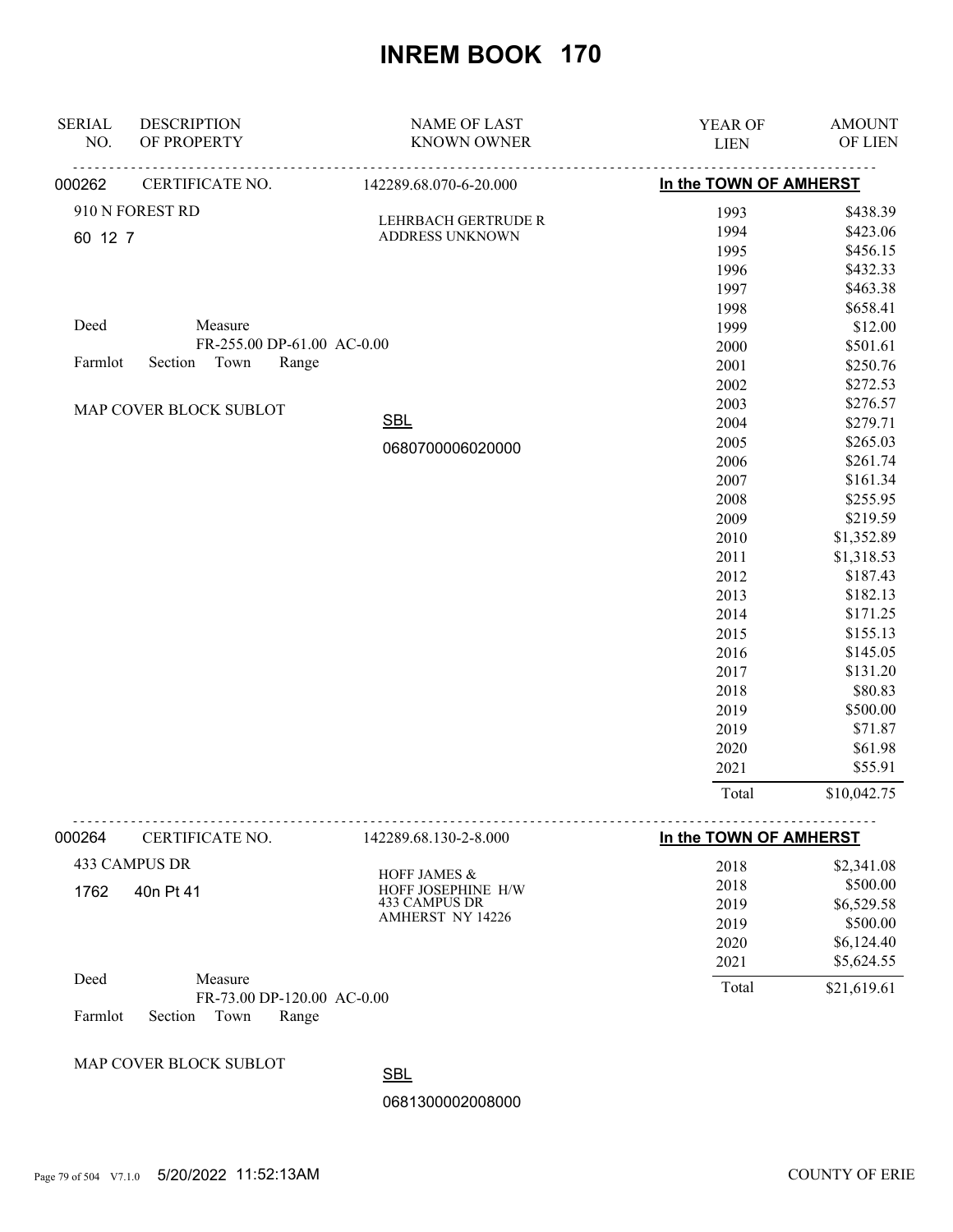| <b>SERIAL</b><br>NO.                 | <b>DESCRIPTION</b><br>OF PROPERTY                                                            | <b>NAME OF LAST</b><br><b>KNOWN OWNER</b>                                               | YEAR OF<br><b>LIEN</b>                                                | <b>AMOUNT</b><br>OF LIEN                                                                                               |
|--------------------------------------|----------------------------------------------------------------------------------------------|-----------------------------------------------------------------------------------------|-----------------------------------------------------------------------|------------------------------------------------------------------------------------------------------------------------|
| 000265                               | CERTIFICATE NO.                                                                              | 142289.68.140-1-22.000                                                                  | In the TOWN OF AMHERST                                                |                                                                                                                        |
| 2171                                 | 135 HALWILL DR<br>83                                                                         | TESLUK ALBERT & TRUSTEE<br>TESLUK IRENE & TRUSTEE<br>135 HALWILL DR<br>AMHERST NY 14226 | 2019<br>2019<br>2020<br>2021<br>Total                                 | \$10,119.84<br>\$500.00<br>\$4,712.63<br>\$8,145.29<br>\$23,477.76                                                     |
| Deed<br>Farmlot                      | Measure<br>FR-84.00 DP-130.59 AC-0.00<br>Section Town<br>Range                               |                                                                                         |                                                                       |                                                                                                                        |
|                                      | MAP COVER BLOCK SUBLOT                                                                       | <b>SBL</b>                                                                              |                                                                       |                                                                                                                        |
|                                      |                                                                                              | 0681400001022000                                                                        |                                                                       |                                                                                                                        |
| 000266                               | CERTIFICATE NO.                                                                              | .<br>142289.68.140-10-18.000                                                            | In the TOWN OF AMHERST                                                |                                                                                                                        |
| E<br>2028<br>115X<br>Deed<br>Farmlot | 109 DEVON LN<br>35<br>Var<br>Measure<br>FR-115.00 DP-187.14 AC-0.00<br>Section Town<br>Range | MILLEMACI ROSLYN<br>109 DEVON LN<br>WILLIAMSVILLE NY 14221-4913                         | 2017<br>2017<br>2018<br>2018<br>2019<br>2019<br>2020<br>2021<br>Total | \$2,638.34<br>\$500.00<br>\$10,636.04<br>\$500.00<br>\$9,161.82<br>\$500.00<br>\$8,214.52<br>\$7,401.37<br>\$39,552.09 |
|                                      | MAP COVER BLOCK SUBLOT                                                                       | <b>SBL</b>                                                                              |                                                                       |                                                                                                                        |
|                                      |                                                                                              | 0681400010018000<br><u>.</u> .                                                          |                                                                       |                                                                                                                        |
| 000267                               | CERTIFICATE NO.                                                                              | 142289.68.150-10-11.000                                                                 | In the TOWN OF AMHERST                                                |                                                                                                                        |
| 1676<br>88 X                         | 105 MAYFAIR LN<br>S 49 50<br>Var                                                             | DALY RICHARD F<br>105 MAYFAIR LN<br>WILLIAMSVILLE NY 14221-5065                         | 2019<br>2019<br>2020<br>2021                                          | \$11,703.68<br>\$500.00<br>\$11,088.78<br>\$10,014.63                                                                  |
| Deed<br>Farmlot                      | Measure<br>FR-88.00 DP-150.37 AC-0.00<br>Section<br>Town<br>Range                            |                                                                                         | Total                                                                 | \$33,307.09                                                                                                            |
|                                      | MAP COVER BLOCK SUBLOT                                                                       | <b>SBL</b>                                                                              |                                                                       |                                                                                                                        |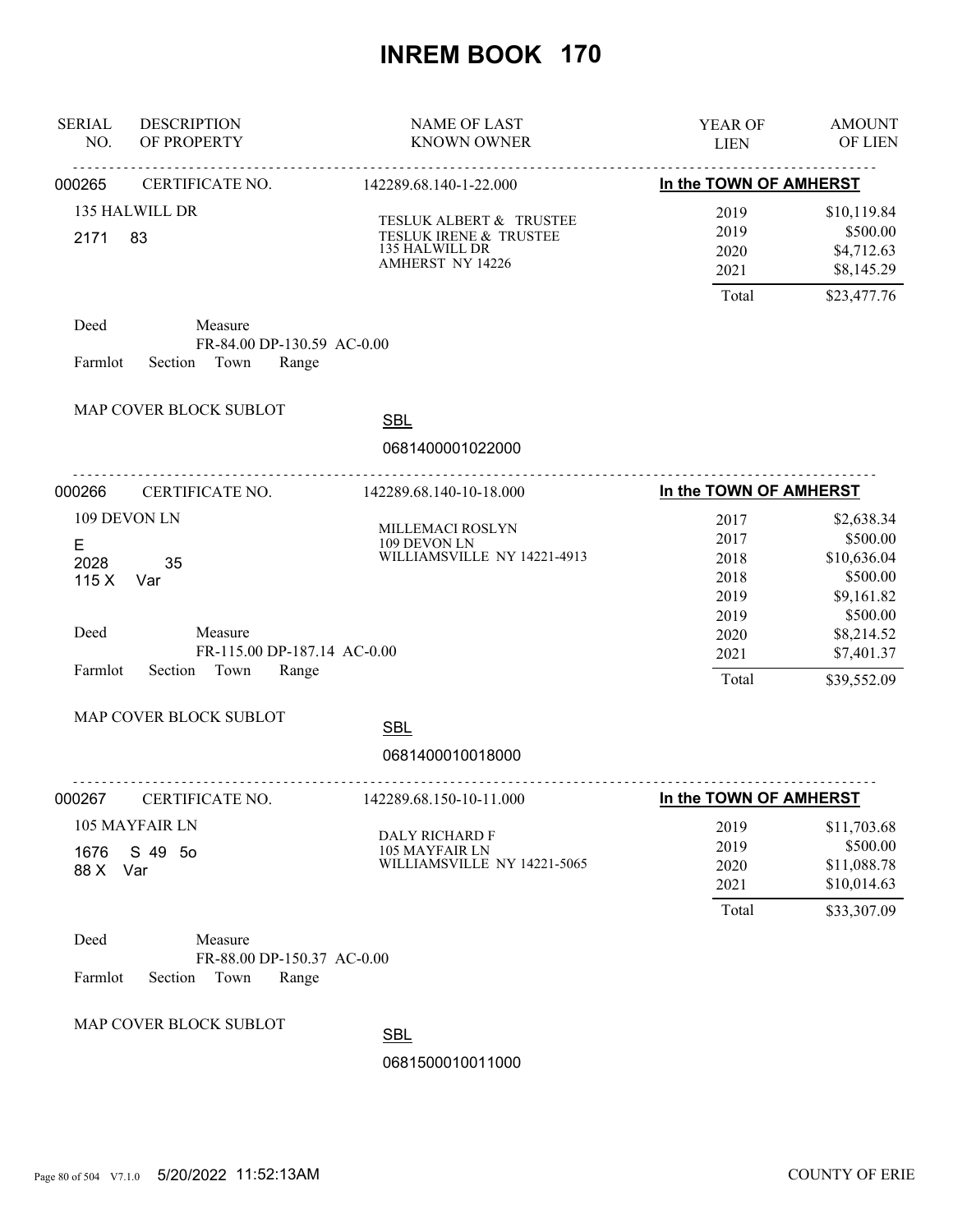| <b>SERIAL</b><br>NO. | <b>DESCRIPTION</b><br>OF PROPERTY                                 | <b>NAME OF LAST</b><br><b>KNOWN OWNER</b>                        | YEAR OF<br><b>LIEN</b>                        | <b>AMOUNT</b><br>OF LIEN                                                      |
|----------------------|-------------------------------------------------------------------|------------------------------------------------------------------|-----------------------------------------------|-------------------------------------------------------------------------------|
| 000270               | CERTIFICATE NO.                                                   | .<br>142289.69.080-5-28.000                                      | In the TOWN OF AMHERST                        |                                                                               |
| 2322                 | 355 SAGEWOOD DR<br>518                                            | KRUSE MICHAEL J<br>355 SAGEWOOD DR<br>WILLIAMSVILLE NY 14221     | 2018<br>2019<br>2019<br>2020<br>2021<br>Total | \$391.05<br>\$9,003.75<br>\$500.00<br>\$7,514.95<br>\$6,650.50<br>\$24,060.25 |
| Deed<br>Farmlot      | Measure<br>FR-70.00 DP-145.00 AC-0.00<br>Section Town<br>Range    |                                                                  |                                               |                                                                               |
|                      | MAP COVER BLOCK SUBLOT                                            | <b>SBL</b><br>0690800005028000                                   |                                               |                                                                               |
| 000273               | <u>.</u><br>CERTIFICATE NO.                                       | 142289.69.140-5-7.200                                            | In the TOWN OF AMHERST                        |                                                                               |
| 3 12 7               | 551 FARBER LAKES DR                                               | ABHA REALTY INC<br>103 TROY VIEW LN<br>WILLIAMSVILLE NY 14221    | 2019<br>2019<br>2021<br>Total                 | \$30,398.86<br>\$500.00<br>\$14,867.59<br>\$45,766.45                         |
| Deed<br>Farmlot      | Measure<br>FR-190.00 DP-230.00 AC-0.00<br>Section Town<br>Range   |                                                                  |                                               |                                                                               |
|                      | MAP COVER BLOCK SUBLOT                                            | <b>SBL</b><br>0691400005007200                                   |                                               |                                                                               |
| 000274               | CERTIFICATE NO.                                                   | <u>.</u> .<br>142289.70.130-1-25.000                             | In the TOWN OF AMHERST                        |                                                                               |
| 1973                 | 211 CAESAR BLVD<br>17                                             | HILL FRANCES D<br>211 CAESAR BLVD<br>WILLIAMSVILLE NY 14221-5905 | 2019<br>2019<br>2020<br>2021                  | \$8,255.31<br>\$500.00<br>\$7,516.43<br>\$6,418.63                            |
| Deed<br>Farmlot      | Measure<br>FR-75.00 DP-200.00 AC-0.00<br>Section<br>Town<br>Range |                                                                  | Total                                         | \$22,690.37                                                                   |
|                      | MAP COVER BLOCK SUBLOT                                            | <b>SBL</b>                                                       |                                               |                                                                               |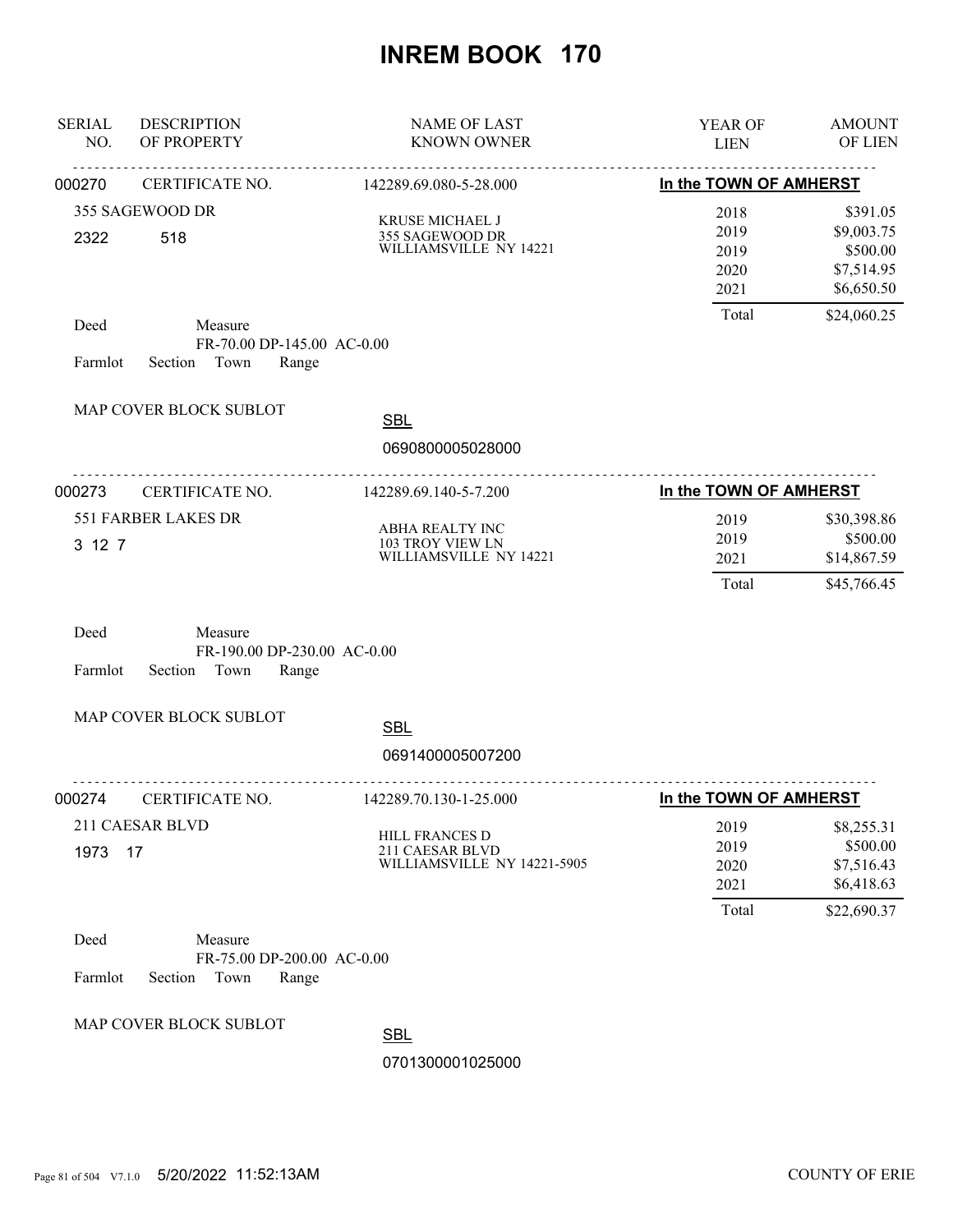| <b>SERIAL</b><br><b>DESCRIPTION</b><br>NO.<br>OF PROPERTY                            | <b>NAME OF LAST</b><br><b>KNOWN OWNER</b>                                  | YEAR OF<br><b>LIEN</b>                | <b>AMOUNT</b><br>OF LIEN                                             |
|--------------------------------------------------------------------------------------|----------------------------------------------------------------------------|---------------------------------------|----------------------------------------------------------------------|
| 000276<br>CERTIFICATE NO.                                                            | 142289.79.120-5-34.000                                                     | In the TOWN OF AMHERST                |                                                                      |
| 38 ARGYLE AVE<br>Pt 7 8<br>328<br>70 X 126                                           | VPD RPG LLC<br><b>STE 104</b><br>7954 TRANSIT RD<br>WILLIAMSVILLE NY 14221 | 2019<br>2019<br>2020<br>2021          | \$6,845.08<br>\$500.00<br>\$8,138.76<br>\$5,395.95                   |
|                                                                                      |                                                                            | Total                                 | \$20,879.79                                                          |
| Deed<br>Measure<br>FR-70.00 DP-126.52 AC-0.00<br>Section Town<br>Range<br>Farmlot    |                                                                            |                                       |                                                                      |
| MAP COVER BLOCK SUBLOT                                                               | <b>SBL</b>                                                                 |                                       |                                                                      |
|                                                                                      | 0791200005034000                                                           |                                       |                                                                      |
| 000278<br>CERTIFICATE NO.                                                            | 142289.79.120-7-15.000                                                     | In the TOWN OF AMHERST                |                                                                      |
| 544 LE BRUN RD<br>840 Pts26 27 28<br>115 X 460                                       | 544 LEBRUN ROAD TRUST TRUSTE<br>544 LE BRUN RD<br><b>AMHERST NY 14226</b>  | 2019<br>2019<br>2020<br>2021<br>Total | \$13,234.72<br>\$500.00<br>\$26,303.82<br>\$23,131.00<br>\$63,169.54 |
| Deed<br>Measure<br>FR-120.00 DP-460.00 AC-0.00<br>Section Town<br>Farmlot<br>Range   |                                                                            |                                       |                                                                      |
| MAP COVER BLOCK SUBLOT                                                               | <b>SBL</b><br>0791200007015000                                             |                                       |                                                                      |
| CERTIFICATE NO.<br>000280                                                            | <u>.</u><br>142289.79.230-4-3.000                                          | In the TOWN OF AMHERST                |                                                                      |
| 260 CAPEN BLVD<br>S 47to 49<br>1355<br>60 X<br>125                                   | <b>AYERS BARBARA H</b><br>260 CAPEN BLVD<br><b>AMHERST NY 14226-3051</b>   | 2018<br>2019<br>2019<br>2020<br>2021  | \$10,199.19<br>\$9,393.34<br>\$500.00<br>\$8,443.24<br>\$7,433.59    |
| Deed<br>Measure<br>FR-60.00 DP-125.00 AC-0.00<br>Farmlot<br>Section<br>Town<br>Range |                                                                            | Total                                 | \$35,969.36                                                          |
| MAP COVER BLOCK SUBLOT                                                               | <b>SBL</b><br>0792300004003000                                             |                                       |                                                                      |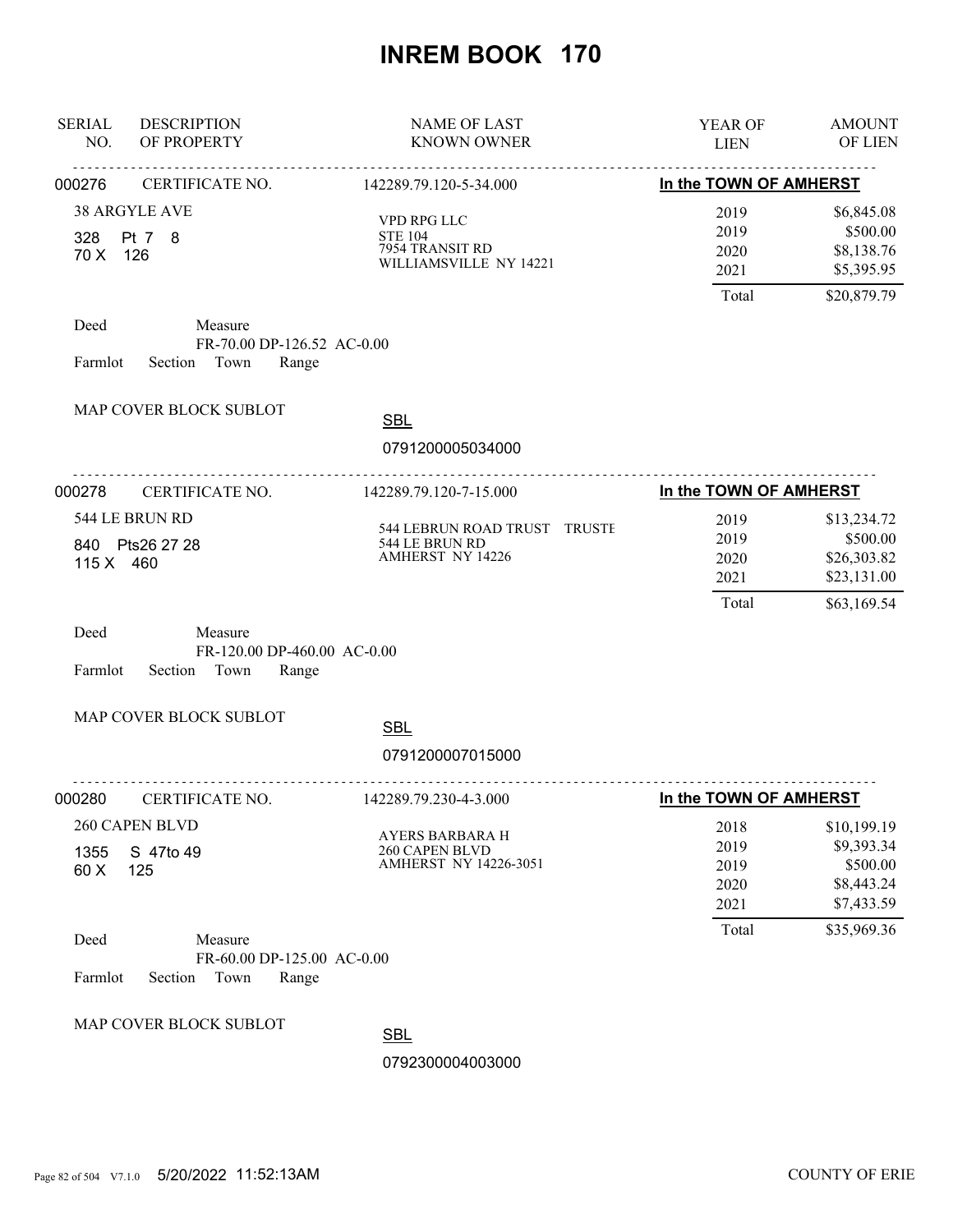| <b>SERIAL</b><br><b>DESCRIPTION</b><br>NO.<br>OF PROPERTY                            | <b>NAME OF LAST</b><br><b>KNOWN OWNER</b>                                                                    | YEAR OF<br><b>LIEN</b>                | <b>AMOUNT</b><br>OF LIEN                                          |
|--------------------------------------------------------------------------------------|--------------------------------------------------------------------------------------------------------------|---------------------------------------|-------------------------------------------------------------------|
| CERTIFICATE NO.<br>000282                                                            | 142289.79.310-4-36.000                                                                                       | In the TOWN OF AMHERST                |                                                                   |
| <b>143 ALLENHURST RD</b><br>1121 Af<br>10<br>50 X 167                                | <b>HARVEY MYRON G</b><br>143 ALLENHURST RD<br>AMHERST NY 14226-3005                                          | 2019<br>2019<br>2020<br>2021<br>Total | \$1,031.84<br>\$500.00<br>\$7,024.43<br>\$2,235.47<br>\$10,791.74 |
| Deed<br>Measure<br>FR-50.00 DP-167.09 AC-0.00<br>Section Town<br>Farmlot<br>Range    |                                                                                                              |                                       |                                                                   |
| MAP COVER BLOCK SUBLOT                                                               | <b>SBL</b><br>0793100004036000                                                                               |                                       |                                                                   |
| <u>.</u><br>000285<br>CERTIFICATE NO.                                                | <u>.</u><br>142289.79.330-2-23.000                                                                           | In the TOWN OF AMHERST                |                                                                   |
| <b>33 CROSBY BLVD</b><br>1492<br>46pt 47                                             | <b>GALDYS JAMES R &amp;</b><br><b>GALDYS MELISSA A H/W</b><br>33 CROSBY BLVD<br><b>AMHERST NY 14226-3222</b> | 2019<br>2019<br>2021<br>Total         | \$5,927.06<br>\$500.00<br>\$11,763.36<br>\$18,190.42              |
| Deed<br>Measure<br>FR-53.00 DP-121.94 AC-0.00<br>Farmlot<br>Section<br>Town<br>Range |                                                                                                              |                                       |                                                                   |
| MAP COVER BLOCK SUBLOT                                                               | <b>SBL</b><br>0793300002023000                                                                               |                                       |                                                                   |
| 000286<br>CERTIFICATE NO.                                                            | <u>.</u><br>142289.80.090-1-6.000                                                                            | In the TOWN OF AMHERST                |                                                                   |
| 212 BERRYMAN DR<br>1293<br>80<br>50 X<br>134                                         | <b>FIORELLA ROSEMARIE L</b><br>212 BERRYMAN DR<br>AMHERST NY 14226-4317                                      | 2019<br>2019<br>2020<br>2021<br>Total | \$1,919.06<br>\$500.00<br>\$8,249.02<br>\$7,261.69<br>\$17,929.77 |
| Deed<br>Measure<br>FR-50.00 DP-134.76 AC-0.00<br>Farmlot<br>Section<br>Town<br>Range |                                                                                                              |                                       |                                                                   |
| MAP COVER BLOCK SUBLOT                                                               | <b>ODI</b>                                                                                                   |                                       |                                                                   |

SBL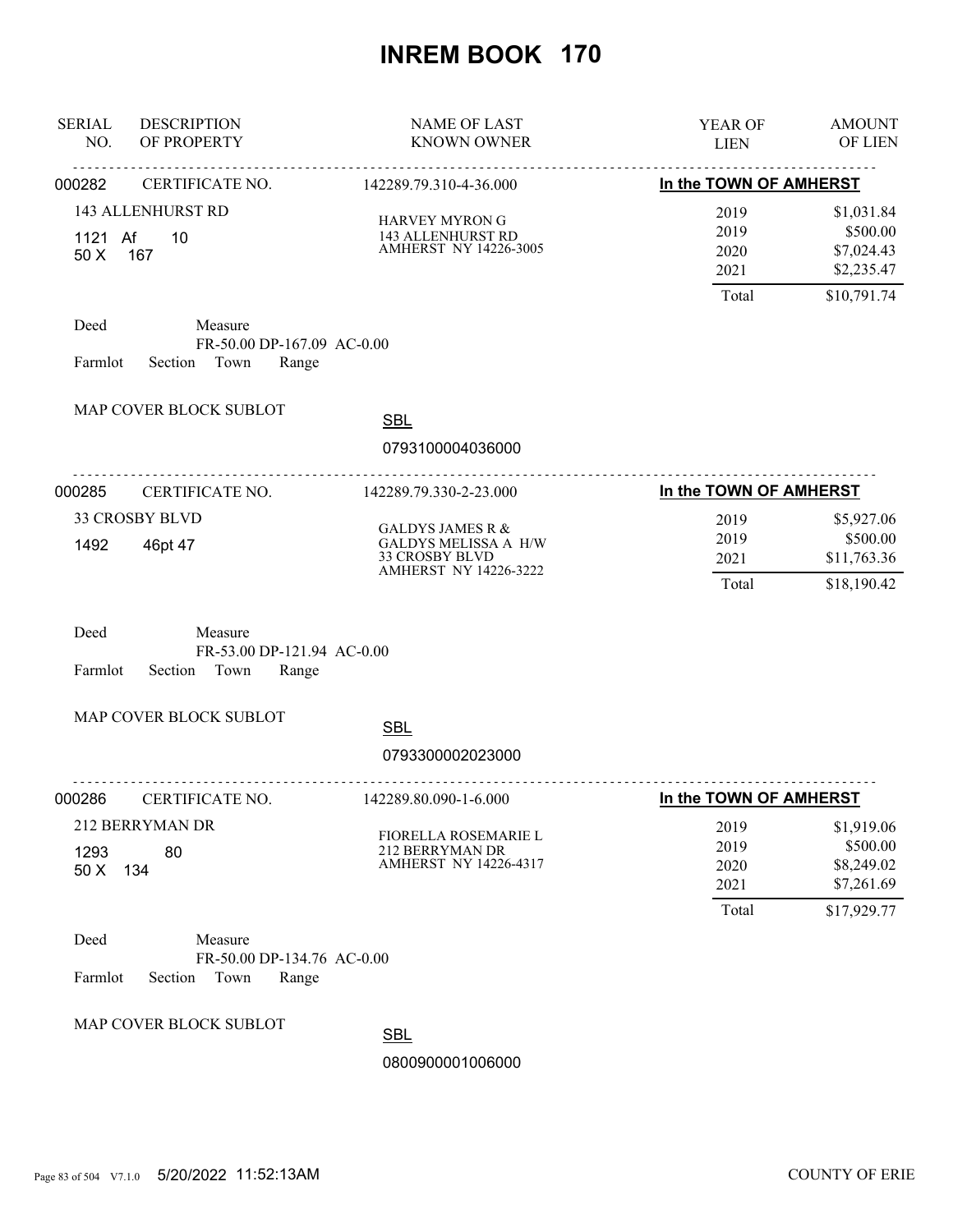| <b>SERIAL</b><br>NO. | <b>DESCRIPTION</b><br>OF PROPERTY                                 | <b>NAME OF LAST</b><br><b>KNOWN OWNER</b>                               | YEAR OF<br><b>LIEN</b>                | <b>AMOUNT</b><br>OF LIEN                                          |
|----------------------|-------------------------------------------------------------------|-------------------------------------------------------------------------|---------------------------------------|-------------------------------------------------------------------|
| 000289               | .<br>CERTIFICATE NO.                                              | <u>.</u><br>142289.80.110-2-1.000                                       | In the TOWN OF AMHERST                |                                                                   |
| 1374<br>1164 X Var   | 16 AVALON DR<br>W Cor Ridgewood<br>Pt169                          | EMPRIC LEIGH A<br>9309 LINDALE DR<br>BETHESDA MD 20817-2569             | 2019<br>2019<br>2020<br>2021<br>Total | \$9,204.69<br>\$500.00<br>\$8,300.66<br>\$7,373.92<br>\$25,379.27 |
| Deed<br>Farmlot      | Measure<br>FR-140.00 DP-80.50 AC-0.00<br>Section Town<br>Range    |                                                                         |                                       |                                                                   |
|                      | MAP COVER BLOCK SUBLOT                                            | <b>SBL</b><br>0801100002001000                                          |                                       |                                                                   |
| 000290               | CERTIFICATE NO.                                                   | 142289.80.110-6-8.000                                                   | In the TOWN OF AMHERST                |                                                                   |
|                      | <b>155 E ROYAL PKWY</b><br>1178 C N 8                             | <b>CUDECK TERESA</b><br>155 E ROYAL PKWY<br>WILLIAMSVILLE NY 14221-6403 | 2019<br>2019<br>2020<br>2021<br>Total | \$6,105.32<br>\$500.00<br>\$5,510.74<br>\$4,847.84<br>\$16,963.90 |
| Deed<br>Farmlot      | Measure<br>FR-37.50 DP-146.51 AC-0.00<br>Section<br>Town<br>Range |                                                                         |                                       |                                                                   |
|                      | MAP COVER BLOCK SUBLOT                                            | <b>SBL</b>                                                              |                                       |                                                                   |
|                      |                                                                   | 0801100006008000                                                        |                                       |                                                                   |
| 000291               | .<br>CERTIFICATE NO.                                              | ---------------<br>142289.80.120-7-6.000                                | In the TOWN OF AMHERST                |                                                                   |
| 898 D<br>70 X 178    | 124 GARDEN PKWY<br>15                                             | <b>MAGIN JAMES E</b><br>124 GARDEN PKWY<br>WILLIAMSVILLE NY 14221-6615  | 2019<br>2019<br>2020<br>2021<br>Total | \$5,604.87<br>\$500.00<br>\$4,998.47<br>\$4,411.11<br>\$15,514.45 |
| Deed<br>Farmlot      | Measure<br>FR-70.00 DP-179.00 AC-0.00<br>Section<br>Town<br>Range |                                                                         |                                       |                                                                   |
|                      | MAP COVER BLOCK SUBLOT                                            | <b>SBL</b>                                                              |                                       |                                                                   |
|                      |                                                                   | 0801200007006000                                                        |                                       |                                                                   |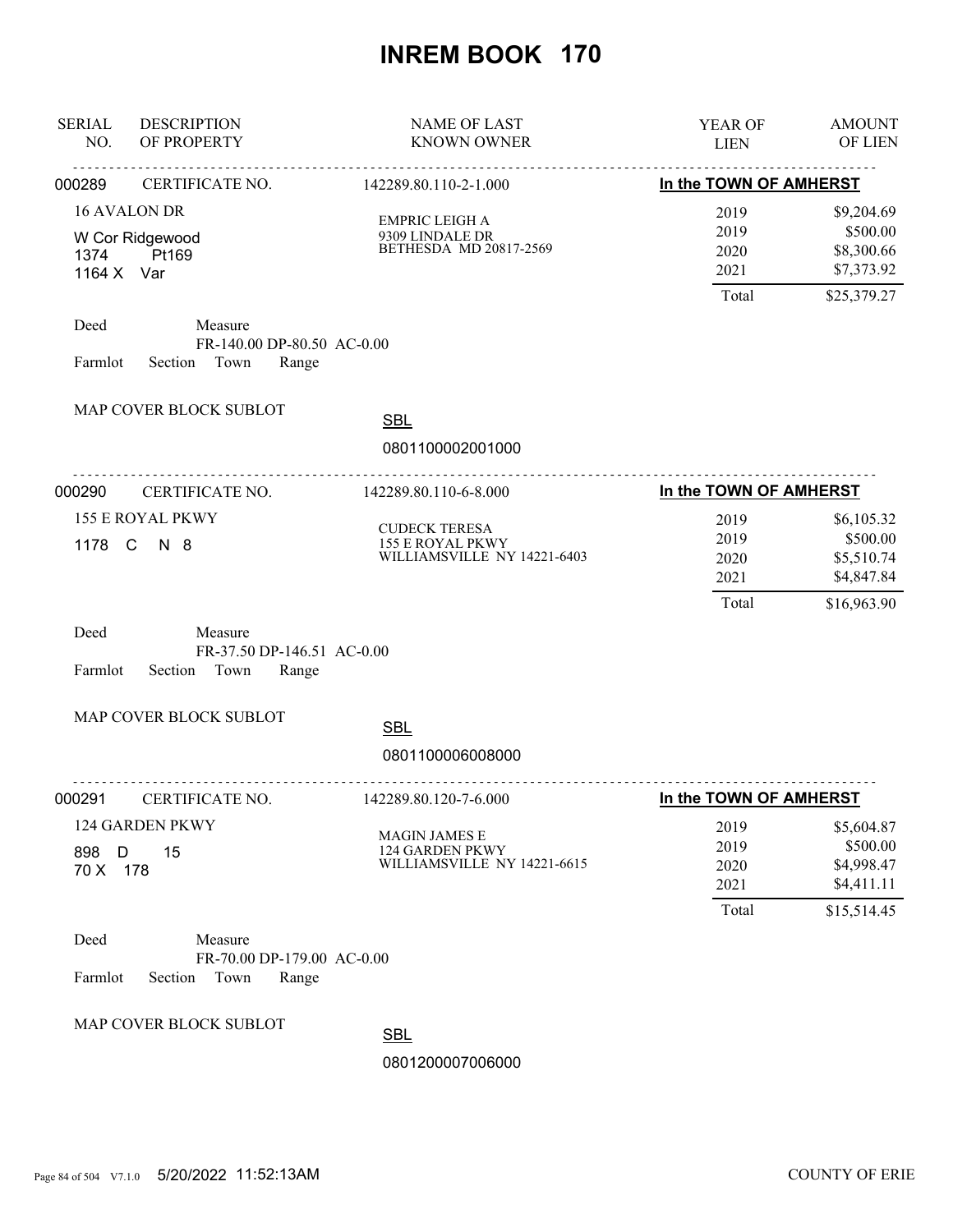| <b>DESCRIPTION</b><br><b>SERIAL</b><br>NO.<br>OF PROPERTY | <b>NAME OF LAST</b><br><b>KNOWN OWNER</b>         | <b>YEAR OF</b><br><b>LIEN</b> | <b>AMOUNT</b><br><b>OF LIEN</b> |
|-----------------------------------------------------------|---------------------------------------------------|-------------------------------|---------------------------------|
| CERTIFICATE NO.<br>000294                                 | 142289.82.050-6-1.000                             | In the TOWN OF AMHERST        |                                 |
| 7138 TRANSIT RD                                           |                                                   | 2017                          | \$16,381.50                     |
|                                                           | <b>SCHULTZ ROBERT M</b>                           | 2017                          | \$500.00                        |
| W Cor Lyndhurst                                           | <b>SCHULTZ ANN</b><br>1937 HARLEM RD              | 2018                          | \$13,145.99                     |
| 266 267<br>944<br>7o X 135                                | <b>BUFFALO NY 14212-2411</b>                      | 2018                          | \$500.00                        |
|                                                           |                                                   | 2019                          | \$11,346.24                     |
|                                                           |                                                   | 2019                          | \$500.00                        |
| Measure<br>Deed                                           |                                                   | 2020                          | \$10,449.32                     |
|                                                           | FR-70.00 DP-134.90 AC-0.00                        | 2021                          | \$8,951.36                      |
| Section Town<br>Farmlot                                   | Range                                             | Total                         | \$61,774.41                     |
| MAP COVER BLOCK SUBLOT                                    | <b>SBL</b>                                        |                               |                                 |
|                                                           |                                                   |                               |                                 |
|                                                           | 0820500006001000<br>.<br><u>.</u>                 |                               |                                 |
| 000296<br>CERTIFICATE NO.                                 | 142289.82.090-3-6.000                             | In the TOWN OF AMHERST        |                                 |
| 291 MC KINLEY AVE                                         |                                                   | 2018                          | \$44,354.00                     |
| 381 To 383<br>944                                         | <b>SCHAAB JAMES M &amp;</b><br>SCHAAB CAROLYN H/W | 2019                          | \$4,197.36                      |
| 90 X<br>140                                               | 291 MC KINLEY AVE                                 | 2019                          | \$500.00                        |
|                                                           | WILLIAMSVILLE NY 14221-7118                       | 2020                          | \$2,953.42                      |
|                                                           |                                                   | 2021                          | \$2,869.47                      |
|                                                           |                                                   | Total                         | \$54,874.25                     |
| Deed<br>Measure                                           |                                                   |                               |                                 |
| Farmlot<br>Section<br>Town                                | FR-90.00 DP-140.00 AC-0.00<br>Range               |                               |                                 |
|                                                           |                                                   |                               |                                 |
| MAP COVER BLOCK SUBLOT                                    | <b>SBL</b>                                        |                               |                                 |
|                                                           |                                                   |                               |                                 |
|                                                           | 0820900003006000                                  |                               |                                 |
| 000299<br>CERTIFICATE NO.                                 | 142289.80.130-8-13.000/22                         | In the TOWN OF AMHERST        |                                 |
| 10 WAYNE TER                                              | SPENCER O'NEILL                                   | 2019                          | \$3,016.31                      |
| 40<br>$11 \t7$                                            | <b>6 MCCARTHY DR</b>                              | 2019                          | \$500.00                        |
| <b>Snyder Court Condo</b>                                 | OSSINING NY 10562                                 | 2020                          | \$2,782.32                      |
|                                                           |                                                   | 2021                          | \$2,359.70                      |
|                                                           |                                                   | Total                         | \$8,658.33                      |
| Deed<br>Measure                                           |                                                   |                               |                                 |
|                                                           | FR-0.00 DP-0.00 AC-0.00                           |                               |                                 |
| Farmlot<br>Section<br>Town                                | Range                                             |                               |                                 |
| MAP COVER BLOCK SUBLOT                                    | <b>ODI</b>                                        |                               |                                 |

**SBL**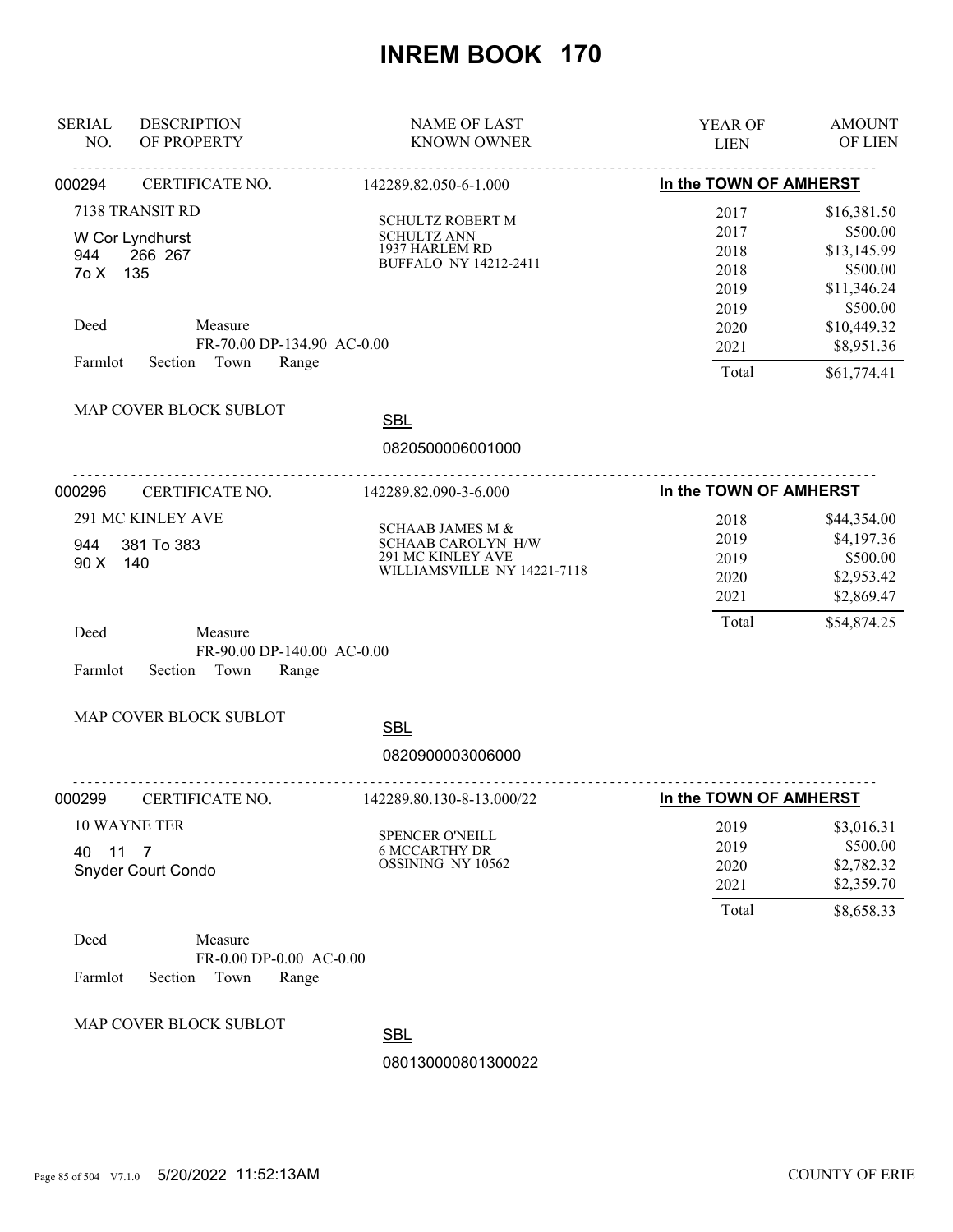| <b>SERIAL</b><br>NO.                                    | <b>DESCRIPTION</b><br>OF PROPERTY                                                                                  | <b>NAME OF LAST</b><br><b>KNOWN OWNER</b>                                           | YEAR OF<br><b>LIEN</b>                                        | <b>AMOUNT</b><br>OF LIEN                                                                       |
|---------------------------------------------------------|--------------------------------------------------------------------------------------------------------------------|-------------------------------------------------------------------------------------|---------------------------------------------------------------|------------------------------------------------------------------------------------------------|
| 000301                                                  | CERTIFICATE NO.                                                                                                    | .<br>142289.56.620-1-1.000/70M7                                                     | In the TOWN OF AMHERST                                        |                                                                                                |
|                                                         | 1370 MAPLE RD UNIT 7<br>Oakbrook Condo                                                                             | HORAN MARY ANN<br>UNIT <sub>7</sub><br>1370 MAPLE RD<br>WILLIAMSVILLE NY 14221-3539 | 2019<br>2019<br>2020<br>2021<br>Total                         | \$1,438.01<br>\$500.00<br>\$1,478.37<br>\$1,348.13<br>\$4,764.51                               |
| Deed<br>Farmlot                                         | Measure<br>FR-0.00 DP-0.00 AC-0.00<br>Section Town<br>Range                                                        |                                                                                     |                                                               |                                                                                                |
|                                                         | MAP COVER BLOCK SUBLOT                                                                                             | <b>SBL</b><br>056620000100100070M7                                                  |                                                               |                                                                                                |
| 000303                                                  | .<br>CERTIFICATE NO.                                                                                               | .<br>142289.79.070-1-17.000/G12                                                     | In the TOWN OF AMHERST                                        |                                                                                                |
| 36 12 7<br>Var X Var<br>Pomeroy Lane<br>Deed<br>Farmlot | 3901 MAIN ST GARAGE 12<br>Measure<br>FR-0.00 DP-0.00 AC-0.00<br>Section<br>Town<br>Range<br>MAP COVER BLOCK SUBLOT | <b>CHAMPION OLIVER</b><br><b>UNIT 2C</b><br>3901 MAIN ST<br>AMHERST NY 14226-3352   | 2016<br>2017<br>2018<br>2019<br>2019<br>2020<br>2021<br>Total | \$335.79<br>\$307.72<br>\$358.66<br>\$500.00<br>\$326.96<br>\$293.89<br>\$260.59<br>\$2,383.61 |
|                                                         |                                                                                                                    | <b>SBL</b><br>0790700001017000G12                                                   |                                                               |                                                                                                |
| 000304                                                  | CERTIFICATE NO.                                                                                                    | <u>.</u><br>142401.164.200-7-25.000                                                 | In the VILLAGE OF EAST AURORA                                 |                                                                                                |
| 594 MAIN ST                                             |                                                                                                                    | 594 MAIN STREET LLC<br>303 CAZENOVIA ST<br><b>EAST AURORA NY 14052</b>              | 2019<br>2019<br>2020<br>Total                                 | \$8,871.62<br>\$500.00<br>\$24,545.29<br>\$33,916.91                                           |
| Deed<br>Farmlot                                         | Measure<br>FR-116.48 DP-220.00 AC-0.00<br>Section<br>Town<br>Range                                                 |                                                                                     |                                                               |                                                                                                |
|                                                         | MAP COVER BLOCK SUBLOT                                                                                             | <b>SBL</b><br>1642000007025000                                                      |                                                               |                                                                                                |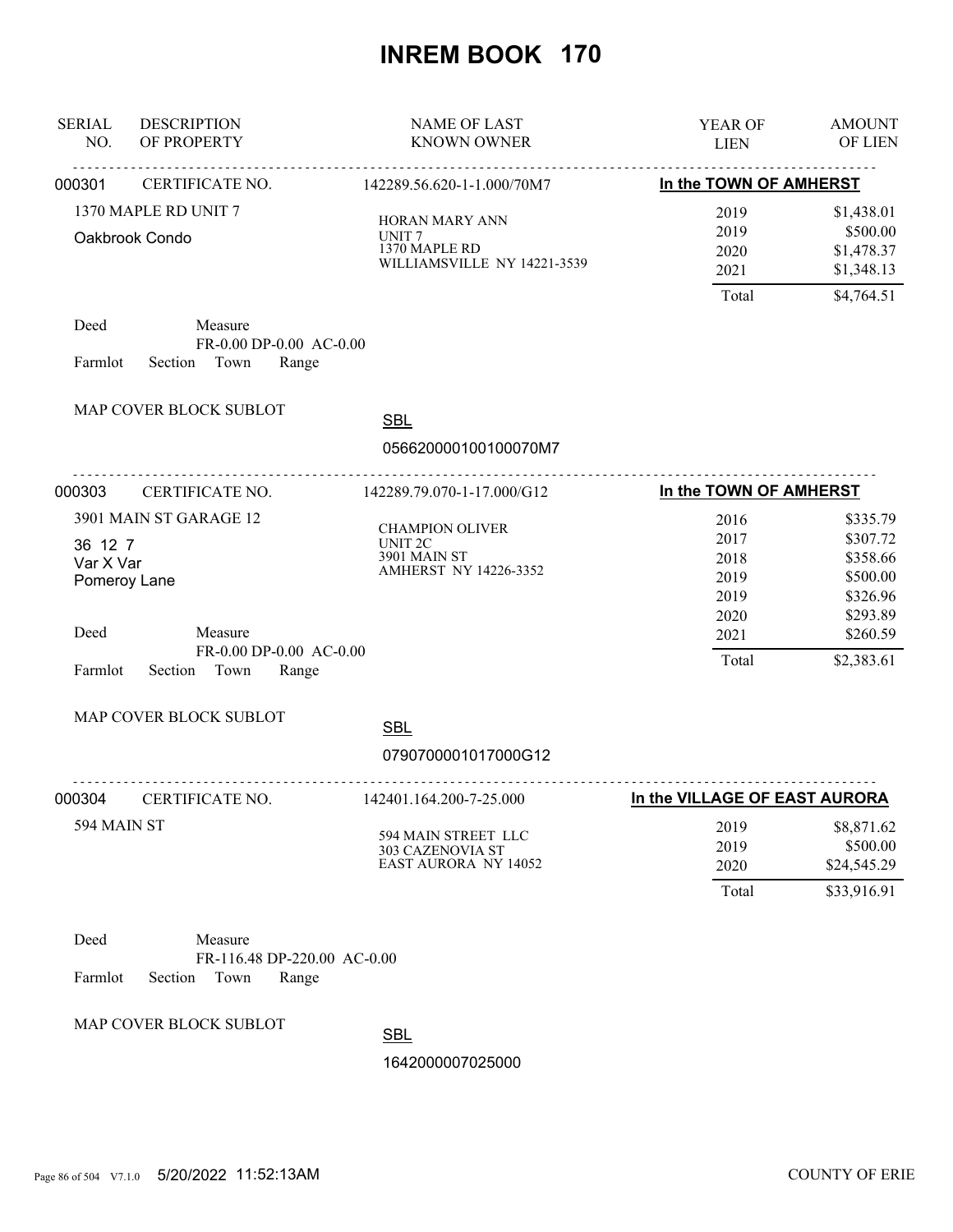| <b>SERIAL</b><br>NO. | <b>DESCRIPTION</b><br>OF PROPERTY                                                                       | <b>NAME OF LAST</b><br><b>KNOWN OWNER</b>                                                                        | <b>YEAR OF</b><br><b>LIEN</b>                                                                 | <b>AMOUNT</b><br>OF LIEN                                                                                                                                        |
|----------------------|---------------------------------------------------------------------------------------------------------|------------------------------------------------------------------------------------------------------------------|-----------------------------------------------------------------------------------------------|-----------------------------------------------------------------------------------------------------------------------------------------------------------------|
| 000305               | CERTIFICATE NO.                                                                                         | 142401.165.140-1-9.100                                                                                           | In the VILLAGE OF EAST AURORA                                                                 |                                                                                                                                                                 |
| Deed<br>Farmlot      | 0 WARREN DR<br>Measure<br>FR-0.00 DP-0.00 AC-0.00<br>Section<br>Town<br>Range<br>MAP COVER BLOCK SUBLOT | YARNALL TERENCE<br>YARNALL AMY<br>820 WARREN DR<br><b>EAST AURORA NY 14052</b><br><b>SBL</b><br>1651400001009100 | 2010<br>2011<br>2012<br>2014<br>2015<br>2016<br>2017<br>2018<br>2019<br>2020<br>2021<br>Total | \$1,836.89<br>\$1,748.55<br>\$500.00<br>\$1,148.76<br>\$1,382.66<br>\$1,277.37<br>\$1,176.11<br>\$1,099.87<br>\$1,000.14<br>\$906.49<br>\$803.65<br>\$12,880.49 |
|                      |                                                                                                         |                                                                                                                  |                                                                                               |                                                                                                                                                                 |
| 000308               | CERTIFICATE NO.                                                                                         | 142489.174.000-2-20.110                                                                                          | In the TOWN OF AURORA                                                                         |                                                                                                                                                                 |
|                      | 491 GROVER RD                                                                                           | <b>BAILEY TALIA</b><br><b>MOLINARO MARY</b><br>491 GROVER RD<br><b>EAST AURORA NY 14052</b>                      | 2019<br>2019<br>2020<br>2021<br>Total                                                         | \$5,924.74<br>\$500.00<br>\$9,065.73<br>\$8,168.71<br>\$23,659.18                                                                                               |
| $D - 1$              | $M = 22.5$                                                                                              |                                                                                                                  |                                                                                               |                                                                                                                                                                 |

| Deed                       | Measure |                             |  |
|----------------------------|---------|-----------------------------|--|
|                            |         | FR-150.00 DP-517.92 AC-0.00 |  |
| Farmlot Section Town Range |         |                             |  |

MAP COVER BLOCK SUBLOT

**SBL**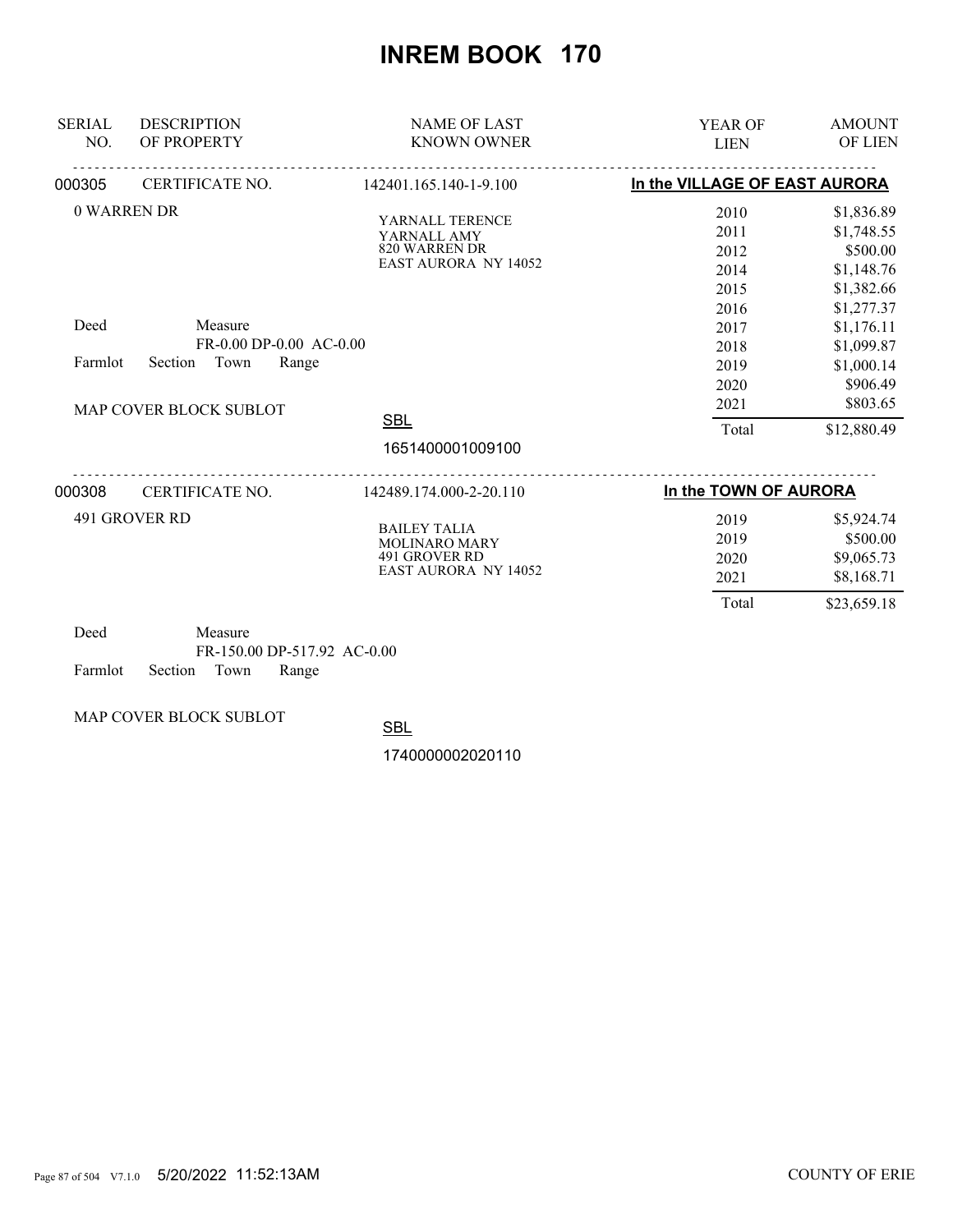| <b>SERIAL</b><br>NO.                | <b>DESCRIPTION</b><br>OF PROPERTY | <b>NAME OF LAST</b><br><b>KNOWN OWNER</b> | YEAR OF<br><b>LIEN</b> | <b>AMOUNT</b><br>OF LIEN |
|-------------------------------------|-----------------------------------|-------------------------------------------|------------------------|--------------------------|
| 000310                              | CERTIFICATE NO.                   | 142489.174.080-1-9.100                    | In the TOWN OF AURORA  |                          |
| 0 QUAKER RD                         |                                   | BELLAIRE ESTATE JEANNE E ESTA             | 2004                   | \$731.12                 |
|                                     |                                   | 35 BENNETT RD                             | 2005                   | \$711.58                 |
|                                     |                                   | <b>BUFFALO NY 14227-1401</b>              | 2006                   | \$694.70                 |
|                                     |                                   |                                           | 2007                   | \$675.88                 |
|                                     |                                   |                                           | 2008                   | \$662.38                 |
|                                     |                                   |                                           | 2009                   | \$638.66                 |
| Deed                                | Measure                           |                                           | 2010                   | \$619.16                 |
|                                     | FR-0.00 DP-0.00 AC-0.00           |                                           | 2011                   | \$593.29                 |
| Town<br>Range<br>Farmlot<br>Section |                                   |                                           | 2012                   | \$571.05                 |
|                                     |                                   |                                           | 2013                   | \$547.82                 |
|                                     | MAP COVER BLOCK SUBLOT            |                                           | 2014                   | \$512.91                 |
|                                     |                                   | <b>SBL</b>                                | 2015                   | \$480.13                 |
|                                     |                                   | 1740800001009100                          | 2016                   | \$450.18                 |
|                                     |                                   |                                           | 2017                   | \$419.18                 |
|                                     |                                   |                                           | 2018                   | \$397.52                 |
|                                     |                                   |                                           | 2019                   | \$500.00                 |
|                                     |                                   |                                           | 2019                   | \$366.89                 |
|                                     |                                   |                                           | 2020                   | \$331.94                 |
|                                     |                                   |                                           | 2021                   | \$295.71                 |
|                                     |                                   |                                           | Total                  | \$10,200.10              |
|                                     |                                   |                                           |                        |                          |

| 000311 | CERTIFICATE NO.      | 142489.174.130-2-14.000                                 | In the TOWN OF AURORA |                                      |
|--------|----------------------|---------------------------------------------------------|-----------------------|--------------------------------------|
|        | 0 JEWETT HOLMWOOD RD | BRAUN ENTERPRISES INC.<br><b>STE 302</b>                | 2018<br>2019<br>2019  | \$1,681.56<br>\$1,497.47<br>\$500.00 |
|        |                      | 200 JOHN JAMES AUDUBON PKWY<br><b>AMHEREST NY 14228</b> | 2020<br>2021          | \$1,365.60<br>\$1,218.51             |
| Deed   | Measure              |                                                         | Total                 | \$6,263.14                           |

| . |                            | . |                            |  |
|---|----------------------------|---|----------------------------|--|
|   |                            |   | $FR-10.00$ DP-0.00 AC-0.00 |  |
|   | Farmlot Section Town Range |   |                            |  |

MAP COVER BLOCK SUBLOT

SBL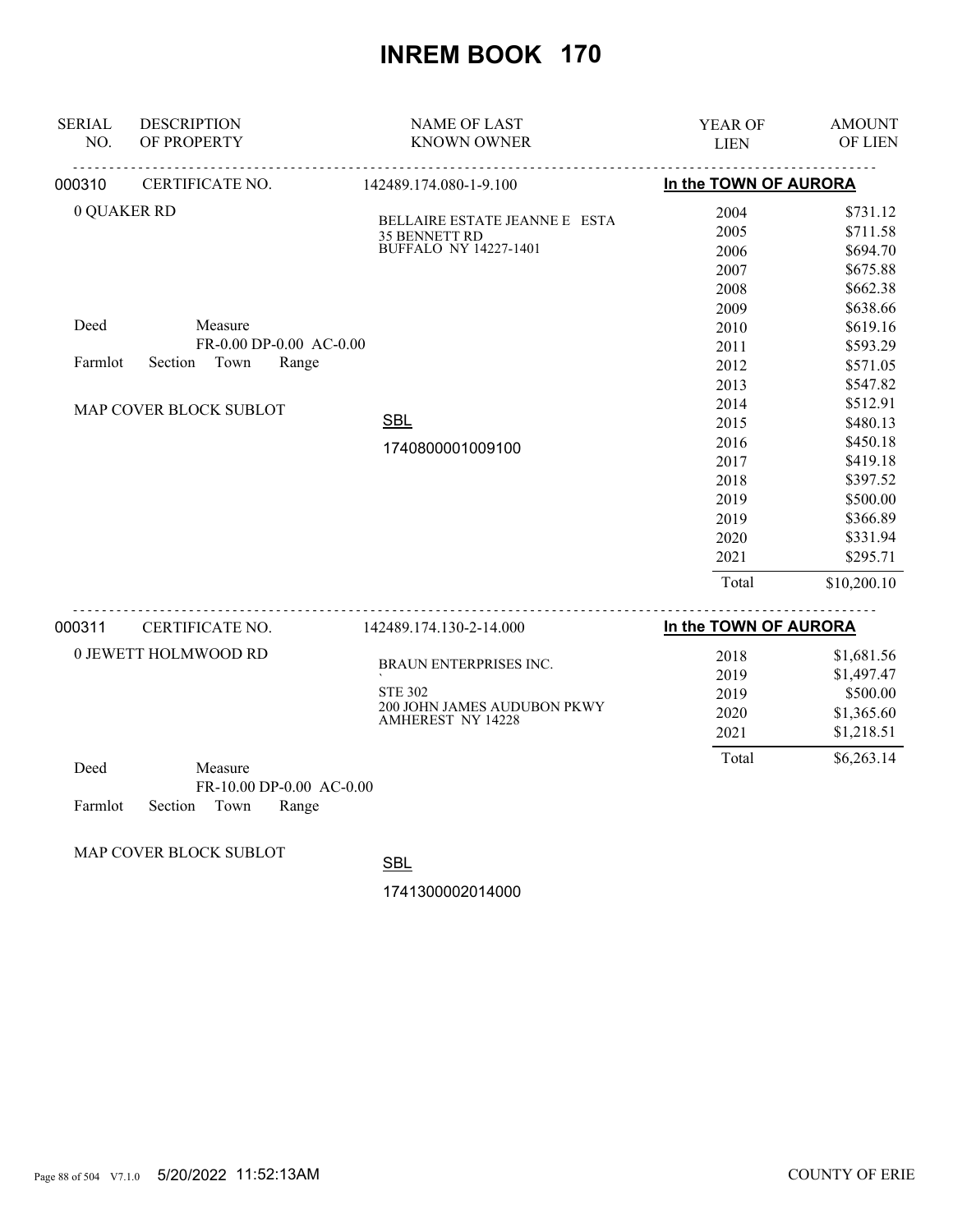| <b>SERIAL</b><br>NO. | <b>DESCRIPTION</b><br>OF PROPERTY                               | <b>NAME OF LAST</b><br><b>KNOWN OWNER</b>                                                   | <b>YEAR OF</b><br><b>LIEN</b>                                                         | <b>AMOUNT</b><br>OF LIEN                                                                                                            |
|----------------------|-----------------------------------------------------------------|---------------------------------------------------------------------------------------------|---------------------------------------------------------------------------------------|-------------------------------------------------------------------------------------------------------------------------------------|
| 000312               | <b>CERTIFICATE NO.</b>                                          | 142489.175.160-1-9.000                                                                      | In the TOWN OF AURORA                                                                 |                                                                                                                                     |
|                      | 555 SOUTH ST                                                    | <b>ALEXANDERS 46 INC</b><br>MUZHIK CORPORATION<br>543 POTOMAC ST<br><b>BUFFALO NY 14222</b> | 2019<br>2019<br>2020<br>2021                                                          | \$9,709.86<br>\$500.00<br>\$8,789.87<br>\$13,859.57                                                                                 |
| Deed<br>Farmlot      | Measure<br>FR-70.00 DP-183.00 AC-0.00<br>Section Town<br>Range  |                                                                                             | Total                                                                                 | \$32,859.30                                                                                                                         |
|                      | MAP COVER BLOCK SUBLOT                                          | <b>SBL</b><br>1751600001009000                                                              |                                                                                       |                                                                                                                                     |
| 000314               | <u>.</u><br>CERTIFICATE NO.                                     | 142489.187.000-4-35.121                                                                     | In the TOWN OF AURORA                                                                 |                                                                                                                                     |
| 0 EMERY RD           |                                                                 | <b>BRINK ESTATE LEE L</b><br>20<br>54 WOODY LN<br>TRIADELPHIA WV 26059-1152                 | 2004<br>2005<br>2006<br>2007<br>2008<br>2009                                          | \$759.57<br>\$838.39<br>\$838.32<br>\$813.66<br>\$789.78<br>\$754.90                                                                |
| Deed<br>Farmlot      | Measure<br>FR-15.00 DP-0.00 AC-0.00<br>Section<br>Town<br>Range |                                                                                             | 2010<br>2011<br>2012<br>2013                                                          | \$727.73<br>\$695.18<br>\$667.50<br>\$637.65                                                                                        |
|                      | MAP COVER BLOCK SUBLOT                                          | <b>SBL</b><br>1870000004035121                                                              | 2014<br>2015<br>2016<br>2016<br>2017<br>2018<br>2019<br>2019<br>2020<br>2021<br>Total | \$596.46<br>\$557.36<br>\$507.81<br>\$500.00<br>\$470.95<br>\$600.98<br>\$549.53<br>\$500.00<br>\$493.75<br>\$435.28<br>\$12,734.80 |
|                      |                                                                 |                                                                                             |                                                                                       |                                                                                                                                     |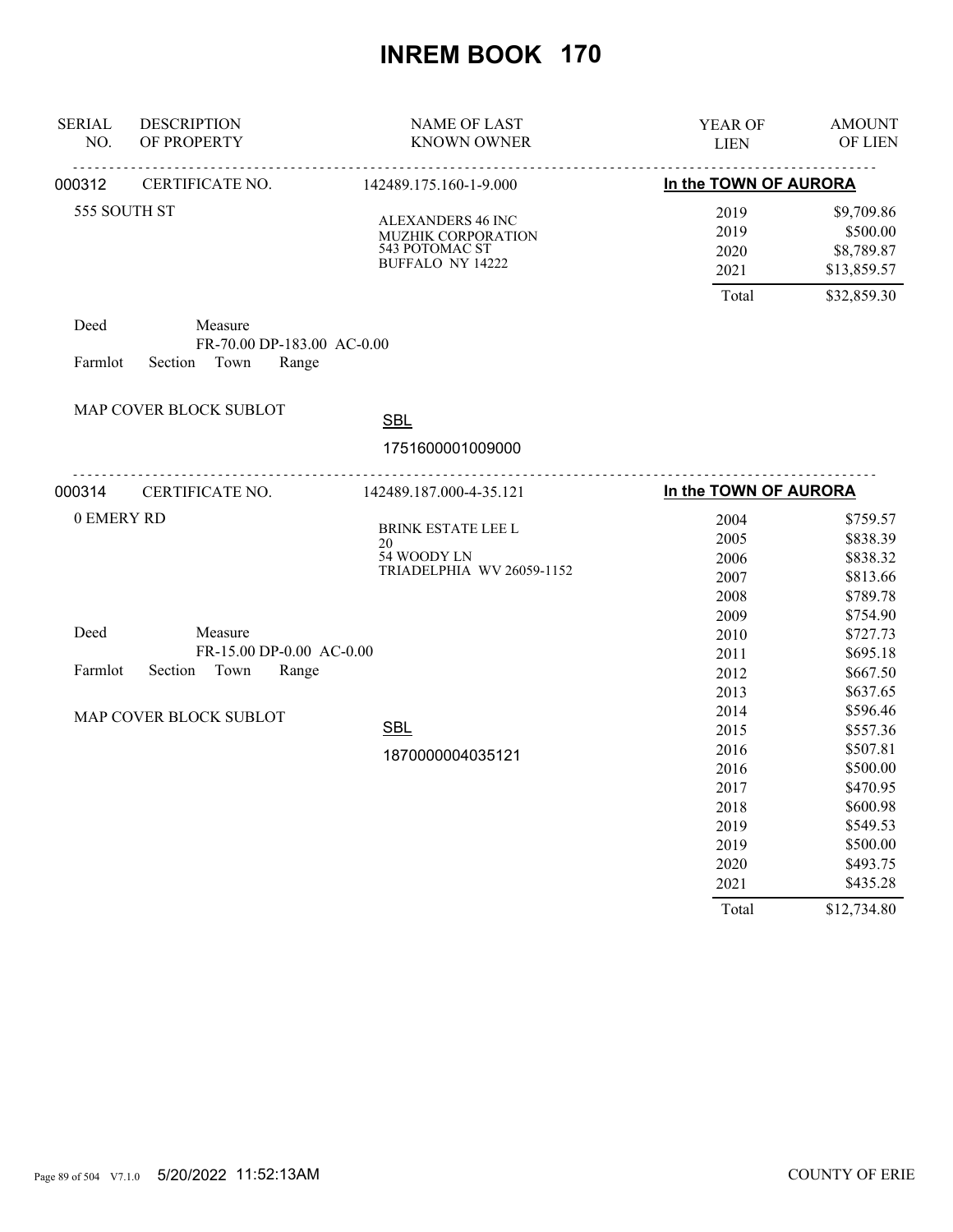| <b>SERIAL</b><br>NO. | <b>DESCRIPTION</b><br>OF PROPERTY                                  | <b>NAME OF LAST</b><br><b>KNOWN OWNER</b>                                                              | YEAR OF<br><b>LIEN</b>                | <b>AMOUNT</b><br>OF LIEN                                          |
|----------------------|--------------------------------------------------------------------|--------------------------------------------------------------------------------------------------------|---------------------------------------|-------------------------------------------------------------------|
| 000315               | CERTIFICATE NO.                                                    | 142489.199.000-4-16.000                                                                                | In the TOWN OF AURORA                 |                                                                   |
| 267 FALLS RD         |                                                                    | ANTONELLI MARIA L/E LIFE USE<br>SPAHN MICHAEL D III<br>267 FALLS RD<br><b>WEST FALLS NY 14170-9601</b> | 2018<br>2019<br>2019<br>Total         | \$1,984.65<br>\$1,792.29<br>\$500.00<br>\$4,276.94                |
| Deed<br>Farmlot      | Measure<br>FR-740.00 DP-0.00 AC-0.00<br>Section Town<br>Range      |                                                                                                        |                                       |                                                                   |
|                      | MAP COVER BLOCK SUBLOT                                             | <b>SBL</b><br>1990000004016000                                                                         |                                       |                                                                   |
| 000316               | CERTIFICATE NO.                                                    | 142489.199.010-1-35.000                                                                                | In the TOWN OF AURORA                 |                                                                   |
|                      | 79 OLD GLENWOOD RD                                                 | TUBINIS CHERYL<br><b>TUBINIS DAVID</b><br>79 OLD GLENWOOD RD<br><b>WEST FALLS NY 14170-9704</b>        | 2019<br>2019<br>2020<br>2021<br>Total | \$6,109.28<br>\$500.00<br>\$5,546.60<br>\$4,891.94<br>\$17,047.82 |
| Deed<br>Farmlot      | Measure<br>FR-136.00 DP-300.00 AC-0.00<br>Section<br>Town<br>Range |                                                                                                        |                                       |                                                                   |
|                      | MAP COVER BLOCK SUBLOT                                             | <b>SBL</b>                                                                                             |                                       |                                                                   |
|                      |                                                                    | 1990100001035000                                                                                       |                                       |                                                                   |
| 000317               | CERTIFICATE NO.                                                    | 142489.199.010-2-7.100                                                                                 | In the TOWN OF AURORA                 |                                                                   |
|                      | 0 TANNERY RD                                                       | <b>JULYAN PAUL A</b><br><b>JULYAN GLORIA</b><br>1398 DAVIS RD<br>WEST FALLS NY 14170                   | 2013<br>2014<br>2015<br>2016<br>2016  | \$1,299.69<br>\$2,290.54<br>\$2,143.20<br>\$1,961.90<br>\$500.00  |
| Deed<br>Farmlot      | Measure<br>FR-0.00 DP-0.00 AC-0.00<br>Section<br>Town<br>Range     |                                                                                                        | 2017<br>2018<br>2019<br>2019<br>2020  | \$1,790.23<br>\$1,813.32<br>\$1,659.70<br>\$500.00<br>\$1,529.82  |
|                      | MAP COVER BLOCK SUBLOT                                             | <b>SBL</b><br>1990100002007100                                                                         | 2021<br>Total                         | \$1,349.99<br>\$16,838.39                                         |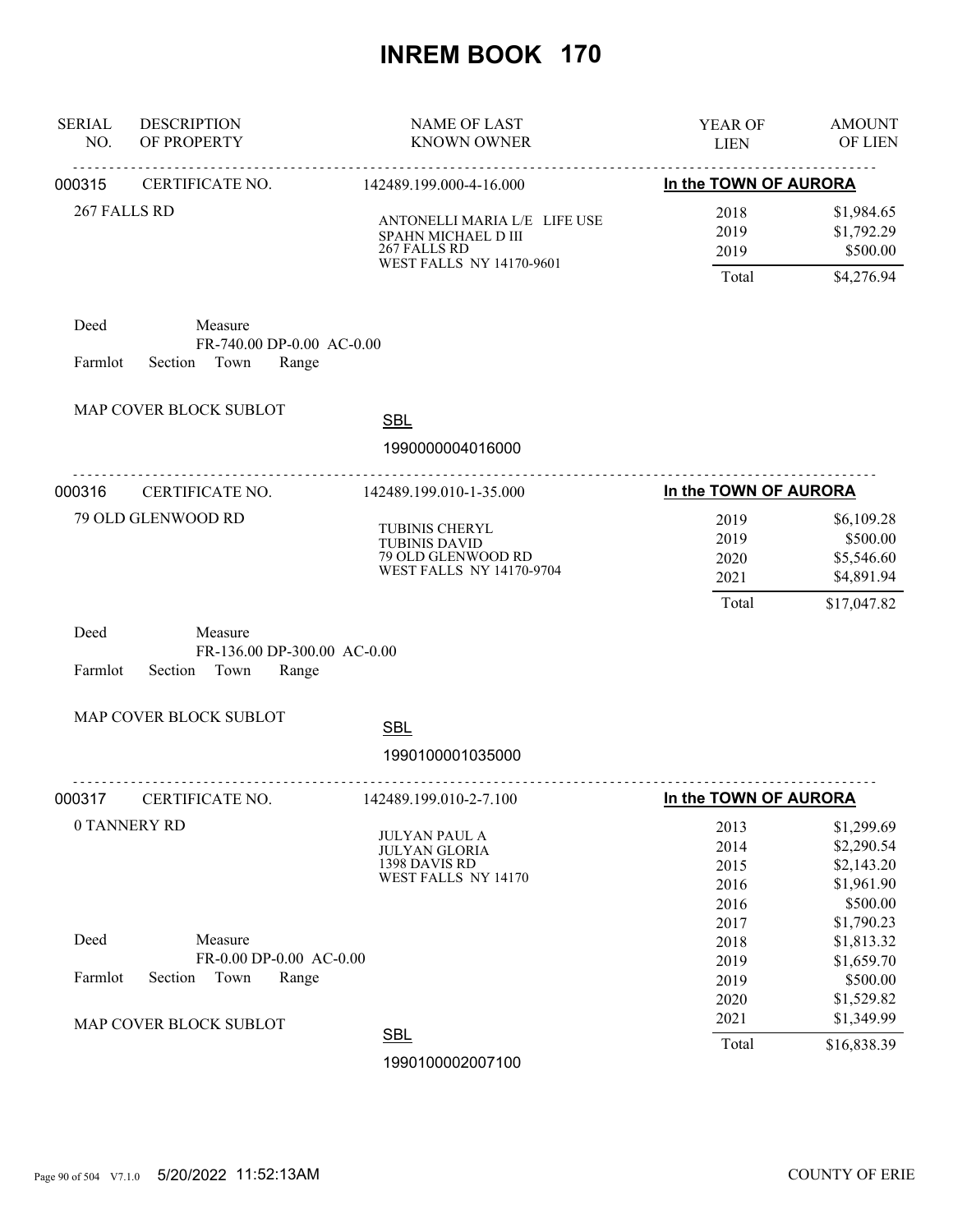| <b>SERIAL</b><br>NO. | <b>DESCRIPTION</b><br>OF PROPERTY                                  | <b>NAME OF LAST</b><br><b>KNOWN OWNER</b>                                                    | <b>YEAR OF</b><br><b>LIEN</b>                | <b>AMOUNT</b><br>OF LIEN                                                     |
|----------------------|--------------------------------------------------------------------|----------------------------------------------------------------------------------------------|----------------------------------------------|------------------------------------------------------------------------------|
| 000318               | CERTIFICATE NO.                                                    | 142489.199.010-2-12.100                                                                      | In the TOWN OF AURORA                        |                                                                              |
|                      | 1390 DAVIS RD                                                      | <b>JULYAN PAUL</b><br><b>JULYAN GLORIA</b><br>1398 DAVIS RD<br>WEST FALLS NY 14170-9731      | 2013<br>2014<br>2015<br>2016<br>2017         | \$1,508.59<br>\$1,407.30<br>\$1,316.87<br>\$1,205.53<br>\$1,100.13           |
| Deed<br>Farmlot      | Measure<br>FR-150.00 DP-0.00 AC-0.00<br>Section Town<br>Range      |                                                                                              | 2018<br>2019<br>2019<br>2020<br>2021         | \$1,179.32<br>\$1,077.82<br>\$500.00<br>\$990.08<br>\$873.28                 |
|                      | MAP COVER BLOCK SUBLOT                                             | <b>SBL</b>                                                                                   | Total                                        | \$11,158.92                                                                  |
|                      |                                                                    | 1990100002012100                                                                             |                                              |                                                                              |
| 000321               | CERTIFICATE NO.                                                    | 142600.210.020-4-23.100                                                                      | In the TOWN OF BOSTON                        |                                                                              |
|                      | 7132 TAYLOR RD                                                     | <b>GODER MIRIAM E</b><br>WALLER-SHARP JAMES SON-IN-LA'<br>7132 TAYLOR RD<br>HAMBURG NY 14075 | 2019<br>2019<br>2020<br>2021<br>Total        | \$16,968.06<br>\$500.00<br>\$25,386.14<br>\$21,279.47<br>\$64,133.67         |
| Deed<br>Farmlot      | Measure<br>FR-220.00 DP-178.45 AC-0.00<br>Section<br>Town<br>Range |                                                                                              |                                              |                                                                              |
|                      | MAP COVER BLOCK SUBLOT                                             | <b>SBL</b><br>2100200004023100                                                               |                                              |                                                                              |
| 000325               | .<br>CERTIFICATE NO.                                               | 142600.211.110-1-4.100                                                                       | In the TOWN OF BOSTON                        |                                                                              |
|                      | 0 WOODLEE CT                                                       | CLAREY WILLARD F JR.<br>PO BOX 17878<br>COLORADO SPRINGS CO 80935-7878                       | 2009<br>2010<br>2011<br>2012<br>2013<br>2014 | \$1,121.19<br>\$1,065.13<br>\$1,027.97<br>\$1,005.25<br>\$963.60<br>\$910.28 |
| Deed<br>Farmlot      | Measure<br>FR-108.00 DP-131.00 AC-0.00<br>Section<br>Town<br>Range |                                                                                              | 2015<br>2016<br>2017                         | \$853.59<br>\$845.30<br>\$734.55                                             |
|                      | MAP COVER BLOCK SUBLOT                                             | <b>SBL</b><br>2111100001004100                                                               | 2018<br>2019<br>2019<br>2020<br>2021         | \$673.30<br>\$612.06<br>\$500.00<br>\$552.05<br>\$468.58                     |
|                      |                                                                    |                                                                                              | Total                                        | \$11,332.85                                                                  |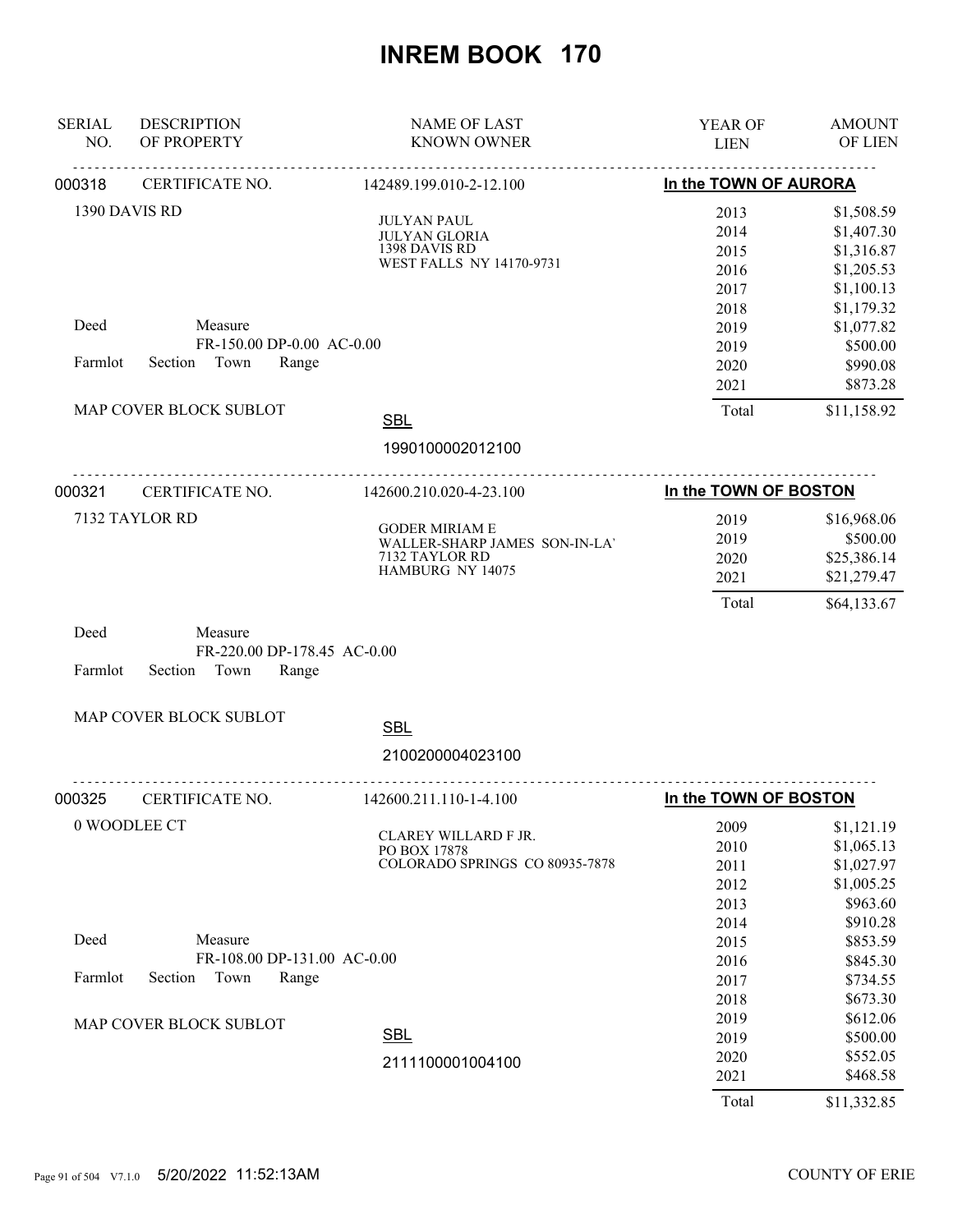| <b>SERIAL</b><br>NO. | <b>DESCRIPTION</b><br>OF PROPERTY                               | <b>NAME OF LAST</b><br><b>KNOWN OWNER</b>                                        | YEAR OF<br><b>LIEN</b>                       | <b>AMOUNT</b><br>OF LIEN                                                       |
|----------------------|-----------------------------------------------------------------|----------------------------------------------------------------------------------|----------------------------------------------|--------------------------------------------------------------------------------|
| 000327               | CERTIFICATE NO.                                                 | 142600.211.140-3-8.000                                                           | In the TOWN OF BOSTON                        |                                                                                |
|                      | <b>0 BACK CREEK RD</b>                                          | <b>URBAN RAY</b><br>C/O UNKNOWN ADDRESS                                          | 2014<br>2015<br>2016<br>2017<br>2018<br>2019 | \$967.22<br>\$2,974.22<br>\$2,940.40<br>\$2,557.04<br>\$2,340.94<br>\$2,126.20 |
| Deed<br>Farmlot      | Measure<br>FR-367.62 DP-170.00 AC-0.00<br>Section Town<br>Range |                                                                                  | 2019<br>2020<br>2021                         | \$500.00<br>\$1,919.88<br>\$1,623.94                                           |
|                      |                                                                 |                                                                                  | Total                                        | \$17,949.84                                                                    |
|                      | MAP COVER BLOCK SUBLOT                                          | <b>SBL</b>                                                                       |                                              |                                                                                |
|                      |                                                                 | 2111400003008000                                                                 |                                              |                                                                                |
| 000328               | CERTIFICATE NO.                                                 | 142600.226.020-3-37.100                                                          | In the TOWN OF BOSTON                        |                                                                                |
|                      | 6385 WILLOW DR                                                  | <b>SMITH ALBERT</b><br>FERRENTINO PATRICIA<br>6385 WILLOW DR<br>HAMBURG NY 14075 | 2019<br>2019<br>2020<br>Total                | \$14,819.72<br>\$500.00<br>\$13,441.08<br>\$28,760.80                          |
| Deed<br>Farmlot      | Measure<br>FR-60.00 DP-0.00 AC-0.00<br>Section<br>Town<br>Range |                                                                                  |                                              |                                                                                |
|                      | MAP COVER BLOCK SUBLOT                                          | <b>SBL</b>                                                                       |                                              |                                                                                |
|                      |                                                                 | 2260200003037100                                                                 |                                              |                                                                                |
| 000329               | CERTIFICATE NO.                                                 | 142600.241.080-2-3.100                                                           | In the TOWN OF BOSTON                        |                                                                                |
|                      | 8430 STATE RD                                                   | <b>DUFFY JOSEPH P</b><br>8430 BOSTON STATE RD<br>BOSTON NY 14025                 | 2018<br>2019<br>2019<br>2020<br>2021         | \$5,468.87<br>\$7,836.35<br>\$500.00<br>\$8,600.12<br>\$7,354.11               |
| Deed                 | Measure<br>FR-202.22 DP-315.00 AC-0.00                          |                                                                                  | Total                                        | \$29,759.45                                                                    |
| Farmlot              | Section<br>Town<br>Range                                        |                                                                                  |                                              |                                                                                |
|                      | MAP COVER BLOCK SUBLOT                                          | <b>SBL</b>                                                                       |                                              |                                                                                |
|                      |                                                                 | 2410800002003100                                                                 |                                              |                                                                                |
|                      |                                                                 |                                                                                  |                                              |                                                                                |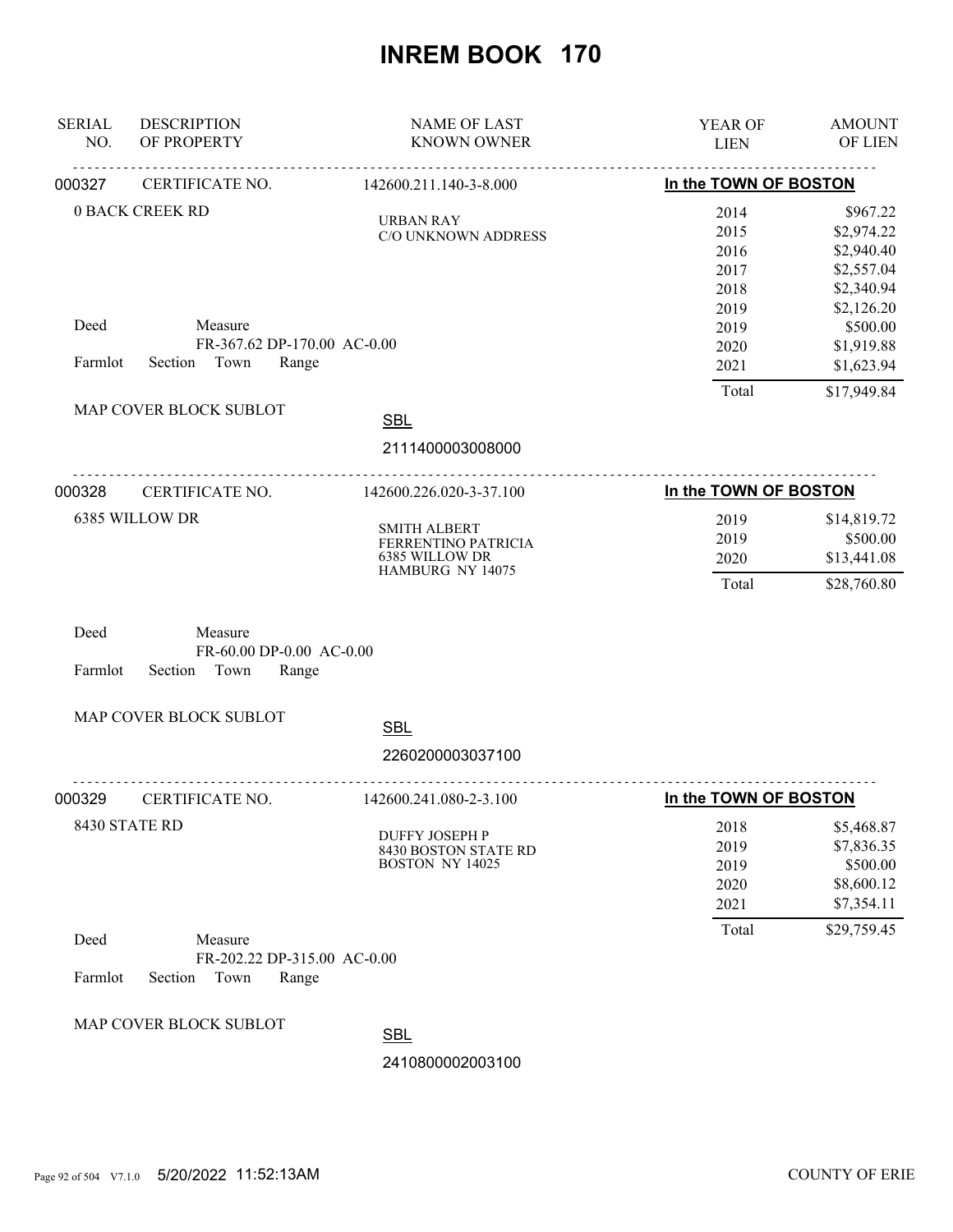| <b>SERIAL</b> | <b>DESCRIPTION</b>          | <b>NAME OF LAST</b>                 | <b>YEAR OF</b>              | <b>AMOUNT</b> |
|---------------|-----------------------------|-------------------------------------|-----------------------------|---------------|
| NO.           | OF PROPERTY                 | <b>KNOWN OWNER</b>                  | <b>LIEN</b>                 | OF LIEN       |
| 000331        | <u>.</u><br>CERTIFICATE NO. | <u>.</u><br>142600.242.050-3-16.000 | In the TOWN OF BOSTON       |               |
|               | 0 SHERWOOD LN               | <b>MAY ARTHUR</b>                   | 2000                        | \$1,792.70    |
| <b>SI40</b>   |                             | 6306 MAY DR                         | 2001                        | \$1,756.24    |
| Mc 1991       |                             | HAMBURG NY 14075-7320               | 2002                        | \$1,688.47    |
|               |                             |                                     | 2003                        | \$1,646.43    |
|               |                             |                                     | 2004                        | \$1,716.52    |
|               |                             |                                     | 2005                        | \$1,609.38    |
| Deed          | Measure                     |                                     | 2006                        | \$1,070.99    |
|               | FR-105.17 DP-150.84 AC-0.00 |                                     | 2007                        | \$1,031.59    |
| Farmlot       | Town<br>Section<br>Range    |                                     | 2008                        | \$1,003.20    |
|               |                             |                                     | 2009                        | \$974.41      |
|               | MAP COVER BLOCK SUBLOT      |                                     | 2010                        | \$928.74      |
|               |                             | <b>SBL</b>                          | 2011                        | \$897.00      |
|               |                             | 2420500003016000                    | 2012                        | \$878.58      |
|               |                             |                                     | 2013                        | \$841.02      |
|               |                             |                                     | 2014                        | \$794.90      |
|               |                             |                                     | 2015                        | \$745.19      |
|               |                             |                                     | 2016                        | \$736.77      |
|               |                             |                                     | 2017                        | \$640.94      |
|               |                             |                                     | 2018                        | \$586.92      |
|               |                             |                                     | 2019                        | \$533.22      |
|               |                             |                                     | 2019                        | \$500.00      |
|               |                             |                                     | 2020                        | \$480.13      |
|               |                             |                                     | 2021                        | \$407.65      |
|               |                             |                                     | Total                       | \$23,260.99   |
| 000333        | CERTIFICATE NO.             | 142600.257.000-1-36.120             | In the TOWN OF BOSTON       |               |
|               | $LCT \cap \cap \Gamma$      |                                     | $\sim$ $\sim$ $\sim$ $\sim$ | $AA$ $0.001$  |

| 5457 SO FEDDICK RD | PALMER MARK<br><b>PALMER KELLY</b><br>5457 S FEDDICK RD | 2021  | \$2,980.45 |
|--------------------|---------------------------------------------------------|-------|------------|
|                    | BOSTON NY 14025                                         | Total | \$2,980.45 |

| Deed |                            | Measure |                             |  |
|------|----------------------------|---------|-----------------------------|--|
|      |                            |         | FR-382.50 DP-600.00 AC-0.00 |  |
|      | Farmlot Section Town Range |         |                             |  |

MAP COVER BLOCK SUBLOT

**SBL**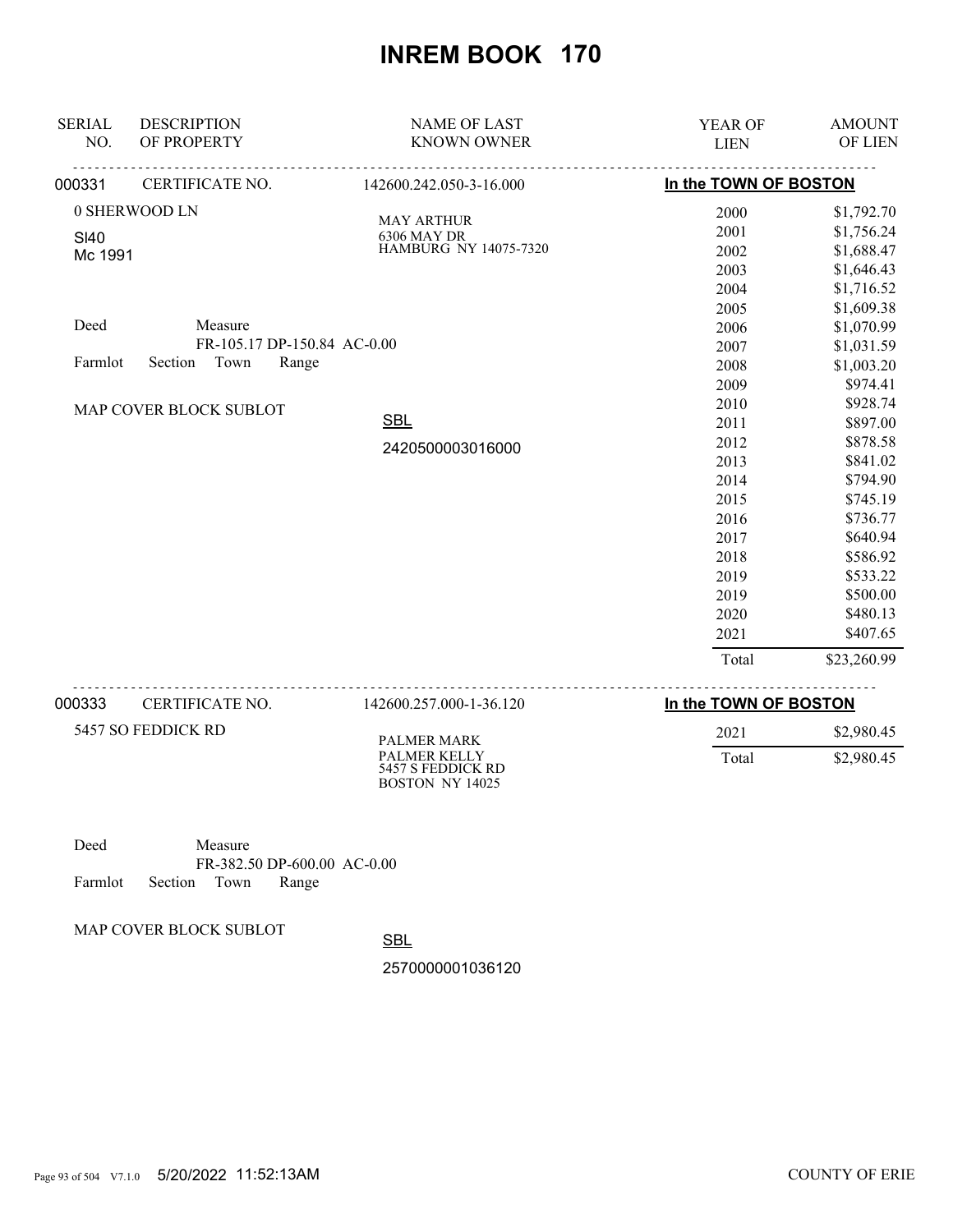| <b>SERIAL</b><br>NO. | <b>DESCRIPTION</b><br>OF PROPERTY | <b>NAME OF LAST</b><br><b>KNOWN OWNER</b>                   | YEAR OF<br><b>LIEN</b> | <b>AMOUNT</b><br>OF LIEN |
|----------------------|-----------------------------------|-------------------------------------------------------------|------------------------|--------------------------|
| 000334               | <u>.</u><br>CERTIFICATE NO.       | <u>.</u><br>142600.258.090-1-7.000                          | In the TOWN OF BOSTON  |                          |
|                      | 9364 STATE RD                     |                                                             | 2001                   | \$2,338.43               |
|                      |                                   | WP SMITH REAL MANAG CORP                                    | 2002                   | \$2,318.70               |
|                      |                                   | 51 CANADA ST<br>HOLLAND NY 14080                            | 2003                   | \$2,375.01               |
|                      |                                   |                                                             | 2004                   | \$2,486.93               |
|                      |                                   |                                                             | 2005                   | \$2,442.72               |
|                      |                                   |                                                             | 2006                   | \$1,534.97               |
| Deed                 | Measure                           |                                                             | 2007                   | \$1,402.91               |
|                      | FR-50.00 DP-103.00 AC-0.00        |                                                             | 2008                   | \$1,299.00               |
| Farmlot              | Section Town<br>Range             |                                                             | 2009                   | \$1,198.21               |
|                      |                                   |                                                             | 2010                   | \$1,088.32               |
|                      | MAP COVER BLOCK SUBLOT            |                                                             | 2011                   | \$1,023.61               |
|                      | <b>SBL</b>                        | 2012                                                        | \$979.34               |                          |
|                      |                                   | 2580900001007000                                            | 2013                   | \$924.38                 |
|                      |                                   |                                                             | 2014                   | \$869.19                 |
|                      |                                   |                                                             | 2015                   | \$820.10                 |
|                      |                                   |                                                             | 2016                   | \$793.81                 |
|                      |                                   |                                                             | 2016                   | \$500.00                 |
|                      |                                   |                                                             | 2017                   | \$727.93                 |
|                      |                                   |                                                             | 2018                   | \$676.18                 |
|                      |                                   |                                                             | 2019                   | \$621.70                 |
|                      |                                   |                                                             | 2019                   | \$500.00                 |
|                      |                                   |                                                             | 2020                   | \$571.75                 |
|                      |                                   |                                                             | 2021                   | \$476.41                 |
|                      |                                   |                                                             | Total                  | \$27,969.60              |
| 000336               | CERTIFICATE NO.                   | 142600.242.000-2-13.000/B                                   | In the TOWN OF BOSTON  |                          |
| 0 COLE RD            |                                   | LINDA BROENNIMAN AS TRUSTEE<br>FOR THE KILLEEN LIVING TRUST | 2020<br>2021           | \$747.00<br>\$592.56     |

Deed Measure FR-1,100.00 DP-2,013.00 AC-0.00 Farmlot Section Town Range

MAP COVER BLOCK SUBLOT

**SBL** 

9080 COLE RD BOSTON NY 14025

2420000002013000B

FOR THE KILLEEN LIVING TRUST

Total \$1,339.56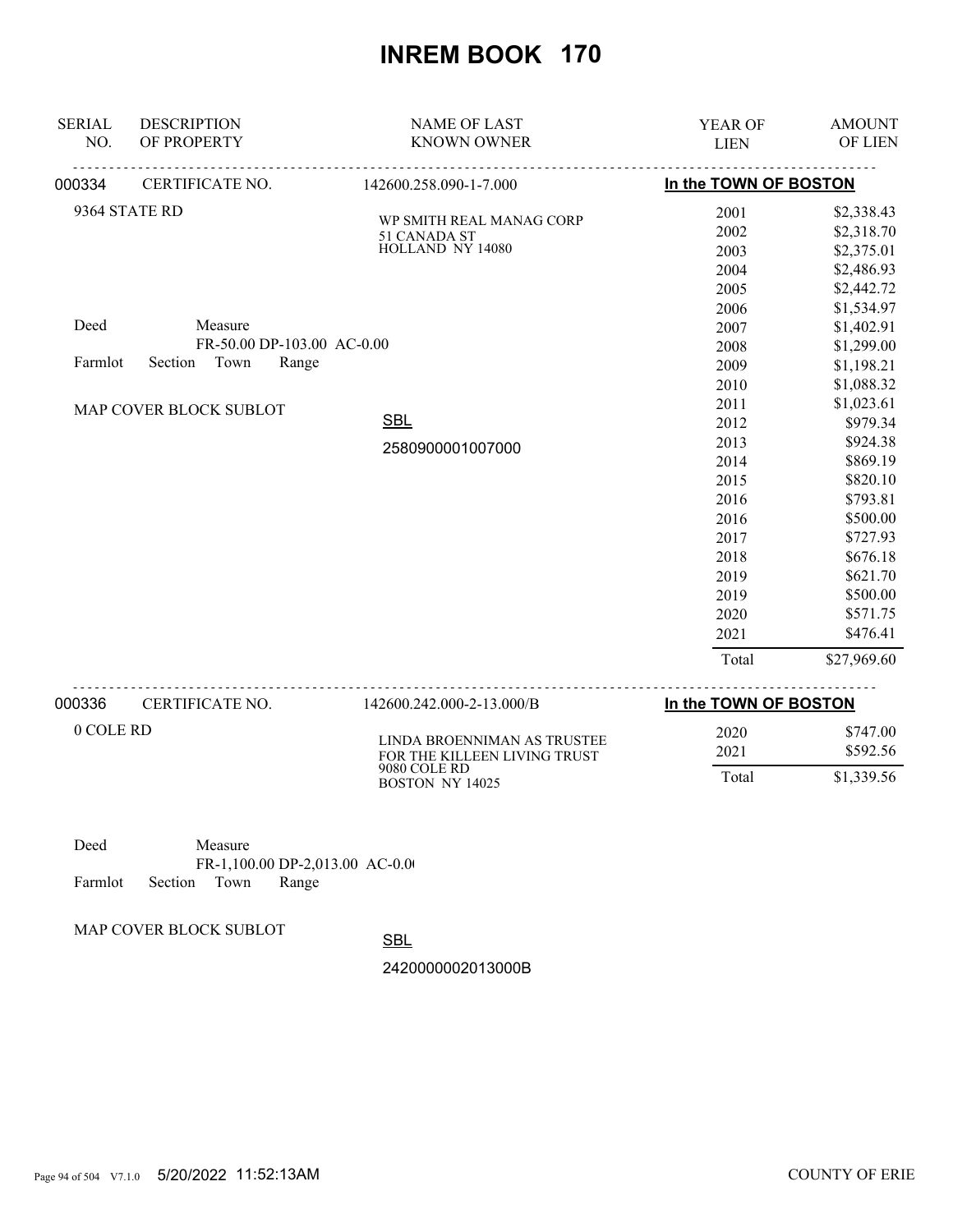| <b>SERIAL</b><br>NO.              | <b>DESCRIPTION</b><br>OF PROPERTY                                 | <b>NAME OF LAST</b><br><b>KNOWN OWNER</b>                                                           | YEAR OF<br><b>LIEN</b>                        | <b>AMOUNT</b><br>OF LIEN                                                         |
|-----------------------------------|-------------------------------------------------------------------|-----------------------------------------------------------------------------------------------------|-----------------------------------------------|----------------------------------------------------------------------------------|
| 000337                            | CERTIFICATE NO.                                                   | 142801.266.180-1-12.000                                                                             | In the VILLAGE OF FARNHAM                     |                                                                                  |
| O'neil<br>Totaro<br>1ac           | 420 COMMERCIAL ST                                                 | <b>GIANGROSSO VINCENT J SR</b><br><b>GIANGROSSO DENISE A</b><br>PO BOX 142<br>FARNHAM NY 14061-9999 | 2018<br>2019<br>2019<br>2020<br>2021<br>Total | \$10,105.11<br>\$9,086.63<br>\$500.00<br>\$7,949.88<br>\$5,188.75<br>\$32,830.37 |
| Deed<br>Farmlot                   | Measure<br>FR-87.12 DP-542.52 AC-0.00<br>Town<br>Section<br>Range |                                                                                                     |                                               |                                                                                  |
|                                   | MAP COVER BLOCK SUBLOT                                            | <b>SBL</b><br>2661800001012000                                                                      |                                               |                                                                                  |
| 000338                            | CERTIFICATE NO.                                                   | 142801.266.180-2-51.100                                                                             | In the VILLAGE OF FARNHAM                     |                                                                                  |
| Muscrela<br>Walker<br>1ac         | <b>687 RAILROAD AVE</b>                                           | <b>BARTLETT DANIEL P</b><br><b>687 RAILROAD AVE</b><br>IRVING NY 14081                              | 2019<br>2019<br>2020<br>2021<br>Total         | \$6,549.73<br>\$500.00<br>\$4,345.59<br>\$4,431.64<br>\$15,826.96                |
| Deed<br>Farmlot                   | Measure<br>FR-77.00 DP-430.00 AC-0.00<br>Section<br>Town<br>Range |                                                                                                     |                                               |                                                                                  |
|                                   | MAP COVER BLOCK SUBLOT                                            | <b>SBL</b><br>2661800002051100                                                                      |                                               |                                                                                  |
| 000340                            | .<br>CERTIFICATE NO.                                              | 142801.266.190-1-9.000                                                                              | In the VILLAGE OF FARNHAM                     |                                                                                  |
| Wasmund<br><b>Bittingr</b><br>.5a | 584 COMMERCIAL ST                                                 | MOORE STACY L<br>PO BOX 112<br>FARNHAM NY 14061-0112                                                | 2018<br>2019<br>2019<br>2020<br>2021<br>Total | \$1,188.86<br>\$4,092.46<br>\$500.00<br>\$3,591.44<br>\$2,220.09<br>\$11,592.85  |
| Deed<br>Farmlot                   | Measure<br>FR-95.00 DP-383.00 AC-0.00<br>Section<br>Town<br>Range |                                                                                                     |                                               |                                                                                  |
|                                   | MAP COVER BLOCK SUBLOT                                            | <b>SBL</b><br>2661900001009000                                                                      |                                               |                                                                                  |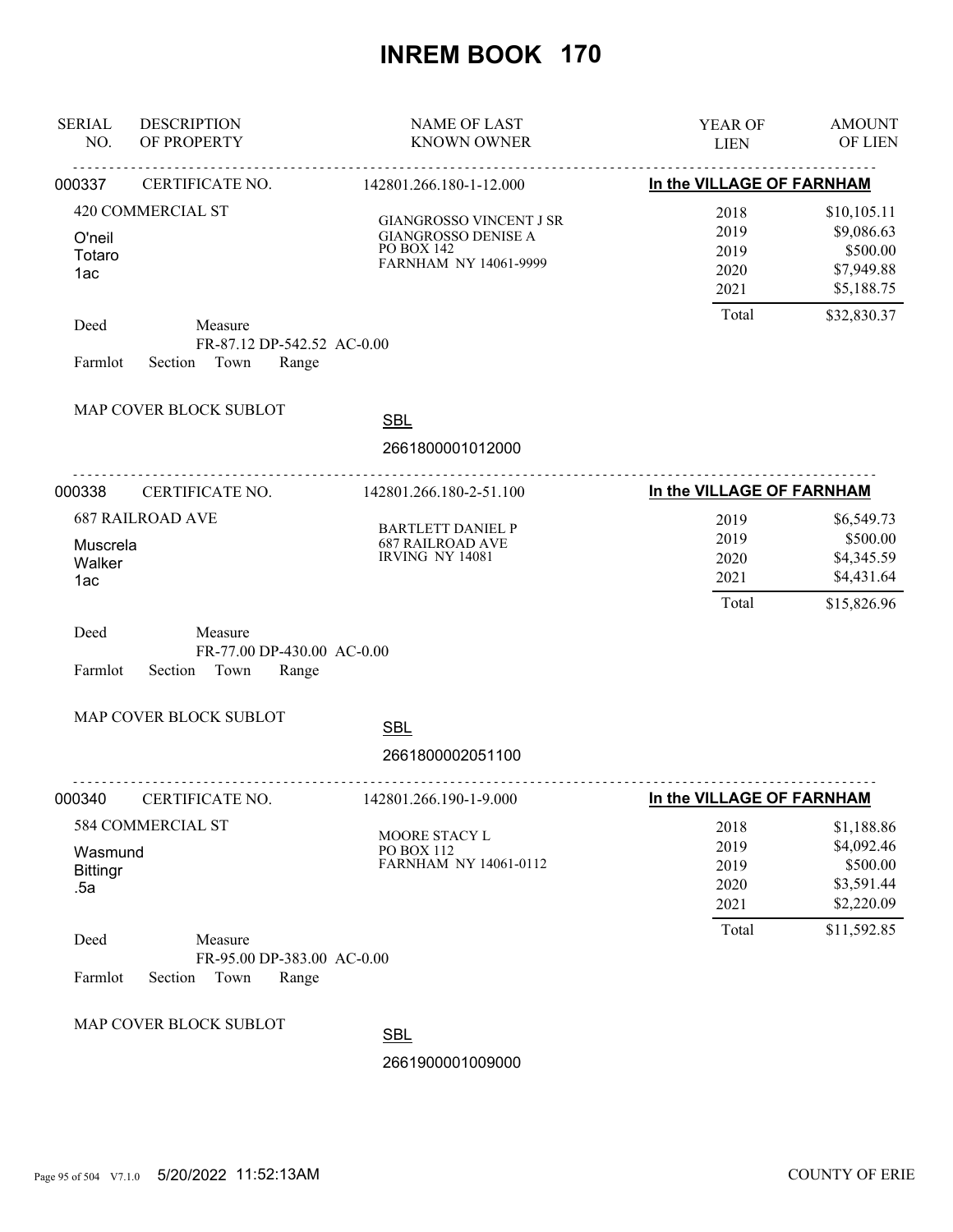| <b>SERIAL</b><br>NO.         | <b>DESCRIPTION</b><br>OF PROPERTY                   | <b>NAME OF LAST</b><br><b>KNOWN OWNER</b>                                                  | YEAR OF<br><b>LIEN</b>                               | <b>AMOUNT</b><br>OF LIEN                                                                       |
|------------------------------|-----------------------------------------------------|--------------------------------------------------------------------------------------------|------------------------------------------------------|------------------------------------------------------------------------------------------------|
| 000341                       | <u>.</u><br>CERTIFICATE NO.                         | 142801.266.190-1-19.112                                                                    | In the VILLAGE OF FARNHAM                            |                                                                                                |
|                              | 708 COMMERCIAL ST                                   | WASMUND DAVID W/DEBORAH<br>PO BOX 61<br>FARNHAM NY 14061-9999                              | 2019<br>2019<br>2020                                 | \$3,901.55<br>\$500.00<br>\$2,221.90                                                           |
| Deed                         | Measure<br>FR-150.00 DP-840.00 AC-0.00              |                                                                                            | Total                                                | \$6,623.45                                                                                     |
| Farmlot                      | Section<br>Town<br>Range<br>MAP COVER BLOCK SUBLOT  | <b>SBL</b><br>2661900001019112                                                             |                                                      |                                                                                                |
| 000342                       | CERTIFICATE NO.                                     | 142801.282.060-1-1.200                                                                     | In the VILLAGE OF FARNHAM                            |                                                                                                |
| 0 DETROIT ST<br>2.26<br>Deed | Measure                                             | <b>MAYS VIVIAN</b><br><b>APT 202</b><br>1500 JEFFERSON AVE<br><b>BUFFALO NY 14208-1553</b> | 2003<br>2004<br>2005<br>2006<br>2007<br>2008<br>2009 | \$2,309.69<br>\$3,580.18<br>\$3,631.03<br>\$3,600.87<br>\$3,606.04<br>\$4,147.87<br>\$3,934.80 |
| Farmlot                      | FR-0.00 DP-0.00 AC-0.00<br>Section<br>Town<br>Range |                                                                                            | 2010<br>2011<br>2012                                 | \$3,718.30<br>\$3,549.48<br>\$3,387.67                                                         |
|                              | MAP COVER BLOCK SUBLOT                              | <b>SBL</b><br>2820600001001200                                                             | 2013<br>2014<br>2015<br>2016<br>2017<br>2018<br>2019 | \$2,361.80<br>\$2,997.18<br>\$2,834.07<br>\$2,658.55<br>\$2,503.01<br>\$2,258.79<br>\$2,020.98 |
|                              |                                                     |                                                                                            | 2019<br>2020<br>2021<br>Total                        | \$500.00<br>\$1,762.26<br>\$1,503.46<br>\$56,866.03                                            |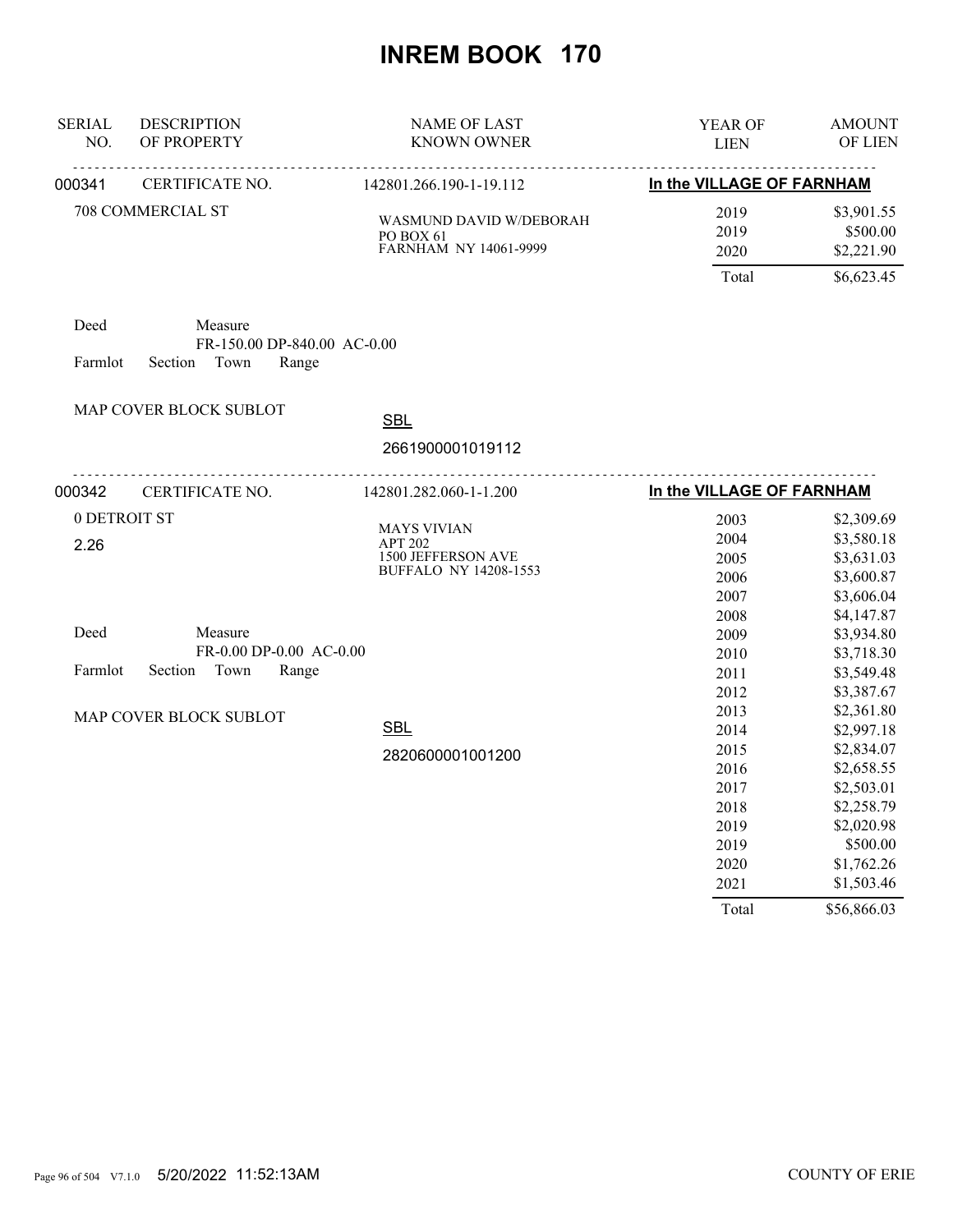| <b>SERIAL</b><br>NO. | <b>DESCRIPTION</b><br>OF PROPERTY                      | <b>NAME OF LAST</b><br><b>KNOWN OWNER</b> | YEAR OF<br><b>LIEN</b>    | <b>AMOUNT</b><br>OF LIEN |
|----------------------|--------------------------------------------------------|-------------------------------------------|---------------------------|--------------------------|
| 000344               | CERTIFICATE NO.                                        | 142801.282.060-1-4.000                    | In the VILLAGE OF FARNHAM |                          |
| 0 DETROIT ST         |                                                        |                                           | 1995                      | \$10,007.43              |
| N Y Cent             |                                                        | <b>BREWER CHARLES</b><br>PO BOX 77        | 1996                      | \$14,400.37              |
| Holmes               |                                                        | FARNHAM NY 14061-9999                     | 1997                      | \$18,797.69              |
| .80                  |                                                        |                                           | 1998                      | \$28,398.91              |
|                      |                                                        |                                           | 1999                      | \$25,950.67              |
|                      |                                                        |                                           | 2000                      | \$24,700.99              |
| Deed                 | Measure                                                |                                           | 2001                      | \$24,017.99              |
|                      | FR-227.20 DP-253.00 AC-0.00                            |                                           | 2002                      | \$21,855.01              |
| Farmlot              | Section<br>Town<br>Range                               |                                           | 2003                      | \$22,276.44              |
|                      |                                                        |                                           | 2004                      | \$17,690.31              |
|                      | MAP COVER BLOCK SUBLOT                                 |                                           | 2005                      | \$23,098.25              |
|                      |                                                        | <b>SBL</b>                                | 2006                      | \$22,708.81              |
|                      |                                                        | 2820600001004000                          | 2007                      | \$21,979.95              |
|                      |                                                        |                                           | 2008                      | \$58,983.78              |
|                      |                                                        |                                           | 2009                      | \$5,092.59               |
|                      |                                                        |                                           | 2010                      | \$3,469.92               |
|                      |                                                        |                                           | 2011                      | \$3,310.61               |
|                      |                                                        |                                           | 2012                      | \$3,157.67               |
|                      |                                                        |                                           | 2013                      | \$2,966.98               |
|                      |                                                        |                                           | 2014                      | \$2,791.56               |
|                      |                                                        |                                           | 2015                      | \$2,637.37               |
|                      |                                                        |                                           | 2016                      | \$2,472.04               |
|                      |                                                        |                                           | 2017                      | \$2,324.65               |
|                      |                                                        |                                           | 2018                      | \$2,097.69               |
|                      |                                                        |                                           | 2019                      | \$1,876.50               |
|                      |                                                        |                                           | 2019                      | \$500.00                 |
|                      |                                                        |                                           | 2020                      | \$1,636.37               |
|                      |                                                        |                                           | 2021                      | \$1,396.53               |
|                      |                                                        |                                           | Total                     | \$370,597.08             |
| 000345               | CERTIFICATE NO.                                        | 142801.282.070-1-8.000                    | In the VILLAGE OF FARNHAM |                          |
|                      | <b>643 COMMERCIAL ST</b>                               |                                           | 2019                      | \$6,008.29               |
| Nordblum             |                                                        | WIK RONALD E<br>WIK SUSAN; WIK BONNIE S   | 2019                      | \$500.00                 |
| Russell              |                                                        | PO BOX 119                                | 2020                      | \$5,242.57               |
| 1ac                  |                                                        | FARNHAM NY 14061-9999                     | 2021                      | \$3,406.29               |
|                      |                                                        |                                           | Total                     | \$15,157.15              |
| Deed                 | Measure                                                |                                           |                           |                          |
| Farmlot              | FR-91.35 DP-506.00 AC-0.00<br>Section<br>Town<br>Range |                                           |                           |                          |
|                      | MAP COVER BLOCK SUBLOT                                 | <b>SBL</b>                                |                           |                          |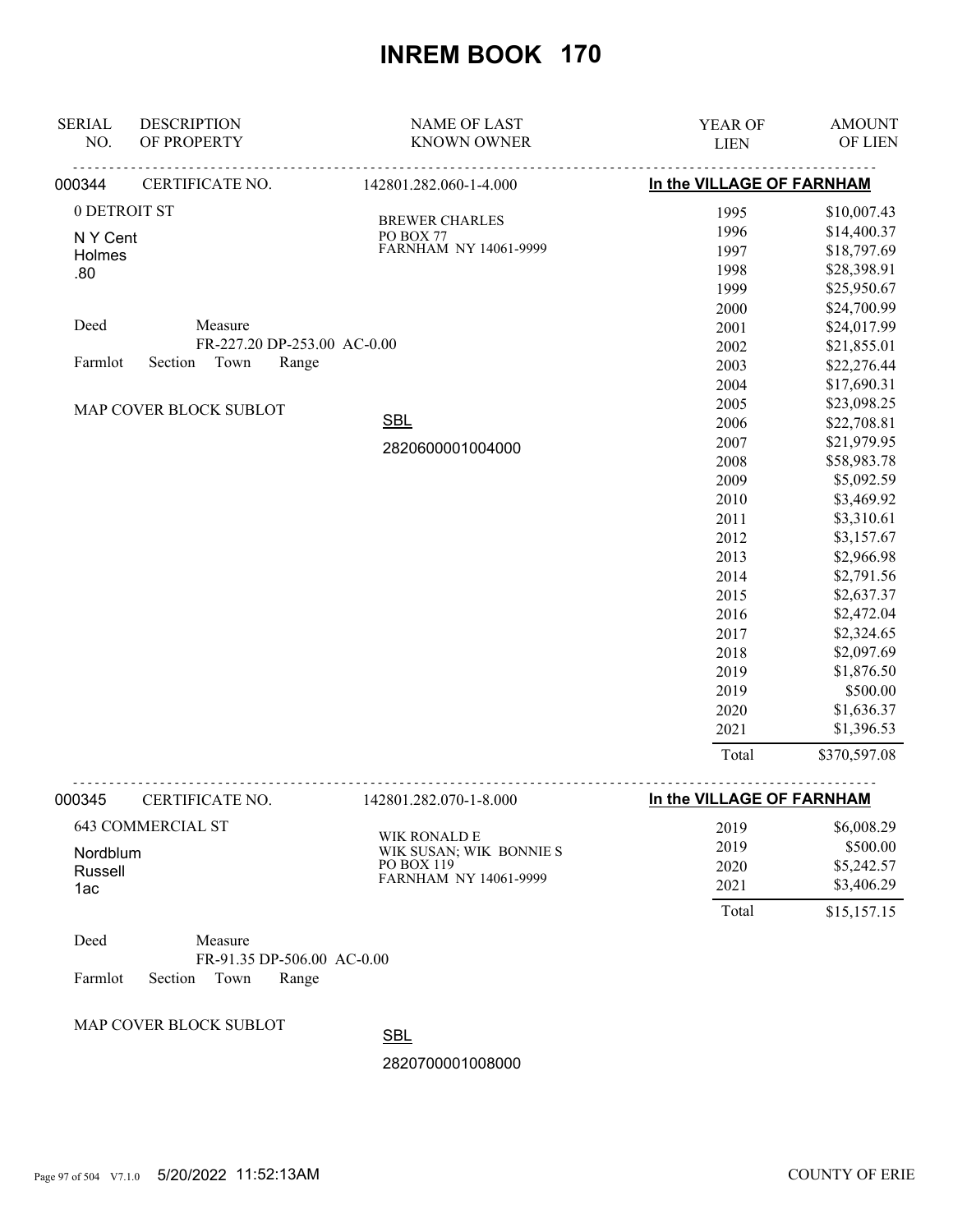| <b>SERIAL</b><br>NO.                       | <b>DESCRIPTION</b><br>OF PROPERTY                                                          | <b>NAME OF LAST</b><br><b>KNOWN OWNER</b>                                                  | YEAR OF<br><b>LIEN</b>                        | <b>AMOUNT</b><br>OF LIEN                                                        |
|--------------------------------------------|--------------------------------------------------------------------------------------------|--------------------------------------------------------------------------------------------|-----------------------------------------------|---------------------------------------------------------------------------------|
| 000346                                     | CERTIFICATE NO.                                                                            | 142889.265.000-2-21.000                                                                    | In the TOWN OF BRANT                          |                                                                                 |
| 10791 ERIE RD<br>Stewart<br>Kuhn<br>3.12ac |                                                                                            | MANCUSO DONALD R<br>10791 ERIE RD<br>IRVING NY 14081-9581                                  | 2016<br>2016<br>2017<br>2017<br>2018<br>2018  | \$4,542.79<br>\$500.00<br>\$4,481.58<br>\$500.00<br>\$5,346.08<br>\$500.00      |
| Deed<br>Farmlot                            | Measure<br>FR-450.00 DP-0.00 AC-0.00<br>Town<br>Section<br>Range<br>MAP COVER BLOCK SUBLOT | <b>SBL</b>                                                                                 | 2019<br>2019<br>2020<br>2021<br>Total         | \$4,823.56<br>\$500.00<br>\$4,972.40<br>\$4,232.63<br>\$30,399.04               |
|                                            |                                                                                            | 2650000002021000                                                                           |                                               |                                                                                 |
| 000347                                     | CERTIFICATE NO.                                                                            | 142889.265.040-1-46.000                                                                    | In the TOWN OF BRANT                          |                                                                                 |
| Kern<br>May<br>.5a                         | <b>48 LOTUS BAY RD</b>                                                                     | HIRSCH KRISTINA<br>HIRSCH MARK TRUSTEE<br><b>48 LOTUS BAY RD</b><br><b>IRVING NY 14081</b> | 2019<br>2019<br>2020<br>Total                 | \$5,986.99<br>\$500.00<br>\$5,255.47<br>\$11,742.46                             |
| Deed<br>Farmlot                            | Measure<br>FR-125.00 DP-200.00 AC-0.00<br>Section<br>Town<br>Range                         |                                                                                            |                                               |                                                                                 |
|                                            | MAP COVER BLOCK SUBLOT                                                                     | <b>SBL</b><br>2650400001046000                                                             |                                               |                                                                                 |
| 000348                                     | <u>.</u><br>CERTIFICATE NO.                                                                | <u>.</u><br>142889.266.000-2-7.000                                                         | In the TOWN OF BRANT                          |                                                                                 |
| Odell<br><b>Brinkman</b><br>34.75a         | 840 BRANT FARNHAM RD                                                                       | CROUSE BRIAN L<br>840 BRANT FARNHAM RD<br><b>IRVING NY 14081</b>                           | 2018<br>2019<br>2019<br>2020<br>2021<br>Total | \$6,582.34<br>\$5,908.74<br>\$500.00<br>\$5,103.50<br>\$4,347.61<br>\$22,442.19 |
| Deed<br>Farmlot                            | Measure<br>FR-323.70 DP-0.00 AC-0.00<br>Section<br>Town<br>Range                           |                                                                                            |                                               |                                                                                 |
|                                            | MAP COVER BLOCK SUBLOT                                                                     | <b>SBL</b><br>2660000002007000                                                             |                                               |                                                                                 |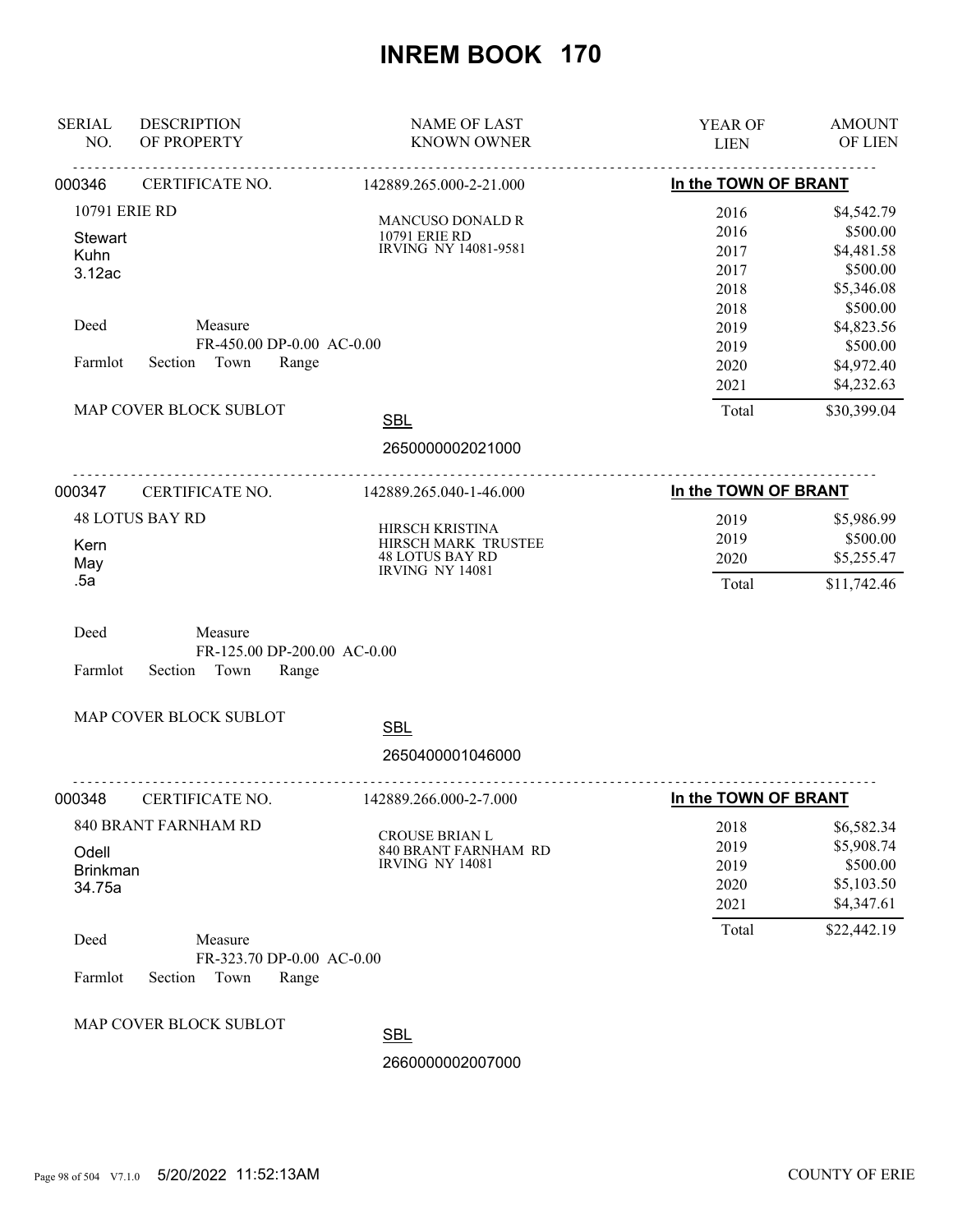| <b>SERIAL</b><br>NO.                 | <b>DESCRIPTION</b><br>OF PROPERTY                                    | <b>NAME OF LAST</b><br><b>KNOWN OWNER</b>                                                      | YEAR OF<br><b>LIEN</b>                       | <b>AMOUNT</b><br>OF LIEN                                                       |
|--------------------------------------|----------------------------------------------------------------------|------------------------------------------------------------------------------------------------|----------------------------------------------|--------------------------------------------------------------------------------|
| 000349                               | <u>.</u><br>CERTIFICATE NO.                                          | <u>.</u><br>142889.266.000-2-8.000                                                             | In the TOWN OF BRANT                         |                                                                                |
| <b>Brinkman</b><br>Fricano<br>3.75ac | 842 BRANT FARNHAM RD                                                 | CROUSE ARTHUR L III<br><b>CROUSE BRIAN L</b><br>840 BRANT FARNHAM RD<br><b>IRVING NY 14081</b> | 2019<br>2019<br>2020<br>2021<br>Total        | \$1,681.73<br>\$500.00<br>\$1,451.35<br>\$1,237.84<br>\$4,870.92               |
| Deed<br>Farmlot                      | Measure<br>FR-150.00 DP-1,100.00 AC-0.00<br>Section Town<br>Range    |                                                                                                |                                              |                                                                                |
|                                      | MAP COVER BLOCK SUBLOT                                               | <b>SBL</b>                                                                                     |                                              |                                                                                |
|                                      |                                                                      | 2660000002008000                                                                               |                                              |                                                                                |
| 000350                               | CERTIFICATE NO.                                                      | 142889.266.000-2-9.000                                                                         | In the TOWN OF BRANT                         |                                                                                |
| Appa<br>Odell<br>3.5ac               | 0 BRANT FARNHAM RD                                                   | <b>CROUSE BRIAN</b><br>840 BRANT FARNHAM RD<br><b>IRVING NY 14081</b>                          | 2016<br>2017<br>2018<br>2019<br>2019<br>2020 | \$2,196.49<br>\$2,097.47<br>\$1,894.14<br>\$1,700.47<br>\$500.00<br>\$1,467.54 |
| Deed<br>Farmlot                      | Measure<br>FR-150.00 DP-1,100.00 AC-0.00<br>Section<br>Town<br>Range |                                                                                                | 2021<br>Total                                | \$1,251.61<br>\$11,107.72                                                      |
|                                      | MAP COVER BLOCK SUBLOT                                               | <b>SBL</b><br>2660000002009000                                                                 |                                              |                                                                                |
| 000351                               | CERTIFICATE NO.                                                      | .<br>142889.266.000-2-26.000                                                                   | In the TOWN OF BRANT                         |                                                                                |
| Thomas<br><b>Brant</b><br>1ac        | 769 BRANT FARNHAM RD                                                 | CROUSE BRIAN L SR.<br>840 BRANT FARNHAM RD<br><b>IRVING NY 14081</b>                           | 2019<br>2019<br>2020<br>2021<br>Total        | \$8,020.99<br>\$500.00<br>\$6,941.30<br>\$5,911.33<br>\$21,373.62              |
| Deed<br>Farmlot                      | Measure<br>FR-100.00 DP-433.00 AC-0.00<br>Section<br>Town<br>Range   |                                                                                                |                                              |                                                                                |
|                                      | MAP COVER BLOCK SUBLOT                                               | <b>SBL</b><br>2660000002026000                                                                 |                                              |                                                                                |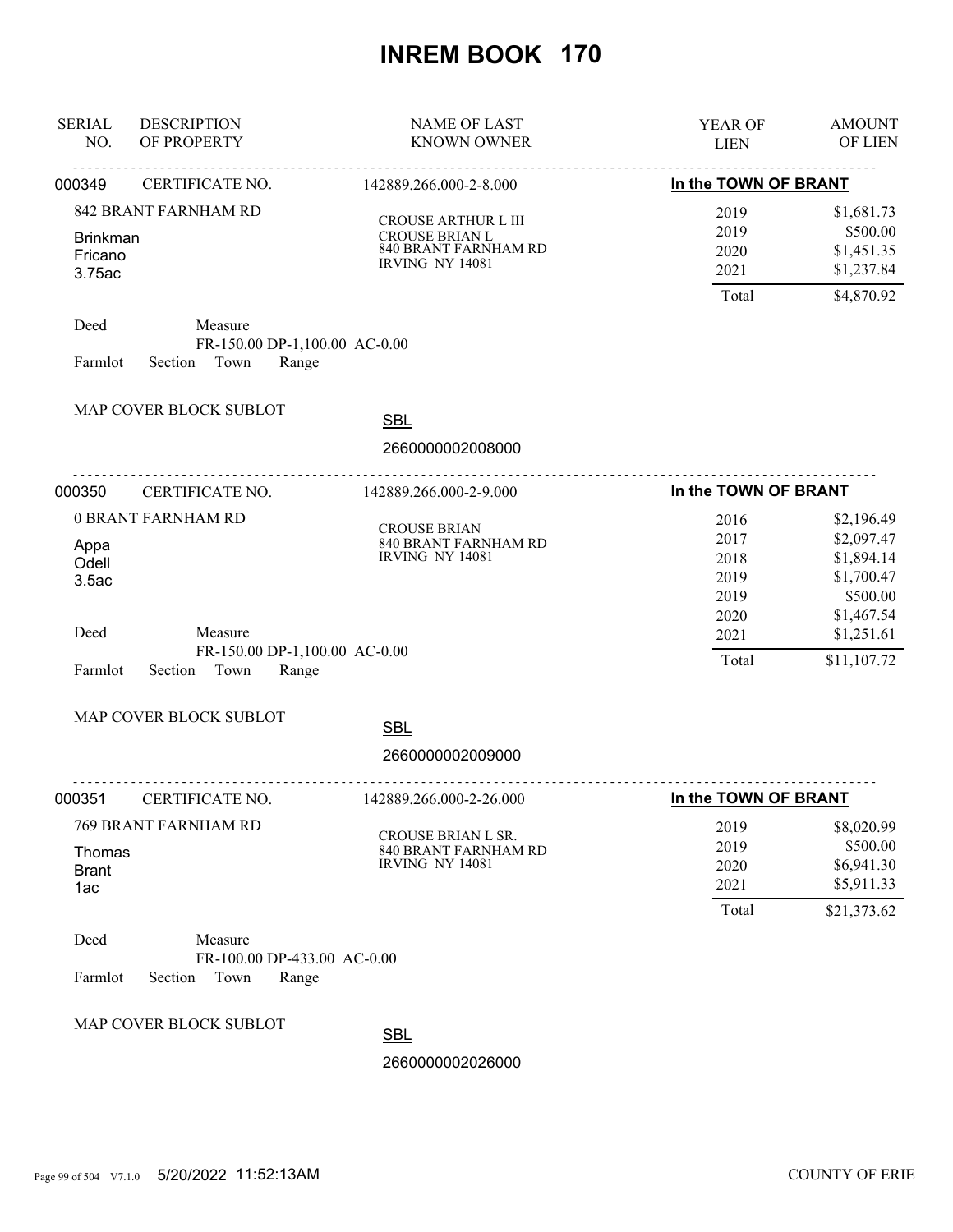| <b>SERIAL</b> | <b>DESCRIPTION</b>          | <b>NAME OF LAST</b>                    | <b>YEAR OF</b>       | <b>AMOUNT</b> |
|---------------|-----------------------------|----------------------------------------|----------------------|---------------|
| NO.           | OF PROPERTY                 | <b>KNOWN OWNER</b>                     | <b>LIEN</b>          | OF LIEN       |
| 000352        | <u>.</u><br>CERTIFICATE NO. | 142889.266.170-2-4.100                 | In the TOWN OF BRANT |               |
| 0 PERRY ST    |                             |                                        | 2004                 | \$860.87      |
|               |                             | <b>HOMESIDE</b><br>7301 BAYMEADOWS WAY | 2005                 | \$873.05      |
|               |                             | JACKSONVILLE FL 32256                  | 2006                 | \$888.79      |
|               |                             |                                        | 2007                 | \$924.27      |
|               |                             |                                        | 2008                 | \$865.20      |
|               |                             |                                        | 2009                 | \$1,514.52    |
| Deed          | Measure                     |                                        | 2010                 | \$1,442.75    |
|               | FR-50.00 DP-202.00 AC-0.00  |                                        | 2011                 | \$1,362.20    |
| Farmlot       | Town<br>Range<br>Section    |                                        | 2012                 | \$1,309.11    |
|               |                             |                                        | 2013                 | \$1,232.88    |
|               | MAP COVER BLOCK SUBLOT      |                                        | 2014                 | \$1,166.34    |
|               |                             | <b>SBL</b>                             | 2015                 | \$1,112.18    |
|               |                             | 2661700002004100                       | 2016                 | \$1,051.74    |
|               |                             |                                        | 2017                 | \$1,000.75    |
|               |                             |                                        | 2018                 | \$904.64      |
|               |                             |                                        | 2019                 | \$811.36      |
|               |                             |                                        | 2019                 | \$500.00      |
|               |                             |                                        | 2020                 | \$701.65      |
|               |                             |                                        | 2021                 | \$598.80      |
|               |                             |                                        | Total                | \$19,121.10   |
| 000353        | CERTIFICATE NO.             | 142889.266.170-2-8.000                 | In the TOWN OF BRANT |               |
| 0 ERIE RD     |                             |                                        | 1999                 | \$2,028.30    |
| <b>Ougo</b>   |                             | <b>GUICE ROY</b><br>240 LORING AVE     | 2000                 | \$1,958.03    |

| Quag<br>Maley                                  | 240 LORING AVE<br><b>BUFFALO NY 14214</b> |
|------------------------------------------------|-------------------------------------------|
| 115x 2o2                                       |                                           |
| Deed<br>Measure<br>FR-115.00 DP-188.00 AC-0.00 |                                           |
| Section Town<br>Farmlot                        | Range                                     |
| MAP COVER BLOCK SUBLOT                         | <b>SBL</b>                                |
|                                                | 2661700002008000                          |

| 2005 | \$1,442.49 |
|------|------------|
| 2006 | \$1,486.97 |
| 2007 | \$1,602.11 |
| 2008 | \$1,500.85 |
| 2009 | \$1,964.16 |
| 2010 | \$1,869.02 |
| 2011 | \$1,764.13 |
| 2012 | \$1,690.74 |
| 2013 | \$1,590.78 |
| 2014 | \$1,501.94 |
| 2015 | \$1,427.28 |
| 2016 | \$1,345.49 |
| 2017 | \$1,274.56 |
| 2018 | \$1,151.70 |
| 2019 | \$1,032.14 |
| 2019 | \$500.00   |
| 2020 | \$893.82   |
| 2021 | \$763.00   |

 2001 \$1,925.16 2002 \$1,492.92 2003 \$1,511.47

Total \$35,116.79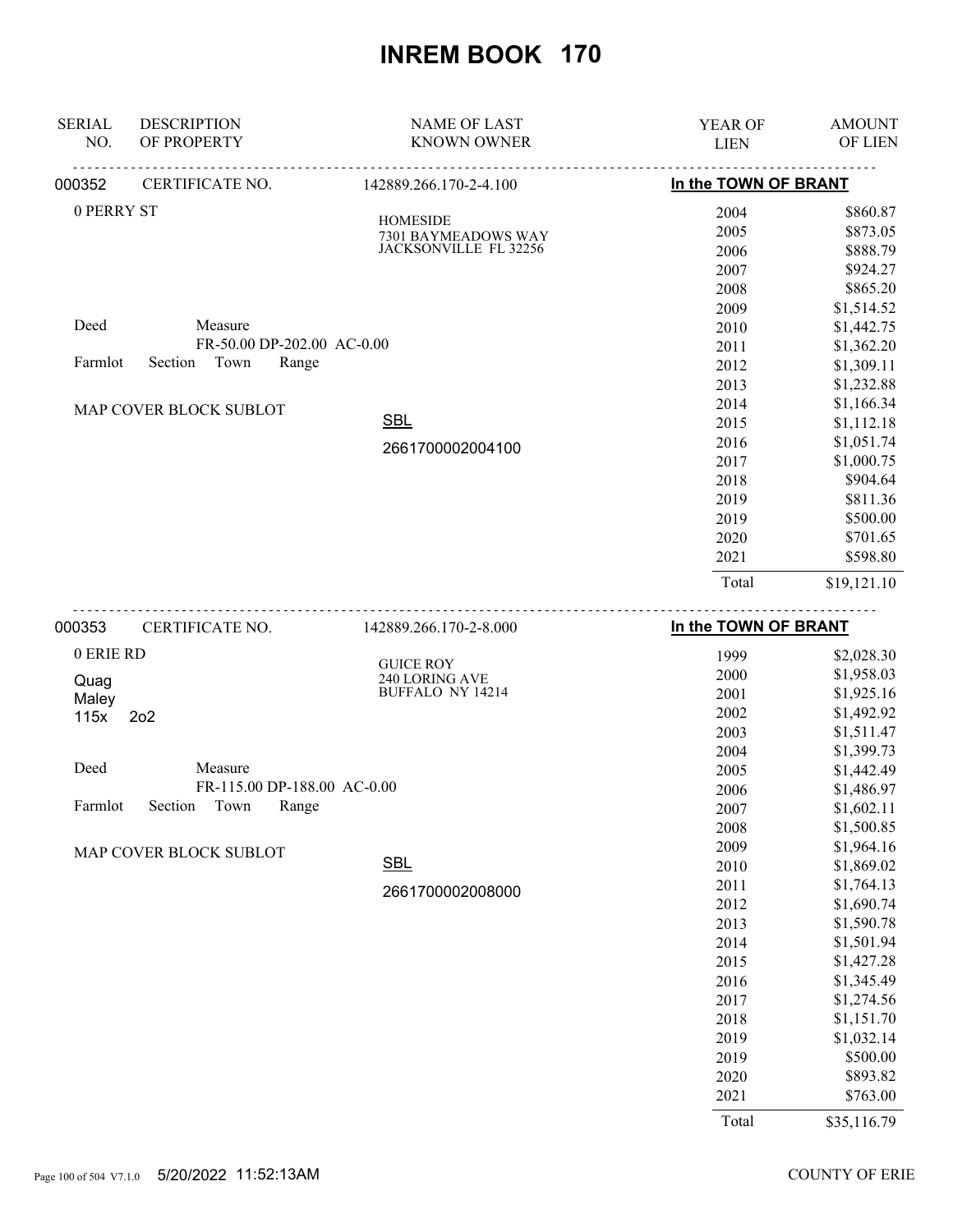| <b>SERIAL</b><br>NO.                         | <b>DESCRIPTION</b><br>OF PROPERTY                                 | <b>NAME OF LAST</b><br><b>KNOWN OWNER</b>                                                               | YEAR OF<br><b>LIEN</b>                               | <b>AMOUNT</b><br>OF LIEN                                                                     |
|----------------------------------------------|-------------------------------------------------------------------|---------------------------------------------------------------------------------------------------------|------------------------------------------------------|----------------------------------------------------------------------------------------------|
| 000354                                       | <u>.</u><br><u>.</u><br>CERTIFICATE NO.                           | <u>.</u><br>142889.267.000-2-19.000                                                                     | In the TOWN OF BRANT                                 |                                                                                              |
| Houser<br>Dickerson<br>18ac                  | 10355 SOUTHWESTERN BLVD                                           | <b>12 ROBERTS AVENUE LLC</b><br><b>11 DANFORTH ST</b><br>CHEEKTOWAGA NY 14227                           | 2018<br>2019<br>2019<br>2020<br>2021                 | \$6,098.65<br>\$5,474.55<br>\$500.00<br>\$4,734.72<br>\$4,028.58                             |
| Deed<br>Farmlot                              | Measure<br>FR-232.40 DP-0.00 AC-0.00<br>Town<br>Section<br>Range  |                                                                                                         | Total                                                | \$20,836.50                                                                                  |
|                                              | MAP COVER BLOCK SUBLOT                                            | <b>SBL</b><br>2670000002019000                                                                          |                                                      |                                                                                              |
| 000356                                       | CERTIFICATE NO.                                                   | 142889.281.060-1-18.000                                                                                 | In the TOWN OF BRANT                                 |                                                                                              |
| 0 FOX ST<br>Mc 1087 Pt28<br>100x90.5<br>Deed | N Side Fox St(priv)<br>Measure                                    | SOLECKI JAMEY M<br>11 WIDE BEACH OVAL<br><b>IRVING NY 14081</b>                                         | 2013<br>2014<br>2015<br>2015<br>2016<br>2017<br>2018 | \$3,245.91<br>\$3,070.82<br>\$2,931.64<br>\$500.00<br>\$2,775.64<br>\$2,644.57<br>\$2,389.25 |
| Farmlot                                      | FR-100.00 DP-90.50 AC-0.00<br>Section<br>Town<br>Range            |                                                                                                         | 2019<br>2019<br>2020<br>2021                         | \$2,143.08<br>\$500.00<br>\$1,853.18<br>\$1,579.64                                           |
|                                              | MAP COVER BLOCK SUBLOT                                            | <b>SBL</b><br>2810600001018000                                                                          | Total                                                | \$23,633.73                                                                                  |
| 000357                                       | CERTIFICATE NO.                                                   | 142889.281.060-1-19.000                                                                                 | In the TOWN OF BRANT                                 |                                                                                              |
| 0 OVAL ST<br>90.5x100                        | Oval St E Side N Cor<br>Fox Mc 1087 Pt27                          | <b>SOLECKI JAMEY</b><br>SOLECKI KRISTEN PRONOBIS<br><b>11 WIDE BEACH OVAL</b><br><b>IRVING NY 14081</b> | 2016<br>2017<br>2018<br>2019<br>2019<br>2020         | \$2,712.02<br>\$2,584.78<br>\$2,335.25<br>\$2,094.75<br>\$500.00<br>\$1,811.25               |
| Deed<br>Farmlot                              | Measure<br>FR-90.50 DP-100.00 AC-0.00<br>Town<br>Section<br>Range |                                                                                                         | 2021<br>Total                                        | \$1,543.85<br>\$13,581.90                                                                    |
|                                              | MAP COVER BLOCK SUBLOT                                            | <b>SBL</b>                                                                                              |                                                      |                                                                                              |
|                                              |                                                                   | 2810600001019000                                                                                        |                                                      |                                                                                              |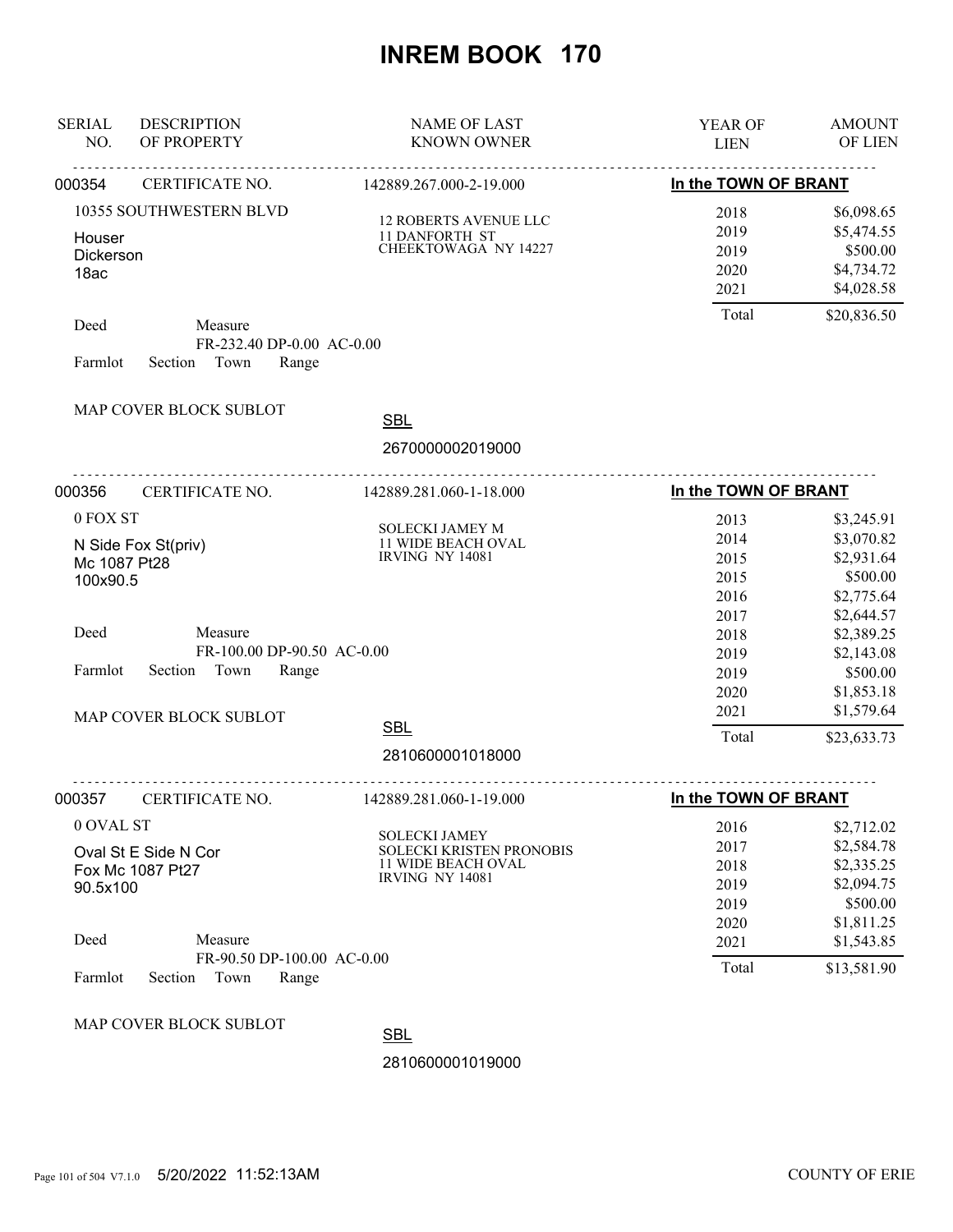| <b>SERIAL</b><br>NO.   | <b>DESCRIPTION</b><br>OF PROPERTY                                 | <b>NAME OF LAST</b><br><b>KNOWN OWNER</b>                                                      | YEAR OF<br><b>LIEN</b>       | <b>AMOUNT</b><br>OF LIEN                           |
|------------------------|-------------------------------------------------------------------|------------------------------------------------------------------------------------------------|------------------------------|----------------------------------------------------|
| 000358                 | CERTIFICATE NO.                                                   | 142889.281.060-1-20.000                                                                        | In the TOWN OF BRANT         |                                                    |
| 11 OVAL ST<br>Of SI 28 | Irr Mc1087wide Beach<br>Irr-pt Of SI27 & Pt                       | <b>SOLECKI JAMEY</b><br>PRONOBIS-SOLECKI KRISTEN<br>11 WIDE BEACH RD<br><b>IRVING NY 14081</b> | 2019<br>2019<br>2020<br>2021 | \$2,876.85<br>\$500.00<br>\$4,467.44<br>\$3,824.13 |
|                        |                                                                   |                                                                                                | Total                        | \$11,668.42                                        |
| Deed<br>Farmlot        | Measure<br>FR-68.50 DP-200.00 AC-0.00<br>Section<br>Town<br>Range |                                                                                                |                              |                                                    |
|                        | MAP COVER BLOCK SUBLOT                                            | <b>SBL</b>                                                                                     |                              |                                                    |
|                        |                                                                   | 2810600001020000                                                                               |                              |                                                    |
| 000359                 | <u>.</u><br>CERTIFICATE NO.                                       | 142889.281.060-1-21.000                                                                        | In the TOWN OF BRANT         |                                                    |
| 0 OVAL ST              |                                                                   |                                                                                                | 1999                         | \$936.05                                           |
|                        | Mc 1087 Wide Beach                                                | ROE CHARLES L<br><b>ROE LINDA R</b>                                                            | 2000                         | \$909.86                                           |
|                        | Oval-pt Of SI 27                                                  | 11 WIDE BEACH RD                                                                               | 2001                         | \$857.68                                           |
|                        |                                                                   | IRVING NY 14081-9564                                                                           | 2002                         | \$848.49                                           |
|                        |                                                                   |                                                                                                | 2003                         | \$863.64                                           |
|                        |                                                                   |                                                                                                | 2004                         | \$749.80                                           |
| Deed                   | Measure                                                           |                                                                                                | 2005                         | \$725.82                                           |
|                        | FR-53.50 DP-100.00 AC-0.00                                        |                                                                                                | 2006                         | \$715.95                                           |
| Farmlot                | Section<br>Town<br>Range                                          |                                                                                                | 2007                         | \$675.04                                           |
|                        |                                                                   |                                                                                                | 2008                         | \$626.07                                           |
|                        | MAP COVER BLOCK SUBLOT                                            |                                                                                                | 2009                         | \$2,143.60                                         |
|                        |                                                                   | <b>SBL</b>                                                                                     | 2010                         | \$2,032.54                                         |
|                        |                                                                   | 2810600001021000                                                                               | 2011                         | \$1,917.17                                         |
|                        |                                                                   |                                                                                                | 2012                         | \$1,844.51                                         |
|                        |                                                                   |                                                                                                | 2013                         | \$1,738.65                                         |
|                        |                                                                   |                                                                                                | 2014                         | \$1,647.99                                         |
|                        |                                                                   |                                                                                                | 2015                         | \$1,578.48                                         |
|                        |                                                                   |                                                                                                | 2016                         | \$1,499.05                                         |
|                        |                                                                   |                                                                                                | 2017                         | \$1,434.35                                         |
|                        |                                                                   |                                                                                                | 2018                         | \$1,296.32                                         |
|                        |                                                                   |                                                                                                | 2019                         | \$1,163.68                                         |
|                        |                                                                   |                                                                                                | 2019                         | \$500.00                                           |
|                        |                                                                   |                                                                                                | 2020                         | \$1,004.45                                         |
|                        |                                                                   |                                                                                                | 2021                         | \$856.50                                           |
|                        |                                                                   |                                                                                                | Total                        | \$28,565.69                                        |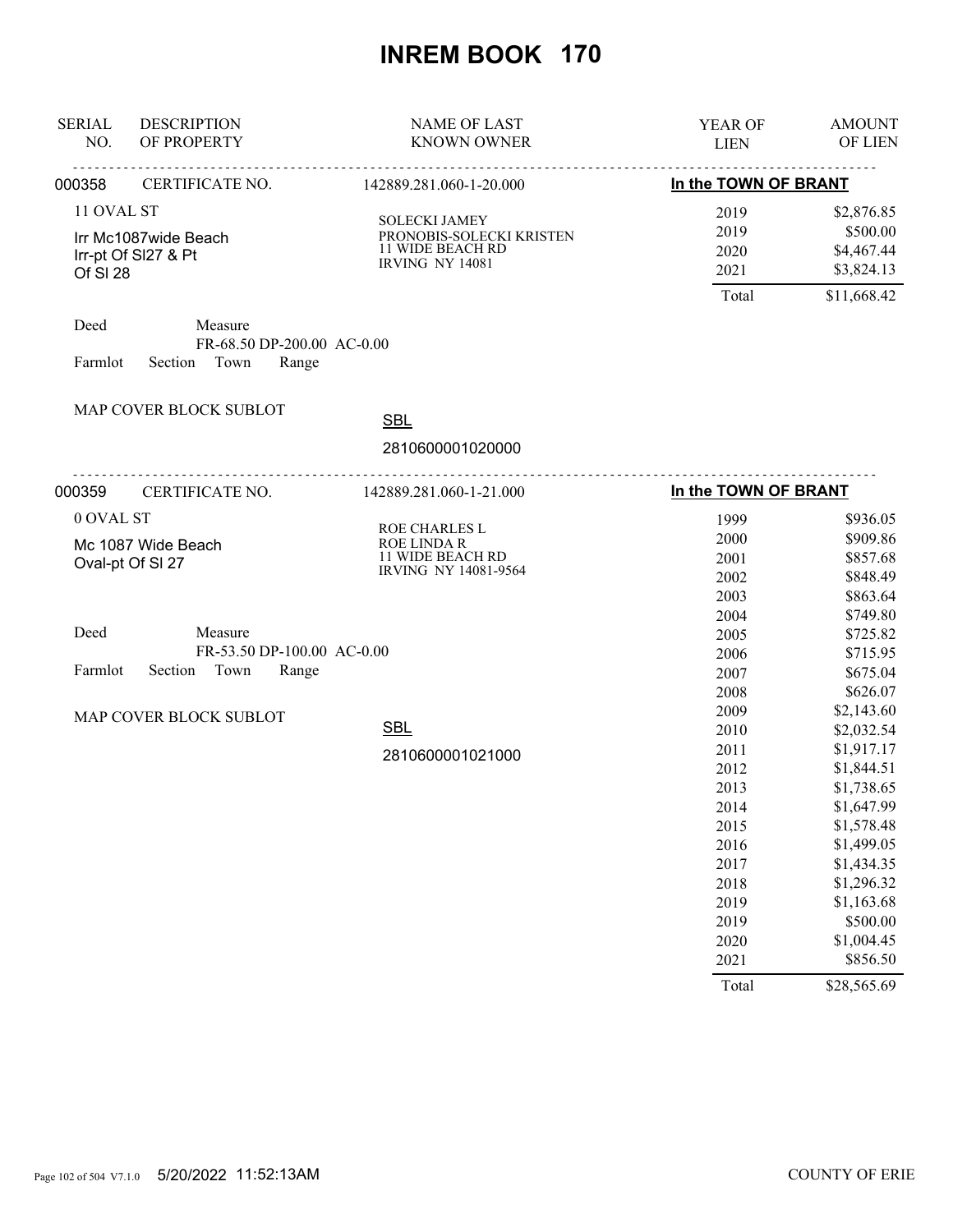| <b>SERIAL</b><br>NO.    | <b>DESCRIPTION</b><br>OF PROPERTY                                  | <b>NAME OF LAST</b><br><b>KNOWN OWNER</b>                                                                    | YEAR OF<br><b>LIEN</b>                | <b>AMOUNT</b><br>OF LIEN                                          |
|-------------------------|--------------------------------------------------------------------|--------------------------------------------------------------------------------------------------------------|---------------------------------------|-------------------------------------------------------------------|
| 000360                  | CERTIFICATE NO.                                                    | 142889.283.020-1-30.000                                                                                      | In the TOWN OF BRANT                  |                                                                   |
| Laduca<br>Laduca<br>.5a | 11085 BRANT RESERV RD                                              | <b>CRUZ MARYELLEN</b><br>11085 BRANT RESERV RD<br><b>IRVING NY 14081</b>                                     | 2018<br>2019<br>2019<br>2020          | \$7,786.70<br>\$7,906.74<br>\$500.00<br>\$6,838.96                |
| Deed<br>Farmlot         | Measure<br>FR-70.00 DP-325.00 AC-0.00<br>Section Town<br>Range     |                                                                                                              | Total                                 | \$23,032.40                                                       |
|                         | MAP COVER BLOCK SUBLOT                                             | <b>SBL</b><br>2830200001030000                                                                               |                                       |                                                                   |
| 000363                  | <u>.</u><br>CERTIFICATE NO.                                        | <u>.</u><br>142889.285.000-1-23.100                                                                          | In the TOWN OF BRANT                  |                                                                   |
| Gier<br>Mahoney         | 10843 MILE BLOCK RD                                                | MAHONEY JOANNE E<br>10843 MILE BLOCK RD<br>NORTH COLLINS NY 14111-9602                                       | 2019<br>2019<br>2020<br>2021<br>Total | \$5,558.41<br>\$500.00<br>\$2,086.60<br>\$4,052.89<br>\$12,197.90 |
| Deed<br>Farmlot         | Measure<br>FR-372.20 DP-470.03 AC-0.00<br>Section<br>Town<br>Range |                                                                                                              |                                       |                                                                   |
|                         | MAP COVER BLOCK SUBLOT                                             | <b>SBL</b>                                                                                                   |                                       |                                                                   |
|                         |                                                                    | 2850000001023100                                                                                             |                                       |                                                                   |
| 000365                  | CERTIFICATE NO.                                                    | <u>.</u><br>143001.112.280-1-18.000                                                                          | In the VILLAGE OF SLOAN               |                                                                   |
| 298bl B<br>28 X 120     | 328 REIMAN ST<br>42                                                | MUZHIK CORPORATION 55%<br><b>GREG PHILLIES ENTERPRISES LLC</b><br>543 POTOMAC AVE<br><b>BUFFALO NY 14222</b> | 2019<br>2019<br>2020<br>2021<br>Total | \$9,239.33<br>\$500.00<br>\$8,245.40<br>\$7,143.88<br>\$25,128.61 |
| Deed<br>Farmlot         | Measure<br>FR-30.00 DP-120.00 AC-0.00<br>Section<br>Town<br>Range  |                                                                                                              |                                       |                                                                   |
|                         | MAP COVER BLOCK SUBLOT                                             | <b>SBL</b>                                                                                                   |                                       |                                                                   |
|                         |                                                                    | 1122800001018000                                                                                             |                                       |                                                                   |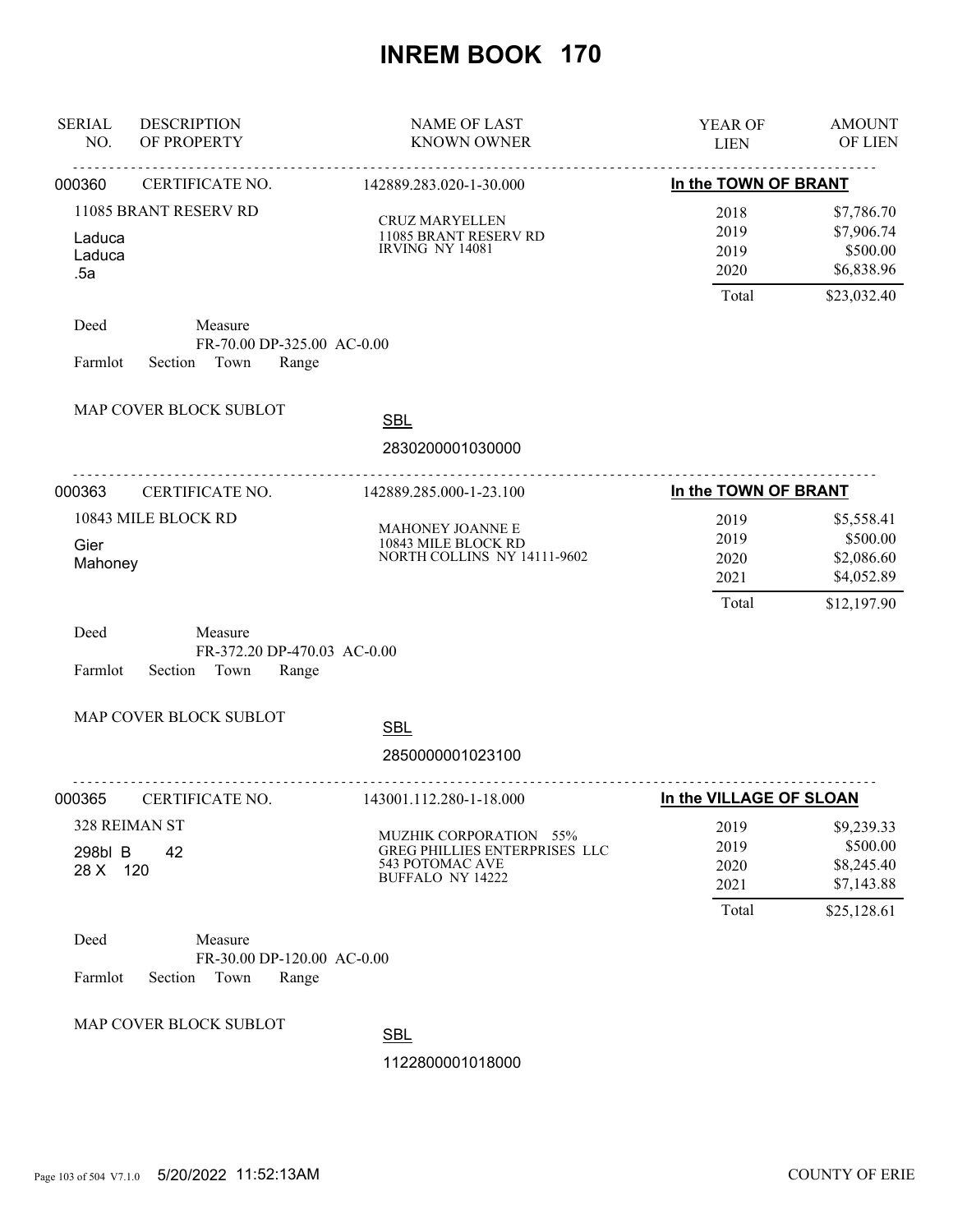| <b>SERIAL</b><br>NO.                        | <b>DESCRIPTION</b><br>OF PROPERTY                                 | <b>NAME OF LAST</b><br><b>KNOWN OWNER</b>                                                          | <b>YEAR OF</b><br><b>LIEN</b> | <b>AMOUNT</b><br><b>OF LIEN</b>                    |
|---------------------------------------------|-------------------------------------------------------------------|----------------------------------------------------------------------------------------------------|-------------------------------|----------------------------------------------------|
| 000366                                      | CERTIFICATE NO.                                                   | 143001.112.280-4-35.100                                                                            | In the VILLAGE OF SLOAN       |                                                    |
| 248<br>121<br>60 X                          | <b>259 HALSTEAD AVE</b><br>127 128                                | <b>KALSON ROBERT C</b><br><b>KALSON JOANNE</b><br><b>259 HALSTEAD AVE</b><br><b>SLOAN NY 14212</b> | 2019<br>2019<br>Total         | \$3,751.84<br>\$500.00<br>\$4,251.84               |
| Deed<br>Farmlot                             | Measure<br>FR-60.00 DP-121.50 AC-0.00<br>Town<br>Section<br>Range |                                                                                                    |                               |                                                    |
|                                             | MAP COVER BLOCK SUBLOT                                            | <b>SBL</b>                                                                                         |                               |                                                    |
|                                             |                                                                   | 1122800004035100                                                                                   |                               |                                                    |
| 000367                                      | CERTIFICATE NO.                                                   | 143001.112.350-2-31.000                                                                            | In the VILLAGE OF SLOAN       |                                                    |
| 211 WAGNER AVE<br>298bl H 58 57<br>60 X 118 |                                                                   | KOWAL CHRISTOPHER L<br>211 WAGNER AVE<br><b>SLOAN NY 14212-2157</b>                                | 2019<br>2019<br>2020<br>2021  | \$3,308.06<br>\$500.00<br>\$4,478.77<br>\$4,000.01 |
| Deed                                        | Measure                                                           |                                                                                                    | Total                         | \$12,286.84                                        |

| Deed |                            | Measure |                              |  |
|------|----------------------------|---------|------------------------------|--|
|      |                            |         | $FR-60.00$ DP-118.00 AC-0.00 |  |
|      | Farmlot Section Town Range |         |                              |  |

MAP COVER BLOCK SUBLOT

**SBL**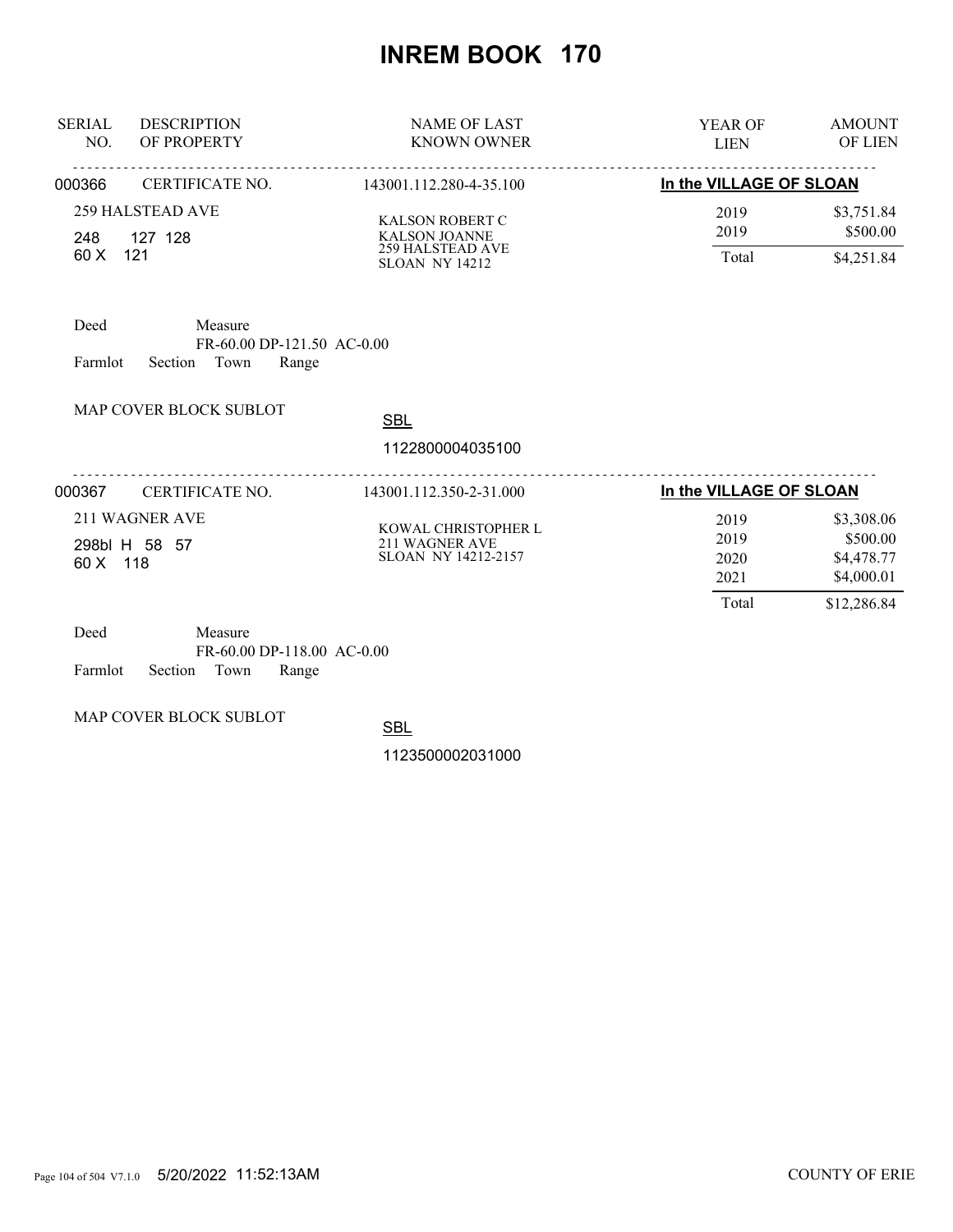| <b>SERIAL</b><br><b>DESCRIPTION</b> | <b>NAME OF LAST</b>                        | YEAR OF                 | <b>AMOUNT</b> |
|-------------------------------------|--------------------------------------------|-------------------------|---------------|
| NO.<br>OF PROPERTY                  | <b>KNOWN OWNER</b>                         | <b>LIEN</b>             | OF LIEN       |
| 000368<br>CERTIFICATE NO.           | 143001.112.350-2-34.000                    | In the VILLAGE OF SLOAN |               |
| 0 WAGNER AVE                        | WHALEN KEVIN                               | 1999                    | \$1,132.57    |
| 63<br>Mc 298 Blh                    | 157 FRANCIS AVE                            | 2000                    | \$1,365.77    |
| 202-695                             | <b>SLOAN NY 14212-2363</b>                 | 2001                    | \$1,184.26    |
| 30 X 118                            |                                            | 2002                    | \$1,128.68    |
|                                     |                                            | 2003                    | \$1,127.92    |
|                                     |                                            | 2004                    | \$1,168.04    |
| Deed<br>Measure                     |                                            | 2005                    | \$1,216.98    |
| FR-30.00 DP-118.00 AC-0.00          |                                            | 2006                    | \$1,287.94    |
| Section<br>Town<br>Range<br>Farmlot |                                            | 2007                    | \$1,248.32    |
|                                     |                                            | 2008                    | \$1,166.06    |
| MAP COVER BLOCK SUBLOT              |                                            | 2009                    | \$1,081.66    |
|                                     | <b>SBL</b>                                 | 2010                    | \$1,037.30    |
|                                     | 1123500002034000                           | 2011                    | \$1,004.49    |
|                                     |                                            | 2012                    | \$1,034.84    |
|                                     |                                            | 2013                    | \$963.21      |
|                                     |                                            | 2014                    | \$892.72      |
|                                     |                                            | 2015                    | \$818.97      |
|                                     |                                            | 2016                    | \$759.94      |
|                                     |                                            | 2017                    | \$679.34      |
|                                     |                                            | 2018                    | \$702.81      |
|                                     |                                            | 2019                    | \$548.81      |
|                                     |                                            | 2019                    | \$500.00      |
|                                     |                                            | 2020                    | \$488.07      |
|                                     |                                            | 2021                    | \$424.75      |
|                                     |                                            | Total                   | \$22,963.45   |
| 000370<br>CERTIFICATE NO.           | <u>.</u><br>143001.112.440-1-1.000         | In the VILLAGE OF SLOAN |               |
| <b>69 LACKAWANNA AVE</b>            |                                            | 2019                    | \$9,017.86    |
|                                     | PATRONAGGIO JOLYNN M                       | 2019                    | \$500.00      |
| 2311<br>24<br>70 X<br>120           | 69 LACKAWANNA AVE<br><b>SLOAN NY 14212</b> | 2020                    | \$8,163.50    |
|                                     |                                            | 2021                    | \$7,191.60    |
|                                     |                                            | Total                   | \$24,872.96   |
|                                     |                                            |                         |               |

| Deed |                            | Measure |                              |  |
|------|----------------------------|---------|------------------------------|--|
|      |                            |         | $FR-70.00$ DP-120.00 AC-0.00 |  |
|      | Farmlot Section Town Range |         |                              |  |

MAP COVER BLOCK SUBLOT

**SBL**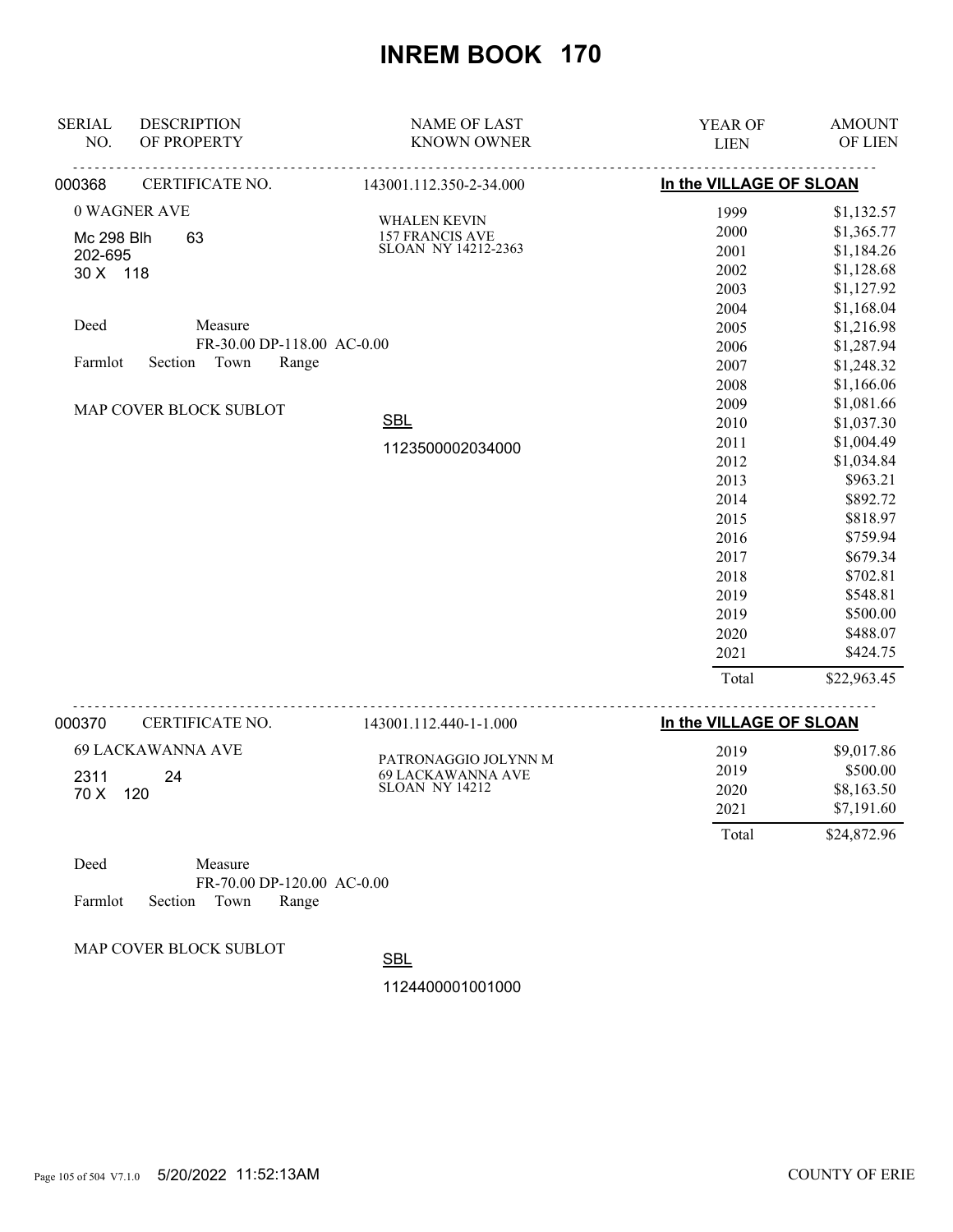| <b>SERIAL</b><br>NO.  | <b>DESCRIPTION</b><br>OF PROPERTY                                | <b>NAME OF LAST</b><br><b>KNOWN OWNER</b>                                                               | YEAR OF<br><b>LIEN</b>                       | <b>AMOUNT</b><br>OF LIEN                                                     |
|-----------------------|------------------------------------------------------------------|---------------------------------------------------------------------------------------------------------|----------------------------------------------|------------------------------------------------------------------------------|
| 000371                | <u>.</u><br>CERTIFICATE NO.                                      | 143001.112.440-2-27.000                                                                                 | <u>.</u><br>In the VILLAGE OF SLOAN          |                                                                              |
|                       | 1418 LOVEJOY ST                                                  | <b>AMANTI FRANK</b><br><b>AMANTI TRACY</b><br>1418 LOVEJOY ST<br><b>SLOAN NY 14212</b>                  | 2017<br>2018<br>2018<br>2019<br>2019<br>2020 | \$2,834.19<br>\$4,219.11<br>\$500.00<br>\$3,807.75<br>\$500.00<br>\$3,397.06 |
| Deed                  | Measure<br>FR-41.80 DP-146.38 AC-0.00                            |                                                                                                         | 2021                                         | \$2,944.41                                                                   |
| Farmlot               | Section<br>Town<br>Range                                         |                                                                                                         | Total                                        | \$18,202.52                                                                  |
|                       | MAP COVER BLOCK SUBLOT                                           | <b>SBL</b><br>1124400002027000                                                                          |                                              |                                                                              |
| 000373                | <u>.</u><br>CERTIFICATE NO.                                      | <u>.</u><br>143001.113.210-1-9.000                                                                      | In the VILLAGE OF SLOAN                      |                                                                              |
|                       | 224 GRIFFITH ST                                                  | <b>ECKERT KIM Y</b><br>224 GRIFFITH ST<br>SLOAN NY 14212-2239                                           | 2019<br>2020<br>2021<br>Total                | \$2,992.04<br>\$7,108.94<br>\$5,257.05<br>\$15,358.03                        |
| Deed<br>Farmlot       | Measure<br>FR-42.00 DP-86.00 AC-0.00<br>Section<br>Town<br>Range |                                                                                                         |                                              |                                                                              |
|                       | MAP COVER BLOCK SUBLOT                                           | <b>SBL</b>                                                                                              |                                              |                                                                              |
|                       |                                                                  | 1132100001009000                                                                                        |                                              |                                                                              |
| 000375                | -------------------------------------<br>CERTIFICATE NO.         | 143001.113.210-4-34.000                                                                                 | In the VILLAGE OF SLOAN                      |                                                                              |
| Mc383<br>1574<br>60 X | 219 CURRIER AVE<br>169 170<br>79                                 | <b>CZARNIAK THOMAS A</b><br><b>CZARNIAK CRISTY N</b><br><b>219 CURRIER AVE</b><br><b>SLOAN NY 14212</b> | 2019<br>2019<br>2020<br>2021<br>Total        | \$7,392.55<br>\$500.00<br>\$6,596.97<br>\$5,716.04<br>\$20,205.56            |
| Deed<br>Farmlot       | Measure<br>FR-60.00 DP-79.35 AC-0.00<br>Section<br>Town<br>Range |                                                                                                         |                                              |                                                                              |
|                       | MAP COVER BLOCK SUBLOT                                           | <b>SBL</b>                                                                                              |                                              |                                                                              |
|                       |                                                                  | 1132100004034000                                                                                        |                                              |                                                                              |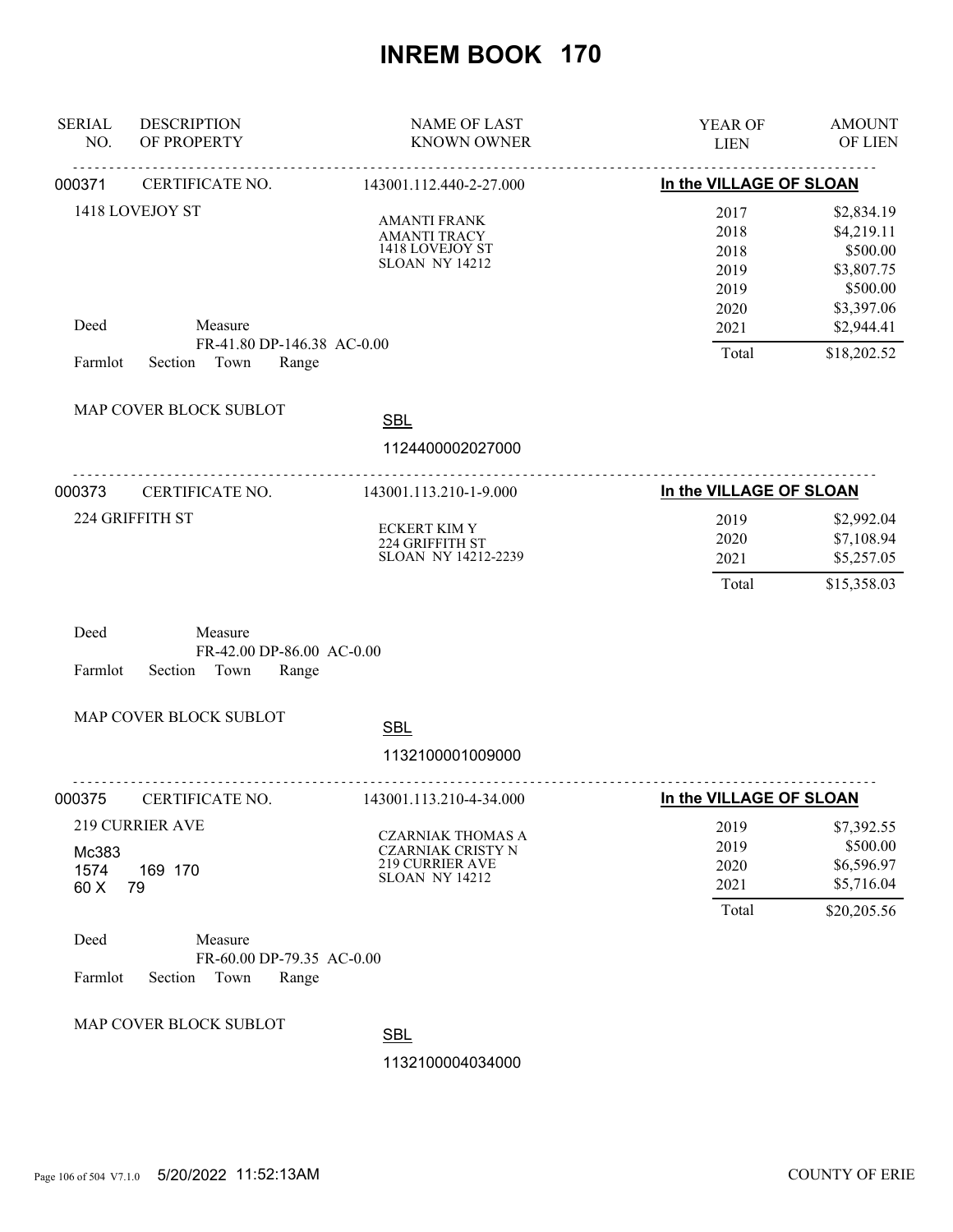| <b>SERIAL</b><br>NO.   | <b>DESCRIPTION</b><br>OF PROPERTY                      | <b>NAME OF LAST</b><br><b>KNOWN OWNER</b>                       | <b>YEAR OF</b><br><b>LIEN</b> | <b>AMOUNT</b><br>OF LIEN               |
|------------------------|--------------------------------------------------------|-----------------------------------------------------------------|-------------------------------|----------------------------------------|
| 000378                 | CERTIFICATE NO.                                        | 143001.113.290-4-20.000                                         | In the VILLAGE OF SLOAN       |                                        |
| 0 ROLAND ST            |                                                        | <b>AMANTI FRANK SR</b>                                          | 2016                          | \$561.96                               |
| 249-257 76<br>30 X 100 |                                                        | 61 ROLAND ST<br><b>SLOAN NY 14212</b>                           | 2017<br>2018                  | \$638.96<br>\$571.84                   |
|                        |                                                        |                                                                 | 2019<br>2019<br>2020          | \$516.22<br>\$500.00<br>\$458.95       |
| Deed                   | Measure<br>FR-30.00 DP-100.60 AC-0.00                  |                                                                 | 2021                          | \$399.56                               |
| Farmlot                | Town<br>Section<br>Range                               |                                                                 | Total                         | \$3,647.49                             |
|                        | MAP COVER BLOCK SUBLOT                                 | <b>SBL</b>                                                      |                               |                                        |
|                        |                                                        | 1132900004020000                                                |                               |                                        |
| 000379                 | CERTIFICATE NO.                                        | 143001.113.290-4-21.000                                         | In the VILLAGE OF SLOAN       |                                        |
| 249-257 75             | <b>61 ROLAND ST</b>                                    | <b>AMANTI FRANK SR</b><br>61 ROLAND ST<br><b>SLOAN NY 14212</b> | 2016<br>2017                  | \$500.00<br>\$12,559.46<br>\$12,043.34 |
| 30 X 100               |                                                        |                                                                 | 2018<br>2019<br>2019          | \$10,868.78<br>\$500.00                |
| Deed                   | Measure                                                |                                                                 | 2020<br>2021                  | \$9,699.90<br>\$8,403.69               |
| Farmlot                | FR-30.00 DP-100.60 AC-0.00<br>Town<br>Range<br>Section |                                                                 | Total                         | \$54,575.17                            |

MAP COVER BLOCK SUBLOT

**SBL**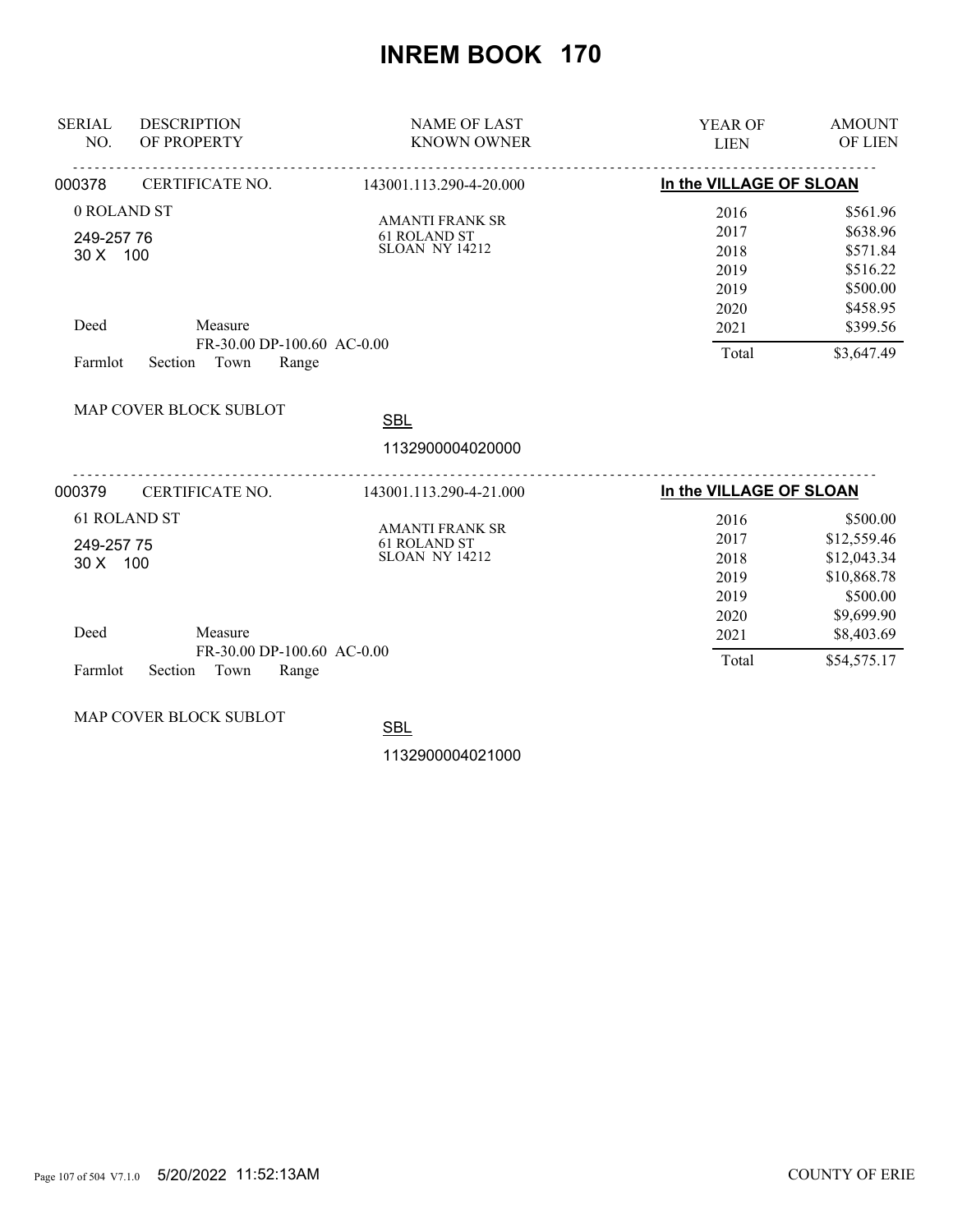| <b>SERIAL</b><br>NO.                                 | <b>DESCRIPTION</b><br>OF PROPERTY | <b>NAME OF LAST</b><br><b>KNOWN OWNER</b>                                       | YEAR OF<br><b>LIEN</b>  | <b>AMOUNT</b><br>OF LIEN |  |
|------------------------------------------------------|-----------------------------------|---------------------------------------------------------------------------------|-------------------------|--------------------------|--|
| 000380                                               | CERTIFICATE NO.                   | 143001.113.300-1-1.000                                                          |                         | In the VILLAGE OF SLOAN  |  |
| 0 FRANKLIN AVE                                       |                                   |                                                                                 | 1998                    | \$216.38                 |  |
|                                                      |                                   | PINKOWSKI STEPHEN J<br>363 BULLIS RD                                            | 1999                    | \$658.54                 |  |
| E Cor Crocker St<br>284-286-308-941-1289<br>30 X 110 |                                   | WEST SENECA NY 14224-3281                                                       | 2000                    | \$651.04                 |  |
|                                                      |                                   |                                                                                 | 2001                    | \$288.58                 |  |
|                                                      |                                   |                                                                                 | 2002                    | \$1,092.57               |  |
|                                                      |                                   |                                                                                 | 2003                    | \$1,091.81               |  |
| Deed<br>Measure<br>FR-30.00 DP-110.00 AC-0.00        |                                   |                                                                                 | 2004                    | \$1,130.57               |  |
|                                                      |                                   |                                                                                 | 2005                    | \$1,178.02               |  |
| Section<br>Town<br>Range<br>Farmlot                  |                                   |                                                                                 | 2006                    | \$1,246.70               |  |
|                                                      |                                   |                                                                                 | 2007                    | \$1,208.39               |  |
|                                                      | MAP COVER BLOCK SUBLOT            |                                                                                 | 2008                    | \$1,128.73               |  |
|                                                      |                                   | <b>SBL</b>                                                                      | 2009                    | \$1,047.11               |  |
|                                                      |                                   | 1133000001001000                                                                | 2010                    | \$1,004.12               |  |
|                                                      |                                   |                                                                                 | 2011                    | \$972.35                 |  |
|                                                      |                                   |                                                                                 | 2012                    | \$1,001.74               |  |
|                                                      |                                   |                                                                                 | 2013                    | \$932.41                 |  |
|                                                      |                                   |                                                                                 | 2014                    | \$864.16                 |  |
|                                                      |                                   |                                                                                 | 2015                    | \$787.83                 |  |
|                                                      |                                   |                                                                                 | 2016                    | \$729.85                 |  |
|                                                      |                                   |                                                                                 | 2017                    | \$652.38                 |  |
|                                                      |                                   |                                                                                 | 2018                    | \$583.86                 |  |
|                                                      |                                   |                                                                                 | 2019                    | \$527.09                 |  |
|                                                      |                                   |                                                                                 | 2019                    | \$500.00                 |  |
|                                                      |                                   |                                                                                 | 2020                    | \$468.67                 |  |
|                                                      |                                   |                                                                                 | 2021                    | \$407.93                 |  |
|                                                      |                                   |                                                                                 | Total                   | \$20,370.83              |  |
| 000381                                               | CERTIFICATE NO.                   | 143001.113.300-2-24.000                                                         | In the VILLAGE OF SLOAN |                          |  |
| 220 GATES ST                                         |                                   |                                                                                 | 2019                    | \$2,821.66               |  |
| 316bl B<br>23<br>30 X 110                            |                                   | MONUMENT OF FAITH<br>FELLOWSHIP CENTER<br>878 HUMBOLDT PKWY<br>BUFFALO NY 14211 | 2019                    | \$500.00                 |  |
|                                                      |                                   |                                                                                 | 2020                    | \$5,821.21               |  |
|                                                      |                                   |                                                                                 | 2021                    | \$5,044.13               |  |
|                                                      |                                   |                                                                                 |                         |                          |  |

| Deed                       | Measure |                            |  |
|----------------------------|---------|----------------------------|--|
|                            |         | FR-30.00 DP-110.00 AC-0.00 |  |
| Farmlot Section Town Range |         |                            |  |

MAP COVER BLOCK SUBLOT

**SBL** 

1133000002024000

Total \$14,187.00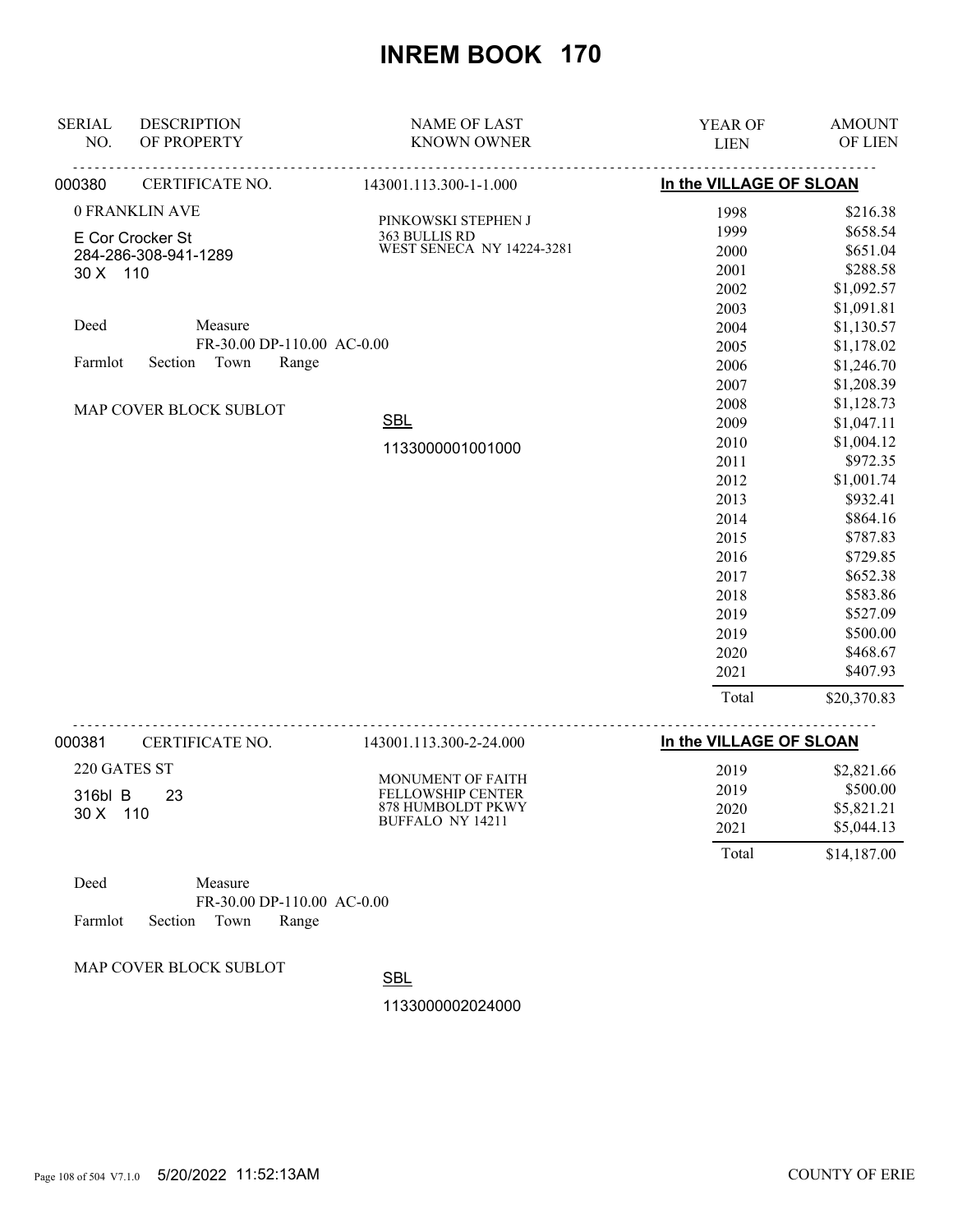| <b>SERIAL</b><br>NO. | <b>DESCRIPTION</b><br>OF PROPERTY                                 | <b>NAME OF LAST</b><br><b>KNOWN OWNER</b>                                                             | YEAR OF<br><b>LIEN</b>               | <b>AMOUNT</b><br>OF LIEN                                         |
|----------------------|-------------------------------------------------------------------|-------------------------------------------------------------------------------------------------------|--------------------------------------|------------------------------------------------------------------|
| 000385               | <b>CERTIFICATE NO.</b>                                            | 143003.103.060-7-2.000                                                                                | In the VILLAGE OF DEPEW              |                                                                  |
|                      | <b>81 BARNABAS DR</b>                                             | <b>RAPP BRIAN N</b><br><b>81 BARNABAS DR</b><br>DEPEW NY 14043-1901                                   | 2019<br>2019<br>2020<br>2021         | \$10,706.03<br>\$500.00<br>\$9,605.09<br>\$8,468.20              |
|                      |                                                                   |                                                                                                       | Total                                | \$29,279.32                                                      |
| Deed<br>Farmlot      | Measure<br>FR-60.00 DP-100.00 AC-0.00<br>Section Town<br>Range    |                                                                                                       |                                      |                                                                  |
|                      | MAP COVER BLOCK SUBLOT                                            | <b>SBL</b>                                                                                            |                                      |                                                                  |
|                      |                                                                   | 1030600007002000                                                                                      |                                      |                                                                  |
| 000389               | <u>.</u><br>CERTIFICATE NO.                                       | .<br>143003.103.100-5-38.000                                                                          | In the VILLAGE OF DEPEW              |                                                                  |
| 2236<br>56 X         | 461 N CREEK DR<br>544<br>175                                      | ANNA BONK LIVING TRUST<br>DOBOSIEWICZ ELIZABETH J TRUST<br>94 MEADOWVIEW LN<br>WILLIAMSVILLE NY 14221 | 2018<br>2019<br>2019<br>2020<br>2021 | \$4,513.88<br>\$4,994.92<br>\$500.00<br>\$5,170.54<br>\$4,733.60 |
| Deed<br>Farmlot      | Measure<br>FR-56.00 DP-175.00 AC-0.00<br>Town<br>Section<br>Range |                                                                                                       | Total                                | \$19,912.94                                                      |
|                      | MAP COVER BLOCK SUBLOT                                            | <b>SBL</b>                                                                                            |                                      |                                                                  |
|                      |                                                                   | 1031000005038000                                                                                      |                                      |                                                                  |
| 000392               | CERTIFICATE NO.                                                   | .<br>143003.103.120-15-15.000                                                                         | In the VILLAGE OF DEPEW              |                                                                  |
|                      | <b>22 ROSSITER AVE</b>                                            | CEFALY DARRYL L<br><b>CEFALY MICHAEL</b><br><b>22 ROSSITER AVE</b><br>DEPEW NY 14043-2716             | 2019<br>2019<br>2020<br>2021         | \$6,059.02<br>\$500.00<br>\$5,498.61<br>\$1,588.44               |
|                      |                                                                   |                                                                                                       | Total                                | \$13,646.07                                                      |
| Deed<br>Farmlot      | Measure<br>FR-60.00 DP-125.00 AC-0.00<br>Section<br>Town<br>Range |                                                                                                       |                                      |                                                                  |
|                      | MAP COVER BLOCK SUBLOT                                            | <b>SBL</b><br>1031200015015000                                                                        |                                      |                                                                  |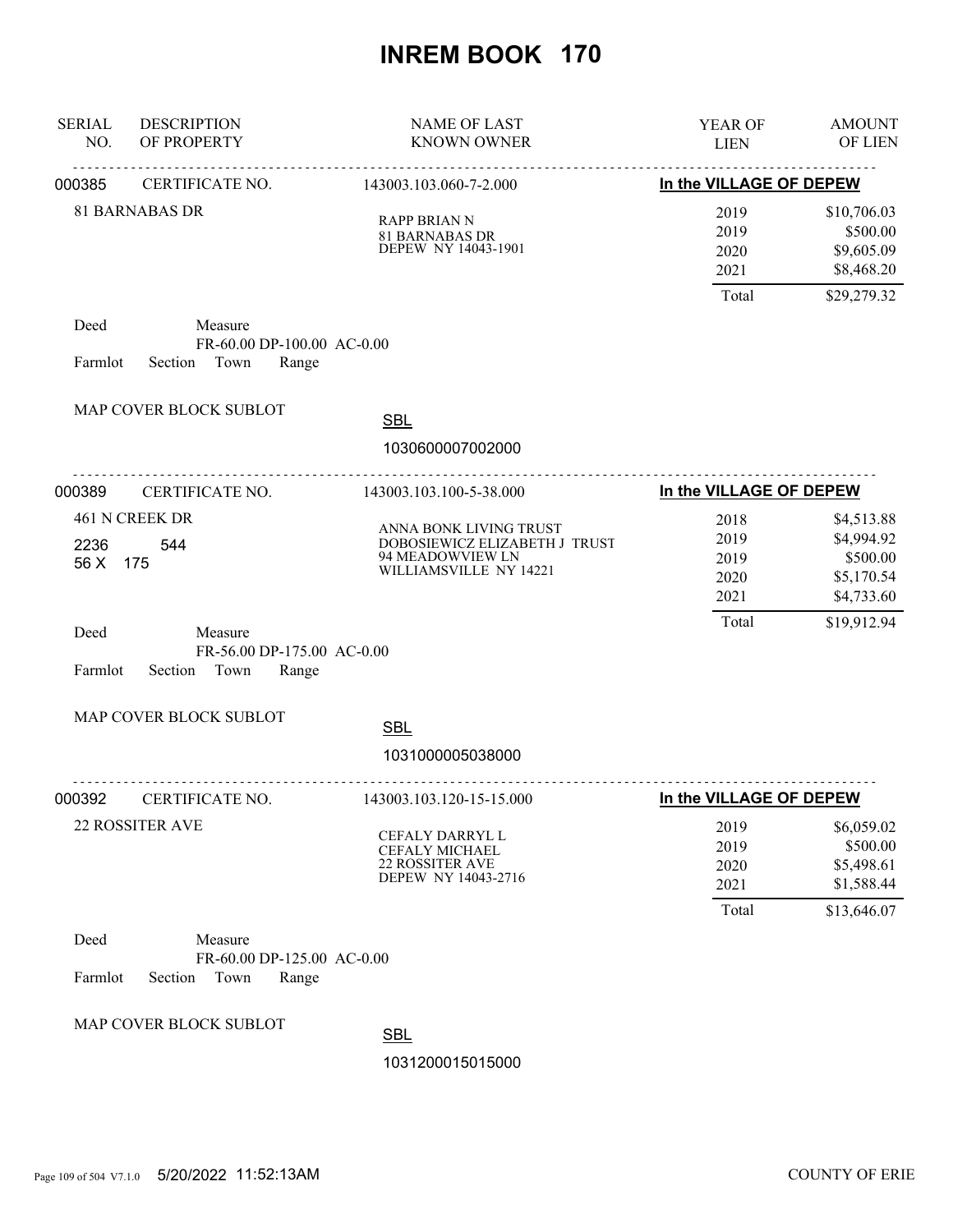| <b>SERIAL</b><br>NO. | <b>DESCRIPTION</b><br>OF PROPERTY                                 | <b>NAME OF LAST</b><br>KNOWN OWNER                                   | <b>YEAR OF</b><br><b>LIEN</b>                | <b>AMOUNT</b><br>OF LIEN                                                       |
|----------------------|-------------------------------------------------------------------|----------------------------------------------------------------------|----------------------------------------------|--------------------------------------------------------------------------------|
| 000393               | <u>.</u><br>CERTIFICATE NO.                                       | 143003.103.120-18-13.000                                             | <u>.</u><br>In the VILLAGE OF DEPEW          |                                                                                |
|                      | <b>50 BURKHARDT AVE</b>                                           | <b>JOHNSTON CHARLES</b><br><b>50 BURKHARDT AVE</b><br>DEPEW NY 14043 | 2019<br>2019<br>2020<br>2021                 | \$19,877.84<br>\$500.00<br>\$17,675.26<br>\$15,313.00                          |
|                      |                                                                   |                                                                      | Total                                        | \$53,366.10                                                                    |
| Deed<br>Farmlot      | Measure<br>FR-30.00 DP-134.27 AC-0.00<br>Section Town<br>Range    |                                                                      |                                              |                                                                                |
|                      | MAP COVER BLOCK SUBLOT                                            | <b>SBL</b>                                                           |                                              |                                                                                |
|                      |                                                                   | 1031200018013000                                                     |                                              |                                                                                |
| 000394               | <u>.</u><br>CERTIFICATE NO.                                       | 143003.103.120-18-14.000                                             | In the VILLAGE OF DEPEW                      |                                                                                |
|                      | <b>BURKHARDT AVE</b>                                              | <b>JOHNSTON CHARLES</b><br>50 BURKHARDT AVE<br><b>DEPEW NY 14043</b> | 2017<br>2018<br>2019<br>2019<br>2020<br>2021 | \$463.52<br>\$585.22<br>\$529.55<br>\$500.00<br>\$469.12<br>\$408.35           |
| Deed<br>Farmlot      | Measure<br>FR-30.00 DP-134.22 AC-0.00<br>Section<br>Town<br>Range |                                                                      | Total                                        | \$2,955.76                                                                     |
|                      | MAP COVER BLOCK SUBLOT                                            | <b>SBL</b>                                                           |                                              |                                                                                |
|                      |                                                                   | 1031200018014000                                                     |                                              |                                                                                |
| 000395               | CERTIFICATE NO.                                                   | 143003.103.160-2-19.000                                              | In the VILLAGE OF DEPEW                      |                                                                                |
|                      | 122 CHATEAU CT                                                    | <b>IZATT CAMERON S</b><br>122 CHATEAU CT<br>DEPEW NY 14043           | 2017<br>2018<br>2019<br>2019<br>2020<br>2021 | \$500.00<br>\$6,131.63<br>\$12,859.81<br>\$500.00<br>\$11,423.15<br>\$9,707.52 |
| Deed<br>Farmlot      | Measure<br>FR-48.00 DP-181.70 AC-0.00<br>Section<br>Town<br>Range |                                                                      | Total                                        | \$41,122.11                                                                    |
|                      | MAP COVER BLOCK SUBLOT                                            | <b>SBL</b><br>1031600002019000                                       |                                              |                                                                                |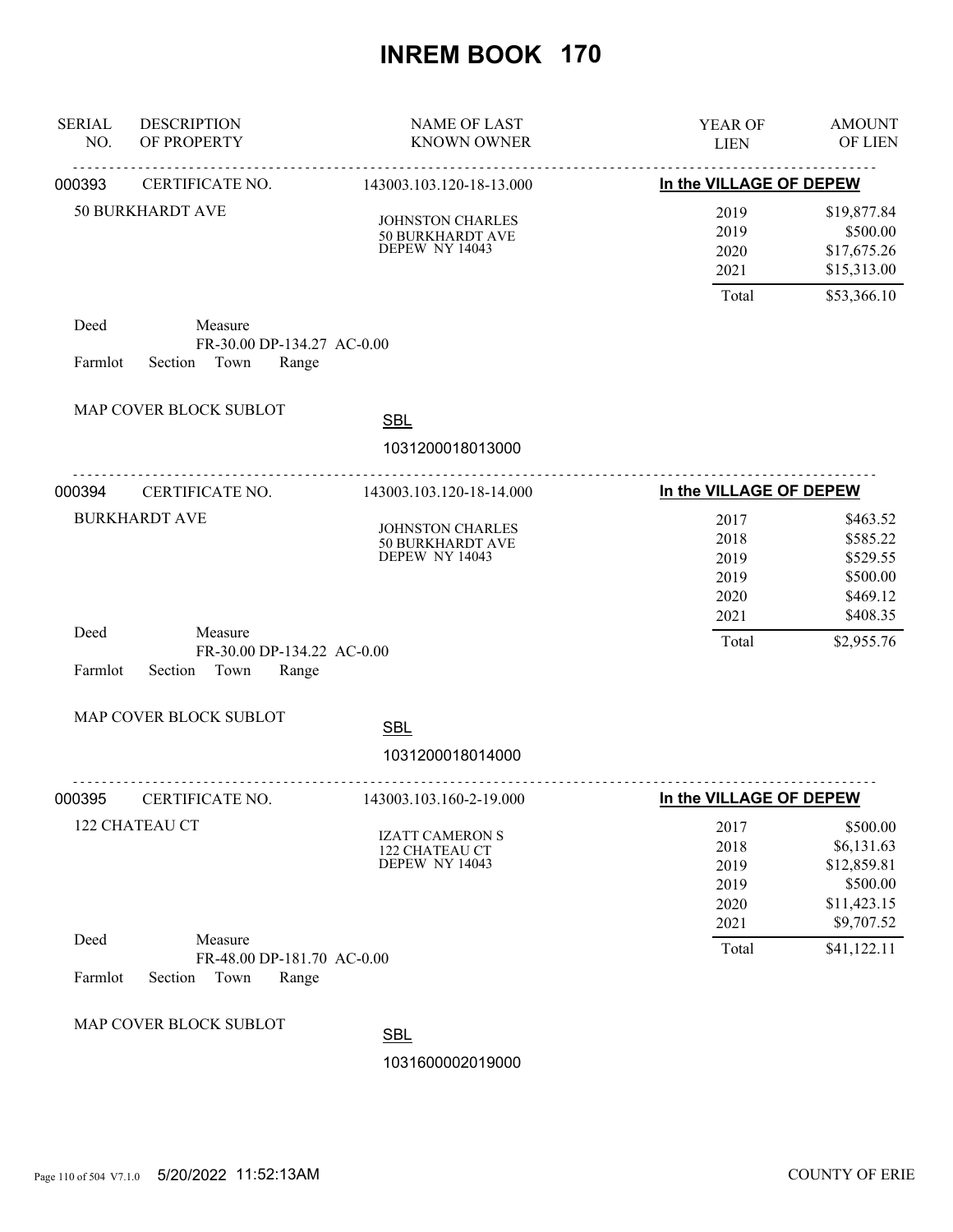| <b>SERIAL</b><br>NO. | <b>DESCRIPTION</b><br>OF PROPERTY                      | <b>NAME OF LAST</b><br><b>KNOWN OWNER</b> | YEAR OF<br><b>LIEN</b>              | <b>AMOUNT</b><br>OF LIEN |
|----------------------|--------------------------------------------------------|-------------------------------------------|-------------------------------------|--------------------------|
| 000396               | CERTIFICATE NO.                                        | 143003.103.760-1-6.000                    | <u>.</u><br>In the VILLAGE OF DEPEW |                          |
|                      | 4510 BROADWAY ST                                       | KOLKIEWICZ MARK<br>120 WINSPEAR           | 2019<br>2019                        | \$10,133.04<br>\$500.00  |
|                      |                                                        | <b>ELMA NY 14059</b>                      | Total                               | \$10,633.04              |
| Deed                 | Measure                                                |                                           |                                     |                          |
| Farmlot              | FR-64.20 DP-135.61 AC-0.00<br>Town<br>Section<br>Range |                                           |                                     |                          |
|                      | MAP COVER BLOCK SUBLOT                                 | <b>SBL</b>                                |                                     |                          |
|                      |                                                        | 1037600001006000                          |                                     |                          |
| 000397               | CERTIFICATE NO.                                        | 143003.104.050-4-5.000                    | In the VILLAGE OF DEPEW             |                          |
|                      | 0 GEORGE URBAN BLVD                                    |                                           | 2001                                | \$1,995.91               |
|                      |                                                        | <b>MIELKO EDWARD S</b><br>50 OAKGROVE CT  | 2002                                | \$2,353.47               |
|                      |                                                        | ELMA NY 14059-9650                        | 2003                                | \$2,299.66               |
|                      |                                                        |                                           | 2004                                | \$2,333.76               |
|                      |                                                        |                                           | 2005                                | \$2,296.81               |
|                      |                                                        |                                           | 2006                                | \$2,292.89               |
| Deed                 | Measure                                                |                                           | 2007                                | \$2,167.63               |
|                      | FR-60.00 DP-128.00 AC-0.00                             |                                           | 2008                                | \$2,001.51               |
| Farmlot              | Section<br>Town<br>Range                               |                                           | 2009                                | \$1,917.05               |
|                      |                                                        |                                           | 2010                                | \$2,061.32               |
|                      | MAP COVER BLOCK SUBLOT                                 |                                           | 2011                                | \$1,969.66               |
|                      |                                                        | <b>SBL</b>                                | 2012                                | \$1,879.28               |
|                      |                                                        | 1040500004005000                          | 2013                                | \$1,780.12               |
|                      |                                                        |                                           | 2014                                | \$1,684.75               |
|                      |                                                        |                                           | 2015                                | \$1,557.01               |
|                      |                                                        |                                           | 2016                                | \$1,443.19               |
|                      |                                                        |                                           | 2017                                | \$1,301.24               |
|                      |                                                        |                                           | 2018                                | \$1,172.15               |
|                      |                                                        |                                           | 2019                                | \$1,060.57               |
|                      |                                                        |                                           | 2019                                | \$500.00                 |
|                      |                                                        |                                           | 2020                                | \$940.60                 |
|                      |                                                        |                                           | 2021                                | \$816.17                 |
|                      |                                                        |                                           | Total                               | \$37,824.75              |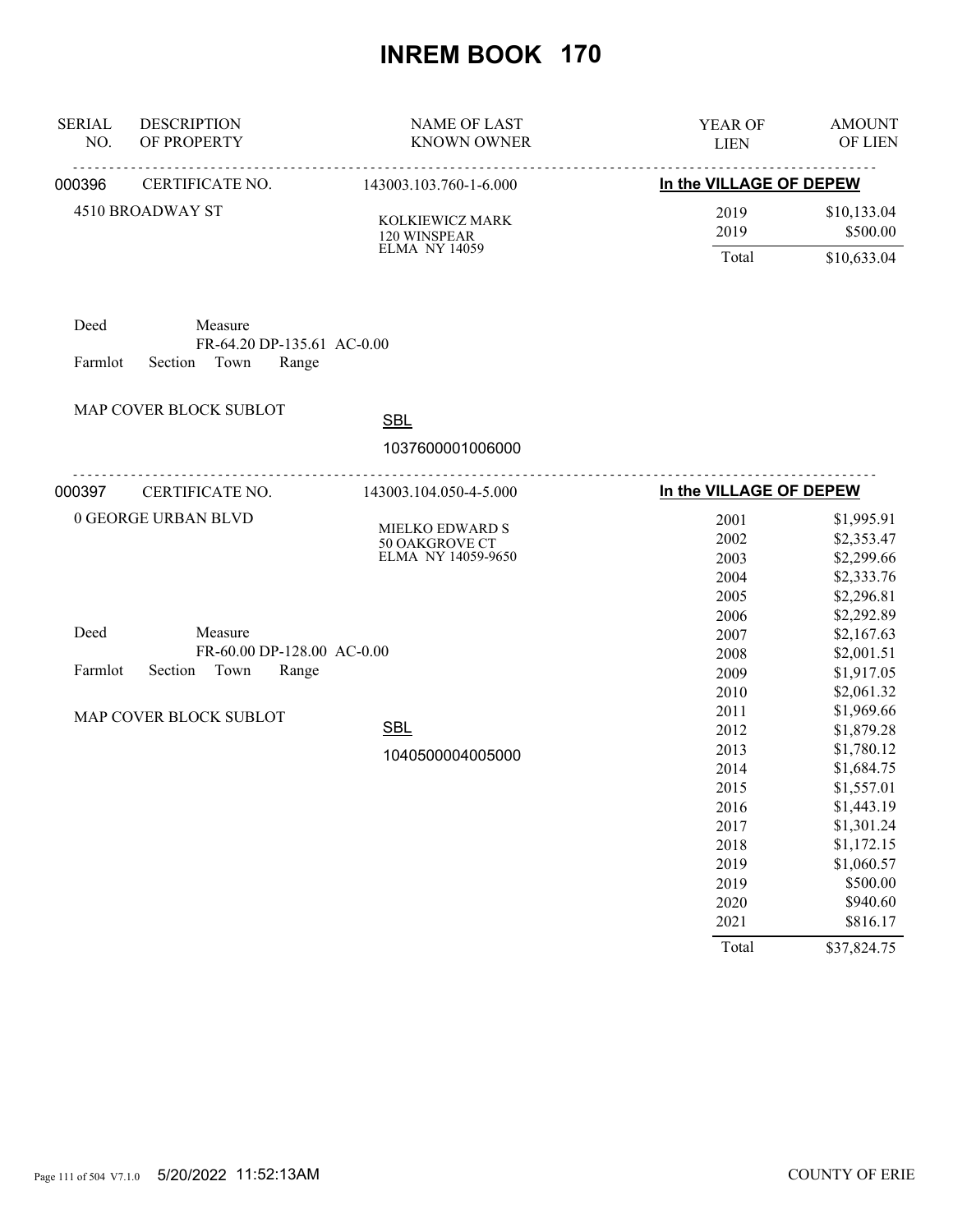| <b>SERIAL</b><br>NO. | <b>DESCRIPTION</b><br>OF PROPERTY                                 | <b>NAME OF LAST</b><br><b>KNOWN OWNER</b>                                            | YEAR OF<br><b>LIEN</b>               | <b>AMOUNT</b><br>OF LIEN                                       |
|----------------------|-------------------------------------------------------------------|--------------------------------------------------------------------------------------|--------------------------------------|----------------------------------------------------------------|
| 000399               | CERTIFICATE NO.                                                   | 143003.104.690-4-13.000                                                              | In the VILLAGE OF DEPEW              |                                                                |
|                      | 4756 BROADWAY ST                                                  | <b>SCHILLO KEITH</b><br><b>SCHILLO DOROTHY M</b><br>1177 PENORA ST<br>DEPEW NY 14043 | 2019<br>2019<br>2020<br>2021         | \$12,206.88<br>\$500.00<br>\$11,136.53<br>\$9,376.49           |
|                      |                                                                   |                                                                                      | Total                                | \$33,219.90                                                    |
| Deed<br>Farmlot      | Measure<br>FR-112.23 DP-120.15 AC-0.00<br>Section Town<br>Range   |                                                                                      |                                      |                                                                |
|                      | MAP COVER BLOCK SUBLOT                                            | <b>SBL</b>                                                                           |                                      |                                                                |
|                      |                                                                   | 1046900004013000                                                                     |                                      |                                                                |
| 000400               | .<br>CERTIFICATE NO.                                              | .<br>143089.79.200-1-15.000                                                          | In the TOWN OF CHEEKTOWAGA           |                                                                |
| 1606<br>50 X 141     | 110 CENTURY RD<br>10                                              | <b>MASON JIMMIE D</b><br>110 CENTURY RD<br>CHEEKTOWAGA NY 14215-1357                 | 2018<br>2018<br>2019<br>2019<br>2020 | \$3,853.82<br>\$500.00<br>\$7,755.07<br>\$500.00<br>\$6,949.35 |
| Deed<br>Farmlot      | Measure<br>FR-50.00 DP-141.00 AC-0.00<br>Section<br>Town<br>Range |                                                                                      | 2021<br>Total                        | \$6,183.72<br>\$25,741.96                                      |
|                      | MAP COVER BLOCK SUBLOT                                            | <b>SBL</b><br>0792000001015000                                                       |                                      |                                                                |
| 000401               | CERTIFICATE NO.                                                   | 143089.79.200-7-18.000                                                               | In the TOWN OF CHEEKTOWAGA           |                                                                |
|                      | 291 BURKE DR                                                      | HUFF ANDREW J JR<br><b>HUFF CATRICE D</b><br>291 BURKE DR<br>CHEEKTOWAGA NY 14215    | 2019<br>2019<br>2020<br>2021         | \$6,690.49<br>\$500.00<br>\$6,091.36<br>\$5,510.18             |
|                      |                                                                   |                                                                                      | Total                                | \$18,792.03                                                    |
| Deed<br>Farmlot      | Measure<br>FR-49.00 DP-137.18 AC-0.00<br>Section<br>Town<br>Range |                                                                                      |                                      |                                                                |
|                      | MAP COVER BLOCK SUBLOT                                            | <b>SBL</b><br>0792000007018000                                                       |                                      |                                                                |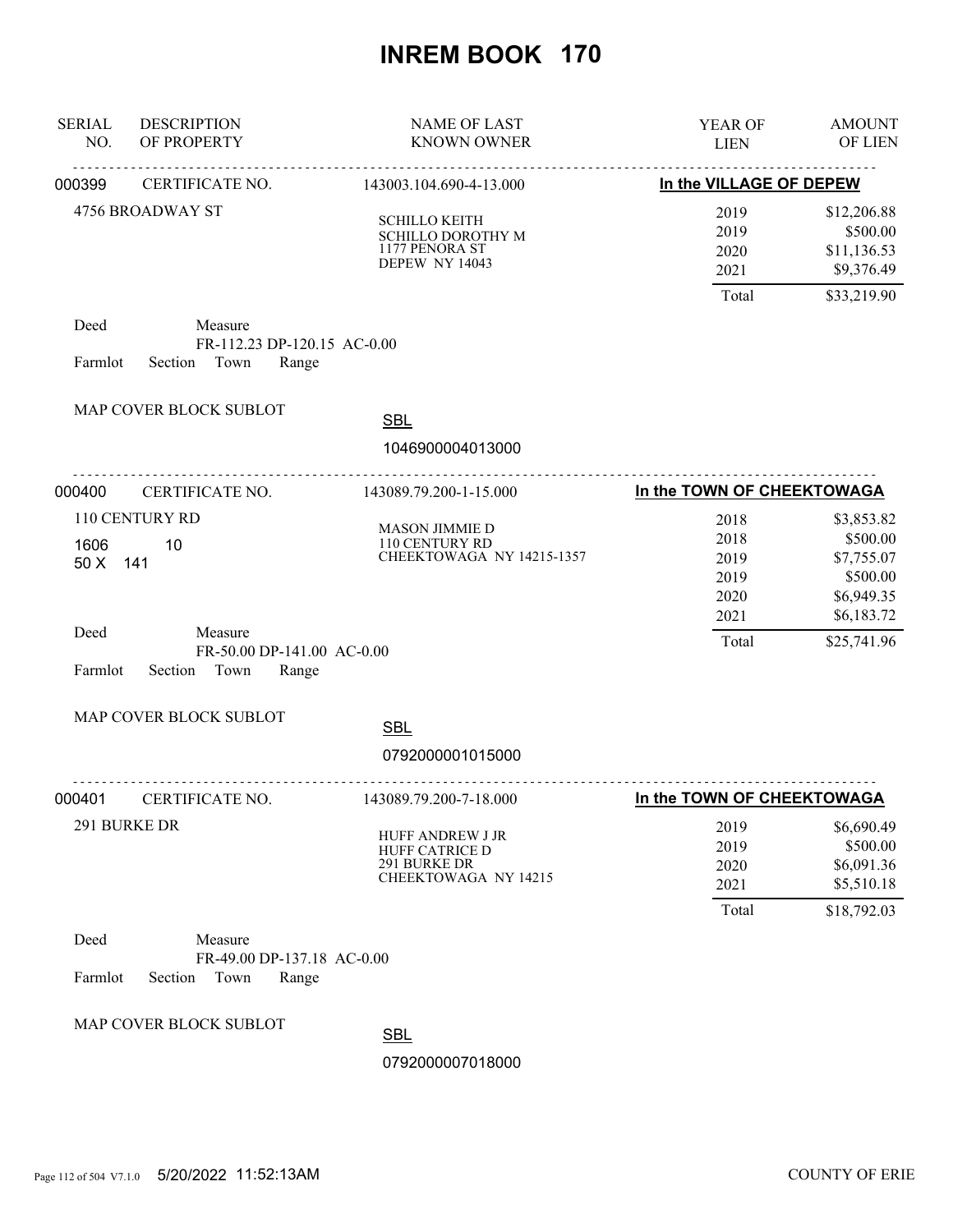| <b>SERIAL</b><br>NO. | <b>DESCRIPTION</b><br>OF PROPERTY                                 | <b>NAME OF LAST</b><br><b>KNOWN OWNER</b>                                  | YEAR OF<br><b>LIEN</b>                | <b>AMOUNT</b><br>OF LIEN                                          |
|----------------------|-------------------------------------------------------------------|----------------------------------------------------------------------------|---------------------------------------|-------------------------------------------------------------------|
| 000402               | CERTIFICATE NO.                                                   | 143089.79.200-9-14.000                                                     | In the TOWN OF CHEEKTOWAGA            |                                                                   |
|                      | <b>58 HIGHVIEW RD</b>                                             | YEE YVONNE H<br>58 HIGHVIEW RD<br>CHEEKTOWAGA NY 14215                     | 2019<br>2019<br>Total                 | \$3,987.34<br>\$500.00<br>\$4,487.34                              |
| Deed<br>Farmlot      | Measure<br>FR-50.00 DP-100.00 AC-0.00<br>Section Town<br>Range    |                                                                            |                                       |                                                                   |
|                      | MAP COVER BLOCK SUBLOT                                            | <b>SBL</b><br>0792000009014000                                             |                                       |                                                                   |
| 000404               | <u>.</u><br>CERTIFICATE NO.                                       | 143089.80.170-4-36.000                                                     | In the TOWN OF CHEEKTOWAGA            |                                                                   |
|                      | 219 MERRYMONT RD                                                  | <b>JACSPENEL LLC</b><br>1660 KENSINGTON AVE<br><b>CHEEKTOWAGA NY 14215</b> | 2019<br>2019<br>2020<br>2021<br>Total | \$3,429.61<br>\$500.00<br>\$6,788.24<br>\$6,040.23<br>\$16,758.08 |
| Deed<br>Farmlot      | Measure<br>FR-50.00 DP-155.00 AC-0.00<br>Section Town<br>Range    |                                                                            |                                       |                                                                   |
|                      | MAP COVER BLOCK SUBLOT                                            | <b>SBL</b>                                                                 |                                       |                                                                   |
|                      |                                                                   | 0801700004036000                                                           |                                       |                                                                   |
| 000405               | CERTIFICATE NO.                                                   | 143089.80.170-8-18.000                                                     | In the TOWN OF CHEEKTOWAGA            |                                                                   |
|                      | 3661 HARLEM RD                                                    | OWENS TERENCE D<br>83 CHESTERFIELD DR<br>CHEEKTOWAGA NY 14215              | 2019<br>2019<br>2020<br>2021<br>Total | \$7,154.41<br>\$500.00<br>\$9,181.70<br>\$8,171.88<br>\$25,007.99 |
| Deed<br>Farmlot      | Measure<br>FR-35.00 DP-135.00 AC-0.00<br>Section<br>Town<br>Range |                                                                            |                                       |                                                                   |
|                      | MAP COVER BLOCK SUBLOT                                            | <b>SBL</b>                                                                 |                                       |                                                                   |
|                      |                                                                   | 0801700008018000                                                           |                                       |                                                                   |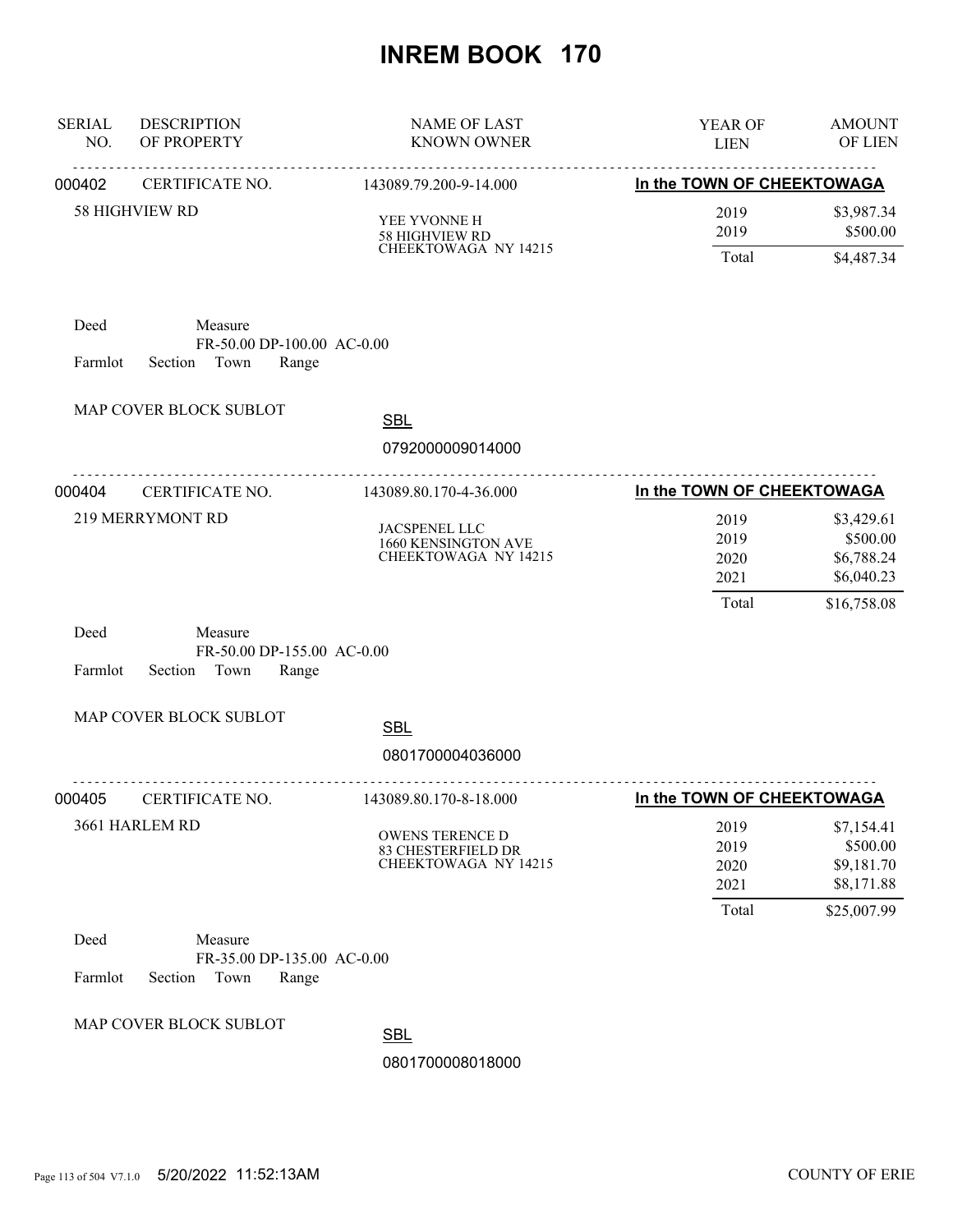| <b>SERIAL</b><br>NO. | <b>DESCRIPTION</b><br>OF PROPERTY                                 | NAME OF LAST<br><b>KNOWN OWNER</b>                                                                        | YEAR OF<br><b>LIEN</b>                       | <b>AMOUNT</b><br>OF LIEN                                                     |
|----------------------|-------------------------------------------------------------------|-----------------------------------------------------------------------------------------------------------|----------------------------------------------|------------------------------------------------------------------------------|
| 000407               | .<br>CERTIFICATE NO.                                              | <u>.</u><br>143089.80.180-5-46.000                                                                        | In the TOWN OF CHEEKTOWAGA                   |                                                                              |
|                      | 450 HUXLEY DR                                                     | PARISI DAVID<br>450 HUXLEY DR<br><b>CHEEKTOWAGA NY 14225</b>                                              | 2019<br>2019<br>2020<br>2021                 | \$12,489.20<br>\$500.00<br>\$11,191.56<br>\$9,961.95                         |
|                      |                                                                   |                                                                                                           | Total                                        | \$34,142.71                                                                  |
| Deed<br>Farmlot      | Measure<br>FR-50.00 DP-154.79 AC-0.00<br>Section Town<br>Range    |                                                                                                           |                                              |                                                                              |
|                      | MAP COVER BLOCK SUBLOT                                            | <b>SBL</b><br>0801800005046000                                                                            |                                              |                                                                              |
|                      |                                                                   |                                                                                                           |                                              |                                                                              |
| 000408               | CERTIFICATE NO.                                                   | 143089.80.180-12-10.000                                                                                   | In the TOWN OF CHEEKTOWAGA                   |                                                                              |
| 1239 21<br>60 X 150  | 524 MAPLEVIEW RD                                                  | MCILWAIN NICOLE L<br>524 MAPLEVIEW RD<br>CHEEKTOWAGA NY 14225-1606                                        | 2019<br>2019<br>2020                         | \$6,169.63<br>\$500.00<br>\$8,469.44                                         |
|                      |                                                                   |                                                                                                           | Total                                        | \$15,139.07                                                                  |
| Deed<br>Farmlot      | Measure<br>FR-60.00 DP-150.00 AC-0.00<br>Town<br>Section<br>Range |                                                                                                           |                                              |                                                                              |
|                      | MAP COVER BLOCK SUBLOT                                            | <b>SBL</b><br>0801800012010000                                                                            |                                              |                                                                              |
| 000412               | CERTIFICATE NO.                                                   | 143089.80.200-12-2.000                                                                                    | In the TOWN OF CHEEKTOWAGA                   |                                                                              |
|                      | 1271 CLEVELAND DR                                                 | PRENTICE HELEN LIFE USE<br><b>BUTKIEWICZ IGNATIUS F</b><br>1271 CLEVELAND DR<br>CHEEKTOWAGA NY 14225-1832 | 2018<br>2018<br>2019<br>2019<br>2020<br>2021 | \$8,024.01<br>\$500.00<br>\$4,221.45<br>\$500.00<br>\$7,058.34<br>\$6,315.38 |
| Deed<br>Farmlot      | Measure<br>FR-56.00 DP-120.00 AC-0.00<br>Section<br>Town<br>Range |                                                                                                           | Total                                        | \$26,619.18                                                                  |
|                      | MAP COVER BLOCK SUBLOT                                            | <b>SBL</b><br>0802000012002000                                                                            |                                              |                                                                              |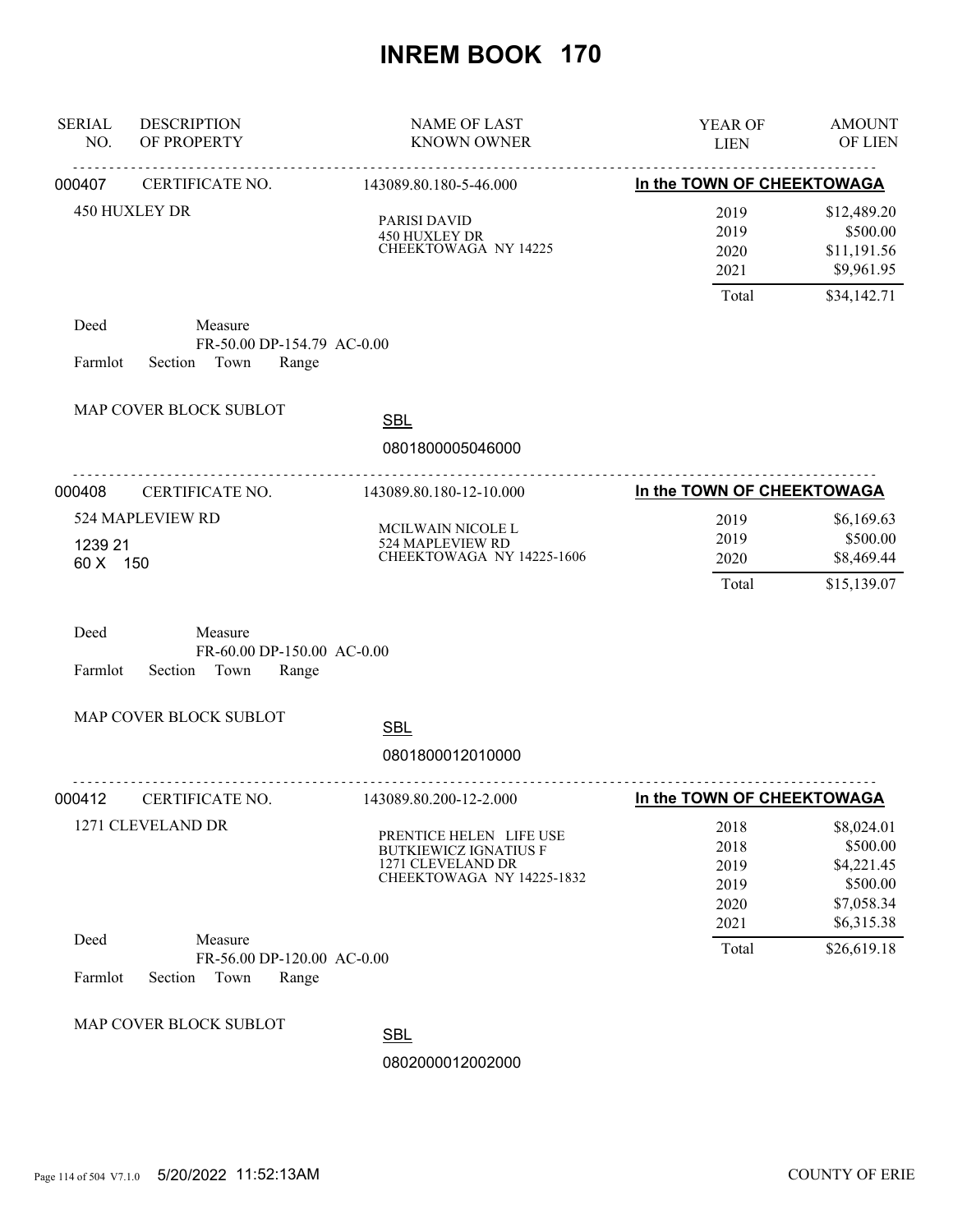| <b>SERIAL</b> | <b>DESCRIPTION</b>          | <b>NAME OF LAST</b>                 | YEAR OF                    | <b>AMOUNT</b> |
|---------------|-----------------------------|-------------------------------------|----------------------------|---------------|
| NO.           | OF PROPERTY                 | <b>KNOWN OWNER</b>                  | <b>LIEN</b>                | OF LIEN       |
| 000414        | <u>.</u><br>CERTIFICATE NO. | <u>.</u><br>143089.81.040-1-5.000   | In the TOWN OF CHEEKTOWAGA |               |
| 0 AERO DR     |                             |                                     | 1997                       | \$1,084.78    |
|               | 1540' E Amherst Vill        | <b>ASLAM FEROZA</b><br>23 WILLOW LN | 1998                       | \$1,588.56    |
| A             |                             | AMHERST NY 14228-3431               | 1999                       | \$1,605.81    |
| 85 X          | 90 Irr                      |                                     | 2000                       | \$1,472.39    |
|               |                             |                                     | 2001                       | \$1,410.11    |
|               |                             |                                     | 2002                       | \$1,385.46    |
| Deed          | Measure                     |                                     | 2003                       | \$1,340.96    |
|               | FR-85.00 DP-90.00 AC-0.00   |                                     | 2004                       | \$1,303.06    |
| Farmlot       | Town<br>Section<br>Range    |                                     | 2005                       | \$1,273.94    |
|               |                             |                                     | 2006                       | \$1,277.67    |
|               | MAP COVER BLOCK SUBLOT      |                                     | 2007                       | \$1,252.52    |
|               |                             | <b>SBL</b>                          | 2008                       | \$1,144.46    |
|               |                             | 0810400001005000                    | 2009                       | \$1,090.46    |
|               |                             |                                     | 2010                       | \$339.27      |
|               |                             |                                     | 2011                       | \$324.66      |
|               |                             |                                     | 2012                       | \$311.69      |
|               |                             |                                     | 2013                       | \$291.70      |
|               |                             |                                     | 2014                       | \$274.15      |
|               |                             |                                     | 2015                       | \$246.54      |
|               |                             |                                     | 2016                       | \$226.93      |
|               |                             |                                     | 2017                       | \$201.57      |
|               |                             |                                     | 2018                       | \$180.39      |
|               |                             |                                     | 2019                       | \$500.00      |
|               |                             |                                     | 2019                       | \$164.90      |
|               |                             |                                     | 2020                       | \$143.08      |
|               |                             |                                     | 2021                       | \$125.49      |
|               |                             |                                     | Total                      | \$20,560.55   |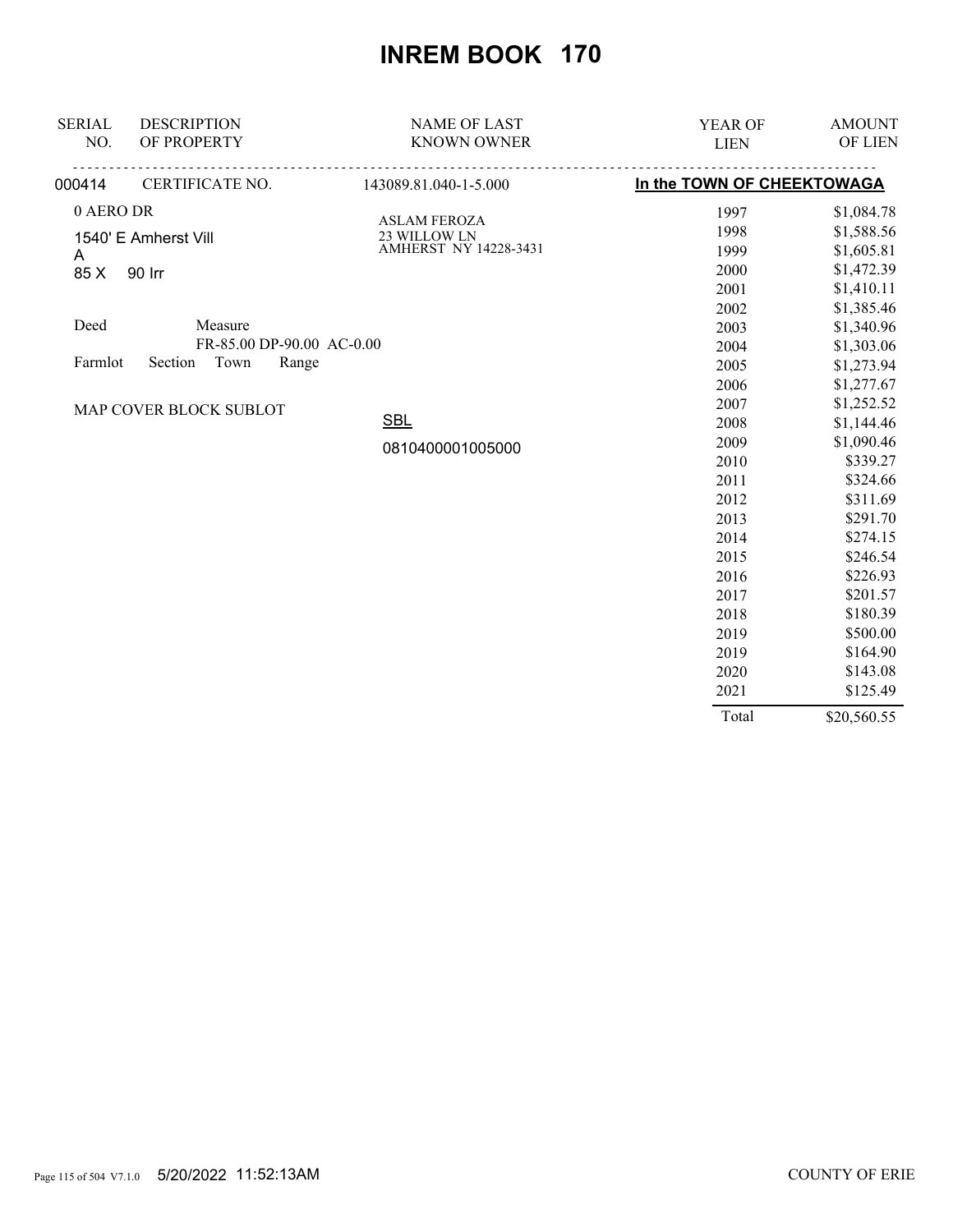| <b>SERIAL</b> | <b>DESCRIPTION</b>            | <b>NAME OF LAST</b>       | YEAR OF                    | <b>AMOUNT</b> |
|---------------|-------------------------------|---------------------------|----------------------------|---------------|
| NO.           | OF PROPERTY                   | <b>KNOWN OWNER</b>        | <b>LIEN</b>                | OF LIEN       |
| 000415        | CERTIFICATE NO.               | 143089.81.040-1-26.000    | In the TOWN OF CHEEKTOWAGA |               |
|               | 1000 AERO DR                  | PFOHL WILLIAM A           | 1992                       | \$4,698.12    |
|               | 2589' W Transit               | PFOHL KATHRYN E           | 1993                       | \$8,166.08    |
| 29.58 Ac      |                               | 83 PFOHL RD               | 1994                       | \$8,693.32    |
| 476 X 2754    |                               | CHEEKTOWAGA NY 14225-2430 | 1995                       | \$8,630.01    |
|               |                               |                           | 1996                       | \$2,823.25    |
|               |                               |                           | 1997                       | \$2,973.04    |
| Deed          | Measure                       |                           | 1998                       | \$4,016.33    |
|               | FR-476.00 DP-2,754.00 AC-0.00 |                           | 1999                       | \$4,214.19    |
| Farmlot       | Section<br>Town<br>Range      |                           | 2000                       | \$4,286.17    |
|               |                               |                           | 2001                       | \$4,282.51    |
|               | MAP COVER BLOCK SUBLOT        |                           | 2002                       | \$4,105.26    |
|               |                               | <b>SBL</b>                | 2003                       | \$3,952.66    |
|               |                               | 0810400001026000          | 2004                       | \$3,735.00    |
|               |                               |                           | 2005                       | \$3,000.59    |
|               |                               |                           | 2006                       | \$3,164.48    |
|               |                               |                           | 2007                       | \$3,032.69    |
|               |                               |                           | 2008                       | \$2,782.01    |
|               |                               |                           | 2009                       | \$2,808.97    |
|               |                               |                           | 2010                       | \$7,398.01    |
|               |                               |                           | 2011                       | \$7,127.34    |
|               |                               |                           | 2012                       | \$6,837.95    |
|               |                               |                           | 2013                       | \$6,416.31    |
|               |                               |                           | 2014                       | \$5,989.76    |
|               |                               |                           | 2015                       | \$5,376.66    |
|               |                               |                           | 2016                       | \$4,891.61    |
|               |                               |                           | 2017                       | \$4,350.21    |
|               |                               |                           | 2017                       | \$500.00      |
|               |                               |                           | 2018                       | \$3,880.56    |
|               |                               |                           | 2018                       | \$500.00      |
|               |                               |                           | 2019                       | \$3,541.13    |
|               |                               |                           | 2019                       | \$500.00      |
|               |                               |                           | 2020                       | \$3,111.42    |
|               |                               |                           | 2021                       | \$2,653.22    |

Total \$142,438.86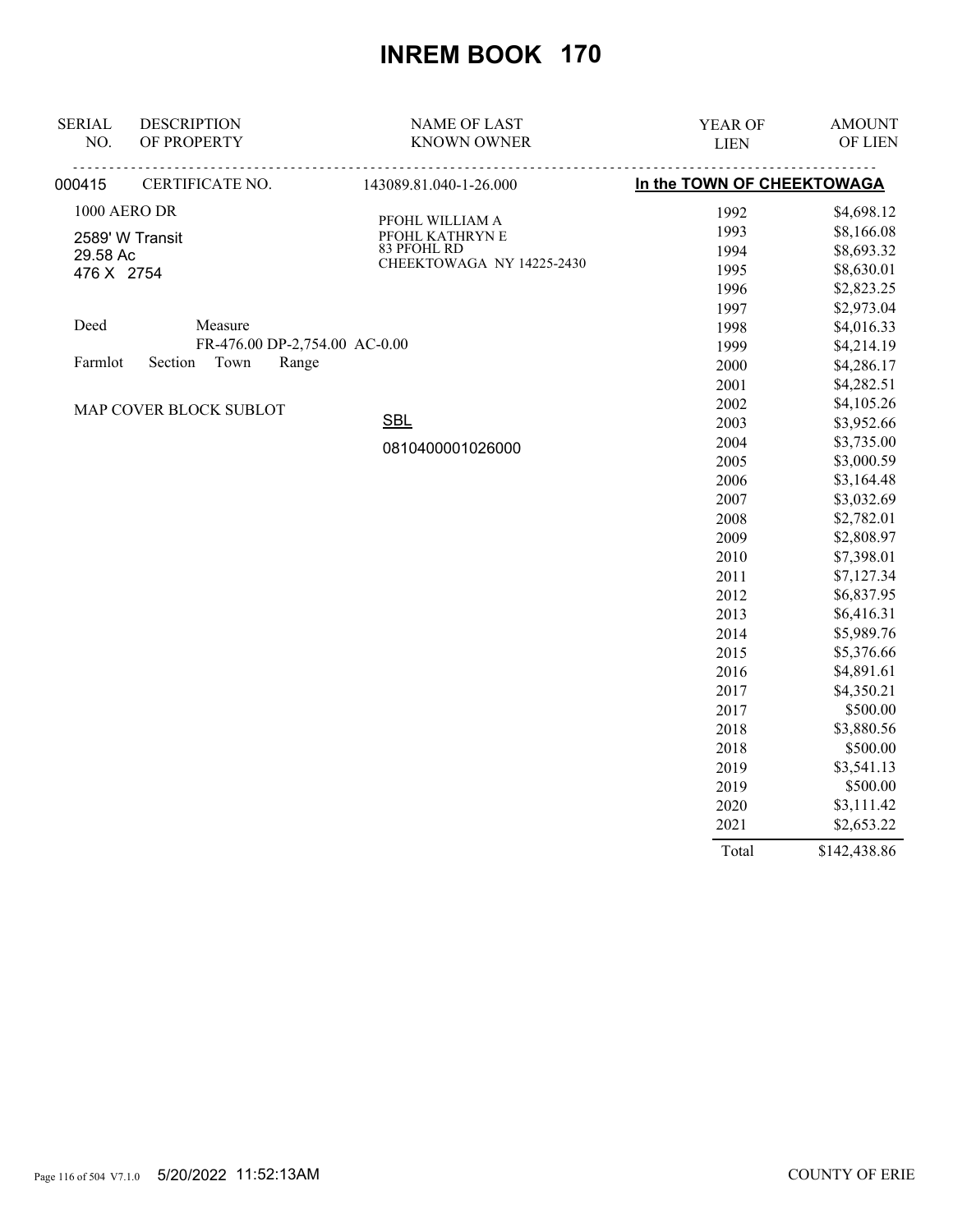| <b>SERIAL</b> | <b>DESCRIPTION</b>              | <b>NAME OF LAST</b>       | YEAR OF                    | <b>AMOUNT</b> |
|---------------|---------------------------------|---------------------------|----------------------------|---------------|
| NO.           | OF PROPERTY                     | <b>KNOWN OWNER</b>        | <b>LIEN</b>                | OF LIEN       |
| 000416        | CERTIFICATE NO.                 | 143089.81.040-1-27.000    | In the TOWN OF CHEEKTOWAGA |               |
| 0 AERO DR     |                                 |                           | 1987                       | \$0.20        |
|               | 1376' W Transit                 | PFOHL PAUL<br>PO BOX 3210 | 1989                       | \$8,816.70    |
| 30.57ac       |                                 | KIRBY OR 97531-3210       | 1990                       | \$9,054.09    |
|               | 1112 X 1300                     |                           | 1991                       | \$7,774.73    |
|               |                                 |                           | 1992                       | \$8,284.82    |
|               |                                 |                           | 1993                       | \$8,633.87    |
| Deed          | Measure                         |                           | 1994                       | \$9,074.15    |
|               | FR-1,110.00 DP-1,220.00 AC-0.00 |                           | 1995                       | \$9,024.82    |
| Farmlot       | Section Town<br>Range           |                           | 1996                       | \$9,124.39    |
|               |                                 |                           | 1997                       | \$9,271.63    |
|               | MAP COVER BLOCK SUBLOT          |                           | 1998                       | \$12,703.89   |
|               |                                 | <b>SBL</b>                | 1999                       | \$12,742.35   |
|               |                                 | 0810400001027000          | 2000                       | \$12,082.32   |
|               |                                 |                           | 2001                       | \$11,580.52   |
|               |                                 |                           | 2002                       | \$11,247.58   |
|               |                                 |                           | 2003                       | \$10,879.52   |
|               |                                 |                           | 2004                       | \$10,408.46   |
|               |                                 |                           | 2005                       | \$8,509.95    |
|               |                                 |                           | 2006                       | \$8,625.33    |
|               |                                 |                           | 2007                       | \$8,420.55    |
|               |                                 |                           | 2008                       | \$7,735.15    |
|               |                                 |                           | 2009                       | \$7,517.54    |
|               |                                 |                           | 2010                       | \$7,021.70    |
|               |                                 |                           | 2011                       | \$6,763.62    |
|               |                                 |                           | 2012                       | \$6,489.93    |
|               |                                 |                           | 2013                       | \$6,089.90    |
|               |                                 |                           | 2014                       | \$5,685.32    |
|               |                                 |                           | 2015                       | \$5,098.70    |
|               |                                 |                           | 2016                       | \$4,639.93    |
|               |                                 |                           | 2017                       | \$4,126.15    |
|               |                                 |                           | 2017                       | \$500.00      |
|               |                                 |                           | 2018                       | \$3,680.53    |
|               |                                 |                           | 2018                       | \$500.00      |
|               |                                 |                           | 2019                       | \$3,358.97    |
|               |                                 |                           | 2019                       | \$500.00      |
|               |                                 |                           | 2020                       | \$2,951.55    |
|               |                                 |                           | 2021                       | \$2,518.92    |
|               |                                 |                           | Total                      | \$261,437.78  |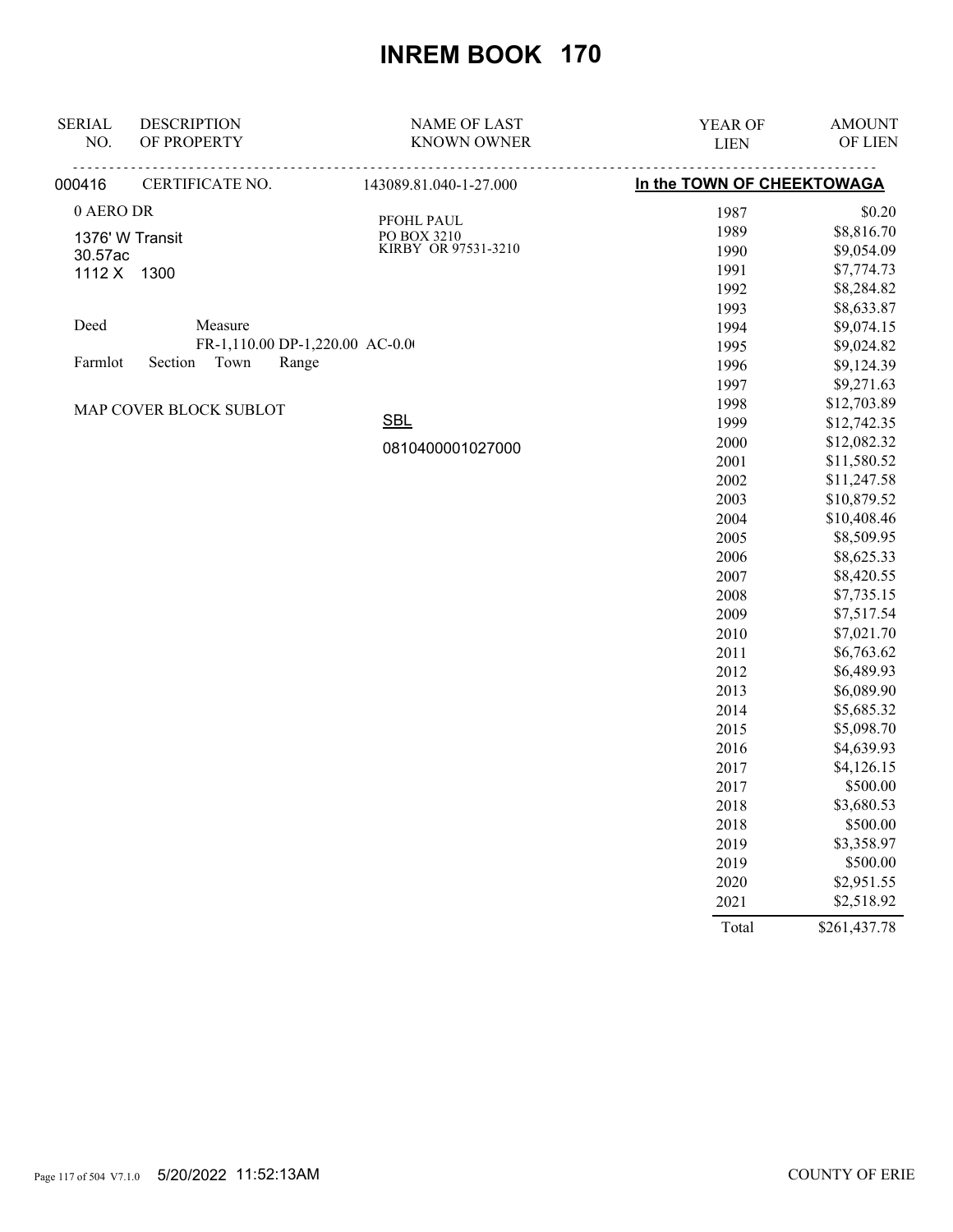| <b>SERIAL</b> | <b>DESCRIPTION</b>              | <b>NAME OF LAST</b>           | YEAR OF                    | <b>AMOUNT</b> |
|---------------|---------------------------------|-------------------------------|----------------------------|---------------|
| NO.           | OF PROPERTY                     | <b>KNOWN OWNER</b>            | <b>LIEN</b>                | OF LIEN       |
| 000417        | CERTIFICATE NO.                 | 143089.81.040-1-28.100        | In the TOWN OF CHEEKTOWAGA |               |
| 0 AERO DR     |                                 | PFOHL PAUL                    | 1989                       | \$1,424.22    |
|               | 1600' W Of Transit R            |                               | 1990                       | \$1,466.89    |
| D             |                                 | PO BOX 3210<br>KIRBY OR 97531 | 1991                       | \$1,503.95    |
| Rear Part     |                                 |                               | 1992                       | \$1,563.44    |
|               | 1170 X 1410/irr.                |                               | 1993                       | \$1,628.61    |
|               |                                 |                               | 1994                       | \$2,108.84    |
| Deed          | Measure                         |                               | 1995                       | \$2,227.21    |
|               | FR-1,115.00 DP-1,410.00 AC-0.00 |                               | 1996                       | \$2,412.68    |
| Farmlot       | Section<br>Town<br>Range        |                               | 1997                       | \$2,577.30    |
|               |                                 |                               | 1998                       | \$3,708.56    |
|               | MAP COVER BLOCK SUBLOT          |                               | 1999                       | \$3,966.69    |
|               |                                 | <b>SBL</b>                    | 2000                       | \$3,994.67    |
|               |                                 | 0810400001028100              | 2001                       | \$3,993.81    |
|               |                                 |                               | 2002                       | \$3,847.79    |
|               |                                 |                               | 2003                       | \$3,714.88    |
|               |                                 |                               | 2004                       | \$3,515.68    |
|               |                                 |                               | 2005                       | \$3,383.85    |
|               |                                 |                               | 2006                       | \$3,534.60    |
|               |                                 |                               | 2007                       | \$3,404.09    |
|               |                                 |                               | 2008                       | \$3,122.95    |
|               |                                 |                               | 2009                       | \$3,123.53    |
|               |                                 |                               | 2010                       | \$6,931.40    |
|               |                                 |                               | 2011                       | \$6,678.86    |
|               |                                 |                               | 2012                       | \$6,410.45    |
|               |                                 |                               | 2013                       | \$6,015.73    |
|               |                                 |                               | 2014                       | \$5,616.39    |
|               |                                 |                               | 2015                       | \$5,034.75    |
|               |                                 |                               | 2016                       | \$4,581.42    |
|               |                                 |                               | 2017                       | \$4,072.92    |
|               |                                 |                               | 2017                       | \$500.00      |
|               |                                 |                               | 2018                       | \$3,632.58    |
|               |                                 |                               | 2019                       | \$3,314.41    |
|               |                                 |                               | 2019                       | \$500.00      |
|               |                                 |                               | 2020                       | \$2,912.49    |
|               |                                 |                               | 2021                       | \$2,484.34    |

Total \$118,909.98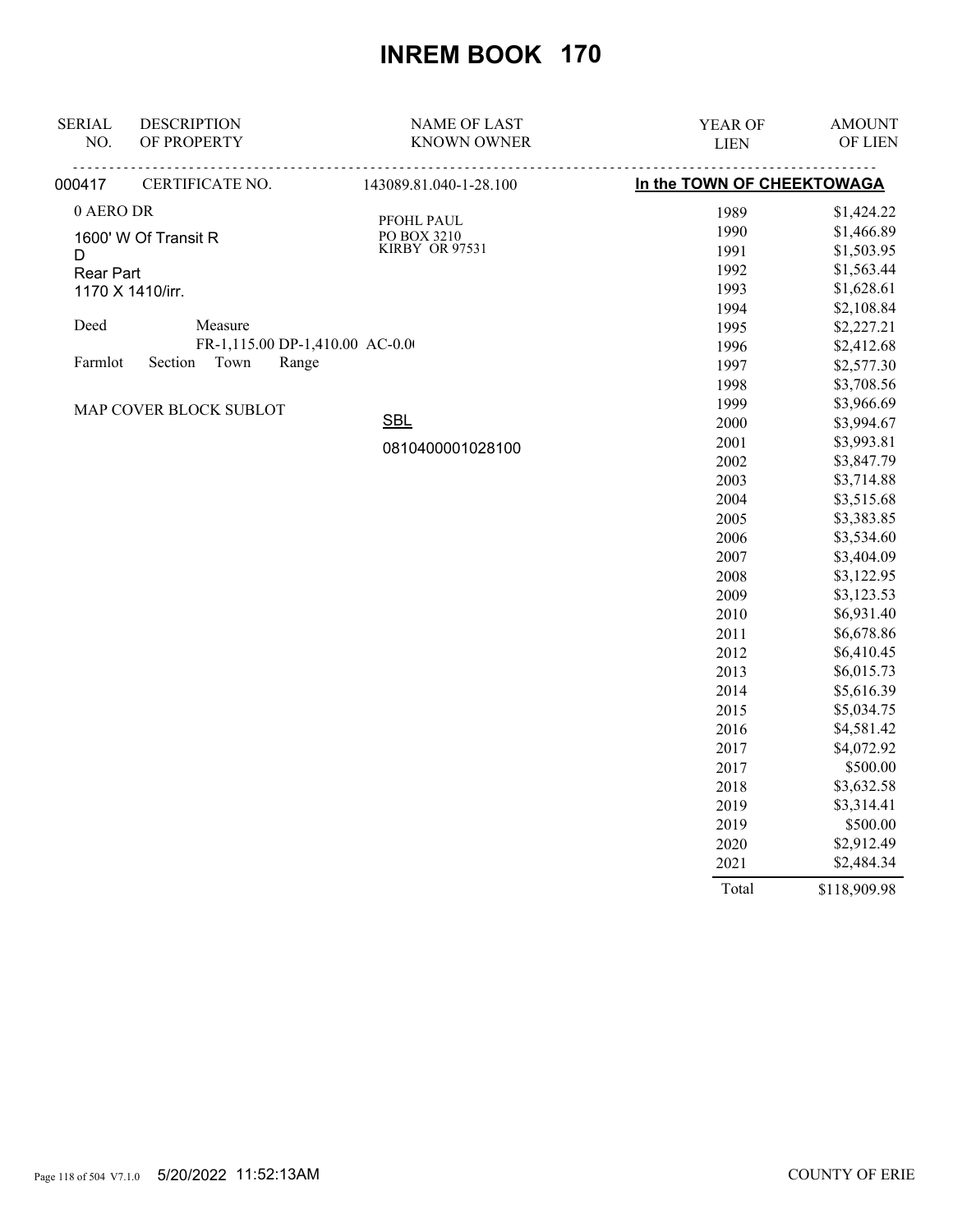| <b>SERIAL</b><br>NO. | <b>DESCRIPTION</b><br>OF PROPERTY | <b>NAME OF LAST</b><br><b>KNOWN OWNER</b> | YEAR OF<br><b>LIEN</b>     | <b>AMOUNT</b><br>OF LIEN   |
|----------------------|-----------------------------------|-------------------------------------------|----------------------------|----------------------------|
| 000418               | CERTIFICATE NO.                   | 143089.81.040-2-9.100                     | In the TOWN OF CHEEKTOWAGA |                            |
|                      |                                   |                                           |                            |                            |
| 0 AERO DR            |                                   | PFOHL PAUL                                | 1989                       | \$18,036.17                |
|                      | 953' E Of Rein Rd                 | PO BOX 3210                               | 1990                       | \$18,552.97                |
|                      | 430 X 640/745                     | KIRBY OR 97531                            | 1991                       | \$17,619.21                |
|                      |                                   |                                           | 1992                       | \$18,455.34                |
|                      |                                   |                                           | 1993                       | \$19,129.88                |
| Deed                 | Measure                           |                                           | 1994                       | \$19,145.83                |
|                      | FR-430.00 DP-745.00 AC-0.00       |                                           | 1995                       | \$18,652.23                |
| Farmlot              | Town<br>Section<br>Range          |                                           | 1996                       | \$17,736.78                |
|                      |                                   |                                           | 1997<br>1998               | \$17,808.09<br>\$25,301.15 |
|                      |                                   |                                           | 1999                       | \$25,032.80                |
|                      | MAP COVER BLOCK SUBLOT            | <b>SBL</b>                                | 2000                       | \$22,698.28                |
|                      |                                   |                                           | 2001                       | \$21,321.71                |
|                      |                                   | 0810400002009100                          | 2002                       | \$20,816.12                |
|                      |                                   |                                           | 2003                       | \$20,203.29                |
|                      |                                   |                                           | 2004                       | \$19,611.29                |
|                      |                                   |                                           | 2005                       | \$18,161.91                |
|                      |                                   |                                           | 2006                       | \$18,108.44                |
|                      |                                   |                                           | 2007                       | \$17,731.92                |
|                      |                                   |                                           | 2008                       | \$16,228.14                |
|                      |                                   |                                           | 2009                       | \$15,447.20                |
|                      |                                   |                                           | 2010                       | \$2,609.24                 |
|                      |                                   |                                           | 2011                       | \$2,506.23                 |
|                      |                                   |                                           | 2012                       | \$2,404.55                 |
|                      |                                   |                                           | 2013                       | \$2,248.95                 |
|                      |                                   |                                           | 2014                       | \$2,094.99                 |
|                      |                                   |                                           | 2015                       | \$1,891.29                 |
|                      |                                   |                                           | 2016                       | \$1,731.16                 |
|                      |                                   |                                           | 2017                       | \$1,535.75                 |
|                      |                                   |                                           | 2017                       | \$1,000.00                 |
|                      |                                   |                                           | 2018                       | \$1,371.37                 |
|                      |                                   |                                           | 2018                       | \$500.00                   |
|                      |                                   |                                           | 2019                       | \$1,252.14                 |
|                      |                                   |                                           | 2019                       | \$500.00                   |
|                      |                                   |                                           | 2020                       | \$1,098.67                 |
|                      |                                   |                                           | 2021                       | \$952.08                   |
|                      |                                   |                                           | Total                      | \$429,495.17               |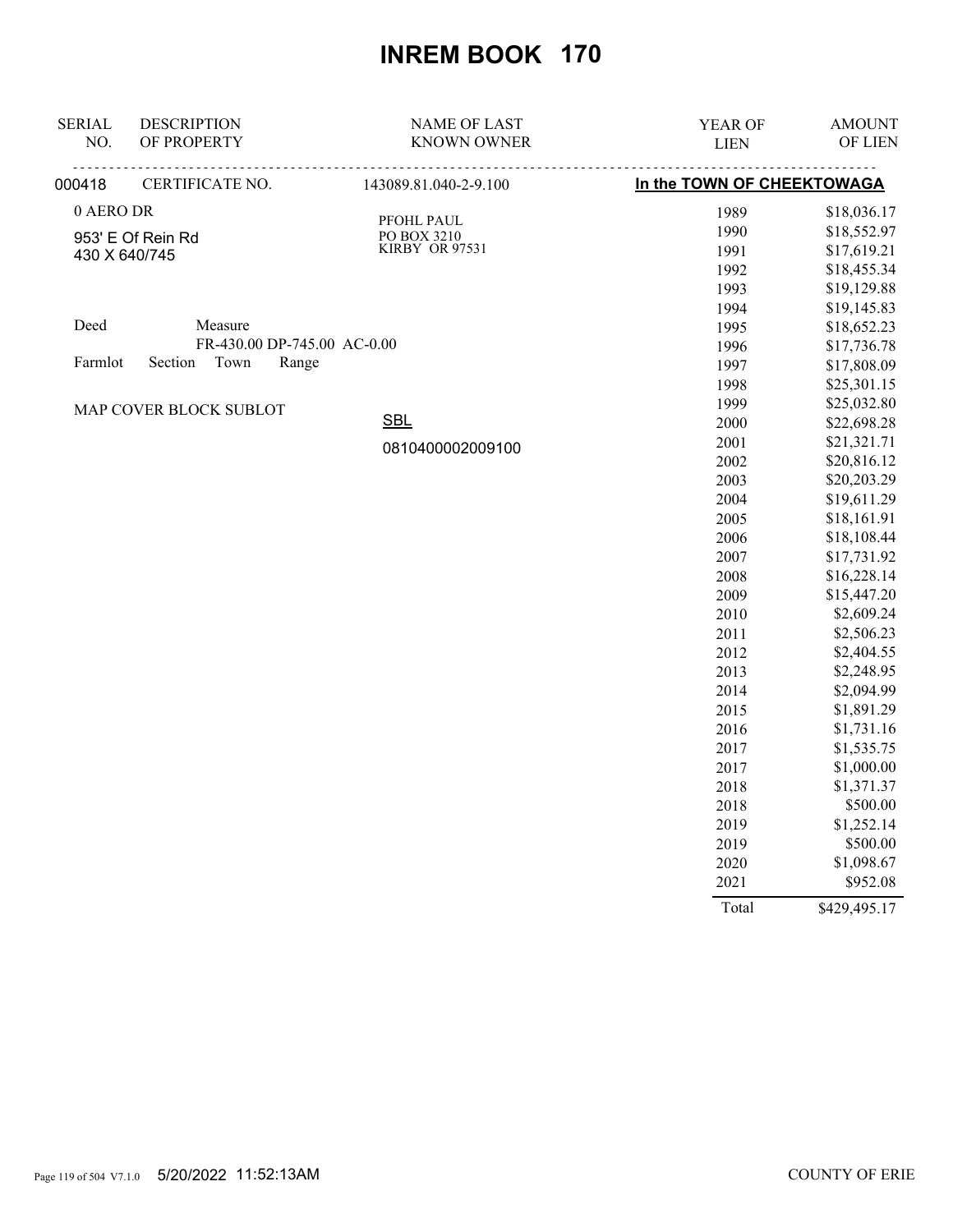| <b>SERIAL</b><br>NO. | <b>DESCRIPTION</b><br>OF PROPERTY | <b>NAME OF LAST</b><br><b>KNOWN OWNER</b> | YEAR OF<br><b>LIEN</b>     | <b>AMOUNT</b><br>OF LIEN |
|----------------------|-----------------------------------|-------------------------------------------|----------------------------|--------------------------|
| 000419               | CERTIFICATE NO.                   | 143089.81.040-2-10.100                    | In the TOWN OF CHEEKTOWAGA |                          |
|                      |                                   |                                           |                            |                          |
| 0 PFOHL RD           |                                   | PFOHL PAUL                                | 1989                       | \$28,599.95              |
|                      | 1614' E Of Rein Rd                | PO BOX 3210                               | 1990                       | \$29,422.47              |
|                      | 376 X 1235 Irr.                   | KIRBY OR 97531                            | 1991                       | \$28,212.48              |
|                      |                                   |                                           | 1992                       | \$29,504.92              |
|                      |                                   |                                           | 1993                       | \$30,572.88              |
|                      |                                   |                                           | 1994                       | \$30,696.19              |
| Deed                 | Measure                           |                                           | 1995                       | \$29,926.56              |
|                      | FR-376.17 DP-1,235.00 AC-0.00     |                                           | 1996                       | \$28,483.60              |
| Farmlot              | Section<br>Town<br>Range          |                                           | 1997                       | \$28,639.42              |
|                      |                                   |                                           | 1998                       | \$40,832.80              |
|                      | MAP COVER BLOCK SUBLOT            |                                           | 1999                       | \$40,488.87              |
|                      |                                   | <b>SBL</b>                                | 2000                       | \$36,749.58              |
|                      |                                   | 0810400002010100                          | 2001                       | \$34,548.97              |
|                      |                                   |                                           | 2002                       | \$11,889.98              |
|                      |                                   |                                           | 2003                       | \$11,526.67              |
|                      |                                   |                                           | 2004                       | \$11,151.17              |
|                      |                                   |                                           | 2005                       | \$10,181.20              |
|                      |                                   |                                           | 2006                       | \$10,225.22              |
|                      |                                   |                                           | 2007                       | \$9,981.59               |
|                      |                                   |                                           | 2008                       | \$9,135.69               |
|                      |                                   |                                           | 2009                       | \$8,762.62               |
|                      |                                   |                                           | 2010                       | \$4,835.31               |
|                      |                                   |                                           | 2011                       | \$4,651.63               |
|                      |                                   |                                           | 2012                       | \$4,457.81               |
|                      |                                   |                                           | 2013                       | \$4,168.84               |
|                      |                                   |                                           | 2014                       | \$3,882.59               |
|                      |                                   |                                           | 2015                       | \$3,482.72               |
|                      |                                   |                                           | 2016<br>2017               | \$3,179.34<br>\$2,822.12 |
|                      |                                   |                                           |                            | \$500.00                 |
|                      |                                   |                                           | 2017                       |                          |
|                      |                                   |                                           | 2018                       | \$2,520.89<br>\$500.00   |
|                      |                                   |                                           | 2018                       | \$2,299.25               |
|                      |                                   |                                           | 2019<br>2019               | \$500.00                 |
|                      |                                   |                                           |                            | \$2,017.23               |
|                      |                                   |                                           | 2020<br>2021               | \$1,733.17               |
|                      |                                   |                                           |                            |                          |
|                      |                                   |                                           | Total                      | \$541,083.73             |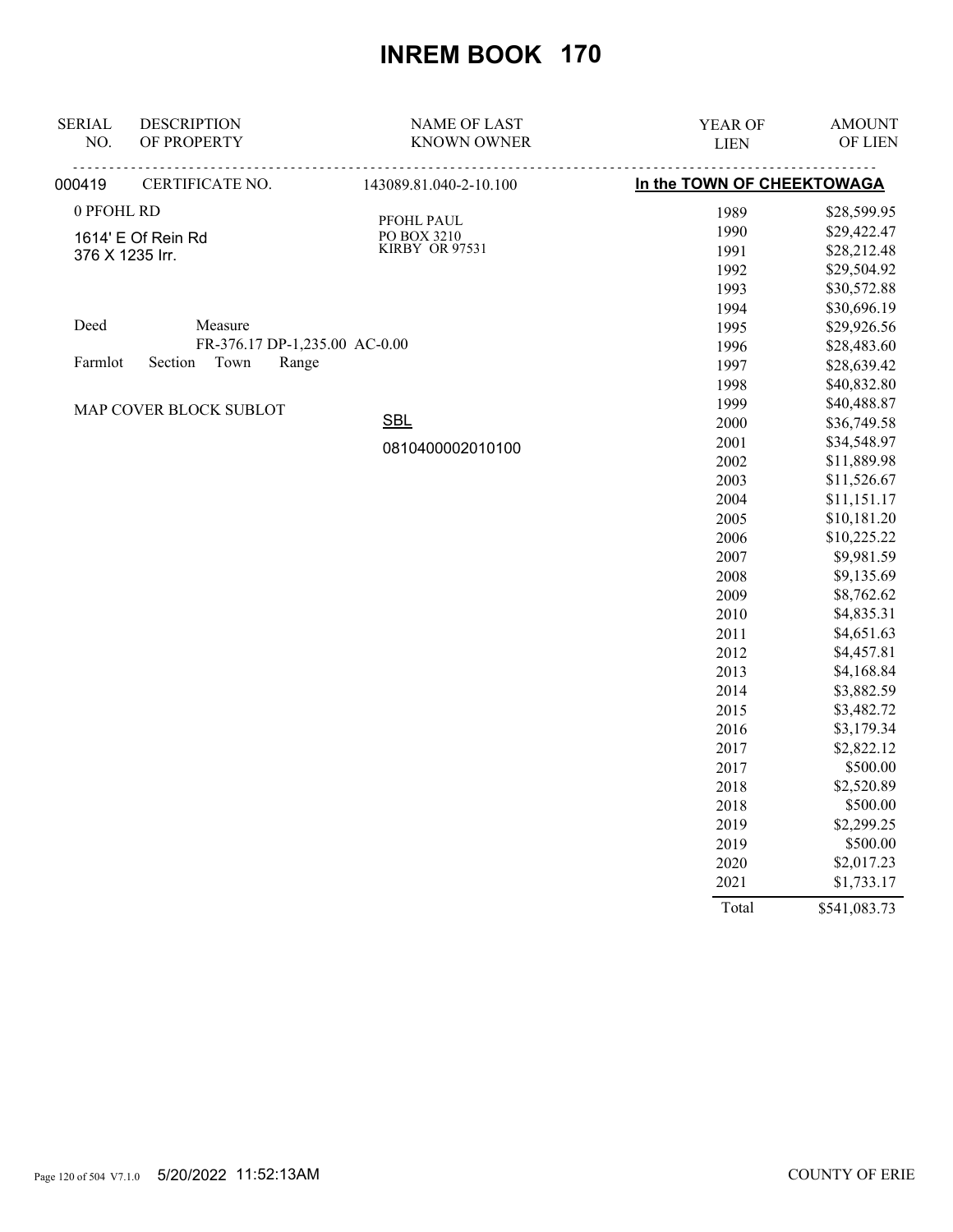| <b>SERIAL</b><br>NO.         | <b>DESCRIPTION</b><br>OF PROPERTY | <b>NAME OF LAST</b><br><b>KNOWN OWNER</b> | YEAR OF<br><b>LIEN</b>     | <b>AMOUNT</b><br>OF LIEN |
|------------------------------|-----------------------------------|-------------------------------------------|----------------------------|--------------------------|
| 000420                       | CERTIFICATE NO.                   | 143089.81.040-2-11.000                    | In the TOWN OF CHEEKTOWAGA |                          |
| 0 PFOHL RD                   |                                   |                                           | 1989                       | \$2,269.97               |
|                              |                                   | PFOHL PAUL<br>PO BOX 3210                 | 1990                       | \$2,334.74               |
| 97 X 1210                    | 1989' E Rein 2.80ac               | KIRBY OR 97531                            | 1991                       | \$2,179.85               |
|                              |                                   |                                           | 1992                       | \$2,289.78               |
|                              |                                   |                                           | 1993                       | \$2,374.89               |
|                              |                                   |                                           | 1994                       | \$2,404.36               |
| Deed                         | Measure                           |                                           | 1995                       | \$2,356.22               |
| FR-98.00 DP-1,210.00 AC-0.00 |                                   | 1996                                      | \$2,258.92                 |                          |
| Farmlot                      | Section<br>Town<br>Range          |                                           | 1997                       | \$2,275.14               |
|                              |                                   |                                           | 1998                       | \$3,209.75               |
|                              | MAP COVER BLOCK SUBLOT            |                                           | 1999                       | \$3,186.97               |
|                              |                                   | <b>SBL</b>                                | 2000                       | \$2,917.05               |
|                              |                                   | 0810400002011000                          | 2001                       | \$2,755.96               |
|                              |                                   |                                           | 2002                       | \$2,173.95               |
|                              |                                   |                                           | 2003                       | \$2,107.43               |
|                              |                                   |                                           | 2004                       | \$2,039.19               |
|                              |                                   |                                           | 2005                       | \$1,825.68               |
|                              |                                   |                                           | 2006                       | \$1,832.01               |
|                              |                                   |                                           | 2007                       | \$1,789.15               |
|                              |                                   |                                           | 2008                       | \$1,637.63               |
|                              |                                   |                                           | 2009                       | \$1,569.29               |
|                              |                                   |                                           | 2010                       | \$1,043.76               |
|                              |                                   |                                           | 2011                       | \$1,002.32               |
|                              |                                   |                                           | 2012                       | \$961.89                 |
|                              |                                   |                                           | 2013                       | \$899.74                 |
|                              |                                   |                                           | 2014                       | \$838.20                 |
|                              |                                   |                                           | 2015                       | \$753.98                 |
|                              |                                   |                                           | 2016                       | \$690.42                 |
|                              |                                   |                                           | 2017                       | \$612.66                 |
|                              |                                   |                                           | 2017                       | \$500.00                 |
|                              |                                   |                                           | 2018                       | \$547.15                 |
|                              |                                   |                                           | 2018                       | \$500.00                 |
|                              |                                   |                                           | 2019                       | \$500.00                 |
|                              |                                   |                                           | 2019                       | \$499.77                 |
|                              |                                   |                                           | 2020                       | \$437.51                 |
|                              |                                   |                                           | 2021                       | \$380.69                 |
|                              |                                   |                                           | Total                      | \$57,956.02              |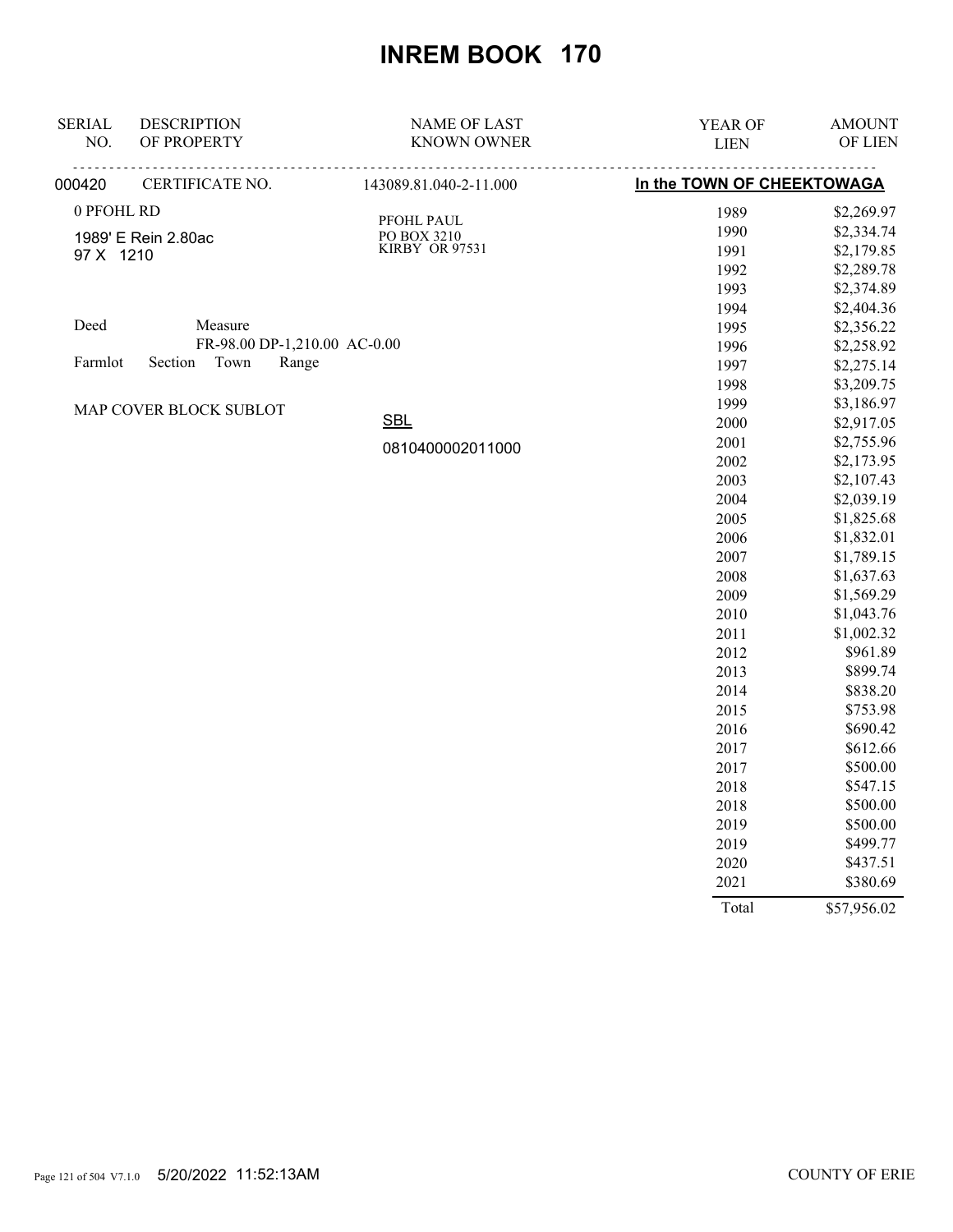| <b>SERIAL</b><br>NO. | <b>DESCRIPTION</b><br>OF PROPERTY                                | <b>NAME OF LAST</b><br><b>KNOWN OWNER</b>                                                          | YEAR OF<br><b>LIEN</b>                                                | <b>AMOUNT</b><br>OF LIEN                                                                                                 |
|----------------------|------------------------------------------------------------------|----------------------------------------------------------------------------------------------------|-----------------------------------------------------------------------|--------------------------------------------------------------------------------------------------------------------------|
| 000421               | CERTIFICATE NO.                                                  | 143089.81.170-2-27.112                                                                             | In the TOWN OF CHEEKTOWAGA                                            |                                                                                                                          |
| 0 CAYUGA RD          |                                                                  | <b>CAYUGA PARTNERS INC</b><br><b>STE 100</b><br><b>625 DELAWARE AVE</b><br><b>BUFFALO NY 14202</b> | 2006<br>2007<br>2008<br>2009<br>2010<br>2011                          | \$11,283.38<br>\$10,332.24<br>\$9,469.14<br>\$9,058.07<br>\$15,067.84<br>\$14,982.46                                     |
| Deed<br>Farmlot      | Measure<br>FR-0.00 DP-0.00 AC-0.00<br>Town<br>Section<br>Range   |                                                                                                    | 2012<br>2013<br>2014<br>2015                                          | \$14,057.16<br>\$13,180.12<br>\$12,323.57<br>\$10,793.85                                                                 |
|                      | MAP COVER BLOCK SUBLOT                                           | <b>SBL</b><br>0811700002027112                                                                     | 2016<br>2016<br>2017<br>2018<br>2019<br>2019<br>2020<br>2021<br>Total | \$9,999.63<br>\$500.00<br>\$9,108.39<br>\$8,247.57<br>\$7,489.33<br>\$500.00<br>\$6,708.42<br>\$5,988.44<br>\$169,089.61 |
| 000422               | CERTIFICATE NO.                                                  | 143089.81.170-2-88.100                                                                             | In the TOWN OF CHEEKTOWAGA                                            |                                                                                                                          |
|                      | 0 VL CAYUGA RD                                                   | CAYUGA PARTNERS INC<br><b>STE 100</b><br><b>625 DELAWARE AVE</b><br><b>BUFFALO NY 14202</b>        | 2013<br>2014<br>2015<br>2016<br>2017                                  | \$546.46<br>\$869.61<br>\$747.00<br>\$670.75<br>\$372.25                                                                 |
| Deed<br>Farmlot      | Measure<br>FR-96.72 DP-74.00 AC-0.00<br>Section<br>Town<br>Range |                                                                                                    | 2018<br>2019<br>2019<br>2020<br>2021                                  | \$337.15<br>\$500.00<br>\$305.98<br>\$271.73<br>\$241.39                                                                 |
|                      | MAP COVER BLOCK SUBLOT                                           | <b>SBL</b>                                                                                         | Total                                                                 | \$4,862.32                                                                                                               |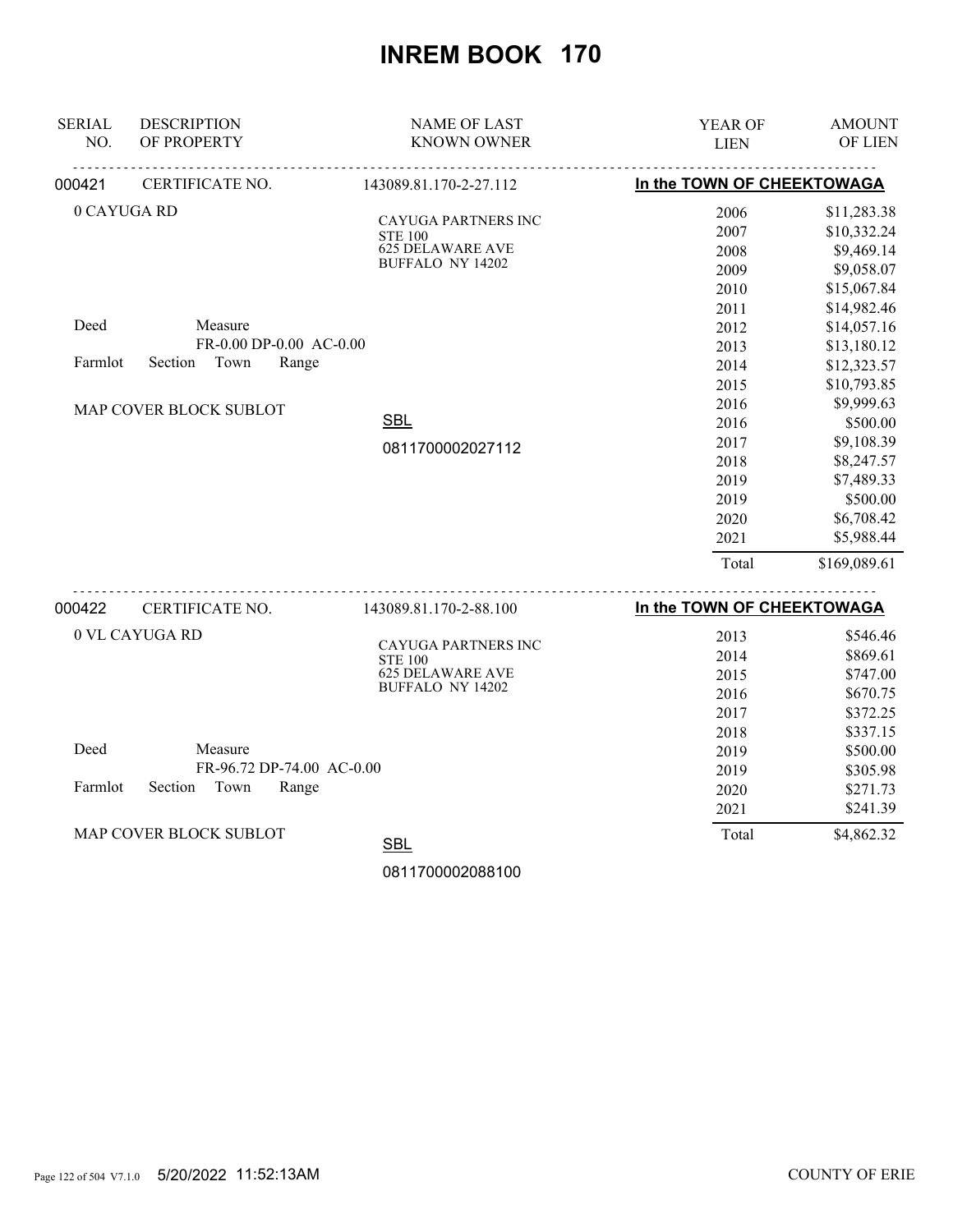| <b>SERIAL</b>                       | <b>DESCRIPTION</b>          | <b>NAME OF LAST</b>       | YEAR OF                    | <b>AMOUNT</b> |
|-------------------------------------|-----------------------------|---------------------------|----------------------------|---------------|
| NO.                                 | OF PROPERTY                 | <b>KNOWN OWNER</b>        | <b>LIEN</b>                | OF LIEN       |
| 000423                              | CERTIFICATE NO.             | 143089.82.030-4-5.000     | In the TOWN OF CHEEKTOWAGA |               |
|                                     | 0 TRANSIT RD                |                           | 1989                       | \$380.17      |
|                                     |                             | PFOHL PAUL<br>PO BOX 3210 | 1990                       | \$391.70      |
|                                     |                             | KIRBY OR 97531            | 1991                       | \$401.66      |
|                                     |                             |                           | 1992                       | \$417.67      |
|                                     |                             |                           | 1993                       | \$434.12      |
|                                     |                             |                           | 1994                       | \$596.87      |
| Deed                                | Measure                     |                           | 1995                       | \$642.00      |
|                                     | FR-651.95 DP-689.00 AC-0.00 |                           | 1996                       | \$707.81      |
| Town<br>Farmlot<br>Section<br>Range |                             |                           | 1997                       | \$762.40      |
|                                     |                             |                           | 1998                       | \$1,092.88    |
|                                     | MAP COVER BLOCK SUBLOT      |                           | 1999                       | \$1,179.96    |
|                                     |                             | <b>SBL</b>                | 2000                       | \$1,198.80    |
|                                     |                             | 0820300004005000          | 2001                       | \$1,207.18    |
|                                     |                             |                           | 2002                       | \$6,626.04    |
|                                     |                             |                           | 2003                       | \$6,437.90    |
|                                     |                             |                           | 2004                       | \$6,188.16    |
|                                     |                             |                           | 2005                       | \$5,980.08    |
|                                     |                             |                           | 2006                       | \$5,999.92    |
|                                     |                             |                           | 2007                       | \$5,885.69    |
|                                     |                             |                           | 2008                       | \$5,408.62    |
|                                     |                             |                           | 2009                       | \$5,204.23    |
|                                     |                             |                           | 2010                       | \$3,394.29    |
|                                     |                             |                           | 2011                       | \$3,261.49    |
|                                     |                             |                           | 2012                       | \$3,135.62    |
|                                     |                             |                           | 2013                       | \$2,943.72    |
|                                     |                             |                           | 2014                       | \$2,749.60    |
|                                     |                             |                           | 2015                       | \$2,480.85    |
|                                     |                             |                           | 2016                       | \$2,266.95    |
|                                     |                             |                           | 2017                       | \$2,014.16    |
|                                     |                             |                           | 2017                       | \$500.00      |
|                                     |                             |                           | 2018                       | \$1,795.29    |
|                                     |                             |                           | 2018                       | \$500.00      |
|                                     |                             |                           | 2019                       | \$1,641.34    |
|                                     |                             |                           | 2019                       | \$500.00      |
|                                     |                             |                           | 2020                       | \$1,443.49    |
|                                     |                             |                           | 2021                       | \$737.91      |
|                                     |                             |                           | Total                      | \$86,508.57   |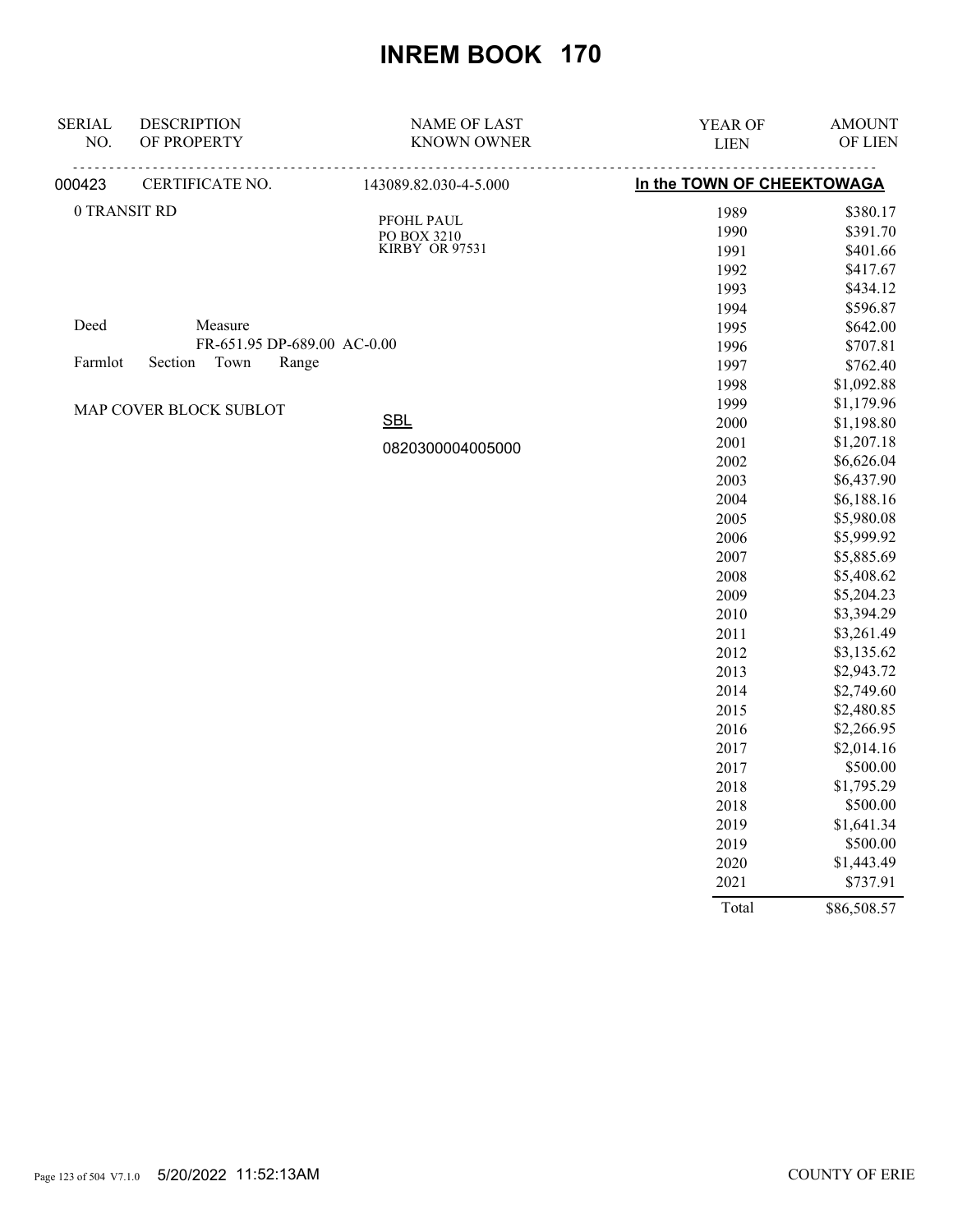| <b>SERIAL</b>              | <b>DESCRIPTION</b>            | <b>NAME OF LAST</b>       | YEAR OF                    | <b>AMOUNT</b> |
|----------------------------|-------------------------------|---------------------------|----------------------------|---------------|
| NO.                        | OF PROPERTY                   | <b>KNOWN OWNER</b>        | <b>LIEN</b>                | OF LIEN       |
| 000424                     | CERTIFICATE NO.               | 143089.82.030-4-6.000     | In the TOWN OF CHEEKTOWAGA |               |
| 0 AERO DR                  |                               |                           | 1989                       | \$2,844.99    |
|                            |                               | PFOHL PAUL<br>PO BOX 3210 | 1990                       | \$2,918.92    |
|                            |                               | KIRBY OR 97531            | 1991                       | \$2,113.00    |
|                            |                               |                           | 1992                       | \$2,326.40    |
|                            |                               |                           | 1993                       | \$2,438.30    |
|                            |                               |                           | 1994                       | \$2,781.47    |
| Deed                       | Measure                       |                           | 1995                       | \$2,885.11    |
|                            | FR-818.56 DP-1,459.00 AC-0.00 |                           | 1996                       | \$3,026.87    |
| Section<br>Town<br>Farmlot | Range                         |                           | 1997                       | \$3,121.06    |
|                            |                               |                           | 1998                       | \$4,058.27    |
|                            | MAP COVER BLOCK SUBLOT        |                           | 1999                       | \$4,134.71    |
|                            |                               | <b>SBL</b>                | 2000                       | \$4,112.68    |
|                            |                               | 0820300004006000          | 2001                       | \$4,064.00    |
|                            |                               |                           | 2002                       | \$3,899.22    |
|                            |                               |                           | 2003                       | \$3,752.84    |
|                            |                               |                           | 2004                       | \$3,556.60    |
|                            |                               |                           | 2005                       | \$2,405.88    |
|                            |                               |                           | 2006                       | \$2,528.93    |
|                            |                               |                           | 2007                       | \$2,427.24    |
|                            |                               |                           | 2008                       | \$2,226.99    |
|                            |                               |                           | 2009                       | \$2,241.50    |
|                            |                               |                           | 2010                       | \$6,076.38    |
|                            |                               |                           | 2011                       | \$5,850.01    |
|                            |                               |                           | 2012                       | \$5,615.61    |
|                            |                               |                           | 2013                       | \$5,270.11    |
|                            |                               |                           | 2014                       | \$4,920.44    |
|                            |                               |                           | 2015                       | \$4,420.54    |
|                            |                               |                           | 2016                       | \$4,026.41    |
|                            |                               |                           | 2017                       | \$3,579.82    |
|                            |                               |                           | 2017                       | \$500.00      |
|                            |                               |                           | 2018                       | \$3,192.67    |
|                            |                               |                           | 2018                       | \$500.00      |
|                            |                               |                           | 2019                       | \$2,914.83    |
|                            |                               |                           | 2019                       | \$500.00      |
|                            |                               |                           | 2020                       | \$2,561.87    |
|                            |                               |                           | 2021                       | \$2,192.37    |
|                            |                               |                           | Total                      | \$115,986.04  |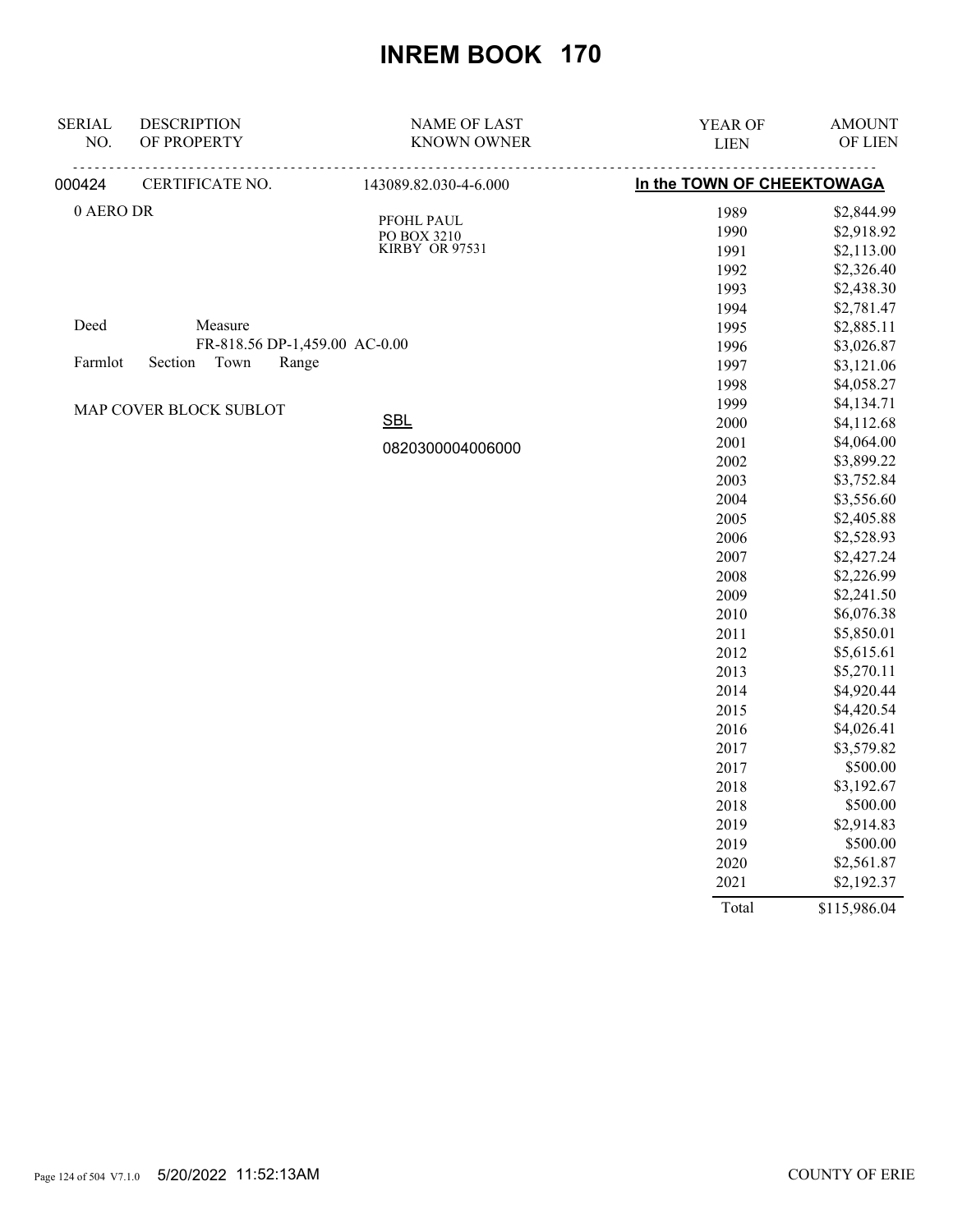| <b>SERIAL</b><br>NO. | <b>DESCRIPTION</b><br>OF PROPERTY | <b>NAME OF LAST</b><br><b>KNOWN OWNER</b> | <b>YEAR OF</b>             | <b>AMOUNT</b><br>OF LIEN |
|----------------------|-----------------------------------|-------------------------------------------|----------------------------|--------------------------|
|                      |                                   |                                           | <b>LIEN</b>                |                          |
| 000425               | CERTIFICATE NO.                   | 143089.82.030-4-7.000                     | In the TOWN OF CHEEKTOWAGA |                          |
| 0 TRANSIT RD         |                                   | PFOHL PAUL                                | 2007                       | \$2,380.37               |
|                      |                                   | PO BOX 3210                               | 2008                       | \$2,187.59               |
|                      |                                   | KIRBY OR 97531                            | 2009                       | \$2,103.21               |
|                      |                                   |                                           | 2010                       | \$1,411.75               |
|                      |                                   |                                           | 2011                       | \$1,355.61               |
|                      |                                   |                                           | 2012                       | \$1,304.12               |
| Deed                 | Measure                           |                                           | 2013                       | \$1,224.50               |
|                      | FR-366.43 DP-386.00 AC-0.00       |                                           | 2014                       | \$1,143.93               |
| Farmlot              | Town<br>Range<br>Section          |                                           | 2015                       | \$1,030.03               |
|                      |                                   |                                           | 2016                       | \$942.36                 |
|                      | MAP COVER BLOCK SUBLOT            |                                           | 2017                       | \$837.22                 |
|                      |                                   | <b>SBL</b>                                | 2017                       | \$500.00                 |
|                      |                                   | 0820300004007000                          | 2018                       | \$746.22                 |
|                      |                                   |                                           | 2018                       | \$500.00                 |
|                      |                                   |                                           | 2019                       | \$682.64                 |
|                      |                                   |                                           | 2019                       | \$500.00                 |
|                      |                                   |                                           | 2020                       | \$599.57                 |
|                      |                                   |                                           | 2021                       | \$521.01                 |
|                      |                                   |                                           | Total                      | \$19,970.13              |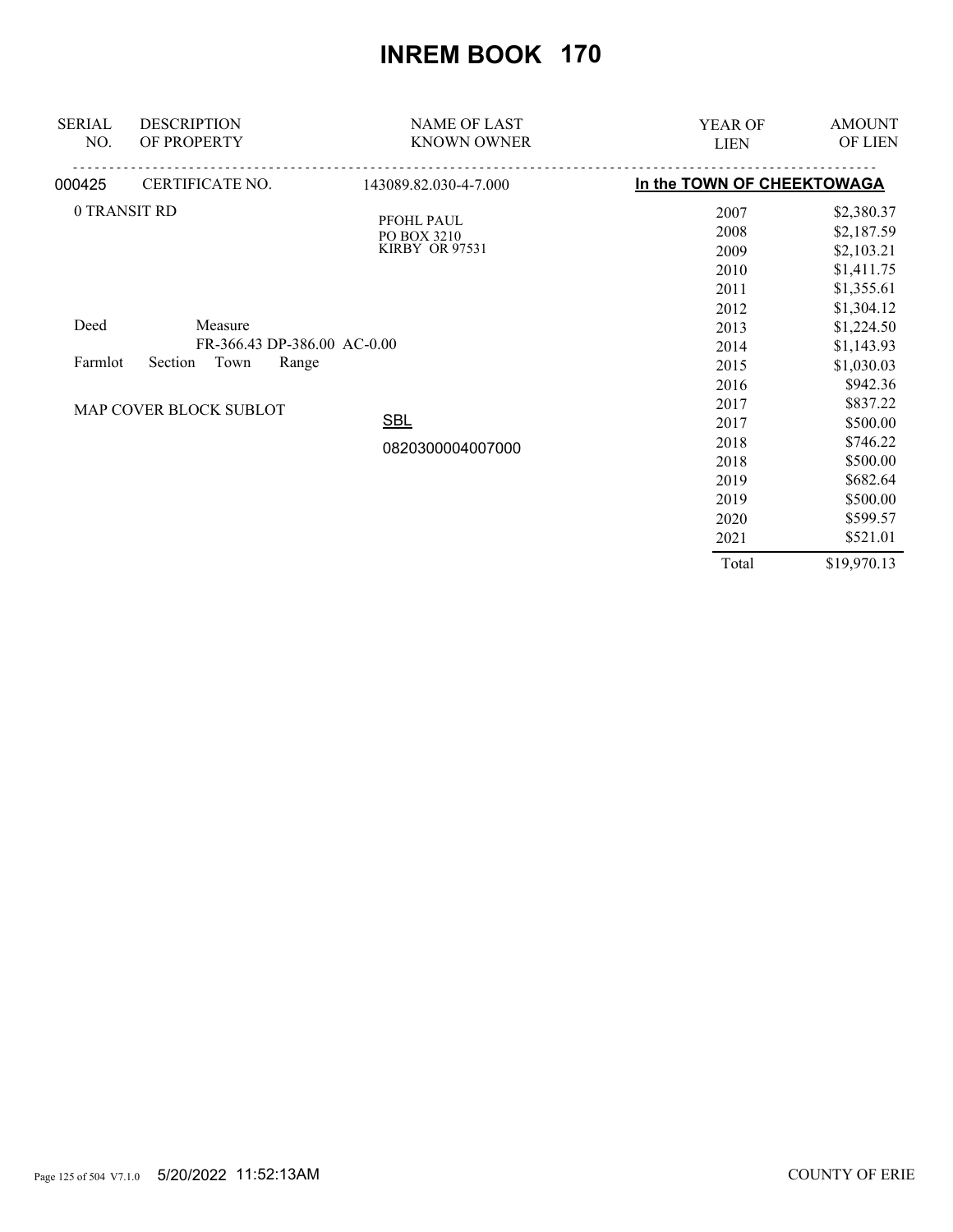| <b>SERIAL</b> | <b>DESCRIPTION</b>          | <b>NAME OF LAST</b>       | YEAR OF                    | <b>AMOUNT</b> |
|---------------|-----------------------------|---------------------------|----------------------------|---------------|
| NO.           | OF PROPERTY                 | <b>KNOWN OWNER</b>        | <b>LIEN</b>                | OF LIEN       |
| 000426        | CERTIFICATE NO.             | 143089.82.030-4-8.000     | In the TOWN OF CHEEKTOWAGA |               |
|               | 0 TRANSIT RD                |                           | 1989                       | \$548.95      |
|               |                             | PFOHL PAUL<br>PO BOX 3210 | 1990                       | \$565.86      |
|               |                             | KIRBY OR 97531            | 1991                       | \$579.72      |
|               |                             |                           | 1992                       | \$602.83      |
|               |                             |                           | 1993                       | \$626.50      |
|               |                             |                           | 1994                       | \$849.87      |
| Deed          | Measure                     |                           | 1995                       | \$910.67      |
|               | FR-620.00 DP-725.00 AC-0.00 |                           | 1996                       | \$1,000.06    |
| Farmlot       | Town<br>Section<br>Range    |                           | 1997                       | \$1,075.27    |
|               |                             |                           | 1998                       | \$1,542.29    |
|               | MAP COVER BLOCK SUBLOT      |                           | 1999                       | \$1,661.78    |
|               |                             | <b>SBL</b>                | 2000                       | \$1,683.58    |
|               |                             | 0820300004008000          | 2001                       | \$1,693.04    |
|               |                             |                           | 2002                       | \$9,303.09    |
|               |                             |                           | 2003                       | \$9,039.33    |
|               |                             |                           | 2004                       | \$8,689.48    |
|               |                             |                           | 2005                       | \$8,397.43    |
|               |                             |                           | 2006                       | \$8,423.28    |
|               |                             |                           | 2007                       | \$8,263.90    |
|               |                             |                           | 2008                       | \$7,593.97    |
|               |                             |                           | 2009                       | \$7,305.17    |
|               |                             |                           | 2010                       | \$4,372.64    |
|               |                             |                           | 2011                       | \$4,203.01    |
|               |                             |                           | 2012                       | \$4,039.65    |
|               |                             |                           | 2013                       | \$3,792.12    |
|               |                             |                           | 2014                       | \$3,541.63    |
|               |                             |                           | 2015                       | \$3,192.19    |
|               |                             |                           | 2016                       | \$2,915.10    |
|               |                             |                           | 2017                       | \$2,590.26    |
|               |                             |                           | 2017                       | \$500.00      |
|               |                             |                           | 2018                       | \$2,309.09    |
|               |                             |                           | 2018                       | \$500.00      |
|               |                             |                           | 2019                       | \$2,110.44    |
|               |                             |                           | 2019                       | \$500.00      |
|               |                             |                           | 2020                       | \$1,856.08    |
|               |                             |                           | 2021                       | \$1,600.83    |
|               |                             |                           | Total                      | \$118,379.11  |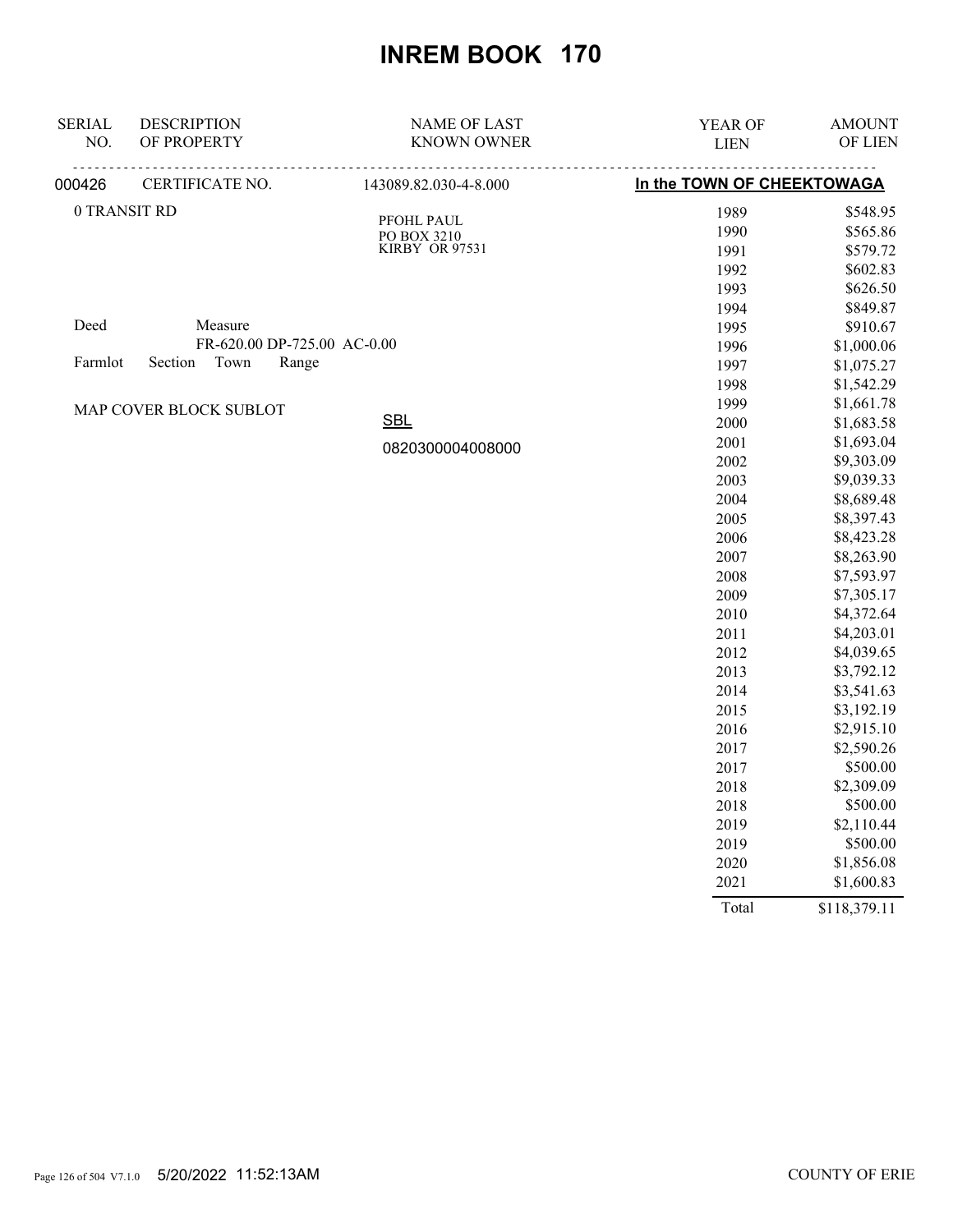| <b>SERIAL</b> | <b>DESCRIPTION</b>            | <b>NAME OF LAST</b>                         | YEAR OF                    | <b>AMOUNT</b> |
|---------------|-------------------------------|---------------------------------------------|----------------------------|---------------|
| NO.           | OF PROPERTY                   | <b>KNOWN OWNER</b>                          | <b>LIEN</b>                | OF LIEN       |
| 000427        | CERTIFICATE NO.               | 143089.82.030-4-9.110                       | In the TOWN OF CHEEKTOWAGA |               |
| 0 AERO DR     |                               | <b>AERO LAND INC</b>                        | 1989                       | \$12,477.79   |
|               |                               | 219 CALIFORNIA DR<br>WILLIAMSVILLE NY 14221 | 1990                       | \$12,826.48   |
|               |                               |                                             | 1991                       | \$12,234.44   |
|               |                               |                                             | 1992                       | \$12,807.45   |
|               |                               |                                             | 1993                       | \$13,290.96   |
|               |                               |                                             | 1994                       | \$13,424.32   |
| Deed          | Measure                       |                                             | 1995                       | \$13,038.69   |
|               | FR-170.00 DP-1,043.90 AC-0.00 |                                             | 1996                       | \$12,902.33   |
| Farmlot       | Town<br>Section<br>Range      |                                             | 1997                       | \$13,004.22   |
|               |                               |                                             | 1998                       | \$18,494.76   |
|               | MAP COVER BLOCK SUBLOT        |                                             | 1999                       | \$18,419.16   |
|               |                               | <b>SBL</b>                                  | 2000                       | \$16,747.65   |
|               |                               | 0820300004009110                            | 2001                       | \$15,734.64   |
|               |                               |                                             | 2002                       | \$15,411.45   |
|               |                               |                                             | 2003                       | \$14,958.41   |
|               |                               |                                             | 2004                       | \$14,397.12   |
|               |                               |                                             | 2005                       | \$13,365.02   |
|               |                               |                                             | 2006                       | \$13,312.68   |
|               |                               |                                             | 2007                       | \$13,104.20   |
|               |                               |                                             | 2008                       | \$12,044.81   |
|               |                               |                                             | 2009                       | \$11,506.50   |
|               |                               |                                             | 2010                       | \$2,782.03    |
|               |                               |                                             | 2011                       | \$2,668.44    |
|               |                               |                                             | 2012                       | \$2,568.95    |
|               |                               |                                             | 2013                       | \$2,412.50    |
|               |                               |                                             | 2014                       | \$2,254.16    |
|               |                               |                                             | 2015                       | \$2,041.10    |
|               |                               |                                             | 2016                       | \$1,870.41    |
|               |                               |                                             | 2017                       | \$1,660.79    |
|               |                               |                                             | 2018                       | \$1,479.57    |
|               |                               |                                             | 2018                       | \$500.00      |
|               |                               |                                             | 2019                       | \$1,354.32    |
|               |                               |                                             | 2019                       | \$500.00      |
|               |                               |                                             | 2020                       | \$1,191.92    |
|               |                               |                                             | 2021                       | \$1,038.92    |

Total \$317,826.19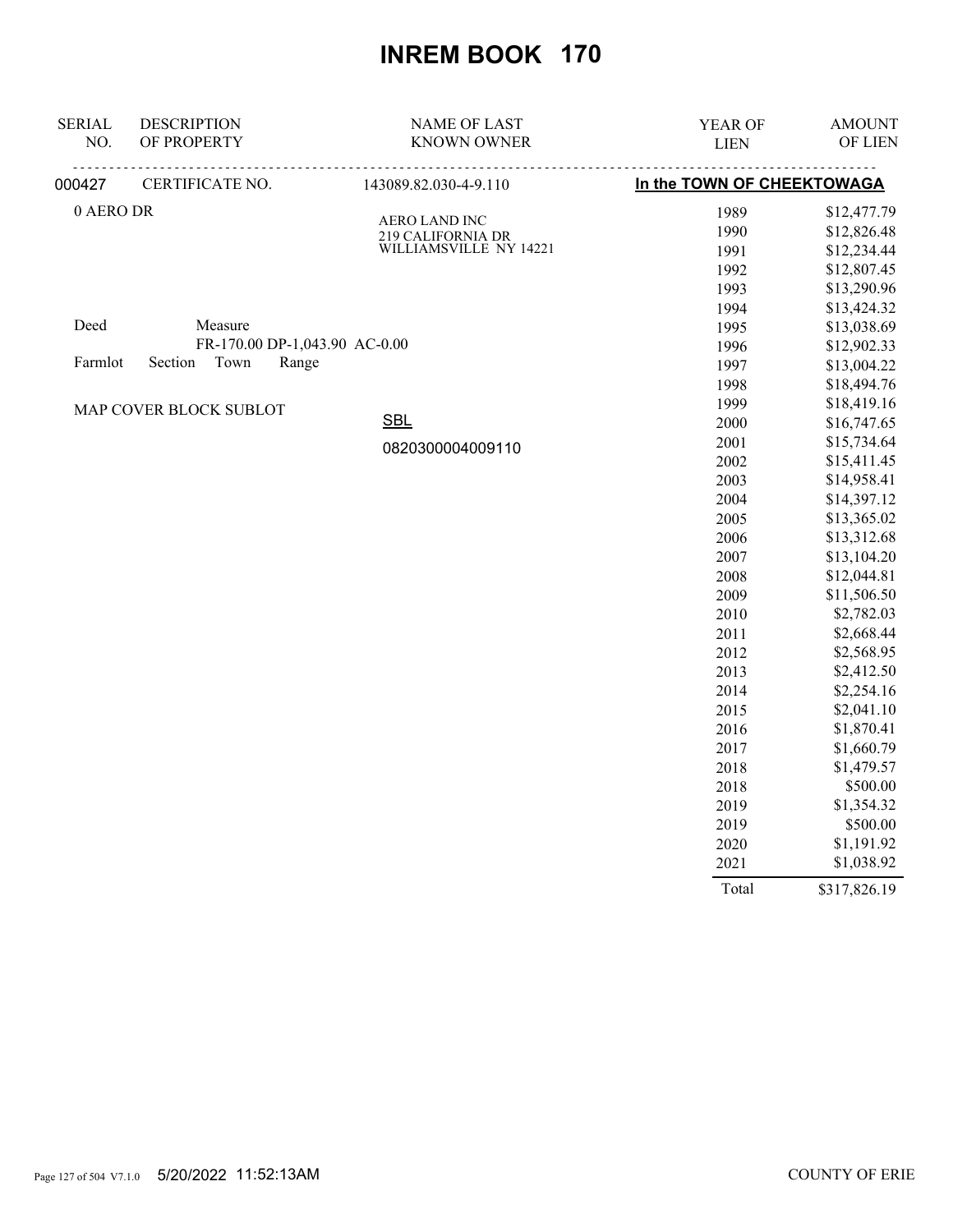| <b>SERIAL</b> | <b>DESCRIPTION</b>          | <b>NAME OF LAST</b>    | YEAR OF                    | <b>AMOUNT</b> |
|---------------|-----------------------------|------------------------|----------------------------|---------------|
| NO.           | OF PROPERTY                 | <b>KNOWN OWNER</b>     | <b>LIEN</b>                | OF LIEN       |
| 000428        | CERTIFICATE NO.             | 143089.82.030-4-11.000 | In the TOWN OF CHEEKTOWAGA |               |
| 232 PFOHL RD  |                             | PFOHL PAUL M           | 1995                       | \$6,732.12    |
|               |                             | PO BOX 3210            | 1996                       | \$3,536.11    |
|               |                             | KIRBY OR 97531         | 1997                       | \$3,556.55    |
|               |                             |                        | 1998                       | \$5,047.99    |
|               |                             |                        | 1999                       | \$5,017.31    |
|               |                             |                        | 2000                       | \$4,676.25    |
| Deed          | Measure                     |                        | 2001                       | \$3,462.49    |
|               | FR-139.40 DP-625.00 AC-0.00 |                        | 2002                       | \$3,396.17    |
| Farmlot       | Section Town<br>Range       |                        | 2003                       | \$3,315.59    |
|               |                             |                        | 2004                       | \$3,238.19    |
|               | MAP COVER BLOCK SUBLOT      |                        | 2005                       | \$2,960.13    |
|               |                             | <b>SBL</b>             | 2006                       | \$2,918.13    |
|               |                             | 0820300004011000       | 2007                       | \$2,017.88    |
|               |                             |                        | 2008                       | \$1,847.01    |
|               |                             |                        | 2009                       | \$1,762.40    |
|               |                             |                        | 2010                       | \$1,681.21    |
|               |                             |                        | 2011                       | \$1,608.89    |
|               |                             |                        | 2012                       | \$1,547.71    |
|               |                             |                        | 2013                       | \$1,447.88    |
|               |                             |                        | 2014                       | \$789.63      |
|               |                             |                        | 2015                       | \$712.87      |
|               |                             |                        | 2016                       | \$654.98      |
|               |                             |                        | 2017                       | \$580.74      |
|               |                             |                        | 2017                       | \$500.00      |
|               |                             |                        | 2018                       | \$518.36      |
|               |                             |                        | 2018                       | \$500.00      |
|               |                             |                        | 2019                       | \$500.00      |
|               |                             |                        | 2019                       | \$474.11      |
|               |                             |                        | 2020                       | \$415.38      |
|               |                             |                        | 2021                       | \$364.93      |
|               |                             |                        | Total                      | \$65,781.01   |

| 000432                     | CERTIFICATE NO.           | 143089.90.080-7-15.000  | In the TOWN OF CHEEKTOWAGA |             |
|----------------------------|---------------------------|-------------------------|----------------------------|-------------|
|                            | <b>75 SOUTHGATE RD</b>    | <b>MALARK MAUREEN A</b> | 2019                       | \$5,403.98  |
|                            |                           | <b>75 SOUTHGATE RD</b>  | 2019                       | \$500.00    |
| 1637-1669 57<br>$50 X$ 116 | CHEEKTOWAGA NY 14215-1840 | 2020                    | \$6,751.07                 |             |
|                            |                           | 2021                    | \$6,097.77                 |             |
|                            |                           |                         | Total                      | \$18,752.82 |
| $\mathbf{r}$ 1             | $\mathbf{v}$              |                         |                            |             |

Deed Measure FR-50.00 DP-102.00 AC-0.00 Farmlot Section Town Range

#### MAP COVER BLOCK SUBLOT

**SBL**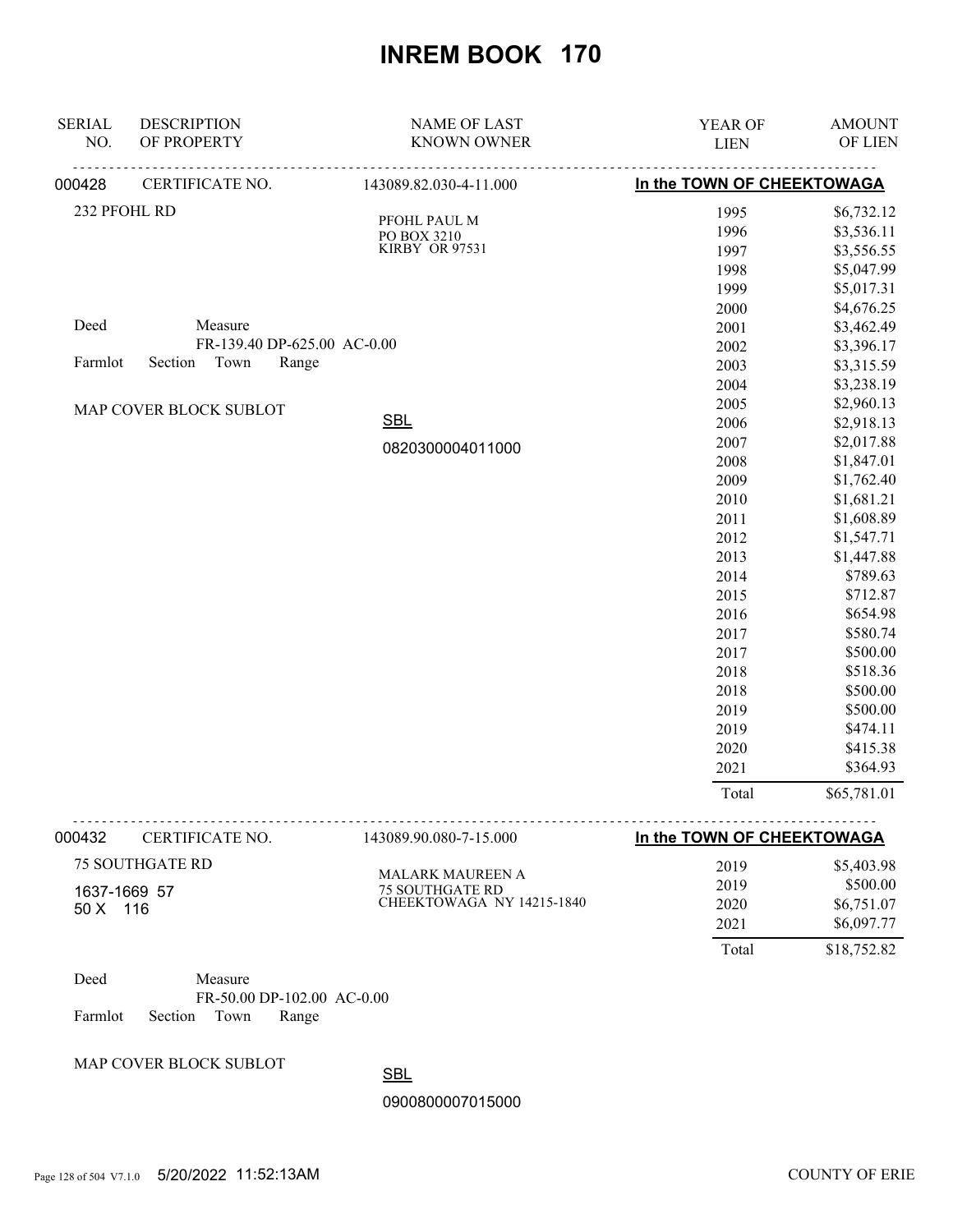| <b>SERIAL</b><br>NO.                             | <b>DESCRIPTION</b><br>OF PROPERTY                                 | <b>NAME OF LAST</b><br><b>KNOWN OWNER</b>                                                | YEAR OF<br><b>LIEN</b>                | <b>AMOUNT</b><br>OF LIEN                                         |
|--------------------------------------------------|-------------------------------------------------------------------|------------------------------------------------------------------------------------------|---------------------------------------|------------------------------------------------------------------|
| 000434                                           | CERTIFICATE NO.                                                   | 143089.90.080-7-53.000                                                                   | In the TOWN OF CHEEKTOWAGA            |                                                                  |
| 124 CEDAR RD<br>Mc 1636 1654<br>1677<br>50 X 110 | 22                                                                | <b>COMBS NICOLE</b><br>124 CEDAR RD<br>CHEEKTOWAGA NY 14215                              | 2019<br>2019<br>2020<br>2021<br>Total | \$8,243.04<br>\$500.00<br>\$7,386.60<br>\$6,573.14               |
| Deed<br>Farmlot                                  | Measure<br>FR-50.00 DP-110.00 AC-0.00<br>Section Town<br>Range    |                                                                                          |                                       | \$22,702.78                                                      |
|                                                  | MAP COVER BLOCK SUBLOT                                            | <b>SBL</b>                                                                               |                                       |                                                                  |
|                                                  |                                                                   | 0900800007053000                                                                         |                                       |                                                                  |
| 000437                                           | .<br>CERTIFICATE NO.                                              | <u>.</u><br>143089.90.120-2-44.000                                                       | In the TOWN OF CHEEKTOWAGA            |                                                                  |
|                                                  | 90 CAMPBELL RD                                                    | <b>JAMES MARCELLA</b><br>90 CAMPBELL RD<br>CHEEKTOWAGA NY 14215                          | 2018<br>2019<br>2019<br>2020<br>2021  | \$3,874.98<br>\$7,173.58<br>\$500.00<br>\$6,728.06<br>\$4,778.51 |
| Deed<br>Farmlot                                  | Measure<br>FR-50.00 DP-116.00 AC-0.00<br>Section<br>Town<br>Range |                                                                                          | Total                                 | \$23,055.13                                                      |
|                                                  | MAP COVER BLOCK SUBLOT                                            | <b>SBL</b>                                                                               |                                       |                                                                  |
|                                                  |                                                                   | 0901200002044000                                                                         |                                       |                                                                  |
| 000438                                           | CERTIFICATE NO.                                                   | 143089.90.120-4-20.000                                                                   | In the TOWN OF CHEEKTOWAGA            |                                                                  |
| 97 TUDOR RD                                      |                                                                   | <b>GONZALEZ FRANCES</b><br>FRANCIS WALKER VANESSA<br>97 TUDOR RD<br>CHEEKTOWAGA NY 14215 | 2019<br>2019<br>2020<br>2021          | \$4,820.58<br>\$500.00<br>\$5,661.21<br>\$6,067.54               |
|                                                  |                                                                   |                                                                                          | Total                                 | \$17,049.33                                                      |
| Deed<br>Farmlot                                  | Measure<br>FR-50.00 DP-109.84 AC-0.00<br>Section<br>Town<br>Range |                                                                                          |                                       |                                                                  |
|                                                  | MAP COVER BLOCK SUBLOT                                            | <b>SBL</b><br>0901200004020000                                                           |                                       |                                                                  |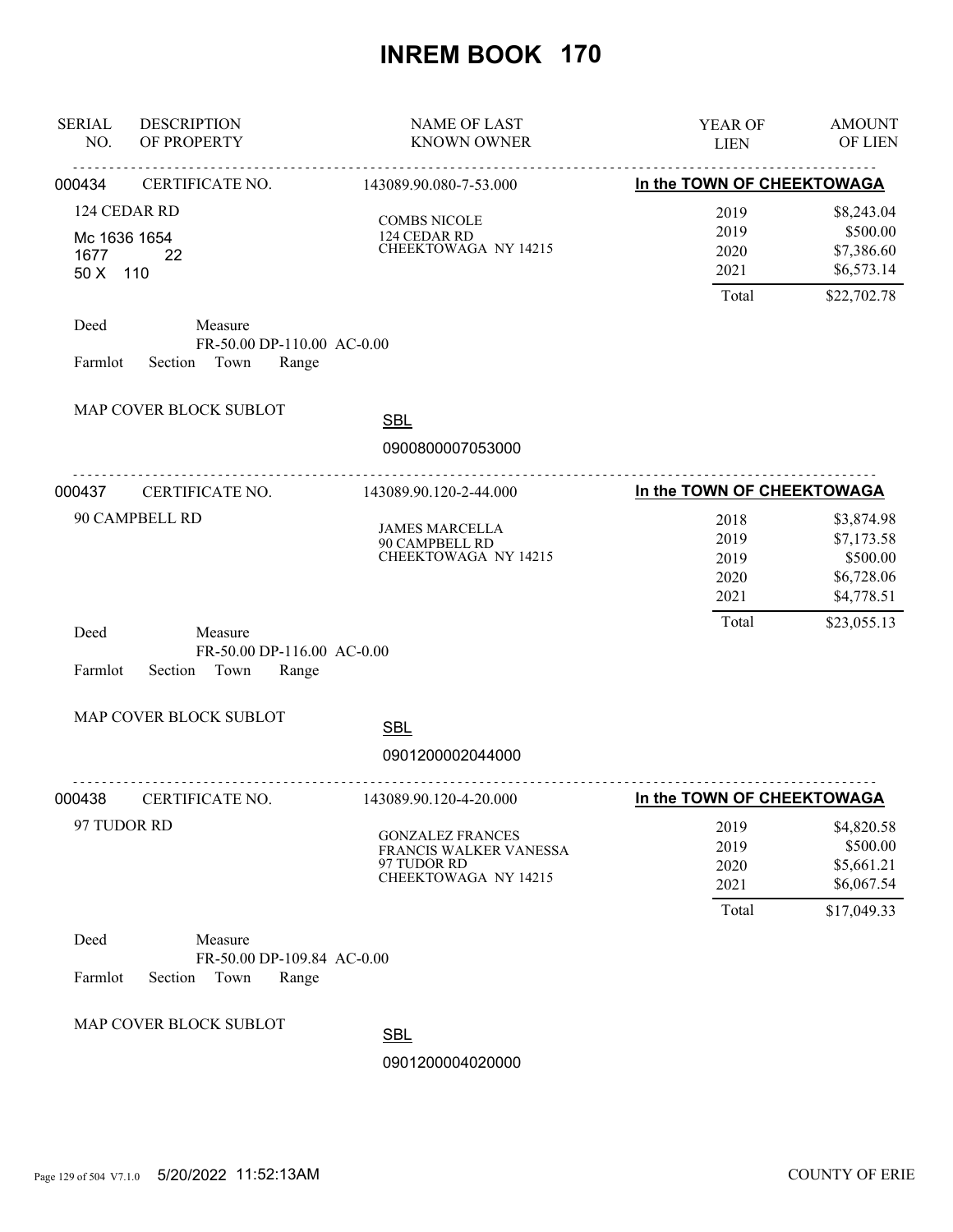| <b>SERIAL</b><br>NO. | <b>DESCRIPTION</b><br>OF PROPERTY                                 | <b>NAME OF LAST</b><br><b>KNOWN OWNER</b>                            | YEAR OF<br><b>LIEN</b>                | <b>AMOUNT</b><br>OF LIEN                                          |
|----------------------|-------------------------------------------------------------------|----------------------------------------------------------------------|---------------------------------------|-------------------------------------------------------------------|
| 000439               | <b>CERTIFICATE NO.</b>                                            | 143089.90.120-4-34.000                                               | In the TOWN OF CHEEKTOWAGA            |                                                                   |
|                      | 159 TUDOR RD                                                      | WATSON ANN LUCILLE<br>159 TUDOR RD<br>CHEEKTOWAGA NY 14215           | 2019<br>2019<br>2020<br>2021          | \$14,560.94<br>\$500.00<br>\$13,048.03<br>\$11,615.36             |
| Deed                 | Measure<br>FR-54.00 DP-132.03 AC-0.00                             |                                                                      | Total                                 | \$39,724.33                                                       |
| Farmlot              | Section Town<br>Range                                             |                                                                      |                                       |                                                                   |
|                      | MAP COVER BLOCK SUBLOT                                            | <b>SBL</b><br>0901200004034000                                       |                                       |                                                                   |
| 000441               | .<br>CERTIFICATE NO.                                              | <u>.</u><br>143089.90.680-2-3.000                                    | In the TOWN OF CHEEKTOWAGA            |                                                                   |
|                      | <b>148 IVANHOE RD</b>                                             | PIERCE JOAN<br><b>148 IVANHOE RD</b><br><b>BUFFALO NY 14215-3621</b> | 2018<br>2018<br>2019<br>2020<br>2021  | \$3,389.76<br>\$500.00<br>\$500.00<br>\$2,761.48<br>\$3,893.52    |
| Deed<br>Farmlot      | Measure<br>FR-35.00 DP-103.00 AC-0.00<br>Section<br>Town<br>Range |                                                                      | Total                                 | \$11,044.76                                                       |
|                      | MAP COVER BLOCK SUBLOT                                            | <b>SBL</b>                                                           |                                       |                                                                   |
|                      |                                                                   | 0906800002003000                                                     |                                       |                                                                   |
| 000443               | CERTIFICATE NO.                                                   | 143089.90.760-2-11.000                                               | In the TOWN OF CHEEKTOWAGA            |                                                                   |
|                      | <b>66 IVANHOE RD</b>                                              | FRANKLIN DWANE<br><b>66 IVANHOE RD</b><br>CHEEKTOWAGA NY 14225       | 2019<br>2019<br>2020<br>2021<br>Total | \$3,437.87<br>\$500.00<br>\$4,252.58<br>\$3,522.43<br>\$11,712.88 |
| Deed<br>Farmlot      | Measure<br>FR-35.00 DP-103.00 AC-0.00<br>Section<br>Town<br>Range |                                                                      |                                       |                                                                   |
|                      | MAP COVER BLOCK SUBLOT                                            | <b>SBL</b><br>0907600002011000                                       |                                       |                                                                   |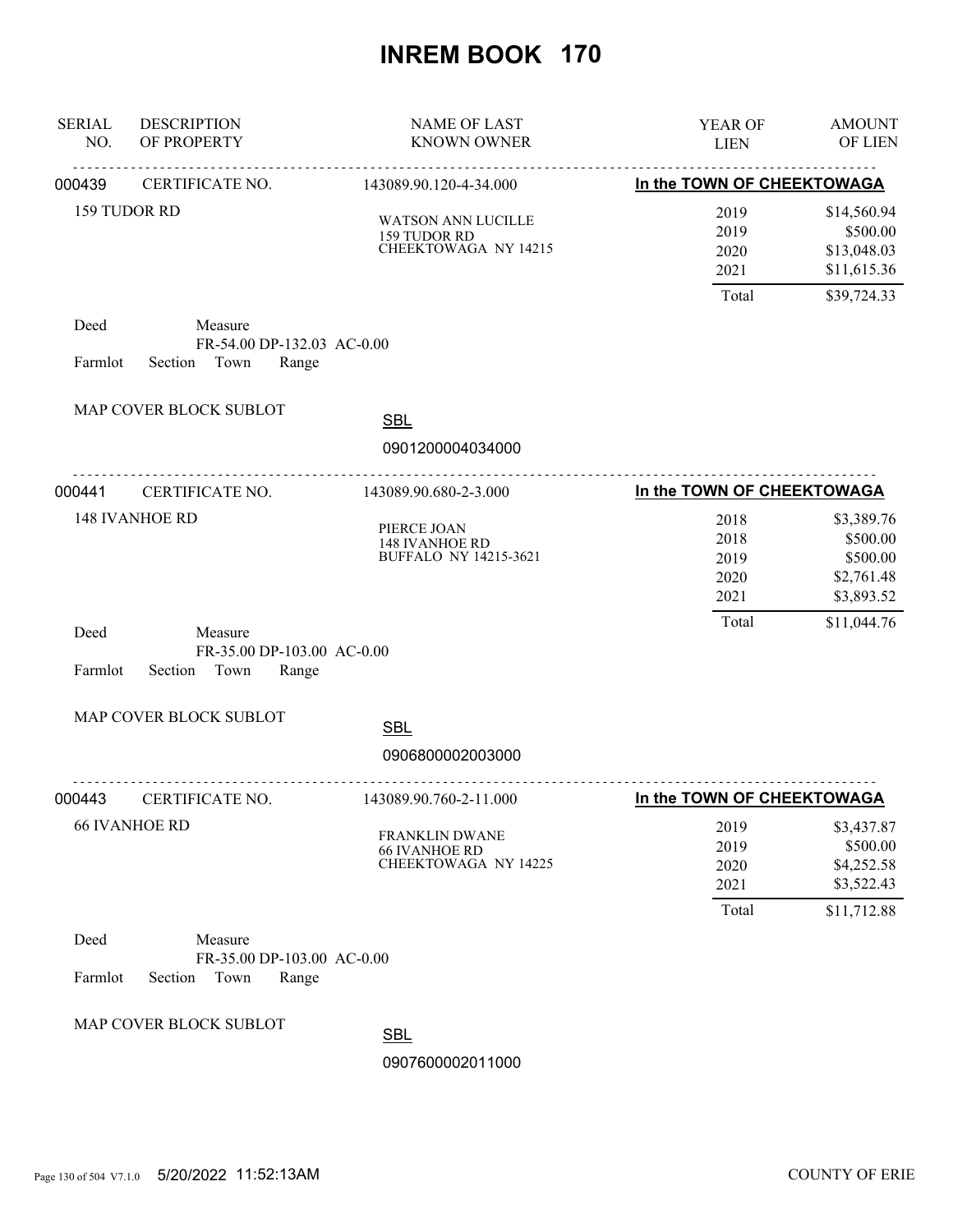| <b>SERIAL</b><br>NO.                      | <b>DESCRIPTION</b><br>OF PROPERTY                           | <b>NAME OF LAST</b><br><b>KNOWN OWNER</b>                                               | <b>AMOUNT</b><br><b>YEAR OF</b><br><b>OF LIEN</b><br><b>LIEN</b>                                           |
|-------------------------------------------|-------------------------------------------------------------|-----------------------------------------------------------------------------------------|------------------------------------------------------------------------------------------------------------|
| 000444                                    | CERTIFICATE NO.                                             | 143089.90.760-3-26.000                                                                  | In the TOWN OF CHEEKTOWAGA                                                                                 |
| Mc 1349 1525<br>1527<br>35.7x 103<br>Deed | 12 MARNE RD<br>100<br>Measure<br>FR-35.78 DP-103.00 AC-0.00 | <b>MORRIS STEPHON</b><br>STE <sub>7</sub><br>95 SPRING MEADOW<br>WILLIAMSVILLE NY 14221 | \$4,877.02<br>2019<br>\$500.00<br>2019<br>\$4,364.31<br>2020<br>\$3,893.52<br>2021<br>Total<br>\$13,634.85 |
| Farmlot                                   | Section<br>Town<br>Range                                    |                                                                                         |                                                                                                            |
|                                           | MAP COVER BLOCK SUBLOT                                      | <b>SBL</b><br>0907600003026000                                                          |                                                                                                            |
| 000445                                    | <u>.</u><br>CERTIFICATE NO.                                 | .<br>143089.90.760-3-53.000                                                             | In the TOWN OF CHEEKTOWAGA                                                                                 |
| Mc 1349 1525<br>1527                      | <b>85 IVANHOE RD</b><br>73                                  | WILLIAMS MICHAEL JR<br>905 E DELAVAN AVE<br><b>BUFFALO NY 14215</b>                     | \$3,972.72<br>2019<br>\$500.00<br>2019<br>\$3,553.18<br>2020<br>\$3,173.00<br>2021<br>Total<br>\$11,198.90 |
| Deed                                      | Measure                                                     |                                                                                         |                                                                                                            |

| Deed |                            | Measure |                            |  |
|------|----------------------------|---------|----------------------------|--|
|      |                            |         | FR-35.00 DP-103.00 AC-0.00 |  |
|      | Farmlot Section Town Range |         |                            |  |

MAP COVER BLOCK SUBLOT

**SBL**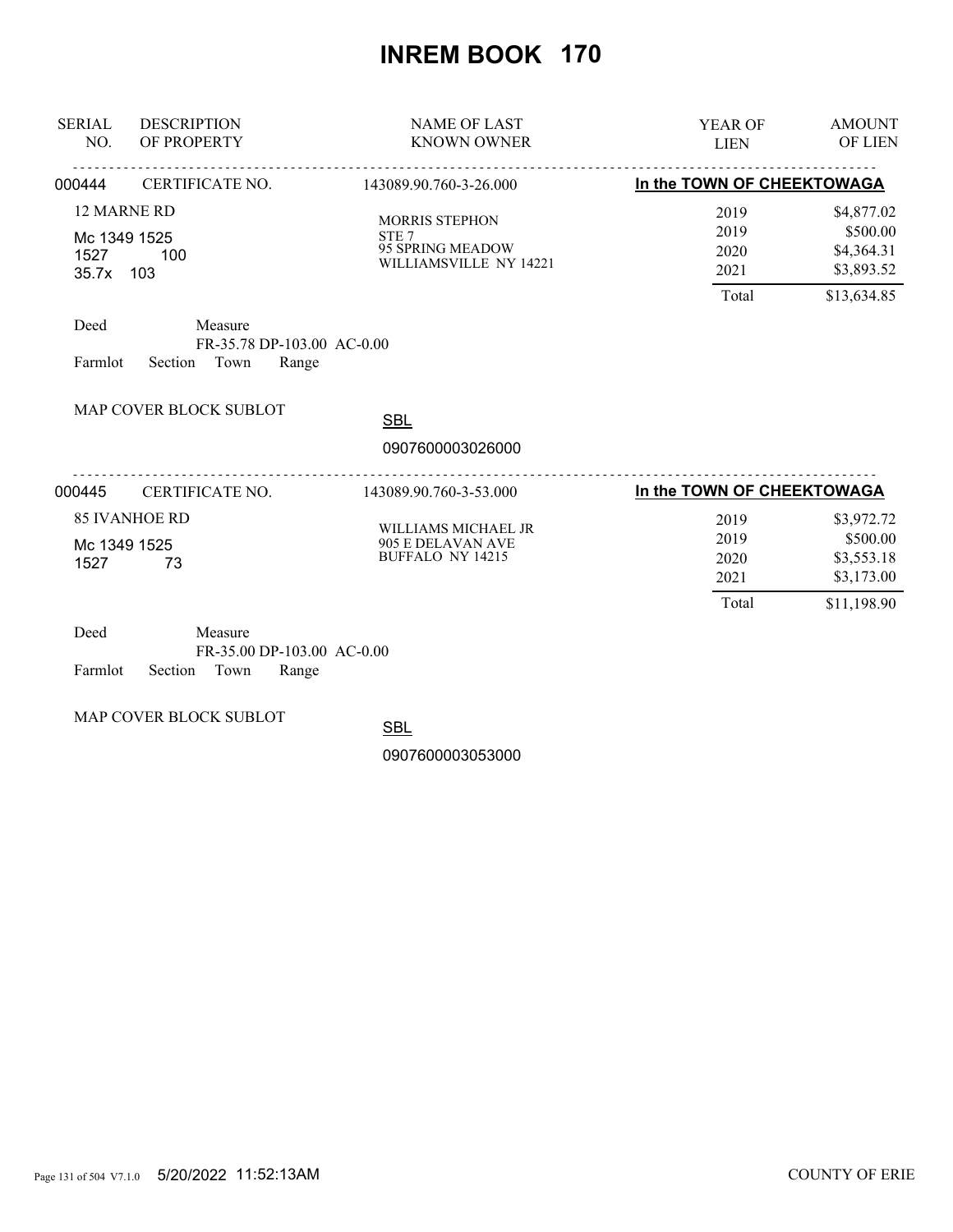| <b>SERIAL</b><br>NO.   | <b>DESCRIPTION</b><br>OF PROPERTY | <b>NAME OF LAST</b><br><b>KNOWN OWNER</b> | YEAR OF<br><b>LIEN</b>     | <b>AMOUNT</b><br>OF LIEN  |
|------------------------|-----------------------------------|-------------------------------------------|----------------------------|---------------------------|
| 000446                 | CERTIFICATE NO.                   | 143089.90.760-4-29.000                    | In the TOWN OF CHEEKTOWAGA |                           |
|                        | 1616 DELAVAN AVE                  | PILARSKI ALAN<br><b>22 STARCREST DR</b>   | 2006<br>2007               | \$11,841.14<br>\$6,852.09 |
|                        |                                   | CHEEKTOWAGA NY 14225                      | 2008                       | \$5,956.91                |
|                        |                                   |                                           | 2009<br>2010               | \$7,473.68<br>\$5,744.92  |
|                        |                                   |                                           | 2011                       | \$6,500.65                |
| Deed                   | Measure                           |                                           | 2012                       | \$6,294.33                |
|                        | FR-34.00 DP-117.22 AC-0.00        |                                           | 2013                       | \$22,700.03               |
| Farmlot                | Town<br>Section<br>Range          |                                           | 2014                       | \$2,125.87                |
|                        |                                   |                                           | 2015                       | \$6,406.98                |
| MAP COVER BLOCK SUBLOT |                                   | 2016                                      | \$775.85                   |                           |
|                        |                                   | <b>SBL</b>                                | 2017                       | \$695.44                  |
|                        |                                   | 0907600004029000                          | 2018                       | \$633.12                  |
|                        |                                   |                                           | 2019                       | \$579.68                  |
|                        |                                   |                                           | 2019                       | \$500.00                  |
|                        |                                   |                                           | 2020                       | \$515.66                  |
|                        |                                   |                                           | 2021                       | \$459.65                  |
|                        |                                   |                                           | Total                      | \$86,056.00               |
| 000447                 | <u>.</u><br>CERTIFICATE NO.       | 143089.90.760-4-38.000                    | In the TOWN OF CHEEKTOWAGA |                           |
| 25 MARNE RD            |                                   | <b>NEAL TENEISHA</b>                      | 2019                       | \$3,056.98                |
|                        |                                   | 25 MARNE RD                               | 2019                       | \$500.00                  |
|                        |                                   | CHEEKTOWAGA NY 14215-3611                 | 2020                       | \$4,745.91                |
|                        |                                   |                                           | 2021                       | \$4,265.92                |
|                        |                                   |                                           | Total                      | \$12,568.81               |

| Deed |                            | Measure |                            |  |
|------|----------------------------|---------|----------------------------|--|
|      |                            |         | FR-35.00 DP-103.00 AC-0.00 |  |
|      | Farmlot Section Town Range |         |                            |  |

MAP COVER BLOCK SUBLOT

**SBL**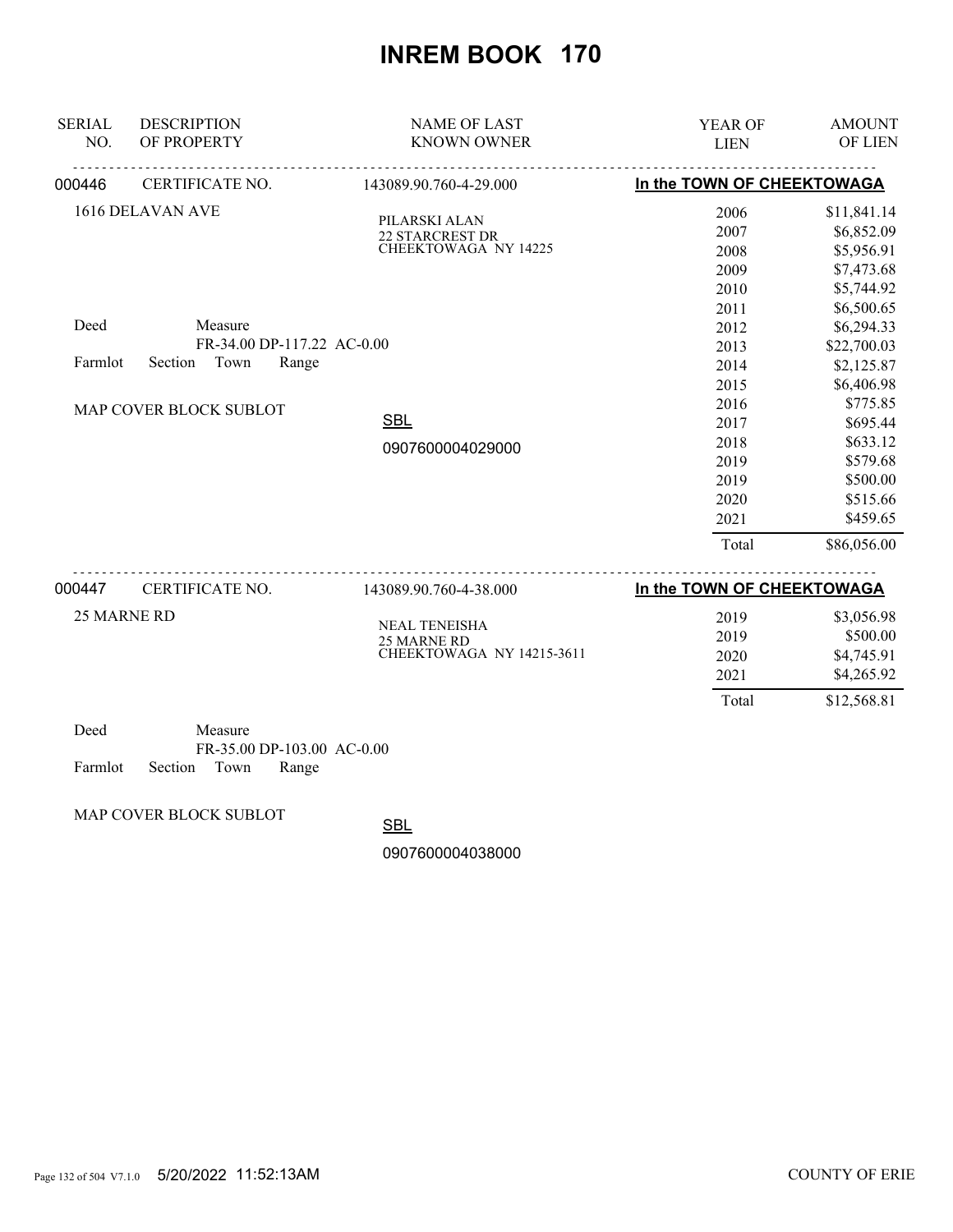| <b>SERIAL</b> | <b>DESCRIPTION</b>         | <b>NAME OF LAST</b>                    | YEAR OF                    | <b>AMOUNT</b> |
|---------------|----------------------------|----------------------------------------|----------------------------|---------------|
| NO.           | OF PROPERTY                | <b>KNOWN OWNER</b>                     | <b>LIEN</b>                | OF LIEN       |
| 000449        | CERTIFICATE NO.            | 143089.90.840-1-4.000                  | In the TOWN OF CHEEKTOWAGA |               |
|               | 15 ATWOOD PL               | <b>SCHLICHT PATRICK J</b>              | 2008                       | \$6,124.21    |
|               |                            | SCHLICHT SHARON                        | 2009                       | \$5,813.55    |
|               |                            | 15 ATWOOD PL                           | 2010                       | \$5,637.24    |
|               |                            | CHEEKTOWAGA NY 14225                   | 2011                       | \$10,642.62   |
|               |                            |                                        | 2012                       | \$16,927.35   |
|               |                            |                                        | 2013                       | \$94,865.03   |
| Deed          | Measure                    |                                        | 2014                       | \$1,640.95    |
|               | FR-30.00 DP-100.00 AC-0.00 |                                        | 2015                       | \$4,251.19    |
| Farmlot       | Town<br>Section<br>Range   |                                        | 2016                       | \$4,512.99    |
|               |                            |                                        | 2017                       | \$3,776.90    |
|               | MAP COVER BLOCK SUBLOT     |                                        | 2018                       | \$1,103.40    |
|               |                            | <b>SBL</b>                             | 2019                       | \$2,169.85    |
|               |                            | 0908400001004000                       | 2019                       | \$500.00      |
|               |                            |                                        | 2020                       | \$1,669.06    |
|               |                            |                                        | 2021                       | \$1,520.77    |
|               |                            |                                        | Total                      | \$161,155.11  |
| 000451        | .<br>CERTIFICATE NO.       | 143089.90.840-2-1.000                  | In the TOWN OF CHEEKTOWAGA |               |
|               | 1561 DELAVAN AVE           |                                        | 2009                       | \$7,817.20    |
|               |                            | HUNTE DESMOND B<br><b>HUNTE RUBY M</b> | 2010                       | \$1,737.48    |
|               |                            | <b>40 SCHAEFER ST</b>                  | 2011                       | \$9,181.28    |
|               |                            | <b>BROOKLYN NY 11207</b>               | 2012                       | \$1,561.13    |
|               |                            |                                        | 2013                       | \$1,469.79    |
|               |                            |                                        | 2014                       | \$3,601.04    |
| Deed          | Measure                    |                                        | 2015                       | \$13,002.26   |
|               | FR-75.08 DP-173.00 AC-0.00 |                                        | 2016                       | \$5,275.19    |
| Farmlot       | Town<br>Section<br>Range   |                                        | 2017                       | \$4,441.72    |
|               |                            |                                        | 2018                       | \$2,340.24    |
|               | MAP COVER BLOCK SUBLOT     |                                        | 2019                       | \$2,638.02    |
|               |                            | <b>SBL</b>                             | 2019                       | \$500.00      |
|               |                            | 0908400002001000                       | 2020                       | \$2,528.37    |
|               |                            |                                        | 2021                       | \$2,673.43    |
|               |                            |                                        | Total                      | \$58,767.15   |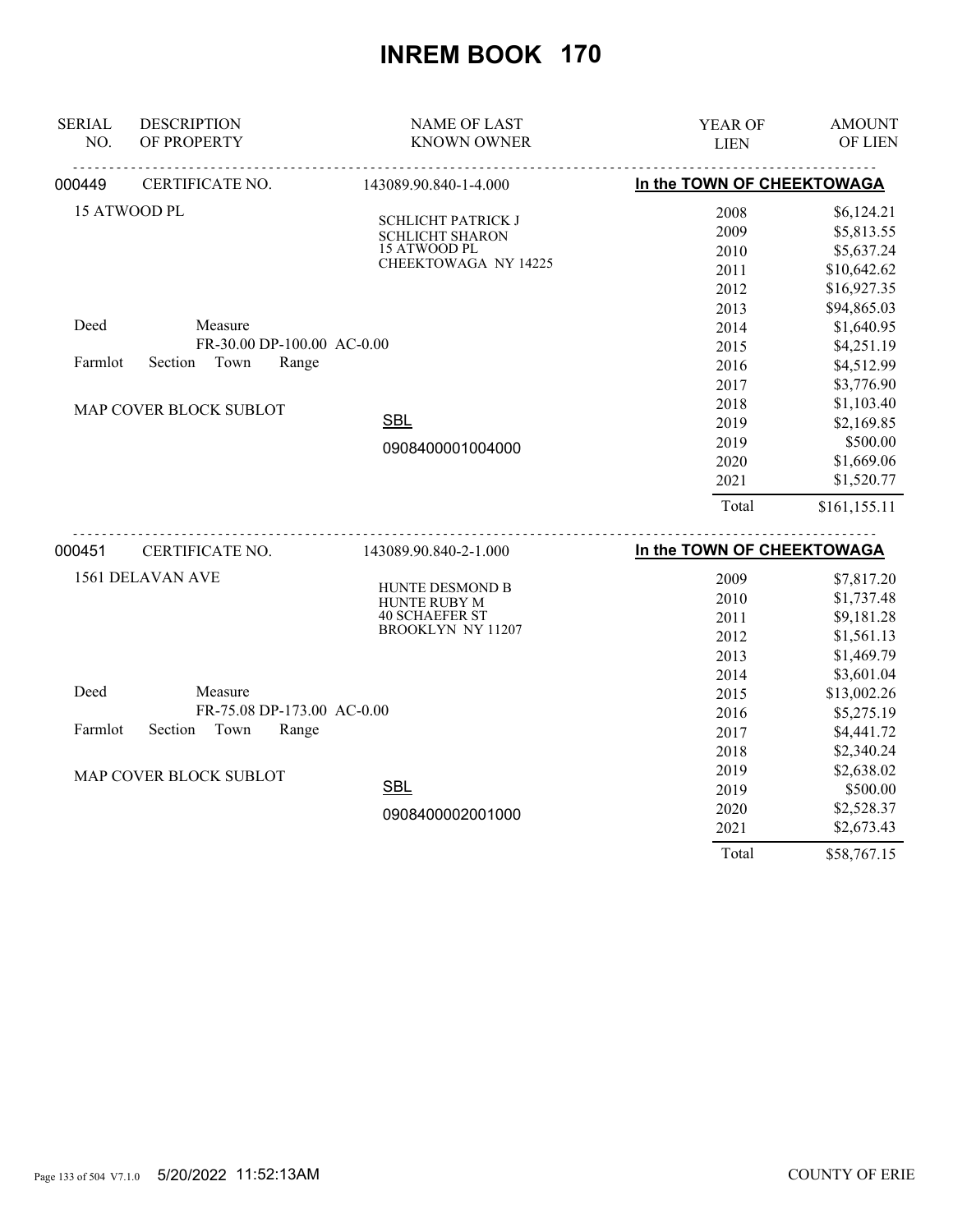| <b>SERIAL</b><br>NO. | <b>DESCRIPTION</b><br>OF PROPERTY                                 | <b>NAME OF LAST</b><br><b>KNOWN OWNER</b>                                                    | YEAR OF<br><b>LIEN</b>                       | <b>AMOUNT</b><br>OF LIEN                                                     |
|----------------------|-------------------------------------------------------------------|----------------------------------------------------------------------------------------------|----------------------------------------------|------------------------------------------------------------------------------|
| 000452               | CERTIFICATE NO.                                                   | 143089.90.840-2-5.000                                                                        | In the TOWN OF CHEEKTOWAGA                   |                                                                              |
|                      | 1583 DELAVAN AVE                                                  | <b>BUSENLEHNER GARY W JR</b><br>55 THE AVE<br>CHEEKTOWAGA NY 14225                           | 2019<br>2019<br>2020<br>2021                 | \$6,753.58<br>\$500.00<br>\$6,041.27<br>\$5,841.49                           |
|                      |                                                                   |                                                                                              | Total                                        | \$19,136.34                                                                  |
| Deed<br>Farmlot      | Measure<br>FR-50.00 DP-344.85 AC-0.00<br>Town<br>Section<br>Range |                                                                                              |                                              |                                                                              |
|                      | MAP COVER BLOCK SUBLOT                                            | <b>SBL</b><br>0908400002005000                                                               |                                              |                                                                              |
| 000453               | .<br>CERTIFICATE NO.                                              | 143089.90.840-2-40.000                                                                       | In the TOWN OF CHEEKTOWAGA                   |                                                                              |
|                      | 57 BARBARA PL                                                     | LENK JEAN L<br>LENK LEONARD C<br>57 BARBARA PL<br>CHEEKTOWAGA NY 14225-2830                  | 2018<br>2018<br>2019<br>2019<br>2020<br>2021 | \$5,043.69<br>\$500.00<br>\$4,622.26<br>\$500.00<br>\$4,133.95<br>\$3,615.26 |
| Deed<br>Farmlot      | Measure<br>FR-48.00 DP-60.00 AC-0.00<br>Section<br>Town<br>Range  |                                                                                              | Total                                        | \$18,415.16                                                                  |
|                      | MAP COVER BLOCK SUBLOT                                            | <b>SBL</b>                                                                                   |                                              |                                                                              |
|                      |                                                                   | 0908400002040000                                                                             |                                              |                                                                              |
| 000454               | CERTIFICATE NO.                                                   | -------------<br>143089.90.840-4-7.000                                                       | In the TOWN OF CHEEKTOWAGA                   |                                                                              |
| 0 LONG AVE           |                                                                   | <b>KARUPPIAH NELLIYAN</b><br>C/O DAVENPORT REAL ESTATE<br>PO BOX 156<br>CHEEKTOWAGA NY 14225 | 2012<br>2013<br>2014<br>2015<br>2016         | \$1,415.02<br>\$1,332.24<br>\$1,246.68<br>\$1,103.85<br>\$1,018.74           |
| Deed                 | Measure<br>FR-43.00 DP-160.40 AC-0.00                             |                                                                                              | 2017<br>2018<br>2019                         | \$913.09<br>\$831.32<br>\$761.25                                             |
| Farmlot              | Section<br>Town<br>Range<br>MAP COVER BLOCK SUBLOT                |                                                                                              | 2019<br>2020<br>2021                         | \$500.00<br>\$678.01<br>\$605.00                                             |
|                      |                                                                   | <b>SBL</b><br>0908400004007000                                                               | Total                                        | \$10,405.20                                                                  |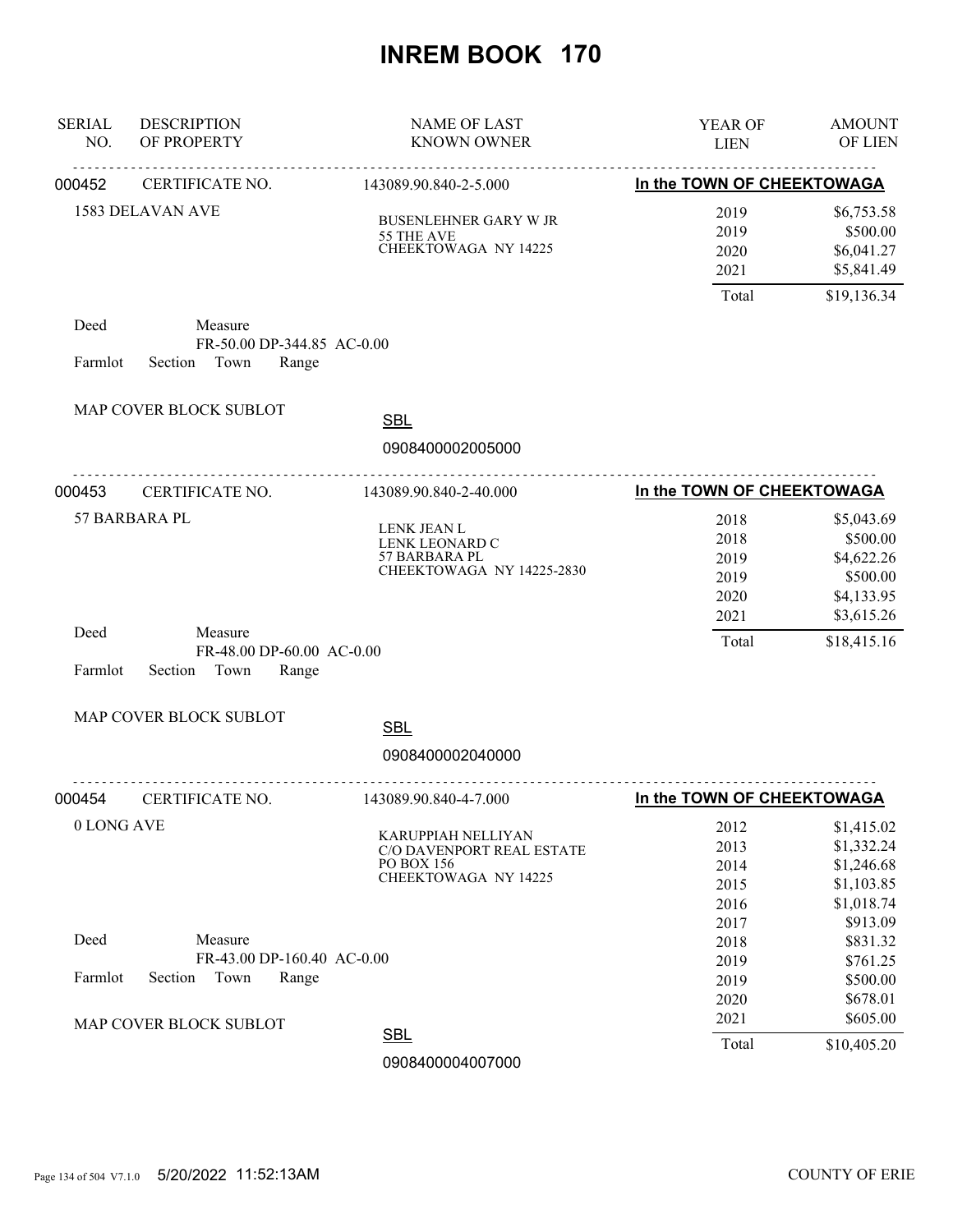| <b>SERIAL</b><br>NO. | <b>DESCRIPTION</b><br>OF PROPERTY                           | <b>NAME OF LAST</b><br><b>KNOWN OWNER</b>                                                            | YEAR OF<br><b>LIEN</b>                                                                                                | <b>AMOUNT</b><br>OF LIEN                                                                                                                                                                               |
|----------------------|-------------------------------------------------------------|------------------------------------------------------------------------------------------------------|-----------------------------------------------------------------------------------------------------------------------|--------------------------------------------------------------------------------------------------------------------------------------------------------------------------------------------------------|
| 000457               | CERTIFICATE NO.                                             | 143089.91.000-1-26.120                                                                               | In the TOWN OF CHEEKTOWAGA                                                                                            |                                                                                                                                                                                                        |
|                      | 203 EGGERT RD                                               | CALYPSO DEVELOPMENT OF WNY I<br>C/O ATTN: LEONARD SADKIN<br>203 EGGERT RD<br><b>BUFFALO NY 14215</b> | 2019<br>2019<br>2020<br>2021<br>Total                                                                                 | \$10,007.06<br>\$500.00<br>\$102,172.26<br>\$76,401.74<br>\$189,081.06                                                                                                                                 |
| Deed                 | Measure                                                     |                                                                                                      |                                                                                                                       |                                                                                                                                                                                                        |
| Farmlot              | FR-1,041.64 DP-1,229.51 AC-0.00<br>Town<br>Section<br>Range |                                                                                                      |                                                                                                                       |                                                                                                                                                                                                        |
|                      | MAP COVER BLOCK SUBLOT                                      | <b>SBL</b>                                                                                           |                                                                                                                       |                                                                                                                                                                                                        |
|                      |                                                             | 0910000001026120                                                                                     |                                                                                                                       |                                                                                                                                                                                                        |
| 000458               | CERTIFICATE NO.                                             | 143089.91.060-3-12.000                                                                               | In the TOWN OF CHEEKTOWAGA                                                                                            |                                                                                                                                                                                                        |
| Deed                 | 0 OEHMAN BLVD<br>Measure<br>FR-40.07 DP-146.51 AC-0.00      | BATTLE ANNA L LIFE USE<br><b>BATTLE RICHARD</b><br><b>OEHMAN BLVD</b><br>CHEEKTOWAGA NY 14225-1643   | 1999<br>2000<br>2001<br>2002<br>2003<br>2004<br>2005<br>2006                                                          | \$1,075.82<br>\$1,751.05<br>\$2,081.21<br>\$2,087.26<br>\$2,073.76<br>\$2,094.28<br>\$2,127.99<br>\$930.75                                                                                             |
| Farmlot              | Section<br>Town<br>Range                                    |                                                                                                      | 2007<br>2008                                                                                                          | \$1,993.61<br>\$1,864.45                                                                                                                                                                               |
|                      | MAP COVER BLOCK SUBLOT                                      | <b>SBL</b><br>0910600003012000                                                                       | 2009<br>2010<br>2011<br>2012<br>2013<br>2014<br>2015<br>2016<br>2017<br>2018<br>2019<br>2019<br>2020<br>2021<br>Total | \$1,803.86<br>\$6,231.29<br>\$12,449.35<br>\$1,602.95<br>\$1,503.87<br>\$1,420.34<br>\$1,292.44<br>\$1,160.05<br>\$1,041.26<br>\$931.34<br>\$841.16<br>\$500.00<br>\$751.12<br>\$667.02<br>\$50,276.23 |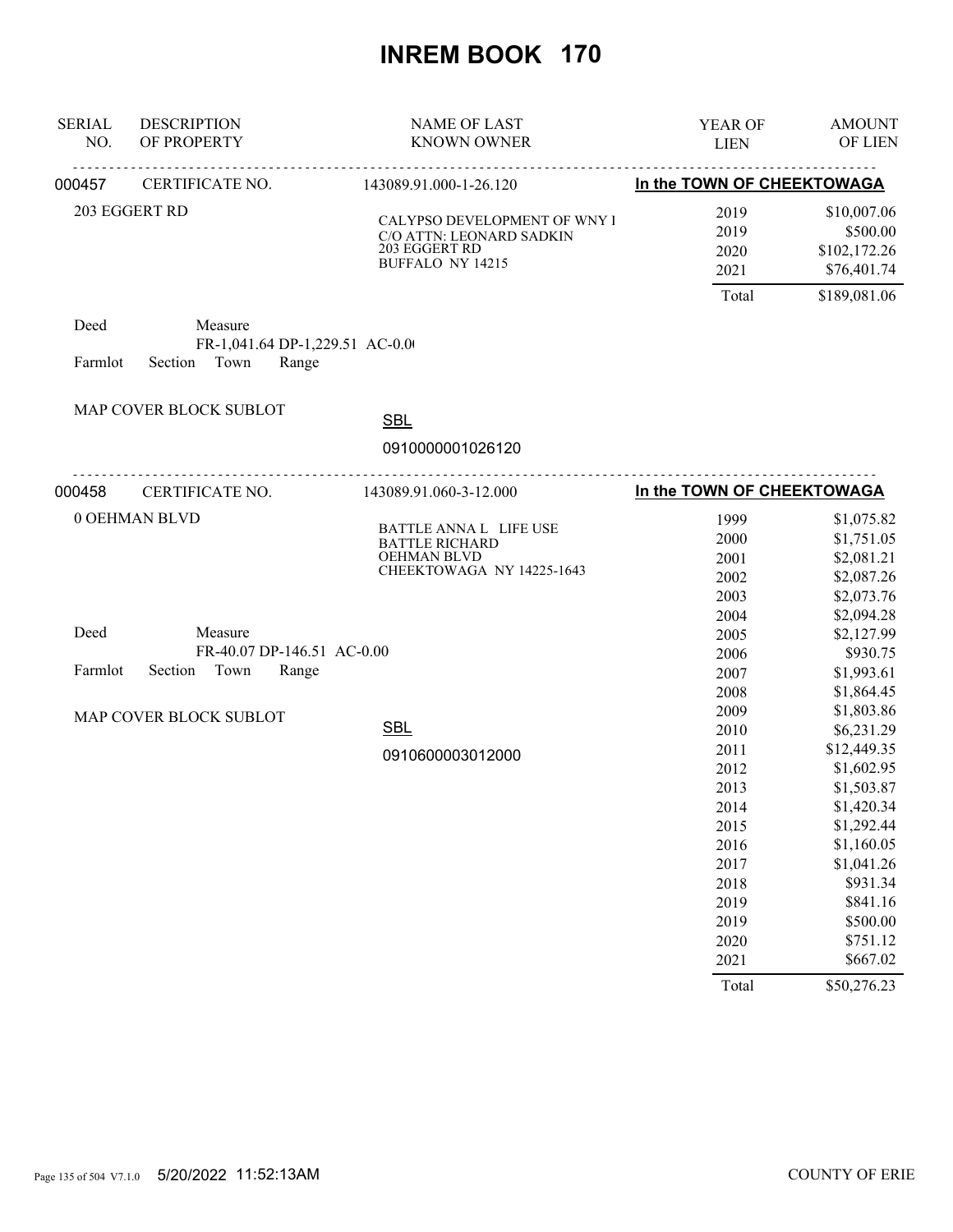| <b>SERIAL</b><br>NO.        | <b>DESCRIPTION</b><br>OF PROPERTY                                  | <b>NAME OF LAST</b><br><b>KNOWN OWNER</b>                                | YEAR OF<br><b>LIEN</b>                        | <b>AMOUNT</b><br>OF LIEN                                                |
|-----------------------------|--------------------------------------------------------------------|--------------------------------------------------------------------------|-----------------------------------------------|-------------------------------------------------------------------------|
| 000459                      | <b>CERTIFICATE NO.</b>                                             | 143089.91.070-4-8.000                                                    | In the TOWN OF CHEEKTOWAGA                    |                                                                         |
| 750 BEACH RD<br>435' N Huth |                                                                    | NOVACK KYLE<br>NOVACK CANDACE                                            | 2019<br>2019                                  | \$3,972.65<br>\$500.00                                                  |
| 100 X 383                   |                                                                    | 750 BEACH RD<br>CHEEKTOWAGA NY 14225                                     | Total                                         | \$4,472.65                                                              |
| Deed<br>Farmlot             | Measure<br>FR-100.07 DP-387.73 AC-0.00<br>Section<br>Town<br>Range |                                                                          |                                               |                                                                         |
|                             | MAP COVER BLOCK SUBLOT                                             | <b>SBL</b>                                                               |                                               |                                                                         |
|                             |                                                                    | 0910700004008000                                                         |                                               |                                                                         |
| 000460                      | .<br>CERTIFICATE NO.                                               | .<br>143089.91.070-6-22.200                                              | In the TOWN OF CHEEKTOWAGA                    |                                                                         |
| 0 HUTH RD                   |                                                                    | <b>BRECKER GARY A</b><br>699 S HUTH RD<br>CHEEKTOWAGA NY 14225           | 2007<br>2008<br>2009<br>2010<br>2011          | \$1,710.63<br>\$1,515.03<br>\$1,449.65<br>\$1,389.40<br>\$1,381.53      |
| Deed<br>Farmlot             | Measure<br>FR-55.00 DP-85.00 AC-0.00<br>Section Town<br>Range      |                                                                          | 2012<br>2013<br>2014<br>2015<br>2016          | \$1,296.33<br>\$1,215.45<br>\$1,136.47<br>\$993.22<br>\$919.05          |
|                             | MAP COVER BLOCK SUBLOT                                             | <b>SBL</b><br>0910700006022200                                           | 2017<br>2018<br>2019<br>2020<br>2021<br>Total | \$837.11<br>\$758.11<br>\$500.00<br>\$614.62<br>\$548.61<br>\$16,265.21 |
| 000461                      | <u>.</u><br>CERTIFICATE NO.                                        | <u>.</u><br>143089.91.080-6-7.000                                        | In the TOWN OF CHEEKTOWAGA                    |                                                                         |
|                             | <b>46 GLENDALE LN</b>                                              | WESTFALL WILLIAM A<br><b>46 GLENDALE LN</b><br>CHEEKTOWAGA NY 14225-1820 | 2018<br>2018<br>2019<br>2019<br>2020          | \$3,477.72<br>\$500.00<br>\$4,251.77<br>\$500.00<br>\$3,888.47          |
| Deed<br>Farmlot             | Measure<br>FR-60.26 DP-157.63 AC-0.00<br>Town<br>Section<br>Range  |                                                                          | 2021<br>Total                                 | \$3,556.52<br>\$16,174.48                                               |
|                             | MAP COVER BLOCK SUBLOT                                             | <b>SBL</b>                                                               |                                               |                                                                         |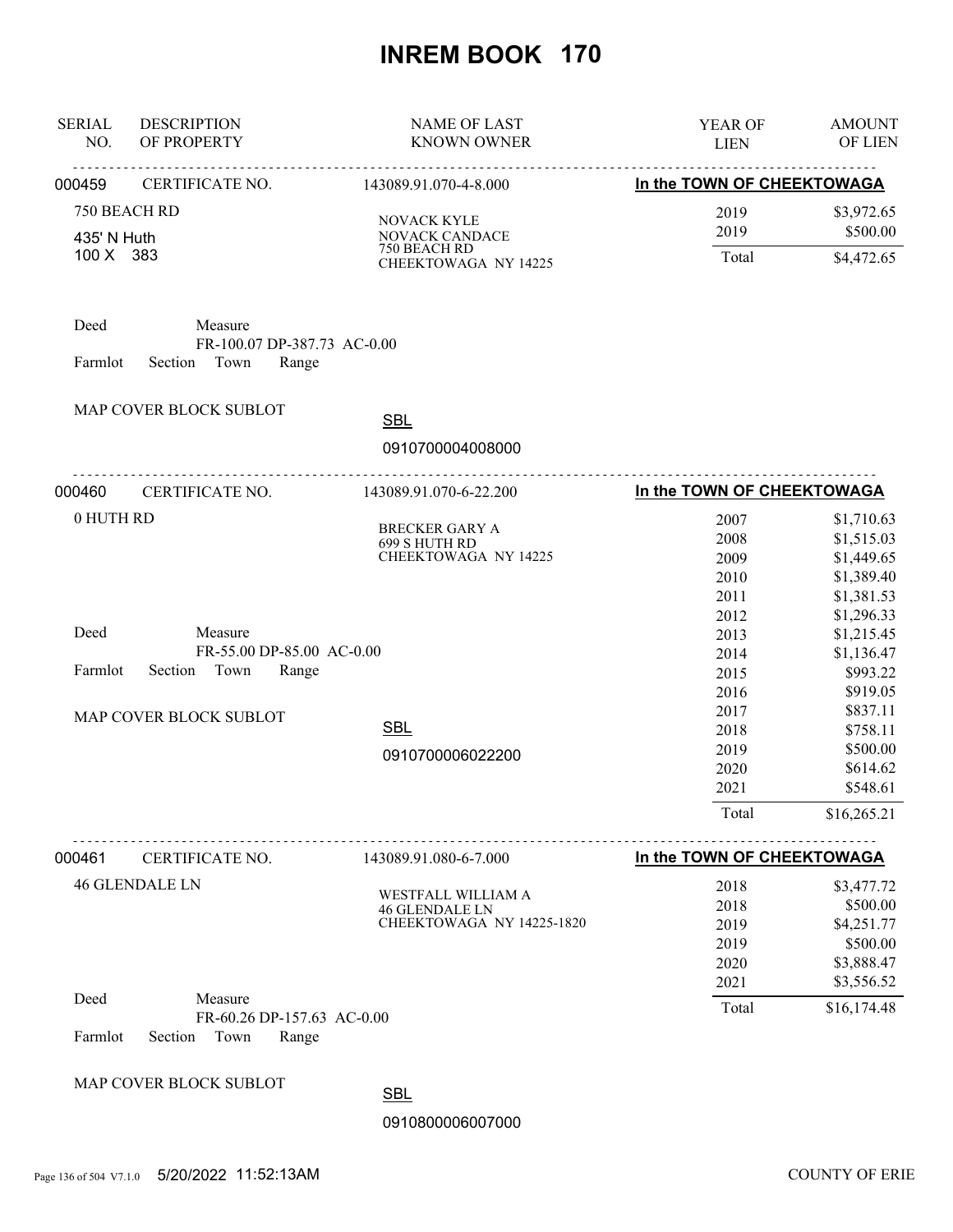| <b>SERIAL</b><br>NO. | <b>DESCRIPTION</b><br>OF PROPERTY                                 | <b>NAME OF LAST</b><br><b>KNOWN OWNER</b>                          | YEAR OF<br><b>LIEN</b>                | <b>AMOUNT</b><br>OF LIEN                                          |
|----------------------|-------------------------------------------------------------------|--------------------------------------------------------------------|---------------------------------------|-------------------------------------------------------------------|
| 000462               | CERTIFICATE NO.                                                   | 143089.91.080-8-15.000                                             | In the TOWN OF CHEEKTOWAGA            |                                                                   |
|                      | <b>64 FARMINGDALE RD</b>                                          | <b>GUIZZOTTI RICHARD</b>                                           | 2019                                  | \$5,917.64                                                        |
|                      |                                                                   | <b>64 FARMINGDALE RD</b><br>CHEEKTOWAGA NY 14225-1816              | Total                                 | \$5,917.64                                                        |
| Deed<br>Farmlot      | Measure<br>FR-50.00 DP-180.63 AC-0.00<br>Section<br>Town<br>Range |                                                                    |                                       |                                                                   |
|                      | MAP COVER BLOCK SUBLOT                                            | <b>SBL</b><br>0910800008015000                                     |                                       |                                                                   |
| 000463               | .<br>CERTIFICATE NO.                                              | .<br>143089.91.080-12-24.000                                       | In the TOWN OF CHEEKTOWAGA            |                                                                   |
|                      | <b>104 BALBACH DR</b>                                             | <b>TABOR CLAIRE</b><br>105 BALBACH DR<br>CHEEKTOWAGA NY 14225-2276 | 2018<br>2018<br>2019<br>2020<br>2021  | \$3,303.83<br>\$500.00<br>\$6,858.51<br>\$6,141.91<br>\$5,492.41  |
| Deed<br>Farmlot      | Measure<br>FR-50.00 DP-119.45 AC-0.00<br>Town<br>Section<br>Range |                                                                    | Total                                 | \$22,296.66                                                       |
|                      | MAP COVER BLOCK SUBLOT                                            | <b>SBL</b><br>0910800012024000                                     |                                       |                                                                   |
| 000465               | CERTIFICATE NO.                                                   | 143089.91.140-6-21.000                                             | In the TOWN OF CHEEKTOWAGA            |                                                                   |
|                      | 23 SHELBY DR                                                      | MATTISON RICHARD M<br>2234 GENESEE ST<br><b>BUFFALO NY 14211</b>   | 2019<br>2019<br>2020<br>2021<br>Total | \$2,975.09<br>\$500.00<br>\$5,484.10<br>\$6,063.45<br>\$15,022.64 |
| Deed<br>Farmlot      | Measure<br>FR-34.00 DP-77.84 AC-0.00<br>Section<br>Town<br>Range  |                                                                    |                                       |                                                                   |
|                      | MAP COVER BLOCK SUBLOT                                            | <b>SBL</b>                                                         |                                       |                                                                   |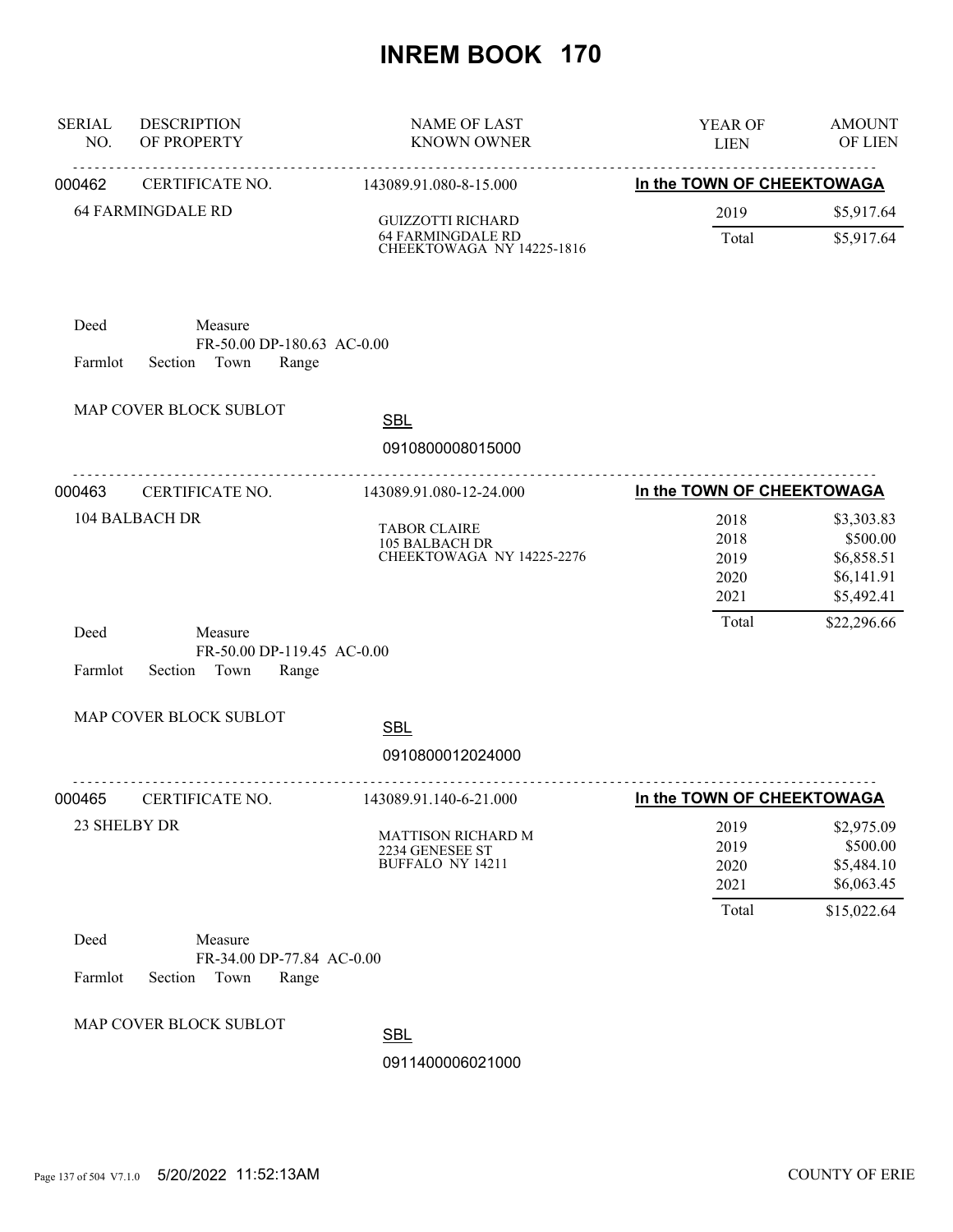| <b>SERIAL</b><br>NO. | <b>DESCRIPTION</b><br>OF PROPERTY                                 | <b>NAME OF LAST</b><br><b>KNOWN OWNER</b>                                                                | YEAR OF<br><b>LIEN</b>               | <b>AMOUNT</b><br>OF LIEN                                         |
|----------------------|-------------------------------------------------------------------|----------------------------------------------------------------------------------------------------------|--------------------------------------|------------------------------------------------------------------|
| 000466               | CERTIFICATE NO.                                                   | <u>.</u><br>143089.91.140-6-22.000                                                                       | In the TOWN OF CHEEKTOWAGA           |                                                                  |
|                      | 0 19-2 SHELBY DR                                                  | <b>MATTISON RICHARD M</b><br>2234 GENESEE ST<br><b>BUFFALO NY 14211</b>                                  | 2019<br>2019<br>2020<br>2021         | \$6,383.35<br>\$500.00<br>\$5,721.63<br>\$5,086.80               |
|                      |                                                                   |                                                                                                          | Total                                | \$17,691.78                                                      |
| Deed<br>Farmlot      | Measure<br>FR-81.24 DP-99.38 AC-0.00<br>Section Town<br>Range     |                                                                                                          |                                      |                                                                  |
|                      | MAP COVER BLOCK SUBLOT                                            | <b>SBL</b>                                                                                               |                                      |                                                                  |
|                      | .                                                                 | 0911400006022000<br>.                                                                                    |                                      |                                                                  |
| 000469               | CERTIFICATE NO.                                                   | 143089.91.140-10-35.000                                                                                  | In the TOWN OF CHEEKTOWAGA           |                                                                  |
|                      | 0 13-1 SIBERLING DR                                               | HONESTY PROPERTY MANAGEMEN<br>& MULTI SERVICES INC.<br>FL1<br>179 WOHLERS AVE<br><b>BUFFALO NY 14208</b> | 2019<br>2019<br>2020<br>2021         | \$5,604.30<br>\$500.00<br>\$5,023.59<br>\$5,669.25               |
| Deed<br>Farmlot      | Measure<br>FR-75.00 DP-88.77 AC-0.00<br>Section<br>Town<br>Range  |                                                                                                          | Total                                | \$16,797.14                                                      |
|                      | MAP COVER BLOCK SUBLOT                                            | <b>SBL</b>                                                                                               |                                      |                                                                  |
|                      |                                                                   | 0911400010035000                                                                                         |                                      |                                                                  |
| 000470               | CERTIFICATE NO.                                                   | 143089.91.140-12-30.000                                                                                  | In the TOWN OF CHEEKTOWAGA           |                                                                  |
|                      | <b>7 STARCREST DR</b>                                             | <b>KLAFFKA MARTIN ROBERT</b><br><b>7 STARCREST DR</b><br>CHEEKTOWAGA NY 14225-2542                       | 2018<br>2019<br>2019<br>2020<br>2021 | \$1,310.73<br>\$5,888.86<br>\$500.00<br>\$5,277.02<br>\$4,694.26 |
| Deed<br>Farmlot      | Measure<br>FR-50.00 DP-104.88 AC-0.00<br>Section<br>Town<br>Range |                                                                                                          | Total                                | \$17,670.87                                                      |
|                      | MAP COVER BLOCK SUBLOT                                            | <b>SBL</b><br>0911400012030000                                                                           |                                      |                                                                  |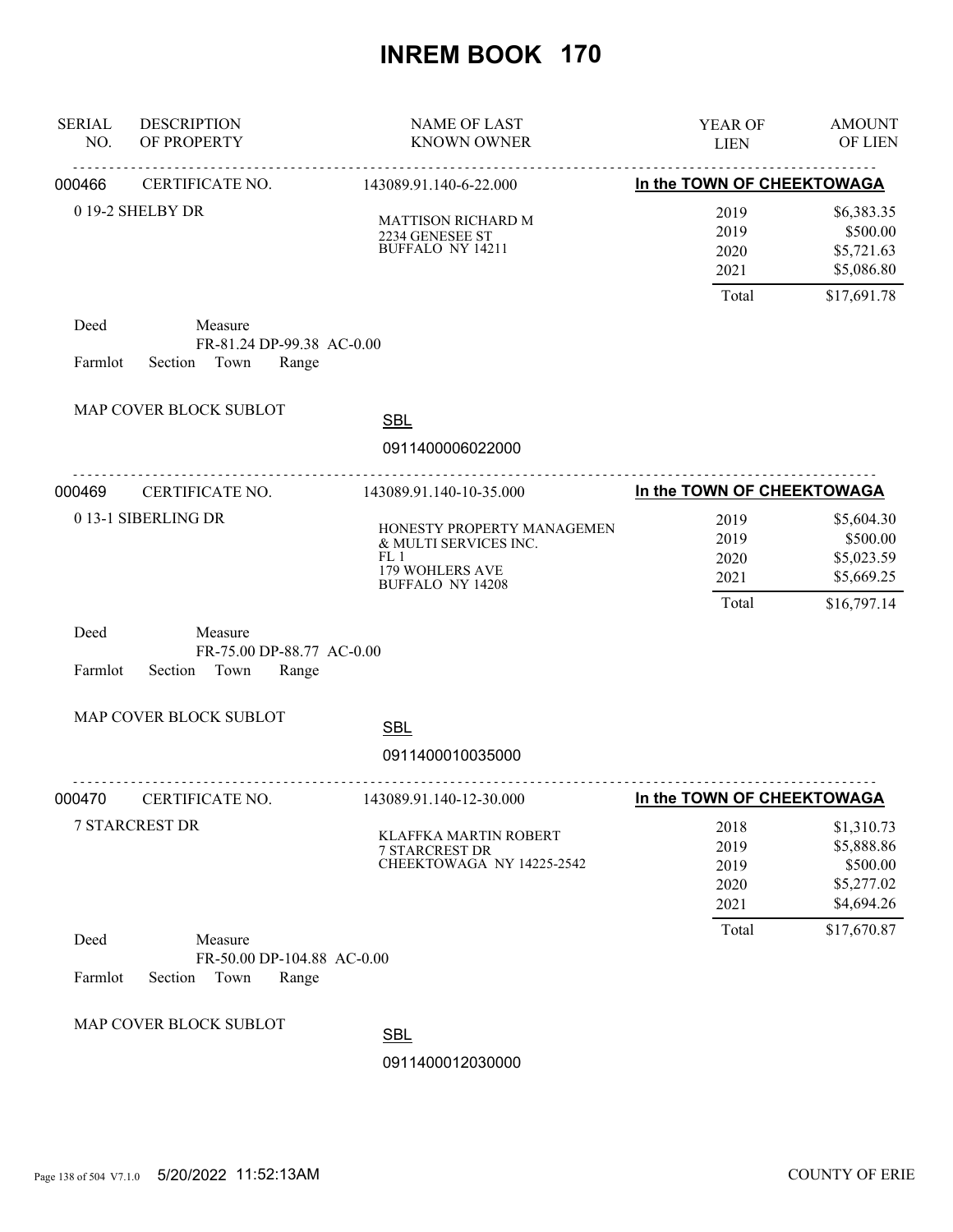| <b>SERIAL</b><br>NO. | <b>DESCRIPTION</b><br>OF PROPERTY                                 | <b>NAME OF LAST</b><br><b>KNOWN OWNER</b>                                                                 | YEAR OF<br><b>LIEN</b>                                               | <b>AMOUNT</b><br>OF LIEN                                                                                      |
|----------------------|-------------------------------------------------------------------|-----------------------------------------------------------------------------------------------------------|----------------------------------------------------------------------|---------------------------------------------------------------------------------------------------------------|
| 000471               | .<br>CERTIFICATE NO.                                              | 143089.91.140-12-37.000                                                                                   | In the TOWN OF CHEEKTOWAGA                                           |                                                                                                               |
|                      | <b>10 BROOKHAVEN DR</b>                                           | SONGSANGWORN JAN<br>10 BROOKHAVEN DR<br>CHEEKTOWAGA NY 14225                                              | 2019<br>2019<br>2020<br>2021<br>Total                                | \$3,659.98<br>\$500.00<br>\$4,655.59<br>\$3,738.43<br>\$12,554.00                                             |
| Deed<br>Farmlot      | Measure<br>FR-52.00 DP-107.26 AC-0.00<br>Town<br>Range<br>Section |                                                                                                           |                                                                      |                                                                                                               |
|                      | MAP COVER BLOCK SUBLOT                                            | <b>SBL</b><br>0911400012037000                                                                            |                                                                      |                                                                                                               |
| 000472               | CERTIFICATE NO.                                                   | 143089.91.150-1-12.000                                                                                    | In the TOWN OF CHEEKTOWAGA                                           |                                                                                                               |
|                      | 0 24E GLENWOOD CT                                                 | <b>GODFREY JERALD</b><br><b>GODFREY ALICE</b><br>C/O ATTN: JAMES A MIS<br>747 LASALLE<br>BUFFALO NY 14215 | 2001<br>2002<br>2003<br>2004<br>2005                                 | \$13,778.47<br>\$16,421.46<br>\$18,705.72<br>\$21,766.76<br>\$24,756.40                                       |
| Deed<br>Farmlot      | Measure<br>FR-47.87 DP-74.02 AC-0.00<br>Town<br>Section<br>Range  |                                                                                                           | 2006<br>2007<br>2008<br>2009                                         | \$14,152.54<br>\$28,616.09<br>\$26,570.99<br>\$24,080.72                                                      |
|                      | MAP COVER BLOCK SUBLOT                                            | <b>SBL</b>                                                                                                | 2010<br>2011<br>2012                                                 | \$23,508.19<br>\$19,236.76<br>\$70,559.37                                                                     |
|                      |                                                                   | 0911500001012000                                                                                          | 2013<br>2014<br>2015<br>2016<br>2017<br>2018<br>2019<br>2019<br>2020 | \$16,315.43<br>\$886.38<br>\$3,012.42<br>\$722.90<br>\$649.02<br>\$580.67<br>\$524.40<br>\$500.00<br>\$467.26 |
|                      |                                                                   |                                                                                                           | 2021<br>Total                                                        | \$414.24<br>\$326,226.19                                                                                      |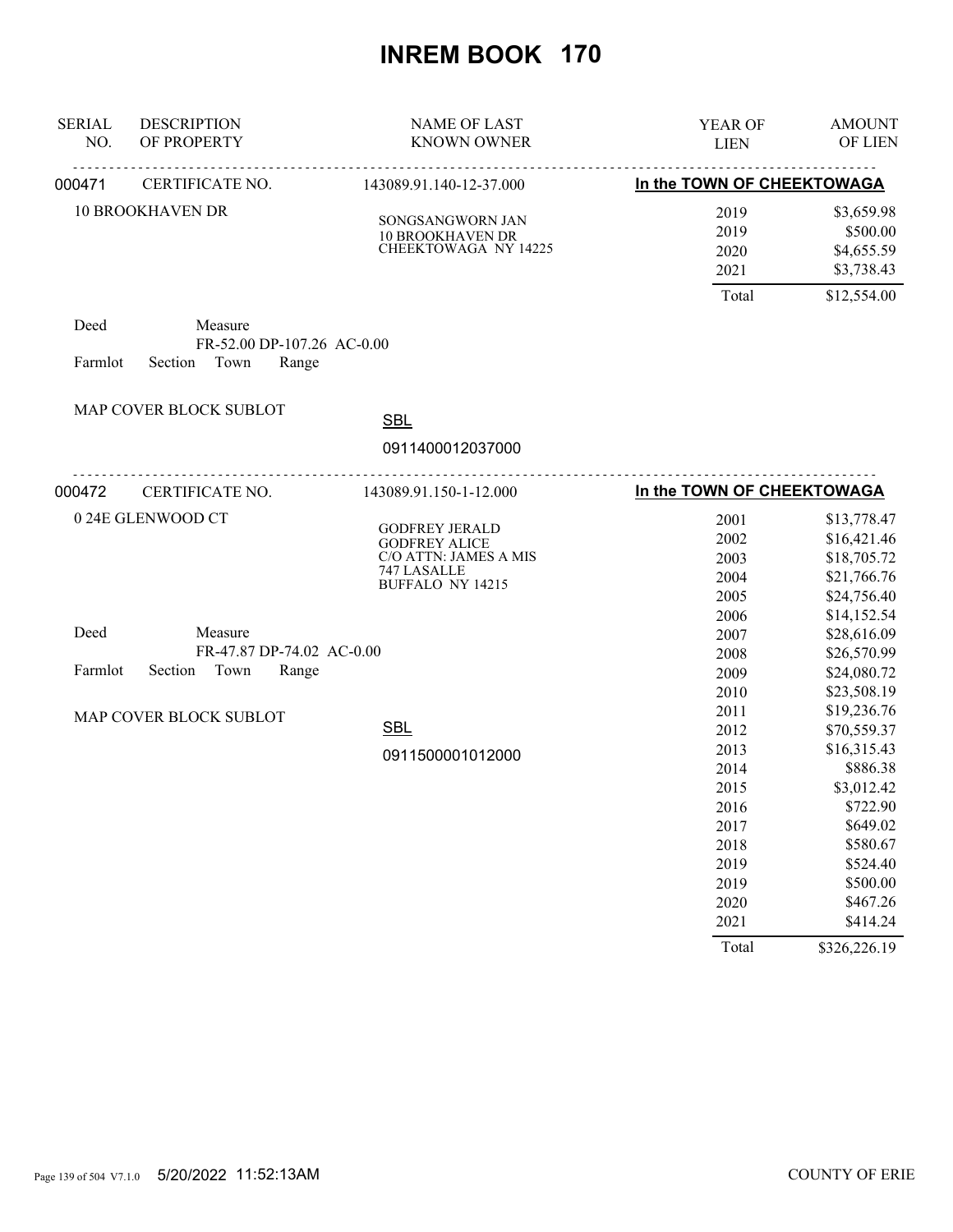| <b>SERIAL</b><br>NO. | <b>DESCRIPTION</b><br>OF PROPERTY                                | <b>NAME OF LAST</b><br><b>KNOWN OWNER</b>                                  | YEAR OF<br><b>LIEN</b>                | <b>AMOUNT</b><br>OF LIEN                                          |
|----------------------|------------------------------------------------------------------|----------------------------------------------------------------------------|---------------------------------------|-------------------------------------------------------------------|
| 000473               | CERTIFICATE NO.                                                  | 143089.91.150-12-47.000                                                    | In the TOWN OF CHEEKTOWAGA            |                                                                   |
| 76.3x 119            | <b>133 VEGOLA AVE</b><br>Mc 1362-1488 71 72                      | ROBERTS LUCRETIA A<br>133 VEGOLA AVE<br>CHEEKTOWAGA NY 14225               | 2019<br>2019<br>2020<br>2021<br>Total | \$4,614.25<br>\$500.00<br>\$8,449.32<br>\$7,311.85<br>\$20,875.42 |
| Deed<br>Farmlot      | Measure<br>FR-76.31 DP-120.00 AC-0.00<br>Section Town<br>Range   |                                                                            |                                       |                                                                   |
|                      | MAP COVER BLOCK SUBLOT                                           | <b>SBL</b><br>0911500012047000                                             |                                       |                                                                   |
| 000474               | .<br>CERTIFICATE NO.                                             | .<br>143089.91.160-5-22.000                                                | In the TOWN OF CHEEKTOWAGA            |                                                                   |
|                      | <b>7 PLEASANT ST</b>                                             | WOLFFE DAVID J<br>59 EUCLID DR<br>CHEEKTOWAGA NY 14211                     | 2018<br>2019<br>2019<br>2020<br>2021  | \$701.39<br>\$5,055.45<br>\$500.00<br>\$4,527.36<br>\$4,046.38    |
| Deed<br>Farmlot      | Measure<br>FR-50.00 DP-145.00 AC-0.00<br>Section Town<br>Range   |                                                                            | Total                                 | \$14,830.58                                                       |
|                      | MAP COVER BLOCK SUBLOT                                           | <b>SBL</b>                                                                 |                                       |                                                                   |
|                      |                                                                  | 0911600005022000                                                           |                                       |                                                                   |
| 000475               | CERTIFICATE NO.                                                  | 143089.91.180-9-19.000                                                     | In the TOWN OF CHEEKTOWAGA            |                                                                   |
| <b>48 ANDRES PL</b>  |                                                                  | <b>ABRAHAM KATHRYN</b><br><b>48 ANDRES PL</b><br>CHEEKTOWAGA NY 14225-3204 | 2019<br>2019<br>2020<br>2021<br>Total | \$5,580.20<br>\$500.00<br>\$4,989.64<br>\$4,458.68<br>\$15,528.52 |
| Deed<br>Farmlot      | Measure<br>FR-50.00 DP-96.00 AC-0.00<br>Section<br>Town<br>Range |                                                                            |                                       |                                                                   |
|                      | MAP COVER BLOCK SUBLOT                                           | <b>SBL</b><br>0911800009019000                                             |                                       |                                                                   |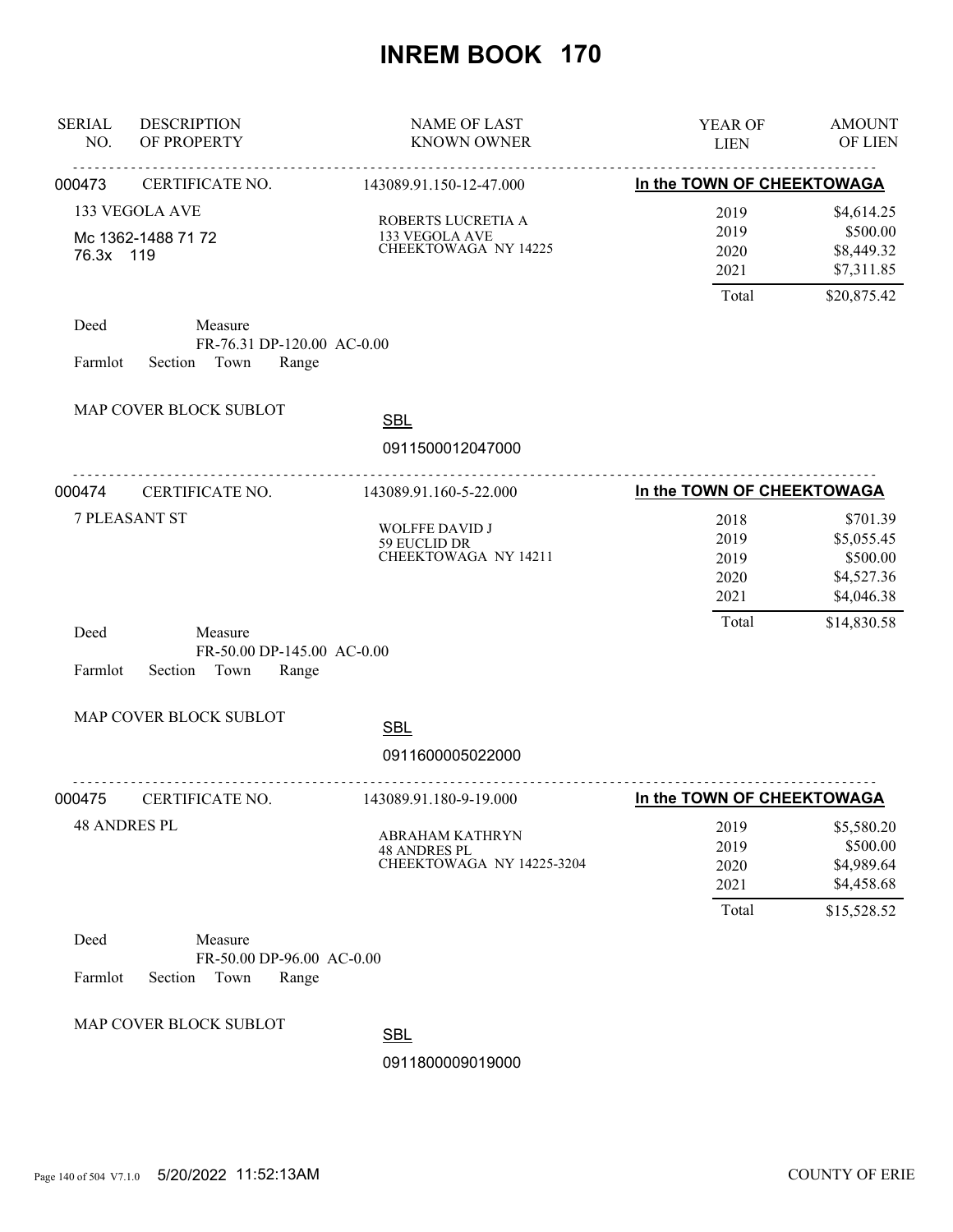| <b>SERIAL</b><br>NO. | <b>DESCRIPTION</b><br>OF PROPERTY                                 | <b>NAME OF LAST</b><br><b>KNOWN OWNER</b>                                          | YEAR OF<br><b>LIEN</b>                                | <b>AMOUNT</b><br>OF LIEN                                                                     |
|----------------------|-------------------------------------------------------------------|------------------------------------------------------------------------------------|-------------------------------------------------------|----------------------------------------------------------------------------------------------|
| 000476               | CERTIFICATE NO.                                                   | 143089.91.180-14-9.000                                                             | In the TOWN OF CHEEKTOWAGA                            |                                                                                              |
|                      | <b>30 TOELSIN RD</b>                                              | KRUPKA DONALD R<br><b>KRUPKA KATHLEEN</b><br>30 TOELSIN RD<br>CHEEKTOWAGA NY 14225 | 2019<br>2019<br>2020<br>2021<br>Total                 | \$5,007.12<br>\$500.00<br>\$6,215.28<br>\$5,599.01<br>\$17,321.41                            |
| Deed<br>Farmlot      | Measure<br>FR-50.00 DP-140.00 AC-0.00<br>Section<br>Town<br>Range |                                                                                    |                                                       |                                                                                              |
|                      | MAP COVER BLOCK SUBLOT                                            | <b>SBL</b><br>0911800014009000                                                     |                                                       |                                                                                              |
| 000477               | CERTIFICATE NO.                                                   | 143089.91.180-15-17.000                                                            | In the TOWN OF CHEEKTOWAGA                            |                                                                                              |
|                      | <b>19 TOELSIN RD</b>                                              | MUDAR PAMELA<br>5790 SCHERFF RD<br>ORCHARD PARK NY 14127                           | 2019<br>2019<br>2020<br>2021<br>Total                 | \$6,661.93<br>\$1,000.00<br>\$5,959.30<br>\$5,321.11<br>\$18,942.34                          |
| Deed<br>Farmlot      | Measure<br>FR-50.00 DP-140.00 AC-0.00<br>Town<br>Section<br>Range |                                                                                    |                                                       |                                                                                              |
|                      | MAP COVER BLOCK SUBLOT                                            | <b>SBL</b>                                                                         |                                                       |                                                                                              |
|                      |                                                                   | 0911800015017000                                                                   |                                                       |                                                                                              |
| 000478               | CERTIFICATE NO.                                                   | 143089.91.190-7-19.000                                                             | In the TOWN OF CHEEKTOWAGA                            |                                                                                              |
| 1068<br>60 X<br>Deed | 274 CHEROKEE DR<br>W Cor Pinehurst<br>42 41<br>103<br>Measure     | 274 CHEROKEE INC<br>92 STILLWELL AVE<br>KENMORE NY 14217                           | 2017<br>2018<br>2019<br>2019<br>2020<br>2021<br>Total | \$84,846.03<br>\$853.51<br>\$1,000.00<br>\$773.96<br>\$1,203.32<br>\$1,522.68<br>\$90,199.50 |
| Farmlot              | FR-60.18 DP-107.69 AC-0.00<br>Town<br>Section<br>Range            |                                                                                    |                                                       |                                                                                              |
|                      | MAP COVER BLOCK SUBLOT                                            | <b>SBL</b><br>0911900007019000                                                     |                                                       |                                                                                              |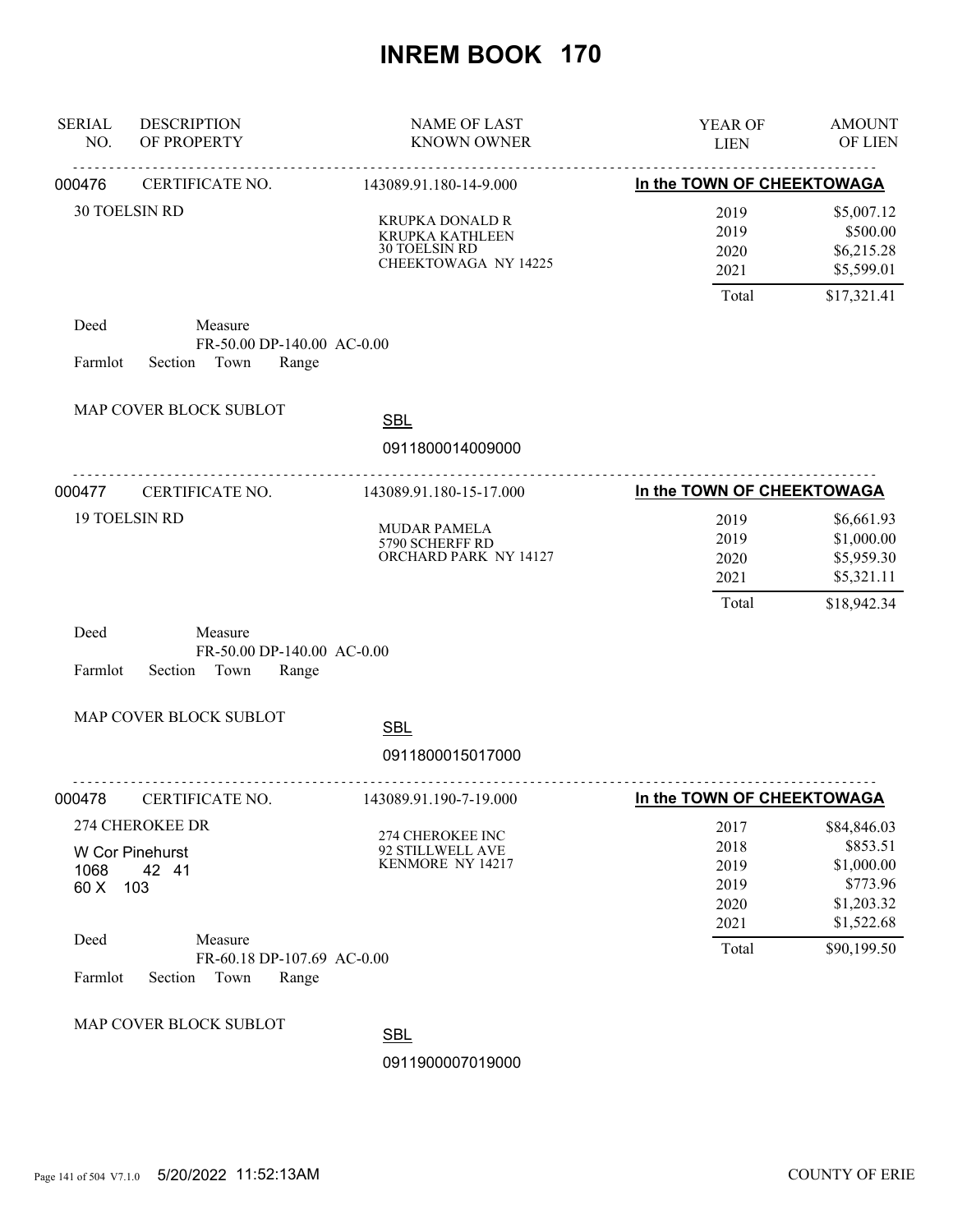| <b>SERIAL</b><br>NO.         | <b>DESCRIPTION</b><br>OF PROPERTY                                 | <b>NAME OF LAST</b><br><b>KNOWN OWNER</b>                                                    | YEAR OF<br><b>LIEN</b>                | <b>AMOUNT</b><br>OF LIEN                                          |
|------------------------------|-------------------------------------------------------------------|----------------------------------------------------------------------------------------------|---------------------------------------|-------------------------------------------------------------------|
| 000480                       | CERTIFICATE NO.                                                   | 143089.91.200-4-13.000                                                                       | In the TOWN OF CHEEKTOWAGA            |                                                                   |
|                              | <b>73 SOUTHCREST AVE</b>                                          | JEANALLAN PROPERTIES LLC<br>424 W 110TH ST<br>NEW YORK NY 10025                              | 2019<br>2019<br>2020<br>2021          | \$8,277.77<br>\$500.00<br>\$6,923.17<br>\$6,157.72                |
| Deed<br>Farmlot              | Measure<br>FR-70.00 DP-123.00 AC-0.00<br>Section Town<br>Range    |                                                                                              | Total                                 | \$21,858.66                                                       |
|                              | MAP COVER BLOCK SUBLOT                                            | <b>SBL</b><br>0912000004013000                                                               |                                       |                                                                   |
| 000481                       | <b>CERTIFICATE NO.</b>                                            | .<br>143089.91.200-9-6.000                                                                   | In the TOWN OF CHEEKTOWAGA            |                                                                   |
| 131 CLOVER PL<br>962<br>62 X | 127 128<br>120                                                    | SOLOMON'S NY INVESTMENTS LLC<br><b>STE 100F</b><br>3801 HOLLYWOOD BLVD<br>HOLLYWOOD FL 33021 | 2019<br>2019<br>2020<br>2021<br>Total | \$8,213.02<br>\$500.00<br>\$7,342.92<br>\$6,548.16<br>\$22,604.10 |
| Deed<br>Farmlot              | Measure<br>FR-62.00 DP-120.00 AC-0.00<br>Town<br>Section<br>Range |                                                                                              |                                       |                                                                   |
|                              | MAP COVER BLOCK SUBLOT                                            | <b>SBL</b>                                                                                   |                                       |                                                                   |
|                              |                                                                   | 0912000009006000                                                                             |                                       |                                                                   |
| 000484                       | CERTIFICATE NO.                                                   | 143089.91.770-2-2.000                                                                        | In the TOWN OF CHEEKTOWAGA            |                                                                   |
|                              | 2523 GENESEE ST                                                   | <b>BUFFALO KT GROUP LLC</b><br>FL <sub>3</sub><br>9144 193RD ST<br>HOLLIS NY 11423           | 2019<br>2019<br>2020<br>2021          | \$4,157.62<br>\$500.00<br>\$3,721.12<br>\$3,317.68                |
| Deed<br>Farmlot              | Measure<br>FR-35.00 DP-120.00 AC-0.00<br>Section<br>Town<br>Range |                                                                                              | Total                                 | \$11,696.42                                                       |
|                              | MAP COVER BLOCK SUBLOT                                            | <b>SBL</b><br>0917700002002000                                                               |                                       |                                                                   |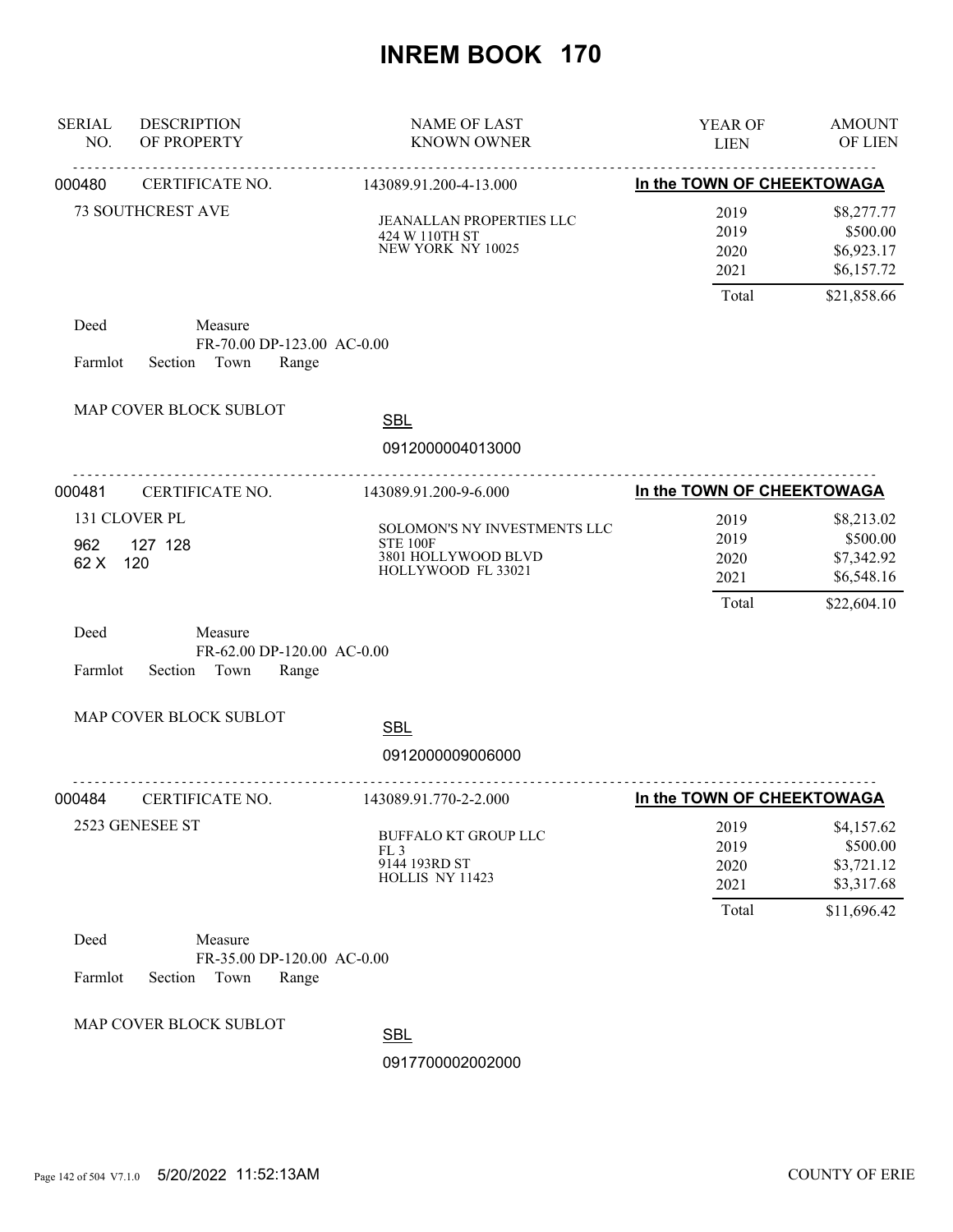| <b>SERIAL</b><br>NO. | <b>DESCRIPTION</b><br>OF PROPERTY                                 | <b>NAME OF LAST</b><br><b>KNOWN OWNER</b>                                      | <b>YEAR OF</b><br><b>LIEN</b>         | <b>AMOUNT</b><br><b>OF LIEN</b>                                   |
|----------------------|-------------------------------------------------------------------|--------------------------------------------------------------------------------|---------------------------------------|-------------------------------------------------------------------|
| 000485               | CERTIFICATE NO.                                                   | 143089.91.770-3-19.000                                                         | In the TOWN OF CHEEKTOWAGA            |                                                                   |
|                      | <b>45 PENDENNIS PL</b>                                            | <b>SIKORA JEFFREY S</b><br><b>45 PENDENNIS PL</b><br>CHEEKTOWAGA NY 14225-2925 | 2019<br>2019<br>2020<br>2021          | \$4,321.94<br>\$500.00<br>\$3,865.43<br>\$3,452.53                |
|                      |                                                                   |                                                                                | Total                                 | \$12,139.90                                                       |
| Deed<br>Farmlot      | Measure<br>FR-30.00 DP-140.30 AC-0.00<br>Town<br>Section<br>Range |                                                                                |                                       |                                                                   |
|                      | MAP COVER BLOCK SUBLOT                                            | <b>SBL</b>                                                                     |                                       |                                                                   |
|                      |                                                                   | 0917700003019000                                                               |                                       |                                                                   |
| 000486               | CERTIFICATE NO.                                                   | 143089.91.780-1-11.000                                                         | In the TOWN OF CHEEKTOWAGA            |                                                                   |
|                      | <b>34 ST JAMES RD</b>                                             | DAVIS LISA C<br>13287 GENESEE ST<br>ALDEN NY 14001                             | 2019<br>2019<br>2020<br>2021<br>Total | \$5,491.69<br>\$500.00<br>\$4,913.85<br>\$4,385.55<br>\$15,291.09 |
| Deed                 | Measure                                                           |                                                                                |                                       |                                                                   |

| Deed |                            | Measure |                              |  |
|------|----------------------------|---------|------------------------------|--|
|      |                            |         | $FR-35.00$ DP-140.00 AC-0.00 |  |
|      | Farmlot Section Town Range |         |                              |  |

MAP COVER BLOCK SUBLOT

**SBL**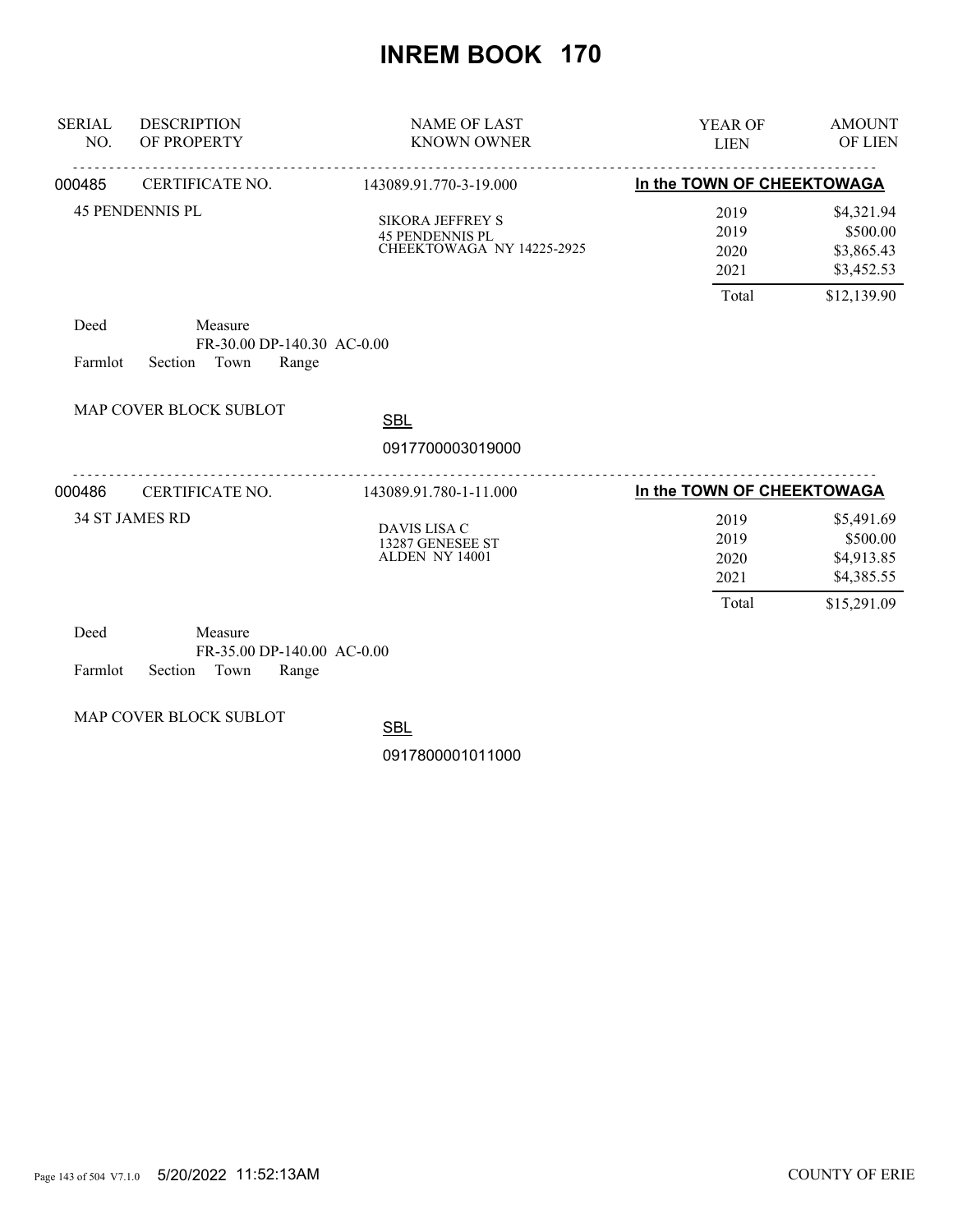| <b>SERIAL</b><br>NO.   | <b>DESCRIPTION</b><br>OF PROPERTY | <b>NAME OF LAST</b><br><b>KNOWN OWNER</b> | YEAR OF<br><b>LIEN</b>      | <b>AMOUNT</b><br>OF LIEN |
|------------------------|-----------------------------------|-------------------------------------------|-----------------------------|--------------------------|
| 000487                 | CERTIFICATE NO.                   | 143089.92.020-3-6.000                     | In the TOWN OF CHEEKTOWAGA  |                          |
| 75 PFOHL RD            |                                   |                                           | 1995                        | \$11,162.92              |
|                        |                                   | PFOHL PAUL M<br>PO BOX 3210               | 1996                        | \$5,234.19               |
|                        |                                   | KIRBY OR 97531                            | 1997                        | \$5,266.85               |
|                        |                                   |                                           | 1998                        | \$7,493.64               |
|                        |                                   |                                           | 1999                        | \$7,456.41               |
|                        |                                   |                                           | 2000                        | \$6,973.51               |
| Deed                   | Measure                           |                                           | 2001                        | \$4,725.35               |
|                        | FR-200.00 DP-278.00 AC-0.00       |                                           | 2002                        | \$4,650.64               |
| Farmlot                | Town<br>Section<br>Range          |                                           | 2003                        | \$4,556.00               |
|                        |                                   |                                           | 2004                        | \$4,478.10               |
|                        | MAP COVER BLOCK SUBLOT            |                                           | 2005                        | \$4,109.20               |
|                        |                                   | <b>SBL</b>                                | 2006                        | \$4,028.25               |
|                        |                                   | 0920200003006000                          | 2007                        | \$2,392.20               |
|                        |                                   |                                           | 2008                        | \$2,189.55               |
|                        |                                   |                                           | 2009                        | \$2,085.69               |
|                        |                                   |                                           | 2010                        | \$1,987.18               |
|                        |                                   |                                           | 2011                        | \$1,900.32               |
|                        |                                   |                                           | 2012                        | \$1,828.93               |
|                        |                                   |                                           | 2013                        | \$1,711.00               |
|                        |                                   |                                           | 2014                        | \$1,594.70               |
|                        |                                   |                                           | 2015                        | \$1,448.15               |
|                        |                                   |                                           | 2016                        | \$1,335.12               |
|                        |                                   |                                           | 2017                        | \$1,182.32               |
|                        |                                   |                                           | 2018                        | \$1,054.66               |
|                        |                                   |                                           | 2018                        | \$500.00                 |
|                        |                                   |                                           | 2019                        | \$965.62                 |
|                        |                                   |                                           | 2019                        | \$500.00                 |
|                        |                                   |                                           | 2020                        | \$848.76                 |
|                        |                                   |                                           | 2021                        | \$750.75                 |
|                        |                                   |                                           | Total                       | \$94,410.01              |
| 000492                 | CERTIFICATE NO.                   | 143089.92.050-2-17.000                    | In the TOWN OF CHEEKTOWAGA  |                          |
|                        | 0 CAYUGA RD                       |                                           | 2012                        | \$1,553.79               |
|                        |                                   | <b>GUETH DAVID J</b>                      | 2013                        | \$1,456.15               |
|                        | 995' S Of Cleveland               | 20 WOODCREST CT<br>CHEEKTOWAGA NY 14225   | 2014                        | \$1,370.29               |
| Dr<br><b>Rear Part</b> |                                   |                                           | 2015                        | \$1,194.51               |
|                        |                                   |                                           | 2016                        | \$1,114.31               |
|                        |                                   |                                           | 2017                        | \$1,013.78               |
| Deed                   | Measure                           |                                           | 2018                        | \$914.67                 |
|                        |                                   | FR-60.00 DP-120.00 AC-0.00                |                             | \$829.46                 |
| Farmlot                | Section<br>Town<br>Range          |                                           | 2019<br>2019                | \$500.00                 |
|                        |                                   |                                           | 2020                        | \$740.06                 |
|                        |                                   |                                           | 2021                        | \$660.75                 |
|                        | MAP COVER BLOCK SUBLOT            | <b>SBL</b>                                | $T_{\alpha\uparrow\alpha}1$ | 011.247.77               |

Total \$11,347.77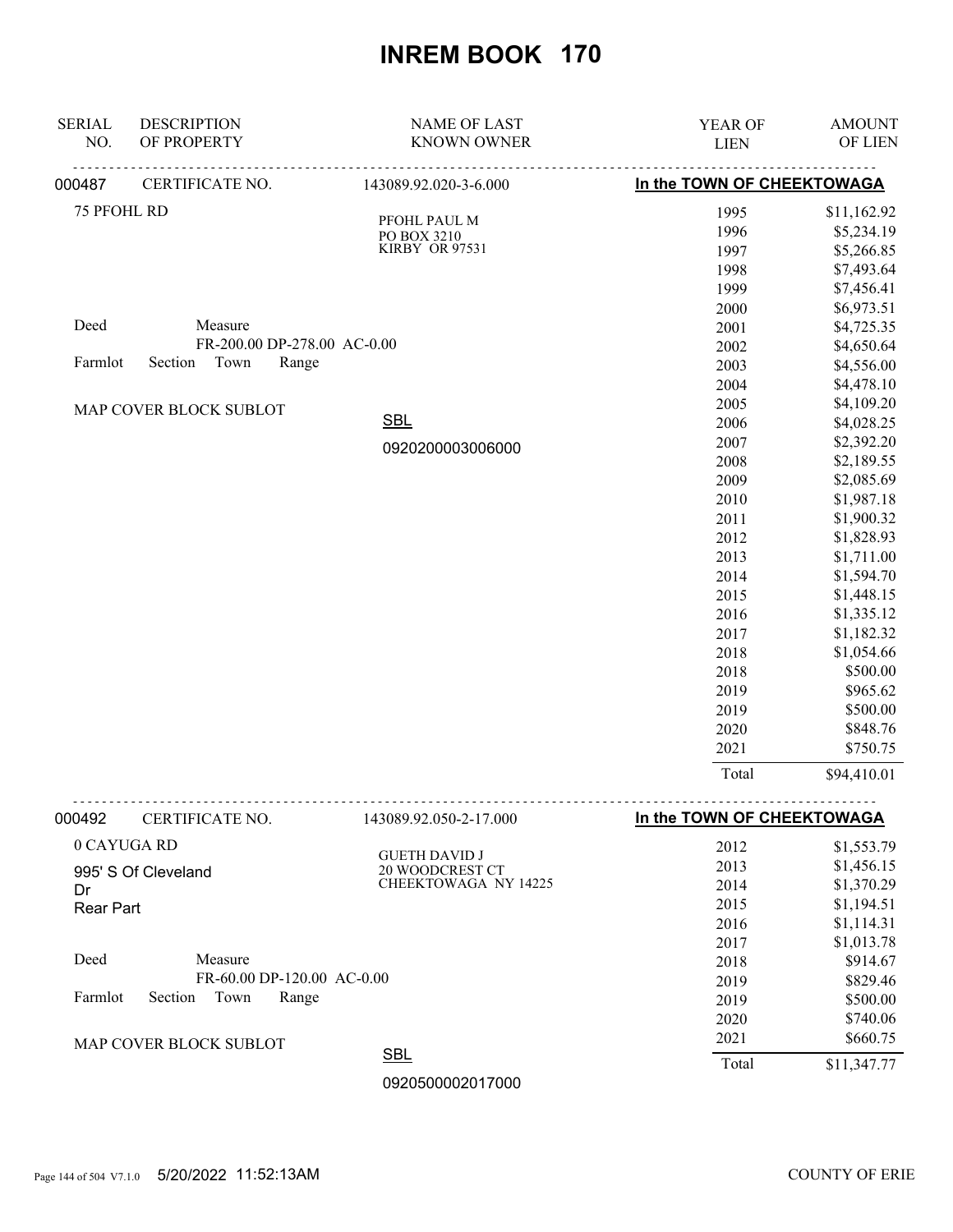| <b>SERIAL</b><br>NO. | <b>DESCRIPTION</b><br>OF PROPERTY                                 | <b>NAME OF LAST</b><br><b>KNOWN OWNER</b>                                                      | YEAR OF<br><b>LIEN</b>               | <b>AMOUNT</b><br>OF LIEN                                         |
|----------------------|-------------------------------------------------------------------|------------------------------------------------------------------------------------------------|--------------------------------------|------------------------------------------------------------------|
| 000494               | CERTIFICATE NO.                                                   | 143089.92.090-2-39.000                                                                         | In the TOWN OF CHEEKTOWAGA           |                                                                  |
| 0 CAYUGA RD          |                                                                   | PHOENIX FRONTIER INC<br>243 OLD LYME DR<br>WILLIAMSVILLE NY 14221-2210                         | 2013<br>2014<br>2015<br>2016<br>2017 | \$850.21<br>\$1,462.02<br>\$3,258.26<br>\$3,029.11<br>\$4,106.78 |
| Deed<br>Farmlot      | Measure<br>FR-48.97 DP-250.05 AC-0.00<br>Section Town<br>Range    |                                                                                                | 2018<br>2019<br>2019<br>2020<br>2021 | \$2,351.09<br>\$2,460.52<br>\$500.00<br>\$1,145.44<br>\$1,724.61 |
|                      | MAP COVER BLOCK SUBLOT                                            | <b>SBL</b>                                                                                     | Total                                | \$20,888.04                                                      |
|                      |                                                                   | 0920900002039000                                                                               |                                      |                                                                  |
| 000495               | CERTIFICATE NO.                                                   | 143089.92.090-3-14.100                                                                         | In the TOWN OF CHEEKTOWAGA           |                                                                  |
|                      | 1150 MARYVALE DR                                                  | <b>DELLA PENTA GEORGE</b><br>DELLA PENTA BETH<br>1150 MARYVALE DR<br>CHEEKTOWAGA NY 14225-2312 | 2018<br>2019<br>2019<br>2020<br>2021 | \$9,837.85<br>\$8,930.98<br>\$500.00<br>\$4,216.88<br>\$7,154.49 |
| Deed<br>Farmlot      | Measure<br>FR-60.00 DP-391.38 AC-0.00<br>Section<br>Town<br>Range |                                                                                                | Total                                | \$30,640.20                                                      |
|                      | MAP COVER BLOCK SUBLOT                                            | <b>SBL</b><br>0920900003014100                                                                 |                                      |                                                                  |
| 000496               | CERTIFICATE NO.                                                   | 143089.92.090-5-5.000                                                                          | In the TOWN OF CHEEKTOWAGA           |                                                                  |
|                      | 23 SANDRA DR                                                      | <b>LEE VANESSA D</b><br>23 SANDRA DR<br>CHEEKTOWAGA NY 14225-2333                              | 2019<br>2019<br>2020<br>Total        | \$3,736.42<br>\$500.00<br>\$5,695.89<br>\$9,932.31               |
| Deed<br>Farmlot      | Measure<br>FR-50.00 DP-131.00 AC-0.00<br>Section<br>Town<br>Range |                                                                                                |                                      |                                                                  |
|                      | MAP COVER BLOCK SUBLOT                                            |                                                                                                |                                      |                                                                  |

**SBL**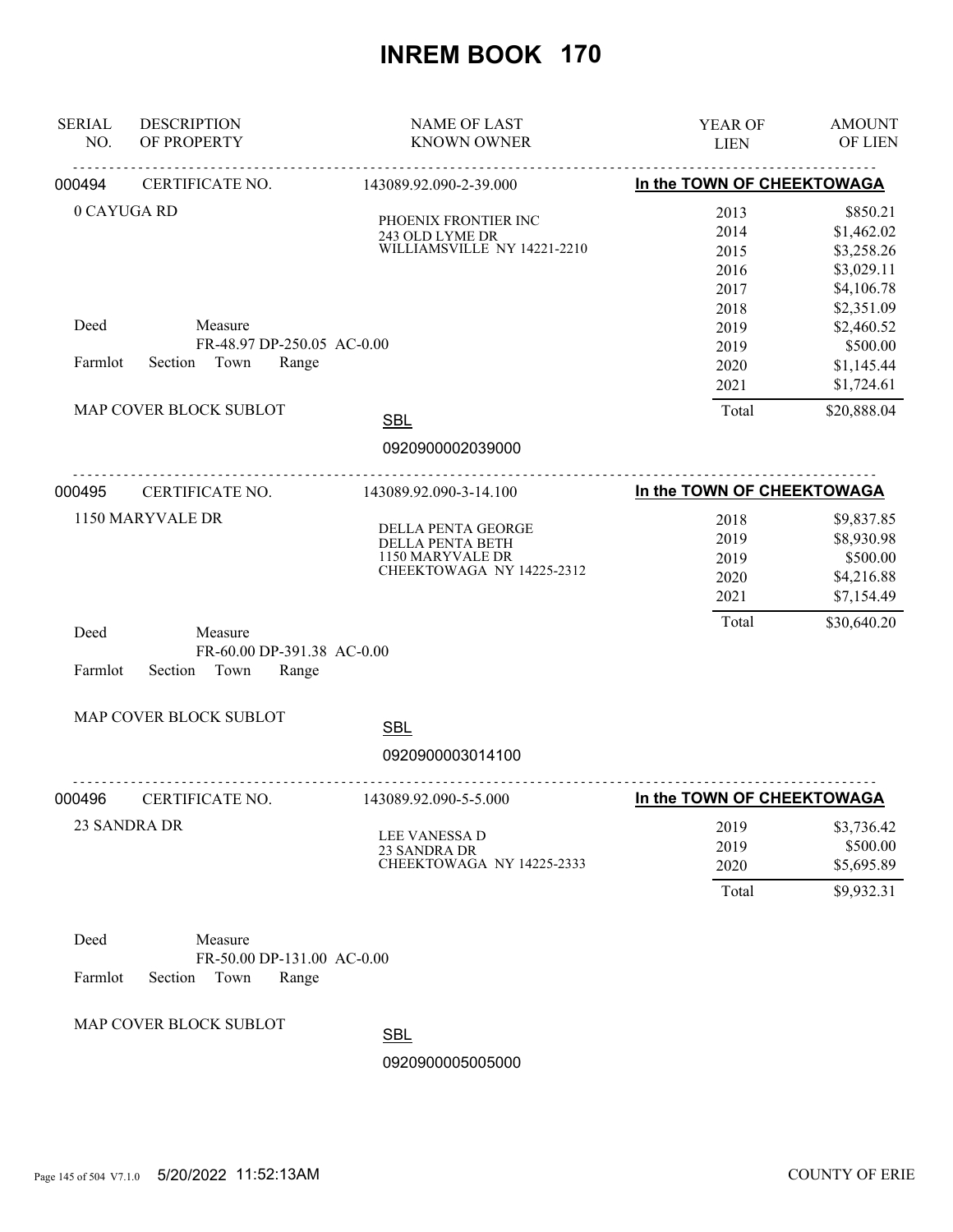| <b>SERIAL</b><br>NO.   | <b>DESCRIPTION</b><br>OF PROPERTY                                 | <b>NAME OF LAST</b><br><b>KNOWN OWNER</b>                                                      | YEAR OF<br><b>LIEN</b>                | <b>AMOUNT</b><br>OF LIEN                                           |
|------------------------|-------------------------------------------------------------------|------------------------------------------------------------------------------------------------|---------------------------------------|--------------------------------------------------------------------|
| 000498                 | <b>CERTIFICATE NO.</b>                                            | 143089.92.130-4-35.000                                                                         | In the TOWN OF CHEEKTOWAGA            |                                                                    |
|                        | 110 BUELL AVE                                                     | MUSZYNSKI CAROL M LIFE USE<br>MUSZYNSKI LEEANN<br>110 BUELL AVE<br>CHEEKTOWAGA NY 14225-3561   | 2019<br>2019<br>2020<br>2021          | \$4,730.08<br>\$500.00<br>\$4,296.91<br>\$3,898.15                 |
| Deed<br>Farmlot        | Measure<br>FR-76.00 DP-83.38 AC-0.00<br>Section Town<br>Range     |                                                                                                | Total                                 | \$13,425.14                                                        |
|                        | MAP COVER BLOCK SUBLOT                                            | <b>SBL</b><br>0921300004035000                                                                 |                                       |                                                                    |
| 000499                 | <u>.</u><br><b>CERTIFICATE NO.</b>                                | 143089.92.140-3-31.000                                                                         | In the TOWN OF CHEEKTOWAGA            |                                                                    |
| 2209-22189<br>54 X 152 | <b>168 CRANDON BLVD</b>                                           | ROBICHAUD DAVID E<br>ROBICHAUD CAROL A<br><b>168 CRANDON BLVD</b><br>CHEEKTOWAGA NY 14225-3722 | 2019<br>2019<br>2020<br>Total         | \$3,025.98<br>\$500.00<br>\$675.37<br>\$4,201.35                   |
| Deed<br>Farmlot        | Measure<br>FR-54.99 DP-169.80 AC-0.00<br>Section<br>Town<br>Range |                                                                                                |                                       |                                                                    |
|                        | MAP COVER BLOCK SUBLOT                                            | <b>SBL</b>                                                                                     |                                       |                                                                    |
|                        |                                                                   | 0921400003031000                                                                               |                                       |                                                                    |
| 000500                 | CERTIFICATE NO.                                                   | 143089.92.150-1-37.000                                                                         | In the TOWN OF CHEEKTOWAGA            |                                                                    |
|                        | 177 BANKO DR                                                      | <b>GROFF ELEANOR</b><br>177 BANKO DR<br>DEPEW NY 14043-1229                                    | 2019<br>2019<br>2020<br>2021<br>Total | \$10,190.29<br>\$500.00<br>\$8,990.81<br>\$7,771.83<br>\$27,452.93 |
| Deed                   | Measure<br>FR-61.00 DP-114.56 AC-0.00                             |                                                                                                |                                       |                                                                    |
| Farmlot                | Section<br>Town<br>Range                                          |                                                                                                |                                       |                                                                    |
|                        | MAP COVER BLOCK SUBLOT                                            | <b>SBL</b>                                                                                     |                                       |                                                                    |
|                        |                                                                   | 0921500001037000                                                                               |                                       |                                                                    |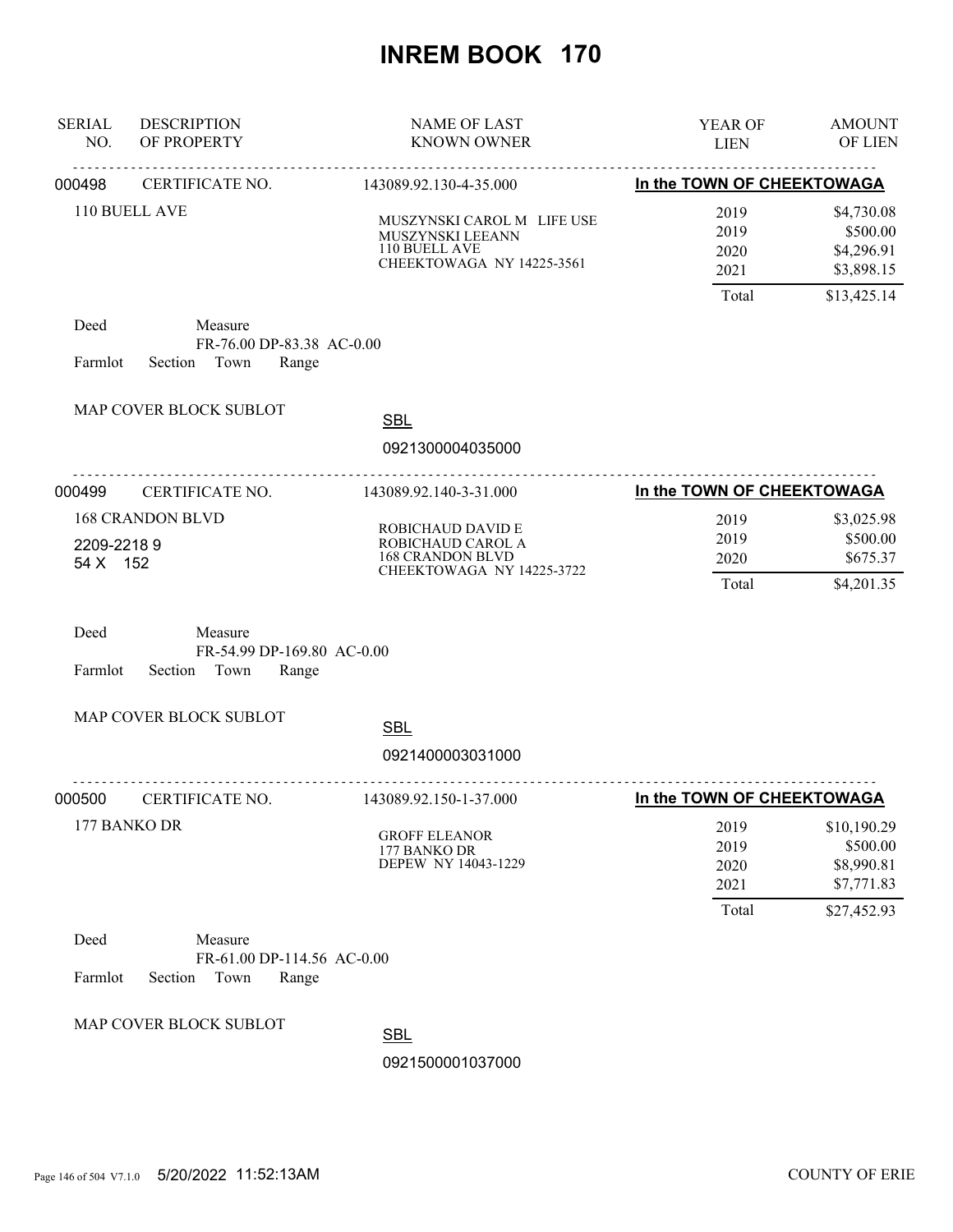| <b>SERIAL</b><br>NO. | <b>DESCRIPTION</b><br>OF PROPERTY | <b>NAME OF LAST</b><br><b>KNOWN OWNER</b> | YEAR OF<br><b>LIEN</b>     | <b>AMOUNT</b><br>OF LIEN |
|----------------------|-----------------------------------|-------------------------------------------|----------------------------|--------------------------|
|                      | <u>.</u>                          | .                                         |                            |                          |
| 000501               | CERTIFICATE NO.                   | 143089.92.150-3-23.000                    | In the TOWN OF CHEEKTOWAGA |                          |
| 228 DEAN RD          |                                   | NOWICKI RONALD J SR                       | 2018                       | \$11,179.96              |
|                      |                                   | MOOERS NOWICKI JENIFER                    | 2018                       | \$500.00                 |
|                      |                                   | 10768 MAIN ST                             | 2019                       | \$10,242.98              |
|                      |                                   | <b>CLARENCE NY 14031-1708</b>             | 2019                       | \$500.00                 |
|                      |                                   |                                           | 2020                       | \$9,037.23               |
|                      |                                   |                                           | 2021                       | \$7,216.23               |
| Deed                 | Measure                           |                                           | Total                      | \$38,676.40              |
|                      | FR-100.00 DP-209.30 AC-0.00       |                                           |                            |                          |
| Farmlot              | Section Town<br>Range             |                                           |                            |                          |
|                      | MAP COVER BLOCK SUBLOT            |                                           |                            |                          |
|                      |                                   | <b>SBL</b>                                |                            |                          |
|                      |                                   | 0921500003023000                          |                            |                          |
| 000502               | CERTIFICATE NO.                   | <u>.</u><br>143089.92.150-5-19.110        | In the TOWN OF CHEEKTOWAGA |                          |
| CARL                 |                                   |                                           | 2010                       | \$185.23                 |
|                      |                                   | <b>WARTINGER RAYMOND</b>                  | 2011                       | \$1,290.52               |
|                      |                                   | 271 HYLAND<br>DEPEW NY 14043              | 2012                       | \$1,241.67               |
|                      |                                   |                                           | 2013                       | \$1,161.56               |
|                      |                                   |                                           | 2014                       | \$1,082.71               |
|                      |                                   |                                           | 2015                       | \$980.46                 |
| Deed                 | Measure                           |                                           | 2016                       | \$903.31                 |
|                      | FR-40.00 DP-110.00 AC-0.00        |                                           | 2017                       | \$800.15                 |
| Farmlot              | Section<br>Town<br>Range          |                                           | 2018                       | \$713.84                 |
|                      |                                   |                                           | 2019                       | \$653.50                 |
|                      | MAP COVER BLOCK SUBLOT            |                                           | 2019                       | \$500.00                 |
|                      |                                   | <b>SBL</b>                                | 2020                       | \$573.77                 |
|                      |                                   | 0921500005019110                          | 2021                       | \$507.15                 |
|                      |                                   |                                           | Total                      | \$10,593.87              |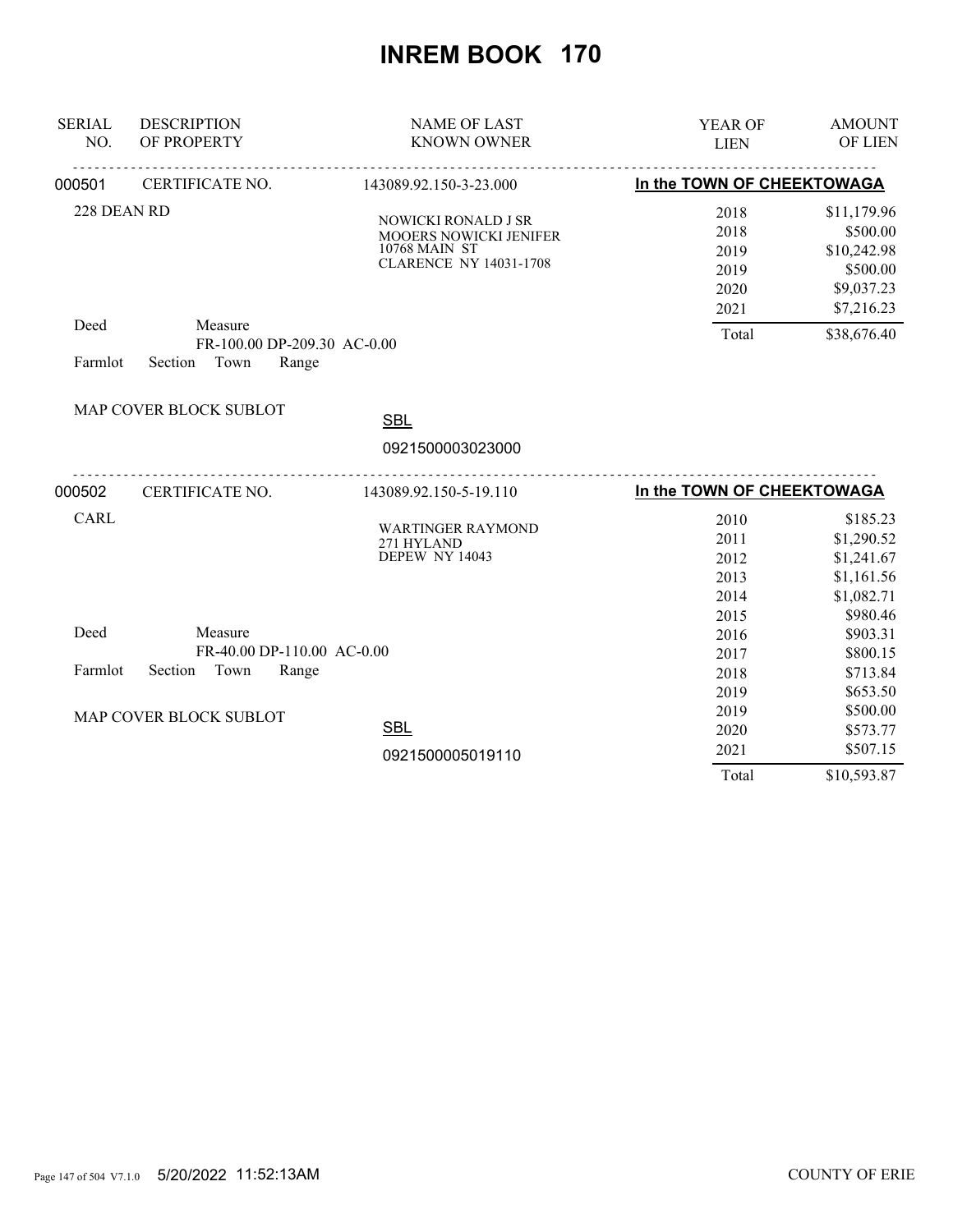| <b>SERIAL</b><br>NO. | <b>DESCRIPTION</b><br>OF PROPERTY | <b>NAME OF LAST</b><br><b>KNOWN OWNER</b> | YEAR OF<br><b>LIEN</b>     | <b>AMOUNT</b><br>OF LIEN |
|----------------------|-----------------------------------|-------------------------------------------|----------------------------|--------------------------|
| 000503               | CERTIFICATE NO.                   | 143089.92.170-4-11.000                    | In the TOWN OF CHEEKTOWAGA |                          |
|                      | 0 ORCHARD PL                      |                                           | 2007                       | \$2,812.45               |
| 1205                 | 56                                | KOKOSZKA JOHN<br>KOKOSZKA ANGELINE        | 2008                       | \$2,576.21               |
| 35X                  | 120                               | 211 ORCHARD PL                            | 2009                       | \$2,458.35               |
|                      |                                   | CHEEKTOWAGA NY 14225-3417                 | 2010                       | \$2,349.37               |
|                      |                                   |                                           | 2011                       | \$2,340.29               |
|                      |                                   |                                           | 2012                       | \$2,197.40               |
| Deed                 | Measure                           |                                           | 2013                       | \$2,059.61               |
|                      | FR-35.00 DP-120.00 AC-0.00        |                                           | 2014                       | \$37,816.31              |
| Farmlot              | Town<br>Section<br>Range          |                                           | 2015                       | \$906.40                 |
|                      |                                   |                                           | 2016                       | \$844.92                 |
|                      | MAP COVER BLOCK SUBLOT            |                                           | 2017                       | \$768.59                 |
|                      |                                   | <b>SBL</b>                                | 2018                       | \$693.55                 |
|                      |                                   | 0921700004011000                          | 2019                       | \$628.90                 |
|                      |                                   |                                           | 2019                       | \$500.00                 |
|                      |                                   |                                           | 2020                       | \$560.54                 |
|                      |                                   |                                           | 2021                       | \$499.95                 |
|                      |                                   |                                           | Total                      | \$60,012.84              |
| 000504               | CERTIFICATE NO.                   | 143089.92.180-3-2.000                     | In the TOWN OF CHEEKTOWAGA |                          |
|                      | 219 CRANDON BLVD                  | BOYD JOAN M LIFE USE                      | 2019                       | \$6,418.31               |
|                      |                                   | <b>BOYD ROBERT</b>                        | 2019                       | \$500.00                 |
|                      |                                   | 219 CRANDON BLVD                          | 2020                       | \$5,748.20               |
|                      |                                   | CHEEKTOWAGA NY 14225-3737                 | 2021                       | \$5,123.12               |
|                      |                                   |                                           | Total                      | \$17,789.63              |
| Deed                 | Measure                           |                                           |                            |                          |
|                      | FR-50.00 DP-105.00 AC-0.00        |                                           |                            |                          |
| Farmlot              | Section<br>Town<br>Range          |                                           |                            |                          |
|                      | MAP COVER BLOCK SUBLOT            | <b>SBL</b>                                |                            |                          |
|                      |                                   |                                           |                            |                          |
|                      |                                   | 0921800003002000                          |                            |                          |
| 000506               | CERTIFICATE NO.                   | 143089.92.180-11-54.000                   | In the TOWN OF CHEEKTOWAGA |                          |
| <b>18 DIANE DR</b>   |                                   |                                           | 2019                       | \$6,741.27               |
|                      |                                   | <b>BLACHOWSKI BRUCE J</b><br>18 DIANE DR  | 2019                       | \$500.00                 |
|                      |                                   | CHEEKTOWAGA NY 14225-3602                 | 2020                       | \$6,616.58               |
|                      |                                   |                                           | 2021                       | \$5,951.12               |
|                      |                                   |                                           | Total                      | \$19,808.97              |
| Deed                 | Measure                           |                                           |                            |                          |
|                      | FR-60.00 DP-104.00 AC-0.00        |                                           |                            |                          |
| Farmlot              | Town<br>Section<br>Range          |                                           |                            |                          |
|                      |                                   |                                           |                            |                          |
|                      | MAP COVER BLOCK SUBLOT            | <b>CDI</b>                                |                            |                          |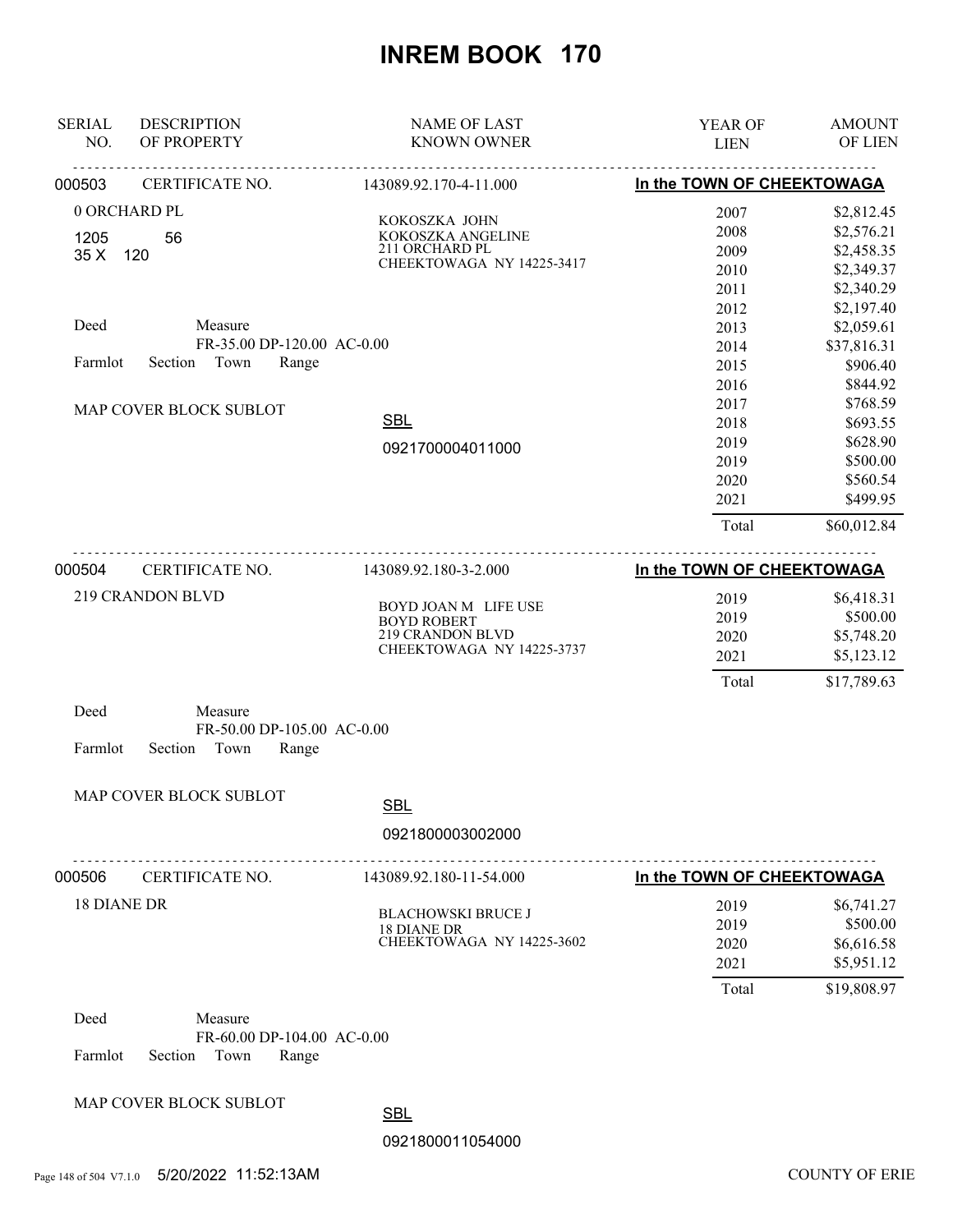| <b>SERIAL</b><br>NO. | <b>DESCRIPTION</b><br>OF PROPERTY                               | <b>NAME OF LAST</b><br><b>KNOWN OWNER</b>                                              | YEAR OF<br><b>LIEN</b>                | <b>AMOUNT</b><br>OF LIEN                                             |
|----------------------|-----------------------------------------------------------------|----------------------------------------------------------------------------------------|---------------------------------------|----------------------------------------------------------------------|
| 000507               | CERTIFICATE NO.                                                 | 143089.92.190-4-2.000                                                                  | In the TOWN OF CHEEKTOWAGA            |                                                                      |
| 333 LYDIA LN         |                                                                 | ULATOWSKI DAVID A<br>333 LYDIA LN<br>DEPEW NY 14043                                    | 2019<br>2019<br>2020<br>2021<br>Total | \$8,420.62<br>\$500.00<br>\$7,430.47<br>\$6,499.93                   |
| Deed<br>Farmlot      | Measure<br>FR-68.49 DP-109.95 AC-0.00<br>Section Town<br>Range  |                                                                                        |                                       | \$22,851.02                                                          |
|                      | MAP COVER BLOCK SUBLOT                                          | <b>SBL</b>                                                                             |                                       |                                                                      |
|                      |                                                                 | 0921900004002000                                                                       |                                       |                                                                      |
| 000508               | <u>.</u><br>CERTIFICATE NO.                                     | 143089.93.010-1-10.100                                                                 | In the TOWN OF CHEEKTOWAGA            |                                                                      |
|                      | 5050 GENESEE ST                                                 | BUF AIRPORT HOTEL LLC<br>51 ANDERSON RD<br><b>CHEEKTOWAGA NY 14225</b>                 | 2018<br>2019<br>2019<br>2020<br>2021  | \$27,992.10<br>\$13,509.36<br>\$500.00<br>\$14,924.20<br>\$20,035.44 |
| Deed<br>Farmlot      | Measure<br>FR-550.00 DP-415.00 AC-0.00<br>Section Town<br>Range |                                                                                        | Total                                 | \$76,961.10                                                          |
|                      | MAP COVER BLOCK SUBLOT                                          | <b>SBL</b><br>0930100001010100                                                         |                                       |                                                                      |
| 000509               | CERTIFICATE NO.                                                 | 143089.93.130-10-1.110                                                                 | In the TOWN OF CHEEKTOWAGA            |                                                                      |
|                      | 0 TRANSIT RD                                                    | R M F HOLDING INC<br>STE <sub>2</sub><br><b>6348 TRANSIT RD</b><br>DEPEW NY 14043-1031 | 2014<br>2019<br>Total                 | \$12,820.02<br>\$500.00<br>\$13,320.02                               |
| Deed<br>Farmlot      | Measure<br>FR-0.00 DP-0.00 AC-0.00<br>Section<br>Town<br>Range  |                                                                                        |                                       |                                                                      |
|                      | MAP COVER BLOCK SUBLOT                                          | SBL                                                                                    |                                       |                                                                      |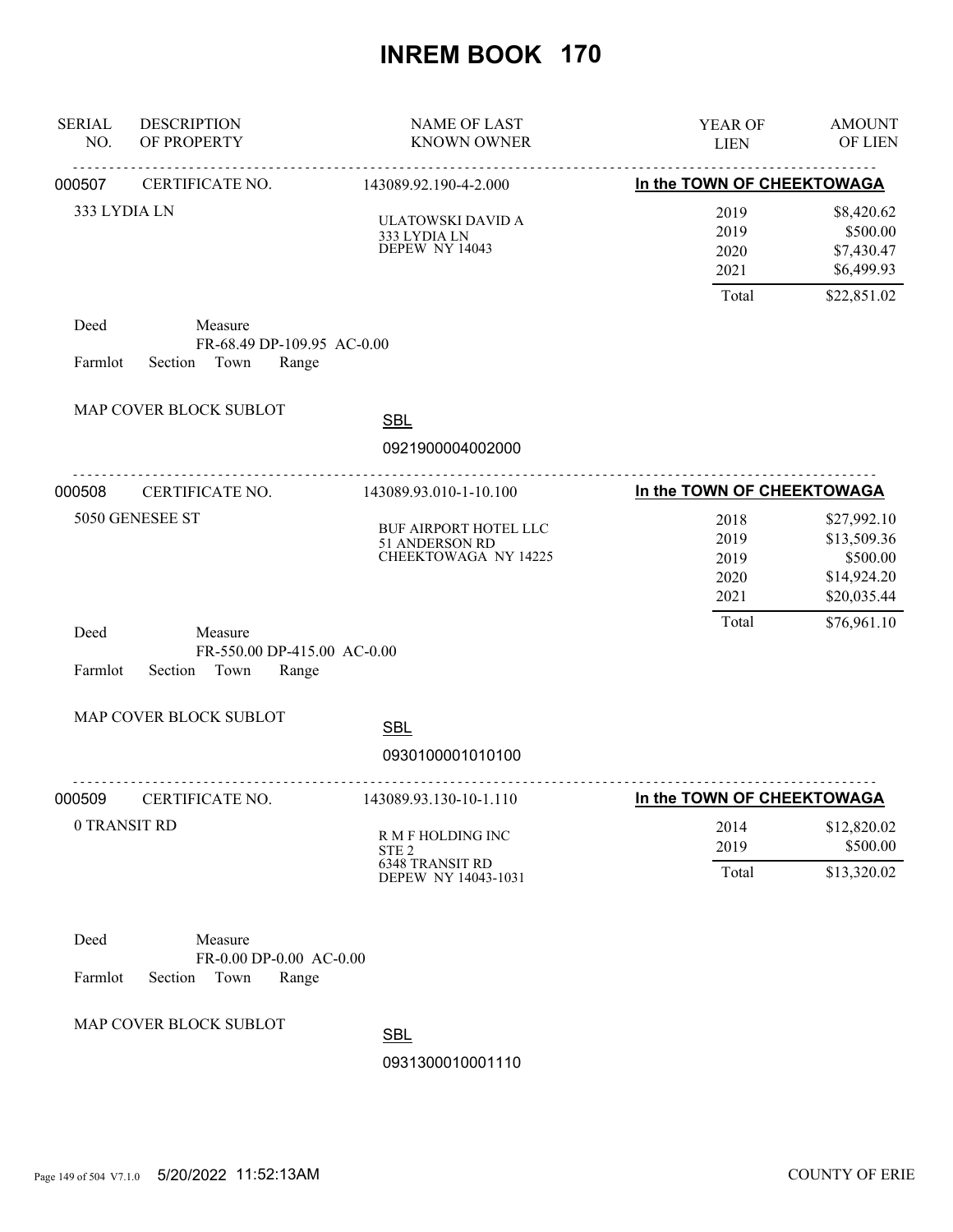| <b>SERIAL</b><br>NO.                      | <b>DESCRIPTION</b><br>OF PROPERTY                                                                                                                 | <b>NAME OF LAST</b><br><b>KNOWN OWNER</b>                                                             | YEAR OF<br><b>LIEN</b>                                                                                        | <b>AMOUNT</b><br>OF LIEN                                                                                                                                                                                |
|-------------------------------------------|---------------------------------------------------------------------------------------------------------------------------------------------------|-------------------------------------------------------------------------------------------------------|---------------------------------------------------------------------------------------------------------------|---------------------------------------------------------------------------------------------------------------------------------------------------------------------------------------------------------|
| 000510                                    | CERTIFICATE NO.                                                                                                                                   | 143089.93.130-10-1.210                                                                                | In the TOWN OF CHEEKTOWAGA                                                                                    |                                                                                                                                                                                                         |
|                                           | 0 TRANSIT RD                                                                                                                                      | <b>FUDOLI DINO J</b><br>FUDOLI NICOLE M<br>STE <sub>2</sub><br>6348 TRANSIT RD<br>DEPEW NY 14043-1031 | 2013<br>2013<br>2014<br>2015<br>2016                                                                          | \$10,784.88<br>\$500.00<br>\$10,083.33<br>\$9,178.54<br>\$8,455.14                                                                                                                                      |
| Deed<br>Farmlot                           | Measure<br>FR-432.41 DP-1,204.40 AC-0.00<br>Section Town<br>Range                                                                                 |                                                                                                       | 2017<br>2018<br>2019<br>2019<br>2020                                                                          | \$7,497.24<br>\$6,671.59<br>\$6,119.44<br>\$500.00<br>\$5,401.91                                                                                                                                        |
|                                           | MAP COVER BLOCK SUBLOT                                                                                                                            | <b>SBL</b><br>0931300010001210                                                                        | 2021<br>Total                                                                                                 | \$4,771.99<br>\$69,964.06                                                                                                                                                                               |
| 000511                                    | CERTIFICATE NO.                                                                                                                                   | 143089.101.280-3-11.000                                                                               | In the TOWN OF CHEEKTOWAGA                                                                                    |                                                                                                                                                                                                         |
| 597<br>63.7 X 128.5<br>Deed<br>Farmlot    | 2354 GENESEE ST<br>E Cor Andrews Ave<br>$1\quad 2$<br>Measure<br>FR-63.74 DP-128.50 AC-0.00<br>Section<br>Town<br>Range<br>MAP COVER BLOCK SUBLOT | TAYLOR TERRENCE<br>232 HAGEN ST<br>BUFFALO NY 14215<br><b>SBL</b><br>1012800003011000                 | 2010<br>2011<br>2012<br>2013<br>2014<br>2015<br>2016<br>2017<br>2018<br>2019<br>2019<br>2020<br>2021<br>Total | \$15,694.28<br>\$15,092.90<br>\$14,146.50<br>\$43,834.46<br>\$291,018.21<br>\$11,599.51<br>\$4,908.86<br>\$4,236.09<br>\$2,730.90<br>\$3,861.33<br>\$500.00<br>\$3,549.00<br>\$2,586.55<br>\$413,758.59 |
| 000513                                    | CERTIFICATE NO.                                                                                                                                   | 143089.101.280-9-13.000                                                                               | In the TOWN OF CHEEKTOWAGA                                                                                    |                                                                                                                                                                                                         |
| 26 BELL ST<br>1065<br>Enk<br>34 X<br>Deed | 40<br>Life Est/kathryn Sch<br>117<br>Measure                                                                                                      | <b>FLEMING LISA D</b><br>26 BELL ST<br>CHEEKTOWAGA NY 14225                                           | 2019<br>2019<br>2020<br>2021<br>Total                                                                         | \$3,432.45<br>\$500.00<br>\$4,123.22<br>\$3,730.92<br>\$11,786.59                                                                                                                                       |
| Farmlot                                   | FR-34.00 DP-117.00 AC-0.00<br>Section<br>Town<br>Range                                                                                            |                                                                                                       |                                                                                                               |                                                                                                                                                                                                         |
|                                           | MAP COVER BLOCK SUBLOT                                                                                                                            |                                                                                                       |                                                                                                               |                                                                                                                                                                                                         |

SBL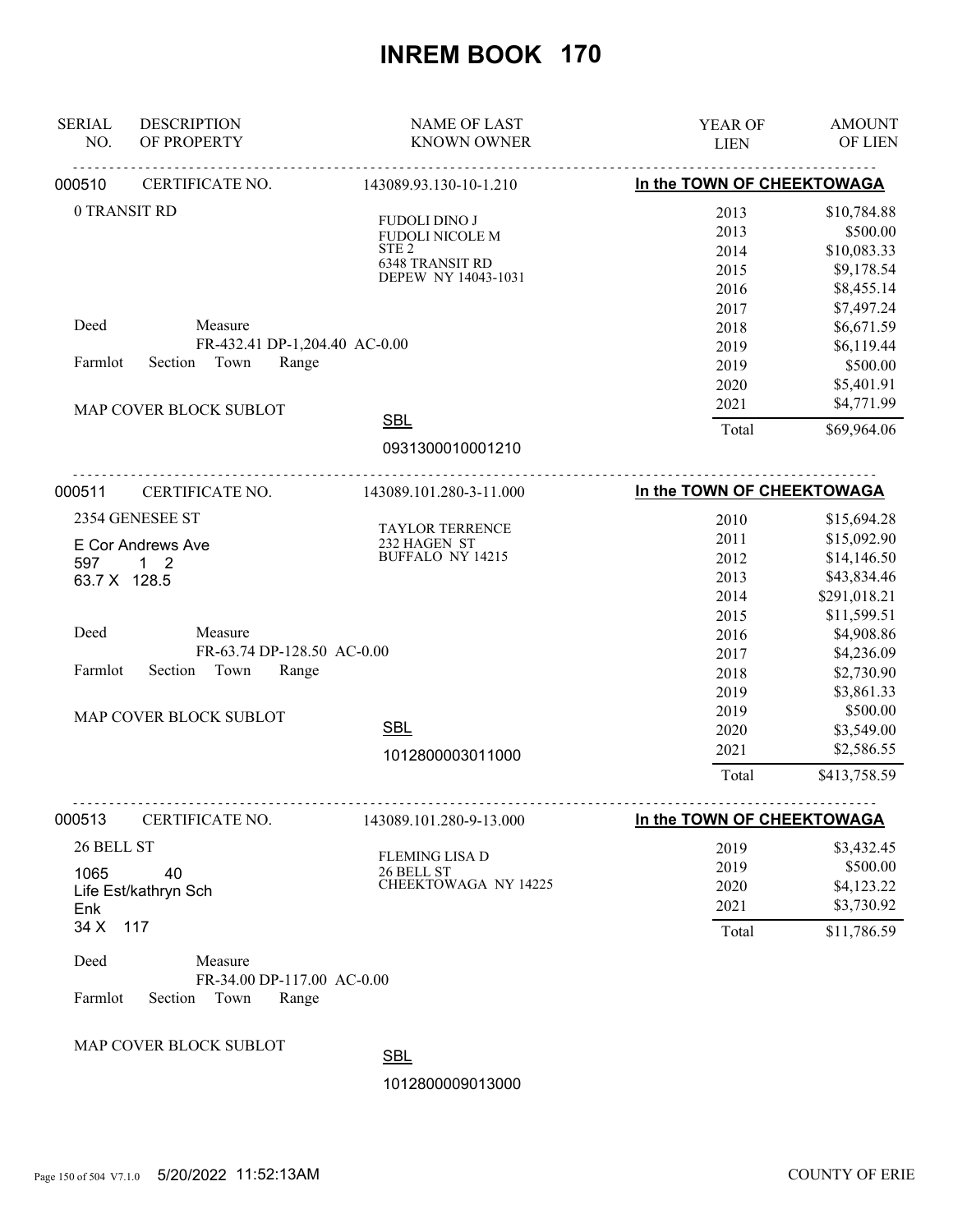| <b>SERIAL</b><br>NO. | <b>DESCRIPTION</b><br>OF PROPERTY                                 | <b>NAME OF LAST</b><br><b>KNOWN OWNER</b>                                                       | YEAR OF<br><b>LIEN</b>                | <b>AMOUNT</b><br>OF LIEN                                          |
|----------------------|-------------------------------------------------------------------|-------------------------------------------------------------------------------------------------|---------------------------------------|-------------------------------------------------------------------|
| 000514               | <u>.</u><br>CERTIFICATE NO.                                       | .<br>143089.101.280-10-5.000                                                                    | In the TOWN OF CHEEKTOWAGA            |                                                                   |
| 11 BELL ST           |                                                                   | HATHCOCK CURTIS<br>11 BELL ST<br>CHEEKTOWAGA NY 14225                                           | 2019<br>2019<br>2020<br>2021          | \$5,167.10<br>\$500.00<br>\$4,621.02<br>\$3,522.43                |
| Deed<br>Farmlot      | Measure<br>FR-35.00 DP-116.00 AC-0.00<br>Town<br>Section<br>Range |                                                                                                 | Total                                 | \$13,810.55                                                       |
|                      | MAP COVER BLOCK SUBLOT                                            | <b>SBL</b><br>1012800010005000                                                                  |                                       |                                                                   |
| 000517               | CERTIFICATE NO.                                                   | 143089.101.360-7-7.000                                                                          | In the TOWN OF CHEEKTOWAGA            |                                                                   |
|                      | <b>40 PINEWOOD TER</b>                                            | CARDONA JOSEPH L JR<br><b>CARDONA WENDY A</b><br><b>40 PINEWOOD TER</b><br>CHEEKTOWAGA NY 14225 | 2018<br>2019<br>2019<br>2020<br>2021  | \$2,002.89<br>\$6,065.10<br>\$500.00<br>\$5,466.50<br>\$4,172.10  |
| Deed<br>Farmlot      | Measure<br>FR-54.26 DP-115.96 AC-0.00<br>Section<br>Town<br>Range |                                                                                                 | Total                                 | \$18,206.59                                                       |
|                      | MAP COVER BLOCK SUBLOT                                            |                                                                                                 |                                       |                                                                   |
|                      |                                                                   | <b>SBL</b><br>1013600007007000                                                                  |                                       |                                                                   |
| 000518               | CERTIFICATE NO.                                                   | 143089.101.360-8-10.000                                                                         | In the TOWN OF CHEEKTOWAGA            |                                                                   |
|                      | <b>36 VICTORIA BLVD</b>                                           | AAWW MANAGEMENT LLC<br>FL <sub>3</sub><br>9144 193RD ST<br>HOLLIS NY 11423                      | 2019<br>2019<br>2020<br>2021<br>Total | \$7,907.17<br>\$500.00<br>\$7,663.37<br>\$4,218.50<br>\$20,289.04 |
| Deed                 | Measure                                                           |                                                                                                 |                                       |                                                                   |
| Farmlot              | FR-96.90 DP-99.27 AC-0.00<br>Section<br>Town<br>Range             |                                                                                                 |                                       |                                                                   |
|                      | MAP COVER BLOCK SUBLOT                                            | <b>SBL</b>                                                                                      |                                       |                                                                   |
|                      |                                                                   | 1013600008010000                                                                                |                                       |                                                                   |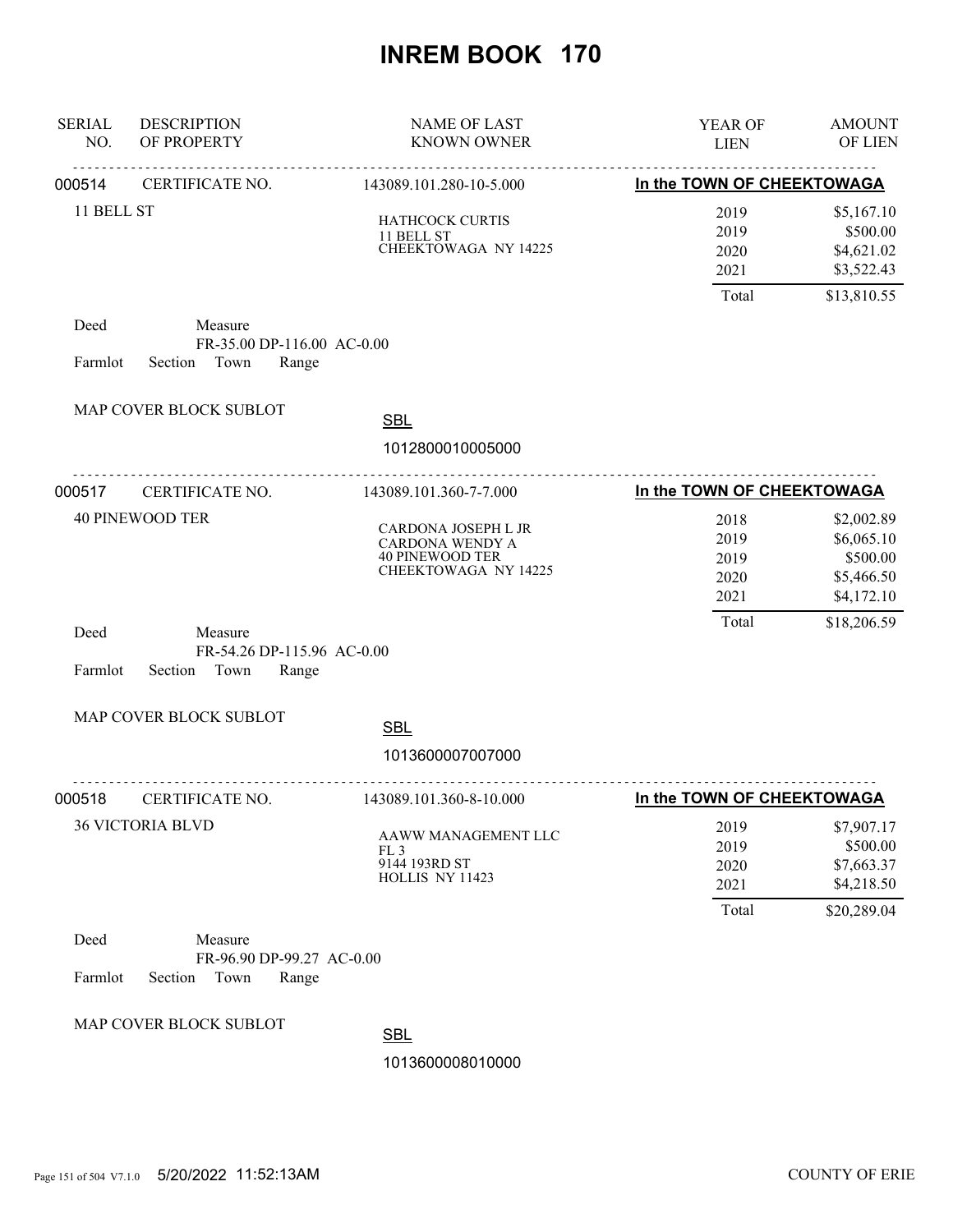| <b>SERIAL</b>          | <b>DESCRIPTION</b>                    | <b>NAME OF LAST</b>                       | <b>YEAR OF</b>             | <b>AMOUNT</b> |
|------------------------|---------------------------------------|-------------------------------------------|----------------------------|---------------|
| NO.                    | OF PROPERTY                           | <b>KNOWN OWNER</b>                        | <b>LIEN</b>                | OF LIEN       |
| 000519                 | CERTIFICATE NO.                       | <u>.</u><br>143089.101.440-4-16.000       | In the TOWN OF CHEEKTOWAGA |               |
|                        | 0 PINE RIDGE RD                       | <b>CHOJNACKI FLORENCE</b>                 | 2006                       | \$1,299.65    |
|                        | 768' N Of Wildy                       | 42 OAKBROOK DR                            | 2007                       | \$2,319.86    |
| Ac.75                  |                                       | <b>WEST SENECA NY 14224-4437</b>          | 2008                       | \$2,183.97    |
| 53.6x 513              |                                       |                                           | 2009                       | \$2,027.47    |
|                        |                                       |                                           | 2010                       | \$1,949.14    |
|                        |                                       |                                           | 2011                       | \$1,872.92    |
| Deed                   | Measure                               |                                           | 2012                       | \$1,755.09    |
|                        | FR-53.66 DP-541.92 AC-0.00            |                                           | 2013                       | \$1,659.52    |
| Farmlot                | Town<br>Section<br>Range              |                                           | 2014                       | \$1,557.79    |
|                        |                                       |                                           | 2015                       | \$1,378.79    |
| MAP COVER BLOCK SUBLOT |                                       |                                           | 2016                       | \$1,271.98    |
|                        |                                       | <b>SBL</b>                                | 2017                       | \$1,141.62    |
|                        |                                       | 1014400004016000                          | 2018                       | \$1,039.36    |
|                        |                                       |                                           | 2019                       | \$952.91      |
|                        |                                       |                                           | 2019                       | \$500.00      |
|                        |                                       |                                           | 2020                       | \$851.26      |
|                        |                                       |                                           | 2021                       | \$760.15      |
|                        |                                       |                                           | Total                      | \$24,521.48   |
| 000520                 | CERTIFICATE NO.                       | 143089.101.440-6-5.000                    | In the TOWN OF CHEEKTOWAGA |               |
|                        | <b>38 WILDY AVE</b>                   |                                           | 2018                       | \$3,057.99    |
| 727                    | 64                                    | PENDZIWIATR STEPHEN<br>4792 FALCONVIEW CT | 2018                       | \$500.00      |
| 30 X                   | 177                                   | FONTANA CA 92336                          | 2019                       | \$4,378.90    |
|                        |                                       |                                           | 2019                       | \$500.00      |
|                        |                                       |                                           | 2020                       | \$4,506.94    |
|                        |                                       |                                           | 2021                       | \$3,970.23    |
| Deed                   | Measure<br>FR-30.00 DP-177.20 AC-0.00 |                                           | Total                      | \$16,914.06   |

Farmlot Section Town Range

MAP COVER BLOCK SUBLOT

**SBL**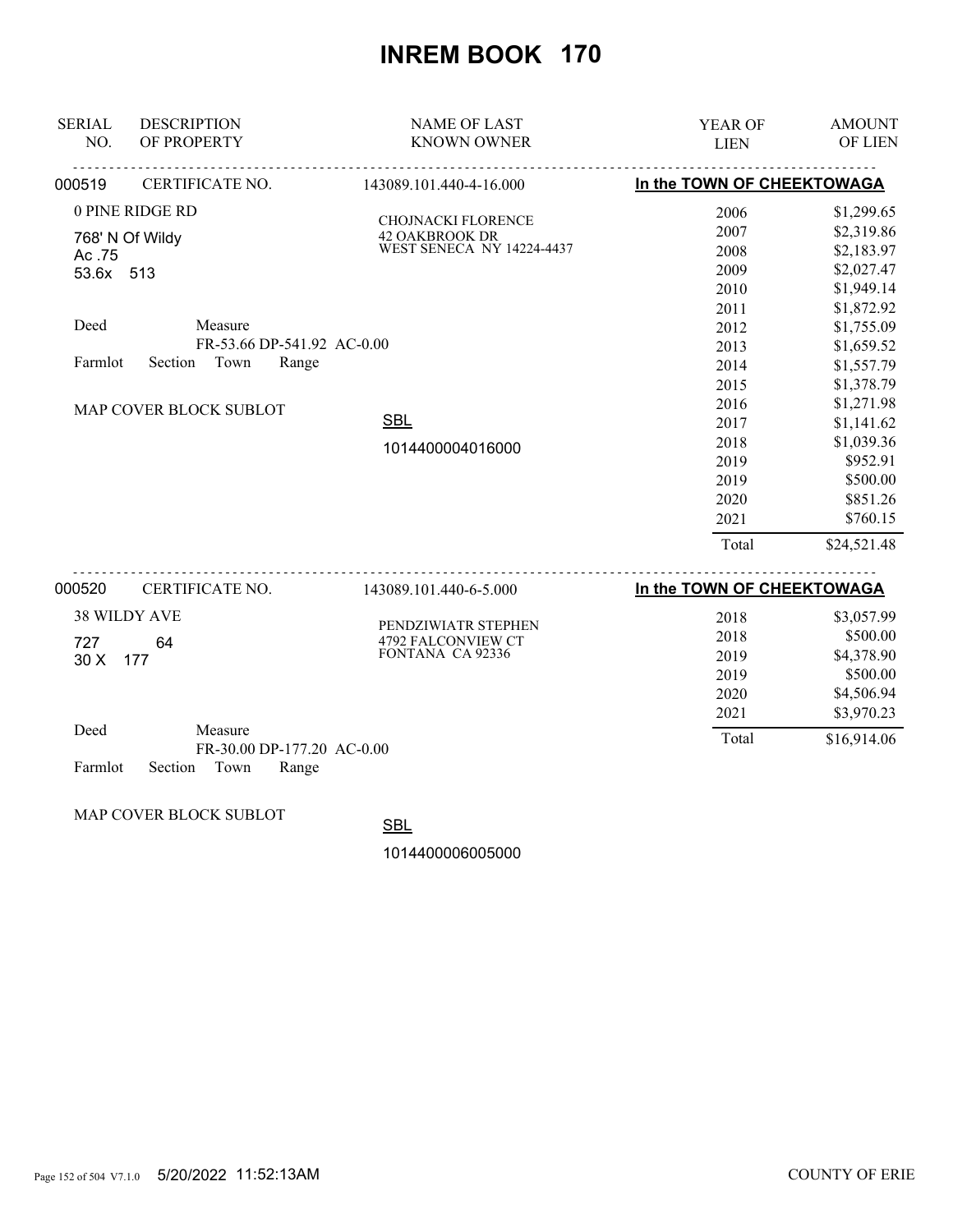| <b>SERIAL</b><br>NO. | <b>DESCRIPTION</b><br>OF PROPERTY                                 | <b>NAME OF LAST</b><br><b>KNOWN OWNER</b>                                            | YEAR OF<br><b>LIEN</b>               | <b>AMOUNT</b><br><b>OF LIEN</b>                              |
|----------------------|-------------------------------------------------------------------|--------------------------------------------------------------------------------------|--------------------------------------|--------------------------------------------------------------|
| 000522               | CERTIFICATE NO.                                                   | 143089.101.600-1-15.000                                                              | In the TOWN OF CHEEKTOWAGA           |                                                              |
|                      | 1002 WALDEN AVE                                                   | FIVE STAR ACQUISITIONS INC<br>136 EDNA PL<br><b>BUFFALO NY 14209</b>                 | 2019<br>2019<br>2020<br>2021         | \$2,973.75<br>\$500.00<br>\$6,813.42<br>\$5,215.08           |
|                      |                                                                   |                                                                                      | Total                                | \$15,502.25                                                  |
| Deed<br>Farmlot      | Measure<br>FR-33.00 DP-125.76 AC-0.00<br>Section<br>Town<br>Range |                                                                                      |                                      |                                                              |
|                      | MAP COVER BLOCK SUBLOT                                            | <b>SBL</b>                                                                           |                                      |                                                              |
|                      |                                                                   | 1016000001015000                                                                     |                                      |                                                              |
| 000523               | CERTIFICATE NO.                                                   | 143089.101.600-3-39.000                                                              | In the TOWN OF CHEEKTOWAGA           |                                                              |
|                      | <b>59 EUCLID AVE</b>                                              | <b>WOLFFE DAVID</b><br>59 EUCLID AVE<br>CHEEKTOWAGA NY 14211                         | 2017<br>2017<br>2019<br>2019<br>2020 | \$500.00<br>\$451.07<br>\$3,219.21<br>\$500.00<br>\$2,922.51 |
| Deed<br>Farmlot      | Measure<br>FR-35.00 DP-129.60 AC-0.00<br>Section<br>Town<br>Range |                                                                                      | 2021<br>Total                        | \$2,663.34<br>\$10,256.13                                    |
|                      | MAP COVER BLOCK SUBLOT                                            | <b>SBL</b><br>1016000003039000                                                       |                                      |                                                              |
| 000524               | CERTIFICATE NO.                                                   | 143089.101.600-6-31.000                                                              | In the TOWN OF CHEEKTOWAGA           |                                                              |
|                      | <b>65 HALLER AVE</b>                                              | <b>BULERA-ZELLER KIMBERLY A</b><br><b>65 HALLER AVE</b><br>CHEEKTOWAGA NY 14211-2724 | 2019<br>2019<br>2020<br>2021         | \$3,941.08<br>\$500.00<br>\$6,658.08<br>\$5,158.60           |
| Deed<br>Farmlot      | Measure<br>FR-50.00 DP-121.00 AC-0.00<br>Section<br>Town<br>Range |                                                                                      | Total                                | \$16,257.76                                                  |
|                      | MAP COVER BLOCK SUBLOT                                            | <b>SBL</b><br>1016000006031000                                                       |                                      |                                                              |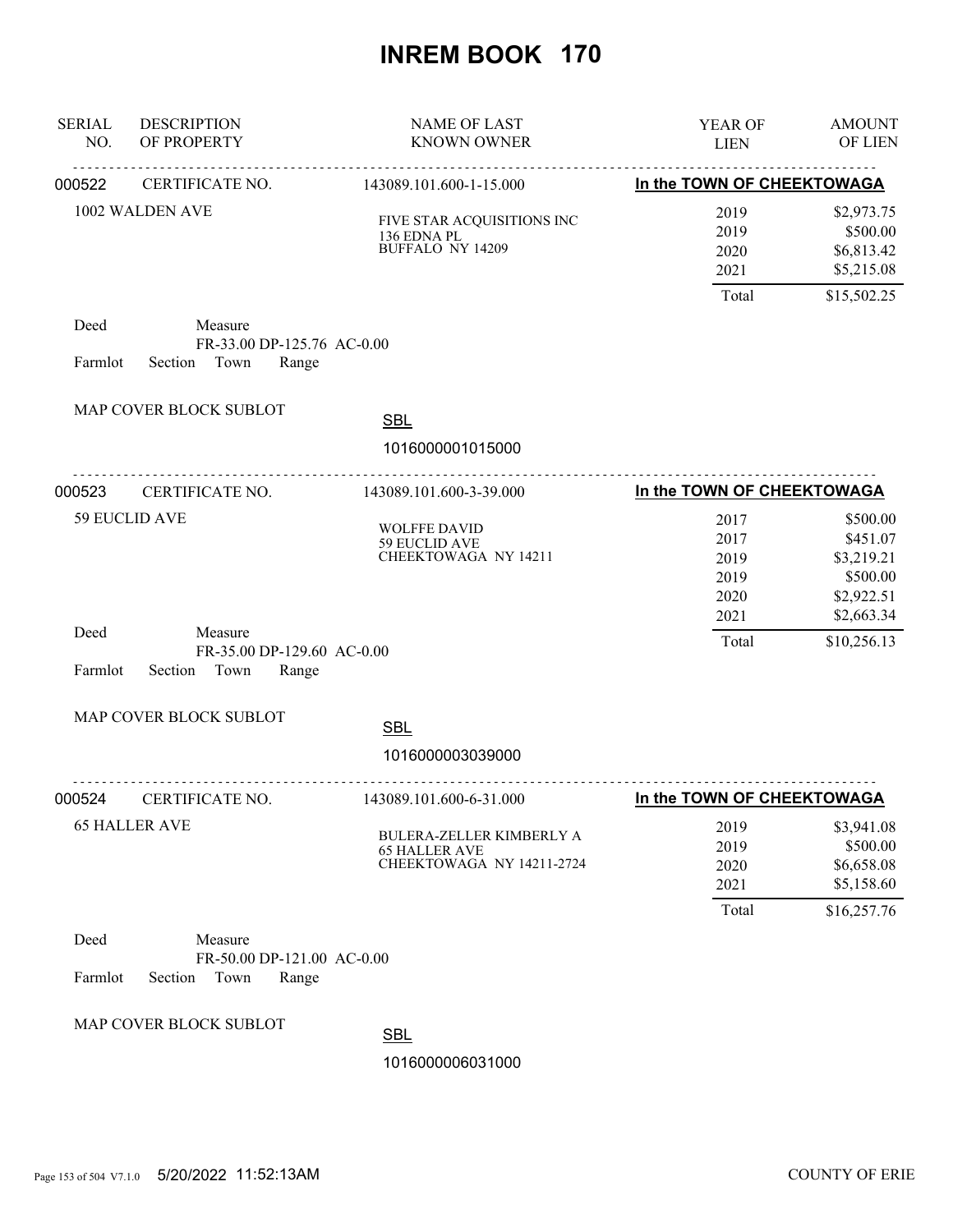| <b>SERIAL</b><br>NO.                    | <b>DESCRIPTION</b><br>OF PROPERTY                                 | <b>NAME OF LAST</b><br><b>KNOWN OWNER</b>                           | YEAR OF<br><b>LIEN</b>                | <b>AMOUNT</b><br>OF LIEN                                             |
|-----------------------------------------|-------------------------------------------------------------------|---------------------------------------------------------------------|---------------------------------------|----------------------------------------------------------------------|
| 000525                                  | CERTIFICATE NO.                                                   | 143089.101.600-8-21.000                                             | In the TOWN OF CHEEKTOWAGA            |                                                                      |
|                                         | 1089 WALDEN AVE                                                   | KHONDOKARRAHMAN LLC<br>83-21 159 ST<br>JAMAICA NY 11432             | 2019<br>2019<br>2020<br>2021<br>Total | \$6,484.99<br>\$500.00<br>\$6,957.72<br>\$8,473.49<br>\$22,416.20    |
| Deed<br>Farmlot                         | Measure<br>FR-65.00 DP-150.00 AC-0.00<br>Town<br>Range<br>Section |                                                                     |                                       |                                                                      |
|                                         | MAP COVER BLOCK SUBLOT                                            | <b>SBL</b>                                                          |                                       |                                                                      |
|                                         |                                                                   | 1016000008021000                                                    |                                       |                                                                      |
| 000527                                  | .<br>CERTIFICATE NO.                                              | 143089.102.020-1-20.000                                             | In the TOWN OF CHEEKTOWAGA            |                                                                      |
| 757' N Walden<br>Garage<br>95 X 531/624 | 3484 UNION RD                                                     | NAGOWSKI JOSEPH R<br>3484 UNION RD<br>CHEEKTOWAGA NY 14225-5120     | 2019<br>2019<br>2020<br>2021<br>Total | \$11,976.46<br>\$500.00<br>\$19,821.62<br>\$17,726.59<br>\$50,024.67 |
| Deed<br>Farmlot                         | Measure<br>FR-95.37 DP-623.83 AC-0.00<br>Section Town<br>Range    |                                                                     |                                       |                                                                      |
|                                         | MAP COVER BLOCK SUBLOT                                            | <b>SBL</b><br>1020200001020000                                      |                                       |                                                                      |
| 000528                                  | CERTIFICATE NO.                                                   | 143089.102.040-1-4.110                                              | In the TOWN OF CHEEKTOWAGA            |                                                                      |
|                                         | <b>ANDERSON RD</b>                                                | <b>KABIR'S LLC</b><br>51 ANDERSON RD<br><b>CHEEKTOWAGA NY 14206</b> | 2019<br>2020<br>2021                  | \$7,159.80<br>\$12,400.22<br>\$11,106.21                             |
|                                         |                                                                   |                                                                     | Total                                 | \$30,666.23                                                          |
| Deed<br>Farmlot                         | Measure<br>FR-0.00 DP-0.00 AC-0.00<br>Section<br>Town<br>Range    |                                                                     |                                       |                                                                      |
|                                         | MAP COVER BLOCK SUBLOT                                            | <b>SBL</b>                                                          |                                       |                                                                      |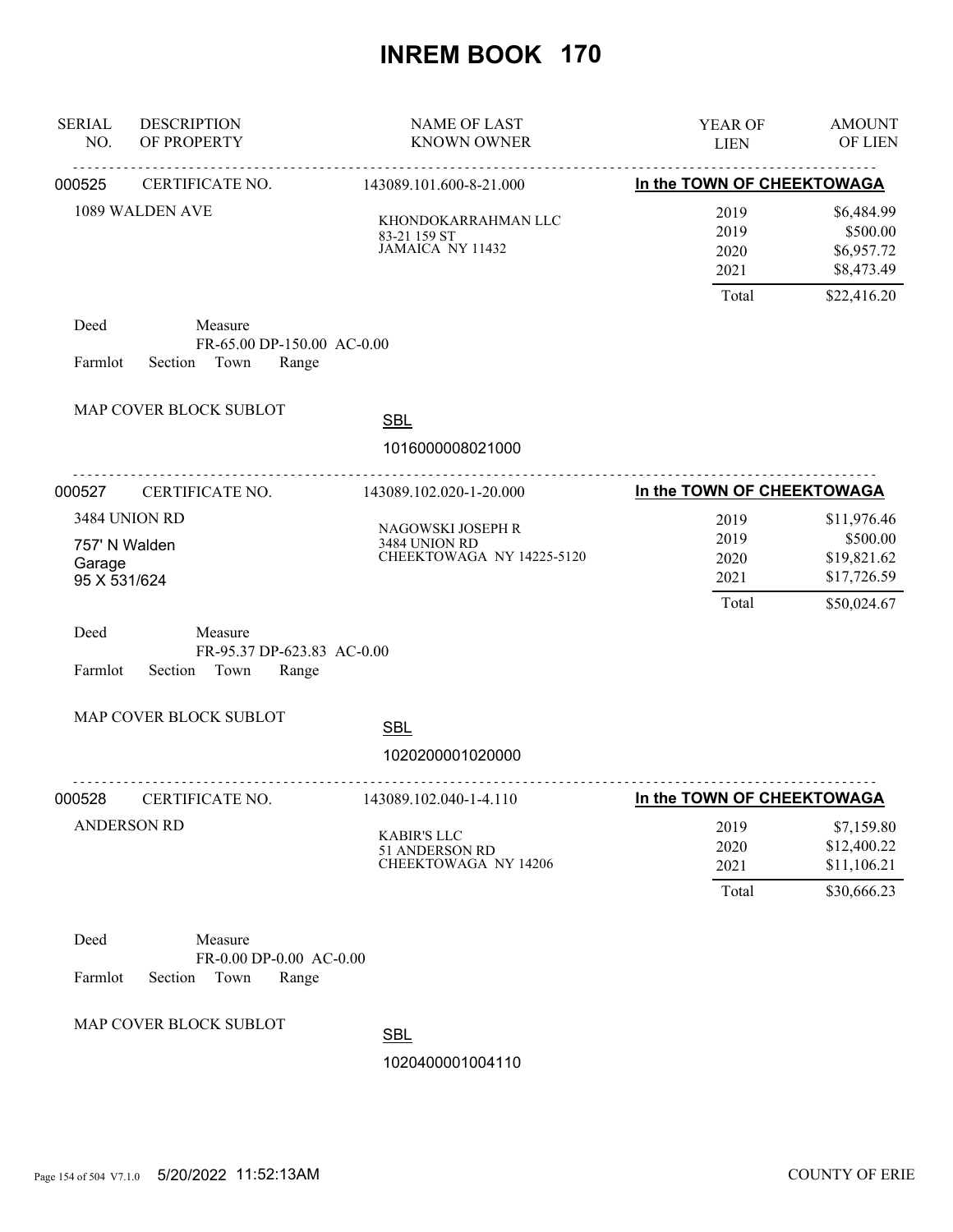| <b>SERIAL</b><br>NO. | <b>DESCRIPTION</b><br>OF PROPERTY                                                                           | <b>NAME OF LAST</b><br><b>KNOWN OWNER</b>                                                              | YEAR OF<br><b>LIEN</b>                                                                                                                | <b>AMOUNT</b><br>OF LIEN                                                                                                                                                                                          |
|----------------------|-------------------------------------------------------------------------------------------------------------|--------------------------------------------------------------------------------------------------------|---------------------------------------------------------------------------------------------------------------------------------------|-------------------------------------------------------------------------------------------------------------------------------------------------------------------------------------------------------------------|
| 000529               | <u>.</u><br>CERTIFICATE NO.                                                                                 | 143089.102.040-3-32.000                                                                                | In the TOWN OF CHEEKTOWAGA                                                                                                            |                                                                                                                                                                                                                   |
|                      | 3229 BROADWAY ST                                                                                            | <b>BLOUNT JAMES</b><br>3229 BROADWAY ST<br>CHEEKTOWAGA NY 14227                                        | 2019<br>2019<br>2020<br>2021                                                                                                          | \$5,870.21<br>\$500.00<br>\$7,258.79<br>\$6,466.25                                                                                                                                                                |
|                      |                                                                                                             |                                                                                                        | Total                                                                                                                                 | \$20,095.25                                                                                                                                                                                                       |
| Deed<br>Farmlot      | Measure<br>FR-82.90 DP-160.46 AC-0.00<br>Town<br>Range<br>Section                                           |                                                                                                        |                                                                                                                                       |                                                                                                                                                                                                                   |
|                      | MAP COVER BLOCK SUBLOT                                                                                      |                                                                                                        |                                                                                                                                       |                                                                                                                                                                                                                   |
|                      |                                                                                                             | <b>SBL</b><br>1020400003032000                                                                         |                                                                                                                                       |                                                                                                                                                                                                                   |
| 000530               | .<br>CERTIFICATE NO.                                                                                        | .<br>143089.102.530-4-15.200                                                                           | In the TOWN OF CHEEKTOWAGA                                                                                                            |                                                                                                                                                                                                                   |
| Deed<br>Farmlot      | 0 WALDEN AVE<br>Measure<br>FR-33.55 DP-113.82 AC-0.00<br>Town<br>Section<br>Range<br>MAP COVER BLOCK SUBLOT | JB VENTURES LLC<br>101<br>18685 MAIN ST<br>HUNTINGTON BEACH CA 92648<br><b>SBL</b><br>1025300004015200 | 2007<br>2008<br>2009<br>2010<br>2011<br>2012<br>2013<br>2014<br>2015<br>2016<br>2017<br>2018<br>2019<br>2019<br>2020<br>2021<br>Total | \$2,261.75<br>\$2,120.08<br>\$1,979.83<br>\$621.86<br>\$602.11<br>\$564.87<br>\$531.80<br>\$498.98<br>\$433.37<br>\$395.26<br>\$353.45<br>\$322.57<br>\$500.00<br>\$294.15<br>\$259.59<br>\$226.77<br>\$11,966.44 |
| 000531               | CERTIFICATE NO.                                                                                             | 143089.102.070-4-6.000                                                                                 | In the TOWN OF CHEEKTOWAGA                                                                                                            |                                                                                                                                                                                                                   |
| 1847<br>50 X 220     | 831 GEORGE URBAN BLVD<br>68                                                                                 | KNOERL EDWARD R LIFE USE<br>KNOERL MARK J<br>831 GEORGE URBAN BLVD<br><b>CHEEKTOWAGA NY 14225</b>      | 2019<br>2019<br>2020<br>2021<br>Total                                                                                                 | \$7,854.93<br>\$500.00<br>\$7,212.10<br>\$6,450.88<br>\$22,017.91                                                                                                                                                 |
| Deed<br>Farmlot      | Measure<br>FR-50.00 DP-220.00 AC-0.00<br>Section<br>Town<br>Range                                           |                                                                                                        |                                                                                                                                       |                                                                                                                                                                                                                   |
|                      | MAP COVER BLOCK SUBLOT                                                                                      | <b>SBL</b>                                                                                             |                                                                                                                                       |                                                                                                                                                                                                                   |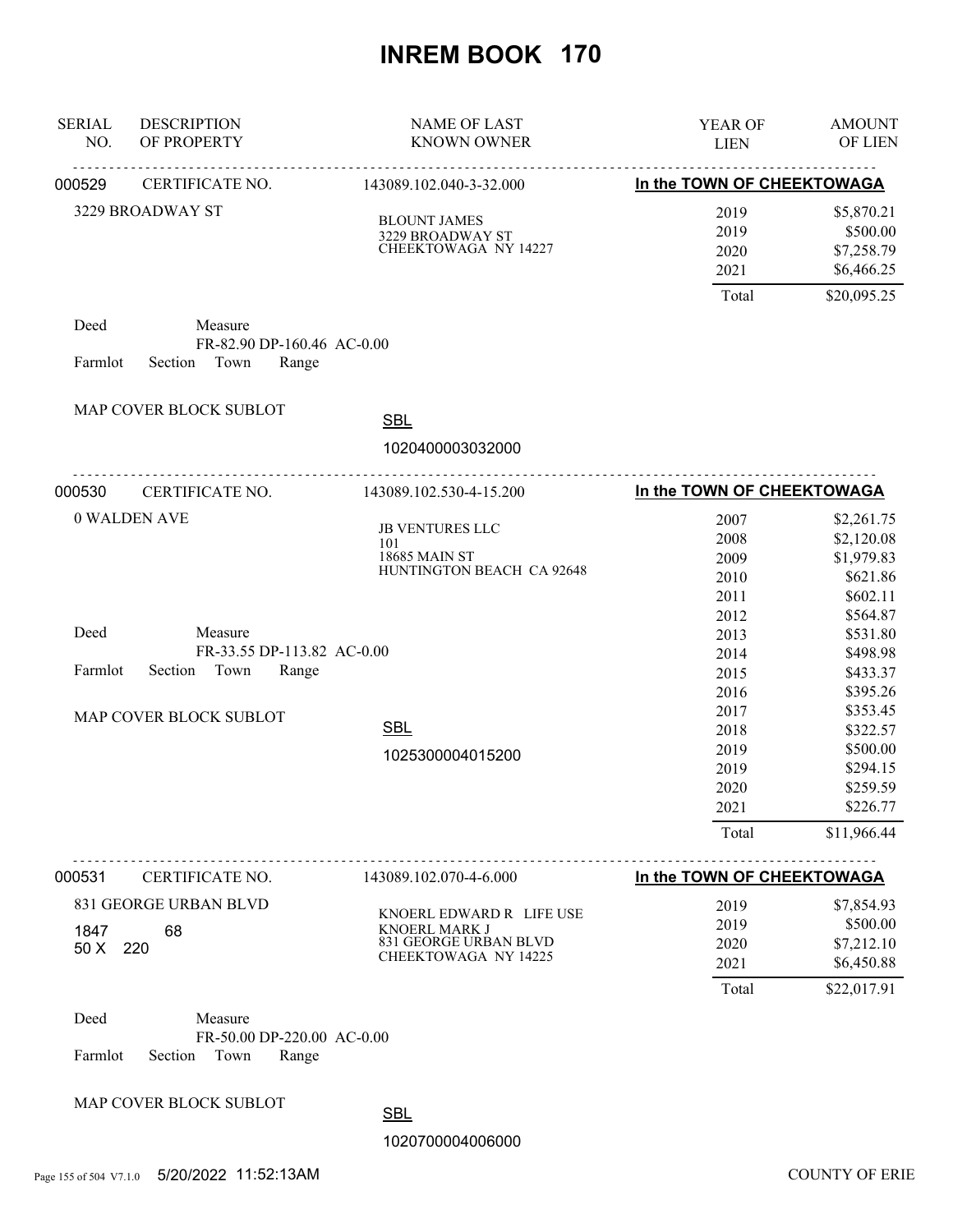| <b>SERIAL</b><br>NO. | <b>DESCRIPTION</b><br>OF PROPERTY                                 | <b>NAME OF LAST</b><br><b>KNOWN OWNER</b>                                                                                   | YEAR OF<br><b>LIEN</b>                | <b>AMOUNT</b><br>OF LIEN                                           |
|----------------------|-------------------------------------------------------------------|-----------------------------------------------------------------------------------------------------------------------------|---------------------------------------|--------------------------------------------------------------------|
| 000532               | CERTIFICATE NO.                                                   | 143089.102.080-8-39.000                                                                                                     | In the TOWN OF CHEEKTOWAGA            |                                                                    |
| 2141 12<br>59 X 125  | <b>20 ELLSWORTH DR</b>                                            | MOORE CHARLES J<br>20 ELLSWORTH DR<br>CHEEKTOWAGA NY 14225                                                                  | 2019<br>2019<br>2020<br>2021<br>Total | \$10,349.20<br>\$500.00<br>\$9,269.56<br>\$8,287.79<br>\$28,406.55 |
| Deed<br>Farmlot      | Measure<br>FR-59.38 DP-125.00 AC-0.00<br>Section Town<br>Range    |                                                                                                                             |                                       |                                                                    |
|                      | MAP COVER BLOCK SUBLOT                                            | <b>SBL</b><br>1020800008039000                                                                                              |                                       |                                                                    |
| 000534               | .<br>CERTIFICATE NO.                                              | 143089.102.120-5-15.000                                                                                                     | In the TOWN OF CHEEKTOWAGA            |                                                                    |
|                      | <b>168 ZOERB AVE</b>                                              | ZOLNOWSKI STANLEY M<br>ZOLNOWSKI KELLY L<br>168 ZOERB AVE<br>CHEEKTOWAGA NY 14225                                           | 2019<br>2019<br>2020<br>2021<br>Total | \$9,106.13<br>\$500.00<br>\$8,154.88<br>\$7,288.85<br>\$25,049.86  |
| Deed<br>Farmlot      | Measure<br>FR-80.00 DP-105.89 AC-0.00<br>Section Town<br>Range    |                                                                                                                             |                                       |                                                                    |
|                      | MAP COVER BLOCK SUBLOT                                            | <b>SBL</b>                                                                                                                  |                                       |                                                                    |
|                      |                                                                   | 1021200005015000                                                                                                            |                                       |                                                                    |
| 000537               | CERTIFICATE NO.                                                   | 143089.102.180-1-16.000                                                                                                     | In the TOWN OF CHEEKTOWAGA            |                                                                    |
| 2007 19<br>54 X 110  | 116 WALLACE AVE                                                   | GIULIANI MARIO LIFE USE<br>CASSELBERRY DONNA MARIE<br>C/O C/O DONNA CASSELBERRY<br>3096 KRUEGER RD<br>N. TONAWANDA NY 14120 | 2019<br>2019<br>2020<br>2021<br>Total | \$8,183.12<br>\$500.00<br>\$7,316.43<br>\$6,364.20                 |
| Deed<br>Farmlot      | Measure<br>FR-54.00 DP-110.00 AC-0.00<br>Section<br>Town<br>Range |                                                                                                                             |                                       | \$22,363.75                                                        |
|                      | MAP COVER BLOCK SUBLOT                                            | <b>SBL</b><br>1021800001016000                                                                                              |                                       |                                                                    |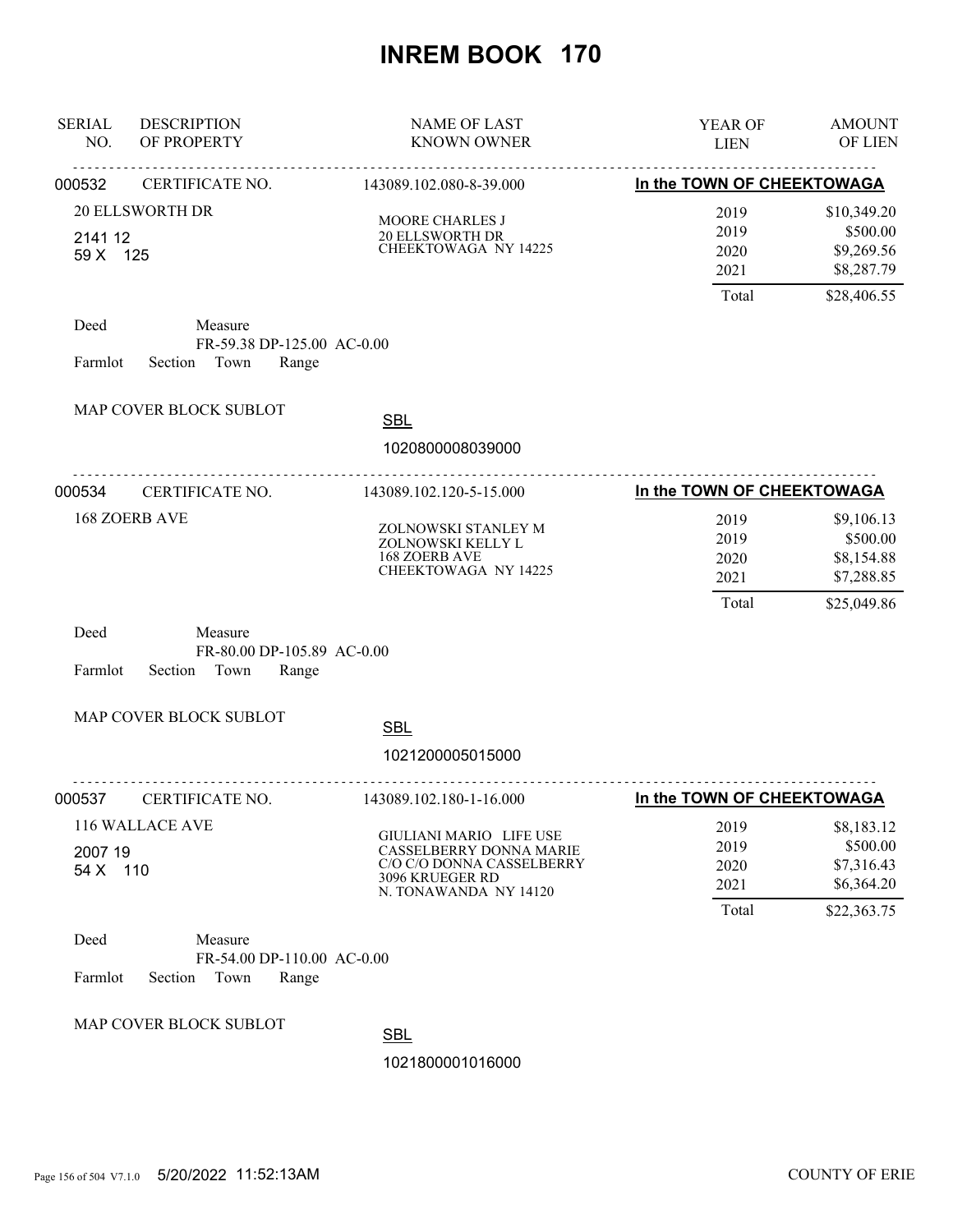| <b>SERIAL</b><br>NO. | <b>DESCRIPTION</b><br>OF PROPERTY                                 | <b>NAME OF LAST</b><br><b>KNOWN OWNER</b>                                              | YEAR OF<br><b>LIEN</b>                       | <b>AMOUNT</b><br>OF LIEN                                                     |
|----------------------|-------------------------------------------------------------------|----------------------------------------------------------------------------------------|----------------------------------------------|------------------------------------------------------------------------------|
| 000538               | CERTIFICATE NO.                                                   | <u>.</u><br>143089.102.210-1-2.000                                                     | In the TOWN OF CHEEKTOWAGA                   |                                                                              |
|                      | 2449 GENESEE ST                                                   | <b>MARKS LEONARD</b><br>2449 GENESEE ST<br>CHEEKTOWAGA NY 14225-2950                   | 2018<br>2018<br>2019<br>2019<br>2020<br>2021 | \$4,982.53<br>\$500.00<br>\$4,573.38<br>\$500.00<br>\$4,090.23<br>\$3,653.81 |
| Deed<br>Farmlot      | Measure<br>FR-34.00 DP-134.63 AC-0.00<br>Section Town<br>Range    |                                                                                        | Total                                        | \$18,299.95                                                                  |
|                      | MAP COVER BLOCK SUBLOT                                            | <b>SBL</b>                                                                             |                                              |                                                                              |
|                      |                                                                   | 1022100001002000                                                                       |                                              |                                                                              |
| 000540               | CERTIFICATE NO.                                                   | 143089.102.210-6-46.000                                                                | In the TOWN OF CHEEKTOWAGA                   |                                                                              |
|                      | 126 DAVID AVE                                                     | <b>COLSON JEFFREY C</b><br>126 DAVID AVE<br>CHEEKTOWAGA NY 14225                       | 2018<br>2019<br>2019<br>2020<br>2021         | \$1,301.65<br>\$3,452.86<br>\$500.00<br>\$3,131.00<br>\$2,848.25             |
| Deed<br>Farmlot      | Measure<br>FR-30.00 DP-135.00 AC-0.00<br>Section<br>Town<br>Range |                                                                                        | Total                                        | \$11,233.76                                                                  |
|                      | MAP COVER BLOCK SUBLOT                                            | <b>SBL</b>                                                                             |                                              |                                                                              |
|                      |                                                                   | 1022100006046000                                                                       |                                              |                                                                              |
| 000541               | CERTIFICATE NO.                                                   | 143089.102.210-7-8.000                                                                 | In the TOWN OF CHEEKTOWAGA                   |                                                                              |
|                      | 73 DAVID AVE                                                      | <b>QUINN KEVIN</b><br>QUINN SANDRA D<br>14 CHURCH ST<br><b>LANCASTER NY 14086-2604</b> | 2019<br>2019<br>2020<br>2021<br>Total        | \$3,498.19<br>\$500.00<br>\$5,507.79<br>\$4,922.97<br>\$14,428.95            |
| Deed<br>Farmlot      | Measure<br>FR-40.00 DP-135.00 AC-0.00<br>Town<br>Range<br>Section |                                                                                        |                                              |                                                                              |
|                      | MAP COVER BLOCK SUBLOT                                            | <b>SBL</b><br>1022100007008000                                                         |                                              |                                                                              |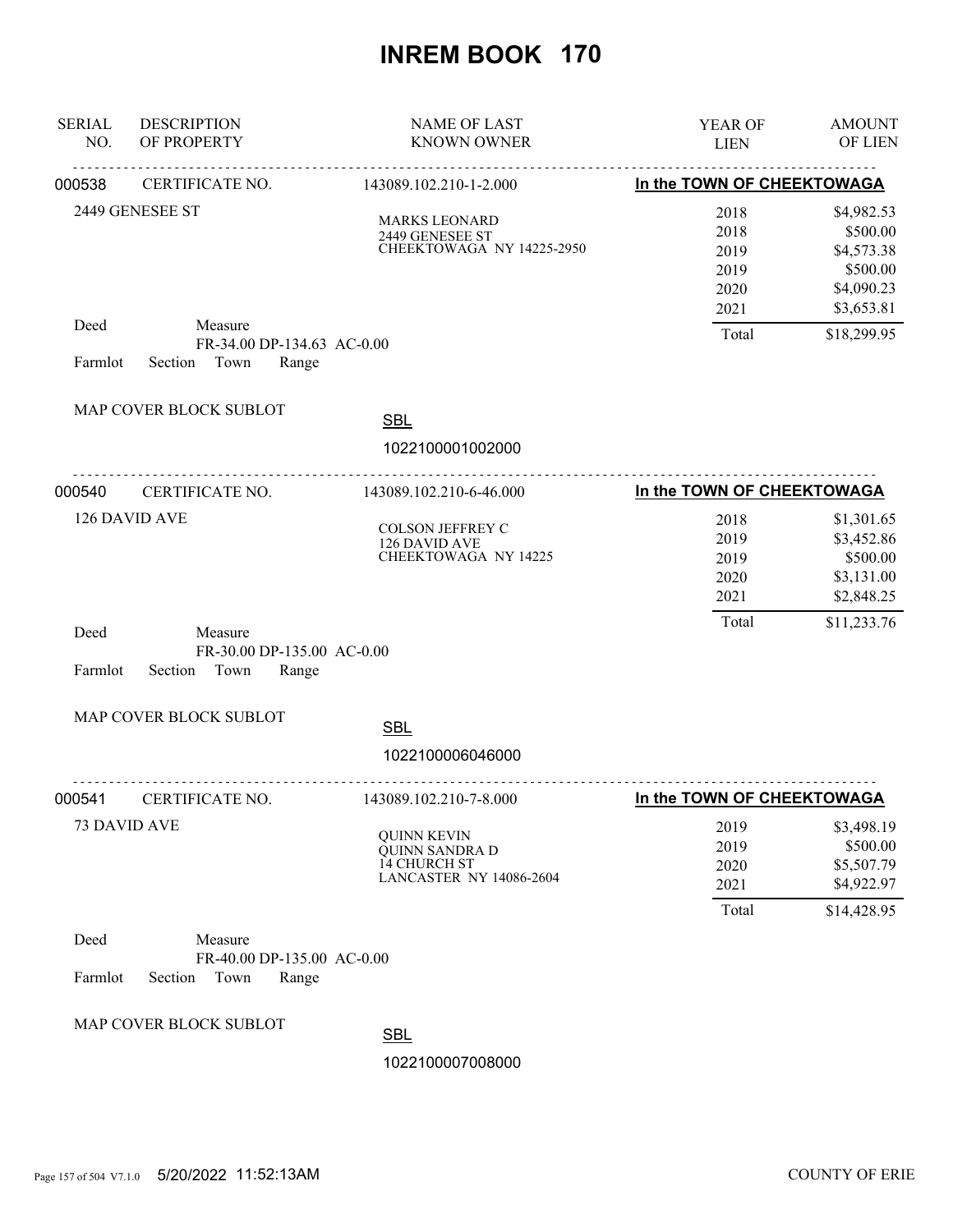| <b>SERIAL</b><br>NO.                           | <b>DESCRIPTION</b><br>OF PROPERTY                                                                       | <b>NAME OF LAST</b><br><b>KNOWN OWNER</b>                                                     | YEAR OF<br><b>LIEN</b>                                                        | <b>AMOUNT</b><br>OF LIEN                                                                                                              |
|------------------------------------------------|---------------------------------------------------------------------------------------------------------|-----------------------------------------------------------------------------------------------|-------------------------------------------------------------------------------|---------------------------------------------------------------------------------------------------------------------------------------|
| 000542                                         | CERTIFICATE NO.                                                                                         | 143089.102.210-7-26.000                                                                       | In the TOWN OF CHEEKTOWAGA                                                    |                                                                                                                                       |
|                                                | 137 DAVID AVE                                                                                           | NIAGARA FALLS HOUSING INC<br>57 BARTLETT ST<br><b>BROOKLYN NY 11206</b>                       | 2015<br>2016<br>2017<br>2018<br>2019<br>2019                                  | \$79,538.49<br>\$3,267.08<br>\$3,501.33<br>\$3,096.21<br>\$3,770.40<br>\$500.00                                                       |
| Deed                                           | Measure<br>FR-67.50 DP-135.00 AC-0.00                                                                   |                                                                                               | 2020<br>2021                                                                  | \$3,044.51<br>\$3,456.20                                                                                                              |
| Farmlot                                        | Section Town<br>Range                                                                                   |                                                                                               | Total                                                                         | \$100,174.22                                                                                                                          |
|                                                | MAP COVER BLOCK SUBLOT                                                                                  | <b>SBL</b><br>1022100007026000                                                                |                                                                               |                                                                                                                                       |
| 000543                                         | CERTIFICATE NO.                                                                                         | 143089.102.220-5-6.000                                                                        | In the TOWN OF CHEEKTOWAGA                                                    |                                                                                                                                       |
|                                                | 26 MIDLAND DR                                                                                           | <b>SARAGO JOSEPH F</b><br>26 MIDLAND DR<br><b>CHEEKTOWAGA NY 14225</b>                        | 2019<br>2019<br>2020<br>2021<br>Total                                         | \$7,359.46<br>\$500.00<br>\$5,206.41<br>\$6,376.63<br>\$19,442.50                                                                     |
| Deed<br>Farmlot                                | Measure<br>FR-40.00 DP-120.00 AC-0.00<br>Section<br>Town<br>Range                                       |                                                                                               |                                                                               |                                                                                                                                       |
|                                                | MAP COVER BLOCK SUBLOT                                                                                  | <b>SBL</b>                                                                                    |                                                                               |                                                                                                                                       |
|                                                |                                                                                                         | 1022200005006000                                                                              |                                                                               |                                                                                                                                       |
| 000544                                         | CERTIFICATE NO.                                                                                         | 143089.102.230-3-3.000                                                                        | In the TOWN OF CHEEKTOWAGA                                                    |                                                                                                                                       |
| Mc1230-1423<br>1496<br>60 X<br>Deed<br>Farmlot | 100 KILBOURNE RD<br>307 306<br>120<br>Measure<br>FR-60.00 DP-120.00 AC-0.00<br>Section<br>Town<br>Range | <b>BAILLO RAUL</b><br><b>BAILLO VIOLET K</b><br>100 KILBOURNE RD<br>CHEEKTOWAGA NY 14225-3117 | 2015<br>2016<br>2016<br>2017<br>2018<br>2019<br>2019<br>2020<br>2021<br>Total | \$4,850.99<br>\$9,537.56<br>\$500.00<br>\$8,559.91<br>\$8,442.39<br>\$7,731.76<br>\$500.00<br>\$6,912.99<br>\$6,180.49<br>\$53,216.09 |
|                                                | MAP COVER BLOCK SUBLOT                                                                                  | <b>SBL</b>                                                                                    |                                                                               |                                                                                                                                       |
|                                                |                                                                                                         | 1022300003003000                                                                              |                                                                               |                                                                                                                                       |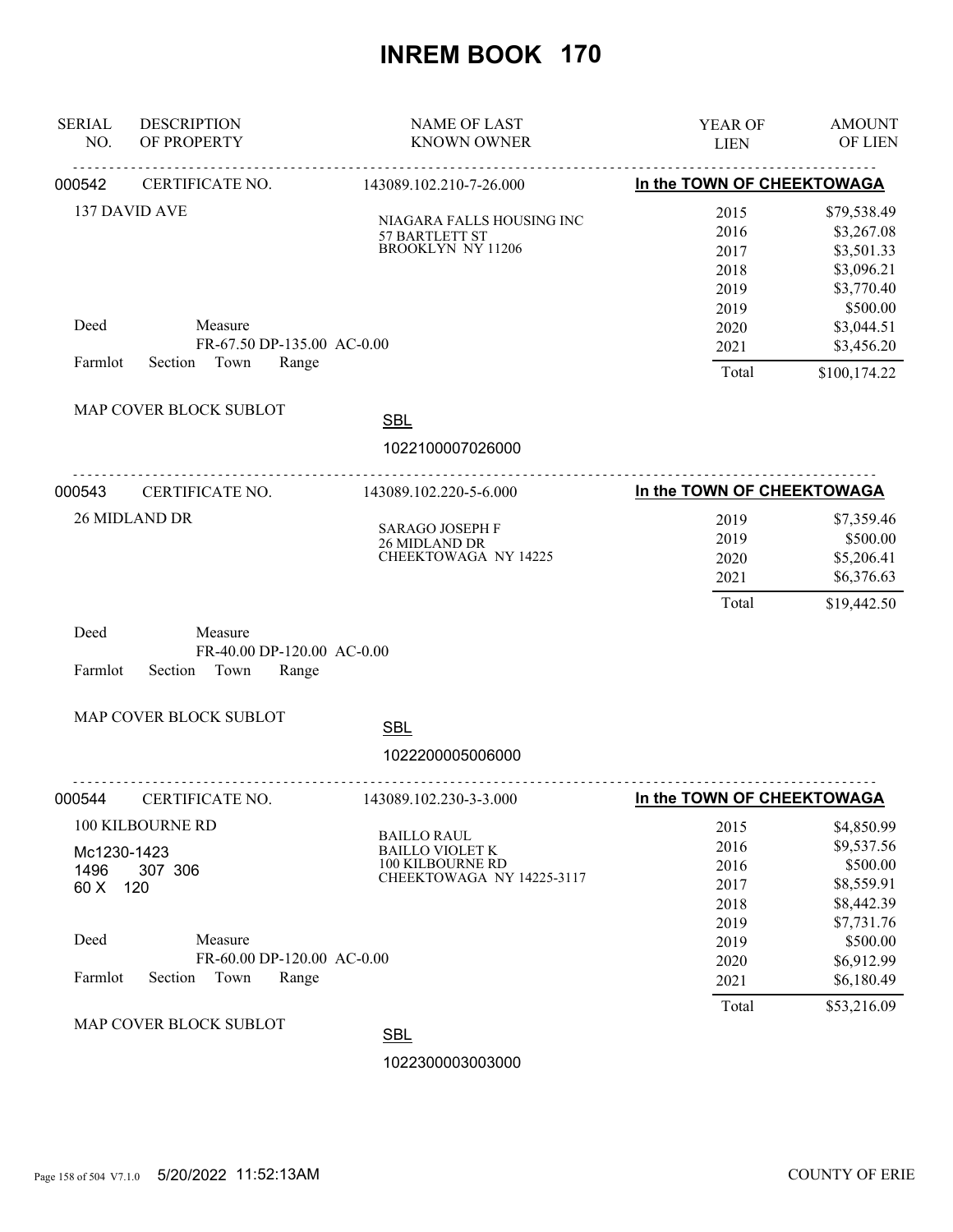| <b>SERIAL</b><br>NO.            | <b>DESCRIPTION</b><br>OF PROPERTY                                                           | <b>NAME OF LAST</b><br><b>KNOWN OWNER</b>                                        | YEAR OF<br><b>LIEN</b>                | <b>AMOUNT</b><br>OF LIEN                                          |
|---------------------------------|---------------------------------------------------------------------------------------------|----------------------------------------------------------------------------------|---------------------------------------|-------------------------------------------------------------------|
| 000545                          | CERTIFICATE NO.                                                                             | 143089.102.230-3-7.000                                                           | In the TOWN OF CHEEKTOWAGA            |                                                                   |
| Mc1230-1423<br>1496<br>40 X 120 | <b>80 KILBOURNE RD</b><br>749                                                               | <b>GALLAGHER ROBERT M</b><br><b>80 KILBOURNE RD</b><br>CHEEKTOWAGA NY 14225-3117 | 2019<br>2019<br>2020<br>2021<br>Total | \$6,114.70<br>\$500.00<br>\$5,509.91<br>\$4,977.57<br>\$17,102.18 |
| Deed<br>Farmlot                 | Measure<br>FR-40.00 DP-120.00 AC-0.00<br>Section Town<br>Range                              |                                                                                  |                                       |                                                                   |
|                                 | MAP COVER BLOCK SUBLOT                                                                      | <b>SBL</b><br>1022300003007000                                                   |                                       |                                                                   |
| 000546                          | .<br>CERTIFICATE NO.                                                                        | <u>.</u><br>143089.102.300-2-4.000                                               | In the TOWN OF CHEEKTOWAGA            |                                                                   |
|                                 | <b>60 GRAND BLVD</b>                                                                        | FILIPPI BARBARA A<br>60 W GRAND BLVD<br><b>CHEEKTOWAGA NY 14225</b>              | 2019<br>2019<br>2020<br>2021<br>Total | \$2,943.04<br>\$500.00<br>\$2,827.27<br>\$4,392.19<br>\$10,662.50 |
| Deed<br>Farmlot                 | Measure<br>FR-54.00 DP-120.00 AC-0.00<br>Section Town<br>Range                              |                                                                                  |                                       |                                                                   |
|                                 | MAP COVER BLOCK SUBLOT                                                                      | <b>SBL</b><br>1023000002004000                                                   |                                       |                                                                   |
| 000547                          | CERTIFICATE NO.                                                                             | 143089.102.300-3-14.000                                                          | In the TOWN OF CHEEKTOWAGA            |                                                                   |
|                                 | <b>44 SOUTHERN PKWY</b>                                                                     | PILARZ VICTORIA<br><b>44 SOUTHERN PKWY</b><br>CHEEKTOWAGA NY 14225-4132          | 2019<br>2019<br>Total                 | \$4,608.50<br>\$500.00<br>\$5,108.50                              |
| Deed<br>Farmlot                 | Measure<br>FR-40.00 DP-120.00 AC-0.00<br>Section<br>Town<br>Range<br>MAP COVER BLOCK SUBLOT |                                                                                  |                                       |                                                                   |

**SBL**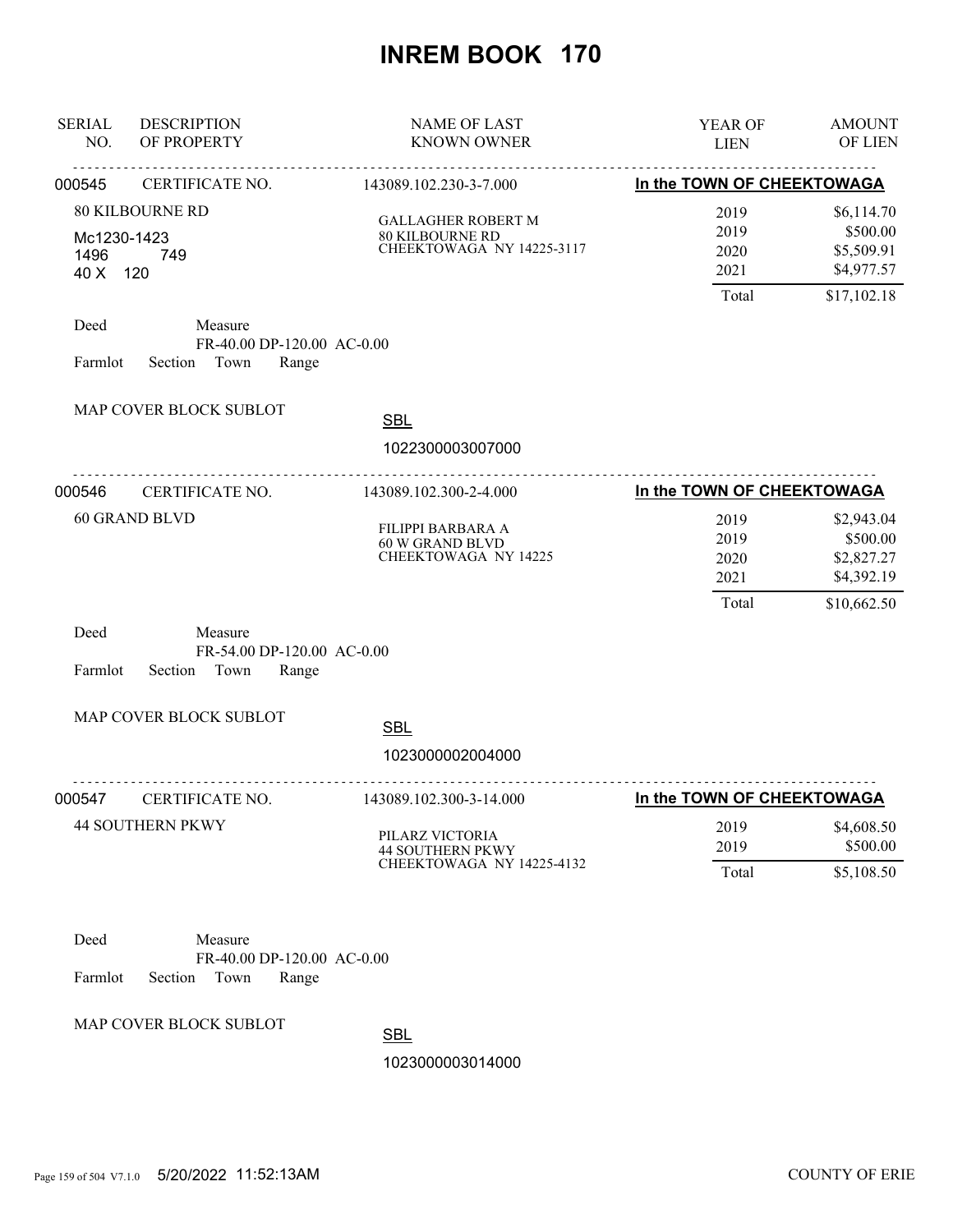| <b>SERIAL</b><br>NO. | <b>DESCRIPTION</b><br>OF PROPERTY                                 | <b>NAME OF LAST</b><br><b>KNOWN OWNER</b>                      | YEAR OF<br><b>LIEN</b>                | <b>AMOUNT</b><br>OF LIEN                                         |
|----------------------|-------------------------------------------------------------------|----------------------------------------------------------------|---------------------------------------|------------------------------------------------------------------|
| 000548               | <u>.</u><br>CERTIFICATE NO.                                       | <u>.</u><br>143089.102.300-5-2.000                             | In the TOWN OF CHEEKTOWAGA            |                                                                  |
|                      | <b>17 SOUTHERN PKWY</b>                                           | <b>CHUDZIK ROGER</b><br>1120 MAXON RD<br>ATTICA NY 14011       | 2019<br>2019<br>2020<br>2021          | \$8,365.99<br>\$500.00<br>\$7,481.07<br>\$6,689.75               |
|                      |                                                                   |                                                                | Total                                 | \$23,036.81                                                      |
| Deed<br>Farmlot      | Measure<br>FR-80.00 DP-122.84 AC-0.00<br>Section Town<br>Range    |                                                                |                                       |                                                                  |
|                      | MAP COVER BLOCK SUBLOT                                            | <b>SBL</b>                                                     |                                       |                                                                  |
|                      | .                                                                 | 1023000005002000                                               |                                       |                                                                  |
| 000549               | CERTIFICATE NO.                                                   | 143089.102.310-3-4.000                                         | In the TOWN OF CHEEKTOWAGA            |                                                                  |
|                      | 77 SOUTHERN PKWY                                                  | <b>ABDALLAH SHAREEF</b><br>125 LAMSON RD<br>TONAWANDA NY 14223 | 2019<br>2019<br>2020<br>2021<br>Total | \$2,200.46<br>\$0.00<br>\$4,526.68<br>\$4,193.36<br>\$10,920.50  |
| Deed<br>Farmlot      | Measure<br>FR-40.00 DP-131.00 AC-0.00<br>Section<br>Town<br>Range |                                                                |                                       |                                                                  |
|                      | MAP COVER BLOCK SUBLOT                                            | <b>SBL</b>                                                     |                                       |                                                                  |
|                      |                                                                   | 1023100003004000                                               |                                       |                                                                  |
| 000550               | CERTIFICATE NO.                                                   | 143089.102.450-1-16.000                                        | In the TOWN OF CHEEKTOWAGA            |                                                                  |
|                      | 102 WOODELL AVE                                                   | WITKA JAMES<br>102 WOODELL AVE<br>CHEEKTOWAGA NY 14211         | 2018<br>2019<br>2019<br>2020<br>2021  | \$1,201.76<br>\$5,529.39<br>\$500.00<br>\$4,944.43<br>\$4,428.35 |
| Deed<br>Farmlot      | Measure<br>FR-30.00 DP-104.00 AC-0.00<br>Section<br>Town<br>Range |                                                                | Total                                 | \$16,603.93                                                      |
|                      | MAP COVER BLOCK SUBLOT                                            | <b>SBL</b><br>1024500001016000                                 |                                       |                                                                  |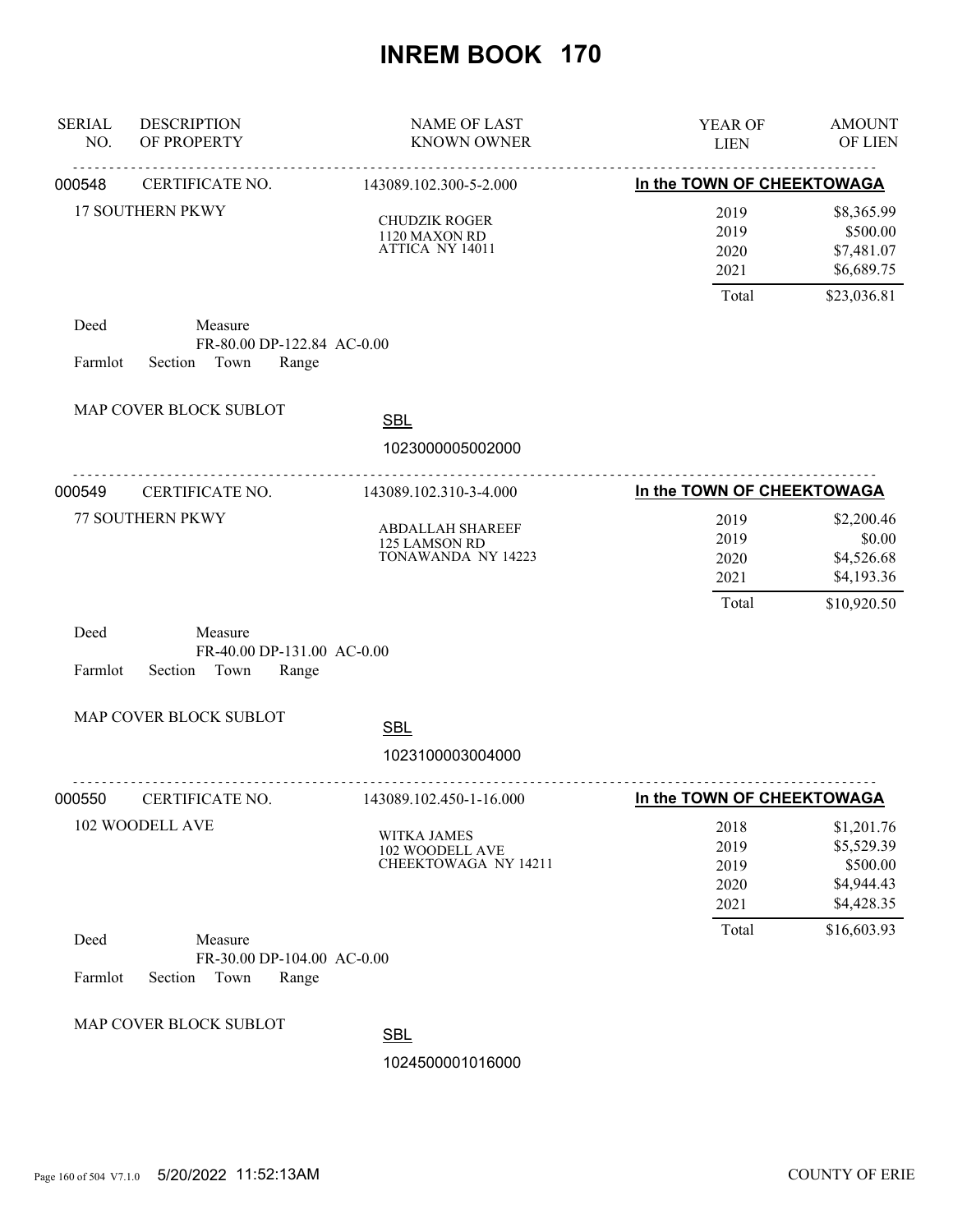| <b>SERIAL</b><br>NO. | <b>DESCRIPTION</b><br>OF PROPERTY                                 | <b>NAME OF LAST</b><br><b>KNOWN OWNER</b>                                          | YEAR OF<br><b>LIEN</b>                       | <b>AMOUNT</b><br>OF LIEN                                                        |
|----------------------|-------------------------------------------------------------------|------------------------------------------------------------------------------------|----------------------------------------------|---------------------------------------------------------------------------------|
| 000551               | CERTIFICATE NO.                                                   | .<br>143089.102.460-4-21.000                                                       | In the TOWN OF CHEEKTOWAGA                   |                                                                                 |
|                      | <b>52 DANIEL AVE</b><br>Mc 1780 SI 35                             | HOFFMAN FRANCIS M<br>MC DANIEL AARON<br>52 DANIEL AVE<br>CHEEKTOWAGA NY 14225-4504 | 2019<br>2019<br>2020<br>2021<br>Total        | \$4,531.83<br>\$500.00<br>\$4,097.71<br>\$3,723.49<br>\$12,853.03               |
| Deed<br>Farmlot      | Measure<br>FR-53.00 DP-107.00 AC-0.00<br>Town<br>Section<br>Range |                                                                                    |                                              |                                                                                 |
|                      | MAP COVER BLOCK SUBLOT                                            | <b>SBL</b>                                                                         |                                              |                                                                                 |
|                      |                                                                   | 1024600004021000                                                                   |                                              |                                                                                 |
| 000554               | CERTIFICATE NO.                                                   | 143089.102.530-3-21.000                                                            | In the TOWN OF CHEEKTOWAGA                   |                                                                                 |
|                      | <b>15 HEDWIG AVE</b>                                              | ZEVEL LLC<br>4828 LOOP CENTRAL DR<br>HOUSTON TX 77081                              | 2017<br>2018<br>2019<br>2019<br>2020<br>2021 | \$11,209.01<br>\$1,013.42<br>\$1,418.61<br>\$500.00<br>\$2,016.76<br>\$1,519.54 |
| Deed<br>Farmlot      | Measure<br>FR-31.00 DP-104.41 AC-0.00<br>Section<br>Town<br>Range |                                                                                    | Total                                        | \$17,677.34                                                                     |
|                      | MAP COVER BLOCK SUBLOT                                            | <b>SBL</b><br>1025300003021000                                                     |                                              |                                                                                 |
| 000555               | CERTIFICATE NO.                                                   | 143089.102.530-3-26.000                                                            | In the TOWN OF CHEEKTOWAGA                   |                                                                                 |
|                      | 25 HEDWIG AVE                                                     | <b>BUSH RAYNOLD</b><br>PO BOX 28<br>UNIONDALE NY 11553                             | 2019<br>2019<br>2021                         | \$3,141.31<br>\$500.00<br>\$2,503.74                                            |
| Deed                 | Measure                                                           |                                                                                    | Total                                        | \$6,145.05                                                                      |
| Farmlot              | FR-30.00 DP-104.38 AC-0.00<br>Section<br>Town<br>Range            |                                                                                    |                                              |                                                                                 |

MAP COVER BLOCK SUBLOT

**SBL**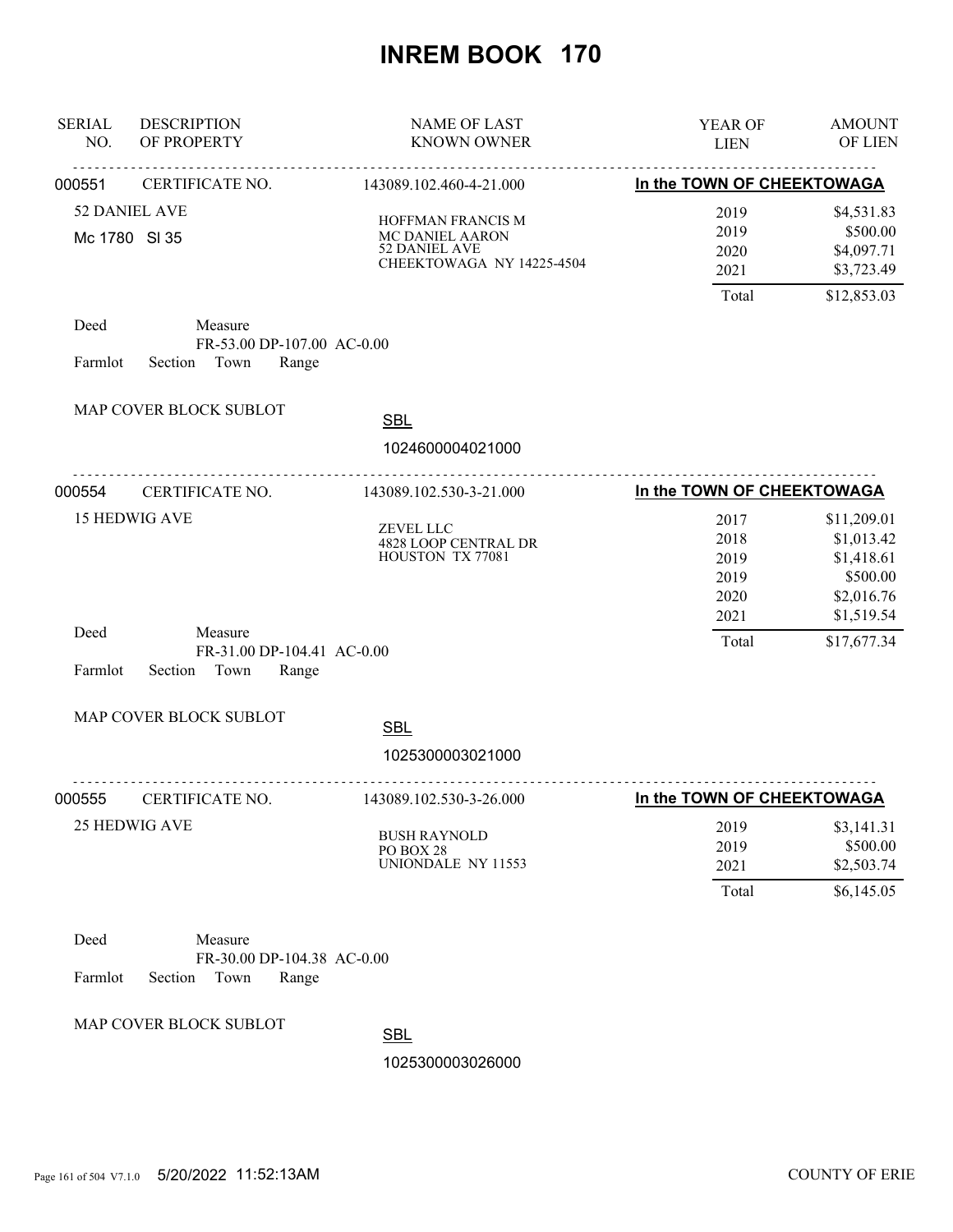| <b>SERIAL</b><br>NO. | <b>DESCRIPTION</b><br>OF PROPERTY                                 | <b>NAME OF LAST</b><br><b>KNOWN OWNER</b>                            | YEAR OF<br><b>LIEN</b>                       | <b>AMOUNT</b><br>OF LIEN                                                     |
|----------------------|-------------------------------------------------------------------|----------------------------------------------------------------------|----------------------------------------------|------------------------------------------------------------------------------|
| 000556               | <u>.</u><br>CERTIFICATE NO.                                       | 143089.102.530-4-25.000                                              | In the TOWN OF CHEEKTOWAGA                   |                                                                              |
|                      | 0 23A RIDGE PARK AVE                                              | <b>CLEGGETT JEAN M</b><br>23A RIDGE PARK AVE<br>CHEEKTOWAGA NY 14211 | 2018<br>2018<br>2019<br>2019<br>2020<br>2021 | \$5,029.54<br>\$500.00<br>\$4,614.23<br>\$500.00<br>\$4,167.71<br>\$3,784.32 |
| Deed<br>Farmlot      | Measure<br>FR-30.00 DP-139.96 AC-0.00<br>Town<br>Section<br>Range |                                                                      | Total                                        | \$18,595.80                                                                  |
|                      | MAP COVER BLOCK SUBLOT                                            | <b>SBL</b><br>1025300004025000                                       |                                              |                                                                              |
| 000557               | CERTIFICATE NO.                                                   | 143089.102.530-5-5.000                                               | In the TOWN OF CHEEKTOWAGA                   |                                                                              |
|                      | 50 WANDA AVE                                                      | <b>MARTIN KATRINNA</b><br>50 WANDA AVE<br>CHEEKTOWAGA NY 14211       | 2019<br>2019<br>2020<br>2021<br>Total        | \$4,945.94<br>\$500.00<br>\$4,422.14<br>\$3,952.33<br>\$13,820.41            |
| Deed<br>Farmlot      | Measure<br>FR-33.00 DP-134.00 AC-0.00<br>Section<br>Town<br>Range |                                                                      |                                              |                                                                              |
|                      | MAP COVER BLOCK SUBLOT                                            | <b>SBL</b>                                                           |                                              |                                                                              |
|                      |                                                                   | 1025300005005000                                                     |                                              |                                                                              |
| 000560               | CERTIFICATE NO.                                                   | 143089.102.530-6-12.200                                              | In the TOWN OF CHEEKTOWAGA                   |                                                                              |
|                      | 1233 WALDEN AVE                                                   | VEIHDEFFER RICHARD L JR<br>13287 GENESEE ST<br>AKRON NY 14001        | 2019<br>2019<br>2020<br>2021<br>Total        | \$6,650.20<br>\$500.00<br>\$5,966.05<br>\$5,340.10<br>\$18,456.35            |
| Deed                 | Measure                                                           |                                                                      |                                              |                                                                              |
| Farmlot              | FR-92.42 DP-130.00 AC-0.00<br>Section<br>Town<br>Range            |                                                                      |                                              |                                                                              |
|                      | MAP COVER BLOCK SUBLOT                                            | <b>SBL</b>                                                           |                                              |                                                                              |
|                      |                                                                   | 1025300006012200                                                     |                                              |                                                                              |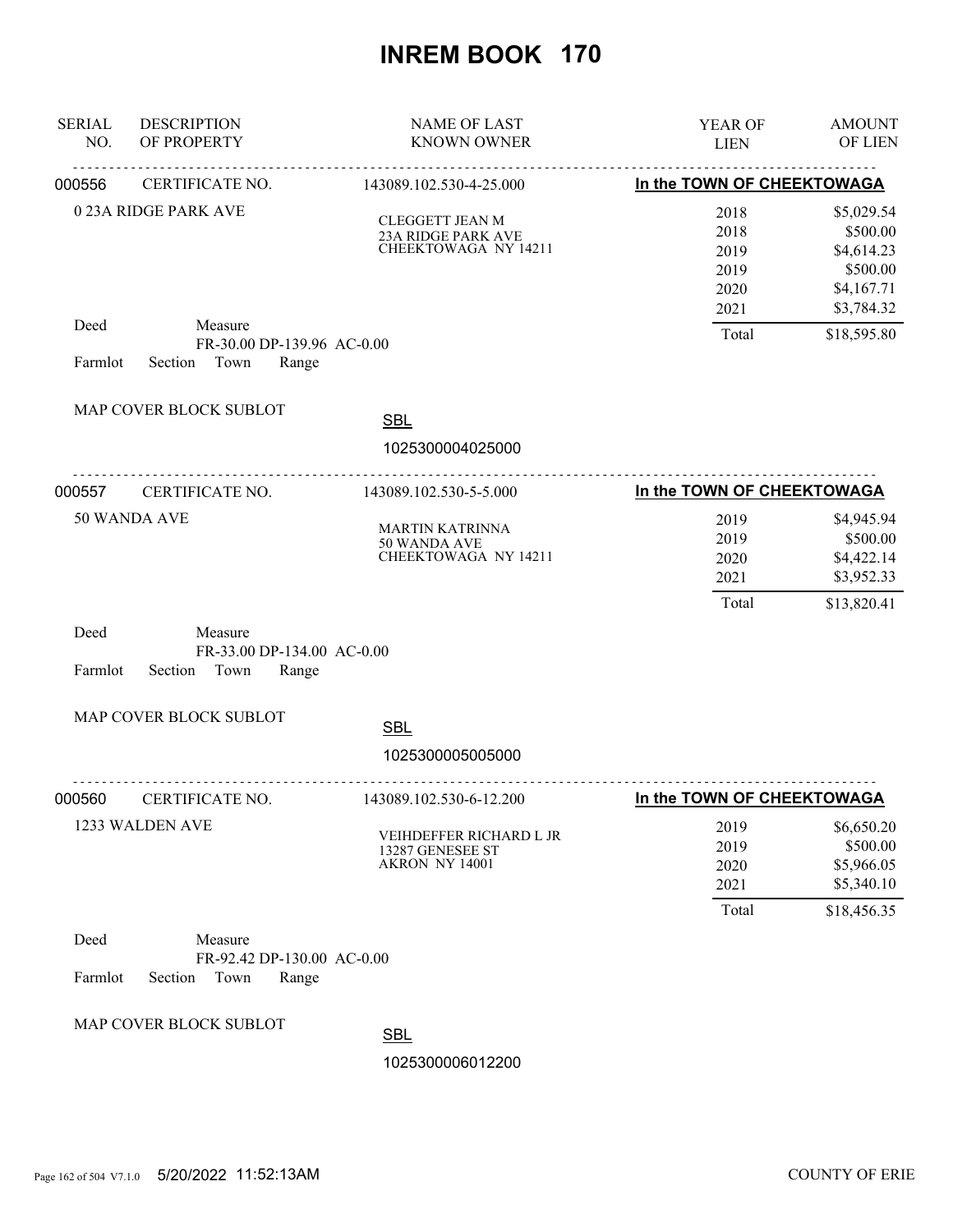| <b>SERIAL</b><br>NO. | <b>DESCRIPTION</b><br>OF PROPERTY                                 | <b>NAME OF LAST</b><br><b>KNOWN OWNER</b>                                                                  | YEAR OF<br><b>LIEN</b>                | <b>AMOUNT</b><br>OF LIEN                                           |
|----------------------|-------------------------------------------------------------------|------------------------------------------------------------------------------------------------------------|---------------------------------------|--------------------------------------------------------------------|
| 000561               | .<br>CERTIFICATE NO.                                              | .<br>143089.102.540-2-1.000                                                                                | In the TOWN OF CHEEKTOWAGA            |                                                                    |
|                      | 2410 HARLEM RD<br>Mc 1343-1657 76<br>50 X 201 R.o.w.              | PECKENPAUGH FRANCES E<br>2410 HARLEM RD<br>BUFFALO NY 14225-4514                                           | 2019<br>2019<br>2020<br>2021<br>Total | \$5,801.34<br>\$500.00<br>\$6,185.96<br>\$5,542.71<br>\$18,030.01  |
| Deed<br>Farmlot      | Measure<br>FR-50.00 DP-191.20 AC-0.00<br>Section Town<br>Range    |                                                                                                            |                                       |                                                                    |
|                      | MAP COVER BLOCK SUBLOT                                            | <b>SBL</b><br>1025400002001000                                                                             |                                       |                                                                    |
| 000562               | CERTIFICATE NO.                                                   | 143089.103.050-2-36.000                                                                                    | In the TOWN OF CHEEKTOWAGA            |                                                                    |
|                      | 1358 GEORGE URBAN BLVD                                            | BANDELIAN COURTNEY M<br>16 HIGHLAND DR<br>WILLIAMSVILLE NY 14221                                           | 2019<br>2019<br>2020<br>2021<br>Total | \$10,404.47<br>\$500.00<br>\$9,319.09<br>\$8,332.11<br>\$28,555.67 |
| Deed<br>Farmlot      | Measure<br>FR-50.00 DP-100.00 AC-0.00<br>Town<br>Section<br>Range |                                                                                                            |                                       |                                                                    |
|                      | MAP COVER BLOCK SUBLOT                                            | <b>SBL</b>                                                                                                 |                                       |                                                                    |
|                      |                                                                   | 1030500002036000                                                                                           |                                       |                                                                    |
| 000563               | CERTIFICATE NO.                                                   | 143089.103.050-8-20.000                                                                                    | In the TOWN OF CHEEKTOWAGA            |                                                                    |
|                      | 97 BERNICE DR                                                     | ZGODA EUGENE J<br>ZGODA BARBARA A<br>C/O ELIZABETH KAROLEWSKI<br>721 BEACH RD<br>CHEEKTOWAGA NY 14225-1757 | 2020<br>2021<br>Total                 | \$7,793.57<br>\$6,971.65<br>\$14,765.22                            |
| Deed<br>Farmlot      | Measure<br>FR-60.00 DP-105.00 AC-0.00<br>Section<br>Town<br>Range |                                                                                                            |                                       |                                                                    |
|                      | MAP COVER BLOCK SUBLOT                                            | <b>SBL</b><br>1030500008020000                                                                             |                                       |                                                                    |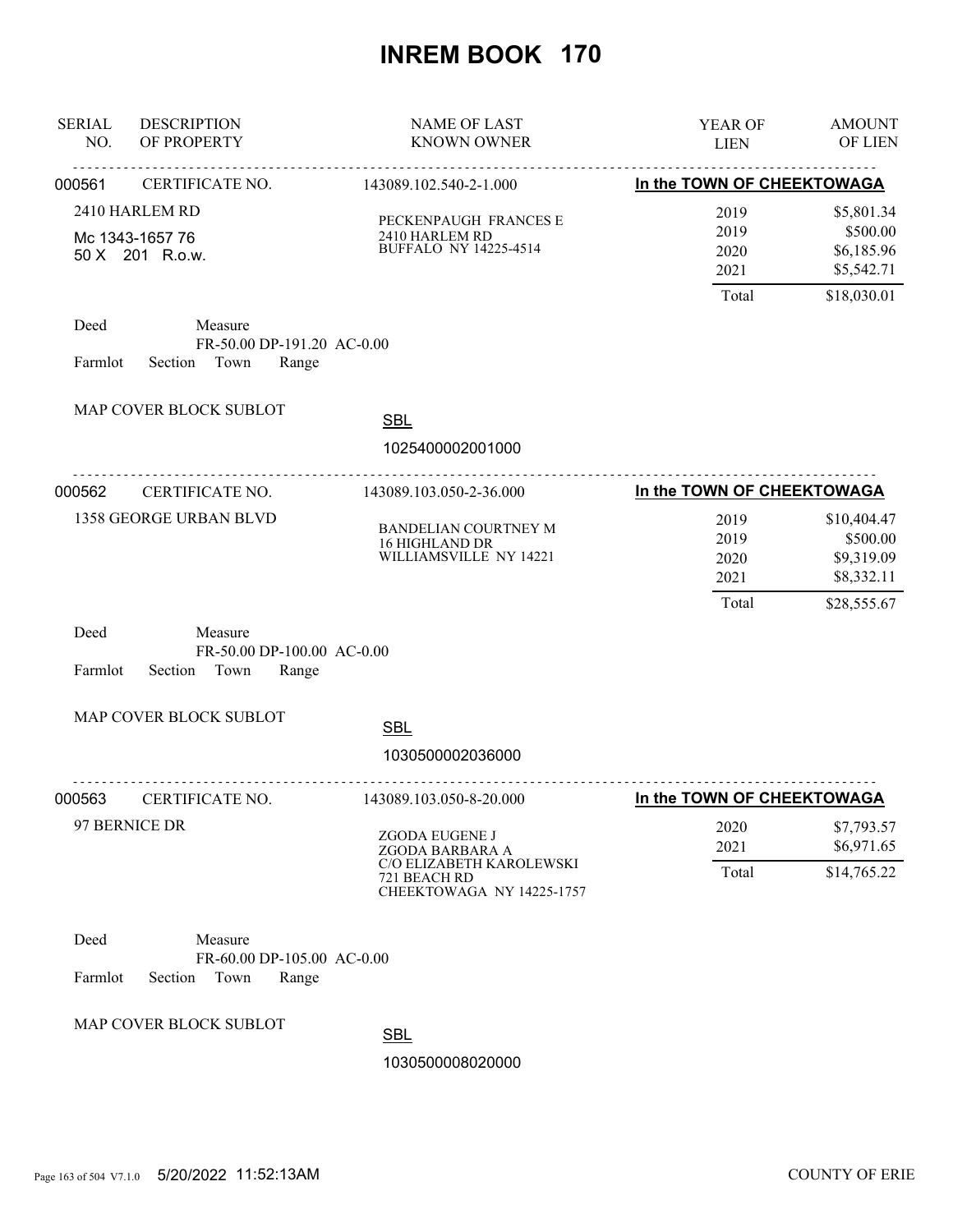| <b>SERIAL</b><br>NO. | <b>DESCRIPTION</b><br>OF PROPERTY                                  | <b>NAME OF LAST</b><br><b>KNOWN OWNER</b>                                              | YEAR OF<br><b>LIEN</b>                | <b>AMOUNT</b><br><b>OF LIEN</b>                                     |
|----------------------|--------------------------------------------------------------------|----------------------------------------------------------------------------------------|---------------------------------------|---------------------------------------------------------------------|
| 000564               | CERTIFICATE NO.                                                    | 143089.103.140-2-6.112                                                                 | In the TOWN OF CHEEKTOWAGA            |                                                                     |
|                      | 03914 BROADWAY ST                                                  | <b>BURT SHAWN R</b><br><b>BURT MICHELE</b><br>3916 BROADWAY ST<br>CHEEKTOWAGA NY 14227 | 2019<br>2019<br>2020<br>2021<br>Total | \$12,229.27<br>\$500.00<br>\$10,995.04<br>\$5,144.33<br>\$28,868.64 |
| Deed<br>Farmlot      | Measure<br>FR-103.10 DP-244.39 AC-0.00<br>Town<br>Section<br>Range |                                                                                        |                                       |                                                                     |
|                      | <b>MAP COVER BLOCK SUBLOT</b>                                      | <b>SBL</b><br>1031400002006112                                                         |                                       |                                                                     |
| 000565               | CERTIFICATE NO.                                                    | 143089.103.140-2-10.000                                                                | In the TOWN OF CHEEKTOWAGA            |                                                                     |
|                      | 3884 BROADWAY ST                                                   | KAWINSKI BOHDAN J<br>KAWINSKI ELIZABETH<br>131 WEDGEWOOD DR<br>WILLIAMSVILLE NY 14221  | 2018<br>2019<br>2020<br>2021          | \$24,412.49<br>\$500.00<br>\$20,155.67<br>\$17,977.49               |
| Deed                 | Measure                                                            |                                                                                        | Total                                 | \$63,045.65                                                         |

| - Deed |                            | Measure |                             |  |
|--------|----------------------------|---------|-----------------------------|--|
|        |                            |         | FR-273.69 DP-125.00 AC-0.00 |  |
|        | Farmlot Section Town Range |         |                             |  |

MAP COVER BLOCK SUBLOT

**SBL**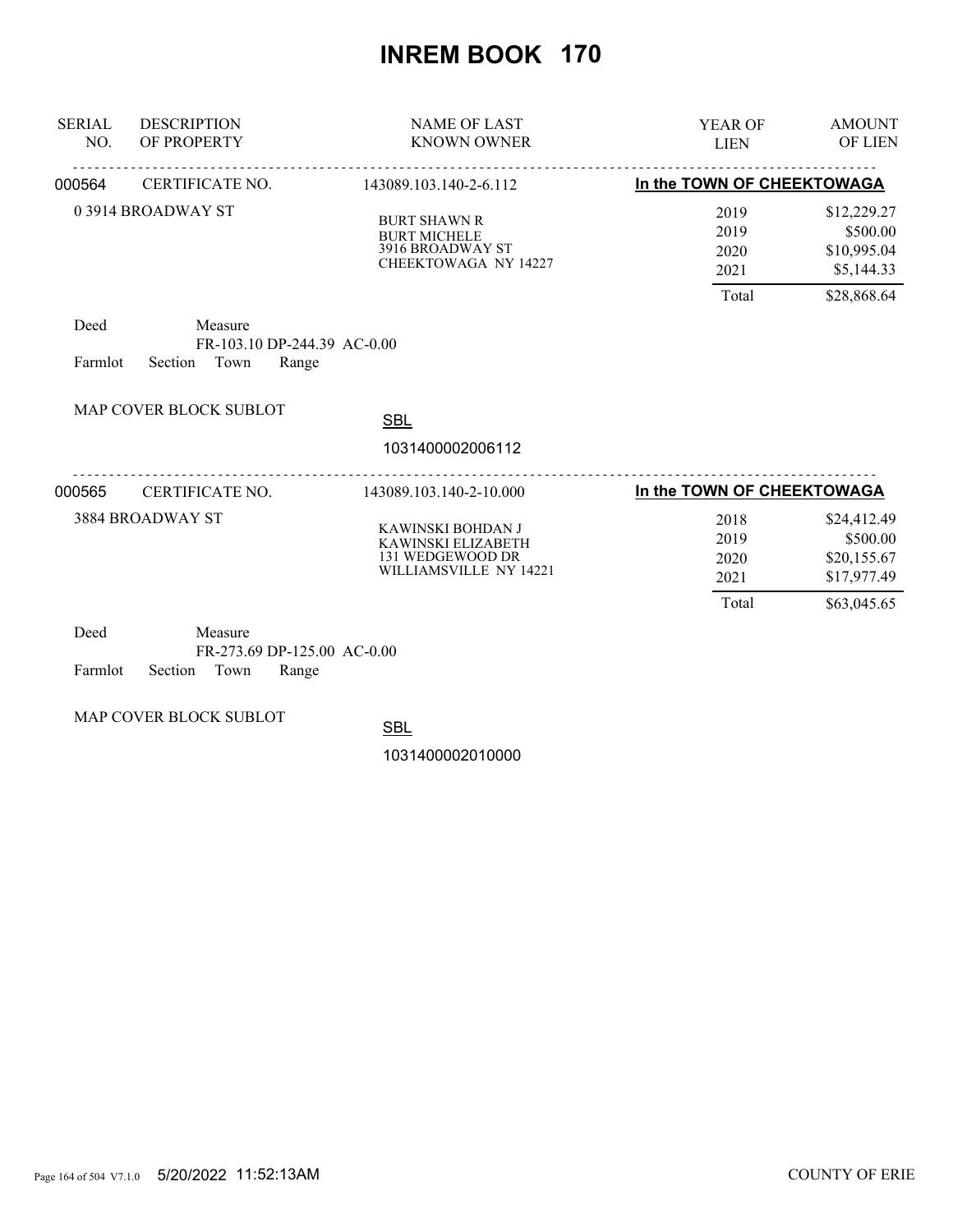| <b>SERIAL</b><br>NO. | <b>DESCRIPTION</b><br>OF PROPERTY | <b>NAME OF LAST</b><br><b>KNOWN OWNER</b>       | YEAR OF<br><b>LIEN</b>     | <b>AMOUNT</b><br>OF LIEN     |
|----------------------|-----------------------------------|-------------------------------------------------|----------------------------|------------------------------|
| 000566               | <u>.</u><br>CERTIFICATE NO.       | .<br>143089.103.180-1-4.100                     | In the TOWN OF CHEEKTOWAGA |                              |
| 0 INDIAN RD          |                                   | INTEGRATED WASTE SCHULTZ<br><b>LANDFILL INC</b> | 1998<br>1999               | \$125,358.75<br>\$125,486.26 |
|                      |                                   |                                                 | 2000                       | \$1,104.35                   |
|                      |                                   |                                                 | 2001                       | \$1,063.59                   |
|                      |                                   |                                                 | 2002                       | \$13,968.99                  |
|                      |                                   |                                                 | 2003                       | \$3,334.02                   |
| Deed                 | Measure                           |                                                 | 2004                       | \$114,083.62                 |
|                      | FR-1,054.21 DP-1,032.54 AC-0.00   |                                                 | 2005                       | \$113,662.50                 |
| Farmlot              | Town<br>Section<br>Range          |                                                 | 2006                       | \$113,612.24                 |
|                      |                                   |                                                 | 2007                       | \$109,296.93                 |
|                      | MAP COVER BLOCK SUBLOT            |                                                 | 2008                       | \$102,487.94                 |
|                      |                                   | <b>SBL</b>                                      | 2009                       | \$95,584.75                  |
|                      |                                   | 1031800001004100                                | 2010                       | \$91,184.81                  |
|                      |                                   |                                                 | 2011                       | \$88,410.50                  |
|                      |                                   |                                                 | 2012                       | \$83,580.41                  |
|                      |                                   |                                                 | 2013                       | \$79,064.78                  |
|                      |                                   |                                                 | 2014                       | \$74,646.04                  |
|                      |                                   |                                                 | 2015                       | \$76,772.78                  |
|                      |                                   |                                                 | 2016                       | \$71,143.21                  |
|                      |                                   |                                                 | 2017                       | \$63,343.26                  |
|                      |                                   |                                                 | 2018                       | \$57,609.10                  |
|                      |                                   |                                                 | 2019                       | \$52,834.19                  |
|                      |                                   |                                                 | 2019                       | \$500.00                     |
|                      |                                   |                                                 | 2020                       | \$47,314.93                  |
|                      |                                   |                                                 | 2021                       | \$42,107.01                  |
|                      |                                   |                                                 | Total                      | \$1,747,554.96               |
| 000567               | CERTIFICATE NO.                   | 143089.103.190-2-9.000                          | In the TOWN OF CHEEKTOWAGA |                              |
| 0 ROWLEY RD          |                                   |                                                 | 2005                       | \$15,677.61                  |
|                      |                                   | <b>BUNTINS NANCY</b><br>106 GARY LN             | 2006                       | \$11,710.45                  |
|                      |                                   | CHEEKTOWAGA NY 14227                            | 2007                       | \$11,267.51                  |
|                      |                                   |                                                 | 2008                       | \$10,564.13                  |
|                      |                                   |                                                 | 2009                       | \$9,843.82                   |
|                      |                                   |                                                 | 2009                       | \$400.00                     |
| Deed                 | Measure                           |                                                 | 2010                       | \$9,363.44                   |
|                      | FR-370.00 DP-180.00 AC-0.00       |                                                 | 2011                       | \$9,014.13                   |
| Farmlot              | Section<br>Town<br>Range          |                                                 | 2011                       | \$500.00                     |
|                      |                                   |                                                 | 2012                       | \$4,362.20                   |
|                      | MAP COVER BLOCK SUBLOT            |                                                 | 2013                       | \$4,130.07                   |
|                      |                                   | <b>SBL</b>                                      | 2014                       | \$4,013.43                   |
|                      |                                   | 1031900002009000                                | 2015                       | \$3,555.96                   |
|                      |                                   |                                                 | 2016                       | \$3,292.00                   |
|                      |                                   |                                                 | 2017                       | \$2,931.76                   |
|                      |                                   |                                                 | 2018                       | \$2,666.17                   |
|                      |                                   |                                                 | 2019                       | \$2,444.47                   |
|                      |                                   |                                                 | 2020                       | \$2,186.28                   |
|                      |                                   |                                                 | 2021                       | \$1,942.51                   |
|                      |                                   |                                                 | Total                      | \$109,865.94                 |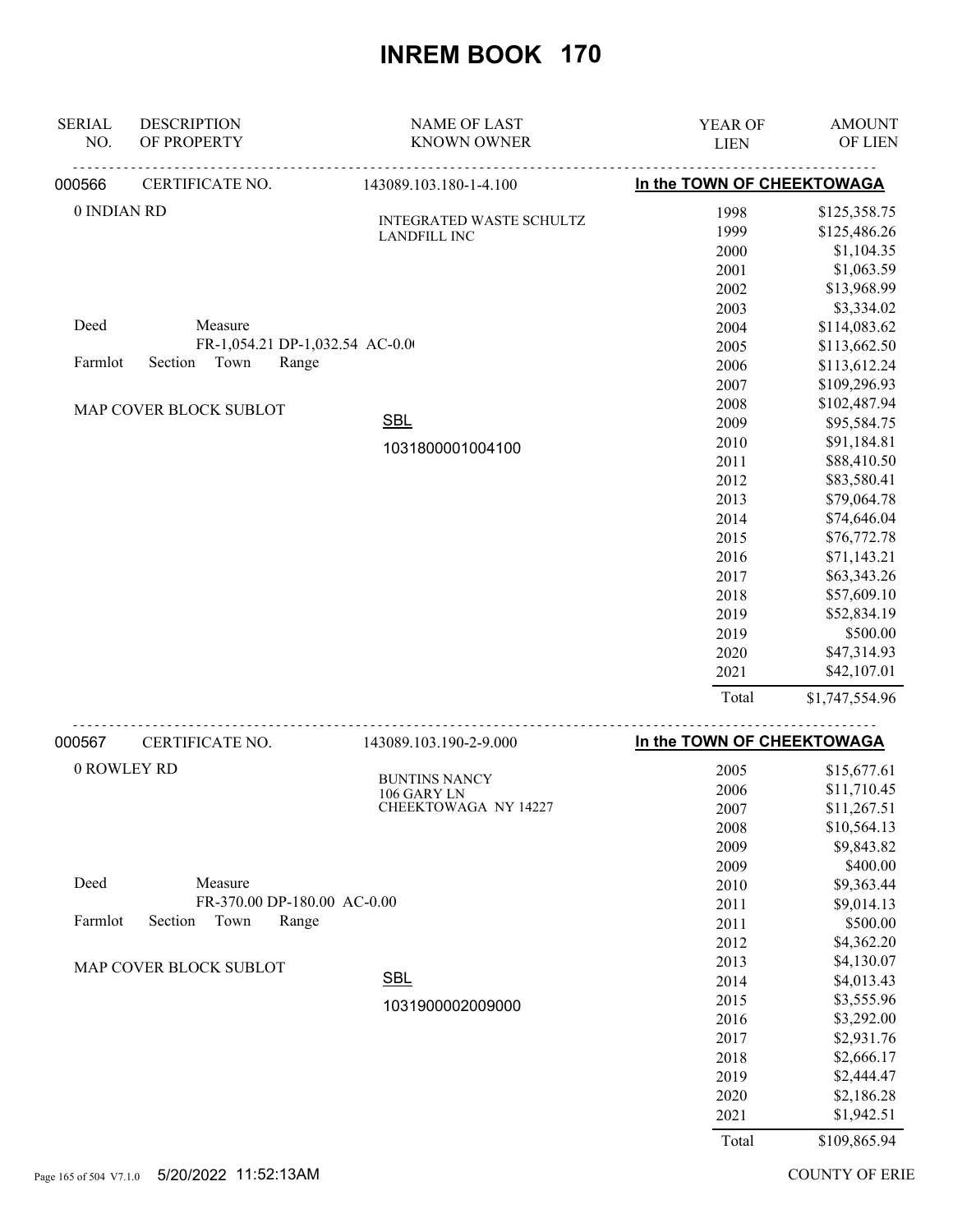| <b>SERIAL</b><br>NO. | <b>DESCRIPTION</b><br>OF PROPERTY                                 | <b>NAME OF LAST</b><br><b>KNOWN OWNER</b>                     | YEAR OF<br><b>LIEN</b>                                                               | <b>AMOUNT</b><br>OF LIEN                                                                                                                             |
|----------------------|-------------------------------------------------------------------|---------------------------------------------------------------|--------------------------------------------------------------------------------------|------------------------------------------------------------------------------------------------------------------------------------------------------|
| 000568               | <u>.</u><br>CERTIFICATE NO.                                       | <u>.</u><br>143089.112.670-8-14.000                           | In the TOWN OF CHEEKTOWAGA                                                           |                                                                                                                                                      |
|                      | <b>408 SHANLEY ST</b>                                             | <b>BUNDY PATRICK M</b><br>408 SHANLEY ST CHEEKTOWAGA NY 14206 | 2019<br>2019<br>2020<br>2021<br>Total                                                | \$3,305.54<br>\$500.00<br>\$4,740.63<br>\$4,120.47<br>\$12,666.64                                                                                    |
| Deed<br>Farmlot      | Measure<br>FR-30.00 DP-118.85 AC-0.00<br>Town<br>Section<br>Range |                                                               |                                                                                      |                                                                                                                                                      |
|                      | MAP COVER BLOCK SUBLOT                                            | <b>SBL</b>                                                    |                                                                                      |                                                                                                                                                      |
|                      |                                                                   | 1126700008014000                                              |                                                                                      |                                                                                                                                                      |
| 000569               | .<br>CERTIFICATE NO.                                              | 143089.112.670-8-19.000                                       | In the TOWN OF CHEEKTOWAGA                                                           |                                                                                                                                                      |
|                      | 0 WILLIAM ST                                                      | KRUSE MICHAEL J<br>PO BOX 41<br>LACKAWANNA NY 14218           | 1999<br>2000<br>2001<br>2002<br>2003                                                 | \$197.24<br>\$106.56<br>\$2,844.45<br>\$2,797.91<br>\$2,775.12                                                                                       |
| Deed<br>Farmlot      | Measure<br>FR-96.00 DP-130.00 AC-0.00<br>Section<br>Town<br>Range |                                                               | 2004<br>2005<br>2006<br>2007                                                         | \$2,877.01<br>\$3,031.26<br>\$3,039.15<br>\$2,927.46                                                                                                 |
|                      | MAP COVER BLOCK SUBLOT                                            | <b>SBL</b>                                                    | 2008<br>2009                                                                         | \$2,716.94<br>\$2,529.81                                                                                                                             |
|                      |                                                                   | 1126700008019000                                              | 2010<br>2011<br>2012<br>2013<br>2014<br>2015<br>2016<br>2017<br>2018<br>2019<br>2019 | \$2,434.31<br>\$2,367.51<br>\$2,436.42<br>\$2,252.23<br>\$2,079.02<br>\$1,885.46<br>\$1,743.40<br>\$1,547.21<br>\$1,402.91<br>\$1,262.03<br>\$500.00 |
|                      |                                                                   |                                                               | 2020<br>2021                                                                         | \$1,124.64<br>\$974.26                                                                                                                               |
|                      |                                                                   |                                                               | Total                                                                                | \$47,852.31                                                                                                                                          |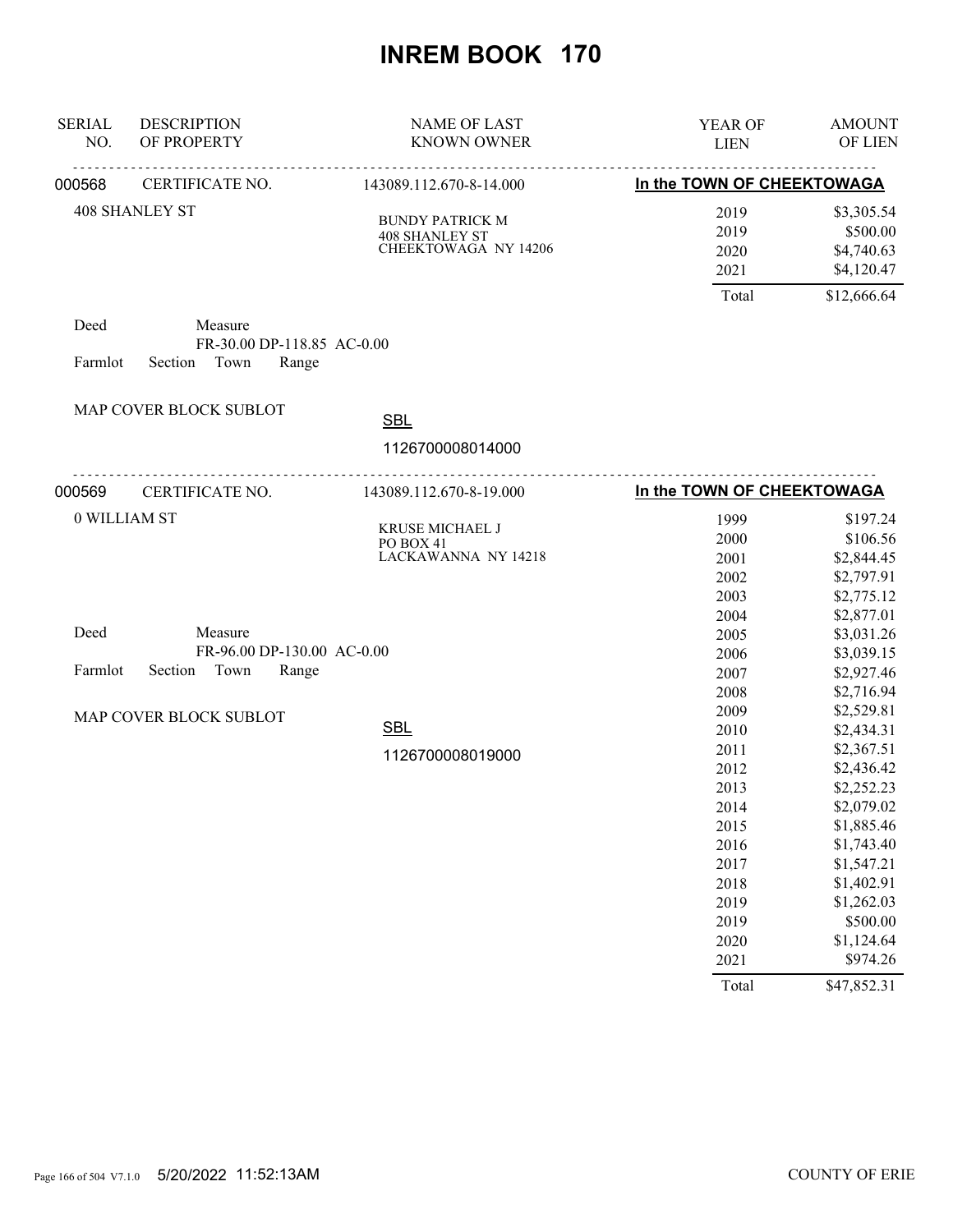| <b>SERIAL</b><br>NO.                | <b>DESCRIPTION</b><br>OF PROPERTY                                                                | <b>NAME OF LAST</b><br><b>KNOWN OWNER</b>                                         | <b>YEAR OF</b><br><b>LIEN</b>                         | <b>AMOUNT</b><br><b>OF LIEN</b>                                                             |
|-------------------------------------|--------------------------------------------------------------------------------------------------|-----------------------------------------------------------------------------------|-------------------------------------------------------|---------------------------------------------------------------------------------------------|
| 000570                              | CERTIFICATE NO.                                                                                  | 143089.112.750-5-21.000                                                           | In the TOWN OF CHEEKTOWAGA                            |                                                                                             |
| 1791<br>51 X 114<br>Deed<br>Farmlot | <b>265 SHANLEY ST</b><br>35<br>Measure<br>FR-51.00 DP-114.00 AC-0.00<br>Town<br>Section<br>Range | <b>CADY GYPSY</b><br>265 SHANLEY ST<br><b>CHEEKTOWAGA NY 14206</b>                | 2018<br>2018<br>2019<br>2019<br>2020<br>2021<br>Total | \$5,874.82<br>\$500.00<br>\$8,318.06<br>\$500.00<br>\$7,431.31<br>\$6,454.73<br>\$29,078.92 |
|                                     | MAP COVER BLOCK SUBLOT                                                                           | <b>SBL</b><br>1127500005021000                                                    |                                                       |                                                                                             |
|                                     |                                                                                                  |                                                                                   |                                                       |                                                                                             |
| 000571                              | CERTIFICATE NO.                                                                                  | 143089.112.750-6-15.000                                                           | In the TOWN OF CHEEKTOWAGA                            |                                                                                             |
| 1801<br>51 X                        | <b>254 WILLOWLAWN PKWY</b><br>63<br>119                                                          | <b>SZYMANSKI ANDREW T</b><br>254 N WILLOWLAWN PKWY<br><b>CHEEKTOWAGA NY 14206</b> | 2019<br>2019<br>2020<br>2021<br>Total                 | \$8,230.56<br>\$500.00<br>\$7,956.62<br>\$6,678.29<br>\$23,365.47                           |

| Deed                       | Measure |                            |  |
|----------------------------|---------|----------------------------|--|
|                            |         | FR-51.00 DP-119.25 AC-0.00 |  |
| Farmlot Section Town Range |         |                            |  |

MAP COVER BLOCK SUBLOT

**SBL**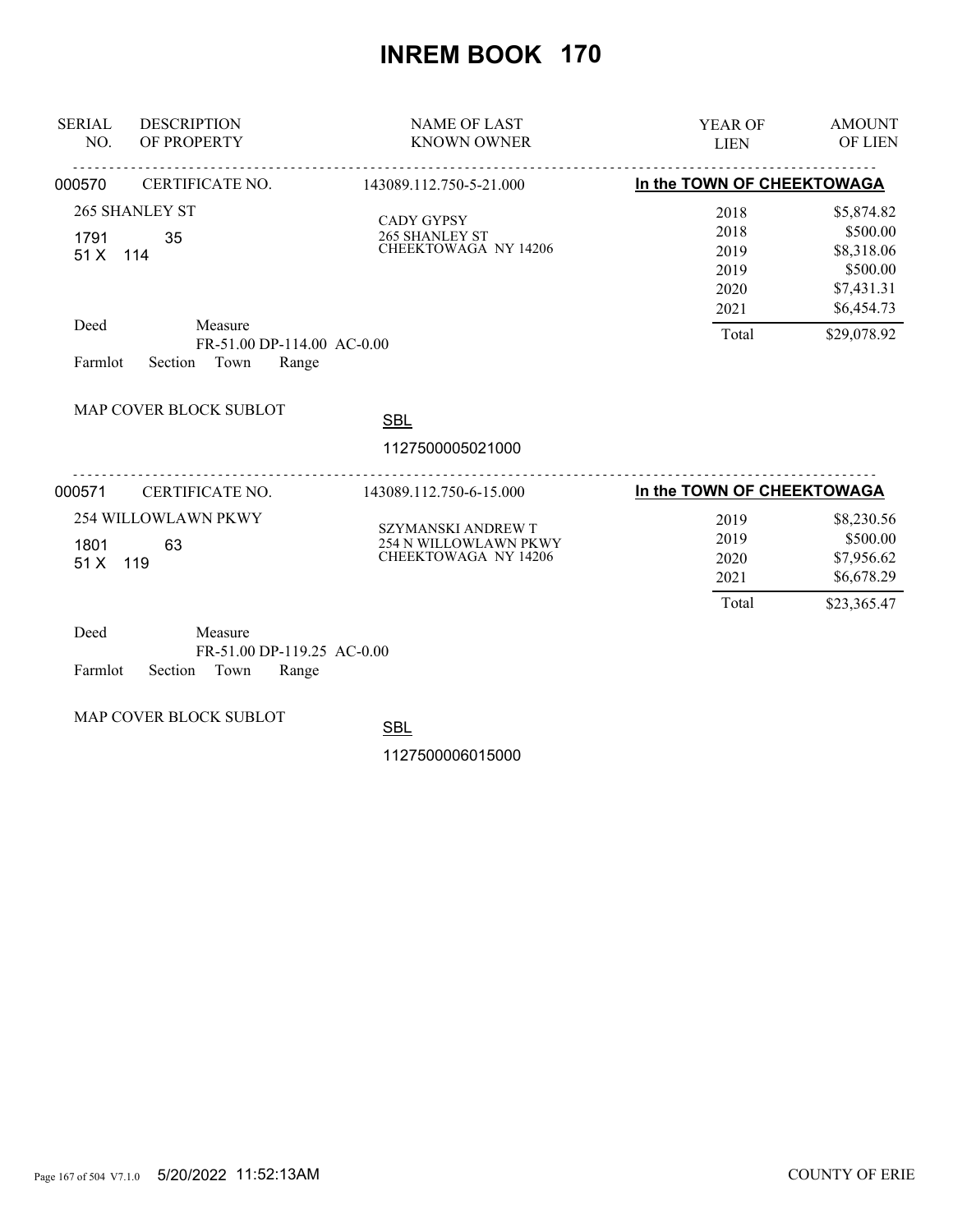| <b>SERIAL</b><br>NO. | <b>DESCRIPTION</b><br>OF PROPERTY                                  | <b>NAME OF LAST</b><br><b>KNOWN OWNER</b>                                                     | YEAR OF<br><b>LIEN</b>                                                               | <b>AMOUNT</b><br>OF LIEN                                                                                                                             |
|----------------------|--------------------------------------------------------------------|-----------------------------------------------------------------------------------------------|--------------------------------------------------------------------------------------|------------------------------------------------------------------------------------------------------------------------------------------------------|
| 000572               | CERTIFICATE NO.                                                    | 143089.112.760-3-2.000                                                                        | In the TOWN OF CHEEKTOWAGA                                                           |                                                                                                                                                      |
| 0 CLAUDE DR          |                                                                    | JAGODZINSKI MICHAEL W<br><b>JAGODZINSKI DIANE P</b><br>360 N DAVIS RD<br><b>ELMA NY 14059</b> | 2002<br>2003<br>2004<br>2005<br>2006<br>2007                                         | \$3,177.75<br>\$3,152.24<br>\$3,269.07<br>\$3,445.08<br>\$3,452.88<br>\$3,326.18                                                                     |
| Deed<br>Farmlot      | Measure<br>FR-120.00 DP-125.00 AC-0.00<br>Town<br>Section<br>Range |                                                                                               | 2008<br>2009<br>2010<br>2011                                                         | \$3,087.14<br>\$2,873.48<br>\$2,764.52<br>\$2,688.52                                                                                                 |
|                      | MAP COVER BLOCK SUBLOT                                             | <b>SBL</b><br>1127600003002000                                                                | 2012<br>2013<br>2014<br>2015<br>2016<br>2017<br>2018<br>2019<br>2019<br>2020<br>2021 | \$2,767.60<br>\$2,558.23<br>\$2,361.50<br>\$2,146.63<br>\$1,985.16<br>\$1,761.67<br>\$1,597.41<br>\$1,436.94<br>\$500.00<br>\$1,280.85<br>\$1,109.80 |
|                      |                                                                    |                                                                                               | Total                                                                                | \$50,742.65                                                                                                                                          |
| 000573               | CERTIFICATE NO.                                                    | 143089.112.840-3-4.000                                                                        | In the TOWN OF CHEEKTOWAGA                                                           |                                                                                                                                                      |

| 0000 I U | $C_{L1}$ and $C_{L1}$ and $C_{L2}$ | 172002.112.070-7-7.000                                                      | $\mathbf{m}$ . The contract of the contract $\mathbf{m}$ |                                                    |
|----------|------------------------------------|-----------------------------------------------------------------------------|----------------------------------------------------------|----------------------------------------------------|
|          | 52 CLAUDE DR                       | <b>BHAVANI ASSOCIATES LLC</b><br>16 SILVERBELL CIR<br>ORCHARD PARK NY 14127 | 2019<br>2019<br>2020<br>2021                             | \$3,138.79<br>\$500.00<br>\$7,068.43<br>\$6,136.35 |
|          |                                    |                                                                             | Total                                                    | \$16,843.57                                        |

| Deed |                            | Measure |                              |  |
|------|----------------------------|---------|------------------------------|--|
|      |                            |         | $FR-50.00$ DP-100.00 AC-0.00 |  |
|      | Farmlot Section Town Range |         |                              |  |

MAP COVER BLOCK SUBLOT

**SBL**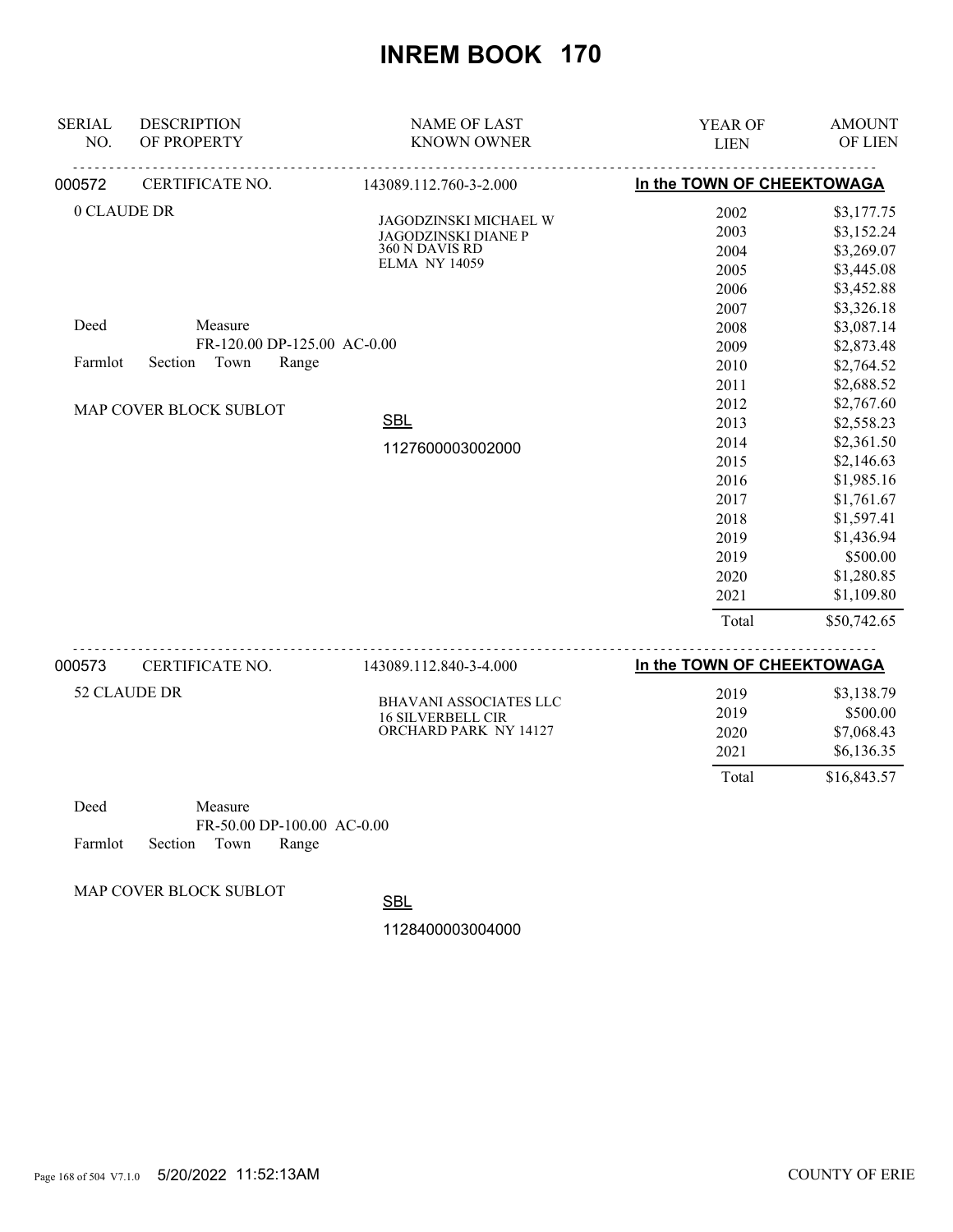| <b>SERIAL</b><br>NO. | <b>DESCRIPTION</b><br>OF PROPERTY                                  | <b>NAME OF LAST</b><br><b>KNOWN OWNER</b>                             | YEAR OF<br><b>LIEN</b>                       | <b>AMOUNT</b><br>OF LIEN                                                      |
|----------------------|--------------------------------------------------------------------|-----------------------------------------------------------------------|----------------------------------------------|-------------------------------------------------------------------------------|
| 000574               | <u>.</u><br>CERTIFICATE NO.                                        | <u>.</u><br>143089.112.840-7-9.000                                    | In the TOWN OF CHEEKTOWAGA                   |                                                                               |
|                      | <b>185 PLEASANT PKWY</b>                                           | ISHAM SHARI LYNN<br>185 N PLEASANT PKWY<br>CHEEKTOWAGA NY 14206-2432  | 2019<br>2019<br>2020<br>2021                 | \$5,402.74<br>\$500.00<br>\$4,827.47<br>\$4,195.75                            |
|                      |                                                                    |                                                                       | Total                                        | \$14,925.96                                                                   |
| Deed<br>Farmlot      | Measure<br>FR-60.00 DP-100.00 AC-0.00<br>Town<br>Section<br>Range  |                                                                       |                                              |                                                                               |
|                      | MAP COVER BLOCK SUBLOT                                             | <b>SBL</b>                                                            |                                              |                                                                               |
|                      |                                                                    | 1128400007009000                                                      |                                              |                                                                               |
| 000576               | .<br>CERTIFICATE NO.                                               | 143089.113.010-1-5.000                                                | In the TOWN OF CHEEKTOWAGA                   |                                                                               |
|                      | 22 GRUNER RD                                                       | <b>SCHULTZ ROBERT M</b><br>2164 JEFFERSON AVE<br>NAPLES FL 34112-4643 | 2017<br>2018<br>2018<br>2019<br>2019<br>2020 | \$11,474.18<br>\$8,812.37<br>\$500.00<br>\$7,954.95<br>\$500.00<br>\$7,688.86 |
| Deed<br>Farmlot      | Measure<br>FR-117.23 DP-186.00 AC-0.00<br>Section<br>Town<br>Range |                                                                       | 2021<br>Total                                | \$6,156.80<br>\$43,087.16                                                     |
|                      | MAP COVER BLOCK SUBLOT                                             | <b>SBL</b><br>1130100001005000                                        |                                              |                                                                               |
| 000579               | CERTIFICATE NO.                                                    | .<br>143089.113.060-5-4.100                                           | In the TOWN OF CHEEKTOWAGA                   |                                                                               |
|                      | <b>400 KENNEDY RD</b>                                              | SARALOR DEVELOPMENT INC.<br>120 GRUNER RD<br>CHEEKTOWAGA NY 14227     | 2019<br>2019<br>2020<br>2021<br>Total        | \$11,957.11<br>\$500.00<br>\$25,483.31<br>\$22,146.81<br>\$60,087.23          |
| Deed<br>Farmlot      | Measure<br>FR-190.00 DP-385.00 AC-0.00<br>Section<br>Town<br>Range |                                                                       |                                              |                                                                               |
|                      | MAP COVER BLOCK SUBLOT                                             | <b>SBL</b><br>1130600005004100                                        |                                              |                                                                               |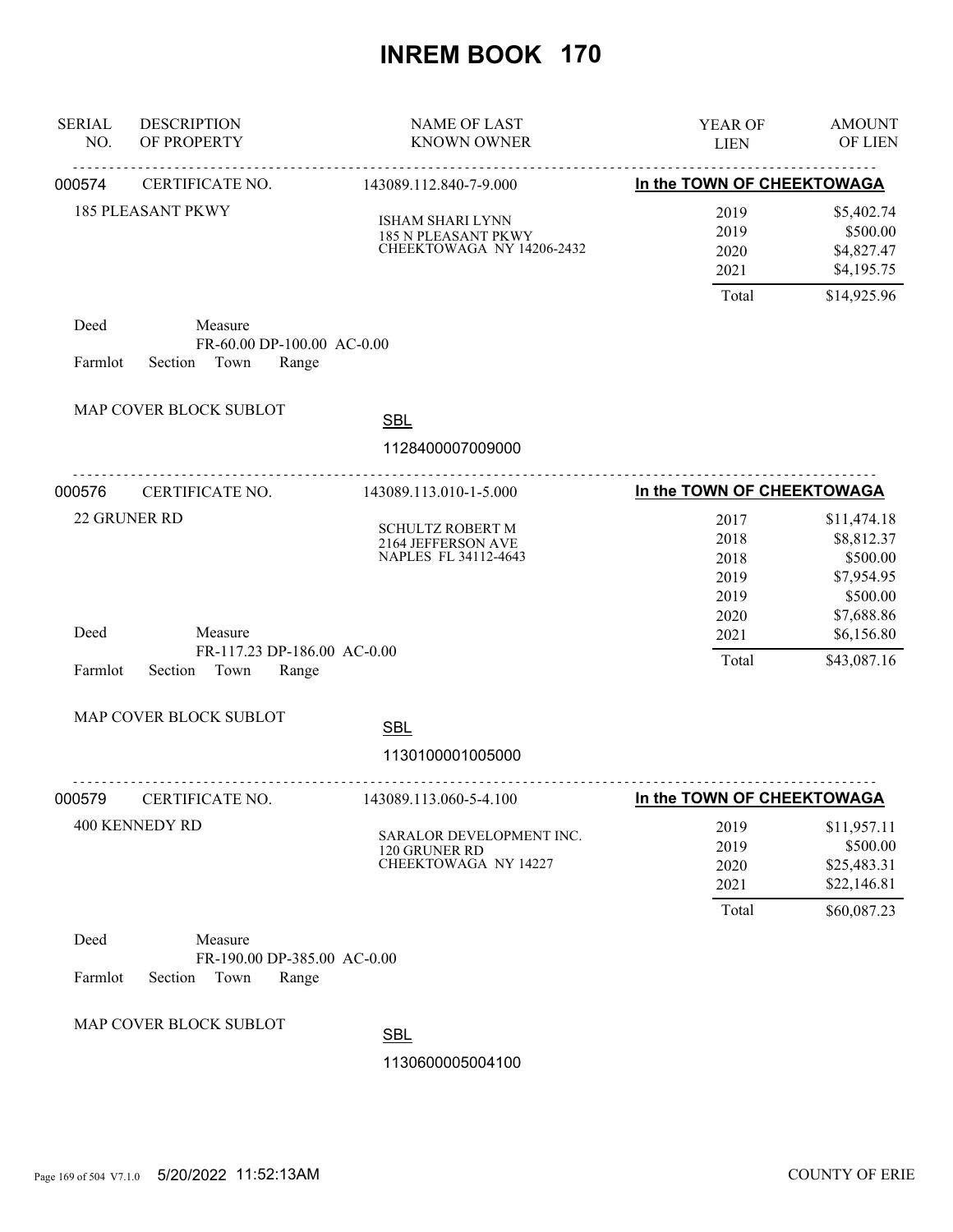| <b>SERIAL</b><br>NO. | <b>DESCRIPTION</b><br>OF PROPERTY                                 | <b>NAME OF LAST</b><br><b>KNOWN OWNER</b>                                              | YEAR OF<br><b>LIEN</b>                       | <b>AMOUNT</b><br>OF LIEN                                                     |
|----------------------|-------------------------------------------------------------------|----------------------------------------------------------------------------------------|----------------------------------------------|------------------------------------------------------------------------------|
| 000580               | CERTIFICATE NO.                                                   | <u>.</u><br>143089.113.630-4-8.000                                                     | In the TOWN OF CHEEKTOWAGA                   |                                                                              |
| 222 HELEN ST         |                                                                   | CWIKLINSKI JAMES D<br>CWIKLINSKI CAROL<br>222 HELEN ST<br><b>BUFFALO NY 14206-2602</b> | 2017<br>2018<br>2019<br>2019<br>2020<br>2021 | \$416.71<br>\$6,005.71<br>\$5,432.45<br>\$500.00<br>\$4,973.83<br>\$4,450.88 |
| Deed<br>Farmlot      | Measure<br>FR-60.00 DP-122.25 AC-0.00<br>Section Town<br>Range    |                                                                                        | Total                                        | \$21,779.58                                                                  |
|                      | MAP COVER BLOCK SUBLOT                                            | <b>SBL</b><br>1136300004008000                                                         |                                              |                                                                              |
| 000581               | CERTIFICATE NO.                                                   | 143089.113.120-1-18.000                                                                | In the TOWN OF CHEEKTOWAGA                   |                                                                              |
| 2253<br>60 X         | 35 MARIE AVE<br>8/9<br>112                                        | KOWAL CHRISTOPHER L<br>211 WAGNER AVE SLOAN NY 14212                                   | 2019<br>2019<br>2020<br>2021<br>Total        | \$6,302.86<br>\$500.00<br>\$8,405.52<br>\$7,469.53<br>\$22,677.91            |
| Deed<br>Farmlot      | Measure<br>FR-60.00 DP-112.00 AC-0.00<br>Section<br>Town<br>Range |                                                                                        |                                              |                                                                              |
|                      | MAP COVER BLOCK SUBLOT                                            | <b>SBL</b><br>1131200001018000                                                         |                                              |                                                                              |
| 000583               | <u>.</u><br>CERTIFICATE NO.                                       | .<br>143089.113.200-1-2.000                                                            | In the TOWN OF CHEEKTOWAGA                   |                                                                              |
| 1.69ac<br>65 X 1222  | 2580 UNION RD<br>1197' S Of William                               | <b>LORENZ MONICA</b><br>52 CAREFREE LN<br>CHEEKTOWAGA NY 14227                         | 2017<br>2019<br>2020<br>2021                 | \$60,530.17<br>\$500.00<br>\$5,054.04<br>\$1,652.01                          |
| Deed<br>Farmlot      | Measure<br>FR-65.00 DP-0.00 AC-0.00<br>Section<br>Town<br>Range   |                                                                                        | Total                                        | \$67,736.22                                                                  |
|                      | MAP COVER BLOCK SUBLOT                                            | <b>SBL</b><br>1132000001002000                                                         |                                              |                                                                              |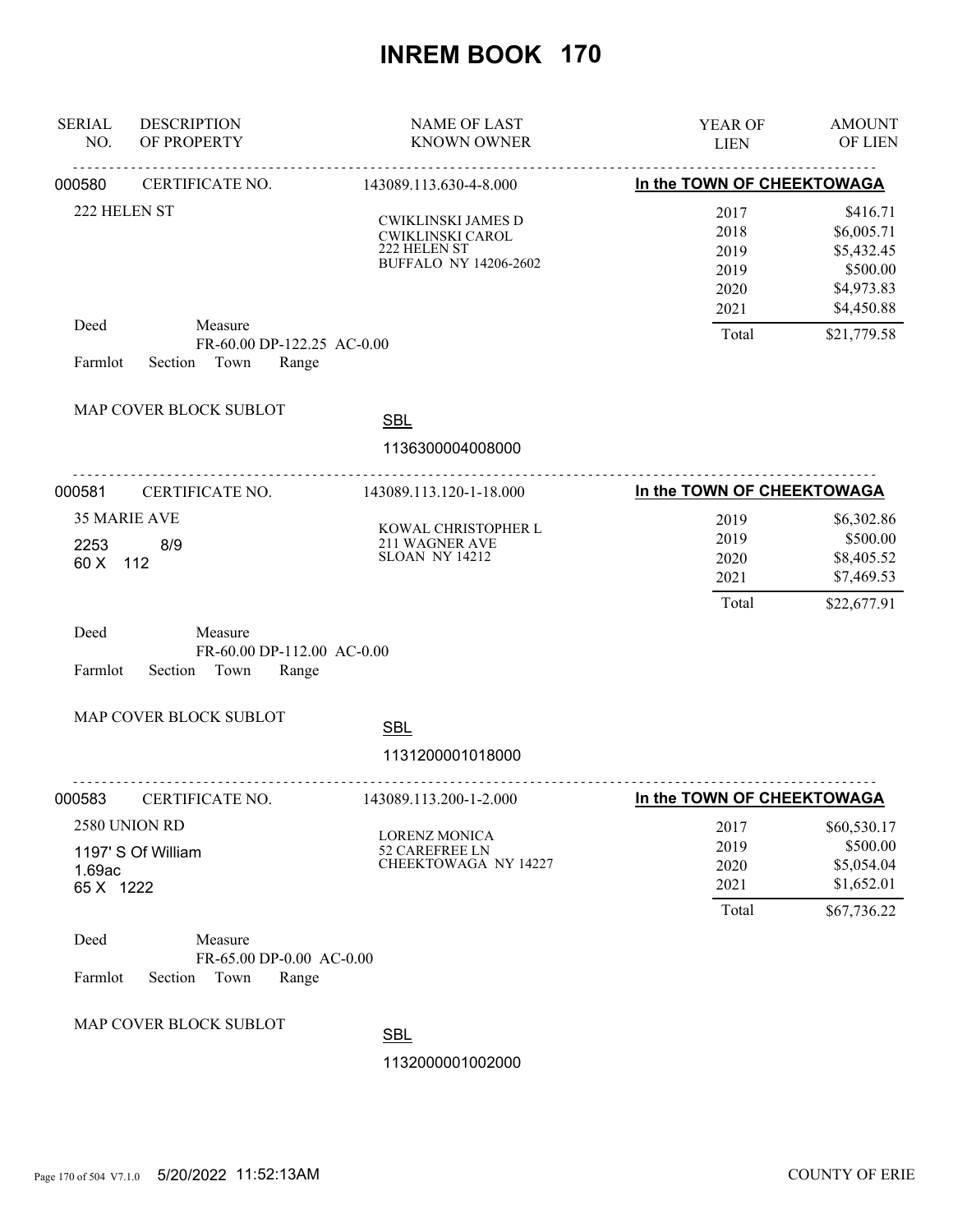| <b>SERIAL</b> | <b>DESCRIPTION</b>         | <b>NAME OF LAST</b>                     | YEAR OF                    | <b>AMOUNT</b> |
|---------------|----------------------------|-----------------------------------------|----------------------------|---------------|
| NO.           | OF PROPERTY                | <b>KNOWN OWNER</b>                      | <b>LIEN</b>                | OF LIEN       |
| 000584        | CERTIFICATE NO.            | 143089.113.200-2-20.000                 | In the TOWN OF CHEEKTOWAGA |               |
|               | 0 BROWN AVE                |                                         | 1996                       | \$236.97      |
|               |                            | <b>GROELL BLAZIUS</b><br><b>UNKNOWN</b> | 1997                       | \$251.92      |
|               |                            |                                         | 1998                       | \$359.65      |
|               |                            |                                         | 1999                       | \$370.06      |
|               |                            |                                         | 2000                       | \$360.17      |
|               |                            |                                         | 2001                       | \$826.64      |
| Deed          | Measure                    |                                         | 2002                       | \$825.99      |
|               | FR-12.00 DP-115.00 AC-0.00 |                                         | 2003                       | \$813.34      |
| Farmlot       | Town<br>Section<br>Range   |                                         | 2004                       | \$813.55      |
|               |                            |                                         | 2005                       | \$809.53      |
|               | MAP COVER BLOCK SUBLOT     |                                         | 2006                       | \$814.41      |
|               |                            | <b>SBL</b>                              | 2007                       | \$782.44      |
|               |                            | 1132000002020000                        | 2008                       | \$732.54      |
|               |                            |                                         | 2009                       | \$688.57      |
|               |                            |                                         | 2010                       | \$658.36      |
|               |                            |                                         | 2011                       | \$635.41      |
|               |                            |                                         | 2012                       | \$597.48      |
|               |                            |                                         | 2013                       | \$565.31      |
|               |                            |                                         | 2014                       | \$254.94      |
|               |                            |                                         | 2015                       | \$226.87      |
|               |                            |                                         | 2016                       | \$207.69      |
|               |                            |                                         | 2017                       | \$185.86      |
|               |                            |                                         | 2018                       | \$171.14      |
|               |                            |                                         | 2019                       | \$500.00      |
|               |                            |                                         | 2019                       | \$158.04      |
|               |                            |                                         | 2020                       | \$140.38      |
|               |                            |                                         | 2021                       | \$122.63      |
|               |                            |                                         | Total                      | \$13,109.89   |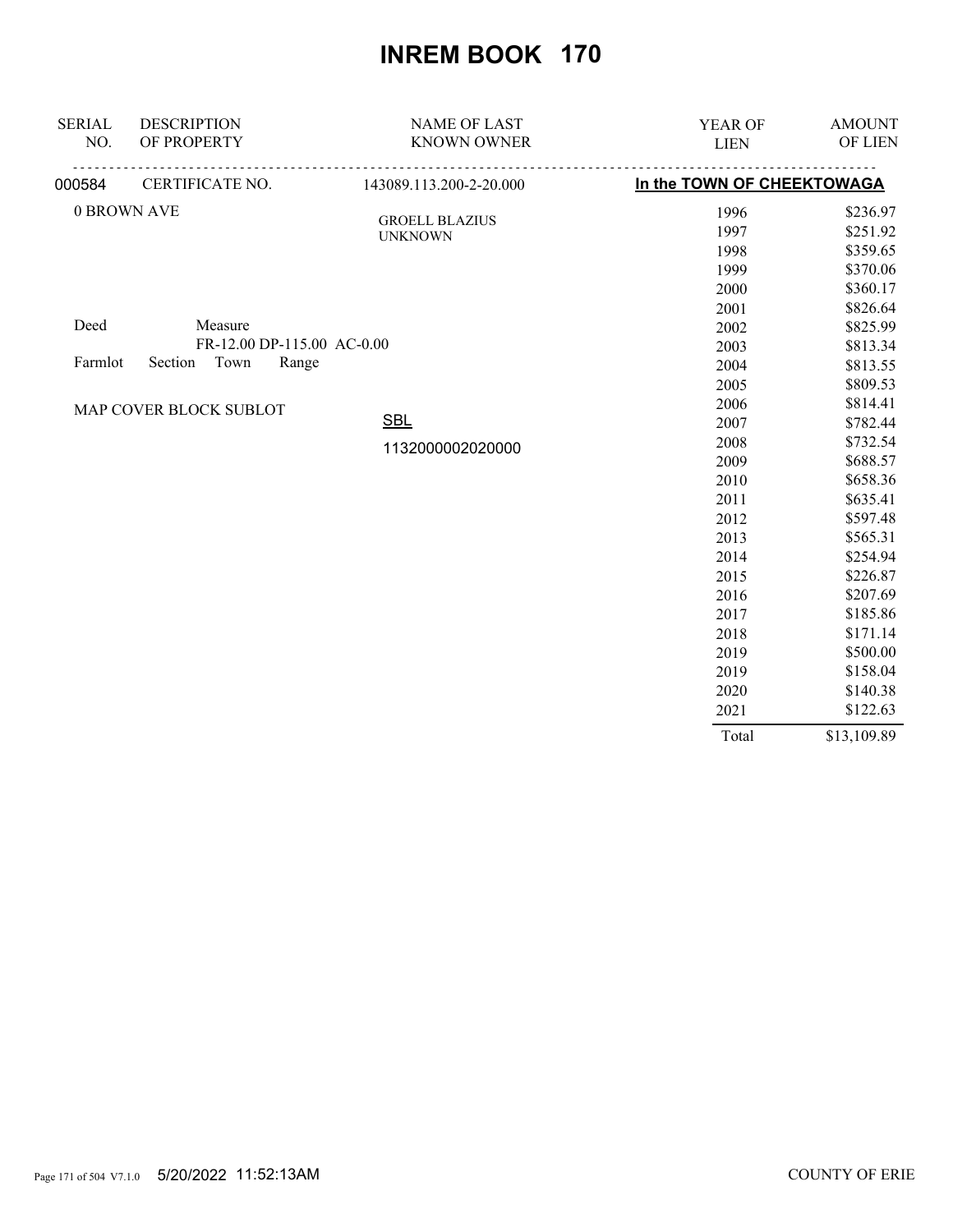| <b>SERIAL</b>                       | <b>DESCRIPTION</b>         | <b>NAME OF LAST</b>                     | YEAR OF                    | <b>AMOUNT</b> |
|-------------------------------------|----------------------------|-----------------------------------------|----------------------------|---------------|
| NO.                                 | OF PROPERTY                | <b>KNOWN OWNER</b>                      | <b>LIEN</b>                | OF LIEN       |
| 000585                              | CERTIFICATE NO.            | 143089.113.200-3-21.000                 | In the TOWN OF CHEEKTOWAGA |               |
|                                     | 0 GROELL AVE               |                                         | 1996                       | \$446.79      |
|                                     |                            | <b>GROELL BLAZIUS</b><br><b>UNKNOWN</b> | 1997                       | \$471.87      |
|                                     |                            |                                         | 1998                       | \$674.31      |
|                                     |                            |                                         | 1999                       | \$683.62      |
|                                     |                            |                                         | 2000                       | \$654.86      |
|                                     |                            |                                         | 2001                       | \$1,366.54    |
| Deed                                | Measure                    |                                         | 2002                       | \$1,369.65    |
|                                     | FR-16.00 DP-230.00 AC-0.00 |                                         | 2003                       | \$1,352.84    |
| Town<br>Section<br>Range<br>Farmlot |                            | 2004                                    | \$1,359.01                 |               |
|                                     |                            |                                         | 2005                       | \$1,352.09    |
|                                     | MAP COVER BLOCK SUBLOT     |                                         | 2006                       | \$1,358.40    |
|                                     |                            | <b>SBL</b>                              | 2007                       | \$1,305.69    |
|                                     |                            | 1132000003021000                        | 2008                       | \$1,223.55    |
|                                     |                            |                                         | 2009                       | \$1,146.33    |
|                                     |                            |                                         | 2010                       | \$1,096.52    |
|                                     |                            |                                         | 2011                       | \$1,064.19    |
|                                     |                            |                                         | 2012                       | \$1,005.86    |
|                                     |                            |                                         | 2013                       | \$951.04      |
|                                     |                            |                                         | 2014                       | \$359.04      |
|                                     |                            |                                         | 2015                       | \$316.57      |
|                                     |                            |                                         | 2016                       | \$291.04      |
|                                     |                            |                                         | 2017                       | \$259.73      |
|                                     |                            |                                         | 2018                       | \$236.17      |
|                                     |                            |                                         | 2019                       | \$500.00      |
|                                     |                            |                                         | 2019                       | \$216.14      |
|                                     |                            |                                         | 2020                       | \$190.96      |
|                                     |                            |                                         | 2021                       | \$168.33      |
|                                     |                            |                                         | Total                      | \$21,421.14   |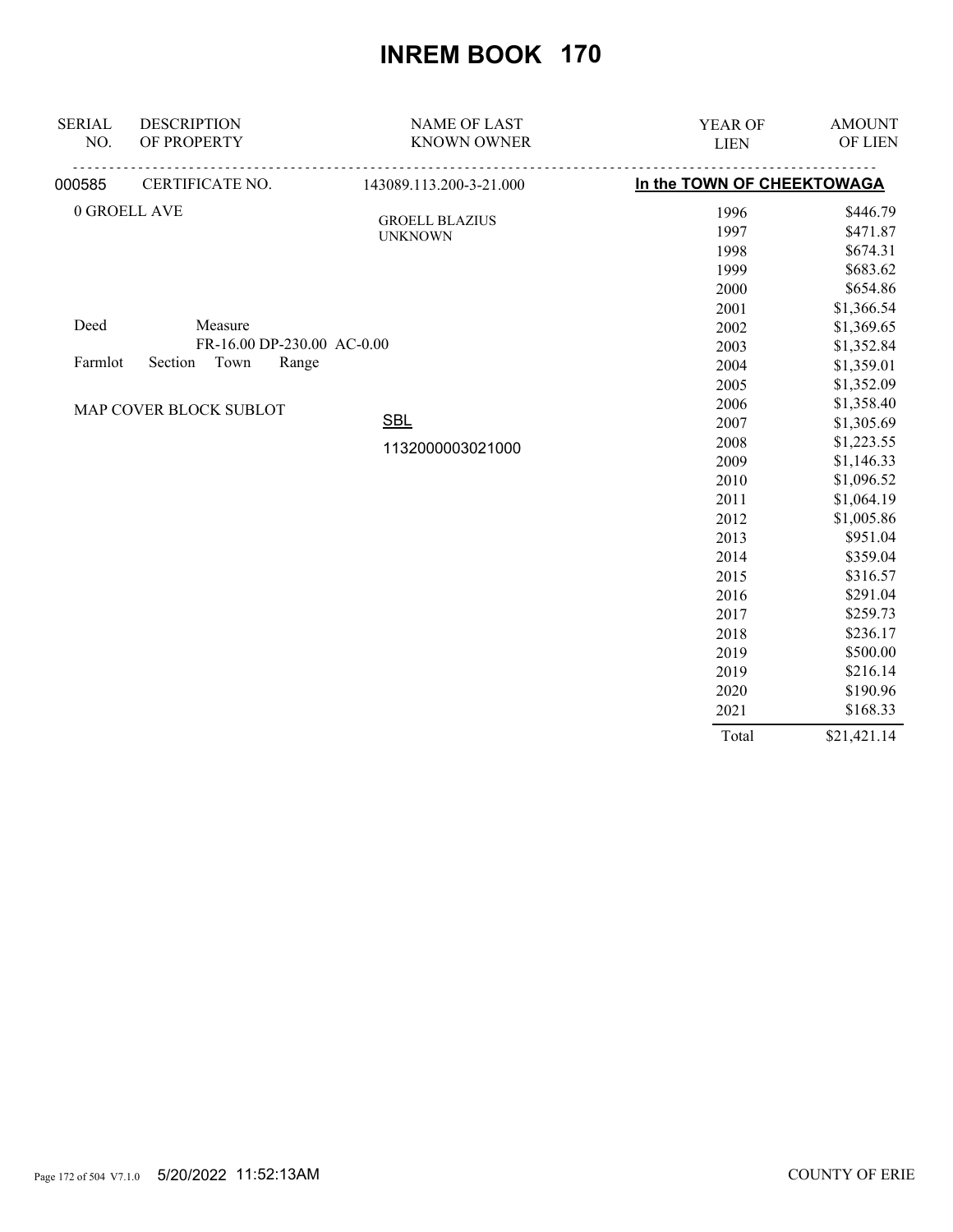| <b>SERIAL</b> | <b>DESCRIPTION</b>         | <b>NAME OF LAST</b>                          | YEAR OF                    | <b>AMOUNT</b> |
|---------------|----------------------------|----------------------------------------------|----------------------------|---------------|
| NO.           | OF PROPERTY                | <b>KNOWN OWNER</b>                           | <b>LIEN</b>                | OF LIEN       |
| 000586        | CERTIFICATE NO.            | 143089.113.200-4-17.000                      | In the TOWN OF CHEEKTOWAGA |               |
|               | 0 GROELL AVE               | <b>GROELL BLAZIUS</b>                        | 1996                       | \$239.66      |
|               |                            | <b>UNKNOWN</b>                               | 1997                       | \$254.93      |
|               |                            |                                              | 1998                       | \$363.75      |
|               |                            |                                              | 1999                       | \$373.06      |
|               |                            |                                              | 2000                       | \$362.77      |
|               |                            |                                              | 2001                       | \$1,141.69    |
| Deed          | Measure                    |                                              | 2002                       | \$1,143.63    |
|               | FR-17.00 DP-115.00 AC-0.00 |                                              | 2003                       | \$1,129.15    |
| Farmlot       | Town<br>Section<br>Range   |                                              | 2004                       | \$1,133.38    |
|               |                            |                                              | 2005                       | \$1,127.23    |
|               | MAP COVER BLOCK SUBLOT     |                                              | 2006                       | \$1,133.92    |
|               |                            | <b>SBL</b>                                   | 2007                       | \$1,089.74    |
|               |                            | 1132000004017000                             | 2008                       | \$1,020.88    |
|               |                            |                                              | 2009                       | \$957.66      |
|               |                            |                                              | 2010                       | \$916.67      |
|               |                            |                                              | 2011                       | \$889.89      |
|               |                            |                                              | 2012                       | \$841.01      |
|               |                            |                                              | 2013                       | \$795.18      |
|               |                            |                                              | 2014                       | \$301.95      |
|               |                            |                                              | 2015                       | \$265.98      |
|               |                            |                                              | 2016                       | \$244.14      |
|               |                            |                                              | 2017                       | \$217.94      |
|               |                            |                                              | 2018                       | \$198.15      |
|               |                            |                                              | 2019                       | \$500.00      |
|               |                            |                                              | 2019                       | \$181.28      |
|               |                            |                                              | 2020                       | \$159.73      |
|               |                            |                                              | 2021                       | \$140.48      |
|               |                            |                                              | Total                      | \$17,123.85   |
| 000588        | CERTIFICATE NO.            | 143089.113.410-2-21.000                      | In the TOWN OF CHEEKTOWAGA |               |
|               | 213 RAYMOND AVE            |                                              | 2019                       | \$2,441.95    |
|               |                            | FILIPIAK ALICE A                             | 2019                       | \$500.00      |
| 2083-2130 17  |                            | 213 RAYMOND AVE<br>CHEEKTOWAGA NY 14227-1312 | 2020                       | \$6,883.75    |
| 55 X 140      |                            |                                              | 2021                       | \$6,067.32    |
|               |                            |                                              |                            |               |

| Deed |                            | Measure |                            |  |
|------|----------------------------|---------|----------------------------|--|
|      |                            |         | FR-55.00 DP-140.24 AC-0.00 |  |
|      | Farmlot Section Town Range |         |                            |  |

MAP COVER BLOCK SUBLOT

**SBL** 

1134100002021000

Total \$15,893.02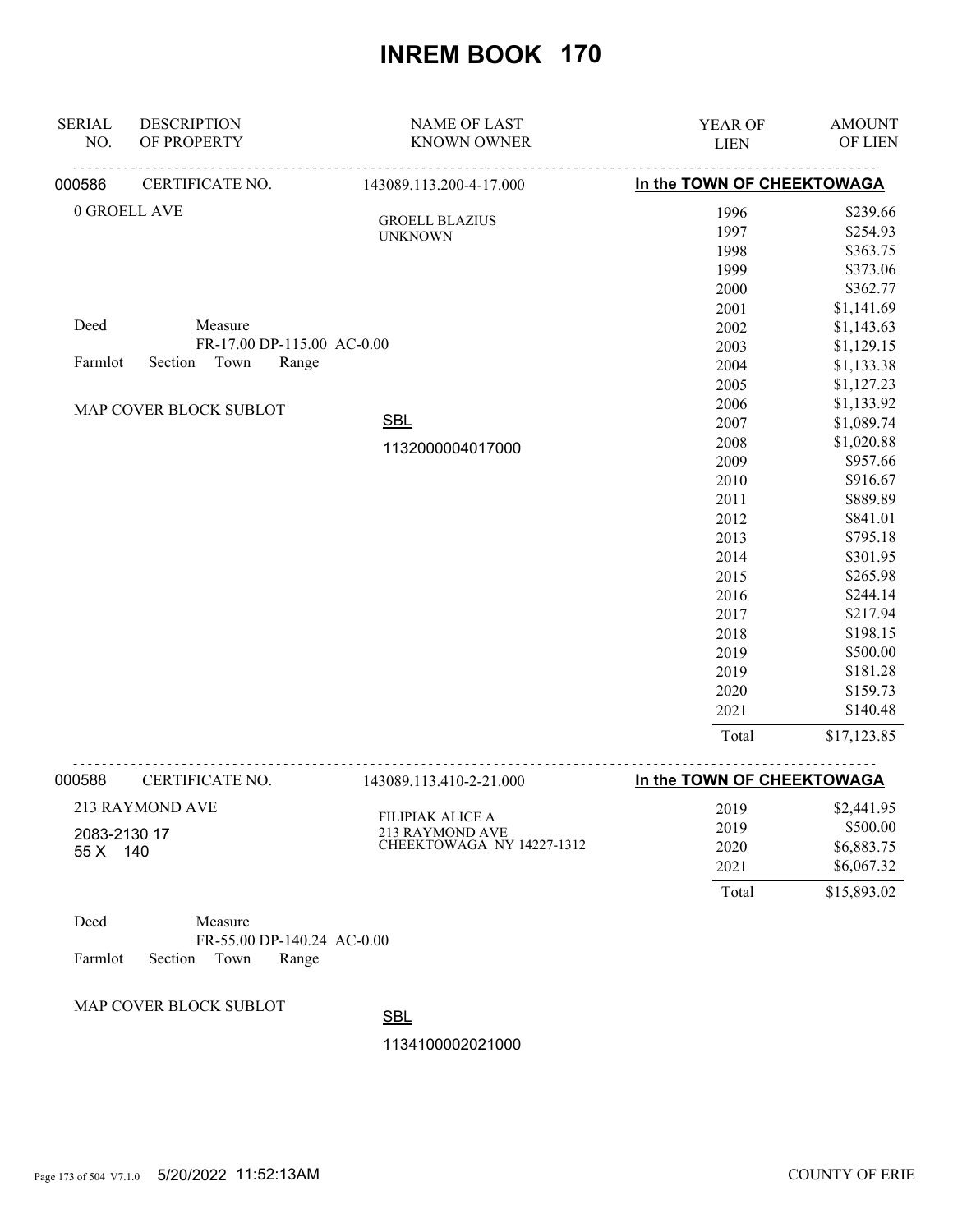| <b>SERIAL</b><br>NO. | <b>DESCRIPTION</b><br>OF PROPERTY                                 | <b>NAME OF LAST</b><br><b>KNOWN OWNER</b>                             | YEAR OF<br><b>LIEN</b>                | <b>AMOUNT</b><br>OF LIEN                                          |
|----------------------|-------------------------------------------------------------------|-----------------------------------------------------------------------|---------------------------------------|-------------------------------------------------------------------|
| 000589               | CERTIFICATE NO.                                                   | <u>.</u><br>143089.113.420-4-37.000                                   | In the TOWN OF CHEEKTOWAGA            |                                                                   |
|                      | 77 CONSTANCE LN                                                   | <b>OLSZEWSKI MARK</b><br>77 CONSTANCE LN<br>CHEEKTOWAGA NY 14227-1361 | 2019<br>2019<br>2020<br>2021          | \$6,769.72<br>\$500.00<br>\$6,098.83<br>\$5,485.97                |
| Deed                 | Measure                                                           |                                                                       | Total                                 | \$18,854.52                                                       |
| Farmlot              | FR-50.00 DP-110.00 AC-0.00<br>Section Town<br>Range               |                                                                       |                                       |                                                                   |
|                      | MAP COVER BLOCK SUBLOT                                            | <b>SBL</b><br>1134200004037000                                        |                                       |                                                                   |
| 000592               | <u>.</u><br>CERTIFICATE NO.                                       | .<br>143089.113.550-1-15.000                                          | In the TOWN OF CHEEKTOWAGA            |                                                                   |
|                      | 74 PEORIA AVE                                                     | RASLAWSKY MARK W SR<br>74 PEORIA AVE<br><b>CHEEKTOWAGA NY 14206</b>   | 2019<br>2019<br>2020<br>2021<br>Total | \$3,750.73<br>\$500.00<br>\$3,351.90<br>\$2,915.68<br>\$10,518.31 |
| Deed<br>Farmlot      | Measure<br>FR-60.00 DP-108.00 AC-0.00<br>Section<br>Town<br>Range |                                                                       |                                       |                                                                   |
|                      | MAP COVER BLOCK SUBLOT                                            | <b>SBL</b><br>1135500001015000                                        |                                       |                                                                   |
| 000594               | CERTIFICATE NO.                                                   | .<br>143089.113.560-5-18.000                                          | In the TOWN OF CHEEKTOWAGA            |                                                                   |
|                      | 2686 WILLIAM ST                                                   | KOSCIELNY JEFFREY F<br>2686 WILLIAM ST<br>CHEEKTOWAGA NY 14227-1818   | 2019<br>2019<br>2020<br>2021          | \$7,536.08<br>\$500.00<br>\$6,849.63<br>\$6,070.93                |
| Deed<br>Farmlot      | Measure<br>FR-63.00 DP-117.10 AC-0.00<br>Section<br>Town<br>Range |                                                                       | Total                                 | \$20,956.64                                                       |
|                      | MAP COVER BLOCK SUBLOT                                            | <b>SBL</b><br>1135600005018000                                        |                                       |                                                                   |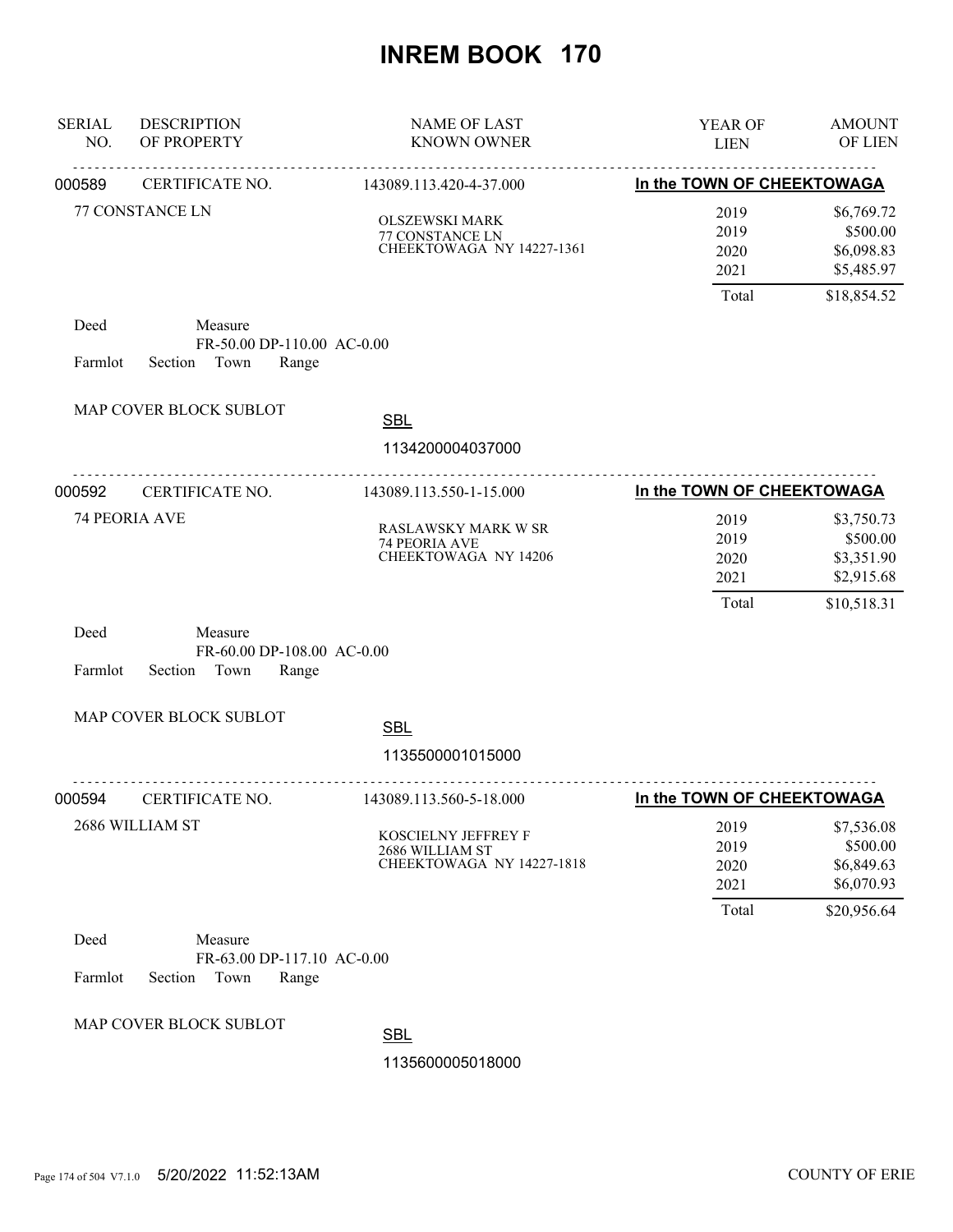| <b>SERIAL</b>         | <b>DESCRIPTION</b>         | <b>NAME OF LAST</b>                              | YEAR OF                    | <b>AMOUNT</b> |
|-----------------------|----------------------------|--------------------------------------------------|----------------------------|---------------|
| NO.                   | OF PROPERTY                | <b>KNOWN OWNER</b>                               | <b>LIEN</b>                | OF LIEN       |
| 000595                | CERTIFICATE NO.            | 143089.113.560-5-19.110                          | In the TOWN OF CHEEKTOWAGA |               |
| 0 WILLIAM ST          |                            | <b>MAKOWSKI WALTER</b>                           | 2001                       | \$1,480.70    |
|                       |                            | <b>46 TAMARK CT</b>                              | 2002                       | \$1,454.78    |
|                       |                            | CHEEKTOWAGA NY 14227-1242                        | 2003                       | \$1,441.72    |
|                       |                            |                                                  | 2004                       | \$1,490.44    |
|                       |                            |                                                  | 2005                       | \$1,567.08    |
|                       |                            |                                                  | 2006                       | \$1,575.39    |
| Deed                  | Measure                    |                                                  | 2007                       | \$1,516.80    |
|                       | FR-60.00 DP-169.20 AC-0.00 |                                                  | 2008                       | \$1,407.46    |
| Farmlot               | Town<br>Section<br>Range   |                                                  | 2009                       | \$1,314.22    |
|                       |                            |                                                  | 2010                       | \$1,266.36    |
|                       | MAP COVER BLOCK SUBLOT     |                                                  | 2011                       | \$1,232.40    |
|                       |                            | <b>SBL</b>                                       | 2012                       | \$1,265.23    |
|                       |                            | 1135600005019110                                 | 2013                       | \$1,169.89    |
|                       |                            |                                                  | 2014                       | \$1,080.17    |
|                       |                            |                                                  | 2015                       | \$988.19      |
|                       |                            |                                                  | 2016                       | \$912.46      |
|                       |                            |                                                  | 2017                       | \$810.15      |
|                       |                            |                                                  | 2018                       | \$734.60      |
|                       |                            |                                                  | 2019                       | \$660.80      |
|                       |                            |                                                  | 2019                       | \$500.00      |
|                       |                            |                                                  | 2020                       | \$587.57      |
|                       |                            |                                                  | 2021                       | \$508.19      |
|                       |                            |                                                  | Total                      | \$24,964.60   |
| 000596                | CERTIFICATE NO.            | 143089.113.560-8-7.000                           | In the TOWN OF CHEEKTOWAGA |               |
| <b>38 PATRICIA LN</b> |                            |                                                  | 2017                       | \$1,249.34    |
|                       |                            | <b>DIPIZIO BERNARD</b><br><b>BOEHMER LAURICE</b> | 2018                       | \$1,132.85    |
|                       |                            | 100 STRADTMAN ST                                 | 2018                       | \$500.00      |
|                       |                            | CHEEKTOWAGA NY 14206                             | 2019                       | \$1,019.10    |
|                       |                            |                                                  | 2019                       | \$500.00      |
|                       |                            |                                                  | 2020                       | \$907.64      |

| Deed | Measure              |                            |  |
|------|----------------------|----------------------------|--|
|      |                      | FR-60.00 DP-102.00 AC-0.00 |  |
|      | Farmlot Section Town | <b>Range</b>               |  |

MAP COVER BLOCK SUBLOT

**SBL** 

1135600008007000

 2021 \$785.98 Total \$6,094.91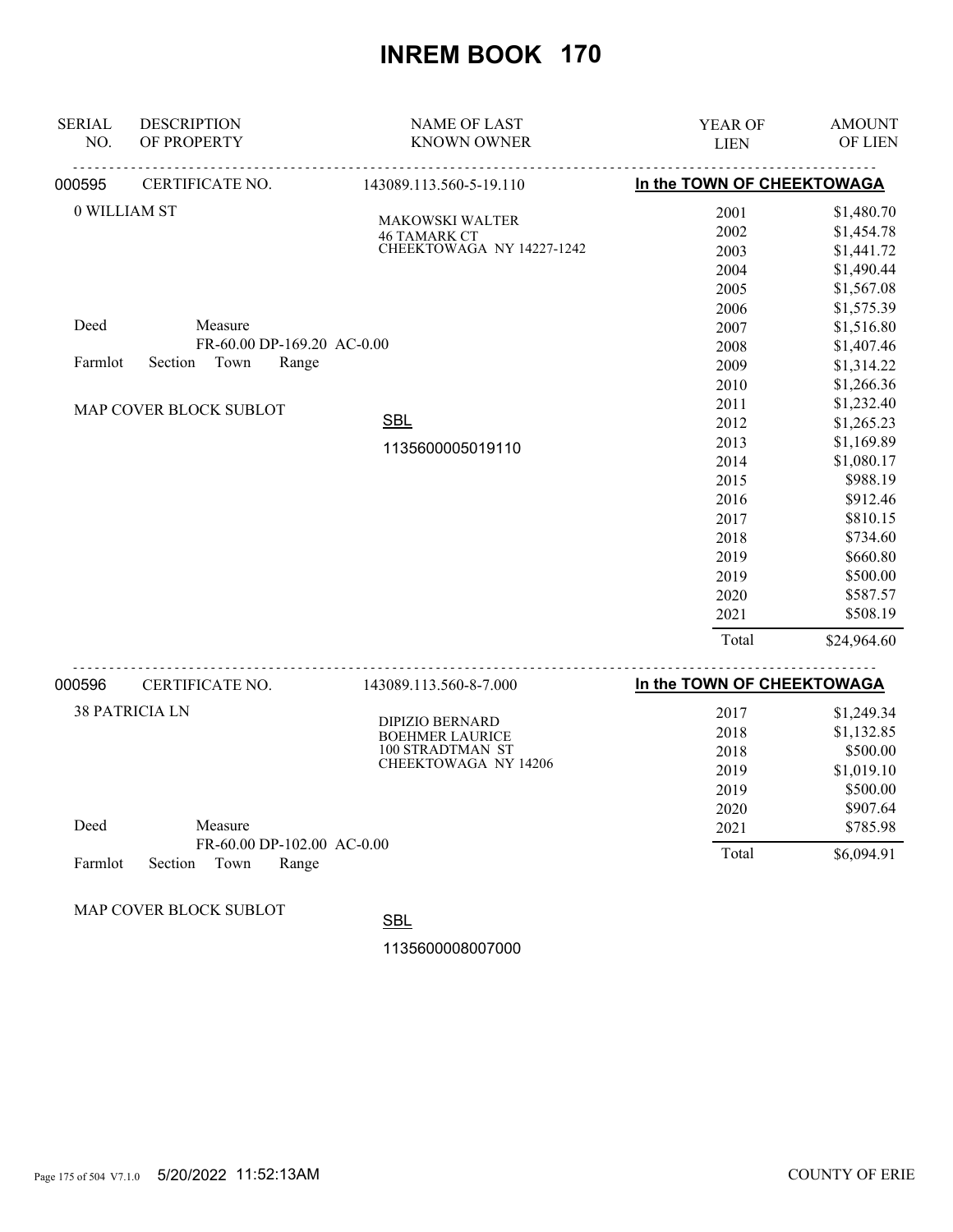| <b>SERIAL</b><br>NO. | <b>DESCRIPTION</b><br>OF PROPERTY                       | <b>NAME OF LAST</b><br><b>KNOWN OWNER</b>                                                           | YEAR OF<br><b>LIEN</b>                       | <b>AMOUNT</b><br>OF LIEN                                                   |
|----------------------|---------------------------------------------------------|-----------------------------------------------------------------------------------------------------|----------------------------------------------|----------------------------------------------------------------------------|
| 000597               | CERTIFICATE NO.                                         | 143089.113.560-8-8.000                                                                              | In the TOWN OF CHEEKTOWAGA                   |                                                                            |
|                      | <b>34 PATRICIA LN</b>                                   | <b>DIPIZIO BERNARD</b><br><b>BOEHMER LAURICE</b><br>100 STRADTMAN ST<br>CHEEKTOWAGA NY 14206        | 2017<br>2018<br>2018<br>2019<br>2019<br>2020 | \$1,249.34<br>\$1,132.85<br>\$500.00<br>\$1,019.10<br>\$500.00<br>\$907.64 |
| Deed                 | Measure                                                 |                                                                                                     | 2021                                         | \$785.98                                                                   |
| Farmlot              | FR-60.00 DP-102.00 AC-0.00<br>Section<br>Town<br>Range  |                                                                                                     | Total                                        | \$6,094.91                                                                 |
|                      | MAP COVER BLOCK SUBLOT                                  | <b>SBL</b><br>1135600008008000                                                                      |                                              |                                                                            |
| 000598               | CERTIFICATE NO.                                         | 143089.113.560-8-9.000                                                                              | In the TOWN OF CHEEKTOWAGA                   |                                                                            |
|                      | <b>26 COLUMBUS AVE</b>                                  | DIPIZIO BERNARD<br><b>DIPIZIO DINO</b><br>100 STRADTMAN ST<br>CHEEKTOWAGA NY 14206                  | 2017<br>2017<br>2018<br>2019<br>2019         | \$22,423.78<br>\$500.00<br>\$20,349.49<br>\$18,317.56<br>\$500.00          |
| Deed                 | Measure                                                 |                                                                                                     | 2020<br>2021                                 | \$16,362.47<br>\$14,130.74                                                 |
| Farmlot              | FR-134.00 DP-120.00 AC-0.00<br>Town<br>Section<br>Range |                                                                                                     | Total                                        | \$92,584.04                                                                |
|                      | MAP COVER BLOCK SUBLOT                                  | <b>SBL</b><br>1135600008009000                                                                      |                                              |                                                                            |
| 000599               | CERTIFICATE NO.                                         | 143089.113.560-8-11.000                                                                             | In the TOWN OF CHEEKTOWAGA                   |                                                                            |
|                      | 23 MILSOM AVE                                           | <b>DIPIZIO BERNARD</b><br><b>BOEHMER LAURICE</b><br>100 STRADTMAN ST<br><b>CHEEKTOWAGA NY 14206</b> | 2017<br>2018<br>2018<br>2019<br>2019         | \$1,249.34<br>\$1,132.85<br>\$500.00<br>\$1,019.10<br>\$500.00             |
| Deed                 | Measure                                                 |                                                                                                     | 2020<br>2021                                 | \$907.64<br>\$785.98                                                       |
| Farmlot              | FR-60.00 DP-102.00 AC-0.00<br>Town<br>Section<br>Range  |                                                                                                     | Total                                        | \$6,094.91                                                                 |
|                      | MAP COVER BLOCK SUBLOT                                  | <b>SBL</b><br>1135600008011000                                                                      |                                              |                                                                            |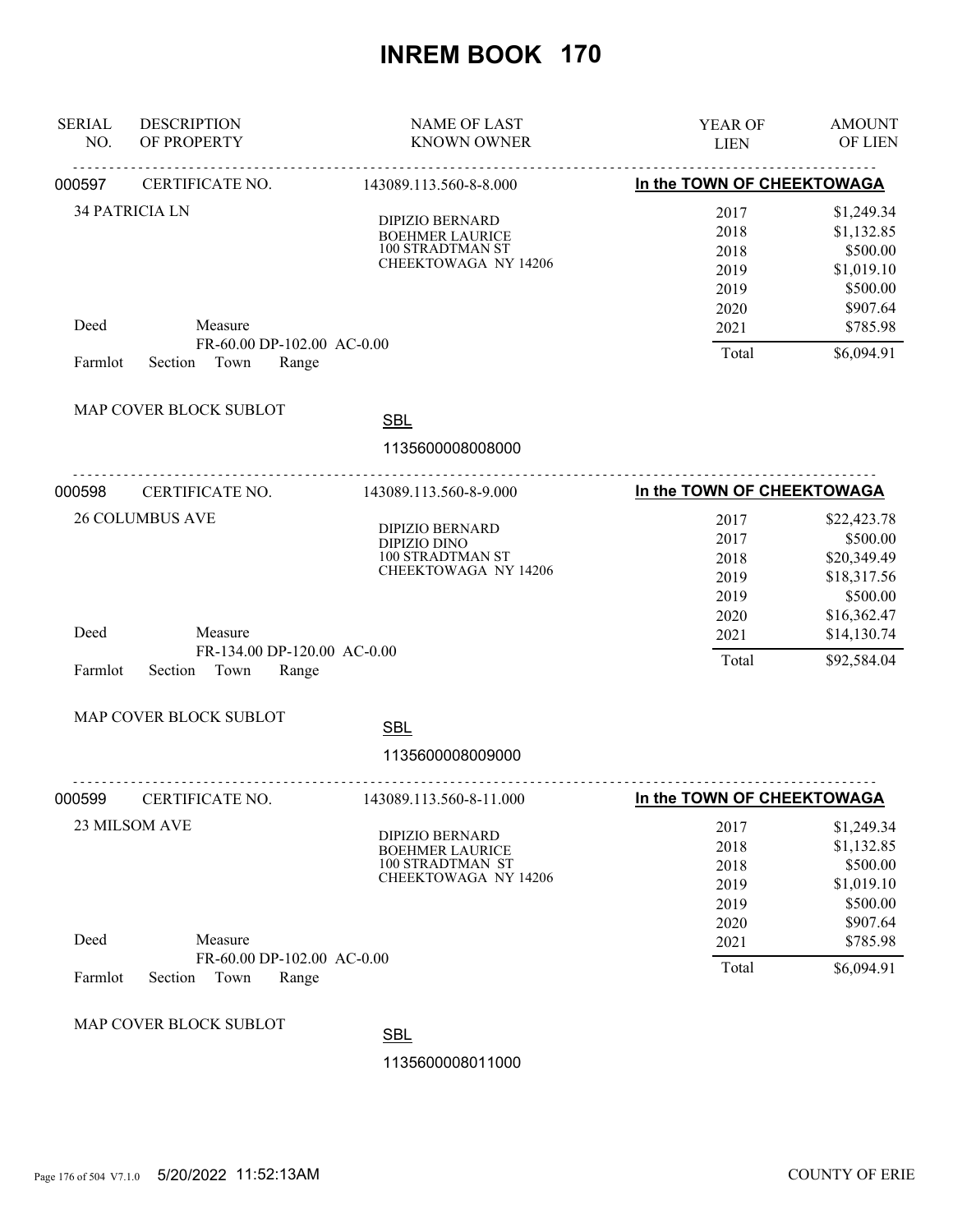| <b>SERIAL</b><br>NO. | <b>DESCRIPTION</b><br>OF PROPERTY     | <b>NAME OF LAST</b><br><b>KNOWN OWNER</b>                                                                                              | YEAR OF<br><b>LIEN</b>                       | <b>AMOUNT</b><br><b>OF LIEN</b>                                              |
|----------------------|---------------------------------------|----------------------------------------------------------------------------------------------------------------------------------------|----------------------------------------------|------------------------------------------------------------------------------|
| 000600               | CERTIFICATE NO.                       | 143089.113.560-9-1.000                                                                                                                 | In the TOWN OF CHEEKTOWAGA                   |                                                                              |
|                      | <b>55 COLUMBUS AVE</b>                | <b>DIPIZIO BERNARD</b><br><b>BOEHMER LAURICE</b><br>C/O ATTN: DIPIZIO CONST CO INC<br>100 STRADTMAN ST<br><b>BUFFALO NY 14206-2665</b> | 2017<br>2017<br>2018<br>2019<br>2019<br>2020 | \$1,785.45<br>\$500.00<br>\$1,619.03<br>\$1,456.39<br>\$500.00<br>\$1,298.25 |
| Deed                 | Measure<br>FR-80.00 DP-155.00 AC-0.00 |                                                                                                                                        | 2021<br>Total                                | \$1,124.86<br>\$8,283.98                                                     |
| Farmlot              | Town<br>Section<br>Range              |                                                                                                                                        |                                              |                                                                              |
|                      | MAP COVER BLOCK SUBLOT                | <b>SBL</b><br>1135600009001000                                                                                                         |                                              |                                                                              |
| 000601               | CERTIFICATE NO.                       | 143089.113.560-9-2.000                                                                                                                 | In the TOWN OF CHEEKTOWAGA                   |                                                                              |
|                      | <b>66 ST FELIX AVE</b>                | <b>DIPIZIO BERNARD</b><br><b>BOEHMER LAURICE</b><br>C/O ATTN: DIPIZIO CONST CO INC<br>100 STRADTMAN ST<br><b>BUFFALO NY 14206-2665</b> | 2017<br>2017<br>2018<br>2019<br>2019         | \$1,666.32<br>\$500.00<br>\$1,510.99<br>\$1,359.21<br>\$500.00               |
| Deed                 | Measure<br>FR-85.00 DP-124.00 AC-0.00 |                                                                                                                                        | 2020<br>2021                                 | \$1,211.41<br>\$1,049.55                                                     |
| Farmlot              | Town<br>Range<br>Section              |                                                                                                                                        | Total                                        | \$7,797.48                                                                   |
|                      | MAP COVER BLOCK SUBLOT                | <b>SBL</b><br>1135600009002000                                                                                                         |                                              |                                                                              |
| 000602               | .<br>CERTIFICATE NO.                  | 143089.113.560-9-3.000                                                                                                                 | In the TOWN OF CHEEKTOWAGA                   |                                                                              |
|                      | 62 ST FELIX AVE                       | <b>DIPIZIO BERNARD</b><br><b>BOEHMER LAURICE</b><br>C/O ATTN: DIPIZIO CONST CO INC<br>100 STRADTMAN ST<br><b>BUFFALO NY 14206-2665</b> | 2017<br>2017<br>2018<br>2019<br>2019<br>2020 | \$1,499.52<br>\$500.00<br>\$1,359.75<br>\$1,223.14<br>\$500.00<br>\$1,089.91 |
| Deed                 | Measure<br>FR-70.00 DP-124.00 AC-0.00 |                                                                                                                                        | 2021                                         | \$944.14                                                                     |
| Farmlot              | Town<br>Section<br>Range              |                                                                                                                                        | Total                                        | \$7,116.46                                                                   |
|                      | MAP COVER BLOCK SUBLOT                | <b>SBL</b><br>1135600009003000                                                                                                         |                                              |                                                                              |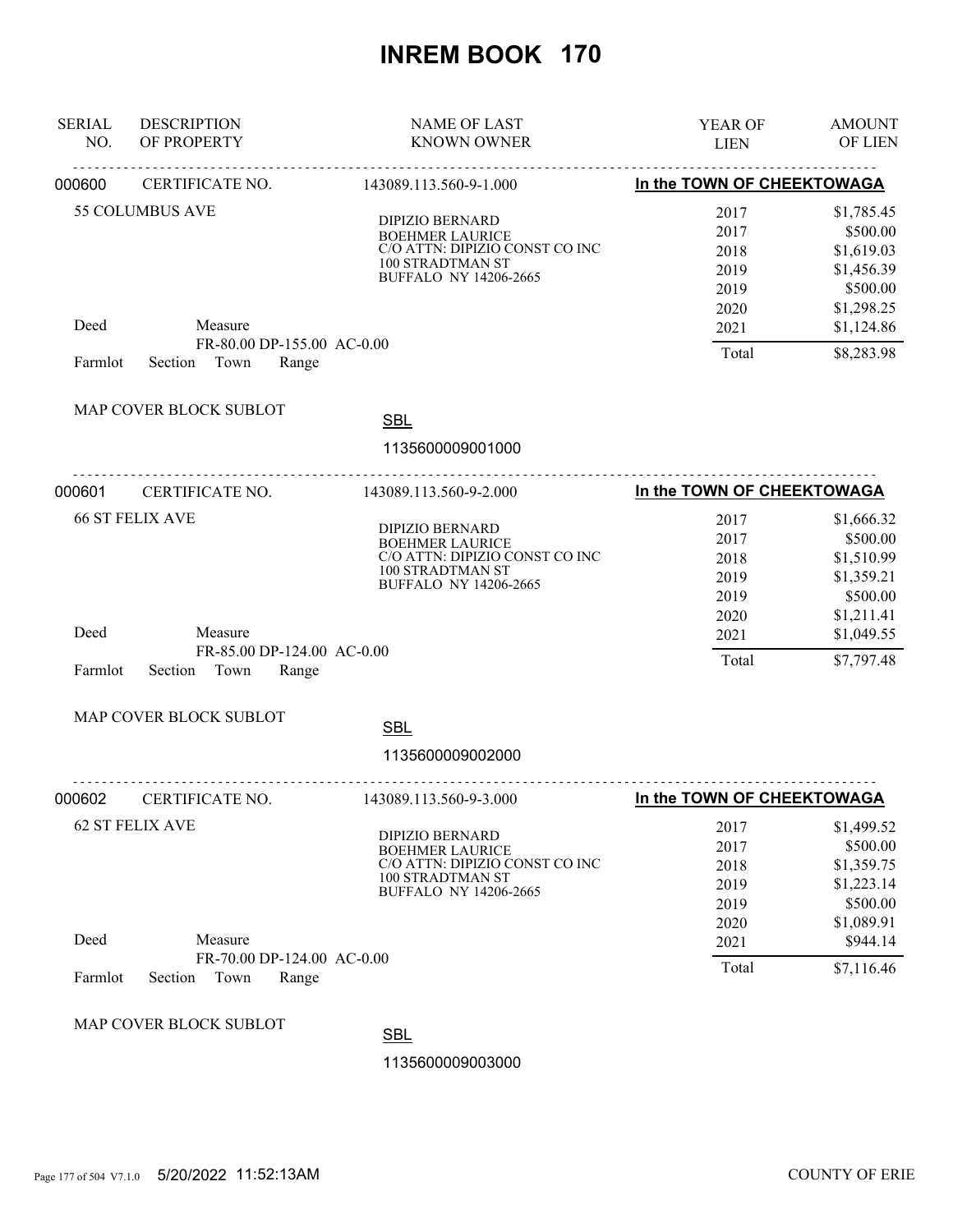| <b>SERIAL</b><br>NO. | <b>DESCRIPTION</b><br>OF PROPERTY                      | <b>NAME OF LAST</b><br><b>KNOWN OWNER</b>                                                                                              | YEAR OF<br><b>LIEN</b>                       | <b>AMOUNT</b><br><b>OF LIEN</b>                                              |
|----------------------|--------------------------------------------------------|----------------------------------------------------------------------------------------------------------------------------------------|----------------------------------------------|------------------------------------------------------------------------------|
| 000603               | <u>.</u><br>CERTIFICATE NO.                            | 143089.113.560-9-4.000                                                                                                                 | In the TOWN OF CHEEKTOWAGA                   |                                                                              |
|                      | <b>58 ST FELIX AVE</b>                                 | <b>DIPIZIO BERNARD</b><br><b>BOEHMER LAURICE</b><br>C/O ATTN: DIPIZIO CONST CO INC<br>100 STRADTMAN ST<br><b>BUFFALO NY 14206-2665</b> | 2017<br>2017<br>2018<br>2019<br>2019<br>2020 | \$1,642.52<br>\$500.00<br>\$1,489.38<br>\$1,339.76<br>\$500.00<br>\$1,194.09 |
| Deed                 | Measure<br>FR-60.00 DP-204.00 AC-0.00                  |                                                                                                                                        | 2021                                         | \$1,034.49                                                                   |
| Farmlot              | Section Town<br>Range                                  |                                                                                                                                        | Total                                        | \$7,700.24                                                                   |
|                      | MAP COVER BLOCK SUBLOT                                 | <b>SBL</b><br>1135600009004000                                                                                                         |                                              |                                                                              |
| 000604               | CERTIFICATE NO.                                        | 143089.113.560-9-5.000                                                                                                                 | In the TOWN OF CHEEKTOWAGA                   |                                                                              |
|                      | 54 ST FELIX AVE                                        | <b>DIPIZIO BERNARD</b><br><b>BOEHMER LAURICE</b><br>C/O ATTN: DIPIZIO CONST CO INC<br>100 STRADTMAN ST<br><b>BUFFALO NY 14206-2665</b> | 2017<br>2017<br>2018<br>2019<br>2019         | \$1,642.52<br>\$500.00<br>\$1,489.38<br>\$1,339.76<br>\$500.00               |
| Deed                 | Measure                                                |                                                                                                                                        | 2020<br>2021                                 | \$1,194.09<br>\$1,034.49                                                     |
| Farmlot              | FR-60.00 DP-204.00 AC-0.00<br>Town<br>Range<br>Section |                                                                                                                                        | Total                                        | \$7,700.24                                                                   |
|                      | MAP COVER BLOCK SUBLOT                                 | <b>SBL</b><br>1135600009005000                                                                                                         |                                              |                                                                              |
| 000605               | <u>.</u><br>CERTIFICATE NO.                            | .<br>143089.113.560-9-6.000                                                                                                            | In the TOWN OF CHEEKTOWAGA                   |                                                                              |
|                      | 50 ST FELIX AVE                                        | <b>DIPIZIO BERNARD</b><br><b>BOEHMER LAURICE</b><br>C/O ATTN: DIPIZIO CONST CO INC<br>100 STRADTMAN ST<br><b>BUFFALO NY 14206-2665</b> | 2017<br>2017<br>2018<br>2019<br>2019<br>2020 | \$1,642.52<br>\$500.00<br>\$1,489.38<br>\$1,339.76<br>\$500.00<br>\$1,194.09 |
| Deed                 | Measure                                                |                                                                                                                                        | 2021                                         | \$1,034.49                                                                   |
| Farmlot              | FR-60.00 DP-204.00 AC-0.00<br>Town<br>Section<br>Range |                                                                                                                                        | Total                                        | \$7,700.24                                                                   |
|                      | MAP COVER BLOCK SUBLOT                                 | <b>SBL</b><br>1135600009006000                                                                                                         |                                              |                                                                              |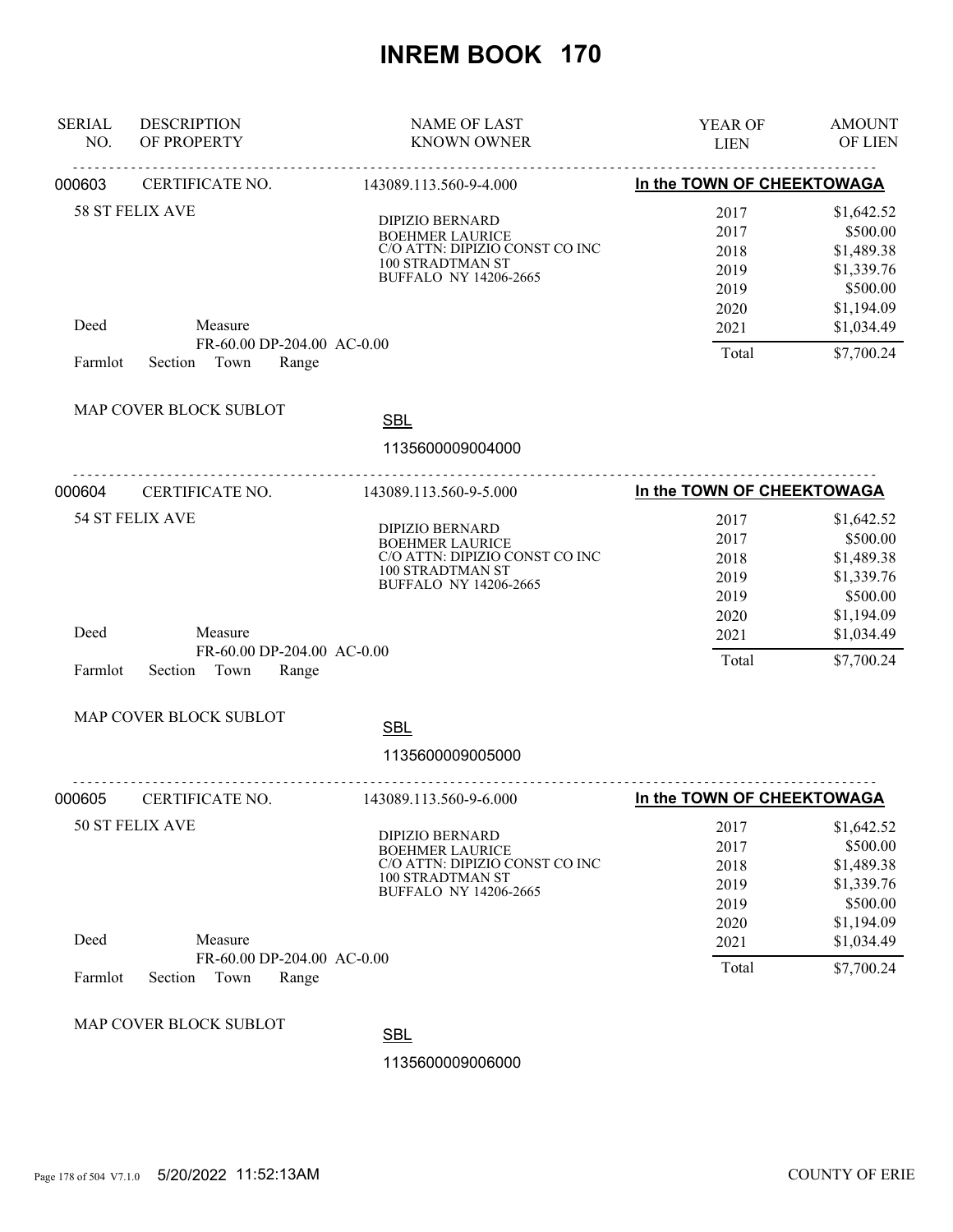| <b>SERIAL</b><br>NO. | <b>DESCRIPTION</b><br>OF PROPERTY                                 | <b>NAME OF LAST</b><br><b>KNOWN OWNER</b>                                                                                              | YEAR OF<br><b>LIEN</b>                       | <b>AMOUNT</b><br>OF LIEN                                                     |
|----------------------|-------------------------------------------------------------------|----------------------------------------------------------------------------------------------------------------------------------------|----------------------------------------------|------------------------------------------------------------------------------|
| 000606               | CERTIFICATE NO.                                                   | 143089.113.560-9-7.000                                                                                                                 | In the TOWN OF CHEEKTOWAGA                   |                                                                              |
|                      | <b>46 ST FELIX AVE</b>                                            | <b>DIPIZIO BERNARD</b><br><b>BOEHMER LAURICE</b><br>C/O ATTN: DIPIZIO CONST CO INC<br>100 STRADTMAN ST<br><b>BUFFALO NY 14206-2665</b> | 2017<br>2017<br>2018<br>2019<br>2019<br>2020 | \$1,642.52<br>\$500.00<br>\$1,489.38<br>\$1,339.76<br>\$500.00<br>\$1,194.09 |
| Deed<br>Farmlot      | Measure<br>FR-60.00 DP-204.00 AC-0.00<br>Town<br>Section<br>Range |                                                                                                                                        | 2021<br>Total                                | \$1,034.49<br>\$7,700.24                                                     |
|                      | MAP COVER BLOCK SUBLOT                                            | <b>SBL</b><br>1135600009007000                                                                                                         |                                              |                                                                              |
| 000607               | CERTIFICATE NO.                                                   | 143089.113.570-2-26.000                                                                                                                | In the TOWN OF CHEEKTOWAGA                   |                                                                              |
|                      | <b>83 RAYMOND AVE</b>                                             | <b>SANDERS CAROLINE</b><br><b>83 RAYMOND AVE</b><br>CHEEKTOWAGA NY 14227                                                               | 2019<br>2019<br>2020<br>2021<br>Total        | \$4,977.70<br>\$500.00<br>\$7,193.03<br>\$6,411.64<br>\$19,082.37            |
| Deed<br>Farmlot      | Measure<br>FR-60.00 DP-145.00 AC-0.00<br>Town<br>Range<br>Section |                                                                                                                                        |                                              |                                                                              |
|                      | MAP COVER BLOCK SUBLOT                                            | <b>SBL</b><br>1135700002026000                                                                                                         |                                              |                                                                              |
| 000609               | CERTIFICATE NO.                                                   | 143089.113.620-2-5.000                                                                                                                 | In the TOWN OF CHEEKTOWAGA                   |                                                                              |
| Mc307<br>60 X 120    | 1480 HARLEM RD<br>311bl 8 41 42                                   | PIJANOWSKI RICHARD<br>1480 HARLEM RD<br><b>BUFFALO NY 14206</b>                                                                        | 2019<br>2019<br>2020<br>2021<br>Total        | \$6,626.16<br>\$500.00<br>\$6,362.57<br>\$5,655.65<br>\$19,144.38            |
| Deed<br>Farmlot      | Measure<br>FR-60.00 DP-112.00 AC-0.00<br>Section<br>Town<br>Range |                                                                                                                                        |                                              |                                                                              |
|                      | MAP COVER BLOCK SUBLOT                                            | <b>SBL</b><br>1136200002005000                                                                                                         |                                              |                                                                              |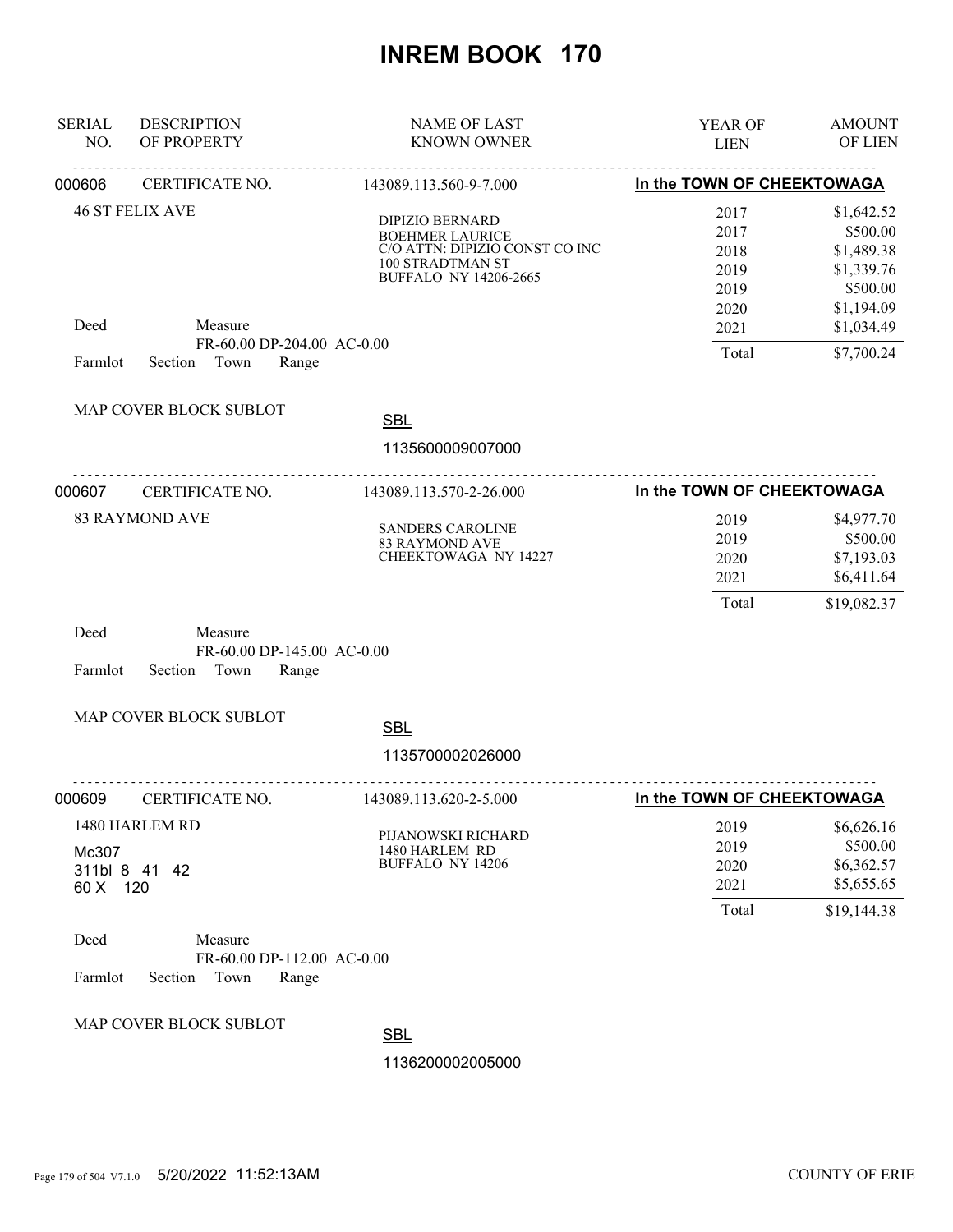| <b>SERIAL</b><br>NO. | <b>DESCRIPTION</b><br>OF PROPERTY                                  | <b>NAME OF LAST</b><br><b>KNOWN OWNER</b>                                                              | YEAR OF<br><b>LIEN</b>                | <b>AMOUNT</b><br>OF LIEN                                          |
|----------------------|--------------------------------------------------------------------|--------------------------------------------------------------------------------------------------------|---------------------------------------|-------------------------------------------------------------------|
| 000610               | CERTIFICATE NO.                                                    | 143089.113.620-3-25.000                                                                                | In the TOWN OF CHEEKTOWAGA            |                                                                   |
| 1506<br>36 X 114     | 1485 HARLEM RD<br>10                                               | KOWAL CHRISTOPHER<br>211 WAGNER AVE<br>SLOAN NY 14212-2157                                             | 2018<br>2019<br>2019<br>2020<br>2021  | \$7,854.95<br>\$8,449.51<br>\$500.00<br>\$7,551.79<br>\$6,566.57  |
| Deed<br>Farmlot      | Measure<br>FR-36.00 DP-111.00 AC-0.00<br>Town<br>Section<br>Range  |                                                                                                        | Total                                 | \$30,922.82                                                       |
|                      | MAP COVER BLOCK SUBLOT<br><u>.</u>                                 | <b>SBL</b><br>1136200003025000                                                                         |                                       |                                                                   |
| 000611               | CERTIFICATE NO.                                                    | 143089.113.630-5-24.000                                                                                | In the TOWN OF CHEEKTOWAGA            |                                                                   |
| 201 HELEN ST         |                                                                    | <b>GUZMAN ALFONZO</b><br>APT ST15-143<br>3843 UNION RD<br>CHEEKTOWAGA NY 14225                         | 2019<br>2019<br>2020<br>2021<br>Total | \$5,019.40<br>\$500.00<br>\$5,001.06<br>\$1,131.06<br>\$11,651.52 |
| Deed<br>Farmlot      | Measure<br>FR-60.00 DP-124.00 AC-0.00<br>Section<br>Town<br>Range  |                                                                                                        |                                       |                                                                   |
|                      | MAP COVER BLOCK SUBLOT                                             | <b>SBL</b><br>1136300005024000                                                                         |                                       |                                                                   |
| 000612               | CERTIFICATE NO.                                                    | .<br>143089.113.650-3-1.100                                                                            | In the TOWN OF CHEEKTOWAGA            |                                                                   |
|                      | 2819 WILLIAM ST                                                    | <b>GRENDA WALTER F JR</b><br><b>GRENDA MARYANN L</b><br><b>5880 BERG RD</b><br><b>BUFFALO NY 14218</b> | 2019<br>2019<br>2020<br>2021<br>Total | \$12,832.86<br>\$500.00<br>\$11,498.17<br>\$9,967.76              |
| Deed<br>Farmlot      | Measure<br>FR-115.89 DP-200.00 AC-0.00<br>Section<br>Town<br>Range |                                                                                                        |                                       | \$34,798.79                                                       |
|                      | MAP COVER BLOCK SUBLOT                                             | <b>SBL</b><br>1136500003001100                                                                         |                                       |                                                                   |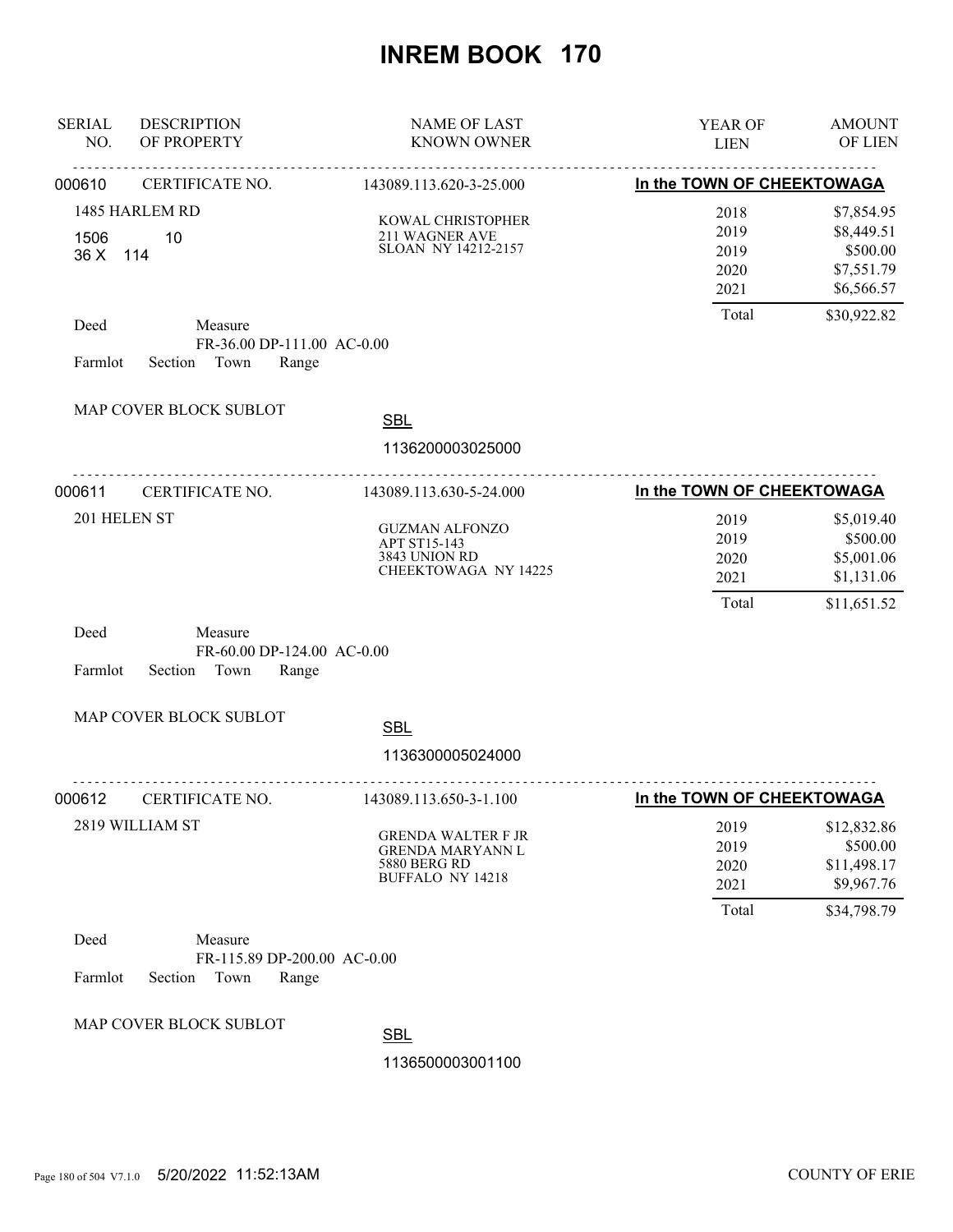| <b>SERIAL</b><br>NO. | <b>DESCRIPTION</b><br>OF PROPERTY                                 | <b>NAME OF LAST</b><br><b>KNOWN OWNER</b>                                               | YEAR OF<br><b>LIEN</b>       | <b>AMOUNT</b><br>OF LIEN                           |
|----------------------|-------------------------------------------------------------------|-----------------------------------------------------------------------------------------|------------------------------|----------------------------------------------------|
| 000613               | CERTIFICATE NO.                                                   | 143089.113.650-3-1.200                                                                  | In the TOWN OF CHEEKTOWAGA   |                                                    |
| 0 CEIL DR            |                                                                   | <b>GRENDA WALTER F JR &amp;</b><br>MARYANN L<br><b>5880 BERG RD</b><br>BUFFALO NY 14218 | 2019<br>2019<br>2020<br>2021 | \$1,688.19<br>\$500.00<br>\$1,509.01<br>\$1,307.50 |
|                      |                                                                   |                                                                                         | Total                        | \$5,004.70                                         |
| Deed<br>Farmlot      | Measure<br>FR-89.00 DP-115.89 AC-0.00<br>Town<br>Section<br>Range |                                                                                         |                              |                                                    |
|                      | MAP COVER BLOCK SUBLOT                                            |                                                                                         |                              |                                                    |
|                      |                                                                   | <b>SBL</b>                                                                              |                              |                                                    |
|                      |                                                                   | 1136500003001200                                                                        |                              |                                                    |
| 000614               | CERTIFICATE NO.                                                   | 143089.113.690-2-15.000                                                                 | In the TOWN OF CHEEKTOWAGA   |                                                    |
| 0 PARKER ST          |                                                                   |                                                                                         | 2005                         | \$2,280.87                                         |
|                      | 395bl 6 23 To 26                                                  | <b>BENTEN TIMOTHY</b><br>216 ASHLAND AVE                                                | 2006                         | \$3,302.43                                         |
| 117X                 | 120                                                               | <b>BUFFALO NY 14222</b>                                                                 | 2007                         | \$3,181.11                                         |
|                      |                                                                   |                                                                                         | 2008                         | \$2,952.52                                         |
|                      |                                                                   |                                                                                         | 2009                         | \$2,748.47                                         |
|                      |                                                                   |                                                                                         | 2010                         | \$2,644.47                                         |
| Deed                 | Measure                                                           |                                                                                         | 2011                         | \$2,571.84                                         |
|                      | FR-117.00 DP-120.00 AC-0.00                                       |                                                                                         | 2012                         | \$2,647.11                                         |
| Farmlot              | Town<br>Section<br>Range                                          |                                                                                         | 2013                         | \$2,446.97                                         |
|                      |                                                                   |                                                                                         | 2014                         | \$2,258.74                                         |
|                      | MAP COVER BLOCK SUBLOT                                            |                                                                                         | 2015                         | \$2,059.53                                         |
|                      |                                                                   | <b>SBL</b>                                                                              | 2016                         | \$1,904.57                                         |
|                      |                                                                   | 1136900002015000                                                                        | 2017                         | \$1,690.21                                         |
|                      |                                                                   |                                                                                         | 2018                         | \$1,532.58                                         |
|                      |                                                                   |                                                                                         | 2019                         | \$1,378.64                                         |
|                      |                                                                   |                                                                                         | 2019<br>2020                 | \$500.00<br>\$1,228.76                             |
|                      |                                                                   |                                                                                         | 2021                         | \$1,064.61                                         |
|                      |                                                                   |                                                                                         | Total                        | \$38,393.43                                        |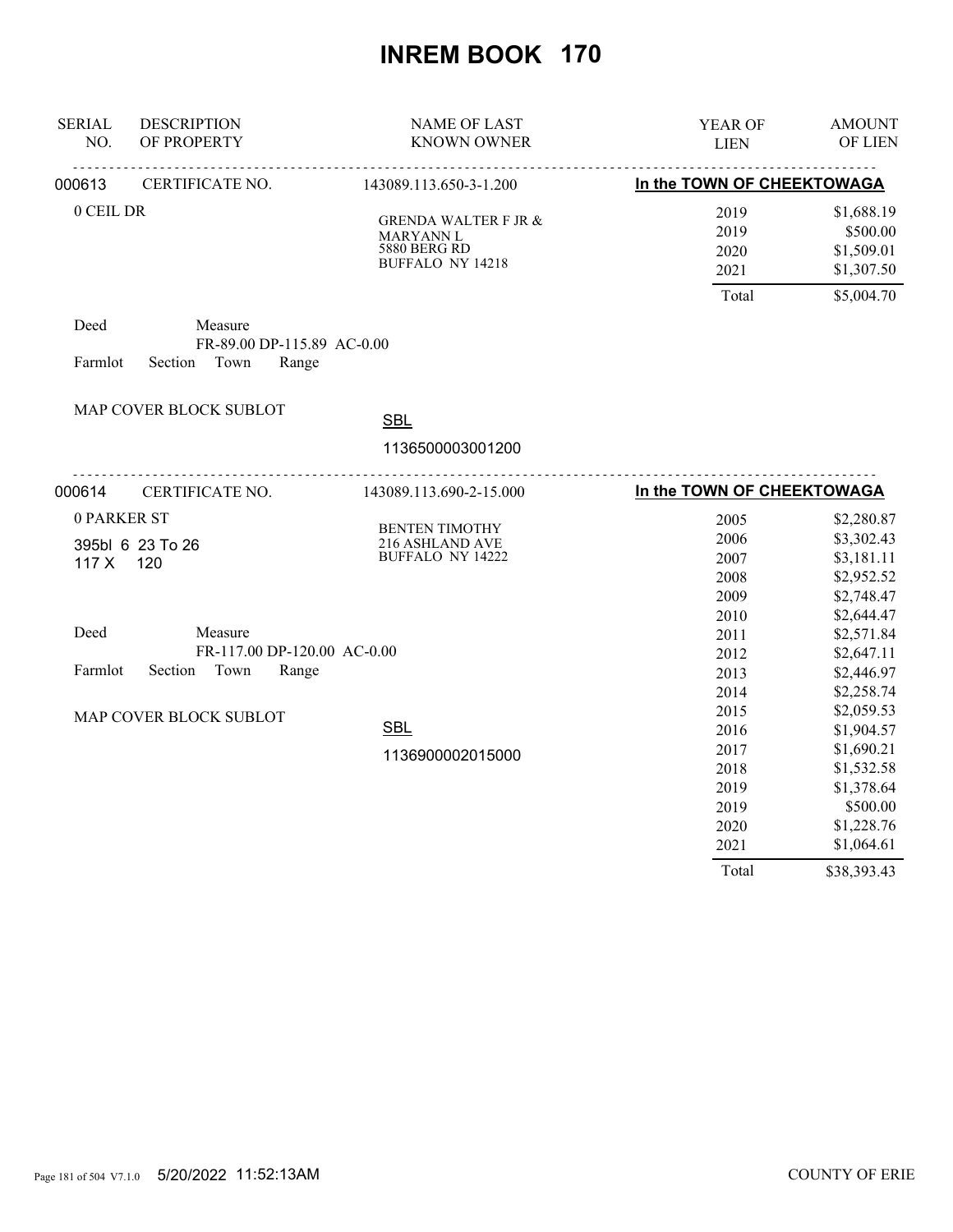| <b>SERIAL</b><br>NO. | <b>DESCRIPTION</b><br>OF PROPERTY | <b>NAME OF LAST</b><br><b>KNOWN OWNER</b> | YEAR OF<br><b>LIEN</b>     | <b>AMOUNT</b><br>OF LIEN |
|----------------------|-----------------------------------|-------------------------------------------|----------------------------|--------------------------|
| 000615               | CERTIFICATE NO.                   | 143089.113.690-2-16.000                   | In the TOWN OF CHEEKTOWAGA |                          |
|                      | 0 MC LAUGHLIN                     | <b>BENTEN TIMOTHY</b>                     | 2005                       | \$989.15                 |
| 395bl 6              | 22                                | 216 ASHLAND AVE                           | 2006                       | \$1,421.70               |
| 35 X 117             |                                   | <b>BUFFALO NY 14222</b>                   | 2007                       | \$1,368.73               |
|                      |                                   |                                           | 2008                       | \$1,270.03               |
|                      |                                   |                                           | 2009                       | \$1,186.32               |
|                      |                                   |                                           | 2010                       | \$1,143.31               |
| Deed                 | Measure                           |                                           | 2011                       | \$1,112.62               |
|                      | FR-35.00 DP-117.00 AC-0.00        |                                           | 2012                       | \$1,142.00               |
| Farmlot              | Town<br>Section<br>Range          |                                           | 2013                       | \$1,055.99               |
|                      |                                   |                                           | 2014                       | \$975.07                 |
|                      | MAP COVER BLOCK SUBLOT            |                                           | 2015                       | \$884.57                 |
|                      |                                   | <b>SBL</b>                                | 2016                       | \$816.67                 |
|                      |                                   | 1136900002016000                          | 2017                       | \$725.13                 |
|                      |                                   |                                           | 2018                       | \$657.56                 |
|                      |                                   |                                           | 2019                       | \$591.53                 |
|                      |                                   |                                           | 2019                       | \$500.00                 |
|                      |                                   |                                           | 2020                       | \$525.77                 |
|                      |                                   |                                           | 2021                       | \$454.69                 |
|                      |                                   |                                           | Total                      | \$16,820.84              |
| 000616               | CERTIFICATE NO.                   | 143089.113.690-2-18.100                   | In the TOWN OF CHEEKTOWAGA |                          |
|                      | 0 MC LAUGHLIN                     | <b>BENTEN TIMOTHY</b>                     | 2005                       | \$1,919.17               |
|                      | 395bl 6 18 To 20                  | 216 ASHLAND AVE                           | 2006                       | \$2,775.91               |
|                      |                                   |                                           |                            |                          |

| <b>U</b> UUU U UUUU |                            | 210   101112  11 112   12 12 |      |            |
|---------------------|----------------------------|------------------------------|------|------------|
|                     |                            | <b>BUFFALO NY 14222</b>      | 2007 | \$2,673.72 |
|                     |                            |                              | 2008 | \$2,481.36 |
|                     |                            |                              | 2009 | \$2,311.07 |
|                     |                            |                              | 2010 | \$2,224.22 |
| Deed                | Measure                    |                              | 2011 | \$2,163.28 |
|                     | FR-90.00 DP-117.00 AC-0.00 |                              | 2012 | \$2,225.66 |
| Farmlot             | Town<br>Section<br>Range   |                              | 2013 | \$2,057.45 |
|                     |                            |                              | 2014 | \$1,899.28 |
|                     | MAP COVER BLOCK SUBLOT     |                              | 2015 | \$1,725.93 |
|                     |                            | <b>SBL</b>                   | 2016 | \$1,595.66 |
|                     |                            | 1136900002018100             | 2017 | \$1,416.18 |
|                     |                            |                              | 2018 | \$1,284.09 |
|                     |                            |                              | 2019 | \$1,155.12 |
|                     |                            |                              | 2019 | \$500.00   |
|                     |                            |                              | 2020 | \$1,029.14 |
|                     |                            |                              | 2021 | \$891.44   |

Total \$32,328.68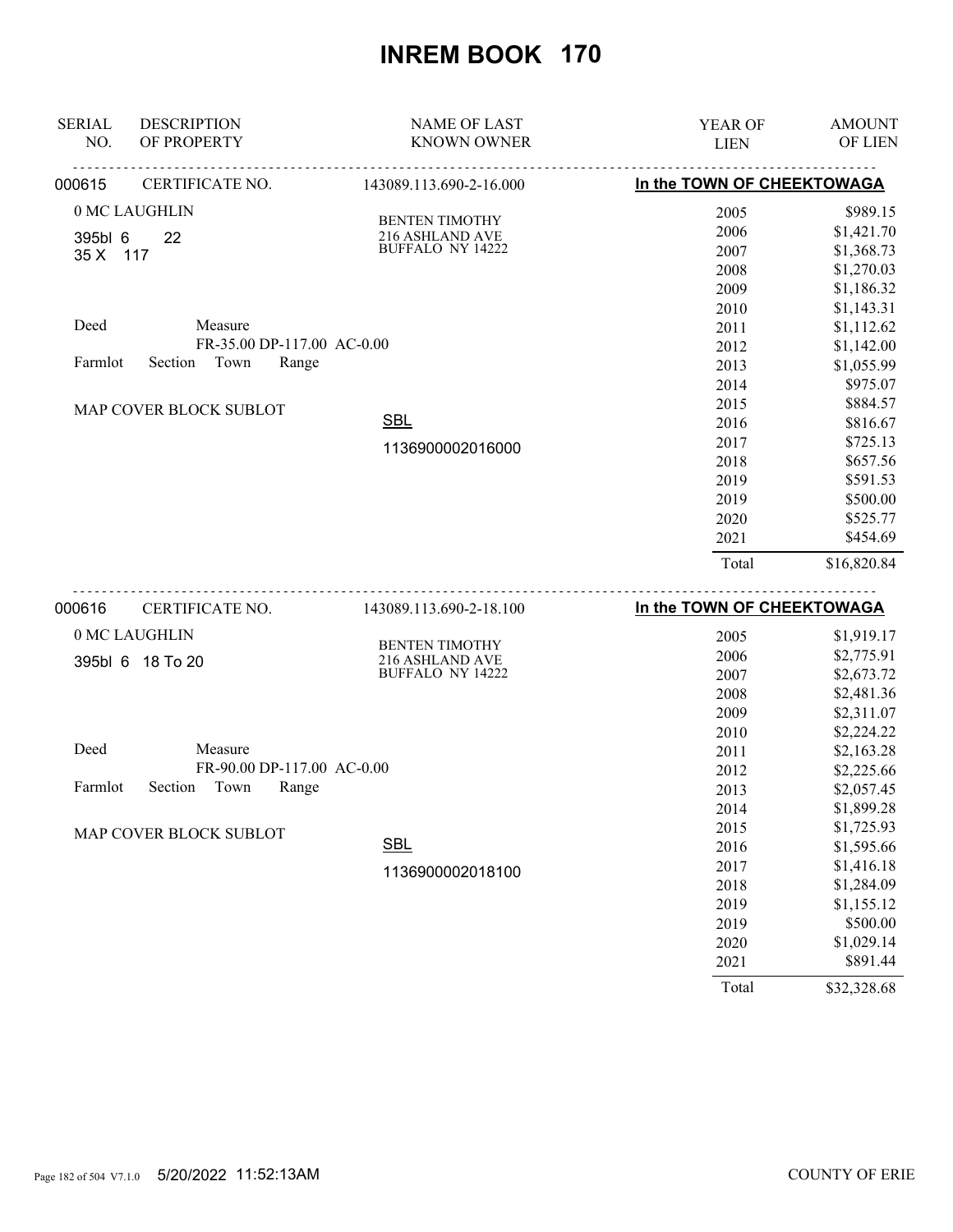| <b>SERIAL</b>       | <b>DESCRIPTION</b>          | <b>NAME OF LAST</b>                 | YEAR OF                    | <b>AMOUNT</b> |
|---------------------|-----------------------------|-------------------------------------|----------------------------|---------------|
| NO.                 | OF PROPERTY                 | <b>KNOWN OWNER</b>                  | <b>LIEN</b>                | OF LIEN       |
| 000617              | CERTIFICATE NO.             | 143089.113.690-2-24.000             | In the TOWN OF CHEEKTOWAGA |               |
|                     | 0 MC LAUGHLIN               | STACHOWSKI NORBERT V                | 2009                       | \$457.83      |
| 395bl 6             | 8                           |                                     | 2010                       | \$993.21      |
| 30 X 117            |                             | 69 JENNY LN<br>CHEEKTOWAGA NY 14225 | 2011                       | \$966.62      |
|                     |                             |                                     | 2012                       | \$991.41      |
|                     |                             |                                     | 2013                       | \$916.93      |
|                     |                             |                                     | 2014                       | \$846.66      |
| Deed                | Measure                     |                                     | 2015                       | \$768.57      |
|                     | FR-30.00 DP-117.00 AC-0.00  |                                     | 2016                       | \$709.19      |
| Farmlot             | Section<br>Town<br>Range    |                                     | 2017                       | \$629.84      |
|                     |                             |                                     | 2018                       | \$571.10      |
|                     | MAP COVER BLOCK SUBLOT      |                                     | 2018                       | \$500.00      |
|                     |                             | <b>SBL</b>                          | 2019                       | \$513.78      |
|                     |                             | 1136900002024000                    | 2019                       | \$500.00      |
|                     |                             |                                     | 2020                       | \$456.31      |
|                     |                             |                                     | 2021                       | \$394.47      |
|                     |                             |                                     | Total                      | \$10,215.92   |
| 000618              | <u>.</u><br>CERTIFICATE NO. | 143089.113.690-2-25.000             | In the TOWN OF CHEEKTOWAGA |               |
|                     | 0 MC LAUGHLIN               |                                     | 2009                       | \$457.83      |
|                     |                             | STACHOWSKI NORBERT V<br>69 JENNY LN | 2010                       | \$993.21      |
| 395bl 6<br>30 X 117 | $\overline{7}$              | CHEEKTOWAGA NY 14225                | 2011                       | \$966.62      |
|                     |                             |                                     | 2012                       | \$991.41      |
|                     |                             |                                     | 2013                       | \$916.93      |
|                     |                             |                                     | 2014                       | \$846.66      |
| Deed                | Measure                     |                                     | 2015                       | \$768.57      |
|                     | FR-30.00 DP-117.00 AC-0.00  |                                     | 2016                       | \$709.19      |
| Farmlot             | Section<br>Town<br>Range    |                                     | 2017                       | \$629.84      |
|                     |                             |                                     | 2018                       | \$571.10      |
|                     |                             |                                     | 2018                       | \$500.00      |
|                     | MAP COVER BLOCK SUBLOT      | <b>SBL</b>                          | 2019                       | \$513.78      |
|                     |                             | 1136900002025000                    | 2019                       | \$500.00      |
|                     |                             |                                     | 2020                       | \$456.31      |
|                     |                             |                                     | 2021                       | \$394.47      |
|                     |                             |                                     | Total                      | \$10,215.92   |

Page 183 of 504 V7.1.0 5/20/2022 11:52:13AM COUNTY OF ERIE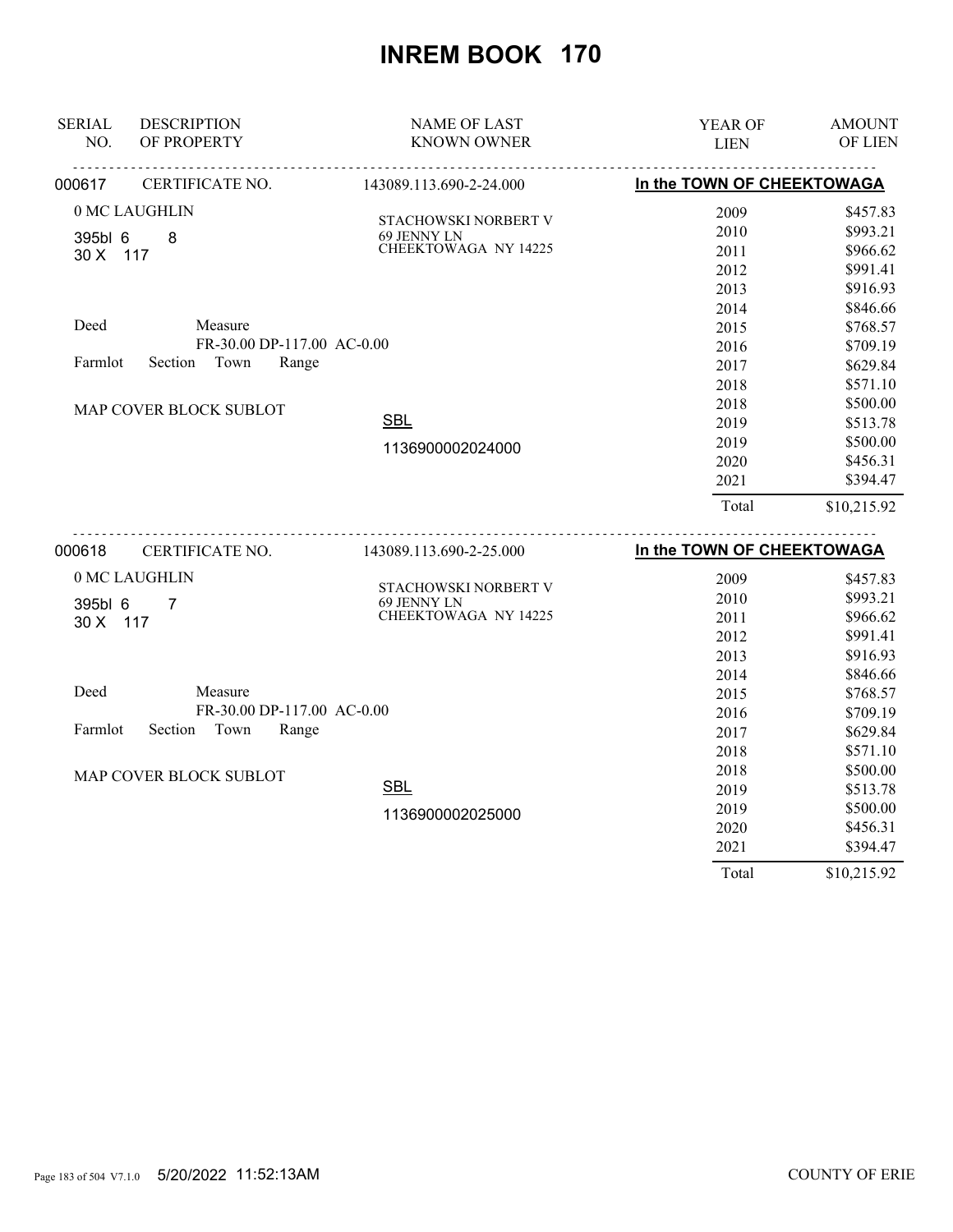| <b>SERIAL</b><br>NO.                                    | <b>DESCRIPTION</b><br>OF PROPERTY                                                                | <b>NAME OF LAST</b><br><b>KNOWN OWNER</b>                                                            | YEAR OF<br><b>LIEN</b>                                                                                                        | <b>AMOUNT</b><br>OF LIEN                                                                                                                                                                        |
|---------------------------------------------------------|--------------------------------------------------------------------------------------------------|------------------------------------------------------------------------------------------------------|-------------------------------------------------------------------------------------------------------------------------------|-------------------------------------------------------------------------------------------------------------------------------------------------------------------------------------------------|
| 000619                                                  | CERTIFICATE NO.                                                                                  | 143089.113.690-2-28.000                                                                              | In the TOWN OF CHEEKTOWAGA                                                                                                    |                                                                                                                                                                                                 |
| 0 MC LAUGHLIN<br>395bl 6<br>30 X 117<br>Deed<br>Farmlot | 4<br>Measure<br>FR-30.00 DP-117.00 AC-0.00<br>Section<br>Town<br>Range<br>MAP COVER BLOCK SUBLOT | STACHOWSKI NORBERT V<br>69 JENNY LN<br><b>CHEEKTOWAGA NY 14225</b><br><b>SBL</b><br>1136900002028000 | 2009<br>2010<br>2011<br>2012<br>2013<br>2014<br>2015<br>2016<br>2017<br>2018<br>2018<br>2019<br>2019<br>2020<br>2021<br>Total | \$457.83<br>\$993.21<br>\$966.62<br>\$991.41<br>\$916.93<br>\$846.66<br>\$768.57<br>\$709.19<br>\$629.84<br>\$571.10<br>\$500.00<br>\$513.78<br>\$500.00<br>\$456.31<br>\$394.47<br>\$10,215.92 |
| 000621<br>139 BRIGHT ST                                 | CERTIFICATE NO.                                                                                  | 143089.113.710-3-3.000<br><b>GUNSHER GARY</b><br>139 BRIGHT ST<br><b>CHEEKTOWAGA NY 14206</b>        | In the TOWN OF CHEEKTOWAGA<br>2019<br>2019<br>2021<br>Total                                                                   | \$8,924.93<br>\$500.00<br>\$6,774.00<br>\$16,198.93                                                                                                                                             |

| Deed |                            | Measure |                            |  |
|------|----------------------------|---------|----------------------------|--|
|      |                            |         | FR-45.00 DP-118.32 AC-0.00 |  |
|      | Farmlot Section Town Range |         |                            |  |

MAP COVER BLOCK SUBLOT

SBL

1137100003003000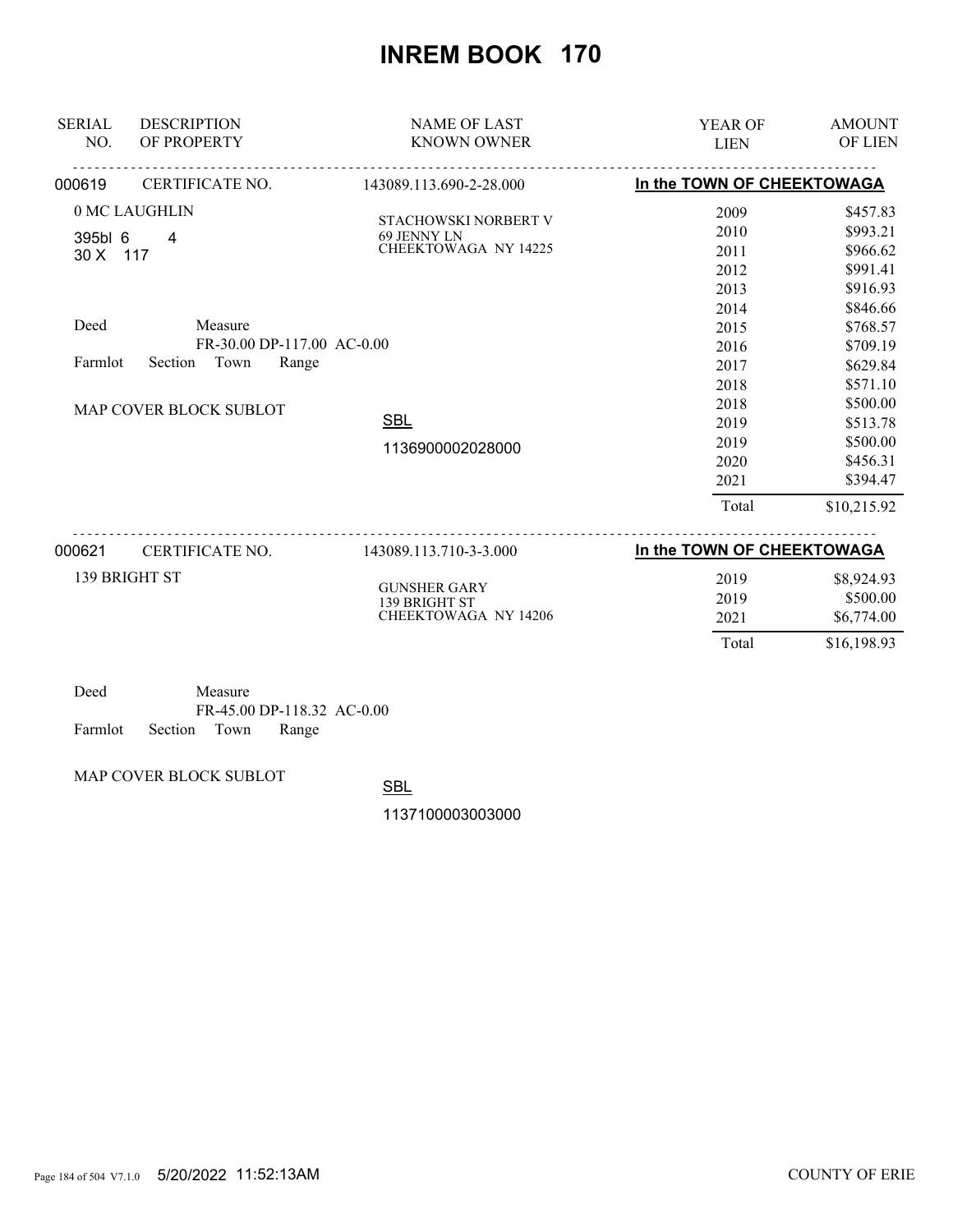| <b>SERIAL</b><br>NO. | <b>DESCRIPTION</b><br>OF PROPERTY | <b>NAME OF LAST</b><br><b>KNOWN OWNER</b> | YEAR OF<br><b>LIEN</b>     | <b>AMOUNT</b><br>OF LIEN |
|----------------------|-----------------------------------|-------------------------------------------|----------------------------|--------------------------|
| 000622               | CERTIFICATE NO.                   | 143089.113.720-3-13.000                   | In the TOWN OF CHEEKTOWAGA |                          |
| 0 WILLIAM ST         |                                   |                                           | 1995                       | \$183.53                 |
|                      | Rp Adj Thruway                    | WOLKENSTEIN OLGA<br>APT 3610              | 1996                       | \$467.54                 |
|                      | 120 X 105/146                     | 361 NORTHHAMPTON R                        | 1997                       | \$380.11                 |
|                      |                                   | WEST PALM BEACH FL 33417-1764             | 1998                       | \$543.41                 |
|                      |                                   |                                           | 1999                       | \$556.99                 |
|                      |                                   |                                           | 2000                       | \$429.94                 |
| Deed                 | Measure                           |                                           | 2001                       | \$425.25                 |
|                      | FR-120.00 DP-146.00 AC-0.00       |                                           | 2002                       | \$415.41                 |
| Farmlot              | Town<br>Section<br>Range          |                                           | 2003                       | \$409.83                 |
|                      |                                   |                                           | 2004                       | \$418.38                 |
|                      | MAP COVER BLOCK SUBLOT            |                                           | 2005                       | \$435.56                 |
|                      |                                   | <b>SBL</b>                                | 2006                       | \$443.85                 |
|                      |                                   | 1137200003013000                          | 2007                       | \$426.18                 |
|                      |                                   |                                           | 2008                       | \$395.01                 |
|                      |                                   |                                           | 2009                       | \$373.94                 |
|                      |                                   |                                           | 2010                       | \$332.71                 |
|                      |                                   |                                           | 2011                       | \$324.66<br>\$329.14     |
|                      |                                   |                                           | 2012<br>2013               | \$304.93                 |
|                      |                                   |                                           | 2014                       | \$281.83                 |
|                      |                                   |                                           | 2015                       | \$260.90                 |
|                      |                                   |                                           | 2016                       | \$239.08                 |
|                      |                                   |                                           | 2017                       | \$212.84                 |
|                      |                                   |                                           | 2018                       | \$193.02                 |
|                      |                                   |                                           | 2019                       | \$500.00                 |
|                      |                                   |                                           | 2019                       | \$173.65                 |
|                      |                                   |                                           | 2020                       | \$152.52                 |
|                      |                                   |                                           | 2021                       | \$130.89                 |
|                      |                                   |                                           | Total                      | \$9,741.10               |
| 000623               | CERTIFICATE NO.                   | 143089.113.770-2-22.000                   | In the TOWN OF CHEEKTOWAGA |                          |
|                      | 0 MC LAUGHLIN                     |                                           | 2008                       | \$1,063.18               |
|                      |                                   | <b>BLANC ANDRE</b>                        | 2009                       | \$2,404.84               |
|                      |                                   | APT B-6<br>281 CROWN ST                   | 2010                       | \$2,314.26               |
|                      |                                   | <b>BROOKLYN NY 11225-3027</b>             | 2011                       | \$2,250.86               |
|                      |                                   |                                           | 2012                       | \$2,315.96               |
|                      |                                   |                                           | 2013                       | \$2,141.00               |
| Deed                 | Measure                           |                                           | 2014                       | \$1,976.33               |
|                      | FR-96.00 DP-117.00 AC-0.00        |                                           | 2015                       | \$1,798.46               |
| Farmlot              | Section<br>Town<br>Range          |                                           | 2016                       | \$1,662.80               |
|                      |                                   |                                           | 2017                       | \$1,475.74               |
|                      | MAP COVER BLOCK SUBLOT            |                                           | 2018                       | \$1,338.13               |
|                      |                                   | <b>SBL</b>                                | 2019                       | \$1,203.72               |
|                      |                                   | 1137700002022000                          | 2019                       | \$500.00                 |
|                      |                                   |                                           | 2020                       | \$1,072.56               |
|                      |                                   |                                           | 2021                       | \$929.07                 |
|                      |                                   |                                           | Total                      | \$24,446.91              |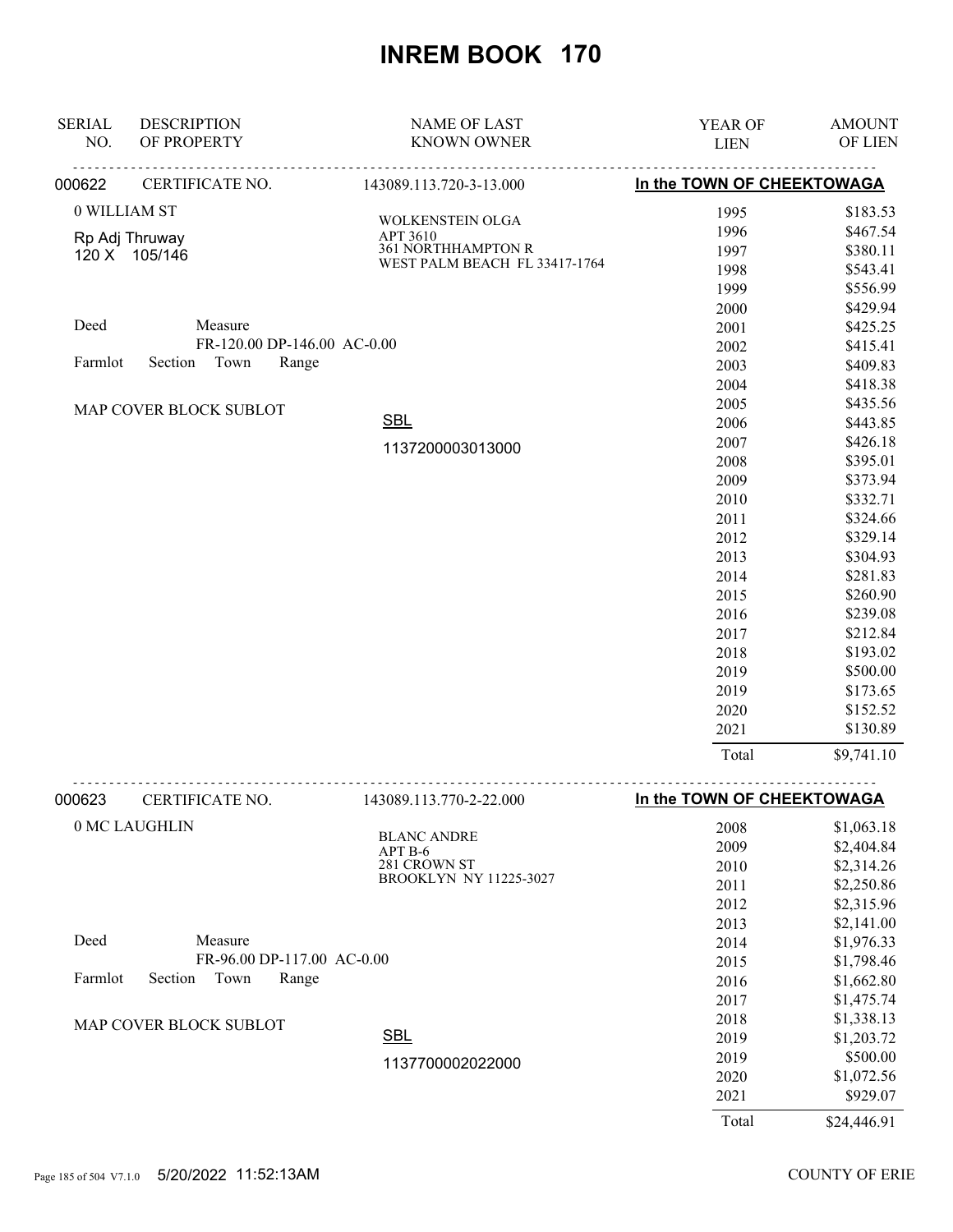| <b>SERIAL</b> | <b>DESCRIPTION</b>         | <b>NAME OF LAST</b>                      | YEAR OF                    | <b>AMOUNT</b> |
|---------------|----------------------------|------------------------------------------|----------------------------|---------------|
| NO.           | OF PROPERTY                | <b>KNOWN OWNER</b>                       | <b>LIEN</b>                | OF LIEN       |
| 000624        | CERTIFICATE NO.            | 143089.113.770-2-27.000                  | In the TOWN OF CHEEKTOWAGA |               |
|               | 0 MC LAUGHLIN              |                                          | 1997                       | \$383.83      |
|               |                            | KUBICKI ISADORE<br>C/O ATTN: MARIE POPEK | 1998                       | \$912.38      |
|               |                            | 276 TOWERS BLVD                          | 1999                       | \$936.53      |
|               |                            | CHEEKTOWAGA NY 14227-2543                | 2000                       | \$825.22      |
|               |                            |                                          | 2001                       | \$2,599.10    |
|               |                            |                                          | 2002                       | \$2,556.24    |
| Deed          | Measure                    |                                          | 2003                       | \$2,535.18    |
|               | FR-90.00 DP-117.00 AC-0.00 |                                          | 2004                       | \$2,627.52    |
| Farmlot       | Town<br>Range<br>Section   |                                          | 2005                       | \$2,767.98    |
|               |                            |                                          | 2006                       | \$2,775.91    |
|               | MAP COVER BLOCK SUBLOT     |                                          | 2007                       | \$2,673.72    |
|               |                            | <b>SBL</b>                               | 2008                       | \$2,481.36    |
|               |                            | 1137700002027000                         | 2009                       | \$2,311.07    |
|               |                            |                                          | 2010                       | \$2,224.22    |
|               |                            |                                          | 2011                       | \$2,163.28    |
|               |                            |                                          | 2012                       | \$2,225.66    |
|               |                            |                                          | 2013                       | \$2,057.45    |
|               |                            |                                          | 2014                       | \$1,899.28    |
|               |                            |                                          | 2015                       | \$1,725.93    |
|               |                            |                                          | 2016                       | \$1,595.66    |
|               |                            |                                          | 2017                       | \$1,416.18    |
|               |                            |                                          | 2018                       | \$1,284.09    |
|               |                            |                                          | 2019                       | \$1,155.12    |
|               |                            |                                          | 2019                       | \$500.00      |
|               |                            |                                          | 2020                       | \$1,029.14    |
|               |                            |                                          | 2021                       | \$891.44      |
|               |                            |                                          | Total                      | \$46,553.49   |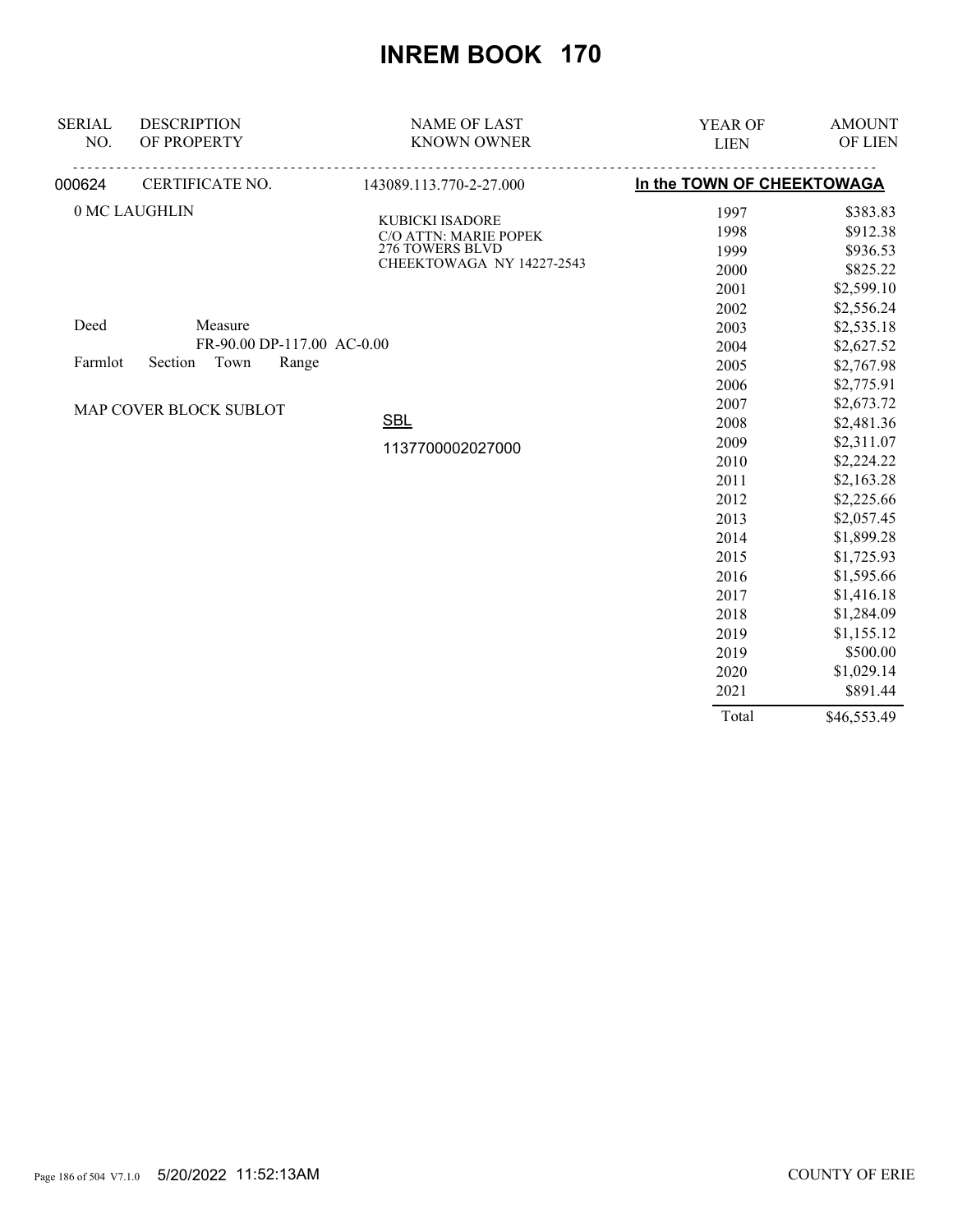| <b>SERIAL</b> | <b>DESCRIPTION</b>         | <b>NAME OF LAST</b>                      | YEAR OF                    | <b>AMOUNT</b>  |
|---------------|----------------------------|------------------------------------------|----------------------------|----------------|
| NO.           | OF PROPERTY                | <b>KNOWN OWNER</b>                       | <b>LIEN</b>                | <b>OF LIEN</b> |
| 000625        | CERTIFICATE NO.            | 143089.113.770-2-28.000                  | In the TOWN OF CHEEKTOWAGA |                |
|               | 0 MC LAUGHLIN              | KUBICKI ISADORE                          | 1997                       | \$268.56       |
|               |                            | 276 TOWERS BLVD                          | 1998                       | \$625.98       |
|               |                            | CHEEKTOWAGA NY 14227-2543                | 1999                       | \$645.23       |
|               |                            |                                          | 2000                       | \$573.69       |
|               |                            |                                          | 2001                       | \$2,073.13     |
|               |                            |                                          | 2002                       | \$2,038.14     |
| Deed          | Measure                    |                                          | 2003                       | \$2,020.98     |
|               | FR-60.00 DP-117.00 AC-0.00 |                                          | 2004                       | \$2,093.09     |
| Farmlot       | Section<br>Town<br>Range   |                                          | 2005                       | \$2,203.68     |
|               |                            |                                          | 2006                       | \$2,211.62     |
|               | MAP COVER BLOCK SUBLOT     |                                          | 2007                       | \$2,129.98     |
|               |                            | <b>SBL</b>                               | 2008                       | \$1,976.66     |
|               |                            | 1137700002028000                         | 2009                       | \$1,842.39     |
|               |                            |                                          | 2010                       | \$1,773.77     |
|               |                            |                                          | 2011                       | \$1,725.44     |
|               |                            |                                          | 2012                       | \$1,774.14     |
|               |                            |                                          | 2013                       | \$1,640.19     |
|               |                            |                                          | 2014                       | \$1,514.25     |
|               |                            |                                          | 2015                       | \$1,377.78     |
|               |                            |                                          | 2016                       | \$1,273.32     |
|               |                            |                                          | 2017                       | \$1,130.23     |
|               |                            |                                          | 2018                       | \$1,024.86     |
|               |                            |                                          | 2019                       | \$921.89       |
|               |                            |                                          | 2019                       | \$500.00       |
|               |                            |                                          | 2020                       | \$820.83       |
|               |                            |                                          | 2021                       | \$710.69       |
|               |                            |                                          | Total                      | \$36,890.52    |
| 000626        | CERTIFICATE NO.            | 143089.113.800-1-13.100                  | In the TOWN OF CHEEKTOWAGA |                |
|               | <b>404 CAYUGA CREEK RD</b> |                                          | 2019                       | \$8,783.50     |
|               |                            | JERS IMPROVE HOMES LLC<br>96 SUNRIDGE DR | 2019                       | \$500.00       |

 2021 \$7,545.45 Total \$25,509.10

2020 \$8,680.15

Deed Measure FR-94.82 DP-170.81 AC-0.00 Farmlot Section Town Range

MAP COVER BLOCK SUBLOT

**SBL** 

1138000001013100

AMHERST NY 14228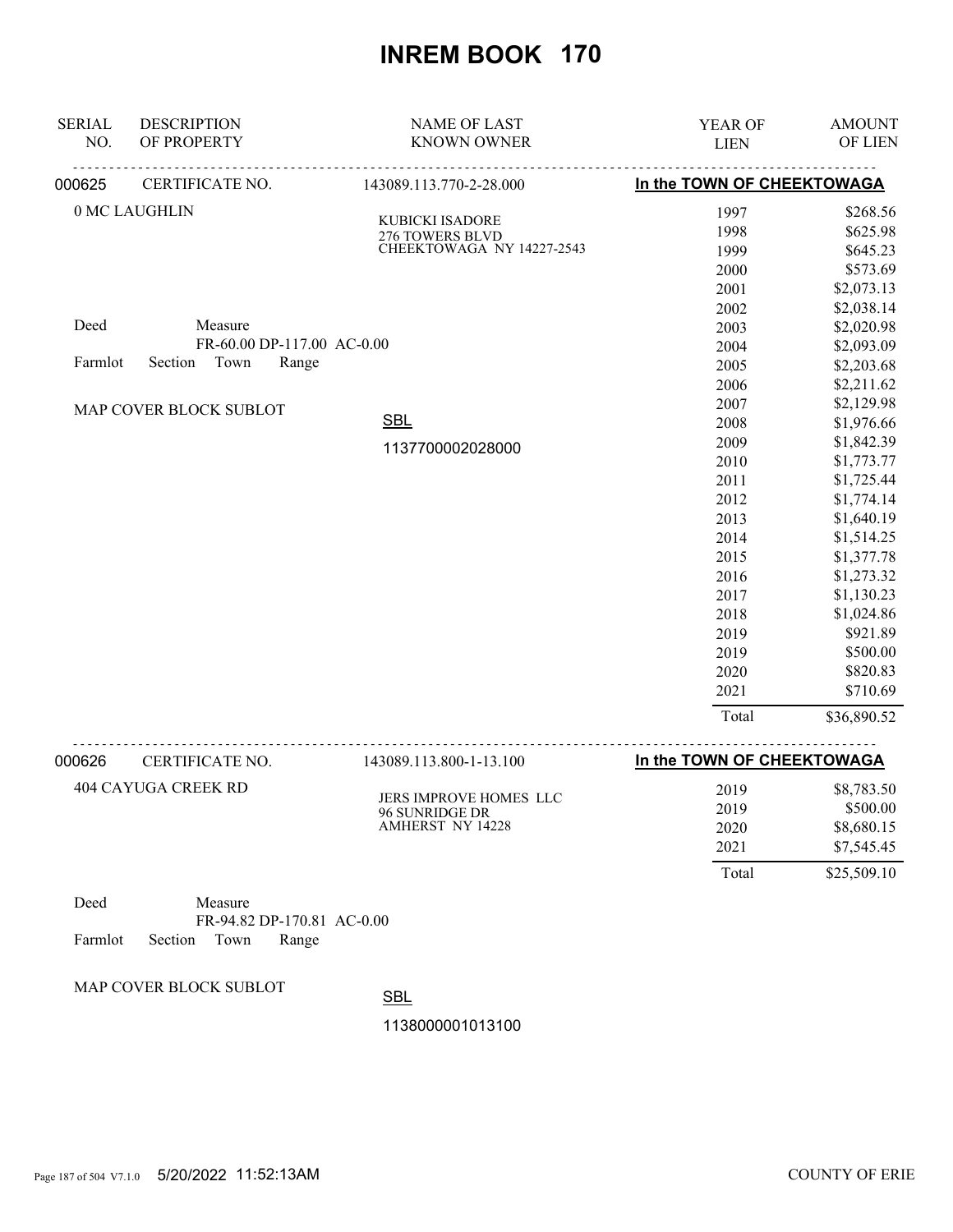| <b>SERIAL</b><br>NO. | <b>DESCRIPTION</b><br>OF PROPERTY | <b>NAME OF LAST</b><br><b>KNOWN OWNER</b>    | YEAR OF<br><b>LIEN</b>     | <b>AMOUNT</b><br>OF LIEN |
|----------------------|-----------------------------------|----------------------------------------------|----------------------------|--------------------------|
| 000628               | <u>.</u><br>CERTIFICATE NO.       | .<br>143089.114.060-2-83.000                 | In the TOWN OF CHEEKTOWAGA |                          |
|                      | <b>COMO PARK BLVD</b>             |                                              | 2010                       | \$1,229.38               |
|                      |                                   | <b>KRAJEWSKI CHRIS</b>                       | 2011                       | \$3,684.43               |
| Adj Rr Tracks        |                                   | 1 BURDETTE DR<br><b>CHEEKTOWAGA NY 14225</b> | 2012                       | \$3,480.77               |
|                      |                                   |                                              | 2013                       | \$3,018.61               |
|                      |                                   |                                              | 2014                       | \$2,849.84               |
|                      |                                   |                                              | 2015                       | \$2,524.13               |
| Deed                 | Measure                           |                                              | 2016                       | \$2,338.30               |
|                      | FR-200.00 DP-465.00 AC-0.00       |                                              | 2017                       | \$2,082.33               |
| Farmlot              | Section Town<br>Range             |                                              | 2019                       | \$500.00                 |
|                      | MAP COVER BLOCK SUBLOT            |                                              | Total                      | \$21,707.79              |
|                      |                                   | <b>SBL</b>                                   |                            |                          |
|                      |                                   | 1140600002083000                             |                            |                          |
| 000632               | CERTIFICATE NO.                   | 143089.123.270-9-10.000                      | In the TOWN OF CHEEKTOWAGA |                          |
|                      | <b>75 SHANLEY ST</b>              |                                              | 2019                       | \$3,609.34               |
|                      |                                   | SAADAT INC.<br>339 MYSTIC ST                 | 2019                       | \$500.00                 |
|                      |                                   | <b>BUFFALO NY 14220</b>                      | 2020                       | \$7,030.99               |
|                      |                                   |                                              | 2021                       | \$6,114.78               |
|                      |                                   |                                              | Total                      | \$17,255.11              |
| Deed                 | Measure                           |                                              |                            |                          |
|                      | FR-60.00 DP-100.00 AC-0.00        |                                              |                            |                          |
| Farmlot              | Section<br>Town<br>Range          |                                              |                            |                          |
|                      | MAP COVER BLOCK SUBLOT            | <b>SBL</b>                                   |                            |                          |
|                      |                                   | 1232700009010000                             |                            |                          |
| 000633               | .<br>CERTIFICATE NO.              | .<br>143089.123.360-5-9.000                  | In the TOWN OF CHEEKTOWAGA |                          |
|                      | 34 MEADOWBROOK PKWY               |                                              | 2019                       | \$6,095.86               |
|                      |                                   | <b>TERRAY DOUGLAS</b>                        | 2019                       | \$500.00                 |
|                      |                                   | 34 MEADOWBROOK PKWY<br>CHEEKTOWAGA NY 14206  | 2020                       | \$5,668.23               |
|                      |                                   |                                              | 2021                       | \$5,053.27               |
|                      |                                   |                                              | Total                      | \$17,317.36              |
| Deed                 | Measure                           |                                              |                            |                          |
|                      | FR-45.00 DP-100.00 AC-0.00        |                                              |                            |                          |
| Farmlot              | Section<br>Town<br>Range          |                                              |                            |                          |
|                      |                                   |                                              |                            |                          |
|                      | MAP COVER BLOCK SUBLOT            | <b>SBL</b>                                   |                            |                          |
|                      |                                   |                                              |                            |                          |
|                      |                                   | 1233600005009000                             |                            |                          |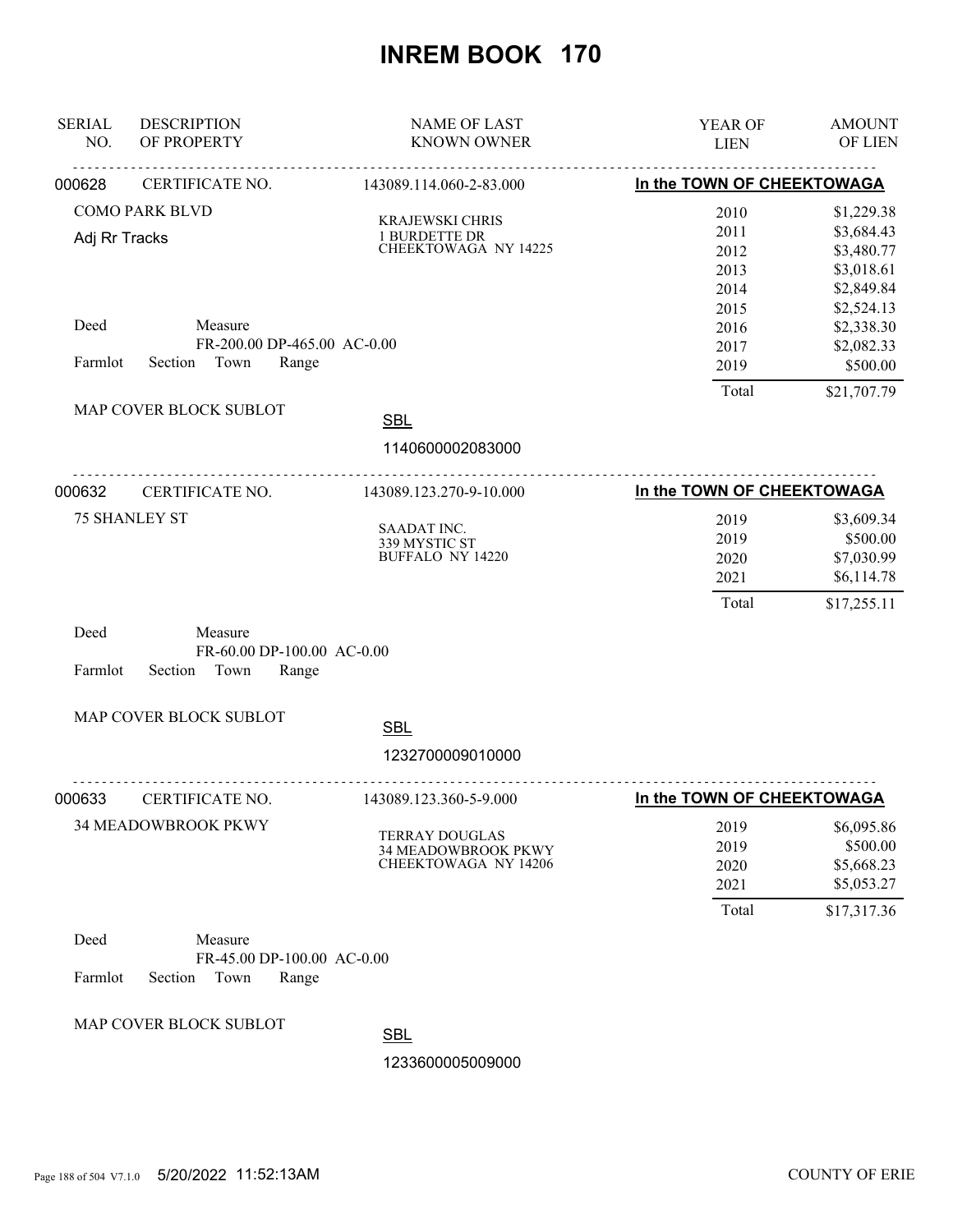| <b>SERIAL</b><br>NO. | <b>DESCRIPTION</b><br>OF PROPERTY | <b>NAME OF LAST</b><br><b>KNOWN OWNER</b>       | YEAR OF<br><b>LIEN</b>     | <b>AMOUNT</b><br>OF LIEN |
|----------------------|-----------------------------------|-------------------------------------------------|----------------------------|--------------------------|
| 000634               | CERTIFICATE NO.                   | <u>.</u><br>143089.123.360-5-30.100             | In the TOWN OF CHEEKTOWAGA |                          |
|                      | <b>63 WILLOWLAWN PKWY</b>         |                                                 | 2017                       | \$8,494.01               |
|                      |                                   | RICHARDSON DUWUAN                               | 2018                       | \$9,427.74               |
|                      |                                   | RICHARDSON RAMONA<br>63 WILLOWLAWN PKWY         | 2018                       | \$500.00                 |
|                      |                                   | <b>CHEEKTOWAGA NY 14206</b>                     | 2019                       | \$8,492.95               |
|                      |                                   |                                                 | 2019                       | \$500.00                 |
|                      |                                   |                                                 | 2020                       | \$7,587.53               |
| Deed                 | Measure                           |                                                 | 2021                       | \$6,130.93               |
|                      | FR-60.00 DP-100.00 AC-0.00        |                                                 |                            |                          |
| Farmlot              | Section Town<br>Range             |                                                 | Total                      | \$41,133.16              |
|                      | MAP COVER BLOCK SUBLOT            |                                                 |                            |                          |
|                      |                                   | <b>SBL</b>                                      |                            |                          |
|                      |                                   | 1233600005030100                                |                            |                          |
| 000635               | CERTIFICATE NO.                   | 143089.124.000-5-32.000                         | In the TOWN OF CHEEKTOWAGA |                          |
|                      | 0 MAISHOSS ST                     |                                                 | 2001                       | \$3,319.78               |
|                      |                                   | FRONCKOWIAK SYLVESTER                           | 2002                       | \$3,279.16               |
|                      |                                   | C/O ATTN: ROBERT S FRONCKOWIA<br><b>UNKNOWN</b> | 2003                       | \$3,259.69               |
|                      |                                   |                                                 | 2004                       | \$3,365.64               |
|                      |                                   |                                                 | 2005                       | \$3,517.85               |
|                      |                                   |                                                 | 2006                       | \$3,532.21               |
| Deed                 | Measure                           |                                                 | 2007                       | \$3,414.94               |
|                      | FR-50.00 DP-307.00 AC-0.00        |                                                 | 2008                       | \$3,179.91               |
| Farmlot              | Section Town<br>Range             |                                                 | 2009                       | \$2,967.41               |
|                      |                                   |                                                 | 2009                       | \$400.00                 |
|                      | MAP COVER BLOCK SUBLOT            |                                                 | 2010                       | \$2,865.07               |
|                      |                                   | <b>SBL</b>                                      | 2011                       | \$2,801.85               |
|                      |                                   | 1240000005032000                                | 2011                       | \$500.00                 |
|                      |                                   |                                                 | 2012                       | \$2,900.30               |
|                      |                                   |                                                 | 2013                       | \$2,687.73               |
|                      |                                   |                                                 | 2014                       | \$790.44                 |
|                      |                                   |                                                 | 2015                       | \$719.11                 |
|                      |                                   |                                                 | 2016                       | \$663.04                 |
|                      |                                   |                                                 | 2017                       | \$589.49                 |
|                      |                                   |                                                 | 2018                       | \$532.98                 |
|                      |                                   |                                                 | 2019                       | \$500.00                 |
|                      |                                   |                                                 | 2019                       | \$479.83                 |
|                      |                                   |                                                 | 2020                       | \$427.01                 |
|                      |                                   |                                                 | 2021                       | \$368.97                 |
|                      |                                   |                                                 | Total                      | \$47,062.41              |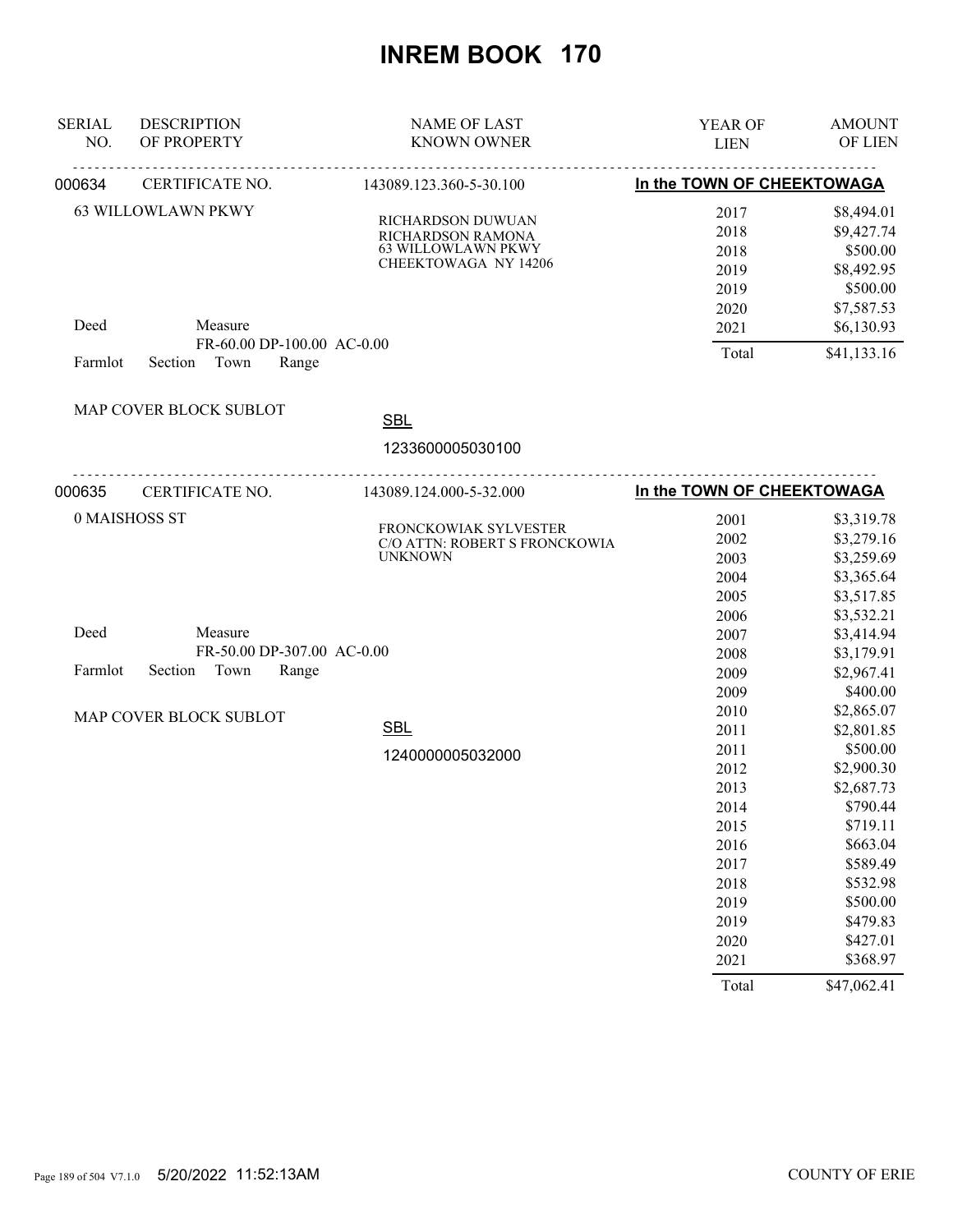| <b>SERIAL</b><br>NO. | <b>DESCRIPTION</b><br>OF PROPERTY                                 | <b>NAME OF LAST</b><br><b>KNOWN OWNER</b>                                                  | YEAR OF<br><b>LIEN</b>               | <b>AMOUNT</b><br>OF LIEN                                 |
|----------------------|-------------------------------------------------------------------|--------------------------------------------------------------------------------------------|--------------------------------------|----------------------------------------------------------|
| 000636               | <u>.</u><br>CERTIFICATE NO.                                       | <u>.</u><br>143089.125.050-5-6.000                                                         | In the TOWN OF CHEEKTOWAGA           |                                                          |
|                      | <b>87 FRADINE DR</b>                                              | STANEV LUBA LIFE USE<br><b>STANEV IVAN</b><br><b>87 FRADINE DR</b><br>CHEEKTOWAGA NY 14227 | 2019<br>2019<br>2020<br>2021         | \$5,918.66<br>\$500.00<br>\$7,852.71<br>\$7,643.19       |
|                      |                                                                   |                                                                                            | Total                                | \$21,914.56                                              |
| Deed<br>Farmlot      | Measure<br>FR-50.00 DP-114.50 AC-0.00<br>Section Town<br>Range    |                                                                                            |                                      |                                                          |
|                      | MAP COVER BLOCK SUBLOT                                            | <b>SBL</b>                                                                                 |                                      |                                                          |
|                      |                                                                   | 1250500005006000                                                                           |                                      |                                                          |
| 000638               | <u>.</u><br>CERTIFICATE NO.                                       | 143089.125.060-11-14.000                                                                   | In the TOWN OF CHEEKTOWAGA           |                                                          |
| 225 SEINE DR         |                                                                   | <b>GUZMAN TOMAS &amp; W</b><br>233 N SEINE DR<br>CHEEKTOWAGA NY 14227-3155                 | 2018<br>2019<br>2019<br>2020<br>2021 | \$435.36<br>\$712.39<br>\$500.00<br>\$647.15<br>\$564.36 |
| Deed<br>Farmlot      | Measure<br>FR-35.00 DP-105.00 AC-0.00<br>Section<br>Town<br>Range |                                                                                            | Total                                | \$2,859.26                                               |
|                      | MAP COVER BLOCK SUBLOT                                            | <b>SBL</b>                                                                                 |                                      |                                                          |
|                      |                                                                   | 1250600011014000                                                                           |                                      |                                                          |
| 000639               | CERTIFICATE NO.                                                   | 143089.125.060-11-15.000                                                                   | In the TOWN OF CHEEKTOWAGA           |                                                          |
| 229 SEINE DR         |                                                                   | <b>GUZMAN TOMAS &amp; W</b><br>233 N SEINE DR<br>CHEEKTOWAGA NY 14227-3155                 | 2018<br>2019<br>2019<br>2020<br>2021 | \$604.16<br>\$997.65<br>\$500.00<br>\$907.55<br>\$792.07 |
| Deed<br>Farmlot      | Measure<br>FR-50.00 DP-105.00 AC-0.00<br>Section<br>Town<br>Range |                                                                                            | Total                                | \$3,801.43                                               |
|                      | MAP COVER BLOCK SUBLOT                                            | <b>SBL</b><br>1250600011015000                                                             |                                      |                                                          |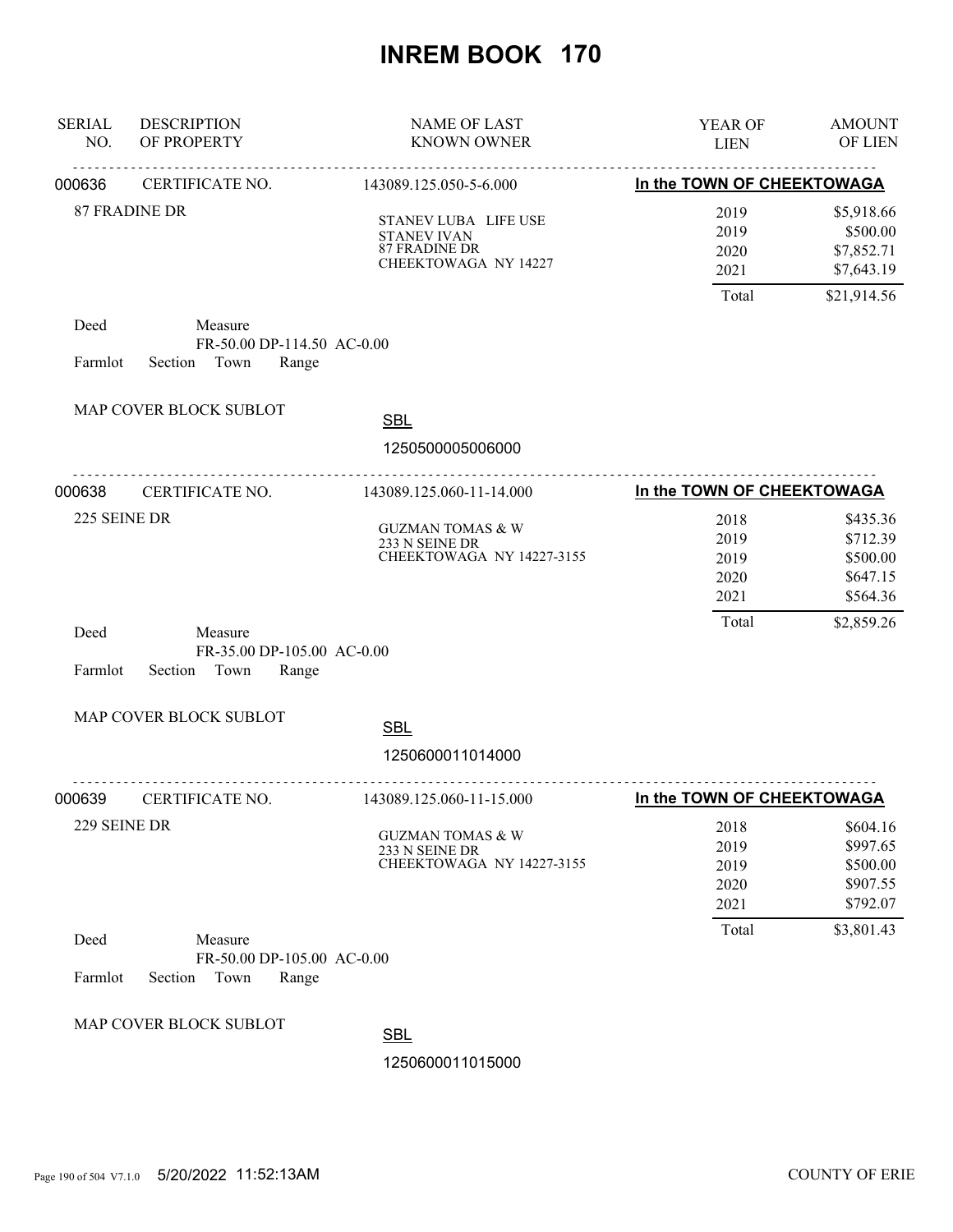| <b>SERIAL</b><br>NO. | <b>DESCRIPTION</b><br>OF PROPERTY                                  | <b>NAME OF LAST</b><br><b>KNOWN OWNER</b>                                                    | <b>YEAR OF</b><br><b>LIEN</b>        | <b>AMOUNT</b><br>OF LIEN                                         |
|----------------------|--------------------------------------------------------------------|----------------------------------------------------------------------------------------------|--------------------------------------|------------------------------------------------------------------|
| 000640               | <b>CERTIFICATE NO.</b>                                             | 143089.125.060-11-16.000                                                                     | In the TOWN OF CHEEKTOWAGA           |                                                                  |
| 233 SEINE DR         |                                                                    | <b>GUZMAN TOMAS</b><br><b>GUZMAN PASCUALA</b><br>233 N SEINE DR<br>CHEEKTOWAGA NY 14227-3155 | 2019<br>2019<br>2020<br>2021         | \$6,727.75<br>\$500.00<br>\$6,168.83<br>\$5,428.56               |
|                      |                                                                    |                                                                                              | Total                                | \$18,825.14                                                      |
| Deed<br>Farmlot      | Measure<br>FR-50.00 DP-105.00 AC-0.00<br>Section Town<br>Range     |                                                                                              |                                      |                                                                  |
|                      | MAP COVER BLOCK SUBLOT                                             | <b>SBL</b>                                                                                   |                                      |                                                                  |
|                      |                                                                    | 1250600011016000                                                                             |                                      |                                                                  |
| 000642               | <b>CERTIFICATE NO.</b>                                             | 143089.125.080-8-27.111                                                                      | In the TOWN OF CHEEKTOWAGA           |                                                                  |
|                      | 0 V/L BORDEN RD                                                    | KOLKIEWICZ WALTER<br>6191 CLINTON ST<br><b>ELMA NY 14059</b>                                 | 2014<br>2015<br>2016<br>2017<br>2018 | \$1,459.65<br>\$1,330.56<br>\$1,226.09<br>\$1,098.17<br>\$988.94 |
| Deed<br>Farmlot      | Measure<br>FR-100.00 DP-803.27 AC-0.00<br>Section<br>Town<br>Range |                                                                                              | 2019<br>2019<br>2020<br>2021         | \$896.45<br>\$500.00<br>\$792.29<br>\$685.15                     |
|                      | MAP COVER BLOCK SUBLOT                                             |                                                                                              | Total                                | \$8,977.30                                                       |
|                      |                                                                    | <b>SBL</b><br>1250800008027111                                                               |                                      |                                                                  |
| 000643               | CERTIFICATE NO.                                                    | .<br>143089.125.080-8-27.114                                                                 | In the TOWN OF CHEEKTOWAGA           |                                                                  |
|                      | 0 V/L BORDEN RD                                                    | KOLKIEWICZ WALTER<br><b>6191 CLINTON ST</b><br>ELMA NY 14059-9423                            | 2014<br>2015<br>2016<br>2017<br>2018 | \$1,059.87<br>\$962.52<br>\$883.03<br>\$791.31<br>\$712.68       |
| Deed<br>Farmlot      | Measure<br>FR-100.00 DP-100.00 AC-0.00<br>Section<br>Town<br>Range |                                                                                              | 2019<br>2019<br>2020                 | \$645.42<br>\$500.00<br>\$568.94<br>\$487.16                     |
|                      |                                                                    |                                                                                              | 2021<br>Total                        | \$6,610.93                                                       |
|                      | MAP COVER BLOCK SUBLOT                                             | <b>SBL</b>                                                                                   |                                      |                                                                  |
|                      |                                                                    | 1250800008027114                                                                             |                                      |                                                                  |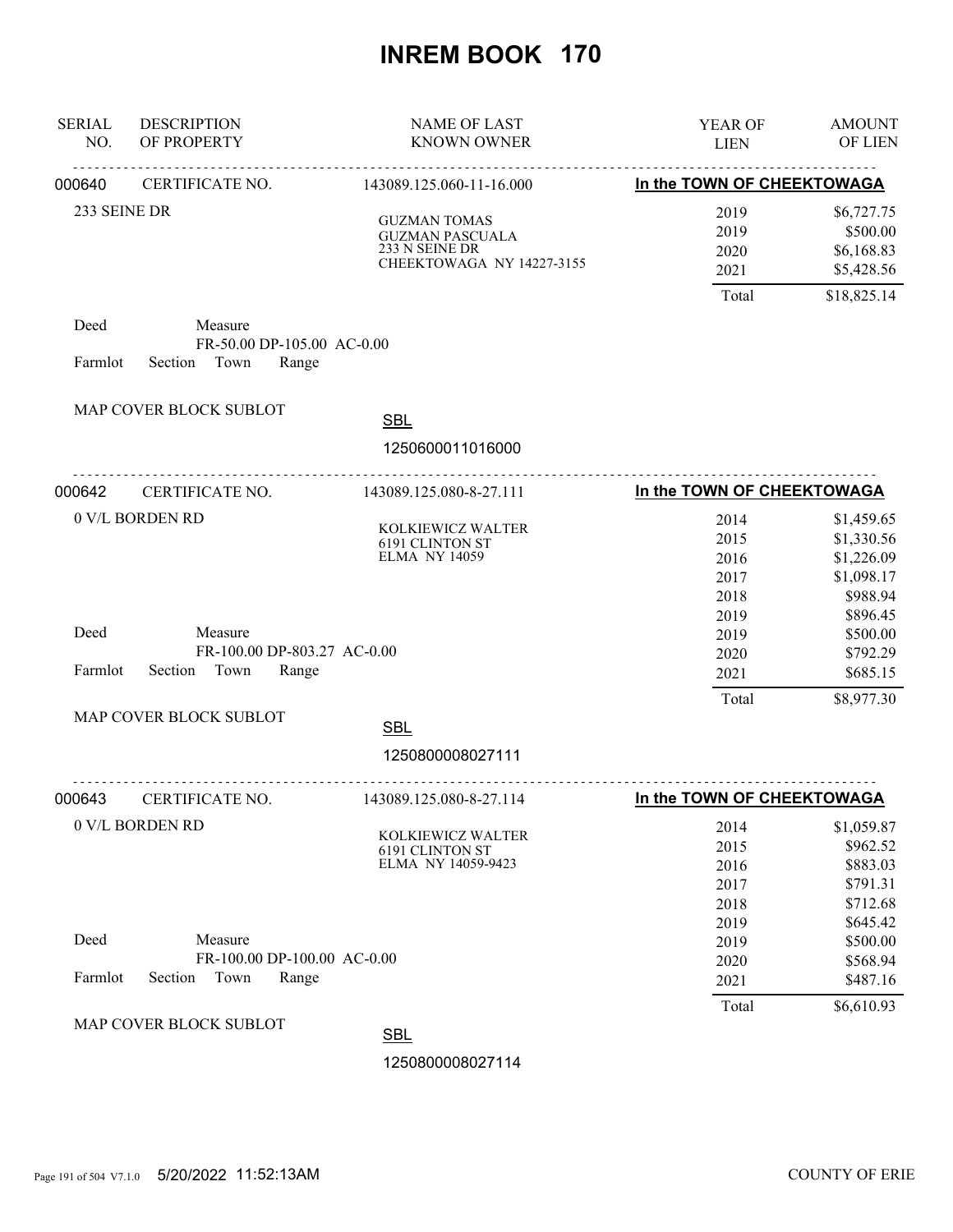| <b>SERIAL</b> | <b>DESCRIPTION</b>         | <b>NAME OF LAST</b>                         | YEAR OF                    | <b>AMOUNT</b> |
|---------------|----------------------------|---------------------------------------------|----------------------------|---------------|
| NO.           | OF PROPERTY                | <b>KNOWN OWNER</b>                          | <b>LIEN</b>                | OF LIEN       |
| 000644        | CERTIFICATE NO.            | 143089.125.080-8-27.200                     | In the TOWN OF CHEEKTOWAGA |               |
|               | 0 DUBONNET DR              |                                             | 2009                       | \$713.98      |
|               |                            | KOLKIEWICZ WALTER<br><b>6191 CLINTON ST</b> | 2011                       | \$662.98      |
|               |                            | ELMA NY 14059                               | 2012                       | \$625.43      |
|               |                            |                                             | 2013                       | \$587.01      |
|               |                            |                                             | 2014                       | \$553.91      |
|               |                            |                                             | 2015                       | \$499.02      |
| Deed          | Measure                    |                                             | 2016                       | \$458.36      |
|               | FR-30.00 DP-144.71 AC-0.00 |                                             | 2017                       | \$410.80      |
| Farmlot       | Section<br>Town<br>Range   |                                             | 2018                       | \$370.10      |
|               |                            |                                             | 2019                       | \$500.00      |
|               | MAP COVER BLOCK SUBLOT     |                                             | 2019                       | \$335.33      |
|               |                            | <b>SBL</b>                                  | 2020                       | \$294.91      |
|               |                            | 1250800008027200                            | 2021                       | \$254.11      |
|               |                            |                                             | Total                      | \$6,265.94    |
| 000645        | CERTIFICATE NO.            | 143089.125.080-8-27.300                     | In the TOWN OF CHEEKTOWAGA |               |
|               | 0 DUBONNET DR              |                                             | 2006                       | \$1,164.36    |
|               |                            | <b>BOLDT RICHARD M</b>                      | 2007                       | \$1,102.39    |
|               |                            | <b>BOLDT LINDA L</b><br>39 FRANTZEN TER     | 2008                       | \$1,012.86    |
|               |                            | <b>BUFFALO NY 14227-3203</b>                | 2009                       | \$974.99      |
|               |                            |                                             | 2010                       | \$935.56      |
|               |                            |                                             | 2011                       | \$903.35      |
| Deed          | Measure                    |                                             | 2012                       | \$852.34      |
|               | FR-30.00 DP-260.00 AC-0.00 |                                             | 2013                       | \$799.99      |
| Farmlot       | Range<br>Section<br>Town   |                                             | 2014                       | \$755.18      |
|               |                            |                                             | 2015                       | \$681.27      |
|               | MAP COVER BLOCK SUBLOT     |                                             | 2016                       | \$626.64      |
|               |                            | <b>SBL</b>                                  | 2017                       | \$561.45      |
|               |                            | 1250800008027300                            | 2018                       | \$505.74      |
|               |                            |                                             | 2019                       | \$500.00      |
|               |                            |                                             | 2019                       | \$458.31      |
|               |                            |                                             | 2020                       | \$403.90      |
|               |                            |                                             | 2021                       | \$348.59      |
|               |                            |                                             | Total                      | \$12,586.92   |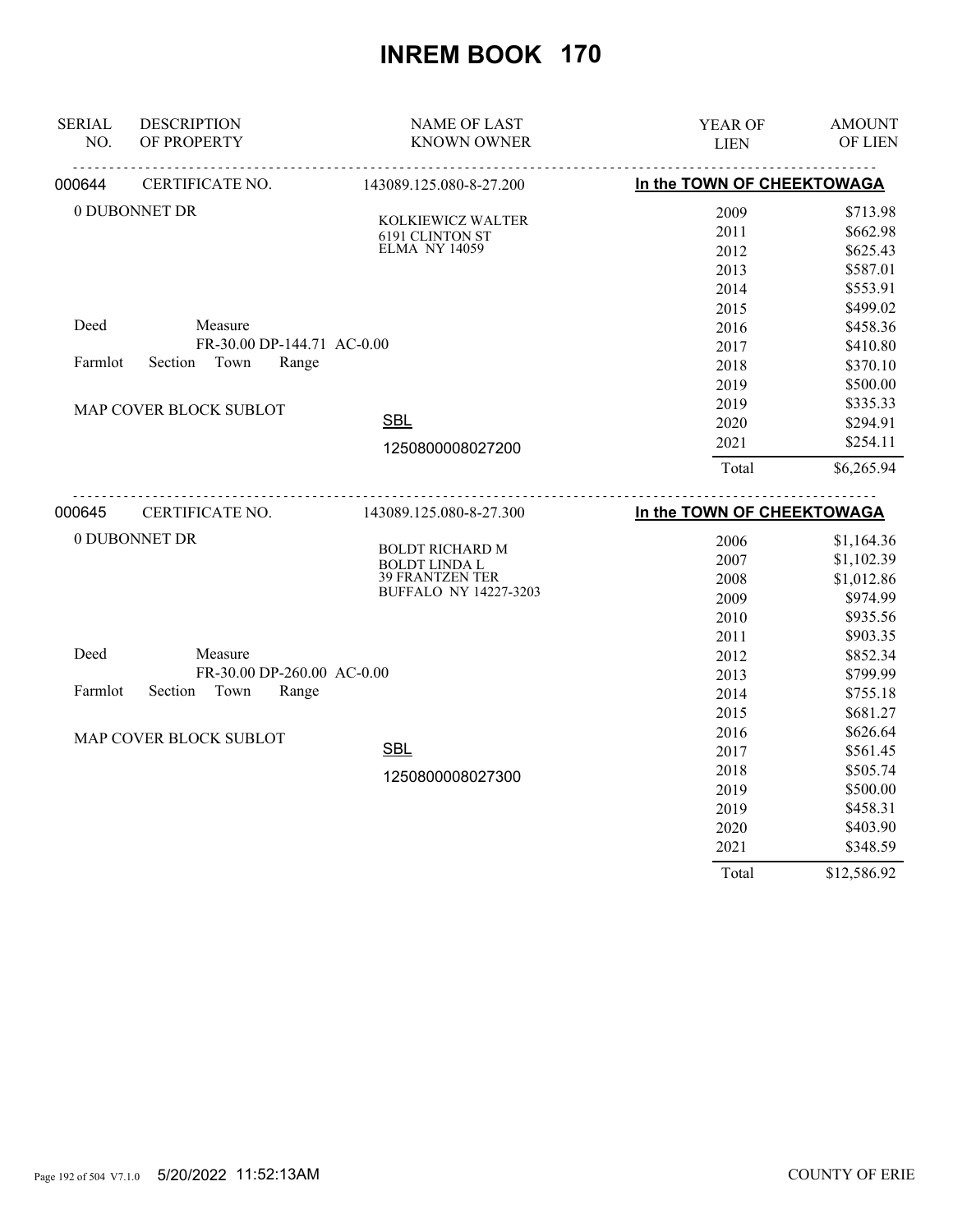| <b>SERIAL</b><br>NO. | <b>DESCRIPTION</b><br>OF PROPERTY                                 | NAME OF LAST<br><b>KNOWN OWNER</b>                                                                 | YEAR OF<br><b>LIEN</b>                | <b>AMOUNT</b><br>OF LIEN                                            |
|----------------------|-------------------------------------------------------------------|----------------------------------------------------------------------------------------------------|---------------------------------------|---------------------------------------------------------------------|
| 000646               | CERTIFICATE NO.                                                   | 143089.125.080-10-2.000                                                                            | In the TOWN OF CHEEKTOWAGA            |                                                                     |
|                      | <b>47 MCKENZIE CT</b>                                             | DEERY DEBORAH A<br>47 MCKENZIE CT<br>CHEEKTOWAGA NY 14227                                          | 2019<br>2019<br>2020<br>2021          | \$3,692.83<br>\$500.00<br>\$8,739.57<br>\$6,596.46                  |
|                      |                                                                   |                                                                                                    | Total                                 | \$19,528.86                                                         |
| Deed<br>Farmlot      | Measure<br>FR-58.00 DP-128.25 AC-0.00<br>Town<br>Section<br>Range |                                                                                                    |                                       |                                                                     |
|                      | MAP COVER BLOCK SUBLOT                                            | <b>SBL</b><br>1250800010002000                                                                     |                                       |                                                                     |
| 000647               | <u>.</u><br>CERTIFICATE NO.                                       | 143089.125.090-17-17.000                                                                           | In the TOWN OF CHEEKTOWAGA            |                                                                     |
| 2227 222<br>55 X 105 | 89 YVETTE DR                                                      | RANDOLPH NOAH EDWARD LIFE U<br><b>RANDOLPH MORGAN</b><br>89 YVETTE DR<br>CHEEKTOWAGA NY 14227-3417 | 2019<br>2019<br>2020<br>2021<br>Total | \$13,103.85<br>\$500.00<br>\$10,805.48<br>\$9,023.37<br>\$33,432.70 |
| Deed<br>Farmlot      | Measure<br>FR-55.00 DP-105.00 AC-0.00<br>Section<br>Town<br>Range |                                                                                                    |                                       |                                                                     |
|                      | MAP COVER BLOCK SUBLOT                                            | <b>SBL</b><br>1250900017017000                                                                     |                                       |                                                                     |
| 000648               | CERTIFICATE NO.                                                   | 143089.125.100-1-17.000                                                                            | In the TOWN OF CHEEKTOWAGA            |                                                                     |
| 59 AUDET DR          |                                                                   | SEIFERT RAYMOND C<br><b>STATLER DAWN</b><br>59 AUDET DR<br>CHEEKTOWAGA NY 14227-3005               | 2019<br>2019<br>2020<br>2021          | \$5,381.78<br>\$500.00<br>\$5,930.60<br>\$4,422.07                  |
|                      |                                                                   |                                                                                                    | Total                                 | \$16,234.45                                                         |
| Deed<br>Farmlot      | Measure<br>FR-42.83 DP-115.12 AC-0.00<br>Section<br>Town<br>Range |                                                                                                    |                                       |                                                                     |
|                      | MAP COVER BLOCK SUBLOT                                            | <b>SBL</b><br>1251000001017000                                                                     |                                       |                                                                     |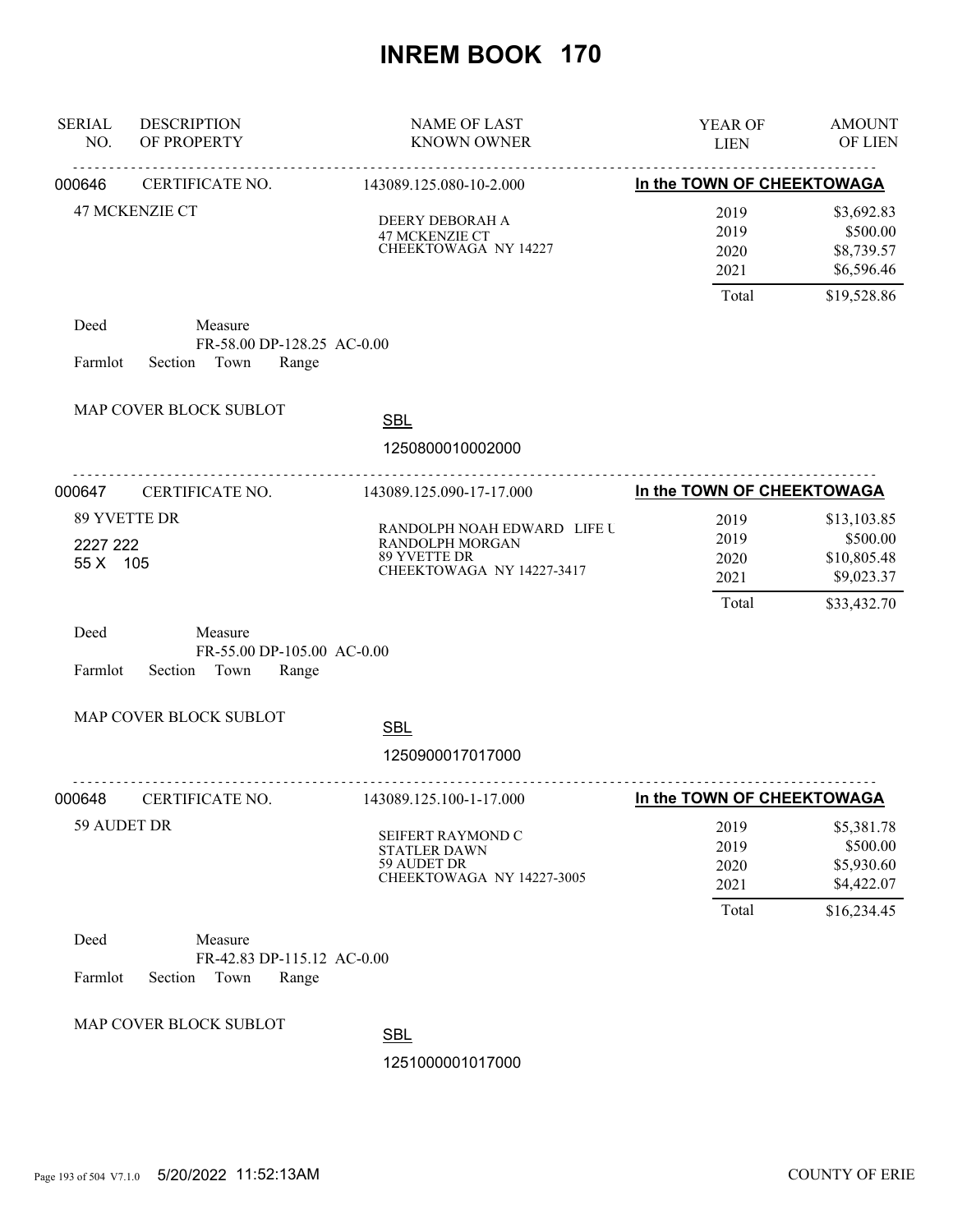| <b>SERIAL</b><br>NO. | <b>DESCRIPTION</b><br>OF PROPERTY                              | <b>NAME OF LAST</b><br><b>KNOWN OWNER</b>                                                      | <b>YEAR OF</b><br><b>LIEN</b>        | <b>AMOUNT</b><br>OF LIEN                                           |
|----------------------|----------------------------------------------------------------|------------------------------------------------------------------------------------------------|--------------------------------------|--------------------------------------------------------------------|
| 000649               | CERTIFICATE NO.                                                | 143089.125.100-17-28.000                                                                       | In the TOWN OF CHEEKTOWAGA           |                                                                    |
|                      | <b>81 RACHELLE DR</b>                                          | <b>FASSEL FRANK A III</b><br>FASSEL MELISSA A<br><b>81 RACHELLE DR</b><br>CHEEKTOWAGA NY 14227 | 2019<br>2019<br>2020<br>2021         | \$5,625.98<br>\$500.00<br>\$8,418.12<br>\$7,025.68                 |
| Deed<br>Farmlot      | Measure<br>FR-57.00 DP-112.00 AC-0.00<br>Section Town<br>Range |                                                                                                | Total                                | \$21,569.78                                                        |
|                      | MAP COVER BLOCK SUBLOT                                         | <b>SBL</b>                                                                                     |                                      |                                                                    |
|                      |                                                                | 1251000017028000                                                                               |                                      |                                                                    |
| 000651               | CERTIFICATE NO.                                                | 143089.125.110-1-1.100                                                                         | In the TOWN OF CHEEKTOWAGA           |                                                                    |
| 0 FRENCH RD          |                                                                | PHAN FON<br>PO BOX 290983<br>PHELAN CA 92329-0983                                              | 2009<br>2010<br>2011<br>2012<br>2013 | \$4,182.84<br>\$7,411.90<br>\$7,087.48<br>\$6,760.75<br>\$6,402.82 |
| Deed                 | Measure<br>FR-438.24 DP-0.00 AC-0.00                           |                                                                                                | 2013<br>2014<br>2015                 | \$500.00<br>\$5,999.22<br>\$5,399.98                               |
| Farmlot              | Section Town<br>Range                                          |                                                                                                | 2016<br>2017                         | \$5,033.27<br>\$4,484.65                                           |
|                      | MAP COVER BLOCK SUBLOT                                         | <b>SBL</b>                                                                                     | 2018<br>2019                         | \$4,066.34<br>\$3,755.02                                           |
|                      |                                                                | 1251100001001100                                                                               | 2019<br>2020<br>2021                 | \$500.00<br>\$3,402.50<br>\$2,970.52                               |
|                      |                                                                |                                                                                                | Total                                | \$67,957.29                                                        |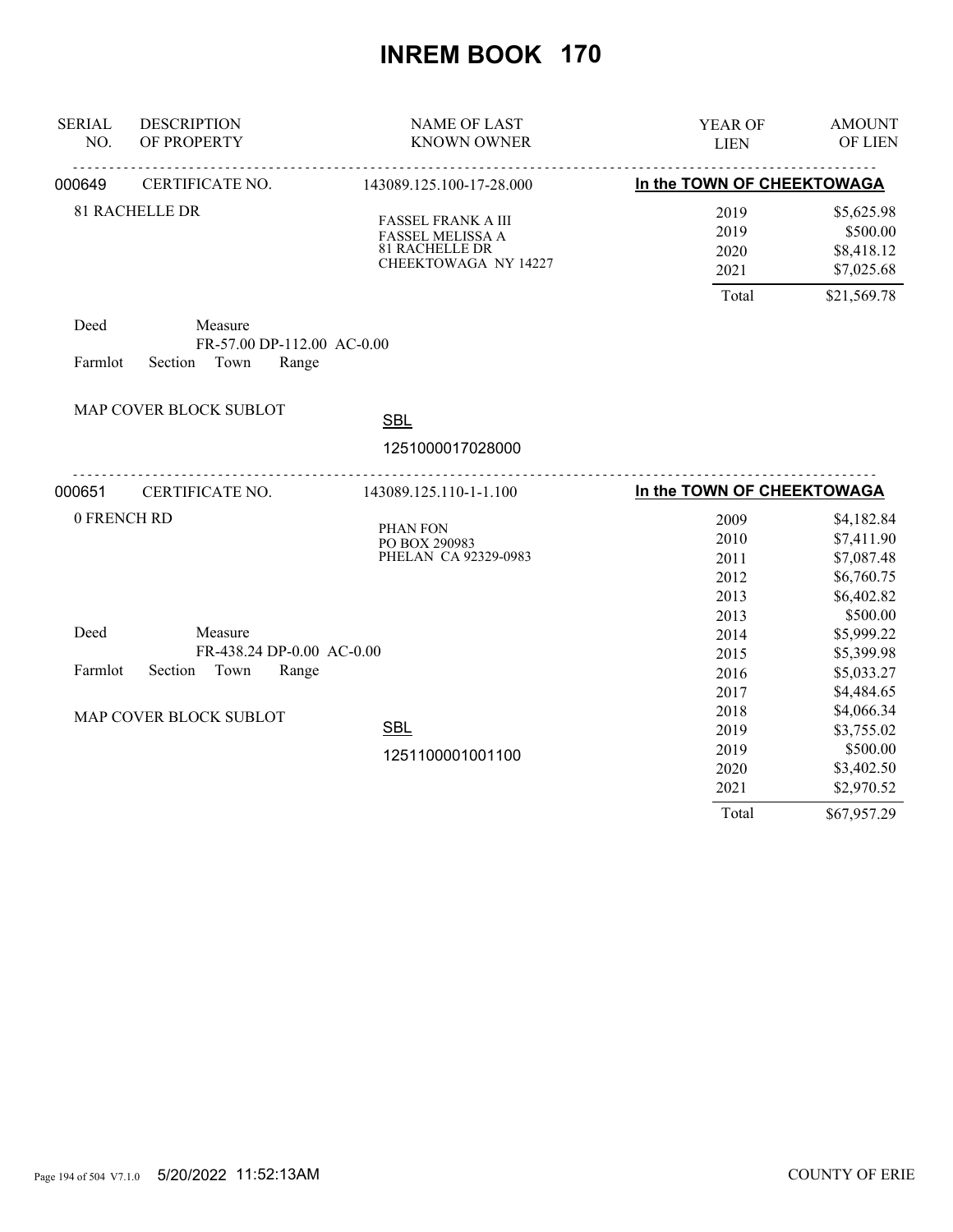| <b>SERIAL</b><br>NO.           | <b>DESCRIPTION</b><br>OF PROPERTY                                                            | <b>NAME OF LAST</b><br><b>KNOWN OWNER</b>                                                         | YEAR OF<br><b>LIEN</b>                                                                                                | <b>AMOUNT</b><br>OF LIEN                                                                                                                                                                                      |
|--------------------------------|----------------------------------------------------------------------------------------------|---------------------------------------------------------------------------------------------------|-----------------------------------------------------------------------------------------------------------------------|---------------------------------------------------------------------------------------------------------------------------------------------------------------------------------------------------------------|
| 000652                         | CERTIFICATE NO.                                                                              | 143089.125.110-1-2.100                                                                            | In the TOWN OF CHEEKTOWAGA                                                                                            |                                                                                                                                                                                                               |
| 0 FRENCH RD<br>Deed<br>Farmlot | Measure<br>FR-165.00 DP-550.00 AC-0.00<br>Section<br>Town<br>Range<br>MAP COVER BLOCK SUBLOT | PHAN FON<br>PO BOX 290983<br>PHELAN CA 92329-0983<br><b>SBL</b><br>1251100001002100               | 2009<br>2010<br>2011<br>2012<br>2013<br>2014<br>2015<br>2016<br>2017<br>2018<br>2019<br>2019<br>2020<br>2021<br>Total | \$2,121.74<br>\$3,780.99<br>\$3,614.46<br>\$3,448.39<br>\$3,266.25<br>\$3,060.63<br>\$2,753.73<br>\$2,568.16<br>\$2,288.18<br>\$2,075.02<br>\$1,916.63<br>\$500.00<br>\$1,736.40<br>\$1,518.68<br>\$34,649.26 |
| 000653                         | .<br>CERTIFICATE NO.<br><b>75 STEVEN DR</b>                                                  | 143089.125.110-13-10.000<br>ROBERTS RAYMOND J<br><b>75 STEVEN DR</b><br>CHEEKTOWAGA NY 14227-3627 | In the TOWN OF CHEEKTOWAGA<br>2019<br>2019<br>2020<br>2021<br>Total                                                   | \$2,321.80<br>\$500.00<br>\$6,140.43<br>\$5,424.79<br>\$14,387.02                                                                                                                                             |

| Deed |                            | Measure |                            |  |
|------|----------------------------|---------|----------------------------|--|
|      |                            |         | FR-50.00 DP-115.01 AC-0.00 |  |
|      | Farmlot Section Town Range |         |                            |  |

MAP COVER BLOCK SUBLOT

SBL

1251100013010000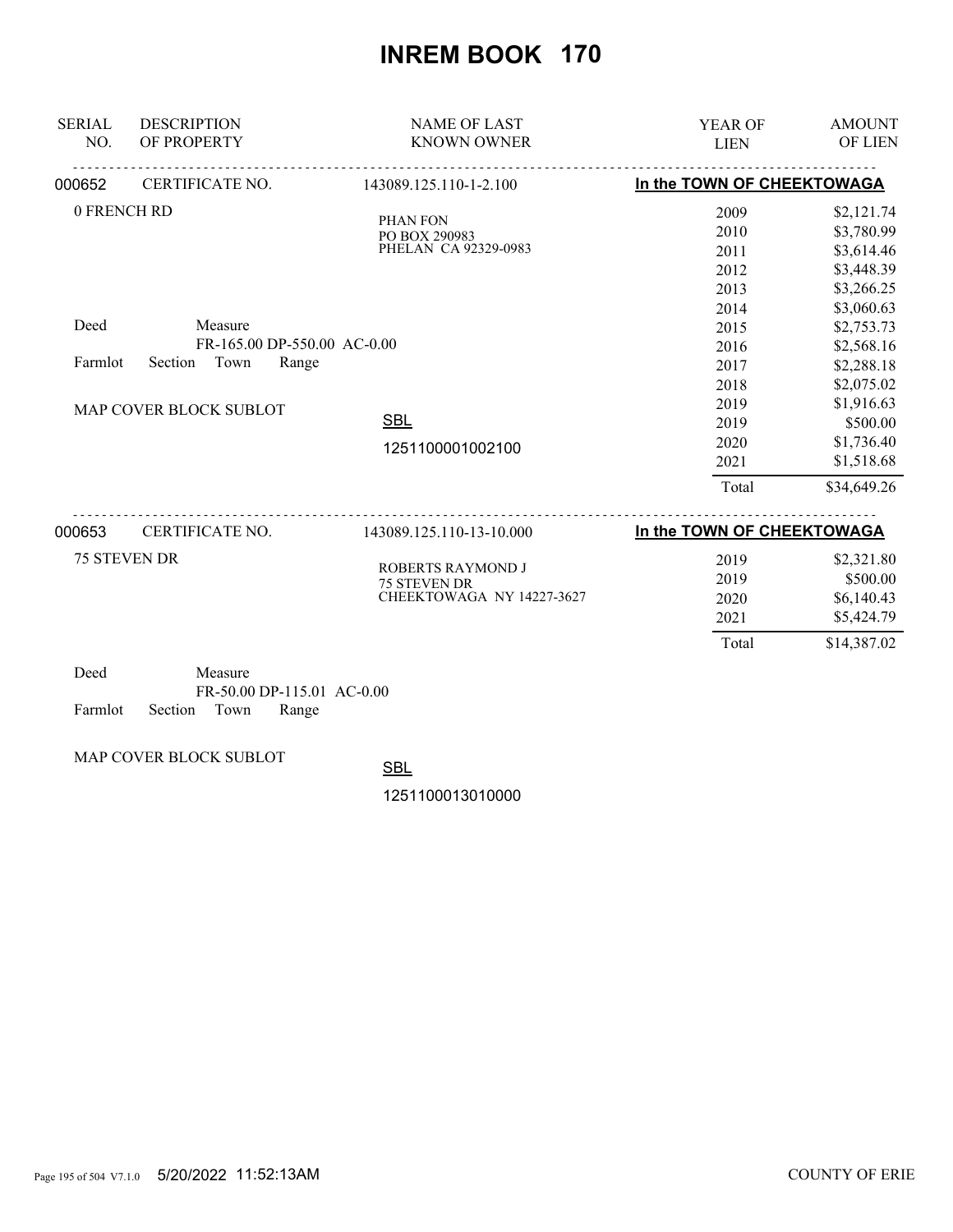| <b>SERIAL</b> | <b>DESCRIPTION</b>         | <b>NAME OF LAST</b>                   | YEAR OF                    | <b>AMOUNT</b> |
|---------------|----------------------------|---------------------------------------|----------------------------|---------------|
| NO.           | OF PROPERTY                | <b>KNOWN OWNER</b>                    | <b>LIEN</b>                | OF LIEN       |
| 000655        | CERTIFICATE NO.            | 143089.126.090-1-5.000                | In the TOWN OF CHEEKTOWAGA |               |
| 0 FRENCH RD   |                            | <b>SAGUM DEVELOPMENT CORP</b>         | 1989                       | \$4,146.37    |
|               |                            | 1375 FRENCH RD<br>DEPEW NY 14043-4869 | 1990                       | \$4,261.25    |
|               |                            |                                       | 1991                       | \$300.83      |
|               |                            |                                       | 1992                       | \$319.71      |
|               |                            |                                       | 1993                       | \$329.68      |
|               |                            |                                       | 1994                       | \$351.70      |
| Deed          | Measure                    |                                       | 1995                       | \$360.91      |
|               | FR-63.08 DP-236.57 AC-0.00 |                                       | 1996                       | \$361.81      |
| Farmlot       | Town<br>Section<br>Range   |                                       | 1997                       | \$365.24      |
|               |                            |                                       | 1998                       | \$521.05      |
|               | MAP COVER BLOCK SUBLOT     |                                       | 1999                       | \$517.99      |
|               |                            | <b>SBL</b>                            | 2000                       | \$519.55      |
|               |                            | 1260900001005000                      | 2001                       | \$503.35      |
|               |                            |                                       | 2002                       | \$5,442.18    |
|               |                            |                                       | 2003                       | \$5,380.61    |
|               |                            |                                       | 2004                       | \$5,420.53    |
|               |                            |                                       | 2005                       | \$5,309.59    |
|               |                            |                                       | 2006                       | \$5,345.32    |
|               |                            |                                       | 2007                       | \$5,063.12    |
|               |                            |                                       | 2008                       | \$4,657.13    |
|               |                            |                                       | 2009                       | \$4,461.84    |
|               |                            |                                       | 2010                       | \$5,887.77    |
|               |                            |                                       | 2011                       | \$5,672.86    |
|               |                            |                                       | 2012                       | \$5,352.90    |
|               |                            |                                       | 2013                       | \$5,024.13    |
|               |                            |                                       | 2014                       | \$4,745.30    |
|               |                            |                                       | 2015                       | \$4,349.11    |
|               |                            |                                       | 2016                       | \$4,012.20    |
|               |                            |                                       | 2017                       | \$3,594.04    |
|               |                            |                                       | 2018                       | \$3,248.30    |
|               |                            |                                       | 2019                       | \$2,954.13    |
|               |                            |                                       | 2019                       | \$500.00      |
|               |                            |                                       | 2020                       | \$2,624.89    |
|               |                            |                                       | 2021                       | \$2,272.33    |

Total \$104,177.72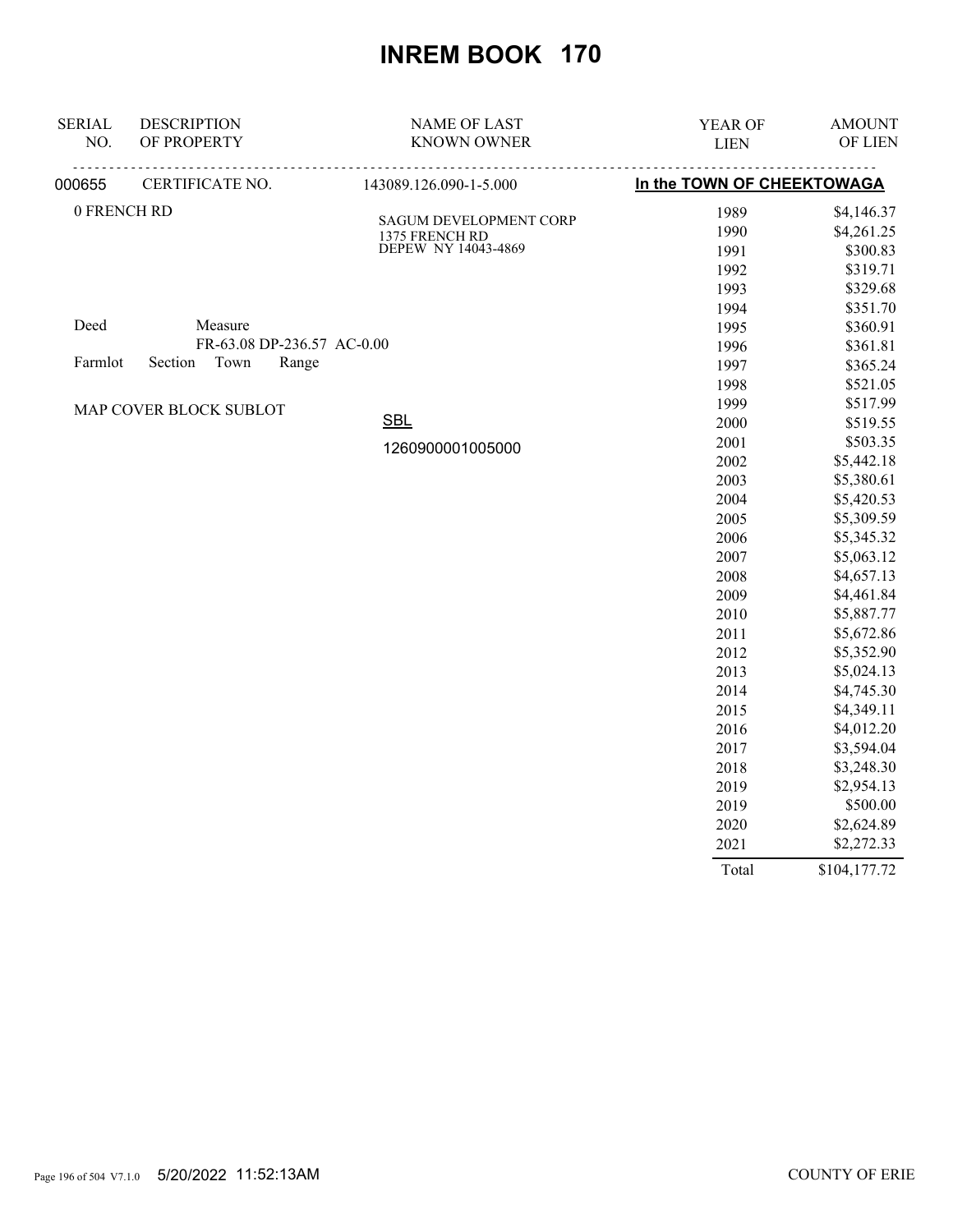| <b>SERIAL</b><br>NO.              | <b>DESCRIPTION</b><br>OF PROPERTY                                    | <b>NAME OF LAST</b><br><b>KNOWN OWNER</b>                                       | YEAR OF<br><b>LIEN</b>                       | <b>AMOUNT</b><br>OF LIEN                                                         |
|-----------------------------------|----------------------------------------------------------------------|---------------------------------------------------------------------------------|----------------------------------------------|----------------------------------------------------------------------------------|
| 000656                            | CERTIFICATE NO.                                                      | 143200.17.000-1-4.000                                                           | In the TOWN OF CLARENCE                      |                                                                                  |
| 3550 Ft N CI<br><b>Wolcott Rd</b> | 8061 TRANSIT RD                                                      | <b>SHAKIL TEIBA</b><br>8061 TRANSIT RD<br><b>EAST AMHERST NY 14051</b>          | 2019<br>2019<br>2020<br>2021                 | \$4,337.94<br>\$500.00<br>\$4,732.80<br>\$4,233.04                               |
|                                   |                                                                      |                                                                                 | Total                                        | \$13,803.78                                                                      |
| Deed<br>Farmlot                   | Measure<br>FR-215.00 DP-0.00 AC-0.00<br>Section Town<br>Range        |                                                                                 |                                              |                                                                                  |
|                                   | MAP COVER BLOCK SUBLOT                                               | <b>SBL</b>                                                                      |                                              |                                                                                  |
|                                   |                                                                      | 0170000001004000                                                                |                                              |                                                                                  |
| 000657                            | .<br>CERTIFICATE NO.                                                 | 143200.17.000-3-14.311                                                          | In the TOWN OF CLARENCE                      |                                                                                  |
|                                   | 8575 WOLCOTT RD                                                      | KIBLIN DARRELL<br>PO BOX 132<br><b>CLARENCE NY 14031</b>                        | 2015<br>2016<br>2017<br>2018<br>2019         | \$1,537.81<br>\$2,620.73<br>\$2,400.11<br>\$2,150.82<br>\$1,818.85               |
| Deed<br>Farmlot                   | Measure<br>FR-229.00 DP-1,215.66 AC-0.00<br>Section<br>Town<br>Range |                                                                                 | 2019<br>2020<br>2021<br>Total                | \$500.00<br>\$1,593.96<br>\$1,389.15<br>\$14,011.43                              |
|                                   | MAP COVER BLOCK SUBLOT                                               | <b>SBL</b>                                                                      |                                              |                                                                                  |
|                                   |                                                                      | 0170000003014311                                                                |                                              |                                                                                  |
| 000658                            | CERTIFICATE NO.                                                      | <u>.</u><br>143200.19.000-2-4.000                                               | In the TOWN OF CLARENCE                      |                                                                                  |
| 0 RAPIDS RD                       | 4250' E Of C L, Salt Rd, 2.76ac                                      | JONES WILLIE J DEC<br>JONES ALBERTA DEC<br>35 WEST 92ND ST<br>NEW YORK NY 10025 | 2009<br>2010<br>2011<br>2012<br>2013<br>2014 | \$2,747.16<br>\$2,650.34<br>\$2,533.97<br>\$2,381.34<br>\$2,244.44<br>\$2,129.72 |
| Deed                              | Measure<br>FR-418.20 DP-0.00 AC-0.00                                 |                                                                                 | 2015<br>2016                                 | \$1,973.62<br>\$1,784.49                                                         |
| Farmlot                           | Section<br>Town<br>Range<br>MAP COVER BLOCK SUBLOT                   |                                                                                 | 2017<br>2018<br>2019                         | \$1,612.76<br>\$1,392.46<br>\$1,197.68                                           |
|                                   |                                                                      | <b>SBL</b><br>0190000002004000                                                  | 2019<br>2020<br>2021<br>Total                | \$500.00<br>\$1,027.41<br>\$923.02<br>\$25,098.41                                |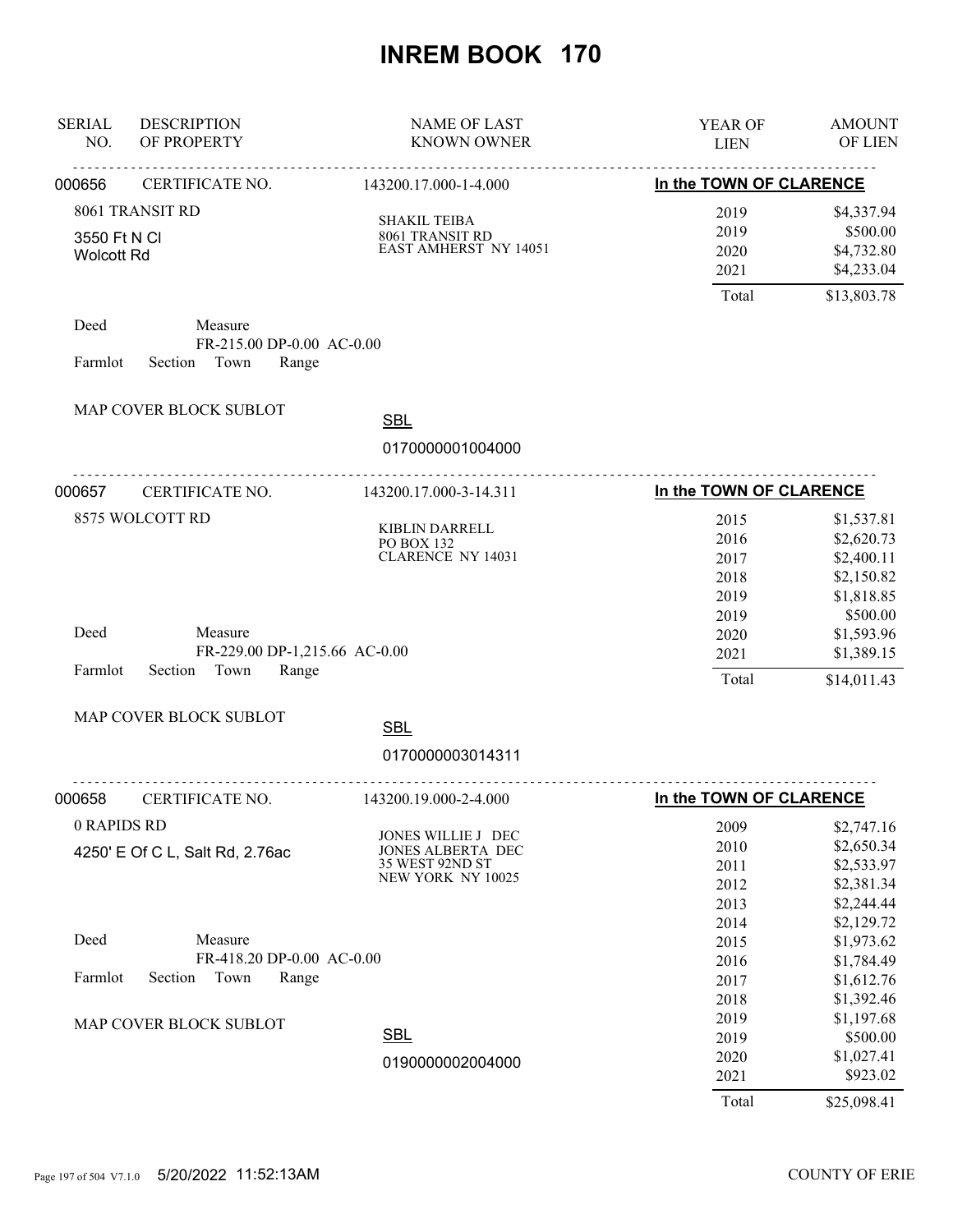| <b>SERIAL</b><br>NO.        | <b>DESCRIPTION</b><br>OF PROPERTY                                  | <b>NAME OF LAST</b><br><b>KNOWN OWNER</b>                                                                               | YEAR OF<br><b>LIEN</b>                | <b>AMOUNT</b><br><b>OF LIEN</b>                                   |
|-----------------------------|--------------------------------------------------------------------|-------------------------------------------------------------------------------------------------------------------------|---------------------------------------|-------------------------------------------------------------------|
| 000659                      | <u>.</u><br>CERTIFICATE NO.                                        | .<br>143200.19.000-2-14.200                                                                                             | In the TOWN OF CLARENCE               |                                                                   |
| Int WI FI 9<br>.64a<br>140  | 10389 RAPIDS RD<br>200                                             | HORST JEREMY V<br>10389 RAPIDS RD<br><b>CLARENCE CENTER NY 14032</b>                                                    | 2019<br>2019<br>2020<br>2021<br>Total | \$3,661.15<br>\$500.00<br>\$4,372.49<br>\$3,817.58<br>\$12,351.22 |
| Deed<br>Farmlot             | Measure<br>FR-140.00 DP-200.00 AC-0.00<br>Section<br>Town<br>Range |                                                                                                                         |                                       |                                                                   |
|                             | MAP COVER BLOCK SUBLOT                                             | <b>SBL</b><br>0190000002014200                                                                                          |                                       |                                                                   |
| 000662                      | CERTIFICATE NO.                                                    | 143200.43.070-3-2.200                                                                                                   | In the TOWN OF CLARENCE               |                                                                   |
|                             | <b>6575 MEGHAN ROSE WAY</b>                                        | MACKINNON AMY TEN IN CMN<br>MACKINNON MARY KATE TEN IN C<br><b>6575 MEGHAN ROSE WAY</b><br><b>EAST AMHERST NY 14051</b> | 2019<br>2019<br>2021<br>Total         | \$22,170.64<br>\$500.00<br>\$48,444.36<br>\$71,115.00             |
| Deed<br>Farmlot             | Measure<br>FR-50.00 DP-430.00 AC-0.00<br>Section<br>Town<br>Range  |                                                                                                                         |                                       |                                                                   |
|                             | MAP COVER BLOCK SUBLOT                                             | <b>SBL</b><br>0430700003002200                                                                                          |                                       |                                                                   |
| 000664                      | CERTIFICATE NO.                                                    | 143200.43.140-5-24.000                                                                                                  | In the TOWN OF CLARENCE               |                                                                   |
| <b>Transit Rd</b><br>.41 Ac | 8260 CLARENCE CENTER RD<br>2834ft E C Line<br>Sec15                | <b>LANG KRISTIN K</b><br>8260 CLARENCE CENTER RD<br><b>EAST AMHERST NY 14051</b>                                        | 2019<br>2019<br>2020<br>2021<br>Total | \$2,454.03<br>\$500.00<br>\$4,881.75<br>\$4,253.39<br>\$12,089.17 |
| Deed<br>Farmlot             | Measure<br>FR-95.00 DP-223.22 AC-0.00<br>Section<br>Town<br>Range  |                                                                                                                         |                                       |                                                                   |
|                             | MAP COVER BLOCK SUBLOT                                             | <b>SBL</b><br>0431400005024000                                                                                          |                                       |                                                                   |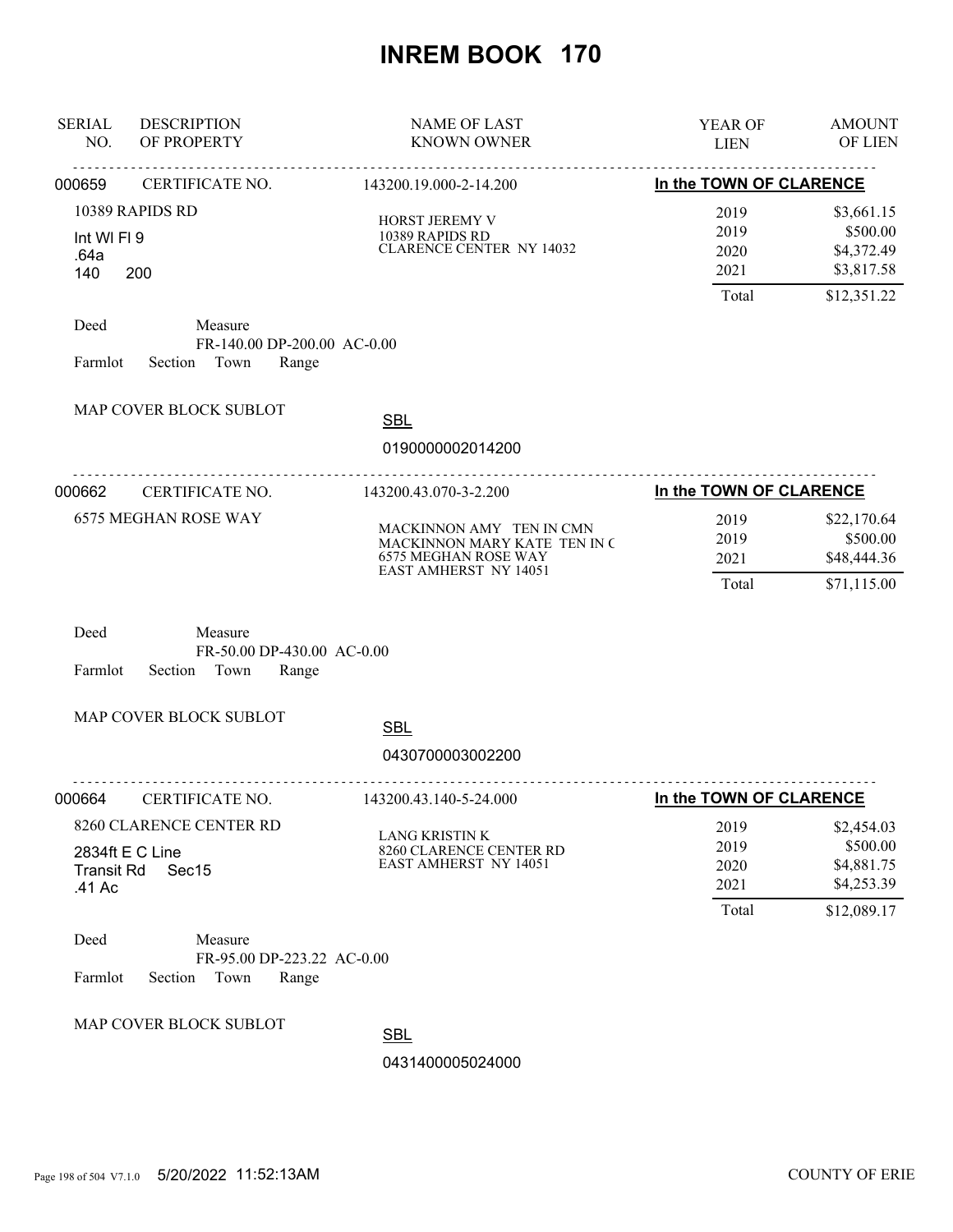| <b>SERIAL</b><br>NO. | <b>DESCRIPTION</b><br>OF PROPERTY                                  | <b>NAME OF LAST</b><br><b>KNOWN OWNER</b>                                              | YEAR OF<br><b>LIEN</b>       | <b>AMOUNT</b><br>OF LIEN                              |
|----------------------|--------------------------------------------------------------------|----------------------------------------------------------------------------------------|------------------------------|-------------------------------------------------------|
| 000665               | CERTIFICATE NO.                                                    | 143200.43.180-1-3.100                                                                  | In the TOWN OF CLARENCE      |                                                       |
|                      | 8285 CLARENCE CENTER RD                                            | <b>FALLETTA LUIGIA</b><br>8285 CLARENCE CENTER RD<br>EAST AMHERST NY 14051             | 2019<br>2019<br>2020<br>2021 | \$4,409.99<br>\$500.00<br>\$6,204.22<br>\$5,404.00    |
|                      |                                                                    |                                                                                        | Total                        | \$16,518.21                                           |
| Deed<br>Farmlot      | Measure<br>FR-102.00 DP-151.00 AC-0.00<br>Section Town<br>Range    |                                                                                        |                              |                                                       |
|                      | MAP COVER BLOCK SUBLOT                                             | <b>SBL</b>                                                                             |                              |                                                       |
|                      |                                                                    | 0431800001003100                                                                       |                              |                                                       |
| 000666               | <u>.</u><br>CERTIFICATE NO.                                        | <u>.</u><br>143200.57.120-2-5.000                                                      | In the TOWN OF CLARENCE      |                                                       |
|                      | 5645 SHIMERVILLE                                                   | LANDD DEVELOPMENT LLC<br>5645 SHIMERVILLE RD<br><b>CLARENCE CENTER NY 14032</b>        | 2019<br>2019<br>2020<br>2021 | \$24,334.74<br>\$500.00<br>\$21,359.47<br>\$18,614.37 |
| Deed<br>Farmlot      | Measure<br>FR-0.00 DP-0.00 AC-0.00<br>Section<br>Town<br>Range     |                                                                                        | Total                        | \$64,808.58                                           |
|                      | MAP COVER BLOCK SUBLOT                                             | <b>SBL</b>                                                                             |                              |                                                       |
|                      |                                                                    | 0571200002005000                                                                       |                              |                                                       |
| 000667               | CERTIFICATE NO.                                                    | <u>.</u><br>143200.57.180-3-28.120                                                     | In the TOWN OF CLARENCE      |                                                       |
|                      | 5192 EASTBROOKE PL                                                 | WASEH SHAHDAD POYA<br><b>MAI HOI T</b><br>5192 EASTBROOKE PL<br>WILLIAMSVILLE NY 14221 | 2019<br>2019<br>2020<br>2021 | \$21,028.32<br>\$500.00<br>\$18,106.90<br>\$16,182.71 |
|                      |                                                                    |                                                                                        | Total                        | \$55,817.93                                           |
| Deed<br>Farmlot      | Measure<br>FR-112.90 DP-168.08 AC-0.00<br>Section<br>Town<br>Range |                                                                                        |                              |                                                       |
|                      | MAP COVER BLOCK SUBLOT                                             | <b>SBL</b><br>0571800003028120                                                         |                              |                                                       |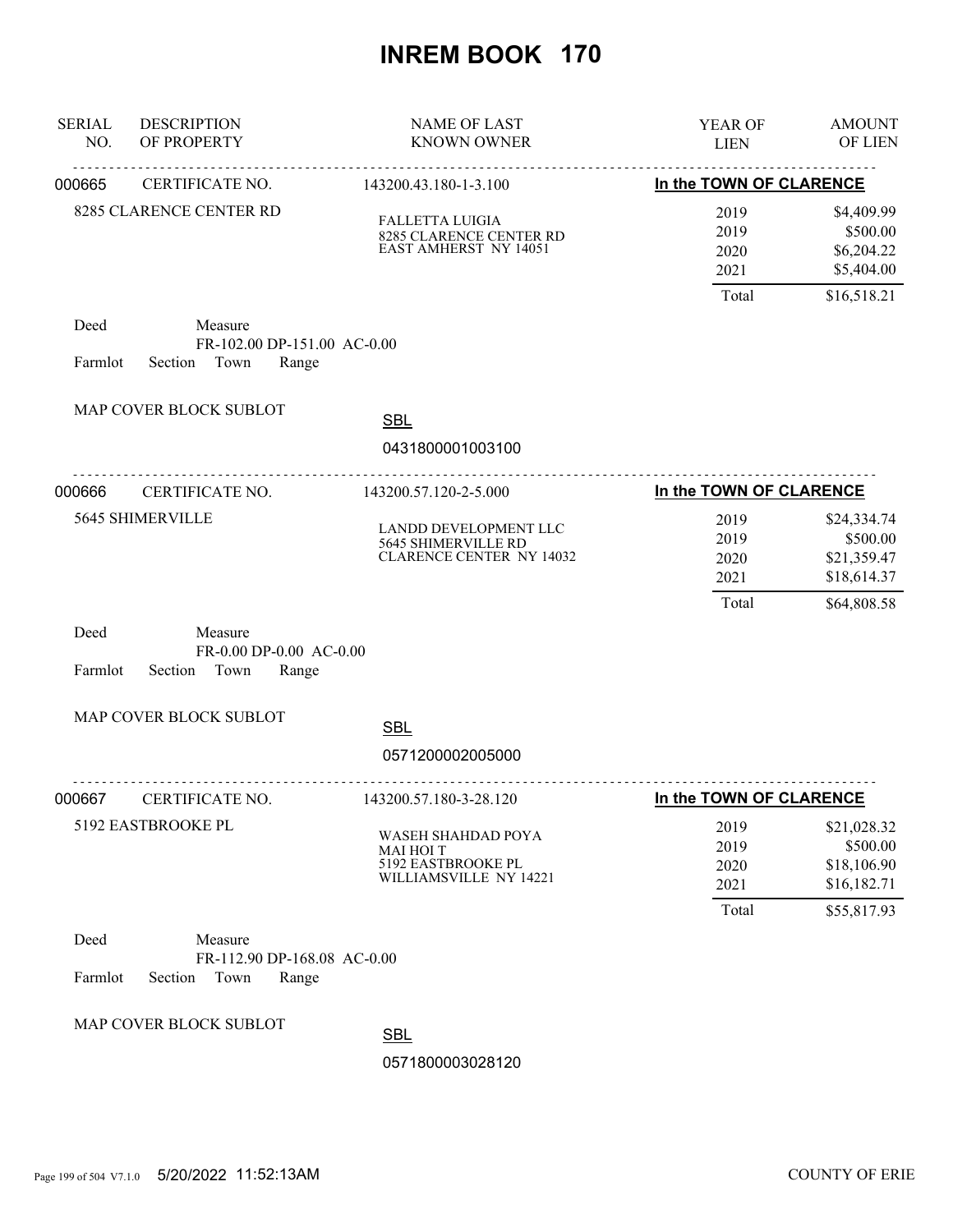| <b>SERIAL</b><br>NO. | <b>DESCRIPTION</b><br>OF PROPERTY                                  | <b>NAME OF LAST</b><br><b>KNOWN OWNER</b>                                         | YEAR OF<br><b>LIEN</b>                                          | <b>AMOUNT</b><br>OF LIEN                                             |
|----------------------|--------------------------------------------------------------------|-----------------------------------------------------------------------------------|-----------------------------------------------------------------|----------------------------------------------------------------------|
| 000668               |                                                                    | CERTIFICATE NO. 143200.57.190-2-2.111                                             | In the TOWN OF CLARENCE                                         |                                                                      |
|                      | 0 GREINER RD                                                       | DENI FRANK DEC<br>20 NORRIS ST<br><b>BUFFALO NY 14207</b>                         | 2018<br>2019<br>2019<br>2020<br>2021                            | \$23,287.92<br>\$19,657.24<br>\$500.00<br>\$17,253.48<br>\$15,036.09 |
| Deed                 | Measure                                                            |                                                                                   | Total                                                           | \$75,734.73                                                          |
| Farmlot              | FR-1,250.00 DP-839.00 AC-0.00<br>Section Town<br>Range             |                                                                                   |                                                                 |                                                                      |
|                      | MAP COVER BLOCK SUBLOT                                             | <b>SBL</b>                                                                        |                                                                 |                                                                      |
|                      |                                                                    | 0571900002002111                                                                  |                                                                 |                                                                      |
| 000669               | CERTIFICATE NO.                                                    | 143200.58.000-4-19.121                                                            | In the TOWN OF CLARENCE                                         |                                                                      |
| 0 KRAUS RD           |                                                                    | <b>DENI JENNIE W</b><br>DENI FRANK DEC<br>20 NORRIS ST<br><b>BUFFALO NY 14207</b> | 2019<br>2019<br>2020<br>2021                                    | \$16,730.49<br>\$500.00<br>\$14,684.29<br>\$12,797.12                |
| Deed<br>Farmlot      | Measure<br>FR-1,845.59 DP-0.00 AC-0.00<br>Section Town<br>Range    |                                                                                   | Total                                                           | \$44,711.90                                                          |
|                      | MAP COVER BLOCK SUBLOT                                             | <b>SBL</b><br>0580000004019121                                                    |                                                                 |                                                                      |
|                      | 000670 CERTIFICATE NO.                                             | ------------------------                                                          | ------------------------------------<br>In the TOWN OF CLARENCE |                                                                      |
|                      | 5370 SHADYSIDE DR                                                  | 143200.58.130-1-16.000<br>MANTZANIS JAMES L<br>MANTZANIS SOFIA D                  | 2019<br>2020                                                    | \$26,186.55<br>\$22,984.95                                           |
|                      |                                                                    | 5370 SHADYSIDE DR<br><b>CLARENCE NY 14031</b>                                     | Total                                                           | \$49,171.50                                                          |
| Deed<br>Farmlot      | Measure<br>FR-344.00 DP-226.00 AC-0.00<br>Section<br>Town<br>Range |                                                                                   |                                                                 |                                                                      |
|                      | MAP COVER BLOCK SUBLOT                                             | <b>SBL</b>                                                                        |                                                                 |                                                                      |

0581300001016000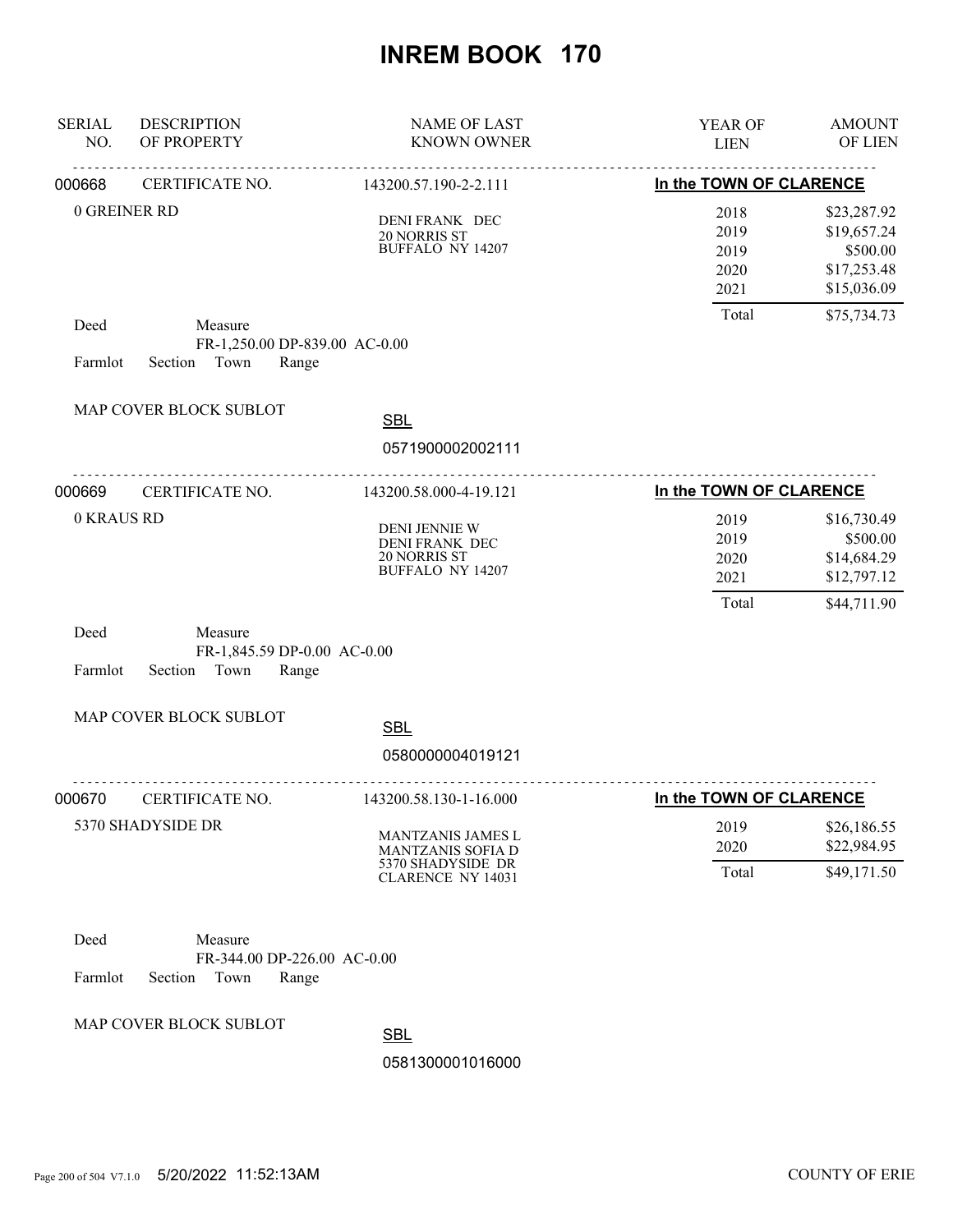| <b>SERIAL</b><br>NO.     | <b>DESCRIPTION</b><br>OF PROPERTY                                  | <b>NAME OF LAST</b><br><b>KNOWN OWNER</b>                                                       | YEAR OF<br><b>LIEN</b>               | <b>AMOUNT</b><br>OF LIEN                                         |
|--------------------------|--------------------------------------------------------------------|-------------------------------------------------------------------------------------------------|--------------------------------------|------------------------------------------------------------------|
| 000671                   | CERTIFICATE NO.                                                    | 143200.58.130-2-29.000                                                                          | In the TOWN OF CLARENCE              |                                                                  |
|                          | 9003 ROBERTS GRV                                                   | <b>CLARK JOSEPH D</b><br><b>CLARK COLLEEN P</b><br>9003 ROBERTS GRV<br><b>CLARENCE NY 14031</b> | 2019<br>2019<br>2021<br>Total        | \$7,032.39<br>\$500.00<br>\$5,721.71<br>\$13,254.10              |
| Deed<br>Farmlot          | Measure<br>FR-100.00 DP-150.00 AC-0.00<br>Section Town<br>Range    |                                                                                                 |                                      |                                                                  |
|                          | MAP COVER BLOCK SUBLOT                                             | <b>SBL</b><br>0581300002029000                                                                  |                                      |                                                                  |
| 000673                   | .<br>CERTIFICATE NO.                                               | <u>.</u><br>143200.70.110-2-5.000                                                               | In the TOWN OF CLARENCE              |                                                                  |
| 426 Ft E Of Cl<br>1.76ac | 8553 SHERIDAN DR<br>Harris Hill Rd Sec13                           | GULCZYNSKI EDWARD D DEC<br>APT 103<br>8099 SHERIDAN DR<br>WILLIAMSVILLE NY 14221                | 2013<br>2016<br>2019<br>2020<br>2021 | \$93,280.66<br>\$500.00<br>\$500.00<br>\$1,740.16<br>\$1,518.12  |
| Deed<br>Farmlot          | Measure<br>FR-114.16 DP-0.00 AC-0.00<br>Section Town<br>Range      |                                                                                                 | Total                                | \$97,538.94                                                      |
|                          | MAP COVER BLOCK SUBLOT                                             | <b>SBL</b><br>0701100002005000                                                                  |                                      |                                                                  |
| 000674                   | <b>CERTIFICATE NO.</b>                                             | 143200.70.160-4-4.000                                                                           | In the TOWN OF CLARENCE              |                                                                  |
|                          | 8895 SHERIDAN DR                                                   | <b>GOZDALSKI ALLEN E</b><br>8895 SHERIDAN DR<br><b>CLARENCE NY 14031-1458</b>                   | 2018<br>2019<br>2019<br>2020<br>2021 | \$6,348.78<br>\$6,919.95<br>\$500.00<br>\$6,077.55<br>\$5,297.22 |
| Deed<br>Farmlot          | Measure<br>FR-223.04 DP-266.59 AC-0.00<br>Section<br>Town<br>Range |                                                                                                 | Total                                | \$25,143.50                                                      |
|                          | MAP COVER BLOCK SUBLOT                                             | <b>SBL</b><br>0701600004004000                                                                  |                                      |                                                                  |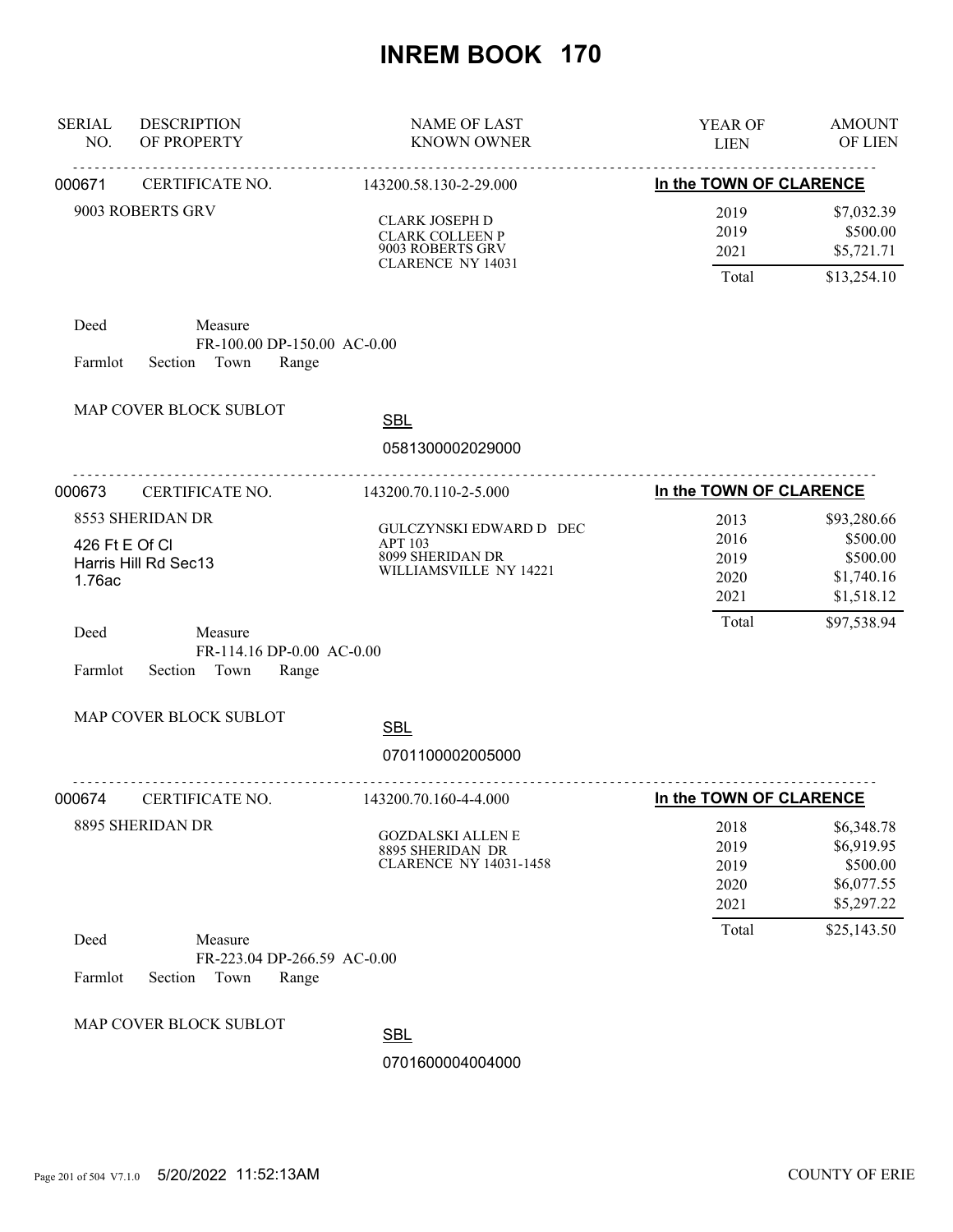| <b>SERIAL</b><br>NO. | <b>DESCRIPTION</b><br>OF PROPERTY                                  | <b>NAME OF LAST</b><br><b>KNOWN OWNER</b>                                                    | YEAR OF<br><b>LIEN</b>                       | <b>AMOUNT</b><br>OF LIEN                                                       |
|----------------------|--------------------------------------------------------------------|----------------------------------------------------------------------------------------------|----------------------------------------------|--------------------------------------------------------------------------------|
| 000676               | CERTIFICATE NO.                                                    | 143200.71.050-3-2.220                                                                        | In the TOWN OF CLARENCE                      |                                                                                |
|                      | 5136 THOMPSON RD                                                   | HROUSIS ANTHANASIOS C<br>C/O EUGENE JASON<br>6495 TRANSIT RD<br><b>BOWMANSVILLE NY 14026</b> | 2010<br>2011<br>2012<br>2013<br>2014<br>2015 | \$2,297.88<br>\$774.00<br>\$2,018.73<br>\$1,894.29<br>\$1,784.30<br>\$1,660.79 |
| Deed<br>Farmlot      | Measure<br>FR-100.00 DP-233.00 AC-0.00<br>Town<br>Range<br>Section |                                                                                              | 2016<br>2017<br>2018<br>2019                 | \$1,479.53<br>\$1,353.25<br>\$1,217.36<br>\$1,027.13                           |
|                      | MAP COVER BLOCK SUBLOT                                             | <b>SBL</b><br>0710500003002220                                                               | 2019<br>2020<br>2021<br>Total                | \$500.00<br>\$900.56<br>\$786.61<br>\$17,694.43                                |
| 000677               | CERTIFICATE NO.                                                    | 143200.71.100-1-20.000                                                                       | In the TOWN OF CLARENCE                      |                                                                                |
| Deed                 | 4715 THOMPSON RD<br>Measure                                        | BEACH-LASALLE PROPERTIES LLC<br>8575 ROLL RD<br><b>CLARENCE CTR NY 14032-9761</b>            | 2019<br>2019<br>2020<br>2021<br>Total        | \$9,485.22<br>\$500.00<br>\$8,331.16<br>\$7,260.78<br>\$25,577.16              |
| Farmlot              | FR-200.00 DP-583.00 AC-0.00<br>Town<br>Section<br>Range            |                                                                                              |                                              |                                                                                |
|                      | MAP COVER BLOCK SUBLOT                                             | <b>SBL</b><br>0711000001020000                                                               |                                              |                                                                                |
| 000680               | CERTIFICATE NO.                                                    | 143200.72.070-1-11.000                                                                       | In the TOWN OF CLARENCE                      |                                                                                |
| &<br>2               | <b>10768 MAIN ST</b><br>Int W E/line Salt Rd<br>N/line Main St Sec | MOOERS JENIFER HIST DESIG<br><b>10768 MAIN ST</b><br><b>CLARENCE NY 14031</b>                | 2019<br>2019<br>2020<br>2021<br>Total        | \$4,225.28<br>\$500.00<br>\$3,729.37<br>\$5,423.37<br>\$13,878.02              |
| Deed<br>Farmlot      | Measure<br>FR-70.00 DP-119.00 AC-0.00<br>Town<br>Section<br>Range  |                                                                                              |                                              |                                                                                |

MAP COVER BLOCK SUBLOT

SBL

0720700001011000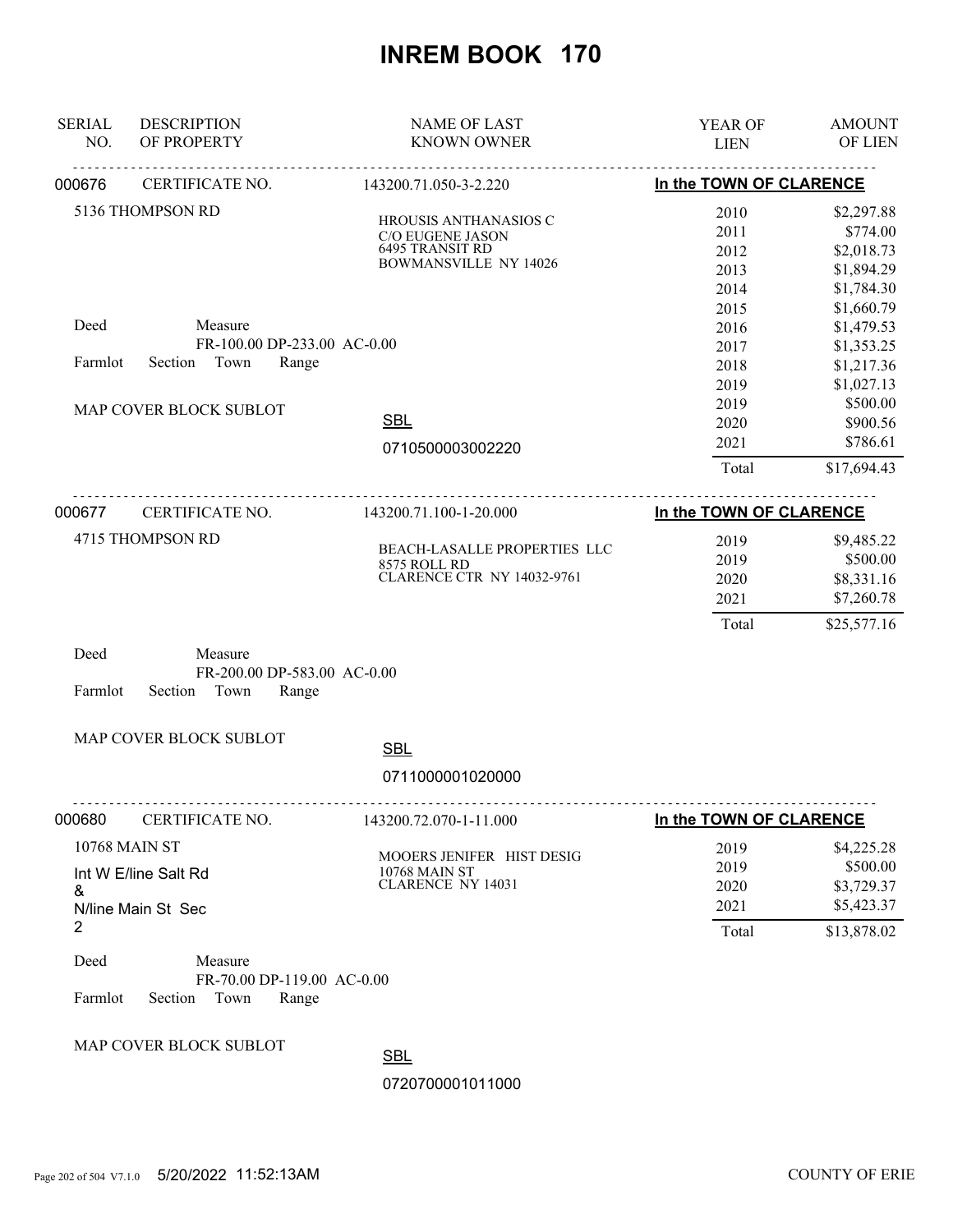| <b>SERIAL</b><br>NO.        | <b>DESCRIPTION</b><br>OF PROPERTY                                | <b>NAME OF LAST</b><br><b>KNOWN OWNER</b>                                | YEAR OF<br><b>LIEN</b>                | <b>AMOUNT</b><br>OF LIEN                                          |
|-----------------------------|------------------------------------------------------------------|--------------------------------------------------------------------------|---------------------------------------|-------------------------------------------------------------------|
| 000681                      | <u>.</u><br>CERTIFICATE NO.                                      | .<br>143200.72.100-1-9.000                                               | In the TOWN OF CLARENCE               |                                                                   |
| 52o Ft W Of Cl<br>Ransom Rd | 10563 MAIN ST<br>Sec 1                                           | <b>CZEKAJ LYNN</b><br>10563 MAIN ST<br><b>CLARENCE NY 14031</b>          | 2018<br>2019<br>2019<br>2020<br>2021  | \$8,313.64<br>\$7,215.17<br>\$500.00<br>\$6,444.01<br>\$5,611.27  |
| Deed<br>Farmlot             | Measure<br>FR-120.00 DP-330.00 AC-0.00<br>Section Town<br>Range  |                                                                          | Total                                 | \$28,084.09                                                       |
|                             | MAP COVER BLOCK SUBLOT                                           | <b>SBL</b><br>0721000001009000                                           |                                       |                                                                   |
| 000682                      | <b>CERTIFICATE NO.</b>                                           | 143200.72.110-1-2.000                                                    | In the TOWN OF CLARENCE               |                                                                   |
| Sec 1                       | <b>10681 MAIN ST</b><br>15o Ft E Of El, Sawmill Rd               | PRESIDENTS DESK LLC<br>6000 SHERIDAN DR<br>WILLIAMSVILLE NY 14221        | 2019<br>2019<br>2020<br>2021<br>Total | \$6,005.43<br>\$500.00<br>\$5,310.20<br>\$4,612.32<br>\$16,427.95 |
| Deed<br>Farmlot             | Measure<br>FR-66.00 DP-86.30 AC-0.00<br>Section Town<br>Range    |                                                                          |                                       |                                                                   |
|                             | MAP COVER BLOCK SUBLOT                                           | <b>SBL</b>                                                               |                                       |                                                                   |
|                             |                                                                  | 0721100001002000                                                         |                                       |                                                                   |
| 000683                      | -----------------------------<br>CERTIFICATE NO.                 | <u>.</u><br>143200.72.110-1-3.100                                        | In the TOWN OF CLARENCE               |                                                                   |
|                             | <b>10687 MAIN ST</b>                                             | PRESIDENTS DESK LLC<br><b>6000 SHERIDAN DR</b><br>WILLIAMSVILLE NY 14221 | 2019<br>2019<br>2020<br>2021<br>Total | \$6,691.28<br>\$500.00<br>\$5,913.15<br>\$5,132.24<br>\$18,236.67 |
| Deed<br>Farmlot             | Measure<br>FR-65.58 DP-74.14 AC-0.00<br>Section<br>Town<br>Range |                                                                          |                                       |                                                                   |
|                             | MAP COVER BLOCK SUBLOT                                           | <b>SBL</b>                                                               |                                       |                                                                   |
|                             |                                                                  | 0721100001003100                                                         |                                       |                                                                   |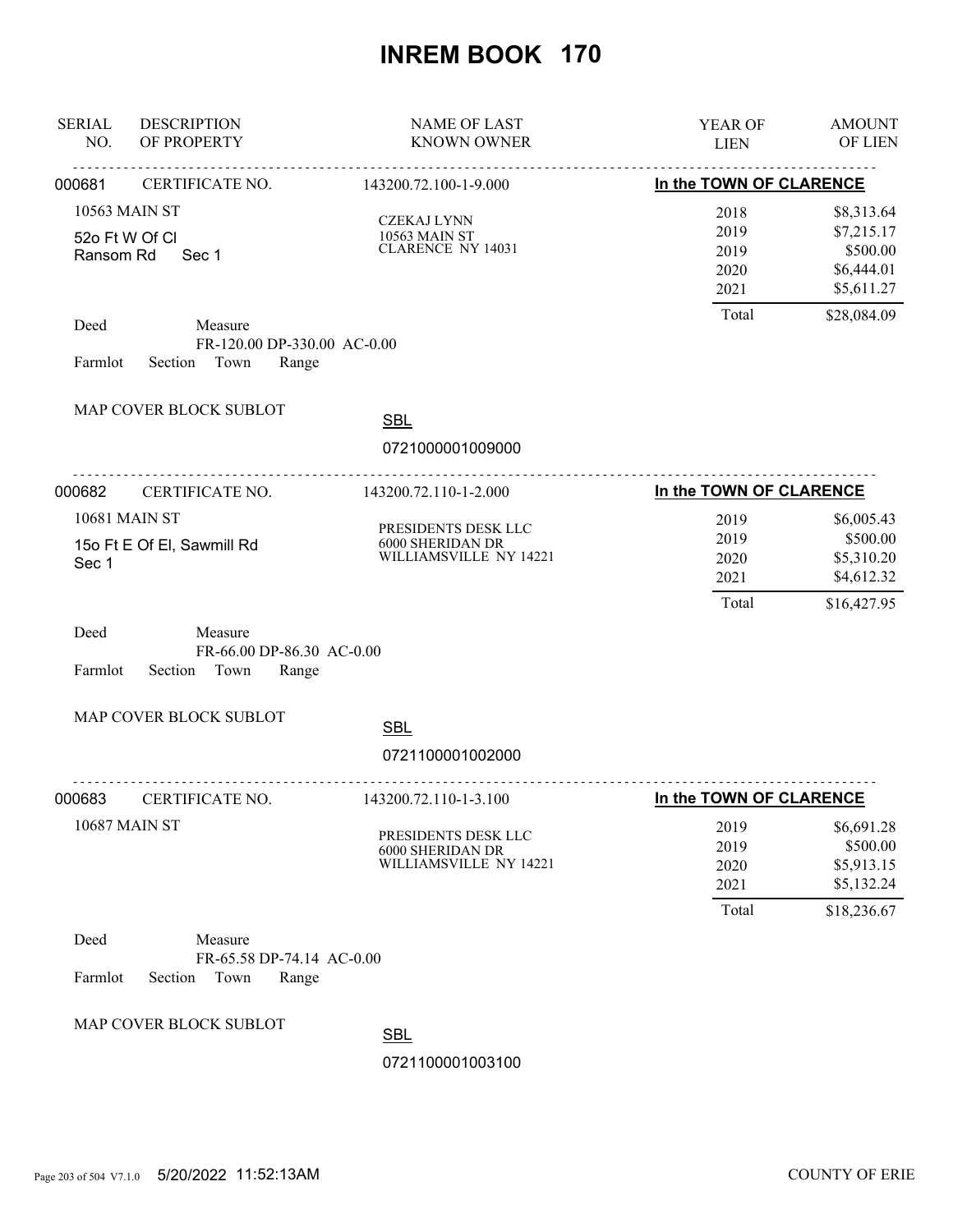| <b>SERIAL</b>     | <b>DESCRIPTION</b>         | <b>NAME OF LAST</b>                      | YEAR OF                             | <b>AMOUNT</b>        |
|-------------------|----------------------------|------------------------------------------|-------------------------------------|----------------------|
| NO.               | OF PROPERTY                | <b>KNOWN OWNER</b>                       | <b>LIEN</b>                         | OF LIEN              |
| 000684            | CERTIFICATE NO.            | 143200.82.070-7-24.000                   | In the TOWN OF CLARENCE             |                      |
|                   | 0 NOTTINGHAM TER           | KRUSE MICHAEL J                          | 1998                                | \$1,390.00           |
|                   | 389' W Of Connection, Dr   | PO BOX 41                                | 1999                                | \$1,431.73           |
| Sec <sub>13</sub> |                            | LACKAWANNA NY 14218                      | 2000                                | \$1,371.90           |
|                   |                            |                                          | 2001                                | \$1,277.85           |
|                   |                            |                                          | 2002                                | \$1,271.08           |
|                   |                            |                                          | 2003                                | \$1,258.05           |
| Deed              | Measure                    |                                          | 2004                                | \$1,211.12           |
|                   | FR-60.00 DP-851.73 AC-0.00 |                                          | 2005                                | \$1,139.21           |
| Farmlot           | Town<br>Section<br>Range   |                                          | 2006                                | \$1,068.51           |
|                   |                            |                                          | 2007                                | \$1,022.16           |
|                   | MAP COVER BLOCK SUBLOT     |                                          | 2008                                | \$967.75             |
|                   |                            | <b>SBL</b>                               | 2009                                | \$877.63             |
|                   |                            | 0820700007024000                         | 2010                                | \$812.99             |
|                   |                            |                                          | 2011                                | \$764.25             |
|                   |                            |                                          | 2012<br>2013                        | \$714.40<br>\$670.43 |
|                   |                            |                                          | 2014                                | \$631.60             |
|                   |                            |                                          | 2015                                | \$587.83             |
|                   |                            |                                          | 2016                                | \$524.02             |
|                   |                            |                                          | 2017                                | \$479.43             |
|                   |                            |                                          | 2018                                | \$431.41             |
|                   |                            |                                          | 2019                                | \$500.00             |
|                   |                            |                                          | 2019                                | \$364.44             |
|                   |                            |                                          | 2020                                | \$318.44             |
|                   |                            |                                          | 2021                                | \$279.37             |
|                   |                            |                                          | Total                               | \$21,365.60          |
| 000685            | CERTIFICATE NO.            | <u>.</u><br>143400.213.000-4-19.000      | <u>.</u> .<br>In the TOWN OF COLDEN |                      |
|                   | 8786 KNAPP RD              |                                          | 2019                                | \$5,865.54           |
|                   |                            | KIRKHAM JAMES G                          | 2019                                | \$500.00             |
| Miller Miller     |                            | <b>KIRKHAM SANDRA E</b><br>8786 KNAPP RD | 2020                                | \$5,450.91           |
| .35ac             | Knapp Rd Miller            | WEST FALLS NY 14170                      | 2021                                | \$4,699.70           |
|                   |                            |                                          | Total                               | \$16,516.15          |
|                   |                            |                                          |                                     |                      |

| Deed    |                    | Measure |                             |
|---------|--------------------|---------|-----------------------------|
|         |                    |         | $FR-100.00$ DP-0.00 AC-0.00 |
| Farmlot | Section Town Range |         |                             |

MAP COVER BLOCK SUBLOT

**SBL** 

2130000004019000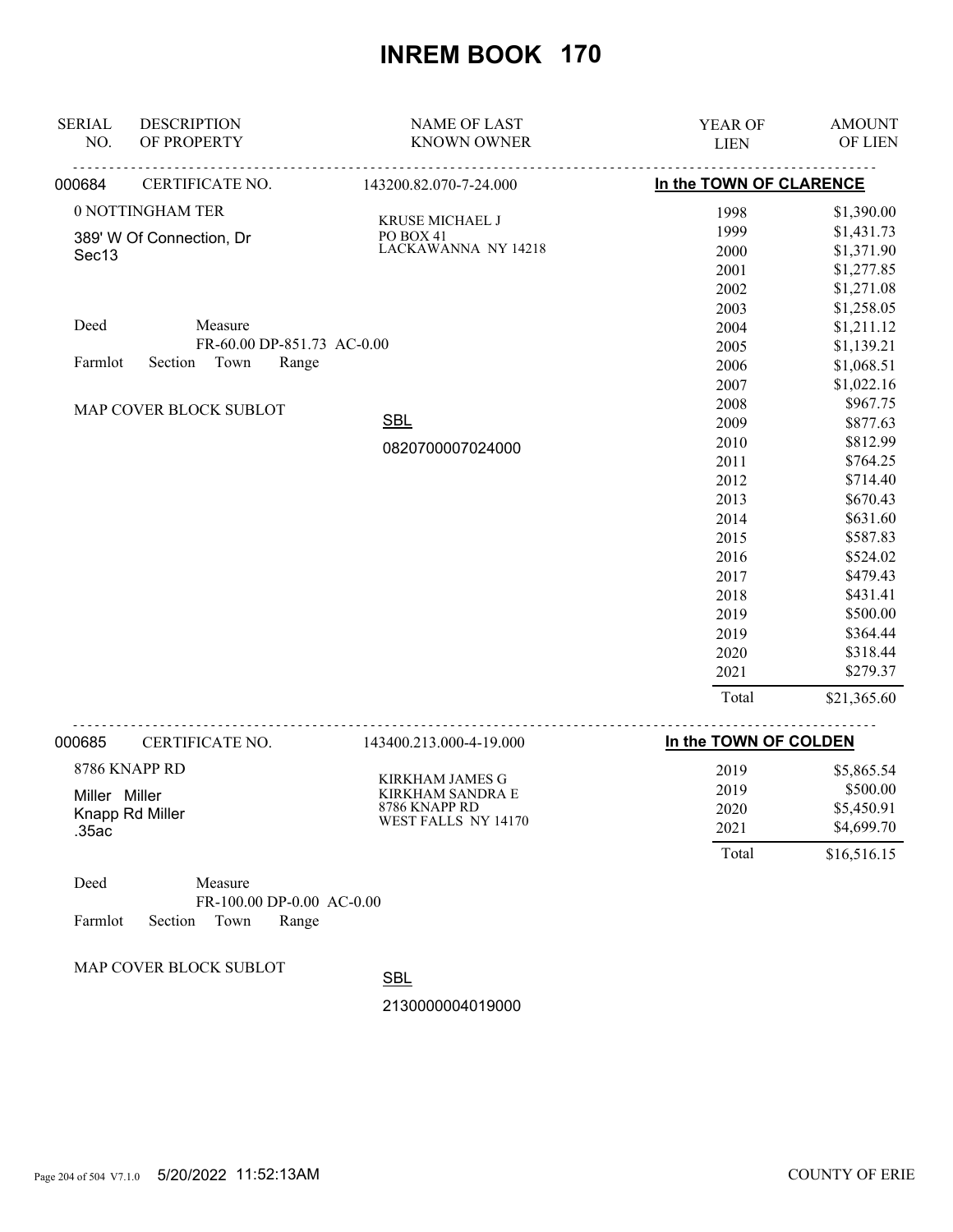| <b>SERIAL</b><br>NO.                         | <b>DESCRIPTION</b><br>OF PROPERTY                                | <b>NAME OF LAST</b><br><b>KNOWN OWNER</b>                                                       | YEAR OF<br><b>LIEN</b>                               | <b>AMOUNT</b><br>OF LIEN                                                                     |
|----------------------------------------------|------------------------------------------------------------------|-------------------------------------------------------------------------------------------------|------------------------------------------------------|----------------------------------------------------------------------------------------------|
| 000686                                       | CERTIFICATE NO.                                                  | 143400.213.000-5-6.100                                                                          | In the TOWN OF COLDEN                                |                                                                                              |
| <b>Bufton Mahler</b><br>Deed                 | 8861 KNAPP RD<br>Knapp Rd Irish Rd<br>Measure                    | <b>KIRKHAM JAMES G</b><br>KIRKHAM SANDRA E<br>8786 KNAPP RD<br>WEST FALLS NY 14170              | 2016<br>2017<br>2018<br>2019<br>2019<br>2020<br>2021 | \$2,671.72<br>\$2,387.25<br>\$2,222.04<br>\$2,081.76<br>\$500.00<br>\$1,910.80<br>\$1,635.69 |
| Farmlot                                      | FR-702.45 DP-0.00 AC-0.00<br>Town<br>Range<br>Section            |                                                                                                 | Total                                                | \$13,409.26                                                                                  |
|                                              | MAP COVER BLOCK SUBLOT                                           | <b>SBL</b><br>2130000005006100                                                                  |                                                      |                                                                                              |
| 000687                                       | <u>.</u><br>CERTIFICATE NO.                                      | .<br>143400.213.000-7-7.000                                                                     | In the TOWN OF COLDEN                                |                                                                                              |
| 0 STATE RD                                   |                                                                  | <b>KINTNER PHILIP J</b>                                                                         | 2019                                                 | \$500.00                                                                                     |
| Von Gontnstate Rd<br>Brabik B&o Rr<br>17.48a |                                                                  | KINTNER MARK D<br>2990 CHANDLER DR<br>LOMPOC CA 93436                                           | Total                                                | \$500.00                                                                                     |
| Deed<br>Farmlot                              | Measure<br>FR-571.11 DP-0.00 AC-0.00<br>Town<br>Section<br>Range |                                                                                                 |                                                      |                                                                                              |
|                                              | MAP COVER BLOCK SUBLOT                                           | <b>SBL</b>                                                                                      |                                                      |                                                                                              |
|                                              |                                                                  | 2130000007007000                                                                                |                                                      |                                                                                              |
| 000688                                       | CERTIFICATE NO.                                                  | 143400.213.100-1-3.000                                                                          | In the TOWN OF COLDEN                                |                                                                                              |
| <b>Vanness Eckis</b><br>.5a                  | 7016 STATE RD<br>Auror TI State Rd                               | WAGNER MARY ANNE<br><b>WAGNER ROBERT J</b><br>APT H5<br>510 MALONEY RD<br>POUGHKEEPSIE NY 12603 | 2019<br>2019<br>2020<br>2021<br>Total                | \$2,856.06<br>\$500.00<br>\$2,643.34<br>\$2,271.04<br>\$8,270.44                             |
| Deed<br>Farmlot                              | Measure<br>FR-65.00 DP-0.00 AC-0.00<br>Section<br>Town<br>Range  |                                                                                                 |                                                      |                                                                                              |
|                                              | MAP COVER BLOCK SUBLOT                                           | <b>SBL</b>                                                                                      |                                                      |                                                                                              |
|                                              |                                                                  | 2131000001003000                                                                                |                                                      |                                                                                              |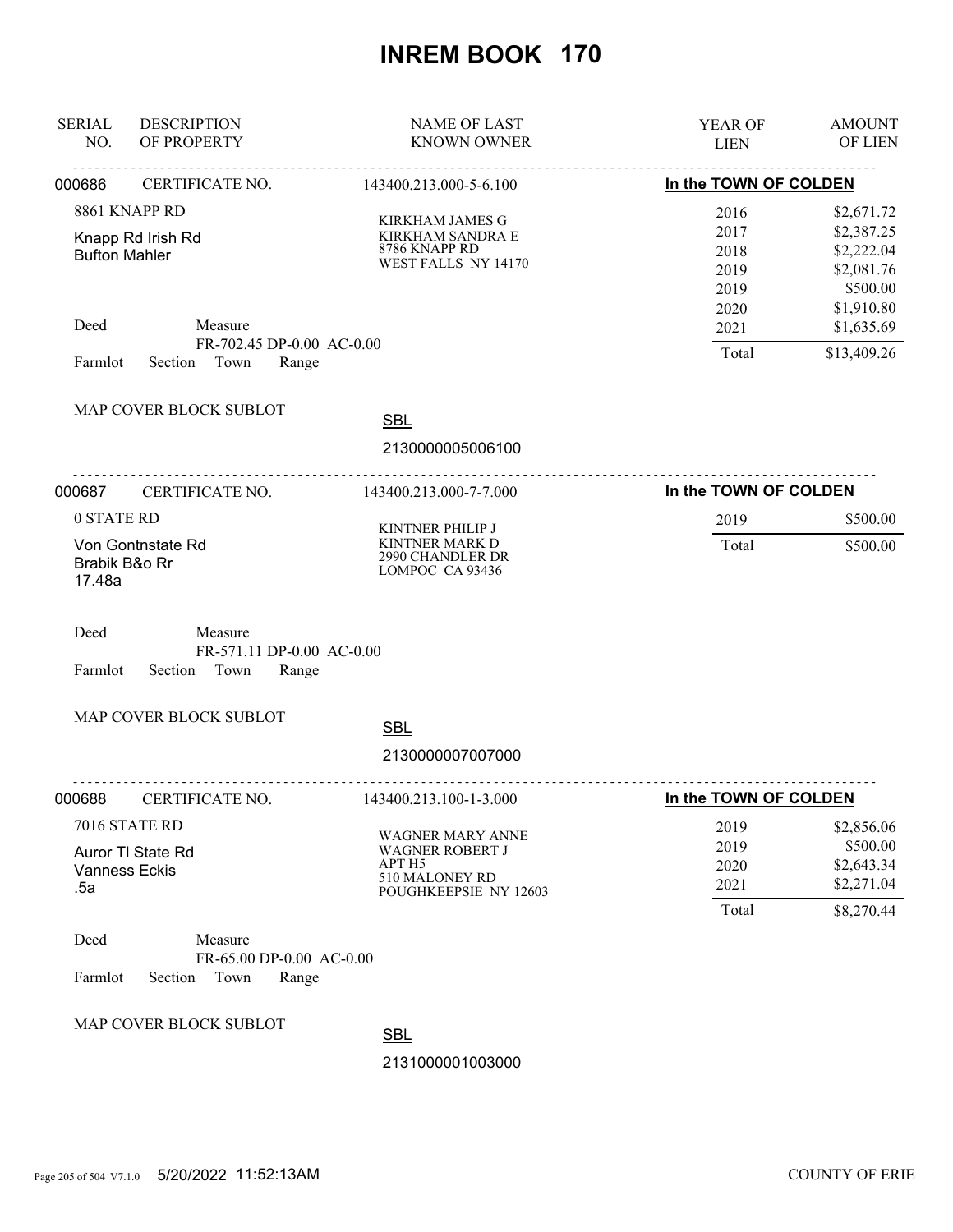| <b>SERIAL</b><br>NO.                              | <b>DESCRIPTION</b><br>OF PROPERTY                                | <b>NAME OF LAST</b><br><b>KNOWN OWNER</b>                                                             | YEAR OF<br><b>LIEN</b>                | <b>AMOUNT</b><br>OF LIEN                                          |
|---------------------------------------------------|------------------------------------------------------------------|-------------------------------------------------------------------------------------------------------|---------------------------------------|-------------------------------------------------------------------|
| 000689                                            | <u>.</u><br>CERTIFICATE NO.                                      | <u>.</u><br>143400.213.100-2-2.000                                                                    | In the TOWN OF COLDEN                 |                                                                   |
| 7009 STATE RD<br><b>Auror TI Creek</b><br>.5a     | Creek State Rd                                                   | <b>BAKER SHIRLEY L</b><br><b>BAKER DAVID E</b><br>7720 BRIARWOOD DR<br>N RICHLAND HILLS TX 76182-3411 | 2019<br>2019<br>2020<br>2021          | \$4,494.16<br>\$500.00<br>\$4,148.33<br>\$3,557.74                |
| Deed<br>Farmlot                                   | Measure<br>FR-0.00 DP-0.00 AC-0.00<br>Section Town<br>Range      |                                                                                                       | Total                                 | \$12,700.23                                                       |
|                                                   | MAP COVER BLOCK SUBLOT                                           | <b>SBL</b><br>2131000002002000                                                                        |                                       |                                                                   |
| 000690                                            | CERTIFICATE NO.                                                  | <u>.</u><br>143400.243.000-6-22.000                                                                   | In the TOWN OF COLDEN                 |                                                                   |
| Petersen<br>.25ac                                 | 8253 BOSTON COLDEN RD<br><b>Bstn Clden Rd School</b>             | FLECKENSTEIN JAMES E<br>8616 HAYES HOLLOW RD<br>COLDEN NY 14033                                       | 2019<br>2019<br>2020<br>2021<br>Total | \$4,324.49<br>\$500.00<br>\$3,978.13<br>\$3,427.16<br>\$12,229.78 |
| Deed<br>Farmlot                                   | Measure<br>FR-113.70 DP-0.00 AC-0.00<br>Section<br>Town<br>Range |                                                                                                       |                                       |                                                                   |
|                                                   | MAP COVER BLOCK SUBLOT                                           | <b>SBL</b><br>2430000006022000                                                                        |                                       |                                                                   |
| 000691                                            | CERTIFICATE NO.                                                  | 143400.259.000-2-19.000                                                                               | In the TOWN OF COLDEN                 |                                                                   |
| 9153 STATE RD<br><b>B&amp;o Rr Corah</b><br>.85ac | Schiele State Rd                                                 | <b>CROTTY DAVID J</b><br>9153 STATE RD<br>COLDEN NY 14033                                             | 2019<br>2019<br>2020<br>2021          | \$1,038.99<br>\$500.00<br>\$3,057.27<br>\$3,907.16                |
| Deed<br>Farmlot                                   | Measure<br>FR-165.00 DP-0.00 AC-0.00<br>Section<br>Town<br>Range |                                                                                                       | Total                                 | \$8,503.42                                                        |
|                                                   | MAP COVER BLOCK SUBLOT                                           | <b>SBL</b><br>2590000002019000                                                                        |                                       |                                                                   |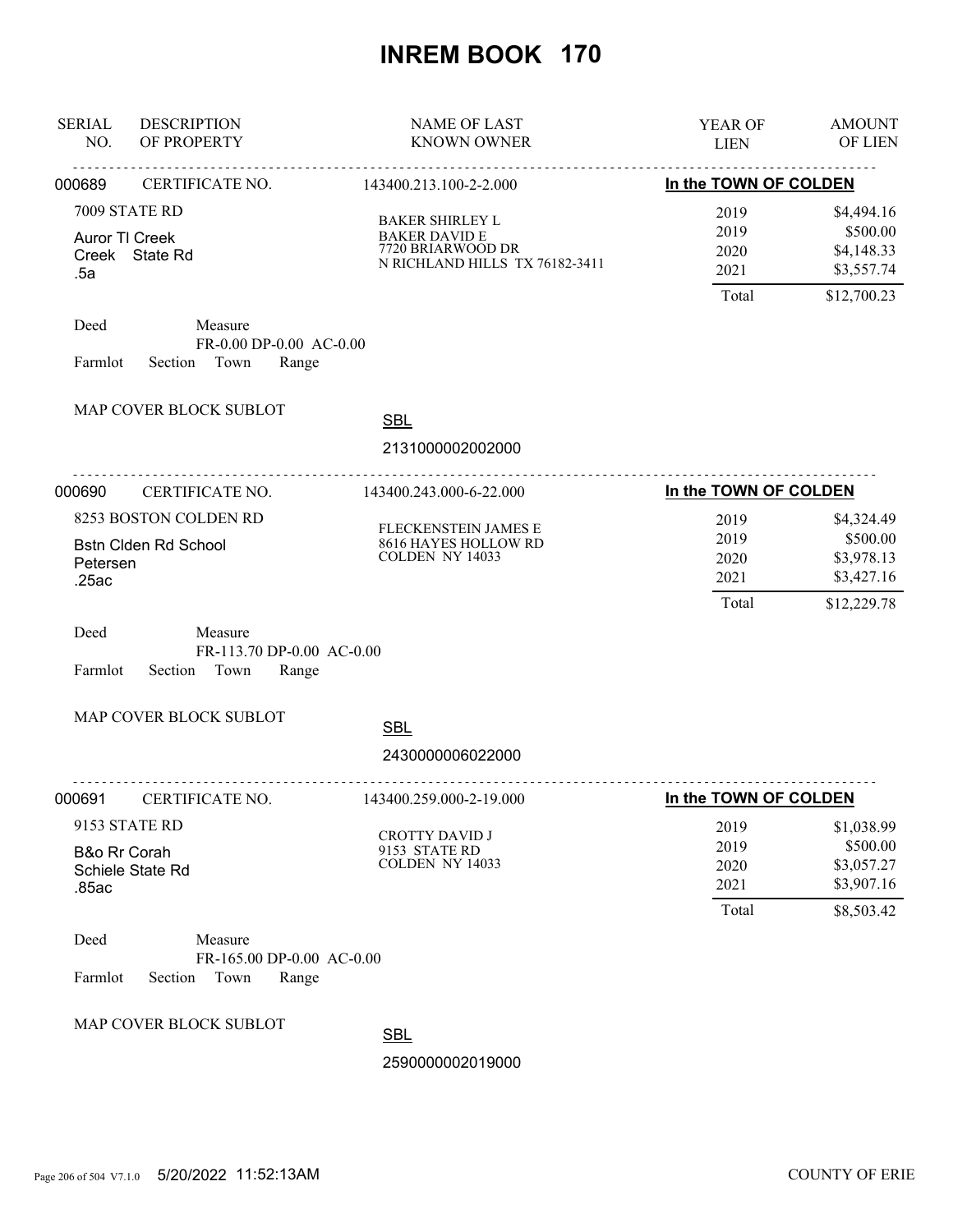| <b>SERIAL</b> | <b>DESCRIPTION</b>       | <b>NAME OF LAST</b>                        | YEAR OF                         | <b>AMOUNT</b> |
|---------------|--------------------------|--------------------------------------------|---------------------------------|---------------|
| NO.           | OF PROPERTY              | <b>KNOWN OWNER</b>                         | <b>LIEN</b>                     | OF LIEN       |
| 000692        | CERTIFICATE NO.          | 143400.259.000-2-26.000                    | In the TOWN OF COLDEN           |               |
| 0 STATE RD    |                          | <b>IANNONE DONNA</b>                       | 1998                            | \$1,217.54    |
|               | State Rd Todaro          | 12010 GENESEE ST<br>ALDEN NY 14004-9714    | 1999                            | \$1,183.26    |
| Pilger Pilger |                          |                                            | 2000                            | \$1,117.88    |
|               |                          |                                            | 2001                            | \$1,070.10    |
|               |                          |                                            | 2002                            | \$1,076.61    |
|               |                          |                                            | 2003                            | \$1,212.68    |
| Deed          | Measure                  |                                            | 2004                            | \$1,258.01    |
|               | FR-0.00 DP-0.00 AC-0.00  |                                            | 2005                            | \$1,374.49    |
| Farmlot       | Town<br>Section<br>Range |                                            | 2006                            | \$1,294.65    |
|               |                          |                                            | 2007                            | \$1,241.37    |
|               | MAP COVER BLOCK SUBLOT   |                                            | 2008                            | \$1,206.23    |
|               |                          | <b>SBL</b>                                 | 2009                            | \$1,176.40    |
|               |                          | 2590000002026000                           | 2010                            | \$1,054.59    |
|               |                          |                                            | 2011                            | \$990.69      |
|               |                          |                                            | 2012                            | \$941.71      |
|               |                          |                                            | 2013                            | \$891.93      |
|               |                          |                                            | 2014                            | \$840.49      |
|               |                          |                                            | 2015                            | \$812.68      |
|               |                          |                                            | 2016                            | \$742.75      |
|               |                          |                                            | 2017                            | \$668.67      |
|               |                          |                                            | 2018                            | \$621.82      |
|               |                          |                                            | 2019                            | \$581.74      |
|               |                          |                                            | 2019                            | \$500.00      |
|               |                          |                                            | 2020                            | \$532.45      |
|               |                          |                                            | 2021                            | \$457.60      |
|               |                          |                                            | Total                           | \$24,066.34   |
| 000693        | CERTIFICATE NO.          | 143601.349.150-1-38.000                    | In the VILLAGE OF GOWANDA(ERIE) |               |
| 43 UNION ST   |                          |                                            | 2019                            | \$2,402.49    |
|               |                          | STARBRAND REAL ESTATE LLC<br>95-27 80TH ST | 2019                            | \$500.00      |
| B&b           | Moritz                   | NEW YORK NY 11416                          | 2020                            | \$3,773.79    |
| Hgwy<br>.25ac | Van Note                 |                                            | 2021                            | \$4,137.88    |
|               |                          |                                            | Total                           | \$10,814.16   |

| Deed |                            | Measure |                            |  |
|------|----------------------------|---------|----------------------------|--|
|      |                            |         | FR-79.86 DP-198.00 AC-0.00 |  |
|      | Farmlot Section Town Range |         |                            |  |

MAP COVER BLOCK SUBLOT

**SBL** 

3491500001038000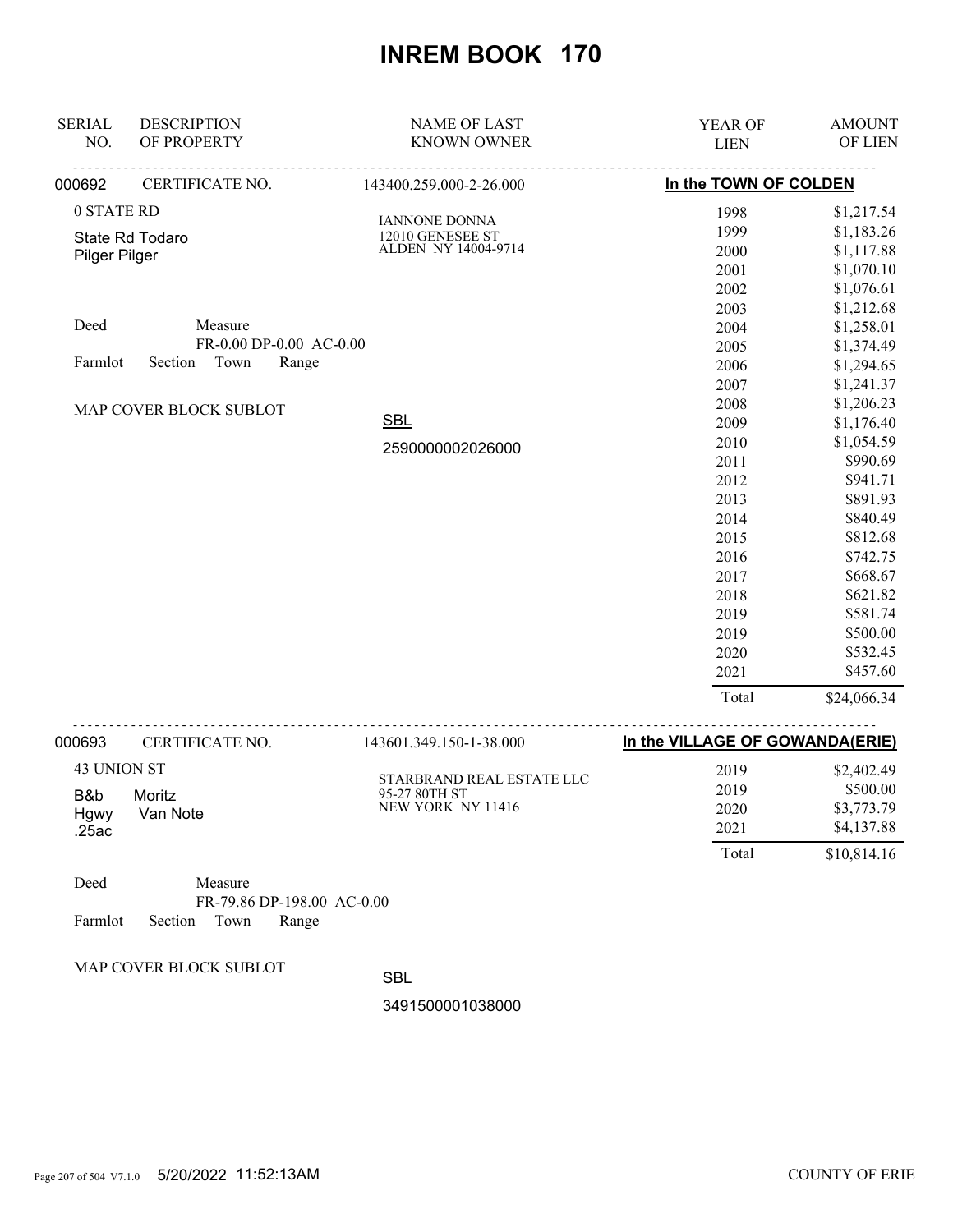| <b>SERIAL</b><br>NO. | <b>DESCRIPTION</b><br>OF PROPERTY                               | <b>NAME OF LAST</b><br><b>KNOWN OWNER</b>                                    | YEAR OF<br><b>LIEN</b>                       | <b>AMOUNT</b><br><b>OF LIEN</b>                                                  |
|----------------------|-----------------------------------------------------------------|------------------------------------------------------------------------------|----------------------------------------------|----------------------------------------------------------------------------------|
| 000694               | CERTIFICATE NO.                                                 | <u>.</u><br>143689.318.000-4-9.100                                           | In the TOWN OF COLLINS                       |                                                                                  |
|                      | 3930 WOODSIDE RD                                                | THARNISH MICHAEL B<br>3930 WOODSIDE RD<br>LAWTONS NY 14091                   | 2018<br>2019<br>2019<br>2020<br>2021         | \$8,357.81<br>\$7,678.80<br>\$500.00<br>\$6,622.84<br>\$8,924.35                 |
| Deed<br>Farmlot      | Measure<br>FR-1,830.00 DP-0.00 AC-0.00<br>Section Town<br>Range |                                                                              | Total                                        | \$32,083.80                                                                      |
|                      | MAP COVER BLOCK SUBLOT                                          | <b>SBL</b>                                                                   |                                              |                                                                                  |
|                      |                                                                 | 3180000004009100                                                             |                                              |                                                                                  |
| 000695               | CERTIFICATE NO.                                                 | 143689.328.000-1-1.200                                                       | In the TOWN OF COLLINS                       |                                                                                  |
| 0 BUSH RD            |                                                                 | <b>HUFF DOUGLAS</b><br><b>HUFF IRA</b><br>PO BOX 90<br>ROOSEVELTOWN NY 13168 | 2010<br>2011<br>2012<br>2013<br>2014<br>2015 | \$1,595.55<br>\$1,520.08<br>\$1,402.49<br>\$1,310.87<br>\$1,226.61<br>\$1,144.14 |
| Deed                 | Measure<br>FR-0.00 DP-0.00 AC-0.00                              |                                                                              | 2016                                         | \$1,108.18                                                                       |
| Farmlot              | Section<br>Town<br>Range                                        |                                                                              | 2017<br>2018<br>2019                         | \$1,021.93<br>\$931.40<br>\$837.61                                               |
|                      | MAP COVER BLOCK SUBLOT                                          | <b>SBL</b>                                                                   | 2020<br>2021                                 | \$717.90<br>\$598.72                                                             |
|                      |                                                                 | 3280000001001200                                                             | Total                                        | \$13,415.48                                                                      |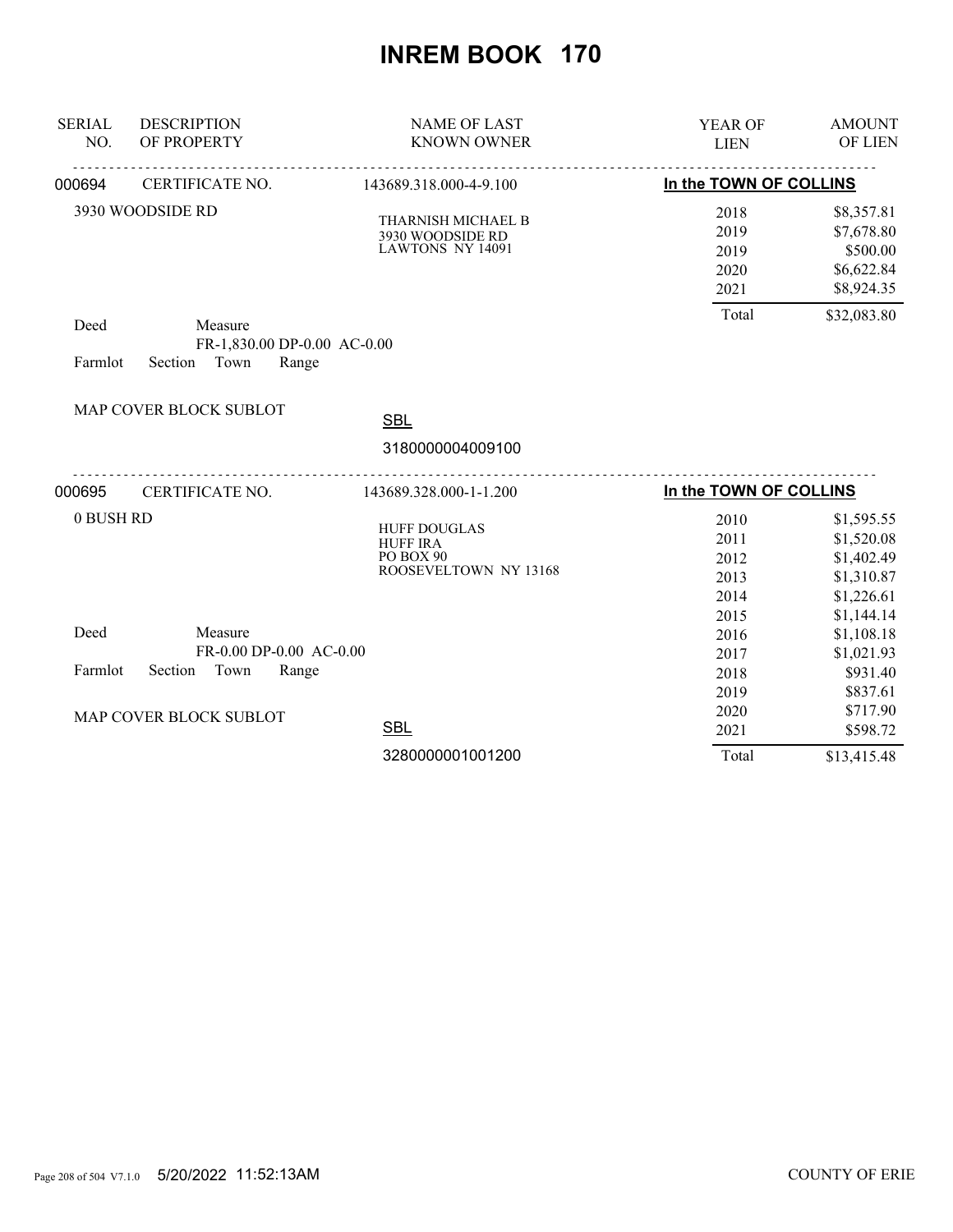| <b>SERIAL</b> | <b>DESCRIPTION</b>       | <b>NAME OF LAST</b>    | YEAR OF                | <b>AMOUNT</b> |
|---------------|--------------------------|------------------------|------------------------|---------------|
| NO.           | OF PROPERTY              | <b>KNOWN OWNER</b>     | <b>LIEN</b>            | OF LIEN       |
| 000696        | CERTIFICATE NO.          | 143689.328.000-1-2.000 | In the TOWN OF COLLINS |               |
| 0 BUSH RD     |                          | ZURAF STANLEY          | 1997                   | \$739.68      |
|               | Catt Creek---reserva     | 16 WEST ROYAL HILL DR  | 1998                   | \$1,044.15    |
| Tion          |                          | ORCHARD PARK NY 14127  | 1999                   | \$1,109.59    |
|               | Catt Creek---catt Cr     |                        | 2000                   | \$1,023.30    |
| Eek           |                          |                        | 2001                   | \$1,014.06    |
| 10 A          |                          |                        | 2002                   | \$985.80      |
| Deed          | Measure                  |                        | 2003                   | \$991.36      |
|               | FR-0.00 DP-0.00 AC-0.00  |                        | 2004                   | \$1,090.20    |
| Farmlot       | Section<br>Town<br>Range |                        | 2005                   | \$1,104.41    |
|               |                          |                        | 2006                   | \$1,042.62    |
|               | MAP COVER BLOCK SUBLOT   |                        | 2007                   | \$1,045.66    |
|               |                          | <b>SBL</b>             | 2008                   | \$984.21      |
|               |                          | 3280000001002000       | 2009                   | \$914.11      |
|               |                          |                        | 2010                   | \$949.56      |
|               |                          |                        | 2011                   | \$904.76      |
|               |                          |                        | 2012                   | \$834.83      |
|               |                          |                        | 2013                   | \$780.34      |
|               |                          |                        | 2014                   | \$730.20      |
|               |                          |                        | 2015                   | \$681.19      |
|               |                          |                        | 2016                   | \$659.81      |
|               |                          |                        | 2017                   | \$608.54      |
|               |                          |                        | 2018                   | \$554.67      |
|               |                          |                        | 2019                   | \$500.00      |
|               |                          |                        | 2019                   | \$498.91      |
|               |                          |                        | 2020                   | \$426.95      |
|               |                          |                        | 2021                   | \$356.89      |
|               |                          |                        | Total                  | \$21,575.80   |
| 000697        | CERTIFICATE NO.          | 143689.331.000-2-4.131 | In the TOWN OF COLLINS |               |
|               |                          |                        |                        |               |

|         |                           | 1 1200212211000 <b>2</b> 11121 |       |             |
|---------|---------------------------|--------------------------------|-------|-------------|
|         | 13115 SISSON HWY          | VICARO JOHN                    | 2014  | \$11,045.18 |
|         |                           | 2071 S PARK AVE                | 2014  | \$500.00    |
|         |                           | <b>BUFFALO NY 14220</b>        | 2015  | \$10,262.07 |
|         |                           |                                | 2016  | \$9,655.73  |
|         |                           |                                | 2017  | \$8,919.57  |
|         |                           |                                | 2018  | \$8,109.94  |
| Deed    | Measure                   |                                | 2019  | \$7,521.26  |
|         | FR-918.66 DP-0.00 AC-0.00 |                                | 2019  | \$500.00    |
| Farmlot | Town<br>Section<br>Range  |                                | 2020  | \$6,412.57  |
|         |                           |                                | 2021  | \$5,395.31  |
|         | MAP COVER BLOCK SUBLOT    | <b>SBL</b>                     | Total | \$68,321.63 |
|         |                           |                                |       |             |

3310000002004131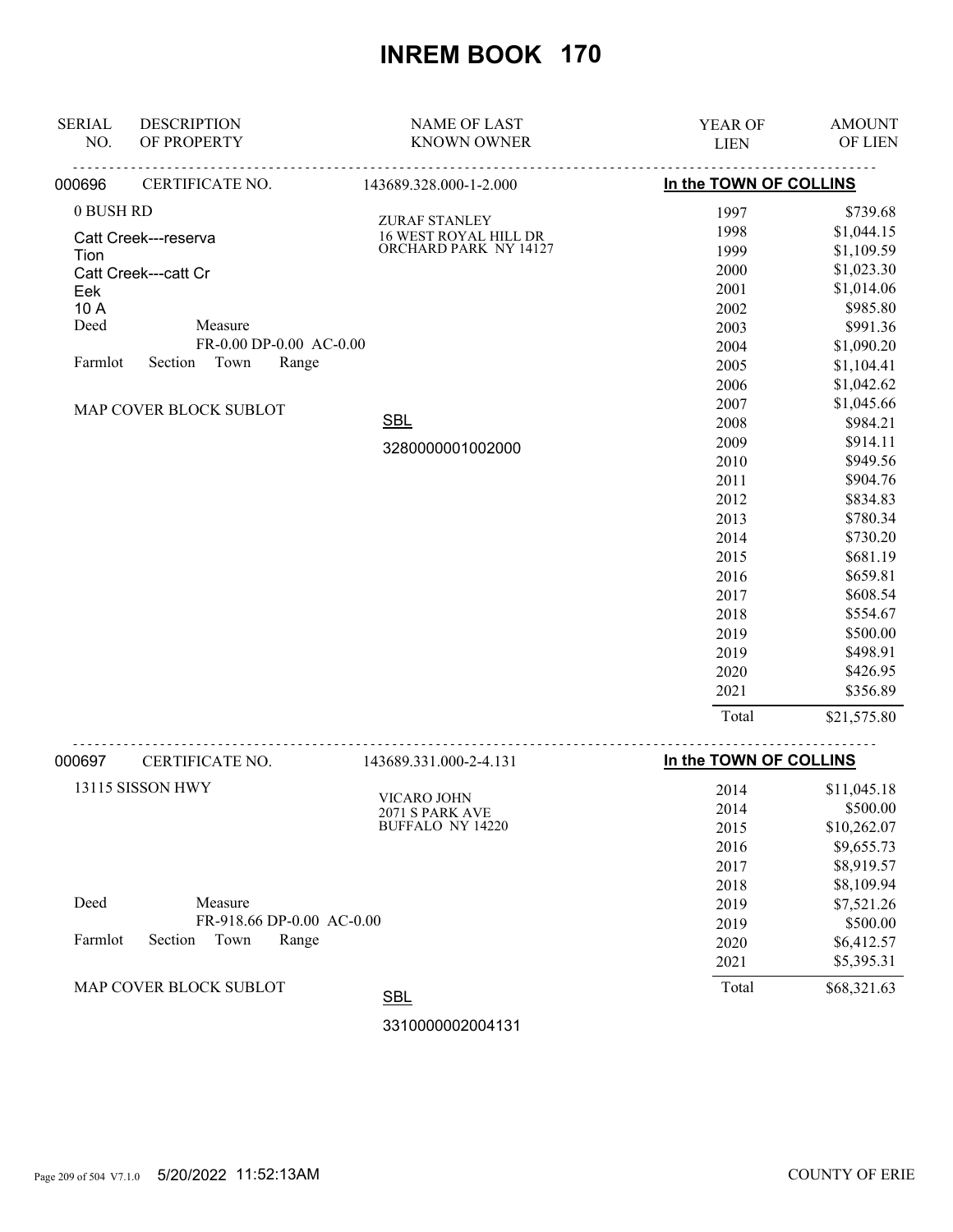| <b>SERIAL</b><br>NO.                  | <b>DESCRIPTION</b><br>OF PROPERTY                                                                            | <b>NAME OF LAST</b><br><b>KNOWN OWNER</b>                                     | <b>YEAR OF</b><br><b>LIEN</b>                         | <b>AMOUNT</b><br><b>OF LIEN</b>                                                             |
|---------------------------------------|--------------------------------------------------------------------------------------------------------------|-------------------------------------------------------------------------------|-------------------------------------------------------|---------------------------------------------------------------------------------------------|
| 000699                                | CERTIFICATE NO.                                                                                              | 143689.341.000-1-18.000                                                       | In the TOWN OF COLLINS                                |                                                                                             |
| Perro<br>Evans<br>1ac<br>Deed         | 2327 WHEATER RD<br>Hgwy<br>Evans<br>Measure                                                                  | LABRIOLA PATRICIA ROSE<br>9429 NEW ALBION RD<br><b>CATTARAUGUS NY 14719</b>   | 2018<br>2019<br>2019<br>2020<br>2021<br>Total         | \$1,866.00<br>\$1,666.66<br>\$500.00<br>\$1,405.04<br>\$1,770.05<br>\$7,207.75              |
| Farmlot                               | FR-335.94 DP-133.00 AC-0.00<br>Section Town<br>Range                                                         |                                                                               |                                                       |                                                                                             |
|                                       | MAP COVER BLOCK SUBLOT                                                                                       | <b>SBL</b>                                                                    |                                                       |                                                                                             |
|                                       |                                                                                                              | 3410000001018000                                                              |                                                       |                                                                                             |
| 000700                                | CERTIFICATE NO.                                                                                              | 143689.341.000-1-25.000                                                       | In the TOWN OF COLLINS                                |                                                                                             |
| Hosp<br>1ac<br>Deed<br>Farmlot        | 14663 BUFFALO ST<br>Makowski Hosp<br>Hgwy<br>Measure<br>FR-132.00 DP-214.50 AC-0.00<br>Section Town<br>Range | ZGLINICKI CHARLES<br>LOT <sub>23</sub><br>14725 BAGDAD RD<br>GOWANDA NY 14070 | 2018<br>2018<br>2019<br>2019<br>2020<br>2021<br>Total | \$2,371.36<br>\$500.00<br>\$4,489.62<br>\$500.00<br>\$3,835.11<br>\$3,710.33<br>\$15,406.42 |
|                                       | MAP COVER BLOCK SUBLOT                                                                                       | <b>SBL</b>                                                                    |                                                       |                                                                                             |
|                                       |                                                                                                              | 3410000001025000                                                              |                                                       |                                                                                             |
| 000701                                | CERTIFICATE NO.                                                                                              | 143689.341.080-1-2.000                                                        | In the TOWN OF COLLINS                                |                                                                                             |
| <b>Krause Krause</b><br>Hgwy<br>.25ac | 13981 ROUTE 62<br>Hgwy                                                                                       | THIRSTYS PIZZERIA AND MORE INC<br>PO BOX 579<br>COLLINS NY 14034              | 2017<br>2017<br>2018<br>2019<br>Total                 | \$8,521.87<br>\$500.00<br>\$7,394.50<br>\$500.00<br>\$16,916.37                             |
| Deed<br>Farmlot                       | Measure<br>FR-73.30 DP-148.80 AC-0.00<br>Section<br>Town<br>Range                                            |                                                                               |                                                       |                                                                                             |
|                                       | MAP COVER BLOCK SUBLOT                                                                                       | <b>SBL</b><br>3410800001002000                                                |                                                       |                                                                                             |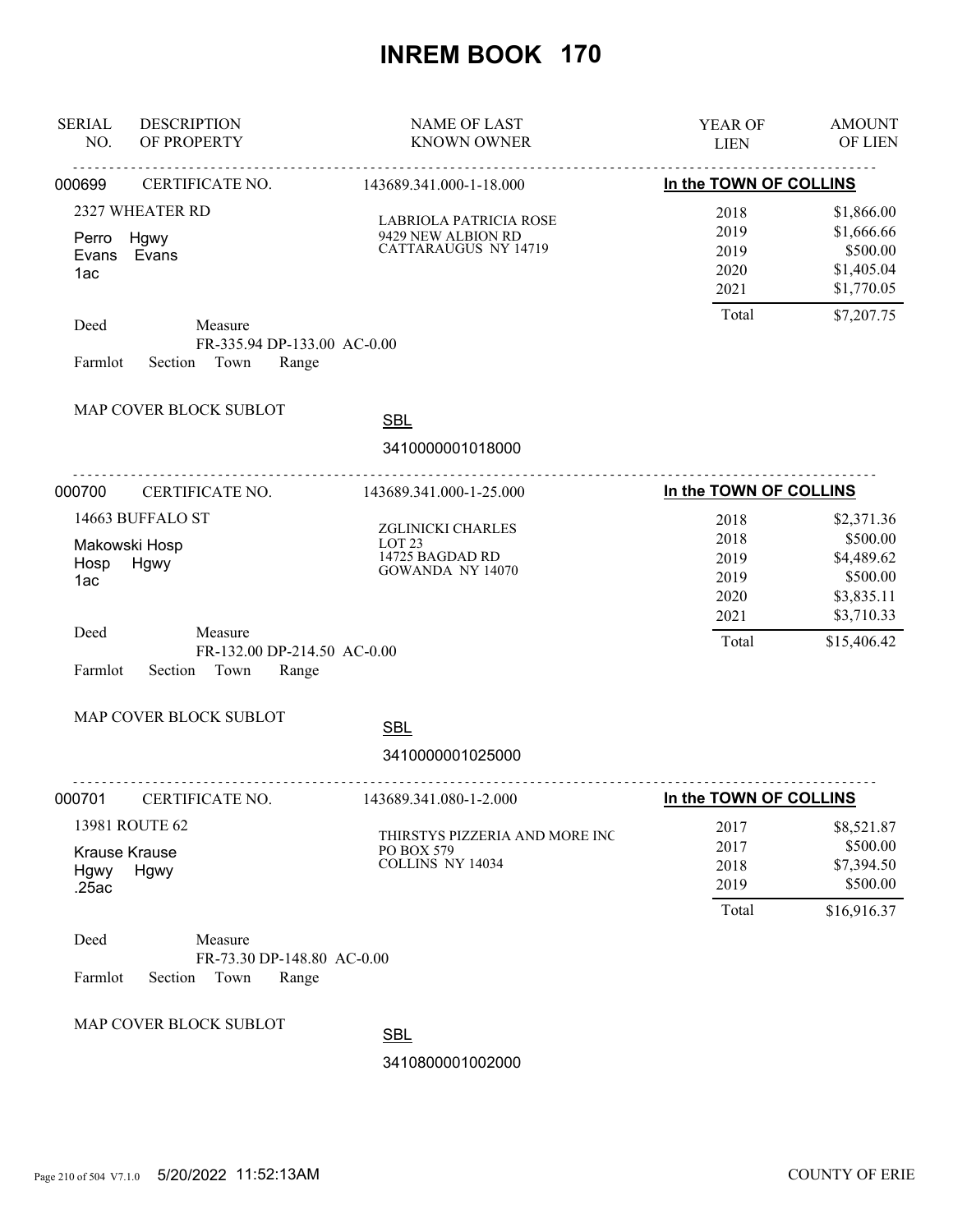| <b>SERIAL</b><br>NO.   | <b>DESCRIPTION</b><br>OF PROPERTY                       | <b>NAME OF LAST</b><br><b>KNOWN OWNER</b>                          | YEAR OF<br><b>LIEN</b>                       | <b>AMOUNT</b><br>OF LIEN                                             |
|------------------------|---------------------------------------------------------|--------------------------------------------------------------------|----------------------------------------------|----------------------------------------------------------------------|
| 000703                 | CERTIFICATE NO.                                         | 143689.342.050-2-11.100                                            | .<br>In the TOWN OF COLLINS                  |                                                                      |
| 2352 MAIN ST           |                                                         | <b>NORMAN RONALD E</b><br>2352 MAIN ST<br>COLLINS NY 14034         | 2019<br>2019<br>2021                         | \$2,561.66<br>\$500.00<br>\$1,176.75                                 |
|                        |                                                         |                                                                    | Total                                        | \$4,238.41                                                           |
| Deed                   | Measure<br>FR-55.50 DP-231.00 AC-0.00                   |                                                                    |                                              |                                                                      |
| Farmlot                | Town<br>Section<br>Range                                |                                                                    |                                              |                                                                      |
|                        | MAP COVER BLOCK SUBLOT                                  | <b>SBL</b>                                                         |                                              |                                                                      |
|                        |                                                         | 3420500002011100                                                   |                                              |                                                                      |
| 000704                 | CERTIFICATE NO.                                         | 143689.343.110-4-3.000                                             | In the TOWN OF COLLINS                       |                                                                      |
|                        | 14015 SISSON HWY                                        | <b>SCHIRMER VAN A</b><br>2978 CUYLERVILLE RD<br>LEICESTER NY 14481 | 2006<br>2007<br>2008<br>2009<br>2010<br>2011 | \$629.92<br>\$636.90<br>\$624.20<br>\$602.25<br>\$631.96<br>\$614.23 |
| Deed                   | Measure                                                 |                                                                    | 2012                                         | \$574.14                                                             |
| Farmlot                | FR-122.00 DP-157.00 AC-0.00<br>Town<br>Section<br>Range |                                                                    | 2013<br>2014<br>2015                         | \$537.78<br>\$496.32<br>\$461.00                                     |
| MAP COVER BLOCK SUBLOT |                                                         | <b>SBL</b>                                                         | 2016<br>2017                                 | \$432.73<br>\$500.00                                                 |
|                        |                                                         | 3431100004003000                                                   | 2017<br>2018<br>2019<br>2019<br>2020         | \$398.07<br>\$361.78<br>\$500.00<br>\$335.13<br>\$283.89             |
|                        |                                                         |                                                                    | 2021<br>Total                                | \$241.18<br>\$8,861.48                                               |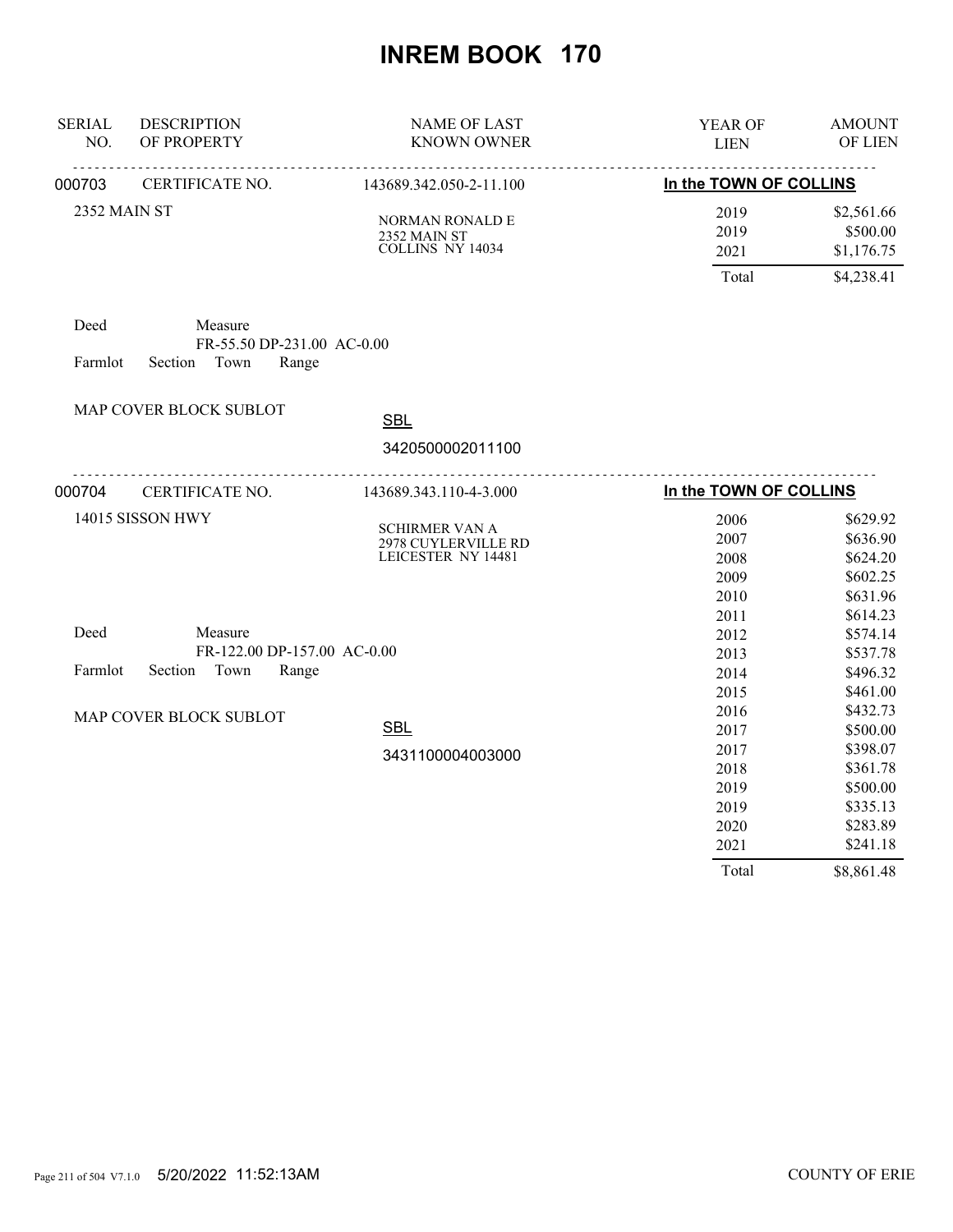| <b>SERIAL</b><br>NO. | <b>DESCRIPTION</b><br>OF PROPERTY    | <b>NAME OF LAST</b><br><b>KNOWN OWNER</b> | YEAR OF<br><b>LIEN</b> | <b>AMOUNT</b><br>OF LIEN |
|----------------------|--------------------------------------|-------------------------------------------|------------------------|--------------------------|
| 000705               | <u>.</u><br>CERTIFICATE NO.          | .<br>143689.344.000-1-2.100               | In the TOWN OF COLLINS |                          |
| 13849 BREWER RD      |                                      | <b>ARRIGO PHILIP</b>                      | 2017                   | \$11,955.88              |
|                      |                                      | ARRIGO MOLLY                              | 2018                   | \$11,047.03              |
|                      |                                      | 13849 BREWER RD                           | 2019                   | \$10,276.07              |
|                      |                                      | COLLINS NY 14034                          | 2019                   | \$500.00                 |
|                      |                                      |                                           | 2020                   | \$8,786.40               |
|                      |                                      |                                           | 2021                   | \$7,390.07               |
| Deed                 | Measure<br>FR-326.90 DP-0.00 AC-0.00 |                                           | Total                  | \$49,955.45              |
| Farmlot              | Town<br>Section<br>Range             |                                           |                        |                          |
|                      |                                      |                                           |                        |                          |
|                      | MAP COVER BLOCK SUBLOT               |                                           |                        |                          |
|                      |                                      | <b>SBL</b>                                |                        |                          |
|                      |                                      | 3440000001002100                          |                        |                          |
| 000706               | .<br>CERTIFICATE NO.                 | 143689.349.080-1-8.000                    | In the TOWN OF COLLINS |                          |
| 0 ROUTE 62           |                                      |                                           | 2002                   | \$731.92                 |
|                      |                                      | DOUGHERTY PAUL R                          | 2003                   | \$736.09                 |
| Egner                | Hgyw                                 | 111 CHURCH RD<br>STROUDBURG PA 18360      | 2004                   | \$809.36                 |
| Hgwy<br>.73ac        | Bobsein                              |                                           | 2005                   | \$819.99                 |
|                      |                                      |                                           | 2006                   | \$774.30                 |
|                      |                                      |                                           | 2007                   | \$776.87                 |
| Deed                 | Measure                              |                                           | 2008                   | \$731.03                 |
|                      | FR-110.00 DP-422.22 AC-0.00          |                                           | 2009                   | \$679.27                 |
| Farmlot              | Section<br>Town<br>Range             |                                           | 2010                   | \$705.59                 |
|                      |                                      |                                           | 2011                   | \$672.24                 |
|                      | MAP COVER BLOCK SUBLOT               |                                           | 2012                   | \$620.37                 |
|                      |                                      | <b>SBL</b>                                | 2013                   | \$579.88                 |
|                      |                                      | 3490800001008000                          | 2014                   | \$542.69                 |
|                      |                                      |                                           | 2015                   | \$506.29                 |
|                      |                                      |                                           | 2016                   | \$490.41                 |
|                      |                                      |                                           | 2017                   | \$452.38                 |
|                      |                                      |                                           | 2018                   | \$412.39                 |
|                      |                                      |                                           | 2019                   | \$500.00                 |
|                      |                                      |                                           | 2019                   | \$370.95                 |
|                      |                                      |                                           | 2020                   | \$317.05                 |
|                      |                                      |                                           | 2021                   | \$265.52                 |
|                      |                                      |                                           | Total                  | \$12,494.59              |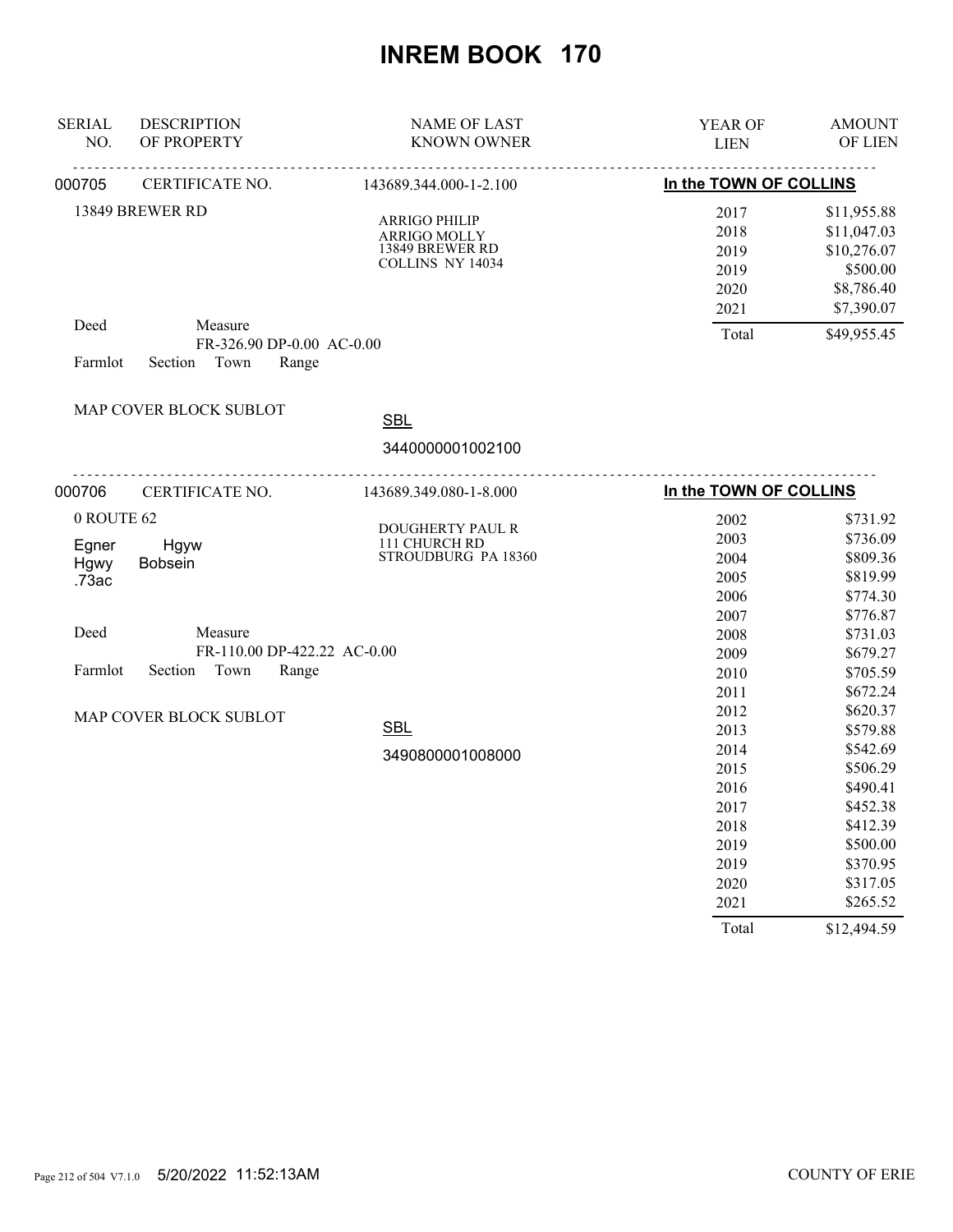| <b>SERIAL</b><br>NO.                        | <b>DESCRIPTION</b><br>OF PROPERTY                                  | <b>NAME OF LAST</b><br><b>KNOWN OWNER</b>                                                         | YEAR OF<br><b>LIEN</b>                    | <b>AMOUNT</b><br>OF LIEN                                          |
|---------------------------------------------|--------------------------------------------------------------------|---------------------------------------------------------------------------------------------------|-------------------------------------------|-------------------------------------------------------------------|
| 000707                                      | .<br>CERTIFICATE NO.<br>143801.335.110-1-9.000                     |                                                                                                   | <u>.</u><br>In the VILLAGE OF SPRINGVILLE |                                                                   |
| <b>B&amp;O</b><br>Hagerer<br>.5a            | 291 N CENTRAL AVE                                                  | <b>HAYDEN PAUL R</b><br>291 N CENTRAL AVE<br>SPRINGVILLE NY 14141                                 | 2019<br>2019<br>2020<br>2021<br>Total     | \$6,039.00<br>\$500.00<br>\$4,982.08<br>\$4,276.70<br>\$15,797.78 |
| Deed<br>Farmlot                             | Measure<br>FR-340.22 DP-174.07 AC-0.00<br>Town<br>Range<br>Section |                                                                                                   |                                           |                                                                   |
|                                             | MAP COVER BLOCK SUBLOT                                             | <b>SBL</b>                                                                                        |                                           |                                                                   |
|                                             |                                                                    | 3351100001009000                                                                                  |                                           |                                                                   |
| 000709                                      | CERTIFICATE NO.                                                    | 143801.335.140-2-35.000                                                                           | In the VILLAGE OF SPRINGVILLE             |                                                                   |
| 0 CLARK ST<br>Green<br>W Main St<br>3.628ac |                                                                    | TACKENTIEN RONALD L<br>C/O ELMA TACKENTIEN<br>APT <sub>1</sub><br>4210 RTE 39<br>COLLINS NY 14034 | 2013<br>2014<br>2015<br>2016<br>2017      | \$569.21<br>\$4,698.49<br>\$3,104.09<br>\$2,937.82<br>\$2,689.21  |
| Deed<br>Farmlot                             | Measure<br>FR-809.97 DP-0.00 AC-0.00<br>Town<br>Section<br>Range   |                                                                                                   | 2017<br>2018<br>2019<br>2019<br>2020      | \$500.00<br>\$2,489.66<br>\$2,248.03<br>\$500.00<br>\$1,992.94    |
|                                             | MAP COVER BLOCK SUBLOT                                             | <b>SBL</b><br>3351400002035000                                                                    | 2021<br>Total                             | \$1,780.59<br>\$23,510.04                                         |
| 000712                                      | CERTIFICATE NO.                                                    | 143801.335.160-1-17.000                                                                           | In the VILLAGE OF SPRINGVILLE             |                                                                   |
| 100 SPRING ST<br>Lux<br>Nannen              |                                                                    | ZEAFLA GEORGE V<br>ZEAFLA GERALDINE<br>100 SPRING ST<br>SPRINGVILLE NY 14141                      | 2015<br>2016<br>2016<br>2017<br>2017      | \$1,572.30<br>\$9,558.72<br>\$500.00<br>\$11,020.92<br>\$500.00   |
| Deed<br>Farmlot                             | Measure<br>FR-96.00 DP-148.72 AC-0.00<br>Town<br>Section<br>Range  |                                                                                                   | 2018<br>2018<br>2019<br>2019<br>2020      | \$10,704.01<br>\$500.00<br>\$9,766.35<br>\$500.00<br>\$8,580.57   |
|                                             | MAP COVER BLOCK SUBLOT                                             | <b>SBL</b><br>3351600001017000                                                                    | 2021<br>Total                             | \$7,047.42<br>\$60,250.29                                         |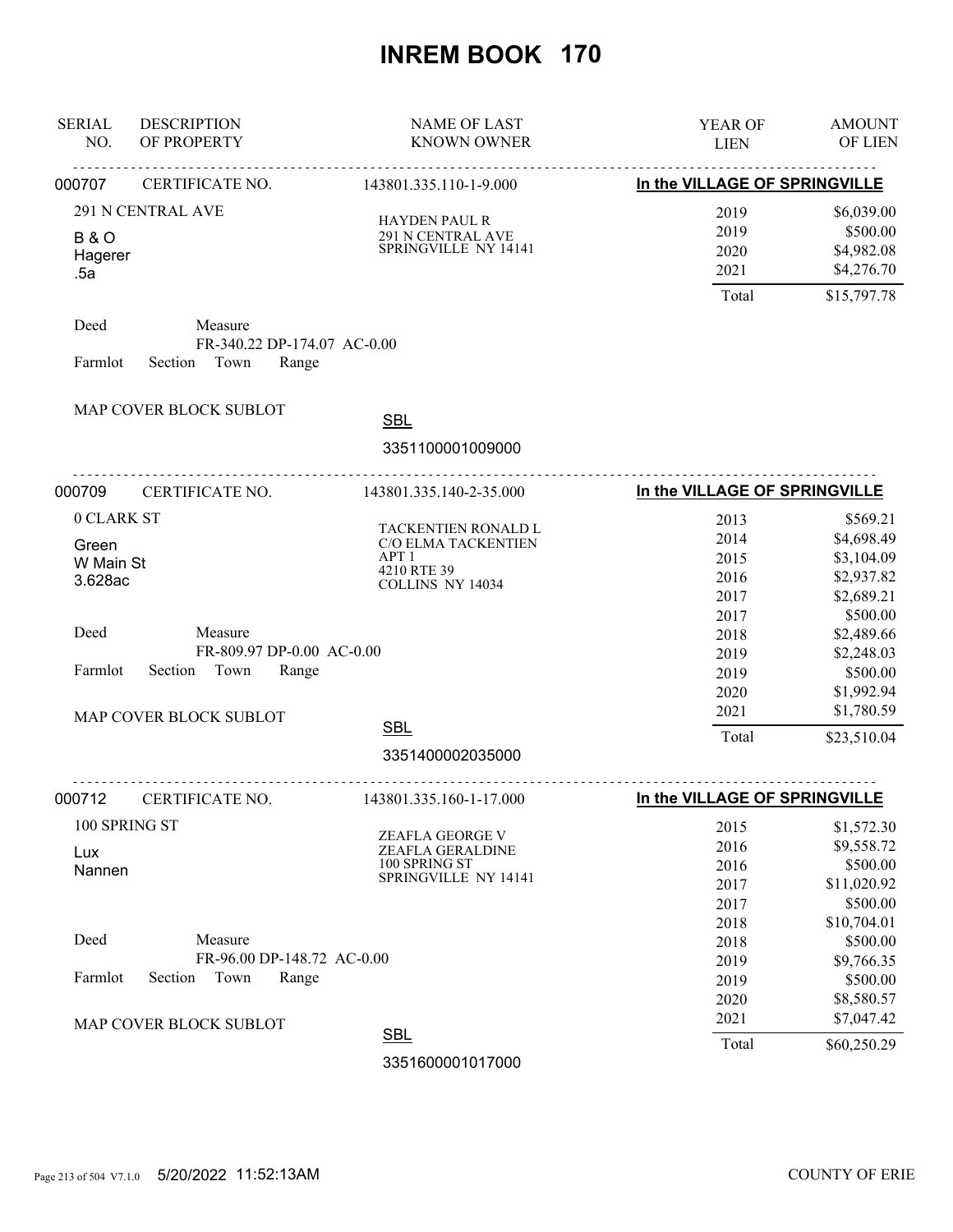| <b>SERIAL</b><br>NO. | <b>DESCRIPTION</b><br>OF PROPERTY                   | <b>NAME OF LAST</b><br><b>KNOWN OWNER</b>     | <b>YEAR OF</b><br><b>LIEN</b> | <b>AMOUNT</b><br><b>OF LIEN</b> |
|----------------------|-----------------------------------------------------|-----------------------------------------------|-------------------------------|---------------------------------|
| 000713               | <b>CERTIFICATE NO.</b><br>143801.335.190-6-17.000   |                                               | In the VILLAGE OF SPRINGVILLE |                                 |
|                      | <b>65 CHESTNUT ST</b>                               | WULFF JUNE M                                  | 2018                          | \$5,049.56                      |
| <b>Babbitt</b>       |                                                     | <b>WULFF RAYMOND F</b>                        | 2018                          | \$500.00                        |
| White                |                                                     | <b>65 CHESTNUT ST</b><br>SPRINGVILLE NY 14141 | 2019                          | \$6,375.98                      |
| .75ac                |                                                     |                                               | 2019                          | \$500.00                        |
|                      |                                                     |                                               | Total                         | \$12,425.54                     |
| Deed                 | Measure                                             |                                               |                               |                                 |
| Farmlot              | FR-70.00 DP-472.00 AC-0.00<br>Section Town<br>Range |                                               |                               |                                 |
|                      | MAP COVER BLOCK SUBLOT                              |                                               |                               |                                 |
|                      |                                                     | <b>SBL</b>                                    |                               |                                 |
|                      |                                                     | 3351900006017000                              |                               |                                 |
| 000714               | CERTIFICATE NO.                                     | 143801.335.190-6-20.000                       | In the VILLAGE OF SPRINGVILLE |                                 |
|                      | 81 CHESTNUT ST                                      | BERNHARD WILLIAM                              | 2018                          | \$6,533.96                      |
| Smith                |                                                     | 81 CHESTNUT ST                                | 2018                          | \$500.00                        |
| Tenser               |                                                     | SPRINGVILLE NY 14141                          | 2019                          | \$11,919.55                     |
| .25ac                |                                                     |                                               | 2019                          | \$500.00                        |
|                      |                                                     |                                               | 2020                          | \$10,331.95                     |
| Deed                 | Measure                                             |                                               | 2021                          | \$8,102.67                      |
|                      | FR-78.56 DP-250.00 AC-0.00                          |                                               | Total                         | \$37,888.13                     |
| Farmlot              | Section Town<br>Range                               |                                               |                               |                                 |
|                      | MAP COVER BLOCK SUBLOT                              |                                               |                               |                                 |
|                      |                                                     | <b>SBL</b>                                    |                               |                                 |
|                      |                                                     | 3351900006020000                              |                               |                                 |
| 000717               | CERTIFICATE NO.                                     | 143801.335.200-7-39.000                       | In the VILLAGE OF SPRINGVILLE |                                 |
|                      | <b>26 S EDGEWOOD DR</b>                             | <b>MUTTON JENNIFER L</b>                      | 2018                          | \$13,398.09                     |
| Scheider             |                                                     | 26 S EDGEWOOD DR                              | 2019                          | \$10,768.99                     |
| Miller               |                                                     | SPRINGVILLE NY 14141                          | 2019                          | \$500.00                        |
| 1.15ac               |                                                     |                                               | 2020                          | \$9,553.85                      |
|                      |                                                     |                                               | 2021                          | \$8,528.60                      |
| Deed                 | Measure                                             |                                               | Total                         | \$42,749.53                     |
|                      | FR-164.73 DP-302.82 AC-0.00                         |                                               |                               |                                 |
| Farmlot              | Section<br>Town<br>Range                            |                                               |                               |                                 |
|                      | MAP COVER BLOCK SUBLOT                              |                                               |                               |                                 |
|                      |                                                     | <b>SBL</b>                                    |                               |                                 |
|                      |                                                     | 3352000007039000                              |                               |                                 |
|                      |                                                     |                                               |                               |                                 |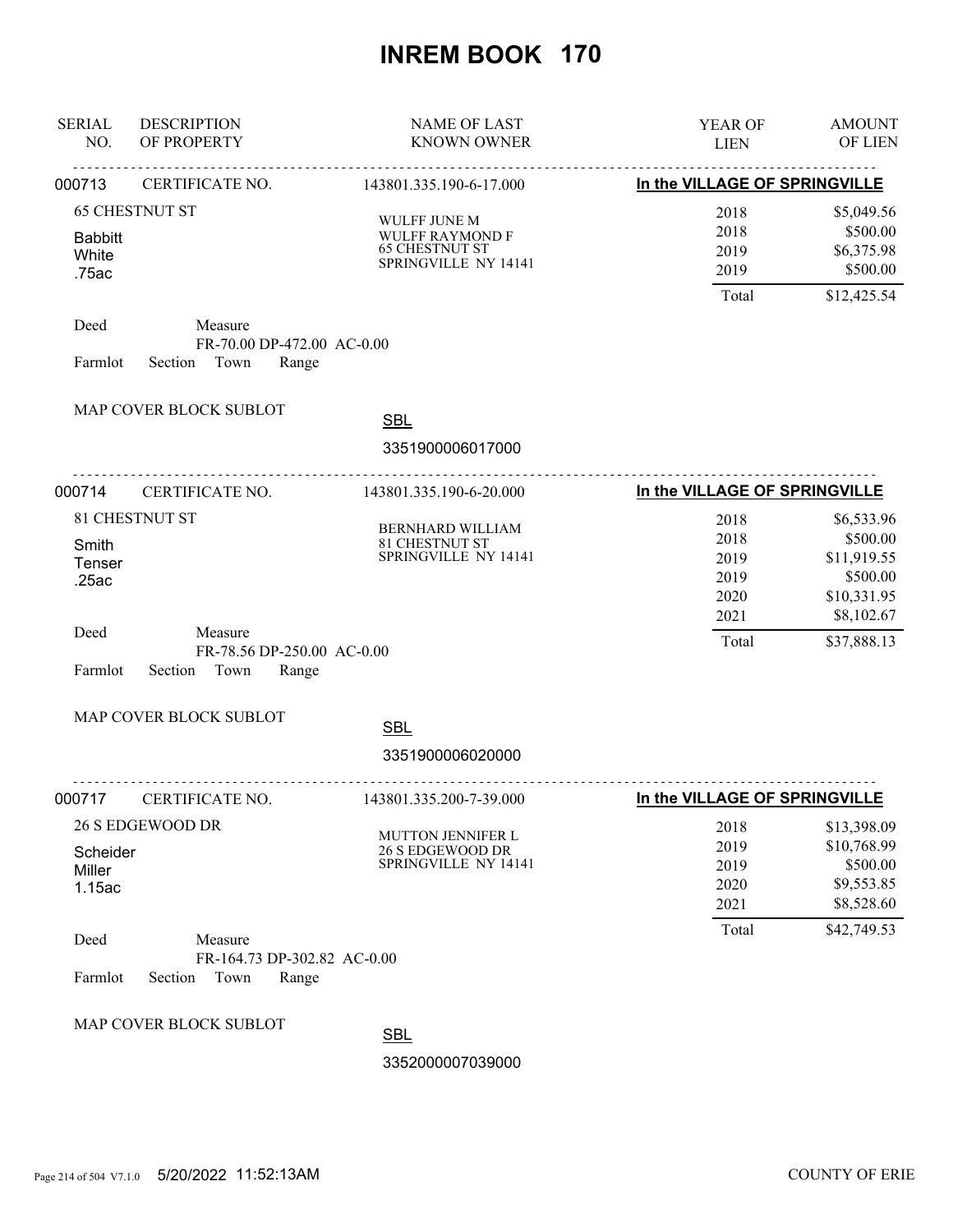| <b>SERIAL</b><br>NO.       | <b>DESCRIPTION</b><br>OF PROPERTY                                | <b>NAME OF LAST</b><br><b>KNOWN OWNER</b>                        | YEAR OF<br><b>LIEN</b>               | <b>AMOUNT</b><br>OF LIEN                                         |
|----------------------------|------------------------------------------------------------------|------------------------------------------------------------------|--------------------------------------|------------------------------------------------------------------|
| 000718                     | <u>.</u><br>CERTIFICATE NO.                                      | <u>.</u><br>143801.336.090-2-3.000                               | In the VILLAGE OF SPRINGVILLE        |                                                                  |
| School<br>Moritz<br>1.4 Ac | 225 NEWMAN ST                                                    | <b>FOLTS DAVID S</b><br>225 NEWMAN ST<br>SPRINGVILLE NY 14141    | 2019<br>2019<br>2020<br>2021         | \$3,127.91<br>\$500.00<br>\$8,034.29<br>\$6,923.44               |
|                            |                                                                  |                                                                  | Total                                | \$18,585.64                                                      |
| Deed<br>Farmlot            | Measure<br>FR-174.00 DP-0.00 AC-0.00<br>Town<br>Section<br>Range |                                                                  |                                      |                                                                  |
|                            | MAP COVER BLOCK SUBLOT                                           | <b>SBL</b>                                                       |                                      |                                                                  |
|                            |                                                                  | 3360900002003000                                                 |                                      |                                                                  |
| 000720<br>CERTIFICATE NO.  |                                                                  | 143889.274.000-3-6.000                                           | In the TOWN OF CONCORD               |                                                                  |
| 0 TREVETT RD               |                                                                  | <b>HEARY ANTHONY</b><br>10594 TREVETT RD<br>SPRINGVILLE NY 14141 | 2018<br>2019<br>2019<br>2020<br>2021 | \$1,427.66<br>\$1,288.98<br>\$500.00<br>\$1,138.00<br>\$1,022.67 |
| Deed<br>Farmlot            | Measure<br>FR-0.00 DP-0.00 AC-0.00<br>Section<br>Town<br>Range   |                                                                  | Total                                | \$5,377.31                                                       |
|                            | MAP COVER BLOCK SUBLOT                                           | <b>SBL</b>                                                       |                                      |                                                                  |
|                            |                                                                  | 2740000003006000                                                 |                                      |                                                                  |
| 000721                     | CERTIFICATE NO.                                                  | 143889.274.000-3-7.000                                           | <u>.</u><br>In the TOWN OF CONCORD   |                                                                  |
|                            | 10590 TREVETT RD                                                 | <b>HEARY ANTHONY</b><br>10594 TREVETT RD<br>SPRINGVILLE NY 14141 | 2018<br>2019<br>2019<br>2020<br>2021 | \$8,990.15<br>\$8,320.55<br>\$500.00<br>\$7,260.63<br>\$6,513.46 |
| Deed<br>Farmlot            | Measure<br>FR-748.00 DP-0.00 AC-0.00<br>Section<br>Town<br>Range |                                                                  | Total                                | \$31,584.79                                                      |
|                            | MAP COVER BLOCK SUBLOT                                           | <b>SBL</b><br>2740000003007000                                   |                                      |                                                                  |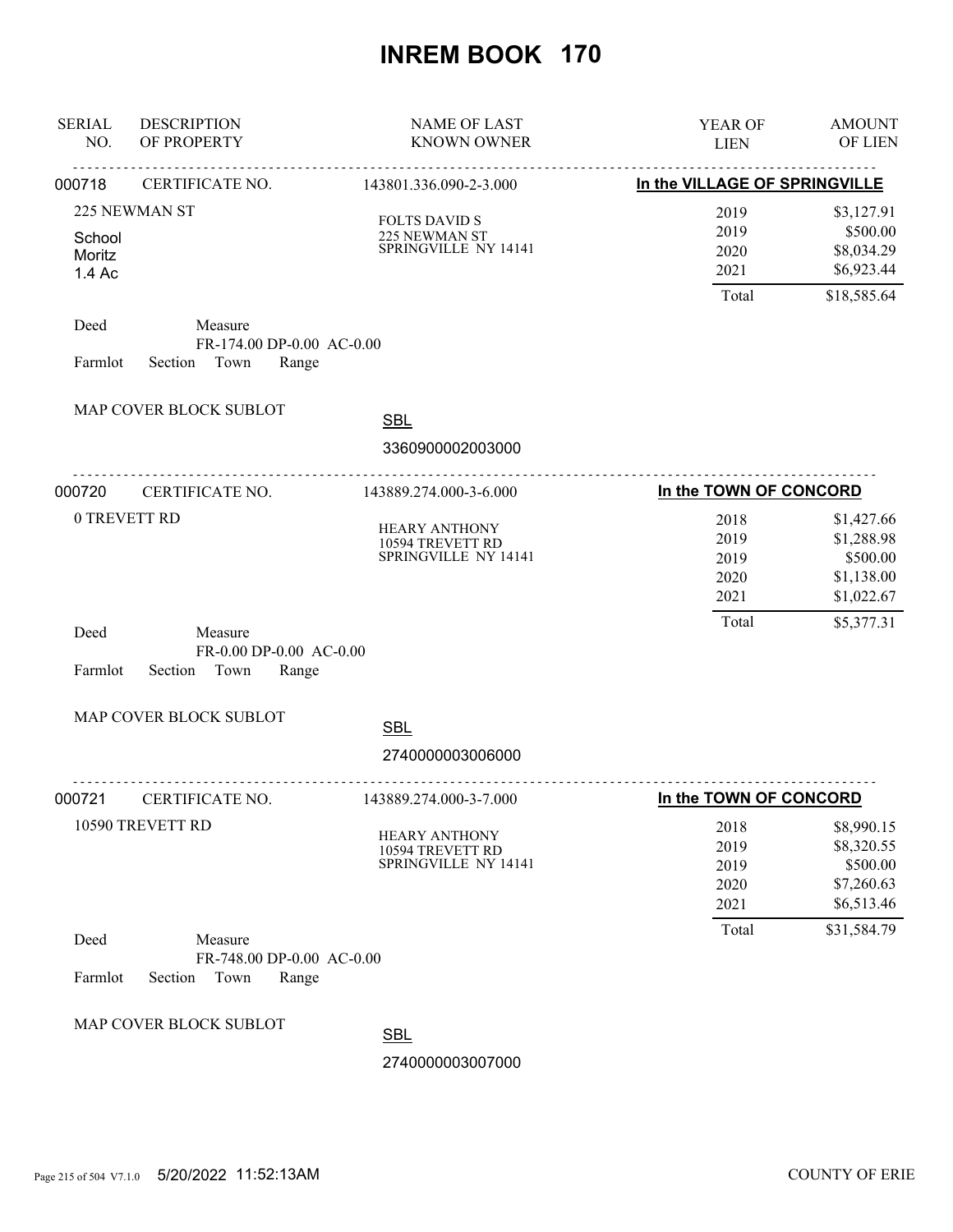| <b>SERIAL</b><br>NO.     | <b>DESCRIPTION</b><br>OF PROPERTY         | <b>NAME OF LAST</b><br><b>KNOWN OWNER</b> | YEAR OF<br><b>LIEN</b> | <b>AMOUNT</b><br>OF LIEN |
|--------------------------|-------------------------------------------|-------------------------------------------|------------------------|--------------------------|
| 000722                   | CERTIFICATE NO.<br>143889.275.000-1-3.000 |                                           | In the TOWN OF CONCORD |                          |
| 0 SOUTH HILL RD          |                                           | LEWANDOWSKI JOSEPH                        | 2009                   | \$5,170.15               |
| <b>Baker</b>             |                                           | <b>6 BURNETT PL</b>                       | 2010                   | \$204.01                 |
|                          | Malack Pawowrzk                           | <b>TONAWANDA NY 14150-7935</b>            | 2011                   | \$4,626.33               |
|                          |                                           |                                           | 2012                   | \$4,434.60               |
|                          |                                           |                                           | 2013                   | \$4,206.89               |
|                          |                                           |                                           | 2014                   | \$3,971.81               |
| Deed                     | Measure                                   |                                           | 2015                   | \$3,689.35               |
|                          | FR-1,950.00 DP-0.00 AC-0.00               |                                           | 2016                   | \$3,535.83               |
| Farmlot                  | Town<br>Range<br>Section                  |                                           | 2017                   | \$3,224.85               |
|                          |                                           |                                           | 2018                   | \$3,002.34               |
|                          | MAP COVER BLOCK SUBLOT                    |                                           | 2019                   | \$2,710.88               |
|                          |                                           | <b>SBL</b>                                | 2019                   | \$500.00                 |
|                          |                                           | 2750000001003000                          | 2020                   | \$2,395.45               |
|                          |                                           |                                           | 2021                   | \$2,150.92               |
|                          |                                           |                                           | Total                  | \$43,823.41              |
| 000723                   | CERTIFICATE NO.                           | 143889.275.000-2-18.112                   | In the TOWN OF CONCORD |                          |
|                          | 0 MANCHESTER RD                           |                                           | 1996                   | \$996.99                 |
|                          |                                           | HEFT WILLIAM R<br><b>HEFT MARJORIE</b>    | 1997                   | \$974.82                 |
| <b>Stevens</b><br>Kolaga |                                           | 1161 SWEENEY ST                           | 1998                   | \$1,386.84               |
|                          |                                           | N TONAWANDA NY 14120-4856                 | 1999                   | \$1,460.94               |
|                          |                                           |                                           | 2000                   | \$1,352.41               |
|                          |                                           |                                           | 2001                   | \$1,296.96               |
| Deed                     | Measure                                   |                                           | 2002                   | \$1,366.33               |
|                          | FR-150.00 DP-0.00 AC-0.00                 |                                           | 2003                   | \$1,317.56               |
| Farmlot                  | Section<br>Town<br>Range                  |                                           | 2004                   | \$1,336.24               |
|                          |                                           |                                           | 2005                   | \$1,436.36               |
|                          | MAP COVER BLOCK SUBLOT                    |                                           | 2006                   | \$1,425.25               |
|                          |                                           | <b>SBL</b>                                | 2007                   | \$1,412.34               |
|                          |                                           | 2750000002018112                          | 2008                   | \$1,335.47               |
|                          |                                           |                                           | 2009                   | \$1,272.72               |
|                          |                                           |                                           | 2010                   | \$1,212.20               |
|                          |                                           |                                           | 2011                   | \$1,138.99               |
|                          |                                           |                                           | 2012                   | \$1,091.81               |
|                          |                                           |                                           | 2013                   | \$370.14                 |
|                          |                                           |                                           | 2014                   | \$349.52                 |
|                          |                                           |                                           | 2015                   | \$324.80                 |
|                          |                                           |                                           | 2016                   | \$311.44                 |
|                          |                                           |                                           | 2017                   | \$284.20                 |
|                          |                                           |                                           | 2018                   | \$264.71                 |
|                          |                                           |                                           | 2019                   | \$500.00                 |
|                          |                                           |                                           | 2019                   | \$239.20                 |
|                          |                                           |                                           | 2020                   | \$209.81                 |
|                          |                                           |                                           | 2021                   | \$190.20                 |
|                          |                                           |                                           | Total                  | \$24,858.25              |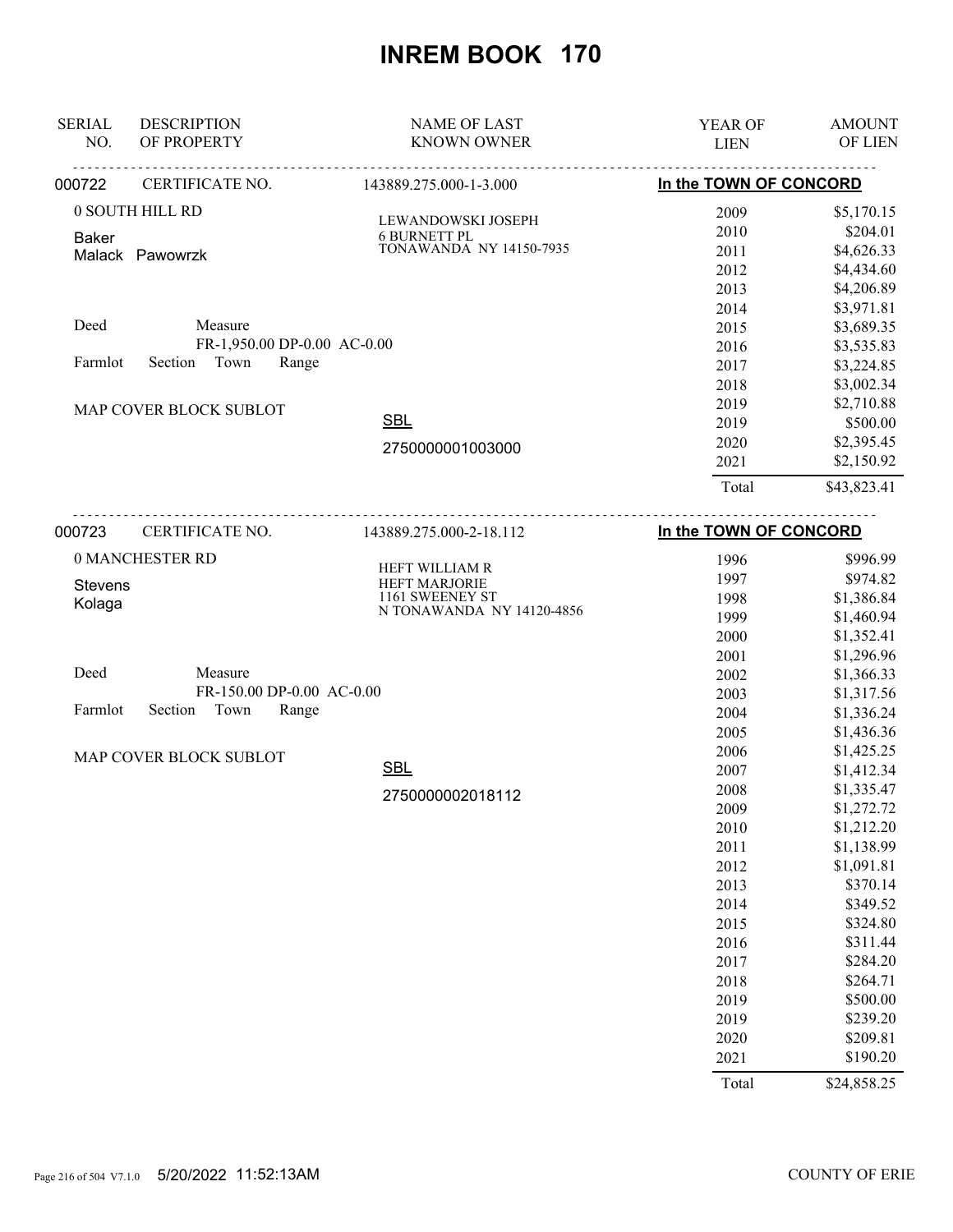| <b>SERIAL</b><br>NO. | <b>DESCRIPTION</b><br>OF PROPERTY | <b>NAME OF LAST</b><br><b>KNOWN OWNER</b> | <b>YEAR OF</b><br><b>LIEN</b> | <b>AMOUNT</b><br>OF LIEN |
|----------------------|-----------------------------------|-------------------------------------------|-------------------------------|--------------------------|
| 000724               | CERTIFICATE NO.                   | 143889.276.030-2-21.000                   | In the TOWN OF CONCORD        |                          |
|                      | 0 28D RIDGE TRL                   | KRUSE MICHAEL J                           | 2002                          | \$614.16                 |
| Sub Lot 28-d         |                                   | PO BOX 41                                 | 2003                          | \$592.27                 |
| In Rem 144b          |                                   | LACKAWANNA NY 14218-0041                  | 2004                          | \$598.71                 |
|                      |                                   |                                           | 2005                          | \$1,172.27               |
|                      |                                   |                                           | 2006                          | \$2,299.82               |
|                      |                                   |                                           | 2007                          | \$2,362.36               |
| Deed                 | Measure                           |                                           | 2008                          | \$2,452.59               |
|                      | FR-0.00 DP-0.00 AC-0.00           |                                           | 2009                          | \$2,702.84               |
| Farmlot              | Town<br>Section<br>Range          |                                           | 2010                          | \$2,692.54               |
|                      |                                   |                                           | 2011                          | \$2,353.64               |
|                      | <b>MAP COVER BLOCK SUBLOT</b>     |                                           | 2012                          | \$2,217.42               |
|                      |                                   | <b>SBL</b>                                | 2013                          | \$2,129.01               |
|                      |                                   | 2760300002021000                          | 2014                          | \$2,058.59               |
|                      |                                   |                                           | 2015                          | \$1,875.33               |
|                      |                                   |                                           | 2016                          | \$1,408.54               |
|                      |                                   |                                           | 2017                          | \$1,282.26               |
|                      |                                   |                                           | 2018                          | \$1,166.30               |
|                      |                                   |                                           | 2019                          | \$1,136.02               |
|                      |                                   |                                           | 2019                          | \$500.00                 |
|                      |                                   |                                           | 2020                          | \$1,146.13               |
|                      |                                   |                                           | 2021                          | \$1,012.90               |
|                      |                                   |                                           | Total                         | \$33,773.70              |

| 000725  | CERTIFICATE NO.               | 143889.276.030-2-23.000          | In the TOWN OF CONCORD |             |
|---------|-------------------------------|----------------------------------|------------------------|-------------|
|         | 0 29E RIDGE TRL               |                                  | 2005                   | \$3,647.49  |
|         |                               | <b>KRUSE RONALD</b><br>PO BOX 41 | 2006                   | \$3,795.71  |
|         |                               | LACKAWANNA NY 14218-0041         | 2007                   | \$3,844.67  |
|         |                               |                                  | 2008                   | \$3,853.62  |
|         |                               |                                  | 2009                   | \$4,037.91  |
|         |                               |                                  | 2010                   | \$3,964.06  |
| Deed    | Measure                       |                                  | 2011                   | \$3,548.24  |
|         | FR-164.43 DP-0.00 AC-0.00     |                                  | 2012                   | \$3,362.44  |
| Farmlot | Section<br>Town<br>Range      |                                  | 2013                   | \$3,215.19  |
|         |                               |                                  | 2014                   | \$3,084.08  |
|         | <b>MAP COVER BLOCK SUBLOT</b> |                                  | 2015                   | \$2,827.84  |
|         |                               | <b>SBL</b>                       | 2016                   | \$2,321.42  |
|         |                               | 2760300002023000                 | 2017                   | \$2,114.78  |
|         |                               |                                  | 2018                   | \$1,941.34  |
|         |                               |                                  | 2019                   | \$1,835.73  |
|         |                               |                                  | 2019                   | \$500.00    |
|         |                               |                                  | 2020                   | \$1,764.93  |
|         |                               |                                  | 2021                   | \$1,567.99  |
|         |                               |                                  | Total                  | \$51,227.44 |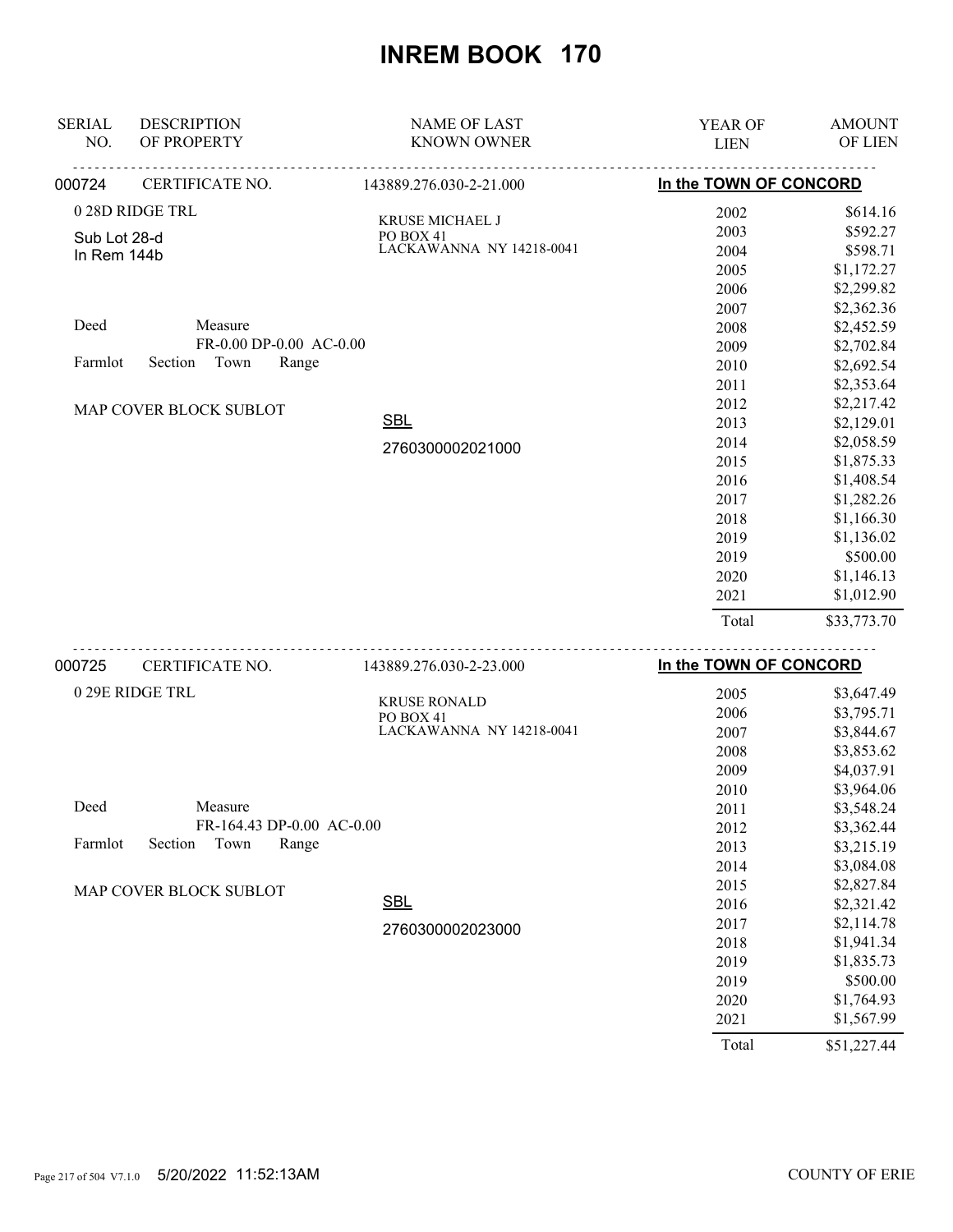| <b>SERIAL</b><br>NO. | <b>DESCRIPTION</b><br>OF PROPERTY | <b>NAME OF LAST</b><br><b>KNOWN OWNER</b> | YEAR OF<br><b>LIEN</b> | <b>AMOUNT</b><br>OF LIEN |
|----------------------|-----------------------------------|-------------------------------------------|------------------------|--------------------------|
| 000726               | CERTIFICATE NO.                   | 143889.276.030-3-9.000                    | In the TOWN OF CONCORD |                          |
|                      | 14 WOODSTOCK                      |                                           | 2006                   | \$3,433.93               |
|                      |                                   | FREEMAN DAVID S<br>10432 CRUMP RD         | 2007                   | \$3,486.13               |
|                      |                                   | GLENWOOD NY 14069                         | 2008                   | \$3,514.63               |
|                      |                                   |                                           | 2009                   | \$3,714.89               |
|                      |                                   |                                           | 2010                   | \$3,656.42               |
|                      |                                   |                                           | 2011                   | \$3,259.25               |
| Deed                 | Measure                           |                                           | 2012                   | \$3,085.46               |
|                      | FR-0.00 DP-0.00 AC-0.00           |                                           | 2013                   | \$2,952.38               |
| Farmlot              | Town<br>Section<br>Range          |                                           | 2014                   | \$2,836.00               |
|                      |                                   |                                           | 2015                   | \$2,597.39               |
|                      | MAP COVER BLOCK SUBLOT            |                                           | 2016                   | \$2,100.59               |
|                      |                                   | <b>SBL</b>                                | 2017                   | \$1,913.36               |
|                      |                                   | 2760300003009000                          | 2018                   | \$1,753.82               |
|                      |                                   |                                           | 2019                   | \$1,666.47               |
|                      |                                   |                                           | 2019                   | \$500.00                 |
|                      |                                   |                                           | 2020                   | \$1,615.23               |
|                      |                                   |                                           | 2021                   | \$1,433.70               |
|                      |                                   |                                           | Total                  | \$43,519.65              |
| 000727               | CERTIFICATE NO.                   | 143889.276.030-3-11.000                   | In the TOWN OF CONCORD |                          |
|                      | 16 WOODSTOCK                      |                                           | 2006                   | \$3,433.93               |
|                      |                                   | FREEMAN DAVID S                           | 2007                   | \$3,486.13               |
|                      |                                   | 10432 CRUMP RD<br>GLENWOOD NY 14069       | 2008                   | \$3,514.63               |
|                      |                                   |                                           | 2009                   | \$3,714.89               |
|                      |                                   |                                           | 2010                   | \$3,656.42               |
|                      |                                   |                                           | 2011                   | \$3,259.25               |
| Deed                 | Measure                           |                                           | 2012                   | \$3,085.46               |
|                      | FR-0.00 DP-0.00 AC-0.00           |                                           | 2013                   | \$2,952.38               |
| Farmlot              | Section<br>Town<br>Range          |                                           | 2014                   | \$2,836.00               |
|                      |                                   |                                           | 2015                   | \$2,597.39               |
|                      | MAP COVER BLOCK SUBLOT            |                                           | 2016                   | \$2,100.59               |
|                      |                                   | SBL                                       | 2017                   | \$1,913.36               |
|                      |                                   | 2760300003011000                          | 2018                   | \$1,753.82               |
|                      |                                   |                                           | 2019                   | \$1,666.47               |
|                      |                                   |                                           | 2019                   | \$500.00                 |
|                      |                                   |                                           | 2020                   | \$1,615.23               |
|                      |                                   |                                           | 2021                   | \$1,433.70               |

Total \$43,519.65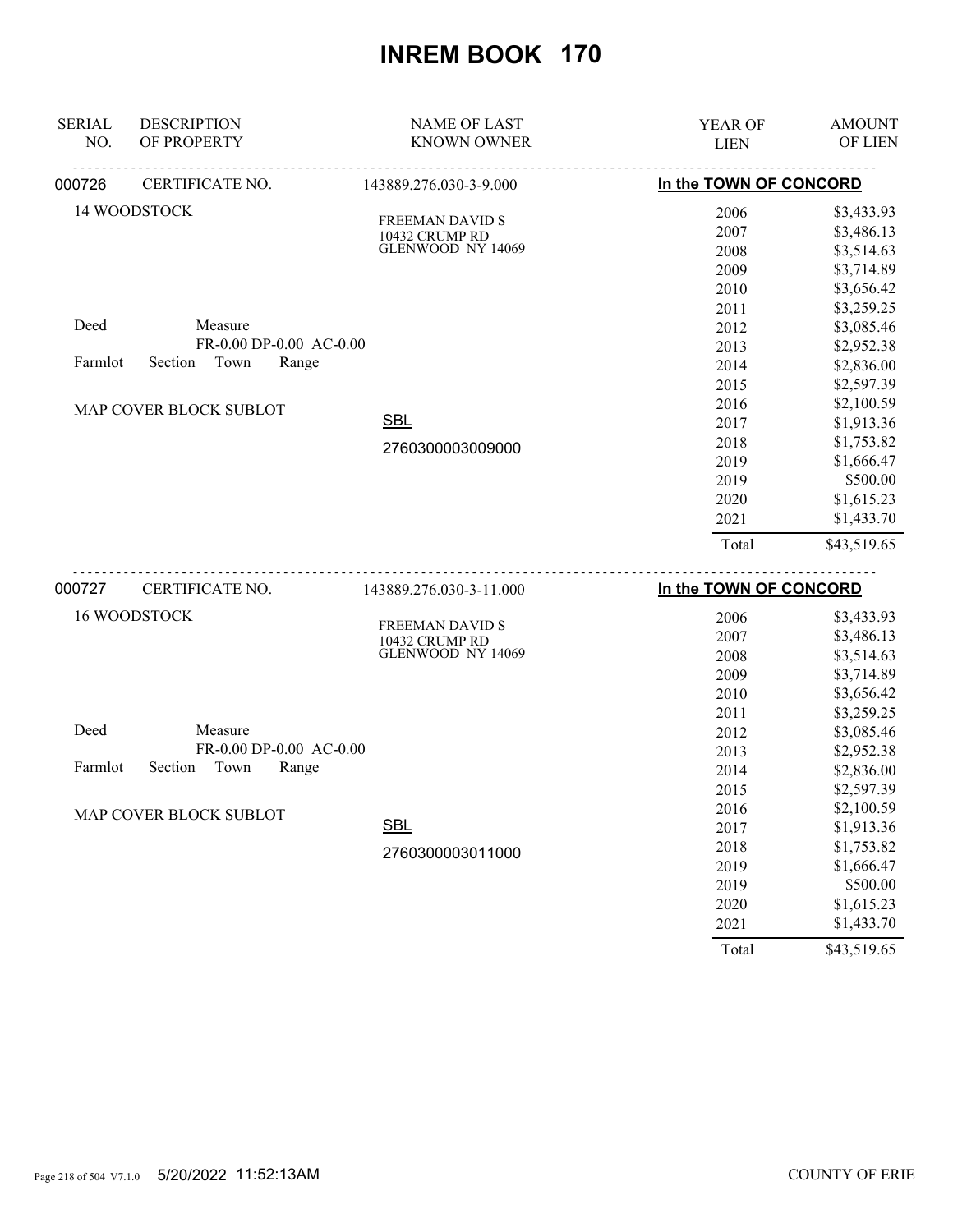| <b>SERIAL</b><br>NO. | <b>DESCRIPTION</b><br>OF PROPERTY | <b>NAME OF LAST</b><br><b>KNOWN OWNER</b>      | YEAR OF<br><b>LIEN</b> | <b>AMOUNT</b><br>OF LIEN |
|----------------------|-----------------------------------|------------------------------------------------|------------------------|--------------------------|
| 000728               | CERTIFICATE NO.                   | <u>.</u><br>143889.276.030-4-11.000            | In the TOWN OF CONCORD |                          |
| 0 TARN TRL           |                                   |                                                | 2014                   | \$2,885.60               |
|                      |                                   | DZIKOWSKI PATRICIA A                           | 2015                   | \$2,643.43               |
| Sub Lot 58           |                                   | 2461 NW 139 AVE<br>SUNRISE FL 33323            | 2016                   | \$2,144.74               |
|                      |                                   |                                                | 2017                   | \$1,953.67               |
|                      |                                   |                                                | 2018                   | \$1,791.32               |
|                      |                                   |                                                | 2019                   | \$1,700.33               |
| Deed                 | Measure                           |                                                | 2019                   | \$500.00                 |
|                      | FR-0.00 DP-0.00 AC-0.00           |                                                | 2020                   | \$1,645.15               |
| Farmlot              | Section Town<br>Range             |                                                | 2021                   | \$1,460.55               |
|                      |                                   |                                                | Total                  | \$16,724.79              |
|                      | MAP COVER BLOCK SUBLOT            | <b>SBL</b>                                     |                        |                          |
|                      |                                   | 2760300004011000                               |                        |                          |
| 000729               | CERTIFICATE NO.                   | 143889.291.000-1-3.130                         | In the TOWN OF CONCORD |                          |
| 0 SHARP ST           |                                   |                                                | 1998                   | \$2,068.48               |
|                      |                                   | HENRY PENNY A                                  | 1999                   | \$2,178.99               |
|                      |                                   | 11043 SHARP ST<br><b>EAST CONCORD NY 14055</b> | 2000                   | \$2,017.04               |
|                      |                                   |                                                | 2001                   | \$1,934.30               |
|                      |                                   |                                                | 2002                   | \$2,037.82               |
|                      |                                   |                                                | 2003                   | \$1,965.13               |
| Deed                 | Measure                           |                                                | 2004                   | \$1,992.92               |
|                      | FR-0.00 DP-0.00 AC-0.00           |                                                | 2005                   | \$2,142.32               |
| Farmlot              | Section Town<br>Range             |                                                | 2006                   | \$2,124.64               |
|                      |                                   |                                                | 2007                   | \$2,105.45               |
|                      | MAP COVER BLOCK SUBLOT            |                                                | 2008                   | \$1,990.76               |
|                      |                                   | <b>SBL</b>                                     | 2009                   | \$1,897.13               |
|                      |                                   | 2910000001003130                               | 2010                   | \$585.28                 |
|                      |                                   |                                                | 2011                   | \$1,697.70               |
|                      |                                   |                                                | 2012                   | \$1,627.38               |
|                      |                                   |                                                | 2013                   | \$948.22                 |
|                      |                                   |                                                | 2014                   | \$895.40                 |
|                      |                                   |                                                | 2015                   | \$831.78                 |
|                      |                                   |                                                | 2016                   | \$797.24                 |
|                      |                                   |                                                | 2017                   | \$727.28                 |
|                      |                                   |                                                | 2018                   | \$677.23                 |
|                      |                                   |                                                | 2019                   | \$611.66                 |
|                      |                                   |                                                | 2019                   | \$500.00                 |
|                      |                                   |                                                | 2020                   | \$539.13                 |
|                      |                                   |                                                | 2021                   | \$485.65                 |
|                      |                                   |                                                | Total                  | \$35,378.93              |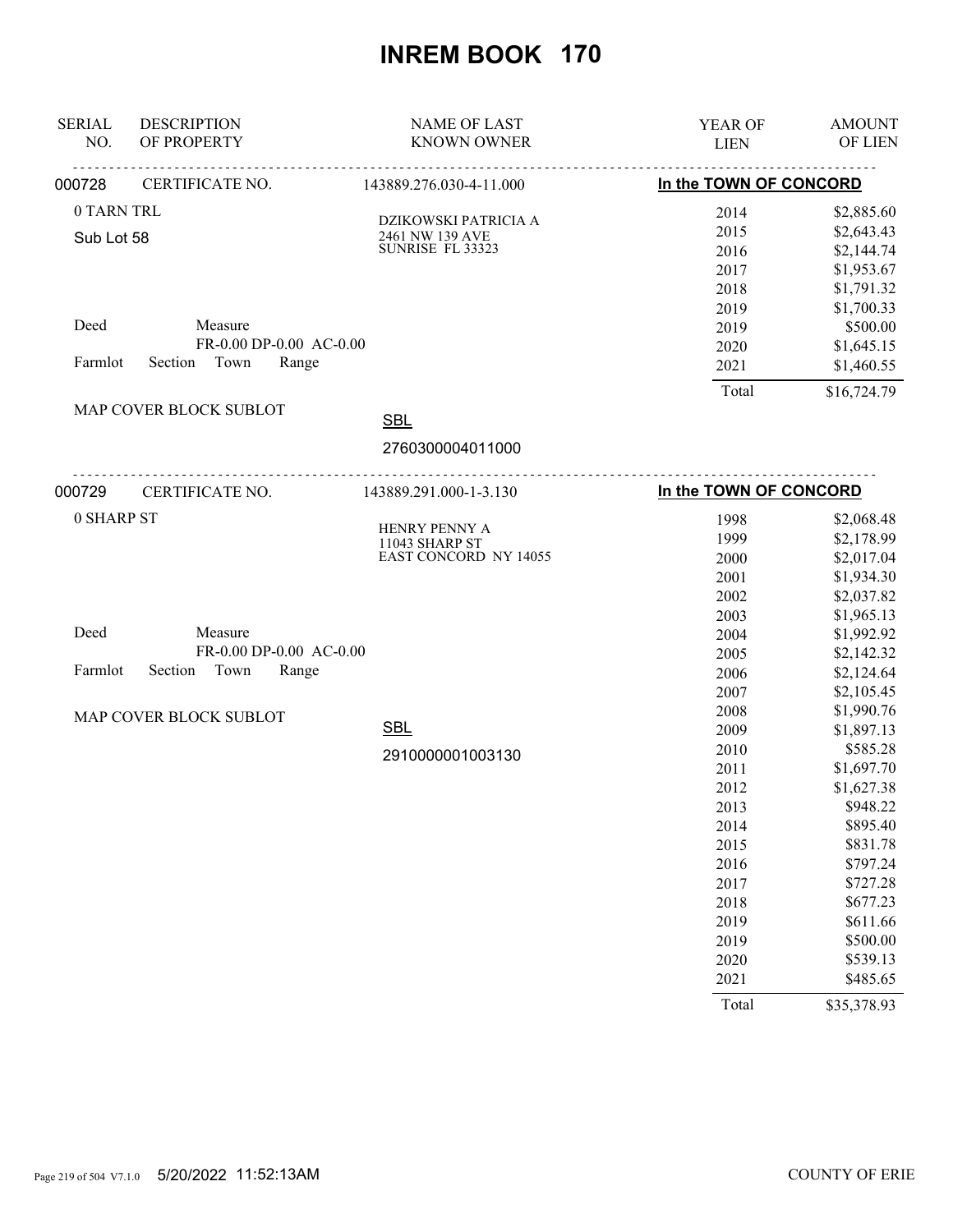| <b>SERIAL</b><br>NO.          | <b>DESCRIPTION</b><br>OF PROPERTY                                | <b>NAME OF LAST</b><br><b>KNOWN OWNER</b>                                                                                        | YEAR OF<br><b>LIEN</b>                | <b>AMOUNT</b><br>OF LIEN                                          |
|-------------------------------|------------------------------------------------------------------|----------------------------------------------------------------------------------------------------------------------------------|---------------------------------------|-------------------------------------------------------------------|
| 000730                        | CERTIFICATE NO.                                                  | 143889.291.000-1-6.000                                                                                                           | In the TOWN OF CONCORD                |                                                                   |
| Power Line<br>Henry           | 8390 MORSE RD                                                    | DOMBROWSKI LEONARD L<br>8390 MORSE RD<br><b>EAST CONCORD NY 14055</b>                                                            | 2018<br>2019<br>2019<br>2020<br>2021  | \$597.88<br>\$1,809.86<br>\$500.00<br>\$1,608.43<br>\$1,476.36    |
| Deed<br>Farmlot               | Measure<br>FR-452.40 DP-0.00 AC-0.00<br>Section Town<br>Range    |                                                                                                                                  | Total                                 | \$5,992.53                                                        |
|                               | MAP COVER BLOCK SUBLOT                                           | <b>SBL</b><br>2910000001006000                                                                                                   |                                       |                                                                   |
| 000731                        | CERTIFICATE NO.                                                  | 143889.291.000-2-7.000                                                                                                           | In the TOWN OF CONCORD                |                                                                   |
| Sommerville<br><b>Travers</b> | 11275 SPRINGVILLE BOSTON RI                                      | <b>SCIORTINO JOSEPH J</b><br><b>415 RHODE ISLAND ST</b><br><b>BUFFALO NY 14213</b>                                               | 2019<br>2019<br>2020<br>2021<br>Total | \$4,217.37<br>\$500.00<br>\$3,754.58<br>\$3,356.38<br>\$11,828.33 |
| Deed<br>Farmlot               | Measure<br>FR-420.50 DP-0.00 AC-0.00<br>Section<br>Town<br>Range |                                                                                                                                  |                                       |                                                                   |
|                               | MAP COVER BLOCK SUBLOT                                           | <b>SBL</b><br>2910000002007000                                                                                                   |                                       |                                                                   |
| 000732                        | CERTIFICATE NO.                                                  | 143889.306.000-1-1.111                                                                                                           | In the TOWN OF CONCORD                |                                                                   |
|                               | 11990 TREVETT RD                                                 | STETLER JENNIFER LYNN<br>STETLER HANNAH E & CODY<br>C/O D.J. STETLER AS GRDN OF ETHA<br>11990 TREVETT RD<br>SPRINGVILLE NY 14141 | 2019<br>2019<br>2020<br>2021          | \$9,488.21<br>\$500.00<br>\$9,047.13<br>\$8,150.26                |
| Deed<br>Farmlot               | Measure<br>FR-0.00 DP-0.00 AC-0.00<br>Section<br>Town<br>Range   |                                                                                                                                  | Total                                 | \$27,185.60                                                       |
|                               | MAP COVER BLOCK SUBLOT                                           | <b>SBL</b><br>3060000001001111                                                                                                   |                                       |                                                                   |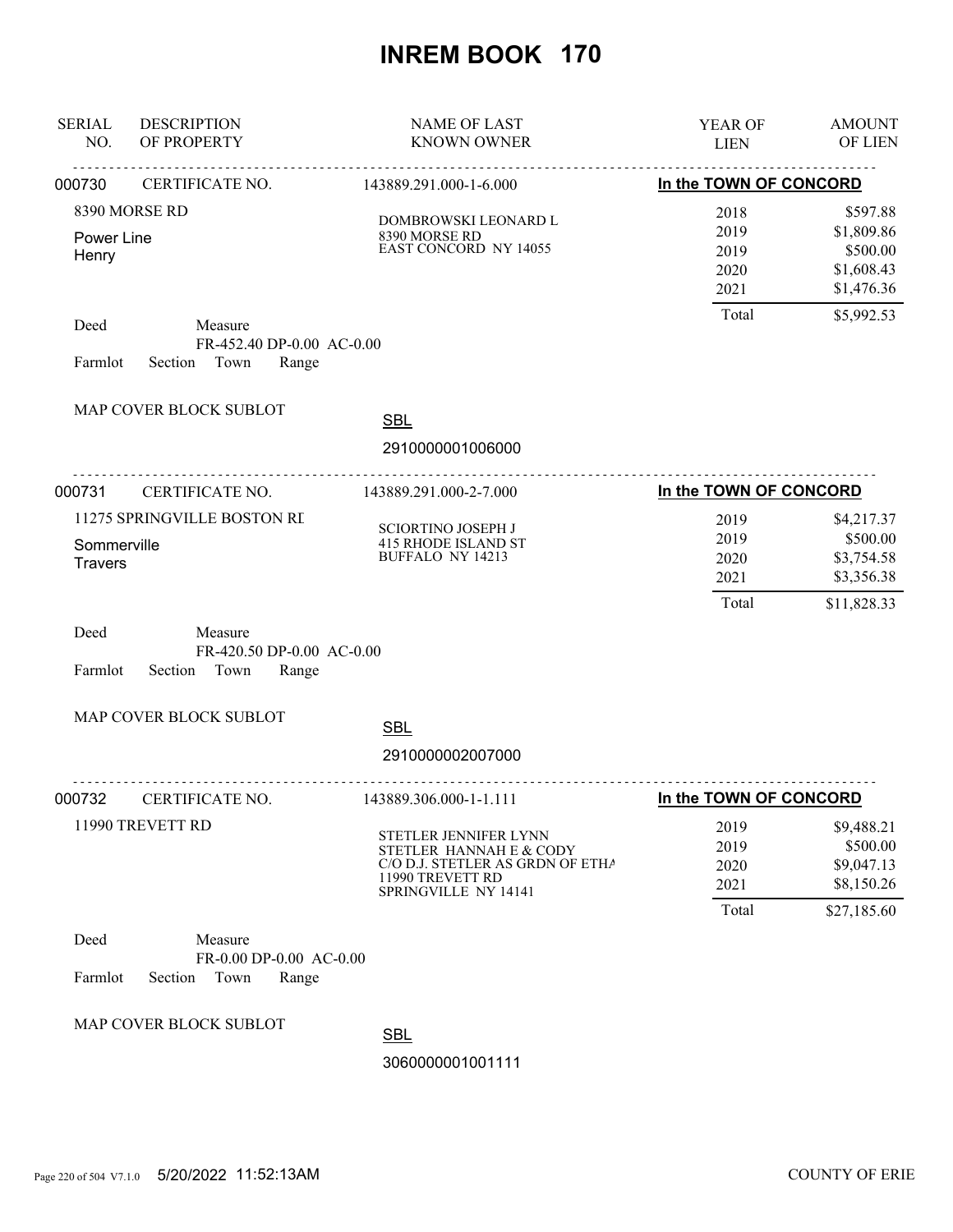| <b>SERIAL</b><br>NO.     | <b>DESCRIPTION</b><br>OF PROPERTY                                  | <b>NAME OF LAST</b><br><b>KNOWN OWNER</b>                         | <b>YEAR OF</b><br><b>LIEN</b>      | <b>AMOUNT</b><br>OF LIEN                           |
|--------------------------|--------------------------------------------------------------------|-------------------------------------------------------------------|------------------------------------|----------------------------------------------------|
| 000733                   | CERTIFICATE NO.                                                    | 143889.307.000-2-30.000                                           | In the TOWN OF CONCORD             |                                                    |
| Seales<br>Luno<br>1.75ac | 12255 SHARP ST                                                     | WILLIAMS JAMES D<br><b>12255 SHARP ST</b><br>SPRINGVILLE NY 14141 | 2018<br>2019<br>2019<br>2020       | \$1,690.62<br>\$1,633.06<br>\$500.00<br>\$1,442.33 |
| Deed<br>Farmlot          | Measure<br>FR-210.80 DP-0.00 AC-0.00<br>Town<br>Section<br>Range   |                                                                   | 2021<br>Total                      | \$1,295.90<br>\$6,561.91                           |
|                          | MAP COVER BLOCK SUBLOT                                             | <b>SBL</b><br>3070000002030000                                    |                                    |                                                    |
| 000734                   | CERTIFICATE NO.                                                    | 143889.321.000-1-23.000                                           | <u>.</u><br>In the TOWN OF CONCORD |                                                    |
|                          | 7410 CONCORD RD                                                    | <b>WEBER CHARLES</b>                                              | 2019                               | \$8,676.85                                         |
| Barry<br>Barry<br>1ac    |                                                                    | 7410 CONCORD RD<br>SPRINIGVILLE NY 14141                          | 2019<br>2020<br>2021               | \$500.00<br>\$8,148.92<br>\$7,344.48               |
|                          |                                                                    |                                                                   | Total                              | \$24,670.25                                        |
| Deed<br>Farmlot          | Measure<br>FR-200.00 DP-200.00 AC-0.00<br>Town<br>Section<br>Range |                                                                   |                                    |                                                    |

MAP COVER BLOCK SUBLOT

**SBL**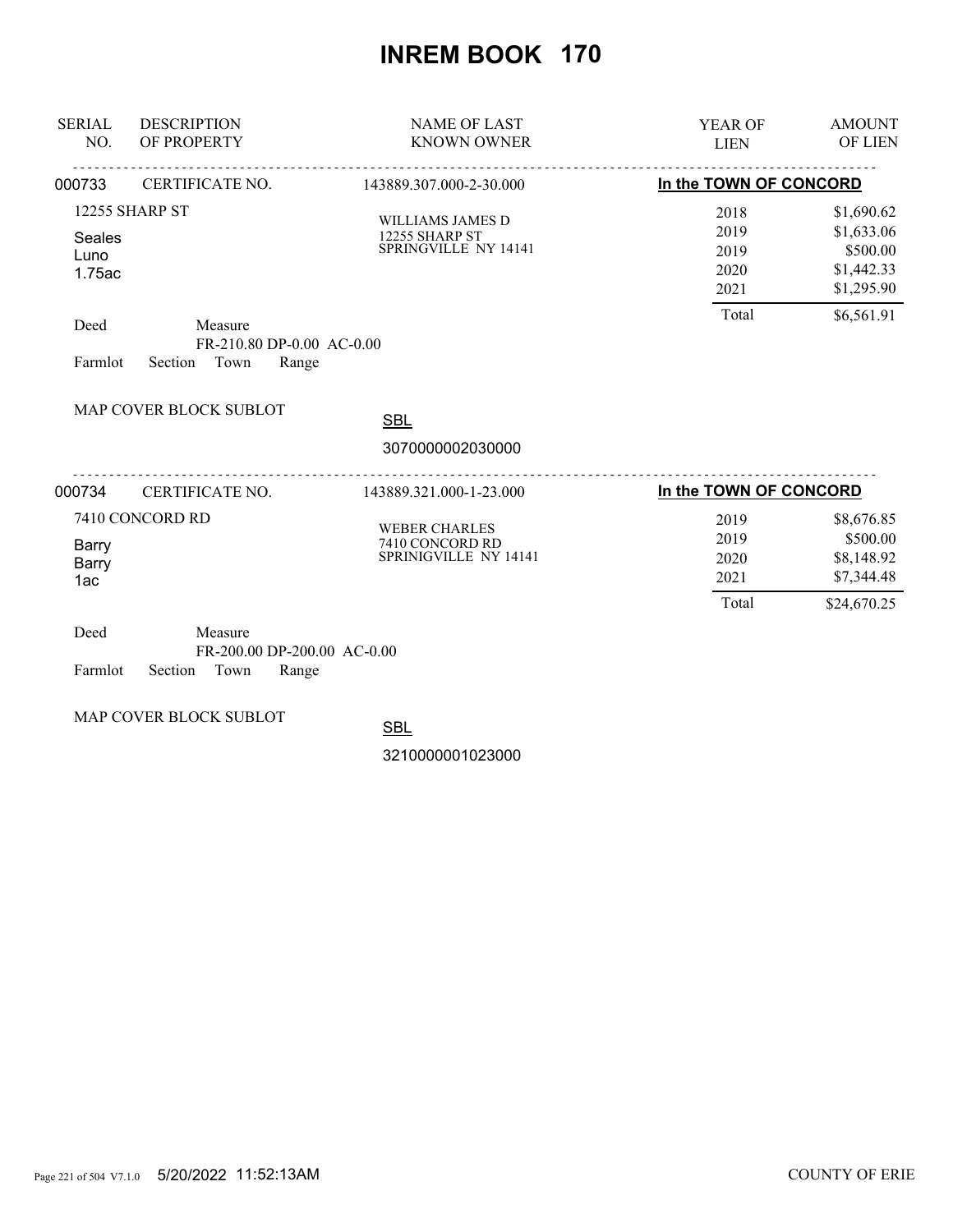| <b>SERIAL</b><br>NO. | <b>DESCRIPTION</b><br>OF PROPERTY | <b>NAME OF LAST</b><br><b>KNOWN OWNER</b> | YEAR OF<br><b>LIEN</b> | <b>AMOUNT</b><br>OF LIEN |
|----------------------|-----------------------------------|-------------------------------------------|------------------------|--------------------------|
| 000735               | CERTIFICATE NO.                   | 144000.223.180-1-3.100                    | In the TOWN OF EDEN    |                          |
|                      | 2472 W CHURCH ST                  | <b>ALESSI SARAH</b>                       | 2001                   | \$837.51                 |
| .41                  | 60x300                            | 2472 W CHURCH ST                          | 2002                   | \$829.96                 |
|                      |                                   | <b>EDEN NY 14057</b>                      | 2003                   | \$855.62                 |
|                      |                                   |                                           | 2004                   | \$862.00                 |
|                      |                                   |                                           | 2005                   | \$888.99                 |
|                      |                                   |                                           | 2006                   | \$906.98                 |
| Deed                 | Measure                           |                                           | 2007                   | \$923.78                 |
|                      | FR-60.05 DP-300.00 AC-0.00        |                                           | 2008                   | \$900.49                 |
| Farmlot              | Town<br>Section<br>Range          |                                           | 2009                   | \$883.77                 |
|                      |                                   |                                           | 2010                   | \$905.36                 |
|                      | MAP COVER BLOCK SUBLOT            |                                           | 2011                   | \$882.86                 |
|                      |                                   | <b>SBL</b>                                | 2012                   | \$827.27                 |
|                      |                                   | 2231800001003100                          | 2013                   | \$801.83                 |
|                      |                                   |                                           | 2014                   | \$766.10                 |
|                      |                                   |                                           | 2015                   | \$720.55                 |
|                      |                                   |                                           | 2016                   | \$663.11                 |
|                      |                                   |                                           | 2017                   | \$605.42                 |
|                      |                                   |                                           | 2018                   | \$563.36                 |
|                      |                                   |                                           | 2019                   | \$506.08                 |
|                      |                                   |                                           | 2019                   | \$500.00                 |
|                      |                                   |                                           | 2020                   | \$499.70                 |
|                      |                                   |                                           | 2021                   | \$436.03                 |
|                      |                                   |                                           | Total                  | \$16,566.77              |
| 000736               | CERTIFICATE NO.                   | 144000.223.190-2-22.210                   | In the TOWN OF EDEN    |                          |

| 2848 MAPLE AVE | <b>GENCO MICHAEL P</b><br>2848 MAPLE AVE<br><b>EDEN NY 14057</b> | 2019<br>2019<br>2020<br>2021 | \$7,401.18<br>\$500.00<br>\$6,722.32<br>\$4,533.11 |
|----------------|------------------------------------------------------------------|------------------------------|----------------------------------------------------|
|                |                                                                  | Total                        | \$19,156.61                                        |

Deed Measure FR-122.00 DP-193.50 AC-0.00 Farmlot Section Town Range

MAP COVER BLOCK SUBLOT

**SBL**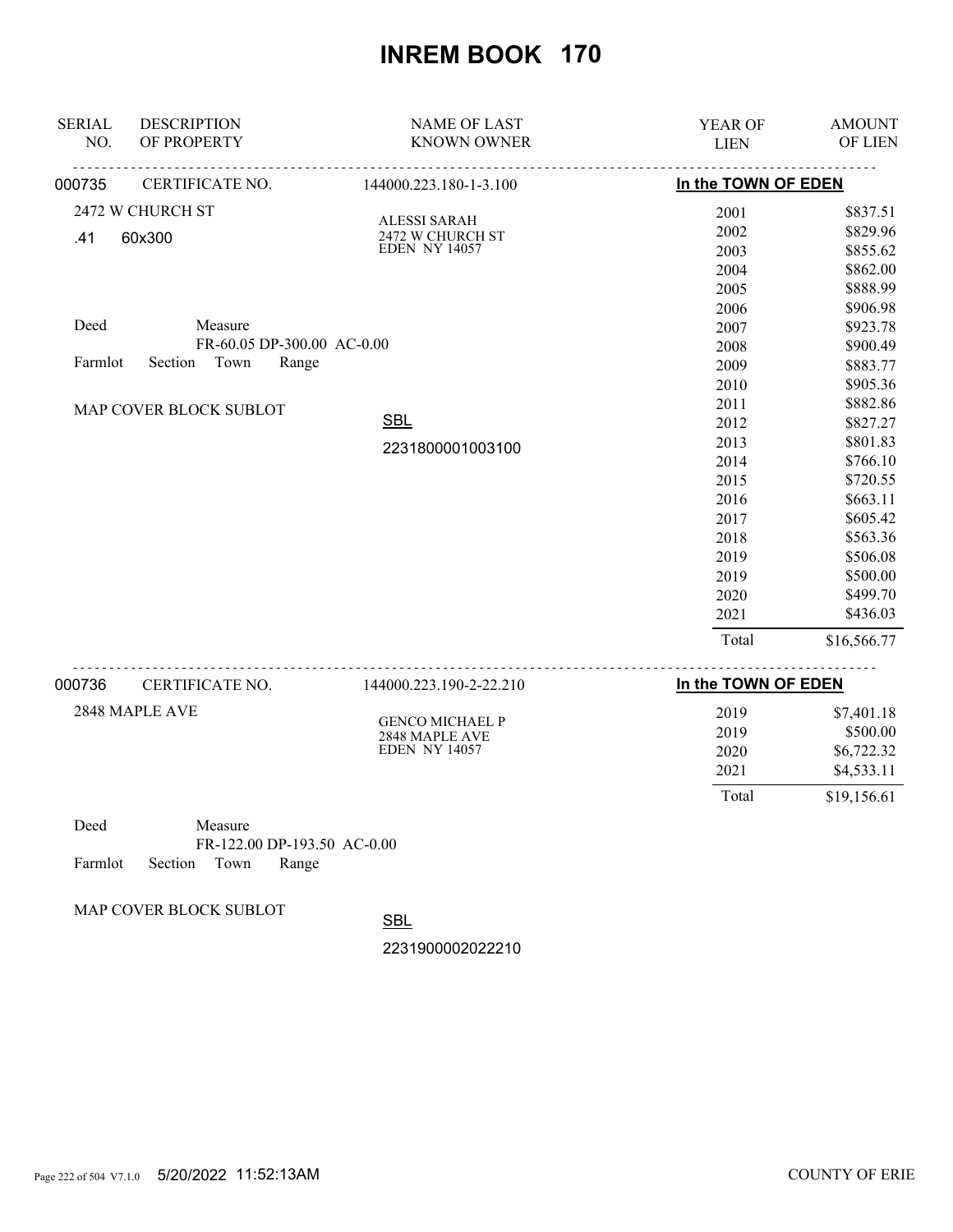| <b>SERIAL</b><br>NO.                    | <b>DESCRIPTION</b><br>OF PROPERTY                                | <b>NAME OF LAST</b><br><b>KNOWN OWNER</b>                                                              | YEAR OF<br><b>LIEN</b>                | <b>AMOUNT</b><br>OF LIEN                                           |
|-----------------------------------------|------------------------------------------------------------------|--------------------------------------------------------------------------------------------------------|---------------------------------------|--------------------------------------------------------------------|
| 000737                                  | CERTIFICATE NO.                                                  | 144000.238.000-5-19.000                                                                                | In the TOWN OF EDEN                   |                                                                    |
| .75ac 102x318                           | 9004 S STATE RD                                                  | MOORE RONALD H<br>9004 S STATE RD<br><b>EDEN NY 14057</b>                                              | 2019<br>2019<br>2020<br>2021          | \$5,026.65<br>\$500.00<br>\$8,804.02<br>\$4,097.33                 |
|                                         |                                                                  |                                                                                                        | Total                                 | \$18,428.00                                                        |
| Deed<br>Farmlot                         | Measure<br>FR-100.00 DP-376.34 AC-0.00<br>Section Town<br>Range  |                                                                                                        |                                       |                                                                    |
|                                         | MAP COVER BLOCK SUBLOT                                           | <b>SBL</b>                                                                                             |                                       |                                                                    |
|                                         |                                                                  | 2380000005019000                                                                                       |                                       |                                                                    |
| 000738                                  | .<br>CERTIFICATE NO.                                             | 144000.238.070-1-12.000                                                                                | In the TOWN OF EDEN                   |                                                                    |
| <b>8442 N MAIN ST</b><br>2.52ac 132x844 |                                                                  | <b>WALCZYK RONALD S</b><br>8442 N MAIN ST<br><b>EDEN NY 14057</b>                                      | 2019<br>2019<br>Total                 | \$10,396.29<br>\$500.00<br>\$10,896.29                             |
| Deed<br>Farmlot                         | Measure<br>FR-132.66 DP-0.00 AC-0.00<br>Section<br>Town<br>Range |                                                                                                        |                                       |                                                                    |
|                                         | MAP COVER BLOCK SUBLOT                                           | <b>SBL</b><br>2380700001012000                                                                         |                                       |                                                                    |
| 000743                                  | CERTIFICATE NO.                                                  | 144000.256.000-2-25.120                                                                                | In the TOWN OF EDEN                   |                                                                    |
| 9845 KNOLL RD                           |                                                                  | ROCKWOOD GORDON A<br>ROCKWOOD EVA<br>C/O ATTN: ROCKWOOD JERRY<br>9862 KNOLL RD<br><b>EDEN NY 14057</b> | 2009<br>2010<br>2011<br>2012<br>2013  | \$1,729.70<br>\$1,743.72<br>\$1,695.13<br>\$1,582.09<br>\$1,520.97 |
| Deed                                    | Measure<br>FR-0.00 DP-0.00 AC-0.00                               |                                                                                                        | 2014<br>2015<br>2016                  | \$1,437.54<br>\$1,354.66<br>\$1,248.24                             |
| Farmlot                                 | Section<br>Town<br>Range                                         |                                                                                                        | 2017<br>2018                          | \$1,137.97<br>\$1,045.81                                           |
|                                         | MAP COVER BLOCK SUBLOT                                           | <b>SBL</b><br>2560000002025120                                                                         | 2019<br>2019<br>2020<br>2021<br>Total | \$943.92<br>\$500.00<br>\$844.76<br>\$740.63<br>\$17,525.14        |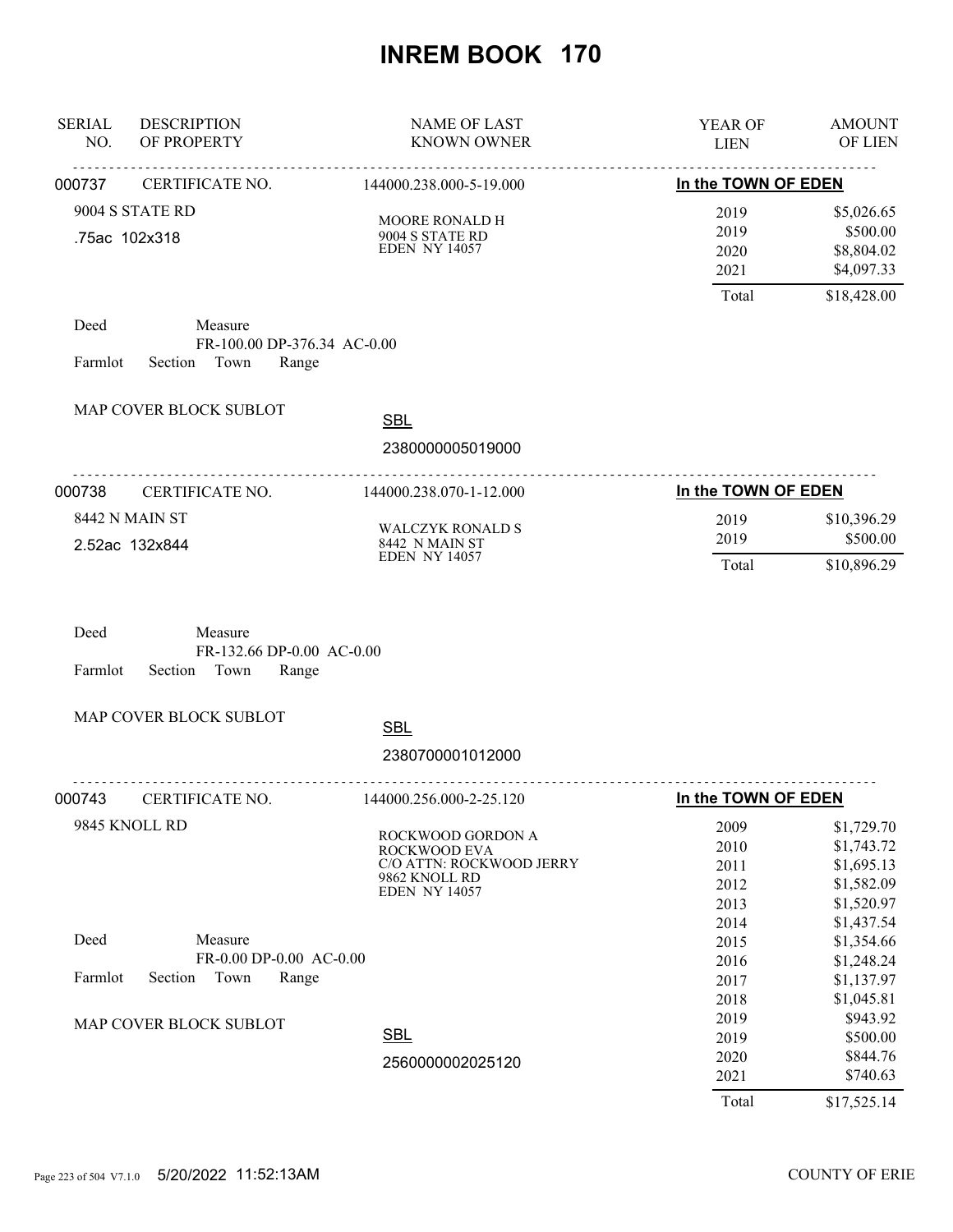| <b>SERIAL</b><br>NO.     | <b>DESCRIPTION</b><br>OF PROPERTY                       | <b>NAME OF LAST</b><br><b>KNOWN OWNER</b>  | YEAR OF<br><b>LIEN</b> | <b>AMOUNT</b><br>OF LIEN |
|--------------------------|---------------------------------------------------------|--------------------------------------------|------------------------|--------------------------|
| 000744                   | <u>.</u><br>CERTIFICATE NO.                             | 144000.256.000-2-35.000                    | In the TOWN OF EDEN    |                          |
|                          | 9838 NEW OREGON RD                                      | CLAWSON KATHLEEN M                         | 2019                   | \$13,425.51              |
| 5ac                      |                                                         | 9838 NEW OREGON RD<br><b>EDEN NY 14057</b> | 2019<br>2020           | \$500.00<br>\$12,092.39  |
|                          |                                                         |                                            | Total                  | \$26,017.90              |
| Deed                     | Measure                                                 |                                            |                        |                          |
| Farmlot                  | FR-462.65 DP-0.00 AC-0.00<br>Section<br>Town<br>Range   |                                            |                        |                          |
|                          | MAP COVER BLOCK SUBLOT                                  | <b>SBL</b>                                 |                        |                          |
|                          |                                                         | 2560000002035000                           |                        |                          |
| 000745                   | <u>.</u><br>CERTIFICATE NO.                             | 144200.126.030-3-9.000                     | In the TOWN OF ELMA    |                          |
|                          | 900 AURORA ST                                           |                                            | 2009                   | \$4,488.06               |
| Mansell                  |                                                         | <b>KARY WALTER</b><br>KARY ALICE M         | 2010                   | \$4,255.98               |
|                          | Dopierala Harfner                                       | 47 MILLS ST                                | 2011                   | \$4,087.66               |
| 2.66ac                   |                                                         | <b>BUFFALO NY 14212-1417</b>               | 2012                   | \$4,063.69               |
|                          |                                                         |                                            | 2013                   | \$3,749.09               |
|                          |                                                         |                                            | 2014                   | \$3,510.51               |
| Deed                     | Measure                                                 |                                            | 2015                   | \$3,407.97               |
| Farmlot                  | FR-145.00 DP-799.57 AC-0.00<br>Town<br>Section<br>Range |                                            | 2016                   | \$3,243.71               |
|                          |                                                         |                                            | 2017                   | \$3,011.26               |
|                          |                                                         |                                            | 2018<br>2019           | \$2,721.91<br>\$2,460.21 |
|                          | MAP COVER BLOCK SUBLOT                                  | <b>SBL</b>                                 | 2019                   | \$500.00                 |
|                          |                                                         |                                            | 2020                   | \$1,995.49               |
|                          |                                                         | 1260300003009000                           | 2021                   | \$1,905.42               |
|                          |                                                         |                                            | Total                  | \$43,400.96              |
| 000746                   | CERTIFICATE NO.                                         | 144200.136.010-1-1.000                     | In the TOWN OF ELMA    |                          |
|                          | 3211 TRANSIT RD                                         |                                            | 2019                   | \$26,502.44              |
|                          |                                                         | 3211 TRANSIT RD. INC.                      | 2019                   | \$500.00                 |
| Main St Ertel<br>Trimble |                                                         | 3211 TRANSIT RD<br><b>ELMA NY 14059</b>    | 2020                   | \$28,487.03              |
| 1.84ac                   |                                                         |                                            | 2021                   | \$24,974.01              |
|                          |                                                         |                                            | Total                  | \$80,463.48              |
| Deed                     | Measure                                                 |                                            |                        |                          |
| Farmlot                  | FR-266.76 DP-0.00 AC-0.00<br>Town<br>Section<br>Range   |                                            |                        |                          |
|                          | MAP COVER BLOCK SUBLOT                                  | <b>CDI</b>                                 |                        |                          |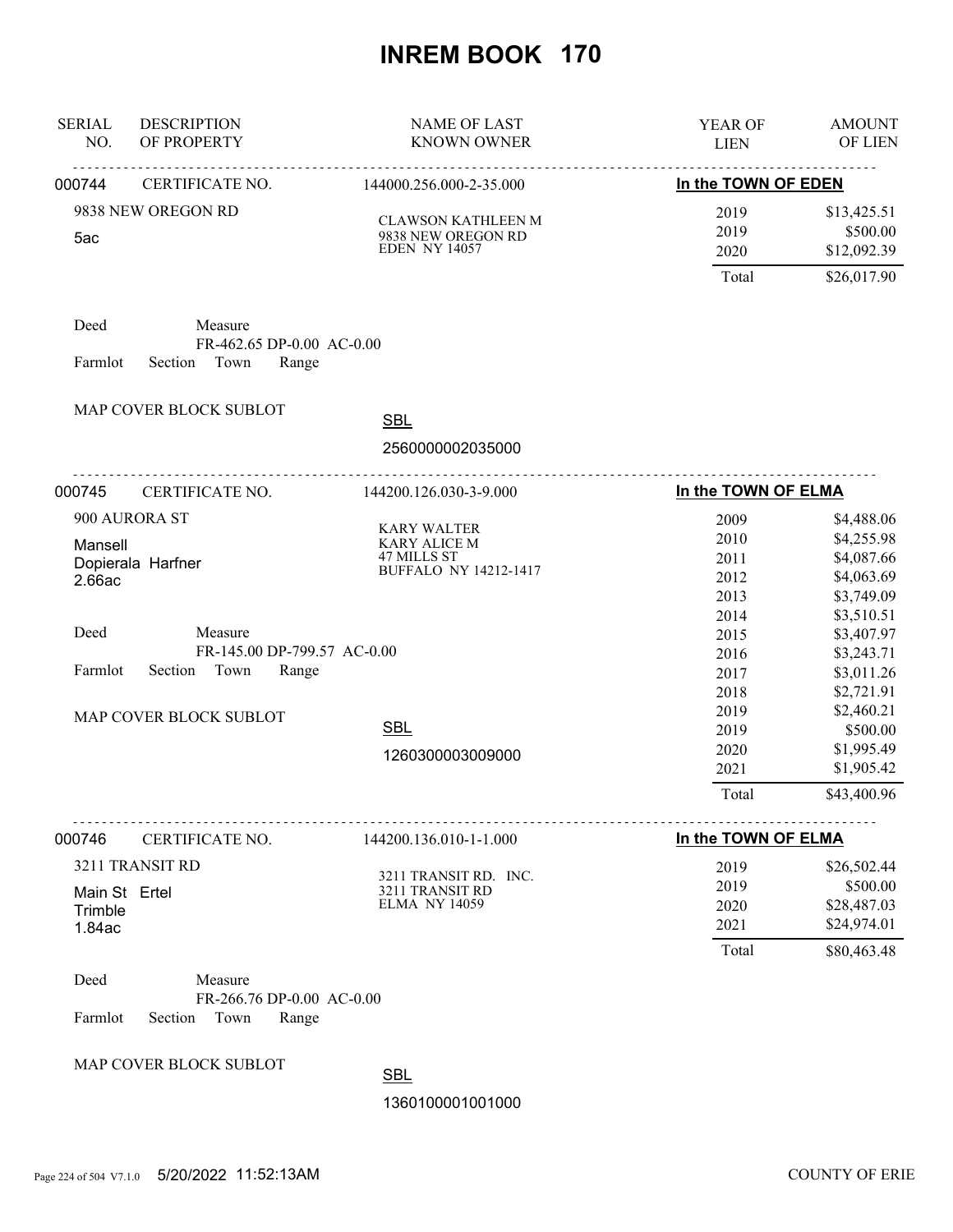| <b>SERIAL</b><br>NO.                            | <b>DESCRIPTION</b><br>OF PROPERTY                                                   | <b>NAME OF LAST</b><br><b>KNOWN OWNER</b>                       | YEAR OF<br><b>LIEN</b>                                 | <b>AMOUNT</b><br><b>OF LIEN</b>                                                             |
|-------------------------------------------------|-------------------------------------------------------------------------------------|-----------------------------------------------------------------|--------------------------------------------------------|---------------------------------------------------------------------------------------------|
| 000747                                          | CERTIFICATE NO.                                                                     | 144200.136.030-2-6.220                                          | -------------------------------<br>In the TOWN OF ELMA | <u>.</u>                                                                                    |
| 0 BULLIS RD                                     |                                                                                     | <b>STROCK LEE</b><br>581 BLOSSOM RD<br><b>ELMA NY 14059</b>     | 2018<br>2018<br>2019<br>2019<br>2020<br>2021           | \$1,986.96<br>\$500.00<br>\$1,831.72<br>\$500.00<br>\$1,611.54<br>\$1,412.15                |
| Deed<br>Farmlot                                 | Measure<br>FR-130.81 DP-655.87 AC-0.00<br>Town<br>Section<br>Range                  |                                                                 | Total                                                  | \$7,842.37                                                                                  |
|                                                 | MAP COVER BLOCK SUBLOT                                                              | <b>SBL</b><br>1360300002006220                                  |                                                        |                                                                                             |
| 000748                                          | CERTIFICATE NO.                                                                     | 144200.136.030-2-7.000                                          | In the TOWN OF ELMA                                    |                                                                                             |
| 0 BULLIS RD<br>Doster<br>1ac<br>Deed<br>Farmlot | Doster Doster<br>Measure<br>FR-130.81 DP-333.00 AC-0.00<br>Section<br>Town<br>Range | <b>STROCK LEE</b><br>581 BLOSSOM RD<br>ELMA NY 14052-9          | 2018<br>2018<br>2019<br>2019<br>2020<br>2021<br>Total  | \$2,822.66<br>\$500.00<br>\$2,602.05<br>\$500.00<br>\$2,290.02<br>\$2,005.86<br>\$10,720.59 |
|                                                 | MAP COVER BLOCK SUBLOT                                                              | <b>SBL</b><br>1360300002007000                                  |                                                        |                                                                                             |
| 000749                                          | CERTIFICATE NO.                                                                     | 144200.145.000-2-31.100                                         | In the TOWN OF ELMA                                    |                                                                                             |
| 211 RICE RD                                     |                                                                                     | <b>GILBERT ANNEMARIE</b><br>211 RICE RD<br><b>ELMA NY 14059</b> | 2019<br>2019<br>Total                                  | \$4,345.09<br>\$500.00<br>\$4,845.09                                                        |
| Deed<br>Farmlot                                 | Measure<br>FR-454.48 DP-0.00 AC-0.00<br>Section<br>Town<br>Range                    |                                                                 |                                                        |                                                                                             |
|                                                 | MAP COVER BLOCK SUBLOT                                                              | <b>SBL</b>                                                      |                                                        |                                                                                             |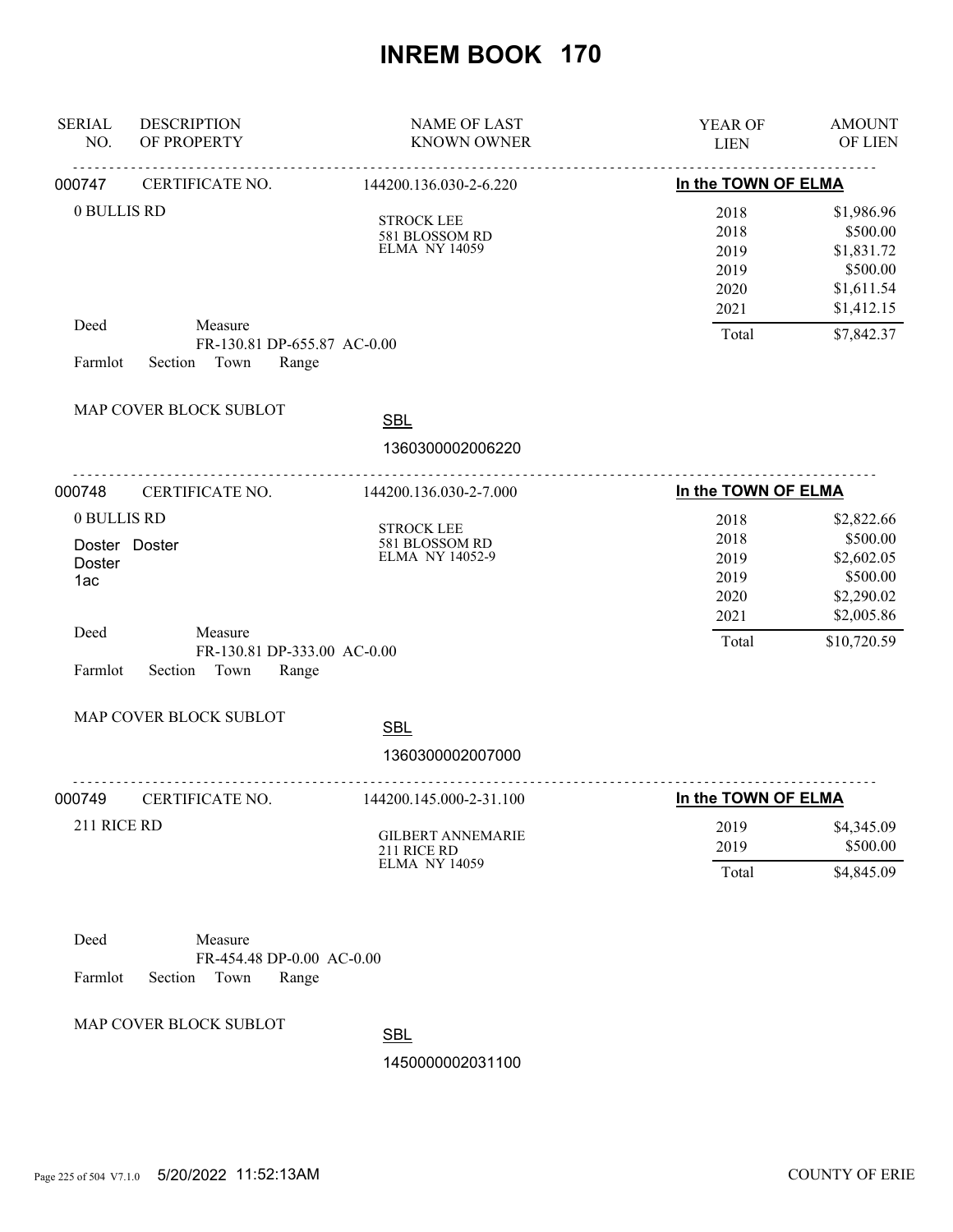| <b>SERIAL</b><br>NO. | <b>DESCRIPTION</b><br>OF PROPERTY | <b>NAME OF LAST</b><br><b>KNOWN OWNER</b> | <b>YEAR OF</b><br><b>LIEN</b> | <b>AMOUNT</b><br>OF LIEN |
|----------------------|-----------------------------------|-------------------------------------------|-------------------------------|--------------------------|
| 000754               | CERTIFICATE NO.                   | 144200.156.000-4-38.000                   | In the TOWN OF ELMA           |                          |
|                      | 0 S OSTRANDER RD                  |                                           | 2011                          | \$2,503.45               |
| Petrdcy              |                                   | PANNELLA GEORGE<br>7311 MILE STRIP RD     | 2012                          | \$2,403.71               |
|                      | Warner Warner                     | ORCHARD PARK NY 14127                     | 2013                          | \$2,254.27               |
| 1.7ac                |                                   |                                           | 2014                          | \$2,090.30               |
|                      |                                   |                                           | 2015                          | \$1,994.34               |
|                      |                                   |                                           | 2016                          | \$1,893.63               |
| Deed                 | Measure                           |                                           | 2017                          | \$1,750.77               |
|                      | FR-0.00 DP-0.00 AC-0.00           |                                           | 2018                          | \$1,592.51               |
| Farmlot              | Section Town<br>Range             |                                           | 2019                          | \$1,530.36               |
|                      |                                   |                                           | 2019                          | \$500.00                 |
|                      | MAP COVER BLOCK SUBLOT            | <b>SBL</b>                                | 2020                          | \$1,301.34               |
|                      |                                   |                                           | 2021                          | \$1,190.00               |
|                      |                                   | 1560000004038000                          | Total                         | \$21,004.68              |
| 000756               | CERTIFICATE NO.                   | <u>.</u><br>144401.235.110-1-51.000       | In the VILLAGE OF ANGOLA      |                          |
|                      | 0 SUNSET BLVD                     |                                           | 2013                          | \$2,457.31               |
| 75 X 270             |                                   | YOUNGS STEVEN<br>97 SUNSET BLVD           | 2014                          | \$2,316.81               |
|                      |                                   | ANGOLA NY 14006                           | 2015                          | \$2,173.98               |
|                      |                                   |                                           | 2016                          | \$2,068.29               |
|                      |                                   |                                           | 2017                          | \$1,931.66               |
|                      |                                   |                                           | 2018                          | \$1,794.30               |
| Deed                 | Measure                           |                                           | 2019                          | \$1,609.34               |
|                      | FR-75.00 DP-270.00 AC-0.00        |                                           | 2019                          | \$500.00                 |
| Farmlot              | Section<br>Town<br>Range          |                                           | 2020                          | \$1,439.78               |
|                      |                                   |                                           | 2021                          | \$1,250.16               |
|                      | MAP COVER BLOCK SUBLOT            | <b>SBL</b>                                | Total                         | \$17,541.63              |
|                      |                                   | 2351100001051000                          |                               |                          |
| 000757               | CERTIFICATE NO.                   | <u>.</u><br>144401.235.110-1-56.000       | In the VILLAGE OF ANGOLA      |                          |
| 0 DIXIE DR           |                                   |                                           | 2007                          | \$543.29                 |
|                      |                                   | NEASE CHARLENE A<br>809 NICOLE LN         | 2008                          | \$808.16                 |
| 75 X                 | 135                               | ANGOLA NY 14006                           | 2009                          | \$1,413.21               |
|                      |                                   |                                           | 2010                          | \$1,497.12               |
|                      |                                   |                                           | 2011                          | \$1,452.14               |
|                      |                                   |                                           | 2012                          | \$1,381.76               |
| Deed                 | Measure                           |                                           | 2013                          | \$1,304.83               |
|                      | FR-75.00 DP-135.00 AC-0.00        |                                           | 2014                          | \$1,232.11               |
| Farmlot              | Section<br>Town<br>Range          |                                           | 2015                          | \$1,158.04               |
|                      |                                   |                                           | 2016                          | \$1,105.68               |
|                      | MAP COVER BLOCK SUBLOT            |                                           | 2017                          | \$570.70                 |
|                      |                                   | <b>SBL</b>                                | 2018                          | \$444.26                 |
|                      |                                   | 2351100001056000                          | 2019                          | \$500.00                 |
|                      |                                   |                                           | 2019                          | \$398.92                 |
|                      |                                   |                                           | 2020                          | \$356.23                 |
|                      |                                   |                                           | 2021<br>Total                 | \$311.12<br>\$14,477.57  |
|                      |                                   |                                           |                               |                          |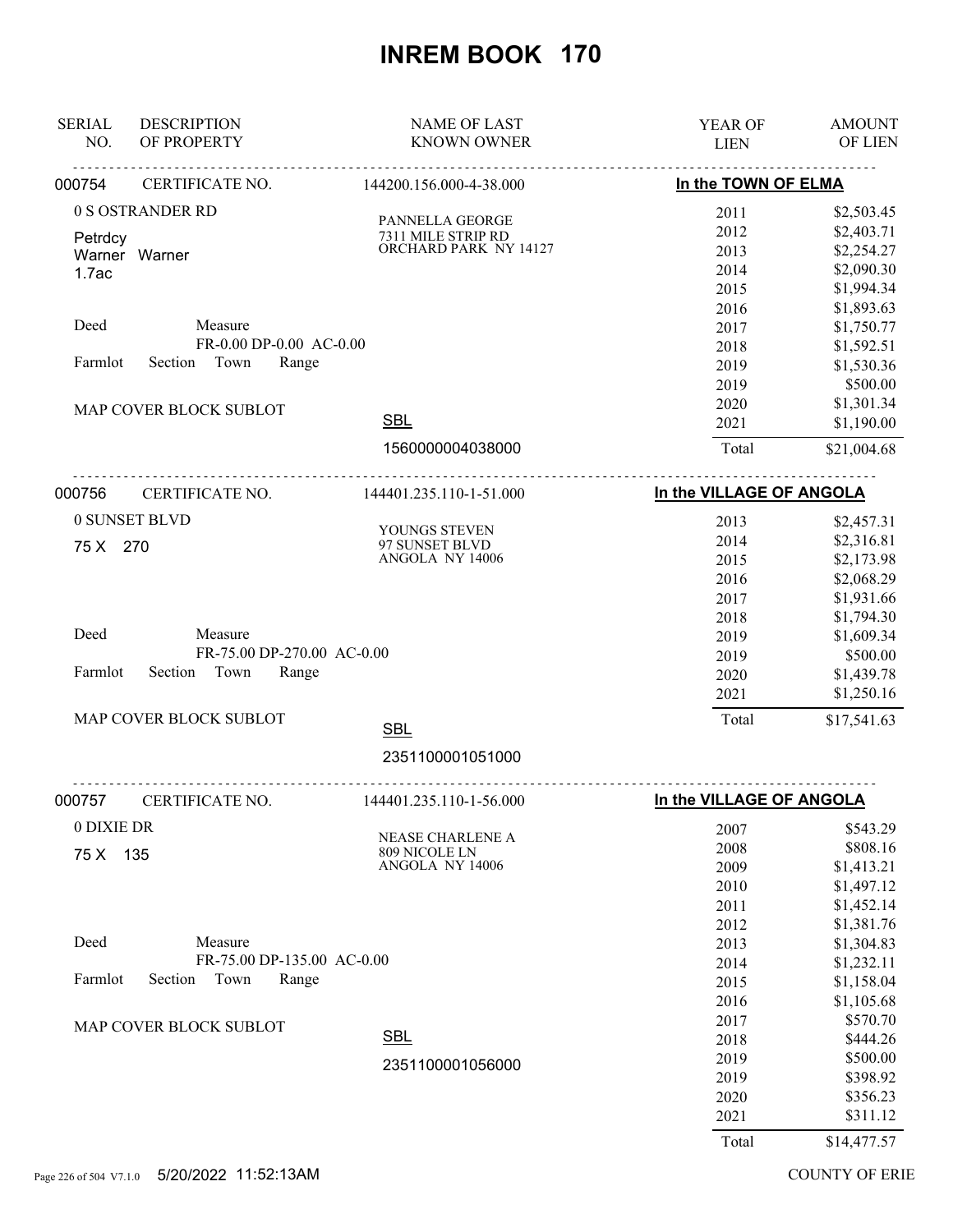| <b>SERIAL</b> | <b>DESCRIPTION</b>         | <b>NAME OF LAST</b>                | YEAR OF                  | <b>AMOUNT</b>            |
|---------------|----------------------------|------------------------------------|--------------------------|--------------------------|
| NO.           | OF PROPERTY                | <b>KNOWN OWNER</b>                 | <b>LIEN</b>              | OF LIEN                  |
| 000758        | CERTIFICATE NO.            | 144401.235.110-1-58.114            | In the VILLAGE OF ANGOLA |                          |
| 0 DIXIE DR    |                            | <b>BEVERLY HEIGHTS</b>             | 1995                     | \$432.85                 |
| Dixie Dr      |                            | IN DEVELOPMENT                     | 1996                     | \$567.26                 |
|               |                            | 1155 CHURCH RD                     | 1997                     | \$562.40                 |
|               |                            | ANGOLA NY 14006-8830               | 1998                     | \$790.99                 |
|               |                            |                                    | 1999                     | \$806.11                 |
|               |                            |                                    | 2000                     | \$770.32                 |
| Deed          | Measure                    |                                    | 2001                     | \$723.47                 |
|               | FR-31.00 DP-850.00 AC-0.00 |                                    | 2002                     | \$707.86                 |
| Farmlot       | Town<br>Section<br>Range   |                                    | 2003                     | \$706.05                 |
|               |                            |                                    | 2004                     | \$702.38                 |
|               | MAP COVER BLOCK SUBLOT     |                                    | 2005                     | \$693.70                 |
|               |                            | <b>SBL</b>                         | 2006                     | \$699.61                 |
|               |                            | 2351100001058114                   | 2007                     | \$685.49                 |
|               |                            |                                    | 2008                     | \$752.46                 |
|               |                            |                                    | 2009                     | \$2,785.07               |
|               |                            |                                    | 2010                     | \$3,072.82               |
|               |                            |                                    | 2011                     | \$2,980.50               |
|               |                            |                                    | 2019                     | \$500.00                 |
|               |                            |                                    | Total                    | \$18,939.34              |
| 000759        | .<br>CERTIFICATE NO.       | 144401.235.110-1-70.000            | In the VILLAGE OF ANGOLA |                          |
| 0 DIXIE DR    |                            |                                    |                          |                          |
|               |                            | MILLER ROBERT L                    | 2006                     | \$195.83<br>\$188.70     |
|               |                            | 56 TERRYLYNN DR<br>ANGOLA NY 14006 | 2007                     |                          |
|               |                            |                                    | 2008                     | \$210.61                 |
|               |                            |                                    | 2009                     | \$1,337.00               |
|               |                            |                                    | 2010                     | \$1,497.12<br>\$1,452.14 |
| Deed          | Measure                    |                                    | 2011<br>2012             | \$1,381.76               |
|               | FR-75.00 DP-135.00 AC-0.00 |                                    |                          |                          |
| Farmlot       | Section<br>Town<br>Range   |                                    | 2013                     | \$1,304.83               |
|               |                            |                                    | 2014                     | \$1,232.11               |
|               |                            |                                    | 2015                     | \$1,158.04               |
|               | MAP COVER BLOCK SUBLOT     | <b>SBL</b>                         | 2016                     | \$1,105.68<br>\$570.70   |
|               |                            |                                    | 2017                     |                          |
|               |                            | 2351100001070000                   | 2017                     | \$500.00                 |
|               |                            |                                    | 2018                     | \$444.26                 |
|               |                            |                                    | 2019                     | \$500.00                 |
|               |                            |                                    | 2019                     | \$398.92<br>\$356.23     |
|               |                            |                                    | 2020                     | \$311.12                 |
|               |                            |                                    | 2021                     |                          |

Total \$14,145.05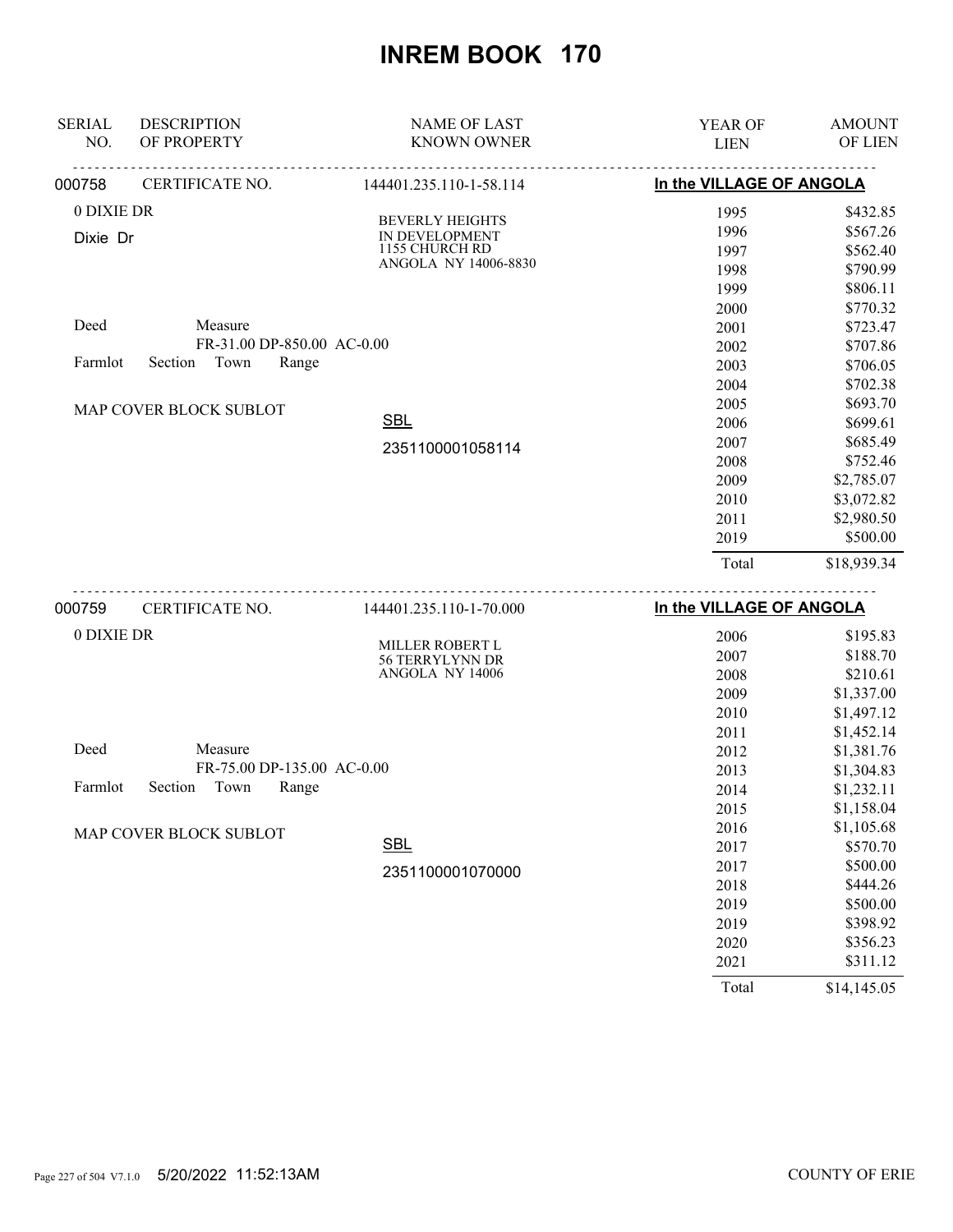| <b>SERIAL</b><br>NO.             | <b>DESCRIPTION</b><br>OF PROPERTY                                  | <b>NAME OF LAST</b><br><b>KNOWN OWNER</b>                                  | YEAR OF<br><b>LIEN</b>                                                                                                                | <b>AMOUNT</b><br>OF LIEN                                                                                                                                                                                    |
|----------------------------------|--------------------------------------------------------------------|----------------------------------------------------------------------------|---------------------------------------------------------------------------------------------------------------------------------------|-------------------------------------------------------------------------------------------------------------------------------------------------------------------------------------------------------------|
| 000760                           | CERTIFICATE NO.                                                    | <u>.</u><br>144401.235.120-1-12.000                                        | In the VILLAGE OF ANGOLA                                                                                                              |                                                                                                                                                                                                             |
| 27 LOCUST ST<br>12 <sub>ox</sub> | 175                                                                | FRANK DERRICK E<br>$27$ LOCUST ST $\,$ ANGOLA $\,$ NY 14006 $\,$           | 2019<br>2019<br>2020<br>2021                                                                                                          | \$4,534.64<br>\$500.00<br>\$4,163.44<br>\$3,690.11                                                                                                                                                          |
| Deed<br>Farmlot                  | Measure<br>FR-120.00 DP-175.50 AC-0.00<br>Section Town<br>Range    |                                                                            | Total                                                                                                                                 | \$12,888.19                                                                                                                                                                                                 |
|                                  | MAP COVER BLOCK SUBLOT                                             | <b>SBL</b><br>2351200001012000                                             |                                                                                                                                       |                                                                                                                                                                                                             |
| 000761                           | .<br>CERTIFICATE NO.                                               | .<br>144401.235.120-1-35.000                                               | In the VILLAGE OF ANGOLA                                                                                                              |                                                                                                                                                                                                             |
| 0 DELAMATER RD                   |                                                                    | <b>UPSHUR ANDREW P</b><br>10621 LAZY DAY LN<br>MITCHELLVILLE MD 20721-1855 | 1996<br>1998<br>1999<br>2000<br>2001<br>2002                                                                                          | \$60.22<br>\$293.50<br>\$298.14<br>\$284.20<br>\$266.55<br>\$261.87                                                                                                                                         |
| Deed<br>Farmlot                  | Measure<br>FR-176.00 DP-130.00 AC-0.00<br>Town<br>Section<br>Range |                                                                            | 2003<br>2004<br>2005<br>2006                                                                                                          | \$258.40<br>\$256.37<br>\$253.60<br>\$255.89                                                                                                                                                                |
|                                  | MAP COVER BLOCK SUBLOT                                             | <b>SBL</b><br>2351200001035000                                             | 2007<br>2008<br>2009<br>2010<br>2011<br>2012<br>2013<br>2014<br>2015<br>2016<br>2017<br>2018<br>2019<br>2019<br>2020<br>2021<br>Total | \$248.26<br>\$273.27<br>\$2,402.22<br>\$2,710.66<br>\$2,630.30<br>\$524.25<br>\$115.35<br>\$108.92<br>\$102.47<br>\$97.96<br>\$91.84<br>\$85.65<br>\$500.00<br>\$77.13<br>\$67.42<br>\$60.57<br>\$12,585.01 |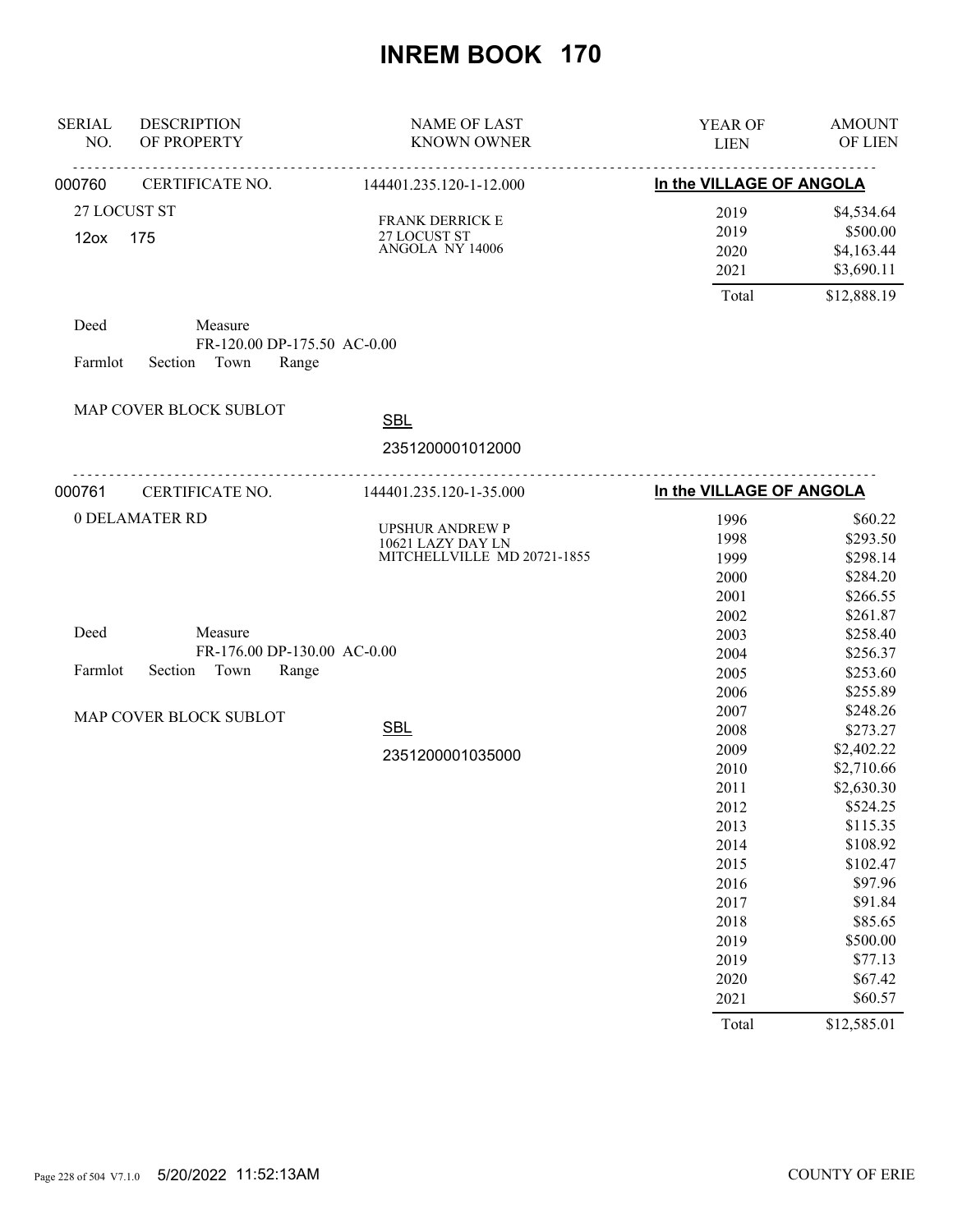| <b>SERIAL</b><br>NO. | <b>DESCRIPTION</b><br>OF PROPERTY                       | <b>NAME OF LAST</b><br><b>KNOWN OWNER</b> | YEAR OF<br><b>LIEN</b>        | <b>AMOUNT</b><br>OF LIEN |
|----------------------|---------------------------------------------------------|-------------------------------------------|-------------------------------|--------------------------|
|                      |                                                         |                                           |                               |                          |
| 000765               | CERTIFICATE NO.                                         | 144401.235.160-1-40.000                   | In the VILLAGE OF ANGOLA      |                          |
|                      | 8 GOWANS RD                                             | PORTER VICKI I                            | 2017                          | \$1,755.89               |
| 5.3ac                |                                                         | C/O C/O DEXTER NOWAK                      | 2017                          | \$500.00                 |
|                      |                                                         | 11 HIGHVIEW CIR                           | 2018                          | \$4,047.27               |
|                      |                                                         | BLASDELL NY 14219                         | 2019                          | \$3,935.26               |
|                      |                                                         |                                           | 2019                          | \$500.00                 |
|                      |                                                         |                                           | 2020                          | \$3,529.83               |
| Deed                 | Measure                                                 |                                           | 2021                          | \$3,067.32               |
|                      | FR-175.11 DP-0.00 AC-0.00                               |                                           | Total                         | \$17,335.57              |
| Farmlot              | Town<br>Section<br>Range                                |                                           |                               |                          |
|                      | MAP COVER BLOCK SUBLOT                                  |                                           |                               |                          |
|                      |                                                         | <b>SBL</b>                                |                               |                          |
|                      |                                                         | 2351600001040000                          |                               |                          |
| 000770               | <u>-----------------------------</u><br>CERTIFICATE NO. | 144401.235.190-5-17.000                   | .<br>In the VILLAGE OF ANGOLA |                          |
| 0 GROVE ST           |                                                         |                                           | 2008                          | \$2,332.23               |
| 0856                 | 46                                                      | ELLIOTT EDWARD A JR<br>108 GROVE ST       | 2009                          | \$2,915.64               |
| 74x                  | <b>29o</b>                                              | ANGOLA NY 14006                           | 2010                          | \$2,979.06               |
|                      |                                                         |                                           | 2011                          | \$2,881.80               |
|                      |                                                         |                                           | 2012                          | \$2,738.53               |
|                      |                                                         |                                           | 2013                          | \$2,583.38               |
| Deed                 | Measure                                                 |                                           | 2014                          | \$2,435.92               |
|                      | FR-74.00 DP-291.95 AC-0.00                              |                                           | 2015                          | \$2,285.98               |
| Farmlot              | Town<br>Section<br>Range                                |                                           | 2016                          | \$2,175.28               |
|                      |                                                         |                                           | 2017                          | \$2,031.83               |
|                      | MAP COVER BLOCK SUBLOT                                  |                                           | 2018                          | \$1,887.71               |
|                      |                                                         | <b>SBL</b>                                | 2019                          | \$1,693.24               |
|                      |                                                         | 2351900005017000                          | 2019                          | \$500.00                 |
|                      |                                                         |                                           | 2020                          | \$1,515.06               |
|                      |                                                         |                                           | 2021                          | \$1,315.51               |
|                      |                                                         |                                           | Total                         | \$32,271.17              |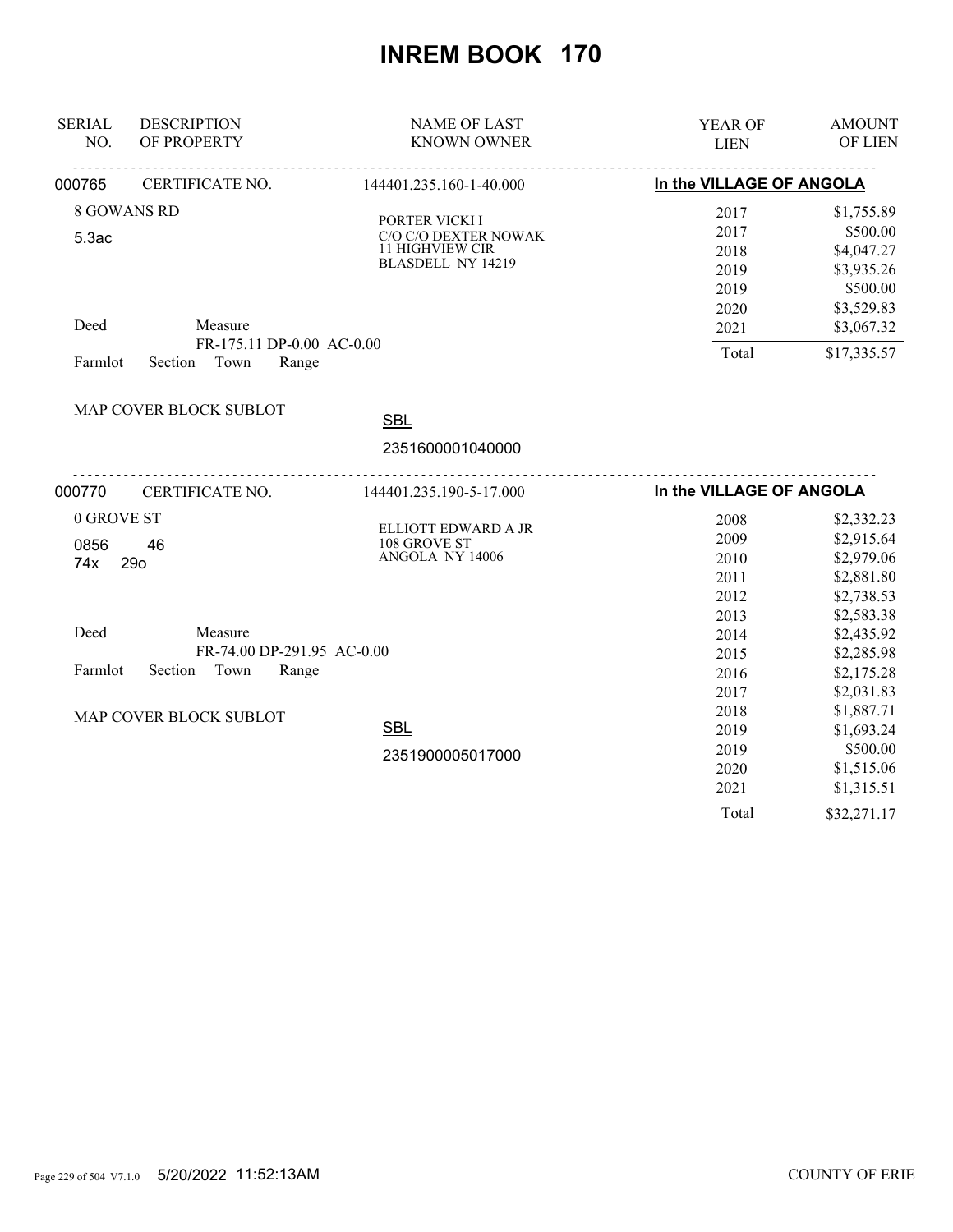| <b>SERIAL</b><br>NO. | <b>DESCRIPTION</b><br>OF PROPERTY | <b>NAME OF LAST</b><br><b>KNOWN OWNER</b> | YEAR OF<br><b>LIEN</b>   | <b>AMOUNT</b><br>OF LIEN |
|----------------------|-----------------------------------|-------------------------------------------|--------------------------|--------------------------|
| 000771               | CERTIFICATE NO.                   | 144401.235.190-5-50.200                   | In the VILLAGE OF ANGOLA |                          |
| 0 BARTUS LN          |                                   |                                           | 1998                     | \$699.72                 |
| 30'x300'             |                                   | LERCZAK LEONARD<br>PO BOX 421169          | 2000                     | \$666.08                 |
|                      |                                   | KISSIMMEE FL 34742-1168                   | 2001                     | \$816.17                 |
|                      |                                   |                                           | 2002                     | \$795.94                 |
|                      |                                   |                                           | 2003                     | \$789.17                 |
|                      |                                   |                                           | 2004                     | \$780.07                 |
| Deed                 | Measure                           |                                           | 2005                     | \$766.42                 |
|                      | FR-25.00 DP-150.19 AC-0.00        |                                           | 2006                     | \$766.56                 |
| Farmlot              | Town<br>Section<br>Range          |                                           | 2007                     | \$741.96                 |
|                      |                                   |                                           | 2008                     | \$798.83                 |
|                      | MAP COVER BLOCK SUBLOT            |                                           | 2009                     | \$694.13                 |
|                      |                                   | <b>SBL</b>                                | 2010                     | \$672.55                 |
|                      |                                   | 2351900005050200                          | 2011                     | \$649.72                 |
|                      |                                   |                                           | 2012                     | \$617.12                 |
|                      |                                   |                                           | 2013                     | \$581.90                 |
|                      |                                   |                                           | 2014                     | \$548.41                 |
|                      |                                   |                                           | 2015                     | \$514.41                 |
|                      |                                   |                                           | 2016                     | \$488.76                 |
|                      |                                   |                                           | 2017                     | \$456.12                 |
|                      |                                   |                                           | 2018                     | \$423.29                 |
|                      |                                   |                                           | 2019                     | \$500.00                 |
|                      |                                   |                                           | 2019                     | \$379.75                 |
|                      |                                   |                                           | 2020                     | \$338.10                 |
|                      |                                   |                                           | 2021                     | \$295.04                 |
|                      |                                   |                                           | Total                    | \$14,780.22              |
| 000772               | <u>.</u><br>CERTIFICATE NO.       | 144401.251.070-4-6.000                    | In the VILLAGE OF ANGOLA |                          |
|                      | 0 RAILROAD AVE                    |                                           | 2008                     | \$2,145.95               |
|                      |                                   | DOUGLAS DARL<br><b>DOUGLAS ALICE</b>      | 2009                     | \$3,401.99               |
| Pt 2<br>50X          | 261                               | 76 RAILROAD AVE                           | 2010                     | \$2,900.95               |
|                      |                                   | ANGOLA NY 14006                           | 2011                     | \$1,924.28               |
|                      |                                   |                                           | 2012                     | \$1,828.61               |
|                      |                                   |                                           | 2013                     | \$1,724.97               |
| Deed                 | Measure                           |                                           | 2014                     | \$1,626.55               |
|                      | FR-50.00 DP-261.04 AC-0.00        |                                           | 2015                     | \$1,526.44               |
| Farmlot              | Section<br>Town<br>Range          |                                           | 2016                     | \$1,452.51               |
|                      |                                   |                                           | 2017                     | \$1,356.78               |
|                      | MAP COVER BLOCK SUBLOT            |                                           | 2018                     | \$1,260.50               |
|                      |                                   | <b>SBL</b>                                | 2019                     | \$1,130.69               |
|                      |                                   | 2510700004006000                          | 2019                     | \$500.00                 |
|                      |                                   |                                           | 2020                     | \$1,011.08               |
|                      |                                   |                                           | 2021                     | \$878.57                 |
|                      |                                   |                                           | Total                    | \$24,669.87              |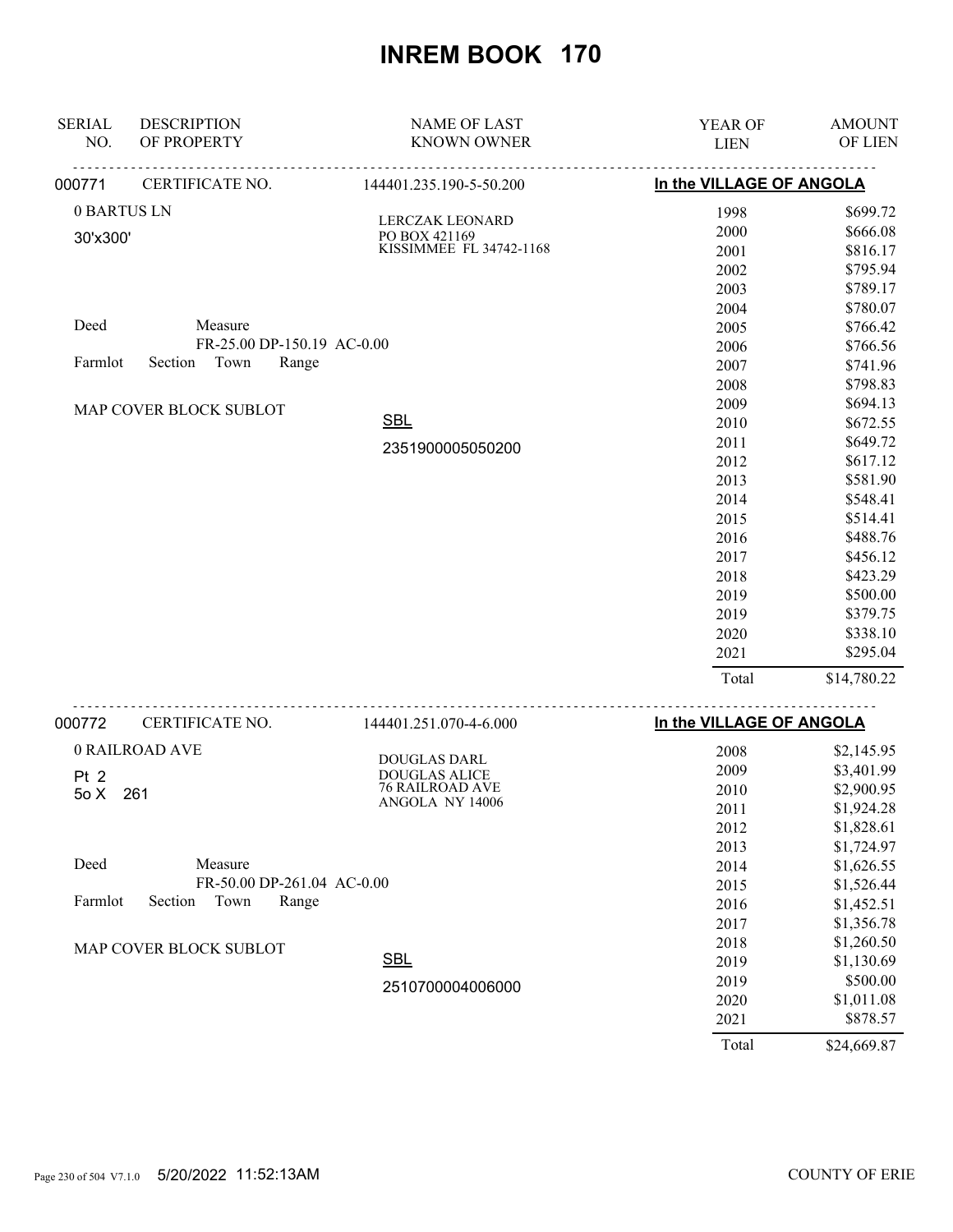| <b>SERIAL</b><br>NO. | <b>DESCRIPTION</b><br>OF PROPERTY      | <b>NAME OF LAST</b><br><b>KNOWN OWNER</b>      | YEAR OF<br><b>LIEN</b>   | <b>AMOUNT</b><br>OF LIEN |
|----------------------|----------------------------------------|------------------------------------------------|--------------------------|--------------------------|
| 000773               | CERTIFICATE NO.                        | <u>.</u><br>144401.251.070-4-8.100             | In the VILLAGE OF ANGOLA |                          |
|                      | <b>54 RAILROAD AVE</b>                 |                                                | 2019                     | \$6,896.46               |
| 129 X                | 225                                    | CATALANO JEANNETTE R<br><b>54 RAILROAD AVE</b> | 2019                     | \$500.00                 |
|                      |                                        | ANGOLA NY 14006-0214                           | 2021                     | \$4,877.13               |
|                      |                                        |                                                | Total                    | \$12,273.59              |
| Deed                 | Measure<br>FR-150.00 DP-129.70 AC-0.00 |                                                |                          |                          |
| Farmlot              | Town<br>Section<br>Range               |                                                |                          |                          |
|                      | MAP COVER BLOCK SUBLOT                 | <b>SBL</b>                                     |                          |                          |
|                      |                                        | 2510700004008100                               |                          |                          |
| 000774               | CERTIFICATE NO.                        | 144401.251.070-4-11.000                        | In the VILLAGE OF ANGOLA |                          |
| 0 MESI DR            |                                        |                                                | 2006                     | \$4,719.40               |
| 6                    |                                        | CRIST LUCAS E<br>PO BOX 269                    | 2007                     | \$3,960.24               |
| 205 X                | 425                                    | ANGOLA NY 14006-0269                           | 2008                     | \$4,253.69               |
|                      |                                        |                                                | 2009                     | \$4,852.65               |
|                      |                                        |                                                | 2010                     | \$4,899.27               |
|                      |                                        |                                                | 2011                     | \$4,736.39               |
| Deed                 | Measure                                |                                                | 2012                     | \$4,499.44               |
|                      | FR-205.00 DP-425.00 AC-0.00            |                                                | 2013                     | \$4,243.46               |
| Farmlot              | Section Town<br>Range                  |                                                | 2014                     | \$3,999.89               |
|                      |                                        |                                                | 2015                     | \$3,752.22               |
|                      | MAP COVER BLOCK SUBLOT                 |                                                | 2016                     | \$3,567.79               |
|                      |                                        | <b>SBL</b>                                     | 2017                     | \$3,330.66               |
|                      |                                        | 2510700004011000                               | 2018                     | \$3,092.30               |
|                      |                                        |                                                | 2019                     | \$2,773.16               |
|                      |                                        |                                                | 2019                     | \$500.00                 |
|                      |                                        |                                                | 2020                     | \$2,481.43               |
|                      |                                        |                                                | 2021                     | \$2,152.86               |
|                      |                                        |                                                | Total                    | \$61,814.85              |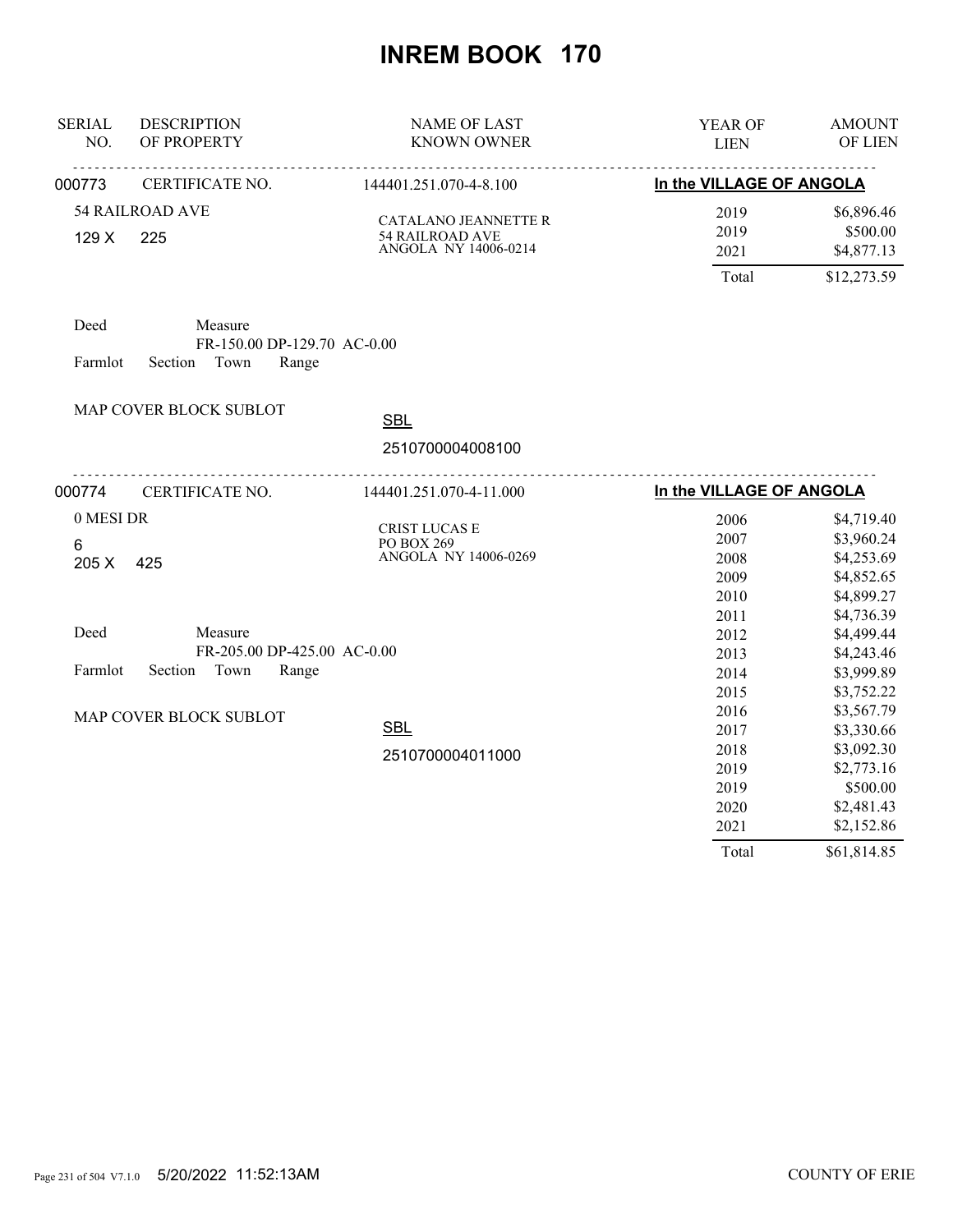| <b>NAME OF LAST</b><br><b>KNOWN OWNER</b>                                                                                             | YEAR OF<br><b>LIEN</b>                                                                                                                                                                                                        | <b>AMOUNT</b><br>OF LIEN                                                                                                                                                                                                                                                                                                                                                                                       |
|---------------------------------------------------------------------------------------------------------------------------------------|-------------------------------------------------------------------------------------------------------------------------------------------------------------------------------------------------------------------------------|----------------------------------------------------------------------------------------------------------------------------------------------------------------------------------------------------------------------------------------------------------------------------------------------------------------------------------------------------------------------------------------------------------------|
| 144489.192.150-1-1.300                                                                                                                |                                                                                                                                                                                                                               |                                                                                                                                                                                                                                                                                                                                                                                                                |
| BUFFALO NIAGARA COMMUNITY I<br><b>STE 154</b><br>300 INTERNATIONAL DR<br>WILLIAMSVILLE NY 14221                                       | 2017<br>2018<br>2019<br>2019<br>2020<br>2021                                                                                                                                                                                  | \$8,453.31<br>\$7,823.32<br>\$6,929.29<br>\$500.00<br>\$6,154.36<br>\$5,321.30<br>\$35,181.58                                                                                                                                                                                                                                                                                                                  |
| Range                                                                                                                                 |                                                                                                                                                                                                                               |                                                                                                                                                                                                                                                                                                                                                                                                                |
| <b>SBL</b><br>1921500001001300<br><u>.</u>                                                                                            |                                                                                                                                                                                                                               |                                                                                                                                                                                                                                                                                                                                                                                                                |
| 144489.192.200-1-20.000                                                                                                               |                                                                                                                                                                                                                               |                                                                                                                                                                                                                                                                                                                                                                                                                |
| WITTMEYER DONNA<br>6597 WELLINGTON DR<br>DERBY NY 14047-9524<br>FR-60.00 DP-173.99 AC-0.00<br>Range<br><b>SBL</b><br>1922000001020000 | 1996<br>1997<br>1998<br>1999<br>2000<br>2001<br>2002<br>2003<br>2004<br>2005<br>2006<br>2007<br>2008<br>2009<br>2010<br>2011<br>2012<br>2013<br>2014<br>2015<br>2016<br>2017<br>2018<br>2019<br>2019<br>2020<br>2021<br>Total | \$33,357.42<br>\$3,836.24<br>\$1,455.64<br>\$2,027.85<br>\$2,010.85<br>\$1,899.49<br>\$1,785.33<br>\$1,764.91<br>\$1,750.54<br>\$1,714.54<br>\$1,697.48<br>\$1,703.48<br>\$1,739.58<br>\$1,701.31<br>\$2,104.33<br>\$2,014.13<br>\$1,938.63<br>\$1,848.38<br>\$1,742.70<br>\$1,642.80<br>\$1,526.03<br>\$1,459.36<br>\$1,365.05<br>\$1,260.27<br>\$1,116.88<br>\$500.00<br>\$989.24<br>\$856.52<br>\$78,808.98 |
|                                                                                                                                       | FR-100.00 DP-252.65 AC-0.00                                                                                                                                                                                                   | In the TOWN OF EVANS<br>Total<br>.<br>In the TOWN OF EVANS<br>1995                                                                                                                                                                                                                                                                                                                                             |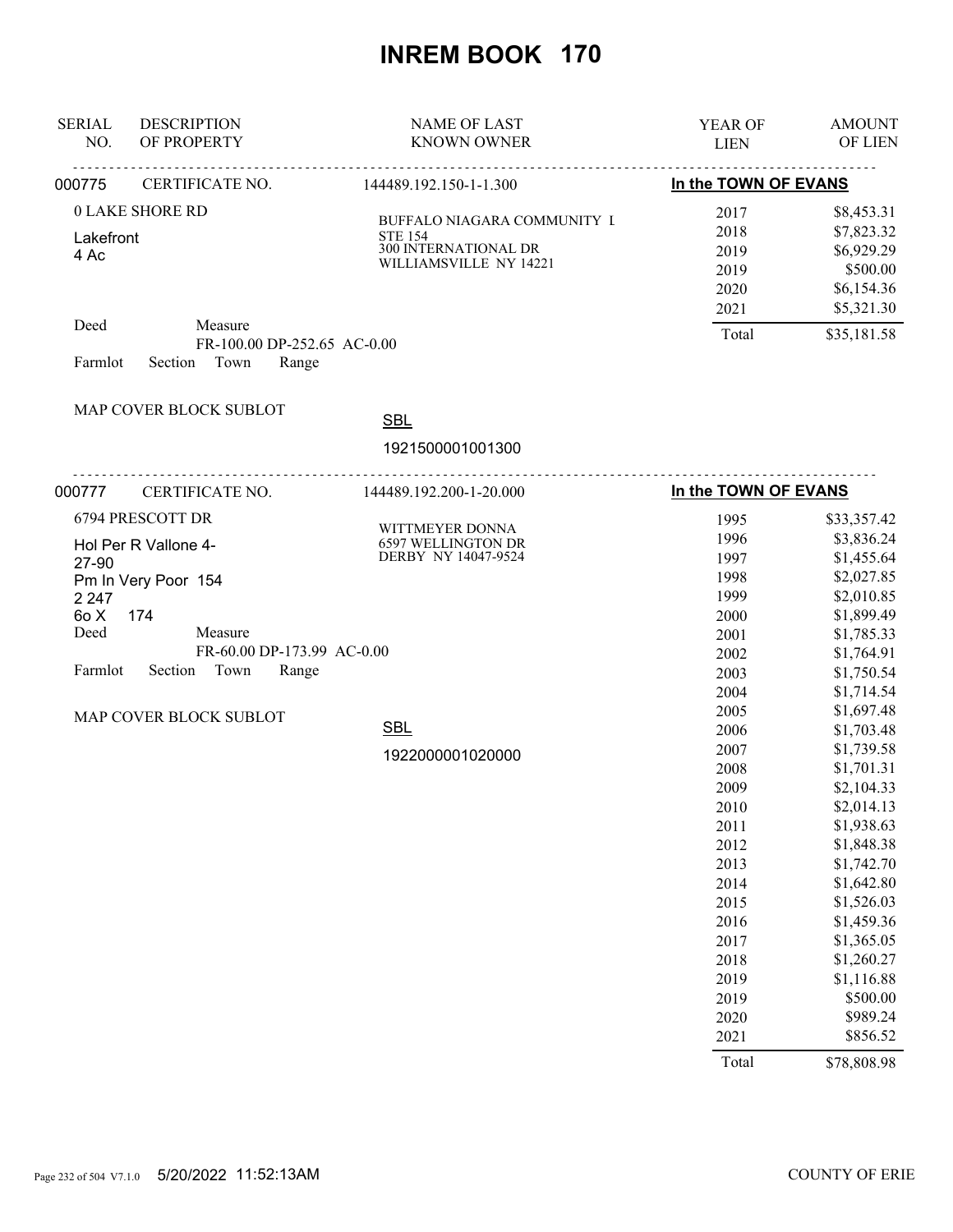| <b>SERIAL</b><br>NO. | <b>DESCRIPTION</b><br>OF PROPERTY                                 | <b>NAME OF LAST</b><br><b>KNOWN OWNER</b>                                         | <b>YEAR OF</b><br><b>LIEN</b>         | <b>AMOUNT</b><br>OF LIEN                                          |
|----------------------|-------------------------------------------------------------------|-----------------------------------------------------------------------------------|---------------------------------------|-------------------------------------------------------------------|
| 000778               | CERTIFICATE NO.                                                   | 144489.192.200-1-33.100                                                           | In the TOWN OF EVANS                  |                                                                   |
| <b>6878 ERIE RD</b>  |                                                                   | <b>HOGG DEAN S</b><br><b>HOGG LINDA</b><br><b>8830 ERIE RD</b><br>ANGOLA NY 14006 | 2019<br>2019<br>Total                 | \$17,985.65<br>\$500.00<br>\$18,485.65                            |
| Deed<br>Farmlot      | Measure<br>FR-84.18 DP-165.00 AC-0.00<br>Section<br>Town<br>Range |                                                                                   |                                       |                                                                   |
|                      | MAP COVER BLOCK SUBLOT                                            | <b>SBL</b>                                                                        |                                       |                                                                   |
|                      |                                                                   | 1922000001033100                                                                  |                                       |                                                                   |
| 000779               | CERTIFICATE NO.                                                   | 144489.192.200-7-6.100                                                            | In the TOWN OF EVANS                  |                                                                   |
|                      | 6852 PUTNAM DR                                                    | <b>SCHNEIDER MARY C</b><br><b>6852 PUTNAM DR</b><br>DERBY NY 14047                | 2019<br>2019<br>2020<br>2021<br>Total | \$4,167.75<br>\$500.00<br>\$3,698.31<br>\$4,938.67<br>\$13,304.73 |
| Deed                 | Measure                                                           |                                                                                   |                                       |                                                                   |

| Deed |                            | Measure |                              |  |
|------|----------------------------|---------|------------------------------|--|
|      |                            |         | $FR-90.00$ DP-120.00 AC-0.00 |  |
|      | Farmlot Section Town Range |         |                              |  |

MAP COVER BLOCK SUBLOT

**SBL**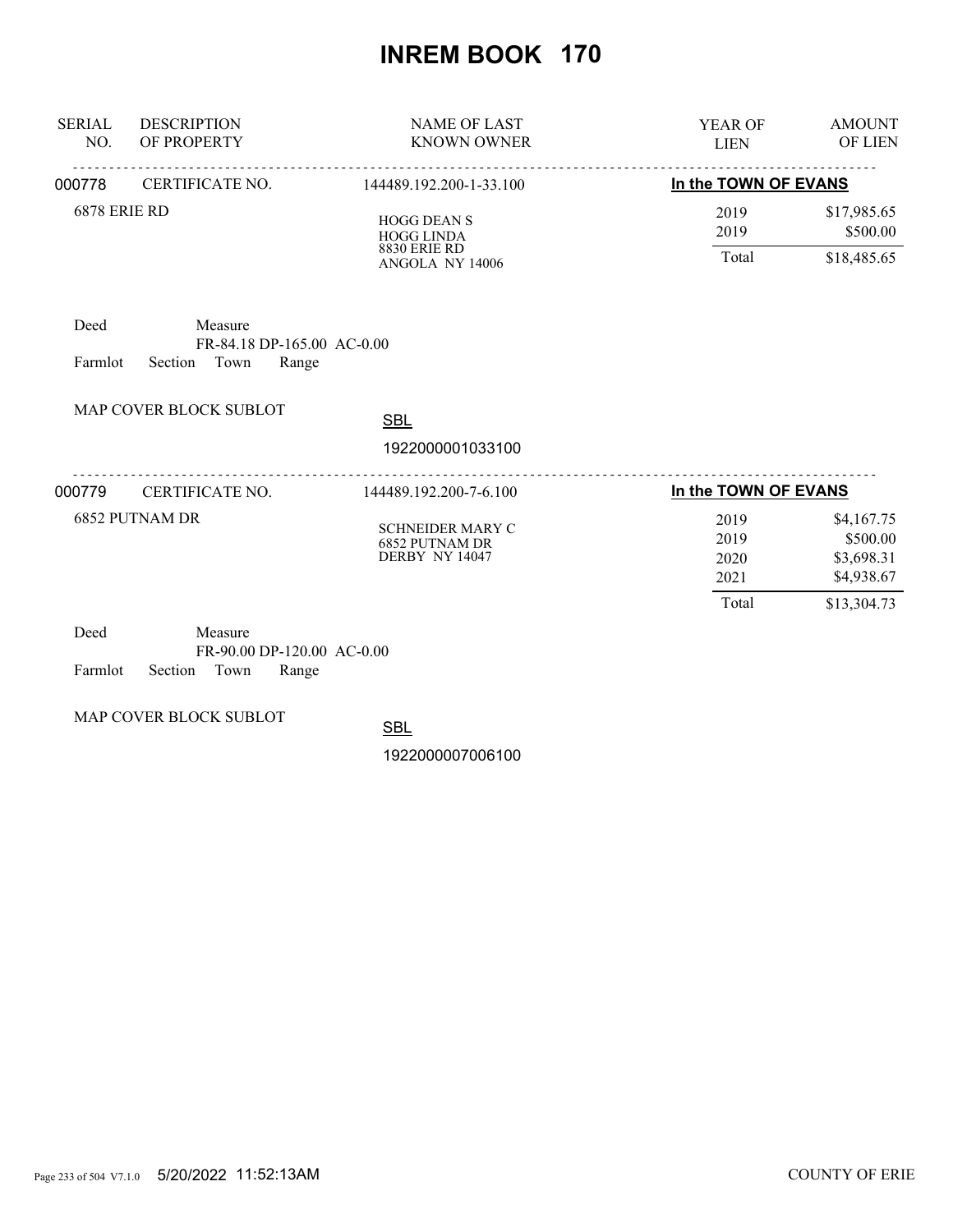| <b>SERIAL</b> | <b>DESCRIPTION</b>         | <b>NAME OF LAST</b>                        | YEAR OF              | <b>AMOUNT</b> |
|---------------|----------------------------|--------------------------------------------|----------------------|---------------|
| NO.           | OF PROPERTY                | <b>KNOWN OWNER</b>                         | <b>LIEN</b>          | OF LIEN       |
| 000780        | CERTIFICATE NO.            | 144489.192.200-7-22.000                    | In the TOWN OF EVANS |               |
|               | 0 SCHUYLER DR              |                                            | 1995                 | \$415.29      |
| Hol           |                            | MONTAGNA JOSEPH<br>STE <sub>1</sub>        | 1996                 | \$671.35      |
| 1542          | 1269                       | 55 MELROY AVE                              | 1997                 | \$669.17      |
| 3ox           | 12 <sub>o</sub>            | <b>BUFFALO NY 14218</b>                    | 1998                 | \$932.32      |
|               |                            |                                            | 1999                 | \$924.17      |
|               |                            |                                            | 2000                 | \$873.18      |
| Deed          | Measure                    |                                            | 2001                 | \$820.91      |
|               | FR-30.00 DP-120.00 AC-0.00 |                                            | 2002                 | \$811.31      |
| Farmlot       | Section Town<br>Range      |                                            | 2003                 | \$807.12      |
|               |                            |                                            | 2004                 | \$790.23      |
|               | MAP COVER BLOCK SUBLOT     |                                            | 2005                 | \$781.94      |
|               |                            | <b>SBL</b>                                 | 2006                 | \$785.29      |
|               |                            | 1922000007022000                           | 2007                 | \$801.53      |
|               |                            |                                            | 2008                 | \$783.71      |
|               |                            |                                            | 2009                 | \$784.24      |
|               |                            |                                            | 2010                 | \$750.26      |
|               |                            |                                            | 2011                 | \$721.51      |
|               |                            |                                            | 2012                 | \$687.56      |
|               |                            |                                            | 2013                 | \$647.98      |
|               |                            |                                            | 2014                 | \$610.61      |
|               |                            |                                            | 2015                 | \$567.18      |
|               |                            |                                            | 2016                 | \$541.59      |
|               |                            |                                            | 2017                 | \$506.17      |
|               |                            |                                            | 2018                 | \$466.97      |
|               |                            |                                            | 2019                 | \$500.00      |
|               |                            |                                            | 2019                 | \$414.10      |
|               |                            |                                            | 2020                 | \$365.48      |
|               |                            |                                            | 2021                 | \$317.64      |
|               |                            |                                            | Total                | \$18,748.81   |
| 000781        | CERTIFICATE NO.            | 144489.192.200-7-23.000                    | In the TOWN OF EVANS |               |
|               | 0 SCHUYLER DR              |                                            | 2010                 | \$750.26      |
|               |                            | <b>DELAUNDERS EDNA V</b>                   | 2011                 | \$721.51      |
| Hol           |                            | C/O ATTN: VIRGINIA TREMONTE<br>PO BOX 1164 | 2012                 | \$687.56      |
| 1542          | 1268                       | <b>BLUFFTON SC 29910</b>                   | 2013                 | \$647.98      |
| 3ox           | 12 <sub>o</sub>            |                                            | 2014                 | \$610.61      |
|               |                            |                                            | 2015                 | \$567.18      |
| Deed          | Measure                    |                                            | 2016                 | \$541.59      |
|               | FR-30.00 DP-120.00 AC-0.00 |                                            | 2017                 | \$506.17      |
| Farmlot       | Section<br>Town<br>Range   |                                            | 2018                 | \$466.97      |
|               |                            |                                            | 2019                 | \$500.00      |
|               |                            |                                            | 2019                 | \$414.10      |
|               | MAP COVER BLOCK SUBLOT     | <b>SBL</b>                                 | 2020                 | \$365.48      |
|               |                            |                                            | 2021                 | \$317.64      |
|               |                            | 1922000007023000                           |                      |               |
|               |                            |                                            | Total                | \$7,097.05    |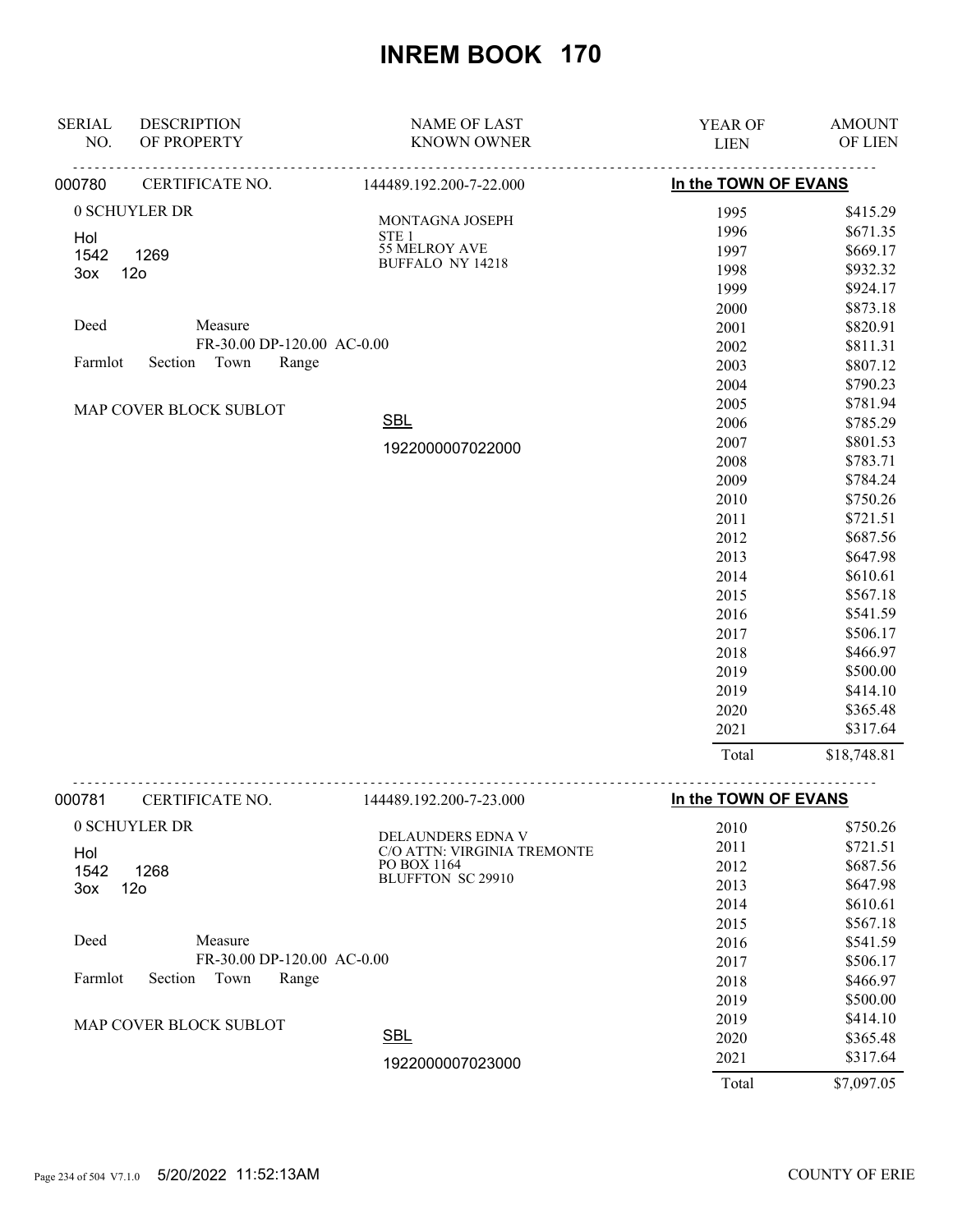| <b>SERIAL</b> | <b>DESCRIPTION</b>          | <b>NAME OF LAST</b>                             | YEAR OF              | <b>AMOUNT</b> |
|---------------|-----------------------------|-------------------------------------------------|----------------------|---------------|
| NO.           | OF PROPERTY                 | <b>KNOWN OWNER</b>                              | <b>LIEN</b>          | OF LIEN       |
| 000783        | CERTIFICATE NO.             | 144489.193.000-2-42.000                         | In the TOWN OF EVANS |               |
|               | 0 SOUTH CREEK RD            | <b>ANDRUS LEO</b>                               | 2005                 | \$1,471.96    |
|               |                             | <b>8787 ERIE RD</b>                             | 2006                 | \$1,469.33    |
|               |                             | ANGOLA NY 14006                                 | 2007                 | \$1,430.22    |
|               |                             |                                                 | 2008                 | \$262.96      |
|               |                             |                                                 | 2009                 | \$249.28      |
|               |                             |                                                 | 2010                 | \$235.59      |
| Deed          | Measure                     |                                                 | 2011                 | \$221.91      |
|               | FR-63.50 DP-315.47 AC-0.00  |                                                 | 2012                 | \$208.23      |
| Farmlot       | Section<br>Town<br>Range    |                                                 | 2013                 | \$728.17      |
|               |                             |                                                 | 2014                 | \$684.53      |
|               | MAP COVER BLOCK SUBLOT      |                                                 | 2015                 | \$635.33      |
|               |                             | <b>SBL</b>                                      | 2016                 | \$603.26      |
|               |                             | 1930000002042000                                | 2017                 | \$562.33      |
|               |                             |                                                 | 2018                 | \$517.20      |
|               |                             |                                                 | 2019                 | \$500.00      |
|               |                             |                                                 | 2019                 | \$458.76      |
|               |                             |                                                 | 2020                 | \$404.44      |
|               |                             |                                                 | 2021                 | \$351.00      |
|               |                             |                                                 | Total                | \$10,994.50   |
| 000784        | <u>.</u><br>CERTIFICATE NO. | <u>.</u><br>144489.193.000-2-44.000             | In the TOWN OF EVANS |               |
|               | 0 SOUTH CREEK RD            |                                                 | 2009                 | \$3,073.15    |
|               |                             | PANNELLA GIORGIO                                | 2010                 | \$4,321.30    |
| 381.68        |                             | 7301 MILESTRIP RD<br>ORCHARD PARK NY 14127-1410 | 2011                 | \$4,463.81    |
| 2.42ac        |                             |                                                 | 2012                 | \$4,285.52    |
|               |                             |                                                 | 2013                 | \$3,889.98    |
|               |                             |                                                 | 2014                 | \$3,662.23    |
| Deed          | Measure                     |                                                 | 2015                 | \$3,400.37    |
|               | FR-381.68 DP-0.00 AC-0.00   |                                                 | 2016                 | \$3,241.13    |
| Farmlot       | Section<br>Town<br>Range    |                                                 | 2017                 | \$2,885.40    |
|               |                             |                                                 | 2018                 | \$2,662.43    |
|               |                             |                                                 | 2010                 | \$25017       |

| MAP COVER BLOCK SUBLOT |                  | 2019 | \$2,359.47 |
|------------------------|------------------|------|------------|
|                        | <u>SBL</u>       | 2019 | \$500.00   |
|                        | 1930000002044000 | 2020 | \$2,091.21 |
|                        |                  | 2021 | \$1,808.11 |

Total \$42,644.11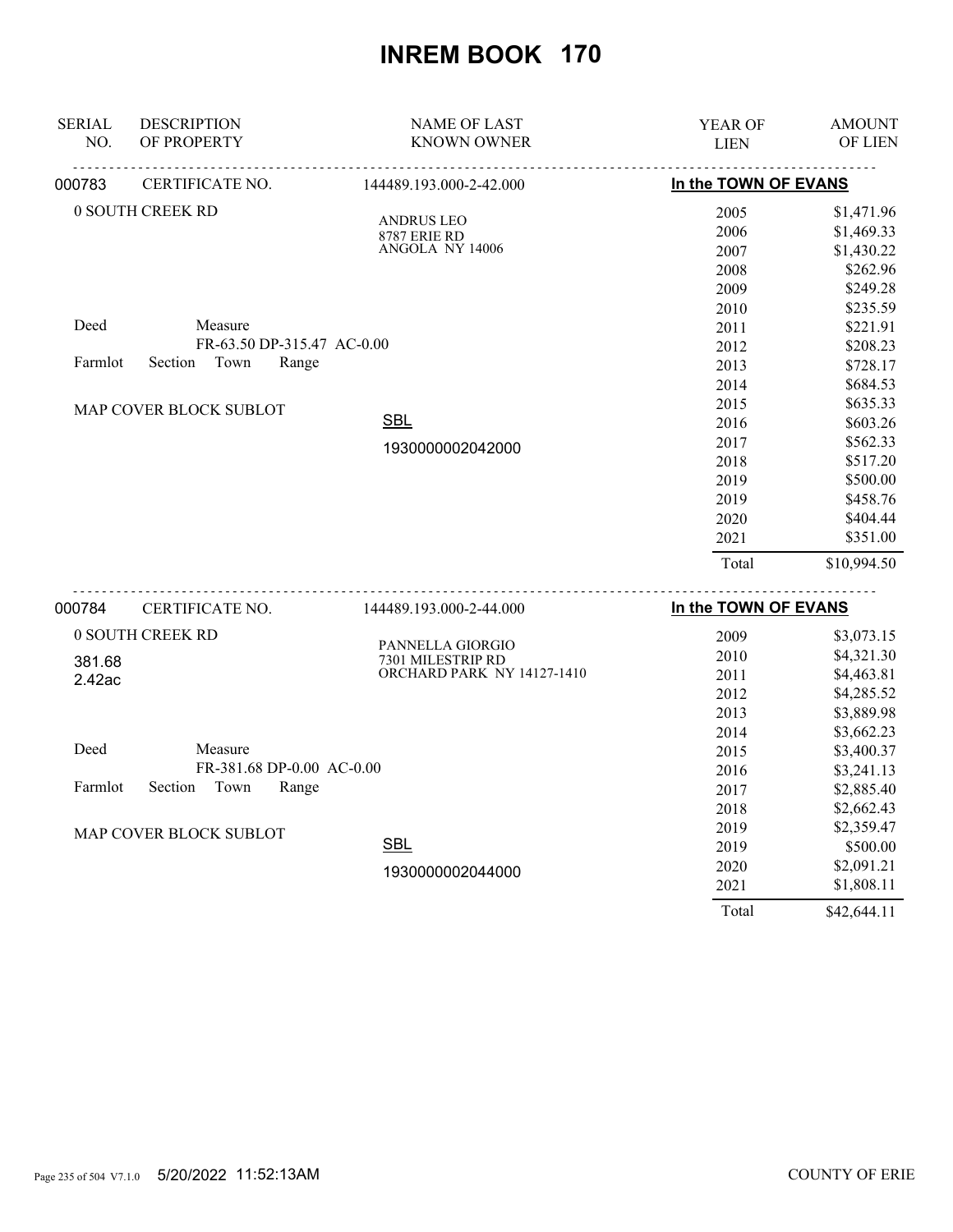| <b>SERIAL</b><br>NO. | <b>DESCRIPTION</b><br>OF PROPERTY                                | <b>NAME OF LAST</b><br><b>KNOWN OWNER</b>                                             | YEAR OF<br><b>LIEN</b>       | <b>AMOUNT</b><br>OF LIEN                           |
|----------------------|------------------------------------------------------------------|---------------------------------------------------------------------------------------|------------------------------|----------------------------------------------------|
| 000786               | .<br>CERTIFICATE NO.                                             | 144489.193.130-2-13.000                                                               | In the TOWN OF EVANS         |                                                    |
|                      | 0 SOUTH CREEK RD                                                 | <b>BRAASCH DONALD</b><br>1661 LAKEVIEW RD<br>LAKEVIEW NY 14085                        | 2019<br>2019<br>2020<br>2021 | \$3,163.01<br>\$500.00<br>\$2,805.07<br>\$2,425.14 |
| Deed                 | Measure                                                          |                                                                                       | Total                        | \$8,893.22                                         |
| Farmlot              | FR-350.00 DP-0.00 AC-0.00<br>Town<br>Range<br>Section            |                                                                                       |                              |                                                    |
|                      | MAP COVER BLOCK SUBLOT                                           | <b>SBL</b><br>1931300002013000                                                        |                              |                                                    |
| 000787               | CERTIFICATE NO.                                                  | 144489.193.130-2-14.000                                                               | In the TOWN OF EVANS         |                                                    |
| <b>6613 ERIE RD</b>  |                                                                  | <b>BRAASCH DONALD J</b><br>1661 LAKEVIEW RD<br><b>LAKEVIEW NY 14085</b>               | 2019<br>2019<br>2020<br>2021 | \$4,914.64<br>\$500.00<br>\$4,366.48<br>\$3,784.82 |
| Deed                 | Measure                                                          |                                                                                       | Total                        | \$13,565.94                                        |
| Farmlot              | FR-125.00 DP-457.04 AC-0.00<br>Town<br>Section<br>Range          |                                                                                       |                              |                                                    |
|                      | MAP COVER BLOCK SUBLOT                                           | <b>SBL</b><br>1931300002014000                                                        |                              |                                                    |
| 000788               | CERTIFICATE NO.                                                  | 144489.193.130-2-15.000                                                               | In the TOWN OF EVANS         |                                                    |
| <b>6633 ERIE RD</b>  |                                                                  | <b>BRAASCH DONALD</b><br><b>BRAASCH JEAN</b><br>1661 LAKEVIEW RD<br>LAKEVIEW NY 14085 | 2019<br>2019<br>2020<br>2021 | \$7,936.37<br>\$500.00<br>\$7,050.48<br>\$6,104.44 |
|                      |                                                                  |                                                                                       | Total                        | \$21,591.29                                        |
| Deed<br>Farmlot      | Measure<br>FR-239.61 DP-0.00 AC-0.00<br>Section<br>Town<br>Range |                                                                                       |                              |                                                    |
|                      | MAP COVER BLOCK SUBLOT                                           | <b>SBL</b><br>1931300002015000                                                        |                              |                                                    |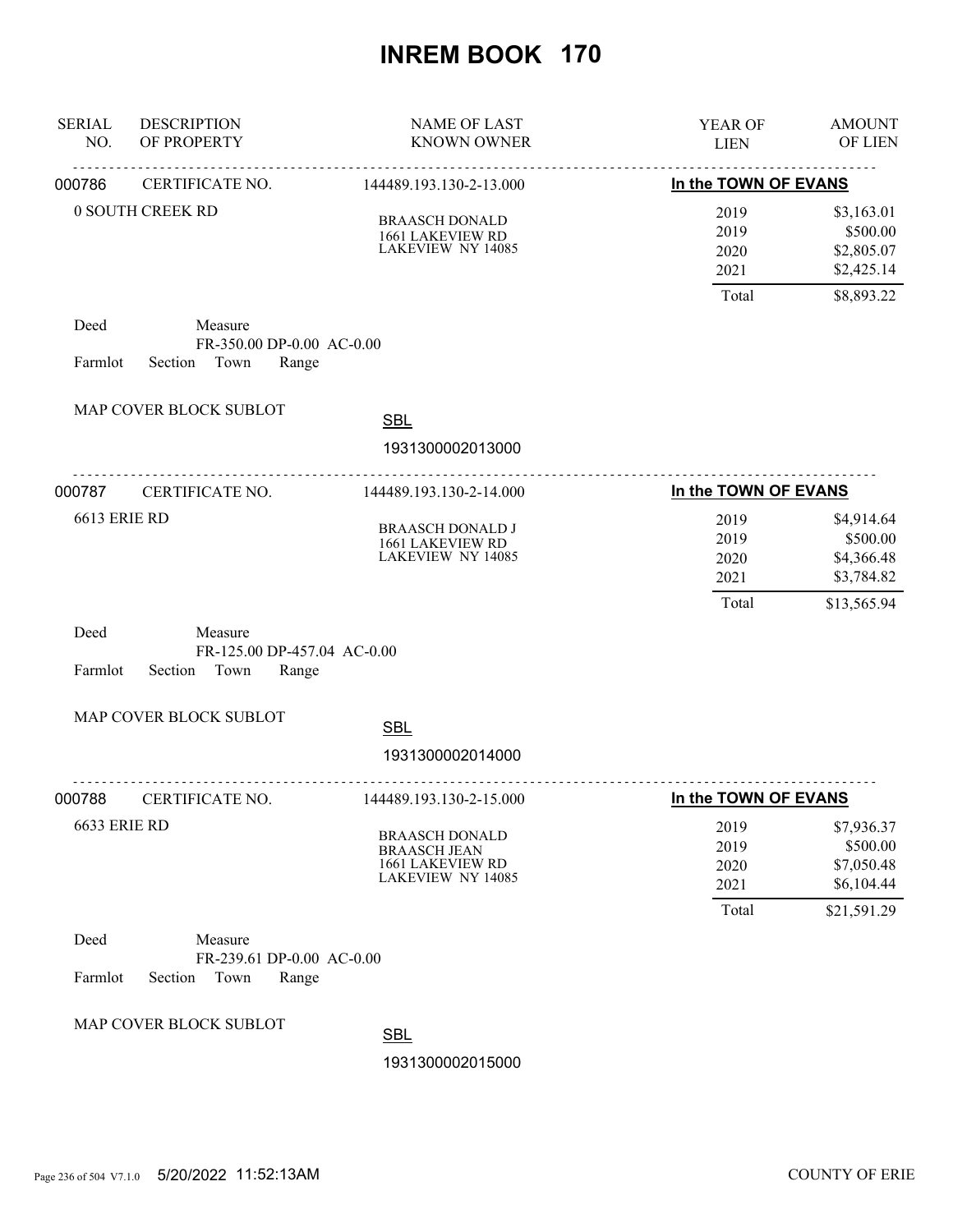| <b>SERIAL</b><br>NO. | <b>DESCRIPTION</b><br>OF PROPERTY | <b>NAME OF LAST</b><br><b>KNOWN OWNER</b>           | YEAR OF<br><b>LIEN</b> | <b>AMOUNT</b><br>OF LIEN |
|----------------------|-----------------------------------|-----------------------------------------------------|------------------------|--------------------------|
| 000790               | CERTIFICATE NO.                   | 144489.205.030-1-47.000                             | In the TOWN OF EVANS   |                          |
|                      | 7302 BEECHWOOD RD                 | DICHRISTOPHER PATRICIA                              | 2019                   | \$11,593.94              |
| St Pt                |                                   | 7302 BEECHWOOD RD                                   | 2019                   | \$500.00                 |
| 2.15ac               |                                   | DERBY NY 14047                                      | 2020                   | \$10,320.18              |
|                      |                                   |                                                     | 2021                   | \$8,960.24               |
|                      |                                   |                                                     | Total                  | \$31,374.36              |
| Deed                 | Measure                           |                                                     |                        |                          |
|                      | FR-21.85 DP-0.00 AC-0.00          |                                                     |                        |                          |
| Farmlot              | Town<br>Section<br>Range          |                                                     |                        |                          |
|                      | MAP COVER BLOCK SUBLOT            | <b>SBL</b>                                          |                        |                          |
|                      |                                   |                                                     |                        |                          |
|                      |                                   | 2050300001047000                                    |                        |                          |
| 000791               | CERTIFICATE NO.                   | 144489.206.000-3-26.200                             | In the TOWN OF EVANS   |                          |
|                      | <b>0 BELLE HEIGHTS RD</b>         |                                                     | 2006                   | \$4,889.58               |
|                      |                                   | <b>CAMPESE RUSSELL R</b><br>8390 CLARENCE CENTER RD | 2007                   | \$4,796.10               |
|                      |                                   | <b>CLARENCE CENTER NY 14032</b>                     | 2008                   | \$4,694.58               |
|                      |                                   |                                                     | 2009                   | \$5,053.40               |
|                      |                                   |                                                     | 2010                   | \$4,836.84               |
|                      |                                   |                                                     | 2011                   | \$4,655.68               |
| Deed                 | Measure                           |                                                     | 2012                   | \$4,439.40               |
|                      | FR-148.15 DP-150.00 AC-0.00       |                                                     | 2013                   | \$4,185.55               |
| Farmlot              | Section<br>Town<br>Range          |                                                     | 2014                   | \$3,945.37               |
|                      |                                   |                                                     | 2015                   | \$3,664.76               |
|                      | MAP COVER BLOCK SUBLOT            |                                                     | 2016                   | \$3,504.09               |
|                      |                                   | <b>SBL</b>                                          | 2017                   | \$3,282.60               |
|                      |                                   | 2060000003026200                                    | 2018                   | \$3,030.01               |
|                      |                                   |                                                     | 2019                   | \$2,685.02               |
|                      |                                   |                                                     | 2019                   | \$500.00                 |
|                      |                                   |                                                     | 2020                   | \$2,380.44               |
|                      |                                   |                                                     | 2021                   | \$2,058.10               |
|                      |                                   |                                                     | Total                  | \$62,601.52              |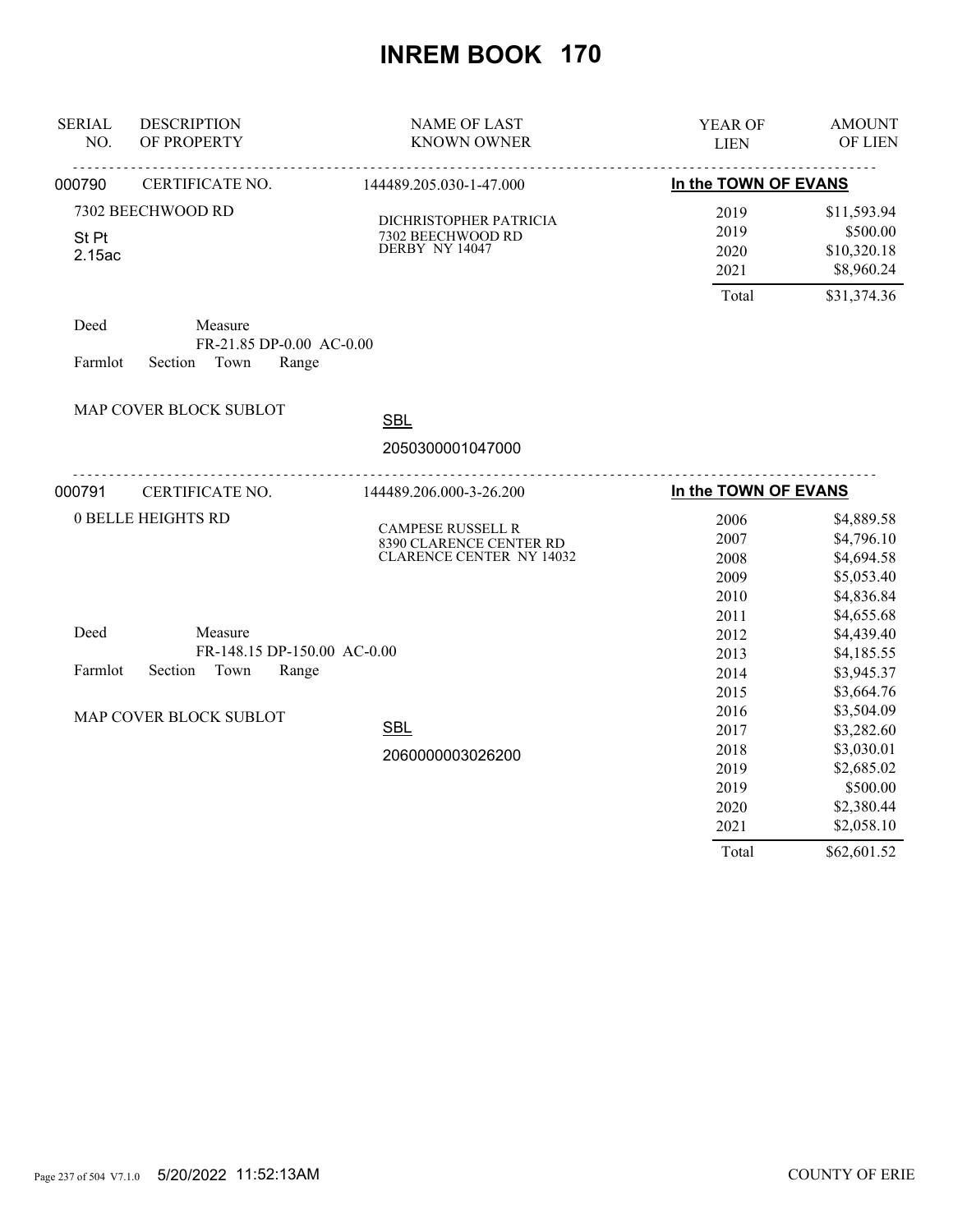| <b>SERIAL</b><br>NO. | <b>DESCRIPTION</b><br>OF PROPERTY                                  | <b>NAME OF LAST</b><br><b>KNOWN OWNER</b>                                                                    | YEAR OF<br><b>LIEN</b>               | <b>AMOUNT</b><br>OF LIEN                                            |
|----------------------|--------------------------------------------------------------------|--------------------------------------------------------------------------------------------------------------|--------------------------------------|---------------------------------------------------------------------|
| 000792               | CERTIFICATE NO.                                                    | 144489.206.000-3-37.000                                                                                      | In the TOWN OF EVANS                 |                                                                     |
| 125 X 625            | <b>6877 DELAMATER RD</b>                                           | ELIZABETH MORINELLO REVOCABI<br>WILLIAMS FRANCINE TRUSTEE<br><b>6877 DELAMATER RD</b><br>DERBY NY 14047-9787 | 2018<br>2019<br>2019<br>2020<br>2021 | \$14,058.17<br>\$12,534.45<br>\$500.00<br>\$11,136.08<br>\$9,635.87 |
| Deed<br>Farmlot      | Measure<br>FR-125.00 DP-626.00 AC-0.00<br>Section<br>Town<br>Range |                                                                                                              | Total                                | \$47,864.57                                                         |
|                      | MAP COVER BLOCK SUBLOT                                             | <b>SBL</b><br>2060000003037000                                                                               |                                      |                                                                     |
| 000793               | CERTIFICATE NO.                                                    | 144489.206.000-3-38.120                                                                                      | In the TOWN OF EVANS                 |                                                                     |
|                      | <b>0 DELAMATER RD</b>                                              | WILLIAMS FRANCINE<br><b>6877 DELAMATER RD</b><br>DERBY NY 14047                                              | 2017<br>2018<br>2019<br>2019<br>2021 | \$3,416.44<br>\$3,161.96<br>\$2,800.75<br>\$500.00<br>\$2,147.84    |
| Deed<br>Farmlot      | Measure<br>FR-100.00 DP-600.00 AC-0.00<br>Section<br>Town<br>Range |                                                                                                              | Total                                | \$12,026.99                                                         |
|                      | MAP COVER BLOCK SUBLOT                                             | <b>SBL</b>                                                                                                   |                                      |                                                                     |
|                      |                                                                    | 2060000003038120                                                                                             |                                      |                                                                     |
| 000794               | CERTIFICATE NO.                                                    | 144489.206.000-5-12.000                                                                                      | In the TOWN OF EVANS                 |                                                                     |
| 0 ERIE RD<br>4.57ac  |                                                                    | <b>SNYDER JAMES L</b><br><b>325 CENTRAL AVE</b><br>ANGOLA NY 14006                                           | 2015<br>2016<br>2017<br>2018<br>2019 | \$1,689.14<br>\$5,025.52<br>\$4,717.91<br>\$4,366.36<br>\$3,867.51  |
| Deed<br>Farmlot      | Measure<br>FR-556.29 DP-0.00 AC-0.00<br>Section<br>Town<br>Range   |                                                                                                              | 2019<br>2020<br>2021                 | \$500.00<br>\$3,434.26<br>\$2,970.27                                |
|                      |                                                                    |                                                                                                              | Total                                | \$26,570.97                                                         |
|                      | MAP COVER BLOCK SUBLOT                                             | <b>SBL</b><br>2060000005012000                                                                               |                                      |                                                                     |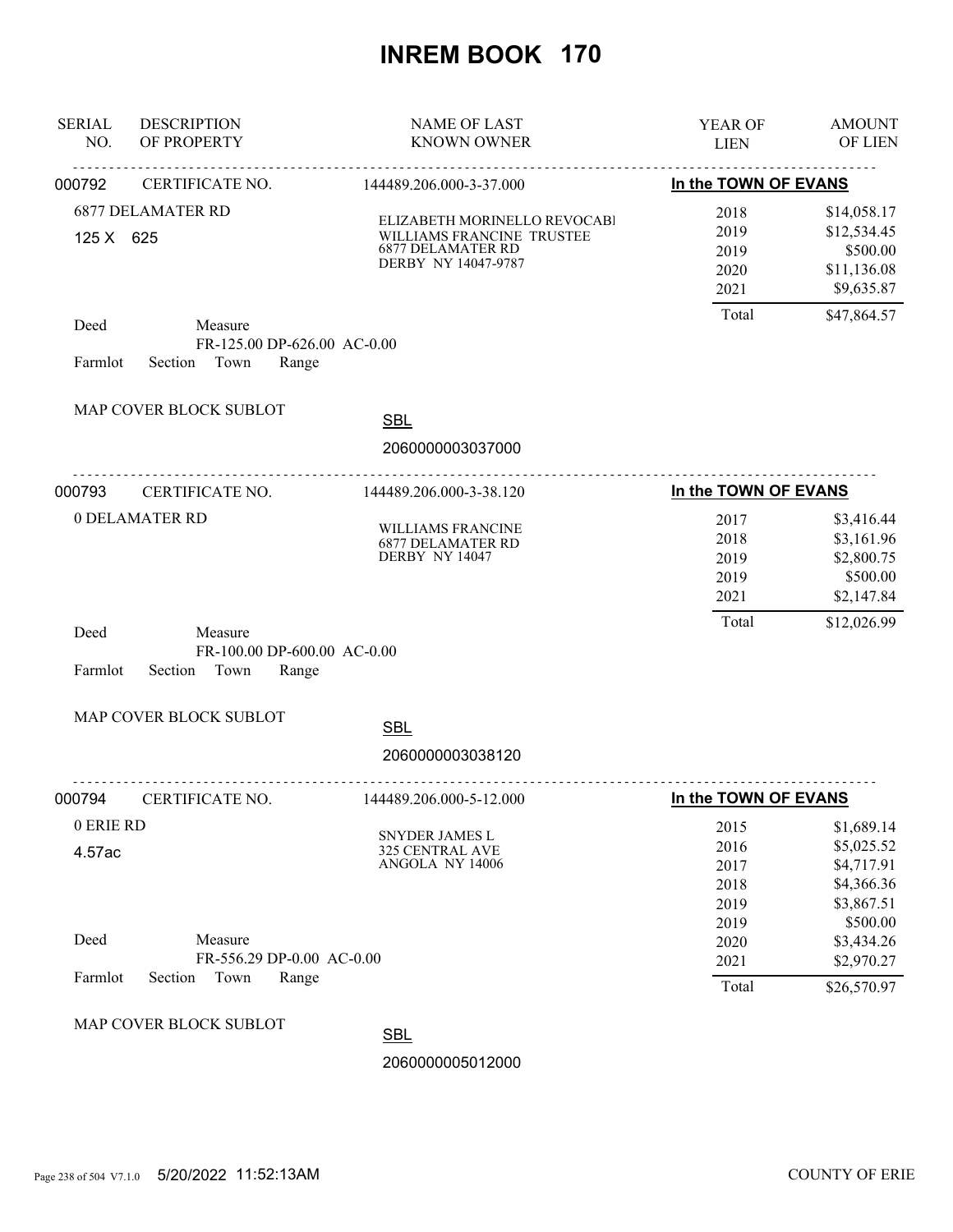| <b>SERIAL</b>       | <b>DESCRIPTION</b>          | <b>NAME OF LAST</b>     | <b>YEAR OF</b>       | <b>AMOUNT</b> |
|---------------------|-----------------------------|-------------------------|----------------------|---------------|
| NO.                 | OF PROPERTY                 | <b>KNOWN OWNER</b>      | <b>LIEN</b>          | OF LIEN $\,$  |
| 000795              | CERTIFICATE NO.             | 144489.206.000-5-22.000 | In the TOWN OF EVANS |               |
| <b>7185 ERIE RD</b> |                             | <b>GRANT GERALDINE</b>  | 2001                 | \$9,339.06    |
| 1oox                | 1oo                         | <b>GRANT TALBOT</b>     | 2002                 | \$8,613.01    |
|                     |                             | 9829 UTICA ST           | 2003                 | \$8,818.43    |
|                     |                             | ANGOLA NY 14006-9092    | 2004                 | \$23,268.69   |
|                     |                             |                         | 2005                 | \$1,154.63    |
|                     |                             |                         | 2006                 | \$1,166.83    |
| Deed                | Measure                     |                         | 2007                 | \$1,158.52    |
|                     | FR-100.00 DP-100.00 AC-0.00 |                         | 2008                 | \$1,138.96    |
| Farmlot             | Town<br>Section<br>Range    |                         | 2009                 | \$1,765.99    |
|                     |                             |                         | 2010                 | \$1,693.06    |
|                     | MAP COVER BLOCK SUBLOT      |                         | 2011                 | \$1,634.19    |
|                     |                             | <b>SBL</b>              | 2012                 | \$1,561.39    |
|                     |                             | 2060000005022000        | 2013                 | \$1,475.62    |
|                     |                             |                         | 2014                 | \$1,482.98    |
|                     |                             |                         | 2015                 | \$1,295.30    |
|                     |                             |                         | 2016                 | \$1,244.56    |
|                     |                             |                         | 2017                 | \$1,168.45    |
|                     |                             |                         | 2018                 | \$1,081.54    |
|                     |                             |                         | 2019                 | \$958.14      |
|                     |                             |                         | 2019                 | \$500.00      |
|                     |                             |                         | 2020                 | \$849.48      |
|                     |                             |                         | 2021                 | \$736.24      |
|                     |                             |                         | Total                | \$72,105.07   |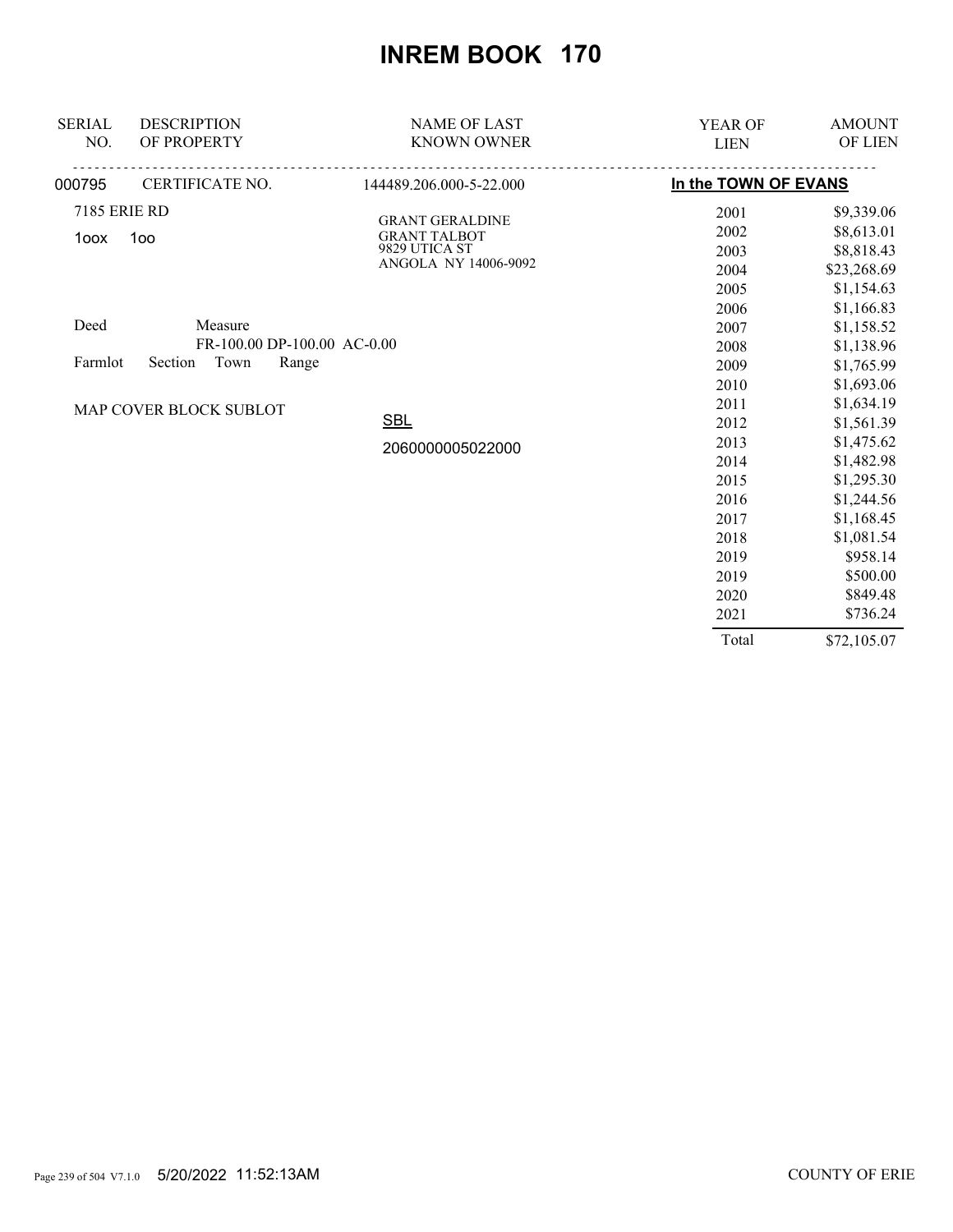| <b>SERIAL</b> | <b>DESCRIPTION</b>          | <b>NAME OF LAST</b>     | YEAR OF              | <b>AMOUNT</b> |
|---------------|-----------------------------|-------------------------|----------------------|---------------|
| NO.           | OF PROPERTY                 | <b>KNOWN OWNER</b>      | <b>LIEN</b>          | OF LIEN       |
| 000796        | CERTIFICATE NO.             | 144489.206.000-5-44.100 | In the TOWN OF EVANS |               |
| 0 ERIE RD     |                             | <b>MATONTI ARTHUR J</b> | 1997                 | \$2,907.92    |
|               |                             | <b>MATONTI KAREN A</b>  | 1998                 | \$4,078.13    |
|               |                             | 2074 NEW JERUSALEM RD   | 1999                 | \$4,063.03    |
|               |                             | <b>EDEN NY 14057</b>    | 2000                 | \$3,827.79    |
|               |                             |                         | 2001                 | \$3,581.51    |
|               |                             |                         | 2002                 | \$3,556.40    |
| Deed          | Measure                     |                         | 2003                 | \$3,538.57    |
|               | FR-240.00 DP-230.00 AC-0.00 |                         | 2004                 | \$3,469.12    |
| Farmlot       | Section<br>Town<br>Range    |                         | 2005                 | \$3,454.61    |
|               |                             |                         | 2006                 | \$3,487.10    |
|               | MAP COVER BLOCK SUBLOT      |                         | 2007                 | \$3,471.25    |
|               |                             | <b>SBL</b>              | 2008                 | \$3,412.44    |
|               |                             | 2060000005044100        | 2009                 | \$5,216.94    |
|               |                             |                         | 2010                 | \$5,001.49    |
|               |                             |                         | 2011                 | \$4,827.19    |
|               |                             |                         | 2012                 | \$4,611.91    |
|               |                             |                         | 2013                 | \$4,358.51    |
|               |                             |                         | 2014                 | \$4,115.51    |
|               |                             |                         | 2015                 | \$3,825.38    |
|               |                             |                         | 2016                 | \$3,675.16    |
|               |                             |                         | 2017                 | \$3,450.26    |
|               |                             |                         | 2018                 | \$3,193.23    |
|               |                             |                         | 2019                 | \$2,828.45    |
|               |                             |                         | 2019                 | \$500.00      |
|               |                             |                         | 2020                 | \$2,511.10    |
|               |                             |                         | 2021                 | \$2,172.39    |
|               |                             |                         | Total                | \$93,135.39   |
| 000797        | CERTIFICATE NO.             | 144489.206.040-3-9.000  | In the TOWN OF EVANS |               |
|               | 0 STURGEON POINT RD         | <b>ILVACMOLIAMMED</b>   | 2011                 | \$4,584.24    |

| 0 STURGEON POINT RD                 | <b>ILYAS MOHAMMED</b>      | 2011  | \$4,584.24  |
|-------------------------------------|----------------------------|-------|-------------|
| Rd                                  | KASHEM MOHAMAD A           | 2012  | \$2.20      |
| .75a                                | 9522 DREW ST               | 2013  | \$4,124.36  |
|                                     | <b>OZONE PARK NY 11416</b> | 2014  | \$3,888.31  |
|                                     |                            | 2015  | \$3,613.52  |
|                                     |                            | 2016  | \$3,474.56  |
| Deed<br>Measure                     |                            | 2017  | \$3,261.98  |
| $FR-590.00$ DP-0.00 AC-0.00         |                            | 2018  | \$3,016.46  |
| Town<br>Range<br>Farmlot<br>Section |                            | 2019  | \$2,672.16  |
|                                     |                            | 2019  | \$500.00    |
| MAP COVER BLOCK SUBLOT              |                            | 2020  | \$2,370.15  |
|                                     | <b>SBL</b>                 | 2021  | \$2,051.65  |
|                                     | 2060400003009000           | Total | \$33,559.59 |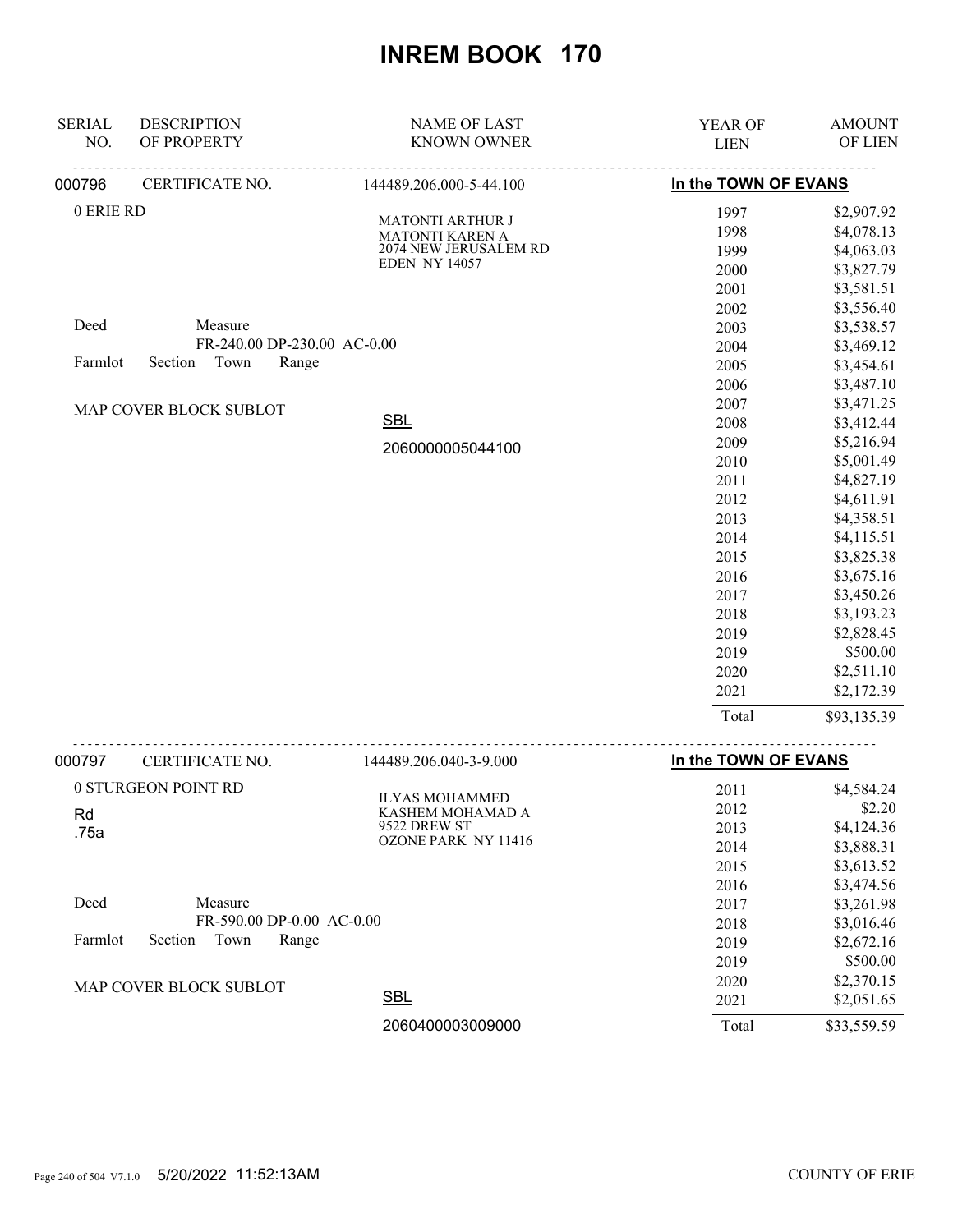| <b>SERIAL</b> | <b>DESCRIPTION</b>         | <b>NAME OF LAST</b>                   | YEAR OF              | <b>AMOUNT</b> |
|---------------|----------------------------|---------------------------------------|----------------------|---------------|
| NO.           | OF PROPERTY                | <b>KNOWN OWNER</b>                    | <b>LIEN</b>          | OF LIEN       |
| 000798        | CERTIFICATE NO.            | 144489.206.050-1-12.000               | In the TOWN OF EVANS |               |
|               | 7022 MCKINLEY PKWY         | NEOTECH ENTERPRISES INC               | 2009                 | \$1,034.99    |
| Wdclif        |                            |                                       | 2010                 | \$1,397.27    |
| 1156          | 57                         | 1395 UNION RD<br>WEST SENECA NY 14224 | 2011                 | \$1,326.46    |
| 45 X          | 1 <sub>0</sub> 8           |                                       | 2012                 | \$1,249.84    |
|               |                            |                                       | 2013                 | \$1,167.24    |
|               |                            |                                       | 2014                 | \$1,095.38    |
| Deed          | Measure                    |                                       | 2015                 | \$1,015.75    |
|               | FR-45.00 DP-108.00 AC-0.00 |                                       | 2016                 | \$941.18      |
| Farmlot       | Town<br>Section<br>Range   |                                       | 2017                 | \$869.06      |
|               |                            |                                       | 2018                 | \$803.24      |
|               | MAP COVER BLOCK SUBLOT     |                                       | 2019                 | \$723.33      |
|               |                            | <b>SBL</b>                            | 2019                 | \$500.00      |
|               |                            | 2060500001012000                      | 2020                 | \$637.64      |
|               |                            |                                       | 2021                 | \$551.78      |
|               |                            |                                       | Total                | \$13,313.16   |
| 000799        | CERTIFICATE NO.            | 144489.206.050-1-13.000               | In the TOWN OF EVANS |               |
|               | 7028 MCKINLEY PKWY         |                                       | 2008                 | \$1,436.76    |
| Wdclif        |                            | WIK HAROLD<br>WIK CHRISTINA           | 2009                 | \$2,093.75    |
| 1156          | 58 59                      | 13051 FISH HILL RD                    | 2010                 | \$1,971.64    |
| 9o X          | 108                        | SOUTH WALES NY 14139                  | 2011                 | \$1,858.47    |
|               |                            |                                       | 2012                 | \$1,740.60    |
|               |                            |                                       | 2013                 | \$1,617.83    |
| Deed          | Measure                    |                                       | 2014                 | \$1,513.91    |
|               | FR-90.00 DP-108.00 AC-0.00 |                                       | 2015                 | \$1,402.22    |
| Farmlot       | Section<br>Town<br>Range   |                                       | 2016                 | \$1,277.67    |
|               |                            |                                       | 2017                 | \$1,169.70    |
|               | MAP COVER BLOCK SUBLOT     |                                       | 2018                 | \$1,080.26    |
|               |                            | <b>SBL</b>                            | 2019                 | \$980.31      |
|               |                            | 2060500001013000                      | 2019                 | \$500.00      |
|               |                            |                                       | 2020                 | \$862.73      |
|               |                            |                                       | 2021                 | \$744.97      |
|               |                            |                                       | Total                | \$20,250.82   |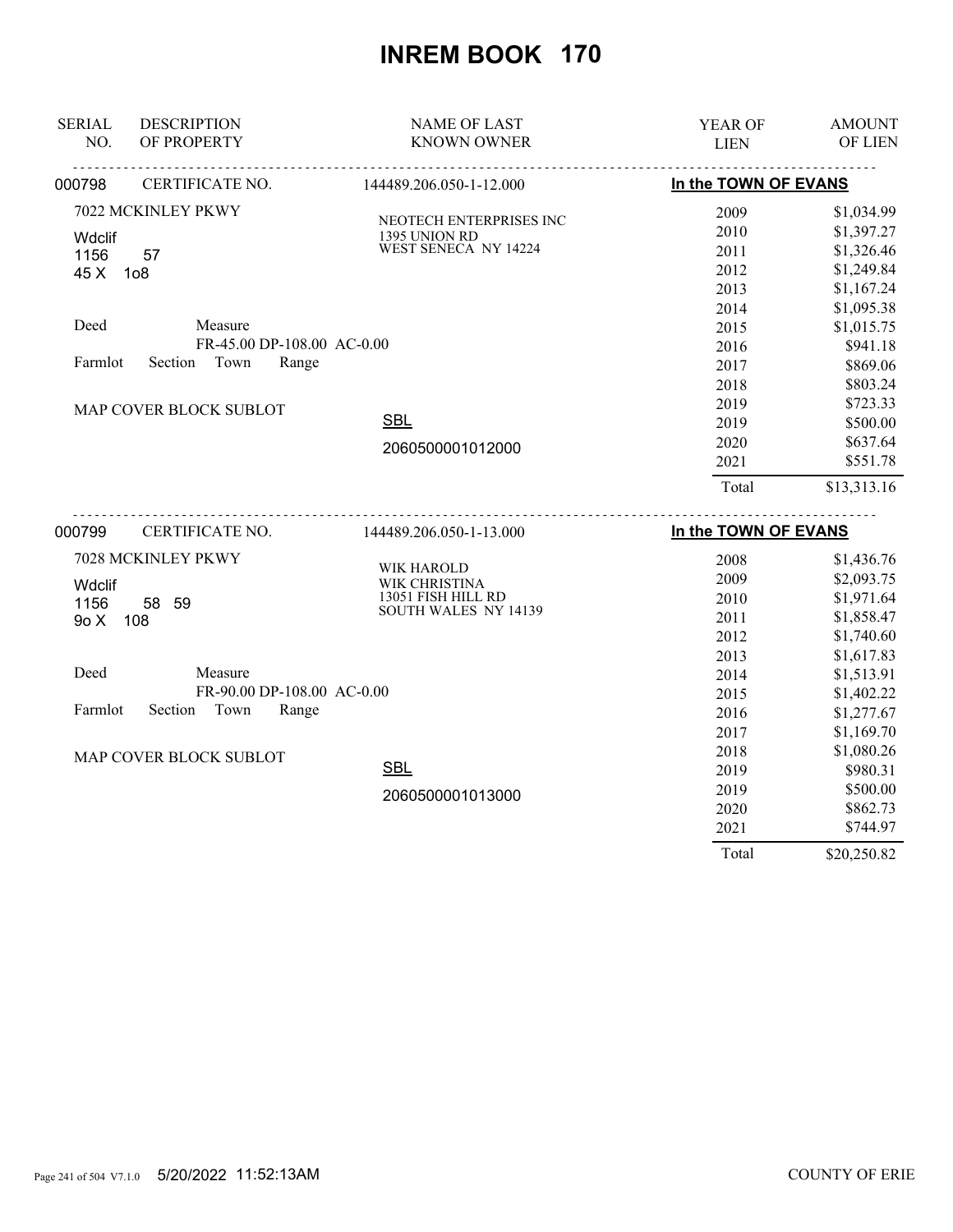| <b>SERIAL</b>  | <b>DESCRIPTION</b>          | <b>NAME OF LAST</b>         | YEAR OF              | <b>AMOUNT</b> |
|----------------|-----------------------------|-----------------------------|----------------------|---------------|
| NO.            | OF PROPERTY                 | <b>KNOWN OWNER</b>          | <b>LIEN</b>          | OF LIEN       |
| 000800         | CERTIFICATE NO.             | 144489.206.050-2-12.000     | In the TOWN OF EVANS |               |
|                | 0 ROOSEVELT DR              | WIK HAROLD                  | 2008                 | \$33.41       |
| <b>Wdclif</b>  |                             | WIK CHRISTINA               | 2009                 | \$129.99      |
| 1156           | 1 <sub>06</sub>             | 13051 FISH HILL RD          | 2010                 | \$124.62      |
| 45x            | 15                          | <b>SOUTH WALES NY 14139</b> | 2011                 | \$120.40      |
|                |                             |                             | 2012                 | \$115.22      |
|                |                             |                             | 2013                 | \$108.86      |
| Deed           | Measure                     |                             | 2014                 | \$102.95      |
|                | FR-45.00 DP-27.00 AC-0.00   |                             | 2015                 | \$95.80       |
| Farmlot        | Section<br>Town<br>Range    |                             | 2016                 | \$92.12       |
|                |                             |                             | 2017                 | \$86.70       |
|                | MAP COVER BLOCK SUBLOT      |                             | 2018                 | \$80.40       |
|                |                             | <b>SBL</b>                  | 2019                 | \$500.00      |
|                |                             | 2060500002012000            | 2019                 | \$71.48       |
|                |                             |                             | 2020                 | \$61.75       |
|                |                             |                             | 2021                 | \$55.39       |
|                |                             |                             | Total                | \$1,779.09    |
| 000801         | CERTIFICATE NO.             | 144489.206.050-2-13.000     | In the TOWN OF EVANS |               |
|                | 7047 MCKINLEY PKWY          |                             | 2008                 | \$1,627.65    |
|                |                             | WIK HAROLD<br>WIK CHRISTINA | 2009                 | \$2,205.94    |
| Wdclif<br>1156 | 66 67                       | 13051 FISH HILL RD          | 2010                 | \$2,073.17    |
| 98 X           | 75                          | <b>SOUTH WALES NY 14139</b> | 2011                 | \$1,949.20    |
|                |                             |                             | 2012                 | \$1,821.63    |
|                |                             |                             | 2013                 | \$1,689.99    |
| Deed           | Measure                     |                             | 2014                 | \$1,579.90    |
|                | FR-106.00 DP-100.00 AC-0.00 |                             | 2015                 | \$1,462.85    |
| Farmlot        | Section<br>Town<br>Range    |                             | 2016                 | \$1,324.48    |
|                |                             |                             | 2017                 | \$1,208.68    |
|                | MAP COVER BLOCK SUBLOT      |                             | 2018                 | \$1,116.39    |
|                |                             | <b>SBL</b>                  | 2018                 | \$500.00      |
|                |                             | 2060500002013000            | 2019                 | \$1,016.34    |
|                |                             |                             | 2019                 | \$500.00      |
|                |                             |                             | 2020                 | \$893.74      |
|                |                             |                             | 2021                 | \$771.38      |

Total \$21,741.34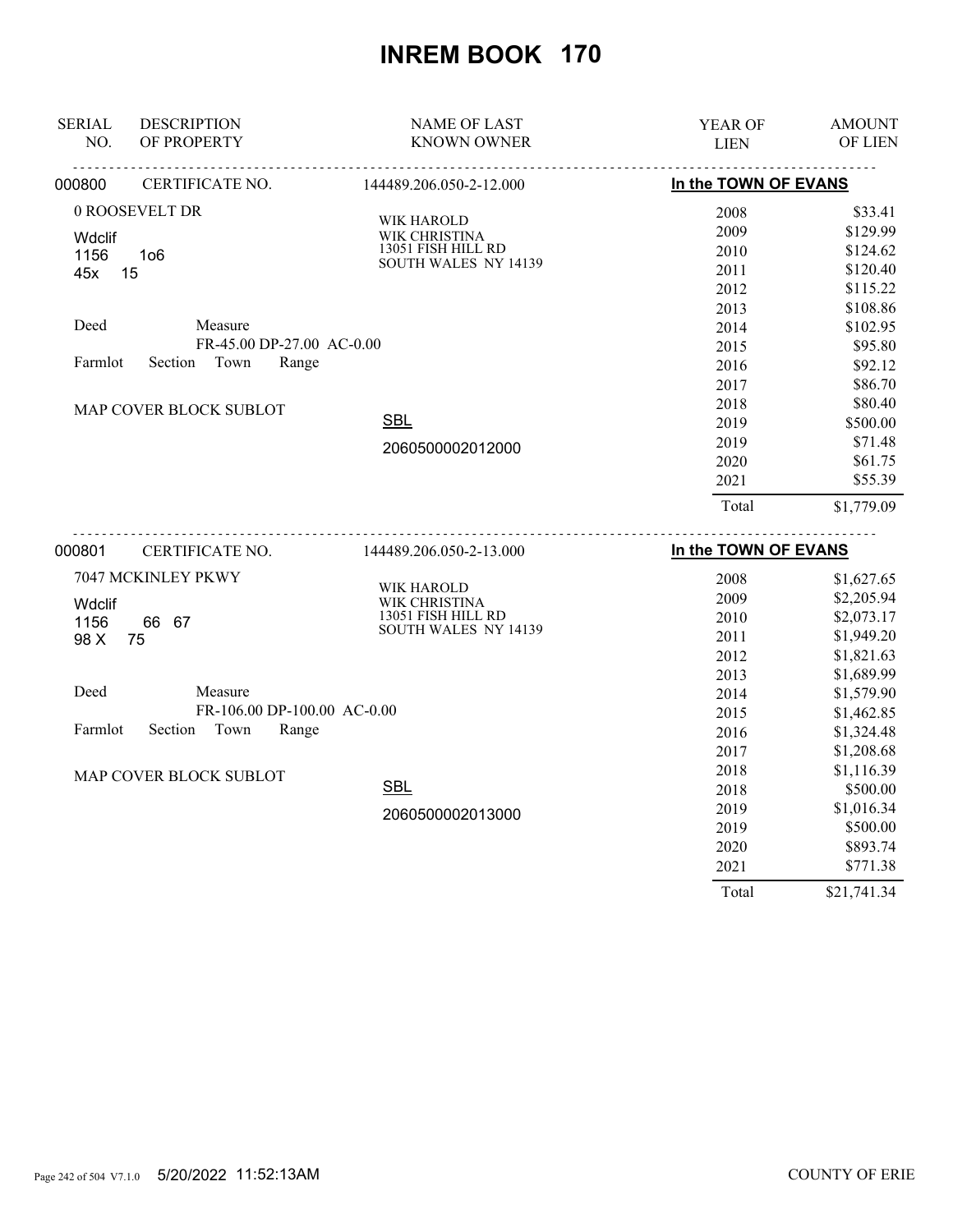| <b>SERIAL</b> | <b>DESCRIPTION</b>          | <b>NAME OF LAST</b>     | YEAR OF              | <b>AMOUNT</b> |
|---------------|-----------------------------|-------------------------|----------------------|---------------|
| NO.           | OF PROPERTY                 | <b>KNOWN OWNER</b>      | <b>LIEN</b>          | OF LIEN       |
| 000802        | CERTIFICATE NO.             | 144489.206.050-2-14.000 | In the TOWN OF EVANS |               |
|               | 7043 MCKINLEY PKWY          | WIK HAROLD              | 2008                 | \$719.50      |
| <b>Wdclif</b> |                             | WIK CHRISTINA           | 2009                 | \$1,015.99    |
| 1156          | 68                          | 13051 FISH HILL RD      | 2010                 | \$956.31      |
| 45 X          | 1 <sub>0</sub> 8            | SOUTH WALES NY 14139    | 2011                 | \$900.85      |
|               |                             |                         | 2012                 | \$843.17      |
|               |                             |                         | 2013                 | \$783.37      |
| Deed          | Measure                     |                         | 2014                 | \$732.93      |
|               | FR-45.00 DP-108.00 AC-0.00  |                         | 2015                 | \$678.79      |
| Farmlot       | Town<br>Section<br>Range    |                         | 2016                 | \$617.44      |
|               |                             |                         | 2017                 | \$564.83      |
|               | MAP COVER BLOCK SUBLOT      |                         | 2018                 | \$521.71      |
|               |                             | <b>SBL</b>              | 2018                 | \$500.00      |
|               |                             | 2060500002014000        | 2019                 | \$500.00      |
|               |                             |                         | 2019                 | \$473.95      |
|               |                             |                         | 2020                 | \$416.06      |
|               |                             |                         | 2021                 | \$360.29      |
|               |                             |                         | Total                | \$10,585.19   |
| 000803        | <u>.</u><br>CERTIFICATE NO. | 144489.206.050-2-15.000 | In the TOWN OF EVANS |               |
|               | 0 MCKINLEY PKWY             | <b>BACZEK ROBERT</b>    | 2010                 | \$2,767.84    |
| <b>Wdclif</b> |                             | <b>APT 10</b>           | 2011                 | \$2,626.90    |
| 1156          | 69 7o                       | 1300 HERTEL AVE         | 2012                 | \$2,474.98    |
| 9ox 1o8       |                             | <b>BUFFALO NY 14216</b> | 2013                 | \$2,310.92    |
|               |                             |                         | 2014                 | \$2,168.35    |
|               |                             |                         | 2015                 | \$2,010.53    |
| Deed          | Measure                     |                         | 2016                 | \$1,862.12    |
|               | FR-90.00 DP-108.00 AC-0.00  |                         | 2017                 | \$1,719.06    |
| Farmlot       | Range<br>Section<br>Town    |                         | 2018                 | \$1,588.66    |
|               |                             |                         | 2019                 | \$1,430.57    |
|               | MAP COVER BLOCK SUBLOT      |                         | 2019                 | \$500.00      |
|               |                             | <b>SBL</b>              | 2020                 | \$1,262.76    |
|               |                             | 2060500002015000        | 2021                 | \$1,090.70    |
|               |                             |                         | Total                | \$23,813.39   |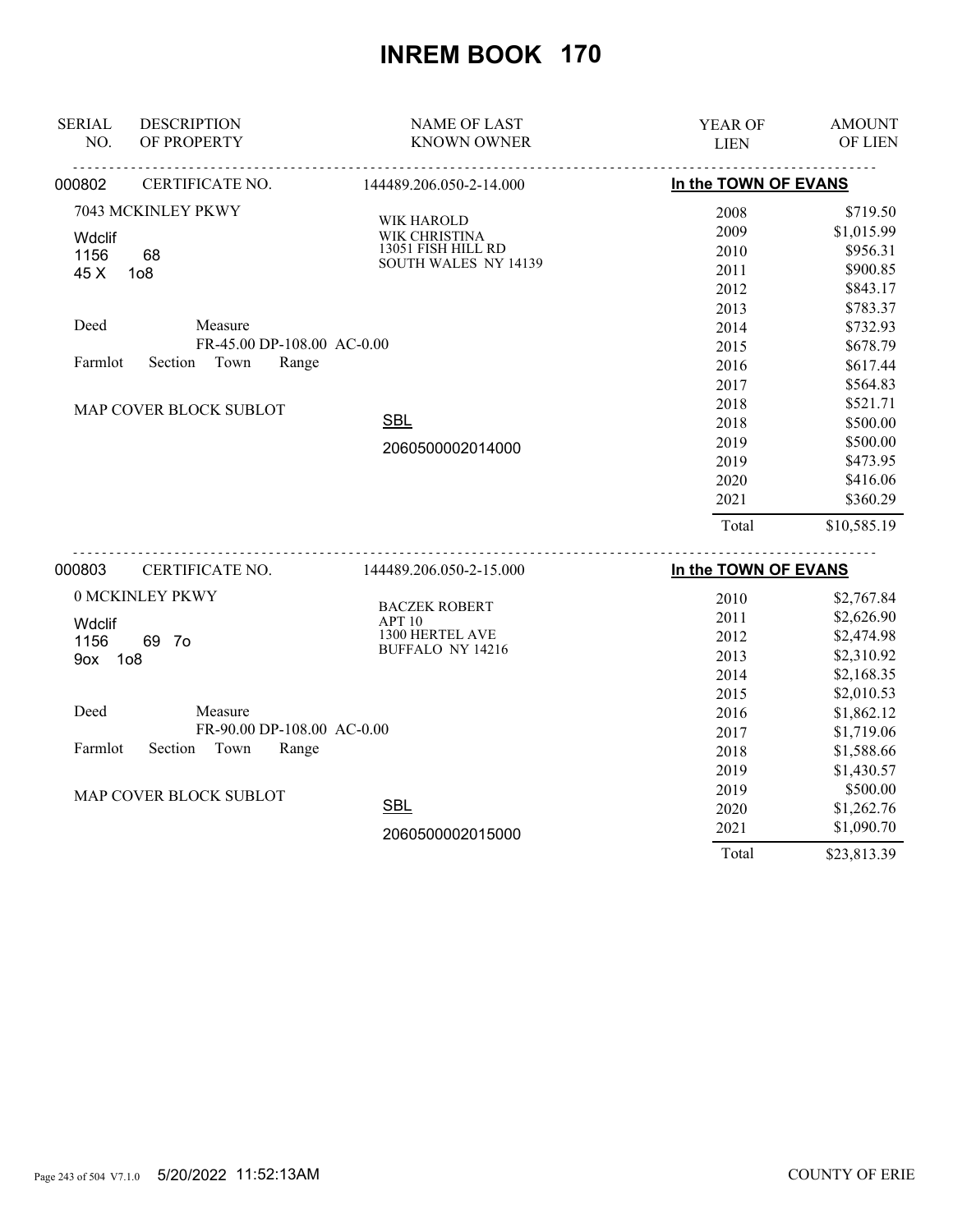| <b>SERIAL</b><br>NO. | <b>DESCRIPTION</b><br>OF PROPERTY                               | <b>NAME OF LAST</b><br><b>KNOWN OWNER</b>                                     | YEAR OF<br><b>LIEN</b>               | <b>AMOUNT</b><br>OF LIEN                                         |
|----------------------|-----------------------------------------------------------------|-------------------------------------------------------------------------------|--------------------------------------|------------------------------------------------------------------|
| 000804               | .<br>CERTIFICATE NO.                                            | <u>.</u><br>144489.206.080-3-10.000                                           | In the TOWN OF EVANS                 |                                                                  |
| Hol<br>1542<br>6ox   | 6910 WELLINGTON DR<br>943 944<br>12 <sub>o</sub>                | PERSINGER JAMEY<br>PERSINGER MICHELLE<br>6910 WELLINGTON DR<br>DERBY NY 14047 | 2019<br>2019<br>2021<br>Total        | \$7,434.97<br>\$500.00<br>\$4,983.62<br>\$12,918.59              |
| Deed<br>Farmlot      | Measure<br>FR-60.00 DP-120.00 AC-0.00<br>Section Town<br>Range  |                                                                               |                                      |                                                                  |
|                      | MAP COVER BLOCK SUBLOT                                          | <b>SBL</b>                                                                    |                                      |                                                                  |
|                      |                                                                 | 2060800003010000                                                              |                                      |                                                                  |
| 000809               | <u>.</u><br>CERTIFICATE NO.                                     | 144489.207.000-3-40.100                                                       | In the TOWN OF EVANS                 |                                                                  |
|                      | 7259 VERSAILLES RD                                              | <b>DEGRAFF ANN E</b><br>7259 VERSAILLES RD<br>DERBY NY 14047-9631             | 2018<br>2019<br>2019<br>2020<br>2021 | \$3,210.67<br>\$7,000.09<br>\$500.00<br>\$6,247.53<br>\$5,428.66 |
| Deed<br>Farmlot      | Measure<br>FR-95.74 DP-0.00 AC-0.00<br>Section<br>Town<br>Range |                                                                               | Total                                | \$22,386.95                                                      |
|                      | MAP COVER BLOCK SUBLOT                                          | <b>SBL</b><br>2070000003040100                                                |                                      |                                                                  |
| 000810               | CERTIFICATE NO.                                                 | <u>.</u><br>144489.207.070-2-13.200                                           | In the TOWN OF EVANS                 |                                                                  |
| 83 X 269             | <b>6930 VERSAILLES RD</b>                                       | KORZKOWSKI NICHOLAS<br><b>4626 MOUNT VERNON</b><br>HAMBURG NY 14075           | 2019<br>2019<br>2020<br>2021         | \$3,483.50<br>\$500.00<br>\$10,508.87<br>\$7,081.51              |
| Deed                 | Measure                                                         |                                                                               | Total                                | \$21,573.88                                                      |
| Farmlot              | FR-82.50 DP-311.00 AC-0.00<br>Town<br>Section<br>Range          |                                                                               |                                      |                                                                  |
|                      | MAP COVER BLOCK SUBLOT                                          | <b>SBL</b>                                                                    |                                      |                                                                  |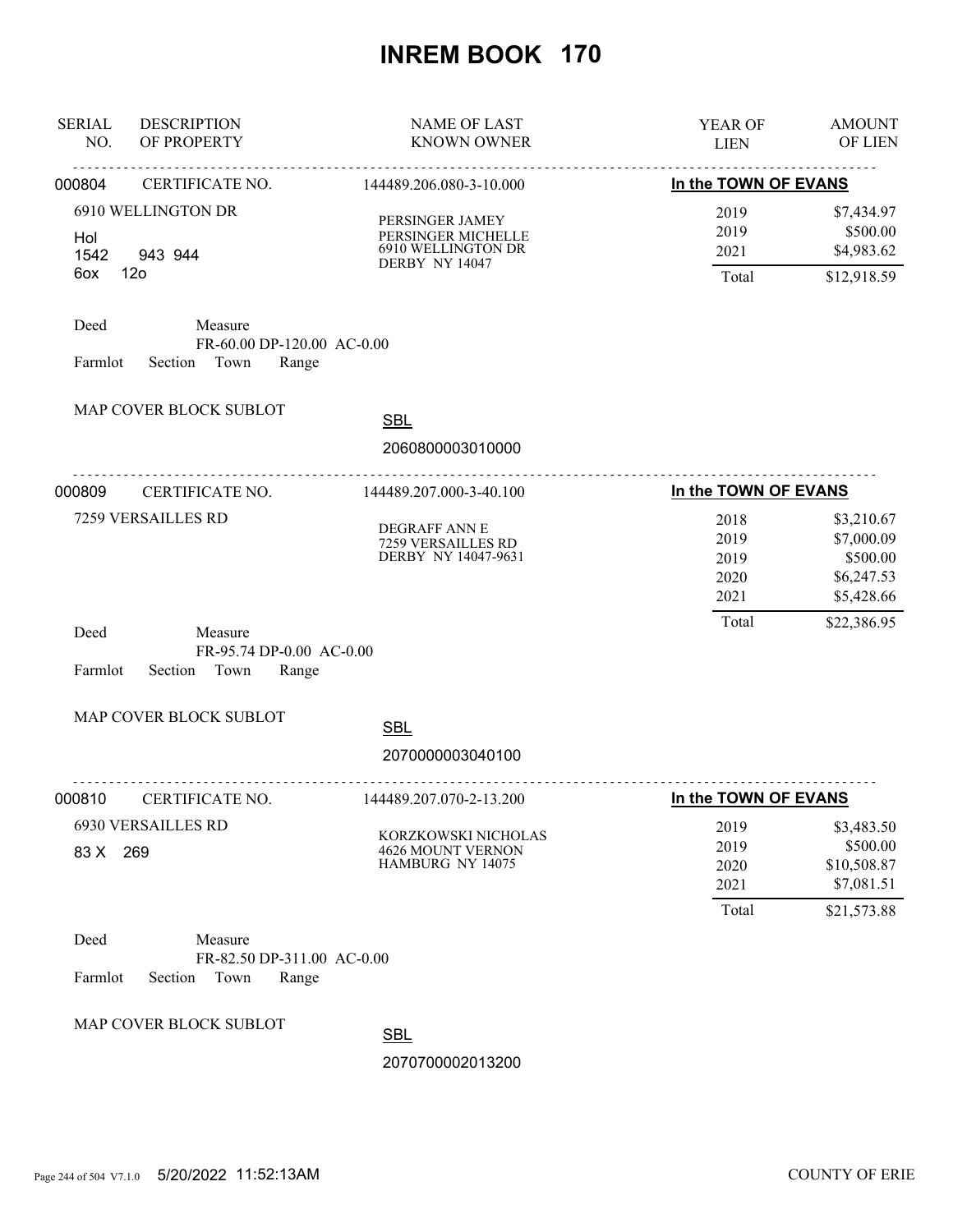| <b>SERIAL</b><br>NO. | <b>DESCRIPTION</b><br>OF PROPERTY                                  | <b>NAME OF LAST</b><br><b>KNOWN OWNER</b>                                | <b>YEAR OF</b><br><b>LIEN</b>                | <b>AMOUNT</b><br>OF LIEN                                                       |
|----------------------|--------------------------------------------------------------------|--------------------------------------------------------------------------|----------------------------------------------|--------------------------------------------------------------------------------|
| 000811               | CERTIFICATE NO.                                                    | <u>.</u><br>144489.207.070-3-25.000                                      | In the TOWN OF EVANS                         |                                                                                |
| 130' X 24            | 1993 SOUTH CREEK RD                                                | RAMSEY MARILYN ANN<br>1993 SOUTH CREEK RD<br><b>NORTH EVANS NY 14112</b> | 2019<br>2019<br>2020<br>2021<br>Total        | \$4,439.39<br>\$500.00<br>\$4,031.11<br>\$3,272.33<br>\$12,242.83              |
| Deed<br>Farmlot      | Measure<br>FR-139.92 DP-283.39 AC-0.00<br>Section Town<br>Range    |                                                                          |                                              |                                                                                |
|                      | MAP COVER BLOCK SUBLOT                                             | <b>SBL</b>                                                               |                                              |                                                                                |
|                      |                                                                    | 2070700003025000                                                         |                                              |                                                                                |
| 000812               | CERTIFICATE NO.                                                    | 144489.219.160-1-16.000                                                  | In the TOWN OF EVANS                         |                                                                                |
| 149x                 | 8144 HILLSIDE ST<br>152                                            | <b>GEORGI SHARLOTTE</b><br>7233 LOWER EAST HILL RD<br>COLDEN NY 14033    | 2009<br>2010<br>2011<br>2012<br>2013<br>2014 | \$855.31<br>\$1,675.85<br>\$1,606.46<br>\$1,533.90<br>\$1,450.59<br>\$1,369.68 |
| Deed<br>Farmlot      | Measure<br>FR-149.00 DP-135.00 AC-0.00<br>Section<br>Town<br>Range |                                                                          | 2015<br>2016<br>2017<br>2018                 | \$1,272.59<br>\$1,231.79<br>\$1,155.47<br>\$1,069.16                           |
|                      | MAP COVER BLOCK SUBLOT                                             | <b>SBL</b><br>2191600001016000                                           | 2019<br>2019<br>2020<br>2021                 | \$947.45<br>\$500.00<br>\$838.48<br>\$724.95                                   |
|                      |                                                                    |                                                                          | Total                                        | \$16,231.68                                                                    |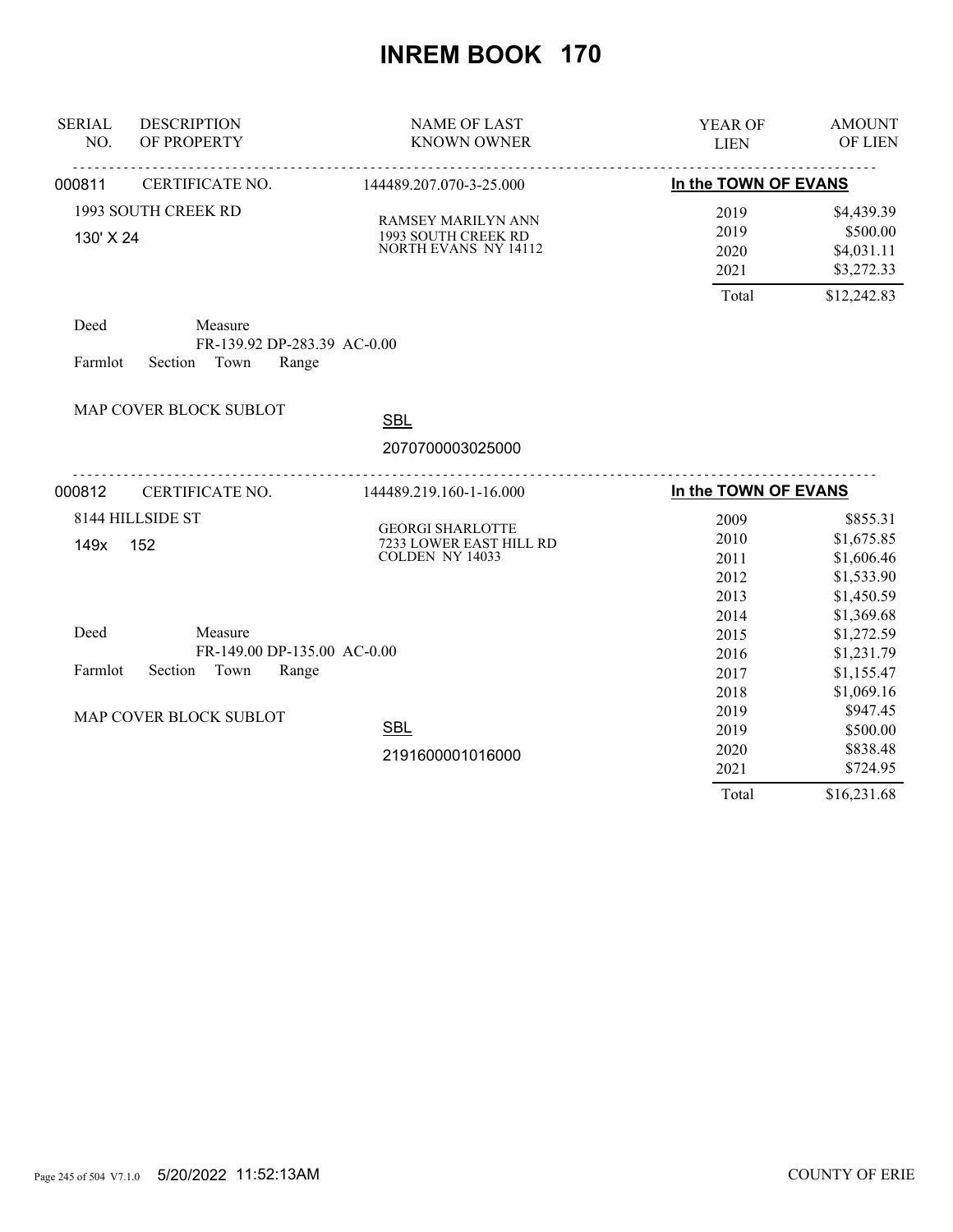| <b>SERIAL</b><br>NO. | <b>DESCRIPTION</b><br>OF PROPERTY                                 | <b>NAME OF LAST</b><br><b>KNOWN OWNER</b>                                                 | <b>YEAR OF</b><br><b>LIEN</b>        | <b>AMOUNT</b><br>OF LIEN                                            |
|----------------------|-------------------------------------------------------------------|-------------------------------------------------------------------------------------------|--------------------------------------|---------------------------------------------------------------------|
| 000813               | CERTIFICATE NO.                                                   | 144489.219.160-2-17.110                                                                   | In the TOWN OF EVANS                 |                                                                     |
|                      | <b>0 LAKE SHORE RD</b>                                            | <b>KEMPF STEVEN</b><br><b>KEMPF GERALD</b><br><b>14 BRUCE DR</b><br>ORCHARD PARK NY 14127 | 2004<br>2005<br>2006<br>2007<br>2008 | \$11,252.84<br>\$4,988.68<br>\$5,019.46<br>\$5,020.20<br>\$4,913.01 |
| Deed<br>Farmlot      | Measure<br>FR-149.00 DP-90.00 AC-0.00<br>Town<br>Section<br>Range |                                                                                           | 2009<br>2010<br>2011<br>2012         | \$2,860.24<br>\$2,724.85<br>\$2,606.34<br>\$2,483.39                |
|                      | MAP COVER BLOCK SUBLOT                                            | <b>SBL</b>                                                                                | 2013<br>2014<br>2015<br>2016         | \$2,344.88<br>\$2,209.86<br>\$2,051.64<br>\$1,974.07                |
|                      |                                                                   | 2191600002017110                                                                          | 2017<br>2018<br>2019                 | \$1,845.63<br>\$1,702.91<br>\$1,509.56                              |
|                      |                                                                   |                                                                                           | 2019<br>2020<br>2021                 | \$500.00<br>\$1,335.31<br>\$1,152.72                                |
|                      |                                                                   |                                                                                           | Total                                | \$58,495.59                                                         |
| 000814               | CERTIFICATE NO.                                                   | 144489.220.000-2-5.000                                                                    | In the TOWN OF EVANS                 |                                                                     |

| 000814  | CERTIFICATE NO.            | 144489.220.000-2-5.000                  | In the TOWN OF EVANS |             |
|---------|----------------------------|-----------------------------------------|----------------------|-------------|
|         | 0 LAKE SHORE RD            |                                         | 2005                 | \$236.12    |
|         |                            | PICKLE VERNON O<br><b>LAKE SHORE RD</b> | 2006                 | \$240.36    |
|         |                            | ANGOLA NY 14006                         | 2007                 | \$233.76    |
|         |                            |                                         | 2008                 | \$229.39    |
|         |                            |                                         | 2009                 | \$1,872.27  |
|         |                            |                                         | 2010                 | \$1,785.87  |
| Deed    | Measure                    |                                         | 2011                 | \$1,711.88  |
|         | FR-60.00 DP-176.37 AC-0.00 |                                         | 2012                 | \$1,634.59  |
| Farmlot | Range<br>Section<br>Town   |                                         | 2013                 | \$1,545.73  |
|         |                            |                                         | 2014                 | \$1,459.56  |
|         | MAP COVER BLOCK SUBLOT     |                                         | 2015                 | \$1,356.03  |
|         |                            | <b>SBL</b>                              | 2016                 | \$1,312.56  |
|         |                            | 2200000002005000                        | 2017                 | \$1,231.24  |
|         |                            |                                         | 2018                 | \$1,139.27  |
|         |                            |                                         | 2019                 | \$1,009.54  |
|         |                            |                                         | 2019                 | \$500.00    |
|         |                            |                                         | 2020                 | \$893.59    |
|         |                            |                                         | 2021                 | \$772.47    |
|         |                            |                                         | Total                | \$19,164.23 |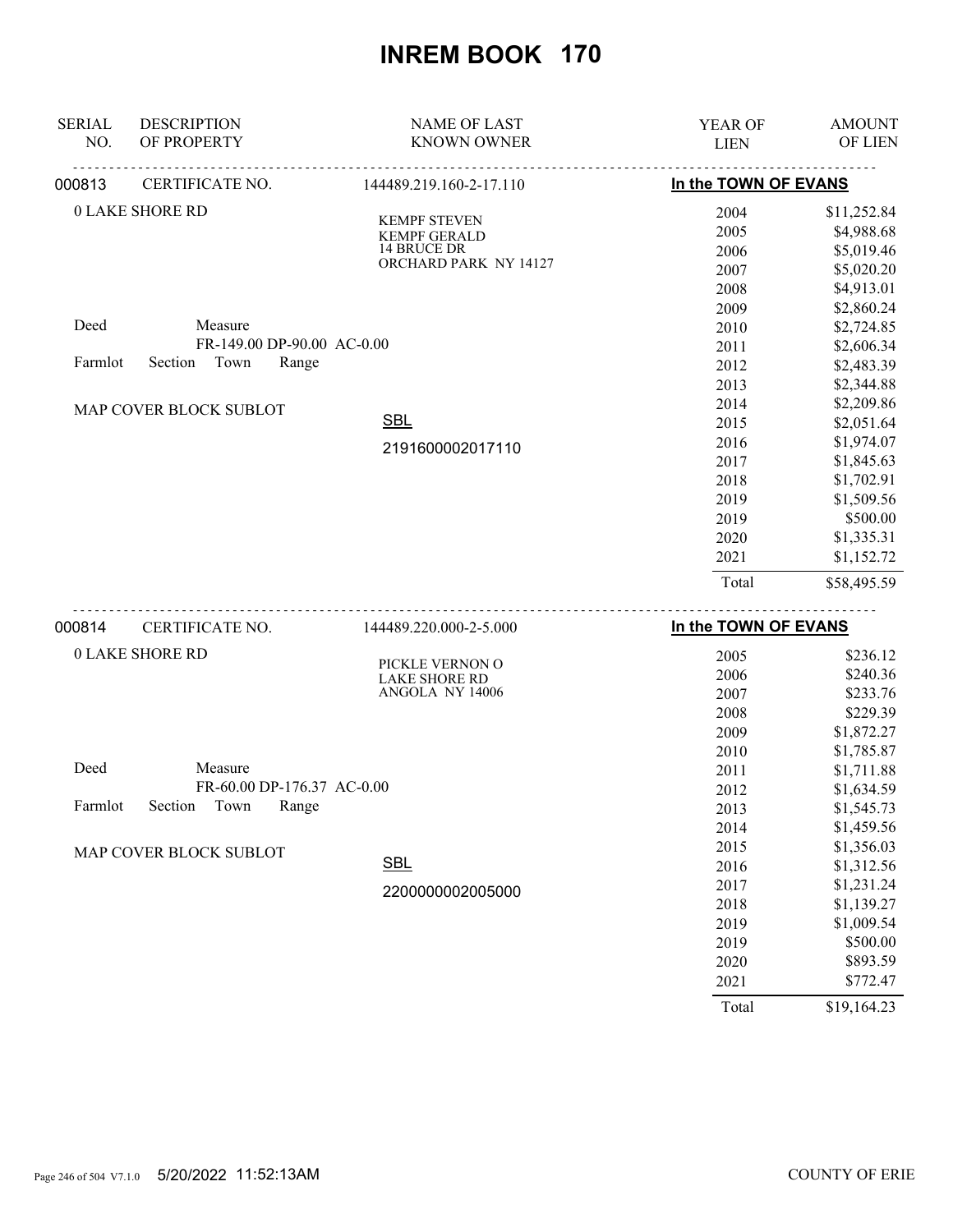| <b>SERIAL</b><br>NO.                  | <b>DESCRIPTION</b><br>OF PROPERTY                                  | <b>NAME OF LAST</b><br><b>KNOWN OWNER</b>                                    | YEAR OF<br><b>LIEN</b>               | <b>AMOUNT</b><br>OF LIEN                                           |
|---------------------------------------|--------------------------------------------------------------------|------------------------------------------------------------------------------|--------------------------------------|--------------------------------------------------------------------|
| 000816                                | CERTIFICATE NO.                                                    | 144489.220.020-1-20.000                                                      | In the TOWN OF EVANS                 |                                                                    |
| 1020 BACKUS RD<br>BI A<br>394<br>200X |                                                                    | KUSHNER REBECCA ANN<br>PO BOX 764<br>DERBY NY 14047                          | 2019<br>2019<br>Total                | \$15,841.63<br>\$500.00<br>\$16,341.63                             |
| Deed<br>Farmlot                       | Measure<br>FR-200.00 DP-394.00 AC-0.00<br>Section<br>Town<br>Range |                                                                              |                                      |                                                                    |
|                                       | MAP COVER BLOCK SUBLOT                                             | <b>SBL</b>                                                                   |                                      |                                                                    |
|                                       |                                                                    | 2200200001020000                                                             |                                      |                                                                    |
| 000817                                | .<br>CERTIFICATE NO.                                               | 144489.220.020-1-55.000                                                      | In the TOWN OF EVANS                 |                                                                    |
|                                       | 1003 BACKUS RD                                                     | <b>RUSSO ANTHONY</b><br>41606 RED MOUNTAIN RD<br>BENTON CITY WA 99320        | 2010<br>2011<br>2012<br>2013<br>2014 | \$1,894.40<br>\$1,809.55<br>\$1,721.83<br>\$1,625.68<br>\$1,530.38 |
| Deed<br>Farmlot                       | Measure<br>FR-100.00 DP-200.00 AC-0.00<br>Town<br>Section<br>Range |                                                                              | 2015<br>2016<br>2017<br>2018<br>2019 | \$1,420.29<br>\$1,361.57<br>\$1,269.46<br>\$1,169.34<br>\$1,036.89 |
|                                       | MAP COVER BLOCK SUBLOT                                             | <b>SBL</b><br>2200200001055000                                               | 2019<br>2020<br>2021<br>Total        | \$500.00<br>\$915.94<br>\$791.11<br>\$17,046.44                    |
| 000818                                | CERTIFICATE NO.                                                    | 144489.220.020-1-55.100                                                      | In the TOWN OF EVANS                 |                                                                    |
| 220.02-1-55<br>Lot $# 16$             | 1003 BACKUS RD                                                     | <b>RUSSO ANTHONY</b><br>41606 RED MOUNTAIN RD<br><b>BENTON CITY WA 99320</b> | 2009<br>2019<br>Total                | \$1,603.84<br>\$500.00<br>\$2,103.84                               |



MAP COVER BLOCK SUBLOT

SBL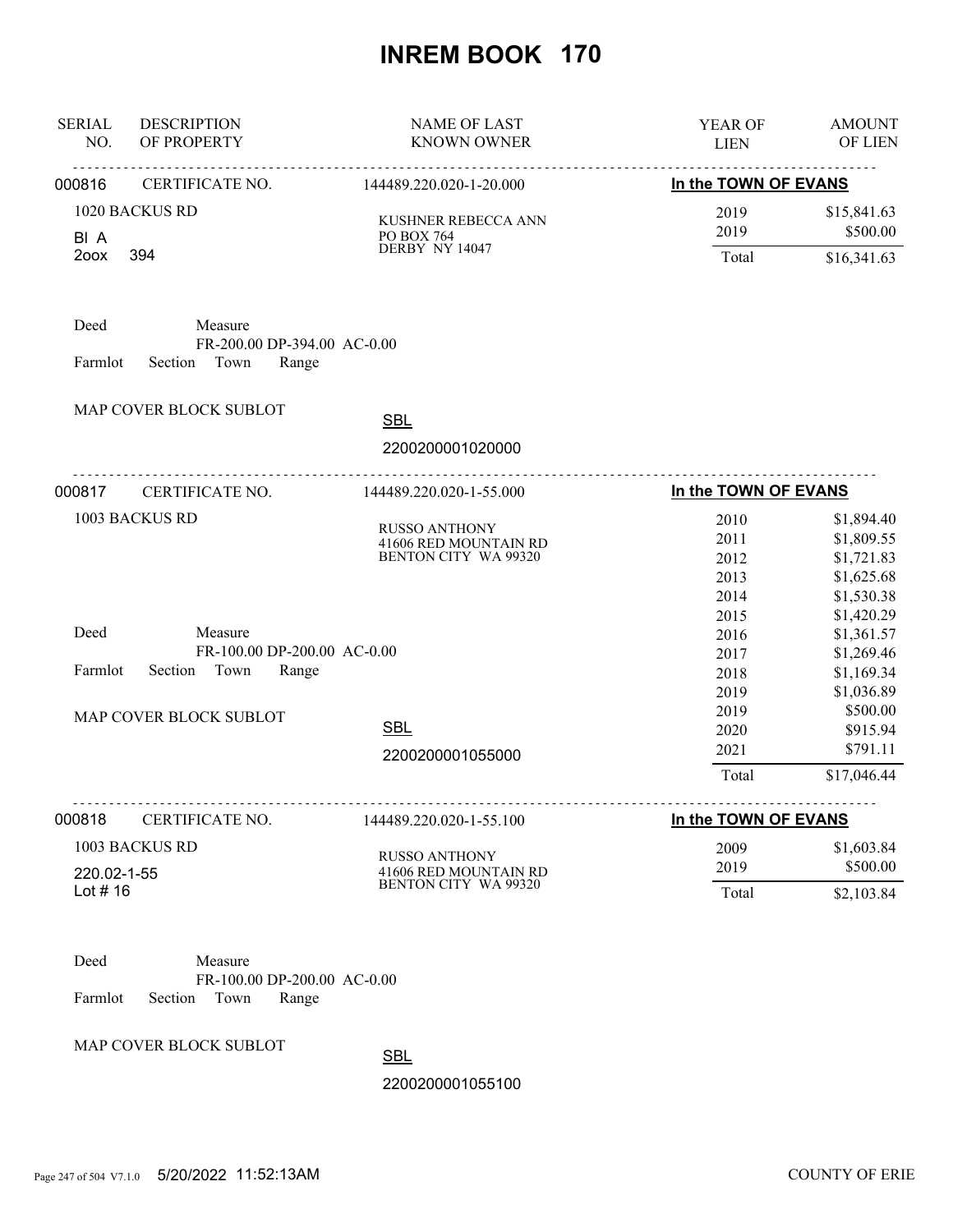| <b>SERIAL</b> | <b>DESCRIPTION</b>          | <b>NAME OF LAST</b>                                  | YEAR OF              | <b>AMOUNT</b> |
|---------------|-----------------------------|------------------------------------------------------|----------------------|---------------|
| NO.           | OF PROPERTY                 | <b>KNOWN OWNER</b>                                   | <b>LIEN</b>          | OF LIEN       |
| 000819        | CERTIFICATE NO.             | 144489.221.000-3-20.000                              | In the TOWN OF EVANS |               |
|               | 0 SOUTHWESTERN BLVD         | SPINELLA JAMES                                       | 2000                 | \$3,242.52    |
| 25o X 214     |                             | 12 MILLER DR                                         | 2001                 | \$3,645.03    |
|               |                             | ANGOLA NY 14006                                      | 2002                 | \$3,539.42    |
|               |                             |                                                      | 2003                 | \$3,444.14    |
|               |                             |                                                      | 2004                 | \$3,350.95    |
|               |                             |                                                      | 2005                 | \$3,306.76    |
| Deed          | Measure                     |                                                      | 2006                 | \$3,199.60    |
|               | FR-250.00 DP-329.47 AC-0.00 |                                                      | 2007                 | \$3,067.68    |
| Farmlot       | Section<br>Town<br>Range    |                                                      | 2008                 | \$2,999.74    |
|               |                             |                                                      | 2009                 | \$3,335.78    |
|               | MAP COVER BLOCK SUBLOT      |                                                      | 2010                 | \$2,934.03    |
|               |                             | <b>SBL</b>                                           | 2011                 | \$2,589.11    |
|               |                             | 2210000003020000                                     | 2012                 | \$1,868.53    |
|               |                             |                                                      | 2013                 | \$1,408.27    |
|               |                             |                                                      | 2014                 | \$1,314.35    |
|               |                             |                                                      | 2015                 | \$1,209.80    |
|               |                             |                                                      | 2016                 | \$1,197.61    |
|               |                             |                                                      | 2017                 | \$1,043.34    |
|               |                             |                                                      | 2018                 | \$994.08      |
|               |                             |                                                      | 2019                 | \$850.23      |
|               |                             |                                                      | 2019                 | \$500.00      |
|               |                             |                                                      | 2020                 | \$765.21      |
|               |                             |                                                      | 2021                 | \$662.28      |
|               |                             |                                                      | Total                | \$50,468.46   |
| 000820        | CERTIFICATE NO.             | 144489.221.000-5-30.000                              | In the TOWN OF EVANS |               |
| 0 CHURCH RD   |                             |                                                      | 2015                 | \$3,433.18    |
|               |                             | PFAFFENBACH JOHN                                     | 2017                 | \$1,564.62    |
| 100 X 275     |                             | 7065 GARTMAN RD<br><b>ORCHARD PARK NY 14127-3731</b> | 2018                 | \$2,883.76    |
|               |                             |                                                      | 2019                 | \$2,555.07    |
|               |                             |                                                      | 2019                 | \$500.00      |
|               |                             |                                                      | 2020                 | \$2,264.25    |
| Deed          | Measure                     |                                                      | 2021                 | \$1,954.13    |
|               | FR-100.00 DP-275.00 AC-0.00 |                                                      |                      |               |
| Farmlot       | Section<br>Town<br>Range    |                                                      | Total                | \$15,155.01   |
|               |                             |                                                      |                      |               |

MAP COVER BLOCK SUBLOT

**SBL**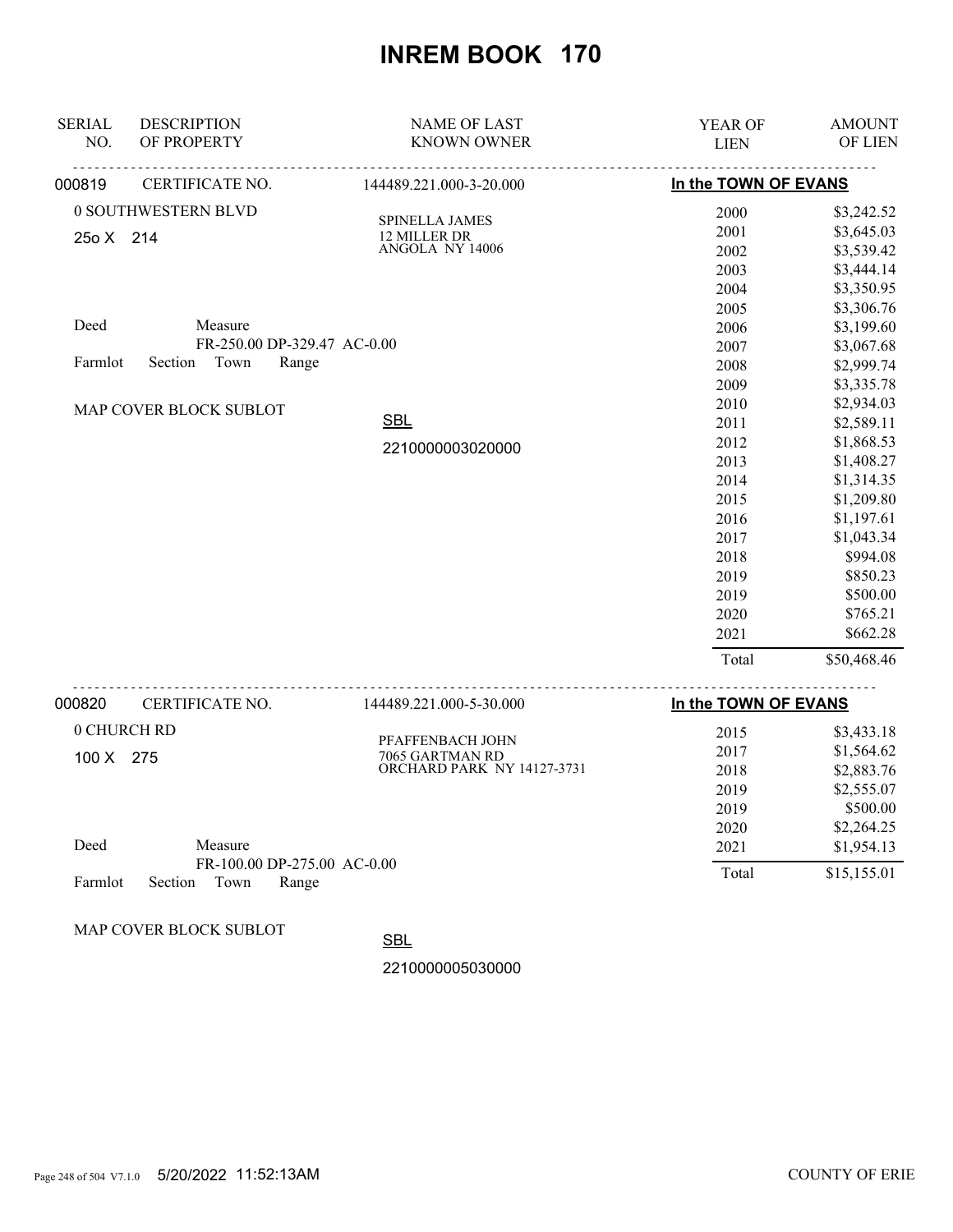| <b>SERIAL</b><br>NO. | <b>DESCRIPTION</b><br>OF PROPERTY | <b>NAME OF LAST</b><br><b>KNOWN OWNER</b>    | YEAR OF<br><b>LIEN</b> | <b>AMOUNT</b><br>OF LIEN |
|----------------------|-----------------------------------|----------------------------------------------|------------------------|--------------------------|
| 000822               | CERTIFICATE NO.                   | 144489.234.190-3-27.000                      | In the TOWN OF EVANS   |                          |
| 0 MEADOW LN          |                                   | <b>GOVENETTIO VINCENT</b>                    | 2005                   | \$817.12                 |
| <b>GVB</b>           |                                   | 53 FISHER RD                                 | 2006                   | \$1,428.85               |
| 1284                 | 529                               | <b>BUFFALO NY 14218</b>                      | 2007                   | \$1,444.97               |
| 61x200               |                                   |                                              | 2008                   | \$1,409.50               |
|                      |                                   |                                              | 2009                   | \$1,441.78               |
|                      |                                   |                                              | 2010                   | \$1,373.06               |
| Deed                 | Measure                           |                                              | 2011                   | \$1,312.32               |
|                      | FR-61.00 DP-200.00 AC-0.00        |                                              | 2012                   | \$1,249.58               |
| Farmlot              | Town<br>Range<br>Section          |                                              | 2013                   | \$1,179.33               |
|                      |                                   |                                              | 2014                   | \$1,110.79               |
|                      | MAP COVER BLOCK SUBLOT            |                                              | 2015                   | \$1,031.11               |
|                      |                                   | <b>SBL</b>                                   | 2016                   | \$990.06                 |
|                      |                                   | 2341900003027000                             | 2017                   | \$924.66                 |
|                      |                                   |                                              | 2018                   | \$852.36                 |
|                      |                                   |                                              | 2019                   | \$755.81                 |
|                      |                                   |                                              | 2019                   | \$500.00                 |
|                      |                                   |                                              | 2020                   | \$667.45                 |
|                      |                                   |                                              | 2021                   | \$4,008.26               |
|                      |                                   |                                              | Total                  | \$22,497.01              |
| 000823               | CERTIFICATE NO.                   | 144489.234.190-6-35.000                      | In the TOWN OF EVANS   |                          |
|                      | 9172 LAKE SHORE RD                |                                              | 2019                   | \$9,054.23               |
|                      |                                   | <b>NORTON ROY JR</b><br><b>NORTON NICOLE</b> | 2019                   | \$500.00                 |
| <b>GVB</b><br>1284   | 40                                | 9172 LAKE SHORE RD                           | 2020                   | \$8,042.21               |

| 5ox 127 |         |  |
|---------|---------|--|
| Deed    | Measure |  |

|                            | $FR-56.00$ DP-146.00 AC-0.00 |  |
|----------------------------|------------------------------|--|
| Farmlot Section Town Range |                              |  |

MAP COVER BLOCK SUBLOT

**SBL** 

2341900006035000

ANGOLA NY 14006

 2021 \$6,970.91 Total \$24,567.35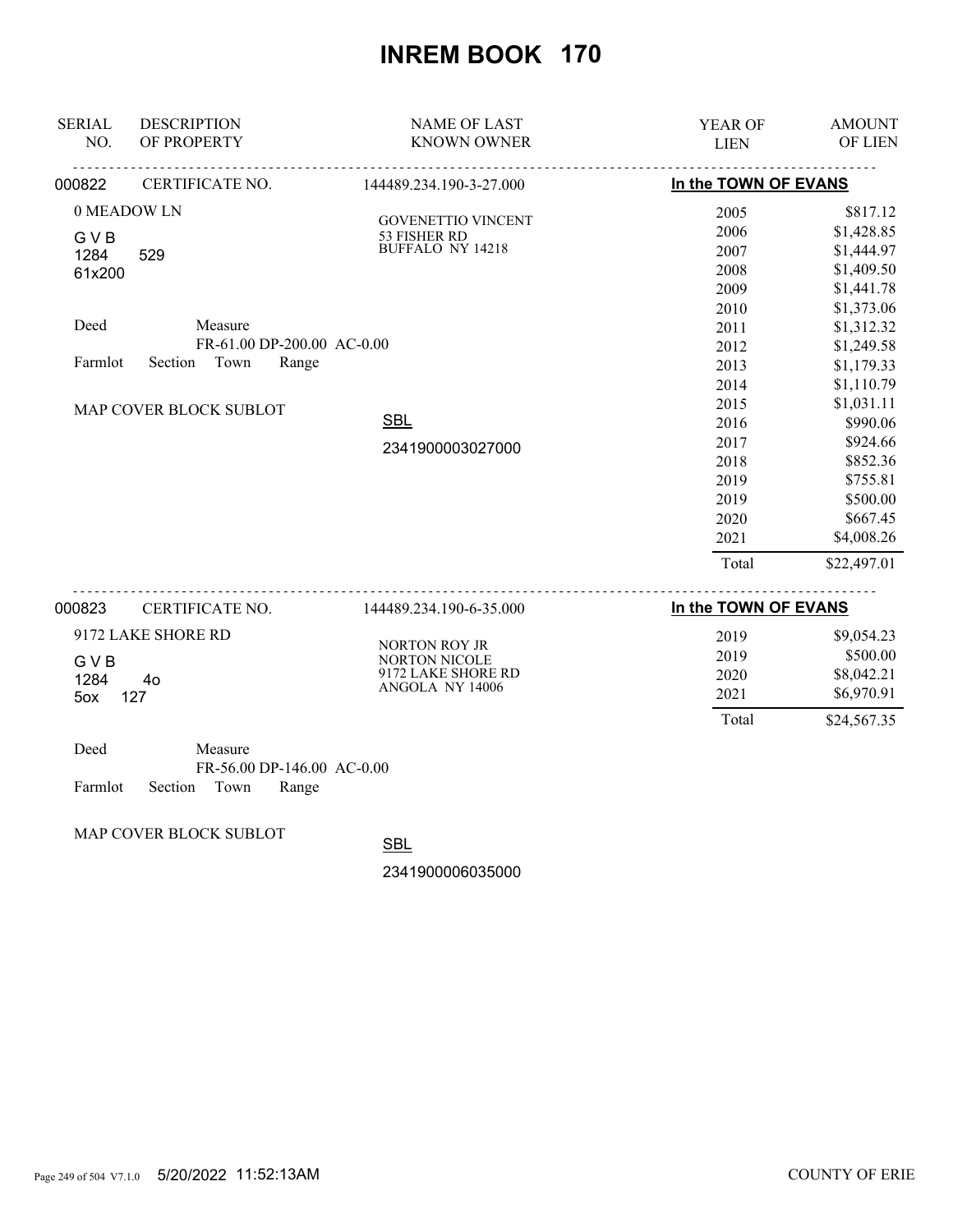| <b>SERIAL</b><br>NO.                                            | <b>DESCRIPTION</b><br>OF PROPERTY                                 | <b>NAME OF LAST</b><br><b>KNOWN OWNER</b>                         |                                       | <b>AMOUNT</b><br><b>OF LIEN</b>                                   |
|-----------------------------------------------------------------|-------------------------------------------------------------------|-------------------------------------------------------------------|---------------------------------------|-------------------------------------------------------------------|
| 000824                                                          | CERTIFICATE NO.                                                   | 144489.234.200-2-2.000                                            | In the TOWN OF EVANS                  |                                                                   |
| 9128 STEVENSON AVE<br>GVB<br>1284<br>2 <sub>0</sub> 9<br>50x150 |                                                                   | <b>WIDGER CAROL L</b><br>7378 EDEN TOWN LINE RD<br>DERBY NY 14047 | 2019<br>2019<br>2020<br>2021<br>Total | \$4,287.41<br>\$500.00<br>\$3,805.69<br>\$3,294.45<br>\$11,887.55 |
| Deed<br>Farmlot                                                 | Measure<br>FR-50.00 DP-150.00 AC-0.00<br>Town<br>Section<br>Range |                                                                   |                                       |                                                                   |
|                                                                 | MAP COVER BLOCK SUBLOT                                            | <b>SBL</b><br>2342000002002000                                    |                                       |                                                                   |
| 000825                                                          | CERTIFICATE NO.                                                   | 144489.234.200-3-21.100                                           | In the TOWN OF EVANS                  |                                                                   |
| Gver Comp 82<br>7ο<br>105 X 200                                 | 9204 MOHAWK RD                                                    | CASTRONOVA TANYA L<br>145 DAN TROY<br>WILLIAMSVILLE NY 14221      | 2019<br>2020<br>2021<br>Total         | \$500.00<br>\$3,269.20<br>\$2,831.67<br>\$6,600.87                |
| Deed                                                            | Measure                                                           |                                                                   |                                       |                                                                   |

| - 1700. |                    | <b>IVICANUIC</b> |                             |  |
|---------|--------------------|------------------|-----------------------------|--|
|         |                    |                  | FR-100.00 DP-200.00 AC-0.00 |  |
| Farmlot | Section Town Range |                  |                             |  |

MAP COVER BLOCK SUBLOT

**SBL**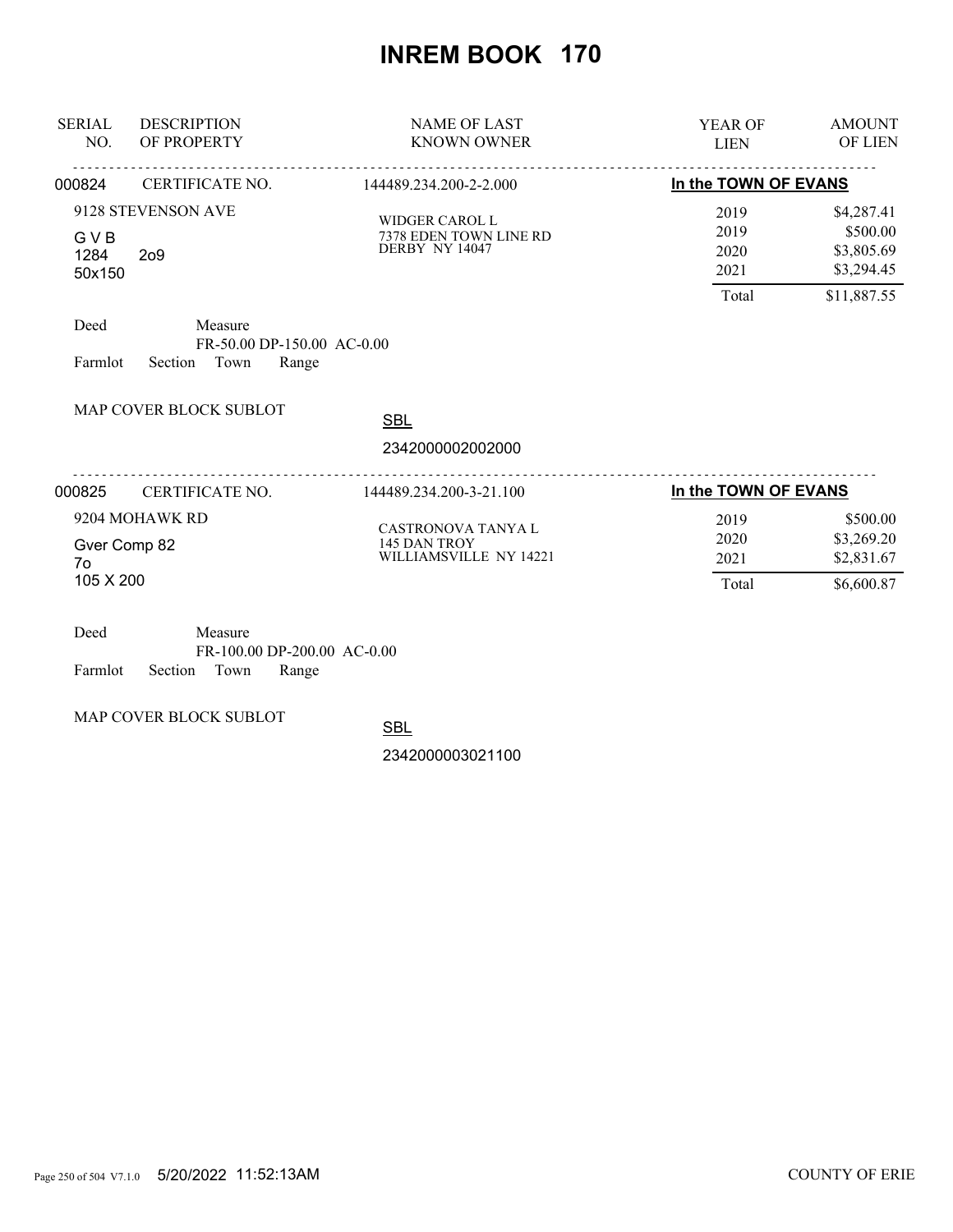| <b>SERIAL</b><br>NO.      | <b>DESCRIPTION</b><br>OF PROPERTY                             | <b>NAME OF LAST</b><br><b>KNOWN OWNER</b>                                        | <b>YEAR OF</b><br><b>LIEN</b>                                                 | <b>AMOUNT</b><br>OF LIEN                                                                                                 |
|---------------------------|---------------------------------------------------------------|----------------------------------------------------------------------------------|-------------------------------------------------------------------------------|--------------------------------------------------------------------------------------------------------------------------|
| 000827                    | CERTIFICATE NO.                                               | 144489.234.200-4-20.000                                                          | In the TOWN OF EVANS                                                          |                                                                                                                          |
| Gvbr<br>14<br>50X<br>Deed | 606 SENECA RD<br>16o<br>Measure<br>FR-50.00 DP-160.00 AC-0.00 | REICHLIN WILLIAM A<br>APT <sub>19</sub><br>8541 NORTH MAIN ST<br>ANGOLA NY 14006 | 2004<br>2005<br>2006<br>2007<br>2008<br>2009<br>2010<br>2011                  | \$3,692.78<br>\$4,024.28<br>\$8,468.21<br>\$7,982.47<br>\$7,511.79<br>\$5,741.20<br>\$14,036.75<br>\$970.12              |
| Farmlot                   | Section<br>Town<br>Range                                      |                                                                                  | 2012<br>2013                                                                  | \$42,128.46<br>\$871.40                                                                                                  |
|                           | MAP COVER BLOCK SUBLOT                                        | <b>SBL</b><br>2342000004020000                                                   | 2014<br>2015<br>2016<br>2017<br>2018<br>2019<br>2019<br>2020<br>2021<br>Total | \$820.53<br>\$761.64<br>\$730.70<br>\$682.13<br>\$628.59<br>\$557.47<br>\$500.00<br>\$491.73<br>\$425.66<br>\$101,025.91 |
|                           |                                                               |                                                                                  |                                                                               |                                                                                                                          |
| 000829                    | CERTIFICATE NO.                                               | 144489.235.000-1-18.100                                                          | In the TOWN OF EVANS                                                          |                                                                                                                          |

| 000829  | CERTIFICATE NO.               | 144489.235.000-1-18.100                     | In the TOWN OF EVANS |            |
|---------|-------------------------------|---------------------------------------------|----------------------|------------|
|         | 0 DELAMATER RD                |                                             | 2004                 | \$6,019.88 |
|         |                               | <b>UPSHUR ANDREW</b><br><b>UPSHUR TERIA</b> | 2005                 | \$5,974.57 |
|         |                               | 10621 LAZY DAY LN                           | 2006                 | \$6,034.40 |
|         |                               | MITCHELLVILLE MD 20721                      | 2007                 | \$5,977.72 |
|         |                               |                                             | 2008                 | \$5,864.18 |
|         |                               |                                             | 2009                 | \$7,508.24 |
| Deed    | Measure                       |                                             | 2010                 | \$7,161.22 |
|         | FR-450.00 DP-0.00 AC-0.00     |                                             | 2011                 | \$6,864.34 |
| Farmlot | Town<br>Section<br>Range      |                                             | 2012                 | \$6,554.25 |
|         |                               |                                             | 2013                 | \$6,197.55 |
|         | <b>MAP COVER BLOCK SUBLOT</b> |                                             | 2014                 | \$5,851.44 |
|         |                               | <b>SBL</b>                                  | 2015                 | \$5,436.12 |
|         |                               | 2350000001018100                            | 2016                 | \$5,261.60 |
|         |                               |                                             | 2017                 | \$4,935.22 |
|         |                               |                                             | 2018                 | \$4,566.02 |
|         |                               |                                             | 2019                 | \$4,045.37 |
|         |                               |                                             | 2019                 | \$500.00   |
|         |                               |                                             | 2020                 | \$3,585.98 |
|         |                               |                                             | 2021                 | \$3,093.64 |
|         |                               |                                             |                      |            |

Total \$101,431.74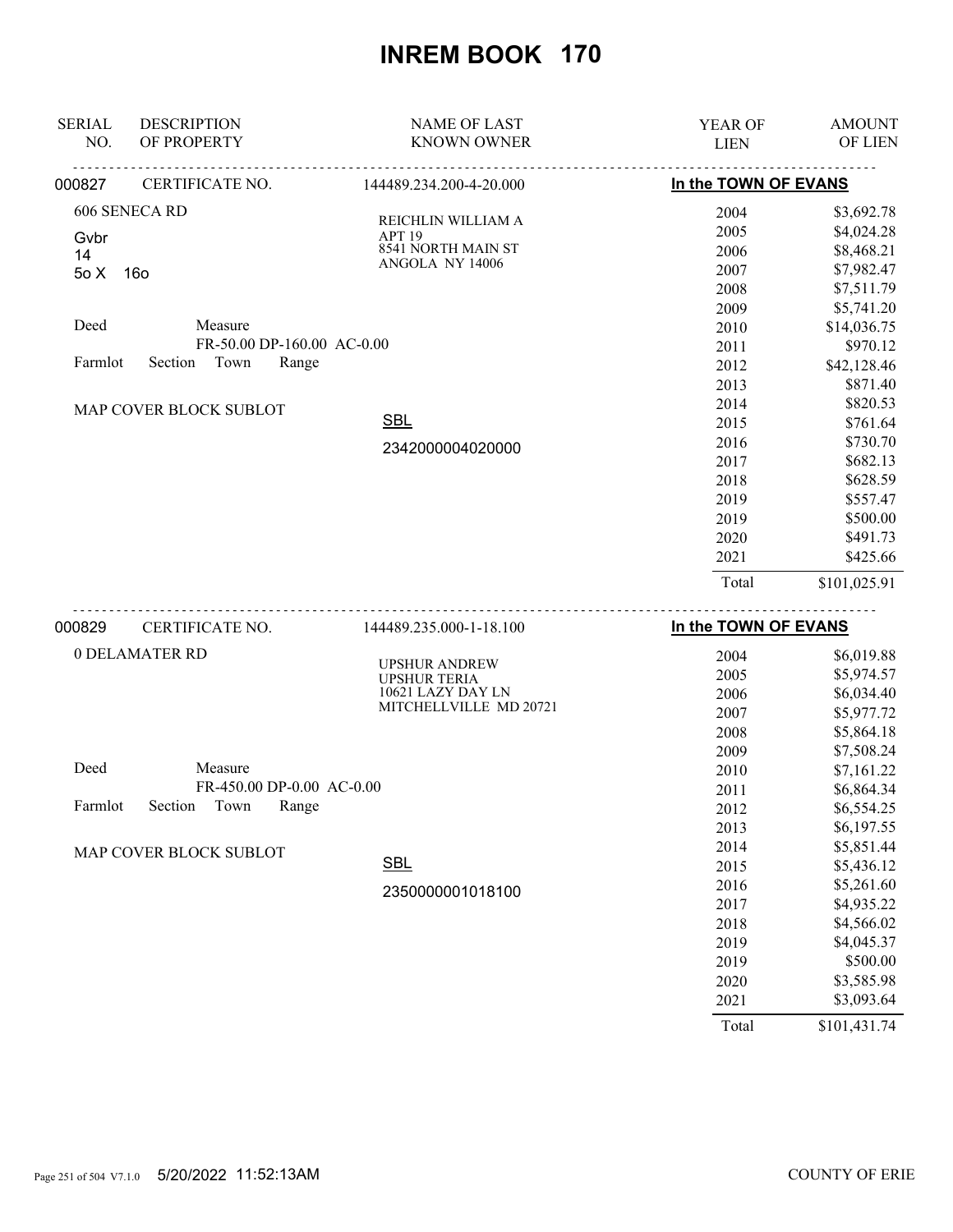| <b>SERIAL</b><br>NO.                             | <b>DESCRIPTION</b><br>OF PROPERTY                                           | <b>NAME OF LAST</b><br><b>KNOWN OWNER</b>                                                | YEAR OF<br><b>LIEN</b>                               | <b>AMOUNT</b><br>OF LIEN                                                         |
|--------------------------------------------------|-----------------------------------------------------------------------------|------------------------------------------------------------------------------------------|------------------------------------------------------|----------------------------------------------------------------------------------|
| 000830                                           | CERTIFICATE NO.                                                             | 144489.235.090-2-45.000                                                                  | In the TOWN OF EVANS                                 |                                                                                  |
| 804 BEACH RD<br>SI319w20' 320<br>70 X 108        |                                                                             | RUBECK JOCELYN A<br>804 BEACH RD<br>ANGOLA NY 14006                                      | 2018<br>2019<br>2020<br>2021                         | \$5,261.29<br>\$500.00<br>\$6,203.12<br>\$5,724.52                               |
|                                                  |                                                                             |                                                                                          | Total                                                | \$17,688.93                                                                      |
| Deed<br>Farmlot                                  | Measure<br>FR-70.00 DP-108.00 AC-0.00<br>Section Town<br>Range              |                                                                                          |                                                      |                                                                                  |
|                                                  | MAP COVER BLOCK SUBLOT                                                      | <b>SBL</b>                                                                               |                                                      |                                                                                  |
|                                                  | <u>.</u>                                                                    | 2350900002045000                                                                         |                                                      |                                                                                  |
| 000831                                           | CERTIFICATE NO.                                                             | 144489.235.090-3-1.000                                                                   | In the TOWN OF EVANS                                 |                                                                                  |
| 0 BERRY AVE<br>AOL<br>1379<br>7ox                | 521<br>12 <sub>o</sub>                                                      | ROGERS THOMAS L JR<br>ROGERS NENA A<br><b>86 CENTURY DR</b><br>WEST SENECA NY 14224-2167 | 2016<br>2017<br>2018<br>2019<br>2019                 | \$630.45<br>\$591.44<br>\$547.39<br>\$500.00<br>\$485.15                         |
| Deed<br>Farmlot                                  | Measure<br>FR-70.00 DP-121.40 AC-0.00<br>Section Town<br>Range              |                                                                                          | 2020<br>2021<br>Total                                | \$428.52<br>\$371.49<br>\$3,554.44                                               |
|                                                  | MAP COVER BLOCK SUBLOT                                                      | <b>SBL</b>                                                                               |                                                      |                                                                                  |
|                                                  |                                                                             | 2350900003001000                                                                         |                                                      |                                                                                  |
| 000832                                           | CERTIFICATE NO.                                                             | 144489.235.090-3-2.000                                                                   | In the TOWN OF EVANS                                 |                                                                                  |
| 0 BERRY AVE<br><b>AOL</b><br>1379<br>5ox<br>Deed | 52 <sub>o</sub><br>12 <sub>o</sub><br>Measure<br>FR-50.00 DP-120.86 AC-0.00 | ROGERS THOMAS L JR<br>ROGERS NENA A<br><b>86 CENTURY DR</b><br>WEST SENECA NY 14224      | 2016<br>2017<br>2018<br>2019<br>2019<br>2020<br>2021 | \$522.75<br>\$490.41<br>\$453.94<br>\$500.00<br>\$402.40<br>\$355.10<br>\$308.18 |
| Farmlot                                          | Section<br>Town<br>Range                                                    |                                                                                          | Total                                                | \$3,032.78                                                                       |
|                                                  | MAP COVER BLOCK SUBLOT                                                      | <b>SBL</b><br>2350900003002000                                                           |                                                      |                                                                                  |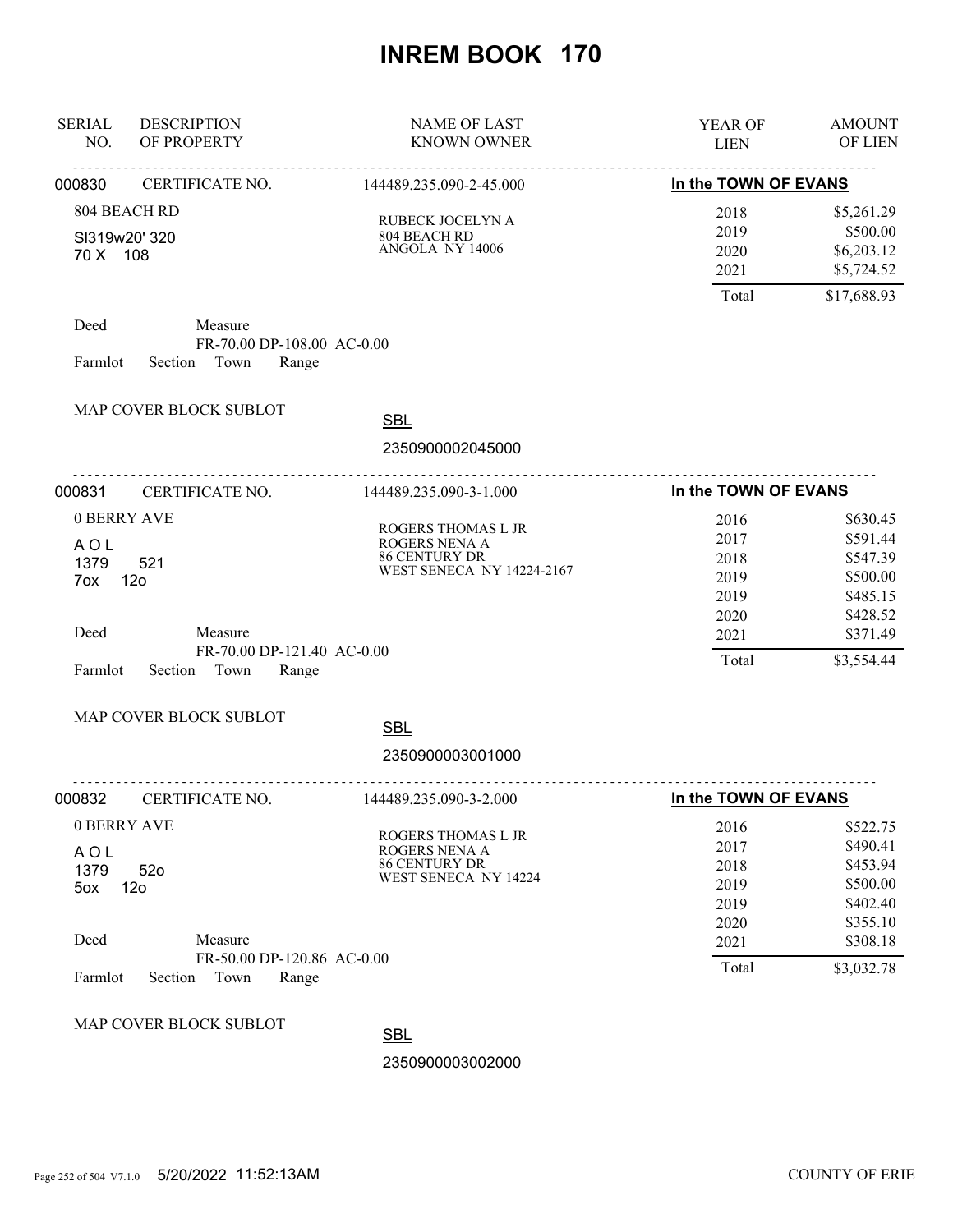| <b>SERIAL</b><br>NO.                         | <b>DESCRIPTION</b><br>OF PROPERTY                                 | <b>NAME OF LAST</b><br><b>KNOWN OWNER</b>                                                  | YEAR OF<br><b>LIEN</b>                       | <b>AMOUNT</b><br>OF LIEN                                             |
|----------------------------------------------|-------------------------------------------------------------------|--------------------------------------------------------------------------------------------|----------------------------------------------|----------------------------------------------------------------------|
| 000833                                       | <u>.</u><br>CERTIFICATE NO.                                       | <u>.</u> .<br>144489.235.090-3-5.000                                                       | In the TOWN OF EVANS                         |                                                                      |
| 0 BERRY AVE<br><b>AOL</b><br>1379 516<br>50x | 119                                                               | <b>ROGERS THOMAS L JR</b><br>ROGERS NENA A<br><b>86 CENTURY DR</b><br>WEST SENECA NY 14224 | 2016<br>2017<br>2018<br>2019<br>2019         | \$522.75<br>\$490.41<br>\$453.94<br>\$500.00<br>\$402.40             |
| Deed                                         | Measure<br>FR-50.00 DP-119.31 AC-0.00                             |                                                                                            | 2020<br>2021<br>Total                        | \$355.10<br>\$308.18<br>\$3,032.78                                   |
| Farmlot                                      | Town<br>Section<br>Range                                          |                                                                                            |                                              |                                                                      |
|                                              | MAP COVER BLOCK SUBLOT                                            | <b>SBL</b><br>2350900003005000                                                             | <u>___________________________</u>           |                                                                      |
| 000834                                       | CERTIFICATE NO.                                                   | 144489.235.090-5-24.000                                                                    | In the TOWN OF EVANS                         |                                                                      |
| 0 BEACH RD<br>A O L<br>1368<br>4ox           | 282<br>115                                                        | CALANDRA DOMINIC<br><b>CALANDRA JAMIE L</b><br>34588 GARDENIA DR<br>PINELLAS PARK FL 33781 | 2012<br>2013<br>2014<br>2015<br>2016         | \$712.37<br>\$672.12<br>\$632.91<br>\$587.49<br>\$563.45             |
| Deed<br>Farmlot                              | Measure<br>FR-40.00 DP-114.92 AC-0.00<br>Section<br>Town<br>Range |                                                                                            | 2017<br>2018<br>2019<br>2019<br>2020         | \$525.97<br>\$484.61<br>\$500.00<br>\$429.89<br>\$378.74             |
|                                              | MAP COVER BLOCK SUBLOT                                            | <b>SBL</b><br>2350900005024000                                                             | 2021<br>Total                                | \$328.32<br>\$5,815.87                                               |
| 000835                                       | CERTIFICATE NO.                                                   | .<br>144489.235.090-5-26.000                                                               | In the TOWN OF EVANS                         |                                                                      |
| 0 BEACH RD<br>AOL<br>1368<br>4ox             | 284<br>115                                                        | <b>CALANDRA DOMINIC</b><br>CALANDRA JAMIE L<br>34588 GARDENIA DR<br>PINELLAS PARK FL 33781 | 2011<br>2012<br>2013<br>2014<br>2015<br>2016 | \$705.51<br>\$712.37<br>\$672.12<br>\$632.91<br>\$587.49<br>\$563.45 |
| Deed<br>Farmlot                              | Measure<br>FR-40.00 DP-114.92 AC-0.00<br>Section<br>Town<br>Range |                                                                                            | 2017<br>2018<br>2019<br>2019                 | \$525.97<br>\$484.61<br>\$500.00<br>\$429.89                         |
|                                              | MAP COVER BLOCK SUBLOT                                            | <b>SBL</b>                                                                                 | 2020<br>2021                                 | \$378.74<br>\$328.32                                                 |
|                                              |                                                                   | 2350900005026000                                                                           | Total                                        | \$6,521.38                                                           |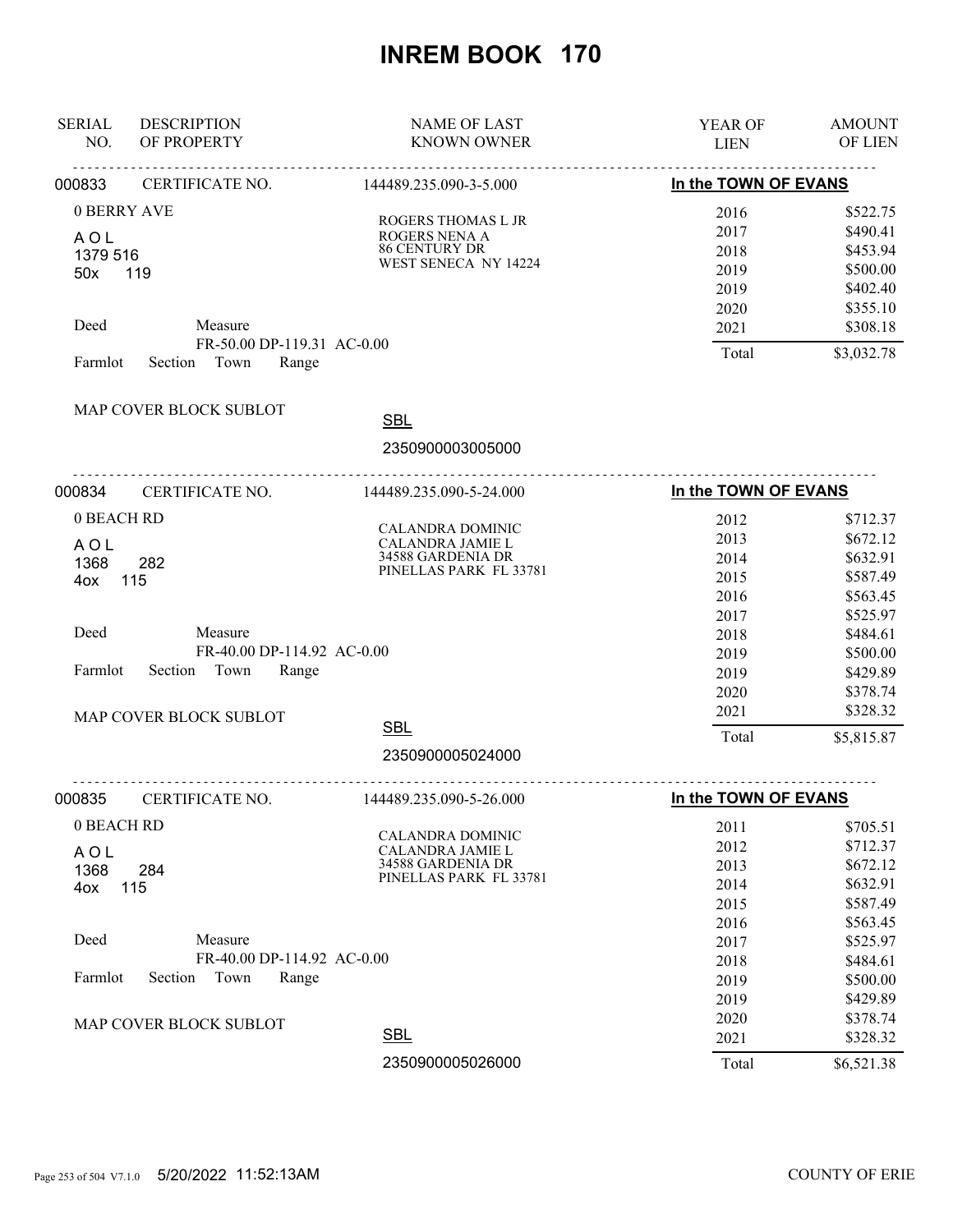| <b>SERIAL</b> | <b>DESCRIPTION</b>          | <b>NAME OF LAST</b>     | YEAR OF              | <b>AMOUNT</b> |
|---------------|-----------------------------|-------------------------|----------------------|---------------|
| NO.           | OF PROPERTY                 | <b>KNOWN OWNER</b>      | <b>LIEN</b>          | OF LIEN       |
| 000836        | CERTIFICATE NO.             | 144489.235.130-2-18.000 | In the TOWN OF EVANS |               |
| 0 SYLVAN AVE  |                             | <b>BURKE DAVID B JR</b> | 2001                 | \$1,925.55    |
| H Parkside    |                             | 724 LAKE ST             | 2002                 | \$1,911.65    |
| 1339          | 74                          | ANGOLA NY 14006         | 2003                 | \$1,904.59    |
| 144 X         | 144                         |                         | 2004                 | \$1,870.03    |
|               |                             |                         | 2005                 | \$1,855.83    |
|               |                             |                         | 2006                 | \$1,875.73    |
| Deed          | Measure                     |                         | 2007                 | \$1,855.02    |
|               | FR-144.12 DP-204.11 AC-0.00 |                         | 2008                 | \$1,819.92    |
| Farmlot       | Town<br>Section<br>Range    |                         | 2009                 | \$2,525.52    |
|               |                             |                         | 2010                 | \$2,408.85    |
|               | MAP COVER BLOCK SUBLOT      |                         | 2011                 | \$2,309.15    |
|               |                             | <b>SBL</b>              | 2012                 | \$2,204.87    |
|               |                             | 2351300002018000        | 2013                 | \$2,084.89    |
|               |                             |                         | 2014                 | \$1,968.59    |
|               |                             |                         | 2015                 | \$1,828.93    |
|               |                             |                         | 2016                 | \$1,770.28    |
|               |                             |                         | 2017                 | \$1,660.58    |
|               |                             |                         | 2018                 | \$1,536.43    |
|               |                             |                         | 2019                 | \$1,361.45    |
|               |                             |                         | 2019                 | \$500.00      |
|               |                             |                         | 2020                 | \$1,205.66    |
|               |                             |                         | 2021                 | \$1,041.47    |
|               |                             |                         | Total                | \$39,424.99   |
| 000837        | CERTIFICATE NO.             | 144489.235.130-2-21.200 | In the TOWN OF EVANS |               |

|                                     | ----------------       |       |            |
|-------------------------------------|------------------------|-------|------------|
|                                     | <b>SBL</b>             | Total | \$6,095.91 |
| <b>MAP COVER BLOCK SUBLOT</b>       |                        | 2021  | \$350.41   |
|                                     |                        | 2020  | \$404.05   |
| Farmlot<br>Town<br>Range<br>Section |                        | 2019  | \$457.61   |
| FR-50.00 DP-150.00 AC-0.00          |                        | 2019  | \$500.00   |
| Deed<br>Measure                     |                        | 2018  | \$516.19   |
|                                     |                        | 2017  | \$557.82   |
|                                     |                        | 2016  | \$594.54   |
|                                     |                        | 2015  | \$614.19   |
|                                     | ANGOLA NY 14006        | 2014  | \$661.00   |
|                                     | 724 LAKE ST            | 2013  | \$699.98   |
| 0 LAKE ST                           | <b>BURKE DAVID BJR</b> | 2012  | \$740.12   |
|                                     |                        |       |            |

2351300002021200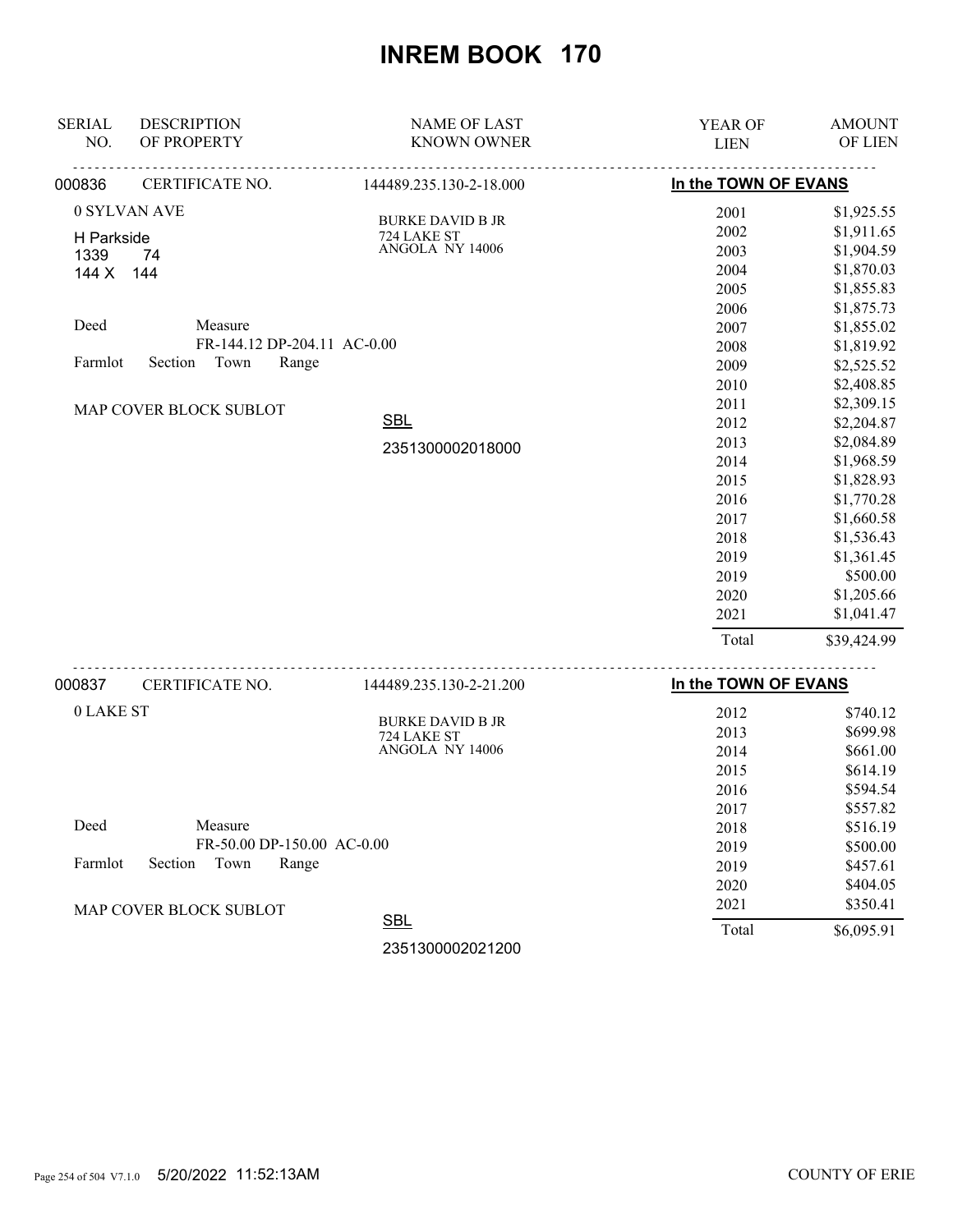| <b>SERIAL</b><br>NO. | <b>DESCRIPTION</b><br>OF PROPERTY | <b>NAME OF LAST</b><br><b>KNOWN OWNER</b> | YEAR OF<br><b>LIEN</b> | <b>AMOUNT</b><br>OF LIEN |
|----------------------|-----------------------------------|-------------------------------------------|------------------------|--------------------------|
| 000838               | CERTIFICATE NO.                   | 144489.235.130-2-22.000                   | In the TOWN OF EVANS   |                          |
| 0 LAKE ST            |                                   |                                           | 2002                   | \$738.83                 |
|                      |                                   | <b>BURKE DAVID B JR</b><br>724 LAKE ST    | 2005                   | \$720.73                 |
| H Parkside<br>1339   | 12                                | ANGOLA NY 14006                           | 2006                   | \$729.96                 |
| $5$ ox               | 150                               |                                           | 2007                   | \$719.49                 |
|                      |                                   |                                           | 2008                   | \$706.22                 |
|                      |                                   |                                           | 2009                   | \$847.48                 |
| Deed                 | Measure                           |                                           | 2010                   | \$808.47                 |
|                      | FR-50.00 DP-150.00 AC-0.00        |                                           | 2011                   | \$775.03                 |
| Farmlot              | Section Town<br>Range             |                                           | 2019                   | \$500.00                 |
|                      |                                   |                                           | Total                  | \$6,546.21               |
|                      | MAP COVER BLOCK SUBLOT            | <b>SBL</b>                                |                        |                          |
|                      |                                   | 2351300002022000                          |                        |                          |
| 000839               |                                   | CERTIFICATE NO. 144489.235.130-2-23.000   | In the TOWN OF EVANS   |                          |
| 0 LAKE ST            |                                   |                                           | 2002                   | \$738.83                 |
|                      |                                   | <b>BURKE DAVID B JR</b>                   | 2003                   | \$739.38                 |
| H Parkside           |                                   | 724 LAKE ST<br>ANGOLA NY 14006            | 2004                   | \$726.19                 |
| 1339<br>5ox          | 13<br>15 <sub>o</sub>             |                                           | 2005                   | \$720.73                 |
|                      |                                   |                                           | 2006                   | \$729.96                 |
|                      |                                   |                                           | 2007                   | \$719.49                 |
| Deed                 | Measure                           |                                           | 2008                   | \$706.22                 |
|                      | FR-50.00 DP-150.00 AC-0.00        |                                           | 2009                   | \$847.48                 |
| Farmlot              | Section Town<br>Range             |                                           | 2010                   | \$808.47                 |
|                      |                                   |                                           | 2011                   | \$775.03                 |
|                      | MAP COVER BLOCK SUBLOT            |                                           | 2012                   | \$740.12                 |
|                      |                                   | <b>SBL</b>                                | 2013                   | \$699.98                 |
|                      |                                   | 2351300002023000                          | 2014                   | \$661.00                 |
|                      |                                   |                                           | 2015                   | \$614.19                 |
|                      |                                   |                                           | 2016                   | \$594.54                 |
|                      |                                   |                                           | 2017                   | \$557.82                 |
|                      |                                   |                                           | 2018                   | \$516.19                 |
|                      |                                   |                                           | 2019                   | \$500.00                 |
|                      |                                   |                                           | 2019                   | \$457.61                 |
|                      |                                   |                                           | 2020                   | \$404.05                 |
|                      |                                   |                                           | 2021                   | \$350.41                 |
|                      |                                   |                                           | Total                  | \$13,607.69              |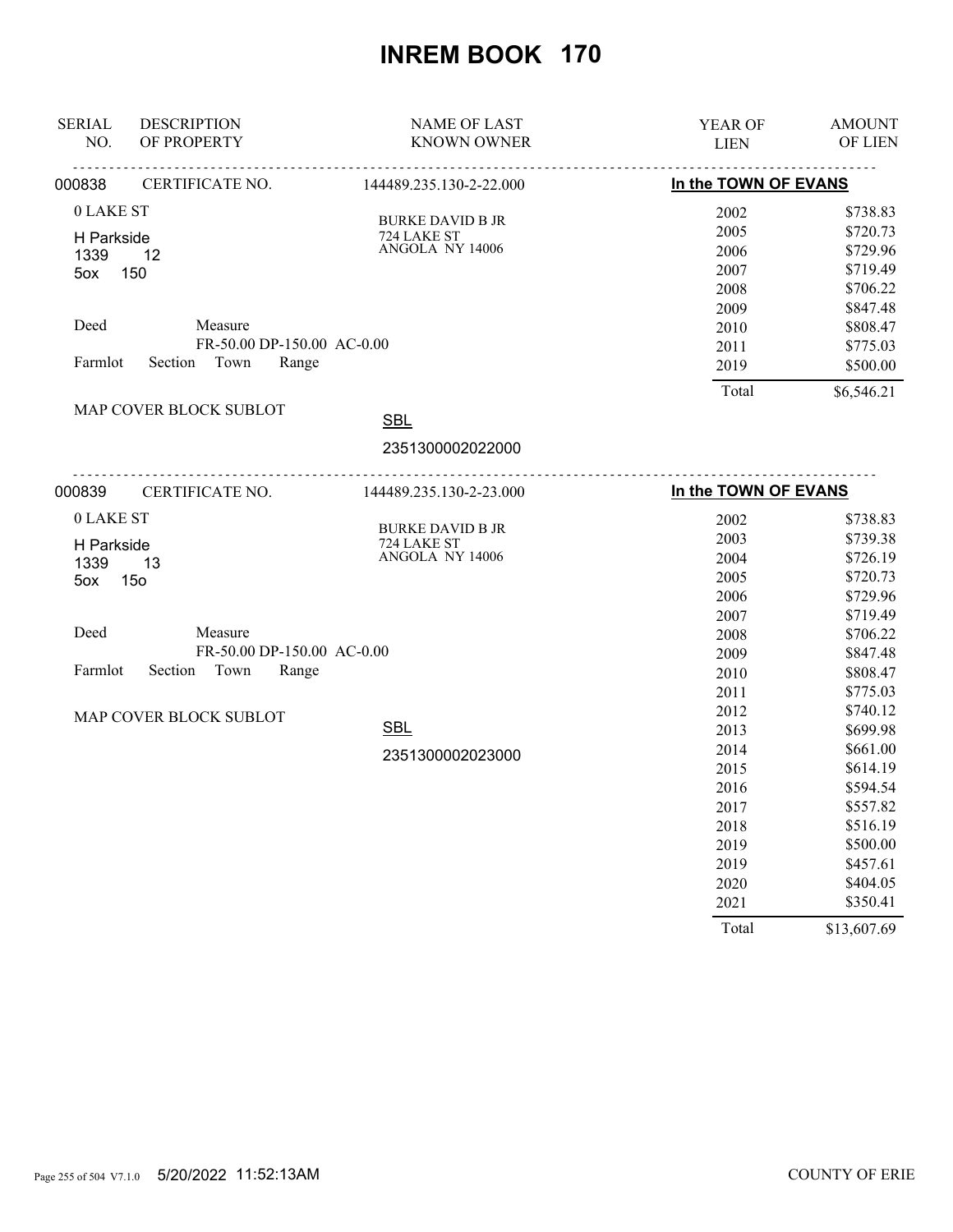| <b>SERIAL</b><br>NO. | <b>DESCRIPTION</b><br>OF PROPERTY | <b>NAME OF LAST</b><br><b>KNOWN OWNER</b> | <b>YEAR OF</b><br><b>LIEN</b> | <b>AMOUNT</b><br>OF LIEN |
|----------------------|-----------------------------------|-------------------------------------------|-------------------------------|--------------------------|
| 000840               | CERTIFICATE NO.                   | 144489.235.130-2-24.000                   | In the TOWN OF EVANS          |                          |
| 0 LAKE ST            |                                   | <b>BURKE DAVID B JR</b>                   | 2002                          | \$691.20                 |
| H Parkside           |                                   | 724 LAKE ST                               | 2003                          | \$692.06                 |
| 1339                 | 14                                | ANGOLA NY 14006                           | 2004                          | \$679.61                 |
| 5ox                  | 15 <sub>o</sub>                   |                                           | 2005                          | \$674.42                 |
|                      |                                   |                                           | 2006                          | \$683.31                 |
|                      |                                   |                                           | 2007                          | \$673.27                 |
| Deed                 | Measure                           |                                           | 2008                          | \$660.87                 |
|                      | FR-50.00 DP-150.00 AC-0.00        |                                           | 2009                          | \$821.84                 |
| Farmlot              | Town<br>Section<br>Range          |                                           | 2010                          | \$784.11                 |
|                      |                                   |                                           | 2011                          | \$751.65                 |
|                      | MAP COVER BLOCK SUBLOT            |                                           | 2012                          | \$717.75                 |
|                      |                                   | <b>SBL</b>                                | 2013                          | \$678.82                 |
|                      |                                   | 2351300002024000                          | 2014                          | \$641.04                 |
|                      |                                   |                                           | 2015                          | \$595.66                 |
|                      |                                   |                                           | 2016                          | \$576.62                 |
|                      |                                   |                                           | 2017                          | \$540.98                 |
|                      |                                   |                                           | 2018                          | \$500.61                 |
|                      |                                   |                                           | 2019                          | \$500.00                 |
|                      |                                   |                                           | 2019                          | \$443.74                 |
|                      |                                   |                                           | 2020                          | \$391.82                 |
|                      |                                   |                                           | 2021                          | \$339.81                 |
|                      |                                   |                                           | Total                         | \$13,039.19              |
|                      |                                   |                                           |                               |                          |

| 000842  | CERTIFICATE NO.               | 144489.236.000-1-8.120    | In the TOWN OF EVANS |             |
|---------|-------------------------------|---------------------------|----------------------|-------------|
|         | 0 EDEN EVANS CENTER RD        | <b>HUNTER PAUL R</b>      | 2008                 | \$2,173.78  |
|         |                               | <b>HUNTER JOMARIE</b>     | 2009                 | \$1,995.66  |
|         |                               | 57B CHURCH ST             | 2010                 | \$1,889.33  |
|         |                               | <b>LANCASTER NY 14086</b> | 2011                 | \$1,820.64  |
|         |                               |                           | 2012                 | \$1,755.28  |
|         |                               |                           | 2013                 | \$1,638.99  |
| Deed    | Measure                       |                           | 2014                 | \$1,531.19  |
|         | FR-100.00 DP-1,972.00 AC-0.00 |                           | 2015                 | \$1,409.67  |
| Farmlot | Town<br>Range<br>Section      |                           | 2016                 | \$1,381.33  |
|         |                               |                           | 2017                 | \$1,289.97  |
|         | <b>MAP COVER BLOCK SUBLOT</b> |                           | 2018                 | \$1,217.50  |
|         |                               | <b>SBL</b>                | 2019                 | \$1,049.02  |
|         |                               | 2360000001008120          | 2019                 | \$500.00    |
|         |                               |                           | 2020                 | \$940.21    |
|         |                               |                           | 2021                 | \$812.28    |
|         |                               |                           | Total                | \$21,404.85 |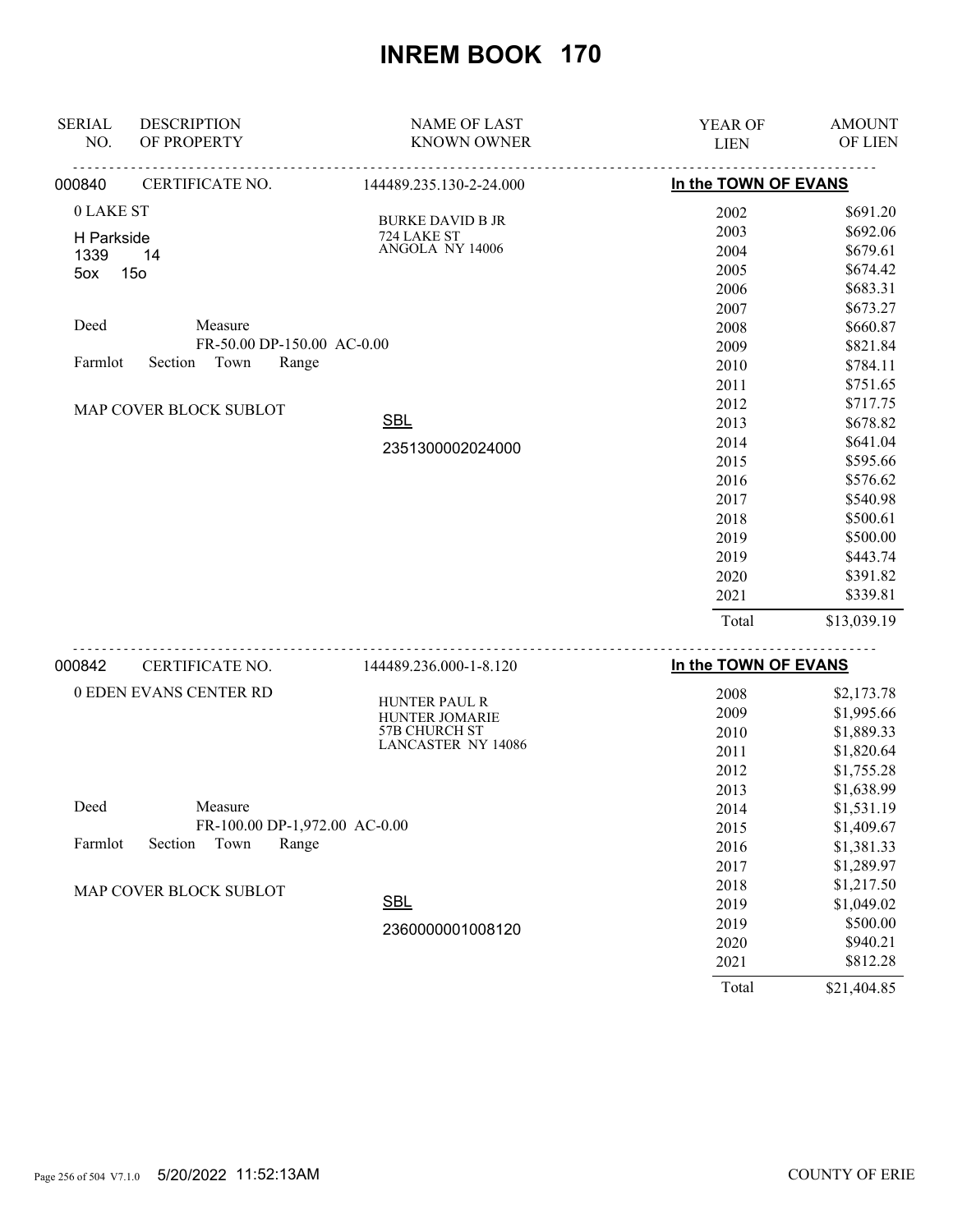| <b>SERIAL</b><br>NO. | <b>DESCRIPTION</b><br>OF PROPERTY | <b>NAME OF LAST</b><br><b>KNOWN OWNER</b> | <b>YEAR OF</b><br><b>LIEN</b> | <b>AMOUNT</b><br><b>OF LIEN</b> |
|----------------------|-----------------------------------|-------------------------------------------|-------------------------------|---------------------------------|
| 000843               | <b>CERTIFICATE NO.</b>            | 144489.236.000-2-3.000                    | In the TOWN OF EVANS          |                                 |
|                      | <b>8808 VERSAILLES RD</b>         | <b>GOLSON JOE JR</b>                      | 2017                          | \$5,392.49                      |
| 1ac                  |                                   | <b>GOLSON INDIE</b>                       | 2018                          | \$5,145.41                      |
|                      |                                   | 8808 VERSAILLES RD                        | 2019                          | \$4,449.07                      |
|                      |                                   | ANGOLA NY 14006                           | 2019                          | \$500.00                        |
|                      |                                   |                                           | 2020                          | \$4,085.45                      |
|                      |                                   |                                           | 2021                          | \$3,538.99                      |
| Deed                 | Measure                           | FR-244.48 DP-218.30 AC-0.00               | Total                         | \$23,111.41                     |
| Farmlot              | Section Town                      | Range                                     |                               |                                 |
|                      | MAP COVER BLOCK SUBLOT            | <b>SBL</b>                                |                               |                                 |
|                      |                                   |                                           |                               |                                 |
|                      |                                   | 2360000002003000                          |                               |                                 |
| 000844               | CERTIFICATE NO.                   | 144489.236.000-2-12.100                   | In the TOWN OF EVANS          |                                 |
|                      | 0 SOUTHWESTERN BLVD               | DAMERAU ALBERT B                          | 1996                          | \$769.42                        |
| 218.6 X 1            |                                   | DAMERAU MARGARET                          | 1997                          | \$767.61                        |
|                      |                                   | C/O C/O RANDALL BEST                      | 1998                          | \$1,075.77                      |
|                      |                                   | 103 SUNSET BLVD<br>ANGOLA NY 14006-8830   | 1999                          | \$1,076.78                      |
|                      |                                   |                                           | 2000                          | \$1,018.61                      |
|                      |                                   |                                           | 2001                          | \$953.67                        |
| Deed                 | Measure                           |                                           | 2002                          | \$947.76                        |
|                      |                                   | FR-218.63 DP-191.51 AC-0.00               | 2003                          | \$943.52                        |
| Farmlot              | Town<br>Section                   | Range                                     | 2004                          | \$923.48                        |
|                      |                                   |                                           | 2005                          | \$918.74                        |
|                      | MAP COVER BLOCK SUBLOT            |                                           | 2006                          | \$933.85                        |
|                      |                                   | <b>SBL</b>                                | 2007                          | \$923.14                        |
|                      |                                   | 2360000002012100                          | 2008                          | \$905.70                        |
|                      |                                   |                                           | 2009                          | \$1,216.59                      |
|                      |                                   |                                           | 2010                          | \$1,155.68                      |
|                      |                                   |                                           | 2011                          | \$1,107.89                      |
|                      |                                   |                                           | 2012                          | \$1,054.83                      |
|                      |                                   |                                           | 2013                          | \$2,150.56                      |
|                      |                                   |                                           | 2014                          | \$2,041.90                      |
|                      |                                   |                                           | 2015                          | \$1,890.80                      |
|                      |                                   |                                           | 2016                          | \$1,779.36                      |
|                      |                                   |                                           | 2017                          | \$1,735.34                      |
|                      |                                   |                                           | 2018                          | \$1,575.62                      |
|                      |                                   |                                           | 2019                          | \$1,484.86                      |
|                      |                                   |                                           | 2019                          | \$500.00                        |
|                      |                                   |                                           | 2020                          | \$1,251.89                      |
|                      |                                   |                                           | 2021                          | \$1,108.06                      |
|                      |                                   |                                           | Total                         | \$32,211.43                     |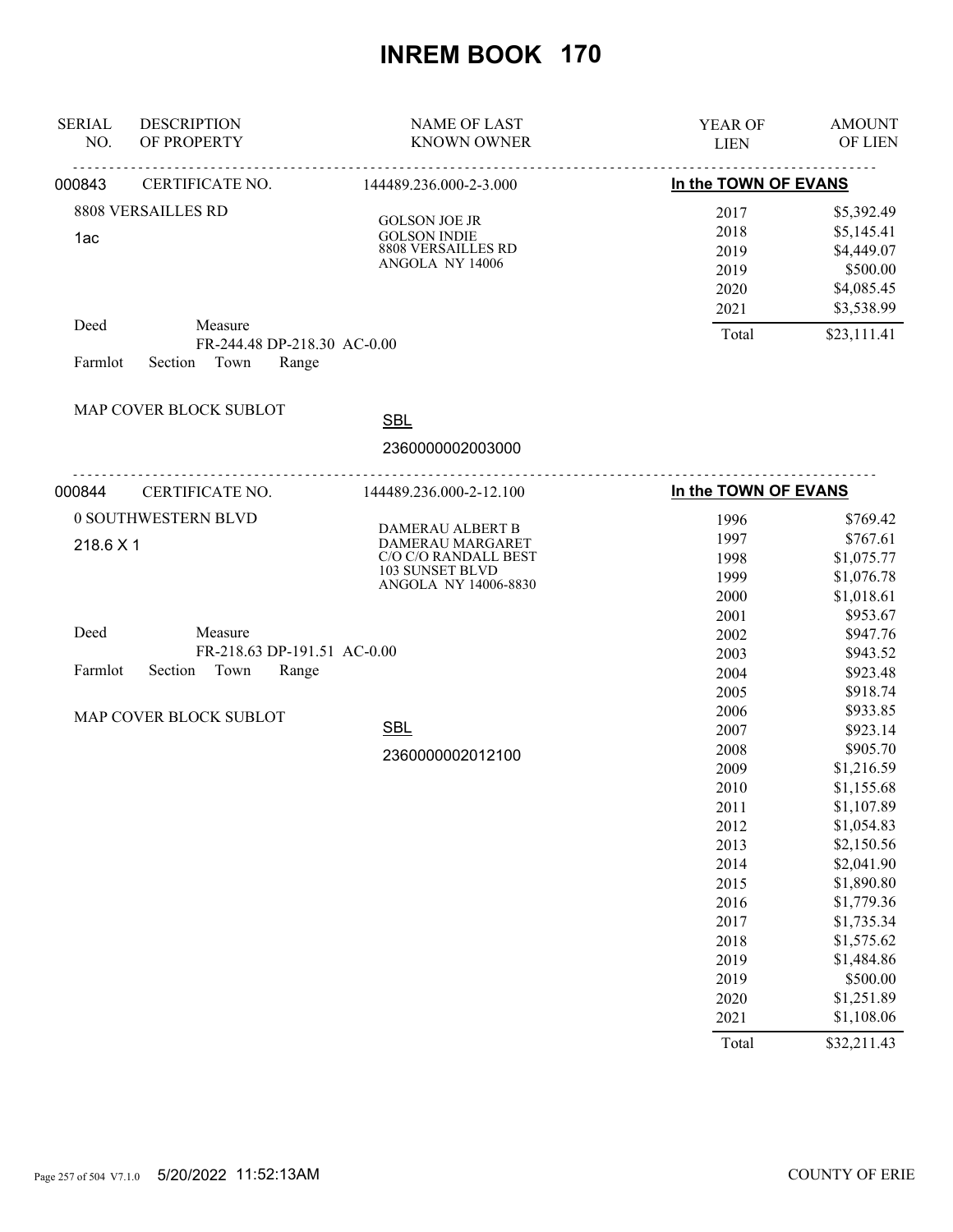| NO.<br>OF PROPERTY<br><b>KNOWN OWNER</b><br><b>LIEN</b>                      | OF LIEN              |
|------------------------------------------------------------------------------|----------------------|
|                                                                              |                      |
| In the TOWN OF EVANS<br>CERTIFICATE NO.<br>000845<br>144489.236.000-3-10.000 |                      |
| 0 GOWANS RD<br>2006                                                          | \$263.72             |
| <b>BUNTINS NANCY</b><br>2007<br>106 GARY LN                                  | \$256.96             |
| CHEEKTOWAGA NY 14227<br>2008                                                 | \$252.12             |
| 2009                                                                         | \$1,295.92           |
| 2010                                                                         | \$1,236.12           |
| 2011                                                                         | \$1,184.99           |
| Measure<br>Deed<br>2012                                                      | \$1,131.44           |
| FR-180.00 DP-255.00 AC-0.00<br>2013                                          | \$1,069.96           |
| Town<br>Farmlot<br>Section<br>Range<br>2014                                  | \$1,010.35           |
| 2015                                                                         | \$938.78             |
| 2016<br>MAP COVER BLOCK SUBLOT                                               | \$908.67             |
| <b>SBL</b><br>2017                                                           | \$852.42             |
| 2018<br>2360000003010000                                                     | \$788.78             |
| 2019                                                                         | \$699.06             |
| 2019                                                                         | \$500.00             |
| 2020                                                                         | \$618.21             |
| 2021                                                                         | \$535.00             |
| Total                                                                        | \$13,542.50          |
| In the TOWN OF EVANS<br>000846<br>CERTIFICATE NO.<br>144489.236.000-3-31.000 |                      |
| 0 RYTHER RD<br>2002                                                          | \$1,136.66           |
| SAGLIANI ANTHONY J<br>2003                                                   | \$1,137.28           |
| 3108 DILLON AVE<br>1ac<br>NORTH LAS VEGAS NV 89030<br>2004                   | \$1,140.88           |
| 2005                                                                         | \$1,144.12           |
| 2006                                                                         | \$1,149.46           |
| 2007                                                                         | \$1,148.06           |
| Measure<br>Deed<br>2008                                                      | \$1,177.38           |
| FR-90.00 DP-450.00 AC-0.00<br>2009                                           | \$1,230.22           |
| Farmlot<br>Section<br>Town<br>Range<br>2010                                  | \$1,160.60           |
| 2011                                                                         | \$1,125.02           |
| 2012                                                                         | \$1,089.24           |
| MAP COVER BLOCK SUBLOT<br><u>SBL</u><br>2013                                 | \$1,016.02           |
| 2014                                                                         | \$948.72             |
| 2360000003031000<br>2015                                                     | \$872.27             |
| 2016                                                                         | \$868.87             |
| 2017                                                                         | \$815.89             |
|                                                                              |                      |
|                                                                              |                      |
| 2018                                                                         | \$777.35             |
| 2019                                                                         | \$664.92             |
| 2019<br>2020                                                                 | \$500.00<br>\$598.06 |

Total \$20,219.06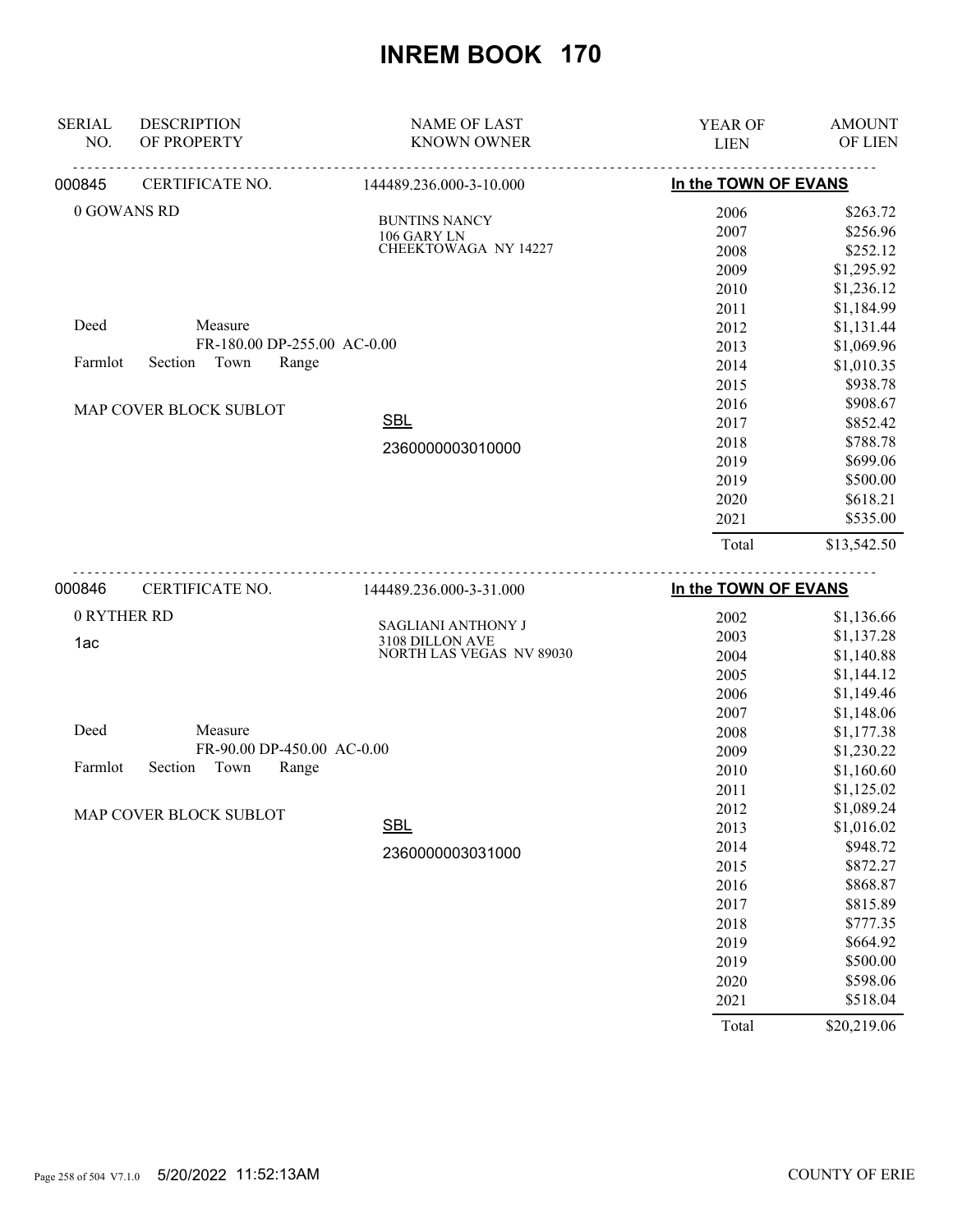| <b>SERIAL</b><br>NO. | <b>DESCRIPTION</b><br>OF PROPERTY | <b>NAME OF LAST</b><br><b>KNOWN OWNER</b>    | YEAR OF<br><b>LIEN</b>             | <b>AMOUNT</b><br>OF LIEN |
|----------------------|-----------------------------------|----------------------------------------------|------------------------------------|--------------------------|
| 000847               | CERTIFICATE NO.                   | 144489.236.000-3-48.000                      | In the TOWN OF EVANS               | -----                    |
|                      | 1611 INWOOD AVE                   |                                              | 2019                               | \$1,751.75               |
| 180 X 21o            |                                   | <b>ALVES SANDRA</b><br><b>ALVES ALFRED P</b> | 2019                               | \$500.00                 |
|                      |                                   | 1611 INWOOD AVE                              | 2020                               | \$6,119.37               |
|                      |                                   | ANGOLA NY 14006-9506                         | 2021                               | \$4,884.01               |
|                      |                                   |                                              | Total                              | \$13,255.13              |
| Deed                 | Measure                           |                                              |                                    |                          |
|                      | FR-180.00 DP-280.00 AC-0.00       |                                              |                                    |                          |
| Farmlot              | Town<br>Section<br>Range          |                                              |                                    |                          |
|                      | MAP COVER BLOCK SUBLOT            |                                              |                                    |                          |
|                      |                                   | <b>SBL</b>                                   |                                    |                          |
|                      |                                   | 2360000003048000                             |                                    |                          |
| 000850               | .<br>CERTIFICATE NO.              | 144489.249.200-3-43.000                      | <u>.</u> .<br>In the TOWN OF EVANS |                          |
| 0 SOUTH LN           |                                   | RAYHN AEJAL                                  | 2003                               | \$564.45                 |
| Shre Md              |                                   | RAYHN DEBRA                                  | 2007                               | \$1,913.25               |
| 1105                 | 198                               | PO BOX 362                                   | 2008                               | \$1,863.72               |
| 100X                 | 175                               | <b>LAKEVIEW NY 14085</b>                     | 2009                               | \$2,207.18               |
|                      |                                   |                                              | 2010                               | \$2,101.61               |
|                      |                                   |                                              | 2011                               | \$2,008.35               |
| Deed                 | Measure                           |                                              | 2012                               | \$1,911.79               |
|                      | FR-100.00 DP-175.00 AC-0.00       |                                              | 2013                               | \$1,803.98               |
| Farmlot              | Section<br>Town<br>Range          |                                              | 2014                               | \$1,698.74               |
|                      |                                   |                                              | 2015                               | \$1,576.76               |
|                      | MAP COVER BLOCK SUBLOT            |                                              | 2016                               | \$1,513.02               |
|                      |                                   | <b>SBL</b>                                   | 2017                               | \$1,412.59               |
|                      |                                   | 2492000003043000                             | 2018                               | \$1,301.72               |
|                      |                                   |                                              | 2019                               | \$1,154.19               |
|                      |                                   |                                              | 2019                               | \$500.00                 |
|                      |                                   |                                              | 2020                               | \$1,019.95               |
|                      |                                   |                                              | 2021                               | \$880.81                 |
|                      |                                   |                                              | Total                              | \$25,432.11              |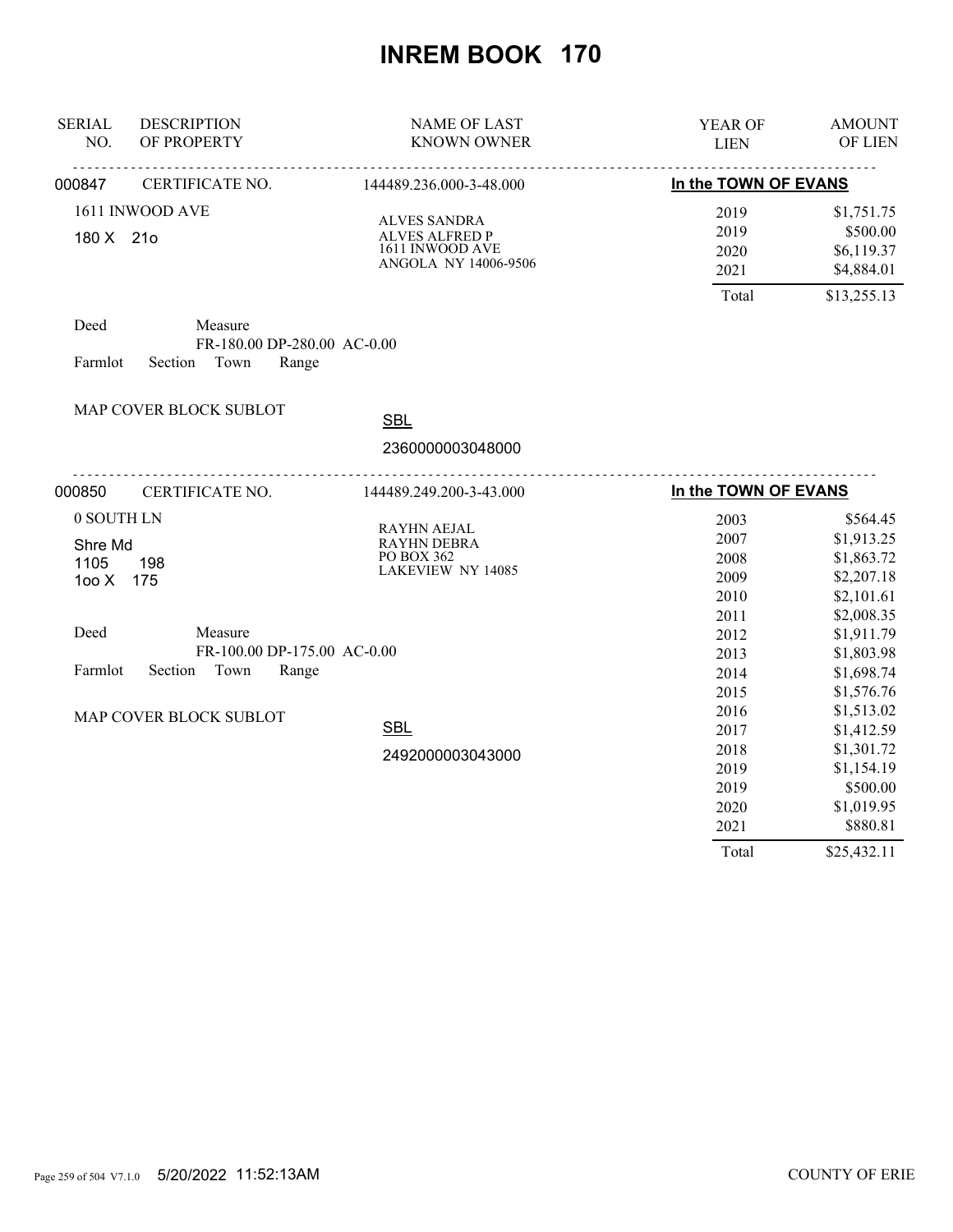| <b>SERIAL</b><br>NO. | <b>DESCRIPTION</b><br>OF PROPERTY | <b>NAME OF LAST</b><br><b>KNOWN OWNER</b> | YEAR OF<br><b>LIEN</b> | <b>AMOUNT</b><br><b>OF LIEN</b> |
|----------------------|-----------------------------------|-------------------------------------------|------------------------|---------------------------------|
| 000854               | CERTIFICATE NO.                   | 144489.250.070-2-13.000                   | In the TOWN OF EVANS   |                                 |
|                      | 0 SYCAMORE AVE                    | <b>CRAIN HAROLD SCOTT</b>                 | 2000                   | \$907.02                        |
| <b>LEB</b>           |                                   | <b>APT A</b>                              | 2001                   | \$858.35                        |
|                      | 1347 11023 To 11o25               | <b>13 EMPRESS LN</b>                      | 2002                   | \$843.51                        |
| 6ox                  | 100                               | PALM COAST FL 32164-6143                  | 2003                   | \$834.22                        |
|                      |                                   |                                           | 2004                   | \$813.05                        |
|                      |                                   |                                           | 2005                   | \$797.69                        |
| Deed                 | Measure                           |                                           | 2006                   | \$794.29                        |
|                      | FR-60.00 DP-100.00 AC-0.00        |                                           | 2007                   | \$815.38                        |
| Farmlot              | Section<br>Town<br>Range          |                                           | 2008                   | \$791.98                        |
|                      |                                   |                                           | 2009                   | \$976.77                        |
|                      | MAP COVER BLOCK SUBLOT            |                                           | 2010                   | \$929.61                        |
|                      |                                   | <b>SBL</b>                                | 2011                   | \$887.42                        |
|                      |                                   | 2500700002013000                          | 2012                   | \$843.81                        |
|                      |                                   |                                           | 2013                   | \$795.73                        |
|                      |                                   |                                           | 2014                   | \$748.62                        |
|                      |                                   |                                           | 2015                   | \$694.70                        |
|                      |                                   |                                           | 2016                   | \$664.58                        |
|                      |                                   |                                           | 2017                   | \$619.42                        |
|                      |                                   |                                           | 2018                   | \$570.12                        |
|                      |                                   |                                           | 2019                   | \$505.75                        |
|                      |                                   |                                           | 2019                   | \$500.00                        |
|                      |                                   |                                           | 2020                   | \$445.61                        |
|                      |                                   |                                           | 2021                   | \$385.87                        |
|                      |                                   |                                           | Total                  | \$17,023.50                     |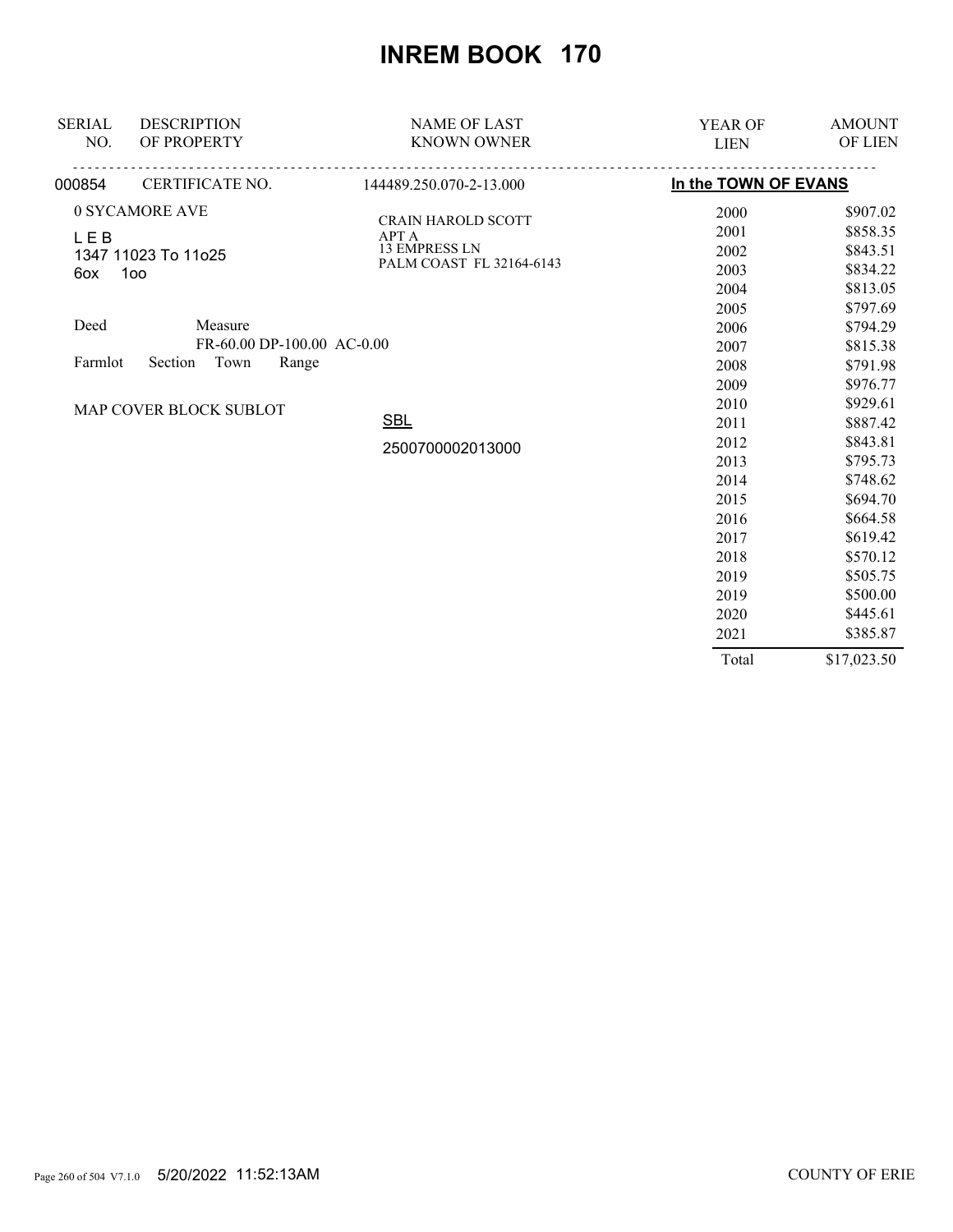| <b>SERIAL</b> | <b>DESCRIPTION</b>         | <b>NAME OF LAST</b>                     | YEAR OF              | <b>AMOUNT</b> |
|---------------|----------------------------|-----------------------------------------|----------------------|---------------|
| NO.           | OF PROPERTY                | <b>KNOWN OWNER</b>                      | <b>LIEN</b>          | OF LIEN       |
| 000855        |                            | CERTIFICATE NO. 144489.250.070-2-31.000 | In the TOWN OF EVANS |               |
| 0 WOOD AVE    |                            |                                         | 1998                 | \$647.91      |
| <b>LEB</b>    |                            | PRZYBYL GERTRUDE<br>455 WOOD AVE        | 1999                 | \$649.91      |
| 1347          | 10980 1o981                | ANGOLA NY 14006                         | 2000                 | \$615.46      |
| 57x           | 100                        |                                         | 2001                 | \$577.56      |
|               |                            |                                         | 2002                 | \$573.50      |
|               |                            |                                         | 2003                 | \$574.99      |
| Deed          | Measure                    |                                         | 2004                 | \$564.60      |
|               | FR-57.27 DP-100.00 AC-0.00 |                                         | 2005                 | \$560.01      |
| Farmlot       | Town<br>Section<br>Range   |                                         | 2006                 | \$567.39      |
|               |                            |                                         | 2007                 | \$558.08      |
|               | MAP COVER BLOCK SUBLOT     |                                         | 2008                 | \$547.52      |
|               |                            | <b>SBL</b>                              | 2009                 | \$745.13      |
|               |                            | 2500700002031000                        | 2010                 | \$710.80      |
|               |                            |                                         | 2011                 | \$681.45      |
|               |                            |                                         | 2012                 | \$650.66      |
|               |                            |                                         | 2013                 | \$615.41      |
|               |                            |                                         | 2014                 | \$581.13      |
|               |                            |                                         | 2015                 | \$540.03      |
|               |                            |                                         | 2016                 | \$522.75      |
|               |                            |                                         | 2017                 | \$490.41      |
|               |                            |                                         | 2018                 | \$453.94      |
|               |                            |                                         | 2019                 | \$500.00      |
|               |                            |                                         | 2019                 | \$402.40      |
|               |                            |                                         | 2020                 | \$355.10      |
|               |                            |                                         | 2021                 | \$308.18      |
|               |                            |                                         | Total                | \$13,994.32   |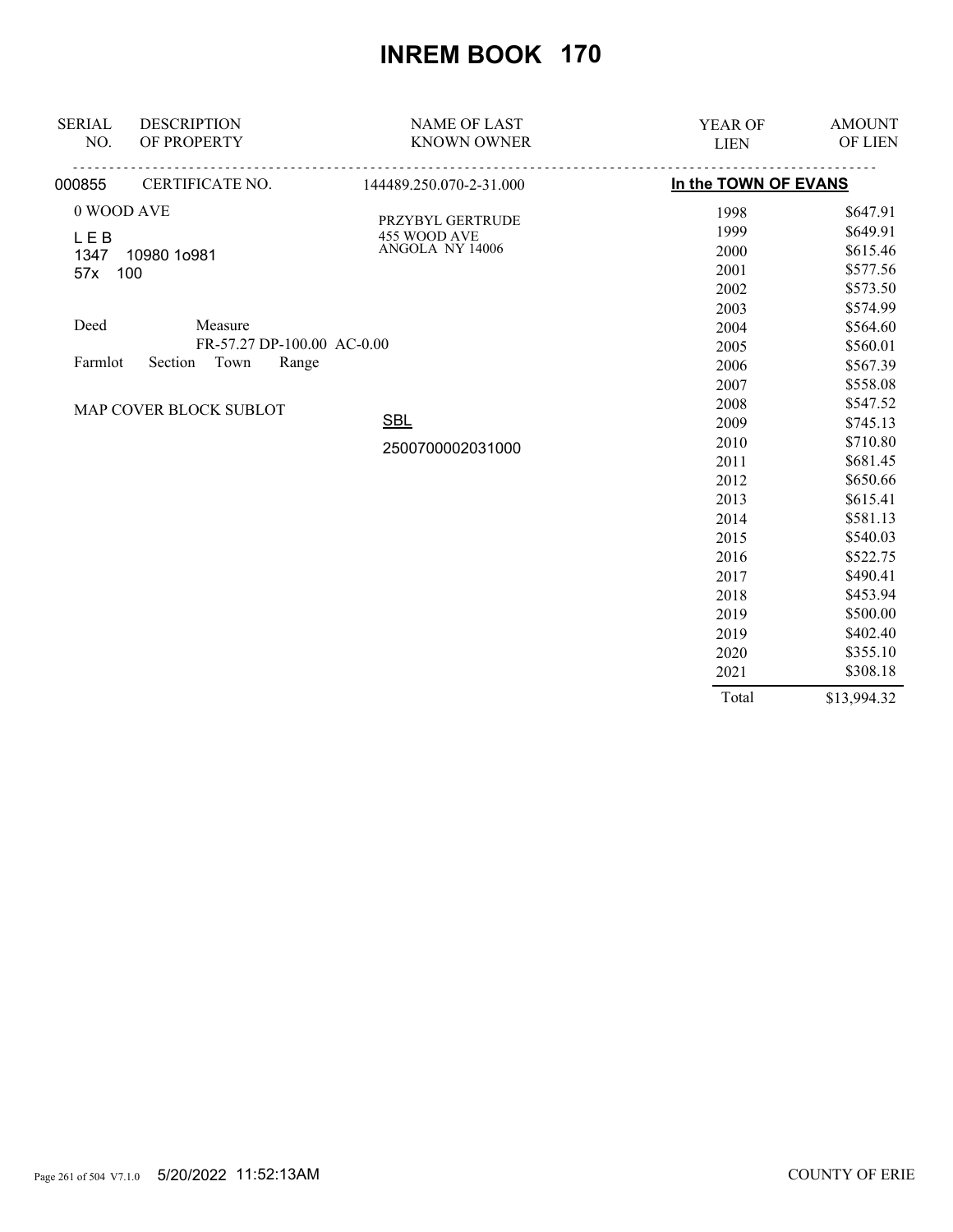| <u>.</u><br><u>.</u><br>In the TOWN OF EVANS<br>CERTIFICATE NO.<br>144489.250.070-2-43.000<br>000856 | \$1,025.73<br>\$962.80 |
|------------------------------------------------------------------------------------------------------|------------------------|
|                                                                                                      |                        |
| 0 WALNUT AVE<br>2000                                                                                 |                        |
| <b>CARLISE FANNIE</b><br>2001<br>C/O ATTN: ROY CARLISI JR                                            |                        |
| <b>LEB</b><br><b>25 N VILLAGE DR</b><br>2002<br>1347 10922 To 1o926                                  | \$955.80               |
| PALM COAST FL 32137-1605<br>2003<br>100<br>1oox                                                      | \$954.94               |
| 2004                                                                                                 | \$937.63               |
| 2005                                                                                                 | \$930.20               |
| Deed<br>Measure<br>2006                                                                              | \$941.19               |
| FR-100.00 DP-100.00 AC-0.00<br>2007                                                                  | \$928.54               |
| Section Town<br>Farmlot<br>Range<br>2008                                                             | \$911.08               |
| 2009                                                                                                 | \$975.69               |
| 2010<br>MAP COVER BLOCK SUBLOT                                                                       | \$930.71               |
| <b>SBL</b><br>2011                                                                                   | \$892.23               |
| 2012<br>2500700002043000                                                                             | \$851.99               |
| 2013                                                                                                 | \$805.67               |
| 2014                                                                                                 | \$760.79               |
| 2015                                                                                                 | \$706.89               |
| 2016                                                                                                 | \$684.27               |
| 2017                                                                                                 | \$641.97               |
| 2018                                                                                                 | \$594.07               |
| 2019                                                                                                 | \$526.57               |
| 2019                                                                                                 | \$500.00               |
| 2020                                                                                                 | \$465.24               |
| 2021                                                                                                 | \$403.13               |
| Total                                                                                                | \$18,287.13            |
| .<br>In the TOWN OF EVANS<br>000859<br>CERTIFICATE NO.<br>144489.250.070-3-46.000                    |                        |
| 0 WOOD AVE<br>2008                                                                                   | \$528.74               |
| PRZYBYL MARY MARGARET<br>2009                                                                        | \$797.10               |
| 455 WOOD AVE<br><b>LEB</b><br>ANGOLA NY 14006-9360<br>2010                                           | \$758.87               |
| 1347 10729 To 1o73o<br>2011                                                                          | \$725.01               |
| 1oo<br>4ox<br>2012                                                                                   | \$690.03               |
| 2013                                                                                                 | \$651.05               |
| Deed<br>Measure<br>2014                                                                              | \$612.93               |
| FR-40.00 DP-100.00 AC-0.00<br>2015                                                                   | \$568.98               |
| Farmlot<br>Section<br>Town<br>Range<br>2016                                                          | \$545.51               |
| 2017                                                                                                 | \$509.10               |
| 2018                                                                                                 | \$469.08               |
| MAP COVER BLOCK SUBLOT<br><b>SBL</b><br>2019                                                         | \$500.00               |

2500700003046000

\$8,456.69 Total

2019

2020 2021

\$416.05

\$366.49

\$317.75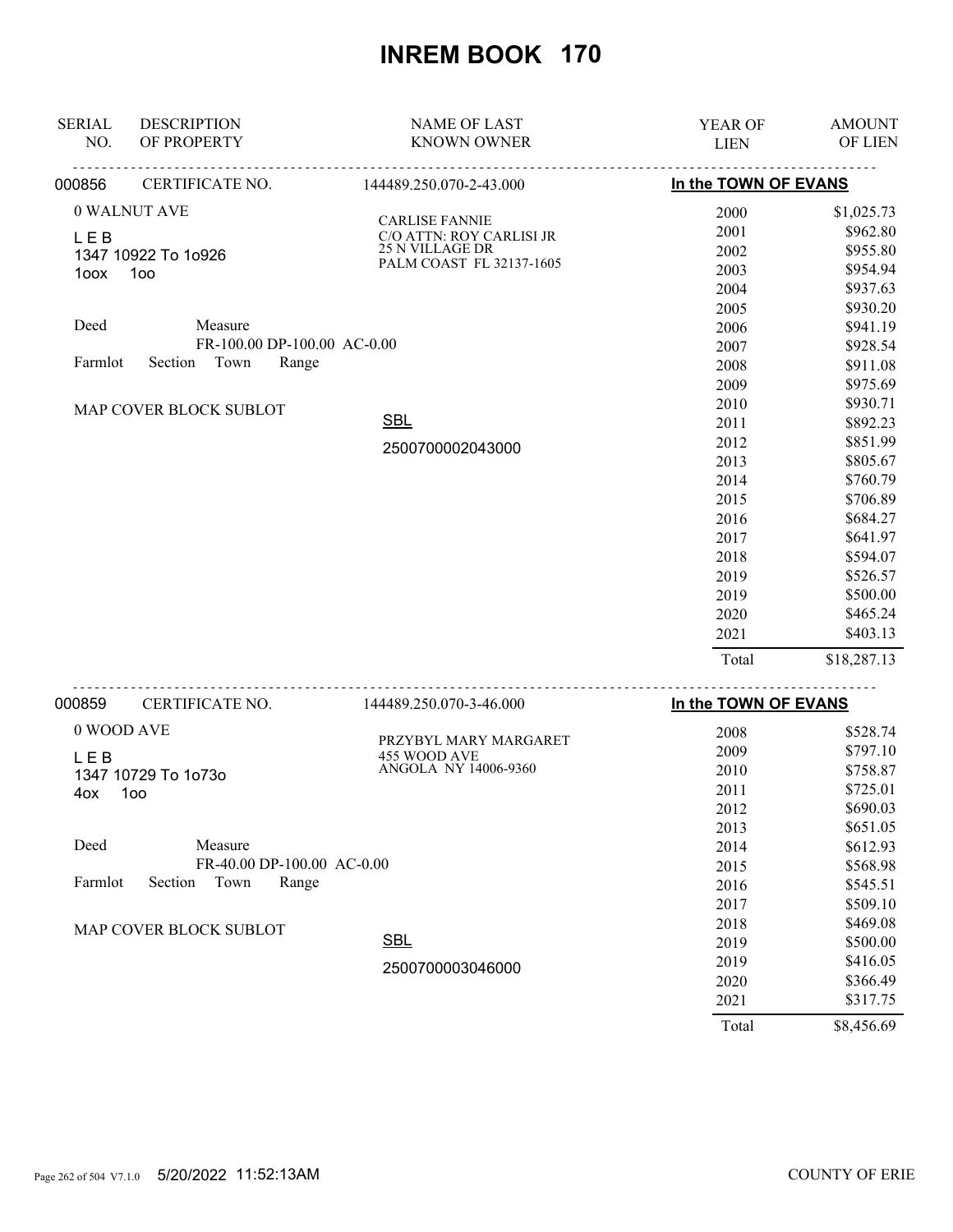| <b>SERIAL</b> | <b>DESCRIPTION</b>         | <b>NAME OF LAST</b>              | YEAR OF              | <b>AMOUNT</b> |
|---------------|----------------------------|----------------------------------|----------------------|---------------|
| NO.           | OF PROPERTY                | <b>KNOWN OWNER</b>               | <b>LIEN</b>          | OF LIEN       |
| 000860        | CERTIFICATE NO.            | 144489.250.070-3-47.000          | In the TOWN OF EVANS |               |
|               | 463 WOOD AVE               | KNIERIM EDWARD A                 | 2001                 | \$5,657.99    |
| <b>LEB</b>    |                            | 463 WOOD AVE                     | 2002                 | \$5,625.66    |
|               | 1347 10731 To 1o734        | ANGOLA NY 14006                  | 2003                 | \$5,527.00    |
| 8ox           | 1oo                        |                                  | 2004                 | \$4,420.35    |
|               |                            |                                  | 2005                 | \$25,554.46   |
|               |                            |                                  | 2006                 | \$10,027.85   |
| Deed          | Measure                    |                                  | 2007                 | \$9,964.27    |
|               | FR-80.00 DP-100.00 AC-0.00 |                                  | 2008                 | \$9,724.32    |
| Farmlot       | Section Town<br>Range      |                                  | 2009                 | \$8,162.68    |
|               |                            |                                  | 2010                 | \$19,135.01   |
|               | MAP COVER BLOCK SUBLOT     |                                  | 2011                 | \$17,923.69   |
|               |                            | <b>SBL</b>                       | 2012                 | \$68,233.64   |
|               |                            | 2500700003047000                 | 2013                 | \$961.56      |
|               |                            |                                  | 2014                 | \$2,300.03    |
|               |                            |                                  | 2014                 | \$500.00      |
|               |                            |                                  | 2015                 | \$838.97      |
|               |                            |                                  | 2016                 | \$801.61      |
|               |                            |                                  | 2017                 | \$746.63      |
|               |                            |                                  | 2018                 | \$686.68      |
|               |                            |                                  | 2019                 | \$609.15      |
|               |                            |                                  | 2019                 | \$500.00      |
|               |                            |                                  | 2020                 | \$536.99      |
|               |                            |                                  | 2021                 | \$464.50      |
|               |                            |                                  | Total                | \$198,903.04  |
| 000861        | CERTIFICATE NO.            | 144489.250.070-4-7.000           | In the TOWN OF EVANS |               |
| 395 HERR RD   |                            |                                  | 2010                 | \$14,079.70   |
|               | Sylvan P Inc 25007 4       | KUKOLECA STEVEN C<br>395 HERR RD | 2011                 | \$12,933.98   |
| 6             |                            | ANGOLA NY 14006-9220             | 2012                 | \$11,992.25   |
| 1238          | 61                         |                                  | 2015                 | \$7,916.01    |
| 69x150        |                            |                                  | 2016                 | \$8,513.39    |
|               |                            |                                  | 2017                 | \$7,279.92    |
| Deed          | Measure                    |                                  | 2018                 | \$6,770.68    |
|               | FR-50.60 DP-160.30 AC-0.00 |                                  | 2019                 | \$6,136.34    |
| Farmlot       | Section<br>Town<br>Range   |                                  | 2019                 | \$500.00      |
|               |                            |                                  | 2020                 | \$6,643.54    |
|               | MAP COVER BLOCK SUBLOT     |                                  | 2021                 | \$5,704.51    |

**SBL** 

2500700004007000

MAP COVER BLOCK SUBLOT

\$88,470.32

Total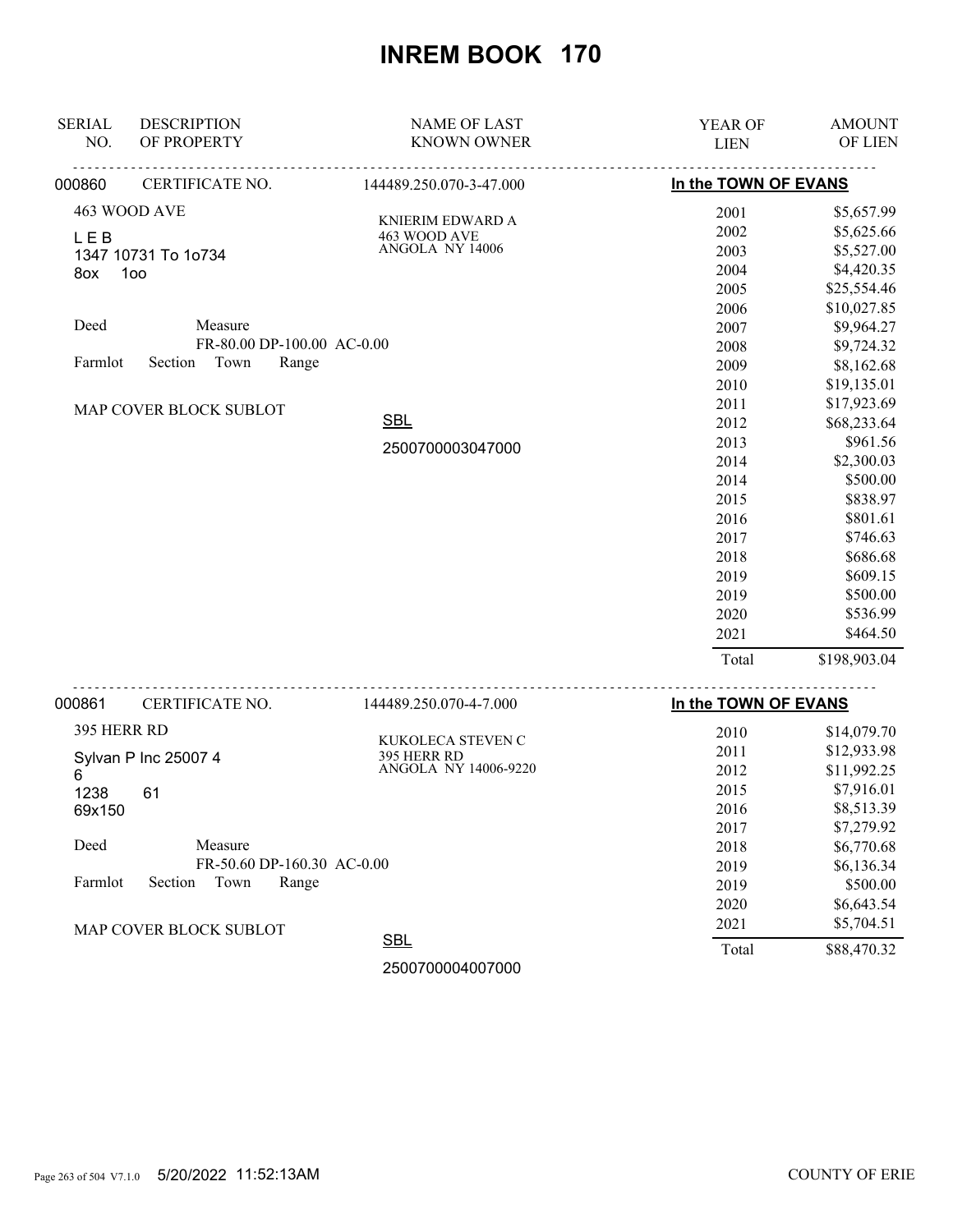| <b>SERIAL</b> | <b>DESCRIPTION</b>          | <b>NAME OF LAST</b>                          | YEAR OF                          | <b>AMOUNT</b> |
|---------------|-----------------------------|----------------------------------------------|----------------------------------|---------------|
| NO.           | OF PROPERTY                 | <b>KNOWN OWNER</b>                           | <b>LIEN</b>                      | OF LIEN       |
| 000862        | <u>.</u><br>CERTIFICATE NO. | .<br>144489.250.080-1-22.120                 | In the TOWN OF EVANS             |               |
| 0 HERR RD     |                             |                                              | 2012                             | \$2,937.73    |
|               |                             | <b>BUNDY DAVID H</b><br><b>BUNDY DEBRA R</b> | 2013                             | \$2,773.35    |
|               |                             | <b>38 DEUMANT TER</b>                        | 2014                             | \$2,613.01    |
|               |                             | TONAWANDA NY 14223                           | 2015                             | \$2,425.72    |
|               |                             |                                              | 2016                             | \$2,332.17    |
|               |                             |                                              | 2017                             | \$2,179.52    |
| Deed          | Measure                     |                                              | 2018                             | \$2,010.23    |
|               | FR-120.00 DP-265.00 AC-0.00 |                                              | 2019                             | \$1,782.01    |
| Farmlot       | Section<br>Town<br>Range    |                                              | 2019                             | \$500.00      |
|               |                             |                                              | 2020                             | \$1,576.37    |
|               | MAP COVER BLOCK SUBLOT      |                                              | 2021                             | \$1,360.39    |
|               |                             | <b>SBL</b>                                   | Total                            | \$22,490.50   |
|               |                             | 2500800001022120                             |                                  |               |
| 000863        | CERTIFICATE NO.             | 144489.250.080-1-22.400                      | <u>.</u><br>In the TOWN OF EVANS |               |
| 0 HERR RD     |                             |                                              | 2004                             | \$464.82      |
|               |                             | <b>BUNDY DAVID H</b><br><b>BUNDY DEBRA R</b> | 2005                             | \$1,789.06    |
|               |                             | <b>38 DEUMANT TER</b>                        | 2006                             | \$1,786.54    |
|               |                             | TONAWANDA NY 14223                           | 2007                             | \$1,906.43    |
|               |                             |                                              | 2008                             | \$1,854.39    |
|               |                             |                                              | 2009                             | \$3,385.93    |
| Deed          | Measure                     |                                              | 2010                             | \$3,225.18    |
|               | FR-120.00 DP-265.00 AC-0.00 |                                              | 2011                             | \$3,084.07    |
| Farmlot       | Town<br>Section<br>Range    |                                              | 2019                             | \$500.00      |
|               |                             |                                              | Total                            | \$17,996.42   |
|               | MAP COVER BLOCK SUBLOT      | SRI                                          |                                  |               |

<u>SBL</u>

2500800001022400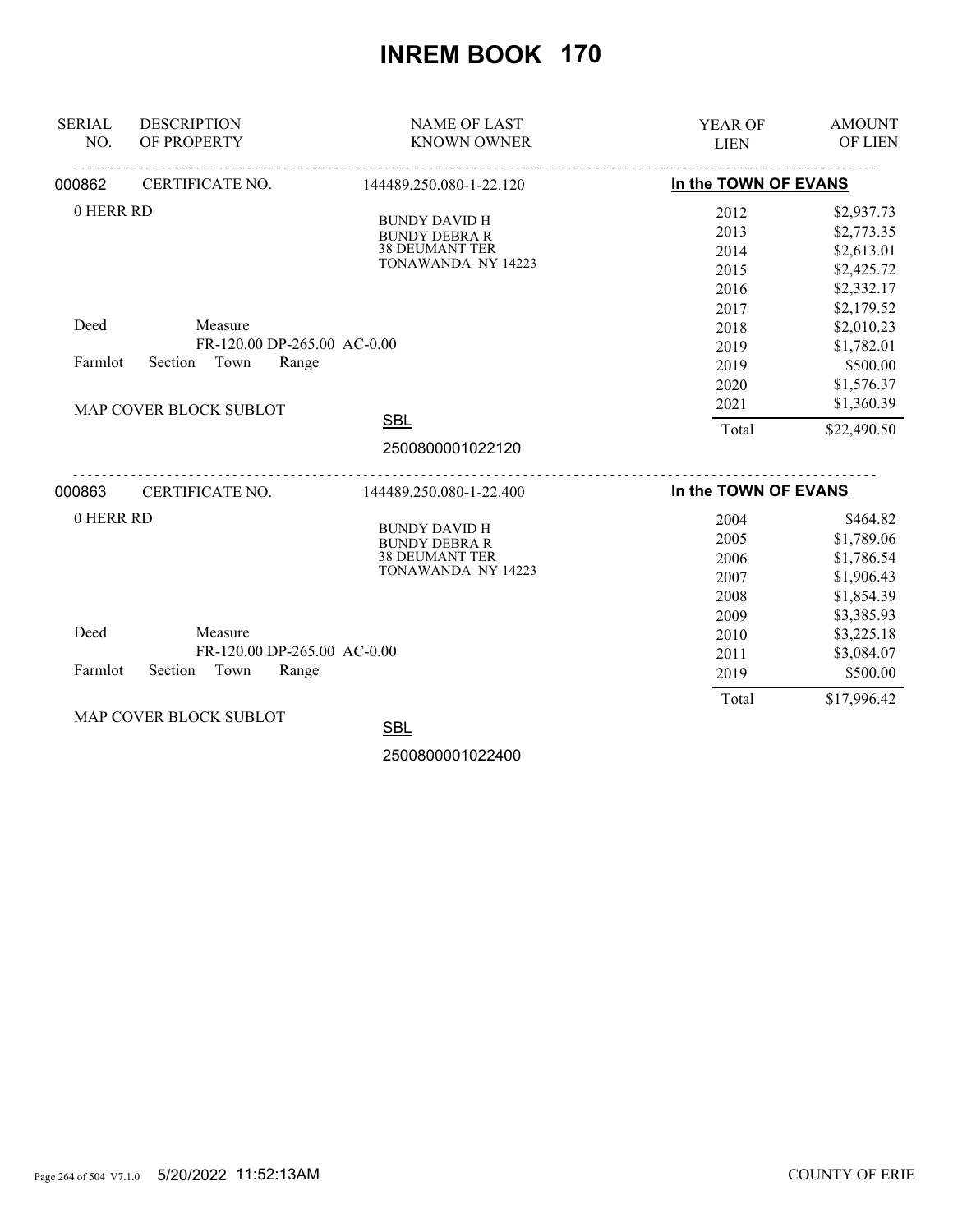| <b>SERIAL</b> | <b>DESCRIPTION</b>          | <b>NAME OF LAST</b>       | YEAR OF              | <b>AMOUNT</b> |
|---------------|-----------------------------|---------------------------|----------------------|---------------|
| NO.           | OF PROPERTY                 | <b>KNOWN OWNER</b>        | <b>LIEN</b>          | OF LIEN       |
| 000864        | CERTIFICATE NO.             | 144489.250.080-2-17.000   | In the TOWN OF EVANS |               |
|               | 0 MONROE AVE                |                           | 1997                 | \$390.38      |
| Leb           |                             | MORRIS JACK<br>PO BOX 363 | 1998                 | \$1,077.20    |
| 1344          | 1131to1135                  | <b>GERRY NY 14740</b>     | 1999                 | \$1,080.74    |
| 100X          | 100                         |                           | 2000                 | \$1,026.08    |
|               |                             |                           | 2001                 | \$962.86      |
|               |                             |                           | 2002                 | \$955.85      |
| Deed          | Measure                     |                           | 2003                 | \$954.99      |
|               | FR-100.00 DP-100.00 AC-0.00 |                           | 2004                 | \$937.43      |
| Farmlot       | Town<br>Range<br>Section    |                           | 2005                 | \$930.25      |
|               |                             |                           | 2006                 | \$941.24      |
|               | MAP COVER BLOCK SUBLOT      |                           | 2007                 | \$928.54      |
|               |                             | <b>SBL</b>                | 2008                 | \$911.12      |
|               |                             | 2500800002017000          | 2009                 | \$975.69      |
|               |                             |                           | 2010                 | \$930.71      |
|               |                             |                           | 2011                 | \$892.23      |
|               |                             |                           | 2012                 | \$851.99      |
|               |                             |                           | 2013                 | \$805.67      |
|               |                             |                           | 2014                 | \$760.79      |
|               |                             |                           | 2015                 | \$706.89      |
|               |                             |                           | 2016                 | \$684.27      |
|               |                             |                           | 2017                 | \$641.97      |
|               |                             |                           | 2018                 | \$594.07      |
|               |                             |                           | 2019                 | \$526.57      |
|               |                             |                           | 2019                 | \$500.00      |
|               |                             |                           | 2020                 | \$465.24      |
|               |                             |                           | 2021                 | \$403.13      |
|               |                             |                           | Total                | \$20,835.90   |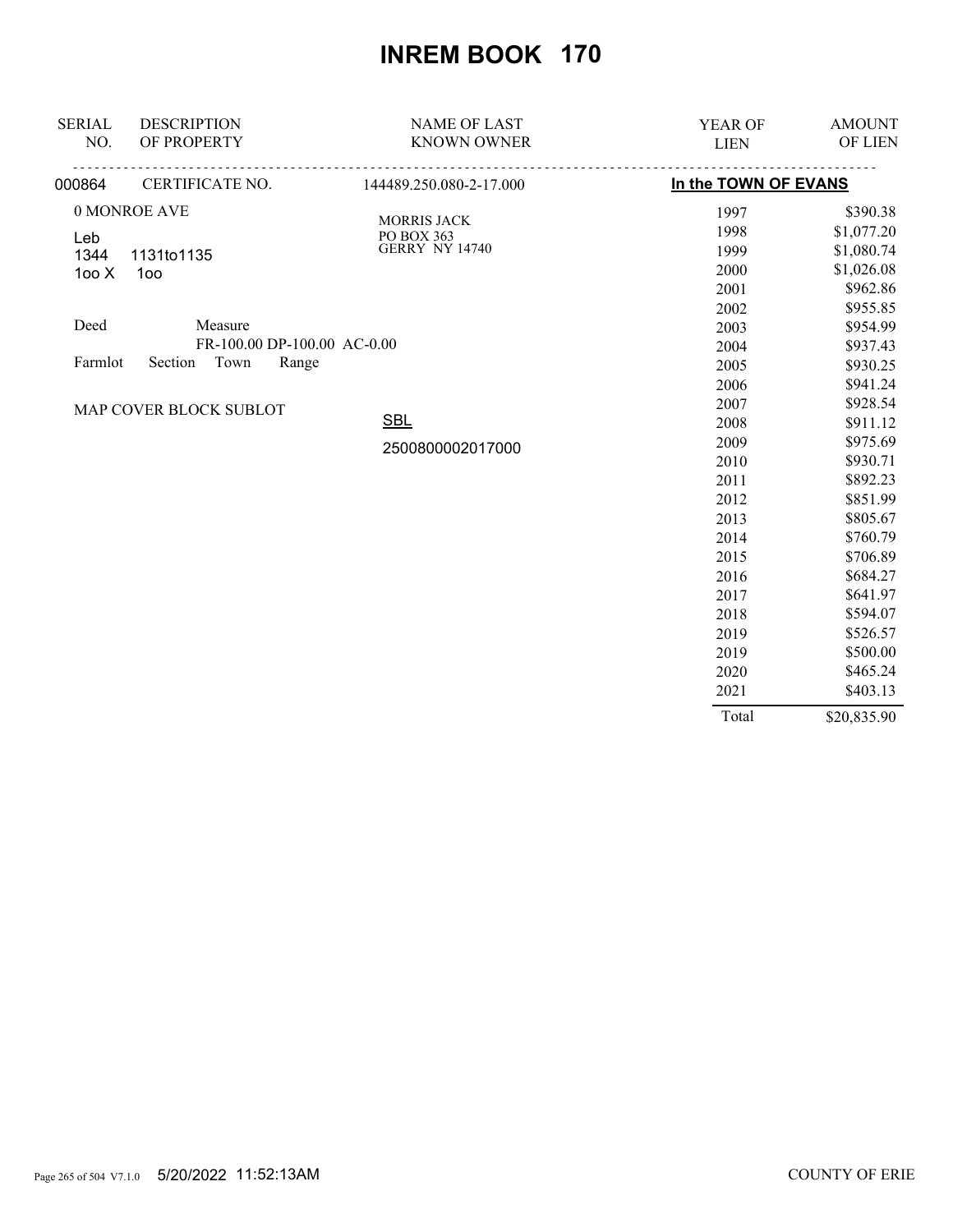| <b>SERIAL</b> | <b>DESCRIPTION</b>         | <b>NAME OF LAST</b>                  | <b>YEAR OF</b>       | <b>AMOUNT</b> |
|---------------|----------------------------|--------------------------------------|----------------------|---------------|
| NO.           | OF PROPERTY                | <b>KNOWN OWNER</b>                   | <b>LIEN</b>          | OF LIEN       |
| 000865        | CERTIFICATE NO.            | 144489.250.080-2-20.000              | In the TOWN OF EVANS |               |
|               | 0 MONROE AVE               |                                      | 1997                 | \$460.81      |
| Leb           |                            | <b>ACQUISTO LOUIS</b>                | 1998                 | \$646.42      |
| 1344          | 1118to112o                 | ACQUISTO ANGELINA<br>7167 GRAYDON DR | 1999                 | \$648.29      |
| 6ox           | 100                        | NORTH TONAWANDA NY 14120             | 2000                 | \$615.69      |
|               |                            |                                      | 2001                 | \$577.56      |
|               |                            |                                      | 2002                 | \$573.55      |
| Deed          | Measure                    |                                      | 2003                 | \$575.04      |
|               | FR-60.00 DP-100.00 AC-0.00 |                                      | 2004                 | \$564.45      |
| Farmlot       | Section<br>Town<br>Range   |                                      | 2005                 | \$560.06      |
|               |                            |                                      | 2006                 | \$567.43      |
|               | MAP COVER BLOCK SUBLOT     |                                      | 2007                 | \$558.13      |
|               |                            | <b>SBL</b>                           | 2008                 | \$547.52      |
|               |                            | 2500800002020000                     | 2009                 | \$745.13      |
|               |                            |                                      | 2010                 | \$710.80      |
|               |                            |                                      | 2011                 | \$681.45      |
|               |                            |                                      | 2012                 | \$650.66      |
|               |                            |                                      | 2013                 | \$615.41      |
|               |                            |                                      | 2014                 | \$581.13      |
|               |                            |                                      | 2015                 | \$540.03      |
|               |                            |                                      | 2016                 | \$522.75      |
|               |                            |                                      | 2017                 | \$490.41      |
|               |                            |                                      | 2018                 | \$453.94      |
|               |                            |                                      | 2019                 | \$500.00      |
|               |                            |                                      | 2019                 | \$402.40      |
|               |                            |                                      | 2020                 | \$355.10      |
|               |                            |                                      | 2021                 | \$308.18      |
|               |                            |                                      | Total                | \$14,452.34   |

| 000866       | CERTIFICATE NO.            | 144489.250.080-3-12.000          | In the TOWN OF EVANS |             |
|--------------|----------------------------|----------------------------------|----------------------|-------------|
|              | 529 ROANOKE AVE            | <b>CUSTOM DESIGN CONTRACTING</b> | 2005                 | \$546.71    |
| 1' W 11556   |                            | <b>56 MELBERRY TRL</b>           | 2006                 | \$740.67    |
| 1347         | 11555 11556                | ORCHARD PARK NY 14127            | 2007                 | \$544.32    |
| 4ox 41 X 100 |                            |                                  | 2008                 | \$528.74    |
|              |                            |                                  | 2009                 | \$797.10    |
|              |                            |                                  | 2010                 | \$758.87    |
| Deed         | Measure                    |                                  | 2011                 | \$725.01    |
|              | FR-41.00 DP-100.00 AC-0.00 |                                  | 2012                 | \$690.03    |
| Farmlot      | Town<br>Section<br>Range   |                                  | 2013                 | \$651.05    |
|              |                            |                                  | 2014                 | \$612.93    |
|              | MAP COVER BLOCK SUBLOT     |                                  | 2015                 | \$568.98    |
|              |                            | <b>SBL</b>                       | 2016                 | \$545.51    |
|              |                            | 2500800003012000                 | 2017                 | \$509.10    |
|              |                            |                                  | 2018                 | \$469.08    |
|              |                            |                                  | 2019                 | \$500.00    |
|              |                            |                                  | 2019                 | \$416.05    |
|              |                            |                                  | 2020                 | \$366.49    |
|              |                            |                                  | 2021                 | \$317.75    |
|              |                            |                                  | Total                | \$10,288.39 |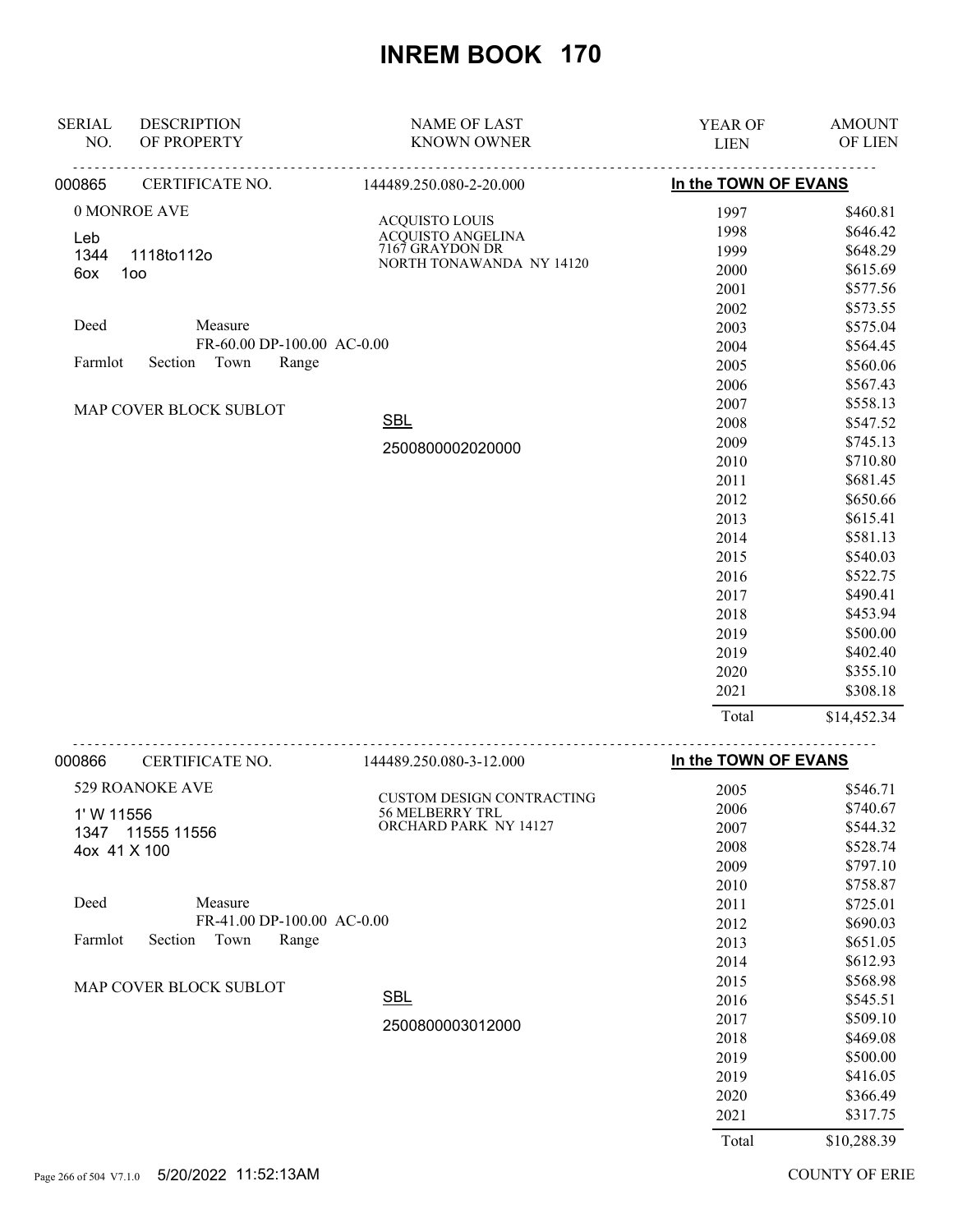| <b>SERIAL</b> | <b>DESCRIPTION</b>                                                 | <b>NAME OF LAST</b>              | <b>YEAR OF</b>       | <b>AMOUNT</b> |
|---------------|--------------------------------------------------------------------|----------------------------------|----------------------|---------------|
| NO.           | OF PROPERTY                                                        | <b>KNOWN OWNER</b>               | <b>LIEN</b>          | OF LIEN       |
| 000867        | CERTIFICATE NO.                                                    | 144489.250.080-3-13.000          | In the TOWN OF EVANS |               |
|               | 0 GRANGER ST                                                       | <b>CUSTOM DESIGN CONTRACTING</b> | 2005                 | \$1,359.68    |
| <b>LEB</b>    |                                                                    | <b>56 MELBERRY TRL</b>           | 2006                 | \$1,841.60    |
|               | 1347 11550 To 11554                                                | ORCHARD PARK NY 14127            | 2007                 | \$1,357.37    |
| 1oox          | 100 <sub>o</sub>                                                   |                                  | 2008                 | \$1,318.52    |
|               |                                                                    |                                  | 2009                 | \$1,361.75    |
|               |                                                                    |                                  | 2010                 | \$1,295.38    |
| Deed          | Measure                                                            |                                  | 2011                 | \$1,235.52    |
|               |                                                                    |                                  | 2012                 | \$1,173.90    |
|               | FR-100.00 DP-100.00 AC-0.00<br>Town<br>Range<br>Farmlot<br>Section |                                  | 2013                 | \$1,106.21    |
|               |                                                                    |                                  | 2014                 | \$1,039.94    |
|               | MAP COVER BLOCK SUBLOT                                             |                                  | 2015                 | \$964.66      |
|               |                                                                    | <b>SBL</b>                       | 2016                 | \$920.66      |
|               |                                                                    | 2500800003013000                 | 2017                 | \$856.98      |
|               |                                                                    |                                  | 2018                 | \$787.69      |
|               |                                                                    |                                  | 2019                 | \$698.82      |
|               |                                                                    |                                  | 2019                 | \$500.00      |
|               |                                                                    |                                  | 2020                 | \$616.10      |
|               |                                                                    |                                  | 2021                 | \$532.61      |
|               |                                                                    |                                  | Total                | \$18,967.39   |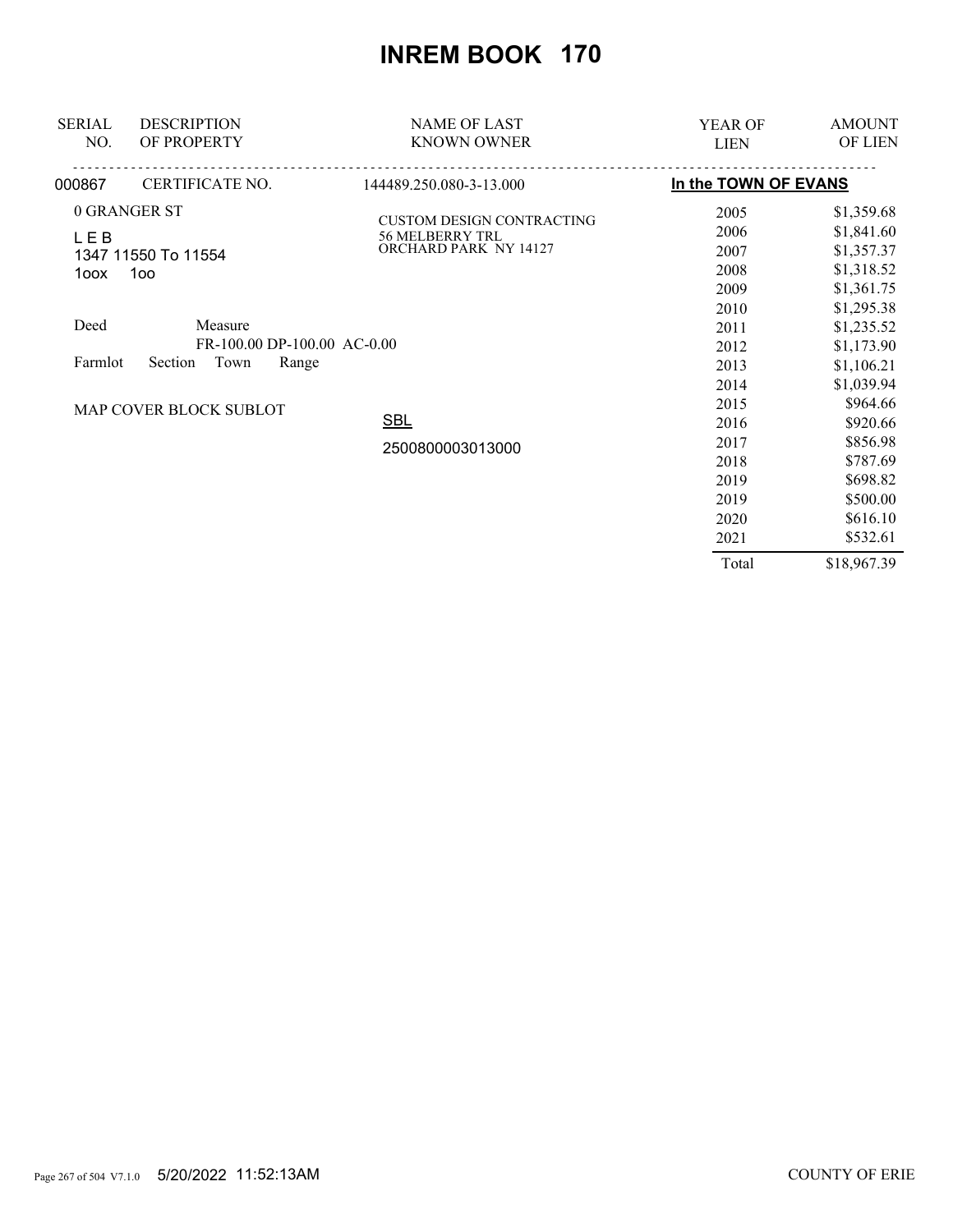| <b>SERIAL</b> | <b>DESCRIPTION</b>                 | <b>NAME OF LAST</b>                 | YEAR OF              | <b>AMOUNT</b> |
|---------------|------------------------------------|-------------------------------------|----------------------|---------------|
| NO.           | OF PROPERTY                        | <b>KNOWN OWNER</b>                  | <b>LIEN</b>          | OF LIEN       |
| 000868        | <u>.</u><br><b>CERTIFICATE NO.</b> | <u>.</u><br>144489.250.080-3-19.000 | In the TOWN OF EVANS |               |
|               | 0 MONROE AVE                       | VASTOLA ANTHONY                     | 1997                 | \$307.16      |
| Leb           |                                    | <b>VASTOLA SUE</b>                  | 1998                 | \$430.90      |
| 1344          | 1831 1832                          | 185 KENNEDY RD                      | 1999                 | \$432.27      |
| 4ox           | 100                                | CHEEKTOWAGA NY 14227-1213           | 2000                 | \$410.38      |
|               |                                    |                                     | 2001                 | \$385.08      |
|               |                                    |                                     | 2002                 | \$382.41      |
| Deed          | Measure                            |                                     | 2003                 | \$384.99      |
|               | FR-40.00 DP-100.00 AC-0.00         |                                     | 2004                 | \$377.96      |
| Farmlot       | Section<br>Town<br>Range           |                                     | 2005                 | \$374.91      |
|               |                                    |                                     | 2006                 | \$380.51      |
|               | MAP COVER BLOCK SUBLOT             |                                     | 2007                 | \$372.79      |
|               |                                    | <b>SBL</b>                          | 2008                 | \$365.80      |
|               |                                    | 2500800003019000                    | 2009                 | \$642.67      |
|               |                                    |                                     | 2010                 | \$613.00      |
|               |                                    |                                     | 2011                 | \$587.69      |
|               |                                    |                                     | 2012                 | \$561.27      |
|               |                                    |                                     | 2013                 | \$530.84      |
|               |                                    |                                     | 2014                 | \$501.27      |
|               |                                    |                                     | 2015                 | \$465.87      |
|               |                                    |                                     | 2016                 | \$450.96      |
|               |                                    |                                     | 2017                 | \$423.09      |
|               |                                    |                                     | 2018                 | \$500.00      |
|               |                                    |                                     | 2018                 | \$391.64      |
|               |                                    |                                     | 2019                 | \$500.00      |
|               |                                    |                                     | 2019                 | \$347.15      |
|               |                                    |                                     | 2020                 | \$306.14      |
|               |                                    |                                     | 2021                 | \$265.96      |
|               |                                    |                                     | Total                | \$11,692.71   |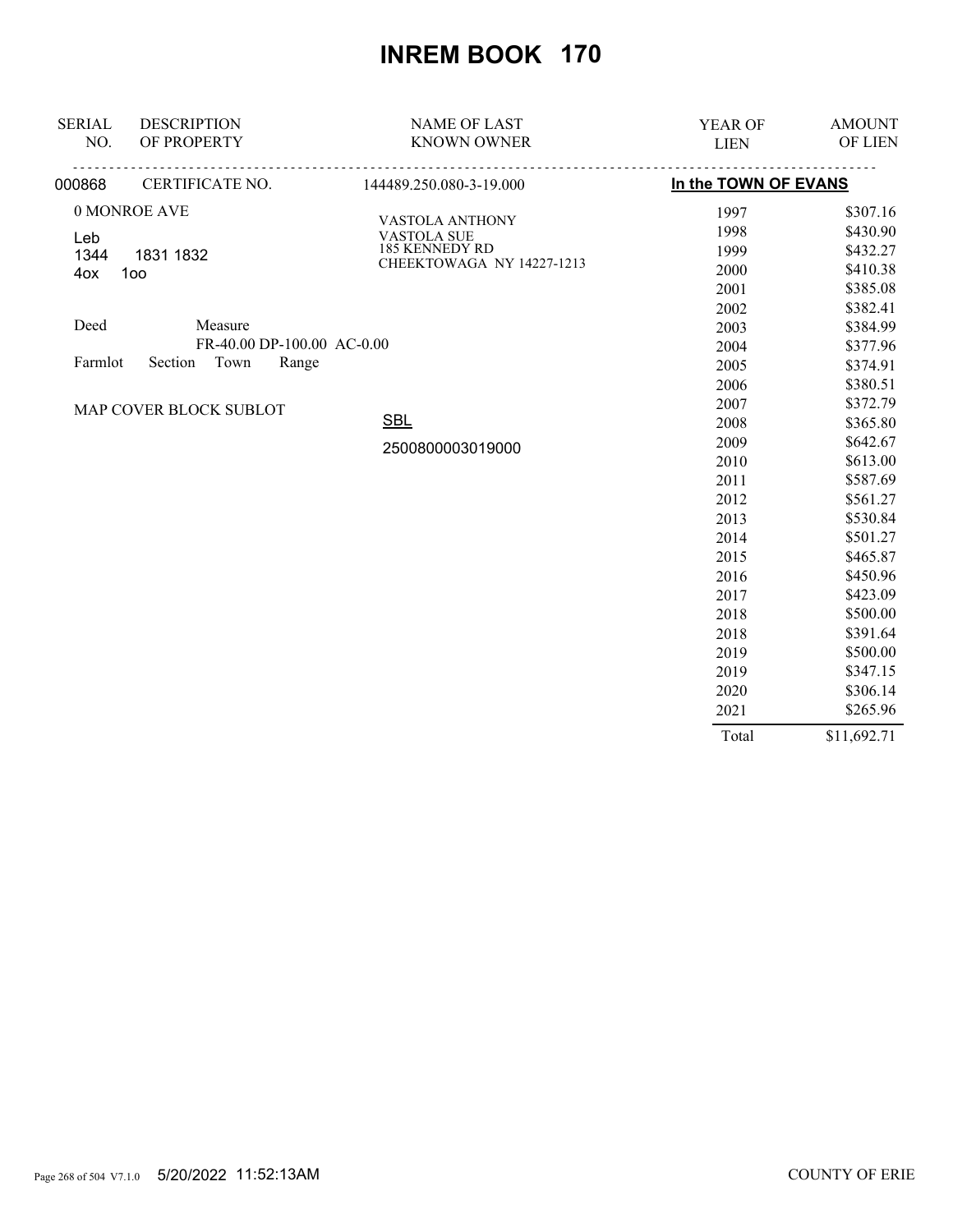| <b>SERIAL</b> | <b>DESCRIPTION</b>          | <b>NAME OF LAST</b>       | YEAR OF              | <b>AMOUNT</b> |
|---------------|-----------------------------|---------------------------|----------------------|---------------|
| NO.           | OF PROPERTY                 | <b>KNOWN OWNER</b>        | <b>LIEN</b>          | OF LIEN       |
| 000869        | <b>CERTIFICATE NO.</b>      | 144489.250.080-3-20.000   | In the TOWN OF EVANS |               |
|               | 0 FRONTIER ST               | VASTOLA ANTHONY           | 1997                 | \$1,139.85    |
| Leb           |                             | <b>VASTOLA SUE</b>        | 1998                 | \$1,599.06    |
| 1344          | 1826to183o                  | 185 KENNEDY RD            | 1999                 | \$1,584.64    |
| 1oox          | 100                         | CHEEKTOWAGA NY 14227-1213 | 2000                 | \$1,512.01    |
|               |                             |                           | 2001                 | \$1,430.83    |
|               |                             |                           | 2002                 | \$1,405.87    |
| Deed          | Measure                     |                           | 2003                 | \$1,387.05    |
|               | FR-100.00 DP-100.00 AC-0.00 |                           | 2004                 | \$1,351.52    |
| Farmlot       | Section<br>Town<br>Range    |                           | 2005                 | \$1,326.38    |
|               |                             |                           | 2006                 | \$1,319.41    |
|               | MAP COVER BLOCK SUBLOT      |                           | 2007                 | \$1,357.37    |
|               |                             | <b>SBL</b>                | 2008                 | \$1,318.56    |
|               |                             | 2500800003020000          | 2009                 | \$1,361.75    |
|               |                             |                           | 2010                 | \$1,295.38    |
|               |                             |                           | 2011                 | \$1,235.52    |
|               |                             |                           | 2012                 | \$1,173.90    |
|               |                             |                           | 2013                 | \$1,106.21    |
|               |                             |                           | 2014                 | \$1,039.94    |
|               |                             |                           | 2015                 | \$964.66      |
|               |                             |                           | 2016                 | \$920.66      |
|               |                             |                           | 2017                 | \$856.98      |
|               |                             |                           | 2018                 | \$787.69      |
|               |                             |                           | 2018                 | \$500.00      |
|               |                             |                           | 2019                 | \$698.82      |
|               |                             |                           | 2019                 | \$500.00      |
|               |                             |                           | 2020                 | \$616.10      |
|               |                             |                           | 2021                 | \$532.61      |
|               |                             |                           | Total                | \$30,322.77   |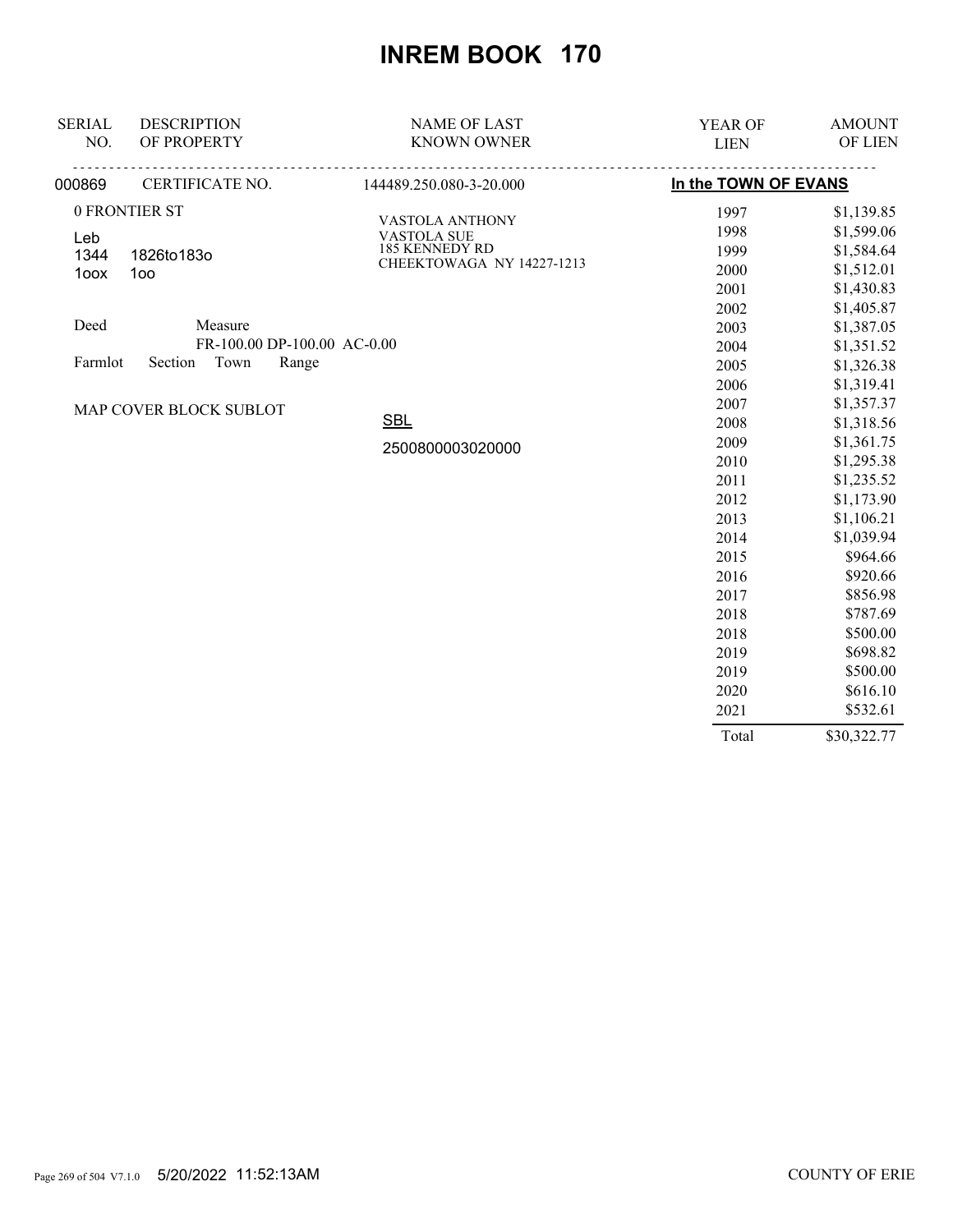| <b>SERIAL</b> | <b>DESCRIPTION</b>         | <b>NAME OF LAST</b>          | <b>YEAR OF</b>       | <b>AMOUNT</b> |
|---------------|----------------------------|------------------------------|----------------------|---------------|
| NO.           | OF PROPERTY                | <b>KNOWN OWNER</b>           | <b>LIEN</b>          | OF LIEN       |
| 000870        | CERTIFICATE NO.            | .<br>144489.250.080-3-33.000 | In the TOWN OF EVANS |               |
|               | 0 FAIRVIEW ST              | VASTOLA ANTHONY              | 1997                 | \$727.86      |
| Radcliffe S   |                            | <b>VASTOLA SUE</b>           | 1998                 | \$1,020.98    |
|               | 1528bl 1 68to 7o           | 185 KENNEDY RD               | 1999                 | \$1,013.43    |
| 56x 12o       |                            | CHEEKTOWAGA NY 14227-1213    | 2000                 | \$964.53      |
|               |                            |                              | 2001                 | \$911.83      |
|               |                            |                              | 2002                 | \$897.19      |
| Deed          | Measure                    |                              | 2003                 | \$888.08      |
|               | FR-56.00 DP-120.00 AC-0.00 |                              | 2004                 | \$866.44      |
| Farmlot       | Section Town<br>Range      |                              | 2005                 | \$851.36      |
|               |                            |                              | 2006                 | \$849.22      |
|               | MAP COVER BLOCK SUBLOT     |                              | 2007                 | \$867.74      |
|               |                            | <b>SBL</b>                   | 2008                 | \$843.85      |
|               |                            | 2500800003033000             | 2009                 | \$1,012.56    |
|               |                            |                              | 2010                 | \$963.85      |
|               |                            |                              | 2011                 | \$920.45      |
|               |                            |                              | 2012                 | \$875.68      |
|               |                            |                              | 2013                 | \$825.93      |
|               |                            |                              | 2014                 | \$777.37      |
|               |                            |                              | 2015                 | \$721.48      |
|               |                            |                              | 2016                 | \$691.06      |
|               |                            |                              | 2017                 | \$644.53      |
|               |                            |                              | 2018                 | \$593.51      |
|               |                            |                              | 2018                 | \$500.00      |
|               |                            |                              | 2019                 | \$526.44      |
|               |                            |                              | 2019                 | \$500.00      |
|               |                            |                              | 2020                 | \$464.06      |
|               |                            |                              | 2021                 | \$401.78      |
|               |                            |                              | Total                | \$21,121.21   |
| 000871        | CERTIFICATE NO.            | .<br>144489.250.080-4-4.100  | In the TOWN OF EVANS |               |
|               |                            |                              |                      |               |

| 567 HERR RD                 | BIRD EDWARD                                | 2019         | \$3,794.95             |
|-----------------------------|--------------------------------------------|--------------|------------------------|
| Radcliffe S<br>1528<br>W Pt | <b>TOPCZIJ MARY FRANCES</b><br>567 HERR RD | 2019<br>2020 | \$500.00<br>\$5,765.33 |
| 12ox 110                    | ANGOLA NY 14006                            | 2021         | \$4,983.58             |
|                             |                                            | Total        | \$15,043.86            |

| Deed |                            | Measure |                             |  |
|------|----------------------------|---------|-----------------------------|--|
|      |                            |         | FR-120.00 DP-110.00 AC-0.00 |  |
|      | Farmlot Section Town Range |         |                             |  |

MAP COVER BLOCK SUBLOT

**SBL** 

2500800004004100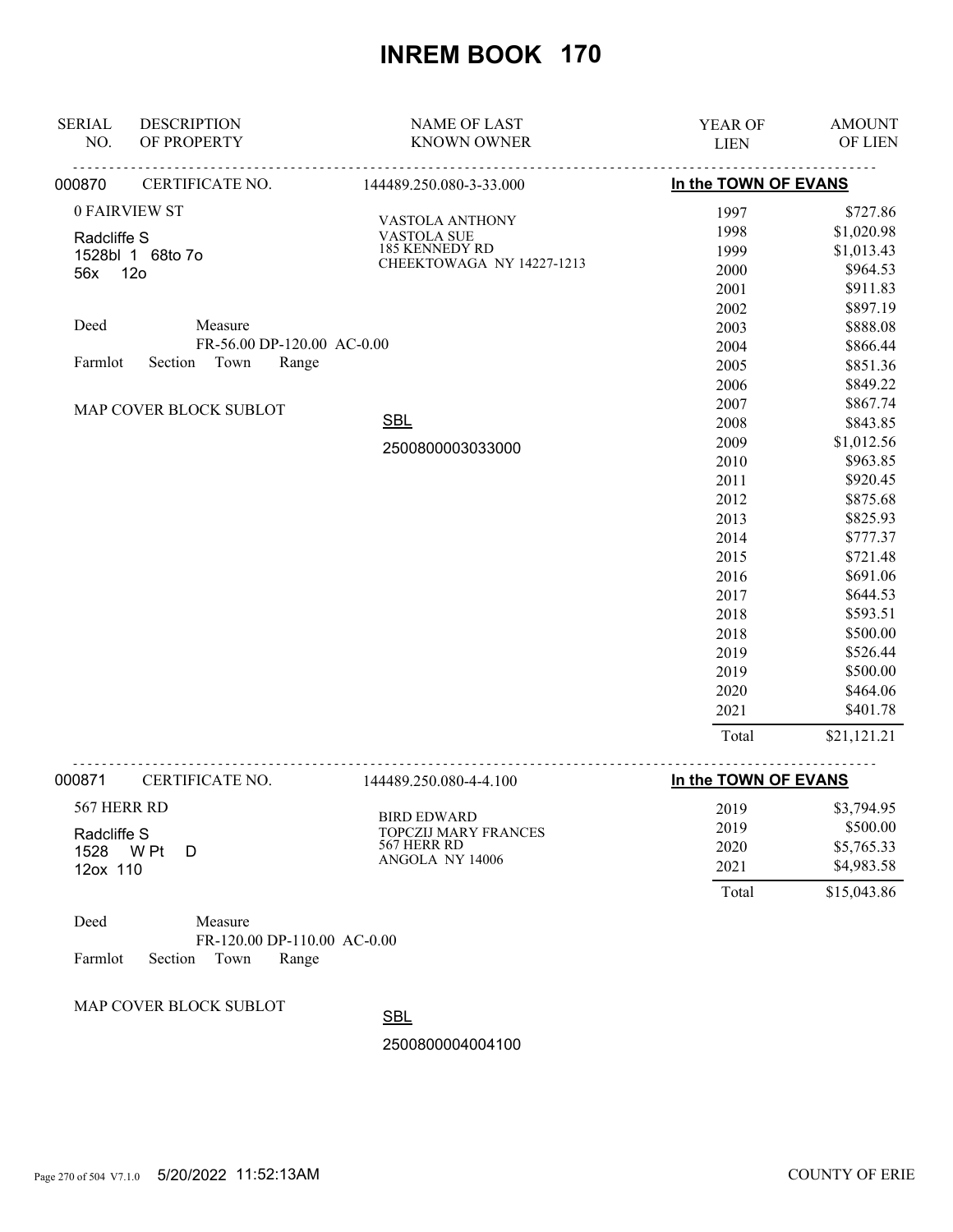| <b>SERIAL</b> | <b>DESCRIPTION</b>         | <b>NAME OF LAST</b>                                 | YEAR OF              | <b>AMOUNT</b>        |
|---------------|----------------------------|-----------------------------------------------------|----------------------|----------------------|
| NO.           | OF PROPERTY<br>.           | <b>KNOWN OWNER</b><br><u>.</u>                      | <b>LIEN</b>          | OF LIEN              |
| 000872        | CERTIFICATE NO.            | 144489.250.080-4-48.000                             | In the TOWN OF EVANS |                      |
|               | 0 FAIRVIEW ST              |                                                     | 2012                 | \$2,104.52           |
| Radcliffe S   |                            | <b>ALLEYNE ANTON</b><br>2780 N W 15 CT              | 2013                 | \$1,987.04           |
|               | 1528bl 2 9to 12            | FORT LAUDERDALE FL 33311                            | 2014                 | \$1,872.51           |
| 8oX           | 1oo                        |                                                     | 2015                 | \$1,738.43           |
|               |                            |                                                     | 2016                 | \$1,672.23           |
|               |                            |                                                     | 2017                 | \$1,563.16           |
| Deed          | Measure                    |                                                     | 2018                 | \$1,442.16           |
|               | FR-80.00 DP-100.00 AC-0.00 |                                                     | 2019                 | \$1,278.43           |
| Farmlot       | Section Town<br>Range      |                                                     | 2019                 | \$500.00             |
|               |                            |                                                     | 2020                 | \$1,130.53           |
|               | MAP COVER BLOCK SUBLOT     |                                                     | 2021                 | \$976.23             |
|               |                            | <b>SBL</b>                                          | Total                | \$16,265.24          |
|               |                            | 2500800004048000                                    |                      |                      |
| 000873        | CERTIFICATE NO.            | 144489.250.080-5-34.000                             | In the TOWN OF EVANS |                      |
| 0 PEACH ST    |                            |                                                     |                      |                      |
|               |                            | SHAW WILLIAM D                                      | 1995                 | \$223.16             |
| <b>LEB</b>    |                            | 3054 STONY POINT RD<br><b>GRAND ISLAND NY 14072</b> | 1996                 | \$211.79             |
| 1347          | 11442                      |                                                     | 1997<br>1998         | \$209.07<br>\$293.30 |
| 2ox           | 98                         |                                                     | 1999                 | \$290.34             |
|               |                            |                                                     | 2000                 | \$276.81             |
| Deed          | Measure                    |                                                     | 2001                 | \$262.01             |
|               | FR-20.00 DP-98.00 AC-0.00  |                                                     | 2002                 | \$257.26             |
| Farmlot       | Section<br>Town<br>Range   |                                                     | 2003                 | \$257.79             |
|               |                            |                                                     | 2004                 | \$251.02             |
|               |                            |                                                     | 2005                 | \$245.98             |
|               | MAP COVER BLOCK SUBLOT     | <b>SBL</b>                                          | 2006                 | \$245.90             |
|               |                            |                                                     | 2007                 | \$250.06             |
|               |                            | 2500800005034000                                    | 2008                 | \$242.75             |
|               |                            |                                                     | 2009                 | \$719.88             |
|               |                            |                                                     | 2010                 | \$685.93             |
|               |                            |                                                     | 2011                 | \$656.35             |
|               |                            |                                                     | 2012                 | \$625.65             |
|               |                            |                                                     | 2013                 | \$590.94             |
|               |                            |                                                     | 2014                 | \$557.10             |
|               |                            |                                                     | 2015                 | \$517.43             |
|               |                            |                                                     | 2016                 | \$498.23             |
|               |                            |                                                     | 2017                 | \$466.10             |
|               |                            |                                                     | 2018                 | \$430.36             |
|               |                            |                                                     | 2019                 | \$500.00             |
|               |                            |                                                     | 2019                 | \$381.60             |
|               |                            |                                                     | 2020                 | \$336.32             |
|               |                            |                                                     | 2021                 | \$291.86             |
|               |                            |                                                     | Total                | \$10,774.99          |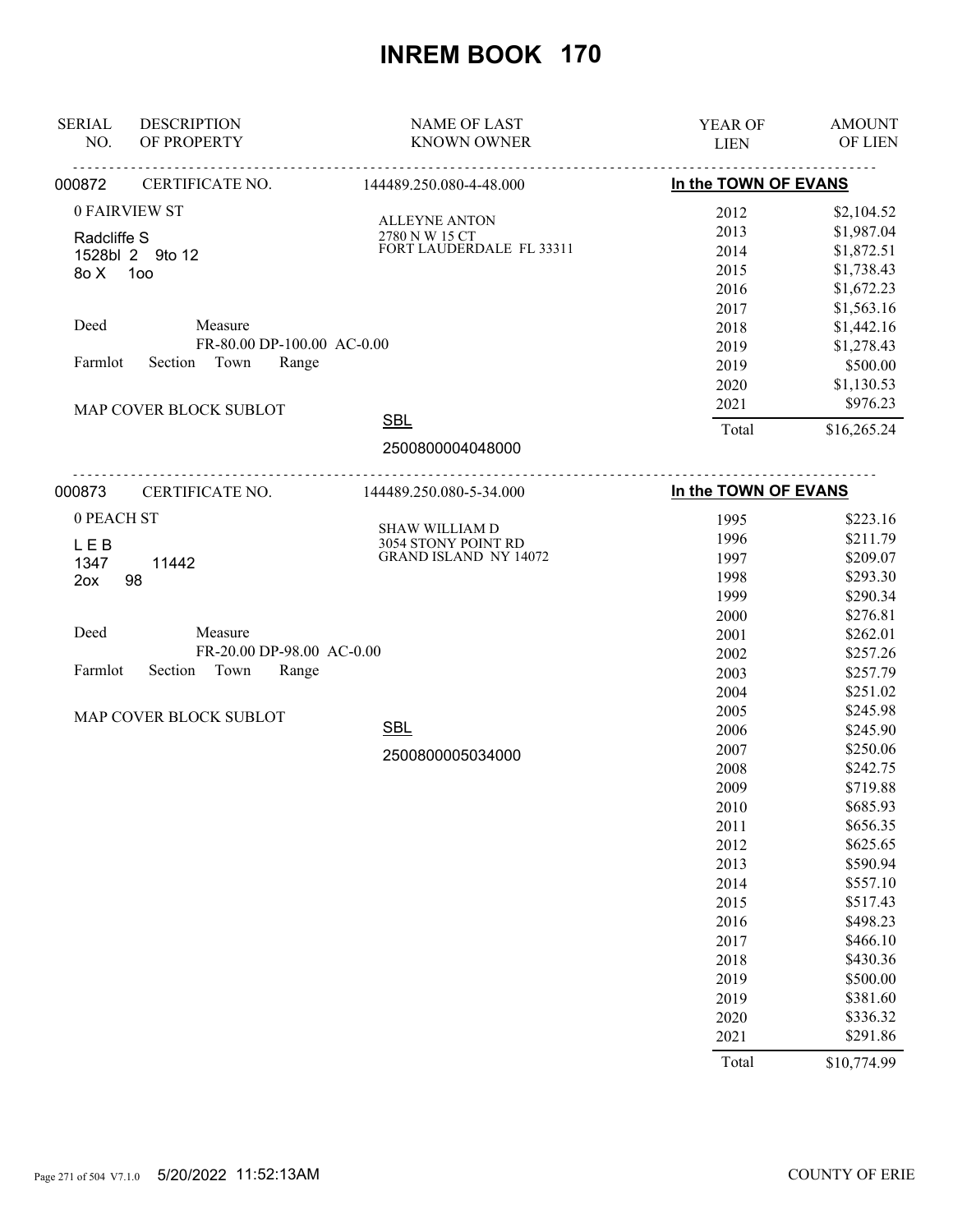| <b>SERIAL</b>          | <b>DESCRIPTION</b>          | <b>NAME OF LAST</b>                          | <b>YEAR OF</b>       | <b>AMOUNT</b> |
|------------------------|-----------------------------|----------------------------------------------|----------------------|---------------|
| NO.                    | OF PROPERTY                 | <b>KNOWN OWNER</b>                           | <b>LIEN</b>          | OF LIEN       |
| 000874                 | <u>.</u><br>CERTIFICATE NO. | <u>.</u><br>144489.250.080-5-35.000          | In the TOWN OF EVANS |               |
|                        | 9403 PEACH ST               |                                              | 1995                 | \$719.98      |
| <b>LEB</b>             |                             | <b>SHAW WILLIAM D</b>                        | 1996                 | \$693.38      |
|                        | 1347 11439 To 11441         | 3054 STONY POINT RD<br>GRAND ISLAND NY 14072 | 1997                 | \$685.01      |
| 6ox                    | 89                          |                                              | 1998                 | \$961.03      |
|                        |                             |                                              | 1999                 | \$952.24      |
|                        |                             |                                              | 2000                 | \$907.02      |
| Deed                   | Measure                     |                                              | 2001                 | \$858.35      |
|                        | FR-60.00 DP-100.00 AC-0.00  |                                              | 2002                 | \$843.51      |
| Farmlot                | Town<br>Section<br>Range    |                                              | 2003                 | \$834.22      |
|                        |                             |                                              | 2004                 | \$813.05      |
| MAP COVER BLOCK SUBLOT |                             |                                              | 2005                 | \$797.69      |
|                        |                             | <b>SBL</b>                                   | 2006                 | \$794.29      |
|                        |                             | 2500800005035000                             | 2007                 | \$815.38      |
|                        |                             |                                              | 2008                 | \$791.98      |
|                        |                             |                                              | 2009                 | \$976.77      |
|                        |                             |                                              | 2010                 | \$929.61      |
|                        |                             |                                              | 2011                 | \$887.42      |
|                        |                             |                                              | 2012                 | \$843.81      |
|                        |                             |                                              | 2013                 | \$795.73      |
|                        |                             |                                              | 2014                 | \$748.62      |
|                        |                             |                                              | 2015                 | \$694.70      |
|                        |                             |                                              | 2016                 | \$664.58      |
|                        |                             |                                              | 2017                 | \$619.42      |
|                        |                             |                                              | 2018                 | \$570.12      |
|                        |                             |                                              | 2019                 | \$505.75      |
|                        |                             |                                              | 2019                 | \$500.00      |
|                        |                             |                                              | 2020                 | \$445.61      |
|                        |                             |                                              | 2021                 | \$385.87      |
|                        |                             |                                              | Total                | \$21,035.14   |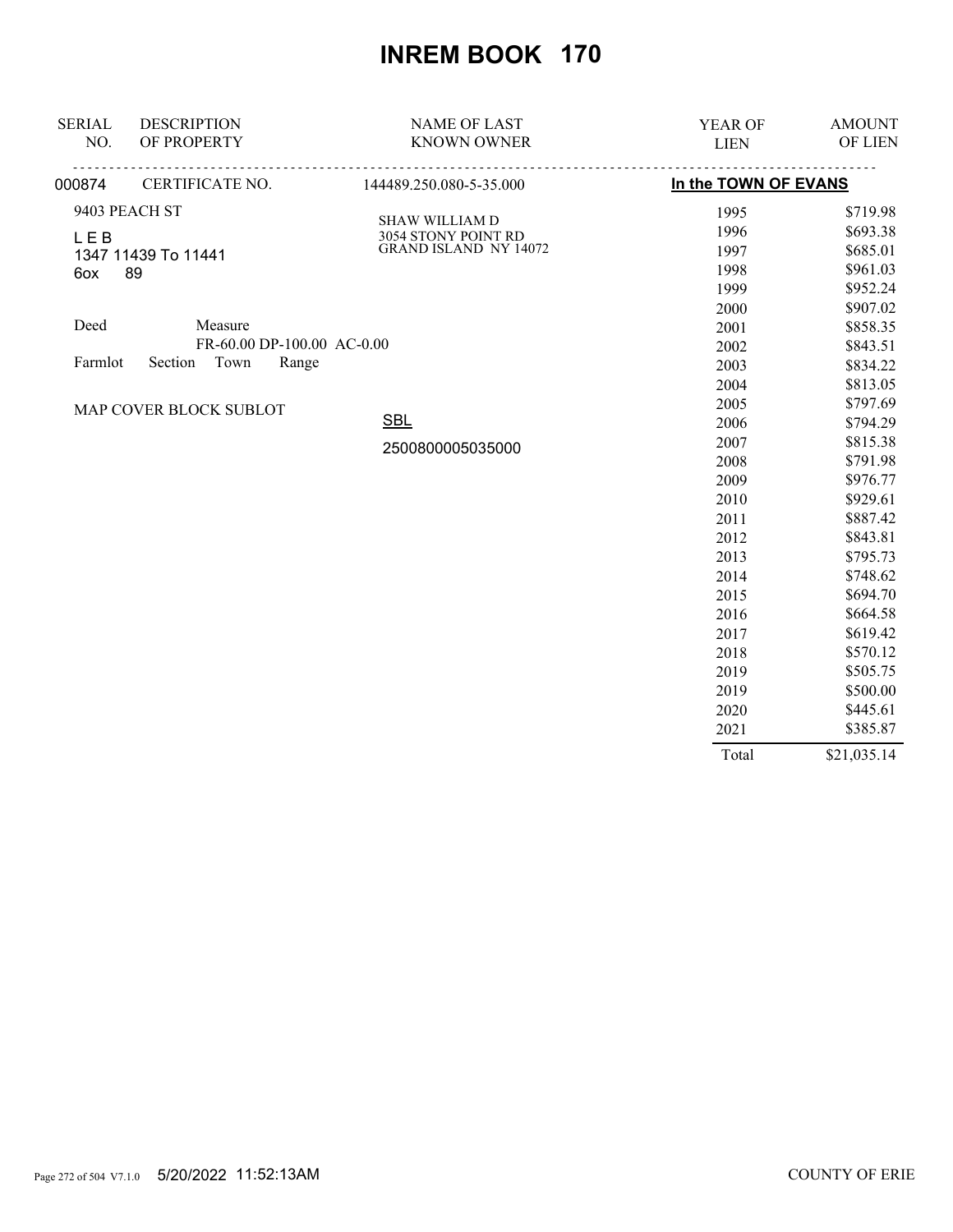| <b>SERIAL</b>                    | <b>DESCRIPTION</b>          | <b>NAME OF LAST</b>                    | <b>YEAR OF</b>       | <b>AMOUNT</b>  |
|----------------------------------|-----------------------------|----------------------------------------|----------------------|----------------|
| NO.                              | OF PROPERTY                 | <b>KNOWN OWNER</b>                     | <b>LIEN</b>          | <b>OF LIEN</b> |
| 000875                           | .<br><b>CERTIFICATE NO.</b> | <u>.</u><br>144489.250.080-5-42.000    | In the TOWN OF EVANS |                |
|                                  | 524 COTTAGE AVE             |                                        | 2006                 | \$5,554.89     |
| <b>LEB</b>                       |                             | <b>DOLAN BONNY M</b><br>5749 KIPPEN DR | 2007                 | \$5,603.27     |
|                                  | 1347 11205 To 11209         | <b>EAST AMHERST NY 14051</b>           | 2008                 | \$5,443.41     |
| 100 X 100                        |                             |                                        | 2009                 | \$7,138.12     |
|                                  |                             |                                        | 2010                 | \$5,527.03     |
|                                  |                             |                                        | 2011                 | \$24,438.89    |
| Deed                             | Measure                     |                                        | 2012                 | \$1,684.68     |
|                                  | FR-100.00 DP-100.00 AC-0.00 |                                        | 2013                 | \$1,588.86     |
| Section Town<br>Farmlot<br>Range |                             | 2014                                   | \$1,492.84           |                |
|                                  |                             |                                        | 2015                 | \$1,394.07     |
| MAP COVER BLOCK SUBLOT           |                             |                                        | 2016                 | \$1,315.00     |
|                                  |                             | <b>SBL</b>                             | 2017                 | \$1,247.04     |
|                                  |                             | 2500800005042000                       | 2018                 | \$1,168.96     |
|                                  |                             |                                        | 2019                 | \$1,069.34     |
|                                  |                             |                                        | 2019                 | \$500.00       |
|                                  |                             |                                        | 2020                 | \$616.10       |
|                                  |                             |                                        | 2021                 | \$532.61       |
|                                  |                             |                                        | Total                | \$66,315.11    |
| 000876                           | CERTIFICATE NO.             | 144489.250.080-6-4.000                 | In the TOWN OF EVANS |                |
|                                  | 527 COTTAGE AVE             |                                        | 2002                 | \$573.50       |
| L E B                            |                             | WINTERS ANNE HILL S<br>3904 SENECA ST  | 2003                 | \$574.99       |
|                                  | 1347 11235 To 11237         | WEST SENECA NY 14224                   | 2004                 | \$564.60       |
| 6o X                             | 100                         |                                        | 2005                 | \$560.01       |
|                                  |                             |                                        | 2006                 | \$567.39       |
|                                  |                             |                                        | 2007                 | \$558.08       |

| Deed    |                    | Measure |                            |  |
|---------|--------------------|---------|----------------------------|--|
|         |                    |         | FR-60.00 DP-100.00 AC-0.00 |  |
| Farmlot | Section Town Range |         |                            |  |

#### MAP COVER BLOCK SUBLOT

2500800006004000

**SBL** 

| 2021 | \$308.18 |
|------|----------|
| 2020 | \$355.10 |
| 2019 | \$402.40 |
| 2019 | \$500.00 |
| 2018 | \$453.94 |
| 2017 | \$490.41 |
| 2016 | \$522.75 |
| 2015 | \$540.03 |
| 2014 | \$581.13 |
| 2013 | \$615.41 |
| 2012 | \$650.66 |
| 2011 | \$681.45 |
| 2010 | \$710.80 |
| 2009 | \$745.13 |

2008 \$547.52

Total \$11,503.48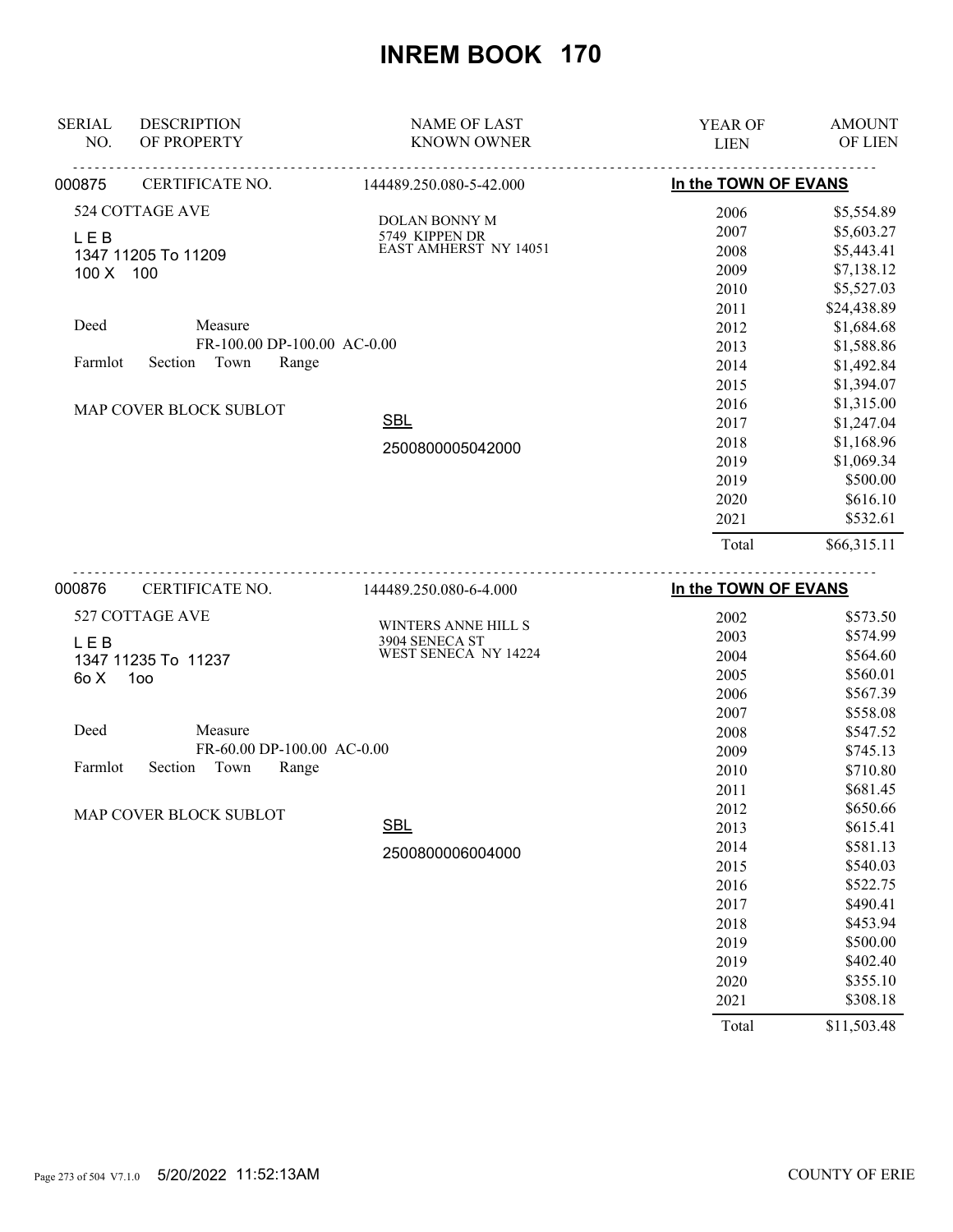| <b>SERIAL</b> | <b>DESCRIPTION</b>         | <b>NAME OF LAST</b>                 | YEAR OF              | <b>AMOUNT</b> |
|---------------|----------------------------|-------------------------------------|----------------------|---------------|
| NO.           | OF PROPERTY                | <b>KNOWN OWNER</b>                  | <b>LIEN</b>          | OF LIEN       |
| 000878        | CERTIFICATE NO.            | 144489.250.090-2-30.000             | In the TOWN OF EVANS |               |
|               | 9550 QUEBEC ST             | RZEPECKI MARK W                     | 1998                 | \$9,740.90    |
| <b>LEB</b>    |                            | 952 HERTEL AVE                      | 1999                 | \$9,805.23    |
| 1345          | 3604to36o7                 | BUFFALO NY 14216                    | 2000                 | \$9,308.10    |
| 8ox           | 100                        |                                     | 2001                 | \$5,713.48    |
|               |                            |                                     | 2002                 | \$788.54      |
|               |                            |                                     | 2003                 | \$788.60      |
| Deed          | Measure                    |                                     | 2004                 | \$774.50      |
|               | FR-80.00 DP-100.00 AC-0.00 |                                     | 2005                 | \$768.26      |
| Farmlot       | Section Town<br>Range      |                                     | 2006                 | \$777.63      |
|               |                            |                                     | 2007                 | \$766.45      |
|               | MAP COVER BLOCK SUBLOT     |                                     | 2008                 | \$751.97      |
|               |                            | <b>SBL</b>                          | 2009                 | \$873.19      |
|               |                            | 2500900002030000                    | 2010                 | \$832.94      |
|               |                            |                                     | 2011                 | \$798.47      |
|               |                            |                                     | 2012                 | \$762.50      |
|               |                            |                                     | 2013                 | \$721.13      |
|               |                            |                                     | 2014                 | \$680.95      |
|               |                            |                                     | 2015                 | \$632.75      |
|               |                            |                                     | 2016                 | \$13,259.22   |
|               |                            |                                     | 2017                 | \$574.63      |
|               |                            |                                     | 2018                 | \$531.78      |
|               |                            |                                     | 2019                 | \$500.00      |
|               |                            |                                     | 2019                 | \$471.35      |
|               |                            |                                     | 2020                 | \$416.30      |
|               |                            |                                     | 2021                 | \$360.92      |
|               |                            |                                     | Total                | \$61,399.79   |
| 000879        | CERTIFICATE NO.            | 144489.250.090-3-44.000             | In the TOWN OF EVANS |               |
|               | 0 HARDING AVE              |                                     | 2006                 | \$380.51      |
|               |                            | <b>SCHIRALLI GUS J</b>              | 2007                 | \$372.79      |
| <b>LEB</b>    |                            | SCHIRALLI JOYCE<br>50 STURBRIDGE LN | 2008                 | \$365.76      |
| 1345<br>4ox   | 5328 5329<br>100           | WILLIAMSVILLE NY 14221              | 2009                 | \$642.67      |
|               |                            |                                     | 2010                 | \$613.00      |
|               |                            |                                     | 2011                 | \$587.69      |
| Deed          | Measure                    |                                     | 2012                 | \$561.27      |
|               | FR-40.00 DP-100.00 AC-0.00 |                                     | 2013                 | \$530.84      |
| Farmlot       | Town<br>Section<br>Range   |                                     | 2014                 | \$501.27      |
|               |                            |                                     | 2015                 | \$465.87      |
|               | MAP COVER BLOCK SUBLOT     |                                     | 2016                 | \$450.96      |
|               |                            | <b>SBL</b>                          | 2017                 | \$423.09      |
|               |                            | 2500900003044000                    | 2018                 | \$391.64      |
|               |                            |                                     | 2019                 | \$500.00      |
|               |                            |                                     | 2019                 | \$347.15      |
|               |                            |                                     | 2020                 | \$306.14      |
|               |                            |                                     | 2021                 | \$265.96      |
|               |                            |                                     | Total                | \$7,706.61    |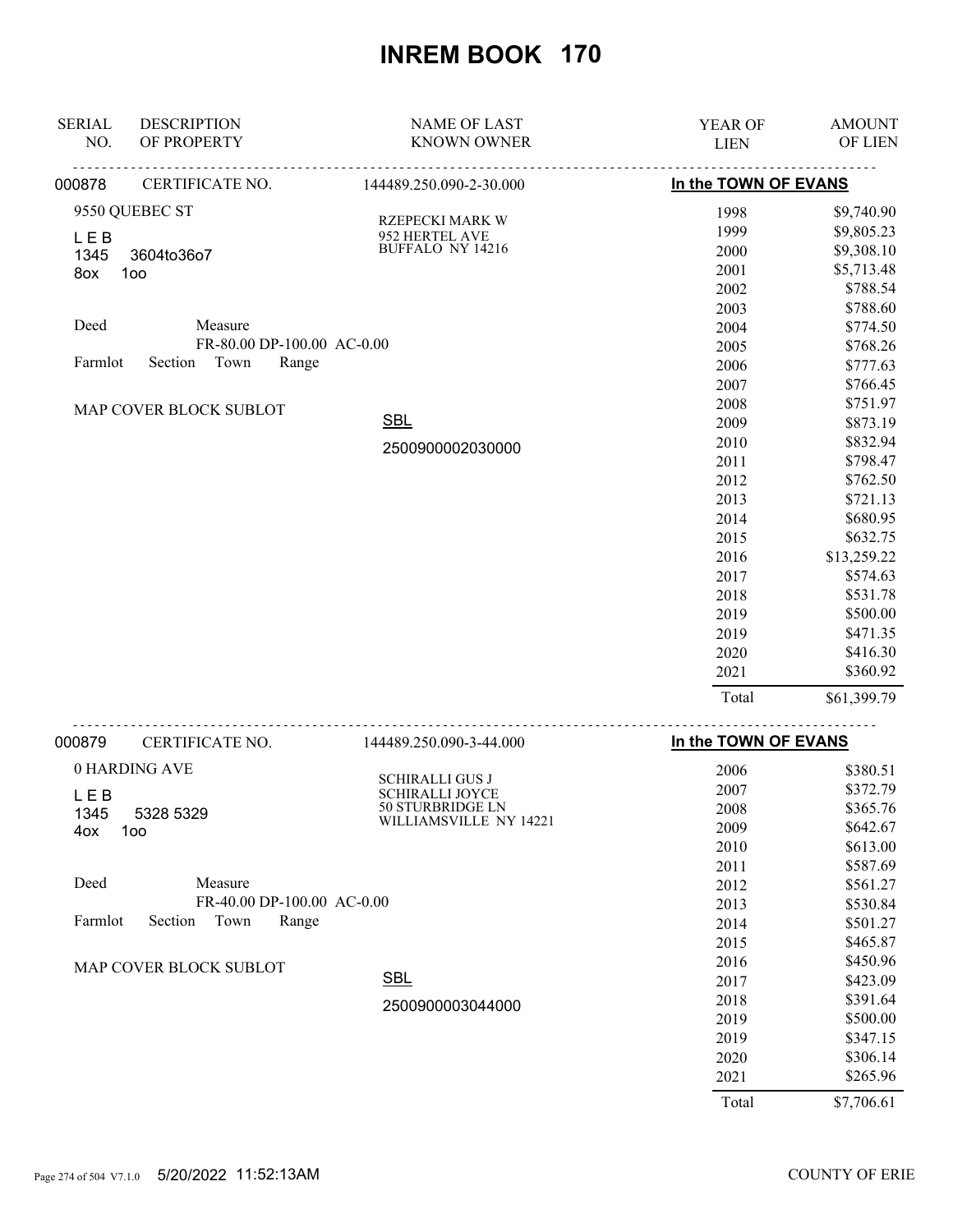| <b>SERIAL</b> | <b>DESCRIPTION</b>                    | <b>NAME OF LAST</b>                 | YEAR OF              | <b>AMOUNT</b> |
|---------------|---------------------------------------|-------------------------------------|----------------------|---------------|
| NO.           | OF PROPERTY                           | <b>KNOWN OWNER</b>                  | <b>LIEN</b>          | OF LIEN       |
| 000880        | CERTIFICATE NO.                       | <u>.</u><br>144489.250.090-3-45.000 | In the TOWN OF EVANS |               |
|               | 0 HARDING AVE                         | <b>SCHIRALLI GUS J</b>              | 2006                 | \$310.46      |
| <b>LEB</b>    |                                       | <b>SCHIRALLI JOYCE</b>              | 2007                 | \$303.32      |
| 1345          | 5330 5331                             | 50 STURBRIDGE LN                    | 2008                 | \$297.59      |
| 4ox           | 100                                   | WILLIAMSVILLE NY 14221              | 2009                 | \$642.67      |
|               |                                       |                                     | 2010                 | \$613.00      |
|               |                                       |                                     | 2011                 | \$587.69      |
| Deed          | Measure                               |                                     | 2012                 | \$561.27      |
|               | FR-40.00 DP-100.00 AC-0.00            |                                     | 2013                 | \$530.84      |
| Farmlot       | Section<br>Town<br>Range              |                                     | 2014                 | \$501.27      |
|               |                                       |                                     | 2015                 | \$465.87      |
|               | MAP COVER BLOCK SUBLOT                |                                     | 2016                 | \$450.96      |
|               |                                       | <b>SBL</b>                          | 2017                 | \$423.09      |
|               |                                       | 2500900003045000                    | 2018                 | \$391.64      |
|               |                                       |                                     | 2019                 | \$500.00      |
|               |                                       |                                     | 2019                 | \$347.15      |
|               |                                       |                                     | 2020                 | \$306.14      |
|               |                                       |                                     | 2021                 | \$265.96      |
|               |                                       |                                     | Total                | \$7,498.92    |
| 000881        | <u>.</u><br>CERTIFICATE NO.           | 144489.250.090-3-83.000             | In the TOWN OF EVANS |               |
|               | 9650 COURT ST                         | KACZMARCZYK NANCY                   | 2018                 | \$4,454.03    |
| Leb Comp 82   |                                       | C/O C/O JANET KACZMARCZYK           | 2018                 | \$500.00      |
| 1347          | 34                                    | 9650 COURT ST                       | 2019                 | \$5,212.00    |
| 2ox           | 92                                    | ANGOLA NY 14006-9020                | 2019                 | \$500.00      |
|               |                                       |                                     | 2020                 | \$3,246.26    |
|               |                                       |                                     | 2021                 | \$4,001.97    |
| Deed          | Measure<br>FR-26.00 DP-106.00 AC-0.00 |                                     | Total                | \$17,914.26   |
| Farmlot       | Town<br>Range<br>Section              |                                     |                      |               |

MAP COVER BLOCK SUBLOT

**SBL** 

2500900003083000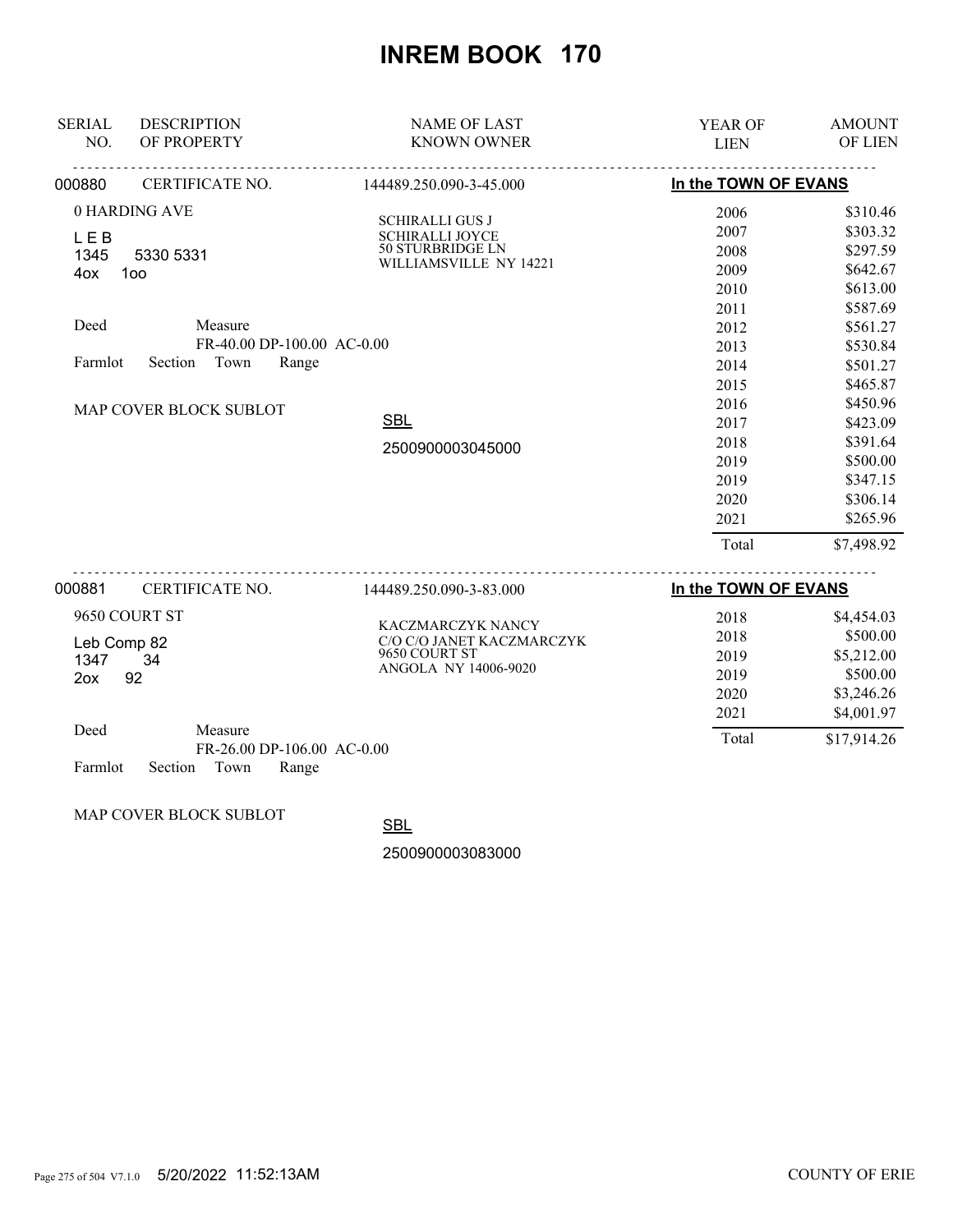| <b>SERIAL</b><br>NO.                                        | <b>DESCRIPTION</b><br>OF PROPERTY                                                                      | <b>NAME OF LAST</b><br><b>KNOWN OWNER</b>                                               | <b>YEAR OF</b><br><b>LIEN</b>                         | <b>AMOUNT</b><br>OF LIEN                                                           |
|-------------------------------------------------------------|--------------------------------------------------------------------------------------------------------|-----------------------------------------------------------------------------------------|-------------------------------------------------------|------------------------------------------------------------------------------------|
| 000882                                                      | CERTIFICATE NO.                                                                                        | 144489.250.090-3-84.000                                                                 | In the TOWN OF EVANS                                  |                                                                                    |
| May S<br>1347<br>66 X<br>Deed<br>Farmlot                    | 9639 LAKE SHORE RD<br>16 17<br>92<br>Measure<br>FR-66.00 DP-100.00 AC-0.00<br>Town<br>Range<br>Section | KACZMARCZYK NANCY<br>C/O C/O JANET KACZMARCZYK<br>9650 COURT ST<br>ANGOLA NY 14006-9020 | 2016<br>2017<br>2018<br>2019<br>2019<br>2021<br>Total | \$540.71<br>\$507.27<br>\$500.00<br>\$500.00<br>\$416.18<br>\$157.95<br>\$2,622.11 |
|                                                             | MAP COVER BLOCK SUBLOT                                                                                 | <b>SBL</b><br>2500900003084000                                                          |                                                       |                                                                                    |
| 000883                                                      | CERTIFICATE NO.                                                                                        | 144489.250.130-2-3.000                                                                  | In the TOWN OF EVANS                                  |                                                                                    |
| 0 COURT ST<br><b>LEB</b><br>9058<br>49 X<br>Deed<br>Farmlot | 100<br>Measure<br>FR-45.96 DP-106.00 AC-0.00<br>Town<br>Range<br>Section                               | KACZMARCZYK NANCY<br>C/O C/O JANET KACZMARCZYK<br>9650 COURT ST<br>ANGOLA NY 14006-9020 | 2016<br>2017<br>2018<br>2019<br>2019<br>2021<br>Total | \$559.70<br>\$522.00<br>\$500.00<br>\$500.00<br>\$426.38<br>\$191.54<br>\$2,699.62 |

MAP COVER BLOCK SUBLOT

**SBL** 

2501300002003000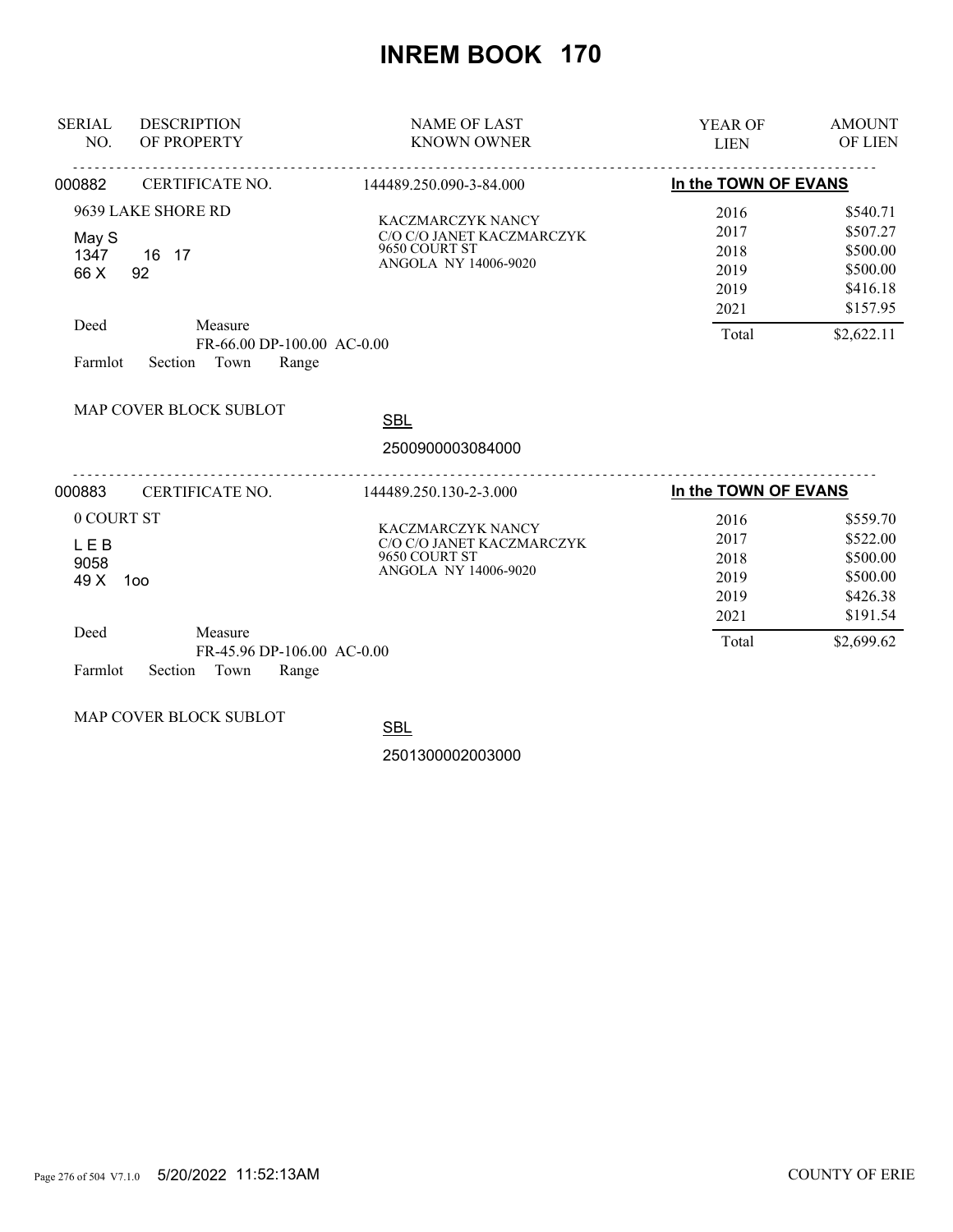| <b>SERIAL</b> | <b>DESCRIPTION</b>          | <b>NAME OF LAST</b>                    | YEAR OF              | <b>AMOUNT</b> |
|---------------|-----------------------------|----------------------------------------|----------------------|---------------|
| NO.           | OF PROPERTY                 | <b>KNOWN OWNER</b>                     | <b>LIEN</b>          | OF LIEN       |
| 000885        | CERTIFICATE NO.             | 144489.250.100-1-32.000                | In the TOWN OF EVANS |               |
|               | 0 EASTWOOD AVE              |                                        | 2003                 | \$1,993.47    |
| Schmidt S     |                             | SMOLINSKI RICHARD<br>SMOLINSKI DOROTHY | 2004                 | \$1,945.06    |
| 100x150       |                             | <b>14 SOUTHPOINT ST</b>                | 2005                 | \$1,911.25    |
|               |                             | <b>LANCASTER NY 14086</b>              | 2006                 | \$1,904.54    |
|               |                             |                                        | 2007                 | \$1,843.82    |
|               |                             |                                        | 2008                 | \$1,795.55    |
| Deed          | Measure                     |                                        | 2009                 | \$1,899.76    |
|               | FR-100.00 DP-150.00 AC-0.00 |                                        | 2010                 | \$1,808.41    |
| Farmlot       | Town<br>Section<br>Range    |                                        | 2011                 | \$1,727.30    |
|               |                             |                                        | 2012                 | \$1,643.45    |
|               | MAP COVER BLOCK SUBLOT      |                                        | 2013                 | \$1,550.24    |
|               |                             | <b>SBL</b>                             | 2014                 | \$1,459.20    |
|               |                             | 2501000001032000                       | 2015                 | \$1,354.20    |
|               |                             |                                        | 2016                 | \$1,297.65    |
|               |                             |                                        | 2017                 | \$1,210.53    |
|               |                             |                                        | 2018                 | \$1,114.82    |
|               |                             |                                        | 2019                 | \$988.61      |
|               |                             |                                        | 2019                 | \$500.00      |
|               |                             |                                        | 2020                 | \$873.14      |
|               |                             |                                        | 2021                 | \$754.20      |
|               |                             |                                        | Total                | \$29,575.20   |
| 000886        | <u>.</u><br>CERTIFICATE NO. | 144489.250.100-2-3.000                 | In the TOWN OF EVANS |               |
|               | 0 GARFIELD AVE              |                                        | 2004                 | \$937.63      |
| Rear Lots     |                             | SPARACIO THOMAS<br>326 KENNEDY AVE     | 2005                 | \$930.20      |
| 100 X 100     |                             | ANGOLA NY 14006-9455                   | 2006                 | \$941.19      |
|               |                             |                                        | 2007                 | \$928.54      |
|               |                             |                                        | 2008                 | \$911.08      |
|               |                             |                                        | 2009                 | \$975.69      |
| Deed          | Measure                     |                                        | 2010                 | \$930.71      |
|               | FR-100.00 DP-100.00 AC-0.00 |                                        | 2011                 | \$892.23      |
| Farmlot       | Section<br>Town<br>Range    |                                        | 2012                 | \$851.99      |
|               |                             |                                        | 2013                 | \$805.67      |
|               | MAP COVER BLOCK SUBLOT      |                                        | 2014                 | \$760.79      |
|               |                             | <b>SBL</b>                             | 2015                 | \$706.89      |
|               |                             | 2501000002003000                       | 2016                 | \$684.27      |
|               |                             |                                        | 2017                 | \$641.97      |
|               |                             |                                        | 2018                 | \$594.07      |
|               |                             |                                        | 2019                 | \$526.57      |
|               |                             |                                        | 2019                 | \$500.00      |
|               |                             |                                        | 2020                 | \$465.24      |
|               |                             |                                        | 2021                 | \$403.13      |
|               |                             |                                        | Total                | \$14,387.86   |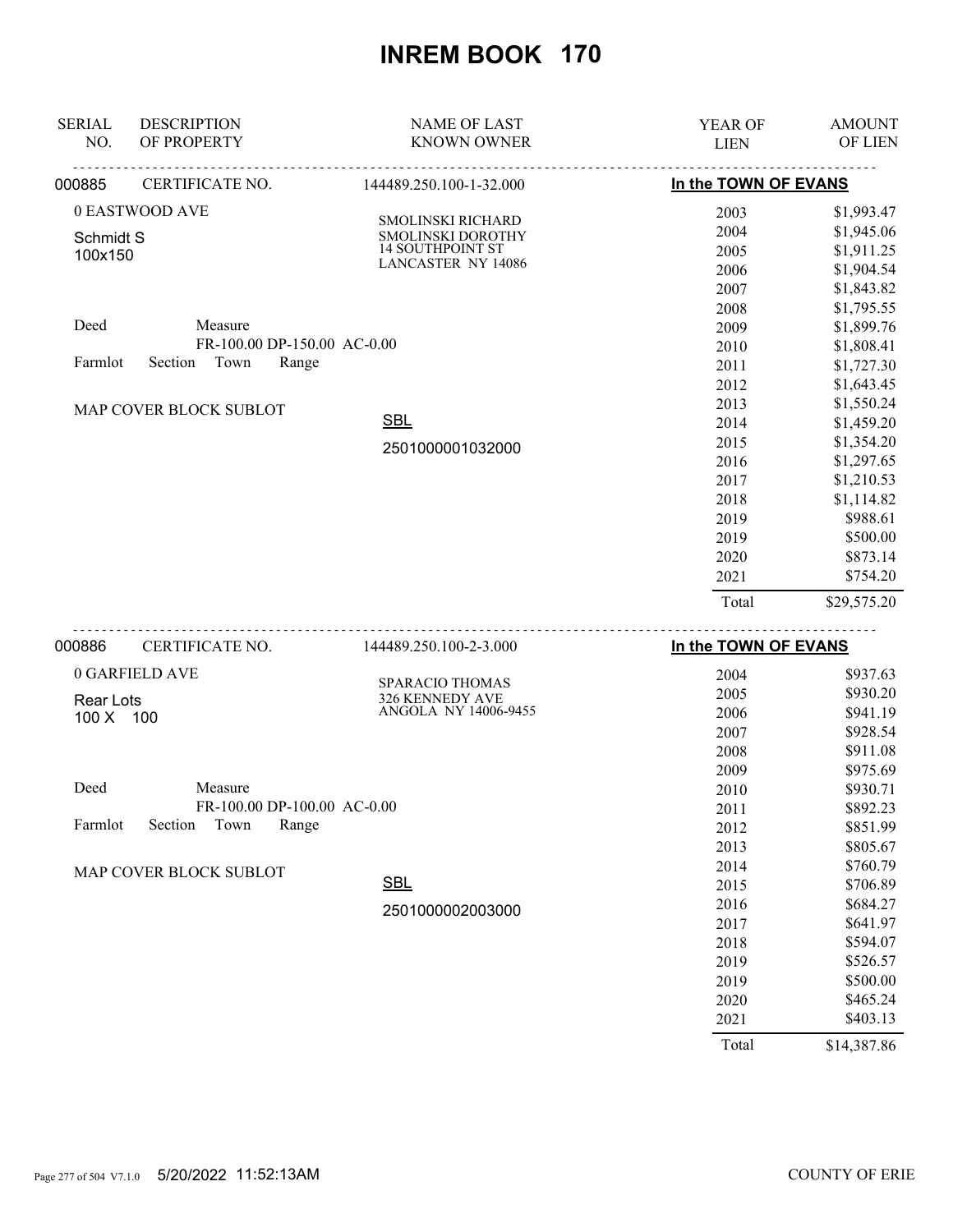| 000888<br>CERTIFICATE NO.           | 144489.250.100-2-39.000                 | In the TOWN OF EVANS |               |
|-------------------------------------|-----------------------------------------|----------------------|---------------|
|                                     |                                         | Total                | \$24,680.21   |
|                                     |                                         | 2021                 | \$730.23      |
|                                     |                                         | 2020                 | \$844.64      |
|                                     |                                         | 2019                 | \$500.00      |
|                                     |                                         | 2019                 | \$954.35      |
|                                     |                                         | 2018                 | \$1,076.97    |
|                                     |                                         | 2017                 | \$1,163.90    |
|                                     | 2501000002004000                        | 2016                 | \$1,240.77    |
|                                     | <b>SBL</b>                              | 2015                 | \$1,281.84    |
| MAP COVER BLOCK SUBLOT              |                                         | 2014                 | \$1,379.70    |
|                                     |                                         | 2013                 | \$1,461.13    |
| Town<br>Section<br>Farmlot          | Range                                   | 2012                 | \$1,545.17    |
|                                     | FR-170.00 DP-100.00 AC-0.00             | 2011                 | \$1,618.20    |
| Deed<br>Measure                     |                                         | 2010                 | \$1,688.03    |
|                                     |                                         | 2009                 | \$1,769.81    |
|                                     |                                         | 2008                 | \$1,456.28    |
| 100 X 170                           |                                         | 2007                 | \$1,484.43    |
| <b>Schmidt Sub</b>                  | 326 KENNEDY AVE<br>ANGOLA NY 14006-9455 | 2006                 | \$1,501.92    |
|                                     | SPARACIO THOMAS                         | 2005                 | \$1,485.50    |
| 0 EASTWOOD AVE                      |                                         | 2004                 | \$1,497.34    |
| 000887<br>CERTIFICATE NO.           | 144489.250.100-2-4.000                  | In the TOWN OF EVANS |               |
| OF PROPERTY<br>NO.                  | <b>KNOWN OWNER</b>                      | <b>LIEN</b>          | OF LIEN       |
| <b>SERIAL</b><br><b>DESCRIPTION</b> | <b>NAME OF LAST</b>                     | <b>YEAR OF</b>       | <b>AMOUNT</b> |
|                                     |                                         |                      |               |

| 0 KENNEDY AVE                       | <b>BORUSZEWSKI FRANCES</b>   | 2004 | \$465.21 |
|-------------------------------------|------------------------------|------|----------|
| <b>LEB</b>                          | 140 WEAVER ST                | 2005 | \$758.08 |
| 1345<br>3920to3922                  | <b>BUFFALO NY 14206-3263</b> | 2006 | \$756.47 |
| 60 X<br>100 <sub>o</sub>            |                              | 2007 | \$815.38 |
|                                     |                              | 2008 | \$791.98 |
|                                     |                              | 2009 | \$976.77 |
| Deed<br>Measure                     |                              | 2010 | \$929.61 |
| FR-60.00 DP-100.00 AC-0.00          |                              | 2011 | \$887.42 |
| Town<br>Range<br>Farmlot<br>Section |                              | 2012 | \$843.81 |
|                                     |                              | 2013 | \$795.73 |
| MAP COVER BLOCK SUBLOT              |                              | 2014 | \$748.62 |
|                                     | <b>SBL</b>                   | 2015 | \$694.70 |
|                                     | 2501000002039000             | 2016 | \$664.58 |
|                                     |                              | 2017 | \$619.42 |
|                                     |                              | 2018 | \$570.12 |
|                                     |                              | 2019 | \$505.75 |
|                                     |                              | 2019 | \$500.00 |
|                                     |                              | 2020 | \$445.61 |
|                                     |                              | 2021 | \$385.87 |
|                                     |                              |      |          |

Total \$13,155.13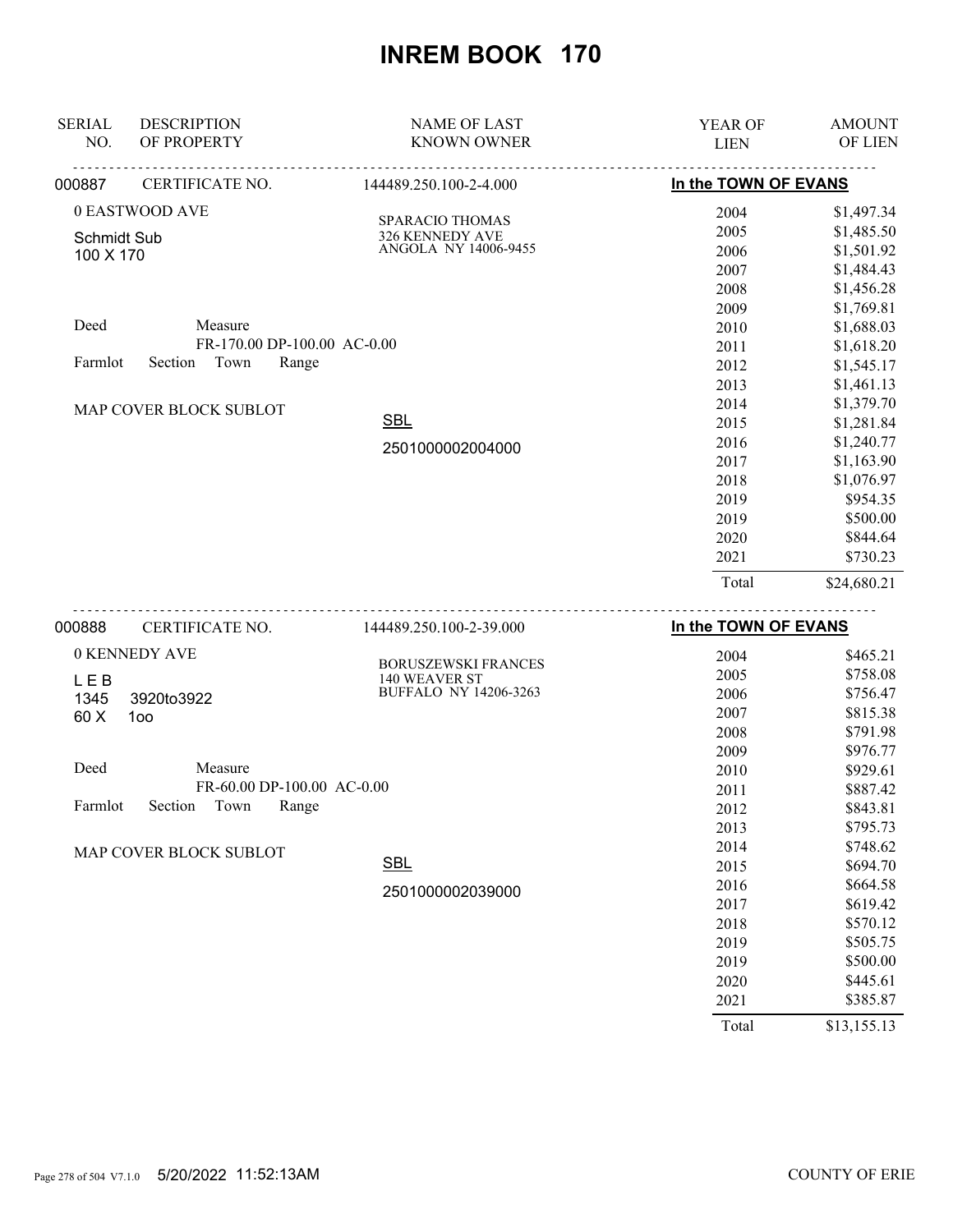| <b>SERIAL</b>      | <b>DESCRIPTION</b>         | <b>NAME OF LAST</b>                         | YEAR OF              | <b>AMOUNT</b> |
|--------------------|----------------------------|---------------------------------------------|----------------------|---------------|
| NO.                | OF PROPERTY                | <b>KNOWN OWNER</b>                          | <b>LIEN</b>          | OF LIEN       |
| 000889             | CERTIFICATE NO.            | .<br>144489.250.100-2-40.000                | In the TOWN OF EVANS |               |
|                    | 0 KENNEDY AVE              |                                             | 2003                 | \$320.70      |
| <b>LEB</b>         |                            | MUELLER WALTER<br>MUELLER ERICK             | 2004                 | \$516.04      |
| 1345               | 3917-3918                  | C/O C/O ROSLYN MUELLER LUTSCH               | 2005                 | \$506.96      |
| 40x                | 100                        | 22023 7TH PL W<br><b>BOTHELL WA 98021</b>   | 2006                 | \$506.56      |
|                    |                            |                                             | 2007                 | \$544.32      |
|                    |                            |                                             | 2008                 | \$528.74      |
| Deed               | Measure                    |                                             | 2009                 | \$797.10      |
|                    | FR-40.00 DP-100.00 AC-0.00 |                                             | 2010                 | \$758.87      |
| Farmlot            | Section Town<br>Range      |                                             | 2011                 | \$725.01      |
|                    |                            |                                             | 2012                 | \$690.03      |
|                    | MAP COVER BLOCK SUBLOT     |                                             | 2013                 | \$651.05      |
|                    |                            | <b>SBL</b>                                  | 2014                 | \$612.93      |
|                    |                            | 2501000002040000                            | 2015                 | \$568.98      |
|                    |                            |                                             | 2016                 | \$545.51      |
|                    |                            |                                             | 2017                 | \$509.10      |
|                    |                            |                                             | 2018                 | \$469.08      |
|                    |                            |                                             | 2019                 | \$500.00      |
|                    |                            |                                             | 2019                 | \$416.05      |
|                    |                            |                                             | 2020                 | \$366.49      |
|                    |                            |                                             | 2021                 | \$317.75      |
|                    |                            |                                             | Total                | \$10,851.27   |
| 000890             | .<br>CERTIFICATE NO.       | 144489.250.100-2-66.000                     | In the TOWN OF EVANS |               |
|                    | 0 EISENHOWER AVE           |                                             | 2007                 | \$544.32      |
|                    |                            | BORUSZEWSKI RONALD<br><b>140 WEAVER AVE</b> | 2008                 | \$528.74      |
| <b>LEB</b><br>1345 | 3927 3928                  | BUFFALO NY 14206                            | 2009                 | \$797.10      |
| 4ox                | 100                        |                                             | 2010                 | \$758.87      |
|                    |                            |                                             | 2011                 | \$725.01      |
|                    |                            |                                             | 2012                 | \$690.03      |
| Deed               | Measure                    |                                             | 2013                 | \$651.05      |
|                    | FR-40.00 DP-100.00 AC-0.00 |                                             | 2014                 | \$612.93      |
| Farmlot            | Section<br>Town<br>Range   |                                             | 2015                 | \$568.98      |
|                    |                            |                                             | 2016                 | \$545.51      |
|                    | MAP COVER BLOCK SUBLOT     |                                             | 2017                 | \$509.10      |
|                    |                            | SBL                                         | 2018                 | \$469.08      |
|                    |                            | 2501000002066000                            | 2019                 | \$500.00      |
|                    |                            |                                             | 2019                 | \$416.05      |
|                    |                            |                                             | 2020                 | \$366.49      |
|                    |                            |                                             | 2021                 | \$317.75      |

Total \$9,001.01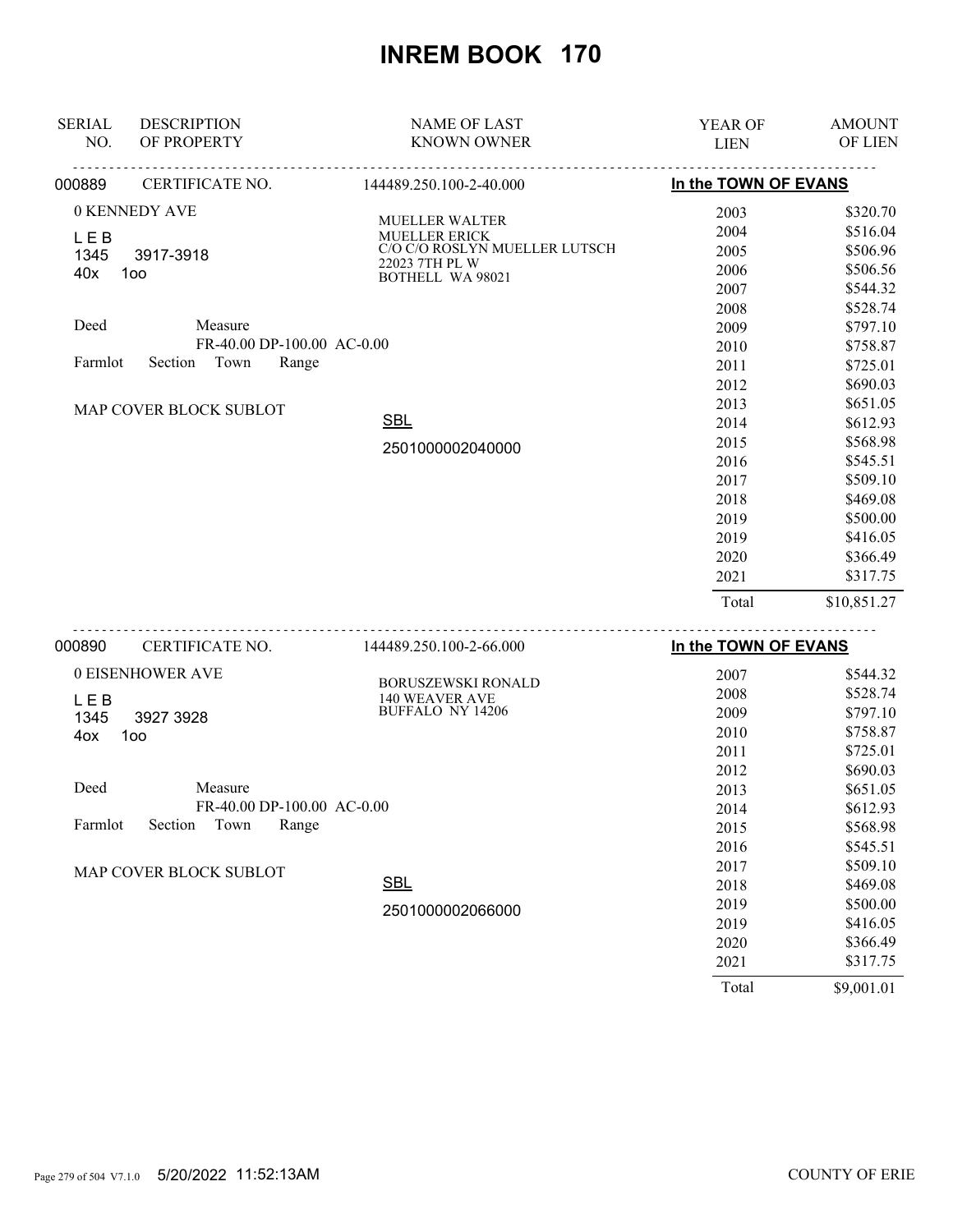| <b>SERIAL</b><br>NO. | <b>DESCRIPTION</b><br>OF PROPERTY | <b>NAME OF LAST</b><br><b>KNOWN OWNER</b> | YEAR OF<br><b>LIEN</b> | <b>AMOUNT</b><br><b>OF LIEN</b> |
|----------------------|-----------------------------------|-------------------------------------------|------------------------|---------------------------------|
|                      |                                   |                                           |                        |                                 |
| 000891               | CERTIFICATE NO.                   | 144489.250.100-2-67.000                   | In the TOWN OF EVANS   |                                 |
|                      | 0 EISENHOWER AVE                  | <b>BORUSZEWSKI RONALD</b>                 | 2007                   | \$1,109.51                      |
| LEB                  |                                   | 140 WEAVER AVE                            | 2008                   | \$1,077.93                      |
| 1345                 | 3929to3932                        | BUFFALO NY 14206                          | 2009                   | \$1,182.04                      |
| 8ox                  | 100                               |                                           | 2010                   | \$1,124.68                      |
|                      |                                   |                                           | 2011                   | \$1,073.11                      |
|                      |                                   |                                           | 2012                   | \$1,020.03                      |
| Deed                 | Measure                           |                                           | 2013                   | \$961.56                        |
|                      | FR-80.00 DP-100.00 AC-0.00        |                                           | 2014                   | \$904.28                        |
| Farmlot              | Town<br>Section<br>Range          |                                           | 2015                   | \$838.97                        |
|                      |                                   |                                           | 2016                   | \$801.61                        |
|                      | MAP COVER BLOCK SUBLOT            |                                           | 2017                   | \$746.63                        |
|                      |                                   | <b>SBL</b>                                | 2018                   | \$686.68                        |
|                      |                                   | 2501000002067000                          | 2019                   | \$609.15                        |
|                      |                                   |                                           | 2019                   | \$500.00                        |
|                      |                                   |                                           | 2020                   | \$536.99                        |
|                      |                                   |                                           | 2021                   | \$464.50                        |
|                      |                                   |                                           | Total                  | \$13,637.67                     |
| 000892               | CERTIFICATE NO.                   | 144489.250.100-2-68.000                   | In the TOWN OF EVANS   |                                 |
|                      | 0 EISENHOWER AVE                  |                                           | 2007                   | \$544.32                        |
| <b>LEB</b>           |                                   | BORUSZEWSKI RONALD<br>140 WEAVER ST       | 2008                   | \$528.74                        |
| 1345                 | 3933 3934                         | BUFFALO NY 14206                          | 2009                   | \$797.10                        |
| 4ox                  | 100                               |                                           | 2010                   | \$758.87                        |
|                      |                                   |                                           | 2011                   | \$725.01                        |
|                      |                                   |                                           | 2012                   | \$690.03                        |
| Deed                 | Measure                           |                                           | 2013                   | \$651.05                        |
|                      | FR-40.00 DP-100.00 AC-0.00        |                                           | 2014                   | \$612.93                        |
| Farmlot              | Town<br>Section<br>Range          |                                           | 2015                   | \$568.98                        |
|                      |                                   |                                           | 2016                   | \$545.51                        |
|                      | MAP COVER BLOCK SUBLOT            |                                           | 2017                   | \$509.10                        |
|                      |                                   | <b>SBL</b>                                | 2018                   | \$469.08                        |
|                      |                                   | 2501000002068000                          | 2019                   | \$500.00                        |
|                      |                                   |                                           | 2019                   | \$416.05                        |
|                      |                                   |                                           | 2020                   | \$366.49                        |
|                      |                                   |                                           | 2021                   | \$317.75                        |
|                      |                                   |                                           | Total                  | \$9,001.01                      |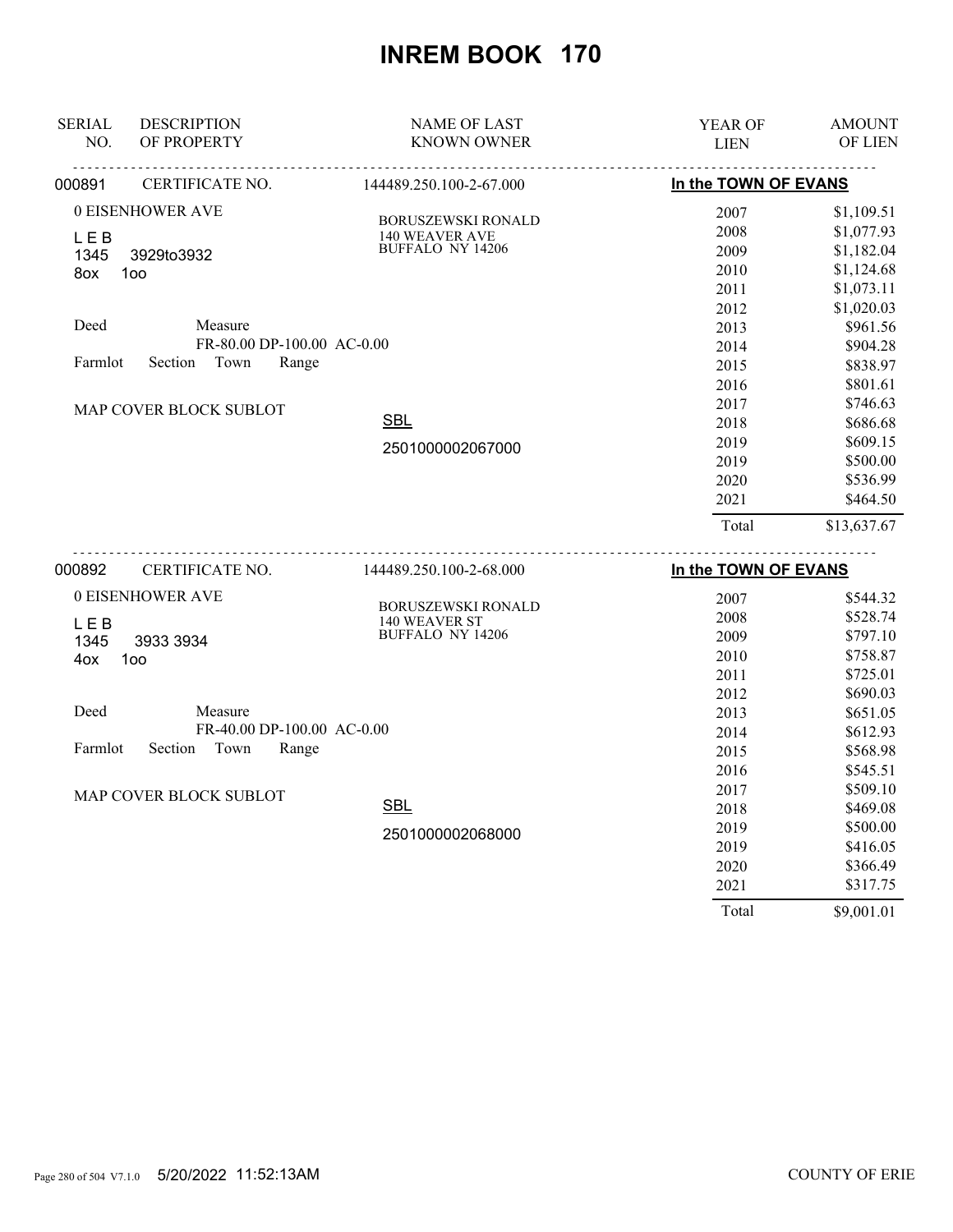| <b>SERIAL</b><br>NO.                                                    | <b>DESCRIPTION</b><br>OF PROPERTY                                                                         | <b>NAME OF LAST</b><br><b>KNOWN OWNER</b>                                                              | YEAR OF<br><b>LIEN</b>                                                                                                                               | <b>AMOUNT</b><br>OF LIEN                                                                                                                                                                                                         |
|-------------------------------------------------------------------------|-----------------------------------------------------------------------------------------------------------|--------------------------------------------------------------------------------------------------------|------------------------------------------------------------------------------------------------------------------------------------------------------|----------------------------------------------------------------------------------------------------------------------------------------------------------------------------------------------------------------------------------|
| 000893                                                                  | CERTIFICATE NO.                                                                                           | 144489.250.100-2-69.000                                                                                | In the TOWN OF EVANS                                                                                                                                 |                                                                                                                                                                                                                                  |
| 0 EISENHOWER AVE<br><b>LEB</b><br>1345<br>100<br>6ox<br>Deed<br>Farmlot | 3935to3937<br>Measure<br>FR-60.00 DP-100.00 AC-0.00<br>Town<br>Section<br>Range<br>MAP COVER BLOCK SUBLOT | <b>BORUSZEWSKI FRANCES</b><br>140 WEAVER ST<br><b>BUFFALO NY 14206-3263</b><br>SBL<br>2501000002069000 | 2004<br>2005<br>2006<br>2007<br>2008<br>2009<br>2010<br>2011<br>2012<br>2013<br>2014<br>2015<br>2016<br>2017<br>2018<br>2019<br>2019<br>2020<br>2021 | \$506.62<br>\$797.69<br>\$794.29<br>\$815.38<br>\$791.98<br>\$976.77<br>\$929.61<br>\$887.42<br>\$843.81<br>\$795.73<br>\$748.62<br>\$694.70<br>\$664.58<br>\$619.42<br>\$570.12<br>\$505.75<br>\$500.00<br>\$445.61<br>\$385.87 |
|                                                                         |                                                                                                           |                                                                                                        | Total                                                                                                                                                | \$13,273.97                                                                                                                                                                                                                      |
| 000894                                                                  | CERTIFICATE NO.                                                                                           | 144489.250.100-2-71.000                                                                                | In the TOWN OF EVANS                                                                                                                                 |                                                                                                                                                                                                                                  |
| <b>EISENHOWER AVE</b>                                                   |                                                                                                           | <b>RILEY WALTER</b>                                                                                    | 2011<br>2012                                                                                                                                         | \$656.35<br>062565                                                                                                                                                                                                               |

| 2012  | \$625.65   |
|-------|------------|
| 2014  | \$293.41   |
| 2015  | \$517.43   |
| 2016  | \$498.23   |
| 2017  | \$466.10   |
| 2018  | \$430.36   |
| 2019  | \$500.00   |
| 2019  | \$381.60   |
| 2020  | \$336.32   |
| 2021  | \$291.86   |
| Total | \$4,997.31 |
|       |            |

2501000002071000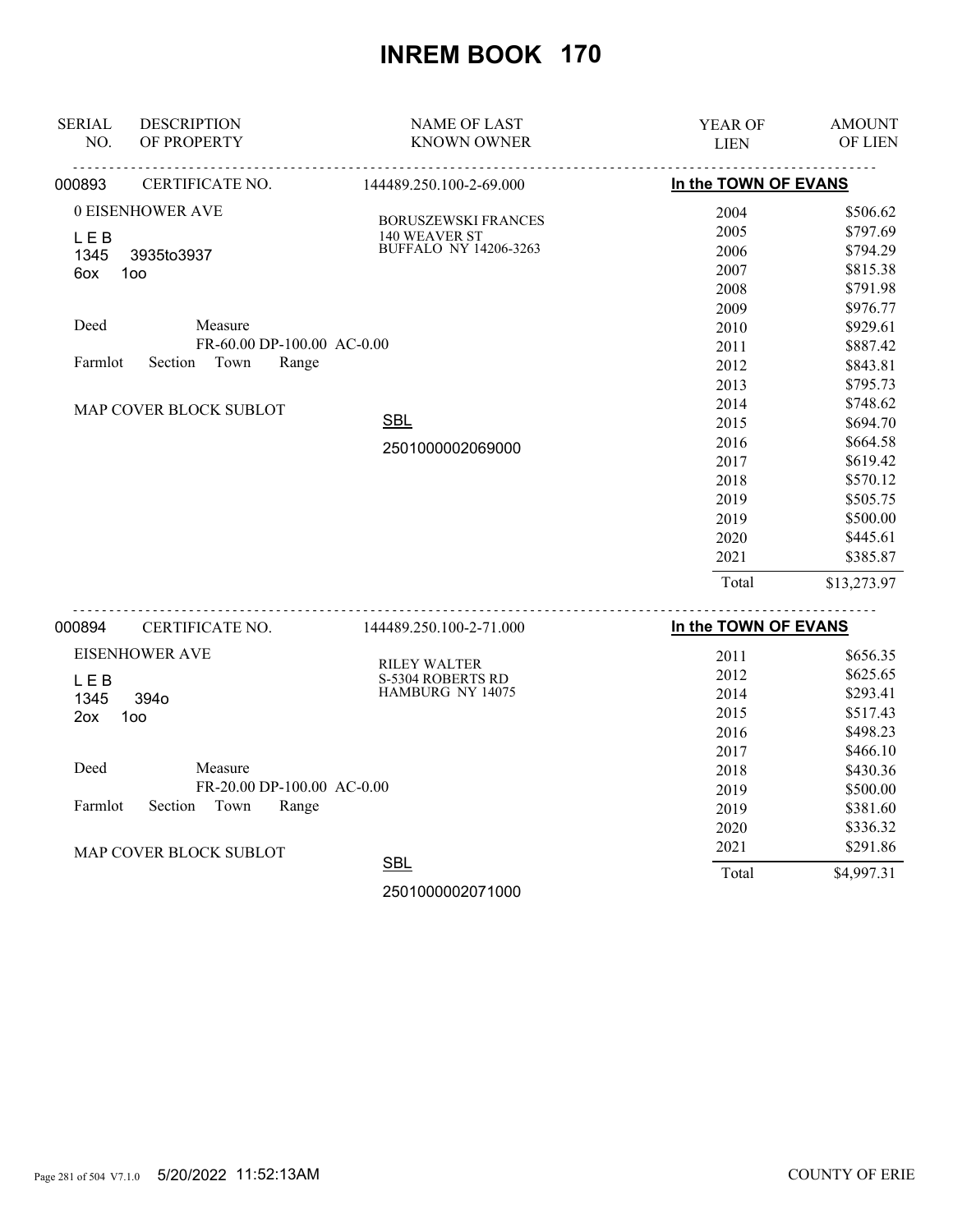| <b>SERIAL</b><br>NO. | <b>DESCRIPTION</b><br>OF PROPERTY | <b>NAME OF LAST</b><br><b>KNOWN OWNER</b> | YEAR OF<br><b>LIEN</b> | <b>AMOUNT</b><br>OF LIEN |
|----------------------|-----------------------------------|-------------------------------------------|------------------------|--------------------------|
| 000895               | <u>.</u><br>CERTIFICATE NO.       | <u>.</u><br>144489.250.100-2-72.000       | In the TOWN OF EVANS   |                          |
|                      | 9607 NORTHFIELD ST                |                                           | 2011                   | \$1,258.90               |
|                      |                                   | <b>RILEY WALTER</b><br>S-5304 ROBERTS RD  | 2012                   | \$1,196.24               |
| <b>LEB</b><br>1345   | 3946to395o                        | HAMBURG NY 14075                          | 2014                   | \$648.60                 |
| 1oox                 | 100                               |                                           | 2015                   | \$983.27                 |
|                      |                                   |                                           | 2016                   | \$938.65                 |
|                      |                                   |                                           | 2017                   | \$873.81                 |
| Deed                 | Measure                           |                                           | 2018                   | \$803.28                 |
|                      | FR-100.00 DP-100.00 AC-0.00       |                                           | 2019                   | \$712.65                 |
| Farmlot              | Section Town<br>Range             |                                           | 2019                   | \$500.00                 |
|                      |                                   |                                           | 2020                   | \$628.34                 |
|                      | MAP COVER BLOCK SUBLOT            |                                           | 2021                   | \$543.16                 |
|                      |                                   | <b>SBL</b>                                | Total                  | \$9,086.90               |
|                      |                                   | 2501000002072000                          |                        |                          |
|                      |                                   |                                           |                        |                          |
| 000896               | CERTIFICATE NO.                   | 144489.250.100-3-24.100                   | In the TOWN OF EVANS   |                          |
|                      | 0 EISENHOWER AVE                  |                                           | 2004                   | \$3,836.62               |
|                      |                                   | ADRION-LEMKE LINDA C<br>PO BOX 711        | 2005                   | \$1,498.56               |
|                      |                                   | DERBY NY 14047                            | 2008                   | \$1,478.28               |
|                      |                                   |                                           | 2009                   | \$2,116.57               |
|                      |                                   |                                           | 2010                   | \$2,017.01               |
|                      |                                   |                                           | 2011                   | \$1,930.36               |
| Deed                 | Measure                           |                                           | 2019                   | \$500.00                 |
|                      | FR-50.00 DP-100.00 AC-0.00        |                                           | Total                  | \$13,377.40              |
| Farmlot              | Section<br>Town<br>Range          |                                           |                        |                          |
|                      | MAP COVER BLOCK SUBLOT            |                                           |                        |                          |
|                      |                                   | <b>SBL</b>                                |                        |                          |
|                      |                                   | 2501000003024100                          |                        |                          |
| 000897               | CERTIFICATE NO.                   | .<br>144489.250.100-3-24.110              | In the TOWN OF EVANS   |                          |
|                      | 0 EISENHOWER AVE                  |                                           | 2012                   | \$1,840.30               |
|                      |                                   | ADRION-LEMKE LINDA C                      | 2013                   | \$1,738.32               |
|                      |                                   | <b>PO BOX 711</b><br>DERBY NY 14047       | 2014                   | \$1,639.00               |
|                      |                                   |                                           | 2015                   | \$1,522.03               |
|                      |                                   |                                           | 2016                   | \$1,466.62               |
|                      |                                   |                                           | 2017                   | \$1,372.41               |
| Deed                 | Measure                           |                                           | 2018                   | \$1,267.20               |
|                      | FR-50.00 DP-100.00 AC-0.00        |                                           | 2019                   | \$1,123.25               |
| Farmlot              | Section<br>Town<br>Range          |                                           | 2019                   | \$500.00                 |
|                      |                                   |                                           | 2020                   | \$993.49                 |
|                      |                                   |                                           | 2021                   | \$858.25                 |
|                      | MAP COVER BLOCK SUBLOT            | <b>SBL</b>                                | Total                  | \$14,320.87              |
|                      |                                   | <b>OED100000001110</b>                    |                        |                          |

2501000003024110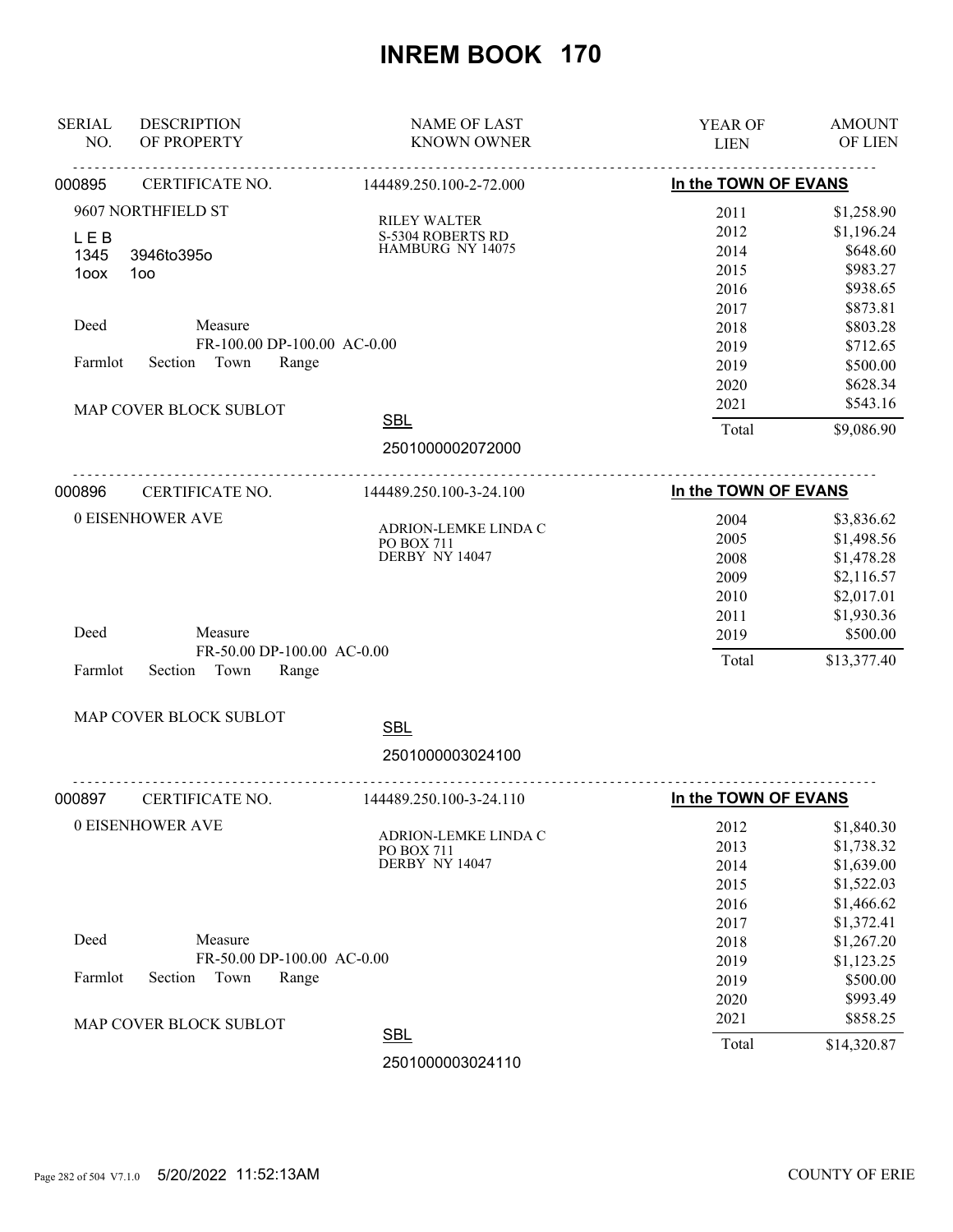| <b>SERIAL</b><br><b>DESCRIPTION</b> |                             | <b>NAME OF LAST</b>                                | <b>YEAR OF</b>       | <b>AMOUNT</b>  |
|-------------------------------------|-----------------------------|----------------------------------------------------|----------------------|----------------|
| NO.<br>OF PROPERTY                  |                             | <b>KNOWN OWNER</b>                                 | <b>LIEN</b>          | <b>OF LIEN</b> |
| 000900<br>CERTIFICATE NO.           | <u>.</u>                    | <u>.</u><br>144489.250.110-1-6.000                 | In the TOWN OF EVANS |                |
| 0 JAMESTOWN ST                      |                             | <b>CANONICO MAUREEN</b>                            | 2004                 | \$1,539.29     |
| Leb                                 |                             | 9439 LAFAYETTE ST                                  | 2005                 | \$1,514.88     |
| 1344<br>3241to3245                  |                             | ANGOLA NY 14006-9274                               | 2007                 | \$1,612.22     |
| 1oox<br>100                         |                             |                                                    | 2008                 | \$1,568.40     |
|                                     |                             |                                                    | 2009                 | \$1,592.34     |
|                                     |                             |                                                    | 2010                 | \$1,515.28     |
| Deed                                | Measure                     |                                                    | 2011                 | \$1,446.21     |
|                                     | FR-100.00 DP-121.00 AC-0.00 |                                                    | 2012                 | \$1,375.13     |
| Section Town<br>Farmlot             | Range                       |                                                    | 2013                 | \$1,296.53     |
|                                     |                             |                                                    | 2014                 | \$1,219.66     |
| MAP COVER BLOCK SUBLOT              |                             |                                                    | 2015                 | \$1,131.64     |
|                                     | <b>SBL</b>                  | 2016                                               | \$1,082.25           |                |
|                                     |                             | 2501100001006000                                   | 2017                 | \$1,008.51     |
|                                     |                             |                                                    | 2018                 | \$927.88       |
|                                     |                             |                                                    | 2019                 | \$822.98       |
|                                     |                             |                                                    | 2019                 | \$500.00       |
|                                     |                             |                                                    | 2020                 | \$726.29       |
|                                     |                             |                                                    | 2021                 | \$627.58       |
|                                     |                             |                                                    | Total                | \$21,507.07    |
| 000901<br>CERTIFICATE NO.           |                             | 144489.250.110-2-24.000                            | In the TOWN OF EVANS |                |
| 0 ORANGE ST                         |                             |                                                    | 2000                 | \$276.81       |
|                                     |                             | <b>CARLISI ROY JR</b>                              | 2001                 | \$262.01       |
| <b>LEB</b>                          |                             | <b>25 N VILLAGE DR</b><br>PALM COAST FL 32137-1605 | 2002                 | \$257.26       |
| 1347 10898 To 1o899<br>100<br>20 X  |                             |                                                    | 2003                 | \$257.79       |
|                                     |                             |                                                    | 2004                 | \$251.02       |

| Deed |                            | Measure |                            |  |
|------|----------------------------|---------|----------------------------|--|
|      |                            |         | FR-20.00 DP-100.00 AC-0.00 |  |
|      | Farmlot Section Town Range |         |                            |  |

MAP COVER BLOCK SUBLOT

2501100002024000

**SBL** 

| 2007  | \$250.06   |
|-------|------------|
| 2008  | \$242.75   |
| 2009  | \$390.81   |
| 2010  | \$685.93   |
| 2011  | \$656.35   |
| 2012  | \$625.65   |
| 2013  | \$590.94   |
| 2014  | \$557.10   |
| 2015  | \$517.43   |
| 2016  | \$498.23   |
| 2017  | \$466.10   |
| 2018  | \$430.36   |
| 2019  | \$500.00   |
| 2019  | \$381.60   |
| 2020  | \$336.32   |
| 2021  | \$291.86   |
| Total | \$8,972.36 |

2005 \$245.98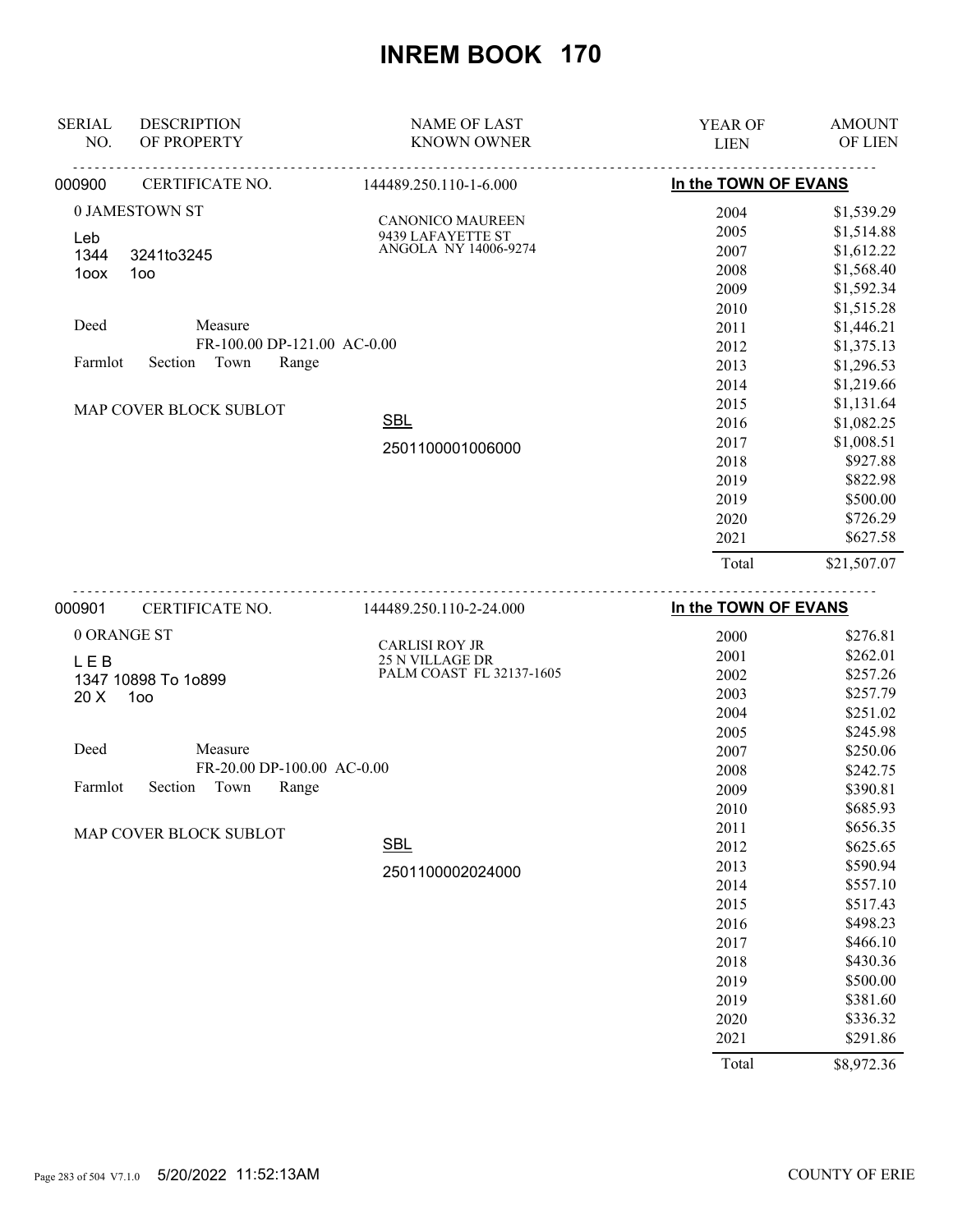| <b>SERIAL</b> | <b>DESCRIPTION</b>         | <b>NAME OF LAST</b>                         | <b>YEAR OF</b>                 | <b>AMOUNT</b> |
|---------------|----------------------------|---------------------------------------------|--------------------------------|---------------|
| NO.           | OF PROPERTY                | <b>KNOWN OWNER</b>                          | <b>LIEN</b>                    | OF LIEN       |
| 000902        | CERTIFICATE NO.            | 144489.250.110-2-25.000                     | In the TOWN OF EVANS           |               |
| 0 ORANGE ST   |                            |                                             | 2002                           | \$167.20      |
| 10898         |                            | <b>CARLISI ROBERTA</b><br>962 LENOX HILL CT | 2003                           | \$257.79      |
| 20 X 100      |                            | ATLANTA GA 30324                            | 2004                           | \$161.64      |
|               |                            |                                             | 2005                           | \$245.98      |
|               |                            |                                             | 2006                           | \$245.90      |
|               |                            |                                             | 2007                           | \$250.06      |
| Deed          | Measure                    |                                             | 2008                           | \$242.75      |
|               | FR-20.00 DP-100.00 AC-0.00 |                                             | 2009                           | \$719.88      |
| Farmlot       | Town<br>Range<br>Section   |                                             | 2010                           | \$685.93      |
|               |                            |                                             | 2011                           | \$656.35      |
|               | MAP COVER BLOCK SUBLOT     |                                             | 2012                           | \$625.65      |
|               |                            | <b>SBL</b>                                  | 2013                           | \$590.94      |
|               |                            | 2501100002025000                            | 2014                           | \$557.10      |
|               |                            |                                             | 2015                           | \$517.43      |
|               |                            |                                             | 2016                           | \$498.23      |
|               |                            |                                             | 2017                           | \$466.10      |
|               |                            |                                             | 2018                           | \$430.36      |
|               |                            |                                             | 2019                           | \$500.00      |
|               |                            |                                             | 2019                           | \$381.60      |
|               |                            |                                             | 2020                           | \$336.32      |
|               |                            |                                             | 2021                           | \$291.86      |
|               |                            |                                             | Total                          | \$8,829.07    |
|               | $0.00000$ $0.00000000000$  | 111100.250.110.2.2600                       | <b>ILL ALL TOUAL OF FUALIO</b> |               |

| 000903  | CERTIFICATE NO.            | 144489.250.110-2-26.000 | In the TOWN OF EVANS |             |
|---------|----------------------------|-------------------------|----------------------|-------------|
|         | 0 ROANOKE AVE              | <b>CARLISI ROBERTA</b>  | 2002                 | \$714.77    |
| LEB     |                            | 962 LENOX HILL CT       | 2003                 | \$1,007.05  |
|         | 1347 10895 & 10897         | ATLANTA GA 30324        | 2004                 | \$672.26    |
| 60 X    | 100                        |                         | 2005                 | \$956.14    |
|         |                            |                         | 2006                 | \$945.56    |
|         |                            |                         | 2007                 | \$986.91    |
| Deed    | Measure                    |                         | 2008                 | \$954.96    |
|         | FR-60.00 DP-100.00 AC-0.00 |                         | 2009                 | \$1,131.19  |
| Farmlot | Town<br>Section<br>Range   |                         | 2010                 | \$1,075.48  |
|         |                            |                         | 2011                 | \$1,024.74  |
|         | MAP COVER BLOCK SUBLOT     |                         | 2012                 | \$972.58    |
|         |                            | <b>SBL</b>              | 2012                 | \$500.00    |
|         |                            | 2501100002026000        | 2013                 | \$915.94    |
|         |                            |                         | 2014                 | \$860.28    |
|         |                            |                         | 2015                 | \$797.80    |
|         |                            |                         | 2016                 | \$759.14    |
|         |                            |                         | 2017                 | \$705.42    |
|         |                            |                         | 2018                 | \$647.57    |
|         |                            |                         | 2019                 | \$574.65    |
|         |                            |                         | 2019                 | \$500.00    |
|         |                            |                         | 2020                 | \$505.96    |
|         |                            |                         | 2021                 | \$437.66    |
|         |                            |                         | Total                | \$17,646.06 |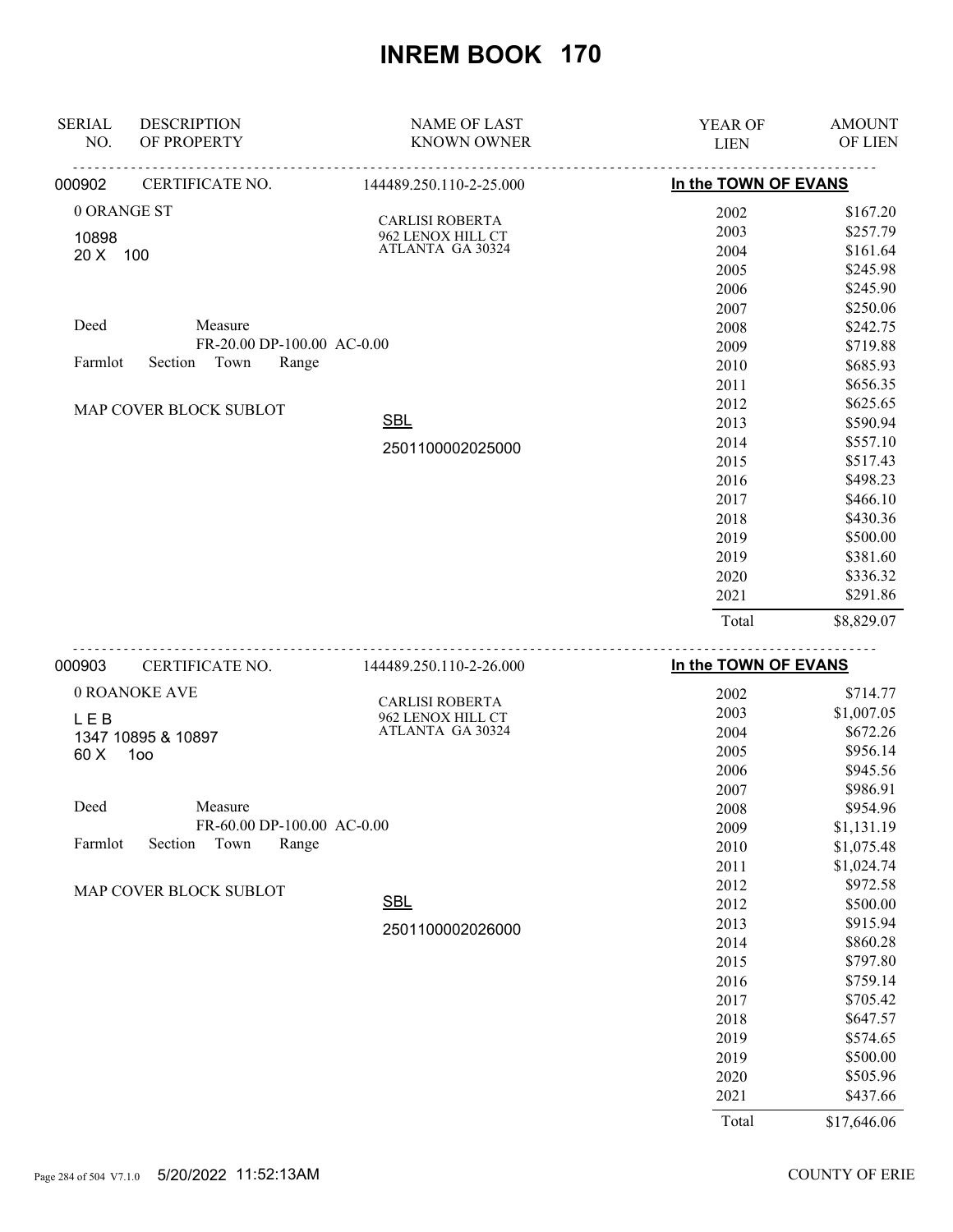| <b>SERIAL</b> | <b>DESCRIPTION</b>         | <b>NAME OF LAST</b>      | <b>YEAR OF</b>       | <b>AMOUNT</b> |
|---------------|----------------------------|--------------------------|----------------------|---------------|
| NO.           | OF PROPERTY                | <b>KNOWN OWNER</b>       | <b>LIEN</b>          | OF LIEN       |
| 000904        | CERTIFICATE NO.            | 144489.250.110-2-27.000  | In the TOWN OF EVANS |               |
|               | 0 ROANOKE AVE              | <b>CARLISI ROY JR</b>    | 2000                 | \$604.64      |
| 1347          | 10893&10894                | <b>25 N VILLAGE DR</b>   | 2001                 | \$572.27      |
| 40 X          | 100                        | PALM COAST FL 32137-1605 | 2002                 | \$562.41      |
|               |                            |                          | 2003                 | \$557.76      |
|               |                            |                          | 2004                 | \$543.65      |
|               |                            |                          | 2005                 | \$533.36      |
| Deed          | Measure                    |                          | 2008                 | \$528.74      |
|               | FR-40.00 DP-100.00 AC-0.00 |                          | 2009                 | \$468.02      |
| Farmlot       | Town<br>Section<br>Range   |                          | 2010                 | \$758.87      |
|               |                            |                          | 2011                 | \$725.01      |
|               | MAP COVER BLOCK SUBLOT     |                          | 2012                 | \$690.03      |
|               |                            | <b>SBL</b>               | 2013                 | \$651.05      |
|               |                            | 2501100002027000         | 2014                 | \$612.93      |
|               |                            |                          | 2015                 | \$568.98      |
|               |                            |                          | 2016                 | \$545.51      |
|               |                            |                          | 2017                 | \$509.10      |
|               |                            |                          | 2018                 | \$469.08      |
|               |                            |                          | 2019                 | \$500.00      |
|               |                            |                          | 2019                 | \$416.05      |
|               |                            |                          | 2020                 | \$366.49      |
|               |                            |                          | 2021                 | \$317.75      |
|               |                            |                          | Total                | \$11,501.70   |
|               |                            |                          |                      |               |

| 000905     | CERTIFICATE NO.            | 144489.250.110-3-10.000  | In the TOWN OF EVANS |             |
|------------|----------------------------|--------------------------|----------------------|-------------|
|            | 0 SYCAMORE AVE             | <b>THOMAS ROBERT J</b>   | 2005                 | \$797.69    |
| <b>LEB</b> |                            | THOMAS JOYCE M           | 2006                 | \$794.29    |
|            | 1347 11366 To 11368        | 323 PORTAGE ST           | 2007                 | \$815.38    |
| 6ox        | 100                        | <b>EMPORIUM PA 15834</b> | 2008                 | \$791.98    |
|            |                            |                          | 2009                 | \$976.77    |
|            |                            |                          | 2010                 | \$929.61    |
| Deed       | Measure                    |                          | 2011                 | \$887.42    |
|            | FR-60.00 DP-100.00 AC-0.00 |                          | 2012                 | \$843.81    |
| Farmlot    | Town<br>Section<br>Range   |                          | 2013                 | \$795.73    |
|            |                            |                          | 2014                 | \$748.62    |
|            | MAP COVER BLOCK SUBLOT     |                          | 2015                 | \$694.70    |
|            |                            | <b>SBL</b>               | 2016                 | \$664.58    |
|            |                            | 2501100003010000         | 2017                 | \$619.42    |
|            |                            |                          | 2018                 | \$570.12    |
|            |                            |                          | 2019                 | \$505.75    |
|            |                            |                          | 2019                 | \$500.00    |
|            |                            |                          | 2020                 | \$445.61    |
|            |                            |                          | 2021                 | \$385.87    |
|            |                            |                          | Total                | \$12,767.35 |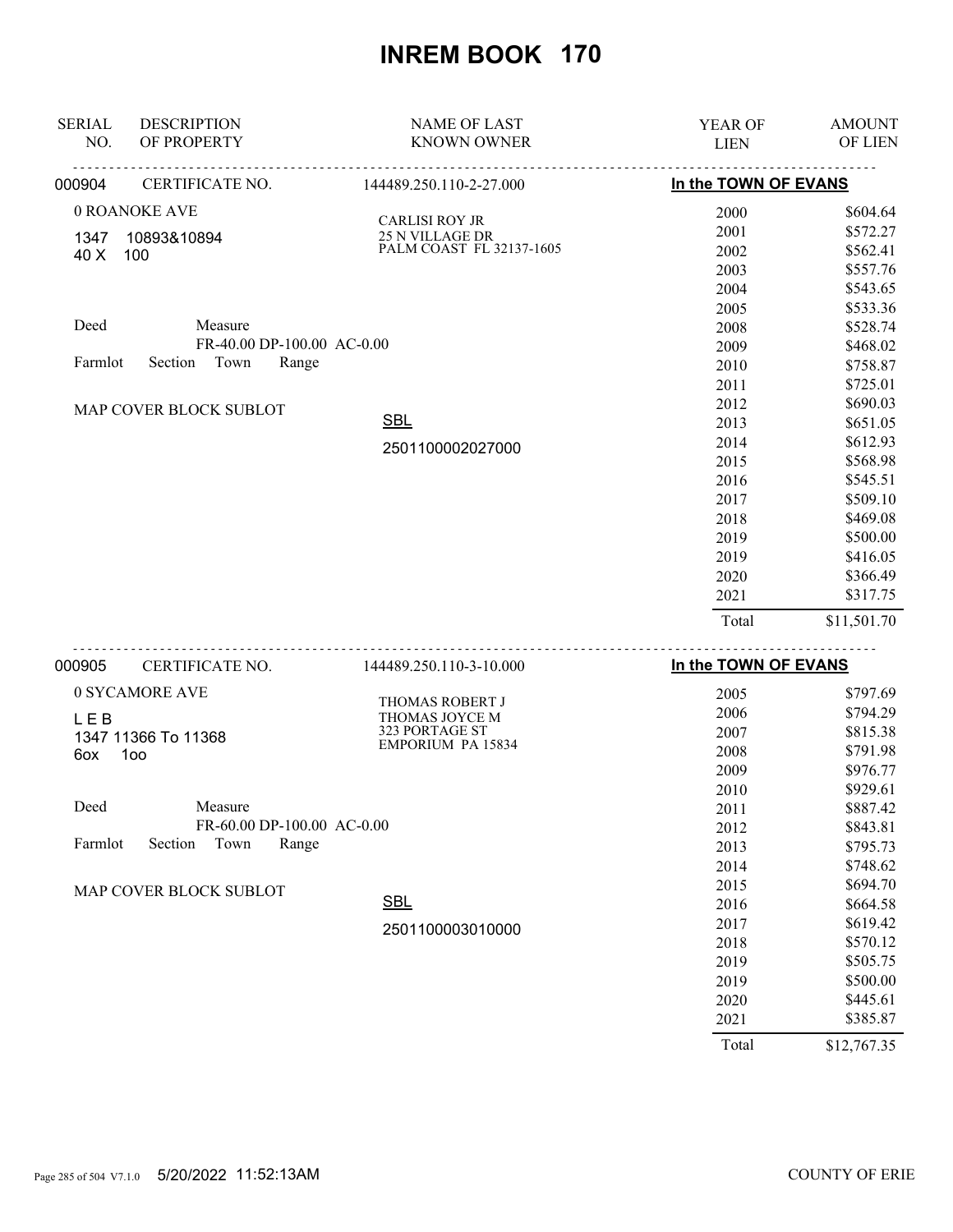| <b>SERIAL</b><br>NO.                  | <b>DESCRIPTION</b><br>OF PROPERTY                                                                                                           | <b>NAME OF LAST</b><br><b>KNOWN OWNER</b>                                                     | <b>YEAR OF</b><br><b>LIEN</b>                                                                                                        | <b>AMOUNT</b><br>OF LIEN                                                                                                                                                                                                                 |
|---------------------------------------|---------------------------------------------------------------------------------------------------------------------------------------------|-----------------------------------------------------------------------------------------------|--------------------------------------------------------------------------------------------------------------------------------------|------------------------------------------------------------------------------------------------------------------------------------------------------------------------------------------------------------------------------------------|
| 000906                                | CERTIFICATE NO.                                                                                                                             | 144489.250.110-3-17.000                                                                       | In the TOWN OF EVANS                                                                                                                 |                                                                                                                                                                                                                                          |
| <b>LEB</b><br>22ox<br>Deed<br>Farmlot | 0 ROANOKE AVE<br>1347 11152 To 11162<br>100<br>Measure<br>FR-232.00 DP-100.00 AC-0.00<br>Town<br>Section<br>Range<br>MAP COVER BLOCK SUBLOT | SPINA VINCENZO<br>9 WEDGEWOOD<br><b>COLTS NECK NJ 07722</b><br><b>SBL</b><br>2501100003017000 | 2006<br>2007<br>2008<br>2009<br>2010<br>2011<br>2012<br>2013<br>2014<br>2015<br>2016<br>2017<br>2018<br>2019<br>2019<br>2020<br>2021 | \$1,328.95<br>\$2,313.00<br>\$2,249.24<br>\$2,989.33<br>\$2,845.96<br>\$2,718.63<br>\$2,587.04<br>\$2,440.66<br>\$2,297.49<br>\$2,132.17<br>\$2,044.09<br>\$1,907.32<br>\$1,756.80<br>\$1,557.68<br>\$500.00<br>\$1,376.86<br>\$1,188.20 |
| 000907                                | CERTIFICATE NO.                                                                                                                             | 144489.250.110-3-18.100                                                                       | Total<br>In the TOWN OF EVANS                                                                                                        | \$34,233.42                                                                                                                                                                                                                              |

| 0 GRAPE ST                          | D'AURIA ELEANOR C  | 1999  | \$595.74    |
|-------------------------------------|--------------------|-------|-------------|
|                                     | 300 FRIES RD       | 2000  | \$564.09    |
|                                     | TONAWANDA NY 14150 | 2001  | \$529.42    |
|                                     |                    | 2002  | \$525.66    |
|                                     |                    | 2003  | \$527.52    |
|                                     |                    | 2004  | \$517.96    |
| Deed<br>Measure                     |                    | 2005  | \$513.79    |
| FR-80.00 DP-132.00 AC-0.00          |                    | 2006  | \$520.66    |
| Town<br>Farmlot<br>Section<br>Range |                    | 2007  | \$511.77    |
|                                     |                    | 2008  | \$502.05    |
| MAP COVER BLOCK SUBLOT              |                    | 2009  | \$1,026.92  |
|                                     | <b>SBL</b>         | 2010  | \$979.54    |
|                                     | 2501100003018100   | 2011  | \$939.02    |
|                                     |                    | 2012  | \$896.67    |
|                                     |                    | 2013  | \$847.99    |
|                                     |                    | 2014  | \$800.71    |
|                                     |                    | 2015  | \$744.03    |
|                                     |                    | 2016  | \$720.20    |
|                                     |                    | 2017  | \$675.66    |
|                                     |                    | 2018  | \$625.28    |
|                                     |                    | 2019  | \$554.13    |
|                                     |                    | 2019  | \$500.00    |
|                                     |                    | 2020  | \$489.73    |
|                                     |                    | 2021  | \$424.26    |
|                                     |                    | Total | \$15,532.80 |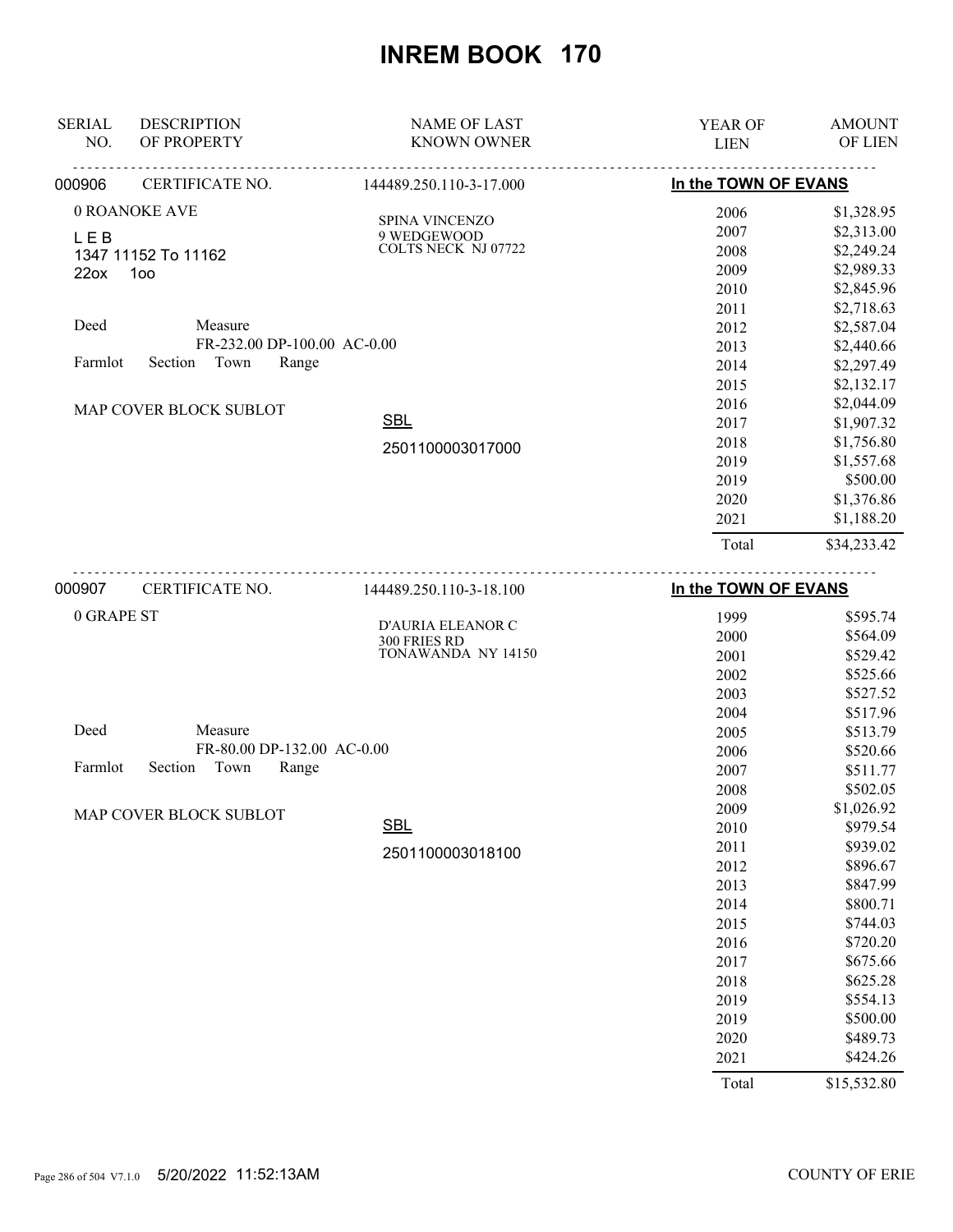| <b>SERIAL</b> | <b>DESCRIPTION</b>          | <b>NAME OF LAST</b>                   | YEAR OF              | <b>AMOUNT</b> |
|---------------|-----------------------------|---------------------------------------|----------------------|---------------|
| NO.           | OF PROPERTY                 | <b>KNOWN OWNER</b>                    | <b>LIEN</b>          | OF LIEN       |
| 000908        | CERTIFICATE NO.             | 144489.250.110-3-28.000               | In the TOWN OF EVANS |               |
|               | 0 ROANOKE AVE               |                                       | 2011                 | \$1,235.52    |
| L E B         |                             | <b>GOSSLING JAMES</b><br>49 ARMIN PL  | 2012                 | \$1,173.90    |
|               | 1347 11095 To 11o99         | <b>BUFFALO NY 14210</b>               | 2013                 | \$1,106.21    |
| 1oox          | 100                         |                                       | 2014                 | \$1,039.94    |
|               |                             |                                       | 2015                 | \$964.66      |
|               |                             |                                       | 2016                 | \$920.66      |
| Deed          | Measure                     |                                       | 2017                 | \$856.98      |
|               | FR-100.00 DP-100.00 AC-0.00 |                                       | 2018                 | \$787.69      |
| Farmlot       | Town<br>Section<br>Range    |                                       | 2019                 | \$698.82      |
|               |                             |                                       | 2019                 | \$500.00      |
|               | MAP COVER BLOCK SUBLOT      |                                       | 2020                 | \$616.10      |
|               |                             | <b>SBL</b>                            | 2021                 | \$532.61      |
|               |                             | 2501100003028000                      | Total                | \$10,433.09   |
| 000909        | CERTIFICATE NO.             | 144489.250.110-3-29.000               | In the TOWN OF EVANS |               |
|               |                             |                                       |                      |               |
|               | 9459 ORANGE ST              | 9459 ORANGE STREET TRUST              | 1997                 | \$6,874.14    |
| <b>LEB</b>    |                             | C/O ATTN: JOSEPH & LEEANN MILLI       | 1998                 | \$9,642.99    |
|               | 1347 11091 To 11o94         | 21 ABBOTFORD PKWY<br>BUFFALO NY 14222 | 1999                 | \$9,639.90    |
| 8ox           | 100                         |                                       | 2000                 | \$10,132.92   |
|               |                             |                                       | 2001                 | \$21,502.90   |
|               |                             |                                       | 2002                 | \$1,889.69    |
| Deed          | Measure                     |                                       | 2003                 | \$1,846.62    |
|               | FR-80.00 DP-100.00 AC-0.00  |                                       | 2004                 | \$1,788.54    |
| Farmlot       | Section<br>Town<br>Range    |                                       | 2005                 | \$1,764.25    |
|               |                             |                                       | 2006                 | \$1,728.46    |
|               | MAP COVER BLOCK SUBLOT      |                                       | 2007                 | \$1,735.59    |
|               |                             | <b>SBL</b>                            | 2008                 | \$1,685.01    |
|               |                             | 2501100003029000                      | 2009                 | \$1,792.13    |
|               |                             |                                       | 2010                 | \$1,708.16    |
|               |                             |                                       | 2011                 | \$1,618.95    |
|               |                             |                                       | 2012                 | \$1,530.81    |
|               |                             |                                       | 2013                 | \$961.56      |
|               |                             |                                       | 2014                 | \$904.28      |
|               |                             |                                       | 2015                 | \$838.97      |
|               |                             |                                       | 2016                 | \$801.61      |
|               |                             |                                       | 2017                 | \$746.63      |
|               |                             |                                       | 2018                 | \$686.68      |
|               |                             |                                       | 2019                 | \$609.15      |
|               |                             |                                       | 2019                 | \$500.00      |
|               |                             |                                       | 2020                 | \$536.99      |
|               |                             |                                       | 2021                 | \$464.50      |
|               |                             |                                       | Total                | \$83,931.43   |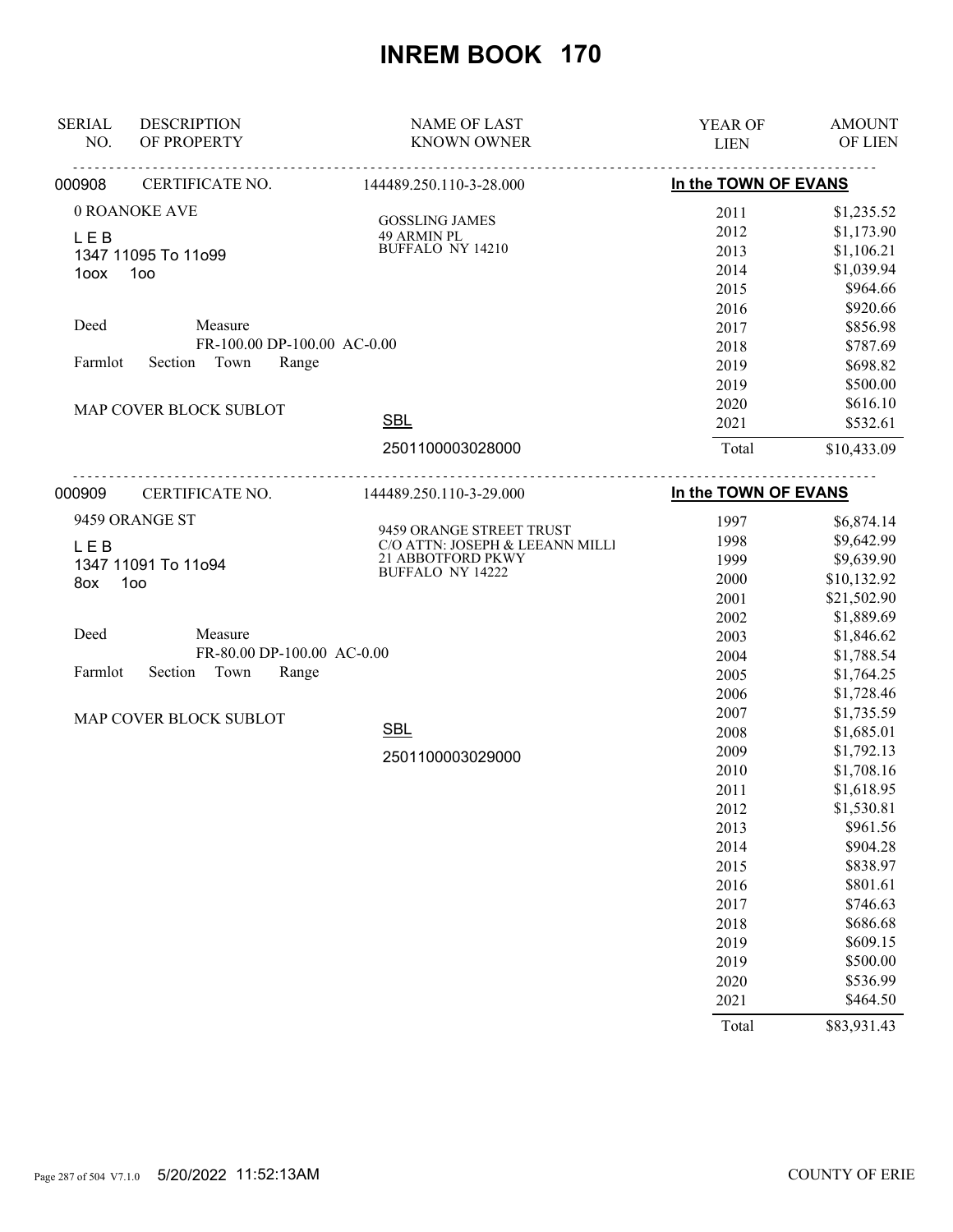| <b>SERIAL</b> | <b>DESCRIPTION</b>         | <b>NAME OF LAST</b>     | <b>YEAR OF</b>                                                        | <b>AMOUNT</b> |
|---------------|----------------------------|-------------------------|-----------------------------------------------------------------------|---------------|
| NO.           | OF PROPERTY                | <b>KNOWN OWNER</b>      | <b>LIEN</b>                                                           | OF LIEN       |
| 000910        | CERTIFICATE NO.            | 144489.250.110-4-25.000 |                                                                       |               |
|               | 516 MADISON AVE            | <b>HAERTEL BARRY R</b>  | 2008                                                                  | \$496.87      |
| Leb           | 2461                       | C/O %ROY MYERS          | 2009                                                                  | \$976.77      |
| 1344          | 2462 2463                  | 73 CENTER ST            | 2010                                                                  | \$929.61      |
| 6ox           | 100                        | ANGOLA NY 14006         | 2011                                                                  | \$887.42      |
|               |                            |                         | 2012                                                                  | \$843.81      |
|               |                            |                         | 2013                                                                  | \$795.73      |
| Deed          | Measure                    |                         | 2014                                                                  | \$748.62      |
|               | FR-60.00 DP-100.00 AC-0.00 |                         | 2015                                                                  | \$694.70      |
| Farmlot       | Town<br>Range<br>Section   |                         | 2016                                                                  | \$664.58      |
|               |                            |                         | 2017                                                                  | \$619.42      |
|               | MAP COVER BLOCK SUBLOT     |                         | In the TOWN OF EVANS<br>2018<br>2019<br>2019<br>2020<br>2021<br>Total | \$570.12      |
|               |                            | <b>SBL</b>              |                                                                       | \$505.75      |
|               |                            | 2501100004025000        |                                                                       | \$500.00      |
|               |                            |                         |                                                                       | \$445.61      |
|               |                            |                         |                                                                       | \$385.87      |
|               |                            |                         |                                                                       | \$10,064.88   |
|               |                            |                         |                                                                       |               |

| 000911<br>CERTIFICATE NO.           | 144489.250.110-4-33.000             | In the TOWN OF EVANS |             |
|-------------------------------------|-------------------------------------|----------------------|-------------|
| 0 MADISON AVE                       |                                     | 1998                 | \$698.05    |
| Leb                                 | DE STEFANO CURTIS<br><b>STE 303</b> | 1999                 | \$690.22    |
| 1344<br>2437 2438                   | 3908 HARLEM RD                      | 2000                 | \$659.14    |
| 100<br>4ox                          | <b>AMHERST NY 14226</b>             | 2001                 | \$624.64    |
|                                     |                                     | 2002                 | \$612.77    |
|                                     |                                     | 2003                 | \$601.02    |
| Deed<br>Measure                     |                                     | 2004                 | \$585.01    |
| FR-40.00 DP-100.00 AC-0.00          |                                     | 2005                 | \$572.98    |
| Town<br>Section<br>Range<br>Farmlot |                                     | 2006                 | \$569.59    |
|                                     |                                     | 2007                 | \$544.32    |
| MAP COVER BLOCK SUBLOT              |                                     | 2008                 | \$528.78    |
|                                     | <b>SBL</b>                          | 2009                 | \$797.10    |
|                                     | 2501100004033000                    | 2010                 | \$758.87    |
|                                     |                                     | 2011                 | \$725.01    |
|                                     |                                     | 2012                 | \$690.03    |
|                                     |                                     | 2013                 | \$651.05    |
|                                     |                                     | 2014                 | \$612.93    |
|                                     |                                     | 2015                 | \$568.98    |
|                                     |                                     | 2016                 | \$545.51    |
|                                     |                                     | 2017                 | \$509.10    |
|                                     |                                     | 2018                 | \$469.08    |
|                                     |                                     | 2019                 | \$500.00    |
|                                     |                                     | 2019                 | \$416.05    |
|                                     |                                     | 2020                 | \$366.49    |
|                                     |                                     | 2021                 | \$317.75    |
|                                     |                                     | Total                | \$14,614.47 |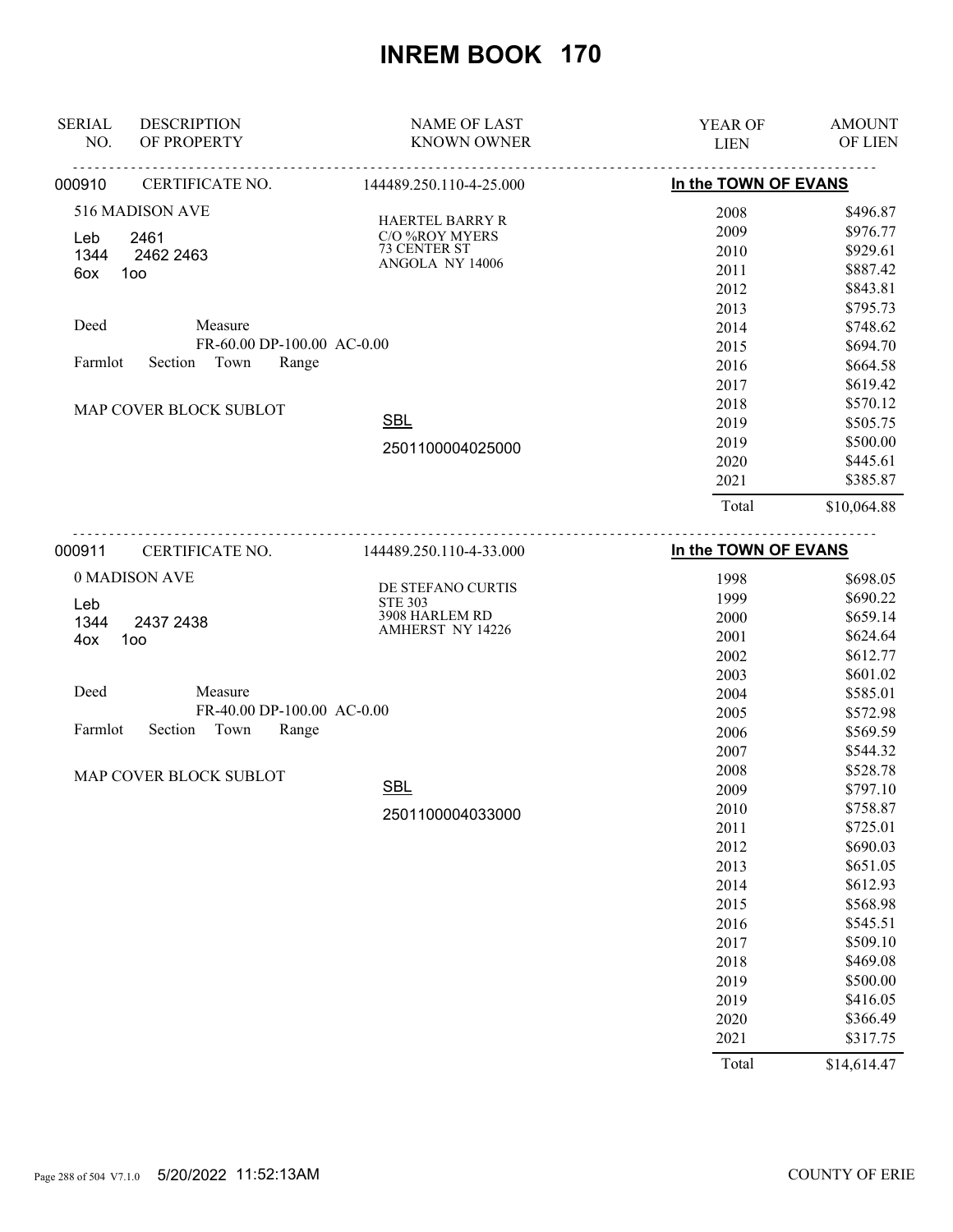| <b>SERIAL</b> | <b>DESCRIPTION</b>          | <b>NAME OF LAST</b>                                   | YEAR OF              | <b>AMOUNT</b>                                                                    |
|---------------|-----------------------------|-------------------------------------------------------|----------------------|----------------------------------------------------------------------------------|
| NO.           | OF PROPERTY                 | <b>KNOWN OWNER</b>                                    | <b>LIEN</b>          | OF LIEN                                                                          |
| 000912        | CERTIFICATE NO.             | 144489.250.110-4-35.000                               | In the TOWN OF EVANS |                                                                                  |
|               | 0 MADISON AVE               |                                                       | 1996                 | \$532.45                                                                         |
| Leb           |                             | HAERTEL ROBERT<br>6149 WOODFORD DR                    | 1998                 | \$479.98                                                                         |
| 1344          | 2432 2433                   | <b>LAKEVIEW NY 14085</b>                              | 2000                 | \$440.99                                                                         |
| 4ox           | 100                         |                                                       | 2001                 | \$619.06                                                                         |
|               |                             |                                                       | 2002                 | \$607.41                                                                         |
|               |                             |                                                       | 2003                 | \$601.02                                                                         |
| Deed          | Measure                     |                                                       | 2004                 | \$585.01                                                                         |
|               | FR-40.00 DP-100.00 AC-0.00  |                                                       | 2005                 | \$367.51                                                                         |
| Farmlot       | Town<br>Section<br>Range    |                                                       | 2010                 | \$758.87                                                                         |
|               |                             |                                                       | 2011                 | \$725.01                                                                         |
|               | MAP COVER BLOCK SUBLOT      |                                                       | 2012                 | \$690.03                                                                         |
|               |                             | <b>SBL</b>                                            | 2013                 | \$651.05                                                                         |
|               |                             | 2501100004035000                                      | 2014                 | \$612.93                                                                         |
|               |                             |                                                       | 2015                 | \$568.98                                                                         |
|               |                             |                                                       | 2016                 | \$545.51                                                                         |
|               |                             |                                                       | 2017                 | \$509.10                                                                         |
|               |                             |                                                       | 2018                 | \$469.08                                                                         |
|               |                             |                                                       | 2019                 | \$500.00                                                                         |
|               |                             |                                                       | 2019                 | \$416.05                                                                         |
|               |                             |                                                       | 2020                 | \$366.49                                                                         |
|               |                             |                                                       | Total                | \$11,046.53                                                                      |
| 000913        | CERTIFICATE NO.             | 144489.250.110-5-26.000                               | In the TOWN OF EVANS |                                                                                  |
|               | 0 KENNEDY AVE               |                                                       | 2006                 | \$941.24                                                                         |
|               |                             | <b>CURTIN MICHAEL</b><br>C/O C/O W HERBERT GOODENOUGH | 2007                 | \$928.54                                                                         |
| Leb<br>1344   | 2311to2315                  | 3235 HARTLAND RD                                      | 2008                 | \$911.12                                                                         |
| 1oox          | 100                         | GASPORT NY 14067                                      | 2009                 | \$975.69                                                                         |
|               |                             |                                                       | 2010                 | \$930.71                                                                         |
|               |                             |                                                       | 2011                 | \$892.23                                                                         |
| Deed          | Measure                     |                                                       | 2012                 | \$851.99                                                                         |
|               | FR-100.00 DP-100.00 AC-0.00 |                                                       | 2013                 | \$805.67                                                                         |
| Farmlot       | Section<br>Range<br>Town    |                                                       | 2014                 | \$760.79                                                                         |
|               |                             |                                                       | 2015                 | \$706.89                                                                         |
|               | MAP COVER BLOCK SUBLOT      |                                                       | 2016                 | \$684.27                                                                         |
|               |                             | <b>SBL</b>                                            | 2017                 | \$641.97                                                                         |
|               |                             | 2501100005026000                                      | 2018                 | \$594.07                                                                         |
|               |                             |                                                       | 2019                 | \$526.57                                                                         |
|               |                             |                                                       | 2019                 | \$500.00                                                                         |
|               |                             |                                                       | 2020                 | \$465.24                                                                         |
|               |                             |                                                       | 2021                 | \$403.13                                                                         |
|               |                             |                                                       |                      | $\mathbf{a} \cdot \mathbf{a} \cdot \mathbf{a} \cdot \mathbf{a} \cdot \mathbf{a}$ |

Total \$12,520.12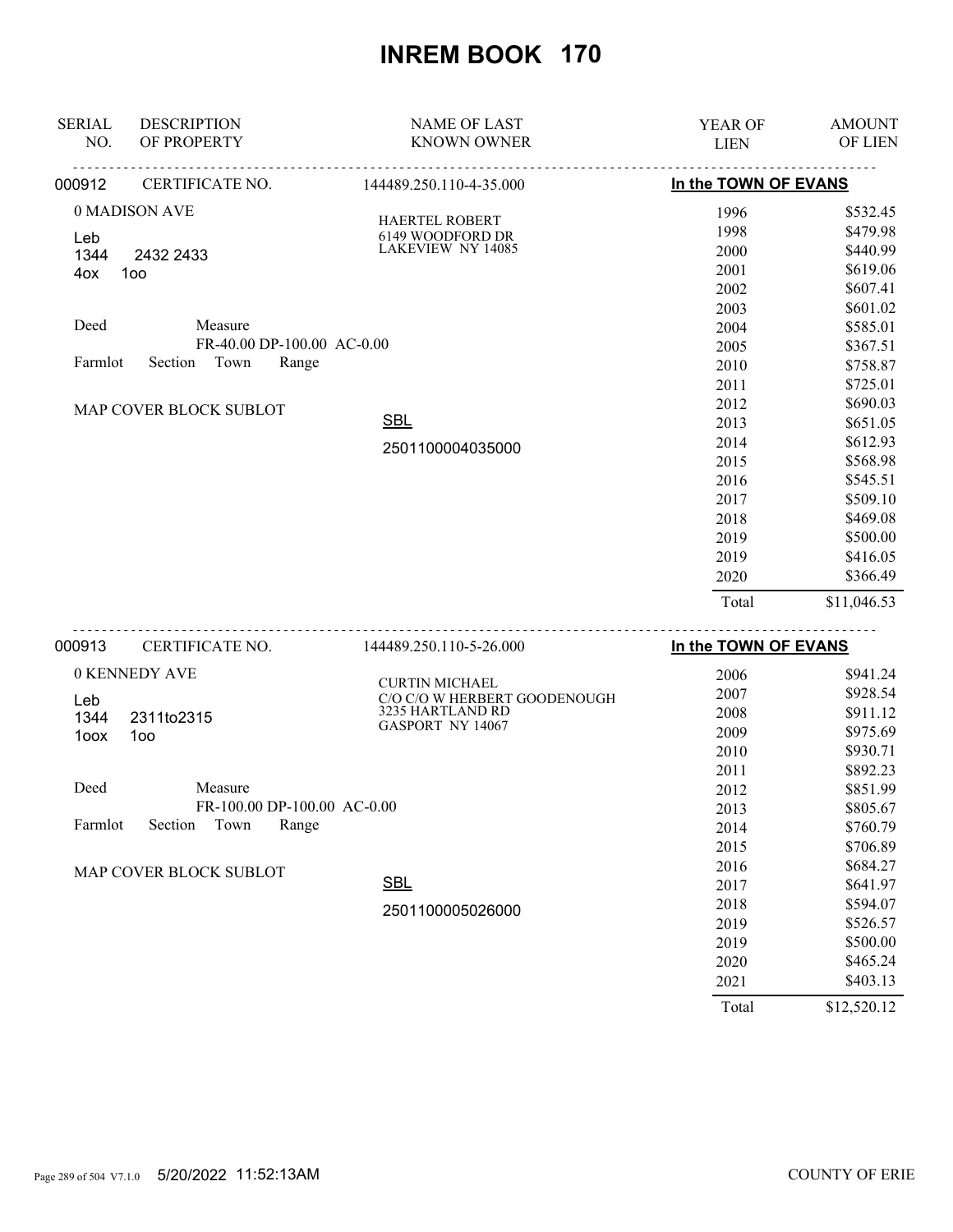| <b>SERIAL</b>      | <b>DESCRIPTION</b>                    | <b>NAME OF LAST</b>                                | <b>YEAR OF</b>       | <b>AMOUNT</b>                    |
|--------------------|---------------------------------------|----------------------------------------------------|----------------------|----------------------------------|
| NO.                | OF PROPERTY                           | <b>KNOWN OWNER</b>                                 | <b>LIEN</b>          | OF LIEN                          |
| 000914             | CERTIFICATE NO.                       | 144489.250.110-6-18.000                            | In the TOWN OF EVANS |                                  |
| 0 ADAMS AVE<br>Leb |                                       | MCGAW MARGARET Y<br>PO BOX 368<br>RIDGEWAY ONTARIO | 2004<br>2005<br>2006 | \$311.70<br>\$506.96<br>\$506.56 |
| 1344<br>100<br>4ox | 2684 2685                             | <b>CANADA LOSI</b>                                 | 2007<br>2008<br>2009 | \$544.32<br>\$528.78<br>\$797.10 |
| Deed               | Measure<br>FR-40.00 DP-100.00 AC-0.00 |                                                    | 2010<br>2011         | \$758.87<br>\$725.01             |
| Farmlot            | Town<br>Section<br>Range              |                                                    | 2012<br>2013         | \$690.03<br>\$651.05             |
|                    | MAP COVER BLOCK SUBLOT                | <b>SBL</b>                                         | 2014<br>2015<br>2016 | \$612.93<br>\$568.98<br>\$545.51 |
|                    |                                       | 2501100006018000                                   | 2017<br>2018         | \$509.10<br>\$469.08             |
|                    |                                       |                                                    | 2019<br>2019         | \$500.00<br>\$416.05             |
|                    |                                       |                                                    | 2020<br>2021         | \$366.49<br>\$317.75             |
|                    |                                       |                                                    | Total                | \$10,326.27                      |
| 000915             | CERTIFICATE NO.                       | 144489.250.110-7-17.000                            | In the TOWN OF EVANS |                                  |

| 0 HARRISON ST                       | DI PIRRO OLGA         | 2003  | \$1,495.06  |
|-------------------------------------|-----------------------|-------|-------------|
| Leb                                 | <b>40 ST LUCIA LN</b> | 2004  | \$1,455.04  |
| 1344<br>2801to28o5                  | CHEEKTOWAGA NY 14225  | 2005  | \$1,425.42  |
| 100 <sub>o</sub><br>1oox            |                       | 2006  | \$1,413.95  |
|                                     |                       | 2007  | \$1,357.37  |
|                                     |                       | 2008  | \$1,318.56  |
| Deed<br>Measure                     |                       | 2009  | \$1,361.75  |
| FR-100.00 DP-100.00 AC-0.00         |                       | 2010  | \$1,295.38  |
| Town<br>Farmlot<br>Section<br>Range |                       | 2011  | \$1,235.52  |
|                                     |                       | 2012  | \$1,173.90  |
| MAP COVER BLOCK SUBLOT              |                       | 2013  | \$1,106.21  |
|                                     | <b>SBL</b>            | 2014  | \$1,039.94  |
|                                     | 2501100007017000      | 2015  | \$964.66    |
|                                     |                       | 2016  | \$920.66    |
|                                     |                       | 2017  | \$856.98    |
|                                     |                       | 2018  | \$787.69    |
|                                     |                       | 2019  | \$698.82    |
|                                     |                       | 2019  | \$500.00    |
|                                     |                       | 2020  | \$616.10    |
|                                     |                       | 2021  | \$532.61    |
|                                     |                       | Total | \$21,555.62 |

Page 290 of 504 V7.1.0 5/20/2022 11:52:13AM COUNTY OF ERIE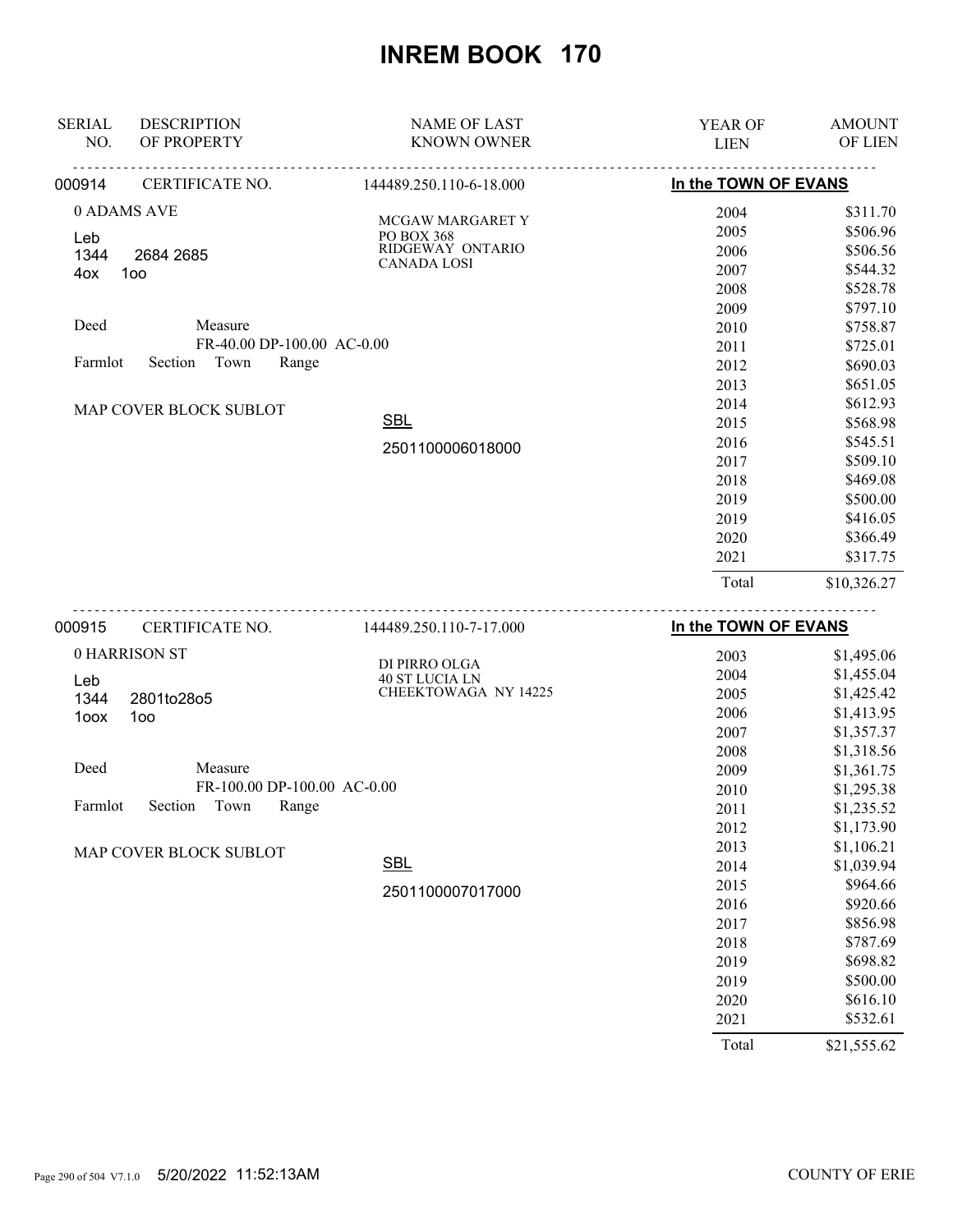| <b>SERIAL</b> | <b>DESCRIPTION</b>          | <b>NAME OF LAST</b>                          | YEAR OF              | <b>AMOUNT</b> |
|---------------|-----------------------------|----------------------------------------------|----------------------|---------------|
| NO.           | OF PROPERTY                 | <b>KNOWN OWNER</b>                           | <b>LIEN</b>          | OF LIEN       |
| 000916        | <u>.</u><br>CERTIFICATE NO. | .<br>144489.250.110-9-7.000                  | In the TOWN OF EVANS |               |
|               | 0 IVANHOE ST                |                                              | 1995                 | \$1,196.79    |
| Leb           |                             | <b>SHAW WILLIAM D</b>                        | 1996                 | \$1,155.63    |
| 1344          | 3056to3o6o                  | 3054 STONY POINT RD<br>GRAND ISLAND NY 14072 | 1997                 | \$1,141.71    |
| 1oox          | 1oo                         |                                              | 1998                 | \$1,601.54    |
|               |                             |                                              | 1999                 | \$1,587.33    |
|               |                             |                                              | 2000                 | \$1,511.67    |
| Deed          | Measure                     |                                              | 2001                 | \$1,430.78    |
|               | FR-100.00 DP-100.00 AC-0.00 |                                              | 2002                 | \$1,405.81    |
| Farmlot       | Town<br>Section<br>Range    |                                              | 2003                 | \$1,387.00    |
|               |                             |                                              | 2004                 | \$1,351.72    |
|               | MAP COVER BLOCK SUBLOT      |                                              | 2005                 | \$1,326.34    |
|               |                             | <b>SBL</b>                                   | 2006                 | \$1,319.36    |
|               |                             | 2501100009007000                             | 2007                 | \$1,357.37    |
|               |                             |                                              | 2008                 | \$1,318.52    |
|               |                             |                                              | 2009                 | \$1,361.75    |
|               |                             |                                              | 2010                 | \$1,295.38    |
|               |                             |                                              | 2011                 | \$1,235.52    |
|               |                             |                                              | 2012                 | \$1,173.90    |
|               |                             |                                              | 2013                 | \$1,106.21    |
|               |                             |                                              | 2014                 | \$1,039.94    |
|               |                             |                                              | 2015                 | \$964.66      |
|               |                             |                                              | 2016                 | \$920.66      |
|               |                             |                                              | 2017                 | \$856.98      |
|               |                             |                                              | 2018                 | \$787.69      |
|               |                             |                                              | 2019                 | \$698.82      |
|               |                             |                                              | 2019                 | \$500.00      |
|               |                             |                                              | 2020                 | \$616.10      |
|               |                             |                                              | 2021                 | \$532.61      |
|               |                             |                                              | Total                | \$32,181.79   |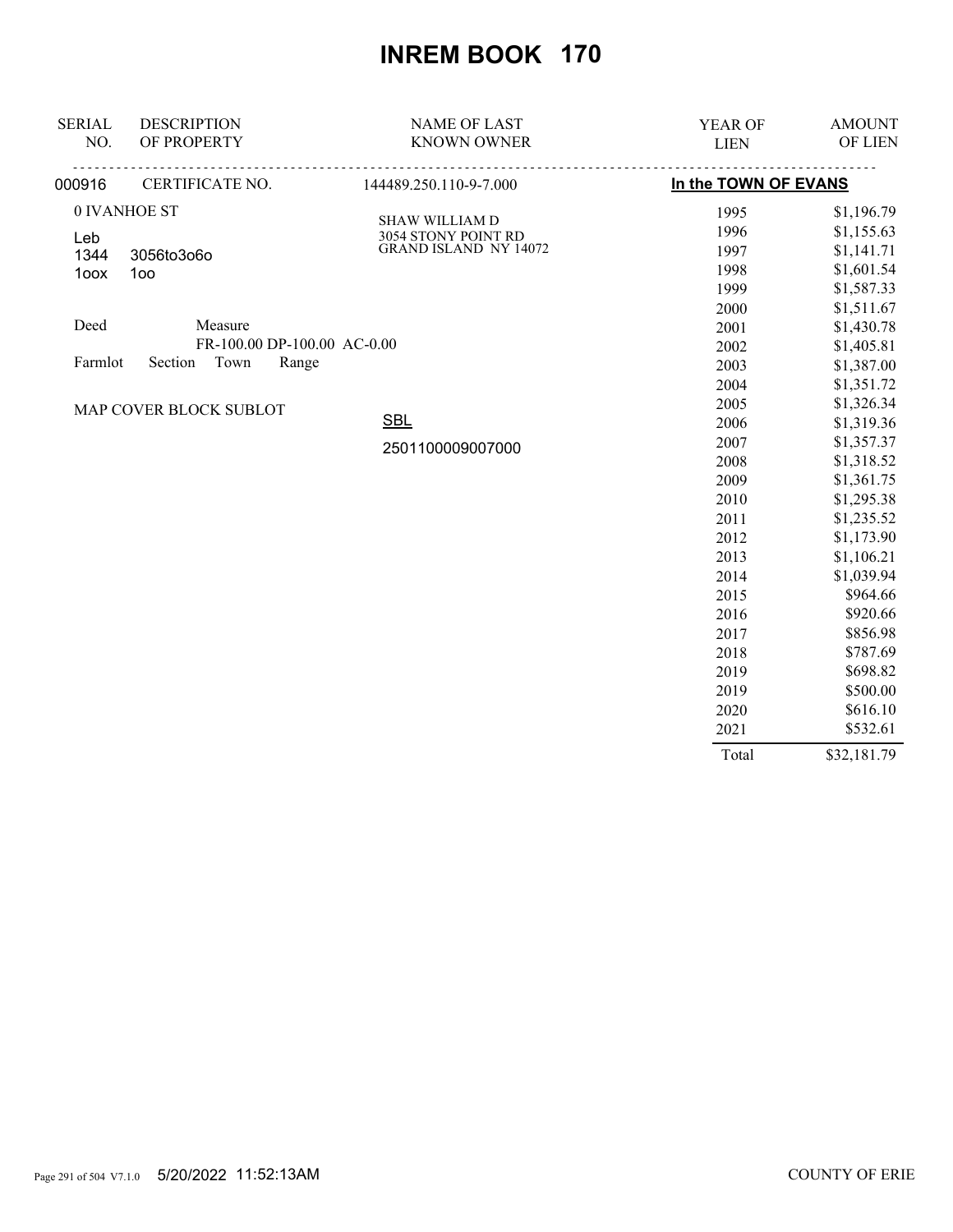| <b>SERIAL</b><br>NO. | <b>DESCRIPTION</b><br>OF PROPERTY | <b>NAME OF LAST</b><br><b>KNOWN OWNER</b> | YEAR OF<br><b>LIEN</b> | <b>AMOUNT</b><br>OF LIEN |
|----------------------|-----------------------------------|-------------------------------------------|------------------------|--------------------------|
|                      |                                   |                                           |                        |                          |
| 000917               | CERTIFICATE NO.                   | 144489.250.110-9-22.000                   | In the TOWN OF EVANS   |                          |
|                      | 447 ADAMS AVE                     | DOUGLAS CLARENCE E                        | 1989                   | \$8,973.39               |
| Leb                  |                                   | DOUGLAS DOLLY                             | 1990                   | \$8,971.94               |
| 1344                 | 3026to3o29                        | <b>67 ORCHARD AVE</b>                     | 1991                   | \$9,513.18               |
| 8ox                  | 100                               | ANGOLA NY 14006-1127                      | 1992                   | \$9,795.31               |
|                      |                                   |                                           | 1993                   | \$11,459.44              |
|                      |                                   |                                           | 1994                   | \$13,324.81              |
| Deed                 | Measure                           |                                           | 1995                   | \$10,742.86              |
|                      | FR-80.00 DP-100.00 AC-0.00        |                                           | 1996                   | \$8,810.77               |
| Farmlot              | Town<br>Range<br>Section          |                                           | 1997                   | \$9,737.61               |
|                      |                                   |                                           | 1998                   | \$15,449.83              |
|                      | MAP COVER BLOCK SUBLOT            |                                           | 1999                   | \$38,002.80              |
|                      | <b>SBL</b>                        | 2000                                      | \$1,992.28             |                          |
|                      |                                   | 2501100009022000                          | 2001                   | \$2,003.94               |
|                      |                                   |                                           | 2002                   | \$1,889.69               |
|                      |                                   |                                           | 2003                   | \$1,846.62               |
|                      |                                   |                                           | 2004                   | \$1,788.54               |
|                      |                                   |                                           | 2005                   | \$1,764.25               |
|                      |                                   |                                           | 2006                   | \$1,728.46               |
|                      |                                   |                                           | 2007                   | \$1,735.59               |
|                      |                                   |                                           | 2008                   | \$1,685.01               |
|                      |                                   |                                           | 2009                   | \$1,804.98               |
|                      |                                   |                                           | 2010                   | \$1,720.42               |
|                      |                                   |                                           | 2011                   | \$1,630.66               |
|                      |                                   |                                           | 2012                   | \$1,541.98               |
|                      |                                   |                                           | 2013                   | \$972.11                 |
|                      |                                   |                                           | 2014                   | \$914.24                 |
|                      |                                   |                                           | 2015                   | \$848.22                 |
|                      |                                   |                                           | 2016                   | \$810.57                 |
|                      |                                   |                                           | 2017                   | \$755.04                 |
|                      |                                   |                                           | 2018                   | \$694.48                 |
|                      |                                   |                                           | 2019                   | \$616.07                 |
|                      |                                   |                                           | 2019                   | \$500.00                 |
|                      |                                   |                                           | 2020                   | \$543.09                 |
|                      |                                   |                                           | 2021                   | \$469.79                 |

Total \$175,037.97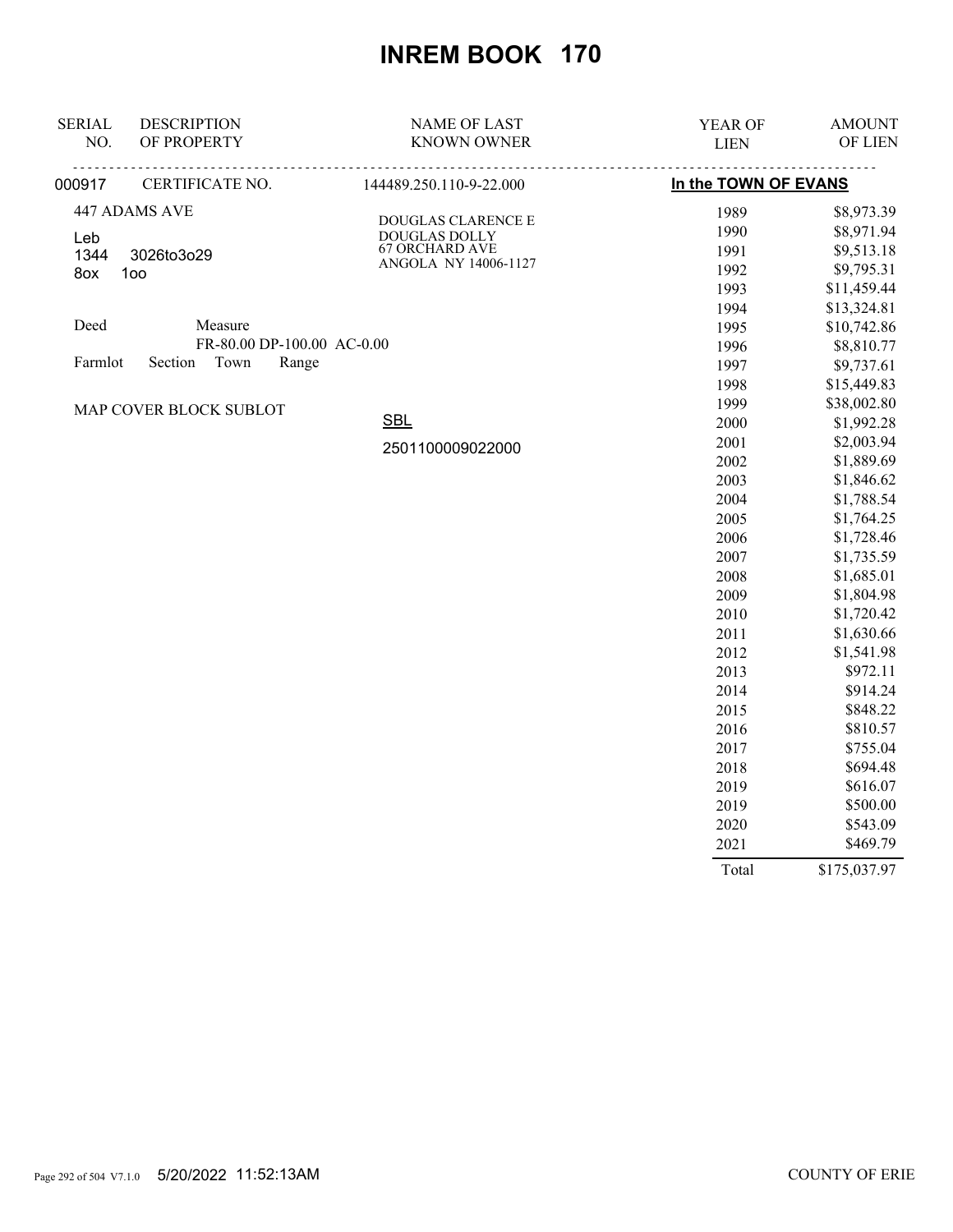| <b>SERIAL</b><br>NO. | <b>DESCRIPTION</b><br>OF PROPERTY     | <b>NAME OF LAST</b><br><b>KNOWN OWNER</b> | <b>YEAR OF</b><br><b>LIEN</b> | <b>AMOUNT</b><br><b>OF LIEN</b> |
|----------------------|---------------------------------------|-------------------------------------------|-------------------------------|---------------------------------|
| 000918               | CERTIFICATE NO.                       | 144489.250.110-9-23.100                   | In the TOWN OF EVANS          |                                 |
| 0 IVANHOE ST         |                                       | YOUSSEF HANY                              | 2008                          | \$19.19                         |
| Leb                  |                                       | APT B2                                    | 2010                          | \$1,295.38                      |
|                      | 1344 3006-3010                        | 1742 E 2ND ST                             | 2011                          | \$1,235.52                      |
| 8ox 100x100          |                                       | <b>BROOKLYN NY 11223</b>                  | 2012                          | \$1,173.90                      |
|                      |                                       |                                           | 2013                          | \$1,106.21                      |
|                      |                                       |                                           | 2014                          | \$1,039.94                      |
| Deed                 | Measure                               |                                           | 2015                          | \$964.66                        |
|                      | FR-100.00 DP-100.00 AC-0.00           |                                           | 2016                          | \$920.66                        |
| Farmlot              | Town<br>Section<br>Range              |                                           | 2017                          | \$856.98                        |
|                      |                                       |                                           | 2018                          | \$787.69                        |
|                      | MAP COVER BLOCK SUBLOT                |                                           | 2019                          | \$698.82                        |
|                      |                                       | <b>SBL</b>                                | 2019                          | \$500.00                        |
|                      |                                       | 2501100009023100                          | 2020                          | \$616.10                        |
|                      |                                       |                                           | 2021<br>Total                 | \$532.61<br>\$11,747.66         |
|                      |                                       | <u>.</u>                                  |                               |                                 |
| 000919               | CERTIFICATE NO.                       | 144489.250.110-9-47.000                   | In the TOWN OF EVANS          |                                 |
|                      | 0 EISENHOWER AVE                      | <b>KELLER DOLORES</b>                     | 1995                          | \$365.93                        |
| Leb                  |                                       | 452 POPLAR ST<br>ANGOLA NY 14006-9358     | 1996                          | \$500.52                        |
| 1344                 | 2961 2962                             |                                           | 1997                          | \$493.83                        |
| 4o X                 | 100                                   |                                           | 1998                          | \$692.83                        |
|                      |                                       |                                           | 1999                          | \$685.30                        |
|                      |                                       |                                           | 2000                          | \$653.24                        |
| Deed                 | Measure<br>FR-40.00 DP-100.00 AC-0.00 |                                           | 2001                          | \$619.06                        |
| Farmlot              | Section<br>Town<br>Range              |                                           | 2002                          | \$607.41                        |
|                      |                                       |                                           | 2003                          | \$600.97                        |
|                      |                                       |                                           | 2004<br>2005                  | \$585.05<br>\$572.98            |
|                      | MAP COVER BLOCK SUBLOT                | <b>SBL</b>                                | 2006                          | \$569.59                        |
|                      |                                       |                                           | 2007                          | \$544.32                        |
|                      |                                       | 2501100009047000                          | 2008                          | \$528.74                        |
|                      |                                       |                                           | 2009                          | \$797.10                        |
|                      |                                       |                                           | 2010                          | \$758.87                        |
|                      |                                       |                                           | 2011                          | \$725.01                        |
|                      |                                       |                                           | 2012                          | \$690.03                        |
|                      |                                       |                                           | 2013                          | \$651.05                        |
|                      |                                       |                                           | 2014                          | \$612.93                        |
|                      |                                       |                                           | 2015                          | \$568.98                        |
|                      |                                       |                                           | 2016                          | \$545.51                        |
|                      |                                       |                                           | 2017                          | \$509.10                        |
|                      |                                       |                                           | 2018                          | \$469.08                        |
|                      |                                       |                                           | 2019                          | \$500.00                        |
|                      |                                       |                                           | 2019                          | \$416.05                        |
|                      |                                       |                                           | 2020                          | \$366.49                        |
|                      |                                       |                                           | 2021                          | \$317.75                        |
|                      |                                       |                                           | Total                         | \$15,947.72                     |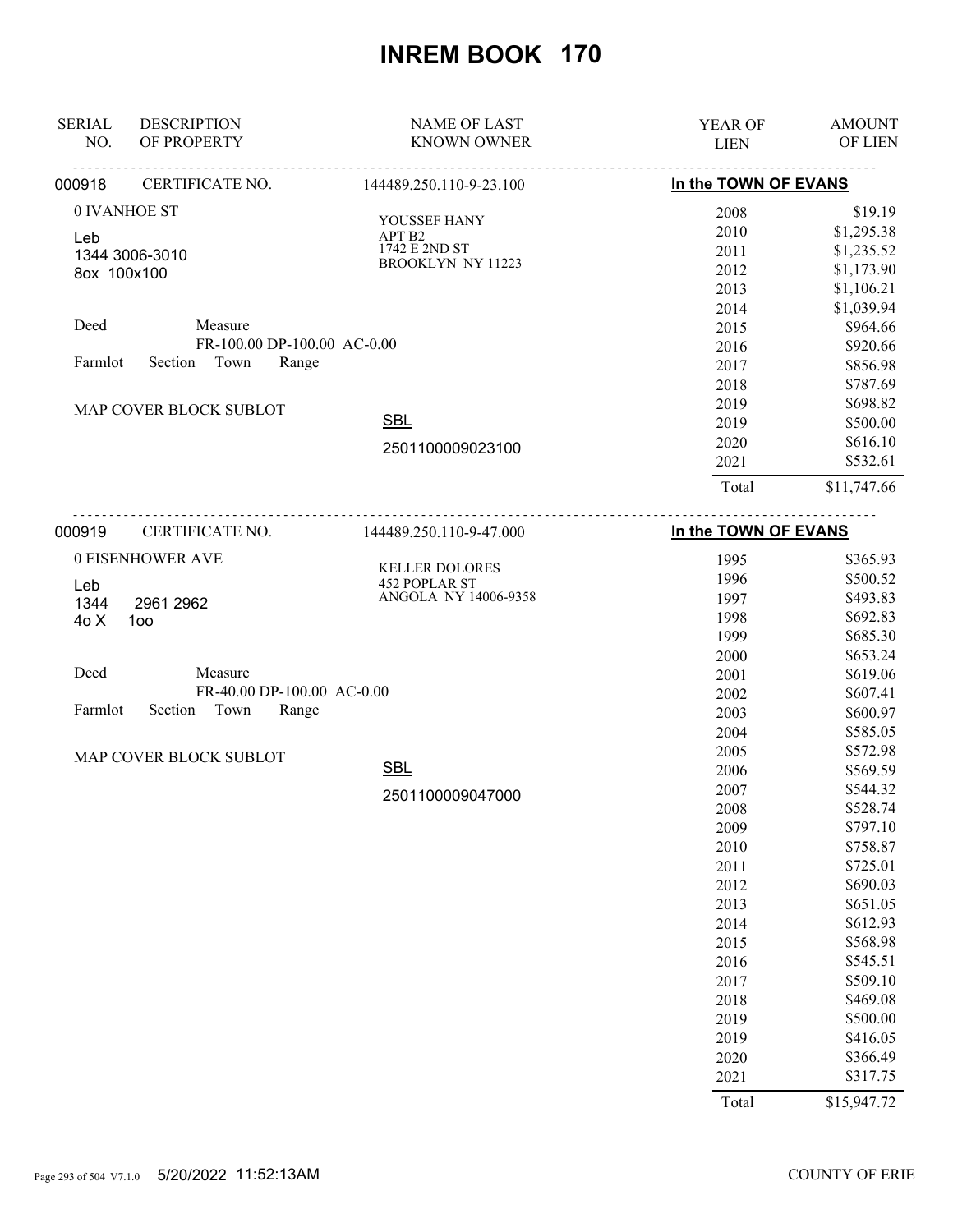| <b>SERIAL</b> | <b>DESCRIPTION</b>         | <b>NAME OF LAST</b>                   | <b>YEAR OF</b>       | <b>AMOUNT</b> |
|---------------|----------------------------|---------------------------------------|----------------------|---------------|
| NO.           | OF PROPERTY                | <b>KNOWN OWNER</b>                    | <b>LIEN</b>          | OF LIEN       |
| 000920        | CERTIFICATE NO.            | <u>.</u><br>144489.250.110-9-48.000   | In the TOWN OF EVANS |               |
|               | 0 EISENHOWER AVE           |                                       | 1995                 | \$365.93      |
| Leb           |                            | <b>KELLER DOLORES</b>                 | 1996                 | \$500.52      |
| 1344          | 2963 2964                  | 452 POPLAR ST<br>ANGOLA NY 14006-9358 | 1997                 | \$493.83      |
| 4ox           | 100                        |                                       | 1998                 | \$692.83      |
|               |                            |                                       | 1999                 | \$685.30      |
|               |                            |                                       | 2000                 | \$653.24      |
| Deed          | Measure                    |                                       | 2001                 | \$619.06      |
|               | FR-40.00 DP-100.00 AC-0.00 |                                       | 2002                 | \$607.41      |
| Farmlot       | Section<br>Town<br>Range   |                                       | 2003                 | \$600.97      |
|               |                            |                                       | 2004                 | \$585.05      |
|               | MAP COVER BLOCK SUBLOT     |                                       | 2005                 | \$572.98      |
|               |                            | <b>SBL</b>                            | 2006                 | \$569.59      |
|               |                            | 2501100009048000                      | 2007                 | \$544.32      |
|               |                            |                                       | 2008                 | \$528.74      |
|               |                            |                                       | 2009                 | \$797.10      |
|               |                            |                                       | 2010                 | \$758.87      |
|               |                            |                                       | 2011                 | \$725.01      |
|               |                            |                                       | 2012                 | \$690.03      |
|               |                            |                                       | 2013                 | \$651.05      |
|               |                            |                                       | 2014                 | \$612.93      |
|               |                            |                                       | 2015                 | \$568.98      |
|               |                            |                                       | 2016                 | \$545.51      |
|               |                            |                                       | 2017                 | \$509.10      |
|               |                            |                                       | 2018                 | \$469.08      |
|               |                            |                                       | 2019                 | \$500.00      |
|               |                            |                                       | 2019                 | \$416.05      |
|               |                            |                                       | 2020                 | \$366.49      |
|               |                            |                                       | 2021                 | \$317.75      |
|               |                            |                                       | Total                | \$15,947.72   |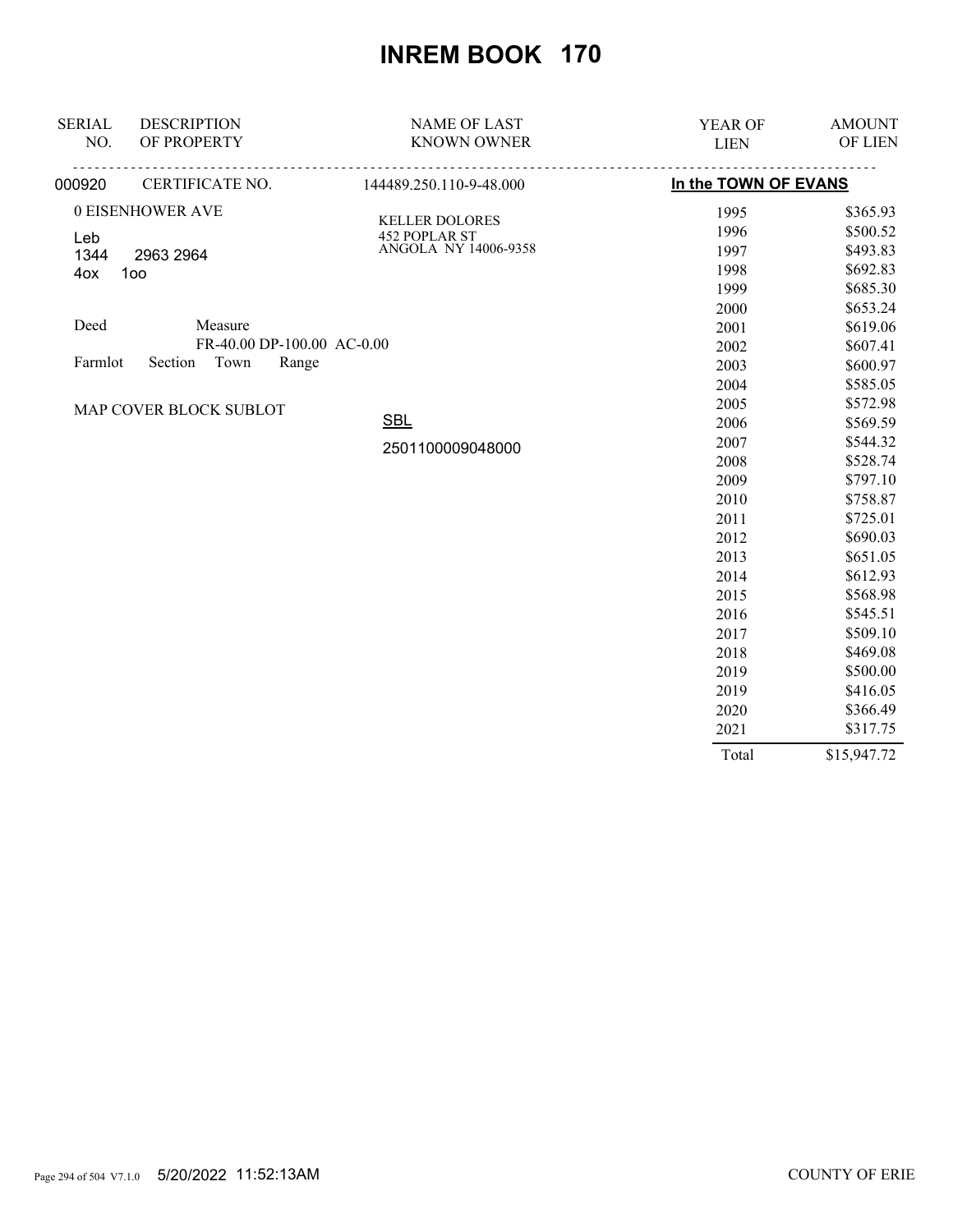| <b>SERIAL</b> | <b>DESCRIPTION</b>                    | <b>NAME OF LAST</b>          | YEAR OF              | <b>AMOUNT</b>      |
|---------------|---------------------------------------|------------------------------|----------------------|--------------------|
| NO.           | OF PROPERTY                           | <b>KNOWN OWNER</b>           | <b>LIEN</b>          | OF LIEN            |
| 000921        | CERTIFICATE NO.                       | 144489.250.110-10-3.000      | In the TOWN OF EVANS |                    |
|               | 9540 JAMESTOWN ST                     | LEONE MICHAEL                | 1995                 | \$2,635.29         |
| Leb           |                                       | 344 RICHMOND AVE             | 1997                 | \$2,809.42         |
| 1344          | 3224 3225                             | <b>BUFFALO NY 14222-1712</b> | 1998                 | \$22,054.87        |
| 4ox           | 121                                   |                              | 1999                 | \$1,132.57         |
|               |                                       |                              | 2000                 | \$674.82           |
|               |                                       |                              | 2001                 | \$637.28           |
| Deed          | Measure                               |                              | 2002                 | \$627.82           |
|               | FR-40.00 DP-126.00 AC-0.00            |                              | 2003                 | \$623.96           |
| Farmlot       | Section Town<br>Range                 |                              | 2004                 | \$609.36           |
|               |                                       |                              | 2005                 | \$599.53           |
|               | MAP COVER BLOCK SUBLOT                |                              | 2006                 | \$599.89           |
|               |                                       | <b>SBL</b>                   | 2007                 | \$636.94           |
|               |                                       | 2501100010003000             | 2008                 | \$619.64           |
|               |                                       |                              | 2009                 | \$861.14           |
|               |                                       |                              | 2010                 | \$819.95           |
|               |                                       |                              | 2011                 | \$783.58           |
|               |                                       |                              | 2012                 | \$745.92           |
|               |                                       |                              | 2013                 | \$703.88           |
|               |                                       |                              | 2014                 | \$662.87           |
|               |                                       |                              | 2015                 | \$615.33           |
|               |                                       |                              | 2016                 | \$590.38           |
|               |                                       |                              | 2017                 | \$551.19           |
|               |                                       |                              | 2018                 | \$507.98           |
|               |                                       |                              | 2019                 | \$500.00           |
|               |                                       |                              | 2019                 | \$450.58           |
|               |                                       |                              | 2020                 | \$397.10           |
|               |                                       |                              | 2021                 | \$344.14           |
|               |                                       |                              | Total                | \$42,795.43        |
| 000922        | CERTIFICATE NO.                       | 144489.250.110-10-32.000     | In the TOWN OF EVANS |                    |
|               | $\triangle U$ PABIPDV $\triangle V$ P |                              | $\sim$ $\sim$ $\sim$ | $A \times 0 + 0 =$ |

| 0 KENNEDY AVE                       | <b>HIGGINS MILDRED P</b> | 2010  | \$681.05   |
|-------------------------------------|--------------------------|-------|------------|
| LEB                                 | C/O C/O GERALD F HIGGINS | 2011  | \$725.01   |
| 1345<br>3261 3262                   | <b>425 KENNEDY AVE</b>   | 2012  | \$690.03   |
| 4ox<br>1oo                          | ANGOLA NY 14006          | 2013  | \$651.05   |
|                                     |                          | 2014  | \$612.93   |
|                                     |                          | 2015  | \$568.98   |
| Deed<br>Measure                     |                          | 2016  | \$545.51   |
| FR-40.00 DP-100.00 AC-0.00          |                          | 2017  | \$509.10   |
| Farmlot<br>Section<br>Town<br>Range |                          | 2018  | \$500.00   |
|                                     |                          | 2018  | \$469.08   |
| <b>MAP COVER BLOCK SUBLOT</b>       |                          | 2019  | \$500.00   |
|                                     | <b>SBL</b>               | 2019  | \$416.05   |
|                                     | 2501100010032000         | 2020  | \$366.49   |
|                                     |                          | 2021  | \$317.75   |
|                                     |                          | Total | \$7,553.03 |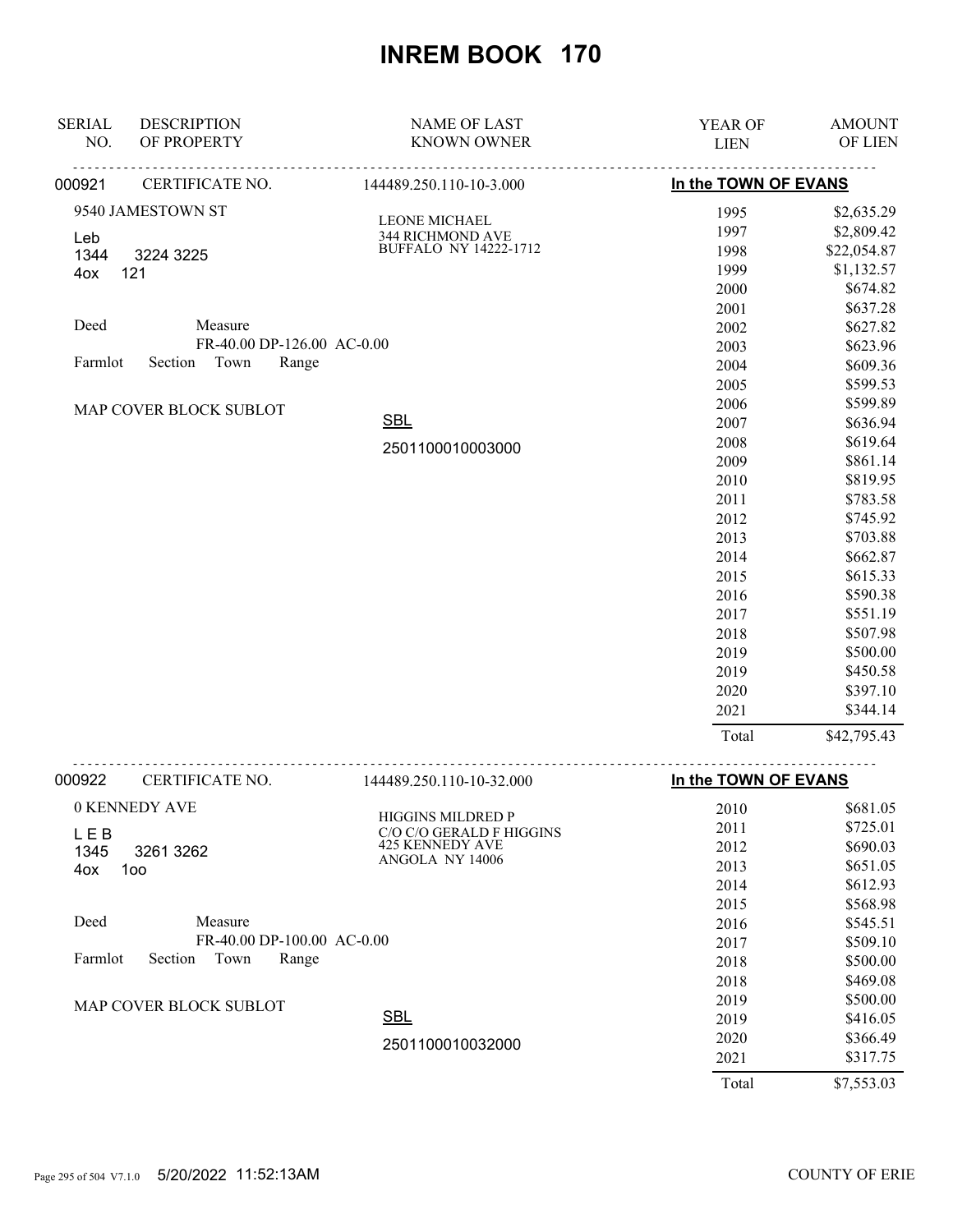| <b>SERIAL</b><br>NO. | <b>DESCRIPTION</b><br>OF PROPERTY | <b>NAME OF LAST</b><br><b>KNOWN OWNER</b> | YEAR OF<br><b>LIEN</b> | <b>AMOUNT</b><br>OF LIEN |
|----------------------|-----------------------------------|-------------------------------------------|------------------------|--------------------------|
| 000923               | CERTIFICATE NO.                   | 144489.250.110-10-38.000                  | In the TOWN OF EVANS   |                          |
|                      |                                   |                                           |                        |                          |
|                      | 0 EISENHOWER AVE                  | HIGGINS MILDRED P                         | 2010                   | \$535.18                 |
| <b>LEB</b>           |                                   | C/O C/O GERALD F HIGGINS                  | 2011                   | \$587.69                 |
| 1345                 | 3282 3283                         | 425 KENNEDY AVE<br>ANGOLA NY 14006        | 2012                   | \$561.27                 |
| 4ox                  | 1oo                               |                                           | 2013                   | \$530.84                 |
|                      |                                   |                                           | 2014                   | \$501.27                 |
| Deed                 | Measure                           |                                           | 2015                   | \$465.87                 |
|                      | FR-40.00 DP-100.00 AC-0.00        |                                           | 2016                   | \$450.96                 |
| Farmlot              | Town<br>Section<br>Range          |                                           | 2017                   | \$423.09                 |
|                      |                                   |                                           | 2018                   | \$500.00                 |
|                      |                                   |                                           | 2018                   | \$391.64                 |
|                      | MAP COVER BLOCK SUBLOT            | <b>SBL</b>                                | 2019                   | \$500.00                 |
|                      |                                   |                                           | 2019                   | \$347.15                 |
|                      |                                   | 2501100010038000                          | 2020                   | \$306.14                 |
|                      |                                   |                                           | 2021                   | \$265.96                 |
|                      |                                   |                                           | Total                  | \$6,367.06               |
| 000924               | CERTIFICATE NO.                   | 144489.250.120-1-4.000                    | In the TOWN OF EVANS   |                          |
|                      | 531 MONROE AVE                    |                                           | 1996                   | \$334.21                 |
|                      |                                   | WILLHAUCK FRANK J                         | 1997                   | \$711.00                 |
| Leb<br>1344          | 2136to214o                        | WILLHAUCK JOHN<br>PO BOX 713              | 1998                   | \$998.05                 |
| 1oox                 | 100                               | CHEEKTOWAGA NY 14225-0713                 | 1999                   | \$1,003.89               |
|                      |                                   |                                           | 2000                   | \$950.35                 |
|                      |                                   |                                           | 2001                   | \$888.82                 |
| Deed                 | Measure                           |                                           | 2002                   | \$885.51                 |
|                      | FR-100.00 DP-100.00 AC-0.00       |                                           | 2003                   | \$886.53                 |
| Farmlot              | Section<br>Town<br>Range          |                                           | 2004                   | \$871.62                 |
|                      |                                   |                                           | 2005                   | \$866.96                 |
|                      | MAP COVER BLOCK SUBLOT            |                                           | 2006                   | \$880.19                 |
|                      |                                   | <b>SBL</b>                                | 2007                   | \$928.54                 |
|                      |                                   | 2501200001004000                          | 2008                   | \$911.12                 |
|                      |                                   |                                           | 2009                   | \$975.69                 |
|                      |                                   |                                           | 2010                   | \$930.71                 |
|                      |                                   |                                           | 2011                   | \$892.23                 |
|                      |                                   |                                           | 2012                   | \$851.99                 |
|                      |                                   |                                           | 2013                   | \$805.67                 |
|                      |                                   |                                           | 2014                   | \$760.79                 |
|                      |                                   |                                           | 2015                   | \$706.89                 |
|                      |                                   |                                           | 2016                   | \$684.27                 |
|                      |                                   |                                           | 2017                   | \$641.97                 |
|                      |                                   |                                           | 2018                   | \$594.07                 |
|                      |                                   |                                           | 2019                   | \$526.57                 |
|                      |                                   |                                           | 2019                   | \$500.00                 |
|                      |                                   |                                           | 2020                   | \$465.24                 |
|                      |                                   |                                           | 2021                   | \$403.13                 |
|                      |                                   |                                           | Total                  | \$20,856.01              |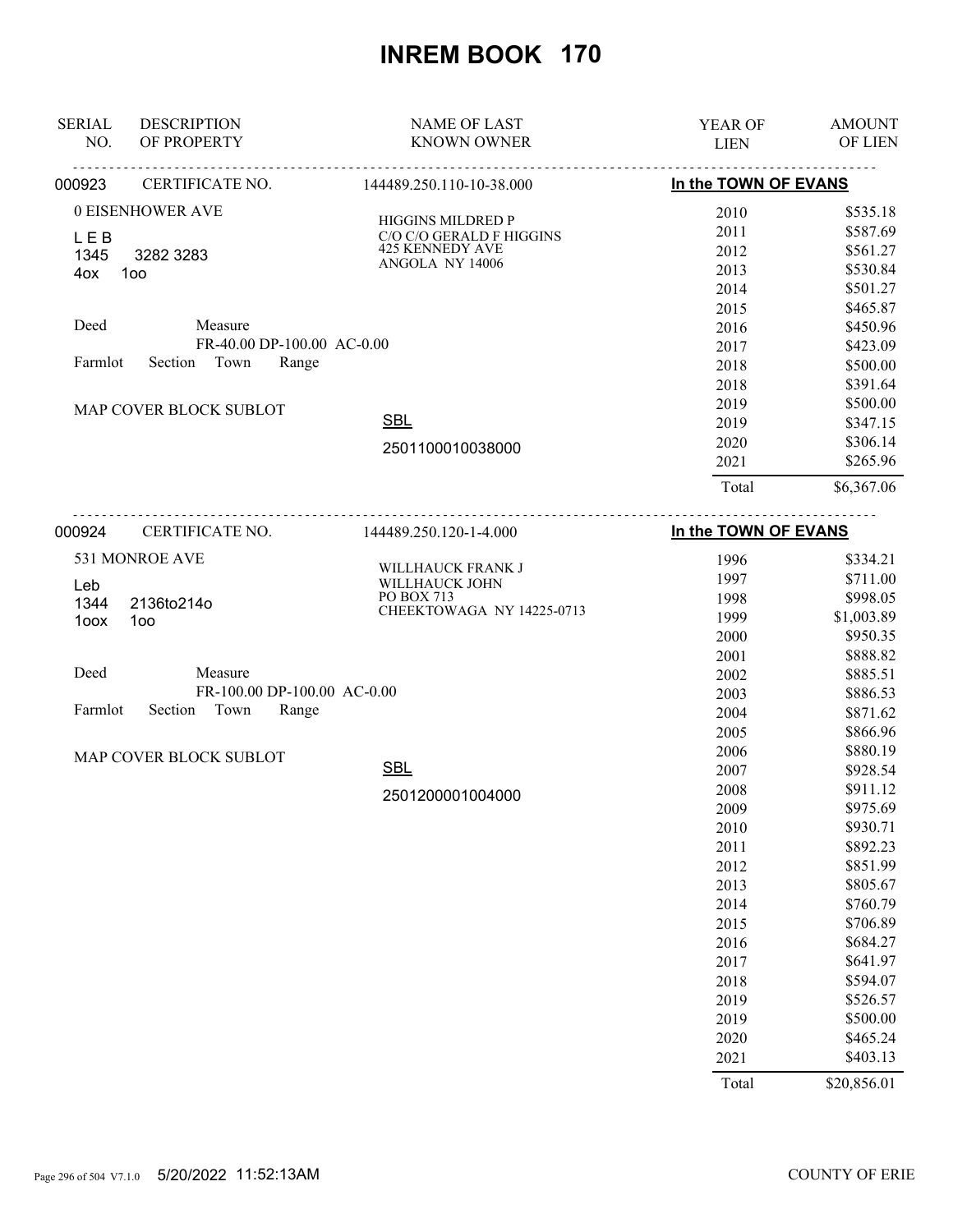| <b>SERIAL</b> | <b>DESCRIPTION</b>          | <b>NAME OF LAST</b>             | YEAR OF              | <b>AMOUNT</b> |
|---------------|-----------------------------|---------------------------------|----------------------|---------------|
| NO.           | OF PROPERTY                 | <b>KNOWN OWNER</b>              | <b>LIEN</b>          | OF LIEN       |
| 000925        | CERTIFICATE NO.             | 144489.250.120-1-35.000         | In the TOWN OF EVANS |               |
|               | 0 FRONTIER ST               | <b>RIZZO PETER P</b>            | 1999                 | \$1,710.61    |
| Leb           |                             | PO BOX 662                      | 2000                 | \$1,633.50    |
| 1344          | 2001to2oo5                  | WILLIAMSVILLE NY 14221-0662     | 2001                 | \$1,547.83    |
| 1oox          | 100                         |                                 | 2002                 | \$1,518.37    |
|               |                             |                                 | 2003                 | \$1,495.06    |
|               |                             |                                 | 2004                 | \$1,455.04    |
| Deed          | Measure                     |                                 | 2005                 | \$1,425.42    |
|               | FR-100.00 DP-100.00 AC-0.00 |                                 | 2006                 | \$1,413.95    |
| Farmlot       | Section<br>Town<br>Range    |                                 | 2007                 | \$1,357.37    |
|               |                             |                                 | 2008                 | \$1,318.56    |
|               | MAP COVER BLOCK SUBLOT      |                                 | 2009                 | \$1,361.75    |
|               |                             | <b>SBL</b>                      | 2010                 | \$1,295.38    |
|               |                             | 2501200001035000                | 2011                 | \$1,235.52    |
|               |                             |                                 | 2012                 | \$1,173.90    |
|               |                             |                                 | 2013                 | \$1,106.21    |
|               |                             |                                 | 2014                 | \$1,039.94    |
|               |                             |                                 | 2015                 | \$964.66      |
|               |                             |                                 | 2016                 | \$920.66      |
|               |                             |                                 | 2017                 | \$856.98      |
|               |                             |                                 | 2018                 | \$787.69      |
|               |                             |                                 | 2019                 | \$698.82      |
|               |                             |                                 | 2019                 | \$500.00      |
|               |                             |                                 | 2020                 | \$616.10      |
|               |                             |                                 | 2021                 | \$532.61      |
|               |                             |                                 | Total                | \$27,965.93   |
| 000926        | CERTIFICATE NO.             | 144489.250.120-1-38.100         | In the TOWN OF EVANS |               |
|               | 532 ADAMS AVE               |                                 | 2004                 | \$937.43      |
|               |                             | <b>BOGUHN JOHN M</b><br>APT 233 | 2005                 | \$930.25      |
|               |                             | 1631 HERTEL AVE                 | 2015                 | \$4,785.59    |
|               |                             | BUFFALO NY 14216-2911           | 2015                 | \$500.00      |
|               |                             |                                 | 2016                 | \$21,018.62   |
|               |                             |                                 | 2017                 | \$4,918.90    |
| Deed          | Measure                     |                                 | 2017                 | \$500.00      |
|               | FR-160.00 DP-100.00 AC-0.00 |                                 | 2018                 | \$3,970.88    |
| Farmlot       | Section<br>Town<br>Range    |                                 | 2018                 | \$500.00      |
|               |                             |                                 | 2019                 | \$1,288.61    |
|               |                             |                                 | 2019                 | \$500.00      |
|               | MAP COVER BLOCK SUBLOT      | <b>SBL</b>                      | 2020                 | \$1,015.85    |
|               |                             |                                 | 2021                 | \$876.96      |
|               |                             | 2501200001038100                |                      |               |
|               |                             |                                 | Total                | \$41,743.09   |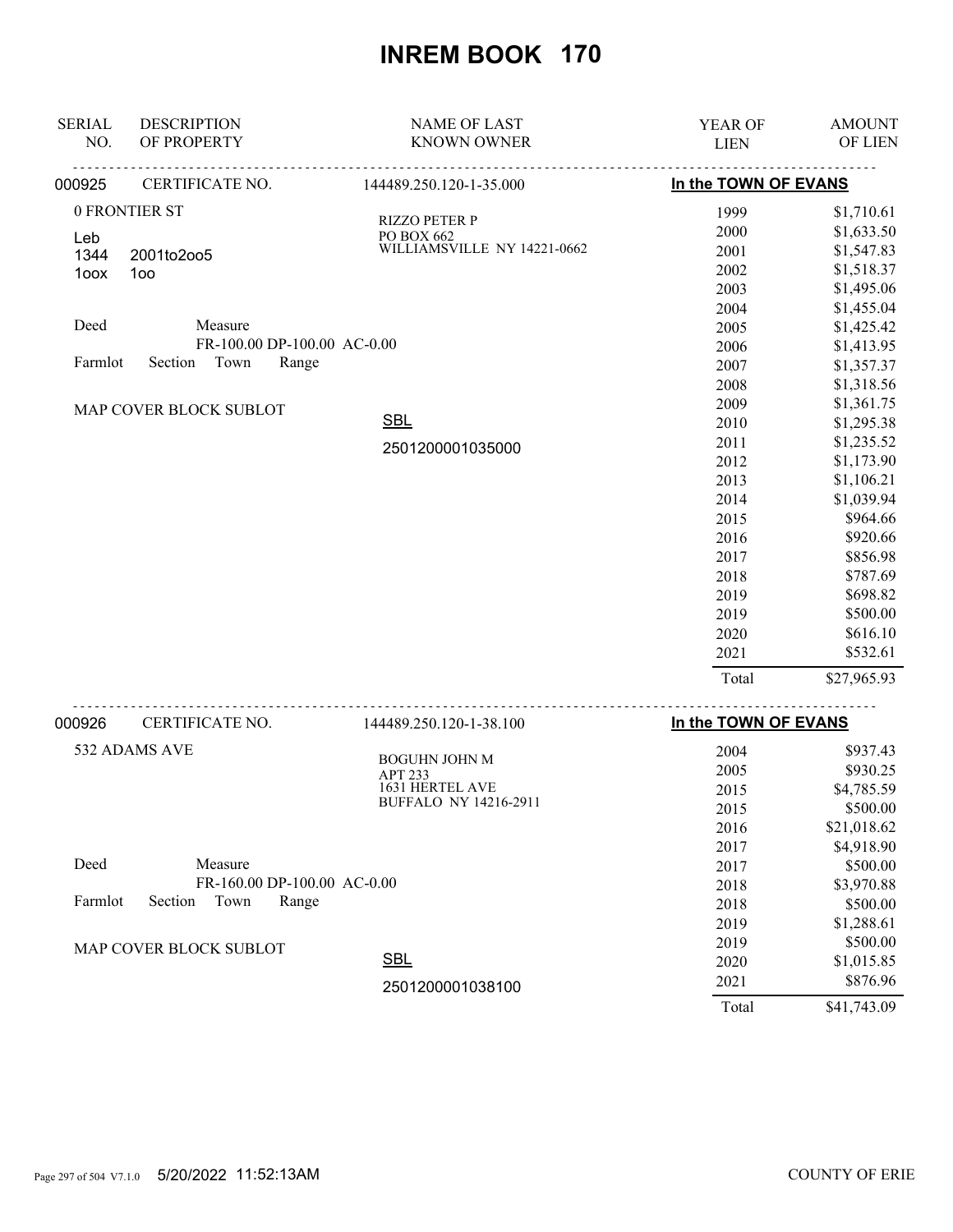| <b>SERIAL</b> | <b>DESCRIPTION</b>          | <b>NAME OF LAST</b>             | YEAR OF              | <b>AMOUNT</b>            |
|---------------|-----------------------------|---------------------------------|----------------------|--------------------------|
| NO.           | OF PROPERTY                 | <b>KNOWN OWNER</b>              | <b>LIEN</b>          | OF LIEN                  |
| 000927        | CERTIFICATE NO.             | 144489.250.120-2-19.000         | In the TOWN OF EVANS |                          |
|               | 9545 FRONTIER ST            | HECKMAN GREGG L                 | 1999                 | \$1,710.61               |
| Leb           |                             | <b>682 MADISON AVE</b>          | 2000                 | \$1,633.50               |
| 1344          | 1741to1745                  | ANGOLA NY 14006                 | 2001                 | \$1,547.83               |
| 1oox          | 1oo                         |                                 | 2002                 | \$1,518.37               |
|               |                             |                                 | 2003                 | \$1,495.06               |
|               |                             |                                 | 2004                 | \$1,455.04               |
| Deed          | Measure                     |                                 | 2005                 | \$1,425.42               |
|               | FR-100.00 DP-100.00 AC-0.00 |                                 | 2006                 | \$1,413.95               |
| Farmlot       | Section<br>Town<br>Range    |                                 | 2007                 | \$1,357.37               |
|               |                             |                                 | 2008                 | \$1,318.56               |
|               | MAP COVER BLOCK SUBLOT      |                                 | 2009                 | \$1,387.38               |
|               |                             | <b>SBL</b>                      | 2010                 | \$1,319.74               |
|               |                             | 2501200002019000                | 2011                 | \$1,258.90               |
|               |                             |                                 | 2012                 | \$1,196.24               |
|               |                             |                                 | 2013                 | \$1,127.39               |
|               |                             |                                 | 2014                 | \$1,059.93               |
|               |                             |                                 | 2015                 | \$983.27                 |
|               |                             |                                 | 2016                 | \$938.65                 |
|               |                             |                                 | 2017                 | \$873.81                 |
|               |                             |                                 | 2018                 | \$803.28                 |
|               |                             |                                 | 2019                 | \$712.65                 |
|               |                             |                                 | 2019                 | \$500.00                 |
|               |                             |                                 | 2020                 | \$628.34                 |
|               |                             |                                 | 2021                 | \$543.16                 |
|               |                             |                                 | Total                | \$28,208.45              |
| 000928        | CERTIFICATE NO.             | 144489.250.120-2-20.000         | In the TOWN OF EVANS |                          |
|               | 0 FRONTIER ST               |                                 | 2007                 |                          |
|               |                             | SNYDER BARRY E JR               | 2008                 | \$1,357.37<br>\$1,318.56 |
| Leb           |                             | SNYDER VIRGINIA L<br>PO BOX 306 | 2009                 | \$1,361.75               |
| 1344          | 1696to17oo                  | <b>IRVING NY 14081</b>          | 2010                 | \$1,295.38               |
| 1oox          | 100 <sub>o</sub>            |                                 | 2011                 | \$1,235.52               |
|               |                             |                                 | 2012                 | \$1,173.90               |
| Deed          | Measure                     |                                 | 2013                 | \$1,106.21               |
|               | FR-100.00 DP-100.00 AC-0.00 |                                 | 2014                 | \$1,039.94               |
| Farmlot       | Town<br>Section<br>Range    |                                 | 2015                 | \$964.66                 |
|               |                             |                                 | 2016                 | \$920.66                 |
|               |                             |                                 | 2017                 | \$856.98                 |
|               | MAP COVER BLOCK SUBLOT      | <b>SBL</b>                      |                      | \$787.69                 |
|               |                             |                                 | 2018                 | \$698.82                 |
|               |                             | 2501200002020000                | 2019                 | \$500.00                 |
|               |                             |                                 | 2019                 |                          |
|               |                             |                                 | 2020                 | \$616.10<br>\$532.61     |
|               |                             |                                 | 2021                 |                          |
|               |                             |                                 | Total                | \$15,766.15              |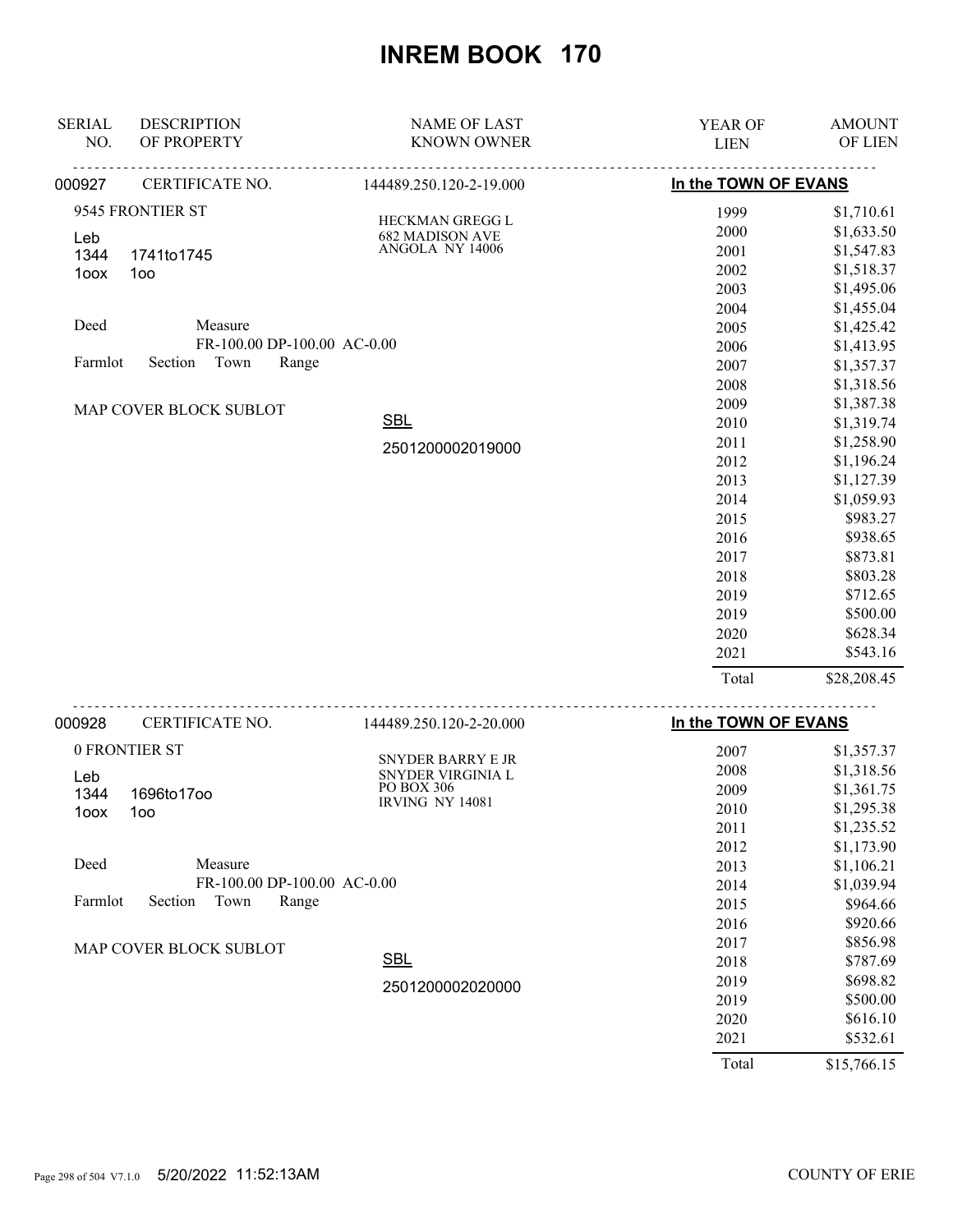| <b>SERIAL</b><br>NO. | <b>DESCRIPTION</b><br>OF PROPERTY | <b>NAME OF LAST</b><br><b>KNOWN OWNER</b>  | <b>YEAR OF</b><br><b>LIEN</b> | <b>AMOUNT</b><br>OF LIEN |
|----------------------|-----------------------------------|--------------------------------------------|-------------------------------|--------------------------|
| 000929               | CERTIFICATE NO.                   | .<br>144489.250.120-2-21.000               | In the TOWN OF EVANS          |                          |
|                      | 0 JEFFERSON AVE                   |                                            | 2017                          | \$423.09                 |
|                      |                                   | <b>AMATO SALVATORE P</b><br>C/O %ANN AMATO | 2018                          | \$391.64                 |
| Leb<br>1344          | 1689 169o                         | <b>25 STERLING AVE</b>                     | 2019                          | \$500.00                 |
| 40X                  | 100                               | <b>BUFFALO NY 14216-2807</b>               | 2019                          | \$347.15                 |
|                      |                                   |                                            | 2020                          | \$306.14                 |
|                      |                                   |                                            | 2021                          | \$265.96                 |
| Deed                 | Measure                           |                                            | Total                         | \$2,233.98               |
|                      | FR-40.00 DP-100.00 AC-0.00        |                                            |                               |                          |
| Farmlot              | Section<br>Town<br>Range          |                                            |                               |                          |
|                      | MAP COVER BLOCK SUBLOT            |                                            |                               |                          |
|                      |                                   | <b>SBL</b>                                 |                               |                          |
|                      |                                   | 2501200002021000                           |                               |                          |
| 000930               | CERTIFICATE NO.                   | 144489.250.120-2-22.000                    | In the TOWN OF EVANS          |                          |
|                      | 0 JEFFERSON AVE                   |                                            | 2008                          | \$1,115.49               |
| Leb                  |                                   | KUBIAK DONALD<br>17 CRESCENT AVE           | 2009                          | \$1,155.01               |
| 1344                 | 1683to1688                        | <b>BUFFALO NY 14214</b>                    | 2010                          | \$1,101.70               |
| 12 <sub>ox</sub>     | 100                               |                                            | 2011                          | \$1,056.05               |
|                      |                                   |                                            | 2012                          | \$1,008.54               |
|                      |                                   |                                            | 2013                          | \$953.69                 |
| Deed                 | Measure                           |                                            | 2014                          | \$900.59                 |
|                      | FR-120.00 DP-100.00 AC-0.00       |                                            | 2015                          | \$836.75                 |
| Farmlot              | Town<br>Section<br>Range          |                                            | 2016                          | \$809.93                 |
|                      |                                   |                                            | 2017                          | \$759.84                 |
|                      | MAP COVER BLOCK SUBLOT            |                                            | 2018                          | \$703.10                 |
|                      |                                   | <b>SBL</b>                                 | 2019                          | \$623.18                 |
|                      |                                   | 2501200002022000                           | 2019                          | \$500.00                 |
|                      |                                   |                                            | 2020                          | \$550.91                 |
|                      |                                   |                                            | 2021                          | \$477.00                 |
|                      |                                   |                                            | Total                         |                          |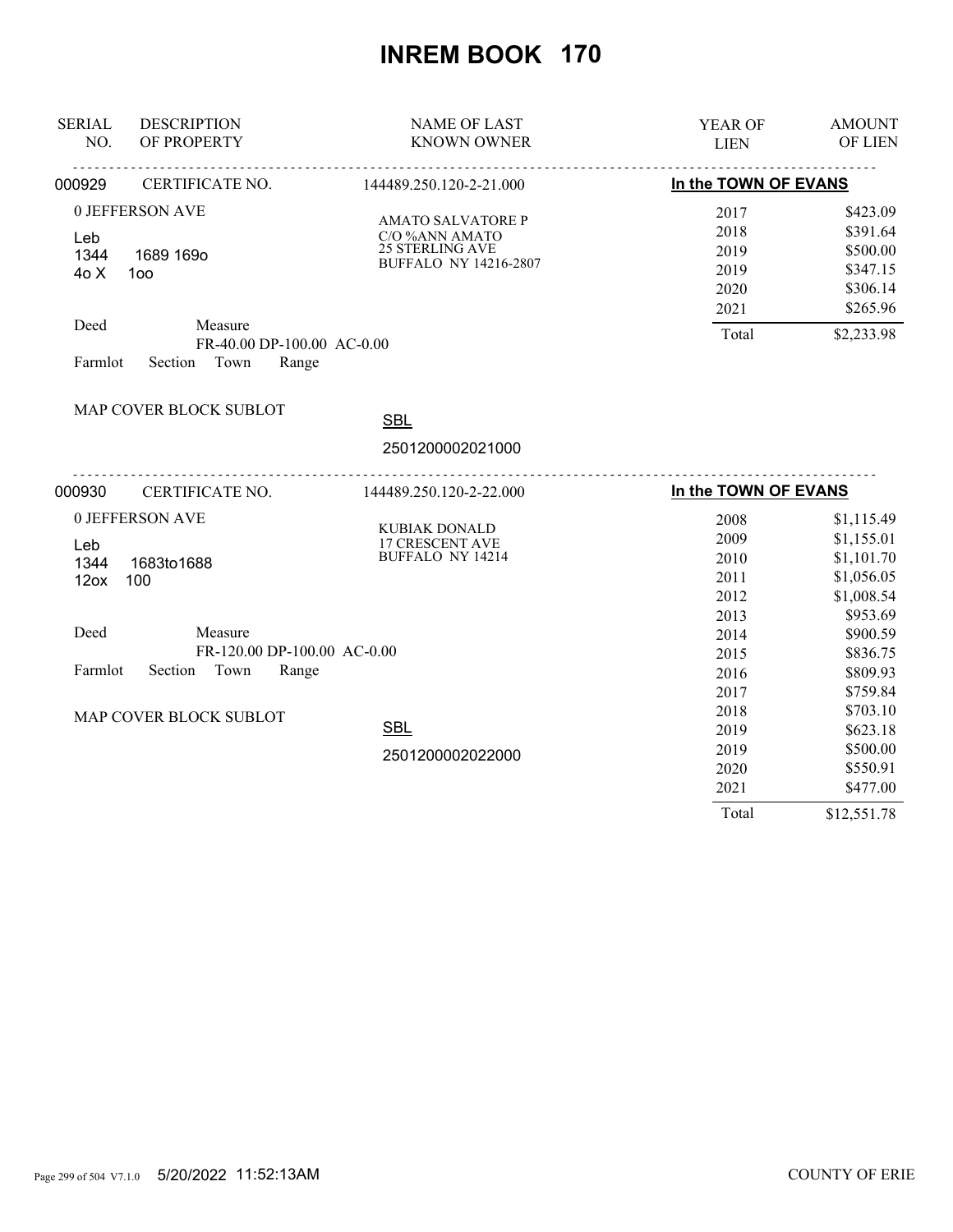| <b>SERIAL</b>    | <b>DESCRIPTION</b>          | <b>NAME OF LAST</b>                     | YEAR OF              | <b>AMOUNT</b> |
|------------------|-----------------------------|-----------------------------------------|----------------------|---------------|
| NO.              | OF PROPERTY                 | <b>KNOWN OWNER</b>                      | <b>LIEN</b>          | OF LIEN       |
| 000931           | CERTIFICATE NO.             | 144489.250.120-2-23.000                 | In the TOWN OF EVANS |               |
|                  | 0 JEFFERSON AVE             | <b>KUBIAK DONALD</b>                    | 2008                 | \$1,319.95    |
| Leb              |                             | <b>17 CRESCENT AVE</b>                  | 2009                 | \$1,411.20    |
| 1344             | 1676to1682                  | <b>BUFFALO NY 14214</b>                 | 2010                 | \$1,346.07    |
| 14o X            | 100                         |                                         | 2011                 | \$1,290.35    |
|                  |                             |                                         | 2012                 | \$1,232.11    |
|                  |                             |                                         | 2013                 | \$1,165.14    |
| Deed             | Measure                     |                                         | 2014                 | \$1,100.21    |
|                  | FR-140.00 DP-100.00 AC-0.00 |                                         | 2015                 | \$1,022.19    |
| Farmlot          | Section<br>Town<br>Range    |                                         | 2016                 | \$989.47      |
|                  |                             |                                         | 2017                 | \$928.21      |
|                  | MAP COVER BLOCK SUBLOT      |                                         | 2018                 | \$858.89      |
|                  |                             | <b>SBL</b>                              | 2019                 | \$761.15      |
|                  |                             | 2501200002023000                        | 2019                 | \$500.00      |
|                  |                             |                                         | 2020                 | \$673.31      |
|                  |                             |                                         | 2021                 | \$582.51      |
|                  |                             |                                         | Total                | \$15,180.76   |
| 000932           | CERTIFICATE NO.             | 144489.250.120-2-26.000                 | In the TOWN OF EVANS |               |
| <b>ADAMS AVE</b> |                             |                                         | 2006                 | \$380.51      |
| Leb              |                             | CHRISTOPHER ARNOLD J<br><b>APT 1301</b> | 2007                 | \$372.79      |
| 1344             | 1661 1662                   | 4805 TRANSIT RD                         | 2008                 | \$365.80      |
| 4ox              | 100                         | DEPEW NY 14043                          | 2009                 | \$642.67      |
|                  |                             |                                         | 2010                 | \$613.00      |
|                  |                             |                                         | 2011                 | \$587.69      |
| Deed             | Measure                     |                                         | 2012                 | \$561.27      |
|                  | FR-40.00 DP-100.00 AC-0.00  |                                         | 2013                 | \$530.84      |
| Farmlot          | Section Town<br>Range       |                                         | 2014                 | \$501.27      |
|                  |                             |                                         | 2015                 | \$465.87      |
|                  | MAP COVER BLOCK SUBLOT      |                                         | 2016                 | \$450.96      |
|                  |                             | $\sim$ $\sim$                           |                      |               |

2501200002026000

**SBL** 

Page 300 of 504 V7.1.0 5/20/2022 11:52:13AM COUNTY OF ERIE

 2019 \$500.00 Total \$5,972.67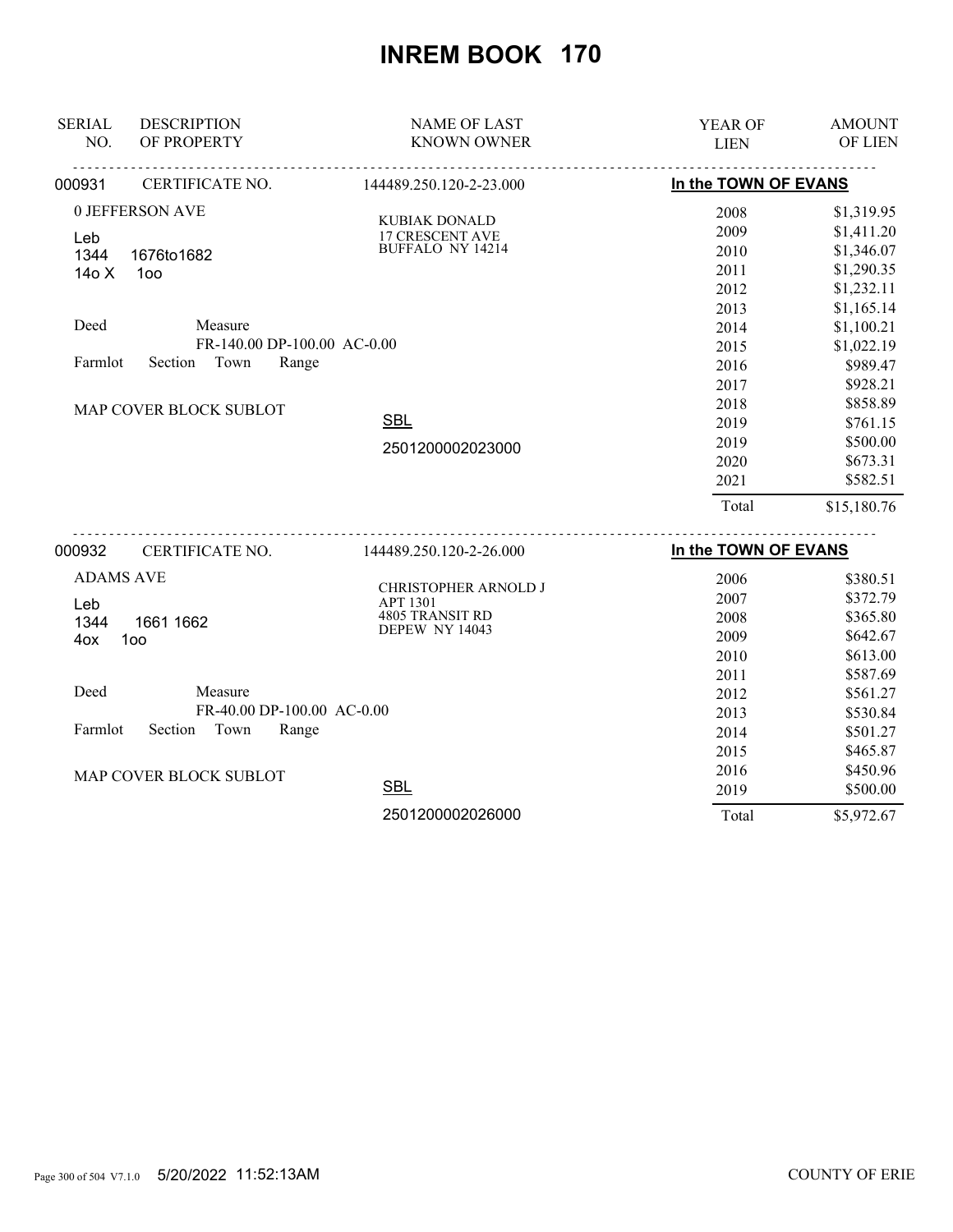| <b>SERIAL</b><br><b>DESCRIPTION</b><br>NO.<br>OF PROPERTY | <b>NAME OF LAST</b><br><b>KNOWN OWNER</b> | YEAR OF<br><b>LIEN</b> | <b>AMOUNT</b><br>OF LIEN |
|-----------------------------------------------------------|-------------------------------------------|------------------------|--------------------------|
| 000933<br>CERTIFICATE NO.                                 | 144489.250.120-2-30.000                   | In the TOWN OF EVANS   |                          |
| 0 ADAMS AVE                                               |                                           | 2007                   | \$372.79                 |
| Leb                                                       | LISTA DEBORAH<br>6445 HEISE RD            | 2008                   | \$365.80                 |
| 1344<br>1674 1675                                         | <b>CLARENCE CENTER NY 14032</b>           | 2009                   | \$642.67                 |
| 4ox<br>1oo                                                |                                           | 2010                   | \$613.00                 |
|                                                           |                                           | 2011                   | \$587.69                 |
|                                                           |                                           | 2012                   | \$561.27                 |
| Deed<br>Measure                                           |                                           | 2013                   | \$530.84                 |
|                                                           | FR-40.00 DP-100.00 AC-0.00                | 2014                   | \$501.27                 |
| Town<br>Farmlot<br>Section                                | Range                                     | 2015                   | \$465.87                 |
|                                                           |                                           | 2016                   | \$450.96                 |
| MAP COVER BLOCK SUBLOT                                    |                                           | 2017                   | \$423.09                 |
|                                                           | <b>SBL</b>                                | 2018                   | \$391.64                 |
|                                                           | 2501200002030000                          | 2019                   | \$500.00                 |
|                                                           |                                           | 2019                   | \$347.15                 |
|                                                           |                                           | 2020                   | \$306.14                 |
|                                                           |                                           | 2021                   | \$265.96                 |
|                                                           |                                           | Total                  | \$7,326.14               |
| 000934<br>CERTIFICATE NO.                                 | 144489.250.120-3-9.100                    | In the TOWN OF EVANS   |                          |
| 0 MADISON AVE                                             |                                           | 2014                   | \$2,976.27               |
|                                                           | BISON DRYWALL CO INC                      | 2015                   | \$2,762.75               |
|                                                           | 88 COVENTRY RD<br>WILLIAMSVILLE NY 14221  | 2016                   | \$2,654.37               |
|                                                           |                                           | 2017                   | \$2,479.73               |
|                                                           |                                           | 2018                   | \$2,286.36               |
|                                                           |                                           | 2019                   | \$2,026.89               |
| Deed<br>Measure                                           |                                           | 2019                   | \$500.00                 |
|                                                           | FR-190.00 DP-200.00 AC-0.00               | 2020                   | \$1,792.98               |
| Farmlot<br>Section<br>Town                                | Range                                     | 2021                   | \$1,546.94               |
|                                                           |                                           | Total                  | \$19,026.29              |
| MAP COVER BLOCK SUBLOT                                    | <b>SBL</b>                                |                        |                          |
|                                                           | 2501200003009100                          |                        |                          |
| 000935<br>CERTIFICATE NO.                                 | .<br>144489.250.120-3-10.000              | In the TOWN OF EVANS   |                          |
| 0 MADISON AVE                                             | BISON DRYWALL CO INC                      | 1995                   | \$391.24                 |
| Leb                                                       | <b>88 COVENTRY RD</b>                     | 1996                   | \$340.87                 |
| 1345<br>1389 139o                                         | WILLIAMSVILLE NY 14221                    | 1997                   | \$2,168.85               |
| 100<br>4ox                                                |                                           | 1998                   | \$2,998.32               |
|                                                           |                                           | 1999                   | \$2,971.13               |
|                                                           |                                           | 2000                   | \$2,834.92               |
| Deed<br>Measure                                           |                                           | 2001                   | \$2,682.61               |
|                                                           | FR-190.00 DP-200.00 AC-0.00               | 2002                   | \$2,635.91               |
| Section Town<br>Farmlot                                   | Range                                     | 2003                   | \$2,595.97               |
|                                                           |                                           | 2004                   | \$2,529.91               |
| MAP COVER BLOCK SUBLOT                                    |                                           | 2005                   | \$2,482.90               |
|                                                           | <b>SBL</b><br>2501200003010000            | 2019<br>Total          | \$500.00<br>\$25,132.63  |
| 5/20/2022 11:52:13AM                                      |                                           |                        | <b>COUNTY OF ERIE</b>    |
| Page 301 of 504 V7.1.0                                    |                                           |                        |                          |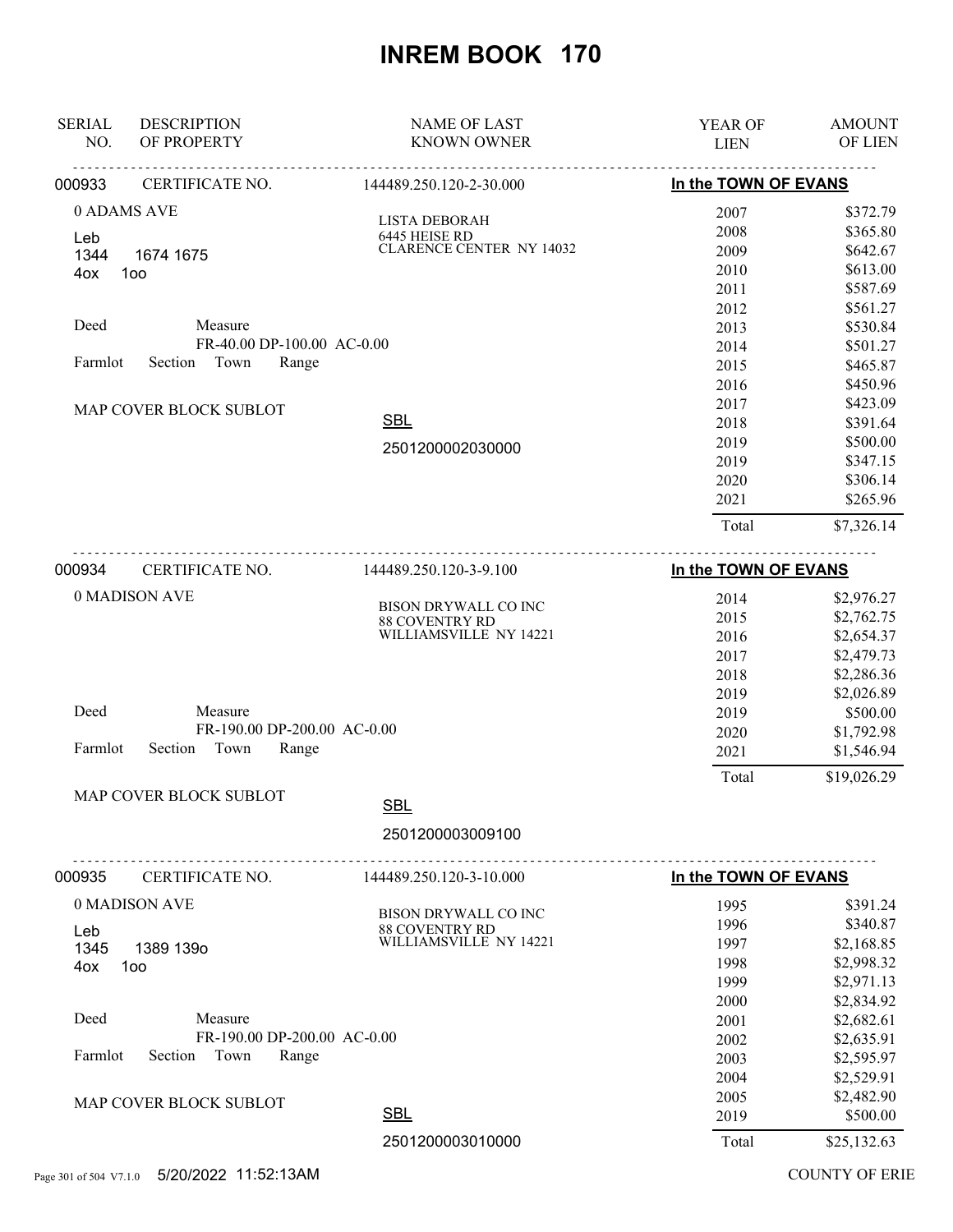| <b>SERIAL</b>                       | <b>DESCRIPTION</b>          | <b>NAME OF LAST</b>                                  | <b>YEAR OF</b>       | <b>AMOUNT</b>  |
|-------------------------------------|-----------------------------|------------------------------------------------------|----------------------|----------------|
| NO.                                 | OF PROPERTY                 | <b>KNOWN OWNER</b>                                   | <b>LIEN</b>          | <b>OF LIEN</b> |
| 000936                              | .<br>CERTIFICATE NO.        | .<br>144489.250.120-3-11.000                         | In the TOWN OF EVANS |                |
|                                     | 0 MADISON AVE               |                                                      | 2008                 | \$1,318.56     |
|                                     |                             | <b>NORIEGA JOSE</b><br>APT40                         | 2009                 | \$1,361.75     |
| Leb<br>1344                         | 1384to1388                  | 11401 CENTRAL AVE                                    | 2010                 | \$1,295.38     |
| 1oox                                | 100                         | <b>CHINO CA 91710</b>                                | 2011                 | \$1,235.52     |
|                                     |                             |                                                      | 2012                 | \$1,173.90     |
|                                     |                             |                                                      | 2013                 | \$1,106.21     |
| Deed                                | Measure                     |                                                      | 2014                 | \$1,039.94     |
|                                     | FR-100.00 DP-100.00 AC-0.00 |                                                      | 2015                 | \$964.66       |
| Farmlot<br>Town<br>Range<br>Section |                             |                                                      | 2016                 | \$920.66       |
|                                     |                             |                                                      | 2017                 | \$856.98       |
|                                     | MAP COVER BLOCK SUBLOT      |                                                      | 2018                 | \$787.69       |
|                                     |                             | <b>SBL</b>                                           | 2019                 | \$698.82       |
|                                     |                             | 2501200003011000                                     | 2019                 | \$500.00       |
|                                     |                             |                                                      | 2020                 | \$616.10       |
|                                     |                             |                                                      | 2021                 | \$532.61       |
|                                     |                             |                                                      | Total                | \$14,408.78    |
| 000937                              | CERTIFICATE NO.             | 144489.250.120-3-12.000                              | In the TOWN OF EVANS |                |
|                                     | 0 MADISON AVE               |                                                      | 1995                 | \$1,184.30     |
| Leb                                 |                             | <b>GIDDENS CHARLES M</b><br>C/O ATTN: JOSEPH MARKS   | 1996                 | \$1,041.92     |
| 1344                                | 1378to1383                  | APT 346                                              | 1997                 | \$1,035.91     |
| 12ox                                | 1oo                         | <b>81 LORRAINE TER</b><br>MOUNT VERNON NY 10553-1235 | 1998                 | \$1,319.68     |
|                                     |                             |                                                      | 1999                 | \$1,323.81     |
|                                     |                             |                                                      | 2000                 | \$1,256.84     |

| Deed |                            | Measure |                             |  |
|------|----------------------------|---------|-----------------------------|--|
|      |                            |         | FR-120.00 DP-100.00 AC-0.00 |  |
|      | Farmlot Section Town Range |         |                             |  |

MAP COVER BLOCK SUBLOT

2501200003012000

SBL

| ∠∪∪∪  | (0.0+ ∪ر∠,1 |
|-------|-------------|
| 2001  | \$1,179.35  |
| 2002  | \$2,456.65  |
| 2003  | \$2,403.09  |
| 2004  | \$2,330.46  |
| 2005  | \$2,270.36  |
| 2006  | \$2,231.93  |
| 2007  | \$1,651.71  |
| 2008  | \$1,604.42  |
| 2009  | \$1,618.28  |
| 2010  | \$1,539.32  |
| 2011  | \$1,468.00  |
| 2012  | \$1,394.83  |
| 2013  | \$1,314.32  |
| 2014  | \$1,235.57  |
| 2015  | \$1,146.08  |
| 2016  | \$1,093.60  |
| 2017  | \$1,017.84  |
| 2018  | \$935.45    |
| 2019  | \$829.87    |
| 2019  | \$500.00    |
| 2020  | \$731.95    |
| 2021  | \$632.37    |
| Total | \$38,747.91 |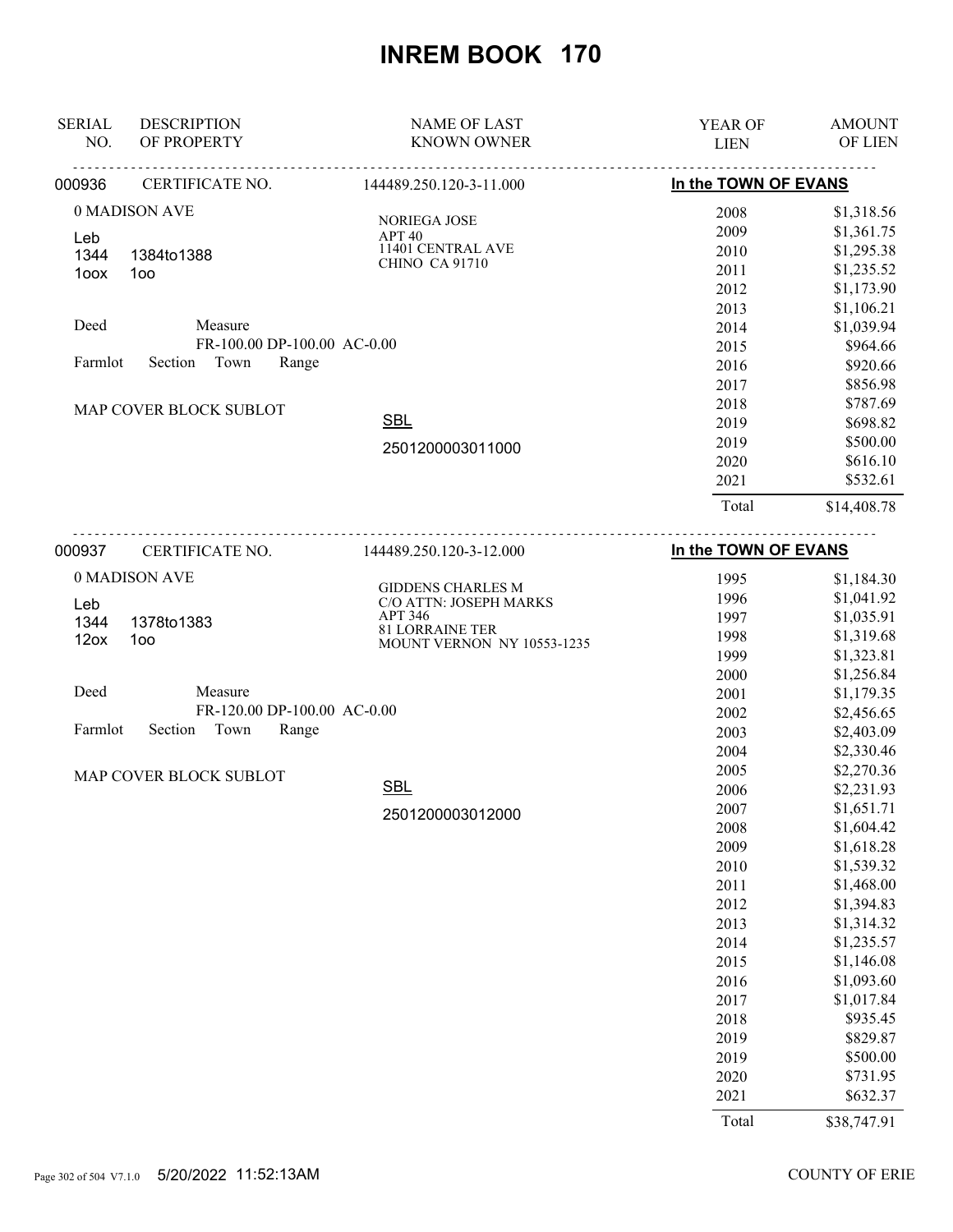| <b>SERIAL</b><br>NO. | <b>DESCRIPTION</b><br>OF PROPERTY | <b>NAME OF LAST</b><br><b>KNOWN OWNER</b>               | YEAR OF<br><b>LIEN</b> | <b>AMOUNT</b><br>OF LIEN |
|----------------------|-----------------------------------|---------------------------------------------------------|------------------------|--------------------------|
| 000938               | CERTIFICATE NO.                   | 144489.250.120-3-13.120                                 | In the TOWN OF EVANS   |                          |
|                      | 0 MADISON AVE                     |                                                         | 2011                   | \$425.69                 |
|                      |                                   | <b>HARMON SUSAN</b><br><b>67 PARKDALE AVE</b>           | 2012                   | \$895.51                 |
|                      |                                   | <b>BUFFALO NY 14213-1609</b>                            | 2013                   | \$846.34                 |
|                      |                                   |                                                         | 2014                   | \$797.44                 |
|                      |                                   |                                                         | 2015                   | \$740.40                 |
|                      |                                   |                                                         | 2016                   | \$711.72                 |
| Deed                 | Measure                           |                                                         | 2017                   | \$669.04                 |
|                      | FR-40.00 DP-200.00 AC-0.00        |                                                         | 2018                   | \$617.03                 |
| Farmlot              | Section<br>Town<br>Range          |                                                         | 2019                   | \$547.17                 |
|                      |                                   |                                                         | 2019                   | \$500.00                 |
|                      | MAP COVER BLOCK SUBLOT            |                                                         | 2020                   | \$482.74                 |
|                      |                                   | <b>SBL</b>                                              | 2021                   | \$417.99                 |
|                      |                                   | 2501200003013120                                        | Total                  | \$7,651.07               |
| 000939               | CERTIFICATE NO.                   | 144489.250.120-4-1.000                                  | In the TOWN OF EVANS   |                          |
|                      | 0 DELAWARE ST                     |                                                         | 2000                   | \$1,026.08               |
|                      |                                   | ALBANESE LEONARDA                                       | 2001                   | \$962.86                 |
| Leb<br>1344          | 1096to11oo                        | <b>217 PARKDALE AVE</b><br><b>BUFFALO NY 14213-1428</b> | 2002                   | \$955.85                 |
| 1oox                 | 100                               |                                                         | 2003                   | \$954.99                 |
|                      |                                   |                                                         | 2004                   | \$937.43                 |
|                      |                                   |                                                         | 2008                   | \$911.12                 |
| Deed                 | Measure                           |                                                         | 2009                   | \$975.69                 |
|                      | FR-100.00 DP-100.00 AC-0.00       |                                                         | 2010                   | \$930.71                 |
| Farmlot              | Section<br>Town<br>Range          |                                                         | 2011                   | \$892.23                 |
|                      |                                   |                                                         | 2012                   | \$851.99                 |
|                      | MAP COVER BLOCK SUBLOT            |                                                         | 2013                   | \$805.67                 |
|                      |                                   | <b>SBL</b>                                              | 2014                   | \$760.79                 |
|                      |                                   | 2501200004001000                                        | 2015                   | \$706.89                 |
|                      |                                   |                                                         | 2016                   | \$684.27                 |
|                      |                                   |                                                         | 2017                   | \$641.97                 |
|                      |                                   |                                                         | 2018                   | \$594.07                 |
|                      |                                   |                                                         | 2019                   | \$526.57                 |
|                      |                                   |                                                         | 2019                   | \$500.00                 |
|                      |                                   |                                                         | 2020                   | \$465.24                 |
|                      |                                   |                                                         | 2021                   | \$403.13                 |
|                      |                                   |                                                         | Total                  | \$15,487.55              |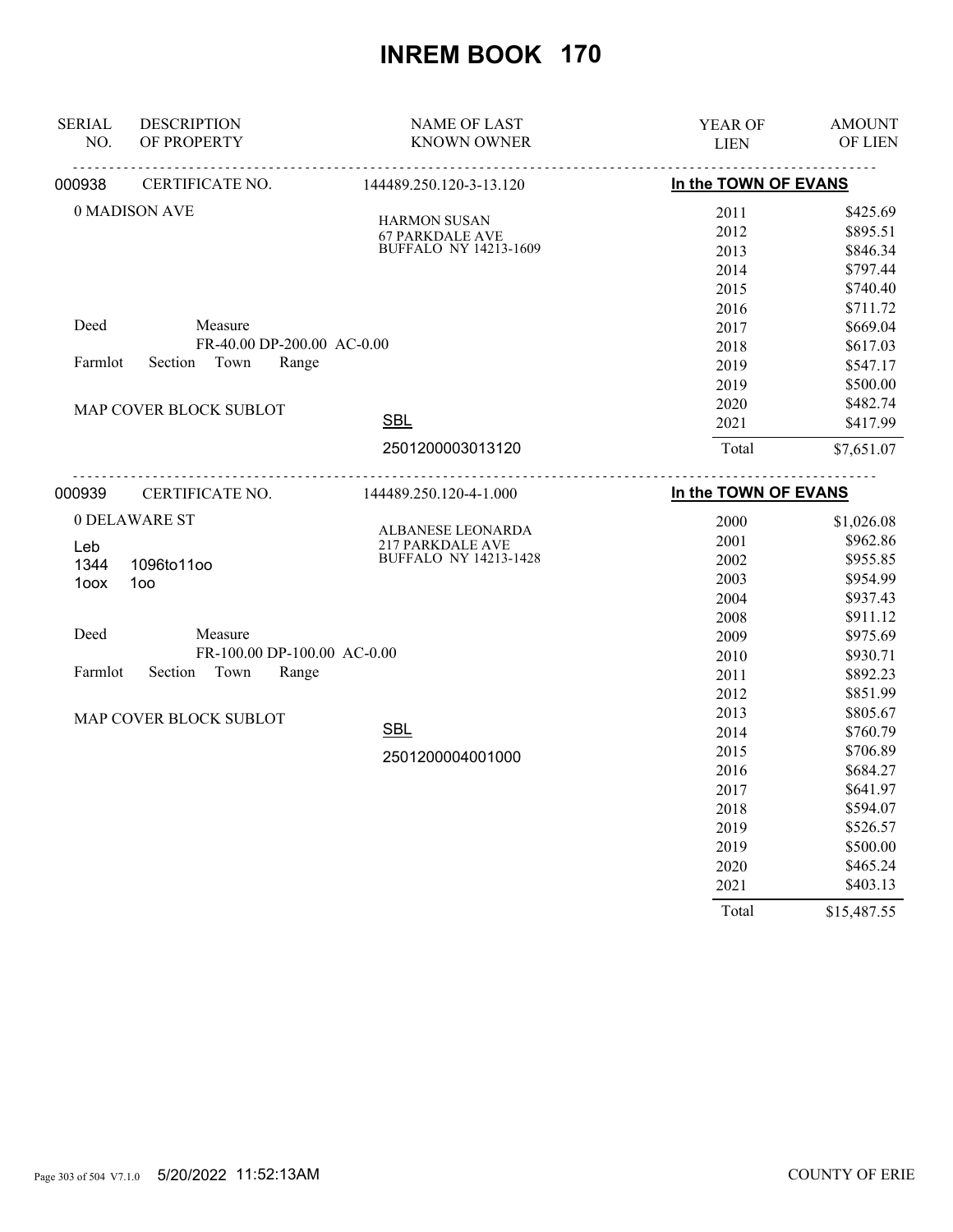| <b>SERIAL</b><br>NO. | <b>DESCRIPTION</b><br>OF PROPERTY | <b>NAME OF LAST</b><br><b>KNOWN OWNER</b> | YEAR OF<br><b>LIEN</b> | <b>AMOUNT</b><br>OF LIEN |
|----------------------|-----------------------------------|-------------------------------------------|------------------------|--------------------------|
| 000940               | CERTIFICATE NO.                   | 144489.250.120-4-2.000                    | In the TOWN OF EVANS   |                          |
|                      | 0 MONROE AVE                      |                                           | 2000                   | \$1,026.08               |
|                      |                                   | WINGROVE RICHARD<br>31 FREDRICKA ST       | 2001                   | \$962.86                 |
| Leb<br>1344          | 1086to1o9o                        | NORTH TONAWANDA NY 14120                  | 2002                   | \$955.85                 |
| 1oox                 | 100                               |                                           | 2003                   | \$954.99                 |
|                      |                                   |                                           | 2004                   | \$937.43                 |
|                      |                                   |                                           | 2005                   | \$930.25                 |
| Deed                 | Measure                           |                                           | 2006                   | \$941.24                 |
|                      | FR-100.00 DP-100.00 AC-0.00       |                                           | 2007                   | \$928.54                 |
| Farmlot              | Town<br>Section<br>Range          |                                           | 2008                   | \$911.12                 |
|                      |                                   |                                           | 2009                   | \$975.69                 |
|                      | MAP COVER BLOCK SUBLOT            |                                           | 2010                   | \$930.71                 |
|                      |                                   | <b>SBL</b>                                | 2011                   | \$892.23                 |
|                      |                                   | 2501200004002000                          | 2012                   | \$851.99                 |
|                      |                                   |                                           | 2013                   | \$805.67                 |
|                      |                                   |                                           | 2014                   | \$760.79                 |
|                      |                                   |                                           | 2015                   | \$706.89                 |
|                      |                                   |                                           | 2016                   | \$684.27                 |
|                      |                                   |                                           | 2017                   | \$641.97                 |
|                      |                                   |                                           | 2018                   | \$594.07                 |
|                      |                                   |                                           | 2019                   | \$526.57                 |
|                      |                                   |                                           | 2019                   | \$500.00                 |
|                      |                                   |                                           | 2020                   | \$465.24                 |
|                      |                                   |                                           | 2021                   | \$403.13                 |
|                      |                                   |                                           | Total                  | \$18,287.58              |
| 000941               | CERTIFICATE NO.                   | 144489.250.120-4-18.000                   | In the TOWN OF EVANS   |                          |
|                      | 0 MADISON AVE                     |                                           | 2002                   | \$605.16                 |
|                      |                                   | <b>BIONDI RUDOLPH</b>                     | 2003                   | \$796.47                 |
| Leb<br>1344          | 1031 1032                         | 225 ORCHARD PL<br>LACKAWANNA NY 14218     | 2004                   | \$772.33                 |
| 4ox                  | 1oo                               |                                           | 2005                   | \$752.18                 |
|                      |                                   |                                           | 2006                   | \$740.67                 |
|                      |                                   |                                           | 2007                   | \$544.32                 |
| Deed                 | Measure                           |                                           | 2008                   | \$528.78                 |
|                      | FR-40.00 DP-100.00 AC-0.00        |                                           | 2009                   | \$797.10                 |
| Farmlot              | Section<br>Town<br>Range          |                                           | 2010                   | \$758.87                 |
|                      |                                   |                                           | 2011                   | \$725.01                 |
|                      | MAP COVER BLOCK SUBLOT            |                                           | 2012                   | \$690.03                 |
|                      |                                   | <b>SBL</b>                                | 2013                   | \$651.05                 |
|                      |                                   | 2501200004018000                          | 2014                   | \$612.93                 |
|                      |                                   |                                           | 2015                   | \$568.98                 |
|                      |                                   |                                           | 2016                   | \$545.51                 |
|                      |                                   |                                           | 2017                   | \$509.10                 |
|                      |                                   |                                           | 2018                   | \$469.08                 |
|                      |                                   |                                           | 2019                   | \$500.00                 |
|                      |                                   |                                           | 2019                   | \$416.05                 |
|                      |                                   |                                           | 2020                   | \$366.49                 |
|                      |                                   |                                           | 2021                   | \$317.75                 |
|                      |                                   |                                           | Total                  | \$12,667.86              |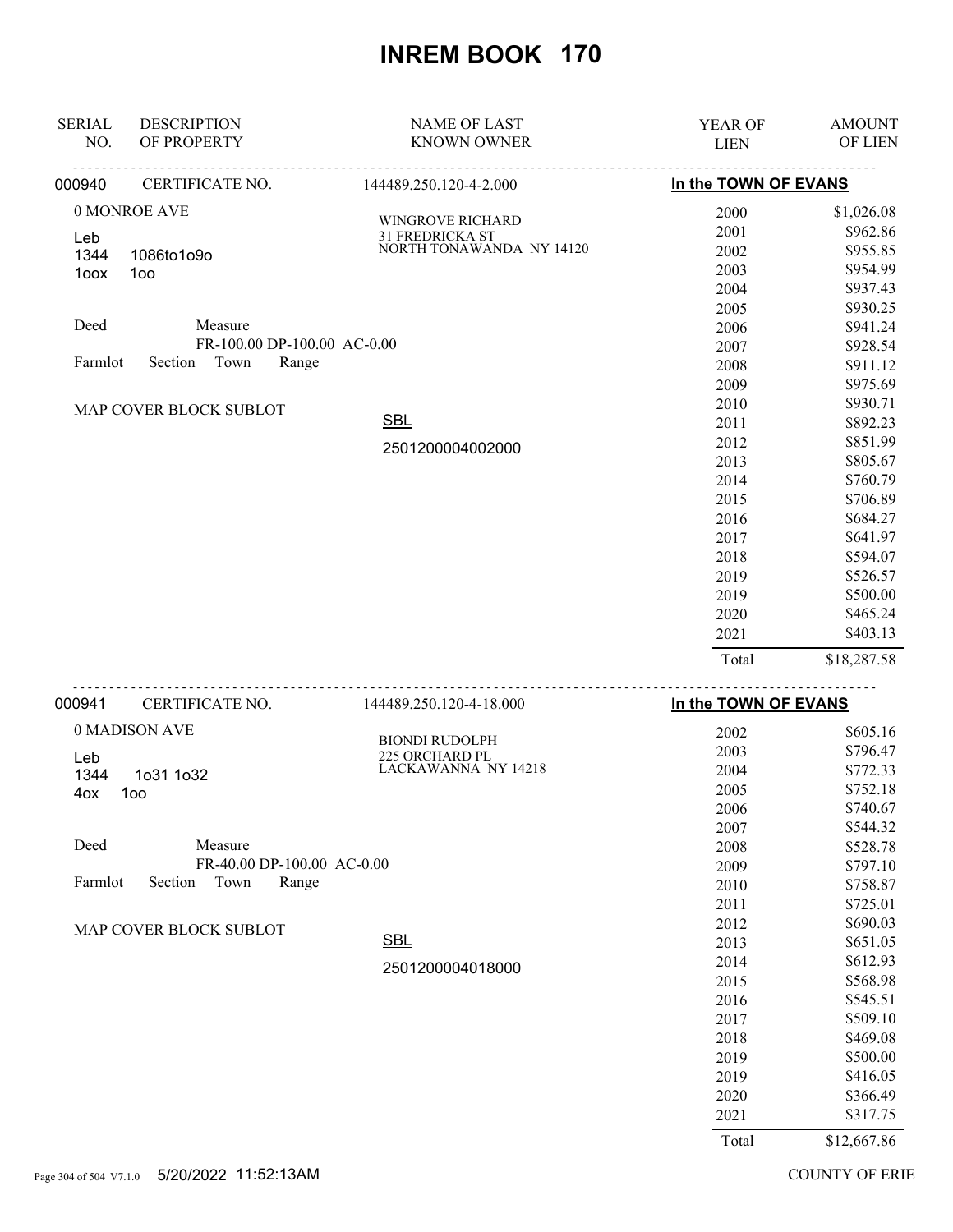| <b>SERIAL</b><br>NO.       | <b>DESCRIPTION</b><br>OF PROPERTY | <b>NAME OF LAST</b><br><b>KNOWN OWNER</b> | <b>YEAR OF</b><br><b>LIEN</b> | <b>AMOUNT</b><br>OF LIEN |
|----------------------------|-----------------------------------|-------------------------------------------|-------------------------------|--------------------------|
| 000942                     | CERTIFICATE NO.                   | 144489.250.120-4-38.000                   | In the TOWN OF EVANS          |                          |
|                            | 0 DELAWARE ST                     | <b>SMIRAGLIA VINCENT</b>                  | 2006                          | \$426.20                 |
| Leb                        |                                   | 61 BEECH ST                               | 2007                          | \$928.54                 |
| 1344                       | 991to995                          | LACKAWANNA NY 14218                       | 2008                          | \$911.12                 |
| 1oox                       | 100                               |                                           | 2009                          | \$975.69                 |
|                            |                                   |                                           | 2010                          | \$930.71                 |
|                            |                                   |                                           | 2011                          | \$892.23                 |
| Deed                       | Measure                           |                                           | 2012                          | \$851.99                 |
|                            | FR-100.00 DP-100.00 AC-0.00       |                                           | 2013                          | \$805.67                 |
| Town<br>Section<br>Farmlot | Range                             |                                           | 2014                          | \$760.79                 |
|                            |                                   |                                           | 2015                          | \$706.89                 |
|                            | MAP COVER BLOCK SUBLOT            |                                           | 2016                          | \$684.27                 |
|                            |                                   | <b>SBL</b>                                | 2017                          | \$641.97                 |
|                            |                                   | 2501200004038000                          | 2018                          | \$594.07                 |
|                            |                                   |                                           | 2019                          | \$526.57                 |
|                            |                                   |                                           | 2019                          | \$500.00                 |
|                            |                                   |                                           | 2020                          | \$465.24                 |
|                            |                                   |                                           | 2021                          | \$403.13                 |
|                            |                                   |                                           | Total                         | \$12,005.08              |
| 000943                     | CERTIFICATE NO.                   | 144489.250.120-6-24.000                   | In the TOWN OF EVANS          |                          |
|                            | 9517 BIDWELL ST                   | <b>HOELZLE TIMOTHY J</b>                  | 1998                          | \$1,729.52               |
| $\overline{A}$             |                                   | <b>7850 VERSAILLES RD</b>                 | 1999                          | \$1,710.61               |

| Leb                                 | HOELZLE HMOTHY J<br>7850 VERSAILLES RD | 1999  | \$1,710.61  |
|-------------------------------------|----------------------------------------|-------|-------------|
| 1344<br>346to35o                    | ANGOLA NY 14006                        | 2000  | \$1,633.50  |
| 100<br>1oox                         |                                        | 2001  | \$1,547.83  |
|                                     |                                        | 2002  | \$1,518.37  |
|                                     |                                        | 2003  | \$1,495.06  |
| Deed<br>Measure                     |                                        | 2004  | \$1,455.04  |
| FR-100.00 DP-100.00 AC-0.00         |                                        | 2005  | \$1,425.42  |
| Section<br>Town<br>Range<br>Farmlot |                                        | 2006  | \$1,413.95  |
|                                     |                                        | 2007  | \$1,983.45  |
| MAP COVER BLOCK SUBLOT              |                                        | 2008  | \$1,925.65  |
|                                     | <b>SBL</b>                             | 2009  | \$1,997.47  |
|                                     | 2501200006024000                       | 2010  | \$1,903.23  |
|                                     |                                        | 2011  | \$1,804.74  |
|                                     |                                        | 2012  | \$1,707.03  |
|                                     |                                        | 2013  | \$1,127.39  |
|                                     |                                        | 2014  | \$1,059.93  |
|                                     |                                        | 2015  | \$983.27    |
|                                     |                                        | 2016  | \$938.65    |
|                                     |                                        | 2017  | \$873.81    |
|                                     |                                        | 2018  | \$803.28    |
|                                     |                                        | 2019  | \$712.65    |
|                                     |                                        | 2019  | \$500.00    |
|                                     |                                        | 2020  | \$628.34    |
|                                     |                                        | 2021  | \$543.16    |
|                                     |                                        | Total | \$33,421.35 |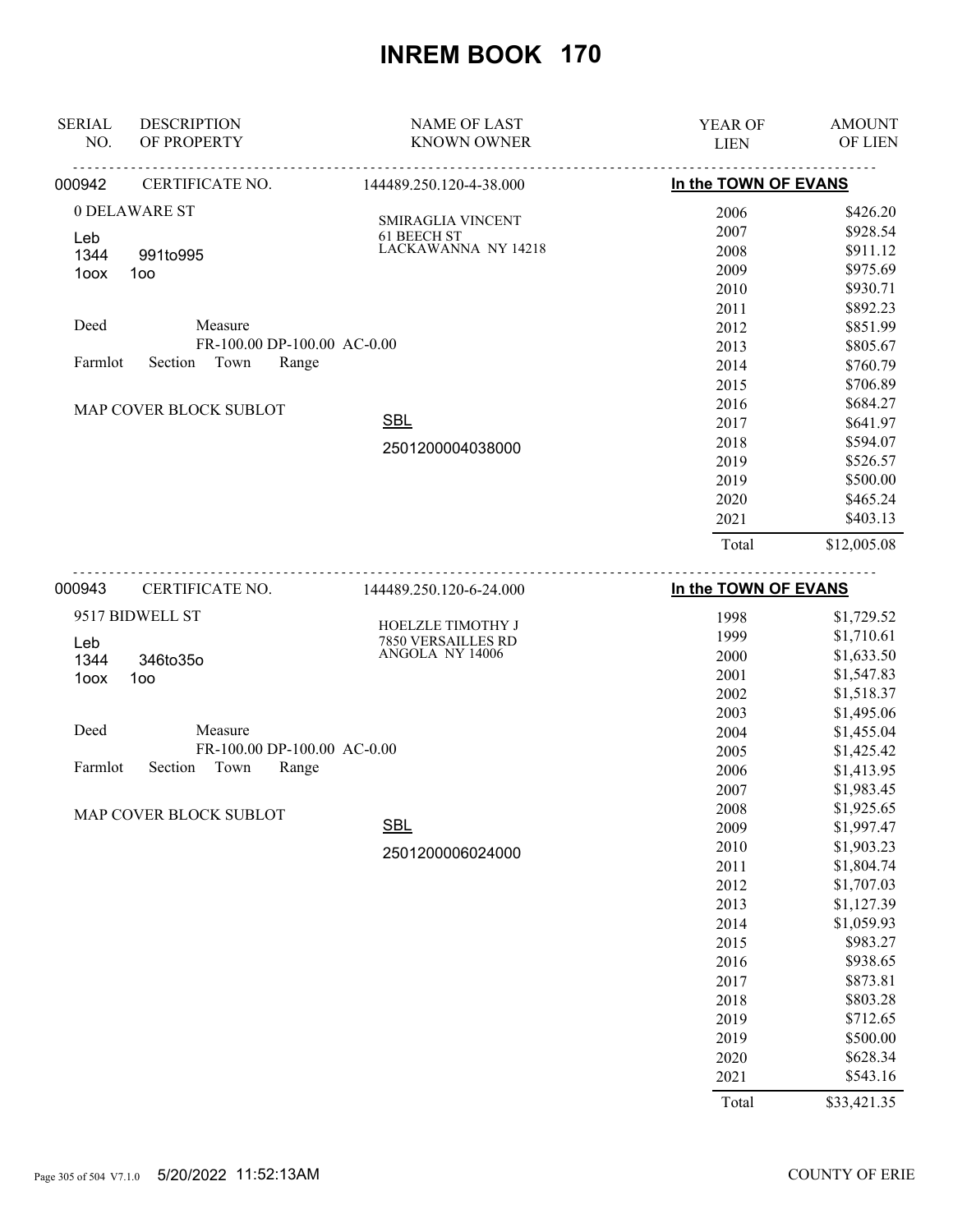| <b>SERIAL</b>                       | <b>DESCRIPTION</b>         | <b>NAME OF LAST</b>     | <b>YEAR OF</b>       | <b>AMOUNT</b> |
|-------------------------------------|----------------------------|-------------------------|----------------------|---------------|
| NO.                                 | OF PROPERTY                | <b>KNOWN OWNER</b>      | <b>LIEN</b>          | OF LIEN       |
| 000944                              | CERTIFICATE NO.            | 144489.250.120-6-32.000 | In the TOWN OF EVANS |               |
| 0 ERIE RD                           |                            | <b>NRLL EAST LLC</b>    | 2008                 | \$811.58      |
| Leb                                 |                            | 1 MAUCHLY               | 2009                 | \$1,086.64    |
| 1344                                | 212to216                   | IRVINE CA 92618         | 2010                 | \$1,032.38    |
| 116X                                | 91                         |                         | 2011                 | \$982.48      |
|                                     |                            |                         | 2012                 | \$931.47      |
|                                     |                            |                         | 2013                 | \$876.45      |
| Deed                                | Measure                    |                         | 2014                 | \$822.29      |
|                                     | FR-115.00 DP-64.00 AC-0.00 |                         | 2015                 | \$762.31      |
| Farmlot<br>Range<br>Section<br>Town |                            |                         | 2016                 | \$722.80      |
|                                     |                            |                         | 2017                 | \$670.35      |
|                                     | MAP COVER BLOCK SUBLOT     |                         | 2018                 | \$614.30      |
|                                     |                            | <b>SBL</b>              | 2019                 | \$545.23      |
|                                     |                            | 2501200006032000        | 2019                 | \$500.00      |
|                                     |                            |                         | 2020                 | \$479.63      |
|                                     |                            |                         | 2021                 | \$414.86      |
|                                     |                            |                         | Total                | \$11,252.77   |
| 000945                              | CERTIFICATE NO.            | 144489.250.120-7-17.000 | In the TOWN OF EVANS |               |
|                                     | 0 BIDWELL ST               | <b>CARDENUTO LUCY</b>   | 1999                 | \$432.27      |
| $\mathbf{I}$ and $\mathbf{I}$       |                            | $C$ A D DENIHTO ONE     | 2000                 | \$410.38      |

Deed Measure FR-40.00 DP-100.00 AC-0.00 Farmlot MAP COVER BLOCK SUBLOT Section Town Range CARDENUTO ONE 675 MINERAL SPRINGS RD WEST SENECA NY 14224-1019 2000 \$410.38 2001 \$385.08 2002 \$382.41 2003 \$384.99 2004 \$772.33 2005 \$752.18 2006 \$740.67 2007 \$544.32 2008 \$528.78 2009 \$797.10 2010 \$758.87 2011 \$725.01 2012 \$690.03 2013 \$651.05 2014 \$612.93 2015 \$568.98 2016 \$545.51 2017 \$509.10 2018 \$469.08 2019 \$500.00 2019 \$416.05 Leb 1344 2oo 2o1 4ox 1oo 2501200007017000 **SBL** 

Total \$13,261.36

 2020 \$366.49 2021 \$317.75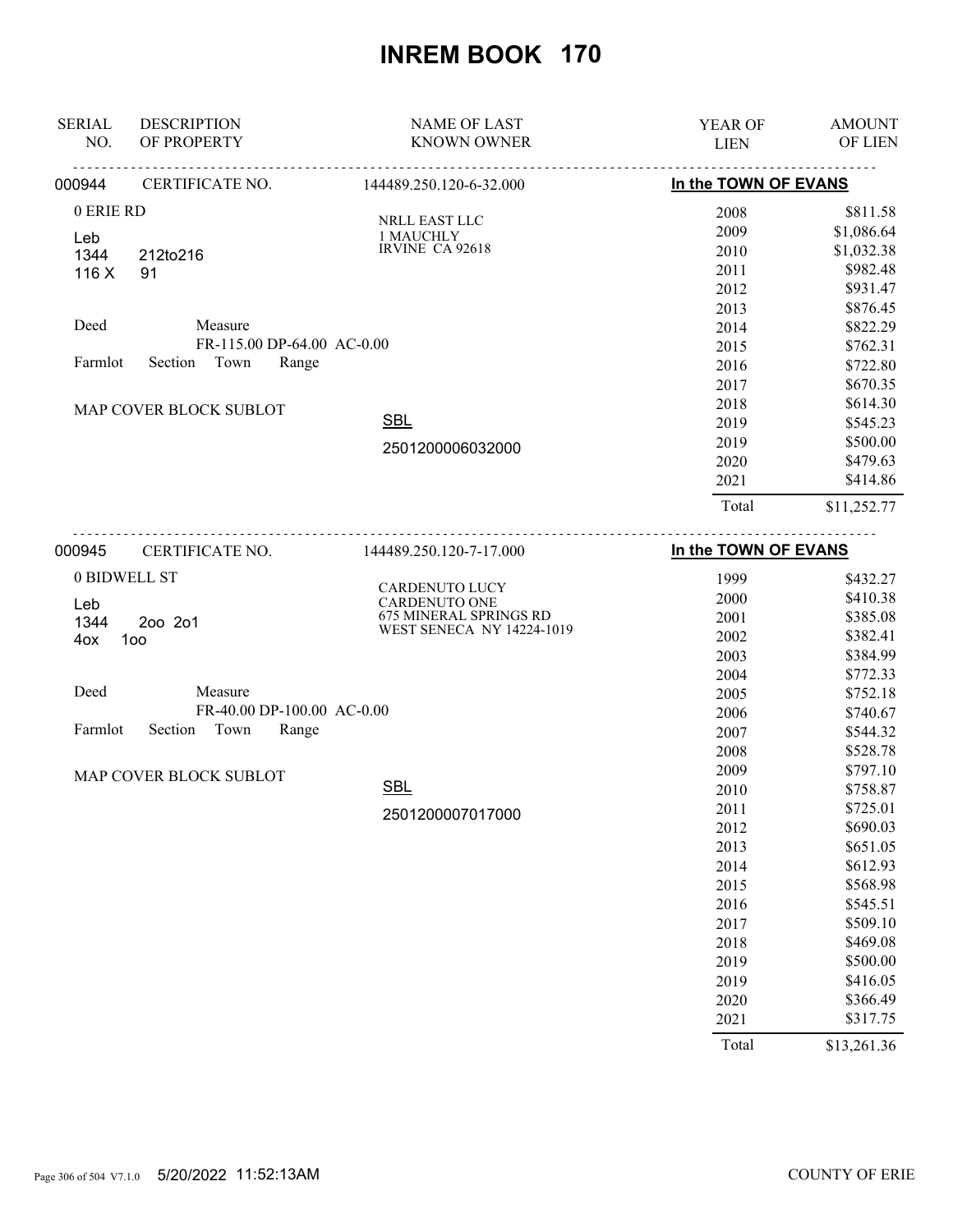| <b>SERIAL</b>                                     | <b>DESCRIPTION</b>                                                                                                                       | <b>NAME OF LAST</b>                                                                    | <b>YEAR OF</b>                                                                       | <b>AMOUNT</b>                                                                                                                                          |
|---------------------------------------------------|------------------------------------------------------------------------------------------------------------------------------------------|----------------------------------------------------------------------------------------|--------------------------------------------------------------------------------------|--------------------------------------------------------------------------------------------------------------------------------------------------------|
| NO.                                               | OF PROPERTY                                                                                                                              | <b>KNOWN OWNER</b>                                                                     | <b>LIEN</b>                                                                          | OF LIEN                                                                                                                                                |
| 000946                                            | CERTIFICATE NO.                                                                                                                          | 144489.250.120-7-27.100                                                                | In the TOWN OF EVANS                                                                 |                                                                                                                                                        |
| Leb 97 To 104<br>1344<br>160 X<br>Deed<br>Farmlot | <b>684 KENNEDY AVE</b><br>87to104<br>116<br>Measure<br>FR-166.00 DP-116.00 AC-0.00<br>Section<br>Town<br>Range<br>MAP COVER BLOCK SUBLOT | CHERRI BUILDING CO OF WNY INC<br><b>1566 SOUTH PARK AVE</b><br><b>BUFFALO NY 14220</b> | 2004<br>2005<br>2006<br>2007<br>2008<br>2009<br>2010<br>2011<br>2012<br>2013<br>2014 | \$2,413.33<br>\$2,367.13<br>\$2,351.23<br>\$2,266.68<br>\$2,203.89<br>\$2,605.09<br>\$2,479.49<br>\$2,367.30<br>\$2,251.74<br>\$2,123.39<br>\$1,998.02 |
|                                                   |                                                                                                                                          | <b>SBL</b><br>2501200007027100                                                         | 2015<br>2016<br>2017<br>2018<br>2019<br>2019<br>2020<br>2021<br>Total                | \$1,853.96<br>\$1,774.82<br>\$1,654.77<br>\$1,523.15<br>\$1,350.70<br>\$500.00<br>\$1,193.29<br>\$1,029.95<br>\$36,307.93                              |
| 000947                                            | CERTIFICATE NO.                                                                                                                          | 144489.250.120-7-38.000                                                                | In the TOWN OF EVANS                                                                 |                                                                                                                                                        |

| 0 BIDWELL ST                        | <b>HOELZLE TIMOTHY J</b> | 1999  | \$1,080.74  |
|-------------------------------------|--------------------------|-------|-------------|
| Leb                                 | 7850 VERSAILLES RD       | 2000  | \$1,026.08  |
| 1344<br>77to 81                     | ANGOLA NY 14006          | 2001  | \$962.86    |
| 1oo<br>1oox                         |                          | 2002  | \$955.85    |
|                                     |                          | 2003  | \$954.99    |
|                                     |                          | 2004  | \$937.43    |
| Deed<br>Measure                     |                          | 2005  | \$930.25    |
| FR-100.00 DP-100.00 AC-0.00         |                          | 2006  | \$941.24    |
| Town<br>Range<br>Section<br>Farmlot |                          | 2007  | \$928.54    |
|                                     |                          | 2008  | \$911.12    |
| MAP COVER BLOCK SUBLOT              |                          | 2009  | \$975.69    |
|                                     | <b>SBL</b>               | 2010  | \$930.71    |
|                                     | 2501200007038000         | 2011  | \$892.23    |
|                                     |                          | 2012  | \$851.99    |
|                                     |                          | 2013  | \$805.67    |
|                                     |                          | 2014  | \$760.79    |
|                                     |                          | 2015  | \$706.89    |
|                                     |                          | 2016  | \$684.27    |
|                                     |                          | 2017  | \$641.97    |
|                                     |                          | 2018  | \$594.07    |
|                                     |                          | 2019  | \$526.57    |
|                                     |                          | 2019  | \$500.00    |
|                                     |                          | 2020  | \$465.24    |
|                                     |                          | 2021  | \$403.13    |
|                                     |                          | Total | \$19,368.32 |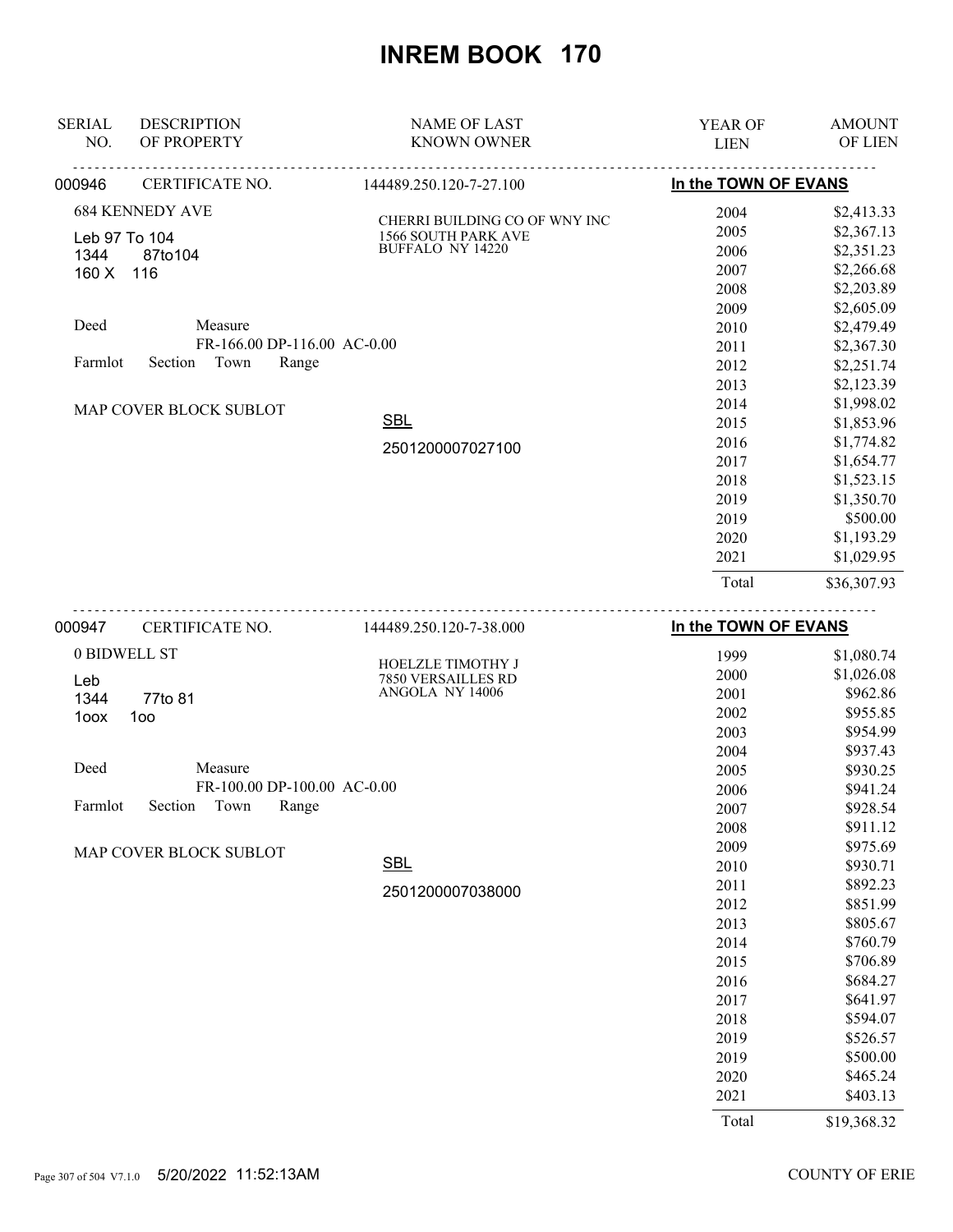| OF PROPERTY<br>In the TOWN OF EVANS<br>CERTIFICATE NO.<br>144489.250.120-8-4.000<br>0 ADAMS AVE<br>1996<br>\$462.39<br><b>WIERLING ETHEL A</b><br>\$460.81<br>1997<br>12 CAMPWOOD CT<br>583<br>Leb<br><b>BUFFALO NY 14215-1913</b><br>\$646.42<br>1998<br>1344<br>584 585<br>\$648.29<br>1999<br>100<br>6ox<br>\$615.69<br>2000<br>\$577.56<br>2001<br>Deed<br>Measure<br>\$573.55<br>2002<br>FR-60.00 DP-100.00 AC-0.00<br>\$575.04<br>2003<br>Section Town<br>Farmlot<br>Range<br>2004<br>\$564.45<br>\$560.06<br>2005<br>2006<br>\$567.43<br>MAP COVER BLOCK SUBLOT<br><b>SBL</b><br>\$558.13<br>2007<br>2008<br>\$547.52<br>2501200008004000<br>2009<br>\$745.13<br>2010<br>\$710.80<br>\$681.45<br>2011<br>\$650.66<br>2012<br>\$615.41<br>2013<br>\$581.13<br>2014<br>\$540.03<br>2015<br>\$522.75<br>2016<br>\$490.41<br>2017<br>\$500.00<br>2018<br>\$453.94<br>2018<br>\$500.00<br>2019<br>2019<br>\$402.40<br>2020<br>\$355.10<br>\$308.18<br>2021<br>Total<br>\$15,414.73<br>CERTIFICATE NO.<br>In the TOWN OF EVANS<br>144489.250.120-8-5.000<br>0 ADAMS AVE<br>\$561.27<br>2012<br>KUHN JEAN M<br>2013<br>\$530.84<br><b>ERNST BARRY</b><br>Leb<br><b>7303 LAKE DR</b><br>\$501.27<br>2014<br>1344<br>582<br>FORT MYERS FL 33908-4118<br>2015<br>\$465.87<br>2ox<br>100<br>\$450.96<br>2016<br>\$423.09<br>2017<br>Deed<br>Measure<br>2018<br>\$391.64<br>FR-20.00 DP-100.00 AC-0.00<br>2019<br>\$500.00<br>Farmlot<br>Section<br>Town<br>Range<br>2019<br>\$347.15<br>\$306.14<br>2020<br>2021<br>\$265.96<br>MAP COVER BLOCK SUBLOT<br><b>SBL</b><br>Total<br>\$4,744.19<br>2501200008005000 | <b>SERIAL</b> | <b>DESCRIPTION</b> | <b>NAME OF LAST</b> | <b>YEAR OF</b> | <b>AMOUNT</b> |
|-------------------------------------------------------------------------------------------------------------------------------------------------------------------------------------------------------------------------------------------------------------------------------------------------------------------------------------------------------------------------------------------------------------------------------------------------------------------------------------------------------------------------------------------------------------------------------------------------------------------------------------------------------------------------------------------------------------------------------------------------------------------------------------------------------------------------------------------------------------------------------------------------------------------------------------------------------------------------------------------------------------------------------------------------------------------------------------------------------------------------------------------------------------------------------------------------------------------------------------------------------------------------------------------------------------------------------------------------------------------------------------------------------------------------------------------------------------------------------------------------------------------------------------------------------------------------------------------------------------|---------------|--------------------|---------------------|----------------|---------------|
|                                                                                                                                                                                                                                                                                                                                                                                                                                                                                                                                                                                                                                                                                                                                                                                                                                                                                                                                                                                                                                                                                                                                                                                                                                                                                                                                                                                                                                                                                                                                                                                                             | NO.           |                    | <b>KNOWN OWNER</b>  | <b>LIEN</b>    | OF LIEN       |
|                                                                                                                                                                                                                                                                                                                                                                                                                                                                                                                                                                                                                                                                                                                                                                                                                                                                                                                                                                                                                                                                                                                                                                                                                                                                                                                                                                                                                                                                                                                                                                                                             | 000948        |                    |                     |                |               |
|                                                                                                                                                                                                                                                                                                                                                                                                                                                                                                                                                                                                                                                                                                                                                                                                                                                                                                                                                                                                                                                                                                                                                                                                                                                                                                                                                                                                                                                                                                                                                                                                             |               |                    |                     |                |               |
|                                                                                                                                                                                                                                                                                                                                                                                                                                                                                                                                                                                                                                                                                                                                                                                                                                                                                                                                                                                                                                                                                                                                                                                                                                                                                                                                                                                                                                                                                                                                                                                                             |               |                    |                     |                |               |
|                                                                                                                                                                                                                                                                                                                                                                                                                                                                                                                                                                                                                                                                                                                                                                                                                                                                                                                                                                                                                                                                                                                                                                                                                                                                                                                                                                                                                                                                                                                                                                                                             |               |                    |                     |                |               |
|                                                                                                                                                                                                                                                                                                                                                                                                                                                                                                                                                                                                                                                                                                                                                                                                                                                                                                                                                                                                                                                                                                                                                                                                                                                                                                                                                                                                                                                                                                                                                                                                             |               |                    |                     |                |               |
|                                                                                                                                                                                                                                                                                                                                                                                                                                                                                                                                                                                                                                                                                                                                                                                                                                                                                                                                                                                                                                                                                                                                                                                                                                                                                                                                                                                                                                                                                                                                                                                                             |               |                    |                     |                |               |
|                                                                                                                                                                                                                                                                                                                                                                                                                                                                                                                                                                                                                                                                                                                                                                                                                                                                                                                                                                                                                                                                                                                                                                                                                                                                                                                                                                                                                                                                                                                                                                                                             |               |                    |                     |                |               |
|                                                                                                                                                                                                                                                                                                                                                                                                                                                                                                                                                                                                                                                                                                                                                                                                                                                                                                                                                                                                                                                                                                                                                                                                                                                                                                                                                                                                                                                                                                                                                                                                             |               |                    |                     |                |               |
|                                                                                                                                                                                                                                                                                                                                                                                                                                                                                                                                                                                                                                                                                                                                                                                                                                                                                                                                                                                                                                                                                                                                                                                                                                                                                                                                                                                                                                                                                                                                                                                                             |               |                    |                     |                |               |
|                                                                                                                                                                                                                                                                                                                                                                                                                                                                                                                                                                                                                                                                                                                                                                                                                                                                                                                                                                                                                                                                                                                                                                                                                                                                                                                                                                                                                                                                                                                                                                                                             |               |                    |                     |                |               |
|                                                                                                                                                                                                                                                                                                                                                                                                                                                                                                                                                                                                                                                                                                                                                                                                                                                                                                                                                                                                                                                                                                                                                                                                                                                                                                                                                                                                                                                                                                                                                                                                             |               |                    |                     |                |               |
|                                                                                                                                                                                                                                                                                                                                                                                                                                                                                                                                                                                                                                                                                                                                                                                                                                                                                                                                                                                                                                                                                                                                                                                                                                                                                                                                                                                                                                                                                                                                                                                                             |               |                    |                     |                |               |
|                                                                                                                                                                                                                                                                                                                                                                                                                                                                                                                                                                                                                                                                                                                                                                                                                                                                                                                                                                                                                                                                                                                                                                                                                                                                                                                                                                                                                                                                                                                                                                                                             |               |                    |                     |                |               |
|                                                                                                                                                                                                                                                                                                                                                                                                                                                                                                                                                                                                                                                                                                                                                                                                                                                                                                                                                                                                                                                                                                                                                                                                                                                                                                                                                                                                                                                                                                                                                                                                             |               |                    |                     |                |               |
|                                                                                                                                                                                                                                                                                                                                                                                                                                                                                                                                                                                                                                                                                                                                                                                                                                                                                                                                                                                                                                                                                                                                                                                                                                                                                                                                                                                                                                                                                                                                                                                                             |               |                    |                     |                |               |
|                                                                                                                                                                                                                                                                                                                                                                                                                                                                                                                                                                                                                                                                                                                                                                                                                                                                                                                                                                                                                                                                                                                                                                                                                                                                                                                                                                                                                                                                                                                                                                                                             |               |                    |                     |                |               |
|                                                                                                                                                                                                                                                                                                                                                                                                                                                                                                                                                                                                                                                                                                                                                                                                                                                                                                                                                                                                                                                                                                                                                                                                                                                                                                                                                                                                                                                                                                                                                                                                             |               |                    |                     |                |               |
|                                                                                                                                                                                                                                                                                                                                                                                                                                                                                                                                                                                                                                                                                                                                                                                                                                                                                                                                                                                                                                                                                                                                                                                                                                                                                                                                                                                                                                                                                                                                                                                                             |               |                    |                     |                |               |
|                                                                                                                                                                                                                                                                                                                                                                                                                                                                                                                                                                                                                                                                                                                                                                                                                                                                                                                                                                                                                                                                                                                                                                                                                                                                                                                                                                                                                                                                                                                                                                                                             |               |                    |                     |                |               |
|                                                                                                                                                                                                                                                                                                                                                                                                                                                                                                                                                                                                                                                                                                                                                                                                                                                                                                                                                                                                                                                                                                                                                                                                                                                                                                                                                                                                                                                                                                                                                                                                             |               |                    |                     |                |               |
|                                                                                                                                                                                                                                                                                                                                                                                                                                                                                                                                                                                                                                                                                                                                                                                                                                                                                                                                                                                                                                                                                                                                                                                                                                                                                                                                                                                                                                                                                                                                                                                                             |               |                    |                     |                |               |
|                                                                                                                                                                                                                                                                                                                                                                                                                                                                                                                                                                                                                                                                                                                                                                                                                                                                                                                                                                                                                                                                                                                                                                                                                                                                                                                                                                                                                                                                                                                                                                                                             |               |                    |                     |                |               |
|                                                                                                                                                                                                                                                                                                                                                                                                                                                                                                                                                                                                                                                                                                                                                                                                                                                                                                                                                                                                                                                                                                                                                                                                                                                                                                                                                                                                                                                                                                                                                                                                             |               |                    |                     |                |               |
|                                                                                                                                                                                                                                                                                                                                                                                                                                                                                                                                                                                                                                                                                                                                                                                                                                                                                                                                                                                                                                                                                                                                                                                                                                                                                                                                                                                                                                                                                                                                                                                                             |               |                    |                     |                |               |
|                                                                                                                                                                                                                                                                                                                                                                                                                                                                                                                                                                                                                                                                                                                                                                                                                                                                                                                                                                                                                                                                                                                                                                                                                                                                                                                                                                                                                                                                                                                                                                                                             |               |                    |                     |                |               |
|                                                                                                                                                                                                                                                                                                                                                                                                                                                                                                                                                                                                                                                                                                                                                                                                                                                                                                                                                                                                                                                                                                                                                                                                                                                                                                                                                                                                                                                                                                                                                                                                             |               |                    |                     |                |               |
|                                                                                                                                                                                                                                                                                                                                                                                                                                                                                                                                                                                                                                                                                                                                                                                                                                                                                                                                                                                                                                                                                                                                                                                                                                                                                                                                                                                                                                                                                                                                                                                                             |               |                    |                     |                |               |
|                                                                                                                                                                                                                                                                                                                                                                                                                                                                                                                                                                                                                                                                                                                                                                                                                                                                                                                                                                                                                                                                                                                                                                                                                                                                                                                                                                                                                                                                                                                                                                                                             |               |                    |                     |                |               |
|                                                                                                                                                                                                                                                                                                                                                                                                                                                                                                                                                                                                                                                                                                                                                                                                                                                                                                                                                                                                                                                                                                                                                                                                                                                                                                                                                                                                                                                                                                                                                                                                             |               |                    |                     |                |               |
|                                                                                                                                                                                                                                                                                                                                                                                                                                                                                                                                                                                                                                                                                                                                                                                                                                                                                                                                                                                                                                                                                                                                                                                                                                                                                                                                                                                                                                                                                                                                                                                                             |               |                    |                     |                |               |
|                                                                                                                                                                                                                                                                                                                                                                                                                                                                                                                                                                                                                                                                                                                                                                                                                                                                                                                                                                                                                                                                                                                                                                                                                                                                                                                                                                                                                                                                                                                                                                                                             | 000949        |                    |                     |                |               |
|                                                                                                                                                                                                                                                                                                                                                                                                                                                                                                                                                                                                                                                                                                                                                                                                                                                                                                                                                                                                                                                                                                                                                                                                                                                                                                                                                                                                                                                                                                                                                                                                             |               |                    |                     |                |               |
|                                                                                                                                                                                                                                                                                                                                                                                                                                                                                                                                                                                                                                                                                                                                                                                                                                                                                                                                                                                                                                                                                                                                                                                                                                                                                                                                                                                                                                                                                                                                                                                                             |               |                    |                     |                |               |
|                                                                                                                                                                                                                                                                                                                                                                                                                                                                                                                                                                                                                                                                                                                                                                                                                                                                                                                                                                                                                                                                                                                                                                                                                                                                                                                                                                                                                                                                                                                                                                                                             |               |                    |                     |                |               |
|                                                                                                                                                                                                                                                                                                                                                                                                                                                                                                                                                                                                                                                                                                                                                                                                                                                                                                                                                                                                                                                                                                                                                                                                                                                                                                                                                                                                                                                                                                                                                                                                             |               |                    |                     |                |               |
|                                                                                                                                                                                                                                                                                                                                                                                                                                                                                                                                                                                                                                                                                                                                                                                                                                                                                                                                                                                                                                                                                                                                                                                                                                                                                                                                                                                                                                                                                                                                                                                                             |               |                    |                     |                |               |
|                                                                                                                                                                                                                                                                                                                                                                                                                                                                                                                                                                                                                                                                                                                                                                                                                                                                                                                                                                                                                                                                                                                                                                                                                                                                                                                                                                                                                                                                                                                                                                                                             |               |                    |                     |                |               |
|                                                                                                                                                                                                                                                                                                                                                                                                                                                                                                                                                                                                                                                                                                                                                                                                                                                                                                                                                                                                                                                                                                                                                                                                                                                                                                                                                                                                                                                                                                                                                                                                             |               |                    |                     |                |               |
|                                                                                                                                                                                                                                                                                                                                                                                                                                                                                                                                                                                                                                                                                                                                                                                                                                                                                                                                                                                                                                                                                                                                                                                                                                                                                                                                                                                                                                                                                                                                                                                                             |               |                    |                     |                |               |
|                                                                                                                                                                                                                                                                                                                                                                                                                                                                                                                                                                                                                                                                                                                                                                                                                                                                                                                                                                                                                                                                                                                                                                                                                                                                                                                                                                                                                                                                                                                                                                                                             |               |                    |                     |                |               |
|                                                                                                                                                                                                                                                                                                                                                                                                                                                                                                                                                                                                                                                                                                                                                                                                                                                                                                                                                                                                                                                                                                                                                                                                                                                                                                                                                                                                                                                                                                                                                                                                             |               |                    |                     |                |               |
|                                                                                                                                                                                                                                                                                                                                                                                                                                                                                                                                                                                                                                                                                                                                                                                                                                                                                                                                                                                                                                                                                                                                                                                                                                                                                                                                                                                                                                                                                                                                                                                                             |               |                    |                     |                |               |
|                                                                                                                                                                                                                                                                                                                                                                                                                                                                                                                                                                                                                                                                                                                                                                                                                                                                                                                                                                                                                                                                                                                                                                                                                                                                                                                                                                                                                                                                                                                                                                                                             |               |                    |                     |                |               |
|                                                                                                                                                                                                                                                                                                                                                                                                                                                                                                                                                                                                                                                                                                                                                                                                                                                                                                                                                                                                                                                                                                                                                                                                                                                                                                                                                                                                                                                                                                                                                                                                             |               |                    |                     |                |               |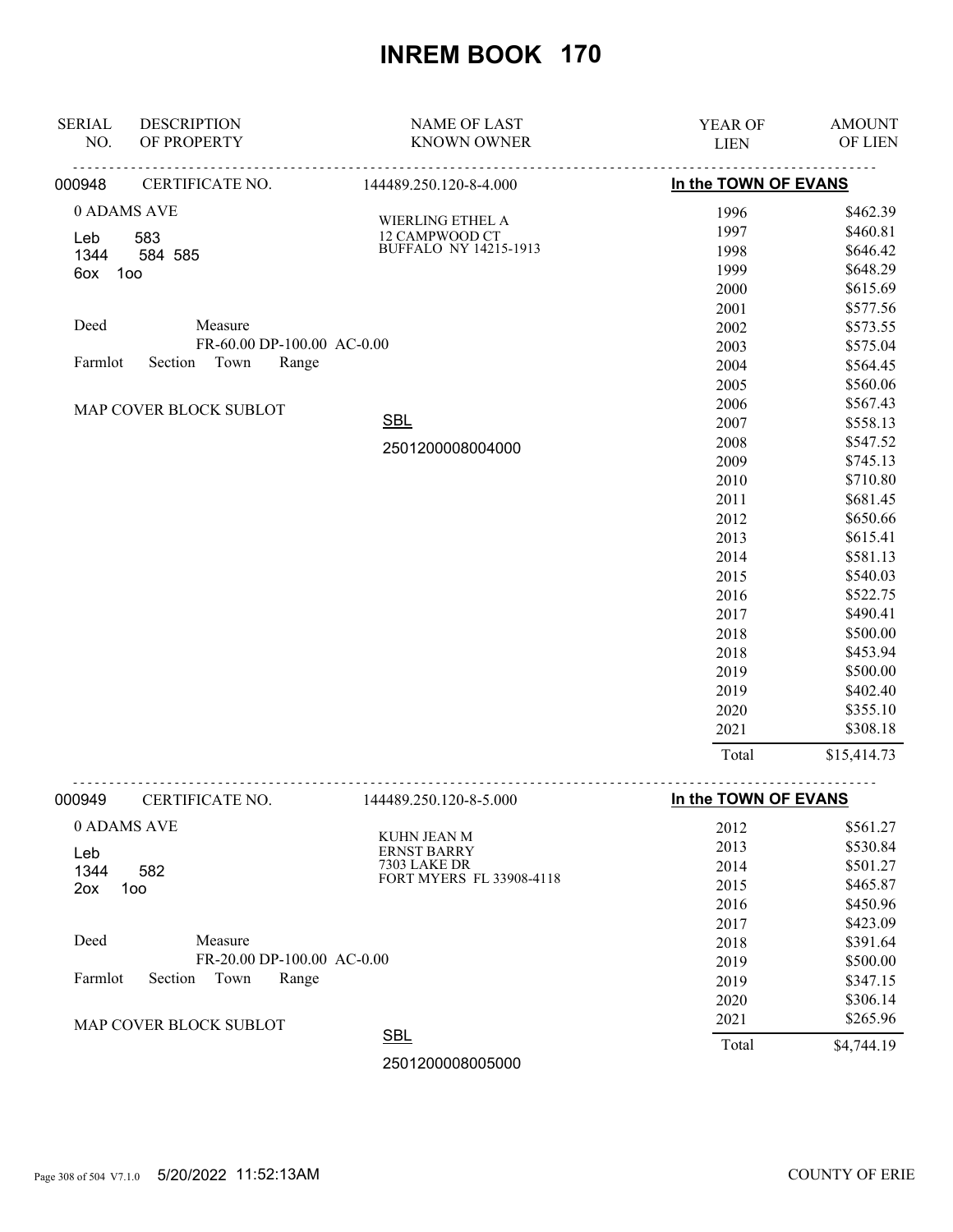| <b>SERIAL</b><br><b>DESCRIPTION</b><br>OF PROPERTY<br>NO. | <b>NAME OF LAST</b><br><b>KNOWN OWNER</b> | YEAR OF<br><b>LIEN</b> | <b>AMOUNT</b><br>OF LIEN |
|-----------------------------------------------------------|-------------------------------------------|------------------------|--------------------------|
|                                                           | <u>.</u><br>.                             |                        | <u>.</u>                 |
| CERTIFICATE NO.<br>000950                                 | 144489.250.120-8-6.000                    | In the TOWN OF EVANS   |                          |
| 0 ADAMS AVE                                               |                                           | 2012                   | \$561.27                 |
| Leb                                                       | KUHN LOUIS J<br><b>ERNST BARRY</b>        | 2013                   | \$530.84                 |
| 1344<br>581                                               | <b>7303 LAKE DR</b>                       | 2014                   | \$501.27                 |
| 100<br>2ox                                                | FORT MYERS FL 33908-4118                  | 2015                   | \$465.87                 |
|                                                           |                                           | 2016                   | \$450.96                 |
|                                                           |                                           | 2017                   | \$423.09                 |
| Deed<br>Measure                                           |                                           | 2018                   | \$391.64                 |
|                                                           | FR-20.00 DP-100.00 AC-0.00                | 2019                   | \$500.00                 |
| Town<br>Farmlot<br>Section                                | Range                                     | 2019                   | \$347.15                 |
|                                                           |                                           | 2020                   | \$306.14                 |
| MAP COVER BLOCK SUBLOT                                    |                                           | 2021                   | \$265.96                 |
|                                                           | <b>SBL</b>                                | Total                  | \$4,744.19               |
|                                                           | 2501200008006000                          |                        |                          |
| 000951<br>CERTIFICATE NO.                                 | 144489.250.120-8-7.000                    | In the TOWN OF EVANS   |                          |
| 0 ADAMS AVE                                               |                                           | 1996                   | \$635.68                 |
|                                                           | WIERLING ETHEL A                          | 1997                   | \$633.53                 |
| Leb                                                       | 12 CAMPWOOD CT<br>BUFFALO NY 14215        | 1998                   | \$888.71                 |
| 1344<br>577to58o<br>8ox<br>1oo                            |                                           | 1999                   | \$891.60                 |
|                                                           |                                           | 2000                   | \$846.57                 |
|                                                           |                                           | 2001                   | \$794.22                 |
| Deed<br>Measure                                           |                                           | 2002                   | \$788.60                 |
|                                                           | FR-80.00 DP-100.00 AC-0.00                | 2003                   | \$788.65                 |
| Farmlot<br>Section<br>Town                                | Range                                     | 2004                   | \$774.30                 |
|                                                           |                                           | 2005                   | \$768.31                 |
| MAP COVER BLOCK SUBLOT                                    |                                           | 2006                   | \$777.68                 |
|                                                           | <b>SBL</b>                                | 2007                   | \$766.45                 |
|                                                           | 2501200008007000                          | 2008                   | \$752.01                 |
|                                                           |                                           | 2009                   | \$873.19                 |
|                                                           |                                           | 2010                   | \$832.94                 |
|                                                           |                                           | 2011                   | \$798.47                 |
|                                                           |                                           | 2012                   | \$762.50                 |
|                                                           |                                           | 2013                   | \$721.13                 |
|                                                           |                                           | 2014                   | \$680.95                 |
|                                                           |                                           | 2015                   | \$632.75                 |
|                                                           |                                           | 2016                   | \$612.50                 |
|                                                           |                                           | 2017                   | \$574.63                 |
|                                                           |                                           | 2018                   | \$531.78                 |
|                                                           |                                           | 2018                   | \$500.00                 |
|                                                           |                                           | 2019                   | \$500.00                 |
|                                                           |                                           | 2019                   | \$471.35                 |
|                                                           |                                           | 2020                   | \$416.30                 |
|                                                           |                                           | 2021                   | \$360.92                 |
|                                                           |                                           | Total                  | \$19,375.72              |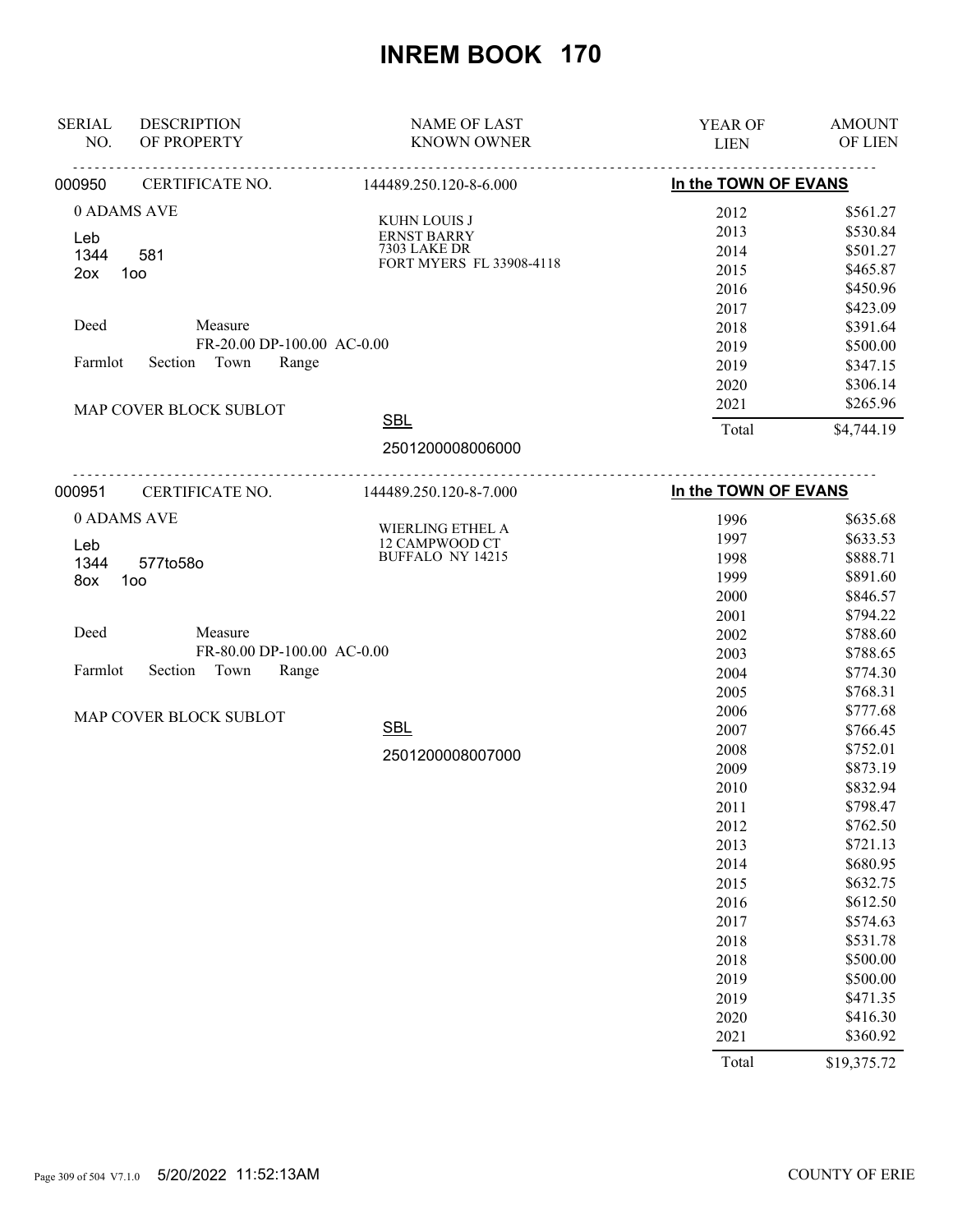| <b>SERIAL</b> | <b>DESCRIPTION</b>          | <b>NAME OF LAST</b>                           | <b>YEAR OF</b>       | <b>AMOUNT</b>  |
|---------------|-----------------------------|-----------------------------------------------|----------------------|----------------|
| NO.           | OF PROPERTY                 | <b>KNOWN OWNER</b>                            | <b>LIEN</b>          | <b>OF LIEN</b> |
| 000952        | .<br>CERTIFICATE NO.        | .<br>144489.250.120-8-23.000                  | In the TOWN OF EVANS |                |
|               | <b>653 KENNEDY AVE</b>      |                                               | 2008                 | \$1,318.56     |
|               |                             | <b>METZGER DOUGLAS A</b><br><b>PO BOX 700</b> | 2009                 | \$1,361.75     |
| Leb<br>1344   | 526to53o                    | NORTH COLLINS NY 14111-0700                   | 2010                 | \$1,295.38     |
| 1oox          | 100                         |                                               | 2011                 | \$1,235.52     |
|               |                             |                                               | 2012                 | \$1,173.90     |
|               |                             |                                               | 2013                 | \$1,106.21     |
| Deed          | Measure                     |                                               | 2014                 | \$1,039.94     |
|               | FR-100.00 DP-100.00 AC-0.00 |                                               | 2015                 | \$964.66       |
| Farmlot       | Town<br>Range<br>Section    |                                               | 2016                 | \$920.66       |
|               |                             |                                               | 2017                 | \$856.98       |
|               |                             |                                               | 2018                 | \$787.69       |
|               | MAP COVER BLOCK SUBLOT      | <b>SBL</b>                                    | 2019                 | \$698.82       |
|               |                             |                                               | 2019                 | \$500.00       |
|               |                             | 2501200008023000                              | 2020                 | \$616.10       |
|               |                             |                                               | 2021                 | \$532.61       |
|               |                             |                                               | Total                | \$14,408.78    |
| 000953        | CERTIFICATE NO.             | 144489.250.120-8-27.000                       | In the TOWN OF EVANS |                |
|               | 0 EISENHOWER AVE            |                                               | 1995                 | \$323.01       |
| Leb           |                             | <b>KLENK JOHN</b><br>462 ROAT DR              | 1996                 | \$308.21       |
| 1344          | 511 512                     | ANGOLA NY 14006                               | 1997                 | \$307.16       |
| 4ox           | 1oo                         |                                               | 1998                 | \$430.90       |
|               |                             |                                               | 1999                 | \$432.27       |
|               |                             |                                               | 2000                 | \$410.38       |

| Deed |                            | Measure |                            |  |
|------|----------------------------|---------|----------------------------|--|
|      |                            |         | FR-40.00 DP-100.00 AC-0.00 |  |
|      | Farmlot Section Town Range |         |                            |  |

MAP COVER BLOCK SUBLOT

2501200008027000

SBL

| 2001  | \$385.08    |
|-------|-------------|
| 2002  | \$382.41    |
| 2003  | \$384.99    |
| 2004  | \$377.96    |
| 2005  | \$374.91    |
| 2006  | \$380.51    |
| 2007  | \$372.79    |
| 2008  | \$365.80    |
| 2009  | \$642.67    |
| 2010  | \$613.00    |
| 2011  | \$587.69    |
| 2012  | \$561.27    |
| 2013  | \$530.84    |
| 2014  | \$501.27    |
| 2015  | \$465.87    |
| 2016  | \$450.96    |
| 2017  | \$423.09    |
| 2018  | \$391.64    |
| 2019  | \$500.00    |
| 2019  | \$347.15    |
| 2020  | \$306.14    |
| 2021  | \$265.96    |
| Total | \$11,823.93 |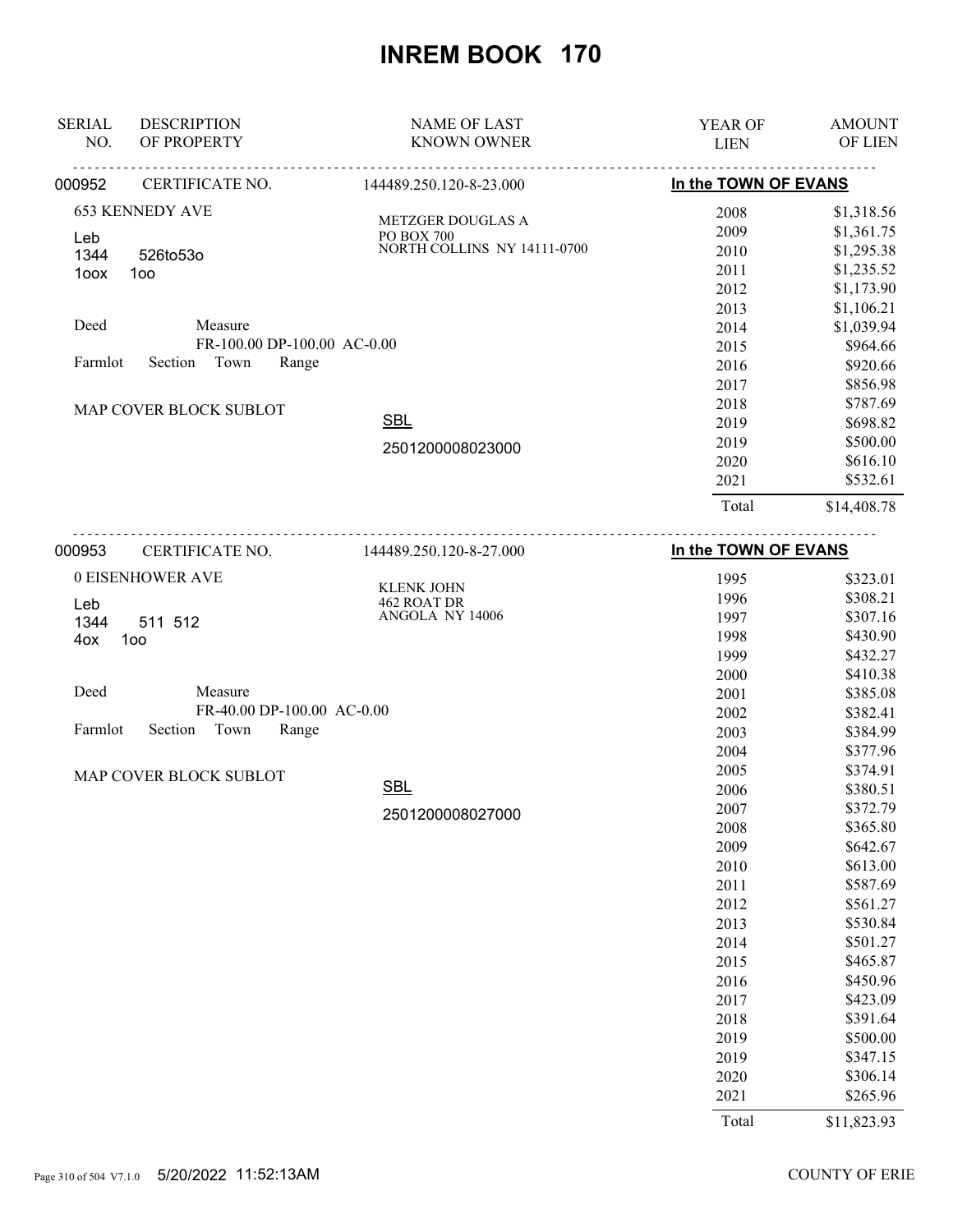| <b>SERIAL</b><br>NO. | <b>DESCRIPTION</b><br>OF PROPERTY | <b>NAME OF LAST</b><br><b>KNOWN OWNER</b> | YEAR OF<br><b>LIEN</b> | <b>AMOUNT</b><br>OF LIEN |
|----------------------|-----------------------------------|-------------------------------------------|------------------------|--------------------------|
| 000954               | CERTIFICATE NO.                   | 144489.250.120-8-31.000                   | In the TOWN OF EVANS   |                          |
|                      | 0 EISENHOWER AVE                  | SOUTHERN TIER DEVELOPMENT                 | 2003                   | \$575.04                 |
| Leb                  |                                   | 2061 FERRIER RD                           | 2004                   | \$564.45                 |
| 1344                 | 521 522 523                       | <b>EDEN NY 14057</b>                      | 2005                   | \$560.06                 |
| 6ox                  | 1oo                               |                                           | 2006                   | \$567.43                 |
|                      |                                   |                                           | 2007                   | \$558.13                 |
|                      |                                   |                                           | 2008                   | \$547.52                 |
| Deed                 | Measure                           |                                           | 2009                   | \$745.13                 |
|                      | FR-60.00 DP-100.00 AC-0.00        |                                           | 2010                   | \$710.80                 |
| Farmlot              | Town<br>Section<br>Range          |                                           | 2011                   | \$681.45                 |
|                      |                                   |                                           | 2012                   | \$650.66                 |
|                      | MAP COVER BLOCK SUBLOT            |                                           | 2013                   | \$615.41                 |
|                      |                                   | <b>SBL</b>                                | 2014                   | \$581.13                 |
|                      |                                   | 2501200008031000                          | 2015                   | \$540.03                 |
|                      |                                   |                                           | 2016                   | \$522.75                 |
|                      |                                   |                                           | 2017                   | \$490.41                 |
|                      |                                   |                                           | 2018                   | \$500.00                 |
|                      |                                   |                                           | 2018                   | \$453.94                 |
|                      |                                   |                                           | 2019                   | \$500.00                 |
|                      |                                   |                                           | 2019                   | \$402.40                 |
|                      |                                   |                                           | 2020                   | \$355.10                 |
|                      |                                   |                                           | 2021                   | \$308.18                 |
|                      |                                   |                                           | Total                  | \$11,430.02              |
|                      |                                   |                                           |                        |                          |

| 000955  | CERTIFICATE NO.               | 144489.250.120-8-32.000   | In the TOWN OF EVANS |            |
|---------|-------------------------------|---------------------------|----------------------|------------|
|         | 0 EISENHOWER AVE              | KAZMARK NORMAN            | 2009                 | \$642.67   |
| Leb     |                               | 7464 SNYDER HILL RD       | 2010                 | \$613.00   |
| 1344    | 524 525                       | CATTARAUGUS NY 14719-9408 | 2011                 | \$587.69   |
| 4ox     | 100                           |                           | 2012                 | \$561.27   |
|         |                               |                           | 2013                 | \$530.84   |
|         |                               |                           | 2014                 | \$501.27   |
| Deed    | Measure                       |                           | 2015                 | \$465.87   |
|         | FR-40.00 DP-100.00 AC-0.00    |                           | 2016                 | \$450.96   |
| Farmlot | Town<br>Range<br>Section      |                           | 2017                 | \$423.09   |
|         |                               |                           | 2018                 | \$391.64   |
|         | <b>MAP COVER BLOCK SUBLOT</b> |                           | 2019                 | \$500.00   |
|         |                               | <b>SBL</b>                | 2019                 | \$347.15   |
|         |                               | 2501200008032000          | 2020                 | \$306.14   |
|         |                               |                           | 2021                 | \$265.96   |
|         |                               |                           | Total                | \$6,587.55 |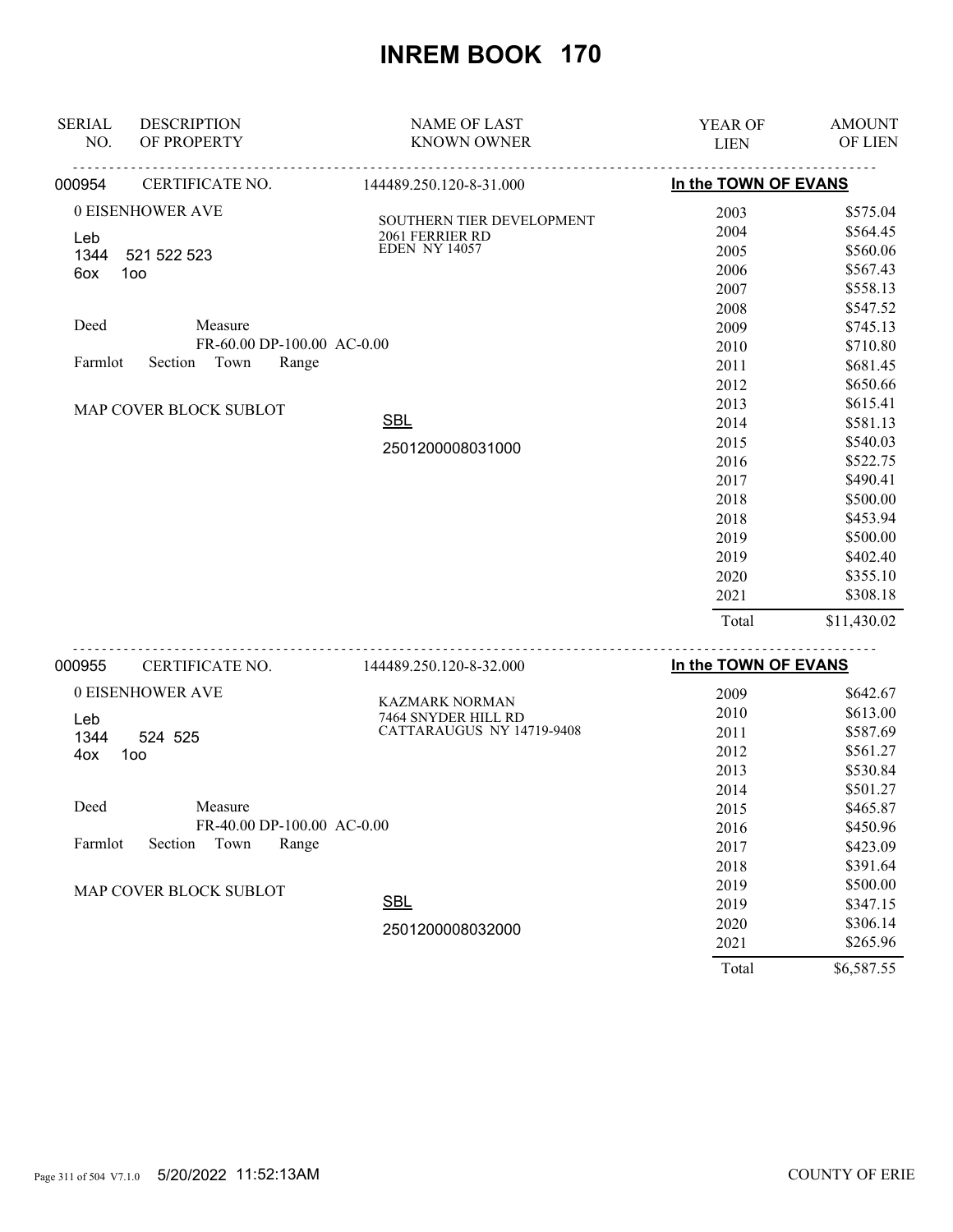| <b>SERIAL</b> | <b>DESCRIPTION</b>         | <b>NAME OF LAST</b>                           | YEAR OF              | <b>AMOUNT</b> |
|---------------|----------------------------|-----------------------------------------------|----------------------|---------------|
| NO.           | OF PROPERTY                | <b>KNOWN OWNER</b>                            | <b>LIEN</b>          | OF LIEN       |
| 000956        | CERTIFICATE NO.            | 144489.250.120-8-34.000                       | In the TOWN OF EVANS |               |
|               | 0 CHIPPEWA ST              |                                               | 2009                 | \$642.67      |
|               |                            | <b>KAZMARK NORMAN</b><br>KAZMARK JOANN NORMAN | 2010                 | \$613.00      |
| Leb<br>1344   | 541                        | 7464 SNYDER HILL RD                           | 2011                 | \$587.69      |
| 2ox           | 100                        | CATTARAUGUS NY 14719-9408                     | 2012                 | \$561.27      |
|               |                            |                                               | 2013                 | \$530.84      |
|               |                            |                                               | 2014                 | \$501.27      |
| Deed          | Measure                    |                                               | 2015                 | \$465.87      |
|               | FR-20.00 DP-100.00 AC-0.00 |                                               | 2016                 | \$450.96      |
| Farmlot       | Town<br>Section<br>Range   |                                               | 2017                 | \$423.09      |
|               |                            |                                               | 2018                 | \$391.64      |
|               | MAP COVER BLOCK SUBLOT     |                                               | 2019                 | \$500.00      |
|               |                            | <b>SBL</b>                                    | 2019                 | \$347.15      |
|               |                            | 2501200008034000                              | 2020                 | \$306.14      |
|               |                            |                                               | 2021                 | \$265.96      |
|               |                            |                                               | Total                | \$6,587.55    |
| 000957        | CERTIFICATE NO.            | 144489.250.120-9-14.000                       | In the TOWN OF EVANS |               |
|               | 0 KENNEDY AVE              |                                               | 2002                 | \$788.60      |
|               |                            | SPADA PETER D                                 | 2003                 | \$1,611.61    |
| Leb           |                            | SPADA BARBARA<br><b>87 W CAVALIER</b>         | 2004                 | \$1,563.05    |
| 1344          | 887to89o                   | CHEEKTOWAGA NY 14227                          | 2005                 | \$1,522.85    |
| 8ox           | 100                        |                                               | 2006                 | \$1,498.01    |
|               |                            |                                               | 2007                 | \$1,109.51    |
| Deed          | Measure                    |                                               | 2008                 | \$1,077.97    |
|               | FR-80.00 DP-100.00 AC-0.00 |                                               | 2009                 | \$1,182.04    |
| Farmlot       | Section<br>Town<br>Range   |                                               | 2010                 | \$1,124.68    |
|               |                            |                                               | 2011                 | \$1,073.11    |
|               |                            |                                               | 2012                 | \$1,020.03    |
|               | MAP COVER BLOCK SUBLOT     | <b>SBL</b>                                    | 2013                 | \$961.56      |
|               |                            |                                               | 2014                 | \$904.28      |
|               |                            | 2501200009014000                              | 2015                 | \$838.97      |
|               |                            |                                               | 2016                 | \$801.61      |
|               |                            |                                               | 2017                 | \$746.63      |
|               |                            |                                               | 2018                 | \$686.68      |
|               |                            |                                               | 2019                 | \$609.15      |
|               |                            |                                               | 2019                 | \$500.00      |
|               |                            |                                               | 2020                 | \$536.99      |
|               |                            |                                               | 2021                 | \$464.50      |
|               |                            |                                               | Total                | \$20,621.83   |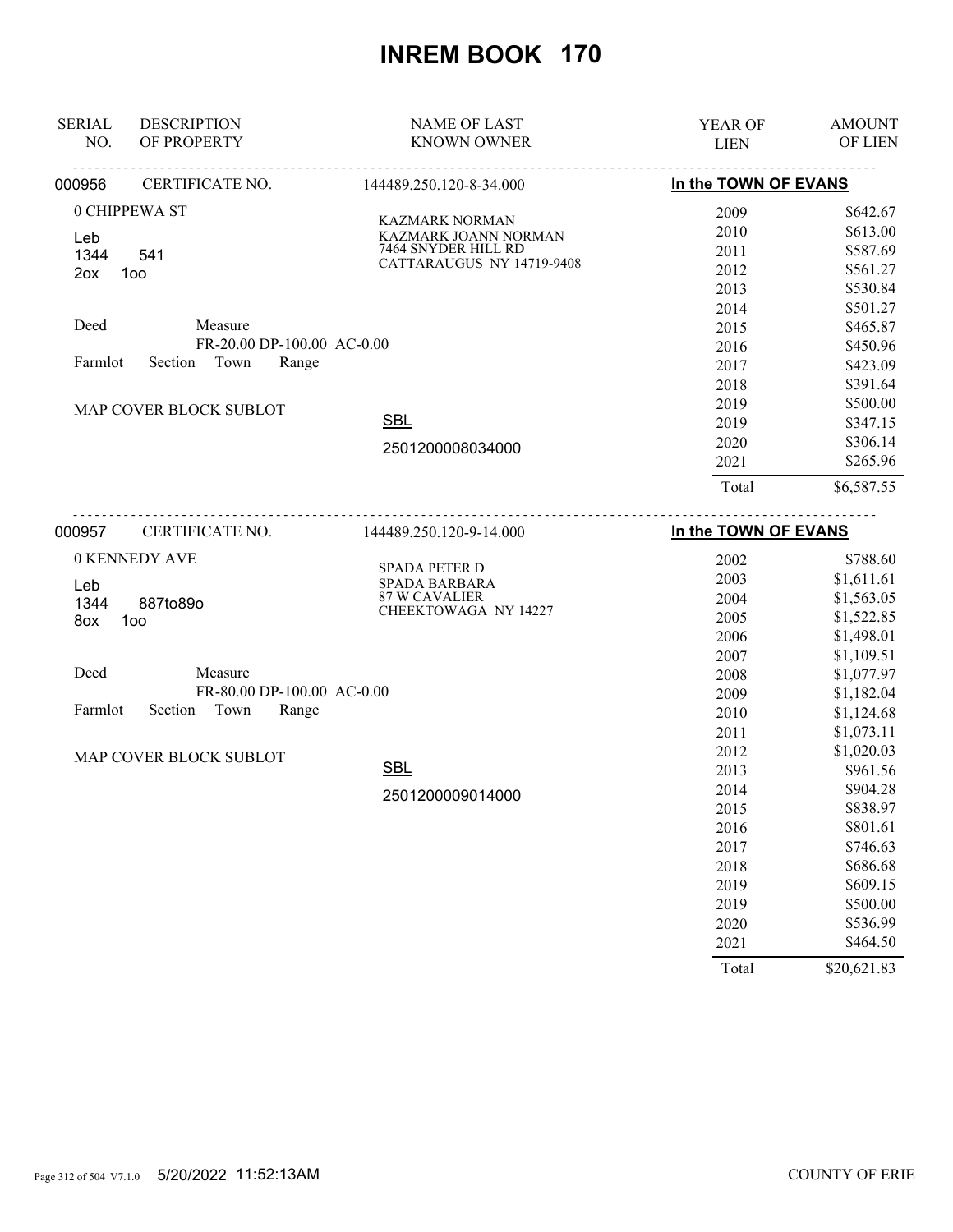| <b>SERIAL</b>          | <b>DESCRIPTION</b>         | <b>NAME OF LAST</b>         | YEAR OF              | <b>AMOUNT</b> |
|------------------------|----------------------------|-----------------------------|----------------------|---------------|
| NO.                    | OF PROPERTY                | <b>KNOWN OWNER</b>          | <b>LIEN</b>          | OF LIEN       |
| 000958                 | CERTIFICATE NO.            | 144489.250.120-9-20.000     | In the TOWN OF EVANS |               |
|                        | <b>624 EISENHOWER AVE</b>  |                             | 1995                 | \$323.01      |
|                        |                            | KLENK JOHN F<br>462 ROAT DR | 1996                 | \$308.21      |
| Leb<br>1344            | 861 862                    | ANGOLA NY 14006             | 1997                 | \$307.16      |
| 4ox                    | 100                        |                             | 1998                 | \$430.90      |
|                        |                            |                             | 1999                 | \$432.27      |
|                        |                            |                             | 2000                 | \$410.38      |
| Deed                   | Measure                    |                             | 2001                 | \$385.08      |
|                        | FR-40.00 DP-100.00 AC-0.00 |                             | 2002                 | \$382.41      |
| Farmlot                | Section<br>Town<br>Range   |                             | 2003                 | \$384.99      |
|                        |                            |                             | 2004                 | \$377.96      |
| MAP COVER BLOCK SUBLOT |                            | 2005                        | \$374.91             |               |
|                        |                            | <b>SBL</b>                  | 2006                 | \$380.51      |
|                        |                            | 2501200009020000            | 2007                 | \$372.79      |
|                        |                            |                             | 2008                 | \$365.80      |
|                        |                            |                             | 2009                 | \$642.67      |
|                        |                            |                             | 2010                 | \$613.00      |
|                        |                            |                             | 2011                 | \$587.69      |
|                        |                            |                             | 2012                 | \$561.27      |
|                        |                            |                             | 2013                 | \$530.84      |
|                        |                            |                             | 2014                 | \$501.27      |
|                        |                            |                             | 2015                 | \$465.87      |
|                        |                            |                             | 2016                 | \$450.96      |
|                        |                            |                             | 2017                 | \$423.09      |
|                        |                            |                             | 2018                 | \$391.64      |
|                        |                            |                             | 2019                 | \$500.00      |
|                        |                            |                             | 2019                 | \$347.15      |
|                        |                            |                             | 2020                 | \$306.14      |
|                        |                            |                             | 2021                 | \$265.96      |
|                        |                            |                             | Total                | \$11,823.93   |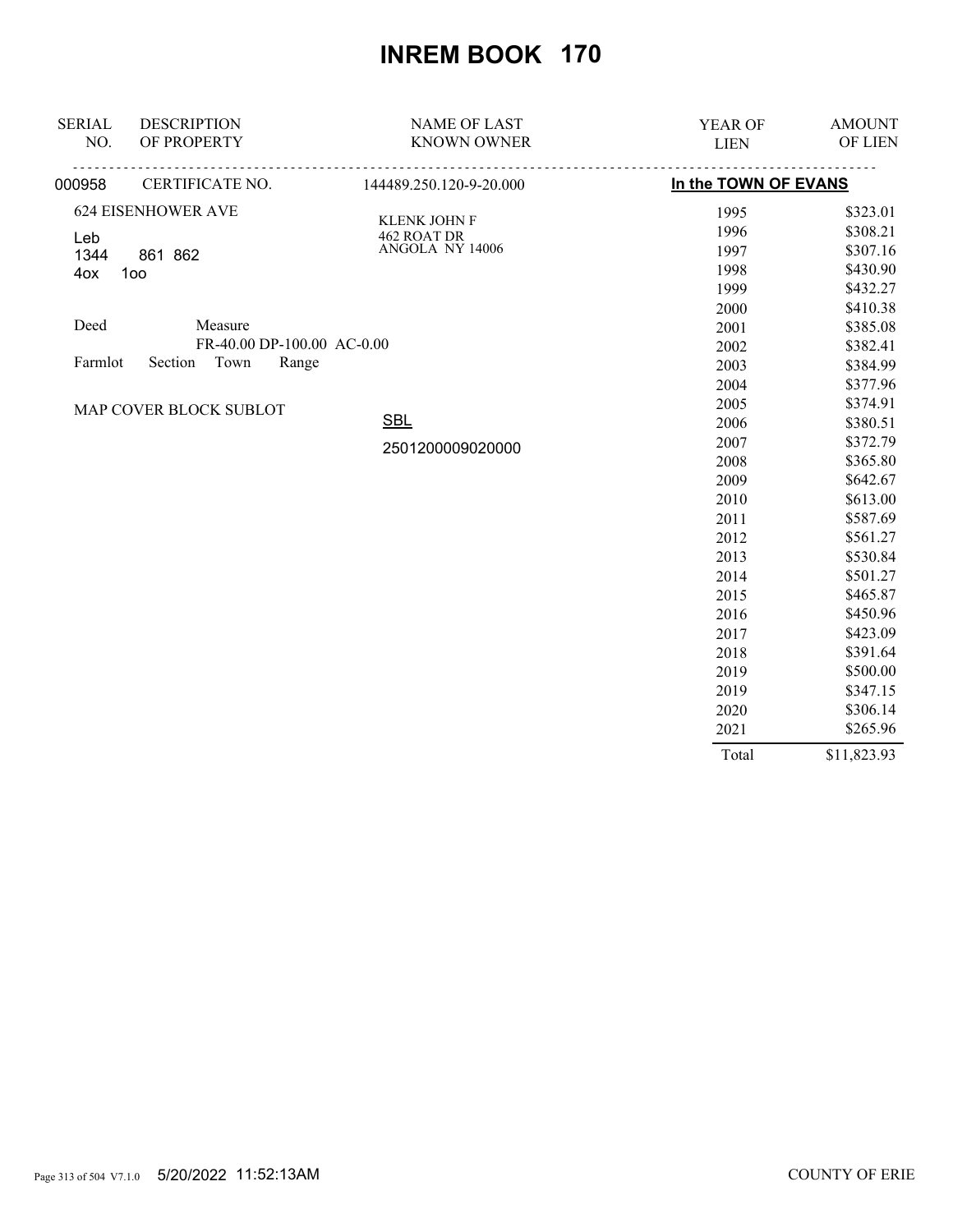| <b>SERIAL</b> | <b>DESCRIPTION</b>          | <b>NAME OF LAST</b>                          | <b>YEAR OF</b>       | <b>AMOUNT</b> |
|---------------|-----------------------------|----------------------------------------------|----------------------|---------------|
| NO.           | OF PROPERTY                 | <b>KNOWN OWNER</b>                           | <b>LIEN</b>          | OF LIEN       |
| 000959        | <u>.</u><br>CERTIFICATE NO. | <u>.</u><br>144489.250.120-9-24.000          | In the TOWN OF EVANS |               |
|               | 0 DELAWARE ST               |                                              | 1997                 | \$156.13      |
| Leb           |                             | <b>GERACE SAMUEL</b><br><b>GERACE GRACE</b>  | 1998                 | \$430.90      |
| 1344          | 849 85o                     | C/O ATTN: MIKLA ARLENE M                     | 1999                 | \$432.27      |
| 4ox           | 100                         | 143 CHEROKEE DR<br>WEST SENECA NY 14224-4720 | 2000                 | \$410.38      |
|               |                             |                                              | 2001                 | \$385.08      |
|               |                             |                                              | 2002                 | \$382.41      |
| Deed          | Measure                     |                                              | 2003                 | \$384.99      |
|               | FR-40.00 DP-100.00 AC-0.00  |                                              | 2004                 | \$377.96      |
| Farmlot       | Town<br>Section<br>Range    |                                              | 2005                 | \$374.91      |
|               |                             |                                              | 2006                 | \$380.51      |
|               | MAP COVER BLOCK SUBLOT      |                                              | 2007                 | \$372.79      |
|               |                             | <b>SBL</b>                                   | 2008                 | \$365.80      |
|               |                             | 2501200009024000                             | 2009                 | \$642.67      |
|               |                             |                                              | 2010                 | \$613.00      |
|               |                             |                                              | 2011                 | \$587.69      |
|               |                             |                                              | 2012                 | \$561.27      |
|               |                             |                                              | 2013                 | \$530.84      |
|               |                             |                                              | 2014                 | \$501.27      |
|               |                             |                                              | 2015                 | \$465.87      |
|               |                             |                                              | 2016                 | \$450.96      |
|               |                             |                                              | 2017                 | \$423.09      |
|               |                             |                                              | 2018                 | \$391.64      |
|               |                             |                                              | 2019                 | \$500.00      |
|               |                             |                                              | 2019                 | \$347.15      |
|               |                             |                                              | 2020                 | \$306.14      |
|               |                             |                                              | 2021                 | \$265.96      |
|               |                             |                                              | Total                | \$11,041.68   |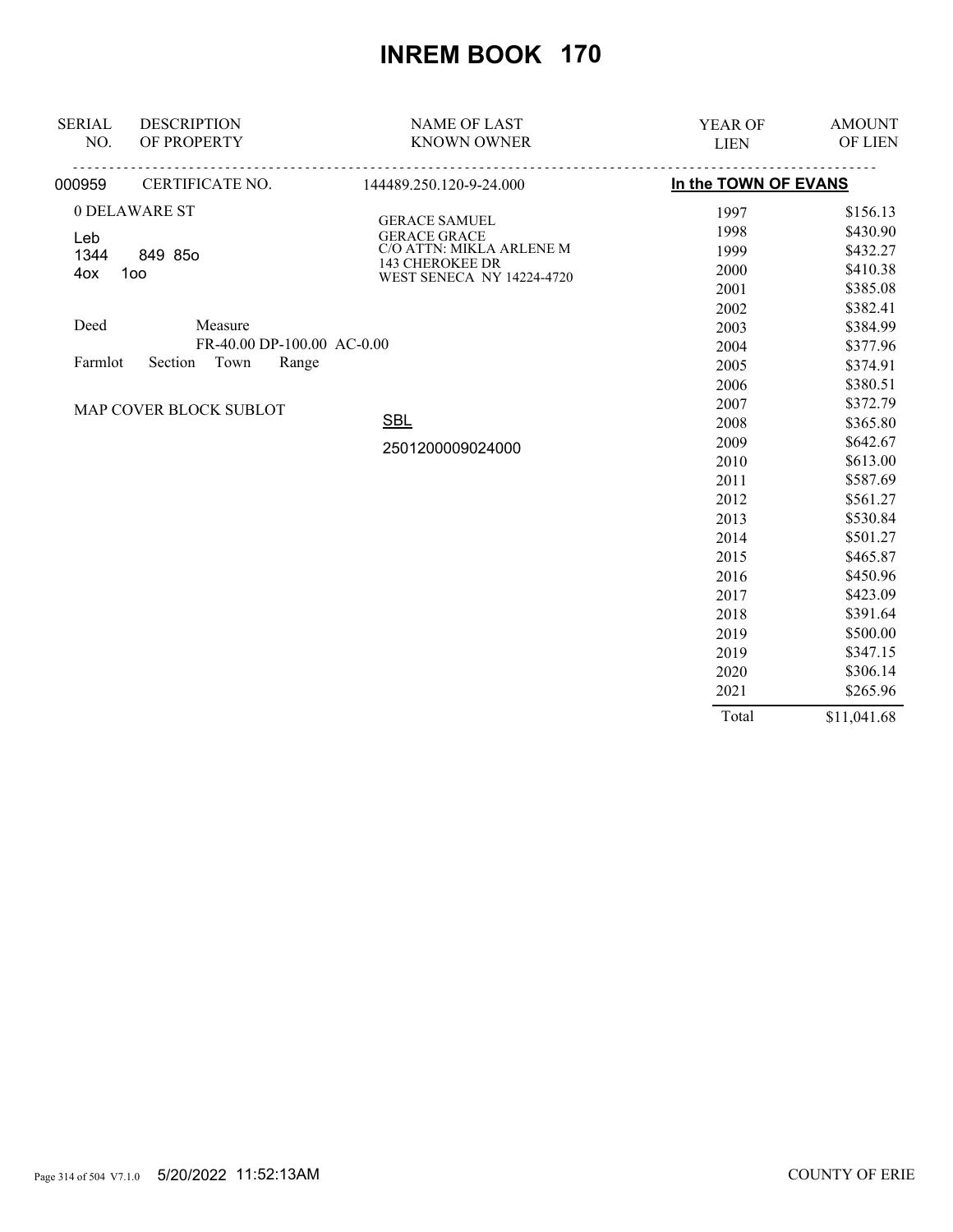| <b>SERIAL</b> | <b>DESCRIPTION</b>          | <b>NAME OF LAST</b>                         | YEAR OF              | <b>AMOUNT</b> |
|---------------|-----------------------------|---------------------------------------------|----------------------|---------------|
| NO.           | OF PROPERTY                 | <b>KNOWN OWNER</b>                          | <b>LIEN</b>          | OF LIEN       |
| 000960        | <u>.</u><br>CERTIFICATE NO. | <u>.</u><br>144489.250.120-9-26.000         | In the TOWN OF EVANS |               |
|               | 0 DELAWARE ST               |                                             | 1997                 | \$68.30       |
| Leb           |                             | <b>GERACE SAMUEL</b><br><b>GERACE GRACE</b> | 1998                 | \$188.49      |
| 1344          | 846                         | C/O ATTN: MIKLA ARLENE M                    | 1999                 | \$189.08      |
| 2ox           | 100                         | 143 CHEROKEE DR                             | 2000                 | \$179.68      |
|               | WEST SENECA NY 14224-4720   | 2001                                        | \$168.42             |               |
|               |                             |                                             | 2002                 | \$167.26      |
| Deed          | Measure                     |                                             | 2003                 | \$171.38      |
|               | FR-20.00 DP-100.00 AC-0.00  |                                             | 2004                 | \$168.15      |
| Farmlot       | Town<br>Section<br>Range    |                                             | 2005                 | \$166.80      |
|               |                             |                                             | 2006                 | \$170.26      |
|               | MAP COVER BLOCK SUBLOT      |                                             | 2007                 | \$164.30      |
|               |                             | <b>SBL</b>                                  | 2008                 | \$161.26      |
|               |                             | 2501200009026000                            | 2009                 | \$642.67      |
|               |                             |                                             | 2010                 | \$613.00      |
|               |                             |                                             | 2011                 | \$587.69      |
|               |                             |                                             | 2012                 | \$561.27      |
|               |                             |                                             | 2013                 | \$530.84      |
|               |                             |                                             | 2014                 | \$501.27      |
|               |                             |                                             | 2015                 | \$465.87      |
|               |                             |                                             | 2016                 | \$450.96      |
|               |                             |                                             | 2017                 | \$423.09      |
|               |                             |                                             | 2018                 | \$391.64      |
|               |                             |                                             | 2019                 | \$500.00      |
|               |                             |                                             | 2019                 | \$347.15      |
|               |                             |                                             | 2020                 | \$306.14      |
|               |                             |                                             | 2021                 | \$265.96      |
|               |                             |                                             | Total                | \$8,550.93    |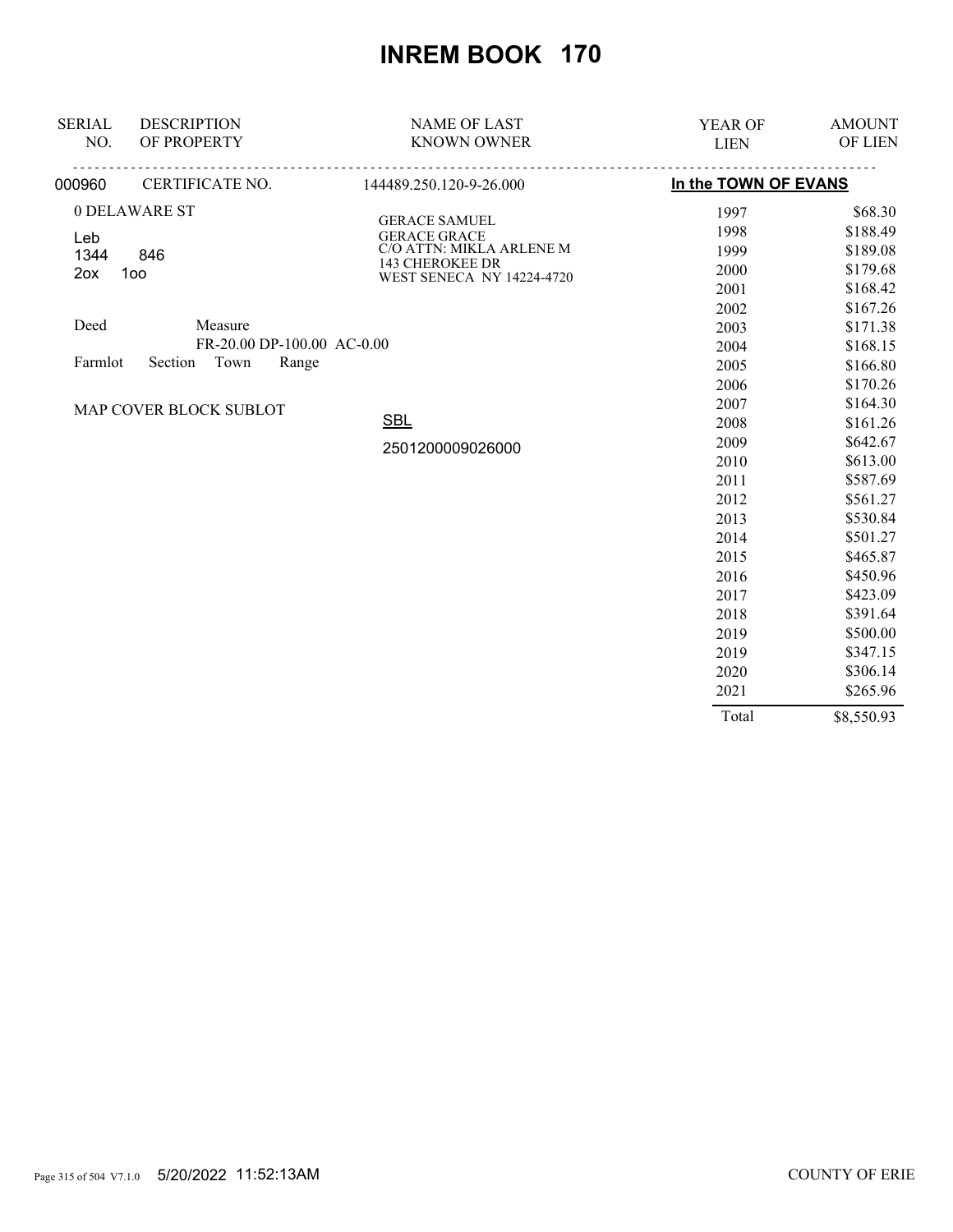| <b>SERIAL</b><br>NO.                | <b>DESCRIPTION</b><br>OF PROPERTY | <b>NAME OF LAST</b><br><b>KNOWN OWNER</b>           | YEAR OF<br><b>LIEN</b> | <b>AMOUNT</b><br>OF LIEN |
|-------------------------------------|-----------------------------------|-----------------------------------------------------|------------------------|--------------------------|
| 000961                              | CERTIFICATE NO.                   | 144489.250.120-9-32.000                             | In the TOWN OF EVANS   |                          |
|                                     | 0 EISENHOWER AVE                  |                                                     | 1998                   | \$430.90                 |
|                                     |                                   | <b>ERICKSON ERICK G</b>                             | 1999                   | \$432.27                 |
| Leb                                 |                                   | C/O ATTN: GLORIA J SYMER<br><b>610 COLUMBIA AVE</b> | 2000                   | \$410.38                 |
| 1344<br>4ox                         | 826 827<br>100                    | <b>LANCASTER NY 14086-1240</b>                      | 2001                   | \$385.08                 |
|                                     |                                   |                                                     | 2002                   | \$382.41                 |
|                                     |                                   | 2003                                                | \$384.99               |                          |
| Deed                                | Measure                           |                                                     | 2004                   | \$377.96                 |
|                                     | FR-40.00 DP-100.00 AC-0.00        |                                                     | 2005                   | \$374.91                 |
| Town<br>Section<br>Range<br>Farmlot |                                   | 2006                                                | \$380.51               |                          |
|                                     |                                   |                                                     | 2007                   | \$372.79                 |
|                                     | MAP COVER BLOCK SUBLOT            |                                                     | 2008                   | \$365.80                 |
|                                     | <b>SBL</b>                        | 2009                                                | \$642.67               |                          |
|                                     |                                   | 2501200009032000                                    | 2010                   | \$613.00                 |
|                                     |                                   |                                                     | 2011                   | \$587.69                 |
|                                     |                                   |                                                     | 2012                   | \$561.27                 |
|                                     |                                   |                                                     | 2013                   | \$530.84                 |
|                                     |                                   |                                                     | 2014                   | \$501.27                 |
|                                     |                                   |                                                     | 2015                   | \$465.87                 |
|                                     |                                   |                                                     | 2016                   | \$450.96                 |
|                                     |                                   |                                                     | 2017                   | \$423.09                 |
|                                     |                                   |                                                     | 2018                   | \$391.64                 |
|                                     |                                   |                                                     | 2019                   | \$500.00                 |
|                                     |                                   |                                                     | 2019                   | \$347.15                 |
|                                     |                                   |                                                     | 2020                   | \$306.14                 |
|                                     |                                   |                                                     | 2021                   | \$265.96                 |
|                                     |                                   |                                                     | Total                  | \$10,885.55              |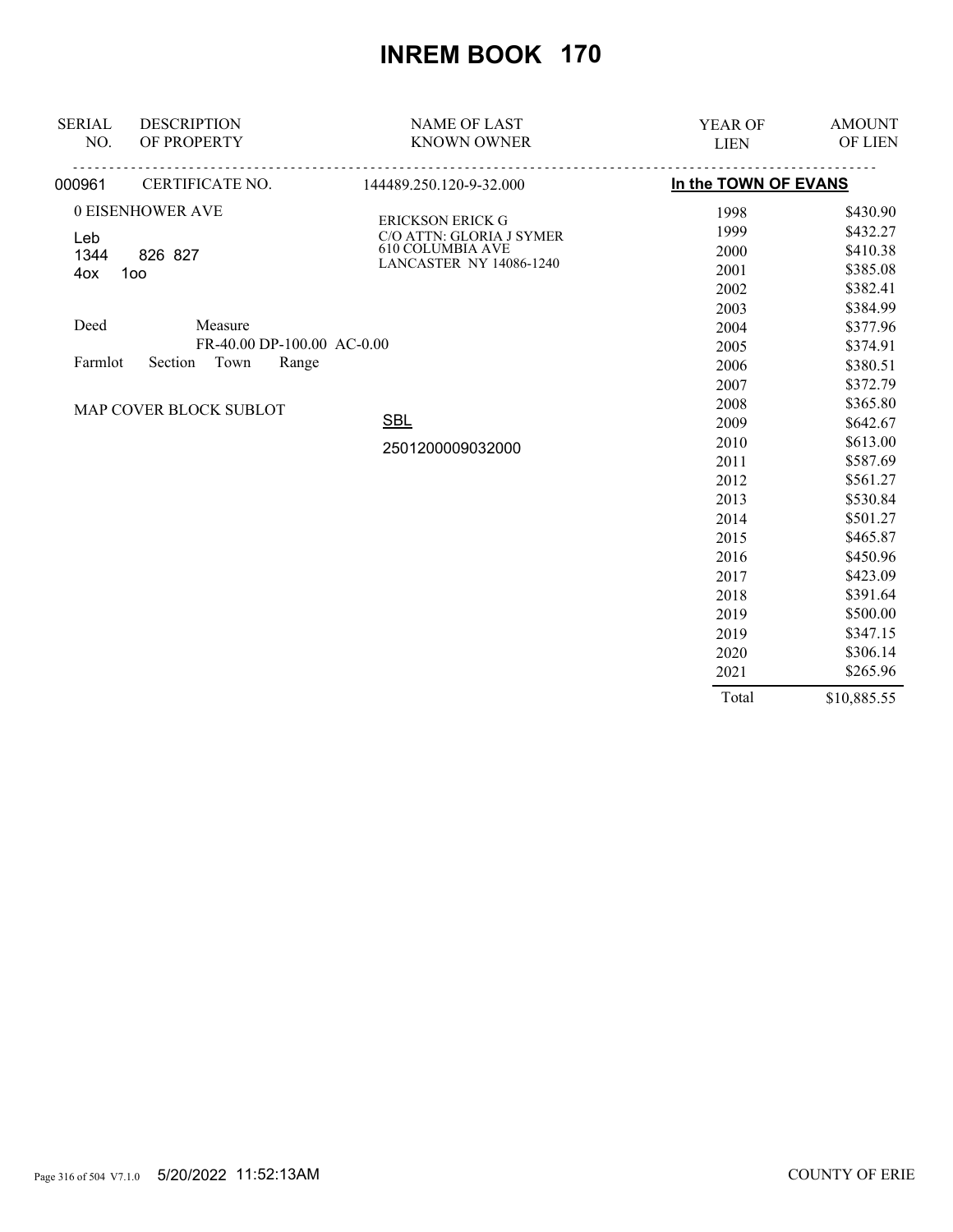| <b>SERIAL</b>          | <b>DESCRIPTION</b>         | <b>NAME OF LAST</b>       | YEAR OF              | <b>AMOUNT</b> |
|------------------------|----------------------------|---------------------------|----------------------|---------------|
| NO.                    | OF PROPERTY                | <b>KNOWN OWNER</b>        | <b>LIEN</b>          | OF LIEN       |
| 000962                 | CERTIFICATE NO.            | 144489.250.120-11-7.000   | In the TOWN OF EVANS |               |
|                        | 0 KENNEDY AVE              | WILLHAUCK JOHN F          | 1996                 | \$285.68      |
| Leb                    | 1621                       | WILLHAUCK FRANK J         | 1997                 | \$508.39      |
| 1344                   | 1622 1623                  | PO BOX 713                | 1998                 | \$646.42      |
| 6o X                   | 100                        | CHEEKTOWAGA NY 14225-0713 | 1999                 | \$648.29      |
|                        |                            |                           | 2000                 | \$615.69      |
|                        |                            |                           | 2001                 | \$577.56      |
| Deed                   | Measure                    |                           | 2002                 | \$573.55      |
|                        | FR-60.00 DP-100.00 AC-0.00 |                           | 2003                 | \$575.04      |
| Farmlot                | Town<br>Section<br>Range   |                           | 2004                 | \$564.45      |
|                        |                            |                           | 2005                 | \$560.06      |
| MAP COVER BLOCK SUBLOT |                            |                           | 2006                 | \$567.43      |
|                        |                            | <b>SBL</b>                | 2007                 | \$558.13      |
|                        |                            | 2501200011007000          | 2008                 | \$547.52      |
|                        |                            |                           | 2009                 | \$745.13      |
|                        |                            |                           | 2010                 | \$710.80      |
|                        |                            |                           | 2011                 | \$681.45      |
|                        |                            |                           | 2012                 | \$650.66      |
|                        |                            |                           | 2013                 | \$615.41      |
|                        |                            |                           | 2014                 | \$581.13      |
|                        |                            |                           | 2015                 | \$540.03      |
|                        |                            |                           | 2016                 | \$522.75      |
|                        |                            |                           | 2017                 | \$490.41      |
|                        |                            |                           | 2018                 | \$453.94      |
|                        |                            |                           | 2019                 | \$500.00      |
|                        |                            |                           | 2019                 | \$402.40      |
|                        |                            |                           | 2020                 | \$355.10      |
|                        |                            |                           | 2021                 | \$308.18      |
|                        |                            |                           | Total                | \$14,785.60   |
| 000964                 | CERTIFICATE NO.            | 144489.250.120-12-34.100  | In the TOWN OF EVANS |               |
|                        | 533 EISENHOWER AVE         | VOLDICS STEVENLA          | 2013                 | \$1,785.08    |

| MAP COVER BLOCK SUBLOT              | <b>SBL</b>      | Total | \$12,656.43 |
|-------------------------------------|-----------------|-------|-------------|
|                                     |                 | 2021  | \$861.12    |
| Farmlot<br>Section<br>Town<br>Range |                 | 2020  | \$997.49    |
| FR-160.00 DP-100.00 AC-0.00         |                 | 2019  | \$500.00    |
| Deed<br>Measure                     |                 | 2019  | \$1,129.92  |
|                                     |                 | 2018  | \$1,273.94  |
|                                     |                 | 2017  | \$1,385.37  |
| 160x100                             |                 | 2016  | \$1,487.63  |
| 1344 1883-1890                      | ANGOLA NY 14006 | 2015  | \$1,557.24  |
| Leb                                 | 97 SUNSET BLVD  | 2014  | \$1,678.64  |
| 533 EISENHUWEK AVE                  | YOUNGS STEVEN A | 2013  | \$1,785.08  |

2501200012034100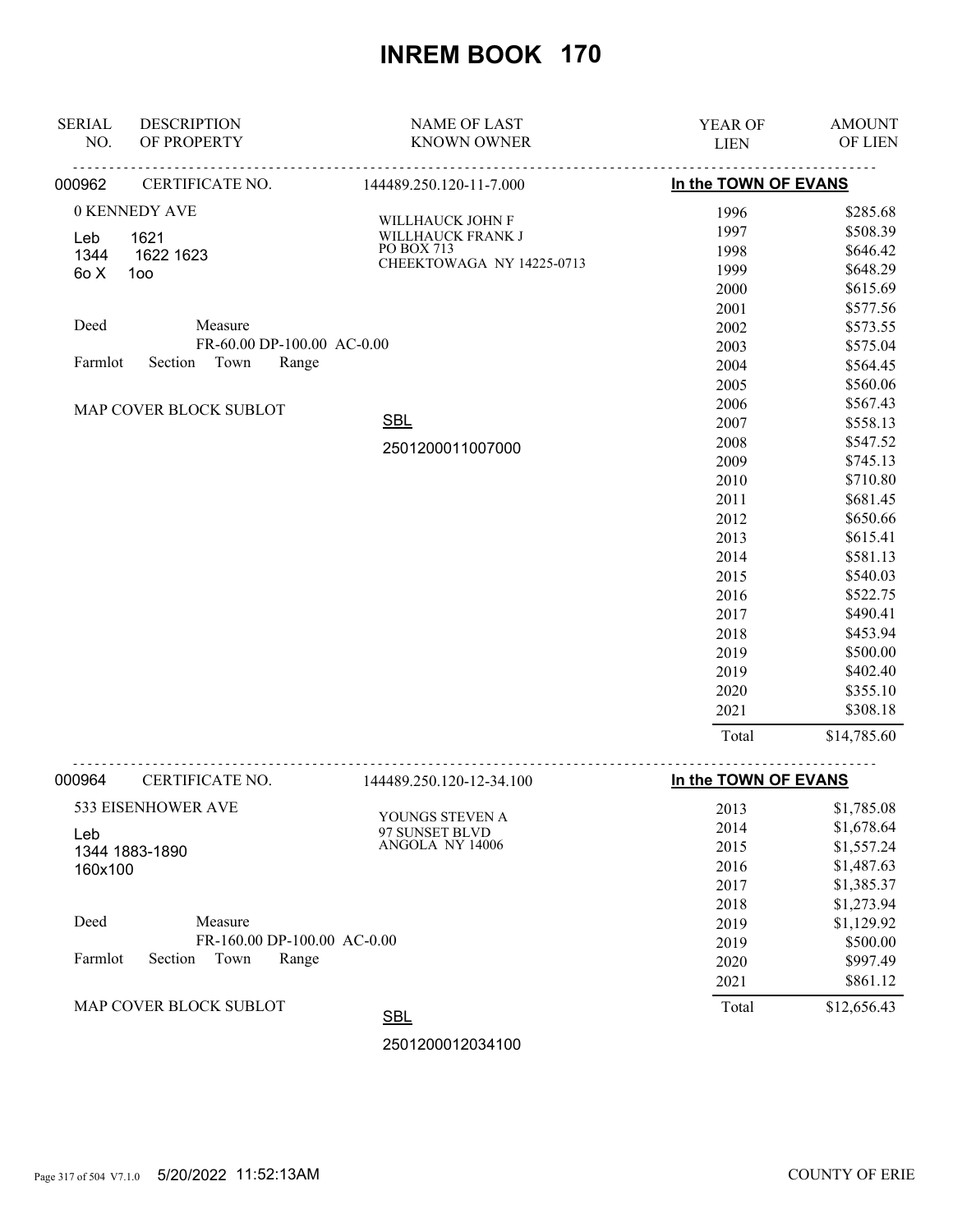| <b>SERIAL</b> | <b>DESCRIPTION</b>         | <b>NAME OF LAST</b>         | <b>YEAR OF</b>       | <b>AMOUNT</b>  |
|---------------|----------------------------|-----------------------------|----------------------|----------------|
| NO.           | OF PROPERTY                | <b>KNOWN OWNER</b>          | <b>LIEN</b>          | <b>OF LIEN</b> |
| 000965        | CERTIFICATE NO.            | 144489.250.120-12-40.000    | In the TOWN OF EVANS |                |
|               | 0 FRONTIER ST              | <b>BILLITERI ALBERT M</b>   | 2002                 | \$382.41       |
|               | Leb Incl 25012 12 41       | C/O ATTN: JO MARIE SPALLINO | 2003                 | \$796.47       |
| 1344          | 1856 1857                  | 7023 JENNIFER CT            | 2004                 | \$772.33       |
| 4ox           | 100                        | NIAGARA FALLS NY 14304-3007 | 2005                 | \$752.18       |
|               |                            |                             | 2006                 | \$740.67       |
|               |                            |                             | 2007                 | \$544.32       |
| Deed          | Measure                    |                             | 2008                 | \$528.78       |
|               | FR-40.00 DP-100.00 AC-0.00 |                             | 2009                 | \$797.10       |
| Farmlot       | Town<br>Range<br>Section   |                             | 2010                 | \$758.87       |
|               |                            |                             | 2011                 | \$725.01       |
|               | MAP COVER BLOCK SUBLOT     |                             | 2012                 | \$690.03       |
|               |                            | <b>SBL</b>                  | 2013                 | \$651.05       |
|               |                            | 2501200012040000            | 2014                 | \$612.93       |
|               |                            |                             | 2015                 | \$568.98       |
|               |                            |                             | 2016                 | \$545.51       |
|               |                            |                             | 2017                 | \$509.10       |
|               |                            |                             | 2018                 | \$469.08       |
|               |                            |                             | 2019                 | \$500.00       |
|               |                            |                             | 2019                 | \$416.05       |
|               |                            |                             | 2020                 | \$366.49       |
|               |                            |                             | 2021                 | \$317.75       |
|               |                            |                             | Total                | \$12,445.11    |
|               |                            |                             |                      |                |

| 000966  | CERTIFICATE NO.        | 144489.250.120-12-41.000    | In the TOWN OF EVANS |             |
|---------|------------------------|-----------------------------|----------------------|-------------|
|         | 0 FRONTIER ST          | <b>BILLITERI ALBERT M</b>   | 2002                 | \$955.85    |
|         | Leb 25012 12 40        | C/O ATTN: JO MARIE SPALLINO | 2003                 | \$1,983.69  |
| 1344    | 1851to1855             | 7023 JENNIFER CT            | 2004                 | \$1,923.36  |
| 1oox    | 1oo                    | NIAGARA FALLS NY 14304-3007 | 2005                 | \$1,873.42  |
|         |                        |                             | 2006                 | \$1,841.65  |
|         |                        |                             | 2007                 | \$1,357.37  |
| Deed    | Measure                |                             | 2008                 | \$1,318.56  |
|         |                        | FR-100.00 DP-100.00 AC-0.00 | 2009                 | \$1,361.75  |
| Farmlot | Town<br>Section        | Range                       | 2010                 | \$1,295.38  |
|         |                        |                             | 2011                 | \$1,235.52  |
|         | MAP COVER BLOCK SUBLOT |                             | 2012                 | \$1,173.90  |
|         |                        | <b>SBL</b>                  | 2013                 | \$1,106.21  |
|         |                        | 2501200012041000            | 2014                 | \$1,039.94  |
|         |                        |                             | 2015                 | \$964.66    |
|         |                        |                             | 2016                 | \$920.66    |
|         |                        |                             | 2017                 | \$856.98    |
|         |                        |                             | 2018                 | \$787.69    |
|         |                        |                             | 2019                 | \$698.82    |
|         |                        |                             | 2019                 | \$500.00    |
|         |                        |                             | 2020                 | \$616.10    |
|         |                        |                             | 2021                 | \$532.61    |
|         |                        |                             | Total                | \$24,344.12 |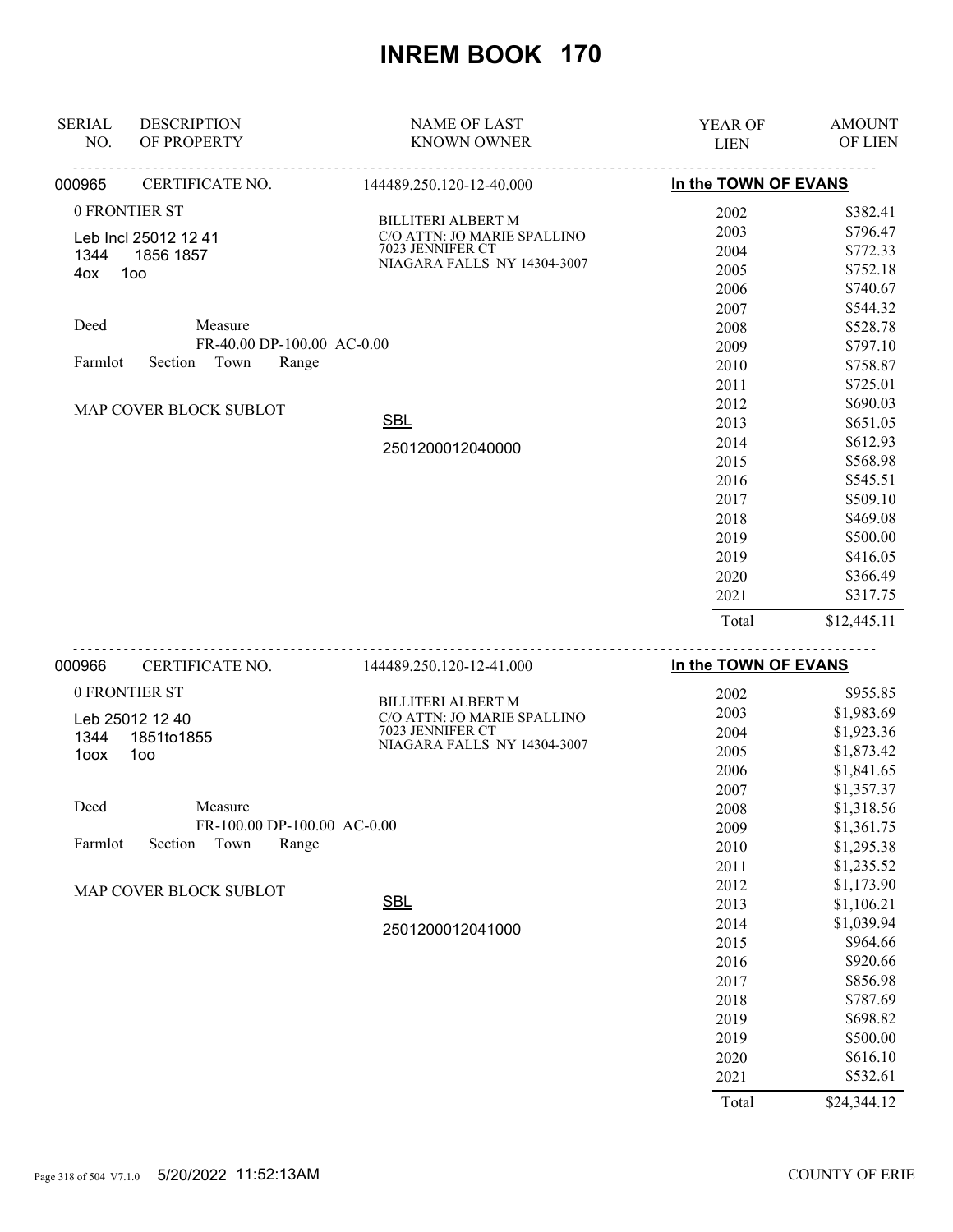| <b>SERIAL</b> | <b>DESCRIPTION</b>         | <b>NAME OF LAST</b>                   | YEAR OF              | <b>AMOUNT</b> |
|---------------|----------------------------|---------------------------------------|----------------------|---------------|
| NO.           | OF PROPERTY                | <b>KNOWN OWNER</b>                    | <b>LIEN</b>          | OF LIEN       |
| 000968        | CERTIFICATE NO.            | 144489.250.130-3-28.000               | In the TOWN OF EVANS |               |
|               | <b>207 STERLING AVE</b>    | <b>EBER JANET</b>                     | 2006                 | \$3,507.13    |
| <b>LEB</b>    |                            | PO BOX 726                            | 2007                 | \$20,668.68   |
| 1346          | 9368 9369                  | DERBY NY 14047-0726                   | 2008                 | \$5,799.76    |
| 4ox           | 100                        |                                       | 2009                 | \$797.10      |
|               |                            |                                       | 2010                 | \$758.87      |
|               |                            |                                       | 2011                 | \$725.01      |
| Deed          | Measure                    |                                       | 2012                 | \$690.03      |
|               | FR-40.00 DP-100.00 AC-0.00 |                                       | 2013                 | \$651.05      |
| Farmlot       | Town<br>Section<br>Range   |                                       | 2014                 | \$612.93      |
|               |                            |                                       | 2015                 | \$568.98      |
|               | MAP COVER BLOCK SUBLOT     |                                       | 2016                 | \$545.51      |
|               |                            | <b>SBL</b>                            | 2017                 | \$509.10      |
|               |                            | 2501300003028000                      | 2018                 | \$469.08      |
|               |                            |                                       | 2019                 | \$500.00      |
|               |                            |                                       | 2019                 | \$416.05      |
|               |                            |                                       | 2020                 | \$366.49      |
|               |                            |                                       | 2021                 | \$317.75      |
|               |                            |                                       | Total                | \$37,903.52   |
| 000969        | CERTIFICATE NO.            | 144489.250.130-5-28.000               | In the TOWN OF EVANS |               |
|               |                            |                                       |                      |               |
|               | 0 SUMMERDALE RD            | <b>RUST BRUCE</b>                     | 2005                 | \$1,144.68    |
| Stevnsn H     |                            | <b>BUCKLEY KATHY</b>                  | 2007                 | \$1,162.77    |
| 3             |                            | 9770 LAKE SHORE RD<br>ANGOLA NY 14006 | 2008                 | \$1,132.77    |
| 60 X          | - 135                      |                                       | 2009                 | \$1,104.82    |
|               |                            |                                       | 2010                 | \$1,051.74    |
|               |                            |                                       | 2011                 | \$1,004.45    |
| Deed          | Measure                    |                                       | 2012                 | \$955.65      |
|               | FR-60.00 DP-135.00 AC-0.00 |                                       | 2013                 | \$901.45      |
| Farmlot       | Section<br>Town<br>Range   |                                       | 2014                 | \$848.45      |
|               |                            |                                       | 2015                 | \$787.42      |
|               | MAP COVER BLOCK SUBLOT     |                                       | 2019                 | \$574.70      |
|               |                            | <b>SBL</b>                            | 2019                 | \$500.00      |
|               |                            | 2501300005028000                      | 2020                 | \$506.82      |
|               |                            |                                       | 2021                 | \$438.61      |

Total \$12,114.33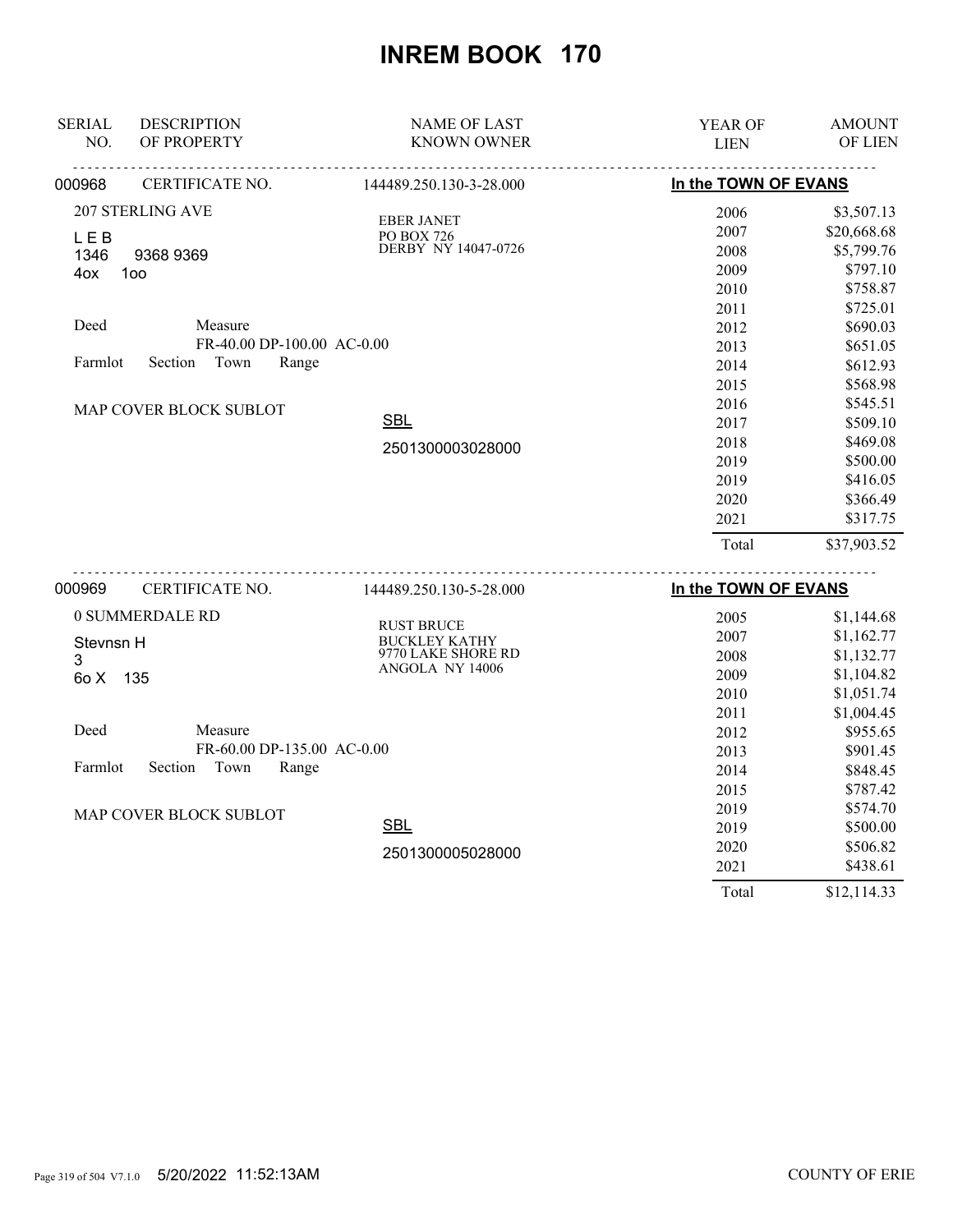| <b>DESCRIPTION</b><br><b>SERIAL</b><br>OF PROPERTY<br>NO. | <b>NAME OF LAST</b><br><b>KNOWN OWNER</b> | YEAR OF<br><b>LIEN</b> | <b>AMOUNT</b><br>OF LIEN |
|-----------------------------------------------------------|-------------------------------------------|------------------------|--------------------------|
|                                                           |                                           |                        |                          |
| CERTIFICATE NO.<br>000970                                 | 144489.250.130-5-29.000                   | In the TOWN OF EVANS   |                          |
| 0 SUMMERDALE RD                                           | <b>RUST BRUCE</b>                         | 2005                   | \$1,144.68               |
| Stevnsn H                                                 | <b>BUCKLEY KATHY</b>                      | 2007                   | \$1,162.77               |
| 4                                                         | 9770 LAKE SHORE RD<br>ANGOLA NY 14006     | 2008                   | \$1,132.77               |
| 60 X<br>135                                               |                                           | 2009                   | \$1,104.82               |
|                                                           |                                           | 2010                   | \$1,051.74               |
| Deed<br>Measure                                           |                                           | 2011                   | \$1,004.45               |
| FR-60.00 DP-135.00 AC-0.00                                |                                           | 2012<br>2013           | \$955.65<br>\$901.45     |
| Farmlot<br>Section<br>Town<br>Range                       |                                           | 2014                   | \$848.45                 |
|                                                           |                                           | 2015                   | \$787.42                 |
|                                                           |                                           | 2016                   | \$754.34                 |
| MAP COVER BLOCK SUBLOT                                    | <b>SBL</b>                                | 2018                   | \$647.95                 |
|                                                           |                                           | 2019                   | \$574.70                 |
|                                                           | 2501300005029000                          | 2019                   | \$500.00                 |
|                                                           |                                           | 2020                   | \$506.82                 |
|                                                           |                                           | 2021                   | \$438.61                 |
|                                                           |                                           | Total                  | \$13,516.62              |
|                                                           |                                           |                        |                          |
| 000971<br>CERTIFICATE NO.                                 | 144489.250.140-2-37.000                   | In the TOWN OF EVANS   |                          |
| 0 HARDING AVE                                             | DIGIACOMO LUCY                            | 2013                   | \$1,127.39               |
| <b>LEB</b>                                                | C/O C/O FRANK DIJAMES JR                  | 2014                   | \$1,059.93               |
| 1345<br>4963to4967                                        | 727 PARKER BLVD                           | 2015                   | \$983.27                 |
| 1oox<br>100                                               | TONAWANDA NY 14223                        | 2016                   | \$938.65                 |
|                                                           |                                           | 2017                   | \$873.81                 |
|                                                           |                                           | 2018                   | \$803.28                 |
| Deed<br>Measure                                           |                                           | 2019                   | \$712.65                 |
| FR-100.00 DP-100.00 AC-0.00                               |                                           | 2019                   | \$500.00                 |
| Section<br>Town<br>Range<br>Farmlot                       |                                           | 2020                   | \$628.34                 |
|                                                           |                                           | 2021                   | \$543.16                 |
| MAP COVER BLOCK SUBLOT                                    | <b>SBL</b>                                | Total                  | \$8,170.48               |
|                                                           | 2501400002037000                          |                        |                          |
|                                                           | .                                         |                        |                          |
| 000972<br>CERTIFICATE NO.                                 | 144489.250.140-2-42.000                   | In the TOWN OF EVANS   |                          |
| 0 TAFT AVE                                                | DIGIACOMO LUCY                            | 2013                   | \$530.84                 |
| LEB                                                       | C/O C/O FRANK DIJAMES JR                  | 2014                   | \$501.27                 |
| 1345<br>4981 4982                                         | 727 PARKER BLVD                           | 2015                   | \$465.87                 |
| 100<br>4ox                                                | TONAWANDA NY 14223                        | 2016                   | \$450.96                 |
|                                                           |                                           | 2017                   | \$423.09                 |
|                                                           |                                           | 2018                   | \$391.64                 |
| Deed<br>Measure                                           |                                           | 2019                   | \$500.00                 |
| FR-40.00 DP-100.00 AC-0.00                                |                                           | 2019                   | \$347.15                 |
| Town<br>Farmlot<br>Section<br>Range                       |                                           | 2020                   | \$306.14                 |
|                                                           |                                           | 2021                   | \$265.96                 |
| MAP COVER BLOCK SUBLOT                                    | <b>SBL</b>                                | Total                  | \$4,182.92               |
|                                                           | 2501400002042000                          |                        |                          |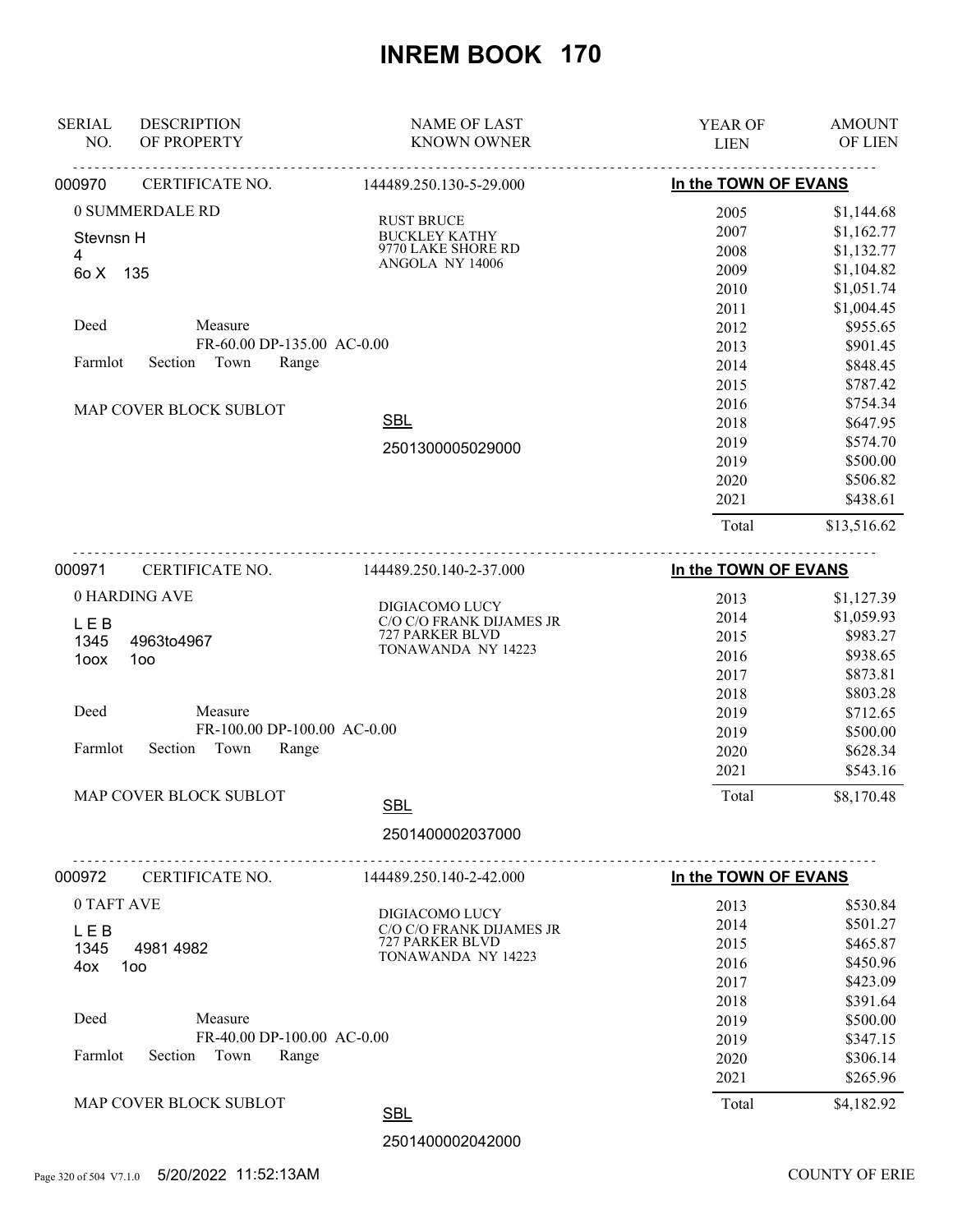| <b>SERIAL</b><br>NO.                         | <b>DESCRIPTION</b><br>OF PROPERTY                                                                        | <b>NAME OF LAST</b><br><b>KNOWN OWNER</b>                                                       | <b>YEAR OF</b><br><b>LIEN</b>                | <b>AMOUNT</b><br>OF LIEN                                                   |
|----------------------------------------------|----------------------------------------------------------------------------------------------------------|-------------------------------------------------------------------------------------------------|----------------------------------------------|----------------------------------------------------------------------------|
| 000973                                       | <b>CERTIFICATE NO.</b>                                                                                   | 144489.250.140-3-29.000                                                                         | In the TOWN OF EVANS                         |                                                                            |
| <b>LEB</b><br>1345<br>4ox<br>Deed<br>Farmlot | 9663 OAKLAND ST<br>4944 4945<br>100<br>Measure<br>FR-40.00 DP-100.00 AC-0.00<br>Section<br>Town<br>Range | TEN OF TAN HOMES INC.<br>91 PLEASANT PKWY<br><b>CHEEKTOWAGA NY 14206</b>                        | 2019<br>2019<br>2020<br>2021<br>Total        | \$3,166.21<br>\$500.00<br>\$3,446.64<br>\$2,437.43<br>\$9,550.28           |
|                                              | MAP COVER BLOCK SUBLOT                                                                                   | <b>SBL</b><br>2501400003029000                                                                  |                                              |                                                                            |
| 000974                                       | CERTIFICATE NO.                                                                                          | 144489.250.140-4-11.000                                                                         | In the TOWN OF EVANS                         |                                                                            |
| <b>LEB</b><br>1345<br>8ox                    | 336 DAWN AVE<br>4226to4229<br>100                                                                        | ZABLOCKI ALOYSIUS<br>ZABLOCKI CHARLOTTE<br><b>60 HEDWIG AVE</b><br><b>BUFFALO NY 14211-2802</b> | 2010<br>2011<br>2012<br>2013<br>2014<br>2015 | \$1,124.68<br>\$1,073.11<br>\$1,020.03<br>\$961.56<br>\$904.28<br>\$838.97 |
| Deed<br>Farmlot                              | Measure<br>FR-80.00 DP-100.00 AC-0.00<br>Section<br>Town<br>Range                                        |                                                                                                 | 2016<br>2017<br>2018                         | \$801.61<br>\$746.63<br>\$686.68                                           |
|                                              | MAP COVER BLOCK SUBLOT                                                                                   | <b>SBL</b>                                                                                      | 2019<br>2019<br>2020<br>2021                 | \$609.15<br>\$500.00<br>\$536.99<br>\$464.50                               |
|                                              |                                                                                                          | 2501400004011000                                                                                | Total                                        | \$10,268.19                                                                |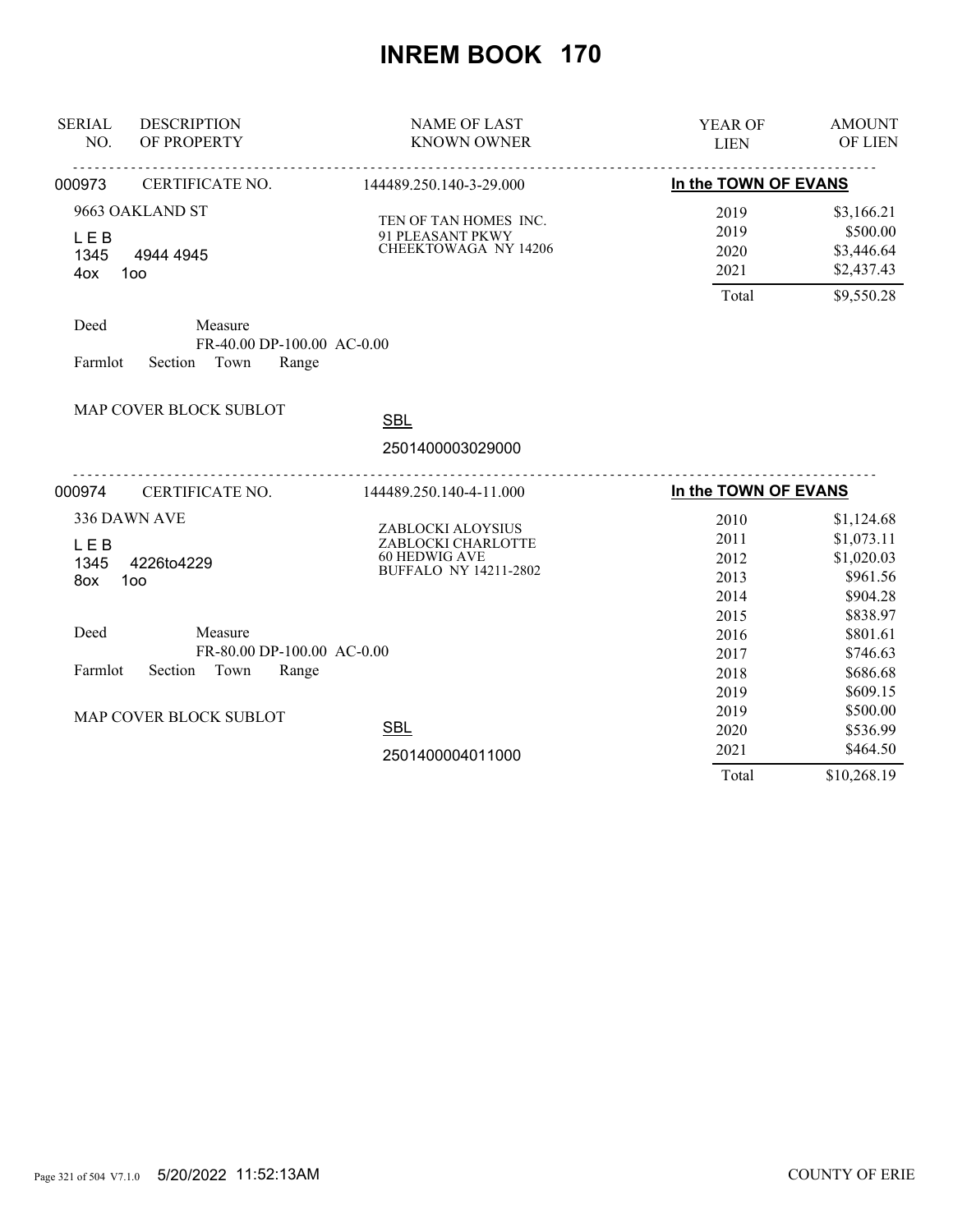| <b>SERIAL</b> | <b>DESCRIPTION</b>         | <b>NAME OF LAST</b>                              | YEAR OF              | <b>AMOUNT</b>     |
|---------------|----------------------------|--------------------------------------------------|----------------------|-------------------|
| NO.           | OF PROPERTY                | <b>KNOWN OWNER</b>                               | <b>LIEN</b>          | OF LIEN           |
| 000975        | CERTIFICATE NO.            | 144489.250.140-4-15.000                          | In the TOWN OF EVANS |                   |
| 0 DAWN AVE    |                            | <b>BRATTON GEORGE L</b>                          | 2003                 | \$349.50          |
| <b>LEB</b>    |                            | 3056 E MARKET ST                                 | 2004                 | \$543.65          |
| 1345          | 4238 4239                  | WARREN OH 44483                                  | 2005                 | \$533.36          |
| 4ox           | 100                        |                                                  | 2006                 | \$531.78          |
|               |                            |                                                  | 2007                 | \$544.32          |
|               |                            |                                                  | 2008                 | \$528.74          |
| Deed          | Measure                    |                                                  | 2009                 | \$797.10          |
|               | FR-40.00 DP-100.00 AC-0.00 |                                                  | 2010                 | \$758.87          |
| Farmlot       | Town<br>Section<br>Range   |                                                  | 2011                 | \$725.01          |
|               |                            |                                                  | 2012                 | \$690.03          |
|               | MAP COVER BLOCK SUBLOT     |                                                  | 2013                 | \$651.05          |
|               |                            | <b>SBL</b>                                       | 2014                 | \$612.93          |
|               |                            | 2501400004015000                                 | 2015                 | \$568.98          |
|               |                            |                                                  | 2016                 | \$545.51          |
|               |                            |                                                  | 2017                 | \$509.10          |
|               |                            |                                                  | 2018                 | \$469.08          |
|               |                            |                                                  | 2019                 | \$500.00          |
|               |                            |                                                  | 2019                 | \$416.05          |
|               |                            |                                                  | 2020                 | \$366.49          |
|               |                            |                                                  | 2021                 | \$317.75          |
|               |                            |                                                  | Total                | \$10,959.30       |
| 000976        | CERTIFICATE NO.            | 144489.250.140-4-37.000                          | In the TOWN OF EVANS |                   |
|               | 0 HARDING AVE              |                                                  | 2006                 | \$380.51          |
|               |                            | POCOBELLO JULIA<br>C/O ATTN: MCCRORY & POCOBELL( | 2007                 | \$372.79          |
| LEB<br>1345   | 4871 4872                  | PO BOX 322                                       | 2008                 | \$365.76          |
| 4ox           | 100                        | ANGOLA NY 14006-0322                             | 2009                 | \$642.67          |
|               |                            |                                                  | 2010                 | \$613.00          |
|               |                            |                                                  | 2011                 | \$587.69          |
| Deed          | Measure                    |                                                  | 2012                 | \$561.27          |
|               | FR-40.00 DP-100.00 AC-0.00 |                                                  | 2013                 | \$530.84          |
| Farmlot       | Section<br>Range<br>Town   |                                                  | 2014                 | \$501.27          |
|               |                            |                                                  | 2015                 | \$465.87          |
|               |                            |                                                  | 2016                 | \$450.96          |
|               | MAP COVER BLOCK SUBLOT     | <b>SBL</b>                                       | 2017                 | \$423.09          |
|               |                            |                                                  | 2018                 | \$391.64          |
|               |                            | 2501400004037000                                 | 2019                 | \$500.00          |
|               |                            |                                                  | 2019                 | \$347.15          |
|               |                            |                                                  | 2020                 | \$306.14          |
|               |                            |                                                  | 2021                 | \$265.96          |
|               |                            |                                                  | $T = 1.1$            | $07.706 \times 1$ |

Total \$7,706.61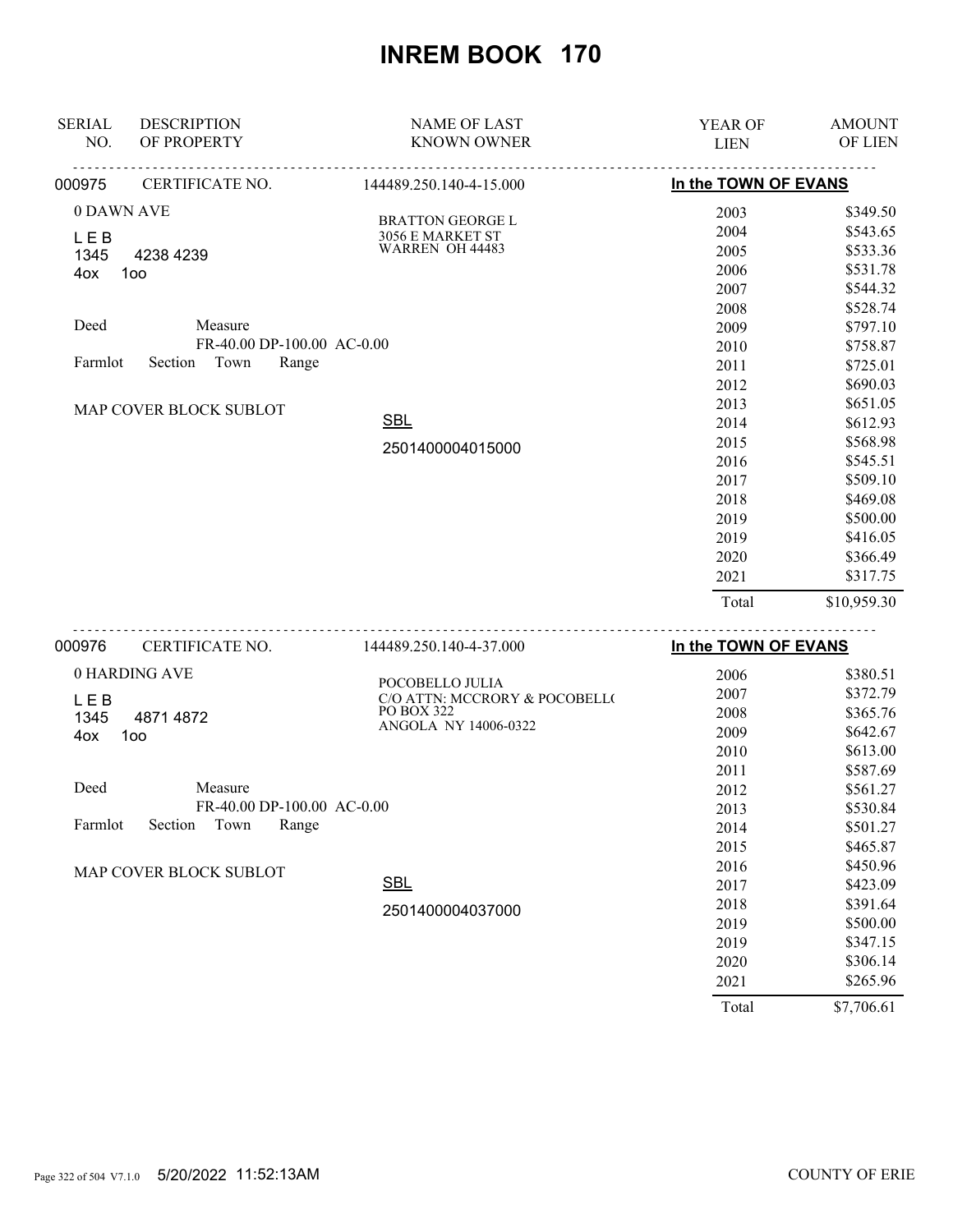| <b>SERIAL</b><br>NO.                         | <b>DESCRIPTION</b><br>OF PROPERTY                                                                                                | <b>NAME OF LAST</b><br><b>KNOWN OWNER</b>                                                                                                            | <b>YEAR OF</b><br><b>LIEN</b>                                                        | <b>AMOUNT</b><br><b>OF LIEN</b>                                                                                                  |
|----------------------------------------------|----------------------------------------------------------------------------------------------------------------------------------|------------------------------------------------------------------------------------------------------------------------------------------------------|--------------------------------------------------------------------------------------|----------------------------------------------------------------------------------------------------------------------------------|
| 000977                                       | CERTIFICATE NO.                                                                                                                  | 144489.250.140-4-38.000                                                                                                                              | In the TOWN OF EVANS                                                                 |                                                                                                                                  |
| <b>LEB</b><br>1345<br>4ox<br>Deed<br>Farmlot | 0 HARDING AVE<br>4869 487o<br>100<br>Measure<br>FR-40.00 DP-100.00 AC-0.00<br>Town<br>Range<br>Section<br>MAP COVER BLOCK SUBLOT | POCOBELLO JULIA A<br>C/O ATTN: MCCRORY & POCOBELL(<br><b>PO BOX 322</b><br>ANGOLA NY 14006                                                           | 2006<br>2007<br>2008<br>2009<br>2010<br>2011<br>2012<br>2013<br>2014<br>2015<br>2016 | \$380.51<br>\$372.79<br>\$365.76<br>\$642.67<br>\$613.00<br>\$587.69<br>\$561.27<br>\$530.84<br>\$501.27<br>\$465.87<br>\$450.96 |
|                                              |                                                                                                                                  | <b>SBL</b><br>2501400004038000                                                                                                                       | 2017<br>2018<br>2019<br>2019<br>2020<br>2021<br>Total                                | \$423.09<br>\$391.64<br>\$500.00<br>\$347.15<br>\$306.14<br>\$265.96<br>\$7,706.61                                               |
| 000978<br><b>LEB</b><br>1345<br>4ox          | CERTIFICATE NO.<br>0 HARDING AVE<br>48674868<br>100                                                                              | ----------------------<br>144489.250.140-4-39.000<br>POCOBELLO JULIA A<br>C/O ATTN: MCCRORY & POCOBELL(<br><b>PO BOX 322</b><br>ANGOLA NY 14006-0322 | In the TOWN OF EVANS<br>2006<br>2007<br>2008<br>2009                                 | \$380.51<br>\$372.79<br>\$365.76<br>\$642.67                                                                                     |

|                                     | 2010 | \$613.00 |
|-------------------------------------|------|----------|
|                                     | 2011 | \$587.69 |
| Deed<br>Measure                     | 2012 | \$561.27 |
| FR-40.00 DP-100.00 AC-0.00          | 2013 | \$530.84 |
| Farmlot<br>Town<br>Section<br>Range | 2014 | \$501.27 |
|                                     | 2015 | \$465.87 |
| MAP COVER BLOCK SUBLOT              | 2016 | \$450.96 |
| <b>SBL</b>                          | 2017 | \$423.09 |
| 2501400004039000                    | 2018 | \$391.64 |
|                                     | 2019 | \$500.00 |
|                                     | 2019 | \$347.15 |
|                                     | 2020 | \$306.14 |
|                                     | 2021 | \$265.96 |

Total \$7,706.61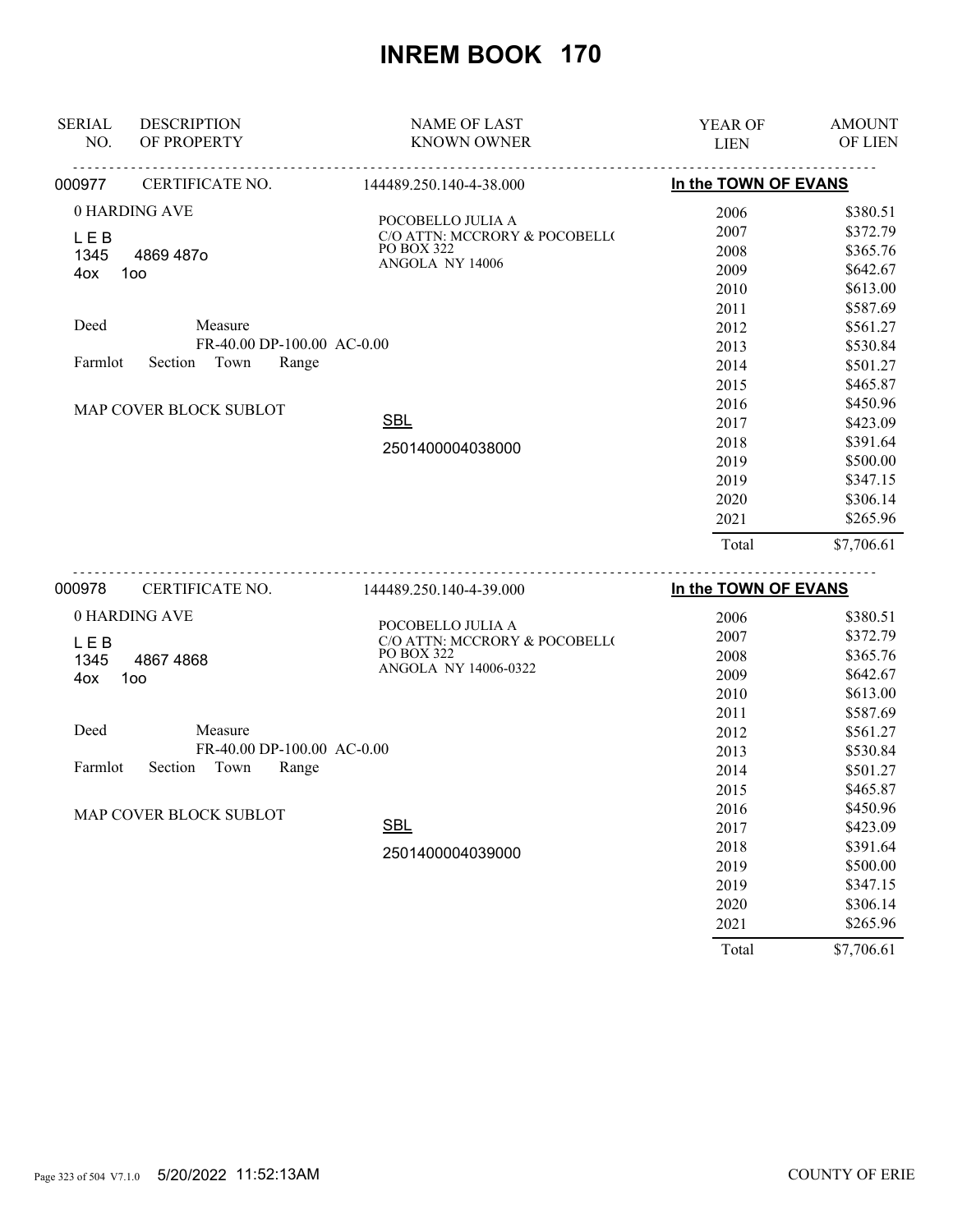| <b>SERIAL</b> | <b>DESCRIPTION</b>                    | <b>NAME OF LAST</b>                | <b>YEAR OF</b>       | <b>AMOUNT</b>                    |
|---------------|---------------------------------------|------------------------------------|----------------------|----------------------------------|
| NO.           | OF PROPERTY                           | <b>KNOWN OWNER</b>                 | <b>LIEN</b>          | OF LIEN                          |
| 000979        | CERTIFICATE NO.                       | 144489.250.140-4-40.000            | In the TOWN OF EVANS |                                  |
| LEB           | 0 HARDING AVE                         | MCCRORY WILLIAM C<br>MCCRORY JULIA | 2006<br>2007         | \$380.51<br>\$372.79             |
| 1345<br>4ox   | 4865 4866<br>100                      | PO BOX 322<br>ANGOLA NY 14006      | 2008<br>2009<br>2010 | \$365.76<br>\$642.67<br>\$613.00 |
| Deed          | Measure<br>FR-40.00 DP-100.00 AC-0.00 |                                    | 2011<br>2012<br>2013 | \$587.69<br>\$561.27<br>\$530.84 |
| Farmlot       | Town<br>Section<br>Range              |                                    | 2014<br>2015         | \$501.27<br>\$465.87             |
|               | MAP COVER BLOCK SUBLOT                | <b>SBL</b>                         | 2016<br>2017<br>2018 | \$450.96<br>\$423.09<br>\$391.64 |
|               |                                       | 2501400004040000                   | 2019<br>2019         | \$500.00<br>\$347.15             |
|               |                                       |                                    | 2020<br>2021         | \$306.14<br>\$265.96             |
|               |                                       |                                    | Total                | \$7,706.61                       |
| nnnarn        | CERTIFICATE NO                        | $144489$ 250 $140 - 7 - 1200$      | In the TOWN OF FVANS |                                  |

| 000980<br>CERTIFICATE NO.           | 144489.250.140-7-12.000                                       | In the TOWN OF EVANS |             |
|-------------------------------------|---------------------------------------------------------------|----------------------|-------------|
| 0 STERLING AVE                      | <b>TENNESEN EVELYN I</b>                                      | 2005                 | \$572.98    |
| L E B<br>10466 To                   | APT 6F<br><b>47 MARINE DR</b><br><b>BUFFALO NY 14202-4208</b> | 2006                 | \$569.59    |
| 1346<br>10467<br>1oo<br>4ox         |                                                               | 2007                 | \$544.32    |
|                                     |                                                               | 2008                 | \$528.74    |
|                                     |                                                               | 2009                 | \$797.10    |
|                                     |                                                               | 2010                 | \$758.87    |
| Deed<br>Measure                     |                                                               | 2011                 | \$725.01    |
| FR-40.01 DP-100.00 AC-0.00          |                                                               | 2012                 | \$690.03    |
| Farmlot<br>Town<br>Range<br>Section |                                                               | 2013                 | \$651.05    |
|                                     |                                                               | 2014                 | \$612.93    |
| MAP COVER BLOCK SUBLOT              |                                                               | 2015                 | \$568.98    |
|                                     | <b>SBL</b>                                                    | 2016                 | \$545.51    |
|                                     | 2501400007012000                                              | 2017                 | \$509.10    |
|                                     |                                                               | 2018                 | \$469.08    |
|                                     |                                                               | 2019                 | \$500.00    |
|                                     |                                                               | 2019                 | \$416.05    |
|                                     |                                                               | 2020                 | \$366.49    |
|                                     |                                                               | 2021                 | \$317.75    |
|                                     |                                                               | Total                | \$10,143.58 |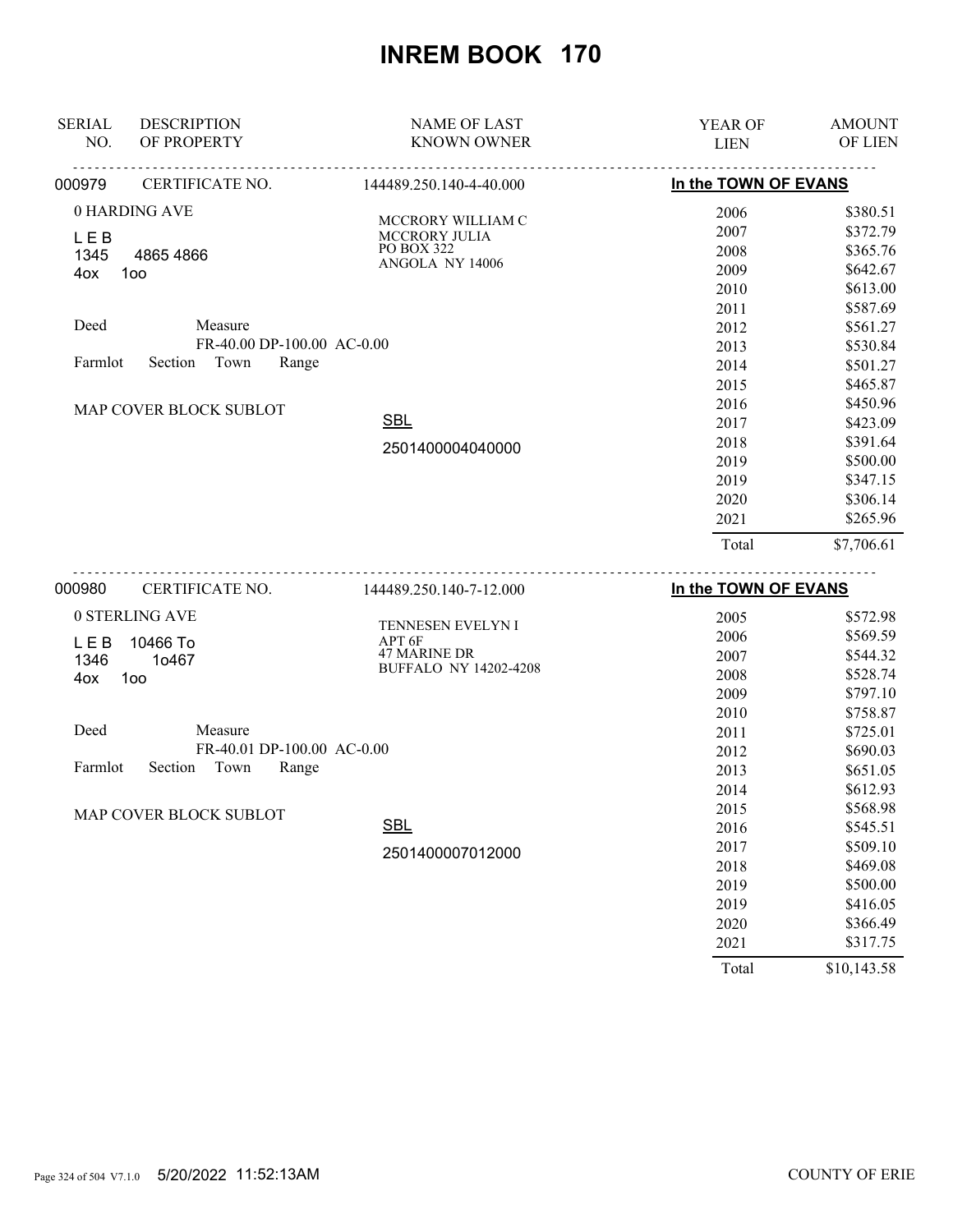| <b>SERIAL</b><br><b>DESCRIPTION</b> | <b>NAME OF LAST</b>                           | YEAR OF              | <b>AMOUNT</b> |
|-------------------------------------|-----------------------------------------------|----------------------|---------------|
| OF PROPERTY<br>NO.<br>.             | <b>KNOWN OWNER</b><br><u>.</u>                | <b>LIEN</b>          | OF LIEN       |
| CERTIFICATE NO.<br>000981           | 144489.250.140-7-30.100                       | In the TOWN OF EVANS |               |
| 0 NORTHFIELD ST                     |                                               | 2003                 | \$1,246.73    |
| <b>LEB</b><br>S                     | <b>RAMSEY DAVID</b><br><b>RAMSEY LISA</b>     | 2004                 | \$889.86      |
| 1346 9972-9978                      | 357 TAFT AVE                                  | 2011                 | \$1,409.51    |
| 136x100                             | ANGOLA NY 14006-9471                          | 2012                 | \$1,338.88    |
|                                     |                                               | 2013                 | \$1,261.46    |
|                                     |                                               | 2014                 | \$1,185.60    |
| Deed<br>Measure                     |                                               | 2015                 | \$1,099.73    |
| FR-120.03 DP-100.03 AC-0.00         |                                               | 2019                 | \$795.08      |
| Town<br>Farmlot<br>Section<br>Range |                                               | 2019                 | \$500.00      |
|                                     |                                               | 2020                 | \$440.11      |
| MAP COVER BLOCK SUBLOT              | <b>SBL</b>                                    | Total                | \$10,166.96   |
|                                     |                                               |                      |               |
|                                     | 2501400007030100                              |                      |               |
| 000982<br>CERTIFICATE NO.           | 144489.250.140-8-30.000                       | In the TOWN OF EVANS |               |
| 0 NORTHFIELD ST                     |                                               | 1999                 | \$433.35      |
|                                     | CARDENUTO RALPH                               | 2000                 | \$410.27      |
| LEB                                 | 675 MINERAL SPRING RD<br>WEST SENECA NY 14224 | 2001                 | \$385.08      |
| 1346<br>9966 9967<br>100<br>4ox     |                                               | 2002                 | \$382.41      |
|                                     |                                               | 2003                 | \$384.94      |
|                                     |                                               | 2004                 | \$378.01      |
| Deed<br>Measure                     |                                               | 2005                 | \$374.91      |
| FR-40.00 DP-100.00 AC-0.00          |                                               | 2006                 | \$380.51      |
| Town<br>Range<br>Farmlot<br>Section |                                               | 2007                 | \$372.79      |
|                                     |                                               | 2008                 | \$365.76      |
|                                     |                                               | 2009                 | \$642.67      |
| MAP COVER BLOCK SUBLOT              | <b>SBL</b>                                    | 2010                 | \$613.00      |
|                                     |                                               | 2011                 | \$587.69      |
|                                     | 2501400008030000                              | 2012                 | \$561.27      |
|                                     |                                               | 2013                 | \$530.84      |
|                                     |                                               | 2014                 | \$501.27      |
|                                     |                                               | 2015                 | \$465.87      |
|                                     |                                               | 2016                 | \$450.96      |
|                                     |                                               | 2017                 | \$423.09      |
|                                     |                                               | 2018                 | \$391.64      |
|                                     |                                               | 2019                 | \$500.00      |
|                                     |                                               | 2019                 | \$347.15      |
|                                     |                                               | 2020                 | \$306.14      |
|                                     |                                               | 2021                 | \$265.96      |
|                                     |                                               | Total                | \$10,455.58   |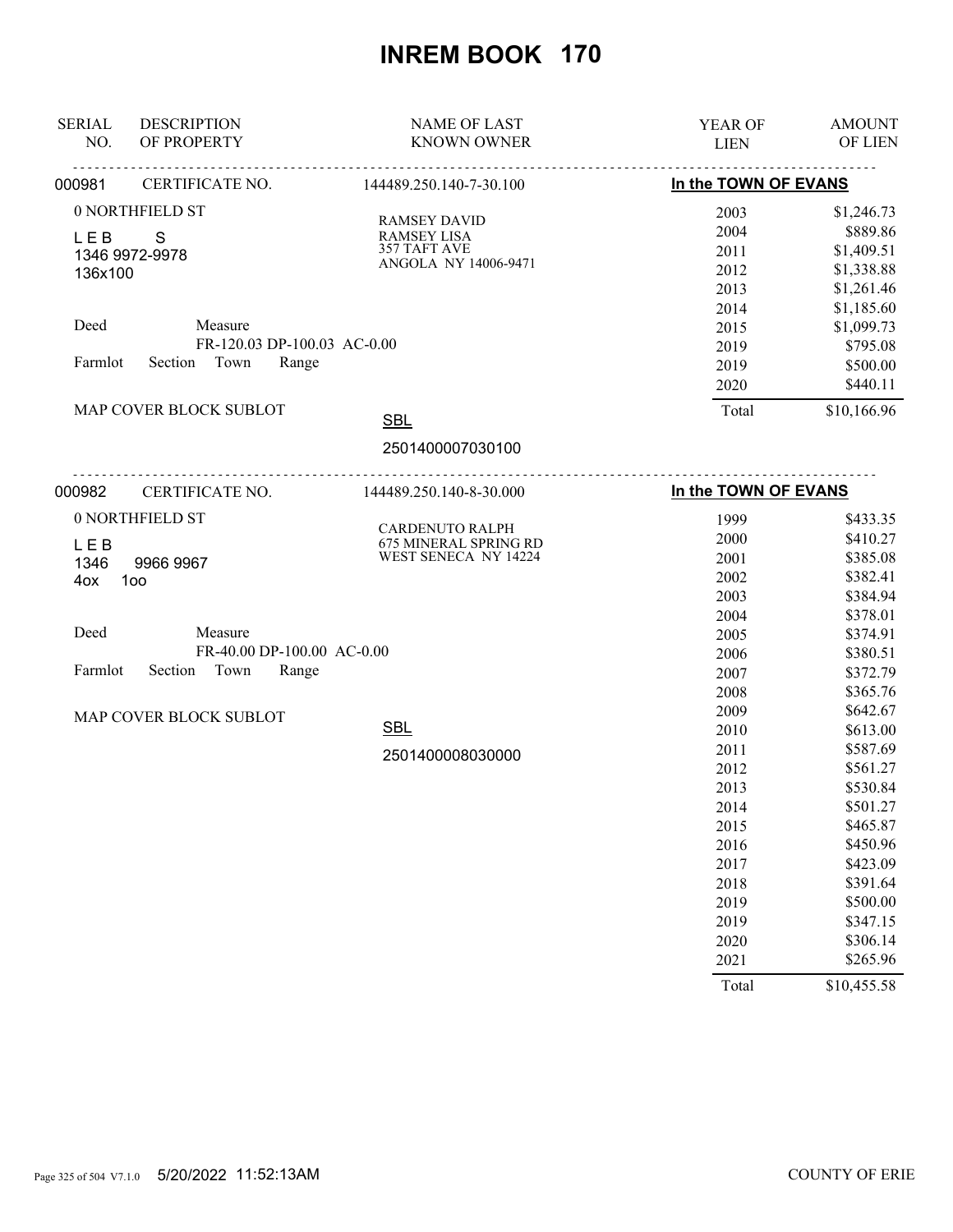| <b>SERIAL</b><br>NO.                | <b>DESCRIPTION</b><br>OF PROPERTY | <b>NAME OF LAST</b><br><b>KNOWN OWNER</b>  | <b>YEAR OF</b><br><b>LIEN</b> | <b>AMOUNT</b><br>OF LIEN |
|-------------------------------------|-----------------------------------|--------------------------------------------|-------------------------------|--------------------------|
| 000984                              | CERTIFICATE NO.                   | 144489.250.150-1-3.100                     | In the TOWN OF EVANS          |                          |
|                                     | 0 EISENHOWER AVE                  |                                            | 2003                          | \$520.62                 |
| Leb 4121 4122 4123 4                |                                   | <b>WILLHAUCK FRANK J</b><br>WILLHAUCK JOHN | 2004                          | \$1,662.29               |
| 1244                                |                                   | PO BOX 713                                 | 2005                          | \$1,623.44               |
| 1345                                | 4119412o                          | CHEEKTOWAGA NY 14225-0713                  | 2006                          | \$1,602.99               |
| 140x                                | 100                               |                                            | 2007                          | \$1,528.90               |
|                                     |                                   |                                            | 2008                          | \$1,481.50               |
| Deed                                | Measure                           |                                            | 2009                          | \$1,516.17               |
|                                     | FR-100.00 DP-100.00 AC-0.00       |                                            | 2010                          | \$1,441.25               |
| Town<br>Farmlot<br>Section<br>Range |                                   |                                            | 2011                          | \$1,372.84               |
|                                     |                                   |                                            | 2012                          | \$1,302.67               |
|                                     | MAP COVER BLOCK SUBLOT            |                                            | 2013                          | \$1,226.42               |
|                                     |                                   | <b>SBL</b>                                 | 2014                          | \$1,151.60               |
|                                     |                                   | 2501500001003100                           | 2015                          | \$1,067.77               |
|                                     |                                   |                                            | 2016                          | \$1,015.21               |
|                                     |                                   |                                            | 2017                          | \$942.98                 |
|                                     |                                   |                                            | 2018                          | \$865.14                 |
|                                     |                                   |                                            | 2019                          | \$767.71                 |
|                                     |                                   |                                            | 2019                          | \$500.00                 |
|                                     |                                   |                                            | 2020                          | \$676.45                 |
|                                     |                                   |                                            | 2021                          | \$584.40                 |
|                                     |                                   |                                            | Total                         | \$22,850.35              |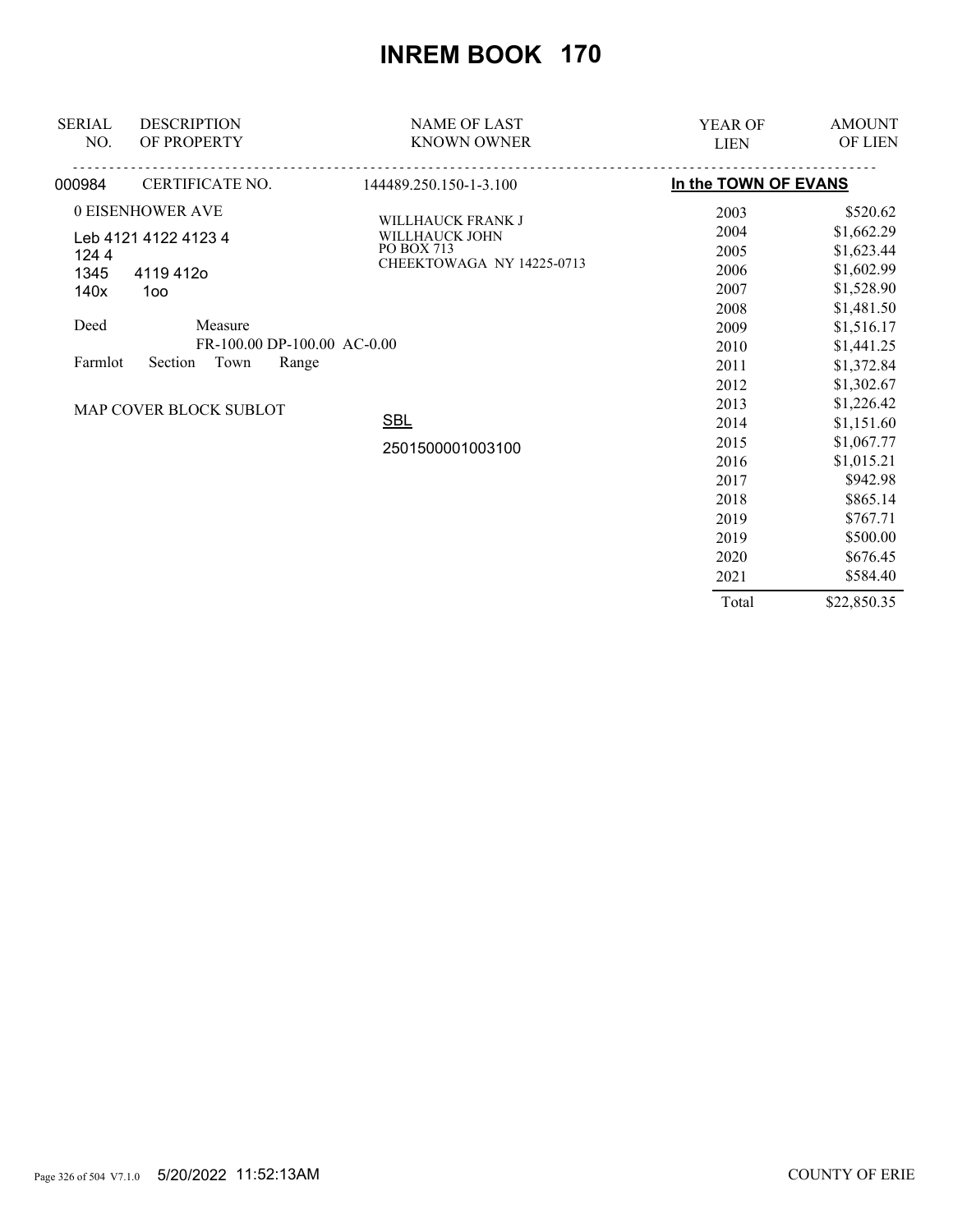| <b>SERIAL</b>      | <b>DESCRIPTION</b>         | <b>NAME OF LAST</b>                      | <b>YEAR OF</b>       | <b>AMOUNT</b> |
|--------------------|----------------------------|------------------------------------------|----------------------|---------------|
| NO.                | OF PROPERTY                | <b>KNOWN OWNER</b>                       | <b>LIEN</b>          | OF LIEN       |
| 000986             | CERTIFICATE NO.            | 144489.250.150-2-4.000                   | In the TOWN OF EVANS |               |
|                    | 0 EISENHOWER AVE           |                                          | 1996                 | \$505.09      |
|                    |                            | HANNEL HENRY<br><b>48 RIDGE PARK AVE</b> | 1997                 | \$498.26      |
| <b>LEB</b><br>1345 | 3318 3319                  | BUFFALO NY 14211                         | 1998                 | \$699.04      |
| 4ox                | 100                        |                                          | 1999                 | \$691.30      |
|                    |                            |                                          | 2000                 | \$659.02      |
|                    |                            |                                          | 2001                 | \$624.64      |
| Deed               | Measure                    |                                          | 2002                 | \$612.77      |
|                    | FR-40.00 DP-100.00 AC-0.00 |                                          | 2003                 | \$600.97      |
| Farmlot            | Section Town<br>Range      |                                          | 2004                 | \$585.05      |
|                    |                            |                                          | 2005                 | \$572.98      |
|                    | MAP COVER BLOCK SUBLOT     |                                          | 2006                 | \$569.59      |
|                    |                            | <b>SBL</b>                               | 2007                 | \$544.32      |
|                    |                            | 2501500002004000                         | 2008                 | \$528.74      |
|                    |                            |                                          | 2009                 | \$797.10      |
|                    |                            |                                          | 2010                 | \$758.87      |
|                    |                            |                                          | 2011                 | \$725.01      |
|                    |                            |                                          | 2012                 | \$690.03      |
|                    |                            |                                          | 2013                 | \$651.05      |
|                    |                            |                                          | 2014                 | \$612.93      |
|                    |                            |                                          | 2015                 | \$568.98      |
|                    |                            |                                          | 2016                 | \$545.51      |
|                    |                            |                                          | 2017                 | \$509.10      |
|                    |                            |                                          | 2018                 | \$469.08      |
|                    |                            |                                          | 2019                 | \$500.00      |
|                    |                            |                                          | 2019                 | \$416.05      |
|                    |                            |                                          | 2020                 | \$366.49      |
|                    |                            |                                          | 2021                 | \$317.75      |
|                    |                            |                                          | Total                | \$15,619.72   |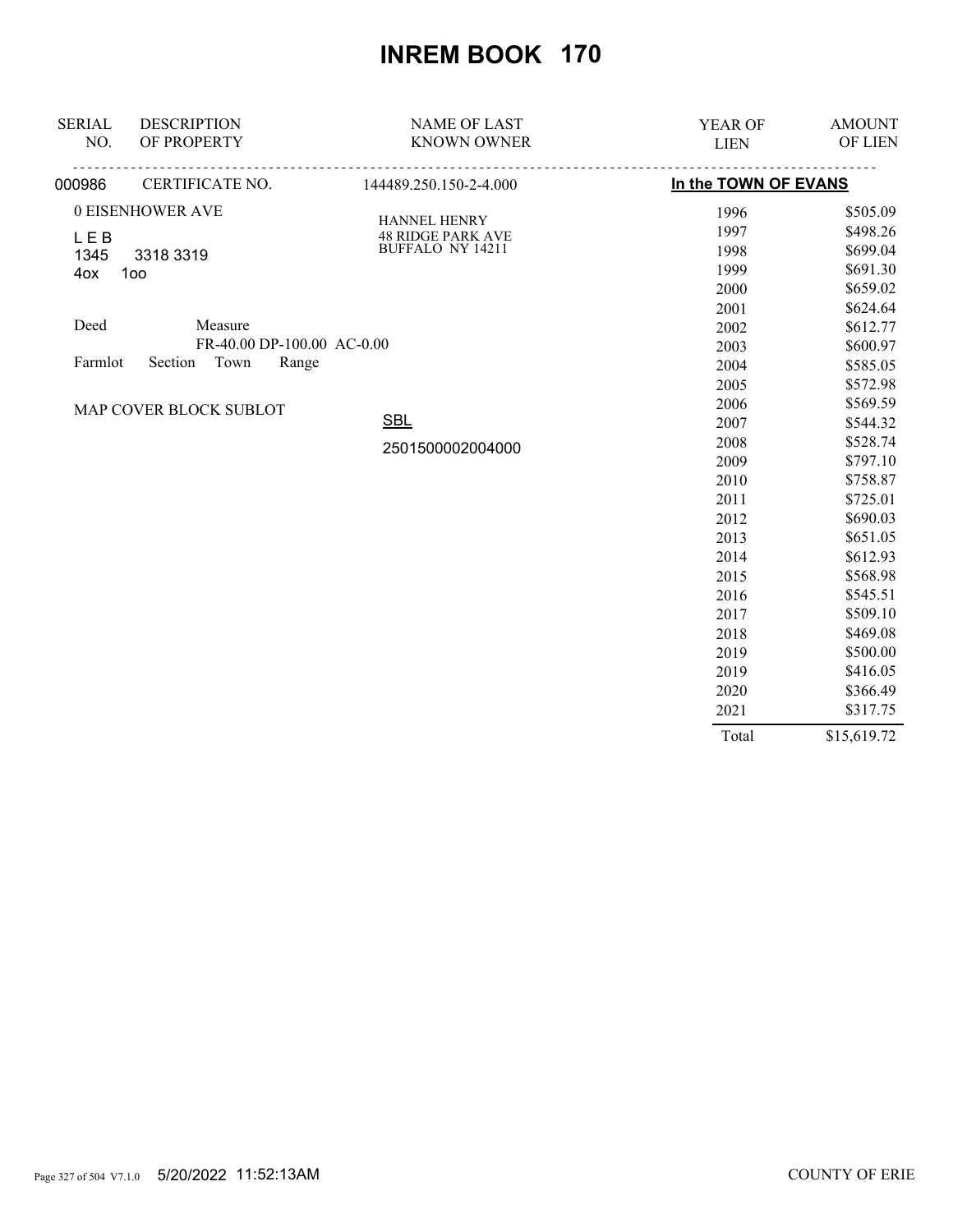| <b>SERIAL</b> | <b>DESCRIPTION</b>         | <b>NAME OF LAST</b>                      | YEAR OF              | <b>AMOUNT</b> |
|---------------|----------------------------|------------------------------------------|----------------------|---------------|
| NO.           | OF PROPERTY                | <b>KNOWN OWNER</b>                       | <b>LIEN</b>          | OF LIEN       |
| 000987        | CERTIFICATE NO.            | <u>.</u><br>144489.250.150-2-29.000      | In the TOWN OF EVANS |               |
| 0 DAWN AVE    |                            |                                          | 1996                 | \$308.94      |
| LEB           |                            | HOLTZ MARGARET<br>C/O ATTN: HENRY HANNEL | 1997                 | \$307.91      |
| 1345          | 333o 3331                  | 10741 LAKE SHORE RD                      | 1998                 | \$431.90      |
| 4ox           | 1oo                        | <b>IRVING NY 14081</b>                   | 1999                 | \$433.35      |
|               |                            |                                          | 2000                 | \$410.27      |
|               |                            |                                          | 2001                 | \$385.08      |
| Deed          | Measure                    |                                          | 2002                 | \$382.41      |
|               | FR-40.00 DP-100.00 AC-0.00 |                                          | 2003                 | \$384.94      |
| Farmlot       | Town<br>Section<br>Range   |                                          | 2004                 | \$378.01      |
|               |                            |                                          | 2005                 | \$374.91      |
|               | MAP COVER BLOCK SUBLOT     |                                          | 2006                 | \$380.51      |
|               |                            | <b>SBL</b>                               | 2007                 | \$372.79      |
|               |                            | 2501500002029000                         | 2008                 | \$365.76      |
|               |                            |                                          | 2009                 | \$642.67      |
|               |                            |                                          | 2010                 | \$613.00      |
|               |                            |                                          | 2011                 | \$587.69      |
|               |                            |                                          | 2012                 | \$561.27      |
|               |                            |                                          | 2013                 | \$530.84      |
|               |                            |                                          | 2014                 | \$501.27      |
|               |                            |                                          | 2015                 | \$465.87      |
|               |                            |                                          | 2016                 | \$450.96      |
|               |                            |                                          | 2017                 | \$423.09      |
|               |                            |                                          | 2018                 | \$391.64      |
|               |                            |                                          | 2019                 | \$500.00      |
|               |                            |                                          | 2019                 | \$347.15      |
|               |                            |                                          | 2020                 | \$306.14      |
|               |                            |                                          | 2021                 | \$265.96      |
|               |                            |                                          | Total                | \$11,504.33   |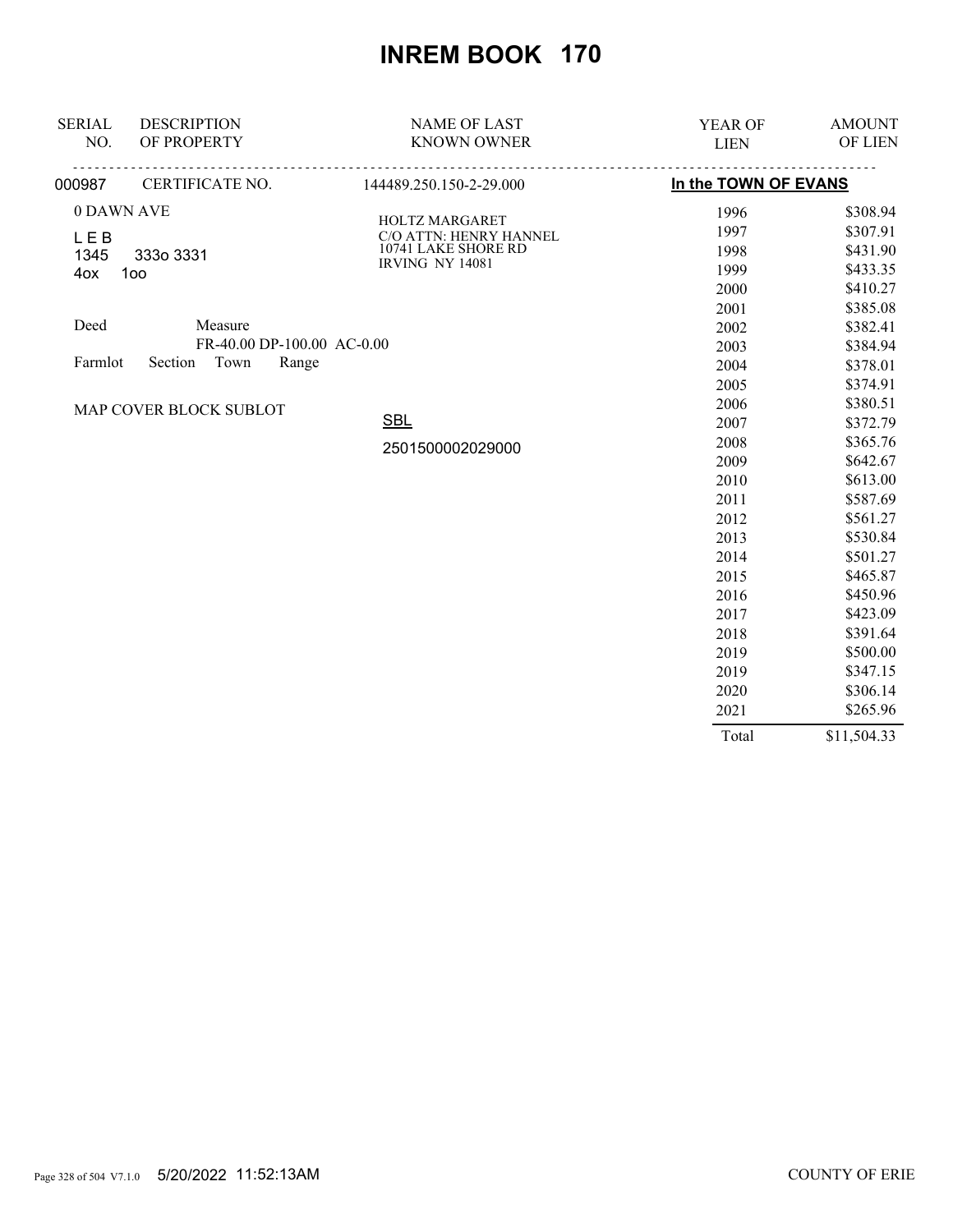| <b>SERIAL</b> | <b>DESCRIPTION</b>          | <b>NAME OF LAST</b>                      | YEAR OF              | <b>AMOUNT</b> |
|---------------|-----------------------------|------------------------------------------|----------------------|---------------|
| NO.           | OF PROPERTY                 | <b>KNOWN OWNER</b>                       | <b>LIEN</b>          | OF LIEN       |
| 000989        | <u>.</u><br>CERTIFICATE NO. | <u>.</u><br>144489.250.150-3-40.000      | In the TOWN OF EVANS |               |
| 0 DAWN AVE    |                             |                                          | 1997                 | \$633.53      |
| Leb           |                             | <b>SAWKO WALTER</b><br><b>SAWKO MARY</b> | 1998                 | \$888.71      |
| 1344          | 2162to2165                  | 67 GRIMES ST                             | 1999                 | \$891.60      |
| 8o X          | 1oo                         | <b>BUFFALO NY 14212-1728</b>             | 2000                 | \$846.57      |
|               |                             |                                          | 2001                 | \$794.22      |
|               |                             |                                          | 2002                 | \$788.60      |
| Deed          | Measure                     |                                          | 2003                 | \$788.65      |
|               | FR-80.00 DP-100.00 AC-0.00  |                                          | 2004                 | \$774.30      |
| Farmlot       | Town<br>Section<br>Range    |                                          | 2005                 | \$768.31      |
|               |                             |                                          | 2006                 | \$777.68      |
|               | MAP COVER BLOCK SUBLOT      |                                          | 2007                 | \$766.45      |
|               |                             | <b>SBL</b>                               | 2008                 | \$752.01      |
|               |                             | 2501500003040000                         | 2009                 | \$873.19      |
|               |                             |                                          | 2010                 | \$832.94      |
|               |                             |                                          | 2011                 | \$798.47      |
|               |                             |                                          | 2012                 | \$762.50      |
|               |                             |                                          | 2013                 | \$721.13      |
|               |                             |                                          | 2014                 | \$680.95      |
|               |                             |                                          | 2015                 | \$632.75      |
|               |                             |                                          | 2016                 | \$612.50      |
|               |                             |                                          | 2017                 | \$574.63      |
|               |                             |                                          | 2018                 | \$531.78      |
|               |                             |                                          | 2019                 | \$500.00      |
|               |                             |                                          | 2019                 | \$471.35      |
|               |                             |                                          | 2020                 | \$416.30      |
|               |                             |                                          | 2021                 | \$360.92      |
|               |                             |                                          | Total                | \$18,240.04   |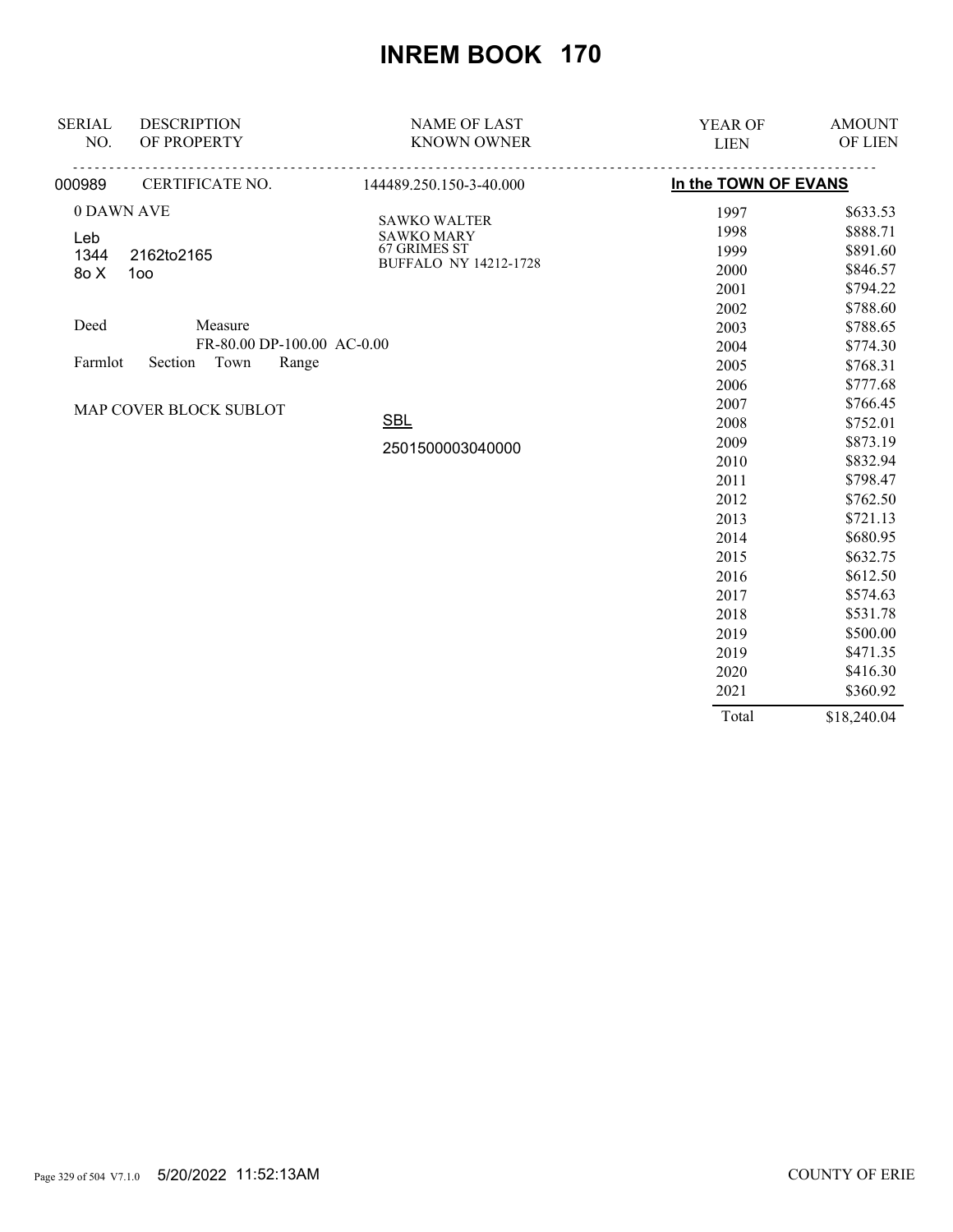| <b>SERIAL</b><br>NO.                | <b>DESCRIPTION</b><br>OF PROPERTY | <b>NAME OF LAST</b><br><b>KNOWN OWNER</b> | <b>YEAR OF</b><br><b>LIEN</b> | <b>AMOUNT</b><br>OF LIEN |
|-------------------------------------|-----------------------------------|-------------------------------------------|-------------------------------|--------------------------|
| 000990                              | CERTIFICATE NO.                   | 144489.250.150-3-41.000                   | In the TOWN OF EVANS          |                          |
| 0 DAWN AVE                          |                                   | <b>ZUPPA JOHN</b>                         | 2000                          | \$410.38                 |
| Leb                                 |                                   | 69 JANE LN                                | 2001                          | \$385.08                 |
| 1344                                | 216o 2161                         | <b>DEPEW NY 14043</b>                     | 2002                          | \$382.41                 |
| 4ox                                 | 1oo                               |                                           | 2003                          | \$384.99                 |
|                                     |                                   |                                           | 2004                          | \$377.96                 |
|                                     |                                   |                                           | 2005                          | \$374.91                 |
| Deed                                | Measure                           |                                           | 2006                          | \$380.51                 |
|                                     | FR-40.00 DP-100.00 AC-0.00        |                                           | 2007                          | \$372.79                 |
| Section<br>Town<br>Range<br>Farmlot |                                   | 2008                                      | \$365.80                      |                          |
|                                     |                                   |                                           | 2009                          | \$642.67                 |
|                                     | MAP COVER BLOCK SUBLOT            |                                           | 2010                          | \$613.00                 |
|                                     |                                   | <b>SBL</b>                                | 2011                          | \$587.69                 |
|                                     |                                   | 2501500003041000                          | 2012                          | \$561.27                 |
|                                     |                                   |                                           | 2013                          | \$530.84                 |
|                                     |                                   |                                           | 2014                          | \$501.27                 |
|                                     |                                   |                                           | 2015                          | \$465.87                 |
|                                     |                                   |                                           | 2016                          | \$450.96                 |
|                                     |                                   |                                           | 2017                          | \$423.09                 |
|                                     |                                   |                                           | 2018                          | \$391.64                 |
|                                     |                                   |                                           | 2019                          | \$500.00                 |
|                                     |                                   |                                           | 2019                          | \$347.15                 |
|                                     |                                   |                                           | 2020                          | \$306.14                 |
|                                     |                                   |                                           | 2021                          | \$265.96                 |
|                                     |                                   |                                           | Total                         | \$10,022.38              |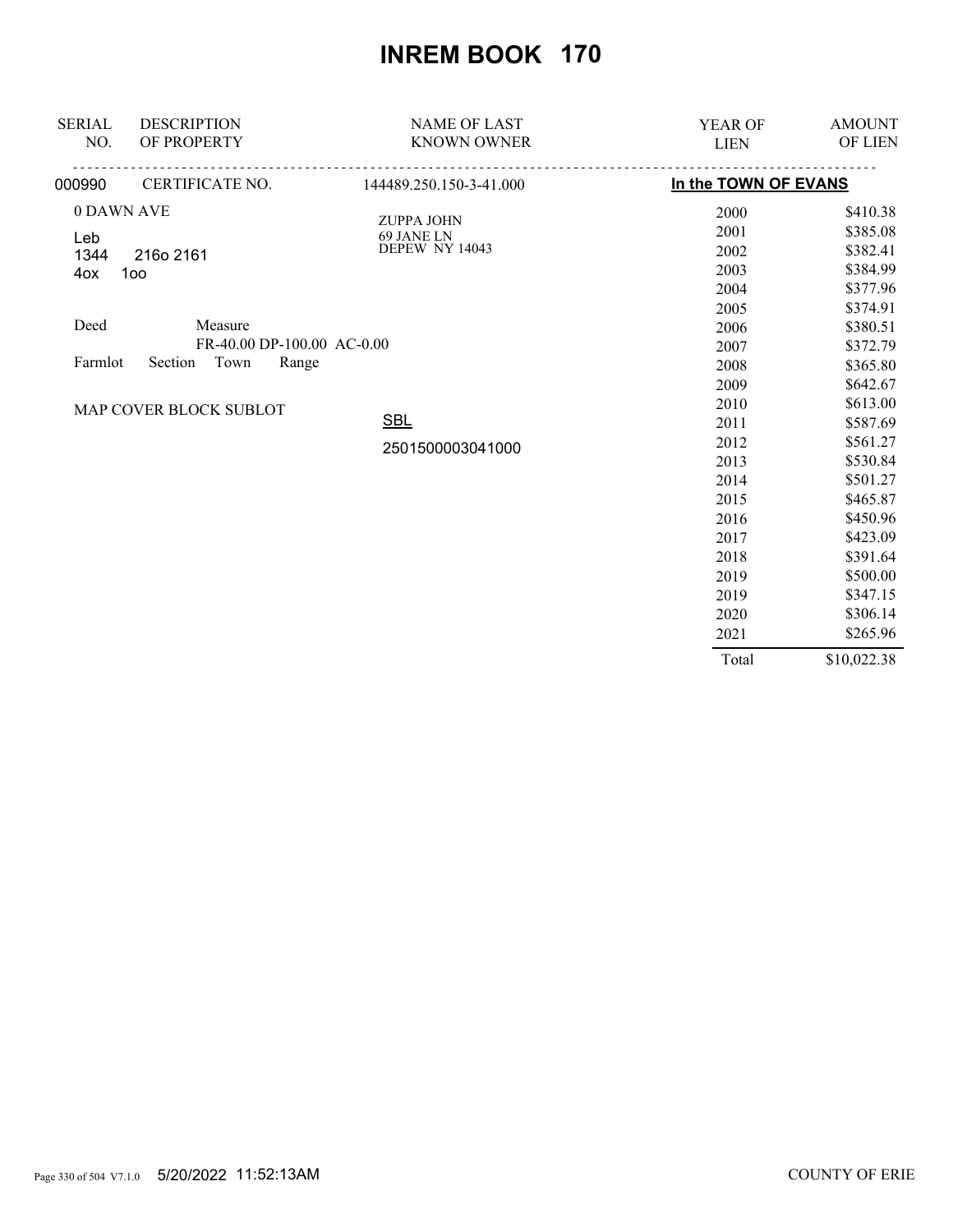| <b>SERIAL</b><br>NO.                | <b>DESCRIPTION</b><br>OF PROPERTY | <b>NAME OF LAST</b><br><b>KNOWN OWNER</b>         | <b>YEAR OF</b><br><b>LIEN</b> | <b>AMOUNT</b><br>OF LIEN |
|-------------------------------------|-----------------------------------|---------------------------------------------------|-------------------------------|--------------------------|
|                                     |                                   |                                                   |                               |                          |
| 000991                              | CERTIFICATE NO.                   | 144489.250.170-2-47.000                           | In the TOWN OF EVANS          |                          |
|                                     | 0 VIRGINIA ST                     |                                                   | 1998                          | \$535.96                 |
| Leb                                 |                                   | <b>ESTATE OF ERNEST TESTA</b><br>C/O EDWARD TESTA | 1999                          | \$793.64                 |
| 1132w                               | 7123to7127                        | 363 FORBES AVE                                    | 2000                          | \$755.80                 |
|                                     | 5 <sub>o</sub><br>1oox            | TONAWANDA NY 14150                                | 2001                          | \$715.28                 |
|                                     |                                   | 2002                                              | \$702.83                      |                          |
|                                     |                                   |                                                   | 2003                          | \$695.97                 |
| Deed                                | Measure                           |                                                   | 2004                          | \$678.37                 |
|                                     | FR-100.00 DP-50.00 AC-0.00        |                                                   | 2005                          | \$665.55                 |
| Town<br>Section<br>Range<br>Farmlot |                                   | 2006                                              | \$662.92                      |                          |
|                                     |                                   |                                                   | 2007                          | \$679.83                 |
|                                     |                                   |                                                   | 2008                          | \$660.38                 |
| MAP COVER BLOCK SUBLOT              | <b>SBL</b>                        | 2009                                              | \$886.93                      |                          |
|                                     |                                   | 2501700002047000                                  | 2010                          | \$844.31                 |
|                                     |                                   |                                                   | 2011                          | \$806.20                 |
|                                     |                                   |                                                   | 2012                          | \$766.94                 |
|                                     |                                   |                                                   | 2013                          | \$723.33                 |
|                                     |                                   |                                                   | 2014                          | \$680.79                 |
|                                     |                                   |                                                   | 2015                          | \$631.83                 |
|                                     |                                   |                                                   | 2016                          | \$605.06                 |
|                                     |                                   |                                                   | 2017                          | \$564.29                 |
|                                     |                                   |                                                   | 2018                          | \$519.56                 |
|                                     |                                   |                                                   | 2019                          | \$500.00                 |
|                                     |                                   |                                                   | 2019                          | \$460.91                 |
|                                     |                                   |                                                   | 2020                          | \$406.06                 |
|                                     |                                   |                                                   | 2021                          | \$351.82                 |
|                                     |                                   |                                                   | Total                         | \$16,294.56              |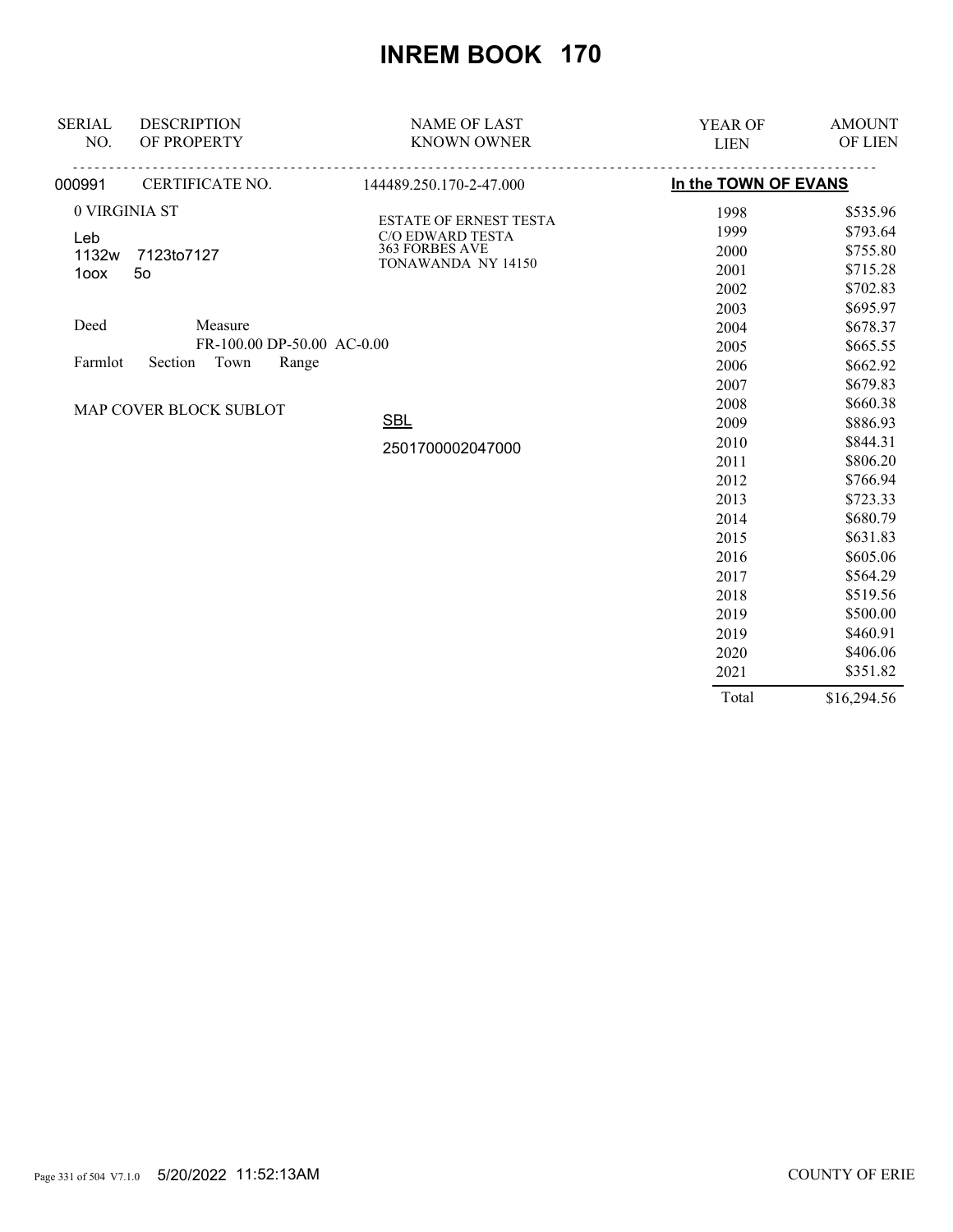| .<br>In the TOWN OF EVANS<br>CERTIFICATE NO.<br>144489.250.170-2-53.000<br><b>0 LAKE SHORE RD</b><br>\$1,384.80<br>2000<br>FE BALL CONSTRUCTION CORP<br>\$1,311.06<br>2001<br>33 FOX ST<br>Leb<br><b>IRVING NY 14081</b><br>\$1,287.68<br>2002<br>1132<br>7107to7111<br>\$1,270.34<br>2003<br>95<br>1oox<br>\$1,237.79<br>2004<br>\$1,214.00<br>2005<br>Deed<br>Measure<br>\$1,207.08<br>2006<br>FR-100.00 DP-96.00 AC-0.00<br>2007<br>\$1,243.34<br>Section Town<br>Farmlot<br>Range<br>2008<br>\$1,207.13<br>2009<br>\$1,291.21<br>2010<br>\$1,228.21<br>MAP COVER BLOCK SUBLOT<br><b>SBL</b><br>\$1,171.40<br>2011<br>\$1,113.06<br>2012<br>2501700002053000<br>2013<br>\$1,048.89<br>2014<br>\$1,614.13<br>2015<br>\$914.73<br>\$872.98<br>2016<br>\$812.53<br>2017<br>\$746.86<br>2018<br>\$662.59<br>2019<br>2019<br>\$500.00<br>\$584.09<br>2020<br>\$505.06<br>2021<br>Total<br>\$24,428.96<br><u>.</u><br>In the TOWN OF EVANS<br>CERTIFICATE NO.<br>144489.250.170-4-10.000<br>0 UTICA ST<br>2011<br>\$843.14<br><b>BUTLER MARK</b><br>2012<br>\$1,129.16<br>BUTLER DONNA M<br>Leb<br>170 MULLEN<br>\$1,063.92<br>2013<br>1129<br>8489to8493<br>TONAWANDA NY 14150<br>\$1,000.00<br>2014<br>1oox<br>9 <sub>o</sub><br>\$927.62<br>2015<br>\$884.80<br>2016<br>Deed<br>Measure<br>2017<br>\$823.28<br>FR-100.00 DP-90.00 AC-0.00<br>\$500.00<br>2017<br>Farmlot<br>Section<br>Town<br>Range<br>2018<br>\$756.54<br>2019<br>\$671.20<br>2019<br>\$500.00<br>MAP COVER BLOCK SUBLOT<br><b>SBL</b><br>2020<br>\$591.63 | <b>SERIAL</b><br>NO. | <b>DESCRIPTION</b><br>OF PROPERTY | <b>NAME OF LAST</b><br><b>KNOWN OWNER</b> | YEAR OF<br><b>LIEN</b> | <b>AMOUNT</b><br>OF LIEN |
|------------------------------------------------------------------------------------------------------------------------------------------------------------------------------------------------------------------------------------------------------------------------------------------------------------------------------------------------------------------------------------------------------------------------------------------------------------------------------------------------------------------------------------------------------------------------------------------------------------------------------------------------------------------------------------------------------------------------------------------------------------------------------------------------------------------------------------------------------------------------------------------------------------------------------------------------------------------------------------------------------------------------------------------------------------------------------------------------------------------------------------------------------------------------------------------------------------------------------------------------------------------------------------------------------------------------------------------------------------------------------------------------------------------------------------------------------------------------------------------------------------------------------|----------------------|-----------------------------------|-------------------------------------------|------------------------|--------------------------|
|                                                                                                                                                                                                                                                                                                                                                                                                                                                                                                                                                                                                                                                                                                                                                                                                                                                                                                                                                                                                                                                                                                                                                                                                                                                                                                                                                                                                                                                                                                                              |                      |                                   |                                           |                        |                          |
|                                                                                                                                                                                                                                                                                                                                                                                                                                                                                                                                                                                                                                                                                                                                                                                                                                                                                                                                                                                                                                                                                                                                                                                                                                                                                                                                                                                                                                                                                                                              | 000992               |                                   |                                           |                        |                          |
|                                                                                                                                                                                                                                                                                                                                                                                                                                                                                                                                                                                                                                                                                                                                                                                                                                                                                                                                                                                                                                                                                                                                                                                                                                                                                                                                                                                                                                                                                                                              |                      |                                   |                                           |                        |                          |
|                                                                                                                                                                                                                                                                                                                                                                                                                                                                                                                                                                                                                                                                                                                                                                                                                                                                                                                                                                                                                                                                                                                                                                                                                                                                                                                                                                                                                                                                                                                              |                      |                                   |                                           |                        |                          |
|                                                                                                                                                                                                                                                                                                                                                                                                                                                                                                                                                                                                                                                                                                                                                                                                                                                                                                                                                                                                                                                                                                                                                                                                                                                                                                                                                                                                                                                                                                                              |                      |                                   |                                           |                        |                          |
|                                                                                                                                                                                                                                                                                                                                                                                                                                                                                                                                                                                                                                                                                                                                                                                                                                                                                                                                                                                                                                                                                                                                                                                                                                                                                                                                                                                                                                                                                                                              |                      |                                   |                                           |                        |                          |
|                                                                                                                                                                                                                                                                                                                                                                                                                                                                                                                                                                                                                                                                                                                                                                                                                                                                                                                                                                                                                                                                                                                                                                                                                                                                                                                                                                                                                                                                                                                              |                      |                                   |                                           |                        |                          |
|                                                                                                                                                                                                                                                                                                                                                                                                                                                                                                                                                                                                                                                                                                                                                                                                                                                                                                                                                                                                                                                                                                                                                                                                                                                                                                                                                                                                                                                                                                                              |                      |                                   |                                           |                        |                          |
|                                                                                                                                                                                                                                                                                                                                                                                                                                                                                                                                                                                                                                                                                                                                                                                                                                                                                                                                                                                                                                                                                                                                                                                                                                                                                                                                                                                                                                                                                                                              |                      |                                   |                                           |                        |                          |
|                                                                                                                                                                                                                                                                                                                                                                                                                                                                                                                                                                                                                                                                                                                                                                                                                                                                                                                                                                                                                                                                                                                                                                                                                                                                                                                                                                                                                                                                                                                              |                      |                                   |                                           |                        |                          |
|                                                                                                                                                                                                                                                                                                                                                                                                                                                                                                                                                                                                                                                                                                                                                                                                                                                                                                                                                                                                                                                                                                                                                                                                                                                                                                                                                                                                                                                                                                                              |                      |                                   |                                           |                        |                          |
|                                                                                                                                                                                                                                                                                                                                                                                                                                                                                                                                                                                                                                                                                                                                                                                                                                                                                                                                                                                                                                                                                                                                                                                                                                                                                                                                                                                                                                                                                                                              |                      |                                   |                                           |                        |                          |
|                                                                                                                                                                                                                                                                                                                                                                                                                                                                                                                                                                                                                                                                                                                                                                                                                                                                                                                                                                                                                                                                                                                                                                                                                                                                                                                                                                                                                                                                                                                              |                      |                                   |                                           |                        |                          |
|                                                                                                                                                                                                                                                                                                                                                                                                                                                                                                                                                                                                                                                                                                                                                                                                                                                                                                                                                                                                                                                                                                                                                                                                                                                                                                                                                                                                                                                                                                                              |                      |                                   |                                           |                        |                          |
|                                                                                                                                                                                                                                                                                                                                                                                                                                                                                                                                                                                                                                                                                                                                                                                                                                                                                                                                                                                                                                                                                                                                                                                                                                                                                                                                                                                                                                                                                                                              |                      |                                   |                                           |                        |                          |
|                                                                                                                                                                                                                                                                                                                                                                                                                                                                                                                                                                                                                                                                                                                                                                                                                                                                                                                                                                                                                                                                                                                                                                                                                                                                                                                                                                                                                                                                                                                              |                      |                                   |                                           |                        |                          |
|                                                                                                                                                                                                                                                                                                                                                                                                                                                                                                                                                                                                                                                                                                                                                                                                                                                                                                                                                                                                                                                                                                                                                                                                                                                                                                                                                                                                                                                                                                                              |                      |                                   |                                           |                        |                          |
|                                                                                                                                                                                                                                                                                                                                                                                                                                                                                                                                                                                                                                                                                                                                                                                                                                                                                                                                                                                                                                                                                                                                                                                                                                                                                                                                                                                                                                                                                                                              |                      |                                   |                                           |                        |                          |
|                                                                                                                                                                                                                                                                                                                                                                                                                                                                                                                                                                                                                                                                                                                                                                                                                                                                                                                                                                                                                                                                                                                                                                                                                                                                                                                                                                                                                                                                                                                              |                      |                                   |                                           |                        |                          |
|                                                                                                                                                                                                                                                                                                                                                                                                                                                                                                                                                                                                                                                                                                                                                                                                                                                                                                                                                                                                                                                                                                                                                                                                                                                                                                                                                                                                                                                                                                                              |                      |                                   |                                           |                        |                          |
|                                                                                                                                                                                                                                                                                                                                                                                                                                                                                                                                                                                                                                                                                                                                                                                                                                                                                                                                                                                                                                                                                                                                                                                                                                                                                                                                                                                                                                                                                                                              |                      |                                   |                                           |                        |                          |
|                                                                                                                                                                                                                                                                                                                                                                                                                                                                                                                                                                                                                                                                                                                                                                                                                                                                                                                                                                                                                                                                                                                                                                                                                                                                                                                                                                                                                                                                                                                              |                      |                                   |                                           |                        |                          |
|                                                                                                                                                                                                                                                                                                                                                                                                                                                                                                                                                                                                                                                                                                                                                                                                                                                                                                                                                                                                                                                                                                                                                                                                                                                                                                                                                                                                                                                                                                                              |                      |                                   |                                           |                        |                          |
|                                                                                                                                                                                                                                                                                                                                                                                                                                                                                                                                                                                                                                                                                                                                                                                                                                                                                                                                                                                                                                                                                                                                                                                                                                                                                                                                                                                                                                                                                                                              |                      |                                   |                                           |                        |                          |
|                                                                                                                                                                                                                                                                                                                                                                                                                                                                                                                                                                                                                                                                                                                                                                                                                                                                                                                                                                                                                                                                                                                                                                                                                                                                                                                                                                                                                                                                                                                              |                      |                                   |                                           |                        |                          |
|                                                                                                                                                                                                                                                                                                                                                                                                                                                                                                                                                                                                                                                                                                                                                                                                                                                                                                                                                                                                                                                                                                                                                                                                                                                                                                                                                                                                                                                                                                                              |                      |                                   |                                           |                        |                          |
|                                                                                                                                                                                                                                                                                                                                                                                                                                                                                                                                                                                                                                                                                                                                                                                                                                                                                                                                                                                                                                                                                                                                                                                                                                                                                                                                                                                                                                                                                                                              | 000995               |                                   |                                           |                        |                          |
|                                                                                                                                                                                                                                                                                                                                                                                                                                                                                                                                                                                                                                                                                                                                                                                                                                                                                                                                                                                                                                                                                                                                                                                                                                                                                                                                                                                                                                                                                                                              |                      |                                   |                                           |                        |                          |
|                                                                                                                                                                                                                                                                                                                                                                                                                                                                                                                                                                                                                                                                                                                                                                                                                                                                                                                                                                                                                                                                                                                                                                                                                                                                                                                                                                                                                                                                                                                              |                      |                                   |                                           |                        |                          |
|                                                                                                                                                                                                                                                                                                                                                                                                                                                                                                                                                                                                                                                                                                                                                                                                                                                                                                                                                                                                                                                                                                                                                                                                                                                                                                                                                                                                                                                                                                                              |                      |                                   |                                           |                        |                          |
|                                                                                                                                                                                                                                                                                                                                                                                                                                                                                                                                                                                                                                                                                                                                                                                                                                                                                                                                                                                                                                                                                                                                                                                                                                                                                                                                                                                                                                                                                                                              |                      |                                   |                                           |                        |                          |
|                                                                                                                                                                                                                                                                                                                                                                                                                                                                                                                                                                                                                                                                                                                                                                                                                                                                                                                                                                                                                                                                                                                                                                                                                                                                                                                                                                                                                                                                                                                              |                      |                                   |                                           |                        |                          |
|                                                                                                                                                                                                                                                                                                                                                                                                                                                                                                                                                                                                                                                                                                                                                                                                                                                                                                                                                                                                                                                                                                                                                                                                                                                                                                                                                                                                                                                                                                                              |                      |                                   |                                           |                        |                          |
|                                                                                                                                                                                                                                                                                                                                                                                                                                                                                                                                                                                                                                                                                                                                                                                                                                                                                                                                                                                                                                                                                                                                                                                                                                                                                                                                                                                                                                                                                                                              |                      |                                   |                                           |                        |                          |
|                                                                                                                                                                                                                                                                                                                                                                                                                                                                                                                                                                                                                                                                                                                                                                                                                                                                                                                                                                                                                                                                                                                                                                                                                                                                                                                                                                                                                                                                                                                              |                      |                                   |                                           |                        |                          |
|                                                                                                                                                                                                                                                                                                                                                                                                                                                                                                                                                                                                                                                                                                                                                                                                                                                                                                                                                                                                                                                                                                                                                                                                                                                                                                                                                                                                                                                                                                                              |                      |                                   |                                           |                        |                          |
|                                                                                                                                                                                                                                                                                                                                                                                                                                                                                                                                                                                                                                                                                                                                                                                                                                                                                                                                                                                                                                                                                                                                                                                                                                                                                                                                                                                                                                                                                                                              |                      |                                   |                                           |                        |                          |
|                                                                                                                                                                                                                                                                                                                                                                                                                                                                                                                                                                                                                                                                                                                                                                                                                                                                                                                                                                                                                                                                                                                                                                                                                                                                                                                                                                                                                                                                                                                              |                      |                                   |                                           |                        |                          |
|                                                                                                                                                                                                                                                                                                                                                                                                                                                                                                                                                                                                                                                                                                                                                                                                                                                                                                                                                                                                                                                                                                                                                                                                                                                                                                                                                                                                                                                                                                                              |                      |                                   |                                           |                        |                          |
| 2021<br>\$511.53<br>2501700004010000                                                                                                                                                                                                                                                                                                                                                                                                                                                                                                                                                                                                                                                                                                                                                                                                                                                                                                                                                                                                                                                                                                                                                                                                                                                                                                                                                                                                                                                                                         |                      |                                   |                                           |                        |                          |

2501700004010000

Page 332 of 504 V7.1.0 5/20/2022 11:52:13AM COUNTY OF ERIE

Total \$10,202.82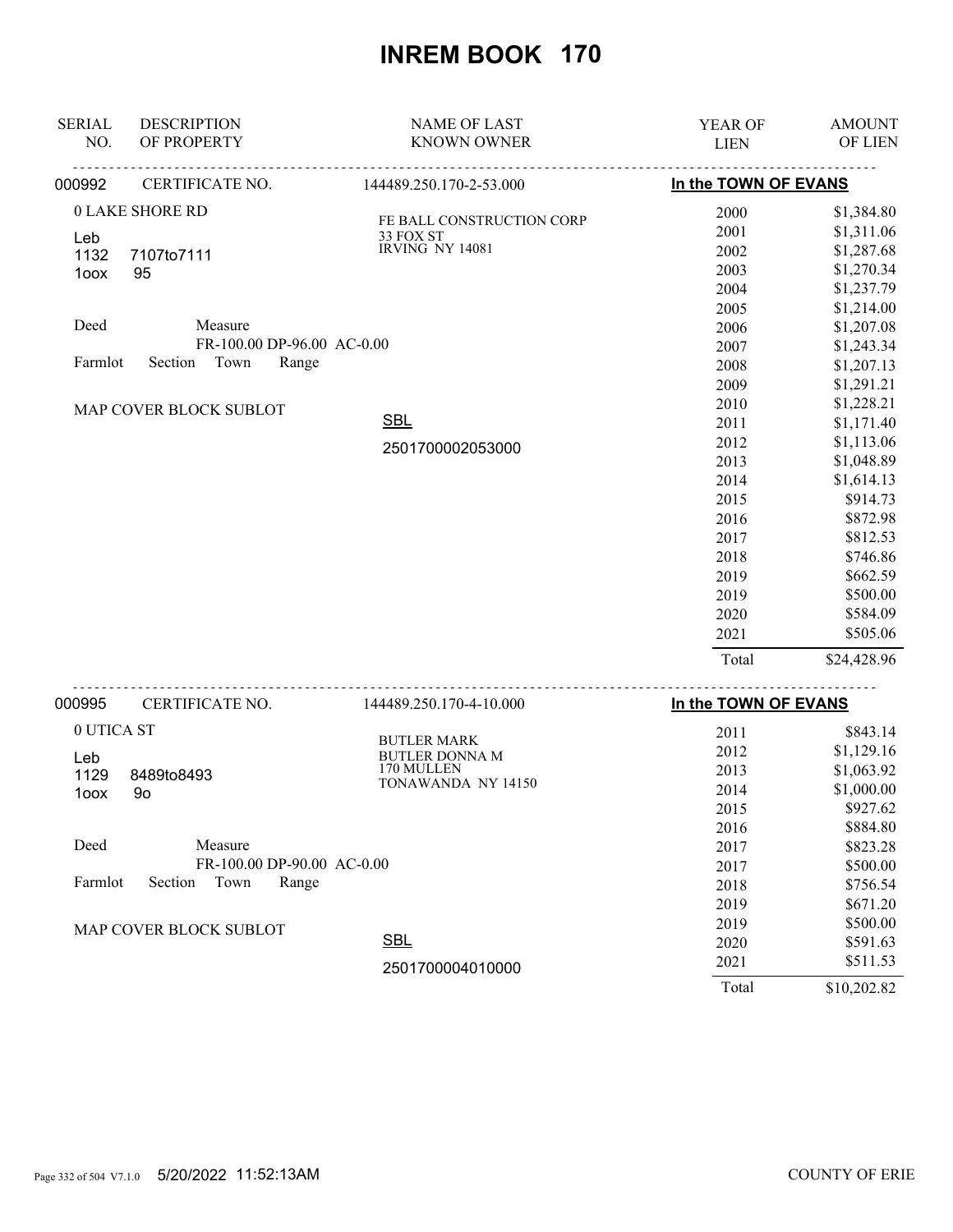| <b>SERIAL</b> | <b>DESCRIPTION</b>          | <b>NAME OF LAST</b>                           | <b>YEAR OF</b>       | <b>AMOUNT</b> |
|---------------|-----------------------------|-----------------------------------------------|----------------------|---------------|
| NO.           | OF PROPERTY                 | <b>KNOWN OWNER</b>                            | <b>LIEN</b>          | OF LIEN       |
| 000996        | CERTIFICATE NO.             | 144489.250.170-4-17.000                       | In the TOWN OF EVANS |               |
|               | 0 POTOMAC AVE               |                                               | 2010                 | \$1,295.38    |
| Leb           |                             | MORRISON JAMES P JR<br><b>MORRISON GLORIA</b> | 2011                 | \$1,235.52    |
| 1345          | 8222to8226                  | 1255 CAIN RD                                  | 2012                 | \$1,173.90    |
| 100X          | 100                         | ANGOLA NY 14006-9043                          | 2013                 | \$1,106.21    |
|               |                             |                                               | 2014                 | \$1,039.94    |
|               |                             |                                               | 2015                 | \$964.66      |
| Deed          | Measure                     |                                               | 2016                 | \$920.66      |
|               | FR-100.00 DP-100.00 AC-0.00 |                                               | 2017                 | \$856.98      |
| Farmlot       | Section<br>Town<br>Range    |                                               | 2018                 | \$787.69      |
|               |                             |                                               | 2019                 | \$698.82      |
|               | MAP COVER BLOCK SUBLOT      |                                               | 2019                 | \$500.00      |
|               |                             | <b>SBL</b>                                    | 2020                 | \$616.10      |
|               |                             | 2501700004017000                              | 2021                 | \$532.61      |
|               |                             |                                               | Total                | \$11,728.47   |
| 000997        | CERTIFICATE NO.             | 144489.250.170-4-30.000                       | In the TOWN OF EVANS |               |
|               | 9838 UTICA ST               |                                               | 2000                 | \$8,650.35    |
|               |                             | KAZMIERCZAK DANIEL P                          | 2001                 | \$33,444.52   |
| Leb           |                             | <b>61 W ELMVIEW ST</b><br>LACKAWANNA NY 14218 | 2002                 | \$8,085.64    |
| 1345          | 8186to8190                  |                                               | 2003                 | \$2,027.36    |
| 1oox          | 100                         |                                               | 2004                 | \$1,282.70    |
|               |                             |                                               | 2005                 | \$1,260.31    |
| Deed          | Measure                     |                                               | 2006                 | \$1,256.34    |
|               | FR-100.00 DP-100.00 AC-0.00 |                                               | 2007                 | \$1,357.37    |
| Farmlot       | Section<br>Town<br>Range    |                                               | 2008                 | \$1,318.52    |
|               |                             |                                               | 2009                 | \$1,784.40    |
|               | MAP COVER BLOCK SUBLOT      |                                               | 2010                 | \$1,698.53    |
|               |                             | <b>SBL</b>                                    | 2011                 | \$1,621.87    |
|               |                             | 2501700004030000                              | 2012                 | \$1,542.82    |
|               |                             |                                               | 2013                 | \$1,455.06    |
|               |                             |                                               | 2014                 | \$32,885.50   |
|               |                             |                                               | 2015                 | \$1,270.73    |
|               |                             |                                               | 2016                 | \$1,216.88    |
|               |                             |                                               | 2017                 | \$1,134.76    |
|               |                             |                                               | 2017                 | \$500.00      |
|               |                             |                                               | 2018                 | \$1,044.73    |
|               |                             |                                               | 2019                 | \$926.50      |
|               |                             |                                               | 2019                 | \$500.00      |
|               |                             |                                               | 2020                 | \$818.03      |
|               |                             |                                               | 2021                 | \$543.16      |
|               |                             |                                               | Total                | \$107,626.08  |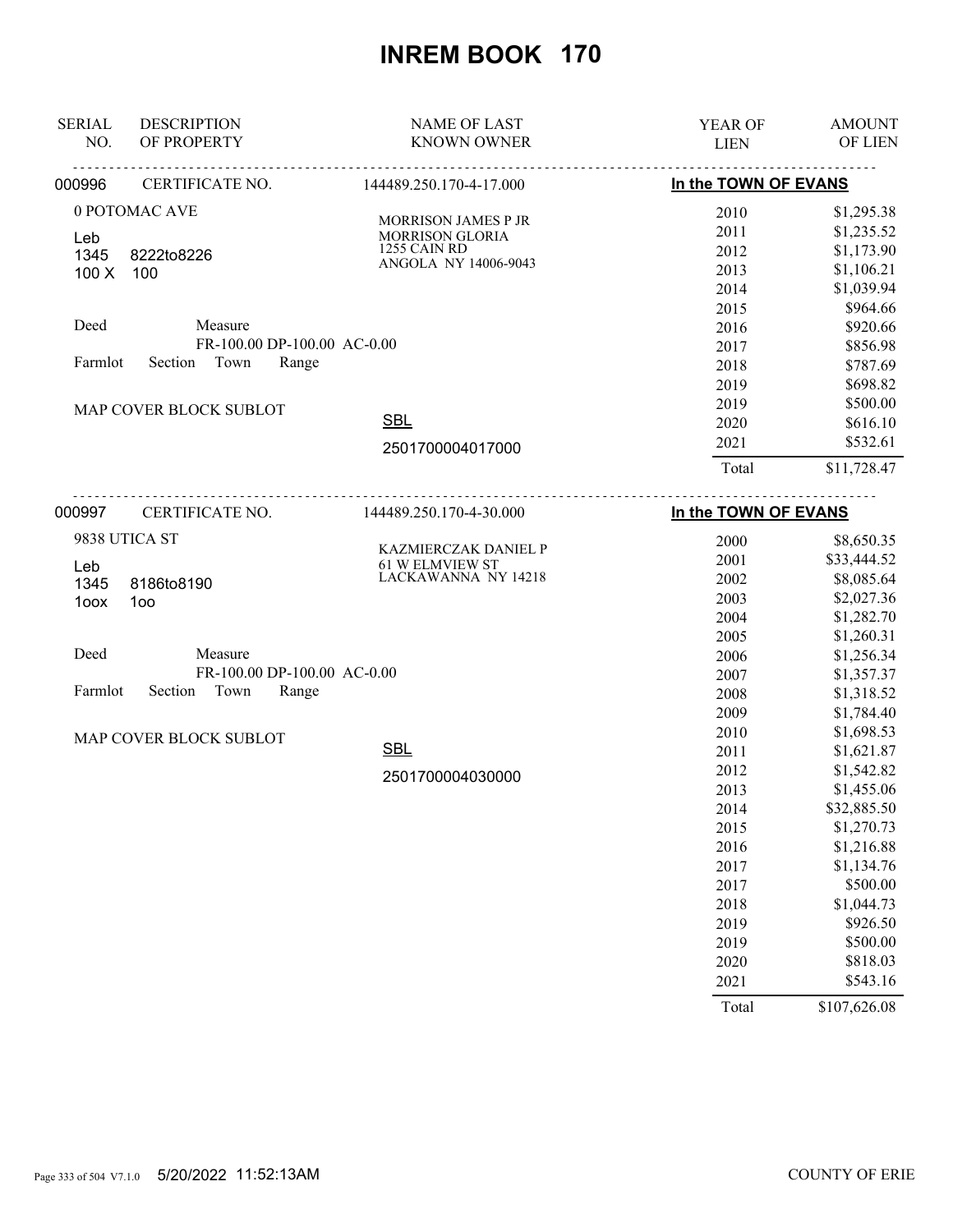| <b>SERIAL</b>       | <b>DESCRIPTION</b>                    | <b>NAME OF LAST</b>                                                | <b>YEAR OF</b>       | <b>AMOUNT</b>                    |
|---------------------|---------------------------------------|--------------------------------------------------------------------|----------------------|----------------------------------|
| NO.                 | OF PROPERTY                           | <b>KNOWN OWNER</b>                                                 | <b>LIEN</b>          | OF LIEN                          |
| 000998              | CERTIFICATE NO.                       | 144489.250.170-4-34.000                                            | In the TOWN OF EVANS |                                  |
| 0 TIMBER AVE<br>Leb | 1129 8173 To 8175                     | <b>DEATON GEORGE W</b><br>PO BOX 265<br>PORTAGEVILLE NY 14536-0261 | 2004<br>2005<br>2006 | \$813.05<br>\$797.69<br>\$794.29 |
| 6ox                 | 100                                   |                                                                    | 2007<br>2008<br>2009 | \$815.38<br>\$791.98<br>\$976.77 |
| Deed                | Measure<br>FR-60.00 DP-100.00 AC-0.00 |                                                                    | 2010<br>2011         | \$929.61<br>\$887.42             |
| Farmlot             | Town<br>Section<br>Range              |                                                                    | 2012<br>2013<br>2014 | \$843.81<br>\$795.73<br>\$748.62 |
|                     | MAP COVER BLOCK SUBLOT                | <b>SBL</b>                                                         | 2015<br>2016         | \$694.70<br>\$664.58             |
|                     |                                       | 2501700004034000                                                   | 2017<br>2018         | \$619.42<br>\$570.12             |
|                     |                                       |                                                                    | 2019<br>2019         | \$505.75<br>\$500.00             |
|                     |                                       |                                                                    | 2020<br>2021         | \$445.61<br>\$385.87             |
|                     |                                       |                                                                    | Total                | \$13,580.40                      |
| 000999              | CERTIFICATE NO.                       | 144489.250.170-4-35.000                                            | In the TOWN OF EVANS |                                  |

| 000999  | CERTIFICATE NO.            | 144489.250.170-4-35.000                       | In the TOWN OF EVANS |          |
|---------|----------------------------|-----------------------------------------------|----------------------|----------|
|         | 0 TIMBER AVE               |                                               | 2002                 | \$562.41 |
| Leb     |                            | <b>JONES LLOYD R</b><br><b>JONES ANGELA M</b> | 2003                 | \$557.76 |
|         | 1129 8171 8172             | PO BOX 307                                    | 2004                 | \$543.65 |
| 4ox     | 100                        | ANGOLA NY 14006                               | 2005                 | \$533.36 |
|         |                            |                                               | 2006                 | \$531.78 |
|         |                            |                                               | 2007                 | \$544.32 |
| Deed    | Measure                    |                                               | 2008                 | \$528.74 |
|         | FR-40.00 DP-100.00 AC-0.00 |                                               | 2009                 | \$797.10 |
| Farmlot | Town<br>Range<br>Section   |                                               | 2010                 | \$758.87 |
|         |                            |                                               | 2011                 | \$725.01 |
|         | MAP COVER BLOCK SUBLOT     |                                               | 2012                 | \$690.03 |
|         |                            | <b>SBL</b>                                    | 2013                 | \$651.05 |
|         |                            | 2501700004035000                              | 2014                 | \$612.93 |
|         |                            |                                               | 2015                 | \$568.98 |
|         |                            |                                               | 2016                 | \$545.51 |
|         |                            |                                               | 2017                 | \$509.10 |
|         |                            |                                               | 2018                 | \$469.08 |
|         |                            |                                               | 2019                 | \$500.00 |
|         |                            |                                               | 2019                 | \$416.05 |
|         |                            |                                               | 2020                 | \$366.49 |
|         |                            |                                               | 2021                 | \$317.75 |
|         |                            |                                               | $ -$                 | .        |

Total \$11,729.97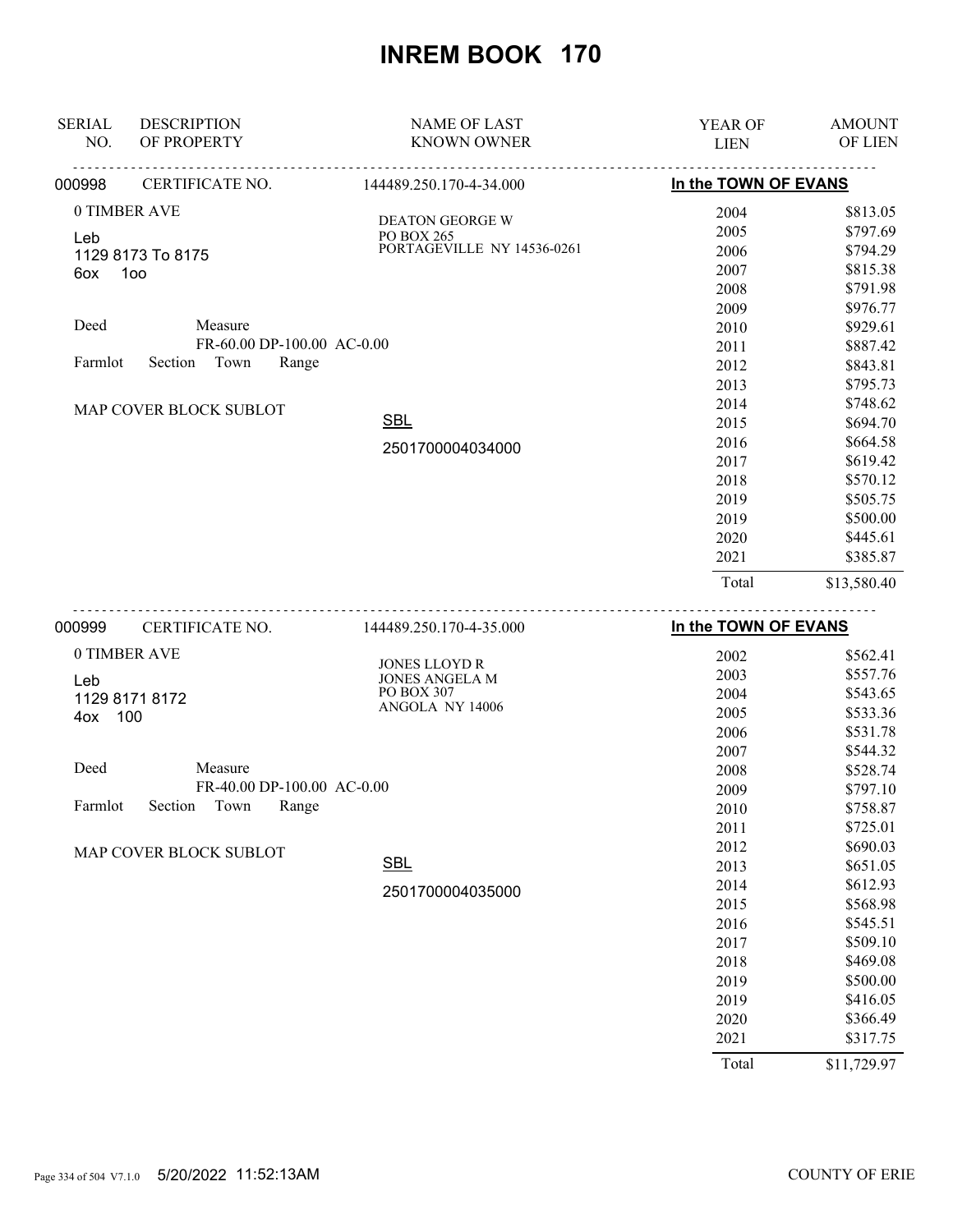| <b>SERIAL</b> | <b>DESCRIPTION</b>        | <b>NAME OF LAST</b>                  | YEAR OF              | <b>AMOUNT</b> |
|---------------|---------------------------|--------------------------------------|----------------------|---------------|
| NO.           | OF PROPERTY               | <b>KNOWN OWNER</b>                   | <b>LIEN</b>          | OF LIEN       |
| 001000        | CERTIFICATE NO.           | 144489.250.170-5-14.000              | In the TOWN OF EVANS |               |
| 0 UTICA ST    |                           | <b>BUNN ROSE MARIE</b>               | 2008                 | \$321.55      |
| Leb           |                           | C/O ATTN: GREGORY BUNN               | 2009                 | \$372.43      |
| 1129          | 8512 8513                 | <b>PO BOX 472</b>                    | 2010                 | \$758.87      |
| 4ox           | 90                        | THONOTOSASSA FL 33592                | 2011                 | \$725.01      |
|               |                           |                                      | 2012                 | \$397.19      |
|               |                           |                                      | 2013                 | \$651.05      |
| Deed          | Measure                   |                                      | 2014                 | \$612.93      |
|               | FR-40.00 DP-90.00 AC-0.00 |                                      | 2015                 | \$568.98      |
| Farmlot       | Section<br>Town<br>Range  |                                      | 2016                 | \$545.51      |
|               |                           |                                      | 2017                 | \$509.10      |
|               | MAP COVER BLOCK SUBLOT    |                                      | 2018                 | \$469.08      |
|               |                           | <b>SBL</b>                           | 2019                 | \$500.00      |
|               |                           | 2501700005014000                     | 2019                 | \$416.05      |
|               |                           |                                      | 2020                 | \$366.49      |
|               |                           |                                      | 2021                 | \$317.75      |
|               |                           |                                      | Total                | \$7,531.99    |
| 001001        | CERTIFICATE NO.           | 144489.250.170-5-15.000              | In the TOWN OF EVANS |               |
| 0 UTICA ST    |                           |                                      | 2008                 | \$321.55      |
|               |                           | <b>BUNN ROSE MARIE</b><br>PO BOX 472 | 2009                 | \$372.43      |
| Leb<br>1129   | 8514 8515                 | THONOTOSASSA FL 33592-0472           | 2010                 | \$758.87      |
| 4ox           | 90                        |                                      | 2011                 | \$725.01      |
|               |                           |                                      | 2012                 | \$397.19      |
|               |                           |                                      | 2013                 | \$651.05      |
| Deed          | Measure                   |                                      | 2014                 | \$612.93      |
|               | FR-40.00 DP-90.00 AC-0.00 |                                      | 2015                 | \$568.98      |
| Farmlot       | Section<br>Town<br>Range  |                                      | 2016                 | \$545.51      |
|               |                           |                                      | 2017                 | \$509.10      |
|               | MAP COVER BLOCK SUBLOT    |                                      | 2018                 | \$469.08      |
|               |                           | <b>SBL</b>                           | 2019                 | \$500.00      |
|               |                           | 2501700005015000                     | 2019                 | \$416.05      |
|               |                           |                                      | 2020                 | \$366.49      |
|               |                           |                                      | 2021                 | \$317.75      |

Page 335 of 504 V7.1.0 5/20/2022 11:52:13AM COUNTY OF ERIE

Total \$7,531.99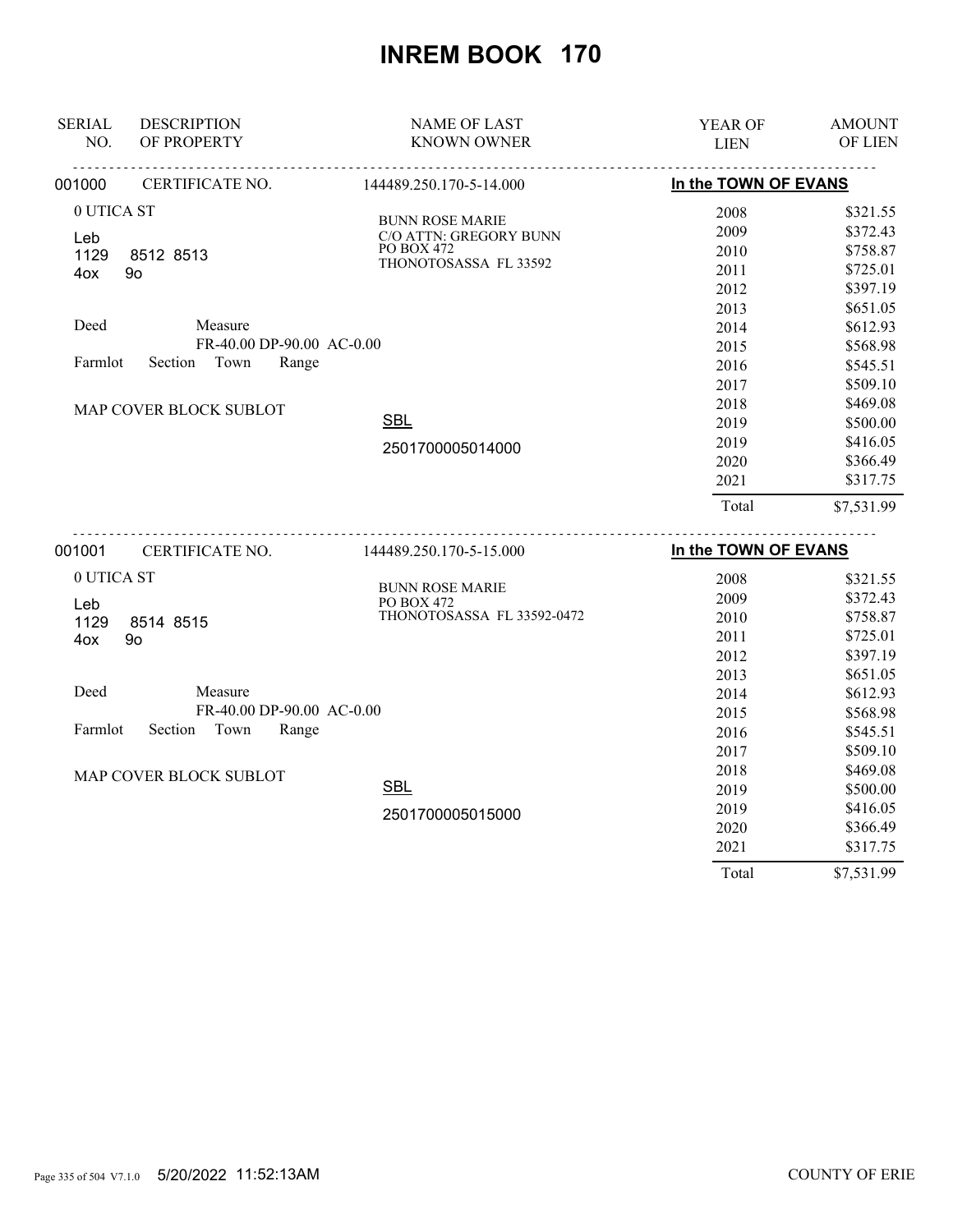| <b>SERIAL</b> | <b>DESCRIPTION</b>          | <b>NAME OF LAST</b>              | YEAR OF              | <b>AMOUNT</b> |
|---------------|-----------------------------|----------------------------------|----------------------|---------------|
| NO.           | OF PROPERTY                 | <b>KNOWN OWNER</b>               | <b>LIEN</b>          | OF LIEN       |
| 001002        | CERTIFICATE NO.             | 144489.250.170-6-5.000           | In the TOWN OF EVANS |               |
| 0 REEVES RD   |                             | MCGOWAN MARK F                   | 2007                 | \$815.38      |
| Leb           |                             | MCGOWAN TRACY A                  | 2008                 | \$791.98      |
| 1345          | 8044to8046                  | 6626 MILESTRIP RD                | 2009                 | \$976.77      |
| 60x100        |                             | ORCHARD PARK NY 14127            | 2010                 | \$564.24      |
|               |                             |                                  | 2011                 | \$887.42      |
|               |                             |                                  | 2012                 | \$843.81      |
| Deed          | Measure                     |                                  | 2013                 | \$795.73      |
|               | FR-60.00 DP-100.00 AC-0.00  |                                  | 2014                 | \$748.62      |
| Farmlot       | Town<br>Section<br>Range    |                                  | 2015                 | \$694.70      |
|               |                             |                                  | 2016                 | \$664.58      |
|               | MAP COVER BLOCK SUBLOT      |                                  | 2018                 | \$570.12      |
|               |                             | <b>SBL</b>                       | 2019                 | \$505.75      |
|               |                             | 2501700006005000                 | 2019                 | \$500.00      |
|               |                             |                                  | 2020                 | \$445.61      |
|               |                             |                                  | 2021                 | \$385.87      |
|               |                             |                                  | Total                | \$10,190.58   |
| 001003        | CERTIFICATE NO.             | 144489.250.170-6-33.000          | In the TOWN OF EVANS |               |
| 0 UTICA ST    |                             |                                  | 2009                 | \$1,361.75    |
|               |                             | TOMAINO SANTINO<br>TOMAINO JANET | 2010                 | \$816.60      |
| Leb<br>1345   | 7977to7981                  | <b>80 NEWTON BLVD</b>            | 2011                 | \$1,235.52    |
| 1oox          | 85                          | LAKE RONKONKOMA NY 11779         | 2012                 | \$1,173.90    |
|               |                             |                                  | 2014                 | \$780.42      |
|               |                             |                                  | 2015                 | \$723.64      |
| Deed          | Measure                     |                                  | 2016                 | \$687.34      |
|               | FR-100.00 DP-100.00 AC-0.00 |                                  | 2017                 | \$638.10      |
| Farmlot       | Section<br>Town<br>Range    |                                  | 2018                 | \$585.26      |
|               |                             |                                  | 2019                 | \$519.39      |
|               | MAP COVER BLOCK SUBLOT      |                                  | 2019                 | \$500.00      |
|               |                             | <b>SBL</b>                       | 2020                 | \$457.00      |
|               |                             | 2501700006033000                 | 2021                 | \$395.44      |
|               |                             |                                  | Total                | \$9,874.36    |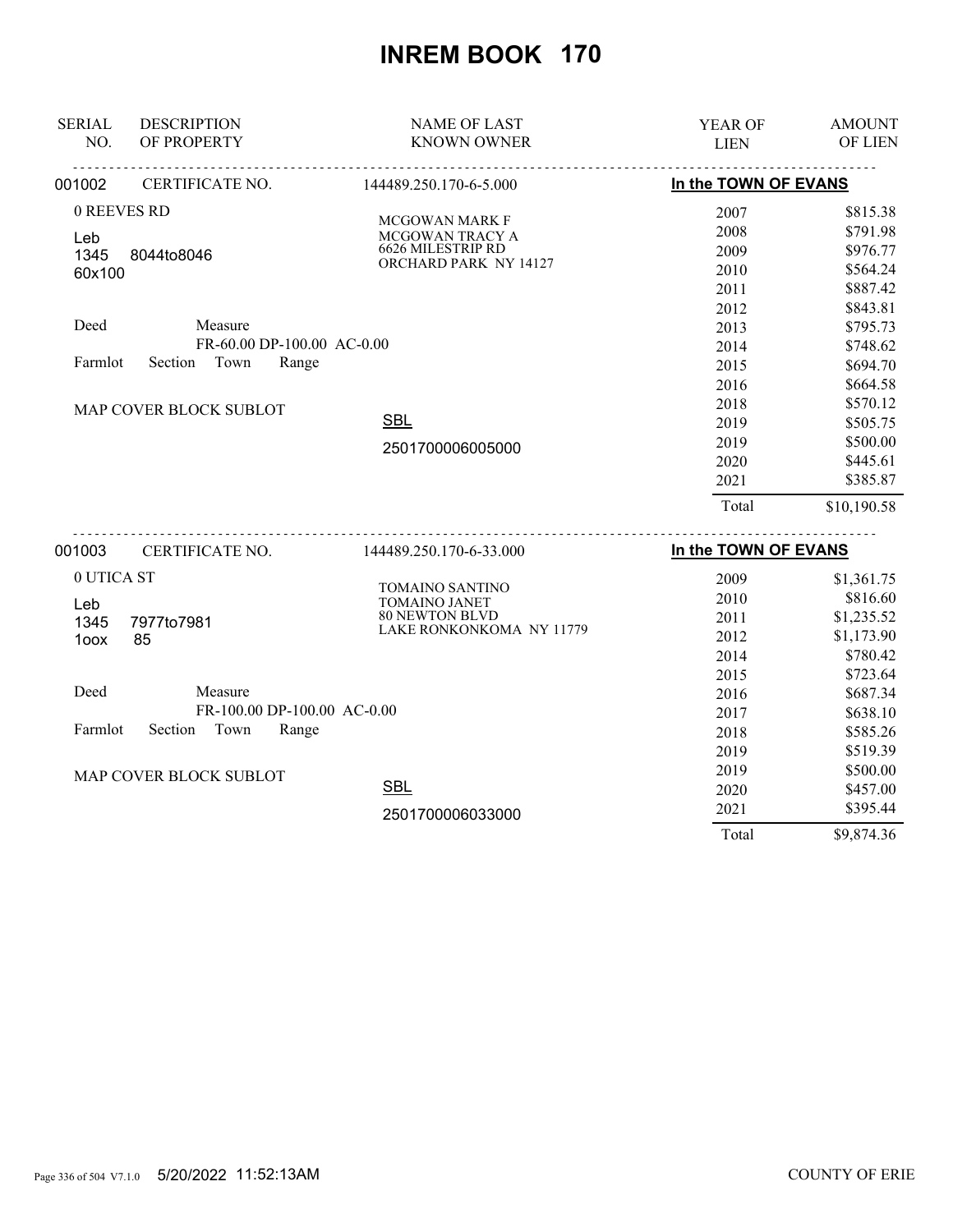| <b>SERIAL</b> | <b>DESCRIPTION</b>         | <b>NAME OF LAST</b>            | YEAR OF              | <b>AMOUNT</b> |
|---------------|----------------------------|--------------------------------|----------------------|---------------|
| NO.           | OF PROPERTY                | <b>KNOWN OWNER</b>             | <b>LIEN</b>          | OF LIEN       |
| 001004        | CERTIFICATE NO.            | 144489.250.170-6-34.000        | In the TOWN OF EVANS |               |
|               | 0 LANCASTER AVE            |                                | 1995                 | \$323.76      |
| Leb           |                            | SWIETNIEWSKI ALICE             | 1996                 | \$308.94      |
| 1345          | 7975 7976                  | 71 FRENCH RD<br>DEPEW NY 14043 | 1997                 | \$307.91      |
| 4ox           | 100                        |                                | 1998                 | \$431.90      |
|               |                            |                                | 1999                 | \$433.35      |
|               |                            |                                | 2000                 | \$410.27      |
| Deed          | Measure                    |                                | 2001                 | \$385.08      |
|               | FR-40.00 DP-100.00 AC-0.00 |                                | 2002                 | \$382.41      |
| Farmlot       | Town<br>Section<br>Range   |                                | 2003                 | \$384.94      |
|               |                            |                                | 2004                 | \$378.01      |
|               | MAP COVER BLOCK SUBLOT     |                                | 2005                 | \$374.91      |
|               |                            | <b>SBL</b>                     | 2006                 | \$380.51      |
|               |                            | 2501700006034000               | 2007                 | \$372.79      |
|               |                            |                                | 2008                 | \$365.76      |
|               |                            |                                | 2009                 | \$642.67      |
|               |                            |                                | 2010                 | \$613.00      |
|               |                            |                                | 2011                 | \$587.69      |
|               |                            |                                | 2012                 | \$561.27      |
|               |                            |                                | 2013                 | \$530.84      |
|               |                            |                                | 2014                 | \$501.27      |
|               |                            |                                | 2015                 | \$465.87      |
|               |                            |                                | 2016                 | \$450.96      |
|               |                            |                                | 2017                 | \$423.09      |
|               |                            |                                | 2018                 | \$391.64      |
|               |                            |                                | 2019                 | \$500.00      |
|               |                            |                                | 2019                 | \$347.15      |
|               |                            |                                | 2020                 | \$306.14      |
|               |                            |                                | 2021                 | \$265.96      |
|               |                            |                                | Total                | \$11,828.09   |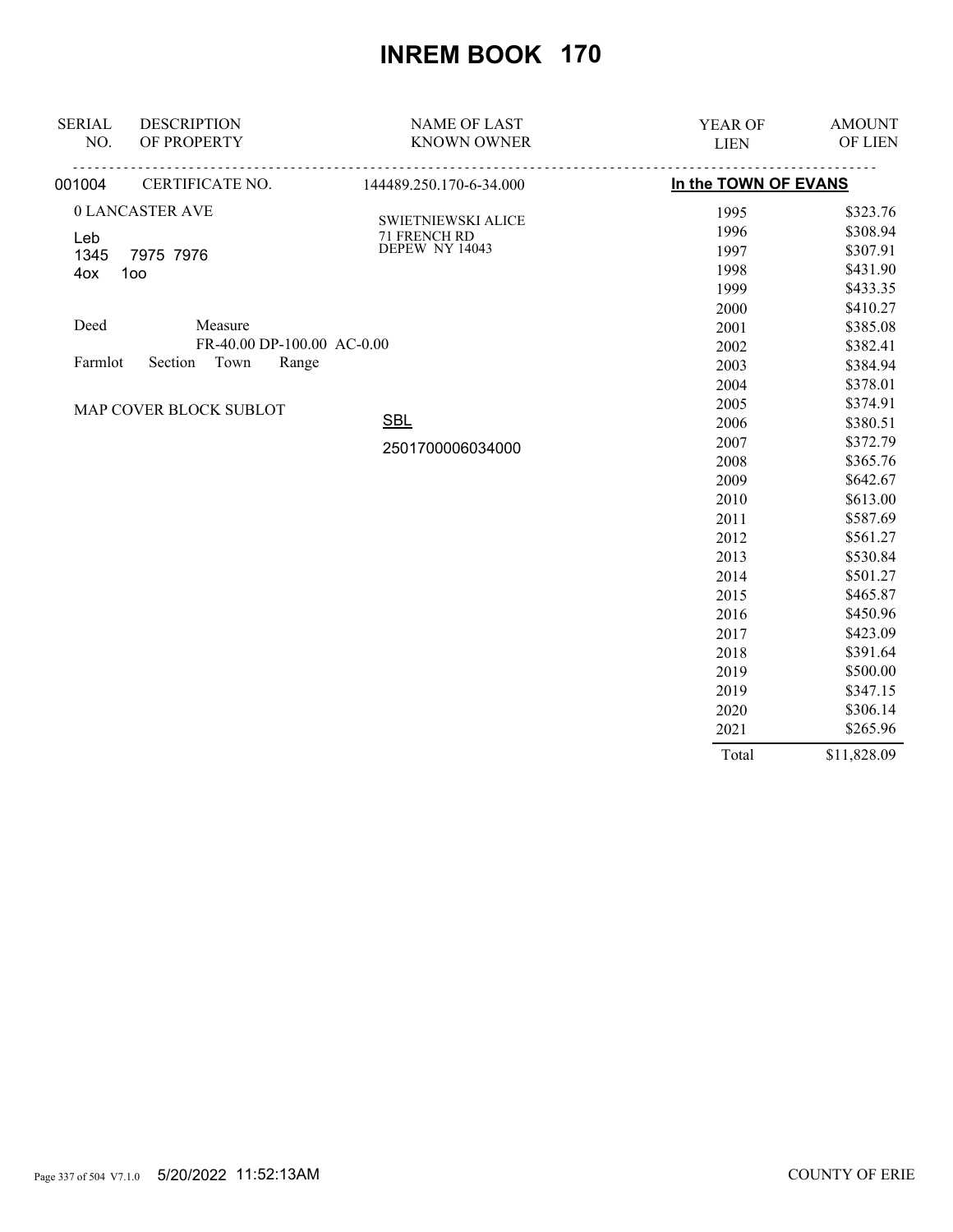| <b>SERIAL</b> | <b>DESCRIPTION</b>         | <b>NAME OF LAST</b>            | YEAR OF              | <b>AMOUNT</b> |
|---------------|----------------------------|--------------------------------|----------------------|---------------|
| NO.           | OF PROPERTY                | <b>KNOWN OWNER</b>             | <b>LIEN</b>          | OF LIEN       |
| 001005        | CERTIFICATE NO.            | 144489.250.170-6-36.000        | In the TOWN OF EVANS |               |
|               | 0 LANCASTER AVE            |                                | 1995                 | \$483.29      |
| Leb           |                            | <b>SWITNIEWSKI ALICE</b>       | 1996                 | \$463.48      |
| 1345          | 7970to7972                 | 71 FRENCH RD<br>DEPEW NY 14043 | 1997                 | \$461.91      |
| 6ox           | 100                        |                                | 1998                 | \$647.91      |
|               |                            |                                | 1999                 | \$649.91      |
|               |                            |                                | 2000                 | \$615.46      |
| Deed          | Measure                    |                                | 2001                 | \$577.56      |
|               | FR-60.00 DP-100.00 AC-0.00 |                                | 2002                 | \$573.50      |
| Farmlot       | Town<br>Range<br>Section   |                                | 2003                 | \$574.99      |
|               |                            |                                | 2004                 | \$564.60      |
|               | MAP COVER BLOCK SUBLOT     |                                | 2005                 | \$560.01      |
|               |                            | <b>SBL</b>                     | 2006                 | \$567.39      |
|               |                            | 2501700006036000               | 2007                 | \$558.08      |
|               |                            |                                | 2008                 | \$547.52      |
|               |                            |                                | 2009                 | \$745.13      |
|               |                            |                                | 2010                 | \$710.80      |
|               |                            |                                | 2011                 | \$681.45      |
|               |                            |                                | 2012                 | \$650.66      |
|               |                            |                                | 2013                 | \$615.41      |
|               |                            |                                | 2014                 | \$581.13      |
|               |                            |                                | 2015                 | \$540.03      |
|               |                            |                                | 2016                 | \$522.75      |
|               |                            |                                | 2017                 | \$490.41      |
|               |                            |                                | 2018                 | \$453.94      |
|               |                            |                                | 2019                 | \$500.00      |
|               |                            |                                | 2019                 | \$402.40      |
|               |                            |                                | 2020                 | \$355.10      |
|               |                            |                                | 2021                 | \$308.18      |
|               |                            |                                | Total                | \$15,403.00   |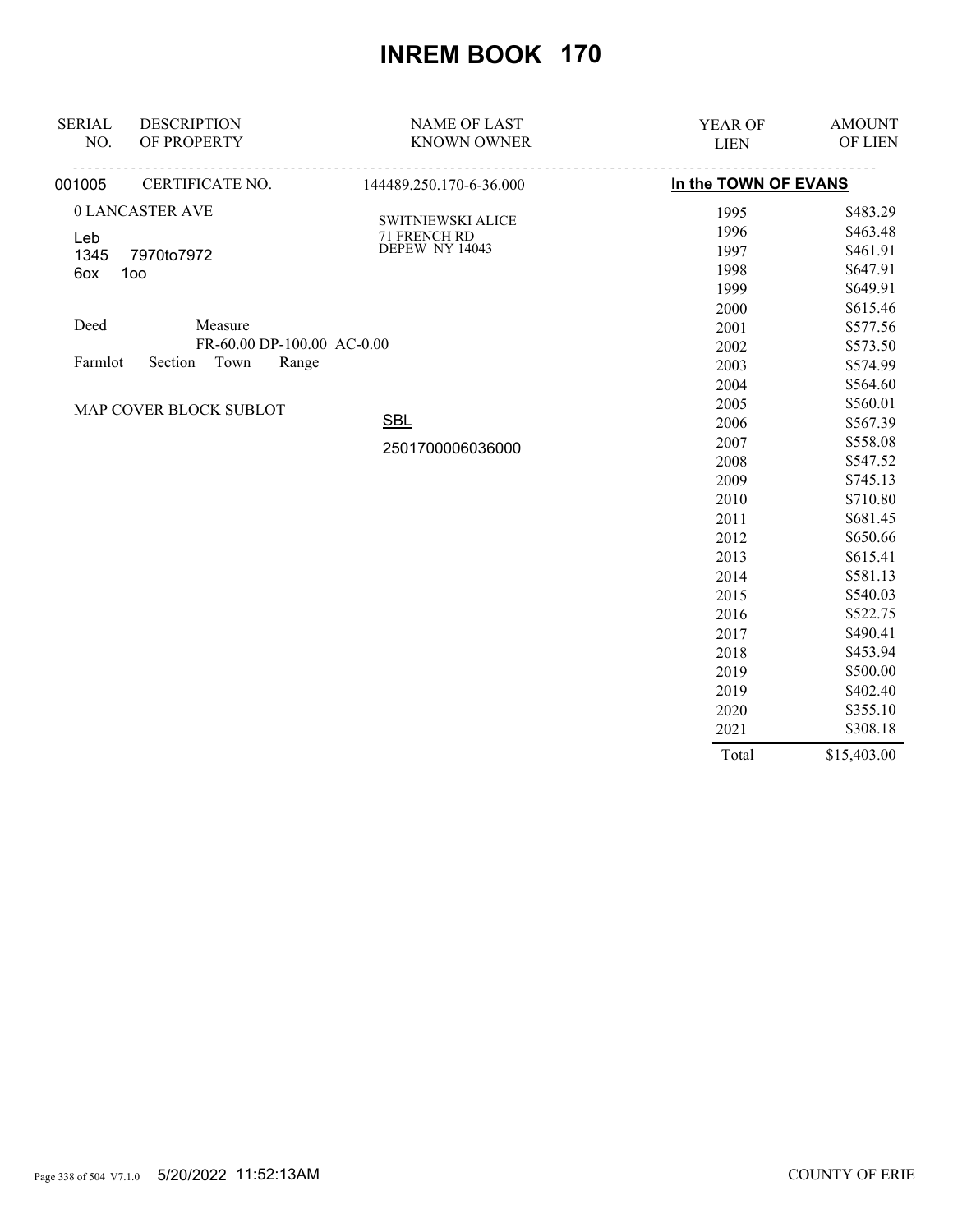| <b>SERIAL</b><br><b>DESCRIPTION</b><br>OF PROPERTY<br>NO.                            | <b>NAME OF LAST</b><br><b>KNOWN OWNER</b>                               | <b>YEAR OF</b><br><b>LIEN</b>        | <b>AMOUNT</b><br>OF LIEN                                 |
|--------------------------------------------------------------------------------------|-------------------------------------------------------------------------|--------------------------------------|----------------------------------------------------------|
| CERTIFICATE NO.<br>001006                                                            | 144489.250.170-7-4.000                                                  | In the TOWN OF EVANS                 |                                                          |
| 0 ROSEWOOD AVE<br>Leb<br>1132<br>7181to7183<br>100<br>6ox                            | MECOZZI GREG<br>MECOZZI CARMEL V<br>139 ROSEWOOD AVE<br>ANGOLA NY 14006 | 2002<br>2003<br>2004<br>2005<br>2006 | \$534.77<br>\$834.22<br>\$813.05<br>\$797.69<br>\$794.29 |
| Deed<br>Measure<br>FR-60.00 DP-100.00 AC-0.00<br>Section<br>Town<br>Range<br>Farmlot |                                                                         | 2007<br>2008<br>2009<br>2010         | \$815.38<br>\$791.98<br>\$976.77<br>\$929.61             |
| MAP COVER BLOCK SUBLOT                                                               | <b>SBL</b><br>2501700007004000                                          | 2011<br>2012<br>2013<br>2014         | \$887.42<br>\$843.81<br>\$795.73<br>\$748.62             |
|                                                                                      |                                                                         | 2015<br>2016<br>2017<br>2018         | \$694.70<br>\$664.58<br>\$619.42<br>\$570.12             |
|                                                                                      |                                                                         | 2019<br>2019<br>2020<br>2021         | \$505.75<br>\$500.00<br>\$445.61<br>\$385.87             |
|                                                                                      |                                                                         | Total                                | \$14,949.39                                              |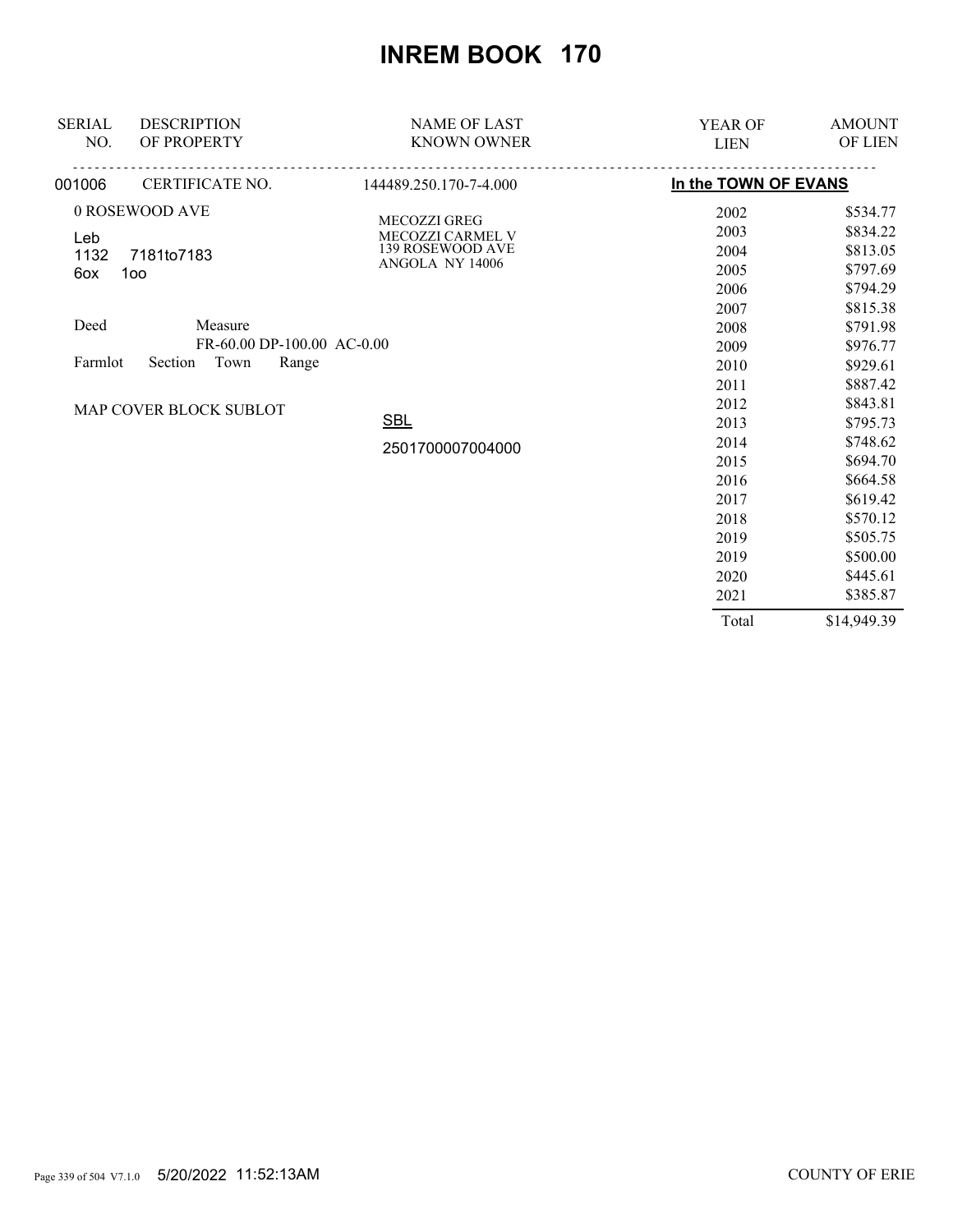| <b>SERIAL</b> | <b>DESCRIPTION</b>         | <b>NAME OF LAST</b>               | YEAR OF              | <b>AMOUNT</b> |
|---------------|----------------------------|-----------------------------------|----------------------|---------------|
| NO.           | OF PROPERTY                | <b>KNOWN OWNER</b>                | <b>LIEN</b>          | OF LIEN       |
| 001008        | CERTIFICATE NO.            | 144489.250.170-7-37.000           | In the TOWN OF EVANS |               |
|               | 0 POTOMAC AVE              |                                   | 1995                 | \$481.55      |
| Leb           |                            | LUTHER PAUL<br>C/O C/O STACY GURA | 1996                 | \$462.21      |
| 7736 7737     |                            | 5872 ROSEWOOD TER                 | 1997                 | \$456.65      |
| 40 X 100      |                            | LAKE VIEW NY 14085                | 1998                 | \$640.64      |
|               |                            |                                   | 1999                 | \$634.91      |
|               |                            |                                   | 2000                 | \$604.64      |
| Deed          | Measure                    |                                   | 2001                 | \$572.27      |
|               | FR-40.00 DP-100.00 AC-0.00 |                                   | 2002                 | \$562.41      |
| Farmlot       | Section<br>Town<br>Range   |                                   | 2003                 | \$557.76      |
|               |                            |                                   | 2004                 | \$543.65      |
|               | MAP COVER BLOCK SUBLOT     |                                   | 2005                 | \$533.36      |
|               |                            | <b>SBL</b>                        | 2006                 | \$531.78      |
|               |                            | 2501700007037000                  | 2007                 | \$544.32      |
|               |                            |                                   | 2008                 | \$528.74      |
|               |                            |                                   | 2009                 | \$797.10      |
|               |                            |                                   | 2010                 | \$758.87      |
|               |                            |                                   | 2011                 | \$725.01      |
|               |                            |                                   | 2012                 | \$690.03      |
|               |                            |                                   | 2013                 | \$651.05      |
|               |                            |                                   | 2014                 | \$612.93      |
|               |                            |                                   | 2015                 | \$568.98      |
|               |                            |                                   | 2016                 | \$545.51      |
|               |                            |                                   | 2017                 | \$509.10      |
|               |                            |                                   | 2018                 | \$469.08      |
|               |                            |                                   | 2019                 | \$500.00      |
|               |                            |                                   | 2019                 | \$416.05      |
|               |                            |                                   | 2020                 | \$366.49      |
|               |                            |                                   | 2021                 | \$317.75      |
|               |                            |                                   | Total                | \$15,582.84   |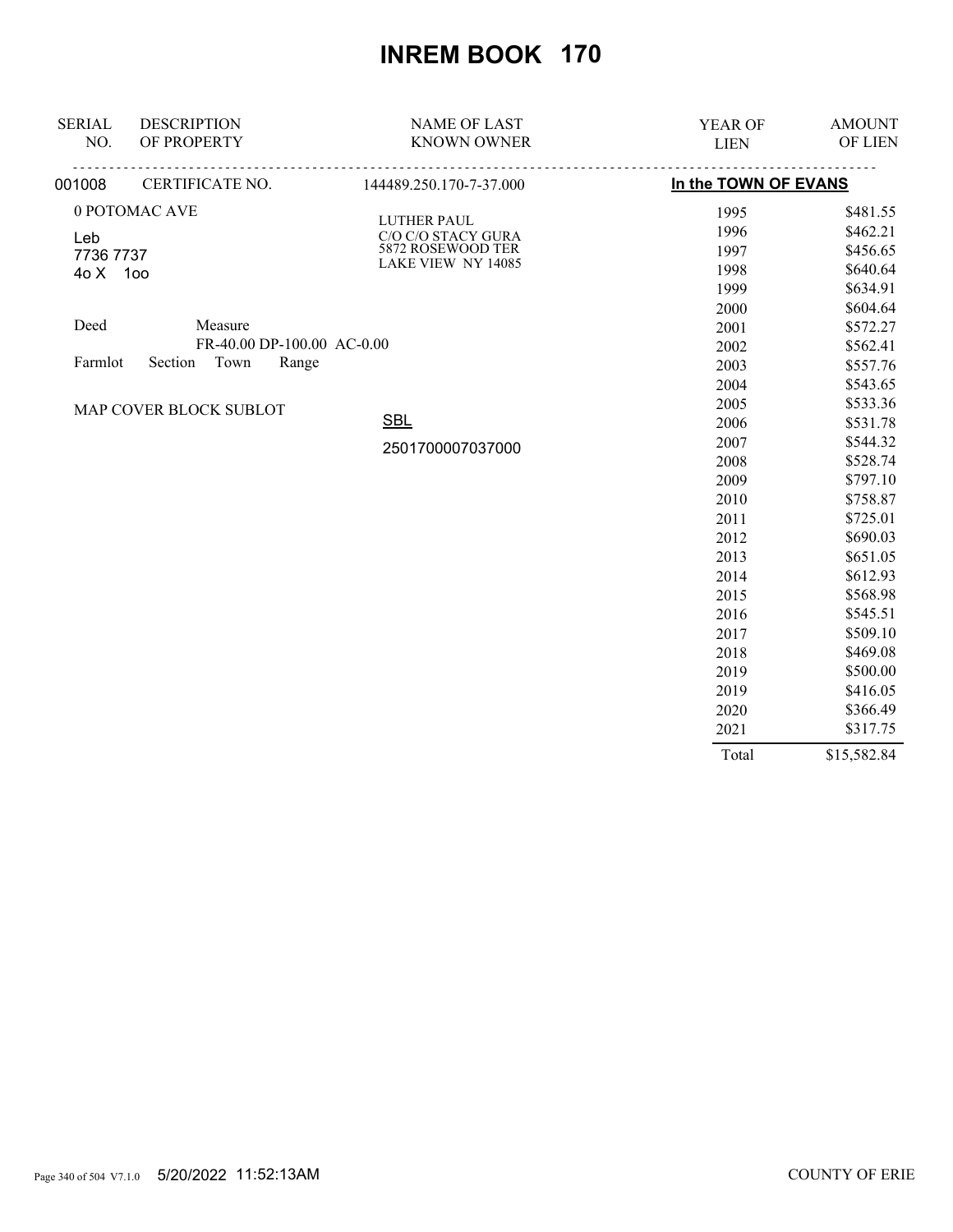| <b>SERIAL</b><br>NO.                | <b>DESCRIPTION</b><br>OF PROPERTY | <b>NAME OF LAST</b><br><b>KNOWN OWNER</b>   | <b>YEAR OF</b><br><b>LIEN</b> | <b>AMOUNT</b><br>OF LIEN |
|-------------------------------------|-----------------------------------|---------------------------------------------|-------------------------------|--------------------------|
| 001009                              | CERTIFICATE NO.                   | 144489.250.170-8-36.000                     | In the TOWN OF EVANS          |                          |
|                                     | 0 PORTER AVE                      |                                             | 2001                          | \$794.16                 |
|                                     |                                   | PAPIERNIK GERALD A<br>PAPIERNIK GERALD S    | 2002                          | \$788.54                 |
| Leb<br>1345                         |                                   | <b>170 REEVES AVE</b>                       | 2003                          | \$788.60                 |
| 8o X                                | 7837to7840<br>100                 | ANGOLA NY 14006-9083                        | 2004                          | \$774.50                 |
|                                     |                                   |                                             | 2005                          | \$768.26                 |
|                                     |                                   |                                             | 2010                          | \$832.94                 |
| Deed                                | Measure                           |                                             | 2011                          | \$798.47                 |
|                                     | FR-80.00 DP-100.00 AC-0.00        |                                             | 2012                          | \$762.50                 |
| Town<br>Farmlot<br>Section<br>Range |                                   |                                             | 2013                          | \$721.13                 |
|                                     |                                   |                                             | 2014                          | \$680.95                 |
|                                     | MAP COVER BLOCK SUBLOT            |                                             | 2015                          | \$632.75                 |
|                                     |                                   | <b>SBL</b>                                  | 2016                          | \$612.50                 |
|                                     |                                   | 2501700008036000                            | 2017                          | \$574.63                 |
|                                     |                                   |                                             | 2018                          | \$531.78                 |
|                                     |                                   |                                             | 2019                          | \$500.00                 |
|                                     |                                   |                                             | 2019                          | \$471.35                 |
|                                     |                                   |                                             | 2020                          | \$416.30                 |
|                                     |                                   |                                             | 2021                          | \$360.92                 |
|                                     |                                   |                                             | Total                         | \$11,810.28              |
| 001010                              | CERTIFICATE NO.                   | 144489.250.170-8-53.000                     | In the TOWN OF EVANS          |                          |
|                                     | 138 REEVES RD                     |                                             | 1999                          | \$12,023.87              |
|                                     |                                   | <b>MUKASH PATEL CORP</b><br><b>STE 5001</b> | 2000                          | \$7,863.31               |
| Leb<br>1132                         | 7305to7307                        | 2790 WRONDEL WAY                            | 2001                          | \$6,950.04               |

|         | $1102 - 1300001301$ |  |
|---------|---------------------|--|
| 60x 100 |                     |  |
|         |                     |  |
|         |                     |  |

| Deed |                            | Measure |                            |  |
|------|----------------------------|---------|----------------------------|--|
|      |                            |         | FR-60.00 DP-100.00 AC-0.00 |  |
|      | Farmlot Section Town Range |         |                            |  |

MAP COVER BLOCK SUBLOT

2501700008053000

**SBL** 

RENO NV 89502

| 2007 | \$7.169.46  |
|------|-------------|
| 2008 | \$6,143.89  |
| 2009 | \$9,359.62  |
| 2010 | \$23,607.78 |
| 2011 | \$18,280.51 |
| 2012 | \$843.81    |
| 2013 | \$795.73    |
| 2014 | \$748.62    |
| 2015 | \$694.70    |
| 2016 | \$664.58    |
| 2017 | \$619.42    |
| 2018 | \$570.12    |
| 2019 | \$505.75    |
| 2019 | \$500.00    |
| 2020 | \$445.61    |
| 2021 | \$385.87    |
|      |             |

 \$8,851.46 \$6,648.95 \$6,478.64 \$6,379.53 \$7,462.05

Total \$133,993.32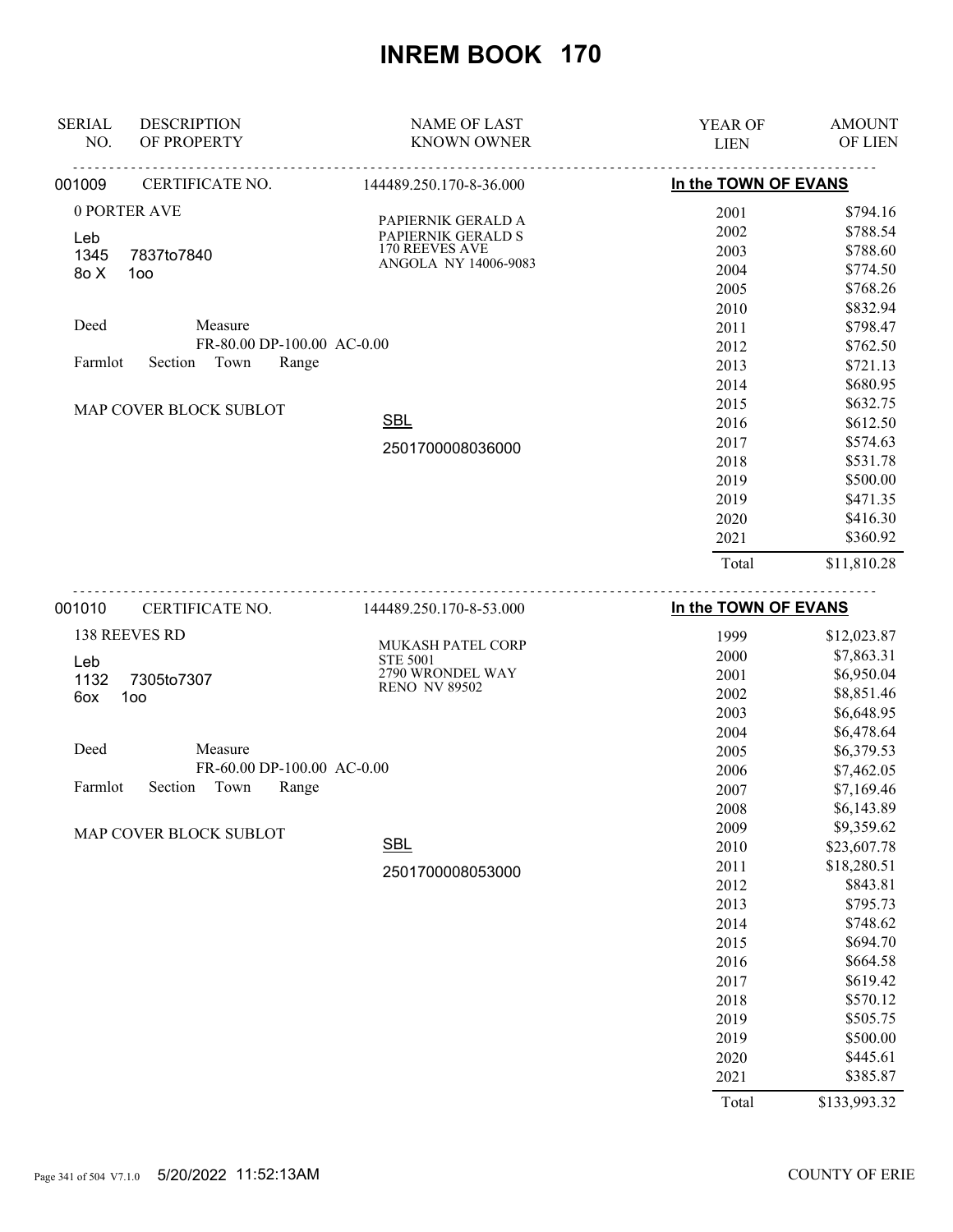| <b>SERIAL</b><br><b>DESCRIPTION</b><br>OF PROPERTY<br>NO.  |                                                                | <b>NAME OF LAST</b><br><b>KNOWN OWNER</b>                                                                  | YEAR OF<br><b>LIEN</b>                               | <b>AMOUNT</b><br>OF LIEN                            |
|------------------------------------------------------------|----------------------------------------------------------------|------------------------------------------------------------------------------------------------------------|------------------------------------------------------|-----------------------------------------------------|
| 001011                                                     | CERTIFICATE NO.                                                | 144489.250.170-9-17.000                                                                                    | In the TOWN OF EVANS                                 |                                                     |
| 170 DELEVAN AVE<br>Leb<br>1345<br>7871to7873<br>6ox<br>100 |                                                                | <b>KEEFE SANDRA J</b><br>KEEFE DENNIS G<br>1000A PICKERRELL DR<br>SOUTHPORT NC 28461                       | 2019<br>2019<br>Total                                | \$2,362.69<br>\$500.00<br>\$2,862.69                |
| Deed<br>Farmlot                                            | Measure<br>FR-60.00 DP-100.00 AC-0.00<br>Section Town<br>Range |                                                                                                            |                                                      |                                                     |
| MAP COVER BLOCK SUBLOT                                     |                                                                | <b>SBL</b><br>2501700009017000                                                                             |                                                      |                                                     |
| 001012                                                     | <u>.</u><br>CERTIFICATE NO.                                    | 144489.251.000-1-18.100                                                                                    | In the TOWN OF EVANS                                 |                                                     |
| 9542 HARDPAN RD                                            |                                                                | <b>CROUSE BRIAN L SR</b><br>9542 HARDPAN RD<br>ANGOLA NY 14006                                             | 2019<br>2019<br>2020<br>2021                         | \$10,882.70<br>\$500.00<br>\$5,665.50<br>\$4,879.08 |
| Deed<br>Farmlot                                            | Measure<br>FR-673.00 DP-0.00 AC-0.00<br>Section Town<br>Range  |                                                                                                            | Total                                                | \$21,927.28                                         |
| MAP COVER BLOCK SUBLOT                                     |                                                                | <b>SBL</b>                                                                                                 |                                                      |                                                     |
|                                                            |                                                                | 2510000001018100                                                                                           |                                                      |                                                     |
| 001013<br>9758 SOUTHWESTERN BLVD<br>5ac                    | <b>CERTIFICATE NO.</b>                                         | 144489.251.000-3-20.000<br>TRACZ ZOFIA<br>TRACZ JOSEPH J<br>9758 SOUTHWESTERN BLVD<br>ANGOLA NY 14006-9107 | In the TOWN OF EVANS<br>2019<br>2019<br>2020<br>2021 | \$4,762.90<br>\$500.00<br>\$4,238.60<br>\$4,013.89  |
| Deed<br>Farmlot<br>Section                                 | Measure<br>FR-130.00 DP-0.00 AC-0.00<br>Town<br>Range          |                                                                                                            | Total                                                | \$13,515.39                                         |
| MAP COVER BLOCK SUBLOT                                     |                                                                | <b>SBL</b><br>2510000003020000                                                                             |                                                      |                                                     |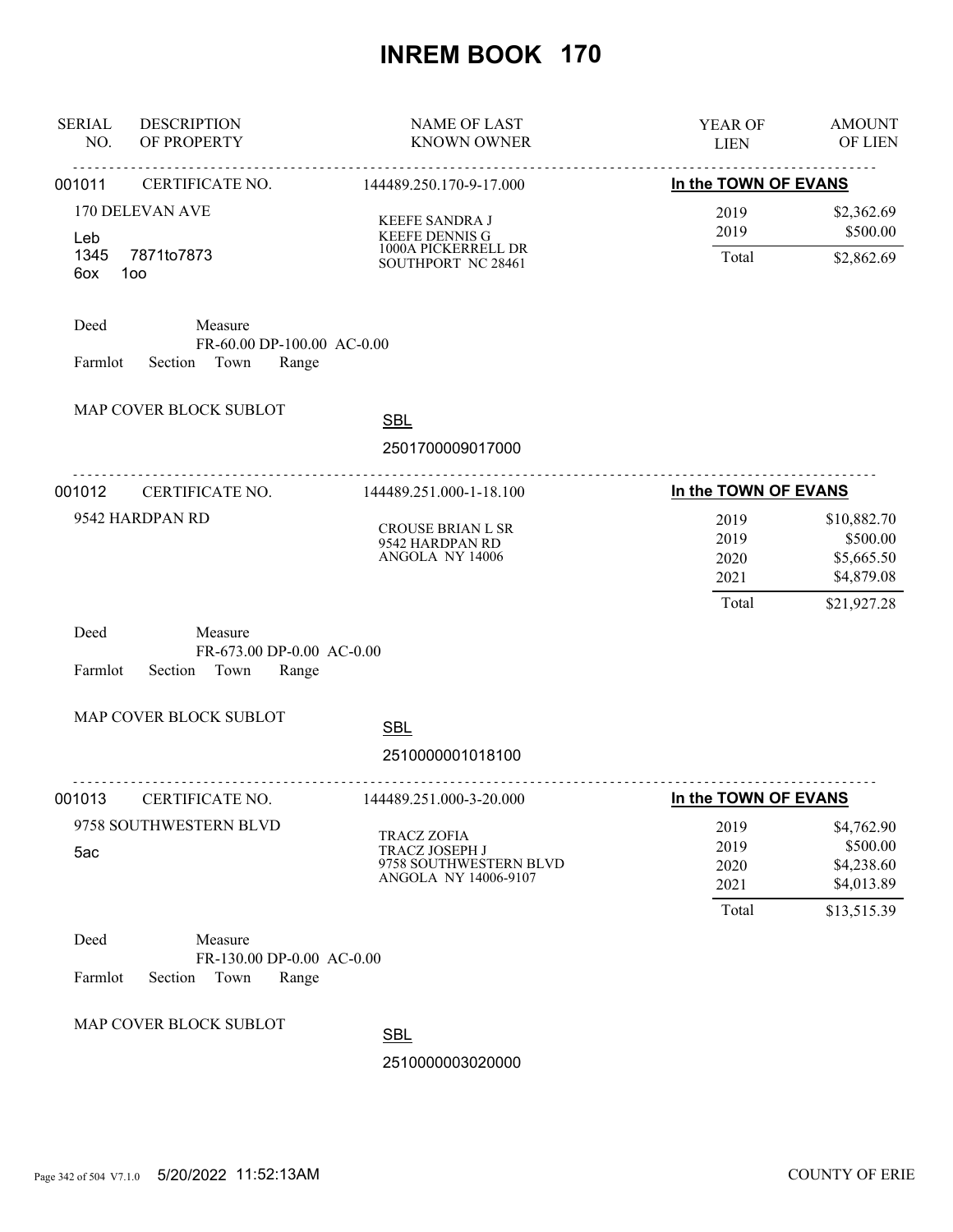| <b>SERIAL</b><br>NO.   | <b>DESCRIPTION</b><br>OF PROPERTY                                | <b>NAME OF LAST</b><br><b>KNOWN OWNER</b>                                              | YEAR OF<br><b>LIEN</b>               | <b>AMOUNT</b><br>OF LIEN                                           |
|------------------------|------------------------------------------------------------------|----------------------------------------------------------------------------------------|--------------------------------------|--------------------------------------------------------------------|
| 001014                 | CERTIFICATE NO.                                                  | <u>.</u><br><u>.</u><br>144489.251.000-3-21.000                                        | In the TOWN OF EVANS                 |                                                                    |
|                        | 9754 SOUTHWESTERN BLVD                                           |                                                                                        | 2019                                 | \$5,134.96                                                         |
| 5ac                    |                                                                  | <b>BRIGHTMAN ALICIA</b><br>TRACZ JOSEPH J<br>9754 SOUTHWESTERN BLVD<br>ANGOLA NY 14006 | 2019<br>2020<br>2021                 | \$500.00<br>\$4,559.92<br>\$3,948.33                               |
|                        |                                                                  |                                                                                        | Total                                | \$14,143.21                                                        |
| Deed<br>Farmlot        | Measure<br>FR-120.00 DP-0.00 AC-0.00<br>Town<br>Range<br>Section |                                                                                        |                                      |                                                                    |
|                        | MAP COVER BLOCK SUBLOT                                           | <b>SBL</b>                                                                             |                                      |                                                                    |
|                        |                                                                  | 2510000003021000                                                                       |                                      |                                                                    |
| 001015                 | CERTIFICATE NO.                                                  | <u>.</u><br>144489.251.050-1-55.100                                                    | In the TOWN OF EVANS                 |                                                                    |
| 0 ERIE RD<br>358 X 400 |                                                                  | <b>SAVAGE LILIAN L</b><br>APT 16C<br>920 PARK AVE<br>NEW YORK NY 10028-0208            | 2008<br>2009<br>2010<br>2011<br>2012 | \$4,066.95<br>\$4,385.56<br>\$4,177.58<br>\$3,995.11<br>\$3,805.78 |
| Deed                   | Measure<br>FR-358.48 DP-0.00 AC-0.00                             |                                                                                        | 2013<br>2014<br>2015                 | \$3,592.99<br>\$3,385.51<br>\$3,142.88                             |
| Farmlot                | Section Town<br>Range                                            |                                                                                        | 2016<br>2017                         | \$3,022.40<br>\$2,824.90                                           |
|                        | MAP COVER BLOCK SUBLOT                                           | <b>SBL</b>                                                                             | 2018<br>2019                         | \$2,605.64<br>\$2,309.78                                           |
|                        |                                                                  | 2510500001055100                                                                       | 2019<br>2020<br>2021                 | \$500.00<br>\$2,043.84<br>\$1,763.24                               |
|                        |                                                                  |                                                                                        | Total                                | \$45,622.16                                                        |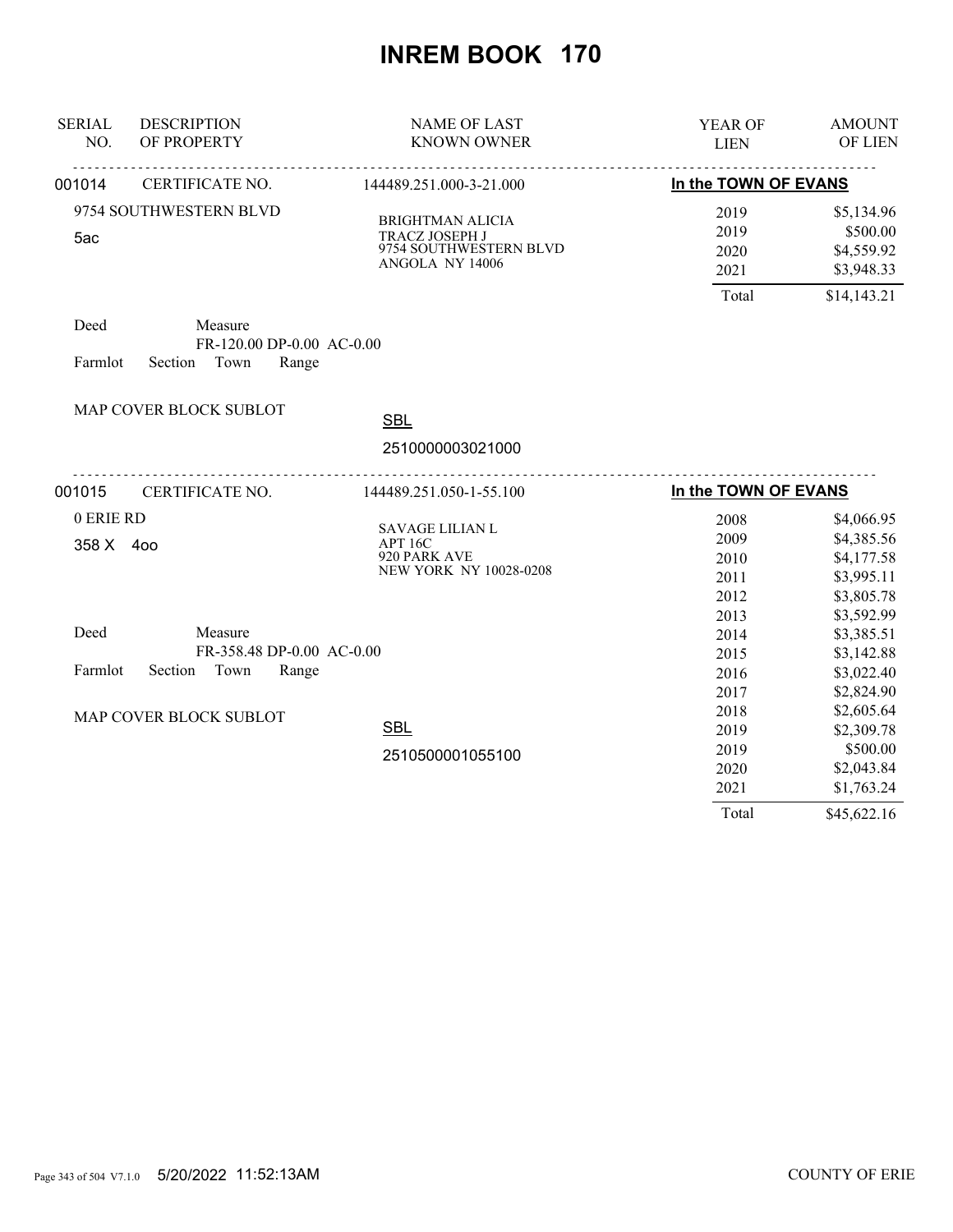| <b>SERIAL</b><br>NO. | <b>DESCRIPTION</b><br>OF PROPERTY | <b>NAME OF LAST</b><br><b>KNOWN OWNER</b> | YEAR OF<br><b>LIEN</b> | <b>AMOUNT</b><br>OF LIEN |
|----------------------|-----------------------------------|-------------------------------------------|------------------------|--------------------------|
| 001016               | CERTIFICATE NO.                   | 144489.251.050-1-67.100                   | In the TOWN OF EVANS   |                          |
| 658 BEST ST          |                                   |                                           | 2008                   | \$2,311.43               |
|                      |                                   | RYDZEWSKI ROBERT N<br>658 BEST ST         | 2010                   | \$593.93                 |
|                      |                                   | ANGOLA NY 14006                           | 2011                   | \$1,173.22               |
|                      |                                   |                                           | 2012                   | \$1,120.24               |
|                      |                                   |                                           | 2013                   | \$1,059.41               |
|                      |                                   |                                           | 2014                   | \$1,000.36               |
| Deed                 | Measure                           |                                           | 2015                   | \$929.50                 |
|                      | FR-450.00 DP-125.00 AC-0.00       |                                           | 2016                   | \$899.69                 |
| Farmlot              | Town<br>Section<br>Range          |                                           | 2017                   | \$844.01                 |
|                      |                                   |                                           | 2018                   | \$781.03                 |
|                      | MAP COVER BLOCK SUBLOT            |                                           | 2019                   | \$692.17                 |
|                      |                                   | <b>SBL</b>                                | 2019                   | \$500.00                 |
|                      |                                   | 2510500001067100                          | 2020                   | \$612.10                 |
|                      |                                   |                                           | 2021                   | \$529.76                 |
|                      |                                   |                                           | Total                  | \$13,046.85              |
| 001017               | CERTIFICATE NO.                   | 144489.251.130-3-6.000                    | In the TOWN OF EVANS   |                          |
| 0 EVANS ST           |                                   |                                           | 2001                   | \$814.17                 |
|                      |                                   | LEPORE ANGELO                             | 2002                   | \$809.12                 |
| Leb<br>1132          | 5841to5850                        | <b>LEPORE MARY</b><br><b>APT 810</b>      | 2003                   | \$806.24                 |
| 200X                 | 100                               | 335 SUMMER ST                             | 2004                   | \$789.04                 |
|                      |                                   | <b>BUFFALO NY 14222</b>                   | 2005                   | \$785.00                 |
|                      |                                   |                                           | 2006                   | \$798.21                 |
| Deed                 | Measure                           |                                           | 2007                   | \$788.49                 |
|                      | FR-200.00 DP-100.00 AC-0.00       |                                           | 2008                   | \$773.45                 |
| Farmlot              | Section<br>Town<br>Range          |                                           | 2009                   | \$1,737.04               |
|                      |                                   |                                           | 2010                   | \$1,650.03               |
|                      | MAP COVER BLOCK SUBLOT            |                                           | 2011                   | \$1,581.74               |
|                      |                                   | <b>SBL</b>                                | 2012                   | \$1,505.96               |
|                      |                                   | 2511300003006000                          | 2013                   | \$1,423.12               |
|                      |                                   |                                           | 2014                   | \$1,341.56               |
|                      |                                   |                                           | 2015                   | \$1,246.19               |
|                      |                                   |                                           | 2016                   | \$1,207.66               |
|                      |                                   |                                           | 2017                   | \$1,132.81               |
|                      |                                   |                                           | 2018                   | \$1,047.28               |
|                      |                                   |                                           | 2019                   | \$928.22                 |
|                      |                                   |                                           | 2019                   | \$500.00                 |
|                      |                                   |                                           | 2020                   | \$820.65                 |
|                      |                                   |                                           | 2021                   | \$709.84                 |
|                      |                                   |                                           | Total                  | \$23,195.82              |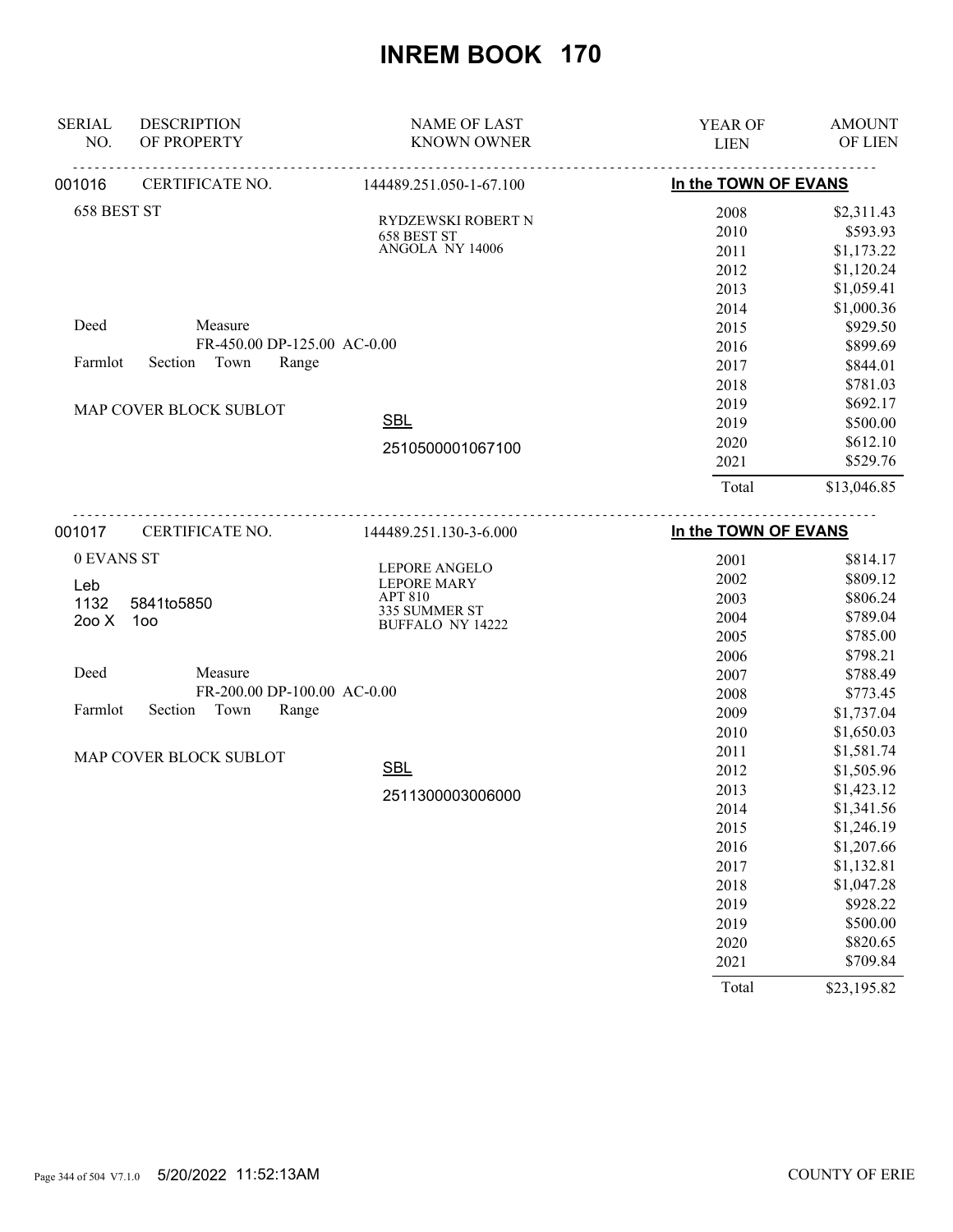| <b>SERIAL</b><br>NO. | <b>DESCRIPTION</b><br>OF PROPERTY                               | <b>NAME OF LAST</b><br><b>KNOWN OWNER</b>   | YEAR OF<br><b>LIEN</b>                                                                                                                                                                                                                                                                                                                                                               | <b>AMOUNT</b><br>OF LIEN |
|----------------------|-----------------------------------------------------------------|---------------------------------------------|--------------------------------------------------------------------------------------------------------------------------------------------------------------------------------------------------------------------------------------------------------------------------------------------------------------------------------------------------------------------------------------|--------------------------|
| 001018               | CERTIFICATE NO.                                                 | 144489.251.130-3-27.000                     | In the TOWN OF EVANS                                                                                                                                                                                                                                                                                                                                                                 |                          |
| 0 EVANS ST           |                                                                 | <b>LOMEO JOHN</b>                           | 2004                                                                                                                                                                                                                                                                                                                                                                                 | \$303.62                 |
| Leb                  |                                                                 | <b>CAITO SANDRA</b>                         | 2005                                                                                                                                                                                                                                                                                                                                                                                 | \$695.87                 |
| 1132                 | 6301to6310                                                      | 700 RICHMOND AVE<br><b>BUFFALO NY 14222</b> | 2006                                                                                                                                                                                                                                                                                                                                                                                 | \$707.67                 |
| 200X                 | 100                                                             |                                             | 2007                                                                                                                                                                                                                                                                                                                                                                                 | \$698.52                 |
|                      |                                                                 |                                             | 2008                                                                                                                                                                                                                                                                                                                                                                                 | \$685.40                 |
|                      |                                                                 |                                             | 2009                                                                                                                                                                                                                                                                                                                                                                                 | \$1,489.15               |
| Deed                 | Measure                                                         |                                             | 2010                                                                                                                                                                                                                                                                                                                                                                                 | \$1,414.63               |
|                      | FR-80.00 DP-220.00 AC-0.00                                      |                                             | 2011                                                                                                                                                                                                                                                                                                                                                                                 | \$1,356.12               |
| Farmlot              | Town<br>Range<br>Section                                        |                                             | 2012                                                                                                                                                                                                                                                                                                                                                                                 | \$1,291.14               |
|                      |                                                                 |                                             | 2013                                                                                                                                                                                                                                                                                                                                                                                 | \$1,220.08               |
|                      | MAP COVER BLOCK SUBLOT                                          |                                             | 2014                                                                                                                                                                                                                                                                                                                                                                                 | \$1,150.21               |
|                      |                                                                 | <b>SBL</b>                                  | 2015                                                                                                                                                                                                                                                                                                                                                                                 | \$1,068.51               |
|                      |                                                                 | 2511300003027000                            | 2016                                                                                                                                                                                                                                                                                                                                                                                 | \$1,035.42               |
|                      |                                                                 |                                             | 2017                                                                                                                                                                                                                                                                                                                                                                                 | \$971.29                 |
|                      |                                                                 |                                             | 2018                                                                                                                                                                                                                                                                                                                                                                                 | \$897.96                 |
|                      |                                                                 |                                             | 2019                                                                                                                                                                                                                                                                                                                                                                                 | \$795.91                 |
|                      |                                                                 |                                             | 2019                                                                                                                                                                                                                                                                                                                                                                                 | \$500.00                 |
|                      |                                                                 |                                             | 2020                                                                                                                                                                                                                                                                                                                                                                                 | \$703.42                 |
|                      |                                                                 |                                             | 2021                                                                                                                                                                                                                                                                                                                                                                                 | \$608.75                 |
|                      |                                                                 |                                             | Total                                                                                                                                                                                                                                                                                                                                                                                | \$17,593.67              |
|                      | $\sim$ mm $\sim$ m $\sim$ $\sim$ $\sim$ mm $\sim$ $\sim$ $\sim$ | $111100$ and $1200$ and $000$               | $\overline{1}$ $\overline{1}$ $\overline{2}$ $\overline{3}$ $\overline{1}$ $\overline{4}$ $\overline{5}$ $\overline{5}$ $\overline{2}$ $\overline{1}$ $\overline{2}$ $\overline{3}$ $\overline{1}$ $\overline{2}$ $\overline{3}$ $\overline{1}$ $\overline{2}$ $\overline{3}$ $\overline{1}$ $\overline{3}$ $\overline{4}$ $\overline{1}$ $\overline{2}$ $\overline{3}$ $\overline{$ |                          |

| 001019     | <b>CERTIFICATE NO.</b>                                                                                                                                                                                                                                                                                                             | 144489.251.130-3-28.000 | In the TOWN OF EVANS |            |
|------------|------------------------------------------------------------------------------------------------------------------------------------------------------------------------------------------------------------------------------------------------------------------------------------------------------------------------------------|-------------------------|----------------------|------------|
| 0 CLAY AVE |                                                                                                                                                                                                                                                                                                                                    | PETRONSKY SEAN          | 2018                 | \$778.57   |
|            | _eb                                                                                                                                                                                                                                                                                                                                | 92 COMMONWEALTH AVE     | 2019                 | \$690.05   |
| 1132       | 6311to6320                                                                                                                                                                                                                                                                                                                         | BUFFALO NY 14216        | 2019                 | \$500.00   |
| 200X       | 100                                                                                                                                                                                                                                                                                                                                |                         | 2020                 | \$290.03   |
|            |                                                                                                                                                                                                                                                                                                                                    |                         | 2021                 | \$527.88   |
| Deed       | Measure                                                                                                                                                                                                                                                                                                                            |                         | Total                | \$2,786.53 |
|            | $\mathbf{F}$ $\mathbf{F}$ $\mathbf{A}$ $\mathbf{A}$ $\mathbf{A}$ $\mathbf{A}$ $\mathbf{A}$ $\mathbf{A}$ $\mathbf{A}$ $\mathbf{A}$ $\mathbf{A}$ $\mathbf{A}$ $\mathbf{A}$ $\mathbf{A}$ $\mathbf{A}$ $\mathbf{A}$ $\mathbf{A}$ $\mathbf{A}$ $\mathbf{A}$ $\mathbf{A}$ $\mathbf{A}$ $\mathbf{A}$ $\mathbf{A}$ $\mathbf{A}$ $\mathbf{$ |                         |                      |            |

|         |                    | FR-200.00 DP-80.00 AC-0.00 |  |
|---------|--------------------|----------------------------|--|
| Farmlot | Section Town Range |                            |  |

MAP COVER BLOCK SUBLOT

SBL

2511300003028000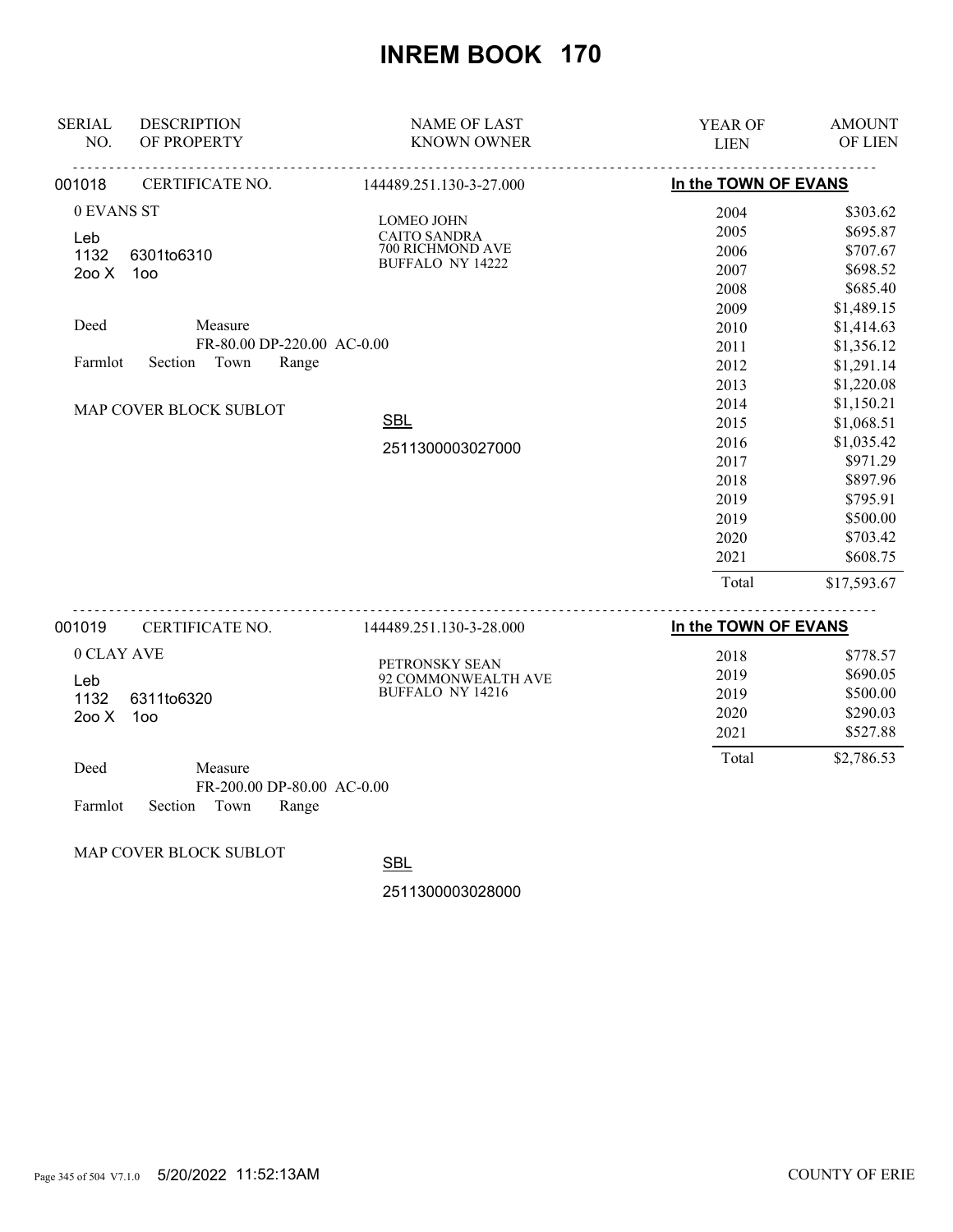| <b>SERIAL</b><br>NO. | <b>DESCRIPTION</b><br>OF PROPERTY       | <b>NAME OF LAST</b><br><b>KNOWN OWNER</b> | YEAR OF<br><b>LIEN</b> | <b>AMOUNT</b><br>OF LIEN |
|----------------------|-----------------------------------------|-------------------------------------------|------------------------|--------------------------|
| 001020               | <u>.</u><br><u>.</u><br>CERTIFICATE NO. | <u>.</u><br>.<br>144489.251.130-3-30.000  | In the TOWN OF EVANS   |                          |
|                      |                                         |                                           |                        |                          |
| 0 CLAY AVE           |                                         | CORDONE JOSEPH                            | 1995                   | \$352.97                 |
| Leb                  |                                         | <b>CORDONE MARY</b>                       | 1996                   | \$342.38                 |
| 1132                 | 6326to6331                              | C/O ATTN: MARIA CORDONE<br>22 WINTER ST   | 1997                   | \$341.47                 |
| 11oX                 | 100                                     | BUFFALO NY 14213-2246                     | 1998                   | \$478.37                 |
|                      |                                         |                                           | 1999                   | \$478.70                 |
| Deed                 | Measure                                 |                                           | 2000                   | \$453.02                 |
|                      | FR-140.00 DP-100.00 AC-0.00             |                                           | 2001<br>2002           | \$424.30<br>\$421.41     |
| Farmlot              | Section Town<br>Range                   |                                           | 2003                   | \$417.09                 |
|                      |                                         |                                           | 2004                   | \$408.18                 |
|                      |                                         |                                           | 2005                   | \$405.94                 |
|                      | MAP COVER BLOCK SUBLOT                  | <b>SBL</b>                                | 2006                   | \$413.73                 |
|                      |                                         |                                           | 2007                   | \$406.54                 |
|                      |                                         | 2511300003030000                          | 2008                   | \$398.88                 |
|                      |                                         |                                           | 2009                   | \$745.71                 |
|                      |                                         |                                           | 2010                   | \$708.40                 |
|                      |                                         |                                           | 2011                   | \$679.18                 |
|                      |                                         |                                           | 2012                   | \$646.64                 |
|                      |                                         |                                           | 2013                   | \$611.17                 |
|                      |                                         |                                           | 2014                   | \$576.27                 |
|                      |                                         |                                           | 2015                   | \$535.37                 |
|                      |                                         |                                           | 2016                   | \$518.82                 |
|                      |                                         |                                           | 2017                   | \$486.74                 |
|                      |                                         |                                           | 2018                   | \$450.13                 |
|                      |                                         |                                           | 2019                   | \$500.00                 |
|                      |                                         |                                           | 2019                   | \$399.06                 |
|                      |                                         |                                           | 2020                   | \$351.84                 |
|                      |                                         |                                           | 2021                   | \$305.48                 |
|                      |                                         |                                           | Total                  | \$13,257.79              |
| 001021               | CERTIFICATE NO.                         | 144489.251.130-4-9.000                    | In the TOWN OF EVANS   |                          |
|                      |                                         |                                           |                        |                          |
| 0 CLAY AVE           |                                         | <b>KEEM JOHN R</b>                        | 2009                   | \$559.98                 |
| Leb                  |                                         | <b>KEEM TAMARA</b>                        | 2010                   | \$1,132.15               |
|                      | Mc1132 SI 5674-5678                     | <b>7661 ERIE RD</b><br>DERBY NY 14047     | 2011                   | \$1,085.26               |
| 100x100              |                                         |                                           | 2012                   | \$1,033.36               |
|                      |                                         |                                           | 2013                   | \$976.53                 |
|                      |                                         |                                           | 2014                   | \$920.63                 |
| Deed                 | Measure                                 |                                           | 2015                   | \$855.23                 |
|                      | FR-100.00 DP-150.00 AC-0.00             |                                           | 2016                   | \$828.80                 |
| Farmlot              | Section<br>Town<br>Range                |                                           | 2017                   | \$777.47                 |
|                      |                                         |                                           | 2018                   | \$718.86                 |
|                      | MAP COVER BLOCK SUBLOT                  |                                           | 2019                   | \$637.19                 |
|                      |                                         | <b>SBL</b>                                | 2019                   | \$500.00                 |
|                      |                                         | 2511300004009000                          | 2020                   | \$562.79                 |
|                      |                                         |                                           | 2021                   | \$487.45                 |
|                      |                                         |                                           | Total                  | \$11,075.70              |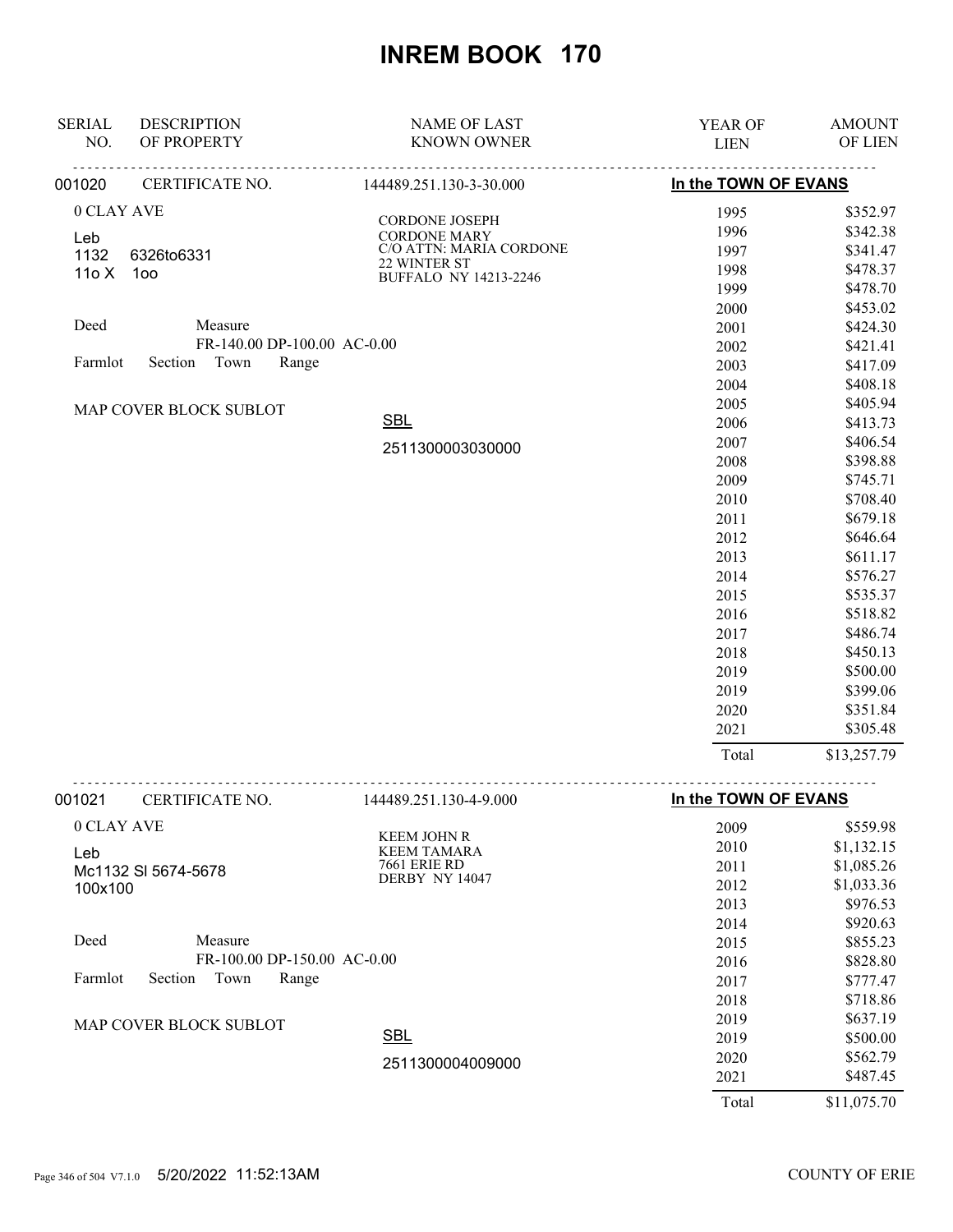| <b>SERIAL</b><br>NO. | <b>DESCRIPTION</b><br>OF PROPERTY | <b>NAME OF LAST</b><br><b>KNOWN OWNER</b> | YEAR OF              | <b>AMOUNT</b><br>OF LIEN |
|----------------------|-----------------------------------|-------------------------------------------|----------------------|--------------------------|
|                      |                                   |                                           | <b>LIEN</b>          |                          |
| 001022               | CERTIFICATE NO.                   | 144489.252.000-1-4.000                    | In the TOWN OF EVANS |                          |
|                      | 9502 SOUTHWESTERN BLVD            | NICOSIA PETER                             | 2004                 | \$443.23                 |
| 2o5x                 | 82                                | 108 SEMINOLE TRL                          | 2005                 | \$918.74                 |
|                      |                                   | <b>COWPENS SC 29330</b>                   | 2006                 | \$933.85                 |
|                      |                                   |                                           | 2007                 | \$923.14                 |
|                      |                                   |                                           | 2008                 | \$905.70                 |
|                      |                                   |                                           | 2009                 | \$943.95                 |
| Deed                 | Measure                           |                                           | 2010                 | \$896.75                 |
|                      | FR-205.00 DP-127.40 AC-0.00       |                                           | 2011                 | \$859.72                 |
| Farmlot              | Town<br>Range<br>Section          |                                           | 2012                 | \$818.54                 |
|                      |                                   |                                           | 2013                 | \$773.52                 |
|                      | MAP COVER BLOCK SUBLOT            |                                           | 2014                 | \$729.28                 |
|                      |                                   | <b>SBL</b>                                | 2015                 | \$677.48                 |
|                      |                                   | 2520000001004000                          | 2016                 | \$656.57                 |
|                      |                                   |                                           | 2017                 | \$615.98                 |
|                      |                                   |                                           | 2018                 | \$569.54                 |
|                      |                                   |                                           | 2019                 | \$504.89                 |
|                      |                                   |                                           | 2019                 | \$500.00                 |
|                      |                                   |                                           | 2020                 | \$445.57                 |
|                      |                                   |                                           | 2021                 | \$386.35                 |
|                      |                                   |                                           | Total                | \$13,502.80              |
|                      |                                   |                                           |                      |                          |

| 001025 | CERTIFICATE NO.                                                                                                         | 144489.252.000-1-22.300            | In the TOWN OF EVANS |             |
|--------|-------------------------------------------------------------------------------------------------------------------------|------------------------------------|----------------------|-------------|
|        | 0 PONTIAC RD<br>Measure<br>FR-130.00 DP-430.00 AC-0.00<br>Farmlot<br>Section<br>Town<br>Range<br>MAP COVER BLOCK SUBLOT |                                    | 2009                 | \$2,669.48  |
|        |                                                                                                                         | PHILLIPS CLARK C<br>PHILLIPS SUSAN | 2010                 | \$2,518.26  |
|        |                                                                                                                         | <b>8787 ERIE RD</b>                | 2011                 | \$2,441.01  |
|        |                                                                                                                         | ANGOLA NY 14006                    | 2012                 | \$2,363.34  |
|        |                                                                                                                         |                                    | 2013                 | \$56.66     |
|        |                                                                                                                         |                                    | 2014                 | \$53.09     |
| Deed   |                                                                                                                         |                                    | 2015                 | \$48.99     |
|        |                                                                                                                         |                                    | 2016                 | \$48.79     |
|        |                                                                                                                         |                                    | 2017                 | \$45.95     |
|        |                                                                                                                         |                                    | 2018                 | \$43.87     |
|        |                                                                                                                         |                                    | 2019                 | \$500.00    |
|        |                                                                                                                         | <b>SBL</b>                         | 2019                 | \$37.84     |
|        |                                                                                                                         | 2520000001022300                   | 2020                 | \$32.33     |
|        |                                                                                                                         |                                    | 2021                 | \$29.93     |
|        |                                                                                                                         |                                    | Total                | \$10,889.54 |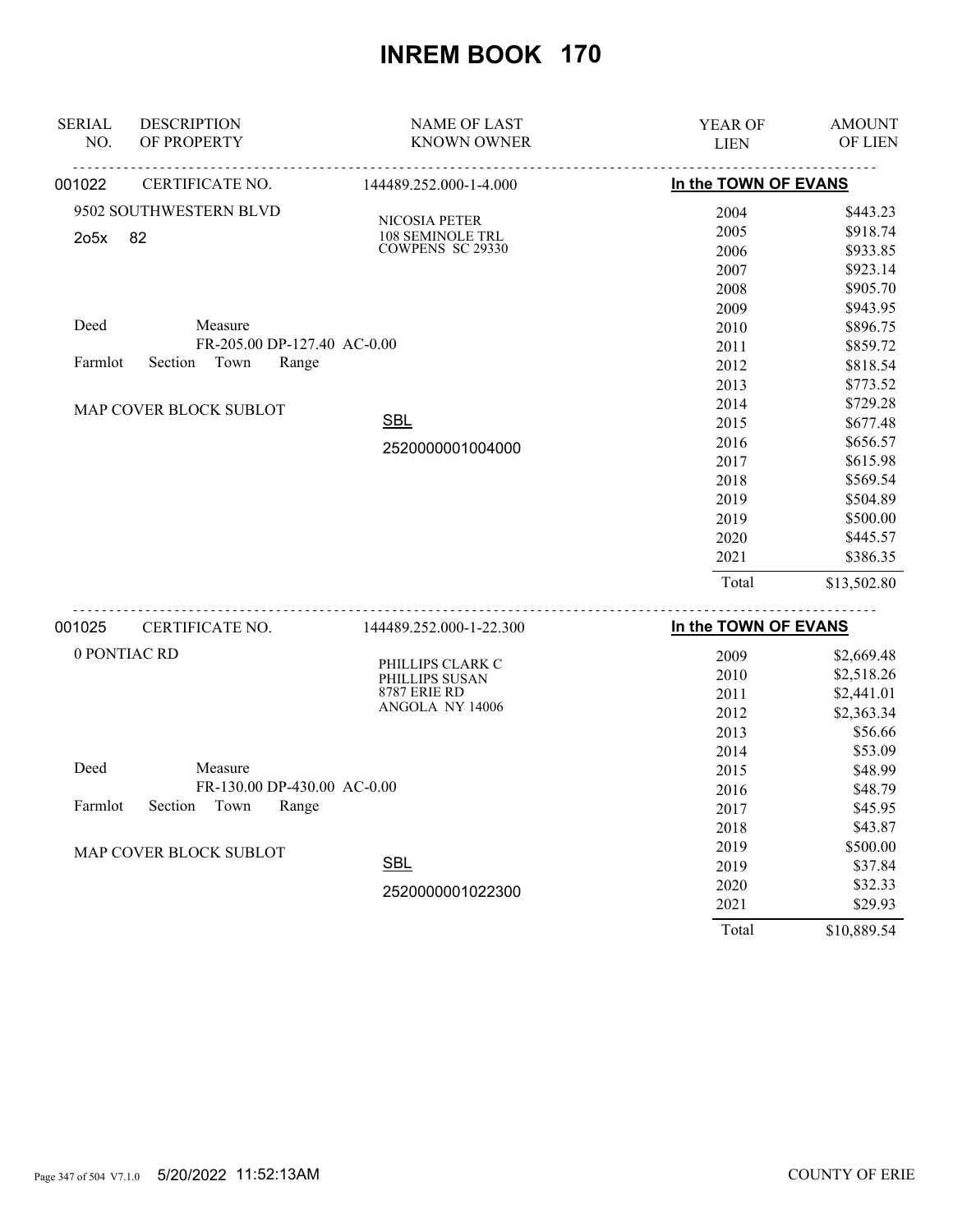| <b>SERIAL</b><br>NO. | <b>DESCRIPTION</b><br>OF PROPERTY                                 | <b>NAME OF LAST</b><br><b>KNOWN OWNER</b>                                | YEAR OF<br><b>LIEN</b>                        | <b>AMOUNT</b><br>OF LIEN                                                        |
|----------------------|-------------------------------------------------------------------|--------------------------------------------------------------------------|-----------------------------------------------|---------------------------------------------------------------------------------|
| 001026               | CERTIFICATE NO.                                                   | 144489.252.000-2-47.000                                                  | In the TOWN OF EVANS                          |                                                                                 |
| 6.72ac               | 9434 VERSAILLES RD                                                | MINARD DENNIS G<br>9434 VERSAILLES RD<br>ANGOLA NY 14006                 | 2015<br>2016<br>2017<br>2018<br>2019          | \$2,359.70<br>\$10,908.91<br>\$10,320.24<br>\$9,888.45<br>\$8,530.69            |
| Deed<br>Farmlot      | Measure<br>FR-432.96 DP-0.00 AC-0.00<br>Town<br>Section<br>Range  |                                                                          | 2019<br>2020<br>2021<br>Total                 | \$500.00<br>\$7,726.64<br>\$6,686.16<br>\$56,920.79                             |
|                      | MAP COVER BLOCK SUBLOT                                            | <b>SBL</b><br>2520000002047000                                           |                                               |                                                                                 |
| 001027               | CERTIFICATE NO.                                                   | 144489.252.000-2-48.000                                                  | In the TOWN OF EVANS                          |                                                                                 |
| 6ox                  | 9426 VERSAILLES RD<br>350                                         | MINARD DENNIS G<br>9434 VERSAILLES RD<br>ANGOLA NY 14006                 | 2009<br>2010<br>2011<br>2012<br>2012          | \$5,027.84<br>\$5,567.98<br>\$5,377.46<br>\$5,188.49<br>\$500.00                |
| Deed<br>Farmlot      | Measure<br>FR-60.00 DP-350.00 AC-0.00<br>Section<br>Town<br>Range |                                                                          | 2013<br>2014<br>2015<br>2016<br>2017          | \$4,845.37<br>\$4,526.00<br>\$4,174.01<br>\$4,124.34<br>\$3,891.91              |
|                      | MAP COVER BLOCK SUBLOT                                            | <b>SBL</b><br>2520000002048000                                           | 2018<br>2019<br>2019<br>2020<br>2021<br>Total | \$3,717.53<br>\$3,223.17<br>\$500.00<br>\$2,911.97<br>\$2,527.78<br>\$56,103.85 |
|                      |                                                                   |                                                                          |                                               |                                                                                 |
| 001028               | CERTIFICATE NO.                                                   | 144600.12.170-4-43.000                                                   | In the TOWN OF GRAND ISLAND                   |                                                                                 |
| Mc 1561<br>85x       | 3349 SANDY BEACH RD<br>SIN HIF 180 181<br>135                     | <b>RIDER JODY</b><br>3349 SANDY BEACH RD<br><b>GRAND ISLAND NY 14072</b> | 2019<br>2019<br>2020<br>2021                  | \$6,830.59<br>\$500.00<br>\$5,953.99<br>\$5,216.19                              |
| Deed<br>Farmlot      | Measure<br>FR-85.00 DP-135.00 AC-0.00<br>Section<br>Town<br>Range |                                                                          | Total                                         | \$18,500.77                                                                     |
|                      | MAP COVER BLOCK SUBLOT                                            | <b>SBL</b><br>0121700004043000                                           |                                               |                                                                                 |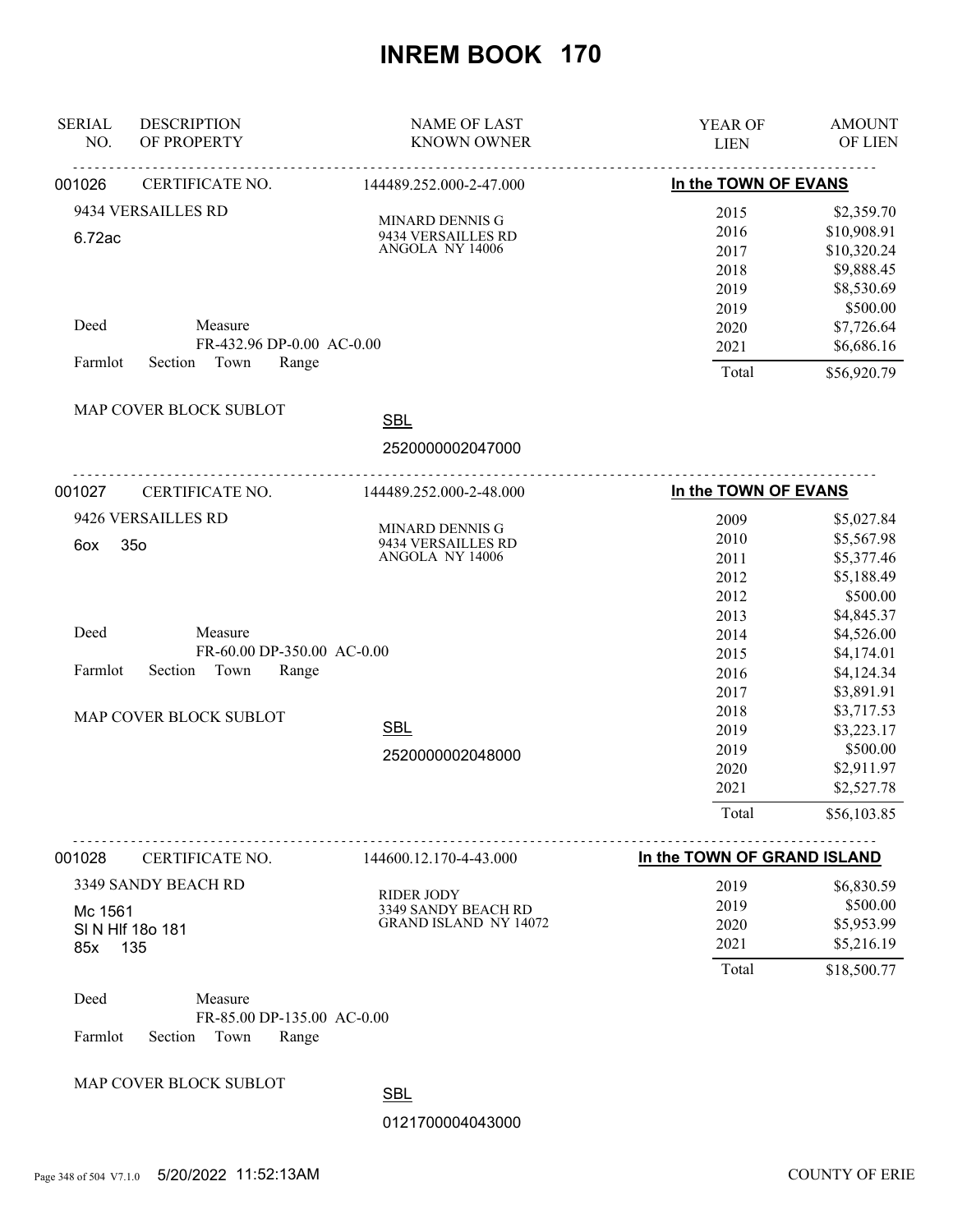| In the TOWN OF GRAND ISLAND<br>001030<br>CERTIFICATE NO.<br>144600.23.080-2-44.000<br>0 MORNINGSIDE DR<br>2012<br><b>SZUR BUILDERS INC</b><br>2013<br><b>40 WOODCREEK LN</b><br>2316<br>39<br><b>GRAND ISLAND NY 14072-1340</b><br>2014<br>85 X<br>180<br>2015<br>2016<br>2017<br>Deed<br>Measure<br>2018<br>FR-85.00 DP-197.79 AC-0.00<br>2019 | \$614.55<br>\$578.77<br>\$153.53<br>\$145.49<br>\$135.74<br>\$119.96<br>\$110.55<br>\$500.00<br>\$102.36<br>\$88.91<br>\$77.84<br>\$2,627.70 |
|-------------------------------------------------------------------------------------------------------------------------------------------------------------------------------------------------------------------------------------------------------------------------------------------------------------------------------------------------|----------------------------------------------------------------------------------------------------------------------------------------------|
|                                                                                                                                                                                                                                                                                                                                                 |                                                                                                                                              |
|                                                                                                                                                                                                                                                                                                                                                 |                                                                                                                                              |
|                                                                                                                                                                                                                                                                                                                                                 |                                                                                                                                              |
|                                                                                                                                                                                                                                                                                                                                                 |                                                                                                                                              |
|                                                                                                                                                                                                                                                                                                                                                 |                                                                                                                                              |
|                                                                                                                                                                                                                                                                                                                                                 |                                                                                                                                              |
|                                                                                                                                                                                                                                                                                                                                                 |                                                                                                                                              |
|                                                                                                                                                                                                                                                                                                                                                 |                                                                                                                                              |
|                                                                                                                                                                                                                                                                                                                                                 |                                                                                                                                              |
| Section Town<br>Farmlot<br>Range<br>2019                                                                                                                                                                                                                                                                                                        |                                                                                                                                              |
| 2020                                                                                                                                                                                                                                                                                                                                            |                                                                                                                                              |
| 2021<br>MAP COVER BLOCK SUBLOT                                                                                                                                                                                                                                                                                                                  |                                                                                                                                              |
| <b>SBL</b><br>Total                                                                                                                                                                                                                                                                                                                             |                                                                                                                                              |
| 0230800002044000                                                                                                                                                                                                                                                                                                                                |                                                                                                                                              |
| <u>.</u><br>In the TOWN OF GRAND ISLAND<br>001031<br>CERTIFICATE NO.<br>144600.23.080-2-45.000                                                                                                                                                                                                                                                  |                                                                                                                                              |
| 0 MORNINGSIDE DR<br>2012                                                                                                                                                                                                                                                                                                                        | \$691.06                                                                                                                                     |
| <b>SZUR BUILDERS INC</b><br>2013<br><b>40 WOODCREEK LN</b>                                                                                                                                                                                                                                                                                      | \$650.87                                                                                                                                     |
| 2316<br>40<br><b>GRAND ISLAND NY 14072-1340</b><br>2014<br>70 X<br>200                                                                                                                                                                                                                                                                          | \$204.00                                                                                                                                     |
| 2015                                                                                                                                                                                                                                                                                                                                            | \$193.23                                                                                                                                     |
| 2016                                                                                                                                                                                                                                                                                                                                            | \$180.25                                                                                                                                     |
| 2017                                                                                                                                                                                                                                                                                                                                            | \$159.15                                                                                                                                     |
| Deed<br>Measure<br>2018                                                                                                                                                                                                                                                                                                                         | \$146.70                                                                                                                                     |
| FR-70.00 DP-304.09 AC-0.00<br>2019                                                                                                                                                                                                                                                                                                              | \$500.00                                                                                                                                     |
| Section<br>Town<br>Range<br>Farmlot<br>2019                                                                                                                                                                                                                                                                                                     | \$135.76                                                                                                                                     |
| 2020                                                                                                                                                                                                                                                                                                                                            | \$118.49                                                                                                                                     |
| 2021<br>MAP COVER BLOCK SUBLOT                                                                                                                                                                                                                                                                                                                  | \$103.01                                                                                                                                     |
| <b>SBL</b><br>Total                                                                                                                                                                                                                                                                                                                             | \$3,082.52                                                                                                                                   |
| 0230800002045000                                                                                                                                                                                                                                                                                                                                |                                                                                                                                              |
| ----------------------------<br><u>.</u> .<br>CERTIFICATE NO.<br>In the TOWN OF GRAND ISLAND<br>001032<br>144600.23.080-2-46.000                                                                                                                                                                                                                |                                                                                                                                              |
| 0 MORNINGSIDE DR<br>2012                                                                                                                                                                                                                                                                                                                        | \$716.56                                                                                                                                     |
| SZUR BUILDERS INC<br>2013                                                                                                                                                                                                                                                                                                                       | \$674.91                                                                                                                                     |
| 40 WOODCREEK LN<br>41<br>2316<br><b>GRAND ISLAND NY 14072-1340</b><br>2014                                                                                                                                                                                                                                                                      | \$214.05                                                                                                                                     |
| 70 X<br>167<br>2015                                                                                                                                                                                                                                                                                                                             | \$202.80                                                                                                                                     |
| 2016                                                                                                                                                                                                                                                                                                                                            | \$189.11                                                                                                                                     |
| 2017                                                                                                                                                                                                                                                                                                                                            | \$167.07                                                                                                                                     |
| Deed<br>Measure<br>2018                                                                                                                                                                                                                                                                                                                         | \$153.92                                                                                                                                     |
| FR-70.00 DP-304.09 AC-0.00<br>2019                                                                                                                                                                                                                                                                                                              | \$500.00                                                                                                                                     |
| Farmlot<br>Town<br>Range<br>Section<br>2019                                                                                                                                                                                                                                                                                                     | \$142.40                                                                                                                                     |
| 2020                                                                                                                                                                                                                                                                                                                                            | \$124.42                                                                                                                                     |
| 2021<br>MAP COVER BLOCK SUBLOT                                                                                                                                                                                                                                                                                                                  | \$108.05                                                                                                                                     |
| <b>SBL</b><br>Total                                                                                                                                                                                                                                                                                                                             | \$3,193.29                                                                                                                                   |
| 0230800002046000                                                                                                                                                                                                                                                                                                                                |                                                                                                                                              |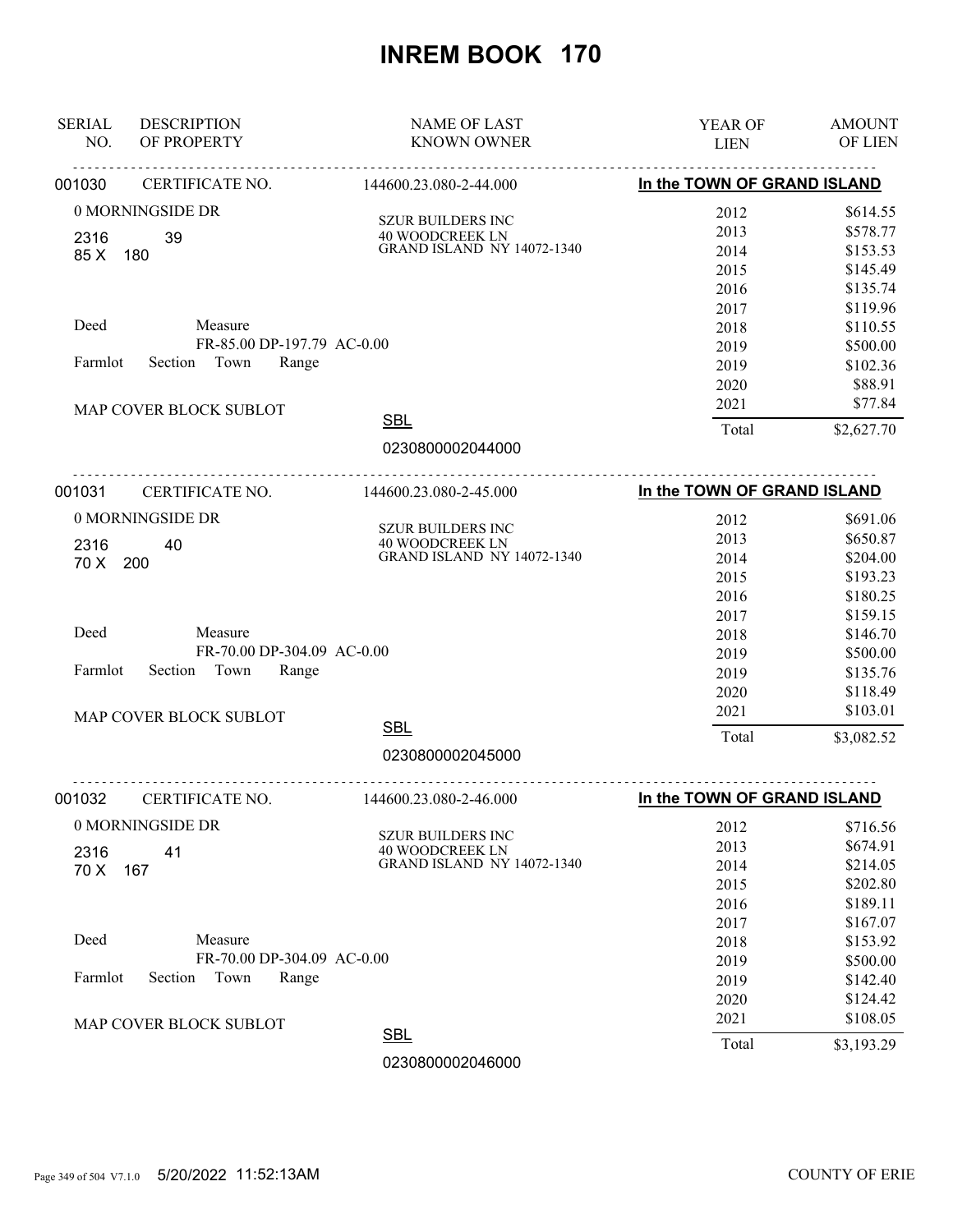| <b>SERIAL</b><br><b>DESCRIPTION</b><br>OF PROPERTY<br>NO. | <b>NAME OF LAST</b><br><b>KNOWN OWNER</b>            | YEAR OF<br><b>LIEN</b>                                                  | <b>AMOUNT</b><br>OF LIEN |
|-----------------------------------------------------------|------------------------------------------------------|-------------------------------------------------------------------------|--------------------------|
| CERTIFICATE NO.<br>001033                                 | 144600.23.080-2-47.000                               | <u>---------------------------------</u><br>In the TOWN OF GRAND ISLAND |                          |
| 0 MORNINGSIDE DR                                          |                                                      | 2012                                                                    | \$563.49                 |
| 2316<br>42                                                | <b>SZUR BUILDERS INC</b><br><b>40 WOODCREEK LN</b>   | 2013                                                                    | \$530.69                 |
| 80 X<br>160                                               | <b>GRAND ISLAND NY 14072-1340</b>                    | 2014                                                                    | \$133.35                 |
|                                                           |                                                      | 2015                                                                    | \$126.42                 |
|                                                           |                                                      | 2016                                                                    | \$117.91                 |
|                                                           |                                                      | 2017                                                                    | \$104.26                 |
| Deed<br>Measure                                           |                                                      | 2018                                                                    | \$96.11                  |
| FR-80.00 DP-167.47 AC-0.00                                |                                                      | 2019                                                                    | \$500.00                 |
| Section Town<br>Farmlot<br>Range                          |                                                      | 2019                                                                    | \$88.99                  |
|                                                           |                                                      | 2020                                                                    | \$77.12                  |
| MAP COVER BLOCK SUBLOT                                    |                                                      | 2021                                                                    | \$67.73                  |
|                                                           | <b>SBL</b>                                           | Total                                                                   | \$2,406.07               |
|                                                           | 0230800002047000                                     |                                                                         |                          |
| 001034<br>CERTIFICATE NO.                                 | .<br>144600.23.080-2-48.000                          | In the TOWN OF GRAND ISLAND                                             |                          |
| 0 MORNINGSIDE DR                                          |                                                      | 2012                                                                    | \$640.04                 |
| 2316<br>53                                                | <b>SZUR BUILDERS INC</b>                             | 2013                                                                    | \$602.81                 |
| 117 X 160                                                 | 40 WOODCREEK LN<br>GRAND ISLAND NY 14072-1340        | 2014                                                                    | \$153.53                 |
|                                                           |                                                      | 2015                                                                    | \$145.49                 |
|                                                           |                                                      | 2016                                                                    | \$135.74                 |
|                                                           |                                                      | 2017                                                                    | \$119.96                 |
| Deed<br>Measure                                           |                                                      | 2018                                                                    | \$110.55                 |
| FR-117.66 DP-160.00 AC-0.00                               |                                                      | 2019                                                                    | \$500.00                 |
| Town<br>Range<br>Farmlot<br>Section                       |                                                      | 2019                                                                    | \$102.36                 |
|                                                           |                                                      | 2020                                                                    | \$88.91                  |
| MAP COVER BLOCK SUBLOT                                    |                                                      | 2021                                                                    | \$77.84                  |
|                                                           | <b>SBL</b>                                           | Total                                                                   | \$2,677.23               |
|                                                           | 0230800002048000                                     |                                                                         |                          |
| CERTIFICATE NO.<br>001035                                 | .<br>144600.23.080-2-49.000                          | In the TOWN OF GRAND ISLAND                                             |                          |
| 0 MORNINGSIDE DR                                          |                                                      | 2012                                                                    | \$486.97                 |
|                                                           | SZUR BUILDERS INC                                    | 2013                                                                    | \$458.68                 |
| 52<br>2316<br>80 X                                        | 40 WOODCREEK LN<br><b>GRAND ISLAND NY 14072-1340</b> | 2014                                                                    | \$113.19                 |
| 160                                                       |                                                      | 2015                                                                    | \$107.24                 |
|                                                           |                                                      | 2016                                                                    | \$100.09                 |
|                                                           |                                                      | 2017                                                                    | \$88.59                  |
| Deed<br>Measure                                           |                                                      | 2018                                                                    | \$81.68                  |
| FR-80.00 DP-160.00 AC-0.00                                |                                                      | 2019                                                                    | \$500.00                 |
| Farmlot<br>Town<br>Range<br>Section                       |                                                      | 2019                                                                    | \$75.66                  |
|                                                           |                                                      | 2020                                                                    | \$65.27                  |
| MAP COVER BLOCK SUBLOT                                    |                                                      | 2021                                                                    | \$57.67                  |
|                                                           | <b>SBL</b>                                           | Total                                                                   | \$2,135.04               |
|                                                           | 0230800002049000                                     |                                                                         |                          |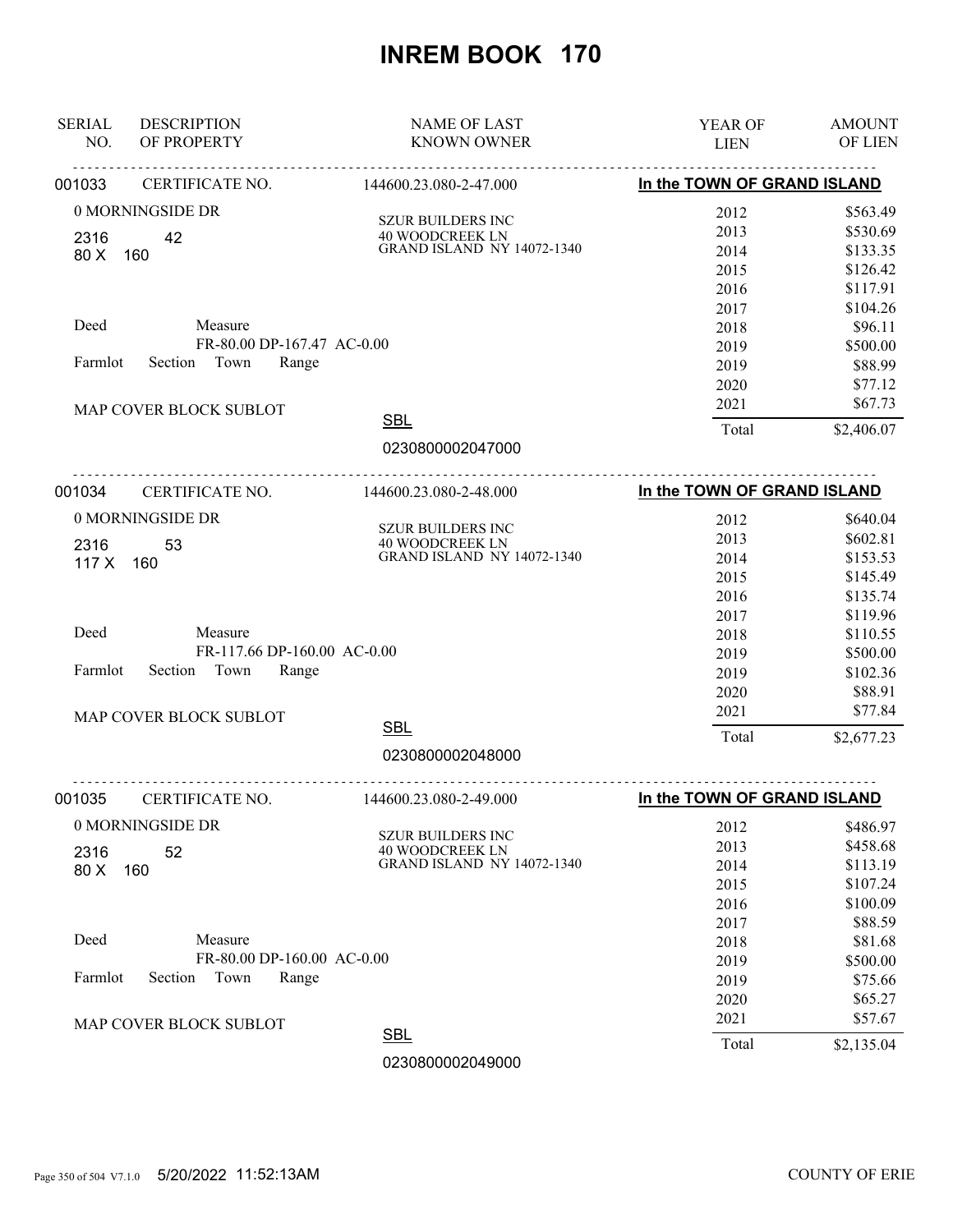| <b>SERIAL</b><br><b>DESCRIPTION</b><br>OF PROPERTY<br>NO.         | <b>NAME OF LAST</b><br><b>KNOWN OWNER</b>                    | YEAR OF<br><b>LIEN</b>      | <b>AMOUNT</b><br>OF LIEN |
|-------------------------------------------------------------------|--------------------------------------------------------------|-----------------------------|--------------------------|
| 001036<br>CERTIFICATE NO.                                         | ----------------------------------<br>144600.23.080-2-50.000 | In the TOWN OF GRAND ISLAND |                          |
| 0 MORNINGSIDE DR                                                  |                                                              | 2012                        | \$486.97                 |
|                                                                   | <b>SZUR BUILDERS INC</b><br><b>40 WOODCREEK LN</b>           | 2013                        | \$458.68                 |
| 2316<br>51<br>80 X<br>160                                         | <b>GRAND ISLAND NY 14072-1340</b>                            | 2014                        | \$113.19                 |
|                                                                   |                                                              | 2015                        | \$107.24                 |
|                                                                   |                                                              | 2016                        | \$100.09                 |
|                                                                   |                                                              | 2017                        | \$88.59                  |
| Deed<br>Measure                                                   |                                                              | 2018                        | \$81.68                  |
| FR-80.00 DP-160.00 AC-0.00                                        |                                                              | 2019                        | \$500.00                 |
| Section Town<br>Farmlot<br>Range                                  |                                                              | 2019                        | \$75.66                  |
|                                                                   |                                                              | 2020                        | \$65.27                  |
| MAP COVER BLOCK SUBLOT                                            |                                                              | 2021                        | \$57.67                  |
|                                                                   | <b>SBL</b>                                                   | Total                       | \$2,135.04               |
|                                                                   | 0230800002050000                                             |                             |                          |
| 001037<br>CERTIFICATE NO.                                         | <u>.</u><br>144600.23.080-2-71.000                           | In the TOWN OF GRAND ISLAND |                          |
| 0 WOODCREEK LN                                                    |                                                              | 2012                        | \$691.06                 |
|                                                                   | <b>SZUR BUILDERS INC</b><br><b>40 WOODCREEK LN</b>           | 2013                        | \$650.87                 |
| 56<br>2316<br>70 X<br>184                                         | <b>GRAND ISLAND NY 14072-1340</b>                            | 2014                        | \$153.53                 |
|                                                                   |                                                              | 2015                        | \$145.49                 |
|                                                                   |                                                              | 2016                        | \$135.74                 |
|                                                                   |                                                              | 2017                        | \$119.96                 |
| Deed<br>Measure                                                   |                                                              | 2018                        | \$110.55                 |
| FR-70.00 DP-249.05 AC-0.00                                        |                                                              | 2019                        | \$500.00                 |
| Section<br>Town<br>Range<br>Farmlot                               |                                                              | 2019                        | \$102.36                 |
|                                                                   |                                                              | 2020                        | \$88.91                  |
| MAP COVER BLOCK SUBLOT                                            |                                                              | 2021                        | \$77.84                  |
|                                                                   | <b>SBL</b>                                                   | Total                       | \$2,776.31               |
|                                                                   | 0230800002071000                                             |                             |                          |
| --- <b>-----------------------</b> -<br>CERTIFICATE NO.<br>001038 | <u>.</u><br>144600.23.080-2-72.000                           | In the TOWN OF GRAND ISLAND |                          |
| 0 WOODCREEK LN                                                    |                                                              | 2012                        | \$537.99                 |
|                                                                   | SZUR BUILDERS INC                                            | 2013                        | \$506.70                 |
| 55<br>2316<br>74 X<br>160                                         | 40 WOODCREEK LN<br><b>GRAND ISLAND NY 14072-1340</b>         | 2014                        | \$123.27                 |
|                                                                   |                                                              | 2015                        | \$116.80                 |
|                                                                   |                                                              | 2016                        | \$109.02                 |
|                                                                   |                                                              | 2017                        | \$96.39                  |
| Deed<br>Measure                                                   |                                                              | 2018                        | \$88.89                  |
| FR-73.87 DP-165.20 AC-0.00                                        |                                                              | 2019                        | \$500.00                 |
| Farmlot<br>Town<br>Section<br>Range                               |                                                              | 2019                        | \$82.29                  |
|                                                                   |                                                              | 2020                        | \$71.21                  |
| MAP COVER BLOCK SUBLOT                                            |                                                              | 2021                        | \$62.68                  |
|                                                                   | <b>SBL</b>                                                   | Total                       | \$2,295.24               |
|                                                                   | 0230800002072000                                             |                             |                          |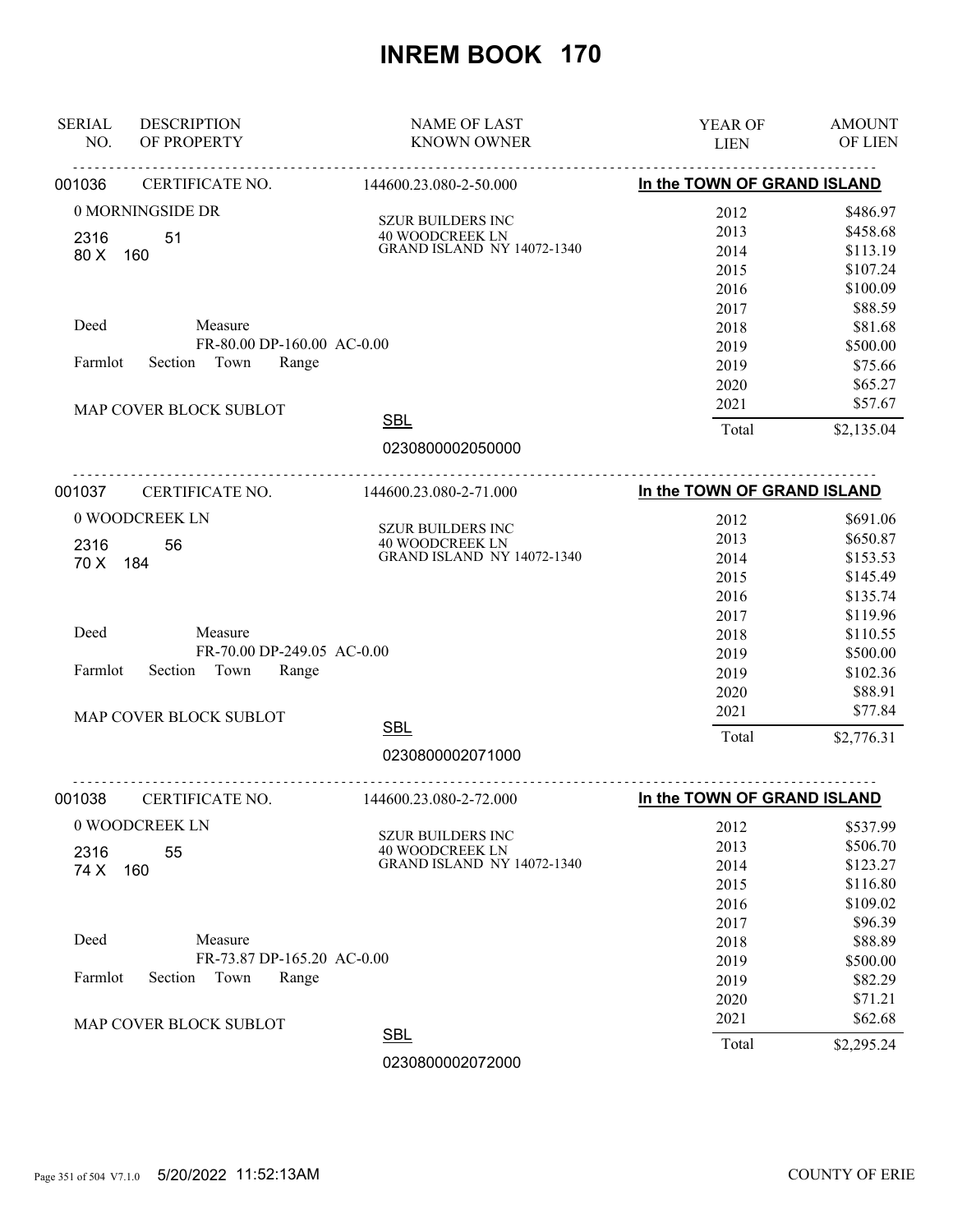| <b>SERIAL</b><br>NO. | <b>DESCRIPTION</b><br>OF PROPERTY | <b>NAME OF LAST</b><br><b>KNOWN OWNER</b>                   | YEAR OF<br><b>LIEN</b>      | <b>AMOUNT</b><br>OF LIEN |
|----------------------|-----------------------------------|-------------------------------------------------------------|-----------------------------|--------------------------|
| 001039               | CERTIFICATE NO.                   | .<br>144600.23.080-2-73.000                                 | In the TOWN OF GRAND ISLAND |                          |
|                      | 0 MORNINGSIDE DR                  | <b>SZUR BUILDERS INC</b>                                    | 2012                        | \$563.49                 |
| 2316                 | 54                                | <b>40 WOODCREEK LN</b>                                      | 2013                        | \$530.69                 |
| 174 X 115            |                                   | <b>GRAND ISLAND NY 14072-1340</b>                           | 2014                        | \$133.35                 |
|                      |                                   |                                                             | 2015                        | \$126.42                 |
|                      |                                   |                                                             | 2016                        | \$117.91                 |
|                      |                                   |                                                             | 2017                        | \$104.26                 |
| Deed                 | Measure                           |                                                             | 2018                        | \$96.11                  |
|                      | FR-174.35 DP-117.66 AC-0.00       |                                                             | 2019                        | \$500.00                 |
| Farmlot              | Section Town<br>Range             |                                                             | 2019                        | \$88.99                  |
|                      |                                   |                                                             | 2020                        | \$77.12                  |
|                      | MAP COVER BLOCK SUBLOT            |                                                             | 2021                        | \$67.73                  |
|                      |                                   | <b>SBL</b>                                                  | Total                       | \$2,406.07               |
|                      |                                   | 0230800002073000                                            |                             |                          |
| 001040               | CERTIFICATE NO.                   | 144600.23.080-2-74.000                                      | In the TOWN OF GRAND ISLAND |                          |
|                      | 0 MORNINGSIDE DR                  |                                                             | 2012                        | \$486.97                 |
|                      |                                   | <b>SZUR BUILDERS INC</b><br><b>40 WOODCREEK LN</b>          | 2013                        | \$458.68                 |
| 2316<br>80 X         | 43<br>160                         | <b>GRAND ISLAND NY 14072-1340</b>                           | 2014                        | \$113.19                 |
|                      |                                   |                                                             | 2015                        | \$107.24                 |
|                      |                                   |                                                             | 2016                        | \$100.09                 |
|                      |                                   |                                                             | 2017                        | \$88.59                  |
| Deed                 | Measure                           |                                                             | 2018                        | \$81.68                  |
|                      | FR-80.11 DP-161.97 AC-0.00        |                                                             | 2019                        | \$500.00                 |
| Farmlot              | Town<br>Section<br>Range          |                                                             | 2019                        | \$75.66                  |
|                      |                                   |                                                             | 2020                        | \$65.27                  |
|                      | MAP COVER BLOCK SUBLOT            |                                                             | 2021                        | \$57.67                  |
|                      |                                   | <b>SBL</b>                                                  | Total                       | \$2,135.04               |
|                      |                                   | 0230800002074000                                            |                             |                          |
| 001041               | .<br>CERTIFICATE NO.              | 144600.23.080-2-75.000                                      | In the TOWN OF GRAND ISLAND |                          |
|                      | 0 MORNINGSIDE DR                  |                                                             | 2012                        | \$486.97                 |
|                      |                                   | <b>SZUR ALEX</b>                                            | 2013                        | \$458.68                 |
| 2316<br>70 X         | 44                                | <b>40 WOODCREEK LN</b><br><b>GRAND ISLAND NY 14072-1340</b> | 2014                        | \$123.27                 |
|                      | 162                               |                                                             | 2015                        | \$116.80                 |
|                      |                                   |                                                             | 2016                        | \$109.02                 |
|                      |                                   |                                                             | 2017                        | \$96.39                  |
| Deed                 | Measure                           |                                                             | 2018                        | \$88.89                  |
|                      | FR-70.00 DP-172.80 AC-0.00        |                                                             | 2019                        | \$500.00                 |
| Farmlot              | Town<br>Section<br>Range          |                                                             | 2019                        | \$82.29                  |
|                      |                                   |                                                             | 2020                        | \$71.21                  |
|                      | MAP COVER BLOCK SUBLOT            |                                                             | 2021                        | \$62.68                  |
|                      |                                   | <b>SBL</b>                                                  | Total                       | \$2,196.20               |
|                      |                                   | 0230800002075000                                            |                             |                          |
|                      |                                   |                                                             |                             |                          |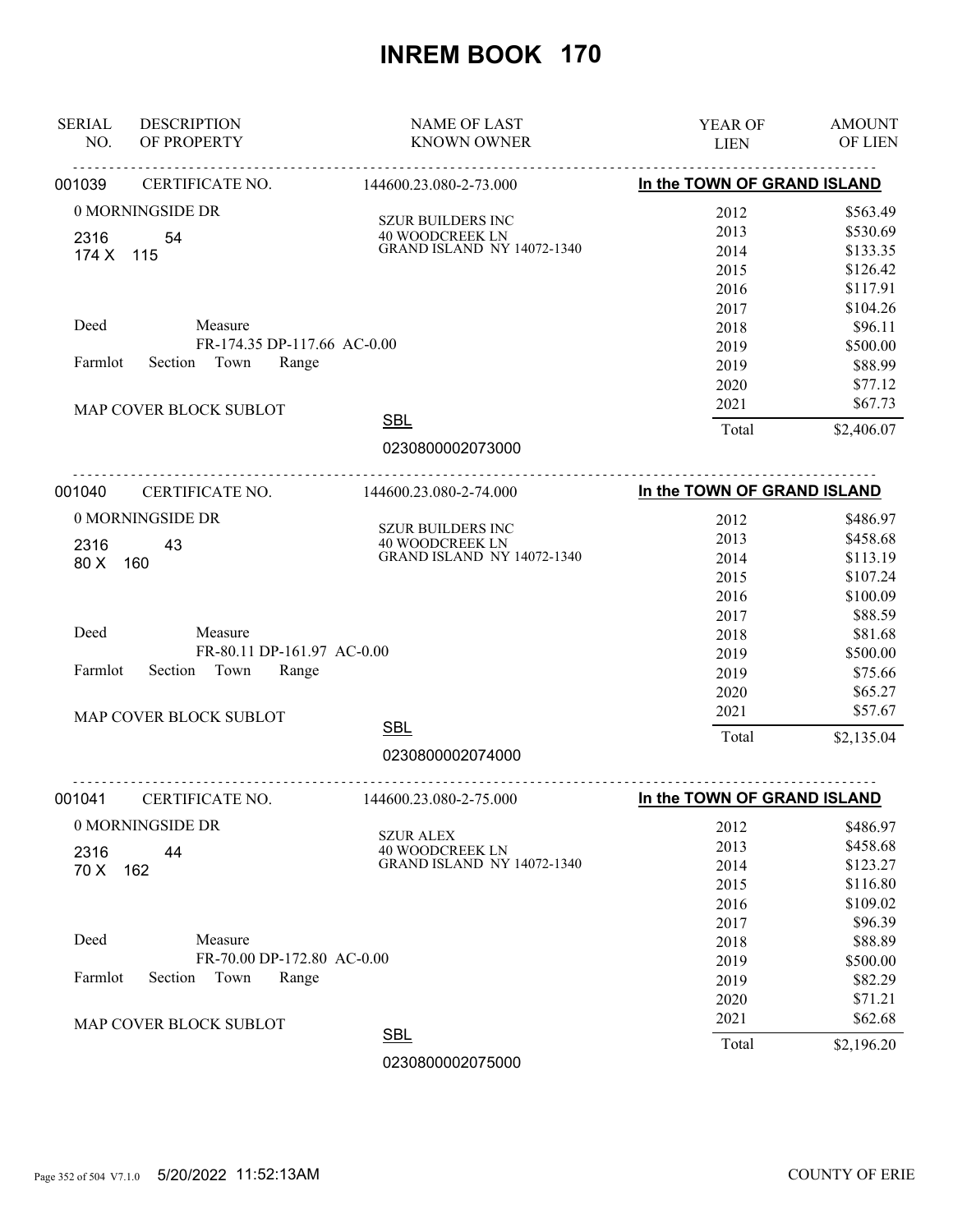| In the TOWN OF GRAND ISLAND<br>CERTIFICATE NO.<br>144600.23.080-2-76.000<br>001042<br>0 MORNINGSIDE DR<br>2012<br><b>SZUR BUILDERS INC</b><br>2013<br><b>40 WOODCREEK LN</b><br>2316<br>45 | \$563.49<br>\$530.69<br>\$133.35<br>\$126.42<br>\$117.91<br>\$104.26<br>\$96.11<br>\$500.00 |
|--------------------------------------------------------------------------------------------------------------------------------------------------------------------------------------------|---------------------------------------------------------------------------------------------|
|                                                                                                                                                                                            |                                                                                             |
|                                                                                                                                                                                            |                                                                                             |
|                                                                                                                                                                                            |                                                                                             |
| <b>GRAND ISLAND NY 14072-1340</b><br>2014<br>80 X<br>162                                                                                                                                   |                                                                                             |
| 2015                                                                                                                                                                                       |                                                                                             |
| 2016                                                                                                                                                                                       |                                                                                             |
| 2017                                                                                                                                                                                       |                                                                                             |
| Deed<br>Measure<br>2018                                                                                                                                                                    |                                                                                             |
| FR-80.00 DP-172.80 AC-0.00<br>2019                                                                                                                                                         |                                                                                             |
| Section Town<br>Farmlot<br>Range<br>2019                                                                                                                                                   | \$88.99                                                                                     |
| 2020                                                                                                                                                                                       | \$77.12                                                                                     |
| 2021<br>MAP COVER BLOCK SUBLOT                                                                                                                                                             | \$67.73                                                                                     |
| <b>SBL</b><br>Total                                                                                                                                                                        | \$2,406.07                                                                                  |
| 0230800002076000                                                                                                                                                                           |                                                                                             |
| <u>.</u><br>In the TOWN OF GRAND ISLAND<br>001043<br>CERTIFICATE NO.<br>144600.23.080-2-77.000                                                                                             |                                                                                             |
| 0 MORNINGSIDE DR<br>2012                                                                                                                                                                   | \$537.99                                                                                    |
| <b>SZUR ALEX</b><br>2013<br>40 WOODCREEK LN<br>2316<br>46                                                                                                                                  | \$506.70                                                                                    |
| <b>GRAND ISLAND NY 14072-1340</b><br>2014<br>80 X<br>160                                                                                                                                   | \$123.27                                                                                    |
| 2015                                                                                                                                                                                       | \$116.80                                                                                    |
| 2016                                                                                                                                                                                       | \$109.02                                                                                    |
| 2017                                                                                                                                                                                       | \$96.39                                                                                     |
| Deed<br>Measure<br>2018                                                                                                                                                                    | \$88.89                                                                                     |
| FR-80.00 DP-162.79 AC-0.00<br>2019                                                                                                                                                         | \$500.00                                                                                    |
| Section<br>Town<br>Range<br>Farmlot<br>2019                                                                                                                                                | \$82.29                                                                                     |
| 2020                                                                                                                                                                                       | \$71.21                                                                                     |
| 2021<br>MAP COVER BLOCK SUBLOT                                                                                                                                                             | \$62.68                                                                                     |
| <b>SBL</b><br>Total                                                                                                                                                                        | \$2,295.24                                                                                  |
| 0230800002077000                                                                                                                                                                           |                                                                                             |
| In the TOWN OF GRAND ISLAND<br>CERTIFICATE NO.<br>001044<br>144600.23.080-2-78.000                                                                                                         |                                                                                             |
| 0 MORNINGSIDE DR<br>2012                                                                                                                                                                   | \$486.97                                                                                    |
| <b>SZUR ALEX</b><br>2013                                                                                                                                                                   | \$458.68                                                                                    |
| <b>40 WOODCREEK LN</b><br>47<br>2316<br><b>GRAND ISLAND NY 14072-1340</b><br>2014<br>80 X<br>160                                                                                           | \$113.19                                                                                    |
| 2015                                                                                                                                                                                       | \$107.24                                                                                    |
| 2016                                                                                                                                                                                       | \$100.09                                                                                    |
| 2017                                                                                                                                                                                       | \$88.59                                                                                     |
| Deed<br>Measure<br>2018                                                                                                                                                                    | \$81.68                                                                                     |
| FR-80.00 DP-160.00 AC-0.00<br>2019                                                                                                                                                         | \$500.00                                                                                    |
| Town<br>Farmlot<br>Section<br>Range<br>2019                                                                                                                                                | \$75.66                                                                                     |
| 2020                                                                                                                                                                                       | \$65.27                                                                                     |
| 2021<br>MAP COVER BLOCK SUBLOT                                                                                                                                                             | \$57.67                                                                                     |
| <b>SBL</b><br>Total                                                                                                                                                                        | \$2,135.04                                                                                  |
| 0230800002078000                                                                                                                                                                           |                                                                                             |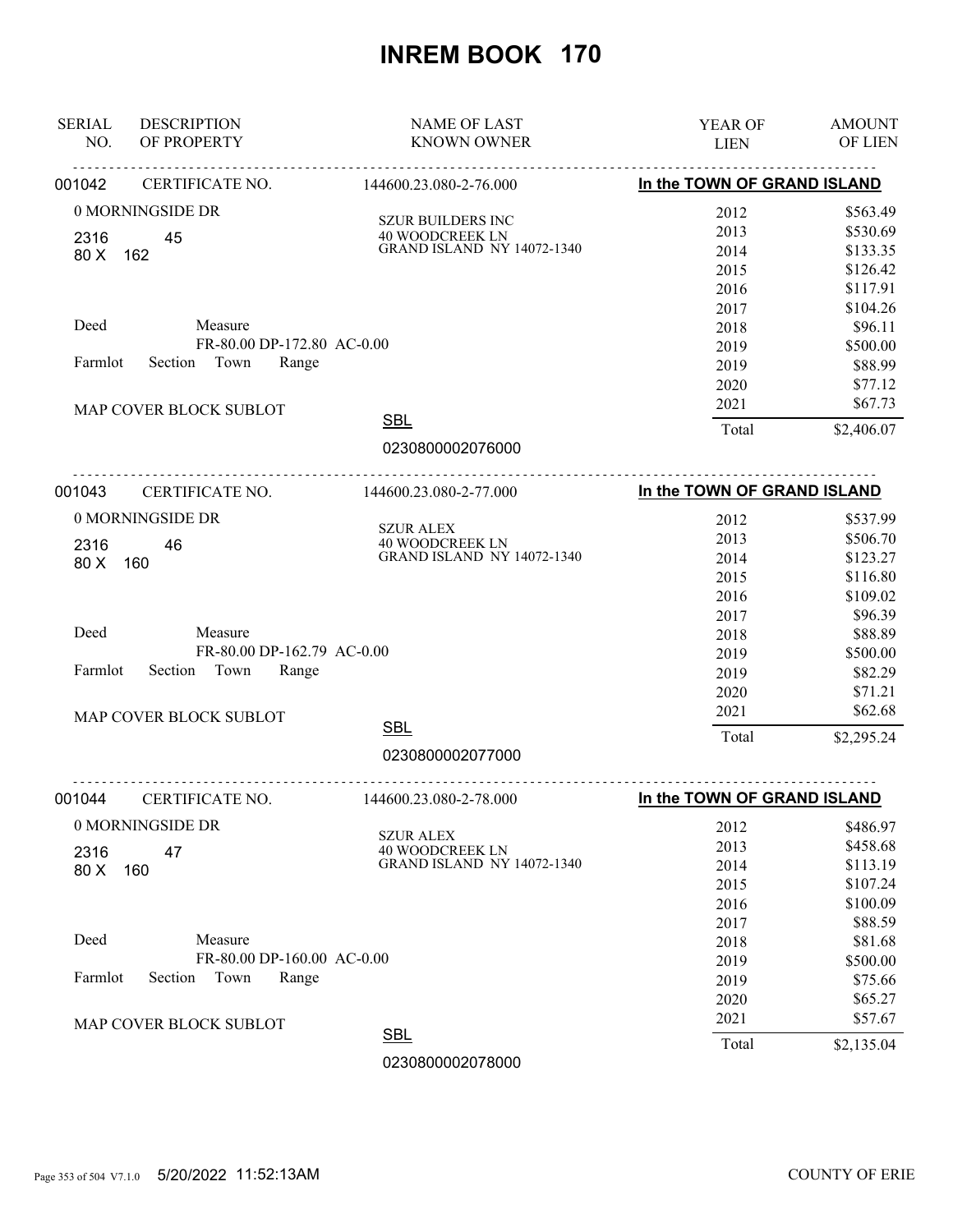| <b>SERIAL</b> | <b>DESCRIPTION</b>          | <b>NAME OF LAST</b>                         | YEAR OF                     | <b>AMOUNT</b> |
|---------------|-----------------------------|---------------------------------------------|-----------------------------|---------------|
| NO.           | OF PROPERTY                 | <b>KNOWN OWNER</b>                          | <b>LIEN</b>                 | OF LIEN       |
| 001045        | CERTIFICATE NO.             | 144600.23.080-2-79.100                      | In the TOWN OF GRAND ISLAND |               |
|               | 0 MORNINGSIDE DR            |                                             | 2012                        | \$114.45      |
|               | Mc 2316 Sls 48 49 5         | <b>SZUR BUILDERS INC</b><br>40 WOODCREEK LN | 2013                        | \$107.90      |
| $\mathbf{0}$  |                             | <b>GRAND ISLAND NY 14072</b>                | 2014                        | \$254.44      |
| 240 X 160     |                             |                                             | 2015                        | \$241.00      |
|               |                             |                                             | 2016                        | \$224.73      |
|               |                             |                                             | 2017                        | \$237.72      |
| Deed          | Measure                     |                                             | 2018                        | \$218.96      |
|               | FR-240.00 DP-160.00 AC-0.00 |                                             | 2019                        | \$500.00      |
| Farmlot       | Section Town<br>Range       |                                             | 2019                        | \$202.48      |
|               |                             |                                             | 2020                        | \$177.66      |
|               | MAP COVER BLOCK SUBLOT      |                                             | 2021                        | \$153.46      |
|               |                             | <b>SBL</b>                                  | Total                       | \$2,432.80    |
|               |                             | 0230800002079100                            |                             |               |
| 001049        | CERTIFICATE NO.             | <u>.</u> .<br>144600.25.000-2-25.000        | In the TOWN OF GRAND ISLAND |               |
|               | 784 RANSOM RD               |                                             | 2004                        | \$3,905.49    |
|               |                             | PIA ENTERPRISES INC                         | 2005                        | \$3,990.05    |
|               |                             | C/O RICHARD BERGER ESQ<br>705               | 2006                        | \$3,883.73    |
|               |                             | 403 MAIN ST                                 | 2007                        | \$3,926.36    |
|               |                             | <b>BUFFALO NY 14203</b>                     | 2008                        | \$3,778.12    |
|               |                             |                                             | 2009                        | \$3,628.96    |
| Deed          | Measure                     |                                             | 2010                        | \$3,535.34    |
|               | FR-120.00 DP-574.00 AC-0.00 |                                             | 2011                        | \$3,304.98    |
| Farmlot       | Section Town<br>Range       |                                             | 2012                        | \$3,142.63    |
|               |                             |                                             | 2013                        | \$2,972.42    |
|               |                             |                                             | 2014                        | \$3,561.01    |
|               | MAP COVER BLOCK SUBLOT      | <b>SBL</b>                                  | 2015                        | \$3,349.10    |
|               |                             |                                             | 2016                        | \$3,125.37    |
|               |                             | 0250000002025000                            | 2017                        | \$2,825.24    |
|               |                             |                                             | 2018                        | \$2,553.56    |
|               |                             |                                             | 2019                        | \$2,277.14    |
|               |                             |                                             | 2019                        | \$500.00      |
|               |                             |                                             | 2020                        | \$2,069.53    |
|               |                             |                                             | 2021                        | \$1,766.15    |
|               |                             |                                             | Total                       | \$58,095.18   |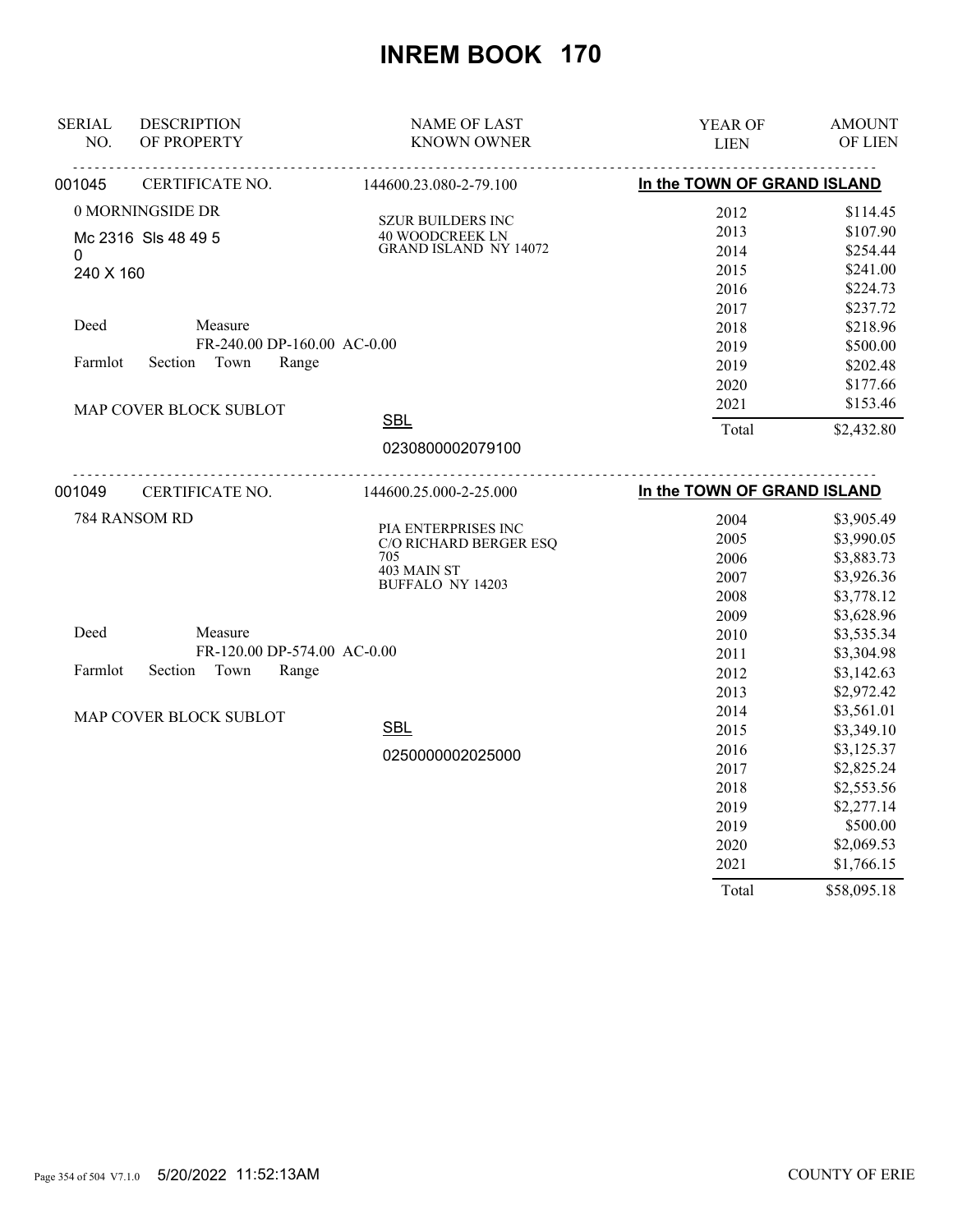| <b>SERIAL</b><br>NO. | <b>DESCRIPTION</b><br>OF PROPERTY                                  | <b>NAME OF LAST</b><br><b>KNOWN OWNER</b>                                                                                | YEAR OF<br><b>LIEN</b>               | <b>AMOUNT</b><br>OF LIEN                                          |
|----------------------|--------------------------------------------------------------------|--------------------------------------------------------------------------------------------------------------------------|--------------------------------------|-------------------------------------------------------------------|
| 001050               | CERTIFICATE NO.                                                    | 144600.37.010-2-3.100                                                                                                    | In the TOWN OF GRAND ISLAND          |                                                                   |
|                      | <b>1645 WHITEHAVEN RD</b>                                          | TRIPI JOHN R JR.<br>TRIPI CAROLYN D<br>1655 WHITEHAVEN RD<br><b>GRAND ISLAND NY 14072</b>                                | 2019<br>2019<br>2020<br>2021         | \$1,174.10<br>\$500.00<br>\$1,810.14<br>\$1,544.82                |
|                      |                                                                    |                                                                                                                          | Total                                | \$5,029.06                                                        |
| Deed<br>Farmlot      | Measure<br>FR-100.00 DP-442.00 AC-0.00<br>Section Town<br>Range    |                                                                                                                          |                                      |                                                                   |
|                      | MAP COVER BLOCK SUBLOT                                             | <b>SBL</b>                                                                                                               |                                      |                                                                   |
|                      |                                                                    | 0370100002003100                                                                                                         |                                      |                                                                   |
| 001051               | .<br>CERTIFICATE NO.                                               | <u>.</u><br>144600.37.010-2-4.200                                                                                        | In the TOWN OF GRAND ISLAND          |                                                                   |
| 120                  | <b>1655 WHITEHAVEN RD</b>                                          | TRIPI JOHN R JR<br>1655 WHITEHAVEN RD<br><b>GRAND ISLAND NY 14072-1826</b>                                               | 2018<br>2018<br>2019<br>2019<br>2020 | \$12,557.76<br>\$500.00<br>\$15,651.44<br>\$500.00<br>\$13,617.45 |
| Deed<br>Farmlot      | Measure<br>FR-120.00 DP-400.00 AC-0.00<br>Section<br>Town<br>Range |                                                                                                                          | 2021<br>Total                        | \$11,543.42<br>\$54,370.07                                        |
|                      | MAP COVER BLOCK SUBLOT                                             | <b>SBL</b>                                                                                                               |                                      |                                                                   |
|                      |                                                                    | 0370100002004200                                                                                                         |                                      |                                                                   |
| 001052               | CERTIFICATE NO.                                                    | .<br>144600.37.030-2-50.000                                                                                              | In the TOWN OF GRAND ISLAND          |                                                                   |
|                      | 1646 WHITEHAVEN RD<br>2 Houses, 100 X 326                          | CAPIZZI RUSSELL S (ESTATE)<br>CAPIZZI PHYLLIS (ESTATE)<br><b>1646 WHITEHAVEN RD</b><br><b>GRAND ISLAND NY 14072-1827</b> | 2019<br>2019<br>2020<br>2021         | \$3,416.19<br>\$500.00<br>\$3,426.31<br>\$2,894.95                |
| Deed<br>Farmlot      | Measure<br>FR-100.00 DP-326.45 AC-0.00<br>Section<br>Town<br>Range |                                                                                                                          | Total                                | \$10,237.45                                                       |
|                      | MAP COVER BLOCK SUBLOT                                             | <b>SBL</b><br>0370300002050000                                                                                           |                                      |                                                                   |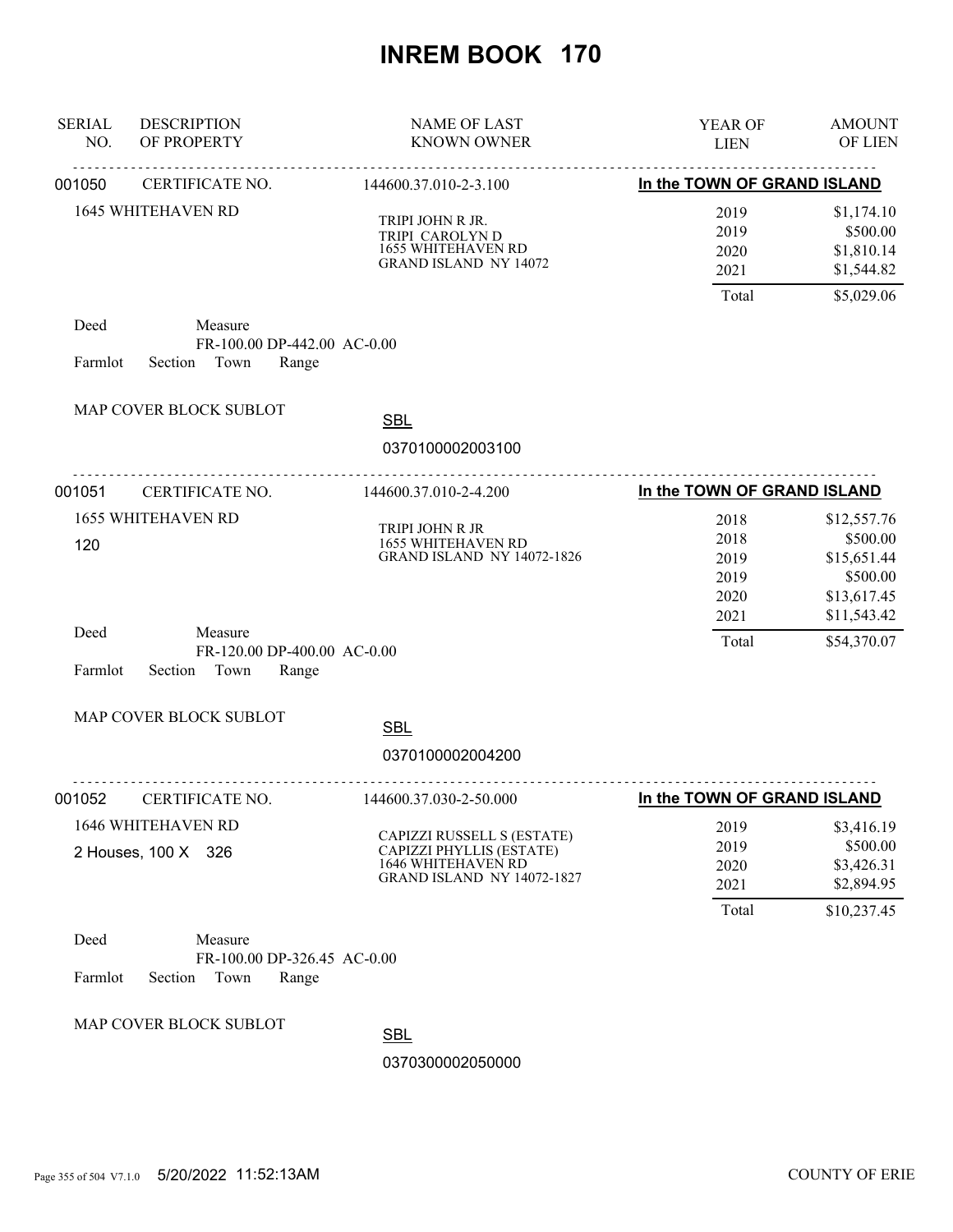| <b>SERIAL</b><br>NO. | <b>DESCRIPTION</b><br>OF PROPERTY | <b>NAME OF LAST</b><br><b>KNOWN OWNER</b>            | <b>YEAR OF</b><br><b>LIEN</b> | <b>AMOUNT</b><br>OF LIEN |
|----------------------|-----------------------------------|------------------------------------------------------|-------------------------------|--------------------------|
| 001053               | CERTIFICATE NO.                   | 144600.37.030-2-52.100                               | In the TOWN OF GRAND ISLAND   |                          |
|                      | 0 WHITEHAVEN RD                   |                                                      | 2003                          | \$1,337.00               |
| 6.8 Ac               |                                   | PRAIRIES ENTERPRISES INC.<br>C/O RICHARD BERGER ESQ. | 2005                          | \$1,367.98               |
|                      |                                   | 705                                                  | 2008                          | \$1,296.80               |
|                      |                                   | 403 MAIN ST<br><b>BUFFALO NY 14203</b>               | 2009                          | \$1,245.62               |
|                      |                                   |                                                      | 2010                          | \$1,213.51               |
|                      |                                   |                                                      | 2011                          | \$1,134.53               |
| Deed                 | Measure                           |                                                      | 2012                          | \$1,078.94               |
|                      | FR-215.90 DP-0.00 AC-0.00         |                                                      | 2013                          | \$1,020.58               |
| Farmlot              | Town<br>Section<br>Range          |                                                      | 2014                          | \$537.83                 |
|                      |                                   |                                                      | 2015                          | \$505.96                 |
|                      | MAP COVER BLOCK SUBLOT            |                                                      | 2016                          | \$472.26                 |
|                      |                                   | <b>SBL</b>                                           | 2017                          | \$411.42                 |
|                      |                                   | 0370300002052100                                     | 2018                          | \$372.02                 |
|                      |                                   |                                                      | 2019                          | \$500.00                 |
|                      |                                   |                                                      | 2019                          | \$331.96                 |
|                      |                                   |                                                      | 2020                          | \$300.16                 |
|                      |                                   |                                                      | 2021                          | \$257.91                 |
|                      |                                   |                                                      | Total                         | \$13,384.48              |
| 001054               | CERTIFICATE NO.                   | 144600.37.030-2-53.000                               | In the TOWN OF GRAND ISLAND   |                          |
|                      | 0 WHITEHAVEN RD                   |                                                      | 2014                          | \$1,316.02               |
| 94.9x 483            |                                   | PRAIRIES ENTERPRISES INC<br>C/O SEGAL                | 2018                          | \$500.00                 |
|                      |                                   | <b>8 CAREFREE LN</b>                                 | 2019                          | \$500.00                 |
|                      |                                   | SUFFERN NY 10901                                     | Total                         | \$2,316.02               |

| Deed    |                    | Measure |                          |  |
|---------|--------------------|---------|--------------------------|--|
|         |                    |         | FR-95.00 DP-0.00 AC-0.00 |  |
| Farmlot | Section Town Range |         |                          |  |

MAP COVER BLOCK SUBLOT

**SBL** 

0370300002053000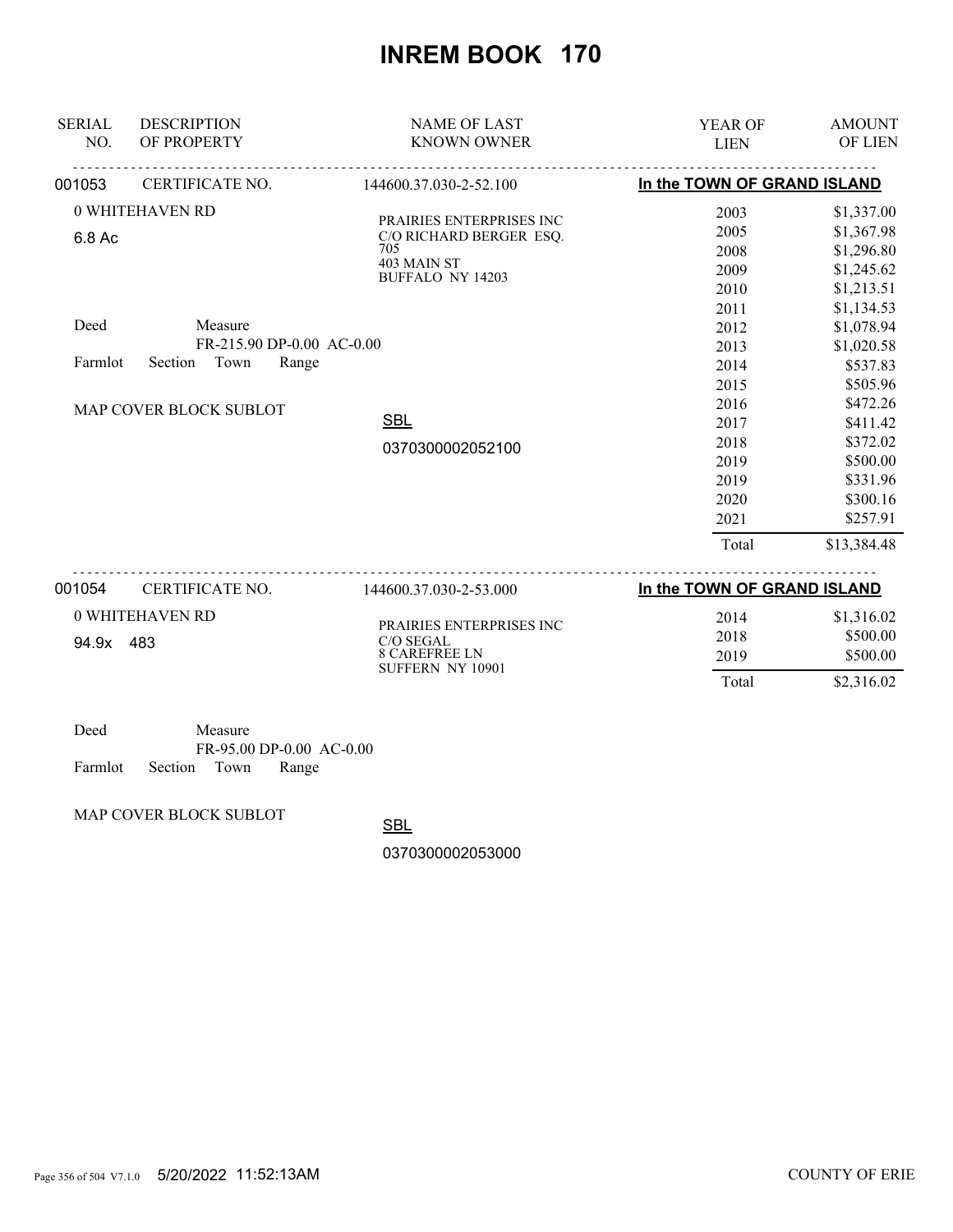| <b>SERIAL</b><br>NO. | <b>DESCRIPTION</b><br>OF PROPERTY | <b>NAME OF LAST</b><br><b>KNOWN OWNER</b>            | YEAR OF<br><b>LIEN</b>      | <b>AMOUNT</b><br>OF LIEN |
|----------------------|-----------------------------------|------------------------------------------------------|-----------------------------|--------------------------|
| 001055               | CERTIFICATE NO.                   | 144600.37.030-2-53.110                               | In the TOWN OF GRAND ISLAND |                          |
|                      | <b>0 WHITEHAVEN RD</b>            |                                                      | 2015                        | \$3,001.75               |
|                      |                                   | PRAIRIES ENTERPRISES INC.<br>C/O RICHARD BERGER ESQ. | 2016                        | \$2,796.98               |
|                      |                                   | 705                                                  | 2017                        | \$2,498.50               |
|                      |                                   | 403 MAIN ST ST                                       | 2018                        | \$2,299.87               |
|                      |                                   | <b>BUFFALO NY 14203</b>                              | 2018                        | \$500.00                 |
|                      |                                   |                                                      | 2019                        | \$2,125.18               |
| Deed                 | Measure                           |                                                      | 2019                        | \$500.00                 |
|                      | FR-85.24 DP-483.00 AC-0.00        |                                                      | 2020                        | \$1,881.12               |
| Farmlot              | Town<br>Section<br>Range          |                                                      | 2021                        | \$1,605.28               |
|                      |                                   |                                                      | Total                       | \$17,208.68              |
|                      | MAP COVER BLOCK SUBLOT            | <b>SBL</b>                                           |                             |                          |
|                      |                                   |                                                      |                             |                          |
|                      |                                   | 0370300002053110                                     |                             |                          |
| 001056               | CERTIFICATE NO.                   | 144600.37.030-2-54.000                               | In the TOWN OF GRAND ISLAND |                          |
|                      | 0 WHITEHAVEN RD                   |                                                      | 2002                        | \$952.64                 |
|                      |                                   | PRAIRIES ENTERPRISES INC<br>C/O RICHARD BERGER ESQ.  | 2003                        | \$919.25                 |
|                      | Back Land, 6.64ac                 | 705                                                  | 2004                        | \$920.52                 |
|                      |                                   | 403 MAIN ST                                          | 2005                        | \$940.58                 |
|                      |                                   | <b>BUFFALO NY 14203</b>                              | 2008                        | \$892.21                 |
|                      |                                   |                                                      | 2009                        | \$857.09                 |
| Deed                 | Measure                           |                                                      | 2010                        | \$834.94                 |
|                      | FR-136.14 DP-0.00 AC-0.00         |                                                      | 2011                        | \$780.66                 |
| Farmlot              | Town<br>Range<br>Section          |                                                      | 2012                        | \$742.41                 |
|                      |                                   |                                                      | 2013                        | \$702.38                 |
|                      | MAP COVER BLOCK SUBLOT            |                                                      | 2014                        | \$565.05                 |
|                      |                                   | <b>SBL</b>                                           | 2015                        | \$531.55                 |
|                      |                                   | 0370300002054000                                     | 2016                        | \$496.23                 |
|                      |                                   |                                                      | 2017                        | \$432.23                 |
|                      |                                   |                                                      | 2018                        | \$500.00                 |
|                      |                                   |                                                      | 2018                        | \$390.84                 |
|                      |                                   |                                                      | 2019                        | \$500.00                 |
|                      |                                   |                                                      | 2019                        | \$348.75                 |
|                      |                                   |                                                      | 2020                        | \$315.44                 |
|                      |                                   |                                                      | 2021                        | \$270.92                 |
|                      |                                   |                                                      | Total                       | \$12,893.69              |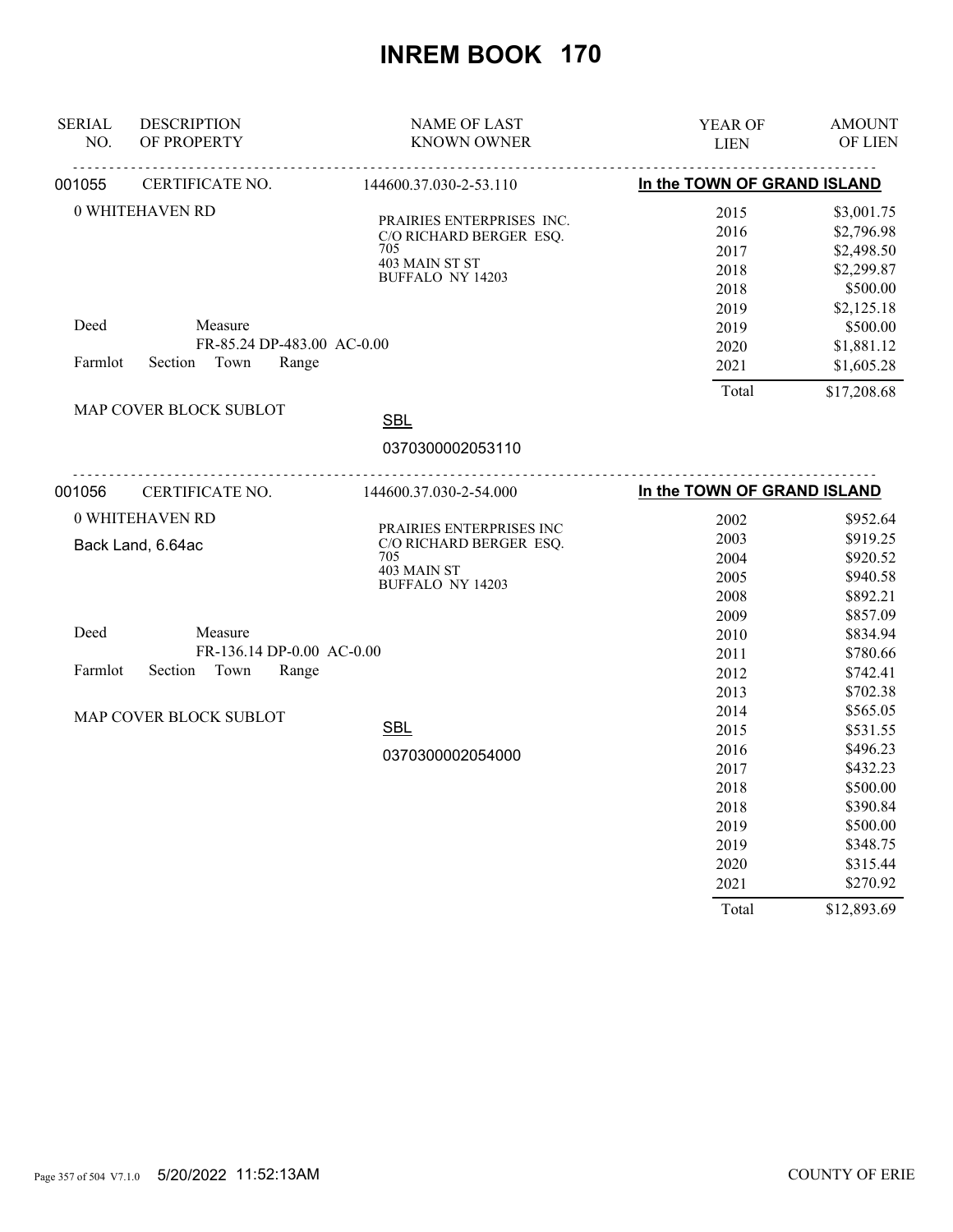| <b>SERIAL</b><br>NO. | <b>DESCRIPTION</b><br>OF PROPERTY                             | <b>NAME OF LAST</b><br><b>KNOWN OWNER</b>                                         | YEAR OF<br><b>LIEN</b>                | <b>AMOUNT</b><br>OF LIEN                                                   |
|----------------------|---------------------------------------------------------------|-----------------------------------------------------------------------------------|---------------------------------------|----------------------------------------------------------------------------|
| 001057               | CERTIFICATE NO.                                               | 144600.37.030-2-55.000                                                            | In the TOWN OF GRAND ISLAND           |                                                                            |
| 95.2x 483            | 0 WHITEHAVEN RD                                               | PRAIRIES ENTERPRISES INC<br>C/O SEGAL<br><b>8 CAREFREE LN</b><br>SUFFREN NY 10901 | 2014<br>2018<br>2019<br>Total         | \$3,170.25<br>\$500.00<br>\$500.00<br>\$4,170.25                           |
| Deed<br>Farmlot      | Measure<br>FR-95.24 DP-0.00 AC-0.00<br>Section Town<br>Range  |                                                                                   |                                       |                                                                            |
|                      | MAP COVER BLOCK SUBLOT                                        | <b>SBL</b><br>0370300002055000                                                    |                                       |                                                                            |
| 001058               | <u>.</u><br>CERTIFICATE NO.                                   | .<br>144600.38.110-2-2.000                                                        | In the TOWN OF GRAND ISLAND           |                                                                            |
|                      | <b>0 EAST RIVER RD</b>                                        | <b>GRANDSAM ISLAND LLC</b><br>420 GREAT NECK RD<br><b>GREAT NECK NY 11021</b>     | 2019<br>2019<br>2020<br>2021          | \$13,632.39<br>\$500.00<br>\$12,307.94<br>\$10,529.92                      |
| Deed<br>Farmlot      | Measure<br>FR-304.00 DP-0.00 AC-0.00<br>Section Town<br>Range |                                                                                   | Total                                 | \$36,970.25                                                                |
|                      | MAP COVER BLOCK SUBLOT                                        |                                                                                   |                                       |                                                                            |
|                      |                                                               | <b>SBL</b><br>0381100002002000                                                    |                                       |                                                                            |
| 001059               | CERTIFICATE NO.                                               | 144600.38.110-2-4.000                                                             | In the TOWN OF GRAND ISLAND           |                                                                            |
|                      | 100 WHITEHAVEN RD                                             | GRANDSAM ISLAND LLC<br>420 GREAT NECK RD<br><b>GREAT NECK NY 11021</b>            | 2019<br>2019<br>2020<br>2021<br>Total | \$548,115.91<br>\$500.00<br>\$578,885.21<br>\$455,994.62<br>\$1,583,495.74 |
| Deed                 | Measure                                                       |                                                                                   |                                       |                                                                            |
| Farmlot              | FR-1,475.00 DP-0.00 AC-0.00<br>Town<br>Section<br>Range       |                                                                                   |                                       |                                                                            |
|                      | MAP COVER BLOCK SUBLOT                                        | <b>SBL</b>                                                                        |                                       |                                                                            |
|                      |                                                               | 0381100002004000                                                                  |                                       |                                                                            |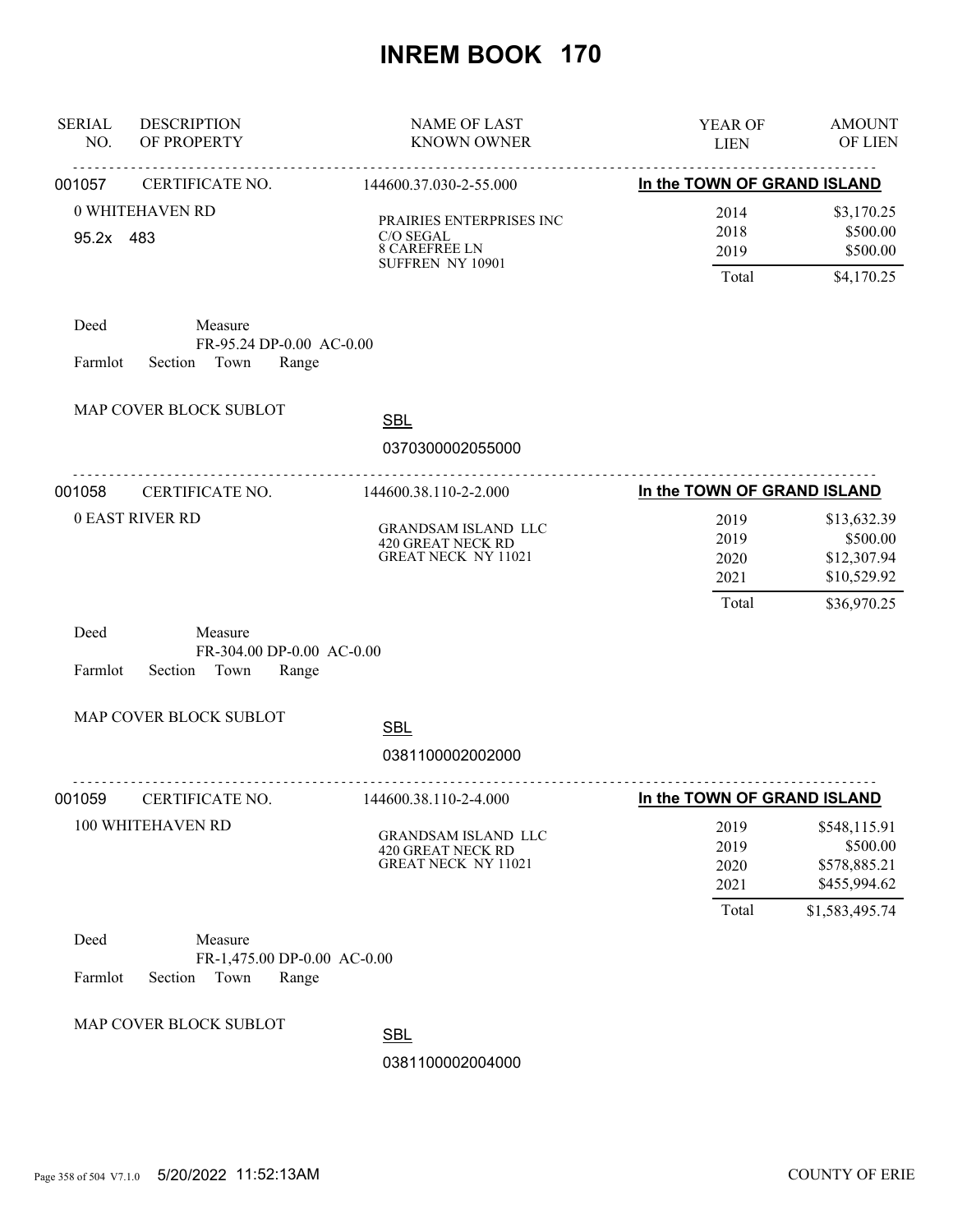| <b>SERIAL</b><br>NO. | <b>DESCRIPTION</b><br>OF PROPERTY | <b>NAME OF LAST</b><br><b>KNOWN OWNER</b>            | YEAR OF                     | <b>AMOUNT</b><br>OF LIEN |
|----------------------|-----------------------------------|------------------------------------------------------|-----------------------------|--------------------------|
|                      |                                   |                                                      | <b>LIEN</b>                 |                          |
| 001060               | CERTIFICATE NO.                   | 144600.50.000-2-3.000                                | In the TOWN OF GRAND ISLAND |                          |
| 0 LOVE RD            |                                   | PARKSIDE MANAGEMENT CORP                             | 2004                        | \$5,105.08               |
| 12.26                |                                   | 1002 SOUTH 10TH ST                                   | 2005                        | \$5,215.51               |
|                      |                                   | TACOMA WA 98405                                      | 2006                        | \$5,075.87               |
|                      |                                   |                                                      | 2007                        | \$5,131.74               |
|                      |                                   |                                                      | 2008                        | \$4,937.82               |
|                      |                                   |                                                      | 2009                        | \$4,743.01               |
| Deed                 | Measure                           |                                                      | 2010                        | \$4,620.48               |
|                      | FR-277.00 DP-2,047.00 AC-0.00     |                                                      | 2011                        | \$4,319.45               |
| Farmlot              | Section<br>Town<br>Range          |                                                      | 2012                        | \$4,107.15               |
|                      |                                   |                                                      | 2013                        | \$3,884.69               |
|                      | MAP COVER BLOCK SUBLOT            |                                                      | 2014                        | \$4,160.15               |
|                      |                                   | <b>SBL</b>                                           | 2015                        | \$3,912.61               |
|                      |                                   | 0500000002003000                                     | 2016                        | \$3,651.24               |
|                      |                                   |                                                      | 2016                        | \$500.00                 |
|                      |                                   |                                                      | 2017                        | \$4,080.64               |
|                      |                                   |                                                      | 2018                        | \$3,688.17               |
|                      |                                   |                                                      | 2019                        | \$3,288.82               |
|                      |                                   |                                                      | 2019                        | \$500.00                 |
|                      |                                   |                                                      | 2020                        | \$2,989.83               |
|                      |                                   |                                                      | 2021                        | \$2,550.61               |
|                      |                                   |                                                      | Total                       | \$76,462.87              |
| 001061               | CERTIFICATE NO.                   | 144600.50.000-3-1.111                                | In the TOWN OF GRAND ISLAND |                          |
| 0 LOVE RD            |                                   |                                                      | 2019                        | \$10,510.45              |
|                      |                                   | SKYLA INVESTMENTS LLC 1/3<br>VEGALO HOLDINGS LLC 2/3 | 2019                        | \$500.00                 |
|                      |                                   | STE D3<br>4300 E SUNSET RD<br>HENDERSON NV 89014     | Total                       | \$11,010.45              |
| Deed                 | Measure                           |                                                      |                             |                          |

| Deed                       | Measure |                           |  |
|----------------------------|---------|---------------------------|--|
|                            |         | FR-457.13 DP-0.00 AC-0.00 |  |
| Farmlot Section Town Range |         |                           |  |

MAP COVER BLOCK SUBLOT

**SBL** 

0500000003001111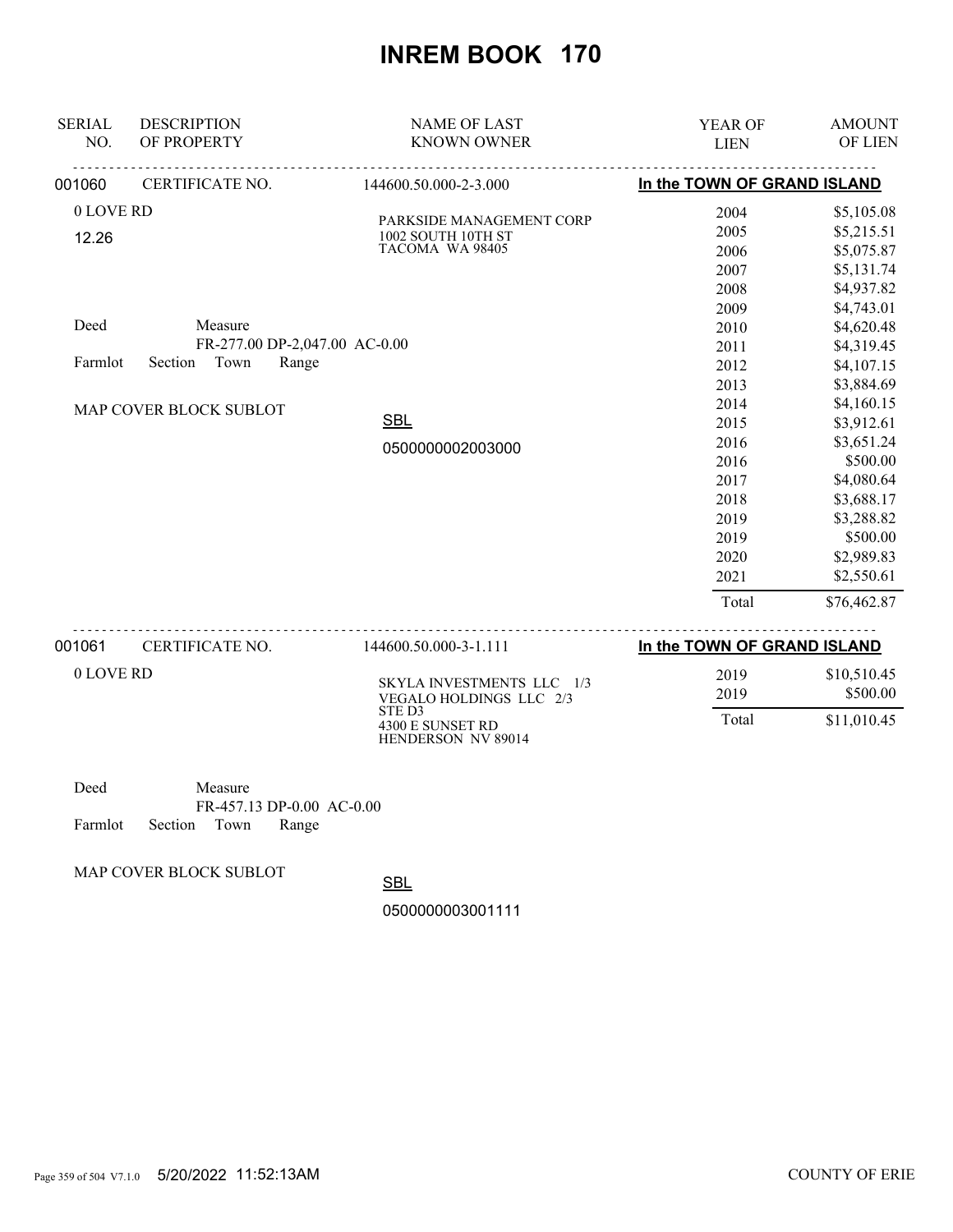| <b>SERIAL</b><br>NO.                          | <b>DESCRIPTION</b><br>OF PROPERTY                                 | <b>NAME OF LAST</b><br><b>KNOWN OWNER</b>                                       | YEAR OF<br><b>LIEN</b>                | <b>AMOUNT</b><br>OF LIEN                                          |
|-----------------------------------------------|-------------------------------------------------------------------|---------------------------------------------------------------------------------|---------------------------------------|-------------------------------------------------------------------|
| 001062                                        | CERTIFICATE NO.                                                   | 144600.50.030-1-15.000                                                          | In the TOWN OF GRAND ISLAND           |                                                                   |
| 3080 LOVE RD<br>100 X 283                     |                                                                   | VALLE MARK MICHAEL & MATTHE<br><b>142 FOREST AVE</b><br><b>BUFFALO NY 14213</b> | 2019<br>2019<br>2020<br>Total         | \$3,099.82<br>\$500.00<br>\$7,147.91<br>\$10,747.73               |
| Deed<br>Farmlot                               | Measure<br>FR-100.00 DP-283.00 AC-0.00<br>Section Town<br>Range   |                                                                                 |                                       |                                                                   |
|                                               | MAP COVER BLOCK SUBLOT                                            | <b>SBL</b>                                                                      |                                       |                                                                   |
|                                               |                                                                   | 0500300001015000                                                                |                                       |                                                                   |
| 001063                                        | <u>.</u><br>CERTIFICATE NO.                                       | <u>.</u><br>144600.50.040-2-28.000                                              | In the TOWN OF GRAND ISLAND           |                                                                   |
| 2529 FIX RD<br>144 X 283                      |                                                                   | WAKEFIELD RACHEL M<br>2529 FIX RD<br><b>GRAND ISLAND NY 14072-2523</b>          | 2019<br>2019<br>2020<br>2021<br>Total | \$4,885.69<br>\$500.00<br>\$2,639.24<br>\$5,089.41<br>\$13,114.34 |
| Deed<br>Farmlot                               | Measure<br>FR-144.00 DP-283.00 AC-0.00<br>Section Town<br>Range   |                                                                                 |                                       |                                                                   |
|                                               | MAP COVER BLOCK SUBLOT                                            | <b>SBL</b>                                                                      |                                       |                                                                   |
|                                               |                                                                   | 0500400002028000                                                                |                                       |                                                                   |
| 001064                                        | CERTIFICATE NO.                                                   | 144600.51.130-2-27.000                                                          | In the TOWN OF GRAND ISLAND           |                                                                   |
| 69 JENELL DR<br>SI 191<br>Mc 1925<br>6o X 176 |                                                                   | <b>MARTIN JAMES B</b><br>69 JENELL DR<br><b>GRAND ISLAND NY 14072</b>           | 2019<br>2019<br>2020<br>2021<br>Total | \$6,621.08<br>\$500.00<br>\$2,776.09<br>\$5,073.71<br>\$14,970.88 |
| Deed<br>Farmlot                               | Measure<br>FR-60.00 DP-176.67 AC-0.00<br>Section<br>Town<br>Range |                                                                                 |                                       |                                                                   |
|                                               | MAP COVER BLOCK SUBLOT                                            | <b>SBL</b><br>0511300002027000                                                  |                                       |                                                                   |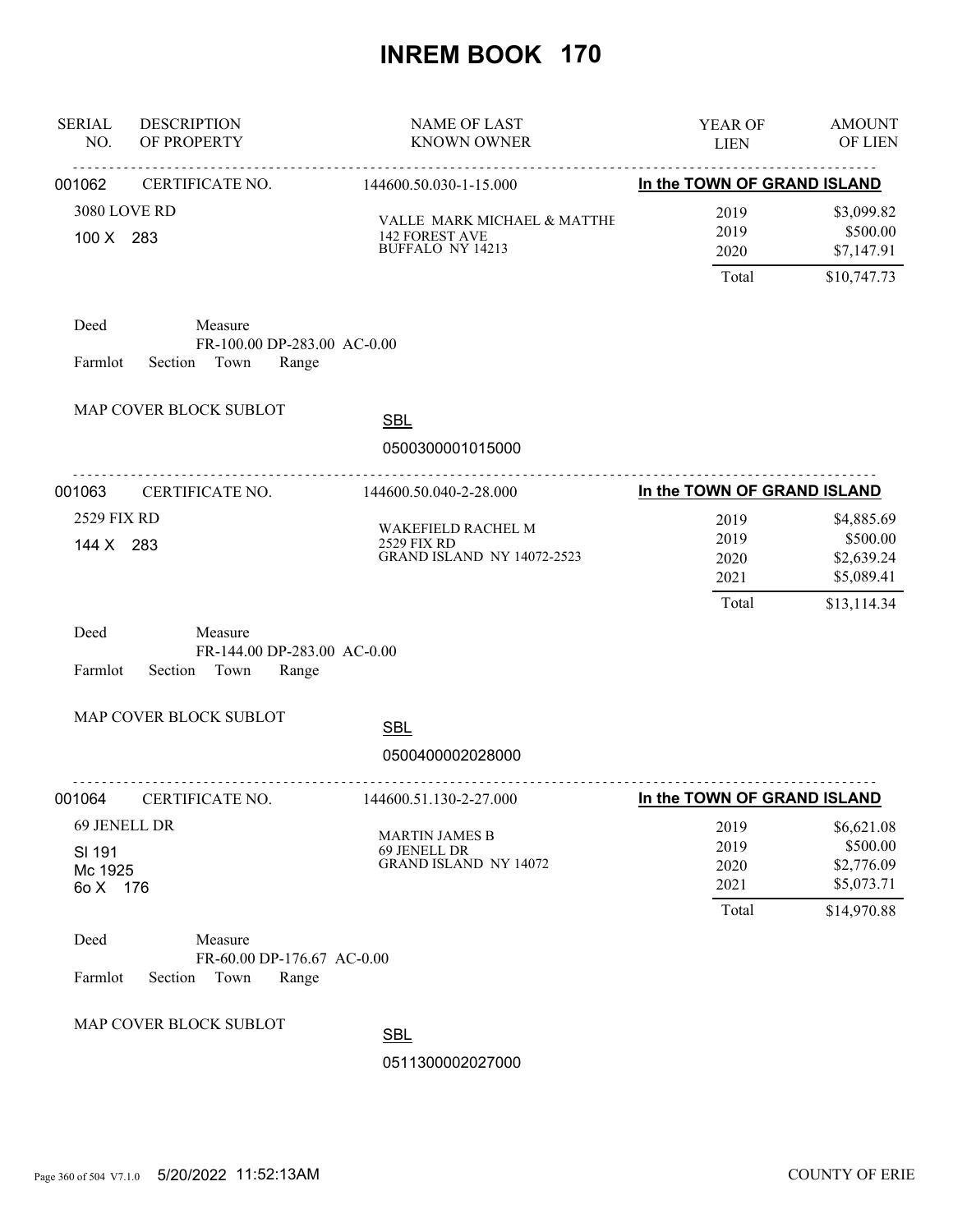| <b>SERIAL</b><br>NO. | <b>DESCRIPTION</b><br>OF PROPERTY | <b>NAME OF LAST</b><br><b>KNOWN OWNER</b>                    | YEAR OF<br><b>LIEN</b>      | <b>AMOUNT</b><br>OF LIEN |
|----------------------|-----------------------------------|--------------------------------------------------------------|-----------------------------|--------------------------|
| 001065               | CERTIFICATE NO.                   | 144600.51.130-2-48.000                                       | In the TOWN OF GRAND ISLAND |                          |
|                      | <b>18 WOODLEE LN</b>              |                                                              | 2019                        | \$5,445.90               |
| SI 186               |                                   | CORE BELIEFS DEVELOPMENT LLC<br><b>366 ELLICOTT CREEK RD</b> | 2019                        | \$500.00                 |
| Mc 1925              |                                   | TONAWANDA NY 14150                                           | 2020                        | \$4,908.15               |
| 85 X 115             |                                   |                                                              | 2021                        | \$4,221.81               |
|                      |                                   |                                                              | Total                       | \$15,075.86              |
| Deed                 | Measure                           |                                                              |                             |                          |
|                      | FR-85.00 DP-125.22 AC-0.00        |                                                              |                             |                          |
| Farmlot              | Section<br>Town<br>Range          |                                                              |                             |                          |
|                      | MAP COVER BLOCK SUBLOT            |                                                              |                             |                          |
|                      |                                   | <b>SBL</b>                                                   |                             |                          |
|                      |                                   | 0511300002048000                                             |                             |                          |
| 001067               | CERTIFICATE NO.                   | 144600.51.170-1-6.000                                        | In the TOWN OF GRAND ISLAND |                          |
|                      | 0 BASELINE RD                     |                                                              | 2004                        | \$942.11                 |
| 4o X 268             |                                   | PARKSIDE MANAGEMENT CORP<br>1002 S 10TH ST                   | 2005                        | \$938.22                 |
|                      |                                   | TACOMA WA 98405                                              | 2006                        | \$941.01                 |
|                      |                                   |                                                              | 2007                        | \$970.57                 |
|                      |                                   |                                                              | 2008                        | \$939.03                 |
|                      |                                   |                                                              | 2009                        | \$913.80                 |
| Deed                 | Measure                           |                                                              | 2010                        | \$891.54                 |
|                      | FR-40.00 DP-267.31 AC-0.00        |                                                              | 2011                        | \$845.16                 |
| Farmlot              | Section Town<br>Range             |                                                              | 2012                        | \$793.08                 |
|                      |                                   |                                                              | 2013                        | \$746.95                 |
|                      | MAP COVER BLOCK SUBLOT            |                                                              | 2014                        | \$1,616.53               |
|                      |                                   | <b>SBL</b>                                                   | 2015                        | \$1,530.61               |
|                      |                                   | 0511700001006000                                             | 2016                        | \$1,426.24               |
|                      |                                   |                                                              | 2017                        | \$1,258.18               |
|                      |                                   |                                                              | 2018                        | \$1,158.27               |
|                      |                                   |                                                              | 2019                        | \$1,070.39               |
|                      |                                   |                                                              | 2019                        | \$500.00                 |
|                      |                                   |                                                              | 2020                        | \$946.59                 |
|                      |                                   |                                                              | 2021                        | \$808.80                 |
|                      |                                   |                                                              | Total                       | \$19,237.08              |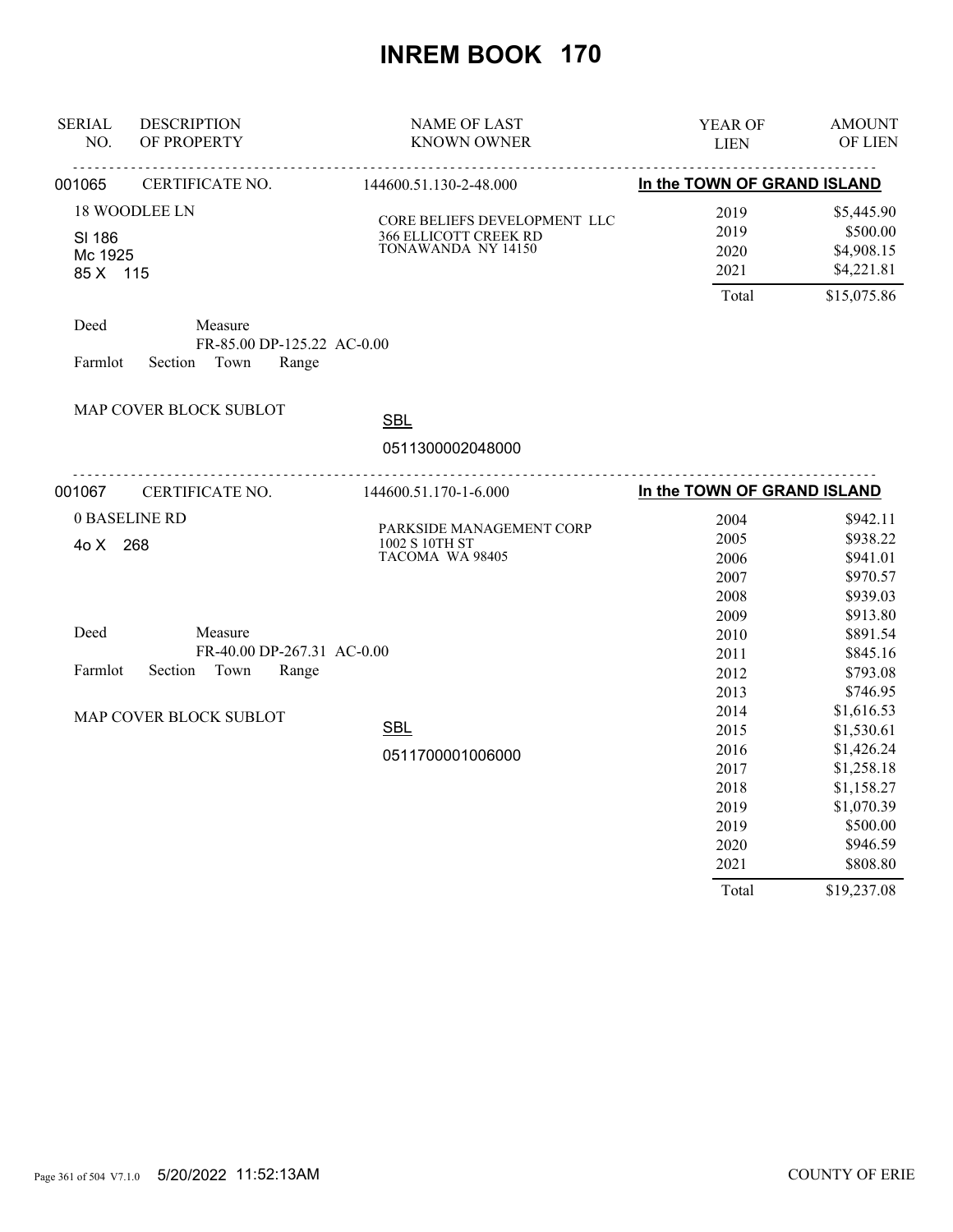| <b>SERIAL</b><br>NO. | <b>DESCRIPTION</b><br>OF PROPERTY                                  | <b>NAME OF LAST</b><br><b>KNOWN OWNER</b>                     | <b>YEAR OF</b><br><b>LIEN</b>        | <b>AMOUNT</b><br>OF LIEN                                           |
|----------------------|--------------------------------------------------------------------|---------------------------------------------------------------|--------------------------------------|--------------------------------------------------------------------|
| 001068               | CERTIFICATE NO.                                                    | 144600.51.170-1-7.100                                         | In the TOWN OF GRAND ISLAND          |                                                                    |
|                      | 0 BASELINE RD<br>SI 13 14 & 15, 120x<br>268                        | PARKSIDE MANAGEMENT CORP<br>1002 S 10TH ST<br>TACOMA WA 98405 | 2004<br>2005<br>2006<br>2007<br>2008 | \$2,826.28<br>\$2,814.57<br>\$2,818.50<br>\$2,907.17<br>\$2,812.52 |
| Deed<br>Farmlot      | Measure<br>FR-120.00 DP-267.85 AC-0.00<br>Section<br>Town<br>Range |                                                               | 2009<br>2010<br>2011<br>2012         | \$2,737.01<br>\$2,670.29<br>\$2,531.09<br>\$2,374.87               |
|                      | MAP COVER BLOCK SUBLOT                                             | <b>SBL</b>                                                    | 2013<br>2014<br>2015<br>2016         | \$2,236.42<br>\$2,020.04<br>\$1,912.73<br>\$1,782.27               |
|                      |                                                                    | 0511700001007100                                              | 2017<br>2018<br>2019                 | \$1,572.21<br>\$1,447.27<br>\$1,337.40                             |
|                      |                                                                    |                                                               | 2019<br>2020<br>2021                 | \$500.00<br>\$1,183.15<br>\$1,010.42                               |
|                      |                                                                    |                                                               | Total                                | \$39,494.21                                                        |
| NN 1069              | CERTIFICATE NO                                                     | 1446006302220000                                              | In the TOWN OF GRAND ISLAND          |                                                                    |

| 001069  | CERTIFICATE NO.            | 144600.63.020-2-20.000       | In the TOWN OF GRAND ISLAND |             |
|---------|----------------------------|------------------------------|-----------------------------|-------------|
|         | 789 ALT BLVD               | KOSCHUK JASON                | 2016                        | \$1,462.91  |
| 75x     | 58o                        | WIANT MELINDA E              | 2016                        | \$500.00    |
|         |                            | 789 ALT BLVD                 | 2017                        | \$8,118.57  |
|         |                            | <b>GRAND ISLAND NY 14072</b> | 2018                        | \$7,269.11  |
|         |                            |                              | 2019                        | \$6,523.76  |
|         |                            |                              | 2019                        | \$500.00    |
| Deed    | Measure                    |                              | 2020                        | \$5,870.15  |
|         | FR-75.19 DP-580.00 AC-0.00 |                              | 2021                        | \$5,029.33  |
| Farmlot | Town<br>Range<br>Section   |                              | Total                       | \$35,273.83 |

MAP COVER BLOCK SUBLOT

**SBL**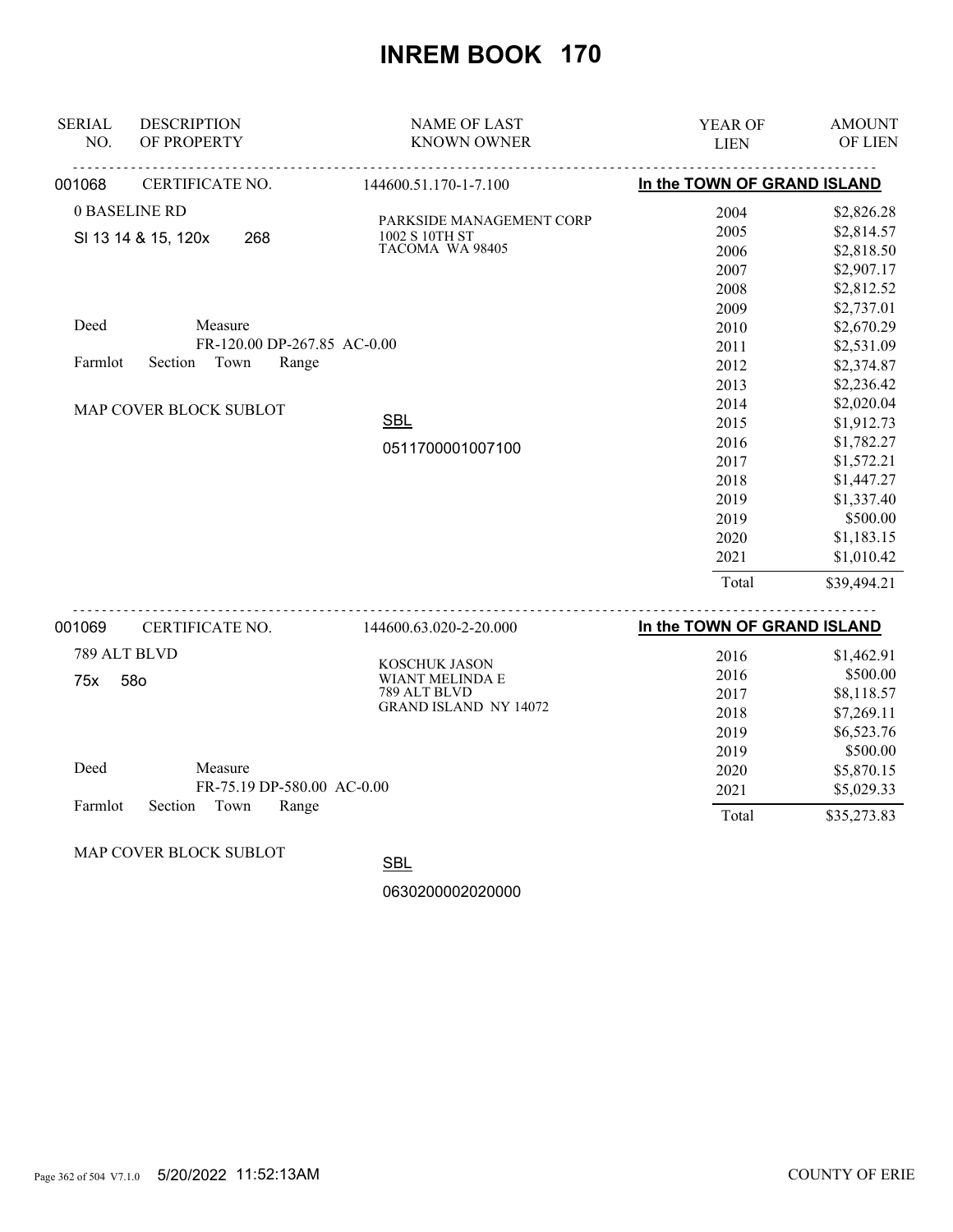| <b>SERIAL</b><br>NO.     | <b>DESCRIPTION</b><br>OF PROPERTY                                  | <b>NAME OF LAST</b><br><b>KNOWN OWNER</b>                               | YEAR OF<br><b>LIEN</b>                | <b>AMOUNT</b><br>OF LIEN                                              |
|--------------------------|--------------------------------------------------------------------|-------------------------------------------------------------------------|---------------------------------------|-----------------------------------------------------------------------|
| 001070                   | CERTIFICATE NO.                                                    | .<br>144600.63.020-2-28.000                                             | In the TOWN OF GRAND ISLAND           |                                                                       |
| 2486 FIX RD<br>100 X 879 |                                                                    | CLICK ROBERT (ESTATE)<br>2486 FIX RD<br><b>GRAND ISLAND NY 14072</b>    | 2019<br>2019<br>2020<br>2021          | \$4,776.26<br>\$500.00<br>\$11,072.53<br>\$9,544.15                   |
| Deed<br>Farmlot          | Measure<br>FR-100.83 DP-581.00 AC-0.00<br>Section Town<br>Range    |                                                                         | Total                                 | \$25,892.94                                                           |
|                          | MAP COVER BLOCK SUBLOT                                             | <b>SBL</b><br>0630200002028000                                          |                                       |                                                                       |
| 001072                   | CERTIFICATE NO.                                                    | .<br>144600.64.110-1-12.100                                             | In the TOWN OF GRAND ISLAND           |                                                                       |
|                          | 583 EAST RIVER RD                                                  | LEWIS DEBORAH L<br>583 EAST RIVER RD<br><b>GRAND ISLAND NY 14072</b>    | 2016<br>2017<br>2018<br>2019          | \$30,535.71<br>\$32,218.50<br>\$28,564.22<br>\$25,884.38              |
| Deed<br>Farmlot          | Measure<br>FR-125.47 DP-160.00 AC-0.00<br>Section<br>Town<br>Range |                                                                         | 2019<br>2020<br>2021<br>Total         | \$500.00<br>\$22,580.91<br>\$19,812.34<br>\$160,096.06                |
|                          | MAP COVER BLOCK SUBLOT                                             | <b>SBL</b><br>0641100001012100                                          |                                       |                                                                       |
| 001073                   | CERTIFICATE NO.                                                    | <u>.</u> .<br>144600.64.110-1-14.000                                    | In the TOWN OF GRAND ISLAND           |                                                                       |
|                          | <b>601 EAST RIVER RD</b><br>Mc 2261, SI 27, 68 X<br>160            | <b>RALL NORMA</b><br>2389 WHITEHAVEN RD<br><b>GRAND ISLAND NY 14072</b> | 2013<br>2014<br>2015<br>2019<br>Total | \$33,412.14<br>\$33,844.30<br>\$32,552.20<br>\$500.00<br>\$100,308.64 |
| Deed<br>Farmlot          | Measure<br>FR-68.00 DP-160.00 AC-0.00<br>Section<br>Town<br>Range  |                                                                         |                                       |                                                                       |
|                          | MAP COVER BLOCK SUBLOT                                             | n.                                                                      |                                       |                                                                       |

<u>SBL</u>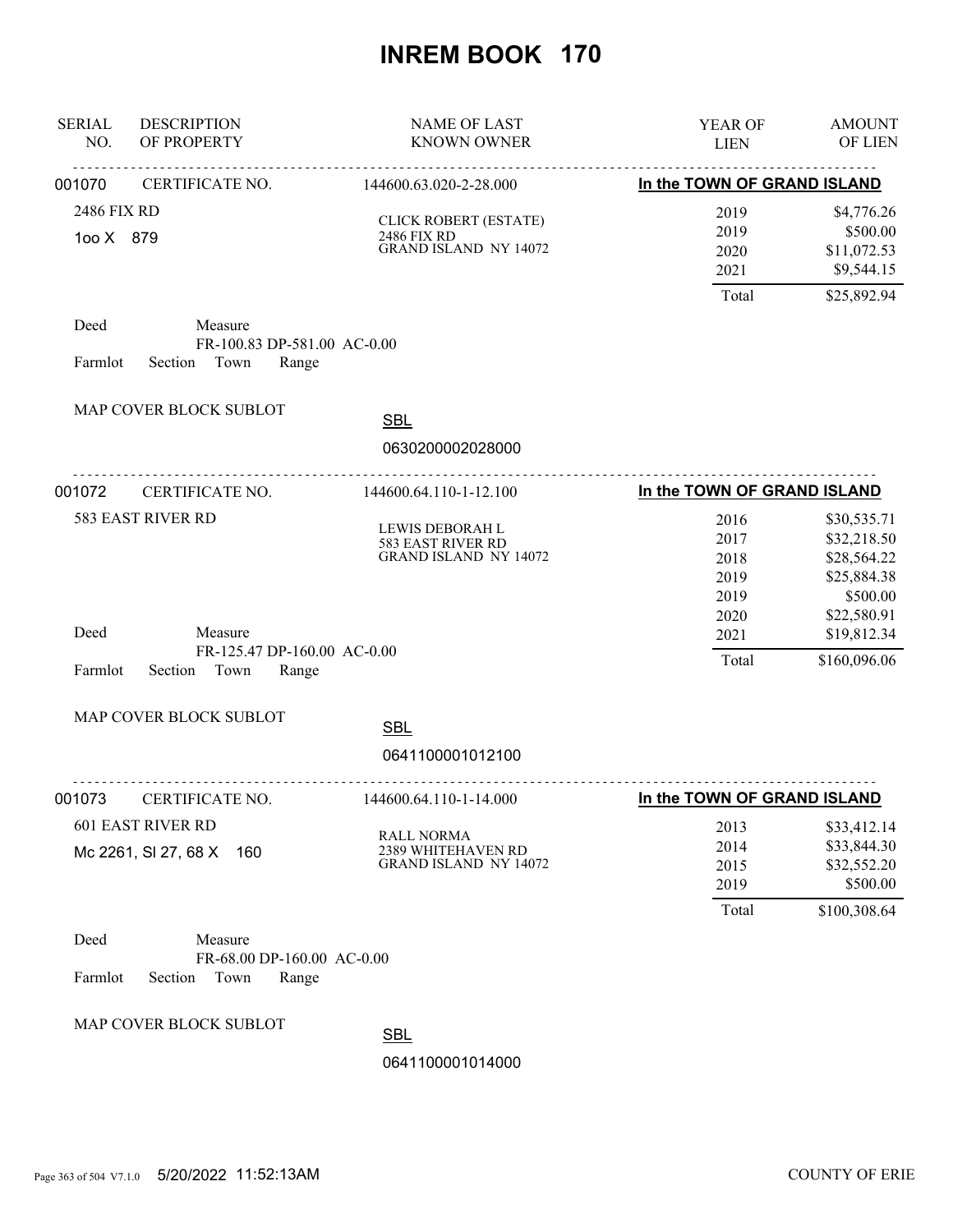| <b>SERIAL</b><br>NO.          | <b>DESCRIPTION</b><br>OF PROPERTY                                 | <b>NAME OF LAST</b><br><b>KNOWN OWNER</b>                                                               | <b>YEAR OF</b><br><b>LIEN</b>         | <b>AMOUNT</b><br><b>OF LIEN</b>                                   |
|-------------------------------|-------------------------------------------------------------------|---------------------------------------------------------------------------------------------------------|---------------------------------------|-------------------------------------------------------------------|
| 001074                        | CERTIFICATE NO.                                                   | 144600.64.110-1-15.000                                                                                  | In the TOWN OF GRAND ISLAND           |                                                                   |
|                               | <b>0 EAST RIVER RD</b><br>Mc 2261, SI 26, 102 X 160               | <b>RALL NORMA</b><br>2389 WHITEHAVEN RD<br><b>GRAND ISLAND NY 14072</b>                                 | 2013<br>2014<br>2015<br>2019<br>Total | \$6,259.28<br>\$8,023.26<br>\$7,596.56<br>\$500.00<br>\$22,379.10 |
| Deed<br>Farmlot               | Measure<br>FR-102.00 DP-168.87 AC-0.00<br>Section Town<br>Range   |                                                                                                         |                                       |                                                                   |
|                               | MAP COVER BLOCK SUBLOT                                            | <b>SBL</b><br>0641100001015000                                                                          |                                       |                                                                   |
| 001076                        | CERTIFICATE NO.                                                   | 144801.150.120-2-3.000                                                                                  | In the VILLAGE OF BLASDELL            |                                                                   |
| <b>LAKE AVE</b>               |                                                                   | REPUBLIC ENGINEERED PROD INC<br>C/O ACCOUNTING & FINANCE DEPT<br>2633 8TH ST NE<br>CANTON OH 44704-2311 | 2019<br>2019<br>2020<br>Total         | \$186,692.77<br>\$500.00<br>\$257,902.64<br>\$445,095.41          |
| Deed<br>Farmlot               | Measure<br>FR-0.00 DP-0.00 AC-0.00<br>Section Town<br>Range       |                                                                                                         |                                       |                                                                   |
|                               | MAP COVER BLOCK SUBLOT                                            | <b>SBL</b><br>1501200002003000                                                                          |                                       |                                                                   |
| 001079                        | CERTIFICATE NO.                                                   | 144801.151.630-1-28.000                                                                                 | In the VILLAGE OF BLASDELL            |                                                                   |
| To 57<br>383<br>57 Arthur Ave | 55 ARTHUR AVE<br>805<br>806 807                                   | PAULICK WILLIAM & JAMES<br>55 ARTHUR AVE<br><b>BUFFALO NY 14219-1701</b>                                | 2019<br>2019<br>2020<br>2021<br>Total | \$500.00<br>\$116.59<br>\$11,618.03<br>\$10,109.32<br>\$22,343.94 |
| Deed<br>Farmlot               | Measure<br>FR-75.00 DP-115.00 AC-0.00<br>Town<br>Range<br>Section |                                                                                                         |                                       |                                                                   |
|                               | MAP COVER BLOCK SUBLOT                                            | <b>SBL</b><br>1516300001028000                                                                          |                                       |                                                                   |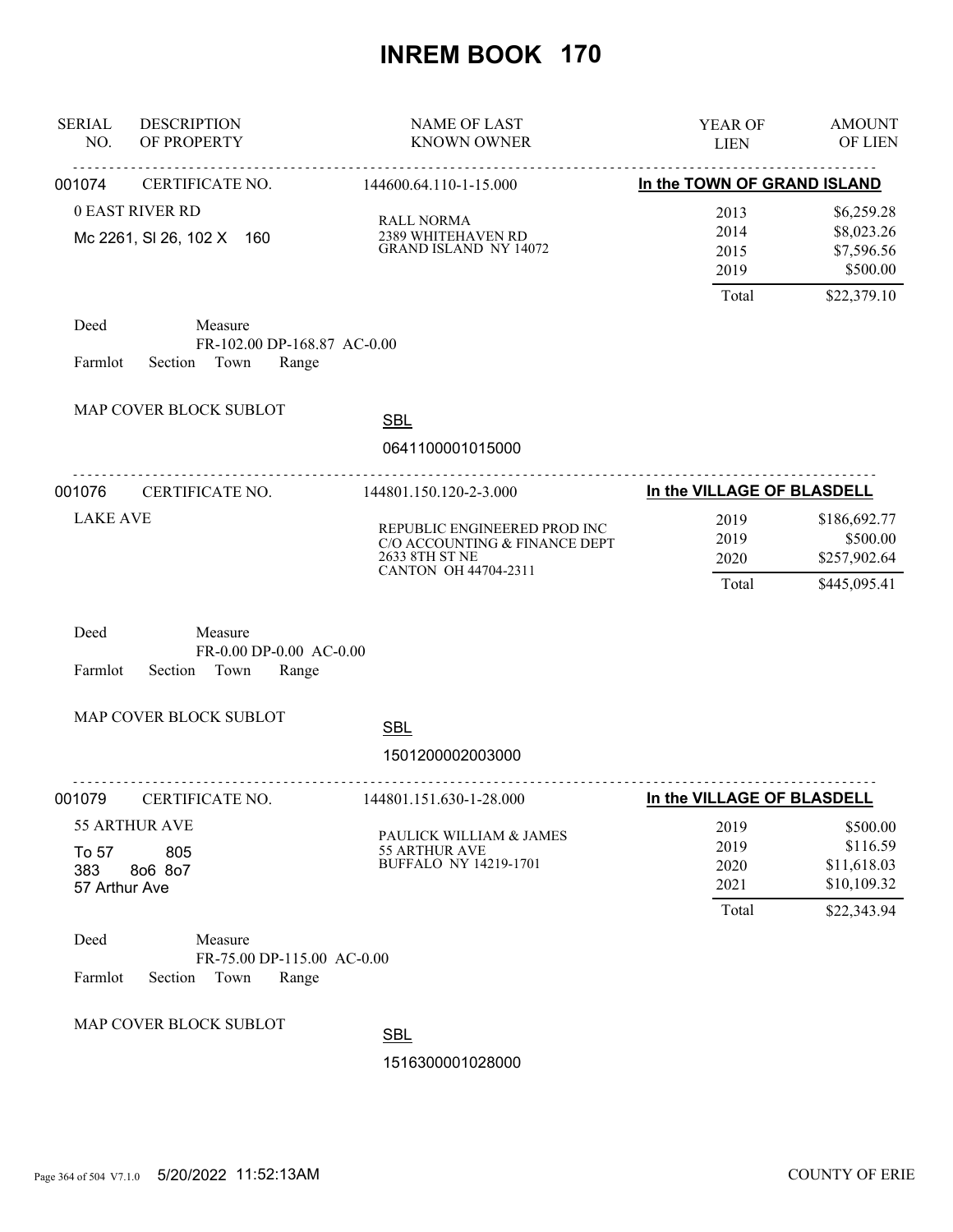| <b>SERIAL</b><br><b>DESCRIPTION</b><br>NO.<br>OF PROPERTY | <b>NAME OF LAST</b><br><b>KNOWN OWNER</b>                               | YEAR OF<br><b>LIEN</b>                | <b>AMOUNT</b><br>OF LIEN                                             |
|-----------------------------------------------------------|-------------------------------------------------------------------------|---------------------------------------|----------------------------------------------------------------------|
| 001082<br>CERTIFICATE NO.                                 | 144803.182.160-6-31.000                                                 | .<br>In the VILLAGE OF HAMBURG        |                                                                      |
| 182 BROOKWOOD DR<br>2074bl 9pt 28pt 29<br>103 X 107       | KNOCHE WILLIAM C<br>182 BROOKWOOD DR<br>HAMBURG NY 14075                | 2019<br>2019<br>2020<br>2021          | \$10,897.38<br>\$500.00<br>\$9,813.59<br>\$8,621.95                  |
| Deed<br>Measure<br>Section Town<br>Farmlot                | FR-103.00 DP-107.50 AC-0.00<br>Range                                    | Total                                 | \$29,832.92                                                          |
| MAP COVER BLOCK SUBLOT                                    | <b>SBL</b><br>1821600006031000                                          |                                       |                                                                      |
| 001083<br>CERTIFICATE NO.                                 | .<br>144803.182.200-6-28.000                                            | In the VILLAGE OF HAMBURG             |                                                                      |
| 281 HIGHLAND AVE<br>E Cor Anderson<br>47<br>5o X 15o      | HENS DAVID H/W<br>HENS LISA H/W<br>504 PLEASANT AVE<br>HAMBURG NY 14075 | 2019<br>2019<br>2020<br>2021<br>Total | \$11,237.85<br>\$500.00<br>\$10,066.31<br>\$8,803.01<br>\$30,607.17  |
| Deed<br>Measure<br>Farmlot<br>Section Town                | FR-50.00 DP-150.00 AC-0.00<br>Range                                     |                                       |                                                                      |
| MAP COVER BLOCK SUBLOT                                    | <b>SBL</b>                                                              |                                       |                                                                      |
|                                                           | 1822000006028000                                                        |                                       |                                                                      |
| 001084<br>CERTIFICATE NO.                                 | .<br>144803.182.200-9-1.100                                             | In the VILLAGE OF HAMBURG             |                                                                      |
| 504 PLEASANT AVE                                          | <b>HENS DAVID</b><br><b>6649 BOSTON STATE RD</b><br>HAMBURG NY 14075    | 2019<br>2019<br>2020<br>2021<br>Total | \$14,519.78<br>\$500.00<br>\$13,014.12<br>\$11,380.27<br>\$39,414.17 |
| Deed<br>Measure<br>Farmlot<br>Section<br>Town             | FR-142.43 DP-232.50 AC-0.00<br>Range                                    |                                       |                                                                      |
| MAP COVER BLOCK SUBLOT                                    | <b>SBL</b><br>1822000009001100                                          |                                       |                                                                      |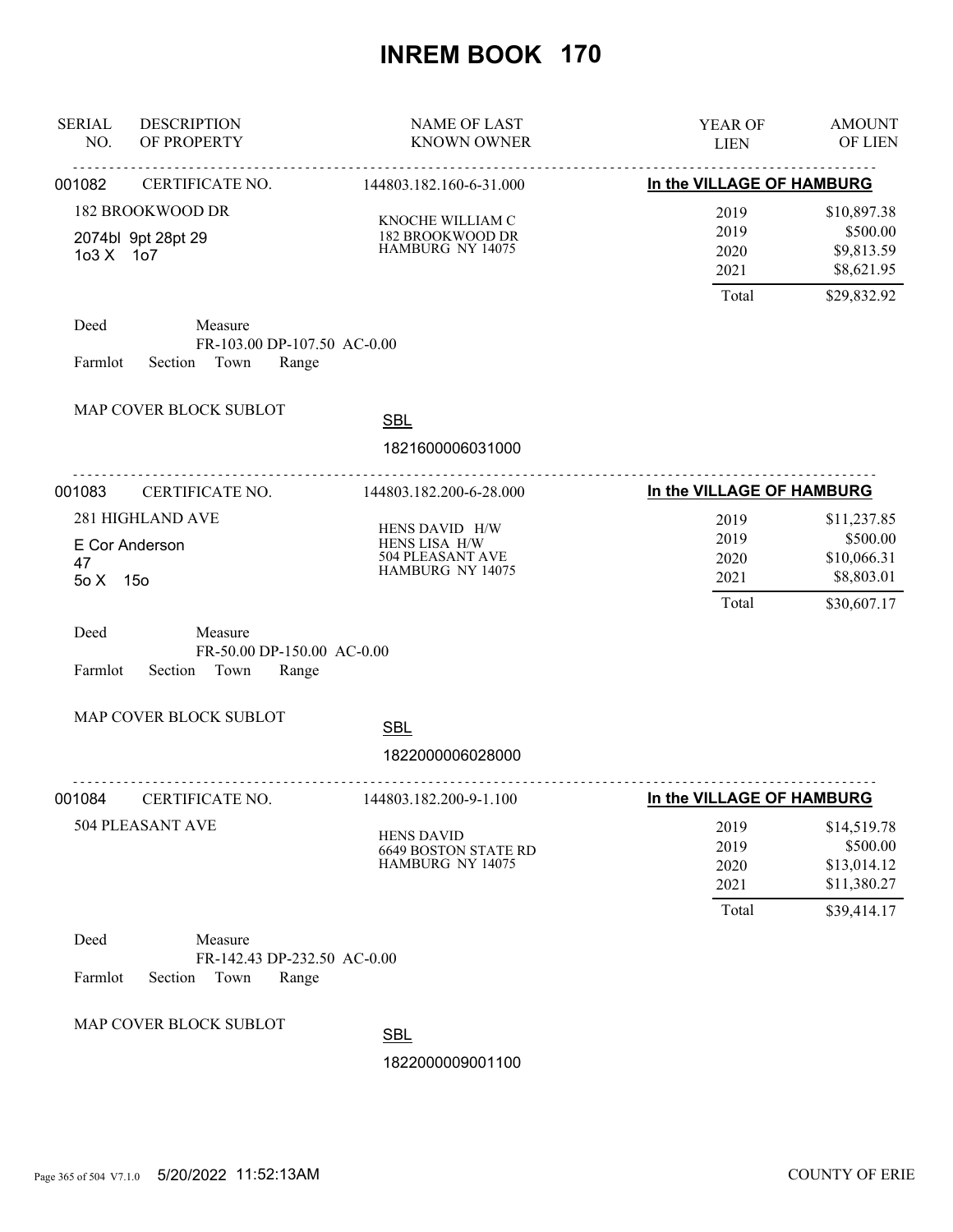| <b>SERIAL</b><br>NO.   | <b>DESCRIPTION</b><br>OF PROPERTY                                 | <b>NAME OF LAST</b><br><b>KNOWN OWNER</b>                                                                        | <b>YEAR OF</b><br><b>LIEN</b>         | <b>AMOUNT</b><br>OF LIEN                                          |
|------------------------|-------------------------------------------------------------------|------------------------------------------------------------------------------------------------------------------|---------------------------------------|-------------------------------------------------------------------|
| 001085                 | CERTIFICATE NO.                                                   | 144803.183.140-3-12.110                                                                                          | In the VILLAGE OF HAMBURG             |                                                                   |
|                        | 4457 LITTLE PINE RD                                               | FRYE ESTATE OF WILLIAM R DECE<br>1808 MILESTRIP RD<br>NORTH COLLINS NY 14111                                     | 2017<br>2017<br>2018<br>2018<br>2019  | \$12,065.53<br>\$500.00<br>\$10,860.26<br>\$500.00<br>\$9,927.33  |
| Deed<br>Farmlot        | Measure<br>FR-64.60 DP-150.00 AC-0.00<br>Section Town<br>Range    |                                                                                                                  | 2019<br>2020<br>2021<br>Total         | \$500.00<br>\$8,929.04<br>\$7,853.11<br>\$51,135.27               |
|                        | MAP COVER BLOCK SUBLOT                                            | <b>SBL</b><br>1831400003012110                                                                                   |                                       |                                                                   |
| 001087                 | CERTIFICATE NO.                                                   | 144803.195.080-3-9.000                                                                                           | In the VILLAGE OF HAMBURG             |                                                                   |
| 67 X 200<br>Deed       | <b>414 PLEASANT AVE</b><br>401' W West View<br>Measure            | MCLELLAN ANDREW J JTWROS<br>MCLELLAN WILLIAM C JTWROS<br><b>414 PLEASANT AVE</b><br><b>HAMBURG NY 14075-4720</b> | 2019<br>2019<br>2020<br>2021<br>Total | \$8,234.81<br>\$500.00<br>\$8,858.09<br>\$7,750.33<br>\$25,343.23 |
| Farmlot                | FR-67.65 DP-205.66 AC-0.00<br>Section Town<br>Range               |                                                                                                                  |                                       |                                                                   |
|                        | MAP COVER BLOCK SUBLOT                                            | <b>SBL</b><br>1950800003009000                                                                                   |                                       |                                                                   |
| 001088                 | CERTIFICATE NO.                                                   | .<br>144803.195.080-7-13.000                                                                                     | In the VILLAGE OF HAMBURG             |                                                                   |
| 95' W Lake<br>56 X 152 | <b>15 LINWOOD AVE</b>                                             | <b>GUGLIUZZA ERIC</b><br><b>15 LINWOOD AVE</b><br><b>HAMBURG NY 14075-4732</b>                                   | 2019<br>2019<br>2020<br>2021          | \$9,900.98<br>\$500.00<br>\$9,502.00<br>\$7,832.13                |
| Deed<br>Farmlot        | Measure<br>FR-56.00 DP-178.45 AC-0.00<br>Town<br>Range<br>Section |                                                                                                                  | Total                                 | \$27,735.11                                                       |
|                        | MAP COVER BLOCK SUBLOT                                            | <b>SBL</b>                                                                                                       |                                       |                                                                   |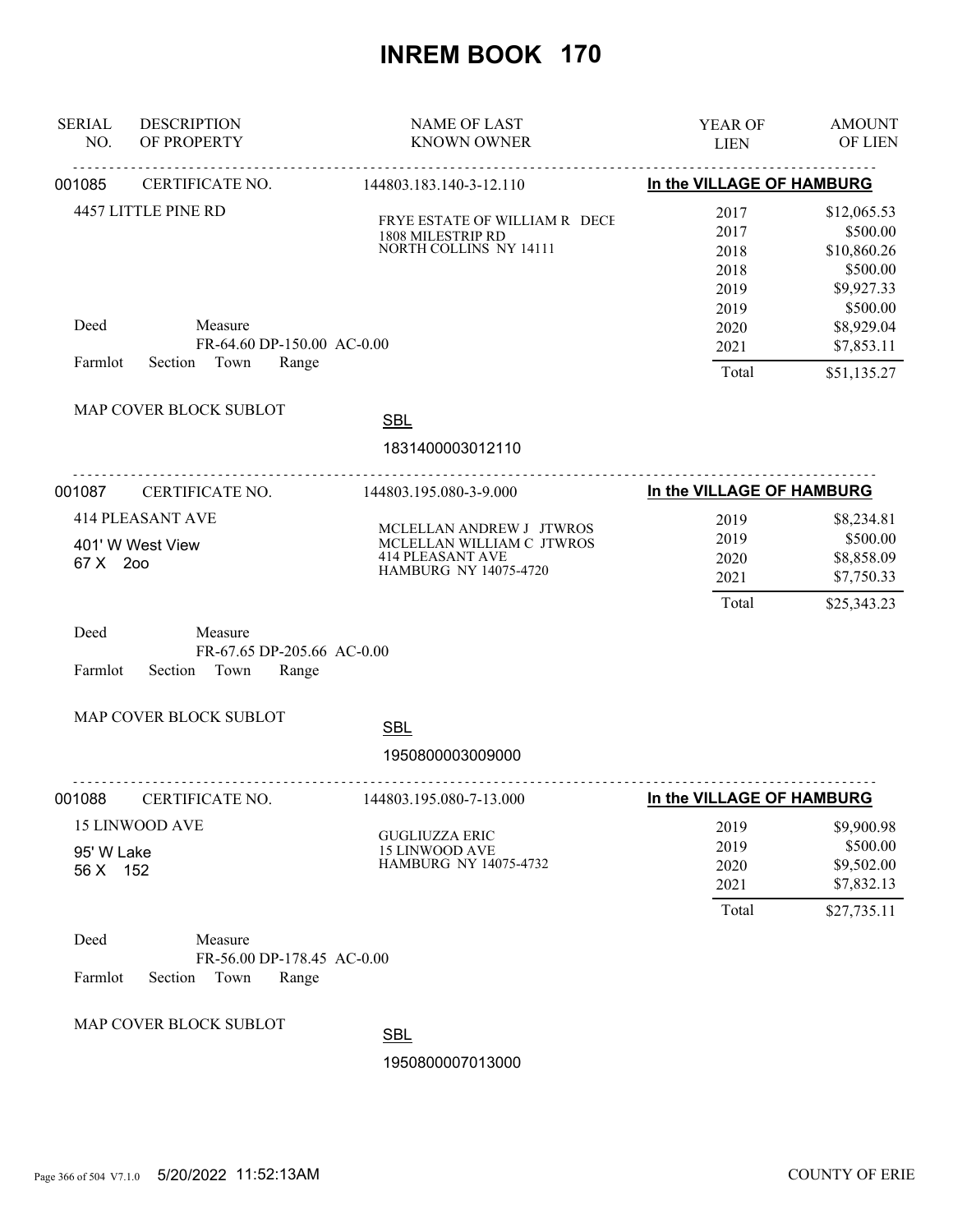| <b>SERIAL</b><br>NO.                  | <b>DESCRIPTION</b><br>OF PROPERTY                                 | <b>NAME OF LAST</b><br><b>KNOWN OWNER</b>                      | YEAR OF<br><b>LIEN</b>                | <b>AMOUNT</b><br>OF LIEN                                             |
|---------------------------------------|-------------------------------------------------------------------|----------------------------------------------------------------|---------------------------------------|----------------------------------------------------------------------|
| 001089                                | .<br>CERTIFICATE NO.                                              | .<br>144803.196.060-12-1.000                                   | In the VILLAGE OF HAMBURG             |                                                                      |
| 105 PINE ST<br>Business +<br>91 X 17o | Hamburg Auto Glass                                                | <b>HENS DAVID</b><br>2329 WINTERBERRY DR<br>LAKE VIEW NY 14085 | 2019<br>2019<br>2020<br>2021<br>Total | \$15,664.69<br>\$500.00<br>\$14,035.12<br>\$12,283.26<br>\$42,483.07 |
| Deed<br>Farmlot                       | Measure<br>FR-91.04 DP-168.00 AC-0.00<br>Section Town<br>Range    |                                                                |                                       |                                                                      |
|                                       | MAP COVER BLOCK SUBLOT<br>.                                       | <b>SBL</b><br>1960600012001000                                 |                                       |                                                                      |
| 001090                                | CERTIFICATE NO.                                                   | 144803.196.090-3-8.000                                         | In the VILLAGE OF HAMBURG             |                                                                      |
| 81 X 500                              | 93 EAST MAIN ST<br>885 Ft E Buffalo                               | CATUZZA LAWRENCE F<br>75 JACKSON ST<br>LACKAWANNA NY 14218     | 2018<br>2019<br>2019<br>2020<br>2021  | \$22,317.71<br>\$21,656.90<br>\$500.00<br>\$19,398.47<br>\$16,949.21 |
| Deed<br>Farmlot                       | Measure<br>FR-80.88 DP-590.70 AC-0.00<br>Town<br>Section<br>Range |                                                                | Total                                 | \$80,822.29                                                          |
|                                       | MAP COVER BLOCK SUBLOT                                            | <b>SBL</b><br>1960900003008000                                 |                                       |                                                                      |
| 001092                                | CERTIFICATE NO.                                                   | 144803.196.100-1-8.000                                         | In the VILLAGE OF HAMBURG             |                                                                      |
| 305' N E Main<br>55 X 175             | <b>32 VICTORY AVE</b>                                             | REGAN EILEEN M<br><b>32 VICTORY AVE</b><br>HAMBURG NY 14075    | 2019<br>2019<br>Total                 | \$9,263.15<br>\$500.00<br>\$9,763.15                                 |
| Deed<br>Farmlot                       | Measure<br>FR-54.53 DP-165.00 AC-0.00<br>Section<br>Town<br>Range |                                                                |                                       |                                                                      |

MAP COVER BLOCK SUBLOT

**SBL**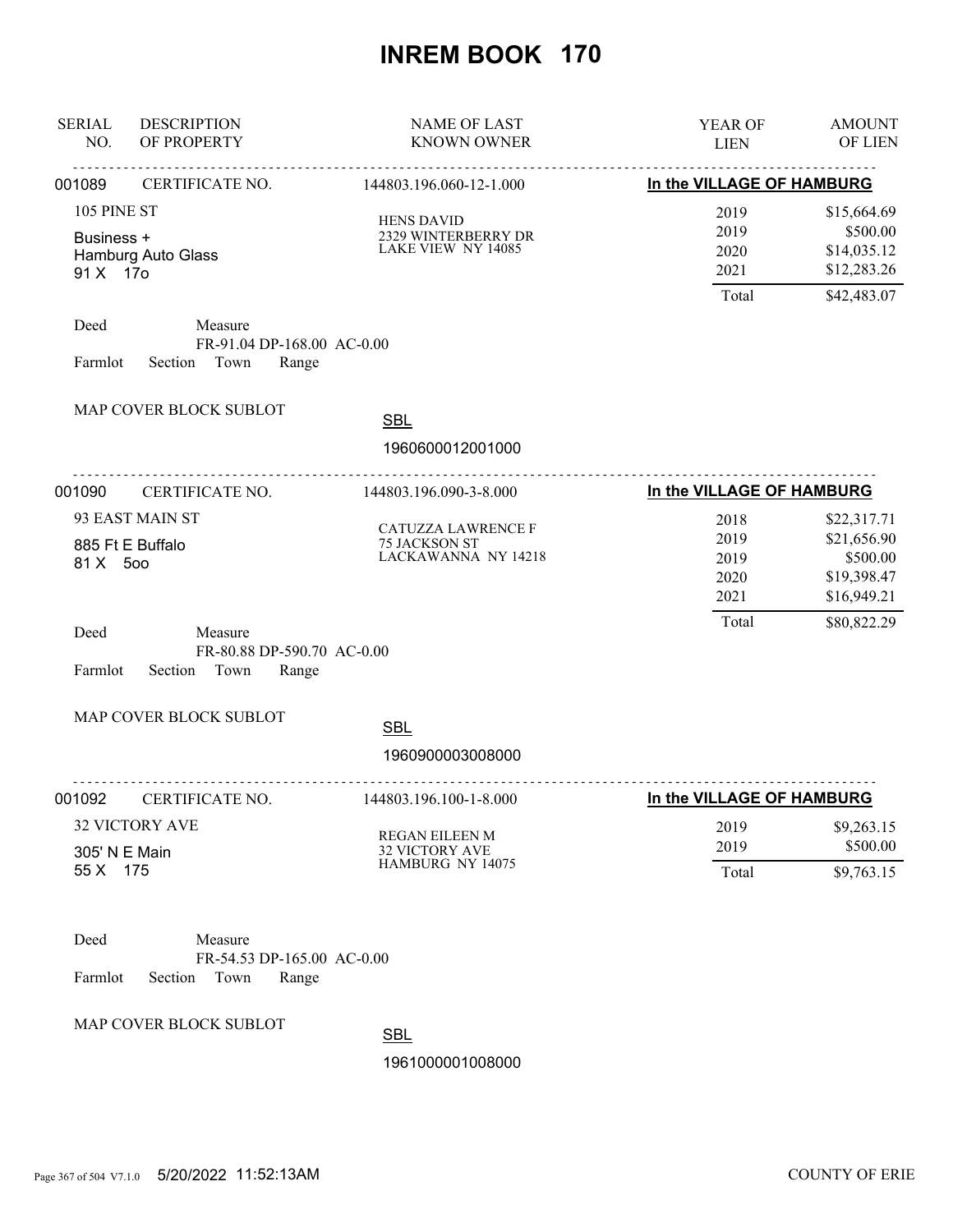| <b>SERIAL</b><br>NO. | <b>DESCRIPTION</b><br>OF PROPERTY | <b>NAME OF LAST</b><br><b>KNOWN OWNER</b>           | YEAR OF<br><b>LIEN</b>    | <b>AMOUNT</b><br><b>OF LIEN</b> |
|----------------------|-----------------------------------|-----------------------------------------------------|---------------------------|---------------------------------|
| 001094               | CERTIFICATE NO.                   | 144803.196.100-6-38.000                             | In the VILLAGE OF HAMBURG |                                 |
|                      | 0 CRESCENT AVE                    |                                                     | 2007                      | \$1,036.61                      |
|                      |                                   | HAMBURG ELEC LAND CO<br>C/O MR ALEXANDER J ROSS     | 2008                      | \$943.43                        |
| Irr<br>230 X         | 170 X                             | 305 ARGONNE DR                                      | 2009                      | \$895.46                        |
|                      |                                   | BUFFALO NY 14217                                    | 2010                      | \$846.79                        |
|                      |                                   |                                                     | 2011                      | \$797.82                        |
|                      |                                   |                                                     | 2012                      | \$738.29                        |
| Deed                 | Measure                           |                                                     | 2013                      | \$700.28                        |
|                      | FR-230.00 DP-170.00 AC-0.00       |                                                     | 2014                      | \$651.48                        |
| Farmlot              | Section<br>Town<br>Range          |                                                     | 2015                      | \$641.11                        |
|                      |                                   |                                                     | 2016                      | \$588.84                        |
|                      | MAP COVER BLOCK SUBLOT            |                                                     | 2017                      | \$535.65                        |
|                      |                                   | <b>SBL</b>                                          | 2018                      | \$511.53                        |
|                      |                                   | 1961000006038000                                    | 2019                      | \$500.00                        |
|                      |                                   |                                                     | 2019                      | \$455.68                        |
|                      |                                   |                                                     | 2020                      | \$420.29                        |
|                      |                                   |                                                     | 2021                      | \$362.99                        |
|                      |                                   |                                                     | Total                     | \$10,626.25                     |
| 001095               | CERTIFICATE NO.                   | 144889.150.120-3-4.000                              | In the TOWN OF HAMBURG    |                                 |
|                      | 3049 LAKESHORE RD                 | REPUBLIC ENGINEERED PRODUCTS                        | 2019                      | \$138,822.76                    |
|                      |                                   | C/O ACCOUNTING & FINANCE DEPT                       | 2019                      | \$500.00                        |
|                      |                                   | 2633 8TH ST NE                                      | 2020                      | \$352,172.99                    |
|                      |                                   | CANTON OH 44704-2311                                | Total                     | \$491,495.75                    |
| Deed                 | Measure                           |                                                     |                           |                                 |
|                      | FR-0.00 DP-0.00 AC-0.00           |                                                     |                           |                                 |
| Farmlot              | Section<br>Town<br>Range          |                                                     |                           |                                 |
|                      | MAP COVER BLOCK SUBLOT            |                                                     |                           |                                 |
|                      |                                   | <b>SBL</b>                                          |                           |                                 |
|                      |                                   | 1501200003004000                                    |                           |                                 |
| 001099               | CERTIFICATE NO.                   | 144889.150.660-4-22.210                             | In the TOWN OF HAMBURG    |                                 |
|                      | 3380 LAKESHORE RD                 |                                                     | 2019                      | \$3,770.47                      |
|                      |                                   | <b>GILL ESTATES OF PAUL&amp;LYNN</b>                | 2019                      | \$500.00                        |
|                      | 464 BI9 35 Pt36                   | 3380 LAKE SHORE RD<br><b>BLASDELL NY 14219-1438</b> | 2020                      | \$3,374.34                      |
| 51x                  | 92                                |                                                     | 2021                      | \$2,941.61                      |
|                      |                                   |                                                     | Total                     | \$10,586.42                     |
| Deed                 | Measure                           |                                                     |                           |                                 |
|                      | FR-50.00 DP-92.00 AC-0.00         |                                                     |                           |                                 |
| Farmlot              | Town<br>Section<br>Range          |                                                     |                           |                                 |
|                      | MAP COVER BLOCK SUBLOT            |                                                     |                           |                                 |
|                      |                                   |                                                     |                           |                                 |

**SBL**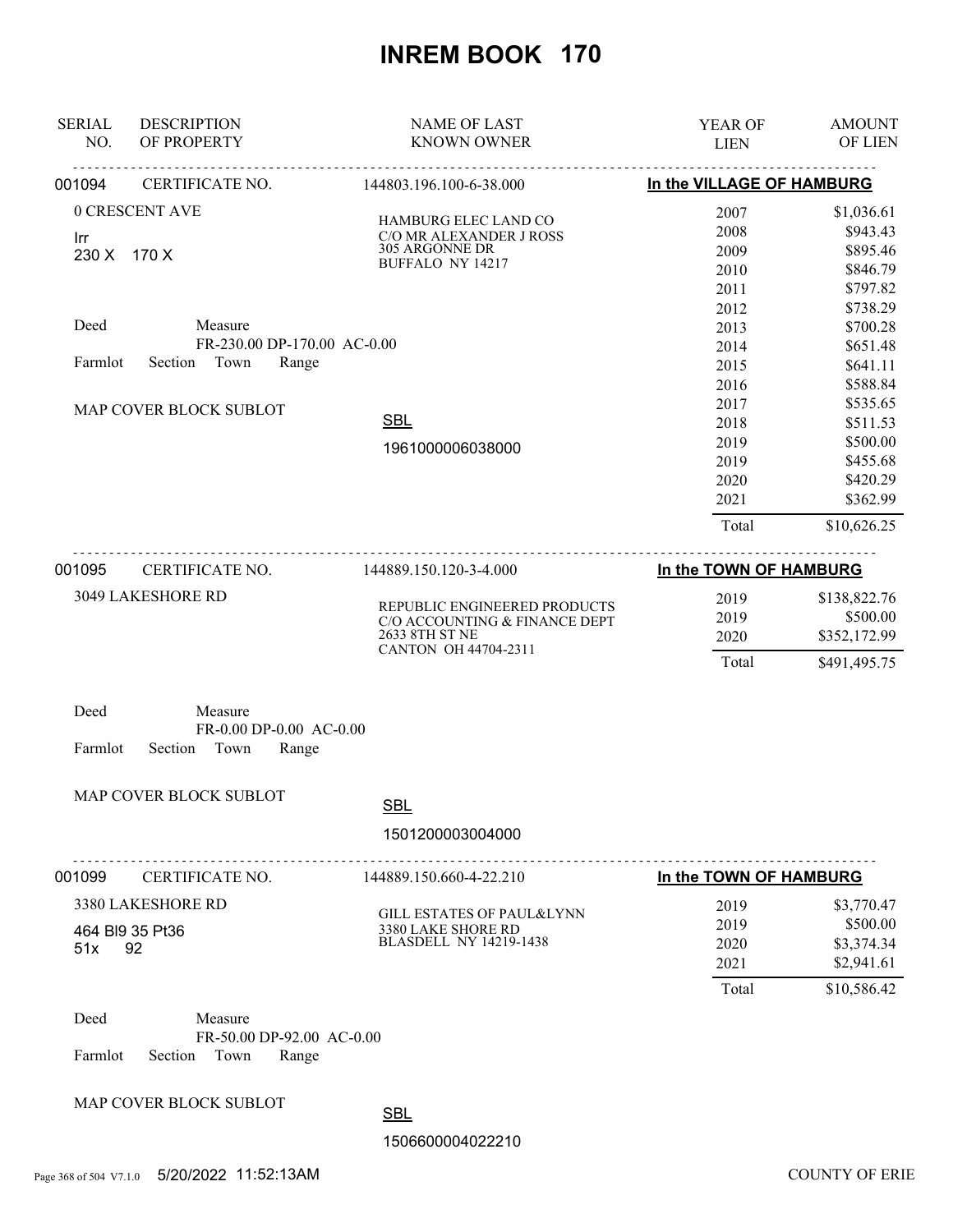| <b>SERIAL</b><br><b>DESCRIPTION</b><br>OF PROPERTY<br>NO.                            | <b>NAME OF LAST</b><br><b>KNOWN OWNER</b>    | YEAR OF<br><b>LIEN</b> | <b>AMOUNT</b><br>OF LIEN |
|--------------------------------------------------------------------------------------|----------------------------------------------|------------------------|--------------------------|
| 001100<br>CERTIFICATE NO.                                                            | <u>.</u><br>144889.151.190-3-51.000          | In the TOWN OF HAMBURG |                          |
| 3391 DICKENS RD<br>91<br>1976                                                        | OWCZAREK BARBARA GEO DECD<br>3391 DICKENS RD | 2019<br>2019           | \$6,809.72<br>\$500.00   |
| 63 X<br>12o                                                                          | <b>BUFFALO NY 14219-2218</b>                 | Total                  | \$7,309.72               |
| Deed<br>Measure<br>FR-63.50 DP-123.55 AC-0.00<br>Town<br>Farmlot<br>Section<br>Range |                                              |                        |                          |
| MAP COVER BLOCK SUBLOT                                                               | <b>SBL</b>                                   |                        |                          |
|                                                                                      | 1511900003051000                             |                        |                          |
| 001103<br>CERTIFICATE NO.                                                            | .<br>144889.159.670-2-26.000                 | In the TOWN OF HAMBURG |                          |
| 0 WOODLAWN AVE                                                                       | <b>OLIGER JOSEPH</b>                         | 1997                   | \$151.70                 |
| 416<br>457                                                                           | 6100 SOUTH PARK AVE                          | 1998                   | \$404.63                 |
| 28 X<br>11 <sub>0</sub>                                                              | HAMBURG NY 14075                             | 1999                   | \$396.94                 |
|                                                                                      |                                              | 2000                   | \$370.01                 |
|                                                                                      |                                              | 2001                   | \$353.10                 |
|                                                                                      |                                              | 2002                   | \$335.21                 |
| Deed<br>Measure                                                                      |                                              | 2003                   | \$329.08                 |
| FR-28.50 DP-110.00 AC-0.00                                                           |                                              | 2004                   | \$320.18                 |
| Farmlot<br>Town<br>Section<br>Range                                                  |                                              | 2005                   | \$326.05                 |
|                                                                                      |                                              | 2006                   | \$338.14                 |
| MAP COVER BLOCK SUBLOT                                                               |                                              | 2007                   | \$330.08                 |
|                                                                                      | <b>SBL</b>                                   | 2008                   | \$376.44                 |
|                                                                                      | 1596700002026000                             | 2009                   | \$359.54                 |
|                                                                                      |                                              | 2010                   | \$346.35                 |
|                                                                                      |                                              | 2011                   | \$326.41                 |
|                                                                                      |                                              | 2012                   | \$312.30                 |
|                                                                                      |                                              | 2013<br>2014           | \$252.72<br>\$240.85     |
|                                                                                      |                                              | 2015                   | \$228.26                 |
|                                                                                      |                                              | 2016                   | \$215.37                 |
|                                                                                      |                                              |                        | \$200.50                 |
|                                                                                      |                                              | 2017<br>2018           | \$184.30                 |
|                                                                                      |                                              | 2019                   | \$500.00                 |
|                                                                                      |                                              | 2019                   | \$167.24                 |
|                                                                                      |                                              | 2020                   | \$147.70                 |
|                                                                                      |                                              | 2021                   | \$130.62                 |
|                                                                                      |                                              | Total                  | \$7,643.72               |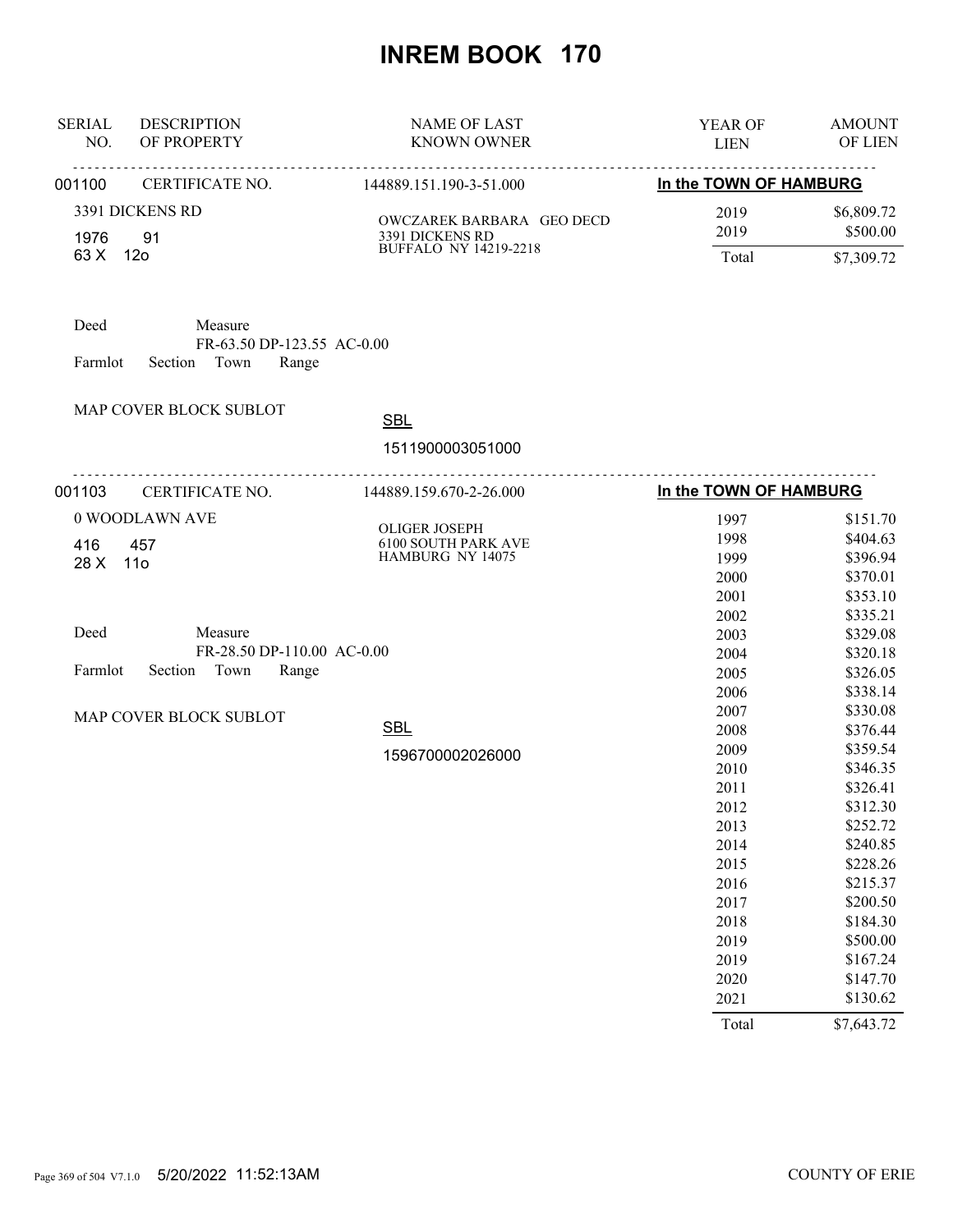| <b>SERIAL</b> | <b>DESCRIPTION</b>         | <b>NAME OF LAST</b>        | YEAR OF                | <b>AMOUNT</b> |
|---------------|----------------------------|----------------------------|------------------------|---------------|
| NO.           | OF PROPERTY                | <b>KNOWN OWNER</b>         | <b>LIEN</b>            | OF LIEN       |
| 001104        | CERTIFICATE NO.            | 144889.159.670-2-27.000    | In the TOWN OF HAMBURG |               |
|               | 0 WOODLAWN AVE             | <b>OLIGER JOSEPH</b>       | 1997                   | \$160.29      |
| 416           | 458                        | <b>6100 SOUTH PARK AVE</b> | 1998                   | \$428.11      |
| 30X           | 11 <sub>0</sub>            | HAMBURG NY 14075           | 1999                   | \$419.79      |
|               |                            |                            | 2000                   | \$391.58      |
|               |                            |                            | 2001                   | \$373.38      |
|               |                            |                            | 2002                   | \$354.60      |
| Deed          | Measure                    |                            | 2003                   | \$348.11      |
|               | FR-30.00 DP-110.00 AC-0.00 |                            | 2004                   | \$338.67      |
| Farmlot       | Town<br>Range<br>Section   |                            | 2005                   | \$344.59      |
|               |                            |                            | 2006                   | \$357.46      |
|               | MAP COVER BLOCK SUBLOT     |                            | 2007                   | \$349.20      |
|               |                            | <b>SBL</b>                 | 2008                   | \$396.85      |
|               |                            | 1596700002027000           | 2009                   | \$379.11      |
|               |                            |                            | 2010                   | \$365.42      |
|               |                            |                            | 2011                   | \$344.29      |
|               |                            |                            | 2012                   | \$329.49      |
|               |                            |                            | 2013                   | \$267.42      |
|               |                            |                            | 2014                   | \$255.00      |
|               |                            |                            | 2015                   | \$241.54      |
|               |                            |                            | 2016                   | \$227.90      |
|               |                            |                            | 2017                   | \$212.15      |
|               |                            |                            | 2018                   | \$194.97      |
|               |                            |                            | 2019                   | \$500.00      |
|               |                            |                            | 2019                   | \$177.01      |
|               |                            |                            | 2020                   | \$156.40      |
|               |                            |                            | 2021                   | \$138.15      |
|               |                            |                            | Total                  | \$8,051.48    |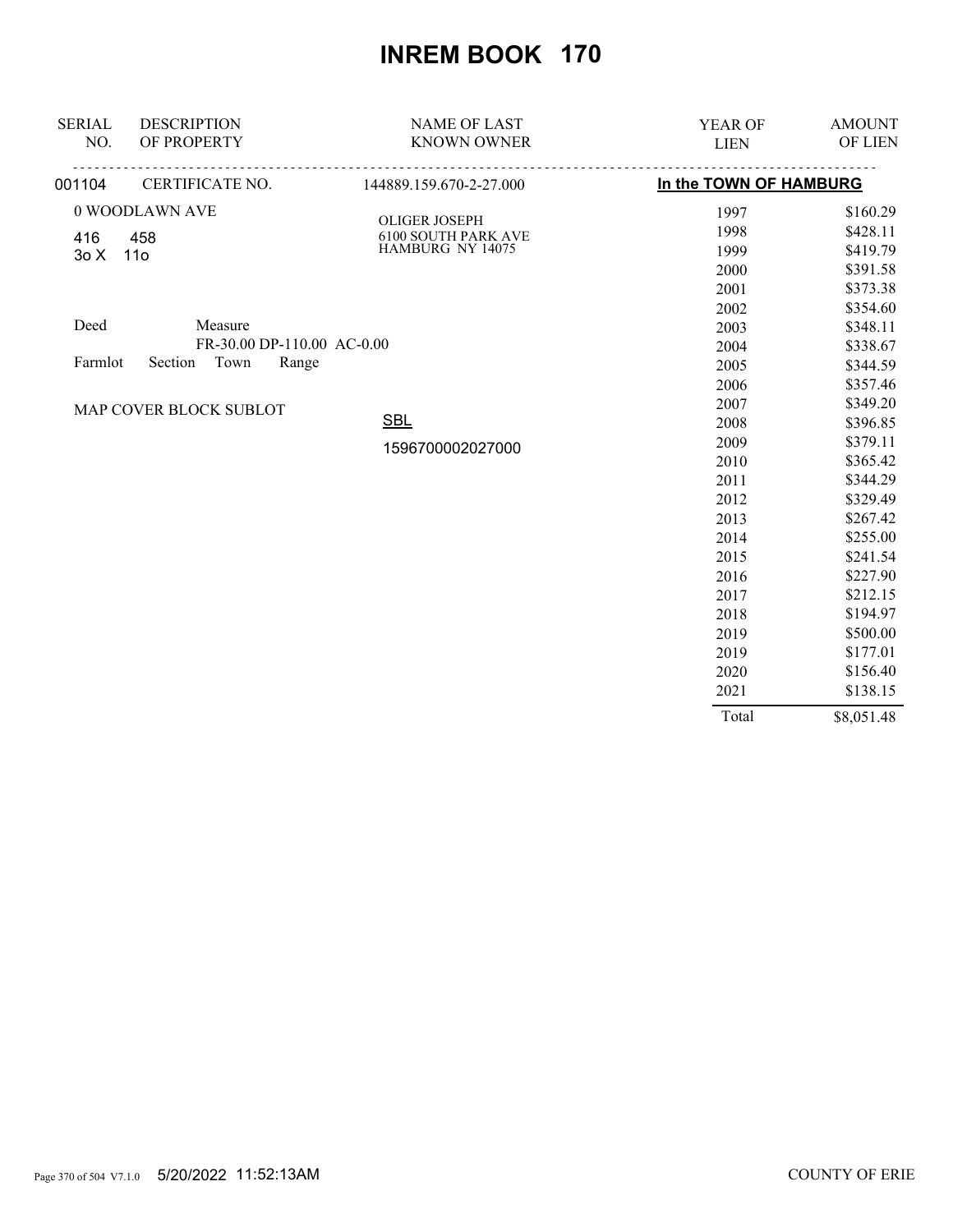| <b>SERIAL</b> | <b>DESCRIPTION</b>         | <b>NAME OF LAST</b>                         | YEAR OF                | <b>AMOUNT</b> |
|---------------|----------------------------|---------------------------------------------|------------------------|---------------|
| NO.           | OF PROPERTY                | <b>KNOWN OWNER</b>                          | <b>LIEN</b>            | OF LIEN       |
| 001105        | CERTIFICATE NO.            | 144889.159.670-2-28.000                     | In the TOWN OF HAMBURG |               |
|               | 0 WOODLAWN AVE             |                                             | 1997                   | \$160.29      |
| 416           | 459                        | OLIGER JOSEPH<br><b>6100 SOUTH PARK AVE</b> | 1998                   | \$428.11      |
| 30X           | 11 <sub>o</sub>            | HAMBURG NY 14075                            | 1999                   | \$419.79      |
|               |                            |                                             | 2000                   | \$391.58      |
|               |                            |                                             | 2001                   | \$373.38      |
|               |                            |                                             | 2002                   | \$354.60      |
| Deed          | Measure                    |                                             | 2003                   | \$348.11      |
|               | FR-30.00 DP-110.00 AC-0.00 |                                             | 2004                   | \$338.67      |
| Farmlot       | Town<br>Section<br>Range   |                                             | 2005                   | \$344.59      |
|               |                            |                                             | 2006                   | \$357.46      |
|               | MAP COVER BLOCK SUBLOT     |                                             | 2007                   | \$349.20      |
|               |                            | <b>SBL</b>                                  | 2008                   | \$396.85      |
|               |                            | 1596700002028000                            | 2009                   | \$379.11      |
|               |                            |                                             | 2010                   | \$365.42      |
|               |                            |                                             | 2011                   | \$344.29      |
|               |                            |                                             | 2012                   | \$329.49      |
|               |                            |                                             | 2013                   | \$267.42      |
|               |                            |                                             | 2014                   | \$255.00      |
|               |                            |                                             | 2015                   | \$241.54      |
|               |                            |                                             | 2016                   | \$227.90      |
|               |                            |                                             | 2017                   | \$212.15      |
|               |                            |                                             | 2018                   | \$194.97      |
|               |                            |                                             | 2019                   | \$500.00      |
|               |                            |                                             | 2019                   | \$177.01      |
|               |                            |                                             | 2020                   | \$156.40      |
|               |                            |                                             | 2021                   | \$138.15      |
|               |                            |                                             | Total                  | \$8,051.48    |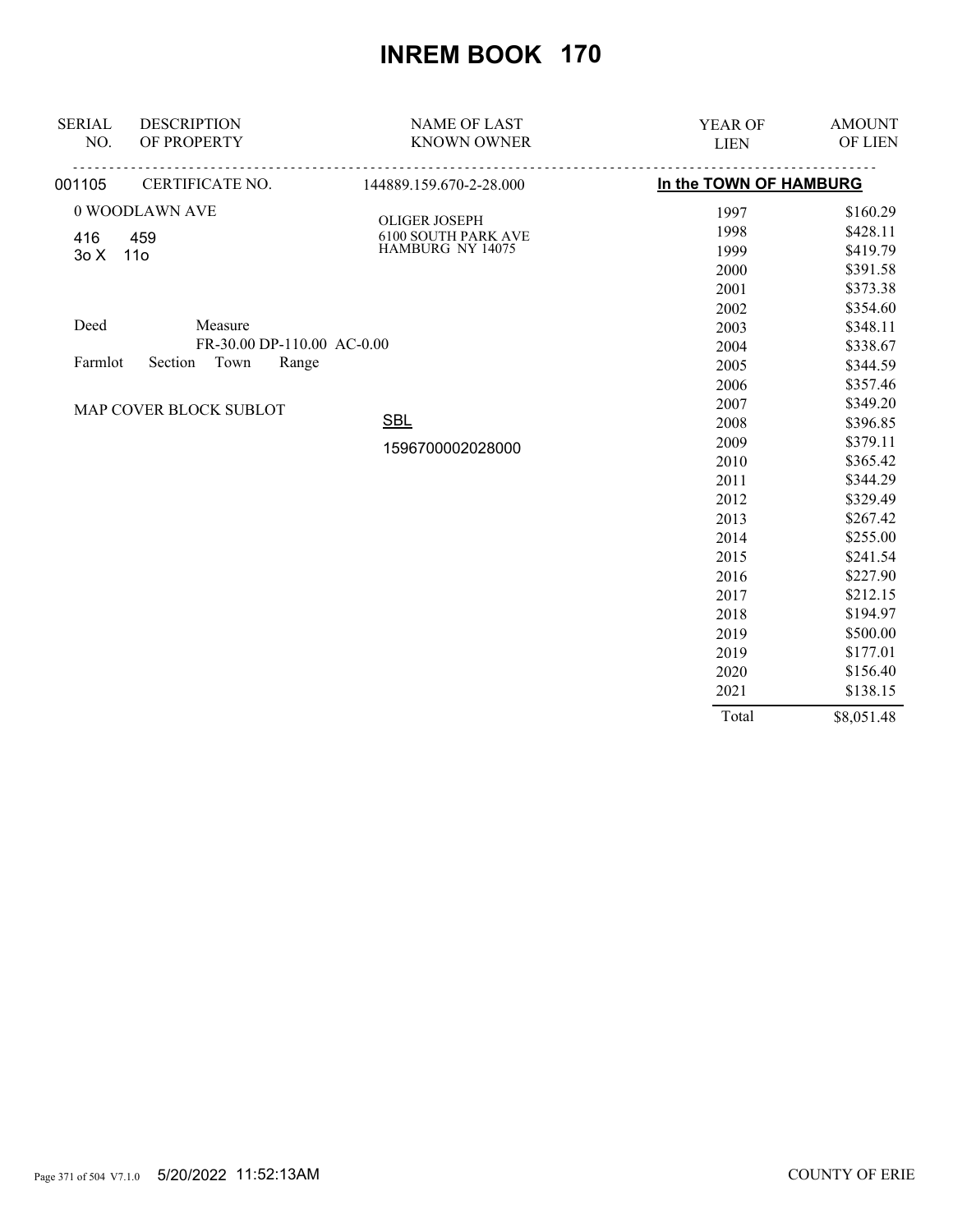| <b>SERIAL</b> | <b>DESCRIPTION</b>          | <b>NAME OF LAST</b>                 | YEAR OF                | <b>AMOUNT</b> |
|---------------|-----------------------------|-------------------------------------|------------------------|---------------|
| NO.           | OF PROPERTY                 | <b>KNOWN OWNER</b>                  | <b>LIEN</b>            | OF LIEN       |
| 001106        | <u>.</u><br>CERTIFICATE NO. | <u>.</u><br>144889.159.670-2-29.000 | In the TOWN OF HAMBURG |               |
|               | 0 WOODLAWN AVE              | OLIGER JOSEPH                       | 1997                   | \$160.29      |
| 416           | 460                         | <b>6100 SOUTH PARK AVE</b>          | 1998                   | \$428.11      |
| 30X           | 11o                         | HAMBURG NY 14075                    | 1999                   | \$419.79      |
|               |                             |                                     | 2000                   | \$391.58      |
|               |                             |                                     | 2001                   | \$373.38      |
|               |                             |                                     | 2002                   | \$354.60      |
| Deed          | Measure                     |                                     | 2003                   | \$348.11      |
|               | FR-30.00 DP-110.00 AC-0.00  |                                     | 2004                   | \$338.67      |
| Farmlot       | Section Town<br>Range       |                                     | 2005                   | \$344.59      |
|               |                             |                                     | 2006                   | \$357.46      |
|               | MAP COVER BLOCK SUBLOT      |                                     | 2007                   | \$349.20      |
|               |                             | <b>SBL</b>                          | 2008                   | \$396.85      |
|               |                             | 1596700002029000                    | 2009                   | \$379.11      |
|               |                             |                                     | 2010                   | \$365.42      |
|               |                             |                                     | 2011                   | \$344.29      |
|               |                             |                                     | 2012                   | \$329.49      |
|               |                             |                                     | 2013                   | \$267.42      |
|               |                             |                                     | 2014                   | \$255.00      |
|               |                             |                                     | 2015                   | \$241.54      |
|               |                             |                                     | 2016                   | \$227.90      |
|               |                             |                                     | 2017                   | \$212.15      |
|               |                             |                                     | 2018                   | \$194.97      |
|               |                             |                                     | 2019                   | \$500.00      |
|               |                             |                                     | 2019                   | \$177.01      |
|               |                             |                                     | 2020                   | \$156.40      |
|               |                             |                                     | 2021                   | \$138.15      |
|               |                             |                                     | Total                  | \$8,051.48    |
|               |                             |                                     |                        |               |

| 001107         | CERTIFICATE NO.  | 144889.160.050-6-18.000      | In the TOWN OF HAMBURG |             |
|----------------|------------------|------------------------------|------------------------|-------------|
|                | 3591 MARLOWE AVE | MONACO KENNETH R & MARTINA   | 2019                   | \$5,113.03  |
| 1373bl 9 15 17 | 3591 MARLOWE AVE | 2019                         | \$500.00               |             |
|                |                  | <b>BUFFALO NY 14219-2408</b> | 2020                   | \$2,546.61  |
|                |                  |                              | 2021                   | \$3,759.29  |
|                |                  |                              | Total                  | \$11,918.93 |

| Deed |                            | Measure |                            |  |
|------|----------------------------|---------|----------------------------|--|
|      |                            |         | FR-80.00 DP-110.00 AC-0.00 |  |
|      | Farmlot Section Town Range |         |                            |  |

MAP COVER BLOCK SUBLOT

**SBL**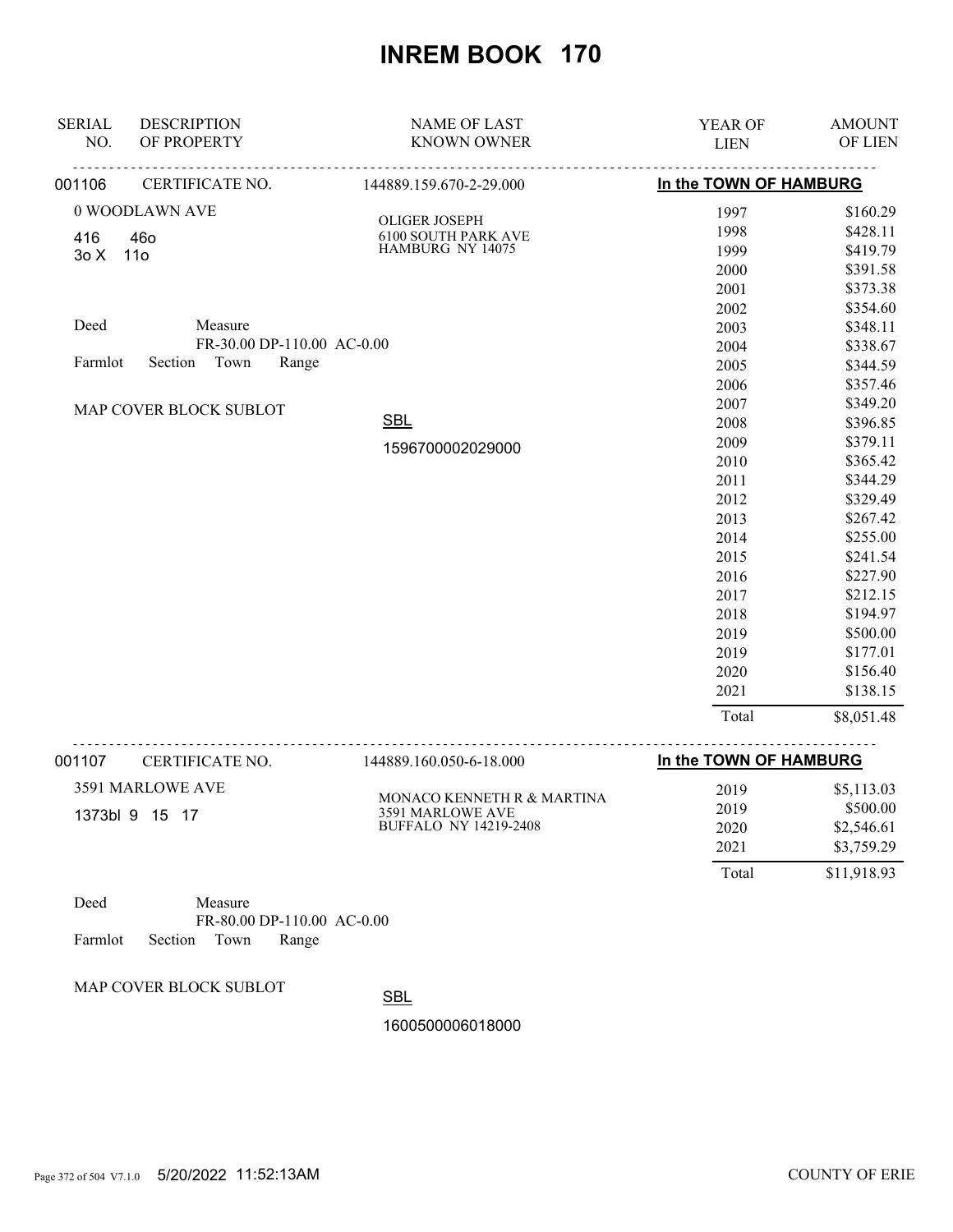| <b>SERIAL</b><br>NO. | <b>DESCRIPTION</b><br>OF PROPERTY                              | <b>NAME OF LAST</b><br><b>KNOWN OWNER</b>                                                                          | YEAR OF<br><b>LIEN</b>                        | <b>AMOUNT</b><br>OF LIEN                                                        |
|----------------------|----------------------------------------------------------------|--------------------------------------------------------------------------------------------------------------------|-----------------------------------------------|---------------------------------------------------------------------------------|
| 001108               | <u>.</u><br>CERTIFICATE NO.                                    | <u>.</u><br>144889.160.050-12-2.000                                                                                | In the TOWN OF HAMBURG                        |                                                                                 |
| 1373bl 17 12<br>Om   | 3684 SALISBURY AVE<br>Lf Est Marie Lindstr                     | LINDSTROM ESTATE OF MARIE LE<br>LINDSTROM GERALD MICHAEL DIA<br>3684 SALISBURY AVE<br><b>BUFFALO NY 14219-2454</b> | 2019<br>2019<br>2020<br>2021<br>Total         | \$3,652.23<br>\$500.00<br>\$278.46<br>\$3,417.88<br>\$7,848.57                  |
| Deed<br>Farmlot      | Measure<br>FR-70.00 DP-110.00 AC-0.00<br>Section Town<br>Range |                                                                                                                    |                                               |                                                                                 |
|                      | MAP COVER BLOCK SUBLOT                                         | <b>SBL</b><br>1600500012002000<br>.                                                                                |                                               |                                                                                 |
| 001109               | CERTIFICATE NO.                                                | 144889.160.080-2-1.000                                                                                             | In the TOWN OF HAMBURG                        |                                                                                 |
| 66 X 115<br>Deed     | 5029 MILESTRIP RD<br>576bl 4 1 2<br>Measure                    | WHITE KAREN E<br>5029 MILESTRIP RD<br><b>BUFFALO NY 14219-2615</b>                                                 | 2018<br>2019<br>2019<br>2020<br>2021<br>Total | \$6,023.18<br>\$5,511.39<br>\$500.00<br>\$5,003.23<br>\$4,386.07<br>\$21,423.87 |
| Farmlot              | FR-66.85 DP-125.00 AC-0.00<br>Section Town<br>Range            |                                                                                                                    |                                               |                                                                                 |
|                      | MAP COVER BLOCK SUBLOT                                         | <b>SBL</b><br>1600800002001000                                                                                     |                                               |                                                                                 |
| 001110               | CERTIFICATE NO.                                                | .<br>144889.160.100-2-20.000                                                                                       | In the TOWN OF HAMBURG                        |                                                                                 |
| 893<br>50X           | 0 ABBOTT PKWY<br>519<br>185                                    | E & R HORIZONS LLC<br>38 ST DAVIDS DR<br>WEST SENECA NY 14224                                                      | 2007<br>2008<br>2009<br>2010<br>2011<br>2012  | \$1,074.09<br>\$999.98<br>\$967.27<br>\$933.26<br>\$879.12<br>\$842.11          |
| Deed                 | Measure                                                        |                                                                                                                    | 2013                                          | \$799.39                                                                        |
| Farmlot              | FR-50.00 DP-185.00 AC-0.00<br>Section<br>Town<br>Range         |                                                                                                                    | 2015<br>2016<br>2017                          | \$737.46<br>\$693.44<br>\$649.04                                                |
|                      | MAP COVER BLOCK SUBLOT                                         | <b>SBL</b><br>1601000002020000                                                                                     | 2018<br>2019<br>2019<br>2020<br>2021<br>Total | \$604.45<br>\$546.86<br>\$500.00<br>\$493.20<br>\$430.59<br>\$11,150.26         |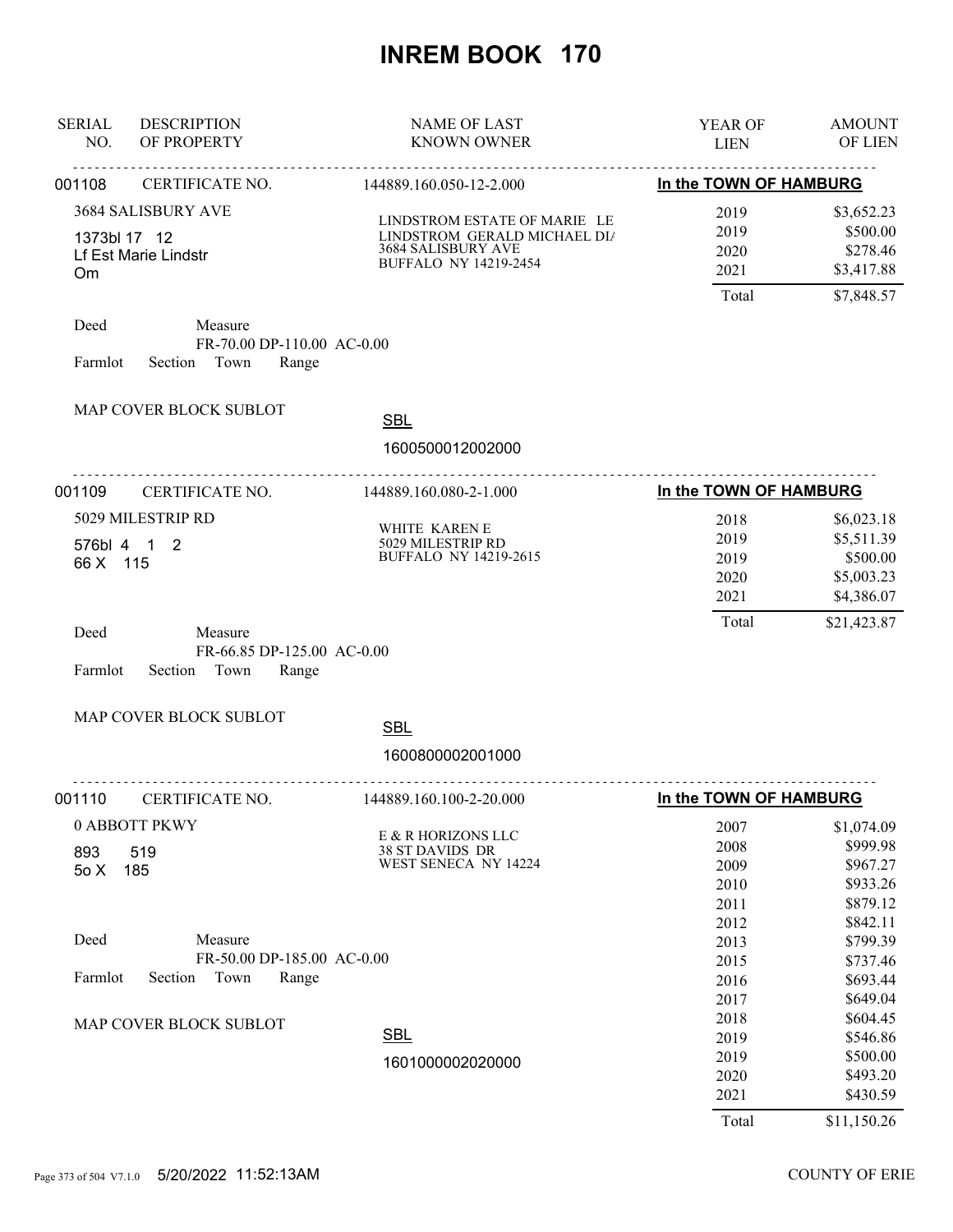| 001112                   | CERTIFICATE NO.             | 144889.160.110-1-2.100                      | In the TOWN OF HAMBURG |               |
|--------------------------|-----------------------------|---------------------------------------------|------------------------|---------------|
|                          |                             |                                             | Total                  | \$36,654.21   |
|                          |                             |                                             | 2021                   | \$893.50      |
|                          |                             |                                             | 2020                   | \$1,024.00    |
|                          |                             |                                             | 2019                   | \$500.00      |
|                          |                             |                                             | 2019                   | \$1,147.92    |
|                          |                             |                                             | 2018                   | \$1,266.02    |
|                          |                             |                                             | 2017                   | \$1,378.69    |
|                          |                             |                                             | 2016                   | \$1,481.79    |
|                          |                             |                                             | 2015                   | \$1,571.14    |
|                          |                             | 1601100001001100                            | 2014                   | \$1,659.38    |
|                          |                             | <b>SBL</b>                                  | 2013                   | \$1,741.02    |
|                          | MAP COVER BLOCK SUBLOT      |                                             | 2012                   | \$1,830.96    |
|                          |                             |                                             | 2011                   | \$1,907.18    |
| Farmlot                  | Town<br>Section<br>Range    |                                             | 2010                   | \$2,024.74    |
|                          | FR-300.00 DP-248.00 AC-0.00 |                                             | 2009                   | \$2,093.64    |
| Deed                     | Measure                     |                                             | 2008                   | \$2,159.76    |
|                          |                             |                                             | 2007                   | \$2,300.69    |
|                          |                             |                                             | 2006                   | \$2,330.03    |
|                          |                             | <b>JOHNSTOWN PA 15904</b>                   | 2005                   | \$2,272.15    |
| <b>Split 1988</b><br>Nrf |                             | P O BOX 5540                                | 2004                   | \$2,289.15    |
|                          |                             | HAMBURG PERIPERAL LTD.<br>C/O GEORGE ZAMIAS | 2003                   | \$2,366.68    |
|                          | 0 MCKINLEY PKWY             |                                             | 2002                   | \$2,415.77    |
| 001111                   | CERTIFICATE NO.             | 144889.160.110-1-1.100                      | In the TOWN OF HAMBURG |               |
| NO.                      | OF PROPERTY                 | <b>KNOWN OWNER</b>                          | <b>LIEN</b>            | OF LIEN       |
| <b>SERIAL</b>            | <b>DESCRIPTION</b>          | <b>NAME OF LAST</b>                         | <b>YEAR OF</b>         | <b>AMOUNT</b> |
|                          |                             |                                             |                        |               |

| 001112  | CERTIFICATE NO.           | 144889.160.110-1-2.100   | In the TOWN OF HAMBURG |             |
|---------|---------------------------|--------------------------|------------------------|-------------|
|         | 0 HIGHLAND PKWY           | HAMBURG PERIPHERAL LTD   | 2002                   | \$1,385.51  |
|         | Combined 1986             | <b>C/O GEROGE ZAMIAS</b> | 2003                   | \$1,358.04  |
|         | + 2 Abondoned Street      | P O BOX 5540             | 2004                   | \$1,314.15  |
|         | Nrf - Retention Pond      | JOHNSTOWN PA 15904       | 2005                   | \$1,307.90  |
|         |                           |                          | 2006                   | \$1,378.07  |
|         |                           |                          | 2007                   | \$1,358.78  |
| Deed    | Measure                   |                          | 2008                   | \$1,282.22  |
|         | FR-163.12 DP-0.00 AC-0.00 |                          | 2009                   | \$1,242.84  |
| Farmlot | Town<br>Range<br>Section  |                          | 2010                   | \$1,201.95  |
|         |                           |                          | 2011                   | \$1,132.26  |
|         | MAP COVER BLOCK SUBLOT    |                          | 2012                   | \$1,087.11  |
|         |                           | <b>SBL</b>               | 2013                   | \$1,033.72  |
|         |                           | 1601100001002100         | 2013                   | \$500.00    |
|         |                           |                          | 2014                   | \$985.26    |
|         |                           |                          | 2015                   | \$932.93    |
|         |                           |                          | 2016                   | \$879.93    |
|         |                           |                          | 2017                   | \$818.81    |
|         |                           |                          | 2018                   | \$751.91    |
|         |                           |                          | 2019                   | \$681.88    |
|         |                           |                          | 2019                   | \$500.00    |
|         |                           |                          | 2020                   | \$607.55    |
|         |                           |                          | 2021                   | \$530.94    |
|         |                           |                          | Total                  | \$22,271.76 |

Page 374 of 504 V7.1.0 5/20/2022 11:52:13AM COUNTY OF ERIE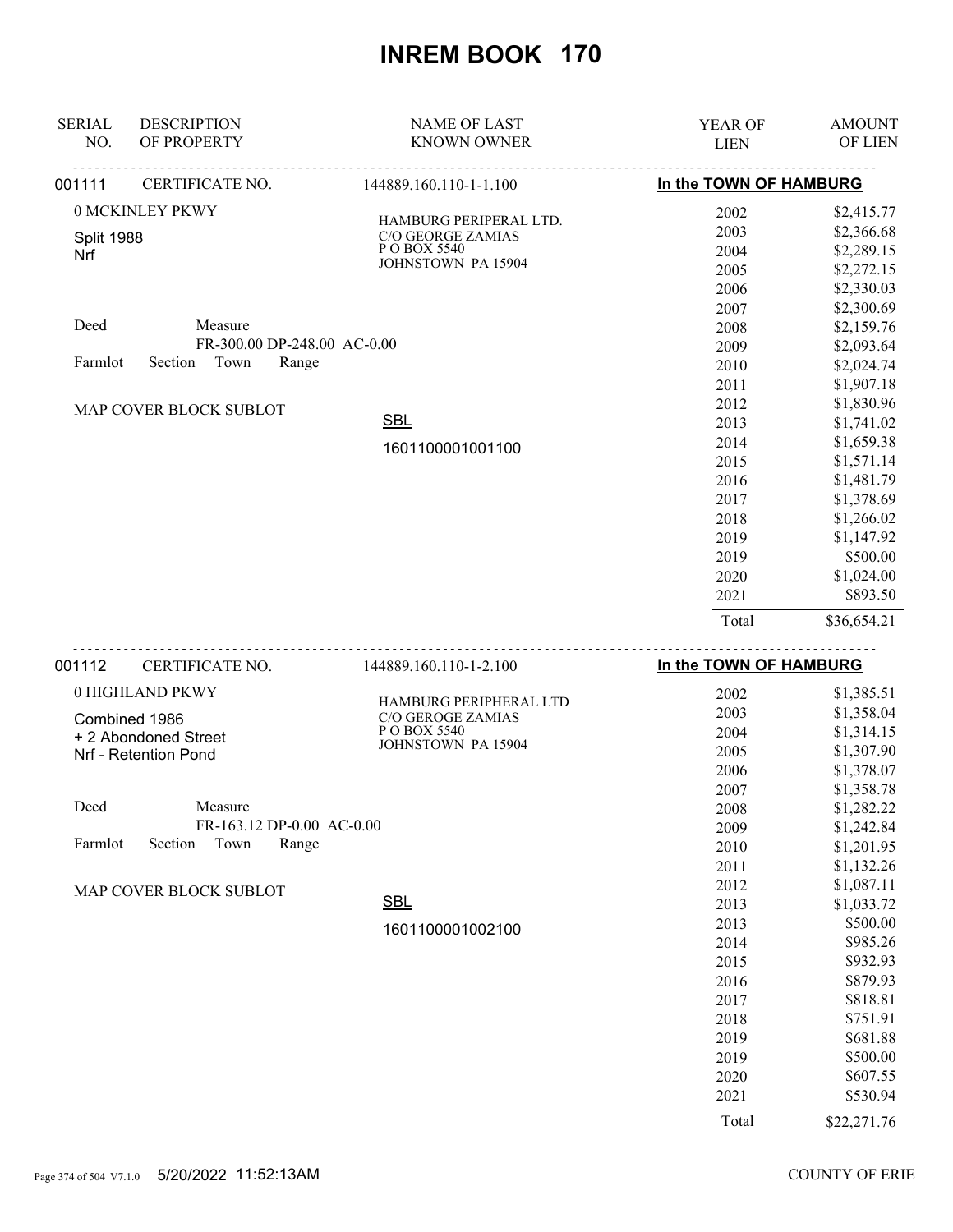| <b>SERIAL</b><br>NO. | <b>DESCRIPTION</b><br>OF PROPERTY | <b>NAME OF LAST</b><br><b>KNOWN OWNER</b> | YEAR OF<br><b>LIEN</b> | <b>AMOUNT</b><br>OF LIEN |
|----------------------|-----------------------------------|-------------------------------------------|------------------------|--------------------------|
| 001113               | <b>CERTIFICATE NO.</b>            | 144889.160.360-2-34.000                   | In the TOWN OF HAMBURG |                          |
|                      | 0 LYNWOOD AVE                     | YOUNG DAVID                               | 1997                   | \$574.62                 |
| 952                  | <b>704</b>                        | 41 GOLD ST                                | 1998                   | \$802.17                 |
| 40 X                 | 12 <sub>o</sub>                   | <b>BUFFALO NY 14206</b>                   | 1999                   | \$791.06                 |
|                      |                                   |                                           | 2000                   | \$761.07                 |
|                      |                                   |                                           | 2001                   | \$719.62                 |
|                      |                                   |                                           | 2002                   | \$805.37                 |
| Deed                 | Measure                           |                                           | 2003                   | \$771.37                 |
|                      | FR-40.00 DP-120.00 AC-0.00        |                                           | 2004                   | \$756.41                 |
| Farmlot              | Section<br>Town<br>Range          |                                           | 2005                   | \$767.18                 |
|                      |                                   |                                           | 2006                   | \$763.99                 |
|                      | MAP COVER BLOCK SUBLOT            |                                           | 2007                   | \$722.19                 |
|                      |                                   | <b>SBL</b>                                | 2008                   | \$625.34                 |
|                      |                                   | 1603600002034000                          | 2009                   | \$619.05                 |
|                      |                                   |                                           | 2010                   | \$607.49                 |
|                      |                                   |                                           | 2011                   | \$588.21                 |
|                      |                                   |                                           | 2012                   | \$572.21                 |
|                      |                                   |                                           | 2013                   | \$608.19                 |
|                      |                                   |                                           | 2014                   | \$592.46                 |
|                      |                                   |                                           | 2015                   | \$573.60                 |
|                      |                                   |                                           | 2016                   | \$541.47                 |
|                      |                                   |                                           | 2017                   | \$506.39                 |
|                      |                                   |                                           | 2018                   | \$467.32                 |
|                      |                                   |                                           | 2019                   | \$500.00                 |
|                      |                                   |                                           | 2019                   | \$426.60                 |
|                      |                                   |                                           | 2020                   | \$389.77                 |
|                      |                                   |                                           | 2021                   | \$343.18                 |
|                      |                                   |                                           | Total                  | \$16,196.33              |

| 001114      | CERTIFICATE NO.                    | 144889.160.540-2-18.000                                        | In the TOWN OF HAMBURG |                                      |
|-------------|------------------------------------|----------------------------------------------------------------|------------------------|--------------------------------------|
| 694<br>75 X | 4045 ALLEN ST<br>Pt31 32 33<br>120 | <b>MACKINNON MARY ELLEN</b><br>LEARY DENNIS R<br>4045 ALLEN ST | 2019<br>2019<br>2020   | \$2,804.44<br>\$500.00<br>\$5,053.82 |
|             |                                    | BUFFALO NY 14219-2801                                          | Total                  | \$8,358.26                           |

| Deed |                            | Measure |                            |  |
|------|----------------------------|---------|----------------------------|--|
|      |                            |         | FR-75.00 DP-120.00 AC-0.00 |  |
|      | Farmlot Section Town Range |         |                            |  |

MAP COVER BLOCK SUBLOT

SBL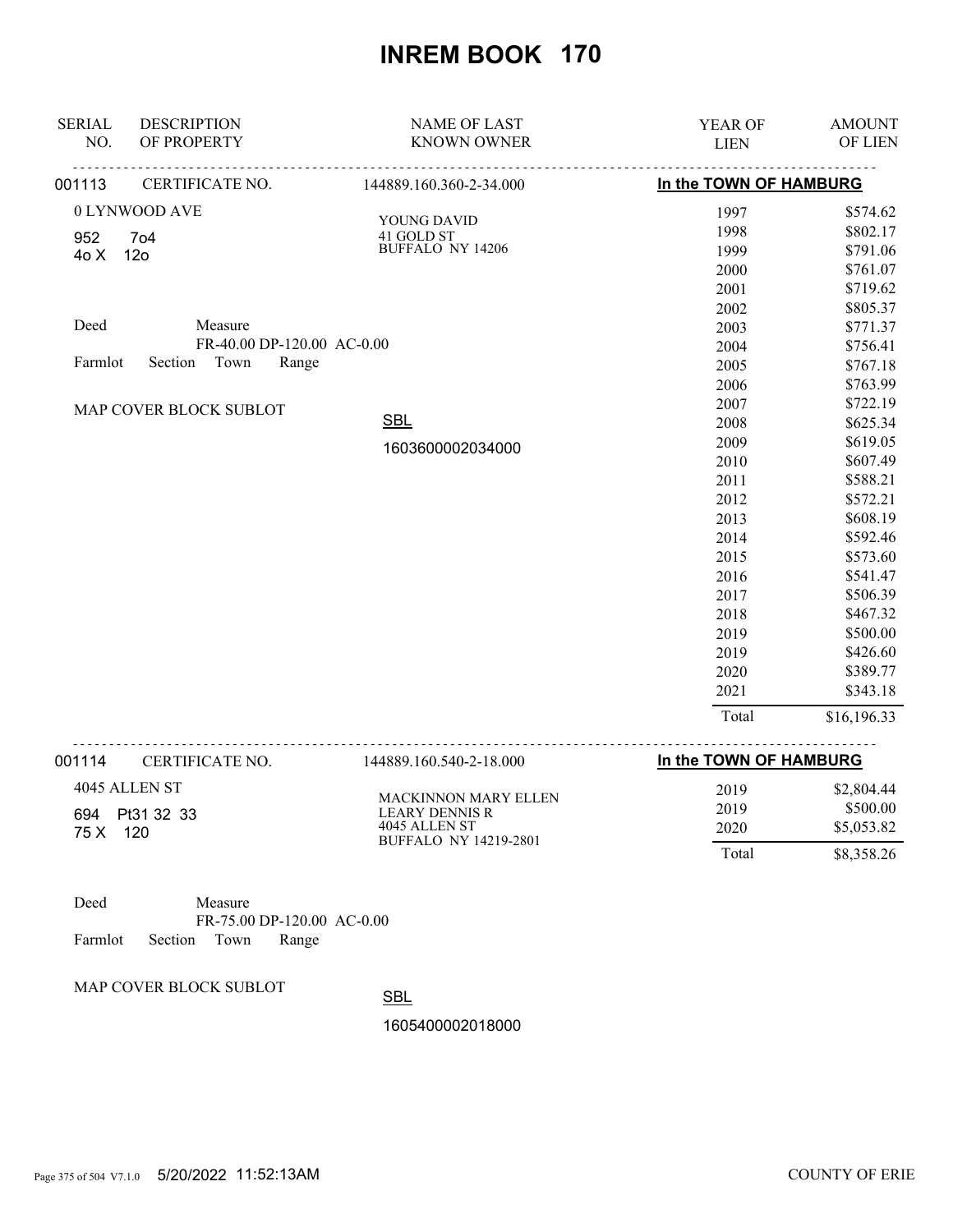| <b>SERIAL</b><br>NO. | <b>DESCRIPTION</b><br>OF PROPERTY                   | <b>NAME OF LAST</b><br><b>KNOWN OWNER</b>   | YEAR OF<br><b>LIEN</b> | <b>AMOUNT</b><br>OF LIEN |
|----------------------|-----------------------------------------------------|---------------------------------------------|------------------------|--------------------------|
| 001115               | CERTIFICATE NO.                                     | 144889.160.610-1-1.000                      | In the TOWN OF HAMBURG |                          |
|                      | 3985 BUFFALO AVE                                    | SOUTHWEST INC.                              | 2019                   | \$2,925.71               |
| 694                  | 254pt255                                            | C/O C/O JAMES SICKAU                        | 2019                   | \$500.00                 |
| 56 X                 | 110                                                 | 7341 SOUTHWEST BLVD<br><b>EDEN NY 14057</b> | Total                  | \$3,425.71               |
| Deed                 | Measure                                             |                                             |                        |                          |
| Farmlot              | FR-56.00 DP-110.00 AC-0.00<br>Section Town<br>Range |                                             |                        |                          |
|                      | MAP COVER BLOCK SUBLOT                              | <b>SBL</b>                                  |                        |                          |
|                      |                                                     |                                             |                        |                          |
|                      |                                                     | 1606100001001000                            |                        |                          |
| 001116               | CERTIFICATE NO.                                     | .<br>144889.169.120-1-30.000                | In the TOWN OF HAMBURG |                          |
|                      | <b>4584 LAKESHORE RD</b>                            |                                             | 2003                   | \$133,045.18             |
| 1158 Pt520pt521      |                                                     | JEHLE JOHN B JR<br>4418 WAVELAND CT         | 2004                   | \$1,940.27               |
|                      | Lfe Est John Jehle,                                 | HAMBURG NY 14075-2003                       | 2005                   | \$1,907.47               |
| Jr.                  |                                                     |                                             | 2006                   | \$2,230.67               |
| 100 X 200            |                                                     |                                             | 2007                   | \$2,149.92               |
|                      |                                                     |                                             | 2008                   | \$2,044.05               |
| Deed                 | Measure                                             |                                             | 2009                   | \$1,961.07               |
|                      | FR-100.00 DP-245.65 AC-0.00                         |                                             | 2010                   | \$1,881.38               |
| Farmlot              | Section<br>Town<br>Range                            |                                             | 2011                   | \$1,746.97               |
|                      |                                                     |                                             | 2011                   | \$500.00                 |
|                      | MAP COVER BLOCK SUBLOT                              |                                             | 2012                   | \$1,599.38               |
|                      |                                                     | <b>SBL</b>                                  | 2013                   | \$1,797.28               |
|                      |                                                     | 1691200001030000                            | 2014                   | \$1,745.08               |
|                      |                                                     |                                             | 2015                   | \$1,672.70               |
|                      |                                                     |                                             | 2016                   | \$1,646.23               |
|                      |                                                     |                                             | 2017                   | \$1,605.26               |
|                      |                                                     |                                             | 2017                   | \$500.00                 |
|                      |                                                     |                                             | 2018                   | \$1,707.50               |
|                      |                                                     |                                             | 2019                   | \$1,512.21               |
|                      |                                                     |                                             | 2019                   | \$500.00                 |
|                      |                                                     |                                             | 2020                   | \$1,330.58               |
|                      |                                                     |                                             | 2021                   | \$1,046.77               |
|                      |                                                     |                                             | Total                  | \$166,069.97             |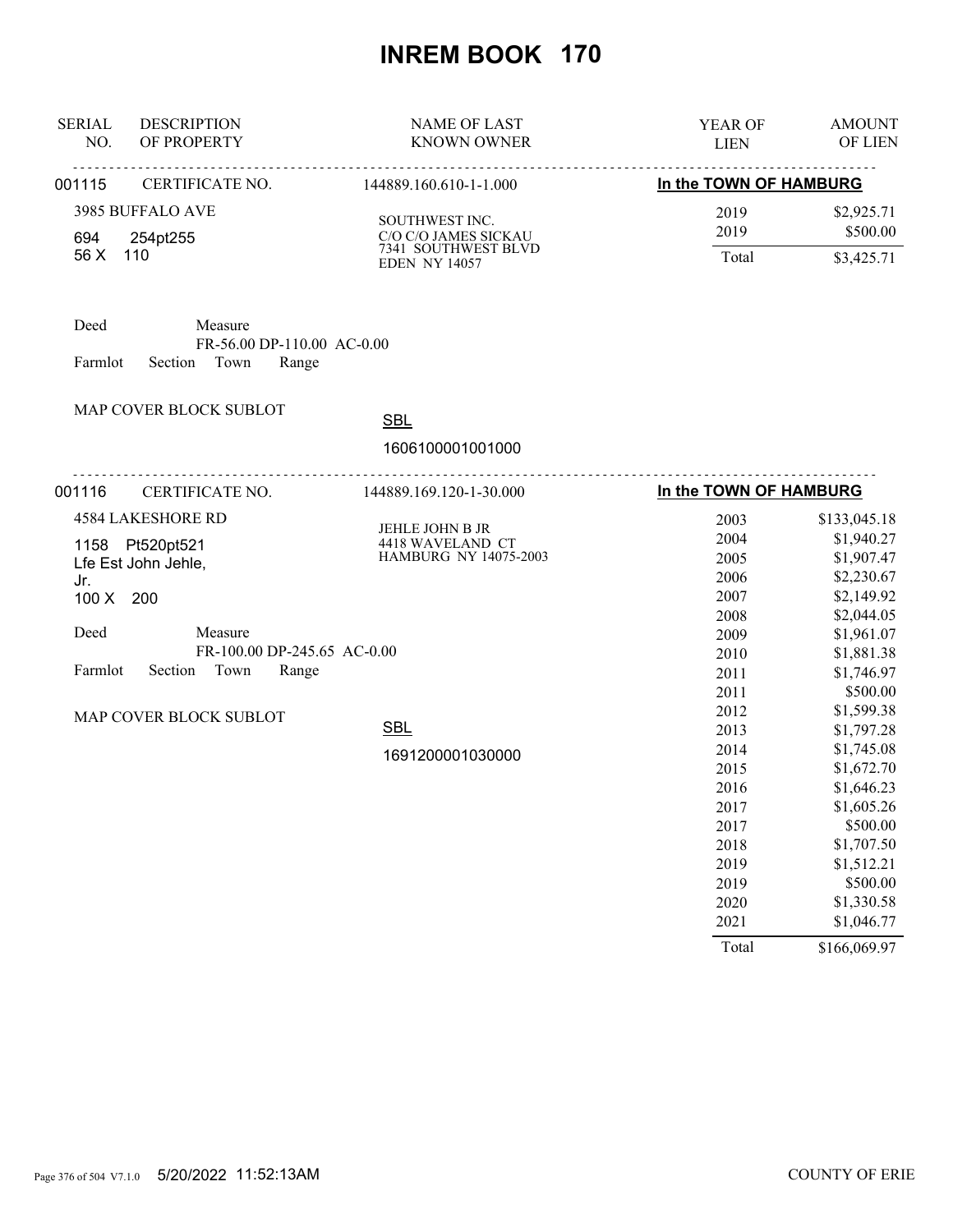| <b>SERIAL</b><br>NO. | <b>DESCRIPTION</b><br>OF PROPERTY                                 | <b>NAME OF LAST</b><br><b>KNOWN OWNER</b>                        | YEAR OF<br><b>LIEN</b>                       | <b>AMOUNT</b><br><b>OF LIEN</b>                                              |
|----------------------|-------------------------------------------------------------------|------------------------------------------------------------------|----------------------------------------------|------------------------------------------------------------------------------|
| 001122               | .<br>CERTIFICATE NO.                                              | <u>.</u><br>144889.170.060-1-47.000                              | In the TOWN OF HAMBURG                       |                                                                              |
| 14o X 327            | 4511 CAMP RD                                                      | FRANCISCO ESTATE OF THOMAS C<br>4511 CAMP RD<br>HAMBURG NY 14075 | 2018<br>2018<br>2019<br>2019<br>2020<br>2021 | \$7,735.95<br>\$500.00<br>\$6,988.97<br>\$500.00<br>\$6,286.10<br>\$5,466.80 |
| Deed<br>Farmlot      | Measure<br>FR-140.00 DP-324.37 AC-0.00<br>Section Town<br>Range   |                                                                  | Total                                        | \$27,477.82                                                                  |
|                      | MAP COVER BLOCK SUBLOT                                            | <b>SBL</b>                                                       |                                              |                                                                              |
|                      |                                                                   | 1700600001047000                                                 |                                              |                                                                              |
| 001123               | CERTIFICATE NO.                                                   | 144889.170.090-4-1.000                                           | In the TOWN OF HAMBURG                       |                                                                              |
| 1165<br>56 X         | 4533 MT VERNON BLVD<br>719<br>118                                 | UGLY DUCKLING HOMES LLC<br>PO BOX 84<br>DEPEW NY 14043           | 2019<br>2019<br>2020<br>2021<br>Total        | \$8,147.23<br>\$500.00<br>\$7,297.03<br>\$6,301.09<br>\$22,245.35            |
| Deed<br>Farmlot      | Measure<br>FR-56.00 DP-118.00 AC-0.00<br>Section Town<br>Range    |                                                                  |                                              |                                                                              |
|                      | MAP COVER BLOCK SUBLOT                                            | <b>SBL</b><br>1700900004001000                                   |                                              |                                                                              |
| 001124               | .<br>CERTIFICATE NO.                                              | .<br>144889.170.090-13-10.000                                    | In the TOWN OF HAMBURG                       |                                                                              |
| 1165<br>65 X         | 4661 CHAPMAN PKWY<br>815 Pt816<br>122                             | CANDARAS MICHAEL M<br>4661 CHAPMAN PKWY<br>HAMBURG NY 14075-3110 | 2019<br>2019<br>2020<br>Total                | \$9,302.23<br>\$500.00<br>\$8,332.52<br>\$18,134.75                          |
| Deed<br>Farmlot      | Measure<br>FR-65.00 DP-122.80 AC-0.00<br>Section<br>Town<br>Range |                                                                  |                                              |                                                                              |

MAP COVER BLOCK SUBLOT

**SBL**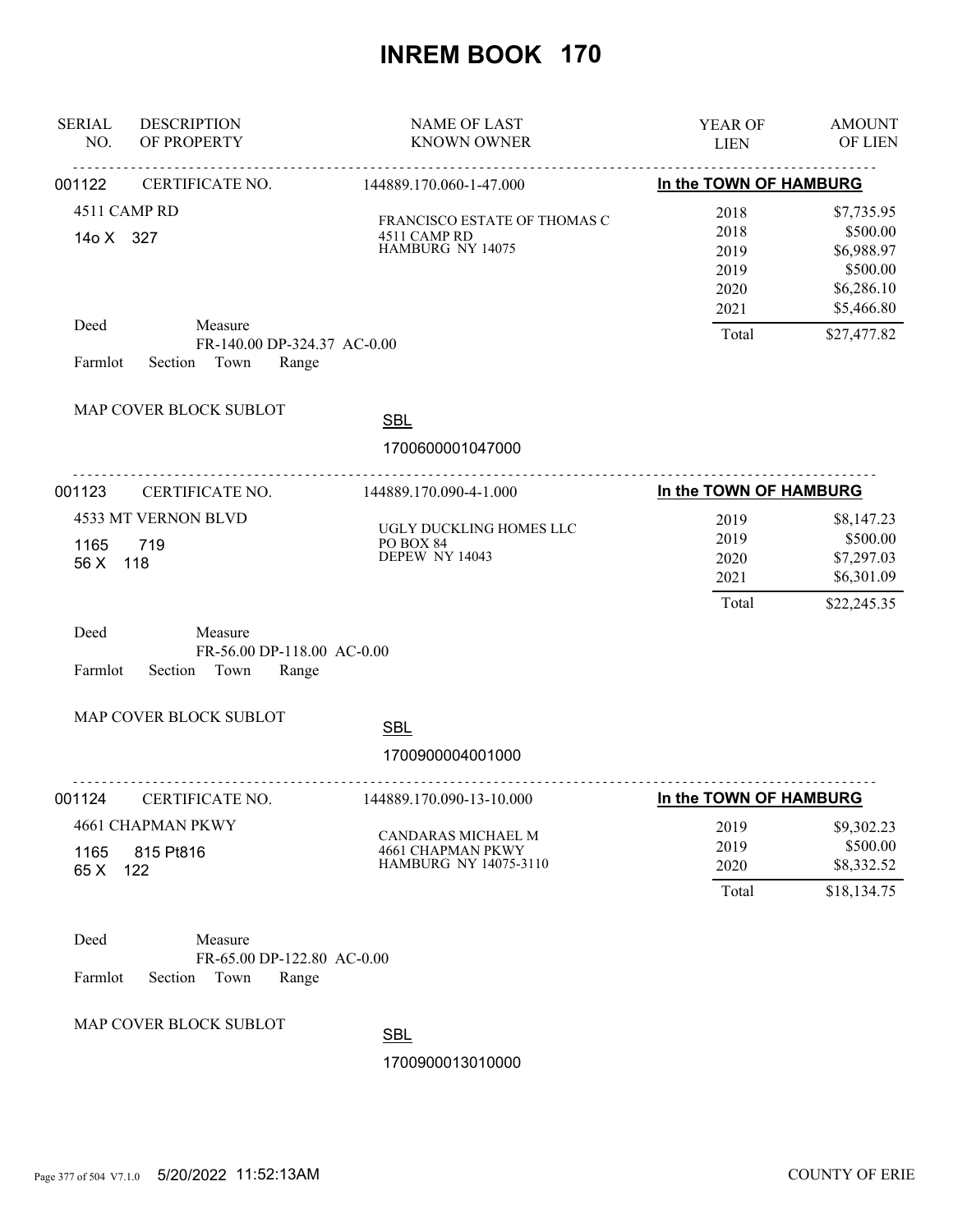| <b>SERIAL</b><br>NO. | <b>DESCRIPTION</b><br>OF PROPERTY                      | <b>NAME OF LAST</b><br><b>KNOWN OWNER</b>         | YEAR OF<br><b>LIEN</b> | <b>AMOUNT</b><br>OF LIEN |
|----------------------|--------------------------------------------------------|---------------------------------------------------|------------------------|--------------------------|
| 001125               | CERTIFICATE NO.                                        | 144889.170.100-2-56.100                           | In the TOWN OF HAMBURG |                          |
|                      | 0 ORCHARD RD                                           |                                                   | 2009                   | \$791.96                 |
|                      |                                                        | <b>BURKE BROTHERS CONST INC</b><br>1 GLENEAGLE DR | 2010                   | \$1,316.39               |
|                      |                                                        | HAMBURG NY 14075                                  | 2011                   | \$1,239.61               |
|                      |                                                        |                                                   | 2012                   | \$1,173.81               |
|                      |                                                        |                                                   | 2013                   | \$1,111.56               |
|                      |                                                        |                                                   | 2014                   | \$1,074.05               |
| Deed                 | Measure                                                |                                                   | 2015                   | \$1,050.62               |
|                      | FR-273.28 DP-0.00 AC-0.00                              |                                                   | 2016                   | \$983.16                 |
| Farmlot              | Section<br>Town<br>Range                               |                                                   | 2017                   | \$927.11                 |
|                      |                                                        |                                                   | 2018                   | \$877.38                 |
|                      | MAP COVER BLOCK SUBLOT                                 |                                                   | 2019                   | \$789.71                 |
|                      |                                                        | <b>SBL</b>                                        | 2019                   | \$500.00                 |
|                      |                                                        |                                                   | 2020                   | \$725.10                 |
|                      |                                                        | 1701000002056100                                  | 2021                   | \$630.70                 |
|                      |                                                        |                                                   | Total                  | \$13,191.16              |
|                      |                                                        |                                                   |                        |                          |
| 001126               | CERTIFICATE NO.                                        | 144889.170.740-4-42.000                           | In the TOWN OF HAMBURG |                          |
|                      | 3632 COLUMBIA ST                                       | ESTATE OF GAGLIONE JAMES C & M                    | 2012                   | \$6,778.69               |
| 712                  | 2162 2163                                              | C/O C/O JAMES GAGLIONE ADMIN                      | 2013                   | \$6,600.99               |
| 62 X                 | 118                                                    | <b>7 SIERRA VALLEY LN</b>                         | 2014                   | \$25,667.73              |
|                      |                                                        | HONESDALE PA 18431                                | 2015                   | \$763.88                 |
|                      |                                                        |                                                   | 2016                   | \$717.81                 |
|                      |                                                        |                                                   | 2017                   | \$672.87                 |
| Deed                 | Measure                                                |                                                   | 2018                   | \$628.28                 |
|                      | FR-62.00 DP-118.00 AC-0.00                             |                                                   | 2019                   | \$566.67                 |
| Farmlot              | Section<br>Town<br>Range                               |                                                   | 2019                   | \$500.00                 |
|                      |                                                        |                                                   | 2020                   | \$865.71                 |
|                      | MAP COVER BLOCK SUBLOT                                 |                                                   | 2021                   | \$450.21                 |
|                      |                                                        | <b>SBL</b>                                        | Total                  | \$44,212.84              |
|                      |                                                        | 1707400004042000                                  |                        |                          |
| 001127               | CERTIFICATE NO.                                        | 144889.170.820-1-23.000                           | In the TOWN OF HAMBURG |                          |
|                      | 3650 DARTMOUTH ST                                      |                                                   | 2019                   | \$952.77                 |
|                      |                                                        | <b>FRANTZ JAMES H</b>                             | 2019                   | \$500.00                 |
| Pt 2556              |                                                        | 3650 DARTMOUTH ST<br>HAMBURG NY 14075-2722        | 2020                   | \$6,594.40               |
| 712                  | 2557 2558                                              |                                                   | 2021                   | \$5,751.57               |
| 80 X                 | 118                                                    |                                                   | Total                  | \$13,798.74              |
|                      |                                                        |                                                   |                        |                          |
| Deed                 | Measure                                                |                                                   |                        |                          |
| Farmlot              | FR-80.00 DP-118.00 AC-0.00<br>Section<br>Town<br>Range |                                                   |                        |                          |
|                      | MAP COVER BLOCK SUBLOT                                 |                                                   |                        |                          |

SBL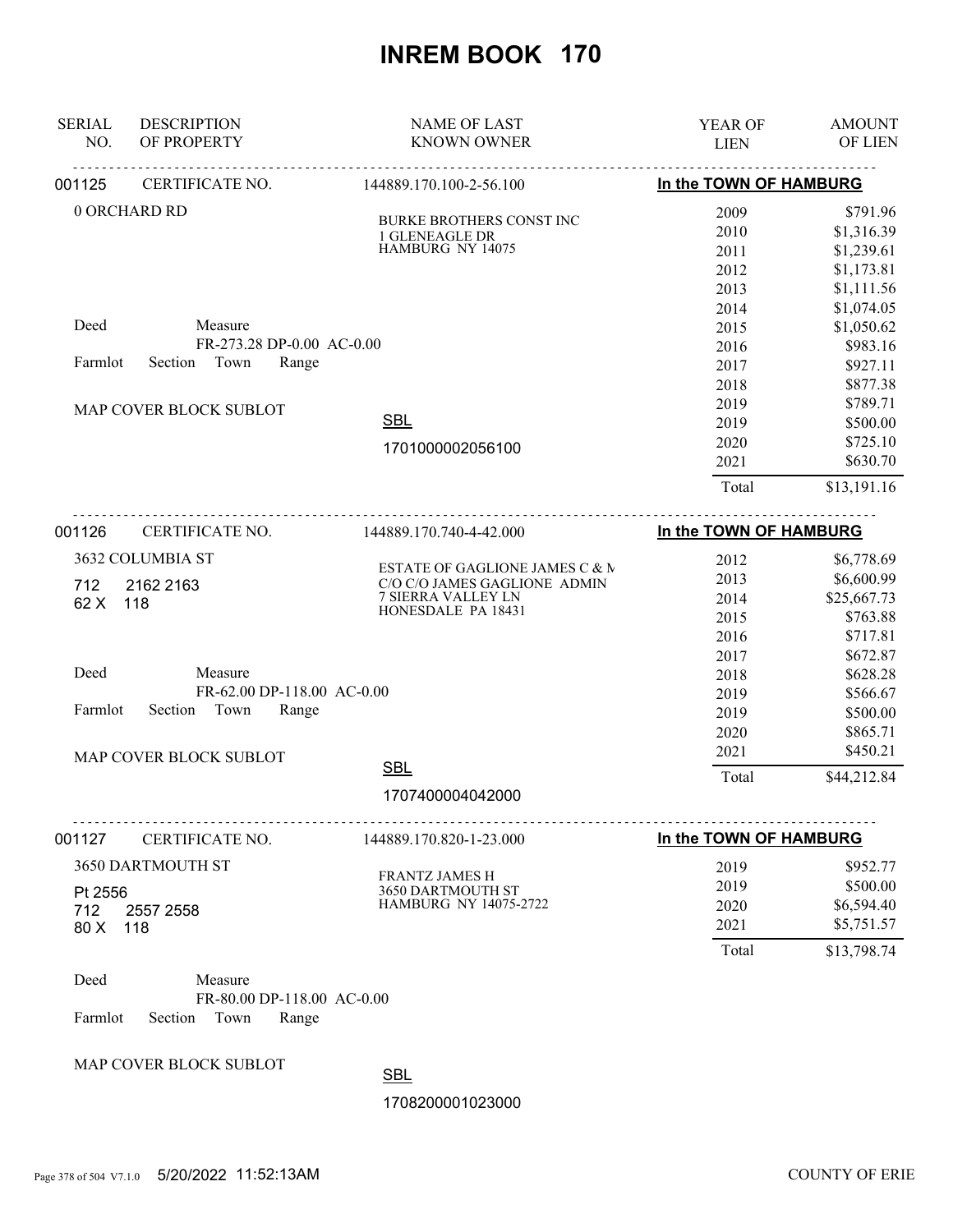| <b>SERIAL</b><br>NO. | <b>DESCRIPTION</b><br>OF PROPERTY                              | <b>NAME OF LAST</b><br><b>KNOWN OWNER</b>                                                                 | YEAR OF<br><b>LIEN</b>                | <b>AMOUNT</b><br>OF LIEN                                          |
|----------------------|----------------------------------------------------------------|-----------------------------------------------------------------------------------------------------------|---------------------------------------|-------------------------------------------------------------------|
| 001130               | <u>.</u><br>CERTIFICATE NO.                                    | <u>.</u><br>144889.171.180-5-3.110                                                                        | In the TOWN OF HAMBURG                |                                                                   |
|                      | 4339 SOWLES RD<br>Split 1992 Twice                             | 4339 SOWLES ROAD INC<br>4337 SOWLES RD<br>HAMBURG NY 14075                                                | 2019<br>2019<br>2020<br>Total         | \$10,317.10<br>\$500.00<br>\$10,883.46<br>\$21,700.56             |
| Deed<br>Farmlot      | Measure<br>FR-31.00 DP-0.00 AC-0.00<br>Section Town<br>Range   |                                                                                                           |                                       |                                                                   |
|                      | MAP COVER BLOCK SUBLOT                                         | <b>SBL</b><br>1711800005003110                                                                            |                                       |                                                                   |
| 001131               | .<br>CERTIFICATE NO.                                           | 144889.171.690-3-11.100                                                                                   | In the TOWN OF HAMBURG                |                                                                   |
|                      | 5126 ELECTRIC AVE                                              | NATELLO EDNA LIFE EST<br>MANNING ANTOINETTE REMAINDI<br>5126 ELECTRIC AVE<br><b>HAMBURG NY 14075-2979</b> | 2019<br>2019<br>2020<br>2021<br>Total | \$8,689.08<br>\$500.00<br>\$9,841.18<br>\$8,566.24<br>\$27,596.50 |
| Deed<br>Farmlot      | Measure<br>FR-90.00 DP-280.17 AC-0.00<br>Section Town<br>Range |                                                                                                           |                                       |                                                                   |
|                      | MAP COVER BLOCK SUBLOT                                         | <b>SBL</b><br>1716900003011100                                                                            |                                       |                                                                   |
| 001133               | .<br>CERTIFICATE NO.                                           | .<br>144889.171.770-1-16.100                                                                              | In the TOWN OF HAMBURG                |                                                                   |
|                      | 0 ARTHUR AVE                                                   | STERLACE SAMUEL & WIFE                                                                                    | 2010<br>2011<br>2012<br>2013<br>2014  | \$492.18<br>\$463.28<br>\$444.70<br>\$423.10<br>\$403.17          |
| Deed                 | Measure                                                        |                                                                                                           | 2015<br>2016                          | \$382.13<br>\$360.47                                              |
| Farmlot              | FR-283.50 DP-126.00 AC-0.00<br>Section<br>Town<br>Range        |                                                                                                           | 2017<br>2018<br>2018                  | \$335.67<br>\$500.00<br>\$308.34                                  |
|                      | MAP COVER BLOCK SUBLOT                                         | <b>SBL</b><br>1717700001016100                                                                            | 2019<br>2019<br>2020<br>2021<br>Total | \$500.00<br>\$278.89<br>\$250.22<br>\$219.22<br>\$5,361.37        |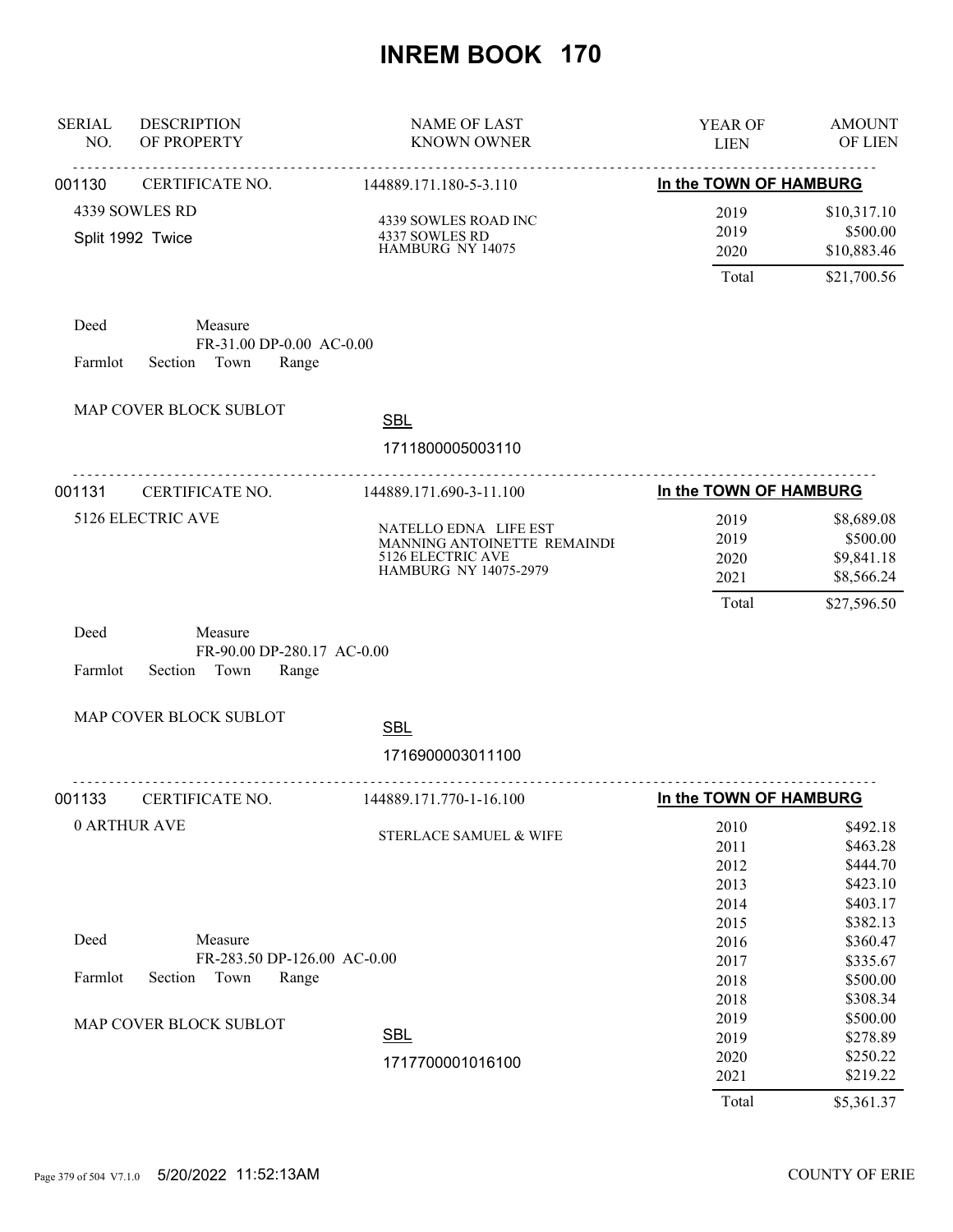| <b>SERIAL</b><br>NO. | <b>DESCRIPTION</b><br>OF PROPERTY | <b>NAME OF LAST</b><br><b>KNOWN OWNER</b>  | <b>YEAR OF</b><br><b>LIEN</b> | <b>AMOUNT</b><br>OF LIEN |
|----------------------|-----------------------------------|--------------------------------------------|-------------------------------|--------------------------|
| 001134               | CERTIFICATE NO.                   | 144889.171.770-2-20.100                    | In the TOWN OF HAMBURG        |                          |
|                      | 0 ARTHUR AVE                      | STERLACE SAMUEL & WIFE                     | 2010                          | \$184.03                 |
|                      |                                   |                                            | 2011                          | \$173.30                 |
|                      |                                   |                                            | 2012                          | \$166.34                 |
|                      |                                   |                                            | 2013                          | \$158.36                 |
|                      |                                   |                                            | 2014                          | \$150.99<br>\$143.17     |
| Deed                 | Measure                           |                                            | 2015<br>2016                  | \$135.12                 |
|                      | FR-105.00 DP-126.00 AC-0.00       |                                            | 2017                          | \$125.91                 |
| Farmlot              | Town<br>Section<br>Range          |                                            | 2018                          | \$115.78                 |
|                      |                                   |                                            | 2019                          | \$500.00                 |
|                      |                                   |                                            | 2019                          | \$104.84                 |
|                      | MAP COVER BLOCK SUBLOT            | <b>SBL</b>                                 | 2020                          | \$92.95                  |
|                      |                                   |                                            | 2021                          | \$82.72                  |
|                      |                                   | 1717700002020100                           | Total                         | \$2,133.51               |
|                      |                                   |                                            |                               |                          |
| 001135               | CERTIFICATE NO.                   | 144889.171.770-2-25.100                    | In the TOWN OF HAMBURG        |                          |
|                      | 0 ARTHUR AVE                      | STERLACE SAMUEL & WIFE                     | 2010                          | \$608.18                 |
|                      |                                   |                                            | 2011                          | \$572.35                 |
|                      |                                   |                                            | 2012                          | \$549.42<br>\$522.69     |
|                      |                                   |                                            | 2013<br>2014                  | \$498.08                 |
|                      |                                   |                                            | 2015                          | \$472.09                 |
| Deed                 | Measure                           |                                            | 2016                          | \$445.26                 |
|                      | FR-350.00 DP-126.00 AC-0.00       |                                            | 2017                          | \$414.60                 |
| Farmlot              | Section<br>Town<br>Range          |                                            | 2018                          | \$500.00                 |
|                      |                                   |                                            | 2018                          | \$380.81                 |
|                      | MAP COVER BLOCK SUBLOT            |                                            | 2019                          | \$500.00                 |
|                      |                                   | <b>SBL</b>                                 | 2019                          | \$344.38                 |
|                      |                                   | 1717700002025100                           | 2020                          | \$309.42                 |
|                      |                                   |                                            | 2021                          | \$270.60                 |
|                      |                                   |                                            | Total                         | \$6,387.88               |
| 001136               | CERTIFICATE NO.                   | 144889.180.160-5-30.000                    | In the TOWN OF HAMBURG        |                          |
|                      | 5815 APOLLO DR                    |                                            | 2019                          | \$5,436.09               |
|                      |                                   | MESI ESTATE OF FRANCESCA<br>5815 APOLLO DR | 2019                          | \$500.00                 |
| 1960<br>7o X         | 115<br>125                        | LAKE VIEW NY 14085-9693                    | 2020                          | \$7,033.15               |
|                      |                                   |                                            | 2021                          | \$6,121.26               |
|                      |                                   |                                            | Total                         | \$19,090.50              |
| Deed                 | Measure                           |                                            |                               |                          |
|                      | FR-70.00 DP-125.00 AC-0.00        |                                            |                               |                          |
| Farmlot              | Section<br>Town<br>Range          |                                            |                               |                          |
|                      | MAP COVER BLOCK SUBLOT            |                                            |                               |                          |
|                      |                                   | <b>SBL</b>                                 |                               |                          |
|                      |                                   | 1801600005030000                           |                               |                          |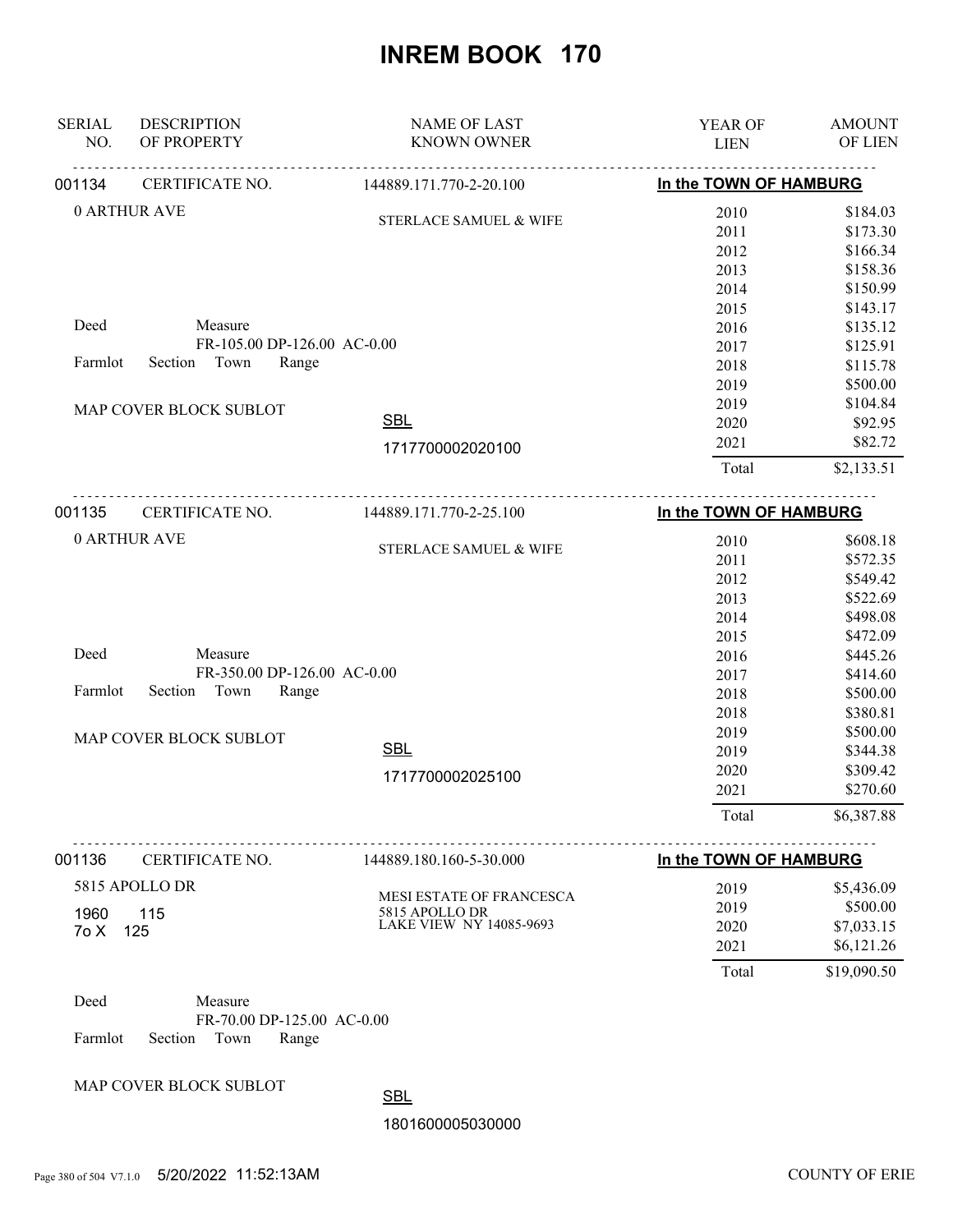| <b>SERIAL</b><br>NO. | <b>DESCRIPTION</b><br>OF PROPERTY                   | <b>NAME OF LAST</b><br><b>KNOWN OWNER</b>     | YEAR OF<br><b>LIEN</b> | <b>AMOUNT</b><br>OF LIEN |
|----------------------|-----------------------------------------------------|-----------------------------------------------|------------------------|--------------------------|
|                      |                                                     |                                               |                        |                          |
| 001137               | <b>CERTIFICATE NO.</b>                              | 144889.180.590-2-18.000                       | In the TOWN OF HAMBURG |                          |
|                      | 5759 LAKEVIEW TERR                                  | <b>WERTZ RONALD</b>                           | 2013                   | \$26,565.57              |
| 1109                 | 23                                                  | 3854 SHELDON RD                               | 2014                   | \$376.82                 |
| 3o X 144             |                                                     | ORCHARD PARK NY 14127                         | 2015                   | \$354.83                 |
|                      |                                                     |                                               | 2016                   | \$331.75                 |
|                      |                                                     |                                               | 2017                   | \$308.24                 |
|                      |                                                     |                                               | 2018                   | \$282.26                 |
| Deed                 | Measure<br>FR-30.00 DP-144.00 AC-0.00               |                                               | 2019                   | \$500.00                 |
| Farmlot              | Section Town<br>Range                               |                                               | 2019                   | \$254.88                 |
|                      |                                                     |                                               | 2020<br>2021           | \$226.19<br>\$198.26     |
|                      |                                                     |                                               |                        |                          |
|                      | MAP COVER BLOCK SUBLOT                              | <b>SBL</b>                                    | Total                  | \$29,398.80              |
|                      |                                                     | 1805900002018000                              |                        |                          |
| 001140               | <b>CERTIFICATE NO.</b>                              | 144889.180.750-3-38.100                       | In the TOWN OF HAMBURG |                          |
|                      | <b>0 LAKEVIEW TERR</b>                              |                                               | 2008                   | \$1,051.97               |
| 1109 73 74           |                                                     | PUGLIA CARMEN & JOSEPHINE<br><b>UNIT 203</b>  | 2009                   | \$1,002.29               |
| 60 X                 | 15 <sub>o</sub>                                     | 2011 SUE CT                                   | 2010                   | \$957.47                 |
|                      | LAS VEGAS NV 89108                                  | 2011                                          | \$900.09               |                          |
|                      |                                                     |                                               | 2012                   | \$852.50                 |
|                      |                                                     |                                               | 2013                   | \$807.84                 |
| Deed                 | Measure                                             |                                               | 2014                   | \$766.04                 |
| Farmlot              | FR-60.00 DP-150.00 AC-0.00<br>Section Town<br>Range |                                               | 2015                   | \$721.14                 |
|                      |                                                     |                                               | 2016                   | \$674.15                 |
|                      |                                                     |                                               | 2017                   | \$626.47                 |
|                      | MAP COVER BLOCK SUBLOT                              | <b>SBL</b>                                    | 2018<br>2019           | \$573.37<br>\$517.58     |
|                      |                                                     |                                               | 2019                   | \$500.00                 |
|                      |                                                     | 1807500003038100                              | 2020                   | \$461.23                 |
|                      |                                                     |                                               | 2021                   | \$402.16                 |
|                      |                                                     |                                               | Total                  | \$10,814.30              |
| 001141               | CERTIFICATE NO.                                     | 144889.181.130-6-21.100                       | In the TOWN OF HAMBURG |                          |
|                      |                                                     |                                               |                        |                          |
|                      | 2293 PLEASANT AVE                                   | <b>JIMMY WANAKAH PROPERTIES LLC</b>           | 2019                   | \$11,707.05              |
|                      |                                                     | 2293 PLEASANT AVE<br><b>LAKEVIEW NY 14085</b> | 2019                   | \$500.00                 |
|                      |                                                     |                                               | 2020<br>2021           | \$5,624.84<br>\$9,532.57 |
|                      |                                                     |                                               | Total                  | \$27,364.46              |
| Deed                 | Measure                                             |                                               |                        |                          |
|                      | FR-133.00 DP-135.00 AC-0.00                         |                                               |                        |                          |
| Farmlot              | Section<br>Town<br>Range                            |                                               |                        |                          |
|                      |                                                     |                                               |                        |                          |

MAP COVER BLOCK SUBLOT

SBL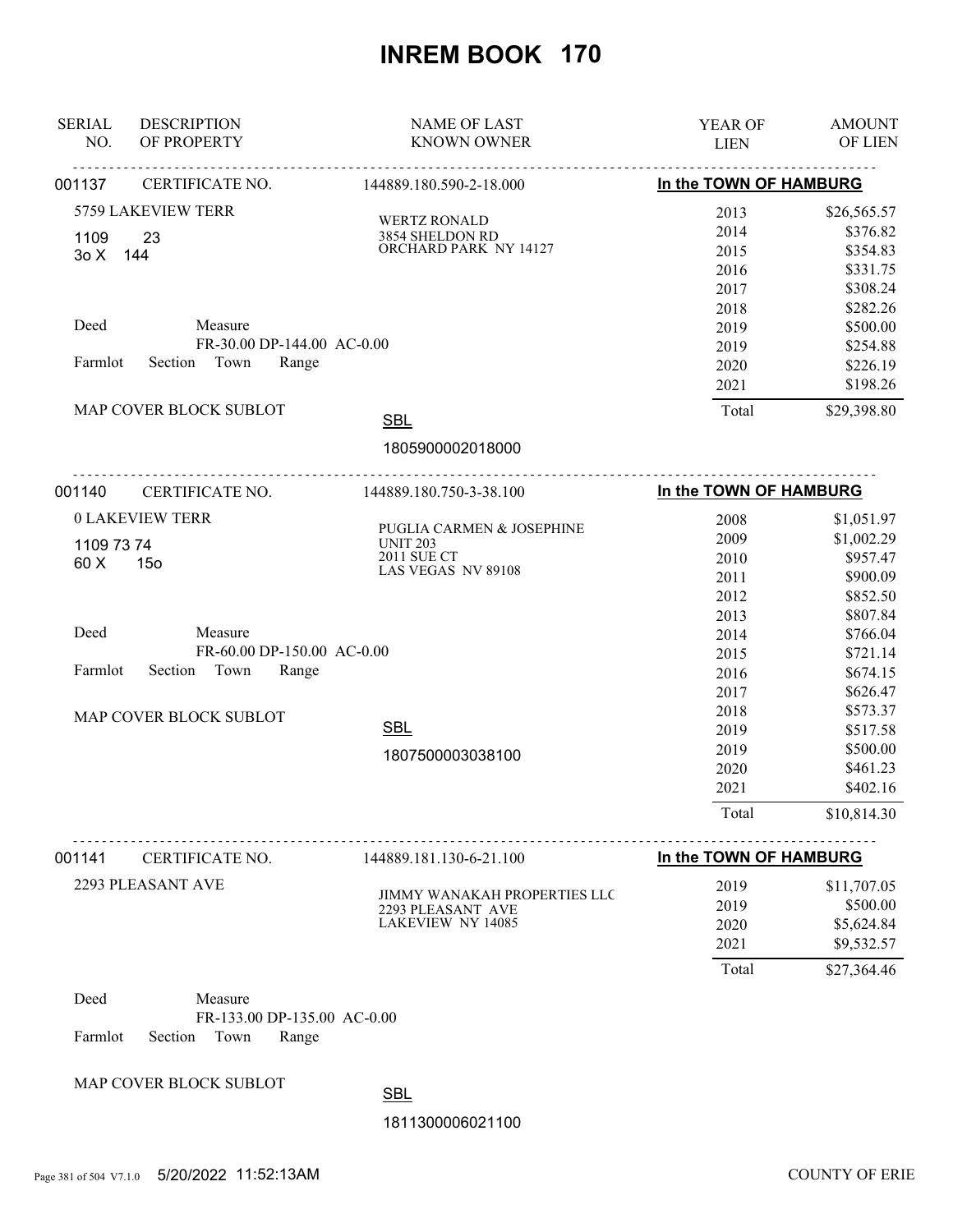| <b>SERIAL</b><br>NO.                 | <b>DESCRIPTION</b><br>OF PROPERTY                                 | <b>NAME OF LAST</b><br><b>KNOWN OWNER</b>                                         | YEAR OF<br><b>LIEN</b>                       | <b>AMOUNT</b><br>OF LIEN                                                   |
|--------------------------------------|-------------------------------------------------------------------|-----------------------------------------------------------------------------------|----------------------------------------------|----------------------------------------------------------------------------|
| 001142                               | CERTIFICATE NO.                                                   | 144889.182.000-4-26.100                                                           | In the TOWN OF HAMBURG                       |                                                                            |
|                                      | 5749 SOUTHWESTERN BLVD                                            | KAZMIERCZAK JOSEPH & CYNTHIA<br>5749 SOUTHWESTERN BLVD<br>HAMBURG NY 14075-3631   | 2013<br>2014<br>2015<br>2016<br>2017<br>2018 | \$12,936.42<br>\$31,240.19<br>\$855.44<br>\$805.92<br>\$750.85<br>\$691.93 |
| Deed                                 | Measure<br>FR-80.00 DP-416.82 AC-0.00                             |                                                                                   | 2019<br>2019                                 | \$625.32<br>\$500.00                                                       |
| Farmlot                              | Town<br>Section<br>Range                                          |                                                                                   | 2020<br>2021                                 | \$559.95<br>\$489.56                                                       |
|                                      | MAP COVER BLOCK SUBLOT                                            | <b>SBL</b>                                                                        | Total                                        | \$49,455.58                                                                |
|                                      |                                                                   | 1820000004026100                                                                  |                                              |                                                                            |
| 001143                               | CERTIFICATE NO.                                                   | 144889.182.100-2-1.100                                                            | In the TOWN OF HAMBURG                       |                                                                            |
|                                      | 5523 ROGERS RD                                                    | LOW GARDNER B JR<br><b>LOW PATRICIA</b><br>5523 ROGERS RD<br>HAMBURG NY 14075     | 2019<br>2019<br>2020<br>2021<br>Total        | \$14,158.12<br>\$500.00<br>\$12,766.53<br>\$85.78<br>\$27,510.43           |
| Deed<br>Farmlot                      | Measure<br>FR-262.40 DP-0.00 AC-0.00<br>Section<br>Town<br>Range  |                                                                                   |                                              |                                                                            |
|                                      | MAP COVER BLOCK SUBLOT                                            | <b>SBL</b>                                                                        |                                              |                                                                            |
|                                      |                                                                   | 1821000002001100                                                                  |                                              |                                                                            |
| 001145                               | <u>.</u><br>CERTIFICATE NO.                                       | 144889.183.160-2-25.000                                                           | In the TOWN OF HAMBURG                       |                                                                            |
| 4948 BEST ST<br>Rear<br>2168<br>85 X | 4<br>17 <sub>o</sub>                                              | ROZA GREGORY J HUSBAND<br>ROZA ABIGAIL J WIFE<br>4948 BEST ST<br>HAMBURG NY 14075 | 2019<br>2019<br>2020<br>2021                 | \$13,023.31<br>\$500.00<br>\$11,701.41<br>\$10,237.80                      |
| Deed<br>Farmlot                      | Measure<br>FR-85.00 DP-170.00 AC-0.00<br>Section<br>Town<br>Range |                                                                                   | Total                                        | \$35,462.52                                                                |
|                                      | MAP COVER BLOCK SUBLOT                                            | <b>SBL</b>                                                                        |                                              |                                                                            |
|                                      |                                                                   | 1831600002025000                                                                  |                                              |                                                                            |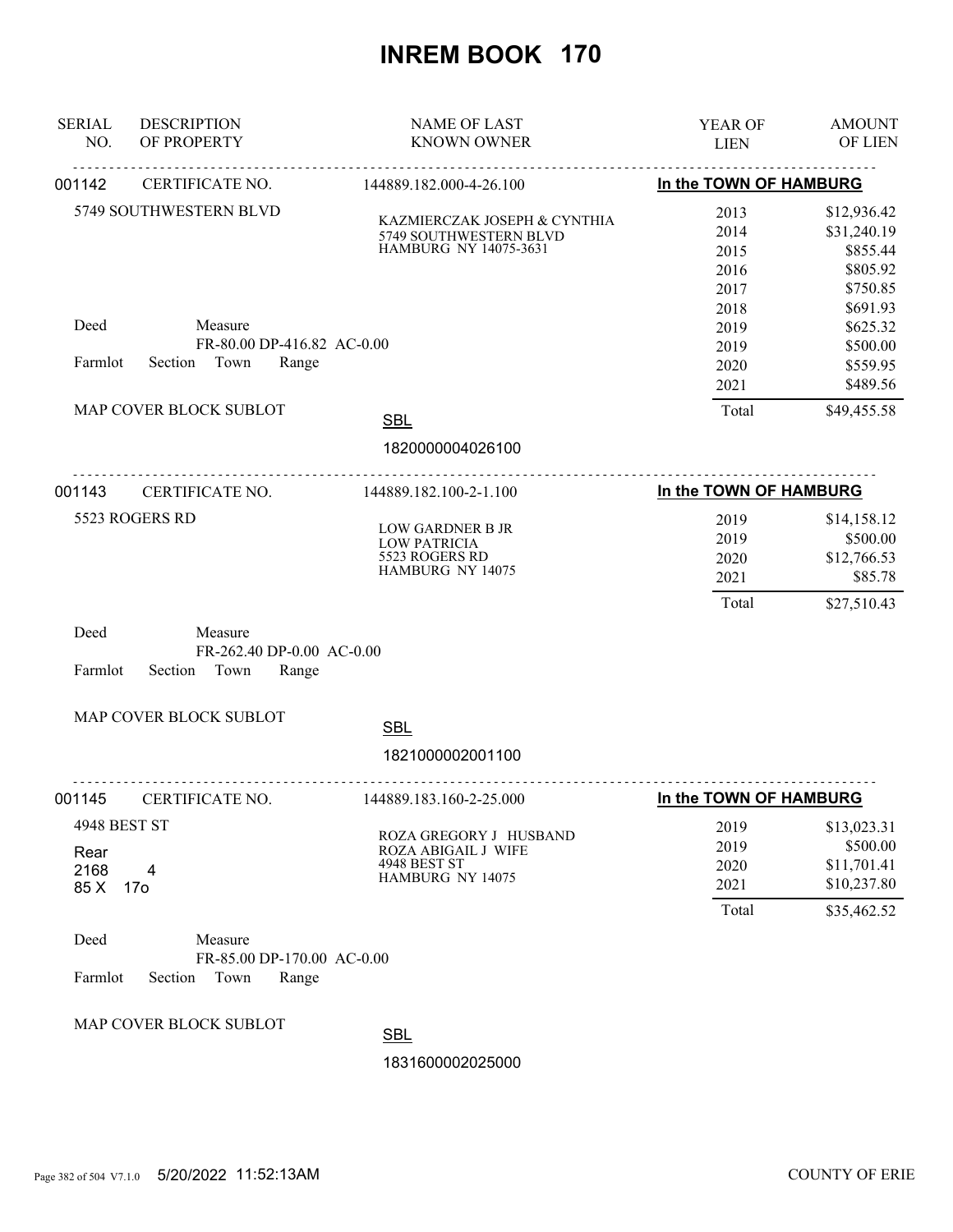| <b>SERIAL</b><br>NO.                          | <b>DESCRIPTION</b><br>OF PROPERTY                                  | <b>NAME OF LAST</b><br><b>KNOWN OWNER</b>                        | <b>YEAR OF</b><br><b>LIEN</b>         | <b>AMOUNT</b><br>OF LIEN                                             |
|-----------------------------------------------|--------------------------------------------------------------------|------------------------------------------------------------------|---------------------------------------|----------------------------------------------------------------------|
| 001146                                        | CERTIFICATE NO.                                                    | 144889.183.190-4-1.000                                           | In the TOWN OF HAMBURG                |                                                                      |
| 5826 RUSH CREEK CT<br>73<br>2561              |                                                                    | <b>DIPIZIO ROSANNE</b><br>5826 RUSH CREEK CT<br>HAMBURG NY 14075 | 2019<br>2019<br>2020<br>2021<br>Total | \$32,185.87<br>\$500.00<br>\$35,563.97<br>\$31,168.56<br>\$99,418.40 |
| Deed<br>Farmlot                               | Measure<br>FR-78.00 DP-170.00 AC-0.00<br>Town<br>Section<br>Range  |                                                                  |                                       |                                                                      |
|                                               | <b>MAP COVER BLOCK SUBLOT</b>                                      | <b>SBL</b><br>1831900004001000                                   |                                       |                                                                      |
| 001147                                        | CERTIFICATE NO.                                                    | 144889.183.190-4-55.000                                          | <u>.</u><br>In the TOWN OF HAMBURG    |                                                                      |
| 5834 RUSH CREEK CT<br>2561 74<br>New Sub 1990 |                                                                    | 5834 RUSH CREEK LLC<br>5826 RUSH CREEK CT<br>HAMBURG NY 14075    | 2016<br>2017<br>2018<br>2019<br>2019  | \$3,163.12<br>\$2,868.42<br>\$2,584.77<br>\$2,369.73<br>\$500.00     |
| Deed<br>Farmlot                               | Measure<br>FR-110.29 DP-160.00 AC-0.00<br>Town<br>Section<br>Range |                                                                  | 2020<br>2021<br>Total                 | \$2,142.63<br>\$1,874.60<br>\$15,503.27                              |

MAP COVER BLOCK SUBLOT

**SBL**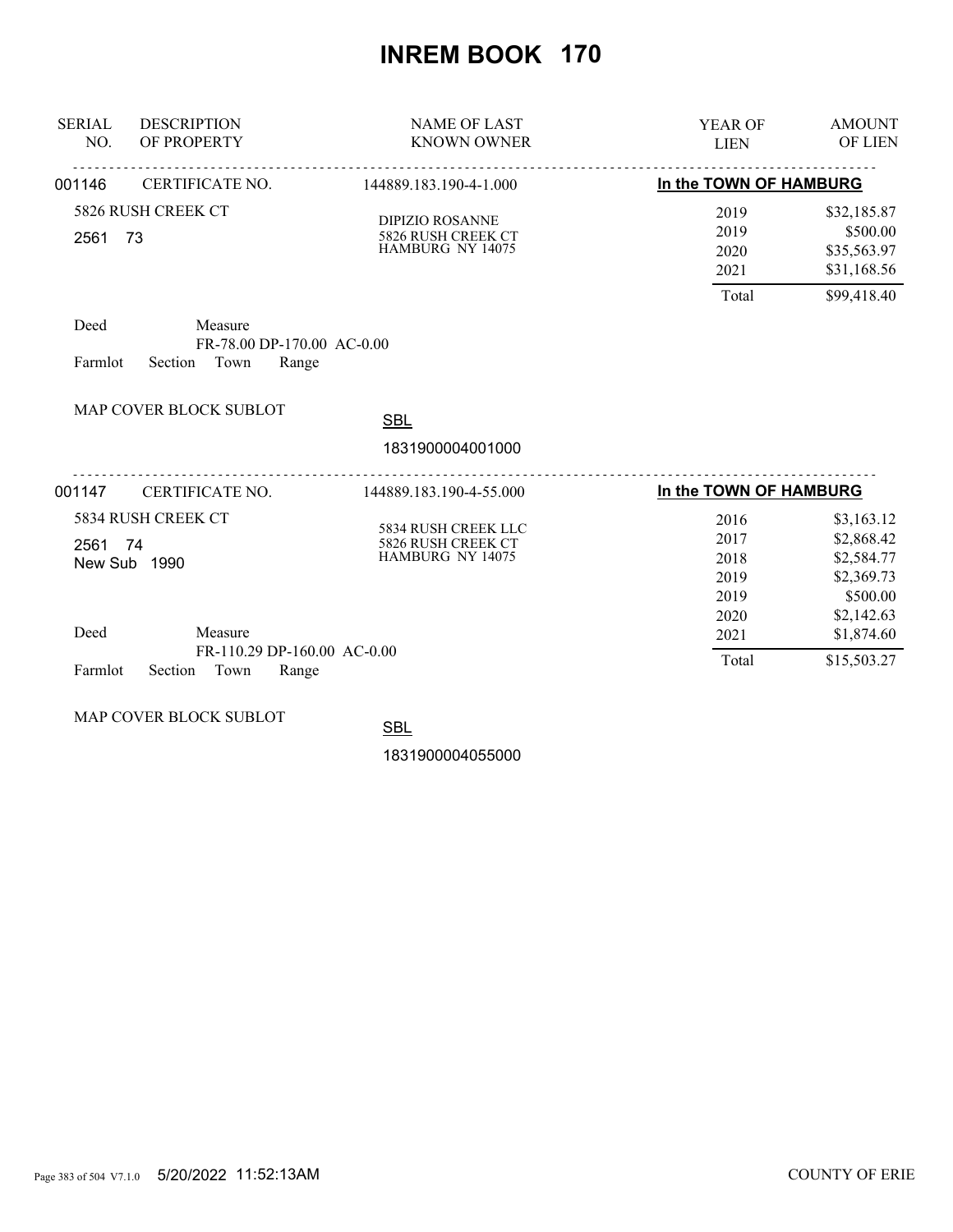| <b>SERIAL</b><br>NO. | <b>DESCRIPTION</b><br>OF PROPERTY | <b>NAME OF LAST</b><br><b>KNOWN OWNER</b>                 | YEAR OF<br><b>LIEN</b> | <b>AMOUNT</b><br>OF LIEN |
|----------------------|-----------------------------------|-----------------------------------------------------------|------------------------|--------------------------|
| 001148               | CERTIFICATE NO.                   | <u>.</u><br>144889.183.210-1-44.100                       | In the TOWN OF HAMBURG |                          |
| 0 PARK AVE           |                                   |                                                           | 2000                   | \$898.23                 |
|                      | 713 BIG 20 Pt 21                  | GALLAGHER TERRY J & LUCILLE<br><b>6100 SOUTH PARK AVE</b> | 2001                   | \$849.43                 |
| <b>Split 1983</b>    |                                   | HAMBURG NY 14075                                          | 2002                   | \$812.33                 |
|                      |                                   |                                                           | 2003                   | \$789.42                 |
|                      |                                   |                                                           | 2004                   | \$763.81                 |
|                      |                                   |                                                           | 2005                   | \$761.94                 |
| Deed                 | Measure                           |                                                           | 2006                   | \$768.99                 |
|                      | FR-40.00 DP-140.00 AC-0.00        |                                                           | 2007                   | \$761.52                 |
| Farmlot              | Section Town<br>Range             |                                                           | 2008                   | \$802.05                 |
|                      |                                   |                                                           | 2009                   | \$790.84                 |
|                      | MAP COVER BLOCK SUBLOT            |                                                           | 2010                   | \$765.98                 |
|                      |                                   | <b>SBL</b>                                                | 2011                   | \$735.89                 |
|                      |                                   | 1832100001044100                                          | 2012                   | \$717.24                 |
|                      |                                   |                                                           | 2013<br>2014           | \$687.83<br>\$670.68     |
|                      |                                   |                                                           | 2015                   | \$650.57                 |
|                      |                                   |                                                           | 2016                   | \$623.97                 |
|                      |                                   |                                                           | 2017                   | \$567.58                 |
|                      |                                   |                                                           | 2018                   | \$514.33                 |
|                      |                                   |                                                           | 2019                   | \$500.00                 |
|                      |                                   |                                                           | 2019                   | \$468.34                 |
|                      |                                   |                                                           | 2020                   | \$425.54                 |
|                      |                                   |                                                           | 2021                   | \$373.01                 |
|                      |                                   |                                                           | Total                  | \$15,699.52              |
| 001149               | CERTIFICATE NO.                   | .<br>144889.193.000-4-27.000                              | In the TOWN OF HAMBURG |                          |
|                      | <b>0 LAKESHORE RD</b>             |                                                           | 2003                   | \$3,767.10               |
| E Cutoff             |                                   | ZUBRICKY ETAL DOROTHY<br>C/O ATTN: JOHN BROWN             | 2004                   | \$5,915.27               |
| 9.4ac                |                                   | 16 HAMPTON HILL DR                                        | 2005                   | \$5,839.51               |
|                      |                                   | WILLIAMSVILLE NY 14221-5840                               | 2006                   | \$5,841.04               |
|                      |                                   |                                                           | 2007                   | \$5,042.11               |
|                      |                                   |                                                           | 2008                   | \$4,875.48               |
| Deed                 | Measure                           |                                                           | 2009                   | \$4,648.42               |
|                      | FR-346.84 DP-0.00 AC-0.00         |                                                           | 2010                   | \$4,446.93               |
| Farmlot              | Section<br>Town<br>Range          |                                                           | 2011                   | \$4,179.01               |
|                      |                                   |                                                           | 2012                   | \$3,963.16               |
|                      | MAP COVER BLOCK SUBLOT            |                                                           | 2013                   | \$3,762.73               |
|                      |                                   | <b>SBL</b>                                                | 2013                   | \$500.00                 |
|                      |                                   | 1930000004027000                                          | 2014                   | \$3,576.81               |
|                      |                                   |                                                           | 2015                   | \$3,375.49               |
|                      |                                   |                                                           | 2016                   | \$3,162.58               |
|                      |                                   |                                                           | 2017                   | \$2,945.88               |
|                      |                                   |                                                           | 2018                   | \$2,700.79               |
|                      |                                   |                                                           | 2019                   | \$2,441.32<br>\$500.00   |
|                      |                                   |                                                           | 2019<br>2020           | \$2,187.49               |
|                      |                                   |                                                           | 2021                   | \$1,902.28               |
|                      |                                   |                                                           |                        |                          |
|                      |                                   |                                                           | Total                  | \$75,573.40              |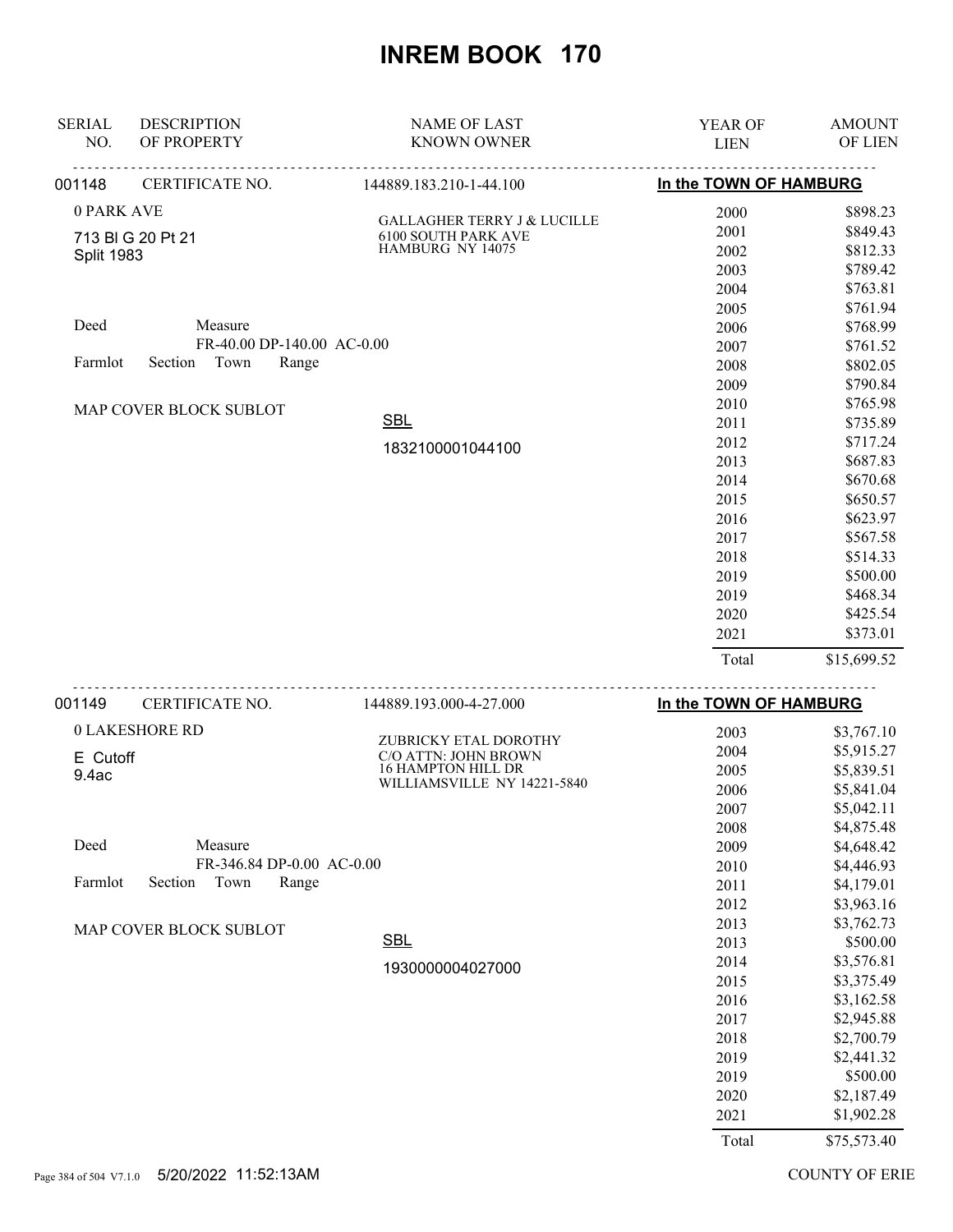| <b>SERIAL</b><br>NO. | <b>DESCRIPTION</b><br>OF PROPERTY | <b>NAME OF LAST</b><br><b>KNOWN OWNER</b>               | YEAR OF<br><b>LIEN</b> | <b>AMOUNT</b><br><b>OF LIEN</b> |
|----------------------|-----------------------------------|---------------------------------------------------------|------------------------|---------------------------------|
| 001150               | CERTIFICATE NO.                   | .<br>144889.193.060-2-1.000                             | In the TOWN OF HAMBURG |                                 |
|                      | 1576 SCHOELLKOPF RD               | BERGERON MICHAEL                                        | 2012                   | \$5,133.09                      |
| 8o X 186             |                                   | 1576 SCHOELLKOPF RD                                     | 2013                   | \$11,985.93                     |
|                      |                                   | LAKE VIEW NY 14085-9521                                 | 2014                   | \$38,795.18                     |
|                      |                                   |                                                         | 2015                   | \$1,309.47                      |
|                      |                                   |                                                         | 2016                   | \$1,225.72                      |
|                      |                                   |                                                         | 2016                   | \$500.00                        |
| Deed                 | Measure                           |                                                         | 2017                   | \$1,140.52                      |
|                      | FR-80.00 DP-186.60 AC-0.00        |                                                         | 2018                   | \$1,044.94                      |
| Farmlot              | Section Town<br>Range             |                                                         | 2019                   | \$943.95                        |
|                      |                                   |                                                         | 2019                   | \$500.00                        |
|                      | MAP COVER BLOCK SUBLOT            |                                                         | 2020                   | \$843.86                        |
|                      |                                   | <b>SBL</b>                                              | 2021                   | \$734.66                        |
|                      |                                   | 1930600002001000                                        | Total                  | \$64,157.32                     |
| 001151               | CERTIFICATE NO.                   | 144889.194.000-2-26.100                                 | In the TOWN OF HAMBURG |                                 |
|                      | 0 SOUTHWESTERN BLVD               |                                                         | 2015                   | \$1,026.81                      |
|                      |                                   | <b>SABAD FREDERICK</b><br><b>6122 SOUTHWESTERN BLVD</b> | 2016                   | \$968.76                        |
|                      |                                   | HAMBURG NY 14075                                        | 2017                   | \$901.27                        |
|                      |                                   | 2018                                                    | \$829.34               |                                 |
|                      |                                   |                                                         | 2019                   | \$749.94                        |
|                      |                                   |                                                         | 2019                   | \$500.00                        |
| Deed                 | Measure                           |                                                         | 2020                   | \$671.74                        |
|                      | FR-339.85 DP-0.00 AC-0.00         |                                                         | 2021                   | \$587.84                        |
| Farmlot              | Section<br>Town<br>Range          |                                                         | Total                  | \$6,235.70                      |
|                      | MAP COVER BLOCK SUBLOT            | <b>SBL</b>                                              |                        |                                 |
|                      |                                   |                                                         |                        |                                 |
|                      |                                   | 1940000002026100                                        |                        |                                 |
| 001152               | CERTIFICATE NO.                   | 144889.194.000-2-27.000                                 | In the TOWN OF HAMBURG |                                 |
|                      | <b>6122 SOUTHWESTERN BLVD</b>     | <b>SABAD FREDERICK</b>                                  | 2018                   | \$4,456.76                      |
| Apt                  |                                   | 6122 SOUTHWESTERN BLVD                                  | 2019                   | \$9,215.97                      |
| 2.726ac              |                                   | HAMBURG NY 14075                                        | 2019                   | \$500.00                        |
|                      |                                   |                                                         | 2020                   | \$7,991.86                      |
|                      |                                   |                                                         | 2021                   | \$7,005.93                      |
| Deed                 | Measure                           |                                                         | Total                  | \$29,170.52                     |
|                      | FR-150.00 DP-0.00 AC-0.00         |                                                         |                        |                                 |
| Farmlot              | Section<br>Town<br>Range          |                                                         |                        |                                 |
|                      | MAP COVER BLOCK SUBLOT            |                                                         |                        |                                 |
|                      |                                   | <b>SBL</b>                                              |                        |                                 |
|                      |                                   | 1940000002027000                                        |                        |                                 |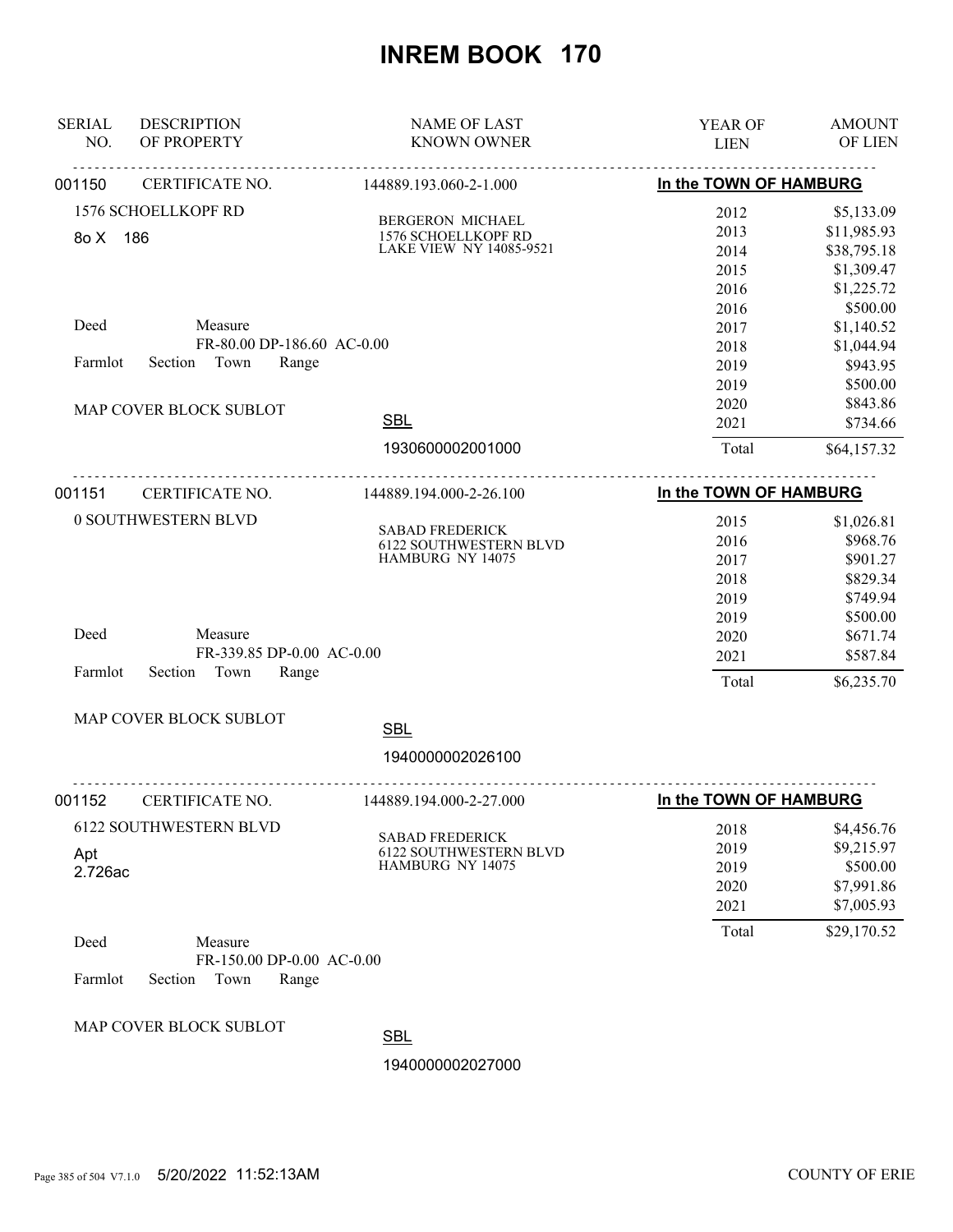| <b>SERIAL</b><br>NO. | <b>DESCRIPTION</b><br>OF PROPERTY                                 | <b>NAME OF LAST</b><br><b>KNOWN OWNER</b>                | YEAR OF<br><b>LIEN</b>                       | <b>AMOUNT</b><br>OF LIEN                                                         |
|----------------------|-------------------------------------------------------------------|----------------------------------------------------------|----------------------------------------------|----------------------------------------------------------------------------------|
| 001154               | CERTIFICATE NO.                                                   | 144889.194.100-2-63.000                                  | In the TOWN OF HAMBURG                       |                                                                                  |
|                      | 2387 HOBBLEBUSH LN                                                | PIERCE AARON<br>2387 HOBBLEBUSH LN<br>LAKE VIEW NY 14085 | 2017<br>2018<br>2018<br>2019<br>2019<br>2020 | \$17,391.30<br>\$17,299.95<br>\$500.00<br>\$15,663.60<br>\$500.00<br>\$14,071.10 |
| Deed<br>Farmlot      | Measure<br>FR-77.66 DP-218.41 AC-0.00<br>Section<br>Town<br>Range |                                                          | 2021<br>Total                                | \$12,233.74<br>\$77,659.69                                                       |
|                      | MAP COVER BLOCK SUBLOT                                            | <b>SBL</b>                                               |                                              |                                                                                  |
|                      |                                                                   | 1941000002063000                                         |                                              |                                                                                  |
| 001156               | CERTIFICATE NO.                                                   | <u>.</u><br>144889.196.100-7-1.110                       | In the TOWN OF HAMBURG                       |                                                                                  |
| 0 NEWTON RD          |                                                                   |                                                          | 2006                                         | \$26.02                                                                          |
|                      |                                                                   | MILLER KATHLYN V<br>4430 NEWTON RD                       | 2007                                         | \$21.58                                                                          |
| 1391 Pt 97           |                                                                   | HAMBURG NY 14075-5331                                    | 2008                                         | \$21.43                                                                          |
| Nrf                  |                                                                   |                                                          | 2009                                         | \$21.54                                                                          |
|                      |                                                                   |                                                          | 2010                                         | \$21.02                                                                          |
|                      |                                                                   |                                                          | 2011                                         | \$20.33                                                                          |
| Deed                 | Measure                                                           |                                                          | 2012                                         | \$19.94                                                                          |
|                      | FR-50.00 DP-40.00 AC-0.00                                         |                                                          | 2013                                         | \$19.27                                                                          |
| Farmlot              | Section<br>Town<br>Range                                          |                                                          | 2014                                         | \$18.75                                                                          |
|                      |                                                                   |                                                          | 2015                                         | \$18.08                                                                          |
|                      | MAP COVER BLOCK SUBLOT                                            |                                                          | 2016                                         | \$17.47                                                                          |
|                      |                                                                   | <b>SBL</b>                                               | 2017                                         | \$15.96                                                                          |
|                      |                                                                   | 1961000007001110                                         | 2018                                         | \$14.50                                                                          |
|                      |                                                                   |                                                          | 2019                                         | \$500.00                                                                         |
|                      |                                                                   |                                                          | 2019                                         | \$13.41                                                                          |
|                      |                                                                   |                                                          | 2020                                         | \$10.26                                                                          |
|                      |                                                                   |                                                          | 2021                                         | \$11.02                                                                          |
|                      |                                                                   |                                                          | Total                                        | \$790.58                                                                         |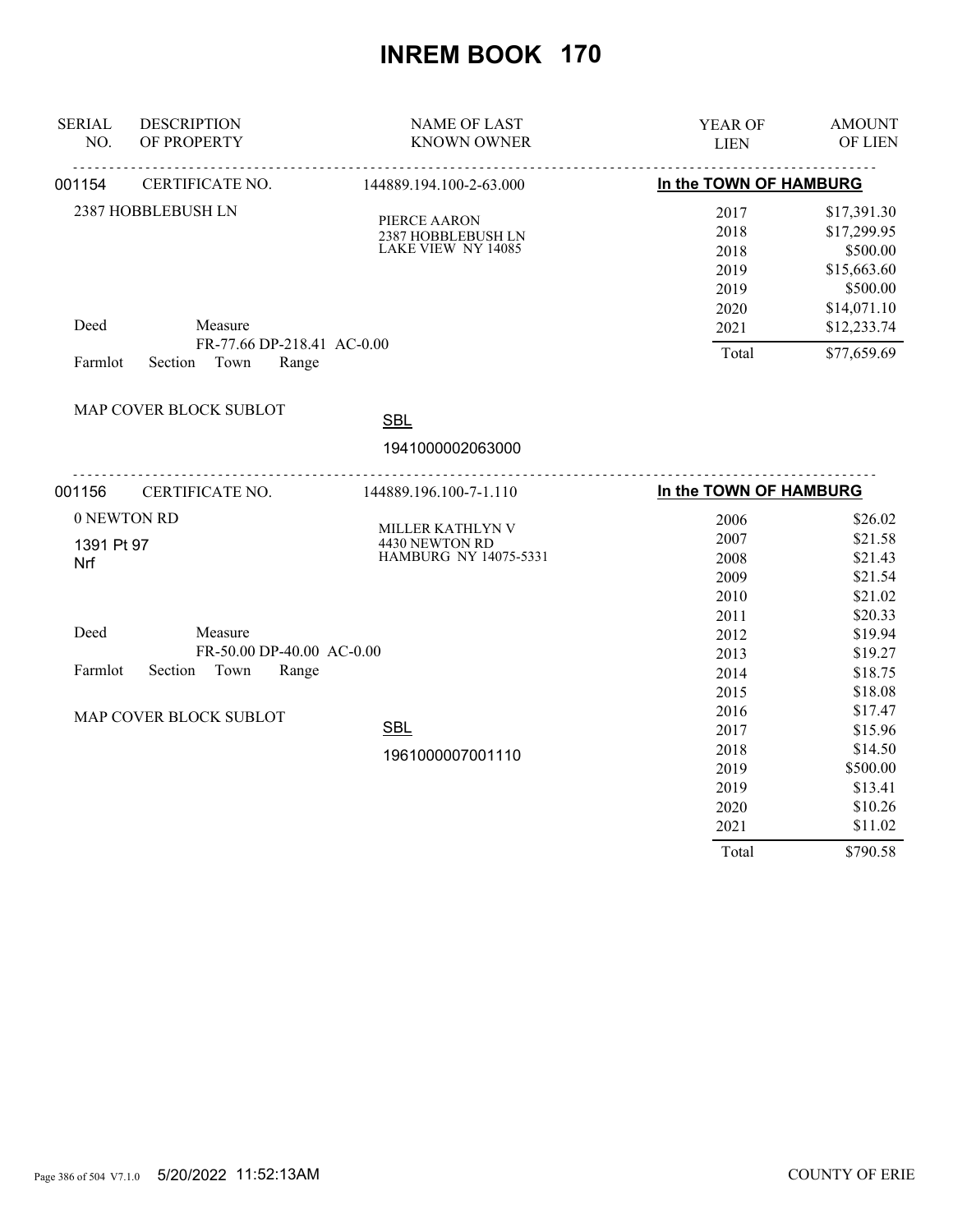| <b>SERIAL</b><br>NO. | <b>DESCRIPTION</b><br>OF PROPERTY | <b>NAME OF LAST</b><br><b>KNOWN OWNER</b> | YEAR OF<br><b>LIEN</b> | <b>AMOUNT</b><br>OF LIEN |
|----------------------|-----------------------------------|-------------------------------------------|------------------------|--------------------------|
| 001158               | CERTIFICATE NO.                   | 145000.216.000-5-18.220                   | In the TOWN OF HOLLAND |                          |
|                      | 0 VERMONT HL                      | <b>GOMEZ MARIA</b>                        | 2009                   | \$2,485.84               |
|                      |                                   | PO BOX 310305                             | 2010                   | \$1,958.59               |
|                      |                                   | <b>FONTANA CA 92310-305</b>               | 2011                   | \$1,988.82               |
|                      |                                   |                                           | 2012                   | \$1,889.13               |
|                      |                                   |                                           | 2013                   | \$1,784.48               |
|                      |                                   |                                           | 2014                   | \$1,728.72               |
| Deed                 | Measure                           |                                           | 2015                   | \$1,661.20               |
|                      | FR-285.00 DP-0.00 AC-0.00         |                                           | 2016                   | \$1,599.37               |
| Farmlot              | Town<br>Section<br>Range          |                                           | 2017                   | \$1,461.81               |
|                      |                                   |                                           | 2018                   | \$1,335.07               |
|                      | MAP COVER BLOCK SUBLOT            |                                           | 2019                   | \$1,207.89               |
|                      |                                   | <b>SBL</b>                                | 2019                   | \$500.00                 |
|                      |                                   | 2160000005018220                          | 2020                   | \$1,077.90               |
|                      |                                   |                                           | 2021                   | \$955.02                 |
|                      |                                   |                                           | Total                  | \$21,633.84              |
| 001159               | CERTIFICATE NO.                   | 145000.232.000-3-3.220                    | In the TOWN OF HOLLAND |                          |
|                      | 12895 WHITNEY RD                  |                                           | 2019                   | \$2,914.38               |
|                      |                                   | SEWASTYNOWICZ JOHN                        | 2019                   | \$500.00                 |
|                      |                                   | 12895 WHITNEY RD<br>HOLLAND NY 14080      | 2020                   | \$4,960.30               |
|                      |                                   |                                           | 2021                   | \$4,474.73               |
|                      |                                   |                                           | Total                  | \$12,849.41              |
|                      |                                   |                                           |                        |                          |

| Deed |                            | Measure |                         |
|------|----------------------------|---------|-------------------------|
|      |                            |         | FR-0.00 DP-0.00 AC-0.00 |
|      | Farmlot Section Town Range |         |                         |

MAP COVER BLOCK SUBLOT

SBL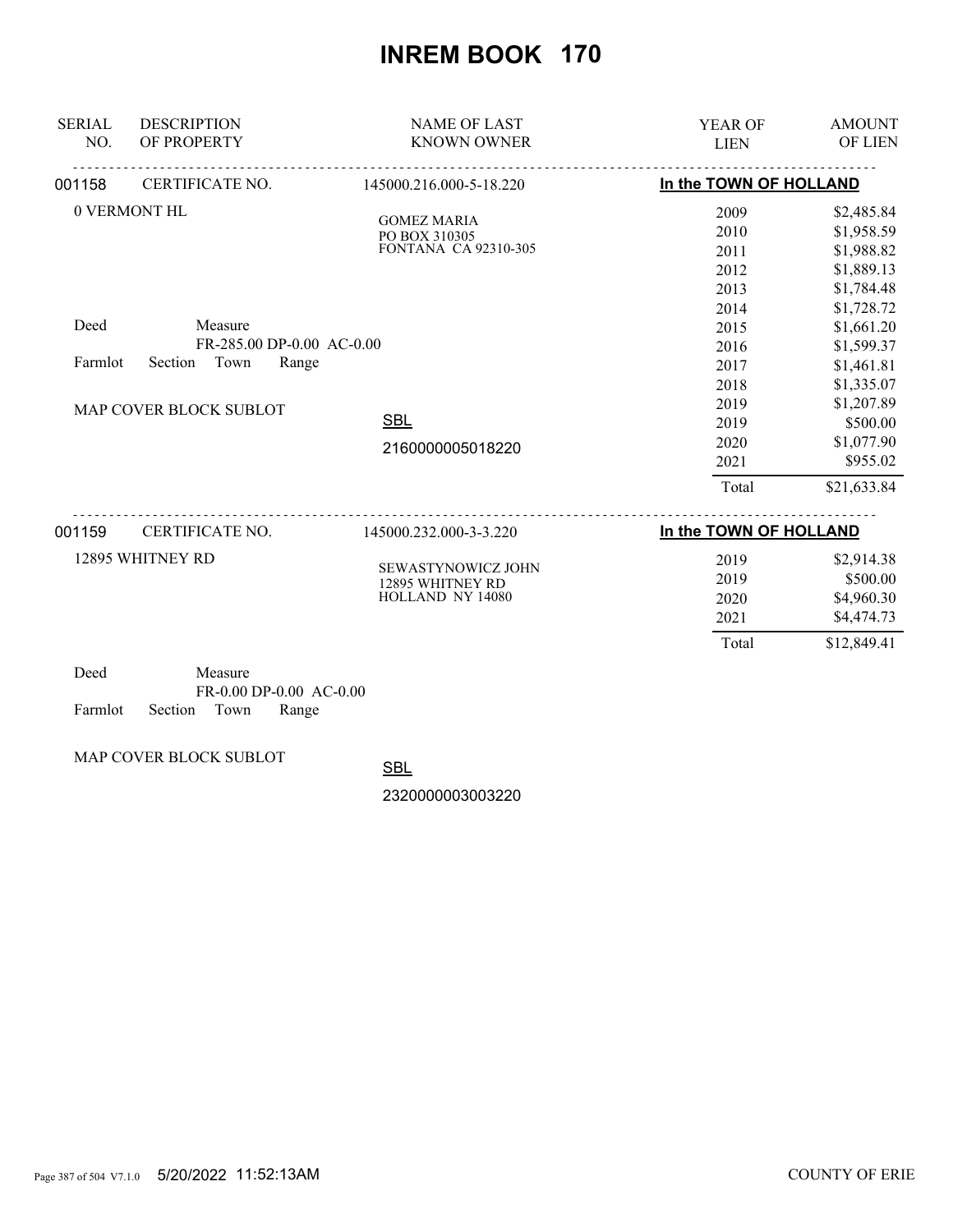| <b>SERIAL</b><br>NO. | <b>DESCRIPTION</b><br>OF PROPERTY                                 | <b>NAME OF LAST</b><br><b>KNOWN OWNER</b>            | YEAR OF<br><b>LIEN</b>               | <b>AMOUNT</b><br>OF LIEN                                         |
|----------------------|-------------------------------------------------------------------|------------------------------------------------------|--------------------------------------|------------------------------------------------------------------|
| 001160               | CERTIFICATE NO.                                                   | 145000.232.350-1-2.000                               | In the TOWN OF HOLLAND               |                                                                  |
| 000000000            | 0 R3 HICKORY HL                                                   | <b>RUPERT JANE A</b>                                 | 2008<br>2009<br>2010                 | \$399.37<br>\$376.33<br>\$299.19                                 |
|                      |                                                                   |                                                      | 2011<br>2012<br>2013                 | \$303.92<br>\$289.70<br>\$125.51                                 |
| Deed                 | Measure<br>FR-65.00 DP-83.26 AC-0.00                              |                                                      | 2014<br>2015                         | \$121.68<br>\$116.98                                             |
| Farmlot              | Section<br>Town<br>Range                                          |                                                      | 2016<br>2017                         | \$112.62<br>\$103.15                                             |
|                      | MAP COVER BLOCK SUBLOT                                            | <b>SBL</b><br>2323500001002000                       | 2018<br>2019<br>2019<br>2020<br>2021 | \$94.23<br>\$500.00<br>\$85.36<br>\$74.47<br>\$67.83             |
|                      |                                                                   |                                                      | Total                                | \$3,070.34                                                       |
| 001161               | CERTIFICATE NO.                                                   | 145000.246.100-1-7.100                               | In the TOWN OF HOLLAND               |                                                                  |
|                      | 377 N MAIN ST<br>N Hessel E Creek                                 | <b>BEYER CHARLES W</b><br>BEYER MARIANNE             | 2019<br>2019                         | \$5,895.44<br>\$500.00                                           |
| 2ac                  | S Tanner W Highway<br>403                                         | 377 N MAIN ST<br>HOLLAND NY 14080                    | Total                                | \$6,395.44                                                       |
| Deed<br>Farmlot      | Measure<br>FR-363.92 DP-0.00 AC-0.00<br>Section<br>Town<br>Range  |                                                      |                                      |                                                                  |
|                      | MAP COVER BLOCK SUBLOT                                            | <b>SBL</b>                                           |                                      |                                                                  |
|                      |                                                                   | 2461000001007100                                     |                                      |                                                                  |
| 001162               | CERTIFICATE NO.                                                   | 145000.246.150-3-22.100                              | In the TOWN OF HOLLAND               |                                                                  |
| .5a 88               | 143 N MAIN ST<br>N Highway E Gould<br>S Penfold W Highway         | HANKEY DANIEL J<br>143 N MAIN ST<br>HOLLAND NY 14080 | 2018<br>2019<br>2019<br>2020<br>2021 | \$8,645.62<br>\$8,215.02<br>\$500.00<br>\$7,295.60<br>\$6,561.39 |
| Deed<br>Farmlot      | Measure<br>FR-88.00 DP-196.03 AC-0.00<br>Town<br>Range<br>Section |                                                      | Total                                | \$31,217.63                                                      |
|                      | MAP COVER BLOCK SUBLOT                                            | <b>SBL</b>                                           |                                      |                                                                  |
|                      |                                                                   | 2461500003022100                                     |                                      |                                                                  |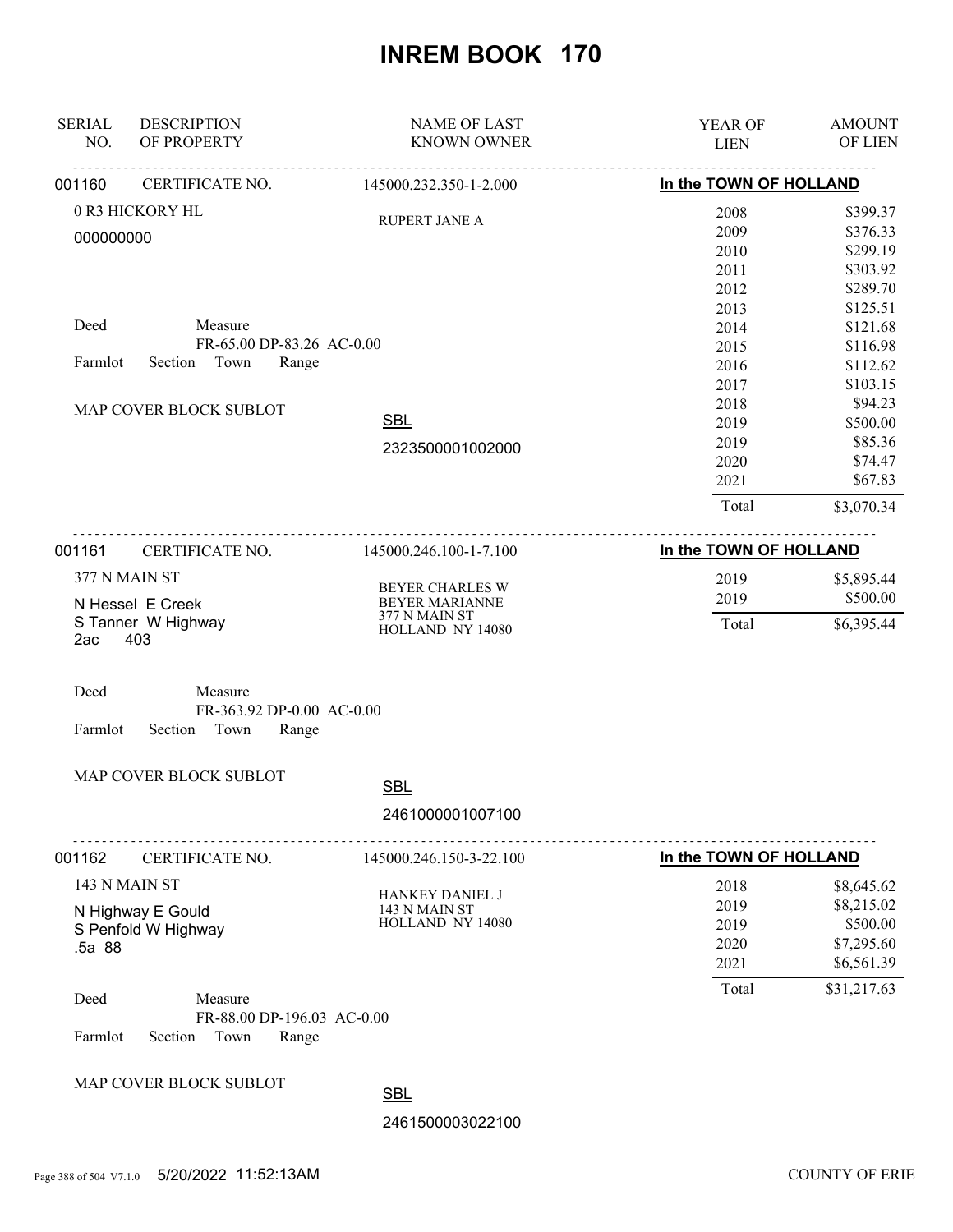| <b>SERIAL</b><br>NO.                                                          | <b>DESCRIPTION</b><br>OF PROPERTY                                                            | <b>NAME OF LAST</b><br><b>KNOWN OWNER</b>                                                                                     | YEAR OF<br><b>LIEN</b>                                                                                                                | <b>AMOUNT</b><br>OF LIEN                                                                                                                                                                                                                   |
|-------------------------------------------------------------------------------|----------------------------------------------------------------------------------------------|-------------------------------------------------------------------------------------------------------------------------------|---------------------------------------------------------------------------------------------------------------------------------------|--------------------------------------------------------------------------------------------------------------------------------------------------------------------------------------------------------------------------------------------|
| 001163                                                                        | CERTIFICATE NO.                                                                              | 145000.246.150-4-8.000                                                                                                        | In the TOWN OF HOLLAND                                                                                                                |                                                                                                                                                                                                                                            |
| <b>18 CANADA ST</b><br>N Meahl E Highway<br>S Foster W Tele<br>.25ac 70       |                                                                                              | KLN PROPERTIES LLC<br>12595 VERMONT ST<br>HOLLAND NY 14080                                                                    | 2019<br>2020<br>2021<br>Total                                                                                                         | \$500.00<br>\$11,477.07<br>\$9,409.39<br>\$21,386.46                                                                                                                                                                                       |
| Deed<br>Farmlot                                                               | Measure<br>FR-70.00 DP-140.00 AC-0.00<br>Town<br>Range<br>Section                            |                                                                                                                               |                                                                                                                                       |                                                                                                                                                                                                                                            |
|                                                                               | MAP COVER BLOCK SUBLOT                                                                       | <b>SBL</b><br>2461500004008000                                                                                                |                                                                                                                                       |                                                                                                                                                                                                                                            |
| 001164                                                                        | CERTIFICATE NO.                                                                              | 145000.246.160-1-11.000                                                                                                       | In the TOWN OF HOLLAND                                                                                                                |                                                                                                                                                                                                                                            |
| 255 VERMONT ST<br>Highway Highway<br>Roth<br>Roth<br>.33ac<br>Deed<br>Farmlot | Measure<br>FR-79.20 DP-161.04 AC-0.00<br>Section Town<br>Range<br>MAP COVER BLOCK SUBLOT     | PENFOLD EARL W<br>C/O ATTN: CHRIS STARKWEATHER<br>1085 CHAFFEE RD<br><b>ARCADE NY 14009</b><br><b>SBL</b><br>2461600001011000 | 2007<br>2008<br>2009<br>2010<br>2011<br>2012<br>2013<br>2014<br>2015<br>2016<br>2017<br>2018<br>2019<br>2019<br>2020<br>2021<br>Total | \$5,481.61<br>\$11,467.10<br>\$10,419.97<br>\$8,111.21<br>\$8,129.32<br>\$4,190.21<br>\$23,194.43<br>\$1,618.09<br>\$1,571.42<br>\$1,490.54<br>\$1,387.59<br>\$1,284.65<br>\$1,153.71<br>\$500.00<br>\$1,047.18<br>\$922.31<br>\$81,969.34 |
| 001166<br>1ac                                                                 | CERTIFICATE NO.<br>9968 S PROTECTION RD                                                      | 145000.279.070-1-17.000<br>WEICHMANN FREDRICK<br>WEICHMANN EDWIN<br>1281 EAGLE ST<br><b>ARCADE NY 14009</b>                   | In the TOWN OF HOLLAND<br>2019<br>2019<br>2020<br>2021<br>Total                                                                       | \$3,252.56<br>\$500.00<br>\$2,910.71<br>\$2,574.99<br>\$9,238.26                                                                                                                                                                           |
| Deed<br>Farmlot                                                               | Measure<br>FR-178.22 DP-333.00 AC-0.00<br>Town<br>Section<br>Range<br>MAP COVER BLOCK SUBLOT | <b>SBL</b><br>2790700001017000                                                                                                |                                                                                                                                       |                                                                                                                                                                                                                                            |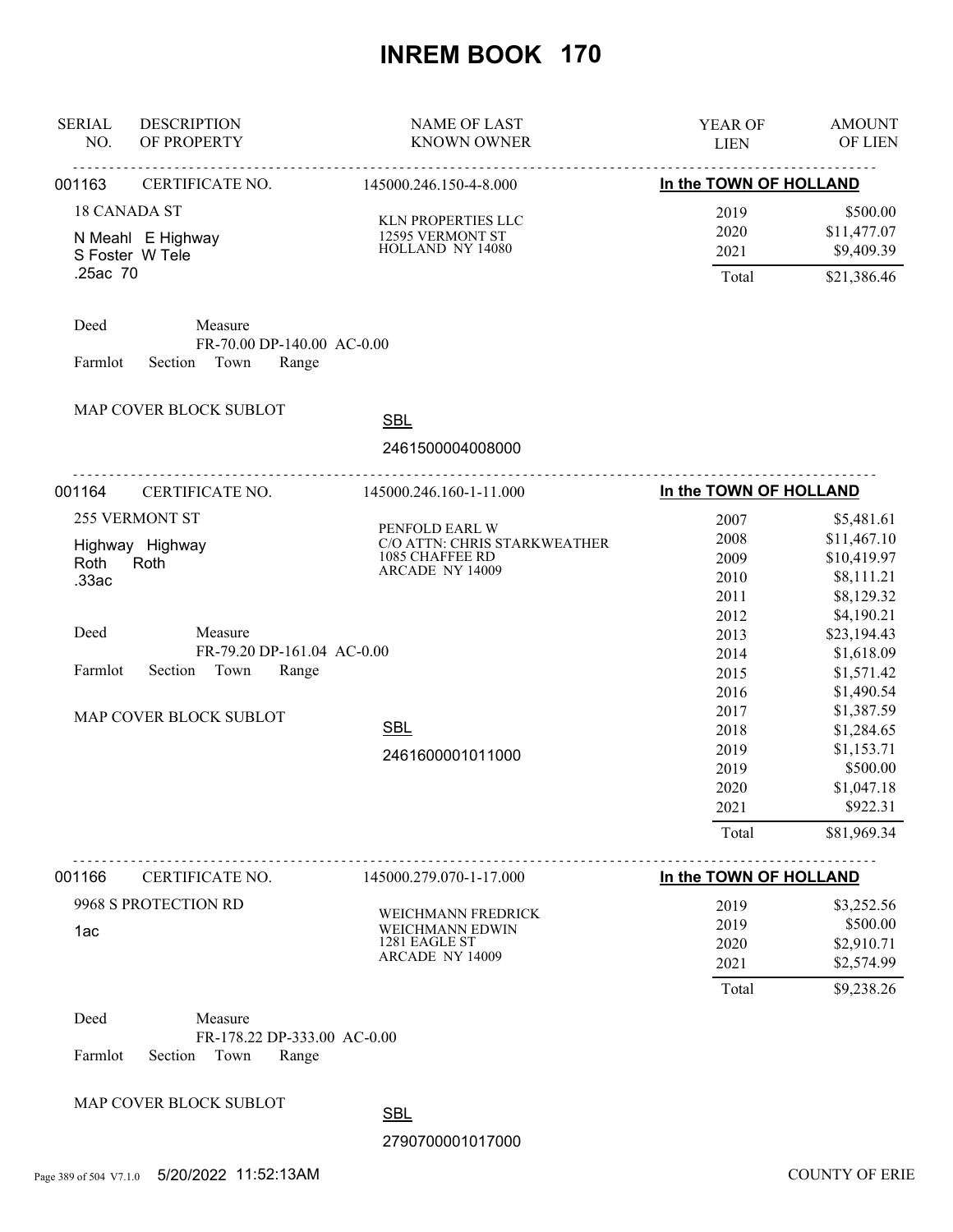| <b>SERIAL</b><br>NO.        | <b>DESCRIPTION</b><br>OF PROPERTY                                 | <b>NAME OF LAST</b><br><b>KNOWN OWNER</b>                                       | YEAR OF<br><b>LIEN</b>        | <b>AMOUNT</b><br>OF LIEN                            |
|-----------------------------|-------------------------------------------------------------------|---------------------------------------------------------------------------------|-------------------------------|-----------------------------------------------------|
| 001167                      | CERTIFICATE NO.                                                   | 145201.93.130-1-28.000                                                          | In the VILLAGE OF DEPEW       |                                                     |
| Sc11<br>7o X 15o            | 20 HANWELL PL                                                     | <b>BDSS HILLMAN LLC</b><br>2127 GRAND ISLAND BOULEVARD<br>GRAND ISLAND NY 14072 | 2019<br>2019<br>2020<br>Total | \$8,476.28<br>\$500.00<br>\$7,797.38<br>\$16,773.66 |
| Deed<br>Farmlot             | Measure<br>FR-70.00 DP-150.00 AC-0.00<br>Section Town<br>Range    |                                                                                 |                               |                                                     |
|                             | MAP COVER BLOCK SUBLOT                                            | <b>SBL</b><br>0931300001028000                                                  |                               |                                                     |
| 001169                      | .<br>CERTIFICATE NO.                                              | .<br>145201.93.170-7-9.000                                                      | In the VILLAGE OF DEPEW       |                                                     |
| Sc11<br>1789<br>6o X 132.43 | <b>76 ARLINGTON PL</b><br>1 <sub>0</sub> 3                        | <b>SUTTON KAREN</b><br>76 ARLINGTON PL<br>DEPEW NY 14043-1642                   | 2019<br>2019<br>2020<br>Total | \$5,891.80<br>\$500.00<br>\$3,689.35<br>\$10,081.15 |
| Deed<br>Farmlot             | Measure<br>FR-60.06 DP-132.43 AC-0.00<br>Section Town<br>Range    |                                                                                 |                               |                                                     |
|                             | MAP COVER BLOCK SUBLOT                                            | <b>SBL</b><br>0931700007009000                                                  |                               |                                                     |
| 001171                      | CERTIFICATE NO.                                                   | 145201.93.190-2-6.000                                                           | In the VILLAGE OF DEPEW       |                                                     |
|                             | 874 FALCON DR<br>Sc11, 2220 Pts 3 & 4, 60 X                       | KLUKOWSKI JULIAN<br>KLUKOWSKI DAWN WIFE                                         | 2020<br>2021                  | \$11,683.82<br>\$10,514.73                          |
| 130                         |                                                                   | 874 FALCON DR<br>DEPEW NY 14043                                                 | Total                         | \$22,198.55                                         |
| Deed<br>Farmlot             | Measure<br>FR-60.00 DP-130.00 AC-0.00<br>Town<br>Section<br>Range |                                                                                 |                               |                                                     |
|                             | MAP COVER BLOCK SUBLOT                                            | <b>SBL</b>                                                                      |                               |                                                     |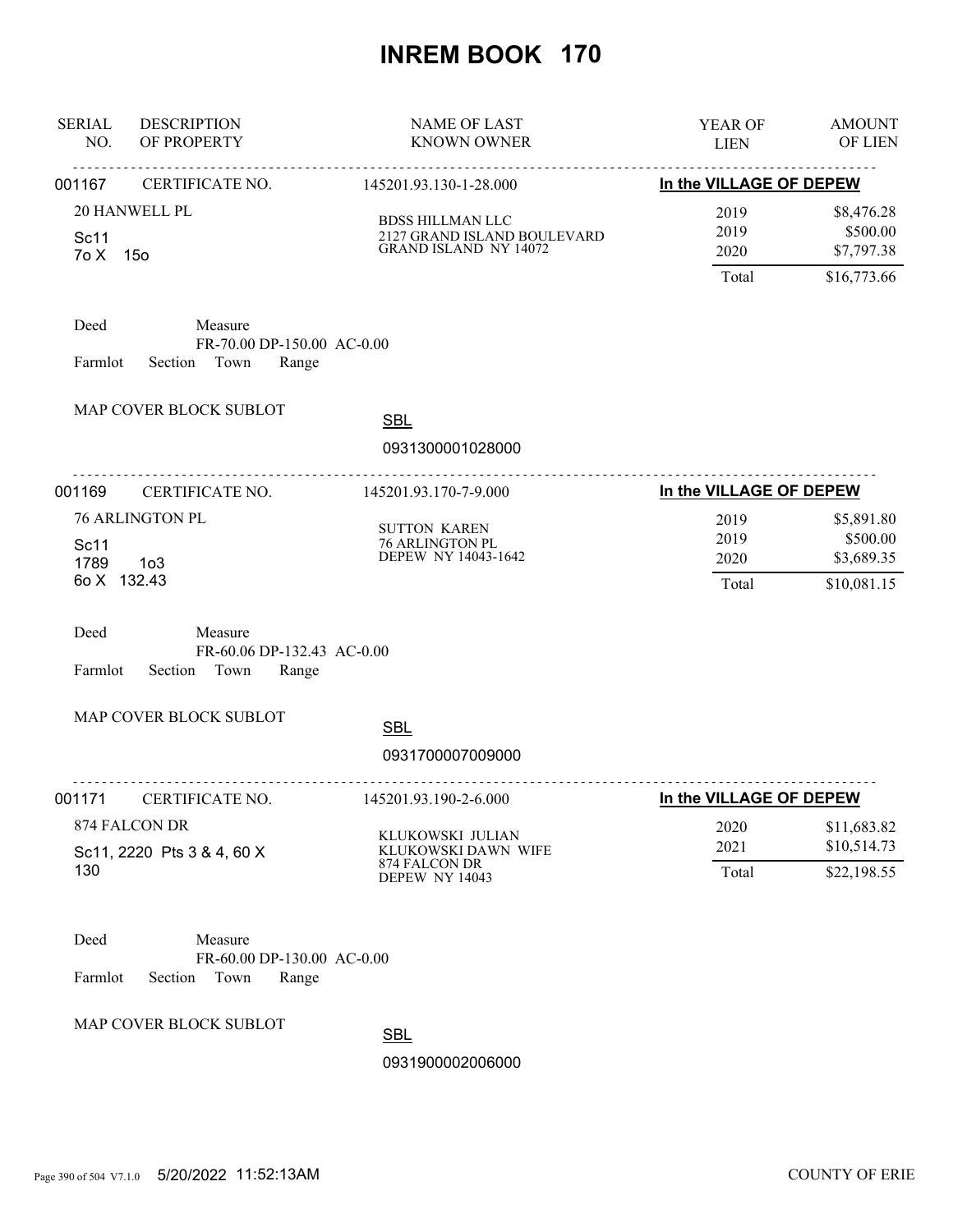| <b>SERIAL</b><br><b>DESCRIPTION</b> | <b>NAME OF LAST</b>                  | YEAR OF                 | <b>AMOUNT</b> |
|-------------------------------------|--------------------------------------|-------------------------|---------------|
| NO.<br>OF PROPERTY                  | <b>KNOWN OWNER</b>                   | <b>LIEN</b>             | OF LIEN       |
| 001173<br>CERTIFICATE NO.           | .<br>145201.104.070-4-10.000         | In the VILLAGE OF DEPEW |               |
| 0 HOUSTON ST                        | KWIATKOWSKI MATTHEW L                | 2007                    | \$1,425.42    |
| Sc11, 523 72 2o, 3o X<br>1oo        | 95 BURLINGTON AVE                    | 2008                    | \$1,036.77    |
|                                     | DEPEW NY 14043-2543                  | 2009                    | \$1,009.04    |
|                                     |                                      | 2010                    | \$1,416.31    |
|                                     |                                      | 2011                    | \$1,279.81    |
|                                     |                                      | 2012                    | \$1,197.24    |
| Deed<br>Measure                     |                                      | 2013                    | \$882.55      |
| FR-30.00 DP-100.00 AC-0.00          |                                      | 2014                    | \$726.26      |
| Section Town<br>Range<br>Farmlot    |                                      | 2015                    | \$675.62      |
|                                     |                                      | 2016                    | \$632.41      |
| MAP COVER BLOCK SUBLOT              |                                      | 2017                    | \$586.18      |
|                                     | <b>SBL</b>                           | 2018                    | \$543.77      |
|                                     | 1040700004010000                     | 2019                    | \$500.00      |
|                                     |                                      | 2019                    | \$491.02      |
|                                     |                                      | 2020                    | \$442.70      |
|                                     |                                      | 2021                    | \$615.11      |
|                                     |                                      | Total                   | \$13,460.21   |
| CERTIFICATE NO.<br>001175           | 145201.104.240-3-5.100               | In the VILLAGE OF DEPEW |               |
| <b>78 WARNER RD</b>                 |                                      | 2019                    | \$11,210.41   |
|                                     | <b>RUNYON BRET A</b><br>78 WARNER RD | 2019                    | \$500.00      |
|                                     | DEPEW NY 14043-2545                  | 2020                    | \$10,165.61   |
|                                     |                                      | 2021                    | \$9,901.24    |
|                                     |                                      | Total                   | \$31,777.26   |
| Measure<br>Deed                     |                                      |                         |               |

| - 1700a                    | wiyasul v |                              |  |
|----------------------------|-----------|------------------------------|--|
|                            |           | $FR-90.00$ DP-264.00 AC-0.00 |  |
| Farmlot Section Town Range |           |                              |  |

MAP COVER BLOCK SUBLOT

**SBL**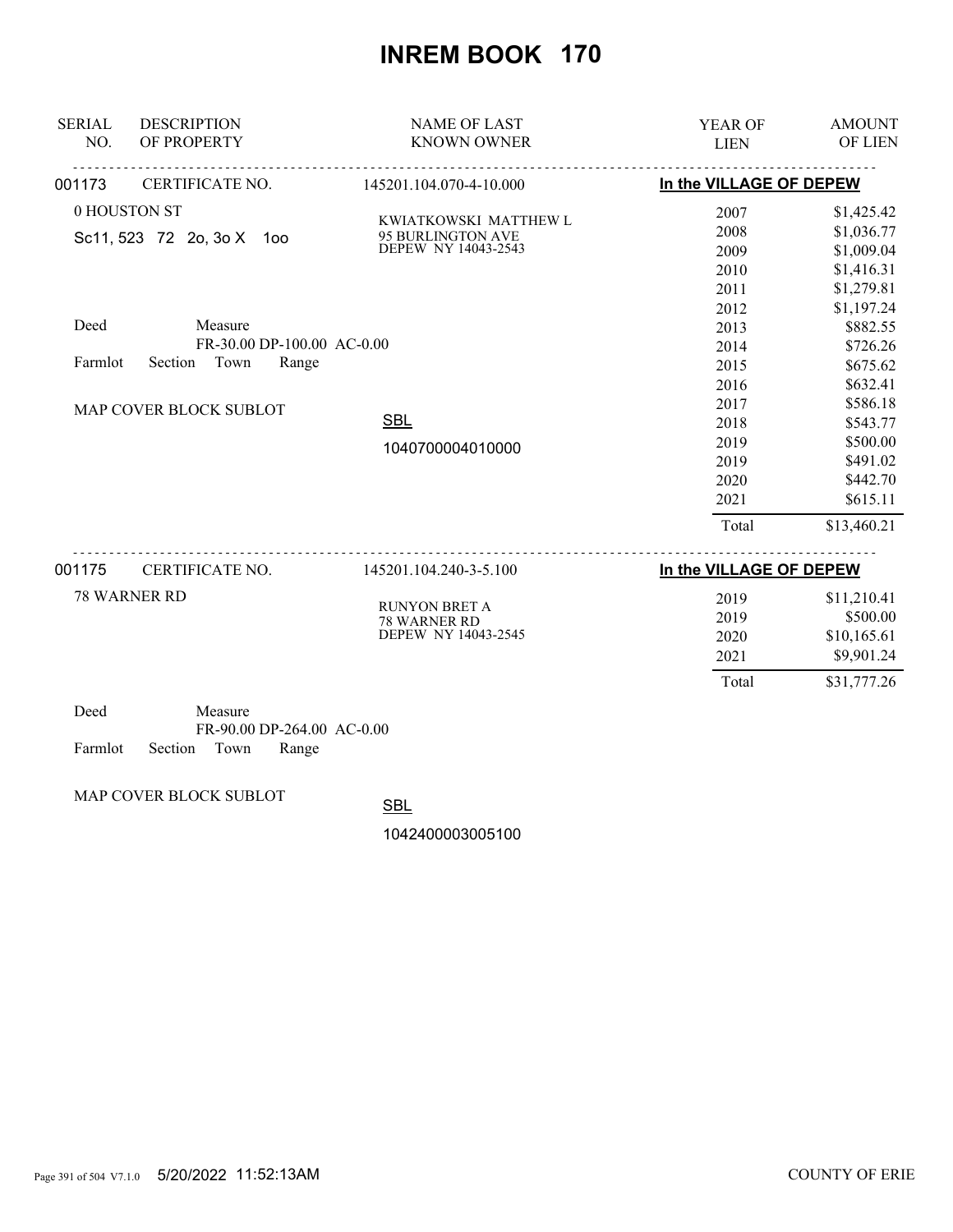| <b>SERIAL</b>                       | <b>DESCRIPTION</b>          | <b>NAME OF LAST</b>                              | YEAR OF                 | <b>AMOUNT</b> |
|-------------------------------------|-----------------------------|--------------------------------------------------|-------------------------|---------------|
| NO.                                 | OF PROPERTY                 | <b>KNOWN OWNER</b>                               | <b>LIEN</b>             | OF LIEN       |
| 001178                              | CERTIFICATE NO.             | 145201.104.300-2-24.000                          | In the VILLAGE OF DEPEW |               |
|                                     | 00 TRANSIT RD               | LI PUMA VINCENT                                  | 2005                    | \$3,343.39    |
|                                     | Sc11, 594 61 13 12 11, 9o X | C/O ATTN: REV.MSGR. DAVID LIPUN                  | 2006                    | \$5,702.56    |
| 115                                 |                             | <b>620 CENTER ST</b><br><b>LEWISTON NY 14092</b> | 2007                    | \$5,164.63    |
|                                     |                             |                                                  | 2008                    | \$4,981.29    |
|                                     |                             |                                                  | 2009                    | \$4,851.99    |
|                                     |                             |                                                  | 2010                    | \$5,499.57    |
| Deed                                | Measure                     |                                                  | 2011                    | \$4,968.15    |
|                                     | FR-90.00 DP-115.00 AC-0.00  |                                                  | 2012                    | \$4,646.91    |
| Farmlot                             | Section Town<br>Range       |                                                  | 2013                    | \$1,610.68    |
|                                     |                             |                                                  | 2014                    | \$269.07      |
|                                     | MAP COVER BLOCK SUBLOT      |                                                  | 2015                    | \$250.38      |
|                                     |                             | <b>SBL</b>                                       | 2016                    | \$903.97      |
|                                     |                             | 1043000002024000                                 | 2017                    | \$217.33      |
|                                     |                             |                                                  | 2018                    | \$201.63      |
|                                     |                             |                                                  | 2019                    | \$500.00      |
|                                     |                             |                                                  | 2019                    | \$182.18      |
|                                     |                             |                                                  | 2020                    | \$163.02      |
|                                     |                             |                                                  | 2021                    | \$1,382.12    |
|                                     |                             |                                                  | Total                   | \$44,838.87   |
| 001180                              | CERTIFICATE NO.             | 145201.104.550-1-7.000                           | In the VILLAGE OF DEPEW |               |
| 21 MAIN ST                          |                             |                                                  | 2012                    | \$6,869.59    |
| Sc10                                |                             | SCHOLTISEK GREGORY S<br>PO BOX 140               | 2013                    | \$3,891.36    |
| 521 55 3                            |                             | DEPEW NY 14043                                   | 2014                    | \$95,564.25   |
| 3o X 12o                            |                             |                                                  | 2015                    | \$1,419.23    |
|                                     |                             |                                                  | 2016                    | \$571.56      |
|                                     |                             |                                                  | 2017                    | \$819.48      |
| Deed                                | Measure                     |                                                  | 2018                    | \$1,018.63    |
|                                     | FR-30.00 DP-120.00 AC-0.00  |                                                  | 2019                    | \$760.24      |
| Section<br>Town<br>Range<br>Farmlot |                             |                                                  | 2019                    | \$500.00      |
|                                     |                             |                                                  | 2020                    | \$674.59      |
|                                     | MAP COVER BLOCK SUBLOT      |                                                  | 2021                    | \$540.38      |
|                                     |                             | <b>SBL</b>                                       | Total                   | \$112,629.31  |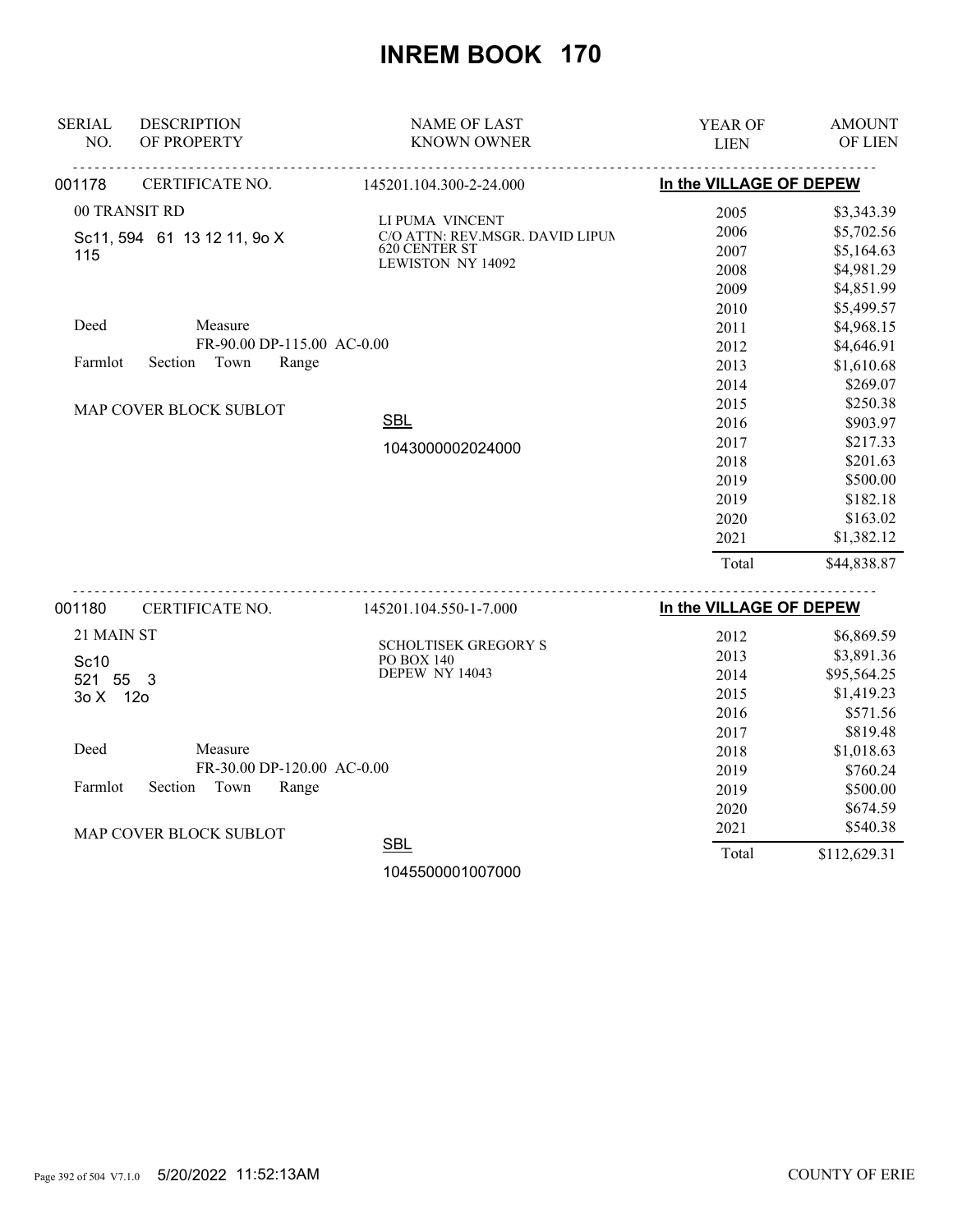| <b>SERIAL</b><br>NO.                               | <b>DESCRIPTION</b><br>OF PROPERTY                                                                  | <b>NAME OF LAST</b><br><b>KNOWN OWNER</b>                                                        | YEAR OF<br><b>LIEN</b>                                               | <b>AMOUNT</b><br>OF LIEN                                                                    |
|----------------------------------------------------|----------------------------------------------------------------------------------------------------|--------------------------------------------------------------------------------------------------|----------------------------------------------------------------------|---------------------------------------------------------------------------------------------|
| 001181                                             | CERTIFICATE NO.                                                                                    | 145201.104.550-2-6.000                                                                           | In the VILLAGE OF DEPEW                                              |                                                                                             |
| 47 MAIN ST<br>Sc10<br>49o 15 3<br>32.1x 116.3      |                                                                                                    | <b>WOODS RAYMOND</b><br>483 RHODE ISLAND ST<br>BUFFALO NY 14213                                  | 2018<br>2018<br>2019<br>2019<br>2020<br>2021                         | \$4,565.93<br>\$500.00<br>\$4,103.04<br>\$500.00<br>\$3,684.57<br>\$3,389.50                |
| Deed<br>Farmlot                                    | Measure<br>FR-32.10 DP-119.00 AC-0.00<br>Section Town<br>Range<br>MAP COVER BLOCK SUBLOT           | <b>SBL</b>                                                                                       | Total                                                                | \$16,743.04                                                                                 |
|                                                    |                                                                                                    | 1045500002006000                                                                                 |                                                                      |                                                                                             |
| 001183                                             | CERTIFICATE NO.                                                                                    | 145201.104.780-1-20.000                                                                          | In the VILLAGE OF DEPEW                                              |                                                                                             |
| Sc10<br>626 Aa 16<br>30X<br>Deed<br>Farmlot        | <b>163 KIEFFER AVE</b><br>98.1<br>Measure<br>FR-30.00 DP-98.16 AC-0.00<br>Town<br>Range<br>Section | <b>SZUBA JOSEPH</b><br><b>SZUBA MARTHA WIFE</b><br><b>163 KIEFFER AVE</b><br>DEPEW NY 14043-3924 | 2018<br>2018<br>2019<br>2019<br>2020<br>2021<br>Total                | \$4,491.54<br>\$500.00<br>\$4,125.89<br>\$500.00<br>\$3,722.04<br>\$3,199.02<br>\$16,538.49 |
|                                                    | MAP COVER BLOCK SUBLOT                                                                             | <b>SBL</b>                                                                                       |                                                                      |                                                                                             |
|                                                    |                                                                                                    | 1047800001020000                                                                                 |                                                                      |                                                                                             |
| 001184<br><b>60 STURM ST</b><br>Sc10<br>75 X 118.3 | .<br>CERTIFICATE NO.<br>490 28 4 5                                                                 | .<br>145203.104.150-12-7.000<br>CZOSNYKA LISA A<br>60 STURM ST<br><b>LANCASTER NY 14086</b>      | In the VILLAGE OF LANCASTER<br>2019<br>2019<br>2020<br>2021<br>Total | \$6,373.05<br>\$500.00<br>\$5,826.07<br>\$5,799.00<br>\$18,498.12                           |
| Deed<br>Farmlot                                    | Measure<br>FR-75.00 DP-118.00 AC-0.00<br>Section<br>Town<br>Range<br>MAP COVER BLOCK SUBLOT        | <b>SBL</b><br>1041500012007000                                                                   |                                                                      |                                                                                             |
|                                                    |                                                                                                    |                                                                                                  |                                                                      |                                                                                             |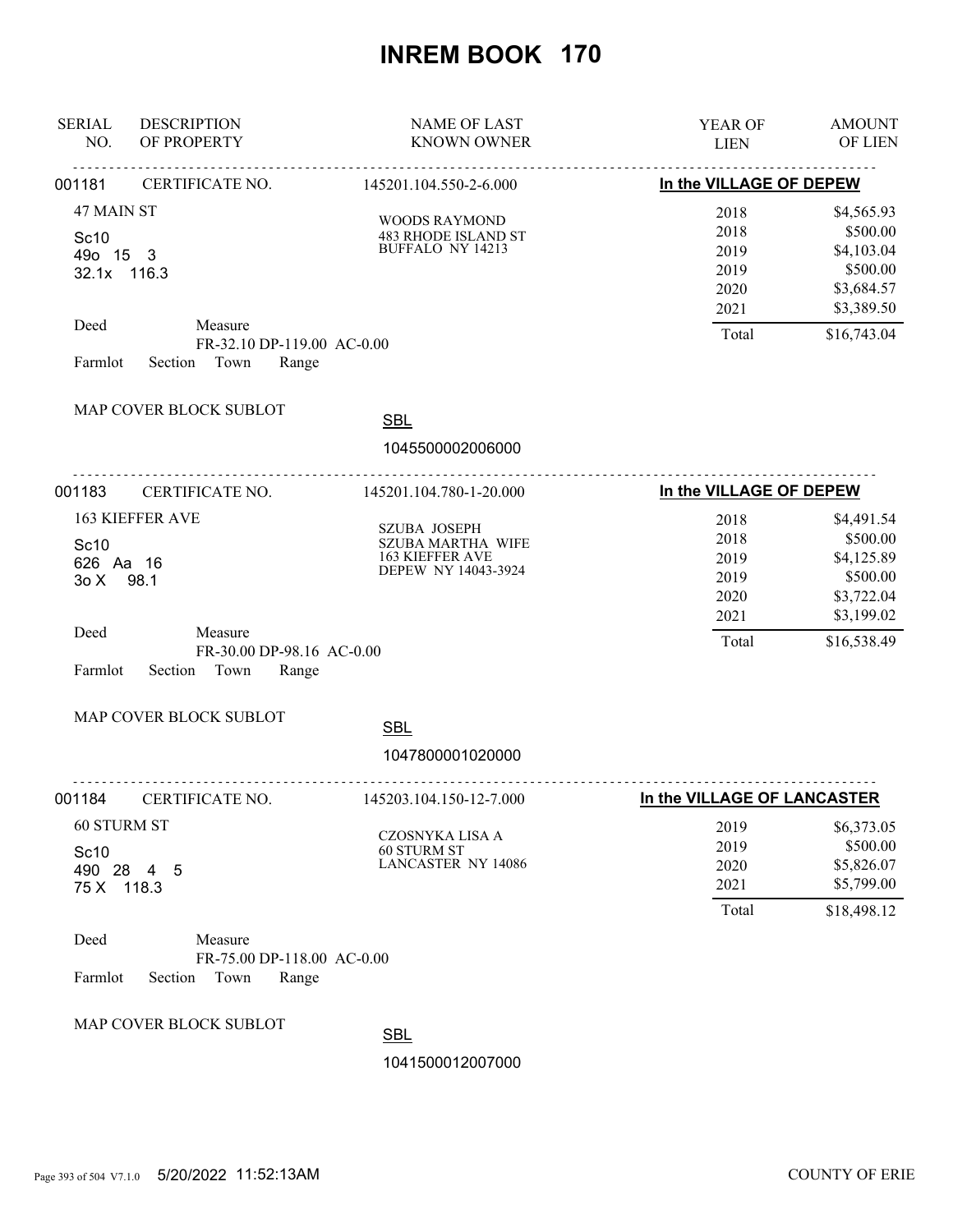| <b>SERIAL</b><br>NO. | <b>DESCRIPTION</b><br>OF PROPERTY | <b>NAME OF LAST</b><br><b>KNOWN OWNER</b> | <b>YEAR OF</b><br><b>LIEN</b> | <b>AMOUNT</b><br>OF LIEN |
|----------------------|-----------------------------------|-------------------------------------------|-------------------------------|--------------------------|
| 001185               | CERTIFICATE NO.                   | 145203.104.160-7-3.000                    | In the VILLAGE OF LANCASTER   |                          |
|                      | 0 VANDENBERG AV                   | POLEON-IHRIG JULIET C                     | 2004                          | \$682.20                 |
| Sc <sub>7</sub>      |                                   | <b>40 VANDENBERG AVE</b>                  | 2005                          | \$1,244.69               |
| 476                  | 112                               | <b>LANCASTER NY 14086</b>                 | 2006                          | \$1,491.70               |
| 35 X                 | 114.3                             |                                           | 2007                          | \$845.91                 |
|                      |                                   |                                           | 2008                          | \$1,466.62               |
|                      |                                   |                                           | 2008                          | \$400.00                 |
| Deed                 | Measure                           |                                           | 2009                          | \$1,409.73               |
|                      | FR-35.00 DP-114.70 AC-0.00        |                                           | 2010                          | \$1,353.48               |
| Farmlot              | Town<br>Range<br>Section          |                                           | 2011                          | \$1,221.42               |
|                      |                                   |                                           | 2012                          | \$1,164.60               |
|                      | MAP COVER BLOCK SUBLOT            |                                           | 2013                          | \$365.24                 |
|                      |                                   | <b>SBL</b>                                | 2017                          | \$26.93                  |
|                      |                                   | 1041600007003000                          | 2018                          | \$34.17                  |
|                      |                                   |                                           | 2019                          | \$500.00                 |
|                      |                                   |                                           | 2019                          | \$31.03                  |
|                      |                                   |                                           | 2020                          | \$26.51                  |
|                      |                                   |                                           | 2021                          | \$427.07                 |
|                      |                                   |                                           | Total                         | \$12,691.30              |
| 001186               | CERTIFICATE NO.                   | 145203.104.160-10-2.000                   | In the VILLAGE OF LANCASTER   |                          |
|                      | <b>60 BANNER AVE</b>              |                                           | 2019                          | \$12,202.16              |
| FI 2 Sc7&10          |                                   | <b>OWENS ANNA</b><br><b>60 BANNER AVE</b> | 2019                          | \$500.00                 |
| 503                  | 46 Pt 48                          | <b>LANCASTER NY 14086</b>                 | 2020                          | \$10,875.92              |
| 60 X 127.8           |                                   |                                           | 2021                          | \$9,372.60               |

| Deed                       | Measure |                            |  |
|----------------------------|---------|----------------------------|--|
|                            |         | FR-60.27 DP-128.22 AC-0.00 |  |
| Farmlot Section Town Range |         |                            |  |

MAP COVER BLOCK SUBLOT

**SBL** 

1041600010002000

Total \$32,950.68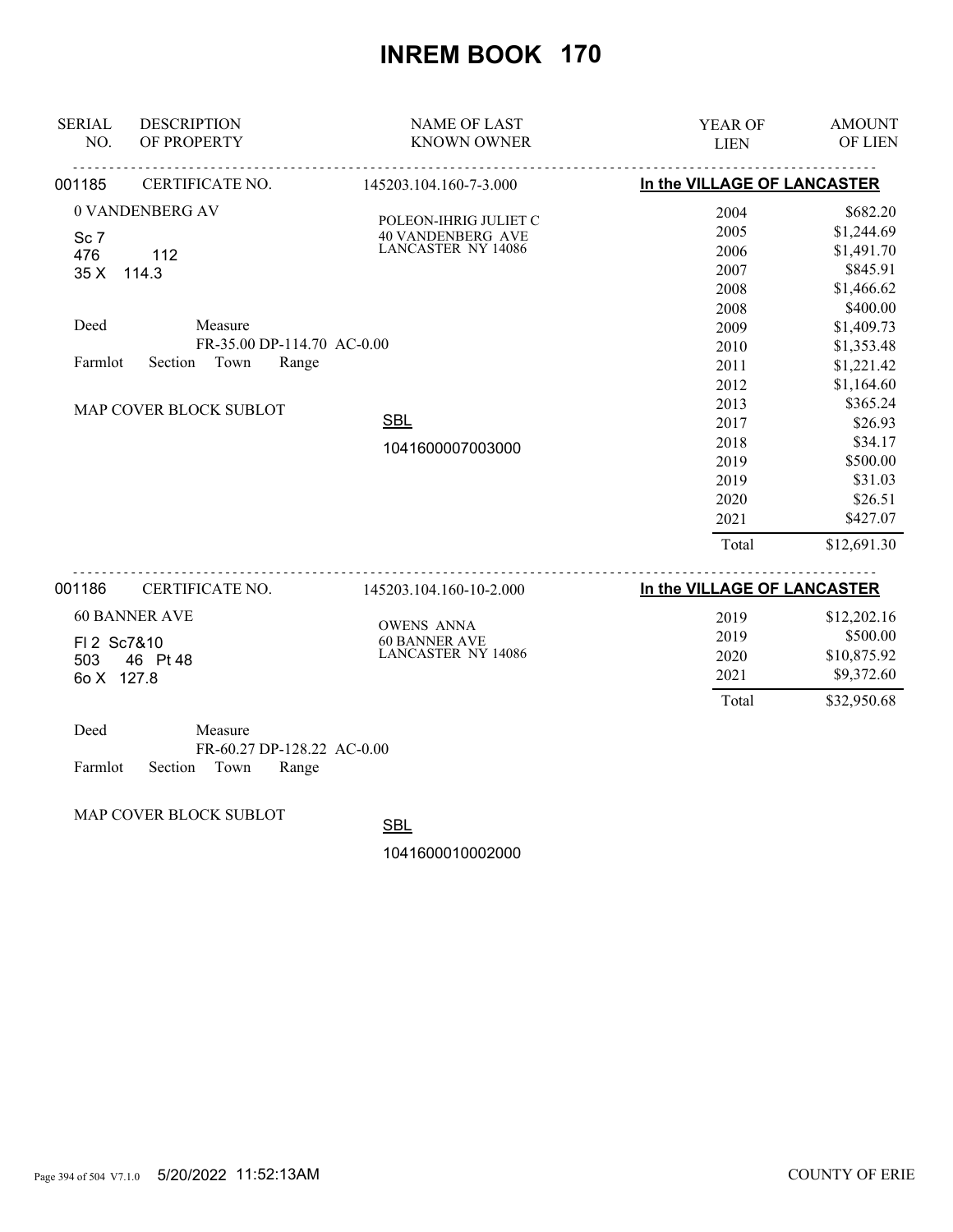| <b>SERIAL</b><br>NO.                | <b>DESCRIPTION</b><br>OF PROPERTY                                 | <b>NAME OF LAST</b><br><b>KNOWN OWNER</b>                                                           | YEAR OF<br><b>LIEN</b>                | <b>AMOUNT</b><br>OF LIEN                                          |
|-------------------------------------|-------------------------------------------------------------------|-----------------------------------------------------------------------------------------------------|---------------------------------------|-------------------------------------------------------------------|
| 001191                              | CERTIFICATE NO.                                                   | 145203.104.830-5-23.000                                                                             | In the VILLAGE OF LANCASTER           |                                                                   |
| Sc <sub>7</sub><br>43 X             | 5511 BROADWAY ST<br>13o                                           | EQUITY TRUST COMPANY<br>CUSTODIAN FBO ACT Z152507 IRA<br>5511 BROADWAY<br><b>LANCASTER NY 14086</b> | 2019<br>2019<br>2020<br>2021<br>Total | \$9,521.35<br>\$500.00<br>\$8,821.04<br>\$8,800.39<br>\$27,642.78 |
| Deed<br>Farmlot                     | Measure<br>FR-70.00 DP-175.00 AC-0.00<br>Section Town<br>Range    |                                                                                                     |                                       |                                                                   |
|                                     | MAP COVER BLOCK SUBLOT                                            | <b>SBL</b>                                                                                          |                                       |                                                                   |
|                                     |                                                                   | 1048300005023000                                                                                    |                                       |                                                                   |
| 001192                              | CERTIFICATE NO.                                                   | 145203.115.070-1-5.000                                                                              | In the VILLAGE OF LANCASTER           |                                                                   |
| Sc10<br>1095<br>50X                 | <b>80 BRUNSWICK RD</b><br>E 3o 29<br>112                          | <b>KEENE KEITH</b><br>80 BRUNSWICK RD<br><b>DEPEW NY 14043</b>                                      | 2019<br>2019<br>2020<br>2021<br>Total | \$8,321.48<br>\$500.00<br>\$7,776.00<br>\$7,496.43<br>\$24,093.91 |
| Deed<br>Farmlot                     | Measure<br>FR-50.00 DP-112.00 AC-0.00<br>Town<br>Range<br>Section |                                                                                                     |                                       |                                                                   |
|                                     | MAP COVER BLOCK SUBLOT                                            | <b>SBL</b>                                                                                          |                                       |                                                                   |
|                                     |                                                                   | 1150700001005000                                                                                    |                                       |                                                                   |
| 001194                              | CERTIFICATE NO.                                                   | 145203.115.070-6-3.000                                                                              | In the VILLAGE OF LANCASTER           |                                                                   |
| 85 GRANT ST<br>Sc10<br>1727<br>65 X | 3<br>15 <sub>o</sub>                                              | <b>HARTWIG SUSAN</b><br>85 GRANT ST<br><b>LANCASTER NY 14086</b>                                    | 2019<br>2019<br>2020<br>2021<br>Total | \$9,074.15<br>\$500.00<br>\$8,289.63<br>\$6,755.74<br>\$24,619.52 |
| Deed<br>Farmlot                     | Measure<br>FR-65.00 DP-150.00 AC-0.00<br>Town<br>Range<br>Section |                                                                                                     |                                       |                                                                   |
|                                     | MAP COVER BLOCK SUBLOT                                            | <b>SBL</b><br>1150700006003000                                                                      |                                       |                                                                   |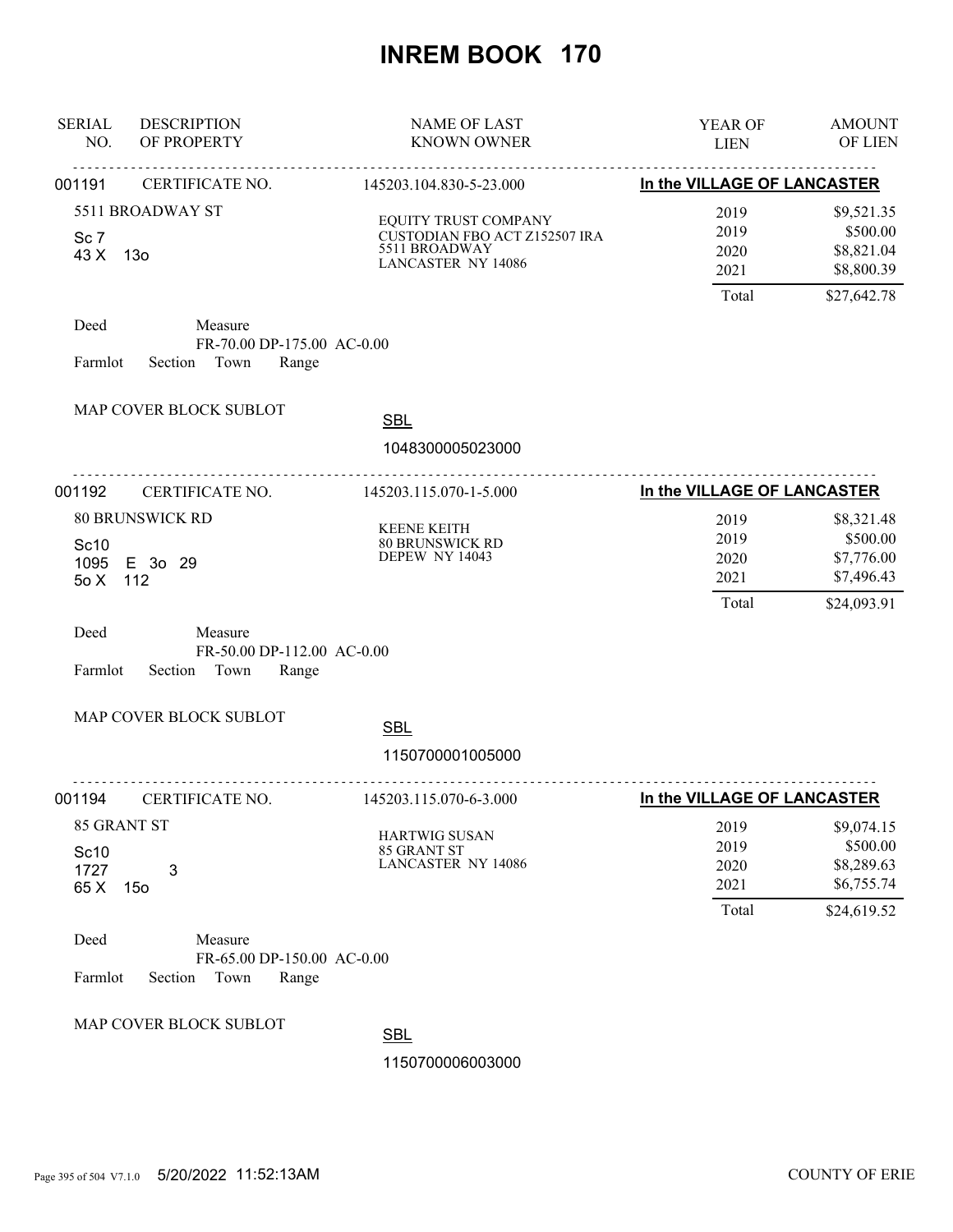| <b>SERIAL</b><br>NO.             | <b>DESCRIPTION</b><br>OF PROPERTY                              | <b>NAME OF LAST</b><br><b>KNOWN OWNER</b>                                                                         | YEAR OF<br><b>LIEN</b>                | <b>AMOUNT</b><br>OF LIEN                                          |
|----------------------------------|----------------------------------------------------------------|-------------------------------------------------------------------------------------------------------------------|---------------------------------------|-------------------------------------------------------------------|
| 001195                           | CERTIFICATE NO.                                                | 145203.115.070-9-16.000                                                                                           | In the VILLAGE OF LANCASTER           |                                                                   |
| Sc <sub>10</sub><br>592<br>40 X  | 2040 COMO PARK BLVD<br>68pt 69<br>12 <sub>o</sub>              | SIDERIS JEREMY HUSBAND<br>WESOLOWSKI-SIDERIS TENEATHIA<br><b>2040 COMO PARK BLVD</b><br><b>LANCASTER NY 14086</b> | 2019<br>2019<br>2020<br>2021          | \$467.81<br>\$0.00<br>\$6,814.08<br>\$7,116.69                    |
| Deed<br>Farmlot                  | Measure<br>FR-40.00 DP-120.00 AC-0.00<br>Section Town<br>Range |                                                                                                                   | Total                                 | \$14,398.58                                                       |
|                                  | MAP COVER BLOCK SUBLOT                                         | <b>SBL</b>                                                                                                        |                                       |                                                                   |
|                                  |                                                                | 1150700009016000                                                                                                  |                                       |                                                                   |
| 001196                           | CERTIFICATE NO.                                                | 145203.115.070-13-20.000                                                                                          | In the VILLAGE OF LANCASTER           |                                                                   |
| Sc <sub>10</sub><br>1911<br>60 X | 52 WILMA DR<br>20<br>G<br>12o                                  | <b>JASON THADDEUS</b><br>52 WILMA DR<br><b>LANCASTER NY 14086</b>                                                 | 2016<br>2016<br>2017<br>2017<br>2018  | \$9,737.05<br>\$500.00<br>\$8,810.56<br>\$500.00<br>\$8,068.93    |
| Deed<br>Farmlot                  | Measure<br>FR-60.00 DP-120.00 AC-0.00<br>Section Town<br>Range |                                                                                                                   | 2018<br>2019<br>2019<br>2020<br>2021  | \$500.00<br>\$7,341.13<br>\$500.00<br>\$6,740.46<br>\$6,350.40    |
|                                  | MAP COVER BLOCK SUBLOT                                         | <b>SBL</b><br>1150700013020000                                                                                    | Total                                 | \$49,048.53                                                       |
| 001197                           | CERTIFICATE NO.                                                | 145203.115.070-14-6.000                                                                                           | In the VILLAGE OF LANCASTER           |                                                                   |
| Sc10<br>1911 F                   | 143 NORRIS AVE<br>6<br>76.8 X 131.5                            | PAWLOWSKI HENRY<br>PAWLOWSKI JANINE<br><b>143 NORRIS AVE</b><br><b>LANCASTER NY 14086</b>                         | 2019<br>2019<br>2020<br>2021<br>Total | \$7,484.54<br>\$500.00<br>\$4,589.97<br>\$6,228.47<br>\$18,802.98 |
| Deed<br>Farmlot                  | Measure<br>FR-76.78 DP-131.50 AC-0.00<br>Section Town<br>Range |                                                                                                                   |                                       |                                                                   |
|                                  | MAP COVER BLOCK SUBLOT                                         | <b>SBL</b><br>1150700014006000                                                                                    |                                       |                                                                   |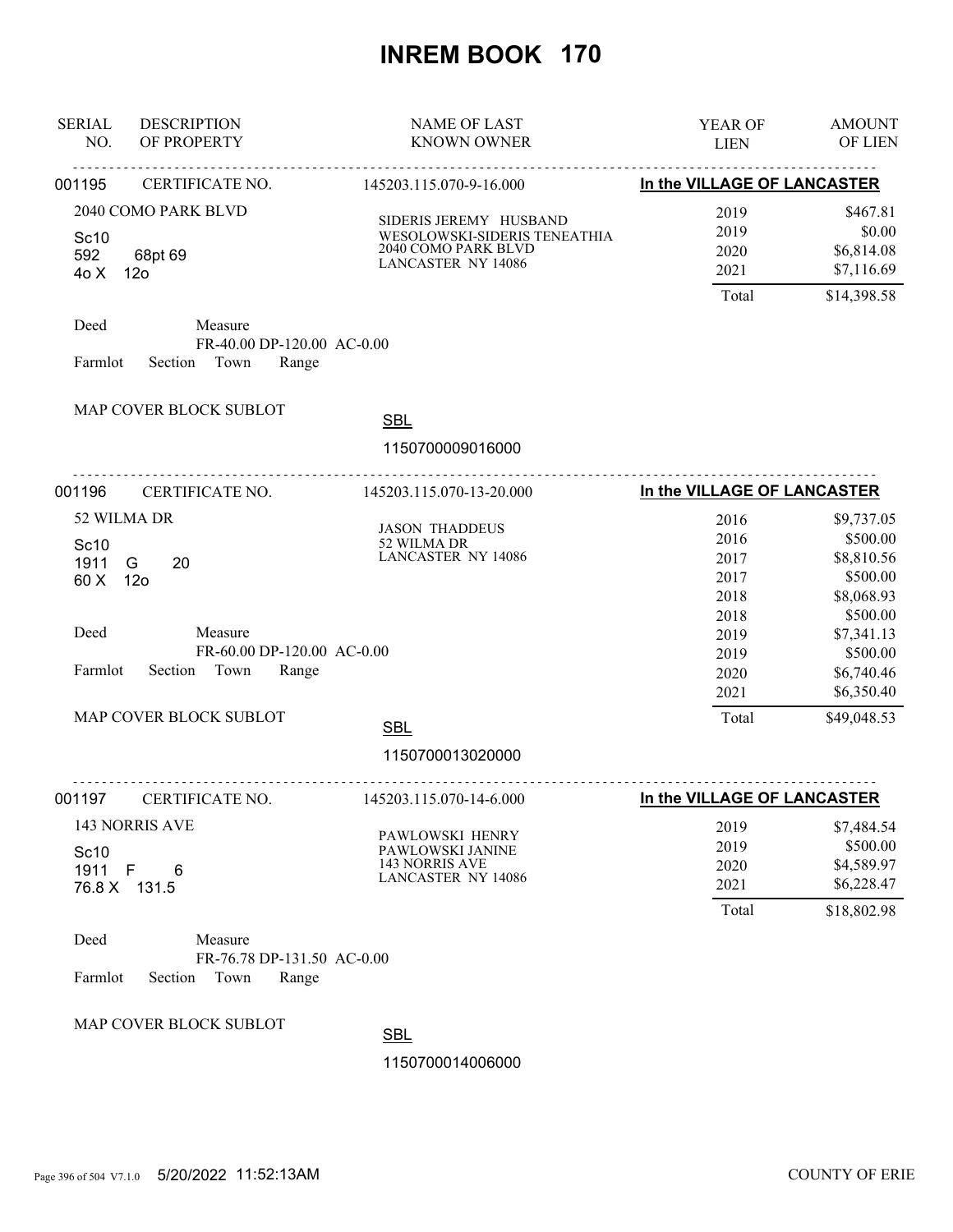| <b>SERIAL</b><br><b>DESCRIPTION</b><br>NO.<br>OF PROPERTY                            | <b>NAME OF LAST</b><br><b>KNOWN OWNER</b>                                                              | YEAR OF<br><b>LIEN</b>                | <b>AMOUNT</b><br>OF LIEN                                          |
|--------------------------------------------------------------------------------------|--------------------------------------------------------------------------------------------------------|---------------------------------------|-------------------------------------------------------------------|
| <u>.</u><br>CERTIFICATE NO.<br>001198                                                | <u>.</u><br>145203.115.110-5-6.000                                                                     | In the VILLAGE OF LANCASTER           |                                                                   |
| 15 5TH AVE<br>Sc10<br>1021<br>N 9 10<br>50X<br>100                                   | <b>MARCINIAK DAVID P</b><br>15 FIFTH AVE<br><b>LANCASTER NY 14086</b>                                  | 2019<br>2019<br>2020<br>2021<br>Total | \$9,294.80<br>\$500.00<br>\$8,452.35<br>\$7,000.10<br>\$25,247.25 |
| Deed<br>Measure<br>FR-50.00 DP-100.00 AC-0.00<br>Section Town<br>Farmlot<br>Range    |                                                                                                        |                                       |                                                                   |
| MAP COVER BLOCK SUBLOT                                                               | <b>SBL</b><br>1151100005006000                                                                         |                                       |                                                                   |
| <u>.</u><br>001199<br>CERTIFICATE NO.                                                | .<br>145203.115.110-25-30.000                                                                          | In the VILLAGE OF LANCASTER           |                                                                   |
| 54 IRWINWOOD<br>Sc10                                                                 | <b>JOSKER LESLIE A</b><br>54 S IRWINWOOD                                                               | 2019<br>2019                          | \$7,308.22<br>\$500.00                                            |
| 1804 E<br>10<br>58 X 162.59                                                          | <b>LANCASTER NY 14086-2822</b>                                                                         | Total                                 | \$7,808.22                                                        |
| Deed<br>Measure<br>FR-48.00 DP-162.50 AC-0.00<br>Section<br>Town<br>Farmlot<br>Range |                                                                                                        |                                       |                                                                   |
| MAP COVER BLOCK SUBLOT                                                               | <b>SBL</b><br>1151100025030000                                                                         |                                       |                                                                   |
| 001200<br>CERTIFICATE NO.                                                            | 145203.115.270-4-36.000                                                                                | In the VILLAGE OF LANCASTER           |                                                                   |
| <b>60 CHURCH ST</b><br>Sc <sub>7</sub><br>155<br>50 X                                | LYNCH MICHAEL R SR ETAL<br>LYNCH PHILIP J DECEASED<br><b>60 CHURCH ST</b><br><b>LANCASTER NY 14086</b> | 2019<br>2019<br>2020<br>2021<br>Total | \$4,033.90<br>\$500.00<br>\$3,650.89<br>\$3,415.55<br>\$11,600.34 |
| Deed<br>Measure<br>FR-50.00 DP-159.00 AC-0.00<br>Farmlot<br>Section<br>Town<br>Range |                                                                                                        |                                       |                                                                   |
| MAP COVER BLOCK SUBLOT                                                               | <b>SBL</b>                                                                                             |                                       |                                                                   |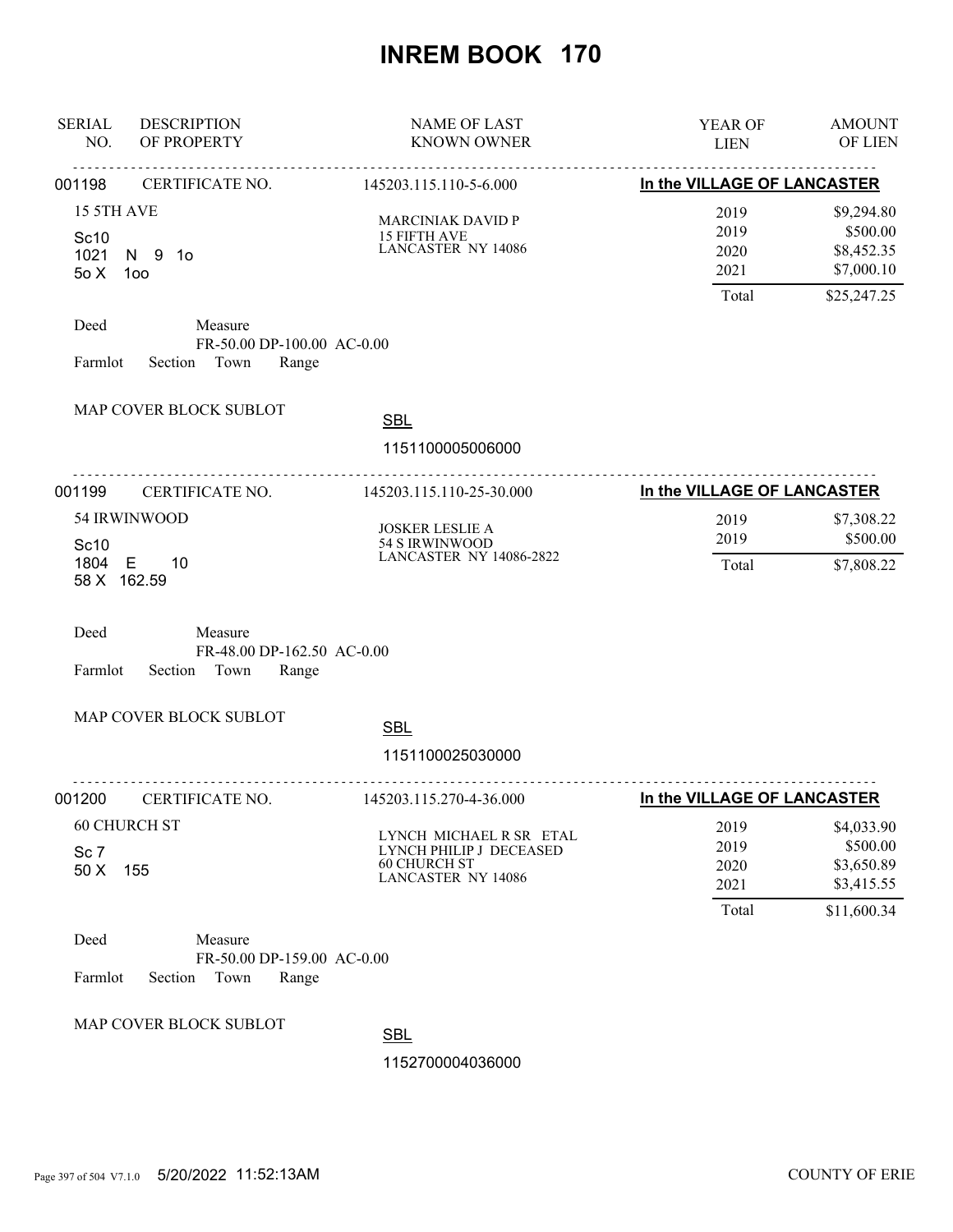| <b>SERIAL</b><br>NO.             | <b>DESCRIPTION</b><br>OF PROPERTY                                  | <b>NAME OF LAST</b><br><b>KNOWN OWNER</b>                                | YEAR OF<br><b>LIEN</b>       | <b>AMOUNT</b><br>OF LIEN                              |
|----------------------------------|--------------------------------------------------------------------|--------------------------------------------------------------------------|------------------------------|-------------------------------------------------------|
| 001201                           | .<br>CERTIFICATE NO.                                               | <u>.</u><br>145289.82.030-2-4.100                                        | In the TOWN OF LANCASTER     |                                                       |
| Sc <sub>12</sub><br>165 X 284.58 | 2753 WEHRLE DR                                                     | THORNY EVENTS LLC<br>243 SOUTH ELMWOOD AVENUE<br><b>BUFFALO NY 14201</b> | 2019<br>2019<br>2020<br>2021 | \$11,252.28<br>\$500.00<br>\$10,289.40<br>\$11,723.63 |
|                                  |                                                                    |                                                                          | Total                        | \$33,765.31                                           |
| Deed<br>Farmlot                  | Measure<br>FR-151.50 DP-286.63 AC-0.00<br>Section Town<br>Range    |                                                                          |                              |                                                       |
|                                  | MAP COVER BLOCK SUBLOT                                             | <b>SBL</b>                                                               |                              |                                                       |
|                                  |                                                                    | 0820300002004100                                                         |                              |                                                       |
| 001202                           | .<br>CERTIFICATE NO.                                               | 145289.82.030-2-5.000                                                    | In the TOWN OF LANCASTER     |                                                       |
| Sc12<br>77 X 122.43              | 2757 WEHRLE DR                                                     | <b>DAVID JOSEPH</b><br>6291 SUNFLOWER CT<br><b>EAST AMHERST NY 14051</b> | 2019<br>2019<br>2020<br>2021 | \$6,250.67<br>\$500.00<br>\$5,715.64<br>\$3,871.98    |
| Deed<br>Farmlot                  | Measure<br>FR-77.00 DP-122.43 AC-0.00<br>Section Town<br>Range     |                                                                          | Total                        | \$16,338.29                                           |
|                                  | MAP COVER BLOCK SUBLOT                                             | <b>SBL</b><br>0820300002005000                                           |                              |                                                       |
| 001203                           | CERTIFICATE NO.                                                    | <u>.</u><br>145289.82.030-2-6.100                                        | In the TOWN OF LANCASTER     |                                                       |
|                                  | 2761 WEHRLE DR                                                     | THORNY EVENTS LLC<br>2753 WEHRLE DR<br>WILLIAMSVILLE NY 14221-7333       | 2019<br>2019<br>2020<br>2021 | \$7,385.76<br>\$500.00<br>\$6,754.89<br>\$6,710.29    |
|                                  |                                                                    |                                                                          | Total                        | \$21,350.94                                           |
| Deed<br>Farmlot                  | Measure<br>FR-100.00 DP-311.00 AC-0.00<br>Town<br>Section<br>Range |                                                                          |                              |                                                       |
|                                  | MAP COVER BLOCK SUBLOT                                             | <b>SBL</b><br>0820300002006100                                           |                              |                                                       |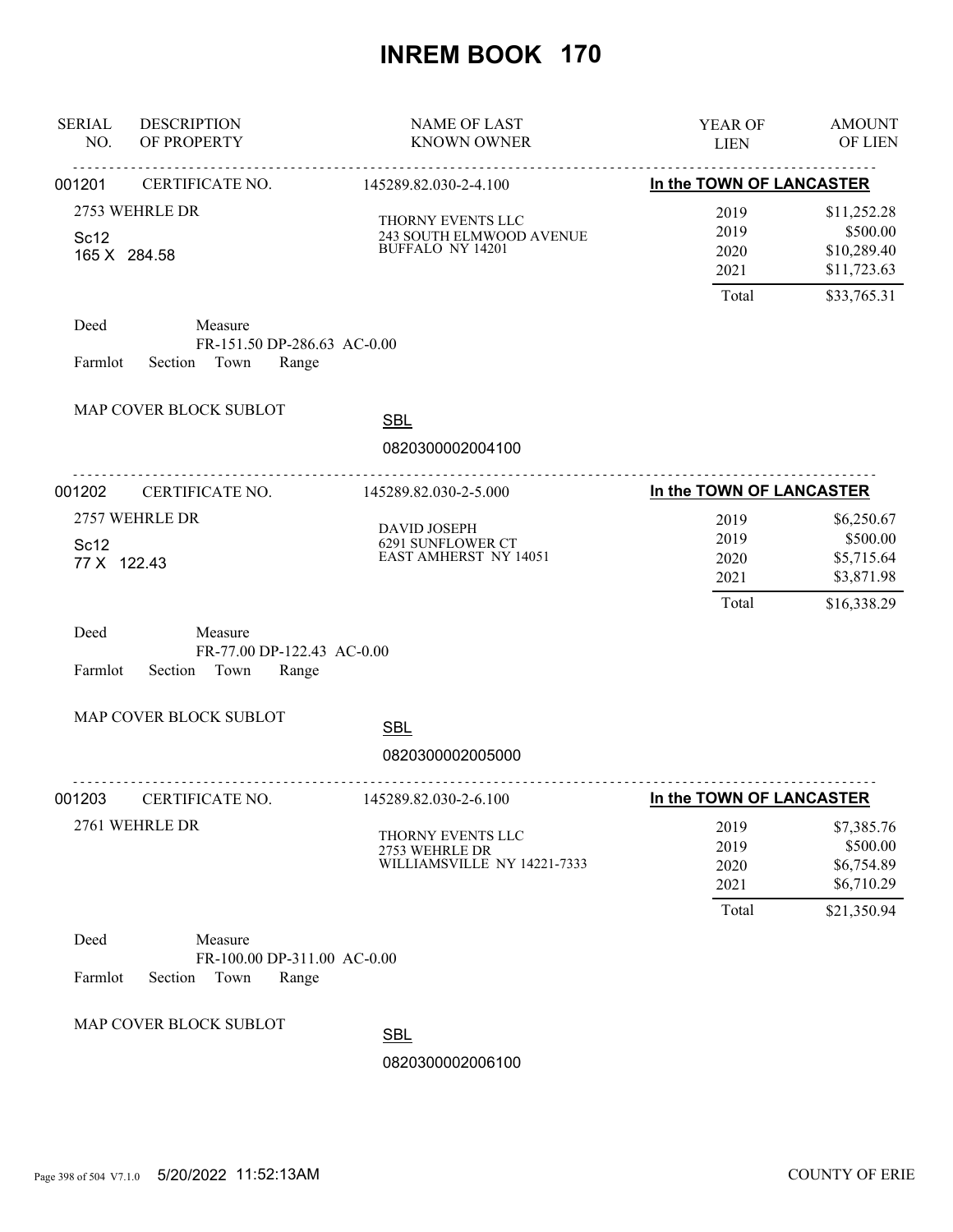| <b>SERIAL</b><br>NO.   | <b>DESCRIPTION</b><br>OF PROPERTY                                 | <b>NAME OF LAST</b><br><b>KNOWN OWNER</b>                          | YEAR OF<br><b>LIEN</b>                | <b>AMOUNT</b><br>OF LIEN                                             |
|------------------------|-------------------------------------------------------------------|--------------------------------------------------------------------|---------------------------------------|----------------------------------------------------------------------|
| 001205                 | <u>.</u><br>CERTIFICATE NO.                                       | <u>.</u><br>145289.93.050-1-14.000                                 | In the TOWN OF LANCASTER              |                                                                      |
|                        | 5204 GENESEE ST<br>Sc12, 82.5x 264                                | MANTZANIS JAMES<br>5204 GENESEE ST<br><b>BOWMANSVILLE NY 14026</b> | 2019<br>2019<br>2020<br>2021<br>Total | \$13,532.54<br>\$500.00<br>\$12,378.50<br>\$10,060.17<br>\$36,471.21 |
| Deed<br>Farmlot        | Measure<br>FR-82.50 DP-264.00 AC-0.00<br>Town<br>Range<br>Section |                                                                    |                                       |                                                                      |
|                        | MAP COVER BLOCK SUBLOT                                            | <b>SBL</b><br>0930500001014000                                     |                                       |                                                                      |
| 001207                 | <u>.</u><br>CERTIFICATE NO.                                       | <u>.</u><br>145289.93.110-2-30.000                                 | In the TOWN OF LANCASTER              |                                                                      |
| Sc11<br>2386 17<br>75x | 257 WARNER RD<br>125                                              | MALARK KENNETH<br>257 WARNER RD<br><b>LANCASTER NY 14086</b>       | 2019<br>2019<br>2020<br>2021<br>Total | \$8,221.36<br>\$500.00<br>\$11,211.25<br>\$8,637.51<br>\$28,570.12   |
| Deed<br>Farmlot        | Measure<br>FR-75.00 DP-125.00 AC-0.00<br>Section Town<br>Range    |                                                                    |                                       |                                                                      |
|                        | MAP COVER BLOCK SUBLOT                                            | <b>SBL</b><br>0931100002030000                                     |                                       |                                                                      |
| 001209                 | CERTIFICATE NO.                                                   | 145289.94.170-4-14.000                                             | In the TOWN OF LANCASTER              |                                                                      |
| 28 HEDGE LN            |                                                                   | CRANE COLLEEN A<br>28 HEDGE LN<br><b>LANCASTER NY 14086</b>        | 2019<br>2019<br>2021<br>Total         | \$10,568.05<br>\$500.00<br>\$8,668.96<br>\$19,737.01                 |
| Deed<br>Farmlot        | Measure<br>FR-28.60 DP-80.00 AC-0.00<br>Section<br>Town<br>Range  |                                                                    |                                       |                                                                      |
|                        | MAP COVER BLOCK SUBLOT                                            | <b>ODI</b>                                                         |                                       |                                                                      |

**SBL**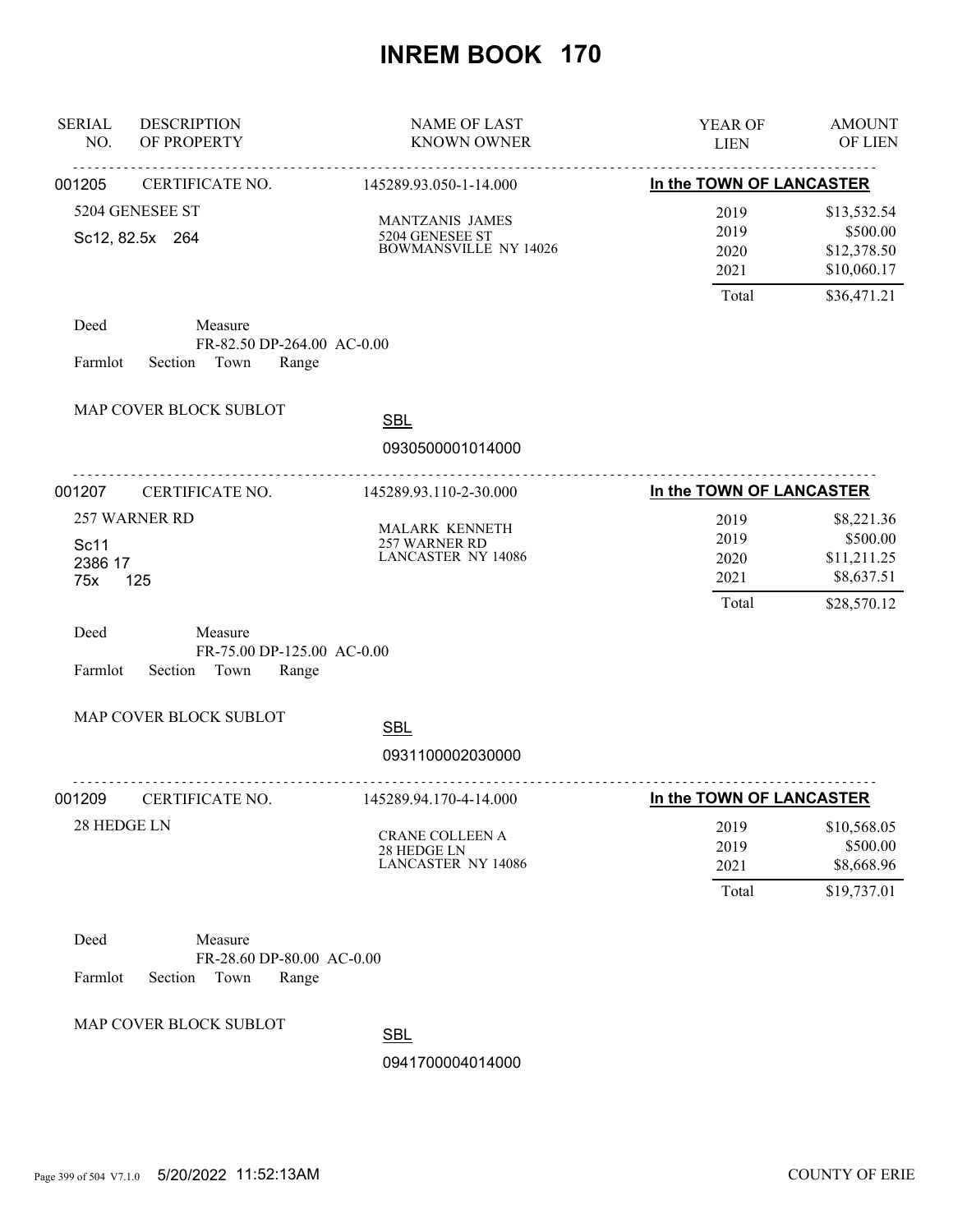| <b>SERIAL</b><br><b>DESCRIPTION</b> | <b>NAME OF LAST</b>                         | YEAR OF                  | <b>AMOUNT</b> |
|-------------------------------------|---------------------------------------------|--------------------------|---------------|
| OF PROPERTY<br>NO.                  | <b>KNOWN OWNER</b>                          | <b>LIEN</b>              | OF LIEN       |
| CERTIFICATE NO.<br>001210           | 145289.104.340-2-4.000                      | In the TOWN OF LANCASTER |               |
| <b>20 REMWOOD AVE</b>               |                                             | 2006                     | \$2,362.67    |
| Sc11, 463 3 16 17, 6o X             | <b>CAMPANELLA CHARLES</b><br>751 TACOMA AVE | 2007                     | \$323.99      |
| 12 <sub>o</sub>                     | BUFFALO NY 14216                            | 2008                     | \$211.38      |
|                                     |                                             | 2009                     | \$201.79      |
|                                     |                                             | 2010                     | \$191.58      |
|                                     |                                             | 2011                     | \$136.05      |
| Deed<br>Measure                     |                                             | 2012                     | \$128.13      |
| FR-60.00 DP-120.00 AC-0.00          |                                             | 2013                     | \$11.55       |
| Town<br>Farmlot<br>Section<br>Range |                                             | 2014                     | \$11.05       |
|                                     |                                             | 2015                     | \$10.42       |
| MAP COVER BLOCK SUBLOT              |                                             | 2016                     | \$9.84        |
|                                     | <b>SBL</b>                                  | 2017                     | \$9.12        |
|                                     | 1043400002004000                            | 2018                     | \$8.51        |
|                                     |                                             | 2019                     | \$500.00      |
|                                     |                                             | 2019                     | \$7.87        |
|                                     |                                             | 2021                     | \$12.57       |
|                                     |                                             | Total                    | \$4,136.52    |
| CERTIFICATE NO.<br>001211           | 145289.104.340-2-5.000                      | In the TOWN OF LANCASTER |               |
| <b>26 REMWOOD AVE</b>               |                                             | 2006                     | \$1,277.45    |
|                                     | <b>CAMPANELLA CHARLES</b>                   | 2007                     | \$195.34      |
| 18, 3o X<br>Sc11, 463 3             | 751 TACOMA AVE<br><b>BUFFALO NY 14216</b>   | 2008                     | \$138.04      |
| 12 <sub>o</sub>                     |                                             | 2009                     | \$132.30      |
|                                     |                                             | 2010                     | \$125.94      |
|                                     |                                             | 2011                     | \$74.26       |
| Deed<br>Measure                     |                                             | 2012                     | \$70.19       |
| FR-30.00 DP-120.00 AC-0.00          |                                             | 2013                     | \$11.55       |
| Section Town<br>Farmlot<br>Range    |                                             | 2014                     | \$11.05       |
|                                     |                                             | 2015                     | \$10.42       |
|                                     |                                             | 2016                     | \$9.84        |
| MAP COVER BLOCK SUBLOT              | <b>SBL</b>                                  | 2017                     | \$9.12        |
|                                     |                                             | 2018                     | \$8.51        |
|                                     | 1043400002005000                            | 2019                     | \$500.00      |
|                                     |                                             | 2019                     | \$7.87        |
|                                     |                                             | 2021                     | \$9.14        |

Total \$2,591.02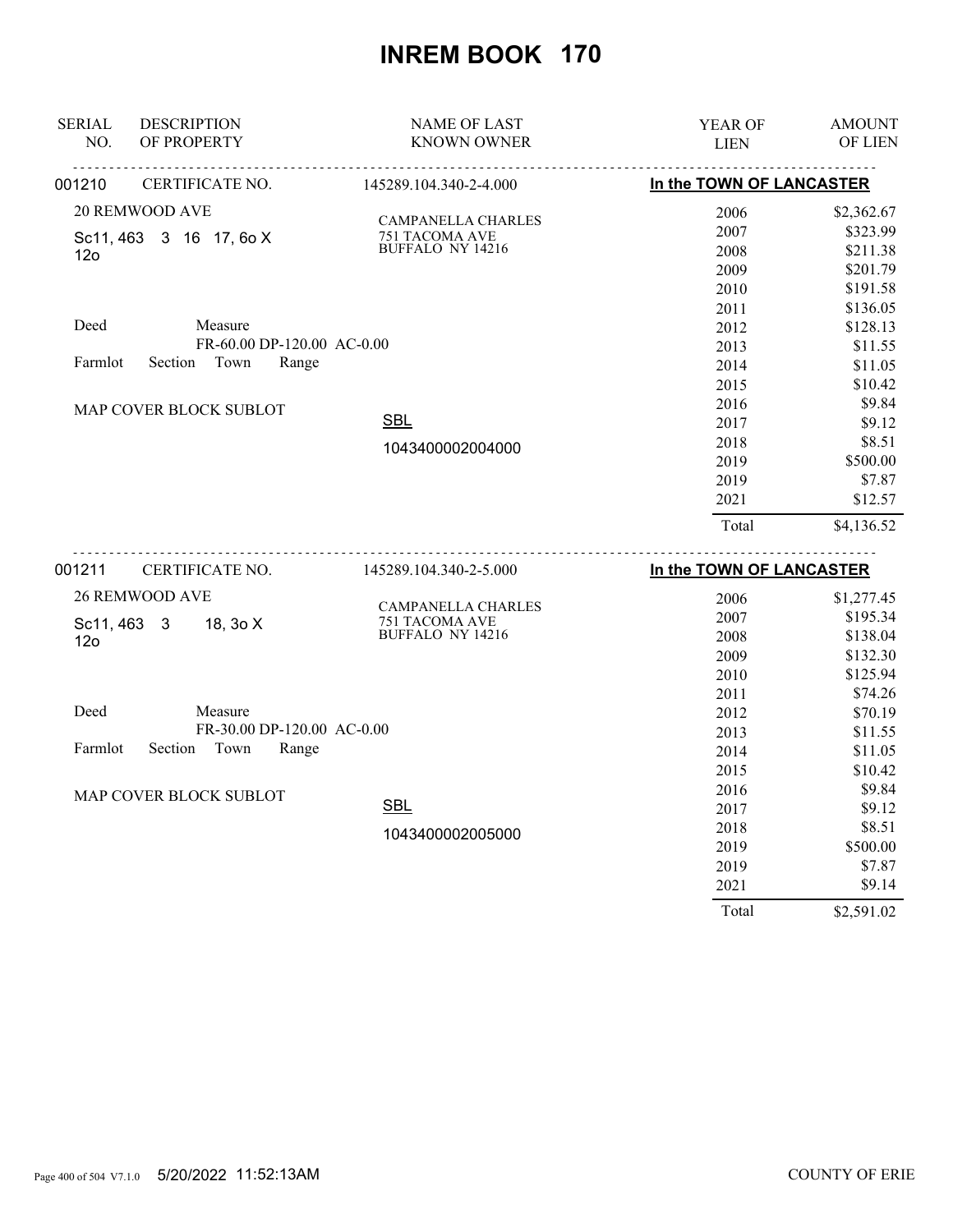| <b>SERIAL</b><br><b>DESCRIPTION</b> | <b>NAME OF LAST</b>                                         | YEAR OF                  | <b>AMOUNT</b> |
|-------------------------------------|-------------------------------------------------------------|--------------------------|---------------|
| OF PROPERTY<br>NO.                  | <b>KNOWN OWNER</b>                                          | <b>LIEN</b>              | OF LIEN       |
| CERTIFICATE NO.<br>001212           | 145289.104.340-2-6.000                                      | In the TOWN OF LANCASTER |               |
| <b>30 REMWOOD AVE</b>               |                                                             | 2006                     | \$2,552.43    |
| Sc11, 463 3 19 2o, 6o X             | <b>CAMPANELLA CHARLES</b><br>751 TACOMA AVE                 | 2007                     | \$323.99      |
| 12 <sub>o</sub>                     | BUFFALO NY 14216                                            | 2008                     | \$211.38      |
|                                     |                                                             | 2009                     | \$201.79      |
|                                     |                                                             | 2010                     | \$191.58      |
|                                     |                                                             | 2011                     | \$136.05      |
| Deed<br>Measure                     |                                                             | 2012                     | \$128.13      |
| FR-60.00 DP-120.00 AC-0.00          |                                                             | 2013                     | \$11.55       |
| Town<br>Farmlot<br>Section<br>Range |                                                             | 2014                     | \$11.05       |
|                                     |                                                             | 2015                     | \$10.42       |
| MAP COVER BLOCK SUBLOT              |                                                             | 2016                     | \$9.84        |
|                                     | <b>SBL</b>                                                  | 2017                     | \$9.12        |
|                                     | 1043400002006000                                            | 2018                     | \$8.51        |
|                                     |                                                             | 2019                     | \$500.00      |
|                                     |                                                             | 2019                     | \$7.87        |
|                                     |                                                             | 2021                     | \$12.57       |
|                                     |                                                             | Total                    | \$4,326.28    |
| CERTIFICATE NO.<br>001213           | ---------------------------------<br>145289.104.340-2-7.000 | In the TOWN OF LANCASTER |               |
| 34 REMWOOD AVE                      |                                                             | 2006                     | \$1,277.45    |
|                                     | <b>CAMPANELLA CHARLES</b>                                   | 2007                     | \$195.34      |
| 21, 30 X<br>Sc11, 463 3             | 751 TACOMA AVE<br><b>BUFFALO NY 14216</b>                   | 2008                     | \$138.04      |
| 12 <sub>o</sub>                     |                                                             | 2009                     | \$132.30      |
|                                     |                                                             | 2010                     | \$125.94      |
|                                     |                                                             | 2011                     | \$74.26       |
| Deed<br>Measure                     |                                                             | 2012                     | \$70.19       |
| FR-30.00 DP-120.00 AC-0.00          |                                                             | 2013                     | \$11.55       |
| Section Town<br>Farmlot<br>Range    |                                                             | 2014                     | \$11.05       |
|                                     |                                                             | 2015                     | \$10.42       |
|                                     |                                                             | 2016                     | \$9.84        |
| MAP COVER BLOCK SUBLOT              | <b>SBL</b>                                                  | 2017                     | \$9.12        |
|                                     |                                                             | 2018                     | \$8.51        |
|                                     | 1043400002007000                                            | 2019                     | \$500.00      |
|                                     |                                                             | 2019                     | \$7.87        |
|                                     |                                                             | 2021                     | \$9.14        |

Total \$2,591.02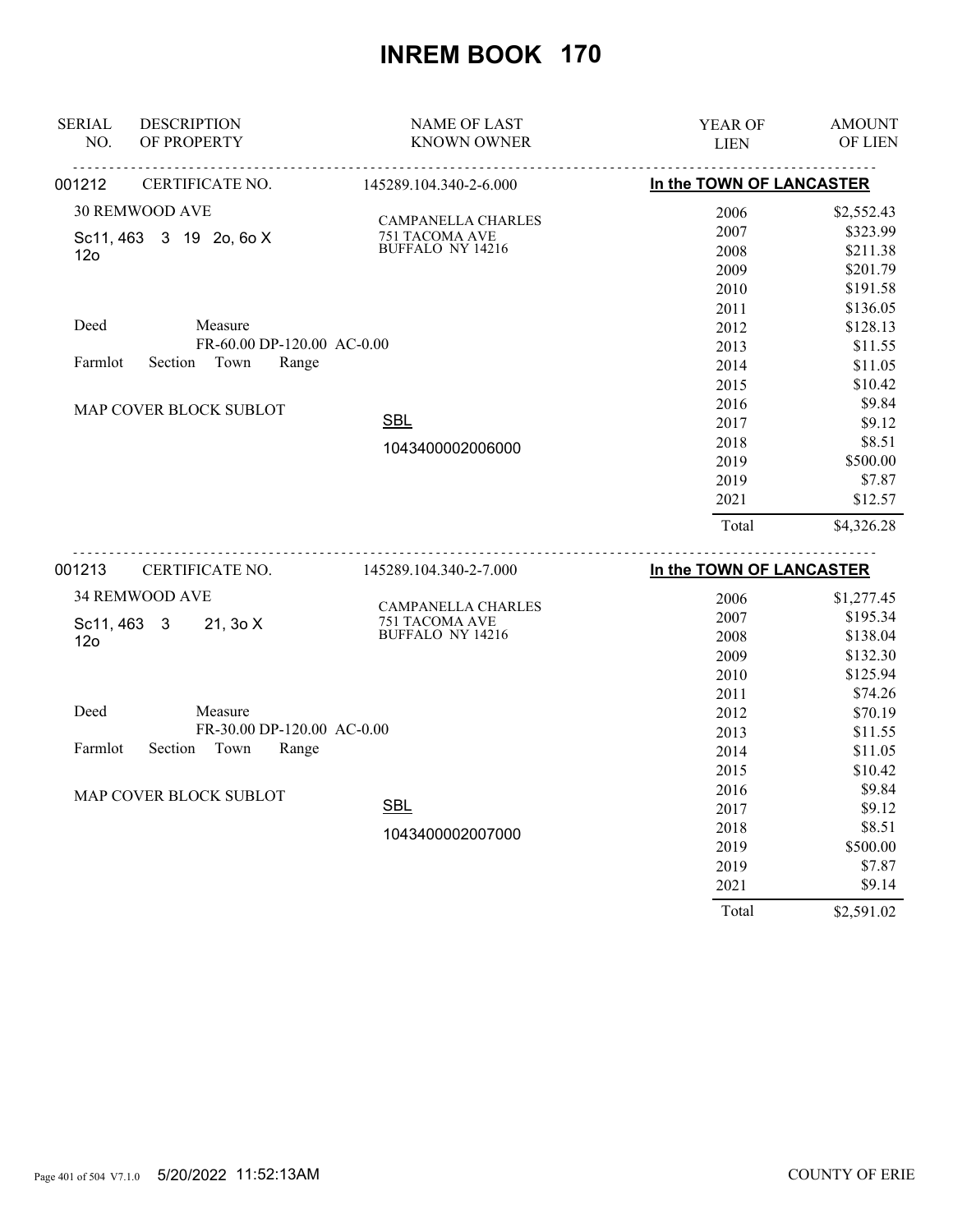| <b>DESCRIPTION</b><br><b>SERIAL</b><br>NO.<br>OF PROPERTY | <b>NAME OF LAST</b><br><b>KNOWN OWNER</b>      | YEAR OF<br><b>LIEN</b>   | <b>AMOUNT</b><br>OF LIEN |
|-----------------------------------------------------------|------------------------------------------------|--------------------------|--------------------------|
| 001214<br><b>CERTIFICATE NO.</b>                          | <u>.</u><br><u>.</u><br>145289.104.340-2-8.000 | In the TOWN OF LANCASTER |                          |
| 50 AVENUE B                                               |                                                | 2006                     | \$4,185.14               |
| Sc11, 463 3 13to 15, 9o X                                 | CAMPANELLA CHARLES<br>751 TACOMA AVE           | 2007                     | \$66.14                  |
| 145                                                       | <b>BUFFALO NY 14216</b>                        | 2008                     | \$64.05                  |
|                                                           |                                                | 2009                     | \$62.19                  |
|                                                           |                                                | 2010                     | \$59.64                  |
|                                                           |                                                | 2011                     | \$12.33                  |
| Deed<br>Measure                                           |                                                | 2012                     | \$12.12                  |
|                                                           | FR-90.00 DP-145.00 AC-0.00                     | 2013                     | \$11.55                  |
| Section Town<br>Farmlot                                   | Range                                          | 2014                     | \$11.05                  |
|                                                           |                                                | 2015                     | \$10.42                  |
| MAP COVER BLOCK SUBLOT                                    |                                                | 2016                     | \$9.84                   |
|                                                           | <b>SBL</b>                                     | 2017                     | \$9.12                   |
|                                                           | 1043400002008000                               | 2018                     | \$8.51                   |
|                                                           |                                                | 2019                     | \$500.00                 |
|                                                           |                                                | 2019                     | \$7.87                   |
|                                                           |                                                | 2021                     | \$22.97                  |
|                                                           |                                                | Total                    | \$5,052.94               |
| CERTIFICATE NO.<br>001215                                 | 145289.105.000-4-49.000                        | In the TOWN OF LANCASTER |                          |
| 743 ERIE ST                                               |                                                | 2019                     | \$4,020.96               |
|                                                           | <b>DION RAYMOND G</b><br>DONOVAN MAUREEN       | 2019                     | \$500.00                 |
| Sc <sub>4</sub><br>171.9 X 817.77                         | 743 ERIE ST                                    | 2020                     | \$7,457.26               |
| 210-1 Family Res                                          | <b>LANCASTER NY 14086</b>                      | 2021                     | \$6,916.13               |
|                                                           |                                                | Total                    | \$18,894.35              |
| Deed<br>Measure                                           | FR-171.87 DP-0.00 AC-0.00                      |                          |                          |

Farmlot Section Town Range

MAP COVER BLOCK SUBLOT

**SBL**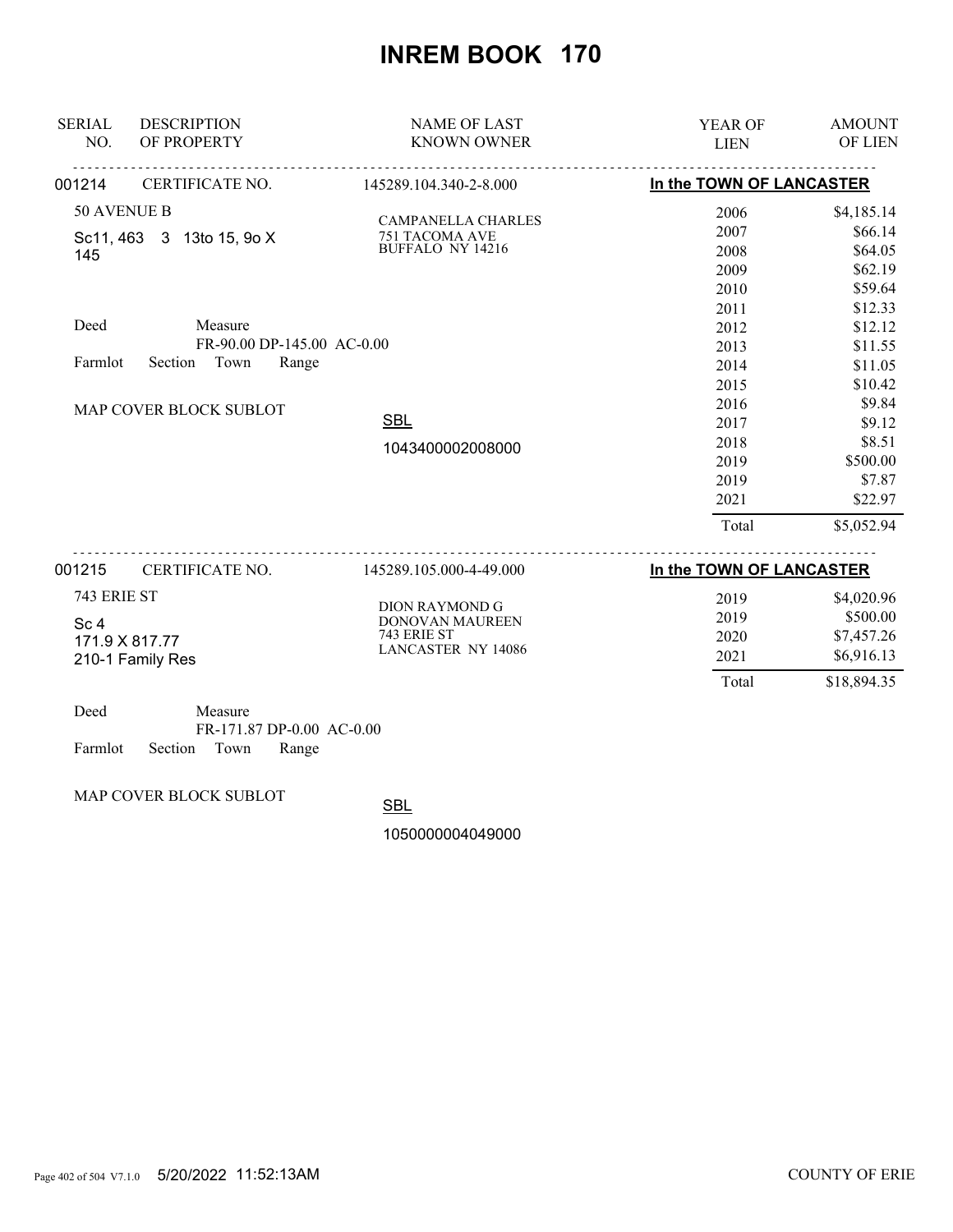| <b>SERIAL</b><br><b>DESCRIPTION</b> | <b>NAME OF LAST</b>                 | YEAR OF                  | <b>AMOUNT</b> |
|-------------------------------------|-------------------------------------|--------------------------|---------------|
| OF PROPERTY<br>NO.                  | <b>KNOWN OWNER</b>                  | <b>LIEN</b>              | OF LIEN       |
| CERTIFICATE NO.<br>001216           | 145289.105.030-1-48.000             | In the TOWN OF LANCASTER |               |
| 265 ERIE ST                         | MITCHEL CATHY                       | 2005                     | \$10,791.36   |
| Sc 7, 7o X 238                      | 37                                  | 2006                     | \$9,131.13    |
|                                     | 20 CAYUGA BLVD                      | 2007                     | \$8,690.37    |
|                                     | <b>DEPEW NY 14043</b>               | 2008                     | \$8,356.09    |
|                                     |                                     | 2009                     | \$8,060.53    |
|                                     |                                     | 2010                     | \$8,162.81    |
| Deed<br>Measure                     |                                     | 2011                     | \$21,790.85   |
| FR-70.00 DP-238.35 AC-0.00          |                                     | 2012                     | \$5,232.85    |
| Town<br>Farmlot<br>Section<br>Range |                                     | 2013                     | \$3,585.39    |
|                                     |                                     | 2014                     | \$3,156.07    |
| MAP COVER BLOCK SUBLOT              |                                     | 2015                     | \$2,948.09    |
|                                     | <b>SBL</b>                          | 2016                     | \$2,738.97    |
|                                     | 1050300001048000                    | 2017                     | \$2,523.76    |
|                                     |                                     | 2018                     | \$2,322.99    |
|                                     |                                     | 2019                     | \$2,101.12    |
|                                     |                                     | 2019                     | \$500.00      |
|                                     |                                     | 2020                     | \$1,912.23    |
|                                     |                                     | 2021                     | \$1,606.32    |
|                                     |                                     | Total                    | \$103,610.93  |
| CERTIFICATE NO.<br>001217           | 145289.105.170-1-15.000             | In the TOWN OF LANCASTER |               |
| 00 ST ANTHONY ST                    |                                     | 2011                     | \$922.06      |
|                                     | <b>BALPER ENTERPRISES INC</b>       | 2012                     | \$3,202.32    |
|                                     | 367 LINWOOD AVE<br>BUFFALO NY 14209 | 2013                     | \$5,097.34    |
|                                     |                                     | 2014                     | \$3,720.18    |
|                                     |                                     | 2015                     | \$2,798.97    |
|                                     |                                     | 2016                     | \$2,231.78    |
| Deed<br>Measure                     |                                     | 2017                     | \$2,566.55    |
| FR-0.00 DP-0.00 AC-0.00             |                                     | 2018                     | \$2,351.49    |
| Farmlot<br>Section<br>Town<br>Range |                                     | 2019                     | \$1,894.95    |
|                                     |                                     | 2019                     | \$500.00      |
|                                     |                                     | 2020                     | \$1,790.41    |
| MAP COVER BLOCK SUBLOT              | <b>SBL</b>                          | 2021                     | \$2,856.20    |

1051700001015000

Total \$29,932.25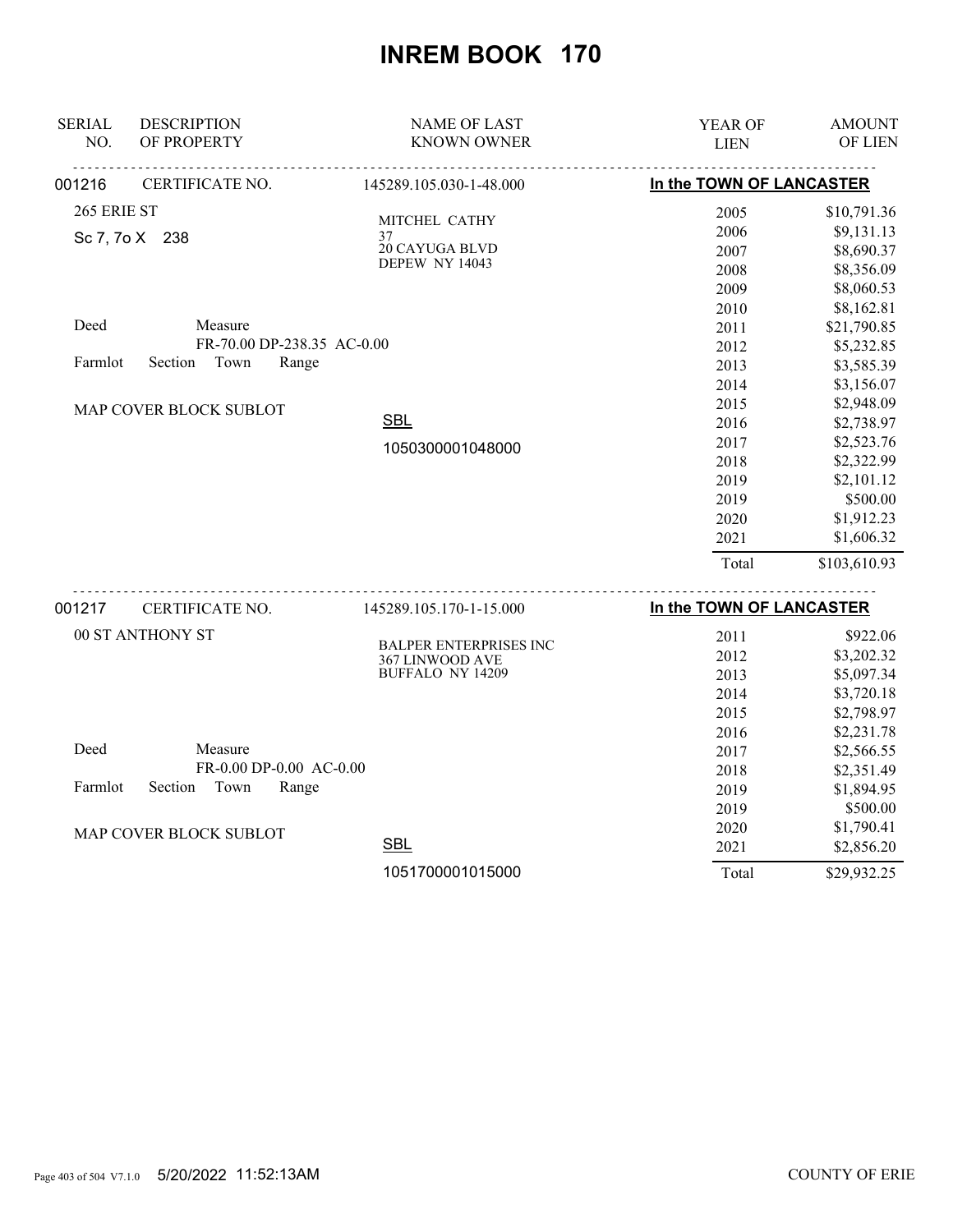| <b>SERIAL</b><br>NO. | <b>DESCRIPTION</b><br>OF PROPERTY | <b>NAME OF LAST</b><br><b>KNOWN OWNER</b> | YEAR OF<br><b>LIEN</b>   | <b>AMOUNT</b><br>OF LIEN |
|----------------------|-----------------------------------|-------------------------------------------|--------------------------|--------------------------|
| 001218               | CERTIFICATE NO.                   | 145289.106.000-1-5.000                    | In the TOWN OF LANCASTER |                          |
|                      | 850 RANSOM RD                     |                                           | 2015                     | \$6,167.57               |
| Sc 2, 25.43a         |                                   | LAGUERRE THELMA E<br>67 MONROE ST         | 2016                     | \$6,414.58               |
|                      |                                   | <b>BUFFALO NY 14206</b>                   | 2017                     | \$5,842.33               |
|                      |                                   |                                           | 2018                     | \$5,311.77               |
|                      |                                   |                                           | 2018                     | \$500.00                 |
|                      |                                   |                                           | 2019                     | \$4,796.78               |
| Deed                 | Measure                           |                                           | 2019                     | \$500.00                 |
|                      | FR-1,190.00 DP-0.00 AC-0.00       |                                           | 2020                     | \$4,390.88               |
| Farmlot              | Section Town<br>Range             |                                           | 2021                     | \$13,873.02              |
|                      |                                   |                                           | Total                    | \$47,796.93              |
|                      | MAP COVER BLOCK SUBLOT            | <b>SBL</b>                                |                          |                          |
|                      |                                   | 1060000001005000                          |                          |                          |
| 001220               | CERTIFICATE NO.                   | 145289.115.060-4-12.000                   | In the TOWN OF LANCASTER |                          |
| 0 MILLER ST          |                                   |                                           | 2002                     | \$952.75                 |
| Sc10, 604 B          | 22, 30 X                          | MC CLURE JAMES A<br>879 ST CLARENS AVE    | 2003                     | \$946.25                 |
| 12 <sub>o</sub>      |                                   | TORONTO ONTARIO                           | 2004                     | \$964.30                 |
|                      |                                   | CANADA M6H3X-5                            | 2005                     | \$968.17                 |
|                      |                                   |                                           | 2006                     | \$928.95                 |
|                      |                                   |                                           | 2007                     | \$818.42                 |
| Deed                 | Measure                           |                                           | 2008                     | \$742.19                 |
|                      | FR-30.00 DP-120.00 AC-0.00        |                                           | 2009                     | \$721.54                 |
| Farmlot              | Section<br>Town<br>Range          |                                           | 2010                     | \$690.57                 |
|                      |                                   |                                           | 2011                     | \$335.51                 |
|                      | MAP COVER BLOCK SUBLOT            |                                           | 2012                     | \$316.97                 |
|                      |                                   | <b>SBL</b>                                | 2013                     | \$296.36                 |
|                      |                                   | 1150600004012000                          | 2014                     | \$280.01                 |
|                      |                                   |                                           | 2015                     | \$258.71                 |
|                      |                                   |                                           | 2016                     | \$241.12                 |
|                      |                                   |                                           | 2017                     | \$228.36                 |
|                      |                                   |                                           | 2018                     | \$215.83                 |
|                      |                                   |                                           | 2019                     | \$500.00                 |
|                      |                                   |                                           | 2019                     | \$197.26                 |
|                      |                                   |                                           | 2020                     | \$179.72                 |
|                      |                                   |                                           | 2021                     | \$127.55                 |
|                      |                                   |                                           | Total                    | \$10,910.54              |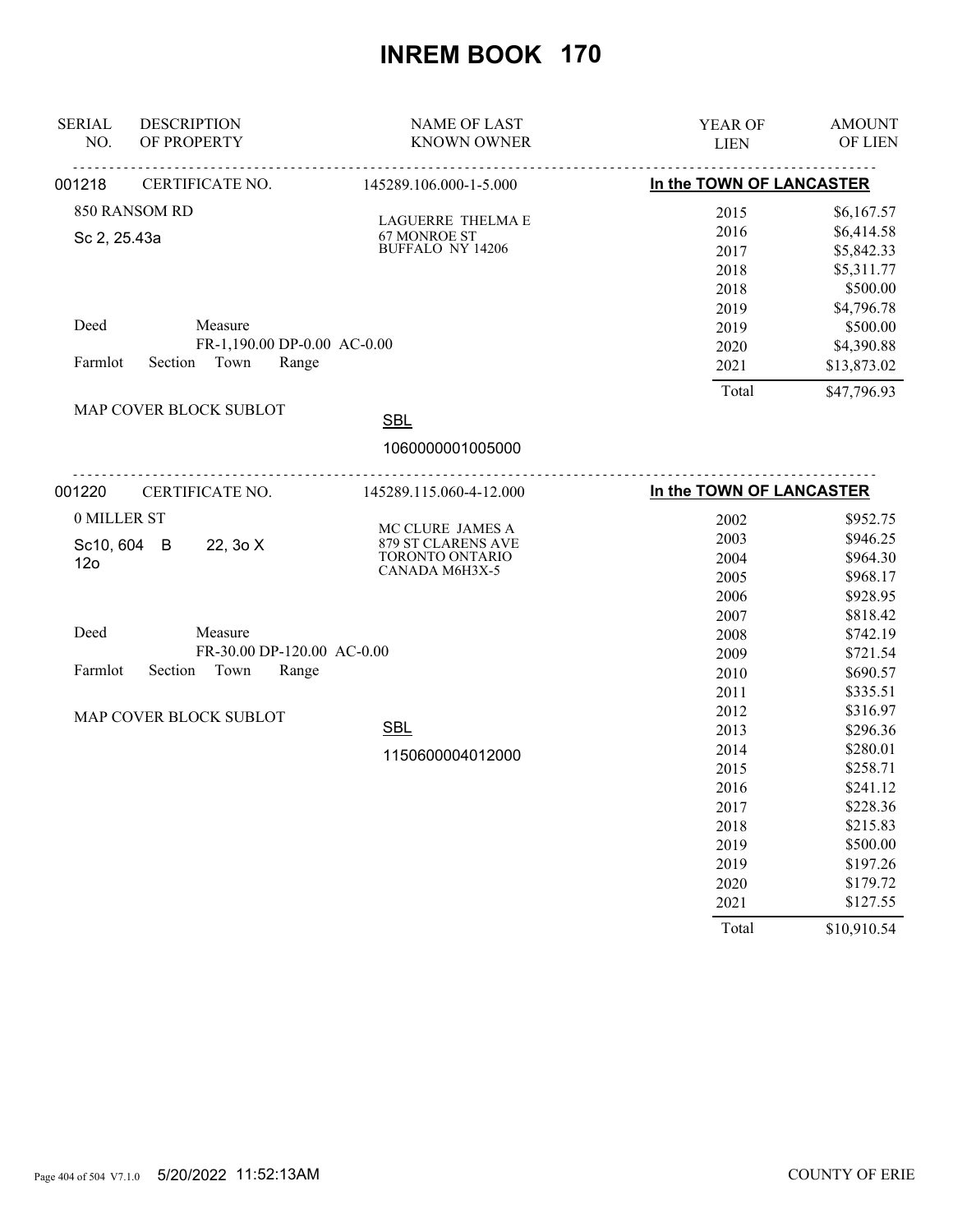| <b>SERIAL</b> | <b>DESCRIPTION</b>          | <b>NAME OF LAST</b>                           | YEAR OF                  | <b>AMOUNT</b>        |
|---------------|-----------------------------|-----------------------------------------------|--------------------------|----------------------|
| NO.           | OF PROPERTY                 | <b>KNOWN OWNER</b>                            | <b>LIEN</b>              | OF LIEN              |
| 001221        | CERTIFICATE NO.             | 145289.115.100-3-33.000                       | In the TOWN OF LANCASTER |                      |
| 0 MILLER ST   |                             |                                               | 2000                     | \$171.87             |
|               | SI 39 Sc10, 604 C32 42 49,  | GRADY LOUIS J HUSBAND<br><b>GRADY WIFE</b>    | 2001                     | \$437.72             |
| 12o X 12o     |                             | C/O ATTN: RUBY WILLIAMS                       | 2002                     | \$429.60             |
|               |                             | PO BOX 631<br><b>BELLEVILLE MI 48111-0631</b> | 2003                     | \$430.56             |
|               |                             |                                               | 2004                     | \$445.45             |
|               |                             |                                               | 2005                     | \$452.16             |
| Deed          | Measure                     |                                               | 2006                     | \$423.19             |
|               | FR-120.00 DP-120.00 AC-0.00 |                                               | 2007                     | \$307.78             |
| Farmlot       | Section Town<br>Range       |                                               | 2008                     | \$298.49             |
|               |                             |                                               | 2009                     | \$290.97             |
|               |                             |                                               | 2010                     | \$278.92             |
|               | MAP COVER BLOCK SUBLOT      | <b>SBL</b>                                    | 2011                     | \$249.03             |
|               |                             |                                               | 2012                     | \$235.65             |
|               |                             | 1151000003033000                              | 2013                     | \$220.48             |
|               |                             |                                               | 2014                     | \$209.11             |
|               |                             |                                               | 2015                     | \$193.21             |
|               |                             |                                               | 2016                     | \$180.72             |
|               |                             |                                               | 2017                     | \$166.79             |
|               |                             |                                               | 2018                     | \$154.18             |
|               |                             |                                               | 2019                     | \$500.00             |
|               |                             |                                               | 2019                     | \$137.24             |
|               |                             |                                               | 2020                     | \$124.30             |
|               |                             |                                               | 2021                     | \$106.75             |
|               |                             |                                               | Total                    | \$6,444.17           |
| 001222        | .<br>CERTIFICATE NO.        | 145289.115.100-3-34.000                       | In the TOWN OF LANCASTER |                      |
| 0 MILLER ST   |                             |                                               | 2009                     | \$363.17             |
|               |                             | DARDEN JOHN C                                 | 2010                     | \$348.10             |
|               | SI 29 12 Sc10               | C/O ATTN: MRS ALJUWANI<br><b>80 FRENCH ST</b> | 2011                     | \$360.12             |
|               | 604 C19 22 29               | <b>BUFFALO NY 14211</b>                       | 2012                     | \$340.79             |
| 18o X 12o     |                             |                                               |                          |                      |
|               |                             |                                               | 2013                     | \$318.66             |
| Deed          | Measure                     |                                               | 2014                     | \$302.20<br>\$279.17 |
|               | FR-180.00 DP-120.00 AC-0.00 |                                               | 2015                     | \$261.09             |
| Farmlot       | Section<br>Town<br>Range    |                                               | 2016                     |                      |
|               |                             |                                               | 2017                     | \$240.79             |
|               |                             |                                               | 2018                     | \$222.52             |
|               | MAP COVER BLOCK SUBLOT      | <b>SBL</b>                                    | 2019                     | \$500.00             |
|               |                             |                                               | 2019                     | \$197.97             |
|               |                             | 1151000003034000                              | 2020                     | \$180.18             |
|               |                             |                                               | 2021                     | \$159.02             |

Total \$4,073.78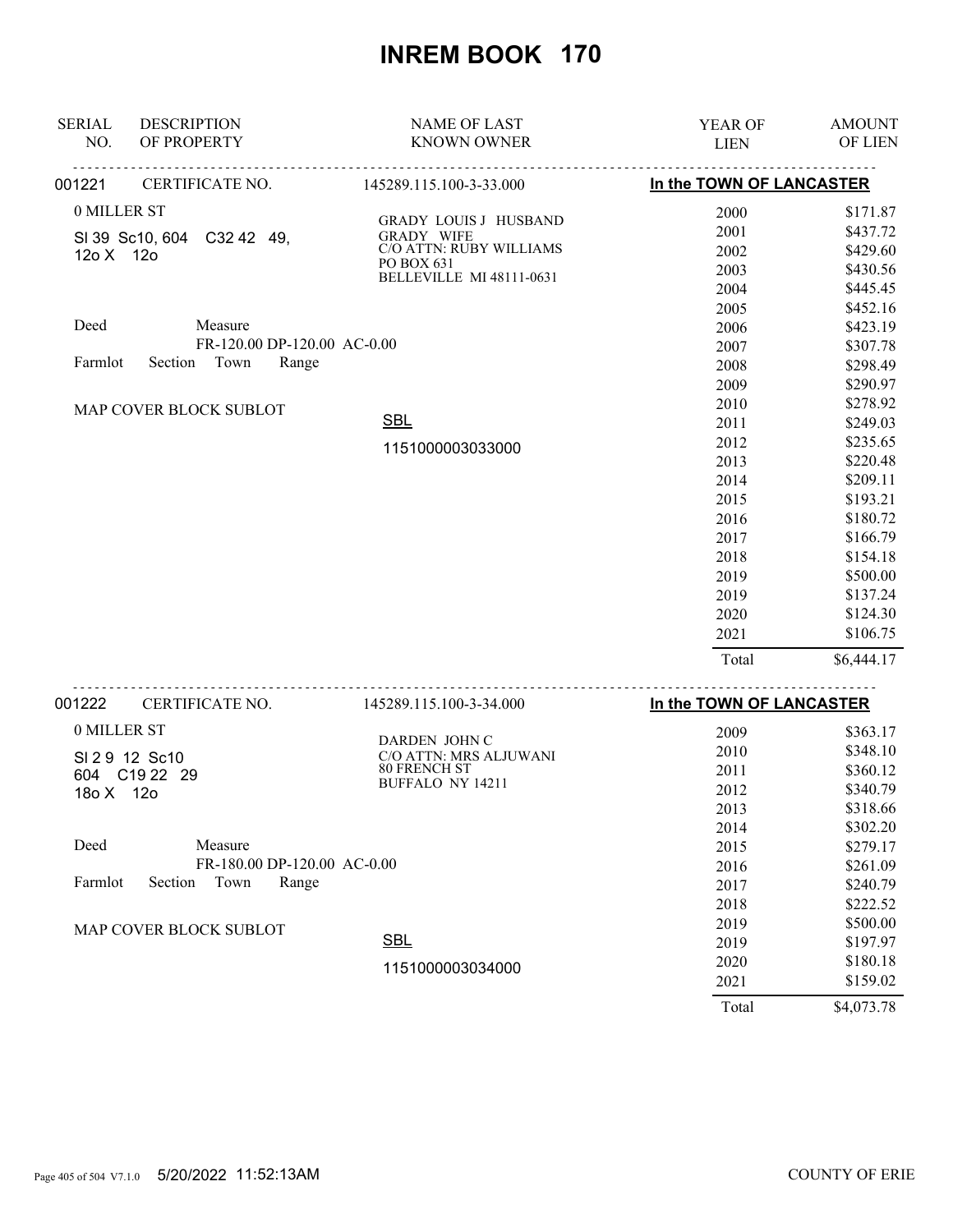| <b>SERIAL</b>          | <b>DESCRIPTION</b>          | <b>NAME OF LAST</b>                                     | <b>YEAR OF</b>           | <b>AMOUNT</b>  |
|------------------------|-----------------------------|---------------------------------------------------------|--------------------------|----------------|
| NO.                    | OF PROPERTY                 | <b>KNOWN OWNER</b>                                      | <b>LIEN</b>              | <b>OF LIEN</b> |
| 001223                 | CERTIFICATE NO.             | <u>.</u><br>145289.115.100-3-35.000                     | In the TOWN OF LANCASTER |                |
| 0 MILLER ST            |                             | <b>BAKER ET AL HENRY</b>                                | 2006                     | \$146.13       |
|                        | 1 10 Sc10, 604 C 11 20 21,  | C/O ATTN: ANDREW J BAKER SR                             | 2007                     | \$384.28       |
| 15o X 12o              |                             | 378 HASTINGS AVE                                        | 2008                     | \$372.56       |
|                        |                             | BUFFALO NY 14215                                        | 2009                     | \$363.17       |
|                        |                             |                                                         | 2010                     | \$348.10       |
|                        |                             |                                                         | 2011                     | \$310.79       |
| Deed                   | Measure                     |                                                         | 2012                     | \$294.08       |
|                        | FR-150.00 DP-120.00 AC-0.00 |                                                         | 2013                     | \$274.99       |
| Farmlot                | Town<br>Range<br>Section    |                                                         | 2014                     | \$260.83       |
|                        |                             |                                                         | 2015                     | \$241.02       |
| MAP COVER BLOCK SUBLOT |                             |                                                         | 2016                     | \$225.35       |
|                        |                             | <b>SBL</b>                                              | 2017                     | \$207.87       |
|                        |                             | 1151000003035000                                        | 2018                     | \$192.14       |
|                        |                             |                                                         | 2019                     | \$500.00       |
|                        |                             |                                                         | 2019                     | \$171.00       |
|                        |                             |                                                         | 2020                     | \$155.34       |
|                        |                             |                                                         | 2021                     | \$134.92       |
|                        |                             |                                                         | Total                    | \$4,582.57     |
| 001224                 | <b>CERTIFICATE NO.</b>      | 145289.115.100-3-36.000                                 | In the TOWN OF LANCASTER |                |
| 0 MILLER ST            |                             |                                                         | 2006                     | \$146.13       |
|                        | 30 31 Sc10, 604 C 40 41 50, | <b>BAKER ET AL HENRY</b><br>C/O ATTN: ANDREW J BAKER SR | 2007                     | \$384.28       |
| 15o X 12o              |                             | 378 HASTINGS AVE                                        | 2008                     | \$372.56       |
|                        |                             | BUFFALO NY 14215                                        | 2009                     | \$363.17       |
|                        |                             |                                                         | 2010                     | \$348.10       |
|                        |                             |                                                         | 2011                     | \$310.79       |
| Deed                   | Measure                     |                                                         | 2012                     | \$294.08       |
|                        | FR-150.00 DP-120.00 AC-0.00 |                                                         | 2013                     | \$274.99       |
|                        | Earnelat Costion Town Dange |                                                         | 2011                     | 0.0000         |

| 0 MILLER ST                         |                                                         | 2006  | \$146.13   |
|-------------------------------------|---------------------------------------------------------|-------|------------|
| 30 31 Sc10, 604<br>C 40 41 50,      | <b>BAKER ET AL HENRY</b><br>C/O ATTN: ANDREW J BAKER SR | 2007  | \$384.28   |
| 15o X 12o                           | 378 HASTINGS AVE                                        | 2008  | \$372.56   |
|                                     | <b>BUFFALO NY 14215</b>                                 | 2009  | \$363.17   |
|                                     |                                                         | 2010  | \$348.10   |
|                                     |                                                         | 2011  | \$310.79   |
| Deed<br>Measure                     |                                                         | 2012  | \$294.08   |
| FR-150.00 DP-120.00 AC-0.00         |                                                         | 2013  | \$274.99   |
| Town<br>Farmlot<br>Range<br>Section |                                                         | 2014  | \$260.83   |
|                                     |                                                         | 2015  | \$241.02   |
| MAP COVER BLOCK SUBLOT              |                                                         | 2016  | \$225.35   |
|                                     | <b>SBL</b>                                              | 2017  | \$207.87   |
|                                     | 1151000003036000                                        | 2018  | \$500.00   |
|                                     |                                                         | 2018  | \$192.14   |
|                                     |                                                         | 2019  | \$500.00   |
|                                     |                                                         | 2019  | \$171.00   |
|                                     |                                                         | 2020  | \$155.34   |
|                                     |                                                         | 2021  | \$134.92   |
|                                     |                                                         | Total | \$5,082.57 |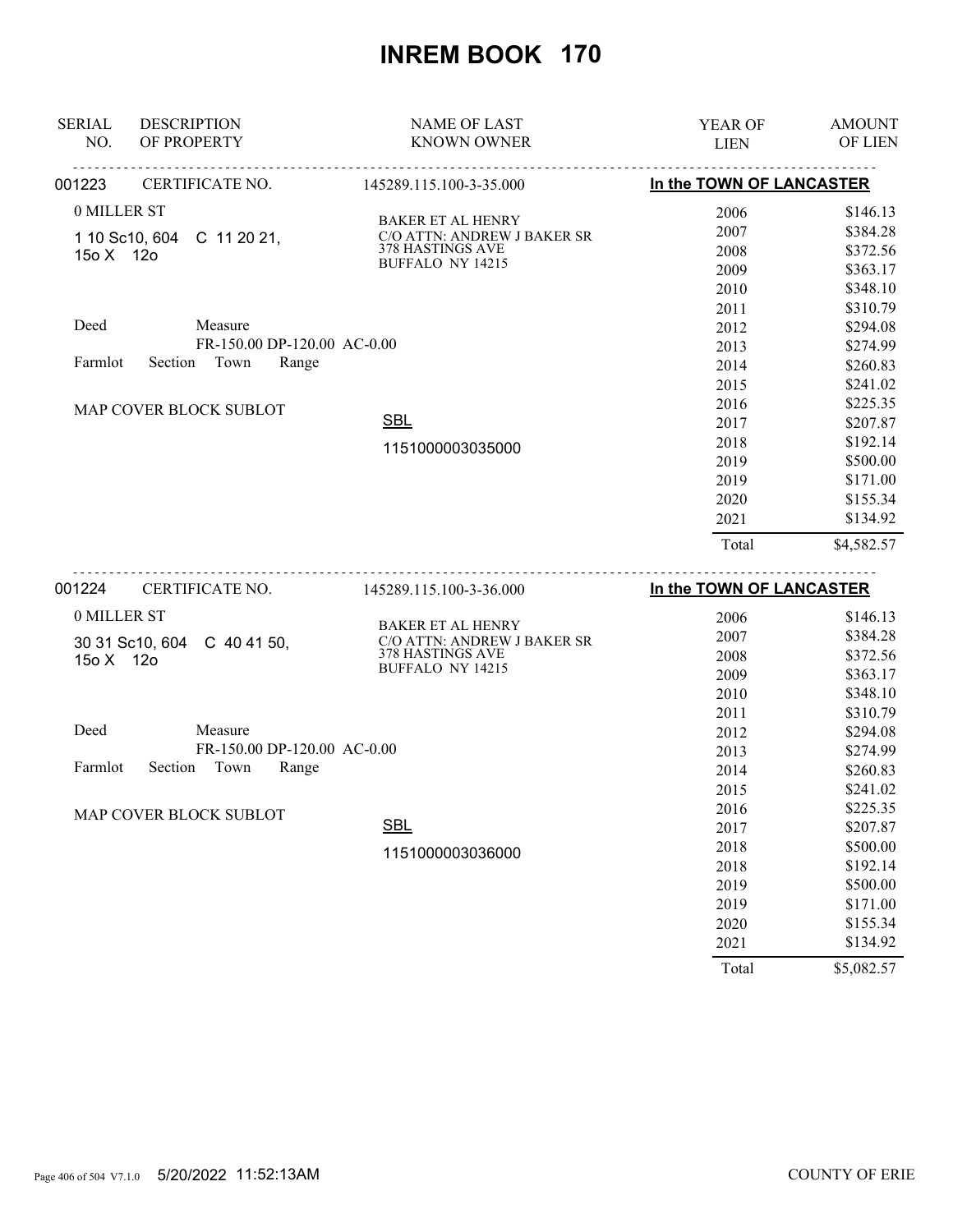| <b>SERIAL</b>     | <b>DESCRIPTION</b>         | <b>NAME OF LAST</b>                         | <b>YEAR OF</b>           | <b>AMOUNT</b> |
|-------------------|----------------------------|---------------------------------------------|--------------------------|---------------|
| NO.               | OF PROPERTY                | <b>KNOWN OWNER</b>                          | <b>LIEN</b>              | OF LIEN       |
| 001225            | CERTIFICATE NO.            | 145289.115.140-2-13.000                     | In the TOWN OF LANCASTER |               |
| 0 MILLER ST       |                            | CATES CAROL V                               | 2003                     | \$273.89      |
| SI144             | Sc R, E 142 143, 90        | C/O ATTN: BENJAMIN WIECH ESQ.               | 2004                     | \$268.52      |
| X 12o             | <b>15 WEBSTER AVE</b>      | 2005                                        | \$268.43                 |               |
|                   |                            | N. TONAWANDA NY 14120                       | 2006                     | \$337.74      |
|                   |                            |                                             | 2007                     | \$182.86      |
|                   |                            |                                             | 2008                     | \$177.28      |
| Deed              | Measure                    |                                             | 2009                     | \$171.83      |
|                   | FR-90.00 DP-120.00 AC-0.00 |                                             | 2010                     | \$164.74      |
| Farmlot           | Town<br>Section<br>Range   |                                             | 2011                     | \$145.39      |
|                   |                            |                                             | 2012                     | \$142.65      |
|                   | MAP COVER BLOCK SUBLOT     |                                             | 2013                     | \$133.59      |
|                   |                            | <b>SBL</b>                                  | 2014                     | \$125.92      |
|                   |                            | 1151400002013000                            | 2015                     | \$116.75      |
|                   |                            |                                             | 2016                     | \$108.98      |
|                   |                            |                                             | 2017                     | \$99.12       |
|                   |                            |                                             | 2018                     | \$90.32       |
|                   |                            |                                             | 2019                     | \$5,000.00    |
|                   |                            |                                             | 2019                     | \$81.67       |
|                   |                            |                                             | 2020                     | \$72.94       |
|                   |                            |                                             | 2021                     | \$67.98       |
|                   |                            |                                             | Total                    | \$8,030.60    |
| 001229            | CERTIFICATE NO.            | 145289.117.000-3-22.000                     | In the TOWN OF LANCASTER |               |
|                   | <b>255 SCHWARTZ RD</b>     |                                             | 2019                     | \$8,151.29    |
|                   |                            | HARRIS WHITNEY J<br>HARRIS PHYLLIS WIFE     | 2019                     | \$500.00      |
| Sc R<br>175 X 913 |                            | C/O C/O ROY NEWMAN                          | 2020                     | \$7,457.26    |
|                   |                            | 9485 MELINDA DR<br><b>CLARENCE NY 14031</b> | 2021                     | \$6,333.87    |
|                   |                            |                                             | Total                    | \$22,442.42   |
| Deed              | Measure                    |                                             |                          |               |
|                   | ED 155.00 PD 0.00 1.0.000  |                                             |                          |               |

FR-175.00 DP-0.00 AC-0.00 Farmlot Section Town Range

MAP COVER BLOCK SUBLOT

**SBL**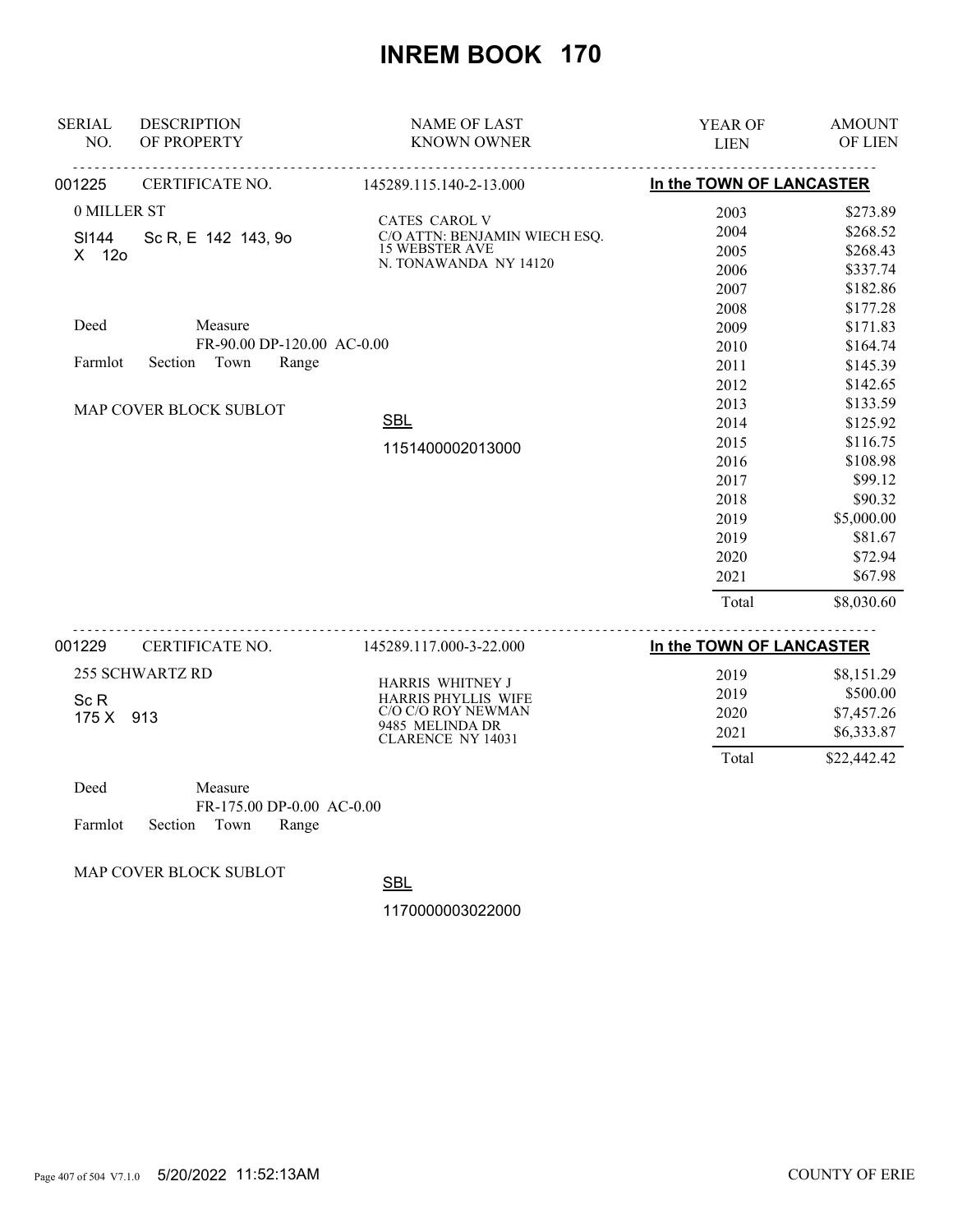| <b>SERIAL</b><br>NO. | <b>DESCRIPTION</b><br>OF PROPERTY     | <b>NAME OF LAST</b><br><b>KNOWN OWNER</b>              | YEAR OF<br><b>LIEN</b>   | <b>AMOUNT</b><br>OF LIEN |
|----------------------|---------------------------------------|--------------------------------------------------------|--------------------------|--------------------------|
| 001230               | .<br>CERTIFICATE NO.                  | <u> - - - - - - - - - -</u><br>145289.126.080-3-34.000 | In the TOWN OF LANCASTER |                          |
|                      | 0 RUE MADELEINE WAY                   |                                                        | 2000                     | \$20.48                  |
|                      |                                       | <b>BURKE BROS CONSTRUCTION</b>                         | 2002                     | \$18.48                  |
|                      | <b>Detention Basin</b>                | <b>INC</b><br>1 GLENEAGLE DR                           | 2003                     | \$172.51                 |
|                      |                                       | HAMBURG NY 14075                                       | 2004                     | \$3,876.60               |
|                      |                                       |                                                        | 2005                     | \$4,002.87               |
|                      |                                       |                                                        | 2006                     | \$5,240.38               |
| Deed                 | Measure                               |                                                        | 2007                     | \$3,588.57               |
|                      | FR-315.82 DP-206.00 AC-0.00           |                                                        | 2008                     | \$3,221.03               |
| Farmlot              | Section<br>Town<br>Range              |                                                        | 2009                     | \$3,111.75               |
|                      |                                       |                                                        | 2010                     | \$2,976.18               |
|                      |                                       |                                                        | 2011                     | \$761.16                 |
|                      | MAP COVER BLOCK SUBLOT                | <b>SBL</b>                                             | 2012                     | \$733.36                 |
|                      |                                       |                                                        | 2013                     | \$685.49                 |
|                      |                                       | 1260800003034000                                       | 2014                     | \$642.18                 |
|                      |                                       |                                                        | 2015                     | \$594.35                 |
|                      |                                       |                                                        | 2016                     | \$550.57                 |
|                      |                                       |                                                        | 2017                     | \$532.60                 |
|                      |                                       |                                                        | 2018                     | \$511.47                 |
|                      |                                       |                                                        | 2019                     | \$500.00                 |
|                      |                                       |                                                        | 2019                     | \$484.44                 |
|                      |                                       |                                                        | 2020                     | \$707.84                 |
|                      |                                       |                                                        | 2021                     | \$221.36                 |
|                      |                                       |                                                        | Total                    | \$33,153.67              |
| 001231               | <u>.</u><br>CERTIFICATE NO.           | 145289.126.080-3-98.000                                | In the TOWN OF LANCASTER |                          |
|                      |                                       |                                                        |                          |                          |
|                      | 0 RUE MADELEINE WAY                   | <b>BURKE BROS CONSTRUCTION</b>                         | 2000                     | \$20.48                  |
|                      |                                       | 1 GLEN EAGLE DR<br>HAMBURG NY 14075                    | 2002                     | \$18.48                  |
|                      |                                       |                                                        | 2003                     | \$49.07                  |
|                      |                                       |                                                        | 2004                     | \$3,639.98               |
|                      |                                       |                                                        | 2005                     | \$3,663.33               |
|                      |                                       |                                                        | 2006                     | \$4,808.18               |
| Deed                 | Measure<br>FR-30.00 DP-129.47 AC-0.00 |                                                        | 2007                     | \$440.67                 |
| Farmlot              | Section<br>Town<br>Range              |                                                        | 2008                     | \$375.78                 |
|                      |                                       |                                                        | 2009                     | \$362.47                 |
|                      |                                       |                                                        | 2010                     | \$346.35                 |
|                      | MAP COVER BLOCK SUBLOT                | <b>SBL</b>                                             | 2011                     | \$258.33                 |
|                      |                                       |                                                        | 2012                     | \$250.81<br>\$234.51     |
|                      |                                       | 1260800003098000                                       | 2013                     |                          |
|                      |                                       |                                                        | 2014                     | \$220.27<br>\$204.11     |
|                      |                                       |                                                        | 2015                     |                          |
|                      |                                       |                                                        | 2016                     | \$189.68                 |
|                      |                                       |                                                        | 2017<br>2018             | \$178.89<br>\$168.23     |
|                      |                                       |                                                        | 2019                     | \$156.55                 |
|                      |                                       |                                                        | 2020                     | \$141.92                 |
|                      |                                       |                                                        |                          |                          |

Total \$15,877.95

2021 \$149.86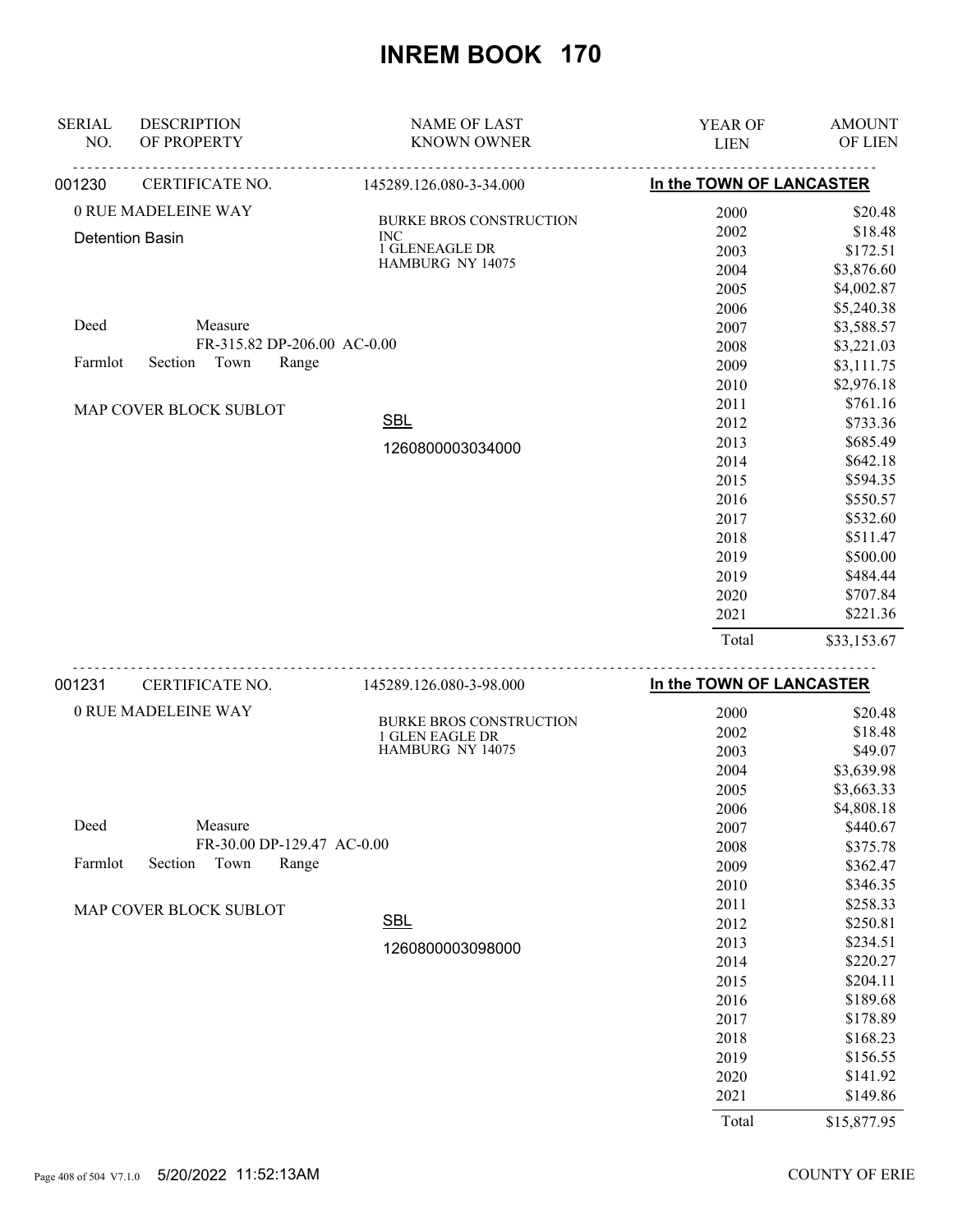| <b>SERIAL</b><br>NO. | <b>DESCRIPTION</b><br>OF PROPERTY                                                     | <b>NAME OF LAST</b><br><b>KNOWN OWNER</b>      | <b>YEAR OF</b><br><b>LIEN</b>   | <b>AMOUNT</b><br>OF LIEN |
|----------------------|---------------------------------------------------------------------------------------|------------------------------------------------|---------------------------------|--------------------------|
| 001233               | CERTIFICATE NO.                                                                       | 145289.126.100-1-52.000                        | In the TOWN OF LANCASTER        |                          |
|                      | 00 SUGARBUSH LN                                                                       | <b>JOSELA ENTERPRISES INC</b><br>2740 BOWEN RD | 2004<br>2005                    | \$165.93<br>\$165.24     |
|                      |                                                                                       | <b>ELMA NY 14059</b>                           | 2006                            | \$4,324.57<br>\$2,244.04 |
|                      |                                                                                       |                                                | 2007<br>2008                    | \$2,165.96               |
|                      |                                                                                       |                                                | 2009                            | \$2,095.49               |
| Deed                 | Measure                                                                               |                                                | 2010                            | \$2,003.88               |
|                      | FR-0.00 DP-0.00 AC-0.00                                                               |                                                | 2011                            | \$1,772.41               |
| Farmlot              | Town<br>Range<br>Section                                                              |                                                | 2012                            | \$1,747.23               |
|                      |                                                                                       |                                                | 2013                            | \$1,928.28               |
|                      | MAP COVER BLOCK SUBLOT                                                                |                                                | 2014                            | \$1,816.40               |
|                      |                                                                                       | <b>SBL</b>                                     | 2015                            | \$1,683.65               |
|                      |                                                                                       | 1261000001052000                               | 2016                            | \$1,568.55               |
|                      |                                                                                       |                                                | 2017                            | \$1,458.32               |
|                      |                                                                                       |                                                | 2018                            | \$1,351.06               |
|                      |                                                                                       |                                                | 2019                            | \$1,242.15               |
|                      |                                                                                       |                                                | 2019                            | \$500.00                 |
|                      |                                                                                       |                                                | 2020                            | \$1,139.09               |
|                      |                                                                                       |                                                | 2021                            | \$619.44                 |
|                      |                                                                                       |                                                | Total                           | \$29,991.69              |
|                      | $0.04224$ $\alpha$ $\beta$ $\beta$ $\beta$ $\gamma$ $\beta$ $\gamma$ $\beta$ $\gamma$ | 14520012612051000                              | <b>In the TOWN OF LANCASTED</b> |                          |

| 001234 | <b>CERTIFICATE NO.</b>   | 145289.126.120-5-19.000                                                                       | In the TOWN OF LANCASTER     |                                                       |
|--------|--------------------------|-----------------------------------------------------------------------------------------------|------------------------------|-------------------------------------------------------|
|        | <b>26 WORTHINGTON LN</b> | JORDAN LARRY D SR HUSBAND<br>JORDAN MARANDA L WIFE<br>26 WORTHINGTON LN<br>LANCASTER NY 14086 | 2019<br>2019<br>2020<br>2021 | \$12,028.99<br>\$500.00<br>\$16,073.95<br>\$14,257.48 |
|        |                          |                                                                                               | Total                        | \$42,860.42                                           |
| Deed   | Moocuro                  |                                                                                               |                              |                                                       |

| - Deed                     | Measure |                            |  |
|----------------------------|---------|----------------------------|--|
|                            |         | FR-83.50 DP-256.11 AC-0.00 |  |
| Farmlot Section Town Range |         |                            |  |

MAP COVER BLOCK SUBLOT

**SBL**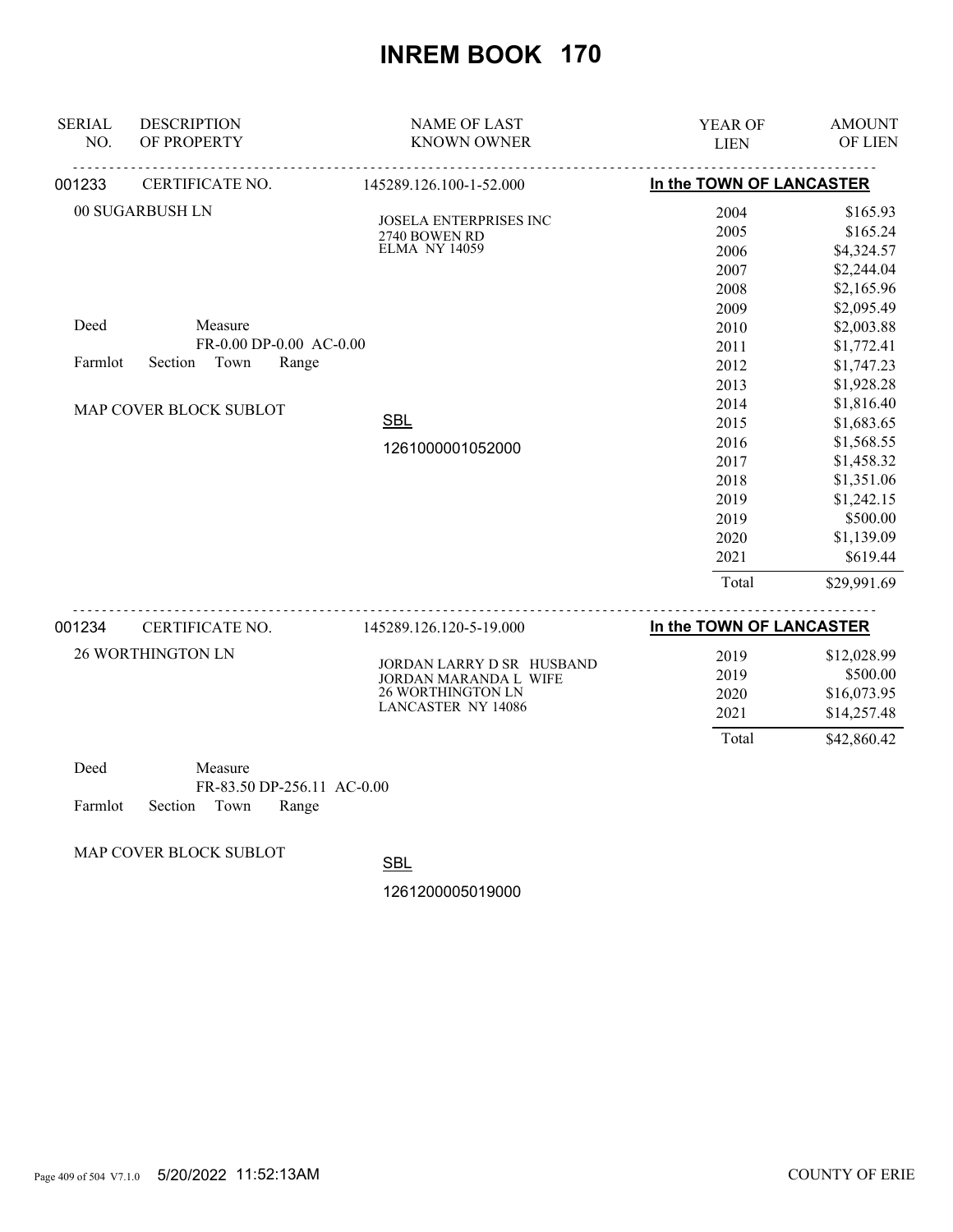| <b>SERIAL</b><br>NO. | <b>DESCRIPTION</b><br>OF PROPERTY    | <b>NAME OF LAST</b><br><b>KNOWN OWNER</b>                                                      | YEAR OF<br><b>LIEN</b>       | <b>AMOUNT</b><br><b>OF LIEN</b>                    |
|----------------------|--------------------------------------|------------------------------------------------------------------------------------------------|------------------------------|----------------------------------------------------|
| 001235               | CERTIFICATE NO.                      | 145289.126.460-1-13.000                                                                        | In the TOWN OF LANCASTER     |                                                    |
|                      | <b>26 FOXWOOD ROW</b>                | KILCOYNE WILLIAM J HUSBAND<br>KILCOYNE PHYLLIS WIFE<br>26 FOXWOOD ROW<br><b>DEPEW NY 14043</b> | 2019<br>2019<br>2020<br>2021 | \$5,706.87<br>\$500.00<br>\$5,306.96<br>\$4,984.07 |
|                      |                                      |                                                                                                | Total                        | \$16,497.90                                        |
| Deed                 | Measure<br>FR-28.00 DP-57.00 AC-0.00 |                                                                                                |                              |                                                    |
| Farmlot              | Section<br>Town<br>Range             |                                                                                                |                              |                                                    |
|                      | MAP COVER BLOCK SUBLOT               | <b>SBL</b>                                                                                     |                              |                                                    |
|                      |                                      | 1264600001013000                                                                               |                              |                                                    |
| 001236               | CERTIFICATE NO.                      | <u>.</u><br>145289.127.060-1-80.000                                                            | In the TOWN OF LANCASTER     |                                                    |
| 0 BRUNCK RD          |                                      |                                                                                                | 2007                         | \$1,064.74                                         |
|                      |                                      | <b>AHMED SALIM</b><br>4703 67 TH ST                                                            | 2008                         | \$1,546.48                                         |
|                      |                                      | WOODSIDE NY 11377                                                                              | 2009                         | \$1,491.62                                         |
|                      |                                      |                                                                                                | 2010                         | \$1,425.25                                         |
|                      |                                      |                                                                                                | 2011                         | \$1,497.01                                         |
|                      |                                      |                                                                                                | 2012                         | \$1,458.06                                         |
| Deed                 | Measure                              |                                                                                                | 2013                         | \$509.35                                           |
|                      | FR-120.00 DP-224.75 AC-0.00          |                                                                                                | 2014                         | \$477.12                                           |
| Farmlot              | Section<br>Town<br>Range             |                                                                                                | 2015                         | \$441.52                                           |
|                      |                                      |                                                                                                | 2016                         | \$408.88                                           |
|                      | MAP COVER BLOCK SUBLOT               |                                                                                                | 2017                         | \$397.40                                           |
|                      |                                      | <b>SBL</b>                                                                                     | 2019                         | \$500.00                                           |
|                      |                                      | 1270600001080000                                                                               | 2020                         | \$333.25                                           |
|                      |                                      |                                                                                                | 2021                         | \$223.10                                           |
|                      |                                      |                                                                                                | Total                        | \$11,773.78                                        |
| 001237               | CERTIFICATE NO.                      | 145289.127.070-2-27.000                                                                        | In the TOWN OF LANCASTER     |                                                    |
|                      | <b>8 SUGAR MILL CT</b>               |                                                                                                | 2019                         | \$9,513.98                                         |
|                      |                                      | MOLINO VINCENT HUSBAND                                                                         | 2019                         | \$500.00                                           |
|                      |                                      | MOLINO CAROL WIFE<br>8 SUGAR MILL CT                                                           | 2020                         | \$10,181.89                                        |
|                      |                                      | <b>LANCASTER NY 14086</b>                                                                      | 2021                         | \$3,427.73                                         |
|                      |                                      |                                                                                                | Total                        | \$23,623.60                                        |
| Deed                 | Measure                              |                                                                                                |                              |                                                    |
|                      | FR-55.00 DP-194.20 AC-0.00           |                                                                                                |                              |                                                    |
| Farmlot              | Section<br>Town<br>Range             |                                                                                                |                              |                                                    |
|                      |                                      |                                                                                                |                              |                                                    |
|                      | MAP COVER BLOCK SUBLOT               | $\sim$                                                                                         |                              |                                                    |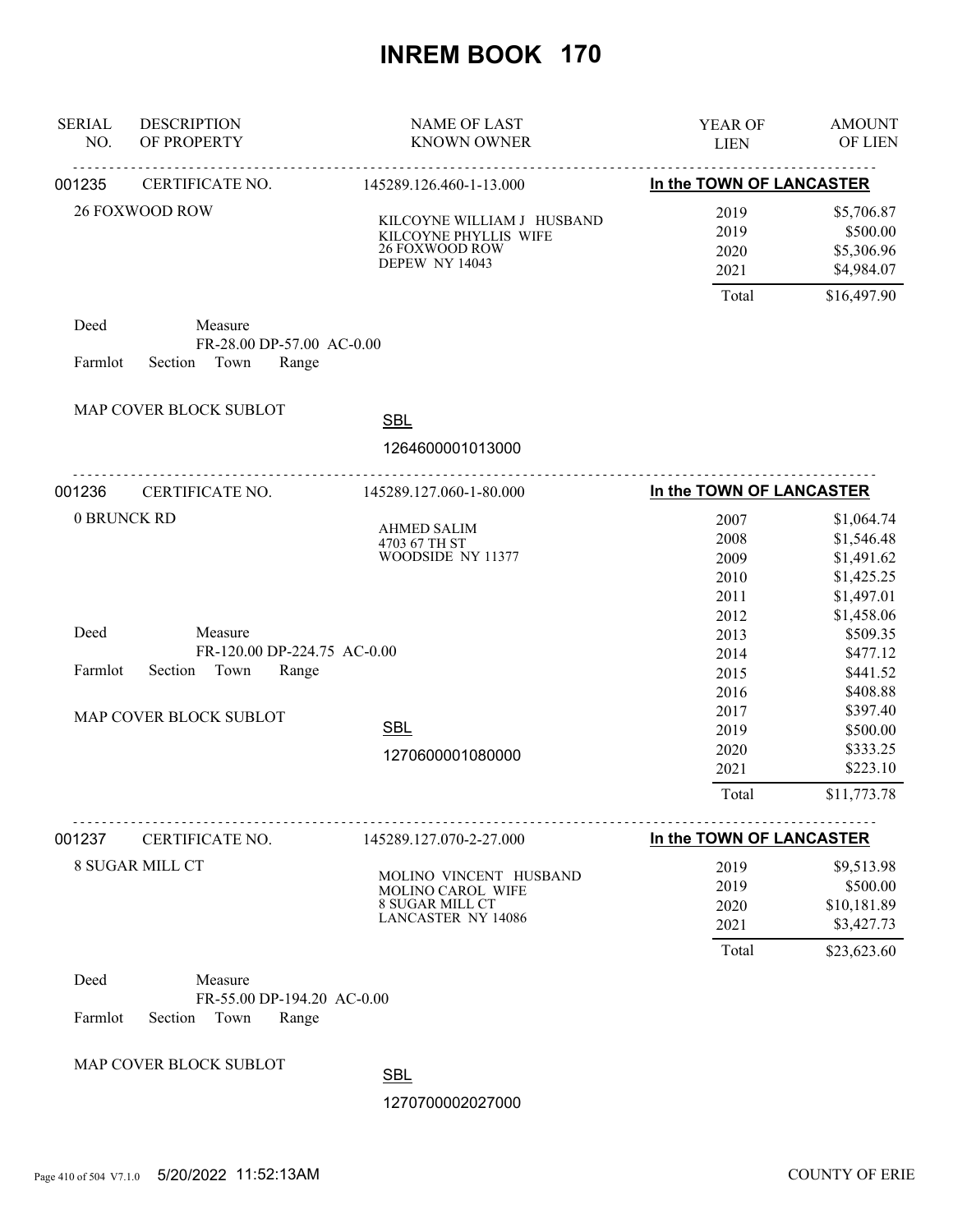| <b>SERIAL</b><br>NO.                           | <b>DESCRIPTION</b><br>OF PROPERTY                                | <b>NAME OF LAST</b><br><b>KNOWN OWNER</b>                                                     | YEAR OF<br><b>LIEN</b>                | <b>AMOUNT</b><br>OF LIEN                                          |
|------------------------------------------------|------------------------------------------------------------------|-----------------------------------------------------------------------------------------------|---------------------------------------|-------------------------------------------------------------------|
| 001238                                         | .<br>CERTIFICATE NO.                                             | . <b>.</b><br>145289.128.000-4-6.000                                                          | In the TOWN OF LANCASTER              |                                                                   |
| 123 RANSOM RD<br>Sc <sub>R</sub><br>135 X 1134 |                                                                  | NAHS VOLKER LIFE USE<br><b>NAHS GAIL J</b><br>123 RANSOM RD<br><b>LANCASTER NY 14086-9608</b> | 2019<br>2019<br>2020<br>2021          | \$13,437.08<br>\$500.00<br>\$13,223.69<br>\$11,003.38             |
| Deed<br>Farmlot                                | Measure<br>FR-134.97 DP-0.00 AC-0.00<br>Section Town<br>Range    |                                                                                               | Total                                 | \$38,164.15                                                       |
|                                                | MAP COVER BLOCK SUBLOT                                           | <b>SBL</b><br>1280000004006000                                                                |                                       |                                                                   |
| 001239                                         | .<br>CERTIFICATE NO.                                             | 145289.116.050-2-10.000/48                                                                    | In the TOWN OF LANCASTER              |                                                                   |
| Unit C Ue                                      | 72 OLDE STONE LN                                                 | RACKLEY DEBORAH A<br><b>609 ROYAL TROON CIR</b><br>GULF SHORES AL 36542                       | 2019<br>2019<br>2020<br>2021<br>Total | \$4,541.01<br>\$500.00<br>\$4,141.14<br>\$3,405.42<br>\$12,587.57 |
| Deed<br>Farmlot                                | Measure<br>FR-24.00 DP-46.00 AC-0.00<br>Section<br>Town<br>Range |                                                                                               |                                       |                                                                   |
|                                                | MAP COVER BLOCK SUBLOT                                           | <b>SBL</b><br>116050000201000048                                                              |                                       |                                                                   |
| 001240                                         | CERTIFICATE NO.                                                  | .<br>145289.116.310-1-1.000/36                                                                | In the TOWN OF LANCASTER              |                                                                   |
| 3907 BOWEN RD                                  |                                                                  | <b>BURGIO KATHRYN</b><br>UNIT <sub>36</sub><br>3907 BOWEN RD<br><b>LANCASTER NY 14086</b>     | 2019<br>2019<br>2020<br>2021<br>Total | \$2,810.22<br>\$500.00<br>\$2,598.03<br>\$2,025.22<br>\$7,933.47  |
| Deed<br>Farmlot                                | Measure<br>FR-21.00 DP-42.00 AC-0.00<br>Section<br>Town<br>Range |                                                                                               |                                       |                                                                   |
|                                                | MAP COVER BLOCK SUBLOT                                           | <b>SBL</b>                                                                                    |                                       |                                                                   |
|                                                |                                                                  | 116310000100100036                                                                            |                                       |                                                                   |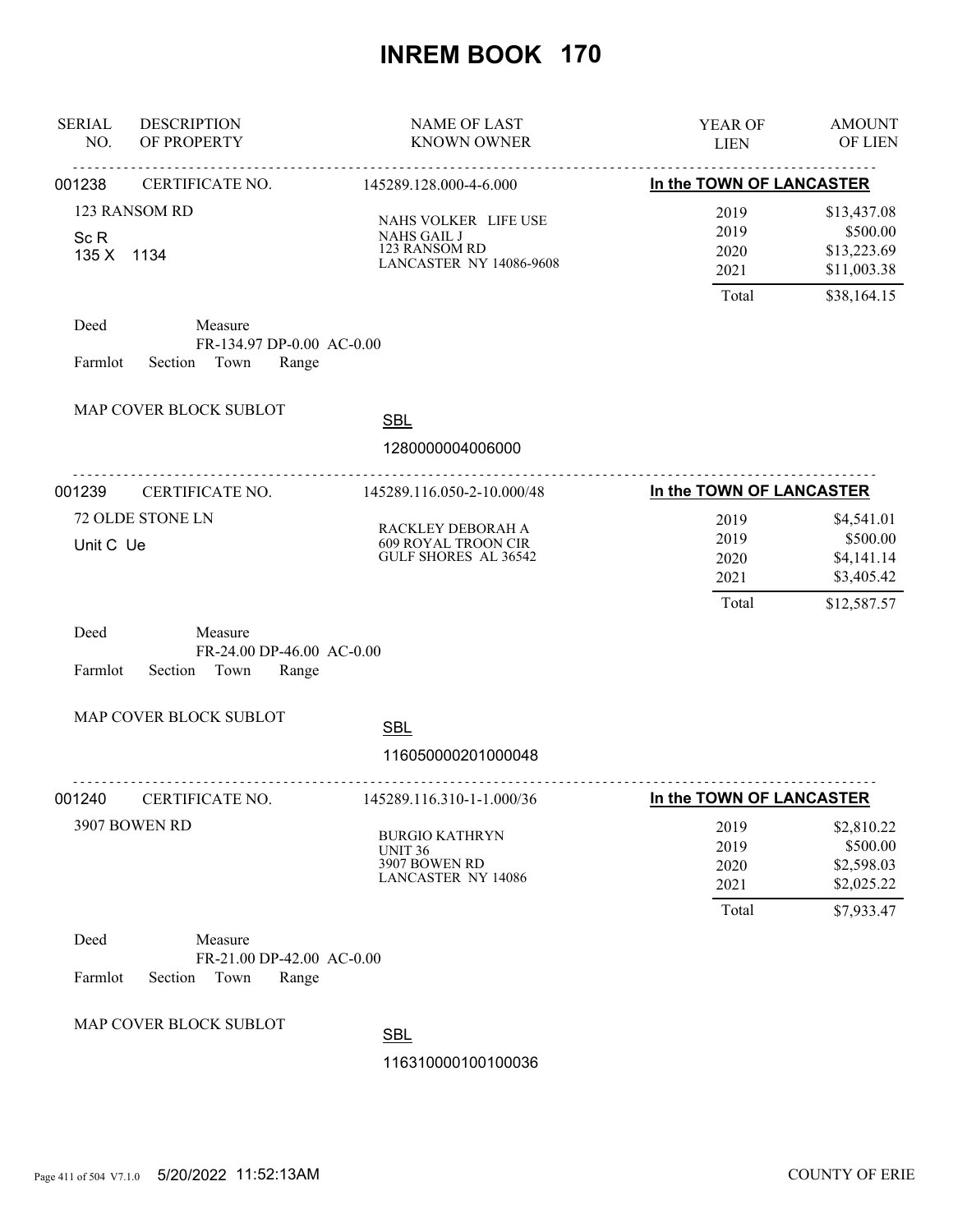| <b>SERIAL</b><br><b>DESCRIPTION</b><br>NO.<br>OF PROPERTY                                                       | <b>NAME OF LAST</b><br><b>KNOWN OWNER</b>                                                                | YEAR OF<br><b>LIEN</b>                                | <b>AMOUNT</b><br>OF LIEN                                                                    |
|-----------------------------------------------------------------------------------------------------------------|----------------------------------------------------------------------------------------------------------|-------------------------------------------------------|---------------------------------------------------------------------------------------------|
| <u>.</u><br>001242<br>CERTIFICATE NO.                                                                           | <u>.</u><br>145400.138.020-1-14.000                                                                      | In the TOWN OF MARILLA                                |                                                                                             |
| 11098 LYNDALE LN<br>Keller<br>Road<br>Rider<br>Clark<br>Lot 24<br>Deed<br>Measure<br>FR-79.58 DP-298.11 AC-0.00 | <b>BEECHLER SHIRLEY</b><br>C/O MARY ELLEN SCHILLING<br><b>26 LINDEN AVE</b><br><b>LANCASTER NY 14086</b> | 2018<br>2018<br>2019<br>2019<br>2020<br>2021<br>Total | \$9,963.63<br>\$500.00<br>\$8,766.40<br>\$500.00<br>\$7,498.61<br>\$6,808.92<br>\$34,037.56 |
| Section Town<br>Farmlot<br>Range                                                                                |                                                                                                          |                                                       |                                                                                             |
| MAP COVER BLOCK SUBLOT                                                                                          | <b>SBL</b><br>1380200001014000                                                                           |                                                       |                                                                                             |
| 001246<br>CERTIFICATE NO.                                                                                       | 145400.148.000-8-26.112                                                                                  | In the TOWN OF MARILLA                                |                                                                                             |
| 11622 PARKER RD<br>Hubbell Hubbell<br>Road Guilbert                                                             | WOJTCZAK JOHN J<br>WOJTCZAK MARIA B<br>11622 PARKER RD<br><b>EAST AURORA NY 14052</b>                    | 2019<br>2019<br>Total                                 | \$3,307.09<br>\$500.00<br>\$3,807.09                                                        |
| Deed<br>Measure<br>FR-338.00 DP-318.00 AC-0.00<br>Farmlot<br>Section<br>Town<br>Range                           |                                                                                                          |                                                       |                                                                                             |
| MAP COVER BLOCK SUBLOT                                                                                          | <b>SBL</b><br>1480000008026112                                                                           |                                                       |                                                                                             |
| 001247<br>CERTIFICATE NO.                                                                                       | .<br>145400.148.000-9-13.000                                                                             | In the TOWN OF MARILLA                                |                                                                                             |
| 0 LOT TWO ROD RD<br><b>Gerhardt Road</b><br>Fuer Gerhardt                                                       | <b>WOLSKI THOMAS</b><br>881 MAPLE RD<br><b>ELMA NY 14059</b>                                             | 2007<br>2008<br>2009<br>2010<br>2011<br>2012          | \$1,697.85<br>\$1,643.05<br>\$1,594.69<br>\$1,564.81<br>\$1,482.08<br>\$1,529.07            |
| Deed<br>Measure<br>FR-197.00 DP-97.50 AC-0.00<br>Farmlot<br>Section<br>Town<br>Range                            |                                                                                                          | 2013<br>2014<br>2015<br>2016                          | \$1,414.13<br>\$1,446.30<br>\$1,353.12<br>\$1,242.26                                        |
| MAP COVER BLOCK SUBLOT                                                                                          | <b>SBL</b><br>1480000009013000                                                                           | 2017<br>2018<br>2019<br>2019<br>2020<br>2021<br>Total | \$929.02<br>\$903.54<br>\$800.42<br>\$500.00<br>\$702.56<br>\$615.51<br>\$19,418.41         |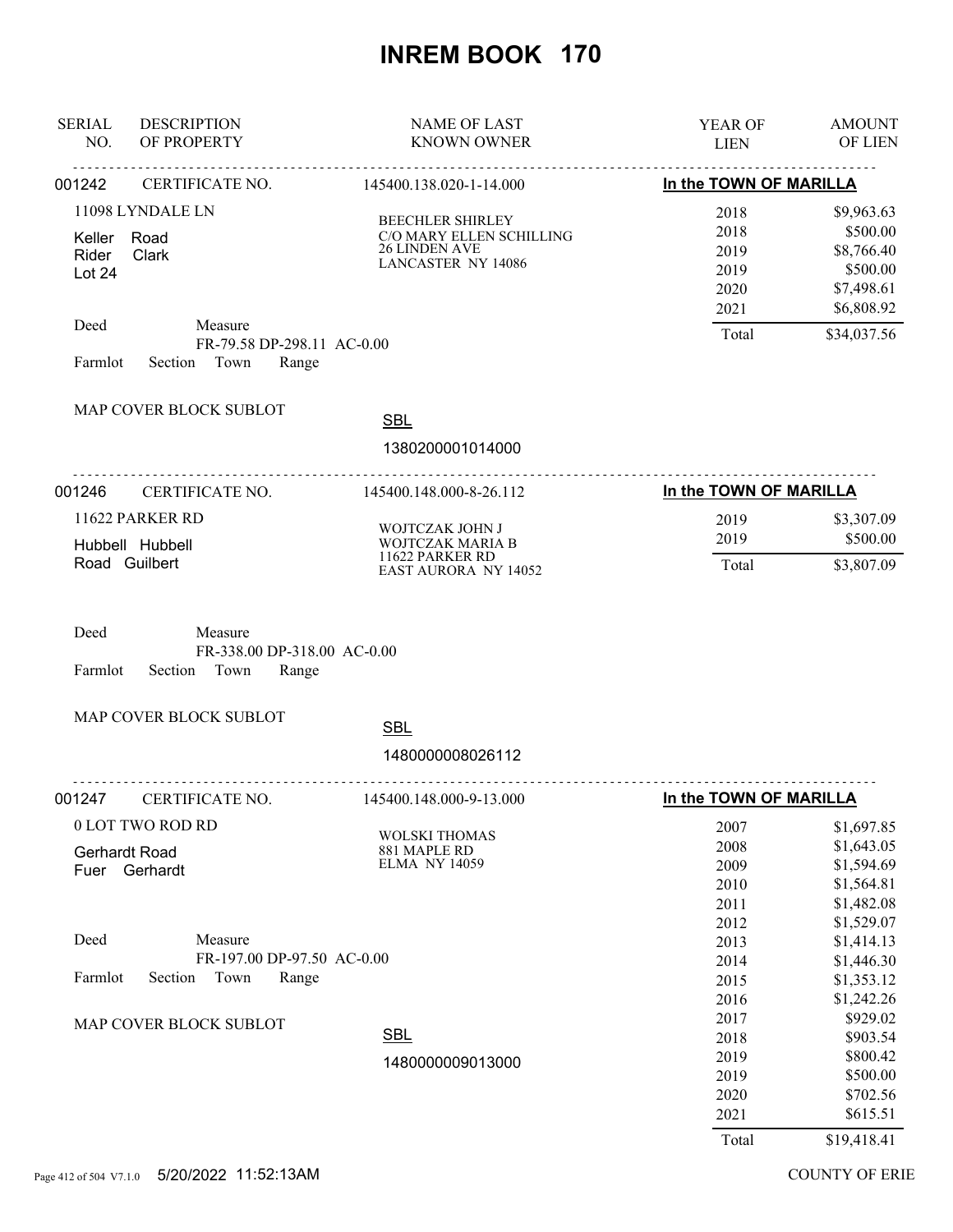| <b>SERIAL</b><br>NO. | <b>DESCRIPTION</b><br>OF PROPERTY                                 | <b>NAME OF LAST</b><br><b>KNOWN OWNER</b>                                                       | <b>YEAR OF</b><br><b>LIEN</b>                | <b>AMOUNT</b><br><b>OF LIEN</b>                                              |
|----------------------|-------------------------------------------------------------------|-------------------------------------------------------------------------------------------------|----------------------------------------------|------------------------------------------------------------------------------|
| 001249               | CERTIFICATE NO.                                                   | 145400.157.030-4-4.000                                                                          | In the TOWN OF MARILLA                       |                                                                              |
| Eckert Road          | 0 S 37 TWO ROD RD<br>Creek Eckert                                 | <b>BENES JOSEPH J</b><br><b>BENES DEBRA</b><br>S-3730 TWO ROD RD<br><b>EAST AURORA NY 14052</b> | 2019<br>2019<br>2020<br>2021                 | \$7,914.44<br>\$500.00<br>\$6,980.62<br>\$6,125.06                           |
|                      |                                                                   |                                                                                                 | Total                                        | \$21,520.12                                                                  |
| Deed<br>Farmlot      | Measure<br>FR-60.00 DP-400.00 AC-0.00<br>Section Town<br>Range    |                                                                                                 |                                              |                                                                              |
|                      | MAP COVER BLOCK SUBLOT                                            | <b>SBL</b>                                                                                      |                                              |                                                                              |
|                      |                                                                   | 1570300004004000                                                                                |                                              |                                                                              |
| 001250               | CERTIFICATE NO.                                                   | 145601.47.060-2-31.000                                                                          | In the VILLAGE OF AKRON                      |                                                                              |
| 86 CEDAR ST          |                                                                   | ELLSWORTH LYLE W<br>ELLSWORTH SARAH L<br>86 CEDAR ST<br>AKRON NY 14001                          | 2019<br>2019<br>2020<br>2021                 | \$10,579.63<br>\$500.00<br>\$10,036.62<br>\$9,766.00                         |
|                      |                                                                   |                                                                                                 | Total                                        | \$30,882.25                                                                  |
| Deed<br>Farmlot      | Measure<br>FR-83.00 DP-199.00 AC-0.00<br>Section Town<br>Range    |                                                                                                 |                                              |                                                                              |
|                      | MAP COVER BLOCK SUBLOT                                            | <b>SBL</b>                                                                                      |                                              |                                                                              |
|                      |                                                                   | 0470600002031000                                                                                |                                              |                                                                              |
| 001251               | CERTIFICATE NO.                                                   | <u>.</u><br>145601.47.110-4-30.000                                                              | In the VILLAGE OF AKRON                      |                                                                              |
| 168 MAIN ST          |                                                                   | <b>BANATER HOLDINGS LLC</b><br>PO BOX 207<br>AKRON NY 14001                                     | 2018<br>2018<br>2019<br>2019<br>2020<br>2021 | \$35,939.33<br>\$500.00<br>\$16,916.97<br>\$500.00<br>\$1,681.11<br>\$255.08 |
| Deed<br>Farmlot      | Measure<br>FR-62.00 DP-172.50 AC-0.00<br>Section<br>Town<br>Range |                                                                                                 | Total                                        | \$55,792.49                                                                  |
|                      | MAP COVER BLOCK SUBLOT                                            | <b>SBL</b>                                                                                      |                                              |                                                                              |
|                      |                                                                   | 0471100004030000                                                                                |                                              |                                                                              |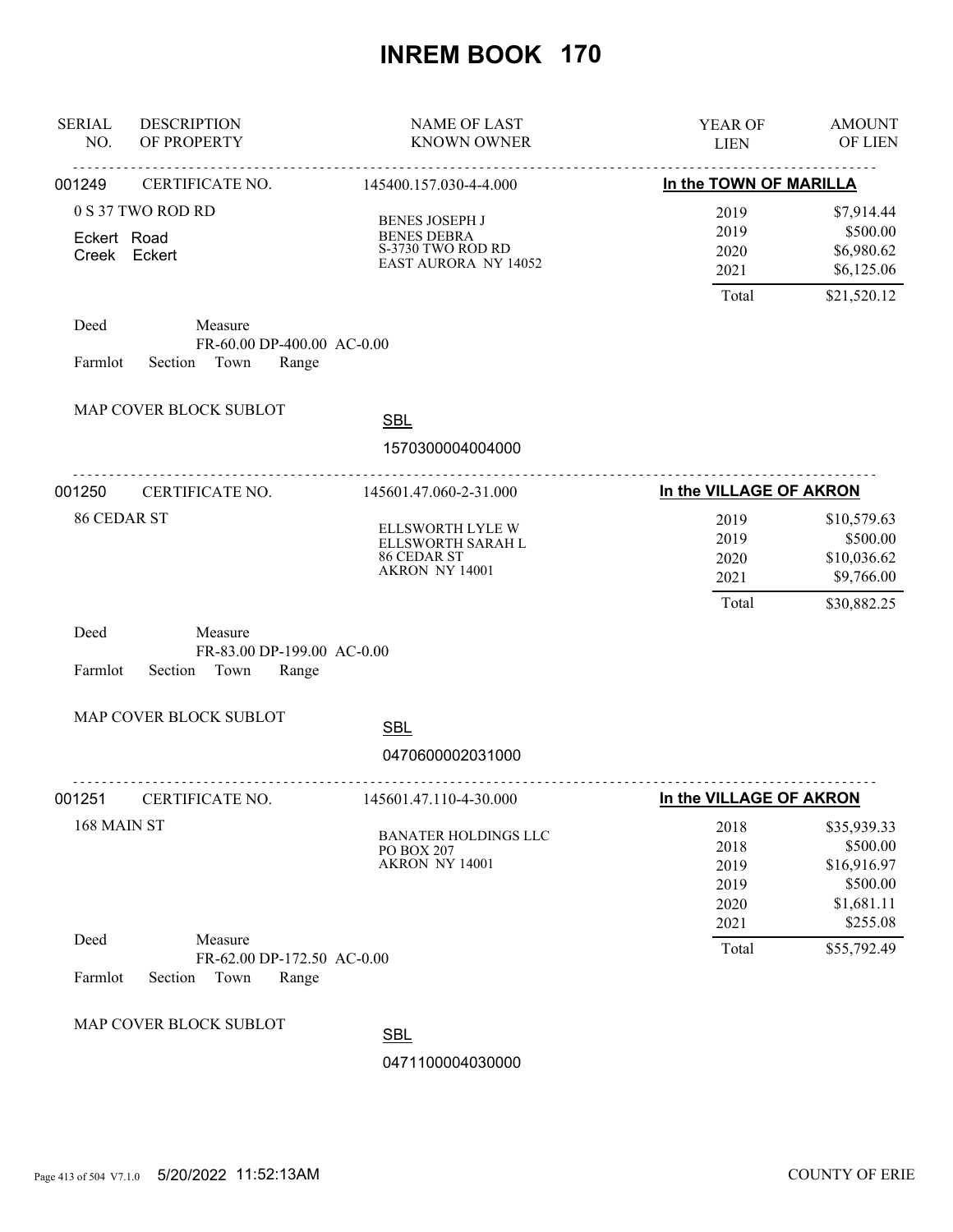| <b>SERIAL</b><br>NO. | <b>DESCRIPTION</b><br>OF PROPERTY                              | <b>NAME OF LAST</b><br><b>KNOWN OWNER</b>                     | YEAR OF<br><b>LIEN</b>                                        | <b>AMOUNT</b><br>OF LIEN                                                                                    |
|----------------------|----------------------------------------------------------------|---------------------------------------------------------------|---------------------------------------------------------------|-------------------------------------------------------------------------------------------------------------|
| 001252               | CERTIFICATE NO.                                                | 145601.47.490-1-14.000                                        | In the VILLAGE OF AKRON                                       |                                                                                                             |
| 35 JOHN ST           |                                                                | TRAINOR THOMAS M<br>35 JOHN ST<br>AKRON NY 14001              | 2019<br>2019<br>2020<br>2021<br>Total                         | \$3,827.80<br>\$500.00<br>\$7,257.73<br>\$5,194.98                                                          |
| Deed<br>Farmlot      | Measure<br>FR-61.02 DP-78.18 AC-0.00<br>Section Town<br>Range  |                                                               |                                                               | \$16,780.51                                                                                                 |
|                      | MAP COVER BLOCK SUBLOT                                         | <b>SBL</b>                                                    |                                                               |                                                                                                             |
|                      |                                                                | 0474900001014000                                              |                                                               |                                                                                                             |
| 001253               | CERTIFICATE NO.                                                | <u>.</u><br>145689.9.000-1-28.000                             | In the TOWN OF NEWSTEAD                                       |                                                                                                             |
| 0 KOEPSEL RD         |                                                                | CAMPANELLA CHARLES J<br>PO BOX 451<br><b>BUFFALO NY 14207</b> | 2006<br>2007<br>2008<br>2009<br>2010                          | \$2,657.10<br>\$2,645.38<br>\$2,885.13<br>\$2,840.89<br>\$2,741.51                                          |
| Deed<br>Farmlot      | Measure<br>FR-0.00 DP-0.00 AC-0.00<br>Town<br>Range<br>Section |                                                               | 2011<br>2012<br>2013<br>2014<br>2015                          | \$2,656.70<br>\$2,716.03<br>\$2,389.06<br>\$2,250.42<br>\$2,009.96                                          |
|                      | MAP COVER BLOCK SUBLOT                                         | <b>SBL</b><br>0090000001028000                                | 2016<br>2017<br>2018<br>2019<br>2019<br>2020<br>2021<br>Total | \$1,846.52<br>\$1,683.71<br>\$1,544.57<br>\$1,441.54<br>\$500.00<br>\$1,270.28<br>\$1,255.62<br>\$35,334.42 |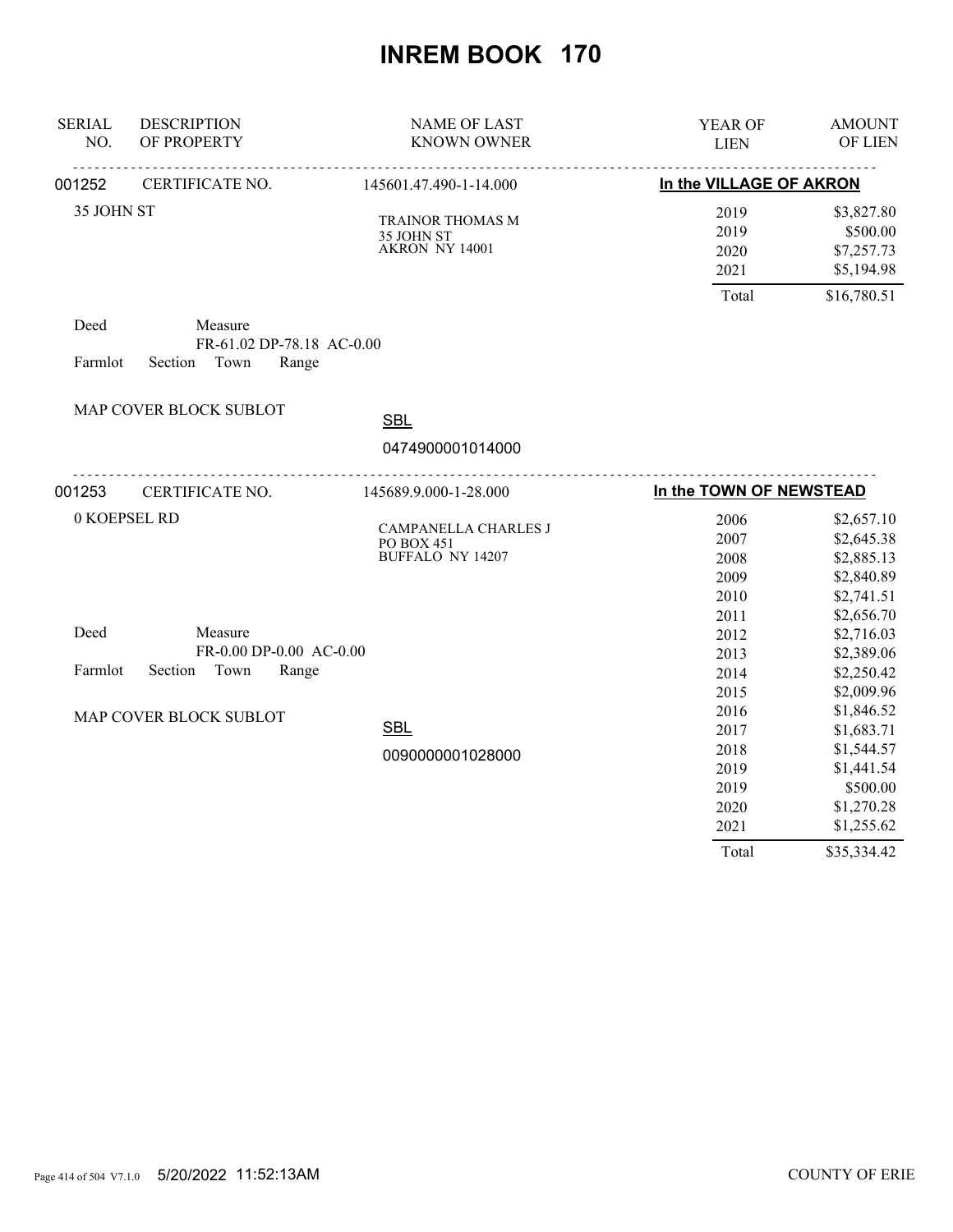| <b>SERIAL</b><br>NO. | <b>DESCRIPTION</b><br>OF PROPERTY                                  | <b>NAME OF LAST</b><br><b>KNOWN OWNER</b>                            | YEAR OF<br><b>LIEN</b>               | <b>AMOUNT</b><br>OF LIEN                                         |
|----------------------|--------------------------------------------------------------------|----------------------------------------------------------------------|--------------------------------------|------------------------------------------------------------------|
| 001254               | CERTIFICATE NO.                                                    | <u>.</u><br>145689.20.000-3-41.000                                   | In the TOWN OF NEWSTEAD              |                                                                  |
|                      | 7797 MOORE RD                                                      | <b>LAMB KEVIN</b><br>4540 THRALL RD<br>LOCKPORT NY 14094             | 2019<br>2019<br>2020<br>2021         | \$7,436.59<br>\$500.00<br>\$6,588.41<br>\$6,364.24               |
|                      |                                                                    |                                                                      | Total                                | \$20,889.24                                                      |
| Deed<br>Farmlot      | Measure<br>FR-200.00 DP-135.00 AC-0.00<br>Town<br>Section<br>Range |                                                                      |                                      |                                                                  |
|                      | MAP COVER BLOCK SUBLOT                                             | <b>SBL</b>                                                           |                                      |                                                                  |
|                      |                                                                    | 0200000003041000                                                     |                                      |                                                                  |
| 001255               | <u>.</u><br>CERTIFICATE NO.                                        | .<br>145689.21.000-3-19.000                                          | In the TOWN OF NEWSTEAD              |                                                                  |
|                      | 13056 MARTIN RD                                                    | <b>BISONE ARTHUR J JR</b><br>13056 MARTIN RD<br>AKRON NY 14001       | 2019<br>2019<br>2020<br>2021         | \$5,228.69<br>\$500.00<br>\$4,638.88<br>\$3,442.04               |
| Deed<br>Farmlot      | Measure<br>FR-400.00 DP-0.00 AC-0.00<br>Section<br>Town<br>Range   |                                                                      | Total                                | \$13,809.61                                                      |
|                      | MAP COVER BLOCK SUBLOT                                             | <b>SBL</b>                                                           |                                      |                                                                  |
|                      |                                                                    | 0210000003019000                                                     |                                      |                                                                  |
| 001256               | CERTIFICATE NO.                                                    | 145689.33.000-5-7.100                                                | In the TOWN OF NEWSTEAD              |                                                                  |
|                      | 13962 BLOOMINGDALE RD                                              | <b>MANIER ANGELA</b><br><b>69 VICTORY AVE</b><br>LACKAWANNA NY 14218 | 2010<br>2011<br>2012<br>2013<br>2014 | \$5,649.34<br>\$155,020.75<br>\$1,561.42<br>\$582.47<br>\$549.25 |
| Deed                 | Measure                                                            |                                                                      | 2015<br>2016                         | \$507.84<br>\$466.61                                             |
| Farmlot              | FR-155.00 DP-0.00 AC-0.00<br>Section<br>Town<br>Range              |                                                                      | 2017<br>2018<br>2019                 | \$425.61<br>\$390.40<br>\$500.00                                 |
|                      | MAP COVER BLOCK SUBLOT                                             | <b>SBL</b>                                                           | 2019<br>2020<br>2021                 | \$352.78<br>\$311.11<br>\$893.68                                 |
|                      |                                                                    | 0330000005007100                                                     | Total                                | \$167,211.26                                                     |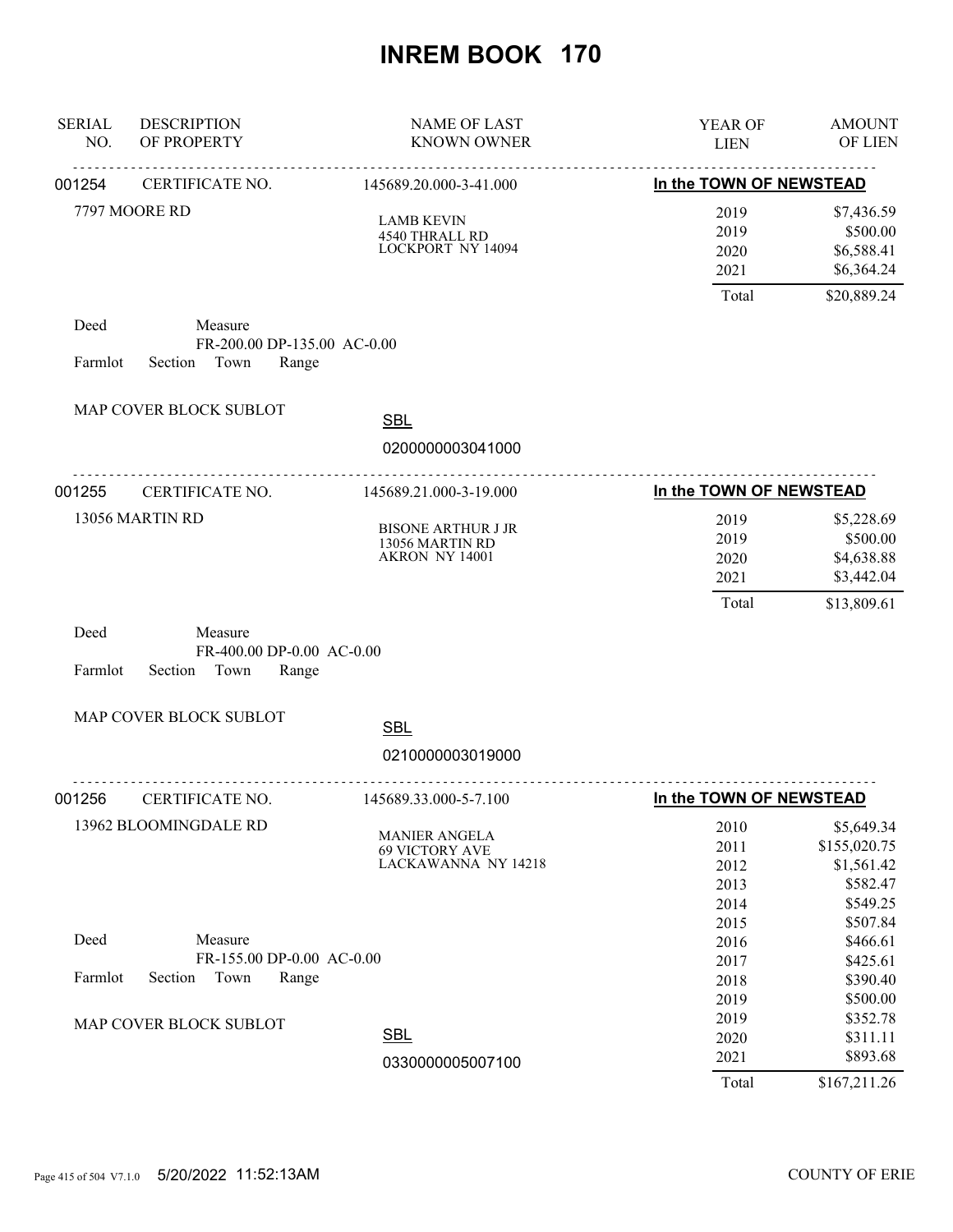| <b>SERIAL</b><br>NO. | <b>DESCRIPTION</b><br>OF PROPERTY                                | <b>NAME OF LAST</b><br><b>KNOWN OWNER</b>                                                | <b>YEAR OF</b><br><b>LIEN</b>         | <b>AMOUNT</b><br>OF LIEN                                          |
|----------------------|------------------------------------------------------------------|------------------------------------------------------------------------------------------|---------------------------------------|-------------------------------------------------------------------|
| 001258               | .<br>CERTIFICATE NO.                                             | <u>.</u><br>145689.60.000-1-13.120                                                       | In the TOWN OF NEWSTEAD               |                                                                   |
| 0 MAIN RD            |                                                                  | <b>BRAUN RAYMOND</b><br><b>BRAUN ANDREA</b><br>11414 MAIN RD<br><b>CLARENCE NY 14031</b> | 2014<br>2015<br>2016<br>2019<br>2020  | \$3,964.77<br>\$3,683.91<br>\$3,337.15<br>\$500.00<br>\$2,389.87  |
| Deed<br>Farmlot      | Measure<br>FR-207.69 DP-0.00 AC-0.00<br>Section Town<br>Range    |                                                                                          | Total                                 | \$13,875.70                                                       |
|                      | MAP COVER BLOCK SUBLOT                                           | <b>SBL</b><br>0600000001013120                                                           |                                       |                                                                   |
| 001259               | CERTIFICATE NO.                                                  | 145689.60.000-2-64.100                                                                   | In the TOWN OF NEWSTEAD               |                                                                   |
|                      | 5455 BARNUM RD                                                   | LEONE LINDA C<br>5475 BARNUM RD<br>AKRON NY 14001                                        | 2019<br>2019<br>2020<br>2021<br>Total | \$536.01<br>\$500.00<br>\$1,349.01<br>\$1,257.66<br>\$3,642.68    |
| Deed<br>Farmlot      | Measure<br>FR-150.00 DP-0.00 AC-0.00<br>Section<br>Town<br>Range |                                                                                          |                                       |                                                                   |
|                      | MAP COVER BLOCK SUBLOT                                           | <b>SBL</b>                                                                               |                                       |                                                                   |
|                      |                                                                  | 0600000002064100                                                                         |                                       |                                                                   |
| 001260               | CERTIFICATE NO.                                                  | 145689.60.000-2-64.200                                                                   | In the TOWN OF NEWSTEAD               |                                                                   |
|                      | 5475 BARNUM RD                                                   | LEONE LINDA C<br>5475 BARNUM RD<br>AKRON NY 14001                                        | 2019<br>2019<br>2020<br>2021<br>Total | \$6,488.90<br>\$500.00<br>\$5,928.04<br>\$4,246.85<br>\$17,163.79 |
| Deed<br>Farmlot      | Measure<br>FR-247.00 DP-0.00 AC-0.00<br>Section<br>Town<br>Range |                                                                                          |                                       |                                                                   |
|                      | MAP COVER BLOCK SUBLOT                                           | <b>SBL</b>                                                                               |                                       |                                                                   |
|                      |                                                                  | 0600000002064200                                                                         |                                       |                                                                   |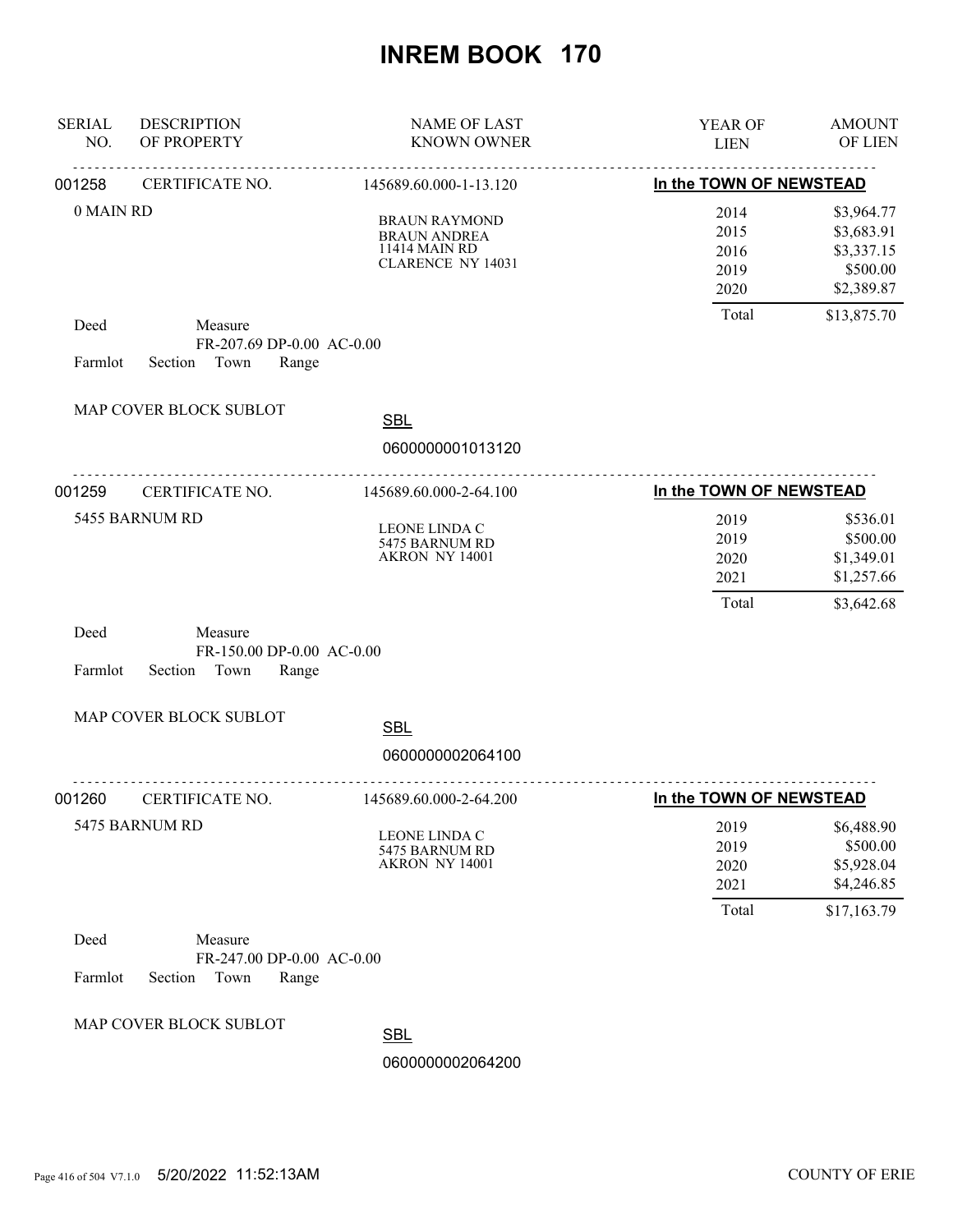|               |                               |                                       | Total                   | \$13,684.78   |
|---------------|-------------------------------|---------------------------------------|-------------------------|---------------|
|               |                               |                                       | 2021                    | \$291.96      |
|               |                               |                                       | 2020                    | \$333.65      |
|               |                               |                                       | 2019                    | \$366.91      |
|               |                               |                                       | 2019                    | \$500.00      |
|               |                               |                                       | 2018                    | \$412.28      |
|               |                               |                                       | 2017                    | \$431.65      |
|               |                               | 0730000001001120                      | 2016                    | \$467.79      |
|               |                               | <b>SBL</b>                            | 2015                    | \$516.19      |
|               | <b>MAP COVER BLOCK SUBLOT</b> |                                       | 2014                    | \$555.42      |
|               |                               |                                       | 2013                    | \$590.73      |
| Farmlot       | Town<br>Section<br>Range      |                                       | 2012                    | \$665.89      |
|               | $FR-0.00$ DP-0.00 AC-0.00     |                                       | 2011                    | \$677.81      |
| Deed          | Measure                       |                                       | 2010                    | \$724.88      |
|               |                               |                                       | 2009                    | \$781.31      |
|               |                               |                                       | 2005                    | \$1,152.32    |
|               |                               |                                       | 2004                    | \$1,292.37    |
| Inland        |                               | PO BOX 10<br><b>CLARENCE NY 14031</b> | 2003                    | \$1,272.55    |
|               |                               | <b>SCHULTZ WILLIAM R</b>              | 2002                    | \$1,301.35    |
| 0 MAIN RD     |                               |                                       | 2001                    | \$1,349.72    |
| 001261        | CERTIFICATE NO.               | 145689.73.000-1-1.120                 | In the TOWN OF NEWSTEAD |               |
| NO.           | OF PROPERTY                   | <b>KNOWN OWNER</b>                    | <b>LIEN</b>             | OF LIEN       |
| <b>SERIAL</b> | <b>DESCRIPTION</b>            | <b>NAME OF LAST</b>                   | YEAR OF                 | <b>AMOUNT</b> |

|  | 0 NICE RD                           |                                                   | 1999  | \$95.80    |
|--|-------------------------------------|---------------------------------------------------|-------|------------|
|  | Inland                              | <b>MAZOL CLARICE M</b><br>C/O ATTN: FALK & SIEMER | 2000  | \$231.17   |
|  |                                     | 10535 MAIN ST                                     | 2001  | \$218.44   |
|  |                                     | <b>CLARENCE NY 14031</b>                          | 2002  | \$227.31   |
|  |                                     |                                                   | 2003  | \$223.38   |
|  |                                     |                                                   | 2004  | \$253.58   |
|  | Deed<br>Measure                     |                                                   | 2005  | \$341.38   |
|  | FR-0.00 DP-0.00 AC-0.00             |                                                   | 2006  | \$326.53   |
|  | Town<br>Section<br>Range<br>Farmlot |                                                   | 2007  | \$328.83   |
|  |                                     |                                                   | 2008  | \$145.78   |
|  | MAP COVER BLOCK SUBLOT              |                                                   | 2009  | \$135.51   |
|  |                                     | <b>SBL</b>                                        | 2010  | \$127.17   |
|  |                                     | 0730000005021000                                  | 2011  | \$118.58   |
|  |                                     |                                                   | 2012  | \$122.40   |
|  |                                     |                                                   | 2013  | \$135.19   |
|  |                                     |                                                   | 2014  | \$126.51   |
|  |                                     |                                                   | 2015  | \$117.73   |
|  |                                     |                                                   | 2016  | \$106.87   |
|  |                                     |                                                   | 2017  | \$98.20    |
|  |                                     |                                                   | 2018  | \$91.87    |
|  |                                     |                                                   | 2019  | \$500.00   |
|  |                                     |                                                   | 2019  | \$81.78    |
|  |                                     |                                                   | 2020  | \$71.68    |
|  |                                     |                                                   | 2021  | \$56.06    |
|  |                                     |                                                   | Total | \$4,281.75 |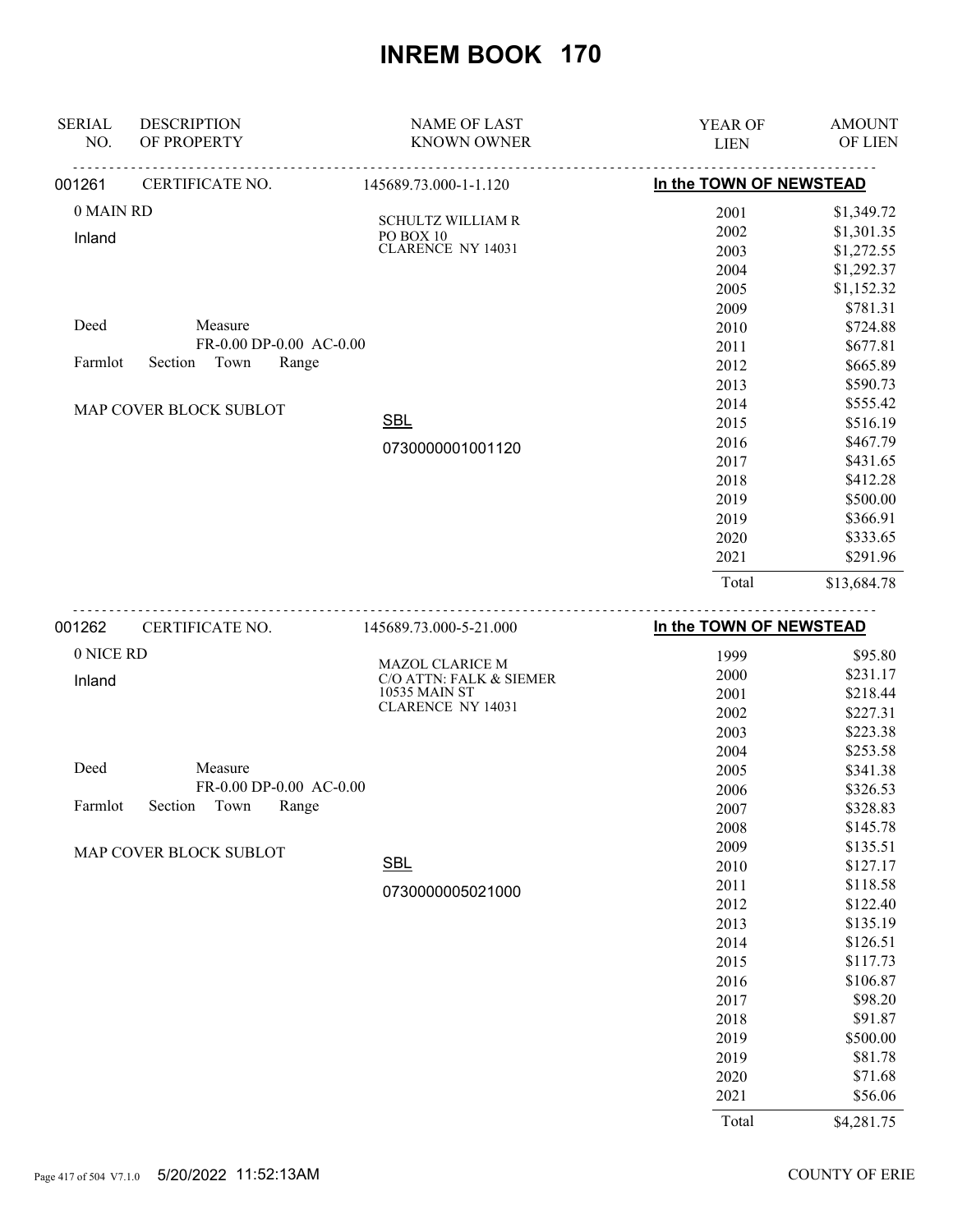| <b>SERIAL</b><br>NO. | <b>DESCRIPTION</b><br>OF PROPERTY | <b>NAME OF LAST</b><br><b>KNOWN OWNER</b> | <b>YEAR OF</b><br><b>LIEN</b> | <b>AMOUNT</b><br>OF LIEN |
|----------------------|-----------------------------------|-------------------------------------------|-------------------------------|--------------------------|
| 001263               | CERTIFICATE NO.                   | <u>.</u><br>145689.73.000-5-22.000        | In the TOWN OF NEWSTEAD       |                          |
| 0 NICE RD            |                                   |                                           | 2006                          | \$408.55                 |
| Inland               |                                   | CAMPANELLA CHARLES J<br>PO BOX 451        | 2007                          | \$188.22                 |
|                      | Formerly 9-42-20                  | <b>BUFFALO NY 14207</b>                   | 2008                          | \$335.77                 |
|                      |                                   |                                           | 2009                          | \$122.96                 |
|                      |                                   |                                           | 2010                          | \$116.49                 |
|                      |                                   |                                           | 2011                          | \$116.79                 |
| Deed                 | Measure                           |                                           | 2012                          | \$122.02                 |
|                      | FR-0.00 DP-0.00 AC-0.00           |                                           | 2013                          | \$124.97                 |
| Farmlot              | Town<br>Section<br>Range          |                                           | 2014                          | \$115.76                 |
|                      |                                   |                                           | 2015                          | \$105.72                 |
|                      | MAP COVER BLOCK SUBLOT            |                                           | 2016                          | \$95.41                  |
|                      |                                   | <b>SBL</b>                                | 2017                          | \$87.23                  |
|                      |                                   | 0730000005022000                          | 2018                          | \$80.52                  |
|                      |                                   |                                           | 2019                          | \$500.00                 |
|                      |                                   |                                           | 2019                          | \$72.44                  |
|                      |                                   |                                           | 2020                          | \$62.14                  |
|                      |                                   |                                           | 2021                          | \$49.64                  |
|                      |                                   |                                           | Total                         | \$2,704.63               |
| 001264               | CERTIFICATE NO.                   | 145689.73.000-5-23.000                    | In the TOWN OF NEWSTEAD       |                          |
| 0 NICE RD            |                                   |                                           | 2006                          | \$404.28                 |
| Inland               |                                   | CAMPANELLA CHARLES J<br>PO BOX 451        | 2007                          | \$405.98                 |
|                      | Formerly 9-40-100                 | <b>BUFFALO NY 14207</b>                   | 2008                          | \$126.84                 |
|                      |                                   |                                           | 2009                          | \$117.94                 |
|                      |                                   |                                           | 2010                          | \$110.80                 |
|                      |                                   |                                           | 2011                          | \$110.10                 |
| Deed                 | Measure                           |                                           | 2012                          | \$114.16                 |
|                      | FR-0.00 DP-0.00 AC-0.00           |                                           | 2013                          | \$112.83                 |
| Farmlot              | Section<br>Town<br>Range          |                                           | 2014                          | \$105.54                 |
|                      |                                   |                                           | 2015                          | \$98.14                  |
|                      | MAP COVER BLOCK SUBLOT            |                                           | 2016                          | \$89.26                  |

0730000005023000 **SBL** 

2016 \$89.26 2017 \$82.01 2018 \$76.40 2019 \$500.00 2019 \$68.08 2020 \$59.17 2021 \$47.35

Total \$2,628.88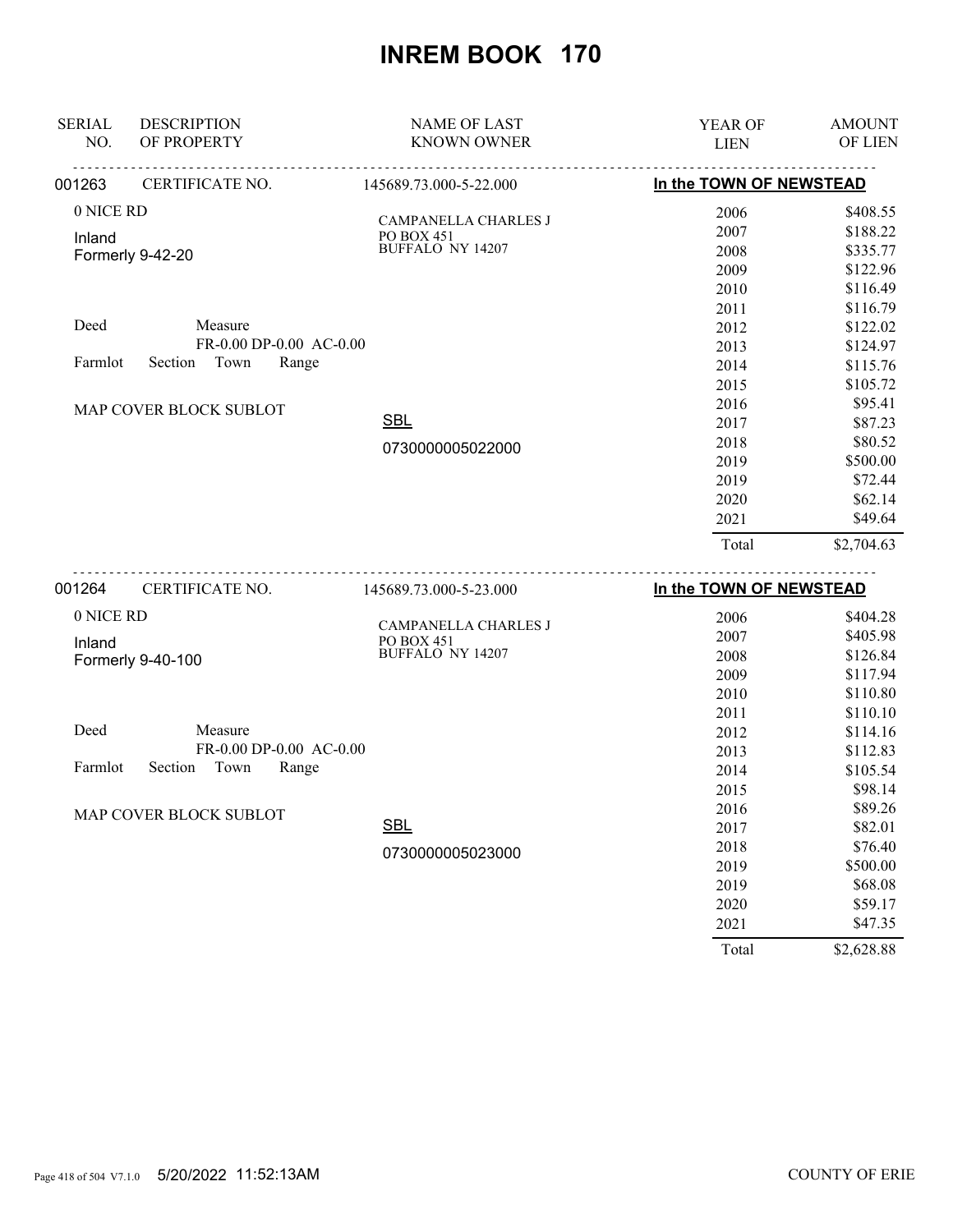| <b>SERIAL</b><br>NO. | <b>DESCRIPTION</b><br>OF PROPERTY | <b>NAME OF LAST</b><br><b>KNOWN OWNER</b> | <b>YEAR OF</b><br><b>LIEN</b> | <b>AMOUNT</b><br>OF LIEN |
|----------------------|-----------------------------------|-------------------------------------------|-------------------------------|--------------------------|
|                      |                                   |                                           |                               |                          |
| 001265               | CERTIFICATE NO.                   | 145689.73.000-5-24.000                    | In the TOWN OF NEWSTEAD       |                          |
| 0 THRUWAY            |                                   | CAMPANELLA CHARLES J                      | 2006                          | \$287.76                 |
| Inland               |                                   | PO BOX 451                                | 2007                          | \$294.49                 |
|                      |                                   | BUFFALO NY 14207                          | 2008                          | \$70.81                  |
|                      |                                   |                                           | 2009                          | \$65.67                  |
|                      |                                   |                                           | 2010                          | \$61.42                  |
|                      |                                   |                                           | 2011                          | \$110.10                 |
| Deed                 | Measure                           |                                           | 2012                          | \$114.16                 |
|                      | FR-0.00 DP-0.00 AC-0.00           |                                           | 2013                          | \$120.25                 |
| Farmlot              | Town<br>Section<br>Range          |                                           | 2014                          | \$112.49                 |
|                      |                                   |                                           | 2015                          | \$104.66                 |
|                      | MAP COVER BLOCK SUBLOT            |                                           | 2016                          | \$95.12                  |
|                      |                                   | <b>SBL</b>                                | 2017                          | \$87.43                  |
|                      |                                   | 0730000005024000                          | 2018                          | \$81.55                  |
|                      |                                   |                                           | 2019                          | \$500.00                 |
|                      |                                   |                                           | 2019                          | \$72.65                  |
|                      |                                   |                                           | 2020                          | \$63.32                  |
|                      |                                   |                                           | 2021                          | \$50.28                  |
|                      |                                   |                                           | Total                         | \$2,292.16               |
| 001266               | CERTIFICATE NO.                   | 145689.73.000-5-26.000                    | In the TOWN OF NEWSTEAD       |                          |
| 0 NICE RD            |                                   |                                           |                               |                          |
|                      |                                   | CAMPANELLA CHARLES J                      | 2006                          | \$356.38                 |
| Inland               |                                   | PO BOX 451<br><b>BUFFALO NY 14207</b>     | 2007                          | \$170.86                 |
|                      | Formerly 9-36-200                 |                                           | 2008                          | \$326.48                 |
|                      |                                   |                                           | 2009                          | \$144.42                 |
|                      |                                   |                                           | 2010                          | \$136.84                 |
| Deed                 | Measure                           |                                           | 2011                          | \$136.46                 |
|                      | FR-0.00 DP-0.00 AC-0.00           |                                           | 2012                          | \$141.59                 |
| Farmlot              | Section<br>Town<br>Range          |                                           | 2013                          | \$151.87                 |
|                      |                                   |                                           | 2014                          | \$140.55                 |
|                      |                                   |                                           | 2015                          | \$128.15                 |
|                      | MAP COVER BLOCK SUBLOT            | $\sim$ $\sim$ $\sim$                      | 2016                          | \$115.36                 |

0730000005026000 **SBL** 

Page 419 of 504 V7.1.0 5/20/2022 11:52:13AM COUNTY OF ERIE

 2017 \$105.38 2018 \$97.52 2019 \$500.00 2019 \$87.77 2020 \$75.77 2021 \$59.21 Total \$2,874.61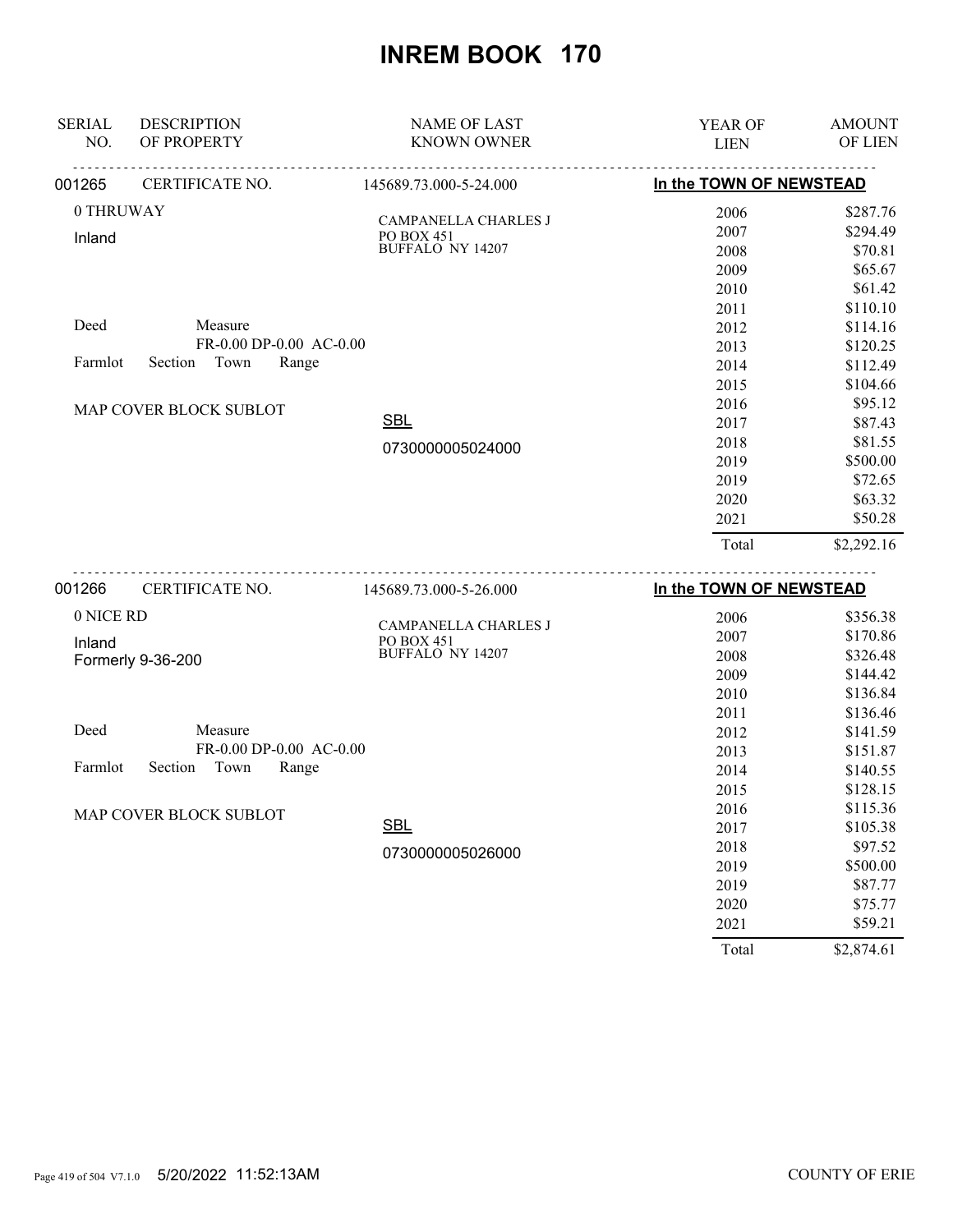| NO.<br>OF PROPERTY<br><b>KNOWN OWNER</b><br>OF LIEN<br><b>LIEN</b><br>In the VILLAGE OF NORTH COLLINS<br>CERTIFICATE NO.<br>145801.269.190-7-14.100<br>0 KIMBLE AVE<br>2010<br>\$953.75<br>DILLINGHAM KEITH<br>2011<br>\$1,076.82<br>2161 SHIRLEY RD<br>NORTH COLLINS NY 14111<br>2012<br>\$1,024.08<br>\$966.94<br>2013<br>2014<br>\$905.48<br>2015<br>\$841.11<br>Deed<br>Measure<br>\$782.70<br>2016<br>FR-165.00 DP-107.00 AC-0.00<br>2017<br>\$715.52<br>Town<br>Farmlot<br>Section<br>Range<br>2018<br>\$647.35<br>2019<br>\$564.85<br>2019<br>\$500.00<br>MAP COVER BLOCK SUBLOT<br><b>SBL</b><br>2020<br>\$490.44<br>2021<br>\$428.87<br>2691900007014100<br>Total<br>\$9,897.91<br>In the VILLAGE OF NORTH COLLINS<br>001269<br>CERTIFICATE NO.<br>145801.285.080-1-9.000<br>2106 LANGFORD RD<br>2019<br>\$5,239.89<br><b>LAYTON LORRAINE</b><br>\$500.00<br>2019<br><b>LAYTON DESIREE</b><br>C/O C/O AUSTIN AUGUSTYNIAK<br>2020<br>\$1,631.07<br>2106 LANGFORD RD<br>2021<br>\$4,748.24<br>NORTH COLLINS NY 14111<br>Total<br>\$12,119.20<br>Deed<br>Measure<br>FR-118.00 DP-330.00 AC-0.00<br>Farmlot<br>Section<br>Town<br>Range<br>MAP COVER BLOCK SUBLOT<br><b>SBL</b><br>2850800001009000<br>In the TOWN OF NORTH COLLINS<br>CERTIFICATE NO.<br>145889.286.000-4-12.100<br>3090 SHIRLEY RD<br>2017<br>\$13,151.15<br>LANGFORD TREE FARM INC<br>\$10,261.49<br>2019<br>3100 SHIRLEY RD<br>NORTH COLLINS NY 14111<br>\$500.00<br>2019<br>\$10,422.76<br>2021<br>\$34,335.40<br>Total<br>Deed<br>Measure<br>FR-574.30 DP-1,560.00 AC-0.00<br>Farmlot<br>Section<br>Town<br>Range<br>MAP COVER BLOCK SUBLOT | <b>SERIAL</b> | <b>DESCRIPTION</b> | <b>NAME OF LAST</b> | YEAR OF | <b>AMOUNT</b> |
|------------------------------------------------------------------------------------------------------------------------------------------------------------------------------------------------------------------------------------------------------------------------------------------------------------------------------------------------------------------------------------------------------------------------------------------------------------------------------------------------------------------------------------------------------------------------------------------------------------------------------------------------------------------------------------------------------------------------------------------------------------------------------------------------------------------------------------------------------------------------------------------------------------------------------------------------------------------------------------------------------------------------------------------------------------------------------------------------------------------------------------------------------------------------------------------------------------------------------------------------------------------------------------------------------------------------------------------------------------------------------------------------------------------------------------------------------------------------------------------------------------------------------------------------------------------------------------------------------------------------|---------------|--------------------|---------------------|---------|---------------|
|                                                                                                                                                                                                                                                                                                                                                                                                                                                                                                                                                                                                                                                                                                                                                                                                                                                                                                                                                                                                                                                                                                                                                                                                                                                                                                                                                                                                                                                                                                                                                                                                                        |               |                    |                     |         |               |
|                                                                                                                                                                                                                                                                                                                                                                                                                                                                                                                                                                                                                                                                                                                                                                                                                                                                                                                                                                                                                                                                                                                                                                                                                                                                                                                                                                                                                                                                                                                                                                                                                        | 001267        |                    |                     |         |               |
|                                                                                                                                                                                                                                                                                                                                                                                                                                                                                                                                                                                                                                                                                                                                                                                                                                                                                                                                                                                                                                                                                                                                                                                                                                                                                                                                                                                                                                                                                                                                                                                                                        |               |                    |                     |         |               |
|                                                                                                                                                                                                                                                                                                                                                                                                                                                                                                                                                                                                                                                                                                                                                                                                                                                                                                                                                                                                                                                                                                                                                                                                                                                                                                                                                                                                                                                                                                                                                                                                                        |               |                    |                     |         |               |
|                                                                                                                                                                                                                                                                                                                                                                                                                                                                                                                                                                                                                                                                                                                                                                                                                                                                                                                                                                                                                                                                                                                                                                                                                                                                                                                                                                                                                                                                                                                                                                                                                        |               |                    |                     |         |               |
|                                                                                                                                                                                                                                                                                                                                                                                                                                                                                                                                                                                                                                                                                                                                                                                                                                                                                                                                                                                                                                                                                                                                                                                                                                                                                                                                                                                                                                                                                                                                                                                                                        |               |                    |                     |         |               |
|                                                                                                                                                                                                                                                                                                                                                                                                                                                                                                                                                                                                                                                                                                                                                                                                                                                                                                                                                                                                                                                                                                                                                                                                                                                                                                                                                                                                                                                                                                                                                                                                                        |               |                    |                     |         |               |
|                                                                                                                                                                                                                                                                                                                                                                                                                                                                                                                                                                                                                                                                                                                                                                                                                                                                                                                                                                                                                                                                                                                                                                                                                                                                                                                                                                                                                                                                                                                                                                                                                        |               |                    |                     |         |               |
|                                                                                                                                                                                                                                                                                                                                                                                                                                                                                                                                                                                                                                                                                                                                                                                                                                                                                                                                                                                                                                                                                                                                                                                                                                                                                                                                                                                                                                                                                                                                                                                                                        |               |                    |                     |         |               |
|                                                                                                                                                                                                                                                                                                                                                                                                                                                                                                                                                                                                                                                                                                                                                                                                                                                                                                                                                                                                                                                                                                                                                                                                                                                                                                                                                                                                                                                                                                                                                                                                                        |               |                    |                     |         |               |
|                                                                                                                                                                                                                                                                                                                                                                                                                                                                                                                                                                                                                                                                                                                                                                                                                                                                                                                                                                                                                                                                                                                                                                                                                                                                                                                                                                                                                                                                                                                                                                                                                        |               |                    |                     |         |               |
|                                                                                                                                                                                                                                                                                                                                                                                                                                                                                                                                                                                                                                                                                                                                                                                                                                                                                                                                                                                                                                                                                                                                                                                                                                                                                                                                                                                                                                                                                                                                                                                                                        |               |                    |                     |         |               |
|                                                                                                                                                                                                                                                                                                                                                                                                                                                                                                                                                                                                                                                                                                                                                                                                                                                                                                                                                                                                                                                                                                                                                                                                                                                                                                                                                                                                                                                                                                                                                                                                                        |               |                    |                     |         |               |
|                                                                                                                                                                                                                                                                                                                                                                                                                                                                                                                                                                                                                                                                                                                                                                                                                                                                                                                                                                                                                                                                                                                                                                                                                                                                                                                                                                                                                                                                                                                                                                                                                        |               |                    |                     |         |               |
|                                                                                                                                                                                                                                                                                                                                                                                                                                                                                                                                                                                                                                                                                                                                                                                                                                                                                                                                                                                                                                                                                                                                                                                                                                                                                                                                                                                                                                                                                                                                                                                                                        |               |                    |                     |         |               |
|                                                                                                                                                                                                                                                                                                                                                                                                                                                                                                                                                                                                                                                                                                                                                                                                                                                                                                                                                                                                                                                                                                                                                                                                                                                                                                                                                                                                                                                                                                                                                                                                                        |               |                    |                     |         |               |
|                                                                                                                                                                                                                                                                                                                                                                                                                                                                                                                                                                                                                                                                                                                                                                                                                                                                                                                                                                                                                                                                                                                                                                                                                                                                                                                                                                                                                                                                                                                                                                                                                        |               |                    |                     |         |               |
|                                                                                                                                                                                                                                                                                                                                                                                                                                                                                                                                                                                                                                                                                                                                                                                                                                                                                                                                                                                                                                                                                                                                                                                                                                                                                                                                                                                                                                                                                                                                                                                                                        |               |                    |                     |         |               |
|                                                                                                                                                                                                                                                                                                                                                                                                                                                                                                                                                                                                                                                                                                                                                                                                                                                                                                                                                                                                                                                                                                                                                                                                                                                                                                                                                                                                                                                                                                                                                                                                                        |               |                    |                     |         |               |
|                                                                                                                                                                                                                                                                                                                                                                                                                                                                                                                                                                                                                                                                                                                                                                                                                                                                                                                                                                                                                                                                                                                                                                                                                                                                                                                                                                                                                                                                                                                                                                                                                        |               |                    |                     |         |               |
|                                                                                                                                                                                                                                                                                                                                                                                                                                                                                                                                                                                                                                                                                                                                                                                                                                                                                                                                                                                                                                                                                                                                                                                                                                                                                                                                                                                                                                                                                                                                                                                                                        |               |                    |                     |         |               |
|                                                                                                                                                                                                                                                                                                                                                                                                                                                                                                                                                                                                                                                                                                                                                                                                                                                                                                                                                                                                                                                                                                                                                                                                                                                                                                                                                                                                                                                                                                                                                                                                                        |               |                    |                     |         |               |
|                                                                                                                                                                                                                                                                                                                                                                                                                                                                                                                                                                                                                                                                                                                                                                                                                                                                                                                                                                                                                                                                                                                                                                                                                                                                                                                                                                                                                                                                                                                                                                                                                        |               |                    |                     |         |               |
|                                                                                                                                                                                                                                                                                                                                                                                                                                                                                                                                                                                                                                                                                                                                                                                                                                                                                                                                                                                                                                                                                                                                                                                                                                                                                                                                                                                                                                                                                                                                                                                                                        |               |                    |                     |         |               |
|                                                                                                                                                                                                                                                                                                                                                                                                                                                                                                                                                                                                                                                                                                                                                                                                                                                                                                                                                                                                                                                                                                                                                                                                                                                                                                                                                                                                                                                                                                                                                                                                                        |               |                    |                     |         |               |
|                                                                                                                                                                                                                                                                                                                                                                                                                                                                                                                                                                                                                                                                                                                                                                                                                                                                                                                                                                                                                                                                                                                                                                                                                                                                                                                                                                                                                                                                                                                                                                                                                        |               |                    |                     |         |               |
|                                                                                                                                                                                                                                                                                                                                                                                                                                                                                                                                                                                                                                                                                                                                                                                                                                                                                                                                                                                                                                                                                                                                                                                                                                                                                                                                                                                                                                                                                                                                                                                                                        |               |                    |                     |         |               |
|                                                                                                                                                                                                                                                                                                                                                                                                                                                                                                                                                                                                                                                                                                                                                                                                                                                                                                                                                                                                                                                                                                                                                                                                                                                                                                                                                                                                                                                                                                                                                                                                                        |               |                    |                     |         |               |
|                                                                                                                                                                                                                                                                                                                                                                                                                                                                                                                                                                                                                                                                                                                                                                                                                                                                                                                                                                                                                                                                                                                                                                                                                                                                                                                                                                                                                                                                                                                                                                                                                        |               |                    |                     |         |               |
|                                                                                                                                                                                                                                                                                                                                                                                                                                                                                                                                                                                                                                                                                                                                                                                                                                                                                                                                                                                                                                                                                                                                                                                                                                                                                                                                                                                                                                                                                                                                                                                                                        | 001270        |                    |                     |         |               |
|                                                                                                                                                                                                                                                                                                                                                                                                                                                                                                                                                                                                                                                                                                                                                                                                                                                                                                                                                                                                                                                                                                                                                                                                                                                                                                                                                                                                                                                                                                                                                                                                                        |               |                    |                     |         |               |
|                                                                                                                                                                                                                                                                                                                                                                                                                                                                                                                                                                                                                                                                                                                                                                                                                                                                                                                                                                                                                                                                                                                                                                                                                                                                                                                                                                                                                                                                                                                                                                                                                        |               |                    |                     |         |               |
|                                                                                                                                                                                                                                                                                                                                                                                                                                                                                                                                                                                                                                                                                                                                                                                                                                                                                                                                                                                                                                                                                                                                                                                                                                                                                                                                                                                                                                                                                                                                                                                                                        |               |                    |                     |         |               |
|                                                                                                                                                                                                                                                                                                                                                                                                                                                                                                                                                                                                                                                                                                                                                                                                                                                                                                                                                                                                                                                                                                                                                                                                                                                                                                                                                                                                                                                                                                                                                                                                                        |               |                    |                     |         |               |
|                                                                                                                                                                                                                                                                                                                                                                                                                                                                                                                                                                                                                                                                                                                                                                                                                                                                                                                                                                                                                                                                                                                                                                                                                                                                                                                                                                                                                                                                                                                                                                                                                        |               |                    |                     |         |               |
|                                                                                                                                                                                                                                                                                                                                                                                                                                                                                                                                                                                                                                                                                                                                                                                                                                                                                                                                                                                                                                                                                                                                                                                                                                                                                                                                                                                                                                                                                                                                                                                                                        |               |                    |                     |         |               |
|                                                                                                                                                                                                                                                                                                                                                                                                                                                                                                                                                                                                                                                                                                                                                                                                                                                                                                                                                                                                                                                                                                                                                                                                                                                                                                                                                                                                                                                                                                                                                                                                                        |               |                    |                     |         |               |
|                                                                                                                                                                                                                                                                                                                                                                                                                                                                                                                                                                                                                                                                                                                                                                                                                                                                                                                                                                                                                                                                                                                                                                                                                                                                                                                                                                                                                                                                                                                                                                                                                        |               |                    |                     |         |               |
| nn.                                                                                                                                                                                                                                                                                                                                                                                                                                                                                                                                                                                                                                                                                                                                                                                                                                                                                                                                                                                                                                                                                                                                                                                                                                                                                                                                                                                                                                                                                                                                                                                                                    |               |                    |                     |         |               |

SBL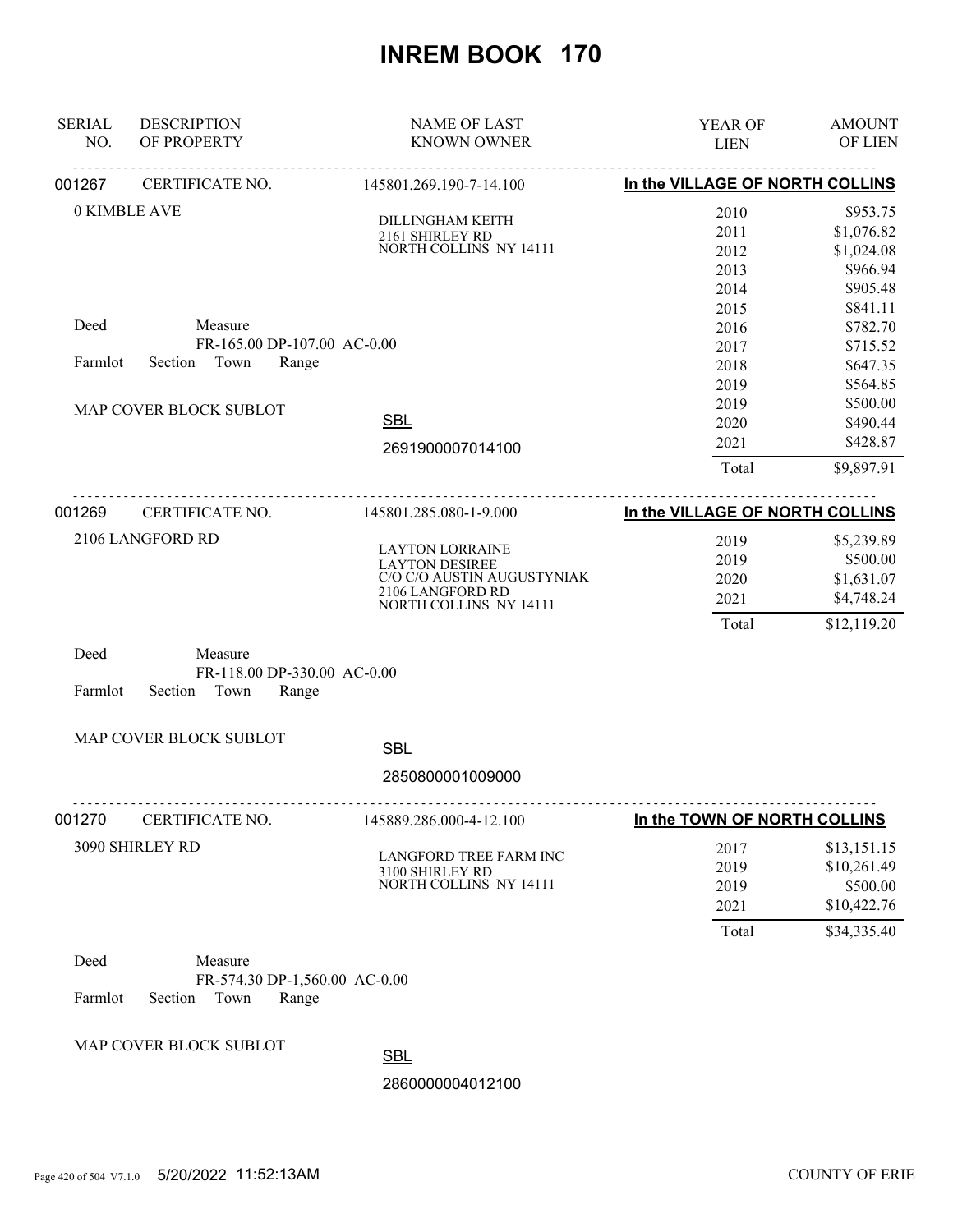| <b>SERIAL</b><br>NO. | <b>DESCRIPTION</b><br>OF PROPERTY                                  | <b>NAME OF LAST</b><br><b>KNOWN OWNER</b>                                               | YEAR OF<br><b>LIEN</b>                       | <b>AMOUNT</b><br>OF LIEN                                                       |
|----------------------|--------------------------------------------------------------------|-----------------------------------------------------------------------------------------|----------------------------------------------|--------------------------------------------------------------------------------|
| 001271               | CERTIFICATE NO.                                                    | 145889.289.050-1-6.000                                                                  | In the TOWN OF NORTH COLLINS                 |                                                                                |
|                      | 10803 NEW OREGON RD                                                | <b>LUCAS LARRY</b><br>10803 NEW OREGON RD<br>NORTH COLLINS NY 14111                     | 2017<br>2018<br>2018<br>2019<br>2019<br>2020 | \$4,808.19<br>\$4,383.92<br>\$500.00<br>\$3,726.78<br>\$500.00<br>\$3,239.95   |
| Deed<br>Farmlot      | Measure<br>FR-133.98 DP-245.06 AC-0.00<br>Town<br>Section<br>Range |                                                                                         | 2021<br>Total                                | \$2,858.56<br>\$20,017.40                                                      |
|                      | MAP COVER BLOCK SUBLOT                                             | <b>SBL</b><br>2890500001006000                                                          |                                              |                                                                                |
| 001272               | CERTIFICATE NO.                                                    | 145889.301.020-1-1.000                                                                  | In the TOWN OF NORTH COLLINS                 |                                                                                |
|                      | 11453 GOWANDA STATE RD                                             | SHERIFF SYDNEY O<br>11453 GOWANDA STATE RD<br>LAWTONS NY 14091                          | 2019<br>2019<br>2020<br>2021<br>Total        | \$5,998.25<br>\$500.00<br>\$5,210.86<br>\$4,597.91<br>\$16,307.02              |
| Deed<br>Farmlot      | Measure<br>FR-100.00 DP-333.00 AC-0.00<br>Town<br>Range<br>Section |                                                                                         |                                              |                                                                                |
|                      | MAP COVER BLOCK SUBLOT                                             | <b>SBL</b><br>3010200001001000                                                          |                                              |                                                                                |
| 001273               | CERTIFICATE NO.                                                    | 145889.303.000-4-18.111                                                                 | In the TOWN OF NORTH COLLINS                 |                                                                                |
|                      | 3316 MARSHFIELD RD                                                 | TILLINGHAST KEITH<br>TILLINGHAST CARRI<br>3316 MARSHFIELD RD<br><b>LAWTONS NY 14091</b> | 2017<br>2018<br>2019<br>2019<br>2020<br>2021 | \$3,622.29<br>\$3,368.56<br>\$2,939.32<br>\$500.00<br>\$2,593.59<br>\$1,473.42 |
| Deed<br>Farmlot      | Measure<br>FR-1,315.00 DP-0.00 AC-0.00<br>Town<br>Section<br>Range |                                                                                         | Total                                        | \$14,497.18                                                                    |
|                      | MAP COVER BLOCK SUBLOT                                             | <b>SBL</b><br>3030000004018111                                                          |                                              |                                                                                |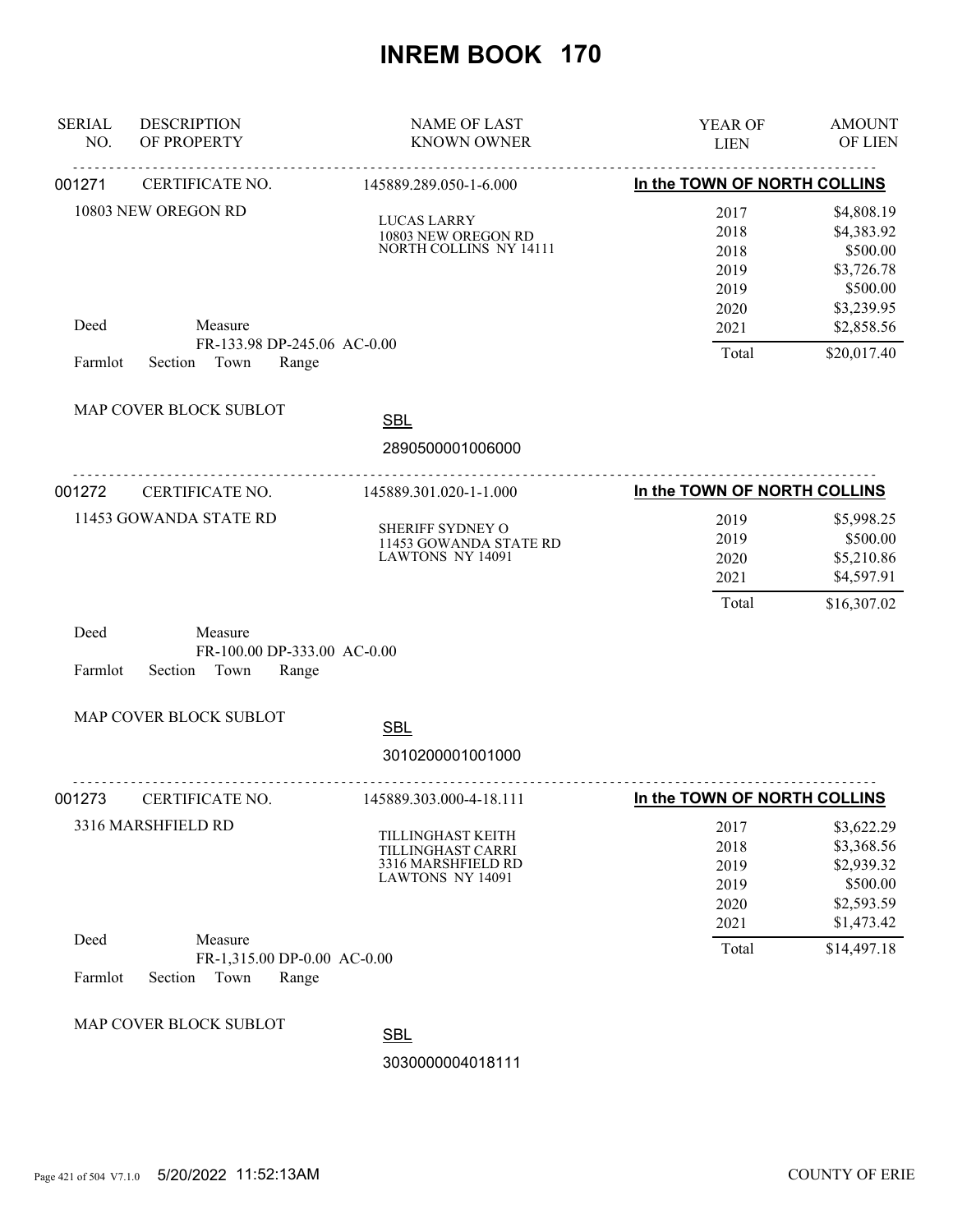| <b>SERIAL</b><br>NO. | <b>DESCRIPTION</b><br>OF PROPERTY | <b>NAME OF LAST</b><br><b>KNOWN OWNER</b>   | <b>YEAR OF</b><br><b>LIEN</b> | <b>AMOUNT</b><br>OF LIEN |
|----------------------|-----------------------------------|---------------------------------------------|-------------------------------|--------------------------|
| 001274               | <u>.</u><br>CERTIFICATE NO.       | 145889.316.000-1-2.000                      | In the TOWN OF NORTH COLLINS  |                          |
| 0 MAIN ST            |                                   |                                             | 2005                          | \$1,032.77               |
|                      |                                   | <b>ITEN PAUL J</b><br><b>ITEN CLAUDIA M</b> | 2006                          | \$1,015.97               |
|                      |                                   | C/O MICHAEL ITEN                            | 2007                          | \$938.45                 |
|                      |                                   | 3106 KINMONT<br>CINCINATTI OH 45208         | 2008                          | \$900.73                 |
|                      |                                   |                                             | 2009                          | \$871.45                 |
|                      |                                   |                                             | 2010                          | \$815.98                 |
| Deed                 | Measure                           |                                             | 2011                          | \$766.62                 |
|                      | FR-0.00 DP-0.00 AC-0.00           |                                             | 2012                          | \$733.40                 |
| Farmlot              | Town<br>Section<br>Range          |                                             | 2013                          | \$694.24                 |
|                      | MAP COVER BLOCK SUBLOT            |                                             | 2014                          | \$652.48                 |
|                      |                                   |                                             | 2015                          | \$618.78                 |
|                      | <b>SBL</b>                        | 2016                                        | \$584.23                      |                          |
|                      | 3160000001002000                  | 2017                                        | \$536.42                      |                          |
|                      |                                   |                                             | 2018                          | \$488.83                 |
|                      |                                   |                                             | 2019                          | \$500.00                 |
|                      |                                   |                                             | 2019                          | \$413.48                 |
|                      |                                   |                                             | 2020                          | \$357.04                 |
|                      |                                   |                                             | 2021                          | \$317.12                 |
|                      |                                   |                                             | Total                         | \$12,237.99              |
| 001275               | CERTIFICATE NO.                   | .<br>145889.316.020-1-43.100                | In the TOWN OF NORTH COLLINS  |                          |
| 2174 MAIN ST         |                                   |                                             | 2019                          | \$3,960.54               |
|                      |                                   | <b>HIDY JERRY R</b>                         | 2019                          | \$500.00                 |
|                      |                                   | <b>2174 MAIN ST</b><br>LAWTONS NY 14091     | 2020                          | \$3,446.87               |
|                      |                                   |                                             | 2021                          | \$3,101.23               |
|                      |                                   |                                             | Total                         | \$11,008.64              |

| Deed |                            | Measure |                             |  |
|------|----------------------------|---------|-----------------------------|--|
|      |                            |         | FR-164.67 DP-198.00 AC-0.00 |  |
|      | Farmlot Section Town Range |         |                             |  |

MAP COVER BLOCK SUBLOT

**SBL**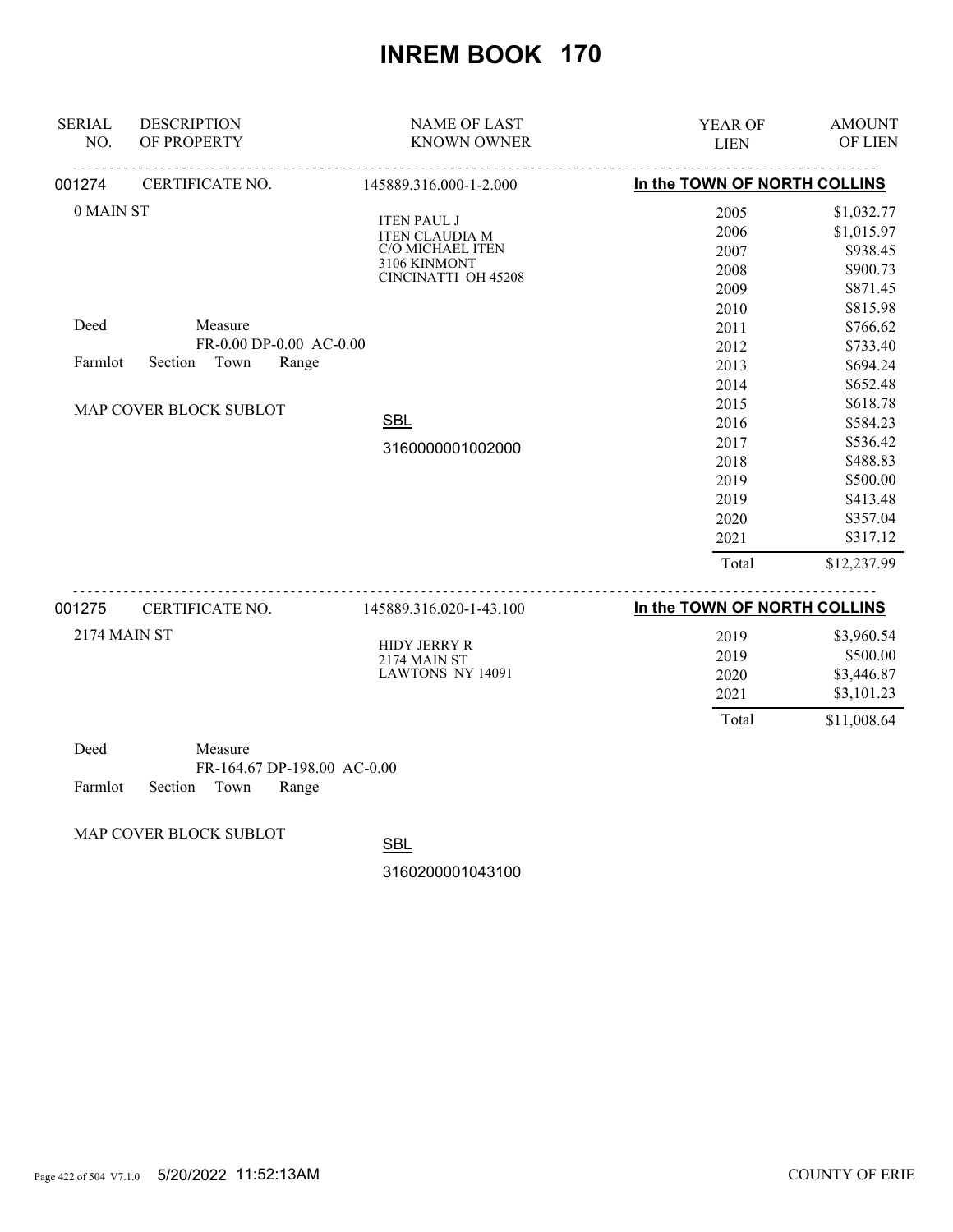| <b>SERIAL</b>                | <b>DESCRIPTION</b>        | <b>NAME OF LAST</b>              | YEAR OF                         | <b>AMOUNT</b> |
|------------------------------|---------------------------|----------------------------------|---------------------------------|---------------|
| NO.                          | OF PROPERTY               | <b>KNOWN OWNER</b>               | <b>LIEN</b>                     | OF LIEN       |
| 001279                       | CERTIFICATE NO.           | 146001.172.120-1-22.000          | In the VILLAGE OF ORCHARD PARK  |               |
|                              | 0 HIGHLAND AVE            | <b>ASLAM MOHAMMED</b>            | 1997                            | \$293.75      |
| Part Of Lot 37, 98.13x 70.37 |                           |                                  | 1998                            | \$1,088.63    |
|                              |                           | 23 WILLOW LN<br>AMHERST NY 14228 | 1999                            | \$1,088.30    |
|                              |                           |                                  | 2000                            | \$1,049.39    |
|                              |                           |                                  | 2001                            | \$995.90      |
|                              |                           |                                  | 2002                            | \$993.03      |
| Deed                         | Measure                   |                                  | 2003                            | \$980.97      |
|                              | FR-98.00 DP-70.67 AC-0.00 |                                  | 2004                            | \$960.45      |
| Farmlot                      | Section Town<br>Range     |                                  | 2005                            | \$971.33      |
|                              |                           |                                  | 2006                            | \$960.51      |
|                              | MAP COVER BLOCK SUBLOT    |                                  | 2007                            | \$1,186.87    |
|                              |                           | <b>SBL</b>                       | 2008                            | \$1,113.21    |
|                              |                           | 1721200001022000                 | 2009                            | \$1,071.28    |
|                              |                           |                                  | 2010                            | \$1,053.46    |
|                              |                           |                                  | 2011                            | \$1,152.58    |
|                              |                           |                                  | 2012                            | \$1,128.90    |
|                              |                           |                                  | 2013                            | \$372.70      |
|                              |                           |                                  | 2014                            | \$288.22      |
|                              |                           |                                  | 2015                            | \$291.86      |
|                              |                           |                                  | 2016                            | \$178.83      |
|                              |                           |                                  | 2017                            | \$255.52      |
|                              |                           |                                  | 2018                            | \$249.69      |
|                              |                           |                                  | 2019                            | \$500.00      |
|                              |                           |                                  | 2019                            | \$223.19      |
|                              |                           |                                  | 2020                            | \$208.99      |
|                              |                           |                                  | 2021                            | \$181.75      |
|                              |                           |                                  | Total                           | \$18,839.31   |
| <b>U8CPUU</b>                | CERTIFICATE NO            | 146001172160144000               | In the VII LAGE OF ORCHARD PARK |               |

| 001280              | CERTIFICATE NO. | 146001.172.160-1-44.000                                             | In the VILLAGE OF ORCHARD PARK |             |
|---------------------|-----------------|---------------------------------------------------------------------|--------------------------------|-------------|
|                     | 285 WOODLAND DR | <b>RAMSEY CHRISTINE</b><br>285 WOODLAND DR<br>ORCHARD PARK NY 14127 | 2019                           | \$1,997.09  |
| $100 \text{ X}$ 200 |                 |                                                                     | 2019                           | \$500.00    |
|                     |                 |                                                                     | 2020                           | \$10,385.06 |
|                     |                 |                                                                     | 2021                           | \$7,818.81  |
|                     |                 |                                                                     | Total                          | \$20,700.96 |

| Deed |                            | Measure |                             |  |
|------|----------------------------|---------|-----------------------------|--|
|      |                            |         | FR-100.00 DP-200.00 AC-0.00 |  |
|      | Farmlot Section Town Range |         |                             |  |

MAP COVER BLOCK SUBLOT

SBL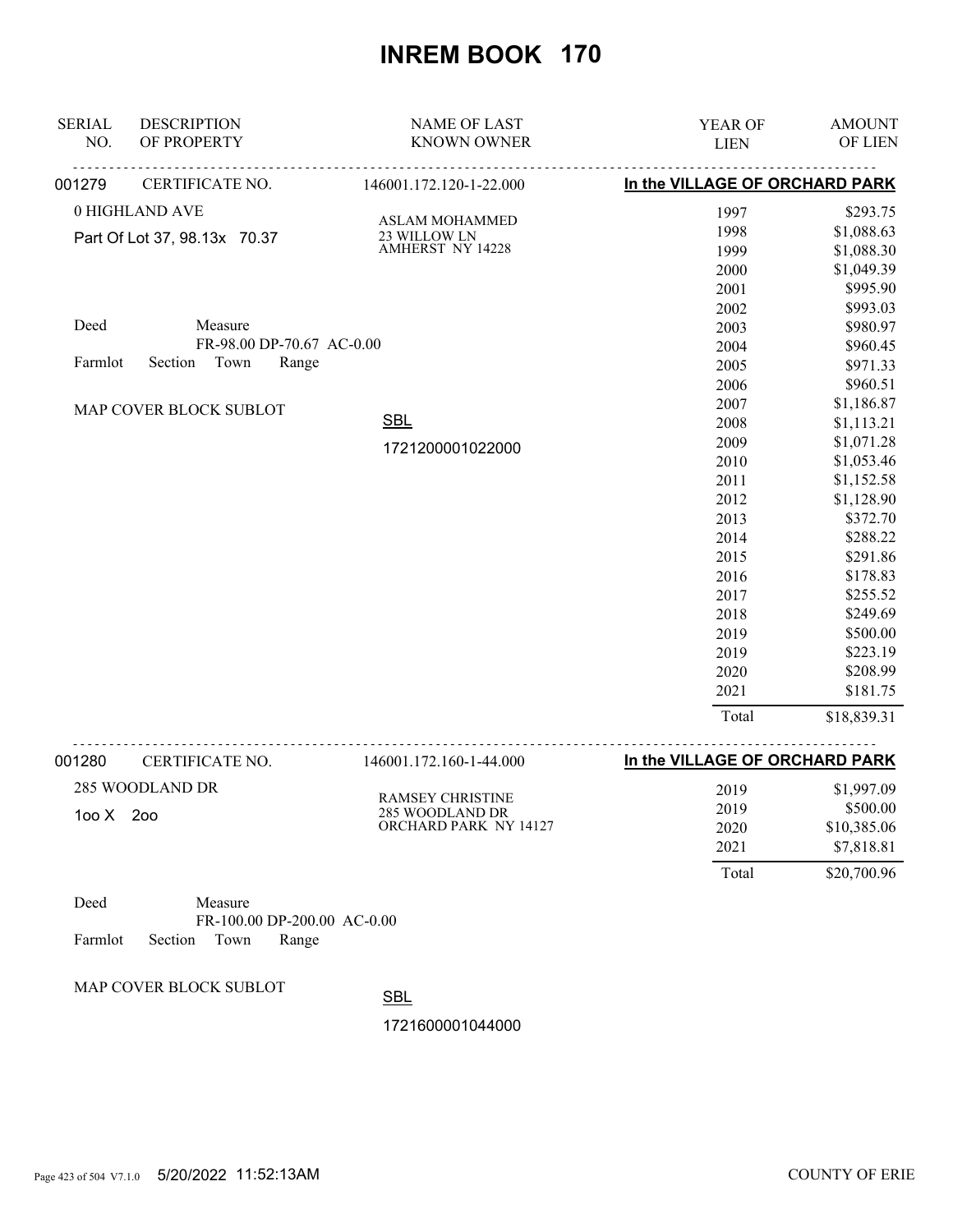| <b>SERIAL</b><br>NO. | <b>DESCRIPTION</b><br>OF PROPERTY                                  | NAME OF LAST<br><b>KNOWN OWNER</b>                                   | YEAR OF<br><b>LIEN</b>         | <b>AMOUNT</b><br>OF LIEN             |
|----------------------|--------------------------------------------------------------------|----------------------------------------------------------------------|--------------------------------|--------------------------------------|
| 001281               | CERTIFICATE NO.                                                    | 146001.173.050-1-27.000                                              | In the VILLAGE OF ORCHARD PARK |                                      |
|                      | 4468 S BUFFALO ST                                                  |                                                                      | 2019                           | \$5,407.65                           |
| 100 X 200            |                                                                    | <b>HARDING PETER J</b><br>4468 S BUFFALO ST<br>ORCHARD PARK NY 14127 | 2019<br>2020<br>2021           | \$500.00<br>\$1,763.94<br>\$4,374.24 |
|                      |                                                                    |                                                                      | Total                          | \$12,045.83                          |
| Deed<br>Farmlot      | Measure<br>FR-100.00 DP-200.00 AC-0.00<br>Section<br>Town<br>Range |                                                                      |                                |                                      |
|                      | MAP COVER BLOCK SUBLOT                                             | <b>SBL</b>                                                           |                                |                                      |
|                      |                                                                    | 1730500001027000                                                     |                                |                                      |
| 001284               | <u>.</u><br>CERTIFICATE NO.                                        | 146089.152.130-1-22.000                                              | In the TOWN OF ORCHARD PARK    |                                      |
|                      | 0 VELORE AVE                                                       |                                                                      | 2001                           | \$1,418.19                           |
|                      | Mc 956 Lts 762to765,                                               | <b>BUSSHART JAMES</b><br><b>UNKNOWN</b>                              | 2002                           | \$1,479.80                           |
|                      | W26pt35ft Lt 766, 147 X<br>105                                     |                                                                      | 2003                           | \$1,508.69                           |
|                      |                                                                    |                                                                      | 2004                           | \$1,471.02                           |
|                      |                                                                    |                                                                      | 2005                           | \$1,454.89                           |
|                      |                                                                    |                                                                      | 2007                           | \$1,458.87                           |
| Deed                 | Measure                                                            |                                                                      | 2008                           | \$1,432.07                           |
|                      | FR-146.35 DP-105.00 AC-0.00                                        |                                                                      | 2009                           | \$1,362.60                           |
| Farmlot              | Section<br>Town<br>Range                                           |                                                                      | 2010                           | \$1,281.93                           |
|                      |                                                                    |                                                                      | 2011                           | \$1,215.96                           |
|                      | MAP COVER BLOCK SUBLOT                                             |                                                                      | 2012                           | \$1,177.22                           |
|                      |                                                                    | <b>SBL</b>                                                           | 2013                           | \$184.14                             |
|                      |                                                                    | 1521300001022000                                                     | 2014                           | \$176.36                             |
|                      |                                                                    |                                                                      | 2015                           | \$161.66                             |
|                      |                                                                    |                                                                      | 2016                           | \$156.02                             |
|                      |                                                                    |                                                                      | 2017                           | \$143.80                             |
|                      |                                                                    |                                                                      | 2018                           | \$134.64                             |
|                      |                                                                    |                                                                      | 2019                           | \$500.00                             |
|                      |                                                                    |                                                                      | 2019                           | \$122.94                             |
|                      |                                                                    |                                                                      | 2020                           | \$106.71                             |
|                      |                                                                    |                                                                      | 2021                           | \$96.32                              |
|                      |                                                                    |                                                                      | Total                          | \$17,043.83                          |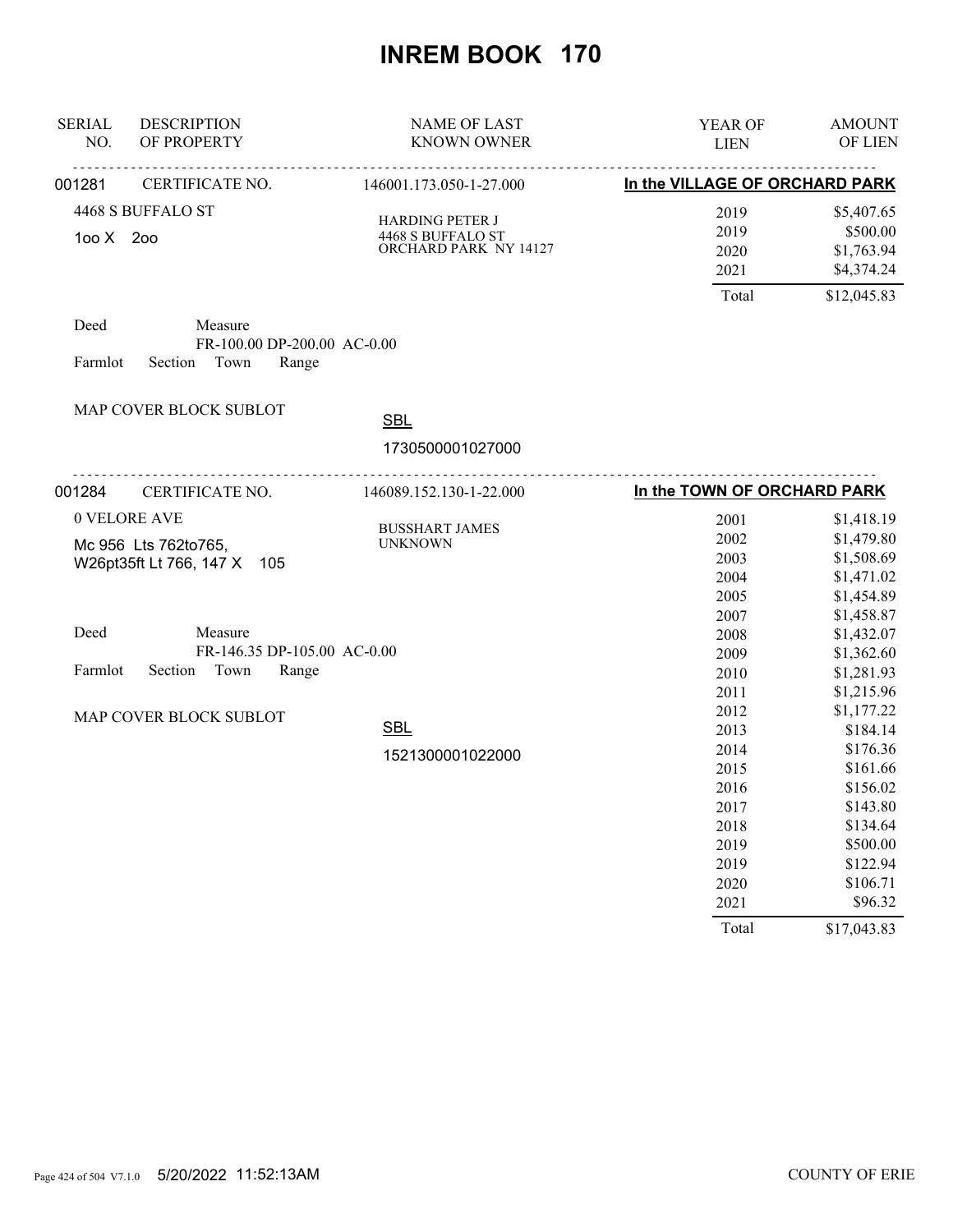| <b>SERIAL</b><br>NO. | <b>DESCRIPTION</b><br>OF PROPERTY | <b>NAME OF LAST</b><br><b>KNOWN OWNER</b>                    | YEAR OF<br><b>LIEN</b>      | <b>AMOUNT</b><br>OF LIEN |
|----------------------|-----------------------------------|--------------------------------------------------------------|-----------------------------|--------------------------|
| 001286               | CERTIFICATE NO.                   | 146089.161.070-1-17.000                                      | In the TOWN OF ORCHARD PARK |                          |
|                      | 0 DELAWARE AVE                    |                                                              | 2014                        | \$172.26                 |
|                      |                                   | CIMINELLI DEV CO INC<br>CENTERPOINTE CORP PARK               | 2015                        | \$466.49                 |
| Lots 1 To 4          | <b>Blk T Mc 1078</b>              | C/O CIMINELLI REAL ESTATE CORP                               | 2016                        | \$438.76                 |
| 86 X 126             |                                   | <b>STE 500</b>                                               | 2017                        | \$404.91                 |
|                      |                                   | 50 FOUNTAIN PLZ<br><b>BUFFALO NY 14202</b>                   | 2018                        | \$373.45                 |
|                      |                                   |                                                              | 2019                        | \$500.00                 |
| Deed                 | Measure                           |                                                              | 2019                        | \$344.08                 |
|                      | FR-86.00 DP-126.00 AC-0.00        |                                                              | 2020                        | \$306.04                 |
| Farmlot              | Town<br>Section<br>Range          |                                                              | 2021                        | \$269.29                 |
|                      |                                   |                                                              | Total                       | \$3,275.28               |
|                      | MAP COVER BLOCK SUBLOT            | <b>SBL</b>                                                   |                             |                          |
|                      |                                   |                                                              |                             |                          |
|                      |                                   | 1610700001017000                                             |                             |                          |
| 001287               | CERTIFICATE NO.                   | <u>__________________________</u><br>146089.161.070-1-18.000 | In the TOWN OF ORCHARD PARK |                          |
|                      | 0 DELAWARE AVE                    |                                                              | 2008                        | \$455.80                 |
|                      |                                   | D'AGOSTINO EDWARD J                                          | 2009                        | \$439.72                 |
| 66 X 126             | Mc1o78 BI O, Lots 1o 11 &12,      | 81 BROCKETT DR<br>KENMORE NY 14223                           | 2010                        | \$436.20                 |
|                      |                                   |                                                              | 2011                        | \$425.21                 |
|                      |                                   |                                                              | 2012                        | \$414.64                 |
|                      |                                   |                                                              | 2013                        | \$396.95                 |
| Deed                 | Measure                           |                                                              | 2014                        | \$377.80                 |
|                      | FR-66.00 DP-126.00 AC-0.00        |                                                              | 2015                        | \$353.90                 |
| Farmlot              | Section Town<br>Range             |                                                              | 2016                        | \$332.88                 |
|                      |                                   |                                                              | 2017                        | \$307.25                 |
|                      | MAP COVER BLOCK SUBLOT            |                                                              | 2018                        | \$283.44                 |
|                      |                                   | <b>SBL</b>                                                   | 2019                        | \$500.00                 |
|                      |                                   | 1610700001018000                                             | 2019                        | \$261.22                 |
|                      |                                   |                                                              | 2020                        | \$231.94                 |
|                      |                                   |                                                              | 2021                        | \$204.55                 |
|                      |                                   |                                                              | Total                       | \$5,421.50               |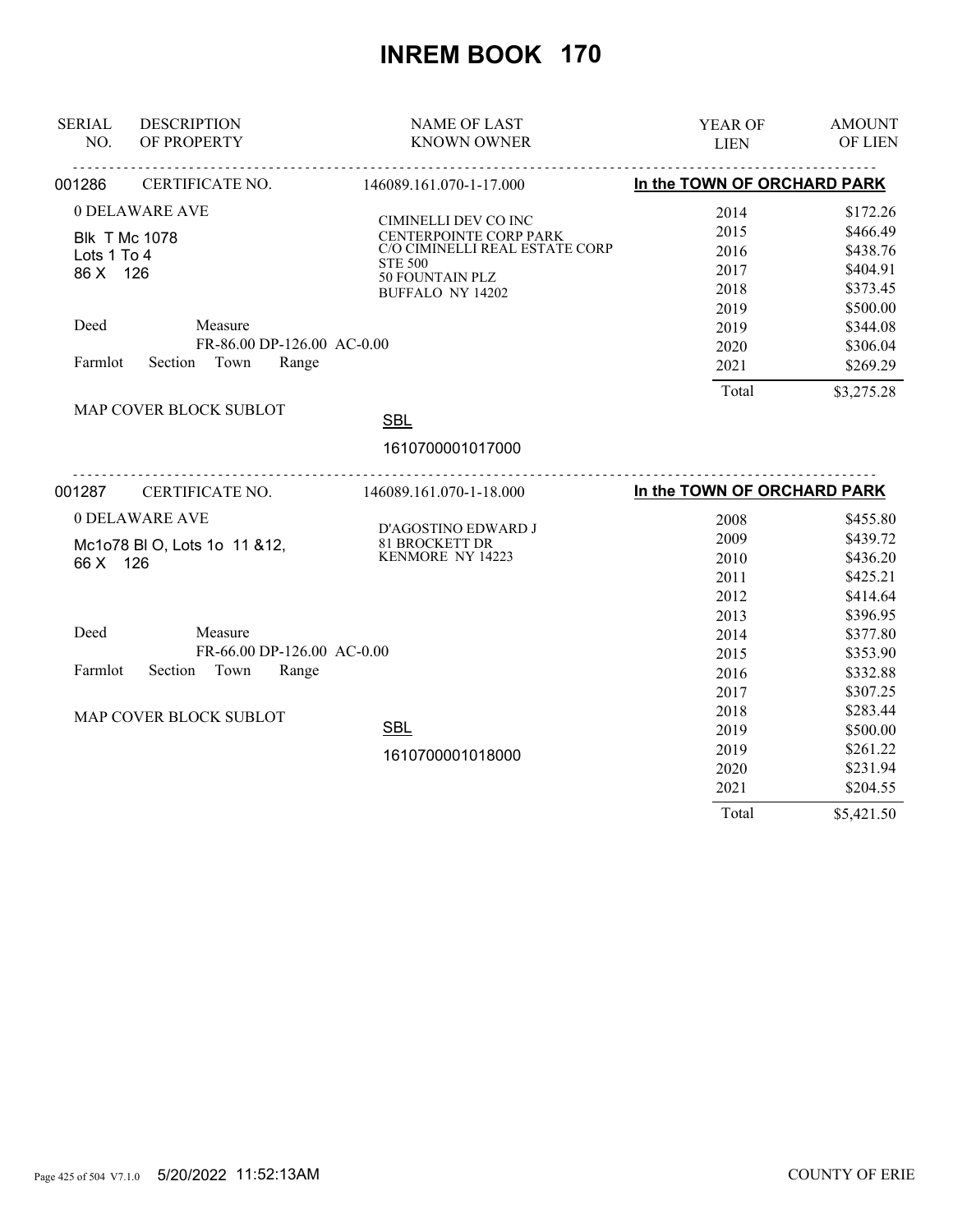| <b>SERIAL</b> | <b>DESCRIPTION</b>             | <b>NAME OF LAST</b>                     | YEAR OF                     | <b>AMOUNT</b>      |
|---------------|--------------------------------|-----------------------------------------|-----------------------------|--------------------|
| NO.           | OF PROPERTY                    | <b>KNOWN OWNER</b>                      | <b>LIEN</b>                 | OF LIEN            |
| 001288        | CERTIFICATE NO.                | 146089.161.070-1-19.000                 | In the TOWN OF ORCHARD PARK |                    |
|               | 0 DELAWARE AVE                 |                                         | 2008                        | \$419.62           |
|               | BIO Mc 1o78, Lots 7 To 9 Incl, | D'AGOSTINO EDWARD J & W                 | 2009                        | \$404.78           |
| 6o X 126      |                                | 81 BROCKETT DR<br>BUFFALO NY 14223-1420 | 2010                        | \$401.45           |
|               |                                |                                         | 2011                        | \$391.39           |
|               |                                |                                         | 2012                        | \$381.67           |
|               |                                |                                         | 2013                        | \$365.39           |
| Deed          | Measure                        |                                         | 2014                        | \$347.82           |
|               | FR-60.00 DP-126.00 AC-0.00     |                                         | 2015                        | \$325.80           |
| Farmlot       | Section<br>Town<br>Range       |                                         | 2016                        | \$306.48           |
|               |                                |                                         | 2017                        | \$282.87           |
|               | MAP COVER BLOCK SUBLOT         |                                         | 2018                        | \$260.92           |
|               |                                | <b>SBL</b>                              | 2019                        | \$500.00           |
|               |                                | 1610700001019000                        | 2019                        | \$240.50           |
|               |                                |                                         | 2020                        | \$213.38           |
|               |                                |                                         | 2021                        | \$188.39           |
|               |                                |                                         | Total                       | \$5,030.46         |
| 001289        | CERTIFICATE NO.                | 146089.161.070-1-20.000                 | In the TOWN OF ORCHARD PARK |                    |
|               | 0 DELAWARE AVE                 |                                         | 2008                        | \$147.37           |
|               |                                | D'AGOSTINO EDWARD J & W                 | 2009                        | \$142.19           |
|               | BI O Mc 1o78, Lot 6, 2o X 126  |                                         |                             |                    |
|               |                                |                                         |                             |                    |
|               |                                | 81 BROCKETT DR<br>BUFFALO NY 14223-1420 | 2010                        | \$141.11           |
|               |                                |                                         | 2011                        | \$137.66           |
|               |                                |                                         | 2012                        | \$134.25           |
| Deed          | Measure                        |                                         | 2013                        | \$128.54           |
|               | FR-20.00 DP-126.00 AC-0.00     |                                         | 2014                        | \$122.43           |
| Farmlot       | Section<br>Town<br>Range       |                                         | 2015                        | \$114.74           |
|               |                                |                                         | 2016                        | \$108.01           |
|               |                                |                                         | 2017<br>2018                | \$99.86<br>\$92.22 |
|               | MAP COVER BLOCK SUBLOT         | <b>SBL</b>                              |                             | \$500.00           |
|               |                                |                                         | 2019<br>2019                | \$85.10            |
|               |                                | 1610700001020000                        | 2020                        | \$74.35            |
|               |                                |                                         | 2021                        | \$66.95            |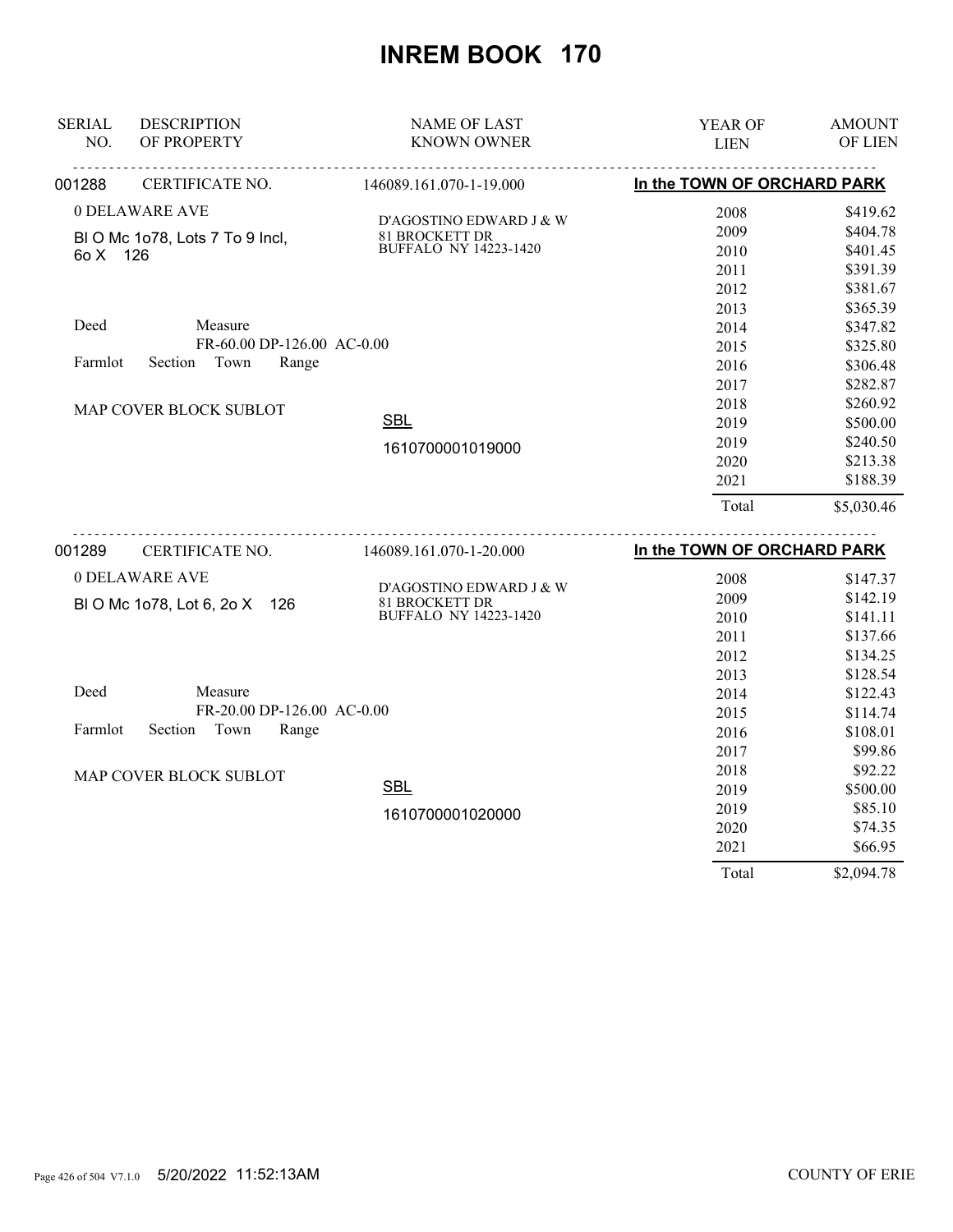| <b>SERIAL</b> | <b>DESCRIPTION</b>              | <b>NAME OF LAST</b>                       | YEAR OF                     | <b>AMOUNT</b> |
|---------------|---------------------------------|-------------------------------------------|-----------------------------|---------------|
| NO.           | OF PROPERTY                     | <b>KNOWN OWNER</b>                        | <b>LIEN</b>                 | OF LIEN       |
| 001290        | CERTIFICATE NO.                 | 146089.161.070-1-21.000                   | In the TOWN OF ORCHARD PARK |               |
|               | 0 DELAWARE AVE                  | D'AGOSTINO EDWARD J & W                   | 2008                        | \$201.76      |
|               | BI O Mc 1o78, Parts 4 & 5, 30 X |                                           | 2009                        | \$194.77      |
| 126           |                                 | 81 BROCKETT DR<br>BUFFALO NY 14223-1420   | 2010                        | \$193.18      |
|               |                                 |                                           | 2011                        | \$188.27      |
|               |                                 |                                           | 2012                        | \$183.66      |
|               |                                 |                                           | 2013                        | \$175.88      |
| Deed          | Measure                         |                                           | 2014                        | \$167.46      |
|               | FR-33.00 DP-126.47 AC-0.00      |                                           | 2015                        | \$156.96      |
| Farmlot       | Section<br>Town<br>Range        |                                           | 2016                        | \$147.70      |
|               |                                 |                                           | 2017                        | \$136.45      |
|               | MAP COVER BLOCK SUBLOT          |                                           | 2018                        | \$125.96      |
|               |                                 | <b>SBL</b>                                | 2019                        | \$500.00      |
|               |                                 | 1610700001021000                          | 2019                        | \$116.14      |
|               |                                 |                                           | 2020                        | \$102.14      |
|               |                                 |                                           | 2021                        | \$91.26       |
|               |                                 |                                           | Total                       | \$2,681.59    |
| 001291        | CERTIFICATE NO.                 | 146089.161.070-1-23.000                   | In the TOWN OF ORCHARD PARK |               |
|               | 0 DELAWARE AVE                  |                                           | 2008                        | \$691.71      |
|               | BI N Mc 1o78, Lots 29 To        | D'AGOSTINO EDWARD J & W<br>81 BROCKETT DR | 2009                        | \$667.30      |
|               | 33incl, 100 X 126               | KENMORE NY 14223                          | 2010                        | \$661.90      |
|               |                                 |                                           | 2011                        | \$645.23      |
|               |                                 |                                           | 2012                        | \$629.13      |
|               |                                 |                                           | 2013                        | \$602.27      |
| Deed          | Measure                         |                                           | 2014                        | \$573.17      |
|               | FR-100.00 DP-126.00 AC-0.00     |                                           | 2015                        | \$536.81      |
| Farmlot       | Town<br>Section<br>Range        |                                           | 2016                        | \$504.88      |
|               |                                 |                                           | 2017                        | \$465.88      |
|               | MAP COVER BLOCK SUBLOT          |                                           | 2018                        | \$429.68      |
|               |                                 | <b>SBL</b>                                | 2019                        | \$500.00      |
|               |                                 | 1610700001023000                          | 2019                        | \$395.91      |
|               |                                 |                                           | 2020                        | \$352.38      |
|               |                                 |                                           | 2021                        | \$309.78      |
|               |                                 |                                           | Total                       | \$7,966.03    |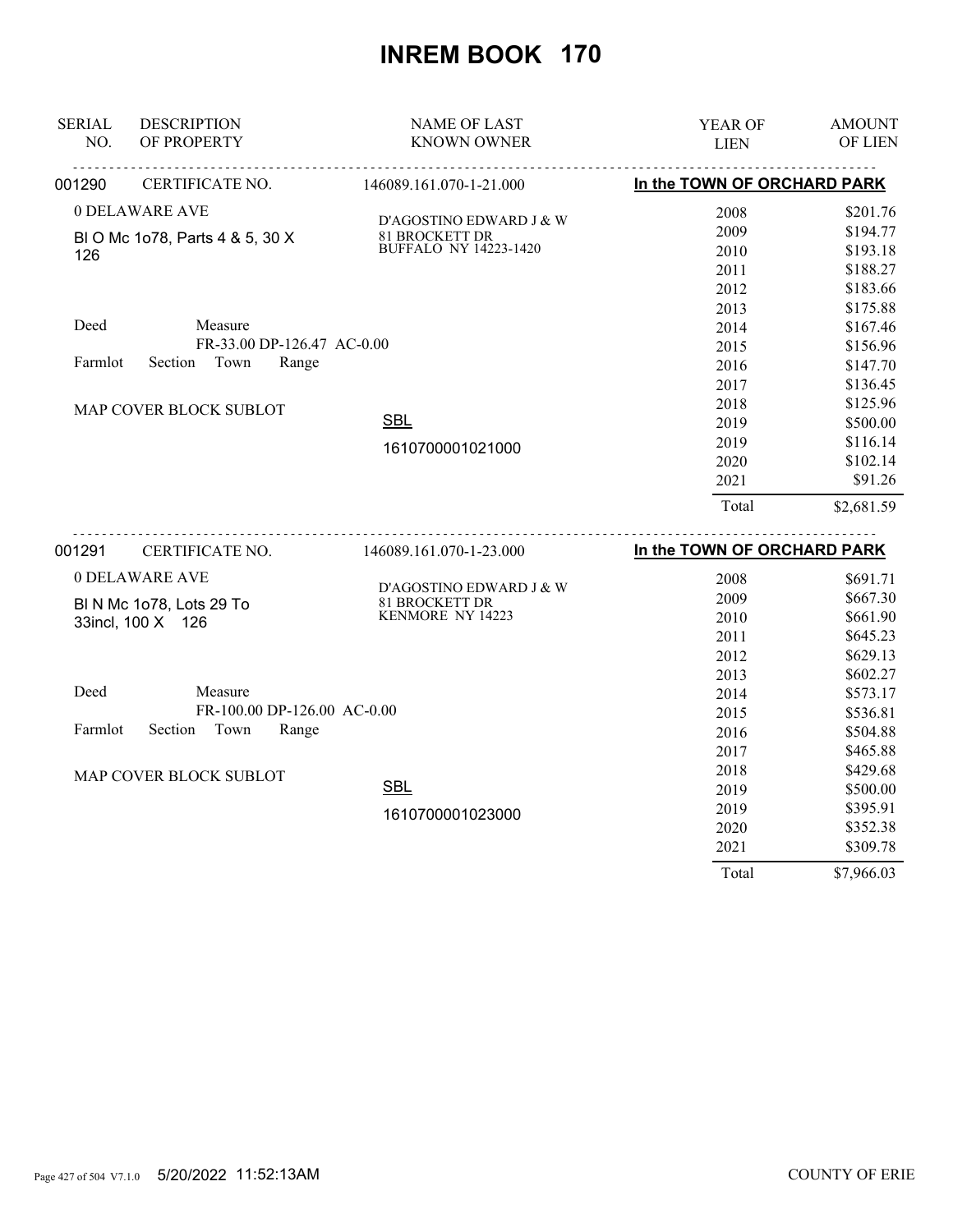| <b>SERIAL</b> | <b>DESCRIPTION</b>            | <b>NAME OF LAST</b>                       | <b>YEAR OF</b>              | <b>AMOUNT</b> |
|---------------|-------------------------------|-------------------------------------------|-----------------------------|---------------|
| NO.           | OF PROPERTY                   | <b>KNOWN OWNER</b>                        | <b>LIEN</b>                 | OF LIEN       |
| 001292        | CERTIFICATE NO.               | 146089.161.070-1-24.000                   | In the TOWN OF ORCHARD PARK |               |
|               | 0 DELAWARE AVE                | D'AGOSTINO EDWARD J & W                   | 2008                        | \$455.80      |
|               | Mc1o78 BI N, Lot 34to36, 66 X |                                           | 2009                        | \$439.72      |
| 126           |                               | 81 BROCKETT DR<br>KENMORE NY 14223        | 2010                        | \$436.20      |
|               |                               |                                           | 2011                        | \$425.21      |
|               |                               |                                           | 2012                        | \$414.64      |
|               |                               |                                           | 2013                        | \$396.95      |
| Deed          | Measure                       |                                           | 2014                        | \$377.80      |
|               | FR-66.00 DP-126.00 AC-0.00    |                                           | 2015                        | \$353.90      |
| Farmlot       | Section<br>Town<br>Range      |                                           | 2016                        | \$332.88      |
|               |                               |                                           | 2017                        | \$307.25      |
|               | MAP COVER BLOCK SUBLOT        |                                           | 2018                        | \$283.44      |
|               |                               | <b>SBL</b>                                | 2019                        | \$500.00      |
|               |                               | 1610700001024000                          | 2019                        | \$261.22      |
|               |                               |                                           | 2020                        | \$231.94      |
|               |                               |                                           | 2021                        | \$204.55      |
|               |                               |                                           | Total                       | \$5,421.50    |
| 001293        | CERTIFICATE NO.               | 146089.161.070-1-25.000                   | In the TOWN OF ORCHARD PARK |               |
|               | 0 DELAWARE AVE                |                                           | 2008                        | \$455.80      |
|               | Mc1o78 BI S, Lot 25 To 27, 66 | D'AGOSTINO EDWARD J & W<br>81 BROCKETT DR | 2009                        | \$439.72      |
| X 126         |                               | KENMORE NY 14223                          | 2010                        | \$436.20      |
|               |                               |                                           | 2011                        | \$425.21      |
|               |                               |                                           | 2012                        | \$414.64      |
|               |                               |                                           | 2013                        | \$396.95      |
| Deed          | Measure                       |                                           | 2014                        | \$377.80      |
|               | FR-66.00 DP-126.00 AC-0.00    |                                           | 2015                        | \$353.90      |
| Farmlot       | Section<br>Town<br>Range      |                                           | 2016                        | \$332.88      |
|               |                               |                                           | 2017                        | \$307.25      |
|               | MAP COVER BLOCK SUBLOT        |                                           | 2018                        | \$283.44      |
|               |                               | <b>SBL</b>                                | 2019                        | \$500.00      |
|               |                               | 1610700001025000                          | 2019                        | \$261.22      |
|               |                               |                                           | 2020                        | \$231.94      |
|               |                               |                                           | 2021                        | \$204.55      |
|               |                               |                                           | Total                       | \$5,421.50    |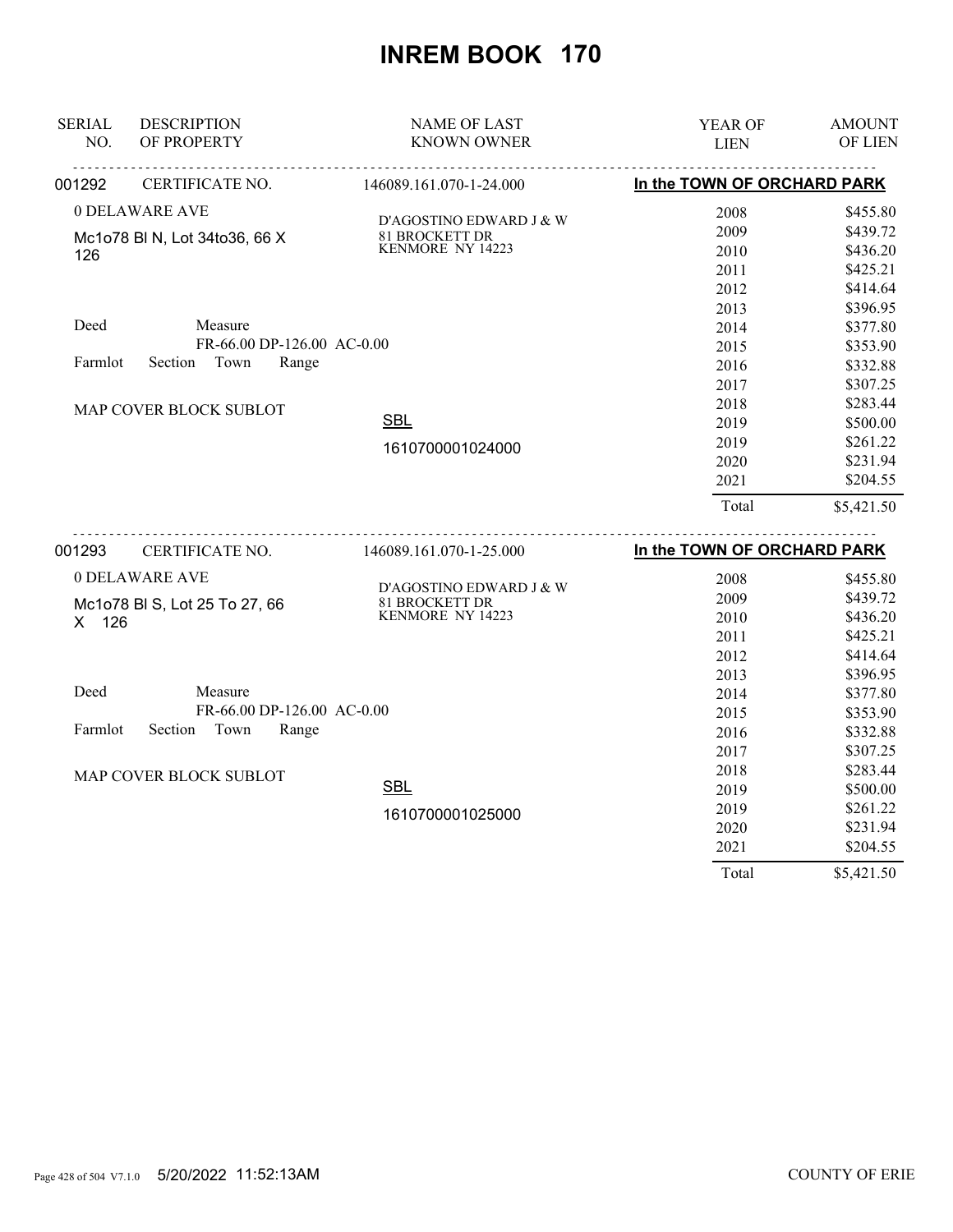| <b>DESCRIPTION</b><br>OF PROPERTY                     | <b>NAME OF LAST</b><br><b>KNOWN OWNER</b>                                       | YEAR OF<br><b>LIEN</b>                                                                                                                        | <b>AMOUNT</b><br>OF LIEN                                                                                                                                                                                             |
|-------------------------------------------------------|---------------------------------------------------------------------------------|-----------------------------------------------------------------------------------------------------------------------------------------------|----------------------------------------------------------------------------------------------------------------------------------------------------------------------------------------------------------------------|
| CERTIFICATE NO.                                       | 146089.161.070-1-26.000                                                         | In the TOWN OF ORCHARD PARK                                                                                                                   |                                                                                                                                                                                                                      |
| 0 DELAWARE AVE<br><b>BI S Mc 1o78</b><br>Lot 28 To 35 | 1972 SOUTHWESTERN BLVD INC<br>C/O CIMINELLI REAL ESTATE CORP.<br><b>STE 500</b> | 2014<br>2015<br>2016                                                                                                                          | \$280.37<br>\$761.95<br>\$716.49                                                                                                                                                                                     |
|                                                       | <b>BUFFALO NY 14202</b>                                                         | 2018<br>2019                                                                                                                                  | \$661.17<br>\$609.66<br>\$561.68                                                                                                                                                                                     |
| Section Town                                          |                                                                                 | 2020<br>2021                                                                                                                                  | \$500.00<br>\$500.71<br>\$439.28                                                                                                                                                                                     |
| MAP COVER BLOCK SUBLOT                                | <b>SBL</b><br>1610700001026000                                                  |                                                                                                                                               | \$5,031.31                                                                                                                                                                                                           |
| CERTIFICATE NO.                                       |                                                                                 | In the TOWN OF ORCHARD PARK                                                                                                                   |                                                                                                                                                                                                                      |
| 0 DELAWARE AVE<br>BI S Mc 1o78, Lot 36, 26 X          | MURPHY CATHERINE S<br>187 SCHOOL ST<br>KENMORE NY 14217                         | 1995<br>1996<br>1998<br>1999<br>2000                                                                                                          | \$168.69<br>\$164.94<br>\$226.95<br>\$225.19<br>\$216.94                                                                                                                                                             |
| Measure<br>Section Town                               |                                                                                 | 2001<br>2002<br>2003<br>2004<br>2005                                                                                                          | \$205.85<br>\$203.36<br>\$204.15<br>\$199.06<br>\$199.10                                                                                                                                                             |
| MAP COVER BLOCK SUBLOT                                | <b>SBL</b><br>1610700001027000                                                  | 2006<br>2007<br>2008<br>2009<br>2010<br>2011<br>2012<br>2013<br>2014<br>2015<br>2016<br>2017<br>2018<br>2019<br>2019<br>2020<br>2021<br>Total | \$198.08<br>\$189.08<br>\$183.67<br>\$177.20<br>\$175.75<br>\$171.38<br>\$167.18<br>\$160.10<br>\$152.44<br>\$142.89<br>\$134.48<br>\$124.24<br>\$114.73<br>\$500.00<br>\$105.82<br>\$92.90<br>\$83.14<br>\$4,887.31 |
|                                                       | 16o X 126<br>Measure                                                            | 50 FOUNTAIN PLZ<br>FR-160.00 DP-126.00 AC-0.00<br>Range<br>146089.161.070-1-27.000<br>FR-26.00 DP-126.00 AC-0.00<br>Range                     | 2017<br>2019<br>Total                                                                                                                                                                                                |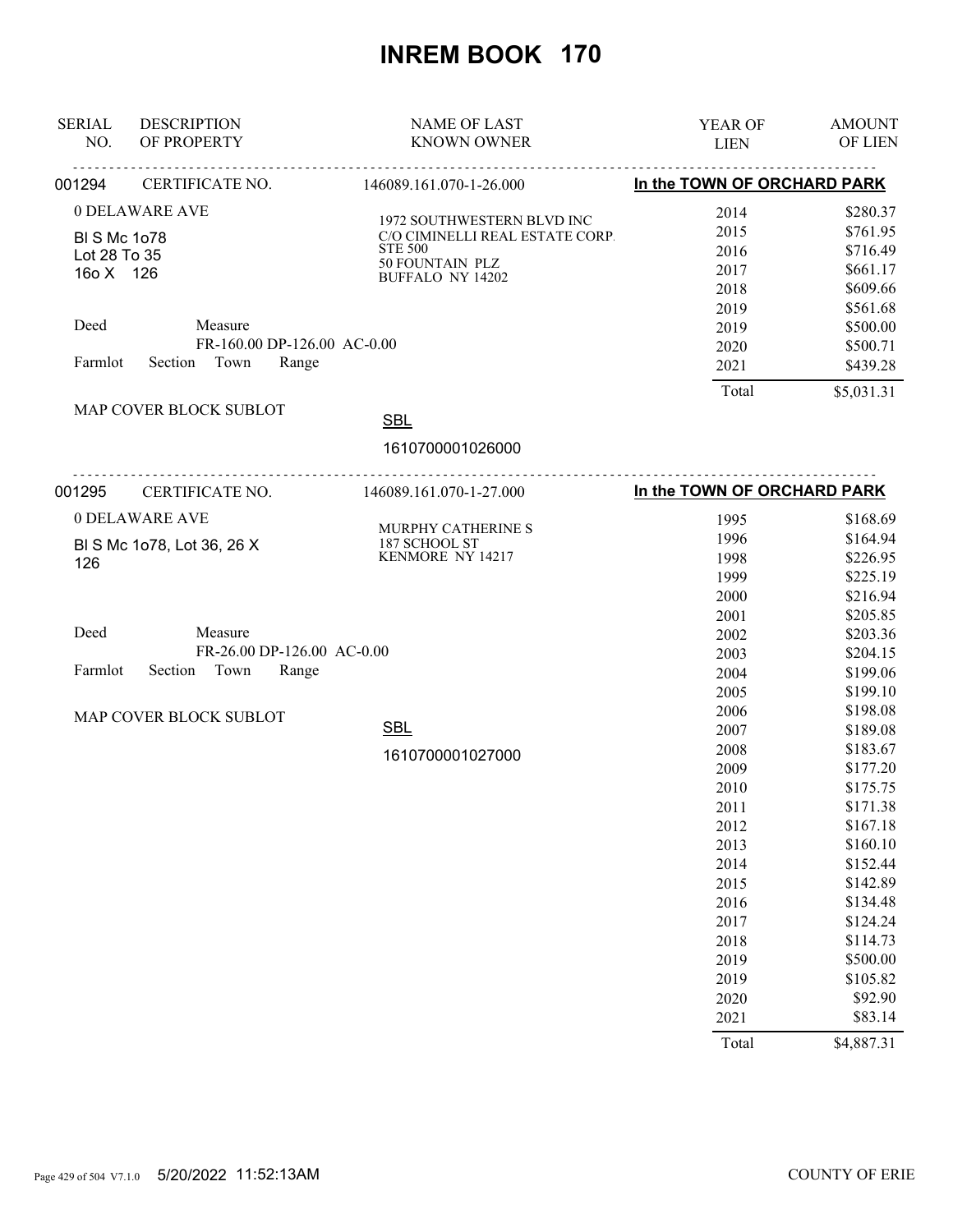| <b>SERIAL</b><br>NO.                                                                | <b>DESCRIPTION</b><br>OF PROPERTY                                                        | <b>NAME OF LAST</b><br><b>KNOWN OWNER</b>                                                                                                                      | YEAR OF<br><b>LIEN</b>                                                        | <b>AMOUNT</b><br><b>OF LIEN</b>                                                                                        |
|-------------------------------------------------------------------------------------|------------------------------------------------------------------------------------------|----------------------------------------------------------------------------------------------------------------------------------------------------------------|-------------------------------------------------------------------------------|------------------------------------------------------------------------------------------------------------------------|
| 001296                                                                              | CERTIFICATE NO.                                                                          | 146089.161.070-1-35.000                                                                                                                                        | In the TOWN OF ORCHARD PARK                                                   |                                                                                                                        |
| 0 MAIN BLVD<br><b>BISMc1o78</b><br>Lots 13 To 17<br>106 X 126                       |                                                                                          | 1972 SOUTHWESTERN BLVD INC<br>C/O CIMINELLI REAL ESTATE CORP.<br><b>STE 500</b><br>50 FOUNTAIN PLZ<br><b>BUFFALO NY 14202</b>                                  | 2014<br>2015<br>2016<br>2017<br>2018<br>2019                                  | \$208.24<br>\$564.94<br>\$531.26<br>\$490.31<br>\$452.14<br>\$500.00                                                   |
| Deed<br>Farmlot                                                                     | Measure<br>FR-106.00 DP-126.00 AC-0.00<br>Section Town<br>Range                          |                                                                                                                                                                | 2019<br>2020<br>2021                                                          | \$416.63<br>\$370.91<br>\$325.96                                                                                       |
|                                                                                     | MAP COVER BLOCK SUBLOT                                                                   | <b>SBL</b><br>1610700001035000                                                                                                                                 | Total                                                                         | \$3,860.39                                                                                                             |
| 001297                                                                              | <u>.</u><br>CERTIFICATE NO.                                                              | .<br>146089.161.070-1-36.000                                                                                                                                   | In the TOWN OF ORCHARD PARK                                                   |                                                                                                                        |
| 0 MAIN BLVD<br><b>BI N Mc 1078</b><br>Lots 47 & 48<br>46 X 126<br>Deed<br>Farmlot   | Measure<br>FR-46.00 DP-126.00 AC-0.00<br>Section Town<br>Range<br>MAP COVER BLOCK SUBLOT | 1972 SOUTHWESTERN BLVD INC<br>C/O CIMINELLI REAL ESTATE CORP<br><b>STE 500</b><br>50 FOUNTAIN PLZ<br><b>BUFFALO NY 14202</b><br><b>SBL</b><br>1610700001036000 | 2014<br>2015<br>2016<br>2017<br>2018<br>2019<br>2019<br>2020<br>2021<br>Total | \$89.77<br>\$241.36<br>\$227.03<br>\$209.64<br>\$193.44<br>\$500.00<br>\$178.33<br>\$157.74<br>\$139.80<br>\$1,937.11  |
| 001298                                                                              | CERTIFICATE NO.                                                                          | 146089.161.070-1-37.000                                                                                                                                        | In the TOWN OF ORCHARD PARK                                                   |                                                                                                                        |
| 0 MAIN BLVD<br><b>BI N Mc 1078</b><br>Lots 37 To 46<br>206 X 126<br>Deed<br>Farmlot | Measure<br>FR-206.00 DP-126.00 AC-0.00<br>Town<br>Section<br>Range                       | 1972 SOUTHWESTERN BLVD INC<br>C/O CIMINELLI REAL ESTATE CORP<br>STE 500<br><b>50 FOUNTAIN PLZ</b><br><b>BUFFALO NY 14202</b>                                   | 2014<br>2015<br>2016<br>2017<br>2018<br>2019<br>2019<br>2020<br>2021<br>Total | \$337.07<br>\$916.69<br>\$861.99<br>\$795.38<br>\$733.38<br>\$675.67<br>\$500.00<br>\$602.63<br>\$528.28<br>\$5,951.09 |
|                                                                                     | MAP COVER BLOCK SUBLOT                                                                   | <b>SBL</b>                                                                                                                                                     |                                                                               |                                                                                                                        |
|                                                                                     |                                                                                          | 1610700001037000                                                                                                                                               |                                                                               |                                                                                                                        |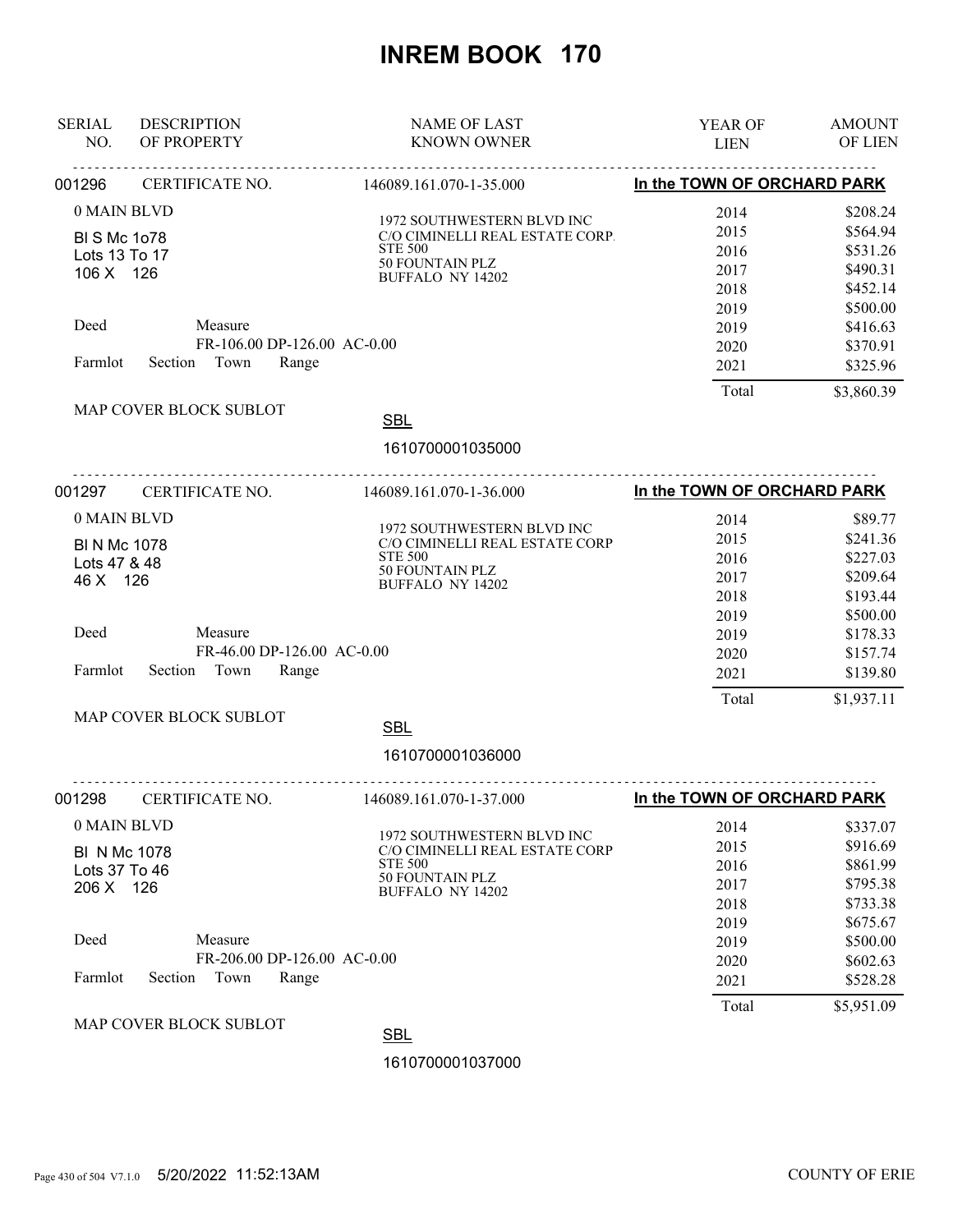| <b>SERIAL</b>       | <b>DESCRIPTION</b>          | <b>NAME OF LAST</b>                     | <b>YEAR OF</b>              | <b>AMOUNT</b> |
|---------------------|-----------------------------|-----------------------------------------|-----------------------------|---------------|
| NO.                 | OF PROPERTY                 | <b>KNOWN OWNER</b>                      | <b>LIEN</b>                 | OF LIEN       |
| 001299              | <b>CERTIFICATE NO.</b>      | 146089.161.070-1-52.000                 | In the TOWN OF ORCHARD PARK |               |
| 0 MCKINLEY          |                             | 1972 SOUTHWESTERN BLVD INC              | 2014                        | \$234.03      |
| <b>BI S Mc 1078</b> |                             | C/O CIMINELLI REAL ESTATE CORP          | 2015                        | \$635.31      |
|                     | Lots 4 To 9 Main            | <b>STE 500</b>                          | 2016                        | \$597.49      |
| 12o X 126           |                             | 50 FOUNTAIN PLZ<br>BUFFALO NY 14202     | 2017                        | \$551.26      |
|                     |                             |                                         | 2018                        | \$508.43      |
|                     |                             |                                         | 2019                        | \$500.00      |
| Deed                | Measure                     |                                         | 2019                        | \$468.44      |
|                     | FR-120.00 DP-126.00 AC-0.00 |                                         | 2020                        | \$417.25      |
| Farmlot             | Section Town<br>Range       |                                         | 2021                        | \$366.42      |
|                     |                             |                                         | Total                       | \$4,278.63    |
|                     | MAP COVER BLOCK SUBLOT      | <b>SBL</b>                              |                             |               |
|                     |                             | 1610700001052000                        |                             |               |
| 001300              |                             | CERTIFICATE NO. 146089.162.090-3-1.000  | In the TOWN OF ORCHARD PARK |               |
|                     | 0 WEBSTER RD                |                                         | 2000                        | \$638.49      |
|                     |                             | PIEGAY JOHN<br><b>43 FALCONCREST LN</b> | 2001                        | \$603.85      |
| 47 X 147            |                             | ORCHARD PARK NY 14127                   | 2002                        | \$600.45      |
|                     |                             |                                         | 2003                        | \$593.56      |
|                     |                             |                                         | 2004                        | \$580.03      |
|                     |                             |                                         | 2005                        | \$578.45      |
| Deed                | Measure                     |                                         | 2006                        | \$571.44      |
|                     | FR-47.00 DP-147.00 AC-0.00  |                                         | 2007                        | \$553.15      |
| Farmlot             | Section Town<br>Range       |                                         | 2008                        | \$537.58      |
|                     |                             |                                         | 2009                        | \$518.90      |
|                     | MAP COVER BLOCK SUBLOT      |                                         | 2010                        | \$514.75      |
|                     |                             | <b>SBL</b>                              | 2011                        | \$502.21      |
|                     |                             | 1620900003001000                        | 2012                        | \$489.84      |
|                     |                             |                                         | 2013                        | \$468.72      |
|                     |                             |                                         | 2014                        | \$445.94      |
|                     |                             |                                         | 2015                        | \$418.03      |
|                     |                             |                                         | 2016                        | \$393.02      |
|                     |                             |                                         | 2017                        | \$363.52      |
|                     |                             |                                         | 2018                        | \$334.63      |
|                     |                             |                                         | 2019                        | \$500.00      |
|                     |                             |                                         | 2019                        | \$308.31      |
|                     |                             |                                         | 2020                        | \$274.48      |
|                     |                             |                                         | 2021                        | \$241.92      |
|                     |                             |                                         | Total                       | \$11,031.27   |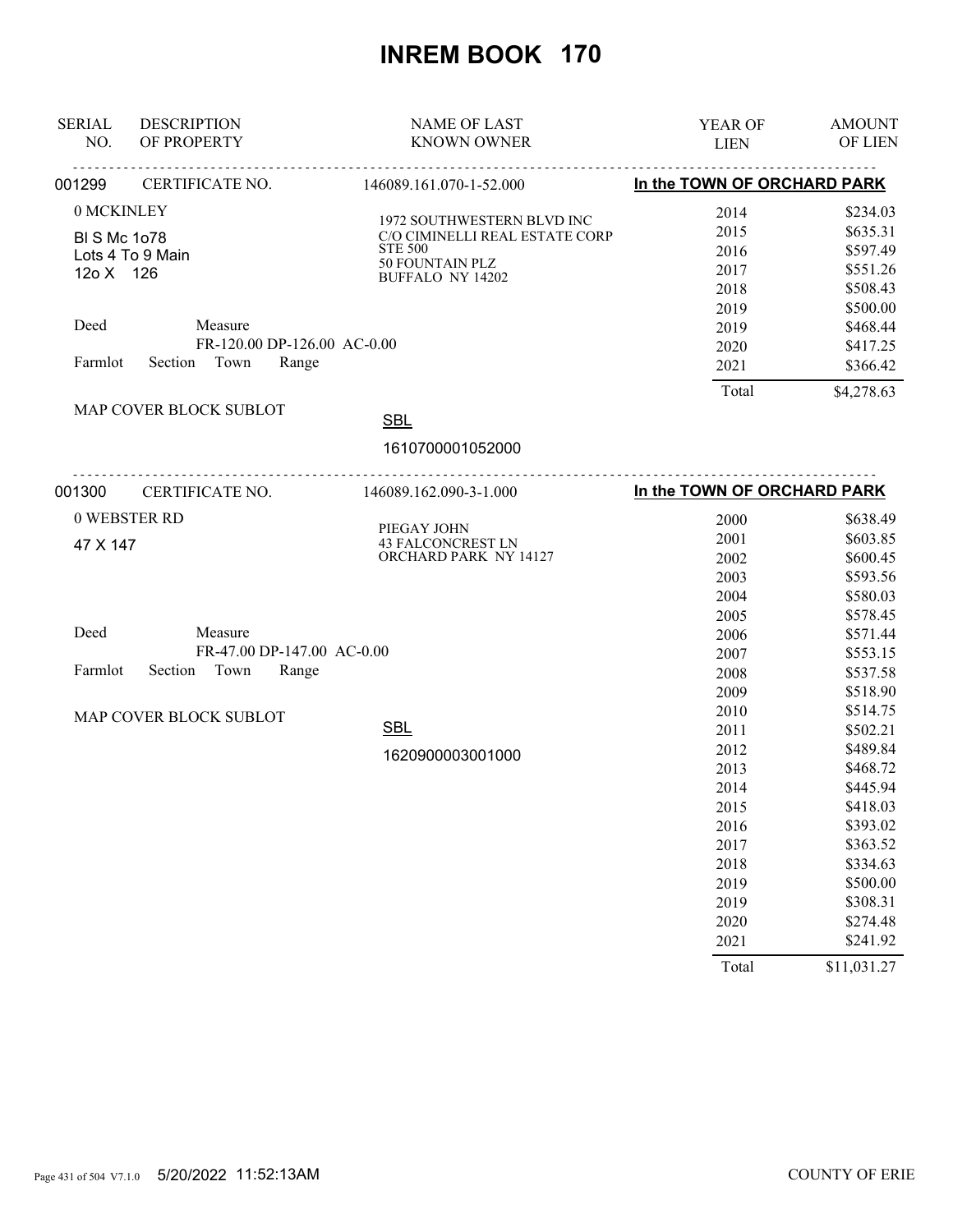| <b>SERIAL</b><br>NO. | <b>DESCRIPTION</b><br>OF PROPERTY                  | <b>NAME OF LAST</b><br><b>KNOWN OWNER</b>   | <b>YEAR OF</b><br><b>LIEN</b> | <b>AMOUNT</b><br>OF LIEN |
|----------------------|----------------------------------------------------|---------------------------------------------|-------------------------------|--------------------------|
| 001304               | <u>.</u><br>CERTIFICATE NO.                        | 146089.173.170-1-11.100                     | In the TOWN OF ORCHARD PARK   |                          |
|                      | 0 ELLICOTT RD                                      | K2J LLC                                     | 2014                          | \$770.12                 |
|                      |                                                    |                                             | 2015                          | \$2,005.76               |
|                      |                                                    | $3150$ E POWELL WAY GILBERT $\,$ AZ $85290$ | 2016                          | \$1,884.57               |
|                      |                                                    |                                             | 2017                          | \$1,737.59               |
|                      |                                                    |                                             | 2018                          | \$1,599.94               |
|                      |                                                    |                                             | 2019                          | \$1,476.52               |
| Deed                 | Measure                                            |                                             | 2019                          | \$500.00                 |
|                      | FR-45.00 DP-0.00 AC-0.00                           |                                             | 2020                          | \$1,320.24               |
| Farmlot              | Section Town<br>Range                              |                                             | 2021                          | \$1,157.15               |
|                      |                                                    |                                             | Total                         | \$12,451.89              |
|                      | MAP COVER BLOCK SUBLOT                             | <b>SBL</b>                                  |                               |                          |
|                      |                                                    | 1731700001011100                            |                               |                          |
| 001305               | -------------------------------<br>CERTIFICATE NO. | 146089.173.170-2-7.000                      | In the TOWN OF ORCHARD PARK   |                          |
|                      | 0 ELLICOTT RD                                      |                                             | 1999                          | \$2,095.25               |
|                      |                                                    | MAHER PETER J ESTATE<br>C/O UNKNOWN         | 2000                          | \$1,989.10               |
|                      | Mc 2284, Lot 35, 90 X 221.8                        |                                             | 2001                          | \$1,885.44               |
|                      |                                                    |                                             | 2002                          | \$1,816.24               |
|                      |                                                    |                                             | 2003                          | \$1,778.26               |
|                      |                                                    |                                             | 2004                          | \$1,732.98               |
| Deed                 | Measure                                            |                                             | 2005                          | \$1,720.58               |
|                      | FR-90.00 DP-226.80 AC-0.00                         |                                             | 2006                          | \$1,691.82               |
| Farmlot              | Section<br>Town<br>Range                           |                                             | 2007                          | \$1,642.96               |
|                      |                                                    |                                             | 2008                          | \$1,592.93               |
|                      | MAP COVER BLOCK SUBLOT                             |                                             | 2009                          | \$1,534.97               |
|                      |                                                    | <b>SBL</b>                                  | 2010                          | \$1,517.25               |
|                      |                                                    | 1731700002007000                            | 2011                          | \$1,475.45               |
|                      |                                                    |                                             | 2012                          | \$1,435.17               |
|                      |                                                    |                                             | 2013                          | \$347.33                 |
|                      |                                                    |                                             | 2014                          | \$328.55                 |
|                      |                                                    |                                             | 2015                          | \$306.78                 |
|                      |                                                    |                                             | 2016                          | \$286.76                 |
|                      |                                                    |                                             | 2017                          | \$263.69                 |
|                      |                                                    |                                             | 2018                          | \$241.83                 |
|                      |                                                    |                                             | 2019                          | \$500.00                 |
|                      |                                                    |                                             | 2019                          | \$226.25                 |
|                      |                                                    |                                             | 2020                          | \$199.79                 |
|                      |                                                    |                                             | 2021                          | \$176.08                 |
|                      |                                                    |                                             | Total                         | \$26,785.46              |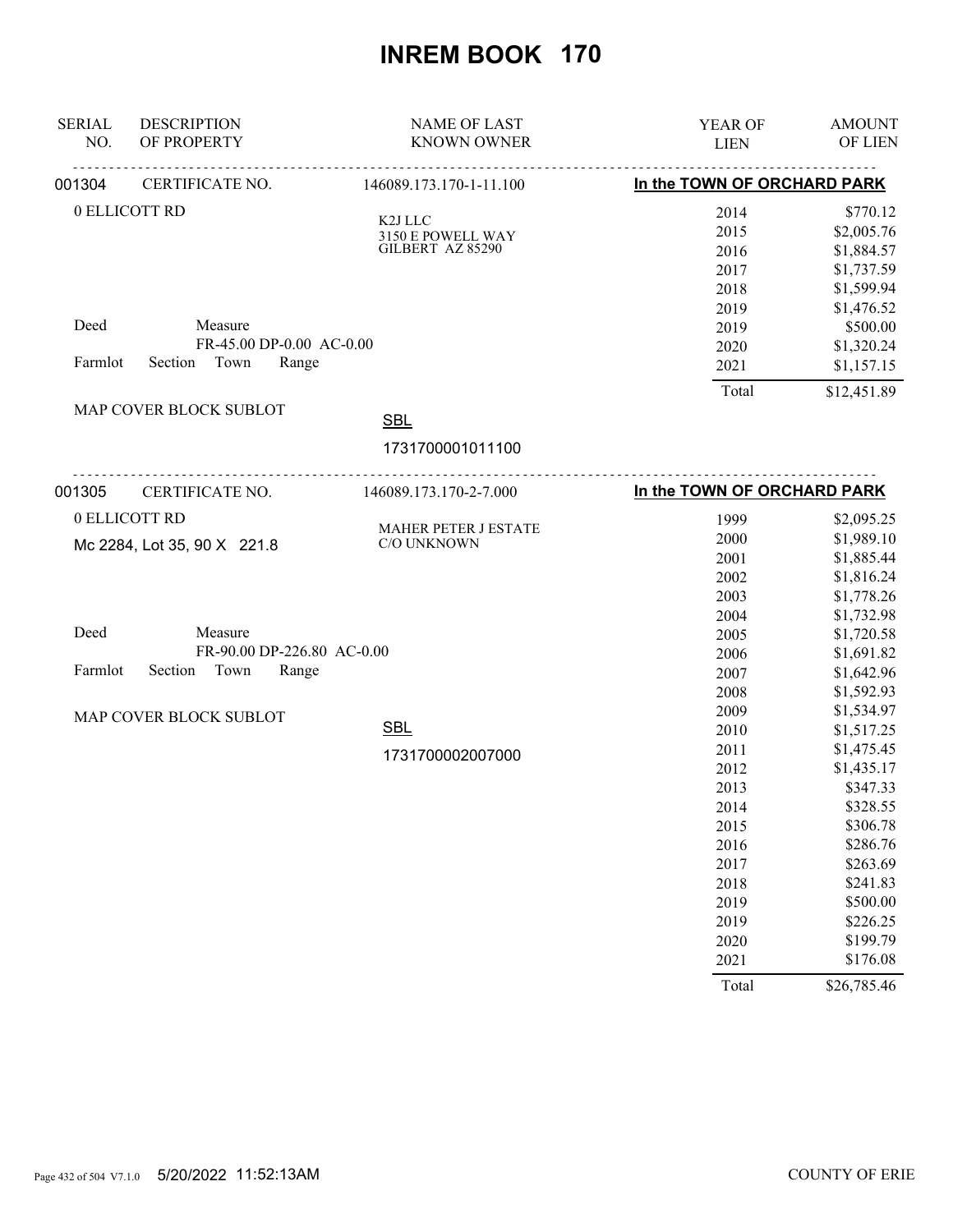| <b>SERIAL</b><br>NO. | <b>DESCRIPTION</b><br>OF PROPERTY                                  | <b>NAME OF LAST</b><br><b>KNOWN OWNER</b>                                            | YEAR OF<br><b>LIEN</b>                | <b>AMOUNT</b><br>OF LIEN                                             |
|----------------------|--------------------------------------------------------------------|--------------------------------------------------------------------------------------|---------------------------------------|----------------------------------------------------------------------|
| 001306               | CERTIFICATE NO.                                                    | 146089.184.000-6-39.000                                                              | In the TOWN OF ORCHARD PARK           |                                                                      |
| 100 X 216            | 5950 S ABBOTT RD                                                   | FANNAN WILLIAM M<br>FANNAN SARAH M<br>5950 S ABBOTT RD<br>ORCHARD PARK NY 14127-4516 | 2017<br>2018<br>2018<br>2019<br>2020  | \$8,047.74<br>\$9,648.43<br>\$500.00<br>\$500.00<br>\$5,155.47       |
| Deed<br>Farmlot      | Measure<br>FR-100.00 DP-180.00 AC-0.00<br>Section Town<br>Range    |                                                                                      | Total                                 | \$23,851.64                                                          |
|                      | MAP COVER BLOCK SUBLOT                                             | <b>SBL</b><br>1840000006039000                                                       |                                       |                                                                      |
| 001309               | CERTIFICATE NO.                                                    | 146089.184.080-1-6.000                                                               | In the TOWN OF ORCHARD PARK           |                                                                      |
|                      | 5264 CHESTNUT RIDGE RD                                             | <b>MUELLER AMY</b><br>5264 CHESTNUT RIDGE RD<br>ORCHARD PARK NY 14127                | 2019<br>2019<br>2020<br>2021<br>Total | \$6,222.18<br>\$500.00<br>\$5,615.29<br>\$4,943.50<br>\$17,280.97    |
| Deed<br>Farmlot      | Measure<br>FR-144.52 DP-313.00 AC-0.00<br>Range<br>Section<br>Town |                                                                                      |                                       |                                                                      |
|                      | MAP COVER BLOCK SUBLOT                                             | <b>SBL</b>                                                                           |                                       |                                                                      |
|                      |                                                                    | 1840800001006000                                                                     |                                       |                                                                      |
| 001310               | CERTIFICATE NO.                                                    | 146089.185.080-3-18.000                                                              | In the TOWN OF ORCHARD PARK           |                                                                      |
| Mc 2335<br>SI 336    | 19 SWALLOW LN<br>115.78 X 249.25                                   | PEPE GEORGE E<br>PEPE ANNA M<br><b>19 SWALLOW LN</b><br>ORCHARD PARK NY 14127-3543   | 2019<br>2019<br>2020<br>2021<br>Total | \$19,783.92<br>\$500.00<br>\$17,802.86<br>\$15,615.92<br>\$53,702.70 |
| Deed<br>Farmlot      | Measure<br>FR-115.78 DP-249.25 AC-0.00<br>Section<br>Town<br>Range |                                                                                      |                                       |                                                                      |
|                      | MAP COVER BLOCK SUBLOT                                             | <b>SBL</b><br>1850800003018000                                                       |                                       |                                                                      |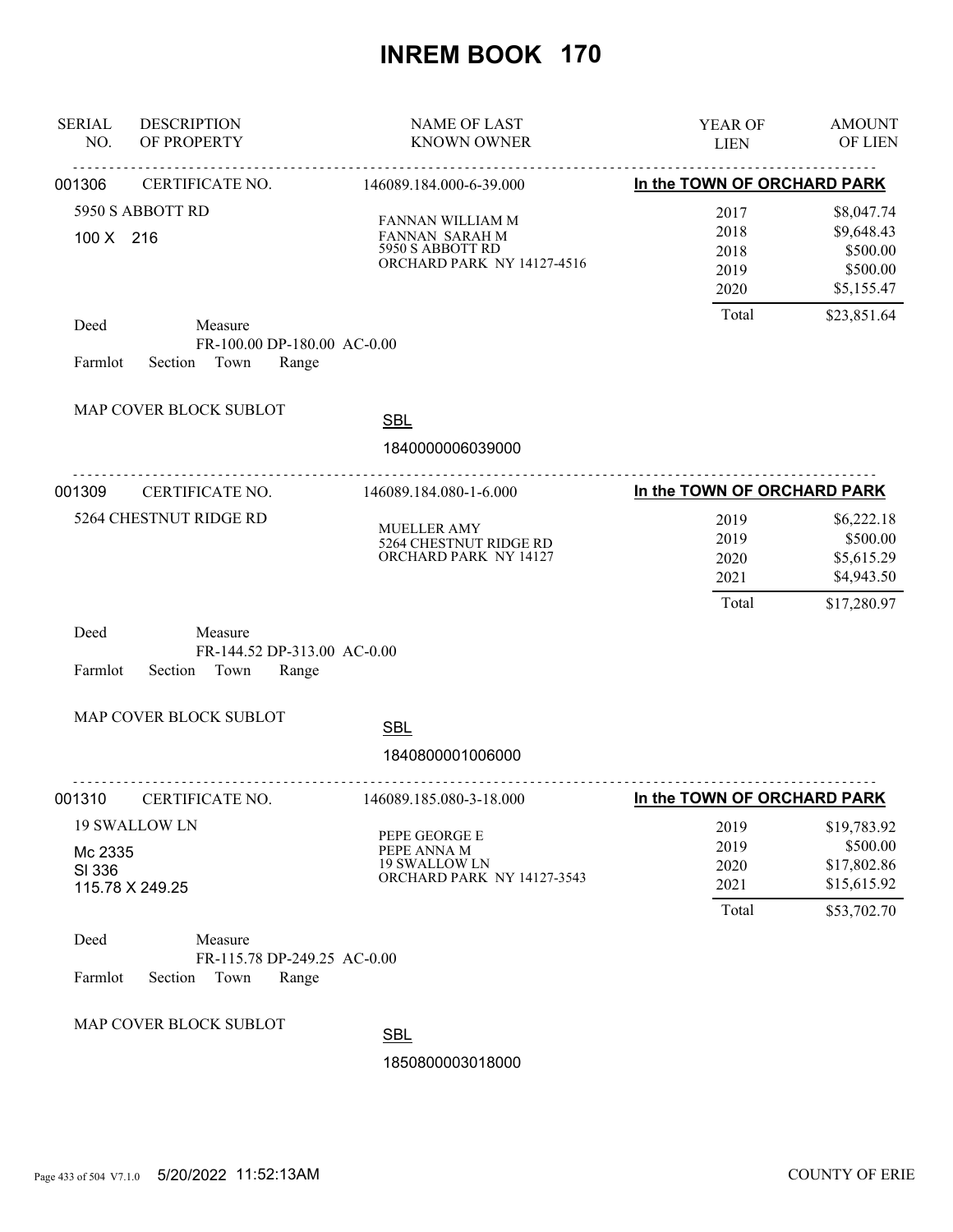| <b>SERIAL</b><br>NO. | <b>DESCRIPTION</b><br>OF PROPERTY | <b>NAME OF LAST</b><br><b>KNOWN OWNER</b>                                | YEAR OF<br><b>LIEN</b>                                                                                                                        | <b>AMOUNT</b><br>OF LIEN                                                                                                                                                                                    |
|----------------------|-----------------------------------|--------------------------------------------------------------------------|-----------------------------------------------------------------------------------------------------------------------------------------------|-------------------------------------------------------------------------------------------------------------------------------------------------------------------------------------------------------------|
| 001311               | CERTIFICATE NO.                   | .<br><u>.</u><br>146089.185.090-1-18.000                                 | In the TOWN OF ORCHARD PARK                                                                                                                   |                                                                                                                                                                                                             |
|                      | 6670 POWERS RD                    | EDGECOMB BETTY Y<br>6670 POWERS RD<br>ORCHARD PARK NY 14127              | 2019<br>2019<br>2020<br>2021                                                                                                                  | \$4,348.43<br>\$500.00<br>\$8,951.74<br>\$7,892.00                                                                                                                                                          |
| Deed<br>Farmlot      | Measure<br>Section<br>Town        | FR-86.50 DP-0.00 AC-0.00<br>Range                                        | Total                                                                                                                                         | \$21,692.17                                                                                                                                                                                                 |
|                      | MAP COVER BLOCK SUBLOT            | <b>SBL</b>                                                               |                                                                                                                                               |                                                                                                                                                                                                             |
|                      |                                   | 1850900001018000                                                         |                                                                                                                                               |                                                                                                                                                                                                             |
| 001312               | CERTIFICATE NO.                   | <u>.</u><br>146089.185.100-3-9.000                                       | In the TOWN OF ORCHARD PARK                                                                                                                   |                                                                                                                                                                                                             |
|                      | 0 ELLICOTT RD                     | <b>MAHNK RAYMOND</b><br>20 MERIDEN ST #1<br><b>BUFFALO NY 14220-1725</b> | 1997<br>1998<br>1999<br>2000<br>2001                                                                                                          | \$635.26<br>\$1,808.98<br>\$1,786.85<br>\$217.34<br>\$208.97                                                                                                                                                |
| Deed<br>Farmlot      | Measure<br>Town<br>Section        | FR-148.00 DP-47.00 AC-0.00<br>Range                                      | 2002<br>2003<br>2004<br>2005<br>2006                                                                                                          | \$152.74<br>\$152.14<br>\$146.21<br>\$134.54<br>\$131.23                                                                                                                                                    |
|                      | MAP COVER BLOCK SUBLOT            | <b>SBL</b><br>1851000003009000                                           | 2007<br>2008<br>2009<br>2010<br>2011<br>2012<br>2013<br>2014<br>2015<br>2016<br>2017<br>2018<br>2018<br>2019<br>2019<br>2020<br>2021<br>Total | \$121.28<br>\$115.71<br>\$110.10<br>\$104.93<br>\$99.49<br>\$94.11<br>\$88.36<br>\$82.54<br>\$76.59<br>\$70.71<br>\$64.70<br>\$500.00<br>\$58.72<br>\$500.00<br>\$56.85<br>\$48.29<br>\$43.66<br>\$7,610.30 |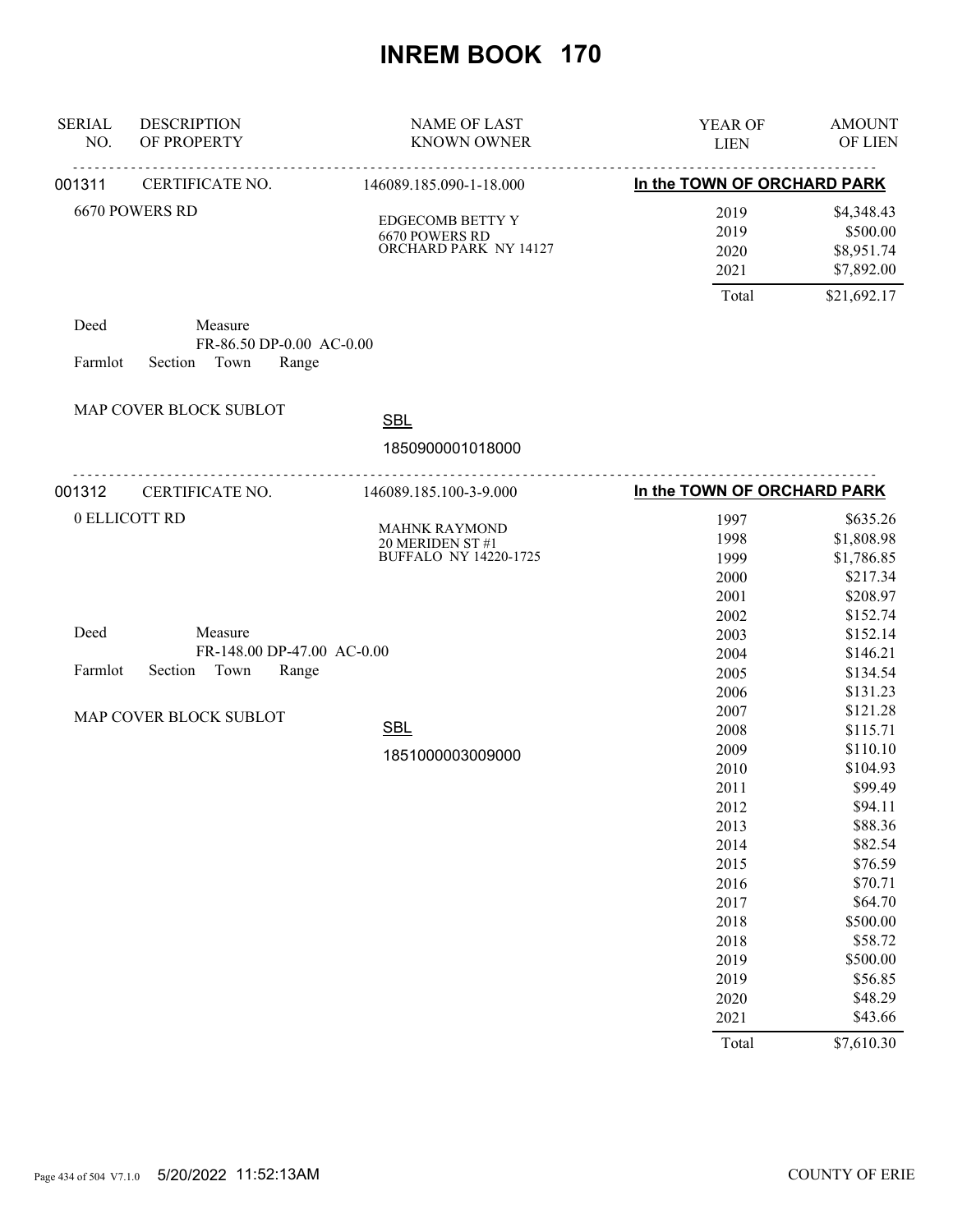| <b>SERIAL</b><br>NO. | <b>DESCRIPTION</b><br>OF PROPERTY | <b>NAME OF LAST</b><br><b>KNOWN OWNER</b> | YEAR OF<br><b>LIEN</b>  | <b>AMOUNT</b><br>OF LIEN |
|----------------------|-----------------------------------|-------------------------------------------|-------------------------|--------------------------|
| 001315               | CERTIFICATE NO.                   | 146200.293.000-1-6.000                    | In the TOWN OF SARDINIA |                          |
| 0 ALLEN RD           |                                   | <b>LEFORT ZHAN</b>                        | 2002                    | \$1,461.05               |
|                      |                                   | 12830 WEST SCHUTT RD                      | 2003                    | \$1,544.44               |
|                      |                                   | SARDINIA NY 14134                         | 2004                    | \$1,604.91               |
|                      |                                   |                                           | 2005                    | \$1,594.62               |
|                      |                                   |                                           | 2006                    | \$1,537.58               |
|                      |                                   |                                           | 2007                    | \$1,437.94               |
| Deed                 | Measure                           |                                           | 2008                    | \$1,369.69               |
|                      | FR-500.00 DP-183.50 AC-0.00       |                                           | 2009                    | \$1,331.06               |
| Farmlot              | Town<br>Section<br>Range          |                                           | 2010                    | \$1,254.10               |
|                      |                                   |                                           | 2011                    | \$1,178.50               |
|                      | MAP COVER BLOCK SUBLOT            |                                           | 2012                    | \$1,128.06               |
|                      |                                   | <b>SBL</b>                                | 2013                    | \$1,067.23               |
|                      |                                   | 2930000001006000                          | 2014                    | \$1,005.75               |
|                      |                                   |                                           | 2015                    | \$937.77                 |
|                      |                                   |                                           | 2016                    | \$910.56                 |
|                      |                                   |                                           | 2017                    | \$823.71                 |
|                      |                                   |                                           | 2018                    | \$714.85                 |
|                      |                                   |                                           | 2019                    | \$670.02                 |
|                      |                                   |                                           | 2019                    | \$500.00                 |
|                      |                                   |                                           | 2020                    | \$584.29                 |
|                      |                                   |                                           | 2021                    | \$505.09                 |
|                      |                                   |                                           | Total                   | \$23,161.22              |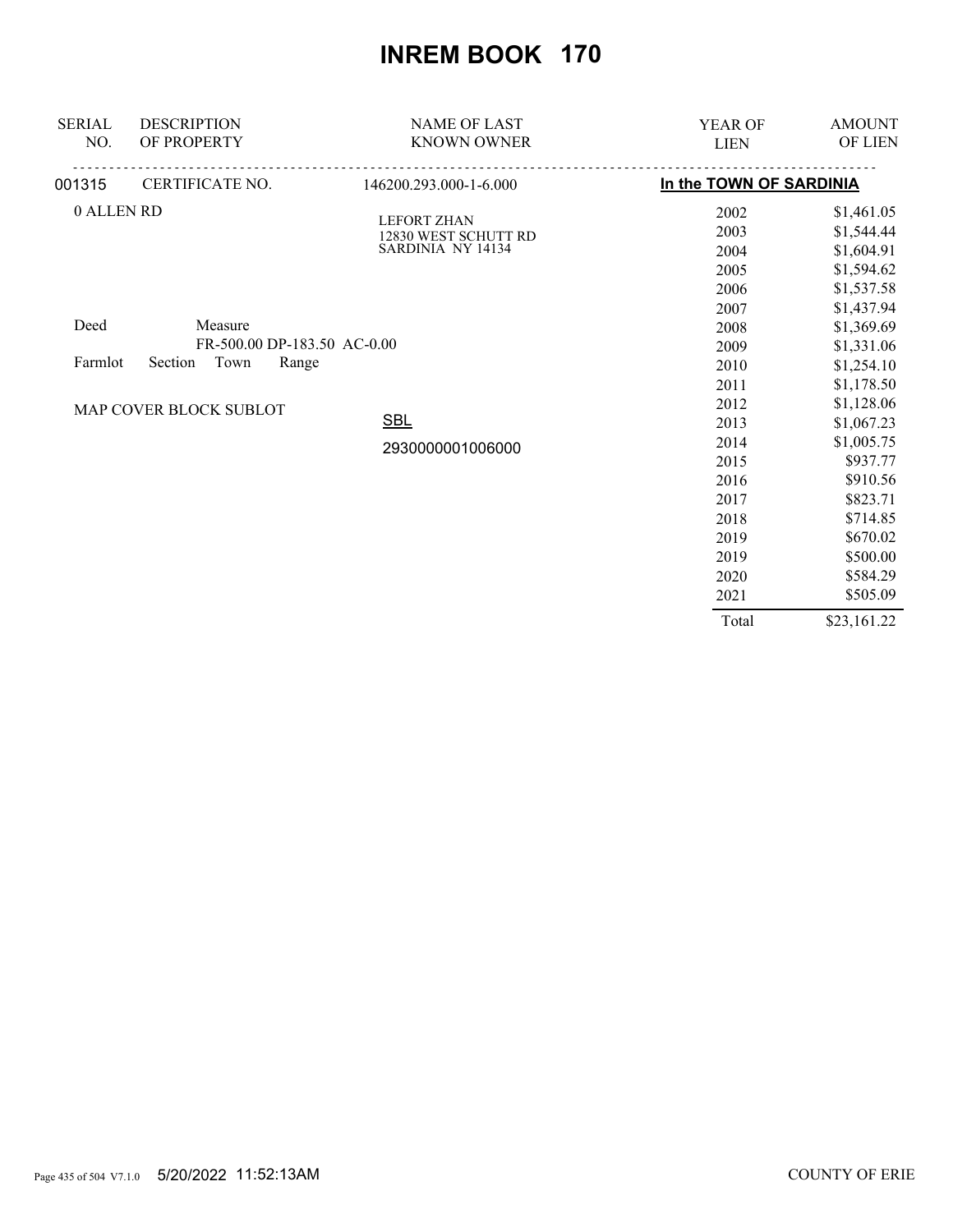| <b>SERIAL</b><br>NO. | <b>DESCRIPTION</b><br>OF PROPERTY | <b>NAME OF LAST</b><br><b>KNOWN OWNER</b> | YEAR OF<br><b>LIEN</b>  | <b>AMOUNT</b><br>OF LIEN |
|----------------------|-----------------------------------|-------------------------------------------|-------------------------|--------------------------|
| 001316               | CERTIFICATE NO.                   | 146200.295.000-3-5.300                    | In the TOWN OF SARDINIA |                          |
| 0 ALLEN RD           |                                   | <b>LIMBURG ELSIE M</b>                    | 1993                    | \$511.78                 |
|                      |                                   |                                           | 1994                    | \$535.81                 |
|                      |                                   |                                           | 1995                    | \$577.78                 |
|                      |                                   |                                           | 1996                    | \$551.06                 |
|                      |                                   |                                           | 1997                    | \$535.26                 |
|                      |                                   |                                           | 1998                    | \$749.24                 |
| Deed                 | Measure                           |                                           | 1999                    | \$707.13                 |
|                      | FR-400.00 DP-321.75 AC-0.00       |                                           | 2000                    | \$654.22                 |
| Farmlot              | Section Town<br>Range             |                                           | 2001                    | \$616.56                 |
|                      |                                   |                                           | 2002                    | \$628.63                 |
|                      | MAP COVER BLOCK SUBLOT            |                                           | 2003                    | \$662.28                 |
|                      |                                   | <b>SBL</b>                                | 2004                    | \$663.88                 |
|                      |                                   | 2950000003005300                          | 2005                    | \$646.17                 |
|                      |                                   |                                           | 2006                    | \$625.46                 |
|                      |                                   |                                           | 2007                    | \$603.41                 |
|                      |                                   |                                           | 2008                    | \$647.30                 |
|                      |                                   |                                           | 2009                    | \$588.20                 |
|                      |                                   |                                           | 2010                    | \$562.38                 |
|                      |                                   |                                           | 2011                    | \$519.51                 |
|                      |                                   |                                           | 2012                    | \$502.71                 |
|                      |                                   |                                           | 2013                    | \$476.14                 |
|                      |                                   |                                           | 2014                    | \$463.86                 |
|                      |                                   |                                           | 2015                    | \$431.13                 |
|                      |                                   |                                           | 2016                    | \$421.13                 |
|                      |                                   |                                           | 2017                    | \$375.82                 |
|                      |                                   |                                           | 2018                    | \$334.57                 |
|                      |                                   |                                           | 2019                    | \$500.00                 |
|                      |                                   |                                           | 2019                    | \$302.45                 |
|                      |                                   |                                           | 2020                    | \$269.80                 |
|                      |                                   |                                           | 2021                    | \$232.40                 |
|                      |                                   |                                           | Total                   | \$15,896.07              |

| 001317 | CERTIFICATE NO.                     | 146200.296.000-1-18.200                                                                | In the TOWN OF SARDINIA      |                                                    |
|--------|-------------------------------------|----------------------------------------------------------------------------------------|------------------------------|----------------------------------------------------|
|        | 0 1134 CURRIERS RD                  | <b>WEIGLEIN GLENN</b><br>WEIGLEIN MARGARET M<br>11349B CURRIERS RD<br>CHAFFEE NY 14030 | 2018<br>2019<br>2019<br>2020 | \$4,539.73<br>\$4,447.76<br>\$500.00<br>\$4,007.51 |
| Deed   | Measure                             |                                                                                        | 2021<br>Total                | \$3,435.07<br>\$16,930.07                          |
|        | $ED.245.70$ DD $256.60$ , $AC.0.00$ |                                                                                        |                              |                                                    |

FR-345.70 DP-256.69 AC-0.00 Farmlot Section Town Range

MAP COVER BLOCK SUBLOT

**SBL**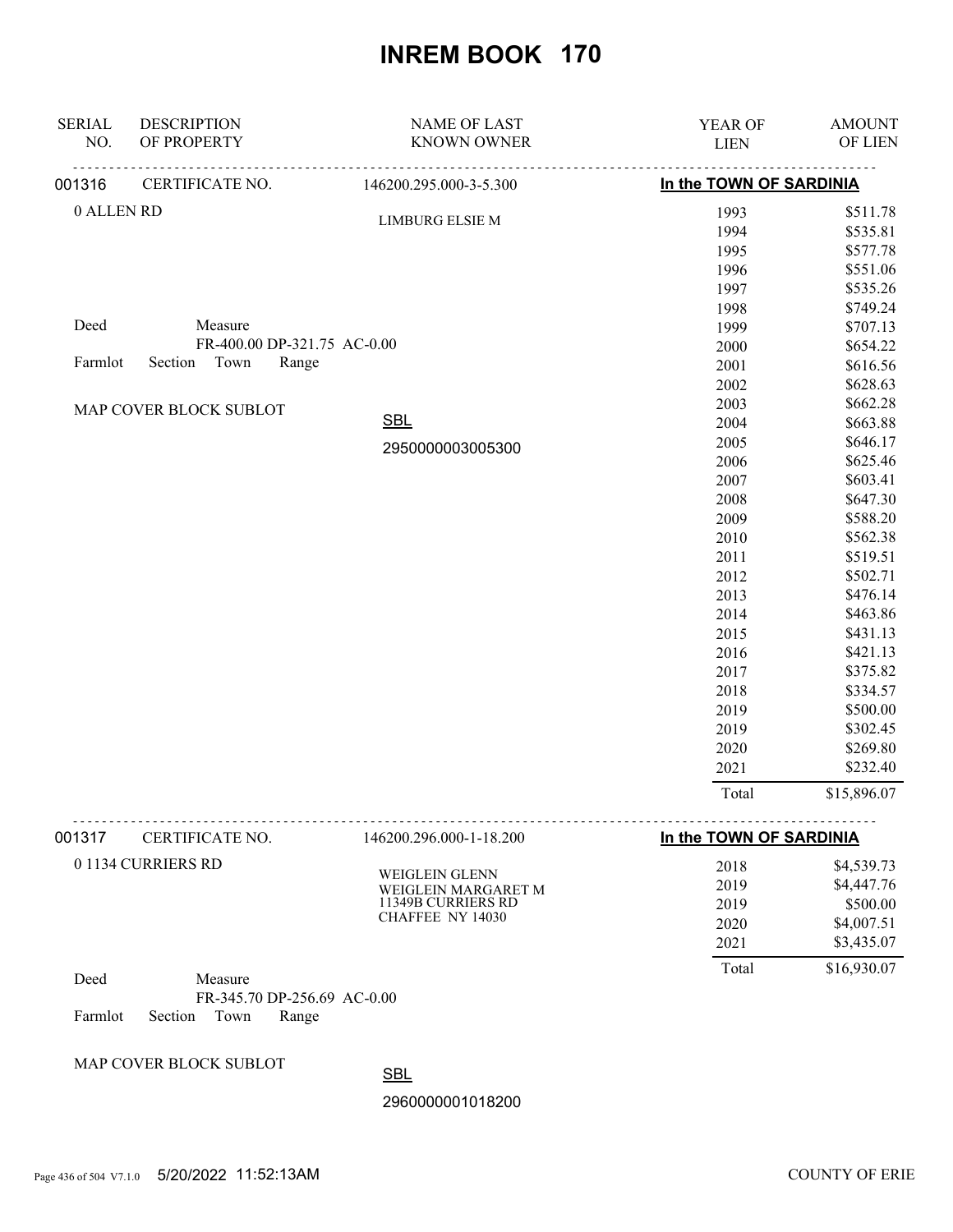| <b>SERIAL</b><br>NO. | <b>DESCRIPTION</b><br>OF PROPERTY                                      | <b>NAME OF LAST</b><br><b>KNOWN OWNER</b>                                              | YEAR OF<br><b>LIEN</b>              | <b>AMOUNT</b><br>OF LIEN                            |
|----------------------|------------------------------------------------------------------------|----------------------------------------------------------------------------------------|-------------------------------------|-----------------------------------------------------|
| 001318               | CERTIFICATE NO.                                                        | 146200.310.000-1-11.100                                                                | In the TOWN OF SARDINIA             |                                                     |
|                      | 12450 W SCHUTT RD                                                      | WITTER JAMES D $\&$<br>WITTER FLORENCE J<br>12450 W SCHUTT RD<br>CHAFFEE NY 14030-9739 | 2019<br>2020<br>2021<br>Total       | \$500.00<br>\$5,328.52<br>\$4,563.05<br>\$10,391.57 |
| Deed<br>Farmlot      | Measure<br>FR-2,320.00 DP-2,650.00 AC-0.00<br>Town<br>Section<br>Range |                                                                                        |                                     |                                                     |
|                      | MAP COVER BLOCK SUBLOT                                                 | <b>SBL</b><br>3100000001011100                                                         |                                     |                                                     |
| 001319               | CERTIFICATE NO.                                                        | 146200.311.000-2-5.200                                                                 | --------<br>In the TOWN OF SARDINIA |                                                     |
|                      | 11630 OLEAN RD                                                         | <b>HAWK RON</b><br>11630 OLEAN RD<br>CHAFFEE NY 14030                                  | 2019<br>2019<br>Total               | \$3,384.86<br>\$500.00<br>\$3,884.86                |
| Deed<br>Farmlot      | Measure<br>FR-200.00 DP-275.00 AC-0.00<br>Town<br>Section<br>Range     |                                                                                        |                                     |                                                     |
|                      | MAP COVER BLOCK SUBLOT                                                 |                                                                                        |                                     |                                                     |
|                      |                                                                        | <b>SBL</b><br>3110000002005200                                                         |                                     |                                                     |
| 001320               | <b>CERTIFICATE NO.</b>                                                 | 146200.311.000-3-56.000                                                                | In the TOWN OF SARDINIA             |                                                     |
|                      | 13229 GENESEE RD                                                       | <b>BOLDT DANIEL D</b><br>13229 GENESEE RD<br><b>CHAFFEE NY 14030</b>                   | 2018<br>2019<br>2020<br>2021        | \$500.00<br>\$500.00<br>\$4,043.93<br>\$3,455.35    |
|                      |                                                                        |                                                                                        | Total                               | \$8,499.28                                          |
| Deed<br>Farmlot      | Measure<br>FR-0.00 DP-0.00 AC-0.00<br>Section Town<br>Range            |                                                                                        |                                     |                                                     |
|                      | MAP COVER BLOCK SUBLOT                                                 | <b>SBL</b>                                                                             |                                     |                                                     |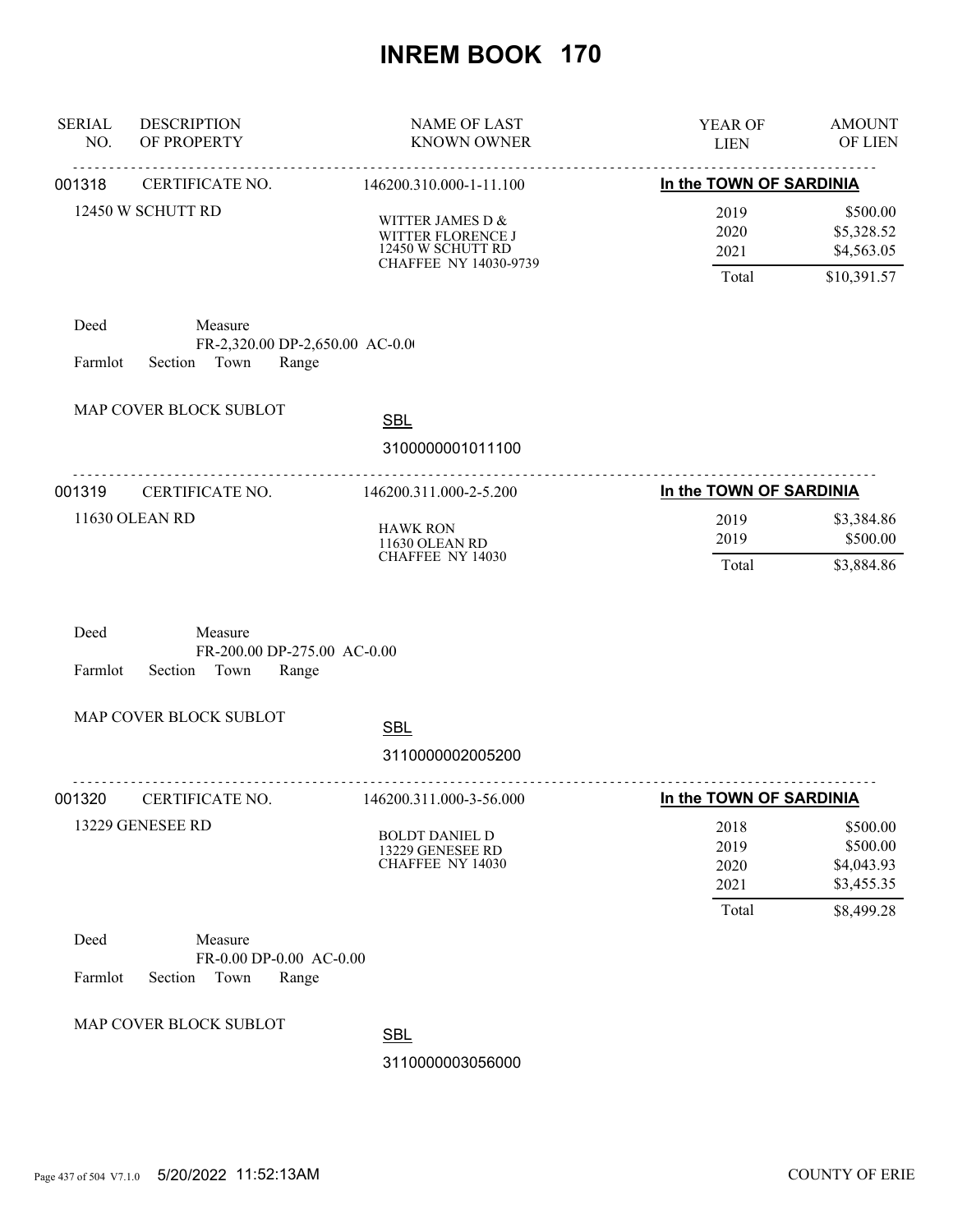| <b>SERIAL</b><br>NO. | <b>DESCRIPTION</b><br>OF PROPERTY                                                     | <b>NAME OF LAST</b><br><b>KNOWN OWNER</b>                              | <b>YEAR OF</b><br><b>LIEN</b>                                         | <b>AMOUNT</b><br><b>OF LIEN</b>                                                                                       |
|----------------------|---------------------------------------------------------------------------------------|------------------------------------------------------------------------|-----------------------------------------------------------------------|-----------------------------------------------------------------------------------------------------------------------|
| 001321               | CERTIFICATE NO.                                                                       | 146200.311.180-1-29.100                                                | In the TOWN OF SARDINIA                                               |                                                                                                                       |
| Deed<br>Farmlot      | 12110 SAVAGE RD<br>Measure<br>FR-139.75 DP-256.80 AC-0.00<br>Section<br>Town<br>Range | KAITANOWSKI SUSAN C<br>12110 SAVAGE RD<br><b>CHAFFEE NY 14030-9780</b> | 2016<br>2016<br>2017<br>2018<br>2018<br>2019<br>2019<br>2020<br>Total | \$1,200.66<br>\$500.00<br>\$5,103.93<br>\$4,492.08<br>\$500.00<br>\$4,097.30<br>\$500.00<br>\$3,708.24<br>\$20,102.21 |
|                      | MAP COVER BLOCK SUBLOT                                                                | <b>SBL</b><br>3111800001029100                                         |                                                                       |                                                                                                                       |
| 001322               | CERTIFICATE NO.                                                                       | 146200.311.180-1-37.000                                                | In the TOWN OF SARDINIA                                               |                                                                                                                       |
|                      | 12020 SAVAGE RD                                                                       | KITTLESON KRISSY ANN<br>12020 SAVAGE RD<br><b>CHAFFEE NY 14030</b>     | 2019<br>2019<br>2020<br>2021<br>Total                                 | \$1,829.39<br>\$500.00<br>\$3,268.72<br>\$2,793.25<br>\$8,391.36                                                      |

| Deed                       | Measure |                            |  |
|----------------------------|---------|----------------------------|--|
|                            |         | FR-54.12 DP-219.78 AC-0.00 |  |
| Farmlot Section Town Range |         |                            |  |

MAP COVER BLOCK SUBLOT

**SBL**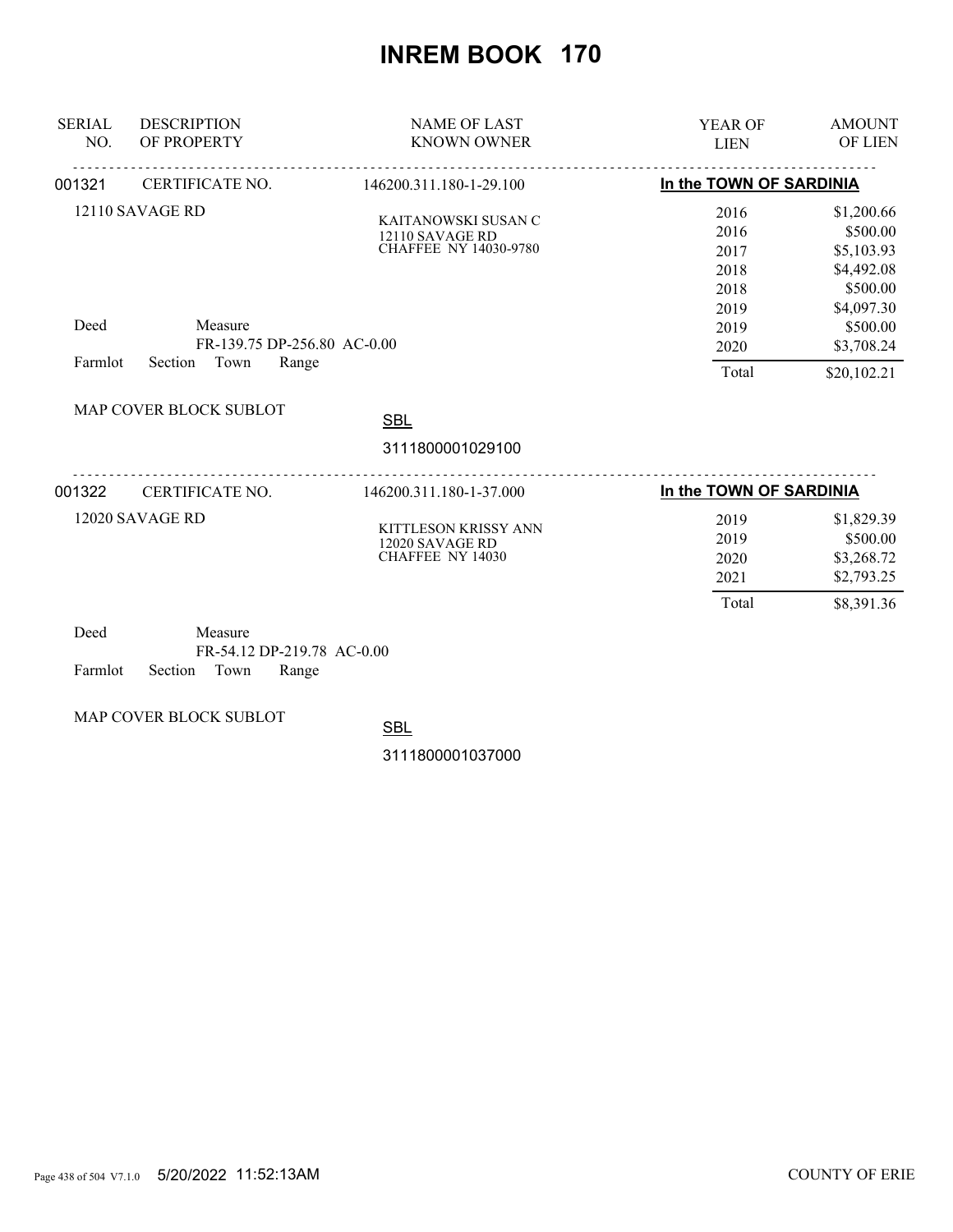| <b>SERIAL</b> | <b>DESCRIPTION</b>          | <b>NAME OF LAST</b>                                        | <b>YEAR OF</b>          | <b>AMOUNT</b> |
|---------------|-----------------------------|------------------------------------------------------------|-------------------------|---------------|
| NO.           | OF PROPERTY                 | <b>KNOWN OWNER</b>                                         | <b>LIEN</b>             | OF LIEN       |
| 001323        | <u>.</u><br>CERTIFICATE NO. | <u>.</u><br>146200.324.000-1-29.100                        | In the TOWN OF SARDINIA |               |
|               | 10456 CREEK RD              |                                                            | 1999                    | \$16,009.09   |
|               |                             | CARPENDER'S HAND INC.<br>C/O C/O JOHN H RING III CHAPTER 7 | 2000                    | \$15,223.27   |
|               |                             | <b>385 CLEVELAND DR</b>                                    | 2001                    | \$14,738.60   |
|               |                             | <b>BUFFALO NY 14215</b>                                    | 2002                    | \$15,290.53   |
|               |                             |                                                            | 2003                    | \$16,113.91   |
|               |                             |                                                            | 2004                    | \$16,796.16   |
| Deed          | Measure                     |                                                            | 2005                    | \$16,688.26   |
|               | FR-0.00 DP-0.00 AC-0.00     |                                                            | 2006                    | \$16,027.37   |
| Farmlot       | Town<br>Section<br>Range    |                                                            | 2007                    | \$15,027.17   |
|               |                             |                                                            | 2008                    | \$14,313.33   |
|               | MAP COVER BLOCK SUBLOT      |                                                            | 2009                    | \$13,908.44   |
|               |                             | <b>SBL</b>                                                 | 2010                    | \$13,103.79   |
|               |                             | 3240000001029100                                           | 2011                    | \$12,312.31   |
|               |                             |                                                            | 2012                    | \$11,784.48   |
|               |                             |                                                            | 2013                    | \$11,147.77   |
|               |                             |                                                            | 2014                    | \$10,504.43   |
|               |                             |                                                            | 2015                    | \$9,793.06    |
|               |                             |                                                            | 2015                    | \$500.00      |
|               |                             |                                                            | 2016                    | \$9,508.37    |
|               |                             |                                                            | 2017                    | \$8,599.51    |
|               |                             |                                                            | 2018                    | \$7,460.14    |
|               |                             |                                                            | 2018                    | \$500.00      |
|               |                             |                                                            | 2019                    | \$6,991.00    |
|               |                             |                                                            | 2019                    | \$500.00      |
|               |                             |                                                            | 2020                    | \$6,112.75    |
|               |                             |                                                            | 2021                    | \$5,265.17    |
|               |                             |                                                            | Total                   | \$284,218.91  |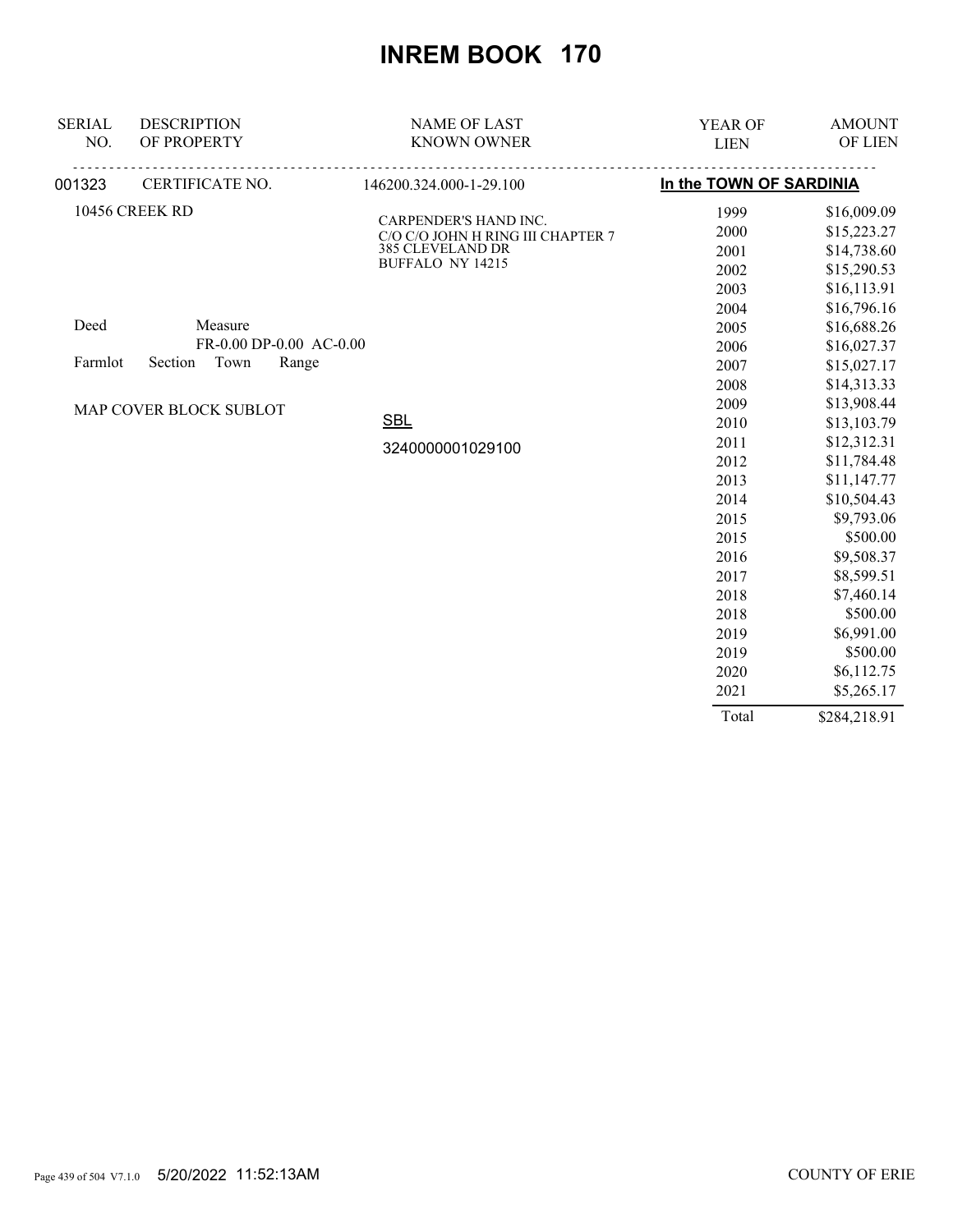| <b>SERIAL</b> | <b>DESCRIPTION</b>          | <b>NAME OF LAST</b>                               | <b>YEAR OF</b>          | <b>AMOUNT</b> |
|---------------|-----------------------------|---------------------------------------------------|-------------------------|---------------|
| NO.           | OF PROPERTY                 | <b>KNOWN OWNER</b>                                | <b>LIEN</b>             | OF LIEN       |
| 001324        | <u>.</u><br>CERTIFICATE NO. | 146200.324.000-1-29.200                           | In the TOWN OF SARDINIA |               |
| 0 CREEK RD    |                             |                                                   | 1999                    | \$1,636.46    |
|               |                             | CARPENDER'S HAND INC.<br>C/O C/O JOHN H. RING III | 2000                    | \$1,556.21    |
|               |                             | <b>CHAPTER 7 TRUSTEE</b>                          | 2001                    | \$1,506.60    |
|               |                             | 385 CLEVELAND DR<br>BUFFALO NY 14215              | 2002                    | \$1,563.05    |
|               |                             |                                                   | 2003                    | \$1,651.78    |
|               |                             |                                                   | 2004                    | \$1,717.01    |
| Deed          | Measure                     |                                                   | 2005                    | \$1,705.92    |
|               | FR-0.00 DP-0.00 AC-0.00     |                                                   | 2006                    | \$1,644.41    |
| Farmlot       | Town<br>Section<br>Range    |                                                   | 2007                    | \$1,538.07    |
|               |                             |                                                   | 2008                    | \$1,465.12    |
|               | MAP COVER BLOCK SUBLOT      |                                                   | 2009                    | \$1,423.71    |
|               |                             | <b>SBL</b>                                        | 2010                    | \$1,341.44    |
|               |                             | 3240000001029200                                  | 2011                    | \$1,260.55    |
|               |                             |                                                   | 2012                    | \$1,206.61    |
|               |                             |                                                   | 2013                    | \$1,141.52    |
|               |                             |                                                   | 2014                    | \$1,075.76    |
|               |                             |                                                   | 2015                    | \$1,003.04    |
|               |                             |                                                   | 2015                    | \$500.00      |
|               |                             |                                                   | 2016                    | \$973.96      |
|               |                             |                                                   | 2017                    | \$881.03      |
|               |                             |                                                   | 2018                    | \$764.55      |
|               |                             |                                                   | 2018                    | \$500.00      |
|               |                             |                                                   | 2019                    | \$716.61      |
|               |                             |                                                   | 2019                    | \$500.00      |
|               |                             |                                                   | 2020                    | \$625.05      |
|               |                             |                                                   | 2021                    | \$540.18      |
|               |                             |                                                   | Total                   | \$30,438.64   |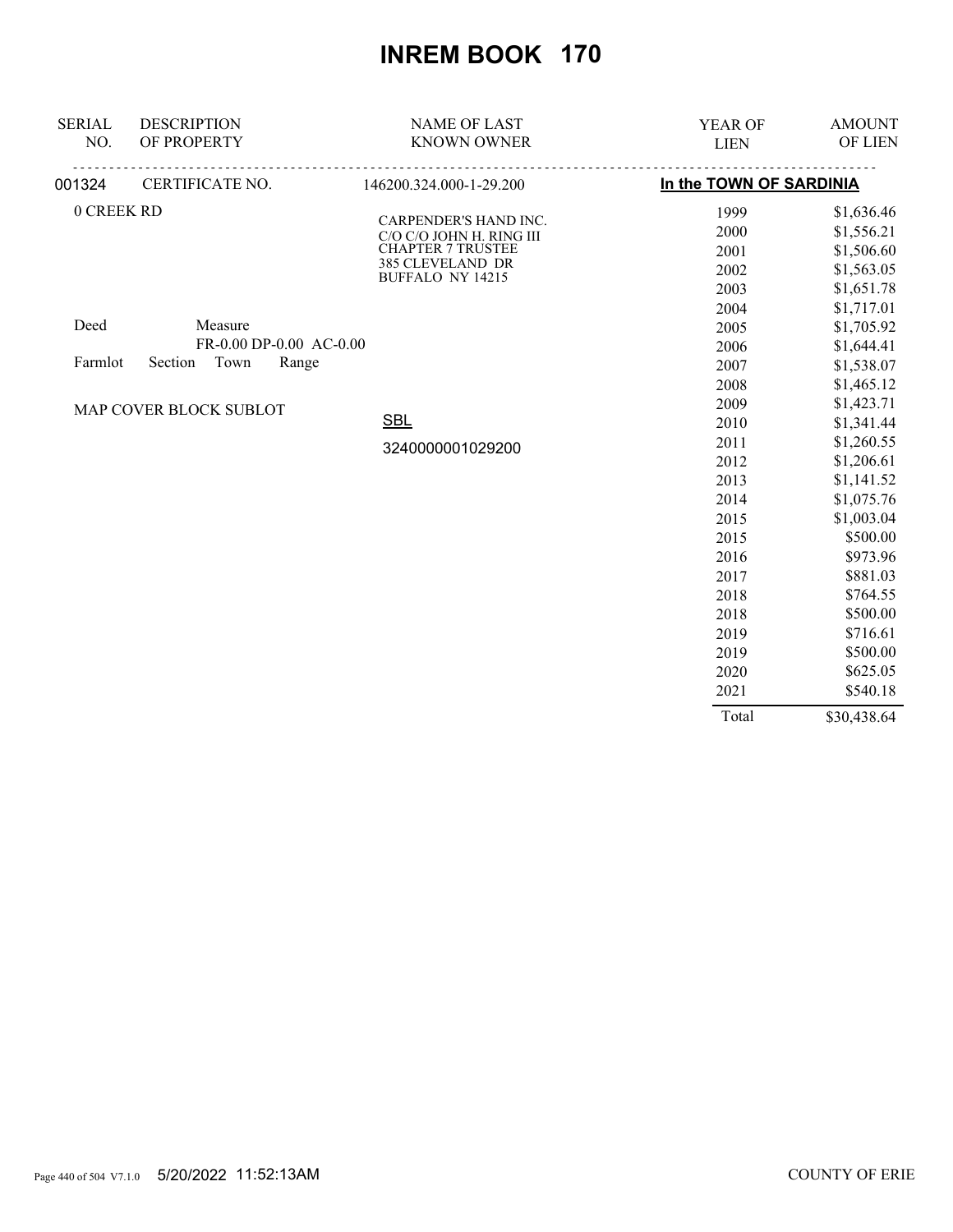| <b>SERIAL</b><br>NO. | <b>DESCRIPTION</b><br>OF PROPERTY | <b>NAME OF LAST</b><br><b>KNOWN OWNER</b>        | <b>YEAR OF</b><br><b>LIEN</b> | <b>AMOUNT</b><br>OF LIEN |
|----------------------|-----------------------------------|--------------------------------------------------|-------------------------------|--------------------------|
| 001326               | CERTIFICATE NO.                   | 146200.324.000-1-29.400                          | In the TOWN OF SARDINIA       |                          |
| 0 CREEK RD           |                                   |                                                  | 1999                          | \$1,511.93               |
|                      |                                   | CARPENTER'S HAND INC.<br>C/O C/O JOHN H RING III | 2000                          | \$1,437.73               |
|                      |                                   | <b>CHAPTER 7 TRUSTEE</b>                         | 2001                          | \$1,391.95               |
|                      |                                   | 385 CLEVELAND DR                                 | 2002                          | \$1,444.06               |
|                      |                                   | BUFFALO NY 14217                                 | 2003                          | \$1,526.49               |
|                      |                                   |                                                  | 2004                          | \$1,586.32               |
| Deed                 | Measure                           |                                                  | 2005                          | \$1,576.09               |
|                      | FR-0.00 DP-0.00 AC-0.00           |                                                  | 2006                          | \$1,519.75               |
| Farmlot              | Town<br>Range<br>Section          |                                                  | 2007                          | \$1,421.26               |
|                      |                                   |                                                  | 2008                          | \$1,353.80               |
|                      | MAP COVER BLOCK SUBLOT            |                                                  | 2009                          | \$1,315.57               |
|                      |                                   | <b>SBL</b>                                       | 2010                          | \$1,239.59               |
|                      |                                   | 3240000001029400                                 | 2011                          | \$1,164.81               |
|                      |                                   |                                                  | 2012                          | \$1,114.96               |
|                      |                                   |                                                  | 2013                          | \$1,054.87               |
|                      |                                   |                                                  | 2014                          | \$994.08                 |
|                      |                                   |                                                  | 2015                          | \$926.92                 |
|                      |                                   |                                                  | 2015                          | \$500.00                 |
|                      |                                   |                                                  | 2016                          | \$900.00                 |
|                      |                                   |                                                  | 2017                          | \$814.17                 |
|                      |                                   |                                                  | 2018                          | \$706.56                 |
|                      |                                   |                                                  | 2018                          | \$500.00                 |
|                      |                                   |                                                  | 2019                          | \$662.25                 |
|                      |                                   |                                                  | 2019                          | \$500.00                 |
|                      |                                   |                                                  | 2020                          | \$577.48                 |
|                      |                                   |                                                  | 2021                          | \$499.24                 |
|                      |                                   |                                                  | Total                         | \$28,239.88              |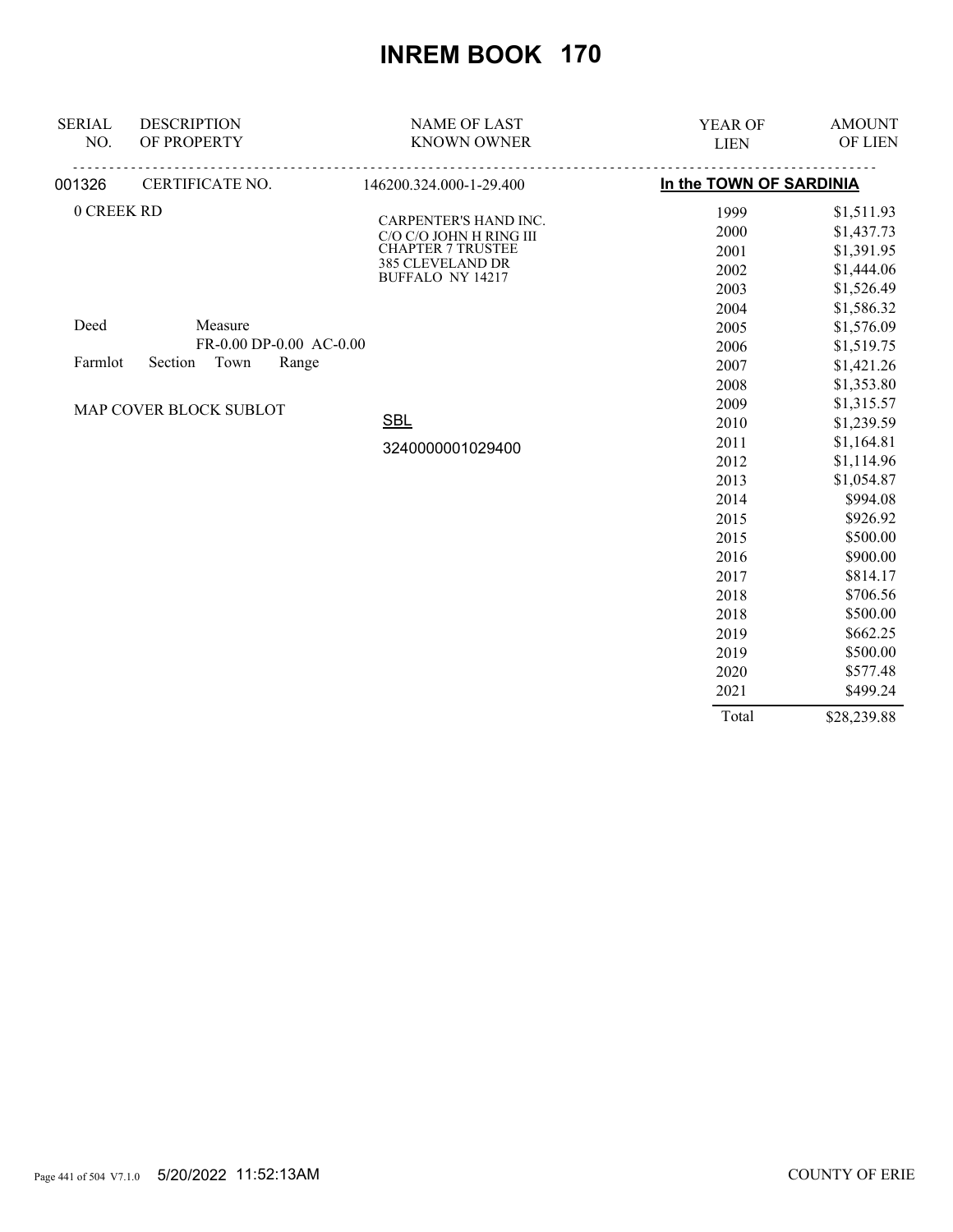| <b>SERIAL</b><br>NO. | <b>DESCRIPTION</b><br>OF PROPERTY | <b>NAME OF LAST</b><br><b>KNOWN OWNER</b>        | <b>YEAR OF</b><br><b>LIEN</b> | <b>AMOUNT</b><br>OF LIEN |
|----------------------|-----------------------------------|--------------------------------------------------|-------------------------------|--------------------------|
| 001327               | CERTIFICATE NO.                   | 146200.324.000-1-29.500                          | In the TOWN OF SARDINIA       |                          |
|                      | 0 A104 CREEK RD                   |                                                  | 1999                          | \$1,511.93               |
|                      |                                   | CARPENDER'S HAND INC.<br>C/O C/O JOHN H RING III | 2000                          | \$1,437.73               |
|                      |                                   | <b>CHAPTER 7 TRUSTEE</b>                         | 2001                          | \$1,391.95               |
|                      |                                   | 385 CLEVELAND DR                                 | 2002                          | \$1,444.06               |
|                      |                                   | <b>BUFFALO NY 14215</b>                          | 2003                          | \$1,526.49               |
|                      |                                   |                                                  | 2004                          | \$1,586.32               |
| Deed                 | Measure                           |                                                  | 2005                          | \$1,576.09               |
|                      | FR-0.00 DP-0.00 AC-0.00           |                                                  | 2006                          | \$1,519.75               |
| Farmlot              | Town<br>Section<br>Range          |                                                  | 2007                          | \$1,421.26               |
|                      |                                   |                                                  | 2008                          | \$1,353.80               |
|                      | MAP COVER BLOCK SUBLOT            |                                                  | 2009                          | \$1,315.57               |
|                      |                                   | <b>SBL</b>                                       | 2010                          | \$1,239.59               |
|                      |                                   |                                                  | 2011                          | \$1,164.81               |
|                      |                                   | 3240000001029500                                 | 2012                          | \$1,114.96               |
|                      |                                   |                                                  | 2013                          | \$1,054.87               |
|                      |                                   |                                                  | 2014                          | \$994.08                 |
|                      |                                   |                                                  | 2015                          | \$926.92                 |
|                      |                                   |                                                  | 2016                          | \$900.00                 |
|                      |                                   |                                                  | 2016                          | \$500.00                 |
|                      |                                   |                                                  | 2017                          | \$814.17                 |
|                      |                                   |                                                  | 2018                          | \$706.56                 |
|                      |                                   |                                                  | 2019                          | \$662.25                 |
|                      |                                   |                                                  | 2019                          | \$500.00                 |
|                      |                                   |                                                  | 2020                          | \$577.48                 |
|                      |                                   |                                                  | 2021                          | \$499.24                 |
|                      |                                   |                                                  | Total                         | \$27,739.88              |
| 001328               | CERTIFICATE NO.                   | 146200.326.100-2-7.000                           | In the TOWN OF SARDINIA       |                          |
|                      | 12839 SCHUTT RD                   |                                                  | 2019                          | \$2,484.93               |
|                      |                                   | <b>HAWK RONALD E</b><br>11630 OLEAN RD           | 2019                          | \$500.00                 |

Deed Measure FR-70.00 DP-223.50 AC-0.00 Farmlot Section Town Range

MAP COVER BLOCK SUBLOT

**SBL** 

3261000002007000

CHAFFEE NY 14030-9745

Total \$2,984.93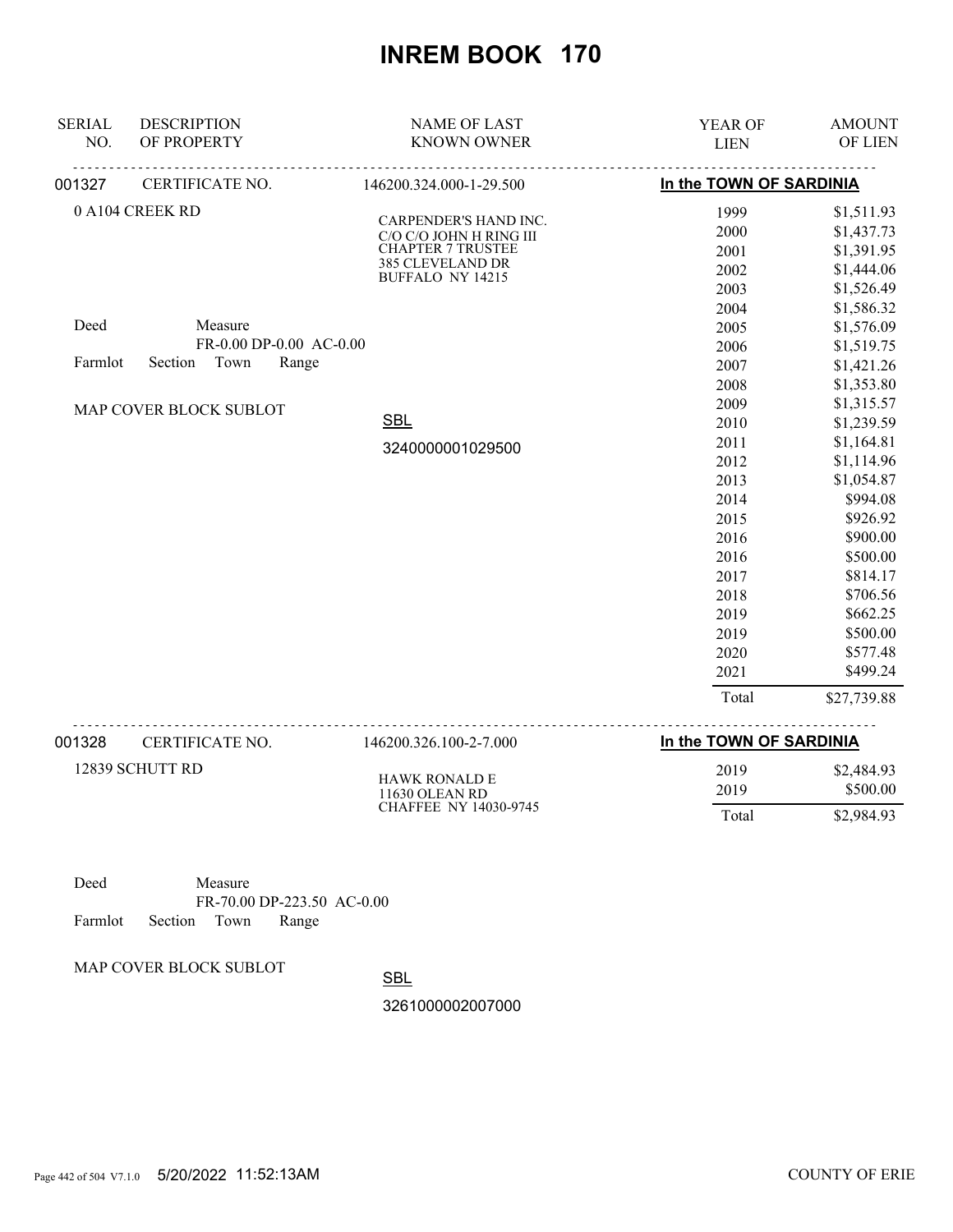| <b>SERIAL</b><br>NO. | <b>DESCRIPTION</b><br>OF PROPERTY                                 | <b>NAME OF LAST</b><br><b>KNOWN OWNER</b>                                       | <b>YEAR OF</b><br><b>LIEN</b>                | <b>AMOUNT</b><br>OF LIEN                                                       |
|----------------------|-------------------------------------------------------------------|---------------------------------------------------------------------------------|----------------------------------------------|--------------------------------------------------------------------------------|
| 001329               | CERTIFICATE NO.                                                   | .<br>146401.65.760-3-24.000                                                     | In the VILLAGE OF KENMORE                    |                                                                                |
|                      | 321 HAMILTON BLVD                                                 | MCCLANAHAN NADINE (ESTATE)<br>321 HAMILTON BLVD<br><b>KENMORE NY 14217-1812</b> | 2018<br>2018<br>2019<br>2019<br>2020<br>2021 | \$11,186.46<br>\$500.00<br>\$10,152.17<br>\$500.00<br>\$9,094.00<br>\$7,963.11 |
| Deed<br>Farmlot      | Measure<br>FR-35.00 DP-130.00 AC-0.00<br>Section Town<br>Range    |                                                                                 | Total                                        | \$39,395.74                                                                    |
|                      | MAP COVER BLOCK SUBLOT                                            | <b>SBL</b><br>0657600003024000                                                  |                                              |                                                                                |
| 001330               | CERTIFICATE NO.                                                   | <u>.</u><br>146401.65.840-4-8.000                                               | In the VILLAGE OF KENMORE                    |                                                                                |
|                      | 370 WABASH AVE                                                    | <b>HARRIGAN MARY JOAN</b><br>370 WABASH AVE<br>KENMORE NY 14217                 | 2018<br>2019<br>2019<br>2020<br>2021         | \$7,007.39<br>\$5,565.22<br>\$500.00<br>\$4,996.66<br>\$4,431.89               |
| Deed<br>Farmlot      | Measure<br>FR-34.00 DP-115.00 AC-0.00<br>Section<br>Town<br>Range |                                                                                 | Total                                        | \$22,501.16                                                                    |
|                      | MAP COVER BLOCK SUBLOT                                            | <b>SBL</b><br>0658400004008000                                                  |                                              |                                                                                |
| 001332               | CERTIFICATE NO.                                                   | .<br>146401.66.630-2-25.000                                                     | In the VILLAGE OF KENMORE                    |                                                                                |
|                      | <b>84 COURIER BLVD</b>                                            | PEARSON JACQUELINE<br>84 COURIER BLVD<br><b>KENMORE NY 14217-2011</b>           | 2017<br>2019<br>2019<br>2020<br>2021         | \$72.33<br>\$5,835.88<br>\$500.00<br>\$9,759.70<br>\$9,275.96                  |
| Deed<br>Farmlot      | Measure<br>FR-35.00 DP-120.00 AC-0.00<br>Section<br>Town<br>Range |                                                                                 | Total                                        | \$25,443.87                                                                    |
|                      | MAP COVER BLOCK SUBLOT                                            | <b>SBL</b><br>0666300002025000                                                  |                                              |                                                                                |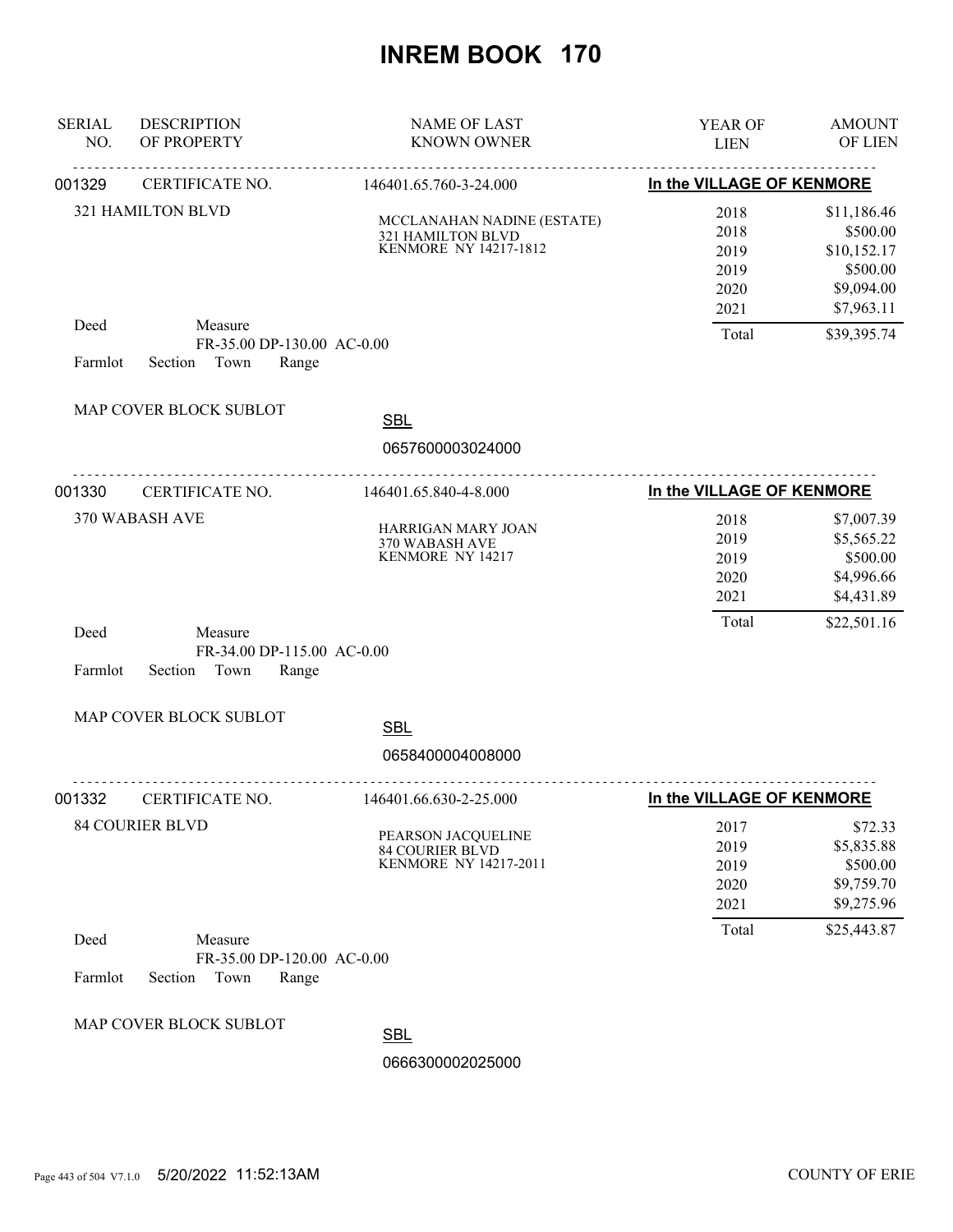| <b>SERIAL</b><br>NO. | <b>DESCRIPTION</b><br>OF PROPERTY                                 | <b>NAME OF LAST</b><br><b>KNOWN OWNER</b>                                     | YEAR OF<br><b>LIEN</b>               | <b>AMOUNT</b><br>OF LIEN                                         |
|----------------------|-------------------------------------------------------------------|-------------------------------------------------------------------------------|--------------------------------------|------------------------------------------------------------------|
| 001333               | .<br>CERTIFICATE NO.                                              | <u>.</u><br>146401.66.630-2-30.000                                            | In the VILLAGE OF KENMORE            |                                                                  |
|                      | <b>66 COURIER BLVD</b>                                            | <b>FATTA ROBERT</b><br><b>66 COURIER BLVD</b><br><b>KENMORE NY 14217-2011</b> | 2019<br>2019<br>2020<br>2021         | \$4,862.76<br>\$500.00<br>\$8,272.92<br>\$7,136.17               |
|                      |                                                                   |                                                                               | Total                                | \$20,771.85                                                      |
| Deed<br>Farmlot      | Measure<br>FR-35.00 DP-120.00 AC-0.00<br>Section Town<br>Range    |                                                                               |                                      |                                                                  |
|                      | MAP COVER BLOCK SUBLOT                                            | <b>SBL</b>                                                                    |                                      |                                                                  |
|                      |                                                                   | 0666300002030000                                                              |                                      |                                                                  |
| 001334               | CERTIFICATE NO.                                                   | 146401.66.690-1-11.000                                                        | In the VILLAGE OF KENMORE            |                                                                  |
|                      | 262 SHEPARD AVE                                                   | <b>BAKER SCOTT J</b><br>262 SHEPARD AVE<br>KENMORE NY 14217                   | 2017<br>2018<br>2018<br>2019<br>2019 | \$3,527.73<br>\$8,140.47<br>\$500.00<br>\$8,808.44<br>\$500.00   |
| Deed<br>Farmlot      | Measure<br>FR-35.00 DP-112.52 AC-0.00<br>Section<br>Town<br>Range |                                                                               | 2020<br>2021<br>Total                | \$8,046.67<br>\$6,854.31<br>\$36,377.62                          |
|                      | MAP COVER BLOCK SUBLOT                                            |                                                                               |                                      |                                                                  |
|                      |                                                                   | <b>SBL</b><br>0666900001011000                                                |                                      |                                                                  |
|                      |                                                                   |                                                                               |                                      |                                                                  |
| 001335               | CERTIFICATE NO.                                                   | 146401.66.700-1-55.000                                                        | In the VILLAGE OF KENMORE            |                                                                  |
|                      | 57 HAMILTON BLVD                                                  | EPSTEIN BARBARA A (ESTATE)<br>57 HAMILTON BLVD<br>KENMORE NY 14217-1907       | 2018<br>2019<br>2019<br>2020<br>2021 | \$3,378.20<br>\$9,354.62<br>\$500.00<br>\$9,394.05<br>\$8,080.24 |
| Deed<br>Farmlot      | Measure<br>FR-34.00 DP-102.50 AC-0.00<br>Section<br>Town<br>Range |                                                                               | Total                                | \$30,707.11                                                      |
|                      | MAP COVER BLOCK SUBLOT                                            | <b>SBL</b><br>0667000001055000                                                |                                      |                                                                  |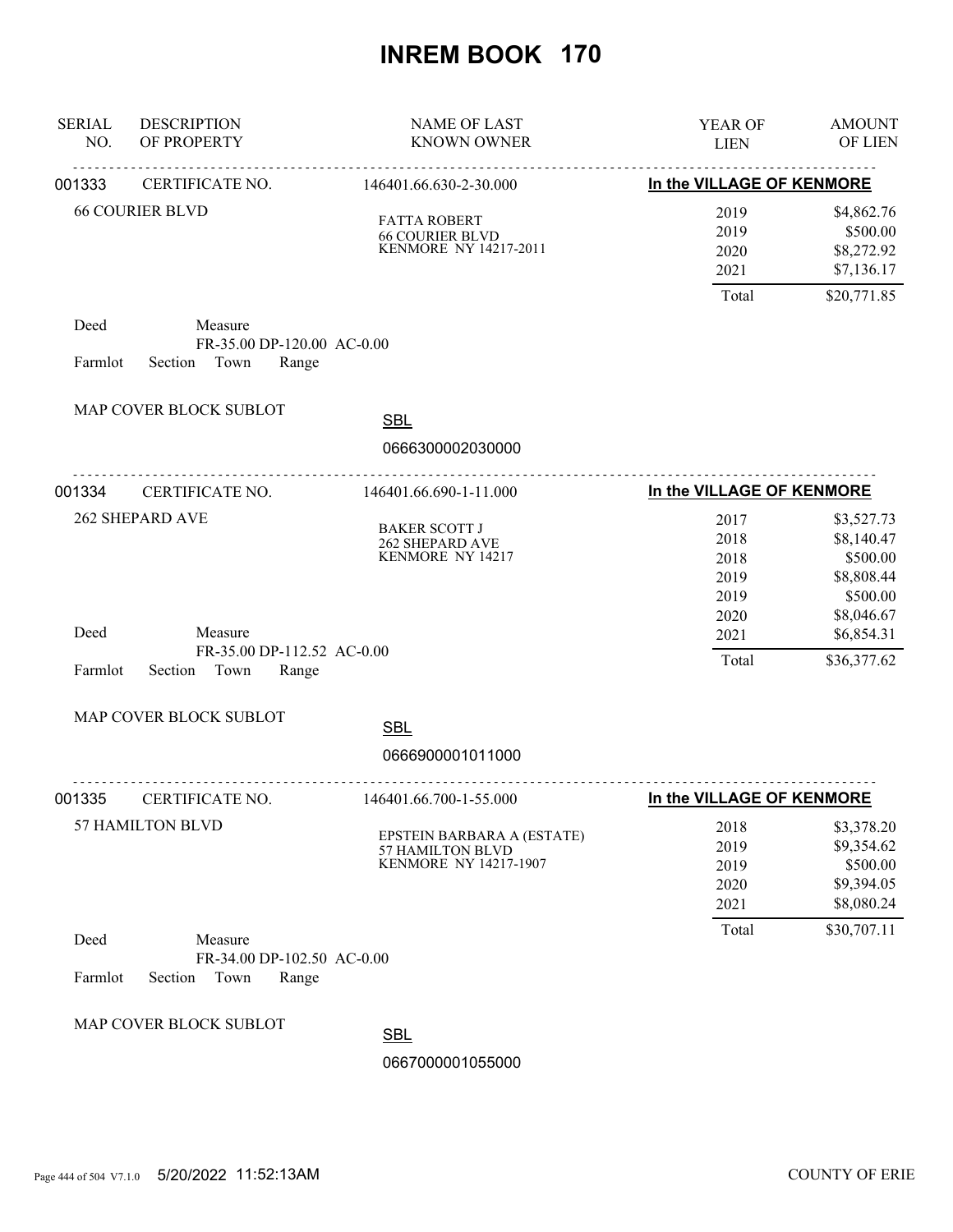| <b>SERIAL</b><br>NO. | <b>DESCRIPTION</b><br>OF PROPERTY                                 | <b>NAME OF LAST</b><br><b>KNOWN OWNER</b>                                                                    | YEAR OF<br><b>LIEN</b>                                             | <b>AMOUNT</b><br>OF LIEN                                                        |
|----------------------|-------------------------------------------------------------------|--------------------------------------------------------------------------------------------------------------|--------------------------------------------------------------------|---------------------------------------------------------------------------------|
| 001337               | CERTIFICATE NO.                                                   | 146401.66.720-2-9.000                                                                                        | In the VILLAGE OF KENMORE                                          |                                                                                 |
|                      | 205 STILLWELL AVE                                                 | <b>SCHANLEY RUTH (ESTATE)</b><br>C/O C/O DONNA SCHANLEY<br><b>214 EAST HAZELTINE AVE</b><br>KENMORE NY 14217 | 2018<br>2018<br>2019<br>2019<br>2020<br>2021                       | \$7,179.13<br>\$500.00<br>\$14,111.84<br>\$500.00<br>\$10,180.77<br>\$9,318.44  |
| Deed<br>Farmlot      | Measure<br>FR-30.00 DP-126.00 AC-0.00<br>Section<br>Town<br>Range |                                                                                                              | Total                                                              | \$41,790.18                                                                     |
|                      | MAP COVER BLOCK SUBLOT                                            | <b>SBL</b><br>0667200002009000                                                                               |                                                                    |                                                                                 |
| 001338               |                                                                   | 146401.66.720-2-20.000                                                                                       |                                                                    |                                                                                 |
|                      | CERTIFICATE NO.<br>968 COLVIN BLVD                                | MOORE-LEDFORD TASHALENE<br>968 COLVIN BLVD<br>KENMORE NY 14217-2128                                          | In the VILLAGE OF KENMORE<br>2019<br>2019<br>2020<br>2021<br>Total | \$6,567.92<br>\$500.00<br>\$9,269.18<br>\$7,673.91<br>\$24,011.01               |
| Deed<br>Farmlot      | Measure<br>FR-40.55 DP-127.14 AC-0.00<br>Town<br>Range<br>Section |                                                                                                              |                                                                    |                                                                                 |
|                      | MAP COVER BLOCK SUBLOT                                            | <b>SBL</b>                                                                                                   |                                                                    |                                                                                 |
|                      |                                                                   | 0667200002020000                                                                                             |                                                                    |                                                                                 |
| 001340               | <u>.</u><br>CERTIFICATE NO.                                       | 146401.66.730-2-55.000                                                                                       | In the VILLAGE OF KENMORE                                          |                                                                                 |
|                      | 298 NASSAU AVE                                                    | DI PIAZZA RENEE M<br><b>269 GRAYTON RD</b><br>TONAWANDA NY 14150                                             | 2018<br>2018<br>2019<br>2019<br>2020<br>2021                       | \$11,905.60<br>\$500.00<br>\$10,804.80<br>\$500.00<br>\$10,183.26<br>\$8,475.06 |
| Deed<br>Farmlot      | Measure<br>FR-31.00 DP-123.50 AC-0.00<br>Town<br>Section<br>Range |                                                                                                              | Total                                                              | \$42,368.72                                                                     |
|                      | MAP COVER BLOCK SUBLOT                                            | <b>SBL</b><br>0667300002055000                                                                               |                                                                    |                                                                                 |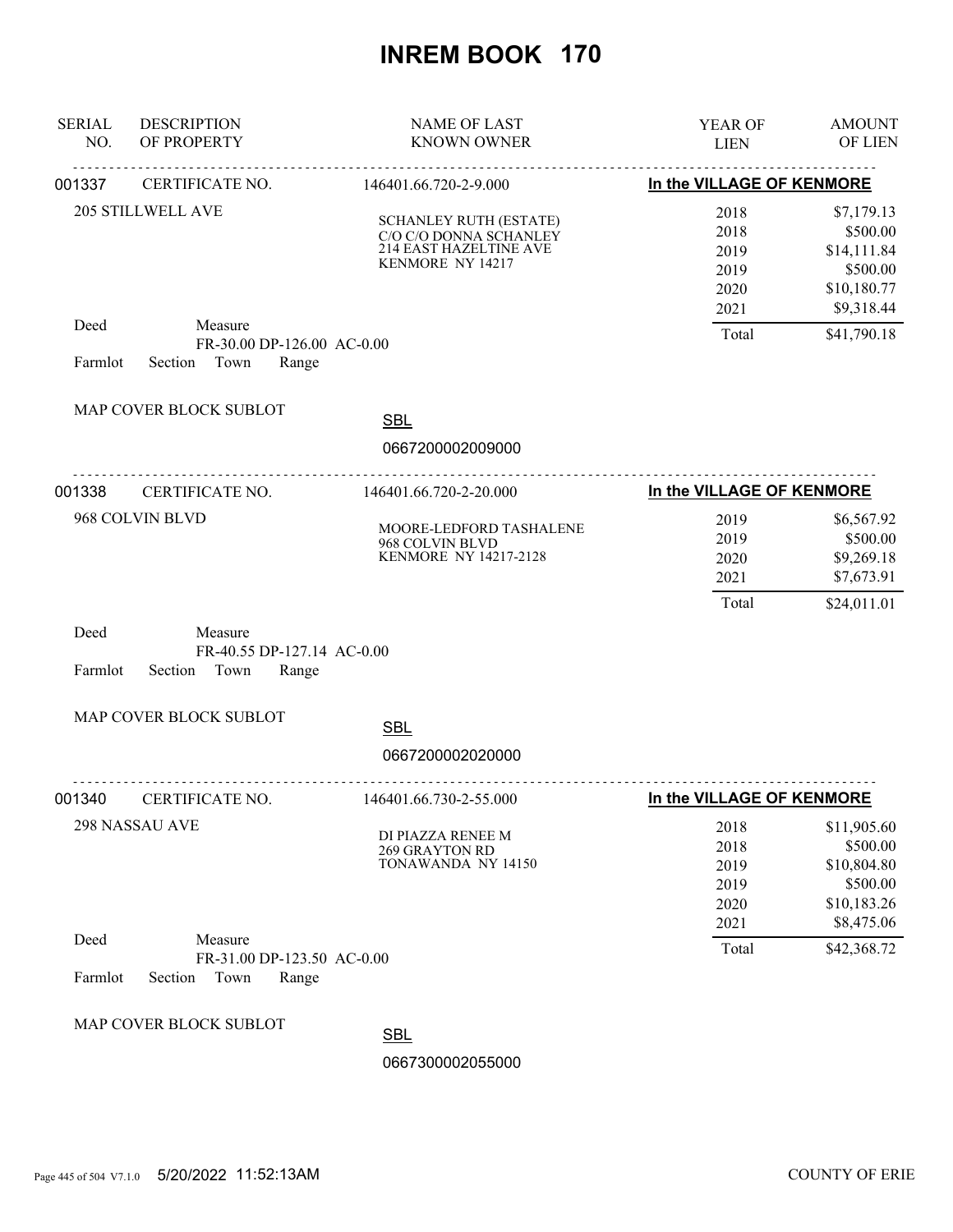| <b>SERIAL</b><br>NO. | <b>DESCRIPTION</b><br>OF PROPERTY                                 | <b>NAME OF LAST</b><br><b>KNOWN OWNER</b>                                                                 | YEAR OF<br><b>LIEN</b>                                           | <b>AMOUNT</b><br><b>OF LIEN</b>                                     |
|----------------------|-------------------------------------------------------------------|-----------------------------------------------------------------------------------------------------------|------------------------------------------------------------------|---------------------------------------------------------------------|
| 001341               | <b>CERTIFICATE NO.</b>                                            | 146401.66.730-3-15.000                                                                                    | ___________________________________<br>In the VILLAGE OF KENMORE |                                                                     |
|                      | 319 NASSAU AVE                                                    | AAWW MANAGEMENT LLC<br>3RD FLOOR<br>9144 193RD ST<br>HOLLIS NY 11423                                      | 2018<br>2019<br>2019<br>2020<br>2021                             | \$11,013.50<br>\$10,030.16<br>\$500.00<br>\$8,974.01<br>\$7,532.75  |
| Deed                 | Measure<br>FR-46.50 DP-123.50 AC-0.00                             |                                                                                                           | Total                                                            | \$38,050.42                                                         |
| Farmlot              | Section Town<br>Range                                             |                                                                                                           |                                                                  |                                                                     |
|                      | MAP COVER BLOCK SUBLOT                                            | <b>SBL</b>                                                                                                |                                                                  |                                                                     |
|                      |                                                                   | 0667300003015000                                                                                          |                                                                  |                                                                     |
| 001344               | CERTIFICATE NO.                                                   | 146401.66.780-5-23.100                                                                                    | In the VILLAGE OF KENMORE                                        |                                                                     |
|                      | <b>45 VICTORIA BLVD</b>                                           | DEVELOPMENT PARTNERS OF THE<br>AMERICAS LLC<br><b>STE 400</b><br>2150 WEHRLE DR<br>WILLIAMSVILLE NY 14221 | 2018<br>2018<br>2019<br>2019<br>2020                             | \$155,950.56<br>\$500.00<br>\$225,929.68<br>\$500.00<br>\$73,111.15 |
| Deed<br>Farmlot      | Measure<br>FR-219.58 DP-148.77 AC-0.00<br>Section Town<br>Range   |                                                                                                           | 2021<br>Total                                                    | \$28,346.27<br>\$484,337.66                                         |
|                      | MAP COVER BLOCK SUBLOT                                            | <b>SBL</b>                                                                                                |                                                                  |                                                                     |
|                      |                                                                   | 0667800005023100                                                                                          |                                                                  |                                                                     |
| 001345               | CERTIFICATE NO.                                                   | <u>.</u><br>146401.66.790-6-35.000                                                                        | In the VILLAGE OF KENMORE                                        |                                                                     |
|                      | <b>48 ARGONNE DR</b>                                              | PETERS DAVID C<br>PETERS DAWN M<br><b>48 ARGONNE DR</b><br><b>KENMORE NY 14217-2430</b>                   | 2018<br>2019<br>2019<br>2020<br>2021                             | \$8,958.05<br>\$8,163.42<br>\$500.00<br>\$7,377.06<br>\$6,497.44    |
| Deed<br>Farmlot      | Measure<br>FR-35.00 DP-119.00 AC-0.00<br>Section<br>Town<br>Range |                                                                                                           | Total                                                            | \$31,495.97                                                         |
|                      | MAP COVER BLOCK SUBLOT                                            | <b>SBL</b><br>0667900006035000                                                                            |                                                                  |                                                                     |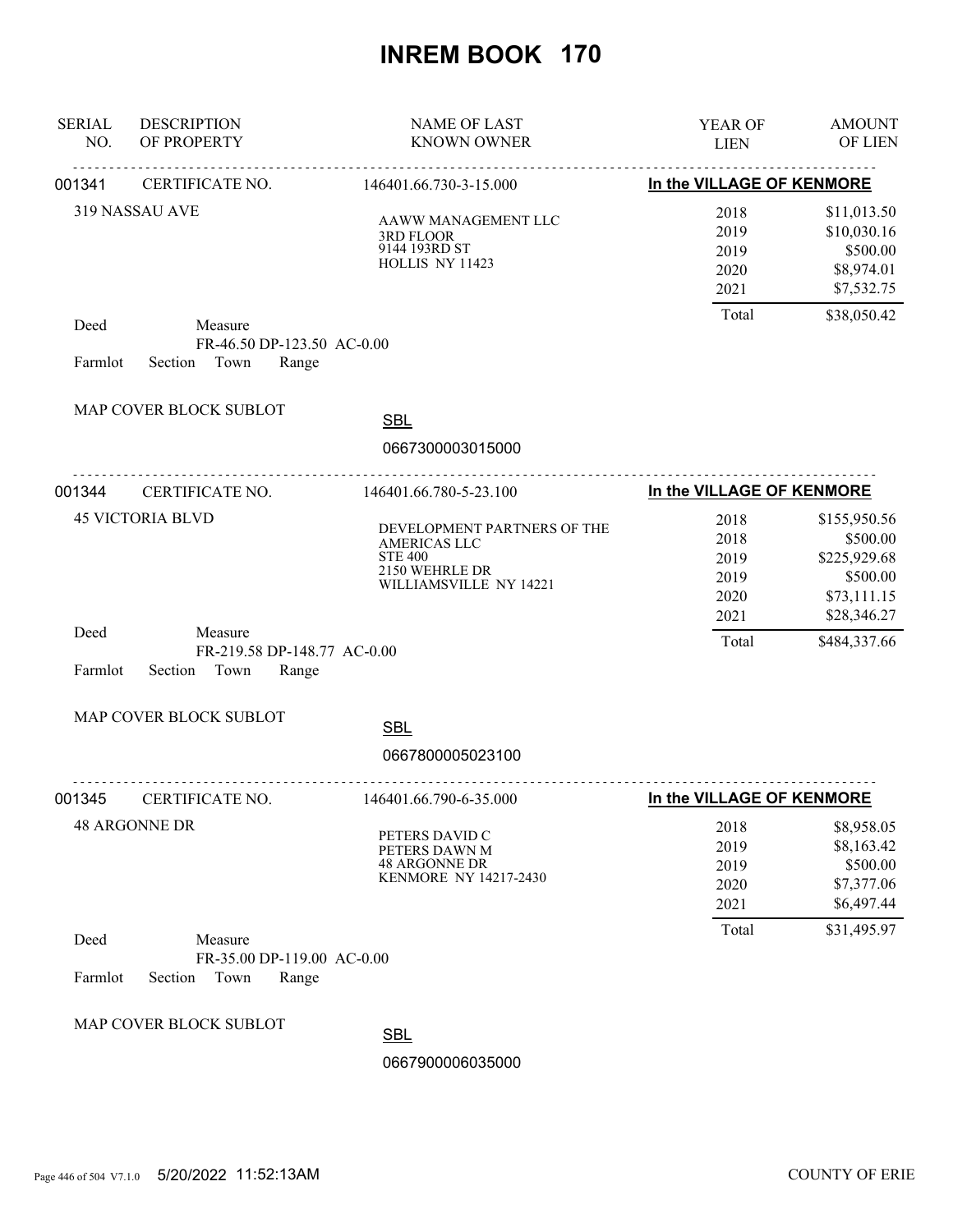| <b>SERIAL</b><br>NO. | <b>DESCRIPTION</b><br>OF PROPERTY                                 | <b>NAME OF LAST</b><br><b>KNOWN OWNER</b>                                                         | YEAR OF<br><b>LIEN</b>               | <b>AMOUNT</b><br>OF LIEN                                         |
|----------------------|-------------------------------------------------------------------|---------------------------------------------------------------------------------------------------|--------------------------------------|------------------------------------------------------------------|
| 001346               | .<br>CERTIFICATE NO.                                              | <u>.</u><br>146401.66.800-3-27.000                                                                | In the VILLAGE OF KENMORE            |                                                                  |
|                      | 176 ARGONNE DR                                                    | <b>COLATOSTI ALFRED J</b><br><b>COLATOSI MICHELE M</b><br>176 ARGONNE DR<br>KENMORE NY 14217-2432 | 2019<br>2019<br>2020<br>2021         | \$1,881.43<br>\$500.00<br>\$5,764.10<br>\$5,799.37               |
| Deed<br>Farmlot      | Measure<br>FR-40.00 DP-119.00 AC-0.00<br>Town<br>Section<br>Range |                                                                                                   | Total                                | \$13,944.90                                                      |
|                      | MAP COVER BLOCK SUBLOT                                            | <b>SBL</b><br>0668000003027000                                                                    |                                      |                                                                  |
| 001347               | CERTIFICATE NO.                                                   | 146401.66.800-4-16.000                                                                            | In the VILLAGE OF KENMORE            |                                                                  |
|                      | 249 MCKINLEY AVE                                                  | SPEACH NICHOLAS S<br>FOTH SPEACH MARIE<br><b>249 MCKINLEY AVE</b><br>KENMORE NY 14217-2437        | 2018<br>2019<br>2019<br>2020<br>2021 | \$5,625.48<br>\$8,805.38<br>\$500.00<br>\$7,835.81<br>\$6,848.60 |
| Deed<br>Farmlot      | Measure<br>FR-32.00 DP-166.56 AC-0.00<br>Section<br>Town<br>Range |                                                                                                   | Total                                | \$29,615.27                                                      |
|                      | MAP COVER BLOCK SUBLOT                                            | <b>SBL</b><br>0668000004016000                                                                    |                                      |                                                                  |
| 001348               | CERTIFICATE NO.                                                   | 146401.77.280-5-35.000                                                                            | In the VILLAGE OF KENMORE            |                                                                  |
|                      | 889 MILITARY RD                                                   | <b>BEACON 23 INCORPORATED</b><br>87 ANDOVER LN<br>WILLIAMSVILLE NY 14221                          | 2019<br>2019<br>Total                | \$7,909.32<br>\$500.00<br>\$8,409.32                             |
| Deed<br>Farmlot      | Measure<br>FR-67.75 DP-114.21 AC-0.00<br>Section<br>Town<br>Range |                                                                                                   |                                      |                                                                  |
|                      | MAP COVER BLOCK SUBLOT                                            |                                                                                                   |                                      |                                                                  |

**SBL**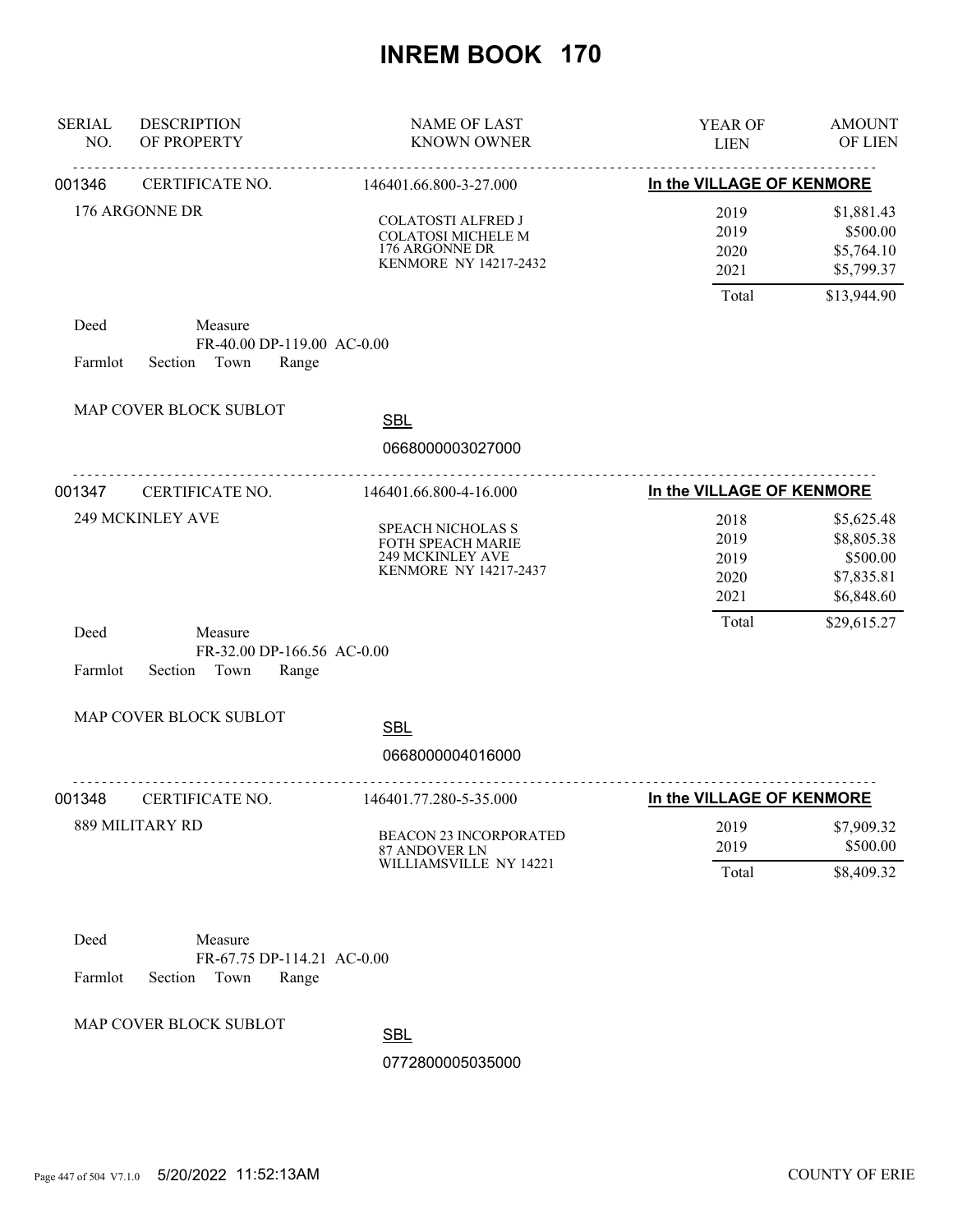| <b>SERIAL</b><br>NO. | <b>DESCRIPTION</b><br>OF PROPERTY                                | <b>NAME OF LAST</b><br><b>KNOWN OWNER</b>                                     | YEAR OF<br><b>LIEN</b>                | <b>AMOUNT</b><br>OF LIEN                                             |
|----------------------|------------------------------------------------------------------|-------------------------------------------------------------------------------|---------------------------------------|----------------------------------------------------------------------|
| 001350               | CERTIFICATE NO.                                                  | <u>.</u><br>146401.77.360-7-15.000                                            | In the VILLAGE OF KENMORE             |                                                                      |
|                      | <b>432 TREMAINE AVE</b>                                          | KOLEK KAREN A<br><b>432 TREMAINE AVE</b><br>KENMORE NY 14217-2538             | 2018<br>2019<br>2019<br>2020<br>2021  | \$7,417.50<br>\$7,034.20<br>\$500.00<br>\$6,356.40<br>\$5,502.26     |
| Deed<br>Farmlot      | Measure<br>FR-47.00 DP-100.00 AC-0.00<br>Section Town<br>Range   |                                                                               | Total                                 | \$26,810.36                                                          |
|                      | MAP COVER BLOCK SUBLOT                                           | <b>SBL</b><br>0773600007015000                                                |                                       |                                                                      |
| 001351               | .<br><b>CERTIFICATE NO.</b>                                      | <u>.</u><br>146401.77.360-8-22.000                                            | In the VILLAGE OF KENMORE             |                                                                      |
|                      | <b>455 TREMAINE AVE</b>                                          | JEANALLAN PROPERTIES LLC<br>APT 19G<br>424 W 110TH ST<br>NEW YORK NY 10025    | 2019<br>2019<br>2020<br>2021<br>Total | \$9,184.36<br>\$500.00<br>\$8,438.38<br>\$7,211.39<br>\$25,334.13    |
| Deed<br>Farmlot      | Measure<br>FR-65.00 DP-76.00 AC-0.00<br>Section<br>Town<br>Range |                                                                               |                                       |                                                                      |
|                      | MAP COVER BLOCK SUBLOT                                           | <b>SBL</b>                                                                    |                                       |                                                                      |
|                      |                                                                  | 0773600008022000                                                              |                                       |                                                                      |
| 001352               | CERTIFICATE NO.                                                  | 146401.78.210-2-3.000                                                         | In the VILLAGE OF KENMORE             |                                                                      |
|                      | <b>208 VICTORIA BLVD</b>                                         | <b>ADORNETTO ROGER L</b><br><b>208 VICTORIA BLVD</b><br>KENMORE NY 14217-2318 | 2019<br>2019<br>2020<br>2021<br>Total | \$10,960.11<br>\$500.00<br>\$12,376.30<br>\$10,798.53<br>\$34,634.94 |
| Deed                 | Measure                                                          |                                                                               |                                       |                                                                      |
| Farmlot              | FR-35.00 DP-112.00 AC-0.00<br>Section<br>Town<br>Range           |                                                                               |                                       |                                                                      |
|                      | MAP COVER BLOCK SUBLOT                                           | <b>SBL</b>                                                                    |                                       |                                                                      |
|                      |                                                                  | 0782100002003000                                                              |                                       |                                                                      |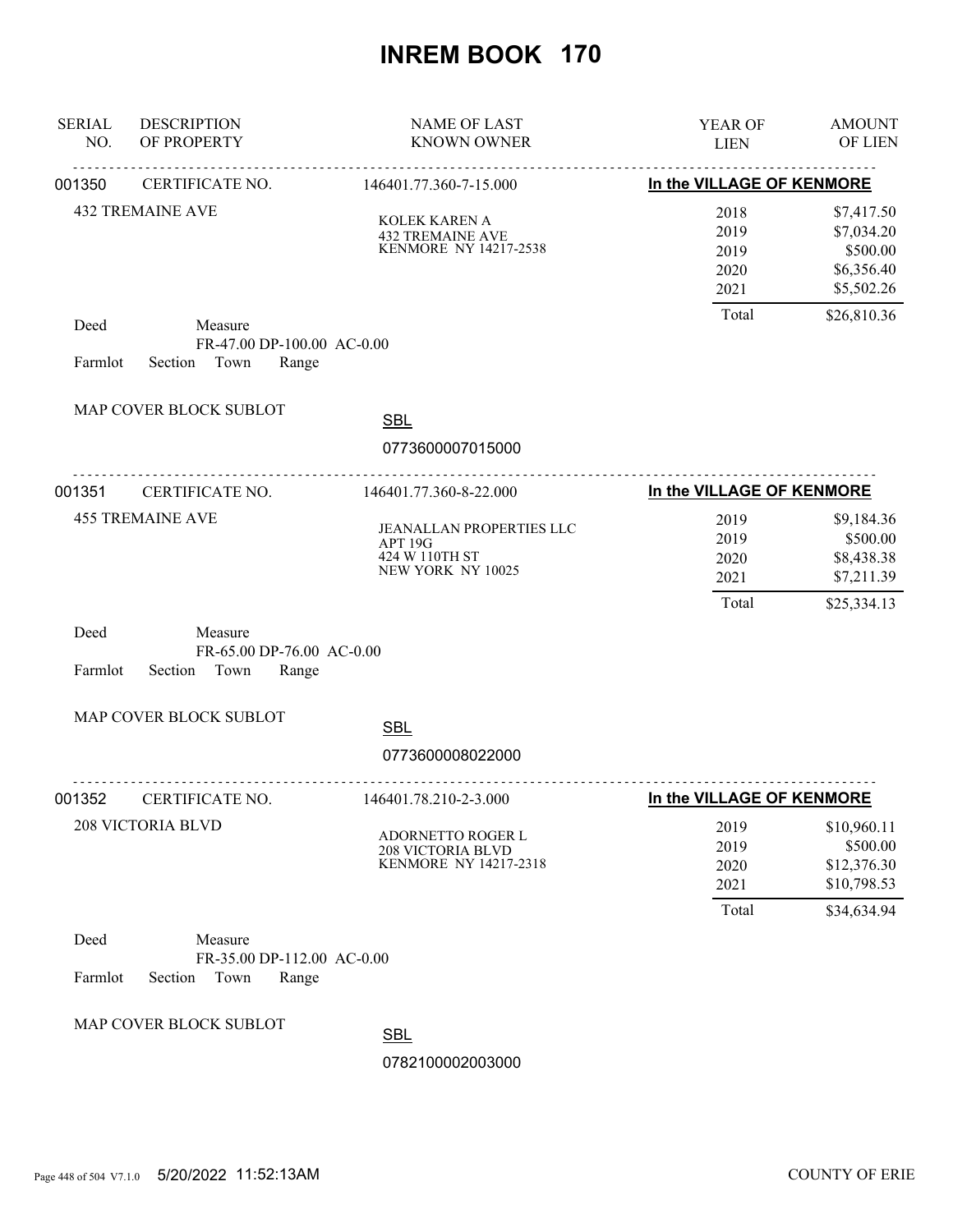| <b>SERIAL</b><br>NO. | <b>DESCRIPTION</b><br>OF PROPERTY                                 | <b>NAME OF LAST</b><br><b>KNOWN OWNER</b>                                        | YEAR OF<br><b>LIEN</b>        | <b>AMOUNT</b><br><b>OF LIEN</b>                       |
|----------------------|-------------------------------------------------------------------|----------------------------------------------------------------------------------|-------------------------------|-------------------------------------------------------|
| 001353               | CERTIFICATE NO.                                                   | 146401.78.220-5-31.000                                                           | In the VILLAGE OF KENMORE     |                                                       |
|                      | 127 LASALLE AVE                                                   | WHITE THOMAS C<br>WHITE JACQUELINE L<br>127 LASALLE AVE<br>KENMORE NY 14217-2629 | 2019<br>2019<br>2020          | \$9,925.36<br>\$500.00<br>\$8,664.26                  |
|                      |                                                                   |                                                                                  | Total                         | \$19,089.62                                           |
| Deed<br>Farmlot      | Measure<br>FR-35.00 DP-160.60 AC-0.00<br>Section<br>Town<br>Range |                                                                                  |                               |                                                       |
|                      | MAP COVER BLOCK SUBLOT                                            | <b>SBL</b>                                                                       |                               |                                                       |
|                      |                                                                   | 0782200005031000                                                                 |                               |                                                       |
| 001354               | CERTIFICATE NO.                                                   | 146401.78.230-4-7.000                                                            | In the VILLAGE OF KENMORE     |                                                       |
|                      | 139 KNOWLTON AVE                                                  | MILITELLO RICHARDS DAINA<br>139 KNOWLTON AVE<br>KENMORE NY 14217                 | 2019<br>2019<br>2020<br>2021  | \$4,000.38<br>\$500.00<br>\$10,069.77<br>\$8,727.02   |
|                      |                                                                   |                                                                                  | Total                         | \$23,297.17                                           |
| Deed<br>Farmlot      | Measure<br>FR-40.00 DP-106.00 AC-0.00<br>Section Town<br>Range    |                                                                                  |                               |                                                       |
|                      | MAP COVER BLOCK SUBLOT                                            | <b>SBL</b><br>0782300004007000                                                   |                               |                                                       |
| 001357               | <b>CERTIFICATE NO.</b>                                            | 146401.78.290-2-32.100                                                           | In the VILLAGE OF KENMORE     |                                                       |
|                      | 2315 ELMWOOD AVE                                                  | KOTHEN WILLIAM A<br>KOTHEN PEGGY K<br>2315 ELMWOOD AVE<br>KENMORE NY 14217-2646  | 2019<br>2019<br>2021<br>Total | \$23,432.81<br>\$500.00<br>\$21,236.38<br>\$45,169.19 |
| Deed<br>Farmlot      | Measure<br>FR-97.38 DP-99.57 AC-0.00<br>Section<br>Town<br>Range  |                                                                                  |                               |                                                       |
|                      | MAP COVER BLOCK SUBLOT                                            | <b>SBL</b>                                                                       |                               |                                                       |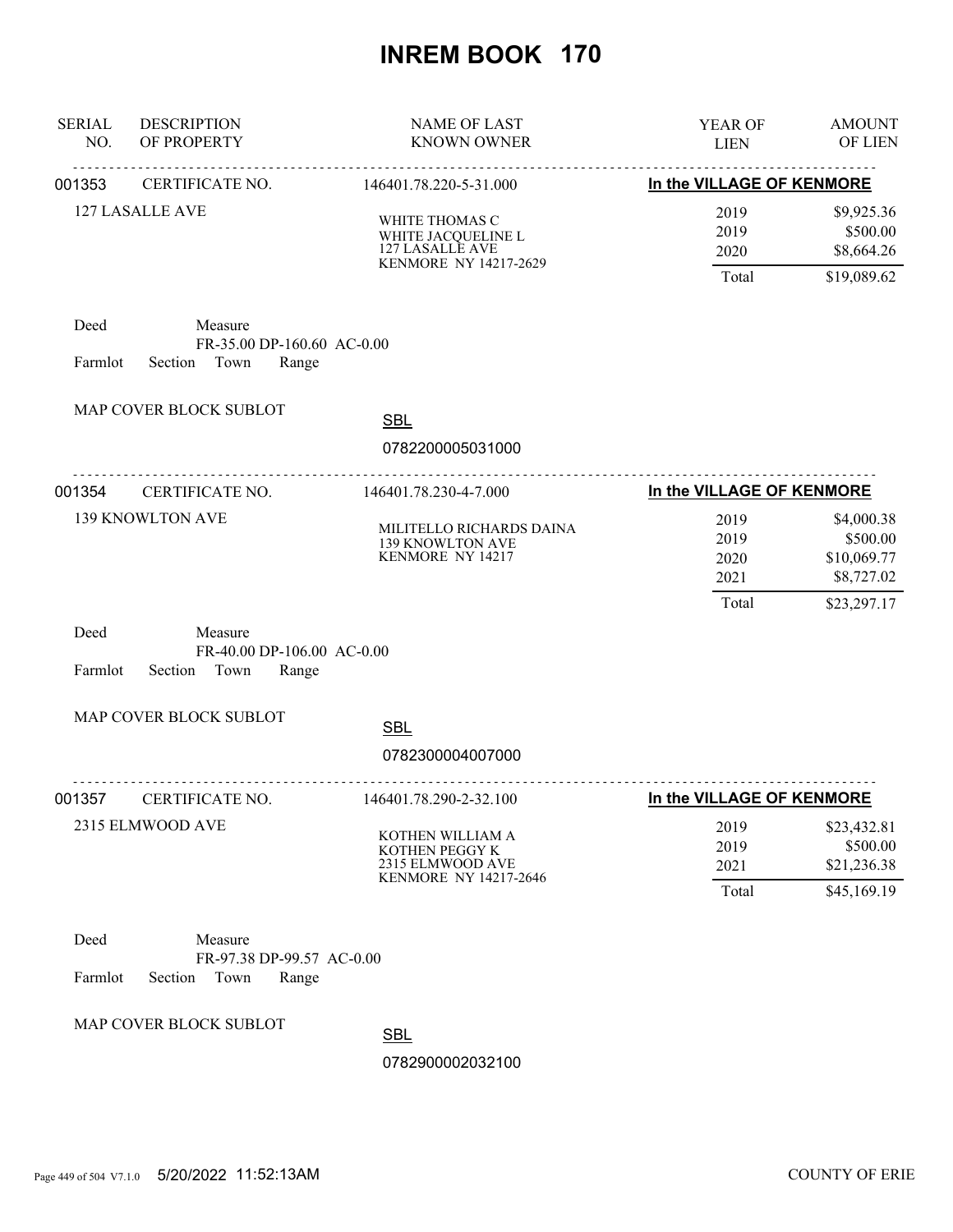| <b>SERIAL</b><br>NO. | <b>DESCRIPTION</b><br>OF PROPERTY                                 | <b>NAME OF LAST</b><br><b>KNOWN OWNER</b>                                                            | YEAR OF<br><b>LIEN</b>       | <b>AMOUNT</b><br>OF LIEN                             |
|----------------------|-------------------------------------------------------------------|------------------------------------------------------------------------------------------------------|------------------------------|------------------------------------------------------|
| 001360               | <u>.</u><br>CERTIFICATE NO.                                       | 146401.78.310-7-36.000                                                                               | In the VILLAGE OF KENMORE    |                                                      |
|                      | <b>50 EAST HAZELTINE AVE</b>                                      | PALADINO DEBORAH A<br>50 EAST HAZELTINE AVE<br><b>KENMORE NY 14217-2706</b>                          | 2019<br>2019<br>2020<br>2021 | \$7,597.77<br>\$500.00<br>\$7,966.73<br>\$7,296.53   |
|                      |                                                                   |                                                                                                      | Total                        | \$23,361.03                                          |
| Deed<br>Farmlot      | Measure<br>FR-32.00 DP-104.00 AC-0.00<br>Section<br>Town<br>Range |                                                                                                      |                              |                                                      |
|                      | MAP COVER BLOCK SUBLOT                                            | <b>SBL</b>                                                                                           |                              |                                                      |
|                      |                                                                   | 0783100007036000                                                                                     |                              |                                                      |
| 001363               | .<br>CERTIFICATE NO.                                              | .<br>146401.78.330-5-8.000                                                                           | In the VILLAGE OF KENMORE    |                                                      |
|                      | 967 KENMORE AVE                                                   | HONCHO'S HOLDINGS LLC<br><b>19 BRYNSTONE CT</b><br><b>AMHERST NY 14228</b>                           | 2019<br>2019<br>2020<br>2021 | \$3,233.96<br>\$500.00<br>\$14,532.21<br>\$11,349.13 |
| Deed<br>Farmlot      | Measure<br>FR-30.40 DP-106.00 AC-0.00<br>Section<br>Town<br>Range |                                                                                                      | Total                        | \$29,615.30                                          |
|                      | MAP COVER BLOCK SUBLOT                                            | <b>SBL</b>                                                                                           |                              |                                                      |
|                      |                                                                   | 0783300005008000                                                                                     |                              |                                                      |
| 001364               | CERTIFICATE NO.                                                   | 146401.78.330-10-14.000                                                                              | In the VILLAGE OF KENMORE    |                                                      |
|                      | 72 CHARLESTON AVE                                                 | <b>LO BRUTTO SANDRA</b><br>C/O C/O CITIFINANCIAL COMPANY<br>PO BOX 6243<br>SIOUX FALLS SD 57117-6243 | 2019<br>2019<br>2020<br>2021 | \$10,866.41<br>\$500.00<br>\$9,499.35<br>\$8,305.54  |
|                      |                                                                   |                                                                                                      | Total                        | \$29,171.30                                          |
| Deed<br>Farmlot      | Measure<br>FR-34.00 DP-100.37 AC-0.00<br>Town<br>Section<br>Range |                                                                                                      |                              |                                                      |
|                      | MAP COVER BLOCK SUBLOT                                            | <b>SBL</b><br>0783300010014000                                                                       |                              |                                                      |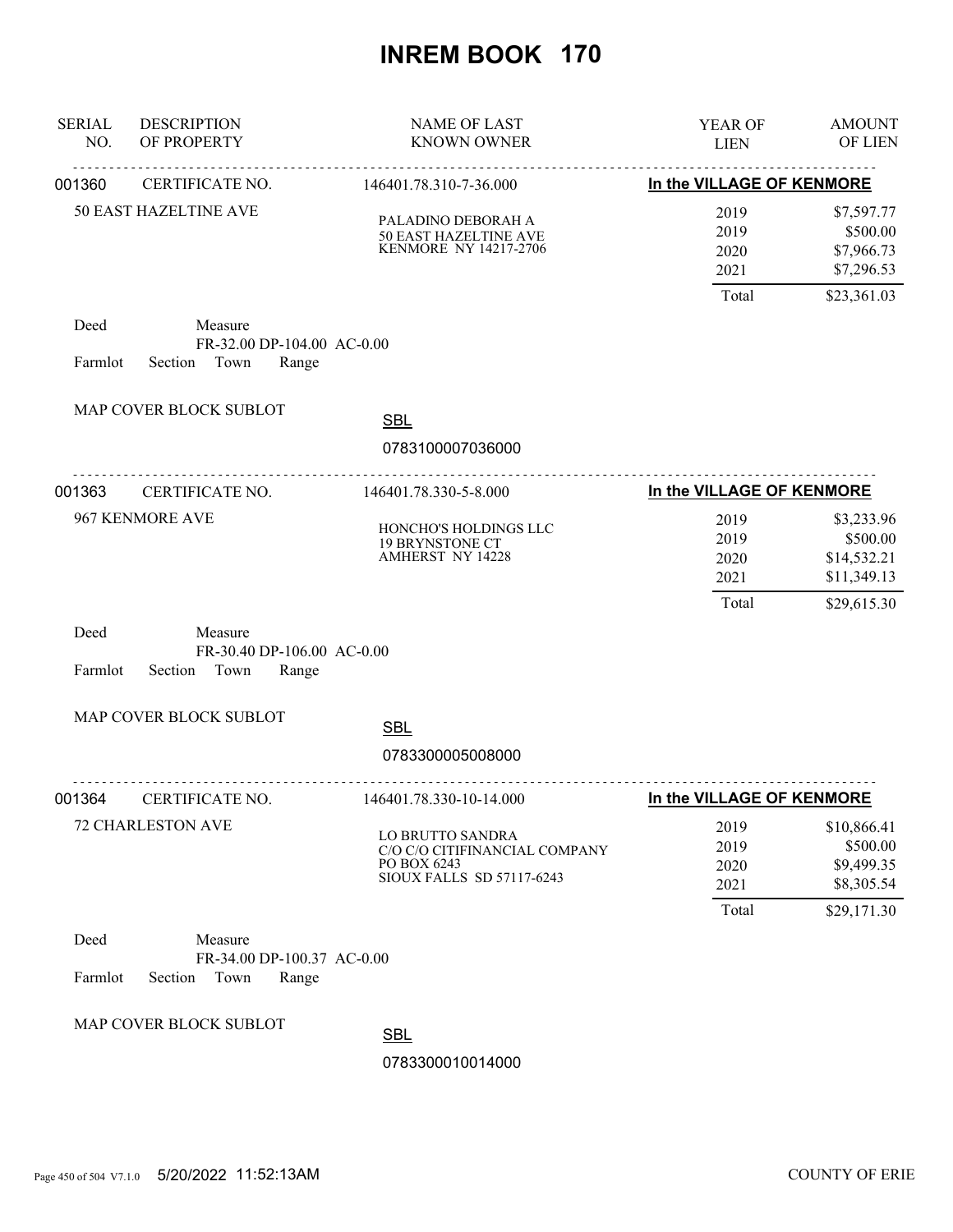| <b>SERIAL</b><br>NO. | <b>DESCRIPTION</b><br>OF PROPERTY                                 | <b>NAME OF LAST</b><br><b>KNOWN OWNER</b>                                            | <b>YEAR OF</b><br><b>LIEN</b>         | <b>AMOUNT</b><br>OF LIEN                                            |
|----------------------|-------------------------------------------------------------------|--------------------------------------------------------------------------------------|---------------------------------------|---------------------------------------------------------------------|
| 001365               | CERTIFICATE NO.                                                   | 146489.39.200-7-58.000                                                               | In the TOWN OF TONAWANDA              |                                                                     |
|                      | <b>199 WILLOWGROVE</b>                                            | DOMZALSKI SARAH K<br>CAROZZOLO KATHLEEN M<br>199 WILLOWGROVE S<br>TONAWANDA NY 14150 | 2019<br>2019<br>2020<br>2021          | \$7,025.50<br>\$500.00<br>\$13,518.05<br>\$11,787.72                |
|                      |                                                                   |                                                                                      | Total                                 | \$32,831.27                                                         |
| Deed<br>Farmlot      | Measure<br>FR-70.00 DP-125.00 AC-0.00<br>Town<br>Section<br>Range |                                                                                      |                                       |                                                                     |
|                      | MAP COVER BLOCK SUBLOT                                            | <b>SBL</b><br>0392000007058000                                                       |                                       |                                                                     |
| 001367               | CERTIFICATE NO.                                                   | <u>.</u><br>146489.40.390-2-6.000                                                    | In the TOWN OF TONAWANDA              |                                                                     |
|                      | 2488 NIAGARA FALLS BLVD                                           | E&M2488 LLC<br>2488 NIAGARA FALLS BLVD<br>TONAWANDA NY 14150                         | 2019<br>2019<br>2020<br>2021<br>Total | \$8,558.47<br>\$500.00<br>\$11,115.08<br>\$12,970.31<br>\$33,143.86 |
| Deed<br>Farmlot      | Measure<br>FR-70.00 DP-214.06 AC-0.00<br>Section<br>Town<br>Range |                                                                                      |                                       |                                                                     |
|                      | MAP COVER BLOCK SUBLOT                                            | <b>SBL</b>                                                                           |                                       |                                                                     |
|                      |                                                                   | 0403900002006000                                                                     |                                       |                                                                     |
| 001368               | CERTIFICATE NO.                                                   | <u>.</u><br>146489.40.390-2-7.000                                                    | In the TOWN OF TONAWANDA              |                                                                     |
|                      | 2480 NIAGARA FALLS BLVD                                           | EE2480 LLC<br>2488 NIAGARA FALLS BLVD<br>TONAWANDA NY 14150                          | 2019<br>2019<br>2020<br>2021<br>Total | \$4,262.45<br>\$500.00<br>\$14,539.60<br>\$12,972.31<br>\$32,274.36 |
| Deed                 | Measure<br>FR-66.00 DP-212.06 AC-0.00                             |                                                                                      |                                       |                                                                     |
| Farmlot              | Town<br>Section<br>Range                                          |                                                                                      |                                       |                                                                     |
|                      | MAP COVER BLOCK SUBLOT                                            | <b>SBL</b>                                                                           |                                       |                                                                     |
|                      |                                                                   | 0403900002007000                                                                     |                                       |                                                                     |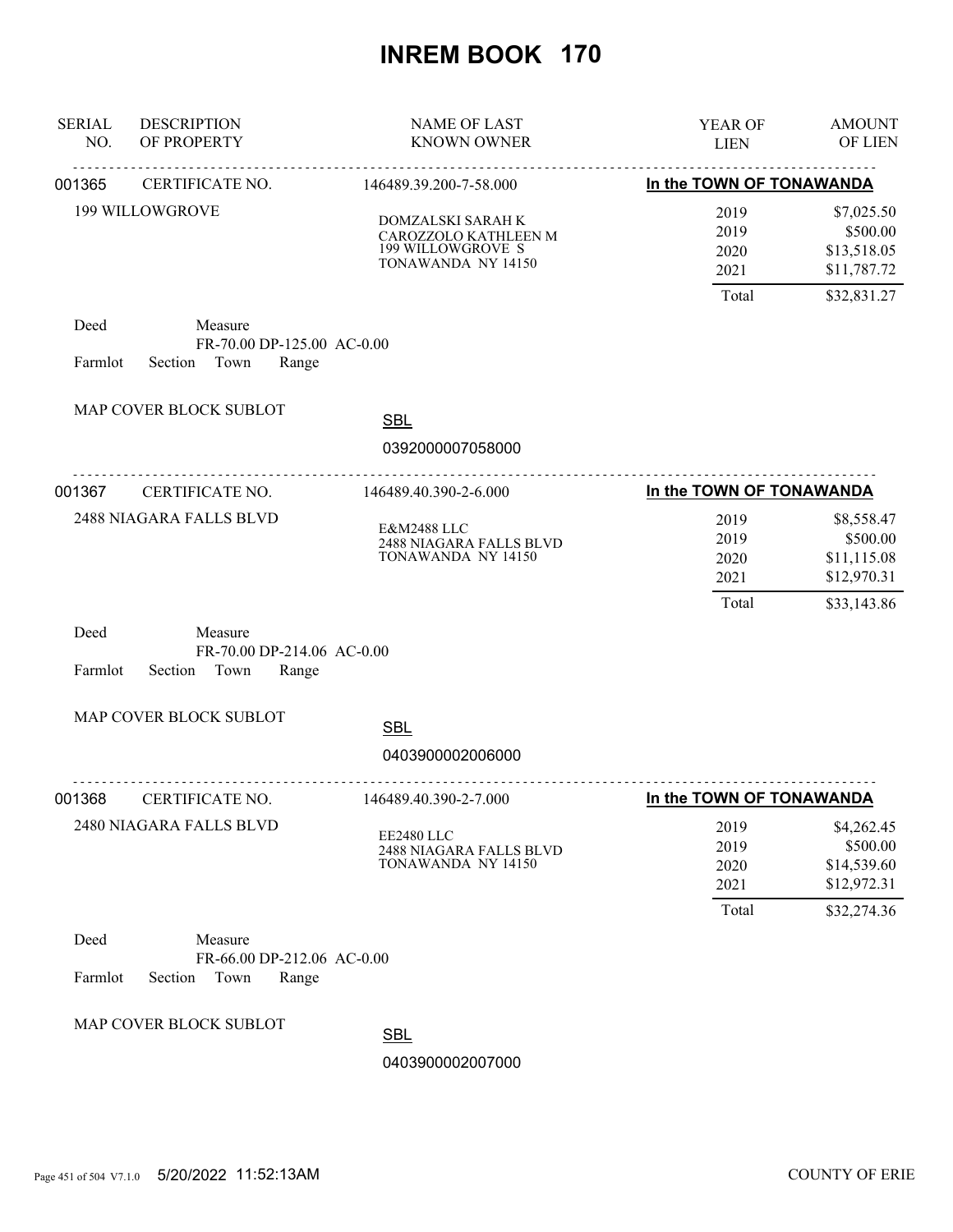| <b>SERIAL</b><br>NO. | <b>DESCRIPTION</b><br>OF PROPERTY                                  | <b>NAME OF LAST</b><br><b>KNOWN OWNER</b>                                                       | YEAR OF<br><b>LIEN</b>       | <b>AMOUNT</b><br>OF LIEN                              |
|----------------------|--------------------------------------------------------------------|-------------------------------------------------------------------------------------------------|------------------------------|-------------------------------------------------------|
| 001369               | CERTIFICATE NO.                                                    | 146489.40.610-8-2.000                                                                           | In the TOWN OF TONAWANDA     |                                                       |
|                      | 960 ELLICOTT CR RD                                                 | VISHAL & NITIKA ENTERPRISESINC<br>2430 OSPREY LN<br>NIAGARA FALLS NY 14304                      | 2019<br>2019<br>2020<br>2021 | \$30,434.51<br>\$500.00<br>\$27,389.61<br>\$24,093.37 |
| Deed<br>Farmlot      | Measure<br>FR-122.00 DP-200.00 AC-0.00<br>Town<br>Range<br>Section |                                                                                                 | Total                        | \$82,417.49                                           |
|                      | MAP COVER BLOCK SUBLOT                                             | <b>SBL</b>                                                                                      |                              |                                                       |
|                      |                                                                    | 0406100008002000<br>.                                                                           |                              |                                                       |
| 001370               | CERTIFICATE NO.                                                    | 146489.40.690-4-24.000                                                                          | In the TOWN OF TONAWANDA     |                                                       |
|                      | 37 DOLPHANN DR                                                     | KVETKOSKY WAYNE A<br>KVETKOSKY CAROL<br><b>37 DOLPHANN DR</b><br><b>TONAWANDA NY 14150-4607</b> | 2019<br>2019<br>2020<br>2021 | \$3,993.44<br>\$500.00<br>\$6,503.99<br>\$5,874.28    |
| Deed<br>Farmlot      | Measure<br>FR-53.00 DP-117.00 AC-0.00<br>Section<br>Town<br>Range  |                                                                                                 | Total                        | \$16,871.71                                           |
|                      | MAP COVER BLOCK SUBLOT                                             | <b>SBL</b><br>0406900004024000                                                                  |                              |                                                       |
|                      |                                                                    | <u>.</u>                                                                                        |                              |                                                       |
| 001371               | CERTIFICATE NO.                                                    | 146489.40.700-3-13.000                                                                          | In the TOWN OF TONAWANDA     |                                                       |
|                      | 559 EVERGREEN DR                                                   | MICHEL RICHARD L JR<br>559 EVERGREEN DR<br>TONAWANDA NY 14150                                   | 2019<br>2019<br>2021         | \$3,399.86<br>\$500.00<br>\$2,830.93                  |
|                      |                                                                    |                                                                                                 | Total                        | \$6,730.79                                            |
| Deed<br>Farmlot      | Measure<br>FR-58.00 DP-110.00 AC-0.00<br>Section<br>Town<br>Range  |                                                                                                 |                              |                                                       |
|                      | MAP COVER BLOCK SUBLOT                                             | CDI                                                                                             |                              |                                                       |

SBL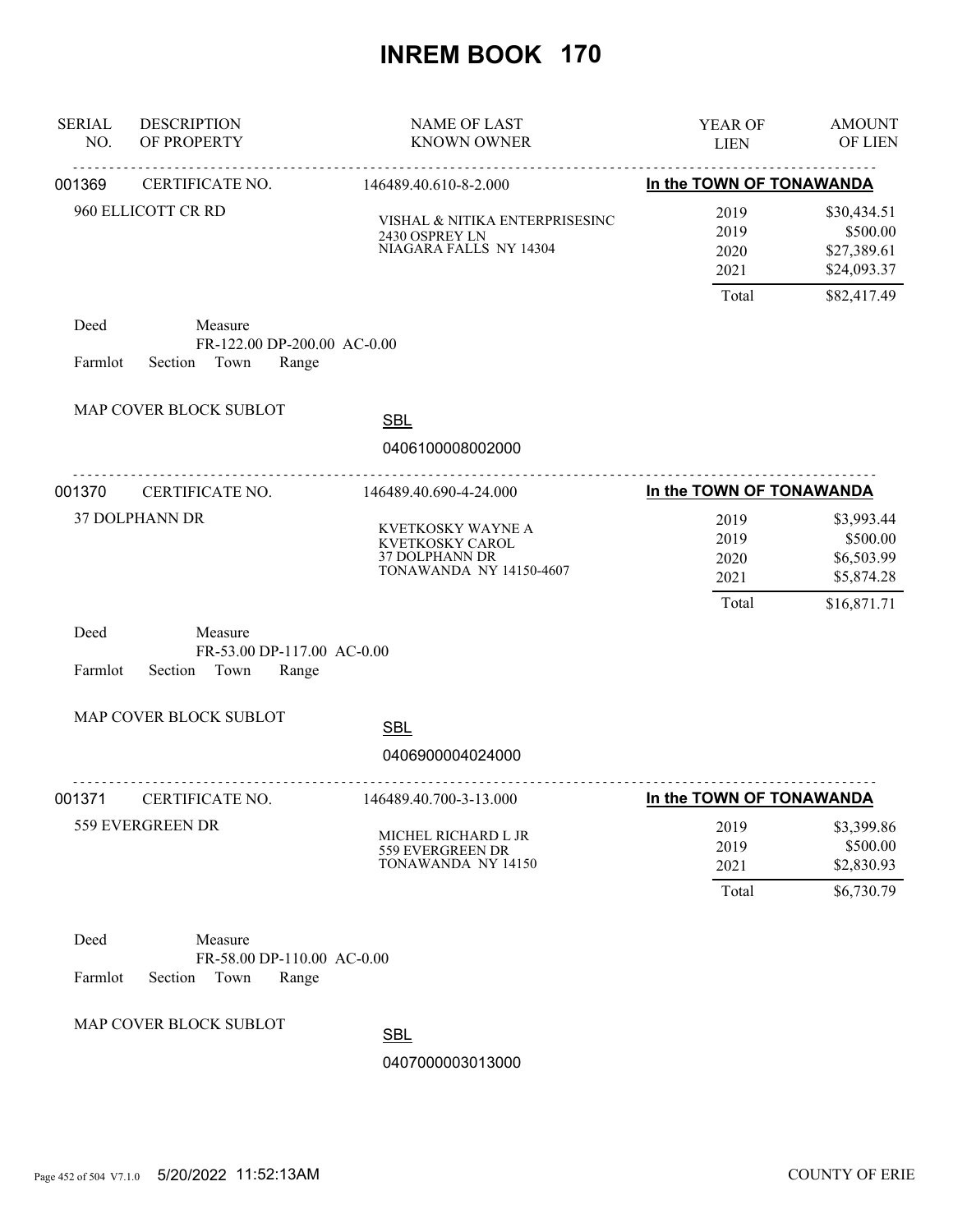| <b>SERIAL</b><br>NO.            | <b>DESCRIPTION</b><br>OF PROPERTY                                                                                                                                          | <b>NAME OF LAST</b><br><b>KNOWN OWNER</b>                                                                      | YEAR OF<br><b>LIEN</b>                                                                                                                               | <b>AMOUNT</b><br>OF LIEN                                                                                                                                                                                                                                                                           |
|---------------------------------|----------------------------------------------------------------------------------------------------------------------------------------------------------------------------|----------------------------------------------------------------------------------------------------------------|------------------------------------------------------------------------------------------------------------------------------------------------------|----------------------------------------------------------------------------------------------------------------------------------------------------------------------------------------------------------------------------------------------------------------------------------------------------|
| 001372                          | CERTIFICATE NO.                                                                                                                                                            | 146489.52.090-1-13.000                                                                                         | In the TOWN OF TONAWANDA                                                                                                                             |                                                                                                                                                                                                                                                                                                    |
|                                 | 4825 RIVER RD                                                                                                                                                              | SEAWAY INDUSTRIAL PARK DEV<br>C/O BENDERSON DEVELOPMENT CO<br>570 DELAWARE AVE<br><b>BUFFALO NY 14202-1284</b> | 1995<br>1996<br>1997<br>1998<br>1999<br>2000                                                                                                         | \$601,056.09<br>\$591,106.57<br>\$132,603.91<br>\$193,958.08<br>\$203,969.83<br>\$176,819.05                                                                                                                                                                                                       |
| Deed<br>Farmlot                 | Measure<br>FR-545.00 DP-0.00 AC-0.00<br>Section<br>Town<br>Range                                                                                                           |                                                                                                                | 2001<br>2002<br>2003                                                                                                                                 | \$165,255.40<br>\$134,880.19<br>\$132,155.45                                                                                                                                                                                                                                                       |
|                                 | MAP COVER BLOCK SUBLOT                                                                                                                                                     | <b>SBL</b><br>0520900001013000                                                                                 | 2004<br>2005<br>2006<br>2007<br>2008<br>2009<br>2010<br>2011<br>2012<br>2013<br>2014<br>2015<br>2016<br>2017<br>2018<br>2019<br>2019<br>2020<br>2021 | \$123,179.21<br>\$139,389.41<br>\$154,639.88<br>\$156,541.20<br>\$158,007.34<br>\$115,394.03<br>\$113,123.78<br>\$104,468.34<br>\$109,200.01<br>\$114,923.02<br>\$107,213.27<br>\$122,702.40<br>\$98,778.36<br>\$94,426.69<br>\$89,275.63<br>\$78,839.82<br>\$500.00<br>\$71,767.64<br>\$67,001.24 |
|                                 |                                                                                                                                                                            |                                                                                                                | Total                                                                                                                                                | \$4,351,175.84                                                                                                                                                                                                                                                                                     |
| 001373                          | CERTIFICATE NO.                                                                                                                                                            | 146489.52.100-2-1.000                                                                                          | In the TOWN OF TONAWANDA                                                                                                                             |                                                                                                                                                                                                                                                                                                    |
| Line<br>Deed<br>Farmlot<br>0091 | 5605 RIVER RD<br>W: Ins Eqpt N: City<br>E: Hamilton S: Town<br>3.6 Acre 000000000<br>Measure<br>FR-130.00 DP-0.00 AC-3.58<br>Section<br>Town<br>Range<br>12<br>$00\,$<br>8 | <b>MAGLIARDITTI NICK</b><br>1365 ASHLAND AVE<br>NIAGARA FALLS NY 14301-1215                                    | 1989<br>1990<br>1993<br>1994<br>1995<br>1996<br>1997<br>2019<br>Total                                                                                | \$5,785.45<br>\$5,949.08<br>\$6,458.37<br>\$6,506.06<br>\$6,349.09<br>\$6,283.22<br>\$6,394.52<br>\$500.00<br>\$44,225.79                                                                                                                                                                          |
|                                 | MAP COVER BLOCK SUBLOT                                                                                                                                                     | <b>SBL</b>                                                                                                     |                                                                                                                                                      |                                                                                                                                                                                                                                                                                                    |
|                                 |                                                                                                                                                                            | 0521000002001000                                                                                               |                                                                                                                                                      |                                                                                                                                                                                                                                                                                                    |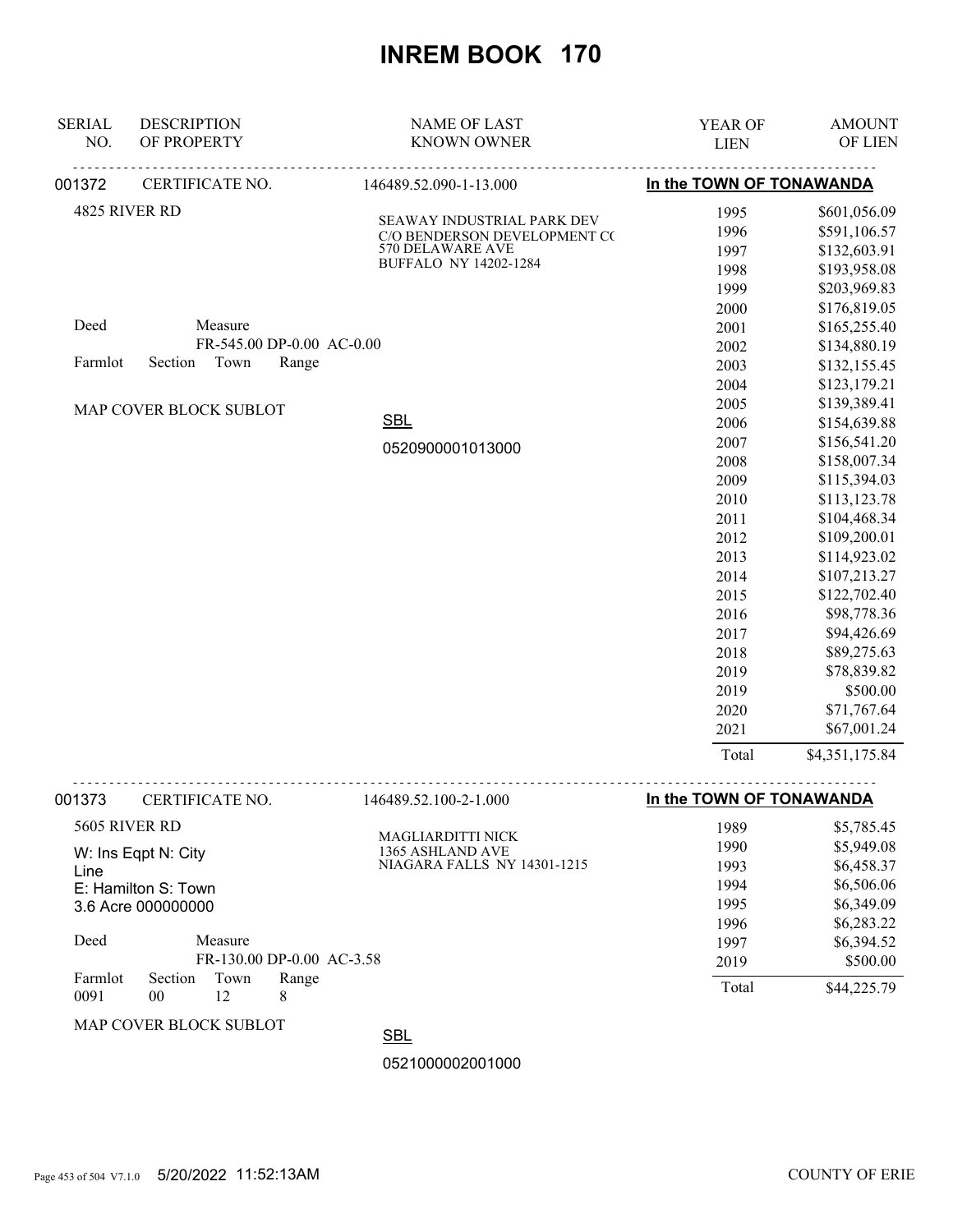| <b>SERIAL</b> | <b>DESCRIPTION</b>        | <b>NAME OF LAST</b>                            | YEAR OF                  | <b>AMOUNT</b> |
|---------------|---------------------------|------------------------------------------------|--------------------------|---------------|
| NO.           | OF PROPERTY               | <b>KNOWN OWNER</b>                             | <b>LIEN</b>              | OF LIEN       |
| 001374        | <b>CERTIFICATE NO.</b>    | 146489.52.100-2-1.100                          | In the TOWN OF TONAWANDA |               |
|               | 5605 RIVER RD             |                                                | 1998                     | \$5,216.77    |
|               |                           | MAGLIARDITTI NICK (ESTATE)<br>1365 ASHLAND AVE | 1999                     | \$5,387.85    |
|               |                           | NIAGARA FALLS NY 14301-1215                    | 2000                     | \$5,098.57    |
|               |                           |                                                | 2001                     | \$1,419.36    |
|               |                           |                                                | 2002                     | \$1,108.70    |
|               |                           |                                                | 2003                     | \$1,091.96    |
| Deed          | Measure                   |                                                | 2004                     | \$1,110.21    |
|               | FR-130.00 DP-0.00 AC-0.00 |                                                | 2005                     | \$1,155.15    |
| Farmlot       | Town<br>Section<br>Range  |                                                | 2006                     | \$1,190.07    |
|               |                           |                                                | 2007                     | \$1,195.53    |
|               | MAP COVER BLOCK SUBLOT    |                                                | 2008                     | \$1,168.91    |
|               |                           | <b>SBL</b>                                     | 2009                     | \$1,120.69    |
|               |                           | 0521000002001100                               | 2010                     | \$1,082.67    |
|               |                           |                                                | 2011                     | \$1,051.24    |
|               |                           |                                                | 2012                     | \$1,049.58    |
|               |                           |                                                | 2013                     | \$1,066.36    |
|               |                           |                                                | 2014                     | \$1,011.42    |
|               |                           |                                                | 2015                     | \$989.22      |
|               |                           |                                                | 2016                     | \$908.34      |
|               |                           |                                                | 2017                     | \$858.42      |
|               |                           |                                                | 2018                     | \$764.63      |
|               |                           |                                                | 2019                     | \$699.18      |
|               |                           |                                                | 2019                     | \$500.00      |
|               |                           |                                                | 2020                     | \$624.78      |
|               |                           |                                                | 2021                     | \$552.66      |
|               |                           |                                                | Total                    | \$37,422.27   |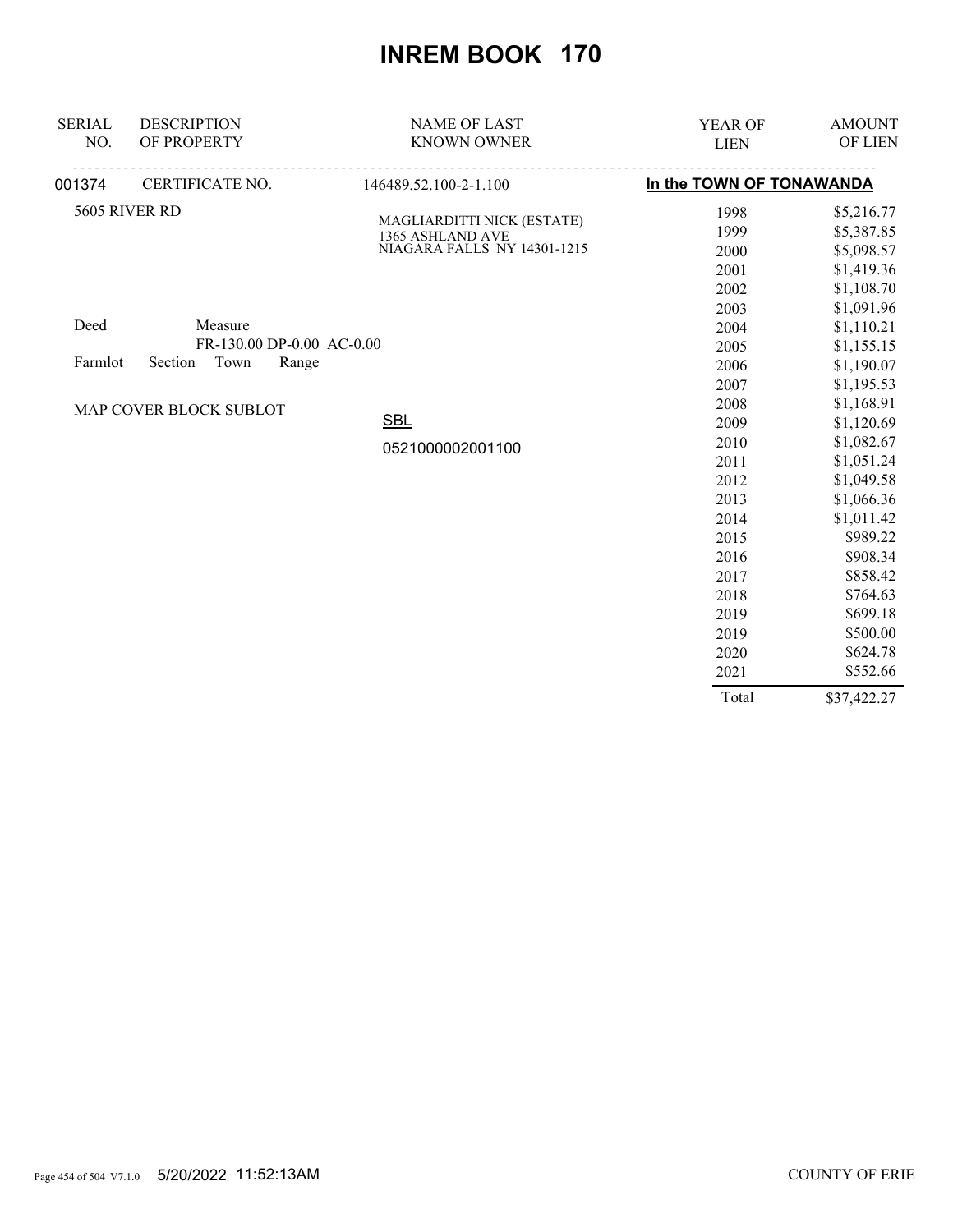| <b>SERIAL</b><br>NO. | <b>DESCRIPTION</b><br>OF PROPERTY                              | <b>NAME OF LAST</b><br><b>KNOWN OWNER</b>                                     | <b>YEAR OF</b><br><b>LIEN</b>                                                                         | <b>AMOUNT</b><br>OF LIEN                                                                                                                                                          |
|----------------------|----------------------------------------------------------------|-------------------------------------------------------------------------------|-------------------------------------------------------------------------------------------------------|-----------------------------------------------------------------------------------------------------------------------------------------------------------------------------------|
| 001375               | CERTIFICATE NO.                                                | 146489.52.100-2-1.300                                                         | In the TOWN OF TONAWANDA                                                                              |                                                                                                                                                                                   |
|                      | 5611 RIVER RD                                                  | MAGLIARDITTI NICK (ESTATE)<br>1365 ASHLAND AVE<br>NIAGARA FALLS NY 14301-1215 | 2001<br>2002<br>2003<br>2004<br>2005                                                                  | \$3,442.90<br>\$2,689.05<br>\$2,641.65<br>\$2,686.18<br>\$2,795.71                                                                                                                |
| Deed<br>Farmlot      | Measure<br>FR-0.00 DP-0.00 AC-0.00<br>Town<br>Section<br>Range |                                                                               | 2006<br>2007<br>2008<br>2009<br>2010                                                                  | \$2,876.58<br>\$2,896.54<br>\$2,832.98<br>\$2,716.97<br>\$2,624.82                                                                                                                |
|                      | MAP COVER BLOCK SUBLOT                                         | <b>SBL</b><br>0521000002001300                                                | 2011<br>2012<br>2013<br>2014<br>2015<br>2016<br>2017<br>2018<br>2019<br>2019<br>2020<br>2021<br>Total | \$2,548.01<br>\$2,543.36<br>\$2,583.23<br>\$2,453.07<br>\$2,395.58<br>\$2,199.37<br>\$2,078.12<br>\$1,851.21<br>\$1,692.55<br>\$500.00<br>\$1,514.93<br>\$1,337.14<br>\$51,899.95 |
|                      |                                                                |                                                                               |                                                                                                       |                                                                                                                                                                                   |
| 001376               | CERTIFICATE NO.                                                | 146489.53.100-1-19.000                                                        | In the TOWN OF TONAWANDA                                                                              |                                                                                                                                                                                   |

| 242 NEWELL AVE | <b>MANZELLA FRANK G</b>        | 2019  | \$7,490.88  |
|----------------|--------------------------------|-------|-------------|
|                | <b>MANZELLA AMY MARIE</b>      | 2019  | \$500.00    |
|                | 242 NEWELL AVE                 | 2020  | \$6,934.23  |
|                | <b>TONAWANDA NY 14150-6210</b> | 2021  | \$6,400.06  |
|                |                                | Total | \$21,325.17 |

Deed Measure FR-40.00 DP-140.00 AC-0.00 Farmlot Section Town Range

MAP COVER BLOCK SUBLOT

**SBL**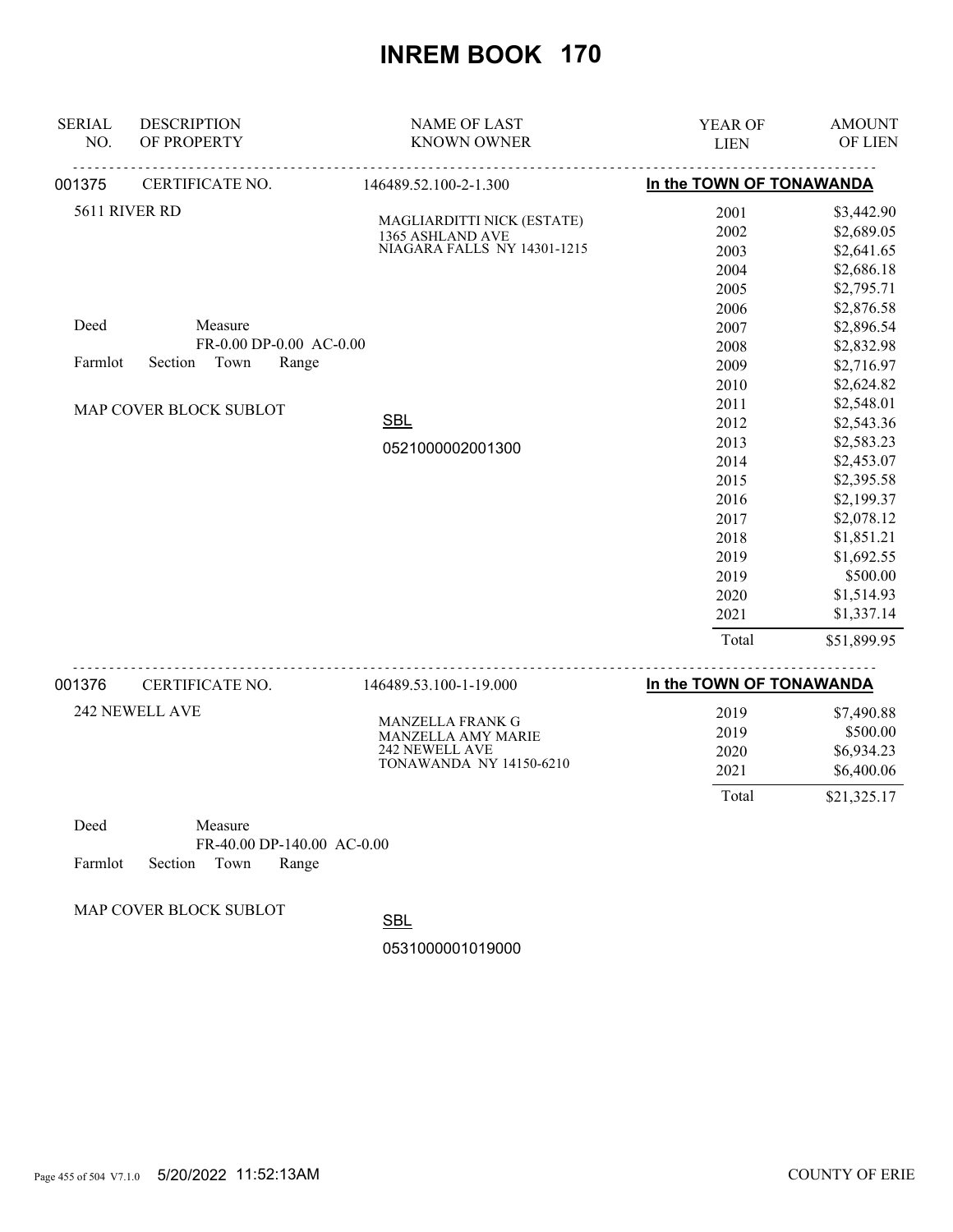| <b>SERIAL</b><br>NO. | <b>DESCRIPTION</b><br>OF PROPERTY                                 | <b>NAME OF LAST</b><br><b>KNOWN OWNER</b>                                                                                                                              | YEAR OF<br><b>LIEN</b>                | <b>AMOUNT</b><br>OF LIEN                                          |
|----------------------|-------------------------------------------------------------------|------------------------------------------------------------------------------------------------------------------------------------------------------------------------|---------------------------------------|-------------------------------------------------------------------|
| 001377               | <u>.</u><br>CERTIFICATE NO.                                       | <u>.</u><br>146489.53.100-7-30.000                                                                                                                                     | In the TOWN OF TONAWANDA              |                                                                   |
| 29 DREW PL           |                                                                   | <b>BUNCY ALICE M (ESTATE)</b><br>C/O NOVAD MANAGEMENT CONSUI<br>PROP CHARGES DEPTFHA3723350991<br>STE <sub>1A1</sub><br>2401 NW 23RD ST<br>OKLAHOMA CITY OK 73107-2442 | 2019<br>2019<br>2020<br>2021<br>Total | \$7,766.59<br>\$500.00<br>\$6,867.55<br>\$6,388.32<br>\$21,522.46 |
| Deed<br>Farmlot      | Measure<br>FR-50.00 DP-125.00 AC-0.00<br>Town<br>Section<br>Range |                                                                                                                                                                        |                                       |                                                                   |
|                      | MAP COVER BLOCK SUBLOT                                            | <b>SBL</b><br>0531000007030000                                                                                                                                         |                                       |                                                                   |
| 001378               | CERTIFICATE NO.                                                   | .<br>146489.53.120-5-29.000                                                                                                                                            | In the TOWN OF TONAWANDA              |                                                                   |
|                      | <b>47 BROOKVILLE DR</b>                                           | <b>GARVASI ELIZABETH A</b><br><b>47 BROOKVILLE DR</b><br><b>TONAWANDA NY 14150-7165</b>                                                                                | 2018<br>2018<br>2019<br>2019<br>2020  | \$3,842.63<br>\$500.00<br>\$7,140.33<br>\$500.00<br>\$6,500.14    |
| Deed<br>Farmlot      | Measure<br>FR-50.00 DP-105.00 AC-0.00<br>Section<br>Town<br>Range |                                                                                                                                                                        | 2021<br>Total                         | \$6,987.08<br>\$25,470.18                                         |
|                      | MAP COVER BLOCK SUBLOT                                            |                                                                                                                                                                        |                                       |                                                                   |
|                      |                                                                   | <b>SBL</b><br>0531200005029000                                                                                                                                         |                                       |                                                                   |
| 001379               | CERTIFICATE NO.                                                   | .<br>146489.53.120-6-10.000                                                                                                                                            | In the TOWN OF TONAWANDA              |                                                                   |
|                      | <b>20 BROOKVILLE DR</b>                                           | <b>IACOBELLI MARY V (ESTATE)</b><br><b>20 BROOKVILLE DR</b><br><b>TONAWANDA NY 14150-7135</b>                                                                          | 2019<br>2019<br>2020<br>2021<br>Total | \$9,740.50<br>\$500.00<br>\$8,637.71<br>\$7,553.86<br>\$26,432.07 |
| Deed<br>Farmlot      | Measure<br>FR-45.38 DP-129.02 AC-0.00<br>Section<br>Town<br>Range |                                                                                                                                                                        |                                       |                                                                   |
|                      | MAP COVER BLOCK SUBLOT                                            | <b>SBL</b><br>0531200006010000                                                                                                                                         |                                       |                                                                   |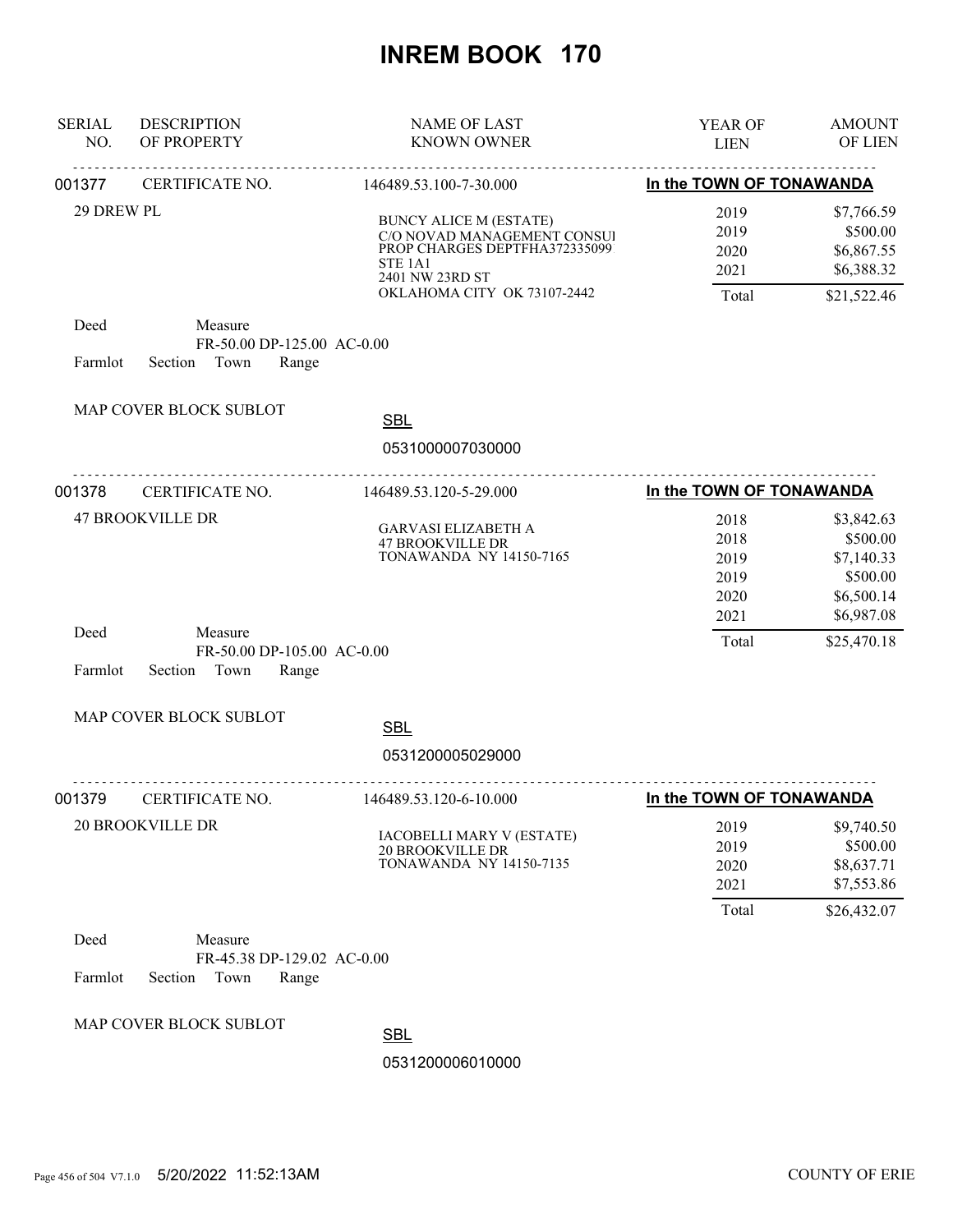| <b>SERIAL</b><br>NO. | <b>DESCRIPTION</b><br>OF PROPERTY                                 | <b>NAME OF LAST</b><br><b>KNOWN OWNER</b>                                                                    | YEAR OF<br><b>LIEN</b>               | <b>AMOUNT</b><br>OF LIEN                                         |
|----------------------|-------------------------------------------------------------------|--------------------------------------------------------------------------------------------------------------|--------------------------------------|------------------------------------------------------------------|
| 001380               | <u>.</u><br>CERTIFICATE NO.                                       | .<br>146489.53.370-6-27.000                                                                                  | In the TOWN OF TONAWANDA             |                                                                  |
| 61 AMY DR            |                                                                   | <b>BRACE GREGORY K</b><br>61 AMY DR<br>TONAWANDA NY 14150                                                    | 2019<br>2019<br>2020<br>2021         | \$7,981.91<br>\$500.00<br>\$7,636.08<br>\$6,645.59               |
|                      |                                                                   |                                                                                                              | Total                                | \$22,763.58                                                      |
| Deed<br>Farmlot      | Measure<br>FR-44.00 DP-119.69 AC-0.00<br>Town<br>Section<br>Range |                                                                                                              |                                      |                                                                  |
|                      | MAP COVER BLOCK SUBLOT                                            | <b>SBL</b>                                                                                                   |                                      |                                                                  |
|                      |                                                                   | 0533700006027000                                                                                             |                                      |                                                                  |
| 001382               | <u>.</u><br>CERTIFICATE NO.                                       | <u>.</u><br>146489.53.520-3-5.000                                                                            | In the TOWN OF TONAWANDA             |                                                                  |
|                      | 224 WOODGATE RD                                                   | <b>COZAD WAYNE P</b><br><b>COZAD CINDE A</b><br>224 WOODGATE RD<br><b>TONAWANDA NY 14150-7208</b>            | 2018<br>2019<br>2019<br>2020<br>2021 | \$6,458.91<br>\$8,573.42<br>\$500.00<br>\$7,864.51<br>\$6,861.60 |
| Deed<br>Farmlot      | Measure<br>FR-78.81 DP-156.37 AC-0.00<br>Section<br>Town<br>Range |                                                                                                              | Total                                | \$30,258.44                                                      |
|                      | MAP COVER BLOCK SUBLOT                                            | <b>SBL</b>                                                                                                   |                                      |                                                                  |
|                      |                                                                   | 0535200003005000                                                                                             |                                      |                                                                  |
| 001384               | CERTIFICATE NO.                                                   | .<br>146489.53.600-2-11.000                                                                                  | In the TOWN OF TONAWANDA             |                                                                  |
|                      | <b>83 ST AMELIA DR</b>                                            | <b>GHARAEE MAJID R</b><br>MOKHIARI AFSANEH BAYAT<br>311 GELLS RD<br>RICHMOND HILLS ONTARIO<br>CANADA L4C3A-5 | 2019<br>2019<br>2020<br>2021         | \$6,041.09<br>\$500.00<br>\$7,826.87<br>\$6,763.99               |
| Deed<br>Farmlot      | Measure<br>FR-64.84 DP-102.30 AC-0.00<br>Section<br>Town<br>Range |                                                                                                              | Total                                | \$21,131.95                                                      |
|                      | MAP COVER BLOCK SUBLOT                                            | <b>SBL</b><br>0536000002011000                                                                               |                                      |                                                                  |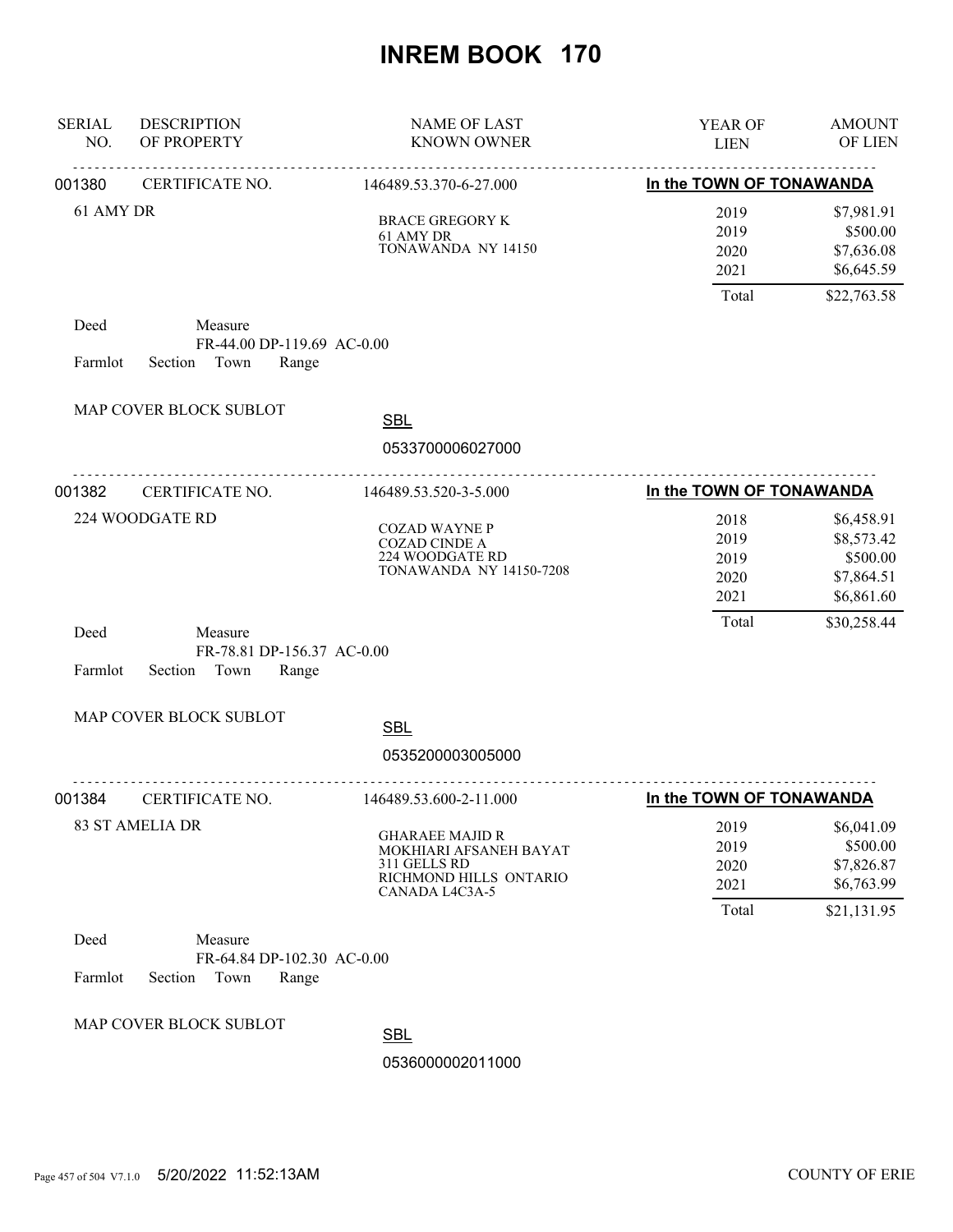| <b>SERIAL</b><br>NO. | <b>DESCRIPTION</b><br>OF PROPERTY                                  | <b>NAME OF LAST</b><br><b>KNOWN OWNER</b>                          | YEAR OF<br><b>LIEN</b>               | <b>AMOUNT</b><br>OF LIEN                                     |
|----------------------|--------------------------------------------------------------------|--------------------------------------------------------------------|--------------------------------------|--------------------------------------------------------------|
| 001386               | <u>.</u><br>CERTIFICATE NO.                                        | <u>.</u><br>146489.53.690-1-9.000                                  | In the TOWN OF TONAWANDA             |                                                              |
|                      | 115 WAVERLY AVE                                                    | DUKE JOSEPH M<br>115 WAVERLY AVE<br>KENMORE NY 14217               | 2019<br>2019<br>2020<br>2021         | \$576.85<br>\$500.00<br>\$5,608.79<br>\$4,956.39             |
|                      |                                                                    |                                                                    | Total                                | \$11,642.03                                                  |
| Deed<br>Farmlot      | Measure<br>FR-56.00 DP-125.00 AC-0.00<br>Town<br>Section<br>Range  |                                                                    |                                      |                                                              |
|                      | MAP COVER BLOCK SUBLOT                                             | <b>SBL</b>                                                         |                                      |                                                              |
|                      |                                                                    | 0536900001009000                                                   |                                      |                                                              |
| 001387               | CERTIFICATE NO.                                                    | 146489.53.700-1-14.100                                             | In the TOWN OF TONAWANDA             |                                                              |
|                      | 3852 DELAWARE AVE                                                  | 3852 DELAWARE AVE INC<br>3852 DELAWARE AVE<br>KENMORE NY 14217     | 2019<br>2019<br>2020<br>2021         | \$23,179.62<br>\$500.00<br>\$20,746.80<br>\$18,215.37        |
| Deed<br>Farmlot      | Measure<br>FR-125.58 DP-142.96 AC-0.00<br>Section<br>Town<br>Range |                                                                    | Total                                | \$62,641.79                                                  |
|                      | MAP COVER BLOCK SUBLOT                                             | <b>SBL</b>                                                         |                                      |                                                              |
|                      |                                                                    | 0537000001014100                                                   |                                      |                                                              |
| 001392               | CERTIFICATE NO.                                                    | 146489.53.740-1-34.000                                             | In the TOWN OF TONAWANDA             |                                                              |
|                      | <b>16 KEATS AVE</b>                                                | CONWAY MICHAEL A<br>16 KEATS AVE<br><b>TONAWANDA NY 14150-8540</b> | 2016<br>2018<br>2018<br>2019<br>2019 | \$157.53<br>\$9,340.67<br>\$500.00<br>\$8,454.83<br>\$500.00 |
| Deed                 | Measure                                                            |                                                                    | 2020<br>2021                         | \$7,631.52<br>\$6,987.14                                     |
| Farmlot              | FR-50.00 DP-133.00 AC-0.00<br>Section<br>Town<br>Range             |                                                                    | Total                                | \$33,571.69                                                  |
|                      | MAP COVER BLOCK SUBLOT                                             | <b>SBL</b><br>0537400001034000                                     |                                      |                                                              |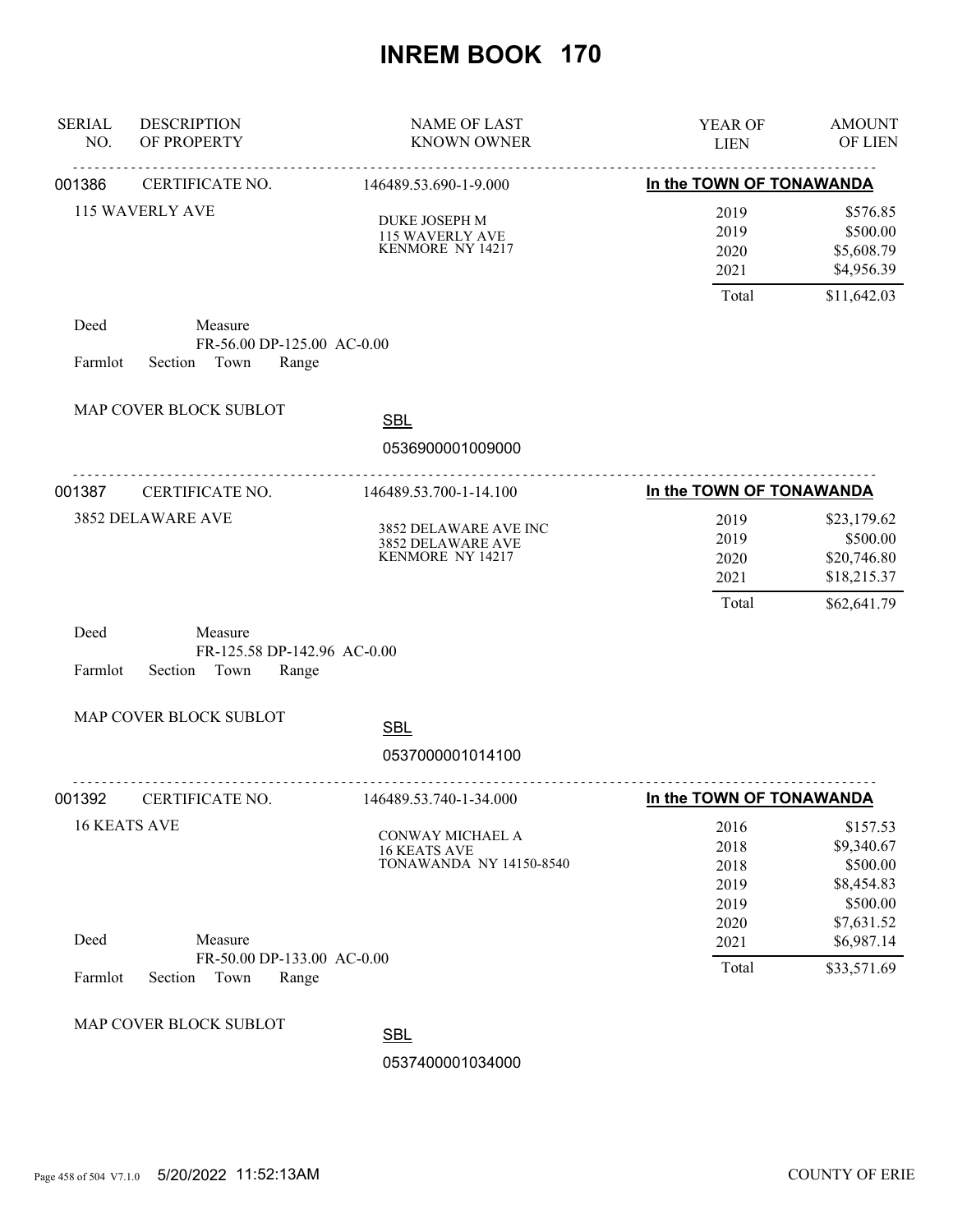| <b>SERIAL</b><br>NO. | <b>DESCRIPTION</b><br>OF PROPERTY                                 | <b>NAME OF LAST</b><br><b>KNOWN OWNER</b>                                                     | <b>YEAR OF</b><br><b>LIEN</b>         | <b>AMOUNT</b><br>OF LIEN                                          |
|----------------------|-------------------------------------------------------------------|-----------------------------------------------------------------------------------------------|---------------------------------------|-------------------------------------------------------------------|
| 001394               | CERTIFICATE NO.                                                   | 146489.53.800-2-5.000                                                                         | In the TOWN OF TONAWANDA              |                                                                   |
|                      | 167 NORTHWOOD DR                                                  | ROSSELLI MARY JO<br>167 NORTHWOOD DR<br><b>BUFFALO NY 14223-1044</b>                          | 2018<br>2019<br>2019<br>2020<br>Total | \$7,355.12<br>\$7,693.71<br>\$500.00<br>\$6,881.28<br>\$22,430.11 |
| Deed<br>Farmlot      | Measure<br>FR-50.00 DP-118.00 AC-0.00<br>Town<br>Range<br>Section |                                                                                               |                                       |                                                                   |
|                      | <b>MAP COVER BLOCK SUBLOT</b>                                     | <b>SBL</b><br>0538000002005000                                                                |                                       |                                                                   |
| 001395               | CERTIFICATE NO.                                                   | 146489.53.810-1-35.000                                                                        | In the TOWN OF TONAWANDA              |                                                                   |
|                      | 398 NORTHWOOD DR                                                  | AXELSON LOUISE J<br><b>BANKS BRYANT D</b><br>398 NORTHWOOD DR<br><b>BUFFALO NY 14223-1110</b> | 2019<br>2019<br>2020<br>2021<br>Total | \$5,901.05<br>\$500.00<br>\$7,706.26<br>\$6,633.12<br>\$20,740.43 |
| Deed                 | Measure<br>FR-50.00 DP-119.00 AC-0.00                             |                                                                                               |                                       |                                                                   |

Farmlot Section Town Range

MAP COVER BLOCK SUBLOT

**SBL**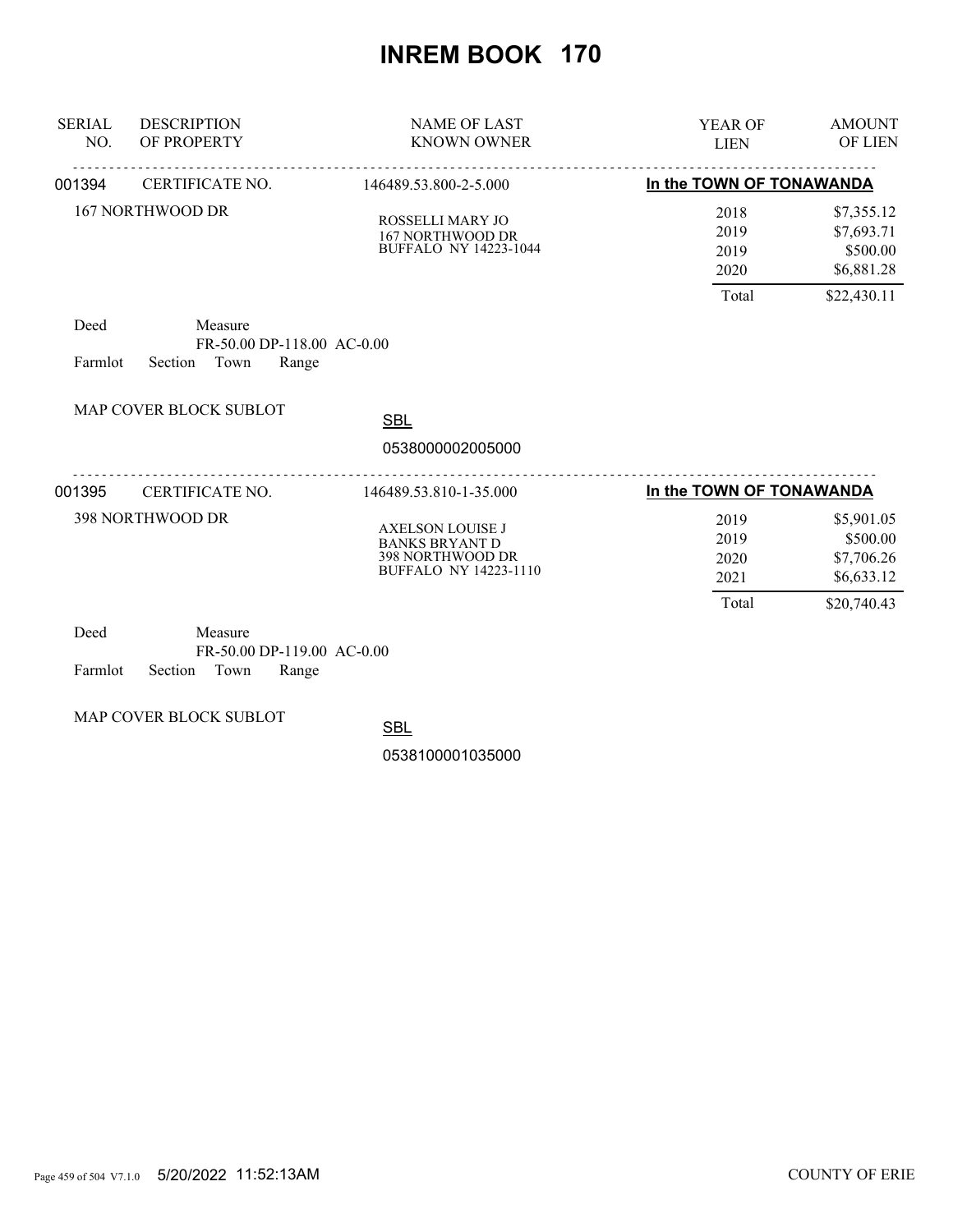| <b>SERIAL</b><br>NO. | <b>DESCRIPTION</b><br>OF PROPERTY | <b>NAME OF LAST</b><br><b>KNOWN OWNER</b> | YEAR OF<br><b>LIEN</b>   | <b>AMOUNT</b><br>OF LIEN |
|----------------------|-----------------------------------|-------------------------------------------|--------------------------|--------------------------|
| 001397               | CERTIFICATE NO.                   | 146489.53.820-1-45.000                    | In the TOWN OF TONAWANDA |                          |
|                      | 1843 COLVIN BLVD                  |                                           | 1997                     | \$331.55                 |
|                      |                                   | <b>ASLAM MOHAMMED</b><br>23 WILLOW LN     | 1998                     | \$641.88                 |
|                      |                                   | AMHERST NY 14228-3436                     | 1999                     | \$631.79                 |
|                      |                                   |                                           | 2000                     | \$605.97                 |
|                      |                                   |                                           | 2001                     | \$574.66                 |
|                      |                                   |                                           | 2002                     | \$593.64                 |
| Deed                 | Measure                           |                                           | 2003                     | \$590.42                 |
|                      | FR-23.00 DP-845.00 AC-0.00        |                                           | 2004                     | \$553.46                 |
| Farmlot              | Section Town<br>Range             |                                           | 2005                     | \$566.75                 |
|                      |                                   |                                           | 2006                     | \$583.55                 |
|                      | MAP COVER BLOCK SUBLOT            |                                           | 2007                     | \$580.25                 |
|                      |                                   | <b>SBL</b>                                | 2008                     | \$568.18                 |
|                      |                                   | 0538200001045000                          | 2009                     | \$550.60                 |
|                      |                                   |                                           | 2010                     | \$529.52                 |
|                      |                                   |                                           | 2011                     | \$485.11                 |
|                      |                                   |                                           | 2012                     | \$463.25                 |
|                      |                                   |                                           | 2013                     | \$422.83                 |
|                      |                                   |                                           | 2014                     | \$363.43                 |
|                      |                                   |                                           | 2015                     | \$349.49                 |
|                      |                                   |                                           | 2016                     | \$324.37                 |
|                      |                                   |                                           | 2017                     | \$305.36                 |
|                      |                                   |                                           | 2018                     | \$269.71                 |
|                      |                                   |                                           | 2019                     | \$500.00                 |
|                      |                                   |                                           | 2019                     | \$242.75                 |
|                      |                                   |                                           | 2020                     | \$212.37                 |
|                      |                                   |                                           | 2021                     | \$188.83                 |
|                      |                                   |                                           | Total                    | \$12,029.72              |
|                      |                                   |                                           |                          |                          |

| 001399 | CERTIFICATE NO.    | 146489.53.840-4-15.000  | In the TOWN OF TONAWANDA |             |
|--------|--------------------|-------------------------|--------------------------|-------------|
|        | 206 SOMERVILLE AVE | DAWSON DANIEL W         | 2019                     | \$500.00    |
|        |                    | 206 SOMERVILLE AVE      | 2020                     | \$7,273.82  |
|        |                    | TONAWANDA NY 14150-8708 | 2021                     | \$6,363.12  |
|        |                    |                         | Total                    | \$14,136.94 |

| Deed |                            | Measure |                            |  |
|------|----------------------------|---------|----------------------------|--|
|      |                            |         | FR-53.00 DP-125.00 AC-0.00 |  |
|      | Farmlot Section Town Range |         |                            |  |

MAP COVER BLOCK SUBLOT

**SBL**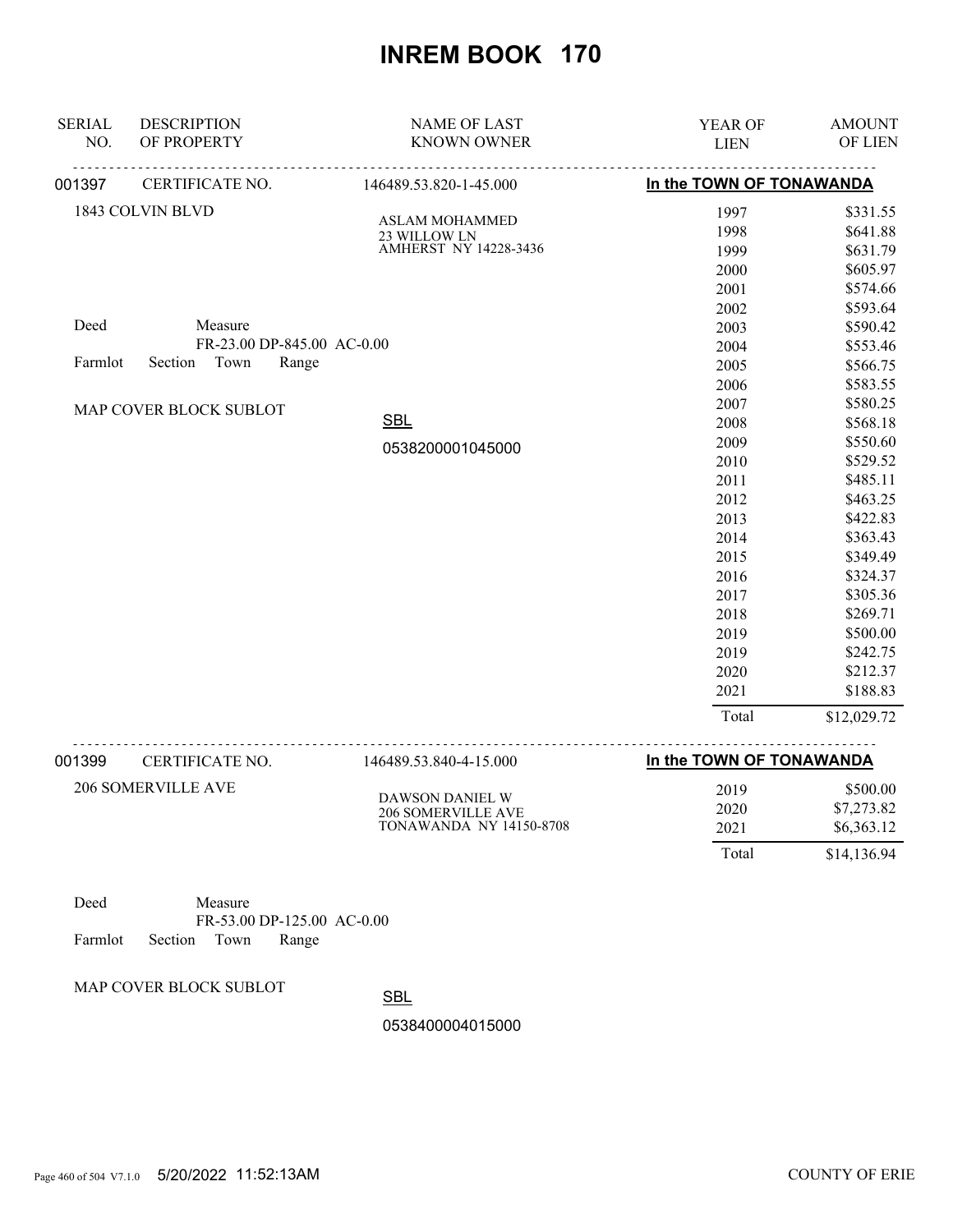| <b>SERIAL</b><br>NO. | <b>DESCRIPTION</b><br>OF PROPERTY                              | <b>NAME OF LAST</b><br><b>KNOWN OWNER</b>                                                    | YEAR OF<br><b>LIEN</b>               | <b>AMOUNT</b><br>OF LIEN                                          |
|----------------------|----------------------------------------------------------------|----------------------------------------------------------------------------------------------|--------------------------------------|-------------------------------------------------------------------|
| 001401               | CERTIFICATE NO.                                                | 146489.54.380-1-16.000                                                                       | In the TOWN OF TONAWANDA             |                                                                   |
| 104 KOENIG RD        |                                                                | REHRAUER JUDYTH E<br>104 KOENIG RD                                                           | 2019<br>2019                         | \$2,358.11<br>\$500.00                                            |
|                      |                                                                | <b>TONAWANDA NY 14150-7404</b>                                                               | Total                                | \$2,858.11                                                        |
| Deed<br>Farmlot      | Measure<br>FR-50.00 DP-130.00 AC-0.00<br>Section Town<br>Range |                                                                                              |                                      |                                                                   |
|                      | MAP COVER BLOCK SUBLOT                                         | <b>SBL</b>                                                                                   |                                      |                                                                   |
|                      |                                                                | 0543800001016000                                                                             |                                      |                                                                   |
| 001403               | .<br>CERTIFICATE NO.                                           | <u>.</u><br>146489.54.390-2-21.000                                                           | In the TOWN OF TONAWANDA             |                                                                   |
|                      | <b>61 GREEN ACRES RD</b>                                       | <b>MALLONE LORI</b><br>6250 TOWNLINE RD<br>LOCKPORT NY 14094                                 | 2019<br>2019<br>2020<br>2021         | \$8,750.35<br>\$500.00<br>\$7,973.34<br>\$8,478.85                |
| Deed                 | Measure                                                        |                                                                                              | Total                                | \$25,702.54                                                       |
| Farmlot              | FR-67.00 DP-150.00 AC-0.00<br>Section<br>Town<br>Range         |                                                                                              |                                      |                                                                   |
|                      | MAP COVER BLOCK SUBLOT                                         | <b>SBL</b>                                                                                   |                                      |                                                                   |
|                      |                                                                | 0543900002021000                                                                             |                                      |                                                                   |
| 001404               | CERTIFICATE NO.                                                | 146489.54.450-3-15.000                                                                       | In the TOWN OF TONAWANDA             |                                                                   |
|                      | 333 GREEN ACRES RD                                             | KISH MICHAEL S<br><b>KISH MARY S</b><br>333 GREEN ACRES RD<br><b>TONAWANDA NY 14150-7316</b> | 2018<br>2019<br>2019<br>2020<br>2021 | \$10,236.58<br>\$9,774.74<br>\$500.00<br>\$9,060.60<br>\$6,235.94 |
| Deed                 | Measure                                                        |                                                                                              | Total                                | \$35,807.86                                                       |
| Farmlot              | FR-69.69 DP-110.00 AC-0.00<br>Section<br>Town<br>Range         |                                                                                              |                                      |                                                                   |
|                      | MAP COVER BLOCK SUBLOT                                         | <b>SBL</b>                                                                                   |                                      |                                                                   |
|                      |                                                                | 0544500003015000                                                                             |                                      |                                                                   |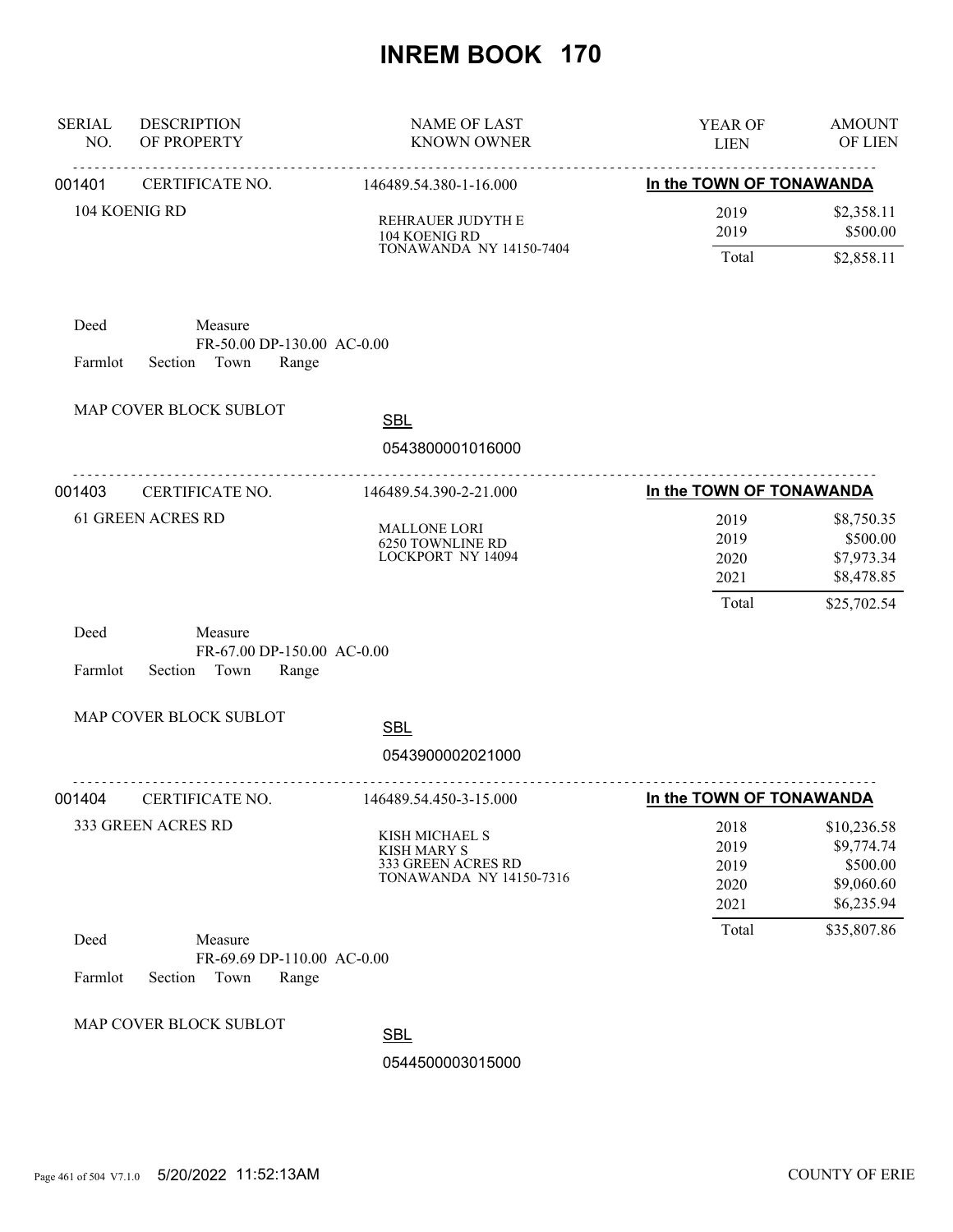| <b>SERIAL</b><br>NO. | <b>DESCRIPTION</b><br>OF PROPERTY                                  | <b>NAME OF LAST</b><br><b>KNOWN OWNER</b>                        | <b>YEAR OF</b><br><b>LIEN</b>                | <b>AMOUNT</b><br>OF LIEN                                                           |
|----------------------|--------------------------------------------------------------------|------------------------------------------------------------------|----------------------------------------------|------------------------------------------------------------------------------------|
| 001405               | .<br>CERTIFICATE NO.                                               | .<br>146489.54.610-7-5.000                                       | In the TOWN OF TONAWANDA                     |                                                                                    |
|                      | 58 LYNBROOK AVE                                                    | STEWART SHANNON<br>58 LYNBROOK AVE<br>TONAWANDA NY 14150         | 2019<br>2019<br>2020<br>2021                 | \$7,751.93<br>\$500.00<br>\$6,965.99<br>\$6,143.90                                 |
|                      |                                                                    |                                                                  | Total                                        | \$21,361.82                                                                        |
| Deed<br>Farmlot      | Measure<br>FR-67.90 DP-140.00 AC-0.00<br>Town<br>Section<br>Range  |                                                                  |                                              |                                                                                    |
|                      | MAP COVER BLOCK SUBLOT                                             | <b>SBL</b>                                                       |                                              |                                                                                    |
|                      |                                                                    | 0546100007005000                                                 |                                              |                                                                                    |
| 001410               | CERTIFICATE NO.                                                    | 146489.65.190-1-2.310                                            | In the TOWN OF TONAWANDA                     |                                                                                    |
|                      | 428 VULCAN ST                                                      | CASULLO MICHAEL A<br>255 ROBINSON ST<br>NORTH TONAWANDA NY 14120 | 2019<br>2019<br>2020<br>2021                 | \$13,816.03<br>\$500.00<br>\$12,903.24<br>\$11,347.02                              |
| Deed<br>Farmlot      | Measure<br>FR-225.00 DP-182.00 AC-0.00<br>Section<br>Town<br>Range |                                                                  | Total                                        | \$38,566.29                                                                        |
|                      | MAP COVER BLOCK SUBLOT                                             | <b>SBL</b>                                                       |                                              |                                                                                    |
|                      |                                                                    | 0651900001002310                                                 |                                              |                                                                                    |
| 001411               | CERTIFICATE NO.                                                    | 146489.65.190-1-2.610                                            | In the TOWN OF TONAWANDA                     |                                                                                    |
|                      | 426 VULCAN ST                                                      | 400 VULCAN STREET INC<br>380 VULCAN ST<br>BUFFALO NY 14217       | 2017<br>2018<br>2019<br>2019<br>2020<br>2021 | \$1,999.13<br>\$19,497.91<br>\$19,093.49<br>\$500.00<br>\$17,695.73<br>\$15,262.20 |
| Deed<br>Farmlot      | Measure<br>FR-72.91 DP-642.17 AC-0.00<br>Section<br>Town<br>Range  |                                                                  | Total                                        | \$74,048.46                                                                        |
|                      | MAP COVER BLOCK SUBLOT                                             | <b>SBL</b><br>0651900001002610                                   |                                              |                                                                                    |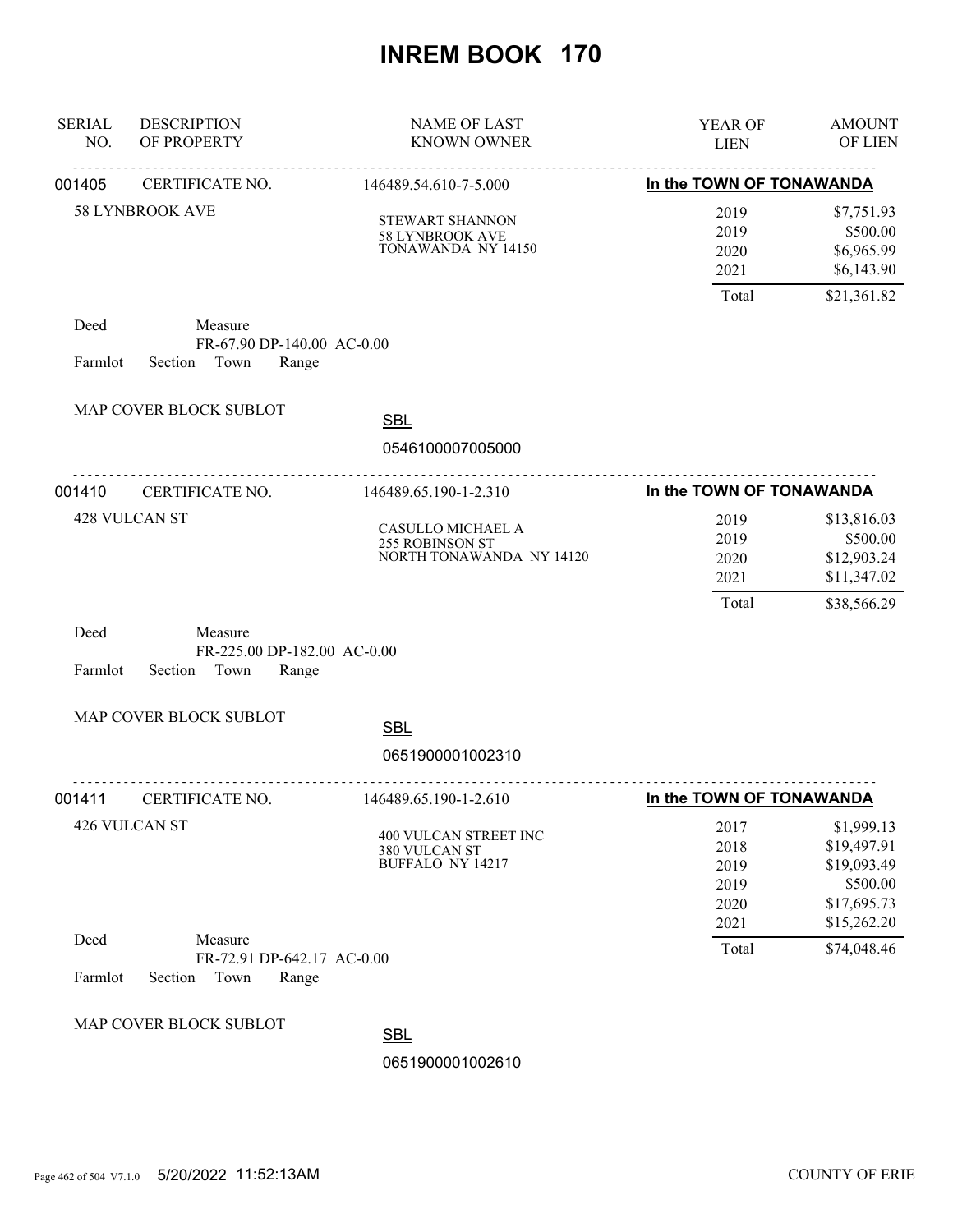| <b>SERIAL</b><br>NO. | <b>DESCRIPTION</b><br>OF PROPERTY                                 | <b>NAME OF LAST</b><br><b>KNOWN OWNER</b>                                                                     | YEAR OF<br><b>LIEN</b>                                            | <b>AMOUNT</b><br>OF LIEN                                         |
|----------------------|-------------------------------------------------------------------|---------------------------------------------------------------------------------------------------------------|-------------------------------------------------------------------|------------------------------------------------------------------|
| 001413               | CERTIFICATE NO.                                                   | 146489.65.340-2-3.000                                                                                         | _____________________________________<br>In the TOWN OF TONAWANDA |                                                                  |
|                      | 0 12-1 WHITTIER PL                                                | HARDING MARJORIE L<br>12 WHITTIER PL<br><b>TONAWANDA NY 14150-8043</b>                                        | 2018<br>2019<br>2019<br>2020<br>2021                              | \$1,741.91<br>\$4,829.43<br>\$500.00<br>\$5,121.89<br>\$4,250.20 |
| Deed<br>Farmlot      | Measure<br>FR-89.00 DP-70.00 AC-0.00<br>Section Town<br>Range     |                                                                                                               | Total                                                             | \$16,443.43                                                      |
|                      | MAP COVER BLOCK SUBLOT                                            | <b>SBL</b><br>0653400002003000                                                                                |                                                                   |                                                                  |
| 001414               | CERTIFICATE NO.                                                   | 146489.65.350-4-8.000                                                                                         | In the TOWN OF TONAWANDA                                          |                                                                  |
|                      | 0 2-4 CHANNING PL                                                 | <b>BLANCHARD ETHA E (ESTATE)</b><br>C/O C/O HOLLIS BLANCHARD<br><b>83 CLEVELAND AVE</b><br>TONAWANDA NY 14150 | 2019<br>2019<br>2020<br>2021                                      | \$5,856.74<br>\$500.00<br>\$6,209.92<br>\$5,516.18               |
| Deed<br>Farmlot      | Measure<br>FR-77.00 DP-71.00 AC-0.00<br>Section Town<br>Range     |                                                                                                               | Total                                                             | \$18,082.84                                                      |
|                      | MAP COVER BLOCK SUBLOT                                            | <b>SBL</b><br>0653500004008000                                                                                |                                                                   |                                                                  |
| 001415               | CERTIFICATE NO.                                                   | 146489.65.400-1-10.000                                                                                        | In the TOWN OF TONAWANDA                                          |                                                                  |
|                      | 170 TWO MILE CR RD                                                | HENDERSON ALAN W<br>6654 ERRICK RD<br>NORTH TONAWANDA NY 14120                                                | 2019<br>2019<br>2020<br>2021                                      | \$7,922.24<br>\$500.00<br>\$7,063.97<br>\$6,163.82               |
|                      |                                                                   |                                                                                                               | Total                                                             | \$21,650.03                                                      |
| Deed<br>Farmlot      | Measure<br>FR-50.00 DP-205.34 AC-0.00<br>Town<br>Range<br>Section |                                                                                                               |                                                                   |                                                                  |
|                      | MAP COVER BLOCK SUBLOT                                            | <b>SBL</b><br>0654000001010000                                                                                |                                                                   |                                                                  |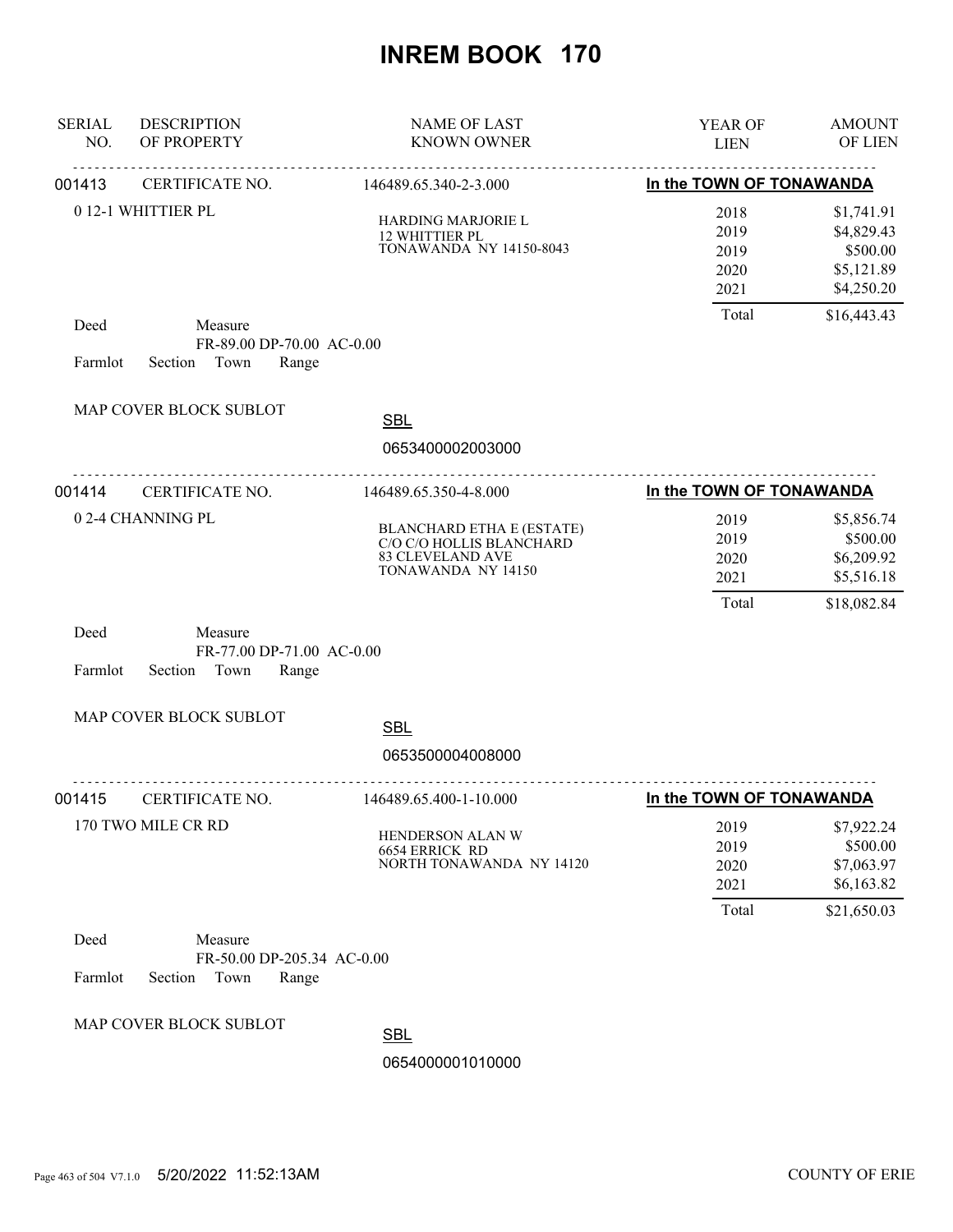| <b>SERIAL</b><br>NO. | <b>DESCRIPTION</b><br>OF PROPERTY                                 | <b>NAME OF LAST</b><br><b>KNOWN OWNER</b>                                                         | YEAR OF<br><b>LIEN</b>                       | <b>AMOUNT</b><br>OF LIEN                                                       |
|----------------------|-------------------------------------------------------------------|---------------------------------------------------------------------------------------------------|----------------------------------------------|--------------------------------------------------------------------------------|
| 001416               | CERTIFICATE NO.                                                   | 146489.65.400-3-22.000                                                                            | In the TOWN OF TONAWANDA                     |                                                                                |
|                      | <b>162 DESMOND DR</b>                                             | <b>BLOUNT JAMES J</b><br><b>BLOUNT KAREN A</b><br><b>141 WILMINGTON AVE</b><br>TONAWANDA NY 14150 | 2015<br>2016<br>2017<br>2018<br>2019<br>2019 | \$1,165.87<br>\$1,984.78<br>\$1,876.27<br>\$1,716.35<br>\$1,556.10<br>\$500.00 |
| Deed<br>Farmlot      | Measure<br>FR-46.00 DP-130.00 AC-0.00<br>Town<br>Range<br>Section |                                                                                                   | 2020<br>2021<br>Total                        | \$1,371.82<br>\$1,198.40<br>\$11,369.59                                        |
|                      | MAP COVER BLOCK SUBLOT                                            | <b>SBL</b><br>0654000003022000                                                                    |                                              |                                                                                |
| 001419               | CERTIFICATE NO.                                                   | .<br>146489.65.410-4-44.000                                                                       | In the TOWN OF TONAWANDA                     |                                                                                |
|                      | <b>222 PARKEDGE AVE</b>                                           | KLEIN MICHAEL<br>222 PARKEDGE AVE<br>TONAWANDA NY 14150                                           | 2019<br>2019<br>2020<br>2021<br>Total        | \$8,515.51<br>\$500.00<br>\$7,539.37<br>\$6,883.54<br>\$23,438.42              |
| Deed<br>Farmlot      | Measure<br>FR-35.00 DP-125.00 AC-0.00<br>Town<br>Range<br>Section |                                                                                                   |                                              |                                                                                |
|                      | MAP COVER BLOCK SUBLOT                                            | <b>SBL</b>                                                                                        |                                              |                                                                                |
|                      |                                                                   | 0654100004044000                                                                                  |                                              |                                                                                |
| 001420               | .<br>CERTIFICATE NO.                                              | 146489.65.480-1-2.000                                                                             | In the TOWN OF TONAWANDA                     |                                                                                |
|                      | <b>44 DUPONT AVE</b>                                              | CLARK BERNARD L<br><b>44 DUPONT AVE</b><br><b>TONAWANDA NY 14150-7723</b>                         | 2019<br>2019<br>2020<br>2021                 | \$7,668.69<br>\$500.00<br>\$7,476.53<br>\$6,100.52                             |
| Deed<br>Farmlot      | Measure<br>FR-54.00 DP-130.00 AC-0.00<br>Section<br>Town<br>Range |                                                                                                   | Total                                        | \$21,745.74                                                                    |
|                      | MAP COVER BLOCK SUBLOT                                            | <b>SBL</b><br>0654800001002000                                                                    |                                              |                                                                                |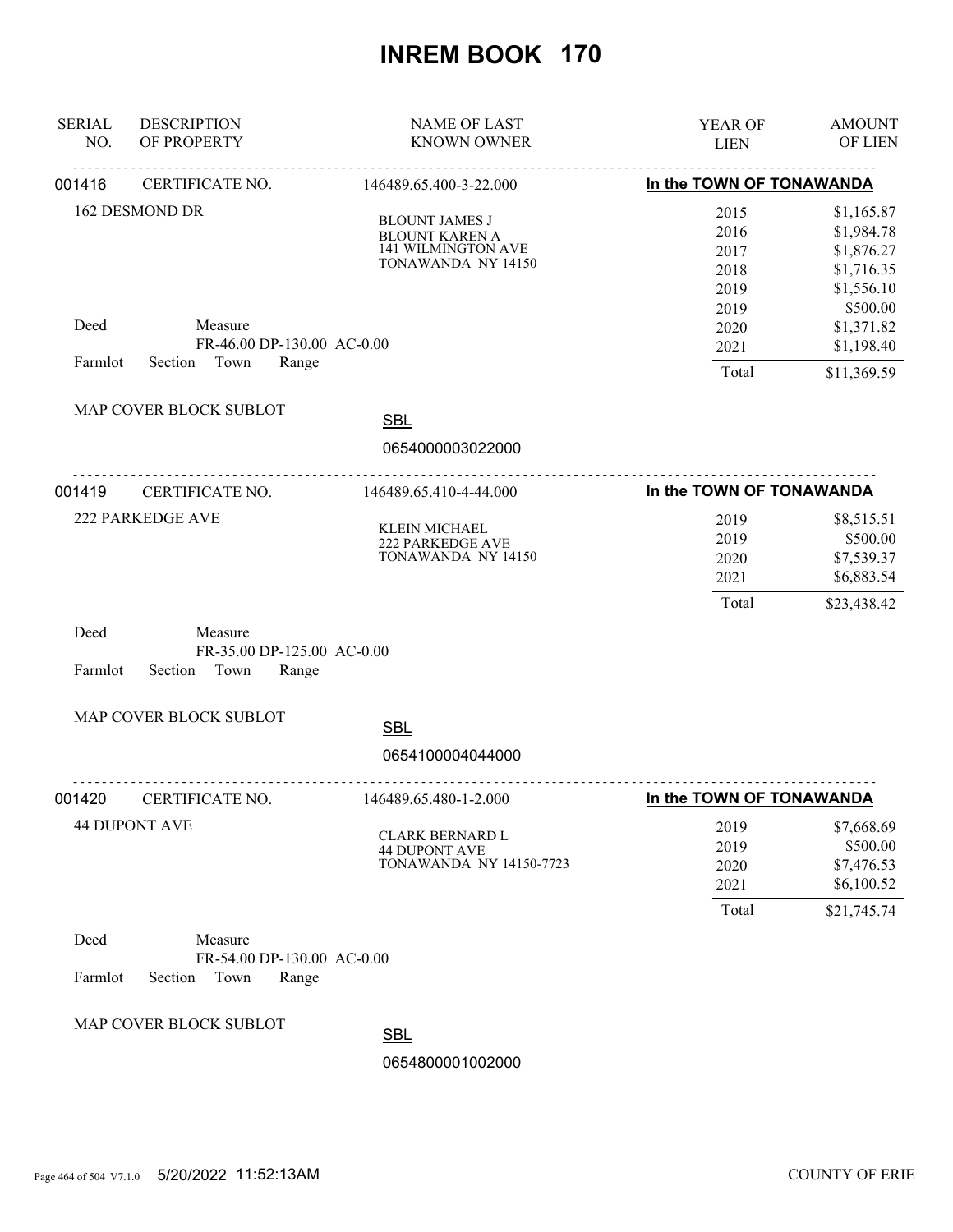| <b>SERIAL</b><br>NO.      | <b>DESCRIPTION</b><br>OF PROPERTY                                 | <b>NAME OF LAST</b><br><b>KNOWN OWNER</b>                                            | YEAR OF<br><b>LIEN</b>                | <b>AMOUNT</b><br>OF LIEN                                            |
|---------------------------|-------------------------------------------------------------------|--------------------------------------------------------------------------------------|---------------------------------------|---------------------------------------------------------------------|
| 001421                    | CERTIFICATE NO.                                                   | ____________________________________<br>146489.65.480-2-9.000                        | In the TOWN OF TONAWANDA              |                                                                     |
|                           | <b>140 DUPONT AVE</b>                                             | <b>AARON MARY BETH</b><br><b>140 DUPONT AVE</b><br><b>TONAWANDA NY 14150-7815</b>    | 2019<br>2019<br>2020<br>2021<br>Total | \$3,807.71<br>\$500.00<br>\$7,806.10<br>\$6,876.26<br>\$18,990.07   |
| Deed                      | Measure                                                           |                                                                                      |                                       |                                                                     |
| Farmlot                   | FR-100.00 DP-130.00 AC-0.00<br>Section Town<br>Range              |                                                                                      |                                       |                                                                     |
|                           | MAP COVER BLOCK SUBLOT                                            | <b>SBL</b><br>0654800002009000                                                       |                                       |                                                                     |
| 001423                    | .<br>CERTIFICATE NO.                                              | <u>.</u><br>146489.65.490-2-58.000                                                   | In the TOWN OF TONAWANDA              |                                                                     |
|                           | <b>148 DUNLOP AVE</b>                                             | <b>LAUFFER TRACY</b><br>APT <sub>2</sub><br>6971 PLAZA DR<br>NIAGARA FALLS NY 14304  | 2014<br>2015<br>2016<br>2017<br>2018  | \$2,186.65<br>\$905.81<br>\$1,929.11<br>\$1,827.36<br>\$1,674.43    |
| Deed<br>Farmlot           | Measure<br>FR-30.00 DP-135.00 AC-0.00<br>Section<br>Town<br>Range |                                                                                      | 2019<br>2019<br>2020<br>2021          | \$1,520.10<br>\$500.00<br>\$1,341.74<br>\$1,172.06                  |
|                           | MAP COVER BLOCK SUBLOT                                            | <b>SBL</b>                                                                           | Total                                 | \$13,057.26                                                         |
|                           |                                                                   | 0654900002058000                                                                     |                                       |                                                                     |
| CERTIFICATE NO.<br>001426 |                                                                   | <u>.</u> .<br>146489.66.330-2-24.000                                                 | In the TOWN OF TONAWANDA              |                                                                     |
|                           | 121 GARDENWOOD LN                                                 | HUDSON LYNN A<br>HUDSON JAMIE T<br>121 GARDENWOOD LN<br><b>BUFFALO NY 14223-1149</b> | 2015<br>2016<br>2017<br>2017<br>2018  | \$3,429.24<br>\$12,810.69<br>\$12,272.75<br>\$500.00<br>\$11,338.15 |
| Deed<br>Farmlot           | Measure<br>FR-49.00 DP-100.00 AC-0.00<br>Section<br>Town<br>Range |                                                                                      | 2019<br>2019<br>2020<br>2021          | \$10,379.98<br>\$500.00<br>\$9,257.70<br>\$7,060.66                 |
|                           | MAP COVER BLOCK SUBLOT                                            | <b>SBL</b><br>0663300002024000                                                       | Total                                 | \$67,549.17                                                         |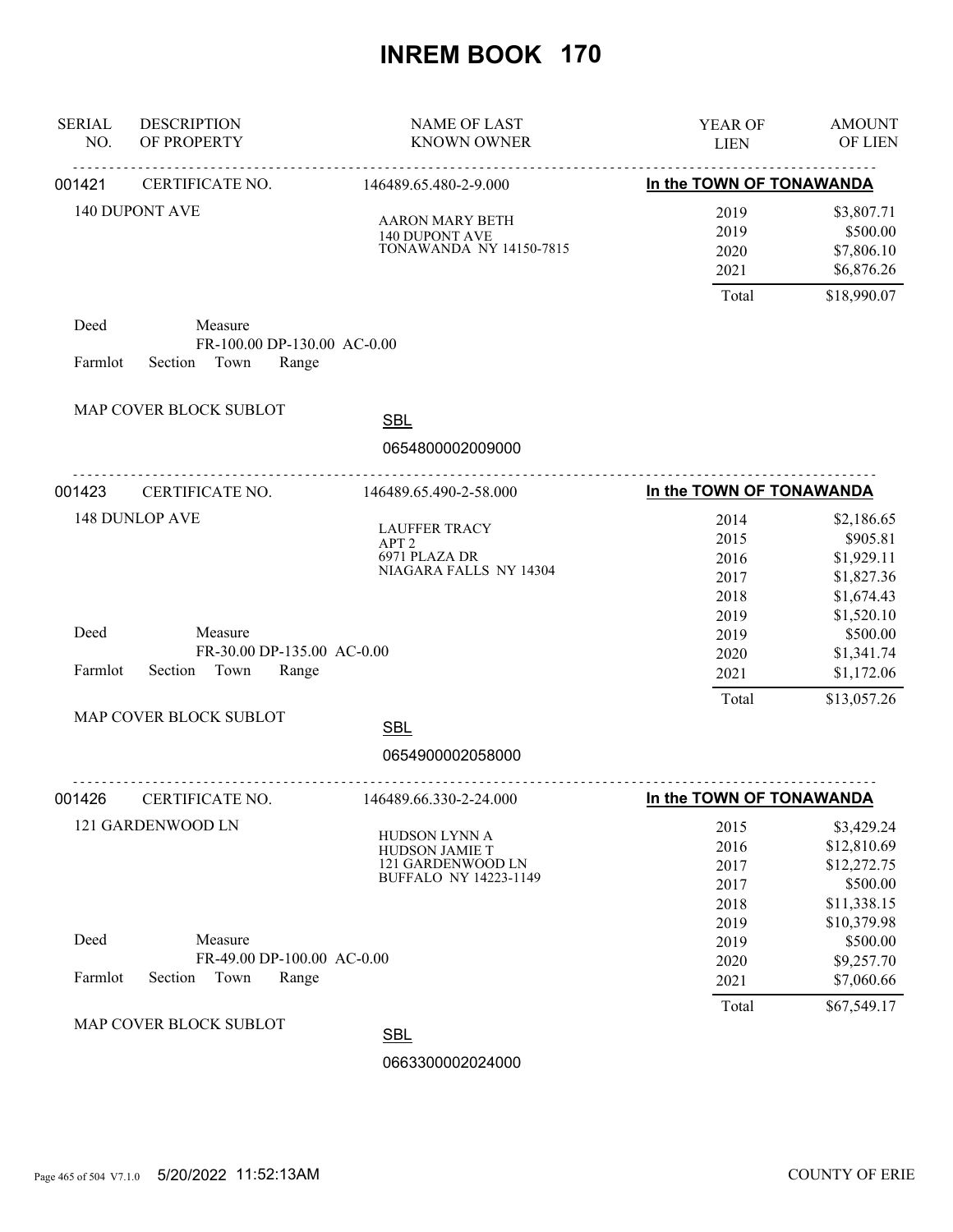| <b>SERIAL</b><br>NO. | <b>DESCRIPTION</b><br>OF PROPERTY                                 | <b>NAME OF LAST</b><br><b>KNOWN OWNER</b>                                              | <b>YEAR OF</b><br><b>LIEN</b>                | <b>AMOUNT</b><br>OF LIEN                                                       |
|----------------------|-------------------------------------------------------------------|----------------------------------------------------------------------------------------|----------------------------------------------|--------------------------------------------------------------------------------|
| 001427               | CERTIFICATE NO.                                                   | 146489.66.360-3-1.000                                                                  | In the TOWN OF TONAWANDA                     |                                                                                |
|                      | 96 WILMINGTON AVE                                                 | KOLEK CHRISTINE<br>96 WILMINGTON AVE<br><b>TONAWANDA NY 14150-8722</b>                 | 2016<br>2017<br>2018<br>2019<br>2019<br>2020 | \$8,748.41<br>\$8,566.57<br>\$8,085.44<br>\$6,938.00<br>\$500.00<br>\$6,433.07 |
| Deed                 | Measure<br>FR-62.00 DP-125.00 AC-0.00                             |                                                                                        | 2021                                         | \$5,353.83                                                                     |
| Farmlot              | Section Town<br>Range                                             |                                                                                        | Total                                        | \$44,625.32                                                                    |
|                      | MAP COVER BLOCK SUBLOT                                            | <b>SBL</b>                                                                             |                                              |                                                                                |
|                      |                                                                   | 0663600003001000                                                                       |                                              |                                                                                |
| 001428               | CERTIFICATE NO.                                                   | 146489.66.370-5-5.000                                                                  | In the TOWN OF TONAWANDA                     |                                                                                |
|                      | 242 HAMPTON PKWY                                                  | <b>WALKER GEORGE (ESTATE)</b><br>242 HAMPTON PKWY<br>KENMORE NY 14217                  | 2019<br>2019<br>2020<br>2021<br>Total        | \$2,514.93<br>\$500.00<br>\$6,479.97<br>\$6,952.25<br>\$16,447.15              |
| Deed<br>Farmlot      | Measure<br>FR-50.00 DP-138.22 AC-0.00<br>Section<br>Town<br>Range |                                                                                        |                                              |                                                                                |
|                      | MAP COVER BLOCK SUBLOT                                            | <b>SBL</b><br>0663700005005000                                                         |                                              |                                                                                |
| 001430               | CERTIFICATE NO.                                                   | 146489.66.390-2-14.000                                                                 | In the TOWN OF TONAWANDA                     |                                                                                |
|                      | 152 GLENCOVE RD                                                   | THUMAN ANN O<br>HIGGINS KELLY ANN<br><b>152 GLENCOVE RD</b><br><b>BUFFALO NY 14223</b> | 2019<br>2019<br>2020<br>2021<br>Total        | \$5,894.85<br>\$500.00<br>\$7,508.01<br>\$2,569.23<br>\$16,472.09              |
| Deed<br>Farmlot      | Measure<br>FR-50.00 DP-126.30 AC-0.00<br>Town<br>Section<br>Range |                                                                                        |                                              |                                                                                |
|                      | MAP COVER BLOCK SUBLOT                                            | <b>SBL</b><br>0663900002014000                                                         |                                              |                                                                                |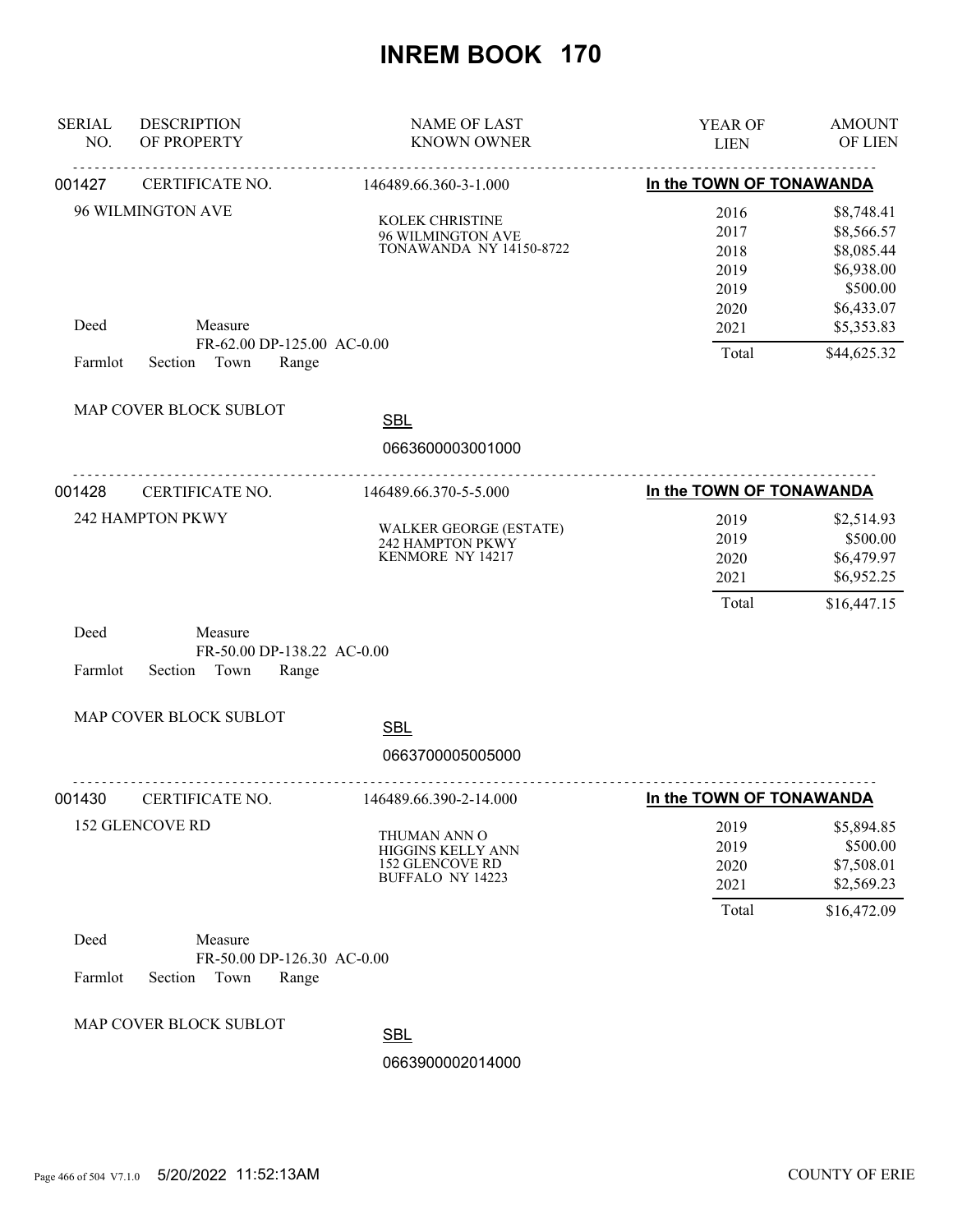| <b>SERIAL</b><br>NO.   | <b>DESCRIPTION</b><br>OF PROPERTY                                  | <b>NAME OF LAST</b><br><b>KNOWN OWNER</b>                                           | YEAR OF<br><b>LIEN</b>                       | <b>AMOUNT</b><br>OF LIEN                                                       |
|------------------------|--------------------------------------------------------------------|-------------------------------------------------------------------------------------|----------------------------------------------|--------------------------------------------------------------------------------|
| 001431                 | CERTIFICATE NO.                                                    | <u>.</u><br>146489.66.390-3-6.000                                                   | In the TOWN OF TONAWANDA                     |                                                                                |
|                        | 141 GLENCOVE RD                                                    | RICHARDS KEVIN W<br>141 GLENCOVE RD<br><b>BUFFALO NY 14223-1318</b>                 | 2017<br>2018<br>2019<br>2019<br>2020<br>2021 | \$500.00<br>\$11,000.78<br>\$10,054.58<br>\$500.00<br>\$9,261.05<br>\$7,698.89 |
| Deed<br>Farmlot        | Measure<br>FR-49.66 DP-121.00 AC-0.00<br>Town<br>Section<br>Range  |                                                                                     | Total                                        | \$39,015.30                                                                    |
|                        | MAP COVER BLOCK SUBLOT                                             | <b>SBL</b><br>0663900003006000                                                      |                                              |                                                                                |
| 001432                 | <u>.</u><br>CERTIFICATE NO.                                        | 146489.66.390-4-25.000                                                              | In the TOWN OF TONAWANDA                     |                                                                                |
| <b>603 DELAWARE RD</b> |                                                                    | POLOVNUK JERRY<br><b>603 DELAWARE RD</b><br><b>BUFFALO NY 14223</b>                 | 2019<br>2019<br>2020<br>Total                | \$9,427.81<br>\$500.00<br>\$9,635.21<br>\$19,563.02                            |
| Deed<br>Farmlot        | Measure<br>FR-150.40 DP-126.36 AC-0.00<br>Section<br>Town<br>Range |                                                                                     |                                              |                                                                                |
|                        | MAP COVER BLOCK SUBLOT                                             | <b>SBL</b>                                                                          |                                              |                                                                                |
|                        |                                                                    | 0663900004025000                                                                    |                                              |                                                                                |
| 001439                 | CERTIFICATE NO.                                                    | 146489.66.550-3-19.000                                                              | In the TOWN OF TONAWANDA                     |                                                                                |
|                        | 77 LEGION DR                                                       | KFOURY ABDALLAH N<br><b>KFOURY ALICE L</b><br>77 LEGION DR<br>KENMORE NY 14217-1409 | 2018<br>2019<br>2019<br>2020<br>2021         | \$1,602.29<br>\$5,912.35<br>\$500.00<br>\$5,315.41<br>\$2,783.07               |
| Deed<br>Farmlot        | Measure<br>FR-31.00 DP-106.50 AC-0.00<br>Section<br>Town<br>Range  |                                                                                     | Total                                        | \$16,113.12                                                                    |
|                        | MAP COVER BLOCK SUBLOT                                             | <b>SBL</b><br>0665500003019000                                                      |                                              |                                                                                |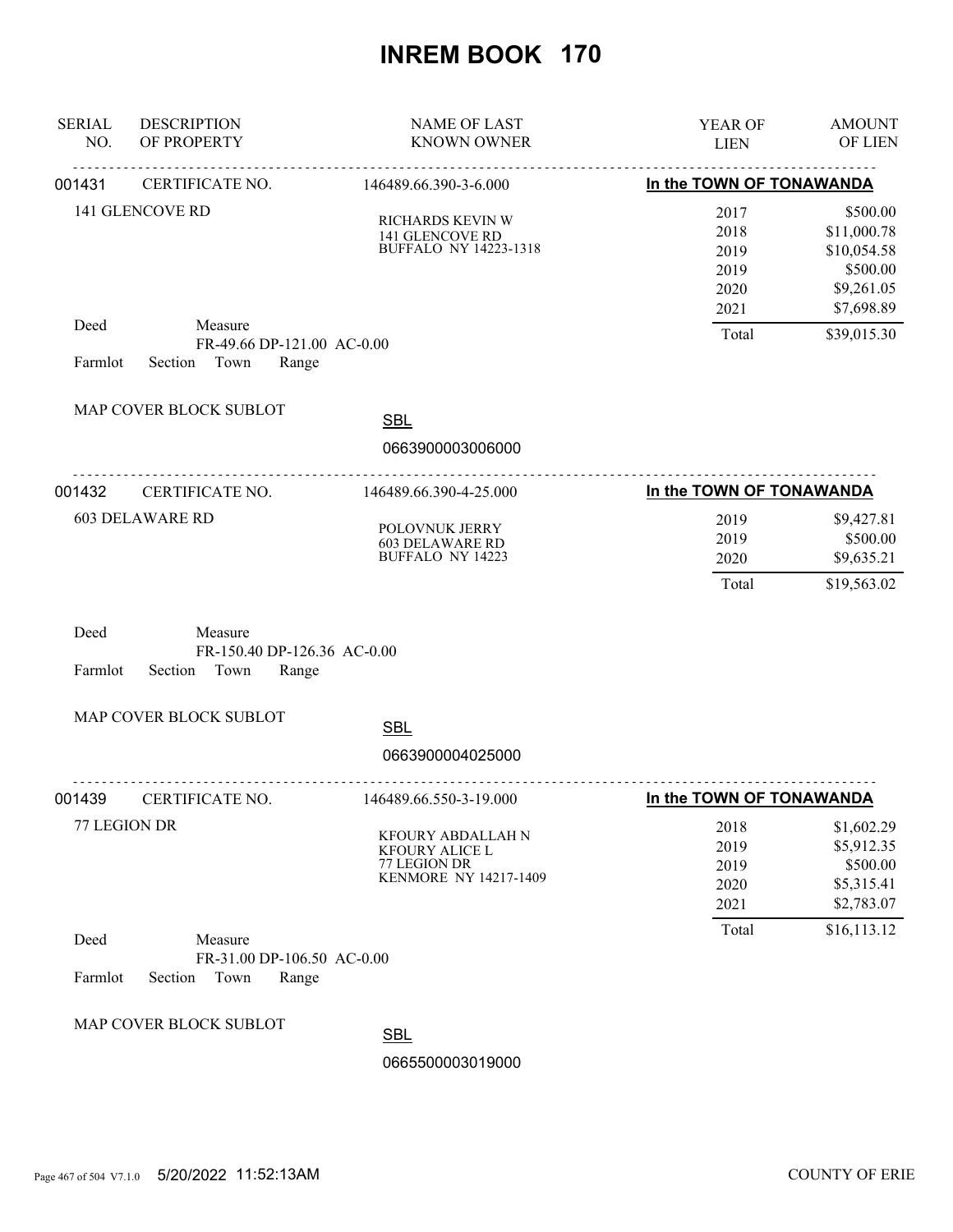| <b>SERIAL</b><br>NO.      | <b>DESCRIPTION</b><br>OF PROPERTY                                 | <b>NAME OF LAST</b><br><b>KNOWN OWNER</b>                                                          | YEAR OF<br><b>LIEN</b>                       | <b>AMOUNT</b><br>OF LIEN                                                      |
|---------------------------|-------------------------------------------------------------------|----------------------------------------------------------------------------------------------------|----------------------------------------------|-------------------------------------------------------------------------------|
| 001441                    | CERTIFICATE NO.                                                   | 146489.66.610-6-27.000                                                                             | In the TOWN OF TONAWANDA                     |                                                                               |
|                           | <b>259 WEST GIRARD BLVD</b>                                       | <b>GREENFIELD TESSIE P</b><br><b>GREENFIELD MARY E</b><br>259 WEST GIRARD BLVD<br>KENMORE NY 14217 | 2017<br>2018<br>2019<br>2019<br>2020<br>2021 | \$500.00<br>\$10,051.05<br>\$9,974.16<br>\$500.00<br>\$9,424.48<br>\$7,946.92 |
| Deed                      | Measure<br>FR-35.00 DP-112.00 AC-0.00                             |                                                                                                    | Total                                        | \$38,396.61                                                                   |
| Farmlot                   | Town<br>Section<br>Range                                          |                                                                                                    |                                              |                                                                               |
|                           | MAP COVER BLOCK SUBLOT                                            | <b>SBL</b><br>0666100006027000                                                                     |                                              |                                                                               |
| 001442<br>CERTIFICATE NO. |                                                                   | 146489.66.630-5-8.000                                                                              | In the TOWN OF TONAWANDA                     |                                                                               |
|                           | <b>48 DANBURY LN</b>                                              | MITTLEFEHLDT KARL<br><b>48 DANBURY LN</b><br>KENMORE NY 14217-2102                                 | 2019<br>2019<br>2020<br>2021<br>Total        | \$9,480.15<br>\$500.00<br>\$10,064.74<br>\$8,487.09<br>\$28,531.98            |
| Deed<br>Farmlot           | Measure<br>FR-45.00 DP-105.00 AC-0.00<br>Section<br>Town<br>Range |                                                                                                    |                                              |                                                                               |
|                           | MAP COVER BLOCK SUBLOT                                            | <b>SBL</b>                                                                                         |                                              |                                                                               |
|                           |                                                                   | 0666300005008000                                                                                   |                                              |                                                                               |
| 001445                    | CERTIFICATE NO.                                                   | 146489.66.740-8-10.000                                                                             | In the TOWN OF TONAWANDA                     |                                                                               |
|                           | 823 ENGLEWOOD AVE                                                 | 823 ENGLEWOOD LLC<br>843 TONAWANDA ST<br><b>BUFFALO NY 14207</b>                                   | 2019<br>2019<br>2020<br>2021<br>Total        | \$15,011.98<br>\$500.00<br>\$14,365.21<br>\$11,524.09<br>\$41,401.28          |
| Deed                      | Measure<br>FR-35.00 DP-125.00 AC-0.00                             |                                                                                                    |                                              |                                                                               |
| Farmlot                   | Section<br>Town<br>Range                                          |                                                                                                    |                                              |                                                                               |
|                           | MAP COVER BLOCK SUBLOT                                            | <b>SBL</b>                                                                                         |                                              |                                                                               |
|                           |                                                                   | 0667400008010000                                                                                   |                                              |                                                                               |

Page 468 of 504 V7.1.0 5/20/2022 11:52:13AM COUNTY OF ERIE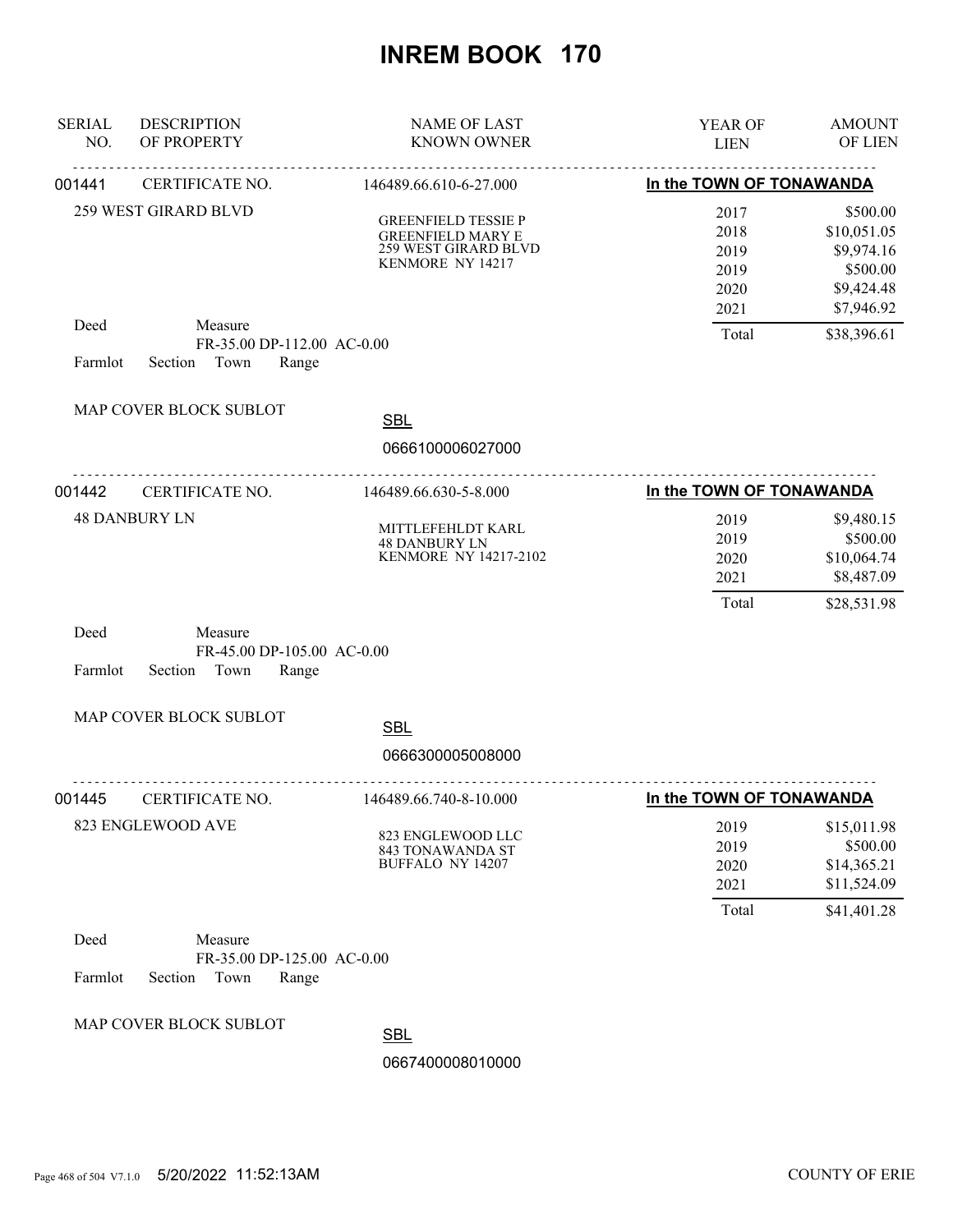| <b>SERIAL</b><br>NO. | <b>DESCRIPTION</b><br>OF PROPERTY                                  | <b>NAME OF LAST</b><br><b>KNOWN OWNER</b>                                                               | YEAR OF<br><b>LIEN</b>                | <b>AMOUNT</b><br>OF LIEN                                          |
|----------------------|--------------------------------------------------------------------|---------------------------------------------------------------------------------------------------------|---------------------------------------|-------------------------------------------------------------------|
| 001447               | CERTIFICATE NO.                                                    | <u>.</u><br>146489.67.210-5-11.100                                                                      | In the TOWN OF TONAWANDA              |                                                                   |
|                      | 150 MAYFIELD AVE                                                   | METZGER CHARLES E (ESTATE)<br>150 MAYFIELD AVE<br><b>TONAWANDA NY 14150-9219</b>                        | 2018<br>2019<br>2019<br>2020<br>2021  | \$3,621.50<br>\$9,025.52<br>\$500.00<br>\$8,073.89<br>\$3,705.58  |
| Deed<br>Farmlot      | Measure<br>FR-119.26 DP-105.00 AC-0.00<br>Town<br>Section<br>Range |                                                                                                         | Total                                 | \$24,926.49                                                       |
|                      | MAP COVER BLOCK SUBLOT                                             | <b>SBL</b><br>0672100005011100                                                                          |                                       |                                                                   |
| 001448               | CERTIFICATE NO.                                                    | 146489.67.220-3-4.000                                                                                   | In the TOWN OF TONAWANDA              |                                                                   |
|                      | <b>128 BRIARHURST DR</b>                                           | TUROLDO JOHN<br>ALEJANDRO-TUROLDO SABRINA<br><b>128 BRIARHURST DR</b><br><b>TONAWANDA NY 14150-9308</b> | 2018<br>2019<br>2019<br>2020<br>2021  | \$2,685.44<br>\$8,511.07<br>\$500.00<br>\$7,424.69<br>\$4,673.92  |
| Deed<br>Farmlot      | Measure<br>FR-45.00 DP-123.45 AC-0.00<br>Section<br>Town<br>Range  |                                                                                                         | Total                                 | \$23,795.12                                                       |
|                      | MAP COVER BLOCK SUBLOT                                             | <b>SBL</b><br>0672200003004000                                                                          |                                       |                                                                   |
| 001452               | CERTIFICATE NO.                                                    | .<br>146489.67.540-5-18.000                                                                             | In the TOWN OF TONAWANDA              |                                                                   |
|                      | 171 CONANT DR                                                      | <b>JACOBSON AMANDA</b><br>171 CONANT DR<br><b>BUFFALO NY 14223-2218</b>                                 | 2019<br>2019<br>2020<br>2021<br>Total | \$8,426.83<br>\$500.00<br>\$7,530.46<br>\$7,536.71<br>\$23,994.00 |
| Deed<br>Farmlot      | Measure<br>FR-59.50 DP-110.00 AC-0.00<br>Section<br>Town<br>Range  |                                                                                                         |                                       |                                                                   |
|                      | MAP COVER BLOCK SUBLOT                                             | <b>SBL</b>                                                                                              |                                       |                                                                   |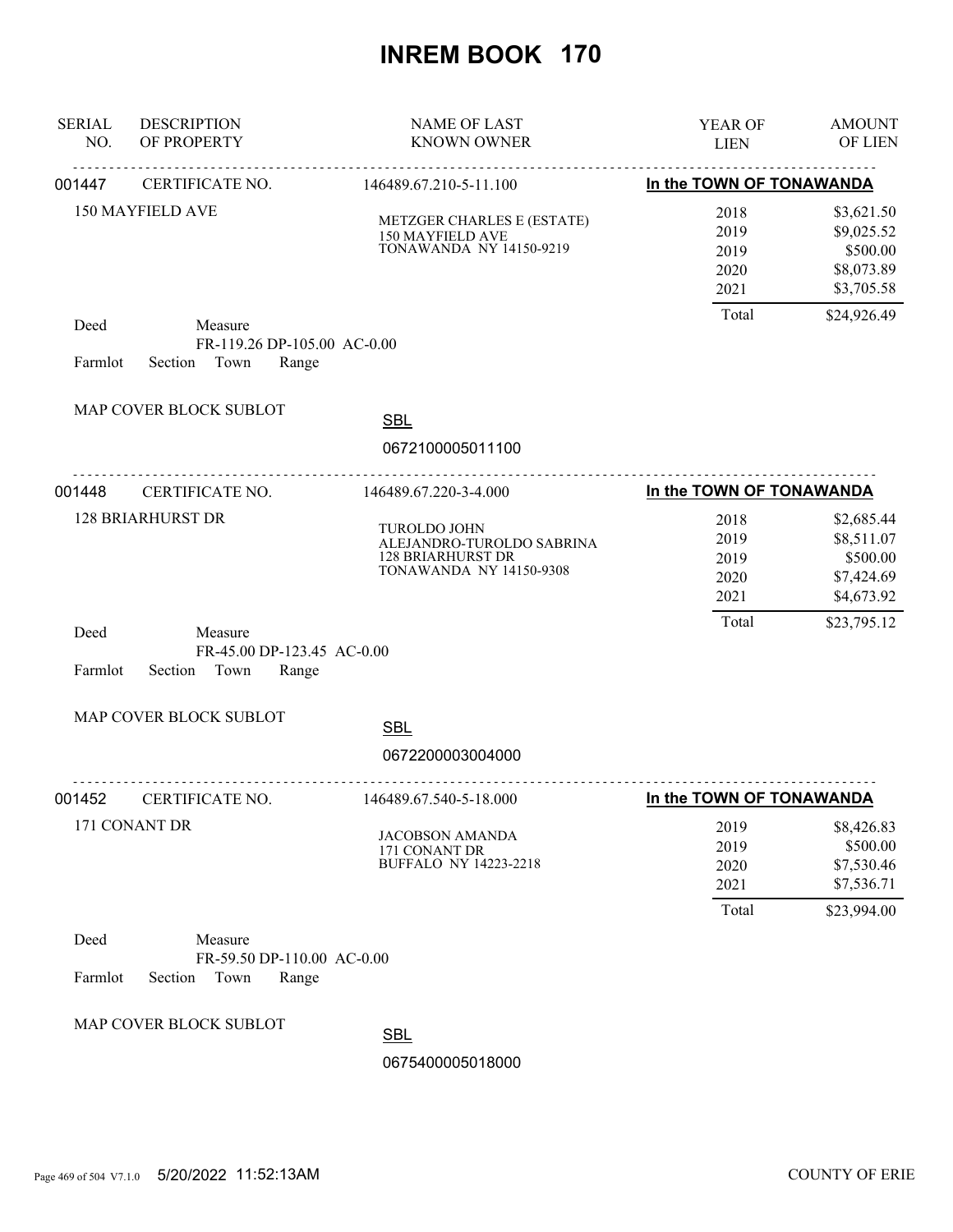| <b>SERIAL</b><br>NO. | <b>DESCRIPTION</b><br>OF PROPERTY                                 | <b>NAME OF LAST</b><br><b>KNOWN OWNER</b>                                                           | YEAR OF<br><b>LIEN</b>                | <b>AMOUNT</b><br>OF LIEN                                          |
|----------------------|-------------------------------------------------------------------|-----------------------------------------------------------------------------------------------------|---------------------------------------|-------------------------------------------------------------------|
| 001454               | <u>.</u><br>CERTIFICATE NO.                                       | <u>.</u><br>146489.67.550-2-15.000                                                                  | In the TOWN OF TONAWANDA              |                                                                   |
|                      | <b>664 NIAGARA FALLS BLVD</b>                                     | LANNEN DANIELLE M<br><b>ISRAEL CHAD</b><br><b>664 NIAGARA FALLS BLVD</b><br><b>BUFFALO NY 14223</b> | 2019<br>2019<br>2020<br>2021          | \$6,487.21<br>\$500.00<br>\$6,945.06<br>\$5,920.29                |
| Deed<br>Farmlot      | Measure<br>FR-65.00 DP-133.00 AC-0.00<br>Town<br>Range<br>Section |                                                                                                     | Total                                 | \$19,852.56                                                       |
|                      | MAP COVER BLOCK SUBLOT                                            | <b>SBL</b><br>0675500002015000                                                                      |                                       |                                                                   |
| 001456               | CERTIFICATE NO.                                                   | 146489.67.770-7-1.000                                                                               | In the TOWN OF TONAWANDA              |                                                                   |
|                      | 226 PARKHURST BLVD                                                | CIBELLA CARMELO<br>22 HAULMARK CT<br>WILLIAMSVILLE NY 14221                                         | 2019<br>2019<br>2020<br>2021<br>Total | \$8,195.47<br>\$500.00<br>\$7,266.85<br>\$6,963.88<br>\$22,926.20 |
| Deed<br>Farmlot      | Measure<br>FR-45.00 DP-137.50 AC-0.00<br>Section<br>Town<br>Range |                                                                                                     |                                       |                                                                   |
|                      | MAP COVER BLOCK SUBLOT                                            |                                                                                                     |                                       |                                                                   |
|                      |                                                                   | <b>SBL</b><br>0677700007001000                                                                      |                                       |                                                                   |
| 001457               | .<br>CERTIFICATE NO.                                              | .<br>146489.67.780-12-9.000                                                                         | In the TOWN OF TONAWANDA              |                                                                   |
|                      | <b>207 CLAREMONT AVE</b>                                          | PAYNE KRISTIE<br>207 CLAREMONT AVE<br><b>BUFFALO NY 14223-2920</b>                                  | 2019<br>2019<br>2020<br>2021<br>Total | \$6,936.92<br>\$500.00<br>\$4,629.83<br>\$5,649.11<br>\$17,715.86 |
| Deed<br>Farmlot      | Measure<br>FR-43.00 DP-125.00 AC-0.00<br>Section<br>Town<br>Range |                                                                                                     |                                       |                                                                   |
|                      | MAP COVER BLOCK SUBLOT                                            | <b>SBL</b>                                                                                          |                                       |                                                                   |
|                      |                                                                   | 0677800012009000                                                                                    |                                       |                                                                   |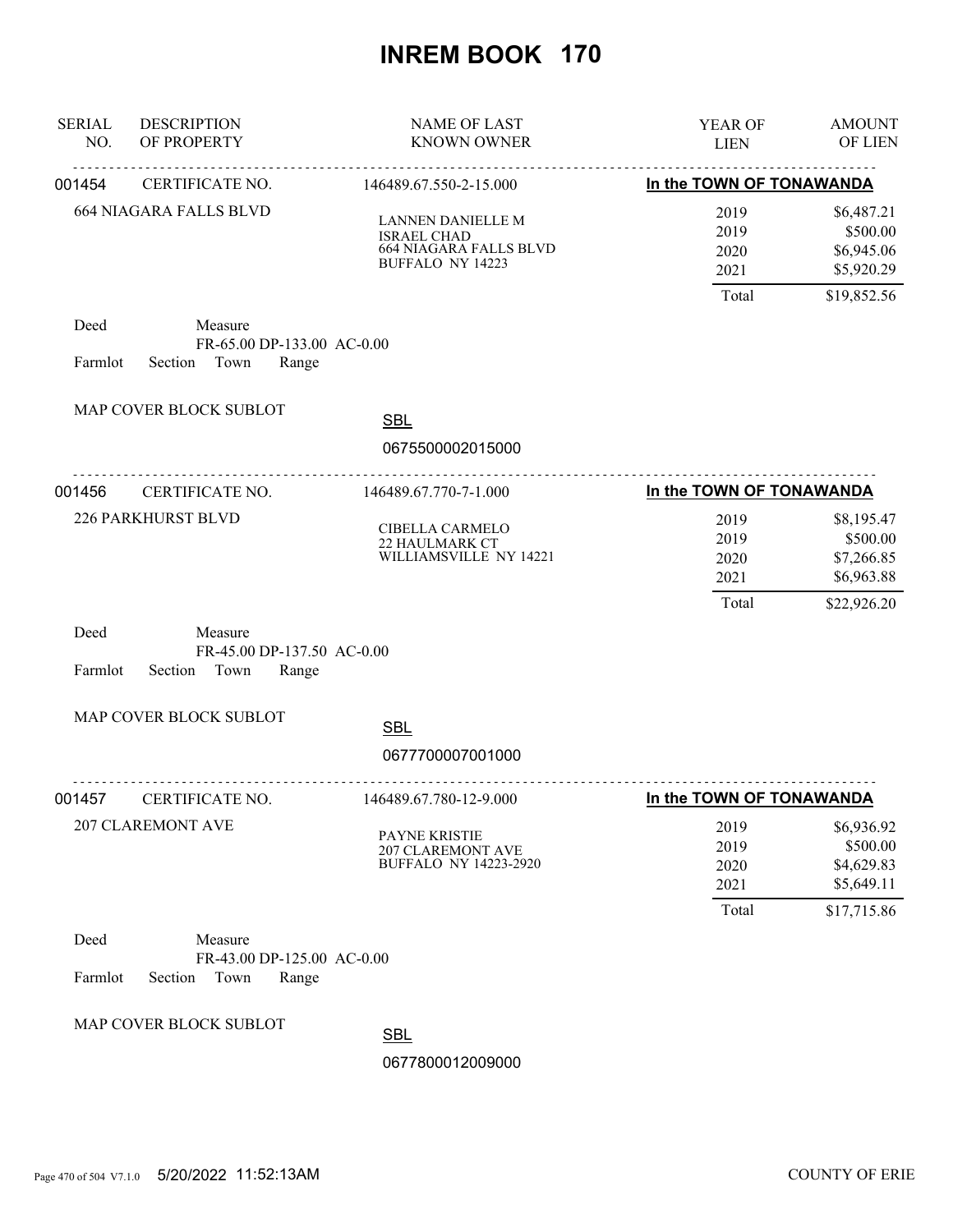| <b>SERIAL</b> | <b>DESCRIPTION</b>                    | <b>NAME OF LAST</b>                                                                           | YEAR OF                              | <b>AMOUNT</b>                                                      |
|---------------|---------------------------------------|-----------------------------------------------------------------------------------------------|--------------------------------------|--------------------------------------------------------------------|
| NO.           | OF PROPERTY                           | <b>KNOWN OWNER</b>                                                                            | <b>LIEN</b>                          | OF LIEN                                                            |
| 001458        | CERTIFICATE NO.                       | 146489.67.790-2-2.000                                                                         | In the TOWN OF TONAWANDA             |                                                                    |
|               | <b>466 NIAGARA FALLS BLVD</b>         | FERNANDO PATHMA<br>270 RANCH TRL W                                                            | 2019<br>2019                         | \$4,023.05<br>\$500.00                                             |
|               |                                       | WILLIAMSVILLE NY 14221                                                                        | Total                                | \$4,523.05                                                         |
| Deed          | Measure<br>FR-38.00 DP-123.00 AC-0.00 |                                                                                               |                                      |                                                                    |
| Farmlot       | Section<br>Town<br>Range              |                                                                                               |                                      |                                                                    |
|               | MAP COVER BLOCK SUBLOT                | <b>SBL</b>                                                                                    |                                      |                                                                    |
|               |                                       | 0677900002002000                                                                              |                                      |                                                                    |
| 001459        | CERTIFICATE NO.                       | <u>.</u><br>146489.77.240-1-11.000                                                            | In the TOWN OF TONAWANDA             |                                                                    |
| 101 IRENE ST  |                                       | LEIDOLPH CHRISTOPHER M<br>LEIDOLPH KRISTINA M<br>107 IRENE ST<br><b>BUFFALO NY 14207-1054</b> | 2008<br>2009<br>2010<br>2011<br>2012 | \$1,740.79<br>\$1,722.83<br>\$1,663.16<br>\$1,547.51<br>\$1,489.02 |
| Deed          | Measure<br>FR-33.00 DP-130.00 AC-0.00 |                                                                                               | 2013<br>2014<br>2015                 | \$1,388.17<br>\$3,584.27<br>\$1,192.14                             |
| Farmlot       | Town<br>Section<br>Range              |                                                                                               | 2016<br>2017                         | \$1,118.23<br>\$1,081.74                                           |
|               | MAP COVER BLOCK SUBLOT                | <b>SBL</b>                                                                                    | 2018<br>2019                         | \$989.43<br>\$898.24                                               |
|               |                                       | 0772400001011000                                                                              | 2019<br>2020<br>2021                 | \$500.00<br>\$791.54<br>\$693.28                                   |
|               |                                       |                                                                                               | Total                                | \$20,400.35                                                        |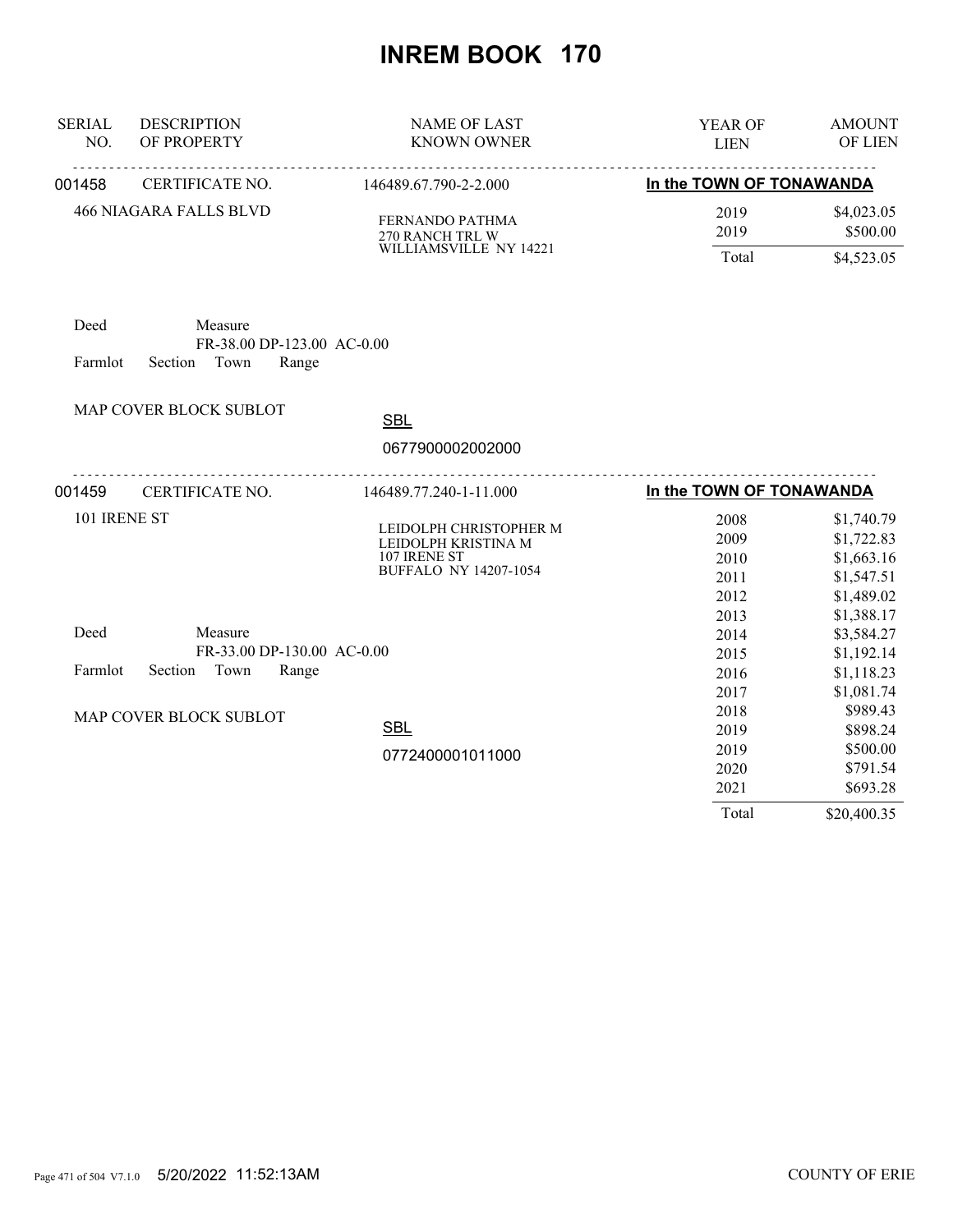| <b>SERIAL</b><br>NO. | <b>DESCRIPTION</b><br>OF PROPERTY                                 | <b>NAME OF LAST</b><br><b>KNOWN OWNER</b> | YEAR OF<br><b>LIEN</b>   | <b>AMOUNT</b><br>OF LIEN |
|----------------------|-------------------------------------------------------------------|-------------------------------------------|--------------------------|--------------------------|
| 001460               | CERTIFICATE NO.                                                   | 146489.77.240-1-19.000                    | In the TOWN OF TONAWANDA |                          |
| 75 IRENE ST          |                                                                   |                                           | 2009                     | \$7,281.97               |
|                      |                                                                   | MANDEL VIVIAN K<br>75 IRENE ST            | 2010                     | \$7,932.33               |
|                      |                                                                   | <b>BUFFALO NY 14207-1011</b>              | 2011                     | \$7,684.13               |
|                      |                                                                   |                                           | 2012                     | \$8,336.75               |
|                      |                                                                   |                                           | 2012                     | \$500.00                 |
|                      |                                                                   |                                           | 2013                     | \$7,582.44               |
| Deed                 | Measure                                                           |                                           | 2014                     | \$7,766.64               |
|                      | FR-33.00 DP-130.00 AC-0.00                                        |                                           | 2015                     | \$7,650.18               |
| Farmlot              | Section<br>Town<br>Range                                          |                                           | 2016                     | \$6,826.98               |
|                      |                                                                   |                                           | 2016                     | \$500.00                 |
|                      | MAP COVER BLOCK SUBLOT                                            |                                           | 2017                     | \$9,843.43               |
|                      |                                                                   | <b>SBL</b>                                | 2017                     | \$500.00                 |
|                      |                                                                   | 0772400001019000                          | 2018                     | \$5,874.11               |
|                      |                                                                   |                                           | 2018                     | \$500.00                 |
|                      |                                                                   |                                           | 2019                     | \$5,832.86               |
|                      |                                                                   |                                           | 2019                     | \$500.00                 |
|                      |                                                                   |                                           | 2020                     | \$4,728.93               |
|                      |                                                                   |                                           | 2021                     | \$5,543.85               |
|                      |                                                                   |                                           | Total                    | \$95,384.60              |
| 001461               | CERTIFICATE NO.                                                   | 146489.77.310-6-9.000                     | In the TOWN OF TONAWANDA |                          |
|                      | 2877 NIAGARA ST                                                   |                                           |                          |                          |
|                      |                                                                   | <b>HILL ASHLEY</b>                        | 2019<br>2019             | \$17,465.58<br>\$500.00  |
|                      |                                                                   | 15 BRIGGS AVE BUFFALO NY 14207            | 2020                     | \$13,716.61              |
|                      |                                                                   |                                           | 2021                     | \$11,499.85              |
|                      |                                                                   |                                           | Total                    | \$43,182.04              |
| Deed<br>Farmlot      | Measure<br>FR-33.00 DP-204.77 AC-0.00<br>Town<br>Section<br>Range |                                           |                          |                          |

MAP COVER BLOCK SUBLOT

**SBL**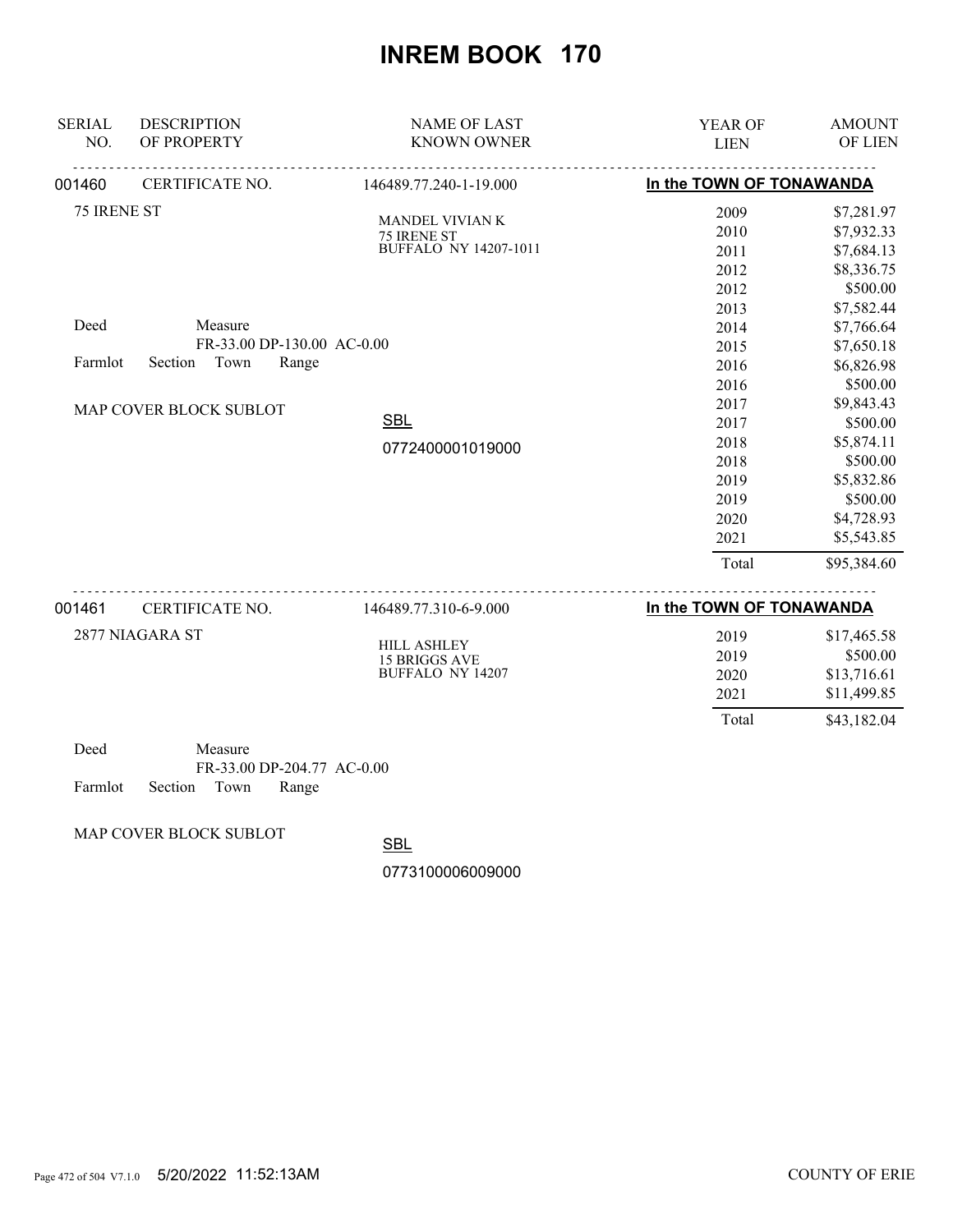| <b>SERIAL</b><br>NO. | <b>DESCRIPTION</b><br>OF PROPERTY                                 | NAME OF LAST<br><b>KNOWN OWNER</b>                                    | YEAR OF<br><b>LIEN</b>               | <b>AMOUNT</b><br>OF LIEN                                         |
|----------------------|-------------------------------------------------------------------|-----------------------------------------------------------------------|--------------------------------------|------------------------------------------------------------------|
| 001462               | .<br>CERTIFICATE NO.                                              | <u>.</u><br>146489.77.310-6-15.000                                    | In the TOWN OF TONAWANDA             |                                                                  |
|                      | 33 EDGAR AVE                                                      | REISCH KATHLEEN M<br>33 EDGAR AVE<br><b>BUFFALO NY 14207-1023</b>     | 2019<br>2019<br>2020<br>2021         | \$4,418.98<br>\$500.00<br>\$4,374.37<br>\$4,039.98               |
|                      |                                                                   |                                                                       | Total                                | \$13,333.33                                                      |
| Deed<br>Farmlot      | Measure<br>FR-30.00 DP-132.00 AC-0.00<br>Section Town<br>Range    |                                                                       |                                      |                                                                  |
|                      | MAP COVER BLOCK SUBLOT                                            | <b>SBL</b>                                                            |                                      |                                                                  |
|                      |                                                                   | 0773100006015000                                                      |                                      |                                                                  |
| 001463               | CERTIFICATE NO.                                                   | 146489.77.320-6-3.120                                                 | In the TOWN OF TONAWANDA             |                                                                  |
|                      | 72 VULCAN ST                                                      | <b>FOLVARCIK EDNA</b><br>72 VULCAN ST<br><b>BUFFALO NY 14207</b>      | 2019<br>2019<br>2020<br>2021         | \$4,147.44<br>\$500.00<br>\$5,798.31<br>\$3,938.90               |
| Deed<br>Farmlot      | Measure<br>FR-30.00 DP-100.00 AC-0.00<br>Section<br>Town<br>Range |                                                                       | Total                                | \$14,384.65                                                      |
|                      | MAP COVER BLOCK SUBLOT                                            | <b>SBL</b>                                                            |                                      |                                                                  |
|                      |                                                                   | 0773200006003120                                                      |                                      |                                                                  |
| 001464               | CERTIFICATE NO.                                                   | 146489.77.320-7-19.000                                                | In the TOWN OF TONAWANDA             |                                                                  |
|                      | 1157 TONAWANDA ST                                                 | <b>EDWARDS JEANNE M</b><br>1157 TONAWANDA ST<br>BUFFALO NY 14207-1050 | 2018<br>2019<br>2019<br>2020<br>2021 | \$5,767.42<br>\$7,278.09<br>\$500.00<br>\$6,994.95<br>\$6,387.04 |
| Deed<br>Farmlot      | Measure<br>FR-30.00 DP-100.00 AC-0.00<br>Section<br>Town<br>Range |                                                                       | Total                                | \$26,927.50                                                      |
|                      | MAP COVER BLOCK SUBLOT                                            | <b>SBL</b><br>0773200007019000                                        |                                      |                                                                  |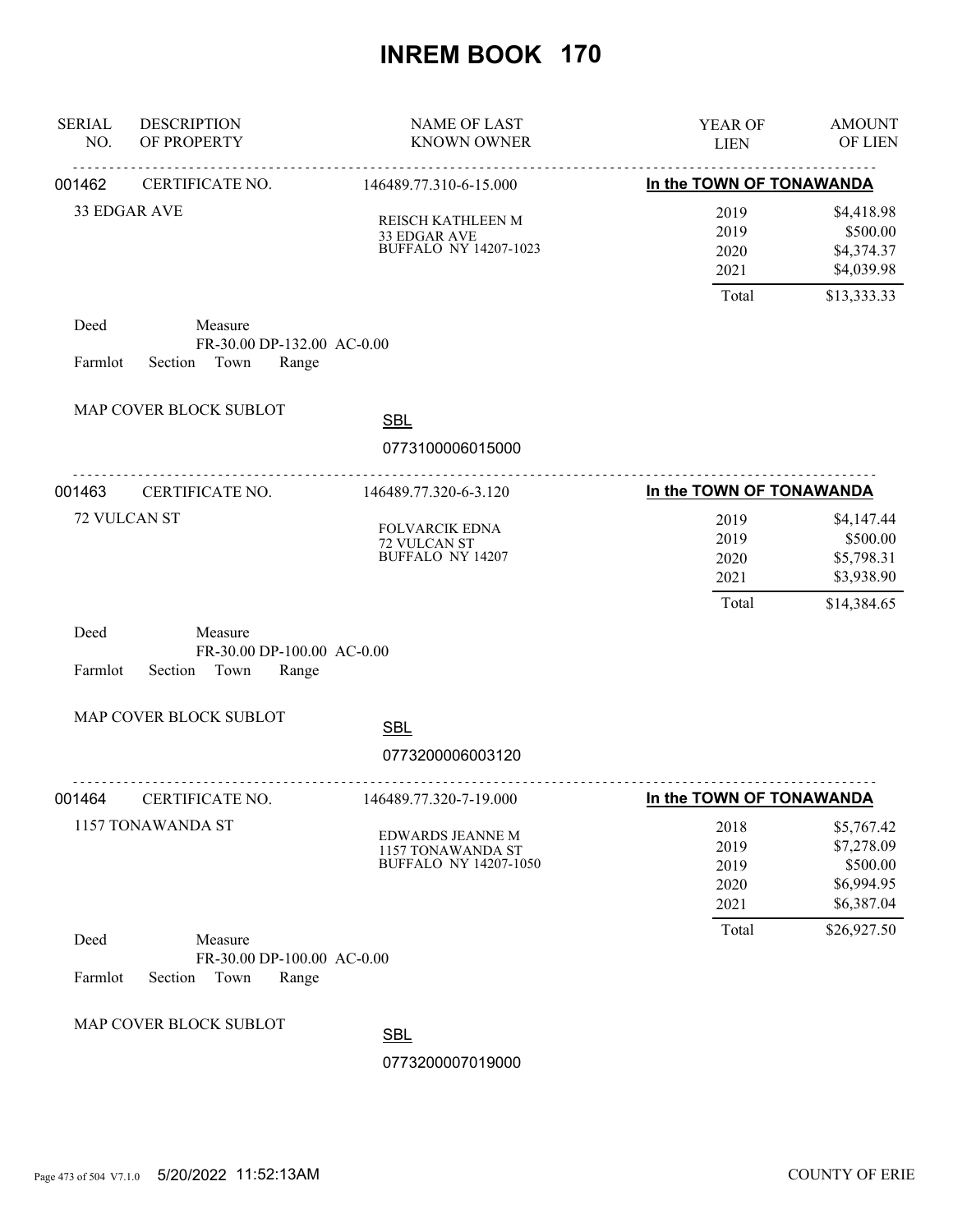| <b>SERIAL</b><br>NO. | <b>DESCRIPTION</b><br>OF PROPERTY                                  | <b>NAME OF LAST</b><br><b>KNOWN OWNER</b>                                        | YEAR OF<br><b>LIEN</b>                                                                        | <b>AMOUNT</b><br>OF LIEN                                                                                                                                             |
|----------------------|--------------------------------------------------------------------|----------------------------------------------------------------------------------|-----------------------------------------------------------------------------------------------|----------------------------------------------------------------------------------------------------------------------------------------------------------------------|
| 001465               | CERTIFICATE NO.                                                    | <u>.</u><br>146489.77.390-2-30.000                                               | In the TOWN OF TONAWANDA                                                                      |                                                                                                                                                                      |
|                      | 57 ROSWELL AVE                                                     | <b>MARKS CAROLINE (ESTATE)</b><br>57 ROSWELL AVE<br><b>BUFFALO NY 14207-1038</b> | 2019<br>2019<br>2020<br>2021<br>Total                                                         | \$4,472.27<br>\$500.00<br>\$4,947.39<br>\$4,319.68<br>\$14,239.34                                                                                                    |
| Deed<br>Farmlot      | Measure<br>FR-30.00 DP-100.00 AC-0.00<br>Town<br>Section<br>Range  |                                                                                  |                                                                                               |                                                                                                                                                                      |
|                      |                                                                    |                                                                                  |                                                                                               |                                                                                                                                                                      |
|                      | MAP COVER BLOCK SUBLOT                                             | <b>SBL</b>                                                                       |                                                                                               |                                                                                                                                                                      |
|                      |                                                                    | 0773900002030000                                                                 |                                                                                               |                                                                                                                                                                      |
| 001466               | <u>.</u><br>CERTIFICATE NO.                                        | .<br>146489.78.280-3-1.000                                                       | In the TOWN OF TONAWANDA                                                                      |                                                                                                                                                                      |
|                      | 565 ENGLEWOOD AVE                                                  | LO VALLO DOMINIC T JR<br>7015 MEADOWLARK CT<br>NORTH TONAWANDA NY 14120-137      | 1999<br>2000<br>2001<br>2002<br>2003<br>2004                                                  | \$4,806.39<br>\$7,723.53<br>\$7,512.31<br>\$6,465.48<br>\$6,397.90<br>\$5,999.01                                                                                     |
| Deed<br>Farmlot      | Measure<br>FR-296.38 DP-142.89 AC-0.00<br>Section<br>Town<br>Range |                                                                                  | 2005<br>2006<br>2007                                                                          | \$6,272.60<br>\$6,375.48<br>\$6,416.10                                                                                                                               |
|                      | MAP COVER BLOCK SUBLOT                                             | <b>SBL</b><br>0782800003001000                                                   | 2008<br>2009<br>2010<br>2011                                                                  | \$6,447.23<br>\$6,413.80<br>\$6,279.65<br>\$5,599.98                                                                                                                 |
|                      |                                                                    |                                                                                  | 2012<br>2013<br>2014<br>2015<br>2016<br>2017<br>2018<br>2019<br>2019<br>2020<br>2021<br>Total | \$5,164.67<br>\$4,653.69<br>\$3,932.01<br>\$3,670.10<br>\$3,297.20<br>\$2,970.03<br>\$2,653.86<br>\$2,414.38<br>\$500.00<br>\$2,128.47<br>\$1,869.14<br>\$115,963.01 |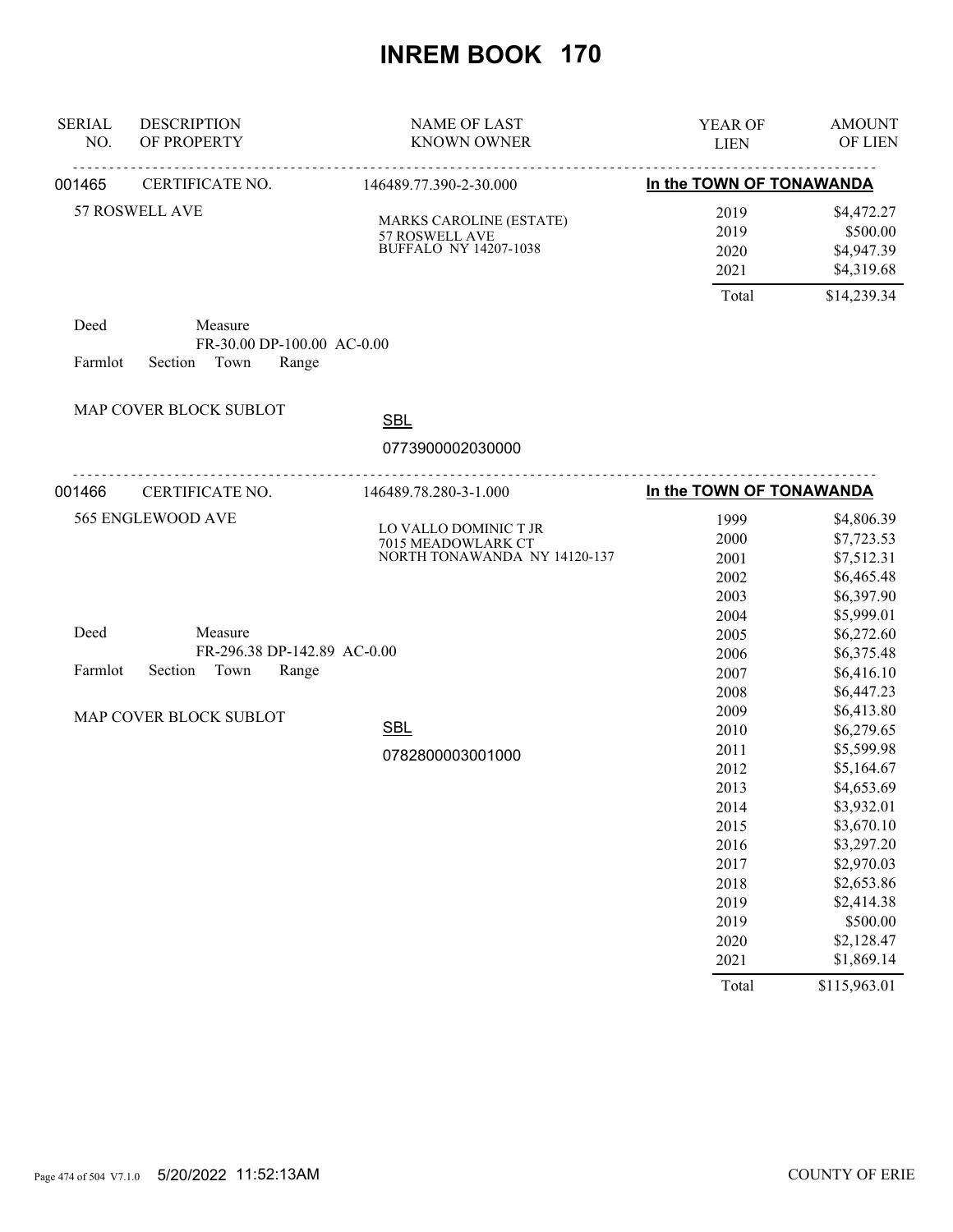| <b>SERIAL</b><br>NO.      | <b>DESCRIPTION</b><br>OF PROPERTY | <b>NAME OF LAST</b><br><b>KNOWN OWNER</b>     | YEAR OF<br><b>LIEN</b>   | <b>AMOUNT</b><br>OF LIEN                                                                                                                                                                                                                                           |
|---------------------------|-----------------------------------|-----------------------------------------------|--------------------------|--------------------------------------------------------------------------------------------------------------------------------------------------------------------------------------------------------------------------------------------------------------------|
| 001468                    | CERTIFICATE NO.                   | 146489.78.280-7-2.000                         | In the TOWN OF TONAWANDA |                                                                                                                                                                                                                                                                    |
|                           | 528 ENGLEWOOD AVE                 |                                               | 2007                     | \$555.04                                                                                                                                                                                                                                                           |
|                           |                                   | CAMPANELLA CHARLES J<br>751 TACOMA            | 2008                     | \$4,334.85                                                                                                                                                                                                                                                         |
|                           |                                   | BUFFALO NY 14216                              | 2009                     | \$2,886.72                                                                                                                                                                                                                                                         |
|                           |                                   |                                               | 2010                     | \$2,815.69                                                                                                                                                                                                                                                         |
|                           |                                   |                                               | 2011                     | \$2,597.48                                                                                                                                                                                                                                                         |
|                           |                                   |                                               | 2012                     | \$2,467.29                                                                                                                                                                                                                                                         |
| Deed                      | Measure                           |                                               | 2013                     |                                                                                                                                                                                                                                                                    |
|                           | FR-70.00 DP-50.00 AC-0.00         |                                               | 2014                     |                                                                                                                                                                                                                                                                    |
| Farmlot                   | Town<br>Section<br>Range          |                                               | 2015                     |                                                                                                                                                                                                                                                                    |
|                           |                                   |                                               | 2016                     |                                                                                                                                                                                                                                                                    |
|                           | MAP COVER BLOCK SUBLOT            |                                               | 2017                     |                                                                                                                                                                                                                                                                    |
|                           |                                   | <b>SBL</b>                                    | 2018                     |                                                                                                                                                                                                                                                                    |
|                           |                                   | 0782800007002000                              | 2019                     |                                                                                                                                                                                                                                                                    |
|                           |                                   |                                               | 2019<br>2020             |                                                                                                                                                                                                                                                                    |
|                           |                                   |                                               | 2021                     |                                                                                                                                                                                                                                                                    |
|                           |                                   |                                               | Total                    | \$2,340.46<br>\$2,112.28<br>\$1,997.02<br>\$1,812.50<br>\$1,652.65<br>\$1,489.17<br>\$1,362.12<br>\$500.00<br>\$1,208.94<br>\$1,062.14<br>\$31,194.35<br>\$7,299.49<br>\$500.00<br>\$7,799.49<br>\$1,330.01<br>\$500.00<br>\$9,007.65<br>\$7,960.01<br>\$18,797.67 |
|                           | .                                 |                                               |                          |                                                                                                                                                                                                                                                                    |
| CERTIFICATE NO.<br>001469 |                                   | 146489.78.280-8-18.000                        | In the TOWN OF TONAWANDA |                                                                                                                                                                                                                                                                    |
|                           | 105 BYRON AVE                     | FELLI ANTHONY J                               | 2019                     |                                                                                                                                                                                                                                                                    |
|                           |                                   | PUTNAM ALYSSA A                               | 2019                     |                                                                                                                                                                                                                                                                    |
|                           |                                   | <b>105 BYRON AVE</b><br>BUFFALO NY 14223-2723 | Total                    |                                                                                                                                                                                                                                                                    |
|                           |                                   |                                               |                          |                                                                                                                                                                                                                                                                    |
| Deed                      | Measure                           |                                               |                          |                                                                                                                                                                                                                                                                    |
|                           | FR-40.00 DP-123.00 AC-0.00        |                                               |                          |                                                                                                                                                                                                                                                                    |
| Farmlot                   | Town<br>Section<br>Range          |                                               |                          |                                                                                                                                                                                                                                                                    |
|                           | MAP COVER BLOCK SUBLOT            | <b>SBL</b>                                    |                          |                                                                                                                                                                                                                                                                    |
|                           |                                   |                                               |                          |                                                                                                                                                                                                                                                                    |
|                           |                                   | 0782800008018000                              |                          |                                                                                                                                                                                                                                                                    |
| 001471                    | CERTIFICATE NO.                   | 146489.79.210-7-13.000                        | In the TOWN OF TONAWANDA |                                                                                                                                                                                                                                                                    |
|                           | <b>88 PARKHURST BLVD</b>          |                                               | 2019                     |                                                                                                                                                                                                                                                                    |
|                           |                                   | <b>BANDINELLI CARMELO</b>                     | 2019                     |                                                                                                                                                                                                                                                                    |
|                           |                                   | 88 PARKHURST BLVD<br>BUFFALO NY 14223-2839    | 2020                     |                                                                                                                                                                                                                                                                    |
|                           |                                   |                                               | 2021                     |                                                                                                                                                                                                                                                                    |
|                           |                                   |                                               | Total                    |                                                                                                                                                                                                                                                                    |
| Deed                      | Measure                           |                                               |                          |                                                                                                                                                                                                                                                                    |
|                           | FR-36.00 DP-137.50 AC-0.00        |                                               |                          |                                                                                                                                                                                                                                                                    |
| Farmlot                   | Section<br>Town<br>Range          |                                               |                          |                                                                                                                                                                                                                                                                    |
|                           | MAP COVER BLOCK SUBLOT            |                                               |                          |                                                                                                                                                                                                                                                                    |
|                           |                                   |                                               |                          |                                                                                                                                                                                                                                                                    |

**SBL**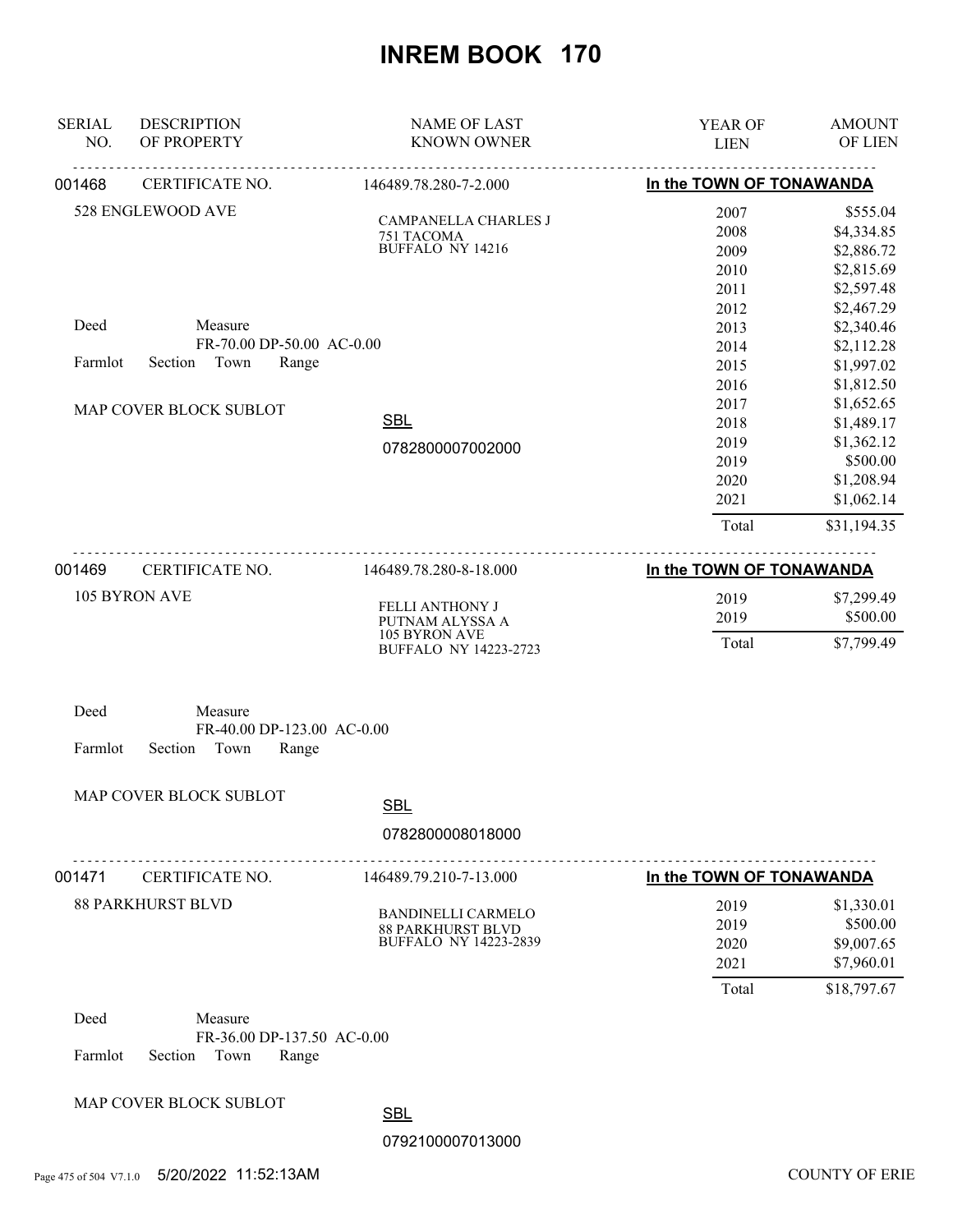| <b>SERIAL</b><br>NO. | <b>DESCRIPTION</b><br>OF PROPERTY                                 | <b>NAME OF LAST</b><br><b>KNOWN OWNER</b>                                      | YEAR OF<br><b>LIEN</b>                | <b>AMOUNT</b><br>OF LIEN                                          |
|----------------------|-------------------------------------------------------------------|--------------------------------------------------------------------------------|---------------------------------------|-------------------------------------------------------------------|
| 001472               | .<br>CERTIFICATE NO.                                              | <u>.</u><br>146489.79.210-8-15.000                                             | In the TOWN OF TONAWANDA              |                                                                   |
|                      | 57 EDGEWOOD AVE                                                   | CAMPBELL DEBRA<br>CAMPBELL JOHN<br>57 EDGEWOOD AVE<br><b>BUFFALO NY 14223</b>  | 2019<br>2019<br>2020<br>2021          | \$1,428.60<br>\$500.00<br>\$7,969.02<br>\$4,860.38                |
| Deed<br>Farmlot      | Measure<br>FR-40.00 DP-125.00 AC-0.00<br>Town<br>Range<br>Section |                                                                                | Total                                 | \$14,758.00                                                       |
|                      | MAP COVER BLOCK SUBLOT                                            | <b>SBL</b><br>0792100008015000                                                 |                                       |                                                                   |
| 001474               | CERTIFICATE NO.                                                   | 146489.79.220-5-8.000                                                          | In the TOWN OF TONAWANDA              |                                                                   |
|                      | <b>158 HAWTHORNE AVE</b>                                          | SCHNEEGOLD ROBIN L<br><b>158 HAWTHORNE AVE</b><br><b>BUFFALO NY 14223-3016</b> | 2019<br>2019<br>2020<br>2021<br>Total | \$5,396.21<br>\$500.00<br>\$4,844.85<br>\$4,284.89<br>\$15,025.95 |
| Deed<br>Farmlot      | Measure<br>FR-39.00 DP-122.00 AC-0.00<br>Section<br>Town<br>Range |                                                                                |                                       |                                                                   |
|                      | MAP COVER BLOCK SUBLOT                                            | <b>SBL</b>                                                                     |                                       |                                                                   |
|                      |                                                                   | 0792200005008000                                                               |                                       |                                                                   |
| 001477               | CERTIFICATE NO.                                                   | 146489.79.290-7-11.000                                                         | In the TOWN OF TONAWANDA              |                                                                   |
|                      | 372 ENGLEWOOD AVE                                                 | ERIE CAPITAL INC<br><b>158 THOMPSON ST</b><br>NORTH TONAWANDA NY 14120         | 2019<br>2019<br>2020<br>2021<br>Total | \$5,394.59<br>\$500.00<br>\$4,775.47<br>\$4,173.48<br>\$14,843.54 |
| Deed<br>Farmlot      | Measure<br>FR-40.00 DP-129.39 AC-0.00<br>Section<br>Town<br>Range |                                                                                |                                       |                                                                   |
|                      | MAP COVER BLOCK SUBLOT                                            | <b>SBL</b><br>0792900007011000                                                 |                                       |                                                                   |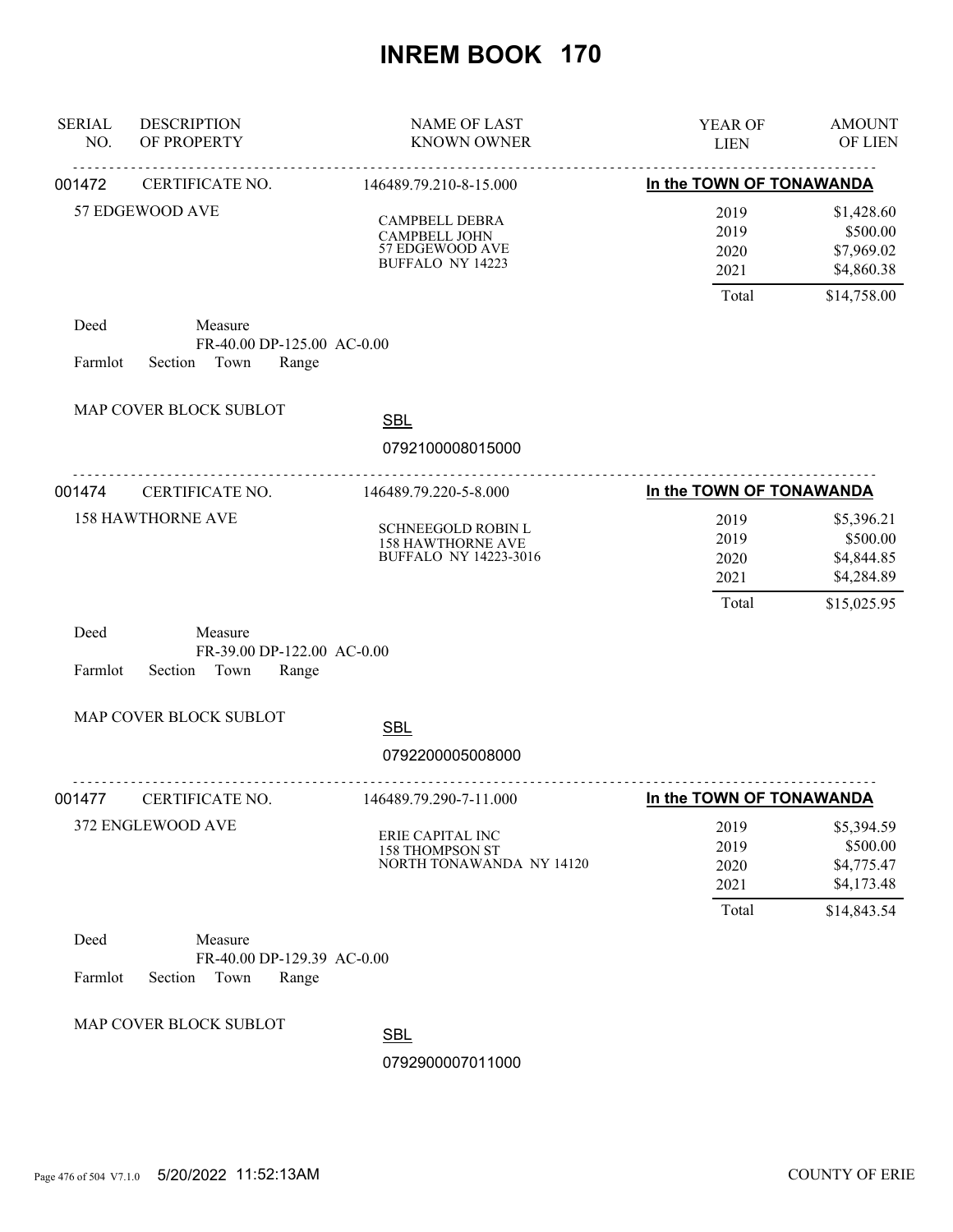| <b>SERIAL</b><br>NO. | <b>DESCRIPTION</b><br>OF PROPERTY                                 | NAME OF LAST<br><b>KNOWN OWNER</b>                                              | YEAR OF<br><b>LIEN</b>       | <b>AMOUNT</b><br>OF LIEN                           |
|----------------------|-------------------------------------------------------------------|---------------------------------------------------------------------------------|------------------------------|----------------------------------------------------|
| 001478               | CERTIFICATE NO.                                                   | 146489.79.300-3-9.000                                                           | In the TOWN OF TONAWANDA     |                                                    |
|                      | 242 UNIVERSITY AVE                                                | <b>TUTTLE MEGAN</b><br>242 UNIVERSITY AVE<br><b>BUFFALO NY 14223-3027</b>       | 2019<br>2019<br>2020<br>2021 | \$8,401.14<br>\$500.00<br>\$7,691.12<br>\$6,855.96 |
|                      |                                                                   |                                                                                 | Total                        | \$23,448.22                                        |
| Deed<br>Farmlot      | Measure<br>FR-72.00 DP-100.10 AC-0.00<br>Town<br>Section<br>Range |                                                                                 |                              |                                                    |
|                      | MAP COVER BLOCK SUBLOT                                            | <b>SBL</b>                                                                      |                              |                                                    |
|                      |                                                                   | 0793000003009000                                                                |                              |                                                    |
| 001479               | CERTIFICATE NO.                                                   | 146489.79.300-5-42.000                                                          | In the TOWN OF TONAWANDA     |                                                    |
|                      | <b>39 LYNDALE AVE</b>                                             | <b>DUBAISHI SALLAH H</b><br>39 LYNDALE AVE<br><b>BUFFALO NY 14223</b>           | 2019<br>2019<br>2020<br>2021 | \$8,495.41<br>\$500.00<br>\$9,614.97<br>\$8,405.00 |
| Deed<br>Farmlot      | Measure<br>FR-36.00 DP-122.00 AC-0.00<br>Section<br>Town<br>Range |                                                                                 | Total                        | \$27,015.38                                        |
|                      | MAP COVER BLOCK SUBLOT                                            | <b>SBL</b>                                                                      |                              |                                                    |
|                      |                                                                   | 0793000005042000                                                                |                              |                                                    |
| 001481               | CERTIFICATE NO.                                                   | .<br>146600.177.000-1-26.200                                                    | In the TOWN OF WALES         |                                                    |
| En<br>Road Magee     | 11661 STRYKERSVILLE RD<br>Kenneglenn Kennegl                      | SYCAMORE MAPLE FARMS LLC<br><b>303 CAZENOVIA</b><br><b>EAST AURORA NY 14052</b> | 2019<br>2019<br>2020         | \$74,183.59<br>\$500.00<br>\$65,350.50             |
| 12.55ac              |                                                                   |                                                                                 | Total                        | \$140,034.09                                       |
| Deed<br>Farmlot      | Measure<br>FR-0.00 DP-0.00 AC-0.00<br>Section<br>Town<br>Range    |                                                                                 |                              |                                                    |
|                      | MAP COVER BLOCK SUBLOT                                            | <b>SBL</b><br>1770000001026200                                                  |                              |                                                    |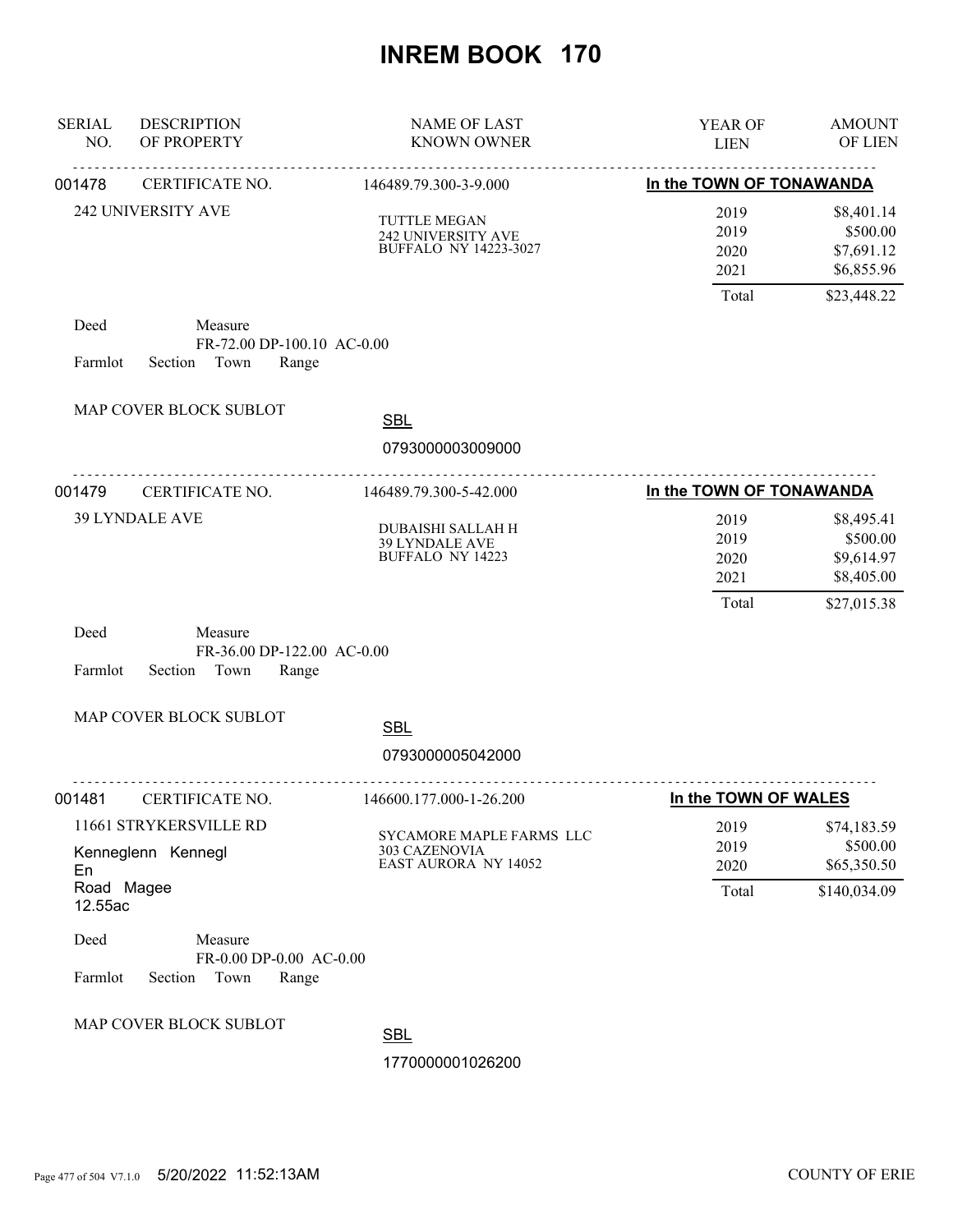| <b>SERIAL</b><br>NO.           | <b>DESCRIPTION</b><br>OF PROPERTY                                 | <b>NAME OF LAST</b><br><b>KNOWN OWNER</b>                                                         | YEAR OF<br><b>LIEN</b>                | <b>AMOUNT</b><br>OF LIEN                                          |
|--------------------------------|-------------------------------------------------------------------|---------------------------------------------------------------------------------------------------|---------------------------------------|-------------------------------------------------------------------|
| 001484                         | <u>.</u><br><u>.</u><br>CERTIFICATE NO.                           | <u>.</u><br>146600.178.000-2-35.100                                                               | In the TOWN OF WALES                  |                                                                   |
| Road<br>Hudson<br>1.8 Ac       | 13057 SCHANG RD<br><b>Becker</b><br>Mcewen                        | <b>HUDSON MABEL</b><br>HUDSON FRED<br>13181 SCHANG RD<br><b>EAST AURORA NY 14052-9516</b>         | 2019<br>2019<br>2020<br>2021<br>Total | \$6,376.67<br>\$500.00<br>\$5,621.22<br>\$4,909.82<br>\$17,407.71 |
| Deed<br>Farmlot                | Measure<br>FR-0.00 DP-0.00 AC-0.00<br>Section Town<br>Range       |                                                                                                   |                                       |                                                                   |
|                                | MAP COVER BLOCK SUBLOT                                            | <b>SBL</b><br>1780000002035100                                                                    |                                       |                                                                   |
| 001489                         | CERTIFICATE NO.                                                   | 146800.124.160-7-4.100                                                                            | In the TOWN OF WEST SENECA            |                                                                   |
| Trier Park S/d<br>80 X 140.00  | 27 GREENFIELD AVE<br>Mc-1383 SI's-45,46                           | PALLAS LEON M (L.E.)<br>FUDEMAN SANDRA L<br>27 GREENFIELD AVE<br><b>WEST SENECA NY 14224-1406</b> | 2018<br>2019<br>2019<br>2020<br>2021  | \$84.06<br>\$5,529.11<br>\$500.00<br>\$4,876.38<br>\$7,371.63     |
| Deed<br>Farmlot                | Measure<br>FR-80.00 DP-140.00 AC-0.00<br>Section Town<br>Range    |                                                                                                   | Total                                 | \$18,361.18                                                       |
|                                | MAP COVER BLOCK SUBLOT                                            | <b>SBL</b><br>1241600007004100                                                                    |                                       |                                                                   |
| 001492                         | CERTIFICATE NO.                                                   | 146800.124.780-1-27.000                                                                           | In the TOWN OF WEST SENECA            |                                                                   |
| 55 DWYER ST<br>8               | Mc-362 SI-229 Pt-22<br><b>Bflo South Pk S/d</b>                   | <b>JOZAK KIM M</b><br>55 DWYER ST<br><b>WEST SENECA NY 14224-1113</b>                             | 2019<br>2019<br>2020<br>2021          | \$6,739.25<br>\$500.00<br>\$6,139.65<br>\$5,376.04                |
| 50 X 121.59<br>Deed<br>Farmlot | Measure<br>FR-50.00 DP-121.59 AC-0.00<br>Section<br>Town<br>Range |                                                                                                   | Total                                 | \$18,754.94                                                       |
|                                | MAP COVER BLOCK SUBLOT                                            | <b>SBL</b><br>1247800001027000                                                                    |                                       |                                                                   |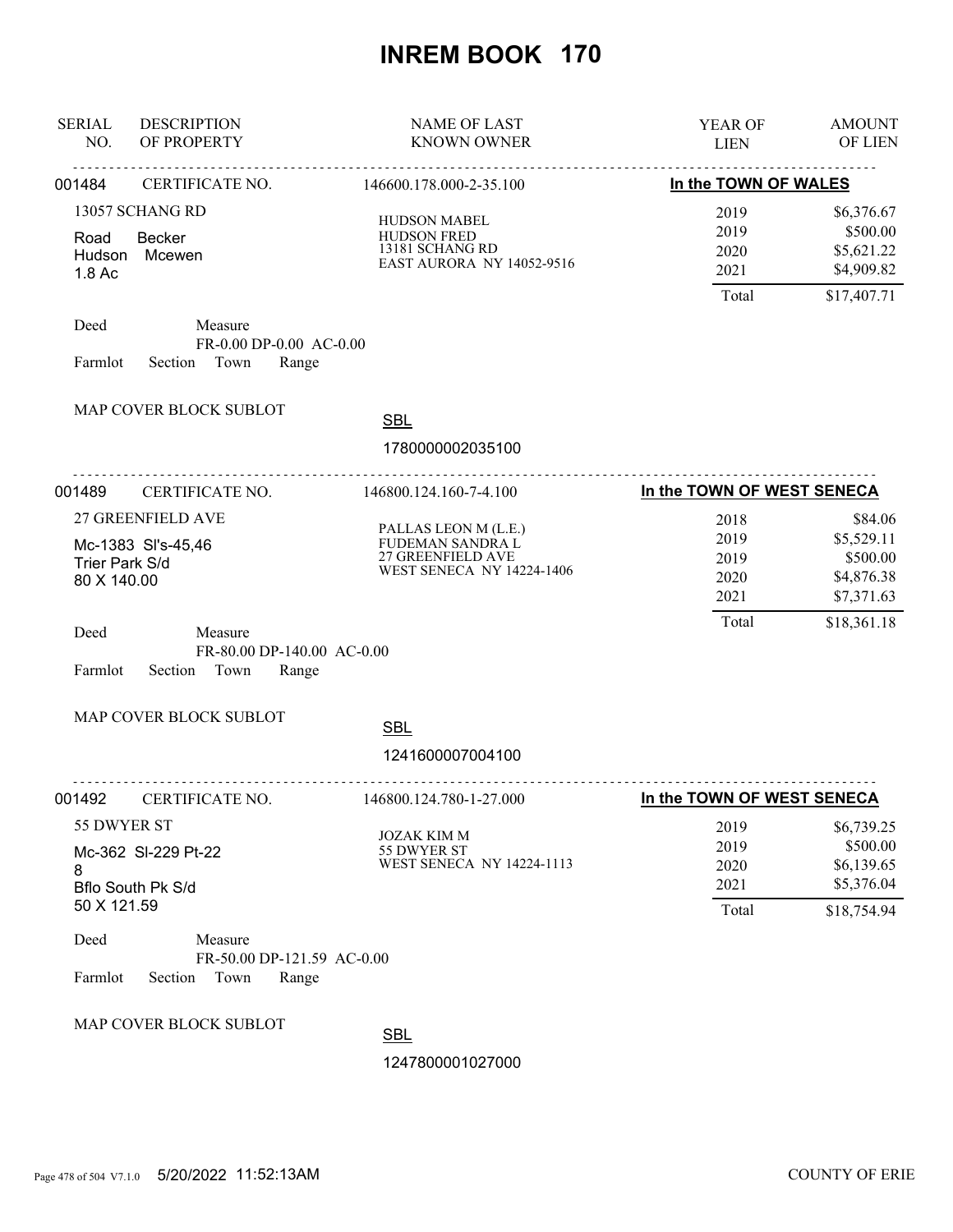| <b>SERIAL</b><br>NO.                             | <b>DESCRIPTION</b><br>OF PROPERTY                                 | <b>NAME OF LAST</b><br><b>KNOWN OWNER</b>                                              | YEAR OF<br><b>LIEN</b>                       | <b>AMOUNT</b><br>OF LIEN                                                       |
|--------------------------------------------------|-------------------------------------------------------------------|----------------------------------------------------------------------------------------|----------------------------------------------|--------------------------------------------------------------------------------|
| 001495                                           | CERTIFICATE NO.                                                   | <u>.</u><br><u>.</u><br>146800.125.200-1-17.000                                        | In the TOWN OF WEST SENECA                   |                                                                                |
| Part Of VI-2<br>Irr Lot                          | 4783 CLINTON ST<br>140 X 138.15 Irr.                              | COOPER PHYLLIS A<br>231 TREMONT AVE KENMORE NY 14217-2201                              | 2019<br>2019<br>2020<br>2021                 | \$3,693.43<br>\$500.00<br>\$6,340.91<br>\$5,569.94                             |
| Deed<br>Farmlot                                  | Measure<br>FR-140.00 DP-138.15 AC-0.00<br>Section Town<br>Range   |                                                                                        | Total                                        | \$16,104.28                                                                    |
|                                                  | MAP COVER BLOCK SUBLOT                                            | <b>SBL</b><br>1252000001017000                                                         |                                              |                                                                                |
| 001500                                           | <u>.</u><br>CERTIFICATE NO.                                       | 146800.133.270-5-17.000                                                                | In the TOWN OF WEST SENECA                   |                                                                                |
| 120 EDSON ST<br>Electric Belt S/d<br>35 X 108.00 | Mc-323 Blk-b SI-85                                                | <b>COLERN THOMAS E</b><br>C/O ATTN:LAURA DEEDS<br>3178 WARWICK TER<br>HAMBURG NY 14075 | 2015<br>2016<br>2017<br>2018<br>2019         | \$6,142.80<br>\$6,005.91<br>\$1,188.62<br>\$581.17<br>\$524.09                 |
| Deed<br>Farmlot                                  | Measure<br>FR-35.00 DP-108.00 AC-0.00<br>Town<br>Section<br>Range |                                                                                        | 2019<br>2020<br>2021<br>Total                | \$500.00<br>\$467.58<br>\$408.30<br>\$15,818.47                                |
|                                                  | MAP COVER BLOCK SUBLOT                                            | <b>SBL</b><br>1332700005017000                                                         |                                              |                                                                                |
| 001501                                           | CERTIFICATE NO.                                                   | 146800.133.270-6-10.000                                                                | In the TOWN OF WEST SENECA                   |                                                                                |
| Electric Belt S/d<br>35 X 107.00                 | <b>138 DUERSTEIN ST</b><br>Mc-323 Blk-a SI-39                     | <b>WOODS RAYMOND R</b><br><b>483 RHODE ISLAND ST</b><br>BUFFALO NY 14213               | 2017<br>2018<br>2019<br>2019<br>2020<br>2021 | \$5,804.64<br>\$5,359.49<br>\$4,881.07<br>\$500.00<br>\$4,146.62<br>\$3,815.17 |
| Deed<br>Farmlot                                  | Measure<br>FR-35.00 DP-107.00 AC-0.00<br>Section<br>Town<br>Range |                                                                                        | Total                                        | \$24,506.99                                                                    |
|                                                  | MAP COVER BLOCK SUBLOT                                            | <b>SBL</b><br>1332700006010000                                                         |                                              |                                                                                |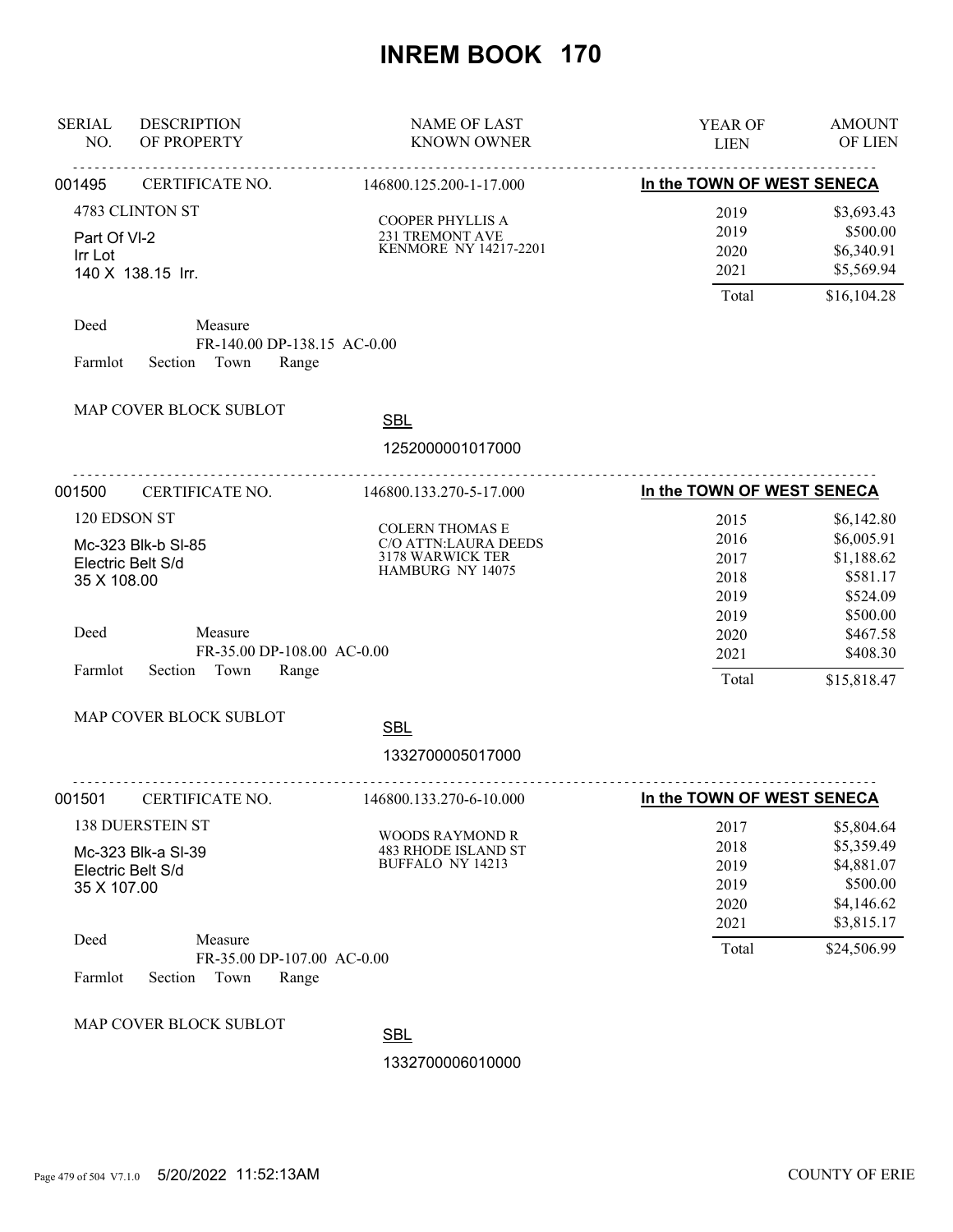| <b>SERIAL</b><br>NO.                 | <b>DESCRIPTION</b><br>OF PROPERTY                                                                                                  | <b>NAME OF LAST</b><br><b>KNOWN OWNER</b>                                                         | <b>YEAR OF</b><br><b>LIEN</b>                         | <b>AMOUNT</b><br><b>OF LIEN</b>                                                             |
|--------------------------------------|------------------------------------------------------------------------------------------------------------------------------------|---------------------------------------------------------------------------------------------------|-------------------------------------------------------|---------------------------------------------------------------------------------------------|
| 001503                               | CERTIFICATE NO.                                                                                                                    | 146800.133.350-1-22.100                                                                           | In the TOWN OF WEST SENECA                            |                                                                                             |
| Mc-322 SI-22<br>Deed                 | 98 BURCH AVE<br>Oak Grove S/d<br>60.00 X 116.00<br>Measure<br>FR-60.00 DP-116.00 AC-0.00                                           | MEYER MICHAEL T<br>98 BURCH AVE<br>WEST SENECA NY 14210-2602                                      | 2018<br>2018<br>2019<br>2019<br>2020<br>2021<br>Total | \$7,012.11<br>\$500.00<br>\$5,893.23<br>\$500.00<br>\$6,066.65<br>\$4,941.05<br>\$24,913.04 |
| Farmlot                              | Section Town<br>Range                                                                                                              |                                                                                                   |                                                       |                                                                                             |
|                                      | MAP COVER BLOCK SUBLOT                                                                                                             | <b>SBL</b>                                                                                        |                                                       |                                                                                             |
|                                      |                                                                                                                                    | 1333500001022100                                                                                  |                                                       |                                                                                             |
| 001504                               | CERTIFICATE NO.                                                                                                                    | 146800.133.350-1-47.000                                                                           | In the TOWN OF WEST SENECA                            |                                                                                             |
| Mc-322 SI-49<br>30 X 48 Irr.         | 22 BURCH AVE<br>Rear In City Of Bflo                                                                                               | VASQUEZ LAURA<br>22 BURCH AVE<br>WEST SENECA NY 14210                                             | 2018<br>2018<br>2019<br>2019<br>2020                  | \$1,679.17<br>\$500.00<br>\$2,849.70<br>\$500.00<br>\$2,259.56                              |
| Deed<br>Farmlot                      | Measure<br>FR-30.00 DP-48.00 AC-0.00<br>Section Town<br>Range                                                                      |                                                                                                   | 2021<br>Total                                         | \$1,784.57<br>\$9,573.00                                                                    |
|                                      | MAP COVER BLOCK SUBLOT                                                                                                             | <b>SBL</b>                                                                                        |                                                       |                                                                                             |
|                                      |                                                                                                                                    | 1333500001047000                                                                                  |                                                       |                                                                                             |
| 001509                               | CERTIFICATE NO.                                                                                                                    | 146800.133.440-2-58.000                                                                           | In the TOWN OF WEST SENECA                            |                                                                                             |
| 92<br>50 X 125.00<br>Deed<br>Farmlot | 105 COLUMBIA PKWY<br>Mc-1322 Pt-sl's-91,<br>Columbia Park S/d<br>Measure<br>FR-50.00 DP-125.00 AC-0.00<br>Town<br>Range<br>Section | THURSTON CHRISTOPHER<br>THURSTON KATRINA<br>105 COLUMBIA PKWY<br><b>WEST SENECA NY 14224-1801</b> | 2019<br>2019<br>2020<br>2021<br>Total                 | \$2,696.29<br>\$500.00<br>\$7,794.09<br>\$6,825.06<br>\$17,815.44                           |
|                                      | MAP COVER BLOCK SUBLOT                                                                                                             | <b>SBL</b><br>1334400002058000                                                                    |                                                       |                                                                                             |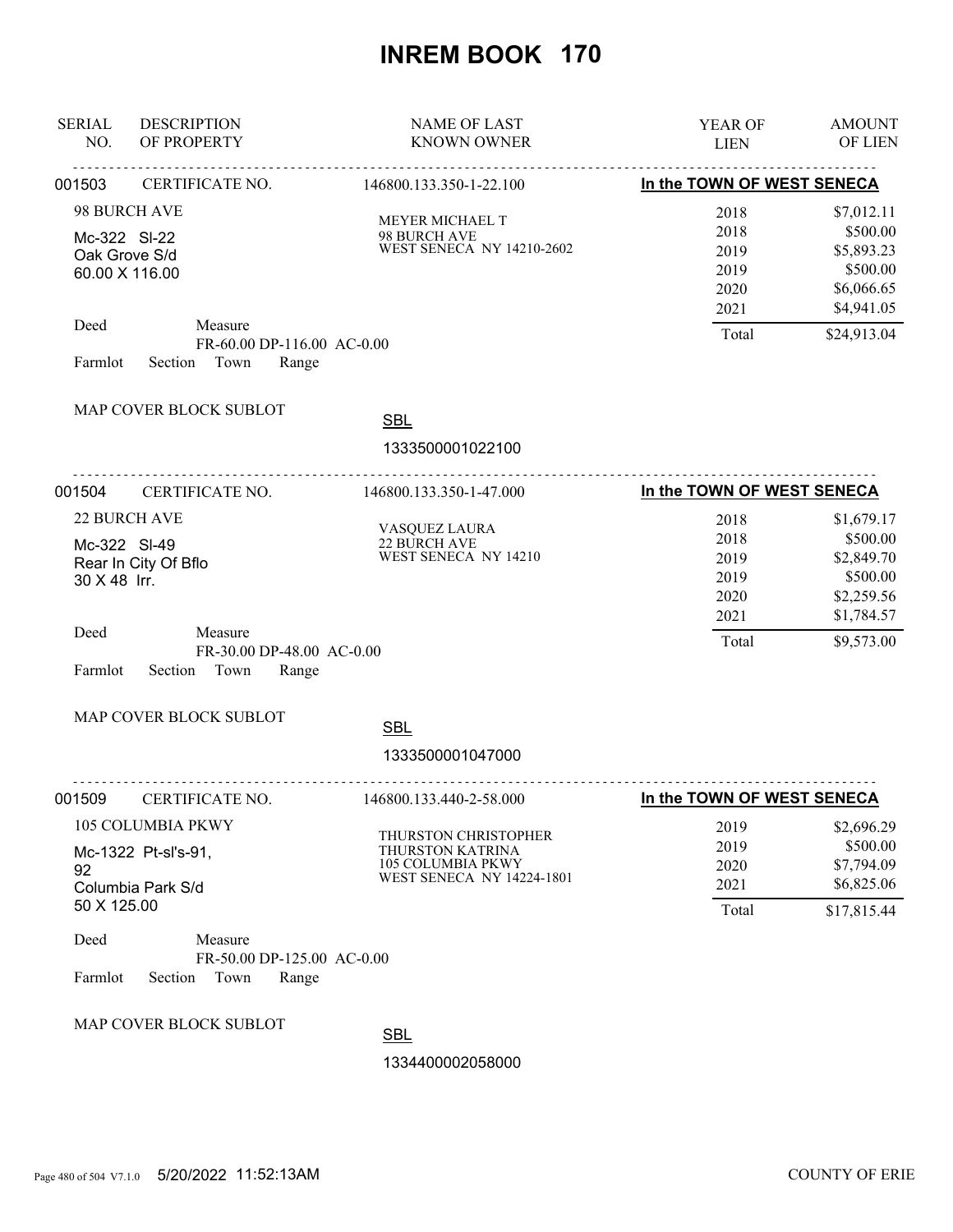| <b>SERIAL</b> | <b>DESCRIPTION</b>                         | <b>NAME OF LAST</b>                   | YEAR OF                    | <b>AMOUNT</b> |
|---------------|--------------------------------------------|---------------------------------------|----------------------------|---------------|
| NO.           | OF PROPERTY                                | <b>KNOWN OWNER</b>                    | <b>LIEN</b>                | OF LIEN       |
| 001510        | CERTIFICATE NO.                            | 146800.133.520-2-10.110               | In the TOWN OF WEST SENECA |               |
|               | 0 REAR SENECA ST                           | <b>FENNIE JAMES</b>                   | 1999                       | \$2,476.29    |
|               | Part Of VI-35 & FI-2                       | <b>KELLY THOMAS</b>                   | 2000                       | \$2,343.66    |
| 77            |                                            | <b>84 TRACY PKWY</b>                  | 2001                       | \$2,236.09    |
| Rear Lot      |                                            | LACKAWANNA NY 14218-3461              | 2002                       | \$2,349.02    |
| 8.5 Ac's      |                                            |                                       | 2003                       | \$2,358.91    |
|               |                                            |                                       | 2004                       | \$2,365.41    |
| Deed          | Measure                                    |                                       | 2005                       | \$2,348.31    |
|               | FR-0.00 DP-0.00 AC-0.00                    |                                       | 2006                       | \$2,404.45    |
| Farmlot       | Section<br>Town<br>Range                   |                                       | 2007                       | \$2,355.67    |
|               |                                            |                                       | 2008                       | \$2,260.12    |
|               | MAP COVER BLOCK SUBLOT                     |                                       | 2009                       | \$2,198.26    |
|               |                                            | <b>SBL</b>                            | 2010                       | \$2,097.53    |
|               |                                            | 1335200002010110                      | 2011                       | \$2,008.18    |
|               |                                            |                                       | 2012                       | \$1,924.32    |
|               |                                            |                                       | 2013                       | \$1,850.20    |
|               |                                            |                                       | 2014                       | \$1,724.00    |
|               |                                            |                                       | 2015                       | \$1,634.16    |
|               |                                            |                                       | 2016                       | \$1,542.92    |
|               |                                            |                                       | 2017                       | \$1,439.30    |
|               |                                            |                                       | 2018                       | \$1,330.11    |
|               |                                            |                                       | 2019                       | \$1,217.52    |
|               |                                            |                                       | 2019                       | \$500.00      |
|               |                                            |                                       | 2020                       | \$1,084.75    |
|               |                                            |                                       | 2021                       | \$932.84      |
|               |                                            |                                       | Total                      | \$44,982.02   |
| 001511        | CERTIFICATE NO.                            | 146800.133.520-3-40.000               | In the TOWN OF WEST SENECA |               |
|               | 2599 SENECA ST                             |                                       | 2017                       | \$1,258.61    |
|               |                                            | <b>FISCHER LINDA</b>                  | 2017                       | \$500.00      |
|               | Mc-1082 Blk-b SI-1<br>John E Grenzebac S/d | FISCHER ALBERT H JR<br>2599 SENECA ST | 2019                       | \$4,227.34    |
|               | 30 X 120.00 (corner                        | <b>WEST SENECA NY 14224-1809</b>      | 2019                       | \$500.00      |
| Lot)          |                                            |                                       | 2020                       | \$4,243.96    |
|               |                                            |                                       | 2021                       | \$3,455.18    |
| Deed          | Measure<br>FR-30.00 DP-120.00 AC-0.00      |                                       | Total                      | \$14,185.09   |
| Farmlot       | Town<br>Section<br>Range                   |                                       |                            |               |

MAP COVER BLOCK SUBLOT

**SBL**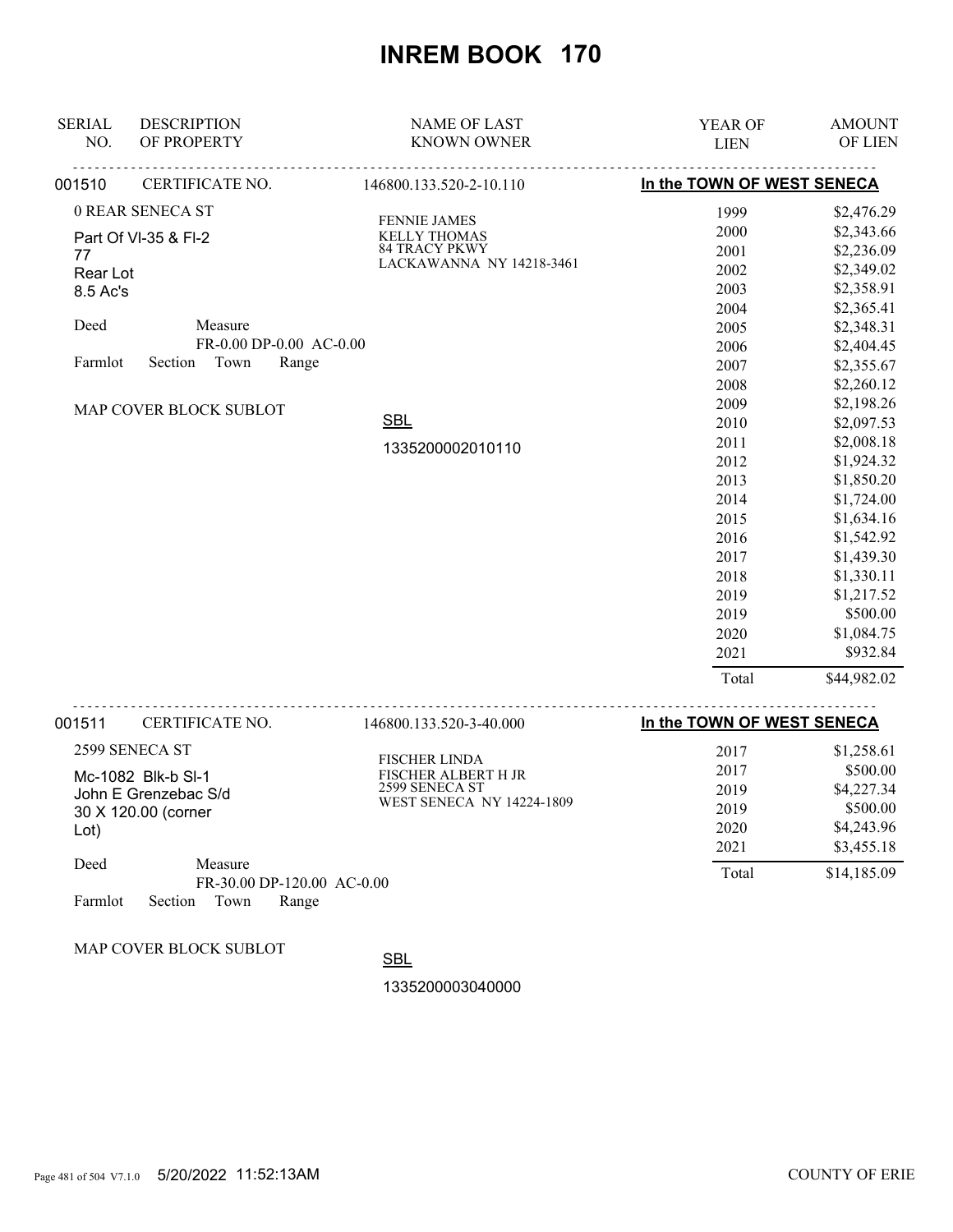| <b>SERIAL</b><br>NO. | <b>DESCRIPTION</b><br>OF PROPERTY                                 | <b>NAME OF LAST</b><br><b>KNOWN OWNER</b>                         | <b>YEAR OF</b><br><b>LIEN</b>         | <b>AMOUNT</b><br><b>OF LIEN</b>                                   |
|----------------------|-------------------------------------------------------------------|-------------------------------------------------------------------|---------------------------------------|-------------------------------------------------------------------|
| 001512               | CERTIFICATE NO.                                                   | 146800.133.520-3-46.000                                           | In the TOWN OF WEST SENECA            |                                                                   |
| 30 X 125.00          | 2619 SENECA ST<br>Mc-824 Blk-a SI-4<br>H.j. Manzel S/d            | <b>MUDAR PAMELA J</b><br>5790 SCHERFF RD<br>ORCHARD PARK NY 14127 | 2019<br>2019<br>2020<br>2021          | \$2,954.80<br>\$500.00<br>\$3,573.28<br>\$3,078.45                |
| Deed<br>Farmlot      | Measure<br>FR-30.00 DP-125.00 AC-0.00<br>Town<br>Section<br>Range |                                                                   | Total                                 | \$10,106.53                                                       |
|                      | MAP COVER BLOCK SUBLOT                                            | <b>SBL</b><br>1335200003046000                                    |                                       |                                                                   |
| 001513               | CERTIFICATE NO.                                                   | 146800.133.520-3-48.000                                           | In the TOWN OF WEST SENECA            |                                                                   |
| 37.5 X 125.00        | 2627 SENECA ST<br>Mc-824 Blk-a SI-6<br>H.j. Manzel S/d            | <b>MUDAR PAMELA</b><br>5790 SCHERFF RD<br>ORCHARD PARK NY 14127   | 2019<br>2019<br>2020<br>2021<br>Total | \$3,788.63<br>\$500.00<br>\$3,383.04<br>\$2,933.37<br>\$10,605.04 |
| Deed                 | Measure<br>FR-37.50 DP-125.00 AC-0.00                             |                                                                   |                                       |                                                                   |

Farmlot Section Town Range

MAP COVER BLOCK SUBLOT

**SBL**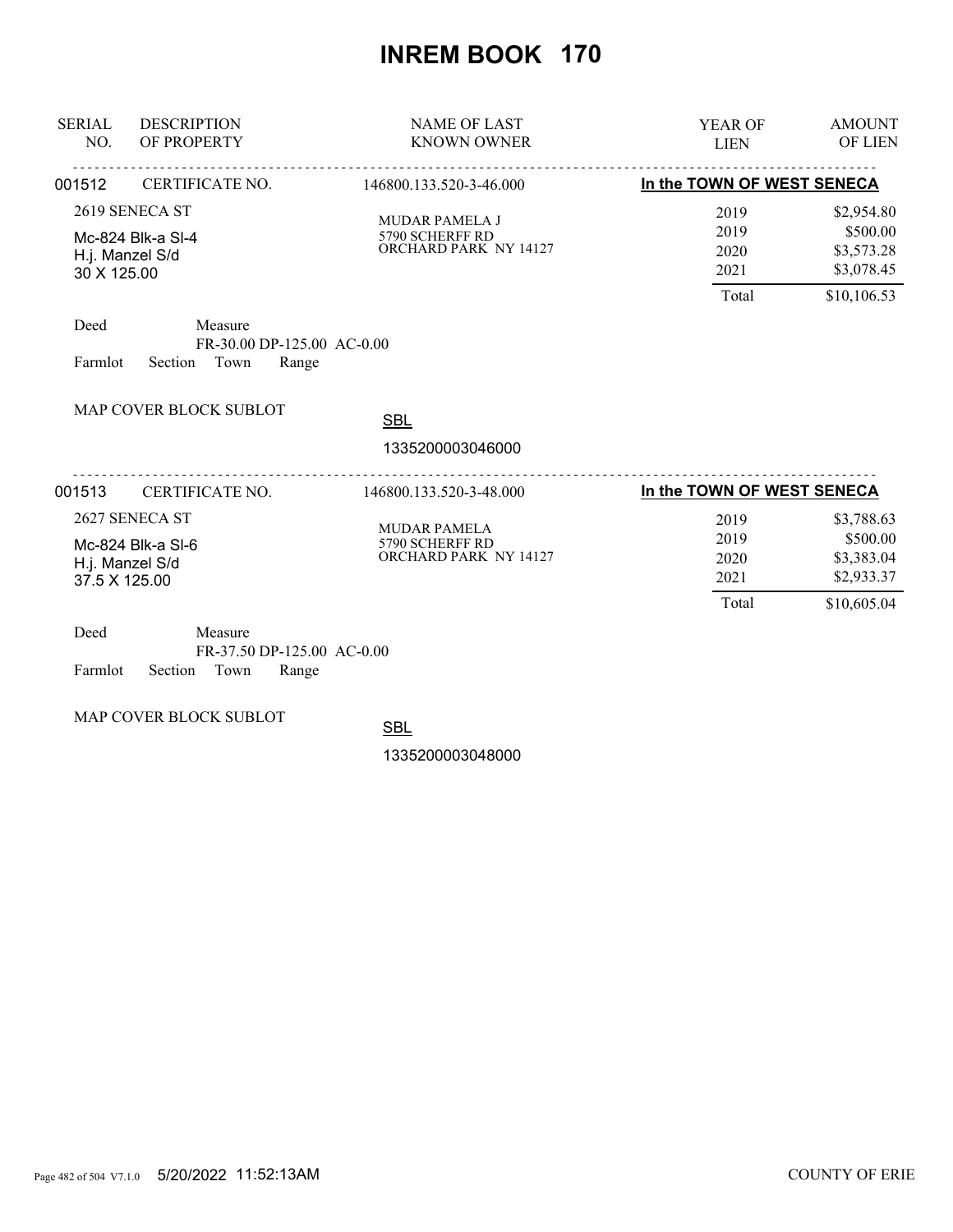| <b>SERIAL</b> | <b>DESCRIPTION</b>        | <b>NAME OF LAST</b>                    | YEAR OF                    | <b>AMOUNT</b> |
|---------------|---------------------------|----------------------------------------|----------------------------|---------------|
| NO.           | OF PROPERTY               | <b>KNOWN OWNER</b>                     | <b>LIEN</b>                | OF LIEN       |
| 001515        | CERTIFICATE NO.           | 146800.134.060-3-8.000                 | In the TOWN OF WEST SENECA |               |
|               | 961 INDIAN CHURCH RD      | <b>LEMCKE VERNON C</b>                 | 2001                       | \$6,238.67    |
|               |                           | 7441 RIDGE RD<br>SODUS NY 14551        | 2002                       | \$6,558.75    |
|               |                           |                                        | 2003                       | \$6,547.67    |
|               |                           |                                        | 2004                       | \$6,530.00    |
|               |                           |                                        | 2005                       | \$6,468.47    |
|               |                           |                                        | 2006                       | \$6,593.24    |
| Deed          | Measure                   |                                        | 2007                       | \$6,437.07    |
|               | FR-134.93 DP-0.00 AC-0.00 |                                        | 2008                       | \$6,169.43    |
| Farmlot       | Town<br>Section<br>Range  |                                        | 2009                       | \$5,998.78    |
|               |                           |                                        | 2010                       | \$5,744.92    |
|               | MAP COVER BLOCK SUBLOT    |                                        | 2011                       | \$5,550.93    |
|               |                           | <b>SBL</b>                             | 2012                       | \$5,338.67    |
|               |                           | 1340600003008000                       | 2012                       | \$500.00      |
|               |                           |                                        | 2013                       | \$5,090.72    |
|               |                           |                                        | 2014                       | \$4,828.63    |
|               |                           |                                        | 2015                       | \$4,576.10    |
|               |                           |                                        | 2016                       | \$4,343.64    |
|               |                           |                                        | 2017                       | \$4,073.43    |
|               |                           |                                        | 2018                       | \$3,840.28    |
|               |                           |                                        | 2019                       | \$3,471.63    |
|               |                           |                                        | 2019                       | \$500.00      |
|               |                           |                                        | 2020                       | \$3,043.79    |
|               |                           |                                        | 2021                       | \$2,642.81    |
|               |                           |                                        | Total                      | \$111,087.63  |
| 001516        | .<br>CERTIFICATE NO.      | 146800.134.060-3-12.000                | In the TOWN OF WEST SENECA |               |
|               | 0 INDIAN CHURCH RD        |                                        | 2013                       | \$500.00      |
|               |                           | LEMCKE VERNON C                        | 2019                       | \$1,277.94    |
|               |                           | 7441 RIDGE RD<br><b>SODUS NY 14551</b> | 2019                       | \$500.00      |
|               |                           |                                        | 2020                       | \$1,119.36    |
|               |                           |                                        | 2021                       | \$973.18      |
| Deed          | Measure                   |                                        | Total                      | \$4,370.48    |
|               | FR-131.19 DP-0.00 AC-0.00 |                                        |                            |               |
|               |                           |                                        |                            |               |

Farmlot Section Town Range

MAP COVER BLOCK SUBLOT

**SBL**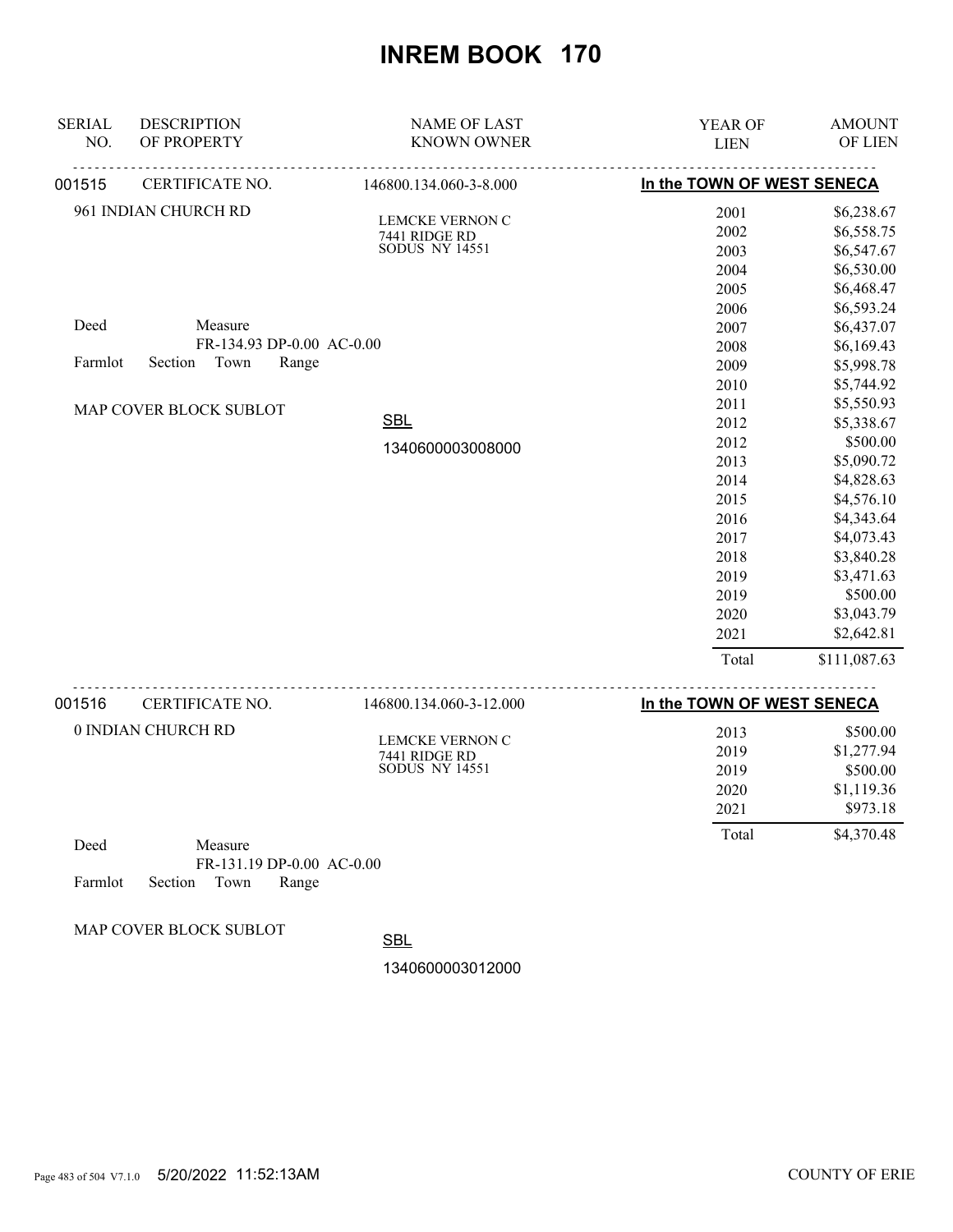| <b>SERIAL</b><br>NO.      | <b>DESCRIPTION</b><br>OF PROPERTY                                 | <b>NAME OF LAST</b><br><b>KNOWN OWNER</b>                             | YEAR OF<br><b>LIEN</b>                | <b>AMOUNT</b><br>OF LIEN                                          |
|---------------------------|-------------------------------------------------------------------|-----------------------------------------------------------------------|---------------------------------------|-------------------------------------------------------------------|
| 001517                    | <u>.</u><br>CERTIFICATE NO.                                       | .<br>146800.134.080-1-52.100                                          | In the TOWN OF WEST SENECA            |                                                                   |
|                           | 1864 UNION RD                                                     | POPPENDECK KEITH J<br>1860 UNION RD<br>WEST SENECA NY 14224-2012      | 2019<br>2019<br>2020<br>2021          | \$6,771.72<br>\$500.00<br>\$5,953.20<br>\$5,163.08                |
|                           |                                                                   |                                                                       | Total                                 | \$18,388.00                                                       |
| Deed<br>Farmlot           | Measure<br>FR-80.00 DP-130.00 AC-0.00<br>Town<br>Section<br>Range |                                                                       |                                       |                                                                   |
|                           | MAP COVER BLOCK SUBLOT                                            | <b>SBL</b>                                                            |                                       |                                                                   |
|                           |                                                                   | 1340800001052100                                                      |                                       |                                                                   |
| 001518                    | CERTIFICATE NO.                                                   | 146800.134.080-1-54.000                                               | In the TOWN OF WEST SENECA            |                                                                   |
| Doster S/d<br>40 X 130.00 | 1860 UNION RD<br>Mc-1188 SI-38                                    | POPPENDECK KEITH<br>1860 UNION RD<br><b>WEST SENECA NY 14224-2012</b> | 2019<br>2019<br>2020<br>2021<br>Total | \$3,989.31<br>\$500.00<br>\$3,522.42<br>\$3,082.21<br>\$11,093.94 |
| Deed<br>Farmlot           | Measure<br>FR-40.00 DP-130.00 AC-0.00<br>Section<br>Town<br>Range |                                                                       |                                       |                                                                   |
|                           | MAP COVER BLOCK SUBLOT                                            | <b>SBL</b>                                                            |                                       |                                                                   |
|                           |                                                                   | 1340800001054000                                                      |                                       |                                                                   |
| 001519                    | CERTIFICATE NO.                                                   | 146800.134.080-1-55.100                                               | In the TOWN OF WEST SENECA            |                                                                   |
|                           | 1854 UNION RD                                                     | POPPENDECK KEITH                                                      | 2019                                  | \$5,122.59                                                        |
| Doster S/d<br>70 X 130.00 | Mc-1188 SI's-39,40                                                | 1860 UNION RD<br>WEST SENECA NY 14224-2012                            | 2019<br>2020<br>2021                  | \$500.00<br>\$4,505.03<br>\$3,906.76                              |
| Deed<br>Farmlot           | Measure<br>FR-70.00 DP-130.00 AC-0.00<br>Section<br>Town<br>Range |                                                                       | Total                                 | \$14,034.38                                                       |
|                           | MAP COVER BLOCK SUBLOT                                            | <b>SBL</b><br>1340800001055100                                        |                                       |                                                                   |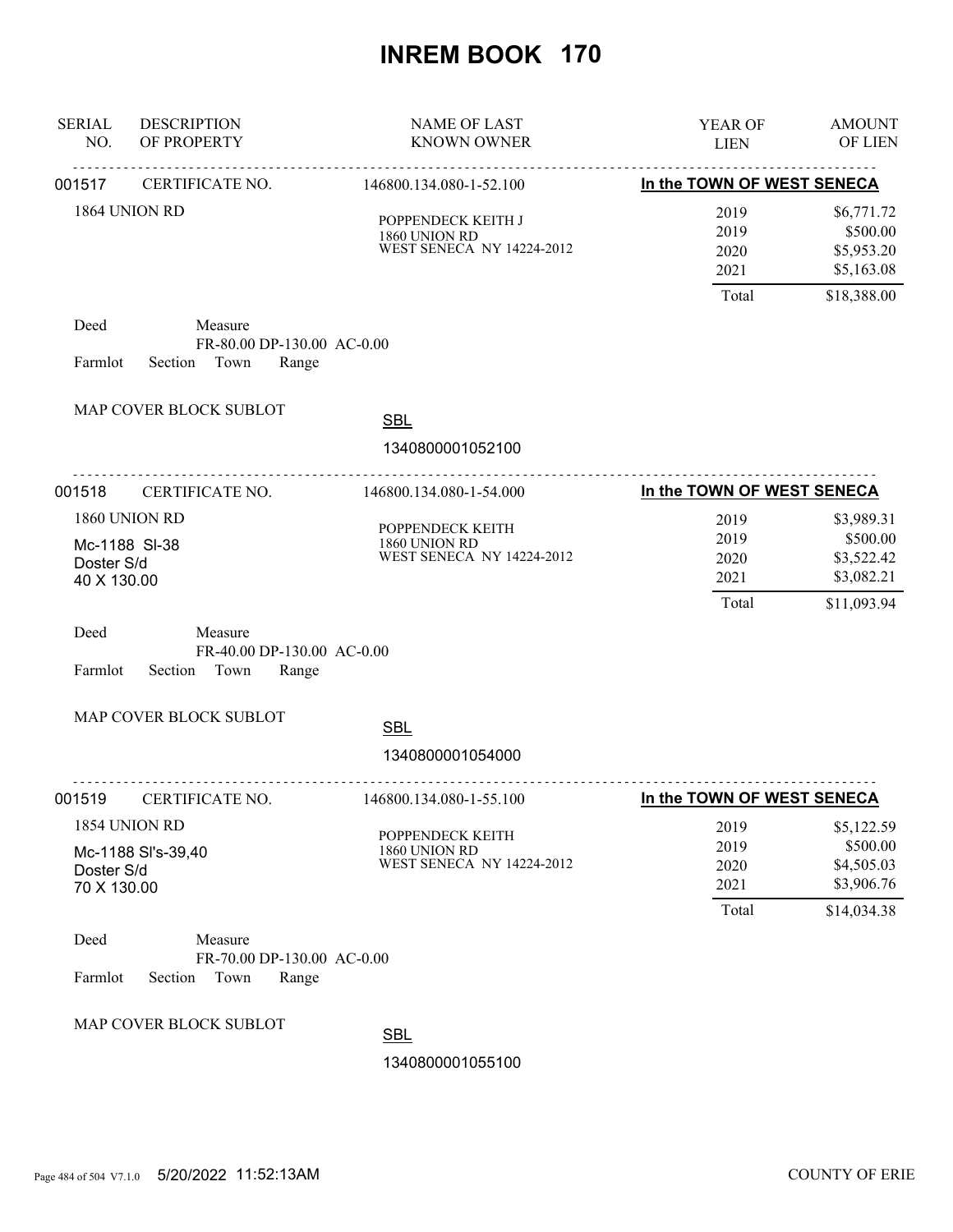| <b>SERIAL</b><br>NO.              | <b>DESCRIPTION</b><br>OF PROPERTY              | <b>NAME OF LAST</b><br><b>KNOWN OWNER</b>                                                      | YEAR OF<br><b>LIEN</b>                       | <b>AMOUNT</b><br>OF LIEN                                                     |
|-----------------------------------|------------------------------------------------|------------------------------------------------------------------------------------------------|----------------------------------------------|------------------------------------------------------------------------------|
| 001520                            | CERTIFICATE NO.                                | <u>.</u><br>146800.134.080-1-57.000                                                            | In the TOWN OF WEST SENECA                   |                                                                              |
| <b>18 SOUTH AVE</b><br>Doster S/d | Mc-1188 SI-41 Pt-42<br>60.03 X 154.76 Irr.     | POPPENDECK KEITH J<br>1860 UNION RD<br>WEST SENECA NY 14224                                    | 2019<br>2019<br>2020<br>2021                 | \$3,909.13<br>\$500.00<br>\$3,439.04<br>\$2,982.04                           |
| Deed<br>Farmlot                   | Measure<br>Section Town                        | FR-60.03 DP-154.76 AC-0.00<br>Range                                                            | Total                                        | \$10,830.21                                                                  |
|                                   | MAP COVER BLOCK SUBLOT                         | <b>SBL</b><br>1340800001057000                                                                 |                                              |                                                                              |
| 001521                            | CERTIFICATE NO.                                | .<br>146800.134.100-1-9.000                                                                    | In the TOWN OF WEST SENECA                   |                                                                              |
| Lyndale S/d<br>50 X 120.00        | 164 LYNDALE CT<br>SI-38 Part Of FI-96          | MCGRATH FRED J<br>MCGRATH KIM MARIE<br>164 LYNDALE CT<br>WEST SENECA NY 14224-1967             | 2019<br>2019<br>2020<br>2021<br>Total        | \$5,194.81<br>\$500.00<br>\$5,050.35<br>\$4,379.70<br>\$15,124.86            |
| Deed<br>Farmlot                   | Measure<br>Section<br>Town                     | FR-50.00 DP-120.00 AC-0.00<br>Range                                                            |                                              |                                                                              |
|                                   | MAP COVER BLOCK SUBLOT                         | <b>SBL</b><br>1341000001009000                                                                 |                                              |                                                                              |
| 001522                            | CERTIFICATE NO.                                | .<br>146800.134.100-3-12.000                                                                   | In the TOWN OF WEST SENECA                   |                                                                              |
| Stuyvesant S/d<br>51 X 134.00     | <b>109 CAMBRIDGE AVE</b><br>Mc-594 Pt SI-48-52 | <b>CLARK JASON M</b><br><b>CLARK JULIE C</b><br>109 CAMBRIDGE AVE<br>WEST SENECA NY 14224-1907 | 2017<br>2017<br>2018<br>2019<br>2019<br>2020 | \$4,432.06<br>\$500.00<br>\$6,829.31<br>\$6,173.33<br>\$500.00<br>\$5,614.26 |
| Deed                              | Measure                                        | FR-51.00 DP-134.00 AC-0.00                                                                     | 2021                                         | \$4,973.78                                                                   |
| Farmlot                           | Section<br>Town                                | Range                                                                                          | Total                                        | \$29,022.74                                                                  |
|                                   | MAP COVER BLOCK SUBLOT                         | <b>SBL</b><br>1341000003012000                                                                 |                                              |                                                                              |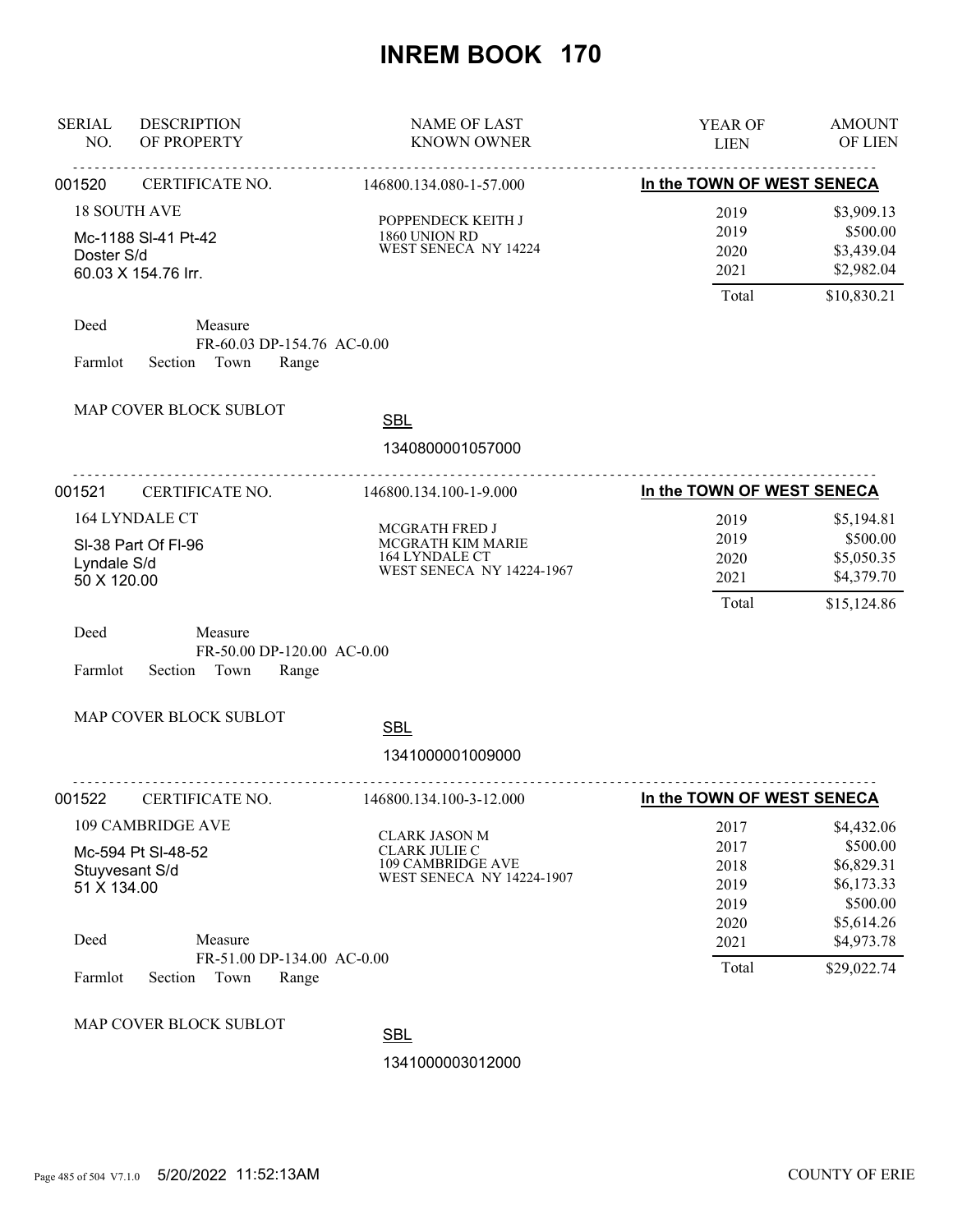| <b>SERIAL</b><br>NO. | <b>DESCRIPTION</b><br>OF PROPERTY                       | <b>NAME OF LAST</b><br><b>KNOWN OWNER</b> | YEAR OF<br><b>LIEN</b>     | <b>AMOUNT</b><br>OF LIEN |
|----------------------|---------------------------------------------------------|-------------------------------------------|----------------------------|--------------------------|
| 001523               | CERTIFICATE NO.                                         | 146800.134.130-3-70.000                   | In the TOWN OF WEST SENECA |                          |
|                      | 0 LYNDALE CT                                            | DERION JOHN F III<br><b>69 TINDLE AVE</b> | 2011<br>2012               | \$1,051.35<br>\$1,010.02 |
|                      |                                                         | WEST SENECA NY 14224-1855                 | 2013                       | \$959.07                 |
|                      |                                                         |                                           | 2014                       | \$892.75                 |
|                      |                                                         |                                           | 2015                       | \$841.80                 |
|                      |                                                         |                                           | 2016                       | \$794.48                 |
| Deed                 | Measure                                                 |                                           | 2017                       | \$738.89                 |
|                      | FR-30.00 DP-120.00 AC-0.00                              |                                           | 2018                       | \$1,959.43               |
| Farmlot              | Town<br>Section<br>Range                                |                                           | 2019                       | \$1,945.16               |
|                      |                                                         |                                           | 2019                       | \$500.00                 |
|                      | MAP COVER BLOCK SUBLOT                                  |                                           | 2020                       | \$1,797.34               |
|                      |                                                         | <b>SBL</b>                                | 2021                       | \$1,478.29               |
|                      |                                                         | 1341300003070000                          | Total                      | \$13,968.58              |
|                      |                                                         |                                           |                            |                          |
| 001524               | CERTIFICATE NO.                                         | 146800.134.130-4-3.110                    | In the TOWN OF WEST SENECA |                          |
|                      | 3062 SENECA ST                                          | <b>GRIFFIN JAMES N</b>                    | 2019                       | \$7,576.35               |
| Part Of FI-127       |                                                         | <b>BOOKER KEVIN M</b>                     | 2019                       | \$500.00                 |
| Irr Lot              |                                                         | 3062 SENECA ST                            | 2020                       | \$6,948.59               |
|                      | 129.93 X 214.69                                         | <b>WEST SENECA NY 14224-2647</b>          | 2021                       | \$6,159.88               |
|                      |                                                         |                                           | Total                      | \$21,184.82              |
| Deed                 | Measure                                                 |                                           |                            |                          |
| Farmlot              | FR-129.93 DP-214.69 AC-0.00<br>Section<br>Town<br>Range |                                           |                            |                          |
|                      | MAP COVER BLOCK SUBLOT                                  | <b>SBL</b>                                |                            |                          |
|                      |                                                         |                                           |                            |                          |
|                      | <u>.</u>                                                | 1341300004003110                          |                            |                          |
| 001526               | CERTIFICATE NO.                                         | 146800.134.170-3-5.100                    | In the TOWN OF WEST SENECA |                          |
|                      | 0 3027 SENECA ST                                        |                                           | 2019                       | \$10,001.51              |
|                      |                                                         | SENECA APARTMENTS INC<br>20 N LAKE DR     | 2019                       | \$500.00                 |
|                      |                                                         | ORCHARD PARK NY 14127                     | 2020                       | \$9,132.34               |
|                      |                                                         |                                           | 2021                       | \$9,251.36               |
|                      |                                                         |                                           | Total                      | \$28,885.21              |
| Deed                 | Measure                                                 |                                           |                            |                          |
|                      | FR-144.58 DP-239.09 AC-0.00                             |                                           |                            |                          |
| Farmlot              | Section<br>Town<br>Range                                |                                           |                            |                          |
|                      |                                                         |                                           |                            |                          |
|                      | MAP COVER BLOCK SUBLOT                                  |                                           |                            |                          |
|                      |                                                         | <b>SBL</b>                                |                            |                          |
|                      |                                                         | 1341700003005100                          |                            |                          |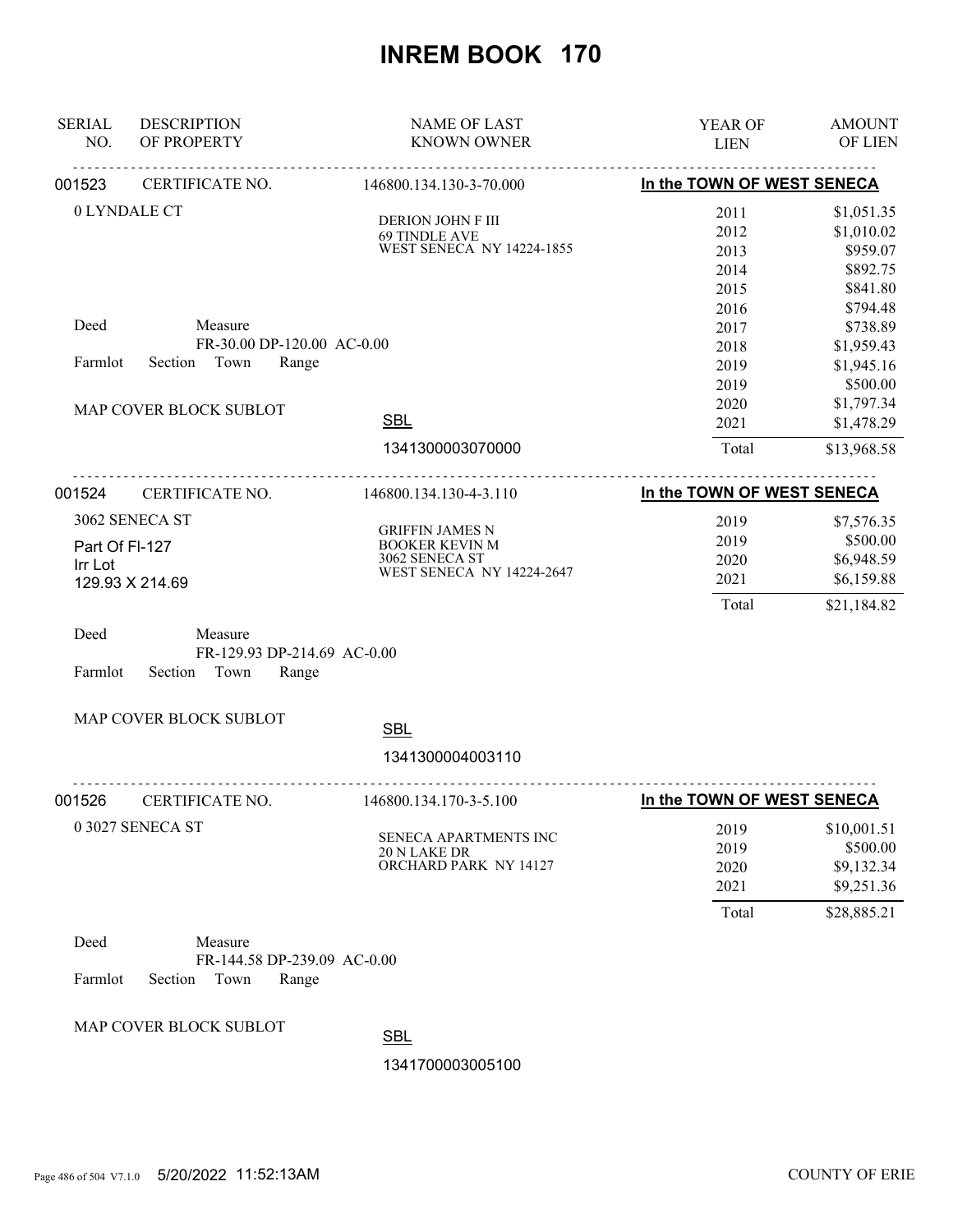| <b>SERIAL</b><br>NO. | <b>DESCRIPTION</b><br>OF PROPERTY | <b>NAME OF LAST</b><br><b>KNOWN OWNER</b> | <b>AMOUNT</b><br>YEAR OF<br>OF LIEN<br><b>LIEN</b> |
|----------------------|-----------------------------------|-------------------------------------------|----------------------------------------------------|
| 001527               | CERTIFICATE NO.                   | 146800.134.190-3-6.000                    | In the TOWN OF WEST SENECA                         |
|                      | <b>112 BAYBERRY AVE</b>           | <b>LOCKWOOD DAWN E</b>                    | \$5,584.89<br>2019                                 |
|                      | Mc-1286 Pt SI-206 SI              | 112 BAYBERRY AVE                          | \$500.00<br>2019                                   |
| $-207$               |                                   | <b>WEST SENECA NY 14224-2805</b>          | Total<br>\$6,084.89                                |
| /d                   | <b>Windermere Gardens S</b>       |                                           |                                                    |
| 65 X 190.00          |                                   |                                           |                                                    |
| Deed                 | Measure                           |                                           |                                                    |
| Farmlot              | Section<br>Town                   | FR-65.00 DP-190.00 AC-0.00<br>Range       |                                                    |
|                      |                                   |                                           |                                                    |
|                      | MAP COVER BLOCK SUBLOT            | <b>SBL</b>                                |                                                    |
|                      |                                   | 1341900003006000                          |                                                    |
|                      |                                   | <u>.</u>                                  |                                                    |
| 001529               | CERTIFICATE NO.                   | 146800.134.370-2-44.000                   | In the TOWN OF WEST SENECA                         |
| 161 KLAS AVE         |                                   | BRUDECKI WALTER W JR.                     | 2017<br>\$3,567.33                                 |
|                      | Mc-331 Blk-b SI-365               | BRUDECKI CHERYL L                         | \$6,566.54<br>2018                                 |
| Garden City S/d      |                                   | 161 KLAS AVE<br>WEST SENECA NY 14224-1829 | \$500.00<br>2018                                   |
| 55 X 109.00          |                                   |                                           | \$4,944.25<br>2019                                 |
|                      |                                   |                                           | \$500.00<br>2019                                   |
| Deed                 | Measure                           |                                           | 2020<br>\$5,341.21<br>2021<br>\$4,642.32           |
|                      |                                   | FR-55.00 DP-109.00 AC-0.00                |                                                    |
| Farmlot              | Section Town                      | Range                                     | Total<br>\$26,061.65                               |
|                      |                                   |                                           |                                                    |
|                      | MAP COVER BLOCK SUBLOT            | <b>SBL</b>                                |                                                    |
|                      |                                   | 1343700002044000                          |                                                    |
|                      |                                   |                                           |                                                    |
| 001530               | <b>CERTIFICATE NO.</b>            | 146800.134.450-10-6.000                   | In the TOWN OF WEST SENECA                         |
| 107 FLOHR AVE        |                                   |                                           | 2019<br>\$3,490.13                                 |
|                      | Mc-331 Blk-g SI-50 P              | ERNILE PHYLLIS M<br><b>APT 309</b>        | \$500.00<br>2019                                   |
| $T-49$               |                                   | 100 HEPPA DR<br>CHEEKTOWAGA NY 14227      | \$6,455.11<br>2020                                 |
| Garden City S/d      |                                   |                                           | \$5,094.44<br>2021                                 |
| 45 X 109.00          |                                   |                                           | Total<br>\$15,539.68                               |
| Deed                 | Measure                           |                                           |                                                    |
|                      |                                   | FR-45.00 DP-109.00 AC-0.00                |                                                    |
| Farmlot              | Section Town                      | Range                                     |                                                    |
|                      | MAP COVER BLOCK SUBLOT            |                                           |                                                    |
|                      |                                   | <b>SBL</b>                                |                                                    |
|                      |                                   | 1344500010006000                          |                                                    |
|                      |                                   |                                           |                                                    |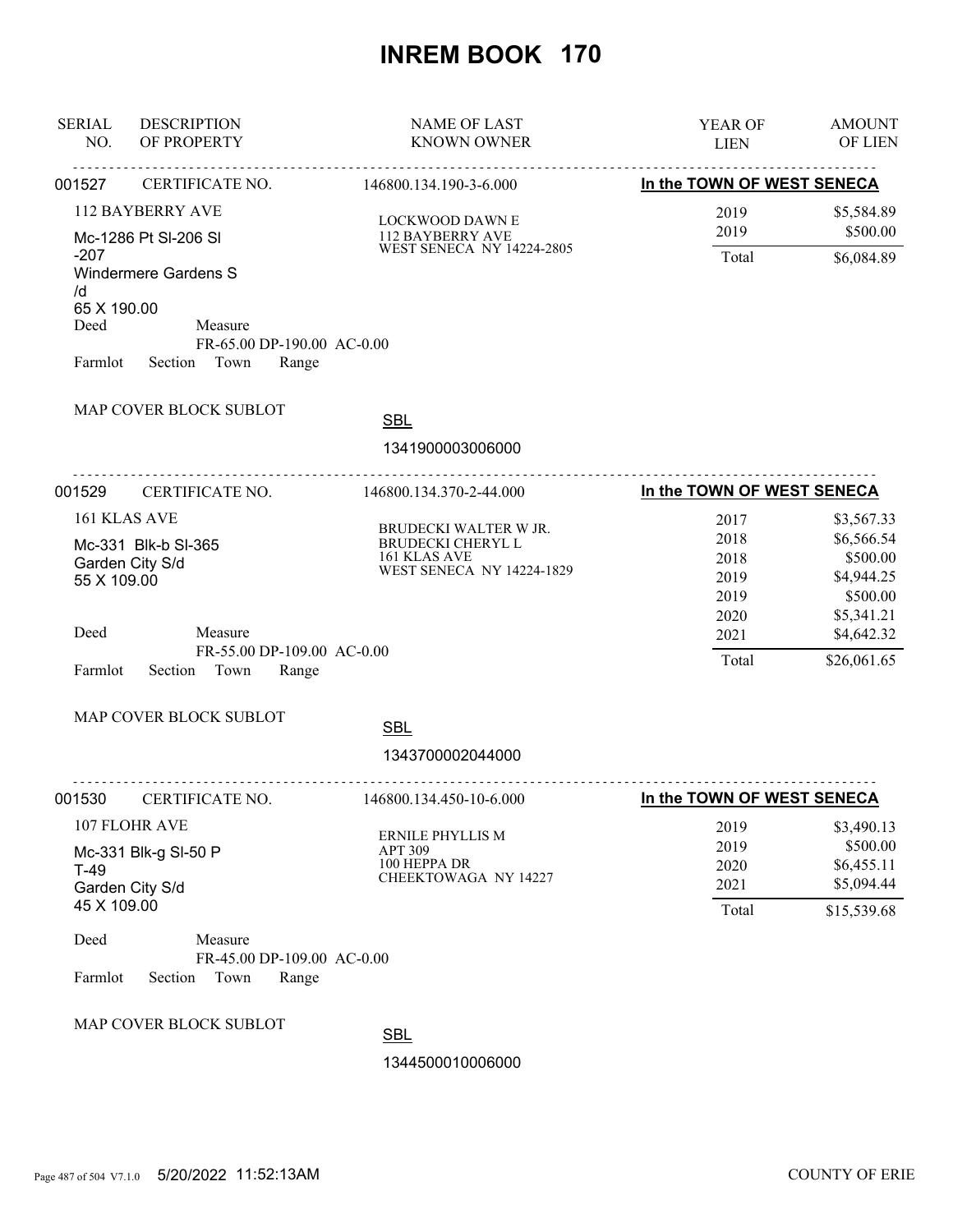| <u>.</u><br>In the TOWN OF WEST SENECA<br>001531<br>CERTIFICATE NO.<br>146800.134.450-2-25.100<br>2732 SENECA ST<br>2019<br>\$7,237.37<br>PAWLAK ANDREW<br>\$500.00<br>2019<br>2732 SENECA ST<br>Mc-331 Blk-a SI-6,7<br>WEST SENECA NY 14224-1861<br>\$10,437.87<br>2020<br>Garden City S/d<br>2021<br>\$8,855.35<br>64 X 125.00<br>Total<br>\$27,030.59<br>Deed<br>Measure<br>FR-64.00 DP-125.00 AC-0.00<br>Section Town<br>Range<br>Farmlot<br>MAP COVER BLOCK SUBLOT<br><b>SBL</b><br>1344500002025100<br>.<br>In the TOWN OF WEST SENECA<br>001532<br>CERTIFICATE NO.<br>146800.134.450-2-28.000<br>2720 SENECA ST<br>2019<br>\$7,328.37<br>PAWLAK ANDREW<br>\$500.00<br>2019<br>3566 BOWEN RD<br>Mc-331 Blk-a SI-3 Pt<br><b>LANCASTER NY 14086</b><br>\$10,362.71<br>2020<br>$-4$<br>2021<br>\$8,577.49<br>Garden City S/d<br>45 X 125.00<br>Total<br>\$26,768.57<br>Deed<br>Measure<br>FR-45.00 DP-125.00 AC-0.00<br>Section Town<br>Farmlot<br>Range<br>MAP COVER BLOCK SUBLOT<br><b>SBL</b><br>1344500002028000<br><u>.</u><br>In the TOWN OF WEST SENECA<br>001536<br>CERTIFICATE NO.<br>146800.134.590-1-1.100<br>94 GREYMONT AVE<br>2019<br>\$5,244.11<br>DZIERBA PAUL C<br>\$500.00<br>2019<br><b>DZIERBA MARLENE H</b><br>Mc-1577 Blk-a SI's-1<br>94 GREYMONT AVE<br>\$4,730.00<br>2020<br>62-16<br>WEST SENECA NY 14224-2110<br>2021<br>\$4,173.48<br>Greymont S/d<br>120 X 120.00<br>Total<br>\$14,647.59<br>Deed<br>Measure<br>FR-120.00 DP-120.00 AC-0.00<br>Farmlot<br>Section<br>Town<br>Range<br>MAP COVER BLOCK SUBLOT<br><b>SBL</b><br>1345900001001100 | <b>SERIAL</b><br>NO. | <b>DESCRIPTION</b><br>OF PROPERTY | <b>NAME OF LAST</b><br><b>KNOWN OWNER</b> | YEAR OF<br><b>LIEN</b> | <b>AMOUNT</b><br>OF LIEN |
|-------------------------------------------------------------------------------------------------------------------------------------------------------------------------------------------------------------------------------------------------------------------------------------------------------------------------------------------------------------------------------------------------------------------------------------------------------------------------------------------------------------------------------------------------------------------------------------------------------------------------------------------------------------------------------------------------------------------------------------------------------------------------------------------------------------------------------------------------------------------------------------------------------------------------------------------------------------------------------------------------------------------------------------------------------------------------------------------------------------------------------------------------------------------------------------------------------------------------------------------------------------------------------------------------------------------------------------------------------------------------------------------------------------------------------------------------------------------------------------------------------------------------------------------------------------------------------|----------------------|-----------------------------------|-------------------------------------------|------------------------|--------------------------|
|                                                                                                                                                                                                                                                                                                                                                                                                                                                                                                                                                                                                                                                                                                                                                                                                                                                                                                                                                                                                                                                                                                                                                                                                                                                                                                                                                                                                                                                                                                                                                                               |                      |                                   |                                           |                        |                          |
|                                                                                                                                                                                                                                                                                                                                                                                                                                                                                                                                                                                                                                                                                                                                                                                                                                                                                                                                                                                                                                                                                                                                                                                                                                                                                                                                                                                                                                                                                                                                                                               |                      |                                   |                                           |                        |                          |
|                                                                                                                                                                                                                                                                                                                                                                                                                                                                                                                                                                                                                                                                                                                                                                                                                                                                                                                                                                                                                                                                                                                                                                                                                                                                                                                                                                                                                                                                                                                                                                               |                      |                                   |                                           |                        |                          |
|                                                                                                                                                                                                                                                                                                                                                                                                                                                                                                                                                                                                                                                                                                                                                                                                                                                                                                                                                                                                                                                                                                                                                                                                                                                                                                                                                                                                                                                                                                                                                                               |                      |                                   |                                           |                        |                          |
|                                                                                                                                                                                                                                                                                                                                                                                                                                                                                                                                                                                                                                                                                                                                                                                                                                                                                                                                                                                                                                                                                                                                                                                                                                                                                                                                                                                                                                                                                                                                                                               |                      |                                   |                                           |                        |                          |
|                                                                                                                                                                                                                                                                                                                                                                                                                                                                                                                                                                                                                                                                                                                                                                                                                                                                                                                                                                                                                                                                                                                                                                                                                                                                                                                                                                                                                                                                                                                                                                               |                      |                                   |                                           |                        |                          |
|                                                                                                                                                                                                                                                                                                                                                                                                                                                                                                                                                                                                                                                                                                                                                                                                                                                                                                                                                                                                                                                                                                                                                                                                                                                                                                                                                                                                                                                                                                                                                                               |                      |                                   |                                           |                        |                          |
|                                                                                                                                                                                                                                                                                                                                                                                                                                                                                                                                                                                                                                                                                                                                                                                                                                                                                                                                                                                                                                                                                                                                                                                                                                                                                                                                                                                                                                                                                                                                                                               |                      |                                   |                                           |                        |                          |
|                                                                                                                                                                                                                                                                                                                                                                                                                                                                                                                                                                                                                                                                                                                                                                                                                                                                                                                                                                                                                                                                                                                                                                                                                                                                                                                                                                                                                                                                                                                                                                               |                      |                                   |                                           |                        |                          |
|                                                                                                                                                                                                                                                                                                                                                                                                                                                                                                                                                                                                                                                                                                                                                                                                                                                                                                                                                                                                                                                                                                                                                                                                                                                                                                                                                                                                                                                                                                                                                                               |                      |                                   |                                           |                        |                          |
|                                                                                                                                                                                                                                                                                                                                                                                                                                                                                                                                                                                                                                                                                                                                                                                                                                                                                                                                                                                                                                                                                                                                                                                                                                                                                                                                                                                                                                                                                                                                                                               |                      |                                   |                                           |                        |                          |
|                                                                                                                                                                                                                                                                                                                                                                                                                                                                                                                                                                                                                                                                                                                                                                                                                                                                                                                                                                                                                                                                                                                                                                                                                                                                                                                                                                                                                                                                                                                                                                               |                      |                                   |                                           |                        |                          |
|                                                                                                                                                                                                                                                                                                                                                                                                                                                                                                                                                                                                                                                                                                                                                                                                                                                                                                                                                                                                                                                                                                                                                                                                                                                                                                                                                                                                                                                                                                                                                                               |                      |                                   |                                           |                        |                          |
|                                                                                                                                                                                                                                                                                                                                                                                                                                                                                                                                                                                                                                                                                                                                                                                                                                                                                                                                                                                                                                                                                                                                                                                                                                                                                                                                                                                                                                                                                                                                                                               |                      |                                   |                                           |                        |                          |
|                                                                                                                                                                                                                                                                                                                                                                                                                                                                                                                                                                                                                                                                                                                                                                                                                                                                                                                                                                                                                                                                                                                                                                                                                                                                                                                                                                                                                                                                                                                                                                               |                      |                                   |                                           |                        |                          |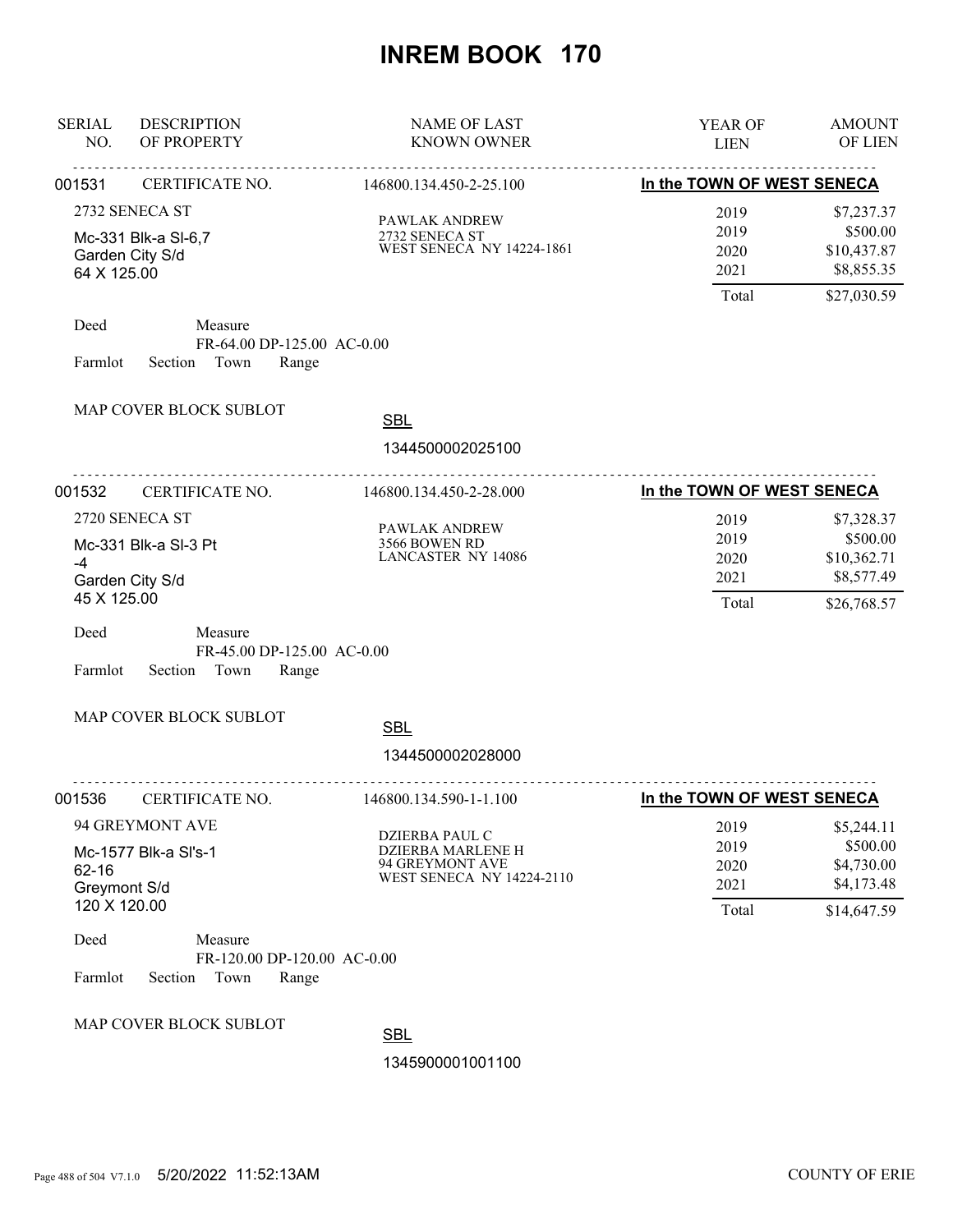| <b>SERIAL</b><br>NO. | <b>DESCRIPTION</b><br>OF PROPERTY                                 | <b>NAME OF LAST</b><br><b>KNOWN OWNER</b>                                         | YEAR OF<br><b>LIEN</b>                | <b>AMOUNT</b><br>OF LIEN                                          |
|----------------------|-------------------------------------------------------------------|-----------------------------------------------------------------------------------|---------------------------------------|-------------------------------------------------------------------|
| 001538               | .<br>CERTIFICATE NO.                                              | 146800.134.650-4-28.100                                                           | In the TOWN OF WEST SENECA            |                                                                   |
|                      | <b>45 EVELYN AVE</b>                                              | <b>FAHEY JENNIFER</b><br><b>45 EVELYN AVE</b><br><b>WEST SENECA NY 14224-2713</b> | 2019<br>2019<br>2021<br>Total         | \$4,575.79<br>\$500.00<br>\$7,279.38<br>\$12,355.17               |
| Deed<br>Farmlot      | Measure<br>FR-50.00 DP-120.00 AC-0.00<br>Town<br>Range<br>Section |                                                                                   |                                       |                                                                   |
|                      | MAP COVER BLOCK SUBLOT                                            | <b>SBL</b><br>1346500004028100                                                    |                                       |                                                                   |
|                      | .                                                                 |                                                                                   |                                       |                                                                   |
| 001541               | CERTIFICATE NO.                                                   | 146800.135.070-2-1.000                                                            | In the TOWN OF WEST SENECA            |                                                                   |
|                      | 975 SENECA CRK RD                                                 | BYKOWICZ MIECZYSLOW J<br>975 SENECA CREEK RD<br><b>WEST SENECA NY 14224-2422</b>  | 2018<br>2019<br>2019<br>2020<br>2021  | \$8,761.97<br>\$9,304.66<br>\$500.00<br>\$8,316.09<br>\$7,604.92  |
| Deed<br>Farmlot      | Measure<br>FR-460.00 DP-948.00 AC-0.00<br>Section Town<br>Range   |                                                                                   | Total                                 | \$34,487.64                                                       |
|                      | MAP COVER BLOCK SUBLOT                                            | <b>SBL</b>                                                                        |                                       |                                                                   |
|                      |                                                                   | 1350700002001000                                                                  |                                       |                                                                   |
| 001542               | CERTIFICATE NO.                                                   | 146800.135.070-3-6.000                                                            | In the TOWN OF WEST SENECA            |                                                                   |
|                      | 20 VERONICA DR                                                    | HOMES BY WALTER INC.<br><b>6191 CLINTON ST</b><br><b>ELMA NY 14059</b>            | 2019<br>2019<br>2020<br>2021<br>Total | \$4,378.97<br>\$500.00<br>\$3,876.08<br>\$3,429.30<br>\$12,184.35 |
| Deed                 | Measure                                                           |                                                                                   |                                       |                                                                   |
|                      | FR-75.00 DP-209.45 AC-0.00                                        |                                                                                   |                                       |                                                                   |
| Farmlot              | Section<br>Town<br>Range                                          |                                                                                   |                                       |                                                                   |
|                      | MAP COVER BLOCK SUBLOT                                            |                                                                                   |                                       |                                                                   |
|                      |                                                                   | <b>SBL</b>                                                                        |                                       |                                                                   |
|                      |                                                                   | 1350700003006000                                                                  |                                       |                                                                   |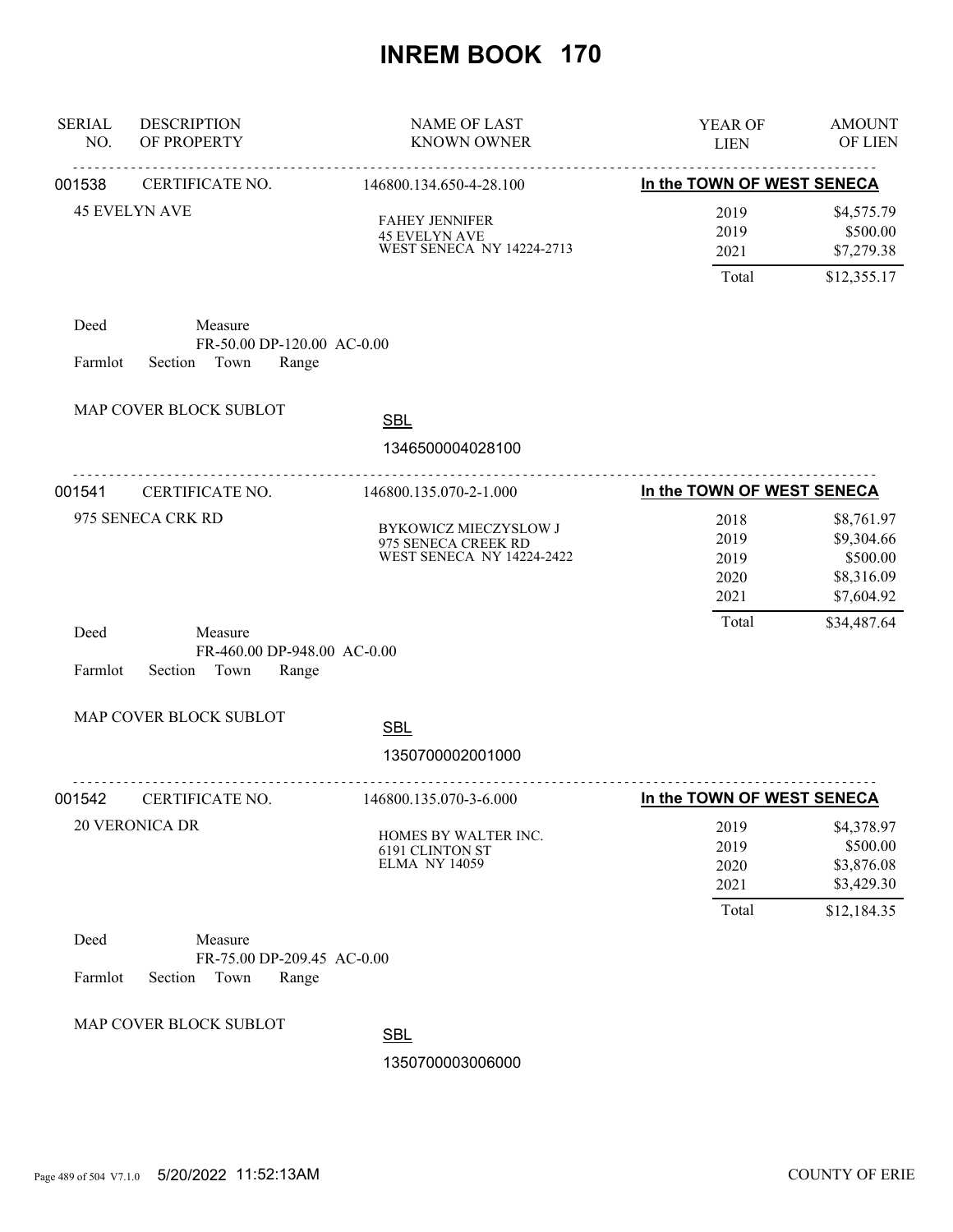| <b>SERIAL</b><br>NO. | <b>DESCRIPTION</b><br>OF PROPERTY                                 | <b>NAME OF LAST</b><br><b>KNOWN OWNER</b>                              | YEAR OF<br><b>LIEN</b>                | <b>AMOUNT</b><br>OF LIEN                                          |
|----------------------|-------------------------------------------------------------------|------------------------------------------------------------------------|---------------------------------------|-------------------------------------------------------------------|
| 001544               | <u>.</u><br>CERTIFICATE NO.                                       | .<br>146800.135.070-3-15.000                                           | In the TOWN OF WEST SENECA            |                                                                   |
|                      | <b>15 VERONICA DR</b>                                             | HOMES BY WALTER INC.<br><b>6191 CLINTON ST</b><br><b>ELMA NY 14059</b> | 2019<br>2019<br>2020<br>2021          | \$4,378.97<br>\$500.00<br>\$3,876.08<br>\$3,429.30                |
|                      |                                                                   |                                                                        | Total                                 | \$12,184.35                                                       |
| Deed<br>Farmlot      | Measure<br>FR-75.00 DP-267.00 AC-0.00<br>Section Town<br>Range    |                                                                        |                                       |                                                                   |
|                      | MAP COVER BLOCK SUBLOT                                            | <b>SBL</b><br>1350700003015000                                         |                                       |                                                                   |
| 001545               | CERTIFICATE NO.                                                   | <u>.</u><br>146800.135.070-3-16.000                                    | In the TOWN OF WEST SENECA            |                                                                   |
|                      | <b>19 VERONICA DR</b>                                             | HOMES BY WALTER INC.<br><b>6191 CLINTON ST</b><br><b>ELMA NY 14059</b> | 2019<br>2019<br>2020<br>2021<br>Total | \$4,378.97<br>\$500.00<br>\$3,876.08<br>\$3,429.30<br>\$12,184.35 |
| Deed<br>Farmlot      | Measure<br>FR-75.00 DP-267.50 AC-0.00<br>Section Town<br>Range    |                                                                        |                                       |                                                                   |
|                      | MAP COVER BLOCK SUBLOT                                            | <b>SBL</b>                                                             |                                       |                                                                   |
|                      |                                                                   | 1350700003016000                                                       |                                       |                                                                   |
| 001546               | CERTIFICATE NO.                                                   | .<br>146800.135.070-3-17.000                                           | In the TOWN OF WEST SENECA            |                                                                   |
|                      | <b>23 VERONICA DR</b>                                             | HOMES BY WALTER INC.<br>6191 CLINTON ST<br><b>ELMA NY 14059</b>        | 2019<br>2019<br>2020<br>2021<br>Total | \$4,381.00<br>\$500.00<br>\$3,878.04<br>\$3,431.51<br>\$12,190.55 |
| Deed<br>Farmlot      | Measure<br>FR-75.61 DP-267.50 AC-0.00<br>Section<br>Town<br>Range |                                                                        |                                       |                                                                   |
|                      | MAP COVER BLOCK SUBLOT                                            | <b>SBL</b>                                                             |                                       |                                                                   |
|                      |                                                                   | 1350700003017000                                                       |                                       |                                                                   |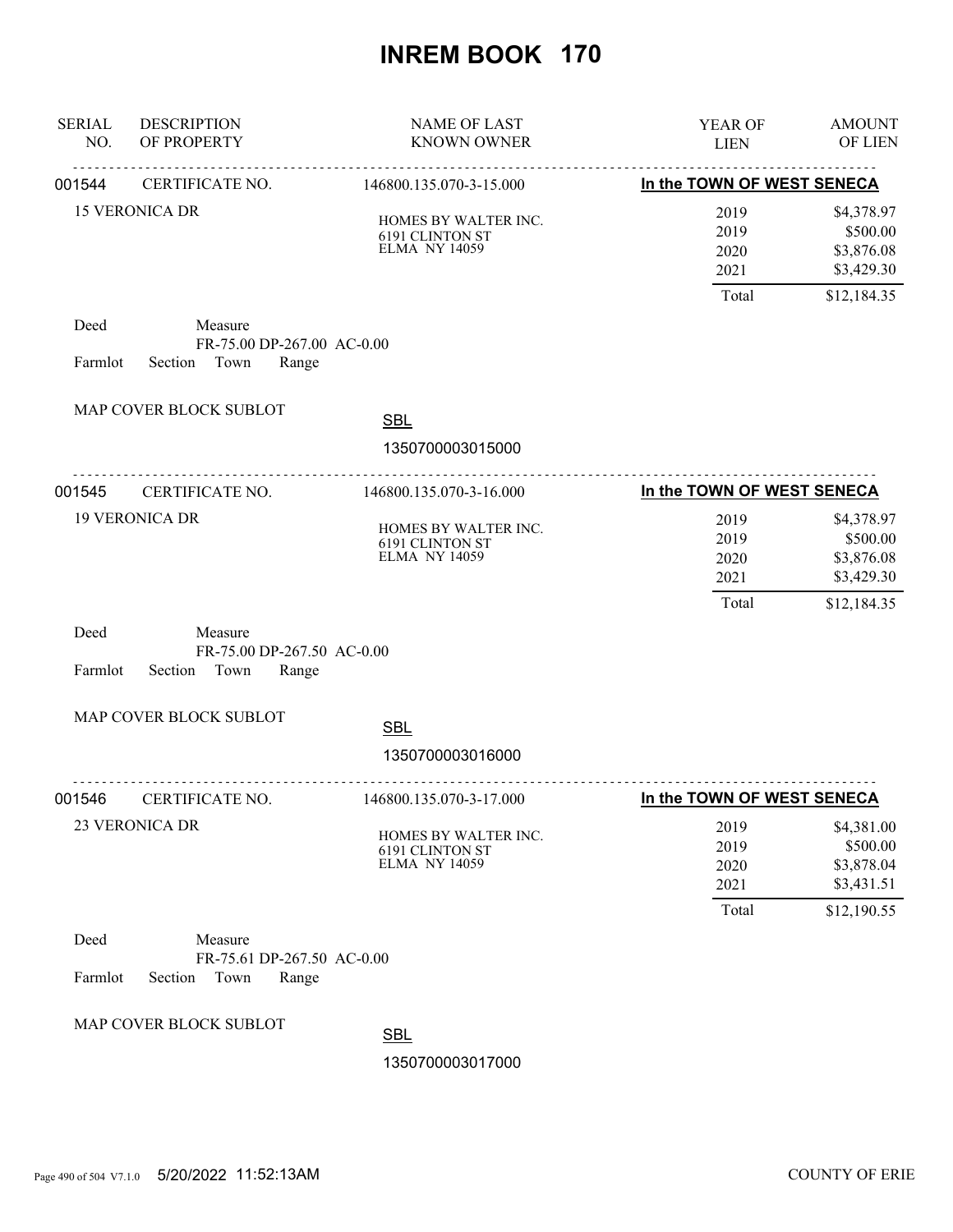| <b>SERIAL</b><br>NO. | <b>DESCRIPTION</b><br>OF PROPERTY                                 | <b>NAME OF LAST</b><br><b>KNOWN OWNER</b>                              | YEAR OF<br><b>LIEN</b>                                     | <b>AMOUNT</b><br>OF LIEN                                          |
|----------------------|-------------------------------------------------------------------|------------------------------------------------------------------------|------------------------------------------------------------|-------------------------------------------------------------------|
| 001547               | CERTIFICATE NO.                                                   | 146800.135.070-3-18.000                                                | ----------------------------<br>In the TOWN OF WEST SENECA |                                                                   |
|                      | <b>27 VERONICA DR</b>                                             | HOMES BY WALTER INC.<br><b>6191 CLINTON ST</b><br><b>ELMA NY 14059</b> | 2019<br>2019<br>2020<br>2021                               | \$4,437.88<br>\$500.00<br>\$3,932.64<br>\$3,499.77                |
| Deed                 | Measure                                                           |                                                                        | Total                                                      | \$12,370.29                                                       |
|                      | FR-100.27 DP-261.22 AC-0.00                                       |                                                                        |                                                            |                                                                   |
| Farmlot              | Section Town<br>Range                                             |                                                                        |                                                            |                                                                   |
|                      | MAP COVER BLOCK SUBLOT                                            | <b>SBL</b><br>1350700003018000                                         |                                                            |                                                                   |
| 001548               | .<br>CERTIFICATE NO.                                              | 146800.135.070-3-19.000                                                | In the TOWN OF WEST SENECA                                 |                                                                   |
|                      | <b>31 VERONICA DR</b>                                             | HOMES BY WALTER INC.<br>6191 CLINTON ST<br><b>ELMA NY 14059</b>        | 2019<br>2019<br>2020<br>2021<br>Total                      | \$4,332.26<br>\$500.00<br>\$3,831.25<br>\$3,373.73<br>\$12,037.24 |
| Deed<br>Farmlot      | Measure<br>FR-55.32 DP-197.21 AC-0.00<br>Section<br>Town<br>Range |                                                                        |                                                            |                                                                   |
|                      | MAP COVER BLOCK SUBLOT                                            |                                                                        |                                                            |                                                                   |
|                      |                                                                   | <b>SBL</b><br>1350700003019000                                         |                                                            |                                                                   |
| 001549               | CERTIFICATE NO.                                                   | 146800.135.070-3-21.000                                                | In the TOWN OF WEST SENECA                                 |                                                                   |
|                      | <b>39 VERONICA DR</b>                                             | HOMES BY WALTER INC.<br><b>6191 CLINTON ST</b><br><b>ELMA NY 14059</b> | 2019<br>2019<br>2020<br>2021<br>Total                      | \$4,313.02<br>\$500.00<br>\$3,812.80<br>\$3,350.45<br>\$11,976.27 |
| Deed<br>Farmlot      | Measure<br>FR-46.75 DP-182.32 AC-0.00<br>Section<br>Town<br>Range |                                                                        |                                                            |                                                                   |
|                      | MAP COVER BLOCK SUBLOT                                            | <b>SBL</b><br>1350700003021000                                         |                                                            |                                                                   |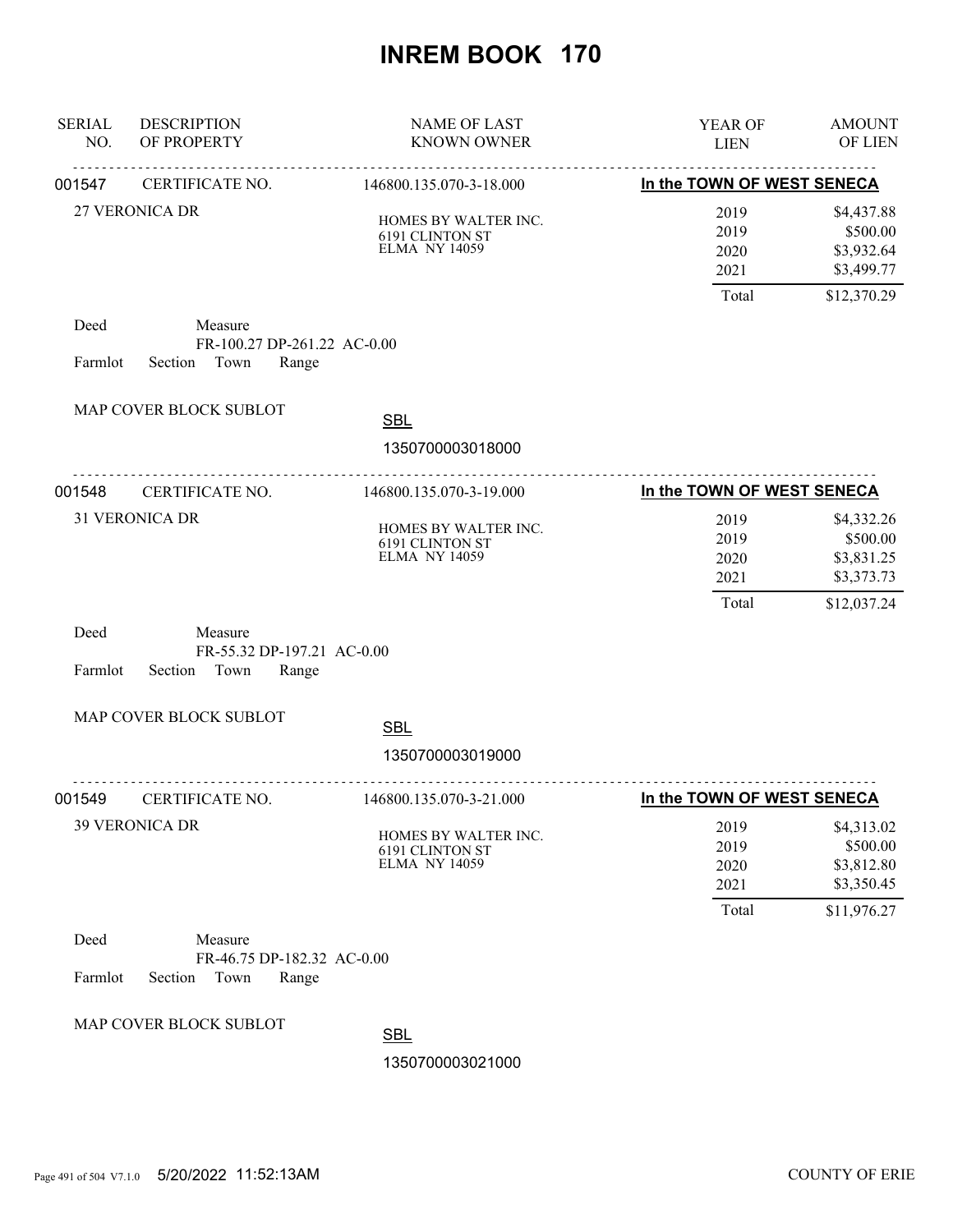| <b>SERIAL</b><br>NO. | <b>DESCRIPTION</b><br>OF PROPERTY                              | <b>NAME OF LAST</b><br><b>KNOWN OWNER</b>                              | <b>YEAR OF</b><br><b>LIEN</b>                | <b>AMOUNT</b><br><b>OF LIEN</b>                                      |
|----------------------|----------------------------------------------------------------|------------------------------------------------------------------------|----------------------------------------------|----------------------------------------------------------------------|
| 001550               | CERTIFICATE NO.                                                | 146800.135.070-3-22.000                                                | In the TOWN OF WEST SENECA                   |                                                                      |
|                      | 0 VERONICA DR                                                  | HOMES BY WALTER INC.<br><b>6191 CLINTON ST</b><br><b>ELMA NY 14059</b> | 2017<br>2018<br>2019<br>2019<br>2020<br>2021 | \$422.11<br>\$398.06<br>\$500.00<br>\$360.05<br>\$314.09<br>\$274.54 |
| Deed<br>Farmlot      | Measure<br>FR-0.00 DP-0.00 AC-0.00<br>Section<br>Town<br>Range |                                                                        | Total                                        | \$2,268.85                                                           |
|                      | MAP COVER BLOCK SUBLOT                                         | <b>SBL</b>                                                             |                                              |                                                                      |
|                      |                                                                | 1350700003022000                                                       |                                              |                                                                      |
| 001551               | CERTIFICATE NO.                                                | .<br>146800.135.070-3-23.000                                           | In the TOWN OF WEST SENECA                   |                                                                      |
|                      | 0 VERONICA DR                                                  | HOMES BY WALTER INC.<br>6191 CLINTON ST<br><b>ELMA NY 14059</b>        | 2017<br>2018<br>2019<br>2019<br>2020<br>2021 | \$993.01<br>\$893.20<br>\$879.00<br>\$500.00<br>\$790.98             |
| Deed<br>Farmlot      | Measure<br>FR-0.00 DP-0.00 AC-0.00<br>Town<br>Range<br>Section |                                                                        | Total                                        | \$1,097.32<br>\$5,153.51                                             |
|                      | MAP COVER BLOCK SUBLOT                                         | <b>SBL</b>                                                             |                                              |                                                                      |
|                      |                                                                | 1350700003023000                                                       |                                              |                                                                      |
| 001552               | CERTIFICATE NO.                                                | 146800.135.070-3-24.000                                                | In the TOWN OF WEST SENECA                   |                                                                      |
|                      | 0 VERONICA DR                                                  | HOMES BY WALTER INC.<br>6191 CLINTON ST<br><b>ELMA NY 14059</b>        | 2017<br>2018<br>2019<br>2019<br>2020<br>2021 | \$714.21<br>\$673.42<br>\$608.97<br>\$500.00<br>\$532.49<br>\$463.98 |
| Deed<br>Farmlot      | Measure<br>FR-0.00 DP-0.00 AC-0.00<br>Town<br>Section<br>Range |                                                                        | Total                                        | \$3,493.07                                                           |
|                      | MAP COVER BLOCK SUBLOT                                         | <b>SBL</b><br>1350700003024000                                         |                                              |                                                                      |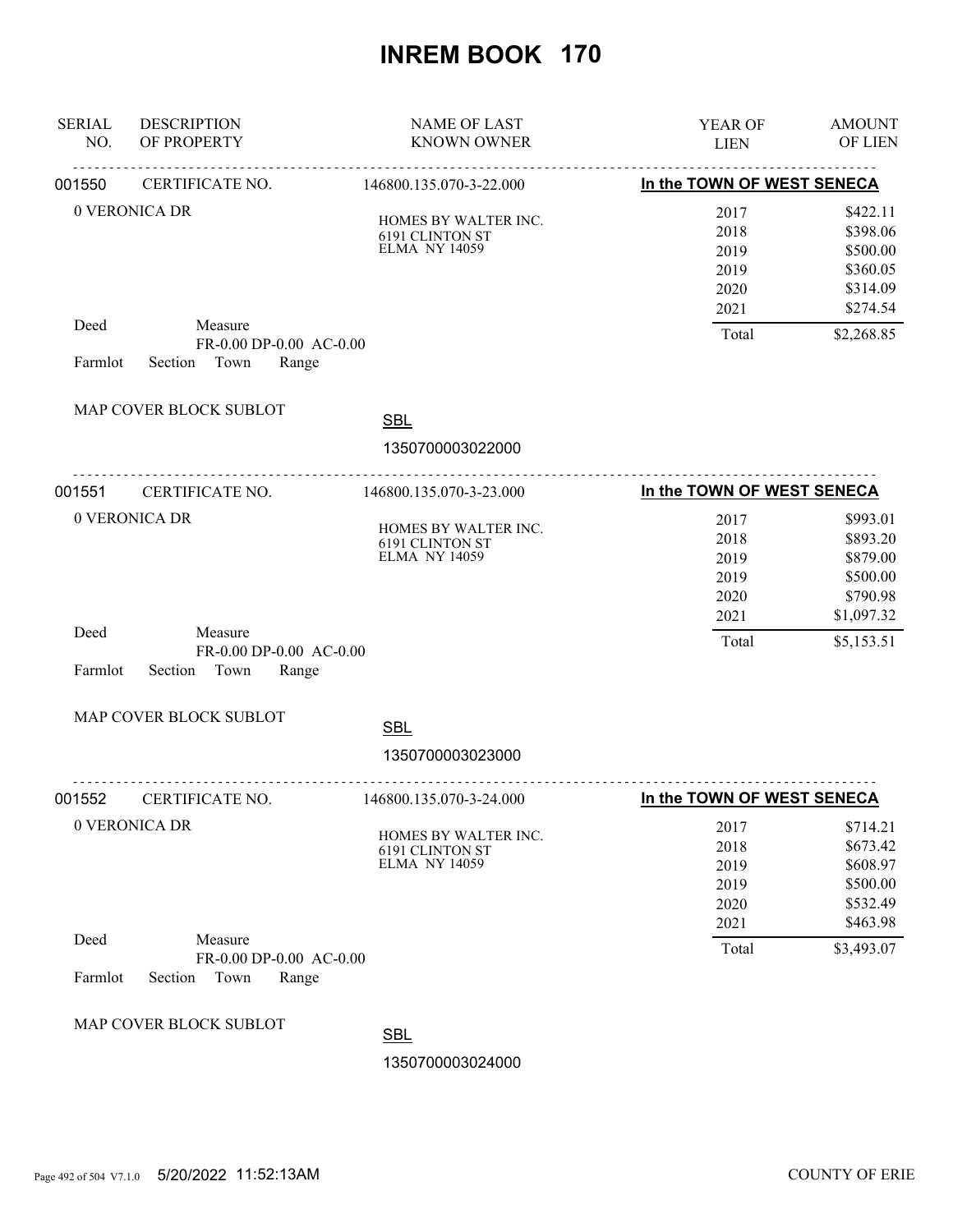| <b>SERIAL</b><br>NO.                            | <b>DESCRIPTION</b><br>OF PROPERTY                                                                             | <b>NAME OF LAST</b><br><b>KNOWN OWNER</b>                                                            | <b>YEAR OF</b><br><b>LIEN</b>                                        | <b>AMOUNT</b><br>OF LIEN                                                                                                 |
|-------------------------------------------------|---------------------------------------------------------------------------------------------------------------|------------------------------------------------------------------------------------------------------|----------------------------------------------------------------------|--------------------------------------------------------------------------------------------------------------------------|
| 001554                                          | CERTIFICATE NO.                                                                                               | 146800.135.080-3-10.000                                                                              | In the TOWN OF WEST SENECA                                           |                                                                                                                          |
| Part Of FI-289<br>Corner Lot<br>Deed<br>Farmlot | 1204 SENECA CRK RD<br>585.31 X 317 Irr.<br>Measure<br>FR-585.31 DP-317.00 AC-0.00<br>Town<br>Range<br>Section | <b>MACLEOD EUGENE D</b><br>MACLEOD VERA M<br><b>36 BORDEN RD</b><br><b>WEST SENECA NY 14224-3707</b> | 2014<br>2015<br>2016<br>2017<br>2018<br>2019<br>2019<br>2020<br>2021 | \$2,923.29<br>\$3,008.89<br>\$2,829.01<br>\$1,612.48<br>\$2,476.23<br>\$2,116.21<br>\$500.00<br>\$1,108.07<br>\$1,456.07 |
|                                                 | MAP COVER BLOCK SUBLOT                                                                                        | <b>SBL</b><br>1350800003010000                                                                       | Total                                                                | \$18,030.25                                                                                                              |
|                                                 |                                                                                                               |                                                                                                      |                                                                      |                                                                                                                          |
| 001555                                          | CERTIFICATE NO.                                                                                               | 146800.135.120-3-10.100                                                                              | In the TOWN OF WEST SENECA                                           |                                                                                                                          |
| 393 LEIN RD                                     |                                                                                                               | <b>CAPITANO DONALD A</b><br>393 LEIN RD<br><b>WEST SENECA NY 14224-2413</b>                          | 2019<br>2019<br>2020<br>2021                                         | \$11,025.18<br>\$500.00<br>\$11,335.91<br>\$8,597.30                                                                     |
|                                                 |                                                                                                               |                                                                                                      | Total                                                                | \$31,458.39                                                                                                              |

| Deed |                            | Measure |                            |  |
|------|----------------------------|---------|----------------------------|--|
|      |                            |         | FR-89.82 DP-210.00 AC-0.00 |  |
|      | Farmlot Section Town Range |         |                            |  |

MAP COVER BLOCK SUBLOT

**SBL**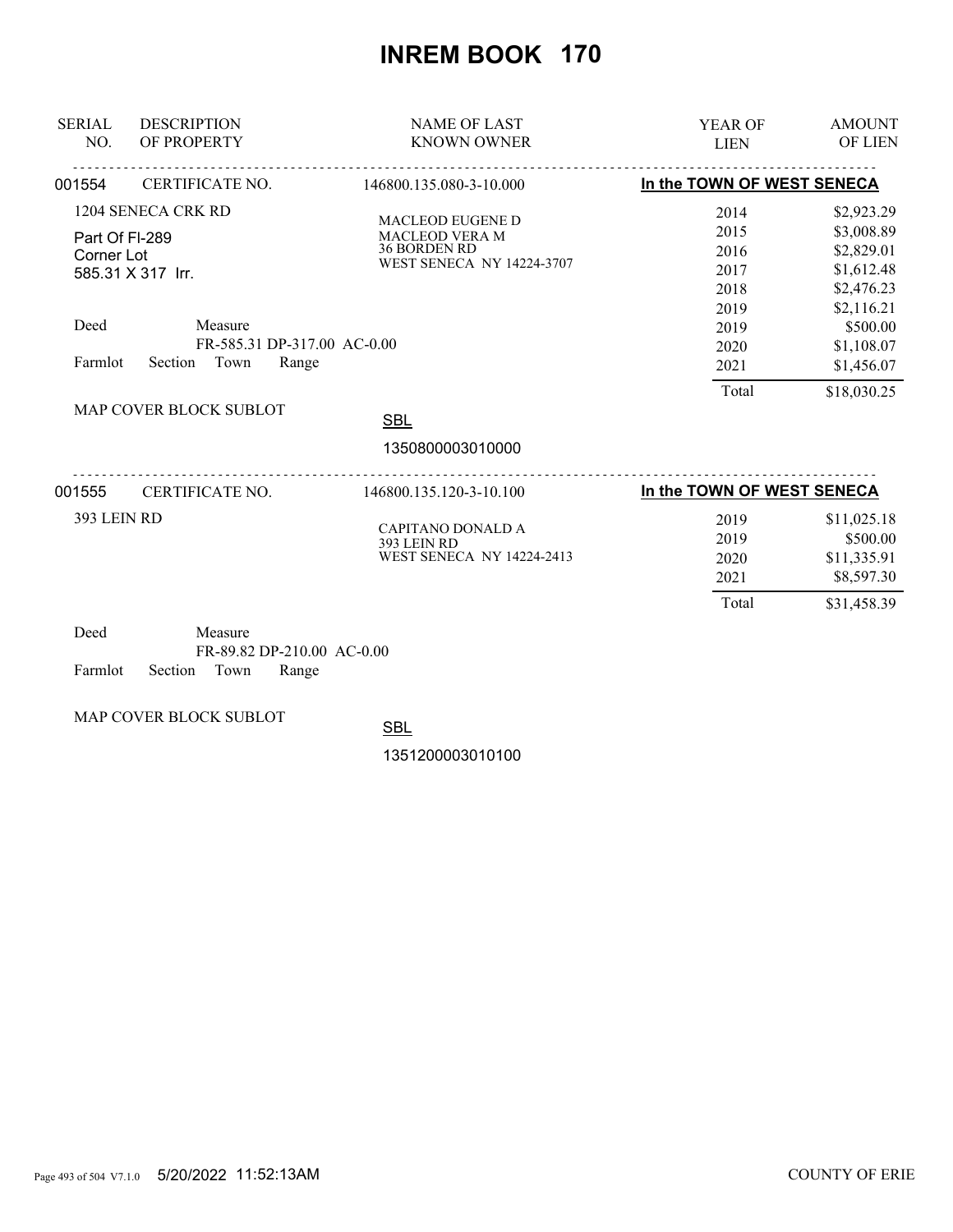| <b>SERIAL</b>  | <b>DESCRIPTION</b>         | <b>NAME OF LAST</b>       | <b>YEAR OF</b>             | <b>AMOUNT</b> |
|----------------|----------------------------|---------------------------|----------------------------|---------------|
| NO.            | OF PROPERTY                | <b>KNOWN OWNER</b>        | <b>LIEN</b>                | OF LIEN       |
| 001556         | CERTIFICATE NO.            | 146800.135.130-5-90.000   | In the TOWN OF WEST SENECA |               |
|                | 0 REAR CENTER RD           | <b>STRANC JANICE A</b>    | 2004                       | \$910.46      |
| Part Of FI-196 |                            | 444 LEIN RD               | 2005                       | \$903.70      |
| Rear Land      |                            | WEST SENECA NY 14224-2414 | 2006                       | \$924.22      |
|                | 90.33 X 329.33             |                           | 2007                       | \$902.60      |
|                |                            |                           | 2008                       | \$872.45      |
|                |                            |                           | 2009                       | \$838.79      |
| Deed           | Measure                    |                           | 2010                       | \$799.28      |
|                | FR-90.33 DP-329.33 AC-0.00 |                           | 2011                       | \$773.07      |
| Farmlot        | Town<br>Range<br>Section   |                           | 2012                       | \$739.03      |
|                |                            |                           | 2013                       | \$706.14      |
|                | MAP COVER BLOCK SUBLOT     |                           | 2014                       | \$667.16      |
|                |                            | <b>SBL</b>                | 2015                       | \$634.64      |
|                |                            | 1351300005090000          | 2016                       | \$610.00      |
|                |                            |                           | 2017                       | \$569.53      |
|                |                            |                           | 2018                       | \$523.59      |
|                |                            |                           | 2019                       | \$500.00      |
|                |                            |                           | 2019                       | \$477.38      |
|                |                            |                           | 2020                       | \$424.48      |
|                |                            |                           | 2021                       | \$370.49      |
|                |                            |                           | Total                      | \$13,147.01   |
|                |                            |                           |                            |               |

| 001558        | CERTIFICATE NO.            | 146800.135.700-5-60.000 | In the TOWN OF WEST SENECA |          |
|---------------|----------------------------|-------------------------|----------------------------|----------|
| 0 LINCOLN AVE |                            | <b>DILAPO PHILOMENA</b> | 2001                       | \$126.91 |
|               | Mc-1143 Blk-e SI-23        | <b>LINCOLN AVE</b>      | 2002                       | \$223.51 |
| Ebenezer Terr |                            | WEST SENECA NY 14224    | 2003                       | \$229.91 |
|               | 25 X 1o5 (paper St)        |                         | 2004                       | \$225.73 |
|               |                            |                         | 2005                       | \$221.74 |
|               |                            |                         | 2006                       | \$228.38 |
| Deed          | Measure                    |                         | 2007                       | \$217.81 |
|               | FR-25.00 DP-105.00 AC-0.00 |                         | 2008                       | \$245.12 |
| Farmlot       | Town<br>Range<br>Section   |                         | 2009                       | \$231.52 |
|               |                            |                         | 2010                       | \$218.78 |
|               | MAP COVER BLOCK SUBLOT     |                         | 2011                       | \$210.51 |
|               |                            | <b>SBL</b>              | 2012                       | \$189.84 |
|               |                            | 1357000005060000        | 2013                       | \$179.54 |
|               |                            |                         | 2014                       | \$164.69 |
|               |                            |                         | 2015                       | \$154.77 |
|               |                            |                         | 2016                       | \$147.84 |
|               |                            |                         | 2017                       | \$140.99 |
|               |                            |                         | 2018                       | \$127.98 |
|               |                            |                         | 2019                       | \$500.00 |
|               |                            |                         | 2019                       | \$120.44 |
|               |                            |                         | 2020                       | \$106.63 |
|               |                            |                         | 2021                       | \$116.09 |

Total \$4,328.73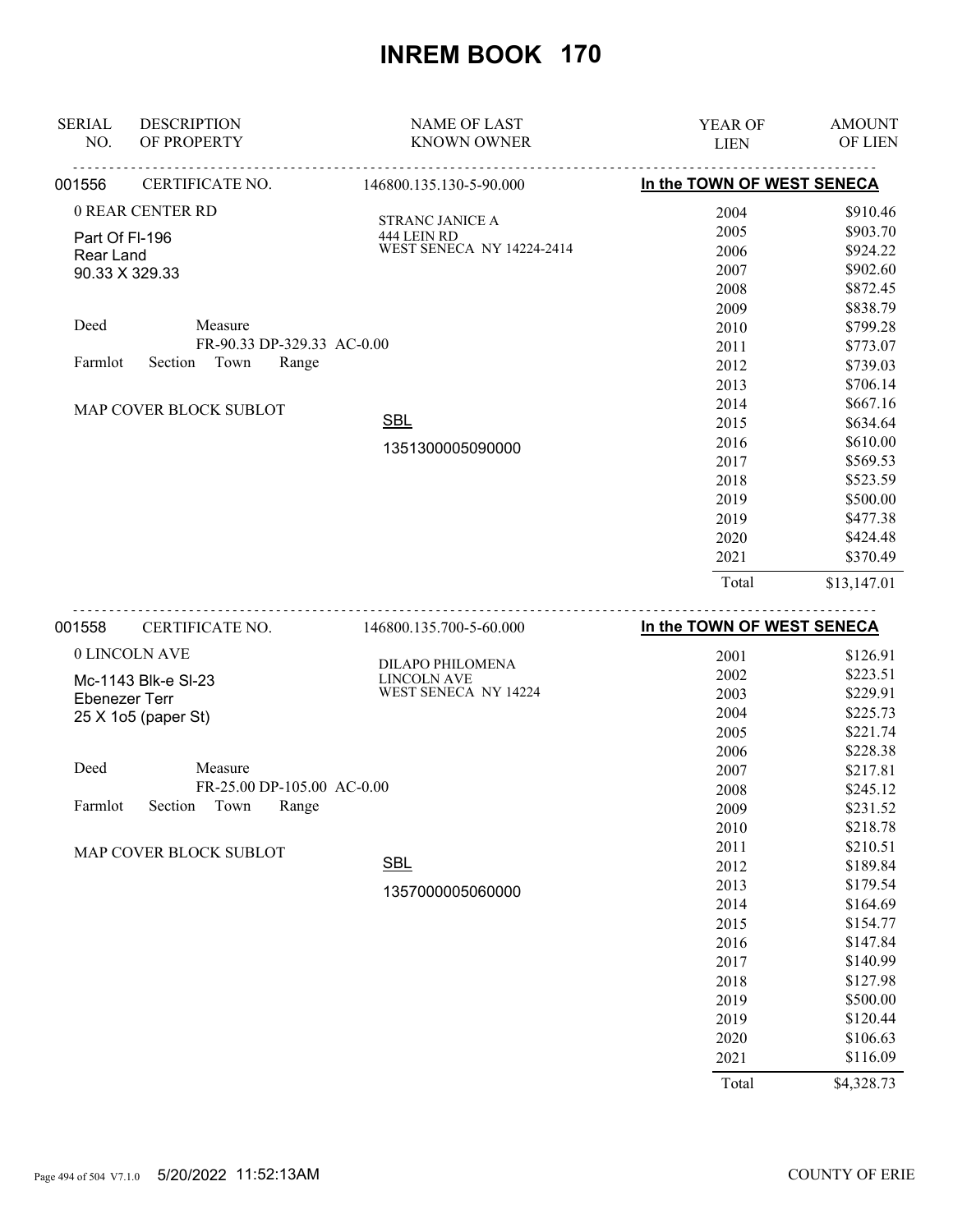| <b>SERIAL</b><br>NO. | <b>DESCRIPTION</b><br>OF PROPERTY | <b>NAME OF LAST</b><br><b>KNOWN OWNER</b> | YEAR OF<br><b>LIEN</b>     | <b>AMOUNT</b><br>OF LIEN |
|----------------------|-----------------------------------|-------------------------------------------|----------------------------|--------------------------|
| 001559               | CERTIFICATE NO.                   | 146800.135.700-5-61.000                   | In the TOWN OF WEST SENECA |                          |
|                      | 0 LINCOLN AVE                     |                                           | 2001                       | \$126.91                 |
|                      | Mc-1143 Blk-e SI-24               | DILAPO PHILOMENA<br><b>LINCOLN AVE</b>    | 2002                       | \$223.51                 |
| <b>Ebenezer Terr</b> |                                   | WEST SENECA NY 14224                      | 2003                       | \$229.91                 |
|                      | 25 X 1o5 (paper St)               |                                           | 2004                       | \$225.73                 |
|                      |                                   |                                           | 2005                       | \$221.74                 |
|                      |                                   |                                           | 2006                       | \$228.38                 |
| Deed                 | Measure                           |                                           | 2007                       | \$217.81                 |
|                      | FR-25.00 DP-105.00 AC-0.00        |                                           | 2008                       | \$245.12                 |
| Farmlot              | Town<br>Section<br>Range          |                                           | 2009                       | \$231.52                 |
|                      |                                   |                                           | 2010                       | \$218.78                 |
|                      | MAP COVER BLOCK SUBLOT            |                                           | 2011                       | \$210.51                 |
|                      |                                   | <b>SBL</b>                                | 2012                       | \$189.84                 |
|                      |                                   | 1357000005061000                          | 2013                       | \$179.54                 |
|                      |                                   |                                           | 2014                       | \$164.69                 |
|                      |                                   |                                           | 2015                       | \$154.77                 |
|                      |                                   |                                           | 2016                       | \$147.84                 |
|                      |                                   |                                           | 2017                       | \$140.99                 |
|                      |                                   |                                           | 2018                       | \$127.98                 |
|                      |                                   |                                           | 2019                       | \$500.00                 |
|                      |                                   |                                           | 2019                       | \$120.44                 |
|                      |                                   |                                           | 2020                       | \$106.63                 |
|                      |                                   |                                           | 2021                       | \$116.09                 |
|                      |                                   |                                           | Total                      | \$4,328.73               |
| <b>001560</b>        | CDDTIELOATEMO                     | 146900125700562000                        | In the TOWN OF WEST SENECA |                          |

| 001560  | CERTIFICATE NO.            | 146800.135.700-5-62.000 | In the TOWN OF WEST SENECA |            |
|---------|----------------------------|-------------------------|----------------------------|------------|
|         | 0 LINCOLN AVE              | <b>DILAPO PHILOMENA</b> | 2001                       | \$126.91   |
|         | Mc-1143 Blk-e SI-25        | <b>LINCON AVE</b>       | 2002                       | \$223.51   |
|         | <b>Ebenezer Terr</b>       | WEST SENECA NY 14224    | 2003                       | \$229.91   |
|         | 25 X 1o5 (paper St)        |                         | 2004                       | \$225.73   |
|         |                            |                         | 2005                       | \$221.74   |
|         |                            |                         | 2006                       | \$228.38   |
| Deed    | Measure                    |                         | 2007                       | \$217.81   |
|         | FR-25.00 DP-105.00 AC-0.00 |                         | 2008                       | \$245.12   |
| Farmlot | Town<br>Section<br>Range   |                         | 2009                       | \$231.52   |
|         |                            |                         | 2010                       | \$218.78   |
|         | MAP COVER BLOCK SUBLOT     |                         | 2011                       | \$210.51   |
|         |                            | <b>SBL</b>              | 2012                       | \$189.84   |
|         |                            | 1357000005062000        | 2013                       | \$179.54   |
|         |                            |                         | 2014                       | \$164.69   |
|         |                            |                         | 2015                       | \$154.77   |
|         |                            |                         | 2016                       | \$147.84   |
|         |                            |                         | 2017                       | \$140.99   |
|         |                            |                         | 2018                       | \$127.98   |
|         |                            |                         | 2019                       | \$500.00   |
|         |                            |                         | 2019                       | \$120.44   |
|         |                            |                         | 2020                       | \$106.63   |
|         |                            |                         | 2021                       | \$116.09   |
|         |                            |                         | Total                      | \$4,328.73 |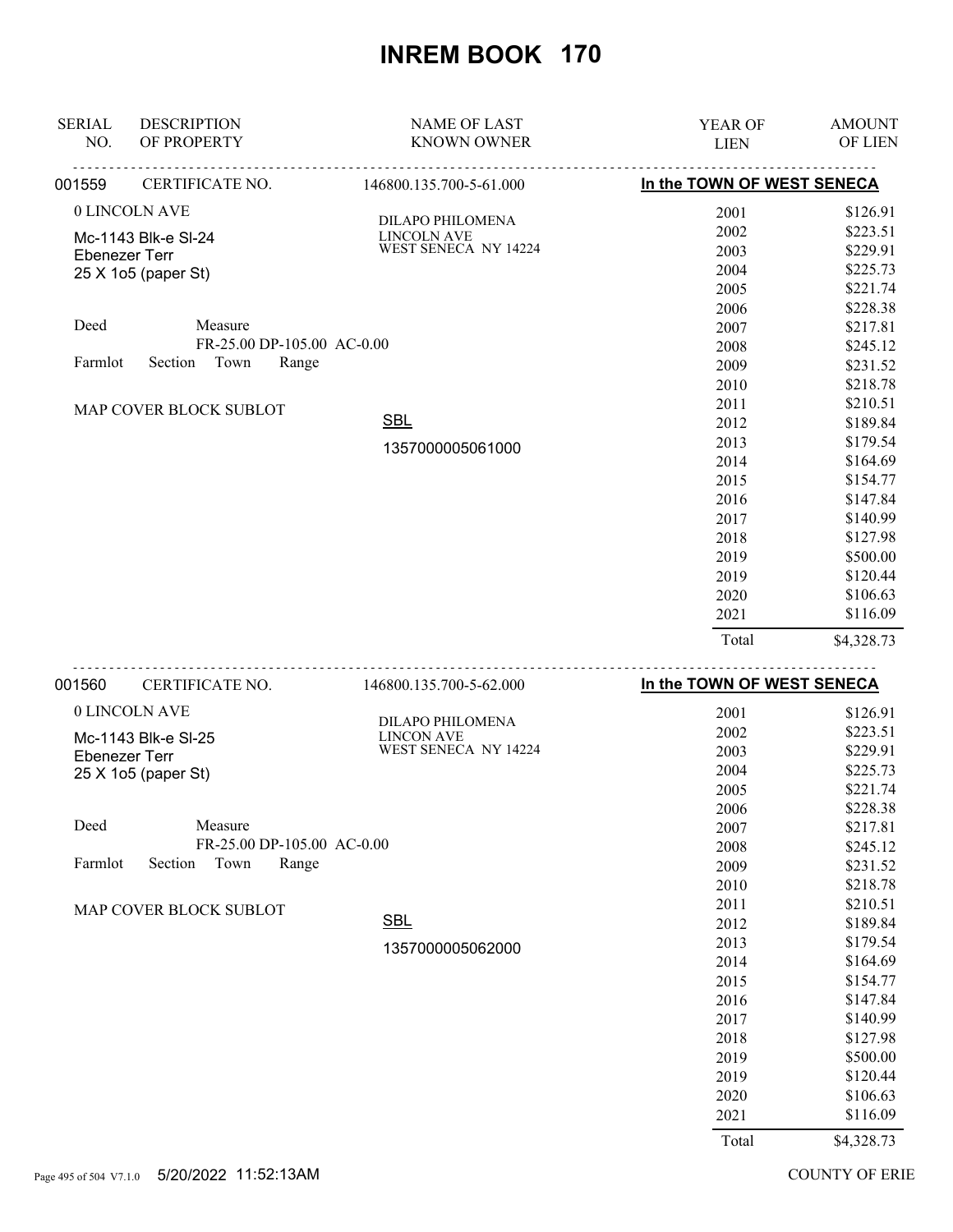| 001562<br>CERTIFICATE NO.                   | 146800.135.700-5-64.000                    | In the TOWN OF WEST SENECA |               |
|---------------------------------------------|--------------------------------------------|----------------------------|---------------|
|                                             |                                            | Total                      | \$4,328.73    |
|                                             |                                            | 2021                       | \$116.09      |
|                                             |                                            | 2020                       | \$106.63      |
|                                             |                                            | 2019                       | \$120.44      |
|                                             |                                            | 2019                       | \$500.00      |
|                                             |                                            | 2018                       | \$127.98      |
|                                             |                                            | 2017                       | \$140.99      |
|                                             |                                            | 2016                       | \$147.84      |
|                                             |                                            | 2015                       | \$154.77      |
|                                             |                                            | 2014                       | \$164.69      |
|                                             | 1357000005063000                           | 2013                       | \$179.54      |
|                                             | <b>SBL</b>                                 | 2012                       | \$189.84      |
| MAP COVER BLOCK SUBLOT                      |                                            | 2011                       | \$210.51      |
|                                             |                                            | 2010                       | \$218.78      |
| Section<br>Town<br>Farmlot                  | Range                                      | 2009                       | \$231.52      |
| FR-25.00 DP-105.00 AC-0.00                  |                                            | 2008                       | \$245.12      |
| Deed<br>Measure                             |                                            | 2007                       | \$217.81      |
|                                             |                                            | 2006                       | \$228.38      |
|                                             |                                            | 2005                       | \$221.74      |
| <b>Ebenezer Terr</b><br>25 X 1o5 (paper St) |                                            | 2004                       | \$225.73      |
| Mc-1143 Blk-e SI-26                         | <b>LINCOLN AVE</b><br>WEST SENECA NY 14224 | 2003                       | \$229.91      |
|                                             | DILAPO PHILOMENA                           | 2002                       | \$223.51      |
| 0 LINCOLN AVE                               |                                            | 2001                       | \$126.91      |
| 001561<br>CERTIFICATE NO.                   | 146800.135.700-5-63.000                    | In the TOWN OF WEST SENECA |               |
| OF PROPERTY<br>NO.                          | <b>KNOWN OWNER</b>                         | <b>LIEN</b>                | OF LIEN       |
| <b>DESCRIPTION</b><br><b>SERIAL</b>         | <b>NAME OF LAST</b>                        | YEAR OF                    | <b>AMOUNT</b> |
|                                             |                                            |                            |               |

| 0 LINCOLN AVE                       | DILAPO PHILOMENA     | 2001  | \$126.91   |
|-------------------------------------|----------------------|-------|------------|
| Mc-1143 Blk-e SI-27                 | <b>LINCOLN AVE</b>   | 2002  | \$223.51   |
| Ebenezer Terr                       | WEST SENECA NY 14224 | 2003  | \$229.91   |
| 25 X 1o5 (paper St)                 |                      | 2004  | \$225.73   |
|                                     |                      | 2005  | \$221.74   |
|                                     |                      | 2006  | \$228.38   |
| Deed<br>Measure                     |                      | 2007  | \$217.81   |
| FR-25.00 DP-105.00 AC-0.00          |                      | 2008  | \$245.12   |
| Town<br>Section<br>Range<br>Farmlot |                      | 2009  | \$231.52   |
|                                     |                      | 2010  | \$218.78   |
| MAP COVER BLOCK SUBLOT              |                      | 2011  | \$210.51   |
|                                     | $SBL$                | 2012  | \$189.84   |
|                                     | 1357000005064000     | 2013  | \$179.54   |
|                                     |                      | 2014  | \$164.69   |
|                                     |                      | 2015  | \$154.77   |
|                                     |                      | 2016  | \$147.84   |
|                                     |                      | 2017  | \$140.99   |
|                                     |                      | 2018  | \$127.98   |
|                                     |                      | 2019  | \$500.00   |
|                                     |                      | 2019  | \$120.44   |
|                                     |                      | 2020  | \$106.63   |
|                                     |                      | 2021  | \$116.09   |
|                                     |                      | Total | \$4,328.73 |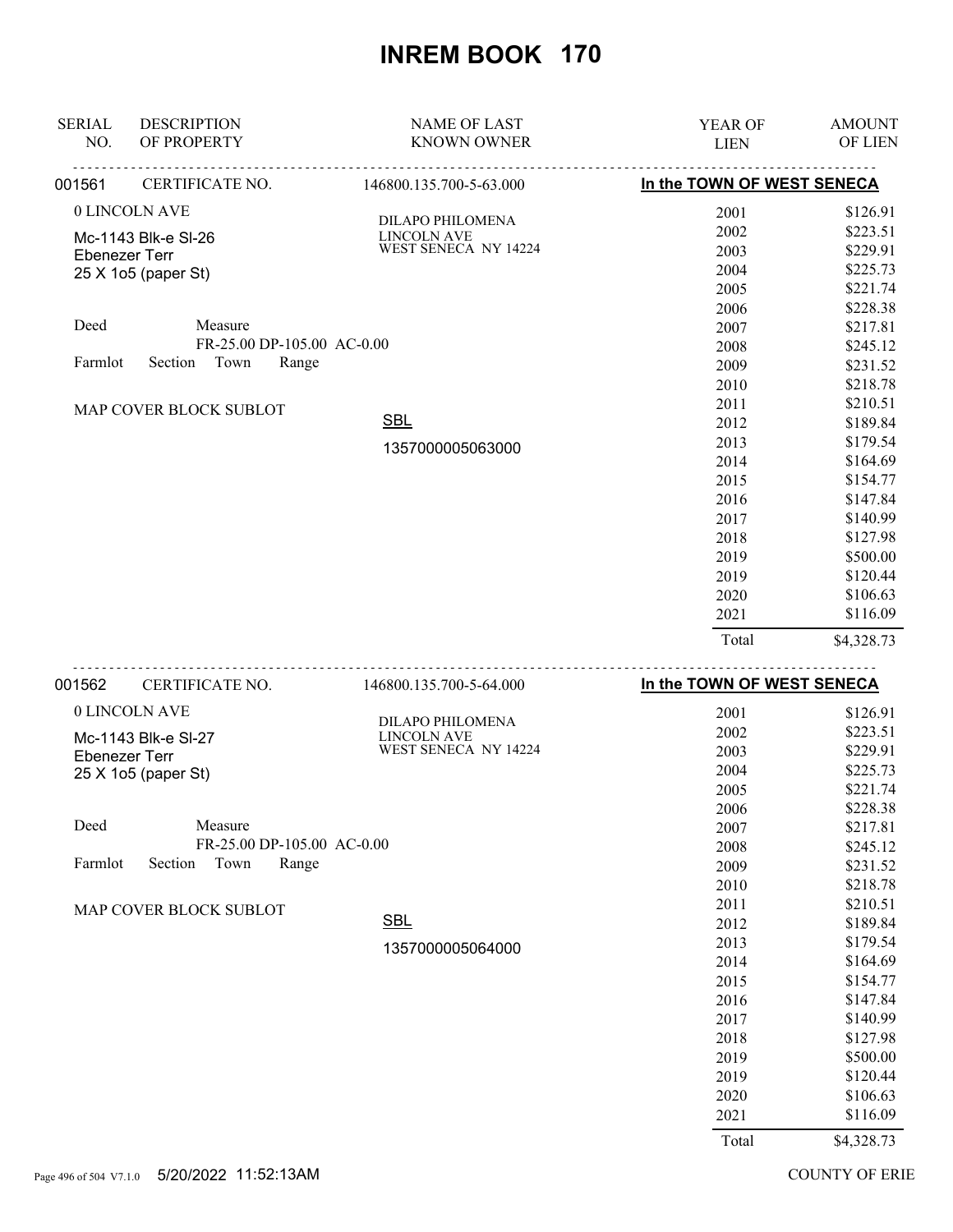| <b>SERIAL</b> | <b>DESCRIPTION</b>         | <b>NAME OF LAST</b>               | YEAR OF                    | <b>AMOUNT</b> |
|---------------|----------------------------|-----------------------------------|----------------------------|---------------|
| NO.           | OF PROPERTY                | <b>KNOWN OWNER</b>                | <b>LIEN</b>                | OF LIEN       |
| 001563        | CERTIFICATE NO.            | 146800.135.780-1-2.000            | In the TOWN OF WEST SENECA |               |
|               | 0 MONROE ST                | SMITH DONALD & WIFE J             | 1989                       | \$121.22      |
|               | Mc-1143 Blk-b SI-17        |                                   | 1990                       | \$131.73      |
|               | <b>Ebenezer Terr</b>       | MONROE ST<br>WEST SENECA NY 14224 | 1991                       | \$137.38      |
|               | 25 X 120 (paper St)        |                                   | 1992                       | \$143.43      |
|               |                            |                                   | 1993                       | \$144.90      |
|               |                            |                                   | 1994                       | \$145.03      |
| Deed          | Measure                    |                                   | 1995                       | \$163.24      |
|               | FR-25.00 DP-120.00 AC-0.00 |                                   | 1996                       | \$157.05      |
| Farmlot       | Town<br>Section<br>Range   |                                   | 1997                       | \$159.14      |
|               |                            |                                   | 1998                       | \$224.58      |
|               | MAP COVER BLOCK SUBLOT     |                                   | 1999                       | \$235.93      |
|               |                            | <b>SBL</b>                        | 2000                       | \$226.02      |
|               |                            | 1357800001002000                  | 2001                       | \$218.28      |
|               |                            |                                   | 2002                       | \$223.51      |
|               |                            |                                   | 2003                       | \$229.91      |
|               |                            |                                   | 2004                       | \$225.73      |
|               |                            |                                   | 2005                       | \$221.74      |
|               |                            |                                   | 2006                       | \$228.38      |
|               |                            |                                   | 2007                       | \$217.81      |
|               |                            |                                   | 2008                       | \$245.12      |
|               |                            |                                   | 2009                       | \$231.52      |
|               |                            |                                   | 2010                       | \$218.78      |
|               |                            |                                   | 2011                       | \$210.51      |
|               |                            |                                   | 2012                       | \$189.84      |
|               |                            |                                   | 2013                       | \$179.54      |
|               |                            |                                   | 2014                       | \$164.69      |
|               |                            |                                   | 2015                       | \$154.77      |
|               |                            |                                   | 2016                       | \$147.84      |
|               |                            |                                   | 2017                       | \$140.99      |
|               |                            |                                   | 2018                       | \$500.00      |
|               |                            |                                   | 2018                       | \$127.98      |
|               |                            |                                   | 2019                       | \$500.00      |
|               |                            |                                   | 2019                       | \$120.44      |
|               |                            |                                   | 2020                       | \$106.63      |
|               |                            |                                   | 2021                       | \$116.09      |

Total \$6,909.75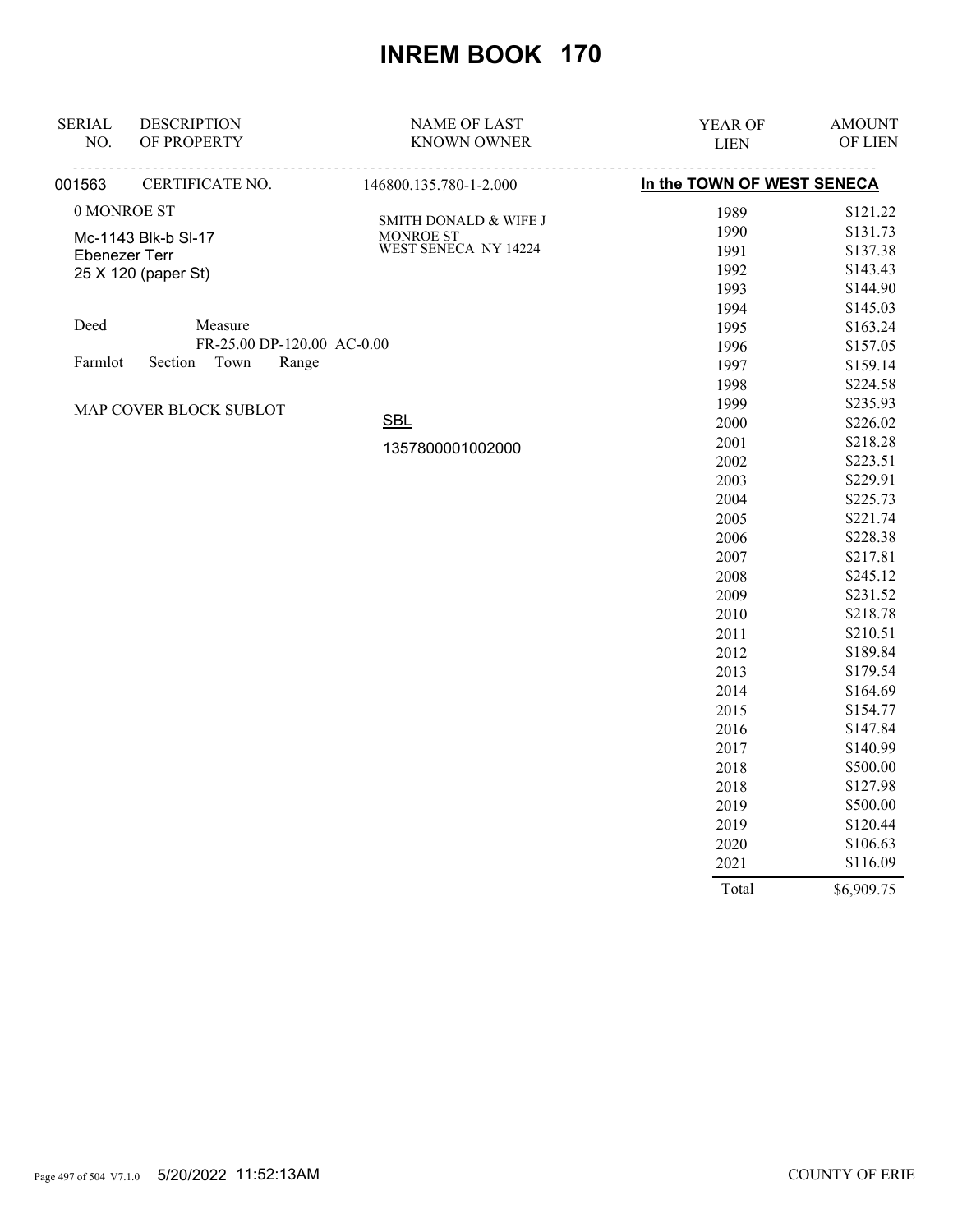| <b>SERIAL</b> | <b>DESCRIPTION</b>         | <b>NAME OF LAST</b>               | YEAR OF                    | <b>AMOUNT</b> |
|---------------|----------------------------|-----------------------------------|----------------------------|---------------|
| NO.           | OF PROPERTY                | <b>KNOWN OWNER</b>                | <b>LIEN</b>                | OF LIEN       |
| 001564        | CERTIFICATE NO.            | 146800.135.780-1-3.000            | In the TOWN OF WEST SENECA |               |
|               | 0 MONROE ST                | <b>SMITH DONALD &amp; WIFE J</b>  | 1989                       | \$121.22      |
|               | Mc-1143 Blk-b SI-18        |                                   | 1990                       | \$131.73      |
|               | <b>Ebenezer Terr</b>       | MONROE ST<br>WEST SENECA NY 14224 | 1991                       | \$137.38      |
|               | 25 X 120 (paper St)        |                                   | 1992                       | \$143.43      |
|               |                            |                                   | 1993                       | \$144.90      |
|               |                            |                                   | 1994                       | \$145.03      |
| Deed          | Measure                    |                                   | 1995                       | \$163.24      |
|               | FR-25.00 DP-120.00 AC-0.00 |                                   | 1996                       | \$157.05      |
| Farmlot       | Town<br>Section<br>Range   |                                   | 1997                       | \$159.14      |
|               |                            |                                   | 1998                       | \$224.58      |
|               | MAP COVER BLOCK SUBLOT     |                                   | 1999                       | \$235.93      |
|               |                            | <b>SBL</b>                        | 2000                       | \$226.02      |
|               |                            | 1357800001003000                  | 2001                       | \$218.28      |
|               |                            |                                   | 2002                       | \$223.51      |
|               |                            |                                   | 2003                       | \$229.91      |
|               |                            |                                   | 2004                       | \$225.73      |
|               |                            |                                   | 2005                       | \$221.74      |
|               |                            |                                   | 2006                       | \$228.38      |
|               |                            |                                   | 2007                       | \$217.81      |
|               |                            |                                   | 2008                       | \$245.12      |
|               |                            |                                   | 2009                       | \$231.52      |
|               |                            |                                   | 2010                       | \$218.78      |
|               |                            |                                   | 2011                       | \$210.51      |
|               |                            |                                   | 2012                       | \$189.84      |
|               |                            |                                   | 2013                       | \$179.54      |
|               |                            |                                   | 2014                       | \$164.69      |
|               |                            |                                   | 2015                       | \$154.77      |
|               |                            |                                   | 2016                       | \$147.84      |
|               |                            |                                   | 2017                       | \$140.99      |
|               |                            |                                   | 2018                       | \$500.00      |
|               |                            |                                   | 2018                       | \$127.98      |
|               |                            |                                   | 2019                       | \$500.00      |
|               |                            |                                   | 2019                       | \$120.44      |
|               |                            |                                   | 2020                       | \$106.63      |
|               |                            |                                   | 2021                       | \$116.09      |

Total \$6,909.75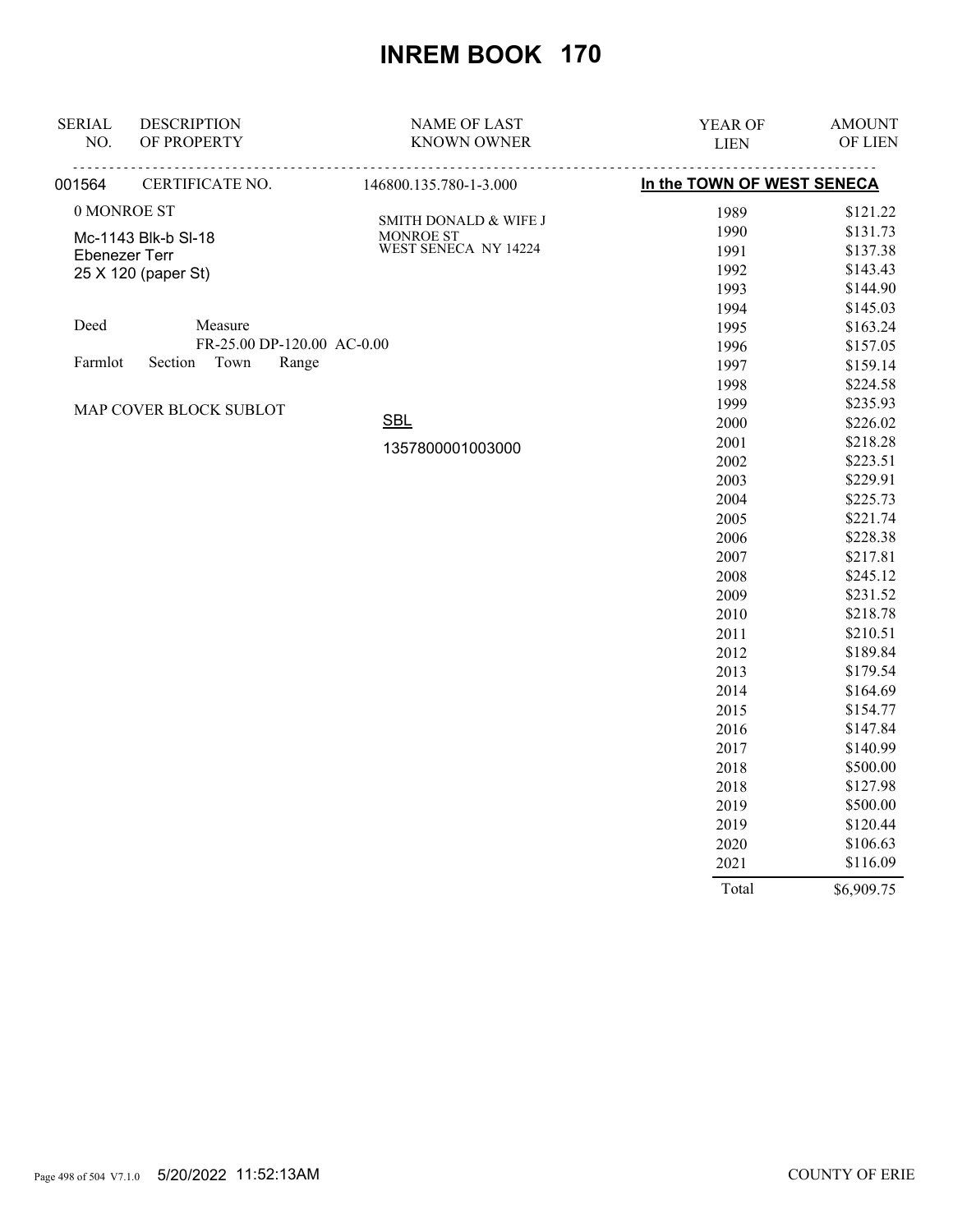| <b>SERIAL</b><br>NO. | <b>DESCRIPTION</b><br>OF PROPERTY                                 | <b>NAME OF LAST</b><br><b>KNOWN OWNER</b>                                                        | <b>YEAR OF</b><br><b>LIEN</b>                | <b>AMOUNT</b><br>OF LIEN                                             |
|----------------------|-------------------------------------------------------------------|--------------------------------------------------------------------------------------------------|----------------------------------------------|----------------------------------------------------------------------|
| 001565               | CERTIFICATE NO.                                                   | 146800.135.780-1-15.100                                                                          | In the TOWN OF WEST SENECA                   |                                                                      |
|                      | 0 LINCOLN AVE                                                     | <b>MCGUIRE FRANCIS</b><br><b>MCGUIRE ANNE R</b><br>PO BOX 81<br><b>WEST SENECA NY 14224-0081</b> | 2004<br>2005<br>2006<br>2007<br>2008         | \$321.71<br>\$314.78<br>\$323.60<br>\$309.37<br>\$368.12             |
| Deed<br>Farmlot      | Measure<br>FR-50.00 DP-105.00 AC-0.00<br>Town<br>Section<br>Range |                                                                                                  | 2009<br>2010<br>2011<br>2012                 | \$345.37<br>\$325.38<br>\$312.57<br>\$275.89                         |
|                      | MAP COVER BLOCK SUBLOT                                            | <b>SBL</b>                                                                                       | 2013<br>2014<br>2015                         | \$259.70<br>\$235.49<br>\$220.07                                     |
|                      |                                                                   | 1357800001015100                                                                                 | 2016<br>2017<br>2018<br>2019<br>2019<br>2020 | \$209.56<br>\$201.55<br>\$181.86<br>\$500.00<br>\$173.17<br>\$154.50 |
|                      |                                                                   |                                                                                                  | 2021<br>Total                                | \$179.20<br>\$5,211.89                                               |
| 001567               | CERTIFICATE NO.                                                   | 146800.135.780-4-15.000                                                                          | In the TOWN OF WEST SENECA                   |                                                                      |

|                |                            | 1.1000011 <i>00.1</i> 00.1101000 |       |            |
|----------------|----------------------------|----------------------------------|-------|------------|
| 4508 SENECA ST |                            | <b>CORCORAN BERNADETTE</b>       | 2016  | \$713.25   |
|                | Mc-1143 Blk-a SI-5         | <b>40 ELMHURST RD</b>            | 2017  | \$668.78   |
| Ebenezer Terr  |                            | SNYDER NY 14226                  | 2018  | \$613.06   |
| 24.48 X 165    |                            |                                  | 2019  | \$562.43   |
|                |                            |                                  | 2019  | \$500.00   |
|                |                            |                                  | 2020  | \$501.25   |
| Deed           | Measure                    |                                  | 2021  | \$458.18   |
|                | FR-24.48 DP-165.00 AC-0.00 |                                  | Total | \$4,016.95 |
| Farmlot        | Section<br>Range<br>Town   |                                  |       |            |

MAP COVER BLOCK SUBLOT

**SBL**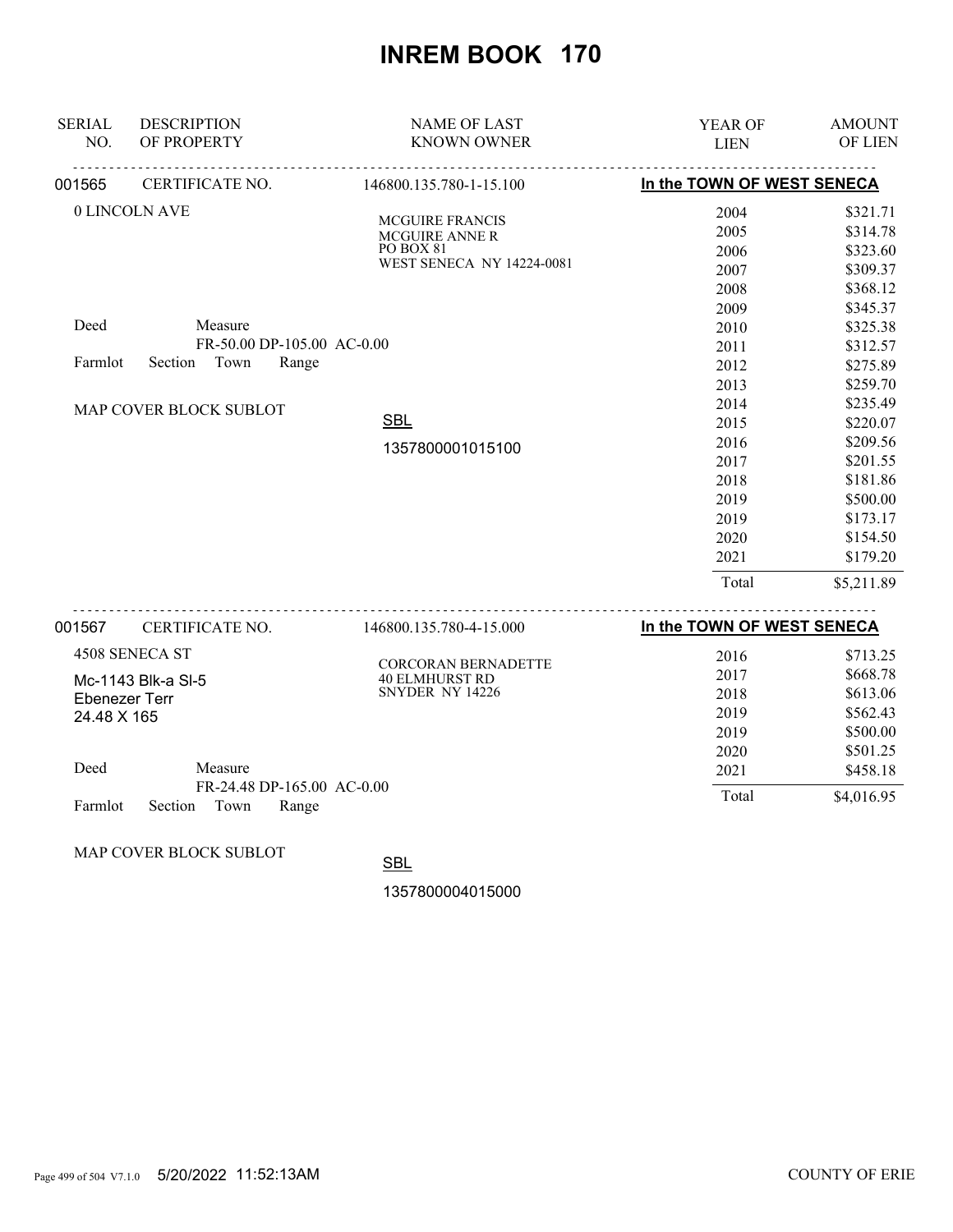| <b>SERIAL</b><br>NO.                                                           | <b>DESCRIPTION</b><br>OF PROPERTY                                 | <b>NAME OF LAST</b><br><b>KNOWN OWNER</b>                                                                 | YEAR OF<br><b>LIEN</b>                       | <b>AMOUNT</b><br><b>OF LIEN</b>                                                 |
|--------------------------------------------------------------------------------|-------------------------------------------------------------------|-----------------------------------------------------------------------------------------------------------|----------------------------------------------|---------------------------------------------------------------------------------|
| <u>.</u><br>CERTIFICATE NO.<br>001568                                          |                                                                   | <u>.</u><br>146800.135.780-4-16.000                                                                       | In the TOWN OF WEST SENECA                   |                                                                                 |
| 4508 SENECA ST<br>Mc-1143 Blk-a SI-4<br><b>Ebenezer Terr</b><br>24.48 X 155.88 |                                                                   | <b>CORCORAN BERNADETTE</b><br><b>40 ELMHURST RD</b><br>SNYDER NY 14226                                    | 2016<br>2017<br>2018<br>2019<br>2019<br>2020 | \$713.25<br>\$668.78<br>\$613.06<br>\$562.43<br>\$500.00<br>\$501.25            |
| Deed                                                                           | Measure                                                           |                                                                                                           | 2021                                         | \$458.18                                                                        |
| Farmlot                                                                        | FR-24.48 DP-155.88 AC-0.00<br>Section Town<br>Range               |                                                                                                           | Total                                        | \$4,016.95                                                                      |
|                                                                                | MAP COVER BLOCK SUBLOT                                            | <b>SBL</b><br>1357800004016000                                                                            |                                              |                                                                                 |
| 001569                                                                         | CERTIFICATE NO.                                                   | <u>.</u><br>146800.135.780-4-17.000                                                                       | In the TOWN OF WEST SENECA                   |                                                                                 |
| <b>Ebenezer Terr</b><br>24.48 X 143                                            | 4508 SENECA ST<br>Mc-1143 Blk-a SI-3                              | <b>CORCORAN BERNADETTE</b><br><b>40 ELMHURST RD</b><br>SNYDER NY 14226                                    | 2016<br>2017<br>2018<br>2019<br>2019<br>2020 | \$692.31<br>\$649.19<br>\$595.09<br>\$546.05<br>\$500.00<br>\$486.62            |
| Deed<br>Farmlot                                                                | Measure<br>FR-24.48 DP-143.00 AC-0.00<br>Section<br>Town<br>Range |                                                                                                           | 2021<br>Total                                | \$445.50<br>\$3,914.76                                                          |
|                                                                                | MAP COVER BLOCK SUBLOT                                            | <b>SBL</b>                                                                                                |                                              |                                                                                 |
|                                                                                |                                                                   | 1357800004017000                                                                                          |                                              |                                                                                 |
| 001570                                                                         | CERTIFICATE NO.<br>146800.136.050-2-8.000                         |                                                                                                           | In the TOWN OF WEST SENECA                   |                                                                                 |
| Mc-2429 SI-34<br>S/d<br>75 X 135.00                                            | <b>118 CANTERBURY TRL</b><br><b>Valley View Estates</b>           | <b>LEXNER CHARLES J</b><br><b>LEXNER MARY B</b><br>118 CANTERBURY TRL<br><b>WEST SENECA NY 14224-2544</b> | 2018<br>2018<br>2019<br>2019<br>2020<br>2021 | \$8,511.75<br>\$500.00<br>\$15,928.92<br>\$500.00<br>\$13,169.02<br>\$11,113.43 |
| Deed<br>Farmlot                                                                | Measure<br>FR-75.00 DP-135.00 AC-0.00<br>Section<br>Town<br>Range |                                                                                                           | Total                                        | \$49,723.12                                                                     |
|                                                                                | MAP COVER BLOCK SUBLOT                                            | <b>SBL</b>                                                                                                |                                              |                                                                                 |
|                                                                                |                                                                   | 1360500002008000                                                                                          |                                              |                                                                                 |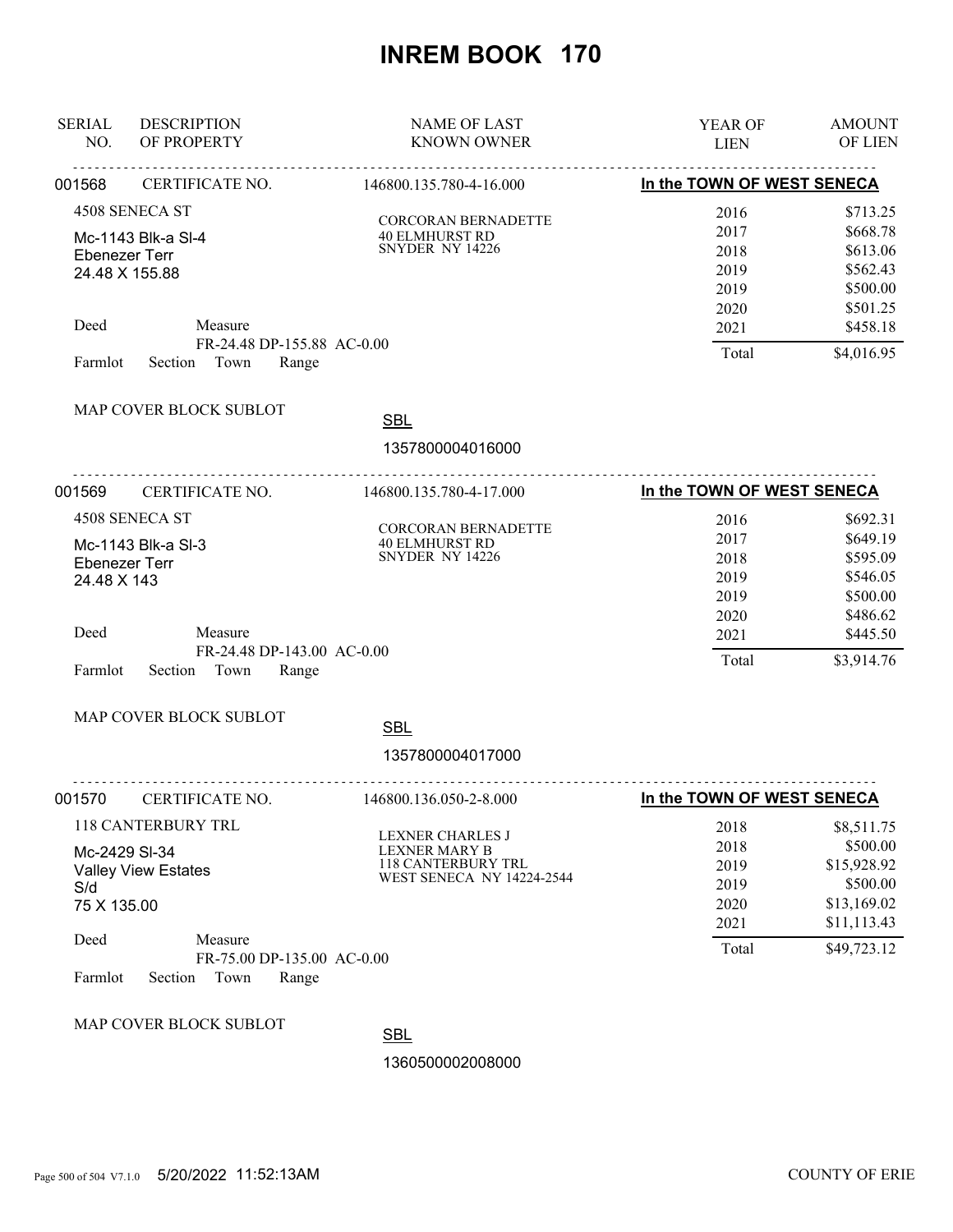| <b>SERIAL</b><br>NO.      | <b>DESCRIPTION</b><br>OF PROPERTY                      | <b>NAME OF LAST</b><br><b>KNOWN OWNER</b>       | YEAR OF<br><b>LIEN</b>     | <b>AMOUNT</b><br>OF LIEN    |
|---------------------------|--------------------------------------------------------|-------------------------------------------------|----------------------------|-----------------------------|
| CERTIFICATE NO.<br>001574 |                                                        | 146800.143.080-6-3.000                          | In the TOWN OF WEST SENECA |                             |
|                           | 4117 SENECA ST                                         | METZGER DENNIS A                                | 2012                       | \$1,047.49                  |
| Part Of FI-117            |                                                        | 4135 SENECA ST                                  | 2013                       | \$16,535.90                 |
|                           | Two Houses (220 + 21                                   | WEST SENECA NY 14224                            | 2014                       | \$15,776.11                 |
| $\left( 0\right)$         |                                                        |                                                 | 2015                       | \$15,084.72                 |
| 41.17 X 152.35            |                                                        |                                                 | 2016                       | \$14,676.10                 |
|                           |                                                        |                                                 | 2017                       | \$13,475.68                 |
| Deed                      | Measure                                                |                                                 | 2018                       | \$12,092.31                 |
|                           | FR-41.17 DP-152.35 AC-0.00                             |                                                 | 2019                       | \$5,960.37                  |
| Farmlot                   | Section Town<br>Range                                  |                                                 | 2019                       | \$500.00                    |
|                           |                                                        |                                                 | 2020                       | \$4,681.96                  |
|                           | MAP COVER BLOCK SUBLOT                                 |                                                 | 2021                       | \$4,065.98                  |
|                           |                                                        | <b>SBL</b>                                      | Total                      | \$103,896.62                |
|                           |                                                        | 1430800006003000                                |                            |                             |
| 001575                    | CERTIFICATE NO.                                        | 146800.143.080-6-4.111                          | In the TOWN OF WEST SENECA |                             |
|                           | 4135 SENECA ST                                         |                                                 | 2008                       | \$25,702.45                 |
| $FI-116$                  |                                                        | METZGER EDWARD A                                | 2009                       | \$70,255.63                 |
| Corner Lot                |                                                        | $4135$ SENECA ST WEST SENECA NY 14224-3045 $\,$ | 2010                       | \$67,742.97                 |
|                           | 128.15 X 155.34                                        |                                                 | 2011                       | \$63,805.97                 |
|                           |                                                        |                                                 | 2011                       | \$500.00                    |
|                           |                                                        |                                                 | 2012                       | \$61,229.01                 |
| Deed                      | Measure                                                |                                                 | 2013                       | \$58,480.06                 |
|                           | FR-128.15 DP-155.34 AC-0.00                            |                                                 | 2014                       | \$55,375.49                 |
| Farmlot                   | Section<br>Town<br>Range                               |                                                 | 2015                       | \$18,613.11                 |
|                           |                                                        |                                                 | 2016                       | \$17,905.74                 |
|                           | MAP COVER BLOCK SUBLOT                                 |                                                 | 2017                       | \$16,901.60                 |
|                           |                                                        | <b>SBL</b>                                      | 2018                       | \$15,131.72                 |
|                           |                                                        | 1430800006004111                                | 2019                       | \$13,592.00                 |
|                           |                                                        |                                                 | 2019                       | \$500.00                    |
|                           |                                                        |                                                 | 2020                       | \$12,109.34                 |
|                           |                                                        |                                                 | 2021<br>Total              | \$10,667.07<br>\$508,512.16 |
|                           |                                                        |                                                 |                            |                             |
| 001581<br>CERTIFICATE NO. |                                                        | 146800.144.130-2-2.000                          | In the TOWN OF WEST SENECA |                             |
|                           | 15 BERNICE DR                                          | PUSATARI NANCY C                                | 2018                       | \$1,291.33                  |
|                           | Mc-2187 SI-31                                          | 15 BERNICE DR                                   | 2019                       | \$6,466.49                  |
| Mill Village S/d          |                                                        | WEST SENECA NY 14224                            | 2019                       | \$500.00                    |
| 67.62 X 121.2             |                                                        |                                                 | 2020                       | \$7,401.76                  |
|                           |                                                        |                                                 | 2021                       | \$6,440.29                  |
| Deed                      | Measure                                                |                                                 | Total                      | \$22,099.87                 |
| Farmlot                   | FR-67.62 DP-121.20 AC-0.00<br>Section<br>Town<br>Range |                                                 |                            |                             |
|                           |                                                        |                                                 |                            |                             |
|                           | MAP COVER BLOCK SUBLOT                                 | <b>SBL</b>                                      |                            |                             |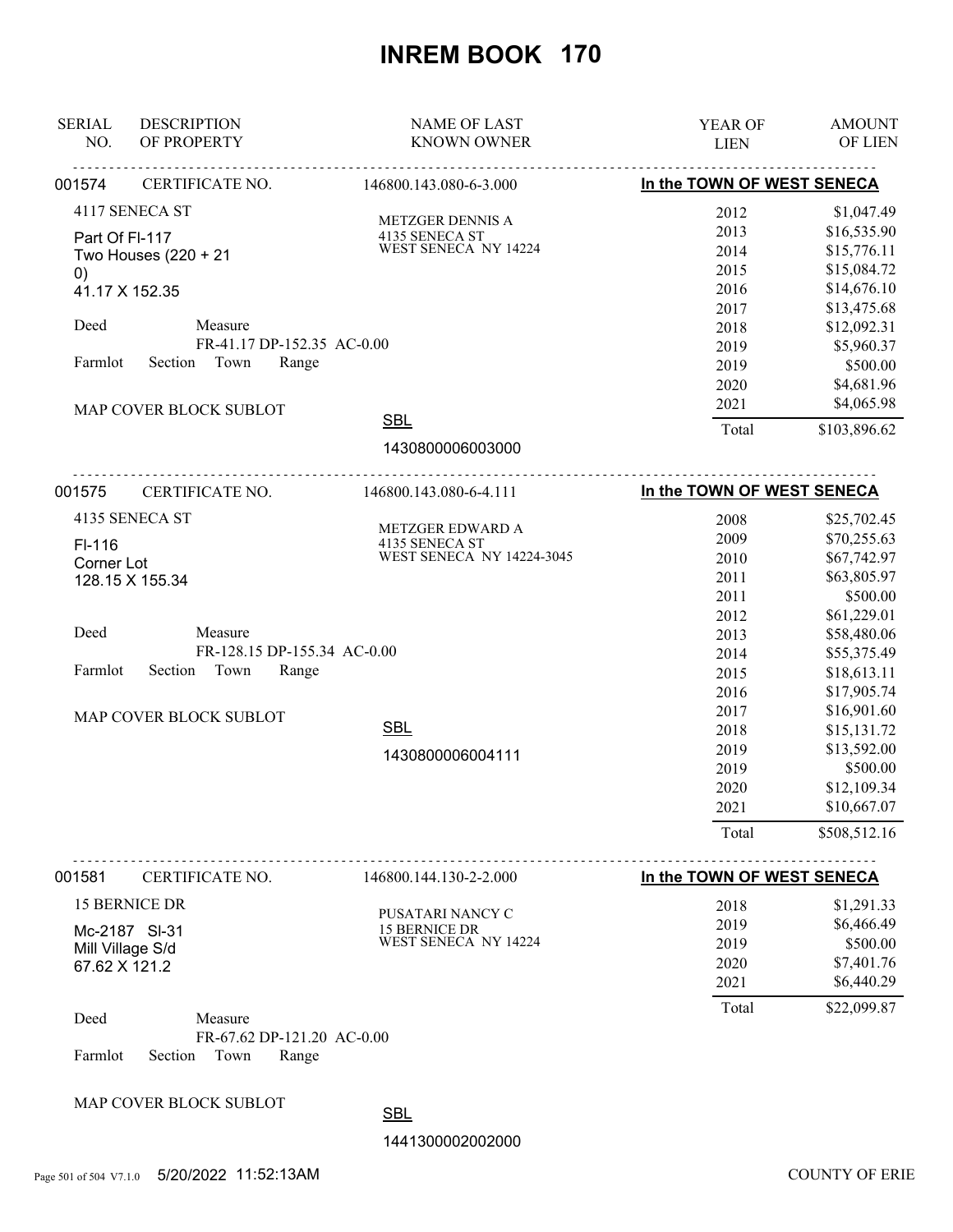| <b>DESCRIPTION</b><br><b>SERIAL</b><br>OF PROPERTY<br>NO.                                        |                                                                    | <b>NAME OF LAST</b><br><b>KNOWN OWNER</b>                                                | <b>AMOUNT</b><br>YEAR OF<br><b>OF LIEN</b><br><b>LIEN</b>                                                   |  |
|--------------------------------------------------------------------------------------------------|--------------------------------------------------------------------|------------------------------------------------------------------------------------------|-------------------------------------------------------------------------------------------------------------|--|
| 001583                                                                                           | CERTIFICATE NO.                                                    | 146800.144.130-6-11.000                                                                  | In the TOWN OF WEST SENECA                                                                                  |  |
| 39 HILLTOP CT<br>Mc-2325 SI-33<br>Hilltop Courts S/d<br>137.83 X 143.64(corn<br>Lot)             |                                                                    | <b>FAHEY JENNIFER</b><br><b>39 HILLTOP CTS</b><br>WEST SENECA NY 14224                   | 2019<br>\$9,791.77<br>\$500.00<br>2019<br>\$12,695.31<br>2021<br>Total<br>\$22,987.08                       |  |
| Deed<br>Farmlot                                                                                  | Measure<br>FR-137.83 DP-143.64 AC-0.00<br>Section<br>Town<br>Range |                                                                                          |                                                                                                             |  |
|                                                                                                  | MAP COVER BLOCK SUBLOT                                             | <b>SBL</b><br>1441300006011000                                                           |                                                                                                             |  |
| 001584<br>CERTIFICATE NO.                                                                        |                                                                    | 146800.144.130-7-5.000                                                                   | In the TOWN OF WEST SENECA                                                                                  |  |
| 124 OAKHILL DR<br>Mc-2188<br>Woodcrest S/d<br>80 X 159.94                                        |                                                                    | <b>JONES JASON D</b><br><b>JONES MALISSA M</b><br>124 OAKHILL DR<br>WEST SENECA NY 14224 | \$10,604.94<br>2019<br>\$500.00<br>2019<br>\$9,592.40<br>2020<br>\$8,275.75<br>2021<br>Total<br>\$28,973.09 |  |
| Deed<br>Measure<br>FR-80.00 DP-159.94 AC-0.00<br><b>P</b> 1, <i>C</i> , <b>P</b><br>$\mathbf{r}$ |                                                                    |                                                                                          |                                                                                                             |  |

Farmlot Section Town Range

MAP COVER BLOCK SUBLOT

**SBL**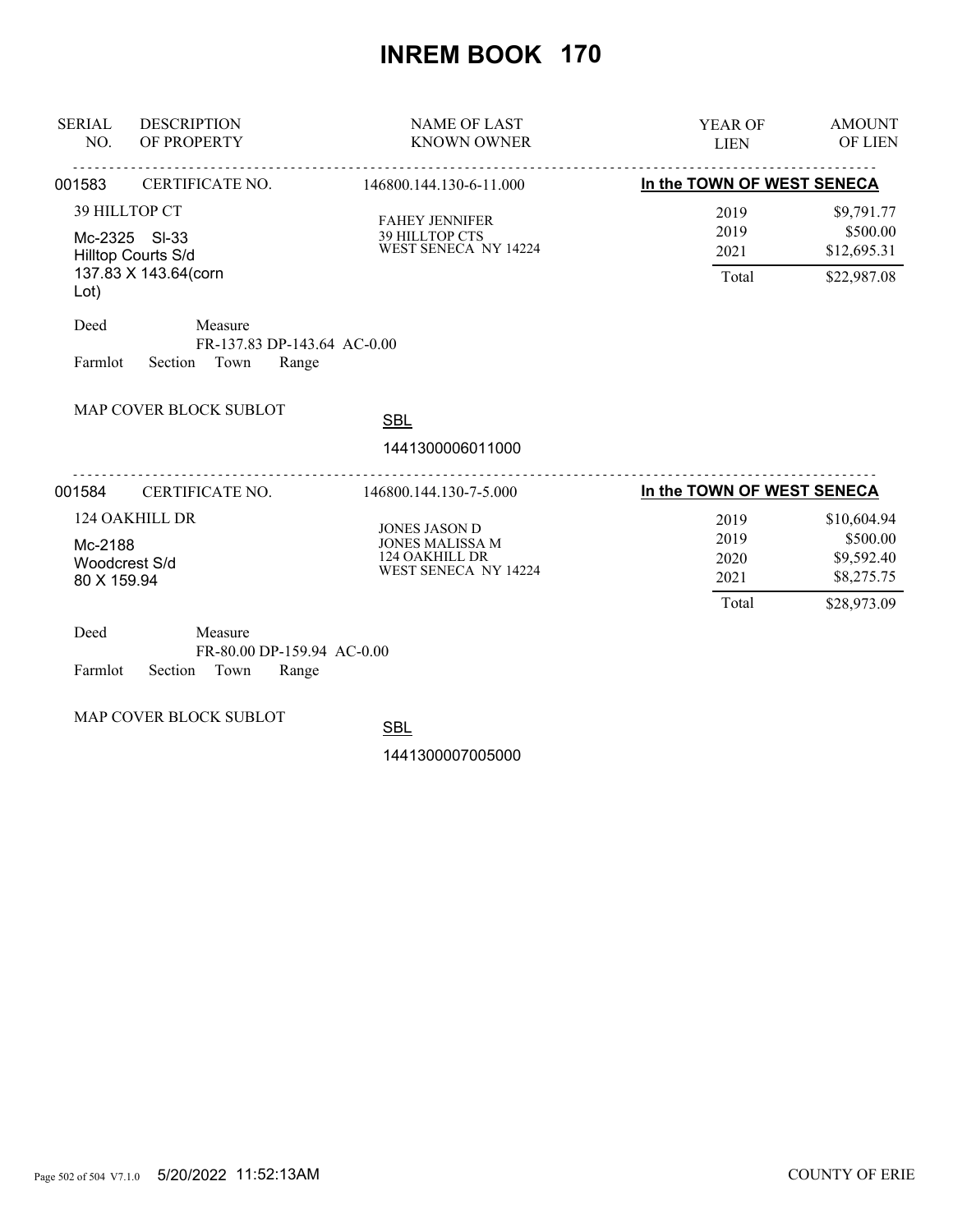| <b>SERIAL</b> | <b>DESCRIPTION</b>              | <b>NAME OF LAST</b>       | YEAR OF                    | <b>AMOUNT</b> |
|---------------|---------------------------------|---------------------------|----------------------------|---------------|
| NO.           | OF PROPERTY                     | <b>KNOWN OWNER</b>        | <b>LIEN</b>                | OF LIEN       |
| 001585        | CERTIFICATE NO.                 | 146800.144.130-7-9.100    | In the TOWN OF WEST SENECA |               |
|               | <b>0 REAR EAST &amp;WEST RD</b> | SECORD JERRY/DUDLEY       | 1997                       | \$1,684.72    |
| Pt FI-379     |                                 | <b>SECORD HENRY</b>       | 1998                       | \$2,371.84    |
| Rear Lot      |                                 | 10951 HOLLAND GLENWOOD RD | 1999                       | \$2,371.91    |
| 2.13 Ac's     |                                 | HOLLAND NY 14080          | 2000                       | \$2,223.50    |
|               |                                 |                           | 2001                       | \$2,161.27    |
|               |                                 |                           | 2002                       | \$2,279.97    |
| Deed          | Measure                         |                           | 2003                       | \$2,304.49    |
|               | FR-149.56 DP-0.00 AC-0.00       |                           | 2004                       | \$2,300.44    |
| Farmlot       | Section<br>Town<br>Range        |                           | 2005                       | \$2,278.85    |
|               |                                 |                           | 2006                       | \$2,333.99    |
|               | MAP COVER BLOCK SUBLOT          |                           | 2007                       | \$2,286.88    |
|               |                                 | <b>SBL</b>                | 2008                       | \$2,190.28    |
|               |                                 | 1441300007009100          | 2009                       | \$2,104.83    |
|               |                                 |                           | 2010                       | \$2,006.65    |
|               |                                 |                           | 2011                       | \$1,942.41    |
|               |                                 |                           | 2012                       | \$1,851.21    |
|               |                                 |                           | 2013                       | \$1,774.50    |
|               |                                 |                           | 2014                       | \$1,675.01    |
|               |                                 |                           | 2015                       | \$1,592.79    |
|               |                                 |                           | 2016                       | \$1,530.99    |
|               |                                 |                           | 2017                       | \$1,426.59    |
|               |                                 |                           | 2018                       | \$1,310.88    |
|               |                                 |                           | 2019                       | \$1,195.51    |
|               |                                 |                           | 2019                       | \$500.00      |
|               |                                 |                           | 2020                       | \$1,065.88    |
|               |                                 |                           | 2021                       | \$927.45      |
|               |                                 |                           | Total                      | \$47,692.84   |

| 001591                                              | CERTIFICATE NO. | 146800.152.070-3-1.100                          | In the TOWN OF WEST SENECA |             |
|-----------------------------------------------------|-----------------|-------------------------------------------------|----------------------------|-------------|
| 1497 ORCHARD PARK RD                                |                 | <b>FAHEY JENNIFER F</b><br><b>45 EVELYN AVE</b> | 2019                       | \$6,879.96  |
| Part Of FI-417<br>Corner Lot<br>206.63 X 315.55 Irr |                 |                                                 | 2019                       | \$500.00    |
|                                                     |                 | <b>WEST SENECA NY 14224-2713</b>                | 2021                       | \$10,404.54 |
|                                                     |                 |                                                 | Total                      | \$17,784.50 |
|                                                     |                 |                                                 |                            |             |

| Deed |                            | Measure |                             |  |
|------|----------------------------|---------|-----------------------------|--|
|      |                            |         | FR-206.63 DP-315.55 AC-0.00 |  |
|      | Farmlot Section Town Range |         |                             |  |

MAP COVER BLOCK SUBLOT

**SBL**